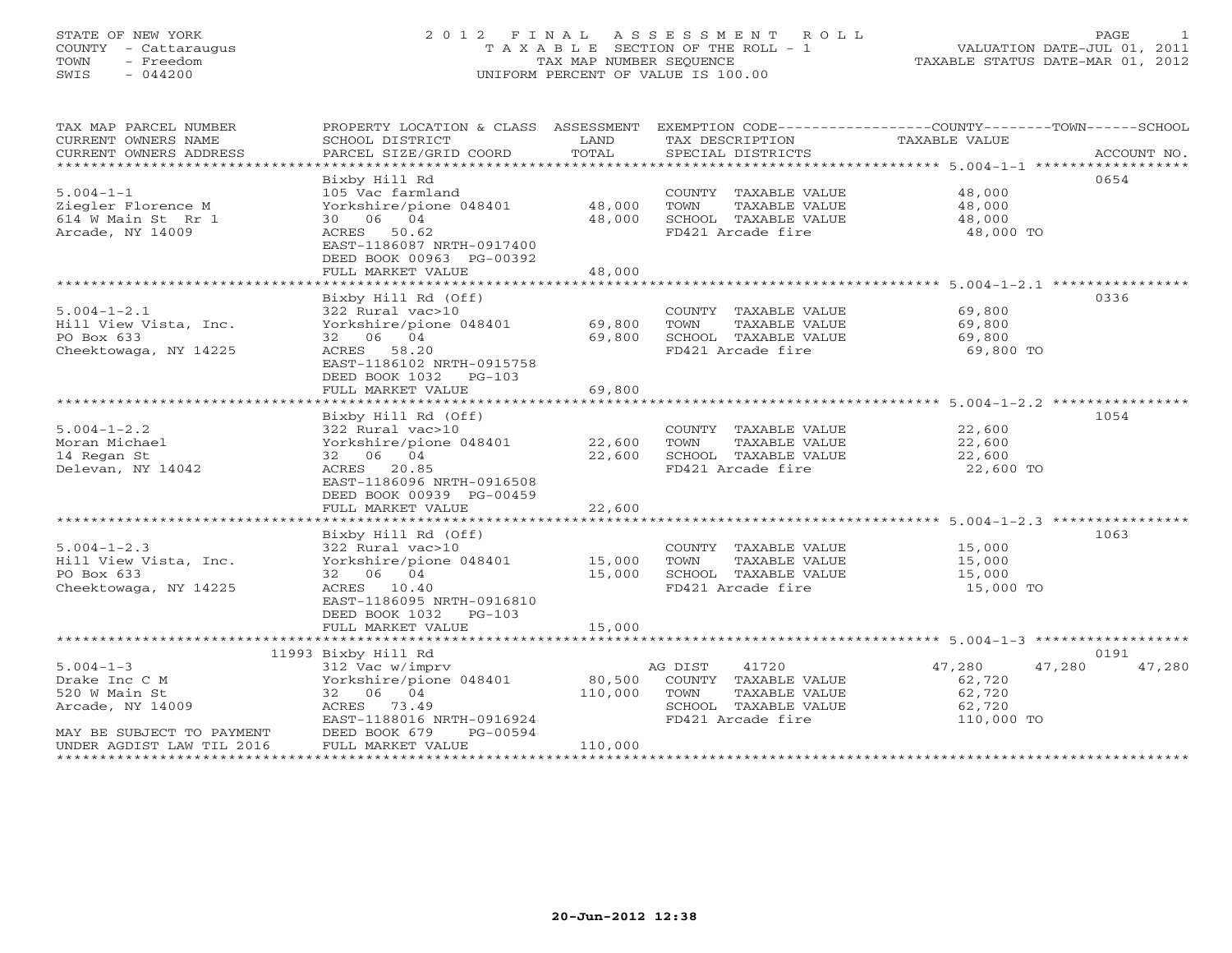## STATE OF NEW YORK 2 0 1 2 F I N A L A S S E S S M E N T R O L L PAGE 2 COUNTY - Cattaraugus T A X A B L E SECTION OF THE ROLL - 1 VALUATION DATE-JUL 01, 2011 TOWN - Freedom TAX MAP NUMBER SEQUENCE TAXABLE STATUS DATE-MAR 01, 2012 SWIS - 044200 UNIFORM PERCENT OF VALUE IS 100.00UNIFORM PERCENT OF VALUE IS 100.00

| TAX MAP PARCEL NUMBER<br>CURRENT OWNERS NAME<br>CURRENT OWNERS ADDRESS                                                                                                                                                           | PROPERTY LOCATION & CLASS ASSESSMENT EXEMPTION CODE---------------COUNTY-------TOWN------SCHOOL<br>SCHOOL DISTRICT<br>PARCEL SIZE/GRID COORD                                                                        | LAND<br>TOTAL | TAX DESCRIPTION TAXABLE VALUE<br>SPECIAL DISTRICTS                                                     |                      | ACCOUNT NO.              |
|----------------------------------------------------------------------------------------------------------------------------------------------------------------------------------------------------------------------------------|---------------------------------------------------------------------------------------------------------------------------------------------------------------------------------------------------------------------|---------------|--------------------------------------------------------------------------------------------------------|----------------------|--------------------------|
|                                                                                                                                                                                                                                  |                                                                                                                                                                                                                     |               |                                                                                                        |                      |                          |
|                                                                                                                                                                                                                                  | 11857 Bixby Hill Rd                                                                                                                                                                                                 |               |                                                                                                        |                      | 0204                     |
|                                                                                                                                                                                                                                  |                                                                                                                                                                                                                     |               |                                                                                                        | 20,000               | 20,000<br>$\Omega$       |
| 5.004-1-4<br>210 1 Family Res<br>Powell Carolyn Yorkshire/pione 048401 18,000 RES STAR 41854                                                                                                                                     |                                                                                                                                                                                                                     |               |                                                                                                        | $\overline{0}$       | $\overline{0}$<br>30,000 |
| 11857 Bixby Hill Rd<br>11857 Bixby Hill Rd<br>2008 - 2008 2008 201                                                                                                                                                               |                                                                                                                                                                                                                     |               | $84,000$ COUNTY TAXABLE VALUE                                                                          | 64,000               |                          |
| Arcade, NY 14009                                                                                                                                                                                                                 | ACRES 7.24                                                                                                                                                                                                          |               | TAXABLE VALUE<br>TOWN                                                                                  | 64,000               |                          |
|                                                                                                                                                                                                                                  |                                                                                                                                                                                                                     |               |                                                                                                        |                      |                          |
|                                                                                                                                                                                                                                  | LAST-1188026<br>DEED BOOK 774 PG-00071                                                                                                                                                                              |               | SCHOOL TAXABLE VALUE                       54,000<br>FD421 Arcade fire                       84,000 TO |                      |                          |
|                                                                                                                                                                                                                                  | FULL MARKET VALUE                                                                                                                                                                                                   | 84,000        |                                                                                                        |                      |                          |
|                                                                                                                                                                                                                                  |                                                                                                                                                                                                                     |               |                                                                                                        |                      |                          |
|                                                                                                                                                                                                                                  | 11841 Bixby Hill Rd                                                                                                                                                                                                 |               |                                                                                                        |                      | 0553                     |
| 5.004-1-6.1<br>The state of the state of the state of the state of the state of the state of the state of the state of the state of the state of the state of the state of the state of the state of the state of the state of t |                                                                                                                                                                                                                     |               | COUNTY TAXABLE VALUE 18,100                                                                            |                      |                          |
|                                                                                                                                                                                                                                  |                                                                                                                                                                                                                     |               | TOWN                                                                                                   | TAXABLE VALUE 18,100 |                          |
| PO Box 633                                                                                                                                                                                                                       | 32 06 04                                                                                                                                                                                                            |               |                                                                                                        |                      |                          |
| Cheektowaga, NY 14225                                                                                                                                                                                                            | 18,100<br>ACRES<br>9.40                                                                                                                                                                                             |               | SCHOOL TAXABLE VALUE 18,100<br>FD421 Arcade fire 18,100 TO                                             |                      |                          |
|                                                                                                                                                                                                                                  | EAST-1187964 NRTH-0915582                                                                                                                                                                                           |               |                                                                                                        |                      |                          |
|                                                                                                                                                                                                                                  | DEED BOOK 1032 PG-107                                                                                                                                                                                               |               |                                                                                                        |                      |                          |
|                                                                                                                                                                                                                                  |                                                                                                                                                                                                                     |               |                                                                                                        |                      |                          |
|                                                                                                                                                                                                                                  |                                                                                                                                                                                                                     |               |                                                                                                        |                      |                          |
|                                                                                                                                                                                                                                  | 11757 Bixby Hill Rd                                                                                                                                                                                                 |               |                                                                                                        |                      | 1149                     |
| $5.004 - 1 - 6.2$                                                                                                                                                                                                                | EIXDY HILL RO<br>210 1 Family Res<br>Yorkshire/pione 048401 8,200 SR STAR 41834<br>32 06 04 74,200 COUNTY TAXABLE VALUE<br>ACRES 1.10 BANK 017 TOWN TAXABLE VALUE<br>EAST-1188694 NRTH-0915661 SCHOOL TAXABLE VALUE |               | AGED C/T/S 41800 37,100                                                                                |                      | 37,100<br>37,100         |
|                                                                                                                                                                                                                                  |                                                                                                                                                                                                                     |               |                                                                                                        | $\overline{0}$       | 37,100<br>$\Omega$       |
| Hughes Judy<br>11757 Bixby Hill Rd                                                                                                                                                                                               |                                                                                                                                                                                                                     |               |                                                                                                        |                      |                          |
|                                                                                                                                                                                                                                  |                                                                                                                                                                                                                     |               |                                                                                                        | 37,100               |                          |
| Arcade, NY 14009                                                                                                                                                                                                                 |                                                                                                                                                                                                                     |               |                                                                                                        |                      |                          |
|                                                                                                                                                                                                                                  |                                                                                                                                                                                                                     |               | TOWN TAXABLE VALUE 37,100<br>SCHOOL TAXABLE VALUE 10<br>FD421 Arcade fire 74,200 TO                    |                      |                          |
|                                                                                                                                                                                                                                  | DEED BOOK 00927 PG-00955                                                                                                                                                                                            | 74,200        |                                                                                                        |                      |                          |
|                                                                                                                                                                                                                                  | FULL MARKET VALUE                                                                                                                                                                                                   |               |                                                                                                        |                      |                          |
|                                                                                                                                                                                                                                  |                                                                                                                                                                                                                     |               |                                                                                                        |                      |                          |
|                                                                                                                                                                                                                                  | 11821 Bixby Hill Rd                                                                                                                                                                                                 |               |                                                                                                        |                      | 0498                     |
|                                                                                                                                                                                                                                  |                                                                                                                                                                                                                     |               |                                                                                                        |                      | $\Omega$<br>$\Omega$     |
|                                                                                                                                                                                                                                  |                                                                                                                                                                                                                     |               |                                                                                                        |                      | $\Omega$<br>30,000       |
|                                                                                                                                                                                                                                  |                                                                                                                                                                                                                     |               |                                                                                                        |                      |                          |
|                                                                                                                                                                                                                                  |                                                                                                                                                                                                                     |               |                                                                                                        |                      |                          |
|                                                                                                                                                                                                                                  |                                                                                                                                                                                                                     |               |                                                                                                        |                      |                          |
|                                                                                                                                                                                                                                  |                                                                                                                                                                                                                     |               |                                                                                                        | 213,000 TO           |                          |
|                                                                                                                                                                                                                                  |                                                                                                                                                                                                                     |               |                                                                                                        |                      |                          |
|                                                                                                                                                                                                                                  |                                                                                                                                                                                                                     |               |                                                                                                        |                      |                          |
|                                                                                                                                                                                                                                  | 11994 Bixby Hill Rd                                                                                                                                                                                                 |               |                                                                                                        |                      | 0207                     |
| $5.004 - 1 - 8$                                                                                                                                                                                                                  | 312 Vac w/imprv                                                                                                                                                                                                     |               | COUNTY TAXABLE VALUE 20,700                                                                            |                      |                          |
| Albrecht Clayton E                                                                                                                                                                                                               | $\frac{1}{200}$ orkshire/pione 048401 9,200                                                                                                                                                                         |               | TOWN                                                                                                   | TAXABLE VALUE 20,700 |                          |
|                                                                                                                                                                                                                                  | 24 06 04                                                                                                                                                                                                            | 20,700        |                                                                                                        |                      |                          |
| Albrecht Marcia L<br>5545 Barnum Rd<br>Akron, NY 14001                                                                                                                                                                           | 1.70<br>ACRES                                                                                                                                                                                                       |               | SCHOOL TAXABLE VALUE 20,700<br>FD421 Arcade fire 20,700 TO                                             |                      |                          |
|                                                                                                                                                                                                                                  | EAST-1189019 NRTH-0917804                                                                                                                                                                                           |               |                                                                                                        |                      |                          |
|                                                                                                                                                                                                                                  | DEED BOOK 3029<br>PG-9002                                                                                                                                                                                           |               |                                                                                                        |                      |                          |
|                                                                                                                                                                                                                                  | FULL MARKET VALUE                                                                                                                                                                                                   | 20,700        |                                                                                                        |                      |                          |
|                                                                                                                                                                                                                                  |                                                                                                                                                                                                                     |               |                                                                                                        |                      |                          |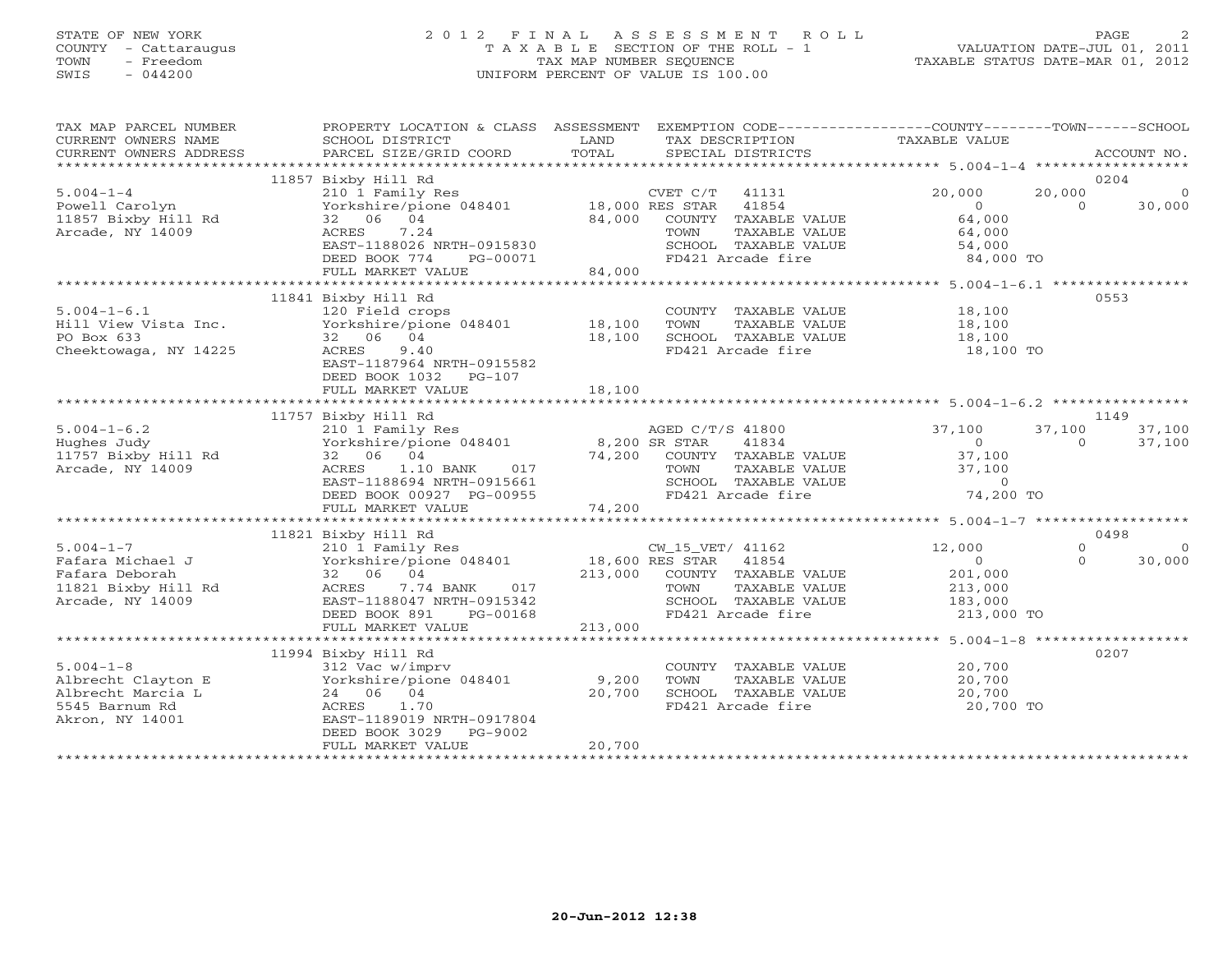# STATE OF NEW YORK 2 0 1 2 F I N A L A S S E S S M E N T R O L L PAGE 3 COUNTY - Cattaraugus T A X A B L E SECTION OF THE ROLL - 1 VALUATION DATE-JUL 01, 2011 TOWN - Freedom TAX MAP NUMBER SEQUENCE TAXABLE STATUS DATE-MAR 01, 2012 SWIS - 044200 UNIFORM PERCENT OF VALUE IS 100.00UNIFORM PERCENT OF VALUE IS 100.00

| TAX MAP PARCEL NUMBER<br>CURRENT OWNERS NAME<br>CURRENT OWNERS ADDRESS | PROPERTY LOCATION & CLASS ASSESSMENT<br>SCHOOL DISTRICT<br>PARCEL SIZE/GRID COORD | LAND<br>TOTAL  | TAX DESCRIPTION<br>SPECIAL DISTRICTS          | EXEMPTION CODE-----------------COUNTY-------TOWN------SCHOOL<br>TAXABLE VALUE | ACCOUNT NO.        |
|------------------------------------------------------------------------|-----------------------------------------------------------------------------------|----------------|-----------------------------------------------|-------------------------------------------------------------------------------|--------------------|
|                                                                        |                                                                                   |                |                                               |                                                                               |                    |
|                                                                        | 11888 Bixby Hill Rd                                                               |                |                                               |                                                                               | 0349               |
| $5.004 - 1 - 9.1$                                                      | 552 Golf course                                                                   |                | COUNTY TAXABLE VALUE                          | 635,900                                                                       |                    |
| Albrecht Clayton E                                                     | Yorkshire/pione 048401                                                            | 138,200        | TOWN<br>TAXABLE VALUE                         | 635,900                                                                       |                    |
| Albrecht Marcia L                                                      | 24 06 04                                                                          | 635,900        | SCHOOL TAXABLE VALUE                          | 635,900                                                                       |                    |
| 5545 Barnum Rd                                                         | ACRES 90.20                                                                       |                | FD421 Arcade fire                             | 635,900 TO                                                                    |                    |
| Akron, NY 14001                                                        | EAST-1189936 NRTH-0916952                                                         |                |                                               |                                                                               |                    |
|                                                                        | DEED BOOK 371<br>PG-9002                                                          |                |                                               |                                                                               |                    |
|                                                                        | FULL MARKET VALUE                                                                 | 635,900        |                                               |                                                                               |                    |
|                                                                        |                                                                                   |                |                                               |                                                                               |                    |
|                                                                        | Bixby Hill Rd                                                                     |                |                                               |                                                                               | 1502               |
| $5.004 - 1 - 9.2$                                                      | 331 Com vac w/im                                                                  |                | COUNTY TAXABLE VALUE                          | 103,800                                                                       |                    |
| Sampson Wendall H                                                      | Yorkshire/pione 048401                                                            | 24,800         | TAXABLE VALUE<br>TOWN                         | 103,800                                                                       |                    |
| Sampson Cindy L<br>271 Park St                                         | ACRES 14.24<br>EAST-1190858 NRTH-0917620                                          | 103,800        | SCHOOL TAXABLE VALUE<br>FD421 Arcade fire     | 103,800                                                                       |                    |
| Arcade, NY 14009                                                       | DEED BOOK 4060<br>PG-6002                                                         |                |                                               | 103,800 TO                                                                    |                    |
|                                                                        | FULL MARKET VALUE                                                                 | 103,800        |                                               |                                                                               |                    |
|                                                                        |                                                                                   |                |                                               |                                                                               |                    |
|                                                                        | 11852 Bixby Hill Rd                                                               |                |                                               |                                                                               | 0291               |
| $5.004 - 1 - 10.1$                                                     | 105 Vac farmland                                                                  |                | AG DIST<br>41720                              | 9,040<br>9,040                                                                | 9,040              |
| King Eldon Jr                                                          | Yorkshire/pione 048401                                                            | 18,600         | COUNTY TAXABLE VALUE                          | 9,560                                                                         |                    |
| King Eldon III                                                         | 24 06 04                                                                          | 18,600         | TAXABLE VALUE<br>TOWN                         | 9,560                                                                         |                    |
| 11939 S Rte.98                                                         | ACRES 15.47                                                                       |                | SCHOOL TAXABLE VALUE                          | 9,560                                                                         |                    |
| Arcade, NY 14009                                                       | EAST-1190380 NRTH-0915886                                                         |                | FD421 Arcade fire                             | 18,600 TO                                                                     |                    |
|                                                                        | DEED BOOK 16396 PG-6001                                                           |                |                                               |                                                                               |                    |
| MAY BE SUBJECT TO PAYMENT                                              | FULL MARKET VALUE                                                                 | 18,600         |                                               |                                                                               |                    |
| UNDER AGDIST LAW TIL 2016                                              |                                                                                   |                |                                               |                                                                               |                    |
|                                                                        |                                                                                   |                |                                               |                                                                               |                    |
|                                                                        | Bixby Hill Rd                                                                     |                |                                               |                                                                               | 1583               |
| $5.004 - 1 - 10.2$                                                     | 312 Vac w/imprv                                                                   |                | COUNTY TAXABLE VALUE                          | 4,500                                                                         |                    |
| Davis Katherine E<br>11852 Bixby Hill Rd                               | Yorkshire/pione 048401<br>24 06 04                                                | 3,500<br>4,500 | TAXABLE VALUE<br>TOWN<br>SCHOOL TAXABLE VALUE | 4,500<br>4,500                                                                |                    |
| Arcade, NY 14009                                                       | 2.03<br>ACRES                                                                     |                | FD421 Arcade fire                             | 4,500 TO                                                                      |                    |
|                                                                        | EAST-1189305 NRTH-0915897                                                         |                |                                               |                                                                               |                    |
|                                                                        | DEED BOOK 14875 PG-7002                                                           |                |                                               |                                                                               |                    |
|                                                                        | FULL MARKET VALUE                                                                 | 4,500          |                                               |                                                                               |                    |
|                                                                        |                                                                                   |                |                                               |                                                                               |                    |
|                                                                        | 11852 Bixby Hill Rd                                                               |                |                                               |                                                                               | 1584               |
| $5.004 - 1 - 10.3$                                                     | 210 1 Family Res                                                                  |                | 41854<br>RES STAR                             | $\circ$                                                                       | $\Omega$<br>30,000 |
| Davis Katherine E                                                      | Yorkshire/pione 048401                                                            | 10,300         | COUNTY TAXABLE VALUE                          | 138,600                                                                       |                    |
| 11852 Bixby Hill Rd                                                    | 24 06 04                                                                          | 138,600        | TOWN<br>TAXABLE VALUE                         | 138,600                                                                       |                    |
| Arcade, NY 14009                                                       | 2.35<br>ACRES                                                                     |                | SCHOOL TAXABLE VALUE                          | 108,600                                                                       |                    |
|                                                                        | EAST-1189036 NRTH-0915874                                                         |                | FD421 Arcade fire                             | 138,600 TO                                                                    |                    |
|                                                                        | DEED BOOK 14875 PG-7003                                                           |                |                                               |                                                                               |                    |
| *******************                                                    | FULL MARKET VALUE<br>*******************                                          | 138,600        |                                               |                                                                               |                    |
|                                                                        |                                                                                   |                |                                               |                                                                               |                    |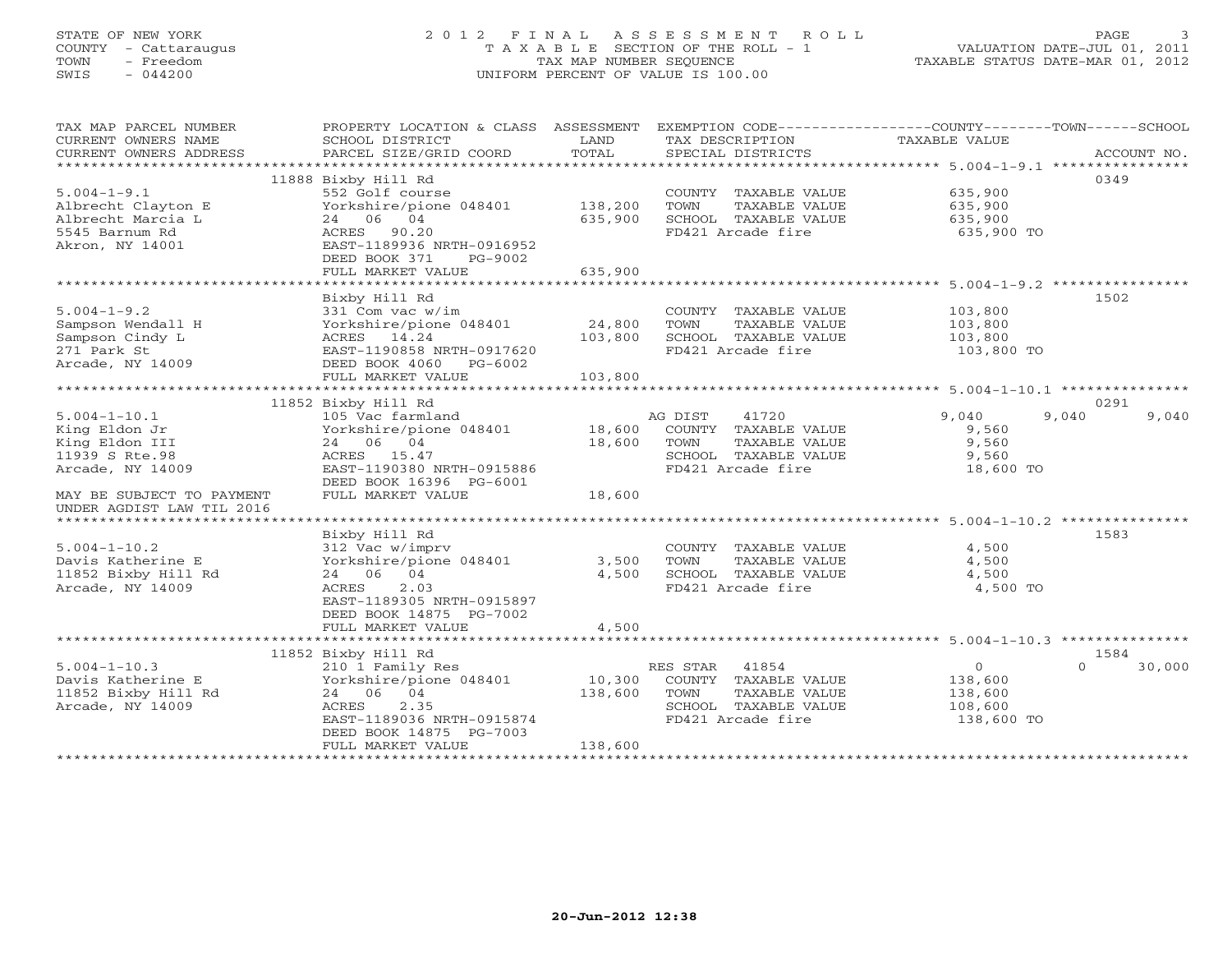# STATE OF NEW YORK 2 0 1 2 F I N A L A S S E S S M E N T R O L L PAGE 4 COUNTY - Cattaraugus T A X A B L E SECTION OF THE ROLL - 1 VALUATION DATE-JUL 01, 2011 TOWN - Freedom TAX MAP NUMBER SEQUENCE TAXABLE STATUS DATE-MAR 01, 2012 SWIS - 044200 UNIFORM PERCENT OF VALUE IS 100.00UNIFORM PERCENT OF VALUE IS 100.00

| TAX MAP PARCEL NUMBER<br>CURRENT OWNERS NAME<br>CURRENT OWNERS ADDRESS                               | PROPERTY LOCATION & CLASS ASSESSMENT<br>SCHOOL DISTRICT<br>PARCEL SIZE/GRID COORD                                                                                             | LAND<br>TOTAL                | EXEMPTION CODE-----------------COUNTY-------TOWN------SCHOOL<br>TAX DESCRIPTION<br>SPECIAL DISTRICTS         | TAXABLE VALUE                                                | ACCOUNT NO.                |
|------------------------------------------------------------------------------------------------------|-------------------------------------------------------------------------------------------------------------------------------------------------------------------------------|------------------------------|--------------------------------------------------------------------------------------------------------------|--------------------------------------------------------------|----------------------------|
| $5.004 - 1 - 11.1$<br>Hammer Joanne<br>Venture John P<br>12100 Allen Rd<br>Chaffee, NY 14030         | 11714 Bixby Hill Rd<br>270 Mfg housing<br>Yorkshire/pione 048401<br>23 06 04<br>ACRES 16.35<br>EAST-1189451 NRTH-0913868<br>DEED BOOK 1033 PG-170<br>FULL MARKET VALUE        | 26,200<br>43,300<br>43,300   | COUNTY TAXABLE VALUE<br>TAXABLE VALUE<br>TOWN<br>SCHOOL TAXABLE VALUE<br>FD421 Arcade fire                   | 43,300<br>43,300<br>43,300<br>43,300 TO                      | 0217                       |
|                                                                                                      |                                                                                                                                                                               |                              |                                                                                                              |                                                              |                            |
| $5.004 - 1 - 11.2$<br>Smith Thomas J Jr<br>Smith Phyllis<br>11774 Bixby Hill Rd<br>Arcade, NY 14009  | 11774 Bixby Hill Rd<br>210 1 Family Res<br>Yorkshire/pione 048401<br>23 06 04<br>9.75<br>ACRES<br>EAST-1189431 NRTH-0915012<br>DEED BOOK 849<br>PG-01167<br>FULL MARKET VALUE | 21,000<br>110,000<br>110,000 | RES STAR 41854<br>COUNTY TAXABLE VALUE<br>TOWN<br>TAXABLE VALUE<br>SCHOOL TAXABLE VALUE<br>FD421 Arcade fire | $\overline{0}$<br>110,000<br>110,000<br>80,000<br>110,000 TO | 0923<br>$\Omega$<br>30,000 |
|                                                                                                      |                                                                                                                                                                               |                              |                                                                                                              |                                                              |                            |
|                                                                                                      | 11680 Bixby Hill Rd                                                                                                                                                           |                              |                                                                                                              |                                                              | 0898                       |
| $5.004 - 1 - 11.3$<br>Landis Scott A<br>Fitzpatrick Tania<br>11680 Bixby Hill Rd<br>Arcade, NY 14009 | 210 1 Family Res<br>Yorkshire/pione 048401<br>23 06 04<br>4.90<br>ACRES<br>EAST-1189453 NRTH-0913362<br>DEED BOOK 00961 PG-00382                                              | 14,600<br>104,500            | RES STAR 41854<br>COUNTY TAXABLE VALUE<br>TOWN<br>TAXABLE VALUE<br>SCHOOL TAXABLE VALUE<br>FD421 Arcade fire | $\overline{0}$<br>104,500<br>104,500<br>74,500<br>104,500 TO | 30,000<br>$\Omega$         |
|                                                                                                      | FULL MARKET VALUE                                                                                                                                                             | 104,500                      |                                                                                                              |                                                              |                            |
| $5.004 - 1 - 11.4$<br>Smith Thomas J Jr<br>Smith Phyllis<br>11774 Bixby Hill Rd<br>Arcade, NY 14009  | Bixby Hill Rd<br>322 Rural vac>10<br>Yorkshire/pione 048401<br>23 06 04<br>ACRES 19.65<br>EAST-1189601 NRTH-0914568<br>DEED BOOK 890<br>PG-01048<br>FULL MARKET VALUE         | 28,600<br>28,600<br>28,600   | COUNTY TAXABLE VALUE<br>TAXABLE VALUE<br>TOWN<br>SCHOOL TAXABLE VALUE<br>FD421 Arcade fire                   | 28,600<br>28,600<br>28,600<br>28,600 TO                      | 0936                       |
|                                                                                                      |                                                                                                                                                                               |                              |                                                                                                              |                                                              |                            |
| $5.004 - 1 - 11.5$<br>Sharp Ronald D<br>11660 Bixby Hill Rd<br>Arcade, NY 14009                      | 11660 Bixby Hill Rd<br>270 Mfg housing<br>Yorkshire/pione 048401<br>23 06 04<br>4.90<br>ACRES<br>EAST-1189455 NRTH-0913158<br>DEED BOOK 00993 PG-01065<br>FULL MARKET VALUE   | 14,600<br>39,300<br>39,300   | RES STAR 41854<br>COUNTY TAXABLE VALUE<br>TOWN<br>TAXABLE VALUE<br>SCHOOL TAXABLE VALUE<br>FD421 Arcade fire | $\overline{0}$<br>39,300<br>39,300<br>9,300<br>39,300 TO     | 0937<br>$\Omega$<br>30,000 |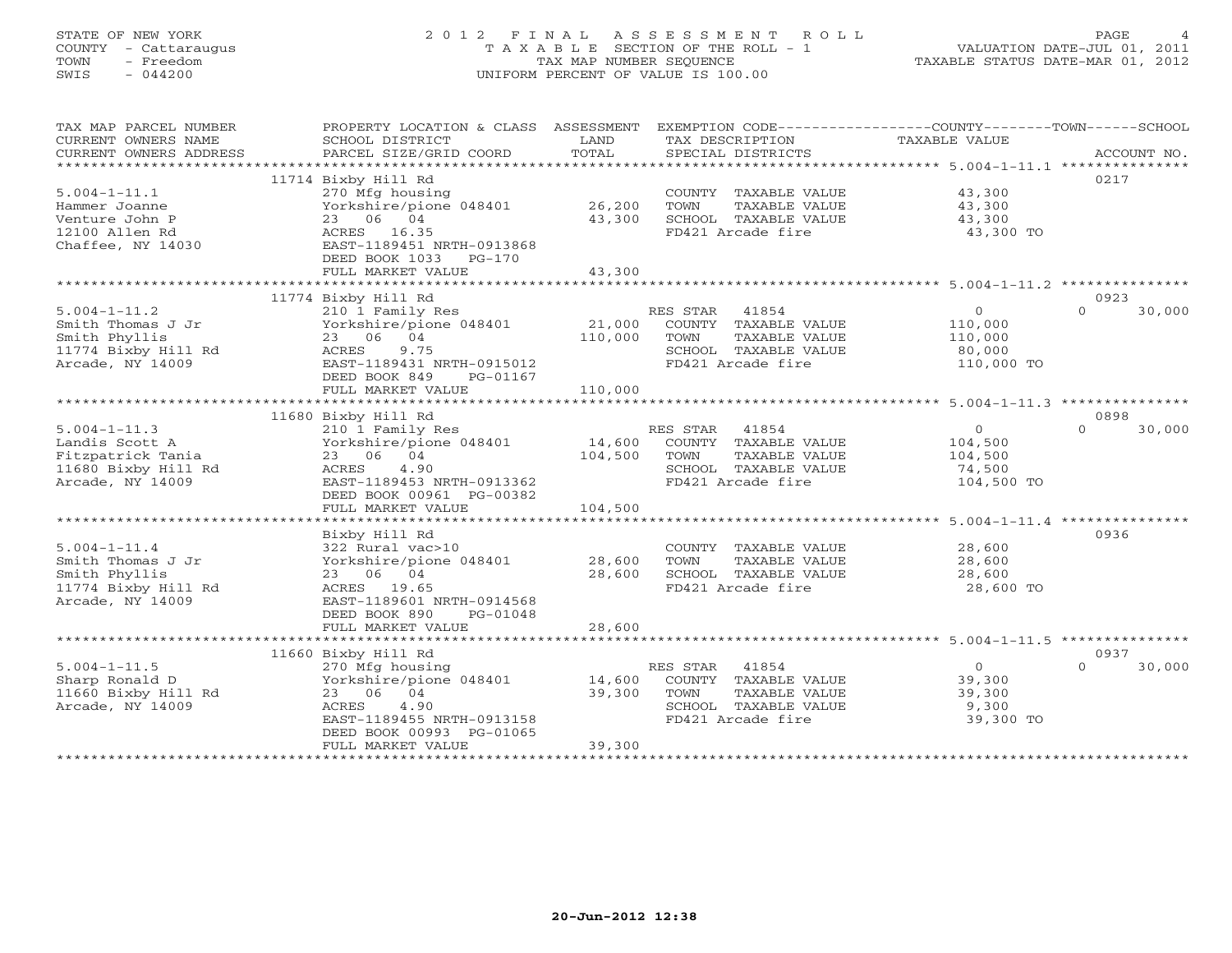## STATE OF NEW YORK 2 0 1 2 F I N A L A S S E S S M E N T R O L L PAGE 5 COUNTY - Cattaraugus T A X A B L E SECTION OF THE ROLL - 1 VALUATION DATE-JUL 01, 2011 TOWN - Freedom TAX MAP NUMBER SEQUENCE TAXABLE STATUS DATE-MAR 01, 2012 SWIS - 044200 UNIFORM PERCENT OF VALUE IS 100.00UNIFORM PERCENT OF VALUE IS 100.00

| TAX MAP PARCEL NUMBER<br>CURRENT OWNERS NAME<br>CURRENT OWNERS ADDRESS                              | PROPERTY LOCATION & CLASS ASSESSMENT<br>SCHOOL DISTRICT<br>PARCEL SIZE/GRID COORD                                                                                                         | LAND<br>TOTAL                | EXEMPTION CODE-----------------COUNTY-------TOWN------SCHOOL<br>TAX DESCRIPTION<br>SPECIAL DISTRICTS                   | TAXABLE VALUE                                                     | ACCOUNT NO.              |
|-----------------------------------------------------------------------------------------------------|-------------------------------------------------------------------------------------------------------------------------------------------------------------------------------------------|------------------------------|------------------------------------------------------------------------------------------------------------------------|-------------------------------------------------------------------|--------------------------|
|                                                                                                     |                                                                                                                                                                                           |                              |                                                                                                                        |                                                                   |                          |
| $5.004 - 1 - 11.6$<br>Klein David J<br>Klein Susan L<br>11652 Bixby Hill Rd<br>Arcade, NY 14009     | 11652 Bixby Hill Rd<br>270 Mfg housing<br>Yorkshire/pione 048401<br>23 06 04<br>4.90<br>ACRES<br>EAST-1189461 NRTH-0912952<br>DEED BOOK 841<br>PG-01030                                   | 31,600                       | 41834<br>SR STAR<br>14,600 COUNTY TAXABLE VALUE<br>TAXABLE VALUE<br>TOWN<br>SCHOOL TAXABLE VALUE<br>FD421 Arcade fire  | $\overline{0}$<br>31,600<br>31,600<br>$\overline{0}$<br>31,600 TO | 0938<br>$\cap$<br>31,600 |
|                                                                                                     | FULL MARKET VALUE                                                                                                                                                                         | 31,600                       |                                                                                                                        |                                                                   |                          |
|                                                                                                     |                                                                                                                                                                                           |                              |                                                                                                                        |                                                                   |                          |
| $5.004 - 1 - 11.7$<br>King Eldon M Jr<br>King Eldon M III<br>1939 Route 98<br>Arcade, NY 14009      | Bixby Hill Rd<br>322 Rural vac>10<br>Yorkshire/pione 048401<br>23 06 04<br>Trailer<br>ACRES 30.00<br>EAST-1190849 NRTH-0913862<br>DEED BOOK 11985 PG-2003                                 | 35,800<br>35,800             | COUNTY TAXABLE VALUE<br>TAXABLE VALUE<br>TOWN<br>SCHOOL TAXABLE VALUE<br>FD421 Arcade fire                             | 35,800<br>35,800<br>35,800<br>35,800 TO                           | 0920                     |
|                                                                                                     | FULL MARKET VALUE                                                                                                                                                                         | 35,800                       |                                                                                                                        |                                                                   |                          |
|                                                                                                     | Bixby Hill Rd                                                                                                                                                                             |                              |                                                                                                                        |                                                                   | 1030                     |
| $5.004 - 1 - 11.9$<br>Cadle Robert D Jr<br>Herdzik Mary L<br>163 Ameriage Pk<br>Rochester, NY 14617 | 312 Vac w/imprv<br>312 Vac w/imprv<br>Yorkshire/pione 048401               34,500<br>23 06 04<br>ACRES 28.20<br>EAST-1190865 NRTH-0913208<br>DEED BOOK 16395 PG-3001<br>FULL MARKET VALUE | 37,700<br>37,700             | COUNTY TAXABLE VALUE<br>TOWN<br>TAXABLE VALUE<br>SCHOOL TAXABLE VALUE<br>FD421 Arcade fire                             | 37,700<br>37,700<br>37,700<br>37,700 TO                           |                          |
|                                                                                                     |                                                                                                                                                                                           |                              |                                                                                                                        |                                                                   |                          |
|                                                                                                     | 11756 Bixby Hill Rd                                                                                                                                                                       |                              |                                                                                                                        |                                                                   | 1040                     |
| $5.004 - 1 - 11.10$<br>Yoder Andrew D<br>Kossin Debra M<br>11756 Bixby Hill Rd<br>Arcade, NY 14009  | 210 1 Family Res<br>Yorkshire/pione 048401<br>23/24 06 04<br>495.00<br>ACRES<br>5.80<br>EAST-1189196 NRTH-0915462<br>DEED BOOK 14417 PG-7002                                              | 92,800                       | RES STAR<br>41854<br>16,200 COUNTY TAXABLE VALUE<br>TOWN<br>TAXABLE VALUE<br>SCHOOL TAXABLE VALUE<br>FD421 Arcade fire | $\overline{O}$<br>92,800<br>92,800<br>62,800<br>92,800 TO         | $\Omega$<br>30,000       |
|                                                                                                     | FULL MARKET VALUE                                                                                                                                                                         | 92,800                       |                                                                                                                        |                                                                   |                          |
|                                                                                                     |                                                                                                                                                                                           |                              |                                                                                                                        |                                                                   | 1291                     |
| $5.004 - 1 - 11.12$<br>Kozak John III<br>Kozak Lisa K<br>11826 Bixby Hill Rd<br>Arcade, NY 14009    | 11826 Bixby Hill Rd<br>210 1 Family Res<br>Yorkshire/pione 048401<br>24 06 04<br>ACRES<br>2.75<br>EAST-1189584 NRTH-0915590<br>DEED BOOK 1012<br>PG-423<br>FULL MARKET VALUE              | 11,000<br>223,500<br>223,500 | RES STAR<br>41854<br>COUNTY TAXABLE VALUE<br>TAXABLE VALUE<br>TOWN<br>SCHOOL TAXABLE VALUE<br>FD421 Arcade fire        | $\overline{O}$<br>223,500<br>223,500<br>193,500<br>223,500 TO     | $\cap$<br>30,000         |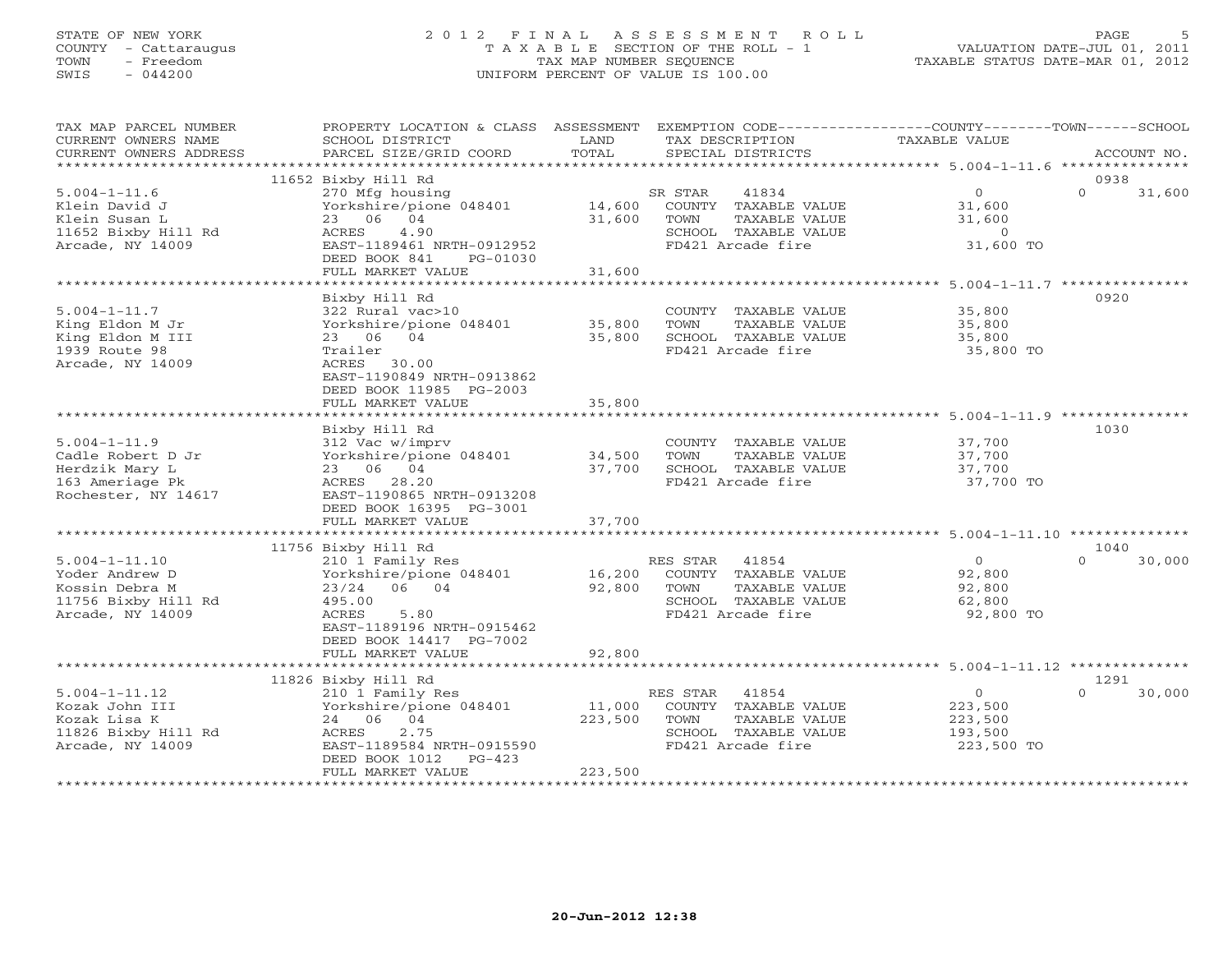# STATE OF NEW YORK 2 0 1 2 F I N A L A S S E S S M E N T R O L L PAGE 6 COUNTY - Cattaraugus T A X A B L E SECTION OF THE ROLL - 1 VALUATION DATE-JUL 01, 2011 TOWN - Freedom TAX MAP NUMBER SEQUENCE TAXABLE STATUS DATE-MAR 01, 2012 SWIS - 044200 UNIFORM PERCENT OF VALUE IS 100.00UNIFORM PERCENT OF VALUE IS 100.00

| TAX MAP PARCEL NUMBER<br>CURRENT OWNERS NAME<br>CURRENT OWNERS ADDRESS                                                           | PROPERTY LOCATION & CLASS ASSESSMENT EXEMPTION CODE----------------COUNTY-------TOWN------SCHOOL<br>SCHOOL DISTRICT<br>PARCEL SIZE/GRID COORD                                     | LAND<br>TOTAL              |                 | TAX DESCRIPTION<br>SPECIAL DISTRICTS                                                               | TAXABLE VALUE                                               |        | ACCOUNT NO.    |
|----------------------------------------------------------------------------------------------------------------------------------|-----------------------------------------------------------------------------------------------------------------------------------------------------------------------------------|----------------------------|-----------------|----------------------------------------------------------------------------------------------------|-------------------------------------------------------------|--------|----------------|
| *************************                                                                                                        |                                                                                                                                                                                   |                            |                 |                                                                                                    |                                                             |        |                |
| $5.004 - 1 - 11.13$<br>King Eldon Jr.<br>King Eldon III<br>11939 Route 98 South<br>Arcade, NY 14009<br>MAY BE SUBJECT TO PAYMENT | Bixby Hill Rd-Off Co Rd90<br>105 Vac farmland<br>Yorkshire/pione 048401<br>$23, 24$ 6 4<br>ACRES 28.15<br>EAST-1191229 NRTH-0914771<br>DEED BOOK 1030 PG-772<br>FULL MARKET VALUE | 33,800<br>33,800<br>33,800 | AG DIST<br>TOWN | 41720<br>COUNTY TAXABLE VALUE<br>TAXABLE VALUE<br>SCHOOL TAXABLE VALUE<br>FD421 Arcade fire        | 19,284<br>14,516<br>14,516<br>14,516<br>33,800 TO           | 19,284 | 1435<br>19,284 |
| UNDER AGDIST LAW TIL 2016                                                                                                        |                                                                                                                                                                                   |                            |                 |                                                                                                    |                                                             |        |                |
|                                                                                                                                  | Bixby Hill Rd                                                                                                                                                                     |                            |                 |                                                                                                    |                                                             |        | 1458           |
| $5.004 - 1 - 11.14$<br>King Eldon Jr.<br>King Eldon III<br>11939 Rt 98 South<br>Arcade, NY 14009                                 | 105 Vac farmland<br>Yorkshire/pione 048401<br>ACRES 28.45<br>EAST-1190558 NRTH-0915163<br>DEED BOOK 1032 PG-1130<br>FULL MARKET VALUE                                             | 34,100<br>34,100           | AG DIST<br>TOWN | 41720<br>34,100 COUNTY TAXABLE VALUE<br>TAXABLE VALUE<br>SCHOOL TAXABLE VALUE<br>FD421 Arcade fire | 21,488<br>12,612<br>12,612<br>12,612<br>34,100 TO           | 21,488 | 21,488         |
| MAY BE SUBJECT TO PAYMENT<br>UNDER AGDIST LAW TIL 2016                                                                           |                                                                                                                                                                                   |                            |                 |                                                                                                    |                                                             |        |                |
|                                                                                                                                  | Bixby Hill Rd                                                                                                                                                                     |                            |                 |                                                                                                    |                                                             |        | 1574           |
| $5.004 - 1 - 11.15$<br>Smith Thomas J Jr<br>Smith Phyllis D<br>11774 Bixby Hill Rd<br>Arcade, NY 14009                           | 314 Rural vac<10<br>Yorkshire/pione 048401<br>23/24 06 04<br>495.00<br>FRNT<br>82.30 DPTH 329.40<br>0.67<br>ACRES<br>EAST-1189062 NRTH-0815202<br>DEED BOOK 14417 PG-7001         | 1,200<br>1,200             | TOWN            | COUNTY TAXABLE VALUE<br>TAXABLE VALUE<br>SCHOOL TAXABLE VALUE<br>FD421 Arcade fire                 | 1,200<br>1,200<br>1,200<br>1,200 TO                         |        |                |
|                                                                                                                                  | FULL MARKET VALUE                                                                                                                                                                 | 1,200                      |                 |                                                                                                    |                                                             |        |                |
|                                                                                                                                  |                                                                                                                                                                                   | *********                  |                 |                                                                                                    | ******************************* 5.004-1-13 **************** |        |                |
| $5.004 - 1 - 13$<br>Brooks Lenora Family<br>32 Gail Dr<br>Cattaraugus, NY 14719                                                  | Bixby Hill Rd (Off)<br>322 Rural vac>10<br>Yorkshire/pione 048401<br>24 06 04<br>ACRES 97.68<br>EAST-1192135 NRTH-0916619<br>DEED BOOK 00973 PG-00357<br>FULL MARKET VALUE        | 64,300<br>64,300<br>64,300 | TOWN            | COUNTY TAXABLE VALUE<br>TAXABLE VALUE<br>SCHOOL TAXABLE VALUE<br>FD421 Arcade fire                 | 64,300<br>64,300<br>64,300<br>64,300 TO                     |        | 0081           |
|                                                                                                                                  |                                                                                                                                                                                   |                            |                 |                                                                                                    |                                                             |        |                |
|                                                                                                                                  | Brown School House Rd                                                                                                                                                             |                            |                 |                                                                                                    |                                                             |        | 0297           |
| $5.004 - 1 - 14.1$<br>Borer John G<br>10826 Osmun Rd<br>Freedom, NY 14065<br>MAY BE SUBJECT TO PAYMENT                           | 120 Field crops<br>Yorkshire/pione 048401<br>16 06 04<br>ACRES 64.89<br>EAST-1194343 NRTH-0917372<br>DEED BOOK 00940 PG-00910                                                     | 77,900<br>77,900           | AG DIST<br>TOWN | 41720<br>COUNTY TAXABLE VALUE<br>TAXABLE VALUE<br>SCHOOL TAXABLE VALUE<br>FD421 Arcade fire        | 49,634<br>28,266<br>28,266<br>28,266<br>77,900 TO           | 49,634 | 49,634         |
| UNDER AGDIST LAW TIL 2016                                                                                                        | FULL MARKET VALUE                                                                                                                                                                 | 77,900                     |                 |                                                                                                    |                                                             |        |                |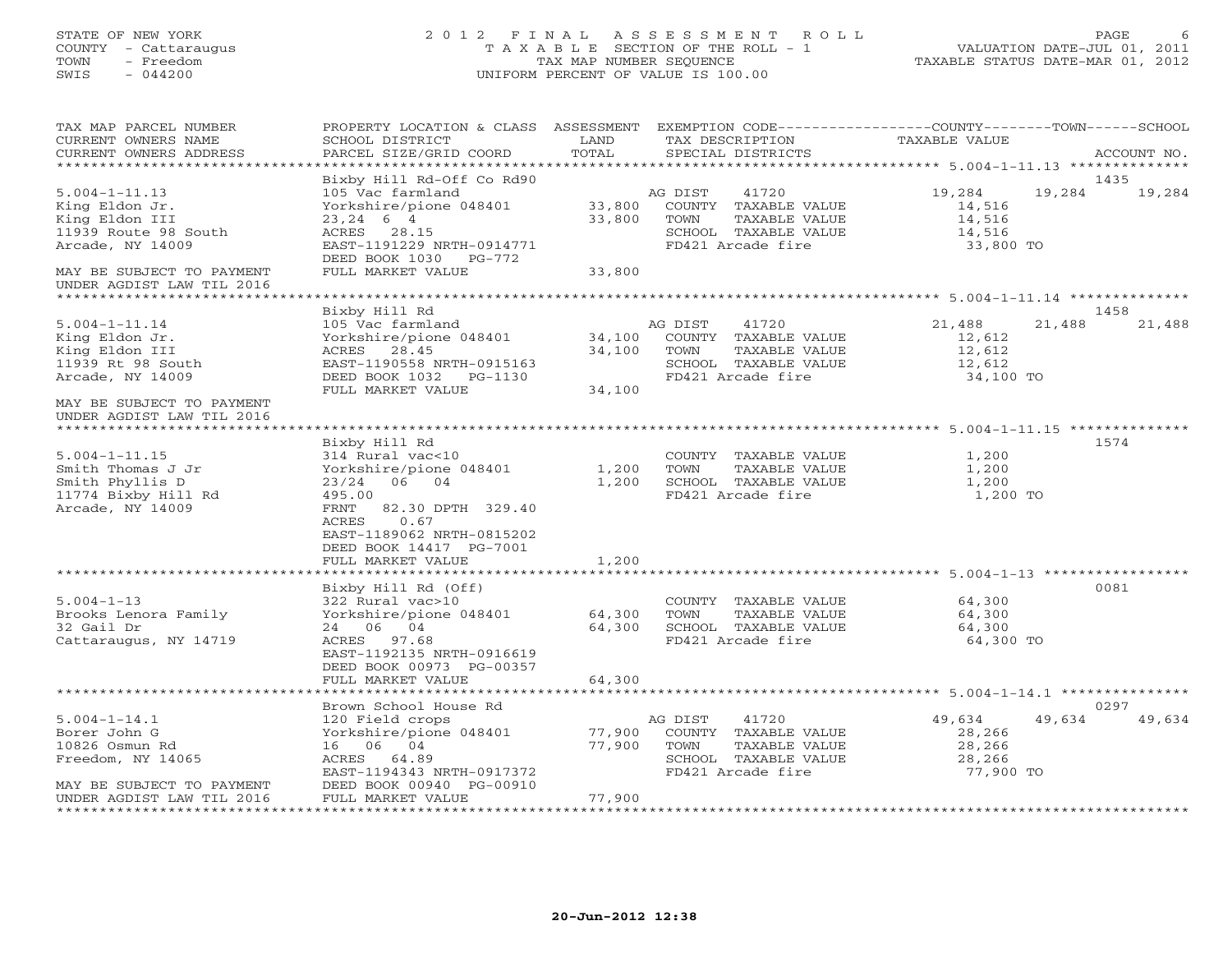## STATE OF NEW YORK 2 0 1 2 F I N A L A S S E S S M E N T R O L L PAGE 7 COUNTY - Cattaraugus T A X A B L E SECTION OF THE ROLL - 1 VALUATION DATE-JUL 01, 2011 TOWN - Freedom TAX MAP NUMBER SEQUENCE TAXABLE STATUS DATE-MAR 01, 2012 SWIS - 044200 UNIFORM PERCENT OF VALUE IS 100.00UNIFORM PERCENT OF VALUE IS 100.00

| TAX MAP PARCEL NUMBER<br>CURRENT OWNERS NAME<br>CURRENT OWNERS ADDRESS | PROPERTY LOCATION & CLASS ASSESSMENT EXEMPTION CODE----------------COUNTY-------TOWN------SCHOOL<br>SCHOOL DISTRICT<br>PARCEL SIZE/GRID COORD | LAND<br>TOTAL | TAX DESCRIPTION TAXABLE VALUE SPECIAL DISTRICTS                       |                            | ACCOUNT NO.                  |
|------------------------------------------------------------------------|-----------------------------------------------------------------------------------------------------------------------------------------------|---------------|-----------------------------------------------------------------------|----------------------------|------------------------------|
|                                                                        |                                                                                                                                               |               |                                                                       |                            |                              |
| $5.004 - 1 - 14.2$<br>King Eldon M Jr<br>King Eldon M III              | Brown School House (Off)<br>322 Rural vac>10<br>Yorkshire/pione 048401 59,300<br>16 6 4                                                       | 59,300        | COUNTY TAXABLE VALUE<br>TAXABLE VALUE<br>TOWN<br>SCHOOL TAXABLE VALUE | 59,300<br>59,300<br>59,300 | 1429                         |
| 11939 Route 98 South<br>Arcade, NY 14009                               | ACRES 87.64<br>EAST-1194071 NRTH-0916287<br>DEED BOOK 1013 PG-540                                                                             |               | FD421 Arcade fire                                                     | 59,300 TO                  |                              |
|                                                                        | FULL MARKET VALUE                                                                                                                             | 59,300        |                                                                       |                            |                              |
|                                                                        | Clear Meadow Dr                                                                                                                               |               |                                                                       |                            | 0077                         |
| $5.004 - 1 - 15.1$                                                     |                                                                                                                                               |               | AG DIST<br>41720 and $41720$                                          | 16,527                     | 16,527<br>16,527             |
| King Eldon M Jr                                                        | 105 Vac farmland<br>Yorkshire/pione 048401 20,30                                                                                              | 20,300        | COUNTY TAXABLE VALUE                                                  | 3,773                      |                              |
| 11939 Rt 98 S                                                          | 8/15/16 06 04                                                                                                                                 | 20,300        | TAXABLE VALUE<br>TOWN                                                 | 3,773                      |                              |
| Arcade, NY 14009                                                       | ACRES 11.23                                                                                                                                   |               | SCHOOL TAXABLE VALUE                                                  | 3,773                      |                              |
|                                                                        | EAST-1194975 NRTH-0915052                                                                                                                     |               | FD421 Arcade fire                                                     | 20,300 TO                  |                              |
| MAY BE SUBJECT TO PAYMENT                                              | DEED BOOK 998<br>PG-1102                                                                                                                      |               |                                                                       |                            |                              |
| UNDER AGDIST LAW TIL 2016                                              | FULL MARKET VALUE                                                                                                                             | 20,300        |                                                                       |                            |                              |
|                                                                        |                                                                                                                                               |               |                                                                       |                            |                              |
|                                                                        | 11983 Rte 98                                                                                                                                  |               |                                                                       |                            | 1079                         |
| $5.004 - 1 - 15.2$                                                     | 210 1 Family Res                                                                                                                              |               | RES STAR 41854                                                        | $\overline{0}$             | $\cap$<br>30,000             |
| Lambert Brian                                                          | Yorkshire/pione 048401                                                                                                                        | 9,400         | COUNTY TAXABLE VALUE                                                  | 83,000                     |                              |
| PO Box 921                                                             | 16 06 04                                                                                                                                      | 83,000        | TOWN<br>TAXABLE VALUE                                                 | 83,000                     |                              |
| Arcade, NY 14009                                                       | ACRES 1.80                                                                                                                                    |               | SCHOOL TAXABLE VALUE                                                  | 53,000                     |                              |
|                                                                        | EAST-1196534 NRTH-0917671                                                                                                                     |               | FD421 Arcade fire                                                     | 83,000 TO                  |                              |
|                                                                        | DEED BOOK 00966 PG-00568                                                                                                                      |               |                                                                       |                            |                              |
|                                                                        | FULL MARKET VALUE                                                                                                                             | 83,000        |                                                                       |                            |                              |
|                                                                        |                                                                                                                                               |               |                                                                       |                            |                              |
|                                                                        | Rte 98                                                                                                                                        |               |                                                                       |                            | 1096                         |
| $5.004 - 1 - 15.3$                                                     | 270 Mfg housing                                                                                                                               |               | COUNTY TAXABLE VALUE                                                  | 37,900                     |                              |
| King Eldon Jr                                                          | Yorkshire/pione 048401                                                                                                                        | 13,700        | TAXABLE VALUE<br>TOWN                                                 | 37,900                     |                              |
| King Eldon III                                                         | 16 06 04                                                                                                                                      | 37,900        | SCHOOL TAXABLE VALUE                                                  | 37,900                     |                              |
| 11939 Route 98 S                                                       | ACRES 4.35                                                                                                                                    |               | FD421 Arcade fire                                                     | 37,900 TO                  |                              |
| Arcade, NY 14009                                                       | EAST-1196281 NRTH-0917881                                                                                                                     |               |                                                                       |                            |                              |
|                                                                        | DEED BOOK 11827 PG-5002                                                                                                                       |               |                                                                       |                            |                              |
| MAY BE SUBJECT TO PAYMENT                                              | FULL MARKET VALUE                                                                                                                             | 37,900        |                                                                       |                            |                              |
| UNDER AGDIST LAW TIL 2015                                              |                                                                                                                                               |               |                                                                       |                            |                              |
|                                                                        | 11931 Rte 98                                                                                                                                  |               |                                                                       |                            | 1117                         |
| $5.004 - 1 - 15.4$                                                     |                                                                                                                                               |               | CVET C/T 41131                                                        |                            | $\Omega$                     |
| Miller Edward                                                          | 210 1 Family Res<br>Yorkshire/pione 048401                                                                                                    |               | CVET C/T 41131<br>21,100 RES STAR 41854                               | 20,000<br>$\sim$ 0         | 20,000<br>30,000<br>$\Omega$ |
| Miller Sandra L                                                        | 08 06 04                                                                                                                                      |               | 295,500 COUNTY TAXABLE VALUE                                          | 275,500                    |                              |
| PO Box 42                                                              | ACRES<br>5.00                                                                                                                                 |               | TOWN<br>TAXABLE VALUE                                                 | 275,500                    |                              |
| Sandusky, NY 14133                                                     | EAST-1197059 NRTH-0916648                                                                                                                     |               | SCHOOL TAXABLE VALUE                                                  | 265,500                    |                              |
|                                                                        | DEED BOOK 00959 PG-01010                                                                                                                      |               | FD421 Arcade fire                                                     | 295,500 TO                 |                              |
|                                                                        | FULL MARKET VALUE                                                                                                                             | 295,500       |                                                                       |                            |                              |
|                                                                        |                                                                                                                                               |               |                                                                       |                            |                              |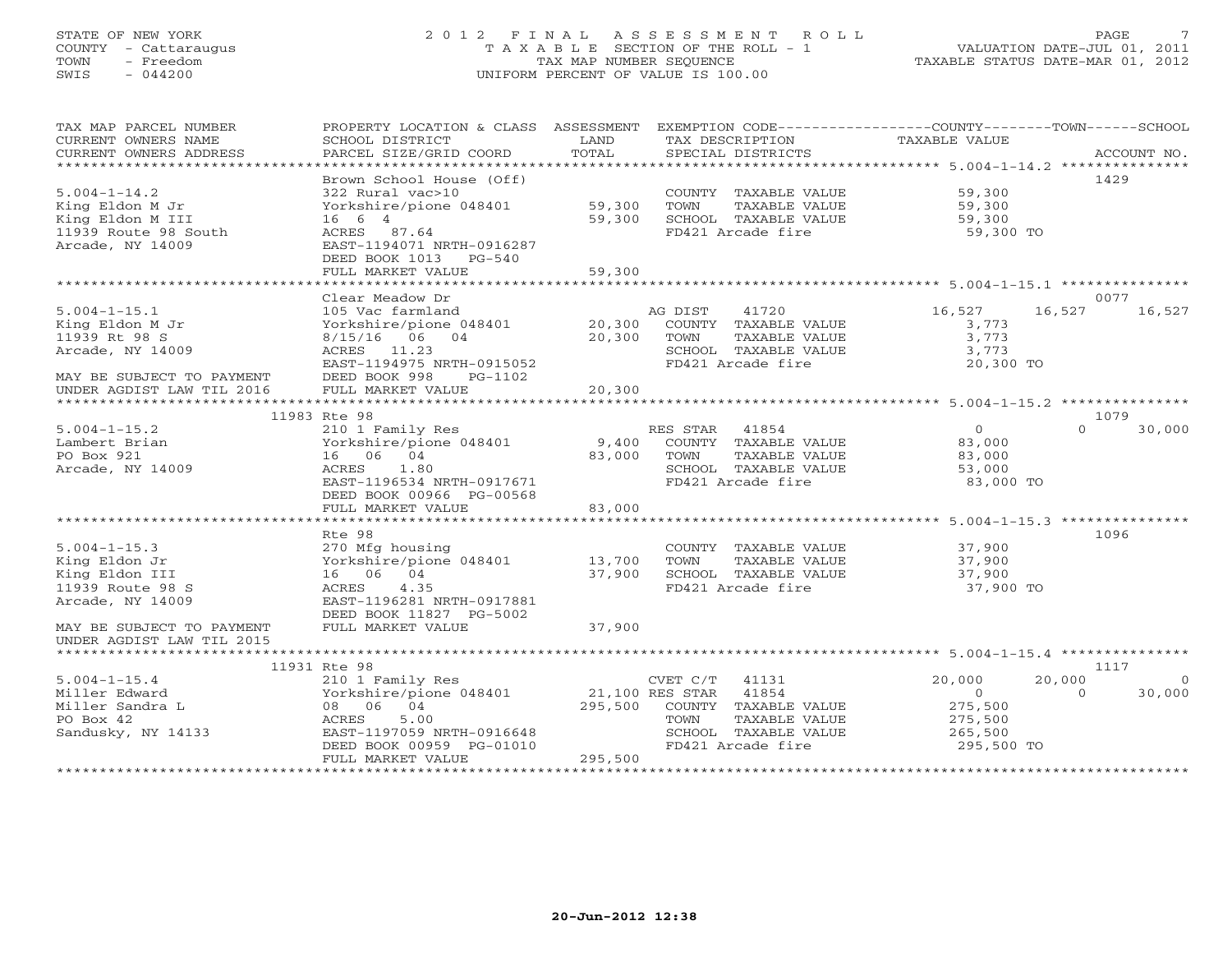# STATE OF NEW YORK 2 0 1 2 F I N A L A S S E S S M E N T R O L L PAGE 8 COUNTY - Cattaraugus T A X A B L E SECTION OF THE ROLL - 1 VALUATION DATE-JUL 01, 2011 TOWN - Freedom TAX MAP NUMBER SEQUENCE TAXABLE STATUS DATE-MAR 01, 2012 SWIS - 044200 UNIFORM PERCENT OF VALUE IS 100.00UNIFORM PERCENT OF VALUE IS 100.00

| TAX MAP PARCEL NUMBER                                                                                                                                                                                                                | PROPERTY LOCATION & CLASS ASSESSMENT EXEMPTION CODE----------------COUNTY-------TOWN------SCHOOL                                                              |         |                |                             |                                                                                                  |                |                                                         |
|--------------------------------------------------------------------------------------------------------------------------------------------------------------------------------------------------------------------------------------|---------------------------------------------------------------------------------------------------------------------------------------------------------------|---------|----------------|-----------------------------|--------------------------------------------------------------------------------------------------|----------------|---------------------------------------------------------|
| CURRENT OWNERS NAME                                                                                                                                                                                                                  | SCHOOL DISTRICT                                                                                                                                               | LAND    |                | TAX DESCRIPTION             | TAXABLE VALUE                                                                                    |                |                                                         |
| .CURRENT OWNERS ADDRESS PARCEL SIZE/GRID COORD TOTAL SPECIAL DISTRICTS ACCOUNT NO ACCOUNT NO ACCOUNT NO ARE THE SERVER AND RELATION ASSESS THE CORD TOTAL SERVER SERVER AND THE SERVER ASSESS THAT A THE SERVER SERVER AND THE       |                                                                                                                                                               |         |                |                             |                                                                                                  |                |                                                         |
|                                                                                                                                                                                                                                      |                                                                                                                                                               |         |                |                             |                                                                                                  |                |                                                         |
|                                                                                                                                                                                                                                      | 11909 Brown School House Rd<br>210 1 Family Res<br>Yorkshire/pione 048401 8,900 SR STAR 41834<br>08 06 04 97,400 COUNTY TAXABLE<br>ACRES 11.50<br>PACR 11.571 |         |                |                             |                                                                                                  |                | 1141                                                    |
| $5.004 - 1 - 15.5$                                                                                                                                                                                                                   |                                                                                                                                                               |         |                |                             | 48,700                                                                                           | 48,700         | 48,700                                                  |
| Hackett John D                                                                                                                                                                                                                       |                                                                                                                                                               |         |                |                             | $\overline{0}$                                                                                   | $\Omega$       | 48,700                                                  |
| Hackett Ann M                                                                                                                                                                                                                        |                                                                                                                                                               |         |                | 97,400 COUNTY TAXABLE VALUE | 48,700                                                                                           |                |                                                         |
|                                                                                                                                                                                                                                      |                                                                                                                                                               |         |                |                             |                                                                                                  |                |                                                         |
|                                                                                                                                                                                                                                      |                                                                                                                                                               |         |                |                             | TOWN TAXABLE VALUE 48,700<br>SCHOOL TAXABLE VALUE 48,700<br>FD421 Arcade fire 97,400 TO          |                |                                                         |
| 11909 Brown School House Rd<br>Freedom, NY 14065 EAST-1197165 NRTH-0916322<br>DEED BOOK 00924 PG-00590<br>FULL MARKET VALUE 97,400                                                                                                   |                                                                                                                                                               |         |                |                             |                                                                                                  |                |                                                         |
|                                                                                                                                                                                                                                      |                                                                                                                                                               |         |                |                             |                                                                                                  |                |                                                         |
|                                                                                                                                                                                                                                      | 1715 Clear Meadow Dr                                                                                                                                          |         |                |                             |                                                                                                  |                | 1147                                                    |
|                                                                                                                                                                                                                                      |                                                                                                                                                               |         |                |                             |                                                                                                  | 12,000         | $\Omega$                                                |
|                                                                                                                                                                                                                                      |                                                                                                                                                               |         |                |                             |                                                                                                  | 66,680         | $\begin{smallmatrix}0\0\17,870\62,200\end{smallmatrix}$ |
|                                                                                                                                                                                                                                      |                                                                                                                                                               |         |                |                             |                                                                                                  | $\overline{0}$ |                                                         |
|                                                                                                                                                                                                                                      |                                                                                                                                                               |         |                |                             | $\overline{0}$                                                                                   | $\Omega$       |                                                         |
|                                                                                                                                                                                                                                      |                                                                                                                                                               |         |                |                             | 100,020                                                                                          |                |                                                         |
|                                                                                                                                                                                                                                      |                                                                                                                                                               |         |                |                             |                                                                                                  |                |                                                         |
|                                                                                                                                                                                                                                      |                                                                                                                                                               |         |                |                             |                                                                                                  |                |                                                         |
|                                                                                                                                                                                                                                      | EXPORTED BOOK 00927 PG-00299<br>DEED BOOK 00927 PG-00299<br>FULL MARKET VALUE 178,700 SCHOOL TAXABLE VALUE 98,630<br>FD421 Arcade fire 178,700 TO             |         |                |                             |                                                                                                  |                |                                                         |
|                                                                                                                                                                                                                                      |                                                                                                                                                               |         |                |                             |                                                                                                  |                |                                                         |
|                                                                                                                                                                                                                                      | 11951 Rte 98                                                                                                                                                  |         |                |                             |                                                                                                  |                | 1164                                                    |
| $5.004 - 1 - 15.7$ $441$ Fuel Store & D                                                                                                                                                                                              |                                                                                                                                                               |         |                |                             |                                                                                                  |                |                                                         |
|                                                                                                                                                                                                                                      |                                                                                                                                                               |         |                |                             | COUNTY TAXABLE VALUE $147,200$<br>TOWN TAXABLE VALUE $147,200$<br>SCHOOL TAXABLE VALUE $147,200$ |                |                                                         |
|                                                                                                                                                                                                                                      |                                                                                                                                                               |         |                |                             |                                                                                                  |                |                                                         |
| Crabb Oil And Propane Inc.<br>2440 Sheridan Dr Ste 301 08/16 06 04 147,200 SCHOOL TAXABLE VALUE<br>2004 Tomawanda, NY 14151-0268 ACRES 2.67 FD421 Arcade fire                                                                        |                                                                                                                                                               |         |                |                             | 147,200 TO                                                                                       |                |                                                         |
|                                                                                                                                                                                                                                      | EAST-1196820 NRTH-0917157                                                                                                                                     |         |                |                             |                                                                                                  |                |                                                         |
|                                                                                                                                                                                                                                      | DEED BOOK 1178 PG-3003                                                                                                                                        |         |                |                             |                                                                                                  |                |                                                         |
|                                                                                                                                                                                                                                      | FULL MARKET VALUE                                                                                                                                             | 147,200 |                |                             |                                                                                                  |                |                                                         |
|                                                                                                                                                                                                                                      | 11759 Brown School House Rd                                                                                                                                   |         |                |                             |                                                                                                  |                | 1176                                                    |
|                                                                                                                                                                                                                                      |                                                                                                                                                               |         |                |                             |                                                                                                  | $\Omega$       | 30,000                                                  |
|                                                                                                                                                                                                                                      |                                                                                                                                                               |         |                |                             |                                                                                                  |                |                                                         |
|                                                                                                                                                                                                                                      |                                                                                                                                                               |         |                |                             |                                                                                                  |                |                                                         |
| 11/33 BLOOD ROWS RES STAR 41854 0<br>Hamilton Gary L 14,300 RES STAR 41854 0<br>Hamilton Deanne C 147,500 Forkshire/pione 048401 14,300 COUNTY TAXABLE VALUE 143,500<br>Hamilton Deanne C 17/15 06 04 143,500 TOWN TAXABLE VALUE 143 |                                                                                                                                                               |         |                |                             |                                                                                                  |                |                                                         |
| Freedom, NY 14065                                                                                                                                                                                                                    |                                                                                                                                                               |         |                | FD421 Arcade fire           | 143,500 TO                                                                                       |                |                                                         |
|                                                                                                                                                                                                                                      | EAST-1196744 NRTH-0915116<br>DEED BOOK 00935 PG-00636<br>DEED BOOK 00935 PG-00636                                                                             |         |                |                             |                                                                                                  |                |                                                         |
|                                                                                                                                                                                                                                      |                                                                                                                                                               |         |                |                             |                                                                                                  |                |                                                         |
|                                                                                                                                                                                                                                      |                                                                                                                                                               |         |                |                             |                                                                                                  |                |                                                         |
|                                                                                                                                                                                                                                      | 1900 Clear Meadow Dr                                                                                                                                          |         |                |                             |                                                                                                  |                | 1186                                                    |
|                                                                                                                                                                                                                                      |                                                                                                                                                               |         | RES STAR 41854 |                             | ES STAR 41854 0<br>COUNTY TAXABLE VALUE 153,300<br>TOWN TAXABLE VALUE 153,300                    | $\Omega$       | 30,000                                                  |
|                                                                                                                                                                                                                                      |                                                                                                                                                               |         |                |                             |                                                                                                  |                |                                                         |
|                                                                                                                                                                                                                                      |                                                                                                                                                               |         |                |                             |                                                                                                  |                |                                                         |
| 5.004-1-15.10<br>Baker Michael H 210 1 Family Res<br>Norkshire/pione 048401 18,900<br>18,900<br>1900 Clear Meadow Dr ACRES 8.00<br>Freedom, NY 14065<br>EAST-1194271.0827 POPER POLAGE PRES                                          |                                                                                                                                                               |         |                | SCHOOL TAXABLE VALUE        | 123,300                                                                                          |                |                                                         |
|                                                                                                                                                                                                                                      |                                                                                                                                                               |         |                | FD421 Arcade fire           | 153,300 TO                                                                                       |                |                                                         |
|                                                                                                                                                                                                                                      | DEED BOOK 00937 PG-01144                                                                                                                                      |         |                |                             |                                                                                                  |                |                                                         |
|                                                                                                                                                                                                                                      | FULL MARKET VALUE                                                                                                                                             | 153,300 |                |                             |                                                                                                  |                |                                                         |
|                                                                                                                                                                                                                                      |                                                                                                                                                               |         |                |                             |                                                                                                  |                |                                                         |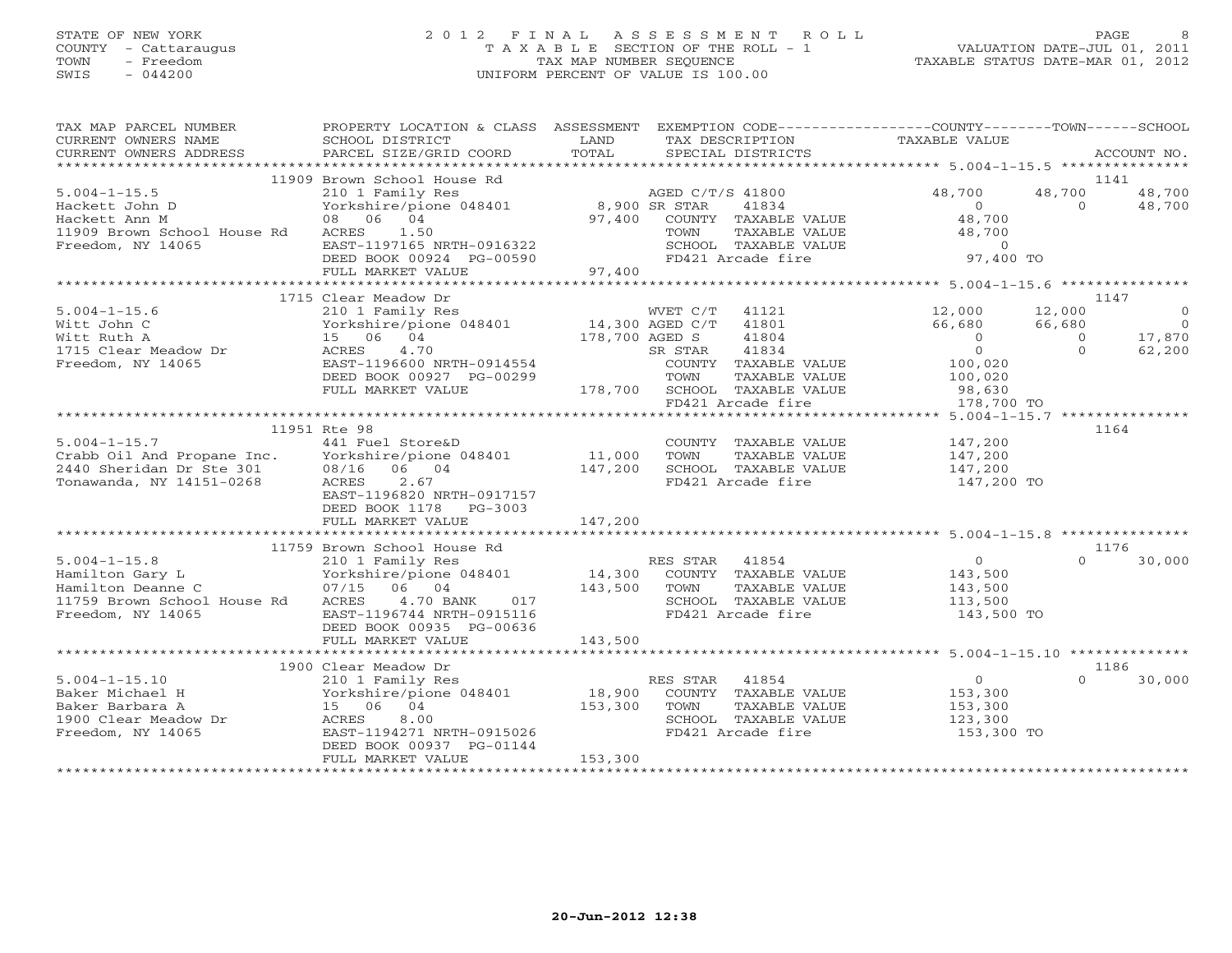# STATE OF NEW YORK 2 0 1 2 F I N A L A S S E S S M E N T R O L L PAGE 9 COUNTY - Cattaraugus T A X A B L E SECTION OF THE ROLL - 1 VALUATION DATE-JUL 01, 2011 TOWN - Freedom TAX MAP NUMBER SEQUENCE TAXABLE STATUS DATE-MAR 01, 2012 SWIS - 044200 UNIFORM PERCENT OF VALUE IS 100.00UNIFORM PERCENT OF VALUE IS 100.00

| TAX MAP PARCEL NUMBER<br>CURRENT OWNERS NAME<br>CURRENT OWNERS ADDRESS | PROPERTY LOCATION & CLASS ASSESSMENT<br>SCHOOL DISTRICT<br>PARCEL SIZE/GRID COORD | LAND<br>TOTAL        | EXEMPTION CODE-----------------COUNTY-------TOWN------SCHOOL<br>TAX DESCRIPTION<br>SPECIAL DISTRICTS | TAXABLE VALUE                                    | ACCOUNT NO.        |
|------------------------------------------------------------------------|-----------------------------------------------------------------------------------|----------------------|------------------------------------------------------------------------------------------------------|--------------------------------------------------|--------------------|
| *************************                                              |                                                                                   |                      |                                                                                                      |                                                  |                    |
|                                                                        | 1818 Clear Meadow Dr                                                              |                      |                                                                                                      |                                                  | 1202               |
| $5.004 - 1 - 15.11$                                                    | 210 1 Family Res                                                                  |                      | COUNTY TAXABLE VALUE                                                                                 | 127,400                                          |                    |
| King Eldon M III                                                       | Yorkshire/pione 048401                                                            | 15,000               | <b>TOWN</b><br>TAXABLE VALUE                                                                         | 127,400                                          |                    |
| PO Box 28                                                              | 15 06 04                                                                          | 127,400              | SCHOOL TAXABLE VALUE                                                                                 | 127,400                                          |                    |
| Freedom, NY 14065                                                      | 5.10<br>ACRES                                                                     |                      | FD421 Arcade fire                                                                                    | 127,400 TO                                       |                    |
|                                                                        | EAST-1195564 NRTH-0915077                                                         |                      |                                                                                                      |                                                  |                    |
|                                                                        | DEED BOOK 10642 PG-5002                                                           |                      |                                                                                                      |                                                  |                    |
|                                                                        | FULL MARKET VALUE                                                                 | 127,400              |                                                                                                      |                                                  |                    |
|                                                                        |                                                                                   |                      |                                                                                                      |                                                  |                    |
|                                                                        | 1770 Clear Meadow Dr                                                              |                      |                                                                                                      |                                                  | 1207               |
| $5.004 - 1 - 15.12$                                                    | 210 1 Family Res                                                                  |                      | 41801<br>AGED C/T                                                                                    | 22,400                                           | 22,400<br>$\Omega$ |
| Barber Dorathy K                                                       | Yorkshire/pione 048401                                                            | 14,800 SR STAR       | 41834                                                                                                | $\Omega$                                         | 62,200<br>$\Omega$ |
| 1770 Clear Meadow Dr                                                   | 15 06 04                                                                          | 112,000              | COUNTY TAXABLE VALUE                                                                                 | 89,600                                           |                    |
| Freedom, NY 14065                                                      | 5.01<br>ACRES                                                                     |                      | TAXABLE VALUE<br>TOWN                                                                                | 89,600                                           |                    |
|                                                                        | EAST-1195959 NRTH-0915074                                                         |                      | SCHOOL TAXABLE VALUE                                                                                 | 49,800                                           |                    |
|                                                                        | DEED BOOK 00968 PG-01006                                                          |                      | FD421 Arcade fire                                                                                    | 112,000 TO                                       |                    |
|                                                                        | FULL MARKET VALUE                                                                 | 112,000              |                                                                                                      |                                                  |                    |
|                                                                        | **************************                                                        | ******************** |                                                                                                      | ******************* 5.004-1-15.13 ************** |                    |
|                                                                        | 1750 Clear Meadow Dr                                                              |                      |                                                                                                      |                                                  | 1213               |
| $5.004 - 1 - 15.13$                                                    | 210 1 Family Res                                                                  |                      | RES STAR<br>41854                                                                                    | $\Omega$                                         | 30,000<br>$\Omega$ |
| Leidenfrost Gerald                                                     | Yorkshire/pione 048401                                                            | 14,800               | COUNTY TAXABLE VALUE                                                                                 | 116,600                                          |                    |
| Leidenfrost Connie                                                     | 15 06 04                                                                          | 116,600              | TOWN<br>TAXABLE VALUE                                                                                | 116,600                                          |                    |
| 1750 Clear Meadow Dr                                                   | 5.01<br>ACRES                                                                     |                      | SCHOOL TAXABLE VALUE                                                                                 | 86,600                                           |                    |
| Freedom, NY 14065                                                      | EAST-1196355 NRTH-0915087                                                         |                      | FD421 Arcade fire                                                                                    | 116,600 TO                                       |                    |
|                                                                        | DEED BOOK 00941 PG-00250                                                          |                      |                                                                                                      |                                                  |                    |
|                                                                        | FULL MARKET VALUE                                                                 | 116,600              |                                                                                                      |                                                  |                    |
|                                                                        |                                                                                   |                      |                                                                                                      |                                                  |                    |
|                                                                        | 1971 Clear Meadow Ln                                                              |                      |                                                                                                      |                                                  | 1214               |
| $5.004 - 1 - 15.14$                                                    |                                                                                   |                      |                                                                                                      | 160,900                                          |                    |
|                                                                        | 210 1 Family Res                                                                  |                      | COUNTY TAXABLE VALUE                                                                                 |                                                  |                    |
| Schwab Joseph L                                                        | Yorkshire/pione 048401                                                            | 14,800               | TOWN<br>TAXABLE VALUE                                                                                | 160,900                                          |                    |
| Schwab Lori J                                                          | 15 06 04                                                                          | 160,900              | SCHOOL TAXABLE VALUE                                                                                 | 160,900                                          |                    |
| 4582 Hunting Trl                                                       | 5.01<br>ACRES                                                                     |                      | FD421 Arcade fire                                                                                    | 160,900 TO                                       |                    |
| Lake Worth, FL 33467                                                   | EAST-1193729 NRTH-0914460                                                         |                      |                                                                                                      |                                                  |                    |
|                                                                        | DEED BOOK 00941 PG-00114                                                          |                      |                                                                                                      |                                                  |                    |
|                                                                        | FULL MARKET VALUE                                                                 | 160,900              |                                                                                                      |                                                  |                    |
|                                                                        |                                                                                   |                      |                                                                                                      |                                                  |                    |
|                                                                        | 1993 Clear Meadow Dr                                                              |                      |                                                                                                      |                                                  | 1215               |
| $5.004 - 1 - 15.15$                                                    | 210 1 Family Res                                                                  |                      | RES STAR<br>41854                                                                                    | $\circ$                                          | $\cap$<br>30,000   |
| Lavelle Joseph M                                                       | Yorkshire/pione 048401                                                            | 14,800               | COUNTY TAXABLE VALUE                                                                                 | 130,600                                          |                    |
| Lavelle Kristina A                                                     | 15 06 04                                                                          | 130,600              | TOWN<br>TAXABLE VALUE                                                                                | 130,600                                          |                    |
| 1993 Clear Meadow Dr                                                   | ACRES<br>5.01 BANK<br>017                                                         |                      | SCHOOL TAXABLE VALUE                                                                                 | 100,600                                          |                    |
| Freedom, NY 14065                                                      | EAST-1193297 NRTH-0914449                                                         |                      | FD421 Arcade fire                                                                                    | 130,600 TO                                       |                    |
|                                                                        | DEED BOOK 10544 PG-6003                                                           |                      |                                                                                                      |                                                  |                    |
|                                                                        | FULL MARKET VALUE                                                                 | 130,600              |                                                                                                      |                                                  |                    |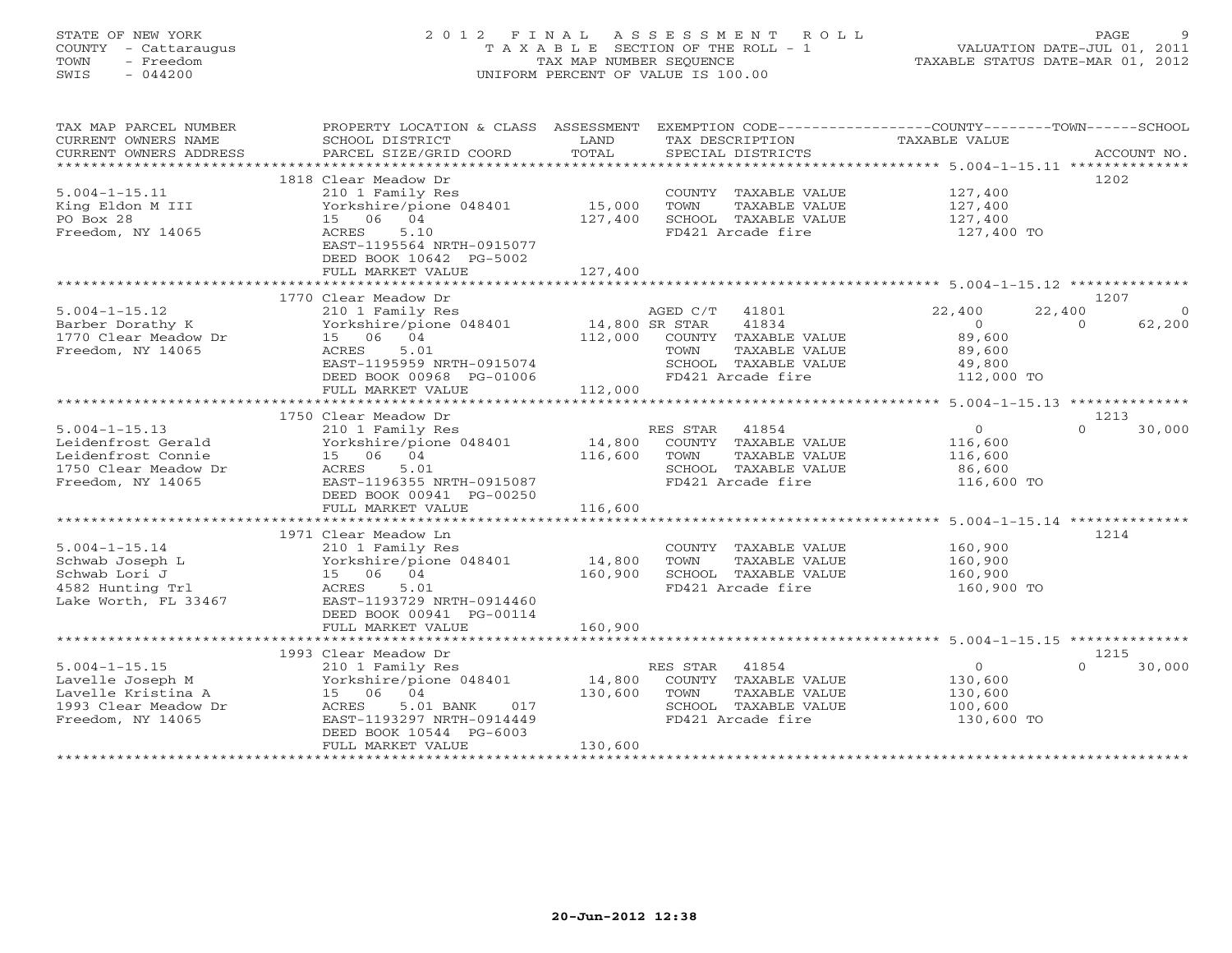# STATE OF NEW YORK 2 0 1 2 F I N A L A S S E S S M E N T R O L L PAGE 10 COUNTY - Cattaraugus T A X A B L E SECTION OF THE ROLL - 1 VALUATION DATE-JUL 01, 2011 TOWN - Freedom TAX MAP NUMBER SEQUENCE TAXABLE STATUS DATE-MAR 01, 2012 SWIS - 044200 UNIFORM PERCENT OF VALUE IS 100.00UNIFORM PERCENT OF VALUE IS 100.00

| TAX MAP PARCEL NUMBER<br>CURRENT OWNERS NAME<br>CURRENT OWNERS ADDRESS                                      | PROPERTY LOCATION & CLASS ASSESSMENT EXEMPTION CODE----------------COUNTY-------TOWN------SCHOOL<br>SCHOOL DISTRICT<br>PARCEL SIZE/GRID COORD                                     | LAND<br>TOTAL              | TAX DESCRIPTION<br>SPECIAL DISTRICTS                                                                                   | TAXABLE VALUE                                          | ACCOUNT NO.                |
|-------------------------------------------------------------------------------------------------------------|-----------------------------------------------------------------------------------------------------------------------------------------------------------------------------------|----------------------------|------------------------------------------------------------------------------------------------------------------------|--------------------------------------------------------|----------------------------|
|                                                                                                             |                                                                                                                                                                                   |                            |                                                                                                                        |                                                        |                            |
| $5.004 - 1 - 15.16$<br>King Eldon M Jr<br>11939 Route 98 S<br>Arcade, NY 14009<br>MAY BE SUBJECT TO PAYMENT | Clear Meadow Dr<br>105 Vac farmland<br>Yorkshire/pione 048401<br>15/23 06 04<br>ACRES 10.99<br>EAST-1193569 NRTH-0915015<br>DEED BOOK 1000 PG-210                                 | 20,000<br>20,000           | 41720<br>AG DIST<br>COUNTY TAXABLE VALUE<br>TOWN<br>TAXABLE VALUE<br>SCHOOL TAXABLE VALUE<br>FD421 Arcade fire         | 8,312<br>11,688<br>11,688<br>11,688<br>20,000 TO       | 1446<br>8,312<br>8,312     |
| UNDER AGDIST LAW TIL 2016                                                                                   | FULL MARKET VALUE                                                                                                                                                                 | 20,000                     |                                                                                                                        |                                                        |                            |
| $5.004 - 1 - 15.17$<br>King Eldon M Jr                                                                      | 2035 Clear Meadow Dr<br>240 Rural res<br>Yorkshire/pione 048401                                                                                                                   | 73,800                     | RES STAR<br>41854<br>COUNTY TAXABLE VALUE                                                                              | $\overline{0}$<br>275,300                              | 1219<br>$\cap$<br>30,000   |
| 11939 Rt 98 S<br>Arcade, NY 14009                                                                           | 15/23 06 04<br>ACRES 90.65<br>EAST-1192342 NRTH-0913194<br>DEED BOOK 998<br>PG-1102<br>FULL MARKET VALUE                                                                          | 275,300<br>275,300         | TOWN<br>TAXABLE VALUE<br>SCHOOL TAXABLE VALUE<br>FD421 Arcade fire                                                     | 275,300<br>245,300<br>275,300 TO                       |                            |
|                                                                                                             |                                                                                                                                                                                   |                            |                                                                                                                        |                                                        |                            |
| $5.004 - 1 - 15.18$<br>Darling Seth P<br>Darling Keelan L<br>1755 Clearmeadow Dr<br>Freedom, NY 14065       | 1755 Clear Meadow Dr<br>210 1 Family Res<br>Yorkshire/pione 048401<br>15 06 04<br>ACRES<br>5.01<br>EAST-1196209 NRTH-0914529<br>DEED BOOK 00993 PG-01147                          | 151,700                    | RES STAR<br>41854<br>14,800 COUNTY TAXABLE VALUE<br>TOWN<br>TAXABLE VALUE<br>SCHOOL TAXABLE VALUE<br>FD421 Arcade fire | $\circ$<br>151,700<br>151,700<br>121,700<br>151,700 TO | 1231<br>$\Omega$<br>30,000 |
|                                                                                                             | FULL MARKET VALUE                                                                                                                                                                 | 151,700                    |                                                                                                                        |                                                        |                            |
| $5.004 - 1 - 15.19$<br>King Eldon Jr.<br>2035 Clear Meadow Dr<br>Freedom, NY 14065                          | Clear Meadow Dr<br>312 Vac w/imprv<br>Yorkshire/pione 048401<br>23 06 04<br>5.21 BANK<br>ACRES<br>017<br>EAST-1192567 NRTH-0914428<br>DEED BOOK 1825 PG-6001<br>FULL MARKET VALUE | 15,200<br>63,000<br>63,000 | COUNTY TAXABLE VALUE<br>TAXABLE VALUE<br>TOWN<br>SCHOOL TAXABLE VALUE<br>FD421 Arcade fire                             | 63,000<br>63,000<br>63,000<br>63,000 TO                | 1250                       |
|                                                                                                             | Rte 98                                                                                                                                                                            |                            |                                                                                                                        |                                                        | 1254                       |
| $5.004 - 1 - 15.20$<br>Moore Bradley J<br>Smith Lynn<br>1010 Genesee Rd<br>Arcade, NY 14009                 | 314 Rural vac<10<br>Yorkshire/pione 048401<br>08/16 06 04<br>ACRES<br>2.80<br>EAST-1196706 NRTH-0917471<br>DEED BOOK 1008<br>PG-370<br>FULL MARKET VALUE                          | 11,100<br>11,100<br>11,100 | COUNTY TAXABLE VALUE<br>TAXABLE VALUE<br>TOWN<br>SCHOOL TAXABLE VALUE<br>FD421 Arcade fire                             | 11,100<br>11,100<br>11,100<br>11,100 TO                |                            |
|                                                                                                             |                                                                                                                                                                                   |                            |                                                                                                                        |                                                        |                            |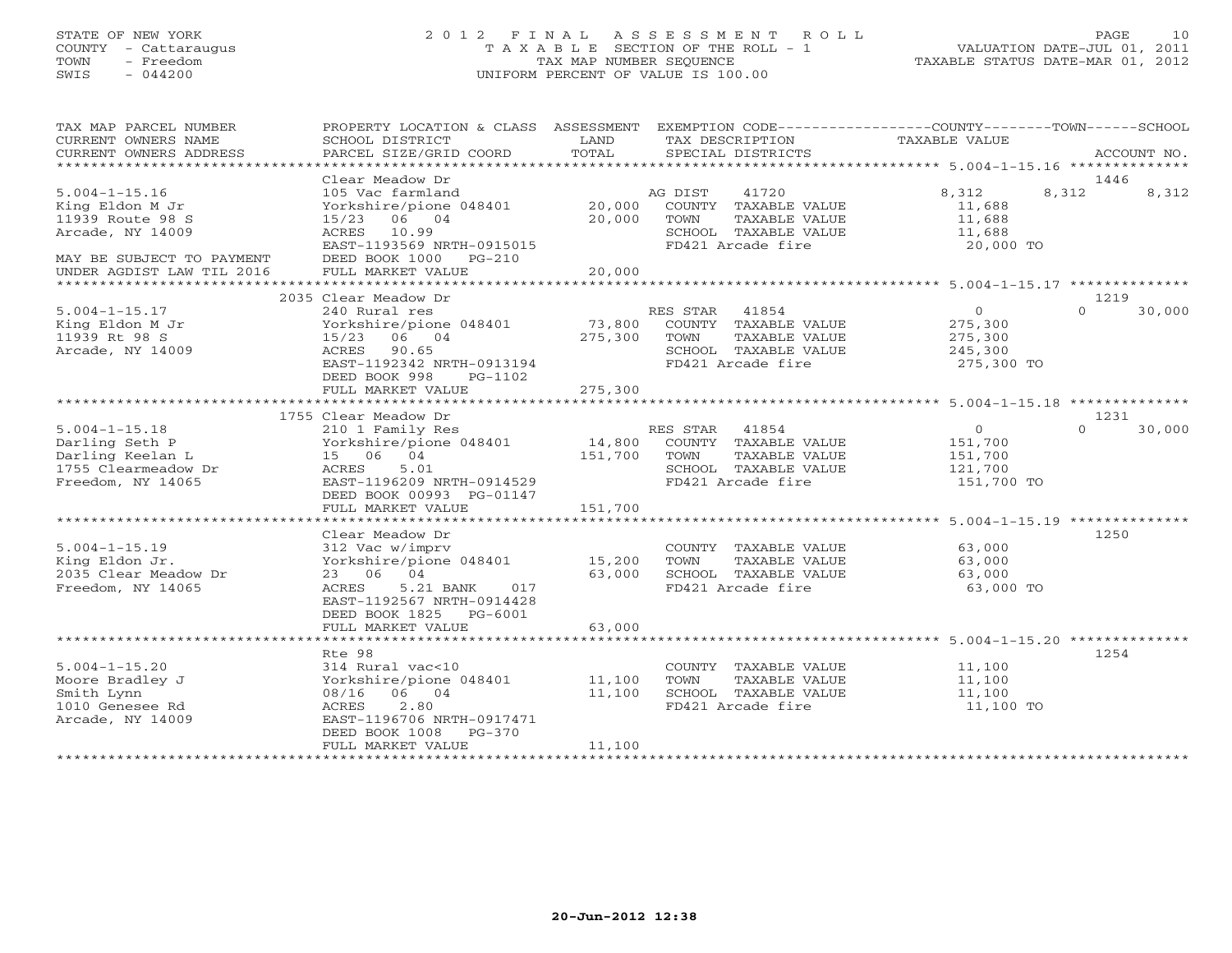# STATE OF NEW YORK 2 0 1 2 F I N A L A S S E S S M E N T R O L L PAGE 11 COUNTY - Cattaraugus T A X A B L E SECTION OF THE ROLL - 1 VALUATION DATE-JUL 01, 2011 TOWN - Freedom TAX MAP NUMBER SEQUENCE TAXABLE STATUS DATE-MAR 01, 2012 SWIS - 044200 UNIFORM PERCENT OF VALUE IS 100.00UNIFORM PERCENT OF VALUE IS 100.00

| TAX MAP PARCEL NUMBER<br>CURRENT OWNERS NAME<br>CURRENT OWNERS ADDRESS<br>***********************           | PROPERTY LOCATION & CLASS ASSESSMENT EXEMPTION CODE----------------COUNTY-------TOWN------SCHOOL<br>SCHOOL DISTRICT<br>PARCEL SIZE/GRID COORD                                      | LAND<br>TOTAL                | TAX DESCRIPTION<br>SPECIAL DISTRICTS                                                                         | TAXABLE VALUE                                                 | ACCOUNT NO.                |
|-------------------------------------------------------------------------------------------------------------|------------------------------------------------------------------------------------------------------------------------------------------------------------------------------------|------------------------------|--------------------------------------------------------------------------------------------------------------|---------------------------------------------------------------|----------------------------|
| $5.004 - 1 - 15.21$<br>King Eldon Jr<br>2035 Clear Meadow Dr<br>Freedom, NY 14065                           | 2029 Clear Meadow Dr<br>210 1 Family Res<br>Yorkshire/pione 048401<br>15/23 06<br>04<br>ACRES<br>3.15<br>EAST-1192943 NRTH-0914442<br>DEED BOOK 10341 PG-4002<br>FULL MARKET VALUE | 11,700<br>159,400<br>159,400 | COUNTY TAXABLE VALUE<br>TAXABLE VALUE<br>TOWN<br>SCHOOL TAXABLE VALUE<br>FD421 Arcade fire                   | 159,400<br>159,400<br>159,400<br>159,400 TO                   | 1271                       |
|                                                                                                             |                                                                                                                                                                                    |                              |                                                                                                              |                                                               |                            |
| $5.004 - 1 - 15.22$<br>George Steven D<br>George Lynn M<br>1889 Clear Meadow Dr<br>Freedom, NY 14065        | 1889 Clear Meadow Dr<br>210 1 Family Res<br>Yorkshire/pione 048401<br>15 06 04<br>ACRES<br>5.01<br>EAST-1194577 NRTH-0914480<br>DEED BOOK 00956 PG-00748<br>FULL MARKET VALUE      | 14,800<br>155,400<br>155,400 | RES STAR 41854<br>COUNTY TAXABLE VALUE<br>TOWN<br>TAXABLE VALUE<br>SCHOOL TAXABLE VALUE<br>FD421 Arcade fire | $\overline{O}$<br>155,400<br>155,400<br>125,400<br>155,400 TO | 1272<br>30,000<br>$\Omega$ |
|                                                                                                             |                                                                                                                                                                                    |                              |                                                                                                              |                                                               |                            |
| $5.004 - 1 - 15.24$<br>Wulff Ricky L<br>6376 Abbott Rd<br>Franklinville, NY 14737                           | 11923 Woodbridge Rd<br>433 Auto body<br>Yorkshire/pione 048401<br>16 06 04<br>2.00<br>ACRES<br>EAST-1196436 NRTH-0917226<br>DEED BOOK 00959 PG-00075                               | 9,700<br>52,500              | COUNTY TAXABLE VALUE<br>TOWN<br>TAXABLE VALUE<br>SCHOOL TAXABLE VALUE<br>FD421 Arcade fire                   | 52,500<br>52,500<br>52,500<br>52,500 TO                       | 1274                       |
|                                                                                                             | FULL MARKET VALUE                                                                                                                                                                  | 52,500                       |                                                                                                              |                                                               |                            |
|                                                                                                             |                                                                                                                                                                                    |                              |                                                                                                              |                                                               |                            |
| $5.004 - 1 - 15.25$<br>King Eldon Jr<br>2035 Clearmeadow Dr<br>Freedom, NY 14065                            | 1949 Clear Meadow Dr<br>210 1 Family Res<br>Yorkshire/pione 048401<br>15 06 04<br>5.01<br>ACRES<br>EAST-1194155 NRTH-0914469<br>DEED BOOK 11134 PG-8002<br>FULL MARKET VALUE       | 14,800<br>104,600<br>104,600 | COUNTY TAXABLE VALUE<br>TOWN<br>TAXABLE VALUE<br>SCHOOL TAXABLE VALUE<br>FD421 Arcade fire                   | 104,600<br>104,600<br>104,600<br>104,600 TO                   | 1283                       |
|                                                                                                             |                                                                                                                                                                                    |                              |                                                                                                              |                                                               |                            |
| $5.004 - 1 - 15.27$<br>Heineman Harlan T<br>Cornwall Melissa D<br>1861 Clear Meadow Dr<br>Freedom, NY 14065 | 1861 Clear Meadow Dr<br>210 1 Family Res<br>Yorkshire/pione 048401<br>05 06 04<br>5.01<br>ACRES<br>EAST-1194997 NRTH-0914490<br>DEED BOOK 5392<br>$PG-3004$<br>FULL MARKET VALUE   | 14,800<br>182,300<br>182,300 | RES STAR 41854<br>COUNTY TAXABLE VALUE<br>TOWN<br>TAXABLE VALUE<br>SCHOOL TAXABLE VALUE<br>FD421 Arcade fire | $\overline{0}$<br>182,300<br>182,300<br>152,300<br>182,300 TO | 1292<br>$\cap$<br>30,000   |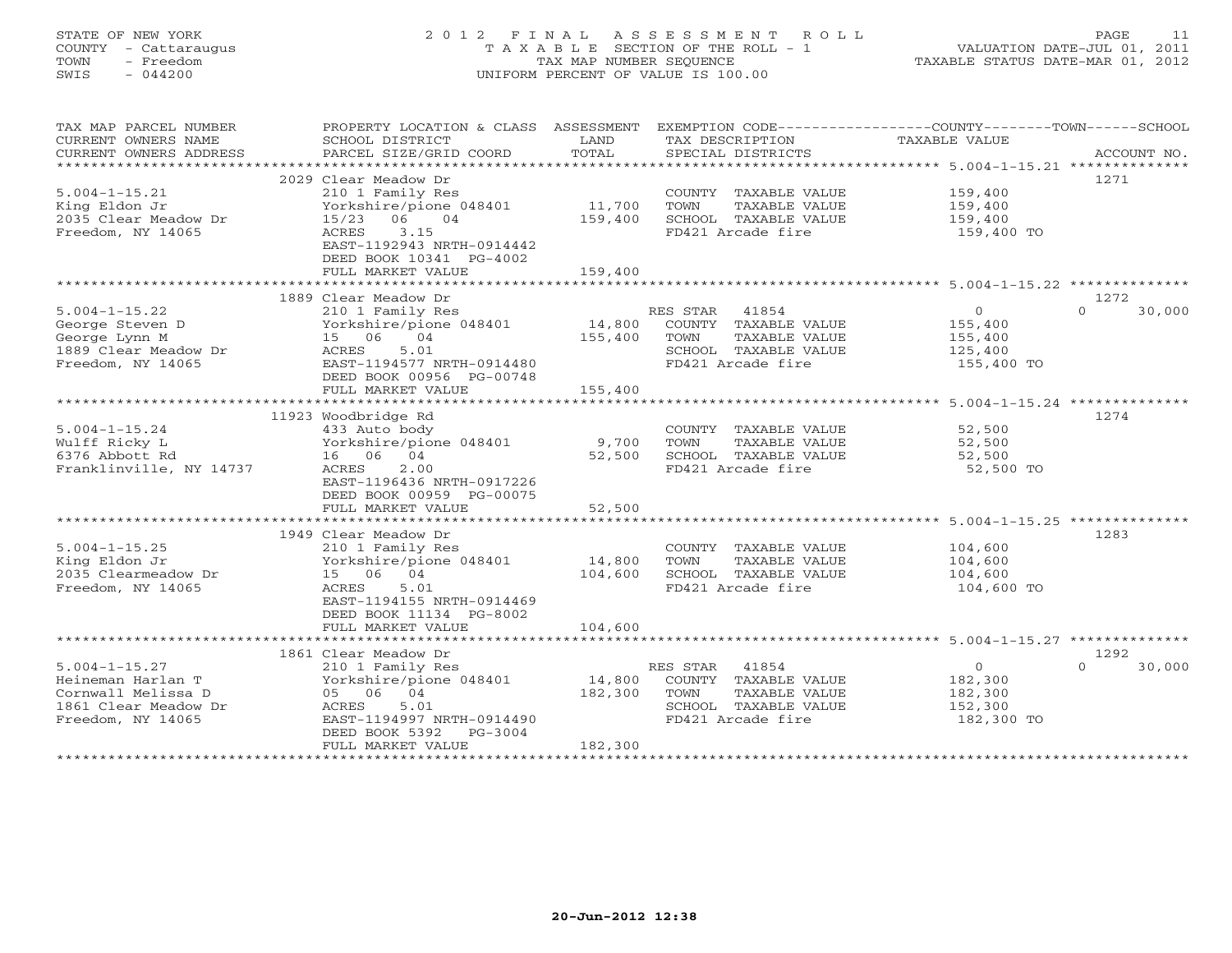#### STATE OF NEW YORK 2 0 1 2 F I N A L A S S E S S M E N T R O L L PAGE 12COUNTY - Cattaraugus T A X A B L E SECTION OF THE ROLL - 1 VALUATION DATE-JUL 01, 2011 TOWN - Freedom **TAX MAP NUMBER SEQUENCE** TAXABLE STATUS DATE-MAR 01, 2012<br>TAXABLE STATUS DATE-MAR 01, 2012 SWIS - 044200 UNIFORM PERCENT OF VALUE IS 100.00

| TAX MAP PARCEL NUMBER     | PROPERTY LOCATION & CLASS ASSESSMENT EXEMPTION CODE----------------COUNTY-------TOWN------SCHOOL |         |                |                      |                |          |             |
|---------------------------|--------------------------------------------------------------------------------------------------|---------|----------------|----------------------|----------------|----------|-------------|
| CURRENT OWNERS NAME       | SCHOOL DISTRICT                                                                                  | LAND    |                | TAX DESCRIPTION      | TAXABLE VALUE  |          |             |
| CURRENT OWNERS ADDRESS    | PARCEL SIZE/GRID COORD                                                                           | TOTAL   |                | SPECIAL DISTRICTS    |                |          | ACCOUNT NO. |
|                           |                                                                                                  |         |                |                      |                |          |             |
|                           | 11939 Rte 98                                                                                     |         |                |                      |                |          | 1371        |
| $5.004 - 1 - 15.28$       | 447 Truck termnl                                                                                 |         |                | COUNTY TAXABLE VALUE | 246,800        |          |             |
| King Eldon M Jr           | Yorkshire/pione 048401                                                                           | 14,000  | TOWN           | TAXABLE VALUE        | 246,800        |          |             |
| King Eldon M              | 08/16 06 04                                                                                      | 246,800 |                | SCHOOL TAXABLE VALUE | 246,800        |          |             |
| 11939 Rte 98 S            | Ff 208.00                                                                                        |         |                | FD421 Arcade fire    | 246,800 TO     |          |             |
| Arcade, NY 14009          | 4.55<br>ACRES                                                                                    |         |                |                      |                |          |             |
|                           | EAST-1196879 NRTH-0916910                                                                        |         |                |                      |                |          |             |
|                           | DEED BOOK 00984 PG-00809                                                                         |         |                |                      |                |          |             |
|                           | FULL MARKET VALUE                                                                                | 246,800 |                |                      |                |          |             |
|                           |                                                                                                  |         |                |                      |                |          |             |
|                           | Brown School House Rd                                                                            |         |                |                      |                |          | 1396        |
| $5.004 - 1 - 15.29$       | 322 Rural vac>10                                                                                 |         | AG DIST        | 41720                | 49,644         | 49,644   | 49,644      |
| King Eldon M Jr           | Yorkshire/pione 048401                                                                           | 95,800  |                | COUNTY TAXABLE VALUE | 46,156         |          |             |
| 11939 Route 98 South      | 7,8,15&16 06 04                                                                                  | 95,800  | TOWN           | TAXABLE VALUE        | 46,156         |          |             |
| Arcade, NY 14009          | ACRES 72.20                                                                                      |         |                | SCHOOL TAXABLE VALUE | 46,156         |          |             |
|                           | EAST-1195926 NRTH-0916673                                                                        |         |                | FD421 Arcade fire    | 95,800 TO      |          |             |
| MAY BE SUBJECT TO PAYMENT | DEED BOOK 1019 PG-497                                                                            |         |                |                      |                |          |             |
| UNDER AGDIST LAW TIL 2016 | FULL MARKET VALUE                                                                                | 95,800  |                |                      |                |          |             |
|                           |                                                                                                  |         |                |                      |                |          |             |
|                           | Clear Meadow Dr                                                                                  |         |                |                      |                |          | 1427        |
| $5.004 - 1 - 15.30$       | 314 Rural vac<10                                                                                 |         |                | COUNTY TAXABLE VALUE | 15,000         |          |             |
| Darling Seth P            | Yorkshire/pione 048401 15,000                                                                    |         | TOWN           | TAXABLE VALUE        | 15,000         |          |             |
| Darling Keelan L          | 15 6 4                                                                                           | 15,000  |                | SCHOOL TAXABLE VALUE | 15,000         |          |             |
| 1755 Clearmeadow Dr       | ACRES<br>5.10                                                                                    |         |                | FD421 Arcade fire    | 15,000 TO      |          |             |
| Freedom, NY 14065         | EAST-1195804 NRTH-0914520                                                                        |         |                |                      |                |          |             |
|                           | DEED BOOK 1011 PG-592                                                                            |         |                |                      |                |          |             |
|                           | FULL MARKET VALUE                                                                                | 15,000  |                |                      |                |          |             |
|                           |                                                                                                  |         |                |                      |                |          |             |
|                           | Brown School House Rd                                                                            |         |                |                      |                |          | 1546        |
| $5.004 - 1 - 15.31$       | 314 Rural vac<10                                                                                 |         |                | COUNTY TAXABLE VALUE | 10,300         |          |             |
| King Eldon M III          | Yorkshire/pione 048401                                                                           | 10,300  | TOWN           | TAXABLE VALUE        | 10,300         |          |             |
| 11939 Rte. 98             | 7,8,15&16 06 04                                                                                  | 10,300  |                | SCHOOL TAXABLE VALUE | 10,300         |          |             |
| Arcade, NY 14009          | ACRES<br>2.95                                                                                    |         |                | FD421 Arcade fire    | 10,300 TO      |          |             |
|                           | EAST-1196591 NRTH-0915588                                                                        |         |                |                      |                |          |             |
| MAY BE SUBJECT TO PAYMENT | DEED BOOK 9246 PG-8001                                                                           |         |                |                      |                |          |             |
| UNDER AGDIST LAW TIL 2012 | FULL MARKET VALUE                                                                                | 10,300  |                |                      |                |          |             |
|                           |                                                                                                  |         |                |                      |                |          |             |
|                           | 1829 Clear Meadow Dr                                                                             |         |                |                      |                |          | 1545        |
| $5.004 - 1 - 15.32$       | 210 1 Family Res                                                                                 |         | RES STAR 41854 |                      | $\overline{O}$ | $\Omega$ | 30,000      |
| Rosier Matthew C          | Yorkshire/pione 048401 15,000 COUNTY TAXABLE VALUE                                               |         |                |                      | 168,600        |          |             |
| Rosier Melissa J          | ACRES<br>5.10 BANK<br>045                                                                        | 168,600 | TOWN           | TAXABLE VALUE        | 168,600        |          |             |
| 1829 Clear Meadow Dr      | EAST-1195415 NRTH-0914520                                                                        |         |                | SCHOOL TAXABLE VALUE | 138,600        |          |             |
| Freedom, NY 14065         | DEED BOOK 9464<br>PG-7001                                                                        |         |                | FD421 Arcade fire    | 168,600 TO     |          |             |
|                           | FULL MARKET VALUE                                                                                | 168,600 |                |                      |                |          |             |
|                           |                                                                                                  |         |                |                      |                |          |             |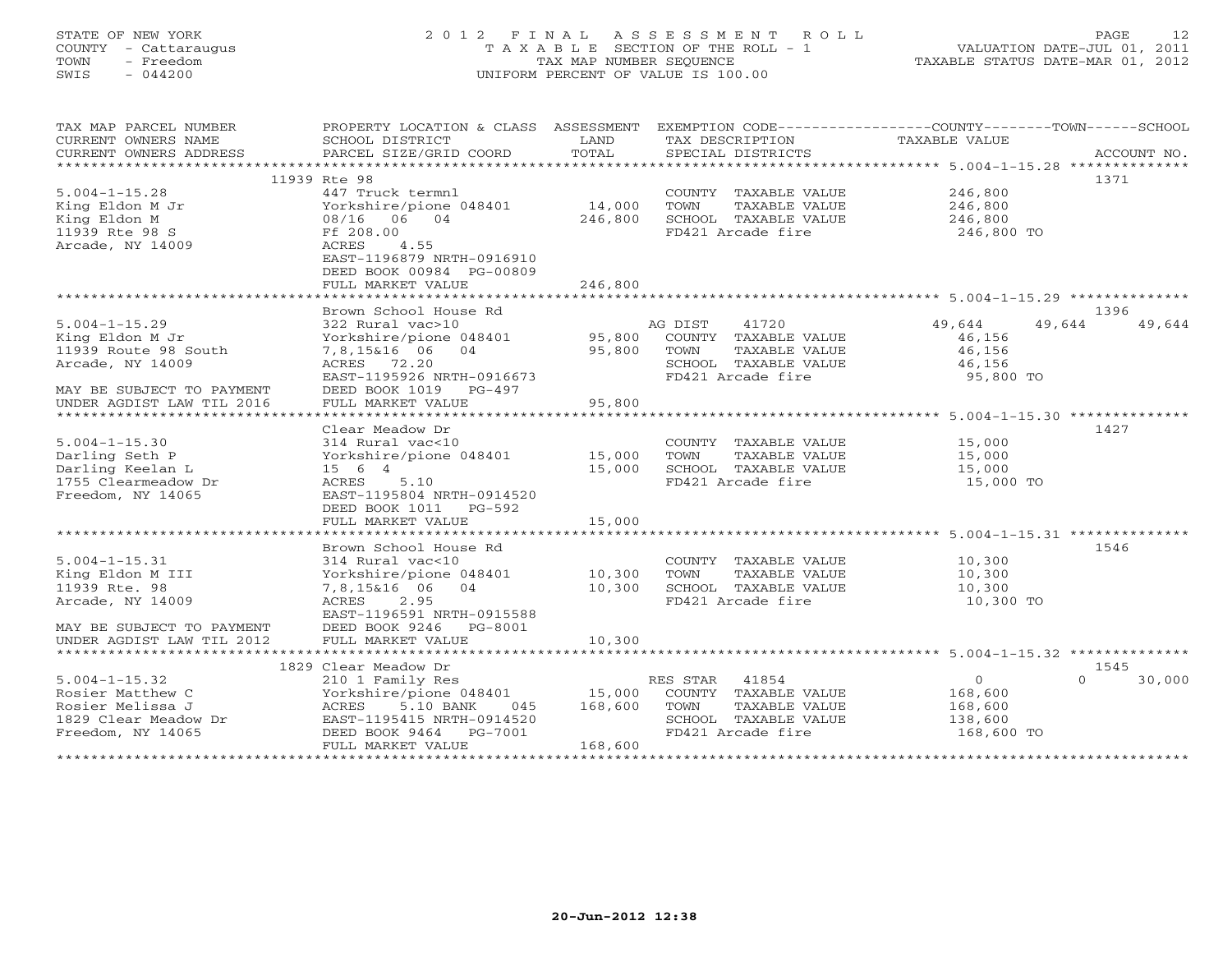# STATE OF NEW YORK 2 0 1 2 F I N A L A S S E S S M E N T R O L L PAGE 13 COUNTY - Cattaraugus T A X A B L E SECTION OF THE ROLL - 1 VALUATION DATE-JUL 01, 2011 TOWN - Freedom TAX MAP NUMBER SEQUENCE TAXABLE STATUS DATE-MAR 01, 2012 SWIS - 044200 UNIFORM PERCENT OF VALUE IS 100.00UNIFORM PERCENT OF VALUE IS 100.00

| TAX MAP PARCEL NUMBER<br>CURRENT OWNERS NAME<br>CURRENT OWNERS ADDRESS | PROPERTY LOCATION & CLASS ASSESSMENT<br>SCHOOL DISTRICT<br>PARCEL SIZE/GRID COORD | LAND<br>TOTAL | EXEMPTION CODE-----------------COUNTY-------TOWN------SCHOOL<br>TAX DESCRIPTION<br>SPECIAL DISTRICTS | TAXABLE VALUE     |          | ACCOUNT NO. |
|------------------------------------------------------------------------|-----------------------------------------------------------------------------------|---------------|------------------------------------------------------------------------------------------------------|-------------------|----------|-------------|
|                                                                        |                                                                                   |               |                                                                                                      |                   |          |             |
|                                                                        | 11821 Brown School House Rd                                                       |               |                                                                                                      |                   | 1556     |             |
| $5.004 - 1 - 15.33$                                                    | 283 Res w/Comuse                                                                  |               | RES STAR 41854                                                                                       | $\Omega$          | $\Omega$ | 30,000      |
| Carley Edward D                                                        | Yorkshire/pione 048401                                                            |               | $13,400$ BUS C/T/S 47610                                                                             | 42,000            | 42,000   | 42,000      |
| Carley Kimberly J                                                      | 7,8,15&16 06<br>04                                                                | 244,100       | COUNTY TAXABLE VALUE                                                                                 | 202,100           |          |             |
| 11821 Brown School House                                               | ACRES 1.85                                                                        |               | TAXABLE VALUE<br>TOWN                                                                                | 202,100           |          |             |
| Freedom, NY 14065                                                      | EAST-1196875 NRTH-0915501                                                         |               | SCHOOL TAXABLE VALUE                                                                                 | 172,100           |          |             |
|                                                                        | DEED BOOK 10709 PG-8001                                                           |               | FD421 Arcade fire                                                                                    | 244,100 TO        |          |             |
| MAY BE SUBJECT TO PAYMENT                                              | FULL MARKET VALUE                                                                 | 244,100       |                                                                                                      |                   |          |             |
| UNDER AGDIST LAW TIL 2012                                              |                                                                                   |               |                                                                                                      |                   |          |             |
|                                                                        | 1978 Clear Meadow Dr                                                              |               |                                                                                                      |                   | 1557     |             |
| $5.004 - 1 - 15.34$                                                    | 210 1 Family Res                                                                  |               | RES STAR<br>41854                                                                                    | $\overline{0}$    | $\Omega$ | 30,000      |
| King Eldon III                                                         | Yorkshire/pione 048401                                                            | 14,800        | COUNTY TAXABLE VALUE                                                                                 | 273,200           |          |             |
| PO Box 28                                                              | 15/23 06 04                                                                       | 273,200       | TOWN<br>TAXABLE VALUE                                                                                | 273,200           |          |             |
| Freedom, NY 14065                                                      | ACRES<br>5.00                                                                     |               | SCHOOL TAXABLE VALUE                                                                                 | 243,200           |          |             |
|                                                                        | EAST-1192947 NRTH-0914998                                                         |               | FD421 Arcade fire                                                                                    | 273,200 TO        |          |             |
| MAY BE SUBJECT TO PAYMENT                                              | DEED BOOK 11738 PG-8001                                                           |               |                                                                                                      |                   |          |             |
| UNDER AGDIST LAW TIL 2015                                              | FULL MARKET VALUE                                                                 | 273,200       |                                                                                                      |                   |          |             |
|                                                                        |                                                                                   |               |                                                                                                      |                   |          |             |
|                                                                        | 11929 Brown School House Rd                                                       |               |                                                                                                      |                   | 0346     |             |
| $5.004 - 1 - 16$                                                       | 314 Rural vac<10                                                                  |               | COUNTY TAXABLE VALUE                                                                                 | 7,900             |          |             |
| Miller Edward H                                                        | Yorkshire/pione 048401                                                            | 7,900         | TOWN<br>TAXABLE VALUE                                                                                | 7,900             |          |             |
| Miller Sandra L                                                        | 08 06 04                                                                          | 7,900         | SCHOOL TAXABLE VALUE                                                                                 | 7,900             |          |             |
| PO Box 42                                                              | FRNT 80.00 DPTH 405.00                                                            |               | FD421 Arcade fire                                                                                    | 7,900 TO          |          |             |
| Sandusky, NY 14133-0042                                                | EAST-1197293 NRTH-0916739                                                         |               |                                                                                                      |                   |          |             |
|                                                                        | DEED BOOK 00957 PG-00559                                                          |               |                                                                                                      |                   |          |             |
|                                                                        | FULL MARKET VALUE                                                                 | 7,900         |                                                                                                      |                   |          |             |
|                                                                        |                                                                                   |               |                                                                                                      |                   |          |             |
|                                                                        | 11822 Brown School House Rd                                                       |               |                                                                                                      |                   | 0150     |             |
| $5.004 - 1 - 17$                                                       | 314 Rural vac<10                                                                  |               | COUNTY TAXABLE VALUE                                                                                 | 12,400            |          |             |
| Zientek Anthony                                                        | Yorkshire/pione 048401                                                            | 12,400        | TOWN<br>TAXABLE VALUE                                                                                | 12,400            |          |             |
| Zientek Deborah                                                        | 07/15 06 04                                                                       | 12,400        | SCHOOL TAXABLE VALUE                                                                                 | 12,400            |          |             |
| 11822 Brown School House                                               | ACRES<br>3.57                                                                     |               | FD421 Arcade fire                                                                                    | 12,400 TO         |          |             |
| Freedom, NY 14065                                                      | EAST-1197397 NRTH-0914917                                                         |               |                                                                                                      |                   |          |             |
|                                                                        | DEED BOOK 00933 PG-00663                                                          |               |                                                                                                      |                   |          |             |
|                                                                        | FULL MARKET VALUE                                                                 | 12,400        |                                                                                                      |                   |          |             |
|                                                                        |                                                                                   |               |                                                                                                      |                   |          |             |
|                                                                        | Brown School House Rd                                                             |               |                                                                                                      |                   | 0638     |             |
| $5.004 - 1 - 18$                                                       | 314 Rural vac<10                                                                  |               | COUNTY TAXABLE VALUE                                                                                 | 7,000             |          |             |
| Wittenrich John H                                                      | Yorkshire/pione 048401                                                            | 7,000         | TOWN<br>TAXABLE VALUE                                                                                | 7,000             |          |             |
| Wittenrich Diann C<br>11770 Brown Shool House Rd                       | 07/15 06 04<br>3.94 BANK<br>ACRES<br>017                                          | 7,000         | SCHOOL TAXABLE VALUE<br>FD421 Arcade fire                                                            | 7,000<br>7,000 TO |          |             |
|                                                                        | EAST-1197438 NRTH-0914756                                                         |               |                                                                                                      |                   |          |             |
| Freedom, NY 14065                                                      | DEED BOOK 708<br>PG-01187                                                         |               |                                                                                                      |                   |          |             |
|                                                                        | FULL MARKET VALUE                                                                 | 7,000         |                                                                                                      |                   |          |             |
|                                                                        |                                                                                   |               |                                                                                                      |                   |          |             |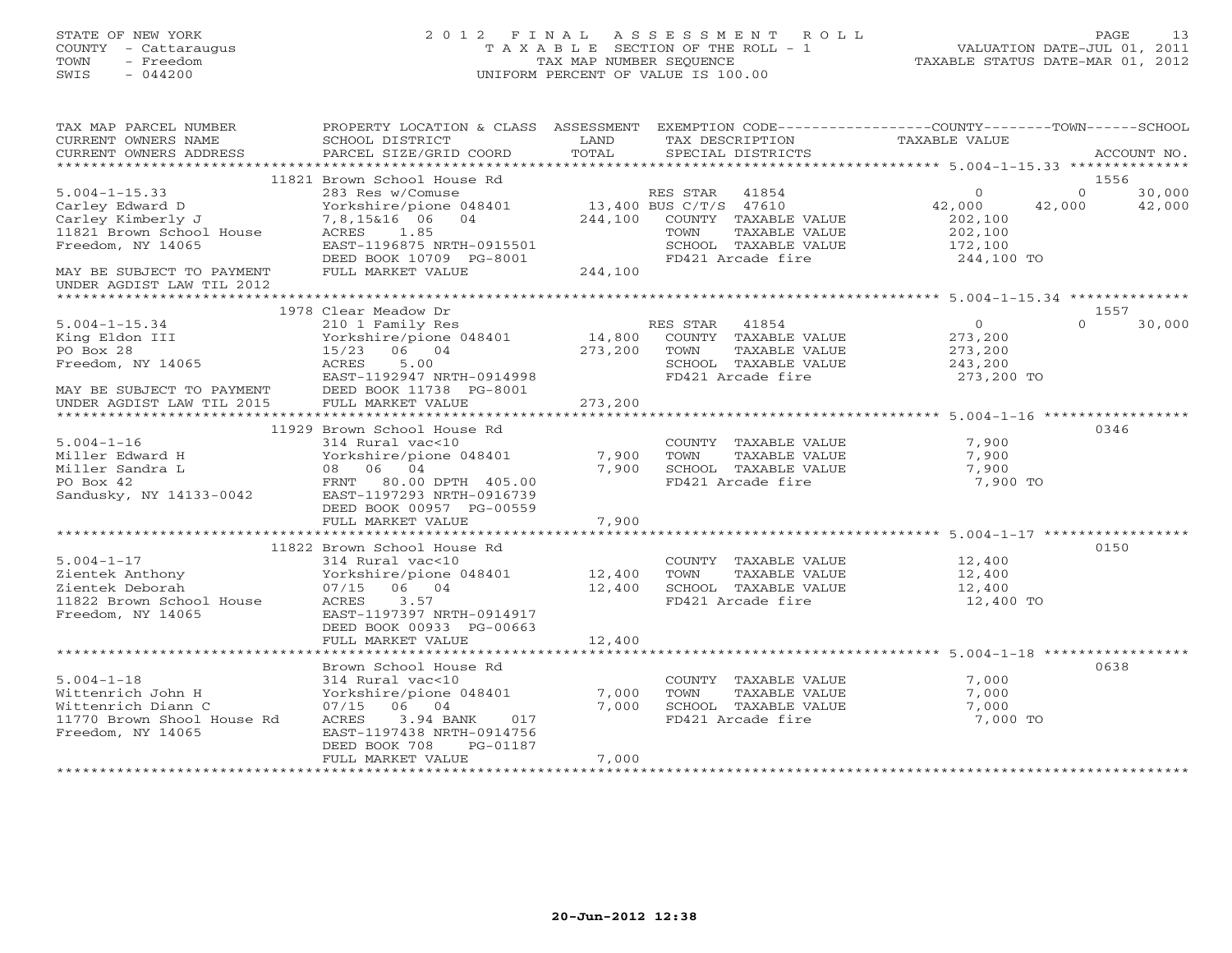## STATE OF NEW YORK 2 0 1 2 F I N A L A S S E S S M E N T R O L L PAGE 14 COUNTY - Cattaraugus T A X A B L E SECTION OF THE ROLL - 1 VALUATION DATE-JUL 01, 2011 TOWN - Freedom TAX MAP NUMBER SEQUENCE TAXABLE STATUS DATE-MAR 01, 2012 SWIS - 044200 UNIFORM PERCENT OF VALUE IS 100.00

| TAX MAP PARCEL NUMBER<br>CURRENT OWNERS NAME<br>CURRENT OWNERS ADDRESS                                                  | PROPERTY LOCATION & CLASS ASSESSMENT<br>SCHOOL DISTRICT<br>PARCEL SIZE/GRID COORD                                                                                                                                                                        | LAND<br>TOTAL                | EXEMPTION CODE-----------------COUNTY-------TOWN------SCHOOL<br>TAX DESCRIPTION<br>SPECIAL DISTRICTS           | TAXABLE VALUE                                                        | ACCOUNT NO.                                    |
|-------------------------------------------------------------------------------------------------------------------------|----------------------------------------------------------------------------------------------------------------------------------------------------------------------------------------------------------------------------------------------------------|------------------------------|----------------------------------------------------------------------------------------------------------------|----------------------------------------------------------------------|------------------------------------------------|
| $5.004 - 1 - 19.1$<br>Wittenrich John H<br>Wittenrich Diann C<br>11770 Brown School House Rd<br>Freedom, NY 14065       | Brown School House Rd<br>433 Auto body<br>Yorkshire/pione 048401<br>07/15 06 04<br>9.97<br>ACRES<br>EAST-1197587 NRTH-0914501<br>DEED BOOK 703<br>PG-01058<br>FULL MARKET VALUE                                                                          | 21,300<br>113,700<br>113,700 | COUNTY TAXABLE VALUE<br>TOWN<br>TAXABLE VALUE<br>SCHOOL TAXABLE VALUE<br>FD421 Arcade fire                     | 113,700<br>113,700<br>113,700<br>113,700 TO                          | 0639                                           |
|                                                                                                                         | 11770 Brown School House Rd                                                                                                                                                                                                                              |                              |                                                                                                                |                                                                      | 1551                                           |
| $5.004 - 1 - 19.2$<br>Wittenrich John H<br>Wittenrich Diann C<br>11770 Brown School House Rd ACRES<br>Freedom, NY 14065 | 210 1 Family Res<br>Yorkshire/pione 048401 9,700 COUNTY TAXABLE VALUE<br>07/15 06 04<br>2.00<br>EAST-1196936 NRTH-0914428<br>DEED BOOK 10483 PG-2001<br>FULL MARKET VALUE                                                                                | 150,800<br>150,800           | SR STAR 41834<br>TOWN<br>TAXABLE VALUE<br>SCHOOL TAXABLE VALUE<br>FD421 Arcade fire                            | $\circ$<br>150,800<br>150,800<br>88,600<br>150,800 TO                | $\Omega$<br>62,200                             |
|                                                                                                                         |                                                                                                                                                                                                                                                          |                              |                                                                                                                |                                                                      |                                                |
| $5.004 - 1 - 20$<br>Tidd Robert F<br>Tidd Catherine A<br>400 N Main Rd Rm 290<br>Warsaw, NY 14569                       | 11754 Brown School House Rd<br>210 1 Family Res<br>210 1 Family Res<br>Yorkshire/pione 048401 15,000 SR STAR 41834<br>15 06 04 145,200 COUNTY TAXABLE VALUE<br>ACRES<br>5.11<br>EAST-1197525 NRTH-0914223<br>DEED BOOK 4110 PG-7001<br>FULL MARKET VALUE | 145,200                      | AGED C/T/S 41800<br>TAXABLE VALUE<br>TOWN<br>SCHOOL TAXABLE VALUE<br>FD421 Arcade fire                         | 72,600<br>$\overline{O}$<br>72,600<br>72,600<br>10,400<br>145,200 TO | 0069<br>72,600<br>72,600<br>62,200<br>$\Omega$ |
|                                                                                                                         |                                                                                                                                                                                                                                                          |                              |                                                                                                                |                                                                      |                                                |
| $5.004 - 1 - 21$<br>Davidson Keith A<br>Davidson Theresa<br>11748 Brown School House<br>Freedom, NY 14065               | 11748 Brown School House Rd<br>210 1 Family Res<br>Yorkshire/pione 048401 20,800 COUNTY TAXABLE VALUE<br>07/15 06 04 139,600 TOWN TAXABLE VALUE<br>6.28<br>ACRES<br>EAST-1197424 NRTH-0914051<br>DEED BOOK 789<br>PG-00573                               |                              | SCHOOL TAXABLE VALUE<br>FD421 Arcade fire                                                                      | $\overline{0}$<br>139,600<br>139,600<br>109,600<br>139,600 TO        | 0440<br>$\Omega$<br>30,000                     |
|                                                                                                                         | FULL MARKET VALUE                                                                                                                                                                                                                                        | 139,600                      |                                                                                                                |                                                                      |                                                |
|                                                                                                                         | 11714 Brown School House Rd                                                                                                                                                                                                                              |                              |                                                                                                                |                                                                      | 0287                                           |
| $5.004 - 1 - 22.1$<br>Huntz Joseph M<br>Huntz Audrey L<br>11714 Brown School House<br>Freedom, NY 14065                 | 240 Rural res<br>Yorkshire/pione 048401<br>07/15 06 04<br>ACRES 10.60<br>EAST-1196893 NRTH-0913591<br>DEED BOOK 00742 PG-00677<br>FULL MARKET VALUE                                                                                                      | 22,000<br>118,200<br>118,200 | 41834<br>SR STAR<br>COUNTY TAXABLE VALUE<br>TOWN<br>TAXABLE VALUE<br>SCHOOL TAXABLE VALUE<br>FD421 Arcade fire | $\overline{0}$<br>118,200<br>118,200<br>56,000<br>118,200 TO         | $\Omega$<br>62,200                             |
|                                                                                                                         |                                                                                                                                                                                                                                                          |                              |                                                                                                                |                                                                      |                                                |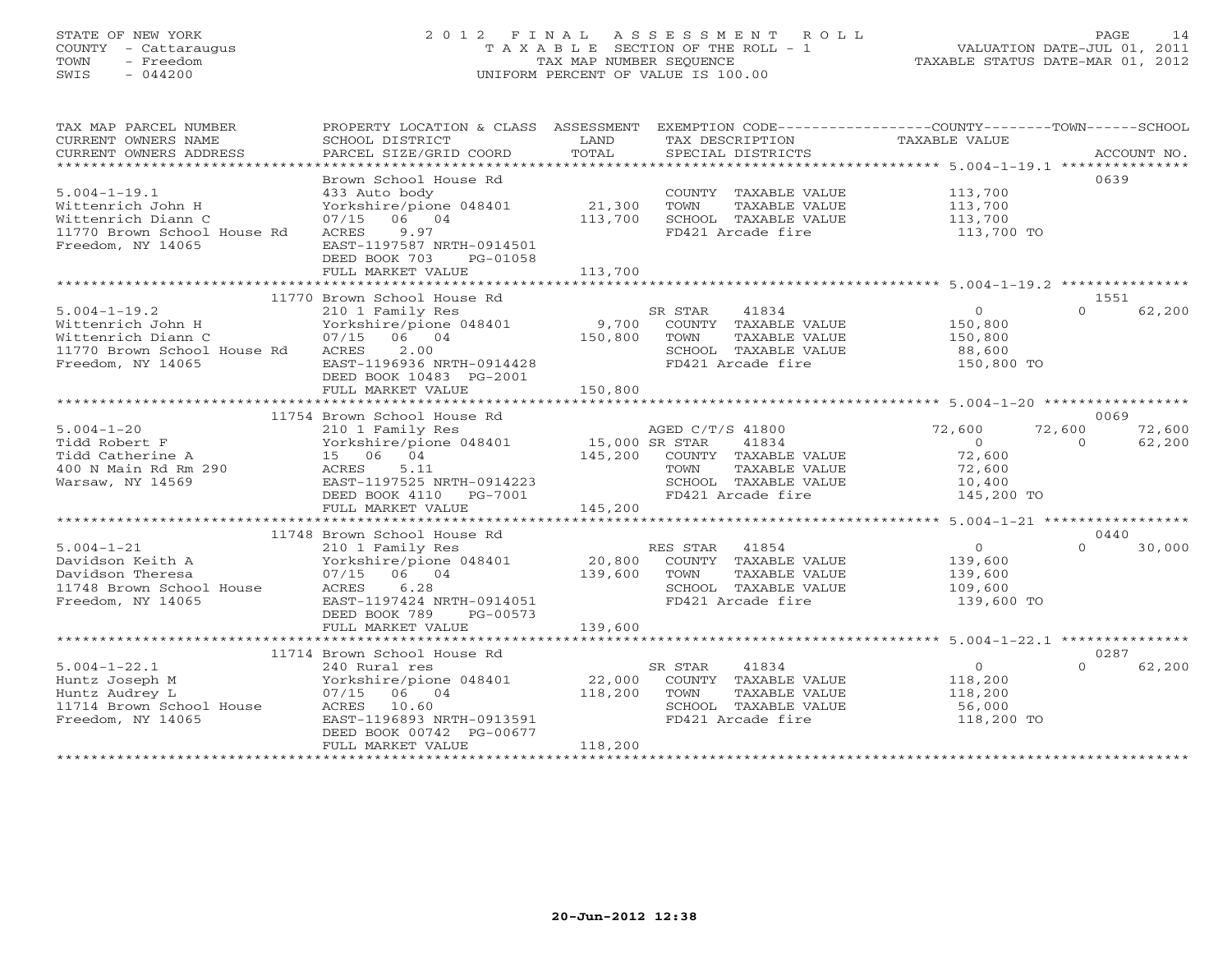# STATE OF NEW YORK 2 0 1 2 F I N A L A S S E S S M E N T R O L L PAGE 15 COUNTY - Cattaraugus T A X A B L E SECTION OF THE ROLL - 1 VALUATION DATE-JUL 01, 2011 TOWN - Freedom TAX MAP NUMBER SEQUENCE TAXABLE STATUS DATE-MAR 01, 2012 SWIS - 044200 UNIFORM PERCENT OF VALUE IS 100.00UNIFORM PERCENT OF VALUE IS 100.00

| TAX MAP PARCEL NUMBER<br>CURRENT OWNERS NAME<br>CURRENT OWNERS ADDRESS                                   | PROPERTY LOCATION & CLASS ASSESSMENT<br>SCHOOL DISTRICT<br>PARCEL SIZE/GRID COORD                                                        | LAND<br>TAX DESCRIPTION<br>TOTAL<br>SPECIAL DISTRICTS                                                                     | EXEMPTION CODE-----------------COUNTY-------TOWN------SCHOOL<br>TAXABLE VALUE<br>ACCOUNT NO. |
|----------------------------------------------------------------------------------------------------------|------------------------------------------------------------------------------------------------------------------------------------------|---------------------------------------------------------------------------------------------------------------------------|----------------------------------------------------------------------------------------------|
|                                                                                                          |                                                                                                                                          |                                                                                                                           |                                                                                              |
| $5.004 - 1 - 22.2$<br>Huntz Michael<br>Huntz Jeanette                                                    | 11672 Brown School House Rd<br>240 Rural res<br>Yorkshire/pione 048401<br>07 And 15 06 04                                                | RES STAR 41854<br>29,000 COUNTY TAXABLE VALUE<br>165,200<br>TOWN<br>TAXABLE VALUE                                         | 1407<br>$\overline{0}$<br>$\Omega$<br>30,000<br>165,200<br>165,200                           |
| 11672 Brown School House Rd<br>Freedom, NY 14065                                                         | ACRES 20.32 BANK<br>017<br>EAST-1197601 NRTH-0913493<br>DEED BOOK 1003 PG-348<br>FULL MARKET VALUE                                       | SCHOOL TAXABLE VALUE<br>FD421 Arcade fire<br>165,200                                                                      | 135,200<br>165,200 TO                                                                        |
|                                                                                                          |                                                                                                                                          |                                                                                                                           |                                                                                              |
|                                                                                                          | 11711 Brown School House Rd                                                                                                              |                                                                                                                           | 0185                                                                                         |
| $5.004 - 1 - 23$<br>Hartmann James A<br>Hartmann Marjorie<br>11711 Brown Schoolhouse R                   | 270 Mfg housing<br>270 mig nousing<br>Yorkshire/pione 048401 8,700<br>15 06 04<br>ACRES<br>1.40 BANK 017                                 | SR STAR<br>41834<br>COUNTY TAXABLE VALUE<br>35,300<br>TOWN<br>TAXABLE VALUE<br>SCHOOL TAXABLE VALUE                       | $\overline{0}$<br>$\Omega$<br>35,300<br>35,300<br>35,300<br>$\sim$ 0                         |
| Freedom, NY 14065                                                                                        | EAST-1196538 NRTH-0914167<br>DEED BOOK 998<br>$PG-248$<br>FULL MARKET VALUE                                                              | FD421 Arcade fire<br>35,300                                                                                               | 35,300 TO                                                                                    |
|                                                                                                          |                                                                                                                                          |                                                                                                                           |                                                                                              |
|                                                                                                          | 11691 Brown School House Rd                                                                                                              |                                                                                                                           | 0477                                                                                         |
| $5.004 - 1 - 24.1$<br>Darling (L/U) Bradley R Yorkshire/pic<br>Darling Jon & Timothy 15 06 04            | 240 Rural res<br>Yorkshire/pione 048401                                                                                                  | CW_15_VET/ 41162<br>$75,300$ AGED $C/T$<br>41801                                                                          | $\overline{0}$<br>12,000<br>$\Omega$<br>$\bigcirc$<br>100,080<br>105,480                     |
| 11691 Brown School House Rd<br>Freedom, NY 14065                                                         | ACRES 104.55<br>EAST-1194678 NRTH-0913570                                                                                                | 234,400 AGED S<br>41804<br>41834<br>SR STAR<br>COUNTY TAXABLE VALUE                                                       | $\Omega$<br>$\Omega$<br>35,160<br>$\overline{0}$<br>62,200<br>$\Omega$<br>122,320            |
|                                                                                                          | DEED BOOK 15539 PG-6001<br>FULL MARKET VALUE                                                                                             | TAXABLE VALUE<br>TOWN<br>234,400 SCHOOL TAXABLE VALUE<br>FD421 Arcade fire                                                | 128,920<br>$\frac{1}{137}$ , 040<br>234,400 TO                                               |
|                                                                                                          |                                                                                                                                          |                                                                                                                           |                                                                                              |
| $5.004 - 1 - 24.2$                                                                                       | 11664 Brown School House Rd<br>210 1 Family Res                                                                                          | SR STAR<br>41834                                                                                                          | 1078<br>$\overline{0}$<br>$\Omega$<br>62,200                                                 |
| Ronan Alice R<br>11664 Brown School House<br>Freedom, NY 14065                                           | Yorkshire/pione 048401<br>15 06 04<br>7.60<br>ACRES<br>EAST-1196703 NRTH-0912746                                                         | 18,400 COUNTY TAXABLE VALUE<br>201,400<br>TAXABLE VALUE<br>TOWN<br>SCHOOL TAXABLE VALUE<br>FD421 Arcade fire              | 201,400<br>201,400<br>139,200<br>201,400 TO                                                  |
|                                                                                                          | DEED BOOK 3794 PG-4002<br>FULL MARKET VALUE                                                                                              | 201,400                                                                                                                   |                                                                                              |
|                                                                                                          | 11630 Brown School House Rd                                                                                                              |                                                                                                                           | 0438                                                                                         |
| $5.004 - 1 - 25$<br>Feldman Norman<br>Feldman Sherrilyn<br>11630 Brown School House<br>Freedom, NY 14065 | 210 1 Family Res<br>Yorkshire/pione 048401 10,900<br>15 06 04<br>2.73<br>ACRES<br>EAST-1196473 NRTH-0912325<br>DEED BOOK 794<br>PG-00024 | RES STAR<br>41854<br>COUNTY TAXABLE VALUE<br>97,600<br>TOWN<br>TAXABLE VALUE<br>SCHOOL TAXABLE VALUE<br>FD421 Arcade fire | $\overline{0}$<br>$\Omega$<br>30,000<br>97,600<br>97,600<br>67,600<br>97,600 TO              |
|                                                                                                          | FULL MARKET VALUE                                                                                                                        | 97,600                                                                                                                    |                                                                                              |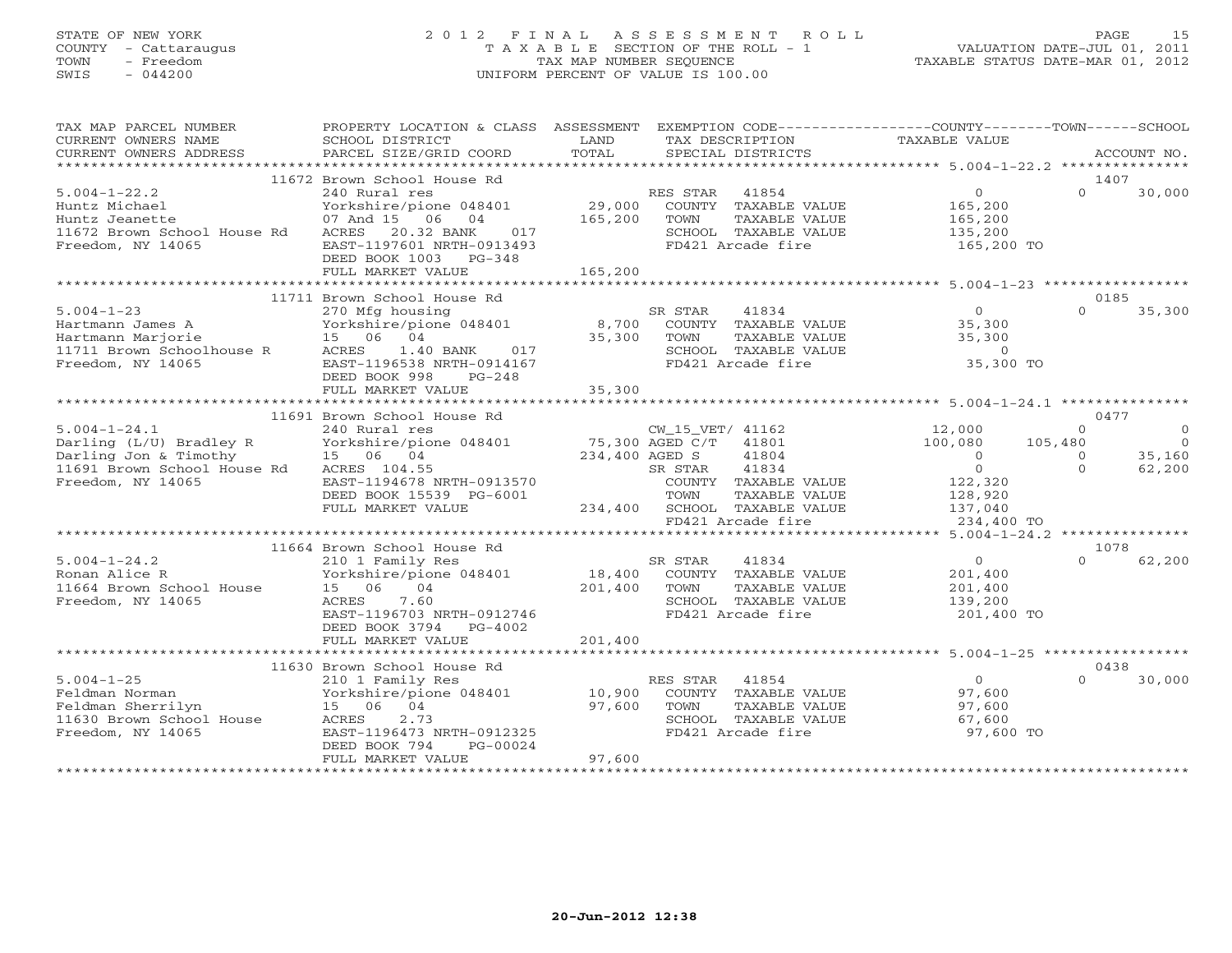# STATE OF NEW YORK 2 0 1 2 F I N A L A S S E S S M E N T R O L L PAGE 16 COUNTY - Cattaraugus T A X A B L E SECTION OF THE ROLL - 1 VALUATION DATE-JUL 01, 2011 TOWN - Freedom TAX MAP NUMBER SEQUENCE TAXABLE STATUS DATE-MAR 01, 2012 SWIS - 044200 UNIFORM PERCENT OF VALUE IS 100.00UNIFORM PERCENT OF VALUE IS 100.00

| TAX MAP PARCEL NUMBER<br>CURRENT OWNERS NAME<br>CURRENT OWNERS ADDRESS                                                                                                                                                                                                                                                                                                                              | PROPERTY LOCATION & CLASS ASSESSMENT<br>SCHOOL DISTRICT<br>PARCEL SIZE/GRID COORD | LAND<br>TOTAL | EXEMPTION CODE-----------------COUNTY-------TOWN------SCHOOL<br>TAX DESCRIPTION<br>SPECIAL DISTRICTS | TAXABLE VALUE | ACCOUNT NO.        |
|-----------------------------------------------------------------------------------------------------------------------------------------------------------------------------------------------------------------------------------------------------------------------------------------------------------------------------------------------------------------------------------------------------|-----------------------------------------------------------------------------------|---------------|------------------------------------------------------------------------------------------------------|---------------|--------------------|
|                                                                                                                                                                                                                                                                                                                                                                                                     |                                                                                   |               |                                                                                                      |               |                    |
|                                                                                                                                                                                                                                                                                                                                                                                                     | 1774 Green Rd                                                                     |               |                                                                                                      |               | 0592               |
| $5.004 - 1 - 26.1$                                                                                                                                                                                                                                                                                                                                                                                  | 240 Rural res                                                                     |               | COUNTY TAXABLE VALUE                                                                                 | 87,500        |                    |
| Morgan Donald T                                                                                                                                                                                                                                                                                                                                                                                     | Yorkshire/pione 048401 23,800                                                     |               | TOWN<br>TAXABLE VALUE                                                                                | 87,500        |                    |
| Bown Bobbie Sue                                                                                                                                                                                                                                                                                                                                                                                     | 15 06 04                                                                          | 87,500        | SCHOOL TAXABLE VALUE                                                                                 | 87,500        |                    |
| 1774 Green Rd                                                                                                                                                                                                                                                                                                                                                                                       | ACRES 12.85                                                                       |               | FD421 Arcade fire                                                                                    | 87,500 TO     |                    |
| Freedom, NY 14065                                                                                                                                                                                                                                                                                                                                                                                   | EAST-1196683 NRTH-0911935                                                         |               |                                                                                                      |               |                    |
|                                                                                                                                                                                                                                                                                                                                                                                                     | DEED BOOK 16149 PG-5004                                                           |               |                                                                                                      |               |                    |
|                                                                                                                                                                                                                                                                                                                                                                                                     | FULL MARKET VALUE                                                                 | 87,500        |                                                                                                      |               |                    |
|                                                                                                                                                                                                                                                                                                                                                                                                     |                                                                                   |               |                                                                                                      |               |                    |
|                                                                                                                                                                                                                                                                                                                                                                                                     | Green St                                                                          |               |                                                                                                      |               | 5042               |
| $5.004 - 1 - 26.2$                                                                                                                                                                                                                                                                                                                                                                                  | 314 Rural vac<10                                                                  |               | COUNTY TAXABLE VALUE                                                                                 | 2,500         |                    |
| Feldman Norman A                                                                                                                                                                                                                                                                                                                                                                                    | Yorkshire/pione 048401                                                            | 2,500         | TOWN<br>TAXABLE VALUE                                                                                | 2,500         |                    |
|                                                                                                                                                                                                                                                                                                                                                                                                     | FRNT 51.00 DPTH 400.00                                                            | 2,500         | SCHOOL TAXABLE VALUE                                                                                 | 2,500         |                    |
| Feldman Sherrilyn M<br>11630 Brown Schoolhouse Rd                                                                                                                                                                                                                                                                                                                                                   | EAST-1196514 NRTH-0912522                                                         |               | FD421 Arcade fire                                                                                    | 2,500 TO      |                    |
| Freedom, NY 14065                                                                                                                                                                                                                                                                                                                                                                                   | DEED BOOK 15893 PG-9004                                                           |               |                                                                                                      |               |                    |
|                                                                                                                                                                                                                                                                                                                                                                                                     | FULL MARKET VALUE                                                                 | 2,500         |                                                                                                      |               |                    |
| **********************                                                                                                                                                                                                                                                                                                                                                                              |                                                                                   |               | ***********************************5.004-1-27.1 ****************                                     |               |                    |
|                                                                                                                                                                                                                                                                                                                                                                                                     | 11586 Brown School House Rd                                                       |               |                                                                                                      |               | 0054               |
| $5.004 - 1 - 27.1$                                                                                                                                                                                                                                                                                                                                                                                  | 210 1 Family Res                                                                  |               | RES STAR 41854                                                                                       | $\Omega$      | $\Omega$<br>30,000 |
|                                                                                                                                                                                                                                                                                                                                                                                                     |                                                                                   |               |                                                                                                      |               |                    |
|                                                                                                                                                                                                                                                                                                                                                                                                     |                                                                                   |               | COUNTY TAXABLE VALUE                                                                                 | 95,900        |                    |
|                                                                                                                                                                                                                                                                                                                                                                                                     |                                                                                   |               | TOWN<br>TAXABLE VALUE                                                                                | 95,900        |                    |
| $\begin{array}{lllllllllllllllllll} \text{S.004--1--27.1} & & & & \text{X10--1} & \text{Fam11y Res} & & & \text{R} \ \text{Cleveland } \text{Leibn } \text{Jr} & & & \text{Yorkshire/pione} & 048401 & & & 11,000 \ \text{Cleveland } \text{Linda} & & & 15 & 06 & 04 & & 95,900 \ \text{11586 } \text{Eroodm } \text{SWn } \text{S.000} & & & \text{R} \text{R.000} & & & \text{R.000} & \text{R.$ |                                                                                   |               | SCHOOL TAXABLE VALUE                                                                                 | 65,900        |                    |
| Freedom, NY 14065                                                                                                                                                                                                                                                                                                                                                                                   | EAST-1196268 NRTH-0911859                                                         |               | FD421 Arcade fire                                                                                    | 95,900 TO     |                    |
|                                                                                                                                                                                                                                                                                                                                                                                                     | DEED BOOK 779<br>PG-01162                                                         |               |                                                                                                      |               |                    |
|                                                                                                                                                                                                                                                                                                                                                                                                     | FULL MARKET VALUE                                                                 | 95,900        |                                                                                                      |               |                    |
|                                                                                                                                                                                                                                                                                                                                                                                                     |                                                                                   |               |                                                                                                      |               |                    |
|                                                                                                                                                                                                                                                                                                                                                                                                     | 11580 Brown School House Rd                                                       |               |                                                                                                      |               | 1172               |
| $5.004 - 1 - 27.2$                                                                                                                                                                                                                                                                                                                                                                                  | 270 Mfg housing                                                                   |               | COUNTY TAXABLE VALUE                                                                                 | 33,000        |                    |
|                                                                                                                                                                                                                                                                                                                                                                                                     | Yorkshire/pione 048401                                                            | 7,200         | TOWN<br>TAXABLE VALUE                                                                                | 33,000        |                    |
|                                                                                                                                                                                                                                                                                                                                                                                                     |                                                                                   | 33,000        | SCHOOL TAXABLE VALUE                                                                                 | 33,000        |                    |
| Cleveland Daniel J<br>Cleveland Lisa A<br>1580 Brown School House<br>1580 Brown School House<br>TRAT 70.00<br>TRAT 196199                                                                                                                                                                                                                                                                           | FRNT 70.00 DPTH 220.00                                                            |               | FD421 Arcade fire                                                                                    | 33,000 TO     |                    |
| Freedom, NY 14065                                                                                                                                                                                                                                                                                                                                                                                   | EAST-1196199 NRTH-0911581                                                         |               |                                                                                                      |               |                    |
|                                                                                                                                                                                                                                                                                                                                                                                                     | DEED BOOK 00932 PG-01034                                                          |               |                                                                                                      |               |                    |
|                                                                                                                                                                                                                                                                                                                                                                                                     | FULL MARKET VALUE                                                                 | 33,000        |                                                                                                      |               |                    |
|                                                                                                                                                                                                                                                                                                                                                                                                     |                                                                                   |               |                                                                                                      |               |                    |
|                                                                                                                                                                                                                                                                                                                                                                                                     | 11537 Brown School House Rd                                                       |               |                                                                                                      |               | 0300               |
| $5.004 - 1 - 28$                                                                                                                                                                                                                                                                                                                                                                                    | 322 Rural vac>10                                                                  |               | COUNTY TAXABLE VALUE                                                                                 | 120,500       |                    |
| Jones Christopher                                                                                                                                                                                                                                                                                                                                                                                   | Yorkshire/pione 048401 111,900                                                    |               | TOWN<br>TAXABLE VALUE                                                                                | 120,500       |                    |
| Jones Sandra                                                                                                                                                                                                                                                                                                                                                                                        | 15 06 03                                                                          | 120,500       | SCHOOL TAXABLE VALUE                                                                                 | 120,500       |                    |
| 3229 West Over Ave                                                                                                                                                                                                                                                                                                                                                                                  | ACRES 182.97                                                                      |               | FD421 Arcade fire                                                                                    | 120,500 TO    |                    |
| Yorkshire, NY 14173                                                                                                                                                                                                                                                                                                                                                                                 | EAST-1194586 NRTH-0911474                                                         |               |                                                                                                      |               |                    |
|                                                                                                                                                                                                                                                                                                                                                                                                     | DEED BOOK 00984 PG-00597                                                          |               |                                                                                                      |               |                    |
|                                                                                                                                                                                                                                                                                                                                                                                                     | FULL MARKET VALUE                                                                 | 120,500       |                                                                                                      |               |                    |
|                                                                                                                                                                                                                                                                                                                                                                                                     |                                                                                   |               |                                                                                                      |               |                    |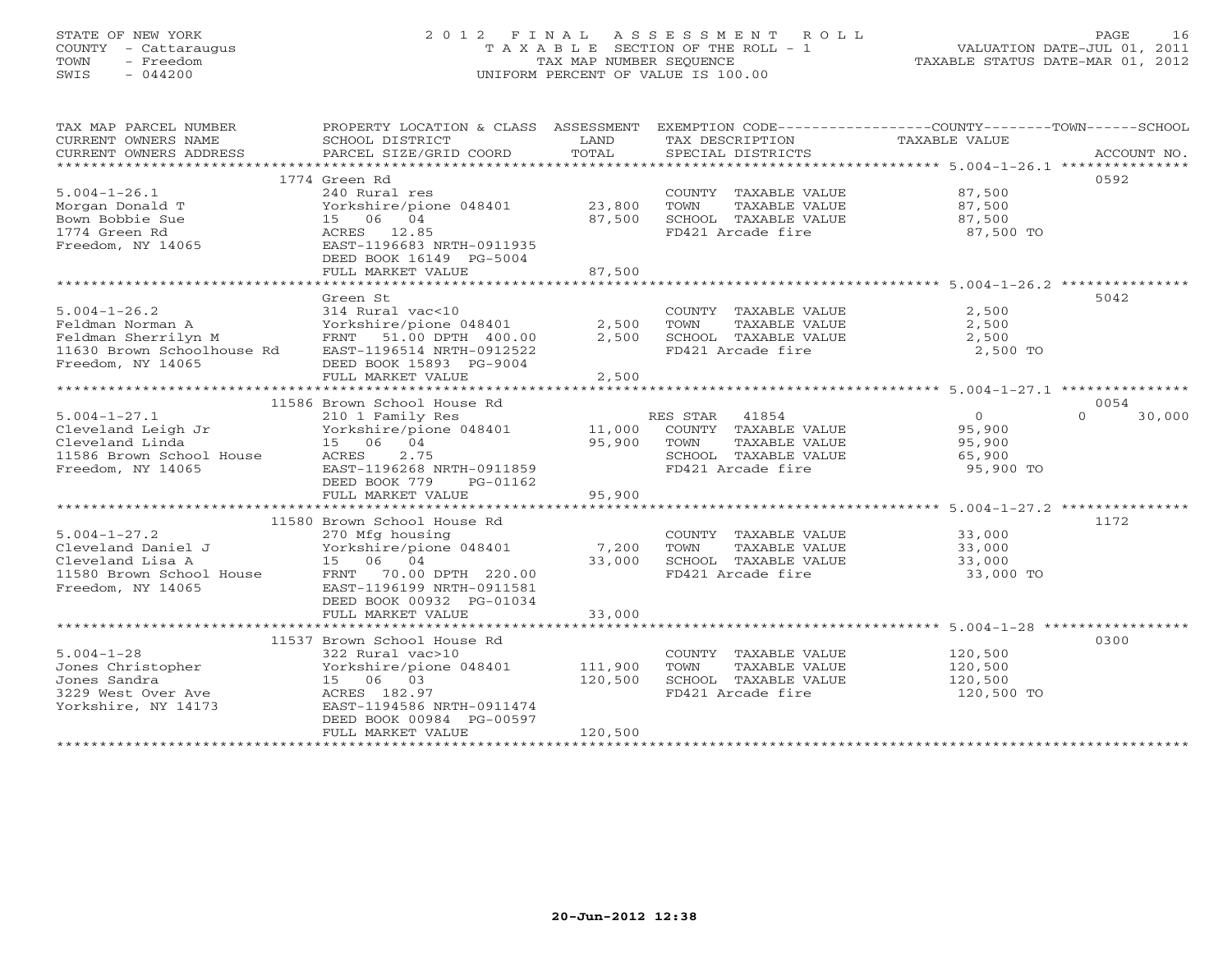# STATE OF NEW YORK 2 0 1 2 F I N A L A S S E S S M E N T R O L L PAGE 17 COUNTY - Cattaraugus T A X A B L E SECTION OF THE ROLL - 1 VALUATION DATE-JUL 01, 2011 TOWN - Freedom TAX MAP NUMBER SEQUENCE TAXABLE STATUS DATE-MAR 01, 2012 SWIS - 044200 UNIFORM PERCENT OF VALUE IS 100.00UNIFORM PERCENT OF VALUE IS 100.00

| TAX MAP PARCEL NUMBER                                                                                 | PROPERTY LOCATION & CLASS ASSESSMENT EXEMPTION CODE----------------COUNTY-------TOWN------SCHOOL |                        |                |                      |                    |          |                 |
|-------------------------------------------------------------------------------------------------------|--------------------------------------------------------------------------------------------------|------------------------|----------------|----------------------|--------------------|----------|-----------------|
| CURRENT OWNERS NAME                                                                                   | SCHOOL DISTRICT                                                                                  | LAND                   |                | TAX DESCRIPTION      | TAXABLE VALUE      |          |                 |
| CURRENT OWNERS ADDRESS                                                                                | PARCEL SIZE/GRID COORD                                                                           | TOTAL                  |                | SPECIAL DISTRICTS    |                    |          | ACCOUNT NO.     |
|                                                                                                       |                                                                                                  |                        |                |                      |                    |          |                 |
|                                                                                                       | Bixby Hill Rd                                                                                    |                        |                |                      |                    |          | 0473            |
| $5.004 - 1 - 29$                                                                                      | 105 Vac farmland                                                                                 |                        |                | COUNTY TAXABLE VALUE | 105,800            |          |                 |
| Powell Kevin                                                                                          | Yorkshire/pione 048401                                                                           | 105,800                | TOWN           | TAXABLE VALUE        | 105,800            |          |                 |
| 11747 Bixby Hill Rd                                                                                   | 23 06 04                                                                                         | 105,800                |                | SCHOOL TAXABLE VALUE | 105,800            |          |                 |
| Arcade, NY 14009                                                                                      | ACRES 98.13                                                                                      |                        |                | FD422 Delevan fire   | 105,800 TO         |          |                 |
|                                                                                                       | EAST-1190417 NRTH-0912116                                                                        |                        |                |                      |                    |          |                 |
|                                                                                                       | DEED BOOK 4790 PG-5001                                                                           |                        |                |                      |                    |          |                 |
|                                                                                                       | FULL MARKET VALUE                                                                                | 105,800                |                |                      |                    |          |                 |
|                                                                                                       |                                                                                                  |                        |                |                      |                    |          |                 |
|                                                                                                       | 11588 Bixby Hill Rd                                                                              |                        |                |                      |                    |          | 0241            |
| $5.004 - 1 - 32$                                                                                      | 210 1 Family Res                                                                                 |                        | RES STAR 41854 |                      | $\overline{0}$     | $\Omega$ | 30,000          |
| Regan Brian M                                                                                         | Yorkshire/pione 048401                                                                           | 9,500                  |                | COUNTY TAXABLE VALUE | 81,100             |          |                 |
| PO Box 114                                                                                            | 23 06 04                                                                                         | 81,100                 | TOWN           | TAXABLE VALUE        | 81,100             |          |                 |
| Yorkshire, NY 14173                                                                                   | ACRES 1.90                                                                                       |                        |                | SCHOOL TAXABLE VALUE | 51,100             |          |                 |
|                                                                                                       | EAST-1189081 NRTH-0912164                                                                        |                        |                | FD422 Delevan fire   | 81,100 TO          |          |                 |
|                                                                                                       | DEED BOOK 9321 PG-2003                                                                           |                        |                |                      |                    |          |                 |
|                                                                                                       | FULL MARKET VALUE                                                                                | 81,100                 |                |                      |                    |          |                 |
|                                                                                                       |                                                                                                  |                        |                |                      |                    |          |                 |
|                                                                                                       | 1301 Bixby Hill Rd                                                                               |                        |                |                      |                    |          | 0192            |
| $5.004 - 1 - 33.1$                                                                                    | 105 Vac farmland                                                                                 |                        | AG DIST        | 41720                | 115,574            |          | 115,574 115,574 |
| Drake Milford C                                                                                       | Yorkshire/pione 048401                                                                           | 228,600                |                | COUNTY TAXABLE VALUE | 113,026            |          |                 |
| 520 W Main St                                                                                         | 31 06 04                                                                                         | 228,600                | TOWN           | TAXABLE VALUE        |                    |          |                 |
| Arcade, NY 14009                                                                                      | ACRES 243.45                                                                                     |                        |                | SCHOOL TAXABLE VALUE | 113,026<br>113,026 |          |                 |
|                                                                                                       | EAST-1186860 NRTH-0912066                                                                        |                        |                | FD422 Delevan fire   | 228,600 TO         |          |                 |
|                                                                                                       | PG-01116                                                                                         |                        |                |                      |                    |          |                 |
| EAST-1186860 N<br>MAY BE SUBJECT TO PAYMENT DEED BOOK 834<br>UNDER AGDIST LAW TIL 2016 FULL MARKET VP | FULL MARKET VALUE                                                                                | 228,600                |                |                      |                    |          |                 |
|                                                                                                       |                                                                                                  |                        |                |                      |                    |          |                 |
|                                                                                                       | 11993 Bixby Hill Rd                                                                              |                        |                |                      |                    |          | 1456            |
| $5.004 - 1 - 33.2$                                                                                    | 210 1 Family Res                                                                                 |                        | RES STAR 41854 |                      | $\overline{O}$     | $\cap$   | 30,000          |
| Hint Jason A                                                                                          | Yorkshire/pione 048401                                                                           | 9,100                  |                | COUNTY TAXABLE VALUE | 100,700            |          |                 |
| 11993 Bixby Hill Rd                                                                                   | 31 06 04                                                                                         | 100,700                | TOWN           | TAXABLE VALUE        | 100,700            |          |                 |
| Arcade, NY 14009                                                                                      | ACRES 1.65                                                                                       |                        |                | SCHOOL TAXABLE VALUE | 70,700             |          |                 |
|                                                                                                       | EAST-1188748 NRTH-0911434                                                                        |                        |                | FD422 Delevan fire   | 100,700 TO         |          |                 |
|                                                                                                       | DEED BOOK 1030 PG-1056                                                                           |                        |                |                      |                    |          |                 |
|                                                                                                       | FULL MARKET VALUE                                                                                | 100,700                |                |                      |                    |          |                 |
|                                                                                                       |                                                                                                  |                        |                |                      |                    |          |                 |
|                                                                                                       | 11747 Bixby Hill Rd                                                                              |                        |                |                      |                    |          | 0474            |
| $5.004 - 1 - 34.1$                                                                                    | 112 Dairy farm                                                                                   |                        | WVET C/T 41121 |                      | 12,000             | 12,000   | $\overline{0}$  |
| Powell Kevin                                                                                          |                                                                                                  | 192,300 RES STAR 41854 |                |                      | $\overline{0}$     | $\Omega$ | 30,000          |
| Powell Charles K                                                                                      | Yorkshire/pione 048401<br>31 06 04                                                               | 341,500                |                | COUNTY TAXABLE VALUE | 329,500            |          |                 |
| 11747 Bixby Hill Rd                                                                                   | ACRES 194.80                                                                                     |                        | TOWN           | TAXABLE VALUE        | 329,500            |          |                 |
| Arcade, NY 14009                                                                                      | EAST-1186847 NRTH-0914075                                                                        |                        |                | SCHOOL TAXABLE VALUE | 311,500            |          |                 |
|                                                                                                       | DEED BOOK 4790<br>PG-5001                                                                        |                        |                | FD421 Arcade fire    | 341,500 TO         |          |                 |
|                                                                                                       | FULL MARKET VALUE                                                                                | 341,500                |                |                      |                    |          |                 |
|                                                                                                       |                                                                                                  |                        |                |                      |                    |          |                 |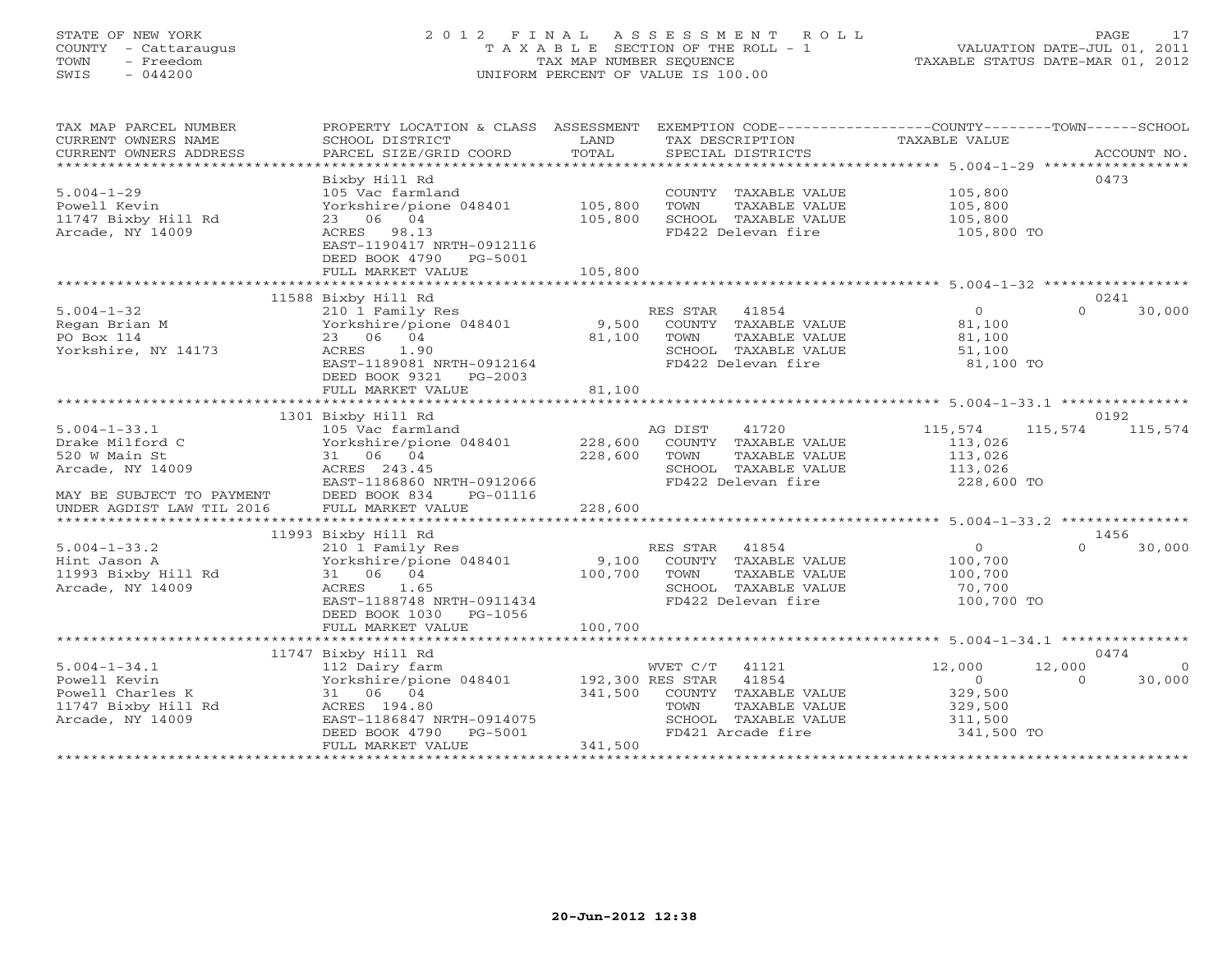# STATE OF NEW YORK 2 0 1 2 F I N A L A S S E S S M E N T R O L L PAGE 18 COUNTY - Cattaraugus T A X A B L E SECTION OF THE ROLL - 1 VALUATION DATE-JUL 01, 2011 TOWN - Freedom TAX MAP NUMBER SEQUENCE TAXABLE STATUS DATE-MAR 01, 2012 SWIS - 044200 UNIFORM PERCENT OF VALUE IS 100.00UNIFORM PERCENT OF VALUE IS 100.00

| TAX MAP PARCEL NUMBER<br>CURRENT OWNERS NAME       | PROPERTY LOCATION & CLASS ASSESSMENT EXEMPTION CODE---------------COUNTY-------TOWN------SCHOOL<br>SCHOOL DISTRICT | LAND    | TAX DESCRIPTION                               | TAXABLE VALUE                 |                          |                |
|----------------------------------------------------|--------------------------------------------------------------------------------------------------------------------|---------|-----------------------------------------------|-------------------------------|--------------------------|----------------|
| CURRENT OWNERS ADDRESS                             | PARCEL SIZE/GRID COORD                                                                                             | TOTAL   | SPECIAL DISTRICTS                             |                               |                          | ACCOUNT NO.    |
|                                                    |                                                                                                                    |         |                                               |                               |                          |                |
|                                                    | 11769 Bixby Hill Rd                                                                                                |         |                                               |                               |                          | 1084           |
| $5.004 - 1 - 34.2$                                 | 312 Vac w/imprv                                                                                                    |         | COUNTY TAXABLE VALUE 80,200                   |                               |                          |                |
| Powell Charles                                     | Yorkshire/pione 048401 11,500                                                                                      |         | TOWN<br>TAXABLE VALUE                         | 80,200<br>80,200              |                          |                |
| Powell Kevin                                       | 31 06 04                                                                                                           | 80,200  | SCHOOL TAXABLE VALUE                          |                               |                          |                |
|                                                    |                                                                                                                    |         | FD421 Arcade fire                             | 80,200 TO                     |                          |                |
|                                                    |                                                                                                                    |         |                                               |                               |                          |                |
|                                                    |                                                                                                                    |         |                                               |                               |                          |                |
|                                                    |                                                                                                                    | 80,200  |                                               |                               |                          |                |
|                                                    |                                                                                                                    |         |                                               |                               |                          |                |
|                                                    | 1667 Bray Rd                                                                                                       |         |                                               |                               |                          | 0075           |
| $6.003 - 1 - 1$                                    | 210 1 Family Res                                                                                                   |         | WVET C/T 41121                                | 12,000                        | 12,000                   | $\overline{0}$ |
| Bray Leland E                                      | Yorkshire/pione 048401 8,600 SR STAR                                                                               |         | 41834                                         | $\sim$ 0                      | $\Omega$                 | 62,200         |
| Bray Barbara J                                     | 08 06 04                                                                                                           |         | 140,000 COUNTY TAXABLE VALUE                  | 128,000<br>128,000            |                          |                |
| 1248 Bray Rd                                       |                                                                                                                    |         | TOWN<br>TAXABLE VALUE                         |                               |                          |                |
| Arcade, NY 14009                                   |                                                                                                                    |         | SCHOOL TAXABLE VALUE                          | 77,800<br>140,000 TO          |                          |                |
|                                                    | ACKES 1.35<br>EAST-1197980 NRTH-0917934<br>DEED BOOK 821 PG-01088<br>FULL MADEST WILL PG-01088                     |         | FD421 Arcade fire                             |                               |                          |                |
|                                                    |                                                                                                                    |         |                                               |                               |                          |                |
|                                                    |                                                                                                                    |         |                                               |                               |                          |                |
|                                                    | 11966 Rte 98                                                                                                       |         |                                               |                               |                          | 0176           |
| $6.003 - 1 - 2$                                    | 113 Cattle farm                                                                                                    |         | 41720<br>AG DIST                              | 19,426                        |                          | 19,426 19,426  |
| Brown Scott L                                      | Yorkshire/pione 048401 89,000 SR STAR 41834<br>08 06 04 156,900 COUNTY TAXABLE VALUE                               |         |                                               | $\overline{0}$                | $\sim$ 0                 | 62,200         |
| Day Ardean                                         |                                                                                                                    |         |                                               | 137,474                       |                          |                |
| 11966 Route 98                                     | L/u - Ardean Day                                                                                                   |         | TOWN<br>TAXABLE VALUE                         | 137,474                       |                          |                |
| Arcade, NY 14009                                   | ACRES 87.00                                                                                                        |         | SCHOOL TAXABLE VALUE                          | 75,274                        |                          |                |
|                                                    | EAST-1199224 NRTH-0917647                                                                                          |         | FD421 Arcade fire                             | 156,900 TO                    |                          |                |
| MAY BE SUBJECT TO PAYMENT DEED BOOK 00988 PG-00428 |                                                                                                                    |         |                                               |                               |                          |                |
| UNDER AGDIST LAW TIL 2016                          | FULL MARKET VALUE                                                                                                  | 156,900 |                                               |                               |                          |                |
|                                                    |                                                                                                                    |         |                                               |                               |                          |                |
|                                                    | 11900 Rte 98                                                                                                       |         |                                               |                               |                          | 0014           |
| $6.003 - 1 - 4.1$                                  |                                                                                                                    |         |                                               | 12,000                        | 12,000<br>$\overline{0}$ | - 0            |
| Antonio Phillip<br>11900 Rte. 98                   | 210 1 Family Res<br>Yorkshire/pione 048401 14,200 RES STAR 41854<br>08 06 04 145,000 COUNTY TAXABLE VALUE          |         |                                               | $\overline{0}$<br>133,000     |                          | 30,000         |
| Freedom, NY 14065                                  | 4.60                                                                                                               |         |                                               |                               |                          |                |
|                                                    | ACRES<br>EAST-1198804 NRTH-0916026                                                                                 |         | TOWN<br>TAXABLE VALUE<br>SCHOOL TAXABLE VALUE | 133,000<br>133,000<br>115,000 |                          |                |
|                                                    | DEED BOOK 1024 PG-366                                                                                              |         | FD421 Arcade fire                             | 145,000 TO                    |                          |                |
|                                                    | FULL MARKET VALUE                                                                                                  | 145,000 |                                               |                               |                          |                |
|                                                    |                                                                                                                    |         |                                               |                               |                          |                |
|                                                    | 11900 Rte 98                                                                                                       |         |                                               |                               |                          | 1445           |
| $6.003 - 1 - 4.2$                                  | 120 Field crops                                                                                                    |         | 41720<br>AG DIST                              | 16,980                        | 16,980                   | 16,980         |
| Borer John G                                       | 120 Field crops<br>Yorkshire/pione 048401 62,500<br>08 06 04 62,500                                                |         | COUNTY TAXABLE VALUE                          | 45,520                        |                          |                |
| 10826 Osmun Rd                                     |                                                                                                                    |         | TOWN<br>TAXABLE VALUE                         | 45,520                        |                          |                |
| Freedom, NY 14065                                  | ACRES 81.85                                                                                                        | 62,500  | SCHOOL TAXABLE VALUE                          | 45,520                        |                          |                |
|                                                    | EAST-1198804 NRTH-0916026                                                                                          |         | FD421 Arcade fire                             | 62,500 TO                     |                          |                |
| MAY BE SUBJECT TO PAYMENT                          | DEED BOOK 1024<br>PG-366                                                                                           |         |                                               |                               |                          |                |
| UNDER AGDIST LAW TIL 2016                          | FULL MARKET VALUE                                                                                                  | 62,500  |                                               |                               |                          |                |
|                                                    |                                                                                                                    |         |                                               |                               |                          |                |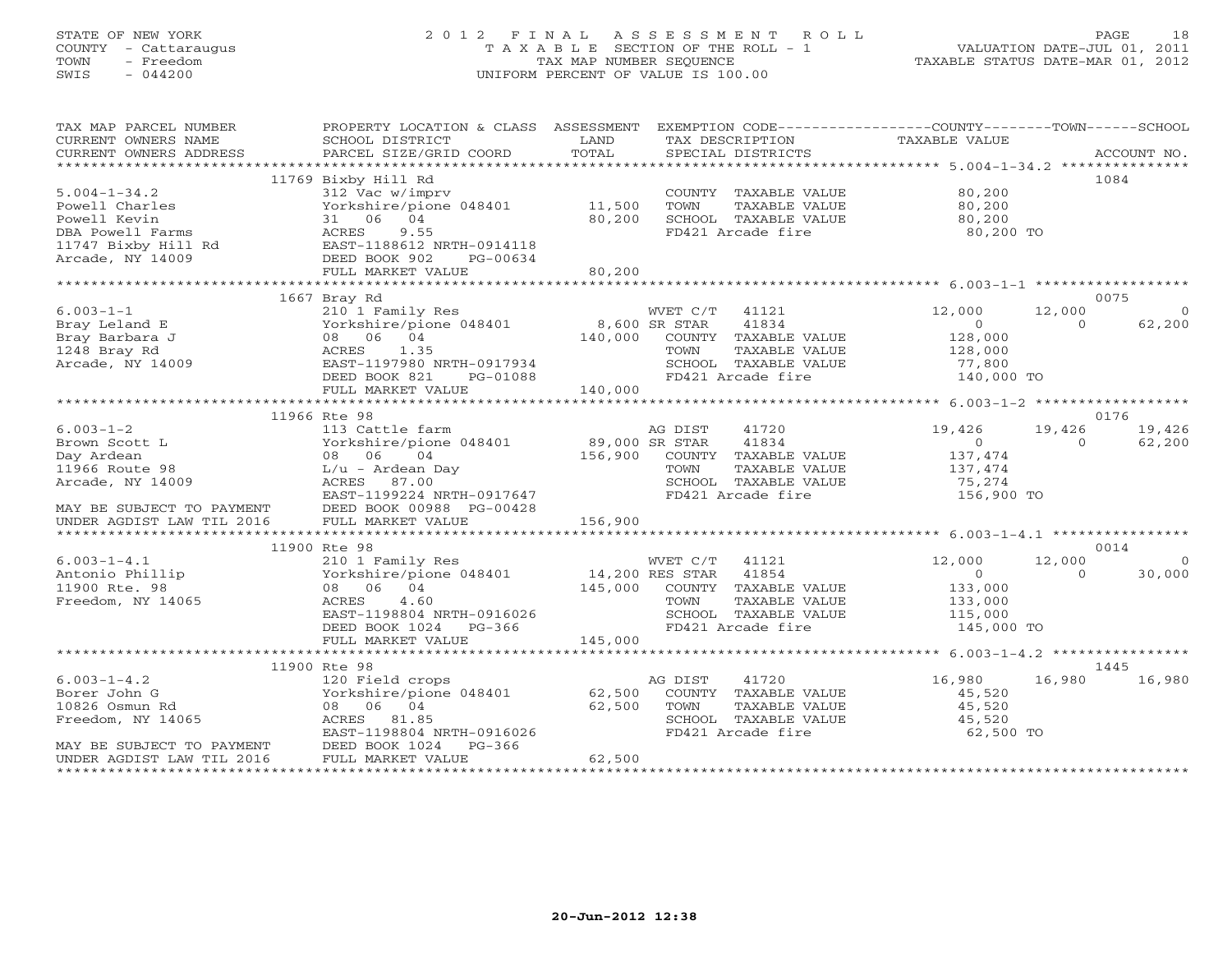## STATE OF NEW YORK 2 0 1 2 F I N A L A S S E S S M E N T R O L L PAGE 19 COUNTY - Cattaraugus T A X A B L E SECTION OF THE ROLL - 1 VALUATION DATE-JUL 01, 2011 TOWN - Freedom TAX MAP NUMBER SEQUENCE TAXABLE STATUS DATE-MAR 01, 2012 SWIS - 044200 UNIFORM PERCENT OF VALUE IS 100.00UNIFORM PERCENT OF VALUE IS 100.00

| TAX MAP PARCEL NUMBER<br>CURRENT OWNERS NAME<br>CURRENT OWNERS ADDRESS | PROPERTY LOCATION & CLASS ASSESSMENT<br>SCHOOL DISTRICT<br>PARCEL SIZE/GRID COORD | LAND<br>TOTAL                     | EXEMPTION CODE----------------COUNTY-------TOWN------SCHOOL<br>TAX DESCRIPTION<br>SPECIAL DISTRICTS | TAXABLE VALUE  |          | ACCOUNT NO. |
|------------------------------------------------------------------------|-----------------------------------------------------------------------------------|-----------------------------------|-----------------------------------------------------------------------------------------------------|----------------|----------|-------------|
|                                                                        |                                                                                   |                                   |                                                                                                     |                |          |             |
|                                                                        | 11828 Rte 98                                                                      |                                   |                                                                                                     |                |          | 0522        |
| $6.003 - 1 - 5$                                                        | 240 Rural res                                                                     |                                   | VET C/T<br>41101                                                                                    | 5,000          | 5,000    | $\Omega$    |
| Saunders Rose E                                                        | Yorkshire/pione 048401 29,400 SR STAR                                             |                                   | 41834                                                                                               | $\overline{0}$ | $\Omega$ | 62,200      |
| Saunders Joy S                                                         | 08 06 04                                                                          | 158,200                           | COUNTY TAXABLE VALUE                                                                                | 153,200        |          |             |
| 11828 Rte. 98                                                          | ACRES 20.92                                                                       |                                   | TAXABLE VALUE<br>TOWN                                                                               | 153,200        |          |             |
| Freedom, NY 14065                                                      | EAST-1199443 NRTH-0915680                                                         |                                   | SCHOOL TAXABLE VALUE                                                                                | 96,000         |          |             |
|                                                                        | DEED BOOK 9087<br>PG-6003                                                         |                                   | FD421 Arcade fire                                                                                   | 158,200 TO     |          |             |
|                                                                        | FULL MARKET VALUE                                                                 | 158,200                           |                                                                                                     |                |          |             |
|                                                                        |                                                                                   |                                   |                                                                                                     |                |          |             |
|                                                                        | 11849 Sparks Rd                                                                   |                                   |                                                                                                     |                |          | 0260        |
| $6.003 - 1 - 6$                                                        | 210 1 Family Res                                                                  |                                   | CVET C/T<br>41131                                                                                   | 20,000         | 20,000   | $\Omega$    |
| Hess Elsie M                                                           | Yorkshire/pione 048401 14,600 SR STAR                                             |                                   | 41834                                                                                               | $\overline{0}$ | $\Omega$ | 62,200      |
| Hess Michael                                                           | 08 06<br>04                                                                       | 128,100                           | COUNTY TAXABLE VALUE                                                                                | 108,100        |          |             |
| 11849 Sparks Rd                                                        | 4.86<br>ACRES                                                                     |                                   | TAXABLE VALUE<br>TOWN                                                                               | 108,100        |          |             |
| Freedom, NY 14065                                                      | EAST-1200681 NRTH-0915705                                                         |                                   | SCHOOL TAXABLE VALUE                                                                                | 65,900         |          |             |
|                                                                        | DEED BOOK 11116 PG-5001                                                           |                                   | FD421 Arcade fire                                                                                   | 128,100 TO     |          |             |
|                                                                        | FULL MARKET VALUE                                                                 | 128,100                           |                                                                                                     |                |          |             |
|                                                                        |                                                                                   |                                   |                                                                                                     |                |          |             |
|                                                                        | 11819 Sparks Rd                                                                   |                                   |                                                                                                     |                |          | 0829        |
| $6.003 - 1 - 7$                                                        | 240 Rural res                                                                     |                                   | WVET C/T<br>41121                                                                                   | 12,000         | 12,000   | $\Omega$    |
| Tingue Douglas                                                         | Yorkshire/pione 048401                                                            | 25,300 RES STAR<br>200.000 COUNTY | 41854                                                                                               | $\overline{O}$ | $\Omega$ | 30,000      |
| Tingue Susan                                                           | 07 06 04                                                                          | 200,000                           | COUNTY TAXABLE VALUE                                                                                | 188,000        |          |             |
| 11819 Sparks Rd                                                        | ACRES 14.93                                                                       |                                   | TAXABLE VALUE<br>TOWN                                                                               | 188,000        |          |             |
| Freedom, NY 14065                                                      | EAST-1199862 NRTH-0915248                                                         |                                   | SCHOOL TAXABLE VALUE                                                                                | 170,000        |          |             |
|                                                                        | DEED BOOK 8254<br>PG-3001                                                         |                                   | FD421 Arcade fire                                                                                   | 200,000 TO     |          |             |
|                                                                        | FULL MARKET VALUE                                                                 | 200,000                           |                                                                                                     |                |          |             |
|                                                                        |                                                                                   |                                   |                                                                                                     |                |          |             |
|                                                                        | 11801 Sparks Rd                                                                   |                                   |                                                                                                     |                |          | 0066        |
| $6.003 - 1 - 8$                                                        | 270 Mfg housing WVET C/T<br>Yorkshire/pione 048401 11,100 SR STAR                 |                                   | WVET C/T<br>41121                                                                                   | 3,765          | 3,765    | $\Omega$    |
| Bookmiller Charles F                                                   |                                                                                   |                                   | 41834                                                                                               | $\overline{0}$ | $\Omega$ | 25,100      |
| Bookmiller Kathleen A                                                  | 07 06 04                                                                          | 25,100                            | COUNTY TAXABLE VALUE                                                                                | 21,335         |          |             |
| 11801 Sparks Rd                                                        | ACRES<br>2.83                                                                     |                                   | TAXABLE VALUE<br>TOWN                                                                               | 21,335         |          |             |
| Freedom, NY 14065                                                      | EAST-1200701 NRTH-0915205                                                         |                                   | SCHOOL TAXABLE VALUE                                                                                | $\overline{0}$ |          |             |
|                                                                        | DEED BOOK 726<br>PG-01009                                                         |                                   | FD421 Arcade fire                                                                                   | 25,100 TO      |          |             |
|                                                                        | FULL MARKET VALUE                                                                 | 25,100                            |                                                                                                     |                |          |             |
|                                                                        |                                                                                   |                                   |                                                                                                     |                |          |             |
|                                                                        | 11757 Sparks Rd                                                                   |                                   |                                                                                                     |                |          | 0068        |
| $6.003 - 1 - 9.1$                                                      | 240 Rural res                                                                     |                                   | RES STAR<br>41854                                                                                   | $\overline{0}$ | $\Omega$ | 30,000      |
| Miller Troy E                                                          | Yorkshire/pione 048401                                                            | 21,500                            | COUNTY TAXABLE VALUE                                                                                | 108,300        |          |             |
| 11757 Sparks Rd                                                        | 07 06 04                                                                          | 108,300                           | TOWN<br>TAXABLE VALUE                                                                               | 108,300        |          |             |
| Freedom, NY 14065                                                      | 10.15<br>ACRES                                                                    |                                   | SCHOOL TAXABLE VALUE                                                                                | 78,300         |          |             |
|                                                                        | EAST-1200294 NRTH-0914516                                                         |                                   | FD421 Arcade fire                                                                                   | 108,300 TO     |          |             |
|                                                                        | DEED BOOK 911<br>PG-00715                                                         |                                   |                                                                                                     |                |          |             |
|                                                                        | FULL MARKET VALUE                                                                 | 108,300                           |                                                                                                     |                |          |             |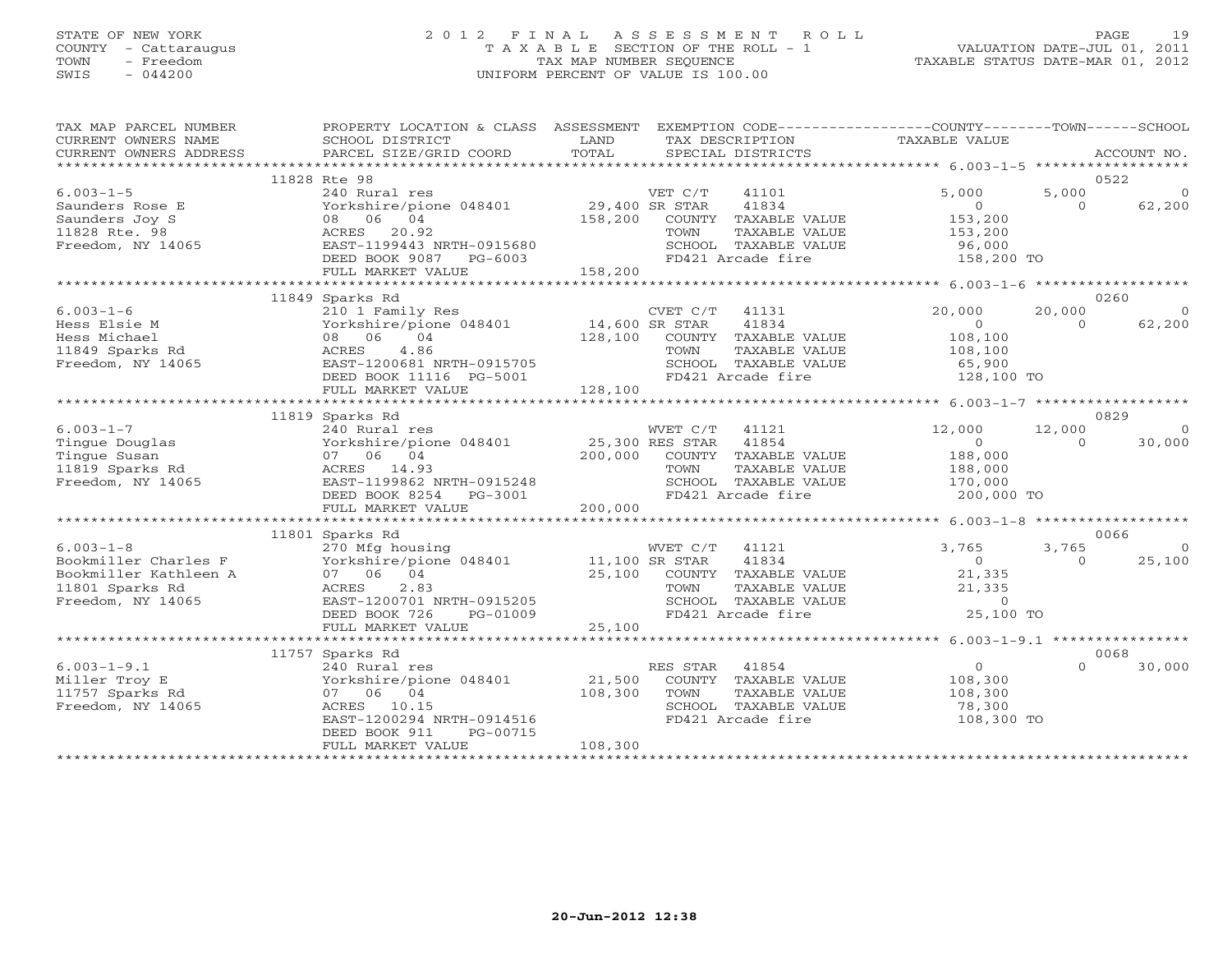## STATE OF NEW YORK 2 0 1 2 F I N A L A S S E S S M E N T R O L L PAGE 20 COUNTY - Cattaraugus T A X A B L E SECTION OF THE ROLL - 1 VALUATION DATE-JUL 01, 2011 TOWN - Freedom TAX MAP NUMBER SEQUENCE TAXABLE STATUS DATE-MAR 01, 2012 SWIS - 044200 UNIFORM PERCENT OF VALUE IS 100.00UNIFORM PERCENT OF VALUE IS 100.00

| TAX MAP PARCEL NUMBER                | PROPERTY LOCATION & CLASS ASSESSMENT                                                                    |         | EXEMPTION CODE----------------COUNTY-------TOWN------SCHOOL |                  |                            |
|--------------------------------------|---------------------------------------------------------------------------------------------------------|---------|-------------------------------------------------------------|------------------|----------------------------|
| CURRENT OWNERS NAME                  | SCHOOL DISTRICT                                                                                         | LAND    | TAX DESCRIPTION                                             | TAXABLE VALUE    |                            |
| CURRENT OWNERS ADDRESS               | PARCEL SIZE/GRID COORD                                                                                  | TOTAL   | SPECIAL DISTRICTS                                           |                  | ACCOUNT NO.                |
| **********************               |                                                                                                         |         |                                                             |                  |                            |
|                                      | Sparks Rd                                                                                               |         |                                                             |                  | 0878                       |
| $6.003 - 1 - 9.2$                    | 314 Rural vac<10<br>314 Kurai vac<10<br>Yorkshire/pione 048401     16,300                               |         | COUNTY TAXABLE VALUE                                        | 16,300           |                            |
| Bookmiller Charles F                 |                                                                                                         |         | TOWN<br>TAXABLE VALUE                                       | 16,300           |                            |
| Bookmiller Kathleen A                | 07 06 04                                                                                                | 16,300  | SCHOOL TAXABLE VALUE                                        | 16,300           |                            |
| 11801 Sparks Rd                      | ACRES<br>5.88                                                                                           |         | FD421 Arcade fire                                           | 16,300 TO        |                            |
| Freedom, NY 14065                    | EAST-1200285 NRTH-0914760                                                                               |         |                                                             |                  |                            |
|                                      | DEED BOOK 00794 PG-01077                                                                                |         |                                                             |                  |                            |
|                                      | FULL MARKET VALUE                                                                                       | 16,300  |                                                             |                  |                            |
|                                      |                                                                                                         |         |                                                             |                  |                            |
| $6.003 - 1 - 9.3$                    | 11785 Sparks Rd                                                                                         |         | RES STAR 41854                                              | $\overline{0}$   | 0879<br>$\Omega$<br>30,000 |
|                                      | 210 1 Family Res                                                                                        |         | 16,300 COUNTY TAXABLE VALUE                                 |                  |                            |
| Kriger Timothy P<br>Kriger Kari L    | Yorkshire/pione 048401<br>07 06 04                                                                      | 113,400 | TOWN<br>TAXABLE VALUE                                       | 113,400          |                            |
| 11785 Sparks Rd                      |                                                                                                         |         |                                                             | 113,400          |                            |
| Freedom, NY 14065                    | 5.86<br>ACRES                                                                                           |         | SCHOOL TAXABLE VALUE<br>FD421 Arcade fire                   | 83,400           |                            |
|                                      | EAST-1200338 NRTH-0914939<br>DEED BOOK 00955 PG-00506                                                   |         |                                                             | 113,400 TO       |                            |
|                                      | FULL MARKET VALUE                                                                                       | 113,400 |                                                             |                  |                            |
|                                      |                                                                                                         |         |                                                             |                  |                            |
|                                      | 11739 Sparks Rd                                                                                         |         |                                                             |                  | 0703                       |
| $6.003 - 1 - 10$                     | 270 Mfg housing                                                                                         |         | COUNTY TAXABLE VALUE                                        |                  |                            |
| O'Connell Shane                      | Yorkshire/pione 048401 18,400 TOWN                                                                      |         | TAXABLE VALUE                                               | 38,900<br>38,900 |                            |
| 11884 Brown School House Rd 07 06 04 |                                                                                                         |         | 38,900 SCHOOL TAXABLE VALUE                                 | 38,900           |                            |
| Freedom, NY 14065                    | ACRES 7.60                                                                                              |         | FD421 Arcade fire                                           | 38,900 TO        |                            |
|                                      | EAST-1200437 NRTH-0914191                                                                               |         |                                                             |                  |                            |
|                                      | DEED BOOK 2289 PG-8001                                                                                  |         |                                                             |                  |                            |
|                                      | FULL MARKET VALUE                                                                                       | 38,900  |                                                             |                  |                            |
|                                      |                                                                                                         |         |                                                             |                  |                            |
|                                      | 11814 Rte 98                                                                                            |         |                                                             |                  | 0035                       |
| $6.003 - 1 - 11$                     | 210 1 Family Res                                                                                        |         | AGED C/T 41801                                              | 14,800           | 14,800<br>$\overline{0}$   |
| Baker Ronald E                       | Yorkshire/pione 048401 7,800 SR STAR<br>07 06 04 74,000 COUNTY<br>FRNT 145.00 DPTH 200.00 74,000 COUNTY |         | 41834                                                       | $\overline{0}$   | 62,200<br>$\overline{0}$   |
| 11814 Rte 98                         |                                                                                                         |         | 74,000 COUNTY TAXABLE VALUE                                 | 59,200           |                            |
| Freedom, NY 14065                    |                                                                                                         |         | TAXABLE VALUE                                               | 59,200           |                            |
|                                      | EAST-1198698 NRTH-0915384                                                                               |         | SCHOOL TAXABLE VALUE                                        | 11,800           |                            |
|                                      | DEED BOOK 00732 PG-00871                                                                                |         | FD421 Arcade fire                                           | 74,000 TO        |                            |
|                                      | FULL MARKET VALUE                                                                                       | 74,000  |                                                             |                  |                            |
|                                      |                                                                                                         |         |                                                             |                  |                            |
|                                      | 11810 Rte 98                                                                                            |         |                                                             |                  | 0612                       |
| $6.003 - 1 - 12$                     | 210 1 Family Res                                                                                        |         | COUNTY TAXABLE VALUE                                        | 66,800           |                            |
| Howard James L                       | Yorkshire/pione 048401                                                                                  | 6,700   | TOWN<br>TAXABLE VALUE                                       | 66,800           |                            |
| 6530 Java Lake Rd                    | 07 06 04                                                                                                | 66,800  | SCHOOL TAXABLE VALUE                                        | 66,800           |                            |
| Arcade, NY 14009                     | 77.00 DPTH 135.00<br>FRNT<br>BANK<br>017                                                                |         | FD421 Arcade fire                                           | 66,800 TO        |                            |
|                                      | EAST-1198751 NRTH-0915301                                                                               |         |                                                             |                  |                            |
|                                      | DEED BOOK 3923 PG-5001                                                                                  |         |                                                             |                  |                            |
|                                      | FULL MARKET VALUE                                                                                       | 66,800  |                                                             |                  |                            |
|                                      |                                                                                                         |         |                                                             |                  |                            |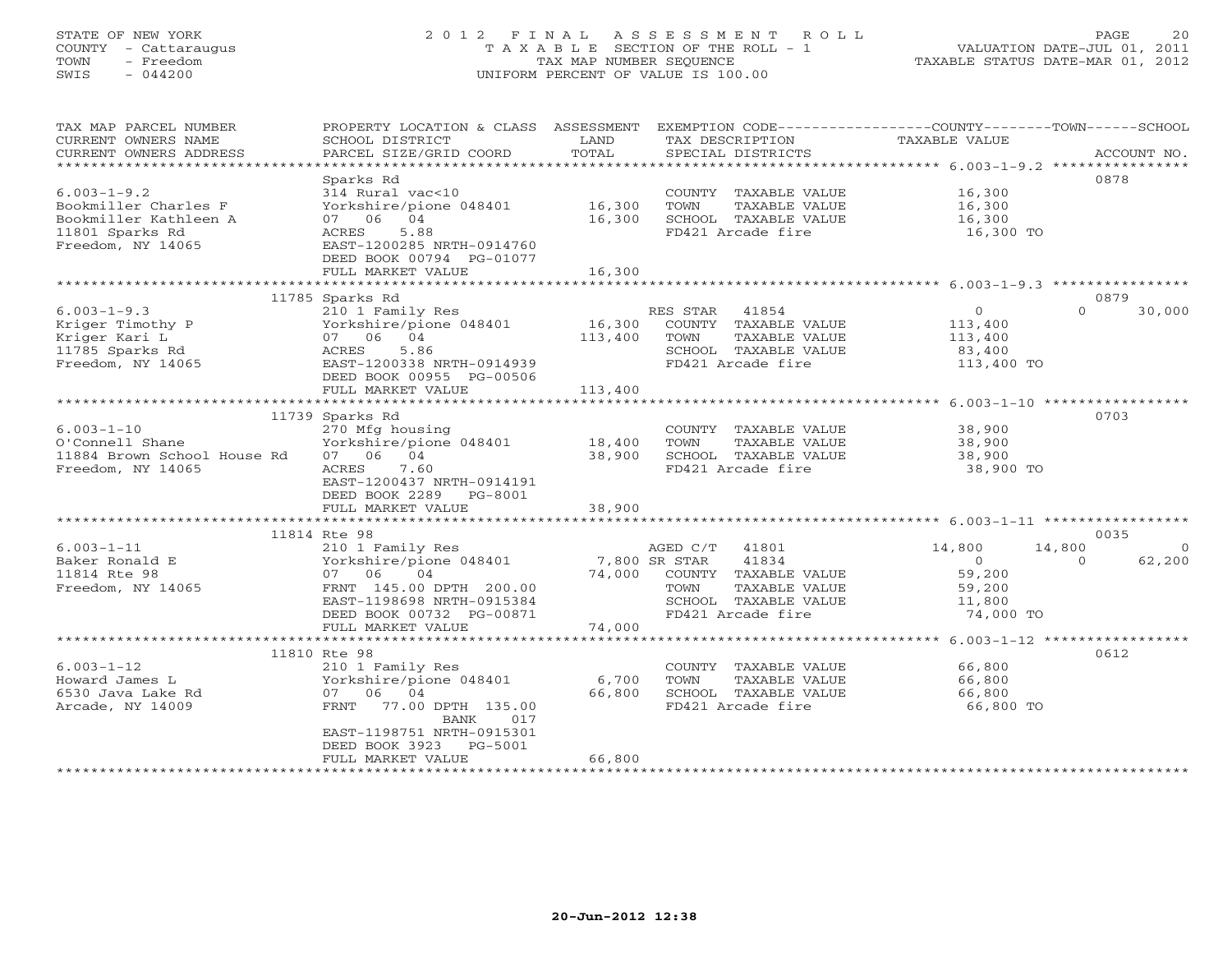# STATE OF NEW YORK 2 0 1 2 F I N A L A S S E S S M E N T R O L L PAGE 21 COUNTY - Cattaraugus T A X A B L E SECTION OF THE ROLL - 1 VALUATION DATE-JUL 01, 2011 TOWN - Freedom TAX MAP NUMBER SEQUENCE TAXABLE STATUS DATE-MAR 01, 2012 SWIS - 044200 UNIFORM PERCENT OF VALUE IS 100.00UNIFORM PERCENT OF VALUE IS 100.00

| TAX MAP PARCEL NUMBER<br>CURRENT OWNERS NAME<br>CURRENT OWNERS ADDRESS                                                                                                                                             | PROPERTY LOCATION & CLASS ASSESSMENT EXEMPTION CODE----------------COUNTY-------TOWN------SCHOOL<br>SCHOOL DISTRICT<br>PARCEL SIZE/GRID COORD                                       | LAND<br>TOTAL | TAX DESCRIPTION<br>SPECIAL DISTRICTS                         | TAXABLE VALUE  | ACCOUNT NO.              |
|--------------------------------------------------------------------------------------------------------------------------------------------------------------------------------------------------------------------|-------------------------------------------------------------------------------------------------------------------------------------------------------------------------------------|---------------|--------------------------------------------------------------|----------------|--------------------------|
|                                                                                                                                                                                                                    |                                                                                                                                                                                     |               |                                                              |                |                          |
|                                                                                                                                                                                                                    | 11806 Rte 98                                                                                                                                                                        |               |                                                              |                | 0055                     |
| $6.003 - 1 - 13$                                                                                                                                                                                                   | 210 1 Family Res                                                                                                                                                                    |               | CVET C/T<br>41131                                            | 20,000         | 20,000<br>$\Omega$       |
|                                                                                                                                                                                                                    | Yorkshire/pione 048401 7,800 SR STAR                                                                                                                                                |               | 41834                                                        | $\overline{0}$ | 62,200<br>$\Omega$       |
|                                                                                                                                                                                                                    |                                                                                                                                                                                     |               |                                                              | 66,600         |                          |
|                                                                                                                                                                                                                    |                                                                                                                                                                                     |               | 86,600 COUNTY TAXABLE VALUE<br>TOWN TAXABLE VALUE            | 66,600         |                          |
| 6.003-1-13<br>Bialy John D<br>Bialy Marcia L<br>Bialy Marcia L<br>11806 Rte 98<br>Preedom, NY 14065-9789<br>Preedom, NY 14065-9789<br>PRIC REST-1198864 NRTH-0915304<br>PRIC REST-1198864 NRTH-0915304<br>PG-00418 |                                                                                                                                                                                     |               |                                                              |                |                          |
|                                                                                                                                                                                                                    | DEED BOOK 642<br>PG-00418                                                                                                                                                           |               | SCHOOL TAXABLE VALUE $24,400$<br>FD421 Arcade fire 86,600 TO |                |                          |
|                                                                                                                                                                                                                    | FULL MARKET VALUE                                                                                                                                                                   | 86,600        |                                                              |                |                          |
|                                                                                                                                                                                                                    |                                                                                                                                                                                     |               |                                                              |                |                          |
|                                                                                                                                                                                                                    | 11798 Rte 98                                                                                                                                                                        |               |                                                              |                | 0614                     |
| $6.003 - 1 - 14$                                                                                                                                                                                                   | Rte 98<br>210 1 Family Res MVET C/T 41121<br>Yorkshire/pione 048401 7,900 SR STAR 41834<br>07 06 04 108,600 COUNTY TAXABLE VALUE                                                    |               |                                                              | 12,000         | 12,000<br>$\overline{0}$ |
|                                                                                                                                                                                                                    |                                                                                                                                                                                     |               |                                                              | $\overline{0}$ | $\Omega$<br>62,200       |
| Hubbard Robert W Yorkshire/pione 048401<br>Hubbard Lorane 07 06 04<br>11798 Rte 98 FRNT 132.00 DPTH 285.00<br>Freedom, NY 14065-9788 EAST-1198933 NRTH-0915174                                                     |                                                                                                                                                                                     |               |                                                              | 96,600         |                          |
|                                                                                                                                                                                                                    |                                                                                                                                                                                     |               | TAXABLE VALUE                                                | 96,600         |                          |
|                                                                                                                                                                                                                    |                                                                                                                                                                                     |               | SCHOOL TAXABLE VALUE                                         | 46,400         |                          |
|                                                                                                                                                                                                                    | DEED BOOK 00940 PG-00101                                                                                                                                                            |               | FD421 Arcade fire                                            | 108,600 TO     |                          |
|                                                                                                                                                                                                                    | FULL MARKET VALUE                                                                                                                                                                   | 108,600       |                                                              |                |                          |
|                                                                                                                                                                                                                    |                                                                                                                                                                                     |               |                                                              |                |                          |
|                                                                                                                                                                                                                    |                                                                                                                                                                                     |               |                                                              |                |                          |
|                                                                                                                                                                                                                    | 11794 Rte 98                                                                                                                                                                        |               |                                                              |                | 0489                     |
| $6.003 - 1 - 15$                                                                                                                                                                                                   | 270 Mfg housing                                                                                                                                                                     |               | COUNTY TAXABLE VALUE                                         | 27,200         |                          |
| Dollas Edward J                                                                                                                                                                                                    | 270 mig nousing<br>Yorkshire/pione 048401 7,700<br>07 06 04 27,200<br>Yorkshire/pic<br>07    06    04                                                                               |               | TOWN<br>TAXABLE VALUE                                        | 27,200         |                          |
| Dollas Rebecca J                                                                                                                                                                                                   |                                                                                                                                                                                     |               | SCHOOL TAXABLE VALUE                                         | 27,200         |                          |
| 5771 Woodside Rd                                                                                                                                                                                                   | FRNT 100.00 DPTH 271.00                                                                                                                                                             |               | FD421 Arcade fire                                            | 27,200 TO      |                          |
| Springville, NY 14141                                                                                                                                                                                              | 0.62<br>ACRES                                                                                                                                                                       |               |                                                              |                |                          |
|                                                                                                                                                                                                                    | EAST-1199002 NRTH-0915073                                                                                                                                                           |               |                                                              |                |                          |
|                                                                                                                                                                                                                    | DEED BOOK 14242 PG-7001                                                                                                                                                             |               |                                                              |                |                          |
|                                                                                                                                                                                                                    | FULL MARKET VALUE                                                                                                                                                                   | 27,200        |                                                              |                |                          |
|                                                                                                                                                                                                                    |                                                                                                                                                                                     |               |                                                              |                |                          |
|                                                                                                                                                                                                                    | 11786 Rte 98                                                                                                                                                                        |               |                                                              |                | 0426                     |
| $6.003 - 1 - 16$                                                                                                                                                                                                   | 280 Res Multiple                                                                                                                                                                    |               | RES STAR 41854                                               | $\overline{0}$ | 30,000<br>$\Omega$       |
| Manthey Robert W                                                                                                                                                                                                   |                                                                                                                                                                                     |               |                                                              | 107,300        |                          |
| Manthey Loretta                                                                                                                                                                                                    | $\begin{array}{cccc}\n\text{Yorkshire/pione } 048401 & 11,800 & \text{COUNTY} & \text{TAXABLE VALUE} \\ 07 & 06 & 04 & 107,300 & \text{TOWN} & \text{TAXABLE VALUE} \\ \end{array}$ |               |                                                              | 107,300        |                          |
| 11786 Rte 98                                                                                                                                                                                                       | 1.14<br>ACRES                                                                                                                                                                       |               | SCHOOL TAXABLE VALUE                                         | 77,300         |                          |
| Freedom, NY 14065                                                                                                                                                                                                  | EAST-1199100 NRTH-0914989                                                                                                                                                           |               | FD421 Arcade fire                                            | 107,300 TO     |                          |
|                                                                                                                                                                                                                    | DEED BOOK 00976 PG-00182                                                                                                                                                            |               |                                                              |                |                          |
|                                                                                                                                                                                                                    | FULL MARKET VALUE                                                                                                                                                                   | 107,300       |                                                              |                |                          |
|                                                                                                                                                                                                                    |                                                                                                                                                                                     |               |                                                              |                |                          |
|                                                                                                                                                                                                                    | 11778 Rte 98                                                                                                                                                                        |               |                                                              |                | 0551                     |
| $6.003 - 1 - 17$                                                                                                                                                                                                   | 210 1 Family Res                                                                                                                                                                    |               | COUNTY TAXABLE VALUE                                         | 69,100         |                          |
| Spraque Diana                                                                                                                                                                                                      | Yorkshire/pione 048401 8,200                                                                                                                                                        |               | TOWN<br>TAXABLE VALUE                                        | 69,100         |                          |
| 11778 Rte 98                                                                                                                                                                                                       | 07 06 04                                                                                                                                                                            | 69,100        | SCHOOL TAXABLE VALUE                                         | 69,100         |                          |
| Freedom, NY 14065                                                                                                                                                                                                  | 1.14 BANK<br>017<br>ACRES                                                                                                                                                           |               | FD421 Arcade fire                                            | 69,100 TO      |                          |
|                                                                                                                                                                                                                    | EAST-1199189 NRTH-0914871                                                                                                                                                           |               |                                                              |                |                          |
|                                                                                                                                                                                                                    | DEED BOOK 3251<br>PG-6002                                                                                                                                                           |               |                                                              |                |                          |
|                                                                                                                                                                                                                    |                                                                                                                                                                                     |               |                                                              |                |                          |
|                                                                                                                                                                                                                    | FULL MARKET VALUE                                                                                                                                                                   | 69,100        |                                                              |                |                          |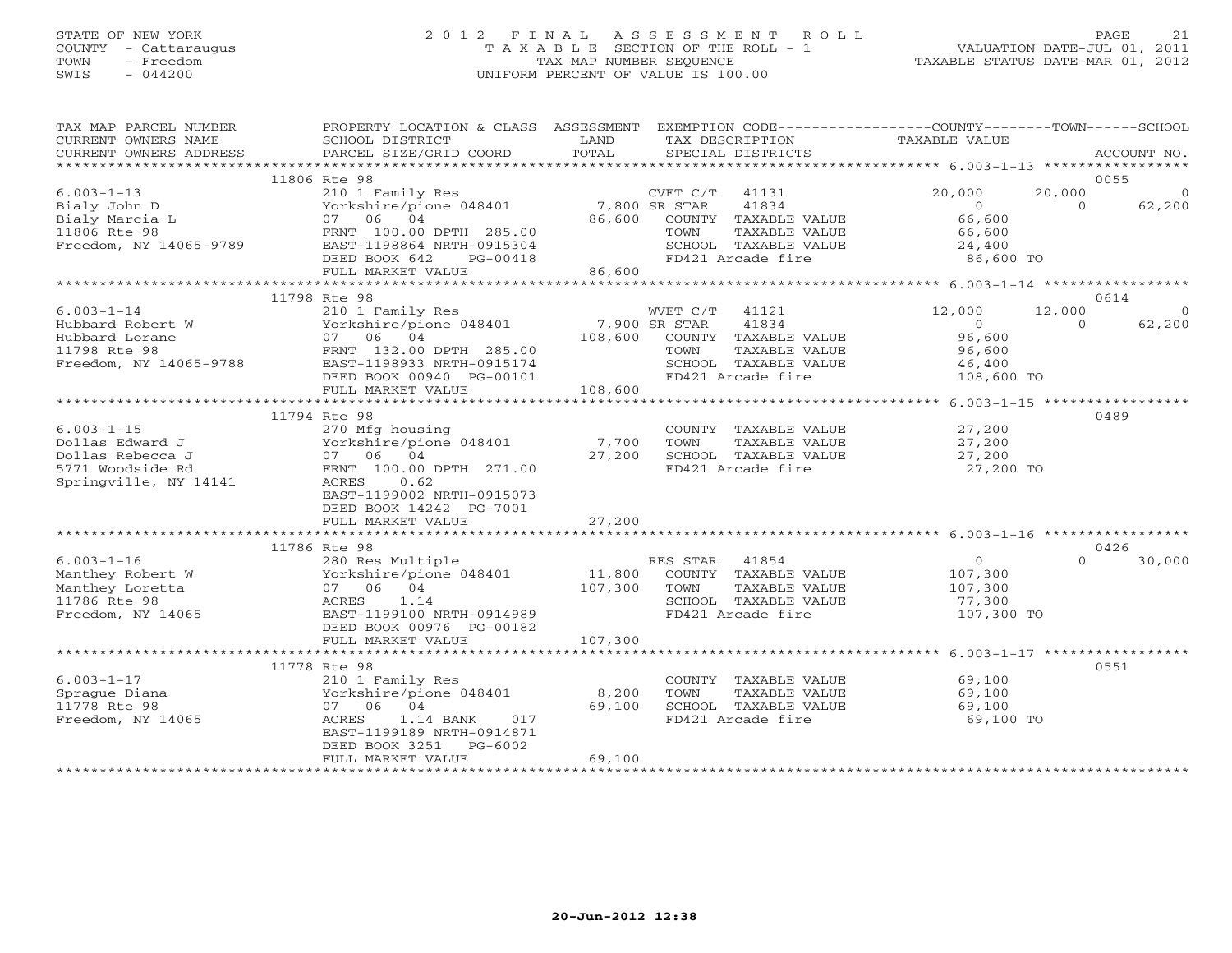# STATE OF NEW YORK 2 0 1 2 F I N A L A S S E S S M E N T R O L L PAGE 22 COUNTY - Cattaraugus T A X A B L E SECTION OF THE ROLL - 1 VALUATION DATE-JUL 01, 2011 TOWN - Freedom TAX MAP NUMBER SEQUENCE TAXABLE STATUS DATE-MAR 01, 2012 SWIS - 044200 UNIFORM PERCENT OF VALUE IS 100.00UNIFORM PERCENT OF VALUE IS 100.00

| TAX MAP PARCEL NUMBER<br>CURRENT OWNERS NAME<br>CURRENT OWNERS ADDRESS                            | SCHOOL DISTRICT<br>PARCEL SIZE/GRID COORD                                                                                                                                            | LAND<br>TAX DESCRIPTION<br>TOTAL<br>SPECIAL DISTRICTS                                                                              | PROPERTY LOCATION & CLASS ASSESSMENT EXEMPTION CODE----------------COUNTY-------TOWN------SCHOOL<br>TAXABLE VALUE<br>ACCOUNT NO. |
|---------------------------------------------------------------------------------------------------|--------------------------------------------------------------------------------------------------------------------------------------------------------------------------------------|------------------------------------------------------------------------------------------------------------------------------------|----------------------------------------------------------------------------------------------------------------------------------|
|                                                                                                   |                                                                                                                                                                                      |                                                                                                                                    |                                                                                                                                  |
| $6.003 - 1 - 18$<br>Baldwin Daniel S<br>PO Box 172<br>Sandusky, NY 14133                          | 11770 Rte 98<br>210 1 Family Res<br>Yorkshire/pione 048401<br>07 06 04<br>FRNT 132.00 DPTH 305.00<br>ACRES<br>0.92 BANK 017<br>EAST-1199273 NRTH-0914758<br>DEED BOOK 1028<br>PG-606 | RES STAR 41854<br>8,000 COUNTY TAXABLE VALUE<br>137,300<br>TOWN<br>TAXABLE VALUE<br>SCHOOL TAXABLE VALUE<br>FD421 Arcade fire      | 0230<br>$\Omega$<br>$\overline{0}$<br>30,000<br>137,300<br>137,300<br>107,300<br>137,300 TO                                      |
|                                                                                                   | FULL MARKET VALUE                                                                                                                                                                    | 137,300                                                                                                                            |                                                                                                                                  |
|                                                                                                   |                                                                                                                                                                                      |                                                                                                                                    |                                                                                                                                  |
| $6.003 - 1 - 19$<br>Johnson (L/U) Alice<br>Johnson Duane A<br>11762 Route 98<br>Freedom, NY 14065 | 11762 Rte 98<br>210 1 Family Res<br>Yorkshire/pione 048401<br>07 06 04<br>FRNT 133.00 DPTH 305.00<br>EAST-1199341 NRTH-0914640<br>DEED BOOK 15649 PG-3001                            | RES STAR 41854<br>8,000 COUNTY TAXABLE VALUE<br>76,300<br>TOWN<br>TAXABLE VALUE<br>SCHOOL TAXABLE VALUE<br>FD421 Arcade fire       | 0104<br>$\overline{0}$<br>$\Omega$<br>30,000<br>76,300<br>76,300<br>46,300<br>76,300 TO                                          |
|                                                                                                   | FULL MARKET VALUE                                                                                                                                                                    | 76,300                                                                                                                             |                                                                                                                                  |
|                                                                                                   |                                                                                                                                                                                      |                                                                                                                                    | 0411                                                                                                                             |
| $6.003 - 1 - 20$<br>Mosher Doris<br>Mosher Robert<br>PO Box 116<br>Yorkshire, NY 14173            | 11756 Rte 98<br>210 1 Family Res<br>Yorkshire/pione 048401<br>07 06 04<br>FRNT 110.00 DPTH 317.00<br>EAST-1199426 NRTH-0914549<br>DEED BOOK 720<br>PG-01182                          | 41834<br>SR STAR<br>7,900<br>COUNTY TAXABLE VALUE<br>100,000<br>TOWN<br>TAXABLE VALUE<br>SCHOOL TAXABLE VALUE<br>FD421 Arcade fire | $\Omega$<br>$\overline{0}$<br>62,200<br>100,000<br>100,000<br>37,800<br>100,000 TO                                               |
|                                                                                                   | FULL MARKET VALUE                                                                                                                                                                    | 100,000                                                                                                                            |                                                                                                                                  |
|                                                                                                   |                                                                                                                                                                                      |                                                                                                                                    |                                                                                                                                  |
| $6.003 - 1 - 21$<br>Simons Matthew W<br>Simons Jolene M<br>11750 Route 98<br>Freedom, NY 14065    | 11750 Rte 98<br>210 1 Family Res<br>Yorkshire/pione 048401<br>07 06 04<br>FRNT 110.00 DPTH 317.00<br>EAST-1199495 NRTH-0914467<br>DEED BOOK 13024 PG-4001                            | RES STAR<br>41854<br>7,900 COUNTY TAXABLE VALUE<br>87,200<br>TOWN<br>TAXABLE VALUE<br>SCHOOL TAXABLE VALUE<br>FD421 Arcade fire    | 0644<br>$\overline{O}$<br>$\Omega$<br>30,000<br>87,200<br>87,200<br>57,200<br>87,200 TO                                          |
|                                                                                                   | FULL MARKET VALUE                                                                                                                                                                    | 87,200                                                                                                                             |                                                                                                                                  |
| $6.003 - 1 - 22$<br>Gertis Willaim A<br>11744 Rte 98<br>Freedom, NY 14065                         | 11744 Rte 98<br>210 1 Family Res<br>Yorkshire/pione 048401<br>07 06 04<br>FRNT 110.00 DPTH 317.00<br>EAST-1199566 NRTH-0914381<br>DEED BOOK 00923 PG-01028<br>FULL MARKET VALUE      | COUNTY TAXABLE VALUE<br>7,900<br>TOWN<br>TAXABLE VALUE<br>106,200<br>SCHOOL TAXABLE VALUE<br>FD421 Arcade fire<br>106,200          | 0525<br>106,200<br>106,200<br>106,200<br>106,200 TO                                                                              |
|                                                                                                   |                                                                                                                                                                                      |                                                                                                                                    |                                                                                                                                  |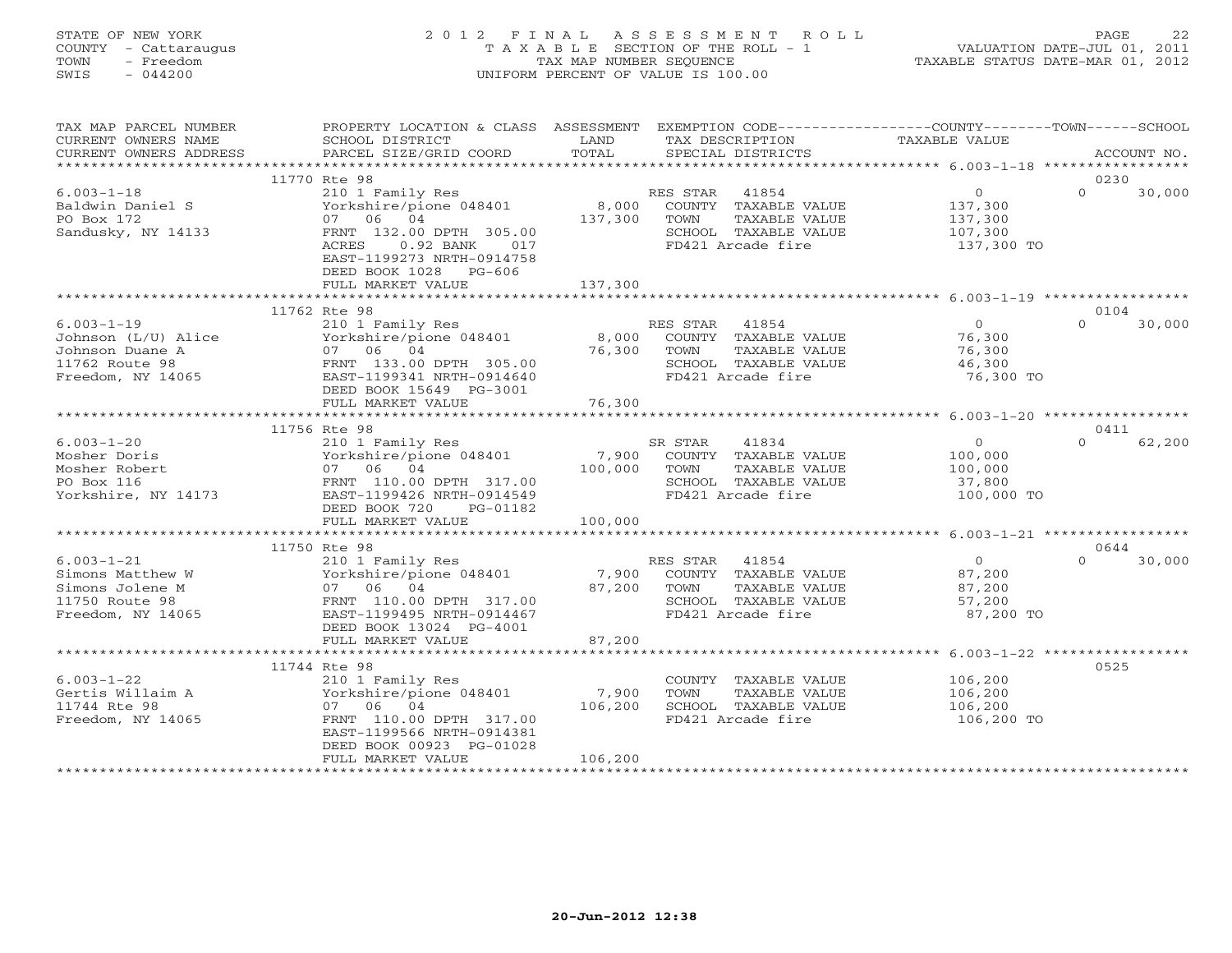# STATE OF NEW YORK 2 0 1 2 F I N A L A S S E S S M E N T R O L L PAGE 23 COUNTY - Cattaraugus T A X A B L E SECTION OF THE ROLL - 1 VALUATION DATE-JUL 01, 2011 TOWN - Freedom TAX MAP NUMBER SEQUENCE TAXABLE STATUS DATE-MAR 01, 2012 SWIS - 044200 UNIFORM PERCENT OF VALUE IS 100.00UNIFORM PERCENT OF VALUE IS 100.00

| TAX MAP PARCEL NUMBER<br>CURRENT OWNERS NAME<br>CURRENT OWNERS ADDRESS                                          | PROPERTY LOCATION & CLASS ASSESSMENT<br>SCHOOL DISTRICT<br>PARCEL SIZE/GRID COORD                                                                                                | LAND<br>TOTAL              | TAX DESCRIPTION<br>SPECIAL DISTRICTS                                                                | EXEMPTION CODE-----------------COUNTY-------TOWN------SCHOOL<br>TAXABLE VALUE | ACCOUNT NO.        |
|-----------------------------------------------------------------------------------------------------------------|----------------------------------------------------------------------------------------------------------------------------------------------------------------------------------|----------------------------|-----------------------------------------------------------------------------------------------------|-------------------------------------------------------------------------------|--------------------|
|                                                                                                                 |                                                                                                                                                                                  |                            |                                                                                                     |                                                                               |                    |
| $6.003 - 1 - 23$<br>Sack Steven W                                                                               | 11740 Rte 98<br>270 Mfg housing<br>Yorkshire/pione 048401                                                                                                                        | 7,900                      | RES STAR 41854<br>COUNTY TAXABLE VALUE                                                              | $\overline{0}$<br>$\Omega$<br>38,100                                          | 0436<br>30,000     |
| 11740 Rt 98<br>Freedom, NY 14065                                                                                | 07 06 04<br>FRNT 100.00 DPTH 317.00<br>0.72<br>ACRES<br>EAST-1199628 NRTH-0914296<br>DEED BOOK 1002 PG-96                                                                        | 38,100                     | TOWN<br>TAXABLE VALUE<br>SCHOOL TAXABLE VALUE<br>FD421 Arcade fire                                  | 38,100<br>8,100<br>38,100 TO                                                  |                    |
|                                                                                                                 | FULL MARKET VALUE                                                                                                                                                                | 38,100                     |                                                                                                     |                                                                               |                    |
|                                                                                                                 | 11734 Rte 98                                                                                                                                                                     |                            |                                                                                                     |                                                                               | 0254               |
| $6.003 - 1 - 24$<br>Buchanan James L<br>Buchanan Deborah M<br>12080 Gales Court<br>Chaffee, NY 14030            | 210 1 Family Res<br>Yorkshire/pione 048401<br>07 06 04<br>FRNT 100.00 DPTH 317.00<br>EAST-1199686 NRTH-0914217<br>DEED BOOK 1024<br>PG-319                                       | 7,900<br>74,800            | COUNTY TAXABLE VALUE<br>TAXABLE VALUE<br>TOWN<br>SCHOOL TAXABLE VALUE<br>FD421 Arcade fire          | 74,800<br>74,800<br>74,800<br>74,800 TO                                       |                    |
|                                                                                                                 | FULL MARKET VALUE                                                                                                                                                                | 74,800                     |                                                                                                     |                                                                               |                    |
|                                                                                                                 | 11726 Rte 98                                                                                                                                                                     |                            |                                                                                                     |                                                                               | 0501               |
| $6.003 - 1 - 25$<br>Campbell Eric<br>Campbell Katherine<br>11726 Rte 98<br>Freedom, NY 14065                    | 210 1 Family Res<br>Yorkshire/pione 048401<br>07 06 04<br>1.88<br>ACRES<br>EAST-1199809 NRTH-0914098                                                                             | 9,500 RES STAR<br>88,100   | WVET C/T<br>41121<br>41854<br>COUNTY TAXABLE VALUE<br>TAXABLE VALUE<br>TOWN<br>SCHOOL TAXABLE VALUE | 12,000<br>12,000<br>$\Omega$<br>$\cap$<br>76,100<br>76,100<br>58,100          | $\Omega$<br>30,000 |
|                                                                                                                 | DEED BOOK 786<br>PG-01183<br>FULL MARKET VALUE                                                                                                                                   | 88,100                     | FD421 Arcade fire                                                                                   | 88,100 TO                                                                     |                    |
|                                                                                                                 |                                                                                                                                                                                  |                            |                                                                                                     |                                                                               |                    |
| $6.003 - 1 - 26.1$<br>Palmer John T<br>Palmer Loretta<br>Paula Dilloway<br>11662 Sparks Rd<br>Freedom, NY 14065 | 11735 Rte 98<br>312 Vac w/imprv<br>Yorkshire/pione 048401<br>07 06 04<br>FRNT 200.00 DPTH 398.00<br>EAST-1199413 NRTH-0914042<br>DEED BOOK 00938 PG-00669                        | 9,400<br>25,200            | COUNTY TAXABLE VALUE<br>TOWN<br>TAXABLE VALUE<br>SCHOOL TAXABLE VALUE<br>FD421 Arcade fire          | 25,200<br>25,200<br>25,200<br>25,200 TO                                       | 0228               |
|                                                                                                                 | FULL MARKET VALUE                                                                                                                                                                | 25,200                     |                                                                                                     |                                                                               |                    |
|                                                                                                                 |                                                                                                                                                                                  |                            |                                                                                                     |                                                                               |                    |
| $6.003 - 1 - 26.2$<br>Conner L. Rickey<br>Conner Carol Ann<br>11751 Route 98<br>Freedom, NY 14065               | 11763 Rte 98<br>314 Rural vac<10<br>Yorkshire/pione 048401<br>07 06 04<br>ACRES<br>2.87 BANK<br>017<br>EAST-1198881 NRTH-0914211<br>DEED BOOK 10693 PG-5002<br>FULL MARKET VALUE | 11,200<br>11,200<br>11,200 | COUNTY TAXABLE VALUE<br>TOWN<br>TAXABLE VALUE<br>SCHOOL TAXABLE VALUE<br>FD421 Arcade fire          | 11,200<br>11,200<br>11,200<br>11,200 TO                                       | 0864               |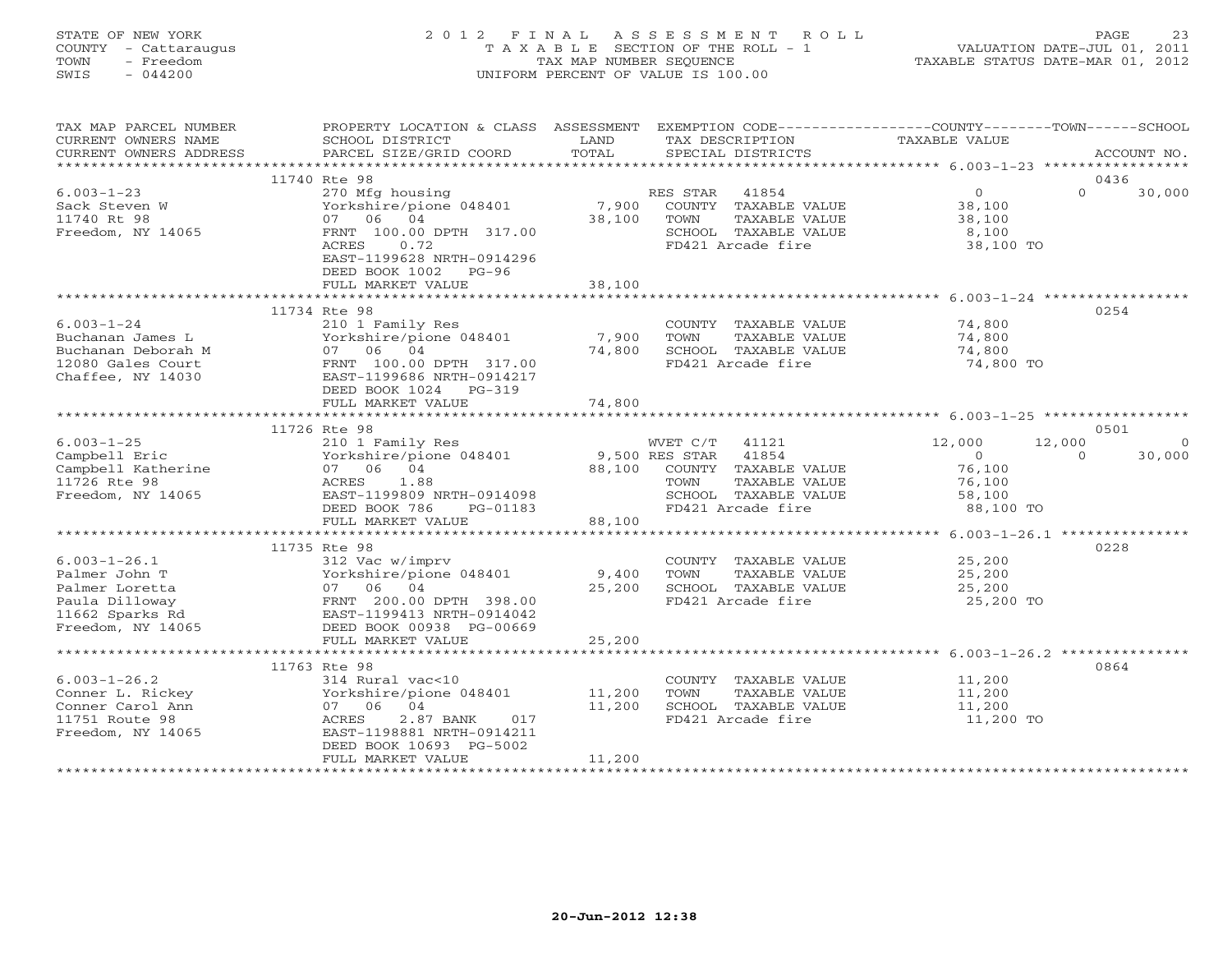## STATE OF NEW YORK 2 0 1 2 F I N A L A S S E S S M E N T R O L L PAGE 24 COUNTY - Cattaraugus T A X A B L E SECTION OF THE ROLL - 1 VALUATION DATE-JUL 01, 2011 TOWN - Freedom TAX MAP NUMBER SEQUENCE TAXABLE STATUS DATE-MAR 01, 2012 SWIS - 044200 UNIFORM PERCENT OF VALUE IS 100.00UNIFORM PERCENT OF VALUE IS 100.00

| TAX MAP PARCEL NUMBER<br>CURRENT OWNERS NAME<br>CURRENT OWNERS ADDRESS                                                                                                                                                                                                                                                        | PROPERTY LOCATION & CLASS ASSESSMENT EXEMPTION CODE---------------COUNTY-------TOWN------SCHOOL<br>SCHOOL DISTRICT<br><b>Example 12 TEAND</b><br>PARCEL SIZE/GRID COORD                                                               | TOTAL                   | TAX DESCRIPTION<br>SPECIAL DISTRICTS                                                                                                                                                                    | TAXABLE VALUE                                                 | ACCOUNT NO.                                    |
|-------------------------------------------------------------------------------------------------------------------------------------------------------------------------------------------------------------------------------------------------------------------------------------------------------------------------------|---------------------------------------------------------------------------------------------------------------------------------------------------------------------------------------------------------------------------------------|-------------------------|---------------------------------------------------------------------------------------------------------------------------------------------------------------------------------------------------------|---------------------------------------------------------------|------------------------------------------------|
|                                                                                                                                                                                                                                                                                                                               |                                                                                                                                                                                                                                       |                         |                                                                                                                                                                                                         |                                                               |                                                |
|                                                                                                                                                                                                                                                                                                                               | 11751 Rte 98                                                                                                                                                                                                                          |                         |                                                                                                                                                                                                         |                                                               | 0863                                           |
| $6.003 - 1 - 26.3$<br>Conner L. Rickey $\begin{array}{lllllllllllllllllll} \text{Connect L. Rickey} & \text{Yorkshire/pione 048401} \\ \text{Connect Carol Ann} & 07 & 06 & 04 \\ 11751 \text{ Route 98} & \text{ACRES} & 2.19 \text{ BANK} & 017 \\ \text{Freedom, NY 14065} & \text{EAST-1199071 NRTH-0914153} \end{array}$ | 283 Res w/Comuse<br>Vorkshire/pione 048401 14,000 COUNTY TAXABLE VALUE<br>07 06 04 161,600 TOWN TAXABLE VALUE<br>2.19 BANK 017<br>DEED BOOK 10693 PG-5002                                                                             |                         | RES STAR 41854<br>SCHOOL TAXABLE VALUE<br>FD421 Arcade fire                                                                                                                                             | $\overline{0}$<br>161,600<br>161,600<br>131,600<br>161,600 TO | $\Omega$<br>30,000                             |
|                                                                                                                                                                                                                                                                                                                               | FULL MARKET VALUE                                                                                                                                                                                                                     | 161,600                 |                                                                                                                                                                                                         |                                                               |                                                |
|                                                                                                                                                                                                                                                                                                                               |                                                                                                                                                                                                                                       |                         |                                                                                                                                                                                                         |                                                               |                                                |
| $6.003 - 1 - 26.4$<br>Franz Dawn Marie<br>Franz Donald W<br>11745 Rte 98<br>Freedom, NY 14065                                                                                                                                                                                                                                 | 11745 Rte 98<br>270 Mfg housing<br>07 06 04 048401 07 06 048401 07 06 048401 07 06 048401 07 06 048401 07 06 048 07 05 05 07 07 06 04<br>ACRES 1.45<br>EAST-1199240 NRTH-0914098<br>DEED BOOK 1026 PG-558<br>FULL MARKET VALUE 31,400 |                         | WVET C/T 41121<br>41834<br>AN ADO COUNTY TAXABLE VALUE<br>TOWN TAXABLE VALUE<br>TAXABLE VALUE<br>SCHOOL TAXABLE VALUE $\begin{array}{ccc} & & & 0 \\ \text{FD421 Arcade fire} & & & 31,400 \end{array}$ | 4,710<br>$\sim$ 0<br>26,690<br>26,690                         | 0866<br>4,710<br>$\circ$<br>31,400<br>$\Omega$ |
|                                                                                                                                                                                                                                                                                                                               |                                                                                                                                                                                                                                       |                         |                                                                                                                                                                                                         |                                                               |                                                |
|                                                                                                                                                                                                                                                                                                                               | 11775 Rte 98                                                                                                                                                                                                                          |                         |                                                                                                                                                                                                         |                                                               | 0395                                           |
| $6.003 - 1 - 27$                                                                                                                                                                                                                                                                                                              | 210 1 Family Res                                                                                                                                                                                                                      |                         | RES STAR 41854                                                                                                                                                                                          | $\overline{0}$<br>131,600<br>131,600<br>101,600               | $\Omega$<br>30,000                             |
|                                                                                                                                                                                                                                                                                                                               | DEED BOOK 00997 PG-00105<br>FULL MARKET VALUE                                                                                                                                                                                         | 131,600                 |                                                                                                                                                                                                         | 131,600 TO                                                    |                                                |
|                                                                                                                                                                                                                                                                                                                               |                                                                                                                                                                                                                                       |                         |                                                                                                                                                                                                         |                                                               |                                                |
| $6.003 - 1 - 28$<br>Bliss Dustin E<br>11791 Route 98<br>Freedom, NY 14065                                                                                                                                                                                                                                                     | 11791 Rte 98<br>210 1 Family Res<br>Yorkshire/pione 048401 7,600<br>$07$ $06$ $04$<br>Life Use<br>FRNT 125.00 DPTH 167.00<br>EAST-1198803 NRTH-0914871<br>DEED BOOK 13780 PG-5002                                                     | 108,500                 | COUNTY TAXABLE VALUE<br>TAXABLE VALUE<br>TOWN<br>SCHOOL TAXABLE VALUE<br>FD421 Arcade fire                                                                                                              | 108,500<br>108,500<br>108,500<br>108,500 TO                   | 0585                                           |
|                                                                                                                                                                                                                                                                                                                               | FULL MARKET VALUE                                                                                                                                                                                                                     | 108,500                 |                                                                                                                                                                                                         |                                                               |                                                |
|                                                                                                                                                                                                                                                                                                                               | Rte 98                                                                                                                                                                                                                                |                         |                                                                                                                                                                                                         |                                                               | 0374                                           |
| $6.003 - 1 - 29.1$<br>Neamon Beverley D<br>11803 Rte 98<br>Freedom, NY 14065                                                                                                                                                                                                                                                  | 314 Rural vac<10<br>Yorkshire/pione 048401<br>07 06 04<br>FRNT 120.00 DPTH 167.00<br>EAST-1198583 NRTH-0915164<br>DEED BOOK 873<br>PG-00915<br>FULL MARKET VALUE                                                                      | 5,600<br>5,600<br>5,600 | COUNTY TAXABLE VALUE<br>TOWN<br>TAXABLE VALUE<br>SCHOOL TAXABLE VALUE<br>FD421 Arcade fire                                                                                                              | 5,600<br>5,600<br>5,600<br>5,600 TO                           |                                                |
| **************************                                                                                                                                                                                                                                                                                                    |                                                                                                                                                                                                                                       |                         |                                                                                                                                                                                                         |                                                               |                                                |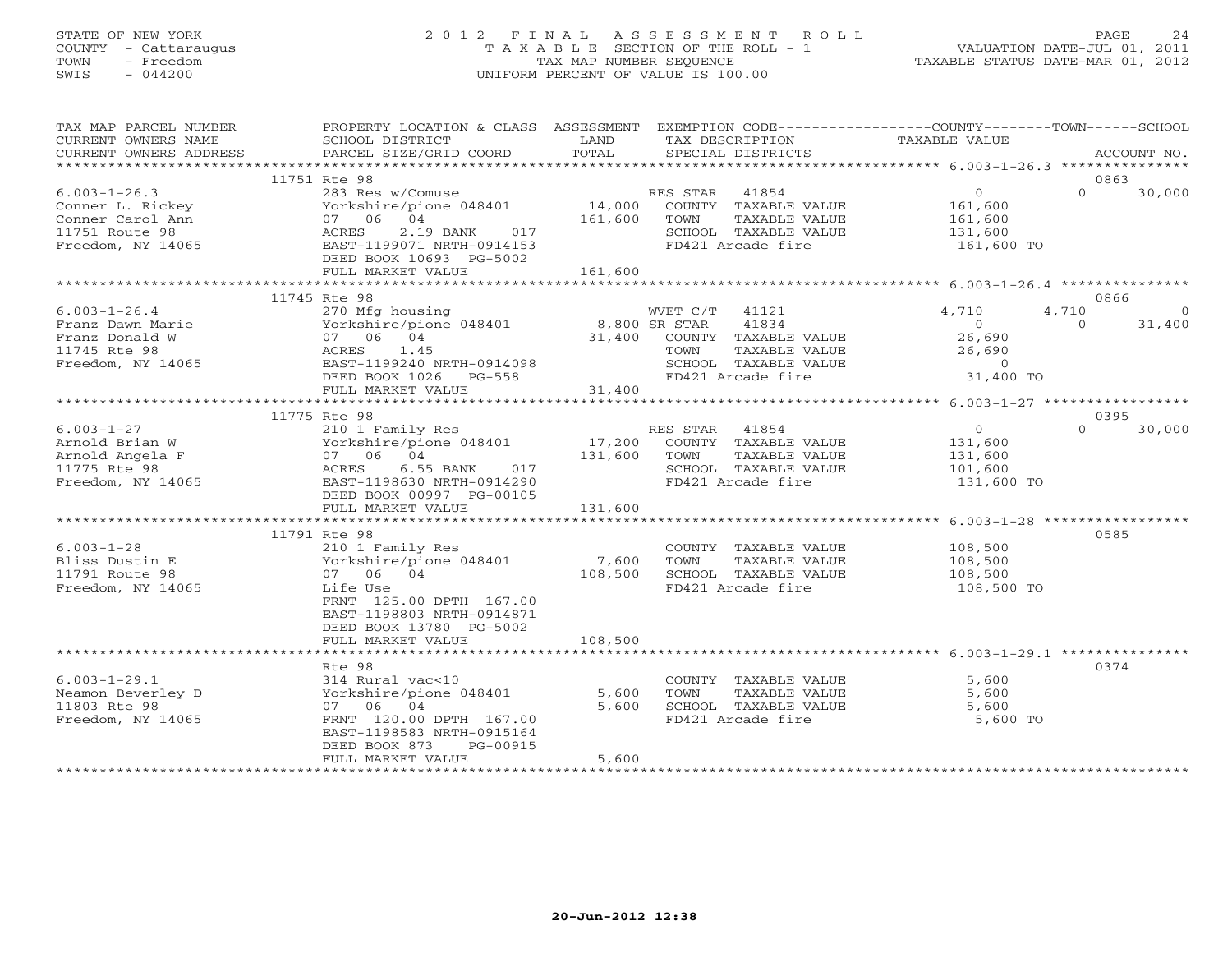# STATE OF NEW YORK 2 0 1 2 F I N A L A S S E S S M E N T R O L L PAGE 25 COUNTY - Cattaraugus T A X A B L E SECTION OF THE ROLL - 1 VALUATION DATE-JUL 01, 2011 TOWN - Freedom TAX MAP NUMBER SEQUENCE TAXABLE STATUS DATE-MAR 01, 2012 SWIS - 044200 UNIFORM PERCENT OF VALUE IS 100.00UNIFORM PERCENT OF VALUE IS 100.00

| TAX MAP PARCEL NUMBER                                                                                                                                                                                                                               | PROPERTY LOCATION & CLASS ASSESSMENT EXEMPTION CODE----------------COUNTY-------TOWN------SCHOOL                                                                                                                                       |                               |                   |                                                                                                                                                         |          |                                                                                      |
|-----------------------------------------------------------------------------------------------------------------------------------------------------------------------------------------------------------------------------------------------------|----------------------------------------------------------------------------------------------------------------------------------------------------------------------------------------------------------------------------------------|-------------------------------|-------------------|---------------------------------------------------------------------------------------------------------------------------------------------------------|----------|--------------------------------------------------------------------------------------|
| CURRENT OWNERS NAME                                                                                                                                                                                                                                 | SCHOOL DISTRICT<br><b>EXAMPLE STATE STATE</b>                                                                                                                                                                                          |                               |                   | TAX DESCRIPTION TAXABLE VALUE                                                                                                                           |          |                                                                                      |
|                                                                                                                                                                                                                                                     |                                                                                                                                                                                                                                        |                               |                   |                                                                                                                                                         |          |                                                                                      |
|                                                                                                                                                                                                                                                     | 11803 Rte 98                                                                                                                                                                                                                           |                               |                   |                                                                                                                                                         |          | 0943                                                                                 |
| $6.003 - 1 - 29.2$                                                                                                                                                                                                                                  | XCED C/T 41801 17,950 17,950 17,950<br>Yorkshire/pione 048401 7,500 AGED S 41804 0 0<br>TRNT 120.00 DPTH 167.00 35,900 SR STAR 41834 0 0<br>FRNT 120.00 DPTH 167.00 COUNTY TAXABLE VALUE 17,950 0<br>EAST-1198659 NRTH-0915063 TOWN TA |                               |                   |                                                                                                                                                         |          | $\overline{0}$                                                                       |
| Neamon Beverley A                                                                                                                                                                                                                                   |                                                                                                                                                                                                                                        |                               |                   |                                                                                                                                                         |          | $\begin{array}{ccc} 17,950 & & & 0 \\ & 0 & & 7,180 \\ & & 0 & & 28,720 \end{array}$ |
| 11803 Rte 98                                                                                                                                                                                                                                        |                                                                                                                                                                                                                                        |                               |                   |                                                                                                                                                         |          |                                                                                      |
| Freedom, NY 14065                                                                                                                                                                                                                                   |                                                                                                                                                                                                                                        |                               |                   |                                                                                                                                                         |          |                                                                                      |
|                                                                                                                                                                                                                                                     |                                                                                                                                                                                                                                        |                               |                   |                                                                                                                                                         |          |                                                                                      |
|                                                                                                                                                                                                                                                     |                                                                                                                                                                                                                                        |                               |                   |                                                                                                                                                         |          |                                                                                      |
|                                                                                                                                                                                                                                                     |                                                                                                                                                                                                                                        |                               |                   |                                                                                                                                                         |          |                                                                                      |
|                                                                                                                                                                                                                                                     |                                                                                                                                                                                                                                        |                               |                   |                                                                                                                                                         |          |                                                                                      |
|                                                                                                                                                                                                                                                     | Rte 98                                                                                                                                                                                                                                 |                               |                   |                                                                                                                                                         |          | 0944                                                                                 |
| $6.003 - 1 - 29.3$                                                                                                                                                                                                                                  | 314 Rural vac<10<br>314 Rural va<br>Yorkshire/pic<br>07 06 04<br>FRNT 100                                                                                                                                                              |                               |                   | COUNTY TAXABLE VALUE 7,500<br>TOWN TAXABLE VALUE 7,500<br>SCHOOL TAXABLE VALUE 7,500                                                                    |          |                                                                                      |
| Bliss Dustin E<br>11791 Rte.98                                                                                                                                                                                                                      |                                                                                                                                                                                                                                        | $7,500$ TOWN<br>$7.500$ COUQC |                   |                                                                                                                                                         |          |                                                                                      |
|                                                                                                                                                                                                                                                     |                                                                                                                                                                                                                                        | 7,500                         |                   |                                                                                                                                                         |          |                                                                                      |
| Freedom, NY 14065                                                                                                                                                                                                                                   | FRNT 120.00 DPTH 167.00                                                                                                                                                                                                                |                               | FD421 Arcade fire | 7,500 TO                                                                                                                                                |          |                                                                                      |
|                                                                                                                                                                                                                                                     | EAST-1198732 NRTH-0914966                                                                                                                                                                                                              |                               |                   |                                                                                                                                                         |          |                                                                                      |
|                                                                                                                                                                                                                                                     | DEED BOOK 13780 PG-5002<br>FULL MARKET VALUE                                                                                                                                                                                           | 7,500                         |                   |                                                                                                                                                         |          |                                                                                      |
|                                                                                                                                                                                                                                                     |                                                                                                                                                                                                                                        |                               |                   |                                                                                                                                                         |          |                                                                                      |
|                                                                                                                                                                                                                                                     | 11821 Rte 98                                                                                                                                                                                                                           |                               |                   |                                                                                                                                                         |          | 0700                                                                                 |
|                                                                                                                                                                                                                                                     |                                                                                                                                                                                                                                        |                               |                   | COUNTY TAXABLE VALUE 89,100                                                                                                                             |          |                                                                                      |
|                                                                                                                                                                                                                                                     |                                                                                                                                                                                                                                        |                               |                   |                                                                                                                                                         |          |                                                                                      |
| 6.003-1-30<br>Ellis James P<br>Ellis Joyce M<br>Ellis Joyce M<br>11,700<br>1381 Blakely Rd<br>East Aurora, NY 14052<br>ERNT 185.00 DPTH 167.00                                                                                                      |                                                                                                                                                                                                                                        |                               |                   |                                                                                                                                                         |          |                                                                                      |
|                                                                                                                                                                                                                                                     |                                                                                                                                                                                                                                        |                               |                   | FD421 Arcade fire 39,100 TO                                                                                                                             |          |                                                                                      |
|                                                                                                                                                                                                                                                     |                                                                                                                                                                                                                                        |                               |                   |                                                                                                                                                         |          |                                                                                      |
|                                                                                                                                                                                                                                                     | ACRES 0.70                                                                                                                                                                                                                             |                               |                   |                                                                                                                                                         |          |                                                                                      |
|                                                                                                                                                                                                                                                     | EAST-1198460 NRTH-0915316                                                                                                                                                                                                              |                               |                   |                                                                                                                                                         |          |                                                                                      |
|                                                                                                                                                                                                                                                     | DEED BOOK 00921 PG-01128                                                                                                                                                                                                               |                               |                   |                                                                                                                                                         |          |                                                                                      |
|                                                                                                                                                                                                                                                     | FULL MARKET VALUE                                                                                                                                                                                                                      | 89,100                        |                   |                                                                                                                                                         |          |                                                                                      |
|                                                                                                                                                                                                                                                     |                                                                                                                                                                                                                                        |                               |                   |                                                                                                                                                         |          |                                                                                      |
|                                                                                                                                                                                                                                                     | 11779 Rte 98<br>1100 000<br>240 Rural res                                                                                                                                                                                              |                               |                   |                                                                                                                                                         |          | 0142                                                                                 |
| $6.003 - 1 - 31$                                                                                                                                                                                                                                    |                                                                                                                                                                                                                                        |                               |                   | AGED C/T 41801 56,700                                                                                                                                   | 56,700   | $\overline{a}$                                                                       |
|                                                                                                                                                                                                                                                     |                                                                                                                                                                                                                                        |                               |                   | $\begin{array}{ccc} & & 0 & & 0 \\ & & 0 & & 0 \\ & & & 0 & & \end{array}$                                                                              |          | 22,680                                                                               |
| 0.003-1-31<br>Covert Willard Morkshire/pione 048401<br>Covert Patricia (1804<br>Covert Patricia (1804<br>26,400 AGED S 41804<br>26,400 AGED S 41804<br>26,400 AGED S 41804<br>26,400 AGED S 41804<br>26,400 AGED S 41804<br>26,400 AGED S 41804<br> |                                                                                                                                                                                                                                        |                               |                   |                                                                                                                                                         |          | 62,200                                                                               |
|                                                                                                                                                                                                                                                     |                                                                                                                                                                                                                                        |                               |                   | COUNTY TAXABLE VALUE 56,700<br>9914882 TOWN TAXABLE VALUE 56,700<br>3-00688 SCHOOL TAXABLE VALUE 28,520<br>113,400 FD421 Arcade fire 113,400<br>113,400 |          |                                                                                      |
|                                                                                                                                                                                                                                                     | PG-00688<br>DEED BOOK 706                                                                                                                                                                                                              |                               |                   |                                                                                                                                                         |          |                                                                                      |
|                                                                                                                                                                                                                                                     | FULL MARKET VALUE                                                                                                                                                                                                                      |                               |                   | 113,400 TO                                                                                                                                              |          |                                                                                      |
|                                                                                                                                                                                                                                                     |                                                                                                                                                                                                                                        |                               |                   |                                                                                                                                                         |          |                                                                                      |
|                                                                                                                                                                                                                                                     |                                                                                                                                                                                                                                        |                               |                   |                                                                                                                                                         |          | 0149                                                                                 |
|                                                                                                                                                                                                                                                     |                                                                                                                                                                                                                                        |                               |                   |                                                                                                                                                         | $\Omega$ | 30,000                                                                               |
|                                                                                                                                                                                                                                                     |                                                                                                                                                                                                                                        |                               |                   |                                                                                                                                                         |          |                                                                                      |
|                                                                                                                                                                                                                                                     |                                                                                                                                                                                                                                        |                               |                   |                                                                                                                                                         |          |                                                                                      |
|                                                                                                                                                                                                                                                     |                                                                                                                                                                                                                                        |                               |                   |                                                                                                                                                         |          |                                                                                      |
|                                                                                                                                                                                                                                                     |                                                                                                                                                                                                                                        |                               |                   | 182,400 TO                                                                                                                                              |          |                                                                                      |
|                                                                                                                                                                                                                                                     |                                                                                                                                                                                                                                        |                               |                   |                                                                                                                                                         |          |                                                                                      |
|                                                                                                                                                                                                                                                     | FULL MARKET VALUE                                                                                                                                                                                                                      | 182,400                       |                   |                                                                                                                                                         |          |                                                                                      |
|                                                                                                                                                                                                                                                     |                                                                                                                                                                                                                                        |                               |                   |                                                                                                                                                         |          |                                                                                      |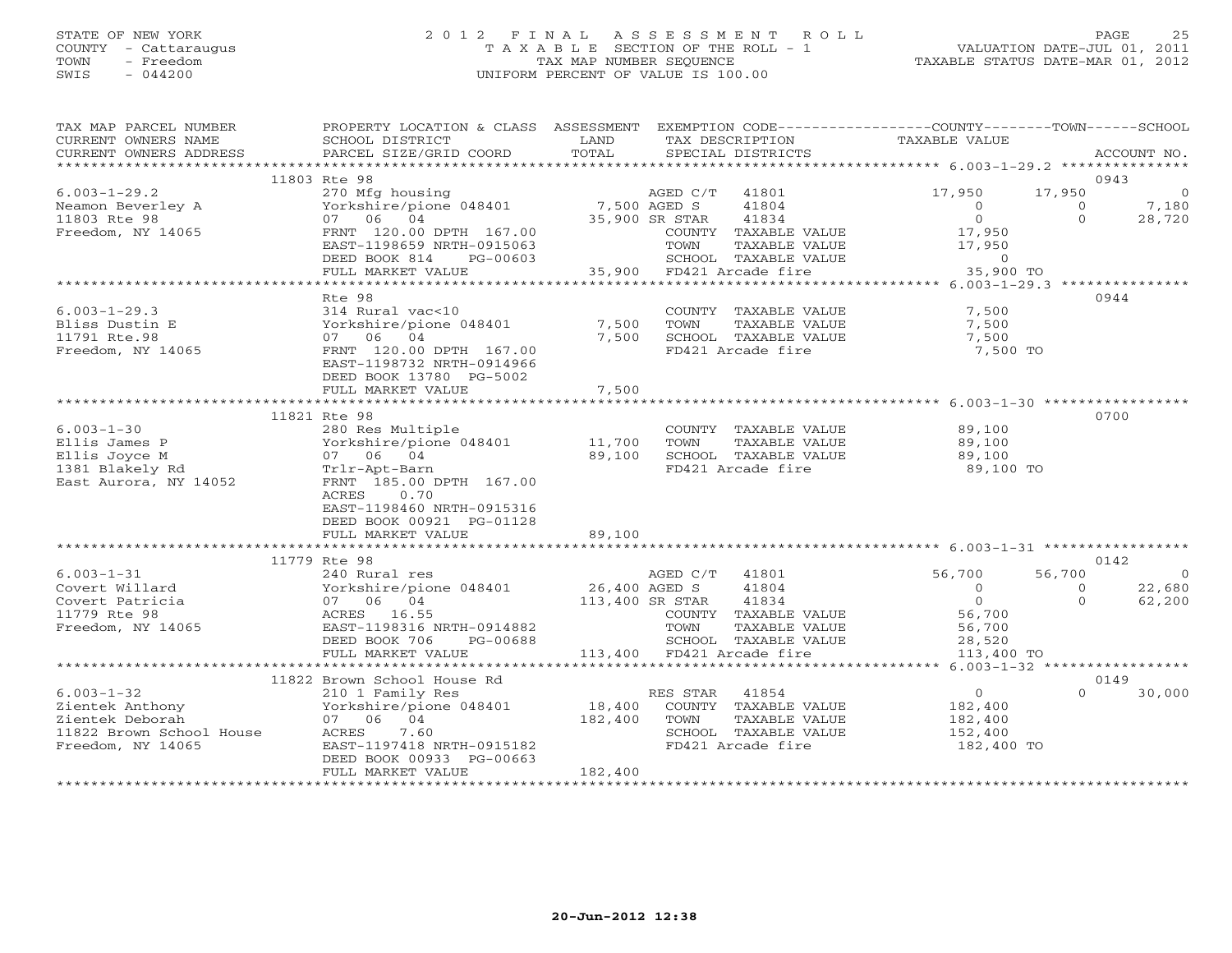# STATE OF NEW YORK 2 0 1 2 F I N A L A S S E S S M E N T R O L L PAGE 26 COUNTY - Cattaraugus T A X A B L E SECTION OF THE ROLL - 1 VALUATION DATE-JUL 01, 2011 TOWN - Freedom TAX MAP NUMBER SEQUENCE TAXABLE STATUS DATE-MAR 01, 2012 SWIS - 044200 UNIFORM PERCENT OF VALUE IS 100.00UNIFORM PERCENT OF VALUE IS 100.00

| TAX MAP PARCEL NUMBER<br>CURRENT OWNERS NAME<br>CURRENT OWNERS ADDRESS                                                       | PROPERTY LOCATION & CLASS ASSESSMENT EXEMPTION CODE---------------COUNTY-------TOWN-----SCHOOL<br>SCHOOL DISTRICT<br>PARCEL SIZE/GRID COORD                                                                | LAND<br>TOTAL           | TAX DESCRIPTION<br>SPECIAL DISTRICTS                                                                            | TAXABLE VALUE                                                 | ACCOUNT NO.                |
|------------------------------------------------------------------------------------------------------------------------------|------------------------------------------------------------------------------------------------------------------------------------------------------------------------------------------------------------|-------------------------|-----------------------------------------------------------------------------------------------------------------|---------------------------------------------------------------|----------------------------|
|                                                                                                                              |                                                                                                                                                                                                            |                         |                                                                                                                 |                                                               |                            |
| $6.003 - 1 - 33$<br>Chanthanousone Bounkeuth<br>Chanthanousone Viengkham<br>11848 Brown School House Rd<br>Freedom, NY 14065 | 11848 Brown School House Rd<br>210 1 Family Res<br>Yorkshire/pione 048401 17,000<br>08 06 04<br>6.41 BANK<br>ACRES<br>017<br>EAST-1197372 NRTH-0915616<br>DEED BOOK 14860 PG-6001<br>FULL MARKET VALUE     | 183,000 TOWN<br>183,000 | RES STAR 41854<br>COUNTY TAXABLE VALUE<br>TAXABLE VALUE<br>SCHOOL TAXABLE VALUE<br>FD421 Arcade fire            | $\overline{0}$<br>183,000<br>183,000<br>153,000<br>183,000 TO | 0146<br>$\Omega$<br>30,000 |
|                                                                                                                              | 11884 Brown School House Rd                                                                                                                                                                                |                         |                                                                                                                 |                                                               | 0147                       |
| $6.003 - 1 - 34.1$<br>O'Connell Shane M<br>11884 Brown School House Rd 08 06 04<br>Freedom, NY 14065                         | 210 1 Family Res<br>Yorkshire/pione 048401 13,200<br>4.05<br>ACRES<br>EAST-1197753 NRTH-0915676<br>DEED BOOK 14996 PG-5002<br>FULL MARKET VALUE                                                            | 95,200<br>95,200        | RES STAR 41854<br>COUNTY TAXABLE VALUE<br>TOWN<br>TAXABLE VALUE<br>SCHOOL TAXABLE VALUE<br>FD421 Arcade fire    | $\bigcirc$<br>95,200<br>95,200<br>65,200<br>95,200 TO         | $\Omega$<br>30,000         |
|                                                                                                                              |                                                                                                                                                                                                            |                         |                                                                                                                 |                                                               |                            |
|                                                                                                                              | 11892 Brown School House Rd                                                                                                                                                                                |                         |                                                                                                                 |                                                               | 1069                       |
| $6.003 - 1 - 34.2$<br>Jones Christopher J<br>Jones Christie A<br>11892 Brown School House Rd<br>Freedom, NY 14065            | 210 1 Family Res (1994)<br>Yorkshire/pione 048401 10,600 COUNTY TAXABLE VALUE<br>136,100 TOWN TAXABLE VALUE<br>08 06 04<br>ACRES<br>2.55 BANK 012<br>EAST-1197420 NRTH-0916131<br>DEED BOOK 00995 PG-00730 | 136,100                 | TAXABLE VALUE<br>SCHOOL TAXABLE VALUE<br>FD421 Arcade fire                                                      | $\overline{0}$<br>136,100<br>136,100<br>106,100<br>136,100 TO | 30,000<br>$\cap$           |
|                                                                                                                              | FULL MARKET VALUE                                                                                                                                                                                          | 136,100                 |                                                                                                                 |                                                               |                            |
|                                                                                                                              |                                                                                                                                                                                                            |                         |                                                                                                                 |                                                               |                            |
| $6.003 - 1 - 35$<br>McKerrow Robert D<br>PO Box 125<br>Sandusky, NY 14133                                                    | Rte 98<br>330 Vacant comm<br>Yorkshire/pione 048401 16,900<br>08 06 04<br>ACRES<br>1.55<br>EAST-1197479 NRTH-0916579<br>DEED BOOK 852<br>PG-00397                                                          | 16,900                  | COUNTY TAXABLE VALUE<br>TAXABLE VALUE<br>TOWN<br>SCHOOL TAXABLE VALUE<br>FD421 Arcade fire                      | 16,900<br>16,900<br>16,900<br>16,900 TO                       | 0247                       |
|                                                                                                                              | FULL MARKET VALUE                                                                                                                                                                                          | 16,900                  |                                                                                                                 |                                                               |                            |
|                                                                                                                              | 11727 Rte 98                                                                                                                                                                                               |                         |                                                                                                                 |                                                               | 0835                       |
| $6.003 - 2 - 2$<br>Glasner Michael T<br>Glasner Laura<br>11727 Rte 98<br>Freedom, NY 14065                                   | 210 1 Family Res<br>Yorkshire/pione 048401 12,100<br>07 06 04<br><b>ACRES</b><br>3.40<br>EAST-1199350 NRTH-0913850<br>DEED BOOK 00934 PG-00995<br>FULL MARKET VALUE                                        | 95,200<br>95,200        | RES STAR<br>41854<br>COUNTY TAXABLE VALUE<br>TAXABLE VALUE<br>TOWN<br>SCHOOL TAXABLE VALUE<br>FD421 Arcade fire | $\overline{0}$<br>95,200<br>95,200<br>65,200<br>95,200 TO     | $\Omega$<br>30,000         |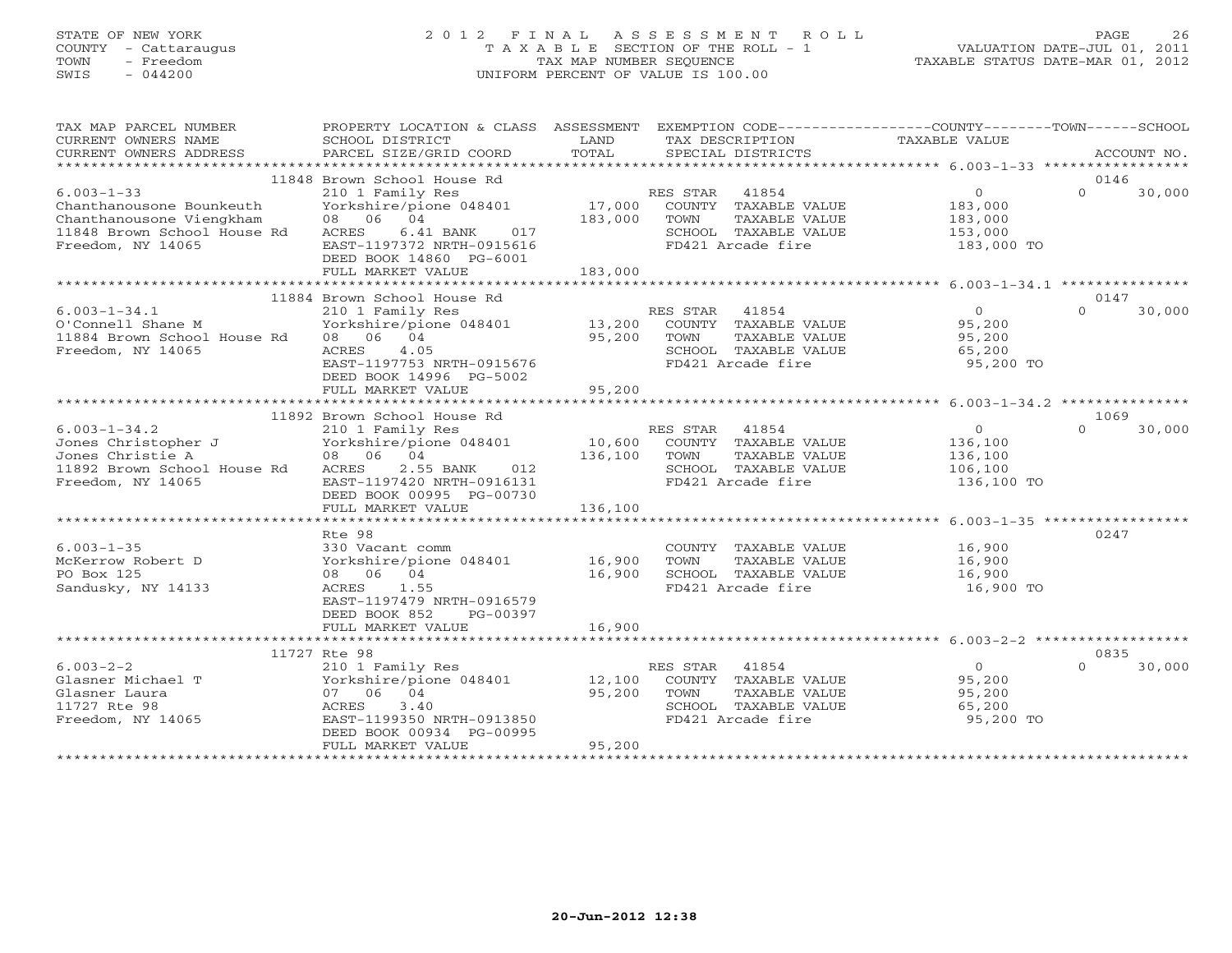# STATE OF NEW YORK 2 0 1 2 F I N A L A S S E S S M E N T R O L L PAGE 27 COUNTY - Cattaraugus T A X A B L E SECTION OF THE ROLL - 1 VALUATION DATE-JUL 01, 2011 TOWN - Freedom TAX MAP NUMBER SEQUENCE TAXABLE STATUS DATE-MAR 01, 2012 SWIS - 044200 UNIFORM PERCENT OF VALUE IS 100.00UNIFORM PERCENT OF VALUE IS 100.00

| TAX MAP PARCEL NUMBER<br>CURRENT OWNERS NAME<br>CURRENT OWNERS ADDRESS                           | PROPERTY LOCATION & CLASS ASSESSMENT<br>SCHOOL DISTRICT<br>PARCEL SIZE/GRID COORD                                                                                                                   | LAND<br>TOTAL                     | EXEMPTION CODE----------------COUNTY-------TOWN------SCHOOL<br>TAX DESCRIPTION<br>SPECIAL DISTRICTS                      | TAXABLE VALUE                                                 |                            | ACCOUNT NO.        |
|--------------------------------------------------------------------------------------------------|-----------------------------------------------------------------------------------------------------------------------------------------------------------------------------------------------------|-----------------------------------|--------------------------------------------------------------------------------------------------------------------------|---------------------------------------------------------------|----------------------------|--------------------|
|                                                                                                  |                                                                                                                                                                                                     |                                   |                                                                                                                          |                                                               |                            |                    |
| $6.003 - 2 - 3$<br>Holland Clarence G<br>PO Box 333<br>Arcade, NY 14009                          | 11717 Rte 98<br>210 1 Family Res<br>Yorkshire/pione 048401<br>06 04<br>07<br>FRNT 100.00 DPTH 427.10<br>EAST-1199540 NRTH-0913702<br>DEED BOOK 6764 PG-8001<br>FULL MARKET VALUE                    | 8,000<br>126,400<br>126,400       | SR STAR<br>41834<br>COUNTY TAXABLE VALUE<br>TOWN<br>TAXABLE VALUE<br>SCHOOL TAXABLE VALUE<br>FD421 Arcade fire           | $\circ$<br>126,400<br>126,400<br>64,200<br>126,400 TO         | 0242<br>$\Omega$           | 62,200             |
|                                                                                                  |                                                                                                                                                                                                     |                                   |                                                                                                                          |                                                               |                            |                    |
| $6.003 - 2 - 4$<br>Bigelow Robert L<br>Bigelow Donna J<br>11711 Rte 98<br>Freedom, NY 14065      | 11711 Rte 98<br>210 1 Family Res<br>Yorkshire/pione 048401<br>07 06 04<br>FRNT 100.00 DPTH 416.90<br>ACRES<br>0.95<br>EAST-1199617 NRTH-0913628<br>DEED BOOK 795<br>PG-00701                        | 8,000<br>82,500                   | SR STAR<br>41834<br>COUNTY TAXABLE VALUE<br>TOWN<br>TAXABLE VALUE<br>SCHOOL TAXABLE VALUE<br>FD421 Arcade fire           | $\Omega$<br>82,500<br>82,500<br>20,300<br>82,500 TO           | 0728<br>$\Omega$           | 62,200             |
|                                                                                                  | FULL MARKET VALUE                                                                                                                                                                                   | 82,500                            |                                                                                                                          |                                                               |                            |                    |
|                                                                                                  | 11707 Rte 98                                                                                                                                                                                        |                                   |                                                                                                                          |                                                               | 0845                       |                    |
| $6.003 - 2 - 5$<br>Sampson Gary K<br>Sampson Charlotte<br>11707 Rte 98<br>Freedom, NY 14065-9788 | 270 Mfg housing<br>Yorkshire/pione 048401<br>07 06 04<br>FRNT 100.00 DPTH 420.70<br>0.96<br>ACRES<br>EAST-1199673 NRTH-0913547<br>DEED BOOK 876<br>PG-00245                                         | 8,000<br>24,200                   | RES STAR<br>41854<br>COUNTY TAXABLE VALUE<br>TOWN<br>TAXABLE VALUE<br>SCHOOL TAXABLE VALUE<br>FD421 Arcade fire          | $\Omega$<br>24,200<br>24,200<br>$\overline{0}$<br>24,200 TO   | $\Omega$                   | 24,200             |
|                                                                                                  | FULL MARKET VALUE                                                                                                                                                                                   | 24,200                            |                                                                                                                          |                                                               |                            |                    |
|                                                                                                  |                                                                                                                                                                                                     | ************                      | ******************************** 6.003-2-6 *******************                                                           |                                                               |                            |                    |
| $6.003 - 2 - 6$<br>Piejda Daniel H<br>Piejda Florence<br>11701 Rte 98<br>Freedom, NY 14065       | 11701 Rte 98<br>210 1 Family Res<br>Yorkshire/pione 048401<br>06 04<br>07<br>FRNT 100.00 DPTH 426.20<br>ACRES<br>0.97<br>EAST-1199718 NRTH-0913459<br>DEED BOOK 00920 PG-01152<br>FULL MARKET VALUE | 8,000 SR STAR<br>72,800<br>72,800 | CVET C/T<br>41131<br>41834<br>COUNTY TAXABLE VALUE<br>TAXABLE VALUE<br>TOWN<br>SCHOOL TAXABLE VALUE<br>FD421 Arcade fire | 18,200<br>$\Omega$<br>54,600<br>54,600<br>10,600<br>72,800 TO | 0362<br>18,200<br>$\Omega$ | $\Omega$<br>62,200 |
|                                                                                                  |                                                                                                                                                                                                     |                                   |                                                                                                                          |                                                               |                            |                    |
|                                                                                                  | 11693 Rte 98                                                                                                                                                                                        |                                   |                                                                                                                          |                                                               | 0692                       |                    |
| $6.003 - 2 - 7$<br>Mahiques Joseph<br>Martin M Ellis<br>PO Box 224<br>Sandusky, NY 14133         | 270 Mfg housing<br>Yorkshire/pione 048401<br>04<br>07<br>06<br>FRNT 100.00 DPTH 431.70<br>EAST-1199764 NRTH-0913369<br>DEED BOOK 913<br>PG-00552                                                    | 8,000<br>19,000                   | RES STAR 41854<br>COUNTY TAXABLE VALUE<br>TOWN<br>TAXABLE VALUE<br>SCHOOL TAXABLE VALUE<br>FD421 Arcade fire             | $\overline{0}$<br>19,000<br>19,000<br>$\circ$<br>19,000 TO    | $\Omega$                   | 19,000             |
|                                                                                                  | FULL MARKET VALUE                                                                                                                                                                                   | 19,000                            |                                                                                                                          |                                                               |                            |                    |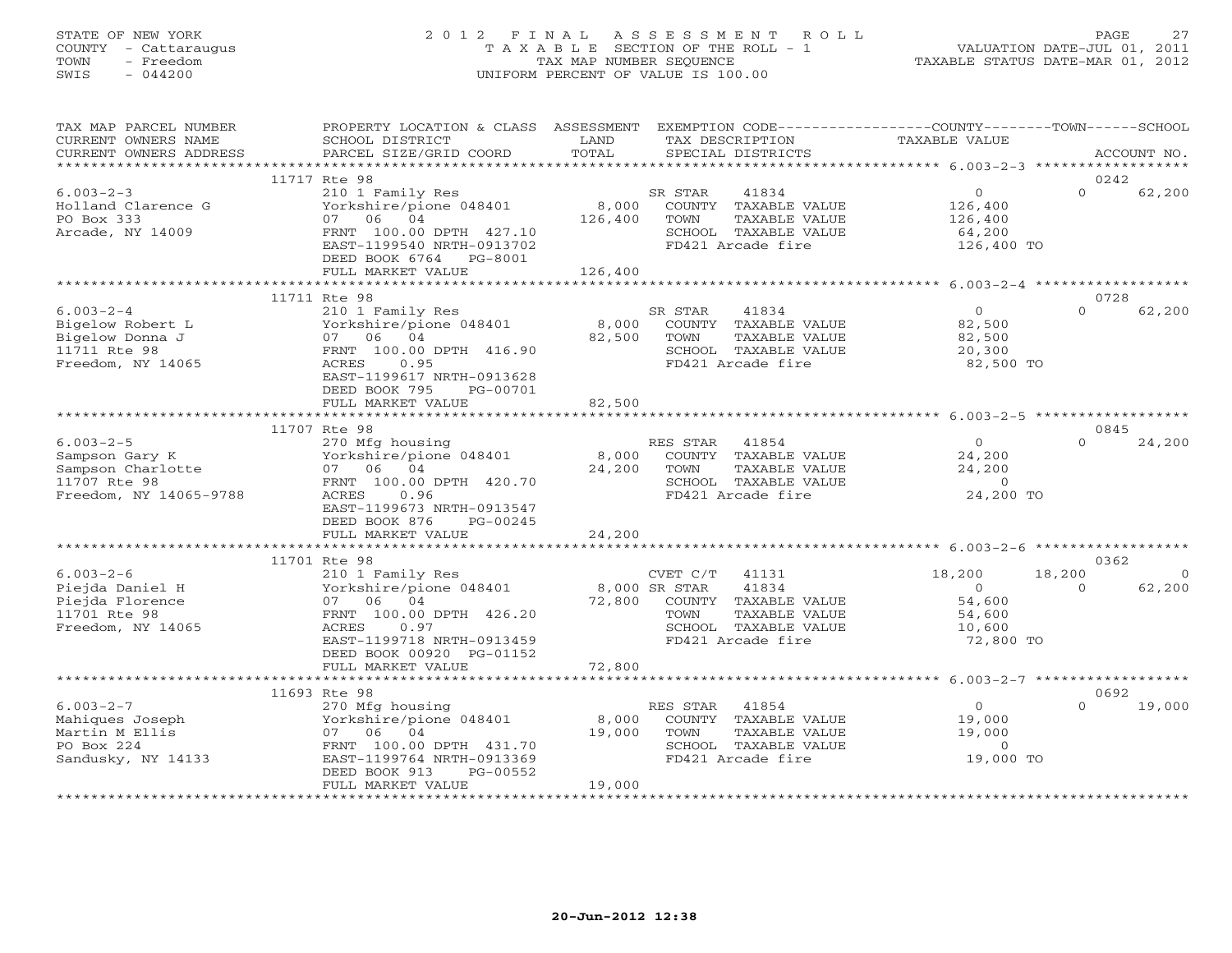#### STATE OF NEW YORK 2 0 1 2 F I N A L A S S E S S M E N T R O L L PAGE 28 COUNTY - Cattaraugus T A X A B L E SECTION OF THE ROLL - 1 VALUATION DATE-JUL 01, 2011 TOWN - Freedom TAX MAP NUMBER SEQUENCE TAXABLE STATUS DATE-MAR 01, 2012 SWIS - 044200 UNIFORM PERCENT OF VALUE IS 100.00UNIFORM PERCENT OF VALUE IS 100.00

| TAX MAP PARCEL NUMBER<br>CURRENT OWNERS NAME<br>CURRENT OWNERS ADDRESS | PROPERTY LOCATION & CLASS ASSESSMENT<br>SCHOOL DISTRICT<br>PARCEL SIZE/GRID COORD        | LAND<br>TOTAL   | TAX DESCRIPTION<br>SPECIAL DISTRICTS                     | EXEMPTION CODE-----------------COUNTY-------TOWN------SCHOOL<br>TAXABLE VALUE |                | ACCOUNT NO.    |
|------------------------------------------------------------------------|------------------------------------------------------------------------------------------|-----------------|----------------------------------------------------------|-------------------------------------------------------------------------------|----------------|----------------|
|                                                                        |                                                                                          |                 |                                                          |                                                                               |                |                |
|                                                                        | 11689 Rte 98                                                                             |                 | 66 PCT OF VALUE USED FOR EXEMPTION PURPOSES              |                                                                               |                | 0080           |
| $6.003 - 2 - 8$                                                        |                                                                                          |                 | AGED C/T 41801                                           | 11,418                                                                        | 11,418         | $\overline{0}$ |
| Frank Ruth M                                                           | 271 Mfg housings<br>Yorkshire/pione 048401 15,200 AGED C/1<br>07 06 04 34 600 CP CF CF   |                 | 41804                                                    | $\overline{0}$                                                                | $\overline{0}$ | 9,134          |
| PO Box 223                                                             | 07 06 04                                                                                 | 34,600 SR STAR  | 41834                                                    | $\Omega$                                                                      | $\Omega$       | 25,466         |
| Sandusky, NY 14133                                                     | ACRES<br>1.00                                                                            |                 | COUNTY TAXABLE VALUE                                     | 23,182<br>23,182                                                              |                |                |
|                                                                        | EAST-1199814 NRTH-0913277                                                                |                 | TAXABLE VALUE<br>TOWN                                    |                                                                               |                |                |
|                                                                        | DEED BOOK 00927 PG-00549 SCHOOL TAXABLE VA<br>FULL MARKET VALUE 34,600 FD421 Arcade fire |                 | SCHOOL TAXABLE VALUE                                     | $\overline{0}$<br>34,600 TO                                                   |                |                |
|                                                                        |                                                                                          |                 |                                                          |                                                                               |                |                |
|                                                                        | 11679 Rte 98                                                                             |                 |                                                          |                                                                               |                | 0836           |
| $6.003 - 2 - 9.1$                                                      | 210 1 Family Res                                                                         |                 | RES STAR 41854                                           | $\overline{0}$                                                                | $\cap$         | 30,000         |
| Tidd Susan M                                                           |                                                                                          |                 |                                                          |                                                                               |                |                |
| 11679 Rte 98                                                           |                                                                                          |                 | COUNTY TAXABLE VALUE 92,800<br>TOWN TAXABLE VALUE 92,800 |                                                                               |                |                |
| Freedom, NY 14065                                                      |                                                                                          |                 | SCHOOL TAXABLE VALUE                                     | 62,800                                                                        |                |                |
|                                                                        |                                                                                          |                 | FD421 Arcade fire                                        | 92,800 TO                                                                     |                |                |
|                                                                        | DEED BOOK 822<br>PG-00025                                                                |                 | LD420 Light                                              | 92,800 TO                                                                     |                |                |
|                                                                        | FULL MARKET VALUE                                                                        | $-00025$ 92,800 |                                                          |                                                                               |                |                |
|                                                                        |                                                                                          |                 |                                                          |                                                                               |                |                |
|                                                                        | 11675 Rte 98                                                                             |                 |                                                          |                                                                               |                | 0758           |
| $6.003 - 2 - 9.2$                                                      | 210 1 Family Res                                                                         |                 | RES STAR 41854                                           | $\overline{0}$                                                                | $\Omega$       | 30,000         |
| Noeson Paul E                                                          | Yorkshire/pione 048401 7,500                                                             |                 | COUNTY TAXABLE VALUE                                     | 110,100                                                                       |                |                |
| Noeson Rolinda L                                                       | 07 06 04                                                                                 |                 | 110,100 TOWN<br>TAXABLE VALUE                            | 110,100                                                                       |                |                |
| 11675 Rte 98                                                           | FRNT 100.00 DPTH 200.00                                                                  |                 | SCHOOL TAXABLE VALUE                                     | 80,100                                                                        |                |                |
| Freedom, NY 14065                                                      | BANK 017                                                                                 |                 | FD421 Arcade fire                                        | 110,100 TO                                                                    |                |                |
|                                                                        | EAST-1200095 NRTH-0913106                                                                |                 | LD420 Light                                              | 110,100 TO                                                                    |                |                |
|                                                                        | DEED BOOK 00940 PG-01161                                                                 |                 |                                                          |                                                                               |                |                |
|                                                                        | FULL MARKET VALUE                                                                        | 110,100         |                                                          |                                                                               |                |                |
|                                                                        |                                                                                          |                 |                                                          |                                                                               |                |                |
|                                                                        | 11669 Rte 98                                                                             |                 |                                                          |                                                                               |                | 0796           |
| $6.003 - 2 - 9.3$                                                      | 270 Mfg housing                                                                          |                 | COUNTY TAXABLE VALUE                                     | 76,600                                                                        |                |                |
| Shanley Coleen $V$                                                     | Yorkshire/pione 048401 31,800<br>07 06 04 76,600                                         |                 | TAXABLE VALUE<br>TOWN                                    | 76,600                                                                        |                |                |
| 11657 Rte 98                                                           |                                                                                          |                 | SCHOOL TAXABLE VALUE                                     | 76,600                                                                        |                |                |
| Freedom, NY 14065                                                      | ACRES 24.35                                                                              |                 | FD421 Arcade fire                                        | 76,600 TO                                                                     |                |                |
|                                                                        | EAST-1199394 NRTH-0913088                                                                |                 | LD420 Light                                              | 76,600 TO                                                                     |                |                |
|                                                                        | DEED BOOK 00943 PG-00498                                                                 | 76,600          |                                                          |                                                                               |                |                |
|                                                                        | FULL MARKET VALUE                                                                        |                 |                                                          |                                                                               |                |                |
|                                                                        | 11663 Rte 98                                                                             |                 |                                                          |                                                                               |                | 0798           |
| $6.003 - 2 - 9.4$                                                      | 312 Vac w/imprv                                                                          |                 | COUNTY TAXABLE VALUE                                     | 11,600                                                                        |                |                |
| Shanley Coleen                                                         | Yorkshire/pione 048401                                                                   | 7,600           | TOWN<br>TAXABLE VALUE                                    |                                                                               |                |                |
| 11657 S 98 Rte                                                         | 07 06 04                                                                                 | 11,600          | SCHOOL TAXABLE VALUE                                     | 11,600<br>11,600                                                              |                |                |
| Freedom, NY 14065                                                      | FRNT 114.10 DPTH 204.40                                                                  |                 | FD421 Arcade fire                                        | 11,600 TO                                                                     |                |                |
|                                                                        | 0.53<br>ACRES                                                                            |                 | LD420 Light                                              | 11,600 TO                                                                     |                |                |
|                                                                        | EAST-1200216 NRTH-0912953                                                                |                 |                                                          |                                                                               |                |                |
|                                                                        | DEED BOOK 16067 PG-7003                                                                  |                 |                                                          |                                                                               |                |                |
|                                                                        | FULL MARKET VALUE                                                                        | 11,600          |                                                          |                                                                               |                |                |
|                                                                        |                                                                                          |                 |                                                          |                                                                               |                |                |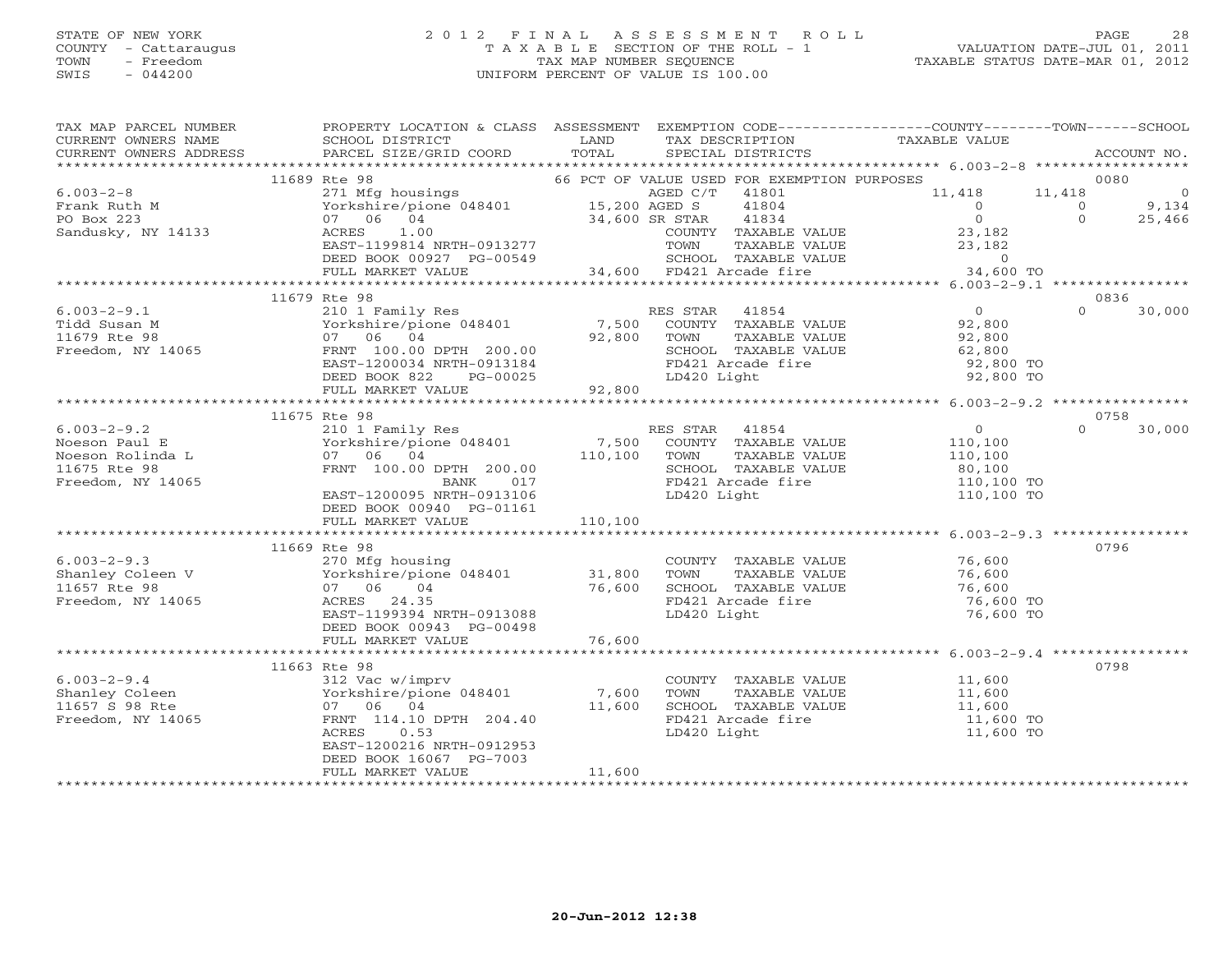# STATE OF NEW YORK 2 0 1 2 F I N A L A S S E S S M E N T R O L L PAGE 29 COUNTY - Cattaraugus T A X A B L E SECTION OF THE ROLL - 1 VALUATION DATE-JUL 01, 2011 TOWN - Freedom TAX MAP NUMBER SEQUENCE TAXABLE STATUS DATE-MAR 01, 2012 SWIS - 044200 UNIFORM PERCENT OF VALUE IS 100.00UNIFORM PERCENT OF VALUE IS 100.00

| TAX MAP PARCEL NUMBER                                                                                                                                                                                                                                       | PROPERTY LOCATION & CLASS ASSESSMENT EXEMPTION CODE---------------COUNTY-------TOWN------SCHOOL |                                         |                                                                  |                                  |                                      |
|-------------------------------------------------------------------------------------------------------------------------------------------------------------------------------------------------------------------------------------------------------------|-------------------------------------------------------------------------------------------------|-----------------------------------------|------------------------------------------------------------------|----------------------------------|--------------------------------------|
| CURRENT OWNERS NAME                                                                                                                                                                                                                                         | SCHOOL DISTRICT                                                                                 | LAND                                    | TAX DESCRIPTION                                                  | TAXABLE VALUE                    |                                      |
| .CURRENT OWNERS ADDRESS PARCEL SIZE/GRID COORD TOTAL SPECIAL DISTRICTS ACCOUNT NO ACCOUNT NO ACCOUNT NO ARE A LOCOUNT NO A LOCOUNT NO A LOCOUNT ASSESS AND A LOCOUNT ASSESS THAT A LOCOUNT A LOCOUNT A LOCOUNT AND A LOCOUNT A                              |                                                                                                 |                                         |                                                                  |                                  |                                      |
|                                                                                                                                                                                                                                                             | 11683 Rte 98                                                                                    |                                         |                                                                  |                                  | 0873                                 |
| $6.003 - 2 - 9.5$                                                                                                                                                                                                                                           | 270 Mfg housing                                                                                 |                                         | COUNTY TAXABLE VALUE 25,500                                      |                                  |                                      |
| Lefort Donald J                                                                                                                                                                                                                                             | Yorkshire/pione 048401                                                                          | 7,500                                   | TOWN<br>TAXABLE VALUE                                            | 25,500<br>25,500                 |                                      |
| Lefort Deborah A                                                                                                                                                                                                                                            | 07 06 04                                                                                        | 25,500                                  | SCHOOL TAXABLE VALUE                                             |                                  |                                      |
| 11776 Sparks Rd                                                                                                                                                                                                                                             | FRNT 100.00 DPTH 200.00                                                                         |                                         | FD421 Arcade fire                                                | 25,500 TO                        |                                      |
| Freedom, NY 14065                                                                                                                                                                                                                                           | EAST-1199975 NRTH-0913265                                                                       |                                         | LD420 Light                                                      | 25,500 TO                        |                                      |
|                                                                                                                                                                                                                                                             | DEED BOOK 1012 PG-568                                                                           |                                         |                                                                  |                                  |                                      |
|                                                                                                                                                                                                                                                             | FULL MARKET VALUE                                                                               | 25,500                                  |                                                                  |                                  |                                      |
|                                                                                                                                                                                                                                                             | 11657 Rte 98                                                                                    |                                         |                                                                  |                                  | 0445                                 |
| $6.003 - 2 - 11$                                                                                                                                                                                                                                            | 210 1 Family Res                                                                                |                                         | RES STAR 41854                                                   | $\overline{0}$                   | $\Omega$<br>30,000                   |
| $3 \times 100 - 2 = 11$<br>Shanley Coleen V (1997)<br>11657 Rte 98 (1998)<br>210 1 Family Res                                                                                                                                                               |                                                                                                 |                                         | COUNTY TAXABLE VALUE                                             | 137,300                          |                                      |
| 11657 Rte 98                                                                                                                                                                                                                                                | 07 06 04                                                                                        | 137,300                                 | TOWN<br>TAXABLE VALUE                                            | 137,300                          |                                      |
| Freedom, NY 14065                                                                                                                                                                                                                                           |                                                                                                 |                                         | SCHOOL TAXABLE VALUE                                             | 107,300                          |                                      |
|                                                                                                                                                                                                                                                             | EAST-1200147 NRTH-0912814                                                                       |                                         | FD421 Arcade fire                                                |                                  |                                      |
|                                                                                                                                                                                                                                                             | DEED BOOK 00970 $PG-00679$                                                                      |                                         | LD420 Light                                                      | 137,300 TO<br>137,300 TO         |                                      |
|                                                                                                                                                                                                                                                             | FULL MARKET VALUE                                                                               | 137,300                                 |                                                                  |                                  |                                      |
|                                                                                                                                                                                                                                                             |                                                                                                 |                                         |                                                                  |                                  |                                      |
|                                                                                                                                                                                                                                                             | 11647 Rte 98                                                                                    |                                         |                                                                  |                                  | 0181                                 |
| $6.003 - 2 - 12$                                                                                                                                                                                                                                            | 210 1 Family Res                                                                                |                                         | COUNTY TAXABLE VALUE 108,900                                     |                                  |                                      |
| Shanley Colleen V Yorkshire/pione 048401<br>11657 Rte 98 (1994)                                                                                                                                                                                             |                                                                                                 | 8,200<br>108,900                        | TOWN<br>TAXABLE VALUE                                            | 108,900                          |                                      |
|                                                                                                                                                                                                                                                             |                                                                                                 |                                         | SCHOOL TAXABLE VALUE                                             | 108,900                          |                                      |
| Freedom, NY 14065                                                                                                                                                                                                                                           |                                                                                                 |                                         | FD421 Arcade fire                                                | 108,900 TO                       |                                      |
|                                                                                                                                                                                                                                                             |                                                                                                 |                                         | LD420 Light                                                      | 108,900 TO                       |                                      |
|                                                                                                                                                                                                                                                             | DEED BOOK 9052 PG-6001                                                                          | 108,900                                 |                                                                  |                                  |                                      |
|                                                                                                                                                                                                                                                             | FULL MARKET VALUE                                                                               |                                         |                                                                  |                                  |                                      |
|                                                                                                                                                                                                                                                             | 11645 Rte 98                                                                                    |                                         |                                                                  |                                  | 0024                                 |
| $6.003 - 2 - 13$                                                                                                                                                                                                                                            | 210 1 Family Res                                                                                |                                         | RES STAR 41854                                                   | $\overline{0}$                   | 30,000<br>$\Omega$                   |
|                                                                                                                                                                                                                                                             |                                                                                                 |                                         |                                                                  | 108,700                          |                                      |
|                                                                                                                                                                                                                                                             |                                                                                                 |                                         | es<br>108,300 COUNTY TAXABLE VALUE<br>108,700 TOWN TAXABLE VALUE |                                  |                                      |
|                                                                                                                                                                                                                                                             |                                                                                                 |                                         | SCHOOL TAXABLE VALUE                                             | 108,700<br>78,700                |                                      |
|                                                                                                                                                                                                                                                             |                                                                                                 |                                         | FD421 Arcade fire                                                | 108,700 TO                       |                                      |
| 6.003-2-13<br>Sobczak Robert J<br>Sobczak Amanda N 107 06 04<br>R<br>PO Box 52<br>Freedom, NY 14065<br>PO Box 14065<br>PO Box 14065<br>PO Box 11417<br>PO Box 14065<br>PO BOX 11417<br>PO BOX 11417<br>PO BOX 11417<br>PO BOX 11417<br>PO BOX 11417<br>PO B |                                                                                                 | $017$<br>$2632$<br>$01$<br>$01$<br>$01$ | LD420 Light                                                      | 108,700 TO                       |                                      |
|                                                                                                                                                                                                                                                             | FULL MARKET VALUE                                                                               | 108,700                                 |                                                                  |                                  |                                      |
|                                                                                                                                                                                                                                                             |                                                                                                 |                                         |                                                                  |                                  |                                      |
|                                                                                                                                                                                                                                                             | 11639 Rte 98                                                                                    |                                         |                                                                  |                                  | 0089                                 |
| $6.003 - 2 - 14$                                                                                                                                                                                                                                            | 210 1 Family Res                                                                                |                                         | AGED C/T 41801                                                   | 53,100                           | 53,100<br>$\sim$ 0                   |
| Bly Joan<br>11639 Nys Rte 98                                                                                                                                                                                                                                | Yorkshire/pione 048401                                                                          | 7,800 AGED S<br>106,200 SR STAR         | 41804                                                            | $\overline{0}$<br>$\overline{0}$ | 26,550<br>$\overline{0}$<br>$\Omega$ |
| Sandusky, NY 14133                                                                                                                                                                                                                                          | 07 06 04                                                                                        |                                         | 41834<br>COUNTY TAXABLE VALUE                                    |                                  | 62,200                               |
|                                                                                                                                                                                                                                                             | FRNT 160.00 DPTH 390.00<br>ACRES<br>0.68                                                        |                                         | TAXABLE VALUE<br>TOWN                                            | 53,100<br>53,100                 |                                      |
|                                                                                                                                                                                                                                                             | EAST-1200413 NRTH-0912568                                                                       |                                         | SCHOOL TAXABLE VALUE                                             |                                  |                                      |
|                                                                                                                                                                                                                                                             | DEED BOOK 00930 PG-01013                                                                        |                                         | FD421 Arcade fire                                                | 17,450<br>106,200 TO             |                                      |
|                                                                                                                                                                                                                                                             | FULL MARKET VALUE                                                                               |                                         | 2006 SCHOOL IAA<br>1013 FD421 Arcade<br>106,200 LD420 Light      | 106,200 TO                       |                                      |
|                                                                                                                                                                                                                                                             |                                                                                                 |                                         |                                                                  |                                  |                                      |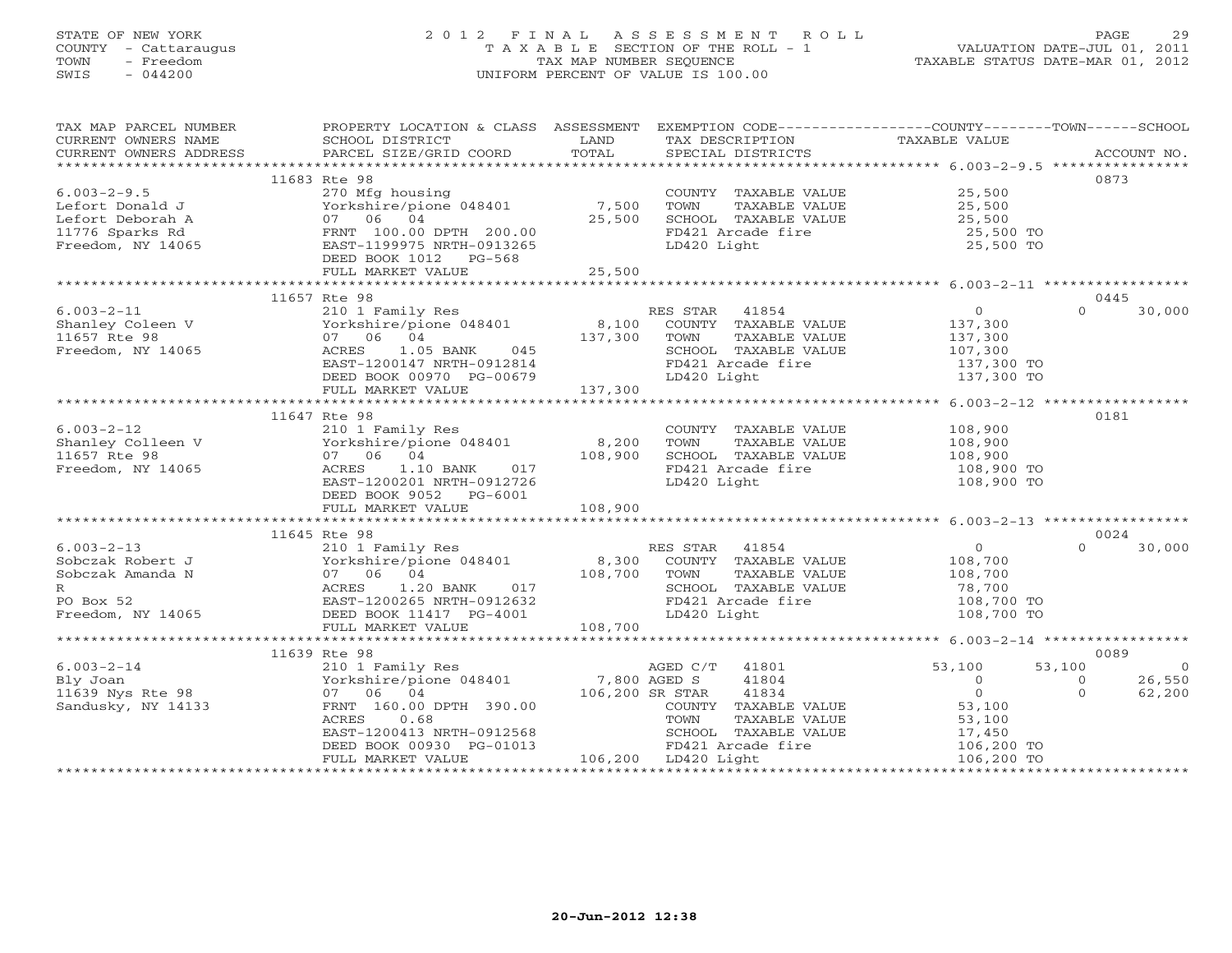#### STATE OF NEW YORK 2 0 1 2 F I N A L A S S E S S M E N T R O L L PAGE 30 COUNTY - Cattaraugus T A X A B L E SECTION OF THE ROLL - 1 VALUATION DATE-JUL 01, 2011 TOWN - Freedom TAX MAP NUMBER SEQUENCE TAXABLE STATUS DATE-MAR 01, 2012 SWIS - 044200 UNIFORM PERCENT OF VALUE IS 100.00UNIFORM PERCENT OF VALUE IS 100.00

| 11648 Rte 98<br>0067<br>$\overline{0}$<br>$\Omega$<br>$6.003 - 2 - 15$<br>210 1 Family Res<br>30,000<br>RES STAR 41854<br>Vorkshire/pione 048401 7,700 COUNTY TAXABLE VALUE 112,800<br>07 06 04 112,800 TOWN TAXABLE VALUE 112,800<br>Kraft Brenda<br>11648 Rte 98<br>07 06 04<br>FRNT 149.50 DPTH 200.00<br>Freedom, NY 14065<br>SCHOOL TAXABLE VALUE<br>FD421 Arcade fire<br>82,800<br>112,800 TO<br>0.62<br>ACRES<br>EAST-1200602 NRTH-0912834<br>LD420 Light<br>112,800 TO<br>DEED BOOK 7646 PG-5001<br>112,800<br>FULL MARKET VALUE<br>0222<br>11654 Rte 98<br>12,000<br>WVET C/T 41121<br>12,000<br>$\Omega$<br>$\begin{tabular}{lcccccc} 6.003-2-16 & 210 & 1 Family Res & WVET C/T & 41121\\ Hinckley Arthur & Yorkshire/pione 048401 & 7,100 SR STAR & 41834\\ Hinckley Catherine & 07 & 06 & 04 & 140,400 & COUNTY TAXABLE VALUE\\ 11654 Rte 98 & FRNT & 80.00 DPTH & 150.00 & TOWN & TAXABLE VALUE\\ 11654 Rte 98 & RRTR & 1200E 3017 & 80.01 & 1700523 NPM & 017 & 01031\\ Freedom, NY 1$<br>62,200<br>$\sim$ 0<br>$\overline{0}$<br>$128,400$<br>$128,400$<br>$78,200$<br>$140,400$ TO<br>SCHOOL TAXABLE VALUE<br>EAST-1200533 NRTH-0912931<br>DEED BOOK 00959 PG-00760<br>FULL MARKET VALUE 140,400<br>FD421 Arcade fire<br>LD420 Light<br>140,400 TO<br>0250<br>44,850<br>44,850<br>AGED C/T 41801<br>$\begin{array}{ccccccccc} 6.003-2-17 & & & & 11658 \text{ Kte } \text{y} \text{b} & & & & & & \text{AGED C/T} \\ 6.003-2-17 & & & & 210 1 Family \text{ Res} & & & & & \text{AGED C/T} \\ 11658 \text{ Rte } 98 & & & & 07 & 06 & 04 & & & 7,100 \text{ AGED S} \\ 11658 \text{ Rte } 98 & & & & 07 & 06 & 04 & & 89,700 \text{ SR STAR} \\ \text{Freadom, NY } 14065 & & & & & & & \text{$<br>$\overline{0}$<br>41804<br>26,910<br>$\overline{0}$<br>$\overline{0}$<br>$\Omega$<br>41834<br>$\Omega$<br>62,200<br>44,850<br>COUNTY TAXABLE VALUE<br>TOWN TAXABLE VALUE<br>SCHOOL TAXABLE VALUE<br>FD421 Arcade fire<br>LD420 Light<br>44,850<br>ACRES 0.20<br>EAST-1200483 NRTH-0913004 SCHOOL 1AAA<br>DEED BOOK 6457 PG-8001 PD421 Arcade<br>PLA20 Light 89,700 LD420 Light<br>590<br>89,700 TO<br>89,700 TO<br>11664 Rte 98<br>0379<br>$\begin{matrix}0\\89\end{matrix}$<br>$\Omega$<br>30,000<br>89,300<br>89,300<br>59,300<br>89,300 TO<br>89,300 TO<br>DEED BOOK 10382 PG-6001<br>89,300<br>FULL MARKET VALUE<br>0685<br>$6.003 - 2 - 19$<br>COUNTY TAXABLE VALUE 20,800<br>--- 0 Kte 98<br>270 Mfg housing<br>Yorkshire/pione 048401<br>07 06 04<br>Lot No 15<br>FRNT 100<br>7,500 contract the plone of 18401 7,500<br>07 06 04 20,800<br>Lot No 15 contract the contract of the primary space of the primary space of the primary space of the contract<br>FRNT 100 contract the primary space of the primary spac<br>Holland Glenn D<br>20,800<br>TOWN TAXABLE VALUE<br>SCHOOL TAXABLE VALUE<br>SCHOOL TAXABLE VALUE<br>20,800<br>20,800 TO<br>Holland Molly M<br>FD421 Arcade fire<br>PO Box 126<br>FRNT 100.00 DPTH 200.00<br>Arcade, NY 14009<br>LD420 Light<br>20,800 TO<br>EAST-1200268 NRTH-0913353<br>DEED BOOK 14125 PG-5001<br>20,800<br>FULL MARKET VALUE | TAX MAP PARCEL NUMBER<br>CURRENT OWNERS NAME<br>CURRENT OWNERS ADDRESS | PROPERTY LOCATION & CLASS ASSESSMENT EXEMPTION CODE---------------COUNTY-------TOWN------SCHOOL<br>SCHOOL DISTRICT<br>PARCEL SIZE/GRID COORD | LAND<br>TOTAL | TAX DESCRIPTION<br>SPECIAL DISTRICTS | <b>TAXABLE VALUE</b> | ACCOUNT NO. |
|----------------------------------------------------------------------------------------------------------------------------------------------------------------------------------------------------------------------------------------------------------------------------------------------------------------------------------------------------------------------------------------------------------------------------------------------------------------------------------------------------------------------------------------------------------------------------------------------------------------------------------------------------------------------------------------------------------------------------------------------------------------------------------------------------------------------------------------------------------------------------------------------------------------------------------------------------------------------------------------------------------------------------------------------------------------------------------------------------------------------------------------------------------------------------------------------------------------------------------------------------------------------------------------------------------------------------------------------------------------------------------------------------------------------------------------------------------------------------------------------------------------------------------------------------------------------------------------------------------------------------------------------------------------------------------------------------------------------------------------------------------------------------------------------------------------------------------------------------------------------------------------------------------------------------------------------------------------------------------------------------------------------------------------------------------------------------------------------------------------------------------------------------------------------------------------------------------------------------------------------------------------------------------------------------------------------------------------------------------------------------------------------------------------------------------------------------------------------------------------------------------------------------------------------------------------------------------------------------------------------------------------------------------------------------------------------------------------------------------------------------------------------------------------------------------------------------------------------------------------------------------------------------------------------------------------------------------------------------------------------------------------------------------------------------------------------------------------------------|------------------------------------------------------------------------|----------------------------------------------------------------------------------------------------------------------------------------------|---------------|--------------------------------------|----------------------|-------------|
|                                                                                                                                                                                                                                                                                                                                                                                                                                                                                                                                                                                                                                                                                                                                                                                                                                                                                                                                                                                                                                                                                                                                                                                                                                                                                                                                                                                                                                                                                                                                                                                                                                                                                                                                                                                                                                                                                                                                                                                                                                                                                                                                                                                                                                                                                                                                                                                                                                                                                                                                                                                                                                                                                                                                                                                                                                                                                                                                                                                                                                                                                                    |                                                                        |                                                                                                                                              |               |                                      |                      |             |
|                                                                                                                                                                                                                                                                                                                                                                                                                                                                                                                                                                                                                                                                                                                                                                                                                                                                                                                                                                                                                                                                                                                                                                                                                                                                                                                                                                                                                                                                                                                                                                                                                                                                                                                                                                                                                                                                                                                                                                                                                                                                                                                                                                                                                                                                                                                                                                                                                                                                                                                                                                                                                                                                                                                                                                                                                                                                                                                                                                                                                                                                                                    |                                                                        |                                                                                                                                              |               |                                      |                      |             |
|                                                                                                                                                                                                                                                                                                                                                                                                                                                                                                                                                                                                                                                                                                                                                                                                                                                                                                                                                                                                                                                                                                                                                                                                                                                                                                                                                                                                                                                                                                                                                                                                                                                                                                                                                                                                                                                                                                                                                                                                                                                                                                                                                                                                                                                                                                                                                                                                                                                                                                                                                                                                                                                                                                                                                                                                                                                                                                                                                                                                                                                                                                    |                                                                        |                                                                                                                                              |               |                                      |                      |             |
|                                                                                                                                                                                                                                                                                                                                                                                                                                                                                                                                                                                                                                                                                                                                                                                                                                                                                                                                                                                                                                                                                                                                                                                                                                                                                                                                                                                                                                                                                                                                                                                                                                                                                                                                                                                                                                                                                                                                                                                                                                                                                                                                                                                                                                                                                                                                                                                                                                                                                                                                                                                                                                                                                                                                                                                                                                                                                                                                                                                                                                                                                                    |                                                                        |                                                                                                                                              |               |                                      |                      |             |
|                                                                                                                                                                                                                                                                                                                                                                                                                                                                                                                                                                                                                                                                                                                                                                                                                                                                                                                                                                                                                                                                                                                                                                                                                                                                                                                                                                                                                                                                                                                                                                                                                                                                                                                                                                                                                                                                                                                                                                                                                                                                                                                                                                                                                                                                                                                                                                                                                                                                                                                                                                                                                                                                                                                                                                                                                                                                                                                                                                                                                                                                                                    |                                                                        |                                                                                                                                              |               |                                      |                      |             |
|                                                                                                                                                                                                                                                                                                                                                                                                                                                                                                                                                                                                                                                                                                                                                                                                                                                                                                                                                                                                                                                                                                                                                                                                                                                                                                                                                                                                                                                                                                                                                                                                                                                                                                                                                                                                                                                                                                                                                                                                                                                                                                                                                                                                                                                                                                                                                                                                                                                                                                                                                                                                                                                                                                                                                                                                                                                                                                                                                                                                                                                                                                    |                                                                        |                                                                                                                                              |               |                                      |                      |             |
|                                                                                                                                                                                                                                                                                                                                                                                                                                                                                                                                                                                                                                                                                                                                                                                                                                                                                                                                                                                                                                                                                                                                                                                                                                                                                                                                                                                                                                                                                                                                                                                                                                                                                                                                                                                                                                                                                                                                                                                                                                                                                                                                                                                                                                                                                                                                                                                                                                                                                                                                                                                                                                                                                                                                                                                                                                                                                                                                                                                                                                                                                                    |                                                                        |                                                                                                                                              |               |                                      |                      |             |
|                                                                                                                                                                                                                                                                                                                                                                                                                                                                                                                                                                                                                                                                                                                                                                                                                                                                                                                                                                                                                                                                                                                                                                                                                                                                                                                                                                                                                                                                                                                                                                                                                                                                                                                                                                                                                                                                                                                                                                                                                                                                                                                                                                                                                                                                                                                                                                                                                                                                                                                                                                                                                                                                                                                                                                                                                                                                                                                                                                                                                                                                                                    |                                                                        |                                                                                                                                              |               |                                      |                      |             |
|                                                                                                                                                                                                                                                                                                                                                                                                                                                                                                                                                                                                                                                                                                                                                                                                                                                                                                                                                                                                                                                                                                                                                                                                                                                                                                                                                                                                                                                                                                                                                                                                                                                                                                                                                                                                                                                                                                                                                                                                                                                                                                                                                                                                                                                                                                                                                                                                                                                                                                                                                                                                                                                                                                                                                                                                                                                                                                                                                                                                                                                                                                    |                                                                        |                                                                                                                                              |               |                                      |                      |             |
|                                                                                                                                                                                                                                                                                                                                                                                                                                                                                                                                                                                                                                                                                                                                                                                                                                                                                                                                                                                                                                                                                                                                                                                                                                                                                                                                                                                                                                                                                                                                                                                                                                                                                                                                                                                                                                                                                                                                                                                                                                                                                                                                                                                                                                                                                                                                                                                                                                                                                                                                                                                                                                                                                                                                                                                                                                                                                                                                                                                                                                                                                                    |                                                                        |                                                                                                                                              |               |                                      |                      |             |
|                                                                                                                                                                                                                                                                                                                                                                                                                                                                                                                                                                                                                                                                                                                                                                                                                                                                                                                                                                                                                                                                                                                                                                                                                                                                                                                                                                                                                                                                                                                                                                                                                                                                                                                                                                                                                                                                                                                                                                                                                                                                                                                                                                                                                                                                                                                                                                                                                                                                                                                                                                                                                                                                                                                                                                                                                                                                                                                                                                                                                                                                                                    |                                                                        |                                                                                                                                              |               |                                      |                      |             |
|                                                                                                                                                                                                                                                                                                                                                                                                                                                                                                                                                                                                                                                                                                                                                                                                                                                                                                                                                                                                                                                                                                                                                                                                                                                                                                                                                                                                                                                                                                                                                                                                                                                                                                                                                                                                                                                                                                                                                                                                                                                                                                                                                                                                                                                                                                                                                                                                                                                                                                                                                                                                                                                                                                                                                                                                                                                                                                                                                                                                                                                                                                    |                                                                        |                                                                                                                                              |               |                                      |                      |             |
|                                                                                                                                                                                                                                                                                                                                                                                                                                                                                                                                                                                                                                                                                                                                                                                                                                                                                                                                                                                                                                                                                                                                                                                                                                                                                                                                                                                                                                                                                                                                                                                                                                                                                                                                                                                                                                                                                                                                                                                                                                                                                                                                                                                                                                                                                                                                                                                                                                                                                                                                                                                                                                                                                                                                                                                                                                                                                                                                                                                                                                                                                                    |                                                                        |                                                                                                                                              |               |                                      |                      |             |
|                                                                                                                                                                                                                                                                                                                                                                                                                                                                                                                                                                                                                                                                                                                                                                                                                                                                                                                                                                                                                                                                                                                                                                                                                                                                                                                                                                                                                                                                                                                                                                                                                                                                                                                                                                                                                                                                                                                                                                                                                                                                                                                                                                                                                                                                                                                                                                                                                                                                                                                                                                                                                                                                                                                                                                                                                                                                                                                                                                                                                                                                                                    |                                                                        |                                                                                                                                              |               |                                      |                      |             |
|                                                                                                                                                                                                                                                                                                                                                                                                                                                                                                                                                                                                                                                                                                                                                                                                                                                                                                                                                                                                                                                                                                                                                                                                                                                                                                                                                                                                                                                                                                                                                                                                                                                                                                                                                                                                                                                                                                                                                                                                                                                                                                                                                                                                                                                                                                                                                                                                                                                                                                                                                                                                                                                                                                                                                                                                                                                                                                                                                                                                                                                                                                    |                                                                        |                                                                                                                                              |               |                                      |                      |             |
|                                                                                                                                                                                                                                                                                                                                                                                                                                                                                                                                                                                                                                                                                                                                                                                                                                                                                                                                                                                                                                                                                                                                                                                                                                                                                                                                                                                                                                                                                                                                                                                                                                                                                                                                                                                                                                                                                                                                                                                                                                                                                                                                                                                                                                                                                                                                                                                                                                                                                                                                                                                                                                                                                                                                                                                                                                                                                                                                                                                                                                                                                                    |                                                                        |                                                                                                                                              |               |                                      |                      |             |
|                                                                                                                                                                                                                                                                                                                                                                                                                                                                                                                                                                                                                                                                                                                                                                                                                                                                                                                                                                                                                                                                                                                                                                                                                                                                                                                                                                                                                                                                                                                                                                                                                                                                                                                                                                                                                                                                                                                                                                                                                                                                                                                                                                                                                                                                                                                                                                                                                                                                                                                                                                                                                                                                                                                                                                                                                                                                                                                                                                                                                                                                                                    |                                                                        |                                                                                                                                              |               |                                      |                      |             |
|                                                                                                                                                                                                                                                                                                                                                                                                                                                                                                                                                                                                                                                                                                                                                                                                                                                                                                                                                                                                                                                                                                                                                                                                                                                                                                                                                                                                                                                                                                                                                                                                                                                                                                                                                                                                                                                                                                                                                                                                                                                                                                                                                                                                                                                                                                                                                                                                                                                                                                                                                                                                                                                                                                                                                                                                                                                                                                                                                                                                                                                                                                    |                                                                        |                                                                                                                                              |               |                                      |                      |             |
|                                                                                                                                                                                                                                                                                                                                                                                                                                                                                                                                                                                                                                                                                                                                                                                                                                                                                                                                                                                                                                                                                                                                                                                                                                                                                                                                                                                                                                                                                                                                                                                                                                                                                                                                                                                                                                                                                                                                                                                                                                                                                                                                                                                                                                                                                                                                                                                                                                                                                                                                                                                                                                                                                                                                                                                                                                                                                                                                                                                                                                                                                                    |                                                                        |                                                                                                                                              |               |                                      |                      |             |
|                                                                                                                                                                                                                                                                                                                                                                                                                                                                                                                                                                                                                                                                                                                                                                                                                                                                                                                                                                                                                                                                                                                                                                                                                                                                                                                                                                                                                                                                                                                                                                                                                                                                                                                                                                                                                                                                                                                                                                                                                                                                                                                                                                                                                                                                                                                                                                                                                                                                                                                                                                                                                                                                                                                                                                                                                                                                                                                                                                                                                                                                                                    |                                                                        |                                                                                                                                              |               |                                      |                      |             |
|                                                                                                                                                                                                                                                                                                                                                                                                                                                                                                                                                                                                                                                                                                                                                                                                                                                                                                                                                                                                                                                                                                                                                                                                                                                                                                                                                                                                                                                                                                                                                                                                                                                                                                                                                                                                                                                                                                                                                                                                                                                                                                                                                                                                                                                                                                                                                                                                                                                                                                                                                                                                                                                                                                                                                                                                                                                                                                                                                                                                                                                                                                    |                                                                        |                                                                                                                                              |               |                                      |                      |             |
|                                                                                                                                                                                                                                                                                                                                                                                                                                                                                                                                                                                                                                                                                                                                                                                                                                                                                                                                                                                                                                                                                                                                                                                                                                                                                                                                                                                                                                                                                                                                                                                                                                                                                                                                                                                                                                                                                                                                                                                                                                                                                                                                                                                                                                                                                                                                                                                                                                                                                                                                                                                                                                                                                                                                                                                                                                                                                                                                                                                                                                                                                                    |                                                                        |                                                                                                                                              |               |                                      |                      |             |
|                                                                                                                                                                                                                                                                                                                                                                                                                                                                                                                                                                                                                                                                                                                                                                                                                                                                                                                                                                                                                                                                                                                                                                                                                                                                                                                                                                                                                                                                                                                                                                                                                                                                                                                                                                                                                                                                                                                                                                                                                                                                                                                                                                                                                                                                                                                                                                                                                                                                                                                                                                                                                                                                                                                                                                                                                                                                                                                                                                                                                                                                                                    |                                                                        |                                                                                                                                              |               |                                      |                      |             |
|                                                                                                                                                                                                                                                                                                                                                                                                                                                                                                                                                                                                                                                                                                                                                                                                                                                                                                                                                                                                                                                                                                                                                                                                                                                                                                                                                                                                                                                                                                                                                                                                                                                                                                                                                                                                                                                                                                                                                                                                                                                                                                                                                                                                                                                                                                                                                                                                                                                                                                                                                                                                                                                                                                                                                                                                                                                                                                                                                                                                                                                                                                    |                                                                        |                                                                                                                                              |               |                                      |                      |             |
|                                                                                                                                                                                                                                                                                                                                                                                                                                                                                                                                                                                                                                                                                                                                                                                                                                                                                                                                                                                                                                                                                                                                                                                                                                                                                                                                                                                                                                                                                                                                                                                                                                                                                                                                                                                                                                                                                                                                                                                                                                                                                                                                                                                                                                                                                                                                                                                                                                                                                                                                                                                                                                                                                                                                                                                                                                                                                                                                                                                                                                                                                                    |                                                                        |                                                                                                                                              |               |                                      |                      |             |
|                                                                                                                                                                                                                                                                                                                                                                                                                                                                                                                                                                                                                                                                                                                                                                                                                                                                                                                                                                                                                                                                                                                                                                                                                                                                                                                                                                                                                                                                                                                                                                                                                                                                                                                                                                                                                                                                                                                                                                                                                                                                                                                                                                                                                                                                                                                                                                                                                                                                                                                                                                                                                                                                                                                                                                                                                                                                                                                                                                                                                                                                                                    |                                                                        |                                                                                                                                              |               |                                      |                      |             |
|                                                                                                                                                                                                                                                                                                                                                                                                                                                                                                                                                                                                                                                                                                                                                                                                                                                                                                                                                                                                                                                                                                                                                                                                                                                                                                                                                                                                                                                                                                                                                                                                                                                                                                                                                                                                                                                                                                                                                                                                                                                                                                                                                                                                                                                                                                                                                                                                                                                                                                                                                                                                                                                                                                                                                                                                                                                                                                                                                                                                                                                                                                    |                                                                        |                                                                                                                                              |               |                                      |                      |             |
|                                                                                                                                                                                                                                                                                                                                                                                                                                                                                                                                                                                                                                                                                                                                                                                                                                                                                                                                                                                                                                                                                                                                                                                                                                                                                                                                                                                                                                                                                                                                                                                                                                                                                                                                                                                                                                                                                                                                                                                                                                                                                                                                                                                                                                                                                                                                                                                                                                                                                                                                                                                                                                                                                                                                                                                                                                                                                                                                                                                                                                                                                                    |                                                                        |                                                                                                                                              |               |                                      |                      |             |
|                                                                                                                                                                                                                                                                                                                                                                                                                                                                                                                                                                                                                                                                                                                                                                                                                                                                                                                                                                                                                                                                                                                                                                                                                                                                                                                                                                                                                                                                                                                                                                                                                                                                                                                                                                                                                                                                                                                                                                                                                                                                                                                                                                                                                                                                                                                                                                                                                                                                                                                                                                                                                                                                                                                                                                                                                                                                                                                                                                                                                                                                                                    |                                                                        |                                                                                                                                              |               |                                      |                      |             |
|                                                                                                                                                                                                                                                                                                                                                                                                                                                                                                                                                                                                                                                                                                                                                                                                                                                                                                                                                                                                                                                                                                                                                                                                                                                                                                                                                                                                                                                                                                                                                                                                                                                                                                                                                                                                                                                                                                                                                                                                                                                                                                                                                                                                                                                                                                                                                                                                                                                                                                                                                                                                                                                                                                                                                                                                                                                                                                                                                                                                                                                                                                    |                                                                        |                                                                                                                                              |               |                                      |                      |             |
|                                                                                                                                                                                                                                                                                                                                                                                                                                                                                                                                                                                                                                                                                                                                                                                                                                                                                                                                                                                                                                                                                                                                                                                                                                                                                                                                                                                                                                                                                                                                                                                                                                                                                                                                                                                                                                                                                                                                                                                                                                                                                                                                                                                                                                                                                                                                                                                                                                                                                                                                                                                                                                                                                                                                                                                                                                                                                                                                                                                                                                                                                                    |                                                                        |                                                                                                                                              |               |                                      |                      |             |
|                                                                                                                                                                                                                                                                                                                                                                                                                                                                                                                                                                                                                                                                                                                                                                                                                                                                                                                                                                                                                                                                                                                                                                                                                                                                                                                                                                                                                                                                                                                                                                                                                                                                                                                                                                                                                                                                                                                                                                                                                                                                                                                                                                                                                                                                                                                                                                                                                                                                                                                                                                                                                                                                                                                                                                                                                                                                                                                                                                                                                                                                                                    |                                                                        |                                                                                                                                              |               |                                      |                      |             |
|                                                                                                                                                                                                                                                                                                                                                                                                                                                                                                                                                                                                                                                                                                                                                                                                                                                                                                                                                                                                                                                                                                                                                                                                                                                                                                                                                                                                                                                                                                                                                                                                                                                                                                                                                                                                                                                                                                                                                                                                                                                                                                                                                                                                                                                                                                                                                                                                                                                                                                                                                                                                                                                                                                                                                                                                                                                                                                                                                                                                                                                                                                    |                                                                        |                                                                                                                                              |               |                                      |                      |             |
|                                                                                                                                                                                                                                                                                                                                                                                                                                                                                                                                                                                                                                                                                                                                                                                                                                                                                                                                                                                                                                                                                                                                                                                                                                                                                                                                                                                                                                                                                                                                                                                                                                                                                                                                                                                                                                                                                                                                                                                                                                                                                                                                                                                                                                                                                                                                                                                                                                                                                                                                                                                                                                                                                                                                                                                                                                                                                                                                                                                                                                                                                                    |                                                                        |                                                                                                                                              |               |                                      |                      |             |
|                                                                                                                                                                                                                                                                                                                                                                                                                                                                                                                                                                                                                                                                                                                                                                                                                                                                                                                                                                                                                                                                                                                                                                                                                                                                                                                                                                                                                                                                                                                                                                                                                                                                                                                                                                                                                                                                                                                                                                                                                                                                                                                                                                                                                                                                                                                                                                                                                                                                                                                                                                                                                                                                                                                                                                                                                                                                                                                                                                                                                                                                                                    |                                                                        |                                                                                                                                              |               |                                      |                      |             |
|                                                                                                                                                                                                                                                                                                                                                                                                                                                                                                                                                                                                                                                                                                                                                                                                                                                                                                                                                                                                                                                                                                                                                                                                                                                                                                                                                                                                                                                                                                                                                                                                                                                                                                                                                                                                                                                                                                                                                                                                                                                                                                                                                                                                                                                                                                                                                                                                                                                                                                                                                                                                                                                                                                                                                                                                                                                                                                                                                                                                                                                                                                    |                                                                        |                                                                                                                                              |               |                                      |                      |             |
|                                                                                                                                                                                                                                                                                                                                                                                                                                                                                                                                                                                                                                                                                                                                                                                                                                                                                                                                                                                                                                                                                                                                                                                                                                                                                                                                                                                                                                                                                                                                                                                                                                                                                                                                                                                                                                                                                                                                                                                                                                                                                                                                                                                                                                                                                                                                                                                                                                                                                                                                                                                                                                                                                                                                                                                                                                                                                                                                                                                                                                                                                                    |                                                                        |                                                                                                                                              |               |                                      |                      |             |
|                                                                                                                                                                                                                                                                                                                                                                                                                                                                                                                                                                                                                                                                                                                                                                                                                                                                                                                                                                                                                                                                                                                                                                                                                                                                                                                                                                                                                                                                                                                                                                                                                                                                                                                                                                                                                                                                                                                                                                                                                                                                                                                                                                                                                                                                                                                                                                                                                                                                                                                                                                                                                                                                                                                                                                                                                                                                                                                                                                                                                                                                                                    |                                                                        |                                                                                                                                              |               |                                      |                      |             |
|                                                                                                                                                                                                                                                                                                                                                                                                                                                                                                                                                                                                                                                                                                                                                                                                                                                                                                                                                                                                                                                                                                                                                                                                                                                                                                                                                                                                                                                                                                                                                                                                                                                                                                                                                                                                                                                                                                                                                                                                                                                                                                                                                                                                                                                                                                                                                                                                                                                                                                                                                                                                                                                                                                                                                                                                                                                                                                                                                                                                                                                                                                    |                                                                        |                                                                                                                                              |               |                                      |                      |             |
|                                                                                                                                                                                                                                                                                                                                                                                                                                                                                                                                                                                                                                                                                                                                                                                                                                                                                                                                                                                                                                                                                                                                                                                                                                                                                                                                                                                                                                                                                                                                                                                                                                                                                                                                                                                                                                                                                                                                                                                                                                                                                                                                                                                                                                                                                                                                                                                                                                                                                                                                                                                                                                                                                                                                                                                                                                                                                                                                                                                                                                                                                                    |                                                                        |                                                                                                                                              |               |                                      |                      |             |
|                                                                                                                                                                                                                                                                                                                                                                                                                                                                                                                                                                                                                                                                                                                                                                                                                                                                                                                                                                                                                                                                                                                                                                                                                                                                                                                                                                                                                                                                                                                                                                                                                                                                                                                                                                                                                                                                                                                                                                                                                                                                                                                                                                                                                                                                                                                                                                                                                                                                                                                                                                                                                                                                                                                                                                                                                                                                                                                                                                                                                                                                                                    |                                                                        |                                                                                                                                              |               |                                      |                      |             |
|                                                                                                                                                                                                                                                                                                                                                                                                                                                                                                                                                                                                                                                                                                                                                                                                                                                                                                                                                                                                                                                                                                                                                                                                                                                                                                                                                                                                                                                                                                                                                                                                                                                                                                                                                                                                                                                                                                                                                                                                                                                                                                                                                                                                                                                                                                                                                                                                                                                                                                                                                                                                                                                                                                                                                                                                                                                                                                                                                                                                                                                                                                    |                                                                        |                                                                                                                                              |               |                                      |                      |             |
|                                                                                                                                                                                                                                                                                                                                                                                                                                                                                                                                                                                                                                                                                                                                                                                                                                                                                                                                                                                                                                                                                                                                                                                                                                                                                                                                                                                                                                                                                                                                                                                                                                                                                                                                                                                                                                                                                                                                                                                                                                                                                                                                                                                                                                                                                                                                                                                                                                                                                                                                                                                                                                                                                                                                                                                                                                                                                                                                                                                                                                                                                                    |                                                                        |                                                                                                                                              |               |                                      |                      |             |
|                                                                                                                                                                                                                                                                                                                                                                                                                                                                                                                                                                                                                                                                                                                                                                                                                                                                                                                                                                                                                                                                                                                                                                                                                                                                                                                                                                                                                                                                                                                                                                                                                                                                                                                                                                                                                                                                                                                                                                                                                                                                                                                                                                                                                                                                                                                                                                                                                                                                                                                                                                                                                                                                                                                                                                                                                                                                                                                                                                                                                                                                                                    |                                                                        |                                                                                                                                              |               |                                      |                      |             |
|                                                                                                                                                                                                                                                                                                                                                                                                                                                                                                                                                                                                                                                                                                                                                                                                                                                                                                                                                                                                                                                                                                                                                                                                                                                                                                                                                                                                                                                                                                                                                                                                                                                                                                                                                                                                                                                                                                                                                                                                                                                                                                                                                                                                                                                                                                                                                                                                                                                                                                                                                                                                                                                                                                                                                                                                                                                                                                                                                                                                                                                                                                    |                                                                        |                                                                                                                                              |               |                                      |                      |             |
|                                                                                                                                                                                                                                                                                                                                                                                                                                                                                                                                                                                                                                                                                                                                                                                                                                                                                                                                                                                                                                                                                                                                                                                                                                                                                                                                                                                                                                                                                                                                                                                                                                                                                                                                                                                                                                                                                                                                                                                                                                                                                                                                                                                                                                                                                                                                                                                                                                                                                                                                                                                                                                                                                                                                                                                                                                                                                                                                                                                                                                                                                                    |                                                                        |                                                                                                                                              |               |                                      |                      |             |
|                                                                                                                                                                                                                                                                                                                                                                                                                                                                                                                                                                                                                                                                                                                                                                                                                                                                                                                                                                                                                                                                                                                                                                                                                                                                                                                                                                                                                                                                                                                                                                                                                                                                                                                                                                                                                                                                                                                                                                                                                                                                                                                                                                                                                                                                                                                                                                                                                                                                                                                                                                                                                                                                                                                                                                                                                                                                                                                                                                                                                                                                                                    |                                                                        |                                                                                                                                              |               |                                      |                      |             |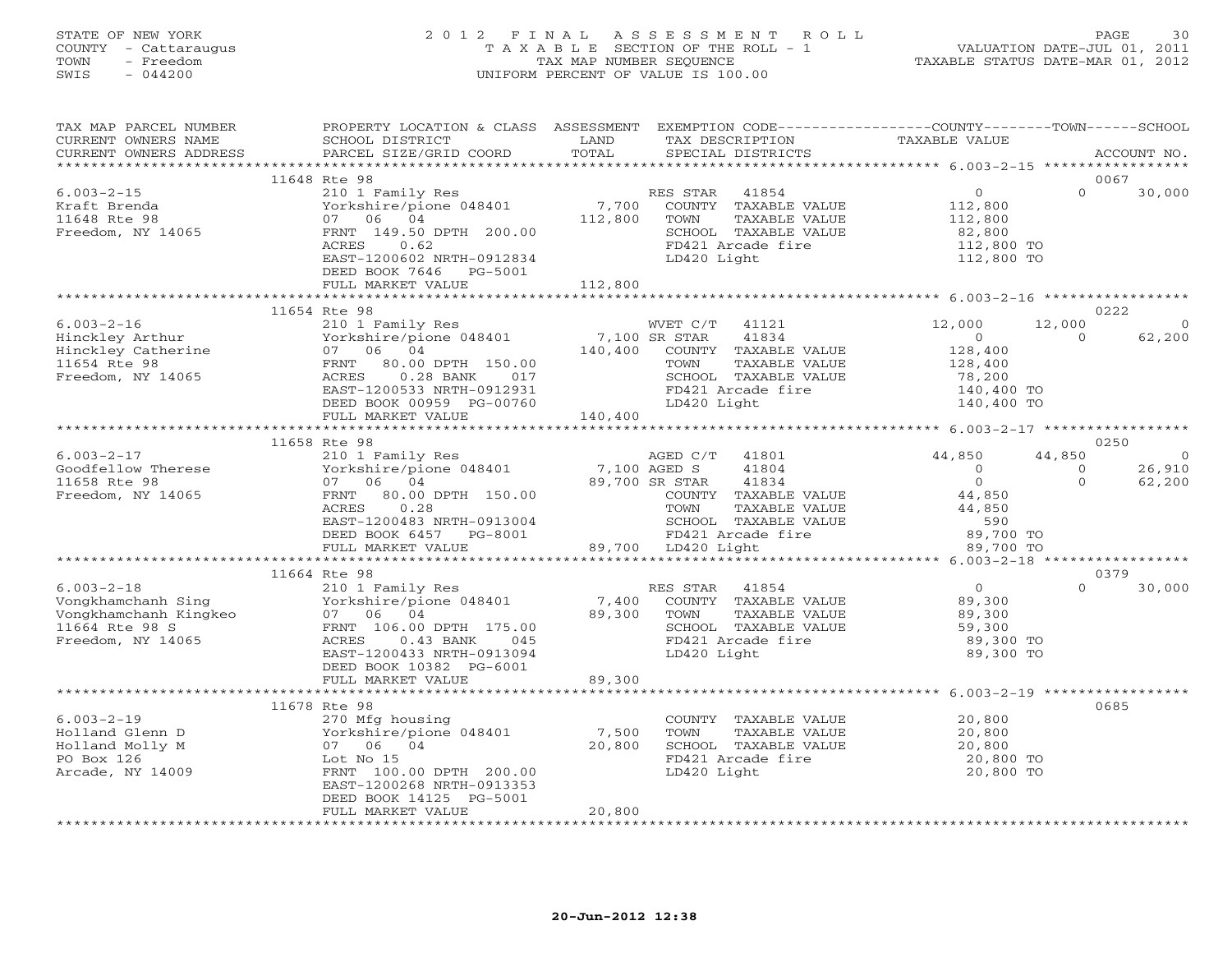# STATE OF NEW YORK 2 0 1 2 F I N A L A S S E S S M E N T R O L L PAGE 31 COUNTY - Cattaraugus T A X A B L E SECTION OF THE ROLL - 1 VALUATION DATE-JUL 01, 2011 TOWN - Freedom TAX MAP NUMBER SEQUENCE TAXABLE STATUS DATE-MAR 01, 2012 SWIS - 044200 UNIFORM PERCENT OF VALUE IS 100.00UNIFORM PERCENT OF VALUE IS 100.00

| TAX MAP PARCEL NUMBER<br>CURRENT OWNERS NAME<br>CURRENT OWNERS ADDRESS                                | PROPERTY LOCATION & CLASS ASSESSMENT EXEMPTION CODE---------------COUNTY-------TOWN------SCHOOL<br>SCHOOL DISTRICT<br>PARCEL SIZE/GRID COORD                                                                                                                             | LAND<br>TOTAL      | TAX DESCRIPTION<br>SPECIAL DISTRICTS                                                                                              | TAXABLE VALUE                                                                                     | ACCOUNT NO.                                                |
|-------------------------------------------------------------------------------------------------------|--------------------------------------------------------------------------------------------------------------------------------------------------------------------------------------------------------------------------------------------------------------------------|--------------------|-----------------------------------------------------------------------------------------------------------------------------------|---------------------------------------------------------------------------------------------------|------------------------------------------------------------|
|                                                                                                       |                                                                                                                                                                                                                                                                          |                    |                                                                                                                                   |                                                                                                   |                                                            |
| $6.003 - 2 - 20$<br>McElheny Michael J<br>Elizabeth Bigelow<br>11668 Rt 98<br>Freedom, NY 14065       | 11668 Rte 98<br>210 1 Family Res<br>Yorkshire/pione 048401<br>07 06 04<br>FRNT 200.00 DPTH 320.00<br>BANK 017<br>EAST-1200361 NRTH-0913253<br>DEED BOOK 998<br>$PG-195$                                                                                                  | 120,300<br>120,300 | RES STAR 41854<br>8,800 COUNTY TAXABLE VALUE<br>TOWN<br>TAXABLE VALUE<br>SCHOOL TAXABLE VALUE<br>FD421 Arcade fire<br>LD420 Light | $\circ$<br>120,300<br>120,300<br>90,300<br>120,300 TO<br>120,300 TO                               | 0557<br>$\Omega$<br>30,000                                 |
|                                                                                                       | FULL MARKET VALUE                                                                                                                                                                                                                                                        |                    |                                                                                                                                   |                                                                                                   |                                                            |
| $6.003 - 2 - 21$<br>Clinch Donna M<br>11684 Rte. 98<br>Freedom, NY 14065                              | 11684 Rte 98<br>210 1 Family Res<br>Yorkshire/pione 048401<br>07 06 04<br>FRNT 100.00 DPTH 220.00<br>0.51<br>ACRES<br>EAST-1200206 NRTH-0913431<br>DEED BOOK 17168 PG-8002                                                                                               | 61,900             | RES STAR 41854<br>7,600 COUNTY TAXABLE VALUE<br>TAXABLE VALUE<br>TOWN<br>SCHOOL TAXABLE VALUE<br>FD421 Arcade fire<br>LD420 Light | $\overline{0}$<br>61,900<br>61,900<br>31,900<br>61,900 TO<br>61,900 TO                            | 0837<br>$\Omega$<br>30,000                                 |
|                                                                                                       | FULL MARKET VALUE                                                                                                                                                                                                                                                        | 61,900             |                                                                                                                                   |                                                                                                   |                                                            |
|                                                                                                       |                                                                                                                                                                                                                                                                          |                    |                                                                                                                                   |                                                                                                   |                                                            |
| $6.003 - 2 - 22$<br>Ziolkowski Gerald J<br>Ziolkowski Kathleen M<br>11690 Rte 98<br>Freedom, NY 14065 | 11690 Rte 98<br>210 1 Family Res<br>210 1 ramin'y kes<br>Yorkshire/pione 048401 9,800 DVET C/T 41141<br>07 06 04 81,300 SR STAR 41834<br>ACRES 2.05 BANK 017 COUNTY TAXABLE<br>EAST-1200324 NRTH-0913580 TOWN TAXARI.F<br>DEED BOOK 5981    PG-3001<br>FULL MARKET VALUE |                    | CVET C/T<br>41131<br>COUNTY TAXABLE VALUE<br>TAXABLE VALUE<br>SCHOOL TAXABLE VALUE<br>81,300 FD421 Arcade fire                    | 20,000<br>20,000<br>40,000<br>40,000<br>$\overline{0}$<br>21,300<br>21,300<br>19,100<br>81,300 TO | 0838<br>$\Omega$<br>$\bigcirc$<br>62,200<br>$\overline{0}$ |
|                                                                                                       | ************************                                                                                                                                                                                                                                                 |                    |                                                                                                                                   | ********* 6.003-2-23 *****************                                                            |                                                            |
| $6.003 - 2 - 23$<br>Hagner William F<br>Hagner Mary A<br>11696 Rte 98<br>Freedom, NY 14065            | 11696 Rte 98<br>270 Mfg housing<br>Yorkshire/pione 048401<br>07 06 04<br>07 06 04<br>Lot 19<br>ACRES<br>1.50<br>EAST-1200257 NRTH-0913724<br>DEED BOOK 00951 PG-00414                                                                                                    | 8,900<br>41,000    | RES STAR<br>41854<br>COUNTY TAXABLE VALUE<br>TAXABLE VALUE<br>TOWN<br>SCHOOL TAXABLE VALUE<br>FD421 Arcade fire                   | $\overline{0}$<br>41,000<br>41,000<br>11,000<br>41,000 TO                                         | 0839<br>30,000<br>$\Omega$                                 |
|                                                                                                       | FULL MARKET VALUE                                                                                                                                                                                                                                                        | 41,000             |                                                                                                                                   |                                                                                                   |                                                            |
|                                                                                                       | 11700 Rte 98                                                                                                                                                                                                                                                             |                    |                                                                                                                                   |                                                                                                   | 0684                                                       |
| $6.003 - 2 - 24$<br>Ballou Carole A<br>Hoffman Roberta<br>11700 Rte 98<br>Freedom, NY 14065           | 210 1 Family Res<br>Yorkshire/pione 048401<br>07 06 04<br>1.50<br>ACRES<br>EAST-1200198 NRTH-0913801<br>DEED BOOK 1007<br>PG-641<br>FULL MARKET VALUE                                                                                                                    | 101,100<br>101,100 | 41834<br>SR STAR<br>8,900 COUNTY TAXABLE VALUE<br>TOWN<br>TAXABLE VALUE<br>SCHOOL TAXABLE VALUE<br>FD421 Arcade fire              | $\overline{0}$<br>101,100<br>101,100<br>38,900<br>101,100 TO                                      | $\Omega$<br>62,200                                         |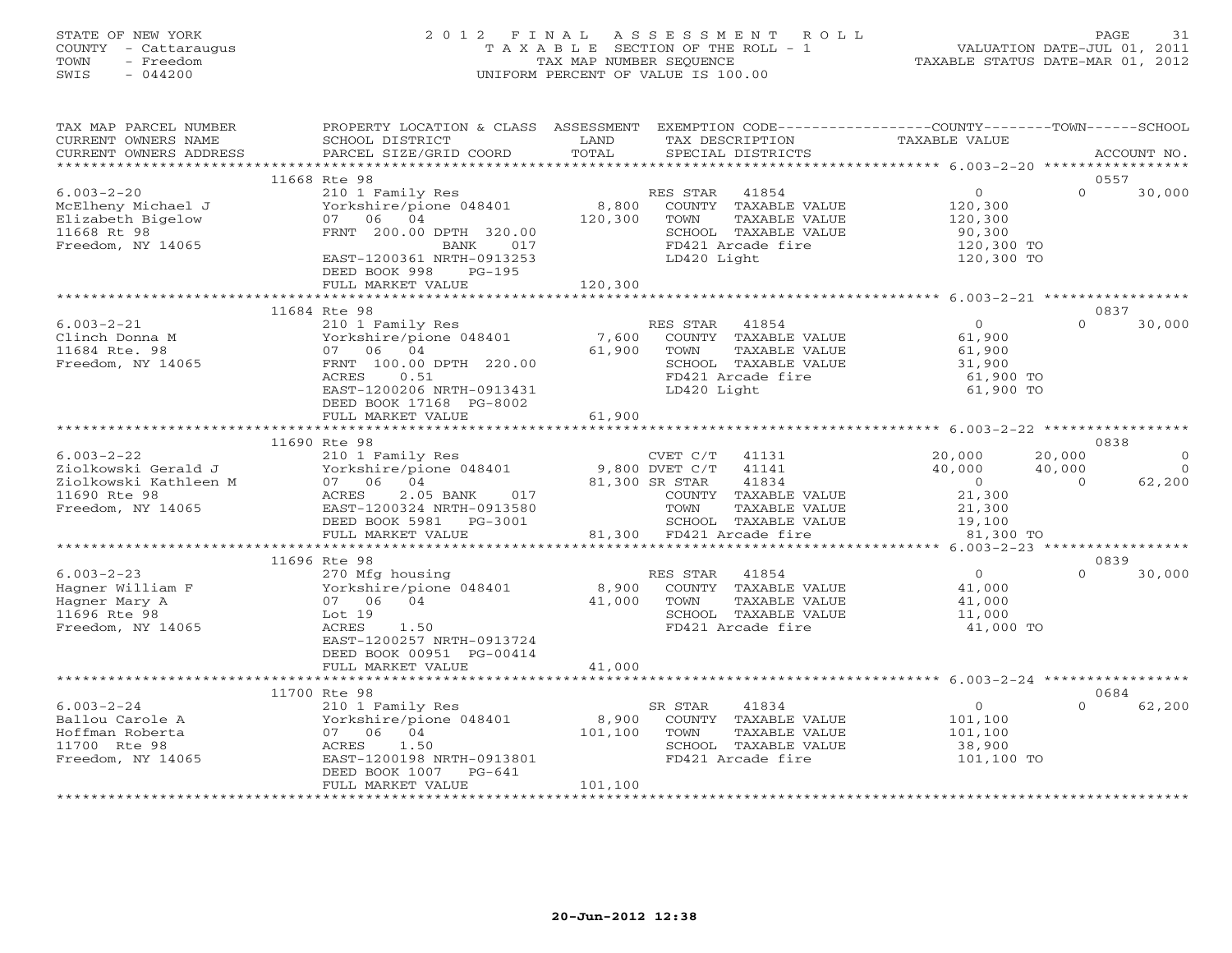# STATE OF NEW YORK 2 0 1 2 F I N A L A S S E S S M E N T R O L L PAGE 32 COUNTY - Cattaraugus T A X A B L E SECTION OF THE ROLL - 1 VALUATION DATE-JUL 01, 2011 TOWN - Freedom TAX MAP NUMBER SEQUENCE TAXABLE STATUS DATE-MAR 01, 2012 SWIS - 044200 UNIFORM PERCENT OF VALUE IS 100.00UNIFORM PERCENT OF VALUE IS 100.00

| TAX MAP PARCEL NUMBER<br>CURRENT OWNERS NAME<br>CURRENT OWNERS ADDRESS                              | PROPERTY LOCATION & CLASS ASSESSMENT<br>SCHOOL DISTRICT<br>PARCEL SIZE/GRID COORD                                                                           | LAND<br>TOTAL    | EXEMPTION CODE----------------COUNTY-------TOWN------SCHOOL<br>TAX DESCRIPTION<br>SPECIAL DISTRICTS             | TAXABLE VALUE                                             | ACCOUNT NO.        |
|-----------------------------------------------------------------------------------------------------|-------------------------------------------------------------------------------------------------------------------------------------------------------------|------------------|-----------------------------------------------------------------------------------------------------------------|-----------------------------------------------------------|--------------------|
| *******************                                                                                 | *******************                                                                                                                                         | ************     | ********************************* 6.003-2-25 *****                                                              |                                                           |                    |
| $6.003 - 2 - 25$<br>Weishmann Frederick D<br>11706 Rte 98                                           | 11706 Rte 98<br>210 1 Family Res<br>Yorkshire/pione 048401<br>07 06<br>04                                                                                   | 8,300<br>64,700  | COUNTY TAXABLE VALUE<br>TOWN<br>TAXABLE VALUE<br>SCHOOL TAXABLE VALUE                                           | 64,700<br>64,700<br>64,700                                | 0840               |
| Freedom, NY 14065                                                                                   | Lot 21<br>ACRES<br>1.20<br>EAST-1200111 NRTH-0913852<br>DEED BOOK 10436 PG-3003<br>FULL MARKET VALUE                                                        | 64,700           | FD421 Arcade fire                                                                                               | 64,700 TO                                                 |                    |
|                                                                                                     |                                                                                                                                                             |                  |                                                                                                                 |                                                           |                    |
|                                                                                                     | 11712 Rte 98                                                                                                                                                |                  |                                                                                                                 |                                                           | 0841               |
| $6.003 - 2 - 26$<br>Austin -Lacerais Deborah A<br>11712 Rte 98<br>Freedom, NY 14065                 | 210 1 Family Res<br>Yorkshire/pione 048401<br>07 06 04<br>FRNT 100.00 DPTH 450.00<br>ACRES<br>1.03<br>EAST-1199973 NRTH-0913892<br>DEED BOOK 00951 PG-00418 | 8,100<br>92,700  | RES STAR<br>41854<br>COUNTY TAXABLE VALUE<br>TOWN<br>TAXABLE VALUE<br>SCHOOL TAXABLE VALUE<br>FD421 Arcade fire | $\circ$<br>92,700<br>92,700<br>62,700<br>92,700 TO        | $\Omega$<br>30,000 |
|                                                                                                     | FULL MARKET VALUE                                                                                                                                           | 92,700           |                                                                                                                 |                                                           |                    |
|                                                                                                     |                                                                                                                                                             |                  |                                                                                                                 |                                                           |                    |
|                                                                                                     | 11718 Rte 98                                                                                                                                                |                  |                                                                                                                 |                                                           | 0687               |
| $6.003 - 2 - 27$<br>Owens Lenny M<br>Owens Marcia A<br>11718 Rte 98<br>Freedom, NY 14065            | 210 1 Family Res<br>Yorkshire/pione 048401<br>07 06 04<br>FRNT 198.00 DPTH 200.00<br>EAST-1199822 NRTH-0913939<br>DEED BOOK 900<br>PG-00986                 | 8,000<br>106,000 | RES STAR<br>41854<br>COUNTY TAXABLE VALUE<br>TOWN<br>TAXABLE VALUE<br>SCHOOL TAXABLE VALUE<br>FD421 Arcade fire | $\circ$<br>106,000<br>106,000<br>76,000<br>106,000 TO     | 30,000<br>$\cap$   |
|                                                                                                     | FULL MARKET VALUE                                                                                                                                           | 106,000          |                                                                                                                 |                                                           |                    |
|                                                                                                     |                                                                                                                                                             |                  |                                                                                                                 | ** $6.003-2-29.1$ ***********                             |                    |
|                                                                                                     | 11713 Sparks Rd                                                                                                                                             |                  |                                                                                                                 |                                                           | 0712<br>$\Omega$   |
| $6.003 - 2 - 29.1$<br>Guenther Robert<br>Guenther Roberta J<br>11713 Sparks Rd<br>Freedom, NY 14065 | 210 1 Family Res<br>Yorkshire/pione 048401<br>07 06 04<br>ACRES<br>4.85<br>EAST-1200752 NRTH-0913762<br>DEED BOOK 782<br>PG-00875                           | 14,500<br>70,600 | RES STAR<br>41854<br>COUNTY TAXABLE VALUE<br>TAXABLE VALUE<br>TOWN<br>SCHOOL TAXABLE VALUE<br>FD421 Arcade fire | $\overline{0}$<br>70,600<br>70,600<br>40,600<br>70,600 TO | 30,000             |
|                                                                                                     | FULL MARKET VALUE<br>************************                                                                                                               | 70,600           |                                                                                                                 |                                                           |                    |
|                                                                                                     |                                                                                                                                                             |                  |                                                                                                                 |                                                           | 0981               |
| $6.003 - 2 - 29.2$<br>Smith Kenneth<br>Smith Rhoda<br>1667 Sparks Rd<br>Freedom, NY 14065           | Sparks Rd<br>314 Rural vac<10<br>Yorkshire/pione 048401<br>07 06 04<br>ACRES<br>1.60<br>EAST-1200750 NRTH-0913283<br>DEED BOOK 7616<br>PG-3001              | 9,000<br>9,000   | COUNTY TAXABLE VALUE<br>TOWN<br>TAXABLE VALUE<br>SCHOOL TAXABLE VALUE<br>FD421 Arcade fire                      | 9,000<br>9,000<br>9,000<br>9,000 TO                       |                    |
|                                                                                                     | FULL MARKET VALUE                                                                                                                                           | 9,000            |                                                                                                                 |                                                           |                    |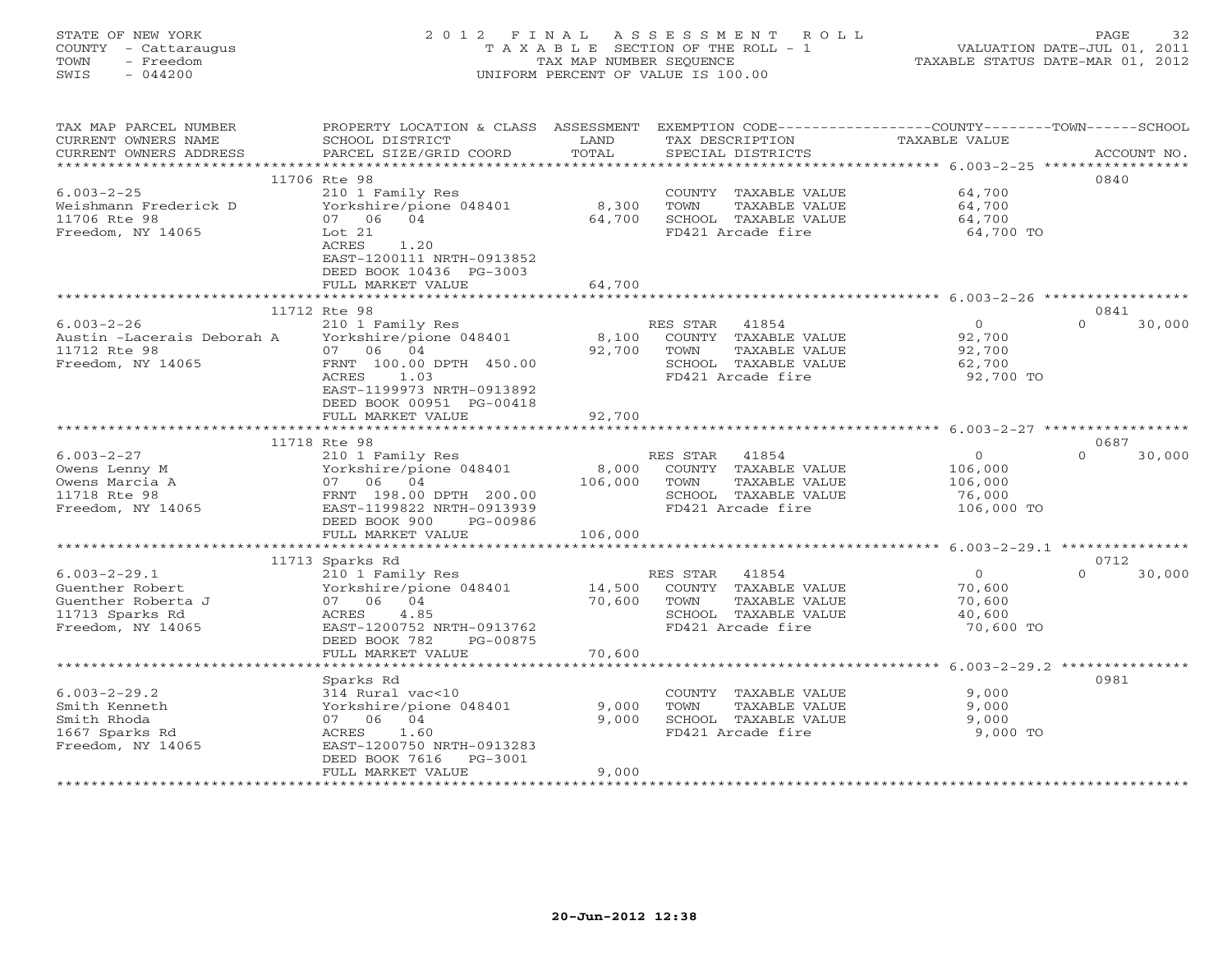## STATE OF NEW YORK 2 0 1 2 F I N A L A S S E S S M E N T R O L L PAGE 33 COUNTY - Cattaraugus T A X A B L E SECTION OF THE ROLL - 1 VALUATION DATE-JUL 01, 2011 TOWN - Freedom TAX MAP NUMBER SEQUENCE TAXABLE STATUS DATE-MAR 01, 2012 SWIS - 044200 UNIFORM PERCENT OF VALUE IS 100.00UNIFORM PERCENT OF VALUE IS 100.00

| TAX MAP PARCEL NUMBER<br>CURRENT OWNERS NAME<br>CURRENT OWNERS ADDRESS                                 | PROPERTY LOCATION & CLASS ASSESSMENT EXEMPTION CODE----------------COUNTY-------TOWN------SCHOOL<br>SCHOOL DISTRICT<br>PARCEL SIZE/GRID COORD                                   | LAND<br>TOTAL             | TAX DESCRIPTION<br>SPECIAL DISTRICTS                                                                                                                                    | TAXABLE VALUE                                                                       | ACCOUNT NO.                                                               |
|--------------------------------------------------------------------------------------------------------|---------------------------------------------------------------------------------------------------------------------------------------------------------------------------------|---------------------------|-------------------------------------------------------------------------------------------------------------------------------------------------------------------------|-------------------------------------------------------------------------------------|---------------------------------------------------------------------------|
|                                                                                                        |                                                                                                                                                                                 |                           |                                                                                                                                                                         |                                                                                     |                                                                           |
| $6.003 - 2 - 29.3$<br>Hitchcock Bruce Jr<br>Hitchcock Michelle<br>11687 Sparks Rd<br>Freedom, NY 10465 | 11687 Sparks Rd<br>270 Mfg housing<br>Yorkshire/pione 048401<br>07 06 04<br>ACRES 1.65<br>EAST-1200742 NRTH-0913432<br>DEED BOOK 00965 PG-00347<br>FULL MARKET VALUE            | 9,100<br>15,800<br>15,800 | RES STAR 41854<br>COUNTY TAXABLE VALUE<br>TOWN<br>TAXABLE VALUE<br>SCHOOL TAXABLE VALUE<br>FD421 Arcade fire                                                            | $\overline{0}$<br>15,800<br>15,800<br>$\overline{0}$<br>15,800 TO                   | 0982<br>$\Omega$<br>15,800                                                |
|                                                                                                        |                                                                                                                                                                                 |                           |                                                                                                                                                                         |                                                                                     |                                                                           |
| $6.003 - 2 - 30.1$<br>Schwab Daniel<br>11655 Sparks Rd<br>Freedom, NY 14065                            | 11655 Sparks Rd<br>270 Mfg housing<br>Yorkshire/pione 048401<br>07 06 04<br>1.70<br>ACRES<br>EAST-1200850 NRTH-0912918<br>DEED BOOK 1025 PG-1106<br>FULL MARKET VALUE           |                           | CVET C/T 41131<br>9,200 DVET C/T 41141<br>26,200 RES STAR<br>41854<br>COUNTY TAXABLE VALUE<br>TOWN<br>TAXABLE VALUE<br>SCHOOL TAXABLE VALUE<br>26,200 FD421 Arcade fire | 6,550<br>6,550<br>$\overline{0}$<br>13,100<br>13,100<br>$\overline{0}$<br>26,200 TO | 0843<br>6,550<br>$\circ$<br>6,550<br>$\overline{0}$<br>26,200<br>$\Omega$ |
|                                                                                                        | **************************                                                                                                                                                      |                           |                                                                                                                                                                         |                                                                                     |                                                                           |
| $6.003 - 2 - 30.2$<br>Smith Kenneth<br>Smith Rhonda<br>1667 Sparks Rd<br>Freedom, NY 14065             | 11667 Sparks Rd<br>210 1 Family Res<br>Yorkshire/pione 048401<br>07 06 04<br>ACRES<br>1.40<br>EAST-1200777 NRTH-0913131<br>DEED BOOK 7616 PG-3001<br>FULL MARKET VALUE          | 8,700<br>77,500<br>77,500 | COUNTY TAXABLE VALUE<br>TOWN<br>TAXABLE VALUE<br>SCHOOL TAXABLE VALUE<br>FD421 Arcade fire                                                                              | 77,500<br>77,500<br>77,500<br>77,500 TO                                             | 1019                                                                      |
|                                                                                                        | Rte 98                                                                                                                                                                          |                           |                                                                                                                                                                         |                                                                                     | 0205                                                                      |
| $6.003 - 2 - 31.1$<br>Smith Jane E<br>11640 Rte 98<br>Freedom, NY 14065                                | 314 Rural vac<10<br>Yorkshire/pione 048401<br>07 06 04<br>1.30<br>ACRES<br>EAST-1200841 NRTH-0912621<br>DEED BOOK 16846 PG-2001                                                 | 8,500<br>8,500            | COUNTY TAXABLE VALUE<br>TOWN<br>TAXABLE VALUE<br>SCHOOL TAXABLE VALUE<br>FD421 Arcade fire                                                                              | 8,500<br>8,500<br>8,500<br>8,500 TO                                                 |                                                                           |
|                                                                                                        | FULL MARKET VALUE                                                                                                                                                               | 8,500                     |                                                                                                                                                                         |                                                                                     |                                                                           |
|                                                                                                        | 11640 Rte 98                                                                                                                                                                    |                           |                                                                                                                                                                         |                                                                                     | 1591                                                                      |
| $6.003 - 2 - 31.2$<br>Howard Jenna<br>Palmateer Nicholas<br>11640 Rte 98<br>Freedom, NY 14065          | 210 1 Family Res<br>Yorkshire/pione 048401<br>07 06 04<br>FRNT 185.00 DPTH 200.00<br>0.85<br>ACRES<br>EAST-1200694 NRTH-0912705<br>DEED BOOK 17342 PG-9004<br>FULL MARKET VALUE | 7,900<br>70,900<br>70,900 | RES STAR 41854<br>COUNTY TAXABLE VALUE<br>TOWN<br>TAXABLE VALUE<br>SCHOOL TAXABLE VALUE<br>FD421 Arcade fire                                                            | $\overline{0}$<br>70,900<br>70,900<br>40,900<br>70,900 TO                           | $\Omega$<br>30,000                                                        |
|                                                                                                        |                                                                                                                                                                                 |                           |                                                                                                                                                                         |                                                                                     |                                                                           |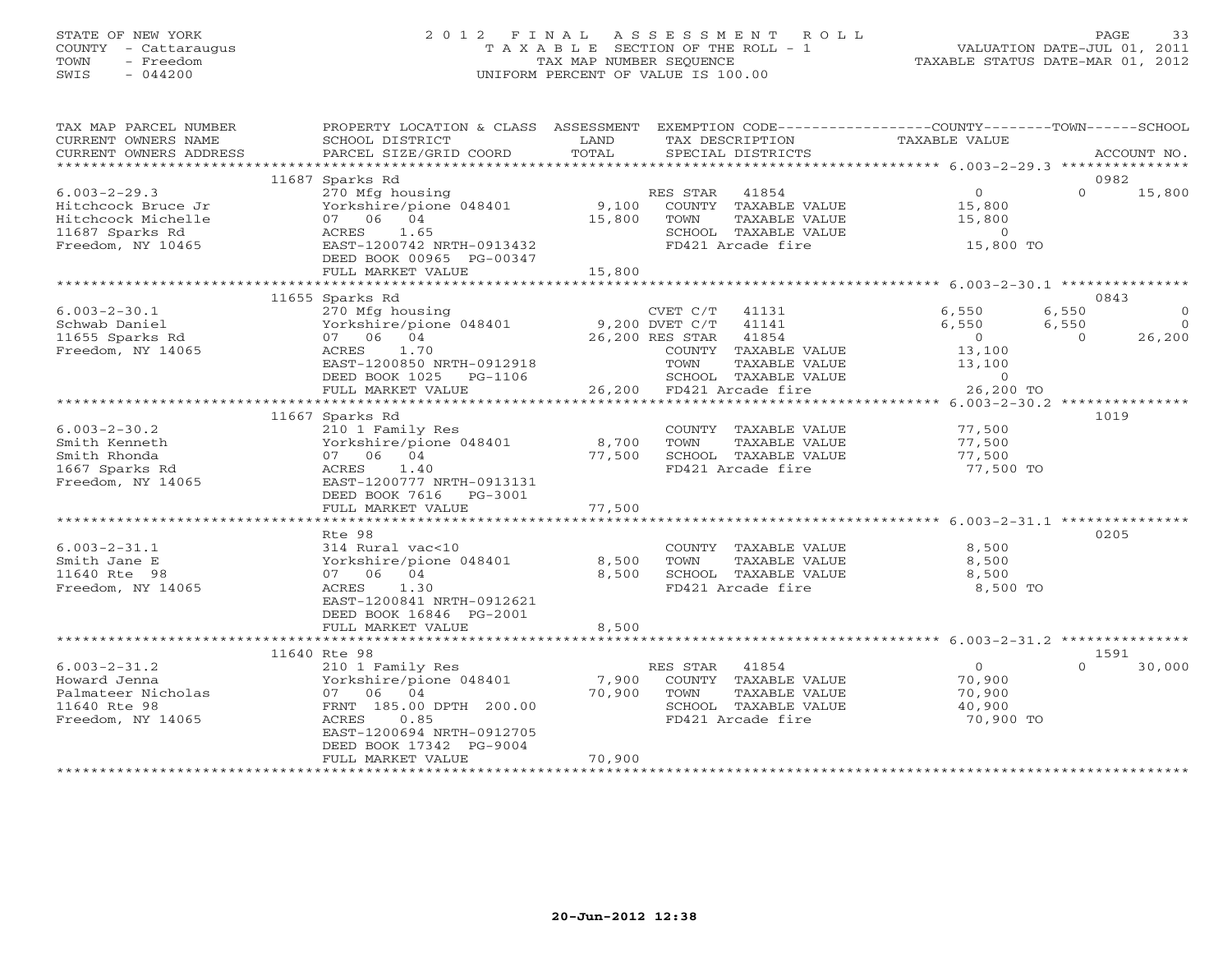## STATE OF NEW YORK 2 0 1 2 F I N A L A S S E S S M E N T R O L L PAGE 34 COUNTY - Cattaraugus T A X A B L E SECTION OF THE ROLL - 1 VALUATION DATE-JUL 01, 2011 TOWN - Freedom TAX MAP NUMBER SEQUENCE TAXABLE STATUS DATE-MAR 01, 2012 SWIS - 044200 UNIFORM PERCENT OF VALUE IS 100.00UNIFORM PERCENT OF VALUE IS 100.00

| TAX MAP PARCEL NUMBER<br>CURRENT OWNERS NAME<br>CURRENT OWNERS ADDRESS | PROPERTY LOCATION & CLASS ASSESSMENT EXEMPTION CODE---------------COUNTY-------TOWN------SCHOOL<br>SCHOOL DISTRICT<br>PARCEL SIZE/GRID COORD                                                                                      | LAND<br>TOTAL | TAX DESCRIPTION TAXABLE VALUE<br>SPECIAL DISTRICTS<br>SPECIAL DISTRICTS                               |                      | ACCOUNT NO.        |
|------------------------------------------------------------------------|-----------------------------------------------------------------------------------------------------------------------------------------------------------------------------------------------------------------------------------|---------------|-------------------------------------------------------------------------------------------------------|----------------------|--------------------|
|                                                                        | Rte 98                                                                                                                                                                                                                            |               |                                                                                                       |                      | 0543               |
| $6.003 - 2 - 32$                                                       | 314 Rural vac<10                                                                                                                                                                                                                  |               | COUNTY TAAALL<br>TOWN TAXABLE VALUE<br>SCHOOL TAXABLE VALUE<br>TALL Arcade fire                       | 9,600                |                    |
| Haier Jane Gauger E                                                    | Yorkshire/pione 048401 9,600                                                                                                                                                                                                      |               |                                                                                                       | 9,600                |                    |
| 11640 Nys Rte 98                                                       | 07 06 04                                                                                                                                                                                                                          | 9,600         |                                                                                                       | 9,600                |                    |
|                                                                        | ACRES 1.95                                                                                                                                                                                                                        |               |                                                                                                       | 9,600 TO             |                    |
| Freedom, NY 14065                                                      | $\frac{EAST - 1200853}{EIST - 1200853}$ NRTH-0912391                                                                                                                                                                              |               |                                                                                                       | 9,600 TO             |                    |
|                                                                        | FULL MARKET VALUE                                                                                                                                                                                                                 | 9,600         |                                                                                                       |                      |                    |
|                                                                        |                                                                                                                                                                                                                                   |               |                                                                                                       |                      |                    |
|                                                                        | 11608 Rte 98                                                                                                                                                                                                                      |               |                                                                                                       |                      | 0469               |
| $6.003 - 2 - 33$                                                       |                                                                                                                                                                                                                                   |               |                                                                                                       |                      | 30,000<br>$\Omega$ |
|                                                                        | The RES STAR 41854 control of the MES STAR 41854 control of the Magnetic Countrol of the Magnetic Countrol of the Ma<br>The Magnetic Countrol of the Magnetic Countrol of the Magnetic Countrol of the Magnetic Countrol of the M |               |                                                                                                       |                      |                    |
| Kemp Edgar G<br>11608 Nys Rte 98                                       | 07 06 04                                                                                                                                                                                                                          | 43,400 TOWN   | TAXABLE VALUE                                                                                         | 43,400               |                    |
| Freedom, NY 14065                                                      | FRNT 102.00 DPTH 210.00                                                                                                                                                                                                           |               |                                                                                                       |                      |                    |
|                                                                        | $0.49$ BANK $012$<br>ACRES                                                                                                                                                                                                        |               | TOWN TAXABLE VALUE<br>SCHOOL TAXABLE VALUE 13,400<br>PD121 Arcade fire 43,400 TO<br>FD421 Arcade fire |                      |                    |
|                                                                        | EAST-1200908 NRTH-0912185                                                                                                                                                                                                         |               | LD420 Light                                                                                           | 43,400 TO            |                    |
|                                                                        | DEED BOOK 00986 PG-00809                                                                                                                                                                                                          |               |                                                                                                       |                      |                    |
|                                                                        | FULL MARKET VALUE                                                                                                                                                                                                                 | 43,400        |                                                                                                       |                      |                    |
|                                                                        |                                                                                                                                                                                                                                   |               |                                                                                                       |                      |                    |
|                                                                        | 11583 Rte 98                                                                                                                                                                                                                      |               |                                                                                                       |                      | 0155               |
| $6.003 - 2 - 34$                                                       | 283 Res w/Comuse                                                                                                                                                                                                                  |               | RES STAR 41854                                                                                        | $\overline{0}$       | $\Omega$<br>30,000 |
| Pirdy Warren L                                                         | Yorkshire/pione 048401 11,600 COUNTY TAXABLE VALUE 105,600                                                                                                                                                                        |               |                                                                                                       |                      |                    |
| Pirdy Denise A                                                         |                                                                                                                                                                                                                                   | 105,600       | TOWN<br>TAXABLE VALUE                                                                                 | 105,600              |                    |
| 11583 Sparks Rd                                                        |                                                                                                                                                                                                                                   |               | SCHOOL TAXABLE VALUE                                                                                  |                      |                    |
| Freedom, NY 14065                                                      |                                                                                                                                                                                                                                   |               |                                                                                                       | 75,600<br>105,600 TO |                    |
|                                                                        |                                                                                                                                                                                                                                   |               | FD421 Arcade fire<br>TD420 Light                                                                      | 105,600 TO           |                    |
|                                                                        | Vorkshire/plone<br>07 06 03<br>RENT 191.00 DPTH 90.00<br>ACRES 0.39<br>-- 2m 1200978 NRTH-0911896<br>-- 2m 1200978 NRTH-0911896                                                                                                   |               |                                                                                                       |                      |                    |
|                                                                        | FULL MARKET VALUE                                                                                                                                                                                                                 | 105,600       |                                                                                                       |                      |                    |
|                                                                        |                                                                                                                                                                                                                                   |               |                                                                                                       |                      |                    |
|                                                                        | 1520 Green Rd                                                                                                                                                                                                                     |               |                                                                                                       |                      | 0618               |
| $6.003 - 2 - 35$                                                       | 210 1 Family Res                                                                                                                                                                                                                  |               | COUNTY TAXABLE VALUE 54,000                                                                           |                      |                    |
| Westfall Arlene                                                        |                                                                                                                                                                                                                                   |               | TOWN<br>TAXABLE VALUE                                                                                 |                      |                    |
| 1518 Green Rd                                                          |                                                                                                                                                                                                                                   |               |                                                                                                       | $54,000$<br>$54,000$ |                    |
| Freedom, NY 14065                                                      | 210 1 raming nos<br>Yorkshire/pione 048401 8,600<br>07 06 04 54,000<br>ACRES<br>1.38                                                                                                                                              |               | SCHOOL TAXABLE VALUE<br>FD421 Arcade fire                                                             | 54,000 TO            |                    |
|                                                                        | EAST-1200698 NRTH-0911665                                                                                                                                                                                                         |               | LD420 Light                                                                                           | 54,000 TO            |                    |
|                                                                        | DEED BOOK 512<br>PG-00593                                                                                                                                                                                                         |               |                                                                                                       |                      |                    |
|                                                                        | FULL MARKET VALUE                                                                                                                                                                                                                 | 54,000        |                                                                                                       |                      |                    |
|                                                                        |                                                                                                                                                                                                                                   |               |                                                                                                       |                      |                    |
|                                                                        | 11595 Rte 98                                                                                                                                                                                                                      |               |                                                                                                       |                      | 0236               |
|                                                                        |                                                                                                                                                                                                                                   |               |                                                                                                       |                      |                    |
|                                                                        |                                                                                                                                                                                                                                   |               | COUNTY TAXABLE VALUE 299,400<br>TOWN TAXABLE VALUE 299,400                                            |                      |                    |
|                                                                        |                                                                                                                                                                                                                                   |               | SCHOOL TAXABLE VALUE                                                                                  | 299,400              |                    |
|                                                                        |                                                                                                                                                                                                                                   |               | FD421 Arcade fire                                                                                     | 299,400 TO           |                    |
| Arcade, NY 14009                                                       | EAST-1200719 NRTH-0911817                                                                                                                                                                                                         |               | LD420 Light                                                                                           | 299,400 TO           |                    |
|                                                                        | DEED BOOK 2440 PG-8001                                                                                                                                                                                                            |               |                                                                                                       |                      |                    |
|                                                                        | FULL MARKET VALUE                                                                                                                                                                                                                 | 299,400       |                                                                                                       |                      |                    |
|                                                                        |                                                                                                                                                                                                                                   |               |                                                                                                       |                      |                    |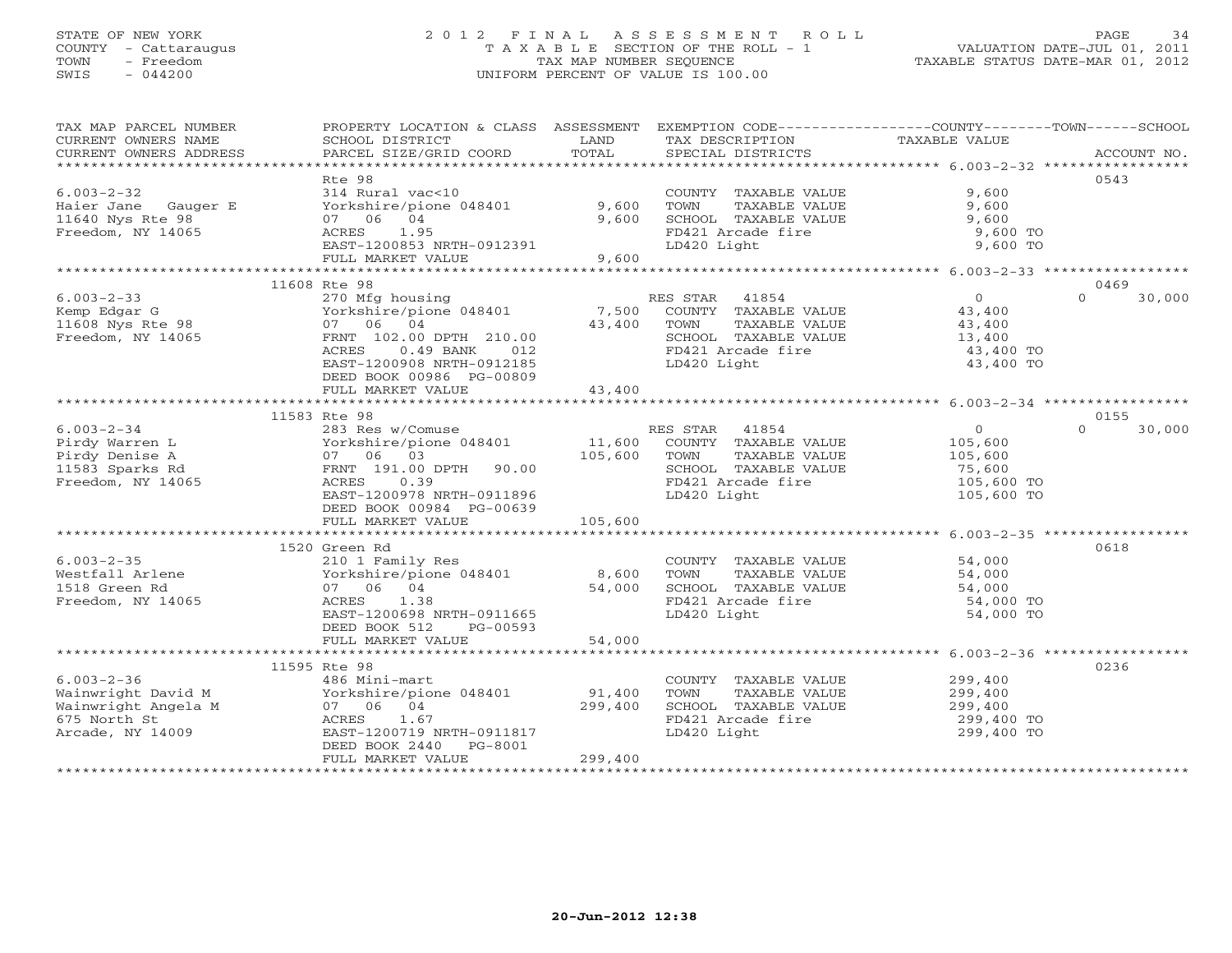## STATE OF NEW YORK 2 0 1 2 F I N A L A S S E S S M E N T R O L L PAGE 35 COUNTY - Cattaraugus T A X A B L E SECTION OF THE ROLL - 1 VALUATION DATE-JUL 01, 2011 TOWN - Freedom TAX MAP NUMBER SEQUENCE TAXABLE STATUS DATE-MAR 01, 2012 SWIS - 044200 UNIFORM PERCENT OF VALUE IS 100.00UNIFORM PERCENT OF VALUE IS 100.00

| TAX MAP PARCEL NUMBER<br>CURRENT OWNERS NAME<br>CURRENT OWNERS ADDRESS                        | PROPERTY LOCATION & CLASS ASSESSMENT<br>SCHOOL DISTRICT<br>PARCEL SIZE/GRID COORD                                                                                         | LAND<br>TOTAL                | EXEMPTION CODE-----------------COUNTY-------TOWN-----SCHOOL<br>TAX DESCRIPTION<br>SPECIAL DISTRICTS                                                        | TAXABLE VALUE                                                                             | ACCOUNT NO.                    |                                    |
|-----------------------------------------------------------------------------------------------|---------------------------------------------------------------------------------------------------------------------------------------------------------------------------|------------------------------|------------------------------------------------------------------------------------------------------------------------------------------------------------|-------------------------------------------------------------------------------------------|--------------------------------|------------------------------------|
|                                                                                               |                                                                                                                                                                           |                              |                                                                                                                                                            |                                                                                           |                                |                                    |
|                                                                                               | 11605 Rte 98                                                                                                                                                              |                              |                                                                                                                                                            |                                                                                           | 0238                           |                                    |
| $6.003 - 2 - 37.1$<br>Tatko Lawrence<br>Tatko Yvonne<br>11605 Nys Rte 98<br>Freedom, NY 14065 | 210 1 Family Res<br>Yorkshire/pione 048401<br>07 06 04<br>Life Use<br>1.00 BANK 017<br>ACRES<br>EAST-1200636 NRTH-0911966<br>DEED BOOK 00980 PG-00650                     | 8,000<br>86,900              | RES STAR<br>41854<br>COUNTY TAXABLE VALUE<br>TAXABLE VALUE<br>TOWN<br>SCHOOL TAXABLE VALUE<br>FD421 Arcade fire<br>LD420 Light                             | $\overline{0}$<br>86,900<br>86,900<br>56,900<br>86,900 TO<br>86,900 TO                    | $\Omega$                       | 30,000                             |
|                                                                                               | FULL MARKET VALUE                                                                                                                                                         | 86,900                       |                                                                                                                                                            |                                                                                           |                                |                                    |
|                                                                                               | 11611 Rte 98                                                                                                                                                              |                              |                                                                                                                                                            |                                                                                           | 0743                           |                                    |
| $6.003 - 2 - 37.2$<br>Schuster Roberta<br>11611 Nys Rte 98<br>Freedom, NY 14065               | 210 1 Family Res<br>Yorkshire/pione 048401<br>07 06 04<br>ACRES<br>1.10 BANK<br>017<br>EAST-1200574 NRTH-0912084<br>DEED BOOK 00981 PG-00007<br>FULL MARKET VALUE         | 8,100<br>88,700<br>88,700    | RES STAR<br>41854<br>COUNTY TAXABLE VALUE<br>TAXABLE VALUE<br>TOWN<br>SCHOOL TAXABLE VALUE<br>FD421 Arcade fire<br>LD420 Light                             | 0<br>88,700<br>88,700<br>58,700<br>88,700 TO<br>88,700 TO                                 | $\Omega$                       | 30,000                             |
|                                                                                               |                                                                                                                                                                           |                              |                                                                                                                                                            |                                                                                           |                                |                                    |
|                                                                                               | 11619 Rte 98                                                                                                                                                              |                              |                                                                                                                                                            |                                                                                           | 0676                           |                                    |
| $6.003 - 2 - 38$<br>Harrington Laura B<br>Wright Teri L<br>11619 Rte 98<br>Freedom, NY 14065  | 210 1 Family Res $AGED C$<br>Yorkshire/pione 048401 8,300 AGED S<br>07 06 04<br>ACRES<br>1.16<br>EAST-1200505 NRTH-0912202<br>DEED BOOK 6424 PG-6001<br>FULL MARKET VALUE |                              | AGED C/T<br>41801<br>41804<br>92,800 SR STAR<br>41834<br>COUNTY TAXABLE VALUE<br>TOWN<br>TAXABLE VALUE<br>SCHOOL TAXABLE VALUE<br>92,800 FD421 Arcade fire | 41,760<br>$\Omega$<br>$\overline{0}$<br>51,040<br>51,040<br>51,040<br>16,680<br>92,800 TO | 41,760<br>$\Omega$<br>$\Omega$ | $\overline{0}$<br>13,920<br>62,200 |
|                                                                                               |                                                                                                                                                                           |                              | LD420 Light                                                                                                                                                | 92,800 TO                                                                                 |                                |                                    |
|                                                                                               | 11629 Rte 98                                                                                                                                                              |                              |                                                                                                                                                            |                                                                                           | 0174                           |                                    |
| $6.003 - 2 - 39$<br>Baird Gwendolyn S<br>Baird Ralph J<br>11629 Rte. 98<br>Freedom, NY 14065  | 210 1 Family Res<br>Yorkshire/pione 048401<br>07 06 03<br>2.65<br>ACRES<br>EAST-1200373 NRTH-0912387<br>DEED BOOK 12040 PG-7001<br>FULL MARKET VALUE                      | 10,800<br>123,600<br>123,600 | RES STAR<br>41854<br>COUNTY TAXABLE VALUE<br>TOWN<br>TAXABLE VALUE<br>SCHOOL TAXABLE VALUE<br>FD421 Arcade fire<br>LD420 Light                             | $\overline{0}$<br>123,600<br>123,600<br>93,600<br>123,600 TO<br>123,600 TO                | $\Omega$                       | 30,000                             |
|                                                                                               | ************************                                                                                                                                                  | *************                |                                                                                                                                                            | *********** 6.003-2-40.1 ****************                                                 |                                |                                    |
|                                                                                               | 1592 Green Rd                                                                                                                                                             |                              |                                                                                                                                                            |                                                                                           | 0159                           |                                    |
| $6.003 - 2 - 40.1$<br>Davidson Luann C<br>Fodor Scot<br>1592 Green Rd<br>Sandusky, NY 14133   | 240 Rural res<br>Yorkshire/pione 048401<br>07 06 04<br>ACRES<br>13.20 BANK 032<br>EAST-1199292 NRTH-0912192<br>DEED BOOK 00963 PG-00407<br>FULL MARKET VALUE              | 24,000<br>117,100<br>117,100 | RES STAR<br>41854<br>COUNTY TAXABLE VALUE<br>TOWN<br>TAXABLE VALUE<br>SCHOOL TAXABLE VALUE<br>FD421 Arcade fire                                            | $\overline{0}$<br>117,100<br>117,100<br>87,100<br>117,100 TO                              | $\Omega$                       | 30,000                             |
|                                                                                               |                                                                                                                                                                           |                              |                                                                                                                                                            |                                                                                           |                                |                                    |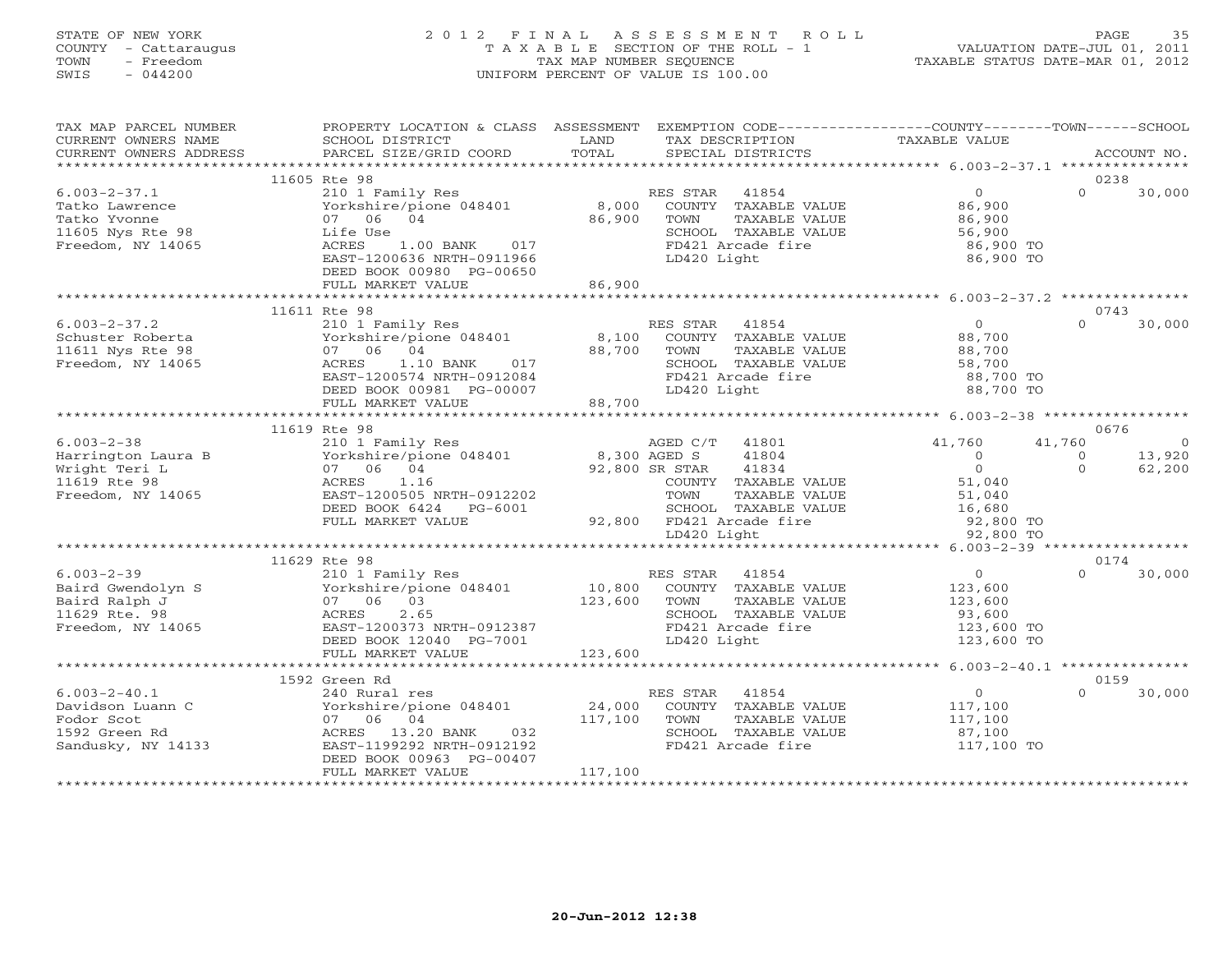## STATE OF NEW YORK 2 0 1 2 F I N A L A S S E S S M E N T R O L L PAGE 36 COUNTY - Cattaraugus T A X A B L E SECTION OF THE ROLL - 1 VALUATION DATE-JUL 01, 2011 TOWN - Freedom TAX MAP NUMBER SEQUENCE TAXABLE STATUS DATE-MAR 01, 2012 SWIS - 044200 UNIFORM PERCENT OF VALUE IS 100.00UNIFORM PERCENT OF VALUE IS 100.00

| TAX MAP PARCEL NUMBER  | PROPERTY LOCATION & CLASS ASSESSMENT EXEMPTION CODE---------------COUNTY-------TOWN------SCHOOL                    |             |                                                                                            |                                                       |                |             |
|------------------------|--------------------------------------------------------------------------------------------------------------------|-------------|--------------------------------------------------------------------------------------------|-------------------------------------------------------|----------------|-------------|
| CURRENT OWNERS NAME    | SCHOOL DISTRICT                                                                                                    | LAND        | TAX DESCRIPTION                                                                            | TAXABLE VALUE                                         |                |             |
| CURRENT OWNERS ADDRESS | PARCEL SIZE/GRID COORD                                                                                             | TOTAL       | SPECIAL DISTRICTS                                                                          |                                                       |                | ACCOUNT NO. |
|                        | 1576 Green Rd                                                                                                      |             |                                                                                            |                                                       |                | 0791        |
| $6.003 - 2 - 40.2$     | 210 1 Family Res                                                                                                   |             | RES STAR 41854                                                                             | $\overline{O}$                                        | $\Omega$       | 30,000      |
| Campbell Joyce M       | Yorkshire/pione 048401 8,000 COUNTY TAXABLE VALUE                                                                  |             |                                                                                            | 90,800                                                |                |             |
| 1576 Green Rd          | 07 06 04                                                                                                           |             | 90,800 TOWN<br>TAXABLE VALUE                                                               | 90,800                                                |                |             |
| PO Box 45              |                                                                                                                    |             | SCHOOL TAXABLE VALUE                                                                       | 60,800                                                |                |             |
| Sandusky, NY 14133     | 07 06 04<br>FRNT 200.00DPTH 193.05<br>EAST-1199752NRTH-0911680                                                     |             | FD421 Arcade fire                                                                          | 90,800 TO                                             |                |             |
|                        | DEED BOOK 00933 PG-01015                                                                                           |             |                                                                                            |                                                       |                |             |
|                        | FULL MARKET VALUE                                                                                                  | 90,800      |                                                                                            |                                                       |                |             |
|                        |                                                                                                                    |             |                                                                                            |                                                       |                |             |
|                        | 1616 Green Rd                                                                                                      |             |                                                                                            |                                                       | 0778           |             |
| $6.003 - 2 - 40.3$     |                                                                                                                    |             |                                                                                            | $\overline{0}$                                        | $\Omega$       | 33,100      |
| Buck Dana C            |                                                                                                                    |             |                                                                                            | 33,100                                                |                |             |
| 1616 Green Rd          |                                                                                                                    | 33,100 TOWN | TAXABLE VALUE                                                                              | 33,100                                                |                |             |
| Freedom, NY 14065      | FRNT 144.00 DPTH 277.75                                                                                            |             | SCHOOL TAXABLE VALUE<br>FD421 Arcade fire                                                  | $\begin{smallmatrix}&&0\0&\text{TO}\end{smallmatrix}$ |                |             |
|                        | EAST-1199095 NRTH-0911701                                                                                          |             |                                                                                            |                                                       |                |             |
|                        | DEED BOOK 00951 PG-00478<br>FULL MARKET VALUE                                                                      | 33,100      |                                                                                            |                                                       |                |             |
|                        |                                                                                                                    |             |                                                                                            |                                                       |                |             |
|                        | 11621 Ritter Ln                                                                                                    |             |                                                                                            |                                                       | 0945           |             |
| $6.003 - 2 - 40.4$     |                                                                                                                    |             |                                                                                            | $\overline{0}$                                        | $\Omega$       | 30,000      |
| Ritter Samuel          |                                                                                                                    |             |                                                                                            | 82,900                                                |                |             |
| Ritter Jessie          |                                                                                                                    | 82,900 TOWN | TAXABLE VALUE                                                                              | 82,900                                                |                |             |
| Matthew Davidson       |                                                                                                                    |             | SCHOOL TAXABLE VALUE                                                                       | 52,900                                                |                |             |
| 11621 Ritter Ln        |                                                                                                                    |             | FD421 Arcade fire                                                                          | 82,900 TO                                             |                |             |
| Freedom, NY 14065      | 210 1 Family Res<br>Yorkshire/pione 048401<br>07 06 04<br>ACRES 1.35<br>EAST-1200026 NRTH-0912384<br>DEED BOOK 817 |             |                                                                                            |                                                       |                |             |
|                        | FULL MARKET VALUE                                                                                                  | 82,900      |                                                                                            |                                                       |                |             |
|                        |                                                                                                                    |             |                                                                                            |                                                       |                |             |
|                        | 11591 Ritter Ln                                                                                                    |             |                                                                                            |                                                       | 1017           |             |
| $6.003 - 2 - 40.5$     | 270 Mfg housing WVET C/T 41121<br>Yorkshire/pione 048401 8,600 DVET C/T 41141                                      |             | WVET C/T 41121                                                                             | 5,460                                                 | 5,460          | $\Omega$    |
| Davidson Gerald B      |                                                                                                                    |             |                                                                                            | 5,460                                                 | 5,460          | $\Omega$    |
| Davidson Sandra        | 07 06 09                                                                                                           |             | 36,400 RES STAR 41854                                                                      | $\overline{0}$                                        | $\overline{0}$ | 30,000      |
| 11591 Ritter Ln        | ACRES<br>2.55                                                                                                      |             | COUNTY TAXABLE VALUE                                                                       | 25,480                                                |                |             |
| Freedom, NY 14065      | EAST-1200349 NRTH-0911858                                                                                          |             | TOWN<br>TAXABLE VALUE                                                                      | 25,480<br>6,400                                       |                |             |
|                        | DEED BOOK 00938 PG-00199                                                                                           |             | TOWN TAXABLE VA:<br>SCHOOL TAXABLE VA:<br>36,400 FD421 Arcade fire<br>SCHOOL TAXABLE VALUE |                                                       |                |             |
|                        | FULL MARKET VALUE                                                                                                  |             |                                                                                            | 36,400 TO                                             |                |             |
|                        | 1588 Green Rd                                                                                                      |             |                                                                                            |                                                       | 1020           |             |
| $6.003 - 2 - 40.6$     | 210 1 Family Res                                                                                                   |             | COUNTY TAXABLE VALUE 95,300                                                                |                                                       |                |             |
| Delaney Eugene         | Yorkshire/pione 048401 8,000                                                                                       |             | TOWN<br>TAXABLE VALUE                                                                      | 95,300                                                |                |             |
| 11700 Grove St         | 07 06 04                                                                                                           | 95,300      | SCHOOL TAXABLE VALUE                                                                       | 95,300                                                |                |             |
| Delevan, NY 14042      | FRNT 200.00 DPTH 193.05                                                                                            |             | FD421 Arcade fire                                                                          | 95,300 TO                                             |                |             |
|                        | EAST-1199550 NRTH-0911675                                                                                          |             |                                                                                            |                                                       |                |             |
|                        | DEED BOOK 869<br>PG-00778                                                                                          |             |                                                                                            |                                                       |                |             |
|                        | FULL MARKET VALUE                                                                                                  | 95,300      |                                                                                            |                                                       |                |             |
|                        |                                                                                                                    |             |                                                                                            |                                                       |                |             |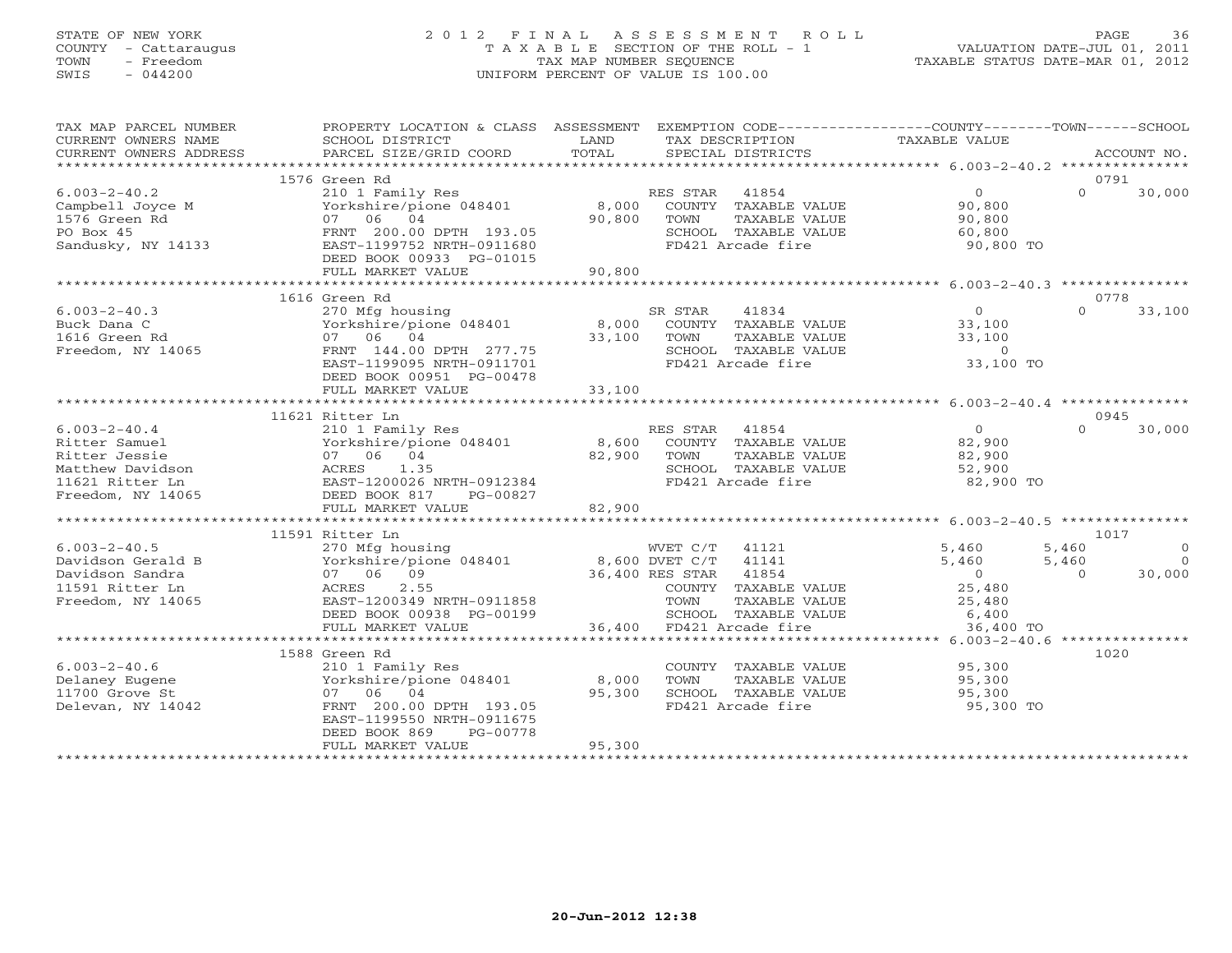# STATE OF NEW YORK 2 0 1 2 F I N A L A S S E S S M E N T R O L L PAGE 37 COUNTY - Cattaraugus T A X A B L E SECTION OF THE ROLL - 1 VALUATION DATE-JUL 01, 2011 TOWN - Freedom TAX MAP NUMBER SEQUENCE TAXABLE STATUS DATE-MAR 01, 2012 SWIS - 044200 UNIFORM PERCENT OF VALUE IS 100.00UNIFORM PERCENT OF VALUE IS 100.00

| TAX MAP PARCEL NUMBER<br>CURRENT OWNERS NAME<br>CURRENT OWNERS ADDRESS                            | SCHOOL DISTRICT<br>PARCEL SIZE/GRID COORD                                                                                                                       | LAND<br>TAX DESCRIPTION<br>TOTAL<br>SPECIAL DISTRICTS                                                                                                                        | PROPERTY LOCATION & CLASS ASSESSMENT EXEMPTION CODE---------------COUNTY-------TOWN------SCHOOL<br>TAXABLE VALUE<br>ACCOUNT NO. |
|---------------------------------------------------------------------------------------------------|-----------------------------------------------------------------------------------------------------------------------------------------------------------------|------------------------------------------------------------------------------------------------------------------------------------------------------------------------------|---------------------------------------------------------------------------------------------------------------------------------|
|                                                                                                   |                                                                                                                                                                 |                                                                                                                                                                              |                                                                                                                                 |
|                                                                                                   | 11611 Ritter Ln                                                                                                                                                 |                                                                                                                                                                              | 1041                                                                                                                            |
| $6.003 - 2 - 40.7$<br>Ritter Marvin Jr<br>Ritter Lorraine<br>11611 Ritter Ln<br>Freedom, NY 14065 | 210 1 Family Res<br>07 06 04<br>ACRES 1.48 BANK<br>017<br>EAST-1200142 NRTH-0912179<br>DEED BOOK 878 PG-00239                                                   | RES STAR 41854<br>Yorkshire/pione 048401 6,800 COUNTY TAXABLE VALUE<br>78,900<br>TOWN<br>TAXABLE VALUE<br>SCHOOL TAXABLE VALUE<br>FD421 Arcade fire                          | $\overline{0}$<br>$\Omega$<br>30,000<br>78,900<br>78,900<br>48,900<br>78,900 TO                                                 |
|                                                                                                   | FULL MARKET VALUE                                                                                                                                               | 78,900                                                                                                                                                                       |                                                                                                                                 |
|                                                                                                   | 1560 Green Rd                                                                                                                                                   |                                                                                                                                                                              | 1177                                                                                                                            |
| $6.003 - 2 - 40.9$<br>Szpara Gregory R<br>Szpara Donna<br>1560 Green Rd<br>Freedom, NY 14065      | 210 1 Family Res<br>Yorkshire/pione 048401<br>07 06 04<br>ACRES 4.35 BANK<br>017<br>EAST-1199967 NRTH-0911799<br>DEED BOOK 00700 PG-00074<br>FULL MARKET VALUE  | RES STAR 41854<br>13,700 COUNTY TAXABLE VALUE<br>163,000<br>TOWN<br>TAXABLE VALUE<br>SCHOOL TAXABLE VALUE<br>FD421 Arcade fire<br>163,000                                    | $\overline{0}$<br>$\Omega$<br>30,000<br>163,000<br>163,000<br>133,000<br>163,000 TO                                             |
|                                                                                                   |                                                                                                                                                                 |                                                                                                                                                                              |                                                                                                                                 |
|                                                                                                   | 11605 Ritter Ln                                                                                                                                                 |                                                                                                                                                                              | 1178                                                                                                                            |
| $6.003 - 2 - 40.10$<br>Ritter Larry A<br>Ritter April K<br>11605 Ritter Ln<br>Freedom, NY 14065   | 210 1 Family Res<br>Yorkshire/pione 048401 11,900<br>07 06 04<br>ACRES 4.45<br>EAST-1199791 NRTH-0912205<br>DEED BOOK 1002    PG-1151                           | RES STAR 41854<br>COUNTY TAXABLE VALUE<br>100,800<br>TOWN<br>TAXABLE VALUE<br>SCHOOL TAXABLE VALUE<br>FD421 Arcade fire                                                      | $\overline{0}$<br>$\Omega$<br>30,000<br>100,800<br>100,800<br>70,800<br>100,800 TO                                              |
|                                                                                                   | FULL MARKET VALUE                                                                                                                                               | 100,800                                                                                                                                                                      |                                                                                                                                 |
| $6.003 - 2 - 40.11$<br>Buck Dana<br>1616 Green Rd<br>Freedom, NY 14065                            | Green Rd<br>314 Rural vac<10<br>Yorkshire/pione 048401 10,300<br>ACRES<br>2.35<br>EAST-1198976 NRTH-0911862<br>DEED BOOK 3101 PG-6001                           | COUNTY TAXABLE VALUE<br>TAXABLE VALUE<br>TOWN<br>10,300<br>SCHOOL TAXABLE VALUE<br>FD421 Arcade fire                                                                         | 1483<br>10,300<br>10,300<br>10,300<br>10,300 TO                                                                                 |
|                                                                                                   | FULL MARKET VALUE                                                                                                                                               | 10,300                                                                                                                                                                       |                                                                                                                                 |
|                                                                                                   |                                                                                                                                                                 |                                                                                                                                                                              | 0229                                                                                                                            |
| $6.003 - 2 - 41.1$<br>Sherwood Michael H<br>Sherwood Edna M<br>1630 Green Rd<br>Freedom, NY 14065 | 1630 Green Rd<br>210 1 Family Res<br>07 06 04<br>1.55<br>ACRES<br>EAST-1198827 NRTH-0911816<br>n-uy11816<br>PG-1137<br>-<br>DEED BOOK 1017<br>FULL MARKET VALUE | WVET C/T 41121<br>Yorkshire/pione 048401 8,900 RES STAR 41854<br>97,300 COUNTY TAXABLE VALUE<br>TAXABLE VALUE<br>TOWN<br>SCHOOL TAXABLE VALUE<br>FD421 Arcade fire<br>97,300 | 12,000<br>12,000<br>$\overline{0}$<br>30,000<br>$\sim$ 0<br>$\Omega$<br>85,300<br>85,300<br>67,300<br>97,300 TO                 |
|                                                                                                   |                                                                                                                                                                 |                                                                                                                                                                              |                                                                                                                                 |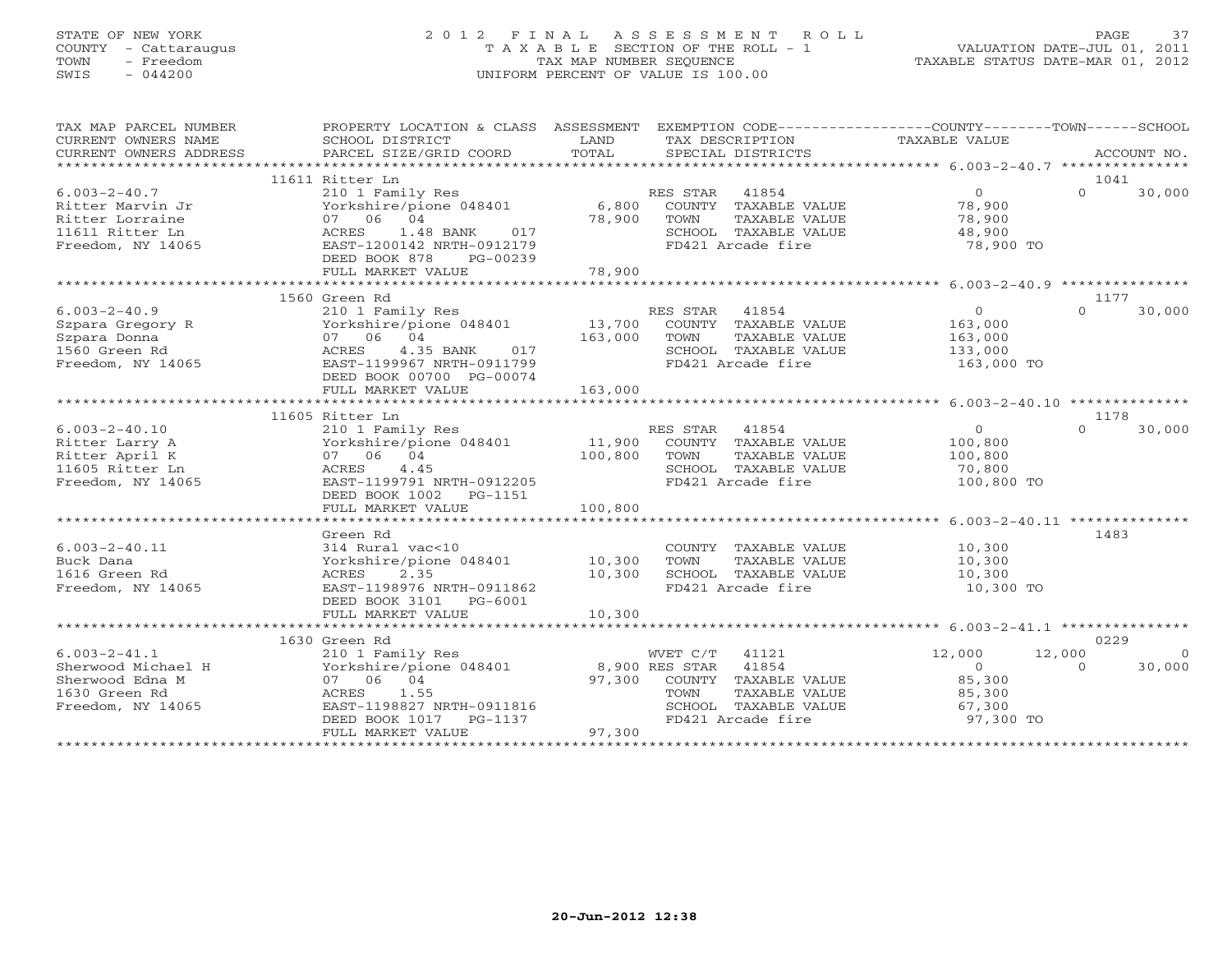#### STATE OF NEW YORK 2 0 1 2 F I N A L A S S E S S M E N T R O L L PAGE 38COUNTY - Cattaraugus T A X A B L E SECTION OF THE ROLL - 1 VALUATION DATE-JUL 01, 2011 TOWN - Freedom **TAX MAP NUMBER SEQUENCE** TAXABLE STATUS DATE-MAR 01, 2012<br>TAXABLE STATUS DATE-MAR 01, 2012 SWIS - 044200 UNIFORM PERCENT OF VALUE IS 100.00

| TAX MAP PARCEL NUMBER<br>CURRENT OWNERS NAME<br>CURRENT OWNERS ADDRESS<br>********************** | PROPERTY LOCATION & CLASS ASSESSMENT<br>SCHOOL DISTRICT<br>PARCEL SIZE/GRID COORD                                                                                                                  | LAND<br>TOTAL                              | EXEMPTION CODE-----------------COUNTY-------TOWN------SCHOOL<br>TAX DESCRIPTION<br>SPECIAL DISTRICTS                   | <b>TAXABLE VALUE</b>                                                 | ACCOUNT NO.                |
|--------------------------------------------------------------------------------------------------|----------------------------------------------------------------------------------------------------------------------------------------------------------------------------------------------------|--------------------------------------------|------------------------------------------------------------------------------------------------------------------------|----------------------------------------------------------------------|----------------------------|
|                                                                                                  |                                                                                                                                                                                                    |                                            |                                                                                                                        |                                                                      |                            |
| $6.003 - 2 - 41.2$<br>Rung James A Jr<br>Rung Victoria<br>1642 Green Rd<br>Freedom, NY 14065     | 1642 Green Rd<br>210 1 Family Res<br>Yorkshire/pione 048401<br>7 6 4<br>ACRES<br>1.95 BANK<br>032<br>EAST-1198677 NRTH-0911815<br>DEED BOOK 1016 PG-68<br>FULL MARKET VALUE<br>******************* | 9,600<br>69,100<br>69,100<br>************* | RES STAR<br>41854<br>COUNTY<br>TAXABLE VALUE<br>TOWN<br>TAXABLE VALUE<br>SCHOOL TAXABLE VALUE<br>FD421 Arcade fire     | $\circ$<br>69,100<br>69,100<br>39,100<br>69,100 TO                   | 1440<br>$\Omega$<br>30,000 |
|                                                                                                  |                                                                                                                                                                                                    |                                            |                                                                                                                        | ********************* 6.003-2-42.1 **************                    | 0263                       |
| $6.003 - 2 - 42.1$<br>Empfield Brad<br>Empfield Tammy<br>6 Traceway Rd<br>Lancaster, NY 14086    | Green Rd<br>322 Rural vac>10<br>Yorkshire/pione 048401<br>07 06 04<br>ACRES 43.80<br>EAST-1198078 NRTH-0912802<br>DEED BOOK 5745<br>PG-3002<br>FULL MARKET VALUE                                   | 44,200<br>44,200<br>44,200                 | COUNTY TAXABLE VALUE<br>TOWN<br>TAXABLE VALUE<br>SCHOOL TAXABLE VALUE<br>FD421 Arcade fire                             | 44,200<br>44,200<br>44,200<br>44,200 TO                              |                            |
|                                                                                                  | **********************                                                                                                                                                                             | * * * * * * * * * * * *                    |                                                                                                                        | ************************* 6.003-2-42.2 ***********                   |                            |
|                                                                                                  | 1676 Green Rd                                                                                                                                                                                      |                                            |                                                                                                                        |                                                                      | 1070                       |
| $6.003 - 2 - 42.2$<br>Simmons Judith<br>1676 Green Rd<br>Freedom, NY 14065                       | 411 Apartment<br>Yorkshire/pione 048401<br>07 06 04<br>ACRES<br>5.25 BANK<br>012<br>EAST-1198159 NRTH-0912005<br>DEED BOOK 00959 PG-00105                                                          | 15,200<br>100,000                          | RES STAR<br>41854<br>COUNTY TAXABLE VALUE<br>TOWN<br>TAXABLE VALUE<br>SCHOOL TAXABLE VALUE<br>FD421 Arcade fire        | $\circ$<br>100,000<br>100,000<br>70,000<br>100,000 TO                | $\Omega$<br>30,000         |
|                                                                                                  | FULL MARKET VALUE<br>***********************                                                                                                                                                       | 100,000                                    |                                                                                                                        |                                                                      |                            |
|                                                                                                  |                                                                                                                                                                                                    |                                            |                                                                                                                        |                                                                      |                            |
| $6.003 - 2 - 42.3$<br>Paprocki James<br>Green St<br>Freedom, NY 14065                            | 1666 Green Rd<br>210 1 Family Res<br>Yorkshire/pione 048401<br>07 06<br>04<br>2.20 BANK<br>ACRES<br>017<br>EAST-1198338 NRTH-0912010<br>DEED BOOK 00926 PG-00130<br>FULL MARKET VALUE              | 10,000<br>128,100<br>128,100               | 41854<br>RES STAR<br>COUNTY TAXABLE VALUE<br>TOWN<br>TAXABLE VALUE<br>SCHOOL TAXABLE VALUE<br>FD421 Arcade fire        | $\mathsf{O}$<br>128,100<br>128,100<br>98,100<br>128,100 TO           | 1144<br>$\Omega$<br>30,000 |
|                                                                                                  |                                                                                                                                                                                                    |                                            |                                                                                                                        | ************************************** 6.003-2-42.4 **************** |                            |
| $6.003 - 2 - 42.4$<br>Kane Alan S<br>1656 Green Rd<br>Freedom, NY 14065                          | 1656 Green Rd<br>210 1 Family Res<br>Yorkshire/pione 048401<br>07 06<br>04<br>ACRES<br>2.30<br>EAST-1198443 NRTH-0912016<br>DEED BOOK 00980 PG-01099<br>FULL MARKET VALUE                          | 10,200<br>77,300<br>77,300                 | RES STAR<br>41854<br>COUNTY TAXABLE VALUE<br>TOWN<br><b>TAXABLE VALUE</b><br>SCHOOL TAXABLE VALUE<br>FD421 Arcade fire | $\circ$<br>77,300<br>77,300<br>47,300<br>77,300 TO                   | 1145<br>30,000<br>$\Omega$ |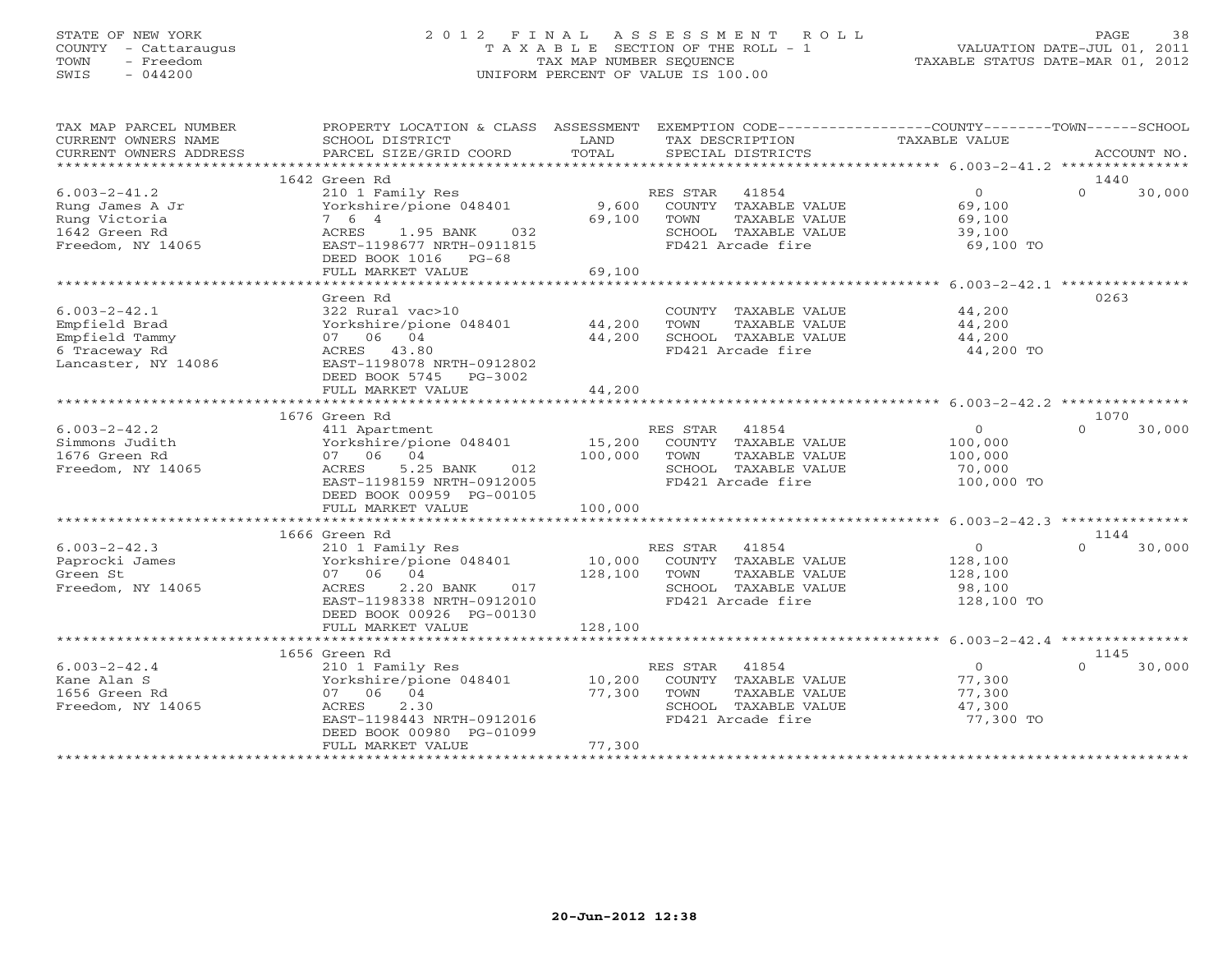# STATE OF NEW YORK 2 0 1 2 F I N A L A S S E S S M E N T R O L L PAGE 39 COUNTY - Cattaraugus T A X A B L E SECTION OF THE ROLL - 1 VALUATION DATE-JUL 01, 2011 TOWN - Freedom TAX MAP NUMBER SEQUENCE TAXABLE STATUS DATE-MAR 01, 2012 SWIS - 044200 UNIFORM PERCENT OF VALUE IS 100.00UNIFORM PERCENT OF VALUE IS 100.00

| TAX MAP PARCEL NUMBER<br>CURRENT OWNERS NAME      | PROPERTY LOCATION & CLASS ASSESSMENT EXEMPTION CODE---------------COUNTY-------TOWN-----SCHOOL<br>SCHOOL DISTRICT | LAND          | TAX DESCRIPTION       | TAXABLE VALUE     |                    |
|---------------------------------------------------|-------------------------------------------------------------------------------------------------------------------|---------------|-----------------------|-------------------|--------------------|
| CURRENT OWNERS ADDRESS<br>*********************** | PARCEL SIZE/GRID COORD                                                                                            | TOTAL         | SPECIAL DISTRICTS     |                   | ACCOUNT NO.        |
|                                                   | 1680 Green Rd                                                                                                     |               |                       |                   | 0643               |
| $6.003 - 2 - 43$                                  | 210 1 Family Res                                                                                                  |               | RES STAR<br>41854     | $\overline{O}$    | $\Omega$<br>30,000 |
| Roll Lawrence R                                   | Yorkshire/pione 048401                                                                                            | 9,200         | COUNTY TAXABLE VALUE  | 123,000           |                    |
| Roll Linda L                                      | 07 06 03                                                                                                          | 123,000       | TOWN<br>TAXABLE VALUE | 123,000           |                    |
| 1680 Green Rd                                     | ACRES<br>1.73                                                                                                     |               | SCHOOL TAXABLE VALUE  | 93,000            |                    |
| Freedom, NY 14065                                 | EAST-1197916 NRTH-0911695                                                                                         |               | FD421 Arcade fire     | 123,000 TO        |                    |
|                                                   | DEED BOOK 781<br>PG-00599                                                                                         |               |                       |                   |                    |
|                                                   | FULL MARKET VALUE                                                                                                 | 123,000       |                       |                   |                    |
|                                                   | *************************                                                                                         | ************* |                       |                   |                    |
|                                                   | 1706 Green Rd                                                                                                     |               |                       |                   | 0274               |
| $6.003 - 2 - 44$                                  | 240 Rural res                                                                                                     |               | RES STAR<br>41854     | $\circ$           | $\Omega$<br>30,000 |
| Darling Timothy                                   | Yorkshire/pione 048401                                                                                            | R<br>28,700   | COUNTY TAXABLE VALUE  | 159,600           |                    |
| Darling Constance                                 | 07 06 04                                                                                                          | 159,600       | TOWN<br>TAXABLE VALUE | 159,600           |                    |
| 1706 Green Rd                                     | ACRES 19.80                                                                                                       |               | SCHOOL TAXABLE VALUE  | 129,600           |                    |
| Freedom, NY 14065                                 | EAST-1197474 NRTH-0912023                                                                                         |               | FD421 Arcade fire     | 159,600 TO        |                    |
|                                                   | PG-01040<br>DEED BOOK 911                                                                                         |               |                       |                   |                    |
|                                                   | FULL MARKET VALUE                                                                                                 | 159,600       |                       |                   |                    |
|                                                   |                                                                                                                   |               |                       |                   |                    |
|                                                   | 1445 Bray Rd                                                                                                      |               |                       |                   | 0430               |
| $6.003 - 3 - 1.1$                                 | 240 Rural res                                                                                                     |               | RES STAR 41854        | $\overline{0}$    | $\Omega$<br>30,000 |
| Baker Richard J                                   | Yorkshire/pione 048401                                                                                            | 28,900        | COUNTY TAXABLE VALUE  | 210,200           |                    |
| Baker Barbara A                                   | 40 06 03                                                                                                          | 210,200       | TOWN<br>TAXABLE VALUE | 210,200           |                    |
| 1445 Bray Rd                                      |                                                                                                                   |               | SCHOOL TAXABLE VALUE  |                   |                    |
|                                                   | ACRES 20.15                                                                                                       |               |                       | 180,200           |                    |
| Arcade, NY 14009                                  | EAST-1201705 NRTH-0917693                                                                                         |               | FD421 Arcade fire     | 210,200 TO        |                    |
|                                                   | DEED BOOK 00944 PG-00490                                                                                          |               |                       |                   |                    |
|                                                   | FULL MARKET VALUE                                                                                                 | 210,200       |                       |                   |                    |
|                                                   |                                                                                                                   |               |                       |                   |                    |
|                                                   | 11942 Sparks Rd                                                                                                   |               |                       |                   | 0902               |
| $6.003 - 3 - 1.2$                                 | 210 1 Family Res                                                                                                  |               | RES STAR 41854        | $\overline{0}$    | $\Omega$<br>30,000 |
| Zimmer Martin E                                   | Yorkshire/pione 048401                                                                                            | 9,500         | COUNTY TAXABLE VALUE  | 139,600           |                    |
| Kelly Christine M                                 | 40 06 03                                                                                                          | 139,600 TOWN  | TAXABLE VALUE         | 139,600           |                    |
| 11942 Sparks Rd                                   | ACRES<br>1.90 BANK<br>017                                                                                         |               | SCHOOL TAXABLE VALUE  | 109,600           |                    |
| Arcade, NY 14009                                  | EAST-1201092 NRTH-0917309                                                                                         |               | FD421 Arcade fire     | 139,600 TO        |                    |
|                                                   | DEED BOOK 1029 PG-114                                                                                             |               |                       |                   |                    |
|                                                   | FULL MARKET VALUE                                                                                                 | 139,600       |                       |                   |                    |
|                                                   |                                                                                                                   |               |                       |                   |                    |
|                                                   | 11954 Sparks Rd                                                                                                   |               |                       |                   | 0960               |
| $6.003 - 3 - 1.3$                                 | 210 1 Family Res                                                                                                  |               | RES STAR<br>41854     | $0 \qquad \qquad$ | $\Omega$<br>30,000 |
| Williams William J                                | Yorkshire/pione 048401                                                                                            | 9,700         | COUNTY TAXABLE VALUE  | 127,700           |                    |
| Williams Tami A                                   | 40 06 03                                                                                                          | 127,700       | TOWN<br>TAXABLE VALUE | 127,700           |                    |
| 11954 Sparks Rd                                   | Ff 260.00                                                                                                         |               | SCHOOL TAXABLE VALUE  | 97,700            |                    |
| Arcade, NY 14009                                  | 2.00<br>ACRES                                                                                                     |               | FD421 Arcade fire     | 127,700 TO        |                    |
|                                                   | EAST-1201077 NRTH-0917566                                                                                         |               |                       |                   |                    |
|                                                   | DEED BOOK 1029<br>$PG-725$                                                                                        |               |                       |                   |                    |
|                                                   | FULL MARKET VALUE                                                                                                 | 127,700       |                       |                   |                    |
|                                                   |                                                                                                                   |               |                       |                   |                    |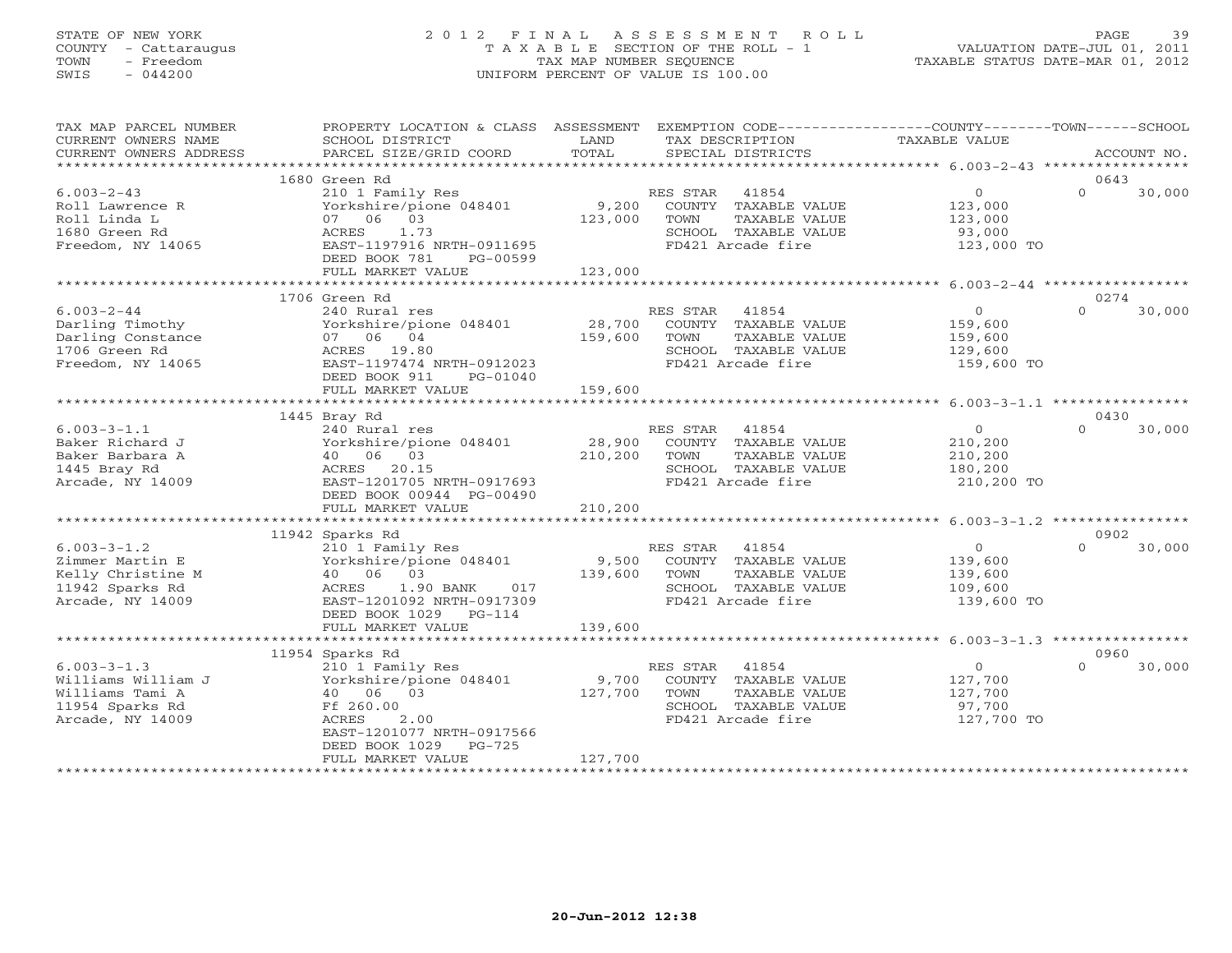# STATE OF NEW YORK 2 0 1 2 F I N A L A S S E S S M E N T R O L L PAGE 40 COUNTY - Cattaraugus T A X A B L E SECTION OF THE ROLL - 1 VALUATION DATE-JUL 01, 2011 TOWN - Freedom TAX MAP NUMBER SEQUENCE TAXABLE STATUS DATE-MAR 01, 2012 SWIS - 044200 UNIFORM PERCENT OF VALUE IS 100.00UNIFORM PERCENT OF VALUE IS 100.00

| TAX MAP PARCEL NUMBER<br>CURRENT OWNERS NAME<br>CURRENT OWNERS ADDRESS | PROPERTY LOCATION & CLASS ASSESSMENT<br>SCHOOL DISTRICT<br>PARCEL SIZE/GRID COORD | LAND<br>TOTAL | TAX DESCRIPTION<br>SPECIAL DISTRICTS      | EXEMPTION CODE-----------------COUNTY-------TOWN------SCHOOL<br>TAXABLE VALUE | ACCOUNT NO. |
|------------------------------------------------------------------------|-----------------------------------------------------------------------------------|---------------|-------------------------------------------|-------------------------------------------------------------------------------|-------------|
|                                                                        |                                                                                   |               |                                           |                                                                               |             |
|                                                                        | 1485 Sparks Rd                                                                    |               |                                           |                                                                               | 1042        |
| $6.003 - 3 - 1.5$                                                      | 283 Res w/Comuse                                                                  |               | COUNTY TAXABLE VALUE                      | 167,700                                                                       |             |
| Baker Arthur J                                                         | Yorkshire/pione 048401                                                            | 15,600        | TOWN<br>TAXABLE VALUE                     | 167,700                                                                       |             |
| PO Box 30                                                              | 40 06 03                                                                          | 167,700       | SCHOOL TAXABLE VALUE                      | 167,700                                                                       |             |
| Freedom, NY 14065                                                      | 3.60<br>ACRES                                                                     |               | FD421 Arcade fire                         | 167,700 TO                                                                    |             |
|                                                                        | EAST-1201069 NRTH-0917933                                                         |               |                                           |                                                                               |             |
|                                                                        | DEED BOOK 00987 PG-00416                                                          |               |                                           |                                                                               |             |
|                                                                        | FULL MARKET VALUE                                                                 | 167,700       |                                           |                                                                               |             |
|                                                                        | Bray Rd                                                                           |               |                                           |                                                                               | 1101        |
| $6.003 - 3 - 1.6$                                                      | 105 Vac farmland                                                                  |               | AG DIST<br>41720                          | 58,481<br>58,481                                                              | 58,481      |
| Borer John G                                                           | Yorkshire/pione 048401                                                            | 82,300        | COUNTY TAXABLE VALUE                      | 23,819                                                                        |             |
| 10826 Osmun Rd                                                         | 40 06 03                                                                          | 82,300        | TAXABLE VALUE<br>TOWN                     | 23,819                                                                        |             |
| Freedom, NY 14065                                                      | $L/p$ 944-502                                                                     |               | SCHOOL TAXABLE VALUE                      | 23,819                                                                        |             |
|                                                                        | ACRES 64.20                                                                       |               | FD421 Arcade fire                         | 82,300 TO                                                                     |             |
| MAY BE SUBJECT TO PAYMENT                                              | EAST-1203608 NRTH-0917733                                                         |               |                                           |                                                                               |             |
| UNDER AGDIST LAW TIL 2016                                              | DEED BOOK 11269 PG-8001                                                           |               |                                           |                                                                               |             |
|                                                                        | FULL MARKET VALUE                                                                 | 82,300        |                                           |                                                                               |             |
|                                                                        |                                                                                   |               |                                           |                                                                               |             |
|                                                                        | Bray Rd                                                                           |               |                                           |                                                                               | 1102        |
| $6.003 - 3 - 1.7$                                                      | 322 Rural vac>10                                                                  |               | COUNTY TAXABLE VALUE                      | 43,000                                                                        |             |
| King Eldon M Jr                                                        | Yorkshire/pione 048401 43,000                                                     |               | TAXABLE VALUE<br>TOWN                     | 43,000                                                                        |             |
| King Mary Jane<br>2035 Clear Meadow Dr                                 | 40 06 03<br>ACRES 30.15                                                           | 43,000        | SCHOOL TAXABLE VALUE<br>FD421 Arcade fire | 43,000<br>43,000 TO                                                           |             |
| Freedom, NY 14065                                                      | EAST-1205716 NRTH-0917781                                                         |               |                                           |                                                                               |             |
|                                                                        | DEED BOOK 14711 PG-7002                                                           |               |                                           |                                                                               |             |
|                                                                        | FULL MARKET VALUE                                                                 | 43,000        |                                           |                                                                               |             |
|                                                                        |                                                                                   |               |                                           |                                                                               |             |
|                                                                        | 11920 Sparks Rd                                                                   |               |                                           |                                                                               | 0626        |
| $6.003 - 3 - 2$                                                        | 210 1 Family Res                                                                  |               | RES STAR 41854                            | $\overline{0}$<br>$\cap$                                                      | 30,000      |
| Fox Rachael M                                                          | Yorkshire/pione 048401                                                            |               | 15,300 COUNTY TAXABLE VALUE               | 130,000                                                                       |             |
| Fox Timothy G                                                          | 03<br>40 06                                                                       | 130,000       | TOWN<br>TAXABLE VALUE                     | 130,000                                                                       |             |
| 11920 Sparks Rd                                                        | ACRES<br>5.28 BANK 017                                                            |               | SCHOOL TAXABLE VALUE                      | 100,000                                                                       |             |
| Arcade, NY 14009                                                       | EAST-1201211 NRTH-0917004                                                         |               | FD421 Arcade fire                         | 130,000 TO                                                                    |             |
|                                                                        | DEED BOOK 582<br>PG-9001                                                          |               |                                           |                                                                               |             |
|                                                                        | FULL MARKET VALUE                                                                 | 130,000       |                                           |                                                                               |             |
|                                                                        | 11880 Sparks Rd                                                                   |               |                                           |                                                                               | 0625        |
| $6.003 - 3 - 3.1$                                                      | 312 Vac w/imprv                                                                   |               | AG DIST<br>41720                          | 82,882<br>82,882                                                              | 82,882      |
| Borer John G                                                           | Yorkshire/pione 048401                                                            | 151,200       | COUNTY TAXABLE VALUE                      | 90,118                                                                        |             |
| 10826 Osmun Rd                                                         | 40 06 03                                                                          | 173,000       | TAXABLE VALUE<br>TOWN                     | 90,118                                                                        |             |
| Freedom, NY 14065                                                      | ACRES 144.12                                                                      |               | SCHOOL TAXABLE VALUE                      | 90,118                                                                        |             |
|                                                                        | EAST-1203458 NRTH-0916586                                                         |               | FD421 Arcade fire                         | 173,000 TO                                                                    |             |
| MAY BE SUBJECT TO PAYMENT                                              | DEED BOOK 9165 PG-6002                                                            |               |                                           |                                                                               |             |
| UNDER AGDIST LAW TIL 2016                                              | FULL MARKET VALUE                                                                 | 173,000       |                                           |                                                                               |             |
|                                                                        |                                                                                   |               |                                           |                                                                               |             |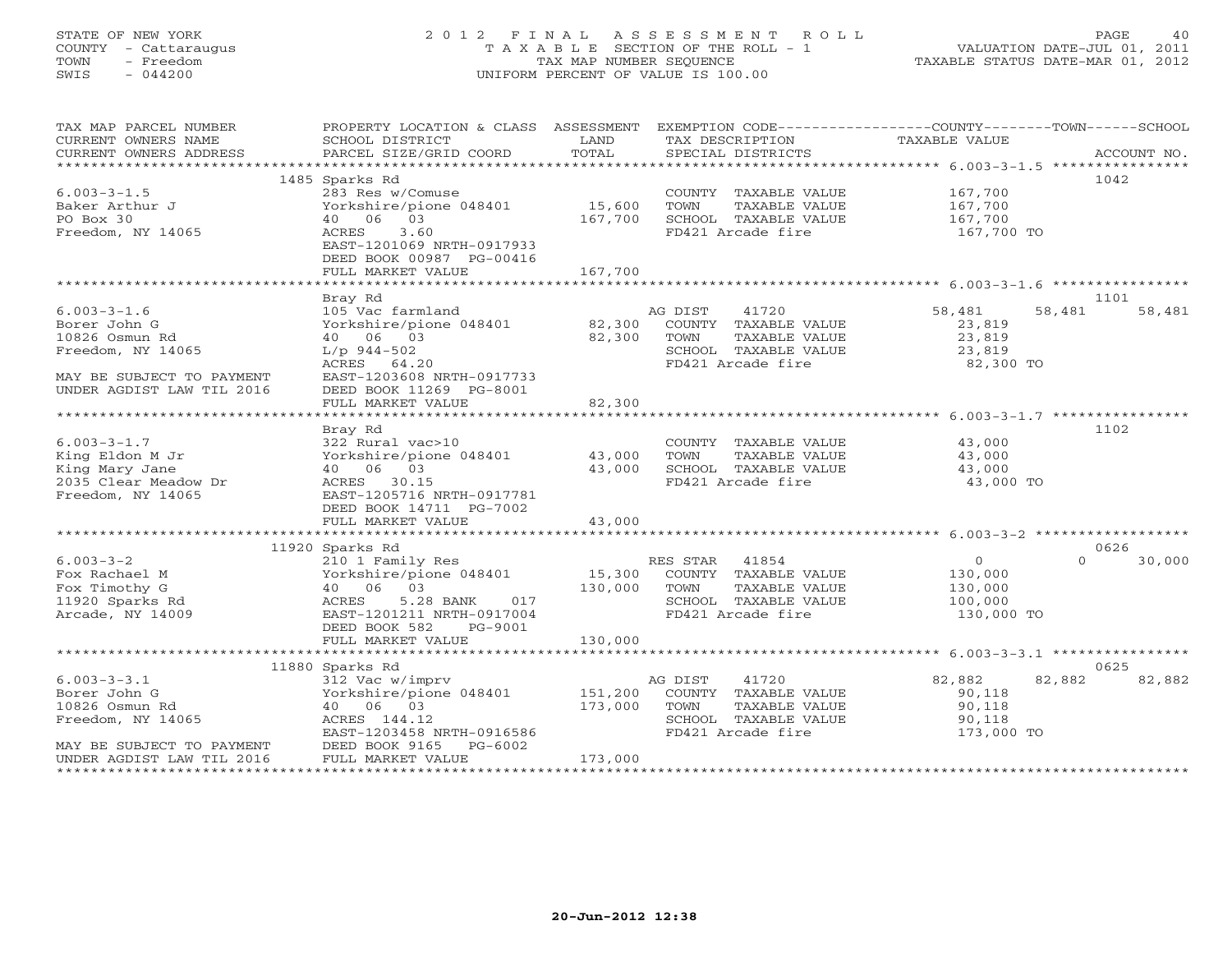# STATE OF NEW YORK 2 0 1 2 F I N A L A S S E S S M E N T R O L L PAGE 41 COUNTY - Cattaraugus T A X A B L E SECTION OF THE ROLL - 1 VALUATION DATE-JUL 01, 2011 TOWN - Freedom TAX MAP NUMBER SEQUENCE TAXABLE STATUS DATE-MAR 01, 2012 SWIS - 044200 UNIFORM PERCENT OF VALUE IS 100.00UNIFORM PERCENT OF VALUE IS 100.00

| TAX MAP PARCEL NUMBER  | PROPERTY LOCATION & CLASS ASSESSMENT EXEMPTION CODE---------------COUNTY-------TOWN------SCHOOL |              |                             |                        |          |                |
|------------------------|-------------------------------------------------------------------------------------------------|--------------|-----------------------------|------------------------|----------|----------------|
| CURRENT OWNERS NAME    | SCHOOL DISTRICT                                                                                 | LAND         | TAX DESCRIPTION             | TAXABLE VALUE          |          |                |
| CURRENT OWNERS ADDRESS | PARCEL SIZE/GRID COORD                                                                          | TOTAL        | SPECIAL DISTRICTS           |                        |          | ACCOUNT NO.    |
|                        |                                                                                                 |              |                             |                        |          |                |
|                        | 11826 Sparks Rd                                                                                 |              |                             |                        | 0755     |                |
| $6.003 - 3 - 3.2$      | 210 1 Family Res                                                                                |              | RES STAR 41854              | $\circ$                | $\Omega$ | 30,000         |
| Martin Robert A        | Yorkshire/pione $048401$ 14,600                                                                 |              | COUNTY TAXABLE VALUE        | 130,000                |          |                |
| Martin Donna J         | 40 06 03                                                                                        | 130,000      | TOWN<br>TAXABLE VALUE       | 130,000                |          |                |
| 11826 Sparks Rd Bx 173 | ACRES 4.88 BANK 017                                                                             |              | SCHOOL TAXABLE VALUE        | 100,000                |          |                |
| Freedom, NY 14065      | EAST-1201485 NRTH-0915593                                                                       |              | FD421 Arcade fire           | 130,000 TO             |          |                |
|                        | DEED BOOK 911<br>PG-00300                                                                       |              |                             |                        |          |                |
|                        | FULL MARKET VALUE                                                                               | 130,000      |                             |                        |          |                |
|                        |                                                                                                 |              |                             |                        |          |                |
|                        | 1472 Sparks Rd                                                                                  |              |                             |                        | 0809     |                |
| $6.003 - 3 - 3.3$      | 280 Res Multiple                                                                                |              | RES STAR 41854              | $\overline{0}$         | $\Omega$ | 30,000         |
| Weichmann Frederick J  | Yorkshire/pione $048401$ 20,600                                                                 |              | COUNTY TAXABLE VALUE        | 184,400                |          |                |
| Weichmann Deborah L    | 40 06 03                                                                                        | 184,400 TOWN | TAXABLE VALUE               | 184,400                |          |                |
| 1472 Weichmann Rd      | 1 Trailer                                                                                       |              | SCHOOL TAXABLE VALUE        | 154,400                |          |                |
| Freedom, NY 14065      | New Dbl Wide                                                                                    |              | FD421 Arcade fire           | 184,400 TO             |          |                |
|                        | ACRES<br>7.07                                                                                   |              |                             |                        |          |                |
|                        | EAST-1202173 NRTH-0915446                                                                       |              |                             |                        |          |                |
|                        | DEED BOOK 778<br>PG-01149                                                                       |              |                             |                        |          |                |
|                        | FULL MARKET VALUE                                                                               | 184,400      |                             |                        |          |                |
|                        |                                                                                                 |              |                             |                        |          |                |
|                        | 11796 Sparks Rd                                                                                 |              |                             |                        | 0744     |                |
| $6.003 - 3 - 3.4$      | 416 Mfg hsing pk                                                                                |              | WVET C/T 41121              | 12,000                 | 12,000   | $\overline{0}$ |
| Kepp Gary A            |                                                                                                 |              |                             | $\Omega$               | $\Omega$ | 25,012         |
| Kepp Jean H            | 110 mig iising processed at 12,700 SR STAR 41834<br>19/40 06 03 580,600 RES STAR 41854          |              |                             | $\overline{0}$         | $\Omega$ | 231,416        |
| 6066 Curriers Rd       | Ff 369.50                                                                                       |              | COUNTY TAXABLE VALUE        | $568,600$<br>$568,600$ |          |                |
| Arcade, NY 14009       | ACRES 20.30                                                                                     |              | TAXABLE VALUE<br>TOWN       |                        |          |                |
|                        | EAST-1202192 NRTH-0915202                                                                       |              | SCHOOL TAXABLE VALUE        | 324,172                |          |                |
|                        | DEED BOOK 877 PG-00454                                                                          |              | FD421 Arcade fire           | 580,600 TO             |          |                |
|                        | FULL MARKET VALUE                                                                               | 580,600      |                             |                        |          |                |
|                        |                                                                                                 |              |                             |                        |          |                |
|                        | Sparks Rd (Off)                                                                                 |              |                             |                        | 1112     |                |
| $6.003 - 3 - 3.6$      | 314 Rural vac<10                                                                                |              | COUNTY TAXABLE VALUE 10,700 |                        |          |                |
| Martin Robert A        | Yorkshire/pione 048401 10,700                                                                   |              | TOWN<br>TAXABLE VALUE       | 10,700                 |          |                |
| Martin Donna J         | 40 06 03                                                                                        | 10,700       | SCHOOL TAXABLE VALUE        | 10,700                 |          |                |
| 173 Sparks Rd          | ACRES 6.44 BANK<br>017                                                                          |              | FD421 Arcade fire           | 10,700 TO              |          |                |
| Freedom, NY 14065      | EAST-1202712 NRTH-0915614                                                                       |              |                             |                        |          |                |
|                        | DEED BOOK 00911 PG-00302                                                                        |              |                             |                        |          |                |
|                        | FULL MARKET VALUE                                                                               | 10,700       |                             |                        |          |                |
|                        |                                                                                                 |              |                             |                        |          |                |
|                        | Sparks Rd (Off)                                                                                 |              |                             |                        | 0727     |                |
| $6.003 - 3 - 4.1$      | $322$ Rural vac>10<br>Yorkshire/pione 048401 34,900                                             |              | COUNTY TAXABLE VALUE        | 34,900                 |          |                |
| Jones Motocross, LLC   |                                                                                                 |              | TOWN<br>TAXABLE VALUE       | 34,900                 |          |                |
| Calvin Kowalski        | 39 06 03                                                                                        | 34,900       | SCHOOL TAXABLE VALUE        | 34,900                 |          |                |
| 74 Livingston St       | ACRES 28.77                                                                                     |              | FD421 Arcade fire           | 34,900 TO              |          |                |
| Lancaster, NY 14086    | EAST-1202901 NRTH-0913361                                                                       |              |                             |                        |          |                |
|                        | DEED BOOK 14375 PG-2001                                                                         |              |                             |                        |          |                |
|                        | FULL MARKET VALUE                                                                               | 34,900       |                             |                        |          |                |
|                        |                                                                                                 |              |                             |                        |          |                |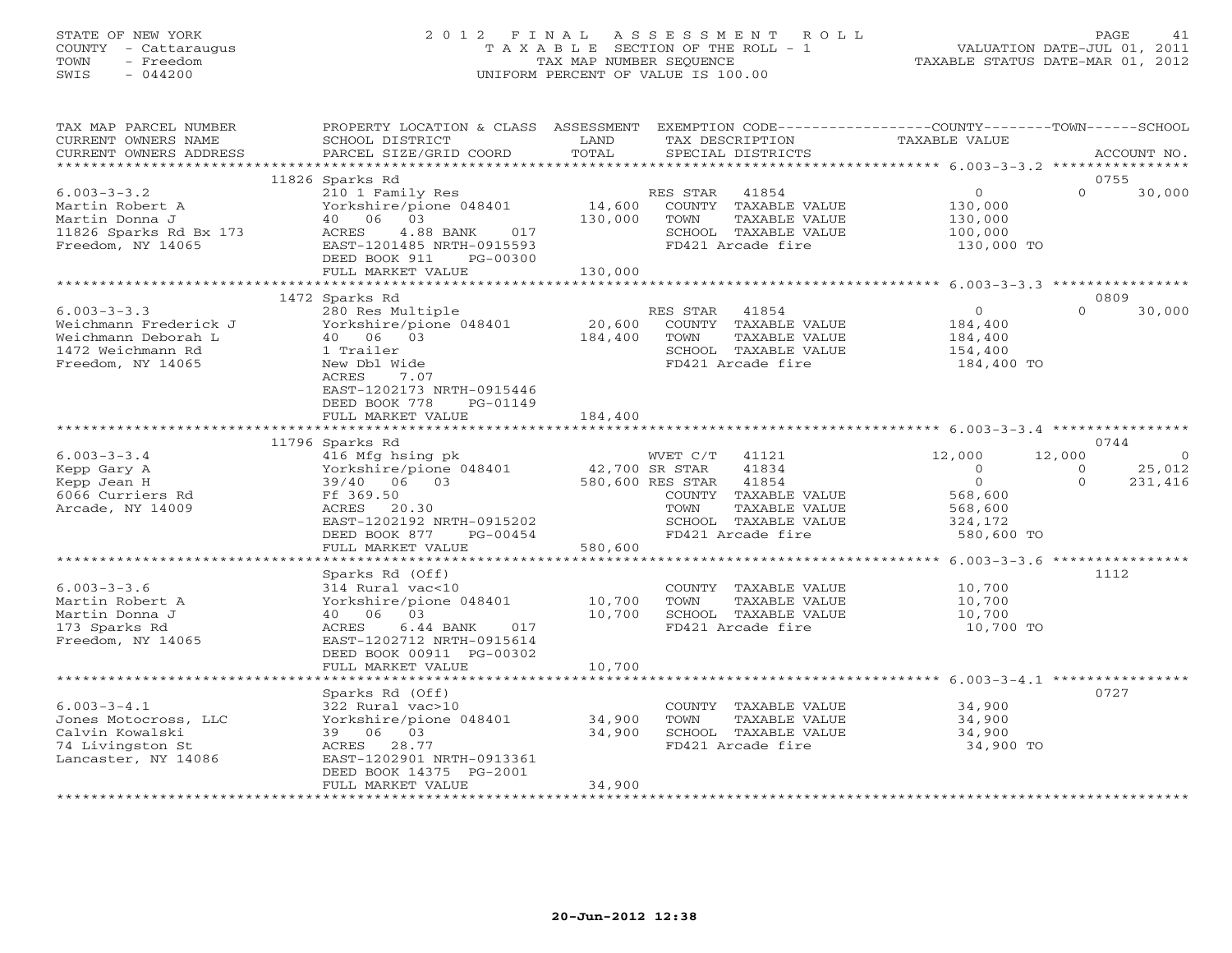## STATE OF NEW YORK 2 0 1 2 F I N A L A S S E S S M E N T R O L L PAGE 42 COUNTY - Cattaraugus T A X A B L E SECTION OF THE ROLL - 1 VALUATION DATE-JUL 01, 2011 TOWN - Freedom TAX MAP NUMBER SEQUENCE TAXABLE STATUS DATE-MAR 01, 2012 SWIS - 044200 UNIFORM PERCENT OF VALUE IS 100.00UNIFORM PERCENT OF VALUE IS 100.00

| TAX MAP PARCEL NUMBER     | PROPERTY LOCATION & CLASS ASSESSMENT EXEMPTION CODE----------------COUNTY-------TOWN------SCHOOL                                                       |         |                                           |                |                          |
|---------------------------|--------------------------------------------------------------------------------------------------------------------------------------------------------|---------|-------------------------------------------|----------------|--------------------------|
| CURRENT OWNERS NAME       | SCHOOL DISTRICT                                                                                                                                        | LAND    | TAX DESCRIPTION                           | TAXABLE VALUE  |                          |
| CURRENT OWNERS ADDRESS    | PARCEL SIZE/GRID COORD                                                                                                                                 | TOTAL   | SPECIAL DISTRICTS                         |                | ACCOUNT NO.              |
|                           |                                                                                                                                                        |         |                                           |                |                          |
| $6.003 - 3 - 4.2$         | Sparks Rd (Off)<br>322 Rural vac>10                                                                                                                    |         | 41720<br>AG DIST                          | 27,146         | 0764<br>27,146<br>27,146 |
| Borer John G              | Yorkshire/pione 048401 43,600 COUNTY TAXABLE VALUE                                                                                                     |         |                                           | 16,454         |                          |
| 10826 Osmun Rd            | 39/40 06 03                                                                                                                                            | 43,600  | TAXABLE VALUE<br>TOWN                     | 16,454         |                          |
| Freedom, NY 14065         | ACRES 40.05                                                                                                                                            |         | SCHOOL TAXABLE VALUE                      | 16,454         |                          |
|                           | EAST-1203973 NRTH-0915558                                                                                                                              |         | FD421 Arcade fire                         | 43,600 TO      |                          |
| MAY BE SUBJECT TO PAYMENT | DEED BOOK 00997 PG-00353                                                                                                                               |         |                                           |                |                          |
| UNDER AGDIST LAW TIL 2016 | FULL MARKET VALUE                                                                                                                                      | 43,600  |                                           |                |                          |
|                           |                                                                                                                                                        |         |                                           |                |                          |
|                           | Sparks Rd (Off)                                                                                                                                        |         |                                           |                | 0886                     |
| $6.003 - 3 - 4.6$         | 240 Rural res                                                                                                                                          |         | COUNTY TAXABLE VALUE                      | 109,700        |                          |
| Myers-Bartz Tiffany       | Yorkshire/pione 048401 37,100                                                                                                                          |         | TOWN<br>TAXABLE VALUE                     | 109,700        |                          |
| 365 Chaffee Rd            | 39/40 06 03                                                                                                                                            | 109,700 | SCHOOL TAXABLE VALUE                      | 109,700        |                          |
| Chaffee, NY 14060         | ACRES 32.02                                                                                                                                            |         | FD421 Arcade fire                         | 109,700 TO     |                          |
|                           | EAST-1204575 NRTH-0915090                                                                                                                              |         |                                           |                |                          |
|                           | DEED BOOK 785<br>PG-4002                                                                                                                               |         |                                           |                |                          |
|                           | FULL MARKET VALUE                                                                                                                                      | 109,700 |                                           |                |                          |
|                           | 1432 Jones Rd                                                                                                                                          |         |                                           |                | 0880                     |
| $6.003 - 3 - 4.7$         | 322 Rural vac>10                                                                                                                                       |         | COUNTY TAXABLE VALUE                      | 28,500         |                          |
| Close Richard Jr          | $\frac{1}{28}$ , $\frac{1}{28}$ , $\frac{1}{28}$ , $\frac{1}{28}$ , $\frac{1}{28}$ , $\frac{1}{28}$ , $\frac{1}{28}$ , $\frac{1}{28}$ , $\frac{1}{28}$ |         | TOWN<br>TAXABLE VALUE                     | 28,500         |                          |
| 1400 Jones Rd             | 39 06 03                                                                                                                                               | 28,500  | SCHOOL TAXABLE VALUE                      | 28,500         |                          |
| Sandusky, NY 14133        | ACRES 30.00                                                                                                                                            |         | FD421 Arcade fire                         | 28,500 TO      |                          |
|                           | EAST-1202919 NRTH-0912194                                                                                                                              |         |                                           |                |                          |
|                           | DEED BOOK 796<br>PG-00242                                                                                                                              |         |                                           |                |                          |
|                           | FULL MARKET VALUE                                                                                                                                      | 28,500  |                                           |                |                          |
|                           |                                                                                                                                                        |         |                                           |                |                          |
|                           | 12000 Mutton Hollow Rd (Off)                                                                                                                           |         |                                           |                | 0925                     |
| $6.003 - 3 - 4.8$         | 240 Rural res                                                                                                                                          |         | RES STAR 41854                            | $\overline{0}$ | $\Omega$<br>30,000       |
| Morgan Robert             | Yorkshire/pione 048401                                                                                                                                 | 36,200  | COUNTY TAXABLE VALUE                      | 137,500        |                          |
| 1200 Mutton Hollow Rd     | 39 06 03                                                                                                                                               | 137,500 | TOWN<br>TAXABLE VALUE                     | 137,500        |                          |
| Arcade, NY 14009          | ACRES 30.50 BANK 017                                                                                                                                   |         | SCHOOL TAXABLE VALUE<br>FD421 Arcade fire | 107,500        |                          |
|                           | EAST-1203890 NRTH-0913606<br>DEED BOOK 6880 PG-5004                                                                                                    |         |                                           | 137,500 TO     |                          |
|                           | FULL MARKET VALUE                                                                                                                                      | 137,500 |                                           |                |                          |
|                           |                                                                                                                                                        |         |                                           |                |                          |
|                           | Sparks Rd (Off)                                                                                                                                        |         |                                           |                | 0962                     |
| $6.003 - 3 - 4.9$         | 322 Rural vac>10                                                                                                                                       |         | COUNTY TAXABLE VALUE                      | 26,400         |                          |
| Brasky James P            | Yorkshire/pione 048401 26,400                                                                                                                          |         | TOWN<br>TAXABLE VALUE                     | 26,400         |                          |
| PO Box 163                | 39 06 03                                                                                                                                               | 26,400  | SCHOOL TAXABLE VALUE                      | 26,400         |                          |
| Sandusky, NY 14133        | ACRES 27.00                                                                                                                                            |         | FD421 Arcade fire                         | 26,400 TO      |                          |
|                           | EAST-1202879 NRTH-0914486                                                                                                                              |         |                                           |                |                          |
|                           | DEED BOOK 4169 PG-2001                                                                                                                                 |         |                                           |                |                          |
|                           | FULL MARKET VALUE                                                                                                                                      | 26,400  |                                           |                |                          |
|                           |                                                                                                                                                        |         |                                           |                |                          |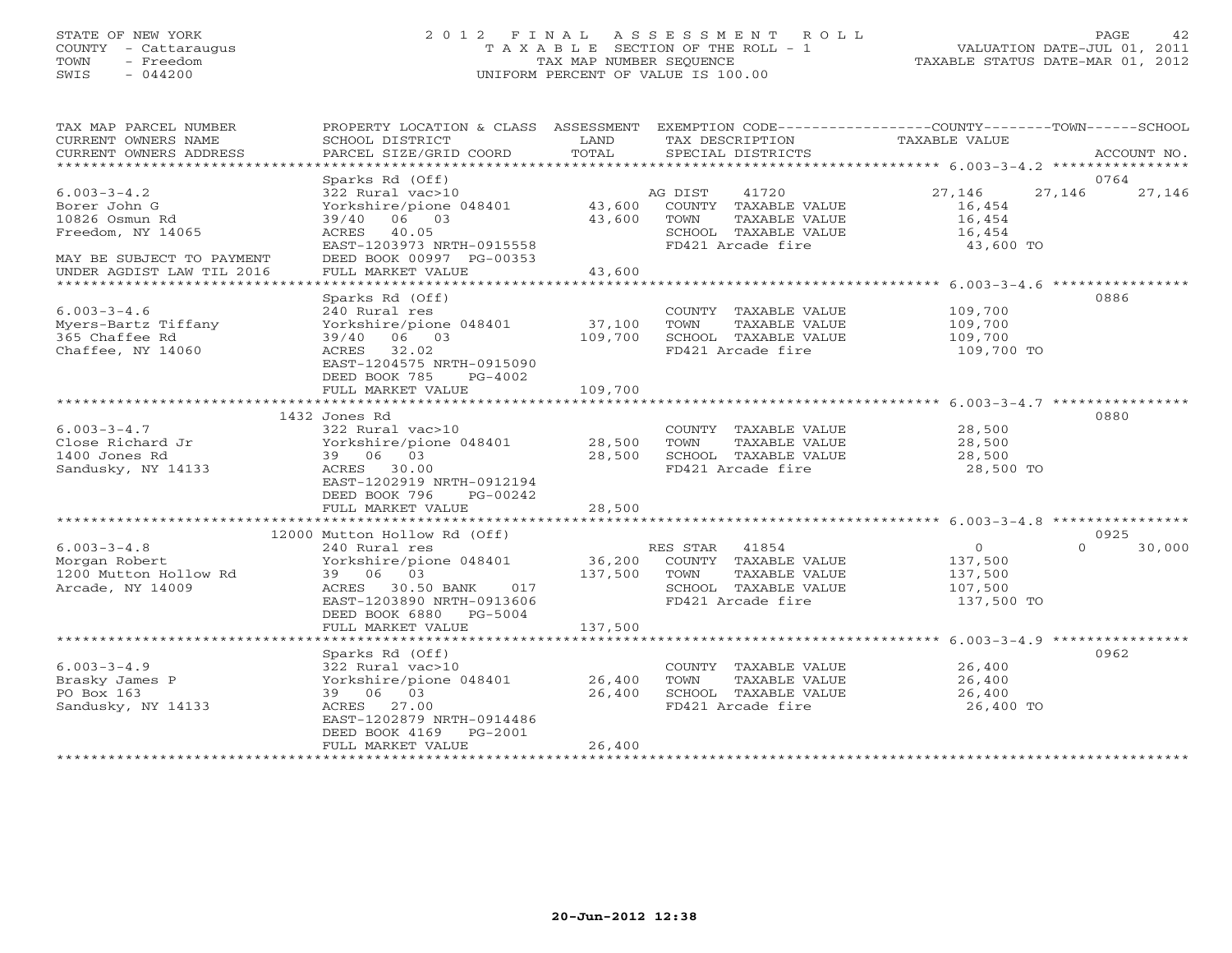STATE OF NEW YORK 2 0 1 2 F I N A L A S S E S S M E N T R O L L PAGE 43 COUNTY - Cattaraugus T A X A B L E SECTION OF THE ROLL - 1 VALUATION DATE-JUL 01, 2011 TOWN - Freedom TAX MAP NUMBER SEQUENCE TAXABLE STATUS DATE-MAR 01, 2012 SWIS - 044200 UNIFORM PERCENT OF VALUE IS 100.00UNIFORM PERCENT OF VALUE IS 100.00

| 0388<br>11560 Mutton Hollow Rd<br>75,092<br>$6.003 - 3 - 5$<br>120 Field crops<br>AG DIST<br>41720<br>75,092<br>75,092<br>Borer John G<br>Yorkshire/pione 048401<br>144,300<br>COUNTY TAXABLE VALUE<br>69,208<br>39 06 03<br>69,208<br>Meyer Julius<br>144,300<br>TOWN<br>TAXABLE VALUE<br>10826 Osmun Rd<br>ACRES 143.74<br>SCHOOL TAXABLE VALUE<br>69,208<br>EAST-1204827 NRTH-0913414<br>Freedom, NY 14065<br>FD421 Arcade fire<br>144,300 TO<br>DEED BOOK 998<br>$PG-119$<br>144,300<br>FULL MARKET VALUE<br>MAY BE SUBJECT TO PAYMENT<br>UNDER AGDIST LAW TIL 2016<br>0658<br>1400 Jones Rd<br>$6.003 - 3 - 6$<br>210 1 Family Res<br>RES STAR<br>41854<br>$\overline{O}$<br>$\Omega$<br>30,000<br>Close Richard A Jr<br>Yorkshire/pione 048401<br>11,600<br>COUNTY TAXABLE VALUE<br>69,500<br>1400 Jones Rd<br>39 06 03<br>69,500<br>TAXABLE VALUE<br>69,500<br>TOWN<br>Sandusky, NY 14133<br>ACRES<br>3.13<br>SCHOOL TAXABLE VALUE<br>39,500<br>EAST-1202577 NRTH-0911515<br>FD421 Arcade fire<br>69,500 TO<br>DEED BOOK 795<br>PG-00421<br>FULL MARKET VALUE<br>69,500<br>**************************<br>*************<br>************************************* 6 003-3-7 1 *****************<br>0487<br>11574 Sparks Rd<br>SR STAR<br>41834<br>62,200<br>$6.003 - 3 - 7.1$<br>240 Rural res<br>$\Omega$<br>$\Omega$<br>32,100<br>Reynolds Kenneth<br>Yorkshire/pione 048401<br>COUNTY TAXABLE VALUE<br>110,600<br>Reynolds Gloria J<br>39 06 03<br>110,600<br>TOWN<br>TAXABLE VALUE<br>110,600<br>11574 Rte 98<br>Ff 630.00<br>SCHOOL TAXABLE VALUE<br>48,400<br>Freedom, NY 14065<br>ACRES 24.65<br>FD421 Arcade fire<br>110,600 TO<br>EAST-1201874 NRTH-0911900<br>LD420 Light<br>110,600 TO<br>DEED BOOK 00632 PG-00271<br>110,600<br>FULL MARKET VALUE<br>1470 Jones Rd<br>1295<br>$6.003 - 3 - 7.2$<br>30,000<br>270 Mfg housing<br>RES STAR<br>41854<br>$\Omega$<br>$\Omega$<br>Reynolds Travis A<br>Yorkshire/pione 048401<br>8,200<br>COUNTY TAXABLE VALUE<br>44,900<br>Reynolds Lisa M<br>39 06 03<br>44,900<br>TOWN<br>TAXABLE VALUE<br>44,900<br>1470 Jones Rd<br>SCHOOL TAXABLE VALUE<br>Ff 270.00<br>14,900<br>Freedom, NY 14065-9411<br>FD421 Arcade fire<br>44,900 TO<br>ACRES<br>1.10<br>EAST-1202254 NRTH-0911417<br>LD420 Light<br>44,900 TO<br>DEED BOOK 2142<br>PG-9001<br>44,900<br>FULL MARKET VALUE<br>*************************** | TAX MAP PARCEL NUMBER<br>CURRENT OWNERS NAME<br>CURRENT OWNERS ADDRESS | PROPERTY LOCATION & CLASS ASSESSMENT<br>SCHOOL DISTRICT<br>PARCEL SIZE/GRID COORD | LAND<br>TOTAL | TAX DESCRIPTION<br>SPECIAL DISTRICTS | EXEMPTION CODE-----------------COUNTY-------TOWN------SCHOOL<br>TAXABLE VALUE | ACCOUNT NO. |
|-------------------------------------------------------------------------------------------------------------------------------------------------------------------------------------------------------------------------------------------------------------------------------------------------------------------------------------------------------------------------------------------------------------------------------------------------------------------------------------------------------------------------------------------------------------------------------------------------------------------------------------------------------------------------------------------------------------------------------------------------------------------------------------------------------------------------------------------------------------------------------------------------------------------------------------------------------------------------------------------------------------------------------------------------------------------------------------------------------------------------------------------------------------------------------------------------------------------------------------------------------------------------------------------------------------------------------------------------------------------------------------------------------------------------------------------------------------------------------------------------------------------------------------------------------------------------------------------------------------------------------------------------------------------------------------------------------------------------------------------------------------------------------------------------------------------------------------------------------------------------------------------------------------------------------------------------------------------------------------------------------------------------------------------------------------------------------------------------------------------------------------------------------------------------------------------------------------------------------------------------------------------------------------------------------------------------------------------------------------------|------------------------------------------------------------------------|-----------------------------------------------------------------------------------|---------------|--------------------------------------|-------------------------------------------------------------------------------|-------------|
|                                                                                                                                                                                                                                                                                                                                                                                                                                                                                                                                                                                                                                                                                                                                                                                                                                                                                                                                                                                                                                                                                                                                                                                                                                                                                                                                                                                                                                                                                                                                                                                                                                                                                                                                                                                                                                                                                                                                                                                                                                                                                                                                                                                                                                                                                                                                                                   |                                                                        |                                                                                   |               |                                      |                                                                               |             |
|                                                                                                                                                                                                                                                                                                                                                                                                                                                                                                                                                                                                                                                                                                                                                                                                                                                                                                                                                                                                                                                                                                                                                                                                                                                                                                                                                                                                                                                                                                                                                                                                                                                                                                                                                                                                                                                                                                                                                                                                                                                                                                                                                                                                                                                                                                                                                                   |                                                                        |                                                                                   |               |                                      |                                                                               |             |
|                                                                                                                                                                                                                                                                                                                                                                                                                                                                                                                                                                                                                                                                                                                                                                                                                                                                                                                                                                                                                                                                                                                                                                                                                                                                                                                                                                                                                                                                                                                                                                                                                                                                                                                                                                                                                                                                                                                                                                                                                                                                                                                                                                                                                                                                                                                                                                   |                                                                        |                                                                                   |               |                                      |                                                                               |             |
|                                                                                                                                                                                                                                                                                                                                                                                                                                                                                                                                                                                                                                                                                                                                                                                                                                                                                                                                                                                                                                                                                                                                                                                                                                                                                                                                                                                                                                                                                                                                                                                                                                                                                                                                                                                                                                                                                                                                                                                                                                                                                                                                                                                                                                                                                                                                                                   |                                                                        |                                                                                   |               |                                      |                                                                               |             |
|                                                                                                                                                                                                                                                                                                                                                                                                                                                                                                                                                                                                                                                                                                                                                                                                                                                                                                                                                                                                                                                                                                                                                                                                                                                                                                                                                                                                                                                                                                                                                                                                                                                                                                                                                                                                                                                                                                                                                                                                                                                                                                                                                                                                                                                                                                                                                                   |                                                                        |                                                                                   |               |                                      |                                                                               |             |
|                                                                                                                                                                                                                                                                                                                                                                                                                                                                                                                                                                                                                                                                                                                                                                                                                                                                                                                                                                                                                                                                                                                                                                                                                                                                                                                                                                                                                                                                                                                                                                                                                                                                                                                                                                                                                                                                                                                                                                                                                                                                                                                                                                                                                                                                                                                                                                   |                                                                        |                                                                                   |               |                                      |                                                                               |             |
|                                                                                                                                                                                                                                                                                                                                                                                                                                                                                                                                                                                                                                                                                                                                                                                                                                                                                                                                                                                                                                                                                                                                                                                                                                                                                                                                                                                                                                                                                                                                                                                                                                                                                                                                                                                                                                                                                                                                                                                                                                                                                                                                                                                                                                                                                                                                                                   |                                                                        |                                                                                   |               |                                      |                                                                               |             |
|                                                                                                                                                                                                                                                                                                                                                                                                                                                                                                                                                                                                                                                                                                                                                                                                                                                                                                                                                                                                                                                                                                                                                                                                                                                                                                                                                                                                                                                                                                                                                                                                                                                                                                                                                                                                                                                                                                                                                                                                                                                                                                                                                                                                                                                                                                                                                                   |                                                                        |                                                                                   |               |                                      |                                                                               |             |
|                                                                                                                                                                                                                                                                                                                                                                                                                                                                                                                                                                                                                                                                                                                                                                                                                                                                                                                                                                                                                                                                                                                                                                                                                                                                                                                                                                                                                                                                                                                                                                                                                                                                                                                                                                                                                                                                                                                                                                                                                                                                                                                                                                                                                                                                                                                                                                   |                                                                        |                                                                                   |               |                                      |                                                                               |             |
|                                                                                                                                                                                                                                                                                                                                                                                                                                                                                                                                                                                                                                                                                                                                                                                                                                                                                                                                                                                                                                                                                                                                                                                                                                                                                                                                                                                                                                                                                                                                                                                                                                                                                                                                                                                                                                                                                                                                                                                                                                                                                                                                                                                                                                                                                                                                                                   |                                                                        |                                                                                   |               |                                      |                                                                               |             |
|                                                                                                                                                                                                                                                                                                                                                                                                                                                                                                                                                                                                                                                                                                                                                                                                                                                                                                                                                                                                                                                                                                                                                                                                                                                                                                                                                                                                                                                                                                                                                                                                                                                                                                                                                                                                                                                                                                                                                                                                                                                                                                                                                                                                                                                                                                                                                                   |                                                                        |                                                                                   |               |                                      |                                                                               |             |
|                                                                                                                                                                                                                                                                                                                                                                                                                                                                                                                                                                                                                                                                                                                                                                                                                                                                                                                                                                                                                                                                                                                                                                                                                                                                                                                                                                                                                                                                                                                                                                                                                                                                                                                                                                                                                                                                                                                                                                                                                                                                                                                                                                                                                                                                                                                                                                   |                                                                        |                                                                                   |               |                                      |                                                                               |             |
|                                                                                                                                                                                                                                                                                                                                                                                                                                                                                                                                                                                                                                                                                                                                                                                                                                                                                                                                                                                                                                                                                                                                                                                                                                                                                                                                                                                                                                                                                                                                                                                                                                                                                                                                                                                                                                                                                                                                                                                                                                                                                                                                                                                                                                                                                                                                                                   |                                                                        |                                                                                   |               |                                      |                                                                               |             |
|                                                                                                                                                                                                                                                                                                                                                                                                                                                                                                                                                                                                                                                                                                                                                                                                                                                                                                                                                                                                                                                                                                                                                                                                                                                                                                                                                                                                                                                                                                                                                                                                                                                                                                                                                                                                                                                                                                                                                                                                                                                                                                                                                                                                                                                                                                                                                                   |                                                                        |                                                                                   |               |                                      |                                                                               |             |
|                                                                                                                                                                                                                                                                                                                                                                                                                                                                                                                                                                                                                                                                                                                                                                                                                                                                                                                                                                                                                                                                                                                                                                                                                                                                                                                                                                                                                                                                                                                                                                                                                                                                                                                                                                                                                                                                                                                                                                                                                                                                                                                                                                                                                                                                                                                                                                   |                                                                        |                                                                                   |               |                                      |                                                                               |             |
|                                                                                                                                                                                                                                                                                                                                                                                                                                                                                                                                                                                                                                                                                                                                                                                                                                                                                                                                                                                                                                                                                                                                                                                                                                                                                                                                                                                                                                                                                                                                                                                                                                                                                                                                                                                                                                                                                                                                                                                                                                                                                                                                                                                                                                                                                                                                                                   |                                                                        |                                                                                   |               |                                      |                                                                               |             |
|                                                                                                                                                                                                                                                                                                                                                                                                                                                                                                                                                                                                                                                                                                                                                                                                                                                                                                                                                                                                                                                                                                                                                                                                                                                                                                                                                                                                                                                                                                                                                                                                                                                                                                                                                                                                                                                                                                                                                                                                                                                                                                                                                                                                                                                                                                                                                                   |                                                                        |                                                                                   |               |                                      |                                                                               |             |
|                                                                                                                                                                                                                                                                                                                                                                                                                                                                                                                                                                                                                                                                                                                                                                                                                                                                                                                                                                                                                                                                                                                                                                                                                                                                                                                                                                                                                                                                                                                                                                                                                                                                                                                                                                                                                                                                                                                                                                                                                                                                                                                                                                                                                                                                                                                                                                   |                                                                        |                                                                                   |               |                                      |                                                                               |             |
|                                                                                                                                                                                                                                                                                                                                                                                                                                                                                                                                                                                                                                                                                                                                                                                                                                                                                                                                                                                                                                                                                                                                                                                                                                                                                                                                                                                                                                                                                                                                                                                                                                                                                                                                                                                                                                                                                                                                                                                                                                                                                                                                                                                                                                                                                                                                                                   |                                                                        |                                                                                   |               |                                      |                                                                               |             |
|                                                                                                                                                                                                                                                                                                                                                                                                                                                                                                                                                                                                                                                                                                                                                                                                                                                                                                                                                                                                                                                                                                                                                                                                                                                                                                                                                                                                                                                                                                                                                                                                                                                                                                                                                                                                                                                                                                                                                                                                                                                                                                                                                                                                                                                                                                                                                                   |                                                                        |                                                                                   |               |                                      |                                                                               |             |
|                                                                                                                                                                                                                                                                                                                                                                                                                                                                                                                                                                                                                                                                                                                                                                                                                                                                                                                                                                                                                                                                                                                                                                                                                                                                                                                                                                                                                                                                                                                                                                                                                                                                                                                                                                                                                                                                                                                                                                                                                                                                                                                                                                                                                                                                                                                                                                   |                                                                        |                                                                                   |               |                                      |                                                                               |             |
|                                                                                                                                                                                                                                                                                                                                                                                                                                                                                                                                                                                                                                                                                                                                                                                                                                                                                                                                                                                                                                                                                                                                                                                                                                                                                                                                                                                                                                                                                                                                                                                                                                                                                                                                                                                                                                                                                                                                                                                                                                                                                                                                                                                                                                                                                                                                                                   |                                                                        |                                                                                   |               |                                      |                                                                               |             |
|                                                                                                                                                                                                                                                                                                                                                                                                                                                                                                                                                                                                                                                                                                                                                                                                                                                                                                                                                                                                                                                                                                                                                                                                                                                                                                                                                                                                                                                                                                                                                                                                                                                                                                                                                                                                                                                                                                                                                                                                                                                                                                                                                                                                                                                                                                                                                                   |                                                                        |                                                                                   |               |                                      |                                                                               |             |
|                                                                                                                                                                                                                                                                                                                                                                                                                                                                                                                                                                                                                                                                                                                                                                                                                                                                                                                                                                                                                                                                                                                                                                                                                                                                                                                                                                                                                                                                                                                                                                                                                                                                                                                                                                                                                                                                                                                                                                                                                                                                                                                                                                                                                                                                                                                                                                   |                                                                        |                                                                                   |               |                                      |                                                                               |             |
|                                                                                                                                                                                                                                                                                                                                                                                                                                                                                                                                                                                                                                                                                                                                                                                                                                                                                                                                                                                                                                                                                                                                                                                                                                                                                                                                                                                                                                                                                                                                                                                                                                                                                                                                                                                                                                                                                                                                                                                                                                                                                                                                                                                                                                                                                                                                                                   |                                                                        |                                                                                   |               |                                      |                                                                               |             |
|                                                                                                                                                                                                                                                                                                                                                                                                                                                                                                                                                                                                                                                                                                                                                                                                                                                                                                                                                                                                                                                                                                                                                                                                                                                                                                                                                                                                                                                                                                                                                                                                                                                                                                                                                                                                                                                                                                                                                                                                                                                                                                                                                                                                                                                                                                                                                                   |                                                                        |                                                                                   |               |                                      |                                                                               |             |
|                                                                                                                                                                                                                                                                                                                                                                                                                                                                                                                                                                                                                                                                                                                                                                                                                                                                                                                                                                                                                                                                                                                                                                                                                                                                                                                                                                                                                                                                                                                                                                                                                                                                                                                                                                                                                                                                                                                                                                                                                                                                                                                                                                                                                                                                                                                                                                   |                                                                        |                                                                                   |               |                                      |                                                                               |             |
|                                                                                                                                                                                                                                                                                                                                                                                                                                                                                                                                                                                                                                                                                                                                                                                                                                                                                                                                                                                                                                                                                                                                                                                                                                                                                                                                                                                                                                                                                                                                                                                                                                                                                                                                                                                                                                                                                                                                                                                                                                                                                                                                                                                                                                                                                                                                                                   |                                                                        |                                                                                   |               |                                      |                                                                               |             |
|                                                                                                                                                                                                                                                                                                                                                                                                                                                                                                                                                                                                                                                                                                                                                                                                                                                                                                                                                                                                                                                                                                                                                                                                                                                                                                                                                                                                                                                                                                                                                                                                                                                                                                                                                                                                                                                                                                                                                                                                                                                                                                                                                                                                                                                                                                                                                                   |                                                                        |                                                                                   |               |                                      |                                                                               |             |
|                                                                                                                                                                                                                                                                                                                                                                                                                                                                                                                                                                                                                                                                                                                                                                                                                                                                                                                                                                                                                                                                                                                                                                                                                                                                                                                                                                                                                                                                                                                                                                                                                                                                                                                                                                                                                                                                                                                                                                                                                                                                                                                                                                                                                                                                                                                                                                   |                                                                        |                                                                                   |               |                                      |                                                                               |             |
|                                                                                                                                                                                                                                                                                                                                                                                                                                                                                                                                                                                                                                                                                                                                                                                                                                                                                                                                                                                                                                                                                                                                                                                                                                                                                                                                                                                                                                                                                                                                                                                                                                                                                                                                                                                                                                                                                                                                                                                                                                                                                                                                                                                                                                                                                                                                                                   |                                                                        |                                                                                   |               |                                      |                                                                               |             |
|                                                                                                                                                                                                                                                                                                                                                                                                                                                                                                                                                                                                                                                                                                                                                                                                                                                                                                                                                                                                                                                                                                                                                                                                                                                                                                                                                                                                                                                                                                                                                                                                                                                                                                                                                                                                                                                                                                                                                                                                                                                                                                                                                                                                                                                                                                                                                                   |                                                                        |                                                                                   |               |                                      |                                                                               |             |
|                                                                                                                                                                                                                                                                                                                                                                                                                                                                                                                                                                                                                                                                                                                                                                                                                                                                                                                                                                                                                                                                                                                                                                                                                                                                                                                                                                                                                                                                                                                                                                                                                                                                                                                                                                                                                                                                                                                                                                                                                                                                                                                                                                                                                                                                                                                                                                   |                                                                        |                                                                                   |               |                                      |                                                                               |             |
|                                                                                                                                                                                                                                                                                                                                                                                                                                                                                                                                                                                                                                                                                                                                                                                                                                                                                                                                                                                                                                                                                                                                                                                                                                                                                                                                                                                                                                                                                                                                                                                                                                                                                                                                                                                                                                                                                                                                                                                                                                                                                                                                                                                                                                                                                                                                                                   |                                                                        |                                                                                   |               |                                      |                                                                               |             |
|                                                                                                                                                                                                                                                                                                                                                                                                                                                                                                                                                                                                                                                                                                                                                                                                                                                                                                                                                                                                                                                                                                                                                                                                                                                                                                                                                                                                                                                                                                                                                                                                                                                                                                                                                                                                                                                                                                                                                                                                                                                                                                                                                                                                                                                                                                                                                                   |                                                                        |                                                                                   |               |                                      |                                                                               |             |
|                                                                                                                                                                                                                                                                                                                                                                                                                                                                                                                                                                                                                                                                                                                                                                                                                                                                                                                                                                                                                                                                                                                                                                                                                                                                                                                                                                                                                                                                                                                                                                                                                                                                                                                                                                                                                                                                                                                                                                                                                                                                                                                                                                                                                                                                                                                                                                   |                                                                        |                                                                                   |               |                                      |                                                                               |             |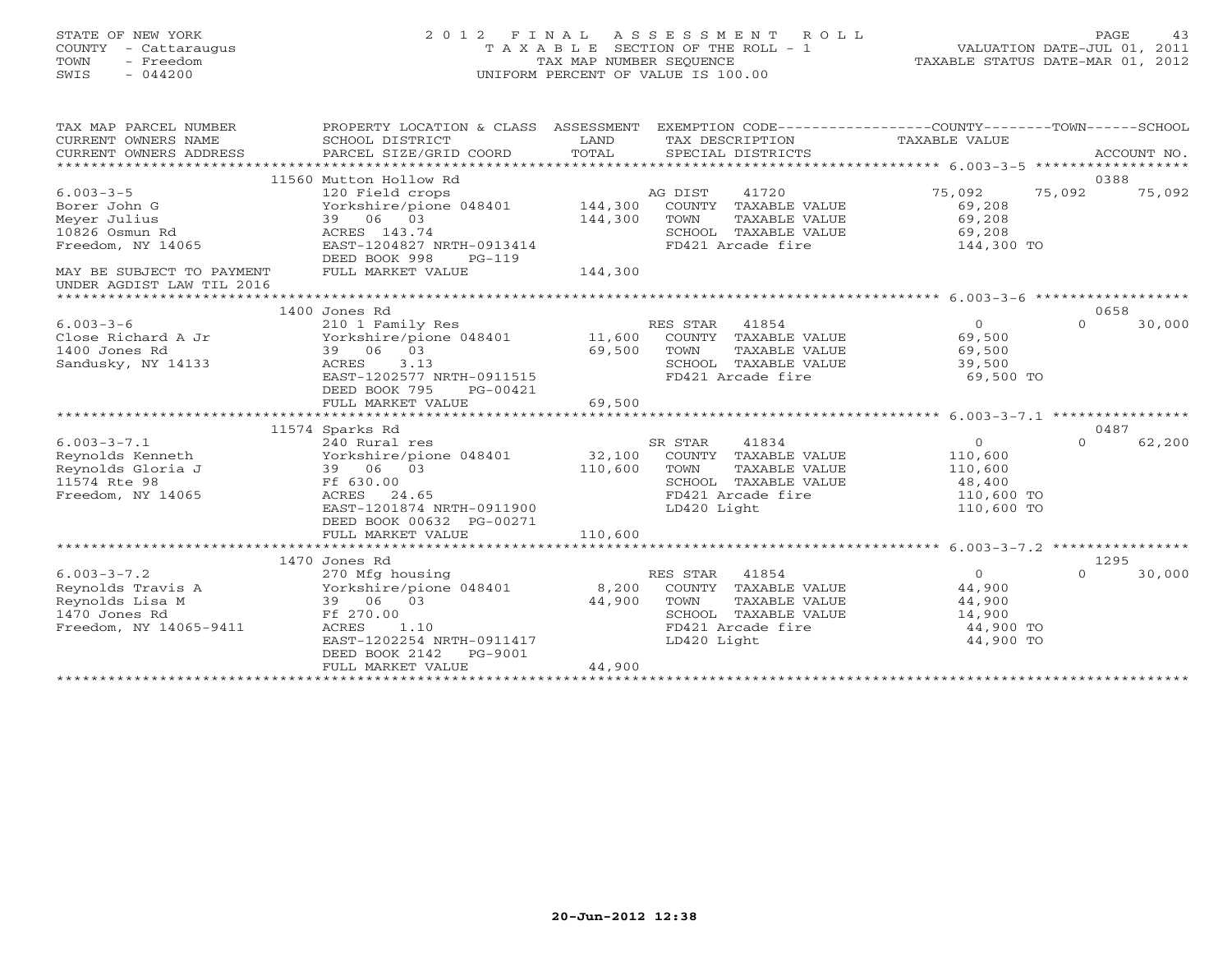# STATE OF NEW YORK 2 0 1 2 F I N A L A S S E S S M E N T R O L L PAGE 44 COUNTY - Cattaraugus T A X A B L E SECTION OF THE ROLL - 1 VALUATION DATE-JUL 01, 2011 TOWN - Freedom TAX MAP NUMBER SEQUENCE TAXABLE STATUS DATE-MAR 01, 2012 SWIS - 044200 UNIFORM PERCENT OF VALUE IS 100.00UNIFORM PERCENT OF VALUE IS 100.00

| TAX MAP PARCEL NUMBER<br>CURRENT OWNERS NAME<br>CURRENT OWNERS ADDRESS | PROPERTY LOCATION & CLASS ASSESSMENT<br>SCHOOL DISTRICT<br>PARCEL SIZE/GRID COORD | LAND<br>TAX DESCRIPTION<br>TOTAL<br>SPECIAL DISTRICTS | EXEMPTION CODE-----------------COUNTY-------TOWN------SCHOOL<br>TAXABLE VALUE | ACCOUNT NO.                             |
|------------------------------------------------------------------------|-----------------------------------------------------------------------------------|-------------------------------------------------------|-------------------------------------------------------------------------------|-----------------------------------------|
|                                                                        |                                                                                   |                                                       |                                                                               |                                         |
|                                                                        | 11584 Sparks Rd                                                                   |                                                       |                                                                               | 0154                                    |
| $6.003 - 3 - 8$<br>Czesak Stefan                                       | 210 1 Family Res<br>Yorkshire/pione 048401                                        | WVET C/T 41121<br>8,700 SR STAR                       | 12,000<br>41834<br>$\overline{0}$                                             | 12,000<br>$\circ$<br>62,200<br>$\Omega$ |
| Czesak Genevieve H                                                     | 39 06 04                                                                          | 96,400                                                | 84,400<br>COUNTY TAXABLE VALUE                                                |                                         |
| 11584 Sparks Rd                                                        | ACRES<br>1.39                                                                     | TOWN                                                  | TAXABLE VALUE<br>84,400                                                       |                                         |
| Freedom, NY 14065                                                      | EAST-1201229 NRTH-0911875                                                         |                                                       | SCHOOL TAXABLE VALUE<br>34,200                                                |                                         |
|                                                                        | DEED BOOK 867<br>PG-00851                                                         | FD421 Arcade fire                                     | 96,400 TO                                                                     |                                         |
|                                                                        | FULL MARKET VALUE                                                                 | 96,400 LD420 Light                                    | 96,400 TO                                                                     |                                         |
|                                                                        |                                                                                   |                                                       |                                                                               |                                         |
|                                                                        | 11597 Sparks Rd                                                                   |                                                       |                                                                               | 0308                                    |
| $6.003 - 3 - 9.1$                                                      | 210 1 Family Res                                                                  | RES STAR                                              | $\overline{0}$<br>41854                                                       | $\Omega$<br>30,000                      |
| Pleace John R                                                          | Zio i family Nes<br>Yorkshire/pione 048401                                        | 7,800<br>COUNTY TAXABLE VALUE                         | 92,900                                                                        |                                         |
| Pleace Milissa J                                                       | 07 06 04                                                                          | 92,900<br>TOWN                                        | TAXABLE VALUE<br>92,900                                                       |                                         |
| 11597 Sparks Rd                                                        | FRNT 180.00 DPTH 170.00                                                           |                                                       | SCHOOL TAXABLE VALUE<br>62,900                                                |                                         |
| Freedom, NY 14065                                                      | 017<br>BANK                                                                       | FD421 Arcade fire                                     | 92,900 TO                                                                     |                                         |
|                                                                        | EAST-1200942 NRTH-0912054                                                         | LD420 Light                                           |                                                                               | 92,900 TO                               |
|                                                                        | DEED BOOK 1001 PG-1112                                                            |                                                       |                                                                               |                                         |
|                                                                        | FULL MARKET VALUE                                                                 | 92,900                                                |                                                                               |                                         |
|                                                                        |                                                                                   |                                                       |                                                                               |                                         |
|                                                                        | 11594 Sparks Rd                                                                   |                                                       |                                                                               | 0309                                    |
| $6.003 - 3 - 9.2$                                                      | 210 1 Family Res                                                                  | COUNTY TAXABLE VALUE                                  | 81,000                                                                        |                                         |
| Lucas William T                                                        | Yorkshire/pione 048401                                                            | 7,900<br>TOWN                                         | TAXABLE VALUE<br>81,000                                                       |                                         |
| Lucas Georgetta                                                        | 39 06 03                                                                          | 81,000                                                | SCHOOL TAXABLE VALUE<br>81,000                                                |                                         |
| 2165 Moss Farm Rd                                                      | FRNT 100.00 DPTH 340.00                                                           |                                                       | FD421 Arcade fire<br>81,000 TO                                                |                                         |
| Hickory, NC 28602                                                      | EAST-1201222 NRTH-0912026                                                         | LD420 Light                                           |                                                                               | 81,000 TO                               |
|                                                                        | DEED BOOK 779<br>PG-01025                                                         |                                                       |                                                                               |                                         |
|                                                                        | FULL MARKET VALUE                                                                 | 81,000                                                |                                                                               |                                         |
|                                                                        |                                                                                   |                                                       |                                                                               |                                         |
|                                                                        | 11606 Sparks Rd                                                                   |                                                       |                                                                               | 0026                                    |
| $6.003 - 3 - 10$                                                       | 210 1 Family Res                                                                  | WVET C/T 41121                                        | 10,095                                                                        | 10,095<br>$\Omega$                      |
| Carlson William C                                                      | Yorkshire/pione 048401                                                            | 9,200 RES STAR                                        | 41854<br>$\overline{0}$<br>57,205                                             | 30,000<br>$\Omega$                      |
| Carlson Joan B                                                         | 39 06 03<br>1.72<br>ACRES                                                         | 67,300<br>COUNTY TAXABLE VALUE<br>TOWN                | TAXABLE VALUE                                                                 |                                         |
| 11606 Sparks Rd<br>Freedom, NY 14065                                   | EAST-1201180 NRTH-0912223                                                         | SCHOOL TAXABLE VALUE                                  | 57,205<br>37,300                                                              |                                         |
|                                                                        | DEED BOOK 772<br>PG-00786                                                         | FD421 Arcade fire                                     | 67,300 TO                                                                     |                                         |
|                                                                        | FULL MARKET VALUE                                                                 | 67,300 LD420 Light                                    |                                                                               | 67,300 TO                               |
|                                                                        |                                                                                   |                                                       |                                                                               |                                         |
|                                                                        | Sparks Rd                                                                         |                                                       |                                                                               | 0383                                    |
| $6.003 - 3 - 11.1$                                                     | 314 Rural vac<10                                                                  |                                                       | 10,200<br>COUNTY TAXABLE VALUE                                                |                                         |
| Mahiques Robert                                                        | Yorkshire/pione 048401                                                            | 10,200<br>TOWN                                        | TAXABLE VALUE<br>10,200                                                       |                                         |
| 10396 Osmun Rd                                                         | 39 06 03                                                                          | 10,200<br>SCHOOL TAXABLE VALUE                        | 10,200                                                                        |                                         |
| Freedom, NY 14065                                                      | 2.30<br>ACRES                                                                     | FD421 Arcade fire                                     | 10,200 TO                                                                     |                                         |
|                                                                        | EAST-1201322 NRTH-0913234                                                         |                                                       |                                                                               |                                         |
|                                                                        | DEED BOOK 17391 PG-4001                                                           |                                                       |                                                                               |                                         |
|                                                                        | FULL MARKET VALUE                                                                 | 10,200                                                |                                                                               |                                         |
|                                                                        |                                                                                   |                                                       |                                                                               |                                         |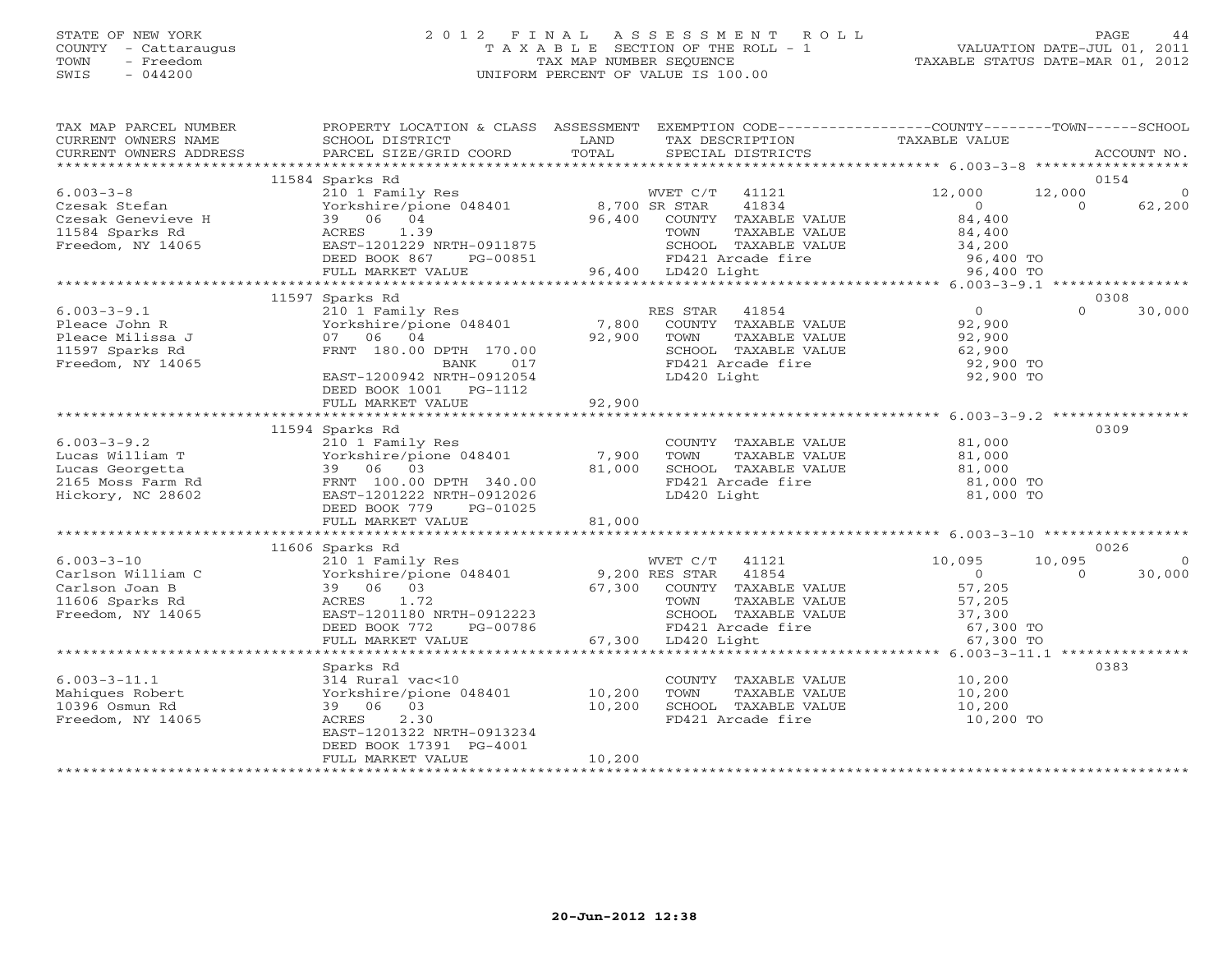## STATE OF NEW YORK 2 0 1 2 F I N A L A S S E S S M E N T R O L L PAGE 45 COUNTY - Cattaraugus T A X A B L E SECTION OF THE ROLL - 1 VALUATION DATE-JUL 01, 2011 TOWN - Freedom TAX MAP NUMBER SEQUENCE TAXABLE STATUS DATE-MAR 01, 2012 SWIS - 044200 UNIFORM PERCENT OF VALUE IS 100.00UNIFORM PERCENT OF VALUE IS 100.00

| TAX MAP PARCEL NUMBER<br>CURRENT OWNERS NAME<br>CURRENT OWNERS ADDRESS                              | PROPERTY LOCATION & CLASS ASSESSMENT<br>SCHOOL DISTRICT<br>PARCEL SIZE/GRID COORD                                                                                                                     | LAND<br>TOTAL                |                                                       | TAX DESCRIPTION<br>SPECIAL DISTRICTS                                                                          | EXEMPTION CODE-----------------COUNTY-------TOWN------SCHOOL<br><b>TAXABLE VALUE</b> |                              | ACCOUNT NO.                                  |
|-----------------------------------------------------------------------------------------------------|-------------------------------------------------------------------------------------------------------------------------------------------------------------------------------------------------------|------------------------------|-------------------------------------------------------|---------------------------------------------------------------------------------------------------------------|--------------------------------------------------------------------------------------|------------------------------|----------------------------------------------|
| ***********************                                                                             |                                                                                                                                                                                                       |                              |                                                       |                                                                                                               |                                                                                      |                              |                                              |
| $6.003 - 3 - 11.2$<br>Nourse Vinton<br>Nourse Jean Ann<br>PO Box 1<br>Sandusky, NY 14133            | 11698 Sparks Rd<br>210 1 Family Res<br>Yorkshire/pione 048401<br>39 06 03<br>$L/u - Vinton & Jean Ann$<br>ACRES<br>2.35<br>EAST-1201299 NRTH-0913562<br>DEED BOOK 00996 PG-00299<br>FULL MARKET VALUE | 92,800                       | CVET C/T<br>10,300 AGED C/T<br>92,800 SR STAR<br>TOWN | 41131<br>41801<br>41834<br>COUNTY TAXABLE VALUE<br>TAXABLE VALUE<br>SCHOOL TAXABLE VALUE<br>FD421 Arcade fire | 20,000<br>18,200<br>$\Omega$<br>54,600<br>54,600<br>30,600<br>92,800 TO              | 20,000<br>18,200<br>$\Omega$ | 0855<br>$\Omega$<br>$\overline{0}$<br>62,200 |
|                                                                                                     | * * * * * * * * * * * * * * *                                                                                                                                                                         |                              |                                                       |                                                                                                               |                                                                                      |                              |                                              |
| $6.003 - 3 - 11.4$<br>Mitchell Codie<br>11662 Sparks Rd<br>Freedom, NY 14065                        | 11662 Sparks Rd<br>270 Mfg housing<br>Yorkshire/pione 048401<br>39 06 03<br>Ff 173.40<br>ACRES<br>2.75<br>EAST-1201353 NRTH-0912883<br>DEED BOOK 8939<br>PG-4002                                      | 54,500                       | CVET C/T<br>11,000 RES STAR<br>TOWN                   | 41131<br>41854<br>COUNTY TAXABLE VALUE<br>TAXABLE VALUE<br>SCHOOL TAXABLE VALUE<br>FD421 Arcade fire          | 13,625<br>$\circ$<br>40,875<br>40,875<br>24,500<br>54,500 TO                         | 13,625<br>$\Omega$           | 1381<br>30,000                               |
|                                                                                                     | FULL MARKET VALUE                                                                                                                                                                                     | 54,500<br>**************     |                                                       |                                                                                                               | ******************** 6.003-3-11.5 **************                                     |                              |                                              |
| $6.003 - 3 - 11.5$<br>Ferington Keith R<br>Box 502<br>Arcade, NY 14009                              | 11664 Sparks Rd<br>270 Mfg housing<br>Yorkshire/pione 048401<br>39 06 03<br>Ff 175.00<br>ACRES<br>2.45<br>EAST-1201333 NRTH-0913066<br>DEED BOOK 00989 PG-00774<br>FULL MARKET VALUE                  | 10,500<br>52,900<br>52,900   | TOWN                                                  | COUNTY TAXABLE VALUE<br>TAXABLE VALUE<br>SCHOOL TAXABLE VALUE<br>FD421 Arcade fire                            | 52,900<br>52,900<br>52,900<br>52,900 TO                                              |                              | 1382                                         |
|                                                                                                     | Sparks Rd                                                                                                                                                                                             |                              |                                                       |                                                                                                               |                                                                                      |                              | 1383                                         |
| $6.003 - 3 - 11.6$<br>Elllis Chad<br>PO Box 53<br>Freedom, NY 14065                                 | 314 Rural vac<10<br>Yorkshire/pione 048401<br>39 06 03<br>Ff 405.00<br>ACRES<br>1.70<br>EAST-1201230 NRTH-0912346<br>DEED BOOK 00990 PG-00038                                                         | 700<br>700                   | TOWN                                                  | COUNTY TAXABLE VALUE<br>TAXABLE VALUE<br>SCHOOL TAXABLE VALUE<br>FD421 Arcade fire                            | 700<br>700<br>700<br>700 TO                                                          |                              |                                              |
|                                                                                                     | FULL MARKET VALUE                                                                                                                                                                                     | 700                          |                                                       |                                                                                                               |                                                                                      |                              |                                              |
|                                                                                                     | 11676 Sparks Rd                                                                                                                                                                                       |                              |                                                       |                                                                                                               |                                                                                      |                              | 1393                                         |
| $6.003 - 3 - 11.7$<br>Mahiques Robert E<br>Mahiques Diane M<br>11676 Sparks Rd<br>Freedom, NY 14065 | 240 Rural res<br>Yorkshire/pione 048401<br>39 6 3<br>ACRES 18.75<br>EAST-1201873 NRTH-0913448<br>DEED BOOK 996<br>PG-00199<br>FULL MARKET VALUE                                                       | 27,900<br>138,100<br>138,100 | RES STAR 41854<br>TOWN                                | COUNTY TAXABLE VALUE<br>TAXABLE VALUE<br>SCHOOL TAXABLE VALUE<br>FD421 Arcade fire                            | $\circ$<br>138,100<br>138,100<br>108,100<br>138,100 TO                               | $\Omega$                     | 30,000                                       |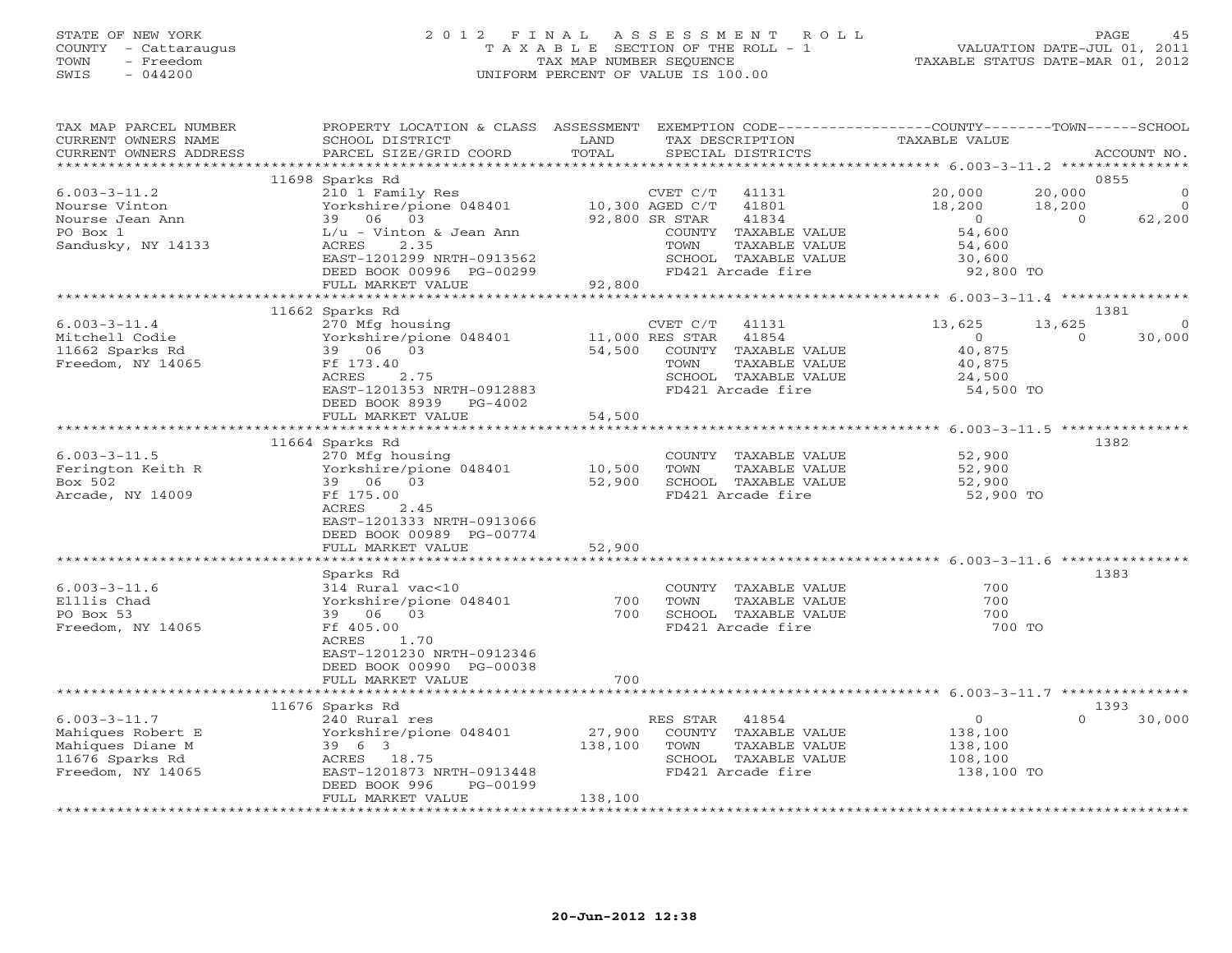## STATE OF NEW YORK 2 0 1 2 F I N A L A S S E S S M E N T R O L L PAGE 46 COUNTY - Cattaraugus T A X A B L E SECTION OF THE ROLL - 1 VALUATION DATE-JUL 01, 2011 TOWN - Freedom TAX MAP NUMBER SEQUENCE TAXABLE STATUS DATE-MAR 01, 2012 SWIS - 044200 UNIFORM PERCENT OF VALUE IS 100.00UNIFORM PERCENT OF VALUE IS 100.00

| TAX MAP PARCEL NUMBER<br>CURRENT OWNERS NAME<br>CURRENT OWNERS ADDRESS                                  | PROPERTY LOCATION & CLASS ASSESSMENT<br>SCHOOL DISTRICT<br>PARCEL SIZE/GRID COORD                                                                                                  | LAND<br>TOTAL                         | TAX DESCRIPTION<br>SPECIAL DISTRICTS                                                                                    | EXEMPTION CODE-----------------COUNTY-------TOWN-----SCHOOL<br>TAXABLE VALUE | ACCOUNT NO.                            |
|---------------------------------------------------------------------------------------------------------|------------------------------------------------------------------------------------------------------------------------------------------------------------------------------------|---------------------------------------|-------------------------------------------------------------------------------------------------------------------------|------------------------------------------------------------------------------|----------------------------------------|
|                                                                                                         |                                                                                                                                                                                    |                                       |                                                                                                                         |                                                                              |                                        |
| $6.003 - 3 - 11.8$<br>Ellis Chad<br>Ellis Jennifer<br>11652 Sparks Rd<br>PO Box 53<br>Freedom, NY 14065 | 11652 Sparks Rd<br>240 Rural res<br>Yorkshire/pione 048401<br>39 6 3<br>ACRES 13.45<br>EAST-1201754 NRTH-0912672<br>DEED BOOK 1022<br>$PG-516$<br>FULL MARKET VALUE                | 24,200<br>176,000<br>176,000          | RES STAR<br>41854<br>COUNTY TAXABLE VALUE<br>TAXABLE VALUE<br>TOWN<br>SCHOOL TAXABLE VALUE<br>FD421 Arcade fire         | $\circ$<br>176,000<br>176,000<br>146,000<br>176,000 TO                       | 1425<br>$\Omega$<br>30,000             |
|                                                                                                         |                                                                                                                                                                                    |                                       |                                                                                                                         |                                                                              |                                        |
| $6.003 - 3 - 12$<br>Barnett Dean C<br>Barnett Roberta<br>11712 Sparks Rd<br>Freedom, NY 14065           | 11712 Sparks Rd<br>210 1 Family Res<br>Yorkshire/pione 048401<br>39 06 03<br>3.41<br>ACRES<br>EAST-1201289 NRTH-0913781<br>DEED BOOK 00790 PG-01199<br>FULL MARKET VALUE           | 12,100 RES STAR<br>105,000<br>105,000 | VET C/T<br>41101<br>41854<br>COUNTY TAXABLE VALUE<br>TAXABLE VALUE<br>TOWN<br>SCHOOL TAXABLE VALUE<br>FD421 Arcade fire | 1,380<br>1,380<br>$\circ$<br>103,620<br>103,620<br>75,000<br>105,000 TO      | 0043<br>$\Omega$<br>30,000<br>$\Omega$ |
|                                                                                                         |                                                                                                                                                                                    |                                       |                                                                                                                         |                                                                              |                                        |
| $6.003 - 3 - 13$<br>Rogers John J Sr<br>Rogers Linda L<br>3961 Monroe Ave<br>Hamburg, NY 14075          | Sparks Rd<br>270 Mfg housing<br>Yorkshire/pione 048401<br>39 06 03<br>ACRES 13.90<br>EAST-1201857 NRTH-0914233<br>DEED BOOK 00957 PG-00797                                         | 24,500<br>39,500                      | COUNTY TAXABLE VALUE<br>TOWN<br>TAXABLE VALUE<br>SCHOOL TAXABLE VALUE<br>FD421 Arcade fire                              | 39,500<br>39,500<br>39,500<br>39,500 TO                                      | 0571                                   |
|                                                                                                         | FULL MARKET VALUE                                                                                                                                                                  | 39,500                                |                                                                                                                         |                                                                              |                                        |
|                                                                                                         |                                                                                                                                                                                    |                                       |                                                                                                                         |                                                                              |                                        |
| $6.003 - 3 - 14$<br>Karpinski Christopher S<br>Hopkins Michelle<br>11732 Sparks Rd<br>Freedom, NY 14065 | 11732 Sparks Rd<br>210 1 Family Res<br>Yorkshire/pione 048401<br>39 06 03<br>ACRES<br>$6.46$ BANK<br>017<br>EAST-1201269 NRTH-0914347<br>DEED BOOK 00983 PG-00529                  | 17,100<br>119,100                     | RES STAR<br>41854<br>COUNTY TAXABLE VALUE<br>TOWN<br>TAXABLE VALUE<br>SCHOOL TAXABLE VALUE<br>FD421 Arcade fire         | $\circ$<br>119,100<br>119,100<br>89,100<br>119,100 TO                        | 0846<br>30,000<br>$\cap$               |
|                                                                                                         | FULL MARKET VALUE                                                                                                                                                                  | 119,100                               |                                                                                                                         |                                                                              |                                        |
|                                                                                                         |                                                                                                                                                                                    |                                       |                                                                                                                         |                                                                              |                                        |
| $6.003 - 3 - 15$<br>Lefort Donald J<br>Lefort Deborah<br>11776 Sparks Rd<br>Freedom, NY 14065           | 11776 Sparks Rd<br>240 Rural res<br>Yorkshire/pione 048401<br>39 06 03<br>ACRES<br>12.28 BANK<br>017<br>EAST-1201660 NRTH-0914810<br>DEED BOOK 00939 PG-00449<br>FULL MARKET VALUE | 23,400<br>138,500<br>138,500          | RES STAR<br>41854<br>COUNTY TAXABLE VALUE<br>TOWN<br>TAXABLE VALUE<br>SCHOOL TAXABLE VALUE<br>FD421 Arcade fire         | $\circ$<br>138,500<br>138,500<br>108,500<br>138,500 TO                       | 0693<br>$\Omega$<br>30,000             |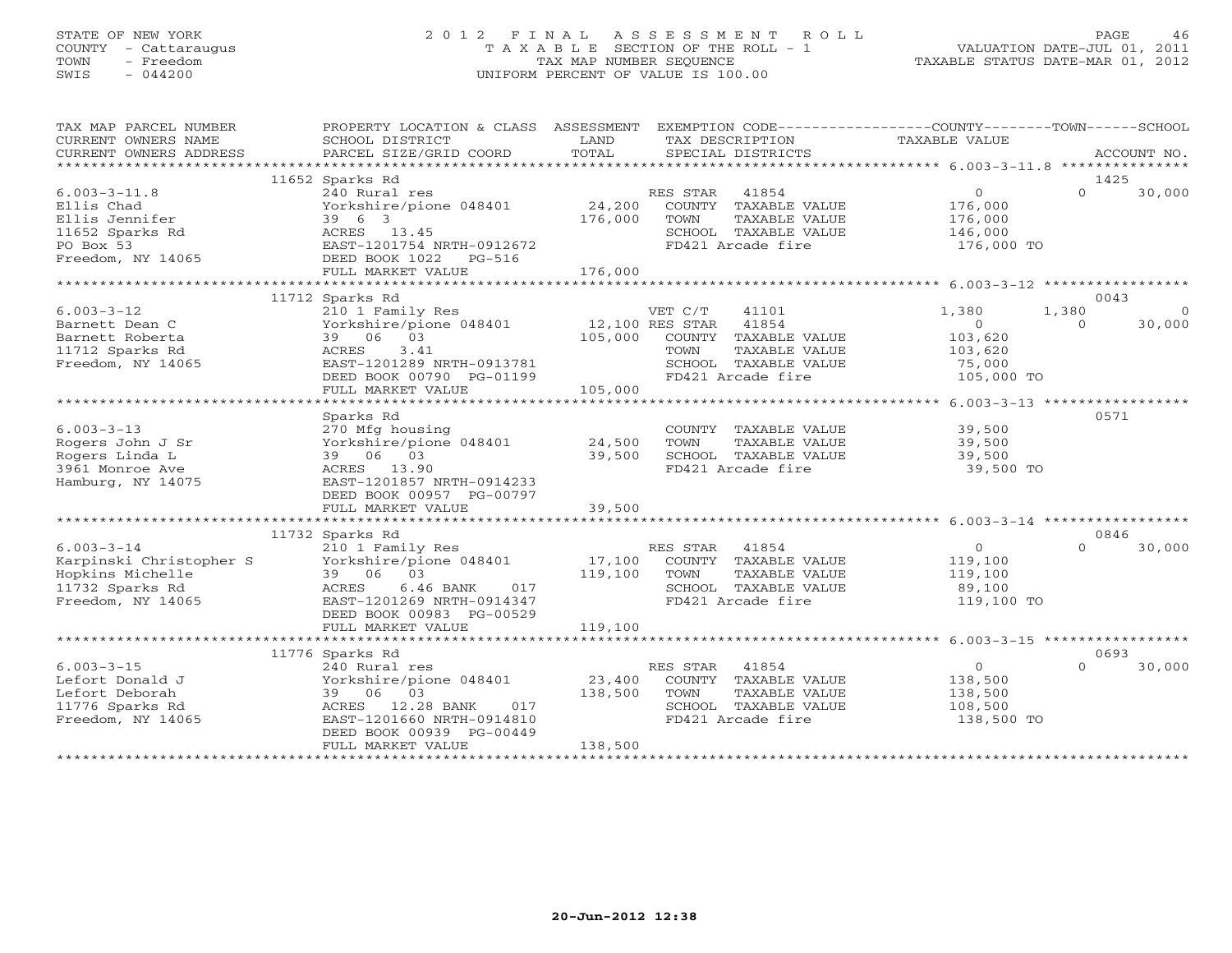## STATE OF NEW YORK 2 0 1 2 F I N A L A S S E S S M E N T R O L L PAGE 47 COUNTY - Cattaraugus T A X A B L E SECTION OF THE ROLL - 1 VALUATION DATE-JUL 01, 2011 TOWN - Freedom TAX MAP NUMBER SEQUENCE TAXABLE STATUS DATE-MAR 01, 2012 SWIS - 044200 UNIFORM PERCENT OF VALUE IS 100.00UNIFORM PERCENT OF VALUE IS 100.00

| TAX MAP PARCEL NUMBER<br>CURRENT OWNERS NAME<br>CURRENT OWNERS ADDRESS                               | PROPERTY LOCATION & CLASS ASSESSMENT<br>SCHOOL DISTRICT<br>PARCEL SIZE/GRID COORD                                                                                                                  | LAND<br>TOTAL    | TAX DESCRIPTION<br>SPECIAL DISTRICTS                                                                            | EXEMPTION CODE-----------------COUNTY-------TOWN------SCHOOL<br><b>TAXABLE VALUE</b> | ACCOUNT NO. |
|------------------------------------------------------------------------------------------------------|----------------------------------------------------------------------------------------------------------------------------------------------------------------------------------------------------|------------------|-----------------------------------------------------------------------------------------------------------------|--------------------------------------------------------------------------------------|-------------|
| *****************                                                                                    |                                                                                                                                                                                                    |                  |                                                                                                                 |                                                                                      |             |
|                                                                                                      | 1023 Bray Rd                                                                                                                                                                                       |                  |                                                                                                                 | 0533                                                                                 |             |
| $6.003 - 4 - 1$<br>Poliniak Michael<br>1023 Bray Rd<br>Arcade, NY 14009                              | 210 1 Family Res<br>Yorkshire/pione 048401<br>32 06 03<br>Roger Abell Sub Div<br>1.88<br>ACRES<br>EAST-1208008 NRTH-0918127<br>DEED BOOK 00978 PG-00897                                            | 9,500<br>132,100 | RES STAR<br>41854<br>COUNTY TAXABLE VALUE<br>TOWN<br>TAXABLE VALUE<br>SCHOOL TAXABLE VALUE<br>FD421 Arcade fire | $\mathbf 0$<br>$\Omega$<br>132,100<br>132,100<br>102,100<br>132,100 TO               | 30,000      |
|                                                                                                      | FULL MARKET VALUE                                                                                                                                                                                  | 132,100          |                                                                                                                 |                                                                                      |             |
|                                                                                                      | ************************                                                                                                                                                                           | **************** |                                                                                                                 |                                                                                      |             |
|                                                                                                      | 1007 Bray Rd                                                                                                                                                                                       |                  |                                                                                                                 | 0330                                                                                 |             |
| $6.003 - 4 - 2$<br>Hobin Theodore R Sr<br>Hobin Janet M<br>7128 E Arcade Rd<br>Arcade, NY 14009-9604 | 210 1 Family Res<br>Yorkshire/pione 048401<br>31 06 03<br>Roger Abell Sub Div<br>ACRES<br>3.57<br>EAST-1208210 NRTH-0917958                                                                        | 12,400<br>45,000 | COUNTY TAXABLE VALUE<br>TOWN<br>TAXABLE VALUE<br>SCHOOL TAXABLE VALUE<br>FD421 Arcade fire                      | 45,000<br>45,000<br>45,000<br>45,000 TO                                              |             |
|                                                                                                      | DEED BOOK 17351 PG-2002                                                                                                                                                                            |                  |                                                                                                                 |                                                                                      |             |
|                                                                                                      | FULL MARKET VALUE                                                                                                                                                                                  | 45,000           |                                                                                                                 |                                                                                      |             |
|                                                                                                      |                                                                                                                                                                                                    |                  |                                                                                                                 |                                                                                      |             |
|                                                                                                      | 999 Bray Rd                                                                                                                                                                                        |                  |                                                                                                                 | 0782                                                                                 |             |
| $6.003 - 4 - 3.1$<br>Bigelow Thomas W<br>Bigelow Lori A<br>999 Bray Rd<br>Arcade, NY 14009           | 210 1 Family Res<br>Yorkshire/pione 048401<br>32 06 03<br>Roger Abell Sub Div<br>95.00 DPTH 435.00<br>FRNT<br>ACRES<br>$0.95$ BANK<br>017<br>EAST-1208453 NRTH-0918139<br>DEED BOOK 00994 PG-00533 | 8,100<br>110,200 | COUNTY TAXABLE VALUE<br>TOWN<br>TAXABLE VALUE<br>SCHOOL TAXABLE VALUE<br>FD421 Arcade fire                      | 110,200<br>110,200<br>110,200<br>110,200 TO                                          |             |
|                                                                                                      | FULL MARKET VALUE                                                                                                                                                                                  | 110,200          |                                                                                                                 |                                                                                      |             |
|                                                                                                      |                                                                                                                                                                                                    | ***********      |                                                                                                                 |                                                                                      |             |
|                                                                                                      | 991 Bray Rd                                                                                                                                                                                        |                  |                                                                                                                 | 0804                                                                                 |             |
| $6.003 - 4 - 3.2$<br>Klaffka Linda Saari J<br>991 Bray Rd<br>Arcade, NY 14009-9681                   | 210 1 Family Res<br>Yorkshire/pione 048401<br>32 06 03<br>Roger Abell Sub Div<br>FRNT 95.00 DPTH 435.25<br>EAST-1208355 NRTH-0918137<br>DEED BOOK 787<br>PG-01178                                  | 8,000<br>16,500  | COUNTY TAXABLE VALUE<br>TOWN<br>TAXABLE VALUE<br>SCHOOL TAXABLE VALUE<br>FD421 Arcade fire                      | 16,500<br>16,500<br>16,500<br>16,500 TO                                              |             |
|                                                                                                      | FULL MARKET VALUE                                                                                                                                                                                  | 16,500           |                                                                                                                 |                                                                                      |             |
|                                                                                                      |                                                                                                                                                                                                    |                  |                                                                                                                 |                                                                                      |             |
|                                                                                                      | 977 Bray Rd                                                                                                                                                                                        |                  |                                                                                                                 | 0709                                                                                 |             |
| $6.003 - 4 - 4$<br>Lesinski Chester                                                                  | 270 Mfg housing<br>Yorkshire/pione 048401                                                                                                                                                          | 10,800           | COUNTY TAXABLE VALUE<br>TOWN<br>TAXABLE VALUE                                                                   | 25,100<br>25,100                                                                     |             |
| Lesinski Joan                                                                                        | 32 06 03                                                                                                                                                                                           | 25,100           | SCHOOL TAXABLE VALUE                                                                                            | 25,100                                                                               |             |
| 51 Janine Ct                                                                                         | Roger Abell Sub Div Lot 2                                                                                                                                                                          |                  | FD421 Arcade fire                                                                                               | 25,100 TO                                                                            |             |
| Cheektowaga, NY 14227                                                                                | ACRES<br>2.67<br>EAST-1208645 NRTH-0918144<br>DEED BOOK 792<br>PG-01027                                                                                                                            |                  |                                                                                                                 |                                                                                      |             |
|                                                                                                      | FULL MARKET VALUE                                                                                                                                                                                  | 25,100           |                                                                                                                 |                                                                                      |             |
|                                                                                                      |                                                                                                                                                                                                    |                  |                                                                                                                 |                                                                                      |             |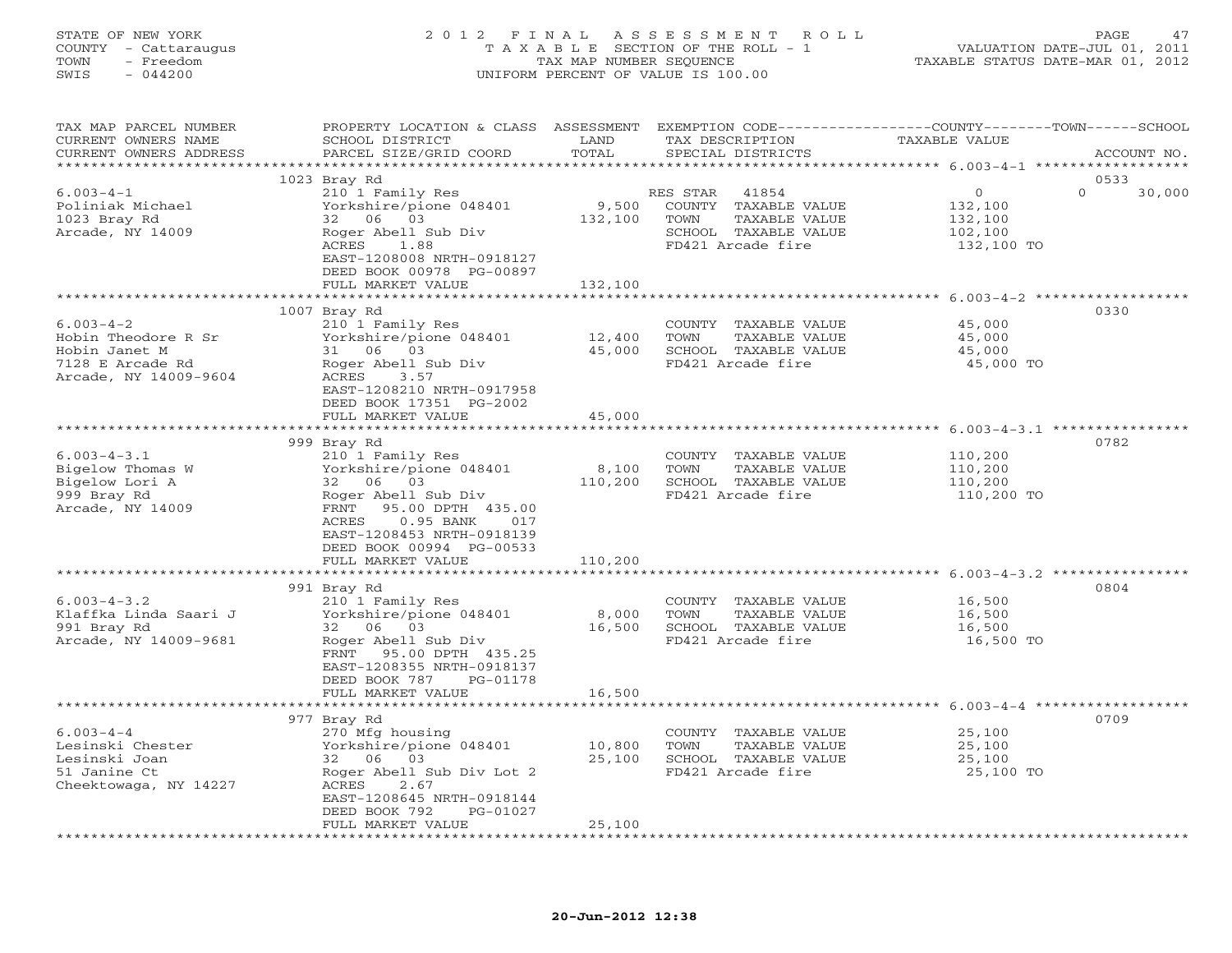#### STATE OF NEW YORK 2 0 1 2 F I N A L A S S E S S M E N T R O L L PAGE 48 COUNTY - Cattaraugus T A X A B L E SECTION OF THE ROLL - 1 VALUATION DATE-JUL 01, 2011 TOWN - Freedom TAX MAP NUMBER SEQUENCE TAXABLE STATUS DATE-MAR 01, 2012 SWIS - 044200 UNIFORM PERCENT OF VALUE IS 100.00UNIFORM PERCENT OF VALUE IS 100.00

| TAX MAP PARCEL NUMBER<br>CURRENT OWNERS NAME<br>CURRENT OWNERS ADDRESS<br>*************************    | PROPERTY LOCATION & CLASS ASSESSMENT<br>SCHOOL DISTRICT<br>PARCEL SIZE/GRID COORD                                                                                                         | LAND<br>TOTAL    | TAX DESCRIPTION<br>SPECIAL DISTRICTS                                                                           | EXEMPTION CODE-----------------COUNTY-------TOWN------SCHOOL<br><b>TAXABLE VALUE</b> | ACCOUNT NO.                |
|--------------------------------------------------------------------------------------------------------|-------------------------------------------------------------------------------------------------------------------------------------------------------------------------------------------|------------------|----------------------------------------------------------------------------------------------------------------|--------------------------------------------------------------------------------------|----------------------------|
|                                                                                                        |                                                                                                                                                                                           |                  |                                                                                                                |                                                                                      |                            |
| $6.003 - 4 - 5$<br>Domes Robert I<br>Domes Marilyn L<br>961 Bray Rd<br>Arcade, NY 14009                | 961 Bray Rd<br>210 1 Family Res<br>Yorkshire/pione 048401<br>32 06 03<br>Roger Abell Sub Div<br>FRNT 200.00 DPTH 200.00<br>ACRES<br>0.92<br>EAST-1208890 NRTH-0918254                     | 8,000<br>123,900 | 41834<br>SR STAR<br>COUNTY TAXABLE VALUE<br>TOWN<br>TAXABLE VALUE<br>SCHOOL TAXABLE VALUE<br>FD421 Arcade fire | $\mathbf{O}$<br>123,900<br>123,900<br>61,700<br>123,900 TO                           | 0718<br>$\Omega$<br>62,200 |
|                                                                                                        | DEED BOOK 17088 PG-3003<br>FULL MARKET VALUE                                                                                                                                              | 123,900          |                                                                                                                |                                                                                      |                            |
|                                                                                                        |                                                                                                                                                                                           |                  |                                                                                                                |                                                                                      |                            |
| $6.003 - 4 - 6$<br>Siddle Chet T<br>Siddle Amy L<br>1677 Cheney Rd<br>Freedom, NY 14065                | 11979 Sunrise Lane (Off Bray)<br>312 Vac w/imprv<br>Yorkshire/pione 048401<br>32 06<br>03<br>Roger Abell Sub Div<br>1.03<br>ACRES                                                         | 6,100<br>26,000  | COUNTY TAXABLE VALUE<br>TOWN<br>TAXABLE VALUE<br>SCHOOL TAXABLE VALUE<br>FD421 Arcade fire                     | 26,000<br>26,000<br>26,000<br>26,000 TO                                              | 0688                       |
|                                                                                                        | EAST-1208896 NRTH-0918048<br>DEED BOOK 12144 PG-3001<br>FULL MARKET VALUE<br>*****************                                                                                            | 26,000           |                                                                                                                |                                                                                      |                            |
|                                                                                                        |                                                                                                                                                                                           | ********         |                                                                                                                | ********************** 6.003-4-7 ******************                                  |                            |
| $6.003 - 4 - 7$<br>Provencher Wilfred<br>Provencher Claire<br>4360 N Indian Head<br>Hernando, FL 34442 | Sunset Ln<br>314 Rural vac<10<br>Yorkshire/pione 048401<br>32 06 03<br>Roger Abell Sub Div Lot 5<br>FRNT 190.00 DPTH 230.00<br>EAST-1208017 NRTH-0917807<br>DEED BOOK 00928 PG-00305      | 6,000<br>6,000   | COUNTY TAXABLE VALUE<br>TOWN<br>TAXABLE VALUE<br>SCHOOL TAXABLE VALUE<br>FD421 Arcade fire                     | 6,000<br>6,000<br>6,000<br>6,000 TO                                                  | 0599                       |
|                                                                                                        | FULL MARKET VALUE                                                                                                                                                                         | 6,000            |                                                                                                                |                                                                                      |                            |
| $6.003 - 4 - 8$<br>Provencher Wilfred<br>Provencher Claire<br>4360 N Indian Head<br>Hernando, FL 34440 | Sunset Ln<br>260 Seasonal res<br>Yorkshire/pione 048401<br>32 06 03<br>Roger Abell Sub Div Lot 6<br>FRNT 190.00 DPTH 230.00<br>EAST-1208024 NRTH-0917582<br>DEED BOOK 809<br>PG-00396     | 6,000<br>62,700  | COUNTY TAXABLE VALUE<br>TOWN<br>TAXABLE VALUE<br>SCHOOL TAXABLE VALUE<br>FD421 Arcade fire                     | 62,700<br>62,700<br>62,700<br>62,700 TO                                              | 0479                       |
|                                                                                                        | FULL MARKET VALUE                                                                                                                                                                         | 62,700           |                                                                                                                |                                                                                      |                            |
|                                                                                                        | ******************                                                                                                                                                                        | ************     |                                                                                                                | ******************************** 6.003-4-9.1 ****************                        |                            |
|                                                                                                        | Beaver Ln                                                                                                                                                                                 |                  |                                                                                                                |                                                                                      | 0345                       |
| $6.003 - 4 - 9.1$<br>Gardner Audrey M<br>108 Ridgedale Cir<br>Tonawanda, NY 14150                      | 314 Rural vac<10<br>Yorkshire/pione 048401<br>32 06 03<br>Roger Abell Sub Div Lot 7<br>FRNT 239.80 DPTH 190.00<br>1.04<br>ACRES<br>EAST-1208035 NRTH-0917141<br>PG-00999<br>DEED BOOK 810 | 6,100<br>6,100   | COUNTY TAXABLE VALUE<br>TOWN<br>TAXABLE VALUE<br>SCHOOL TAXABLE VALUE<br>FD421 Arcade fire                     | 6,100<br>6,100<br>6,100<br>6,100 TO                                                  |                            |
|                                                                                                        | FULL MARKET VALUE                                                                                                                                                                         | 6,100            |                                                                                                                |                                                                                      |                            |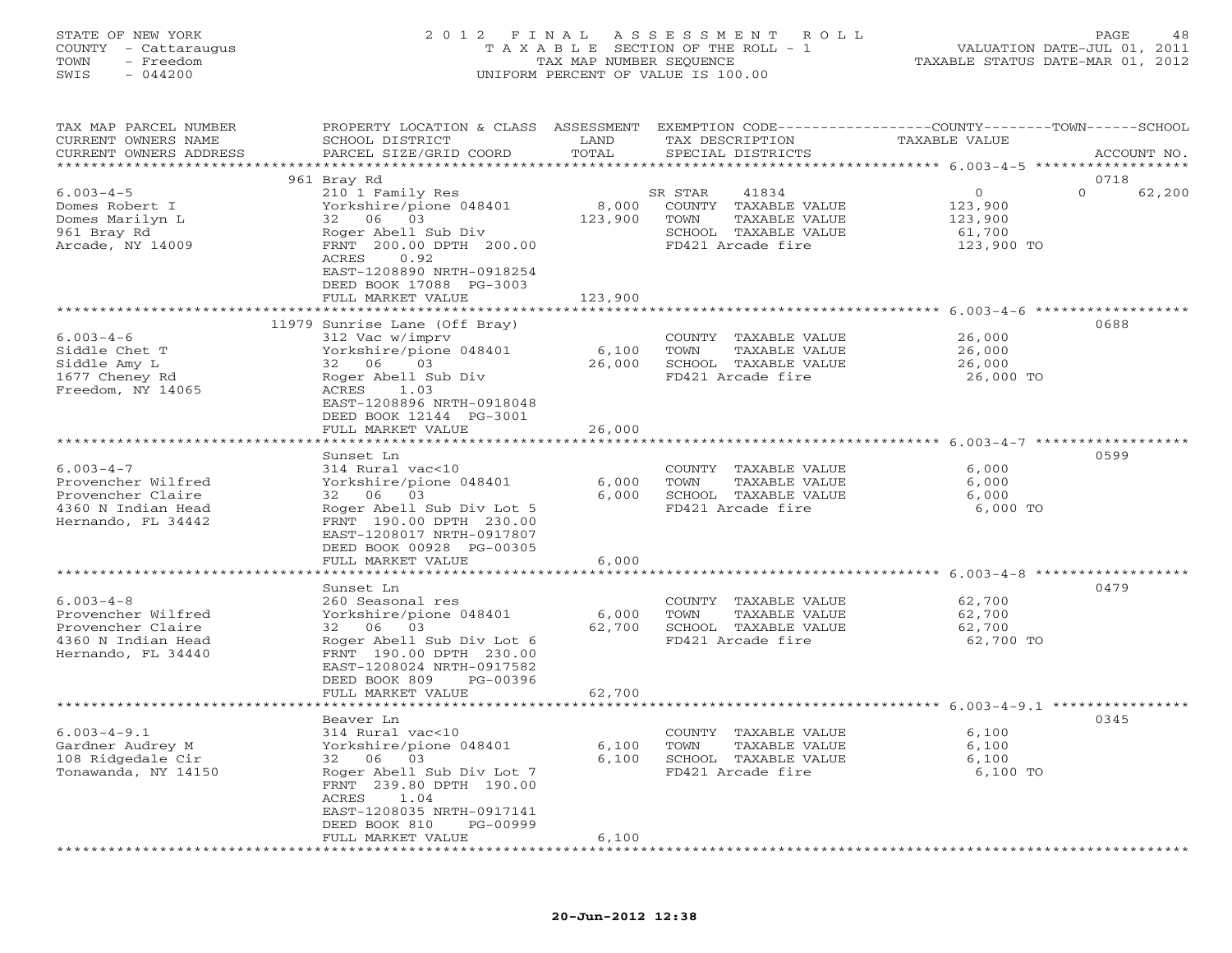## STATE OF NEW YORK 2 0 1 2 F I N A L A S S E S S M E N T R O L L PAGE 49 COUNTY - Cattaraugus T A X A B L E SECTION OF THE ROLL - 1 VALUATION DATE-JUL 01, 2011 TOWN - Freedom TAX MAP NUMBER SEQUENCE TAXABLE STATUS DATE-MAR 01, 2012 SWIS - 044200 UNIFORM PERCENT OF VALUE IS 100.00UNIFORM PERCENT OF VALUE IS 100.00

| TAX MAP PARCEL NUMBER<br>CURRENT OWNERS NAME | PROPERTY LOCATION & CLASS ASSESSMENT<br>SCHOOL DISTRICT | LAND                | EXEMPTION CODE-----------------COUNTY-------TOWN------SCHOOL<br>TAX DESCRIPTION | TAXABLE VALUE                                                      |             |
|----------------------------------------------|---------------------------------------------------------|---------------------|---------------------------------------------------------------------------------|--------------------------------------------------------------------|-------------|
| CURRENT OWNERS ADDRESS                       | PARCEL SIZE/GRID COORD                                  | TOTAL               | SPECIAL DISTRICTS                                                               |                                                                    | ACCOUNT NO. |
| *******************                          |                                                         | * * * * * * * * * * | ************************************* 6.003-4-9.2 ****************              |                                                                    |             |
|                                              | Sunset Ln                                               |                     |                                                                                 |                                                                    | 0785        |
| $6.003 - 4 - 9.2$                            | 314 Rural vac<10                                        |                     | COUNTY TAXABLE VALUE                                                            | 6,000                                                              |             |
| Durick Joseph                                | Yorkshire/pione 048401                                  | 6,000               | TOWN<br>TAXABLE VALUE                                                           | 6,000                                                              |             |
| Durick Dawn                                  | 32 06 03                                                | 6,000               | SCHOOL TAXABLE VALUE                                                            | 6,000                                                              |             |
| 63 Elm St                                    | Roger Abell Sub Div                                     |                     | FD421 Arcade fire                                                               | 6,000 TO                                                           |             |
| Tonawanda, NY 14150                          | FRNT 206.00 DPTH 190.00                                 |                     |                                                                                 |                                                                    |             |
|                                              | EAST-1208029 NRTH-0917363                               |                     |                                                                                 |                                                                    |             |
|                                              | DEED BOOK 12420 PG-2001                                 |                     |                                                                                 |                                                                    |             |
|                                              | FULL MARKET VALUE                                       | 6,000               |                                                                                 |                                                                    |             |
|                                              | ******************                                      | ***********         |                                                                                 | *************************************6.003-4-10 ****************** |             |
|                                              | Sunrise Ln                                              |                     |                                                                                 |                                                                    | 0002        |
| $6.003 - 4 - 10$                             | 314 Rural vac<10                                        |                     | COUNTY TAXABLE VALUE                                                            | 12,900                                                             |             |
| Saari Ernest O                               | Yorkshire/pione 048401                                  | 12,900              | TOWN<br>TAXABLE VALUE                                                           | 12,900                                                             |             |
| 7663 Rte. 63                                 | 32 06 03                                                | 12,900              | SCHOOL TAXABLE VALUE                                                            | 12,900                                                             |             |
| Pavilion, NY 14525                           | Hill Top Forest                                         |                     | FD421 Arcade fire                                                               | 12,900 TO                                                          |             |
|                                              | ACRES<br>5.07                                           |                     |                                                                                 |                                                                    |             |
|                                              | EAST-1208637 NRTH-0917761                               |                     |                                                                                 |                                                                    |             |
|                                              | DEED BOOK 2307<br>$PG-2001$                             |                     |                                                                                 |                                                                    |             |
|                                              | FULL MARKET VALUE<br>************************           | 12,900              |                                                                                 |                                                                    |             |
|                                              | 11985 Sunrise Ln                                        |                     |                                                                                 |                                                                    | 0811        |
| $6.003 - 4 - 11$                             | 312 Vac w/imprv                                         |                     | COUNTY TAXABLE VALUE                                                            | 6,300                                                              |             |
| Korczak Larel J                              | Yorkshire/pione 048401                                  | 5,900               | TOWN<br>TAXABLE VALUE                                                           | 6,300                                                              |             |
| PO Box 2131                                  | 32 06 03                                                | 6,300               | SCHOOL TAXABLE VALUE                                                            | 6,300                                                              |             |
| Buffalo, NY 14219                            | Wading Pond                                             |                     | FD421 Arcade fire                                                               | 6,300 TO                                                           |             |
|                                              | Roger Abell Sub Div                                     |                     |                                                                                 |                                                                    |             |
|                                              | FRNT 150.00 DPTH 200.00                                 |                     |                                                                                 |                                                                    |             |
|                                              | EAST-1208926 NRTH-0917719                               |                     |                                                                                 |                                                                    |             |
|                                              | DEED BOOK 1024<br>PG-755                                |                     |                                                                                 |                                                                    |             |
|                                              | FULL MARKET VALUE                                       | 6,300               |                                                                                 |                                                                    |             |
|                                              | *********************                                   |                     |                                                                                 |                                                                    |             |
|                                              | Beaver Ln                                               |                     |                                                                                 |                                                                    | 0706        |
| $6.003 - 4 - 13$                             | 260 Seasonal res                                        |                     | COUNTY TAXABLE VALUE                                                            | 49,500                                                             |             |
| Farnham Charles M                            | Yorkshire/pione 048401                                  | 8,400               | TOWN<br>TAXABLE VALUE                                                           | 49,500                                                             |             |
| Farnham Judith                               | 32 06 03                                                | 49,500              | SCHOOL TAXABLE VALUE                                                            | 49,500                                                             |             |
| 499 Adam St                                  | Roger Abell Sub Div Lot 8                               |                     | FD421 Arcade fire                                                               | 49,500 TO                                                          |             |
| Tonawanda, NY 14150                          | ACRES<br>2.42                                           |                     |                                                                                 |                                                                    |             |
|                                              | EAST-1208230 NRTH-0917312                               |                     |                                                                                 |                                                                    |             |
|                                              | DEED BOOK 00979 PG-00678                                |                     |                                                                                 |                                                                    |             |
|                                              | FULL MARKET VALUE                                       | 49,500              |                                                                                 |                                                                    |             |
|                                              |                                                         | $******$            |                                                                                 | *********** 6.003-4-14 **************                              |             |
|                                              | Beaver Ln                                               |                     |                                                                                 |                                                                    | 0428        |
| $6.003 - 4 - 14$                             | 314 Rural vac<10                                        |                     | COUNTY TAXABLE VALUE                                                            | 9,900                                                              |             |
| Farnham Charles M                            | Yorkshire/pione 048401                                  | 9,900               | TAXABLE VALUE<br>TOWN                                                           | 9,900                                                              |             |
| Farnham Judith                               | 32 06 03                                                | 9,900               | SCHOOL TAXABLE VALUE                                                            | 9,900                                                              |             |
| 499 Adam St                                  | Roger Abell Sub Div Lot 9                               |                     | FD421 Arcade fire                                                               | 9,900 TO                                                           |             |
| Tonawanda, NY 14150                          | ACRES<br>2.13                                           |                     |                                                                                 |                                                                    |             |
|                                              | EAST-1208428 NRTH-0917326                               |                     |                                                                                 |                                                                    |             |
|                                              | DEED BOOK 00976 PG-00870<br>FULL MARKET VALUE           |                     |                                                                                 |                                                                    |             |
| **********************                       | *********************                                   | 9,900               |                                                                                 |                                                                    |             |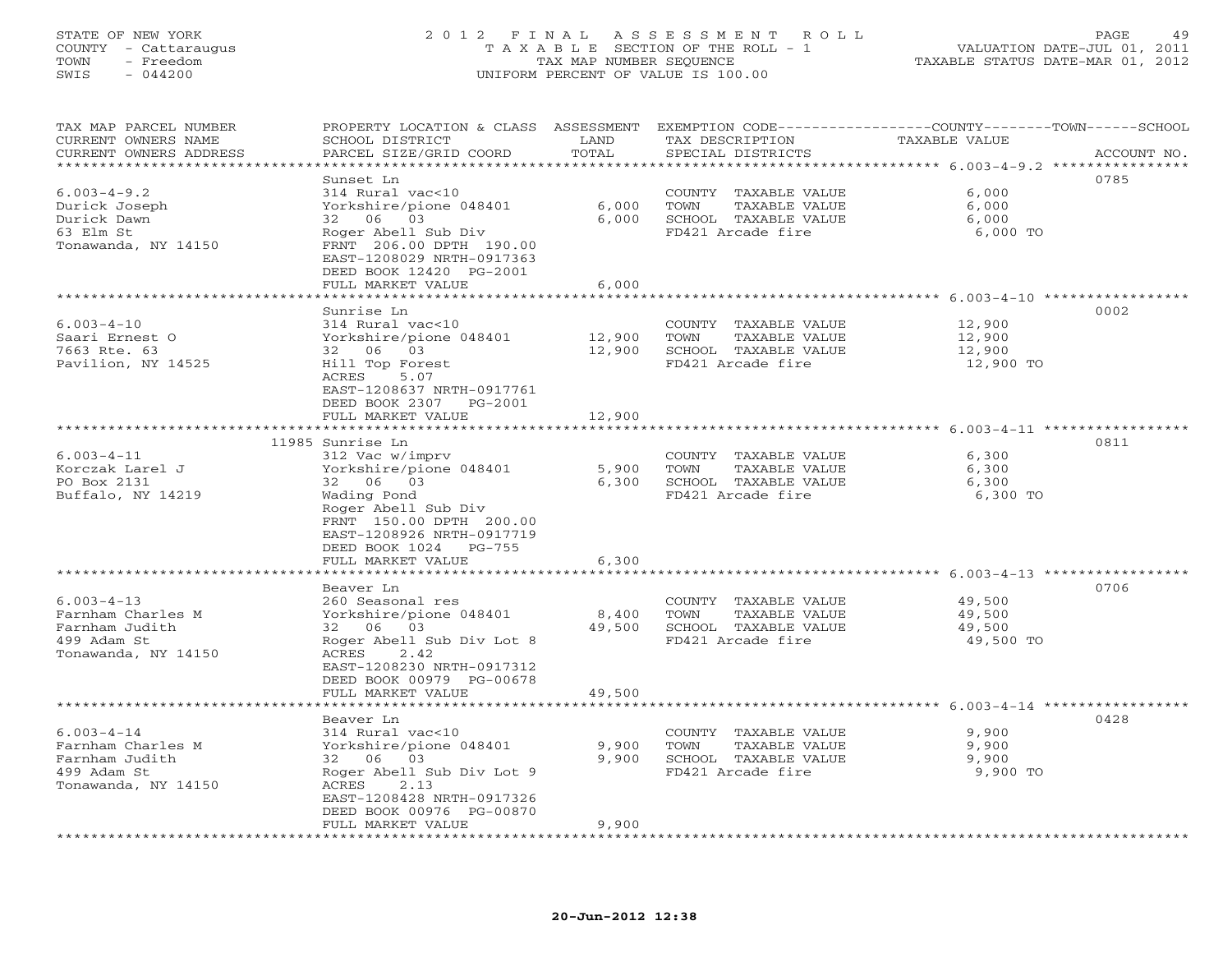# STATE OF NEW YORK 2 0 1 2 F I N A L A S S E S S M E N T R O L L PAGE 50 COUNTY - Cattaraugus T A X A B L E SECTION OF THE ROLL - 1 VALUATION DATE-JUL 01, 2011 TOWN - Freedom **TAX MAP NUMBER SEQUENCE** TAXABLE STATUS DATE-MAR 01, 2012<br>TAXABLE STATUS DATE-MAR 01, 2012 SWIS - 044200 UNIFORM PERCENT OF VALUE IS 100.00

| TAX MAP PARCEL NUMBER<br>CURRENT OWNERS NAME                                                    | PROPERTY LOCATION & CLASS ASSESSMENT<br>SCHOOL DISTRICT                                                                    | LAND                     | TAX DESCRIPTION                                                                            | EXEMPTION CODE-----------------COUNTY-------TOWN------SCHOOL<br>TAXABLE VALUE |                    |
|-------------------------------------------------------------------------------------------------|----------------------------------------------------------------------------------------------------------------------------|--------------------------|--------------------------------------------------------------------------------------------|-------------------------------------------------------------------------------|--------------------|
| CURRENT OWNERS ADDRESS                                                                          | PARCEL SIZE/GRID COORD                                                                                                     | TOTAL<br>* * * * * * * * | SPECIAL DISTRICTS                                                                          | ********** 6.003-4-15 ****                                                    | ACCOUNT NO.        |
|                                                                                                 | 1024 Beaver Ln                                                                                                             |                          |                                                                                            |                                                                               | 0813               |
| $6.003 - 4 - 15$<br>White Patrick J<br>White Terrie P<br>675 70th St<br>Niagara Falls, NY 14304 | 270 Mfg housing<br>Yorkshire/pione 048401<br>32 06 03<br>Roger Abell Sd Lot 10<br>ACRES<br>2.03                            | 7,800<br>31,200          | COUNTY TAXABLE VALUE<br>TOWN<br>TAXABLE VALUE<br>SCHOOL TAXABLE VALUE<br>FD421 Arcade fire | 31,200<br>31,200<br>31,200<br>31,200 TO                                       |                    |
|                                                                                                 | EAST-1208614 NRTH-0917341<br>DEED BOOK 868<br>PG-00102                                                                     |                          |                                                                                            |                                                                               |                    |
|                                                                                                 | FULL MARKET VALUE                                                                                                          | 31,200                   |                                                                                            | ******************** 6.003-4-16.1 **********                                  |                    |
|                                                                                                 | Sunrise / Beaver Ln                                                                                                        |                          |                                                                                            |                                                                               | 0781               |
| $6.003 - 4 - 16.1$<br>Ashcroft Jeffery<br>11891 Sunrise Ln<br>Arcade, NY 14009                  | 314 Rural vac<10<br>Yorkshire/pione 048401<br>32 06 03<br>Roger Abell Sd Lot 11<br>ACRES 1.10<br>EAST-1208901 NRTH-0917232 | 6,200<br>6,200           | COUNTY TAXABLE VALUE<br>TOWN<br>TAXABLE VALUE<br>SCHOOL TAXABLE VALUE<br>FD421 Arcade fire | 6,200<br>6,200<br>6,200<br>6,200 TO                                           |                    |
|                                                                                                 | DEED BOOK 973<br>$PG-618$                                                                                                  |                          |                                                                                            |                                                                               |                    |
|                                                                                                 | FULL MARKET VALUE                                                                                                          | 6,200                    |                                                                                            | ********************************* 6.003-4-16.2 ***************                |                    |
|                                                                                                 | 11929 Sunrise Ln                                                                                                           |                          |                                                                                            |                                                                               | 1525               |
| $6.003 - 4 - 16.2$                                                                              | 210 1 Family Res                                                                                                           |                          | RES STAR 41854                                                                             | $\overline{0}$                                                                | $\Omega$<br>30,000 |
| Horner Graham Hilary S                                                                          | Yorkshire/pione 048401                                                                                                     | 7,300                    | COUNTY TAXABLE VALUE                                                                       | 100,000                                                                       |                    |
| 11929 Sunrise Ln                                                                                | 32 06 03                                                                                                                   | 100,000                  | TOWN<br>TAXABLE VALUE                                                                      | 100,000                                                                       |                    |
| Arcade, NY 14009                                                                                | Roger Abell Sd Lot 11<br>ACRES<br>1.75                                                                                     |                          | SCHOOL TAXABLE VALUE<br>FD421 Arcade fire                                                  | 70,000<br>100,000 TO                                                          |                    |
|                                                                                                 | EAST-1208860 NRTH-0917354<br>DEED BOOK 7672 PG-4001                                                                        |                          |                                                                                            |                                                                               |                    |
|                                                                                                 | FULL MARKET VALUE                                                                                                          | 100,000                  |                                                                                            |                                                                               |                    |
|                                                                                                 |                                                                                                                            |                          |                                                                                            |                                                                               |                    |
|                                                                                                 | Sunrise Ln                                                                                                                 |                          |                                                                                            |                                                                               | 0714               |
| $6.003 - 4 - 18$                                                                                | 314 Rural vac<10                                                                                                           |                          | COUNTY TAXABLE VALUE                                                                       | 7,800                                                                         |                    |
| Eiss Michael                                                                                    | Yorkshire/pione 048401                                                                                                     | 7,800                    | TOWN<br>TAXABLE VALUE                                                                      | 7,800                                                                         |                    |
| 123 Maple Dr<br>Bowmansville, NY 14206                                                          | 32 06 03<br>Roger Abell Sub Div                                                                                            | 7,800                    | SCHOOL TAXABLE VALUE<br>FD421 Arcade fire                                                  | 7,800<br>7,800 TO                                                             |                    |
|                                                                                                 | ACRES<br>2.06<br>EAST-1208872 NRTH-0916913<br>DEED BOOK 1834 PG-4002                                                       |                          |                                                                                            |                                                                               |                    |
|                                                                                                 | FULL MARKET VALUE                                                                                                          | 7,800                    |                                                                                            |                                                                               |                    |
|                                                                                                 |                                                                                                                            |                          |                                                                                            | ********************************* 6.003-4-19 ****************                 |                    |
|                                                                                                 | Beaver Ln                                                                                                                  |                          |                                                                                            |                                                                               | 0783               |
| $6.003 - 4 - 19$                                                                                | 312 Vac w/imprv                                                                                                            |                          | COUNTY TAXABLE VALUE<br>TOWN                                                               | 25,400<br>25,400                                                              |                    |
| Ashcroft Jeffrey<br>11891 Sunrise Ln                                                            | Yorkshire/pione 048401<br>32 06 03                                                                                         | 5,900<br>25,400          | TAXABLE VALUE<br>SCHOOL TAXABLE VALUE                                                      | 25,400                                                                        |                    |
| Arcade, NY 14009                                                                                | Roger Abell Sub Div                                                                                                        |                          | FD421 Arcade fire                                                                          | 25,400 TO                                                                     |                    |
|                                                                                                 | FRNT 115.00 DPTH 317.00<br>ACRES<br>0.81<br>EAST-1208672 NRTH-0916886                                                      |                          |                                                                                            |                                                                               |                    |
|                                                                                                 | DEED BOOK 00971 PG-00598                                                                                                   |                          |                                                                                            |                                                                               |                    |
|                                                                                                 | FULL MARKET VALUE                                                                                                          | 25,400                   |                                                                                            |                                                                               |                    |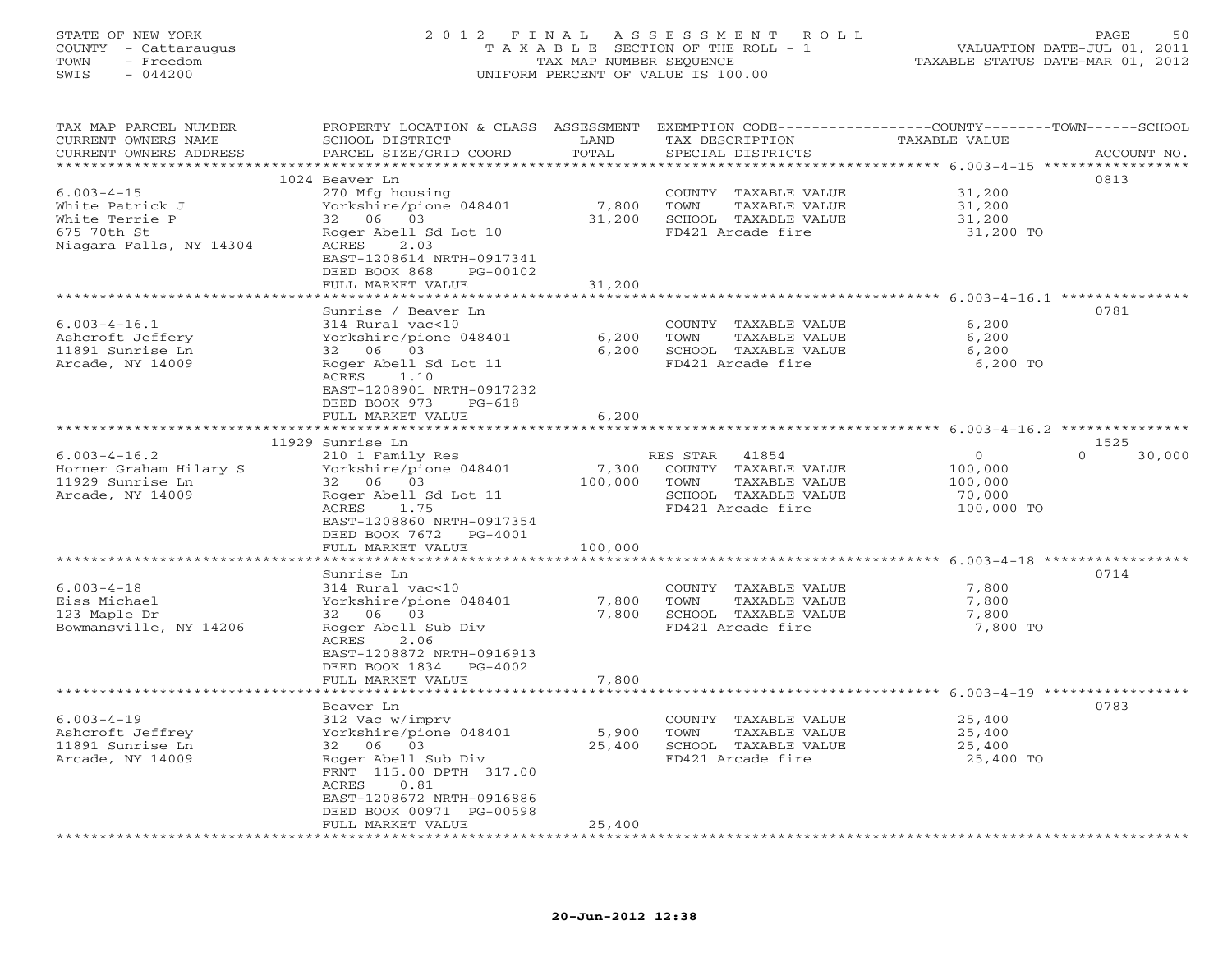# STATE OF NEW YORK 2 0 1 2 F I N A L A S S E S S M E N T R O L L PAGE 51 COUNTY - Cattaraugus T A X A B L E SECTION OF THE ROLL - 1 VALUATION DATE-JUL 01, 2011 TOWN - Freedom TAX MAP NUMBER SEQUENCE TAXABLE STATUS DATE-MAR 01, 2012 SWIS - 044200 UNIFORM PERCENT OF VALUE IS 100.00UNIFORM PERCENT OF VALUE IS 100.00

| TAX MAP PARCEL NUMBER<br>CURRENT OWNERS NAME | PROPERTY LOCATION & CLASS ASSESSMENT<br>SCHOOL DISTRICT | LAND           | EXEMPTION CODE-----------------COUNTY-------TOWN------SCHOOL<br>TAX DESCRIPTION | TAXABLE VALUE                                                |                    |
|----------------------------------------------|---------------------------------------------------------|----------------|---------------------------------------------------------------------------------|--------------------------------------------------------------|--------------------|
| CURRENT OWNERS ADDRESS                       | PARCEL SIZE/GRID COORD                                  | TOTAL          | SPECIAL DISTRICTS                                                               |                                                              | ACCOUNT NO.        |
| ***********************                      |                                                         |                |                                                                                 |                                                              |                    |
|                                              | Beaver Ln                                               |                |                                                                                 |                                                              | 0182               |
| $6.003 - 4 - 20.1$                           | 260 Seasonal res                                        |                | COUNTY TAXABLE VALUE                                                            | 33,800                                                       |                    |
| West Michael R Jr                            | Yorkshire/pione 048401                                  | 9,300          | TOWN<br>TAXABLE VALUE                                                           | 33,800                                                       |                    |
| 3596 Quaker Rd                               | 32 06 03                                                | 33,800         | SCHOOL TAXABLE VALUE                                                            | 33,800                                                       |                    |
| Gasport, NY 14067                            | Roger Abell Sub Div                                     |                | FD421 Arcade fire                                                               | 33,800 TO                                                    |                    |
|                                              | ACRES<br>2.95                                           |                |                                                                                 |                                                              |                    |
|                                              | EAST-1208415 NRTH-0916849                               |                |                                                                                 |                                                              |                    |
|                                              | DEED BOOK 11972 PG-9001                                 |                |                                                                                 |                                                              |                    |
|                                              | FULL MARKET VALUE                                       | 33,800         |                                                                                 |                                                              |                    |
|                                              | *******************                                     | *********      |                                                                                 | ****************************** 6.003-4-20.2 ***************  |                    |
|                                              | 1065 Sunset/Beaver Ln                                   |                |                                                                                 |                                                              | 0903               |
| $6.003 - 4 - 20.2$                           | 270 Mfg housing                                         |                | COUNTY TAXABLE VALUE                                                            | 31,800                                                       |                    |
| Polley Ernest B                              | Yorkshire/pione 048401                                  | 6,900          | TOWN<br>TAXABLE VALUE                                                           | 31,800                                                       |                    |
| 7270 Shawnee Rd                              | 32 06 03                                                | 31,800         | SCHOOL TAXABLE VALUE                                                            | 31,800                                                       |                    |
| North Tonawanda, NY 14120                    | Roger Abell Sub Div                                     |                | FD421 Arcade fire                                                               | 31,800 TO                                                    |                    |
|                                              | ACRES<br>1.53                                           |                |                                                                                 |                                                              |                    |
|                                              | EAST-1208081 NRTH-0916837                               |                |                                                                                 |                                                              |                    |
|                                              | DEED BOOK 1002<br>PG-438                                |                |                                                                                 |                                                              |                    |
|                                              | FULL MARKET VALUE                                       | 31,800         |                                                                                 |                                                              |                    |
|                                              |                                                         |                |                                                                                 |                                                              |                    |
| $6.003 - 4 - 21$                             | Sunset Ln                                               |                |                                                                                 |                                                              | 0815               |
| Wlodarczyk Holly Ann                         | 314 Rural vac<10<br>Yorkshire/pione 048401              | 7,500          | COUNTY TAXABLE VALUE<br>TAXABLE VALUE<br>TOWN                                   | 7,500<br>7,500                                               |                    |
| 9946 Wentworth Ave S                         | 32 06 03                                                | 7,500          | SCHOOL TAXABLE VALUE                                                            | 7,500                                                        |                    |
| Minneapolis, MN 55420                        | Roger Abell Sub Div                                     |                | FD421 Arcade fire                                                               | 7,500 TO                                                     |                    |
|                                              | ACRES<br>1.87                                           |                |                                                                                 |                                                              |                    |
|                                              | EAST-1208090 NRTH-0916554                               |                |                                                                                 |                                                              |                    |
|                                              | DEED BOOK 00955 PG-01187                                |                |                                                                                 |                                                              |                    |
|                                              | FULL MARKET VALUE                                       | 7,500          |                                                                                 |                                                              |                    |
|                                              | *****************************                           | ************** |                                                                                 | ******************************* 6.003-4-22.1 *************** |                    |
|                                              | 11891 Sunrise Lane (Off Bray)                           |                |                                                                                 |                                                              | 0011               |
| $6.003 - 4 - 22.1$                           | 210 1 Family Res                                        |                | RES STAR 41854                                                                  | $\overline{0}$                                               | $\Omega$<br>30,000 |
| Ashcroft Jeffery                             | Yorkshire/pione 048401                                  | 8,000          | COUNTY TAXABLE VALUE                                                            | 146,200                                                      |                    |
| Ashcroft Kathleen                            | 32 06 03                                                | 146,200        | TOWN<br>TAXABLE VALUE                                                           | 146,200                                                      |                    |
| 11891 Sunrise Ln                             | Roger Abell Sub Div                                     |                | SCHOOL TAXABLE VALUE                                                            | 116,200                                                      |                    |
| Arcade, NY 14009                             | ACRES<br>2.20 BANK<br>017                               |                | FD421 Arcade fire                                                               | 146,200 TO                                                   |                    |
|                                              | EAST-1208623 NRTH-0916664                               |                |                                                                                 |                                                              |                    |
|                                              | DEED BOOK 00918 PG-00803                                |                |                                                                                 |                                                              |                    |
|                                              | FULL MARKET VALUE                                       | 146,200        |                                                                                 |                                                              |                    |
|                                              |                                                         |                |                                                                                 | ********************* 6.003-4-22.2 ***************           |                    |
|                                              | 1000 Fawn Ln                                            |                |                                                                                 |                                                              | 0909               |
| $6.003 - 4 - 22.2$                           | 210 1 Family Res                                        |                | 41854<br>RES STAR                                                               | $\circ$                                                      | $\Omega$<br>30,000 |
| Besch James J                                | Yorkshire/pione 048401                                  | 8,000          | COUNTY TAXABLE VALUE                                                            | 41,200                                                       |                    |
| Besch Tracy D                                | 32 06 03                                                | 41,200         | TOWN<br>TAXABLE VALUE                                                           | 41,200                                                       |                    |
| 1000 Fawn Ln                                 | Roger Abell Sub Div                                     |                | SCHOOL TAXABLE VALUE                                                            | 11,200                                                       |                    |
| Arcade, NY 14009                             | ACRES<br>2.20<br>EAST-1208626 NRTH-0916544              |                | FD421 Arcade fire                                                               | 41,200 TO                                                    |                    |
|                                              | PG-9009<br>DEED BOOK 7495                               |                |                                                                                 |                                                              |                    |
|                                              | FULL MARKET VALUE                                       | 41,200         |                                                                                 |                                                              |                    |
| *********************                        |                                                         |                |                                                                                 |                                                              |                    |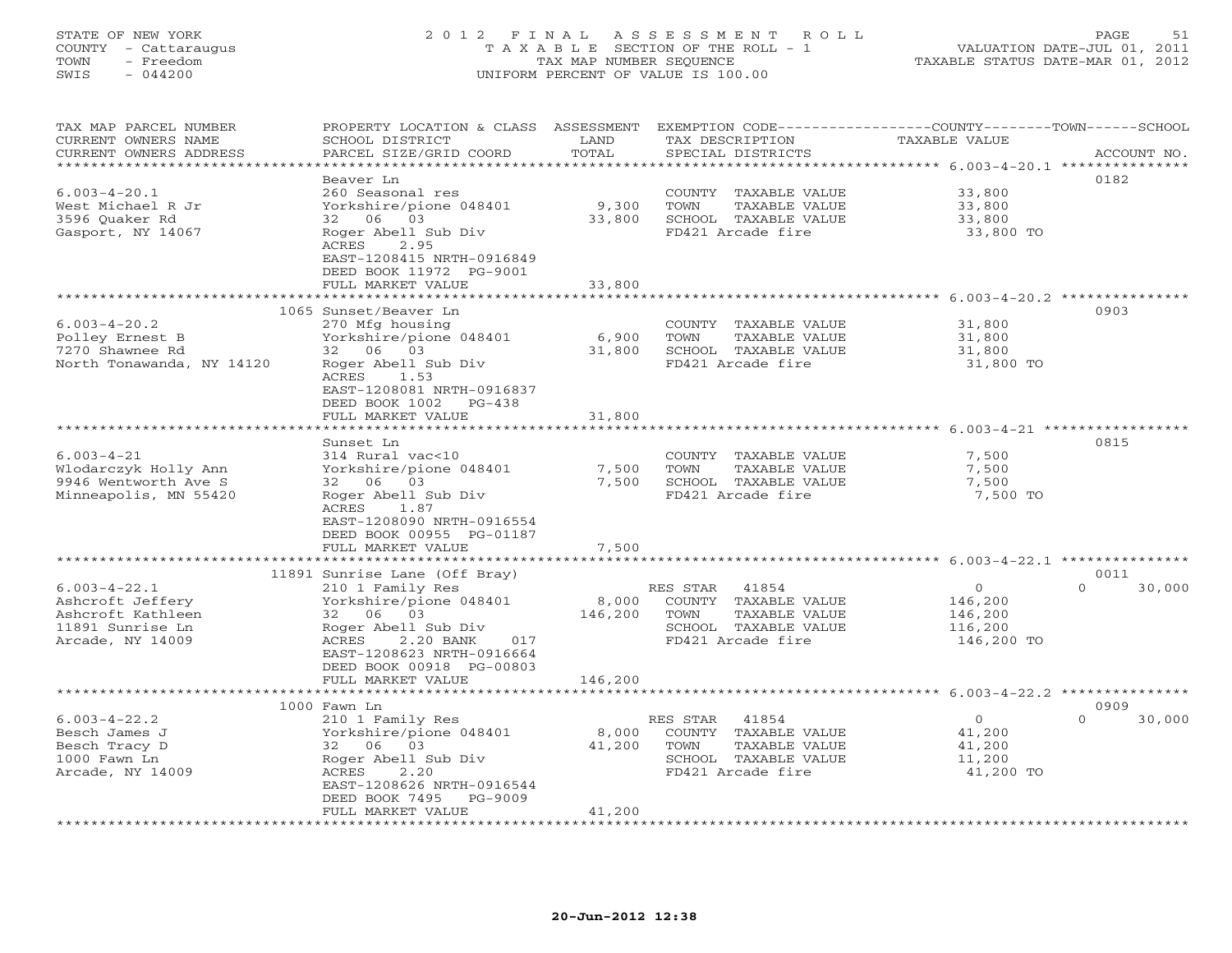# STATE OF NEW YORK 2 0 1 2 F I N A L A S S E S S M E N T R O L L PAGE 52 COUNTY - Cattaraugus T A X A B L E SECTION OF THE ROLL - 1 VALUATION DATE-JUL 01, 2011 TOWN - Freedom TAX MAP NUMBER SEQUENCE TAXABLE STATUS DATE-MAR 01, 2012 SWIS - 044200 UNIFORM PERCENT OF VALUE IS 100.00UNIFORM PERCENT OF VALUE IS 100.00

| TAX MAP PARCEL NUMBER<br>CURRENT OWNERS NAME    | PROPERTY LOCATION & CLASS ASSESSMENT<br>SCHOOL DISTRICT | LAND        | TAX DESCRIPTION       | EXEMPTION CODE-----------------COUNTY-------TOWN------SCHOOL<br>TAXABLE VALUE |             |
|-------------------------------------------------|---------------------------------------------------------|-------------|-----------------------|-------------------------------------------------------------------------------|-------------|
| CURRENT OWNERS ADDRESS<br>********************* | PARCEL SIZE/GRID COORD                                  | TOTAL       | SPECIAL DISTRICTS     |                                                                               | ACCOUNT NO. |
|                                                 | 1035 Sunset Ln                                          |             |                       |                                                                               | 0816        |
| $6.003 - 4 - 23$                                | 314 Rural vac<10                                        |             | COUNTY TAXABLE VALUE  | 7,900                                                                         |             |
| Wlodarczyk Holly Ann                            | Yorkshire/pione 048401                                  | 7,900       | TOWN<br>TAXABLE VALUE | 7,900                                                                         |             |
| 9946 Wentworth Ave S                            | 32 06 03                                                | 7,900       | SCHOOL TAXABLE VALUE  | 7,900                                                                         |             |
| Minneapolis, MN 55420                           | Roger Abell Sd Lot 15                                   |             | FD421 Arcade fire     | 7,900 TO                                                                      |             |
|                                                 | ACRES<br>2.09                                           |             |                       |                                                                               |             |
|                                                 | EAST-1208126 NRTH-0916207                               |             |                       |                                                                               |             |
|                                                 | DEED BOOK 00955 PG-01187                                |             |                       |                                                                               |             |
|                                                 | FULL MARKET VALUE                                       | 7,900       |                       |                                                                               |             |
|                                                 | *******************                                     | *********   |                       | ********************* 6.003-4-24 ***********                                  |             |
|                                                 | Fawn Ln                                                 |             |                       |                                                                               | 0003        |
| $6.003 - 4 - 24$                                | 314 Rural vac<10                                        |             | COUNTY TAXABLE VALUE  | 8,100                                                                         |             |
| Grubb James R                                   | Yorkshire/pione 048401                                  | 8,100       | TAXABLE VALUE<br>TOWN | 8,100                                                                         |             |
| Grubb Janice H                                  | 03<br>32 06                                             | 8,100       | SCHOOL TAXABLE VALUE  | 8,100                                                                         |             |
| 37 Northwood Dr                                 | Roger Abell Sd Lot 16                                   |             | FD421 Arcade fire     | 8,100 TO                                                                      |             |
| Depew, NY 14043                                 | ACRES<br>2.25                                           |             |                       |                                                                               |             |
|                                                 | EAST-1208459 NRTH-0916258                               |             |                       |                                                                               |             |
|                                                 | DEED BOOK 809<br>PG-00521                               |             |                       |                                                                               |             |
|                                                 | FULL MARKET VALUE                                       | 8,100       |                       |                                                                               |             |
|                                                 |                                                         |             |                       | ******************************* 6.003-4-25 ***********                        |             |
|                                                 | Fawn Ln                                                 |             |                       |                                                                               | 0759        |
| $6.003 - 4 - 25$                                | 270 Mfg housing                                         |             | COUNTY TAXABLE VALUE  | 7,700                                                                         |             |
| Brown Richard R                                 | Yorkshire/pione 048401                                  | 7,600       | TAXABLE VALUE<br>TOWN | 7,700                                                                         |             |
| Brown Joan M                                    | 32 06 03                                                | 7,700       | SCHOOL TAXABLE VALUE  | 7,700                                                                         |             |
| 618 Keeneland Terrace                           | Roger Abell Sd Lot 21                                   |             | FD421 Arcade fire     | 7,700 TO                                                                      |             |
| Woodstock, GA 30189                             | ACRES<br>1.93                                           |             |                       |                                                                               |             |
|                                                 | EAST-1208751 NRTH-0916270                               |             |                       |                                                                               |             |
|                                                 | DEED BOOK 807<br>PG-00021<br>FULL MARKET VALUE          | 7,700       |                       |                                                                               |             |
|                                                 | * * * * * * * * * * * * * * * * * *                     | **********  |                       | ******************************* 6.003-4-26.1 ****                             |             |
|                                                 | Sunrise Ln                                              |             |                       |                                                                               | 0723        |
| $6.003 - 4 - 26.1$                              | 260 Seasonal res                                        |             | COUNTY TAXABLE VALUE  | 34,000                                                                        |             |
| Williams Donald D                               | Yorkshire/pione 048401                                  | 6,800       | TOWN<br>TAXABLE VALUE | 34,000                                                                        |             |
| Gibson Judy L                                   | 06 03<br>32                                             | 34,000      | SCHOOL TAXABLE VALUE  | 34,000                                                                        |             |
| 526 Irving Dr                                   | Lots 22 R Abell Sd                                      |             | FD421 Arcade fire     | 34,000 TO                                                                     |             |
| Lewiston, NY 14092                              | Ff 398.70                                               |             |                       |                                                                               |             |
|                                                 | 1.45<br>ACRES                                           |             |                       |                                                                               |             |
|                                                 | EAST-1208946 NRTH-0916285                               |             |                       |                                                                               |             |
|                                                 | DEED BOOK 9654<br>PG-6002                               |             |                       |                                                                               |             |
|                                                 | FULL MARKET VALUE                                       | 34,000      |                       |                                                                               |             |
|                                                 | ********************                                    |             |                       |                                                                               |             |
|                                                 | Sunrise Ln                                              |             |                       |                                                                               | 1323        |
| $6.003 - 4 - 26.2$                              | 314 Rural vac<10                                        |             | COUNTY TAXABLE VALUE  | 7,700                                                                         |             |
| Gibson Frederick                                | Yorkshire/pione 048401                                  | 7,700       | TAXABLE VALUE<br>TOWN | 7,700                                                                         |             |
| Gibson Judy                                     | 32<br>06 03                                             | 7,700       | SCHOOL TAXABLE VALUE  | 7,700                                                                         |             |
| 526 Irving Dr                                   | FRNT 143.20 DPTH<br>2.00                                |             | FD421 Arcade fire     | 7,700 TO                                                                      |             |
| Lewiston, NY 14092                              | ACRES<br>EAST-1208739 NRTH-0916019                      |             |                       |                                                                               |             |
|                                                 | DEED BOOK 9654<br>PG-3001                               |             |                       |                                                                               |             |
|                                                 | FULL MARKET VALUE                                       | 7,700       |                       |                                                                               |             |
| ********************                            | *********************                                   | *********** |                       |                                                                               |             |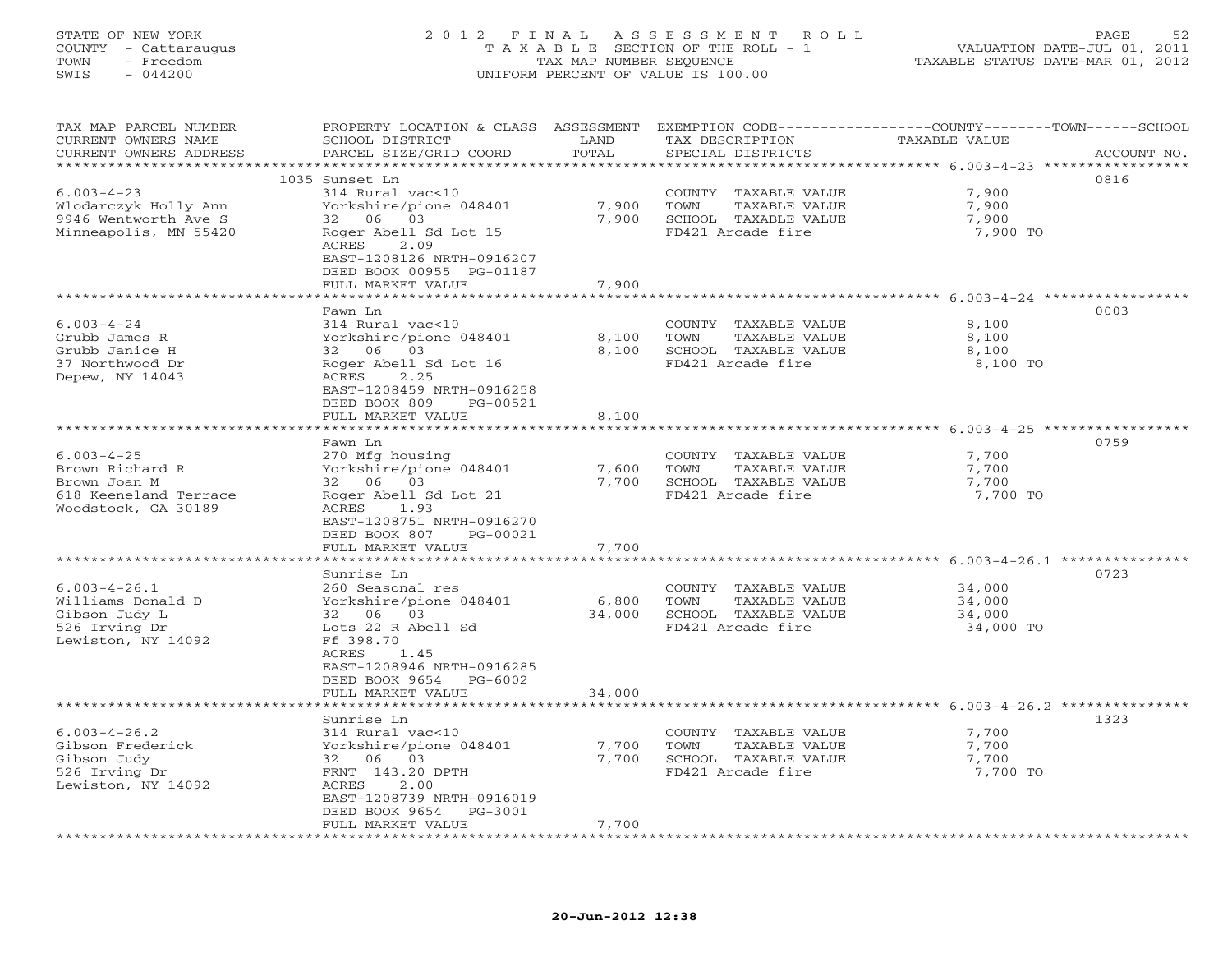# STATE OF NEW YORK 2 0 1 2 F I N A L A S S E S S M E N T R O L L PAGE 53 COUNTY - Cattaraugus T A X A B L E SECTION OF THE ROLL - 1 VALUATION DATE-JUL 01, 2011 TOWN - Freedom TAX MAP NUMBER SEQUENCE TAXABLE STATUS DATE-MAR 01, 2012 SWIS - 044200 UNIFORM PERCENT OF VALUE IS 100.00UNIFORM PERCENT OF VALUE IS 100.00

| TAX MAP PARCEL NUMBER  |                               |             |                       | PROPERTY LOCATION & CLASS ASSESSMENT EXEMPTION CODE----------------COUNTY-------TOWN------SCHOOL |
|------------------------|-------------------------------|-------------|-----------------------|--------------------------------------------------------------------------------------------------|
| CURRENT OWNERS NAME    | SCHOOL DISTRICT               | LAND        | TAX DESCRIPTION       | TAXABLE VALUE                                                                                    |
| CURRENT OWNERS ADDRESS | PARCEL SIZE/GRID COORD        | TOTAL       | SPECIAL DISTRICTS     | ACCOUNT NO.                                                                                      |
| ********************   |                               |             |                       |                                                                                                  |
|                        | Sunrise Ln                    |             |                       | 0817                                                                                             |
|                        |                               |             |                       |                                                                                                  |
| $6.003 - 4 - 27$       | 312 Vac w/imprv               |             | COUNTY TAXABLE VALUE  | 8,700                                                                                            |
| Menter Joel            | Yorkshire/pione 048401        | 8,600       | TOWN<br>TAXABLE VALUE | 8,700                                                                                            |
| Carlin-Menter Shannon  | 32 06 03                      | 8,700       | SCHOOL TAXABLE VALUE  | 8,700                                                                                            |
| 174 Fremont St         | Roger Abell Sd Lot 24         |             | FD421 Arcade fire     | 8,700 TO                                                                                         |
| Kenmore, NY 14217      | ACRES 2.47                    |             |                       |                                                                                                  |
|                        | EAST-1208731 NRTH-0915842     |             |                       |                                                                                                  |
|                        | DEED BOOK 64<br>PG-4001       |             |                       |                                                                                                  |
|                        | FULL MARKET VALUE             | 8,700       |                       |                                                                                                  |
|                        |                               |             |                       |                                                                                                  |
|                        |                               |             |                       |                                                                                                  |
|                        | Sunrise Ln                    |             |                       | 0734                                                                                             |
| $6.003 - 4 - 28$       | 314 Rural vac<10              |             | COUNTY TAXABLE VALUE  | 8,900                                                                                            |
| Newland Rick A         | Yorkshire/pione 048401        | 8,900       | TOWN<br>TAXABLE VALUE | 8,900                                                                                            |
| 9877 Galen Hill Rd     | 32 06 03                      | 8,900       | SCHOOL TAXABLE VALUE  | 8,900                                                                                            |
| Freedom, NY 14065      | Roger Abell Sd Lot 25         |             | FD421 Arcade fire     | 8,900 TO                                                                                         |
|                        | ACRES<br>2.68                 |             |                       |                                                                                                  |
|                        | EAST-1208735 NRTH-0915657     |             |                       |                                                                                                  |
|                        |                               |             |                       |                                                                                                  |
|                        | DEED BOOK 00996 PG-00768      |             |                       |                                                                                                  |
|                        | FULL MARKET VALUE             | 8,900       |                       |                                                                                                  |
|                        |                               |             |                       |                                                                                                  |
|                        | Sunrise Ln                    |             |                       | 0818                                                                                             |
| $6.003 - 4 - 29$       | 260 Seasonal res              |             | COUNTY TAXABLE VALUE  | 49,200                                                                                           |
| Calabrese James        | Yorkshire/pione 048401        | 8,700       | TOWN<br>TAXABLE VALUE | 49,200                                                                                           |
| 21 Ludwig Ave          | 32 06 09                      | 49,200      | SCHOOL TAXABLE VALUE  | 49,200                                                                                           |
|                        |                               |             |                       |                                                                                                  |
| Cheektowaga, NY 14227  | Roger Abell Sd Lot 26         |             | FD421 Arcade fire     | 49,200 TO                                                                                        |
|                        | ACRES<br>2.58                 |             |                       |                                                                                                  |
|                        | EAST-1208742 NRTH-0915472     |             |                       |                                                                                                  |
|                        | DEED BOOK 1003 PG-7           |             |                       |                                                                                                  |
|                        | FULL MARKET VALUE             | 49,200      |                       |                                                                                                  |
|                        |                               |             |                       |                                                                                                  |
|                        | 11747 Sunrise Ln              |             |                       | 0769                                                                                             |
| $6.003 - 4 - 32$       | 260 Seasonal res              |             | COUNTY TAXABLE VALUE  | 122,300                                                                                          |
|                        |                               | 10,700      | TOWN                  |                                                                                                  |
| Baker Arthur J         | Yorkshire/pione 048401        |             | TAXABLE VALUE         | 122,300                                                                                          |
| 1485 Sparks Rd         | 31 06 03                      | 122,300     | SCHOOL TAXABLE VALUE  | 122,300                                                                                          |
| PO Box 30              | Roger Abell Sd Lot 29         |             | FD421 Arcade fire     | 122,300 TO                                                                                       |
| Freedom, NY 14065      | ACRES<br>5.97                 |             |                       |                                                                                                  |
|                        | EAST-1208742 NRTH-0915074     |             |                       |                                                                                                  |
|                        | DEED BOOK 10839 PG-3001       |             |                       |                                                                                                  |
|                        | FULL MARKET VALUE             | 122,300     |                       |                                                                                                  |
|                        | *******************           | *********** |                       | ******************************** 6.003-4-33 ****************                                     |
|                        |                               |             |                       |                                                                                                  |
|                        | 11713 Sunrise Lane (Off Bray) |             |                       | 0510                                                                                             |
| $6.003 - 4 - 33$       | 260 Seasonal res              |             | COUNTY TAXABLE VALUE  | 58,000                                                                                           |
| Poliniak Michael       | Yorkshire/pione 048401        | 7,200       | TOWN<br>TAXABLE VALUE | 58,000                                                                                           |
| Poliniak Monica        | 31 06 03                      | 58,000      | SCHOOL TAXABLE VALUE  | 58,000                                                                                           |
| 342 W Hazeltine Ave    | Roger Abell Sd Lot 32         |             | FD421 Arcade fire     | 58,000 TO                                                                                        |
| Kenmore, NY 14217      | FRNT 186.00 DPTH 401.80       |             |                       |                                                                                                  |
|                        | ACRES<br>1.72                 |             |                       |                                                                                                  |
|                        | EAST-1208954 NRTH-0914566     |             |                       |                                                                                                  |
|                        | DEED BOOK 760<br>PG-00077     |             |                       |                                                                                                  |
|                        |                               |             |                       |                                                                                                  |
|                        | FULL MARKET VALUE             | 58,000      |                       |                                                                                                  |
|                        |                               |             |                       |                                                                                                  |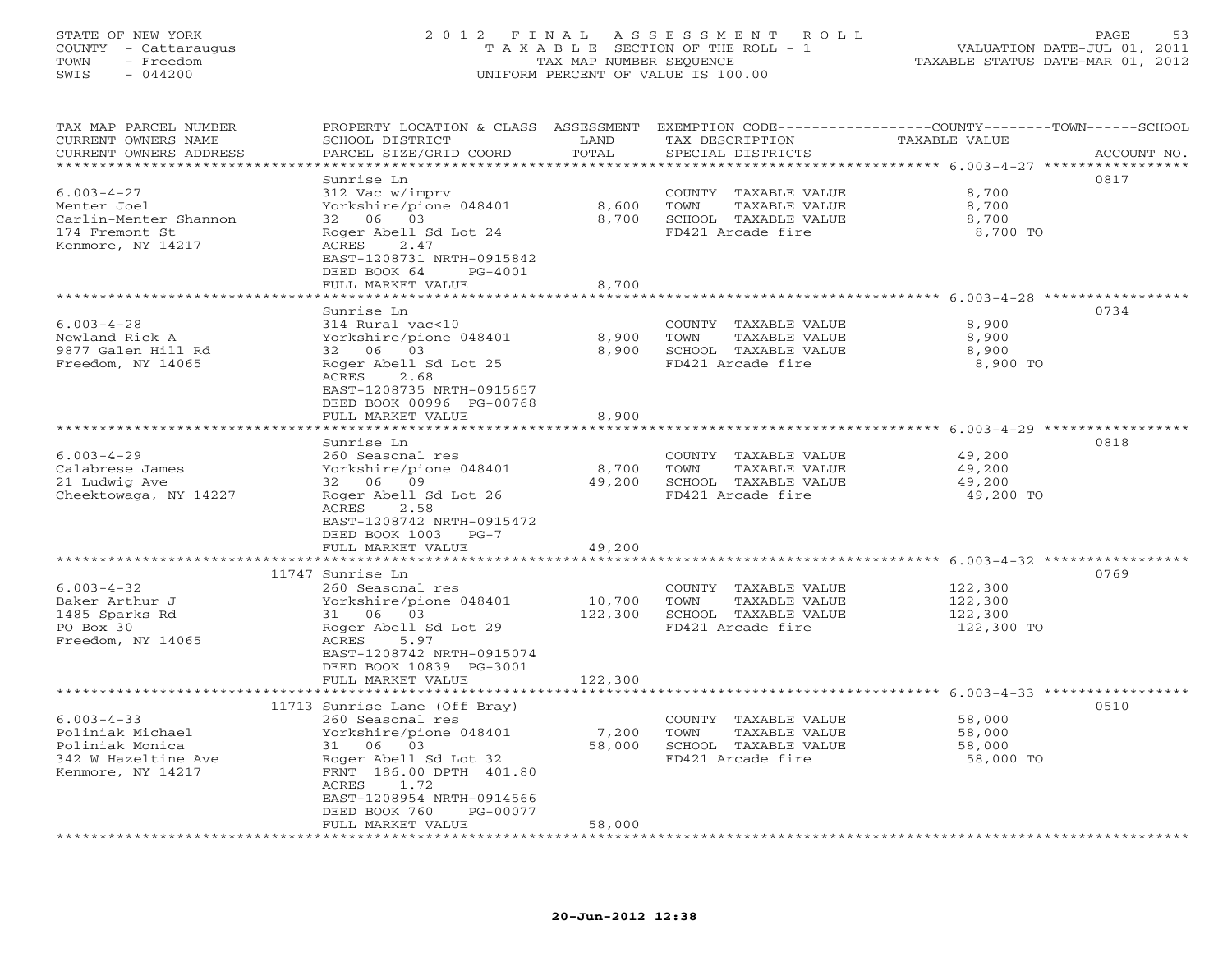## STATE OF NEW YORK 2 0 1 2 F I N A L A S S E S S M E N T R O L L PAGE 54 COUNTY - Cattaraugus T A X A B L E SECTION OF THE ROLL - 1 VALUATION DATE-JUL 01, 2011 TOWN - Freedom TAX MAP NUMBER SEQUENCE TAXABLE STATUS DATE-MAR 01, 2012 SWIS - 044200 UNIFORM PERCENT OF VALUE IS 100.00UNIFORM PERCENT OF VALUE IS 100.00

| TAX MAP PARCEL NUMBER<br>CURRENT OWNERS NAME     | PROPERTY LOCATION & CLASS ASSESSMENT<br>SCHOOL DISTRICT | LAND   | TAX DESCRIPTION                               | EXEMPTION CODE-----------------COUNTY-------TOWN-----SCHOOL<br>TAXABLE VALUE |             |
|--------------------------------------------------|---------------------------------------------------------|--------|-----------------------------------------------|------------------------------------------------------------------------------|-------------|
| CURRENT OWNERS ADDRESS<br>*********************  | PARCEL SIZE/GRID COORD                                  | TOTAL  | SPECIAL DISTRICTS                             |                                                                              | ACCOUNT NO. |
|                                                  | 31 Baker St (Off Bray)                                  |        |                                               | 0325                                                                         |             |
| $6.003 - 4 - 34$                                 | 314 Rural vac<10                                        |        | COUNTY TAXABLE VALUE                          | 7,600                                                                        |             |
| Poliniak Michael                                 | Yorkshire/pione 048401                                  | 7,600  | TOWN<br>TAXABLE VALUE                         | 7,600                                                                        |             |
| Poliniak Monica                                  | 31 06 03                                                | 7,600  | SCHOOL TAXABLE VALUE                          | 7,600                                                                        |             |
| 342 W Hazeltine Ave                              | Roger Abell Sd Lot 31                                   |        | FD421 Arcade fire                             | 7,600 TO                                                                     |             |
| Kenmore, NY 14217                                | ACRES 1.94                                              |        |                                               |                                                                              |             |
|                                                  | EAST-1208760 NRTH-0914563                               |        |                                               |                                                                              |             |
|                                                  | DEED BOOK 00766 PG-00979                                |        |                                               |                                                                              |             |
|                                                  | FULL MARKET VALUE                                       | 7,600  |                                               | ******************** 6.003-4-35 ************                                 |             |
|                                                  | Sunset Ln                                               |        |                                               | 0774                                                                         |             |
| $6.003 - 4 - 35$                                 | 314 Rural vac<10                                        |        | COUNTY TAXABLE VALUE                          | 7,200                                                                        |             |
| Dufour Joseph                                    | Yorkshire/pione 048401                                  | 7,200  | TAXABLE VALUE<br>TOWN                         | 7,200                                                                        |             |
| Dufour Cindy                                     | 31 06 03                                                | 7,200  | SCHOOL TAXABLE VALUE                          | 7,200                                                                        |             |
| Hebert Cora                                      | Roger Abell Sub Div                                     |        | FD421 Arcade fire                             | 7,200 TO                                                                     |             |
| 4255 Sunshine Rd                                 | ACRES 1.69                                              |        |                                               |                                                                              |             |
| Henderson, TN 38340                              | EAST-1208556 NRTH-0914584                               |        |                                               |                                                                              |             |
|                                                  | DEED BOOK 875<br>PG-00294                               |        |                                               |                                                                              |             |
|                                                  | FULL MARKET VALUE                                       | 7,200  |                                               |                                                                              |             |
|                                                  |                                                         |        |                                               |                                                                              |             |
|                                                  | 11730 Sunset Ln                                         |        |                                               | 0016                                                                         |             |
| $6.003 - 4 - 36$<br>Dufour Joseph                | 271 Mfg housings<br>Yorkshire/pione 048401              | 7,600  | COUNTY TAXABLE VALUE<br>TOWN<br>TAXABLE VALUE | 33,200<br>33,200                                                             |             |
| Dufour Cindy                                     | 31 06 03                                                | 33,200 | SCHOOL TAXABLE VALUE                          | 33,200                                                                       |             |
| 4255 Sunshine Rd                                 | Roger Abell Sub Div                                     |        | FD421 Arcade fire                             | 33,200 TO                                                                    |             |
| Henderson, TN 38340                              | ACRES<br>1.96                                           |        |                                               |                                                                              |             |
|                                                  | EAST-1208513 NRTH-0914900                               |        |                                               |                                                                              |             |
|                                                  | DEED BOOK 875<br>PG-00292                               |        |                                               |                                                                              |             |
|                                                  | FULL MARKET VALUE                                       | 33,200 |                                               |                                                                              |             |
|                                                  | ************************                                |        |                                               |                                                                              |             |
|                                                  | Sunset Ln                                               |        |                                               | 0109                                                                         |             |
| $6.003 - 4 - 37$                                 | 260 Seasonal res                                        | 7,700  | COUNTY TAXABLE VALUE<br>TAXABLE VALUE<br>TOWN | 37,100                                                                       |             |
| West James T<br>West Jodi R                      | Yorkshire/pione 048401<br>31 06 03                      | 37,100 | SCHOOL TAXABLE VALUE                          | 37,100<br>37,100                                                             |             |
| 3825 Millersport Highway                         | Roger Abell Sub Div                                     |        | FD421 Arcade fire                             | 37,100 TO                                                                    |             |
| Gettsville, NY 14068                             | ACRES<br>2.00                                           |        |                                               |                                                                              |             |
|                                                  | EAST-1208399 NRTH-0915161                               |        |                                               |                                                                              |             |
|                                                  | DEED BOOK 1300 PG-7001                                  |        |                                               |                                                                              |             |
|                                                  | FULL MARKET VALUE                                       | 37,100 |                                               |                                                                              |             |
|                                                  | *****************                                       |        |                                               | ***********************************6.003-4-38 **************                 |             |
|                                                  | Sunset Ln                                               |        |                                               | 0820                                                                         |             |
| $6.003 - 4 - 38$                                 | 314 Rural vac<10                                        |        | COUNTY TAXABLE VALUE                          | 6,000                                                                        |             |
| West James T                                     | Yorkshire/pione 048401                                  | 6,000  | TOWN<br>TAXABLE VALUE                         | 6,000                                                                        |             |
| West Jodi R                                      | 31/32 06 03<br>Roger Abell Sub Div                      | 6,000  | SCHOOL TAXABLE VALUE<br>FD421 Arcade fire     | 6,000<br>6,000 TO                                                            |             |
| 3825 Millersport Highway<br>Gettsville, NY 14068 | ACRES<br>1.01                                           |        |                                               |                                                                              |             |
|                                                  | EAST-1208294 NRTH-0915357                               |        |                                               |                                                                              |             |
|                                                  | DEED BOOK 1300 PG-7001                                  |        |                                               |                                                                              |             |
|                                                  | FULL MARKET VALUE                                       | 6,000  |                                               |                                                                              |             |
|                                                  |                                                         |        |                                               |                                                                              |             |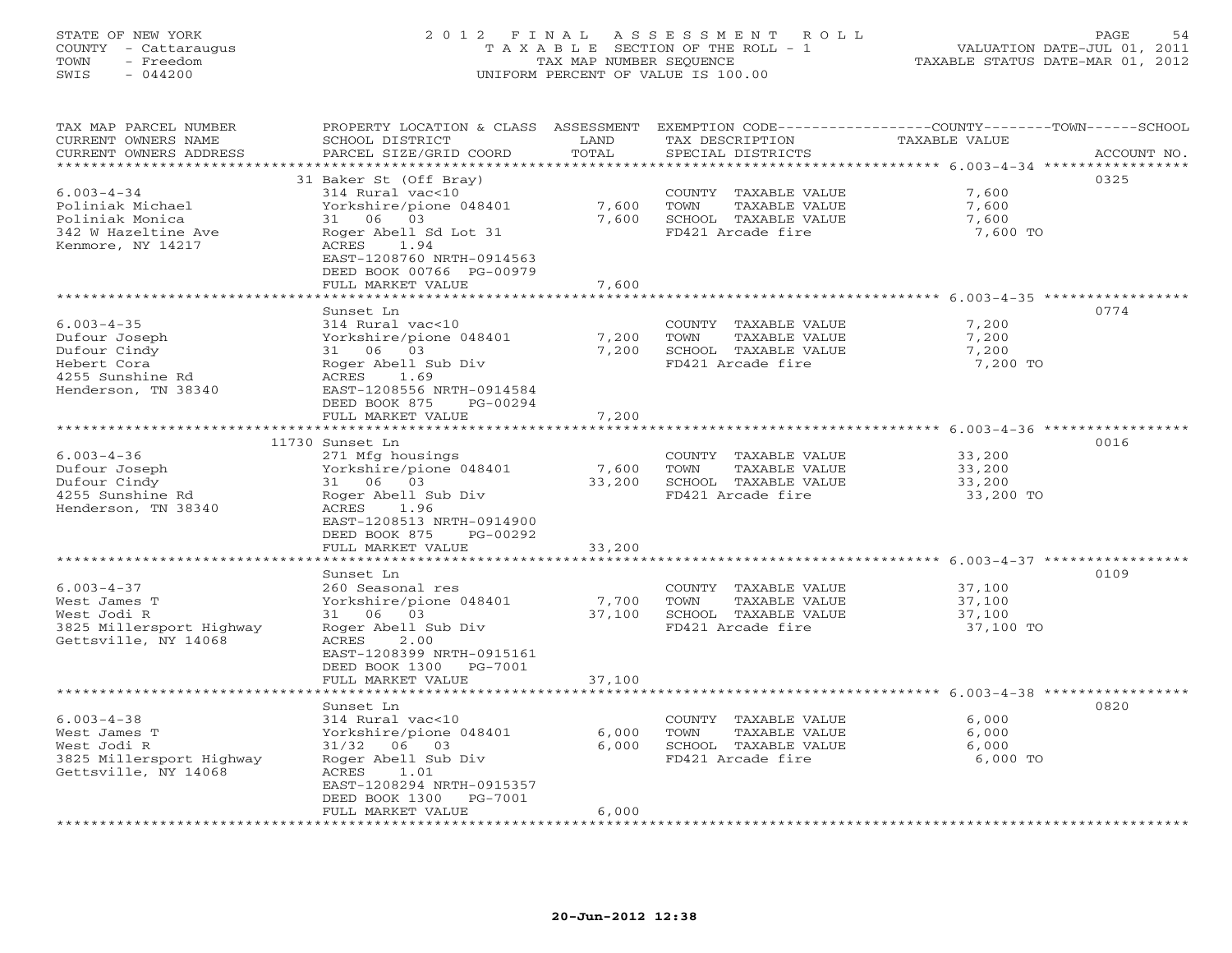# STATE OF NEW YORK 2 0 1 2 F I N A L A S S E S S M E N T R O L L PAGE 55 COUNTY - Cattaraugus T A X A B L E SECTION OF THE ROLL - 1 VALUATION DATE-JUL 01, 2011 TOWN - Freedom TAX MAP NUMBER SEQUENCE TAXABLE STATUS DATE-MAR 01, 2012 SWIS - 044200 UNIFORM PERCENT OF VALUE IS 100.00UNIFORM PERCENT OF VALUE IS 100.00

| TAX MAP PARCEL NUMBER<br>CURRENT OWNERS NAME<br>CURRENT OWNERS ADDRESS           | PROPERTY LOCATION & CLASS ASSESSMENT<br>SCHOOL DISTRICT<br>PARCEL SIZE/GRID COORD           | LAND<br>TOTAL                 | EXEMPTION CODE----------------COUNTY-------TOWN------SCHOOL<br>TAX DESCRIPTION<br>SPECIAL DISTRICTS | TAXABLE VALUE                           | ACCOUNT NO.        |
|----------------------------------------------------------------------------------|---------------------------------------------------------------------------------------------|-------------------------------|-----------------------------------------------------------------------------------------------------|-----------------------------------------|--------------------|
|                                                                                  |                                                                                             |                               |                                                                                                     |                                         |                    |
|                                                                                  | 11836 Sunset Ln                                                                             |                               |                                                                                                     |                                         | 0110               |
| $6.003 - 4 - 39$<br>Mc Millan Michael<br>Mc Millan Polly                         | 270 Mfg housing<br>Yorkshire/pione 048401<br>32 06 03                                       | 7,900<br>14,300               | COUNTY TAXABLE VALUE<br>TOWN<br>TAXABLE VALUE<br>SCHOOL TAXABLE VALUE                               | 14,300<br>14,300<br>14,300              |                    |
| 29 Melody Ln<br>Cheektowaga, NY 14225                                            | Roger Abell Sub Div<br>2.12<br>ACRES<br>EAST-1208212 NRTH-0915529<br>DEED BOOK 6724 PG-4001 |                               | FD421 Arcade fire                                                                                   | 14,300 TO                               |                    |
|                                                                                  | FULL MARKET VALUE                                                                           | 14,300                        |                                                                                                     |                                         |                    |
|                                                                                  |                                                                                             |                               |                                                                                                     |                                         |                    |
| $6.003 - 4 - 40$<br>Mc Millan Michael D<br>29 Melody Ln<br>Cheektowaga, NY 14225 | Sunset Ln<br>314 Rural vac<10<br>Yorkshire/pione 048401<br>32 06 03<br>Roger Abell Sub Div  | 11,100<br>11,100              | COUNTY TAXABLE VALUE<br>TOWN<br>TAXABLE VALUE<br>SCHOOL TAXABLE VALUE<br>FD421 Arcade fire          | 11,100<br>11,100<br>11,100<br>11,100 TO | 0821               |
|                                                                                  | ACRES<br>4.02<br>EAST-1208207 NRTH-0915821<br>DEED BOOK 6386 PG-8001<br>FULL MARKET VALUE   | 11,100                        |                                                                                                     |                                         |                    |
|                                                                                  |                                                                                             |                               |                                                                                                     |                                         |                    |
|                                                                                  | 1107 Bray Rd                                                                                |                               |                                                                                                     | $\overline{0}$                          | 0509<br>$\Omega$   |
| $6.003 - 5 - 1.1$<br>Root William H                                              | 240 Rural res                                                                               |                               | RES STAR 41854                                                                                      |                                         | 30,000             |
| Root Karen J                                                                     | Yorkshire/pione 048401<br>32 06 03                                                          | 70,700<br>221,700             | COUNTY TAXABLE VALUE<br>TOWN<br>TAXABLE VALUE                                                       | 221,700<br>221,700                      |                    |
| 1107 Bray Rd                                                                     | ACRES 96.36                                                                                 |                               | SCHOOL TAXABLE VALUE                                                                                | 191,700                                 |                    |
| Arcade, NY 14009                                                                 | EAST-0120196 NRTH-0916806                                                                   |                               | FD421 Arcade fire                                                                                   | 221,700 TO                              |                    |
|                                                                                  | DEED BOOK 734<br>PG-00530                                                                   |                               |                                                                                                     |                                         |                    |
|                                                                                  | FULL MARKET VALUE                                                                           | 221,700                       |                                                                                                     |                                         |                    |
|                                                                                  |                                                                                             |                               |                                                                                                     |                                         |                    |
|                                                                                  | 1035 Bray Rd                                                                                |                               |                                                                                                     |                                         | 0761               |
| $6.003 - 5 - 1.2$                                                                | 210 1 Family Res                                                                            |                               | RES STAR 41854                                                                                      | $\circ$                                 | $\Omega$<br>30,000 |
| Meyer Richard R                                                                  | Yorkshire/pione 048401                                                                      | 13,200                        | COUNTY TAXABLE VALUE                                                                                | 140,000                                 |                    |
| Meyer Robin C                                                                    | 32 06 03                                                                                    | 140,000                       | TOWN<br>TAXABLE VALUE                                                                               | 140,000                                 |                    |
| 1035 Bray Rd                                                                     | ACRES<br>4.05                                                                               |                               | SCHOOL TAXABLE VALUE                                                                                | 110,000                                 |                    |
| Arcade, NY 14009                                                                 | EAST-1207768 NRTH-0916822<br>DEED BOOK 1027 PG-558<br>FULL MARKET VALUE                     | 140,000                       | FD421 Arcade fire                                                                                   | 140,000 TO                              |                    |
|                                                                                  | **********************                                                                      | * * * * * * * * * * * * * * * | ********************************* 6.003-5-2.1 ****************                                      |                                         |                    |
|                                                                                  | Bray Rd                                                                                     |                               |                                                                                                     |                                         | 0414               |
| $6.003 - 5 - 2.1$                                                                | 322 Rural vac>10                                                                            |                               | COUNTY TAXABLE VALUE                                                                                | 46,000                                  |                    |
| Baker Arthur J                                                                   | Yorkshire/pione 048401                                                                      | 46,000                        | <b>TOWN</b><br>TAXABLE VALUE                                                                        | 46,000                                  |                    |
| PO Box 30                                                                        | 31 06 03                                                                                    | 46,000                        | SCHOOL TAXABLE VALUE                                                                                | 46,000                                  |                    |
| Freedom, NY 14065                                                                | ACRES 46.81<br>EAST-1209517 NRTH-0915934<br>DEED BOOK 7074<br>PG-3001                       |                               | FD421 Arcade fire                                                                                   | 46,000 TO                               |                    |
|                                                                                  | FULL MARKET VALUE                                                                           | 46,000                        |                                                                                                     |                                         |                    |
|                                                                                  |                                                                                             |                               |                                                                                                     |                                         |                    |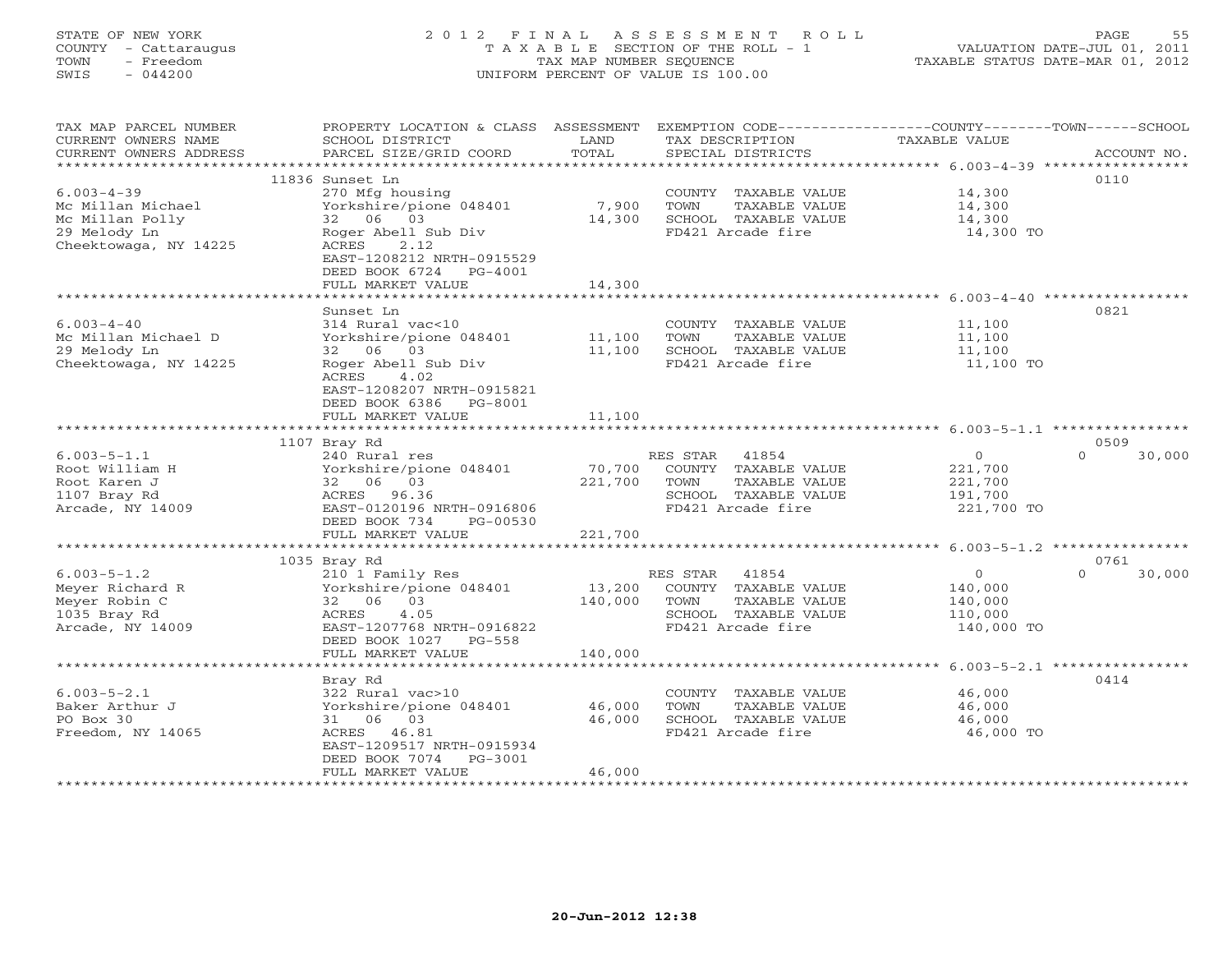# STATE OF NEW YORK 2 0 1 2 F I N A L A S S E S S M E N T R O L L PAGE 56 COUNTY - Cattaraugus T A X A B L E SECTION OF THE ROLL - 1 VALUATION DATE-JUL 01, 2011 TOWN - Freedom TAX MAP NUMBER SEQUENCE TAXABLE STATUS DATE-MAR 01, 2012 SWIS - 044200 UNIFORM PERCENT OF VALUE IS 100.00UNIFORM PERCENT OF VALUE IS 100.00

| TAX MAP PARCEL NUMBER  | PROPERTY LOCATION & CLASS ASSESSMENT |                 |                       |               |                    |
|------------------------|--------------------------------------|-----------------|-----------------------|---------------|--------------------|
| CURRENT OWNERS NAME    | SCHOOL DISTRICT                      | LAND            | TAX DESCRIPTION       | TAXABLE VALUE |                    |
| CURRENT OWNERS ADDRESS | PARCEL SIZE/GRID COORD               | TOTAL           | SPECIAL DISTRICTS     |               | ACCOUNT NO.        |
|                        |                                      |                 |                       |               |                    |
|                        | 925 Bray Rd                          |                 |                       |               | 1528               |
| $6.003 - 5 - 2.2$      | 240 Rural res                        |                 | RES STAR 41854        | $\circ$       | $\Omega$<br>30,000 |
| Ellis Brandon M        | Yorkshire/pione 048401               | 25,100          | COUNTY TAXABLE VALUE  | 144,000       |                    |
| Ellis Katie J          | 31 06 03                             | 144,000         | TOWN<br>TAXABLE VALUE | 144,000       |                    |
| 925 Bray Rd            | ACRES 14.70                          |                 | SCHOOL TAXABLE VALUE  | 114,000       |                    |
| Arcade, NY 14009       | EAST-1209499 NRTH-0917917            |                 | FD421 Arcade fire     | 144,000 TO    |                    |
|                        | DEED BOOK 8690 PG-7001               |                 |                       |               |                    |
|                        | FULL MARKET VALUE                    | 144,000         |                       |               |                    |
|                        |                                      |                 |                       |               |                    |
|                        | Bray Rd                              |                 |                       |               | 1547               |
| $6.003 - 5 - 2.3$      | 322 Rural vac>10                     |                 | COUNTY TAXABLE VALUE  | 21,400        |                    |
| Rosier James           | Yorkshire/pione 048401               | 21,400          | TAXABLE VALUE<br>TOWN | 21,400        |                    |
| 11882 North Rd         | 31 06 03                             | 21,400          | SCHOOL TAXABLE VALUE  | 21,400        |                    |
| Freedom, NY 14065      | ACRES 10.05                          |                 | FD421 Arcade fire     | 21,400 TO     |                    |
|                        | EAST-1209511 NRTH-0917100            |                 |                       |               |                    |
|                        | DEED BOOK 9855 PG-2001               |                 |                       |               |                    |
|                        | FULL MARKET VALUE                    | 21,400          |                       |               |                    |
|                        |                                      |                 |                       |               |                    |
|                        | 899 Bray Rd                          |                 |                       |               | 0705               |
| $6.003 - 5 - 3$        | 210 1 Family Res                     |                 | RES STAR 41854        | $\circ$       | $\Omega$<br>30,000 |
| Rogers Jeff D          | Yorkshire/pione 048401               | 11,000          | COUNTY TAXABLE VALUE  | 102,500       |                    |
| PO Box 152             | 31 06 03                             | 102,500         | TOWN<br>TAXABLE VALUE | 102,500       |                    |
| Freedom, NY 14065      | ACRES<br>2.75 BANK<br>017            |                 | SCHOOL TAXABLE VALUE  | 72,500        |                    |
|                        | EAST-1209849 NRTH-0917998            |                 | FD421 Arcade fire     | 102,500 TO    |                    |
|                        | DEED BOOK 9786 PG-6001               |                 |                       |               |                    |
|                        | FULL MARKET VALUE                    | 102,500         |                       |               |                    |
|                        |                                      |                 |                       |               |                    |
|                        |                                      |                 |                       |               | 0170               |
| $6.003 - 5 - 4$        | 891 Bray Rd                          |                 |                       | 85,000        |                    |
|                        | 210 1 Family Res                     |                 | COUNTY TAXABLE VALUE  |               |                    |
| Conner Dustin J        | Yorkshire/pione 048401               | 12,500          | TOWN<br>TAXABLE VALUE | 85,000        |                    |
| 891 Bray Rd            | 32 06 03                             | 85,000          | SCHOOL TAXABLE VALUE  | 85,000        |                    |
| Arcade, NY 14009       | ACRES<br>3.63                        |                 | FD421 Arcade fire     | 85,000 TO     |                    |
|                        | EAST-1210042 NRTH-0917998            |                 |                       |               |                    |
|                        | DEED BOOK 14090 PG-5001              |                 |                       |               |                    |
|                        | FULL MARKET VALUE                    | 85,000          |                       |               |                    |
|                        |                                      |                 |                       |               |                    |
|                        | 875 Bray Rd                          |                 |                       |               | 0523               |
| $6.003 - 5 - 5.1$      | 280 Res Multiple                     |                 | SR ST MH<br>41844     | $\circ$       | 2,840<br>$\Omega$  |
| Ebert Daniel H         | Yorkshire/pione 048401               | 51,300 RES STAR | 41854                 | $\Omega$      | 30,000<br>$\Omega$ |
| Ebert Jacqueline       | 31/32 06 03                          | 351,800         | COUNTY TAXABLE VALUE  | 351,800       |                    |
| 875 Bray Rd            | ACRES 49.95                          |                 | TOWN<br>TAXABLE VALUE | 351,800       |                    |
| Arcade, NY 14009       | EAST-1210220 NRTH-0916254            |                 | SCHOOL TAXABLE VALUE  | 318,960       |                    |
|                        | DEED BOOK 767<br>PG-01130            |                 | FD421 Arcade fire     | 351,800 TO    |                    |
|                        | FULL MARKET VALUE                    | 351,800         |                       |               |                    |
|                        |                                      |                 |                       |               |                    |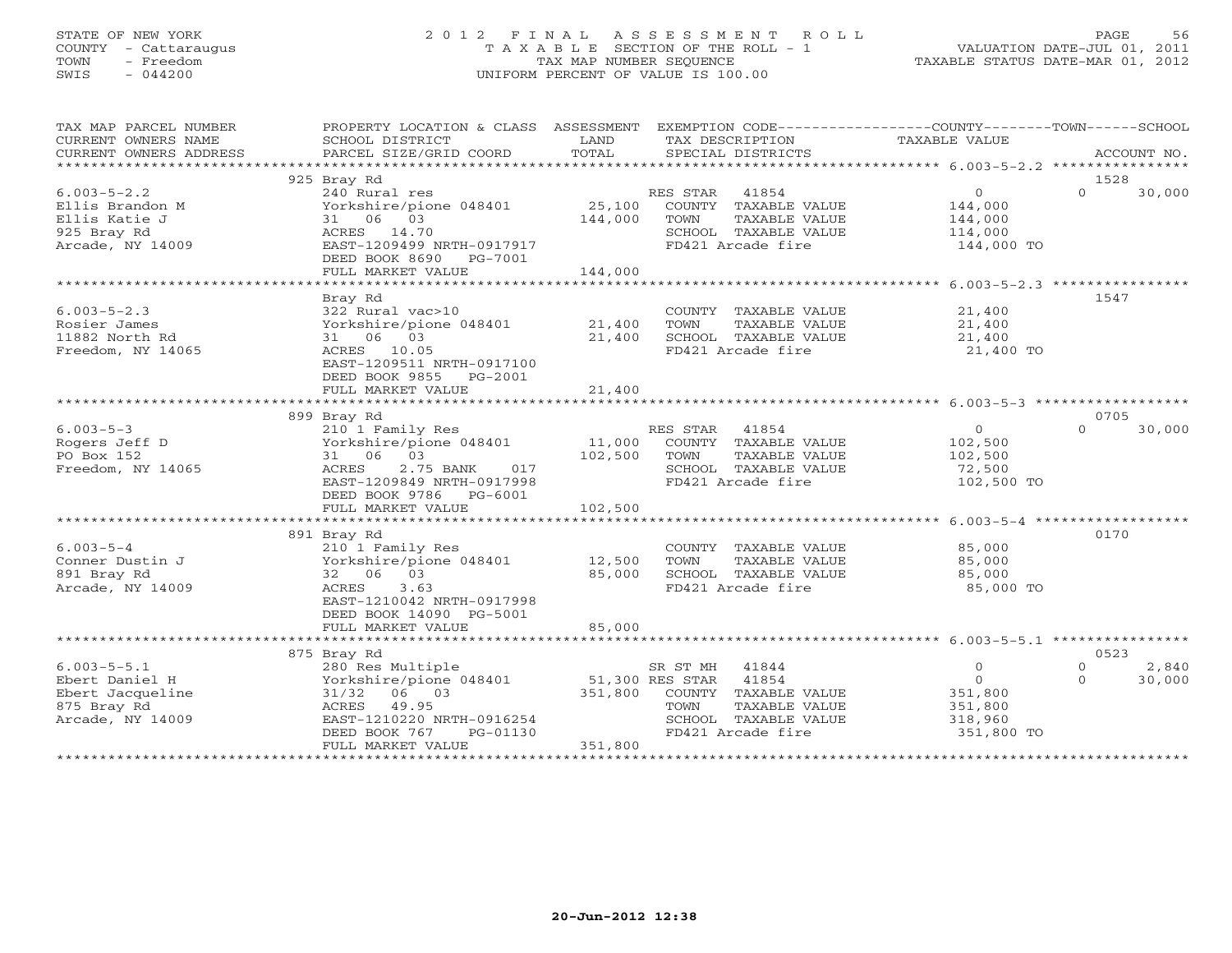# STATE OF NEW YORK 2 0 1 2 F I N A L A S S E S S M E N T R O L L PAGE 57 COUNTY - Cattaraugus T A X A B L E SECTION OF THE ROLL - 1 VALUATION DATE-JUL 01, 2011 TOWN - Freedom TAX MAP NUMBER SEQUENCE TAXABLE STATUS DATE-MAR 01, 2012 SWIS - 044200 UNIFORM PERCENT OF VALUE IS 100.00UNIFORM PERCENT OF VALUE IS 100.00

| TAX MAP PARCEL NUMBER<br>CURRENT OWNERS NAME<br>CURRENT OWNERS ADDRESS                               | PROPERTY LOCATION & CLASS ASSESSMENT<br>SCHOOL DISTRICT<br>PARCEL SIZE/GRID COORD                                                                                    | LAND<br>TOTAL              | EXEMPTION CODE-----------------COUNTY-------TOWN------SCHOOL<br>TAX DESCRIPTION<br>SPECIAL DISTRICTS         | TAXABLE VALUE                                             | ACCOUNT NO.                |
|------------------------------------------------------------------------------------------------------|----------------------------------------------------------------------------------------------------------------------------------------------------------------------|----------------------------|--------------------------------------------------------------------------------------------------------------|-----------------------------------------------------------|----------------------------|
|                                                                                                      |                                                                                                                                                                      |                            |                                                                                                              |                                                           |                            |
| $6.003 - 5 - 5.2$<br>Ellis Roger P<br>Ellis Deborah L<br>865 Bray Rd<br>Arcade, NY 14009             | 865 Bray Rd<br>210 1 Family Res<br>Yorkshire/pione 048401<br>32 06 03<br>1.40<br>ACRES<br>EAST-1210412 NRTH-0918214<br>DEED BOOK 00921 PG-00753<br>FULL MARKET VALUE | 8,700<br>78,300<br>78,300  | RES STAR 41854<br>COUNTY TAXABLE VALUE<br>TOWN<br>TAXABLE VALUE<br>SCHOOL TAXABLE VALUE<br>FD421 Arcade fire | $\overline{0}$<br>78,300<br>78,300<br>48,300<br>78,300 TO | 1137<br>$\Omega$<br>30,000 |
|                                                                                                      |                                                                                                                                                                      |                            |                                                                                                              |                                                           |                            |
| $6.003 - 5 - 7.1$<br>Vaughn Gary P<br>Vaughn Randall D<br>300 Leycroft Ct<br>Alpharetta, GA 30022    | Eagle St<br>314 Rural vac<10<br>Yorkshire/pione 048401<br>31 06 03<br>6.26<br>ACRES<br>EAST-0120947 NRTH-0912553<br>DEED BOOK 00938 PG-00190                         | 16,800<br>16,800           | COUNTY TAXABLE VALUE<br>TOWN<br>TAXABLE VALUE<br>SCHOOL TAXABLE VALUE<br>FD421 Arcade fire                   | 16,800<br>16,800<br>16,800<br>16,800 TO                   | 0569                       |
|                                                                                                      | FULL MARKET VALUE                                                                                                                                                    | 16,800                     |                                                                                                              |                                                           |                            |
|                                                                                                      | *************************                                                                                                                                            | * * * * * * * * * * * *    |                                                                                                              |                                                           |                            |
| $6.003 - 5 - 7.2$<br>Smith Joshua<br>Smith Melanie<br>3541 Bryant Hill Rd<br>Franklinville, NY 14737 | Eagle St<br>322 Rural vac>10<br>Yorkshire/pione 048401<br>31 06 03<br>ACRES 24.80<br>EAST-1209221 NRTH-0911896<br>DEED BOOK 15902 PG-5002                            | 50,000<br>50,000           | COUNTY TAXABLE VALUE<br>TOWN<br>TAXABLE VALUE<br>SCHOOL TAXABLE VALUE<br>FD421 Arcade fire                   | 50,000<br>50,000<br>50,000<br>50,000 TO                   | 1526                       |
|                                                                                                      | FULL MARKET VALUE                                                                                                                                                    | 50,000                     |                                                                                                              |                                                           |                            |
|                                                                                                      |                                                                                                                                                                      |                            |                                                                                                              |                                                           |                            |
| $6.003 - 5 - 7.3$<br>Olszowka Larry<br>40 St. Marys Rd<br>Buffalo, NY 14211                          | 915 Eagle St<br>314 Rural vac<10<br>Yorkshire/pione 048401<br>31 06 03<br>ACRES<br>9.80<br>EAST-1210173 NRTH-0913021<br>DEED BOOK 8792 PG-8001                       | 21,100<br>21,100           | COUNTY TAXABLE VALUE<br>TOWN<br>TAXABLE VALUE<br>SCHOOL TAXABLE VALUE<br>FD421 Arcade fire                   | 21,100<br>21,100<br>21,100<br>21,100 TO                   | 1531                       |
|                                                                                                      | FULL MARKET VALUE                                                                                                                                                    | 21,100                     |                                                                                                              |                                                           |                            |
| $6.003 - 5 - 7.4$<br>Brooks David<br>Brooks Beverly<br>2423 Sullivan Rd<br>Arcade, NY 14009          | 905 Eagle St<br>322 Rural vac>10<br>Yorkshire/pione 048401<br>31 06 03<br>ACRES 11.25<br>EAST-1210444 NRTH-0913158<br>DEED BOOK 9172<br>PG-7001<br>FULL MARKET VALUE | 22,700<br>22,700<br>22,700 | COUNTY TAXABLE VALUE<br>TAXABLE VALUE<br>TOWN<br>SCHOOL TAXABLE VALUE<br>FD421 Arcade fire                   | 22,700<br>22,700<br>22,700<br>22,700 TO                   | 1540                       |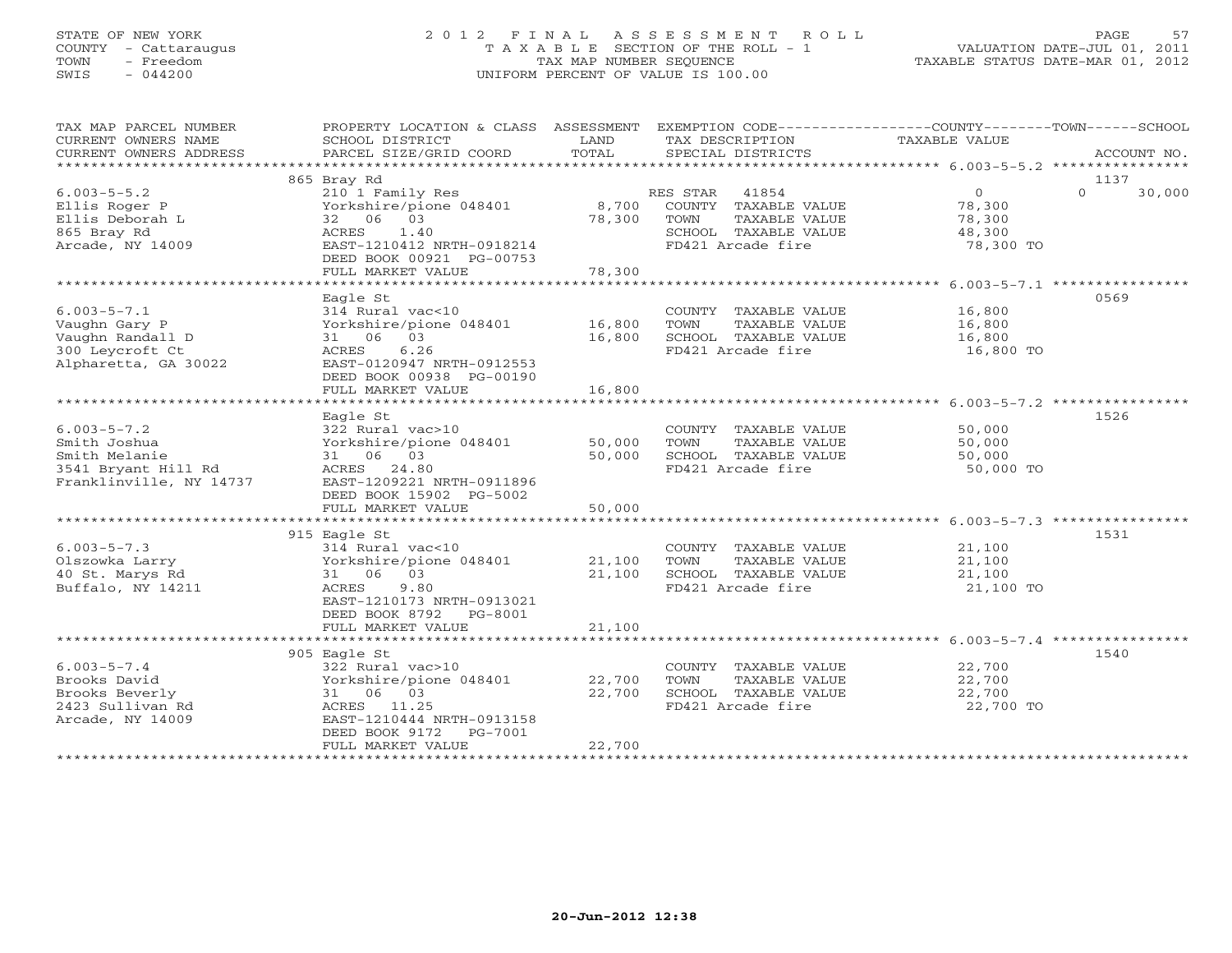# STATE OF NEW YORK 2 0 1 2 F I N A L A S S E S S M E N T R O L L PAGE 58 COUNTY - Cattaraugus T A X A B L E SECTION OF THE ROLL - 1 VALUATION DATE-JUL 01, 2011 TOWN - Freedom TAX MAP NUMBER SEQUENCE TAXABLE STATUS DATE-MAR 01, 2012 SWIS - 044200 UNIFORM PERCENT OF VALUE IS 100.00UNIFORM PERCENT OF VALUE IS 100.00

| TAX MAP PARCEL NUMBER<br>CURRENT OWNERS NAME<br>CURRENT OWNERS ADDRESS                            | PROPERTY LOCATION & CLASS ASSESSMENT<br>SCHOOL DISTRICT<br>PARCEL SIZE/GRID COORD                                                                                                | LAND<br>TOTAL             | EXEMPTION CODE-----------------COUNTY-------TOWN------SCHOOL<br>TAX DESCRIPTION<br>SPECIAL DISTRICTS                                                                            | TAXABLE VALUE                                                                                   | ACCOUNT NO.                                                                          |
|---------------------------------------------------------------------------------------------------|----------------------------------------------------------------------------------------------------------------------------------------------------------------------------------|---------------------------|---------------------------------------------------------------------------------------------------------------------------------------------------------------------------------|-------------------------------------------------------------------------------------------------|--------------------------------------------------------------------------------------|
|                                                                                                   |                                                                                                                                                                                  |                           |                                                                                                                                                                                 |                                                                                                 |                                                                                      |
| $6.003 - 5 - 7.5$<br>Corwin Matthew<br>Corwin Charlene<br>931 Eagle St<br>Arcade, NY 14009        | 931 Eagle St<br>240 Rural res<br>Yorkshire/pione 048401<br>31 06 03<br>ACRES 11.95<br>EAST-1209528 NRTH-0912908<br>DEED BOOK 11162 PG-9001                                       | 23,200<br>160,400         | RES STAR 41854<br>COUNTY TAXABLE VALUE<br>TAXABLE VALUE<br>TOWN<br>SCHOOL TAXABLE VALUE<br>FD421 Arcade fire                                                                    | $\overline{0}$<br>160,400<br>160,400<br>130,400<br>160,400 TO                                   | 1554<br>$\Omega$<br>30,000                                                           |
|                                                                                                   | FULL MARKET VALUE<br>*********************************                                                                                                                           | 160,400                   |                                                                                                                                                                                 |                                                                                                 |                                                                                      |
| $6.003 - 5 - 7.6$<br>Vaughn Randall D<br>Vaughn Gary P<br>300 Leycroft Ct<br>Alpharetta, GA 30022 | Eagle St<br>314 Rural vac<10<br>Yorkshire/pione 048401 19,400<br>31 06 03<br>8.40<br>ACRES<br>EAST-1209923 NRTH-0912946<br>DEED BOOK 938<br>$PG-190$<br>FULL MARKET VALUE        | 19,400<br>19,400          | COUNTY TAXABLE VALUE<br>TOWN<br>TAXABLE VALUE<br>SCHOOL TAXABLE VALUE<br>FD421 Arcade fire                                                                                      | 19,400<br>19,400<br>19,400<br>19,400 TO                                                         | 1555                                                                                 |
|                                                                                                   | 892 Hughes Rd                                                                                                                                                                    |                           |                                                                                                                                                                                 |                                                                                                 | 0232                                                                                 |
| $6.003 - 5 - 8$<br>Potter Linda M<br>Gilbert Doris D<br>892 Hughes Rd<br>Arcade, NY 14009         | 240 Rural res<br>Yorkshire/pione 048401<br>31 06 03<br>ACRES 10.63<br>EAST-1210146 NRTH-0911908<br>DEED BOOK 4654 PG-6001<br>FULL MARKET VALUE                                   | 22,100 AGED C/T           | WVET C/T<br>41121<br>41801<br>103,100 AGED S<br>41804<br>41834<br>SR STAR<br>COUNTY TAXABLE VALUE<br>TOWN<br>TAXABLE VALUE<br>103,100 SCHOOL TAXABLE VALUE<br>FD421 Arcade fire | 12,000<br>45,550<br>$\overline{0}$<br>$\overline{0}$<br>45,550<br>45,550<br>4,815<br>103,100 TO | 12,000<br>$\circ$<br>45,550<br>$\bigcirc$<br>36,085<br>$\circ$<br>62,200<br>$\Omega$ |
|                                                                                                   | 844 Hughes Rd                                                                                                                                                                    |                           |                                                                                                                                                                                 |                                                                                                 | 0276                                                                                 |
| $6.003 - 5 - 9.1$<br>Johnson Michael<br>844 Hughes Rd<br>Arcade, NY 14009                         | 210 1 Family Res<br>Yorkshire/pione 048401<br>31 06 03<br>1.25 BANK<br>ACRES<br>017<br>EAST-1210506 NRTH-0911643<br>DEED BOOK 4608 PG-8003                                       | 85,200                    | RES STAR<br>41854<br>8,400 COUNTY TAXABLE VALUE<br>TOWN<br>TAXABLE VALUE<br>SCHOOL TAXABLE VALUE<br>FD421 Arcade fire                                                           | 0<br>85,200<br>85,200<br>55,200<br>85,200 TO                                                    | $\Omega$<br>30,000                                                                   |
|                                                                                                   | FULL MARKET VALUE                                                                                                                                                                | 85,200                    |                                                                                                                                                                                 |                                                                                                 |                                                                                      |
| $6.003 - 5 - 9.2$<br>Fitzpatrick David<br>864 Hughes Rd<br>Arcade, NY 14009                       | 864 Hughes Rd<br>210 1 Family Res<br>Yorkshire/pione 048401<br>31 06 03<br>1.25 BANK<br>017<br>ACRES<br>EAST-1210311 NRTH-0911641<br>DEED BOOK 1164 PG-2001<br>FULL MARKET VALUE | 8,400<br>72,200<br>72,200 | RES STAR<br>41854<br>COUNTY TAXABLE VALUE<br>TOWN<br>TAXABLE VALUE<br>SCHOOL TAXABLE VALUE<br>FD421 Arcade fire                                                                 | $\bigcirc$<br>72,200<br>72,200<br>42,200<br>72,200 TO                                           | 1173<br>$\cap$<br>30,000                                                             |
|                                                                                                   |                                                                                                                                                                                  |                           |                                                                                                                                                                                 |                                                                                                 |                                                                                      |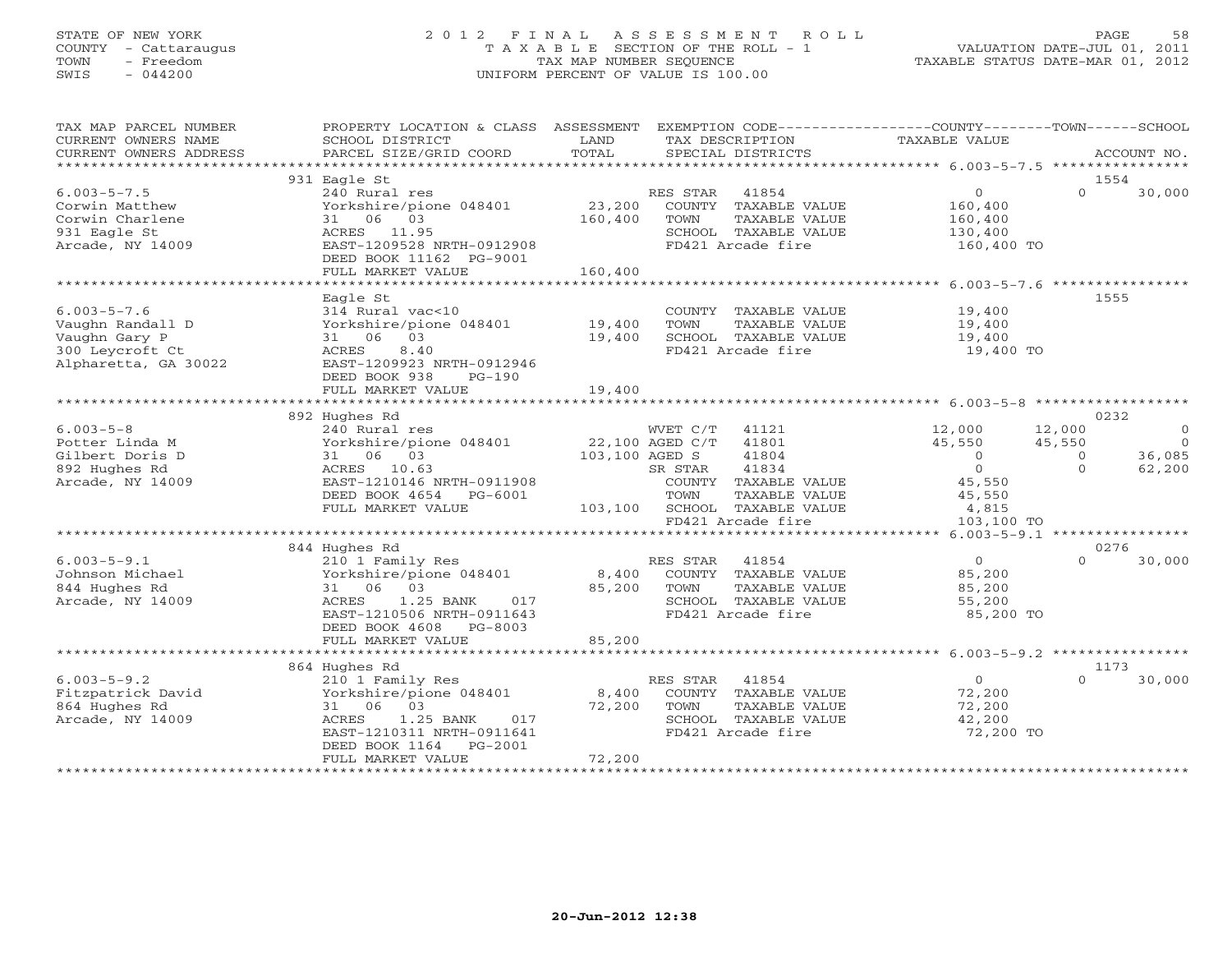# STATE OF NEW YORK 2 0 1 2 F I N A L A S S E S S M E N T R O L L PAGE 59 COUNTY - Cattaraugus T A X A B L E SECTION OF THE ROLL - 1 VALUATION DATE-JUL 01, 2011 TOWN - Freedom TAX MAP NUMBER SEQUENCE TAXABLE STATUS DATE-MAR 01, 2012 SWIS - 044200 UNIFORM PERCENT OF VALUE IS 100.00UNIFORM PERCENT OF VALUE IS 100.00

| TAX MAP PARCEL NUMBER<br>CURRENT OWNERS NAME<br>CURRENT OWNERS ADDRESS | PROPERTY LOCATION & CLASS ASSESSMENT EXEMPTION CODE---------------COUNTY-------TOWN-----SCHOOL<br>SCHOOL DISTRICT<br>PARCEL SIZE/GRID COORD | LAND<br>TOTAL  | TAX DESCRIPTION<br>SPECIAL DISTRICTS | TAXABLE VALUE      |                    | ACCOUNT NO.    |
|------------------------------------------------------------------------|---------------------------------------------------------------------------------------------------------------------------------------------|----------------|--------------------------------------|--------------------|--------------------|----------------|
|                                                                        |                                                                                                                                             |                |                                      |                    |                    |                |
|                                                                        | 1019 Eagle St                                                                                                                               |                |                                      |                    | 0124               |                |
| $6.003 - 5 - 10$                                                       |                                                                                                                                             |                |                                      | 20,000             | 20,000             | $\overline{0}$ |
| Kless Richard E                                                        |                                                                                                                                             |                |                                      | 56,850             | 56,850             | $\overline{0}$ |
| Kless Donna M                                                          | 31 06 03                                                                                                                                    | 133,700 AGED S | 41804                                | $\overline{0}$     | $\circ$            | 60,165         |
| 1019 Eagle St                                                          | FRNT 465.00 DPTH                                                                                                                            |                | 41834<br>SR STAR                     | $\Omega$           | $\Omega$           | 62,200         |
| Arcade, NY 14009                                                       | ACRES<br>2.02                                                                                                                               |                | COUNTY TAXABLE VALUE                 | 56,850             |                    |                |
|                                                                        | EAST-1208444 NRTH-0912115                                                                                                                   |                | TAXABLE VALUE<br>TOWN                | 56,850             |                    |                |
|                                                                        | DEED BOOK 00789 PG-00986                                                                                                                    |                | SCHOOL TAXABLE VALUE                 | 11,335             |                    |                |
|                                                                        | FULL MARKET VALUE                                                                                                                           |                | 133,700 FD421 Arcade fire            | 133,700 TO         |                    |                |
|                                                                        | 990 Hughes Rd                                                                                                                               |                |                                      |                    | 0121               |                |
| $6.003 - 5 - 12$                                                       | 210 1 Family Res                                                                                                                            |                | RES STAR<br>41854                    | $\overline{0}$     | $\Omega$           | 30,000         |
| Gilleland Ladeena                                                      | Yorkshire/pione 048401                                                                                                                      |                | 9,400 COUNTY TAXABLE VALUE           | 103,100            |                    |                |
| 990 Hughes Rd                                                          | 31 06 03                                                                                                                                    | 103,100        | TAXABLE VALUE<br>TOWN                | 103,100            |                    |                |
| Arcade, NY 14009                                                       | ACRES<br>1.83 BANK 032                                                                                                                      |                | SCHOOL TAXABLE VALUE                 | 73,100             |                    |                |
|                                                                        | EAST-1208485 NRTH-0911703                                                                                                                   |                | FD421 Arcade fire                    | 103,100 TO         |                    |                |
|                                                                        | DEED BOOK 00974 PG-00877                                                                                                                    |                |                                      |                    |                    |                |
|                                                                        | FULL MARKET VALUE                                                                                                                           | 103,100        |                                      |                    |                    |                |
|                                                                        |                                                                                                                                             |                |                                      |                    |                    |                |
|                                                                        | 1040 Hughes Rd                                                                                                                              |                |                                      |                    | 0344               |                |
| $6.003 - 5 - 13.1$                                                     | 210 1 Family Res                                                                                                                            |                | RES STAR 41854                       | $\Omega$           | $\cap$             | 30,000         |
| Jakubowski Joseph S                                                    | Yorkshire/pione 048401                                                                                                                      |                | 9,700 COUNTY TAXABLE VALUE           | 93,000             |                    |                |
| 1040 Hughes Rd                                                         | 31 06 03                                                                                                                                    | 93,000         | TOWN<br>TAXABLE VALUE                | 93,000             |                    |                |
| Arcade, NY 14009                                                       | FRNT 290.00 DPTH 330.00                                                                                                                     |                | SCHOOL TAXABLE VALUE                 | 63,000             |                    |                |
|                                                                        | 1.99<br>ACRES                                                                                                                               |                | FD421 Arcade fire                    | 93,000 TO          |                    |                |
|                                                                        | EAST-1207880 NRTH-0911533<br>DEED BOOK 12430 PG-4003                                                                                        |                |                                      |                    |                    |                |
|                                                                        | FULL MARKET VALUE                                                                                                                           | 93,000         |                                      |                    |                    |                |
|                                                                        |                                                                                                                                             |                |                                      |                    |                    |                |
|                                                                        | 1014 Hughes Rd                                                                                                                              |                |                                      |                    | 0910               |                |
| $6.003 - 5 - 13.4$                                                     | 270 Mfg housing                                                                                                                             |                | $CVET C/T$ 41131                     | 11,550             | 11,550             | $\Omega$       |
| Widrig Betty Jo                                                        | Yorkshire/pione 048401 10,300 DVET C/T                                                                                                      |                | 41141                                | 23,100             | 23,100             | $\bigcirc$     |
| Widrig James L                                                         | 31 06 03                                                                                                                                    |                | 46,200 RES STAR<br>41854             | $\overline{0}$     | $\Omega$           | 30,000         |
| 1014 Hughes Rd                                                         | ACRES<br>2.25                                                                                                                               |                | COUNTY TAXABLE VALUE                 | 11,550             |                    |                |
| PO Box 186                                                             | EAST-1208264 NRTH-0911622                                                                                                                   |                | TOWN<br>TAXABLE VALUE                | 11,550             |                    |                |
| Sandusky, NY 14133                                                     | DEED BOOK 9354 PG-6001                                                                                                                      |                | SCHOOL TAXABLE VALUE                 | 16,200             |                    |                |
|                                                                        | FULL MARKET VALUE                                                                                                                           |                | 46,200 FD421 Arcade fire             | 46,200 TO          |                    |                |
|                                                                        | ****************************                                                                                                                |                |                                      |                    |                    |                |
|                                                                        | 1027 Eagle St                                                                                                                               |                |                                      |                    | 0911               |                |
| $6.003 - 5 - 13.5$                                                     | 210 1 Family Res<br>Yorkshire/pione 048401                                                                                                  | 8,300 RES STAR | CVET C/T<br>41131<br>41854           | 20,000<br>$\Omega$ | 20,000<br>$\Omega$ | $\Omega$       |
| Howard Donald R<br>Howard Kathryn                                      | 31 06 03                                                                                                                                    |                | 90,700 COUNTY TAXABLE VALUE          | 70,700             |                    | 30,000         |
| 1027 Eagle St                                                          | FRNT 200.00 DPTH                                                                                                                            |                | TOWN<br>TAXABLE VALUE                | 70,700             |                    |                |
| Arcade, NY 14009                                                       | ACRES<br>1.15 BANK<br>017                                                                                                                   |                | SCHOOL TAXABLE VALUE                 | 60,700             |                    |                |
|                                                                        | EAST-1208244 NRTH-0911917                                                                                                                   |                | FD421 Arcade fire                    | 90,700 TO          |                    |                |
|                                                                        | DEED BOOK 00920 PG-1175                                                                                                                     |                |                                      |                    |                    |                |
|                                                                        | FULL MARKET VALUE                                                                                                                           | 90,700         |                                      |                    |                    |                |
|                                                                        |                                                                                                                                             |                |                                      |                    |                    |                |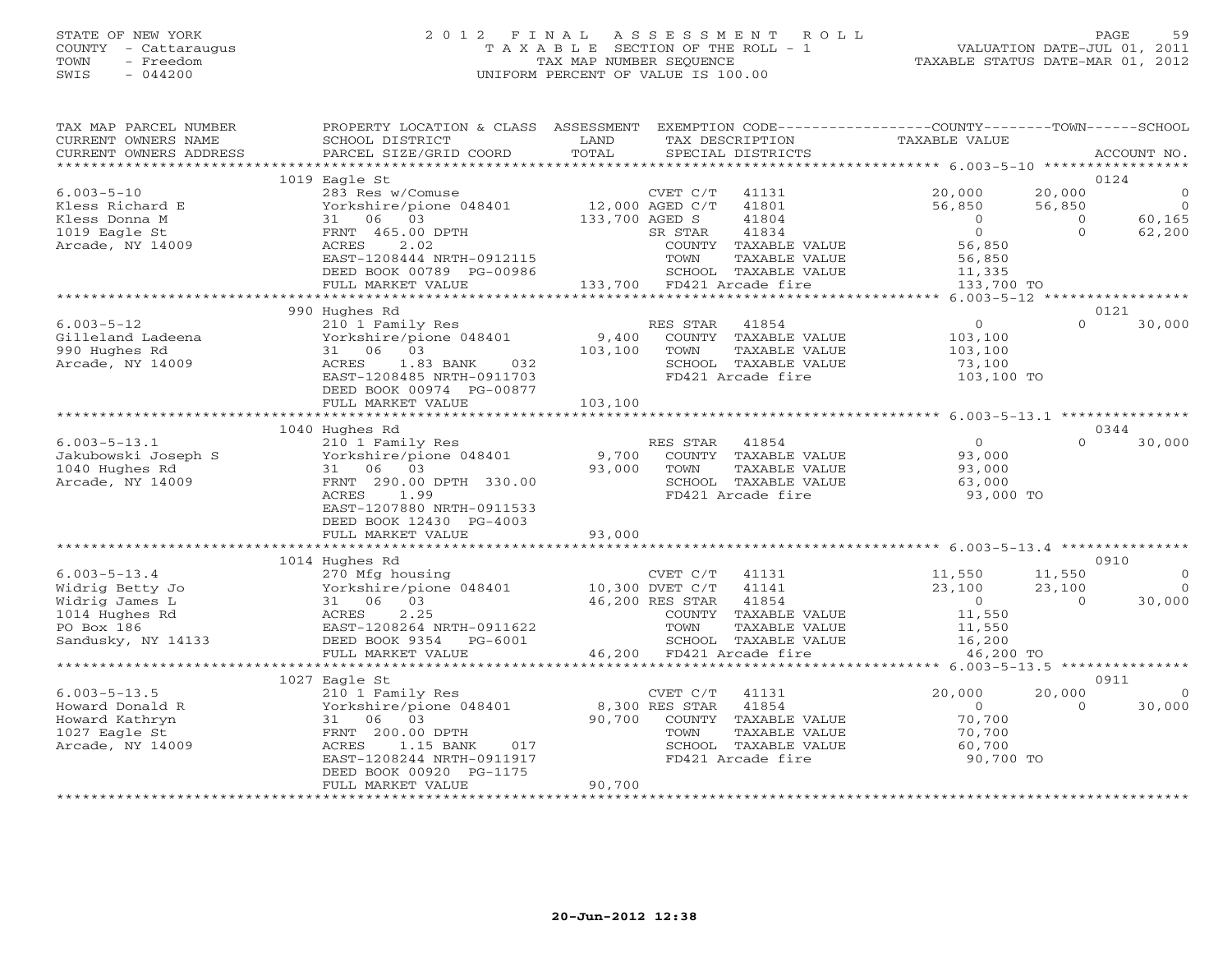# STATE OF NEW YORK 2 0 1 2 F I N A L A S S E S S M E N T R O L L PAGE 60 COUNTY - Cattaraugus T A X A B L E SECTION OF THE ROLL - 1 VALUATION DATE-JUL 01, 2011 TOWN - Freedom TAX MAP NUMBER SEQUENCE TAXABLE STATUS DATE-MAR 01, 2012 SWIS - 044200 UNIFORM PERCENT OF VALUE IS 100.00UNIFORM PERCENT OF VALUE IS 100.00

| TAX MAP PARCEL NUMBER                  | PROPERTY LOCATION & CLASS ASSESSMENT                |         | EXEMPTION CODE-----------------COUNTY-------TOWN------SCHOOL |                          |                    |
|----------------------------------------|-----------------------------------------------------|---------|--------------------------------------------------------------|--------------------------|--------------------|
| CURRENT OWNERS NAME                    | SCHOOL DISTRICT                                     | LAND    | TAX DESCRIPTION                                              | TAXABLE VALUE            |                    |
| CURRENT OWNERS ADDRESS                 | PARCEL SIZE/GRID COORD                              | TOTAL   | SPECIAL DISTRICTS                                            |                          | ACCOUNT NO.        |
|                                        |                                                     |         |                                                              |                          |                    |
|                                        | 1035 Eagle St                                       |         |                                                              |                          | 0919               |
| $6.003 - 5 - 13.6$                     | 210 1 Family Res                                    |         | COUNTY TAXABLE VALUE                                         | 89,300                   |                    |
| Baker Richard                          | Yorkshire/pione 048401                              | 8,300   | TAXABLE VALUE<br>TOWN                                        | 89,300                   |                    |
| Baker Barbara                          | 31 06 03                                            | 89,300  | SCHOOL TAXABLE VALUE                                         | 89,300                   |                    |
| 1445 Bray Rd                           | L/p 765-598                                         |         | FD421 Arcade fire                                            | 89,300 TO                |                    |
| Arcade, NY 14009                       | ACRES<br>1.15                                       |         |                                                              |                          |                    |
|                                        | EAST-1208111 NRTH-0911776<br>DEED BOOK 1298 PG-2001 |         |                                                              |                          |                    |
|                                        |                                                     | 89,300  |                                                              |                          |                    |
|                                        | FULL MARKET VALUE                                   |         |                                                              |                          |                    |
|                                        | 1043 Eagle St                                       |         |                                                              |                          | 1179               |
| $6.003 - 5 - 13.7$                     |                                                     |         | CVET C/T<br>41131                                            | 20,000                   | 20,000             |
| Pemberton Roy T                        | 210 1 Family Res<br>Yorkshire/pione 048401          |         | 7,900 RES STAR 41854                                         | $\Omega$                 | $\Omega$<br>30,000 |
| Pemberton Lynette R                    | 31 06 03                                            | 110,300 | COUNTY TAXABLE VALUE                                         | 90,300                   |                    |
| 1043 Eagle St                          | FRNT 140.00 DPTH 247.25                             |         | TOWN<br>TAXABLE VALUE                                        | 90,300                   |                    |
| Freedom, NY 14065                      | ACRES<br>$0.79$ BANK<br>017                         |         | SCHOOL TAXABLE VALUE                                         | 80,300                   |                    |
|                                        | EAST-1207999 NRTH-0911652                           |         | FD421 Arcade fire                                            | 110,300 TO               |                    |
|                                        | DEED BOOK 00953 PG-00320                            |         |                                                              |                          |                    |
|                                        | FULL MARKET VALUE                                   | 110,300 |                                                              |                          |                    |
|                                        |                                                     |         |                                                              |                          |                    |
|                                        | 1032 Eagle St                                       |         |                                                              |                          | 0628               |
| $6.003 - 5 - 14$                       | 210 1 Family Res                                    |         | RES STAR 41854                                               | $\Omega$                 | $\Omega$<br>30,000 |
| Phetteplace Ryan                       | Yorkshire/pione 048401 19,100                       |         | COUNTY TAXABLE VALUE                                         | 108,500                  |                    |
| Morgan Toni                            | 18  06  04                                          | 108,500 | TOWN<br>TAXABLE VALUE                                        | 108,500                  |                    |
| 1032 Eagle St                          | ACRES<br>8.14                                       |         | SCHOOL TAXABLE VALUE                                         | 78,500                   |                    |
| Arcade, NY 14009                       | EAST-1207919 NRTH-0912310                           |         | FD421 Arcade fire                                            | 108,500 TO               |                    |
|                                        | DEED BOOK 3564 PG-8002                              |         |                                                              |                          |                    |
|                                        | FULL MARKET VALUE                                   | 108,500 |                                                              |                          |                    |
|                                        |                                                     |         |                                                              |                          |                    |
|                                        | Eagle St                                            |         |                                                              |                          | 0125               |
| $6.003 - 5 - 16.1$                     | 260 Seasonal res                                    |         | AG DISTOUT 41730                                             | 6,168                    | 6,168<br>6,168     |
| Rich Richard P                         | Yorkshire/pione 048401 34,900                       |         | COUNTY TAXABLE VALUE                                         | 56,632                   |                    |
| Rich Carol M                           | 31 06 03                                            | 62,800  | TOWN<br>TAXABLE VALUE                                        | 56,632                   |                    |
| 6863 Alexandra Ct                      | ACRES 28.75                                         |         | SCHOOL TAXABLE VALUE                                         | 56,632                   |                    |
| Hamburg, NY 14075                      | EAST-1207105 NRTH-0911997                           |         | FD421 Arcade fire                                            | 62,800 TO                |                    |
|                                        | DEED BOOK 901<br>PG-00996                           |         |                                                              |                          |                    |
| MAY BE SUBJECT TO PAYMENT              | FULL MARKET VALUE                                   | 62,800  |                                                              |                          |                    |
| UNDER AGDIST LAW TIL 2019              |                                                     |         |                                                              |                          |                    |
|                                        |                                                     |         |                                                              |                          |                    |
|                                        | $1060$ Eagle St                                     |         |                                                              |                          | 0891<br>$\Omega$   |
| $6.003 - 5 - 16.2$<br>Santoff Robert M | 210 1 Family Res                                    | 7,700   | RES STAR<br>41854<br>COUNTY TAXABLE VALUE                    | $\overline{0}$<br>70,700 | 30,000             |
| 1060 Eagle St                          | Yorkshire/pione 048401<br>31 06 03                  | 70,700  | TOWN<br>TAXABLE VALUE                                        | 70,700                   |                    |
| Arcade, NY 14009                       | FRNT 100.00 DPTH 238.00                             |         | SCHOOL TAXABLE VALUE                                         | 40,700                   |                    |
|                                        | EAST-1207534 NRTH-0911513                           |         | FD421 Arcade fire                                            | 70,700 TO                |                    |
|                                        | DEED BOOK 00983 PG-00305                            |         |                                                              |                          |                    |
|                                        | FULL MARKET VALUE                                   | 70,700  |                                                              |                          |                    |
|                                        |                                                     |         |                                                              |                          |                    |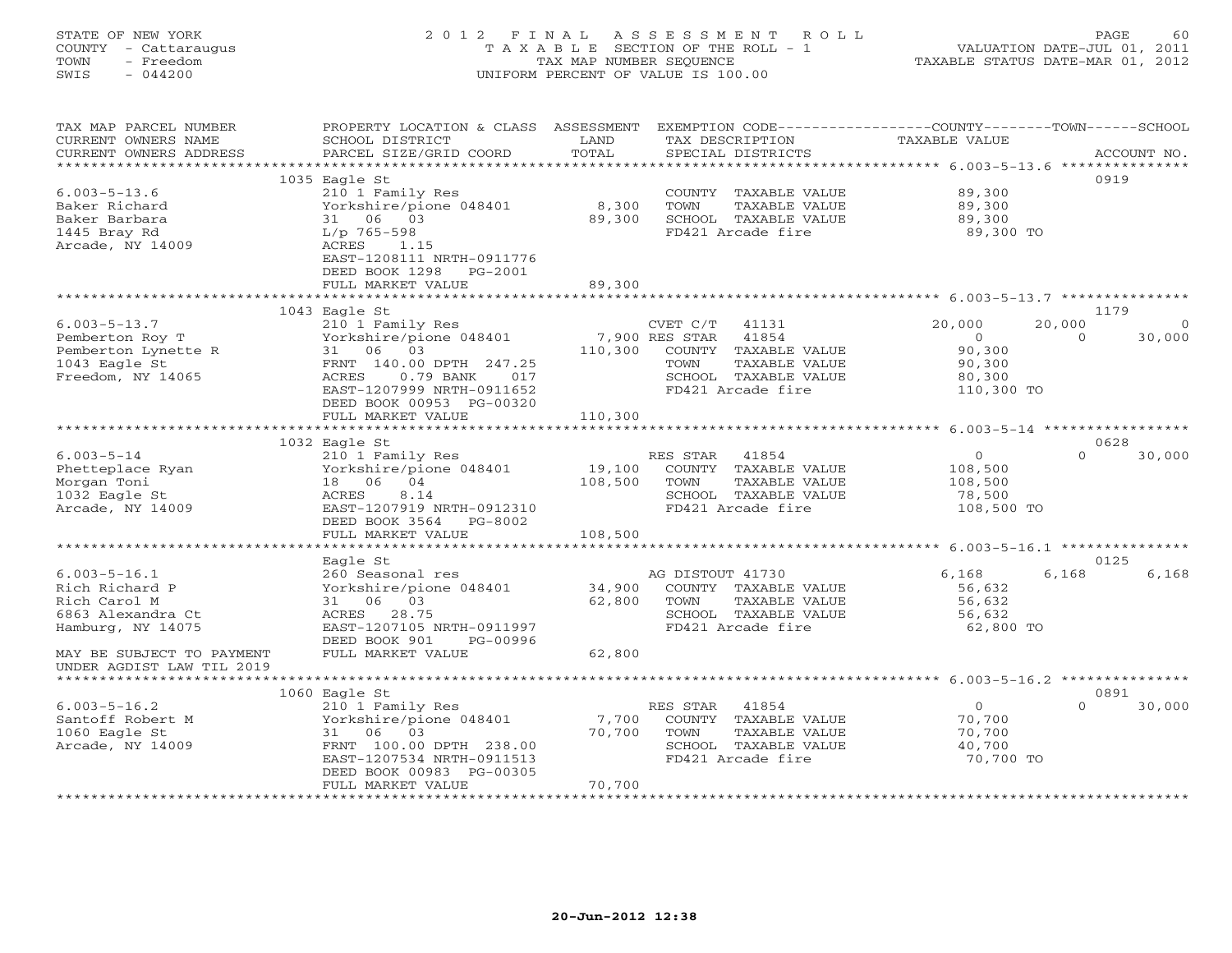# STATE OF NEW YORK 2 0 1 2 F I N A L A S S E S S M E N T R O L L PAGE 61 COUNTY - Cattaraugus T A X A B L E SECTION OF THE ROLL - 1 VALUATION DATE-JUL 01, 2011 TOWN - Freedom TAX MAP NUMBER SEQUENCE TAXABLE STATUS DATE-MAR 01, 2012 SWIS - 044200 UNIFORM PERCENT OF VALUE IS 100.00

| TAX MAP PARCEL NUMBER<br>CURRENT OWNERS NAME | PROPERTY LOCATION & CLASS ASSESSMENT EXEMPTION CODE---------------COUNTY-------TOWN------SCHOOL |               |                |                                      | <b>TAXABLE VALUE</b> |          |                |
|----------------------------------------------|-------------------------------------------------------------------------------------------------|---------------|----------------|--------------------------------------|----------------------|----------|----------------|
| CURRENT OWNERS ADDRESS                       | SCHOOL DISTRICT<br>PARCEL SIZE/GRID COORD                                                       | LAND<br>TOTAL |                | TAX DESCRIPTION<br>SPECIAL DISTRICTS |                      |          | ACCOUNT NO.    |
|                                              |                                                                                                 |               |                |                                      |                      |          |                |
| $6.003 - 5 - 17.1$                           | 994 Eagle St<br>280 Res Multiple                                                                |               | RES STAR 41854 |                                      | $\overline{0}$       | $\Omega$ | 0567<br>30,000 |
| Storms Gordon A                              | Yorkshire/pione 048401 121,700                                                                  |               |                | COUNTY TAXABLE VALUE                 | 246,000              |          |                |
| Storms Karen                                 | 31 06 03                                                                                        | 246,000       | TOWN           | TAXABLE VALUE                        | 246,000              |          |                |
| 994 Eagle St                                 | ACRES 149.00                                                                                    |               |                | SCHOOL TAXABLE VALUE                 | 216,000              |          |                |
| Arcade, NY 14009-9402                        | EAST-1207231 NRTH-0914225                                                                       |               |                | FD421 Arcade fire                    | 246,000 TO           |          |                |
|                                              | DEED BOOK 9715 PG-5001                                                                          |               |                |                                      |                      |          |                |
|                                              | FULL MARKET VALUE                                                                               | 246,000       |                |                                      |                      |          |                |
|                                              | Eagle St                                                                                        |               |                |                                      |                      |          | 0997           |
| $6.003 - 5 - 17.2$                           | 120 Field crops                                                                                 |               | AG DIST        | 41720                                | 57,347               | 57,347   | 57,347         |
| Borer John G                                 | Yorkshire/pione 048401                                                                          | 139,500       |                | COUNTY TAXABLE VALUE                 | 82,153               |          |                |
| 10826 Osmun Rd                               | 31 06 03                                                                                        | 139,500       | TOWN           | TAXABLE VALUE                        | 82,153               |          |                |
| Freedom, NY 14065                            | ACRES 118.90                                                                                    |               |                | SCHOOL TAXABLE VALUE                 | 82,153               |          |                |
|                                              | EAST-1207132 NRTH-0912972                                                                       |               |                | FD421 Arcade fire                    | 139,500 TO           |          |                |
| MAY BE SUBJECT TO PAYMENT                    | DEED BOOK 903<br>PG-00454                                                                       |               |                |                                      |                      |          |                |
| UNDER AGDIST LAW TIL 2016                    | FULL MARKET VALUE                                                                               | 139,500       |                |                                      |                      |          |                |
|                                              | $1000$ Eagle St (Off)                                                                           |               |                |                                      |                      |          | 1150           |
| $6.003 - 5 - 17.3$                           | 312 Vac w/imprv                                                                                 |               |                | COUNTY TAXABLE VALUE                 | 18,300               |          |                |
| Kless Richard E                              | Yorkshire/pione 048401                                                                          | 8,300         | TOWN           | TAXABLE VALUE                        | 18,300               |          |                |
| Kless Donna M                                | 31 06 03                                                                                        | 18,300        |                | SCHOOL TAXABLE VALUE                 | 18,300               |          |                |
| 1019 Eagle St                                | ACRES 1.15                                                                                      |               |                | FD421 Arcade fire                    | 18,300 TO            |          |                |
| Arcade, NY 14009                             | EAST-1208192 NRTH-0912995                                                                       |               |                |                                      |                      |          |                |
|                                              | DEED BOOK 00927 PG-00692                                                                        |               |                |                                      |                      |          |                |
|                                              | FULL MARKET VALUE                                                                               | 18,300        |                |                                      |                      |          |                |
|                                              | Eagle St                                                                                        |               |                |                                      |                      |          | 0554           |
| $6.004 - 1 - 1.1$                            | 322 Rural vac>10                                                                                |               |                | COUNTY TAXABLE VALUE                 | 65,200               |          |                |
| Spaulding Steven                             | Yorkshire/pione 048401                                                                          | 65,200        | TOWN           | TAXABLE VALUE                        | 65,200               |          |                |
| Spaulding Judy                               | 24 06 03                                                                                        | 65,200        |                | SCHOOL TAXABLE VALUE                 | 65,200               |          |                |
| 20 Grove St                                  | ACRES 84.40                                                                                     |               |                | FD421 Arcade fire                    | 65,200 TO            |          |                |
| Delevan, NY 14042                            | EAST-1211700 NRTH-0917437                                                                       |               |                |                                      |                      |          |                |
|                                              | DEED BOOK 5811 PG-5001                                                                          |               |                |                                      |                      |          |                |
|                                              | FULL MARKET VALUE                                                                               | 65,200        |                |                                      |                      |          |                |
|                                              | 708 Eagle St                                                                                    |               |                |                                      |                      |          | 1216           |
| $6.004 - 1 - 1.2$                            | 210 1 Family Res                                                                                |               | RES STAR 41854 |                                      | $\overline{0}$       | $\cap$   | 30,000         |
| Makowski David J                             | Yorkshire/pione 048401                                                                          | 9,900         |                | COUNTY TAXABLE VALUE                 | 151,600              |          |                |
| Makowski Nancy A                             | 24 06 03                                                                                        | 151,600       | TOWN           | TAXABLE VALUE                        | 151,600              |          |                |
| 708 Eagle St                                 | ACRES<br>2.10 BANK 014                                                                          |               |                | SCHOOL TAXABLE VALUE                 | 121,600              |          |                |
| Arcade, NY 14009                             | EAST-1212669 NRTH-0918238                                                                       |               |                | FD421 Arcade fire                    | 151,600 TO           |          |                |
|                                              | DEED BOOK 00961 PG-00132                                                                        |               |                |                                      |                      |          |                |
|                                              | FULL MARKET VALUE                                                                               | 151,600       |                |                                      |                      |          |                |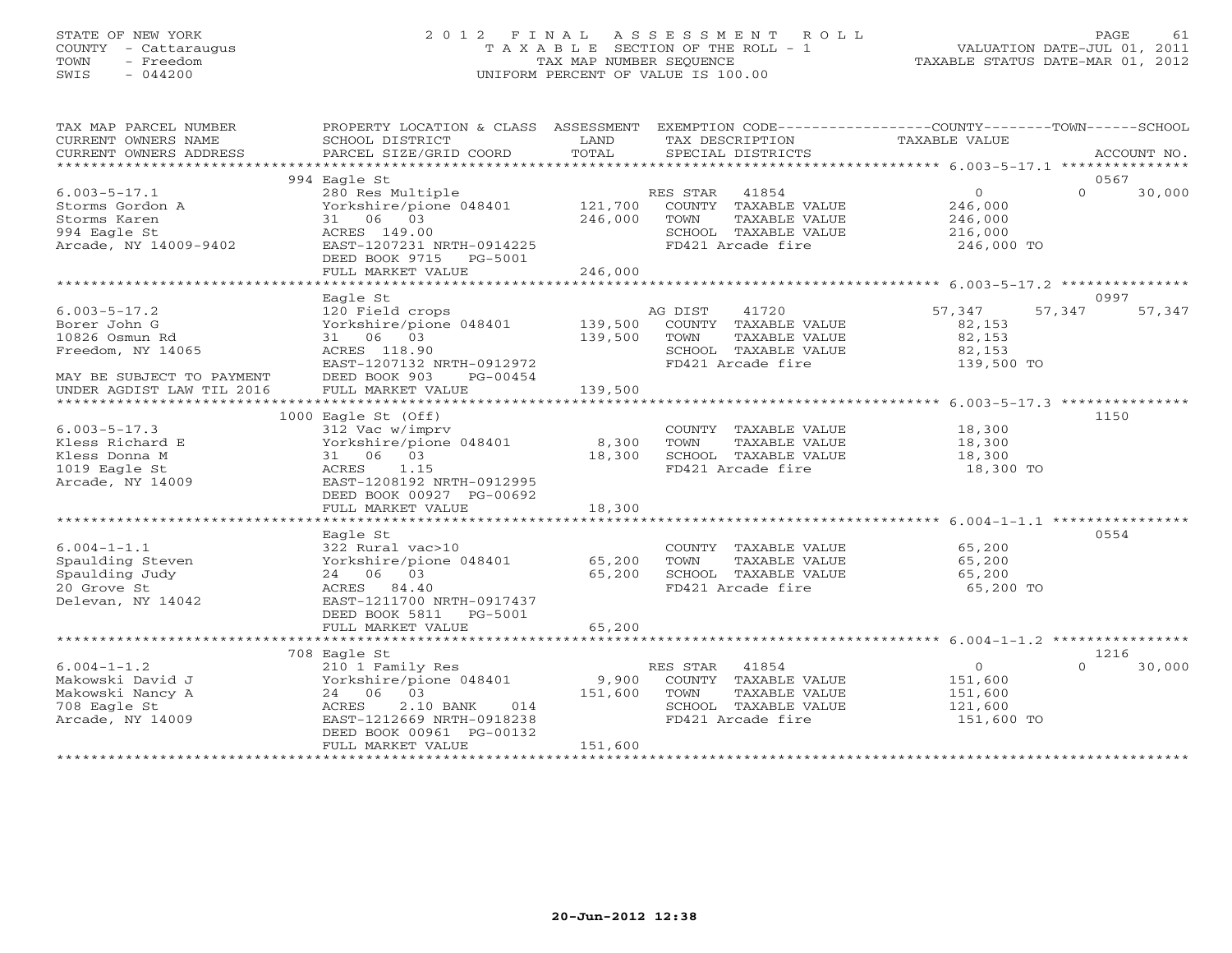# STATE OF NEW YORK 2 0 1 2 F I N A L A S S E S S M E N T R O L L PAGE 62 COUNTY - Cattaraugus T A X A B L E SECTION OF THE ROLL - 1 VALUATION DATE-JUL 01, 2011 TOWN - Freedom TAX MAP NUMBER SEQUENCE TAXABLE STATUS DATE-MAR 01, 2012 SWIS - 044200 UNIFORM PERCENT OF VALUE IS 100.00UNIFORM PERCENT OF VALUE IS 100.00

| TAX MAP PARCEL NUMBER<br>CURRENT OWNERS NAME<br>CURRENT OWNERS ADDRESS                                                                                 | PROPERTY LOCATION & CLASS ASSESSMENT<br>SCHOOL DISTRICT<br>PARCEL SIZE/GRID COORD                                                                                     | LAND<br>TAX DESCRIPTION<br>TOTAL<br>SPECIAL DISTRICTS                                                                                      | EXEMPTION CODE----------------COUNTY-------TOWN------SCHOOL<br>TAXABLE VALUE<br>ACCOUNT NO.                      |
|--------------------------------------------------------------------------------------------------------------------------------------------------------|-----------------------------------------------------------------------------------------------------------------------------------------------------------------------|--------------------------------------------------------------------------------------------------------------------------------------------|------------------------------------------------------------------------------------------------------------------|
|                                                                                                                                                        |                                                                                                                                                                       |                                                                                                                                            |                                                                                                                  |
| $6.004 - 1 - 1.3$<br>Payne Michael H                                                                                                                   | 756 Eagle St<br>210 1 Family Res<br>Yorkshire/pione 048401                                                                                                            | RES STAR 41854<br>9,400<br>COUNTY TAXABLE VALUE                                                                                            | 1514<br>$\overline{0}$<br>$\Omega$<br>30,000<br>61,900                                                           |
| Payne Angela L<br>756 Eagle St<br>Arcade, NY 14009                                                                                                     | ACRES 1.85 BANK<br>017<br>EAST-1212427 NRTH-0917129<br>DEED BOOK 5319 PG-3001<br>FULL MARKET VALUE                                                                    | 61,900<br>TOWN<br>TAXABLE VALUE<br>SCHOOL TAXABLE VALUE<br>FD421 Arcade fire<br>61,900                                                     | 61,900<br>31,900<br>61,900 TO                                                                                    |
|                                                                                                                                                        |                                                                                                                                                                       |                                                                                                                                            |                                                                                                                  |
|                                                                                                                                                        | 647 Bray Rd                                                                                                                                                           |                                                                                                                                            | 0268                                                                                                             |
| $6.004 - 1 - 2.1$<br>Hoffman Francis<br>Hoffman Josephine<br>647 Bray Rd<br>Arcade, NY 14009<br>MAY BE SUBJECT TO PAYMENT<br>UNDER AGDIST LAW TIL 2016 | 112 Dairy farm<br>Yorkshire/pione 048401 110,600 SR STAR<br>16/24 06 03<br>ACRES 118.00<br>EAST-1214302 NRTH-0917305<br>DEED BOOK 00644 PG-00329<br>FULL MARKET VALUE | 41720<br>AG DIST<br>41834<br>156,300 COUNTY TAXABLE VALUE<br>TOWN<br>TAXABLE VALUE<br>SCHOOL TAXABLE VALUE<br>FD421 Arcade fire<br>156,300 | 50,711<br>50,711<br>50,711<br>$\overline{0}$<br>62,200<br>$\Omega$<br>105,589<br>105,589<br>43,389<br>156,300 TO |
|                                                                                                                                                        |                                                                                                                                                                       |                                                                                                                                            |                                                                                                                  |
|                                                                                                                                                        | 475 Bray Rd                                                                                                                                                           |                                                                                                                                            | 1129                                                                                                             |
| $6.004 - 1 - 2.2$                                                                                                                                      | 210 1 Family Res                                                                                                                                                      | RES STAR<br>41854                                                                                                                          | $\Omega$<br>30,000<br>$\Omega$                                                                                   |
| Gardone Donna J                                                                                                                                        | Yorkshire/pione 048401                                                                                                                                                | 9,500<br>COUNTY TAXABLE VALUE                                                                                                              | 91,700                                                                                                           |
| 475 Bray Rd                                                                                                                                            | 16 06 03                                                                                                                                                              | 91,700<br>TAXABLE VALUE<br>TOWN                                                                                                            | 91,700                                                                                                           |
| PO Box 14<br>Arcade, NY 14009                                                                                                                          | 1.90 BANK 017<br>ACRES<br>EAST-1215251 NRTH-0918305<br>DEED BOOK 00943 PG-00034                                                                                       | SCHOOL TAXABLE VALUE<br>FD421 Arcade fire                                                                                                  | 61,700<br>91,700 TO                                                                                              |
|                                                                                                                                                        | FULL MARKET VALUE                                                                                                                                                     | 91,700                                                                                                                                     |                                                                                                                  |
|                                                                                                                                                        |                                                                                                                                                                       |                                                                                                                                            |                                                                                                                  |
|                                                                                                                                                        | 259 Bray Rd                                                                                                                                                           |                                                                                                                                            | 0061                                                                                                             |
| $6.004 - 1 - 4.1$                                                                                                                                      | 312 Vac w/imprv                                                                                                                                                       | COUNTY TAXABLE VALUE                                                                                                                       | 17,400                                                                                                           |
| Tinque Michael J                                                                                                                                       | Yorkshire/pione 048401 15,400                                                                                                                                         | TAXABLE VALUE<br>TOWN                                                                                                                      | 17,400                                                                                                           |
| 11644 Worden Rd                                                                                                                                        | 16 06<br>03                                                                                                                                                           | 17,400<br>SCHOOL TAXABLE VALUE                                                                                                             | 17,400                                                                                                           |
| Delevan, NY 14042                                                                                                                                      | 5.35<br>ACRES<br>EAST-1217926 NRTH-0918133<br>DEED BOOK 16397 PG-4001                                                                                                 | FD421 Arcade fire                                                                                                                          | 17,400 TO                                                                                                        |
|                                                                                                                                                        | FULL MARKET VALUE                                                                                                                                                     | 17,400                                                                                                                                     |                                                                                                                  |
|                                                                                                                                                        |                                                                                                                                                                       |                                                                                                                                            | 0927                                                                                                             |
| $6.004 - 1 - 4.2$                                                                                                                                      | 383 Bray Rd<br>210 1 Family Res                                                                                                                                       | RES STAR 41854                                                                                                                             | $\overline{0}$<br>$\Omega$<br>30,000                                                                             |
| Smith Gary A                                                                                                                                           | Yorkshire/pione 048401                                                                                                                                                | 7,900<br>COUNTY TAXABLE VALUE                                                                                                              | 84,700                                                                                                           |
| 383 Bray Rd                                                                                                                                            | 16 06 03                                                                                                                                                              | 84,700<br>TOWN<br>TAXABLE VALUE                                                                                                            | 84,700                                                                                                           |
| Arcade, NY 14009                                                                                                                                       | FRNT 145.00 DPTH 225.00                                                                                                                                               | SCHOOL TAXABLE VALUE                                                                                                                       | 54,700                                                                                                           |
|                                                                                                                                                        | EAST-1216399 NRTH-0918422                                                                                                                                             | FD421 Arcade fire                                                                                                                          | 84,700 TO                                                                                                        |
|                                                                                                                                                        | DEED BOOK 5812<br>PG-6002                                                                                                                                             |                                                                                                                                            |                                                                                                                  |
|                                                                                                                                                        | FULL MARKET VALUE                                                                                                                                                     | 84,700                                                                                                                                     |                                                                                                                  |
|                                                                                                                                                        |                                                                                                                                                                       |                                                                                                                                            |                                                                                                                  |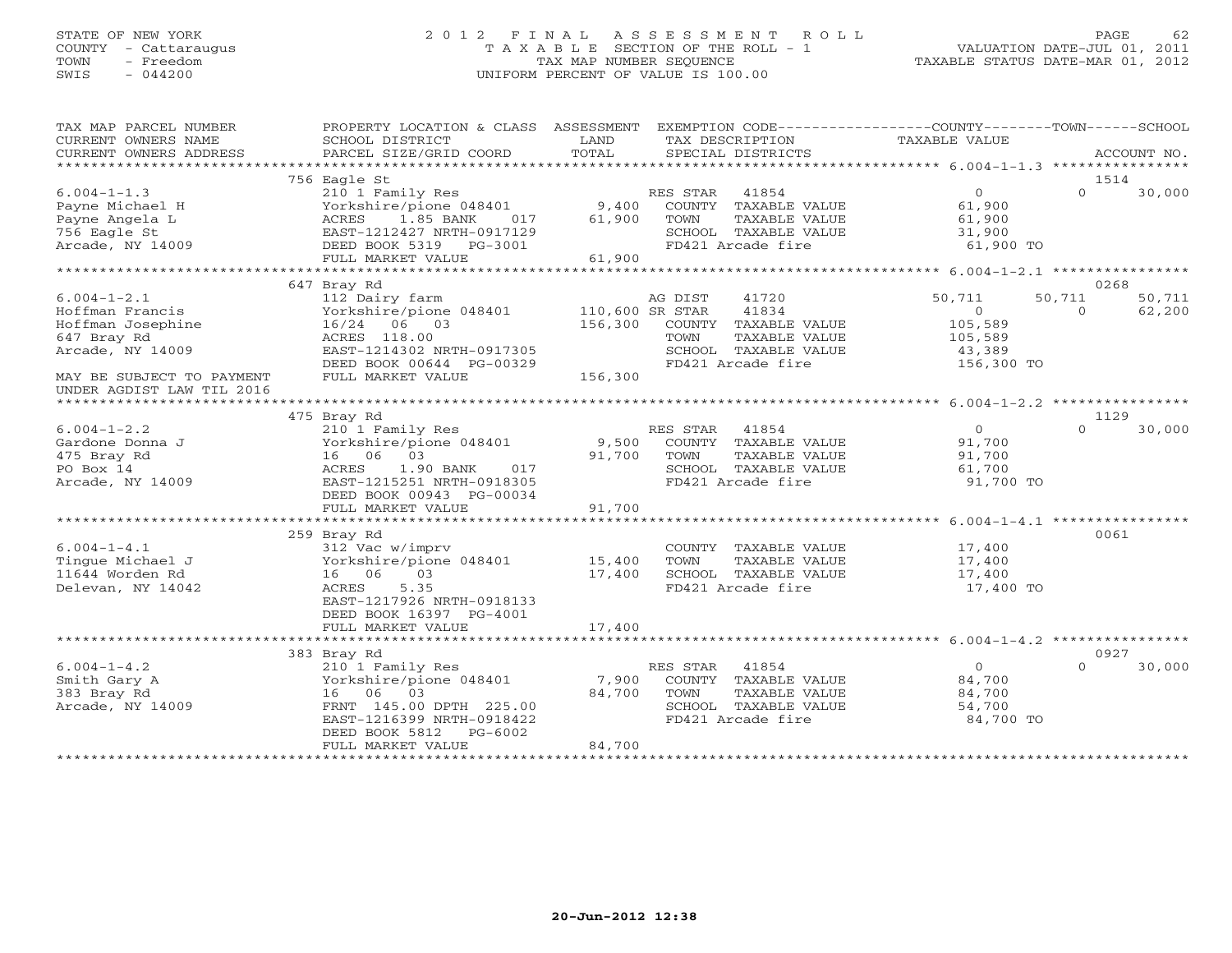# STATE OF NEW YORK 2 0 1 2 F I N A L A S S E S S M E N T R O L L PAGE 63 COUNTY - Cattaraugus T A X A B L E SECTION OF THE ROLL - 1 VALUATION DATE-JUL 01, 2011 TOWN - Freedom TAX MAP NUMBER SEQUENCE TAXABLE STATUS DATE-MAR 01, 2012 SWIS - 044200 UNIFORM PERCENT OF VALUE IS 100.00UNIFORM PERCENT OF VALUE IS 100.00

| TAX MAP PARCEL NUMBER                  | PROPERTY LOCATION & CLASS ASSESSMENT                  |                  | EXEMPTION CODE----------------COUNTY-------TOWN------SCHOOL |                                                             |                          |
|----------------------------------------|-------------------------------------------------------|------------------|-------------------------------------------------------------|-------------------------------------------------------------|--------------------------|
| CURRENT OWNERS NAME                    | SCHOOL DISTRICT                                       | LAND             | TAX DESCRIPTION                                             | TAXABLE VALUE                                               |                          |
| CURRENT OWNERS ADDRESS                 | PARCEL SIZE/GRID COORD                                | TOTAL            | SPECIAL DISTRICTS                                           |                                                             | ACCOUNT NO.              |
| *************************              |                                                       |                  |                                                             |                                                             |                          |
|                                        | 223 Bray Rd                                           |                  |                                                             |                                                             | 1230                     |
| $6.004 - 1 - 4.3$                      | 241 Rural res&ag                                      |                  | COUNTY TAXABLE VALUE                                        | 161,900                                                     |                          |
| Whitmer Martin                         | Yorkshire/pione 048401                                | 42,800           | TOWN<br>TAXABLE VALUE                                       | 161,900                                                     |                          |
| Toepfer Donna                          | 08/16<br>06 03                                        | 161,900          | SCHOOL TAXABLE VALUE                                        | 161,900                                                     |                          |
| 223 Bray Rd                            | ACRES<br>35.80 BANK 017                               |                  | FD421 Arcade fire                                           | 161,900 TO                                                  |                          |
| Arcade, NY 14009                       | EAST-1218598 NRTH-0917737                             |                  |                                                             |                                                             |                          |
|                                        | DEED BOOK 00985 PG-00274                              |                  |                                                             |                                                             |                          |
|                                        | FULL MARKET VALUE                                     | 161,900          |                                                             |                                                             |                          |
|                                        |                                                       |                  |                                                             |                                                             |                          |
|                                        | 247 Bray Rd                                           |                  |                                                             | $\Omega$                                                    | 1233<br>$\Omega$         |
| $6.004 - 1 - 4.4$<br>Bliss Ernestine L | 271 Mfg housings                                      |                  | RES STAR 41854<br>COUNTY TAXABLE VALUE                      | 26,400                                                      | 26,400                   |
| Jeffery Pringle                        | Yorkshire/pione 048401<br>08/16 06 03                 | 10,200<br>26,400 | TOWN                                                        | 26,400                                                      |                          |
|                                        |                                                       |                  | TAXABLE VALUE                                               |                                                             |                          |
| 247 Bray Rd<br>Arcade, NY 14009        | 2.30<br>ACRES<br>EAST-1218273 NRTH-0918475            |                  | SCHOOL TAXABLE VALUE<br>FD421 Arcade fire                   | $\sim$ 0<br>26,400 TO                                       |                          |
|                                        | DEED BOOK 16345 PG-8001                               |                  |                                                             |                                                             |                          |
|                                        | FULL MARKET VALUE                                     | 26,400           |                                                             |                                                             |                          |
|                                        |                                                       |                  |                                                             | ***********************************5.004-1-4.5 ************ |                          |
|                                        | 279 Bray Rd                                           |                  |                                                             |                                                             | 1234                     |
| $6.004 - 1 - 4.5$                      | 210 1 Family Res                                      |                  | COUNTY TAXABLE VALUE                                        | 132,000                                                     |                          |
| Webber Bryan L                         | Yorkshire/pione 048401                                | 15,100           | TOWN<br>TAXABLE VALUE                                       | 132,000                                                     |                          |
| 279 Bray Rd                            | 16 06 03                                              | 132,000          | SCHOOL TAXABLE VALUE                                        | 132,000                                                     |                          |
| Arcade, NY 14009                       | ACRES<br>5.15 BANK<br>017                             |                  | FD421 Arcade fire                                           | 132,000 TO                                                  |                          |
|                                        | EAST-1217422 NRTH-0918117                             |                  |                                                             |                                                             |                          |
|                                        | DEED BOOK 00995 PG-00997                              |                  |                                                             |                                                             |                          |
|                                        | FULL MARKET VALUE                                     | 132,000          |                                                             |                                                             |                          |
|                                        |                                                       |                  |                                                             |                                                             |                          |
|                                        | 293 Bray Rd                                           |                  |                                                             |                                                             | 1235                     |
| $6.004 - 1 - 4.6$                      | 270 Mfg housing                                       |                  | CVET C/T 41131                                              | 12,150                                                      | 12,150<br>$\overline{0}$ |
| Howe Douglas                           | Yorkshire/pione 048401                                | 9,500 SR STAR    | 41834                                                       | $\overline{O}$                                              | 48,600<br>$\Omega$       |
| 293 Bray Rd                            | 16 06 03                                              |                  | 48,600 COUNTY TAXABLE VALUE                                 | 36,450                                                      |                          |
| Arcade, NY 14009                       | ACRES<br>1.90                                         |                  | TOWN<br>TAXABLE VALUE                                       | 36,450                                                      |                          |
|                                        | EAST-1217122 NRTH-0918306                             |                  | SCHOOL TAXABLE VALUE                                        | $\Omega$                                                    |                          |
|                                        | DEED BOOK 8690 PG-8002                                |                  | FD421 Arcade fire                                           | 48,600 TO                                                   |                          |
|                                        | FULL MARKET VALUE                                     | 48,600           |                                                             |                                                             |                          |
|                                        | ***************************                           |                  |                                                             |                                                             |                          |
|                                        | 11980 North Rd                                        |                  |                                                             |                                                             | 1236                     |
| $6.004 - 1 - 4.7$                      | 270 Mfg housing                                       |                  | RES STAR<br>41854                                           | $\overline{0}$                                              | $\Omega$<br>30,000       |
| Spraque Ronald                         | Yorkshire/pione 048401                                | 10,500           | COUNTY TAXABLE VALUE                                        | 31,200                                                      |                          |
| Sprague Brandie                        | 16 06 03                                              | 31,200           | TOWN<br>TAXABLE VALUE                                       | 31,200                                                      |                          |
| PO Box 442                             | Ff 472.00                                             |                  | SCHOOL TAXABLE VALUE                                        | 1,200                                                       |                          |
| Yorkshire, NY 14173                    | ACRES<br>2.45                                         |                  | FD421 Arcade fire                                           | 31,200 TO                                                   |                          |
|                                        | EAST-1216938 NRTH-0917899<br>DEED BOOK 00982 PG-00825 |                  |                                                             |                                                             |                          |
|                                        | FULL MARKET VALUE                                     | 31,200           |                                                             |                                                             |                          |
|                                        | ********************                                  |                  |                                                             |                                                             |                          |
|                                        |                                                       |                  |                                                             |                                                             |                          |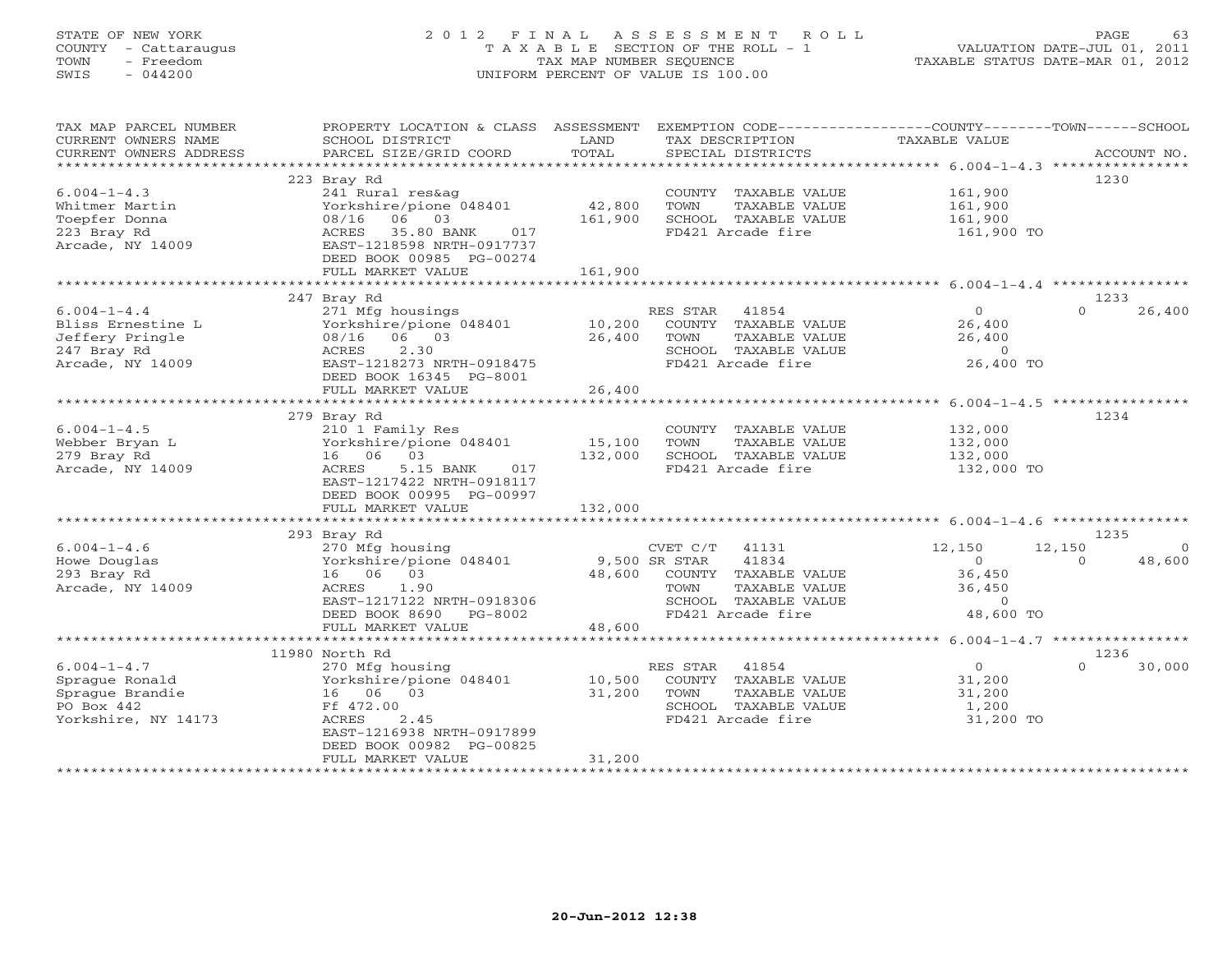# STATE OF NEW YORK 2 0 1 2 F I N A L A S S E S S M E N T R O L L PAGE 64 COUNTY - Cattaraugus T A X A B L E SECTION OF THE ROLL - 1 VALUATION DATE-JUL 01, 2011 TOWN - Freedom TAX MAP NUMBER SEQUENCE TAXABLE STATUS DATE-MAR 01, 2012 SWIS - 044200 UNIFORM PERCENT OF VALUE IS 100.00UNIFORM PERCENT OF VALUE IS 100.00

| TAX MAP PARCEL NUMBER<br>CURRENT OWNERS NAME | PROPERTY LOCATION & CLASS<br>SCHOOL DISTRICT           | ASSESSMENT<br>LAND | EXEMPTION CODE----------------COUNTY-------TOWN------SCHOOL<br>TAX DESCRIPTION | TAXABLE VALUE                         |                  |        |
|----------------------------------------------|--------------------------------------------------------|--------------------|--------------------------------------------------------------------------------|---------------------------------------|------------------|--------|
| CURRENT OWNERS ADDRESS                       | PARCEL SIZE/GRID COORD                                 | TOTAL              | SPECIAL DISTRICTS                                                              |                                       | ACCOUNT NO.      |        |
|                                              | North Rd                                               |                    |                                                                                |                                       | 1237             |        |
| $6.004 - 1 - 4.8$                            | 322 Rural vac>10                                       |                    | COUNTY TAXABLE VALUE                                                           | 9,700                                 |                  |        |
| Rydza Paul J                                 | Yorkshire/pione 048401                                 | 9,700              | TOWN<br>TAXABLE VALUE                                                          | 9,700                                 |                  |        |
| Rydza Phyllis L                              | 16 06<br>03                                            | 9,700              | SCHOOL TAXABLE VALUE                                                           | 9,700                                 |                  |        |
| 8410 SW 21st St                              | ACRES<br>2.00                                          |                    | FD421 Arcade fire                                                              | 9,700 TO                              |                  |        |
| Davie, FL 33324                              | EAST-1216634 NRTH-0918014                              |                    |                                                                                |                                       |                  |        |
|                                              | DEED BOOK 12659 PG-2001                                | 9,700              |                                                                                |                                       |                  |        |
|                                              | FULL MARKET VALUE                                      |                    |                                                                                |                                       |                  |        |
|                                              | 389 Bray Rd                                            |                    |                                                                                |                                       | 1238             |        |
| $6.004 - 1 - 4.9$                            | 210 1 Family Res                                       |                    | RES STAR<br>41854                                                              | $\mathbf{O}$                          | $\Omega$         | 30,000 |
| Jaquish Daniel R                             | Yorkshire/pione 048401                                 | 13,700             | COUNTY TAXABLE VALUE                                                           | 115,500                               |                  |        |
| Jaquish Sue A                                | 16 06 03                                               | 115,500            | TOWN<br>TAXABLE VALUE                                                          | 115,500                               |                  |        |
| 389 Bray Rd                                  | ACRES<br>4.35 BANK<br>017                              |                    | SCHOOL TAXABLE VALUE                                                           | 85,500                                |                  |        |
| Arcade, NY 14009                             | EAST-1216262 NRTH-0918158                              |                    | FD421 Arcade fire                                                              | 115,500 TO                            |                  |        |
|                                              | DEED BOOK 00957 PG-00872                               |                    |                                                                                |                                       |                  |        |
|                                              | FULL MARKET VALUE                                      | 115,500            |                                                                                |                                       |                  |        |
|                                              |                                                        |                    |                                                                                |                                       |                  |        |
|                                              | 409 Bray Rd                                            |                    |                                                                                |                                       | 1239             |        |
| $6.004 - 1 - 4.10$                           | 210 1 Family Res                                       |                    | RES STAR<br>41854                                                              | $\circ$                               | $\Omega$         | 30,000 |
| Blakeslee Shane L                            | Yorkshire/pione 048401                                 | 13,300             | COUNTY TAXABLE VALUE                                                           | 106,900                               |                  |        |
| Blakeslee Elizabeth M                        | 03<br>16 06                                            | 106,900            | TAXABLE VALUE<br>TOWN                                                          | 106,900                               |                  |        |
| 409 Bray Rd<br>Arcade, NY 14009              | 4.10 BANK<br>ACRES<br>065<br>EAST-1215950 NRTH-0918185 |                    | SCHOOL TAXABLE VALUE<br>FD421 Arcade fire                                      | 76,900<br>106,900 TO                  |                  |        |
|                                              | DEED BOOK 11357 PG-5002                                |                    |                                                                                |                                       |                  |        |
|                                              | FULL MARKET VALUE                                      | 106,900            |                                                                                |                                       |                  |        |
|                                              |                                                        |                    |                                                                                |                                       |                  |        |
|                                              | 441 Bray Rd                                            |                    |                                                                                |                                       | 1240             |        |
| $6.004 - 1 - 4.11$                           | 210 1 Family Res                                       |                    | 41834<br>SR STAR                                                               | $\circ$                               | $\Omega$         | 62,200 |
| Leandri Joan Woytak                          | Yorkshire/pione 048401                                 | 9,600              | COUNTY TAXABLE VALUE                                                           | 84,300                                |                  |        |
| 441 Bray Rd                                  | 16 06 03                                               | 84,300             | TOWN<br>TAXABLE VALUE                                                          | 84,300                                |                  |        |
| Arcade, NY 14009                             | <b>ACRES</b><br>1.95                                   |                    | SCHOOL TAXABLE VALUE                                                           | 22,100                                |                  |        |
|                                              | EAST-1215654 NRTH-0918175                              |                    | FD421 Arcade fire                                                              | 84,300 TO                             |                  |        |
|                                              | DEED BOOK 00957 PG-00206                               |                    |                                                                                |                                       |                  |        |
|                                              | FULL MARKET VALUE                                      | 84,300             |                                                                                |                                       |                  |        |
|                                              |                                                        |                    |                                                                                | ******** 6.004-1-4.12 *************** |                  |        |
|                                              | 11925 North Rd                                         |                    |                                                                                |                                       | 1241<br>$\Omega$ |        |
| $6.004 - 1 - 4.12$                           | 270 Mfg housing                                        |                    | RES STAR<br>41854                                                              | $\circ$<br>67,800                     |                  | 30,000 |
| Rhoads Russell<br>11925 North Rd             | Yorkshire/pione 048401<br>16 06 03                     | 15,800<br>67,800   | COUNTY TAXABLE VALUE<br>TOWN<br>TAXABLE VALUE                                  | 67,800                                |                  |        |
| Freedom, NY 14065                            | Ff 170.60                                              |                    | SCHOOL TAXABLE VALUE                                                           | 37,800                                |                  |        |
|                                              | ACRES<br>5.60                                          |                    | FD421 Arcade fire                                                              | 67,800 TO                             |                  |        |
|                                              | EAST-1216080 NRTH-0917425                              |                    |                                                                                |                                       |                  |        |
|                                              | DEED BOOK 00950 PG-00226                               |                    |                                                                                |                                       |                  |        |
|                                              | FULL MARKET VALUE                                      | 67,800             |                                                                                |                                       |                  |        |
|                                              |                                                        |                    |                                                                                |                                       |                  |        |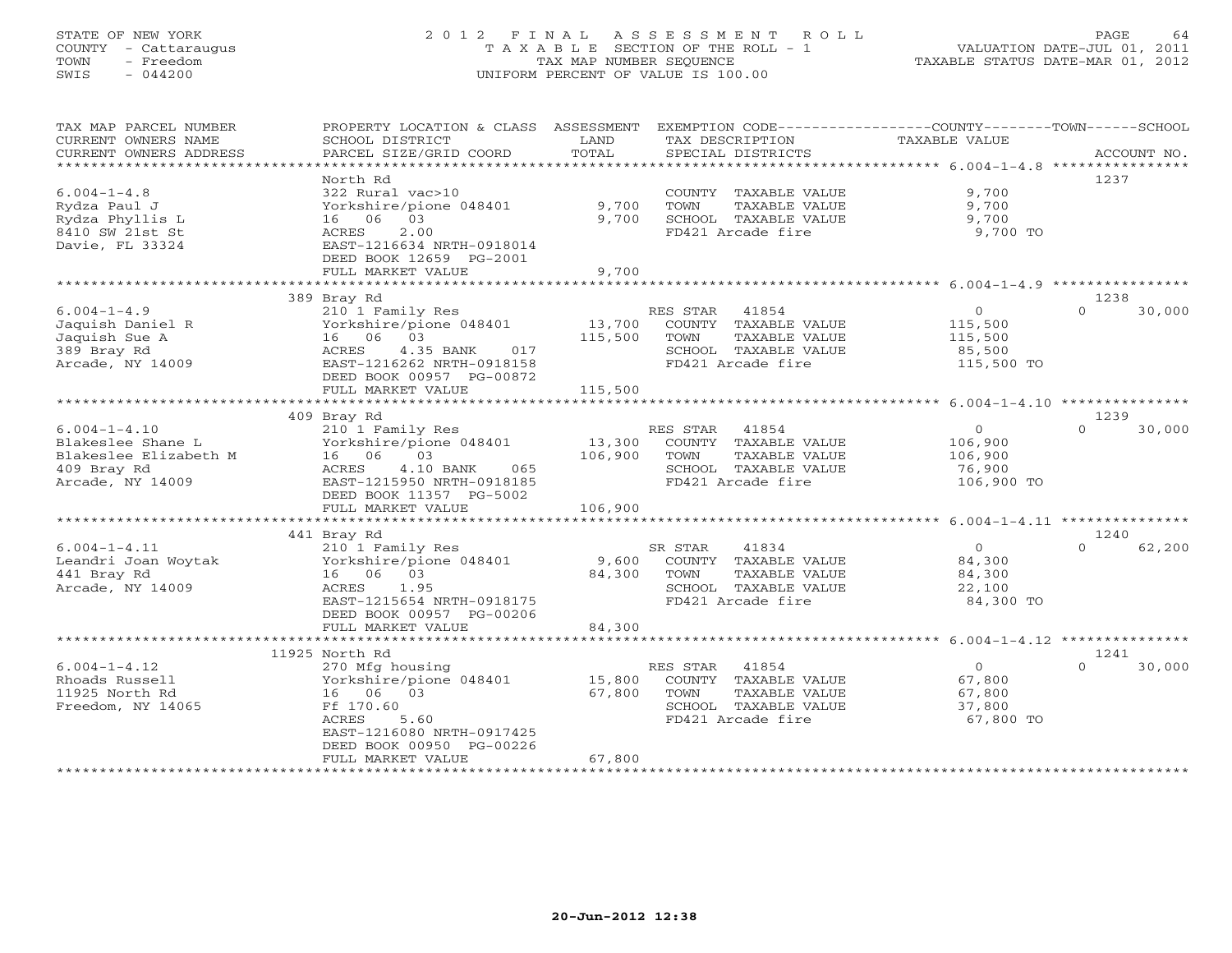# STATE OF NEW YORK 2 0 1 2 F I N A L A S S E S S M E N T R O L L PAGE 65 COUNTY - Cattaraugus T A X A B L E SECTION OF THE ROLL - 1 VALUATION DATE-JUL 01, 2011 TOWN - Freedom TAX MAP NUMBER SEQUENCE TAXABLE STATUS DATE-MAR 01, 2012 SWIS - 044200 UNIFORM PERCENT OF VALUE IS 100.00UNIFORM PERCENT OF VALUE IS 100.00

| CURRENT OWNERS NAME<br>SCHOOL DISTRICT<br>LAND<br>TAX DESCRIPTION<br>TAXABLE VALUE<br>11911 North Rd<br>1242<br>RES STAR 41854<br>15,900 COUNTY TAXABLE VALUE<br>$\overline{0}$<br>$\Omega$<br>$6.004 - 1 - 4.13$<br>210 1 Family Res<br>30,000<br>عام المستحدة Tamuly Res<br>Yorkshire/pione 048401<br>16 مام مار<br>142,400<br>McCubbin Michelle L<br>16 06 03<br>11911 North St<br>142,400 TOWN<br>TAXABLE VALUE<br>142,400<br>112,400<br>Freedom, NY 14065<br>ACRES 5.65 BANK 032<br>SCHOOL TAXABLE VALUE<br>FD421 Arcade fire<br>EAST-1216092 NRTH-0917257<br>$142,400$ TO<br>DEED BOOK 1015 PG-1161<br>142,400<br>FULL MARKET VALUE<br>11896 North Rd<br>1244<br>COUNTY TAXABLE VALUE 44,300<br>$6.004 - 1 - 4.15$<br>270 Mfg housing<br>Yorkshire/pione 048401 14,600<br>Vorkshire/pic<br>16 06 03<br>ACRES 4.90<br>EAST-1217470<br>Kotrys Joseph M<br>TOWN<br>TAXABLE VALUE<br>44,300<br>Kotrys Gladys M<br>44,300<br>SCHOOL TAXABLE VALUE<br>44,300<br>11896 North Rd<br>ACRES 4.90<br>FD421 Arcade fire<br>44,300 TO<br>Freedom, NY 14065<br>EAST-1217470 NRTH-0917026<br>DEED BOOK 1019 PG-135<br>FULL MARKET VALUE<br>44,300<br>11871 North Rd<br>1246<br>$6.004 - 1 - 4.17$<br>RES STAR<br>41854<br>$\overline{0}$<br>$\Omega$<br>30,000<br>240 Rural res<br>Vorkshire/pione 048401 22,700 COUNT!<br>16 06 03 135,100 TOWN<br>135,100<br>Tidd Shaun<br>COUNTY TAXABLE VALUE<br>135,100<br>TAXABLE VALUE<br>11871 North<br>Freedom, NY 14065<br>ACRES 11.30<br>SCHOOL TAXABLE VALUE<br>105,100<br>EAST-1216104 NRTH-0916331<br>FD421 Arcade fire<br>135,100 TO |
|----------------------------------------------------------------------------------------------------------------------------------------------------------------------------------------------------------------------------------------------------------------------------------------------------------------------------------------------------------------------------------------------------------------------------------------------------------------------------------------------------------------------------------------------------------------------------------------------------------------------------------------------------------------------------------------------------------------------------------------------------------------------------------------------------------------------------------------------------------------------------------------------------------------------------------------------------------------------------------------------------------------------------------------------------------------------------------------------------------------------------------------------------------------------------------------------------------------------------------------------------------------------------------------------------------------------------------------------------------------------------------------------------------------------------------------------------------------------------------------------------------------------------------------------------------------------------|
|                                                                                                                                                                                                                                                                                                                                                                                                                                                                                                                                                                                                                                                                                                                                                                                                                                                                                                                                                                                                                                                                                                                                                                                                                                                                                                                                                                                                                                                                                                                                                                            |
|                                                                                                                                                                                                                                                                                                                                                                                                                                                                                                                                                                                                                                                                                                                                                                                                                                                                                                                                                                                                                                                                                                                                                                                                                                                                                                                                                                                                                                                                                                                                                                            |
|                                                                                                                                                                                                                                                                                                                                                                                                                                                                                                                                                                                                                                                                                                                                                                                                                                                                                                                                                                                                                                                                                                                                                                                                                                                                                                                                                                                                                                                                                                                                                                            |
|                                                                                                                                                                                                                                                                                                                                                                                                                                                                                                                                                                                                                                                                                                                                                                                                                                                                                                                                                                                                                                                                                                                                                                                                                                                                                                                                                                                                                                                                                                                                                                            |
|                                                                                                                                                                                                                                                                                                                                                                                                                                                                                                                                                                                                                                                                                                                                                                                                                                                                                                                                                                                                                                                                                                                                                                                                                                                                                                                                                                                                                                                                                                                                                                            |
|                                                                                                                                                                                                                                                                                                                                                                                                                                                                                                                                                                                                                                                                                                                                                                                                                                                                                                                                                                                                                                                                                                                                                                                                                                                                                                                                                                                                                                                                                                                                                                            |
|                                                                                                                                                                                                                                                                                                                                                                                                                                                                                                                                                                                                                                                                                                                                                                                                                                                                                                                                                                                                                                                                                                                                                                                                                                                                                                                                                                                                                                                                                                                                                                            |
|                                                                                                                                                                                                                                                                                                                                                                                                                                                                                                                                                                                                                                                                                                                                                                                                                                                                                                                                                                                                                                                                                                                                                                                                                                                                                                                                                                                                                                                                                                                                                                            |
|                                                                                                                                                                                                                                                                                                                                                                                                                                                                                                                                                                                                                                                                                                                                                                                                                                                                                                                                                                                                                                                                                                                                                                                                                                                                                                                                                                                                                                                                                                                                                                            |
|                                                                                                                                                                                                                                                                                                                                                                                                                                                                                                                                                                                                                                                                                                                                                                                                                                                                                                                                                                                                                                                                                                                                                                                                                                                                                                                                                                                                                                                                                                                                                                            |
|                                                                                                                                                                                                                                                                                                                                                                                                                                                                                                                                                                                                                                                                                                                                                                                                                                                                                                                                                                                                                                                                                                                                                                                                                                                                                                                                                                                                                                                                                                                                                                            |
|                                                                                                                                                                                                                                                                                                                                                                                                                                                                                                                                                                                                                                                                                                                                                                                                                                                                                                                                                                                                                                                                                                                                                                                                                                                                                                                                                                                                                                                                                                                                                                            |
|                                                                                                                                                                                                                                                                                                                                                                                                                                                                                                                                                                                                                                                                                                                                                                                                                                                                                                                                                                                                                                                                                                                                                                                                                                                                                                                                                                                                                                                                                                                                                                            |
|                                                                                                                                                                                                                                                                                                                                                                                                                                                                                                                                                                                                                                                                                                                                                                                                                                                                                                                                                                                                                                                                                                                                                                                                                                                                                                                                                                                                                                                                                                                                                                            |
|                                                                                                                                                                                                                                                                                                                                                                                                                                                                                                                                                                                                                                                                                                                                                                                                                                                                                                                                                                                                                                                                                                                                                                                                                                                                                                                                                                                                                                                                                                                                                                            |
|                                                                                                                                                                                                                                                                                                                                                                                                                                                                                                                                                                                                                                                                                                                                                                                                                                                                                                                                                                                                                                                                                                                                                                                                                                                                                                                                                                                                                                                                                                                                                                            |
|                                                                                                                                                                                                                                                                                                                                                                                                                                                                                                                                                                                                                                                                                                                                                                                                                                                                                                                                                                                                                                                                                                                                                                                                                                                                                                                                                                                                                                                                                                                                                                            |
|                                                                                                                                                                                                                                                                                                                                                                                                                                                                                                                                                                                                                                                                                                                                                                                                                                                                                                                                                                                                                                                                                                                                                                                                                                                                                                                                                                                                                                                                                                                                                                            |
|                                                                                                                                                                                                                                                                                                                                                                                                                                                                                                                                                                                                                                                                                                                                                                                                                                                                                                                                                                                                                                                                                                                                                                                                                                                                                                                                                                                                                                                                                                                                                                            |
|                                                                                                                                                                                                                                                                                                                                                                                                                                                                                                                                                                                                                                                                                                                                                                                                                                                                                                                                                                                                                                                                                                                                                                                                                                                                                                                                                                                                                                                                                                                                                                            |
|                                                                                                                                                                                                                                                                                                                                                                                                                                                                                                                                                                                                                                                                                                                                                                                                                                                                                                                                                                                                                                                                                                                                                                                                                                                                                                                                                                                                                                                                                                                                                                            |
|                                                                                                                                                                                                                                                                                                                                                                                                                                                                                                                                                                                                                                                                                                                                                                                                                                                                                                                                                                                                                                                                                                                                                                                                                                                                                                                                                                                                                                                                                                                                                                            |
|                                                                                                                                                                                                                                                                                                                                                                                                                                                                                                                                                                                                                                                                                                                                                                                                                                                                                                                                                                                                                                                                                                                                                                                                                                                                                                                                                                                                                                                                                                                                                                            |
|                                                                                                                                                                                                                                                                                                                                                                                                                                                                                                                                                                                                                                                                                                                                                                                                                                                                                                                                                                                                                                                                                                                                                                                                                                                                                                                                                                                                                                                                                                                                                                            |
|                                                                                                                                                                                                                                                                                                                                                                                                                                                                                                                                                                                                                                                                                                                                                                                                                                                                                                                                                                                                                                                                                                                                                                                                                                                                                                                                                                                                                                                                                                                                                                            |
|                                                                                                                                                                                                                                                                                                                                                                                                                                                                                                                                                                                                                                                                                                                                                                                                                                                                                                                                                                                                                                                                                                                                                                                                                                                                                                                                                                                                                                                                                                                                                                            |
|                                                                                                                                                                                                                                                                                                                                                                                                                                                                                                                                                                                                                                                                                                                                                                                                                                                                                                                                                                                                                                                                                                                                                                                                                                                                                                                                                                                                                                                                                                                                                                            |
|                                                                                                                                                                                                                                                                                                                                                                                                                                                                                                                                                                                                                                                                                                                                                                                                                                                                                                                                                                                                                                                                                                                                                                                                                                                                                                                                                                                                                                                                                                                                                                            |
| DEED BOOK 692<br>PG-5001                                                                                                                                                                                                                                                                                                                                                                                                                                                                                                                                                                                                                                                                                                                                                                                                                                                                                                                                                                                                                                                                                                                                                                                                                                                                                                                                                                                                                                                                                                                                                   |
| 135,100<br>FULL MARKET VALUE                                                                                                                                                                                                                                                                                                                                                                                                                                                                                                                                                                                                                                                                                                                                                                                                                                                                                                                                                                                                                                                                                                                                                                                                                                                                                                                                                                                                                                                                                                                                               |
|                                                                                                                                                                                                                                                                                                                                                                                                                                                                                                                                                                                                                                                                                                                                                                                                                                                                                                                                                                                                                                                                                                                                                                                                                                                                                                                                                                                                                                                                                                                                                                            |
| 1247<br>11785 North Rd                                                                                                                                                                                                                                                                                                                                                                                                                                                                                                                                                                                                                                                                                                                                                                                                                                                                                                                                                                                                                                                                                                                                                                                                                                                                                                                                                                                                                                                                                                                                                     |
| 24,100<br>$6.004 - 1 - 4.18$<br>312 Vac w/imprv<br>COUNTY TAXABLE VALUE                                                                                                                                                                                                                                                                                                                                                                                                                                                                                                                                                                                                                                                                                                                                                                                                                                                                                                                                                                                                                                                                                                                                                                                                                                                                                                                                                                                                                                                                                                    |
| 24,100<br>TOWN<br>TAXABLE VALUE<br>Stutzman Perry                                                                                                                                                                                                                                                                                                                                                                                                                                                                                                                                                                                                                                                                                                                                                                                                                                                                                                                                                                                                                                                                                                                                                                                                                                                                                                                                                                                                                                                                                                                          |
| Yorkshire/pione 048401 22,700<br>16 06 03 24,100<br>16 06 03<br>Stutzman Nancy J<br>24,100                                                                                                                                                                                                                                                                                                                                                                                                                                                                                                                                                                                                                                                                                                                                                                                                                                                                                                                                                                                                                                                                                                                                                                                                                                                                                                                                                                                                                                                                                 |
| 24,100 SCHOOL TAXABLE VALUE<br>FD421 Arcade fire<br>24,100 TO<br>137 Argonne Rd<br>ACRES 11.35                                                                                                                                                                                                                                                                                                                                                                                                                                                                                                                                                                                                                                                                                                                                                                                                                                                                                                                                                                                                                                                                                                                                                                                                                                                                                                                                                                                                                                                                             |
| Kenmore, NY 14217<br>EAST-1216122 NRTH-0915968                                                                                                                                                                                                                                                                                                                                                                                                                                                                                                                                                                                                                                                                                                                                                                                                                                                                                                                                                                                                                                                                                                                                                                                                                                                                                                                                                                                                                                                                                                                             |
| DEED BOOK 11610 PG-6001                                                                                                                                                                                                                                                                                                                                                                                                                                                                                                                                                                                                                                                                                                                                                                                                                                                                                                                                                                                                                                                                                                                                                                                                                                                                                                                                                                                                                                                                                                                                                    |
| 24,100<br>FULL MARKET VALUE                                                                                                                                                                                                                                                                                                                                                                                                                                                                                                                                                                                                                                                                                                                                                                                                                                                                                                                                                                                                                                                                                                                                                                                                                                                                                                                                                                                                                                                                                                                                                |
|                                                                                                                                                                                                                                                                                                                                                                                                                                                                                                                                                                                                                                                                                                                                                                                                                                                                                                                                                                                                                                                                                                                                                                                                                                                                                                                                                                                                                                                                                                                                                                            |
| 11943 North Rd<br>1255                                                                                                                                                                                                                                                                                                                                                                                                                                                                                                                                                                                                                                                                                                                                                                                                                                                                                                                                                                                                                                                                                                                                                                                                                                                                                                                                                                                                                                                                                                                                                     |
| $\overline{0}$<br>$6.004 - 1 - 4.19$<br>RES STAR<br>41854<br>$\Omega$<br>30,000<br>240 Rural res                                                                                                                                                                                                                                                                                                                                                                                                                                                                                                                                                                                                                                                                                                                                                                                                                                                                                                                                                                                                                                                                                                                                                                                                                                                                                                                                                                                                                                                                           |
| 122,200<br>Yorkshire/pione 048401<br>22,600 COUNTY TAXABLE VALUE<br>Felschow Mark H                                                                                                                                                                                                                                                                                                                                                                                                                                                                                                                                                                                                                                                                                                                                                                                                                                                                                                                                                                                                                                                                                                                                                                                                                                                                                                                                                                                                                                                                                        |
| 122,200<br>122,200 TOWN<br>Felschow Patty A<br>16 06 03<br>TAXABLE VALUE                                                                                                                                                                                                                                                                                                                                                                                                                                                                                                                                                                                                                                                                                                                                                                                                                                                                                                                                                                                                                                                                                                                                                                                                                                                                                                                                                                                                                                                                                                   |
| 11943 North Rd<br>SCHOOL TAXABLE VALUE<br>L/p 949-736                                                                                                                                                                                                                                                                                                                                                                                                                                                                                                                                                                                                                                                                                                                                                                                                                                                                                                                                                                                                                                                                                                                                                                                                                                                                                                                                                                                                                                                                                                                      |
| 92,200<br>122,200 TO<br>Freedom, NY 14065<br>ACRES 11.20<br>FD421 Arcade fire                                                                                                                                                                                                                                                                                                                                                                                                                                                                                                                                                                                                                                                                                                                                                                                                                                                                                                                                                                                                                                                                                                                                                                                                                                                                                                                                                                                                                                                                                              |
| EAST-1216080 NRTH-0917682                                                                                                                                                                                                                                                                                                                                                                                                                                                                                                                                                                                                                                                                                                                                                                                                                                                                                                                                                                                                                                                                                                                                                                                                                                                                                                                                                                                                                                                                                                                                                  |
| DEED BOOK 00949 PG-00738                                                                                                                                                                                                                                                                                                                                                                                                                                                                                                                                                                                                                                                                                                                                                                                                                                                                                                                                                                                                                                                                                                                                                                                                                                                                                                                                                                                                                                                                                                                                                   |
| 122,200<br>FULL MARKET VALUE                                                                                                                                                                                                                                                                                                                                                                                                                                                                                                                                                                                                                                                                                                                                                                                                                                                                                                                                                                                                                                                                                                                                                                                                                                                                                                                                                                                                                                                                                                                                               |
| ************************                                                                                                                                                                                                                                                                                                                                                                                                                                                                                                                                                                                                                                                                                                                                                                                                                                                                                                                                                                                                                                                                                                                                                                                                                                                                                                                                                                                                                                                                                                                                                   |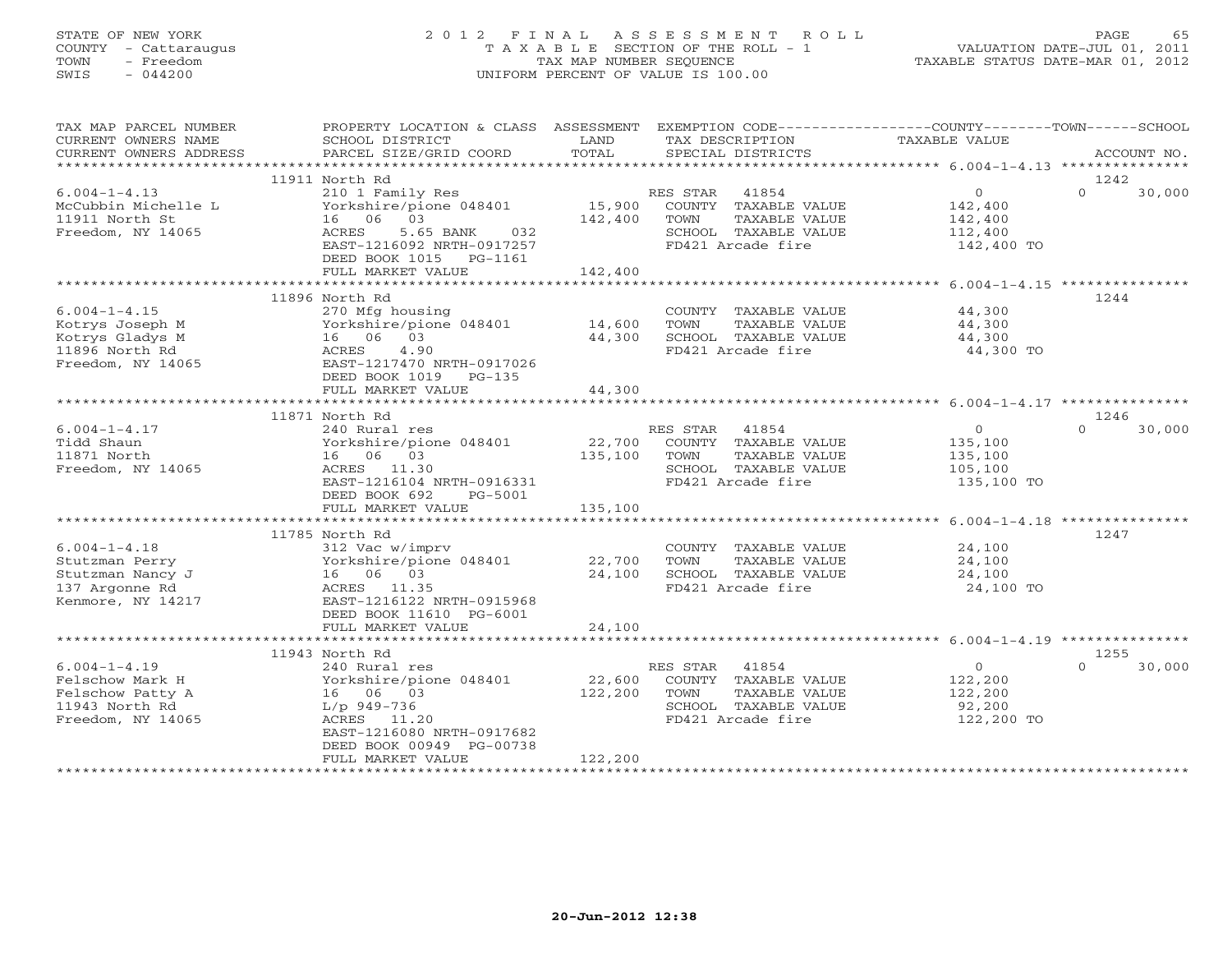# STATE OF NEW YORK 2 0 1 2 F I N A L A S S E S S M E N T R O L L PAGE 66 COUNTY - Cattaraugus T A X A B L E SECTION OF THE ROLL - 1 VALUATION DATE-JUL 01, 2011 TOWN - Freedom TAX MAP NUMBER SEQUENCE TAXABLE STATUS DATE-MAR 01, 2012 SWIS - 044200 UNIFORM PERCENT OF VALUE IS 100.00UNIFORM PERCENT OF VALUE IS 100.00

| TAX MAP PARCEL NUMBER<br>CURRENT OWNERS NAME | PROPERTY LOCATION & CLASS ASSESSMENT<br>SCHOOL DISTRICT                                                                                                                                                                                                                                 | LAND         | EXEMPTION CODE-----------------COUNTY-------TOWN------SCHOOL<br>TAX DESCRIPTION | TAXABLE VALUE     |                          |
|----------------------------------------------|-----------------------------------------------------------------------------------------------------------------------------------------------------------------------------------------------------------------------------------------------------------------------------------------|--------------|---------------------------------------------------------------------------------|-------------------|--------------------------|
| CURRENT OWNERS ADDRESS                       |                                                                                                                                                                                                                                                                                         |              |                                                                                 |                   |                          |
|                                              |                                                                                                                                                                                                                                                                                         |              |                                                                                 |                   |                          |
|                                              | 433 Bray Rd                                                                                                                                                                                                                                                                             |              |                                                                                 |                   | 1257                     |
| $6.004 - 1 - 4.21$                           | 270 Mfg housing                                                                                                                                                                                                                                                                         |              | COUNTY TAXABLE VALUE                                                            | 23,400            |                          |
| Pirdy Warren L                               |                                                                                                                                                                                                                                                                                         |              | TOWN<br>TAXABLE VALUE                                                           | 23,400            |                          |
| Pirdy Denise A                               | 16 06 03                                                                                                                                                                                                                                                                                | 23,400       | SCHOOL TAXABLE VALUE                                                            | 23,400            |                          |
| 11583 Sparks Rd                              | ACRES<br>1.70                                                                                                                                                                                                                                                                           |              | FD421 Arcade fire                                                               | 23,400 TO         |                          |
| Freedom, NY 14065                            | EAST-1215769 NRTH-0918179                                                                                                                                                                                                                                                               |              |                                                                                 |                   |                          |
|                                              | DEED BOOK 1603 PG-8002                                                                                                                                                                                                                                                                  |              |                                                                                 |                   |                          |
|                                              | FULL MARKET VALUE                                                                                                                                                                                                                                                                       | 23,400       |                                                                                 |                   |                          |
|                                              |                                                                                                                                                                                                                                                                                         |              |                                                                                 |                   |                          |
|                                              | 445 Bray Rd                                                                                                                                                                                                                                                                             |              |                                                                                 |                   | 1260                     |
| $6.004 - 1 - 4.22$                           | 210 1 Family Res                                                                                                                                                                                                                                                                        |              | RES STAR 41854                                                                  | $\overline{O}$    | $\Omega$<br>30,000       |
| Clark Brian T                                | --- 1 ramily Res<br>Yorkshire/pione 048401<br>16 06 03<br>ACRES 1.95<br>EAST-1215532 NRTH-0918177                                                                                                                                                                                       |              | 9,600 COUNTY TAXABLE VALUE                                                      | 101,800           |                          |
| Clark Sheryl L                               |                                                                                                                                                                                                                                                                                         | 101,800 TOWN | TAXABLE VALUE                                                                   | 101,800           |                          |
| 445 Bray Rd                                  |                                                                                                                                                                                                                                                                                         |              | SCHOOL TAXABLE VALUE                                                            | 71,800            |                          |
|                                              |                                                                                                                                                                                                                                                                                         |              | FD421 Arcade fire                                                               |                   |                          |
| Arcade, NY 14009                             | EAST-1215532 NRTH-0918177                                                                                                                                                                                                                                                               |              |                                                                                 | 101,800 TO        |                          |
|                                              | DEED BOOK 00961 PG-01110                                                                                                                                                                                                                                                                |              |                                                                                 |                   |                          |
|                                              | FULL MARKET VALUE<br>****************************                                                                                                                                                                                                                                       | 101,800      |                                                                                 |                   |                          |
|                                              |                                                                                                                                                                                                                                                                                         |              |                                                                                 |                   |                          |
|                                              | 453 Bray Rd                                                                                                                                                                                                                                                                             |              |                                                                                 |                   | 1261                     |
| $6.004 - 1 - 4.23$                           | 210 1 Family Res                                                                                                                                                                                                                                                                        |              | CVET C/T 41131                                                                  | 20,000            | 20,000<br>$\overline{0}$ |
| Mason Milton and Audrey                      | 210 I Family Res<br>Yorkshire/pione 048401 9,600 AGED C/T                                                                                                                                                                                                                               |              | 41801                                                                           | 34,825            | 34,825<br>$\overline{0}$ |
| Tinque Susan E                               | Torkshire, provided and the control of the matrix of the matrix of the matrix of the matrix of the matrix of the matrix of the matrix of the matrix of the matrix of the matrix of the matrix of the matrix of the matrix of t<br>$119,500$ AGED S<br>SR STAR<br>----- $0.12171$ COUNTY |              | 41804                                                                           | $\overline{0}$    | 5,975<br>$\overline{0}$  |
| 453 Bray Rd                                  | 1.95                                                                                                                                                                                                                                                                                    |              | 41834                                                                           | $0 \qquad \qquad$ | $\Omega$<br>62,200       |
| Arcade, NY 14009                             | EAST-1215412 NRTH-0918171                                                                                                                                                                                                                                                               |              | COUNTY TAXABLE VALUE                                                            | 64,675            |                          |
|                                              | DEED BOOK 1032    PG-1101                                                                                                                                                                                                                                                               |              | TOWN<br>TAXABLE VALUE                                                           | 64,675            |                          |
|                                              | FULL MARKET VALUE                                                                                                                                                                                                                                                                       |              | $119,500$ SCHOOL TAXABLE VALUE                                                  | 51,325            |                          |
|                                              |                                                                                                                                                                                                                                                                                         |              | FD421 Arcade fire                                                               | 119,500 TO        |                          |
|                                              |                                                                                                                                                                                                                                                                                         |              |                                                                                 |                   |                          |
|                                              | 11924 North Rd                                                                                                                                                                                                                                                                          |              |                                                                                 |                   | 1275                     |
| $6.004 - 1 - 4.24$                           |                                                                                                                                                                                                                                                                                         |              | COUNTY TAXABLE VALUE 11,600                                                     |                   |                          |
| Gernstl Tracy J                              |                                                                                                                                                                                                                                                                                         |              | TAXABLE VALUE                                                                   | 11,600            |                          |
| 11924 North Rd                               | 16 06 03                                                                                                                                                                                                                                                                                |              |                                                                                 | 11,600            |                          |
| Freedom, NY 14065                            | Ff 174.00                                                                                                                                                                                                                                                                               |              | --,<br>11,600 SCHOOL TAXABLE VALUE<br>FD421 Arcade fire                         | 11,600 TO         |                          |
|                                              | ACRES<br>4.90                                                                                                                                                                                                                                                                           |              |                                                                                 |                   |                          |
|                                              | EAST-1217465 NRTH-0917589                                                                                                                                                                                                                                                               |              |                                                                                 |                   |                          |
|                                              |                                                                                                                                                                                                                                                                                         |              |                                                                                 |                   |                          |
|                                              | DEED BOOK 00967 PG-00728                                                                                                                                                                                                                                                                |              |                                                                                 |                   |                          |
|                                              | FULL MARKET VALUE                                                                                                                                                                                                                                                                       | 11,600       |                                                                                 |                   |                          |
|                                              |                                                                                                                                                                                                                                                                                         |              |                                                                                 |                   |                          |
|                                              | 11906 North Rd                                                                                                                                                                                                                                                                          |              |                                                                                 |                   | 1276<br>$\Omega$         |
| $6.004 - 1 - 4.25$                           | 210 1 Family Res                                                                                                                                                                                                                                                                        |              | RES STAR 41854                                                                  | $\overline{O}$    | 30,000                   |
| Stiles Christopher D                         | Torkshire/pione 048401 14,600 COUNTY TAXABLE VALUE<br>16 06 03 134,700 TOWN TAXABLE VALUE                                                                                                                                                                                               |              |                                                                                 | 134,700           |                          |
| Stiles Bridget N                             |                                                                                                                                                                                                                                                                                         |              |                                                                                 | 134,700           |                          |
| 11906 North Rd                               |                                                                                                                                                                                                                                                                                         |              | SCHOOL TAXABLE VALUE                                                            | 104,700           |                          |
| Freedom, NY 14065                            | ACRES<br>4.90 BANK 017                                                                                                                                                                                                                                                                  |              | FD421 Arcade fire                                                               | 134,700 TO        |                          |
|                                              | EAST-1217455 NRTH-0917218                                                                                                                                                                                                                                                               |              |                                                                                 |                   |                          |
|                                              | DEED BOOK 5073 PG-7001                                                                                                                                                                                                                                                                  |              |                                                                                 |                   |                          |
|                                              | FULL MARKET VALUE                                                                                                                                                                                                                                                                       | 134,700      |                                                                                 |                   |                          |
|                                              | ***********************                                                                                                                                                                                                                                                                 |              |                                                                                 |                   |                          |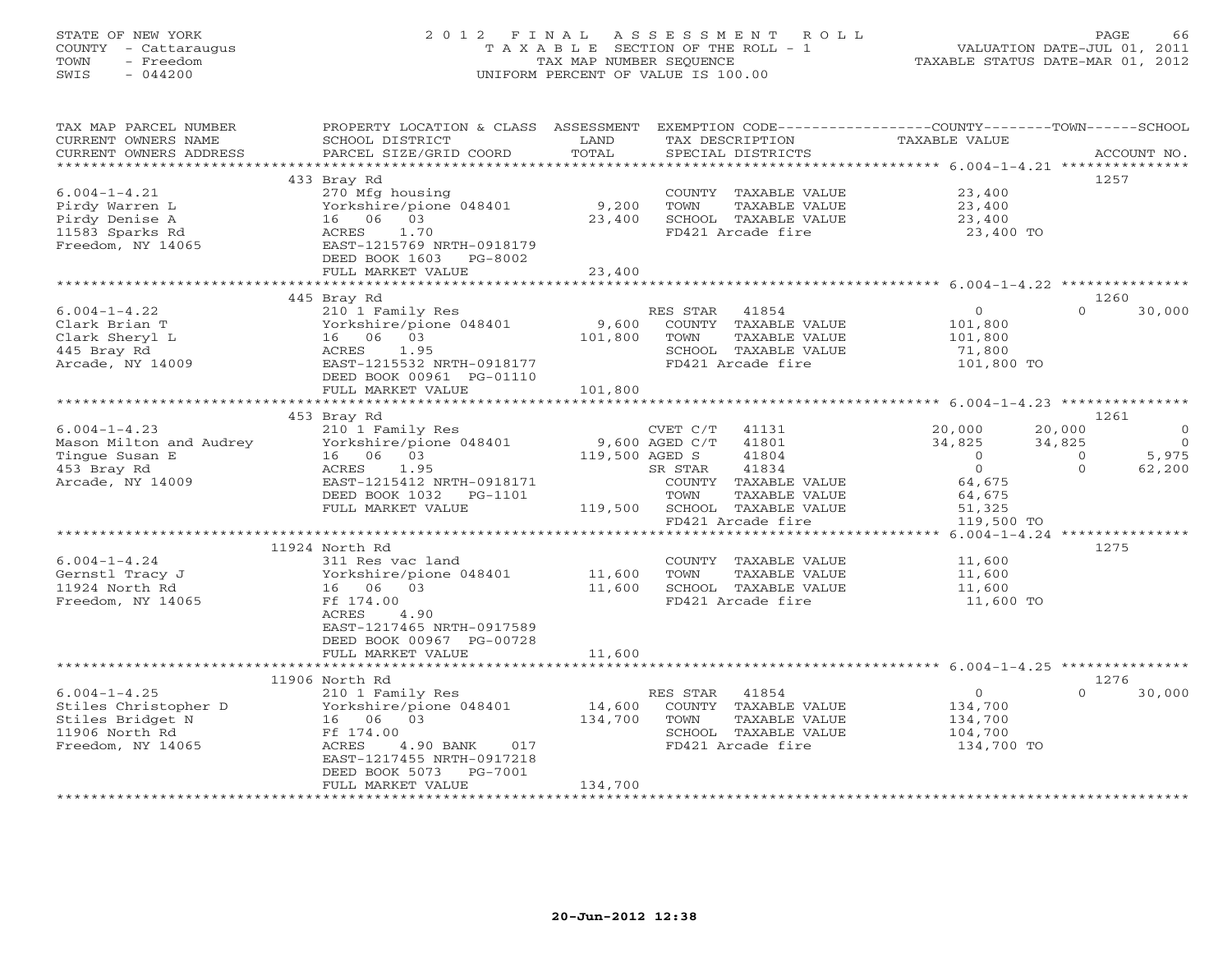# STATE OF NEW YORK 2 0 1 2 F I N A L A S S E S S M E N T R O L L PAGE 67 COUNTY - Cattaraugus T A X A B L E SECTION OF THE ROLL - 1 VALUATION DATE-JUL 01, 2011 TOWN - Freedom TAX MAP NUMBER SEQUENCE TAXABLE STATUS DATE-MAR 01, 2012 SWIS - 044200 UNIFORM PERCENT OF VALUE IS 100.00UNIFORM PERCENT OF VALUE IS 100.00

| TAX MAP PARCEL NUMBER           | PROPERTY LOCATION & CLASS ASSESSMENT |         |                 |                                       | EXEMPTION CODE----------------COUNTY-------TOWN------SCHOOL |          |             |
|---------------------------------|--------------------------------------|---------|-----------------|---------------------------------------|-------------------------------------------------------------|----------|-------------|
| CURRENT OWNERS NAME             | SCHOOL DISTRICT                      | LAND    | TAX DESCRIPTION |                                       | TAXABLE VALUE                                               |          |             |
| CURRENT OWNERS ADDRESS          | PARCEL SIZE/GRID COORD               | TOTAL   |                 | SPECIAL DISTRICTS                     |                                                             |          | ACCOUNT NO. |
| *********************           | ***********************              |         |                 |                                       |                                                             |          |             |
|                                 | 11875 North Rd                       |         |                 |                                       |                                                             | 1278     |             |
| $6.004 - 1 - 4.26$              | 210 1 Family Res                     |         | RES STAR        | 41854                                 | $\overline{0}$                                              | $\Omega$ | 30,000      |
| Wainwright Heidi                | Yorkshire/pione 048401               | 18,400  |                 | COUNTY TAXABLE VALUE                  | 94,300                                                      |          |             |
| 1202 W Central Ave              | 16 06 03                             | 94,300  | TOWN            | TAXABLE VALUE                         | 94,300                                                      |          |             |
| Coolidge, AZ 85120              | Ff 226.05                            |         |                 | SCHOOL TAXABLE VALUE                  | 64,300                                                      |          |             |
|                                 | ACRES<br>7.55                        |         |                 | FD421 Arcade fire                     | 94,300 TO                                                   |          |             |
|                                 | EAST-1216103 NRTH-0916628            |         |                 |                                       |                                                             |          |             |
|                                 | DEED BOOK 9840 PG-4001               |         |                 |                                       |                                                             |          |             |
|                                 | FULL MARKET VALUE                    | 94,300  |                 |                                       |                                                             |          |             |
|                                 |                                      |         |                 |                                       |                                                             |          |             |
|                                 | 11879 North Rd                       |         |                 |                                       |                                                             | 1285     |             |
| $6.004 - 1 - 4.27$              | 270 Mfg housing                      |         | RES STAR        | 41854                                 | 0                                                           | $\Omega$ | 30,000      |
| Turk Michael T                  | Yorkshire/pione 048401               | 24,900  |                 | COUNTY TAXABLE VALUE                  | 63,700                                                      |          |             |
| Turk Donna M                    | 16 06 03                             | 63,700  | TOWN            | TAXABLE VALUE                         | 63,700                                                      |          |             |
| 11879 North Rd                  | ACRES 14.45                          |         |                 | SCHOOL TAXABLE VALUE                  | 33,700                                                      |          |             |
| Freedom, NY 14065               | EAST-1216106 NRTH-0916954            |         |                 | FD421 Arcade fire                     | 63,700 TO                                                   |          |             |
|                                 | DEED BOOK 00963 PG-00646             |         |                 |                                       |                                                             |          |             |
|                                 | FULL MARKET VALUE                    | 63,700  |                 |                                       |                                                             |          |             |
|                                 |                                      |         |                 |                                       |                                                             |          |             |
|                                 | 375 Bray Rd                          |         |                 |                                       |                                                             | 1312     |             |
| $6.004 - 1 - 4.28$              | 210 1 Family Res                     |         | RES STAR        | 41854                                 | $\overline{0}$                                              | $\Omega$ | 30,000      |
| Close Daniel W                  | Yorkshire/pione 048401               | 10,800  |                 | COUNTY TAXABLE VALUE                  | 117,000                                                     |          |             |
| Close Martha                    | 16 06 03                             | 117,000 | TOWN            | TAXABLE VALUE                         | 117,000                                                     |          |             |
| 375 Bray Rd                     | 2.65<br>ACRES                        |         |                 | SCHOOL TAXABLE VALUE                  | 87,000                                                      |          |             |
| Arcade, NY 14009                | EAST-1216625 NRTH-0918348            |         |                 | FD421 Arcade fire                     | 117,000 TO                                                  |          |             |
|                                 | DEED BOOK 00973 PG-00785             |         |                 |                                       |                                                             |          |             |
|                                 | FULL MARKET VALUE                    | 117,000 |                 |                                       |                                                             |          |             |
|                                 |                                      |         |                 |                                       |                                                             |          |             |
|                                 | 297 Bray Rd                          |         |                 |                                       |                                                             | 1319     |             |
| $6.004 - 1 - 4.29$              | 210 1 Family Res                     |         | RES STAR        | 41854                                 | $\overline{0}$                                              | $\Omega$ | 30,000      |
| Freeman Susan A                 | Yorkshire/pione 048401<br>16 06 03   | 10,000  |                 | COUNTY TAXABLE VALUE                  | 90,900                                                      |          |             |
| 297 Bray Rd<br>Arcade, NY 14009 | 2.20 BANK<br>ACRES<br>005            | 90,900  | TOWN            | TAXABLE VALUE<br>SCHOOL TAXABLE VALUE | 90,900<br>60,900                                            |          |             |
|                                 | EAST-1216925 NRTH-0918337            |         |                 | FD421 Arcade fire                     | 90,900 TO                                                   |          |             |
|                                 | DEED BOOK 11364 PG-7001              |         |                 |                                       |                                                             |          |             |
|                                 | FULL MARKET VALUE                    | 90,900  |                 |                                       |                                                             |          |             |
|                                 |                                      |         |                 |                                       |                                                             |          |             |
|                                 | Bray Rd                              |         |                 |                                       |                                                             | 1408     |             |
| $6.004 - 1 - 4.30$              | 210 1 Family Res                     |         |                 | COUNTY TAXABLE VALUE                  | 81,500                                                      |          |             |
| Gernstl Tracy                   | Yorkshire/pione 048401               | 11,800  | TOWN            | TAXABLE VALUE                         | 81,500                                                      |          |             |
| 11924 North Rd                  | 16 06 03                             | 81,500  |                 | SCHOOL TAXABLE VALUE                  | 81,500                                                      |          |             |
| Freedom, NY 14065               | ACRES<br>3.25                        |         |                 | FD421 Arcade fire                     | 81,500 TO                                                   |          |             |
|                                 | EAST-0568830 NRTH-0918012            |         |                 |                                       |                                                             |          |             |
|                                 | DEED BOOK 12369 PG-6001              |         |                 |                                       |                                                             |          |             |
|                                 | FULL MARKET VALUE                    | 81,500  |                 |                                       |                                                             |          |             |
|                                 |                                      |         |                 |                                       |                                                             |          |             |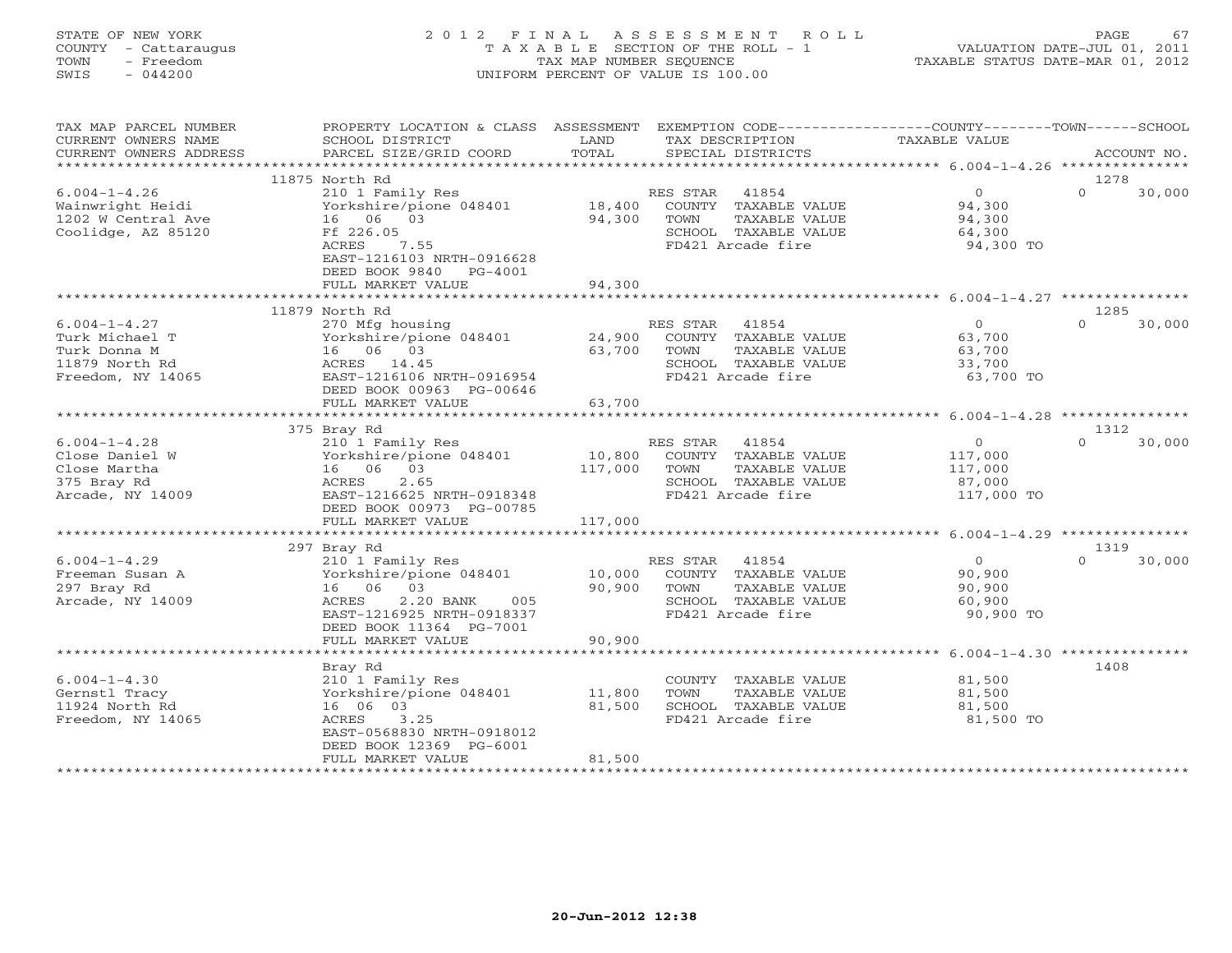## STATE OF NEW YORK 2 0 1 2 F I N A L A S S E S S M E N T R O L L PAGE 68 COUNTY - Cattaraugus T A X A B L E SECTION OF THE ROLL - 1 VALUATION DATE-JUL 01, 2011 TOWN - Freedom TAX MAP NUMBER SEQUENCE TAXABLE STATUS DATE-MAR 01, 2012 SWIS - 044200 UNIFORM PERCENT OF VALUE IS 100.00UNIFORM PERCENT OF VALUE IS 100.00

| TAX MAP PARCEL NUMBER                                  | PROPERTY LOCATION & CLASS ASSESSMENT EXEMPTION CODE---------------COUNTY-------TOWN------SCHOOL                                                                                                                                            |                   |                                                                |                                     |                      |
|--------------------------------------------------------|--------------------------------------------------------------------------------------------------------------------------------------------------------------------------------------------------------------------------------------------|-------------------|----------------------------------------------------------------|-------------------------------------|----------------------|
| CURRENT OWNERS NAME                                    | SCHOOL DISTRICT                                                                                                                                                                                                                            | LAND              | TAX DESCRIPTION                                                | TAXABLE VALUE                       |                      |
| CURRENT OWNERS ADDRESS                                 | PARCEL SIZE/GRID COORD                                                                                                                                                                                                                     | TOTAL             | SPECIAL DISTRICTS                                              |                                     | ACCOUNT NO.          |
|                                                        |                                                                                                                                                                                                                                            |                   |                                                                |                                     |                      |
|                                                        | 263 Bray Rd                                                                                                                                                                                                                                |                   |                                                                |                                     | 1414                 |
| $6.004 - 1 - 4.31$                                     | 210 1 Family Res                                                                                                                                                                                                                           |                   | CW_15_VET/ 41162                                               | 12,000                              | $\Omega$<br>$\Omega$ |
| Semrau James R Sr                                      | % CW_15_VET/ 41162<br>Yorkshire/pione 048401 15,100 RES STAR 41854                                                                                                                                                                         |                   |                                                                | $\overline{0}$                      | $\Omega$<br>30,000   |
| Semrau Anne L                                          | $16 \t 6 \t 3$                                                                                                                                                                                                                             |                   | 107,200 COUNTY TAXABLE VALUE                                   | 95,200                              |                      |
| 263 Bray Rd                                            |                                                                                                                                                                                                                                            |                   |                                                                |                                     |                      |
| Arcade, NY 14009                                       |                                                                                                                                                                                                                                            |                   |                                                                |                                     |                      |
|                                                        |                                                                                                                                                                                                                                            |                   |                                                                |                                     |                      |
|                                                        |                                                                                                                                                                                                                                            |                   |                                                                |                                     |                      |
|                                                        | emrau Anne Laurence (1990)<br>For the Market of the Same Country of Taxable Value (197,200<br>Fredde, NY 14009 (1988) EAST-1217671 NRTH-0918125<br>FULL MARKET VALUE 107,200<br>FULL MARKET VALUE 107,200<br>FULL MARKET VALUE 107,200<br> |                   |                                                                |                                     |                      |
|                                                        | 11924 North Rd                                                                                                                                                                                                                             |                   |                                                                |                                     | 1570                 |
|                                                        |                                                                                                                                                                                                                                            |                   |                                                                |                                     | $\Omega$             |
| $6.004 - 1 - 4.32$<br>$6.004 - 1.1$<br>Gernstl Tracy J | 210 1 Family Res                                                                                                                                                                                                                           |                   | RES STAR 41854                                                 | 0<br>125,300<br>125,300             | 30,000               |
|                                                        | Yorkshire/pione 048401 14,600 COUNTY TAXABLE VALUE<br>16 06 03 125,300 TOWN TAXABLE VALUE                                                                                                                                                  |                   |                                                                |                                     |                      |
| 11924 North Rd                                         | 16 06 03                                                                                                                                                                                                                                   |                   |                                                                |                                     |                      |
| Freedom, NY 14065                                      | Ff 174.00                                                                                                                                                                                                                                  |                   | SCHOOL TAXABLE VALUE 95,300<br>FD421 Arcade fire 125,300 TO    |                                     |                      |
|                                                        | 4.90<br>ACRES                                                                                                                                                                                                                              |                   |                                                                |                                     |                      |
|                                                        | EAST-1217473 NRTH-0917416                                                                                                                                                                                                                  |                   |                                                                |                                     |                      |
|                                                        | DEED BOOK 00967 PG-00728                                                                                                                                                                                                                   |                   |                                                                |                                     |                      |
|                                                        | FULL MARKET VALUE                                                                                                                                                                                                                          | 125,300           |                                                                |                                     |                      |
|                                                        |                                                                                                                                                                                                                                            |                   |                                                                |                                     |                      |
|                                                        | 11882 North Rd                                                                                                                                                                                                                             |                   |                                                                |                                     | 0223                 |
| $6.004 - 1 - 5.1$                                      | 210 1 Family Res                                                                                                                                                                                                                           |                   | RES STAR 41854                                                 | 0<br>VALUE 113,000<br>VALUE 113,000 | $\cap$<br>30,000     |
| Rosier James                                           | Yorkshire/pione 048401                                                                                                                                                                                                                     |                   | 20,700 COUNTY TAXABLE VALUE<br>113,000 TOWN TAXABLE VALUE      |                                     |                      |
| Erhart Brandi                                          | 08/16 06 03                                                                                                                                                                                                                                |                   | TAXABLE VALUE                                                  |                                     |                      |
| 11882 North Rd                                         | ACRES 9.50                                                                                                                                                                                                                                 |                   |                                                                |                                     |                      |
| Freedom, NY 14065                                      | -------<br>EAST-1217989 NRTH-0916850                                                                                                                                                                                                       |                   | SCHOOL TAXABLE VALUE<br>FD421 Arcade fire<br>FD421 Arcade fire | 83,000<br>113,000 TO                |                      |
|                                                        | DEED BOOK 13072 PG-4001                                                                                                                                                                                                                    |                   |                                                                |                                     |                      |
|                                                        | FULL MARKET VALUE                                                                                                                                                                                                                          | 113,000           |                                                                |                                     |                      |
|                                                        |                                                                                                                                                                                                                                            |                   |                                                                |                                     |                      |
|                                                        | 11870 North Rd                                                                                                                                                                                                                             |                   |                                                                |                                     | 0900                 |
| $6.004 - 1 - 5.2$                                      | 240 Rural res                                                                                                                                                                                                                              |                   | AGED C/T 41801                                                 | 61,850                              | 61,850<br>$\sim$ 0   |
| Kensy Felicia                                          | Yorkshire/pione 048401 21,700 AGED S                                                                                                                                                                                                       |                   | 41804                                                          | $\overline{0}$                      | 55,665<br>$\Omega$   |
|                                                        |                                                                                                                                                                                                                                            |                   |                                                                | $\overline{0}$                      | $\Omega$             |
| 11870 North Rd                                         | 08/16 06 03                                                                                                                                                                                                                                | $123,700$ SR STAR | 41834                                                          |                                     | 62,200               |
| Freedom, NY 14065                                      | ACRES 10.30                                                                                                                                                                                                                                |                   | COUNTY TAXABLE VALUE                                           | 61,850                              |                      |
|                                                        | EAST-1217981 NRTH-0916652                                                                                                                                                                                                                  |                   |                                                                |                                     |                      |
|                                                        | DEED BOOK 909 PG-01090                                                                                                                                                                                                                     |                   |                                                                |                                     |                      |
|                                                        | FULL MARKET VALUE                                                                                                                                                                                                                          |                   | 123,700 FD421 Arcade fire                                      | 123,700 TO                          |                      |
|                                                        |                                                                                                                                                                                                                                            |                   |                                                                |                                     |                      |
|                                                        | 11842 North Rd                                                                                                                                                                                                                             |                   |                                                                |                                     | 0057                 |
| $6.004 - 1 - 6$                                        |                                                                                                                                                                                                                                            |                   | COUNTY TAXABLE VALUE 36,000                                    |                                     |                      |
|                                                        |                                                                                                                                                                                                                                            |                   | TOWN      TAXABLE VALUE<br>SCHOOL   TAXABLE VALUE              | 36,000<br>36,000                    |                      |
|                                                        |                                                                                                                                                                                                                                            |                   |                                                                |                                     |                      |
|                                                        |                                                                                                                                                                                                                                            |                   | FD421 Arcade fire                                              | 36,000 TO                           |                      |
|                                                        |                                                                                                                                                                                                                                            |                   |                                                                |                                     |                      |
|                                                        | DEED BOOK 882<br>PG-00983                                                                                                                                                                                                                  |                   |                                                                |                                     |                      |
|                                                        | FULL MARKET VALUE                                                                                                                                                                                                                          | 36,000            |                                                                |                                     |                      |
|                                                        |                                                                                                                                                                                                                                            |                   |                                                                |                                     |                      |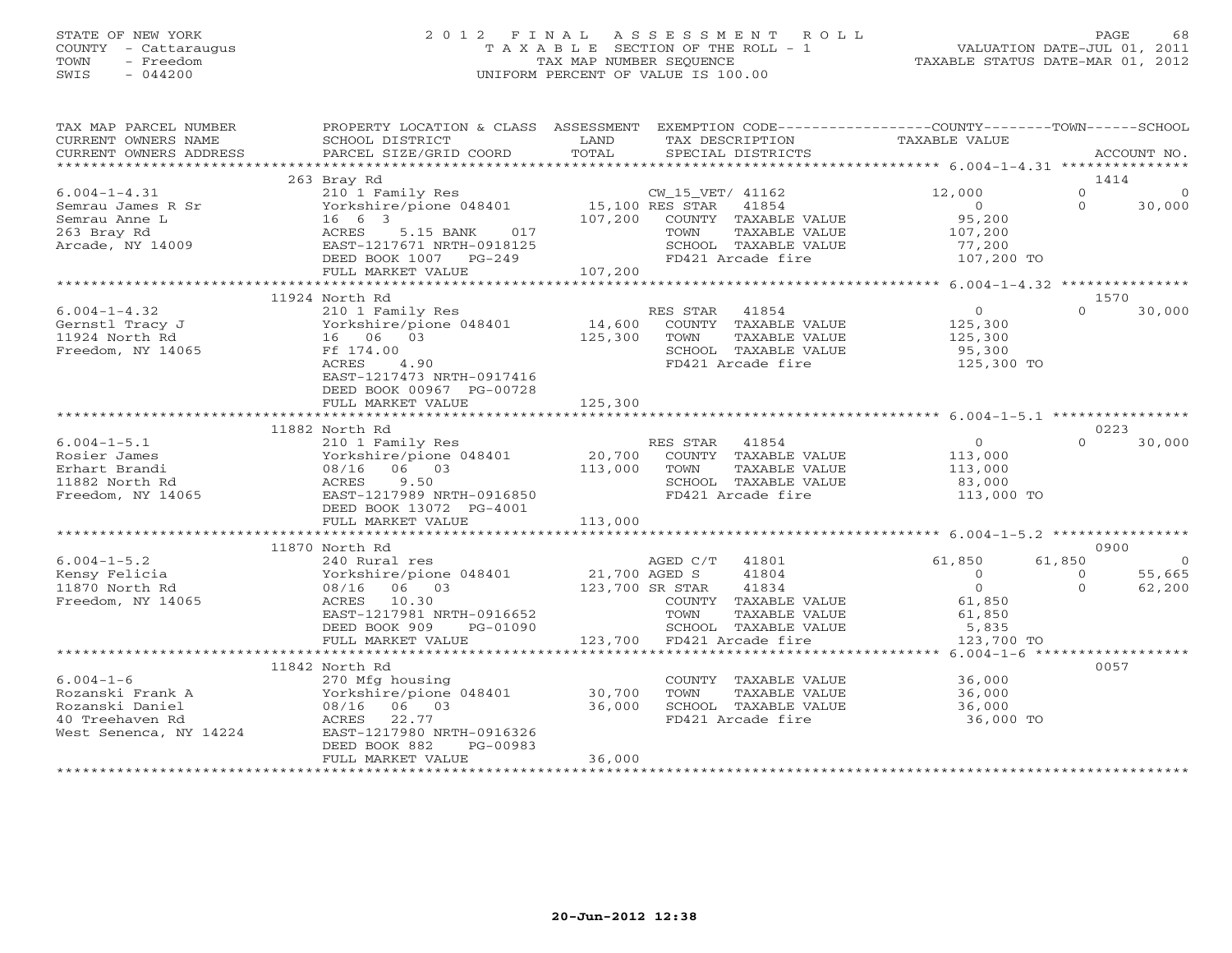# STATE OF NEW YORK 2 0 1 2 F I N A L A S S E S S M E N T R O L L PAGE 69 COUNTY - Cattaraugus T A X A B L E SECTION OF THE ROLL - 1 VALUATION DATE-JUL 01, 2011 TOWN - Freedom TAX MAP NUMBER SEQUENCE TAXABLE STATUS DATE-MAR 01, 2012 SWIS - 044200 UNIFORM PERCENT OF VALUE IS 100.00UNIFORM PERCENT OF VALUE IS 100.00

| TAX MAP PARCEL NUMBER                       | PROPERTY LOCATION & CLASS ASSESSMENT                                                                                         |              | EXEMPTION CODE-----------------COUNTY-------TOWN------SCHOOL |                      |                    |
|---------------------------------------------|------------------------------------------------------------------------------------------------------------------------------|--------------|--------------------------------------------------------------|----------------------|--------------------|
| CURRENT OWNERS NAME                         | SCHOOL DISTRICT                                                                                                              | LAND         | TAX DESCRIPTION                                              | TAXABLE VALUE        |                    |
|                                             |                                                                                                                              |              |                                                              |                      |                    |
|                                             |                                                                                                                              |              |                                                              |                      |                    |
|                                             | 11816 North Rd                                                                                                               |              |                                                              |                      | 0122               |
| $6.004 - 1 - 7$                             | 260 Seasonal res                                                                                                             |              | COUNTY TAXABLE VALUE                                         | 125,000              |                    |
| Andriaccio Joanne C                         | Yorkshire/pione 048401 26,900                                                                                                |              | TOWN<br>TAXABLE VALUE                                        | 125,000              |                    |
| Randall Mary Frances                        | 08/16 06 03                                                                                                                  | 125,000      | SCHOOL TAXABLE VALUE                                         | 125,000              |                    |
| 22 Chestnut Cor                             | ACRES 17.32                                                                                                                  |              | FD421 Arcade fire                                            | 125,000 TO           |                    |
| Lancaster, NY 14086                         | EAST-1218006 NRTH-0915926                                                                                                    |              |                                                              |                      |                    |
|                                             | DEED BOOK 00915 PG-00574                                                                                                     |              |                                                              |                      |                    |
|                                             | FULL MARKET VALUE                                                                                                            | 125,000      |                                                              |                      |                    |
|                                             |                                                                                                                              |              |                                                              |                      |                    |
|                                             | North Rd                                                                                                                     |              |                                                              |                      | 0456               |
| $6.004 - 1 - 8$                             | 312 Vac w/imprv                                                                                                              |              | COUNTY TAXABLE VALUE                                         | 24,000               |                    |
| Peiffer Rita M                              | Yorkshire/pione 048401 21,200                                                                                                |              | TOWN                                                         | TAXABLE VALUE 24,000 |                    |
| 600 Lebrun Rd                               | 08/15/16 06 03<br>ACRES 9.95                                                                                                 | 24,000       | SCHOOL TAXABLE VALUE                                         | 24,000               |                    |
| Amherst, NY 14226                           | 9.95<br>ACRES                                                                                                                |              | FD421 Arcade fire                                            | 24,000 TO            |                    |
|                                             | EAST-1217953 NRTH-0915647                                                                                                    |              |                                                              |                      |                    |
|                                             | DEED BOOK 00769 PG-00601                                                                                                     |              |                                                              |                      |                    |
|                                             |                                                                                                                              |              |                                                              |                      |                    |
|                                             | 19 Bray Rd                                                                                                                   |              |                                                              |                      | 0904               |
| $6.004 - 1 - 10.2$                          | 210 1 Family Res<br>Yorkshire/pione 048401 21,300 COUNTY TAXABLE VALUE<br>08 06 03 127,000 TOWN TAXABLE VALUE<br>ACRES 10.00 |              |                                                              | $\overline{0}$       | $\Omega$<br>30,000 |
| Seagrave Kimberly M                         |                                                                                                                              |              |                                                              | 127,000              |                    |
| 19 Bray Rd                                  |                                                                                                                              |              | TAXABLE VALUE                                                | 127,000              |                    |
| Arcade, NY 14009                            |                                                                                                                              |              | SCHOOL TAXABLE VALUE                                         | 97,000               |                    |
|                                             | 08 06 03<br>ACRES 10.00<br>EAST-1222059 NRTH-0917187                                                                         |              | FD421 Arcade fire                                            | 127,000 TO           |                    |
|                                             | DEED BOOK 00985 PG-00212                                                                                                     |              |                                                              |                      |                    |
|                                             |                                                                                                                              |              |                                                              |                      |                    |
|                                             |                                                                                                                              |              |                                                              |                      |                    |
|                                             | 175 Bray Rd                                                                                                                  |              |                                                              |                      | 0933               |
| $6.004 - 1 - 10.3$                          | 120 Field crops                                                                                                              |              | AG DIST 41720                                                | 121,109              | 121,109 121,109    |
| Borer John M                                | Yorkshire/pione 048401 212,600 COUNTY TAXABLE VALUE                                                                          |              |                                                              | 91,491               |                    |
| Borer Bethany A                             | 08 06 03                                                                                                                     | 212,600 TOWN | TAXABLE VALUE                                                | 91,491               |                    |
| 10946 Osmun Rd                              | ACRES 208.80                                                                                                                 |              | SCHOOL TAXABLE VALUE                                         | 91,491               |                    |
| Freedom, NY 14065                           | EAST-1220631 NRTH-0917138                                                                                                    |              | FD421 Arcade fire                                            | 212,600 TO           |                    |
|                                             | DEED BOOK 6479 PG-4001                                                                                                       |              |                                                              |                      |                    |
| MAY BE SUBJECT TO PAYMENT FULL MARKET VALUE |                                                                                                                              | 212,600      |                                                              |                      |                    |
| UNDER AGDIST LAW TIL 2016                   |                                                                                                                              |              |                                                              |                      |                    |
|                                             |                                                                                                                              |              |                                                              |                      |                    |
|                                             | 113 Bray Rd                                                                                                                  |              |                                                              |                      | 1411               |
| $6.004 - 1 - 10.4$                          | 210 1 Family Res                                                                                                             |              | COUNTY TAXABLE VALUE                                         | 106,100              |                    |
| Whitaker Jeffrey                            | Yorkshire/pione 048401 8,500                                                                                                 |              | TOWN<br>TAXABLE VALUE                                        | 106, 100             |                    |
| 113 Bray Rd                                 | 08 06 03                                                                                                                     | 106,100      | SCHOOL TAXABLE VALUE                                         | 106,100              |                    |
| Arcade, NY 14009                            | 1.30<br>ACRES                                                                                                                |              | FD421 Arcade fire                                            | 106,100 TO           |                    |
|                                             | EAST-1220453 NRTH-0918565                                                                                                    |              |                                                              |                      |                    |
|                                             | DEED BOOK 3963 PG-7001                                                                                                       |              |                                                              |                      |                    |
|                                             | FULL MARKET VALUE                                                                                                            | 106,100      |                                                              |                      |                    |
|                                             |                                                                                                                              |              |                                                              |                      |                    |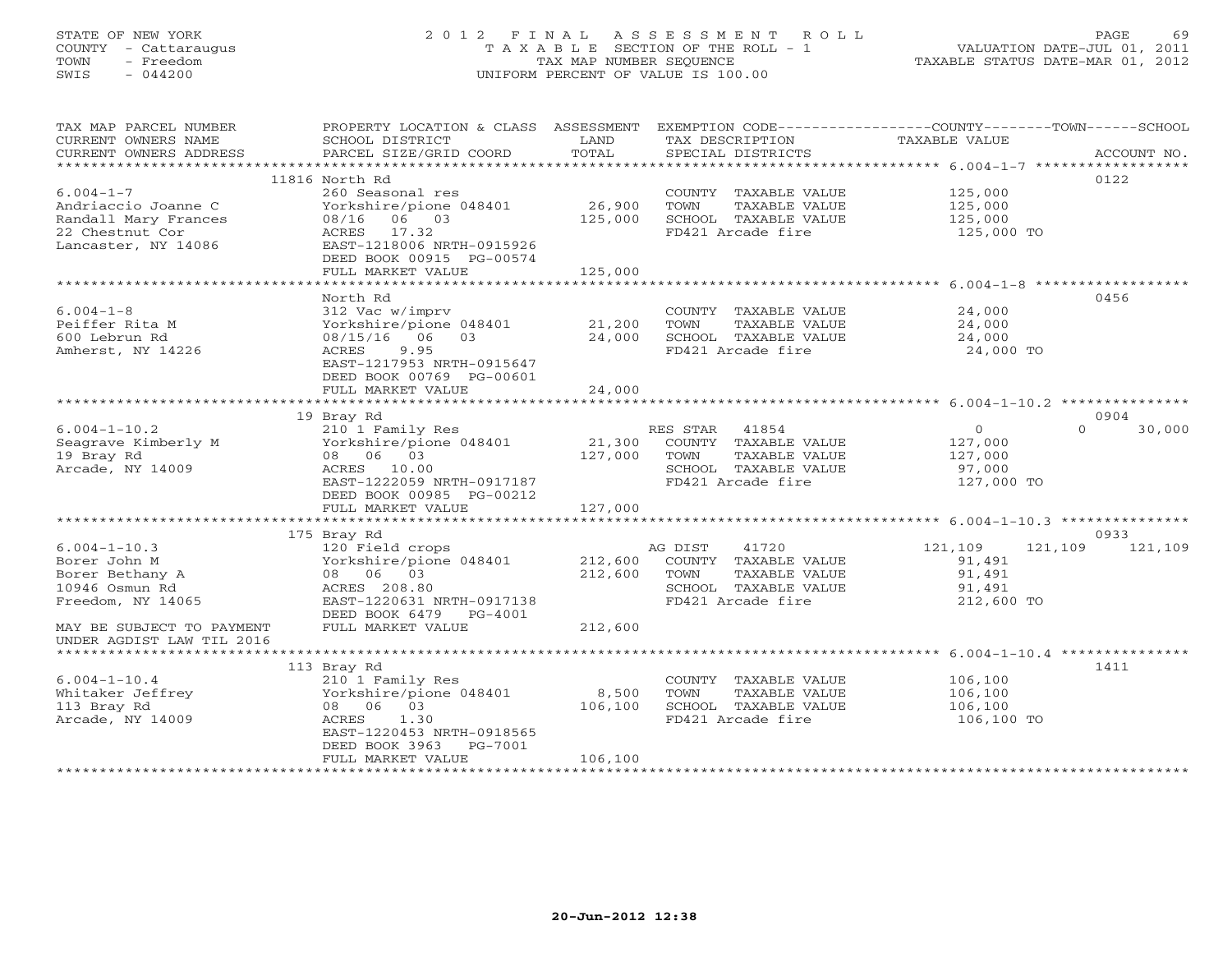# STATE OF NEW YORK 2 0 1 2 F I N A L A S S E S S M E N T R O L L PAGE 70 COUNTY - Cattaraugus T A X A B L E SECTION OF THE ROLL - 1 VALUATION DATE-JUL 01, 2011 TOWN - Freedom TAX MAP NUMBER SEQUENCE TAXABLE STATUS DATE-MAR 01, 2012 SWIS - 044200 UNIFORM PERCENT OF VALUE IS 100.00UNIFORM PERCENT OF VALUE IS 100.00

| TAX MAP PARCEL NUMBER<br>CURRENT OWNERS NAME<br>CURRENT OWNERS ADDRESS<br>**********************                       | PROPERTY LOCATION & CLASS ASSESSMENT<br>SCHOOL DISTRICT<br>PARCEL SIZE/GRID COORD                                                                                                                                                             | LAND<br>TOTAL             | TAX DESCRIPTION<br>SPECIAL DISTRICTS                                                       | EXEMPTION CODE----------------COUNTY-------TOWN-----SCHOOL<br>TAXABLE VALUE<br>ACCOUNT NO. |  |
|------------------------------------------------------------------------------------------------------------------------|-----------------------------------------------------------------------------------------------------------------------------------------------------------------------------------------------------------------------------------------------|---------------------------|--------------------------------------------------------------------------------------------|--------------------------------------------------------------------------------------------|--|
| $6.004 - 1 - 11$<br>Blooming Hill Inc<br>Julie Wigdarski<br>391 Villa Ave<br>Buffalo, NY 14216                         | 8111 Scotch/ Blooming Hill Rd<br>312 Vac w/imprv<br>Yorkshire/pione 048401<br>07 06 03<br>Blooming Hill Sub Div<br>ACRES 164.75<br>EAST-1220372 NRTH-0914603<br>DEED BOOK 740<br>PG-00006                                                     | 103,400<br>119,500        | COUNTY TAXABLE VALUE<br>TAXABLE VALUE<br>TOWN<br>SCHOOL TAXABLE VALUE<br>FD421 Arcade fire | 0387<br>119,500<br>119,500<br>119,500<br>119,500 TO                                        |  |
|                                                                                                                        | FULL MARKET VALUE                                                                                                                                                                                                                             | 119,500                   |                                                                                            |                                                                                            |  |
| $6.004 - 1 - 13$<br>Vieira Lidia C<br>2227 Middlesmoor Cres<br>Burlington, Ontario, Canada L7P Blooming Hill Sd Lot 22 | Scotch Rd<br>260 Seasonal res<br>Yorkshire/pione 048401<br>07 06<br>03<br>FRNT 157.60 DPTH 264.80<br>ACRES<br>0.95<br>EAST-1220772 NRTH-0914867<br>DEED BOOK 17315 PG-5001<br>FULL MARKET VALUE                                               | 6,000<br>42,700<br>42,700 | COUNTY TAXABLE VALUE<br>TOWN<br>TAXABLE VALUE<br>SCHOOL TAXABLE VALUE<br>FD421 Arcade fire | 0724<br>42,700<br>42,700<br>42,700<br>42,700 TO                                            |  |
| $6.004 - 1 - 14$<br>Falcone Angelo<br>Falcone Rita<br>396 Villa Ave<br>Buffalo, NY 14216                               | Scotch/Blooming Hill Rd<br>312 Vac w/imprv<br>Yorkshire/pione 048401<br>07 06 03<br>Blooming Hill Sd Lot 14<br>FRNT 217.90 DPTH 205.00<br>ACRES<br>1.02<br>EAST-1220564 NRTH-0914876<br>DEED BOOK 13206 PG-9001<br>FULL MARKET VALUE          | 6,000<br>10,000<br>10,000 | COUNTY TAXABLE VALUE<br>TOWN<br>TAXABLE VALUE<br>SCHOOL TAXABLE VALUE<br>FD421 Arcade fire | 0823<br>10,000<br>10,000<br>10,000<br>10,000 TO                                            |  |
|                                                                                                                        |                                                                                                                                                                                                                                               |                           |                                                                                            |                                                                                            |  |
| $6.004 - 1 - 15$<br>Chase Charles R<br>Chase Charles R III<br>55 Timber Brook Ln<br>Penfield, NY 14526                 | 11767 Scotch/Blooming Hill Rd<br>260 Seasonal res<br>Yorkshire/pione 048401<br>07 06 03<br>Blooming Hill Sub Div<br>ACRES<br>1.11<br>EAST-1220295 NRTH-0915041<br>DEED BOOK 5418<br>$PG-2001$<br>FULL MARKET VALUE<br>*********************** | 6,200<br>36,000<br>36,000 | COUNTY TAXABLE VALUE<br>TOWN<br>TAXABLE VALUE<br>SCHOOL TAXABLE VALUE<br>FD421 Arcade fire | 0521<br>36,000<br>36,000<br>36,000<br>36,000 TO                                            |  |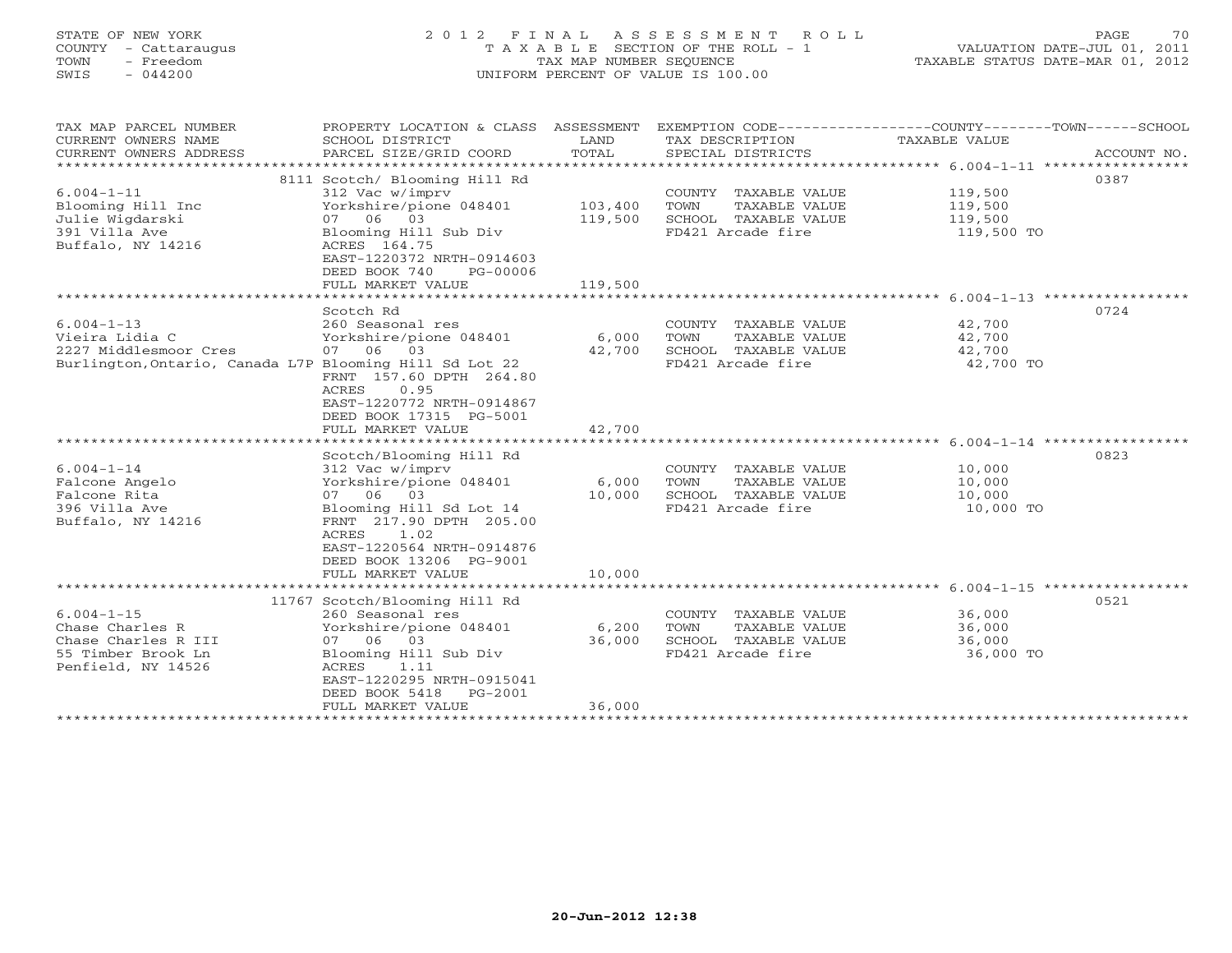#### STATE OF NEW YORK 2 0 1 2 F I N A L A S S E S S M E N T R O L L PAGE 71 COUNTY - Cattaraugus T A X A B L E SECTION OF THE ROLL - 1 VALUATION DATE-JUL 01, 2011 TOWN - Freedom TAX MAP NUMBER SEQUENCE TAXABLE STATUS DATE-MAR 01, 2012 SWIS - 044200 UNIFORM PERCENT OF VALUE IS 100.00

| TAX MAP PARCEL NUMBER<br>CURRENT OWNERS NAME<br>CURRENT OWNERS ADDRESS                             | PROPERTY LOCATION & CLASS ASSESSMENT<br>SCHOOL DISTRICT<br>PARCEL SIZE/GRID COORD                                                                                                                                      | LAND<br>TOTAL   | TAX DESCRIPTION<br>SPECIAL DISTRICTS                                                       | EXEMPTION CODE-----------------COUNTY-------TOWN------SCHOOL<br>TAXABLE VALUE | ACCOUNT NO. |
|----------------------------------------------------------------------------------------------------|------------------------------------------------------------------------------------------------------------------------------------------------------------------------------------------------------------------------|-----------------|--------------------------------------------------------------------------------------------|-------------------------------------------------------------------------------|-------------|
|                                                                                                    |                                                                                                                                                                                                                        |                 |                                                                                            |                                                                               |             |
| $6.004 - 1 - 16$<br>Caserta Joseph N<br>605 Bird Ave Unit A<br>Buffalo, NY 14222                   | 11755 Scotch/Blooming Hill Rd<br>260 Seasonal res<br>Yorkshire/pione 048401<br>07 06 03<br>Blooming Hill Sd Lot 11<br>FRNT 152.00 DPTH 304.00<br>ACRES<br>1.08<br>EAST-1220231 NRTH-0914885<br>DEED BOOK 14765 PG-3001 | 6,100<br>66,900 | COUNTY TAXABLE VALUE<br>TAXABLE VALUE<br>TOWN<br>SCHOOL TAXABLE VALUE<br>FD421 Arcade fire | 66,900<br>66,900<br>66,900<br>66,900 TO                                       | 0132        |
|                                                                                                    | FULL MARKET VALUE                                                                                                                                                                                                      | 66,900          |                                                                                            |                                                                               |             |
|                                                                                                    |                                                                                                                                                                                                                        |                 |                                                                                            |                                                                               |             |
| $6.004 - 1 - 17$<br>Lipzin Marvin<br>2434 Bloomfield Rd<br>Sabastopol, CA 95472                    | Scotch/Blooming Hill Rd<br>314 Rural vac<10<br>Yorkshire/pione 048401<br>07 06 03<br>Blooming Hill Sd Lot-12<br>1.00<br>ACRES                                                                                          | 6,000<br>6,000  | COUNTY TAXABLE VALUE<br>TOWN<br>TAXABLE VALUE<br>SCHOOL TAXABLE VALUE<br>FD421 Arcade fire | 6,000<br>6,000<br>6,000<br>6,000 TO                                           | 0466        |
|                                                                                                    | EAST-1220164 NRTH-0914716<br>DEED BOOK 762<br>PG-00187<br>FULL MARKET VALUE                                                                                                                                            | 6,000           |                                                                                            | *********** 6.004-1-18 ******************                                     |             |
|                                                                                                    |                                                                                                                                                                                                                        |                 |                                                                                            |                                                                               |             |
| $6.004 - 1 - 18$<br>Mesiah Frank<br>Mesiah Ulrica A<br>78 Crescent Ave<br>Buffalo, NY 14214        | Scotch Rd<br>270 Mfg housing<br>Yorkshire/pione 048401<br>07 06 03<br>Blooming Hill Sd Lot 13<br>1.02<br>ACRES<br>EAST-1220113 NRTH-0914592<br>DEED BOOK 738<br>PG-00810                                               | 6,000<br>13,400 | COUNTY TAXABLE VALUE<br>TAXABLE VALUE<br>TOWN<br>SCHOOL TAXABLE VALUE<br>FD421 Arcade fire | 13,400<br>13,400<br>13,400<br>13,400 TO                                       | 0386        |
|                                                                                                    | FULL MARKET VALUE                                                                                                                                                                                                      | 13,400          |                                                                                            |                                                                               |             |
|                                                                                                    | * * * * * * * * * * * * * * * * * *                                                                                                                                                                                    | *************   |                                                                                            |                                                                               |             |
| $6.004 - 1 - 19$<br>Schentag Jerome J<br>100 Crosby Blvd<br>Eggertsville, NY 14226                 | Scotch Rd<br>314 Rural vac<10<br>Yorkshire/pione 048401<br>07 06 03<br>Blooming Hill Sd Lot 15<br>ACRES<br>1.09<br>EAST-1220523 NRTH-0914645<br>DEED BOOK 1009<br>$PG-128$                                             | 6,200<br>6,200  | COUNTY TAXABLE VALUE<br>TAXABLE VALUE<br>TOWN<br>SCHOOL TAXABLE VALUE<br>FD421 Arcade fire | 6,200<br>6,200<br>6,200<br>6,200 TO                                           | 0824        |
|                                                                                                    | FULL MARKET VALUE                                                                                                                                                                                                      | 6,200           |                                                                                            |                                                                               |             |
|                                                                                                    | *******************                                                                                                                                                                                                    |                 |                                                                                            | ********** 6.004-1-21 ******                                                  |             |
| $6.004 - 1 - 21$<br>Donathen James<br>Donathen Mary Ellen<br>131 Tralee Ter<br>East Amherst, 14051 | Scotch/Blooming Hill Rd<br>270 Mfg housing<br>Yorkshire/pione 048401<br>07 06 03<br>Blooming Hill Sd Lot 17<br>Ff 196.0<br>1.00<br>ACRES<br>EAST-1220574 NRTH-0914413<br>DEED BOOK 00983 PG-01093                      | 6,000<br>11,300 | COUNTY TAXABLE VALUE<br>TOWN<br>TAXABLE VALUE<br>SCHOOL TAXABLE VALUE<br>FD421 Arcade fire | 11,300<br>11,300<br>11,300<br>11,300 TO                                       | 0561        |
|                                                                                                    | FULL MARKET VALUE                                                                                                                                                                                                      | 11,300          |                                                                                            |                                                                               |             |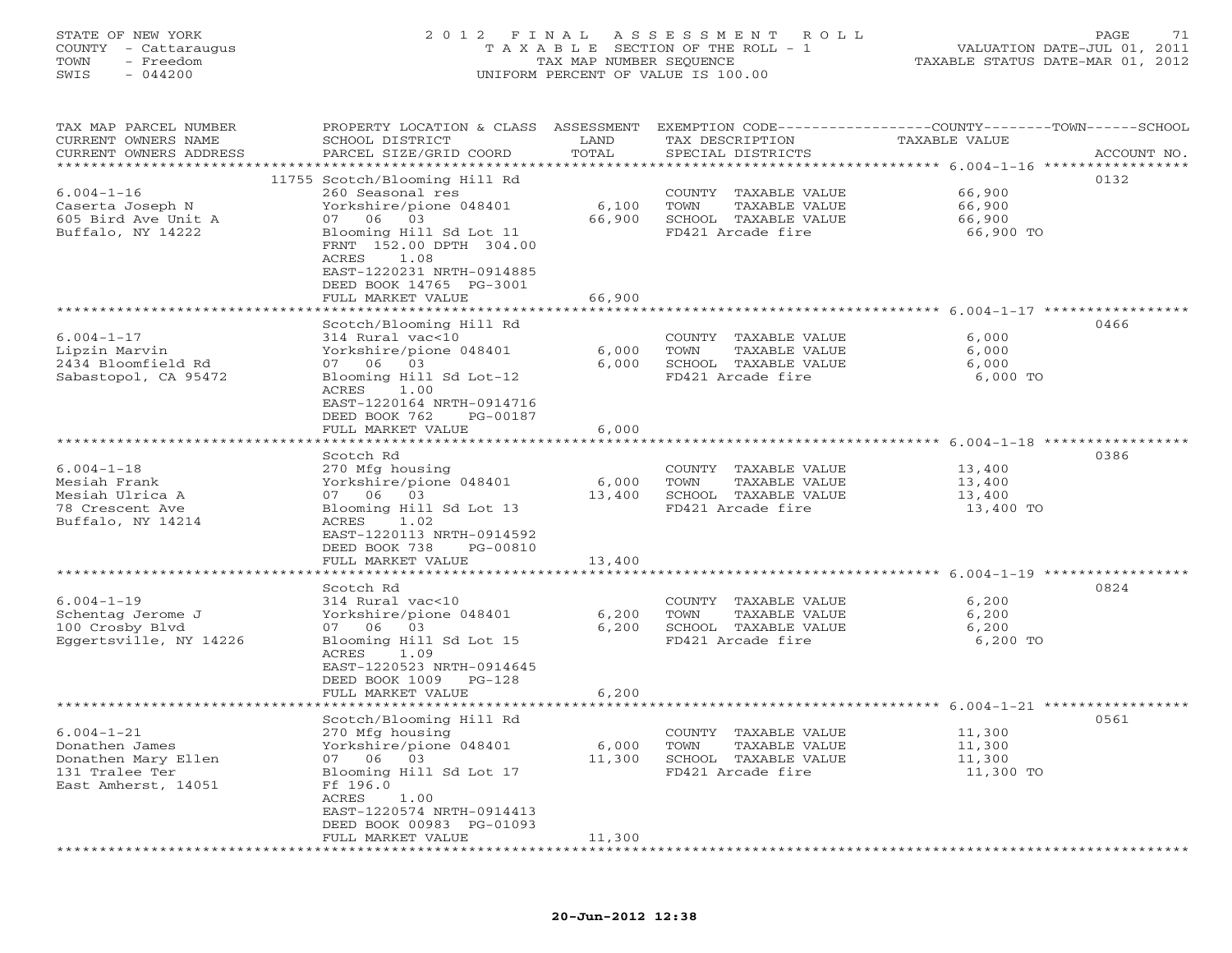## STATE OF NEW YORK 2 0 1 2 F I N A L A S S E S S M E N T R O L L PAGE 72 COUNTY - Cattaraugus T A X A B L E SECTION OF THE ROLL - 1 VALUATION DATE-JUL 01, 2011 TOWN - Freedom TAX MAP NUMBER SEQUENCE TAXABLE STATUS DATE-MAR 01, 2012 SWIS - 044200 UNIFORM PERCENT OF VALUE IS 100.00UNIFORM PERCENT OF VALUE IS 100.00

| TAX MAP PARCEL NUMBER<br>CURRENT OWNERS NAME<br>CURRENT OWNERS ADDRESS | PROPERTY LOCATION & CLASS ASSESSMENT<br>SCHOOL DISTRICT<br>PARCEL SIZE/GRID COORD | LAND<br>TOTAL   | TAX DESCRIPTION<br>SPECIAL DISTRICTS | EXEMPTION CODE-----------------COUNTY-------TOWN------SCHOOL<br>TAXABLE VALUE | ACCOUNT NO. |
|------------------------------------------------------------------------|-----------------------------------------------------------------------------------|-----------------|--------------------------------------|-------------------------------------------------------------------------------|-------------|
|                                                                        |                                                                                   | ********        |                                      | ********** 6.004-1-22 ****                                                    | *********** |
|                                                                        | Scotch/Blooming Hill Rd                                                           |                 |                                      |                                                                               | 0531        |
| $6.004 - 1 - 22$                                                       | 260 Seasonal res                                                                  |                 | COUNTY TAXABLE VALUE                 | 31,900                                                                        |             |
| Wasieczko George J                                                     | Yorkshire/pione 048401                                                            | 6,000           | TOWN<br>TAXABLE VALUE                | 31,900                                                                        |             |
| Wasieczko Deborah L                                                    | 06 03<br>07                                                                       | 31,900          | SCHOOL TAXABLE VALUE                 | 31,900                                                                        |             |
| 1197 Ruie Rd                                                           | Blooming Hill Sd Lot 16                                                           |                 | FD421 Arcade fire                    | 31,900 TO                                                                     |             |
| North Tonawanda, NY 14120                                              | 1.02<br>ACRES<br>EAST-1220370 NRTH-0914400<br>DEED BOOK 6351<br>PG-6001           |                 |                                      |                                                                               |             |
|                                                                        | FULL MARKET VALUE                                                                 | 31,900          |                                      |                                                                               |             |
|                                                                        |                                                                                   |                 |                                      | ******************* 6.004-1-23 ***********                                    |             |
|                                                                        | Scotch Rd                                                                         |                 |                                      |                                                                               | 0794        |
| $6.004 - 1 - 23$                                                       | 312 Vac w/imprv                                                                   |                 | COUNTY TAXABLE VALUE                 | 10,000                                                                        |             |
| Sawicki Jerry S                                                        | Yorkshire/pione 048401                                                            | 6,400           | TOWN<br>TAXABLE VALUE                | 10,000                                                                        |             |
| Tornabene Ann                                                          | 07 06 03                                                                          | 10,000          | SCHOOL TAXABLE VALUE                 | 10,000                                                                        |             |
| 223 Canton St                                                          | Blooming Hill Sd Lot 41                                                           |                 | FD421 Arcade fire                    | 10,000 TO                                                                     |             |
| Tonawanda, NY 14150                                                    | 1.24<br>ACRES                                                                     |                 |                                      |                                                                               |             |
|                                                                        | EAST-1219184 NRTH-0914641                                                         |                 |                                      |                                                                               |             |
|                                                                        | DEED BOOK 882<br>$PG-42$                                                          |                 |                                      |                                                                               |             |
|                                                                        | FULL MARKET VALUE                                                                 | 10,000          |                                      |                                                                               |             |
|                                                                        |                                                                                   |                 |                                      | **********************************6.004-1-25 ************                     |             |
|                                                                        | 11709 Scotch/Blooming Hill Rd                                                     |                 |                                      |                                                                               | 0826        |
| $6.004 - 1 - 25$                                                       | 260 Seasonal res                                                                  |                 | COUNTY TAXABLE VALUE                 | 85,800                                                                        |             |
|                                                                        | Yorkshire/pione 048401                                                            |                 | TAXABLE VALUE                        |                                                                               |             |
| Anderson Bonnie M                                                      | 07 06 03                                                                          | 6,200<br>85,800 | TOWN<br>SCHOOL TAXABLE VALUE         | 85,800<br>85,800                                                              |             |
| 822 Armory Pl                                                          |                                                                                   |                 | FD421 Arcade fire                    | 85,800 TO                                                                     |             |
| Niagara Falls, NY 14301-1102                                           | Blooming Hill Sd Lot 43<br>ACRES<br>1.11                                          |                 |                                      |                                                                               |             |
|                                                                        |                                                                                   |                 |                                      |                                                                               |             |
|                                                                        | EAST-1218990 NRTH-0914394                                                         |                 |                                      |                                                                               |             |
|                                                                        | DEED BOOK 00957 PG-00734                                                          |                 |                                      |                                                                               |             |
|                                                                        | FULL MARKET VALUE                                                                 | 85,800          |                                      |                                                                               |             |
|                                                                        |                                                                                   |                 |                                      |                                                                               |             |
|                                                                        | Scotch Rd                                                                         |                 |                                      |                                                                               | 0784        |
| $6.004 - 1 - 26$                                                       | 270 Mfg housing                                                                   |                 | COUNTY TAXABLE VALUE                 | 11,900                                                                        |             |
| Durham Dennis                                                          | Yorkshire/pione 048401                                                            | 6,200           | TOWN<br>TAXABLE VALUE                | 11,900                                                                        |             |
| 12 Willowlane Ct                                                       | 07 06 03                                                                          | 11,900          | SCHOOL TAXABLE VALUE                 | 11,900                                                                        |             |
| Amherst, NY 14228                                                      | Blooming Hill Sd Lot 44                                                           |                 | FD421 Arcade fire                    | 11,900 TO                                                                     |             |
|                                                                        | ACRES<br>1.12                                                                     |                 |                                      |                                                                               |             |
|                                                                        | EAST-1218937 NRTH-0914176                                                         |                 |                                      |                                                                               |             |
|                                                                        | DEED BOOK 774<br>PG-00737                                                         |                 |                                      |                                                                               |             |
|                                                                        | FULL MARKET VALUE                                                                 | 11,900          |                                      |                                                                               |             |
|                                                                        |                                                                                   |                 |                                      | ********************** 6.004-1-27 ***************                             |             |
|                                                                        | Scotch Rd                                                                         |                 |                                      |                                                                               | 0827        |
| $6.004 - 1 - 27$                                                       | 270 Mfg housing                                                                   |                 | COUNTY TAXABLE VALUE                 | 35,000                                                                        |             |
| Wigdorski Bruce                                                        | Yorkshire/pione 048401                                                            | 6,300           | TAXABLE VALUE<br>TOWN                | 35,000                                                                        |             |
| Wigdorski Julie                                                        | 07 06 03                                                                          | 35,000          | SCHOOL TAXABLE VALUE                 | 35,000                                                                        |             |
| 391 Villa Ave                                                          | Blooming Hill Sd Lot 45                                                           |                 | FD421 Arcade fire                    | 35,000 TO                                                                     |             |
| Buffalo, NY 14216                                                      | FRNT 175.00 DPTH 285.30                                                           |                 |                                      |                                                                               |             |
|                                                                        | 1.15<br>ACRES                                                                     |                 |                                      |                                                                               |             |
|                                                                        | EAST-1218938 NRTH-0914006                                                         |                 |                                      |                                                                               |             |
|                                                                        | DEED BOOK 853<br>PG-00094                                                         |                 |                                      |                                                                               |             |
|                                                                        | FULL MARKET VALUE                                                                 | 35,000          |                                      |                                                                               |             |
|                                                                        |                                                                                   |                 |                                      |                                                                               |             |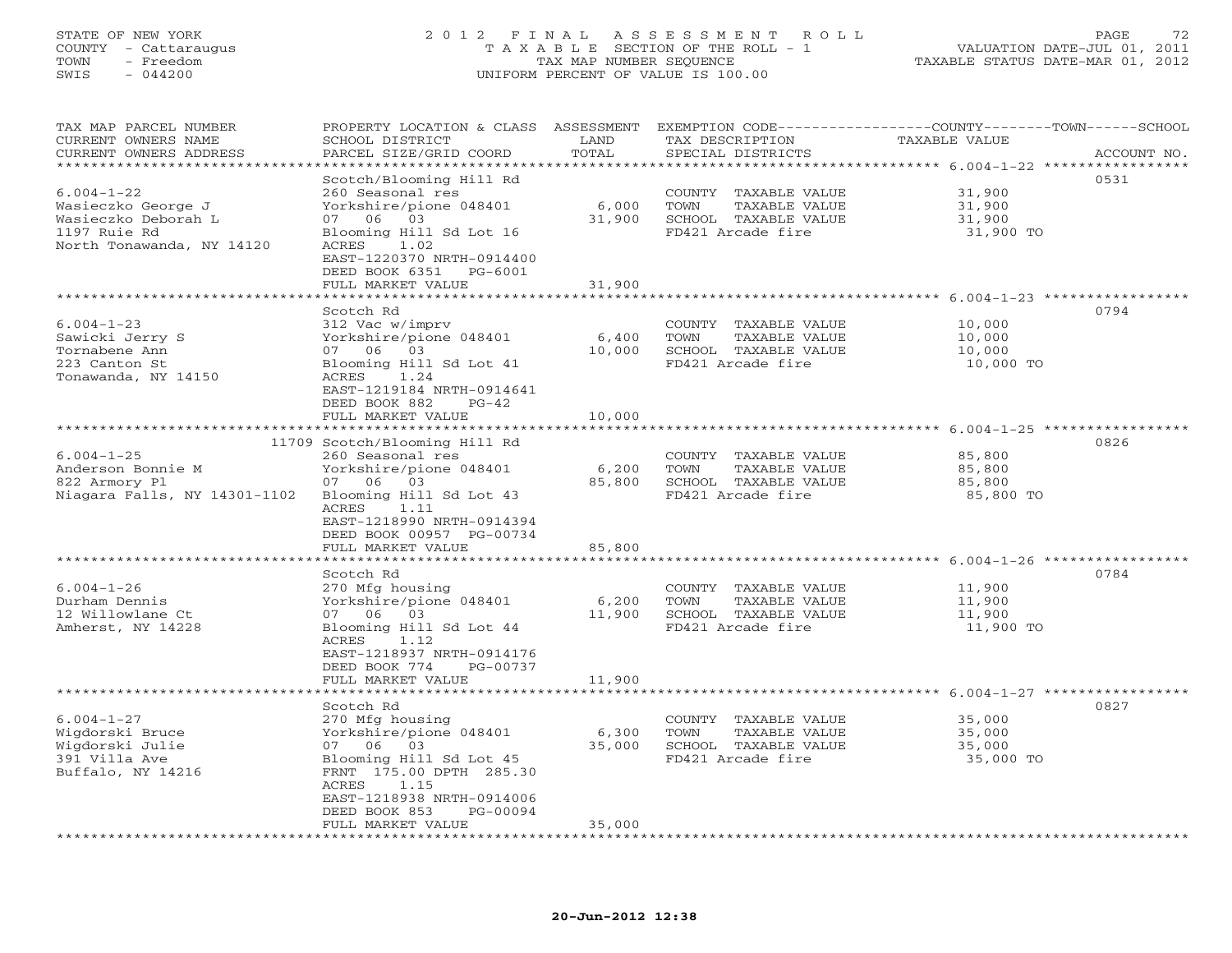| STATE OF NEW YORK<br>COUNTY - Cattaraugus<br>- Freedom<br>TOWN<br>$-044200$<br>SWIS              | 2 0 1 2<br>F I N A L<br>TAXABLE                                                                                                                                                                                                       | TAX MAP NUMBER SEQUENCE   | ASSESSMENT<br>ROLL<br>SECTION OF THE ROLL - 1<br>UNIFORM PERCENT OF VALUE IS 100.00                  | 73<br>PAGE<br>VALUATION DATE-JUL 01, 2011<br>TAXABLE STATUS DATE-MAR 01, 2012 |             |  |
|--------------------------------------------------------------------------------------------------|---------------------------------------------------------------------------------------------------------------------------------------------------------------------------------------------------------------------------------------|---------------------------|------------------------------------------------------------------------------------------------------|-------------------------------------------------------------------------------|-------------|--|
| TAX MAP PARCEL NUMBER<br>CURRENT OWNERS NAME<br>CURRENT OWNERS ADDRESS                           | PROPERTY LOCATION & CLASS ASSESSMENT<br>SCHOOL DISTRICT<br>PARCEL SIZE/GRID COORD                                                                                                                                                     | LAND<br>TOTAL<br>******   | EXEMPTION CODE-----------------COUNTY-------TOWN------SCHOOL<br>TAX DESCRIPTION<br>SPECIAL DISTRICTS | TAXABLE VALUE<br>***** 6.004-1-28 ****                                        | ACCOUNT NO. |  |
|                                                                                                  | 11703 Scotch Rd                                                                                                                                                                                                                       |                           |                                                                                                      |                                                                               | 0802        |  |
| $6.004 - 1 - 28$<br>Elliot Rosemary W<br>38 E Chateau Ter<br>Snyder, NY 14226                    | 260 Seasonal res<br>Yorkshire/pione 048401<br>03<br>07 06<br>Blooming Hill Sd Lot 46<br>1.47<br>ACRES<br>EAST-1218955 NRTH-0913800<br>DEED BOOK 821<br>PG-00033                                                                       | 8,800<br>73,700           | COUNTY TAXABLE VALUE<br>TAXABLE VALUE<br>TOWN<br>SCHOOL TAXABLE VALUE<br>FD421 Arcade fire           | 73,700<br>73,700<br>73,700<br>73,700 TO                                       |             |  |
|                                                                                                  | FULL MARKET VALUE                                                                                                                                                                                                                     | 73,700                    |                                                                                                      | ******************************** 6.004-1-29 ***************                   |             |  |
| $6.004 - 1 - 29$<br>Stone Elizabeth W<br>255 Parkside Ave<br>Buffalo, NY 14214                   | 11700 Scotch Rd<br>260 Seasonal res<br>Yorkshire/pione 048401<br>07 06<br>03<br>Blooming Hill Sd Lot 47<br>FRNT 200.00 DPTH 390.00<br>ACRES<br>1.75<br>EAST-1218595 NRTH-0913639<br>DEED BOOK 12157 PG-8001<br>FULL MARKET VALUE      | 9,300<br>55,000<br>55,000 | COUNTY TAXABLE VALUE<br>TOWN<br>TAXABLE VALUE<br>SCHOOL TAXABLE VALUE<br>FD421 Arcade fire           | 55,000<br>55,000<br>55,000<br>55,000 TO                                       | 0807        |  |
|                                                                                                  | *****************                                                                                                                                                                                                                     |                           |                                                                                                      | ********************* 6.004-1-31 ***************                              |             |  |
| $6.004 - 1 - 31$<br>Ciesielski Robert M<br>Ciesielski Jane<br>94 Lamarck Dr<br>Amherst, NY 14226 | Scotch/Blooming Hill Rd<br>314 Rural vac<10<br>Yorkshire/pione 048401<br>07 06 03<br>Blooming Hill Sd Lot 7<br>FRNT 195.00 DPTH 225.00<br>1.01<br>ACRES<br>EAST-1220483 NRTH-0913542<br>DEED BOOK 00959 PG-00527<br>FULL MARKET VALUE | 2,000<br>2,000<br>2,000   | COUNTY TAXABLE VALUE<br>TOWN<br>TAXABLE VALUE<br>SCHOOL TAXABLE VALUE<br>FD421 Arcade fire           | 2,000<br>2,000<br>2,000<br>2,000 TO                                           | 0255        |  |
|                                                                                                  |                                                                                                                                                                                                                                       |                           |                                                                                                      | **************** 6.004-1-32 ****************                                  |             |  |
| $6.004 - 1 - 32$<br>Ciszek James<br>Ciszek Ramona<br>643 Plymouth St<br>Buffalo, NY 14213        | Scotch/Blooming Hill Rd<br>260 Seasonal res<br>Yorkshire/pione 048401<br>07 06<br>03<br>Blooming Hill Sd Lot-6<br>ACRES<br>1.00<br>EAST-1220678 NRTH-0913549<br>DEED BOOK 8543<br>PG-9001<br>FULL MARKET VALUE                        | 6,000<br>55,700<br>55,700 | COUNTY TAXABLE VALUE<br>TAXABLE VALUE<br>TOWN<br>SCHOOL TAXABLE VALUE<br>FD421 Arcade fire           | 55,700<br>55,700<br>55,700<br>55,700 TO                                       | 0212        |  |

\*\*\*\*\*\*\*\*\*\*\*\*\*\*\*\*\*\*\*\*\*\*\*\*\*\*\*\*\*\*\*\*\*\*\*\*\*\*\*\*\*\*\*\*\*\*\*\*\*\*\*\*\*\*\*\*\*\*\*\*\*\*\*\*\*\*\*\*\*\*\*\*\*\*\*\*\*\*\*\*\*\*\*\*\*\*\*\*\*\*\*\*\*\*\*\*\*\*\*\*\*\*\*\*\*\*\*\*\*\*\*\*\*\*\*\*\*\*\*\*\*\*\*\*\*\*\*\*\*\*\*\*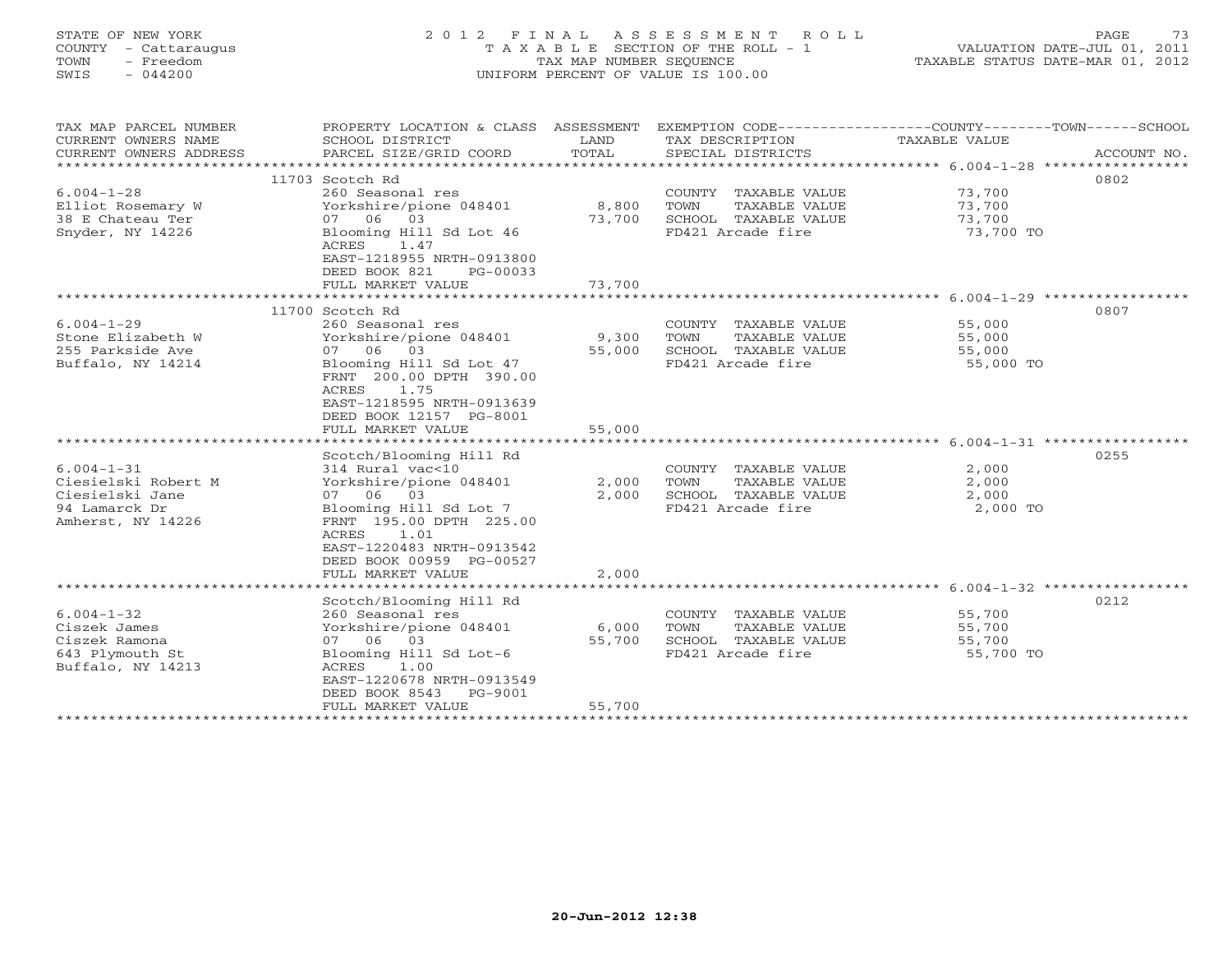# STATE OF NEW YORK 2 0 1 2 F I N A L A S S E S S M E N T R O L L PAGE 74 COUNTY - Cattaraugus T A X A B L E SECTION OF THE ROLL - 1 VALUATION DATE-JUL 01, 2011 TOWN - Freedom TAX MAP NUMBER SEQUENCE TAXABLE STATUS DATE-MAR 01, 2012 SWIS - 044200 UNIFORM PERCENT OF VALUE IS 100.00UNIFORM PERCENT OF VALUE IS 100.00

| TAX MAP PARCEL NUMBER<br>CURRENT OWNERS NAME<br>CURRENT OWNERS ADDRESS                                  | PROPERTY LOCATION & CLASS ASSESSMENT<br>SCHOOL DISTRICT<br>PARCEL SIZE/GRID COORD                                                                                                                                      | LAND<br>TOTAL                                            | EXEMPTION CODE----<br>TAX DESCRIPTION<br>SPECIAL DISTRICTS                                 | ------COUNTY-------TOWN------SCHOOL<br>TAXABLE VALUE<br>ACCOUNT NO.                                                     |
|---------------------------------------------------------------------------------------------------------|------------------------------------------------------------------------------------------------------------------------------------------------------------------------------------------------------------------------|----------------------------------------------------------|--------------------------------------------------------------------------------------------|-------------------------------------------------------------------------------------------------------------------------|
| ********************<br>$6.004 - 1 - 33$<br>Paolucci Maureen E<br>241 Hartford Ave<br>Kenmore, NY 14223 | Scotch/Blooming Hill Rd<br>260 Seasonal res<br>Yorkshire/pione 048401<br>07 06 03<br>Blooming Hill Sd Lot-4<br>FRNT 150.00 DPTH 300.00<br>EAST-1221321 NRTH-0913715<br>DEED BOOK 1020<br>$PG-323$<br>FULL MARKET VALUE | * * * * * * * * * * * * * *<br>6,100<br>61,900<br>61,900 | COUNTY TAXABLE VALUE<br>TOWN<br>TAXABLE VALUE<br>SCHOOL TAXABLE VALUE<br>FD421 Arcade fire | 0486<br>61,900<br>61,900<br>61,900<br>61,900 TO<br>$6.004 - 1 - 34$ ******************<br>* * * * * * * * * * * * * * * |
| $6.004 - 1 - 34$<br>Lauerman David<br>Lauerman Kathleen<br>25 Woodward Ave<br>Buffalo, NY 14214         | Scotch/Blooming Hill Rd<br>260 Seasonal res<br>Yorkshire/pione 048401<br>07 06 03<br>Blooming Hill Sd Lot 3<br>ACRES<br>1.07<br>EAST-1221451 NRTH-0913772<br>DEED BOOK 879<br>PG-00710<br>FULL MARKET VALUE            | 6,100<br>59,000<br>59,000                                | COUNTY TAXABLE VALUE<br>TOWN<br>TAXABLE VALUE<br>SCHOOL TAXABLE VALUE<br>FD421 Arcade fire | 0787<br>59,000<br>59,000<br>59,000<br>59,000 TO                                                                         |
| $6.004 - 1 - 35$<br>Lauerman Patrick D<br>Staten Jane M<br>162 Depew Ave<br>Buffalo, NY 14214           | Scotch/Blooming Hill Rd<br>314 Rural vac<10<br>Yorkshire/pione 048401<br>07 06<br>03<br>Blooming Hill Sd Lot 2<br>FRNT 150.00 DPTH 300.00<br>EAST-1221587 NRTH-0913828<br>DEED BOOK 4634<br>PG-8001                    | 6,100<br>6,100                                           | COUNTY TAXABLE VALUE<br>TOWN<br>TAXABLE VALUE<br>SCHOOL TAXABLE VALUE<br>FD421 Arcade fire | $6.004 - 1 - 35$ ******************<br>0334<br>6,100<br>6,100<br>6,100<br>6,100 TO                                      |
|                                                                                                         | FULL MARKET VALUE                                                                                                                                                                                                      | 6,100                                                    |                                                                                            | $6.004 - 1 - 36$ ***********                                                                                            |
| $6.004 - 1 - 36$<br>Garver Newton<br>11253 Springville-Boston Rd<br>East Concord, NY 14055              | Scotch/Blooming Hill Rd<br>314 Rural vac<10<br>Yorkshire/pione 048401<br>07 06 03<br>Blooming Hill Sd Lot 1<br>1.10<br>ACRES<br>EAST-1221721 NRTH-0913889<br>DEED BOOK 00740 PG-00006                                  | 6,200<br>6,200                                           | COUNTY TAXABLE VALUE<br>TOWN<br>TAXABLE VALUE<br>SCHOOL TAXABLE VALUE<br>FD421 Arcade fire | 0833<br>6,200<br>6,200<br>6,200<br>6,200 TO                                                                             |
|                                                                                                         | FULL MARKET VALUE                                                                                                                                                                                                      | 6,200                                                    |                                                                                            | $6.004 - 1 - 37.1$ ***********                                                                                          |
| $6.004 - 1 - 37.1$<br>Dunn Riley O<br>Dunn Patricia A<br>23 Windridge Ln<br>Hamburg, NY 14075           | Hagerdon Rd<br>314 Rural vac<10<br>Yorkshire/pione 048401<br>03<br>06 06<br>ACRES<br>5.75<br>EAST-1219774 NRTH-0911284<br>DEED BOOK 11879 PG-4001<br>FULL MARKET VALUE                                                 | 12,000<br>12,000<br>12,000                               | COUNTY TAXABLE VALUE<br>TOWN<br>TAXABLE VALUE<br>SCHOOL TAXABLE VALUE<br>FD421 Arcade fire | 0244<br>12,000<br>12,000<br>12,000<br>12,000 TO                                                                         |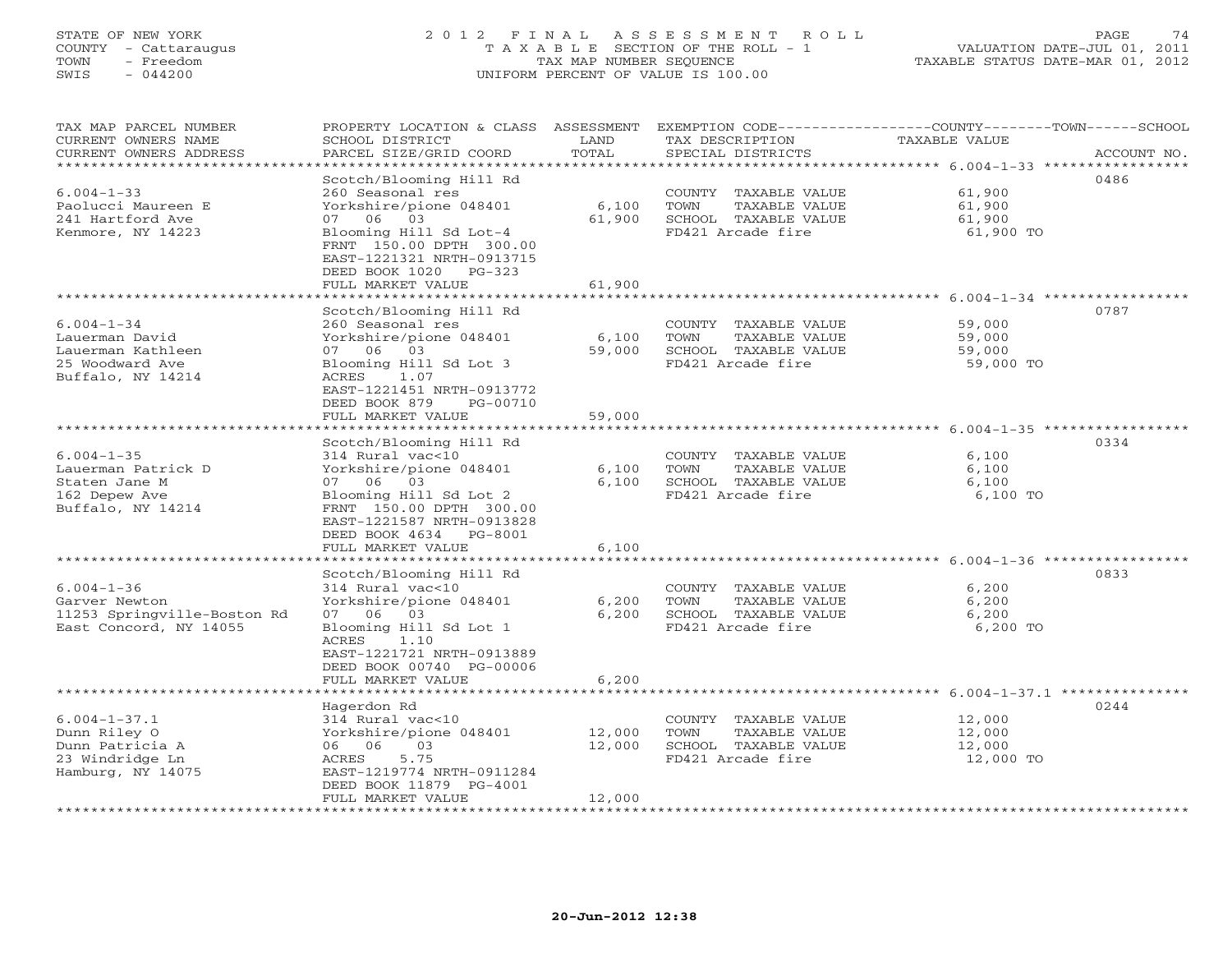#### STATE OF NEW YORK 2 0 1 2 F I N A L A S S E S S M E N T R O L L PAGE 75 COUNTY - Cattaraugus T A X A B L E SECTION OF THE ROLL - 1 VALUATION DATE-JUL 01, 2011 TOWN - Freedom TAX MAP NUMBER SEQUENCE TAXABLE STATUS DATE-MAR 01, 2012 SWIS - 044200 UNIFORM PERCENT OF VALUE IS 100.00

| TAX MAP PARCEL NUMBER                         | PROPERTY LOCATION & CLASS ASSESSMENT      |                     | EXEMPTION CODE-----------------COUNTY-------TOWN------SCHOOL | <b>TAXABLE VALUE</b>                                                |                    |
|-----------------------------------------------|-------------------------------------------|---------------------|--------------------------------------------------------------|---------------------------------------------------------------------|--------------------|
| CURRENT OWNERS NAME<br>CURRENT OWNERS ADDRESS | SCHOOL DISTRICT<br>PARCEL SIZE/GRID COORD | LAND<br>TOTAL       | TAX DESCRIPTION<br>SPECIAL DISTRICTS                         |                                                                     | ACCOUNT NO.        |
| **********************                        |                                           |                     |                                                              |                                                                     |                    |
|                                               | 11487 Scotch Rd                           |                     |                                                              |                                                                     | 0901               |
| $6.004 - 1 - 37.2$                            | 210 1 Family Res                          |                     | RES STAR<br>41854                                            | $\circ$                                                             | $\Omega$<br>30,000 |
| Walden Michael D                              | Yorkshire/pione 048401                    | 8,600               | COUNTY TAXABLE VALUE                                         | 102,600                                                             |                    |
| Dellapenta Louise                             | 06 03<br>06                               | 102,600             | TOWN<br>TAXABLE VALUE                                        | 102,600                                                             |                    |
| 11487 Scotch Rd                               | 1.35 BANK<br>ACRES<br>017                 |                     | SCHOOL TAXABLE VALUE                                         | 72,600                                                              |                    |
| Freedom, NY 14065                             | EAST-1218999 NRTH-0910913                 |                     | FD421 Arcade fire                                            | 102,600 TO                                                          |                    |
|                                               | DEED BOOK 871<br>PG-00436                 |                     |                                                              |                                                                     |                    |
|                                               | FULL MARKET VALUE                         | 102,600             |                                                              |                                                                     |                    |
|                                               |                                           |                     |                                                              |                                                                     |                    |
|                                               | Hagerdon Rd                               |                     |                                                              |                                                                     | 1302               |
| $6.004 - 1 - 37.4$                            | 322 Rural vac>10                          |                     | COUNTY TAXABLE VALUE                                         | 13,500                                                              |                    |
| Chiu Amy M                                    | Yorkshire/pione 048401                    | 13,500              | TOWN<br>TAXABLE VALUE                                        | 13,500                                                              |                    |
| 114 Hagerdon Rd                               | 06 06 03                                  | 13,500              | SCHOOL TAXABLE VALUE                                         | 13,500                                                              |                    |
| Freedom, NY 14065                             | FRNT 395.80 DPTH                          |                     | FD421 Arcade fire                                            | 13,500 TO                                                           |                    |
|                                               | ACRES 10.10                               |                     |                                                              |                                                                     |                    |
|                                               | EAST-1220616 NRTH-0911124                 |                     |                                                              |                                                                     |                    |
|                                               | DEED BOOK 12117 PG-6001                   |                     |                                                              |                                                                     |                    |
|                                               | FULL MARKET VALUE                         | 13,500              |                                                              |                                                                     |                    |
|                                               |                                           |                     |                                                              |                                                                     |                    |
|                                               | 91 Hagerdon Rd                            |                     |                                                              |                                                                     | 1303               |
| $6.004 - 1 - 37.5$                            | 240 Rural res                             |                     | RES STAR<br>41854                                            | $\overline{0}$                                                      | $\Omega$<br>30,000 |
| Higgins Cory R                                | Yorkshire/pione 048401                    | 31,500              | COUNTY TAXABLE VALUE                                         | 193,200                                                             |                    |
| Higgins Jennifer                              | 06/07 06 03                               | 193,200             | TOWN<br>TAXABLE VALUE                                        | 193,200                                                             |                    |
| 91 Hagerdon Rd                                | Ff 626.00                                 |                     | SCHOOL TAXABLE VALUE                                         | 163,200                                                             |                    |
| Freedom, NY 14065                             | 23.80<br>ACRES                            |                     | FD421 Arcade fire                                            | 193,200 TO                                                          |                    |
|                                               | EAST-1221689 NRTH-0912600                 |                     |                                                              |                                                                     |                    |
|                                               | DEED BOOK 00986 PG-00881                  |                     |                                                              |                                                                     |                    |
|                                               | FULL MARKET VALUE                         | 193,200             |                                                              |                                                                     |                    |
|                                               |                                           | ******************* |                                                              | ************************************* 6.004-1-37.6 **************** |                    |
|                                               | Scotch Rd                                 |                     |                                                              |                                                                     | 1307               |
| $6.004 - 1 - 37.6$                            | 312 Vac w/imprv                           |                     | COUNTY TAXABLE VALUE                                         | 34,200                                                              |                    |
| Long Joseph D                                 | Yorkshire/pione 048401                    | 31,700              | TOWN<br>TAXABLE VALUE                                        | 34,200                                                              |                    |
| 7 North Shore Dr                              | 06 06 03                                  | 34,200              | SCHOOL TAXABLE VALUE                                         | 34,200                                                              |                    |
| Alden, NY 14004                               | FRNT 530.90 DPTH                          |                     | FD421 Arcade fire                                            | 34,200 TO                                                           |                    |
|                                               | ACRES<br>24.20                            |                     |                                                              |                                                                     |                    |
|                                               | EAST-1219934 NRTH-0910371                 |                     |                                                              |                                                                     |                    |
|                                               | DEED BOOK 999<br>PG-947                   |                     |                                                              |                                                                     |                    |
|                                               | FULL MARKET VALUE                         | 34,200              |                                                              |                                                                     |                    |
|                                               |                                           |                     |                                                              |                                                                     |                    |
|                                               | 114 Hagerdon Rd                           |                     |                                                              |                                                                     | 1320               |
| $6.004 - 1 - 37.7$                            | 117 Horse farm                            |                     | RES STAR<br>41854                                            | $\overline{0}$                                                      | $\Omega$<br>30,000 |
| Chiu Amy M                                    | Yorkshire/pione 048401                    | 21,300              | COUNTY TAXABLE VALUE                                         | 239,300                                                             |                    |
| 114 Hagerdon Rd                               | 06 06<br>03                               | 239,300             | TOWN<br>TAXABLE VALUE                                        | 239,300                                                             |                    |
| Freedom, NY 14065                             | FRNT 600.00 DPTH                          |                     | SCHOOL TAXABLE VALUE                                         | 209,300                                                             |                    |
|                                               | ACRES 10.00 BANK<br>032                   |                     | FD421 Arcade fire                                            | 239,300 TO                                                          |                    |
|                                               | EAST-1221078 NRTH-0911312                 |                     |                                                              |                                                                     |                    |
|                                               | DEED BOOK 12117 PG-6001                   |                     |                                                              |                                                                     |                    |
|                                               | FULL MARKET VALUE                         | 239,300             |                                                              |                                                                     |                    |
|                                               | ********************                      | ******************* |                                                              |                                                                     |                    |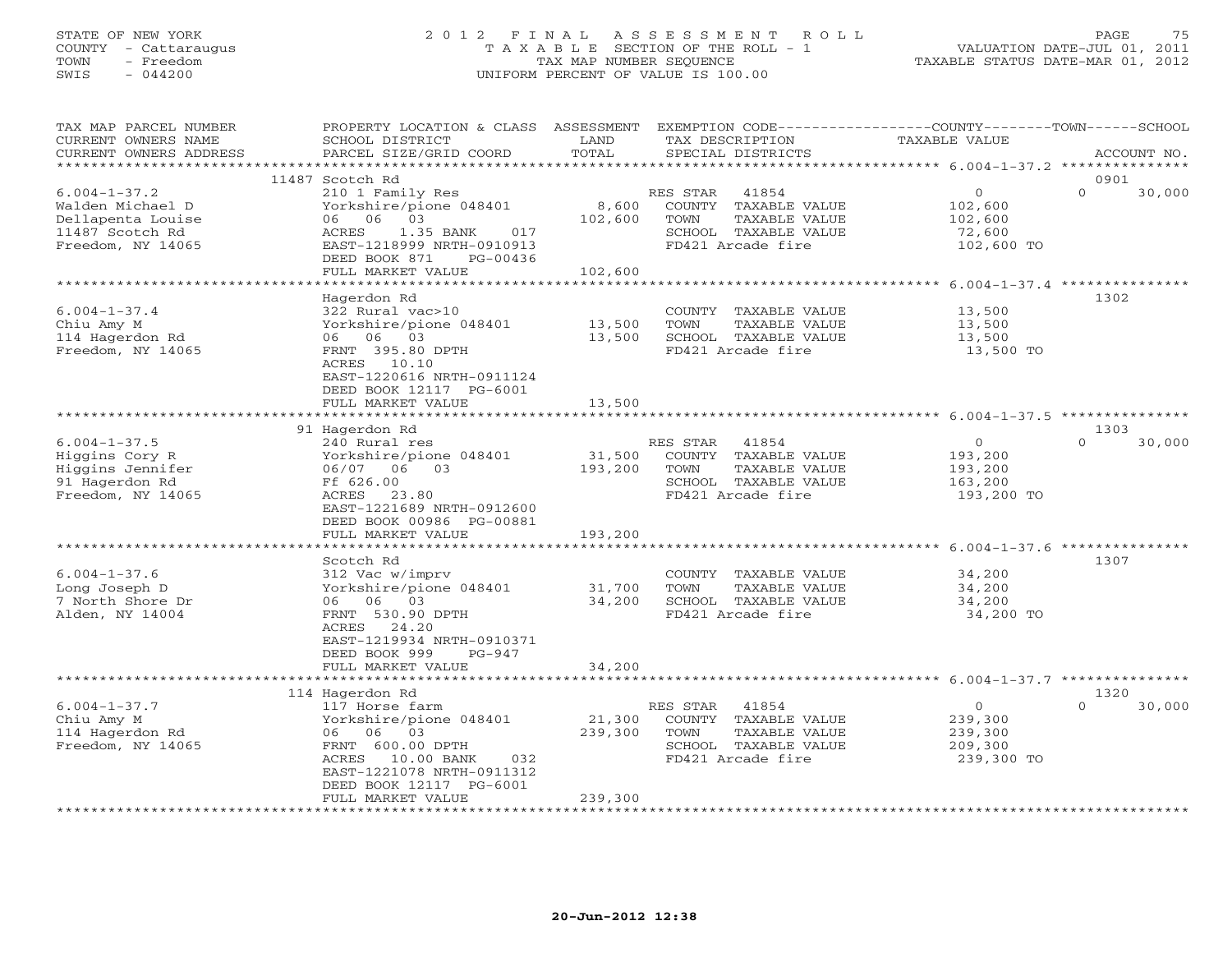# STATE OF NEW YORK 2 0 1 2 F I N A L A S S E S S M E N T R O L L PAGE 76 COUNTY - Cattaraugus T A X A B L E SECTION OF THE ROLL - 1 VALUATION DATE-JUL 01, 2011 TOWN - Freedom TAX MAP NUMBER SEQUENCE TAXABLE STATUS DATE-MAR 01, 2012 SWIS - 044200 UNIFORM PERCENT OF VALUE IS 100.00UNIFORM PERCENT OF VALUE IS 100.00

| TAX MAP PARCEL NUMBER<br>CURRENT OWNERS NAME<br>CURRENT OWNERS ADDRESS                                | PROPERTY LOCATION & CLASS ASSESSMENT<br>SCHOOL DISTRICT<br>PARCEL SIZE/GRID COORD                | LAND<br>TOTAL                   | EXEMPTION CODE-----------------COUNTY-------TOWN------SCHOOL<br>TAX DESCRIPTION<br>SPECIAL DISTRICTS            | <b>TAXABLE VALUE</b>                                      | ACCOUNT NO.        |
|-------------------------------------------------------------------------------------------------------|--------------------------------------------------------------------------------------------------|---------------------------------|-----------------------------------------------------------------------------------------------------------------|-----------------------------------------------------------|--------------------|
| *************************                                                                             |                                                                                                  |                                 |                                                                                                                 |                                                           |                    |
|                                                                                                       | Hagerdon Rd                                                                                      |                                 |                                                                                                                 |                                                           | 1324               |
| $6.004 - 1 - 37.8$<br>Kursten Angela V<br>Attn: Connery<br>7214 Erica Ln<br>North Tonawanda, NY 14120 | 322 Rural vac>10<br>Yorkshire/pione 048401<br>07 06 03<br>Ff 390.00<br>ACRES 15.25               | 25,500<br>25,500                | COUNTY TAXABLE VALUE<br>TOWN<br>TAXABLE VALUE<br>SCHOOL TAXABLE VALUE<br>FD421 Arcade fire                      | 25,500<br>25,500<br>25,500<br>25,500 TO                   |                    |
|                                                                                                       | EAST-1221181 NRTH-0912586<br>DEED BOOK 00975 PG-00640<br>FULL MARKET VALUE                       | 25,500                          |                                                                                                                 |                                                           |                    |
|                                                                                                       |                                                                                                  |                                 |                                                                                                                 |                                                           |                    |
|                                                                                                       | 11400 Scotch Rd                                                                                  |                                 |                                                                                                                 |                                                           | 1325               |
| $6.004 - 1 - 37.9$<br>Baldwin Lange Leslie<br>11400 Scotch Rd<br>Freedom, NY 14065                    | 210 1 Family Res<br>Yorkshire/pione 048401<br>06 06 03<br>Ff 240.00<br>ACRES<br>3.10             | 11,600<br>83,400                | RES STAR<br>41854<br>COUNTY TAXABLE VALUE<br>TOWN<br>TAXABLE VALUE<br>SCHOOL TAXABLE VALUE<br>FD421 Arcade fire | $\overline{O}$<br>83,400<br>83,400<br>53,400<br>83,400 TO | 30,000<br>$\Omega$ |
|                                                                                                       | EAST-1219426 NRTH-0910612<br>DEED BOOK 00975 PG-00650<br>FULL MARKET VALUE<br>****************** | 83,400<br>********************* |                                                                                                                 |                                                           |                    |
|                                                                                                       |                                                                                                  |                                 |                                                                                                                 | ************************ 6.004-1-37.10 **********         | 1327               |
| $6.004 - 1 - 37.10$                                                                                   | Hagerdon Rd<br>314 Rural vac<10                                                                  |                                 | COUNTY TAXABLE VALUE                                                                                            | 500                                                       |                    |
| Chiu Amy                                                                                              | Yorkshire/pione 048401                                                                           | 500                             | TOWN<br>TAXABLE VALUE                                                                                           | 500                                                       |                    |
| 114 Hagerdon Rd                                                                                       | 06/07 06 03                                                                                      | 500                             | SCHOOL TAXABLE VALUE                                                                                            | 500                                                       |                    |
| Freedom, NY 14065                                                                                     | FRNT 121.00 DPTH 100.00<br>EAST-1221461 NRTH-0911626<br>DEED BOOK 13010 PG-6002                  |                                 | FD421 Arcade fire                                                                                               | 500 TO                                                    |                    |
|                                                                                                       | FULL MARKET VALUE                                                                                | 500                             |                                                                                                                 |                                                           |                    |
|                                                                                                       | 152 Hagerdon Rd                                                                                  |                                 |                                                                                                                 |                                                           | 1363               |
| $6.004 - 1 - 37.11$                                                                                   | 210 1 Family Res                                                                                 |                                 | RES STAR<br>41854                                                                                               | $\circ$                                                   | $\cap$<br>30,000   |
| Chmiel Robert A                                                                                       | Yorkshire/pione 048401                                                                           | 16,000                          | COUNTY TAXABLE VALUE                                                                                            | 118,300                                                   |                    |
| Chmiel Lorrie C                                                                                       | 06 06 03                                                                                         | 118,300                         | TOWN<br>TAXABLE VALUE                                                                                           | 118,300                                                   |                    |
| 152 Hagerdon Rd                                                                                       | ACRES<br>5.70 BANK<br>017                                                                        |                                 | SCHOOL TAXABLE VALUE                                                                                            | 88,300                                                    |                    |
| Freedom, NY 14065                                                                                     | EAST-1220254 NRTH-0911286<br>DEED BOOK 00994 PG-00983<br>FULL MARKET VALUE                       |                                 | FD421 Arcade fire                                                                                               | 118,300 TO                                                |                    |
|                                                                                                       | ******************************                                                                   | 118,300                         |                                                                                                                 |                                                           |                    |
|                                                                                                       | 11622 Scotch Rd                                                                                  |                                 |                                                                                                                 |                                                           | 1366               |
| $6.004 - 1 - 37.12$                                                                                   | 210 1 Family Res                                                                                 |                                 | RES STAR<br>41854                                                                                               | $\circ$                                                   | 30,000             |
| Bishoff Sandon A                                                                                      | Yorkshire/pione 048401                                                                           | 8,500                           | COUNTY TAXABLE VALUE                                                                                            | 145,200                                                   |                    |
| Bishoff Stacy L                                                                                       | 07 06<br>03                                                                                      | 145,200                         | TOWN<br>TAXABLE VALUE                                                                                           | 145,200                                                   |                    |
| 11622 Scotch Rd                                                                                       | ACRES<br>1.30                                                                                    |                                 | SCHOOL TAXABLE VALUE                                                                                            | 115,200                                                   |                    |
| Freedom, NY 14065                                                                                     | EAST-1219206 NRTH-0912785<br>DEED BOOK 1023<br>$PG-153$                                          |                                 | FD421 Arcade fire                                                                                               | 145,200 TO                                                |                    |
|                                                                                                       | FULL MARKET VALUE                                                                                | 145,200                         |                                                                                                                 |                                                           |                    |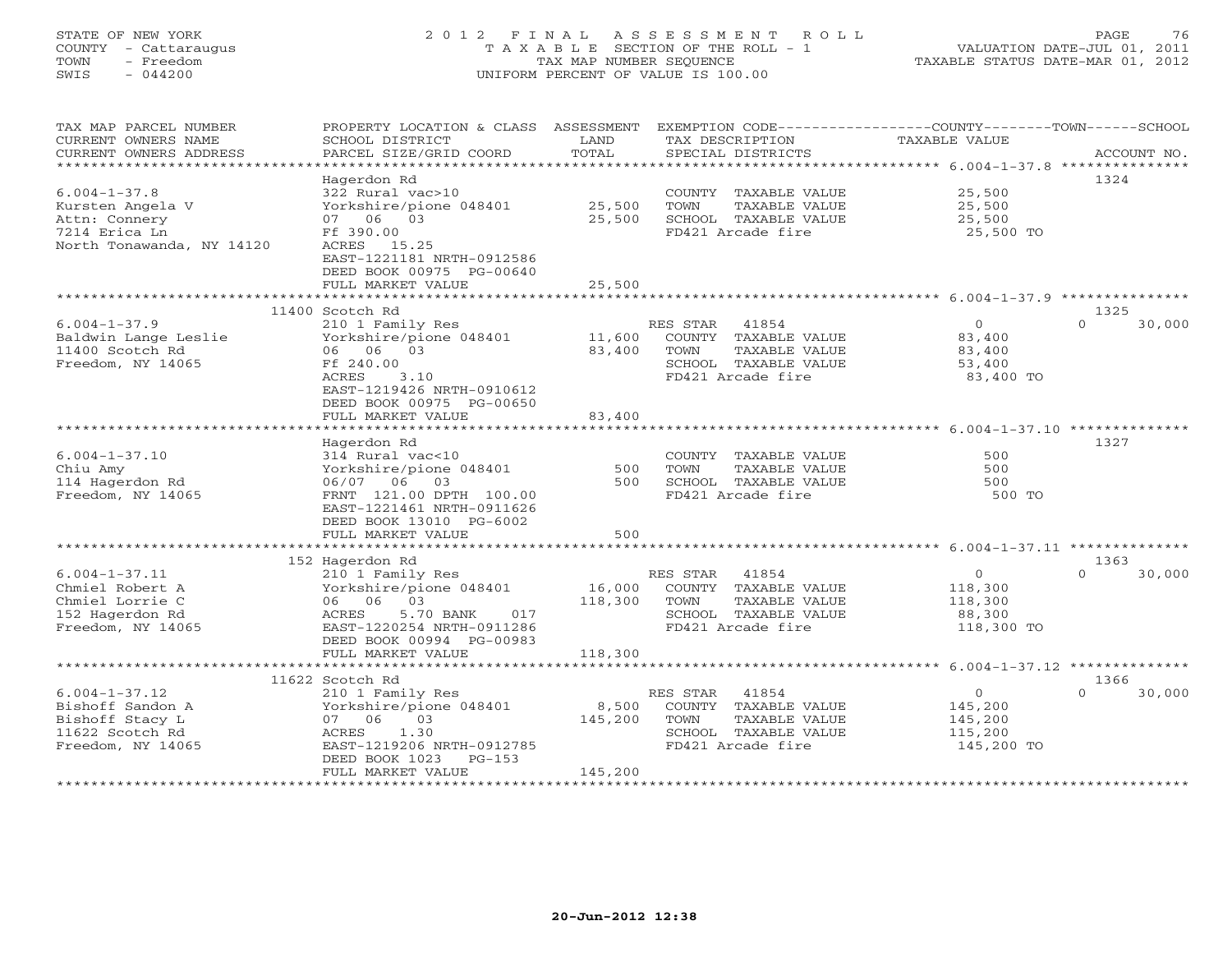# STATE OF NEW YORK 2 0 1 2 F I N A L A S S E S S M E N T R O L L PAGE 77 COUNTY - Cattaraugus T A X A B L E SECTION OF THE ROLL - 1 VALUATION DATE-JUL 01, 2011 TOWN - Freedom TAX MAP NUMBER SEQUENCE TAXABLE STATUS DATE-MAR 01, 2012 SWIS - 044200 UNIFORM PERCENT OF VALUE IS 100.00UNIFORM PERCENT OF VALUE IS 100.00

| TAX MAP PARCEL NUMBER  | PROPERTY LOCATION & CLASS                                    | ASSESSMENT        | EXEMPTION CODE-----------------COUNTY-------TOWN------SCHOOL |                                                        |                    |
|------------------------|--------------------------------------------------------------|-------------------|--------------------------------------------------------------|--------------------------------------------------------|--------------------|
| CURRENT OWNERS NAME    | SCHOOL DISTRICT                                              | LAND              | TAX DESCRIPTION                                              | TAXABLE VALUE                                          |                    |
| CURRENT OWNERS ADDRESS | PARCEL SIZE/GRID COORD                                       | TOTAL             | SPECIAL DISTRICTS                                            |                                                        | ACCOUNT NO.        |
|                        |                                                              | * * * * * * * * * |                                                              | *************** 6.004-1-37.13 ***************          |                    |
|                        | Hagerdon Rd                                                  |                   |                                                              |                                                        | 1370               |
| $6.004 - 1 - 37.13$    | 322 Rural vac>10                                             |                   | COUNTY<br>TAXABLE VALUE                                      | 25,000                                                 |                    |
| Morse Donald E         | Yorkshire/pione 048401                                       | 25,000            | TOWN<br>TAXABLE VALUE                                        | 25,000                                                 |                    |
| Peggy Jean             | 06 03<br>07                                                  | 25,000            | SCHOOL TAXABLE VALUE                                         | 25,000                                                 |                    |
| PO Box 143             | Ff 374.00                                                    |                   | FD421 Arcade fire                                            | 25,000 TO                                              |                    |
| Freedom, NY 14065      | ACRES 14.50                                                  |                   |                                                              |                                                        |                    |
|                        | EAST-1222177 NRTH-0912606                                    |                   |                                                              |                                                        |                    |
|                        | DEED BOOK 00983 PG-00621                                     |                   |                                                              |                                                        |                    |
|                        | FULL MARKET VALUE                                            | 25,000            |                                                              |                                                        |                    |
|                        |                                                              |                   |                                                              |                                                        |                    |
|                        | 11412 Scotch Rd                                              |                   |                                                              |                                                        | 1394               |
| $6.004 - 1 - 37.14$    | 210 1 Family Res                                             |                   | COUNTY TAXABLE VALUE                                         | 79,000                                                 |                    |
| Dunn Patricia A        | Yorkshire/pione 048401                                       | 11,400            | TOWN<br>TAXABLE VALUE                                        | 79,000                                                 |                    |
| 11412 Scotch Rd        | 06<br>0.3<br>06 -                                            | 79,000            | SCHOOL TAXABLE VALUE                                         | 79,000                                                 |                    |
| Freedom, NY 14065      | Ff 300.00                                                    |                   | FD421 Arcade fire                                            | 79,000 TO                                              |                    |
|                        | ACRES<br>3.00 BANK<br>017                                    |                   |                                                              |                                                        |                    |
|                        | EAST-1219385 NRTH-0910860                                    |                   |                                                              |                                                        |                    |
|                        | DEED BOOK 1017<br>PG-239                                     |                   |                                                              |                                                        |                    |
|                        | FULL MARKET VALUE                                            | 79,000            |                                                              |                                                        |                    |
|                        |                                                              |                   |                                                              |                                                        |                    |
|                        | 11440 Scotch / Hagerdon Rd                                   |                   |                                                              |                                                        | 1415               |
| $6.004 - 1 - 37.15$    | 210 1 Family Res                                             |                   | RES STAR<br>41854                                            | $\circ$                                                | $\Omega$<br>30,000 |
| Peterson Anthony M     | Yorkshire/pione 048401                                       | 13,900            | COUNTY<br>TAXABLE VALUE                                      | 131,200                                                |                    |
| Peterson Kimberly M    | 6 6 3                                                        | 131,200           | TAXABLE VALUE<br>TOWN                                        | 131,200                                                |                    |
| 11440 Scotch Rd        | 4.45 BANK<br>032<br>ACRES                                    |                   | SCHOOL TAXABLE VALUE                                         | 101,200                                                |                    |
| Freedom, NY 14065      | EAST-1219297 NRTH-0911345                                    |                   | FD421 Arcade fire                                            | 131,200 TO                                             |                    |
|                        | DEED BOOK 10783 PG-6001                                      |                   |                                                              |                                                        |                    |
|                        | FULL MARKET VALUE<br>* * * * * * * * * * * * * * * * * * * * | 131,200           |                                                              |                                                        |                    |
|                        |                                                              |                   |                                                              |                                                        | 1439               |
| $6.004 - 1 - 37.16$    | Hagerdon Rd<br>314 Rural vac<10                              |                   | COUNTY TAXABLE VALUE                                         | 16,000                                                 |                    |
| Chmiel Robert A        | Yorkshire/pione 048401                                       | 16,000            | TOWN<br>TAXABLE VALUE                                        | 16,000                                                 |                    |
| Chmiel Lorrie C        | 6 6 3                                                        | 16,000            | SCHOOL TAXABLE VALUE                                         | 16,000                                                 |                    |
| 152 Hagerdon Rd        | ACRES<br>5.70                                                |                   | FD421 Arcade fire                                            | 16,000 TO                                              |                    |
| Freedom, NY 14065      | EAST-1219944 NRTH-0911295                                    |                   |                                                              |                                                        |                    |
|                        | DEED BOOK 1016<br>$PG-564$                                   |                   |                                                              |                                                        |                    |
|                        | FULL MARKET VALUE                                            | 16,000            |                                                              |                                                        |                    |
|                        |                                                              | *******           |                                                              | ************************ 6.004-1-39 ****************** |                    |
|                        | 11582 North Rd                                               |                   |                                                              |                                                        | 0351               |
| $6.004 - 1 - 39$       | 240 Rural res                                                |                   | 41854<br>RES STAR                                            | $\circ$                                                | $\Omega$<br>30,000 |
| Hill John A            | Yorkshire/pione 048401                                       | 23,300            | COUNTY TAXABLE VALUE                                         | 129,000                                                |                    |
| Hill Jean L            | 06<br>03<br>15                                               | 129,000           | TAXABLE VALUE<br>TOWN                                        | 129,000                                                |                    |
| 11582 North Rd         | 12.16<br>ACRES                                               |                   | SCHOOL TAXABLE VALUE                                         | 99,000                                                 |                    |
| Freedom, NY 14065      | EAST-1217698 NRTH-0912569                                    |                   | FD421 Arcade fire                                            | 129,000 TO                                             |                    |
|                        | DEED BOOK 883<br>$PG-00209$                                  |                   |                                                              |                                                        |                    |
|                        | FULL MARKET VALUE                                            | 129,000           |                                                              |                                                        |                    |
|                        |                                                              |                   |                                                              |                                                        |                    |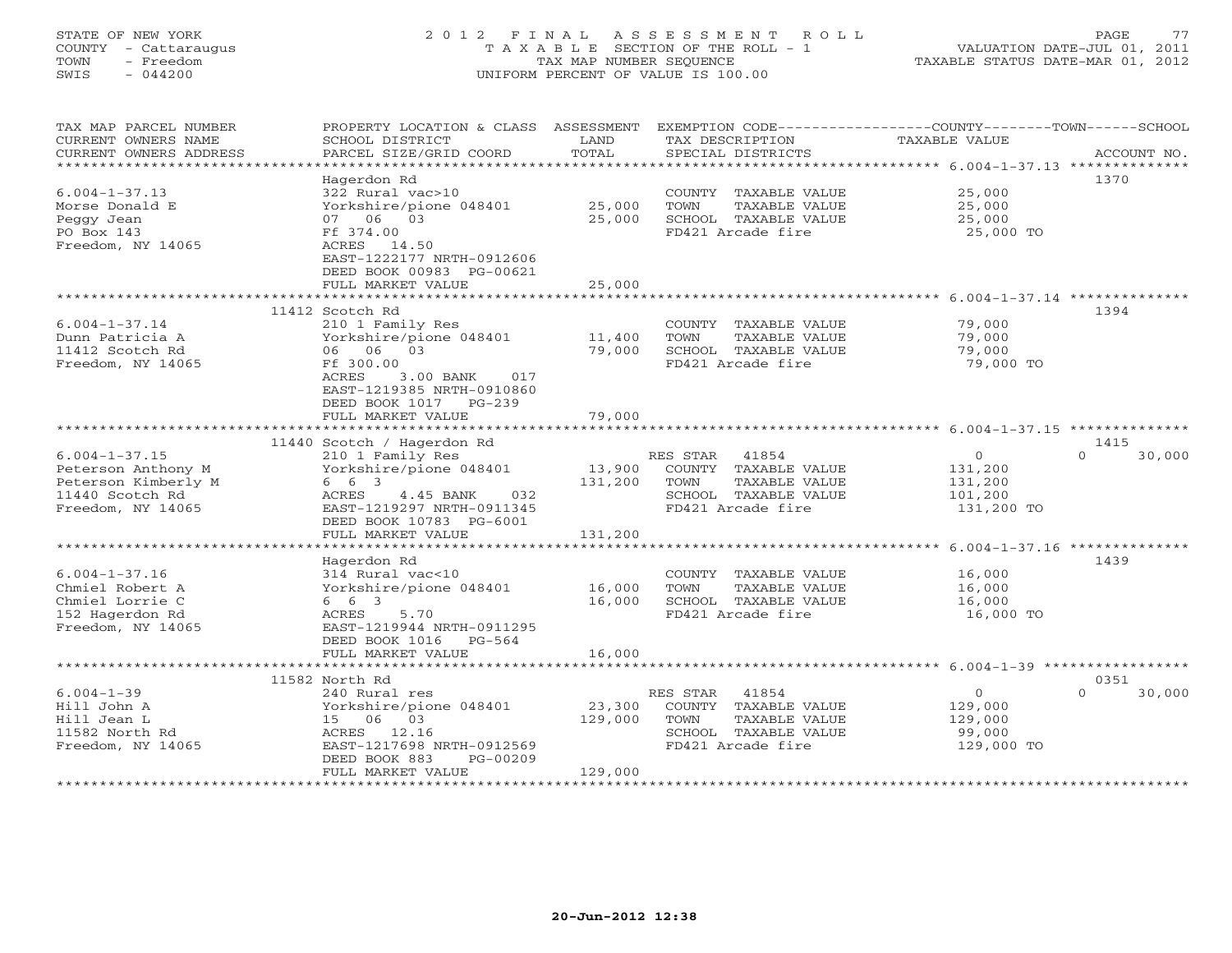## STATE OF NEW YORK 2 0 1 2 F I N A L A S S E S S M E N T R O L L PAGE 78 COUNTY - Cattaraugus T A X A B L E SECTION OF THE ROLL - 1 VALUATION DATE-JUL 01, 2011 TOWN - Freedom TAX MAP NUMBER SEQUENCE TAXABLE STATUS DATE-MAR 01, 2012 SWIS - 044200 UNIFORM PERCENT OF VALUE IS 100.00UNIFORM PERCENT OF VALUE IS 100.00

| TAX MAP PARCEL NUMBER               | PROPERTY LOCATION & CLASS ASSESSMENT EXEMPTION CODE---------------COUNTY-------TOWN------SCHOOL |                |                             |                              |                              |
|-------------------------------------|-------------------------------------------------------------------------------------------------|----------------|-----------------------------|------------------------------|------------------------------|
| CURRENT OWNERS NAME                 | SCHOOL DISTRICT                                                                                 | LAND           | TAX DESCRIPTION             | TAXABLE VALUE                |                              |
| CURRENT OWNERS ADDRESS              | PARCEL SIZE/GRID COORD                                                                          | TOTAL          | SPECIAL DISTRICTS           |                              | ACCOUNT NO.                  |
|                                     | 11682 North Rd                                                                                  |                |                             |                              | 0540                         |
| $6.004 - 1 - 40.1$                  | 210 1 Family Res                                                                                |                | RES STAR 41854              | $\Omega$                     | $\Omega$<br>30,000           |
| Gorny Valerie                       | Yorkshire/pione 048401                                                                          | 9,000          | COUNTY TAXABLE VALUE        | 30,000                       |                              |
| Gorny Evelyn                        | 15 06 03                                                                                        | 30,000         | TOWN<br>TAXABLE VALUE       | 30,000                       |                              |
| 11682 North Rd                      | ACRES<br>1.60                                                                                   |                | SCHOOL TAXABLE VALUE        | $\overline{0}$               |                              |
| Freedom, NY 14065                   | EAST-1217154 NRTH-0913913                                                                       |                | FD421 Arcade fire           | 30,000 TO                    |                              |
|                                     | DEED BOOK 15933 PG-9001                                                                         |                |                             |                              |                              |
|                                     | FULL MARKET VALUE                                                                               | 30,000         |                             |                              |                              |
|                                     |                                                                                                 |                |                             |                              |                              |
|                                     | 11686 North Rd                                                                                  |                |                             |                              | 0990                         |
| $6.004 - 1 - 40.2$                  | 240 Rural res                                                                                   |                | RES STAR<br>41854           | $\overline{0}$               | 30,000<br>$\cap$             |
| Smith Colby D                       | Yorkshire/pione 048401                                                                          |                | 24,500 COUNTY TAXABLE VALUE | 82,500                       |                              |
| 11686 North Rd                      | 15 06 03                                                                                        | 82,500         | TAXABLE VALUE<br>TOWN       | 82,500                       |                              |
| Freedom, NY 14065                   | ACRES 13.85 BANK<br>017                                                                         |                | SCHOOL TAXABLE VALUE        | 52,500                       |                              |
|                                     | EAST-1217727 NRTH-0914091                                                                       |                | FD421 Arcade fire           | 82,500 TO                    |                              |
|                                     | DEED BOOK 7449 PG-2001                                                                          |                |                             |                              |                              |
|                                     | FULL MARKET VALUE                                                                               | 82,500         |                             |                              |                              |
|                                     |                                                                                                 | ************** |                             |                              |                              |
|                                     | North Rd                                                                                        |                |                             |                              | 0137                         |
| $6.004 - 1 - 41.1$                  | 322 Rural vac>10                                                                                |                | COUNTY TAXABLE VALUE        | 41,000                       |                              |
| Watson James                        | Yorkshire/pione 048401                                                                          | 41,000         | TAXABLE VALUE<br>TOWN       | 41,000                       |                              |
| Watson Andrea                       | 15 06 03                                                                                        | 41,000         | SCHOOL TAXABLE VALUE        | 41,000                       |                              |
| 6711 Maple Hill Rd                  | ACRES 38.50                                                                                     |                | FD421 Arcade fire           | 41,000 TO                    |                              |
| South Wales, NY 14139               | EAST-1217677 NRTH-0914887                                                                       |                |                             |                              |                              |
|                                     | DEED BOOK 837<br>PG-00915                                                                       |                |                             |                              |                              |
|                                     | FULL MARKET VALUE                                                                               | 41,000         |                             |                              |                              |
|                                     |                                                                                                 |                |                             |                              |                              |
|                                     | 11782 North Rd                                                                                  |                |                             |                              | 0989                         |
| $6.004 - 1 - 41.2$                  | 312 Vac w/imprv                                                                                 |                | COUNTY TAXABLE VALUE        | 11,000                       |                              |
| Sparks William J Sr                 | $\frac{1}{2}$ Torkshire/pione 048401 10,100                                                     |                | TAXABLE VALUE<br>TOWN       | 11,000                       |                              |
| Sparks Mary                         | 15 06 03                                                                                        | 11,000         | SCHOOL TAXABLE VALUE        | 11,000                       |                              |
| 120 Gettysburg                      | 2.25<br>ACRES                                                                                   |                | FD421 Arcade fire           | 11,000 TO                    |                              |
| Kenmore, NY 14223                   | EAST-1217070 NRTH-0915368                                                                       |                |                             |                              |                              |
|                                     | DEED BOOK 859<br>PG-00978                                                                       |                |                             |                              |                              |
|                                     | FULL MARKET VALUE                                                                               | 11,000         |                             |                              |                              |
|                                     |                                                                                                 |                |                             |                              |                              |
|                                     | 11733 North Rd                                                                                  |                |                             |                              | 0458                         |
| $6.004 - 1 - 42$<br>Peters Evelyn E | 210 1 Family Res<br>Yorkshire/pione 048401 15,400 SR STAR                                       |                | AGED C/T/S 41800<br>41834   | 29,900<br>29,900<br>$\Omega$ | 29,900<br>29,900<br>$\Omega$ |
| 11733 North Rd                      | 15 06 03                                                                                        |                | 59,800 COUNTY TAXABLE VALUE | 29,900                       |                              |
| Freedom, NY 14065                   | 5.38<br>ACRES                                                                                   |                | TOWN<br>TAXABLE VALUE       | 29,900                       |                              |
|                                     | EAST-1216638 NRTH-0914742                                                                       |                | SCHOOL TAXABLE VALUE        | $\Omega$                     |                              |
|                                     | DEED BOOK 703<br>PG-00989                                                                       |                | FD421 Arcade fire           | 59,800 TO                    |                              |
|                                     | FULL MARKET VALUE                                                                               | 59,800         |                             |                              |                              |
|                                     |                                                                                                 |                |                             |                              |                              |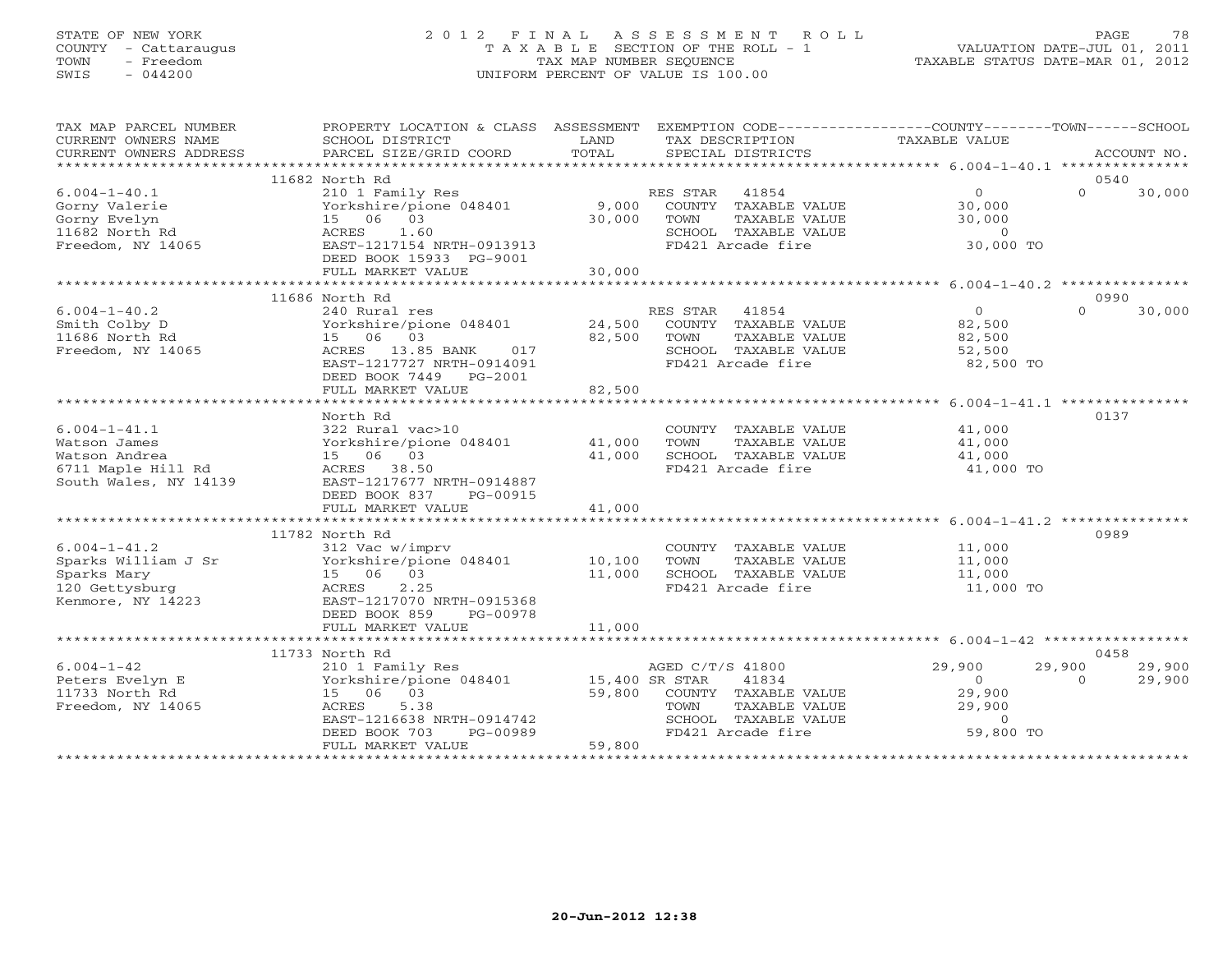# STATE OF NEW YORK 2 0 1 2 F I N A L A S S E S S M E N T R O L L PAGE 79 COUNTY - Cattaraugus T A X A B L E SECTION OF THE ROLL - 1 VALUATION DATE-JUL 01, 2011 TOWN - Freedom TAX MAP NUMBER SEQUENCE TAXABLE STATUS DATE-MAR 01, 2012 SWIS - 044200 UNIFORM PERCENT OF VALUE IS 100.00UNIFORM PERCENT OF VALUE IS 100.00

| TAX MAP PARCEL NUMBER<br>CURRENT OWNERS NAME<br>CURRENT OWNERS ADDRESS     | PROPERTY LOCATION & CLASS ASSESSMENT<br>SCHOOL DISTRICT<br>PARCEL SIZE/GRID COORD  | LAND<br>TOTAL    | TAX DESCRIPTION<br>SPECIAL DISTRICTS                                                       | EXEMPTION CODE----------------COUNTY-------TOWN------SCHOOL<br>TAXABLE VALUE | ACCOUNT NO.                |
|----------------------------------------------------------------------------|------------------------------------------------------------------------------------|------------------|--------------------------------------------------------------------------------------------|------------------------------------------------------------------------------|----------------------------|
|                                                                            |                                                                                    |                  |                                                                                            |                                                                              |                            |
|                                                                            | 11763 North Rd                                                                     |                  |                                                                                            |                                                                              | 0006                       |
| $6.004 - 1 - 43.1$<br>Stratton Barry<br>Stratton Darlene L                 | 270 Mfg housing<br>Yorkshire/pione 048401<br>15/16 06 03                           | 45,600<br>91,500 | COUNTY TAXABLE VALUE<br>TOWN<br>TAXABLE VALUE<br>SCHOOL TAXABLE VALUE                      | 91,500<br>91,500<br>91,500                                                   |                            |
| 7 Cathedral Ct<br>West Seneca, NY 14224                                    | ACRES 46.20<br>EAST-1215525 NRTH-0915100<br>DEED BOOK 00994 PG-00649               |                  | FD421 Arcade fire                                                                          | 91,500 TO                                                                    |                            |
|                                                                            | FULL MARKET VALUE                                                                  | 91,500           |                                                                                            |                                                                              |                            |
|                                                                            | 11713 North Rd                                                                     |                  |                                                                                            |                                                                              | 0770                       |
| $6.004 - 1 - 43.3$<br>Baron Darin A<br>11713 North Rd<br>Freedom, NY 14065 | 260 Seasonal res<br>Yorkshire/pione 048401<br>15 06 03<br>Ff 356.20<br>ACRES 36.95 | 40,100<br>80,000 | COUNTY TAXABLE VALUE<br>TOWN<br>TAXABLE VALUE<br>SCHOOL TAXABLE VALUE<br>FD421 Arcade fire | 80,000<br>80,000<br>80,000<br>80,000 TO                                      |                            |
|                                                                            | EAST-1215471 NRTH-0914248<br>DEED BOOK 2156<br>PG-8002<br>FULL MARKET VALUE        | 80,000           |                                                                                            |                                                                              |                            |
|                                                                            |                                                                                    |                  |                                                                                            |                                                                              | 0810                       |
| $6.004 - 1 - 43.5$                                                         | 11691 North Rd<br>210 1 Family Res                                                 |                  | WVET C/T 41121                                                                             | 12,000<br>12,000                                                             |                            |
| Russell Thomas A<br>Russell Judith                                         | Yorkshire/pione 048401<br>15 06 03                                                 |                  | 26,700 RES STAR 41854<br>116,800 COUNTY TAXABLE VALUE                                      | $\Omega$<br>104,800                                                          | $\Omega$<br>30,000         |
| 11691 North Rd                                                             | ACRES<br>7.87 BANK<br>012                                                          |                  | TOWN<br>TAXABLE VALUE                                                                      | 104,800                                                                      |                            |
| Freedom, NY 14065                                                          | EAST-1216360 NRTH-0913962<br>DEED BOOK 848<br>PG-00182                             |                  | SCHOOL TAXABLE VALUE<br>FD421 Arcade fire                                                  | 86,800<br>116,800 TO                                                         |                            |
|                                                                            | FULL MARKET VALUE                                                                  | 116,800          |                                                                                            |                                                                              |                            |
|                                                                            | 11779 North Rd                                                                     |                  |                                                                                            |                                                                              | 1395                       |
| $6.004 - 1 - 43.6$<br>Casey Jeremiah                                       | 260 Seasonal res<br>Yorkshire/pione 048401                                         | 22,300           | COUNTY TAXABLE VALUE<br>TOWN<br>TAXABLE VALUE                                              | 87,600<br>87,600                                                             |                            |
| 27 Evelyn St                                                               | 16 06 03                                                                           | 87,600           | SCHOOL TAXABLE VALUE                                                                       | 87,600                                                                       |                            |
| Buffalo, NY 14207                                                          | ACRES<br>8.00<br>EAST-1216118 NRTH-0915672<br>DEED BOOK 998<br>$PG-243$            |                  | FD421 Arcade fire                                                                          | 87,600 TO                                                                    |                            |
|                                                                            | FULL MARKET VALUE                                                                  | 87,600           |                                                                                            |                                                                              |                            |
|                                                                            |                                                                                    |                  |                                                                                            |                                                                              |                            |
| $6.004 - 1 - 44.1$                                                         | 11654 North Rd<br>240 Rural res                                                    |                  | RES STAR 41854                                                                             | $\circ$                                                                      | 0008<br>$\Omega$<br>30,000 |
| Andress Donald N                                                           | Yorkshire/pione 048401                                                             | 28,500           | COUNTY TAXABLE VALUE                                                                       | 115,200                                                                      |                            |
| 11654 North Rd                                                             | 15 06 03                                                                           | 115,200          | TOWN<br>TAXABLE VALUE                                                                      | 115,200                                                                      |                            |
| Freedom, NY 14065                                                          | Ff 376.80<br>ACRES<br>19.50<br>EAST-1217788 NRTH-0913488                           |                  | SCHOOL TAXABLE VALUE<br>FD421 Arcade fire                                                  | 85,200<br>115,200 TO                                                         |                            |
|                                                                            | DEED BOOK 873<br>PG-00309                                                          |                  |                                                                                            |                                                                              |                            |
|                                                                            | FULL MARKET VALUE                                                                  | 115,200          | ********************************                                                           |                                                                              |                            |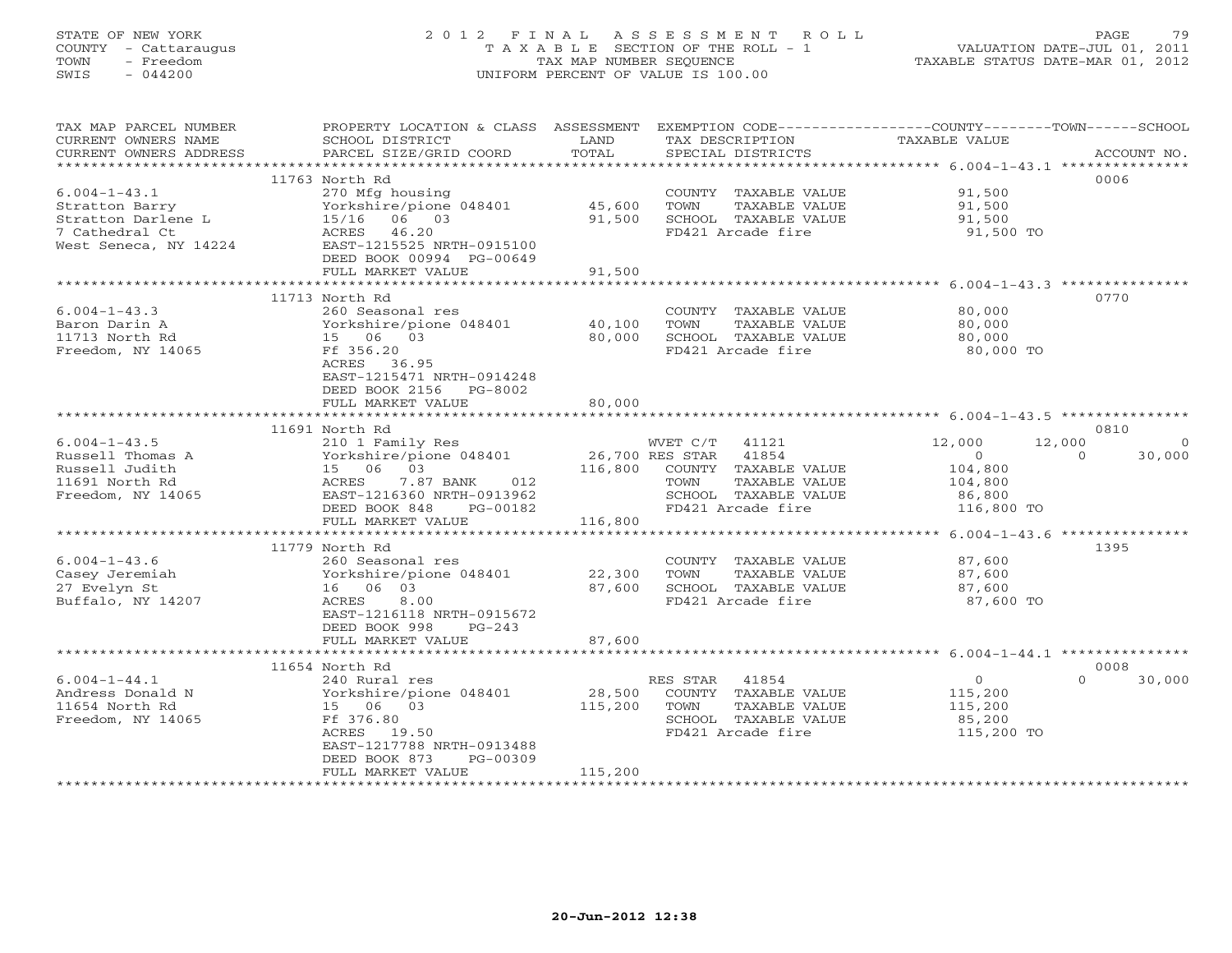# STATE OF NEW YORK 2 0 1 2 F I N A L A S S E S S M E N T R O L L PAGE 80 COUNTY - Cattaraugus T A X A B L E SECTION OF THE ROLL - 1 VALUATION DATE-JUL 01, 2011 TOWN - Freedom TAX MAP NUMBER SEQUENCE TAXABLE STATUS DATE-MAR 01, 2012 SWIS - 044200 UNIFORM PERCENT OF VALUE IS 100.00UNIFORM PERCENT OF VALUE IS 100.00

| TAX MAP PARCEL NUMBER                 | PROPERTY LOCATION & CLASS ASSESSMENT   |         | EXEMPTION CODE-----------------COUNTY-------TOWN------SCHOOL |                |          |             |
|---------------------------------------|----------------------------------------|---------|--------------------------------------------------------------|----------------|----------|-------------|
| CURRENT OWNERS NAME                   | SCHOOL DISTRICT                        | LAND    | TAX DESCRIPTION                                              | TAXABLE VALUE  |          |             |
| CURRENT OWNERS ADDRESS                | PARCEL SIZE/GRID COORD                 | TOTAL   | SPECIAL DISTRICTS                                            |                |          | ACCOUNT NO. |
|                                       |                                        |         |                                                              |                |          |             |
|                                       | North Rd                               |         |                                                              |                | 0822     |             |
| $6.004 - 1 - 44.2$                    | 322 Rural vac>10                       |         | COUNTY TAXABLE VALUE                                         | 28,300         |          |             |
| Frank, Jr. Stephen H                  | Yorkshire/pione 048401                 | 28,300  | TOWN<br>TAXABLE VALUE                                        | 28,300         |          |             |
| Frank Stella L                        | 15 06 03                               | 28,300  | SCHOOL TAXABLE VALUE                                         | 28,300         |          |             |
| 11399 North Rd                        | ACRES 19.27                            |         | FD421 Arcade fire                                            | 28,300 TO      |          |             |
| Freedom, NY 14065                     | EAST-1217709 NRTH-0912039              |         |                                                              |                |          |             |
|                                       | DEED BOOK 1026<br>PG-1009              |         |                                                              |                |          |             |
|                                       | FULL MARKET VALUE                      | 28,300  |                                                              |                |          |             |
|                                       |                                        |         |                                                              |                |          |             |
|                                       | 11614 North Rd                         |         |                                                              |                | 0887     |             |
| $6.004 - 1 - 44.3$                    | 240 Rural res                          |         | 41854<br>RES STAR                                            | $\overline{0}$ | $\cap$   | 30,000      |
| Brown Ronald W                        | Yorkshire/pione 048401                 | 23,700  | COUNTY TAXABLE VALUE                                         | 162,600        |          |             |
| Brown Rhonda J                        | 15 06 03                               | 162,600 | TAXABLE VALUE<br>TOWN                                        | 162,600        |          |             |
| 11614 North Rd                        | ACRES 12.65                            |         | SCHOOL TAXABLE VALUE                                         | 132,600        |          |             |
| Freedom, NY 14065                     | EAST-1217730 NRTH-0912940              |         | FD421 Arcade fire                                            | 162,600 TO     |          |             |
|                                       | DEED BOOK 15222 PG-5001                |         |                                                              |                |          |             |
|                                       | FULL MARKET VALUE                      | 162,600 |                                                              |                |          |             |
|                                       |                                        |         |                                                              |                |          |             |
|                                       | 11664 North Rd                         |         |                                                              |                | 1262     |             |
| $6.004 - 1 - 44.4$                    | 210 1 Family Res                       |         | RES STAR<br>41854                                            | $\overline{0}$ | $\Omega$ | 30,000      |
| Layman Christopher M                  | Yorkshire/pione 048401                 | 9,700   | COUNTY TAXABLE VALUE                                         | 72,200         |          |             |
| Layman Rececca L                      | 15 06 03                               | 72,200  | TOWN<br>TAXABLE VALUE                                        | 72,200         |          |             |
| 11664 North RD                        | 2.00 BANK<br>ACRES<br>032              |         | SCHOOL TAXABLE VALUE                                         | 42,200         |          |             |
| Freedom, NY 14065                     | EAST-1217252 NRTH-0913756              |         | FD421 Arcade fire                                            | 72,200 TO      |          |             |
|                                       | DEED BOOK 16258 PG-7001                |         |                                                              |                |          |             |
|                                       | FULL MARKET VALUE                      | 72,200  |                                                              |                |          |             |
|                                       |                                        |         |                                                              |                |          |             |
|                                       | 11630 North Rd                         |         |                                                              |                | 1267     |             |
| $6.004 - 1 - 44.5$                    | 271 Mfg housings                       |         | COUNTY TAXABLE VALUE                                         | 18,100         |          |             |
| Andress Melody                        | Yorkshire/pione 048401                 | 11,200  | TOWN<br>TAXABLE VALUE                                        | 18,100         |          |             |
| 11630 North Rd                        | 35 06 03                               | 18,100  | SCHOOL TAXABLE VALUE                                         | 18,100         |          |             |
| Freedom, NY 14065                     | Ff 209.10                              |         | FD421 Arcade fire                                            | 18,100 TO      |          |             |
|                                       | ACRES<br>2.90                          |         |                                                              |                |          |             |
|                                       | EAST-1217271 NRTH-0913202              |         |                                                              |                |          |             |
|                                       | DEED BOOK 00954 PG-00450               |         |                                                              |                |          |             |
|                                       | FULL MARKET VALUE                      | 18,100  |                                                              |                |          |             |
|                                       | 11629 North Rd                         |         |                                                              |                | 1484     |             |
|                                       |                                        |         |                                                              | $\circ$        | $\cap$   |             |
| $6.004 - 1 - 44.6$<br>Loder William C | 240 Rural res                          | 84,500  | SR STAR<br>41834                                             | 209,000        |          | 62,200      |
| 11629 North Rd                        | Yorkshire/pione 048401<br>ACRES 102.40 | 209,000 | COUNTY TAXABLE VALUE                                         | 209,000        |          |             |
| Freedom, NY 14065                     | EAST-1215587 NRTH-0912840              |         | TOWN<br>TAXABLE VALUE<br>SCHOOL TAXABLE VALUE                | 146,800        |          |             |
|                                       | DEED BOOK 3155<br>PG-3001              |         | FD421 Arcade fire                                            | 209,000 TO     |          |             |
|                                       | FULL MARKET VALUE                      | 209,000 |                                                              |                |          |             |
|                                       |                                        |         |                                                              |                |          |             |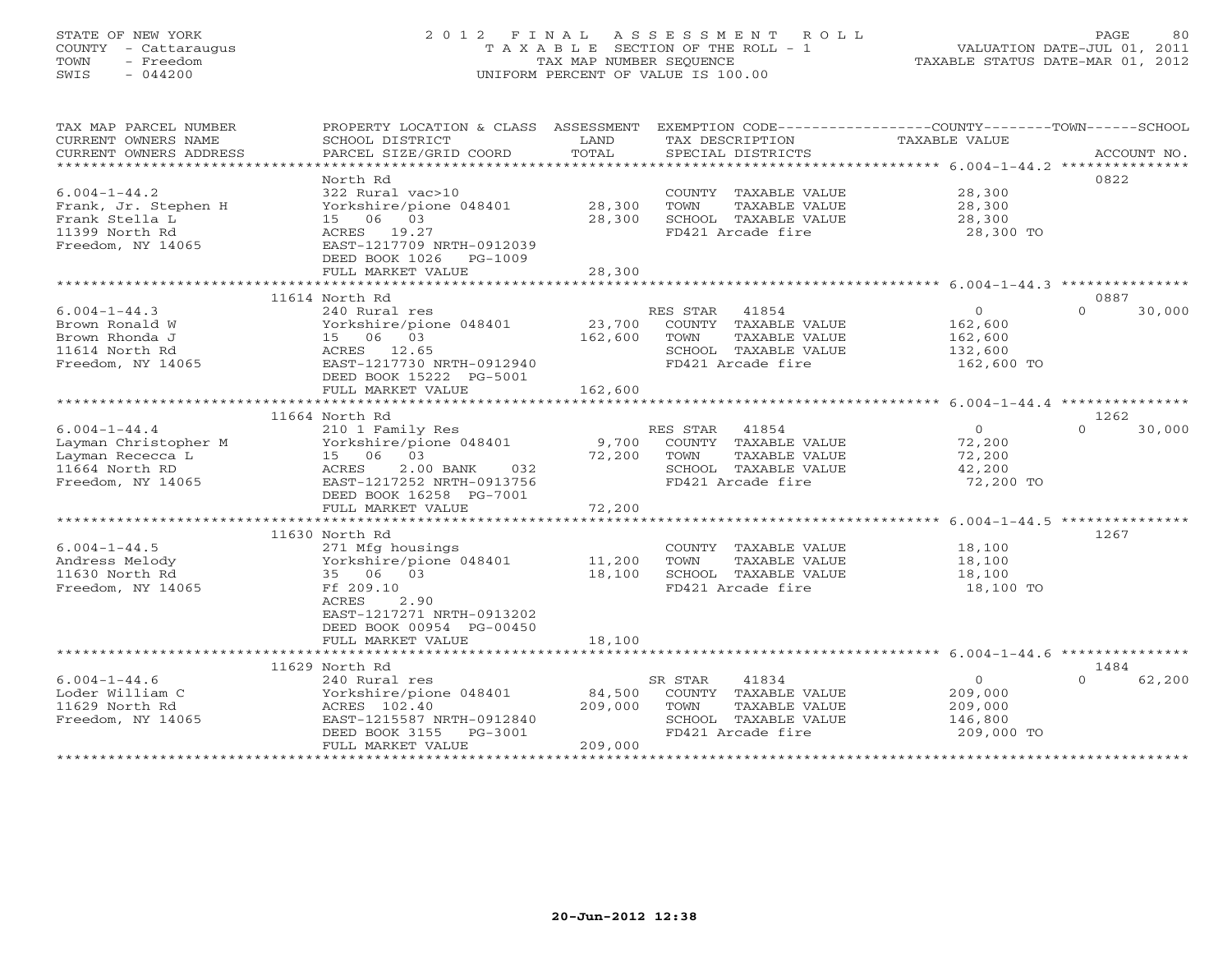# STATE OF NEW YORK 2 0 1 2 F I N A L A S S E S S M E N T R O L L PAGE 81 COUNTY - Cattaraugus T A X A B L E SECTION OF THE ROLL - 1 VALUATION DATE-JUL 01, 2011 TOWN - Freedom TAX MAP NUMBER SEQUENCE TAXABLE STATUS DATE-MAR 01, 2012 SWIS - 044200 UNIFORM PERCENT OF VALUE IS 100.00UNIFORM PERCENT OF VALUE IS 100.00

| TAX MAP PARCEL NUMBER  | PROPERTY LOCATION & CLASS ASSESSMENT |         | EXEMPTION CODE-----------------COUNTY-------TOWN------SCHOOL |                |                    |
|------------------------|--------------------------------------|---------|--------------------------------------------------------------|----------------|--------------------|
| CURRENT OWNERS NAME    | SCHOOL DISTRICT                      | LAND    | TAX DESCRIPTION                                              | TAXABLE VALUE  |                    |
| CURRENT OWNERS ADDRESS | PARCEL SIZE/GRID COORD               | TOTAL   | SPECIAL DISTRICTS                                            |                | ACCOUNT NO.        |
| ********************** |                                      |         |                                                              |                |                    |
|                        | North Rd                             |         |                                                              |                | 1578               |
| $6.004 - 1 - 44.7$     | 314 Rural vac<10                     |         | COUNTY TAXABLE VALUE                                         | 2,800          |                    |
| Hill John A Sr         | Yorkshire/pione 048401               | 2,800   | TOWN<br>TAXABLE VALUE                                        | 2,800          |                    |
| 11582 North Rd         | 15 06 03                             | 2,800   | SCHOOL TAXABLE VALUE                                         | 2,800          |                    |
| Freedom, NY 14065      | 1.65<br>ACRES                        |         | FD421 Arcade fire                                            | 2,800 TO       |                    |
|                        | EAST-1217689 NRTH-0912356            |         |                                                              |                |                    |
|                        | DEED BOOK 11803 PG-8001              |         |                                                              |                |                    |
|                        | FULL MARKET VALUE                    | 2,800   |                                                              |                |                    |
|                        |                                      |         |                                                              |                |                    |
|                        | 11540 North Rd                       |         |                                                              |                | 1558               |
| $6.004 - 1 - 44.8$     | 210 1 Family Res                     |         | RES STAR<br>41854                                            | $\circ$        | 30,000<br>$\Omega$ |
| Trabert Jenny A        | Yorkshire/pione 048401               | 12,800  | COUNTY TAXABLE VALUE                                         | 115,600        |                    |
| Trabert Robert L Jr    | 15 06 03                             | 115,600 | TOWN<br>TAXABLE VALUE                                        | 115,600        |                    |
| 11540 North Rd         | 3.80<br>ACRES                        |         | SCHOOL TAXABLE VALUE                                         | 85,600         |                    |
| Freedom, NY 14065      | EAST-1217210 NRTH-0911841            |         | FD421 Arcade fire                                            | 115,600 TO     |                    |
|                        | DEED BOOK 11803 PG-8002              |         |                                                              |                |                    |
|                        | FULL MARKET VALUE                    | 115,600 |                                                              |                |                    |
|                        |                                      |         |                                                              |                |                    |
|                        | Hughes Rd                            |         |                                                              |                | 0530               |
| $6.004 - 1 - 45$       | 322 Rural vac>10                     |         | COUNTY TAXABLE VALUE                                         | 68,700         |                    |
| Martzolf Mark          | Yorkshire/pione 048401               | 68,700  | TAXABLE VALUE<br>TOWN                                        | 68,700         |                    |
| Martzolf Tracey        | $22/23$ 06 03                        | 68,700  | SCHOOL TAXABLE VALUE                                         | 68,700         |                    |
| 5305 William St        | ACRES 91.43                          |         | FD421 Arcade fire                                            | 68,700 TO      |                    |
| Lancaster, NY 14086    | EAST-1213170 NRTH-0911534            |         |                                                              |                |                    |
|                        | DEED BOOK 6640 PG-9002               |         |                                                              |                |                    |
|                        | FULL MARKET VALUE                    | 68,700  |                                                              |                |                    |
|                        |                                      |         |                                                              |                |                    |
|                        | 777 Hughes Rd                        |         |                                                              |                | 0589               |
| $6.004 - 1 - 46.1$     | 210 1 Family Res                     |         | RES STAR<br>41854                                            | $\circ$        | 30,000<br>$\cap$   |
| Dixon John W           | Yorkshire/pione 048401               | 10,400  | COUNTY TAXABLE VALUE                                         | 120,400        |                    |
| 777 Hughes Rd          | 22 06 03                             | 120,400 | TOWN<br>TAXABLE VALUE                                        | 120,400        |                    |
| Arcade, NY 14009       | ACRES<br>$2.40$ BANK<br>017          |         | SCHOOL TAXABLE VALUE                                         | 90,400         |                    |
|                        | EAST-1211521 NRTH-0911346            |         | FD421 Arcade fire                                            | 120,400 TO     |                    |
|                        | DEED BOOK 1007 PG-467                |         |                                                              |                |                    |
|                        | FULL MARKET VALUE                    | 120,400 |                                                              |                |                    |
|                        |                                      |         |                                                              |                |                    |
|                        | 797 Hughes Rd                        |         |                                                              |                | 0748               |
| $6.004 - 1 - 46.2$     | 210 1 Family Res                     |         | 41854<br>RES STAR                                            | $\overline{0}$ | 30,000<br>$\Omega$ |
| Casillo Jeffrey M      | Yorkshire/pione 048401               | 12,500  | COUNTY TAXABLE VALUE                                         | 89,500         |                    |
| Casillo Lynn M         | 22 06 03                             | 89,500  | TOWN<br>TAXABLE VALUE                                        | 89,500         |                    |
| 797 W Hughes Rd        | 3.64 BANK<br>ACRES<br>017            |         | SCHOOL TAXABLE VALUE                                         | 59,500         |                    |
| Arcade, NY 14009       | EAST-1210957 NRTH-0911342            |         | FD421 Arcade fire                                            | 89,500 TO      |                    |
|                        | DEED BOOK 00965 PG-00680             |         |                                                              |                |                    |
|                        | FULL MARKET VALUE                    | 89,500  |                                                              |                |                    |
|                        |                                      |         |                                                              |                |                    |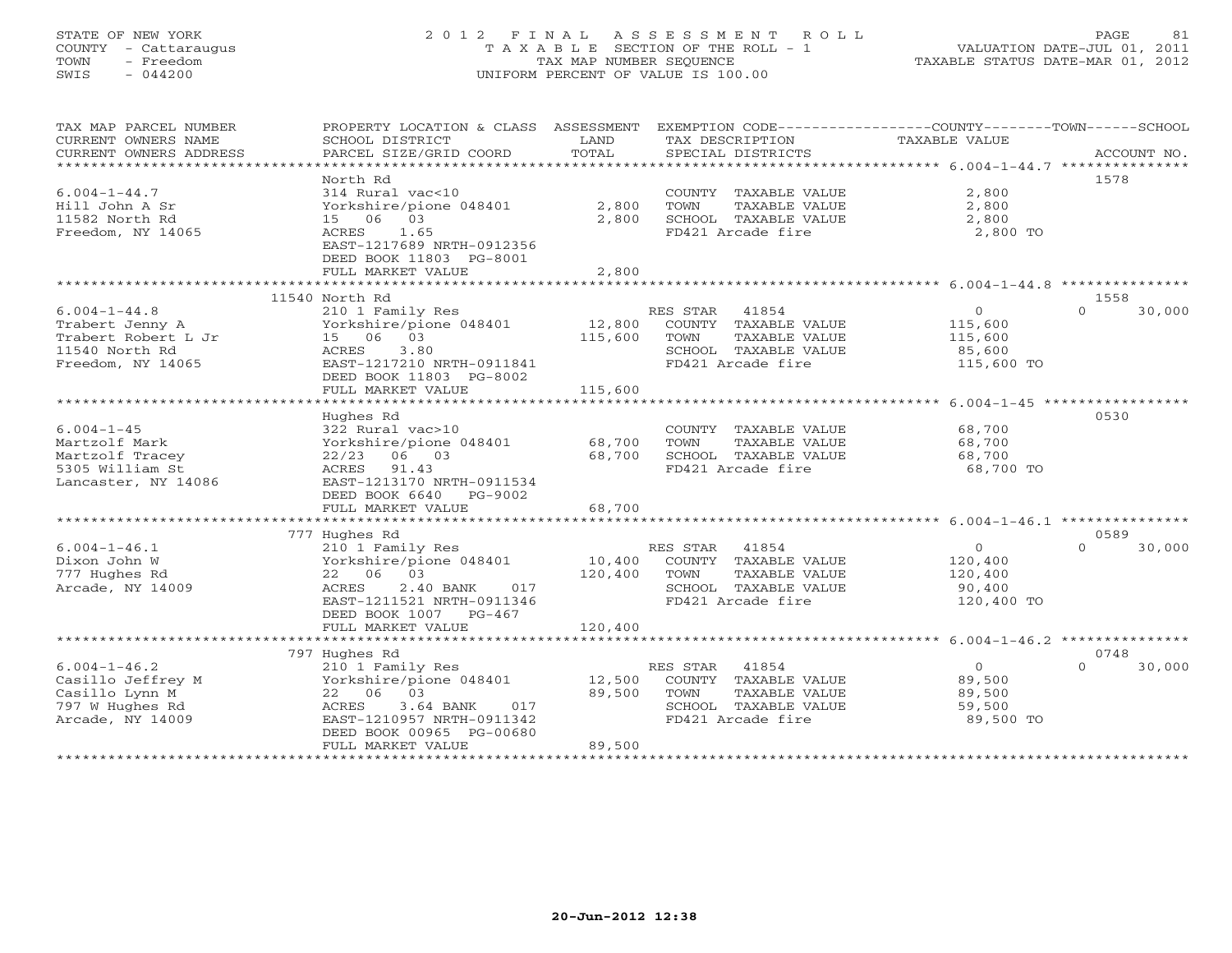## STATE OF NEW YORK 2 0 1 2 F I N A L A S S E S S M E N T R O L L PAGE 82 COUNTY - Cattaraugus T A X A B L E SECTION OF THE ROLL - 1 VALUATION DATE-JUL 01, 2011 TOWN - Freedom TAX MAP NUMBER SEQUENCE TAXABLE STATUS DATE-MAR 01, 2012 SWIS - 044200 UNIFORM PERCENT OF VALUE IS 100.00UNIFORM PERCENT OF VALUE IS 100.00

| TAX MAP PARCEL NUMBER<br>CURRENT OWNERS NAME<br>CURRENT OWNERS ADDRESS                           | PROPERTY LOCATION & CLASS ASSESSMENT<br>SCHOOL DISTRICT<br>PARCEL SIZE/GRID COORD                                                                                                     | LAND<br>TOTAL              |                        | TAX DESCRIPTION<br>SPECIAL DISTRICTS                                                        | EXEMPTION CODE-----------------COUNTY-------TOWN------SCHOOL<br>TAXABLE VALUE |                    | ACCOUNT NO.        |
|--------------------------------------------------------------------------------------------------|---------------------------------------------------------------------------------------------------------------------------------------------------------------------------------------|----------------------------|------------------------|---------------------------------------------------------------------------------------------|-------------------------------------------------------------------------------|--------------------|--------------------|
|                                                                                                  |                                                                                                                                                                                       |                            |                        |                                                                                             |                                                                               |                    |                    |
|                                                                                                  | 11535 Hughes Rd                                                                                                                                                                       |                            |                        |                                                                                             |                                                                               |                    | 0963               |
| $6.004 - 1 - 46.3$<br>Mcfarland Robert M<br>11535 Hughes Rd<br>Arcade, NY 14009                  | 210 1 Family Res<br>Yorkshire/pione 048401<br>22 06 03<br>2.60 BANK<br>017<br>ACRES<br>EAST-1211540 NRTH-0911118                                                                      | 10,700 RES STAR<br>142,000 | CVET C/T<br>TOWN       | 41131<br>41854<br>COUNTY TAXABLE VALUE<br>TAXABLE VALUE<br>SCHOOL TAXABLE VALUE             | 20,000<br>$\Omega$<br>122,000<br>122,000<br>112,000                           | 20,000<br>$\Omega$ | $\Omega$<br>30,000 |
|                                                                                                  | DEED BOOK 00977 PG-01031<br>FULL MARKET VALUE                                                                                                                                         | 142,000                    |                        | FD421 Arcade fire                                                                           | 142,000 TO                                                                    |                    |                    |
|                                                                                                  |                                                                                                                                                                                       |                            |                        |                                                                                             |                                                                               |                    |                    |
| $6.004 - 1 - 46.4$<br>Hill John S<br>Hill Bonnie L<br>11511 Hughes Rd<br>Arcade, NY 14009        | 11511 Hughes Rd<br>210 1 Family Res<br>Yorkshire/pione 048401<br>22 06 03<br>2.60<br>ACRES<br>EAST-1211530 NRTH-0910899                                                               | 10,700<br>109,300          | RES STAR<br>TOWN       | 41854<br>COUNTY TAXABLE VALUE<br>TAXABLE VALUE<br>SCHOOL TAXABLE VALUE<br>FD421 Arcade fire | $\overline{0}$<br>109,300<br>109,300<br>79,300<br>109,300 TO                  | $\Omega$           | 0964<br>30,000     |
|                                                                                                  | DEED BOOK 843<br>PG-00710<br>FULL MARKET VALUE                                                                                                                                        | 109,300                    |                        |                                                                                             |                                                                               |                    |                    |
|                                                                                                  |                                                                                                                                                                                       |                            |                        |                                                                                             |                                                                               |                    |                    |
| $6.004 - 1 - 46.5$<br>Casillo Jeffrey M<br>Casillo Lynn M<br>797 W Hughes Rd<br>Arcade, NY 14009 | Hughes Rd<br>314 Rural vac<10<br>Yorkshire/pione 048401<br>22 06 03<br>7.12<br>ACRES<br>EAST-1210955 NRTH-0910999<br>DEED BOOK 00965 PG-00678                                         | 17,800<br>17,800           | TOWN                   | COUNTY TAXABLE VALUE<br>TAXABLE VALUE<br>SCHOOL TAXABLE VALUE<br>FD421 Arcade fire          | 17,800<br>17,800<br>17,800<br>17,800 TO                                       |                    | 0991               |
|                                                                                                  | FULL MARKET VALUE                                                                                                                                                                     | 17,800                     |                        |                                                                                             |                                                                               |                    |                    |
|                                                                                                  |                                                                                                                                                                                       |                            |                        |                                                                                             |                                                                               |                    |                    |
| $6.004 - 1 - 47$<br>McKee Michael R Sr.<br>John M. McKee<br>758 Hughes Rd<br>Arcade, NY 33810    | 758 Hughes Rd<br>210 1 Family Res<br>Yorkshire/pione 048401<br>23 06 03<br>ACRES<br>4.87<br>EAST-1211696 NRTH-0911877<br>DEED BOOK 1177 PG-3001                                       | 14,600<br>65,200           | TOWN                   | COUNTY TAXABLE VALUE<br>TAXABLE VALUE<br>SCHOOL TAXABLE VALUE<br>FD421 Arcade fire          | 65,200<br>65,200<br>65,200<br>65,200 TO                                       |                    | 0491               |
|                                                                                                  | FULL MARKET VALUE                                                                                                                                                                     | 65,200                     |                        |                                                                                             |                                                                               |                    |                    |
|                                                                                                  |                                                                                                                                                                                       |                            |                        |                                                                                             |                                                                               |                    |                    |
| $6.004 - 1 - 48.1$<br>Bennett Robert P<br>Bennett Pamela H<br>820 Hughes Rd<br>Arcade, NY 14009  | 820 Hughes Rd<br>210 1 Family Res<br>Yorkshire/pione 048401<br>23 06 03<br>$3.60$ BANK<br>017<br>ACRES<br>EAST-1210978 NRTH-0911871<br>PG-9001<br>DEED BOOK 1489<br>FULL MARKET VALUE | 12,400<br>89,800<br>89,800 | RES STAR 41854<br>TOWN | COUNTY TAXABLE VALUE<br>TAXABLE VALUE<br>SCHOOL TAXABLE VALUE<br>FD421 Arcade fire          | $\overline{0}$<br>89,800<br>89,800<br>59,800<br>89,800 TO                     | $\Omega$           | 0847<br>30,000     |
|                                                                                                  |                                                                                                                                                                                       |                            |                        |                                                                                             |                                                                               |                    |                    |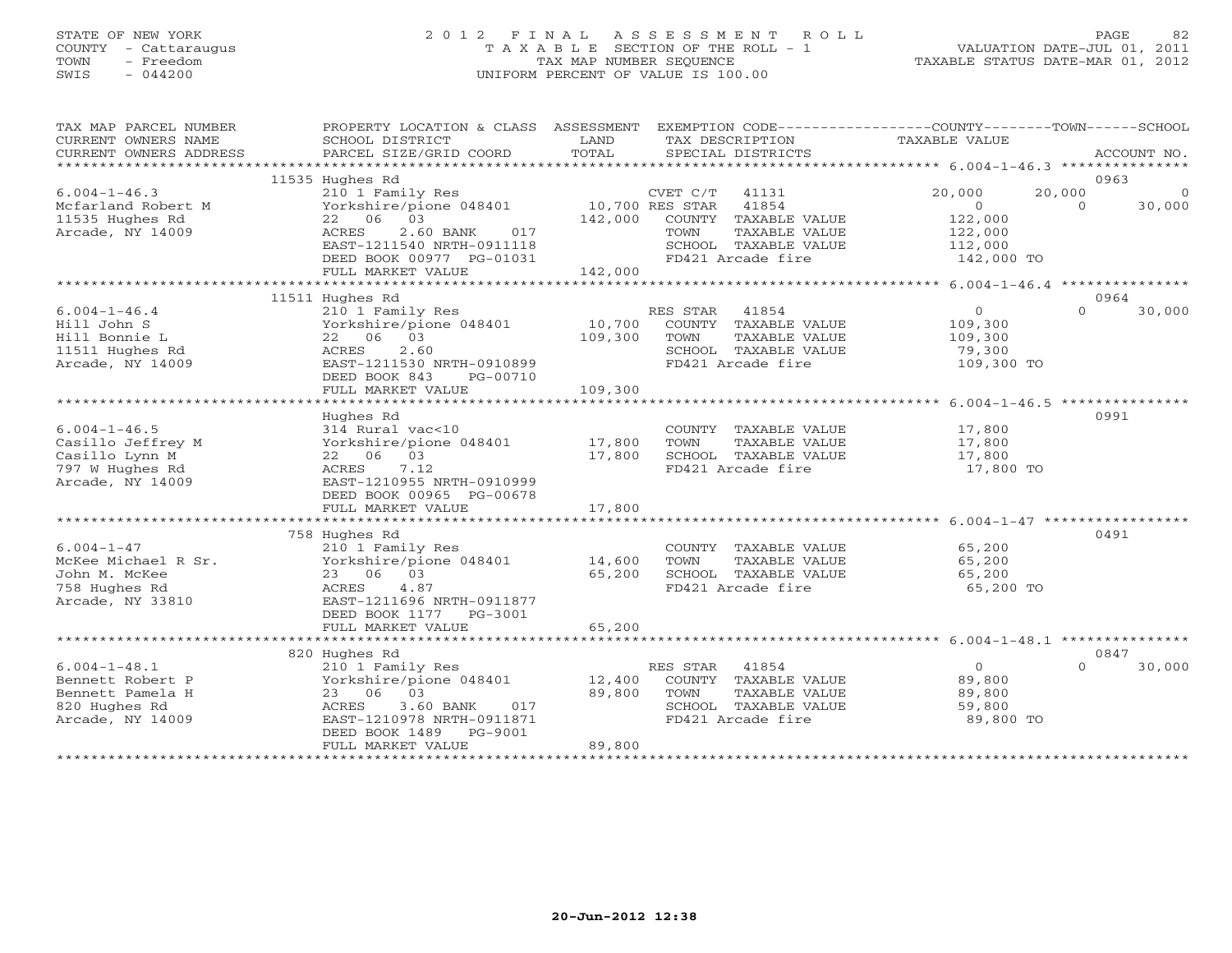# STATE OF NEW YORK 2 0 1 2 F I N A L A S S E S S M E N T R O L L PAGE 83 COUNTY - Cattaraugus T A X A B L E SECTION OF THE ROLL - 1 VALUATION DATE-JUL 01, 2011 TOWN - Freedom TAX MAP NUMBER SEQUENCE TAXABLE STATUS DATE-MAR 01, 2012 SWIS - 044200 UNIFORM PERCENT OF VALUE IS 100.00UNIFORM PERCENT OF VALUE IS 100.00

| TAX MAP PARCEL NUMBER<br>CURRENT OWNERS NAME | PROPERTY LOCATION & CLASS ASSESSMENT<br>SCHOOL DISTRICT | LAND              | EXEMPTION CODE-----------------COUNTY-------TOWN------SCHOOL<br>TAX DESCRIPTION | TAXABLE VALUE                                                   |                  |             |
|----------------------------------------------|---------------------------------------------------------|-------------------|---------------------------------------------------------------------------------|-----------------------------------------------------------------|------------------|-------------|
| CURRENT OWNERS ADDRESS                       | PARCEL SIZE/GRID COORD                                  | TOTAL             | SPECIAL DISTRICTS                                                               |                                                                 |                  | ACCOUNT NO. |
| *************************                    |                                                         |                   |                                                                                 |                                                                 |                  |             |
|                                              | 800 Hughes Rd                                           |                   |                                                                                 |                                                                 | 0965             |             |
| $6.004 - 1 - 48.2$                           | 210 1 Family Res                                        |                   | RES STAR<br>41854                                                               | $\overline{O}$                                                  | $\Omega$         | 30,000      |
| Prentice Brian L                             | Yorkshire/pione 048401                                  | 12,700            | COUNTY TAXABLE VALUE                                                            | 107,200                                                         |                  |             |
| Prentice Bonnie L                            | 23 06 03                                                | 107,200           | TAXABLE VALUE<br>TOWN                                                           | 107,200                                                         |                  |             |
| 800 Hughes Rd                                | 3.75<br>ACRES                                           |                   | SCHOOL TAXABLE VALUE                                                            | 77,200                                                          |                  |             |
| Arcade, NY 14009                             | EAST-1211212 NRTH-0911879                               |                   | FD421 Arcade fire                                                               | 107,200 TO                                                      |                  |             |
|                                              | DEED BOOK 846<br>PG-00841                               |                   |                                                                                 |                                                                 |                  |             |
|                                              | FULL MARKET VALUE                                       | 107,200           |                                                                                 |                                                                 |                  |             |
|                                              |                                                         |                   |                                                                                 |                                                                 |                  |             |
|                                              | 782 Hughes Rd                                           |                   |                                                                                 | $\Omega$                                                        | 0966<br>$\Omega$ |             |
| $6.004 - 1 - 48.3$                           | 210 1 Family Res                                        |                   | RES STAR<br>41854                                                               |                                                                 |                  | 30,000      |
| Kerlavage Michael                            | Yorkshire/pione 048401<br>23 06 03                      | 12,700<br>108,400 | COUNTY TAXABLE VALUE                                                            | 108,400                                                         |                  |             |
| Kerlavage Meryll                             | 3.75                                                    |                   | TOWN<br>TAXABLE VALUE<br>SCHOOL TAXABLE VALUE                                   | 108,400                                                         |                  |             |
| 782 Hughes Rd<br>Arcade, NY 14009            | ACRES<br>EAST-1211438 NRTH-0911887                      |                   | FD421 Arcade fire                                                               | 78,400<br>108,400 TO                                            |                  |             |
|                                              | DEED BOOK 00983 PG-00899                                |                   |                                                                                 |                                                                 |                  |             |
|                                              | FULL MARKET VALUE                                       | 108,400           |                                                                                 |                                                                 |                  |             |
|                                              |                                                         |                   |                                                                                 |                                                                 |                  |             |
|                                              | 832 Hughes Rd                                           |                   |                                                                                 |                                                                 | 0988             |             |
| $6.004 - 1 - 48.4$                           | 210 1 Family Res                                        |                   | RES STAR<br>41854                                                               | $\circ$                                                         | $\Omega$         | 30,000      |
| Leonard Robert                               | Yorkshire/pione 048401                                  | 13,400            | COUNTY TAXABLE VALUE                                                            | 134,000                                                         |                  |             |
| 832 W Hughes Rd                              | 23 06 03                                                | 134,000           | TOWN<br>TAXABLE VALUE                                                           | 134,000                                                         |                  |             |
| Arcade, NY 14009                             | Ff 255.00                                               |                   | SCHOOL TAXABLE VALUE                                                            | 104,000                                                         |                  |             |
|                                              | <b>ACRES</b><br>4.15 BANK<br>017                        |                   | FD421 Arcade fire                                                               | 134,000 TO                                                      |                  |             |
|                                              | EAST-1210734 NRTH-0911865                               |                   |                                                                                 |                                                                 |                  |             |
|                                              | DEED BOOK 00994 PG-00800                                |                   |                                                                                 |                                                                 |                  |             |
|                                              | FULL MARKET VALUE                                       | 134,000           |                                                                                 |                                                                 |                  |             |
|                                              | ************************                                | *************     |                                                                                 | ***********************************6.004-1-49.1 *************** |                  |             |
|                                              | 899 Eagle St                                            |                   |                                                                                 |                                                                 | 0285             |             |
| $6.004 - 1 - 49.1$                           | 210 1 Family Res                                        |                   | WVET C/T<br>41121                                                               | 12,000                                                          | 12,000           | $\Omega$    |
| Wiedemann Wayne                              | Yorkshire/pione 048401                                  |                   | 9,400 RES STAR<br>41854                                                         | $\overline{0}$                                                  | $\Omega$         | 30,000      |
| Wiedemann Olleen R                           | 23 06 03                                                |                   | 87,300 COUNTY TAXABLE VALUE                                                     | 75,300                                                          |                  |             |
| 899 Eagle St                                 | ACRES<br>1.85                                           |                   | TOWN<br>TAXABLE VALUE                                                           | 75,300                                                          |                  |             |
| Arcade, NY 14009                             | EAST-1210704 NRTH-0913995                               |                   | SCHOOL TAXABLE VALUE                                                            | 57,300                                                          |                  |             |
|                                              | DEED BOOK 00960 PG-00315                                |                   | FD421 Arcade fire                                                               | 87,300 TO                                                       |                  |             |
|                                              | FULL MARKET VALUE<br>*********************************  | 87,300            |                                                                                 |                                                                 |                  |             |
|                                              | 849 Eagle St                                            |                   |                                                                                 |                                                                 | 0767             |             |
| $6.004 - 1 - 49.2$                           | 113 Cattle farm                                         |                   | COUNTY TAXABLE VALUE                                                            | 170,100                                                         |                  |             |
| Faye-De LLC                                  | Yorkshire/pione 048401                                  | 167,100           | TOWN<br>TAXABLE VALUE                                                           | 170,100                                                         |                  |             |
| 6991 McElroy Rd                              | 23 06 03                                                | 170,100           | SCHOOL TAXABLE VALUE                                                            | 170,100                                                         |                  |             |
| Bliss, NY 14024                              | ACRES 156.19                                            |                   | FD421 Arcade fire                                                               | 170,100 TO                                                      |                  |             |
|                                              | EAST-1212844 NRTH-0913335                               |                   |                                                                                 |                                                                 |                  |             |
|                                              | DEED BOOK 1023<br>PG-1153                               |                   |                                                                                 |                                                                 |                  |             |
|                                              | FULL MARKET VALUE                                       | 170,100           |                                                                                 |                                                                 |                  |             |
|                                              |                                                         |                   |                                                                                 |                                                                 |                  |             |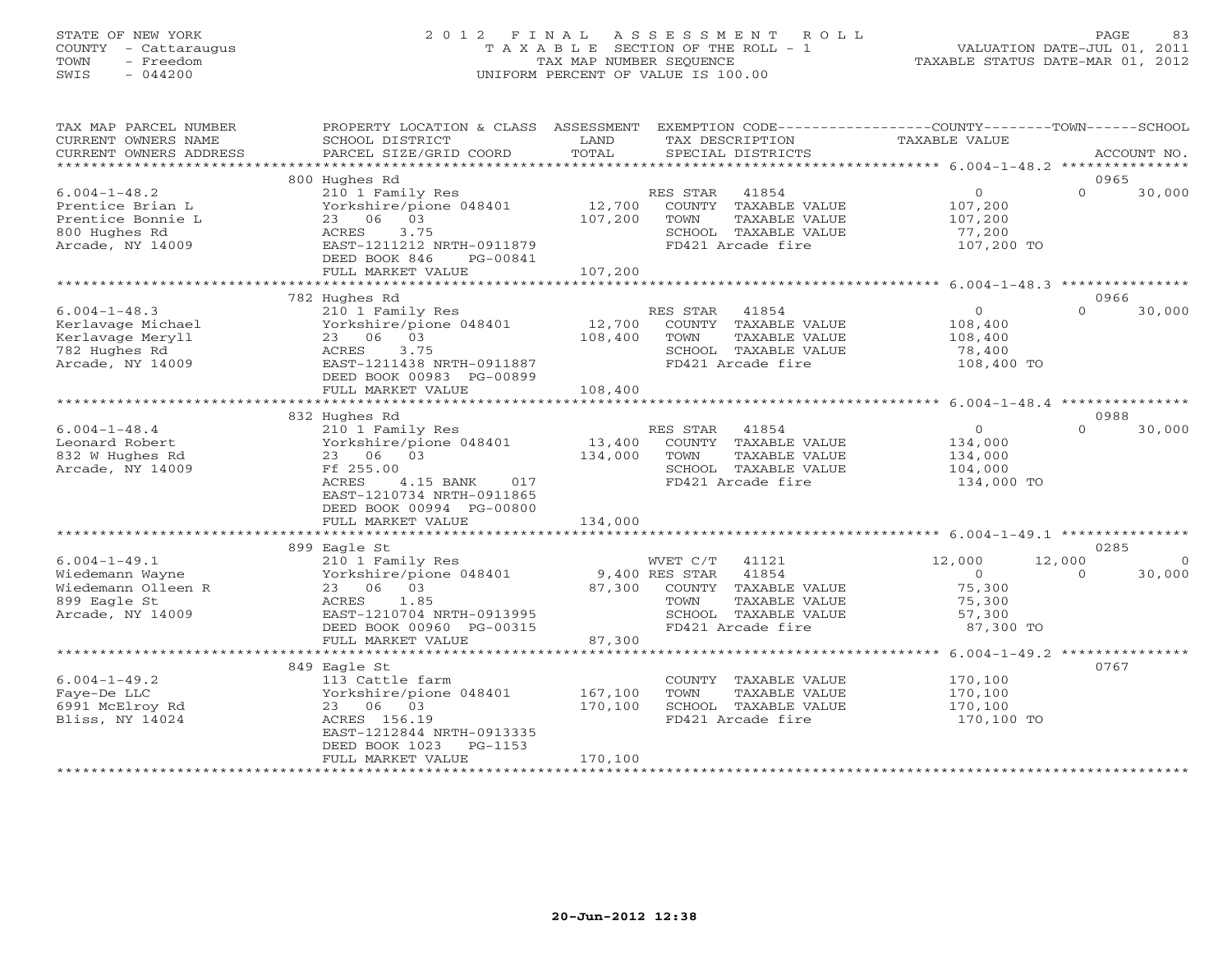# STATE OF NEW YORK 2 0 1 2 F I N A L A S S E S S M E N T R O L L PAGE 84 COUNTY - Cattaraugus T A X A B L E SECTION OF THE ROLL - 1 VALUATION DATE-JUL 01, 2011 TOWN - Freedom TAX MAP NUMBER SEQUENCE TAXABLE STATUS DATE-MAR 01, 2012 SWIS - 044200 UNIFORM PERCENT OF VALUE IS 100.00UNIFORM PERCENT OF VALUE IS 100.00

| TAX MAP PARCEL NUMBER<br>CURRENT OWNERS NAME                                                          | PROPERTY LOCATION & CLASS ASSESSMENT<br>SCHOOL DISTRICT                                                                                                                            | LAND<br>TOTAL               | EXEMPTION CODE----------------COUNTY-------TOWN------SCHOOL<br>TAX DESCRIPTION                                  | TAXABLE VALUE                                                | ACCOUNT NO.              |
|-------------------------------------------------------------------------------------------------------|------------------------------------------------------------------------------------------------------------------------------------------------------------------------------------|-----------------------------|-----------------------------------------------------------------------------------------------------------------|--------------------------------------------------------------|--------------------------|
| CURRENT OWNERS ADDRESS<br>*************************                                                   | PARCEL SIZE/GRID COORD                                                                                                                                                             |                             | SPECIAL DISTRICTS                                                                                               |                                                              |                          |
|                                                                                                       | 889 Eagle St                                                                                                                                                                       |                             |                                                                                                                 |                                                              | 1138                     |
| $6.004 - 1 - 49.3$<br>Groff Frederick C<br>Groff Delnora<br>889 Eagle St<br>Arcade, NY 14009          | 210 1 Family Res<br>Yorkshire/pione 048401<br>23 06 03<br>Life Use<br>FRNT 126.80 DPTH 263.00<br>EAST-1210885 NRTH-0914232<br>DEED BOOK 00936 PG-00582<br>FULL MARKET VALUE        | 7,900<br>79,100<br>79,100   | SR STAR<br>41834<br>COUNTY TAXABLE VALUE<br>TOWN<br>TAXABLE VALUE<br>SCHOOL TAXABLE VALUE<br>FD421 Arcade fire  | $\overline{0}$<br>79,100<br>79,100<br>16,900<br>79,100 TO    | 62,200<br>$\Omega$       |
|                                                                                                       |                                                                                                                                                                                    |                             |                                                                                                                 |                                                              |                          |
|                                                                                                       | 895 Eagle St                                                                                                                                                                       |                             |                                                                                                                 |                                                              | 1156                     |
| $6.004 - 1 - 49.4$<br>Paluch Leonard<br>26 Milton Ave<br>West Seneca, NY 14224                        | 312 Vac w/imprv<br>Yorkshire/pione 048401 34,500<br>23 06 03<br>ACRES 28.15<br>EAST-1210940 NRTH-0913172<br>DEED BOOK 00928 PG-00655<br>FULL MARKET VALUE                          | 38,500<br>38,500            | COUNTY TAXABLE VALUE<br>TAXABLE VALUE<br>TOWN<br>SCHOOL TAXABLE VALUE<br>FD421 Arcade fire                      | 38,500<br>38,500<br>38,500<br>38,500 TO                      |                          |
|                                                                                                       | *************************                                                                                                                                                          | *************               |                                                                                                                 |                                                              |                          |
|                                                                                                       | 873 Eagle St                                                                                                                                                                       |                             |                                                                                                                 |                                                              | 0424                     |
| $6.004 - 1 - 50$<br>Frazier Dennis<br>Siddle Amy<br>873 Eagle St<br>Arcade, NY 14009                  | 210 1 Family Res<br>Yorkshire/pione 048401<br>24 06 03<br>FRNT 170.00 DPTH 110.00<br>EAST-1211149 NRTH-0914573<br>DEED BOOK 5354 PG-2001<br>FULL MARKET VALUE                      | 7,400<br>71,200<br>71,200   | RES STAR<br>41854<br>COUNTY TAXABLE VALUE<br>TOWN<br>TAXABLE VALUE<br>SCHOOL TAXABLE VALUE<br>FD421 Arcade fire | 0<br>71,200<br>71,200<br>41,200<br>71,200 TO                 | 30,000<br>$\Omega$       |
|                                                                                                       | ******************************                                                                                                                                                     |                             |                                                                                                                 |                                                              |                          |
| $6.004 - 1 - 51.1$<br>Faye-De, LLC<br>6991 McElroy Rd<br>Bliss, NY 14024<br>MAY BE SUBJECT TO PAYMENT | 849 Eagle St<br>112 Dairy farm<br>Yorkshire/pione 048401<br>23/24 06 03<br>ACRES 203.85<br>EAST-1212557 NRTH-0915550<br>DEED BOOK 13420 PG-6004                                    | 183,200<br>227,000          | AG DIST<br>41720<br>COUNTY TAXABLE VALUE<br>TOWN<br>TAXABLE VALUE<br>SCHOOL TAXABLE VALUE<br>FD421 Arcade fire  | 83,358<br>143,642<br>143,642<br>143,642<br>227,000 TO        | 0060<br>83,358<br>83,358 |
| UNDER AGDIST LAW TIL 2016                                                                             | FULL MARKET VALUE                                                                                                                                                                  | 227,000                     |                                                                                                                 |                                                              |                          |
|                                                                                                       | 757 Eagle St                                                                                                                                                                       |                             |                                                                                                                 |                                                              | 1132                     |
| $6.004 - 1 - 51.2$<br>Bliss Mark D<br>Bliss Dawn M<br>757 Eagle St<br>Arcade, NY 14009                | 210 1 Family Res<br>Yorkshire/pione 048401<br>03<br>24 06<br>FRNT 120.00 DPTH 220.41<br>BANK<br>017<br>EAST-1212745 NRTH-0917007<br>DEED BOOK 1009<br>PG-1176<br>FULL MARKET VALUE | 7,700<br>116,800<br>116,800 | 41854<br>RES STAR<br>COUNTY TAXABLE VALUE<br>TAXABLE VALUE<br>TOWN<br>SCHOOL TAXABLE VALUE<br>FD421 Arcade fire | $\overline{0}$<br>116,800<br>116,800<br>86,800<br>116,800 TO | $\Omega$<br>30,000       |
|                                                                                                       |                                                                                                                                                                                    |                             |                                                                                                                 |                                                              |                          |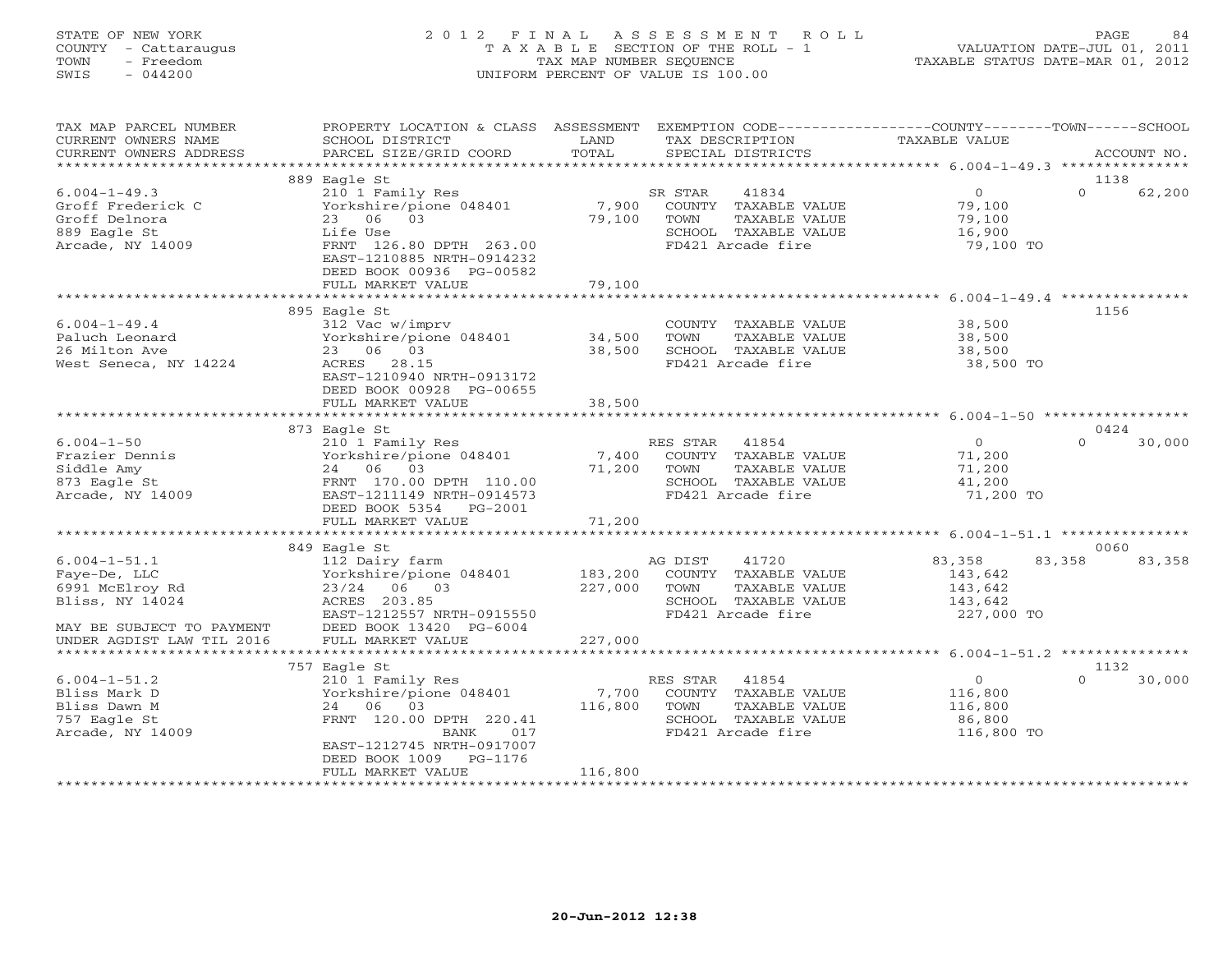# STATE OF NEW YORK 2 0 1 2 F I N A L A S S E S S M E N T R O L L PAGE 85 COUNTY - Cattaraugus T A X A B L E SECTION OF THE ROLL - 1 VALUATION DATE-JUL 01, 2011 TOWN - Freedom TAX MAP NUMBER SEQUENCE TAXABLE STATUS DATE-MAR 01, 2012 SWIS - 044200 UNIFORM PERCENT OF VALUE IS 100.00

| TAX MAP PARCEL NUMBER<br>CURRENT OWNERS NAME<br>CURRENT OWNERS ADDRESS                                | PROPERTY LOCATION & CLASS ASSESSMENT EXEMPTION CODE---------------COUNTY-------TOWN------SCHOOL<br>SCHOOL DISTRICT<br>PARCEL SIZE/GRID COORD                                                       | LAND<br>TOTAL                | TAX DESCRIPTION<br>SPECIAL DISTRICTS                                                                           | TAXABLE VALUE                                                   | ACCOUNT NO.                                  |
|-------------------------------------------------------------------------------------------------------|----------------------------------------------------------------------------------------------------------------------------------------------------------------------------------------------------|------------------------------|----------------------------------------------------------------------------------------------------------------|-----------------------------------------------------------------|----------------------------------------------|
|                                                                                                       |                                                                                                                                                                                                    |                              |                                                                                                                |                                                                 |                                              |
| $6.004 - 1 - 51.3$<br>Ward Scott F<br>803 Eagle St<br>Arcade, NY 14009                                | 803 Eagle St<br>210 1 Family Res<br>Yorkshire/pione 048401<br>24 06 03<br>FRNT 180.00 DPTH 160.00<br>EAST-1212357 NRTH-0915878<br>DEED BOOK 1740 PG-7001<br>FULL MARKET VALUE                      | 7,800<br>82,500<br>82,500    | 41834<br>SR STAR<br>COUNTY TAXABLE VALUE<br>TOWN<br>TAXABLE VALUE<br>SCHOOL TAXABLE VALUE<br>FD421 Arcade fire | $\Omega$<br>82,500<br>82,500<br>20,300<br>82,500 TO             | 1133<br>$\Omega$<br>62,200                   |
|                                                                                                       |                                                                                                                                                                                                    |                              |                                                                                                                |                                                                 |                                              |
| $6.004 - 1 - 51.4$<br>Bliss Stephen R<br>Bliss Patricia<br>819 Eagle St<br>Arcade, NY 14009           | 819 Eagle St<br>270 Mfg housing<br>Yorkshire/pione 048401<br>24 06<br>03<br>FRNT 141.27 DPTH 153.10<br>EAST-1212096 NRTH-0915563<br>DEED BOOK 00918 PG-00196                                       | 7,600<br>39,200<br>39,200    | RES STAR 41854<br>COUNTY TAXABLE VALUE<br>TOWN<br>TAXABLE VALUE<br>SCHOOL TAXABLE VALUE<br>FD421 Arcade fire   | $\overline{0}$<br>39,200<br>39,200<br>9,200<br>39,200 TO        | 1134<br>$\Omega$<br>30,000                   |
|                                                                                                       | FULL MARKET VALUE                                                                                                                                                                                  |                              |                                                                                                                |                                                                 |                                              |
| $6.004 - 1 - 51.5$<br>Bliss Steven R<br>Bliss Patricia A<br>819 Eagle St<br>Aracade, NY 14009         | Eagle St<br>314 Rural vac<10<br>Yorkshire/pione 048401<br>23/24 06 03<br>2.35<br>ACRES<br>EAST-1212269 NRTH-0915639<br>DEED BOOK 13420 PG-6004                                                     | 10,300<br>10,300             | COUNTY TAXABLE VALUE<br>TAXABLE VALUE<br>TOWN<br>SCHOOL TAXABLE VALUE<br>FD421 Arcade fire                     | 10,300<br>10,300<br>10,300<br>10,300 TO                         | 1569                                         |
|                                                                                                       | FULL MARKET VALUE                                                                                                                                                                                  | 10,300                       |                                                                                                                |                                                                 |                                              |
|                                                                                                       |                                                                                                                                                                                                    |                              |                                                                                                                |                                                                 |                                              |
| $13.002 - 1 - 1.1$<br>Aronson Josephine R<br>11520 Bixby Hill Rd<br>Arcade, NY 14009-1701             | 11520 Bixby Hill Rd<br>555 Ridng stable 648401 MG DIST 41720<br>Yorkshire/pione 048401 75,800 TMP GHOUSE 42120<br>22 06 04<br>ACRES 95.20<br>EAST-1191118 NRTH-0910829<br>DEED BOOK 00414 PG-00550 |                              | 304,300 COUNTY TAXABLE VALUE<br>TOWN<br>TAXABLE VALUE<br>SCHOOL TAXABLE VALUE<br>FD422 Delevan fire            | 42,864<br>78,900<br>182,536<br>182,536<br>182,536<br>304,300 TO | 0020<br>42,864<br>42,864<br>78,900<br>78,900 |
|                                                                                                       | FULL MARKET VALUE                                                                                                                                                                                  | 304,300                      |                                                                                                                |                                                                 |                                              |
|                                                                                                       |                                                                                                                                                                                                    |                              |                                                                                                                |                                                                 |                                              |
| $13.002 - 1 - 1.2$<br>Aronson Barney P<br>Aronson Charlene<br>11522 Bixby Hill Rd<br>Arcade, NY 14009 | 11522 Bixby Hill Rd<br>210 1 Family Res<br>Yorkshire/pione 048401<br>22 06 04<br>5.00<br>ACRES<br>EAST-1190174 NRTH-0911136<br>DEED BOOK 00977 PG-00684<br>FULL MARKET VALUE                       | 14,800<br>275,600<br>275,600 | RES STAR 41854<br>COUNTY TAXABLE VALUE<br>TOWN<br>TAXABLE VALUE<br>SCHOOL TAXABLE VALUE<br>FD422 Delevan fire  | $\overline{0}$<br>275,600<br>275,600<br>245,600<br>275,600 TO   | 1329<br>$\cap$<br>30,000                     |
|                                                                                                       |                                                                                                                                                                                                    |                              |                                                                                                                |                                                                 |                                              |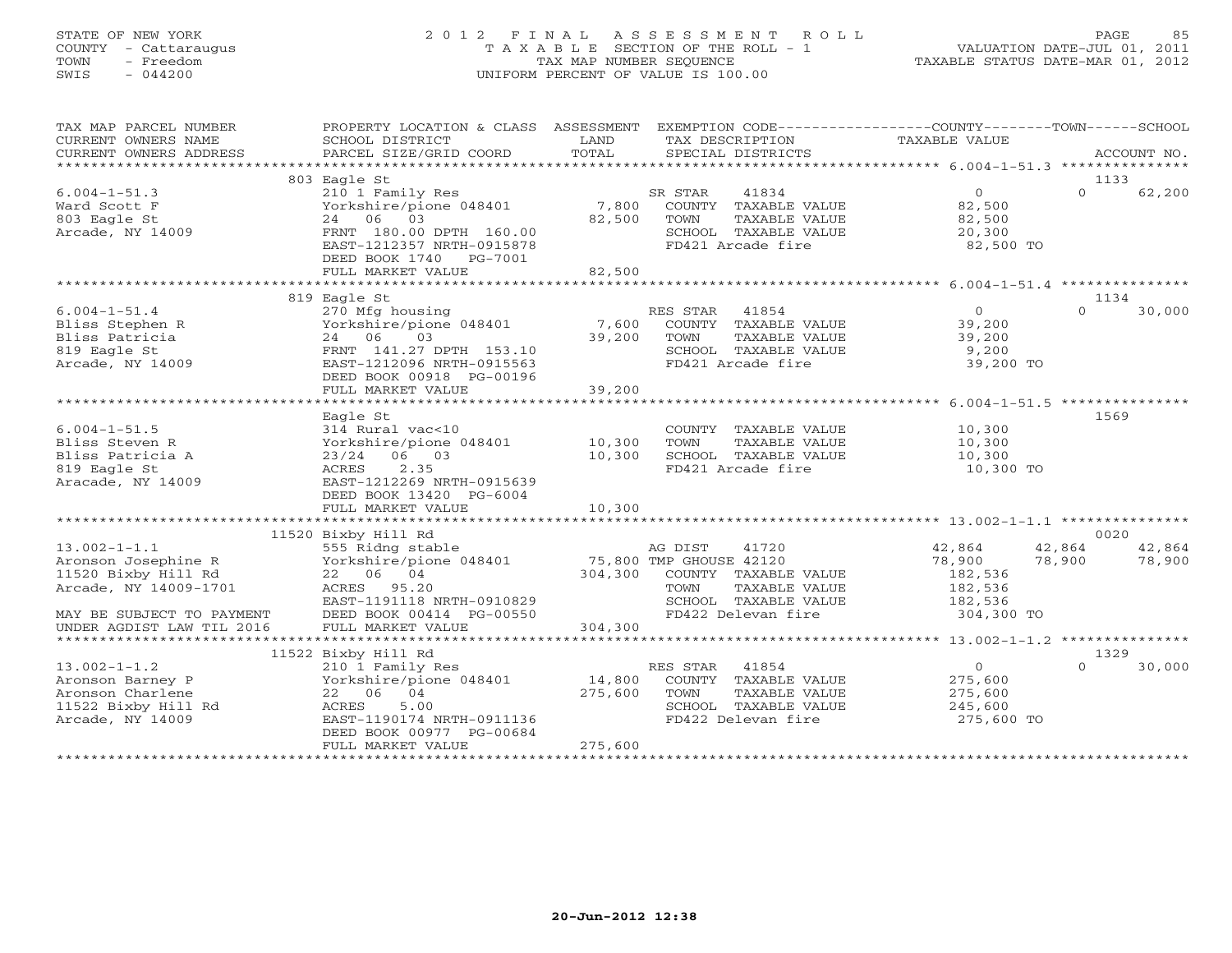# STATE OF NEW YORK 2 0 1 2 F I N A L A S S E S S M E N T R O L L PAGE 86 COUNTY - Cattaraugus T A X A B L E SECTION OF THE ROLL - 1 VALUATION DATE-JUL 01, 2011 TOWN - Freedom TAX MAP NUMBER SEQUENCE TAXABLE STATUS DATE-MAR 01, 2012 SWIS - 044200 UNIFORM PERCENT OF VALUE IS 100.00UNIFORM PERCENT OF VALUE IS 100.00

| TAX MAP PARCEL NUMBER<br>CURRENT OWNERS NAME                                                        | PROPERTY LOCATION & CLASS ASSESSMENT EXEMPTION CODE----------------COUNTY-------TOWN------SCHOOL<br>SCHOOL DISTRICT                                                  | LAND              | TAX DESCRIPTION                                                                                                         | TAXABLE VALUE                                                 |                          |
|-----------------------------------------------------------------------------------------------------|----------------------------------------------------------------------------------------------------------------------------------------------------------------------|-------------------|-------------------------------------------------------------------------------------------------------------------------|---------------------------------------------------------------|--------------------------|
| CURRENT OWNERS ADDRESS                                                                              | PARCEL SIZE/GRID COORD                                                                                                                                               | TOTAL             | SPECIAL DISTRICTS                                                                                                       |                                                               | ACCOUNT NO.              |
|                                                                                                     | 11406 Bixby Hill Rd                                                                                                                                                  |                   |                                                                                                                         |                                                               | 0021                     |
| $13.002 - 1 - 2.1$<br>Kropczynski Michael<br>11406 Bixby Hill Rd<br>Delevan, NY 14042               | 240 Rural res<br>Yorkshire/pione 048401<br>22/30 06<br>04<br>ACRES 14.00 BANK 017<br>EAST-1189605 NRTH-0908867<br>DEED BOOK 7883 PG-4001                             | 139,000           | 41854<br>RES STAR<br>24,600 COUNTY TAXABLE VALUE<br>TOWN<br>TAXABLE VALUE<br>SCHOOL TAXABLE VALUE<br>FD422 Delevan fire | $\circ$<br>139,000<br>139,000<br>109,000<br>139,000 TO        | $\cap$<br>30,000         |
|                                                                                                     | FULL MARKET VALUE                                                                                                                                                    | 139,000           |                                                                                                                         |                                                               |                          |
|                                                                                                     |                                                                                                                                                                      |                   |                                                                                                                         |                                                               |                          |
| $13.002 - 1 - 2.2$<br>Smith Francis J<br>Smith Robin L<br>PO Box 411<br>Delevan, NY 14042           | 11415 Bixby Hill Rd<br>210 1 Family Res<br>Yorkshire/pione 048401<br>30 06 04<br>Ff 261.50<br>ACRES<br>7.70<br>EAST-1188309 NRTH-0909765<br>DEED BOOK 00969 PG-00682 | 18,500<br>106,500 | RES STAR 41854<br>COUNTY TAXABLE VALUE<br>TOWN<br>TAXABLE VALUE<br>SCHOOL TAXABLE VALUE<br>FD422 Delevan fire           | $\overline{0}$<br>106,500<br>106,500<br>76,500<br>106,500 TO  | 1300<br>$\cap$<br>30,000 |
|                                                                                                     | FULL MARKET VALUE                                                                                                                                                    | 106,500           |                                                                                                                         |                                                               |                          |
|                                                                                                     |                                                                                                                                                                      |                   |                                                                                                                         |                                                               |                          |
|                                                                                                     | 11412 Bixby Hill Rd                                                                                                                                                  |                   |                                                                                                                         |                                                               | 1308                     |
| $13.002 - 1 - 2.3$<br>Marek Joseph S Jr<br>PO Box 945<br>Arcade, NY 14009                           | 240 Rural res<br>Yorkshire/pione 048401 49,700 COUNTY TAXABLE VALUE<br>22 06 04<br>ACRES 53.40<br>EAST-1191058 NRTH-0909475<br>DEED BOOK 1002 PG-334                 | 146,400           | 41854<br>RES STAR<br>TAXABLE VALUE<br>TOWN<br>SCHOOL TAXABLE VALUE<br>FD422 Delevan fire                                | $\overline{0}$<br>146,400<br>146,400<br>116,400<br>146,400 TO | 30,000<br>$\cap$         |
|                                                                                                     | FULL MARKET VALUE                                                                                                                                                    | 146,400           |                                                                                                                         |                                                               |                          |
|                                                                                                     |                                                                                                                                                                      |                   |                                                                                                                         |                                                               | 1309                     |
| $13.002 - 1 - 2.4$<br>Aronson Barney<br>Aronson Charlene<br>11520 Bixby Hill Rd<br>Arcade, NY 14009 | Bixby Hill Rd<br>105 Vac farmland<br>Yorkshire/pione 048401<br>30 06 04<br>ACRES 11.50<br>EAST-1188276 NRTH-0911112<br>DEED BOOK 00976 PG-01024                      | 20,600<br>20,600  | AG DIST<br>41720<br>COUNTY TAXABLE VALUE<br>TOWN<br>TAXABLE VALUE<br>SCHOOL TAXABLE VALUE<br>FD422 Delevan fire         | 15,893<br>4,707<br>4,707<br>4,707<br>20,600 TO                | 15,893<br>15,893         |
| MAY BE SUBJECT TO PAYMENT<br>UNDER AGDIST LAW TIL 2016                                              | FULL MARKET VALUE                                                                                                                                                    | 20,600            |                                                                                                                         |                                                               |                          |
|                                                                                                     |                                                                                                                                                                      |                   |                                                                                                                         |                                                               |                          |
| $13.002 - 1 - 2.5$                                                                                  | 11455 Bixby Hill Rd<br>210 1 Family Res                                                                                                                              |                   | RES STAR<br>41854                                                                                                       | 0                                                             | 1313<br>30,000<br>$\cap$ |
| Beaudoin Norman<br>Beaudoin Cecile P<br>PO Box 204<br>Arcade, NY 14009                              | Yorkshire/pione 048401 17,300 COUNTY TAXABLE VALUE<br>30 06 04<br>6.70<br>ACRES<br>EAST-1188290 NRTH-0910398<br>DEED BOOK 00973 PG-00859                             | 181,000           | TOWN<br>TAXABLE VALUE<br>SCHOOL TAXABLE VALUE<br>FD422 Delevan fire                                                     | 181,000<br>181,000<br>151,000<br>181,000 TO                   |                          |
|                                                                                                     | FULL MARKET VALUE                                                                                                                                                    | 181,000           |                                                                                                                         |                                                               |                          |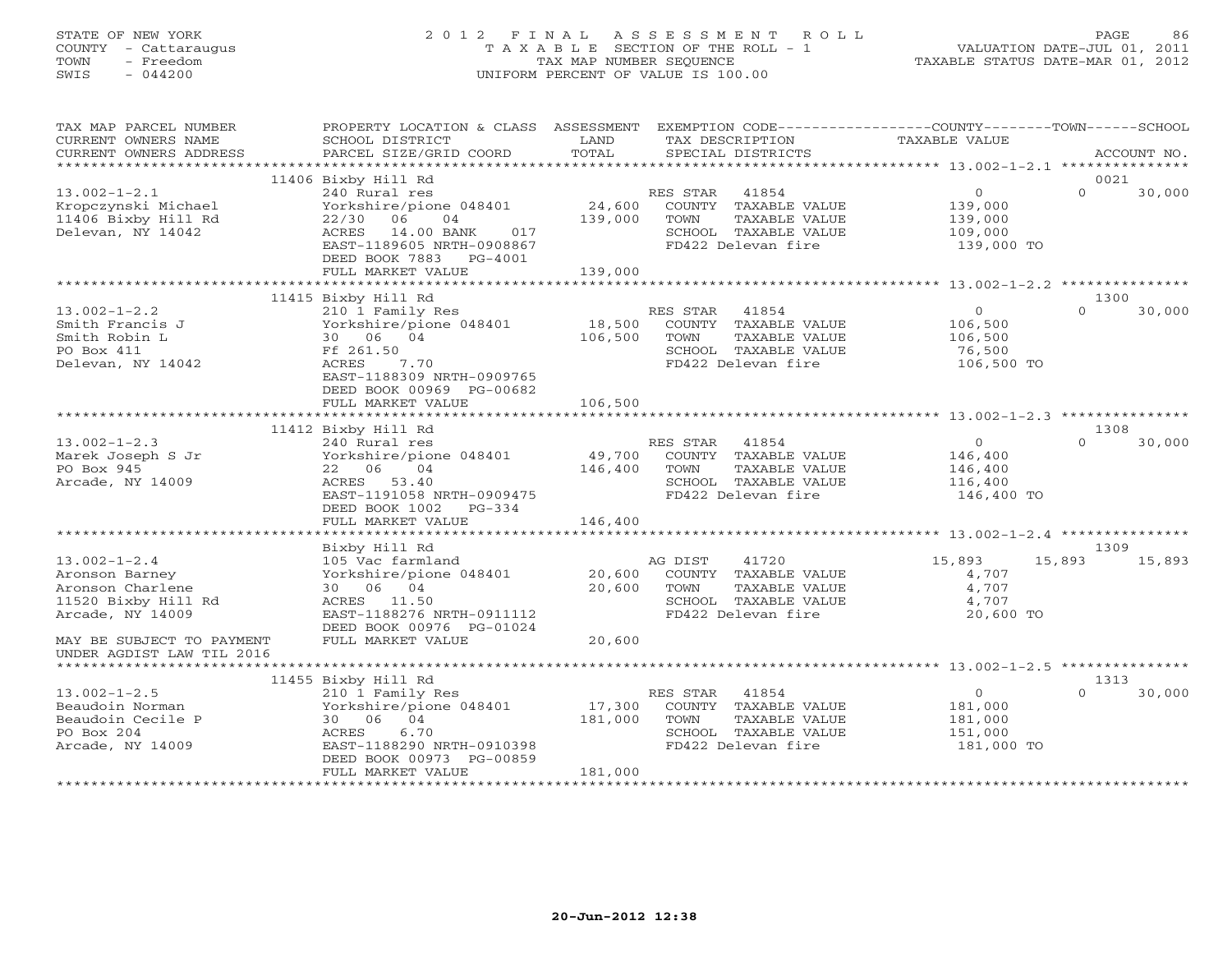# STATE OF NEW YORK 2 0 1 2 F I N A L A S S E S S M E N T R O L L PAGE 87 COUNTY - Cattaraugus T A X A B L E SECTION OF THE ROLL - 1 VALUATION DATE-JUL 01, 2011 TOWN - Freedom TAX MAP NUMBER SEQUENCE TAXABLE STATUS DATE-MAR 01, 2012 SWIS - 044200 UNIFORM PERCENT OF VALUE IS 100.00UNIFORM PERCENT OF VALUE IS 100.00

| TAX MAP PARCEL NUMBER<br>CURRENT OWNERS NAME | PROPERTY LOCATION & CLASS ASSESSMENT<br>SCHOOL DISTRICT | LAND              | EXEMPTION CODE-----------------COUNTY-------TOWN------SCHOOL<br>TAX DESCRIPTION | TAXABLE VALUE      |                    |
|----------------------------------------------|---------------------------------------------------------|-------------------|---------------------------------------------------------------------------------|--------------------|--------------------|
| CURRENT OWNERS ADDRESS                       | PARCEL SIZE/GRID COORD                                  | TOTAL             | SPECIAL DISTRICTS                                                               |                    | ACCOUNT NO.        |
| ******************************               | Bixby Hill Rd                                           |                   |                                                                                 |                    | 1314               |
| $13.002 - 1 - 2.6$                           | 322 Rural vac>10                                        |                   | COUNTY TAXABLE VALUE                                                            | 23,200             |                    |
| Beaudoin Norman                              | Yorkshire/pione 048401                                  | 23,200            | TOWN<br>TAXABLE VALUE                                                           | 23,200             |                    |
| PO Box 204                                   | 30 06 04                                                | 23,200            | SCHOOL TAXABLE VALUE                                                            | 23,200             |                    |
| Arcade, NY 14009                             | Ff 406.50<br>ACRES 11.95                                |                   | FD422 Delevan fire                                                              | 23,200 TO          |                    |
|                                              | EAST-1188305 NRTH-0910090<br>DEED BOOK 00982 PG-00380   |                   |                                                                                 |                    |                    |
|                                              | FULL MARKET VALUE                                       | 23,200            |                                                                                 |                    |                    |
|                                              |                                                         |                   |                                                                                 |                    |                    |
|                                              | 11511 Bixby Hill Rd                                     |                   |                                                                                 |                    | 1315               |
| $13.002 - 1 - 2.7$                           | 240 Rural res                                           |                   | 41854<br>RES STAR                                                               | $\overline{0}$     | 30,000<br>$\Omega$ |
| Fehringer Paul A                             | Yorkshire/pione 048401                                  | 23,100            | COUNTY TAXABLE VALUE                                                            | 132,300            |                    |
| Fehringer Beverly                            | 30 06 04                                                | 132,300           | TOWN<br>TAXABLE VALUE                                                           | 132,300            |                    |
| 11511 Bixby Hill Rd                          | ACRES 11.80                                             |                   | SCHOOL TAXABLE VALUE                                                            | 102,300            |                    |
| Delevan, NY 14042                            | EAST-1188286 NRTH-0910715<br>DEED BOOK 00973 PG-00978   |                   | FD422 Delevan fire                                                              | 132,300 TO         |                    |
|                                              | FULL MARKET VALUE                                       | 132,300           |                                                                                 |                    |                    |
|                                              |                                                         |                   |                                                                                 |                    |                    |
|                                              | 11442 Bixby Hill Rd                                     |                   |                                                                                 |                    | 1399               |
| $13.002 - 1 - 2.8$                           | 270 Mfg housing                                         |                   | COUNTY TAXABLE VALUE                                                            | 69,500             |                    |
| Roll Vanessa G                               | Yorkshire/pione 048401                                  | 47,700            | TOWN<br>TAXABLE VALUE                                                           | 69,500             |                    |
| PO Box 5                                     | ACRES 49.70                                             | 69,500            | SCHOOL TAXABLE VALUE                                                            | 69,500             |                    |
| Freedom, NY 14065                            | EAST-1191031 NRTH-0910040<br>DEED BOOK 5683 PG-5003     |                   | FD422 Delevan fire                                                              | 69,500 TO          |                    |
|                                              | FULL MARKET VALUE                                       | 69,500            |                                                                                 |                    |                    |
|                                              |                                                         |                   |                                                                                 |                    |                    |
|                                              | 11334 Bixby Hill Rd                                     |                   |                                                                                 |                    | 0602               |
| $13.002 - 1 - 3.1$                           | 270 Mfg housing                                         |                   | COUNTY TAXABLE VALUE                                                            | 118,900            |                    |
| Borth Michael F<br>Borth Michelle            | Yorkshire/pione 048401<br>22 06 04                      | 91,000<br>118,900 | TOWN<br>TAXABLE VALUE<br>SCHOOL TAXABLE VALUE                                   | 118,900<br>118,900 |                    |
| 13546 Stage Rd                               | Ff 348.14                                               |                   | FD422 Delevan fire                                                              | 118,900 TO         |                    |
| Akron, NY 14001                              | ACRES 121.40                                            |                   |                                                                                 |                    |                    |
|                                              | EAST-1191614 NRTH-0908372                               |                   |                                                                                 |                    |                    |
|                                              | DEED BOOK 00931 PG-00241                                |                   |                                                                                 |                    |                    |
|                                              | FULL MARKET VALUE                                       | 118,900           |                                                                                 |                    |                    |
|                                              |                                                         |                   |                                                                                 |                    |                    |
|                                              | 11256 Bixby Hill Rd                                     |                   |                                                                                 |                    | 1050               |
| $13.002 - 1 - 3.2$                           | 557 Outdr sport                                         |                   | COUNTY TAXABLE VALUE                                                            | 61,800             |                    |
| Raiders Mc Inc                               | Yorkshire/pione 048401                                  | 14,600            | TOWN<br>TAXABLE VALUE                                                           | 61,800             |                    |
| PO Box 61                                    | 22 06 04                                                | 61,800            | SCHOOL TAXABLE VALUE                                                            | 61,800             |                    |
| Delevan, NY 14042                            | 4.90<br>ACRES                                           |                   | FD422 Delevan fire                                                              | 61,800 TO          |                    |
|                                              | EAST-1189480 NRTH-0907419                               |                   |                                                                                 |                    |                    |
|                                              | DEED BOOK 888<br>PG-00767<br>FULL MARKET VALUE          | 61,800            |                                                                                 |                    |                    |
|                                              |                                                         |                   |                                                                                 |                    |                    |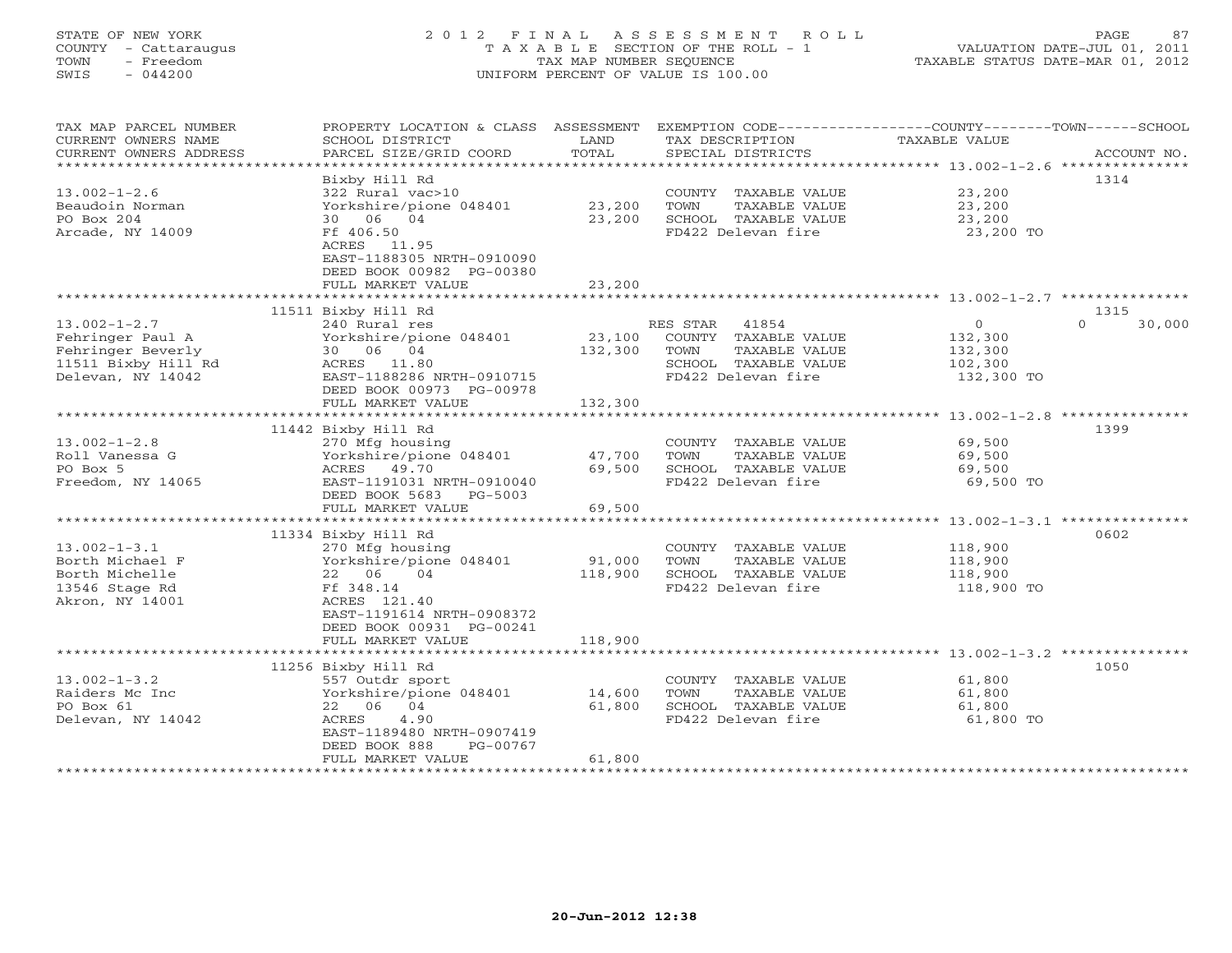# STATE OF NEW YORK 2 0 1 2 F I N A L A S S E S S M E N T R O L L PAGE 88 COUNTY - Cattaraugus T A X A B L E SECTION OF THE ROLL - 1 VALUATION DATE-JUL 01, 2011 TOWN - Freedom TAX MAP NUMBER SEQUENCE TAXABLE STATUS DATE-MAR 01, 2012 SWIS - 044200 UNIFORM PERCENT OF VALUE IS 100.00UNIFORM PERCENT OF VALUE IS 100.00

| TAX MAP PARCEL NUMBER<br>CURRENT OWNERS NAME<br>CURRENT OWNERS ADDRESS            | PROPERTY LOCATION & CLASS ASSESSMENT<br>SCHOOL DISTRICT<br>PARCEL SIZE/GRID COORD                                                                                             | LAND<br>TOTAL              | EXEMPTION CODE-----------------COUNTY-------TOWN------SCHOOL<br>TAX DESCRIPTION<br>SPECIAL DISTRICTS | TAXABLE VALUE                           | ACCOUNT NO.                  |
|-----------------------------------------------------------------------------------|-------------------------------------------------------------------------------------------------------------------------------------------------------------------------------|----------------------------|------------------------------------------------------------------------------------------------------|-----------------------------------------|------------------------------|
| $13.002 - 1 - 3.4$<br>Borth Karen A<br>7553 Scotland Rd<br>Akron, NY 14009        | 11272 Bixby Hill Rd<br>314 Rural vac<10<br>Yorkshire/pione 048401<br>22 06 04<br>4.90<br>ACRES<br>EAST-1189467 NRTH-0907664<br>DEED BOOK 6652<br>PG-5002<br>FULL MARKET VALUE | 14,600<br>14,600<br>14,600 | COUNTY TAXABLE VALUE<br>TOWN<br>TAXABLE VALUE<br>SCHOOL TAXABLE VALUE<br>FD422 Delevan fire          | 14,600<br>14,600<br>14,600<br>14,600 TO | 1059                         |
|                                                                                   |                                                                                                                                                                               |                            |                                                                                                      |                                         |                              |
| $13.002 - 1 - 3.5$<br>Atzrott Sonja L<br>11296 Bixby Hill Rd<br>Delevan, NY 14042 | 11294 Bixby Hill Rd<br>270 Mfg housing<br>Yorkshire/pione 048401<br>22 06 04<br>FRNT 228.00 DPTH 176.30<br>EAST-1189130 NRTH-0907894<br>DEED BOOK 1002 PG-567                 | 8,000<br>34,400            | COUNTY TAXABLE VALUE<br>TOWN<br>TAXABLE VALUE<br>SCHOOL TAXABLE VALUE<br>FD422 Delevan fire          | 34,400<br>34,400<br>34,400<br>34,400 TO | 1081                         |
|                                                                                   | FULL MARKET VALUE                                                                                                                                                             | 34,400                     |                                                                                                      |                                         |                              |
|                                                                                   |                                                                                                                                                                               |                            |                                                                                                      |                                         |                              |
| $13.002 - 1 - 3.6$                                                                | 11346 Bixby Hill Rd<br>270 Mfg housing                                                                                                                                        |                            | $CVET C/T$ 41131                                                                                     | 10,150                                  | 1082<br>10,150<br>$\bigcirc$ |
| Vickman Lowell L                                                                  | Yorkshire/pione 048401                                                                                                                                                        |                            | 8,200 AGED C/T 41801                                                                                 | 15,225                                  | 15,225<br>$\Omega$           |
| Vickman Leanne L                                                                  | 22 06<br>04                                                                                                                                                                   |                            | 41834<br>40,600 SR STAR                                                                              | $\overline{0}$                          | $\Omega$<br>40,600           |
| 11346 Bixby Hill Rd                                                               | 1.10<br>ACRES                                                                                                                                                                 |                            | COUNTY TAXABLE VALUE                                                                                 | 15,225                                  |                              |
| Delevan, NY 14042                                                                 | EAST-1189162 NRTH-0908624                                                                                                                                                     |                            | TOWN<br>TAXABLE VALUE                                                                                | 15,225                                  |                              |
|                                                                                   | DEED BOOK 11115 PG-7001                                                                                                                                                       |                            | SCHOOL TAXABLE VALUE                                                                                 | $\circ$                                 |                              |
|                                                                                   | FULL MARKET VALUE                                                                                                                                                             |                            | 40,600 FD422 Delevan fire                                                                            | 40,600 TO                               |                              |
|                                                                                   | 11310 Bixby Hill Rd                                                                                                                                                           |                            |                                                                                                      |                                         | 1103                         |
| $13.002 - 1 - 3.8$                                                                | 260 Seasonal res                                                                                                                                                              |                            | COUNTY TAXABLE VALUE                                                                                 | 59,000                                  |                              |
| Mazurchuk-Borth Karen A                                                           | Yorkshire/pione 048401                                                                                                                                                        | 34,200                     | TOWN<br>TAXABLE VALUE                                                                                | 59,000                                  |                              |
| 7553 Scotland Rd                                                                  | 22 06 04                                                                                                                                                                      | 59,000                     | SCHOOL TAXABLE VALUE                                                                                 | 59,000                                  |                              |
| Akron, NY 14001                                                                   | ACRES 27.75<br>EAST-1190395 NRTH-0907760<br>DEED BOOK 1024<br>PG-490                                                                                                          |                            | FD422 Delevan fire                                                                                   | 59,000 TO                               |                              |
|                                                                                   | FULL MARKET VALUE                                                                                                                                                             | 59,000                     |                                                                                                      |                                         |                              |
|                                                                                   | 11296 Bixby Hill Rd                                                                                                                                                           |                            |                                                                                                      |                                         | 1475                         |
| $13.002 - 1 - 3.9$                                                                | 210 1 Family Res                                                                                                                                                              |                            | RES STAR 41854                                                                                       | $\circ$                                 | $\Omega$<br>30,000           |
| Atzrott Sonja                                                                     | Yorkshire/pione 048401                                                                                                                                                        | 13,000                     | COUNTY TAXABLE VALUE                                                                                 | 143,200                                 |                              |
| 11296 Bixby Hill Rd                                                               | 22 06 04                                                                                                                                                                      | 143,200                    | TAXABLE VALUE<br>TOWN                                                                                | 143,200                                 |                              |
| Delevan, NY 14042                                                                 | 3.95<br>ACRES                                                                                                                                                                 |                            | SCHOOL TAXABLE VALUE                                                                                 | 113,200                                 |                              |
|                                                                                   | EAST-1189537 NRTH-0907918                                                                                                                                                     |                            | FD422 Delevan fire                                                                                   | 143,200 TO                              |                              |
|                                                                                   | DEED BOOK 8306<br>PG-7001                                                                                                                                                     | 143,200                    |                                                                                                      |                                         |                              |
|                                                                                   | FULL MARKET VALUE                                                                                                                                                             |                            |                                                                                                      |                                         |                              |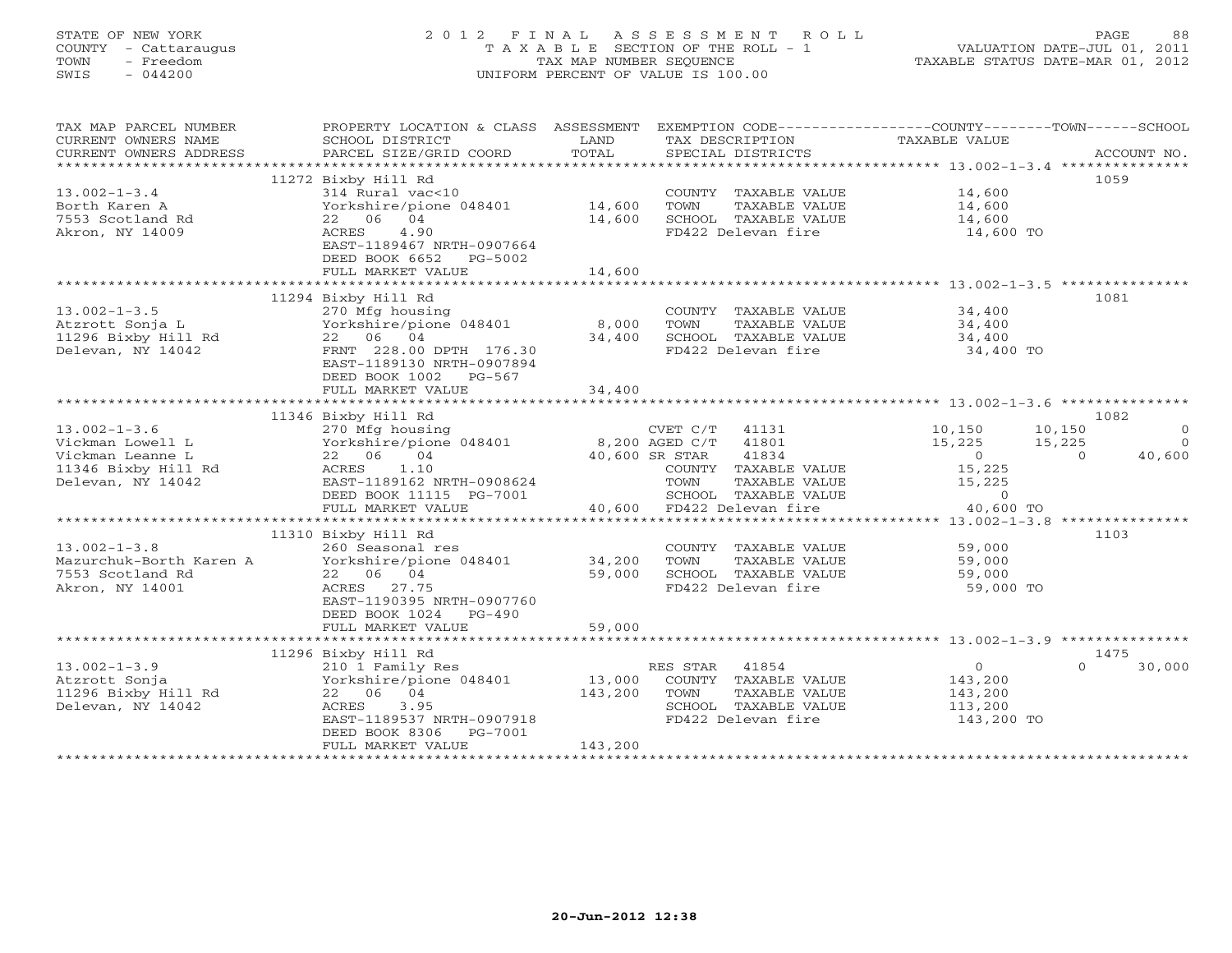# STATE OF NEW YORK 2 0 1 2 F I N A L A S S E S S M E N T R O L L PAGE 89 COUNTY - Cattaraugus T A X A B L E SECTION OF THE ROLL - 1 VALUATION DATE-JUL 01, 2011 TOWN - Freedom TAX MAP NUMBER SEQUENCE TAXABLE STATUS DATE-MAR 01, 2012 SWIS - 044200 UNIFORM PERCENT OF VALUE IS 100.00

| TAX MAP PARCEL NUMBER<br>CURRENT OWNERS NAME<br>CURRENT OWNERS ADDRESS                                                           | PROPERTY LOCATION & CLASS ASSESSMENT<br>SCHOOL DISTRICT<br>PARCEL SIZE/GRID COORD                                                                                                       | LAND<br>TOTAL                | EXEMPTION CODE-----------------COUNTY-------TOWN------SCHOOL<br>TAX DESCRIPTION TAXABLE VALUE<br>SPECIAL DISTRICTS |                                                               | ACCOUNT NO.                |
|----------------------------------------------------------------------------------------------------------------------------------|-----------------------------------------------------------------------------------------------------------------------------------------------------------------------------------------|------------------------------|--------------------------------------------------------------------------------------------------------------------|---------------------------------------------------------------|----------------------------|
| $13.002 - 1 - 4$<br>Smith Jerome<br>Smith Helen<br>11297 Brown School House<br>Freedom, NY 14065                                 | 11297 Brown School House Rd<br>210 1 Family Res<br>Yorkshire/pione 048401<br>14  06  04<br>ACRES<br>9.01<br>EAST-1194040 NRTH-0907518<br>DEED BOOK 732<br>PG-00381<br>FULL MARKET VALUE | 20,100<br>87,400<br>87,400   | COUNTY TAXABLE VALUE<br>TOWN<br>TAXABLE VALUE<br>SCHOOL TAXABLE VALUE<br>FD421 Arcade fire                         | 87,400<br>87,400<br>87,400<br>87,400 TO                       | 0542                       |
| $13.002 - 1 - 5.1$<br>Ellingson Gerald W<br>7473 Hiram Rd Lot 78<br>Arcade, NY 14009                                             | Brown School House Rd<br>312 Vac w/imprv<br>Yorkshire/pione 048401 39,100<br>14 06 04<br>ACRES 39.35<br>EAST-1194136 NRTH-0908064<br>DEED BOOK 16955 PG-9003<br>FULL MARKET VALUE       | 44,300<br>44,300             | COUNTY TAXABLE VALUE<br>TAXABLE VALUE<br>TOWN<br>SCHOOL TAXABLE VALUE<br>FD421 Arcade fire                         | 44,300<br>44,300<br>44,300<br>44,300 TO                       | 0096                       |
|                                                                                                                                  | 11354 Brown School House Rd                                                                                                                                                             |                              |                                                                                                                    |                                                               | 1585                       |
| $13.002 - 1 - 5.2$<br>Gilbert Edward S<br>Gilbert Deborah M<br>11354 Brown School House<br>Exactor NY 14065<br>Freedom, NY 14065 | 210 1 Family Res<br>Yorkshire/pione 048401 20,700 COUNTY TAXABLE VALUE<br>14 06 04<br>ACRES<br>9.50<br>EAST-1195475 NRTH-0908124<br>DEED BOOK 14941 PG-6002<br>FULL MARKET VALUE        | 91,100<br>91,100             | RES STAR 41854<br>TOWN<br>TAXABLE VALUE<br>SCHOOL TAXABLE VALUE<br>FD421 Arcade fire                               | $\overline{0}$<br>91,100<br>91,100<br>61,100<br>91,100 TO     | $\Omega$<br>30,000         |
|                                                                                                                                  |                                                                                                                                                                                         |                              |                                                                                                                    |                                                               |                            |
| $13.002 - 1 - 6.1$<br>Fellows Paula S<br>11381 Brown School House<br>Freedom, NY 14065                                           | 11381 Brown School House Rd<br>240 Rural res<br>Yorkshire/pione 048401 21,500 COUNTY TAXABLE VALUE<br>14 06 04<br>ACRES 10.19<br>EAST-1194144 NRTH-0908619<br>DEED BOOK 864<br>PG-00683 | 149,000                      | RES STAR 41854<br>TOWN<br>TAXABLE VALUE<br>SCHOOL TAXABLE VALUE<br>FD421 Arcade fire                               | $\overline{0}$<br>149,000<br>149,000<br>119,000<br>149,000 TO | 0363<br>30,000<br>$\Omega$ |
|                                                                                                                                  | FULL MARKET VALUE                                                                                                                                                                       | 149,000                      |                                                                                                                    |                                                               |                            |
|                                                                                                                                  | 11411 Brown School House Rd                                                                                                                                                             |                              |                                                                                                                    |                                                               | 0539                       |
| $13.002 - 1 - 7$<br>Pfeffer James W<br>Pfeffer Linda S<br>11411 Brown School House<br>Freedom, NY 14065                          | 240 Rural res<br>Yorkshire/pione 048401<br>14 06 04<br>ACRES 29.20 BANK 045<br>EAST-1194157 NRTH-0909020<br>DEED BOOK 1025 PG-266<br>FULL MARKET VALUE                                  | 35,500<br>210,000<br>210,000 | RES STAR 41854<br>COUNTY TAXABLE VALUE<br>TOWN<br>TAXABLE VALUE<br>SCHOOL TAXABLE VALUE<br>FD421 Arcade fire       | $\overline{0}$<br>210,000<br>210,000<br>180,000<br>210,000 TO | 30,000<br>$\Omega$         |
|                                                                                                                                  |                                                                                                                                                                                         |                              |                                                                                                                    |                                                               |                            |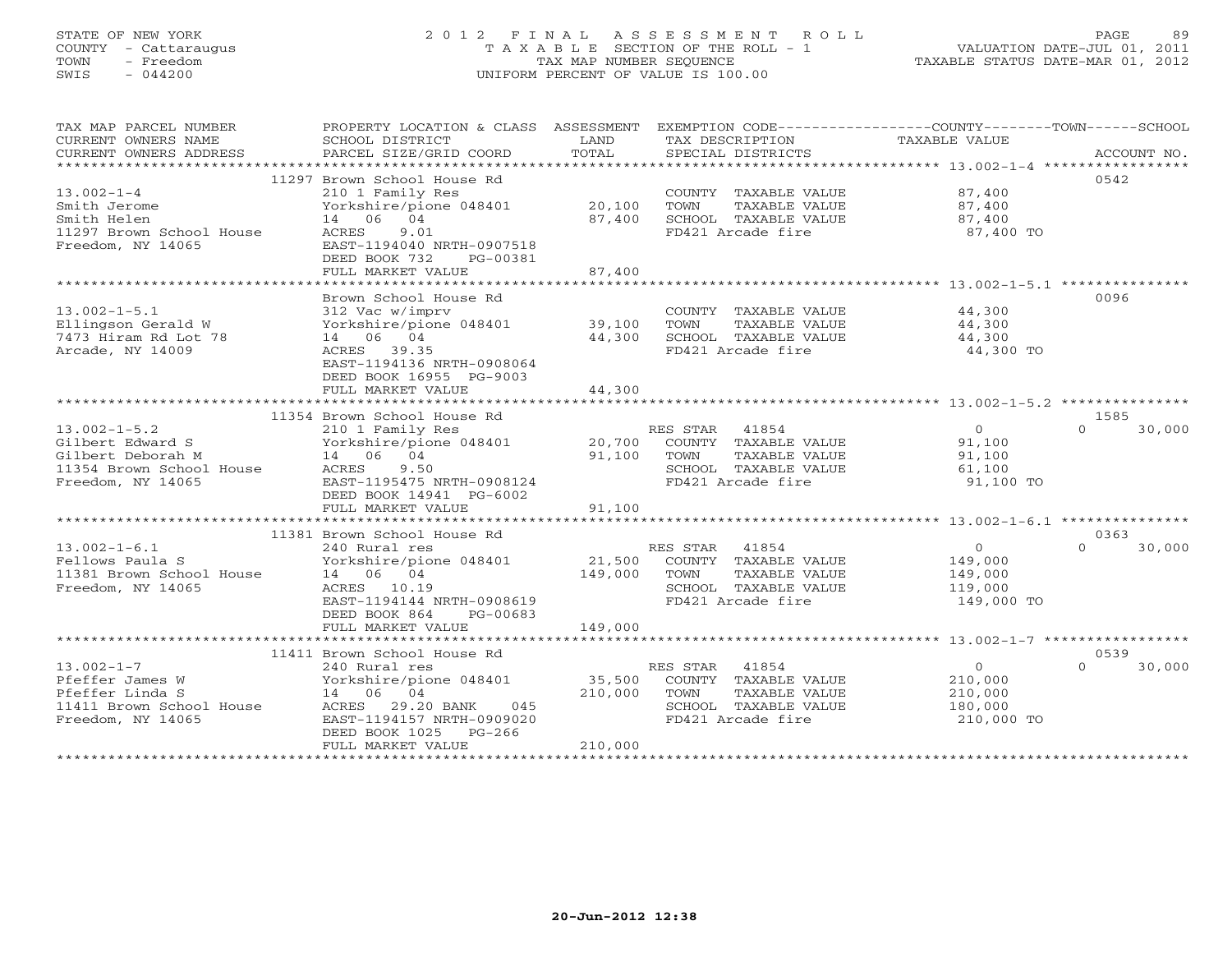## STATE OF NEW YORK 2 0 1 2 F I N A L A S S E S S M E N T R O L L PAGE 90 COUNTY - Cattaraugus T A X A B L E SECTION OF THE ROLL - 1 VALUATION DATE-JUL 01, 2011 TOWN - Freedom TAX MAP NUMBER SEQUENCE TAXABLE STATUS DATE-MAR 01, 2012 SWIS - 044200 UNIFORM PERCENT OF VALUE IS 100.00UNIFORM PERCENT OF VALUE IS 100.00

| TAX MAP PARCEL NUMBER<br>CURRENT OWNERS NAME<br>CURRENT OWNERS ADDRESS                                                                                                                | SCHOOL DISTRICT<br>PARCEL SIZE/GRID COORD                                                                                                                                                                                                                                                                                                                                                                  | LAND<br>TOTAL                                    | TAX DESCRIPTION<br>SPECIAL DISTRICTS                                                                                                                                                                          | PROPERTY LOCATION & CLASS ASSESSMENT EXEMPTION CODE---------------COUNTY-------TOWN------SCHOOL<br>TAXABLE VALUE<br>ACCOUNT NO. |        |
|---------------------------------------------------------------------------------------------------------------------------------------------------------------------------------------|------------------------------------------------------------------------------------------------------------------------------------------------------------------------------------------------------------------------------------------------------------------------------------------------------------------------------------------------------------------------------------------------------------|--------------------------------------------------|---------------------------------------------------------------------------------------------------------------------------------------------------------------------------------------------------------------|---------------------------------------------------------------------------------------------------------------------------------|--------|
| **********************                                                                                                                                                                |                                                                                                                                                                                                                                                                                                                                                                                                            |                                                  |                                                                                                                                                                                                               |                                                                                                                                 |        |
| $13.002 - 1 - 8$<br>Wilcox James M<br>Wilcox Bonnie L<br>11439 Brown School House<br>Freedom, NY 14065                                                                                | 11439 Brown School House Rd<br>240 Rural res<br>Yorkshire/pione 048401<br>14 06 04<br>ACRES 24.69<br>EAST-1194190 NRTH-0909562<br>DEED BOOK 727<br>PG-00647<br>FULL MARKET VALUE                                                                                                                                                                                                                           | 32,100<br>147,300<br>147,300                     | 41854<br>RES STAR<br>COUNTY TAXABLE VALUE<br>TAXABLE VALUE<br>TOWN<br>SCHOOL TAXABLE VALUE<br>FD421 Arcade fire                                                                                               | 0621<br>$\mathbf{O}$<br>$\Omega$<br>147,300<br>147,300<br>117,300<br>147,300 TO                                                 | 30,000 |
|                                                                                                                                                                                       |                                                                                                                                                                                                                                                                                                                                                                                                            |                                                  |                                                                                                                                                                                                               |                                                                                                                                 |        |
| $13.002 - 1 - 9.1$<br>Jones Lois S<br>Mary Phillipson<br>11459 Brown School House Rd<br>Freedom, NY 14065                                                                             | 11459 Brown School House Rd<br>210 1 Family Res<br>Yorkshire/pione 048401<br>14 06 04<br>Ff 178.00<br>ACRES<br>1.90<br>EAST-1195107 NRTH-0909931                                                                                                                                                                                                                                                           | 9,500<br>96,900                                  | COUNTY TAXABLE VALUE<br>TOWN<br>TAXABLE VALUE<br>SCHOOL TAXABLE VALUE<br>FD421 Arcade fire                                                                                                                    | 0304<br>96,900<br>96,900<br>96,900<br>96,900 TO                                                                                 |        |
|                                                                                                                                                                                       | DEED BOOK 00987 PG-01182<br>FULL MARKET VALUE                                                                                                                                                                                                                                                                                                                                                              | 96,900                                           |                                                                                                                                                                                                               |                                                                                                                                 |        |
|                                                                                                                                                                                       | ********************                                                                                                                                                                                                                                                                                                                                                                                       |                                                  |                                                                                                                                                                                                               |                                                                                                                                 |        |
| $13.002 - 1 - 9.2$<br>Matuszak Harold Jr<br>Matuszak Karen<br>11487 Brown School House<br>Freedom, NY 14065<br>$13.002 - 1 - 10$<br>Jones Meldon B III<br>Box 12<br>Freedom, NY 14065 | 11487 Brown School House Rd<br>240 Rural res<br>Yorkshire/pione 048401<br>14 06 04<br>$L/p$ 930-1003<br>Ff 747.00<br>ACRES 14.30<br>EAST-1195030 NRTH-0910359<br>DEED BOOK 00987 PG-01186<br>FULL MARKET VALUE<br>**********************<br>11635 Brown School House Rd<br>312 Vac w/imprv<br>Yorkshire/pione 048401<br>14 06 04<br>2.18<br>ACRES<br>EAST-1195583 NRTH-0910936<br>DEED BOOK 00920 PG-00066 | 24,800<br>156,100<br>156,100<br>10,000<br>14,000 | RES STAR<br>41854<br>COUNTY TAXABLE VALUE<br>TOWN<br>TAXABLE VALUE<br>SCHOOL TAXABLE VALUE<br>FD421 Arcade fire<br>COUNTY TAXABLE VALUE<br>TOWN<br>TAXABLE VALUE<br>SCHOOL TAXABLE VALUE<br>FD421 Arcade fire | 0800<br>$\Omega$<br>$\Omega$<br>156,100<br>156,100<br>126,100<br>156,100 TO<br>0306<br>14,000<br>14,000<br>14,000<br>14,000 TO  | 30,000 |
|                                                                                                                                                                                       | FULL MARKET VALUE                                                                                                                                                                                                                                                                                                                                                                                          | 14,000                                           |                                                                                                                                                                                                               |                                                                                                                                 |        |
| $13.002 - 1 - 12$<br>Hubbard John Jr<br>Hubbard Lizabeth<br>11543 Brown School House<br>Freedom, NY 14065                                                                             | 11543 Brown School House Rd<br>210 1 Family Res<br>Yorkshire/pione 048401<br>14 06 04<br>FRNT 165.00 DPTH 125.00<br>BANK<br>082<br>EAST-1195792 NRTH-0911152<br>DEED BOOK 00953 PG-00280<br>FULL MARKET VALUE<br>* * * * * * * * * * * * * * * * * *                                                                                                                                                       | 7,500<br>63,600<br>63,600                        | COUNTY TAXABLE VALUE<br>TAXABLE VALUE<br>TOWN<br>SCHOOL TAXABLE VALUE<br>FD421 Arcade fire                                                                                                                    | 0240<br>63,600<br>63,600<br>63,600<br>63,600 TO                                                                                 |        |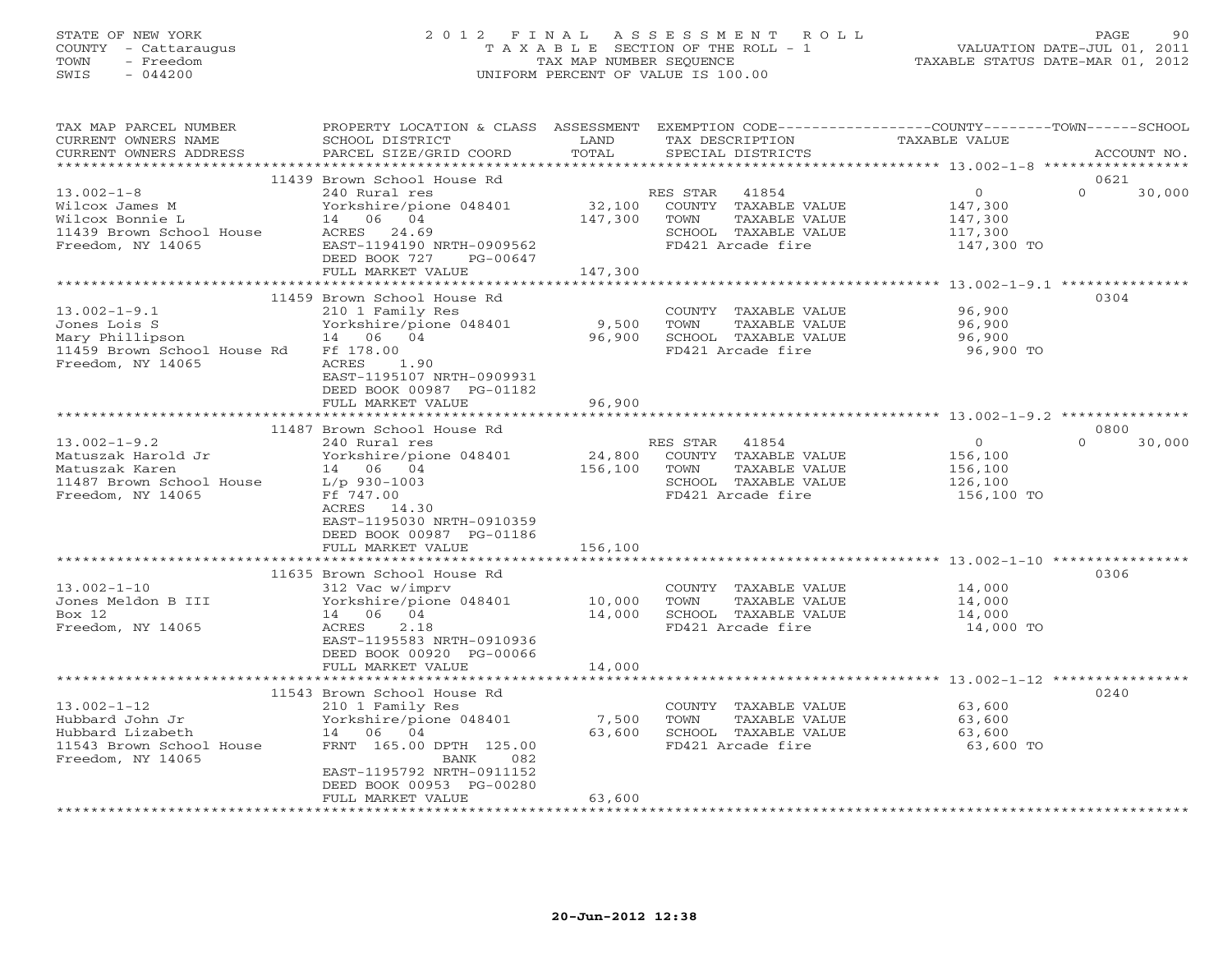## STATE OF NEW YORK 2 0 1 2 F I N A L A S S E S S M E N T R O L L PAGE 91 COUNTY - Cattaraugus T A X A B L E SECTION OF THE ROLL - 1 VALUATION DATE-JUL 01, 2011 TOWN - Freedom TAX MAP NUMBER SEQUENCE TAXABLE STATUS DATE-MAR 01, 2012 SWIS - 044200 UNIFORM PERCENT OF VALUE IS 100.00UNIFORM PERCENT OF VALUE IS 100.00

| TAX MAP PARCEL NUMBER<br>CURRENT OWNERS NAME<br>CURRENT OWNERS ADDRESS                                         | PROPERTY LOCATION & CLASS ASSESSMENT<br>SCHOOL DISTRICT<br>PARCEL SIZE/GRID COORD                                                            | LAND<br>TOTAL     | EXEMPTION CODE-----------------COUNTY-------TOWN------SCHOOL<br>TAX DESCRIPTION<br>SPECIAL DISTRICTS            | TAXABLE VALUE                                                 | ACCOUNT NO.                                                          |
|----------------------------------------------------------------------------------------------------------------|----------------------------------------------------------------------------------------------------------------------------------------------|-------------------|-----------------------------------------------------------------------------------------------------------------|---------------------------------------------------------------|----------------------------------------------------------------------|
|                                                                                                                |                                                                                                                                              |                   |                                                                                                                 |                                                               |                                                                      |
| $13.002 - 1 - 13$                                                                                              | 11553 Brown School House Rd<br>210 1 Family Res                                                                                              |                   | AGED C/T<br>41801                                                                                               | 41,250                                                        | 0283<br>41,250<br>$\Omega$                                           |
| Hughes James E<br>11553 Brown Schoolhouse Rd<br>Freedom, NY 14065                                              | Yorkshire/pione 048401<br>14 06 04<br>1.65<br>ACRES<br>EAST-1195808 NRTH-0911342                                                             | 9,100 AGED S      | 41804<br>82,500 SR STAR<br>41834<br>COUNTY TAXABLE VALUE<br>TOWN<br>TAXABLE VALUE                               | $\Omega$<br>$\circ$<br>41,250<br>41,250                       | 24,750<br>$\Omega$<br>57,750<br>$\Omega$                             |
|                                                                                                                | DEED BOOK 00920 PG-00956<br>FULL MARKET VALUE                                                                                                |                   | SCHOOL TAXABLE VALUE<br>82,500 FD421 Arcade fire                                                                | $\overline{0}$<br>82,500 TO                                   |                                                                      |
|                                                                                                                | **************************                                                                                                                   |                   |                                                                                                                 |                                                               |                                                                      |
| $13.002 - 1 - 14$<br>Bailey John P<br>Bailey Erica<br>11446 Browns School House Rd<br>Freedom, NY 14065        | 11446 Brown School House Rd<br>210 1 Family Res<br>Yorkshire/pione 048401<br>14 06 04<br>3.39<br>ACRES<br>EAST-1195623 NRTH-0909696          | 12,100<br>130,000 | RES STAR<br>41854<br>COUNTY TAXABLE VALUE<br>TOWN<br>TAXABLE VALUE<br>SCHOOL TAXABLE VALUE<br>FD421 Arcade fire | $\overline{0}$<br>130,000<br>130,000<br>100,000<br>130,000 TO | 0580<br>$\Omega$<br>30,000                                           |
|                                                                                                                | DEED BOOK 14679 PG-5001<br>FULL MARKET VALUE                                                                                                 | 130,000           |                                                                                                                 |                                                               |                                                                      |
|                                                                                                                |                                                                                                                                              |                   |                                                                                                                 |                                                               |                                                                      |
|                                                                                                                | 11412 Brown School House Rd                                                                                                                  |                   |                                                                                                                 |                                                               | 0361                                                                 |
| $13.002 - 1 - 15.1$<br>Wilson Pamela<br>11412 Brown School House Rd<br>Freedom, NY 14065                       | 240 Rural res<br>Yorkshire/pione 048401<br>14 03 04<br>ACRES 10.20<br>EAST-1195614 NRTH-0909155<br>DEED BOOK 8886<br>PG-6001                 | 14,200<br>102,000 | RES STAR<br>41854<br>COUNTY TAXABLE VALUE<br>TOWN<br>TAXABLE VALUE<br>SCHOOL TAXABLE VALUE<br>FD421 Arcade fire | $\overline{0}$<br>102,000<br>102,000<br>72,000<br>102,000 TO  | 30,000<br>$\Omega$                                                   |
|                                                                                                                | FULL MARKET VALUE                                                                                                                            | 102,000           |                                                                                                                 |                                                               |                                                                      |
|                                                                                                                | *************************                                                                                                                    |                   |                                                                                                                 |                                                               |                                                                      |
|                                                                                                                | 11388 Brown School House Rd                                                                                                                  |                   |                                                                                                                 |                                                               | 0998                                                                 |
| $13.002 - 1 - 15.2$<br>Carnahan Richard<br>Carnahan Cynthia<br>11388 Brown Schoolhouse Rd<br>Freedom, NY 14065 | 210 1 Family Res<br>Yorkshire/pione 048401<br>14 03 06<br>ACRES<br>4.65 BANK<br>017<br>EAST-1195555 NRTH-0908638<br>DEED BOOK 00997 PG-00189 | 14,200<br>107,200 | RES STAR<br>41854<br>COUNTY TAXABLE VALUE<br>TOWN<br>TAXABLE VALUE<br>SCHOOL TAXABLE VALUE<br>FD421 Arcade fire | $\overline{0}$<br>107,200<br>107,200<br>77,200<br>107,200 TO  | 30,000<br>$\Omega$                                                   |
|                                                                                                                | FULL MARKET VALUE                                                                                                                            | 107,200           |                                                                                                                 |                                                               |                                                                      |
|                                                                                                                |                                                                                                                                              |                   |                                                                                                                 |                                                               |                                                                      |
|                                                                                                                | 1803 Cheney Rd                                                                                                                               |                   |                                                                                                                 |                                                               | 0552                                                                 |
| $13.002 - 1 - 17.1$<br>Haley Dianne M<br>Haley Herbert C<br>1803 Cheney Rd<br>Freedom, NY 14065                | 270 Mfg housing<br>Yorkshire/pione 048401 14,500 AGED S<br>14 06 04<br>4.83<br>ACRES<br>EAST-1196140 NRTH-0907992                            |                   | AGED C/T<br>41801<br>41804<br>41834<br>33,900 SR STAR<br>COUNTY TAXABLE VALUE<br>TOWN<br>TAXABLE VALUE          | 16,950<br>$\Omega$<br>$\Omega$<br>16,950<br>16,950            | 16,950<br>$\overline{0}$<br>11,865<br>$\Omega$<br>22,035<br>$\Omega$ |
|                                                                                                                | DEED BOOK 00954 PG-00928<br>FULL MARKET VALUE                                                                                                | 33,900            | SCHOOL TAXABLE VALUE<br>FD421 Arcade fire                                                                       | $\circ$<br>33,900 TO                                          |                                                                      |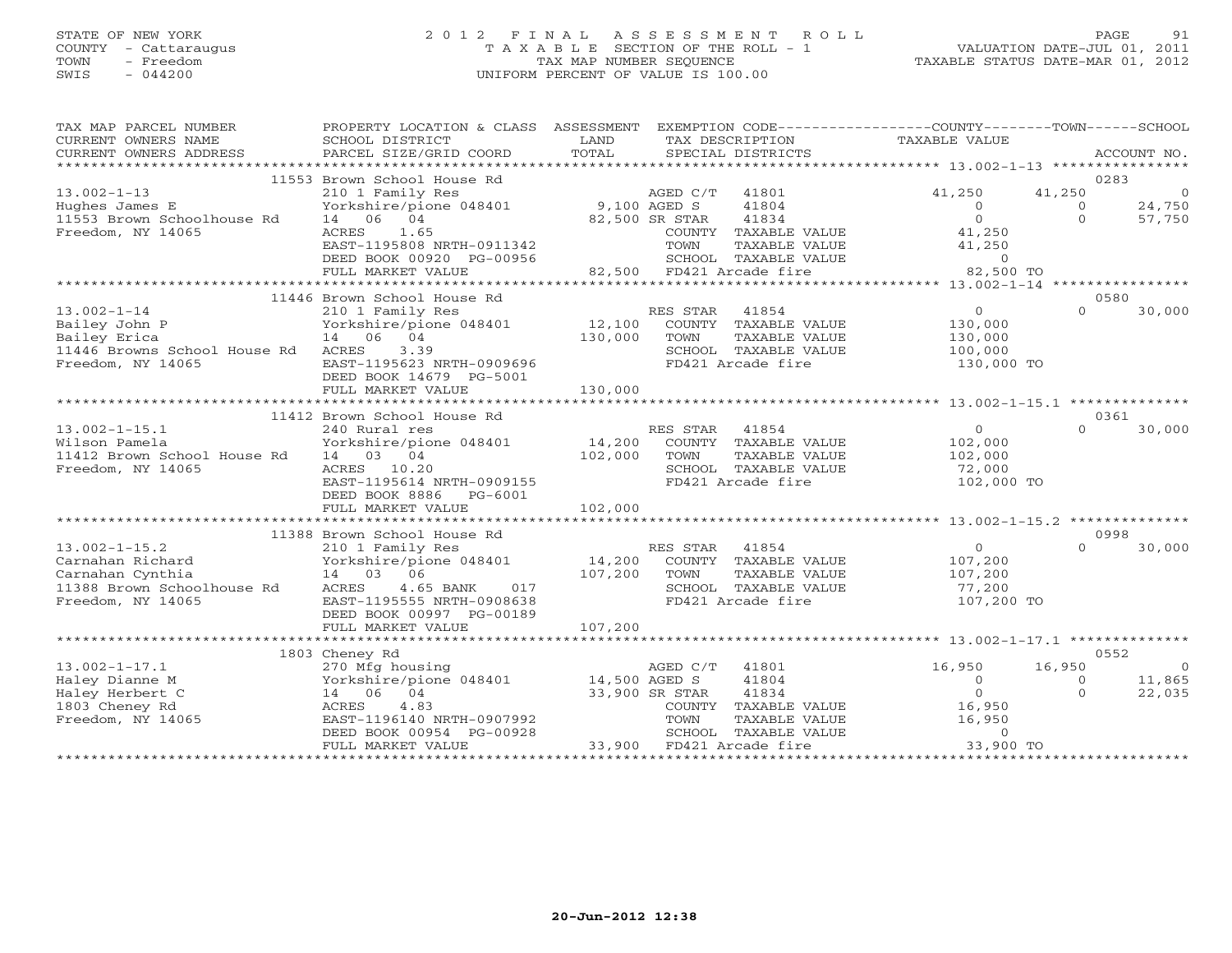# STATE OF NEW YORK 2 0 1 2 F I N A L A S S E S S M E N T R O L L PAGE 92 COUNTY - Cattaraugus T A X A B L E SECTION OF THE ROLL - 1 VALUATION DATE-JUL 01, 2011 TOWN - Freedom TAX MAP NUMBER SEQUENCE TAXABLE STATUS DATE-MAR 01, 2012 SWIS - 044200 UNIFORM PERCENT OF VALUE IS 100.00UNIFORM PERCENT OF VALUE IS 100.00

| TAXABLE VALUE<br>CURRENT OWNERS NAME<br>SCHOOL DISTRICT<br>LAND<br>TAX DESCRIPTION<br>TOTAL<br>CURRENT OWNERS ADDRESS<br>PARCEL SIZE/GRID COORD<br>SPECIAL DISTRICTS<br>ACCOUNT NO.<br>1809 Cheney Rd<br>0738<br>41854<br>$\Omega$<br>$\Omega$<br>30,000<br>$13.002 - 1 - 17.2$<br>210 1 Family Res<br>RES STAR<br>14,600<br>Frank Erik J<br>Yorkshire/pione 048401<br>COUNTY TAXABLE VALUE<br>149,900<br>14 06 04<br>149,900<br>Frank Brandi S<br>TOWN<br>TAXABLE VALUE<br>149,900<br>1809 Cheney Rd<br>SCHOOL TAXABLE VALUE<br>ACRES<br>4.87<br>119,900<br>Freedom, NY 14065<br>EAST-1195938 NRTH-0907848<br>FD421 Arcade fire<br>149,900 TO<br>DEED BOOK 00963 PG-00114<br>FULL MARKET VALUE<br>149,900<br>0737<br>1815 Cheney Rd<br>41834<br>$\overline{0}$<br>$\Omega$<br>62,200<br>$13.002 - 1 - 17.3$<br>210 1 Family Res<br>SR STAR<br>8,000<br>Sanders (Coss) Jeanette M<br>Yorkshire/pione 048401<br>COUNTY TAXABLE VALUE<br>72,200<br>14 06 04<br>Sanders James T Sr<br>72,200<br>TOWN<br>TAXABLE VALUE<br>72,200<br>1815 Cheney Rd<br>FRNT 100.00 DPTH 412.00<br>SCHOOL TAXABLE VALUE<br>10,000<br>Freedom, NY 14065<br>EAST-1195836 NRTH-0908242<br>72,200 TO<br>FD421 Arcade fire<br>DEED BOOK 10003 PG-3001<br>72,200<br>FULL MARKET VALUE<br>*********************** 13.002-1-18.1 ***************<br>**************<br>0078<br>1771 Cheney Rd<br>$13.002 - 1 - 18.1$<br>240 Rural res<br>COUNTY TAXABLE VALUE<br>130,000<br>21,600<br>Cheney Developement LLC<br>Yorkshire/pione 048401<br>TOWN<br>TAXABLE VALUE<br>130,000<br>10968 Rte. 98<br>130,000<br>SCHOOL TAXABLE VALUE<br>14 06 04<br>130,000<br>Freedom, NY 14625<br>ACRES 10.26<br>FD421 Arcade fire<br>130,000 TO<br>EAST-1196669 NRTH-0907958<br>DEED BOOK 16353 PG-4003<br>FULL MARKET VALUE<br>130,000<br>0597<br>1785 Cheney Rd<br>$13.002 - 1 - 18.2$<br>30,000<br>270 Mfg housing<br>RES STAR<br>41854<br>$\Omega$<br>$\Omega$<br>14,200<br>Morgan Chris L<br>Yorkshire/pione 048401<br>COUNTY TAXABLE VALUE<br>31,300<br>31,300<br>Morgan Patricia<br>14 06 04<br>TOWN<br>TAXABLE VALUE<br>31,300<br>1785 Cheney Rd<br>4.63<br>ACRES<br>SCHOOL TAXABLE VALUE<br>1,300<br>Freedom, NY 14065<br>FD421 Arcade fire<br>EAST-1196349 NRTH-0907959<br>31,300 TO<br>DEED BOOK 00924 PG-00417 |
|---------------------------------------------------------------------------------------------------------------------------------------------------------------------------------------------------------------------------------------------------------------------------------------------------------------------------------------------------------------------------------------------------------------------------------------------------------------------------------------------------------------------------------------------------------------------------------------------------------------------------------------------------------------------------------------------------------------------------------------------------------------------------------------------------------------------------------------------------------------------------------------------------------------------------------------------------------------------------------------------------------------------------------------------------------------------------------------------------------------------------------------------------------------------------------------------------------------------------------------------------------------------------------------------------------------------------------------------------------------------------------------------------------------------------------------------------------------------------------------------------------------------------------------------------------------------------------------------------------------------------------------------------------------------------------------------------------------------------------------------------------------------------------------------------------------------------------------------------------------------------------------------------------------------------------------------------------------------------------------------------------------------------------------------------------------------------------------------------------------------------------------------------------------------------------------------------------------------------------------------------------------------------|
|                                                                                                                                                                                                                                                                                                                                                                                                                                                                                                                                                                                                                                                                                                                                                                                                                                                                                                                                                                                                                                                                                                                                                                                                                                                                                                                                                                                                                                                                                                                                                                                                                                                                                                                                                                                                                                                                                                                                                                                                                                                                                                                                                                                                                                                                           |
|                                                                                                                                                                                                                                                                                                                                                                                                                                                                                                                                                                                                                                                                                                                                                                                                                                                                                                                                                                                                                                                                                                                                                                                                                                                                                                                                                                                                                                                                                                                                                                                                                                                                                                                                                                                                                                                                                                                                                                                                                                                                                                                                                                                                                                                                           |
|                                                                                                                                                                                                                                                                                                                                                                                                                                                                                                                                                                                                                                                                                                                                                                                                                                                                                                                                                                                                                                                                                                                                                                                                                                                                                                                                                                                                                                                                                                                                                                                                                                                                                                                                                                                                                                                                                                                                                                                                                                                                                                                                                                                                                                                                           |
|                                                                                                                                                                                                                                                                                                                                                                                                                                                                                                                                                                                                                                                                                                                                                                                                                                                                                                                                                                                                                                                                                                                                                                                                                                                                                                                                                                                                                                                                                                                                                                                                                                                                                                                                                                                                                                                                                                                                                                                                                                                                                                                                                                                                                                                                           |
|                                                                                                                                                                                                                                                                                                                                                                                                                                                                                                                                                                                                                                                                                                                                                                                                                                                                                                                                                                                                                                                                                                                                                                                                                                                                                                                                                                                                                                                                                                                                                                                                                                                                                                                                                                                                                                                                                                                                                                                                                                                                                                                                                                                                                                                                           |
|                                                                                                                                                                                                                                                                                                                                                                                                                                                                                                                                                                                                                                                                                                                                                                                                                                                                                                                                                                                                                                                                                                                                                                                                                                                                                                                                                                                                                                                                                                                                                                                                                                                                                                                                                                                                                                                                                                                                                                                                                                                                                                                                                                                                                                                                           |
|                                                                                                                                                                                                                                                                                                                                                                                                                                                                                                                                                                                                                                                                                                                                                                                                                                                                                                                                                                                                                                                                                                                                                                                                                                                                                                                                                                                                                                                                                                                                                                                                                                                                                                                                                                                                                                                                                                                                                                                                                                                                                                                                                                                                                                                                           |
|                                                                                                                                                                                                                                                                                                                                                                                                                                                                                                                                                                                                                                                                                                                                                                                                                                                                                                                                                                                                                                                                                                                                                                                                                                                                                                                                                                                                                                                                                                                                                                                                                                                                                                                                                                                                                                                                                                                                                                                                                                                                                                                                                                                                                                                                           |
|                                                                                                                                                                                                                                                                                                                                                                                                                                                                                                                                                                                                                                                                                                                                                                                                                                                                                                                                                                                                                                                                                                                                                                                                                                                                                                                                                                                                                                                                                                                                                                                                                                                                                                                                                                                                                                                                                                                                                                                                                                                                                                                                                                                                                                                                           |
|                                                                                                                                                                                                                                                                                                                                                                                                                                                                                                                                                                                                                                                                                                                                                                                                                                                                                                                                                                                                                                                                                                                                                                                                                                                                                                                                                                                                                                                                                                                                                                                                                                                                                                                                                                                                                                                                                                                                                                                                                                                                                                                                                                                                                                                                           |
|                                                                                                                                                                                                                                                                                                                                                                                                                                                                                                                                                                                                                                                                                                                                                                                                                                                                                                                                                                                                                                                                                                                                                                                                                                                                                                                                                                                                                                                                                                                                                                                                                                                                                                                                                                                                                                                                                                                                                                                                                                                                                                                                                                                                                                                                           |
|                                                                                                                                                                                                                                                                                                                                                                                                                                                                                                                                                                                                                                                                                                                                                                                                                                                                                                                                                                                                                                                                                                                                                                                                                                                                                                                                                                                                                                                                                                                                                                                                                                                                                                                                                                                                                                                                                                                                                                                                                                                                                                                                                                                                                                                                           |
|                                                                                                                                                                                                                                                                                                                                                                                                                                                                                                                                                                                                                                                                                                                                                                                                                                                                                                                                                                                                                                                                                                                                                                                                                                                                                                                                                                                                                                                                                                                                                                                                                                                                                                                                                                                                                                                                                                                                                                                                                                                                                                                                                                                                                                                                           |
|                                                                                                                                                                                                                                                                                                                                                                                                                                                                                                                                                                                                                                                                                                                                                                                                                                                                                                                                                                                                                                                                                                                                                                                                                                                                                                                                                                                                                                                                                                                                                                                                                                                                                                                                                                                                                                                                                                                                                                                                                                                                                                                                                                                                                                                                           |
|                                                                                                                                                                                                                                                                                                                                                                                                                                                                                                                                                                                                                                                                                                                                                                                                                                                                                                                                                                                                                                                                                                                                                                                                                                                                                                                                                                                                                                                                                                                                                                                                                                                                                                                                                                                                                                                                                                                                                                                                                                                                                                                                                                                                                                                                           |
|                                                                                                                                                                                                                                                                                                                                                                                                                                                                                                                                                                                                                                                                                                                                                                                                                                                                                                                                                                                                                                                                                                                                                                                                                                                                                                                                                                                                                                                                                                                                                                                                                                                                                                                                                                                                                                                                                                                                                                                                                                                                                                                                                                                                                                                                           |
|                                                                                                                                                                                                                                                                                                                                                                                                                                                                                                                                                                                                                                                                                                                                                                                                                                                                                                                                                                                                                                                                                                                                                                                                                                                                                                                                                                                                                                                                                                                                                                                                                                                                                                                                                                                                                                                                                                                                                                                                                                                                                                                                                                                                                                                                           |
|                                                                                                                                                                                                                                                                                                                                                                                                                                                                                                                                                                                                                                                                                                                                                                                                                                                                                                                                                                                                                                                                                                                                                                                                                                                                                                                                                                                                                                                                                                                                                                                                                                                                                                                                                                                                                                                                                                                                                                                                                                                                                                                                                                                                                                                                           |
|                                                                                                                                                                                                                                                                                                                                                                                                                                                                                                                                                                                                                                                                                                                                                                                                                                                                                                                                                                                                                                                                                                                                                                                                                                                                                                                                                                                                                                                                                                                                                                                                                                                                                                                                                                                                                                                                                                                                                                                                                                                                                                                                                                                                                                                                           |
|                                                                                                                                                                                                                                                                                                                                                                                                                                                                                                                                                                                                                                                                                                                                                                                                                                                                                                                                                                                                                                                                                                                                                                                                                                                                                                                                                                                                                                                                                                                                                                                                                                                                                                                                                                                                                                                                                                                                                                                                                                                                                                                                                                                                                                                                           |
|                                                                                                                                                                                                                                                                                                                                                                                                                                                                                                                                                                                                                                                                                                                                                                                                                                                                                                                                                                                                                                                                                                                                                                                                                                                                                                                                                                                                                                                                                                                                                                                                                                                                                                                                                                                                                                                                                                                                                                                                                                                                                                                                                                                                                                                                           |
|                                                                                                                                                                                                                                                                                                                                                                                                                                                                                                                                                                                                                                                                                                                                                                                                                                                                                                                                                                                                                                                                                                                                                                                                                                                                                                                                                                                                                                                                                                                                                                                                                                                                                                                                                                                                                                                                                                                                                                                                                                                                                                                                                                                                                                                                           |
|                                                                                                                                                                                                                                                                                                                                                                                                                                                                                                                                                                                                                                                                                                                                                                                                                                                                                                                                                                                                                                                                                                                                                                                                                                                                                                                                                                                                                                                                                                                                                                                                                                                                                                                                                                                                                                                                                                                                                                                                                                                                                                                                                                                                                                                                           |
|                                                                                                                                                                                                                                                                                                                                                                                                                                                                                                                                                                                                                                                                                                                                                                                                                                                                                                                                                                                                                                                                                                                                                                                                                                                                                                                                                                                                                                                                                                                                                                                                                                                                                                                                                                                                                                                                                                                                                                                                                                                                                                                                                                                                                                                                           |
|                                                                                                                                                                                                                                                                                                                                                                                                                                                                                                                                                                                                                                                                                                                                                                                                                                                                                                                                                                                                                                                                                                                                                                                                                                                                                                                                                                                                                                                                                                                                                                                                                                                                                                                                                                                                                                                                                                                                                                                                                                                                                                                                                                                                                                                                           |
|                                                                                                                                                                                                                                                                                                                                                                                                                                                                                                                                                                                                                                                                                                                                                                                                                                                                                                                                                                                                                                                                                                                                                                                                                                                                                                                                                                                                                                                                                                                                                                                                                                                                                                                                                                                                                                                                                                                                                                                                                                                                                                                                                                                                                                                                           |
|                                                                                                                                                                                                                                                                                                                                                                                                                                                                                                                                                                                                                                                                                                                                                                                                                                                                                                                                                                                                                                                                                                                                                                                                                                                                                                                                                                                                                                                                                                                                                                                                                                                                                                                                                                                                                                                                                                                                                                                                                                                                                                                                                                                                                                                                           |
|                                                                                                                                                                                                                                                                                                                                                                                                                                                                                                                                                                                                                                                                                                                                                                                                                                                                                                                                                                                                                                                                                                                                                                                                                                                                                                                                                                                                                                                                                                                                                                                                                                                                                                                                                                                                                                                                                                                                                                                                                                                                                                                                                                                                                                                                           |
|                                                                                                                                                                                                                                                                                                                                                                                                                                                                                                                                                                                                                                                                                                                                                                                                                                                                                                                                                                                                                                                                                                                                                                                                                                                                                                                                                                                                                                                                                                                                                                                                                                                                                                                                                                                                                                                                                                                                                                                                                                                                                                                                                                                                                                                                           |
|                                                                                                                                                                                                                                                                                                                                                                                                                                                                                                                                                                                                                                                                                                                                                                                                                                                                                                                                                                                                                                                                                                                                                                                                                                                                                                                                                                                                                                                                                                                                                                                                                                                                                                                                                                                                                                                                                                                                                                                                                                                                                                                                                                                                                                                                           |
|                                                                                                                                                                                                                                                                                                                                                                                                                                                                                                                                                                                                                                                                                                                                                                                                                                                                                                                                                                                                                                                                                                                                                                                                                                                                                                                                                                                                                                                                                                                                                                                                                                                                                                                                                                                                                                                                                                                                                                                                                                                                                                                                                                                                                                                                           |
|                                                                                                                                                                                                                                                                                                                                                                                                                                                                                                                                                                                                                                                                                                                                                                                                                                                                                                                                                                                                                                                                                                                                                                                                                                                                                                                                                                                                                                                                                                                                                                                                                                                                                                                                                                                                                                                                                                                                                                                                                                                                                                                                                                                                                                                                           |
|                                                                                                                                                                                                                                                                                                                                                                                                                                                                                                                                                                                                                                                                                                                                                                                                                                                                                                                                                                                                                                                                                                                                                                                                                                                                                                                                                                                                                                                                                                                                                                                                                                                                                                                                                                                                                                                                                                                                                                                                                                                                                                                                                                                                                                                                           |
|                                                                                                                                                                                                                                                                                                                                                                                                                                                                                                                                                                                                                                                                                                                                                                                                                                                                                                                                                                                                                                                                                                                                                                                                                                                                                                                                                                                                                                                                                                                                                                                                                                                                                                                                                                                                                                                                                                                                                                                                                                                                                                                                                                                                                                                                           |
|                                                                                                                                                                                                                                                                                                                                                                                                                                                                                                                                                                                                                                                                                                                                                                                                                                                                                                                                                                                                                                                                                                                                                                                                                                                                                                                                                                                                                                                                                                                                                                                                                                                                                                                                                                                                                                                                                                                                                                                                                                                                                                                                                                                                                                                                           |
| 31,300<br>FULL MARKET VALUE                                                                                                                                                                                                                                                                                                                                                                                                                                                                                                                                                                                                                                                                                                                                                                                                                                                                                                                                                                                                                                                                                                                                                                                                                                                                                                                                                                                                                                                                                                                                                                                                                                                                                                                                                                                                                                                                                                                                                                                                                                                                                                                                                                                                                                               |
|                                                                                                                                                                                                                                                                                                                                                                                                                                                                                                                                                                                                                                                                                                                                                                                                                                                                                                                                                                                                                                                                                                                                                                                                                                                                                                                                                                                                                                                                                                                                                                                                                                                                                                                                                                                                                                                                                                                                                                                                                                                                                                                                                                                                                                                                           |
| 0682<br>1757 Cheney Rd                                                                                                                                                                                                                                                                                                                                                                                                                                                                                                                                                                                                                                                                                                                                                                                                                                                                                                                                                                                                                                                                                                                                                                                                                                                                                                                                                                                                                                                                                                                                                                                                                                                                                                                                                                                                                                                                                                                                                                                                                                                                                                                                                                                                                                                    |
| $13.002 - 1 - 19$<br>$\Omega$<br>$\cap$<br>30,000<br>270 Mfg housing<br>RES STAR 41854                                                                                                                                                                                                                                                                                                                                                                                                                                                                                                                                                                                                                                                                                                                                                                                                                                                                                                                                                                                                                                                                                                                                                                                                                                                                                                                                                                                                                                                                                                                                                                                                                                                                                                                                                                                                                                                                                                                                                                                                                                                                                                                                                                                    |
| Yorkshire/pione 048401<br>14,200<br>Hooper Linda<br>COUNTY TAXABLE VALUE<br>44,700                                                                                                                                                                                                                                                                                                                                                                                                                                                                                                                                                                                                                                                                                                                                                                                                                                                                                                                                                                                                                                                                                                                                                                                                                                                                                                                                                                                                                                                                                                                                                                                                                                                                                                                                                                                                                                                                                                                                                                                                                                                                                                                                                                                        |
| 14 06 04<br>44,700<br>1757 Cheney Rd<br>TOWN<br>TAXABLE VALUE<br>44,700                                                                                                                                                                                                                                                                                                                                                                                                                                                                                                                                                                                                                                                                                                                                                                                                                                                                                                                                                                                                                                                                                                                                                                                                                                                                                                                                                                                                                                                                                                                                                                                                                                                                                                                                                                                                                                                                                                                                                                                                                                                                                                                                                                                                   |
| Freedom, NY 14065<br>4.65<br>SCHOOL TAXABLE VALUE<br>ACRES<br>14,700                                                                                                                                                                                                                                                                                                                                                                                                                                                                                                                                                                                                                                                                                                                                                                                                                                                                                                                                                                                                                                                                                                                                                                                                                                                                                                                                                                                                                                                                                                                                                                                                                                                                                                                                                                                                                                                                                                                                                                                                                                                                                                                                                                                                      |
| FD421 Arcade fire<br>44,700 TO<br>EAST-1196986 NRTH-0907974                                                                                                                                                                                                                                                                                                                                                                                                                                                                                                                                                                                                                                                                                                                                                                                                                                                                                                                                                                                                                                                                                                                                                                                                                                                                                                                                                                                                                                                                                                                                                                                                                                                                                                                                                                                                                                                                                                                                                                                                                                                                                                                                                                                                               |
| DEED BOOK 00938 PG-00403                                                                                                                                                                                                                                                                                                                                                                                                                                                                                                                                                                                                                                                                                                                                                                                                                                                                                                                                                                                                                                                                                                                                                                                                                                                                                                                                                                                                                                                                                                                                                                                                                                                                                                                                                                                                                                                                                                                                                                                                                                                                                                                                                                                                                                                  |
| 44,700<br>FULL MARKET VALUE                                                                                                                                                                                                                                                                                                                                                                                                                                                                                                                                                                                                                                                                                                                                                                                                                                                                                                                                                                                                                                                                                                                                                                                                                                                                                                                                                                                                                                                                                                                                                                                                                                                                                                                                                                                                                                                                                                                                                                                                                                                                                                                                                                                                                                               |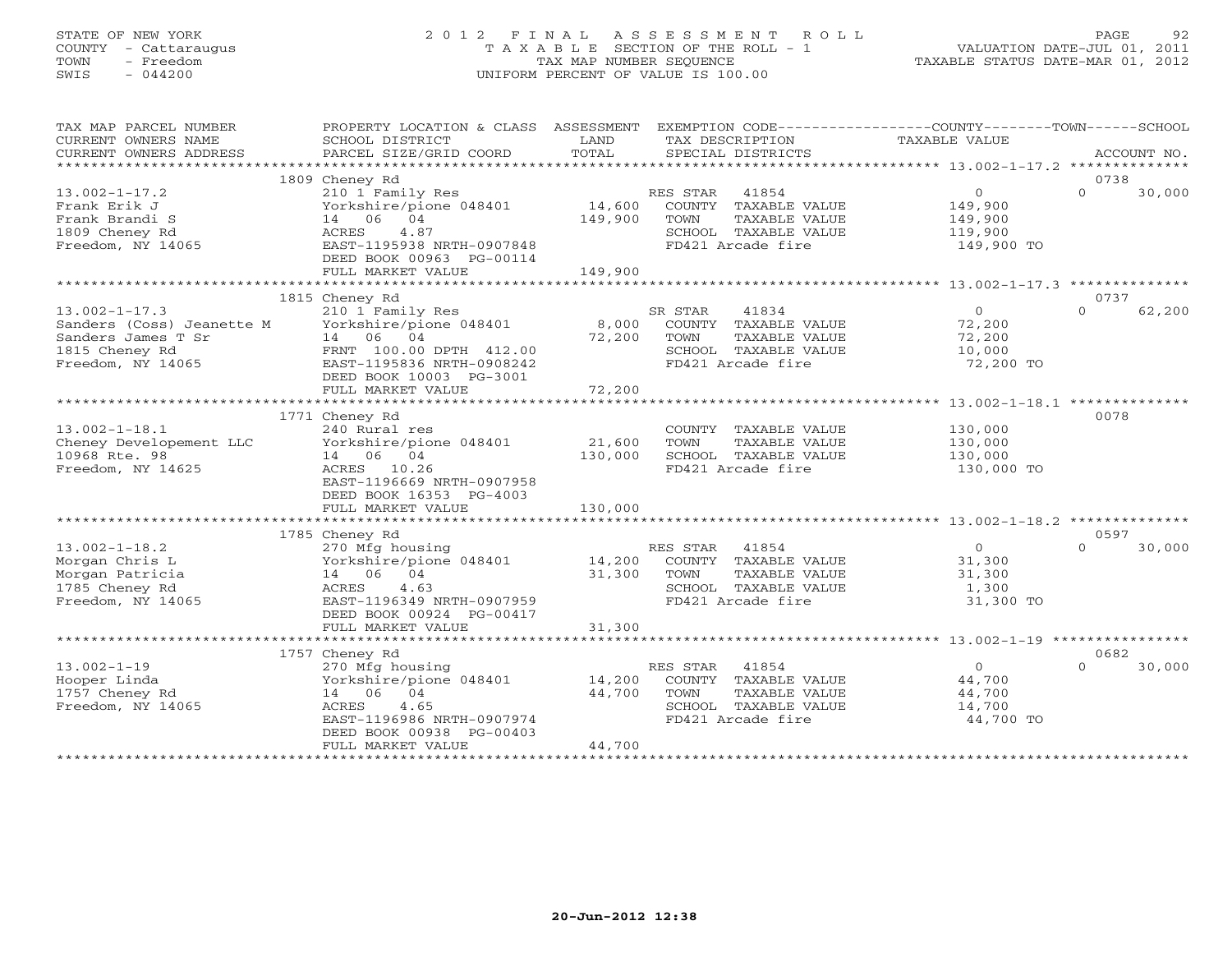## STATE OF NEW YORK 2 0 1 2 F I N A L A S S E S S M E N T R O L L PAGE 93 COUNTY - Cattaraugus T A X A B L E SECTION OF THE ROLL - 1 VALUATION DATE-JUL 01, 2011 TOWN - Freedom TAX MAP NUMBER SEQUENCE TAXABLE STATUS DATE-MAR 01, 2012 SWIS - 044200 UNIFORM PERCENT OF VALUE IS 100.00UNIFORM PERCENT OF VALUE IS 100.00

| TAX MAP PARCEL NUMBER<br>CURRENT OWNERS NAME<br>CURRENT OWNERS ADDRESS                                                      | PROPERTY LOCATION & CLASS ASSESSMENT EXEMPTION CODE---------------COUNTY-------TOWN------SCHOOL<br>SCHOOL DISTRICT<br>PARCEL SIZE/GRID COORD                                                    | LAND<br>TOTAL                | TAX DESCRIPTION<br>SPECIAL DISTRICTS                                                                                                   | TAXABLE VALUE                                                       | ACCOUNT NO.                               |
|-----------------------------------------------------------------------------------------------------------------------------|-------------------------------------------------------------------------------------------------------------------------------------------------------------------------------------------------|------------------------------|----------------------------------------------------------------------------------------------------------------------------------------|---------------------------------------------------------------------|-------------------------------------------|
|                                                                                                                             |                                                                                                                                                                                                 |                              |                                                                                                                                        |                                                                     |                                           |
| $13.002 - 1 - 20.1$<br>Lund Clifford B<br>Lund Donna L<br>11258 Brown School House<br>Freedom, NY 14065                     | 11258 Brown School House Rd<br>240 Rural res<br>Yorkshire/pione 048401<br>13/14 06 04<br>Ff 1085.00<br>ACRES 36.35<br>EAST-1196031 NRTH-0906998<br>DEED BOOK 777<br>PG-00527                    | 36,900<br>131,900            | SR STAR<br>41834<br>COUNTY TAXABLE VALUE<br>TOWN<br>TAXABLE VALUE<br>SCHOOL TAXABLE VALUE<br>FD421 Arcade fire                         | $\overline{0}$<br>131,900<br>131,900<br>69,700<br>131,900 TO        | 0248<br>$\Omega$<br>62,200                |
|                                                                                                                             | FULL MARKET VALUE                                                                                                                                                                               | 131,900                      |                                                                                                                                        |                                                                     |                                           |
|                                                                                                                             | 11248 Brown School House Rd                                                                                                                                                                     |                              |                                                                                                                                        |                                                                     | 1197                                      |
| $13.002 - 1 - 20.2$<br>Sawyer Frank G<br>Sawyer Patti A<br>11248 Brown School House<br>Freedom, NY 14065                    | 210 1 Family Res<br>Yorkshire/pione 048401<br>13 06 04<br>FRNT 220.00 DPTH 120.00<br>BANK<br>017<br>EAST-1194882 NRTH-0906729<br>DEED BOOK 1003 PG-211                                          | 98,900                       | CW_15_VET/ 41162<br>7,700 RES STAR 41854<br>COUNTY TAXABLE VALUE<br>TOWN<br>TAXABLE VALUE<br>SCHOOL TAXABLE VALUE<br>FD421 Arcade fire | 12,000<br>$\overline{0}$<br>86,900<br>98,900<br>68,900<br>98,900 TO | $\Omega$<br>$\circ$<br>$\Omega$<br>30,000 |
|                                                                                                                             | FULL MARKET VALUE                                                                                                                                                                               | 98,900                       |                                                                                                                                        |                                                                     |                                           |
| $13.002 - 1 - 20.3$<br>Komoroski Frank<br>Komoroski Karen R<br>1314 98th St<br>Niagara Falls, NY 14304                      | Brown School House Rd<br>322 Rural vac>10<br>Yorkshire/pione 048401 30,200<br>13 06 04<br>Ff 20.00<br>ACRES 21.95<br>EAST-1193396 NRTH-0907131<br>DEED BOOK 00994 PG-00819<br>FULL MARKET VALUE | 30,200<br>30,200             | COUNTY TAXABLE VALUE<br>TOWN<br>TAXABLE VALUE<br>SCHOOL TAXABLE VALUE<br>FD421 Arcade fire                                             | 30,200<br>30,200<br>30,200<br>30,200 TO                             | 1392                                      |
|                                                                                                                             |                                                                                                                                                                                                 |                              |                                                                                                                                        |                                                                     |                                           |
| $13.002 - 1 - 20.5$<br>Lewandowski Daniel W<br>Lewandowski Kimberly S<br>18727 Prairie Crossing Dr<br>Noblesville, IN 46062 | Brown School House Rd<br>322 Rural vac>10<br>Yorkshire/pione 048401<br>ACRES 13.85<br>EAST-1195394 NRTH-0907461<br>DEED BOOK 3637 PG-9001                                                       | 24,500<br>24,500             | COUNTY TAXABLE VALUE<br>TOWN<br>TAXABLE VALUE<br>SCHOOL TAXABLE VALUE<br>FD421 Arcade fire                                             | 24,500<br>24,500<br>24,500<br>24,500 TO                             | 1496                                      |
|                                                                                                                             | FULL MARKET VALUE                                                                                                                                                                               | 24,500                       |                                                                                                                                        |                                                                     |                                           |
|                                                                                                                             |                                                                                                                                                                                                 |                              |                                                                                                                                        |                                                                     |                                           |
| $13.002 - 1 - 20.6$<br>Richards Todd<br>Richards Leanne<br>11269 Brown School House Rd<br>Freedom, NY 14065                 | 11269 Brown School house Rd<br>210 1 Family Res<br>Yorkshire/pione 048401<br>ACRES 3.25<br>EAST-1194592 NRTH-0907326<br>DEED BOOK 3868 PG-3002<br>FULL MARKET VALUE                             | 11,800<br>125,000<br>125,000 | RES STAR 41854<br>COUNTY TAXABLE VALUE<br>TOWN<br>TAXABLE VALUE<br>SCHOOL TAXABLE VALUE<br>FD421 Arcade fire                           | $\overline{0}$<br>125,000<br>125,000<br>95,000<br>125,000 TO        | 1499<br>$\cap$<br>30,000                  |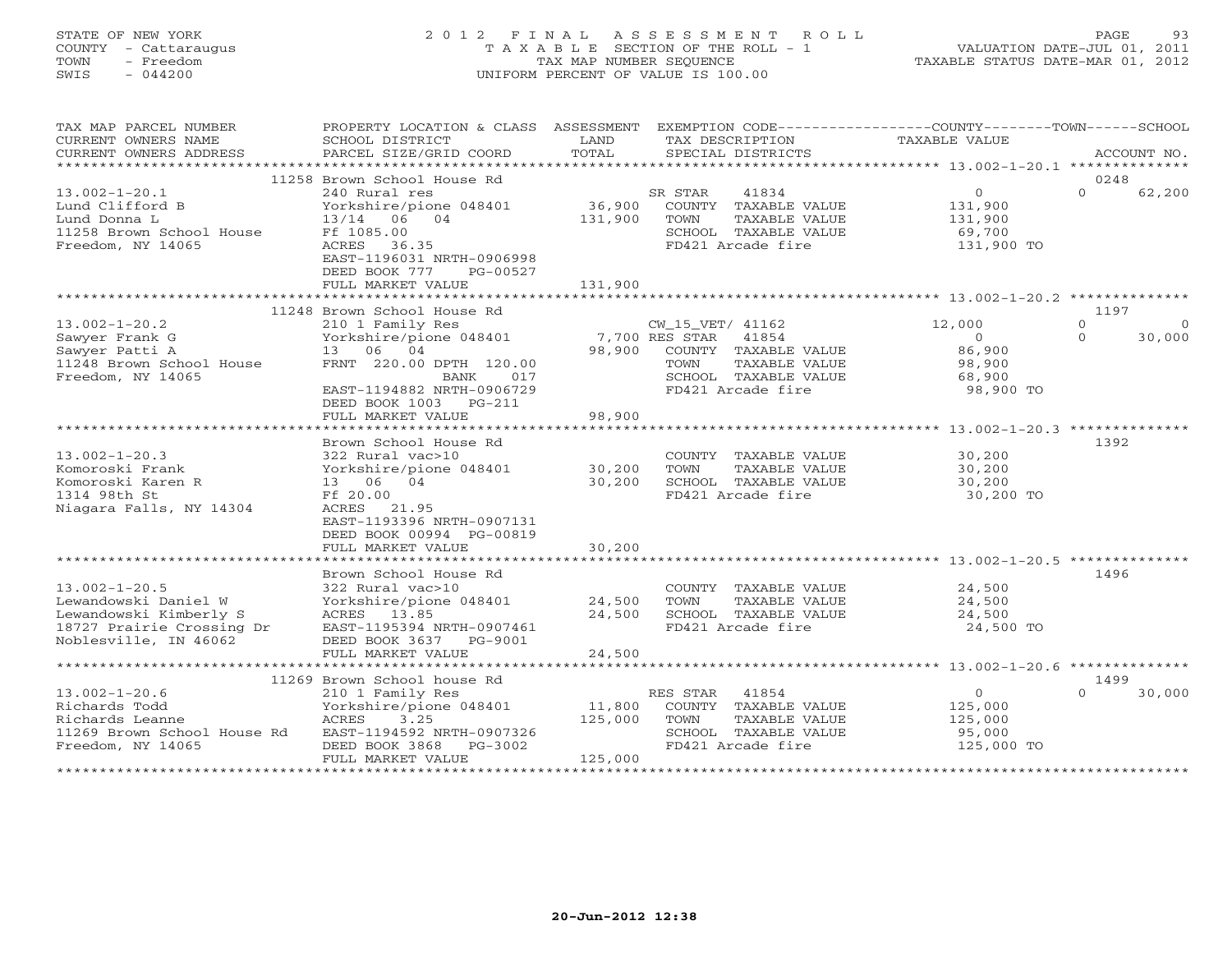# STATE OF NEW YORK 2 0 1 2 F I N A L A S S E S S M E N T R O L L PAGE 94 COUNTY - Cattaraugus T A X A B L E SECTION OF THE ROLL - 1 VALUATION DATE-JUL 01, 2011 TOWN - Freedom TAX MAP NUMBER SEQUENCE TAXABLE STATUS DATE-MAR 01, 2012 SWIS - 044200 UNIFORM PERCENT OF VALUE IS 100.00

| TAX MAP PARCEL NUMBER<br>CURRENT OWNERS NAME<br>CURRENT OWNERS ADDRESS | PROPERTY LOCATION & CLASS ASSESSMENT<br>SCHOOL DISTRICT<br>PARCEL SIZE/GRID COORD | LAND<br>TOTAL    | EXEMPTION CODE-----------------COUNTY-------TOWN-----SCHOOL<br>TAX DESCRIPTION<br>SPECIAL DISTRICTS | TAXABLE VALUE         | ACCOUNT NO.        |
|------------------------------------------------------------------------|-----------------------------------------------------------------------------------|------------------|-----------------------------------------------------------------------------------------------------|-----------------------|--------------------|
|                                                                        |                                                                                   |                  |                                                                                                     |                       |                    |
| $13.002 - 1 - 20.7$<br>Richards Todd                                   | Brown School House Rd<br>312 Vac w/imprv<br>Yorkshire/pione 048401                | 19,600           | COUNTY TAXABLE VALUE<br>TOWN<br>TAXABLE VALUE                                                       | 36,600<br>36,600      | 1507               |
| Richards Leanne<br>11269 Brown School House Rd<br>Freedom, NY 14065    | 8.60<br>ACRES<br>EAST-1194472 NRTH-0906900<br>DEED BOOK 4912 PG-4002              | 36,600           | SCHOOL TAXABLE VALUE<br>FD421 Arcade fire                                                           | 36,600<br>36,600 TO   |                    |
|                                                                        | FULL MARKET VALUE                                                                 | 36,600           |                                                                                                     |                       |                    |
|                                                                        |                                                                                   |                  |                                                                                                     |                       |                    |
|                                                                        | 11123 Brown School House Rd                                                       |                  |                                                                                                     |                       | 0065               |
| $13.002 - 1 - 21.1$                                                    | 112 Dairy farm                                                                    |                  | AG DIST<br>41720                                                                                    | 103,456               | 103,456<br>103,456 |
| Boberg Daniel F                                                        | Yorkshire/pione 048401                                                            | 192,100 RES STAR | 41854                                                                                               | $\overline{0}$        | 30,000<br>$\Omega$ |
| 11123 Brown School House                                               | 13 06 04                                                                          | 324,600          | COUNTY TAXABLE VALUE                                                                                | 221,144               |                    |
| Freedom, NY 14065                                                      | ACRES 216.32                                                                      |                  | TOWN<br>TAXABLE VALUE                                                                               | 221,144               |                    |
|                                                                        | EAST-1195173 NRTH-0905320                                                         |                  | SCHOOL TAXABLE VALUE                                                                                | 191,144<br>324,600 TO |                    |
| MAY BE SUBJECT TO PAYMENT                                              | DEED BOOK 999<br>PG-699<br>FULL MARKET VALUE                                      | 324,600          | FD421 Arcade fire                                                                                   |                       |                    |
| UNDER AGDIST LAW TIL 2016                                              |                                                                                   |                  |                                                                                                     |                       |                    |
|                                                                        | 11214 Brown School House Rd                                                       |                  |                                                                                                     |                       | 0803               |
| $13.002 - 1 - 21.2$                                                    | 210 1 Family Res                                                                  |                  | RES STAR 41854                                                                                      | $\overline{0}$        | $\Omega$<br>30,000 |
| Feltz Wayne D                                                          | Yorkshire/pione 048401                                                            | 14,100           | COUNTY TAXABLE VALUE                                                                                | 143,400               |                    |
| 11214 Brown School House                                               | 13 06 04                                                                          | 143,400          | TOWN<br>TAXABLE VALUE                                                                               | 143,400               |                    |
| Freedom, NY 14065                                                      | 4.59<br>ACRES                                                                     |                  | SCHOOL TAXABLE VALUE                                                                                | 113,400               |                    |
|                                                                        | EAST-1195089 NRTH-0906432                                                         |                  | FD421 Arcade fire                                                                                   | 143,400 TO            |                    |
|                                                                        | DEED BOOK 00959 PG-00621                                                          |                  |                                                                                                     |                       |                    |
|                                                                        | FULL MARKET VALUE                                                                 | 143,400          |                                                                                                     |                       |                    |
|                                                                        |                                                                                   |                  |                                                                                                     |                       |                    |
|                                                                        | Fisher Blake Rd                                                                   |                  |                                                                                                     |                       | 0598               |
| $13.002 - 1 - 22.1$                                                    | 322 Rural vac>10                                                                  |                  | 41720<br>AG DIST                                                                                    | 5,360                 | 5,360<br>5,360     |
| Wallmann Vera                                                          | Yorkshire/pione 048401                                                            | 152,500          | COUNTY TAXABLE VALUE                                                                                | 147,140               |                    |
| 1734 Maiden Ln                                                         | 21 06 04                                                                          | 152,500          | TOWN<br>TAXABLE VALUE                                                                               | 147,140               |                    |
| Rochester, NY 14626                                                    | ACRES 223.40                                                                      |                  | SCHOOL TAXABLE VALUE                                                                                | 147,140               |                    |
|                                                                        | EAST-1190533 NRTH-0905731                                                         |                  | FD422 Delevan fire                                                                                  | 152,500 TO            |                    |
| MAY BE SUBJECT TO PAYMENT                                              | DEED BOOK 00568 PG-00202                                                          |                  |                                                                                                     |                       |                    |
| UNDER AGDIST LAW TIL 2016                                              | FULL MARKET VALUE                                                                 | 152,500          |                                                                                                     |                       |                    |
|                                                                        |                                                                                   |                  |                                                                                                     |                       |                    |
|                                                                        | 2272 Fisher Blake Rd                                                              |                  |                                                                                                     |                       | 1553               |
| $13.002 - 1 - 22.2$                                                    | 112 Dairy farm                                                                    |                  | AG DIST<br>41720                                                                                    | 75,261                | 75,261<br>75,261   |
| George Carl J Jr                                                       | Yorkshire/pione 048401                                                            | 136,000          | COUNTY TAXABLE VALUE                                                                                | 174,539               |                    |
| George Barbara D                                                       | 21 06 04                                                                          | 249,800          | TOWN<br>TAXABLE VALUE                                                                               | 174,539               |                    |
| 10365 Maple Grove Rd                                                   | ACRES 105.70                                                                      |                  | SCHOOL TAXABLE VALUE                                                                                | 174,539               |                    |
| Delevan, NY 14042                                                      | EAST-1191554 NRTH-0904288                                                         |                  | FD422 Delevan fire                                                                                  | 249,800 TO            |                    |
|                                                                        | DEED BOOK 10617 PG-5004                                                           | 249,800          |                                                                                                     |                       |                    |
| MAY BE SUBJECT TO PAYMENT<br>UNDER AGDIST LAW TIL 2016                 | FULL MARKET VALUE                                                                 |                  |                                                                                                     |                       |                    |
|                                                                        |                                                                                   |                  |                                                                                                     |                       |                    |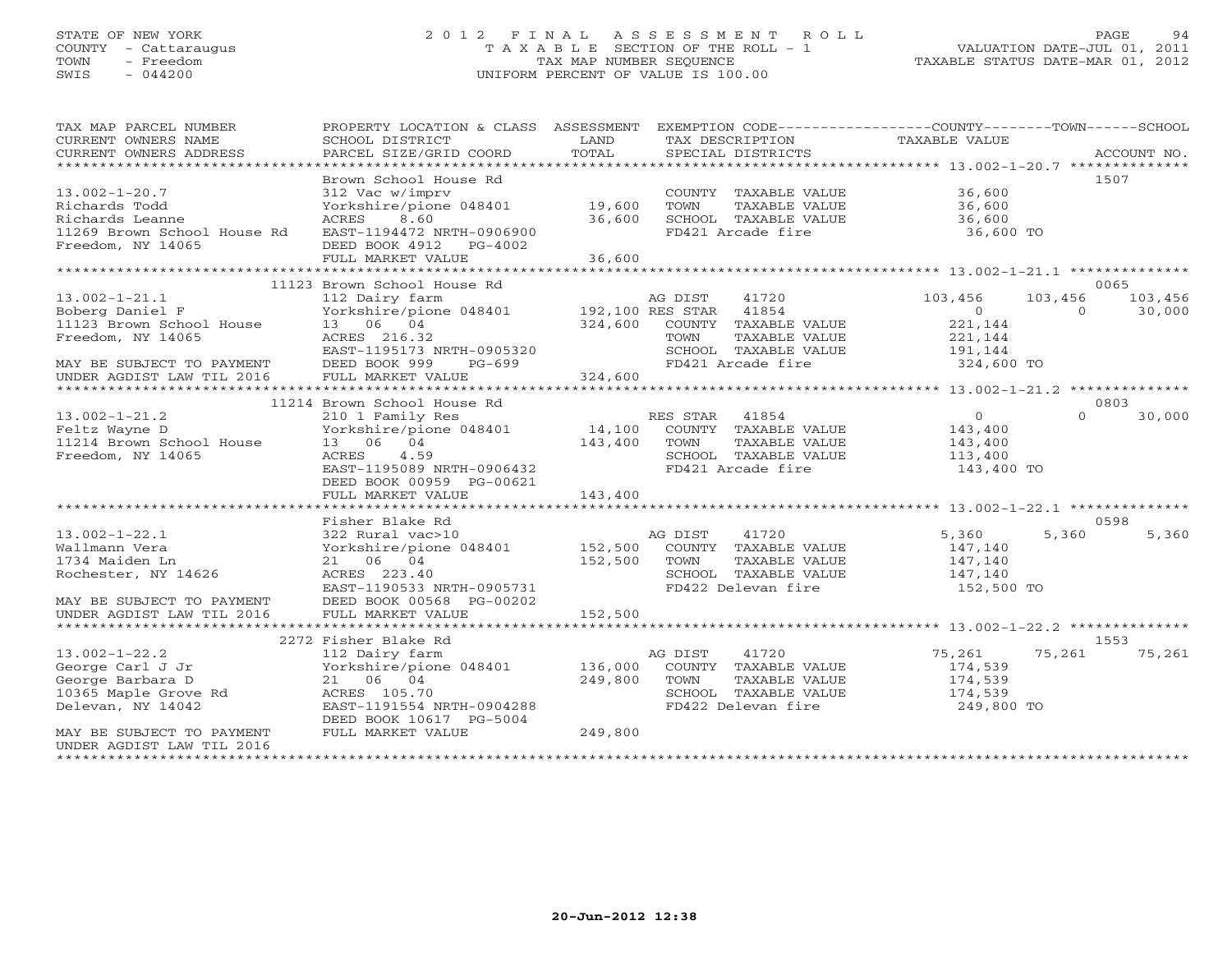## STATE OF NEW YORK 2 0 1 2 F I N A L A S S E S S M E N T R O L L PAGE 95 COUNTY - Cattaraugus T A X A B L E SECTION OF THE ROLL - 1 VALUATION DATE-JUL 01, 2011 TOWN - Freedom TAX MAP NUMBER SEQUENCE TAXABLE STATUS DATE-MAR 01, 2012 SWIS - 044200 UNIFORM PERCENT OF VALUE IS 100.00UNIFORM PERCENT OF VALUE IS 100.00

| TAX MAP PARCEL NUMBER<br>CURRENT OWNERS NAME<br>CURRENT OWNERS ADDRESS                                         | PROPERTY LOCATION & CLASS ASSESSMENT<br>SCHOOL DISTRICT<br>PARCEL SIZE/GRID COORD                                                                                                 | LAND<br>TOTAL              | EXEMPTION CODE-----------------COUNTY-------TOWN------SCHOOL<br>TAX DESCRIPTION<br>SPECIAL DISTRICTS                                               | <b>TAXABLE VALUE</b>                                          | ACCOUNT NO.                              |
|----------------------------------------------------------------------------------------------------------------|-----------------------------------------------------------------------------------------------------------------------------------------------------------------------------------|----------------------------|----------------------------------------------------------------------------------------------------------------------------------------------------|---------------------------------------------------------------|------------------------------------------|
|                                                                                                                |                                                                                                                                                                                   |                            |                                                                                                                                                    |                                                               |                                          |
| $13.002 - 1 - 23$<br>Stutzman Delroy<br>Stutzman Julia E<br>11239 Marble Springs Rd<br>Delevan, NY 14042       | 11239 Marble Springs Rd<br>210 1 Family Res<br>Yorkshire/pione 048401<br>29 06 04<br>2.60<br>ACRES<br>EAST-1188832 NRTH-0907065<br>DEED BOOK 756<br>PG-00107<br>FULL MARKET VALUE | 10,900<br>79,000<br>79,000 | SR STAR<br>41834<br>COUNTY TAXABLE VALUE<br>TOWN<br>TAXABLE VALUE<br>SCHOOL TAXABLE VALUE<br>FD422 Delevan fire                                    | $\overline{0}$<br>79,000<br>79,000<br>16,800<br>79,000 TO     | 0702<br>$\Omega$<br>62,200               |
|                                                                                                                |                                                                                                                                                                                   |                            |                                                                                                                                                    |                                                               |                                          |
| $13.002 - 1 - 24.1$<br>Ptak Irene M<br>PO Box 106<br>Delevan, NY 14042-9644                                    | Marble Springs Rd<br>322 Rural vac>10<br>Yorkshire/pione 048401<br>29 06 04<br>ACRES 51.20<br>EAST-1187501 NRTH-0906031<br>DEED BOOK 878<br>PG-00228                              | 48,600<br>48,600           | COUNTY TAXABLE VALUE<br>TOWN<br>TAXABLE VALUE<br>SCHOOL TAXABLE VALUE<br>FD422 Delevan fire                                                        | 48,600<br>48,600<br>48,600<br>48,600 TO                       | 0272                                     |
|                                                                                                                | FULL MARKET VALUE                                                                                                                                                                 | 48,600                     |                                                                                                                                                    |                                                               |                                          |
|                                                                                                                | 11133 Marble Springs Rd                                                                                                                                                           |                            |                                                                                                                                                    |                                                               | 0736                                     |
| $13.002 - 1 - 24.2$<br>Ptak Irene M<br>Ptak Stanislaus T<br>PO Box 106<br>Delevan, NY 14042-9644               | 210 1 Family Res<br>Yorkshire/pione 048401<br>29 06 04<br>9.70<br>ACRES<br>EAST-1188421 NRTH-0905501<br>DEED BOOK 763<br>PG-00893                                                 |                            | WVET C/T<br>41121<br>21,100 SR STAR<br>41834<br>91,000 COUNTY TAXABLE VALUE<br>TOWN<br>TAXABLE VALUE<br>SCHOOL TAXABLE VALUE<br>FD422 Delevan fire | 12,000<br>$\Omega$<br>79,000<br>79,000<br>28,800<br>91,000 TO | 12,000<br>$\Omega$<br>62,200<br>$\Omega$ |
|                                                                                                                | FULL MARKET VALUE                                                                                                                                                                 | 91,000                     |                                                                                                                                                    |                                                               |                                          |
|                                                                                                                |                                                                                                                                                                                   |                            |                                                                                                                                                    |                                                               |                                          |
| $13.002 - 1 - 24.4$<br>Hurlburt David W<br>Hurlburt Nancy C<br>Kelly Gummo<br>190 Warsaw St<br>Depew, NY 14043 | 2495 California Hill Rd<br>314 Rural vac<10<br>Yorkshire/pione 048401<br>29 06 04<br>ACRES<br>6.60<br>EAST-1187243 NRTH-0906785<br>DEED BOOK 1008 PG-8<br>FULL MARKET VALUE       | 17,200<br>17,200<br>17,200 | COUNTY TAXABLE VALUE<br>TAXABLE VALUE<br>TOWN<br>SCHOOL TAXABLE VALUE<br>FD422 Delevan fire                                                        | 17,200<br>17,200<br>17,200<br>17,200 TO                       | 0749                                     |
|                                                                                                                | 2541 California Hill Rd                                                                                                                                                           |                            |                                                                                                                                                    |                                                               | 0756                                     |
| $13.002 - 1 - 24.5$<br>Brown Raymond L<br>2541 California Hill Rd<br>Delevan, NY 14042                         | 270 Mfg housing<br>Yorkshire/pione 048401<br>29 06 04<br>9.71<br>ACRES<br>EAST-1186271 NRTH-0906778<br>DEED BOOK 4504<br>PG-7001<br>FULL MARKET VALUE                             | 21,000<br>49,600<br>49,600 | COUNTY TAXABLE VALUE<br>TOWN<br>TAXABLE VALUE<br>SCHOOL TAXABLE VALUE<br>FD422 Delevan fire                                                        | 49,600<br>49,600<br>49,600<br>49,600 TO                       |                                          |
|                                                                                                                |                                                                                                                                                                                   |                            |                                                                                                                                                    |                                                               |                                          |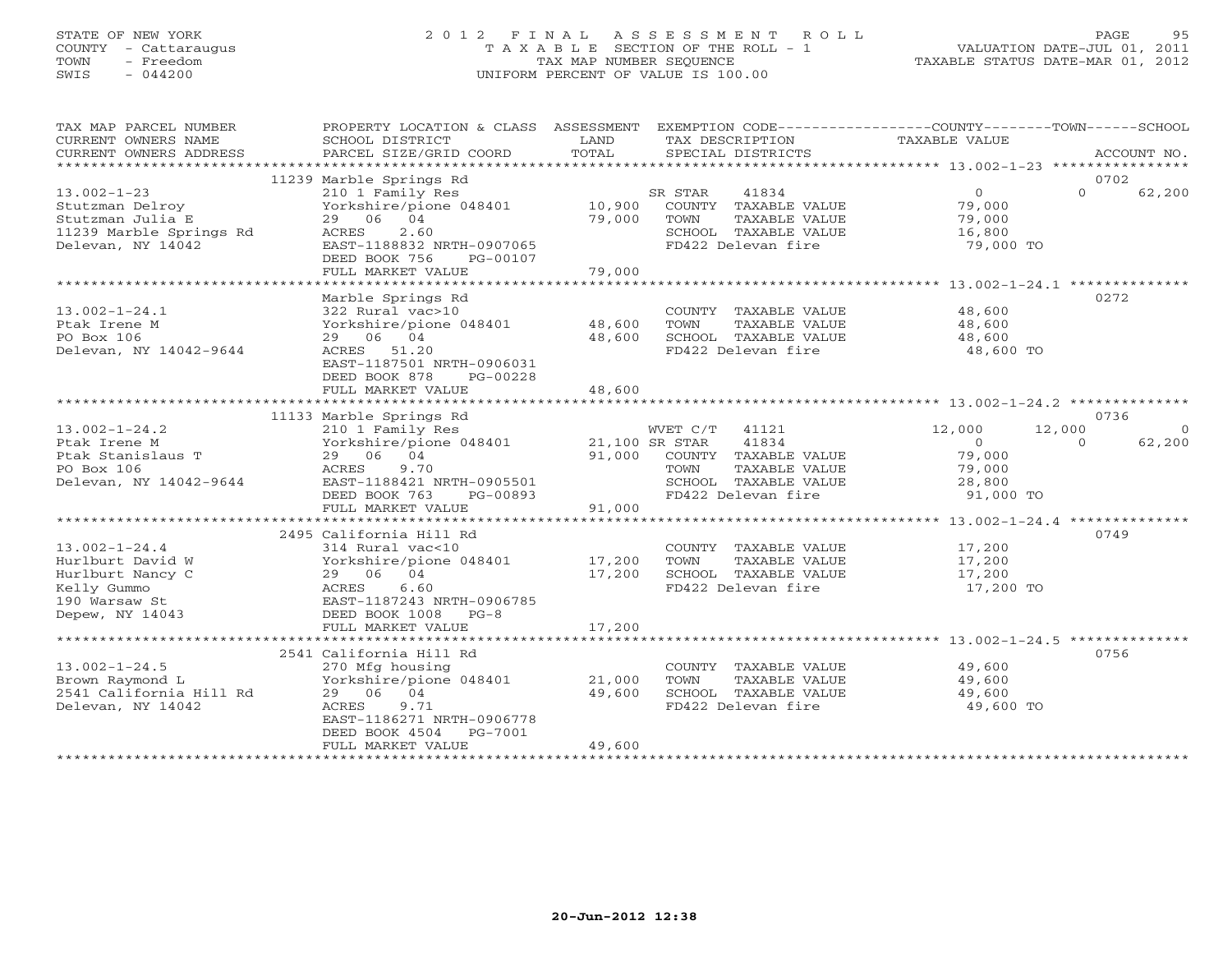## STATE OF NEW YORK 2 0 1 2 F I N A L A S S E S S M E N T R O L L PAGE 96 COUNTY - Cattaraugus T A X A B L E SECTION OF THE ROLL - 1 VALUATION DATE-JUL 01, 2011 TOWN - Freedom TAX MAP NUMBER SEQUENCE TAXABLE STATUS DATE-MAR 01, 2012 SWIS - 044200 UNIFORM PERCENT OF VALUE IS 100.00UNIFORM PERCENT OF VALUE IS 100.00

| TAX MAP PARCEL NUMBER<br>CURRENT OWNERS NAME<br>CURRENT OWNERS ADDRESS                                         | SCHOOL DISTRICT<br>PARCEL SIZE/GRID COORD                                                                                                                                  | LAND<br>TOTAL      | TAX DESCRIPTION<br>SPECIAL DISTRICTS                                                                          | PROPERTY LOCATION & CLASS ASSESSMENT EXEMPTION CODE---------------COUNTY-------TOWN-----SCHOOL<br>TAXABLE VALUE | ACCOUNT NO. |
|----------------------------------------------------------------------------------------------------------------|----------------------------------------------------------------------------------------------------------------------------------------------------------------------------|--------------------|---------------------------------------------------------------------------------------------------------------|-----------------------------------------------------------------------------------------------------------------|-------------|
|                                                                                                                |                                                                                                                                                                            |                    |                                                                                                               |                                                                                                                 |             |
| $13.002 - 1 - 24.6$<br>Howe Donald G Sr<br>Howe Sherry L<br>11201 Marble Springs Rd ACRES<br>Delevan, NY 14042 | 11201 Marble Springs Rd<br>220 2 Family Res<br>Yorkshire/pione 048401 17,000<br>29 06 04<br>6.40<br>EAST-1188485 NRTH-0906564<br>DEED BOOK 1007 PG-65<br>FULL MARKET VALUE | 154,100<br>154,100 | RES STAR 41854<br>COUNTY TAXABLE VALUE<br>TOWN<br>TAXABLE VALUE<br>SCHOOL TAXABLE VALUE<br>FD422 Delevan fire | 0773<br>$\overline{0}$<br>$\Omega$<br>154,100<br>154,100<br>124,100<br>154,100 TO                               | 30,000      |
|                                                                                                                | 11045 Marble Springs Rd                                                                                                                                                    |                    |                                                                                                               | 0808                                                                                                            |             |
| $13.002 - 1 - 24.7$<br>Klever Howard J<br>11045 Marble Springs Rd<br>Delevan, NY 14042                         | 270 Mfg housing<br>Yorkshire/pione 048401 9,400<br>29 06 04<br>ACRES 1.85<br>EAST-1188773 NRTH-0904051<br>DEED BOOK 10690 PG-7001                                          | 23,500             | COUNTY TAXABLE VALUE 23,500<br>TOWN<br>TAXABLE VALUE<br>SCHOOL TAXABLE VALUE<br>FD422 Delevan fire 23,500 TO  | 23,500<br>23,500                                                                                                |             |
|                                                                                                                | FULL MARKET VALUE                                                                                                                                                          | 23,500             |                                                                                                               |                                                                                                                 |             |
|                                                                                                                | 2515 California Hill Rd                                                                                                                                                    |                    |                                                                                                               | 0865                                                                                                            |             |
| $13.002 - 1 - 24.8$<br>Perry Harold J<br>Perry Joan M<br>2515 California Hill Rd<br>Delevan, NY 14042          | 29 06 04<br>9.71<br>ACRES<br>EAST-1186808 NRTH-0906795<br>DEED BOOK 00931 PG-00699                                                                                         | 145,200            | TOWN<br>TAXABLE VALUE<br>SCHOOL TAXABLE VALUE 83,000<br>FD422 Delevan fire 145,200 TO                         | $\overline{0}$<br>$\Omega$<br>145,200<br>145,200                                                                | 62,200      |
|                                                                                                                | FULL MARKET VALUE                                                                                                                                                          | 145,200            |                                                                                                               |                                                                                                                 |             |
|                                                                                                                | 2425 California Hill Rd                                                                                                                                                    |                    |                                                                                                               | 0862                                                                                                            |             |
| $13.002 - 1 - 24.9$<br>Dixon Richard T<br>Dixon Debra A<br>2425 California Hill Rd<br>Delevan, NY 14042        | 210 1 Family Res<br>$Yorkshire/pione 048401$ 11,100<br>29 06 04<br>2.80<br>ACRES<br>EAST-1188494 NRTH-0907060<br>DEED BOOK 824<br>PG-00383                                 | 99,500             | RES STAR 41854<br>COUNTY TAXABLE VALUE<br>TAXABLE VALUE<br>TOWN<br>SCHOOL TAXABLE VALUE<br>FD422 Delevan fire | $\overline{0}$<br>$\cap$<br>99,500<br>99,500<br>53,500<br>99,500 TO                                             | 30,000      |
|                                                                                                                | FULL MARKET VALUE                                                                                                                                                          | 99,500             |                                                                                                               |                                                                                                                 |             |
|                                                                                                                | $Co$ Rd $73$                                                                                                                                                               |                    |                                                                                                               | 0939                                                                                                            |             |
| $13.002 - 1 - 24.10$<br>11099 Bixby Hill, LLC<br>11939 Route 98 S<br>Arcade, NY 14009                          | 322 Rural vac>10<br>Yorkshire/pione 048401 24,800<br>29 06 04<br>ACRES 24.70<br>EAST-1187810 NRTH-0904958<br>DEED BOOK 11867 PG-6001<br>FULL MARKET VALUE                  | 24,800<br>24,800   | COUNTY TAXABLE VALUE<br>TOWN<br>TAXABLE VALUE<br>SCHOOL TAXABLE VALUE<br>FD422 Delevan fire                   | 24,800<br>24,800<br>24,800<br>24,800 TO                                                                         |             |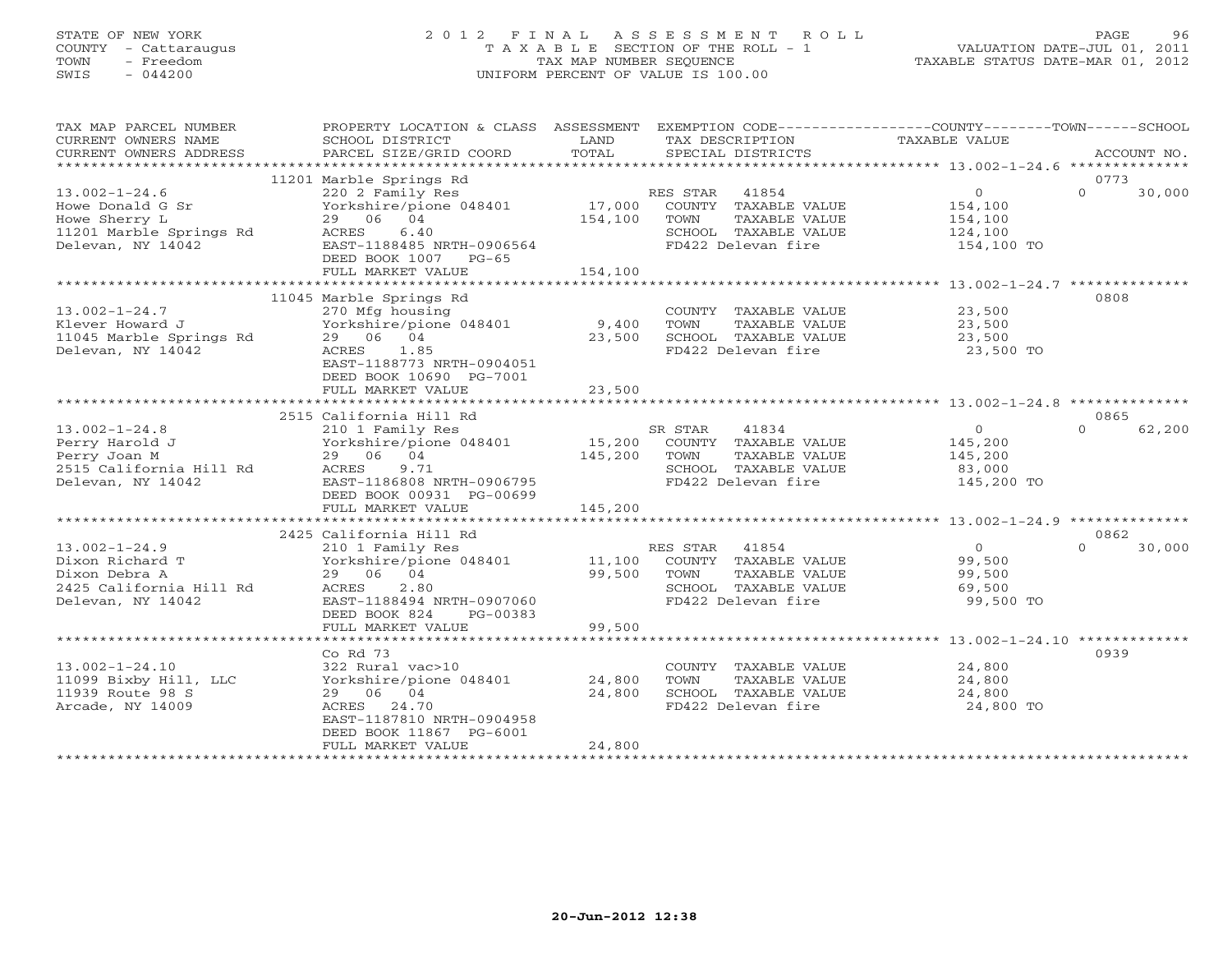# STATE OF NEW YORK 2 0 1 2 F I N A L A S S E S S M E N T R O L L PAGE 97 COUNTY - Cattaraugus T A X A B L E SECTION OF THE ROLL - 1 VALUATION DATE-JUL 01, 2011 TOWN - Freedom TAX MAP NUMBER SEQUENCE TAXABLE STATUS DATE-MAR 01, 2012 SWIS - 044200 UNIFORM PERCENT OF VALUE IS 100.00UNIFORM PERCENT OF VALUE IS 100.00

| TAX MAP PARCEL NUMBER                                   | PROPERTY LOCATION & CLASS ASSESSMENT                |                 |                              | EXEMPTION CODE-----------------COUNTY-------TOWN------SCHOOL |                  |
|---------------------------------------------------------|-----------------------------------------------------|-----------------|------------------------------|--------------------------------------------------------------|------------------|
| CURRENT OWNERS NAME                                     | SCHOOL DISTRICT                                     | LAND            | TAX DESCRIPTION              | TAXABLE VALUE                                                |                  |
| CURRENT OWNERS ADDRESS                                  |                                                     | TOTAL           |                              |                                                              |                  |
| *************************                               |                                                     |                 |                              |                                                              |                  |
|                                                         | Marble Springs Rd                                   |                 |                              |                                                              | 0912             |
| $13.002 - 1 - 24.11$                                    | 312 Vac w/imprv                                     |                 | COUNTY TAXABLE VALUE         | 41,900                                                       |                  |
| Monette John M                                          | $Yorkshire/pione 048401$ 29,000                     |                 | TOWN<br>TAXABLE VALUE        | 41,900                                                       |                  |
| 83 Grove St                                             | 29 06 04                                            | 41,900          | SCHOOL TAXABLE VALUE         | 41,900                                                       |                  |
| Buffalo, NY 14207                                       | ACRES 30.70                                         |                 | FD422 Delevan fire           | 41,900 TO                                                    |                  |
|                                                         | EAST-1186445 NRTH-0904791                           |                 |                              |                                                              |                  |
|                                                         | DEED BOOK 9752 PG-8001                              |                 |                              |                                                              |                  |
|                                                         | FULL MARKET VALUE                                   | 41,900          |                              |                                                              |                  |
|                                                         |                                                     |                 |                              |                                                              |                  |
|                                                         | 11071 Marble Springs Rd                             |                 |                              |                                                              | 0913             |
| $13.002 - 1 - 24.12$                                    | 322 Rural vac>10                                    |                 | COUNTY TAXABLE VALUE         | 31,600                                                       |                  |
| 11099 Bixby Hill, LLC                                   | Yorkshire/pione 048401 31,600                       |                 | TOWN<br>TAXABLE VALUE        | 31,600                                                       |                  |
| 11939 Rte 98 S                                          | 29 06 04                                            | 31,600          | SCHOOL TAXABLE VALUE         | 31,600                                                       |                  |
| Arcade, NY 14009                                        | ACRES 24.05                                         |                 | FD422 Delevan fire           | 31,600 TO                                                    |                  |
|                                                         | EAST-1187937 NRTH-0904229                           |                 |                              |                                                              |                  |
|                                                         | DEED BOOK 13302 PG-4003                             |                 |                              |                                                              |                  |
|                                                         | FULL MARKET VALUE                                   | 31,600          |                              |                                                              |                  |
|                                                         | 2451 California Hill Rd                             |                 |                              |                                                              | 0928             |
|                                                         |                                                     |                 | RES STAR<br>41854            | $\overline{0}$                                               | $\cap$<br>30,000 |
|                                                         | 210 1 Family Res<br>Yorkshire/pione 048401          |                 | 9,100 COUNTY TAXABLE VALUE   | 66,000                                                       |                  |
| 13.002-1-24.13<br>Cook Susan<br>2451 California Hill Rd | 29 06 04                                            |                 | 66,000 TOWN<br>TAXABLE VALUE | 66,000                                                       |                  |
|                                                         | ACRES<br>1.65                                       |                 | SCHOOL TAXABLE VALUE         | 36,000                                                       |                  |
|                                                         | EAST-1188022 NRTH-0907065                           |                 | FD422 Delevan fire           | 66,000 TO                                                    |                  |
|                                                         | DEED BOOK 824<br>PG-00486                           |                 |                              |                                                              |                  |
|                                                         | FULL MARKET VALUE                                   | 66,000          |                              |                                                              |                  |
|                                                         |                                                     |                 |                              |                                                              |                  |
|                                                         | 2483 California Hill Rd                             |                 |                              |                                                              | 0967             |
| $13.002 - 1 - 24.14$                                    | 210 1 Family Res<br>Yorkshire/pione 048401<br>29 06 |                 | CVET C/T 41131               | 20,000<br>20,000                                             | $\overline{0}$   |
| Phillips Paul W                                         |                                                     | $20,900$ CLERGY | 41400                        | 1,500<br>1,500                                               | 1,500            |
| Phillips Joyce L                                        |                                                     |                 | 155,500 SR STAR<br>41834     | $\overline{0}$<br>$\overline{0}$                             | 62,200           |
| 2483 California Hill Rd $L/p$ 991-327                   |                                                     |                 | COUNTY TAXABLE VALUE         | 134,000                                                      |                  |
| Delevan, NY 14042                                       | Ff 527.00                                           |                 | TAXABLE VALUE<br>TOWN        | 134,000                                                      |                  |
|                                                         | ACRES<br>9.70                                       |                 | SCHOOL TAXABLE VALUE         | 91,800                                                       |                  |
|                                                         | EAST-1187678 NRTH-0906809                           |                 | FD422 Delevan fire           | 155,500 TO                                                   |                  |
|                                                         | DEED BOOK 00930 PG-00368                            |                 |                              |                                                              |                  |
|                                                         | FULL MARKET VALUE                                   | 155,500         |                              |                                                              |                  |
|                                                         |                                                     |                 |                              |                                                              |                  |
|                                                         | 11221 Marble Springs Rd                             |                 |                              |                                                              | 1106             |
| $13.002 - 1 - 24.15$                                    | 210 1 Family Res                                    |                 | RES STAR 41854               | $\overline{0}$                                               | $\cap$<br>30,000 |
| Langer James J                                          | Yorkshire/pione 048401                              | 14,500          | COUNTY TAXABLE VALUE         | 74,500                                                       |                  |
| Langer Candy H                                          | 29 06 04                                            | 74,500          | TOWN<br>TAXABLE VALUE        | 74,500                                                       |                  |
| PO Box 176                                              | ACRES<br>$4.80$ BANK<br>032                         |                 | SCHOOL TAXABLE VALUE         | 44,500                                                       |                  |
| Delevan, NY 14042                                       | EAST-1188468 NRTH-0906795                           |                 | FD422 Delevan fire           | 74,500 TO                                                    |                  |
|                                                         | DEED BOOK 00945 PG-00976                            |                 |                              |                                                              |                  |
|                                                         | FULL MARKET VALUE                                   | 74,500          |                              |                                                              |                  |
|                                                         |                                                     |                 |                              |                                                              |                  |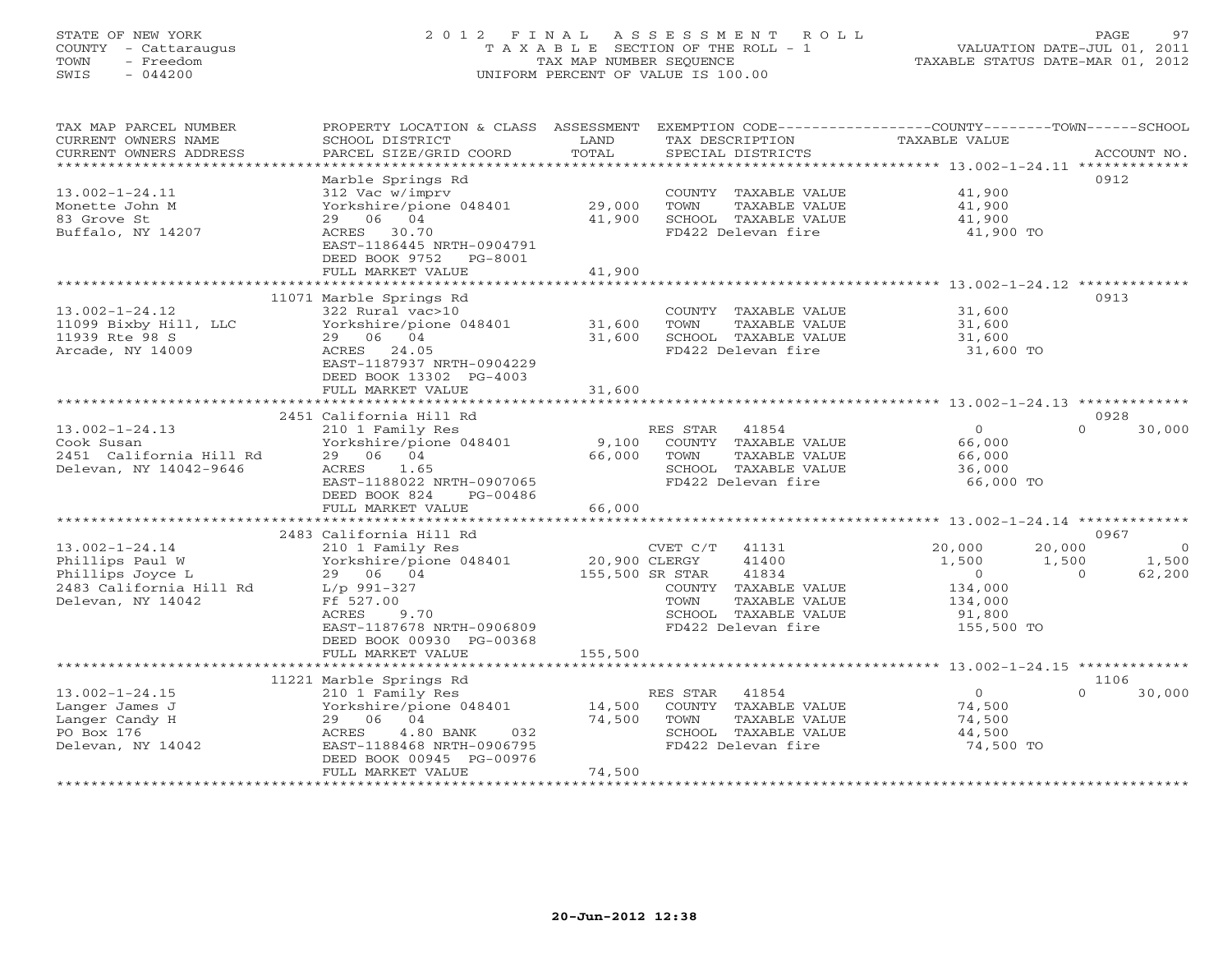# STATE OF NEW YORK 2 0 1 2 F I N A L A S S E S S M E N T R O L L PAGE 98 COUNTY - Cattaraugus T A X A B L E SECTION OF THE ROLL - 1 VALUATION DATE-JUL 01, 2011 TOWN - Freedom TAX MAP NUMBER SEQUENCE TAXABLE STATUS DATE-MAR 01, 2012 SWIS - 044200 UNIFORM PERCENT OF VALUE IS 100.00UNIFORM PERCENT OF VALUE IS 100.00

| TAX MAP PARCEL NUMBER<br>CURRENT OWNERS NAME<br>CURRENT OWNERS ADDRESS | PROPERTY LOCATION & CLASS ASSESSMENT<br>SCHOOL DISTRICT<br>PARCEL SIZE/GRID COORD | LAND<br>TOTAL   | TAX DESCRIPTION<br>SPECIAL DISTRICTS | EXEMPTION CODE----------------COUNTY-------TOWN------SCHOOL<br><b>TAXABLE VALUE</b> | ACCOUNT NO.        |
|------------------------------------------------------------------------|-----------------------------------------------------------------------------------|-----------------|--------------------------------------|-------------------------------------------------------------------------------------|--------------------|
| ***********************                                                |                                                                                   |                 |                                      |                                                                                     |                    |
|                                                                        | 1107 Marble Springs Rd                                                            |                 |                                      |                                                                                     | 1428               |
| $13.002 - 1 - 24.16$                                                   | 312 Vac w/imprv                                                                   |                 | COUNTY TAXABLE VALUE                 | 11,000                                                                              |                    |
| Lord Steven J                                                          | Yorkshire/pione 048401                                                            | 8,200           | TOWN<br>TAXABLE VALUE                | 11,000                                                                              |                    |
| 3440 Holland Rd                                                        | 29 6 4                                                                            | 11,000          | SCHOOL TAXABLE VALUE                 | 11,000                                                                              |                    |
| Franklinville, NY 14737                                                | ACRES<br>1.10<br>EAST-1188908 NRTH-0904403<br>DEED BOOK 13159 PG-8001             |                 | FD422 Delevan fire                   | 11,000 TO                                                                           |                    |
|                                                                        | FULL MARKET VALUE                                                                 | 11,000          |                                      |                                                                                     |                    |
|                                                                        | ******************                                                                | <b>++++++++</b> |                                      | ********************* 13.002-1-24.17 *************                                  |                    |
|                                                                        | Co Rd 73                                                                          |                 |                                      |                                                                                     | 1567               |
| $13.002 - 1 - 24.17$                                                   | 522 Racetrack                                                                     |                 | COUNTY TAXABLE VALUE                 | 145,500                                                                             |                    |
| Churchville Business Park, Inc Yorkshire/pione 048401                  |                                                                                   | 91,700          | TOWN<br>TAXABLE VALUE                | 145,500                                                                             |                    |
| 369 Attridge Rd                                                        | 29 06 04                                                                          | 145,500         | SCHOOL TAXABLE VALUE                 | 145,500                                                                             |                    |
| Churchville, NY 14428                                                  | ACRES 24.30                                                                       |                 | FD422 Delevan fire                   | 145,500 TO                                                                          |                    |
|                                                                        | EAST-1188481 NRTH-0904988                                                         |                 |                                      |                                                                                     |                    |
|                                                                        | DEED BOOK 13302 PG-4002                                                           |                 |                                      |                                                                                     |                    |
|                                                                        | FULL MARKET VALUE                                                                 | 145,500         |                                      |                                                                                     |                    |
|                                                                        |                                                                                   |                 |                                      | ********************* 13.002-1-24.18 ********                                       |                    |
|                                                                        | Marble Springs Rd                                                                 |                 |                                      |                                                                                     | 1568               |
| $13.002 - 1 - 24.18$                                                   | 314 Rural vac<10                                                                  |                 | COUNTY TAXABLE VALUE                 | 7,800                                                                               |                    |
| Churchville Business Park, Inc Yorkshire/pione 048401                  |                                                                                   | 7,800           | TAXABLE VALUE<br>TOWN                | 7,800                                                                               |                    |
| 369 Attridge Rd                                                        | 29 06 04                                                                          | 7,800           | SCHOOL TAXABLE VALUE                 | 7,800                                                                               |                    |
| Churchville, NY 14428                                                  | <b>ACRES</b><br>0.67                                                              |                 | FD422 Delevan fire                   | 7,800 TO                                                                            |                    |
|                                                                        | EAST-1188534 NRTH-0904523                                                         |                 |                                      |                                                                                     |                    |
|                                                                        | DEED BOOK 13302 PG-4003                                                           |                 |                                      |                                                                                     |                    |
|                                                                        | FULL MARKET VALUE                                                                 | 7,800           |                                      |                                                                                     |                    |
|                                                                        |                                                                                   |                 |                                      |                                                                                     |                    |
|                                                                        | 2441 California Hill Rd                                                           |                 |                                      |                                                                                     | 1571               |
| $13.002 - 1 - 24.19$                                                   | 270 Mfg housing                                                                   |                 | RES STAR<br>41854                    | $\circ$                                                                             | $\Omega$<br>30,000 |
| Morlock Charles W                                                      | Yorkshire/pione 048401                                                            | 8,900           | COUNTY TAXABLE VALUE                 | 53,600                                                                              |                    |
| Morlock Kara L                                                         | 29 06 04                                                                          | 53,600          | TOWN<br>TAXABLE VALUE                | 53,600                                                                              |                    |
| 2441 California Hill Rd                                                | 1.50<br>ACRES                                                                     |                 | SCHOOL TAXABLE VALUE                 | 23,600                                                                              |                    |
| Delevan, NY 14042                                                      | EAST-1188213 NRTH-0907065                                                         |                 | FD422 Delevan fire                   | 53,600 TO                                                                           |                    |
|                                                                        | DEED BOOK 13708 PG-3001                                                           |                 |                                      |                                                                                     |                    |
|                                                                        | FULL MARKET VALUE                                                                 | 53,600          |                                      |                                                                                     |                    |
|                                                                        |                                                                                   |                 |                                      |                                                                                     |                    |
|                                                                        | Co Rd 73 (California Rd)                                                          |                 |                                      |                                                                                     | 0511               |
| $13.002 - 1 - 25.1$                                                    | 322 Rural vac>10                                                                  |                 | AG DISTOUT 41730                     | 19,219<br>19,219                                                                    | 19,219             |
| Sisson Guy D                                                           | Yorkshire/pione 048401                                                            | 36,200          | COUNTY TAXABLE VALUE                 | 16,981                                                                              |                    |
| Sisson Ellen M                                                         | 29 6 4                                                                            | 36,200          | TAXABLE VALUE<br>TOWN                | 16,981                                                                              |                    |
| 2582 California Hill Rd                                                | ACRES 30.55                                                                       |                 | SCHOOL TAXABLE VALUE                 | 16,981                                                                              |                    |
| Delevan, NY 14042                                                      | EAST-1185525 NRTH-0906361                                                         |                 | FD422 Delevan fire                   | 36,200 TO                                                                           |                    |
|                                                                        | DEED BOOK 1012<br>$PG-549$                                                        |                 |                                      |                                                                                     |                    |
| MAY BE SUBJECT TO PAYMENT                                              | FULL MARKET VALUE                                                                 | 36,200          |                                      |                                                                                     |                    |
| UNDER AGDIST LAW TIL 2019                                              |                                                                                   |                 |                                      |                                                                                     |                    |
|                                                                        |                                                                                   |                 |                                      |                                                                                     |                    |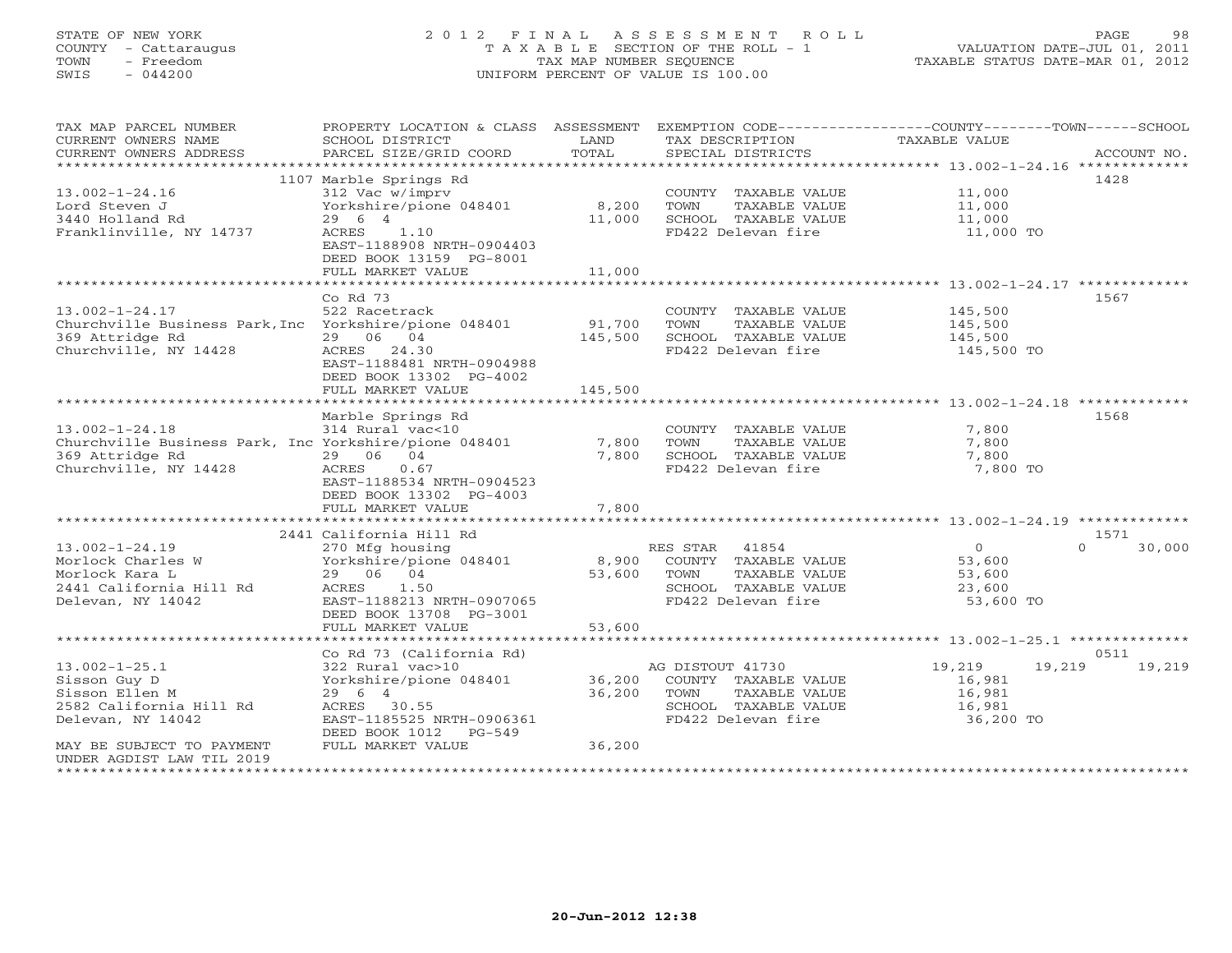# STATE OF NEW YORK 2 0 1 2 F I N A L A S S E S S M E N T R O L L PAGE 99 COUNTY - Cattaraugus T A X A B L E SECTION OF THE ROLL - 1 VALUATION DATE-JUL 01, 2011 TOWN - Freedom TAX MAP NUMBER SEQUENCE TAXABLE STATUS DATE-MAR 01, 2012 SWIS - 044200 UNIFORM PERCENT OF VALUE IS 100.00UNIFORM PERCENT OF VALUE IS 100.00

| TAX MAP PARCEL NUMBER<br>CURRENT OWNERS NAME<br>CURRENT OWNERS ADDRESS                                                                 | PROPERTY LOCATION & CLASS ASSESSMENT<br>SCHOOL DISTRICT<br>PARCEL SIZE/GRID COORD                                                                                               | LAND<br>TOTAL                 | EXEMPTION CODE----------------COUNTY-------TOWN------SCHOOL<br>TAX DESCRIPTION<br>SPECIAL DISTRICTS              | <b>TAXABLE VALUE</b>                                   | ACCOUNT NO.        |
|----------------------------------------------------------------------------------------------------------------------------------------|---------------------------------------------------------------------------------------------------------------------------------------------------------------------------------|-------------------------------|------------------------------------------------------------------------------------------------------------------|--------------------------------------------------------|--------------------|
| $13.002 - 1 - 25.2$<br>Zientek Anthony H<br>Zientek Deborah<br>11822 Brown Schoolhouse<br>Freedom, NY 14065                            | Co Rd 73 (California Rd)<br>322 Rural vac>10<br>Yorkshire/pione 048401<br>29 6 4<br>ACRES 35.60<br>EAST-1185614 NRTH-0904812<br>DEED BOOK 1012<br>$PG-552$<br>FULL MARKET VALUE | 39,300<br>39,300<br>39,300    | COUNTY TAXABLE VALUE<br>TOWN<br>TAXABLE VALUE<br>SCHOOL TAXABLE VALUE<br>FD422 Delevan fire                      | 39,300<br>39,300<br>39,300<br>39,300 TO                | 1426               |
|                                                                                                                                        | 11545 Bixby Hill Rd                                                                                                                                                             |                               |                                                                                                                  |                                                        | 0190               |
| $13.002 - 1 - 26.1$<br>Drake Milford<br>520 West Main St<br>Arcade, NY 14009<br>MAY BE SUBJECT TO PAYMENT<br>UNDER AGDIST LAW TIL 2016 | 120 Field crops<br>Yorkshire/pione 048401<br>30 06<br>03<br>ACRES 196.75<br>EAST-1187091 NRTH-0908503<br>DEED BOOK 5282<br>$PG-4001$<br>FULL MARKET VALUE                       | 219,900<br>220,900<br>220,900 | 41720<br>AG DIST<br>COUNTY TAXABLE VALUE<br>TOWN<br>TAXABLE VALUE<br>SCHOOL TAXABLE VALUE<br>FD422 Delevan fire  | 146,017<br>74,883<br>74,883<br>74,883<br>220,900 TO    | 146,017<br>146,017 |
|                                                                                                                                        |                                                                                                                                                                                 |                               |                                                                                                                  |                                                        |                    |
|                                                                                                                                        | 2592 California Hill Rd                                                                                                                                                         |                               |                                                                                                                  |                                                        | 0948               |
| $13.002 - 1 - 26.2$<br>Sisson Guy D<br>Sisson Ellen<br>2592 California Rd<br>Delevan, NY 14042                                         | 283 Res w/Comuse<br>Yorkshire/pione 048401<br>04<br>30 06<br>2.65<br>ACRES<br>EAST-1185382 NRTH-0907309<br>DEED BOOK 836<br>PG-00794                                            | 17,100<br>596,200             | RES STAR<br>41854<br>COUNTY TAXABLE VALUE<br>TOWN<br>TAXABLE VALUE<br>SCHOOL TAXABLE VALUE<br>FD422 Delevan fire | $\circ$<br>596,200<br>596,200<br>566,200<br>596,200 TO | $\Omega$<br>30,000 |
|                                                                                                                                        | FULL MARKET VALUE                                                                                                                                                               | 596,200                       |                                                                                                                  |                                                        |                    |
| $13.002 - 1 - 26.3$<br>Sisson Guy D<br>Sisson Ellen M<br>2592 California Rd<br>Delevan, NY 14042                                       | California Hill Rd<br>314 Rural vac<10<br>Yorkshire/pione 048401<br>30 04 06<br>9.30<br>ACRES<br>EAST-1186306 NRTH-0907398<br>DEED BOOK 00975 PG-00841                          | 20,500<br>20,500              | COUNTY TAXABLE VALUE<br>TOWN<br>TAXABLE VALUE<br>SCHOOL TAXABLE VALUE<br>FD422 Delevan fire                      | 20,500<br>20,500<br>20,500<br>20,500 TO                | 1174               |
|                                                                                                                                        | FULL MARKET VALUE                                                                                                                                                               | 20,500                        |                                                                                                                  |                                                        |                    |
| $13.002 - 1 - 26.4$<br>Sisson Guy D<br>Sisson Ellen<br>2582 California Hill Rd<br>Deleva, NY 14042                                     | Co Rd 73 (Off) Calif Hl<br>438 Parking lot<br>Yorkshire/pione 048401<br>04<br>30 06<br>1.85<br>ACRES<br>EAST-1185378 NRTH-0907474<br>DEED BOOK 1005<br>$PG-902$                 | 9,400<br>9,400                | COUNTY TAXABLE VALUE<br>TOWN<br>TAXABLE VALUE<br>SCHOOL TAXABLE VALUE<br>FD422 Delevan fire                      | 9,400<br>9,400<br>9,400<br>9,400 TO                    | 1412               |
|                                                                                                                                        | FULL MARKET VALUE                                                                                                                                                               | 9,400                         |                                                                                                                  |                                                        |                    |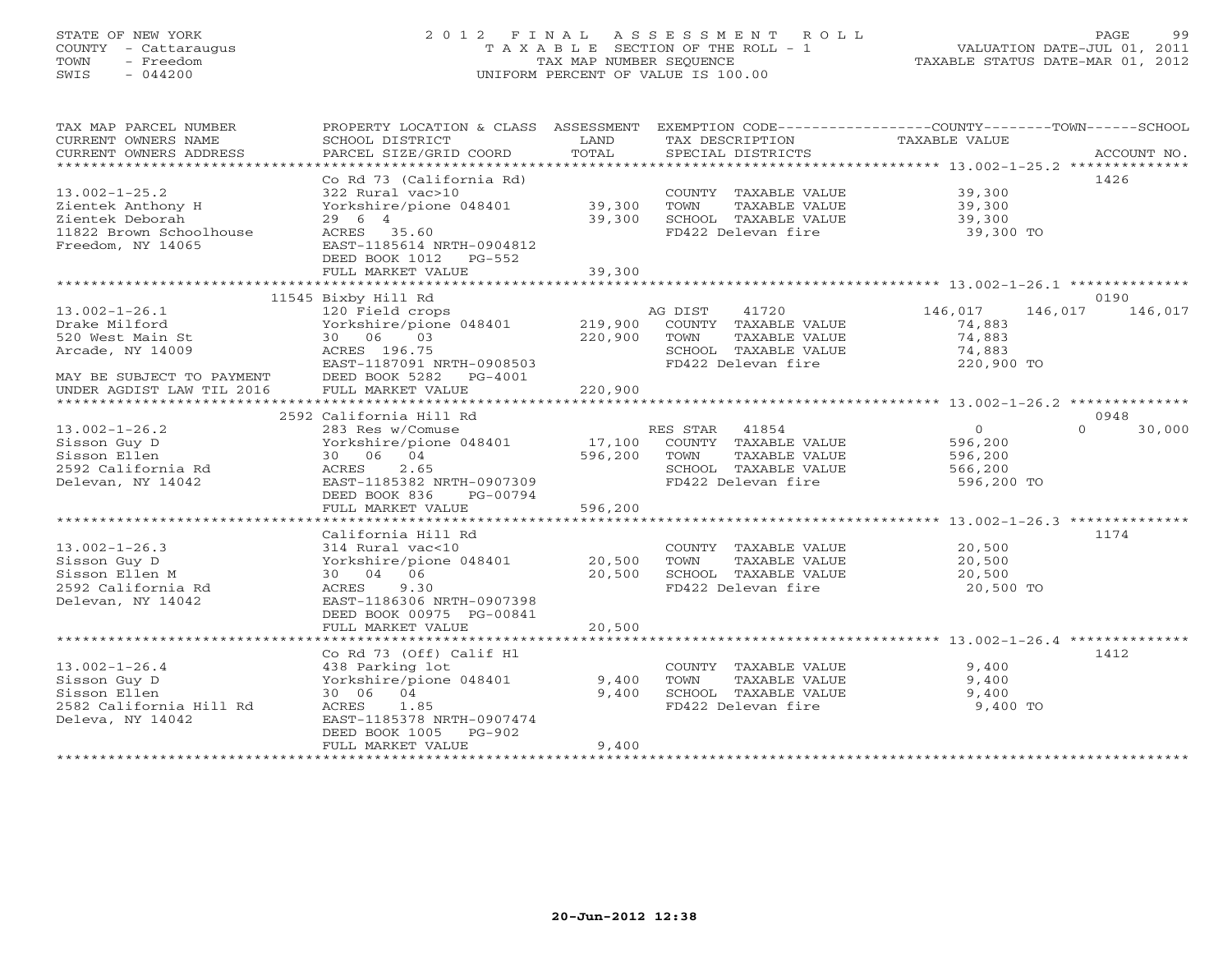# STATE OF NEW YORK 2 0 1 2 F I N A L A S S E S S M E N T R O L L PAGE 100 COUNTY - Cattaraugus T A X A B L E SECTION OF THE ROLL - 1 VALUATION DATE-JUL 01, 2011 TOWN - Freedom TAX MAP NUMBER SEQUENCE TAXABLE STATUS DATE-MAR 01, 2012 SWIS - 044200 UNIFORM PERCENT OF VALUE IS 100.00UNIFORM PERCENT OF VALUE IS 100.00

| TAX MAP PARCEL NUMBER<br>CURRENT OWNERS NAME<br>CURRENT OWNERS ADDRESS | PROPERTY LOCATION & CLASS ASSESSMENT<br>SCHOOL DISTRICT<br>PARCEL SIZE/GRID COORD | LAND<br>TOTAL  | EXEMPTION CODE-----------------COUNTY-------TOWN------SCHOOL<br>TAX DESCRIPTION<br>SPECIAL DISTRICTS | TAXABLE VALUE                                    | ACCOUNT NO.        |
|------------------------------------------------------------------------|-----------------------------------------------------------------------------------|----------------|------------------------------------------------------------------------------------------------------|--------------------------------------------------|--------------------|
| *************************                                              |                                                                                   |                |                                                                                                      |                                                  |                    |
|                                                                        | Cheney Rd                                                                         |                |                                                                                                      |                                                  | 0044               |
| $13.002 - 1 - 27.1$                                                    | 322 Rural vac>10                                                                  |                | COUNTY TAXABLE VALUE                                                                                 | 47,500                                           |                    |
| Baird Barbara M                                                        | Yorkshire/pione 048401                                                            | 47,500         | TOWN<br>TAXABLE VALUE                                                                                | 47,500                                           |                    |
| 10745 Osmun Rd                                                         | 14 06 04                                                                          | 47,500         | SCHOOL TAXABLE VALUE                                                                                 | 47,500                                           |                    |
| Farmersville Station, NY 14060 Ff 480.00                               |                                                                                   |                | FD421 Arcade fire                                                                                    | 47,500 TO                                        |                    |
|                                                                        | ACRES 49.25                                                                       |                |                                                                                                      |                                                  |                    |
|                                                                        | EAST-1197258 NRTH-0910032                                                         |                |                                                                                                      |                                                  |                    |
|                                                                        | DEED BOOK 899<br>PG-00879                                                         |                |                                                                                                      |                                                  |                    |
|                                                                        | FULL MARKET VALUE                                                                 | 47,500         |                                                                                                      |                                                  |                    |
|                                                                        |                                                                                   |                |                                                                                                      |                                                  | 1071               |
| $13.002 - 1 - 27.2$                                                    | 1726 Cheney Rd                                                                    |                | RES STAR<br>41854                                                                                    | $\Omega$                                         | $\Omega$           |
| Erick Thomas W                                                         | 210 1 Family Res<br>Yorkshire/pione 048401                                        | 9,300          | COUNTY TAXABLE VALUE                                                                                 | 75,000                                           | 30,000             |
| 1726 Cheney Rd                                                         | 14 06 04                                                                          | 75,000         | TAXABLE VALUE<br>TOWN                                                                                | 75,000                                           |                    |
| Freedom, NY 14065                                                      | Garage/small Bldg                                                                 |                | SCHOOL TAXABLE VALUE                                                                                 | 45,000                                           |                    |
|                                                                        | ACRES<br>1.75 BANK<br>017                                                         |                | FD421 Arcade fire                                                                                    | 75,000 TO                                        |                    |
|                                                                        | EAST-1197383 NRTH-0908971                                                         |                |                                                                                                      |                                                  |                    |
|                                                                        | DEED BOOK 16985 PG-3001                                                           |                |                                                                                                      |                                                  |                    |
|                                                                        | FULL MARKET VALUE                                                                 | 75,000         |                                                                                                      |                                                  |                    |
|                                                                        |                                                                                   | ************** |                                                                                                      | ************************ 13.002-1-27.3 ********* |                    |
|                                                                        | 1741 Cheney Rd                                                                    |                |                                                                                                      |                                                  | 1073               |
| $13.002 - 1 - 27.3$                                                    | 314 Rural vac<10                                                                  |                | COUNTY TAXABLE VALUE                                                                                 | 9,400                                            |                    |
| Uschold Raymond F                                                      | Yorkshire/pione 048401                                                            | 9,400          | TOWN<br>TAXABLE VALUE                                                                                | 9,400                                            |                    |
| 10 Rosary Ave                                                          | 14 06 04                                                                          | 9,400          | SCHOOL TAXABLE VALUE                                                                                 | 9,400                                            |                    |
| Lackawanna, NY 14218                                                   | ACRES<br>1.80                                                                     |                | FD421 Arcade fire                                                                                    | 9,400 TO                                         |                    |
|                                                                        | EAST-1197082 NRTH-0908721                                                         |                |                                                                                                      |                                                  |                    |
|                                                                        | DEED BOOK 896<br>PG-00679                                                         |                |                                                                                                      |                                                  |                    |
|                                                                        | FULL MARKET VALUE                                                                 | 9,400          |                                                                                                      |                                                  |                    |
|                                                                        |                                                                                   |                |                                                                                                      |                                                  |                    |
|                                                                        | 1766 Cheney Rd                                                                    |                |                                                                                                      |                                                  | 1085               |
| $13.002 - 1 - 27.4$                                                    | 270 Mfg housing                                                                   |                | 41834<br>SR STAR                                                                                     | $\overline{O}$                                   | $\Omega$<br>59,600 |
| Sisson Lawrence D                                                      | Yorkshire/pione 048401                                                            | 9,600          | COUNTY TAXABLE VALUE                                                                                 | 59,600                                           |                    |
| PO Box 1                                                               | 14 06 04                                                                          | 59,600         | TAXABLE VALUE<br>TOWN                                                                                | 59,600                                           |                    |
| Delevan, NY 14042                                                      | ACRES<br>1.88                                                                     |                | SCHOOL TAXABLE VALUE                                                                                 | $\Omega$                                         |                    |
|                                                                        | EAST-1196256 NRTH-0908701                                                         |                | FD421 Arcade fire                                                                                    | 59,600 TO                                        |                    |
|                                                                        | DEED BOOK 00968 PG-00001                                                          |                |                                                                                                      |                                                  |                    |
|                                                                        | FULL MARKET VALUE                                                                 | 59,600         |                                                                                                      |                                                  |                    |
|                                                                        |                                                                                   |                |                                                                                                      |                                                  |                    |
| $13.002 - 1 - 27.5$                                                    | 1698 Cheney Rd                                                                    |                |                                                                                                      | $\circ$                                          | 1087<br>$\Omega$   |
| Kaczmarowski Daniel J                                                  | 281 Multiple res                                                                  | 13,700         | RES STAR<br>41854                                                                                    |                                                  | 30,000             |
| Kaczmarowski Bonnie A                                                  | Yorkshire/pione 048401<br>14 06 04                                                | 129,500        | COUNTY<br>TAXABLE VALUE<br>TOWN<br>TAXABLE VALUE                                                     | 129,500<br>129,500                               |                    |
| 1698 Cheney Rd                                                         | ACRES<br>2.35                                                                     |                | SCHOOL TAXABLE VALUE                                                                                 | 99,500                                           |                    |
| Freedom, NY 14065                                                      | EAST-1197697 NRTH-0909298                                                         |                | FD421 Arcade fire                                                                                    | 129,500 TO                                       |                    |
|                                                                        | DEED BOOK 14968 PG-3001                                                           |                |                                                                                                      |                                                  |                    |
|                                                                        | FULL MARKET VALUE                                                                 | 129,500        |                                                                                                      |                                                  |                    |
|                                                                        |                                                                                   |                |                                                                                                      |                                                  |                    |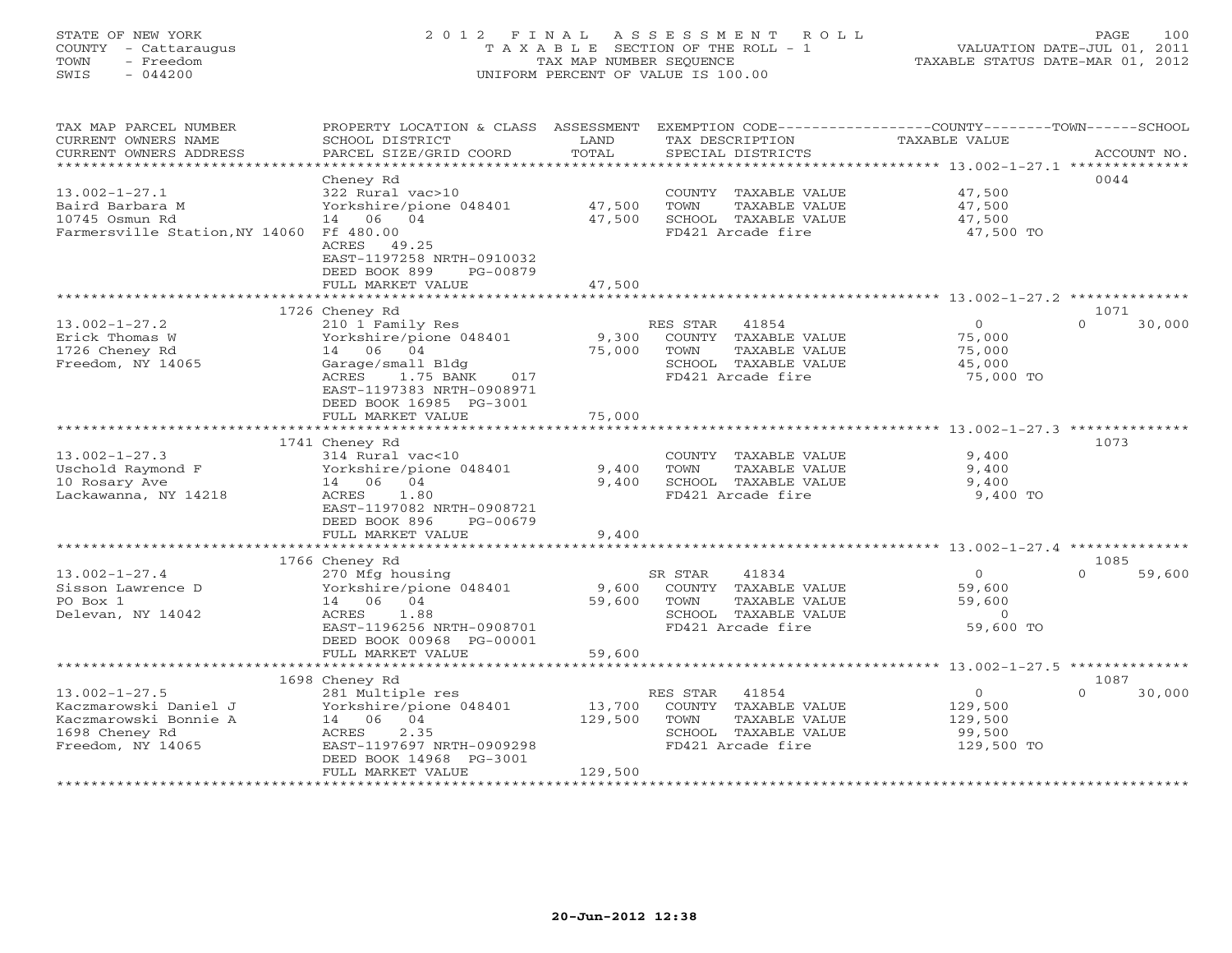# STATE OF NEW YORK 2 0 1 2 F I N A L A S S E S S M E N T R O L L PAGE 101 COUNTY - Cattaraugus T A X A B L E SECTION OF THE ROLL - 1 VALUATION DATE-JUL 01, 2011 TOWN - Freedom TAX MAP NUMBER SEQUENCE TAXABLE STATUS DATE-MAR 01, 2012 SWIS - 044200 UNIFORM PERCENT OF VALUE IS 100.00UNIFORM PERCENT OF VALUE IS 100.00

| TAX MAP PARCEL NUMBER<br>CURRENT OWNERS NAME<br>CURRENT OWNERS ADDRESS                        | PROPERTY LOCATION & CLASS ASSESSMENT<br>SCHOOL DISTRICT<br>PARCEL SIZE/GRID COORD                                                 | LAND<br>TOTAL  | EXEMPTION CODE----------------COUNTY-------TOWN------SCHOOL<br>TAX DESCRIPTION<br>SPECIAL DISTRICTS | TAXABLE VALUE                       | ACCOUNT NO.        |
|-----------------------------------------------------------------------------------------------|-----------------------------------------------------------------------------------------------------------------------------------|----------------|-----------------------------------------------------------------------------------------------------|-------------------------------------|--------------------|
| $13.002 - 1 - 27.6$<br>Gregg Leslie D<br>307 North St<br>Arcade, NY 14009                     | Cheney Rd<br>314 Rural vac<10<br>Yorkshire/pione 048401<br>14 06 04<br>1.88<br>ACRES                                              | 9,500<br>9,500 | COUNTY TAXABLE VALUE<br>TOWN<br>TAXABLE VALUE<br>SCHOOL TAXABLE VALUE<br>FD421 Arcade fire          | 9,500<br>9,500<br>9,500<br>9,500 TO | 1092               |
|                                                                                               | EAST-1196464 NRTH-0908704<br>DEED BOOK 905<br>PG-01095<br>FULL MARKET VALUE                                                       | 9,500          |                                                                                                     |                                     |                    |
|                                                                                               | Cheney Rd                                                                                                                         |                |                                                                                                     |                                     | 1093               |
| $13.002 - 1 - 27.7$<br>Copeland David<br>Copeland Robin<br>23 Glenwood Dr<br>Arcade, NY 14009 | 314 Rural vac<10<br>Yorkshire/pione 048401<br>14 06 04<br>ACRES<br>1.88<br>EAST-1196670 NRTH-0908707<br>DEED BOOK 905<br>PG-01084 | 9,500<br>9,500 | COUNTY TAXABLE VALUE<br>TAXABLE VALUE<br>TOWN<br>SCHOOL TAXABLE VALUE<br>FD421 Arcade fire          | 9,500<br>9,500<br>9,500<br>9,500 TO |                    |
|                                                                                               | FULL MARKET VALUE                                                                                                                 | 9,500          |                                                                                                     |                                     |                    |
|                                                                                               | 1716 Cheney Rd                                                                                                                    |                |                                                                                                     |                                     | 1098               |
| $13.002 - 1 - 27.8$                                                                           | 210 1 Family Res                                                                                                                  |                | COUNTY TAXABLE VALUE                                                                                | 95,300                              |                    |
| Mazur David Jr                                                                                | Yorkshire/pione 048401                                                                                                            | 9,300          | TOWN<br>TAXABLE VALUE                                                                               | 95,300                              |                    |
| Mazur Christina                                                                               | 14 06 04                                                                                                                          | 95,300         | SCHOOL TAXABLE VALUE                                                                                | 95,300                              |                    |
| 1716 Cheney Rd                                                                                | 1.75<br>ACRES                                                                                                                     |                | FD421 Arcade fire                                                                                   | 95,300 TO                           |                    |
| Freedom, NY 14065                                                                             | EAST-1197537 NRTH-0909095                                                                                                         |                |                                                                                                     |                                     |                    |
|                                                                                               | DEED BOOK 00994 PG-00783                                                                                                          |                |                                                                                                     |                                     |                    |
|                                                                                               | FULL MARKET VALUE                                                                                                                 | 95,300         |                                                                                                     |                                     |                    |
|                                                                                               | 1707 Green Rd                                                                                                                     |                |                                                                                                     |                                     | 1118               |
| $13.002 - 1 - 27.9$                                                                           | 210 1 Family Res                                                                                                                  |                | RES STAR 41854                                                                                      | $\overline{0}$                      | 30,000<br>$\Omega$ |
| Gamble Carol (Latham)                                                                         | Yorkshire/pione 048401                                                                                                            | 10,300         | COUNTY TAXABLE VALUE                                                                                | 94,900                              |                    |
| 1707 Green Rd                                                                                 | 14 06 04                                                                                                                          | 94,900         | TAXABLE VALUE<br>TOWN                                                                               | 94,900                              |                    |
| Freedom, NY 14065                                                                             | 2.35<br>ACRES                                                                                                                     |                | SCHOOL TAXABLE VALUE                                                                                | 64,900                              |                    |
|                                                                                               | EAST-1197709 NRTH-0911280<br>DEED BOOK 00977 PG-00207                                                                             |                | FD421 Arcade fire                                                                                   | 94,900 TO                           |                    |
|                                                                                               | FULL MARKET VALUE                                                                                                                 | 94,900         |                                                                                                     |                                     |                    |
|                                                                                               | 1715 Green Rd                                                                                                                     |                |                                                                                                     |                                     | 1146               |
| $13.002 - 1 - 27.10$                                                                          | 210 1 Family Res                                                                                                                  |                | RES STAR 41854                                                                                      | $\circ$                             | 30,000<br>$\cap$   |
| Milks Geoffrey G                                                                              | Yorkshire/pione 048401                                                                                                            | 21,000         | COUNTY TAXABLE VALUE                                                                                | 101,900                             |                    |
| Milks Stephanie L                                                                             | 06/14 06 04                                                                                                                       | 101,900        | TOWN<br>TAXABLE VALUE                                                                               | 101,900                             |                    |
| 1715 Green Rd                                                                                 | 9.75 BANK<br>005<br>ACRES                                                                                                         |                | SCHOOL TAXABLE VALUE                                                                                | 71,900                              |                    |
| Freedom, NY 14065                                                                             | EAST-1196914 NRTH-0910956                                                                                                         |                | FD421 Arcade fire                                                                                   | 101,900 TO                          |                    |
|                                                                                               | DEED BOOK 1028<br>$PG-87$<br>FULL MARKET VALUE                                                                                    | 101,900        |                                                                                                     |                                     |                    |
|                                                                                               |                                                                                                                                   |                |                                                                                                     |                                     |                    |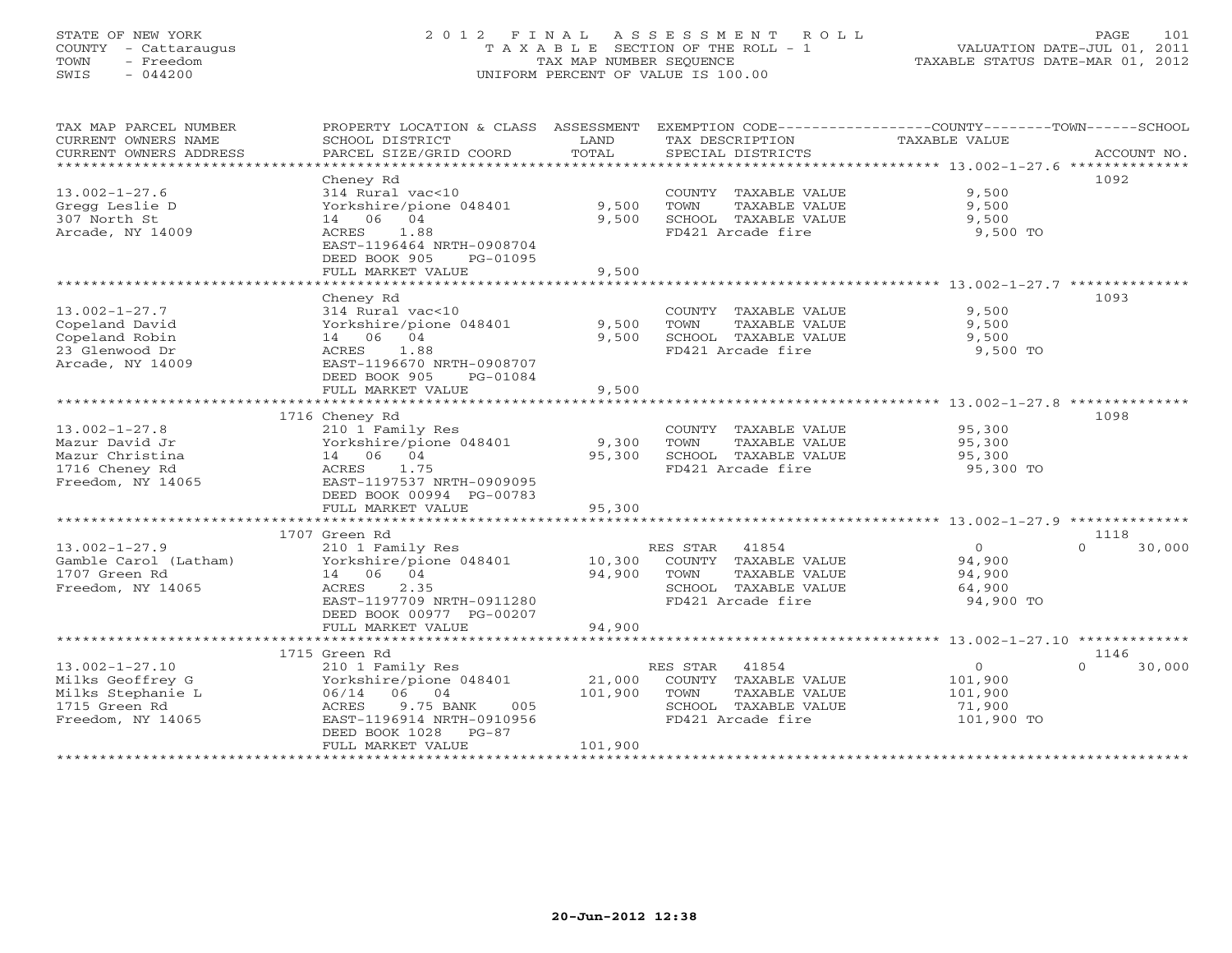# STATE OF NEW YORK 2 0 1 2 F I N A L A S S E S S M E N T R O L L PAGE 102 COUNTY - Cattaraugus T A X A B L E SECTION OF THE ROLL - 1 VALUATION DATE-JUL 01, 2011 TOWN - Freedom TAX MAP NUMBER SEQUENCE TAXABLE STATUS DATE-MAR 01, 2012 SWIS - 044200 UNIFORM PERCENT OF VALUE IS 100.00

| TAX MAP PARCEL NUMBER<br>CURRENT OWNERS NAME<br>CURRENT OWNERS ADDRESS | PROPERTY LOCATION & CLASS ASSESSMENT<br>SCHOOL DISTRICT<br>PARCEL SIZE/GRID COORD | LAND<br>TOTAL | TAX DESCRIPTION<br>SPECIAL DISTRICTS | EXEMPTION CODE-----------------COUNTY-------TOWN------SCHOOL<br>TAXABLE VALUE | ACCOUNT NO.        |
|------------------------------------------------------------------------|-----------------------------------------------------------------------------------|---------------|--------------------------------------|-------------------------------------------------------------------------------|--------------------|
|                                                                        |                                                                                   |               |                                      |                                                                               |                    |
|                                                                        | 11550 Brown School House Rd                                                       |               |                                      |                                                                               | 1168               |
| $13.002 - 1 - 27.11$                                                   | 210 1 Family Res                                                                  |               | COUNTY TAXABLE VALUE                 | 139,000                                                                       |                    |
| Wood Tracey J                                                          | Yorkshire/pione 048401                                                            | 20,400        | TOWN<br>TAXABLE VALUE                | 139,000                                                                       |                    |
| 11550 Brown Schoolhouse Rd                                             | 14 06 04                                                                          | 139,000       | SCHOOL TAXABLE VALUE                 | 139,000                                                                       |                    |
| Freedom, NY 14065                                                      | 9.25<br>ACRES                                                                     |               | FD421 Arcade fire                    | 139,000 TO                                                                    |                    |
|                                                                        | EAST-1196076 NRTH-0911030                                                         |               |                                      |                                                                               |                    |
|                                                                        | DEED BOOK 15718 PG-5001                                                           |               |                                      |                                                                               |                    |
|                                                                        | FULL MARKET VALUE                                                                 | 139,000       |                                      |                                                                               |                    |
|                                                                        |                                                                                   |               |                                      |                                                                               |                    |
|                                                                        | 1738 Cheney Rd                                                                    |               |                                      |                                                                               | 1187               |
| $13.002 - 1 - 27.12$                                                   | 210 1 Family Res                                                                  |               | 41834<br>SR STAR                     | $\circ$                                                                       | $\Omega$<br>62,200 |
| Andrews Donald A                                                       | Yorkshire/pione 048401                                                            | 9,300         | COUNTY TAXABLE VALUE                 | 144,200                                                                       |                    |
| Robinson Barbara                                                       | 14 06 04                                                                          | 144,200       | TOWN<br>TAXABLE VALUE                | 144,200                                                                       |                    |
| PO Box 34                                                              | 1.75<br>ACRES                                                                     |               | SCHOOL TAXABLE VALUE                 | 82,000                                                                        |                    |
| Freedom, NY 14065                                                      | EAST-1197234 NRTH-0908855                                                         |               | FD421 Arcade fire                    | 144,200 TO                                                                    |                    |
|                                                                        | DEED BOOK 00962 PG-00864                                                          |               |                                      |                                                                               |                    |
|                                                                        |                                                                                   | 144,200       |                                      |                                                                               |                    |
|                                                                        | FULL MARKET VALUE                                                                 |               |                                      |                                                                               |                    |
|                                                                        |                                                                                   |               |                                      |                                                                               |                    |
|                                                                        | 11448 Brown School House Rd                                                       |               |                                      |                                                                               | 1376               |
| $13.002 - 1 - 27.13$                                                   | 210 1 Family Res                                                                  |               | COUNTY TAXABLE VALUE                 | 28,400                                                                        |                    |
| Pleace John                                                            | Yorkshire/pione 048401                                                            | 14,400        | TOWN<br>TAXABLE VALUE                | 28,400                                                                        |                    |
| 11597 Sparks Rd                                                        | 14 06 04                                                                          | 28,400        | SCHOOL TAXABLE VALUE                 | 28,400                                                                        |                    |
| Freedom, NY 14065                                                      | Ff 432.00                                                                         |               | FD421 Arcade fire                    | 28,400 TO                                                                     |                    |
|                                                                        | ACRES<br>4.75                                                                     |               |                                      |                                                                               |                    |
|                                                                        | EAST-1195681 NRTH-0910055                                                         |               |                                      |                                                                               |                    |
|                                                                        | DEED BOOK 14285 PG-6005                                                           |               |                                      |                                                                               |                    |
|                                                                        | FULL MARKET VALUE                                                                 | 28,400        |                                      |                                                                               |                    |
|                                                                        |                                                                                   |               |                                      |                                                                               |                    |
|                                                                        | Cheney Rd                                                                         |               |                                      |                                                                               | 1509               |
| $13.002 - 1 - 27.14$                                                   | 322 Rural vac>10                                                                  |               | COUNTY TAXABLE VALUE                 | 26,400                                                                        |                    |
| Baird Barbara M                                                        | Yorkshire/pione 048401                                                            | 26,400        | TOWN<br>TAXABLE VALUE                | 26,400                                                                        |                    |
| 10745 Osmun Rd                                                         | ACRES 27.00                                                                       | 26,400        | SCHOOL TAXABLE VALUE                 | 26,400                                                                        |                    |
| Farmersville Sta., NY 14060                                            | EAST-1196346 NRTH-0909824                                                         |               | FD421 Arcade fire                    | 26,400 TO                                                                     |                    |
|                                                                        | DEED BOOK 13952 PG-3002                                                           |               |                                      |                                                                               |                    |
|                                                                        | FULL MARKET VALUE                                                                 | 26,400        |                                      |                                                                               |                    |
|                                                                        |                                                                                   |               |                                      |                                                                               |                    |
|                                                                        | Cheney Rd                                                                         |               |                                      |                                                                               | 1508               |
| $13.002 - 1 - 27.15$                                                   | 314 Rural vac<10                                                                  |               | COUNTY TAXABLE VALUE                 | 14,200                                                                        |                    |
| Baird Barbara M                                                        | Yorkshire/pione 048401 14,200                                                     |               | TOWN<br>TAXABLE VALUE                | 14,200                                                                        |                    |
| 10745 Osmun Rd                                                         | ACRES 4.65                                                                        | 14,200        | SCHOOL TAXABLE VALUE                 | 14,200                                                                        |                    |
| Farmersville Station, NY 14065 EAST-1196013 NRTH-0908982               |                                                                                   |               | FD421 Arcade fire                    | 14,200 TO                                                                     |                    |
|                                                                        | FULL MARKET VALUE                                                                 | 14,200        |                                      |                                                                               |                    |
| **********************                                                 |                                                                                   |               |                                      |                                                                               |                    |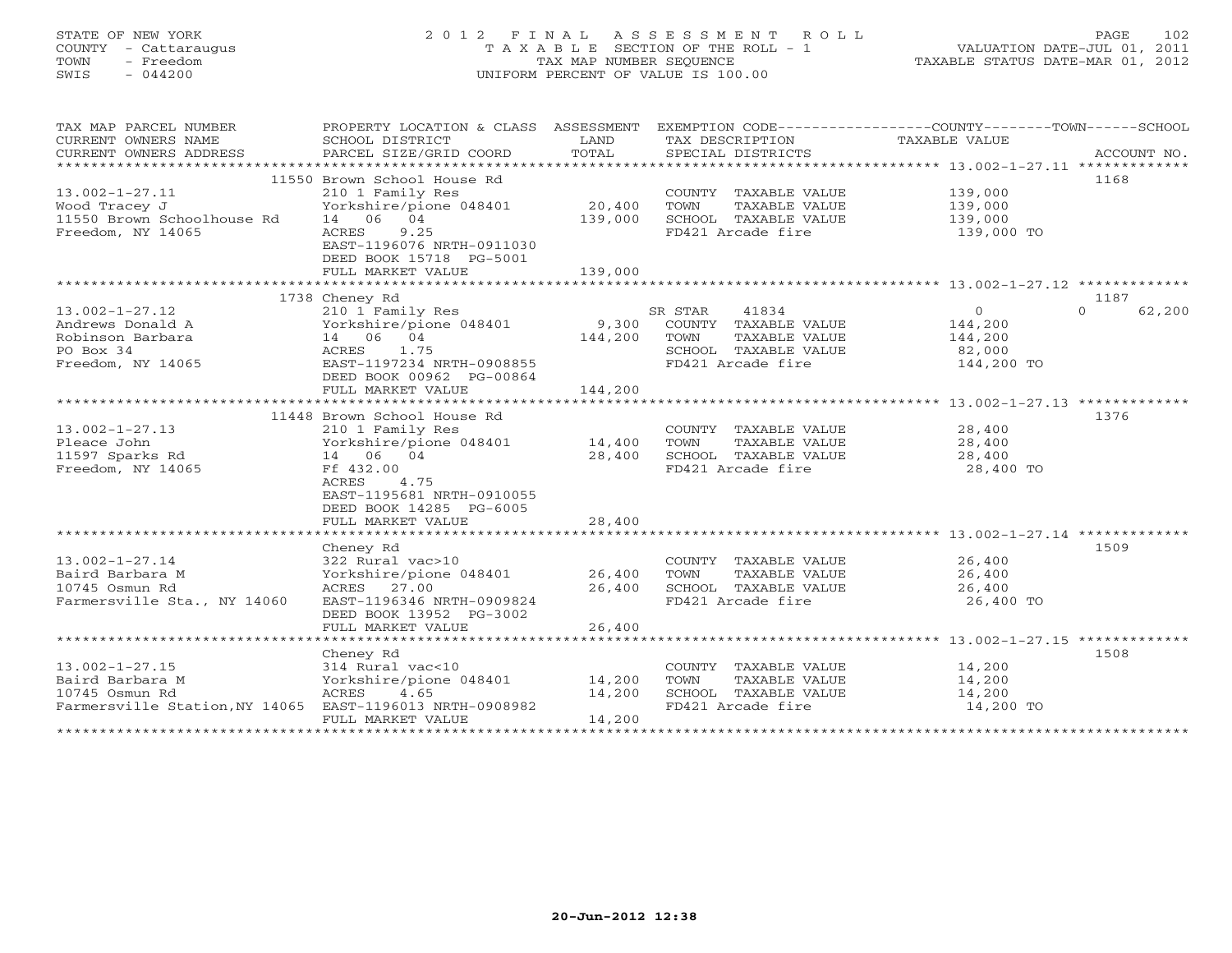## STATE OF NEW YORK 2 0 1 2 F I N A L A S S E S S M E N T R O L L PAGE 103 COUNTY - Cattaraugus T A X A B L E SECTION OF THE ROLL - 1 VALUATION DATE-JUL 01, 2011 TOWN - Freedom TAX MAP NUMBER SEQUENCE TAXABLE STATUS DATE-MAR 01, 2012 SWIS - 044200 UNIFORM PERCENT OF VALUE IS 100.00UNIFORM PERCENT OF VALUE IS 100.00

| TAX MAP PARCEL NUMBER   | PROPERTY LOCATION & CLASS ASSESSMENT |              | EXEMPTION CODE----------------COUNTY-------TOWN------SCHOOL |                      |                          |
|-------------------------|--------------------------------------|--------------|-------------------------------------------------------------|----------------------|--------------------------|
| CURRENT OWNERS NAME     | SCHOOL DISTRICT                      | LAND         | TAX DESCRIPTION                                             | <b>TAXABLE VALUE</b> |                          |
| CURRENT OWNERS ADDRESS  | PARCEL SIZE/GRID COORD               | TOTAL        | SPECIAL DISTRICTS                                           |                      | ACCOUNT NO.              |
|                         |                                      |              |                                                             |                      |                          |
|                         | 1711 Green Rd                        |              |                                                             |                      | 1533                     |
| $13.002 - 1 - 27.16$    | 210 1 Family Res                     |              | RES STAR<br>41854                                           | $\circ$              | $\Omega$<br>30,000       |
| Hartel Patti            | Yorkshire/pione 048401               | 19,100       | COUNTY TAXABLE VALUE                                        | 131,000              |                          |
| Takacs Kathryn F        | 14 06 04                             | 131,000      | TAXABLE VALUE<br>TOWN                                       | 131,000              |                          |
| 1711 Green Rd           | Ff 480.00                            |              | SCHOOL TAXABLE VALUE                                        | 101,000              |                          |
| Freedom, NY 14065       | ACRES<br>8.20                        |              | FD421 Arcade fire                                           | 131,000 TO           |                          |
|                         | EAST-1197578 NRTH-0910881            |              |                                                             |                      |                          |
|                         | DEED BOOK 9112<br>PG-8001            |              |                                                             |                      |                          |
|                         | FULL MARKET VALUE                    | 131,000      |                                                             |                      |                          |
|                         | 10903 Co Rd 73                       |              |                                                             |                      | 0326                     |
| $13.004 - 1 - 1.1$      | 113 Cattle farm                      |              | COUNTY TAXABLE VALUE                                        | 247,000              |                          |
| Knight Ethel            | Yorkshire/pione 048401               | 194,700      | TOWN<br>TAXABLE VALUE                                       | 247,000              |                          |
| 51 Grove St             | 28/29<br>06 04                       | 247,000      | SCHOOL TAXABLE VALUE                                        | 247,000              |                          |
| Delevan, NY 14042       | FRNT 2270.00 DPTH                    |              | FD422 Delevan fire                                          | 247,000 TO           |                          |
|                         | ACRES 200.75                         |              |                                                             |                      |                          |
|                         | EAST-1187141 NRTH-0902221            |              |                                                             |                      |                          |
|                         | DEED BOOK 552<br>PG-00577            |              |                                                             |                      |                          |
|                         | FULL MARKET VALUE                    | 247,000      |                                                             |                      |                          |
|                         |                                      |              |                                                             |                      |                          |
|                         | 11039 Marble Springs Rd              |              |                                                             |                      | 1277                     |
| $13.004 - 1 - 1.2$      | 240 Rural res                        |              | RES STAR<br>41854                                           | $\overline{0}$       | $\Omega$<br>30,000       |
| Yakam Denny L           | Yorkshire/pione 048401               | 21,300       | COUNTY TAXABLE VALUE                                        | 113,600              |                          |
| 11039 Marble Springs Rd | 27 07 04                             | 113,600      | TAXABLE VALUE<br>TOWN                                       | 113,600              |                          |
| Delevan, NY 14042       | ACRES 10.00                          |              | SCHOOL TAXABLE VALUE                                        | 83,600               |                          |
|                         | EAST-1188070 NRTH-0903854            |              | FD422 Delevan fire                                          | 113,600 TO           |                          |
|                         | DEED BOOK 00959 PG-00485             |              |                                                             |                      |                          |
|                         | FULL MARKET VALUE                    | 113,600      |                                                             |                      |                          |
|                         | **************************           |              |                                                             |                      |                          |
|                         | 11023 Marble Springs Rd              |              |                                                             |                      | 1279                     |
| $13.004 - 1 - 1.3$      | 240 Rural res                        |              | RES STAR<br>41854                                           | $\overline{0}$       | 30,000<br>$\Omega$       |
| Czyrny Edward R         | Yorkshire/pione 048401               | 43,100       | COUNTY TAXABLE VALUE                                        | 150,300              |                          |
| PO Box 629              | 29 07 04                             | 150,300      | TOWN<br>TAXABLE VALUE                                       | 150,300              |                          |
| Delevan, NY 140425      | Ff 342.00                            |              | SCHOOL TAXABLE VALUE                                        | 120,300              |                          |
|                         | ACRES 39.95                          |              | FD422 Delevan fire                                          | 150,300 TO           |                          |
|                         | EAST-1186903 NRTH-0903602            |              |                                                             |                      |                          |
|                         | DEED BOOK 00960 PG-01185             | 150,300      |                                                             |                      |                          |
|                         | FULL MARKET VALUE                    |              |                                                             |                      |                          |
|                         | 2298 Edmunds Rd                      |              |                                                             |                      | 0200                     |
| $13.004 - 1 - 2.1$      | 210 1 Family Res                     |              | 41801<br>AGED C/T                                           | 48,200               | 48,200<br>$\overline{0}$ |
| Boberg Frederick F      | Yorkshire/pione 048401               | 9,800 AGED S | 41804                                                       | $\overline{0}$       | 24,100<br>$\overline{0}$ |
| Boberg Agnes            | 06 04<br>12/20                       |              | 96,400 SR STAR<br>41834                                     | $\overline{O}$       | 62,200<br>$\Omega$       |
| 2298 Edmunds Rd         | ACRES<br>2.00                        |              | COUNTY TAXABLE VALUE                                        | 48,200               |                          |
| Delevan, NY 14042-9674  | EAST-1190788 NRTH-0900666            |              | TOWN<br>TAXABLE VALUE                                       | 48,200               |                          |
|                         | DEED BOOK 903<br>PG-00737            |              | SCHOOL TAXABLE VALUE                                        | 10,100               |                          |
|                         | FULL MARKET VALUE                    |              | 96,400 FD422 Delevan fire                                   | 96,400 TO            |                          |
|                         |                                      |              |                                                             |                      |                          |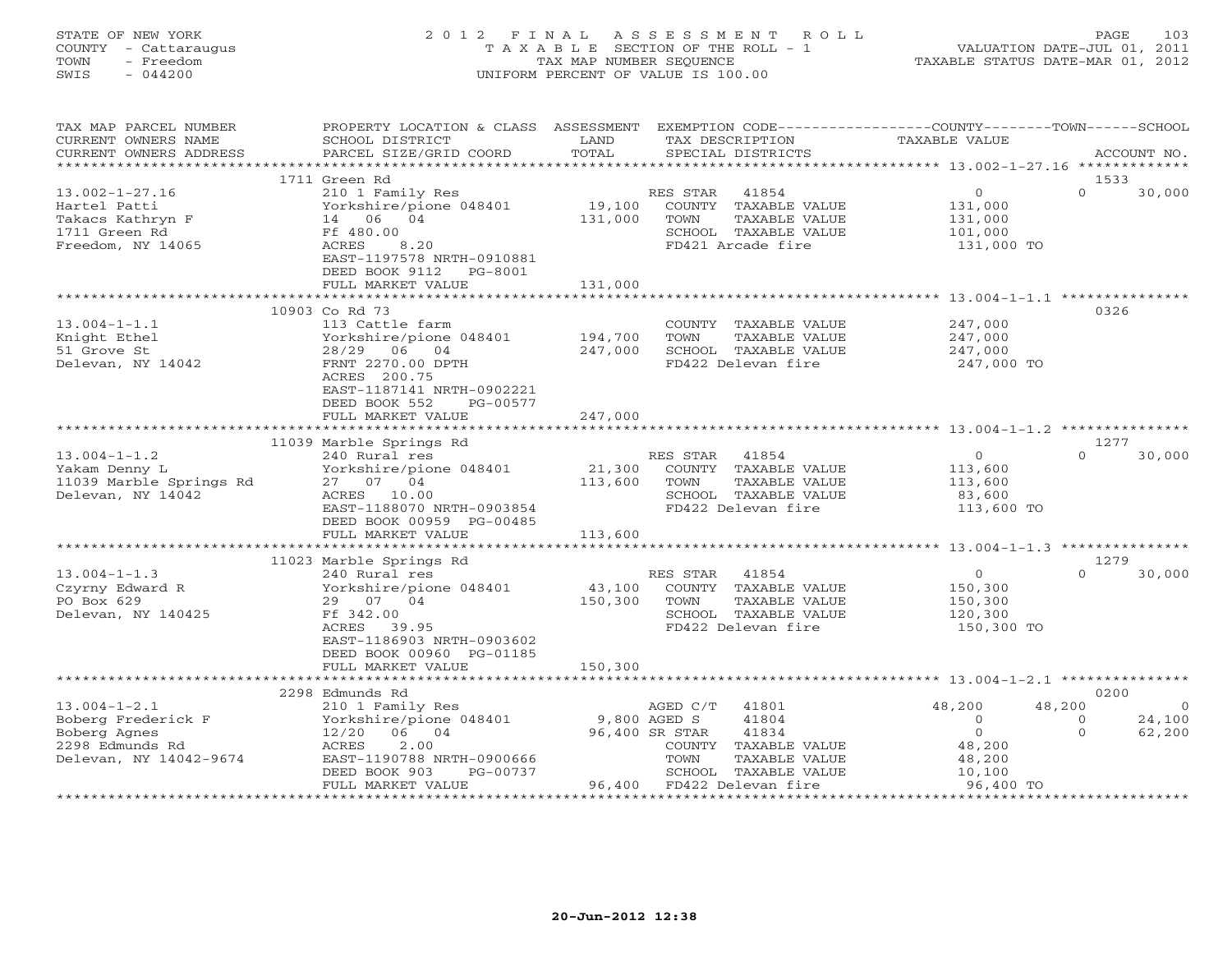# STATE OF NEW YORK 2 0 1 2 F I N A L A S S E S S M E N T R O L L PAGE 104 COUNTY - Cattaraugus T A X A B L E SECTION OF THE ROLL - 1 VALUATION DATE-JUL 01, 2011 TOWN - Freedom TAX MAP NUMBER SEQUENCE TAXABLE STATUS DATE-MAR 01, 2012 SWIS - 044200 UNIFORM PERCENT OF VALUE IS 100.00UNIFORM PERCENT OF VALUE IS 100.00

| TAX MAP PARCEL NUMBER<br>CURRENT OWNERS NAME                                                                                             | PROPERTY LOCATION & CLASS ASSESSMENT<br>SCHOOL DISTRICT<br>PARCEL SIZE/GRID COORD                                                                                              | LAND<br>TOTAL                          | EXEMPTION CODE-----------------COUNTY-------TOWN------SCHOOL<br>TAX DESCRIPTION                                                            | TAXABLE VALUE                                                           |                     | ACCOUNT NO.                |
|------------------------------------------------------------------------------------------------------------------------------------------|--------------------------------------------------------------------------------------------------------------------------------------------------------------------------------|----------------------------------------|--------------------------------------------------------------------------------------------------------------------------------------------|-------------------------------------------------------------------------|---------------------|----------------------------|
| CURRENT OWNERS ADDRESS<br>***********************                                                                                        |                                                                                                                                                                                |                                        | SPECIAL DISTRICTS                                                                                                                          |                                                                         |                     |                            |
| $13.004 - 1 - 2.2$<br>Boberg Alan F<br>Boberg Georgette E<br>2322 Edmunds Rd<br>Delevan, NY 14042<br>MAY BE SUBJECT TO PAYMENT           | 2322 Edmunds Rd<br>112 Dairy farm<br>Yorkshire/pione 048401<br>$12/20$ 06 04<br>ACRES 197.25<br>EAST-1191230 NRTH-0901621<br>DEED BOOK 00903 PG-00737<br>FULL MARKET VALUE     | 190,500 RES STAR<br>333,400<br>333,400 | AG DISTOUT 41730<br>41854<br>COUNTY TAXABLE VALUE<br>TAXABLE VALUE<br>TOWN<br>SCHOOL TAXABLE VALUE<br>FD422 Delevan fire                   | 109,929<br>$\circ$<br>223, 471<br>223,471<br>193,471<br>333,400 TO      | 109,929<br>$\Omega$ | 1127<br>109,929<br>30,000  |
| UNDER AGDIST LAW TIL 2019                                                                                                                |                                                                                                                                                                                |                                        |                                                                                                                                            |                                                                         |                     |                            |
|                                                                                                                                          | 2075 Edmunds Rd                                                                                                                                                                |                                        |                                                                                                                                            |                                                                         |                     | 0202                       |
| $13.004 - 1 - 4.1$<br>Edmunds Jeffrey R<br>2075 Edmunds Rd<br>Freedom, NY 14065<br>MAY BE SUBJECT TO PAYMENT<br>UNDER RPTL483 UNTIL 2019 | 113 Cattle farm<br>Yorkshire/pione 048401 193,100 RES STAR<br>11/12/19/20 06 04<br>ACRES 206.45<br>EAST-1192382 NRTH-0899356<br>DEED BOOK 909<br>PG-01190<br>FULL MARKET VALUE | 292,200<br>292,200                     | 41700<br>AG BLDG<br>41854<br>COUNTY TAXABLE VALUE<br>TAXABLE VALUE<br>TOWN<br>SCHOOL TAXABLE VALUE<br>FD422 Delevan fire                   | 20,000<br>$\overline{0}$<br>272,200<br>272,200<br>242,200<br>292,200 TO | 20,000<br>$\Omega$  | 20,000<br>30,000           |
|                                                                                                                                          | **********************                                                                                                                                                         | * * * * * * * * * * * *                |                                                                                                                                            | ***************** 13.004-1-4.2 *************                            |                     | 0745                       |
| $13.004 - 1 - 4.2$<br>Heineman Hayden<br>47 Hardwood Rd<br>Glenwood, NY 14069                                                            | Brown School House Rd<br>314 Rural vac<10<br>Yorkshire/pione 048401<br>12 06 04<br>3.86<br>ACRES<br>EAST-1194208 NRTH-0903166<br>DEED BOOK 6550<br>PG-6002                     | 12,900<br>12,900                       | COUNTY TAXABLE VALUE<br>TOWN<br>TAXABLE VALUE<br>SCHOOL TAXABLE VALUE<br>FD421 Arcade fire                                                 | 12,900<br>12,900<br>12,900<br>12,900 TO                                 |                     |                            |
|                                                                                                                                          | FULL MARKET VALUE                                                                                                                                                              | 12,900                                 |                                                                                                                                            |                                                                         |                     |                            |
| $13.004 - 1 - 4.3$<br>Heineman Hayden<br>47 Hardwood Rd<br>Glenwood, NY 14069                                                            | Brown School House Rd<br>312 Vac w/imprv<br>Yorkshire/pione 048401<br>12 06 04<br>Ff 220.00<br>ACRES<br>3.20<br>EAST-1194251 NRTH-0903399<br>DEED BOOK 6550<br>PG-6002         | 11,700<br>14,000                       | COUNTY TAXABLE VALUE<br>TAXABLE VALUE<br>TOWN<br>SCHOOL TAXABLE VALUE<br>FD421 Arcade fire                                                 | 14,000<br>14,000<br>14,000<br>14,000 TO                                 |                     | 0356                       |
|                                                                                                                                          | FULL MARKET VALUE                                                                                                                                                              | 14,000                                 |                                                                                                                                            |                                                                         |                     |                            |
| $13.004 - 1 - 4.5$<br>Edmunds Bernice<br>Boese - Edmunds Patricia<br>2331 Edmunds Rd<br>Delevan, NY 14042                                | 2331 Edmunds Rd<br>210 1 Family Res<br>Yorkshire/pione 048401<br>20 06 04<br>1.35<br>ACRES<br>EAST-1190314 NRTH-0900390<br>DEED BOOK 338<br>PG-8001<br>FULL MARKET VALUE       | 80,200<br>80,200                       | AGED C/T<br>41801<br>8,600 SR STAR<br>41834<br>COUNTY TAXABLE VALUE<br>TAXABLE VALUE<br>TOWN<br>SCHOOL TAXABLE VALUE<br>FD422 Delevan fire | 40,100<br>$\overline{0}$<br>40,100<br>40,100<br>18,000<br>80,200 TO     | 40,100<br>$\Omega$  | 1037<br>$\Omega$<br>62,200 |
|                                                                                                                                          |                                                                                                                                                                                |                                        |                                                                                                                                            |                                                                         |                     |                            |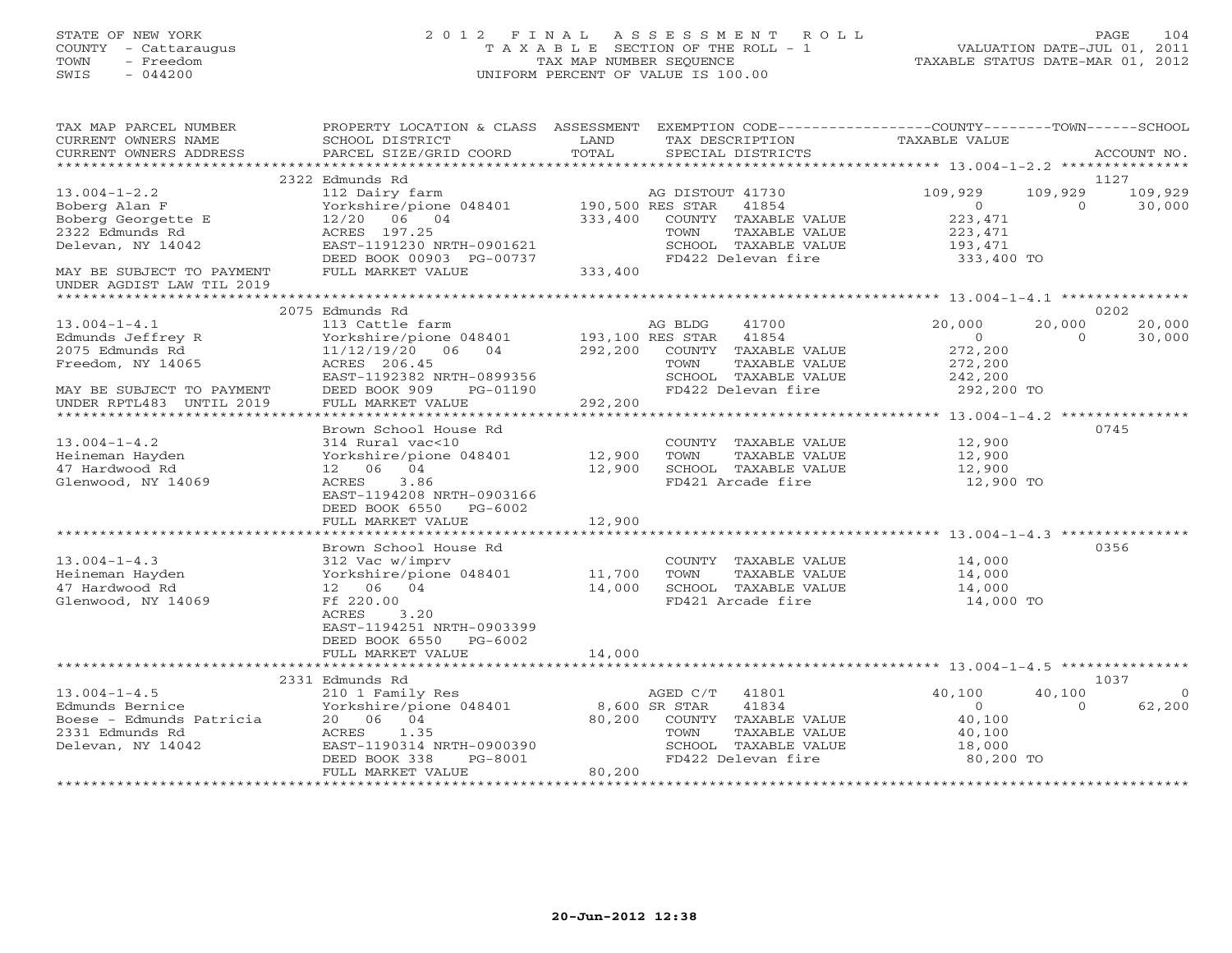# STATE OF NEW YORK 2 0 1 2 F I N A L A S S E S S M E N T R O L L PAGE 105 COUNTY - Cattaraugus T A X A B L E SECTION OF THE ROLL - 1 VALUATION DATE-JUL 01, 2011 TOWN - Freedom TAX MAP NUMBER SEQUENCE TAXABLE STATUS DATE-MAR 01, 2012 SWIS - 044200 UNIFORM PERCENT OF VALUE IS 100.00UNIFORM PERCENT OF VALUE IS 100.00

| TAX MAP PARCEL NUMBER<br>CURRENT OWNERS NAME<br>CURRENT OWNERS ADDRESS                                      | PROPERTY LOCATION & CLASS ASSESSMENT EXEMPTION CODE---------------COUNTY-------TOWN------SCHOOL<br>SCHOOL DISTRICT<br>PARCEL SIZE/GRID COORD                                                      | LAND<br>TOTAL                | TAX DESCRIPTION<br>SPECIAL DISTRICTS                                                                                        | TAXABLE VALUE                                                     | ACCOUNT NO.                                                                      |
|-------------------------------------------------------------------------------------------------------------|---------------------------------------------------------------------------------------------------------------------------------------------------------------------------------------------------|------------------------------|-----------------------------------------------------------------------------------------------------------------------------|-------------------------------------------------------------------|----------------------------------------------------------------------------------|
| ***********************                                                                                     |                                                                                                                                                                                                   |                              |                                                                                                                             |                                                                   |                                                                                  |
| $13.004 - 1 - 4.6$<br>Barkley Jude<br>Barkley Stacy<br>10962 Brown School House Rd<br>Freedom, NY 14065     | 10962 Brown School House Rd<br>314 Rural vac<10<br>Yorkshire/pione 048401<br>12 06 04<br>5.20<br>ACRES<br>EAST-1194100 NRTH-0902603<br>DEED BOOK 6186 PG-2002<br>FULL MARKET VALUE                | 15,100<br>15,100<br>15,100   | COUNTY TAXABLE VALUE<br>TOWN<br>TAXABLE VALUE<br>SCHOOL TAXABLE VALUE<br>FD421 Arcade fire                                  | 15,100<br>15,100<br>15,100<br>15,100 TO                           | 1095                                                                             |
|                                                                                                             |                                                                                                                                                                                                   |                              |                                                                                                                             |                                                                   |                                                                                  |
|                                                                                                             | 2091 Edmunds Rd                                                                                                                                                                                   |                              |                                                                                                                             |                                                                   | 1208                                                                             |
| $13.004 - 1 - 4.7$<br>Burns Eric L<br>Kirchmeyer Sandra J<br>2091 Edmunds Rd<br>Freedom, NY 14065           | 240 Rural res<br>Yorkshire/pione 048401<br>12 06 04<br>ACRES 20.65<br>EAST-1194099 NRTH-0900229<br>DEED BOOK 00952 PG-00366                                                                       | 22,000 AG BLDG               | AG BLDG<br>41700<br>41700<br>180,000 AG DIST<br>41720<br>41854<br>RES STAR<br>COUNTY TAXABLE VALUE<br>TOWN<br>TAXABLE VALUE | 7,600<br>26,000<br>7,630<br>$\overline{0}$<br>138,770<br>138,770  | 7,600<br>7,600<br>26,000<br>26,000<br>7,630<br>7,630<br>$\overline{0}$<br>30,000 |
| MAY BE SUBJECT TO PAYMENT                                                                                   | FULL MARKET VALUE                                                                                                                                                                                 |                              | 180,000 SCHOOL TAXABLE VALUE                                                                                                | 108,770                                                           |                                                                                  |
| UNDER AGDIST LAW TIL 2017                                                                                   |                                                                                                                                                                                                   |                              | FD421 Arcade fire                                                                                                           | 180,000 TO                                                        |                                                                                  |
|                                                                                                             |                                                                                                                                                                                                   |                              |                                                                                                                             |                                                                   |                                                                                  |
| $13.004 - 1 - 4.8$<br>O'Donnell P A<br>O'Donnell Patrick<br>10888 Brown Schoolhouse Rd<br>Freedom, NY 14065 | 10888 Brown School House Rd<br>210 1 Family Res<br>Yorkshire/pione 048401<br>12 06 04<br>Ff 393.00<br>ACRES<br>4.80<br>EAST-1193822 NRTH-0901795<br>DEED BOOK 00982 PG-00805<br>FULL MARKET VALUE | 14,500<br>125,000<br>125,000 | RES STAR<br>41854<br>COUNTY TAXABLE VALUE<br>TOWN<br>TAXABLE VALUE<br>SCHOOL TAXABLE VALUE<br>FD421 Arcade fire             | $\overline{O}$<br>125,000<br>125,000<br>95,000<br>125,000 TO      | 1368<br>$\Omega$<br>30,000                                                       |
|                                                                                                             |                                                                                                                                                                                                   |                              |                                                                                                                             | *********************************** 13.004-1-4.9 **************** |                                                                                  |
|                                                                                                             | 10926 Brown School House Rd                                                                                                                                                                       |                              |                                                                                                                             |                                                                   | 1390                                                                             |
| $13.004 - 1 - 4.9$<br>Nadolny Norbert P<br>10926 Brown School House Rd 12 06 04<br>Freedom, NY 14065        | 210 1 Family Res<br>Yorkshire/pione 048401<br>Ff 280.00<br>ACRES<br>4.90<br>EAST-1194004 NRTH-0902321<br>DEED BOOK 00995 PG-00338                                                                 | 14,600<br>94,200             | RES STAR<br>41854<br>COUNTY TAXABLE VALUE<br>TOWN<br>TAXABLE VALUE<br>SCHOOL TAXABLE VALUE<br>FD421 Arcade fire             | $\overline{0}$<br>94,200<br>94,200<br>64,200<br>94,200 TO         | $\Omega$<br>30,000                                                               |
|                                                                                                             | FULL MARKET VALUE                                                                                                                                                                                 | 94,200                       |                                                                                                                             |                                                                   |                                                                                  |
|                                                                                                             |                                                                                                                                                                                                   |                              |                                                                                                                             |                                                                   |                                                                                  |
| $13.004 - 1 - 4.10$<br>Brotka Matthew M<br>Brotka Marti L<br>8465 Rte. 305<br>Belfast, NY 14711             | Brown School House Rd<br>314 Rural vac<10<br>Yorkshire/pione 048401<br>12 06 04<br>Ff 1055.00<br>ACRES<br>4.50<br>EAST-1193947 NRTH-0901303<br>DEED BOOK 16834 PG-6002                            | 14,000<br>14,000             | COUNTY TAXABLE VALUE<br>TOWN<br>TAXABLE VALUE<br>SCHOOL TAXABLE VALUE<br>FD421 Arcade fire                                  | 14,000<br>14,000<br>14,000<br>14,000 TO                           | 1391                                                                             |
|                                                                                                             | FULL MARKET VALUE                                                                                                                                                                                 | 14,000                       | *****************************                                                                                               |                                                                   |                                                                                  |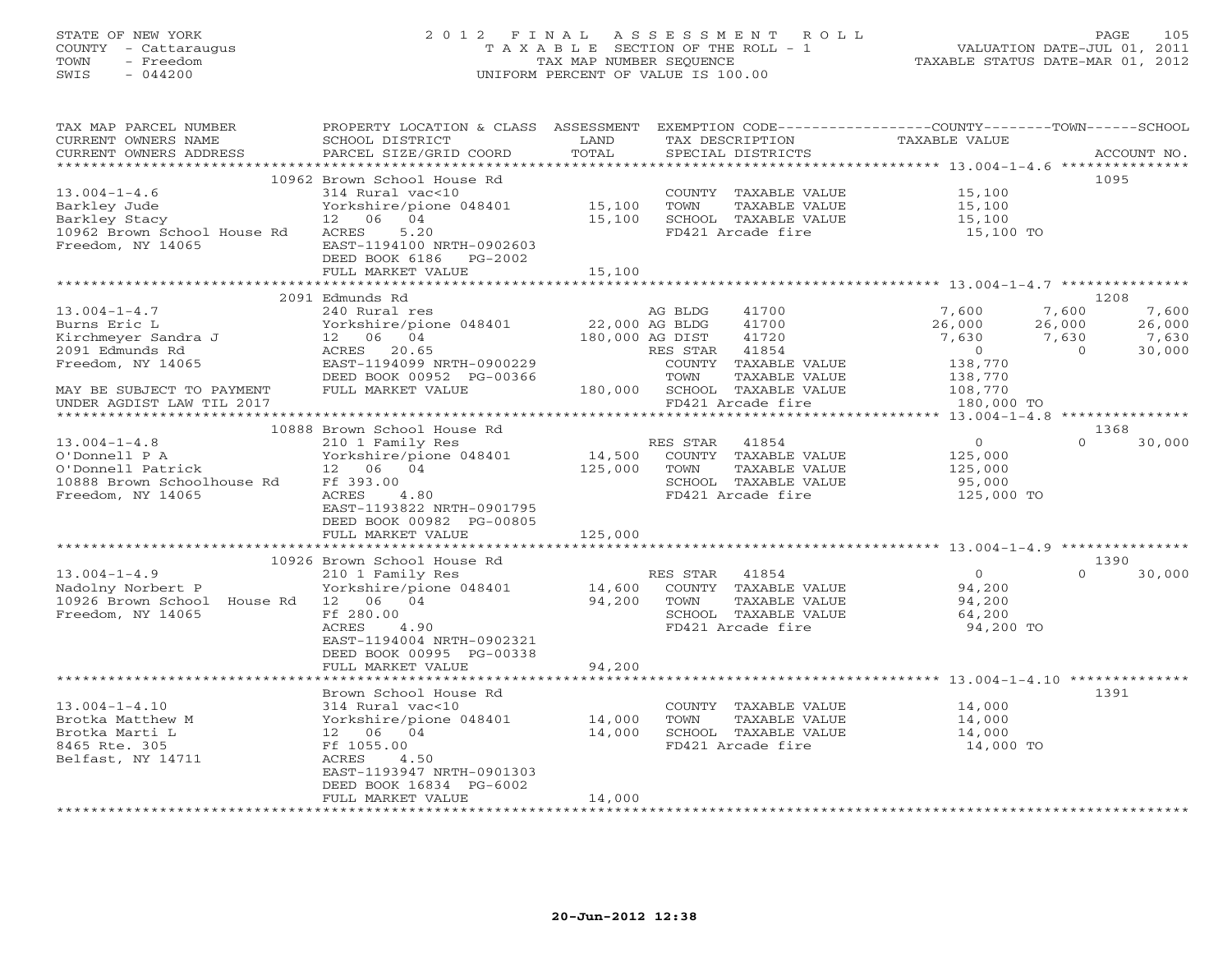# STATE OF NEW YORK 2 0 1 2 F I N A L A S S E S S M E N T R O L L PAGE 106 COUNTY - Cattaraugus T A X A B L E SECTION OF THE ROLL - 1 VALUATION DATE-JUL 01, 2011 TOWN - Freedom TAX MAP NUMBER SEQUENCE TAXABLE STATUS DATE-MAR 01, 2012 SWIS - 044200 UNIFORM PERCENT OF VALUE IS 100.00UNIFORM PERCENT OF VALUE IS 100.00

| TOTAL<br>PARCEL SIZE/GRID COORD<br>SPECIAL DISTRICTS<br>CURRENT OWNERS ADDRESS<br>ACCOUNT NO.<br>10962 Brown School House Rd<br>1413<br>$\Omega$<br>$\overline{0}$<br>30,000<br>$13.004 - 1 - 4.11$<br>210 1 Family Res<br>RES STAR 41854<br>14,500<br>Barkley Jude L<br>Yorkshire/pione 048401<br>COUNTY TAXABLE VALUE<br>107,800<br>Barkley Stacy R<br>12 06 04<br>107,800<br>TOWN<br>TAXABLE VALUE<br>107,800<br>10962 Brown Schoolhouse Rd<br>ACRES<br>4.85<br>SCHOOL TAXABLE VALUE<br>77,800<br>Freedom, NY 14065<br>EAST-1194156 NRTH-0902892<br>FD421 Arcade fire<br>107,800 TO<br>DEED BOOK 1005 PG-1084<br>107,800<br>FULL MARKET VALUE<br>10840 Brown School House Rd<br>1451<br>62,200<br>$13.004 - 1 - 4.13$<br>SR STAR<br>41834<br>$\overline{0}$<br>$\Omega$<br>210 1 Family Res<br>13,900 COUNTY TAXABLE VALUE<br>Wargula Carolyn 0<br>Yorkshire/pione 048401<br>143,000 |
|-----------------------------------------------------------------------------------------------------------------------------------------------------------------------------------------------------------------------------------------------------------------------------------------------------------------------------------------------------------------------------------------------------------------------------------------------------------------------------------------------------------------------------------------------------------------------------------------------------------------------------------------------------------------------------------------------------------------------------------------------------------------------------------------------------------------------------------------------------------------------------------------|
|                                                                                                                                                                                                                                                                                                                                                                                                                                                                                                                                                                                                                                                                                                                                                                                                                                                                                         |
|                                                                                                                                                                                                                                                                                                                                                                                                                                                                                                                                                                                                                                                                                                                                                                                                                                                                                         |
|                                                                                                                                                                                                                                                                                                                                                                                                                                                                                                                                                                                                                                                                                                                                                                                                                                                                                         |
|                                                                                                                                                                                                                                                                                                                                                                                                                                                                                                                                                                                                                                                                                                                                                                                                                                                                                         |
|                                                                                                                                                                                                                                                                                                                                                                                                                                                                                                                                                                                                                                                                                                                                                                                                                                                                                         |
| 143,000<br>10840 Brown School House Rd 12 06 04<br>TOWN<br>TAXABLE VALUE<br>143,000<br>Freedom, NY 14065<br>Ff 1055.00<br>SCHOOL TAXABLE VALUE<br>80,800<br>ACRES<br>4.45<br>FD421 Arcade fire<br>143,000 TO<br>EAST-1193454 NRTH-0901180<br>DEED BOOK 1026    PG-1102                                                                                                                                                                                                                                                                                                                                                                                                                                                                                                                                                                                                                  |
| FULL MARKET VALUE<br>143,000                                                                                                                                                                                                                                                                                                                                                                                                                                                                                                                                                                                                                                                                                                                                                                                                                                                            |
|                                                                                                                                                                                                                                                                                                                                                                                                                                                                                                                                                                                                                                                                                                                                                                                                                                                                                         |
| 2074 Edmunds Rd<br>1494                                                                                                                                                                                                                                                                                                                                                                                                                                                                                                                                                                                                                                                                                                                                                                                                                                                                 |
| $\Omega$<br>$13.004 - 1 - 4.14$<br>$\circ$<br>30,000<br>210 1 Family Res<br>RES STAR 41854                                                                                                                                                                                                                                                                                                                                                                                                                                                                                                                                                                                                                                                                                                                                                                                              |
| 14,500<br>Vacinek Kelly<br>Yorkshire/pione 048401<br>ACRES 4.85<br>EAST-1194239 NRTH-0901542<br>- REED 100723637 PC 2001<br>COUNTY TAXABLE VALUE<br>146,100                                                                                                                                                                                                                                                                                                                                                                                                                                                                                                                                                                                                                                                                                                                             |
| Vacinek Kristy<br>146,100<br>TAXABLE VALUE<br>TOWN<br>146,100                                                                                                                                                                                                                                                                                                                                                                                                                                                                                                                                                                                                                                                                                                                                                                                                                           |
| 2074 Edmunds Rd<br>SCHOOL TAXABLE VALUE<br>116,100                                                                                                                                                                                                                                                                                                                                                                                                                                                                                                                                                                                                                                                                                                                                                                                                                                      |
| FD422 Delevan fire<br>Freedom, NY 14065<br>DEED BOOK 3637 PG-2001<br>146,100 TO<br>FULL MARKET VALUE<br>146,100                                                                                                                                                                                                                                                                                                                                                                                                                                                                                                                                                                                                                                                                                                                                                                         |
|                                                                                                                                                                                                                                                                                                                                                                                                                                                                                                                                                                                                                                                                                                                                                                                                                                                                                         |
| 1495<br>10906 Brown School House Rd                                                                                                                                                                                                                                                                                                                                                                                                                                                                                                                                                                                                                                                                                                                                                                                                                                                     |
| $13.004 - 1 - 4.15$<br>CVET C/T 41131<br>20,000<br>20,000<br>210 1 Family Res<br>$\overline{0}$                                                                                                                                                                                                                                                                                                                                                                                                                                                                                                                                                                                                                                                                                                                                                                                         |
| 14,700 SR STAR<br>41834<br>62,200<br>Yorkshire/pione 048401<br>$\overline{O}$<br>$\Omega$<br>Hyjek Thomas                                                                                                                                                                                                                                                                                                                                                                                                                                                                                                                                                                                                                                                                                                                                                                               |
| 155,000<br>Hyjek Kathy<br>ACRES<br>4.95<br>COUNTY TAXABLE VALUE<br>135,000                                                                                                                                                                                                                                                                                                                                                                                                                                                                                                                                                                                                                                                                                                                                                                                                              |
| PO Box 26<br>EAST-1193994 NRTH-0902043<br>TOWN<br>TAXABLE VALUE<br>135,000                                                                                                                                                                                                                                                                                                                                                                                                                                                                                                                                                                                                                                                                                                                                                                                                              |
| Freedom, NY 14065<br>SCHOOL TAXABLE VALUE<br>DEED BOOK 4785 PG-5001<br>92,800                                                                                                                                                                                                                                                                                                                                                                                                                                                                                                                                                                                                                                                                                                                                                                                                           |
| FULL MARKET VALUE<br>FD421 Arcade fire<br>155,000 TO<br>155,000                                                                                                                                                                                                                                                                                                                                                                                                                                                                                                                                                                                                                                                                                                                                                                                                                         |
|                                                                                                                                                                                                                                                                                                                                                                                                                                                                                                                                                                                                                                                                                                                                                                                                                                                                                         |
| 1515<br>Brown School House Rd                                                                                                                                                                                                                                                                                                                                                                                                                                                                                                                                                                                                                                                                                                                                                                                                                                                           |
| $13.004 - 1 - 4.16$<br>314 Rural vac<10<br>COUNTY TAXABLE VALUE<br>14,500<br>Yorkshire/pione 048401 14,500<br>Powell Mark J<br>TOWN<br>TAXABLE VALUE<br>14,500<br>11857 Bixby Hill Rd<br>12 06 04<br>14,500<br>SCHOOL TAXABLE VALUE<br>14,500<br>Arcade, NY 14009<br>Ff 1055.00<br>FD421 Arcade fire<br>14,500 TO<br>ACRES<br>4.85<br>EAST-1193706 NRTH-0901226<br>DEED BOOK 5642<br>PG-5002                                                                                                                                                                                                                                                                                                                                                                                                                                                                                            |
| 14,500<br>FULL MARKET VALUE                                                                                                                                                                                                                                                                                                                                                                                                                                                                                                                                                                                                                                                                                                                                                                                                                                                             |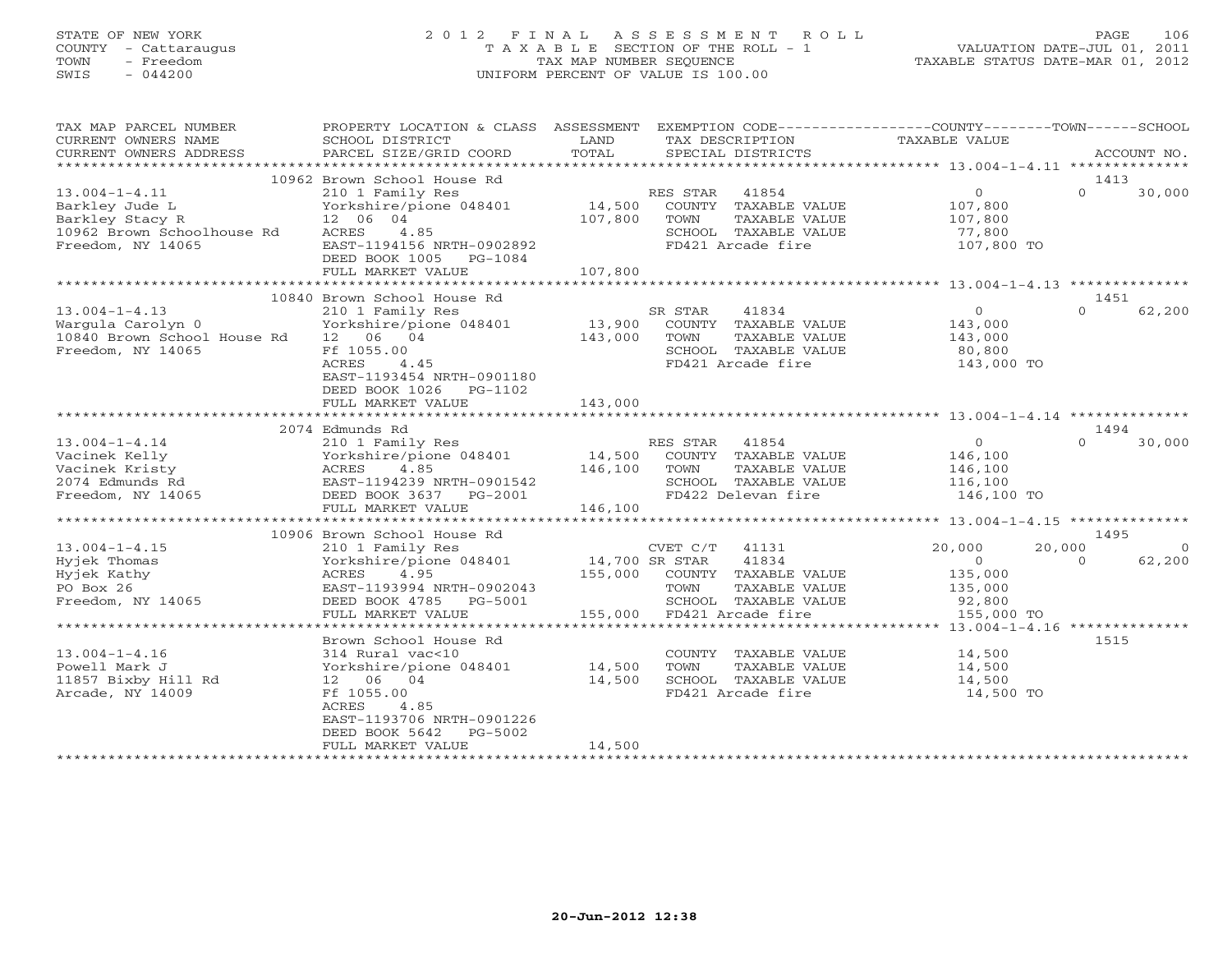## STATE OF NEW YORK 2 0 1 2 F I N A L A S S E S S M E N T R O L L PAGE 107 COUNTY - Cattaraugus T A X A B L E SECTION OF THE ROLL - 1 VALUATION DATE-JUL 01, 2011 TOWN - Freedom TAX MAP NUMBER SEQUENCE TAXABLE STATUS DATE-MAR 01, 2012 SWIS - 044200 UNIFORM PERCENT OF VALUE IS 100.00UNIFORM PERCENT OF VALUE IS 100.00

| TAX MAP PARCEL NUMBER<br>CURRENT OWNERS NAME<br>CURRENT OWNERS ADDRESS                                   | PROPERTY LOCATION & CLASS ASSESSMENT<br>SCHOOL DISTRICT<br>PARCEL SIZE/GRID COORD                                                                                                              | LAND<br>TOTAL                | EXEMPTION CODE-----------------COUNTY-------TOWN------SCHOOL<br>TAX DESCRIPTION<br>SPECIAL DISTRICTS            | TAXABLE VALUE                                                 | ACCOUNT NO.                |
|----------------------------------------------------------------------------------------------------------|------------------------------------------------------------------------------------------------------------------------------------------------------------------------------------------------|------------------------------|-----------------------------------------------------------------------------------------------------------------|---------------------------------------------------------------|----------------------------|
|                                                                                                          | 2177 Fisher Blake Rd                                                                                                                                                                           |                              |                                                                                                                 |                                                               |                            |
| $13.004 - 1 - 5.1$<br>Jablonski Robert L<br>Jablonski Donna<br>2177 Fisher Blake Rd<br>Freedom, NY 14065 | 240 Rural res<br>Yorkshire/pione 048401<br>12/20/21 06<br>04<br>ACRES 119.50<br>EAST-1192888 NRTH-0904648<br>DEED BOOK 00930 PG-00634<br>FULL MARKET VALUE                                     | 90,300<br>276,700<br>276,700 | RES STAR 41854<br>COUNTY TAXABLE VALUE<br>TOWN<br>TAXABLE VALUE<br>SCHOOL TAXABLE VALUE<br>FD421 Arcade fire    | $\overline{0}$<br>276,700<br>276,700<br>246,700<br>276,700 TO | 1077<br>$\Omega$<br>30,000 |
|                                                                                                          |                                                                                                                                                                                                |                              |                                                                                                                 |                                                               |                            |
| $13.004 - 1 - 5.2$<br>Magdic Gordimir L<br>2056 Edmunds Rd<br>Freedom, NY 14065                          | 2056 Edmunds Rd<br>240 Rural res<br>Yorkshire/pione 048401<br>12 06 04<br>ACRES 49.45<br>EAST-1194949 NRTH-0902359<br>DEED BOOK 15935 PG-8002<br>FULL MARKET VALUE                             | 47,600<br>195,000<br>195,000 | COUNTY TAXABLE VALUE<br>TOWN<br>TAXABLE VALUE<br>SCHOOL TAXABLE VALUE<br>FD421 Arcade fire                      | 195,000<br>195,000<br>195,000<br>195,000 TO                   | 0047                       |
|                                                                                                          |                                                                                                                                                                                                |                              |                                                                                                                 |                                                               |                            |
| $13.004 - 1 - 5.4$<br>Bednarek Paul S<br>Bednarek Lynn Living<br>6452 Hope Ln<br>Lockport, NY 14094      | Brown School House Rd<br>322 Rural vac>10<br>Yorkshire/pione 048401<br>12/13 06 04<br>Trustees<br>ACRES<br>20.95<br>EAST-1194802 NRTH-0903785<br>DEED BOOK 00966 PG-00665<br>FULL MARKET VALUE | 29,500<br>29,500<br>29,500   | COUNTY TAXABLE VALUE<br>TOWN<br>TAXABLE VALUE<br>SCHOOL TAXABLE VALUE<br>FD421 Arcade fire                      | 29,500<br>29,500<br>29,500<br>29,500 TO                       | 1142                       |
|                                                                                                          |                                                                                                                                                                                                |                              |                                                                                                                 |                                                               |                            |
| $13.004 - 1 - 6.1$<br>Vaughn Thelma<br>Clark Marlee<br>PO Box 71<br>Freedom, NY 14065                    | 1850 Edmunds Rd<br>270 Mfg housing<br>Yorkshire/pione 048401<br>06 04<br>12/13<br>ACRES<br>9.10<br>EAST-1196274 NRTH-0903160<br>DEED BOOK 00942 PG-00128<br>FULL MARKET VALUE                  | 20,200<br>30,600<br>30,600   | RES STAR 41854<br>COUNTY TAXABLE VALUE<br>TAXABLE VALUE<br>TOWN<br>SCHOOL TAXABLE VALUE<br>FD421 Arcade fire    | $\overline{0}$<br>30,600<br>30,600<br>600<br>30,600 TO        | 0378<br>$\Omega$<br>30,000 |
|                                                                                                          |                                                                                                                                                                                                |                              |                                                                                                                 |                                                               |                            |
| $13.004 - 1 - 6.2$<br>Hillman Michael<br>Hillman Margaret<br>1940 Edmunds Rd<br>Freedom, NY 14065        | 1940 Edmunds Rd<br>240 Rural res<br>Yorkshire/pione 048401<br>12/13<br>06 04<br>25.65 BANK<br>ACRES<br>017<br>EAST-1195746 NRTH-0902981<br>DEED BOOK 1015 PG-1076<br>FULL MARKET VALUE         | 32,800<br>174,400<br>174,400 | RES STAR<br>41854<br>COUNTY TAXABLE VALUE<br>TOWN<br>TAXABLE VALUE<br>SCHOOL TAXABLE VALUE<br>FD421 Arcade fire | $\Omega$<br>174,400<br>174,400<br>144,400<br>174,400 TO       | 1121<br>$\Omega$<br>30,000 |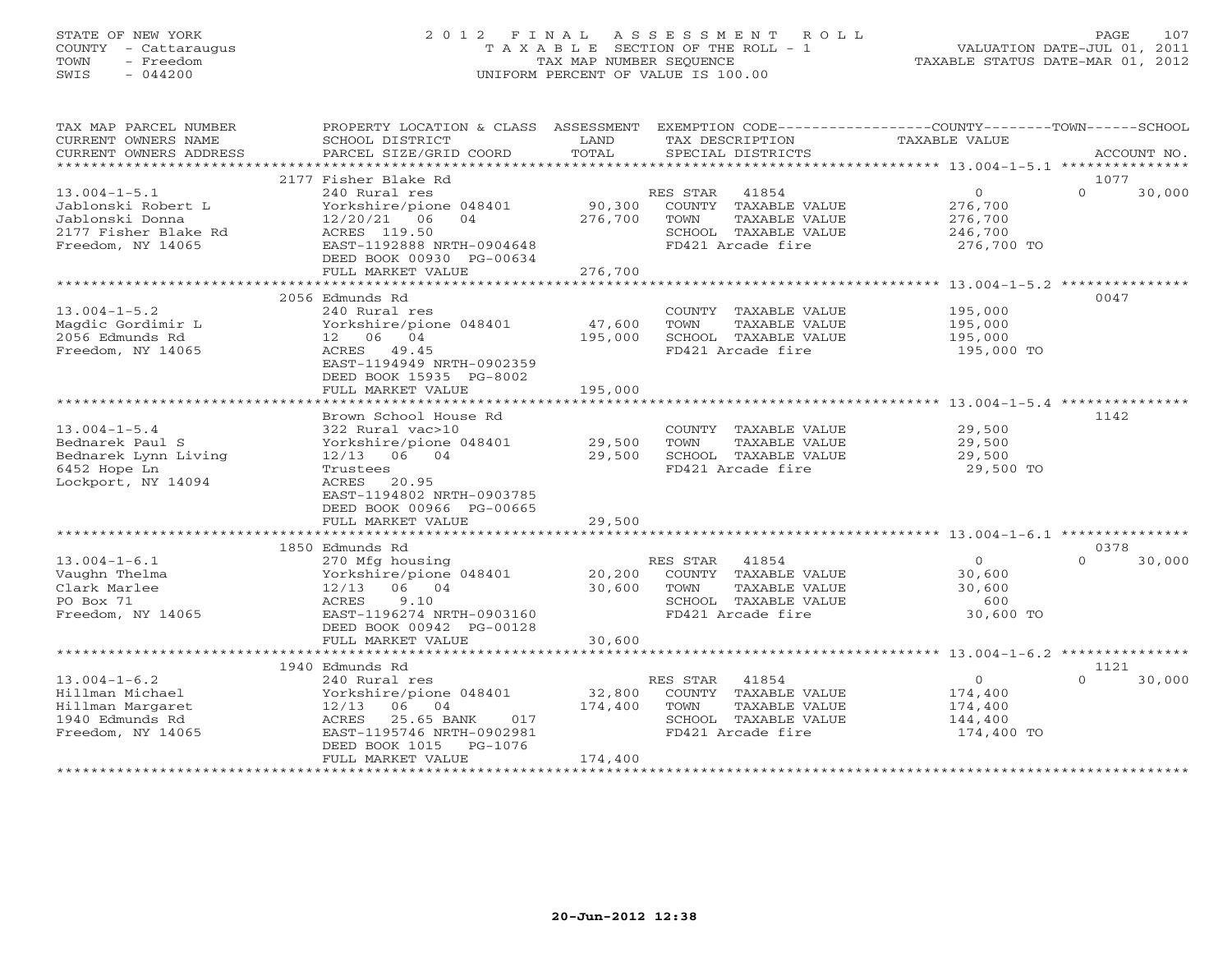## STATE OF NEW YORK 2 0 1 2 F I N A L A S S E S S M E N T R O L L PAGE 108 COUNTY - Cattaraugus T A X A B L E SECTION OF THE ROLL - 1 VALUATION DATE-JUL 01, 2011 TOWN - Freedom TAX MAP NUMBER SEQUENCE TAXABLE STATUS DATE-MAR 01, 2012 SWIS - 044200 UNIFORM PERCENT OF VALUE IS 100.00UNIFORM PERCENT OF VALUE IS 100.00

| TAX MAP PARCEL NUMBER<br>CURRENT OWNERS NAME<br>CURRENT OWNERS ADDRESS | PROPERTY LOCATION & CLASS ASSESSMENT<br>SCHOOL DISTRICT<br>PARCEL SIZE/GRID COORD | LAND<br>TOTAL            | EXEMPTION CODE-----------------COUNTY-------TOWN------SCHOOL<br>TAX DESCRIPTION<br>SPECIAL DISTRICTS | TAXABLE VALUE       | ACCOUNT NO.                    |
|------------------------------------------------------------------------|-----------------------------------------------------------------------------------|--------------------------|------------------------------------------------------------------------------------------------------|---------------------|--------------------------------|
|                                                                        | 1816 Edmunds Rd                                                                   |                          |                                                                                                      |                     | 1135                           |
| $13.004 - 1 - 6.3$                                                     | 270 Mfg housing                                                                   |                          | RES STAR 41854                                                                                       | $\overline{0}$      | $\Omega$<br>25,800             |
| Jackson Rose A                                                         | Yorkshire/pione 048401                                                            | 17,900                   | COUNTY TAXABLE VALUE                                                                                 | 25,800              |                                |
| Hitchcock Michelle M                                                   | 12/13 06 04                                                                       | 25,800                   | TOWN<br>TAXABLE VALUE                                                                                | 25,800              |                                |
| 1816 Edmunds Rd                                                        | $L/p$ 963-112                                                                     |                          | SCHOOL TAXABLE VALUE                                                                                 | $\Omega$            |                                |
| Freedom, NY 14065                                                      | 7.20<br>ACRES                                                                     |                          | FD421 Arcade fire                                                                                    | 25,800 TO           |                                |
|                                                                        | EAST-1196875 NRTH-0903378                                                         |                          |                                                                                                      |                     |                                |
|                                                                        | DEED BOOK 11294 PG-7001                                                           |                          |                                                                                                      |                     |                                |
|                                                                        | FULL MARKET VALUE                                                                 | 25,800                   |                                                                                                      |                     |                                |
|                                                                        | ************************                                                          |                          |                                                                                                      |                     |                                |
|                                                                        | 1808 Edmunds Rd                                                                   |                          |                                                                                                      |                     | 1140                           |
| $13.004 - 1 - 6.4$                                                     | 210 1 Family Res                                                                  |                          | COUNTY TAXABLE VALUE                                                                                 | 58,700              |                                |
| Bauer August H                                                         | Yorkshire/pione 048401                                                            | 18,800                   | TAXABLE VALUE<br>TOWN                                                                                | 58,700              |                                |
| Bauer Wanda S<br>2719 Humphrey Rd                                      | $12/13$ 06 04<br>ACRES<br>7.90                                                    | 58,700                   | SCHOOL TAXABLE VALUE<br>FD421 Arcade fire                                                            | 58,700<br>58,700 TO |                                |
| Varysburg, NY 14167                                                    | EAST-1197090 NRTH-0903304                                                         |                          |                                                                                                      |                     |                                |
|                                                                        | DEED BOOK 16576 PG-8003                                                           |                          |                                                                                                      |                     |                                |
|                                                                        | FULL MARKET VALUE                                                                 | 58,700                   |                                                                                                      |                     |                                |
|                                                                        |                                                                                   |                          |                                                                                                      |                     |                                |
|                                                                        | 1824 Edmunds Rd                                                                   |                          |                                                                                                      |                     | 1189                           |
| $13.004 - 1 - 6.5$                                                     | 210 1 Family Res                                                                  |                          | RES STAR<br>41854                                                                                    | $\circ$             | $\Omega$<br>30,000             |
| Mason Daniel                                                           | Yorkshire/pione 048401                                                            | 20,200                   | COUNTY TAXABLE VALUE                                                                                 | 200,800             |                                |
| 1824 Edmunds Rd                                                        | 12/13 06 04                                                                       | 200,800                  | TAXABLE VALUE<br>TOWN                                                                                | 200,800             |                                |
| Freedom, NY 14065                                                      | ACRES<br>9.10 BANK<br>017                                                         |                          | SCHOOL TAXABLE VALUE                                                                                 | 170,800             |                                |
|                                                                        | EAST-1196665 NRTH-0903252                                                         |                          | FD421 Arcade fire                                                                                    | 200,800 TO          |                                |
|                                                                        | DEED BOOK 16386 PG-9001                                                           |                          |                                                                                                      |                     |                                |
|                                                                        | FULL MARKET VALUE                                                                 | 200,800                  |                                                                                                      |                     |                                |
|                                                                        | 1832 Edmunds Rd                                                                   |                          |                                                                                                      |                     | 1188                           |
| $13.004 - 1 - 6.6$                                                     | 210 1 Family Res                                                                  |                          | RES STAR 41854                                                                                       | $\overline{0}$      | $\Omega$<br>30,000             |
| Mason Steven A                                                         | Yorkshire/pione 048401                                                            | 18,700                   | COUNTY TAXABLE VALUE                                                                                 | 129,600             |                                |
| 1832 Edmunds Rd                                                        | $12/13$ 06 04                                                                     | 129,600                  | TAXABLE VALUE<br>TOWN                                                                                | 129,600             |                                |
| Freedom, NY 14065                                                      | ACRES<br>7.85                                                                     |                          | SCHOOL TAXABLE VALUE                                                                                 | 99,600              |                                |
|                                                                        | EAST-1196465 NRTH-0903220                                                         |                          | FD421 Arcade fire                                                                                    | 129,600 TO          |                                |
|                                                                        | DEED BOOK 00937 PG-00260                                                          |                          |                                                                                                      |                     |                                |
|                                                                        | FULL MARKET VALUE                                                                 | 129,600                  |                                                                                                      |                     |                                |
|                                                                        | *****************************                                                     |                          |                                                                                                      |                     |                                |
|                                                                        | 1890 Edmunds Rd                                                                   |                          |                                                                                                      |                     | 1191                           |
| $13.004 - 1 - 6.7$                                                     | 210 1 Family Res                                                                  |                          | WVET C/T<br>41121                                                                                    | 12,000              | 12,000<br>$\Omega$<br>$\Omega$ |
| DeRouche Richard A<br>1890 Edmunds Rd                                  | Yorkshire/pione 048401<br>12/13<br>06 04                                          | 20,800 SR STAR<br>94,800 | 41834<br>COUNTY TAXABLE VALUE                                                                        | $\circ$<br>82,800   | 62,200                         |
| Freedom, NY 14065                                                      | ACRES<br>9.60                                                                     |                          | TOWN<br>TAXABLE VALUE                                                                                | 82,800              |                                |
|                                                                        | EAST-1196084 NRTH-0903114                                                         |                          | SCHOOL TAXABLE VALUE                                                                                 | 32,600              |                                |
|                                                                        | DEED BOOK 00937 PG-00974                                                          |                          | FD421 Arcade fire                                                                                    | 94,800 TO           |                                |
|                                                                        | FULL MARKET VALUE                                                                 | 94,800                   |                                                                                                      |                     |                                |
|                                                                        |                                                                                   |                          |                                                                                                      |                     |                                |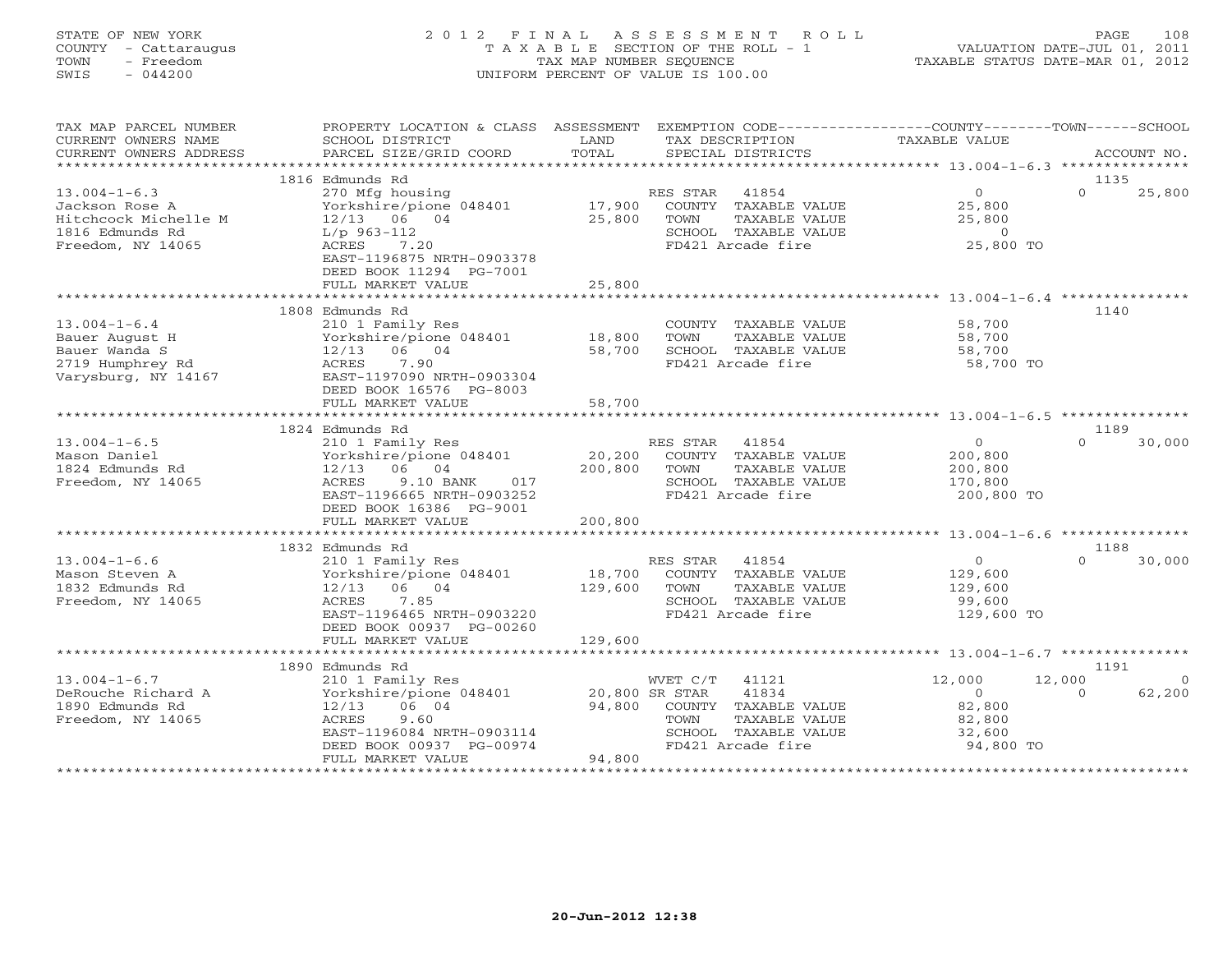## STATE OF NEW YORK 2 0 1 2 F I N A L A S S E S S M E N T R O L L PAGE 109 COUNTY - Cattaraugus T A X A B L E SECTION OF THE ROLL - 1 VALUATION DATE-JUL 01, 2011 TOWN - Freedom TAX MAP NUMBER SEQUENCE TAXABLE STATUS DATE-MAR 01, 2012 SWIS - 044200 UNIFORM PERCENT OF VALUE IS 100.00UNIFORM PERCENT OF VALUE IS 100.00

| TAX MAP PARCEL NUMBER<br>CURRENT OWNERS NAME<br>CURRENT OWNERS ADDRESS | SCHOOL DISTRICT<br>PARCEL SIZE/GRID COORD        | LAND<br>TOTAL | TAX DESCRIPTION<br>SPECIAL DISTRICTS | PROPERTY LOCATION & CLASS ASSESSMENT EXEMPTION CODE---------------COUNTY-------TOWN-----SCHOOL<br>TAXABLE VALUE<br>ACCOUNT NO. |
|------------------------------------------------------------------------|--------------------------------------------------|---------------|--------------------------------------|--------------------------------------------------------------------------------------------------------------------------------|
|                                                                        |                                                  |               |                                      |                                                                                                                                |
|                                                                        | 1812 Edmunds Rd                                  |               |                                      | 1203                                                                                                                           |
| $13.004 - 1 - 6.8$                                                     | 270 Mfg housing                                  |               | RES STAR 41854                       | $\Omega$<br>$\Omega$<br>19,200                                                                                                 |
| Zdrojewski Frank                                                       | Yorkshire/pione 048401 8,000                     |               | COUNTY TAXABLE VALUE                 | 19,200                                                                                                                         |
| Zdrojewski Judith                                                      | 12 06 04                                         | 19,200 TOWN   | TAXABLE VALUE                        | 19,200                                                                                                                         |
| 1812 Edmunds Rd                                                        | FRNT 100.00 DPTH 425.00                          |               | SCHOOL TAXABLE VALUE                 | $\circ$                                                                                                                        |
| Freedom, NY 14065                                                      | EAST-1196949 NRTH-0902646                        |               | FD421 Arcade fire                    | 19,200 TO                                                                                                                      |
|                                                                        | DEED BOOK 00939 PG-00394                         |               |                                      |                                                                                                                                |
|                                                                        | FULL MARKET VALUE                                | 19,200        |                                      |                                                                                                                                |
|                                                                        |                                                  |               |                                      |                                                                                                                                |
|                                                                        | 1983 Edmunds Rd                                  |               |                                      | 0541                                                                                                                           |
| $13.004 - 1 - 7$                                                       | 240 Rural res                                    |               | COUNTY TAXABLE VALUE                 | 158,600                                                                                                                        |
| Diehl Helmut                                                           | Yorkshire/pione 048401                           | 77,800        | TOWN<br>TAXABLE VALUE                | 158,600                                                                                                                        |
| Diehl Sonja                                                            | 12  06  04                                       | 158,600       | SCHOOL TAXABLE VALUE                 | 158,600                                                                                                                        |
| 5285 Vista Ave<br>Williamsville, NY 14221                              | ACRES 109.55                                     |               | FD421 Arcade fire                    | 158,600 TO                                                                                                                     |
|                                                                        | EAST-1196326 NRTH-0900833                        |               |                                      |                                                                                                                                |
|                                                                        | DEED BOOK 801<br>PG-00665                        |               |                                      |                                                                                                                                |
|                                                                        | FULL MARKET VALUE                                | 158,600       |                                      |                                                                                                                                |
|                                                                        |                                                  |               |                                      |                                                                                                                                |
|                                                                        | 2011 Edmunds Rd                                  |               |                                      | 0148                                                                                                                           |
| $13.004 - 1 - 8.1$                                                     | 312 Vac w/imprv                                  |               | COUNTY TAXABLE VALUE 27,000          |                                                                                                                                |
| Stewart Donald E                                                       | Yorkshire/pione 048401                           | 26,000        | TAXABLE VALUE<br>TOWN                | 27,000<br>27,000                                                                                                               |
| Stewart Falyn E                                                        | 12 06 04                                         | 27,000        | SCHOOL TAXABLE VALUE                 |                                                                                                                                |
| 356 Hudson St                                                          | ACRES 16.00                                      |               | FD421 Arcade fire                    | 27,000 TO                                                                                                                      |
| Buffalo, NY 14201                                                      | EAST-1194533 NRTH-0900337                        |               |                                      |                                                                                                                                |
|                                                                        | DEED BOOK 859<br>PG-01054                        |               |                                      |                                                                                                                                |
|                                                                        | FULL MARKET VALUE                                | 27,000        |                                      |                                                                                                                                |
|                                                                        |                                                  |               |                                      |                                                                                                                                |
|                                                                        | 1997 Edmunds Rd                                  |               |                                      | 0799                                                                                                                           |
| $13.004 - 1 - 8.2$                                                     | 312 Vac w/imprv                                  |               | COUNTY TAXABLE VALUE                 | 13,000                                                                                                                         |
| Stewart Donald E                                                       | Yorkshire/pione 048401 12,000                    |               | TOWN<br>TAXABLE VALUE                | 13,000                                                                                                                         |
| Stewart Falyn E                                                        | 12 06 04                                         | 13,000        | SCHOOL TAXABLE VALUE                 | 13,000                                                                                                                         |
| 356 Hudson                                                             | ACRES<br>3.38                                    |               | FD421 Arcade fire                    | 13,000 TO                                                                                                                      |
| Buffalo, NY 14201                                                      | EAST-1195107 NRTH-0901209                        |               |                                      |                                                                                                                                |
|                                                                        | DEED BOOK 00969 PG-00303                         |               |                                      |                                                                                                                                |
|                                                                        | FULL MARKET VALUE                                | 13,000        |                                      |                                                                                                                                |
|                                                                        |                                                  |               |                                      |                                                                                                                                |
|                                                                        | 2021 Edmunds Rd                                  |               |                                      | 0929                                                                                                                           |
| $13.004 - 1 - 8.3$                                                     | 312 Vac w/imprv<br>Yorkshire/pione 048401 30,500 |               | COUNTY TAXABLE VALUE                 | 33,100                                                                                                                         |
| Stewart Donald E                                                       |                                                  |               | TOWN<br>TAXABLE VALUE                | 33,100                                                                                                                         |
| Stewart Falyn E                                                        | 12 06 04                                         | 33,100        | SCHOOL TAXABLE VALUE                 | 33,100                                                                                                                         |
| 356 Hudson St                                                          | ACRES 19.90                                      |               | FD421 Arcade fire                    | 33,100 TO                                                                                                                      |
| Buffalo, NY 14201                                                      | EAST-1195022 NRTH-0900324                        |               |                                      |                                                                                                                                |
|                                                                        | PG-00514<br>DEED BOOK 827                        |               |                                      |                                                                                                                                |
|                                                                        | FULL MARKET VALUE                                | 33,100        |                                      |                                                                                                                                |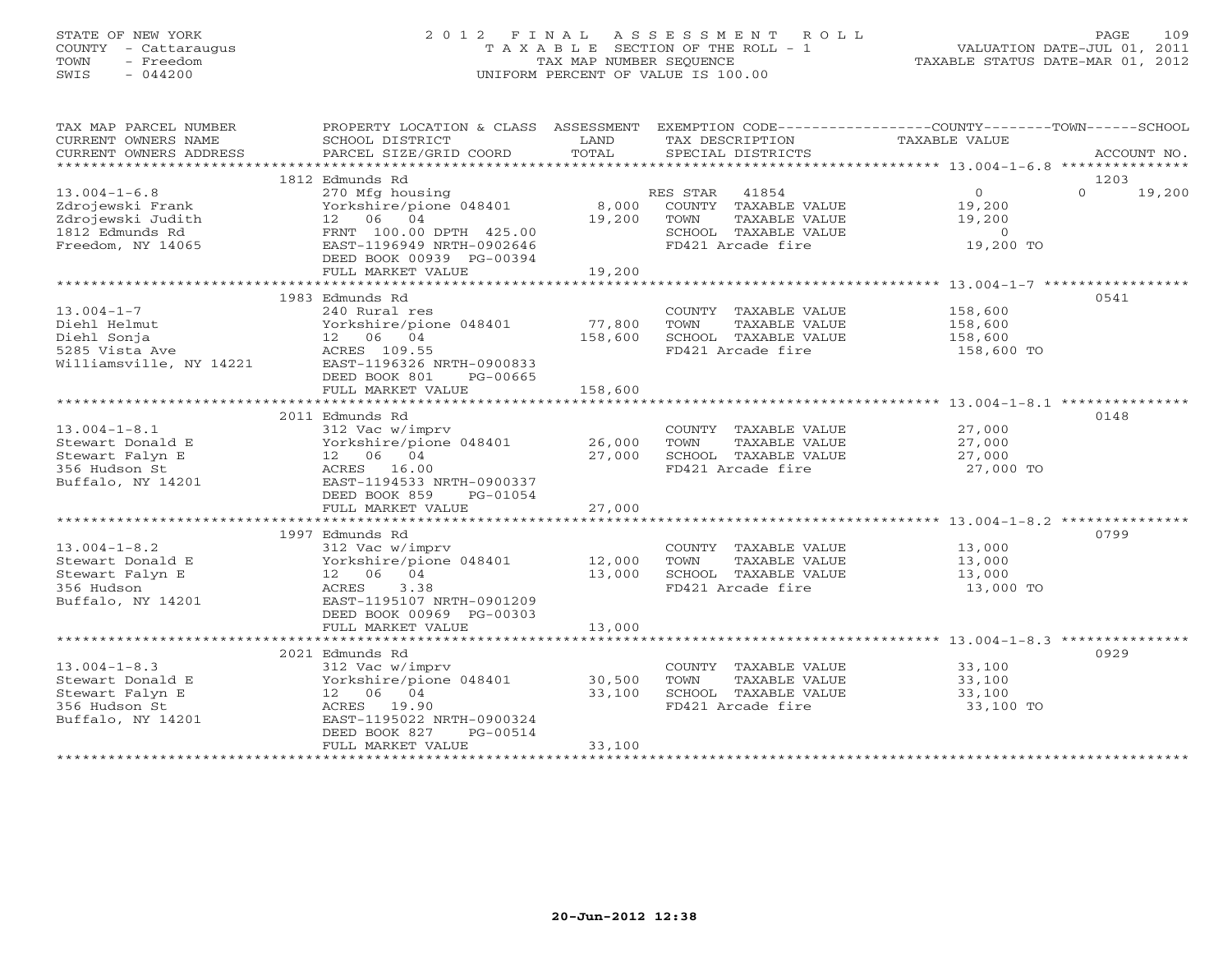# STATE OF NEW YORK 2 0 1 2 F I N A L A S S E S S M E N T R O L L PAGE 110 COUNTY - Cattaraugus T A X A B L E SECTION OF THE ROLL - 1 VALUATION DATE-JUL 01, 2011 TOWN - Freedom TAX MAP NUMBER SEQUENCE TAXABLE STATUS DATE-MAR 01, 2012 SWIS - 044200 UNIFORM PERCENT OF VALUE IS 100.00UNIFORM PERCENT OF VALUE IS 100.00

| TAX MAP PARCEL NUMBER<br>CURRENT OWNERS NAME<br>CURRENT OWNERS ADDRESS                                   | PROPERTY LOCATION & CLASS ASSESSMENT<br>SCHOOL DISTRICT<br>PARCEL SIZE/GRID COORD                                                                            | LAND<br>TOTAL              | EXEMPTION CODE-----------------COUNTY-------TOWN------SCHOOL<br>TAX DESCRIPTION<br>SPECIAL DISTRICTS          | TAXABLE VALUE                                                 | ACCOUNT NO.                                  |
|----------------------------------------------------------------------------------------------------------|--------------------------------------------------------------------------------------------------------------------------------------------------------------|----------------------------|---------------------------------------------------------------------------------------------------------------|---------------------------------------------------------------|----------------------------------------------|
| ******************************                                                                           |                                                                                                                                                              |                            |                                                                                                               |                                                               |                                              |
| $13.004 - 1 - 11.1$<br>Eberl George & Christina<br>Shannon James V Mary M                                | Marble Springs Rd<br>312 Vac w/imprv<br>Yorkshire/pione 048401 154,700 AG DISTOUT 41730<br>19 06 05                                                          | 169,600                    | AG BLDG<br>41700<br>COUNTY TAXABLE VALUE                                                                      | 14,900<br>66,657<br>88,043                                    | 0472<br>14,900<br>14,900<br>66,657<br>66,657 |
| 80 Woodbridge Ave<br>Buffalo, NY 14214                                                                   | ACRES 165.55<br>EAST-1191255 NRTH-0897561<br>DEED BOOK 856<br>PG-00309                                                                                       | 169,600                    | TOWN<br>TAXABLE VALUE<br>SCHOOL TAXABLE VALUE<br>FD422 Delevan fire                                           | 88,043<br>88,043<br>169,600 TO                                |                                              |
| MAY BE SUBJECT TO PAYMENT<br>UNDER AGDIST LAW TIL 2019                                                   | FULL MARKET VALUE                                                                                                                                            |                            |                                                                                                               |                                                               |                                              |
|                                                                                                          | 10630 Marble Springs Rd                                                                                                                                      |                            |                                                                                                               |                                                               | 0757                                         |
| $13.004 - 1 - 11.2$<br>Eberl Christina B<br>80 Woodbridge Ave<br>Buffalo, NY 14214                       | 210 1 Family Res<br>Yorkshire/pione 048401<br>19 06 04<br>1.70<br>ACRES<br>EAST-1189670 NRTH-0897638<br>DEED BOOK 15951 PG-2001                              | 9,200<br>221,500           | COUNTY TAXABLE VALUE<br>TOWN<br>TAXABLE VALUE<br>SCHOOL TAXABLE VALUE<br>FD422 Delevan fire                   | 221,500<br>221,500<br>221,500<br>221,500 TO                   |                                              |
|                                                                                                          | FULL MARKET VALUE                                                                                                                                            | 221,500                    |                                                                                                               |                                                               |                                              |
|                                                                                                          |                                                                                                                                                              |                            |                                                                                                               |                                                               |                                              |
| $13.004 - 1 - 11.3$<br>Boberg Joseph F<br>Boberg Cindy S<br>10716 Marble Springs Rd<br>Delevan, NY 14042 | 10716 Marble Springs Rd<br>210 1 Family Res<br>Yorkshire/pione 048401<br>19 06 05<br>3.20<br>ACRES<br>EAST-1189714 NRTH-0898923<br>DEED BOOK 862<br>PG-00490 | 11,700<br>155,600          | RES STAR 41854<br>COUNTY TAXABLE VALUE<br>TAXABLE VALUE<br>TOWN<br>SCHOOL TAXABLE VALUE<br>FD422 Delevan fire | $\overline{O}$<br>155,600<br>155,600<br>125,600<br>155,600 TO | 0996<br>$\Omega$<br>30,000                   |
|                                                                                                          | FULL MARKET VALUE                                                                                                                                            | 155,600                    |                                                                                                               |                                                               |                                              |
|                                                                                                          |                                                                                                                                                              |                            |                                                                                                               |                                                               |                                              |
| $13.004 - 1 - 12$<br>Lyon Alice R<br>Lyon Jon G<br>10728 Marble Springs Rd<br>Delevan, NY 14042          | 10728 Marble Springs Rd<br>240 Rural res<br>Yorkshire/pione 048401<br>19 06 03<br>ACRES 10.00<br>EAST-1190235 NRTH-0899175<br>DEED BOOK 1021<br>PG-1038      | 21,300<br>210,000          | COUNTY TAXABLE VALUE<br>TAXABLE VALUE<br>TOWN<br>SCHOOL TAXABLE VALUE<br>FD422 Delevan fire                   | 210,000<br>210,000<br>210,000<br>210,000 TO                   | 0480                                         |
|                                                                                                          | FULL MARKET VALUE                                                                                                                                            | 210,000                    |                                                                                                               |                                                               |                                              |
|                                                                                                          | 10744 Marble Springs Rd                                                                                                                                      |                            |                                                                                                               |                                                               | 0518                                         |
| $13.004 - 1 - 13$<br>Ruth Veronica M<br>12140 Transit Line Rd<br>Springville, NY 14141-9217              | 210 1 Family Res<br>Yorkshire/pione 048401<br>19 06 03<br>ACRES<br>6.15<br>EAST-1189698 NRTH-0899283<br>DEED BOOK 00959 PG-00219<br>FULL MARKET VALUE        | 16,700<br>65,200<br>65,200 | COUNTY TAXABLE VALUE<br>TOWN<br>TAXABLE VALUE<br>SCHOOL TAXABLE VALUE<br>FD422 Delevan fire                   | 65,200<br>65,200<br>65,200<br>65,200 TO                       |                                              |
| ***********************                                                                                  |                                                                                                                                                              |                            |                                                                                                               |                                                               |                                              |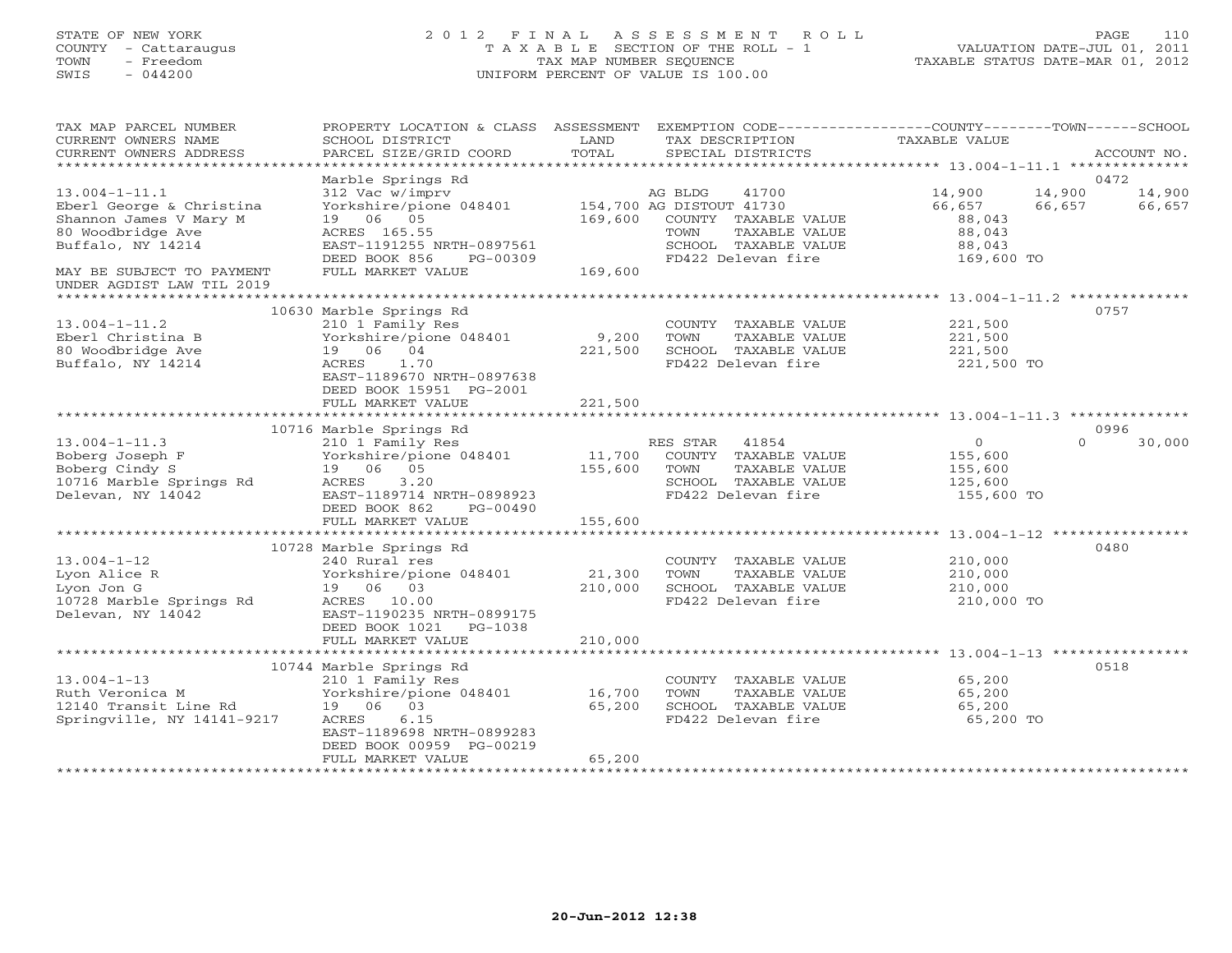## STATE OF NEW YORK 2 0 1 2 F I N A L A S S E S S M E N T R O L L PAGE 111 COUNTY - Cattaraugus T A X A B L E SECTION OF THE ROLL - 1 VALUATION DATE-JUL 01, 2011 TOWN - Freedom TAX MAP NUMBER SEQUENCE TAXABLE STATUS DATE-MAR 01, 2012 SWIS - 044200 UNIFORM PERCENT OF VALUE IS 100.00UNIFORM PERCENT OF VALUE IS 100.00

| TAX MAP PARCEL NUMBER<br>CURRENT OWNERS NAME<br>CURRENT OWNERS ADDRESS | PROPERTY LOCATION & CLASS ASSESSMENT<br>SCHOOL DISTRICT<br>PARCEL SIZE/GRID COORD | LAND<br>TOTAL    | EXEMPTION CODE----------------COUNTY-------TOWN------SCHOOL<br>TAX DESCRIPTION<br>SPECIAL DISTRICTS | TAXABLE VALUE             |          | ACCOUNT NO.    |
|------------------------------------------------------------------------|-----------------------------------------------------------------------------------|------------------|-----------------------------------------------------------------------------------------------------|---------------------------|----------|----------------|
|                                                                        |                                                                                   |                  |                                                                                                     |                           |          |                |
|                                                                        | 10780 Marble Springs Rd                                                           |                  |                                                                                                     |                           |          | 0459           |
| $13.004 - 1 - 14.1$                                                    | 210 1 Family Res                                                                  |                  | WVET C/T 41121                                                                                      | 12,000                    | 12,000   | $\overline{0}$ |
| Buczak Ronald S                                                        | Yorkshire/pione 048401 18,700 RES STAR                                            |                  | 41854                                                                                               | $\overline{O}$<br>163,400 | $\Omega$ | 30,000         |
| Buczak Linda<br>10780 Marble Springs Rd                                | 20 06 04<br>017<br>ACRES                                                          | 175,400          | COUNTY TAXABLE VALUE<br>TOWN<br>TAXABLE VALUE                                                       |                           |          |                |
| Delevan, NY 14042                                                      | 7.80 BANK<br>EAST-1189666 NRTH-0900118                                            |                  | SCHOOL TAXABLE VALUE                                                                                | 163,400<br>145,400        |          |                |
|                                                                        | DEED BOOK 908<br>PG-00314                                                         |                  | FD422 Delevan fire                                                                                  | 175,400 TO                |          |                |
|                                                                        | FULL MARKET VALUE                                                                 | 175,400          |                                                                                                     |                           |          |                |
|                                                                        |                                                                                   |                  |                                                                                                     |                           |          |                |
|                                                                        | 10774 Marble Springs Rd                                                           |                  |                                                                                                     |                           |          | 0968           |
| $13.004 - 1 - 14.2$                                                    | 240 Rural res                                                                     |                  | RES STAR<br>41854                                                                                   | $\overline{0}$            | $\cap$   | 30,000         |
| Downer Roger P                                                         | Yorkshire/pione 048401                                                            | 21,300           | COUNTY TAXABLE VALUE                                                                                | 161,200                   |          |                |
| Lora Lee                                                               | 20 06 04                                                                          | 161,200          | TOWN<br>TAXABLE VALUE                                                                               | 161,200                   |          |                |
| PO Box 344                                                             | ACRES 10.00                                                                       |                  | SCHOOL TAXABLE VALUE                                                                                | 131,200                   |          |                |
| Delevan, NY 14042                                                      | EAST-1189658 NRTH-0899688                                                         |                  | FD422 Delevan fire                                                                                  | 161,200 TO                |          |                |
|                                                                        | DEED BOOK 865<br>PG-00384                                                         |                  |                                                                                                     |                           |          |                |
|                                                                        | FULL MARKET VALUE                                                                 | 161,200          |                                                                                                     |                           |          |                |
|                                                                        | 10717 Marble Springs Rd                                                           |                  |                                                                                                     |                           |          | 1266           |
| $13.004 - 1 - 15.2$                                                    |                                                                                   |                  |                                                                                                     | 20,000                    | 20,000   | $\overline{0}$ |
| Shannon James V                                                        |                                                                                   |                  |                                                                                                     | $\circ$                   | $\Omega$ | 30,000         |
| Shannon Mary M                                                         | 27 06 04                                                                          | 313,500          | COUNTY TAXABLE VALUE                                                                                | 293,500                   |          |                |
| 10717 Marble Springs Rd                                                | ACRES 124.00 BANK 023                                                             |                  | TOWN<br>TAXABLE VALUE                                                                               | 293,500                   |          |                |
| Delevan, NY 14042                                                      | EAST-1188488 NRTH-0898122                                                         |                  | SCHOOL TAXABLE VALUE                                                                                | 283,500                   |          |                |
|                                                                        | DEED BOOK 4087 PG-3001                                                            |                  | FD422 Delevan fire                                                                                  | 313,500 TO                |          |                |
|                                                                        | FULL MARKET VALUE                                                                 | 313,500          |                                                                                                     |                           |          |                |
|                                                                        |                                                                                   |                  |                                                                                                     |                           |          |                |
|                                                                        | 10617 Marble Springs Rd                                                           |                  |                                                                                                     |                           |          | 0506           |
| $13.004 - 1 - 16$                                                      | 210 1 Family Res                                                                  |                  | RES STAR 41854                                                                                      | $\overline{0}$            | $\Omega$ | 30,000         |
| Landahl James W                                                        | Yorkshire/pione 048401                                                            | 11,300<br>78,000 | COUNTY TAXABLE VALUE                                                                                | 78,000                    |          |                |
| Landahl Jana A<br>10617 Marble Springs Rd                              | 19/27 06 04<br>2.95<br>ACRES                                                      |                  | TOWN<br>TAXABLE VALUE<br>SCHOOL TAXABLE VALUE                                                       | 78,000<br>48,000          |          |                |
| Delevan, NY 14042                                                      | EAST-1189076 NRTH-0897361                                                         |                  | FD422 Delevan fire                                                                                  | 78,000 TO                 |          |                |
|                                                                        | DEED BOOK 845<br>PG-00490                                                         |                  |                                                                                                     |                           |          |                |
|                                                                        | FULL MARKET VALUE                                                                 | 78,000           |                                                                                                     |                           |          |                |
|                                                                        |                                                                                   |                  |                                                                                                     |                           |          |                |
|                                                                        | Marble Springs Rd                                                                 |                  |                                                                                                     |                           |          | 0504           |
| $13.004 - 1 - 17.1$                                                    | 314 Rural vac<10                                                                  |                  | COUNTY TAXABLE VALUE                                                                                | 12,300                    |          |                |
| Vosburg Gary A                                                         | Yorkshire/pione 048401                                                            | 12,300           | TAXABLE VALUE<br>TOWN                                                                               | 12,300                    |          |                |
| Vosburg Sheila F                                                       | 19/27 06 04                                                                       | 12,300           | SCHOOL TAXABLE VALUE                                                                                | 12,300                    |          |                |
| 10587 Marble Springs Rd                                                | ACRES<br>3.55                                                                     |                  | FD422 Delevan fire                                                                                  | 12,300 TO                 |          |                |
| Delevan, NY 14042                                                      | EAST-1189102 NRTH-0897203                                                         |                  |                                                                                                     |                           |          |                |
|                                                                        | DEED BOOK 876<br>PG-01064<br>FULL MARKET VALUE                                    | 12,300           |                                                                                                     |                           |          |                |
|                                                                        |                                                                                   |                  |                                                                                                     |                           |          |                |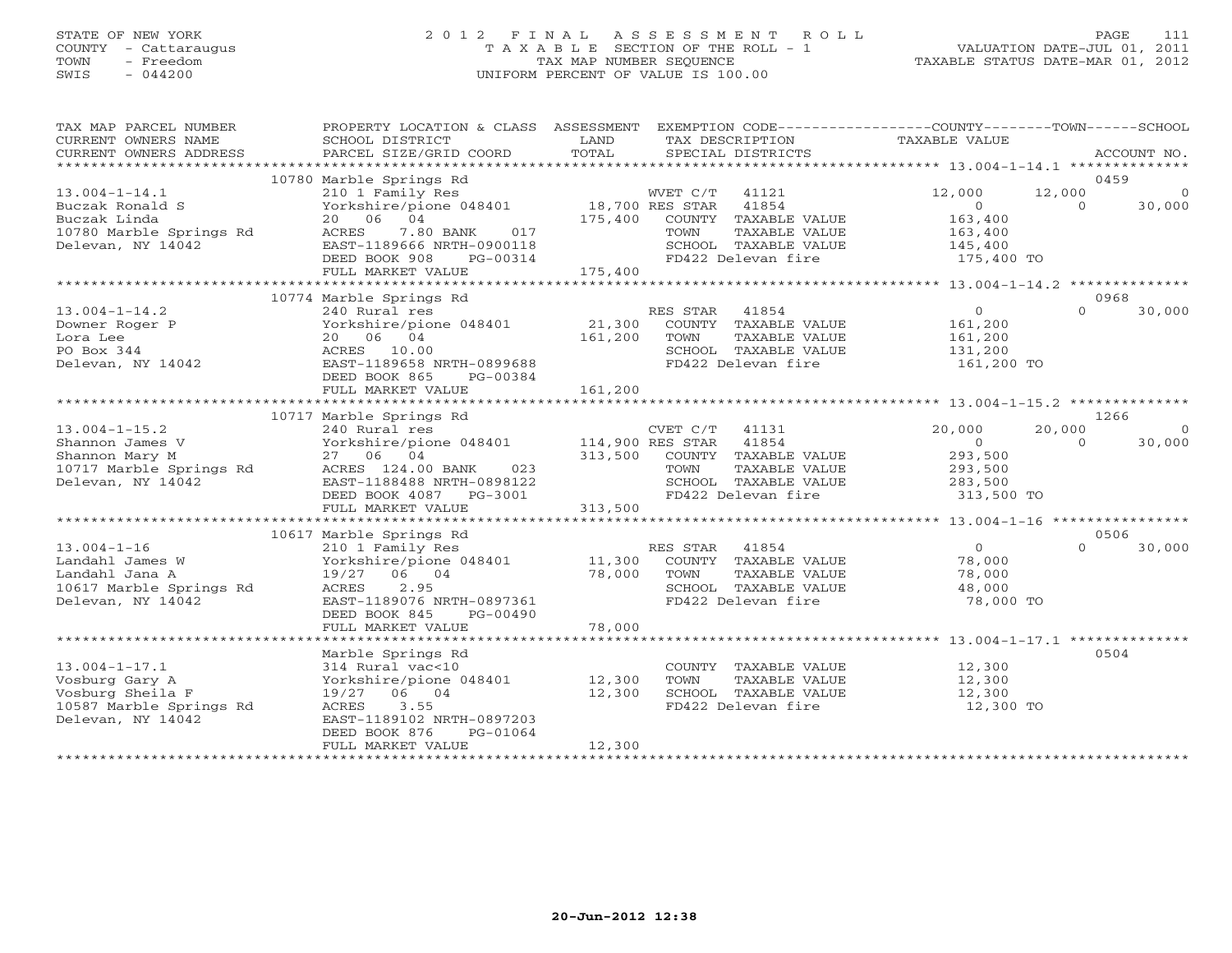# STATE OF NEW YORK 2 0 1 2 F I N A L A S S E S S M E N T R O L L PAGE 112 COUNTY - Cattaraugus T A X A B L E SECTION OF THE ROLL - 1 VALUATION DATE-JUL 01, 2011 TOWN - Freedom TAX MAP NUMBER SEQUENCE TAXABLE STATUS DATE-MAR 01, 2012 SWIS - 044200 UNIFORM PERCENT OF VALUE IS 100.00UNIFORM PERCENT OF VALUE IS 100.00

| TAX MAP PARCEL NUMBER<br>CURRENT OWNERS NAME<br>CURRENT OWNERS ADDRESS                                             | PROPERTY LOCATION & CLASS ASSESSMENT<br>SCHOOL DISTRICT<br>PARCEL SIZE/GRID COORD                                                                                                    | LAND<br>TOTAL                | EXEMPTION CODE-----------------COUNTY-------TOWN------SCHOOL<br>TAX DESCRIPTION<br>SPECIAL DISTRICTS          | TAXABLE VALUE                                                 | ACCOUNT NO.        |
|--------------------------------------------------------------------------------------------------------------------|--------------------------------------------------------------------------------------------------------------------------------------------------------------------------------------|------------------------------|---------------------------------------------------------------------------------------------------------------|---------------------------------------------------------------|--------------------|
| ***********************                                                                                            |                                                                                                                                                                                      |                              |                                                                                                               |                                                               | 0930               |
| $13.004 - 1 - 17.2$<br>Vosburg Gary A<br>Vosburg Sheila F<br>10587 Marble Springs Rd<br>Delevan, NY 14042          | 10587 Marble Springs Rd<br>210 1 Family Res<br>Yorkshire/pione 048401<br>19/27 06 04<br>2.20<br>ACRES<br>EAST-1189409 NRTH-0896885<br>DEED BOOK 849<br>PG-00623<br>FULL MARKET VALUE | 10,000<br>135,100<br>135,100 | RES STAR 41854<br>COUNTY TAXABLE VALUE<br>TOWN<br>TAXABLE VALUE<br>SCHOOL TAXABLE VALUE<br>FD422 Delevan fire | $\overline{0}$<br>135,100<br>135,100<br>105,100<br>135,100 TO | $\Omega$<br>30,000 |
|                                                                                                                    | 10587 Marble Springs Rd                                                                                                                                                              |                              |                                                                                                               |                                                               | 0949               |
| $13.004 - 1 - 17.3$<br>Vosburg Gary A<br>Vosburg Sheila F<br>10587 Marble Springs Rd<br>Delevan, NY 14042          | 312 Vac w/imprv<br>Yorkshire/pione 048401<br>19/27 06 04<br>5.25<br>ACRES<br>EAST-1189027 NRTH-0896963<br>DEED BOOK 849<br>PG-00621                                                  | 15,200<br>24,100             | COUNTY TAXABLE VALUE<br>TOWN<br>TAXABLE VALUE<br>SCHOOL TAXABLE VALUE<br>FD422 Delevan fire                   | 24,100<br>24,100<br>24,100<br>24,100 TO                       |                    |
|                                                                                                                    | FULL MARKET VALUE                                                                                                                                                                    | 24,100                       |                                                                                                               |                                                               |                    |
|                                                                                                                    | 10561 Marble Springs Rd                                                                                                                                                              |                              |                                                                                                               |                                                               | 0950               |
| $13.004 - 1 - 17.4$<br>Lillenstein Mark A<br>Lillenstein Heinke P<br>PO Box 399<br>Delevan, NY 14042               | 210 1 Family Res<br>Yorkshire/pione 048401<br>27 06 04<br>6.60<br>ACRES<br>EAST-1189182 NRTH-0896623<br>DEED BOOK 2348 PG-6001                                                       | 17,200<br>98,900             | COUNTY TAXABLE VALUE<br>TOWN<br>TAXABLE VALUE<br>SCHOOL TAXABLE VALUE<br>FD422 Delevan fire                   | 98,900<br>98,900<br>98,900<br>98,900 TO                       |                    |
|                                                                                                                    | FULL MARKET VALUE                                                                                                                                                                    | 98,900                       |                                                                                                               |                                                               |                    |
| $13.004 - 1 - 18.1$<br>Lafarge North America<br>Land Department<br>12735 Morris Rd Ste 300<br>Alpharetta, GA 30004 | $Co$ Rd $73$<br>322 Rural vac>10<br>Yorkshire/pione 048401<br>27 06 04<br>ACRES 16.94<br>EAST-1188312 NRTH-0896269<br>DEED BOOK 4174 PG-9001                                         | 40,800<br>40,800             | COUNTY TAXABLE VALUE<br>TOWN<br>TAXABLE VALUE<br>SCHOOL TAXABLE VALUE<br>FD422 Delevan fire                   | 40,800<br>40,800<br>40,800<br>40,800 TO                       | 0505               |
|                                                                                                                    | FULL MARKET VALUE                                                                                                                                                                    | 40,800                       |                                                                                                               |                                                               |                    |
| $13.004 - 1 - 18.3$<br>Lafarge North America<br>Land Department<br>12735 Morris Rd Ste 300<br>Alpharetta, GA 30004 | Co Rd 73<br>720 Mine/quarry<br>Yorkshire/pione 048401<br>27 06 04<br>ACRES 30.00<br>EAST-1188329 NRTH-0895737                                                                        | 71,600<br>71,600             | COUNTY TAXABLE VALUE<br>TOWN<br>TAXABLE VALUE<br>SCHOOL TAXABLE VALUE<br>FD422 Delevan fire                   | 71,600<br>71,600<br>71,600<br>71,600 TO                       | 0856               |
|                                                                                                                    | DEED BOOK 4174 PG-9001<br>FULL MARKET VALUE                                                                                                                                          | 71,600                       |                                                                                                               |                                                               |                    |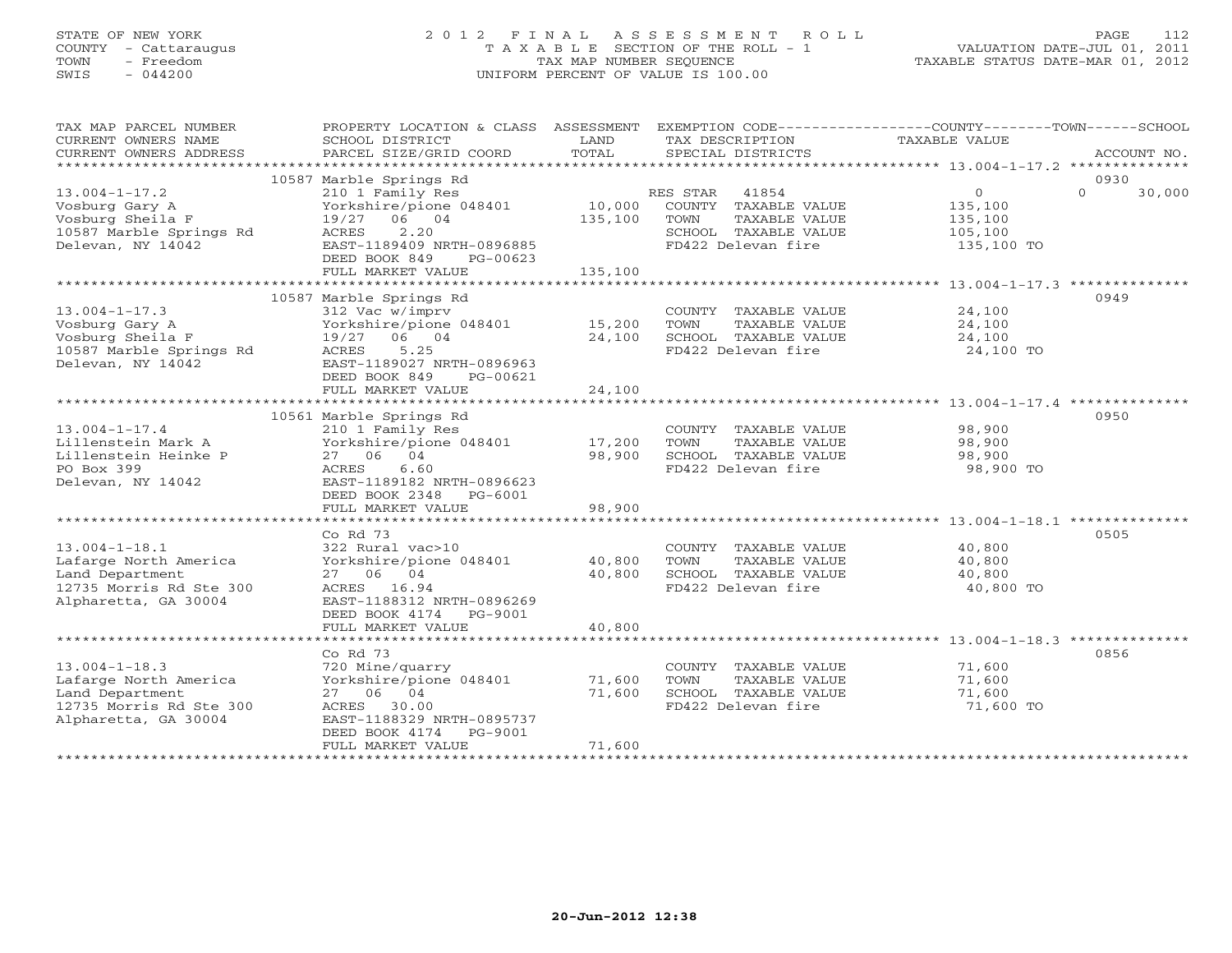# STATE OF NEW YORK 2 0 1 2 F I N A L A S S E S S M E N T R O L L PAGE 113 COUNTY - Cattaraugus T A X A B L E SECTION OF THE ROLL - 1 VALUATION DATE-JUL 01, 2011 TOWN - Freedom TAX MAP NUMBER SEQUENCE TAXABLE STATUS DATE-MAR 01, 2012 SWIS - 044200 UNIFORM PERCENT OF VALUE IS 100.00UNIFORM PERCENT OF VALUE IS 100.00

| TAX MAP PARCEL NUMBER<br>CURRENT OWNERS NAME<br>CURRENT OWNERS ADDRESS                                    | PROPERTY LOCATION & CLASS ASSESSMENT<br>SCHOOL DISTRICT<br>PARCEL SIZE/GRID COORD                                                                             | LAND<br>TOTAL              | EXEMPTION CODE-----------------COUNTY-------TOWN-----SCHOOL<br>TAX DESCRIPTION<br>SPECIAL DISTRICTS              | TAXABLE VALUE                                           | ACCOUNT NO.        |
|-----------------------------------------------------------------------------------------------------------|---------------------------------------------------------------------------------------------------------------------------------------------------------------|----------------------------|------------------------------------------------------------------------------------------------------------------|---------------------------------------------------------|--------------------|
| *************************<br>$13.004 - 1 - 19$<br>Rule David-Donald                                       | Delevan-Elton Rd<br>720 Mine/quarry<br>Yorkshire/pione 048401                                                                                                 | 44,000                     | COUNTY TAXABLE VALUE<br>TOWN<br>TAXABLE VALUE                                                                    | 44,000<br>44,000                                        | 0514               |
| 6 Bixby Hill Rd<br>Arcade, NY 14009                                                                       | 27 06 04<br>ACRES 10.62<br>EAST-1187097 NRTH-0895836<br>DEED BOOK 759<br>PG-01105<br>FULL MARKET VALUE                                                        | 44,000<br>44,000           | SCHOOL TAXABLE VALUE<br>FD422 Delevan fire                                                                       | 44,000<br>44,000 TO                                     |                    |
|                                                                                                           |                                                                                                                                                               |                            |                                                                                                                  |                                                         |                    |
|                                                                                                           | 10546 Delevan-Elton Rd                                                                                                                                        |                            |                                                                                                                  |                                                         | 0560               |
| $13.004 - 1 - 20$<br>Cummings Patrick M<br>Cummings Gail M<br>10546 Delevan-Elton Rd<br>Delevan, NY 14042 | 280 Res Multiple<br>Yorkshire/pione 048401<br>27 06 04<br>Mobil Home<br><b>ACRES</b><br>7.04<br>EAST-1186668 NRTH-0895959<br>DEED BOOK 776<br>PG-00215        | 24,500<br>167,200          | RES STAR<br>41854<br>COUNTY TAXABLE VALUE<br>TOWN<br>TAXABLE VALUE<br>SCHOOL TAXABLE VALUE<br>FD422 Delevan fire | $\Omega$<br>167,200<br>167,200<br>137,200<br>167,200 TO | $\Omega$<br>30,000 |
|                                                                                                           | FULL MARKET VALUE                                                                                                                                             | 167,200                    |                                                                                                                  |                                                         |                    |
| $13.004 - 1 - 21$<br>Coller Berton<br>180 Robinhood Loop<br>Statesville, NC 28625                         | 10513 Delevan-Elton Rd<br>210 1 Family Res<br>Yorkshire/pione 048401<br>27 06 04<br>1.79<br>ACRES<br>EAST-1186439 NRTH-0895774<br>DEED BOOK 516               | 9,300<br>93,100            | COUNTY TAXABLE VALUE<br>TOWN<br>TAXABLE VALUE<br>SCHOOL TAXABLE VALUE<br>FD422 Delevan fire                      | 93,100<br>93,100<br>93,100<br>93,100 TO                 | 0133               |
|                                                                                                           | PG-00124<br>FULL MARKET VALUE                                                                                                                                 | 93,100                     |                                                                                                                  |                                                         |                    |
|                                                                                                           |                                                                                                                                                               |                            |                                                                                                                  |                                                         |                    |
| $13.004 - 1 - 22.1$<br>Rule Dean L<br>82 Wardman Rd<br>Kenmore, NY 14217                                  | Stone Quarry Rd<br>260 Seasonal res<br>Yorkshire/pione 048401<br>2.50<br>ACRES<br>EAST-1186494 NRTH-0896955<br>DEED BOOK 6774<br>PG-9002<br>FULL MARKET VALUE | 10,600<br>26,800<br>26,800 | COUNTY TAXABLE VALUE<br>TOWN<br>TAXABLE VALUE<br>SCHOOL TAXABLE VALUE<br>FD422 Delevan fire                      | 26,800<br>26,800<br>26,800<br>26,800 TO                 | 5041               |
|                                                                                                           | *********************                                                                                                                                         |                            |                                                                                                                  | ************** 13.004-1-22.2                            |                    |
| $13.004 - 1 - 22.2$<br>Rule David E<br>444 W Main St<br>Arcade, NY 14009                                  | Stone Quarry Rd<br>322 Rural vac>10<br>Yorkshire/pione 048401<br>95.93<br>ACRES<br>EAST-1186708 NRTH-0897246<br>DEED BOOK 6774<br>PG-9001                     | 71,000<br>71,000           | COUNTY TAXABLE VALUE<br>TOWN<br>TAXABLE VALUE<br>SCHOOL TAXABLE VALUE<br>FD422 Delevan fire                      | 71,000<br>71,000<br>71,000<br>71,000 TO                 | 1524               |
|                                                                                                           | FULL MARKET VALUE                                                                                                                                             | 71,000                     |                                                                                                                  |                                                         |                    |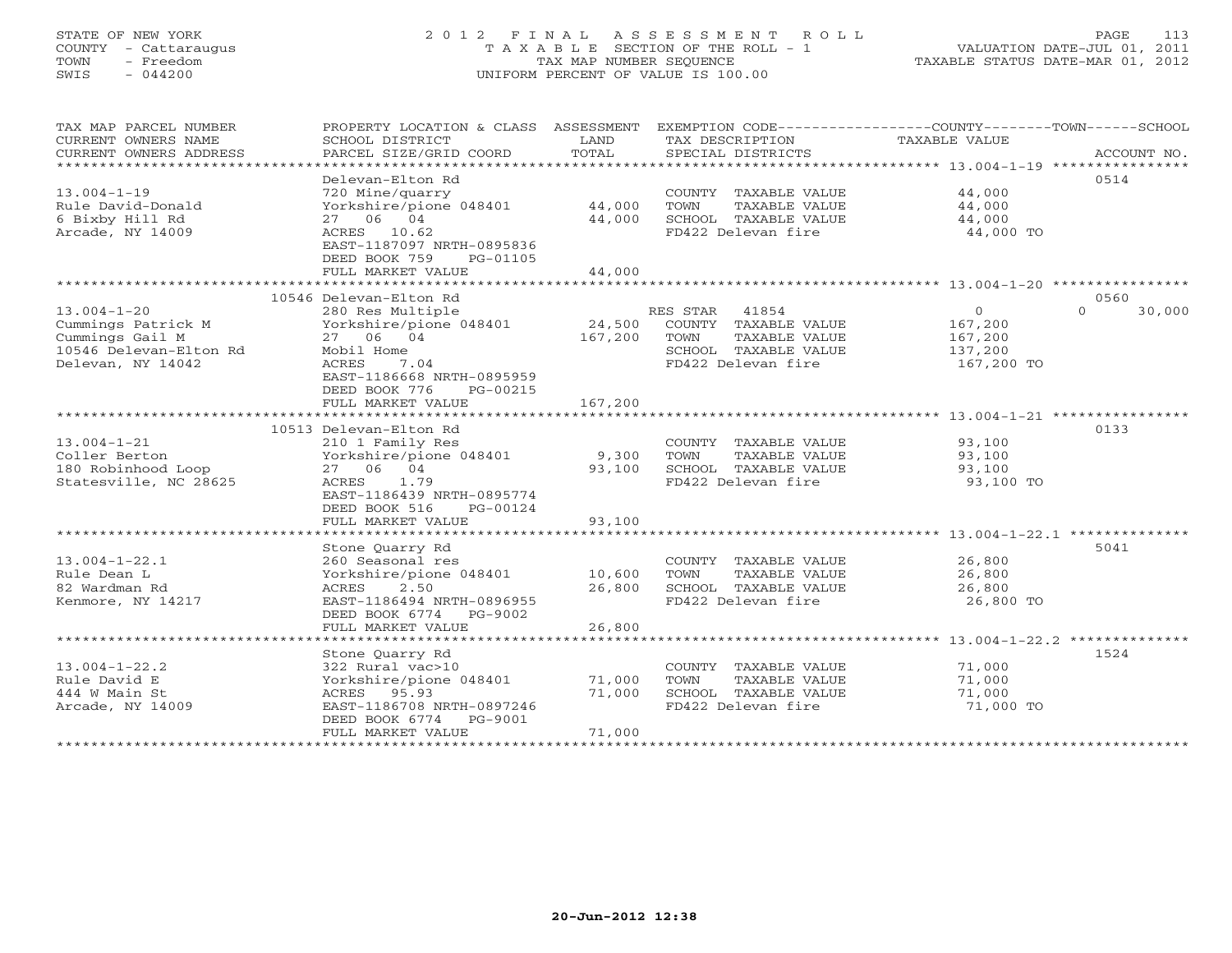# STATE OF NEW YORK 2 0 1 2 F I N A L A S S E S S M E N T R O L L PAGE 114 COUNTY - Cattaraugus T A X A B L E SECTION OF THE ROLL - 1 VALUATION DATE-JUL 01, 2011 TOWN - Freedom TAX MAP NUMBER SEQUENCE TAXABLE STATUS DATE-MAR 01, 2012 SWIS - 044200 UNIFORM PERCENT OF VALUE IS 100.00UNIFORM PERCENT OF VALUE IS 100.00

| TAX MAP PARCEL NUMBER<br>CURRENT OWNERS NAME<br>CURRENT OWNERS ADDRESS                                   | PROPERTY LOCATION & CLASS ASSESSMENT<br>SCHOOL DISTRICT<br>PARCEL SIZE/GRID COORD                                                                                                        | LAND<br>TOTAL                         | EXEMPTION CODE-----------------COUNTY-------TOWN------SCHOOL<br>TAX DESCRIPTION<br>SPECIAL DISTRICTS                                                                     | <b>TAXABLE VALUE</b>                                                    | ACCOUNT NO.                                      |
|----------------------------------------------------------------------------------------------------------|------------------------------------------------------------------------------------------------------------------------------------------------------------------------------------------|---------------------------------------|--------------------------------------------------------------------------------------------------------------------------------------------------------------------------|-------------------------------------------------------------------------|--------------------------------------------------|
| $13.004 - 1 - 23$<br>Pilgrims Trust U/T/D 7/28/2011 Yorkshire/pione 048401                               | 2539 Stone Quarry Rd<br>210 1 Family Res                                                                                                                                                 | 7,900                                 | COUNTY TAXABLE VALUE<br>TOWN<br>TAXABLE VALUE                                                                                                                            | 84,600<br>84,600                                                        | 0588                                             |
| 9522 Utley Rd<br>East Otto, NY 14729                                                                     | 27<br>06 07<br>90.00 DPTH 420.00<br>FRNT<br>ACRES<br>0.87<br>EAST-1186800 NRTH-0897568<br>DEED BOOK 16340 PG-803<br>FULL MARKET VALUE                                                    | 84,600<br>84,600                      | SCHOOL TAXABLE VALUE<br>FD422 Delevan fire                                                                                                                               | 84,600<br>84,600 TO                                                     |                                                  |
|                                                                                                          |                                                                                                                                                                                          |                                       |                                                                                                                                                                          |                                                                         |                                                  |
| $13.004 - 1 - 24$<br>Smith Ronald L<br>2543 Stone Quarry Rd<br>Delevan, NY 14042                         | 2543 Stone Quarry Rd<br>210 1 Family Res<br>Yorkshire/pione 048401<br>27 06 04<br>FRNT 200.00 DPTH 125.00<br>EAST-1186616 NRTH-0897620<br>DEED BOOK 869<br>PG-00051<br>FULL MARKET VALUE | 7,700 RES STAR<br>114,000<br>114,000  | WVET C/T 41121<br>41854<br>COUNTY TAXABLE VALUE<br>TOWN<br>TAXABLE VALUE<br>SCHOOL TAXABLE VALUE<br>FD422 Delevan fire                                                   | 12,000<br>$\circ$<br>102,000<br>102,000<br>84,000<br>114,000 TO         | 0018<br>12,000<br>$\Omega$<br>$\Omega$<br>30,000 |
|                                                                                                          |                                                                                                                                                                                          |                                       |                                                                                                                                                                          |                                                                         |                                                  |
| $13.004 - 1 - 25$<br>Granger David R<br>Granger Lisa L<br>10620 Delevan-Elton Rd<br>Delevan, NY 14042    | 10620 Delevan-Elton Rd<br>210 1 Family Res<br>Yorkshire/pione 048401<br>27 06 04<br>ACRES<br>1.35<br>EAST-1185522 NRTH-0897656<br>DEED BOOK 00950 PG-00709<br>FULL MARKET VALUE          | 8,600<br>102,400<br>102,400           | RES STAR<br>41854<br>COUNTY TAXABLE VALUE<br>TAXABLE VALUE<br>TOWN<br>SCHOOL TAXABLE VALUE<br>FD422 Delevan fire                                                         | $\circ$<br>102,400<br>102,400<br>72,400<br>102,400 TO                   | 0529<br>$\Omega$<br>30,000                       |
|                                                                                                          | 2556 Stone Quarry Rd                                                                                                                                                                     |                                       |                                                                                                                                                                          |                                                                         | 0582                                             |
| $13.004 - 1 - 26.1$<br>Tingue Dale<br>Tinque Carol M<br>2556 Stone Quarry Rd<br>Delevan, NY 14042        | 280 Res Multiple<br>Yorkshire/pione 048401<br>27 06 04<br>ACRES 38.00<br>EAST-1185887 NRTH-0898370<br>PG-00778<br>DEED BOOK 908<br>FULL MARKET VALUE                                     | 52,100 RES STAR<br>152,100<br>152,100 | 59 PCT OF VALUE USED FOR EXEMPTION PURPOSES<br>CVET C/T<br>41131<br>41854<br>COUNTY TAXABLE VALUE<br>TAXABLE VALUE<br>TOWN<br>SCHOOL TAXABLE VALUE<br>FD422 Delevan fire | 20,000<br>$\overline{0}$<br>132,100<br>132,100<br>122,100<br>152,100 TO | 20,000<br>$\Omega$<br>30,000<br>$\Omega$         |
|                                                                                                          |                                                                                                                                                                                          |                                       |                                                                                                                                                                          |                                                                         |                                                  |
| $13.004 - 1 - 26.2$<br>Osborne Ronald K<br>Osborne Kathleen<br>2564 Stone Quarry Rd<br>Delevan, NY 14042 | 2564 Stone Quarry Rd<br>210 1 Family Res<br>Yorkshire/pione 048401<br>27 06 04<br>1.06<br>ACRES<br>EAST-1186018 NRTH-0897572<br>DEED BOOK 00954 PG-00319                                 | 109,600                               | WVET C/T<br>41121<br>41854<br>8,100 RES STAR<br>COUNTY<br>TAXABLE VALUE<br>TOWN<br>TAXABLE VALUE<br>SCHOOL TAXABLE VALUE<br>FD422 Delevan fire                           | 12,000<br>$\overline{O}$<br>97,600<br>97,600<br>79,600<br>109,600 TO    | 0730<br>12,000<br>$\Omega$<br>$\Omega$<br>30,000 |
|                                                                                                          | FULL MARKET VALUE                                                                                                                                                                        | 109,600                               |                                                                                                                                                                          |                                                                         |                                                  |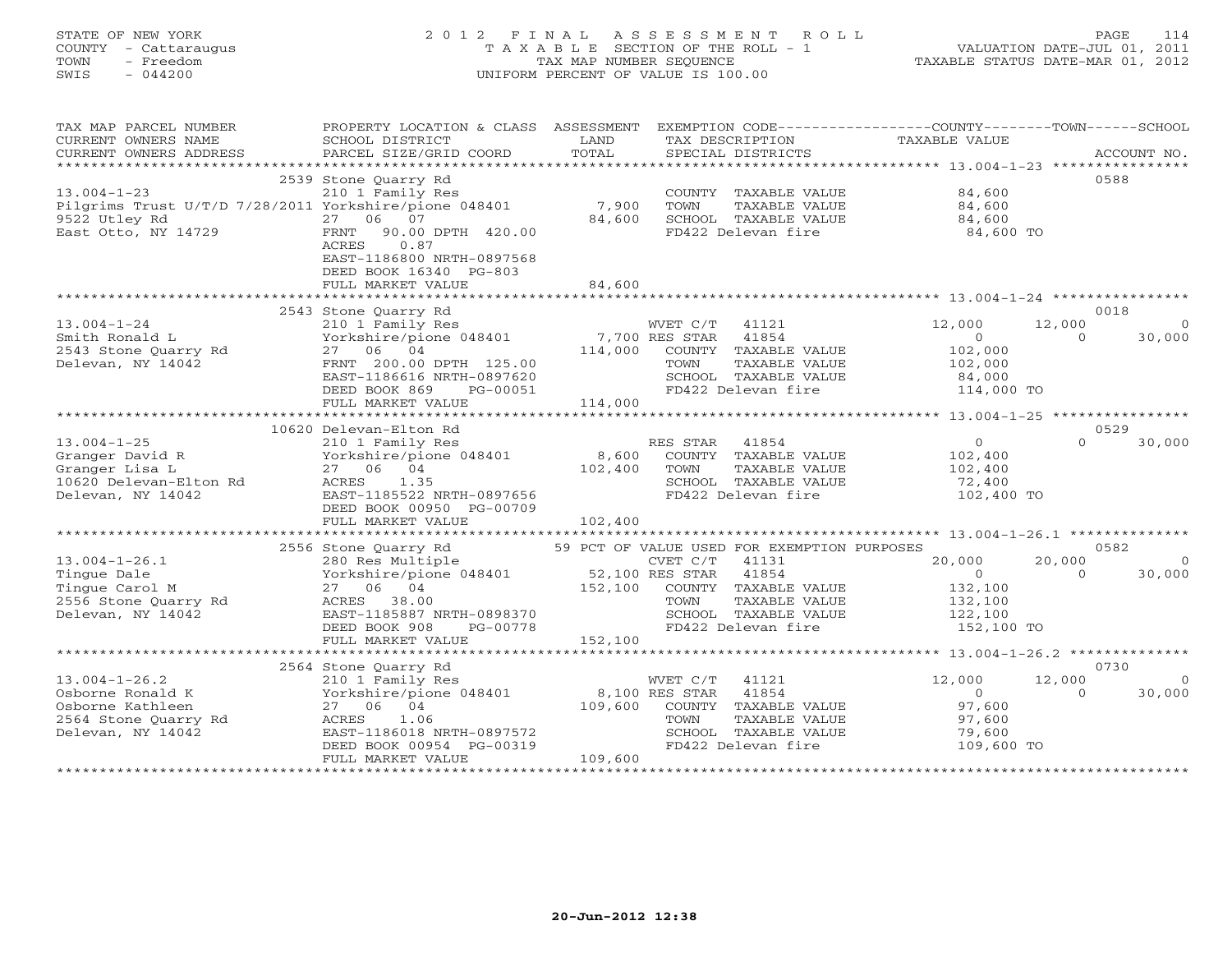## STATE OF NEW YORK 2 0 1 2 F I N A L A S S E S S M E N T R O L L PAGE 115 COUNTY - Cattaraugus T A X A B L E SECTION OF THE ROLL - 1 VALUATION DATE-JUL 01, 2011 TOWN - Freedom TAX MAP NUMBER SEQUENCE TAXABLE STATUS DATE-MAR 01, 2012 SWIS - 044200 UNIFORM PERCENT OF VALUE IS 100.00UNIFORM PERCENT OF VALUE IS 100.00

| TAX MAP PARCEL NUMBER<br>CURRENT OWNERS NAME<br>CURRENT OWNERS ADDRESS                              | PROPERTY LOCATION & CLASS ASSESSMENT<br>SCHOOL DISTRICT<br>PARCEL SIZE/GRID COORD                                                                                            | LAND<br>TOTAL                | EXEMPTION CODE----------------COUNTY-------TOWN------SCHOOL<br>TAX DESCRIPTION<br>SPECIAL DISTRICTS              | TAXABLE VALUE                                                 | ACCOUNT NO.                |
|-----------------------------------------------------------------------------------------------------|------------------------------------------------------------------------------------------------------------------------------------------------------------------------------|------------------------------|------------------------------------------------------------------------------------------------------------------|---------------------------------------------------------------|----------------------------|
|                                                                                                     |                                                                                                                                                                              |                              |                                                                                                                  |                                                               |                            |
| $13.004 - 1 - 26.3$<br>Tingue David J<br>Tinque Sonya<br>2554 Stone Ouarry Rd<br>Delevan, NY 14042  | 2554 Stone Quarry Rd<br>210 1 Family Res<br>Yorkshire/pione 048401<br>27 06 04<br>ACRES<br>4.00<br>EAST-1186250 NRTH-0898116<br>DEED BOOK 14784 PG-9002<br>FULL MARKET VALUE | 13,100<br>187,800<br>187,800 | RES STAR 41854<br>COUNTY TAXABLE VALUE<br>TOWN<br>TAXABLE VALUE<br>SCHOOL TAXABLE VALUE<br>FD422 Delevan fire    | $\overline{0}$<br>187,800<br>187,800<br>157,800<br>187,800 TO | 1582<br>$\Omega$<br>30,000 |
|                                                                                                     | *************************                                                                                                                                                    |                              |                                                                                                                  |                                                               |                            |
| $13.004 - 1 - 27.1$<br>Edmunds Richard<br>Edmunds Constance<br>PO Box 295<br>Delevan, NY 14042-0295 | 11833 Marble Springs Rd<br>113 Cattle farm<br>Yorkshire/pione 048401<br>28 06 04<br>ACRES 122.10<br>EAST-1187018 NRTH-0900306<br>DEED BOOK 906<br>PG-00639                   | 121,800<br>195,200           | RES STAR<br>41854<br>COUNTY TAXABLE VALUE<br>TOWN<br>TAXABLE VALUE<br>SCHOOL TAXABLE VALUE<br>FD422 Delevan fire | $\overline{0}$<br>195,200<br>195,200<br>165,200<br>195,200 TO | 0201<br>$\Omega$<br>30,000 |
|                                                                                                     | FULL MARKET VALUE                                                                                                                                                            | 195,200                      |                                                                                                                  |                                                               |                            |
|                                                                                                     | 10873 Marble Springs (Co Rd 73)                                                                                                                                              |                              |                                                                                                                  |                                                               | 1431                       |
| $13.004 - 1 - 27.3$<br>Petri Daniel L<br>Petri Heather K<br>PO Box 523<br>Delevan, NY 14042         | 210 1 Family Res<br>Yorkshire/pione 048401<br>28 6 4<br>ACRES<br>3.90<br>EAST-1187741 NRTH-0900974<br>DEED BOOK 1014<br>$PG-134$<br>FULL MARKET VALUE                        | 10,900<br>175,000<br>175,000 | RES STAR<br>41854<br>COUNTY TAXABLE VALUE<br>TOWN<br>TAXABLE VALUE<br>SCHOOL TAXABLE VALUE<br>FD422 Delevan fire | $\circ$<br>175,000<br>175,000<br>145,000<br>175,000 TO        | $\Omega$<br>30,000         |
|                                                                                                     |                                                                                                                                                                              |                              |                                                                                                                  |                                                               |                            |
| $13.004 - 1 - 28$<br>Meyers Daniel J<br>2343 Fisher Blake Rd<br>Freedom, NY 14065                   | 2343 Fisher Blake Rd<br>210 1 Family Res<br>Yorkshire/pione 048401<br>20 06 04<br>1.89 BANK<br>017<br>ACRES<br>EAST-1190049 NRTH-0903249<br>DEED BOOK 00923 PG-00870         | 9,500<br>99,900              | RES STAR<br>41854<br>COUNTY TAXABLE VALUE<br>TOWN<br>TAXABLE VALUE<br>SCHOOL TAXABLE VALUE<br>FD422 Delevan fire | $\overline{0}$<br>99,900<br>99,900<br>69,900<br>99,900 TO     | 0731<br>$\Omega$<br>30,000 |
|                                                                                                     | FULL MARKET VALUE                                                                                                                                                            | 99,900                       |                                                                                                                  |                                                               |                            |
|                                                                                                     | Fisher Blake Rd                                                                                                                                                              |                              |                                                                                                                  |                                                               | 1321                       |
| $13.004 - 1 - 29$<br>Meyers Daniel J<br>Fisher Blake Rd<br>Freedom, NY 14065                        | 314 Rural vac<10<br>Yorkshire/pione 048401<br>20  06  04<br>FRNT 125.00 DPTH<br>ACRES<br>5.00<br>EAST-1189962 NRTH-0902954<br>DEED BOOK 00974 PG-01120                       | 14,800<br>14,800             | COUNTY TAXABLE VALUE<br>TAXABLE VALUE<br>TOWN<br>SCHOOL TAXABLE VALUE<br>FD422 Delevan fire                      | 14,800<br>14,800<br>14,800<br>14,800 TO                       |                            |
|                                                                                                     | FULL MARKET VALUE                                                                                                                                                            | 14,800                       |                                                                                                                  |                                                               |                            |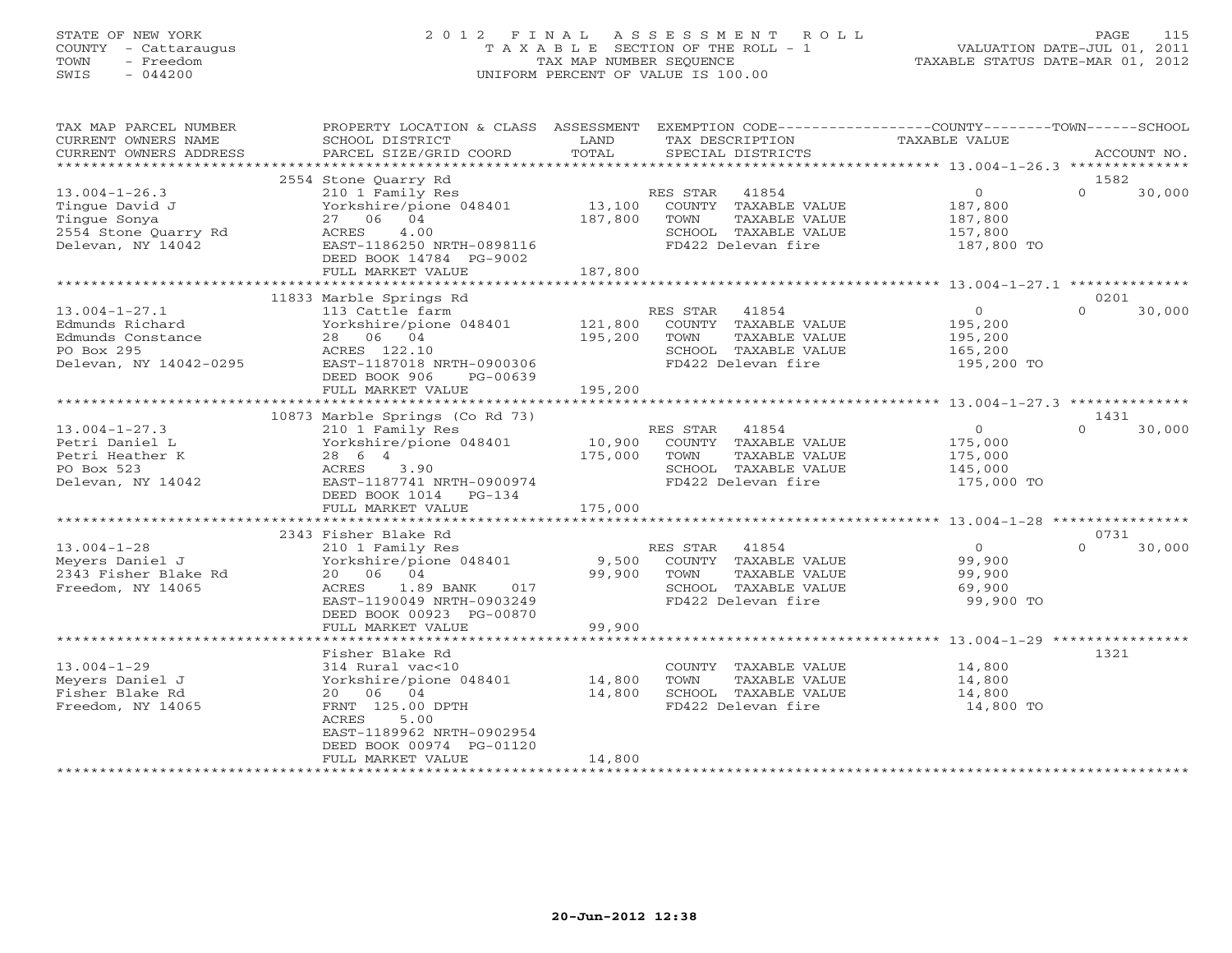## STATE OF NEW YORK 2 0 1 2 F I N A L A S S E S S M E N T R O L L PAGE 116 COUNTY - Cattaraugus T A X A B L E SECTION OF THE ROLL - 1 VALUATION DATE-JUL 01, 2011 TOWN - Freedom TAX MAP NUMBER SEQUENCE TAXABLE STATUS DATE-MAR 01, 2012 SWIS - 044200 UNIFORM PERCENT OF VALUE IS 100.00UNIFORM PERCENT OF VALUE IS 100.00

| TAX MAP PARCEL NUMBER<br>CURRENT OWNERS NAME<br>CURRENT OWNERS ADDRESS                          | PROPERTY LOCATION & CLASS ASSESSMENT<br>SCHOOL DISTRICT<br>PARCEL SIZE/GRID COORD                                                              | LAND<br>TOTAL                     |                  | TAX DESCRIPTION<br>SPECIAL DISTRICTS                                                         | EXEMPTION CODE-----------------COUNTY-------TOWN------SCHOOL<br>TAXABLE VALUE |          | ACCOUNT NO.    |
|-------------------------------------------------------------------------------------------------|------------------------------------------------------------------------------------------------------------------------------------------------|-----------------------------------|------------------|----------------------------------------------------------------------------------------------|-------------------------------------------------------------------------------|----------|----------------|
| **********************                                                                          |                                                                                                                                                |                                   |                  |                                                                                              |                                                                               |          |                |
| $13.004 - 1 - 30.1$<br>Barber Charles<br>Barber Betty<br>2242 Cheeseman H1<br>Delevan, NY 14042 | Marble Springs Rd<br>105 Vac farmland<br>Yorkshire/pione 048401<br>$11,19$ 6 4<br>Split By 1018/22<br>ACRES 57.65<br>EAST-1194055 NRTH-0897238 | 59,900<br>59,900                  | AG DIST<br>TOWN  | 41720<br>COUNTY TAXABLE VALUE<br>TAXABLE VALUE<br>SCHOOL TAXABLE VALUE<br>FD422 Delevan fire | 29,795<br>30,105<br>30,105<br>30,105<br>59,900 TO                             | 29,795   | 1443<br>29,795 |
| MAY BE SUBJECT TO PAYMENT<br>UNDER AGDIST LAW TIL 2016                                          | DEED BOOK 707<br>$PG-98$<br>FULL MARKET VALUE<br>**********************                                                                        | 59,900<br>* * * * * * * * * * * * |                  |                                                                                              |                                                                               |          |                |
|                                                                                                 | 1741 Cheney Rd                                                                                                                                 |                                   |                  |                                                                                              |                                                                               |          | 0595           |
| $14.001 - 1 - 1$<br>Benzel Gary C Jr<br>PO Box 261<br>Arcade, NY 14009                          | 240 Rural res<br>Yorkshire/pione 048401<br>06 06 04<br>ACRES 17.00<br>EAST-1197560 NRTH-0908155<br>DEED BOOK 13027 PG-4001                     | 26,700<br>79,100                  | RES STAR<br>TOWN | 41854<br>COUNTY TAXABLE VALUE<br>TAXABLE VALUE<br>SCHOOL TAXABLE VALUE<br>FD421 Arcade fire  | $\Omega$<br>79,100<br>79,100<br>49,100<br>79,100 TO                           | $\Omega$ | 30,000         |
|                                                                                                 | FULL MARKET VALUE                                                                                                                              | 79,100                            |                  |                                                                                              |                                                                               |          |                |
|                                                                                                 | ***************************                                                                                                                    |                                   |                  |                                                                                              |                                                                               |          |                |
|                                                                                                 | 1677 Cheney Rd                                                                                                                                 |                                   |                  |                                                                                              |                                                                               |          | 0538           |
| $14.001 - 1 - 2$<br>Siddle Chet T<br>Siddle Amy L<br>1677 Cheney Rd<br>Freedom, NY 14065        | 240 Rural res<br>Yorkshire/pione 048401<br>06 06 04<br>38.50 A D<br>ACRES 32.60<br>EAST-1198578 NRTH-0909002<br>DEED BOOK 00955 PG-00982       | 37,500<br>189,000                 | RES STAR<br>TOWN | 41854<br>COUNTY TAXABLE VALUE<br>TAXABLE VALUE<br>SCHOOL TAXABLE VALUE<br>FD421 Arcade fire  | $\circ$<br>189,000<br>189,000<br>159,000<br>189,000 TO                        | $\Omega$ | 30,000         |
|                                                                                                 | FULL MARKET VALUE                                                                                                                              | 189,000                           |                  |                                                                                              |                                                                               |          |                |
|                                                                                                 | *********************                                                                                                                          |                                   |                  |                                                                                              |                                                                               |          |                |
| $14.001 - 1 - 3.2$<br>Wiktorowski Brenda J<br>1656 Cheney Rd<br>Freedom, NY 14065               | 1656 Cheney Rd<br>240 Rural res<br>Yorkshire/pione 048401<br>06 06 04<br>ACRES 50.80<br>EAST-1198331 NRTH-0910472<br>DEED BOOK 00919 PG-00486  | 48,400<br>160,700                 | RES STAR<br>TOWN | 41854<br>COUNTY TAXABLE VALUE<br>TAXABLE VALUE<br>SCHOOL TAXABLE VALUE<br>FD421 Arcade fire  | $\circ$<br>160,700<br>160,700<br>130,700<br>160,700 TO                        | $\Omega$ | 1067<br>30,000 |
|                                                                                                 | FULL MARKET VALUE                                                                                                                              | 160,700                           |                  |                                                                                              |                                                                               |          |                |
|                                                                                                 | **********************                                                                                                                         | **********                        |                  |                                                                                              | ************************* 14.001-1-4 ******************                       |          |                |
|                                                                                                 | 1621 Green Rd                                                                                                                                  |                                   |                  |                                                                                              |                                                                               |          | 0134           |
| $14.001 - 1 - 4$<br>Kennedy Melissa<br>1621 Green Rd<br>Freedom, NY 14065                       | 210 1 Family Res<br>Yorkshire/pione 048401<br>06 06 04<br>ACRES<br>4.97<br>EAST-1199020 NRTH-0910988<br>DEED BOOK 8838<br>PG-8002              | 14,700<br>71,900                  | RES STAR<br>TOWN | 41854<br>COUNTY TAXABLE VALUE<br>TAXABLE VALUE<br>SCHOOL TAXABLE VALUE<br>FD421 Arcade fire  | $\circ$<br>71,900<br>71,900<br>41,900<br>71,900 TO                            | $\Omega$ | 30,000         |
|                                                                                                 | FULL MARKET VALUE<br>************************                                                                                                  | 71,900                            |                  |                                                                                              |                                                                               |          |                |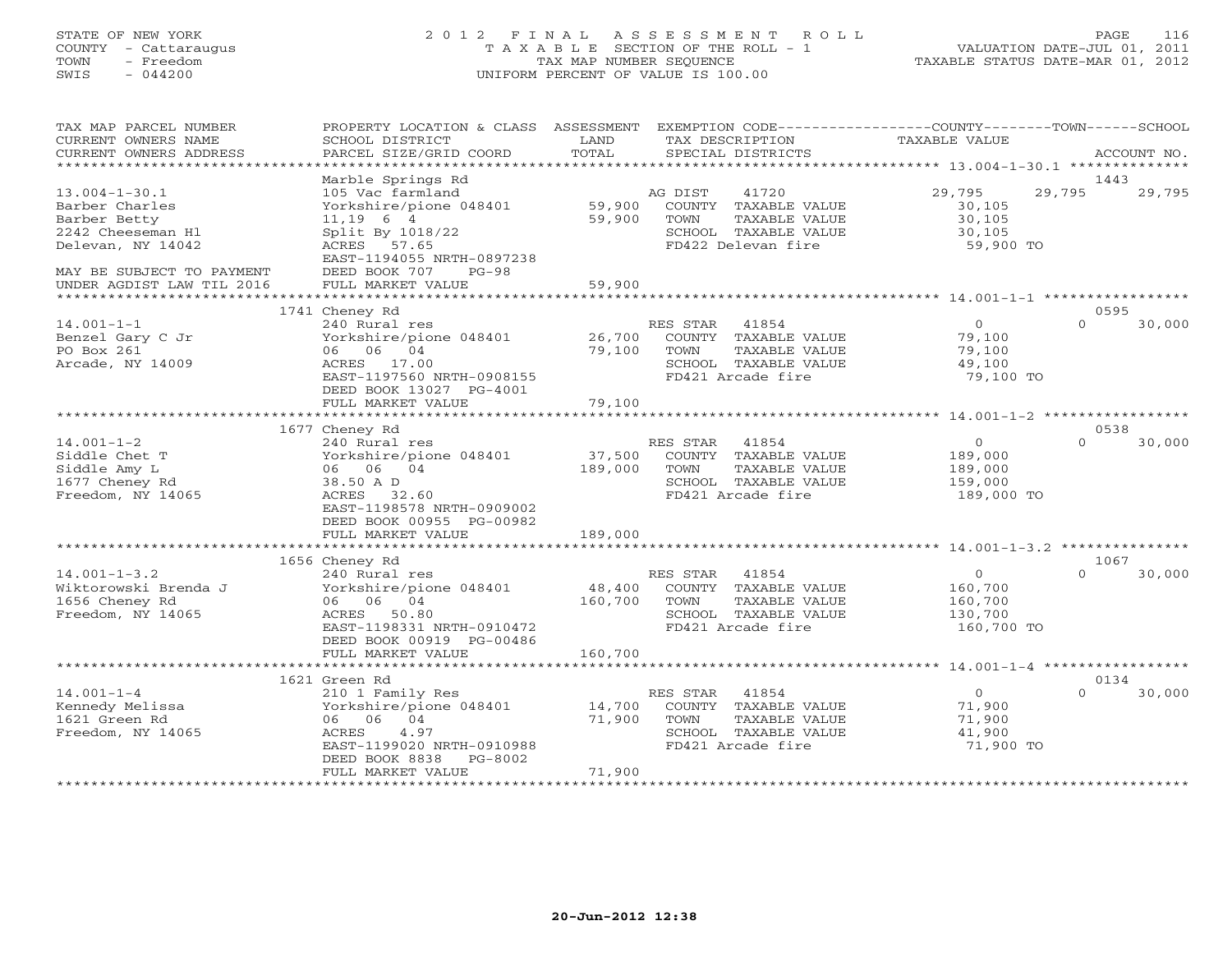# STATE OF NEW YORK 2 0 1 2 F I N A L A S S E S S M E N T R O L L PAGE 117 COUNTY - Cattaraugus T A X A B L E SECTION OF THE ROLL - 1 VALUATION DATE-JUL 01, 2011 TOWN - Freedom TAX MAP NUMBER SEQUENCE TAXABLE STATUS DATE-MAR 01, 2012 SWIS - 044200 UNIFORM PERCENT OF VALUE IS 100.00UNIFORM PERCENT OF VALUE IS 100.00

| TAX MAP PARCEL NUMBER<br>CURRENT OWNERS NAME<br>CURRENT OWNERS ADDRESS | PROPERTY LOCATION & CLASS ASSESSMENT<br>SCHOOL DISTRICT<br>PARCEL SIZE/GRID COORD | LAND<br>TOTAL | EXEMPTION CODE-----------------COUNTY-------TOWN------SCHOOL<br>TAX DESCRIPTION<br>SPECIAL DISTRICTS | TAXABLE VALUE  | ACCOUNT NO.        |
|------------------------------------------------------------------------|-----------------------------------------------------------------------------------|---------------|------------------------------------------------------------------------------------------------------|----------------|--------------------|
|                                                                        |                                                                                   |               |                                                                                                      |                |                    |
|                                                                        | 1551 Green Rd                                                                     |               |                                                                                                      |                | 0844               |
| $14.001 - 1 - 5.1$                                                     | 322 Rural vac>10                                                                  |               | COUNTY TAXABLE VALUE                                                                                 | 22,000         |                    |
| Dick Jack F                                                            | Yorkshire/pione 048401 22,000                                                     |               | TOWN<br>TAXABLE VALUE                                                                                | 22,000         |                    |
| Dick Ann M                                                             | 06 06 03                                                                          | 22,000        | SCHOOL TAXABLE VALUE                                                                                 | 22,000         |                    |
| 1519 Green Rd                                                          | ACRES 10.55                                                                       |               | FD421 Arcade fire                                                                                    | 22,000 TO      |                    |
| Freedom, NY 14065                                                      | EAST-1200567 NRTH-0910997                                                         |               |                                                                                                      |                |                    |
|                                                                        | DEED BOOK 00981 PG-00476                                                          |               |                                                                                                      |                |                    |
|                                                                        | FULL MARKET VALUE                                                                 | 22,000        |                                                                                                      |                |                    |
|                                                                        |                                                                                   |               |                                                                                                      |                |                    |
|                                                                        | 1559 Green Rd                                                                     |               |                                                                                                      |                | 0888               |
|                                                                        |                                                                                   |               |                                                                                                      |                |                    |
| $14.001 - 1 - 5.2$                                                     | 210 1 Family Res                                                                  |               | RES STAR 41854                                                                                       | $\overline{0}$ | 30,000<br>$\Omega$ |
| Schwab Charles N                                                       | Yorkshire/pione 048401                                                            | 14,800        | COUNTY TAXABLE VALUE                                                                                 | 131,900        |                    |
| Schwab Barbara                                                         | 06 06 03                                                                          | 131,900       | TOWN<br>TAXABLE VALUE                                                                                | 131,900        |                    |
| 1559 Green Rd                                                          | 4.98 BANK 017<br>ACRES                                                            |               | SCHOOL TAXABLE VALUE                                                                                 | 101,900        |                    |
| Freedom, NY 14065                                                      | EAST-1200100 NRTH-0910957                                                         |               | FD421 Arcade fire                                                                                    | 131,900 TO     |                    |
|                                                                        | DEED BOOK 00795 PG-00345                                                          |               |                                                                                                      |                |                    |
|                                                                        | FULL MARKET VALUE                                                                 | 131,900       |                                                                                                      |                |                    |
|                                                                        |                                                                                   |               |                                                                                                      |                |                    |
|                                                                        | 1583 Green Rd                                                                     |               |                                                                                                      |                | 0882               |
| $14.001 - 1 - 5.3$                                                     | 210 1 Family Res                                                                  |               | RES STAR 41854                                                                                       | $\overline{0}$ | $\Omega$<br>30,000 |
| Holland Robert                                                         | Yorkshire/pione 048401                                                            | 11,800        | COUNTY TAXABLE VALUE                                                                                 | 128,000        |                    |
| Frost Mindy                                                            | 06 06 03                                                                          | 128,000       | TAXABLE VALUE                                                                                        |                |                    |
|                                                                        |                                                                                   |               | TOWN                                                                                                 | 128,000        |                    |
| 1583 Green Rd                                                          | 3.25<br>ACRES                                                                     |               | SCHOOL TAXABLE VALUE                                                                                 | 98,000         |                    |
| Freedom, NY 14065                                                      | EAST-1199385 NRTH-0910989                                                         |               | FD421 Arcade fire                                                                                    | 128,000 TO     |                    |
|                                                                        | DEED BOOK 1006 PG-343                                                             |               |                                                                                                      |                |                    |
|                                                                        | FULL MARKET VALUE                                                                 | 128,000       |                                                                                                      |                |                    |
|                                                                        |                                                                                   |               |                                                                                                      |                |                    |
|                                                                        | 1569 Green Rd                                                                     |               |                                                                                                      |                | 0897               |
| $14.001 - 1 - 5.4$                                                     | 210 1 Family Res                                                                  |               | RES STAR 41854                                                                                       | $\overline{0}$ | $\Omega$<br>30,000 |
| Law Terry M                                                            | Yorkshire/pione 048401                                                            | 14,700        | COUNTY TAXABLE VALUE                                                                                 | 129,700        |                    |
| Law Jaclyne L                                                          | 06 06 03                                                                          | 129,700       | TOWN<br>TAXABLE VALUE                                                                                | 129,700        |                    |
| 1569 Green Rd                                                          | 4.93<br>ACRES                                                                     |               | SCHOOL TAXABLE VALUE                                                                                 | 99,700         |                    |
| Freedom, NY 14065                                                      | EAST-1199918 NRTH-0910941                                                         |               | FD421 Arcade fire                                                                                    | 129,700 TO     |                    |
|                                                                        | DEED BOOK 799<br>PG-01079                                                         |               |                                                                                                      |                |                    |
|                                                                        | FULL MARKET VALUE                                                                 | 129,700       |                                                                                                      |                |                    |
|                                                                        |                                                                                   |               |                                                                                                      |                |                    |
|                                                                        | 1591 Green Rd                                                                     |               |                                                                                                      |                | 0999               |
| $14.001 - 1 - 5.5$                                                     | 210 1 Family Res                                                                  |               | COUNTY TAXABLE VALUE                                                                                 | 99,300         |                    |
|                                                                        | Yorkshire/pione 048401 14,800                                                     |               |                                                                                                      |                |                    |
| Hudson George                                                          |                                                                                   |               | TOWN<br>TAXABLE VALUE                                                                                | 99,300         |                    |
| PO Box 164                                                             | 06 06 03                                                                          | 99,300        | SCHOOL TAXABLE VALUE                                                                                 | 99,300         |                    |
| Arcade, NY 14009                                                       | 5.00<br>ACRES                                                                     |               | FD421 Arcade fire                                                                                    | 99,300 TO      |                    |
|                                                                        | EAST-1199548 NRTH-0910909                                                         |               |                                                                                                      |                |                    |
|                                                                        | DEED BOOK 11523 PG-6002                                                           |               |                                                                                                      |                |                    |
|                                                                        | FULL MARKET VALUE                                                                 | 99,300        |                                                                                                      |                |                    |
|                                                                        |                                                                                   |               |                                                                                                      |                |                    |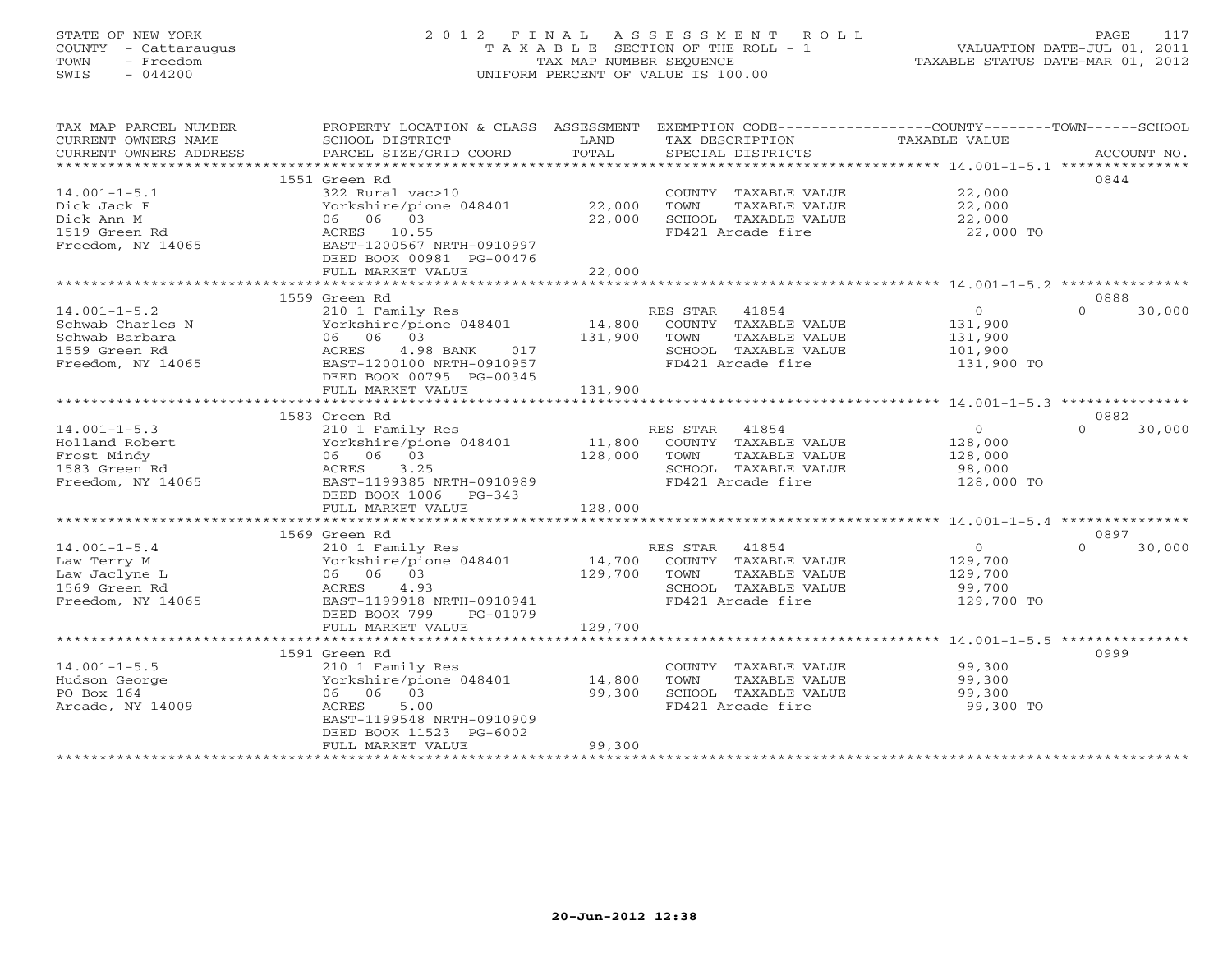## STATE OF NEW YORK 2 0 1 2 F I N A L A S S E S S M E N T R O L L PAGE 118 COUNTY - Cattaraugus T A X A B L E SECTION OF THE ROLL - 1 VALUATION DATE-JUL 01, 2011 TOWN - Freedom TAX MAP NUMBER SEQUENCE TAXABLE STATUS DATE-MAR 01, 2012 SWIS - 044200 UNIFORM PERCENT OF VALUE IS 100.00UNIFORM PERCENT OF VALUE IS 100.00

| 1000<br>Green Rd<br>$14.001 - 1 - 5.6$<br>314 Rural vac<10<br>COUNTY TAXABLE VALUE<br>15,100<br>15,100<br>15,100<br>Law Terry M<br>Yorkshire/pione 048401<br>TOWN<br>TAXABLE VALUE<br>06 06 03<br>15,100<br>SCHOOL TAXABLE VALUE<br>Law Jaclyne L<br>15,100<br>1569 Green Rd<br>ACRES<br>5.20<br>FD421 Arcade fire<br>15,100 TO<br>Freedom, NY 14065<br>EAST-1199735 NRTH-0910925<br>DEED BOOK 1024<br>$PG-779$<br>FULL MARKET VALUE<br>15,100<br>1599 Green Rd<br>1057<br>RES STAR 41854<br>$\overline{0}$<br>30,000<br>$14.001 - 1 - 5.7$<br>210 1 Family Res<br>$\Omega$<br>Yorkshire/pione 048401<br>14,600<br>79,900<br>Wolfer Brian A<br>COUNTY TAXABLE VALUE<br>06 06 03<br>79,900<br>Wolfer Diane M<br>TOWN<br>TAXABLE VALUE<br>79,900<br>1599 Green Rd<br>4.88<br>SCHOOL TAXABLE VALUE<br>ACRES<br>49,900<br>Freedom, NY 14065<br>EAST-1199218 NRTH-0910991<br>FD421 Arcade fire<br>79,900 TO<br>DEED BOOK 14829 PG-4002<br>79,900<br>FULL MARKET VALUE<br>************************<br>************<br>1551 Green Rd<br>1165<br>$14.001 - 1 - 5.8$<br>RES STAR<br>41854<br>$\overline{0}$<br>30,000<br>270 Mfg housing<br>$\Omega$<br>Byers Michelle<br>Yorkshire/pione 048401<br>13,100<br>COUNTY TAXABLE VALUE<br>49,300<br>49,300<br>Byers John<br>06 06 04<br>TOWN<br>TAXABLE VALUE<br>49,300<br>1551 Green Rd<br>ACRES<br>4.00<br>SCHOOL TAXABLE VALUE<br>19,300<br>49,300 TO<br>Freedom, NY 14065<br>EAST-1200267 NRTH-0910972<br>FD421 Arcade fire<br>DEED BOOK 8089 PG-3001<br>49,300<br>FULL MARKET VALUE<br>1608 Cheney Rd<br>0115<br>$\overline{0}$<br>$14.001 - 1 - 6.1$<br>210 1 Family Res<br>RES STAR<br>41854<br>$\cap$<br>30,000<br>13,900<br>Jones Catherine<br>Yorkshire/pione 048401<br>COUNTY TAXABLE VALUE<br>85,700<br>85,700<br>Grube Kellie<br>06 06 04<br>TOWN<br>TAXABLE VALUE<br>85,700<br>1608 Cheney Rd<br>ACRES<br>4.46<br>SCHOOL TAXABLE VALUE<br>55,700<br>Freedom, NY 14065<br>FD421 Arcade fire<br>85,700 TO<br>EAST-1199325 NRTH-0910110<br>DEED BOOK 11183 PG-6002<br>85,700<br>FULL MARKET VALUE<br>1622 Cheney Rd<br>0775<br>$\overline{0}$<br>$14.001 - 1 - 6.2$<br>62,200<br>210 1 Family Res<br>SR STAR<br>41834<br>$\Omega$<br>Nagle Frederick W<br>Yorkshire/pione 048401<br>17,600<br>COUNTY TAXABLE VALUE<br>137,600<br>1622 Cheney Rd<br>06 06 04<br>137,600<br>TOWN<br>TAXABLE VALUE<br>137,600<br>Freedom, NY 14065<br>ACRES<br>6.95<br>SCHOOL TAXABLE VALUE<br>75,400<br>EAST-1198988 NRTH-0910048<br>FD421 Arcade fire<br>137,600 TO<br>DEED BOOK 00919 PG-00484<br>137,600<br>FULL MARKET VALUE | TAX MAP PARCEL NUMBER<br>CURRENT OWNERS NAME<br>CURRENT OWNERS ADDRESS | PROPERTY LOCATION & CLASS ASSESSMENT<br>SCHOOL DISTRICT<br>PARCEL SIZE/GRID COORD | LAND<br>TOTAL | EXEMPTION CODE-----------------COUNTY-------TOWN------SCHOOL<br>TAX DESCRIPTION<br>SPECIAL DISTRICTS | TAXABLE VALUE | ACCOUNT NO. |
|--------------------------------------------------------------------------------------------------------------------------------------------------------------------------------------------------------------------------------------------------------------------------------------------------------------------------------------------------------------------------------------------------------------------------------------------------------------------------------------------------------------------------------------------------------------------------------------------------------------------------------------------------------------------------------------------------------------------------------------------------------------------------------------------------------------------------------------------------------------------------------------------------------------------------------------------------------------------------------------------------------------------------------------------------------------------------------------------------------------------------------------------------------------------------------------------------------------------------------------------------------------------------------------------------------------------------------------------------------------------------------------------------------------------------------------------------------------------------------------------------------------------------------------------------------------------------------------------------------------------------------------------------------------------------------------------------------------------------------------------------------------------------------------------------------------------------------------------------------------------------------------------------------------------------------------------------------------------------------------------------------------------------------------------------------------------------------------------------------------------------------------------------------------------------------------------------------------------------------------------------------------------------------------------------------------------------------------------------------------------------------------------------------------------------------------------------------------------------------------------------------------------------------------------------------------|------------------------------------------------------------------------|-----------------------------------------------------------------------------------|---------------|------------------------------------------------------------------------------------------------------|---------------|-------------|
|                                                                                                                                                                                                                                                                                                                                                                                                                                                                                                                                                                                                                                                                                                                                                                                                                                                                                                                                                                                                                                                                                                                                                                                                                                                                                                                                                                                                                                                                                                                                                                                                                                                                                                                                                                                                                                                                                                                                                                                                                                                                                                                                                                                                                                                                                                                                                                                                                                                                                                                                                              |                                                                        |                                                                                   |               |                                                                                                      |               |             |
|                                                                                                                                                                                                                                                                                                                                                                                                                                                                                                                                                                                                                                                                                                                                                                                                                                                                                                                                                                                                                                                                                                                                                                                                                                                                                                                                                                                                                                                                                                                                                                                                                                                                                                                                                                                                                                                                                                                                                                                                                                                                                                                                                                                                                                                                                                                                                                                                                                                                                                                                                              |                                                                        |                                                                                   |               |                                                                                                      |               |             |
|                                                                                                                                                                                                                                                                                                                                                                                                                                                                                                                                                                                                                                                                                                                                                                                                                                                                                                                                                                                                                                                                                                                                                                                                                                                                                                                                                                                                                                                                                                                                                                                                                                                                                                                                                                                                                                                                                                                                                                                                                                                                                                                                                                                                                                                                                                                                                                                                                                                                                                                                                              |                                                                        |                                                                                   |               |                                                                                                      |               |             |
|                                                                                                                                                                                                                                                                                                                                                                                                                                                                                                                                                                                                                                                                                                                                                                                                                                                                                                                                                                                                                                                                                                                                                                                                                                                                                                                                                                                                                                                                                                                                                                                                                                                                                                                                                                                                                                                                                                                                                                                                                                                                                                                                                                                                                                                                                                                                                                                                                                                                                                                                                              |                                                                        |                                                                                   |               |                                                                                                      |               |             |
|                                                                                                                                                                                                                                                                                                                                                                                                                                                                                                                                                                                                                                                                                                                                                                                                                                                                                                                                                                                                                                                                                                                                                                                                                                                                                                                                                                                                                                                                                                                                                                                                                                                                                                                                                                                                                                                                                                                                                                                                                                                                                                                                                                                                                                                                                                                                                                                                                                                                                                                                                              |                                                                        |                                                                                   |               |                                                                                                      |               |             |
|                                                                                                                                                                                                                                                                                                                                                                                                                                                                                                                                                                                                                                                                                                                                                                                                                                                                                                                                                                                                                                                                                                                                                                                                                                                                                                                                                                                                                                                                                                                                                                                                                                                                                                                                                                                                                                                                                                                                                                                                                                                                                                                                                                                                                                                                                                                                                                                                                                                                                                                                                              |                                                                        |                                                                                   |               |                                                                                                      |               |             |
|                                                                                                                                                                                                                                                                                                                                                                                                                                                                                                                                                                                                                                                                                                                                                                                                                                                                                                                                                                                                                                                                                                                                                                                                                                                                                                                                                                                                                                                                                                                                                                                                                                                                                                                                                                                                                                                                                                                                                                                                                                                                                                                                                                                                                                                                                                                                                                                                                                                                                                                                                              |                                                                        |                                                                                   |               |                                                                                                      |               |             |
|                                                                                                                                                                                                                                                                                                                                                                                                                                                                                                                                                                                                                                                                                                                                                                                                                                                                                                                                                                                                                                                                                                                                                                                                                                                                                                                                                                                                                                                                                                                                                                                                                                                                                                                                                                                                                                                                                                                                                                                                                                                                                                                                                                                                                                                                                                                                                                                                                                                                                                                                                              |                                                                        |                                                                                   |               |                                                                                                      |               |             |
|                                                                                                                                                                                                                                                                                                                                                                                                                                                                                                                                                                                                                                                                                                                                                                                                                                                                                                                                                                                                                                                                                                                                                                                                                                                                                                                                                                                                                                                                                                                                                                                                                                                                                                                                                                                                                                                                                                                                                                                                                                                                                                                                                                                                                                                                                                                                                                                                                                                                                                                                                              |                                                                        |                                                                                   |               |                                                                                                      |               |             |
|                                                                                                                                                                                                                                                                                                                                                                                                                                                                                                                                                                                                                                                                                                                                                                                                                                                                                                                                                                                                                                                                                                                                                                                                                                                                                                                                                                                                                                                                                                                                                                                                                                                                                                                                                                                                                                                                                                                                                                                                                                                                                                                                                                                                                                                                                                                                                                                                                                                                                                                                                              |                                                                        |                                                                                   |               |                                                                                                      |               |             |
|                                                                                                                                                                                                                                                                                                                                                                                                                                                                                                                                                                                                                                                                                                                                                                                                                                                                                                                                                                                                                                                                                                                                                                                                                                                                                                                                                                                                                                                                                                                                                                                                                                                                                                                                                                                                                                                                                                                                                                                                                                                                                                                                                                                                                                                                                                                                                                                                                                                                                                                                                              |                                                                        |                                                                                   |               |                                                                                                      |               |             |
|                                                                                                                                                                                                                                                                                                                                                                                                                                                                                                                                                                                                                                                                                                                                                                                                                                                                                                                                                                                                                                                                                                                                                                                                                                                                                                                                                                                                                                                                                                                                                                                                                                                                                                                                                                                                                                                                                                                                                                                                                                                                                                                                                                                                                                                                                                                                                                                                                                                                                                                                                              |                                                                        |                                                                                   |               |                                                                                                      |               |             |
|                                                                                                                                                                                                                                                                                                                                                                                                                                                                                                                                                                                                                                                                                                                                                                                                                                                                                                                                                                                                                                                                                                                                                                                                                                                                                                                                                                                                                                                                                                                                                                                                                                                                                                                                                                                                                                                                                                                                                                                                                                                                                                                                                                                                                                                                                                                                                                                                                                                                                                                                                              |                                                                        |                                                                                   |               |                                                                                                      |               |             |
|                                                                                                                                                                                                                                                                                                                                                                                                                                                                                                                                                                                                                                                                                                                                                                                                                                                                                                                                                                                                                                                                                                                                                                                                                                                                                                                                                                                                                                                                                                                                                                                                                                                                                                                                                                                                                                                                                                                                                                                                                                                                                                                                                                                                                                                                                                                                                                                                                                                                                                                                                              |                                                                        |                                                                                   |               |                                                                                                      |               |             |
|                                                                                                                                                                                                                                                                                                                                                                                                                                                                                                                                                                                                                                                                                                                                                                                                                                                                                                                                                                                                                                                                                                                                                                                                                                                                                                                                                                                                                                                                                                                                                                                                                                                                                                                                                                                                                                                                                                                                                                                                                                                                                                                                                                                                                                                                                                                                                                                                                                                                                                                                                              |                                                                        |                                                                                   |               |                                                                                                      |               |             |
|                                                                                                                                                                                                                                                                                                                                                                                                                                                                                                                                                                                                                                                                                                                                                                                                                                                                                                                                                                                                                                                                                                                                                                                                                                                                                                                                                                                                                                                                                                                                                                                                                                                                                                                                                                                                                                                                                                                                                                                                                                                                                                                                                                                                                                                                                                                                                                                                                                                                                                                                                              |                                                                        |                                                                                   |               |                                                                                                      |               |             |
|                                                                                                                                                                                                                                                                                                                                                                                                                                                                                                                                                                                                                                                                                                                                                                                                                                                                                                                                                                                                                                                                                                                                                                                                                                                                                                                                                                                                                                                                                                                                                                                                                                                                                                                                                                                                                                                                                                                                                                                                                                                                                                                                                                                                                                                                                                                                                                                                                                                                                                                                                              |                                                                        |                                                                                   |               |                                                                                                      |               |             |
|                                                                                                                                                                                                                                                                                                                                                                                                                                                                                                                                                                                                                                                                                                                                                                                                                                                                                                                                                                                                                                                                                                                                                                                                                                                                                                                                                                                                                                                                                                                                                                                                                                                                                                                                                                                                                                                                                                                                                                                                                                                                                                                                                                                                                                                                                                                                                                                                                                                                                                                                                              |                                                                        |                                                                                   |               |                                                                                                      |               |             |
|                                                                                                                                                                                                                                                                                                                                                                                                                                                                                                                                                                                                                                                                                                                                                                                                                                                                                                                                                                                                                                                                                                                                                                                                                                                                                                                                                                                                                                                                                                                                                                                                                                                                                                                                                                                                                                                                                                                                                                                                                                                                                                                                                                                                                                                                                                                                                                                                                                                                                                                                                              |                                                                        |                                                                                   |               |                                                                                                      |               |             |
|                                                                                                                                                                                                                                                                                                                                                                                                                                                                                                                                                                                                                                                                                                                                                                                                                                                                                                                                                                                                                                                                                                                                                                                                                                                                                                                                                                                                                                                                                                                                                                                                                                                                                                                                                                                                                                                                                                                                                                                                                                                                                                                                                                                                                                                                                                                                                                                                                                                                                                                                                              |                                                                        |                                                                                   |               |                                                                                                      |               |             |
|                                                                                                                                                                                                                                                                                                                                                                                                                                                                                                                                                                                                                                                                                                                                                                                                                                                                                                                                                                                                                                                                                                                                                                                                                                                                                                                                                                                                                                                                                                                                                                                                                                                                                                                                                                                                                                                                                                                                                                                                                                                                                                                                                                                                                                                                                                                                                                                                                                                                                                                                                              |                                                                        |                                                                                   |               |                                                                                                      |               |             |
|                                                                                                                                                                                                                                                                                                                                                                                                                                                                                                                                                                                                                                                                                                                                                                                                                                                                                                                                                                                                                                                                                                                                                                                                                                                                                                                                                                                                                                                                                                                                                                                                                                                                                                                                                                                                                                                                                                                                                                                                                                                                                                                                                                                                                                                                                                                                                                                                                                                                                                                                                              |                                                                        |                                                                                   |               |                                                                                                      |               |             |
|                                                                                                                                                                                                                                                                                                                                                                                                                                                                                                                                                                                                                                                                                                                                                                                                                                                                                                                                                                                                                                                                                                                                                                                                                                                                                                                                                                                                                                                                                                                                                                                                                                                                                                                                                                                                                                                                                                                                                                                                                                                                                                                                                                                                                                                                                                                                                                                                                                                                                                                                                              |                                                                        |                                                                                   |               |                                                                                                      |               |             |
|                                                                                                                                                                                                                                                                                                                                                                                                                                                                                                                                                                                                                                                                                                                                                                                                                                                                                                                                                                                                                                                                                                                                                                                                                                                                                                                                                                                                                                                                                                                                                                                                                                                                                                                                                                                                                                                                                                                                                                                                                                                                                                                                                                                                                                                                                                                                                                                                                                                                                                                                                              |                                                                        |                                                                                   |               |                                                                                                      |               |             |
|                                                                                                                                                                                                                                                                                                                                                                                                                                                                                                                                                                                                                                                                                                                                                                                                                                                                                                                                                                                                                                                                                                                                                                                                                                                                                                                                                                                                                                                                                                                                                                                                                                                                                                                                                                                                                                                                                                                                                                                                                                                                                                                                                                                                                                                                                                                                                                                                                                                                                                                                                              |                                                                        |                                                                                   |               |                                                                                                      |               |             |
|                                                                                                                                                                                                                                                                                                                                                                                                                                                                                                                                                                                                                                                                                                                                                                                                                                                                                                                                                                                                                                                                                                                                                                                                                                                                                                                                                                                                                                                                                                                                                                                                                                                                                                                                                                                                                                                                                                                                                                                                                                                                                                                                                                                                                                                                                                                                                                                                                                                                                                                                                              |                                                                        |                                                                                   |               |                                                                                                      |               |             |
|                                                                                                                                                                                                                                                                                                                                                                                                                                                                                                                                                                                                                                                                                                                                                                                                                                                                                                                                                                                                                                                                                                                                                                                                                                                                                                                                                                                                                                                                                                                                                                                                                                                                                                                                                                                                                                                                                                                                                                                                                                                                                                                                                                                                                                                                                                                                                                                                                                                                                                                                                              |                                                                        |                                                                                   |               |                                                                                                      |               |             |
|                                                                                                                                                                                                                                                                                                                                                                                                                                                                                                                                                                                                                                                                                                                                                                                                                                                                                                                                                                                                                                                                                                                                                                                                                                                                                                                                                                                                                                                                                                                                                                                                                                                                                                                                                                                                                                                                                                                                                                                                                                                                                                                                                                                                                                                                                                                                                                                                                                                                                                                                                              |                                                                        |                                                                                   |               |                                                                                                      |               |             |
|                                                                                                                                                                                                                                                                                                                                                                                                                                                                                                                                                                                                                                                                                                                                                                                                                                                                                                                                                                                                                                                                                                                                                                                                                                                                                                                                                                                                                                                                                                                                                                                                                                                                                                                                                                                                                                                                                                                                                                                                                                                                                                                                                                                                                                                                                                                                                                                                                                                                                                                                                              |                                                                        |                                                                                   |               |                                                                                                      |               |             |
|                                                                                                                                                                                                                                                                                                                                                                                                                                                                                                                                                                                                                                                                                                                                                                                                                                                                                                                                                                                                                                                                                                                                                                                                                                                                                                                                                                                                                                                                                                                                                                                                                                                                                                                                                                                                                                                                                                                                                                                                                                                                                                                                                                                                                                                                                                                                                                                                                                                                                                                                                              |                                                                        |                                                                                   |               |                                                                                                      |               |             |
|                                                                                                                                                                                                                                                                                                                                                                                                                                                                                                                                                                                                                                                                                                                                                                                                                                                                                                                                                                                                                                                                                                                                                                                                                                                                                                                                                                                                                                                                                                                                                                                                                                                                                                                                                                                                                                                                                                                                                                                                                                                                                                                                                                                                                                                                                                                                                                                                                                                                                                                                                              |                                                                        |                                                                                   |               |                                                                                                      |               |             |
|                                                                                                                                                                                                                                                                                                                                                                                                                                                                                                                                                                                                                                                                                                                                                                                                                                                                                                                                                                                                                                                                                                                                                                                                                                                                                                                                                                                                                                                                                                                                                                                                                                                                                                                                                                                                                                                                                                                                                                                                                                                                                                                                                                                                                                                                                                                                                                                                                                                                                                                                                              |                                                                        |                                                                                   |               |                                                                                                      |               |             |
|                                                                                                                                                                                                                                                                                                                                                                                                                                                                                                                                                                                                                                                                                                                                                                                                                                                                                                                                                                                                                                                                                                                                                                                                                                                                                                                                                                                                                                                                                                                                                                                                                                                                                                                                                                                                                                                                                                                                                                                                                                                                                                                                                                                                                                                                                                                                                                                                                                                                                                                                                              |                                                                        |                                                                                   |               |                                                                                                      |               |             |
|                                                                                                                                                                                                                                                                                                                                                                                                                                                                                                                                                                                                                                                                                                                                                                                                                                                                                                                                                                                                                                                                                                                                                                                                                                                                                                                                                                                                                                                                                                                                                                                                                                                                                                                                                                                                                                                                                                                                                                                                                                                                                                                                                                                                                                                                                                                                                                                                                                                                                                                                                              |                                                                        |                                                                                   |               |                                                                                                      |               |             |
|                                                                                                                                                                                                                                                                                                                                                                                                                                                                                                                                                                                                                                                                                                                                                                                                                                                                                                                                                                                                                                                                                                                                                                                                                                                                                                                                                                                                                                                                                                                                                                                                                                                                                                                                                                                                                                                                                                                                                                                                                                                                                                                                                                                                                                                                                                                                                                                                                                                                                                                                                              |                                                                        |                                                                                   |               |                                                                                                      |               |             |
|                                                                                                                                                                                                                                                                                                                                                                                                                                                                                                                                                                                                                                                                                                                                                                                                                                                                                                                                                                                                                                                                                                                                                                                                                                                                                                                                                                                                                                                                                                                                                                                                                                                                                                                                                                                                                                                                                                                                                                                                                                                                                                                                                                                                                                                                                                                                                                                                                                                                                                                                                              |                                                                        |                                                                                   |               |                                                                                                      |               |             |
|                                                                                                                                                                                                                                                                                                                                                                                                                                                                                                                                                                                                                                                                                                                                                                                                                                                                                                                                                                                                                                                                                                                                                                                                                                                                                                                                                                                                                                                                                                                                                                                                                                                                                                                                                                                                                                                                                                                                                                                                                                                                                                                                                                                                                                                                                                                                                                                                                                                                                                                                                              |                                                                        |                                                                                   |               |                                                                                                      |               |             |
|                                                                                                                                                                                                                                                                                                                                                                                                                                                                                                                                                                                                                                                                                                                                                                                                                                                                                                                                                                                                                                                                                                                                                                                                                                                                                                                                                                                                                                                                                                                                                                                                                                                                                                                                                                                                                                                                                                                                                                                                                                                                                                                                                                                                                                                                                                                                                                                                                                                                                                                                                              |                                                                        |                                                                                   |               |                                                                                                      |               |             |
|                                                                                                                                                                                                                                                                                                                                                                                                                                                                                                                                                                                                                                                                                                                                                                                                                                                                                                                                                                                                                                                                                                                                                                                                                                                                                                                                                                                                                                                                                                                                                                                                                                                                                                                                                                                                                                                                                                                                                                                                                                                                                                                                                                                                                                                                                                                                                                                                                                                                                                                                                              |                                                                        |                                                                                   |               |                                                                                                      |               |             |
|                                                                                                                                                                                                                                                                                                                                                                                                                                                                                                                                                                                                                                                                                                                                                                                                                                                                                                                                                                                                                                                                                                                                                                                                                                                                                                                                                                                                                                                                                                                                                                                                                                                                                                                                                                                                                                                                                                                                                                                                                                                                                                                                                                                                                                                                                                                                                                                                                                                                                                                                                              |                                                                        |                                                                                   |               |                                                                                                      |               |             |
|                                                                                                                                                                                                                                                                                                                                                                                                                                                                                                                                                                                                                                                                                                                                                                                                                                                                                                                                                                                                                                                                                                                                                                                                                                                                                                                                                                                                                                                                                                                                                                                                                                                                                                                                                                                                                                                                                                                                                                                                                                                                                                                                                                                                                                                                                                                                                                                                                                                                                                                                                              |                                                                        |                                                                                   |               |                                                                                                      |               |             |
|                                                                                                                                                                                                                                                                                                                                                                                                                                                                                                                                                                                                                                                                                                                                                                                                                                                                                                                                                                                                                                                                                                                                                                                                                                                                                                                                                                                                                                                                                                                                                                                                                                                                                                                                                                                                                                                                                                                                                                                                                                                                                                                                                                                                                                                                                                                                                                                                                                                                                                                                                              |                                                                        |                                                                                   |               |                                                                                                      |               |             |
|                                                                                                                                                                                                                                                                                                                                                                                                                                                                                                                                                                                                                                                                                                                                                                                                                                                                                                                                                                                                                                                                                                                                                                                                                                                                                                                                                                                                                                                                                                                                                                                                                                                                                                                                                                                                                                                                                                                                                                                                                                                                                                                                                                                                                                                                                                                                                                                                                                                                                                                                                              |                                                                        |                                                                                   |               |                                                                                                      |               |             |
|                                                                                                                                                                                                                                                                                                                                                                                                                                                                                                                                                                                                                                                                                                                                                                                                                                                                                                                                                                                                                                                                                                                                                                                                                                                                                                                                                                                                                                                                                                                                                                                                                                                                                                                                                                                                                                                                                                                                                                                                                                                                                                                                                                                                                                                                                                                                                                                                                                                                                                                                                              |                                                                        |                                                                                   |               |                                                                                                      |               |             |
|                                                                                                                                                                                                                                                                                                                                                                                                                                                                                                                                                                                                                                                                                                                                                                                                                                                                                                                                                                                                                                                                                                                                                                                                                                                                                                                                                                                                                                                                                                                                                                                                                                                                                                                                                                                                                                                                                                                                                                                                                                                                                                                                                                                                                                                                                                                                                                                                                                                                                                                                                              |                                                                        |                                                                                   |               |                                                                                                      |               |             |
|                                                                                                                                                                                                                                                                                                                                                                                                                                                                                                                                                                                                                                                                                                                                                                                                                                                                                                                                                                                                                                                                                                                                                                                                                                                                                                                                                                                                                                                                                                                                                                                                                                                                                                                                                                                                                                                                                                                                                                                                                                                                                                                                                                                                                                                                                                                                                                                                                                                                                                                                                              | **********************                                                 |                                                                                   |               |                                                                                                      |               |             |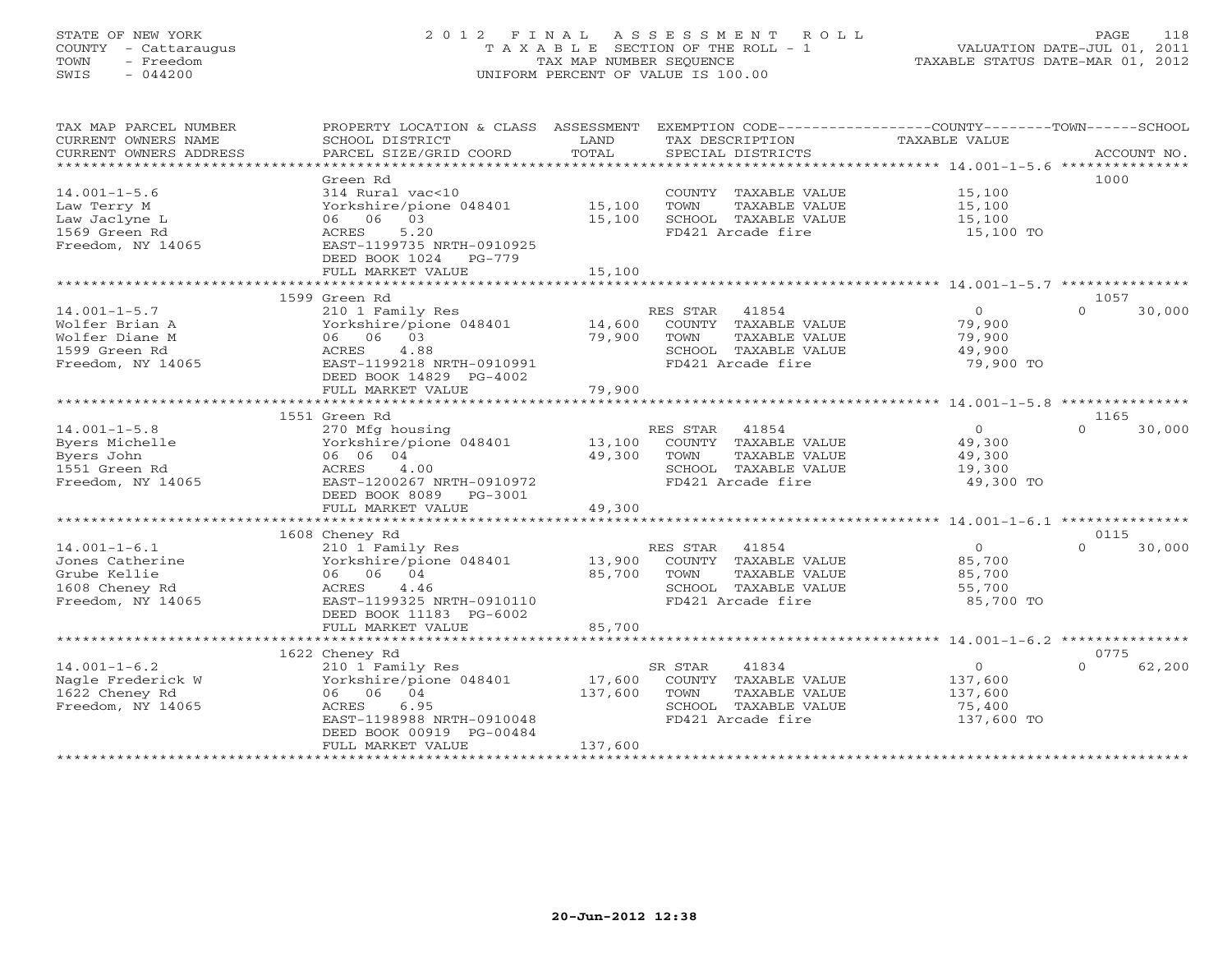# STATE OF NEW YORK 2 0 1 2 F I N A L A S S E S S M E N T R O L L PAGE 119 COUNTY - Cattaraugus T A X A B L E SECTION OF THE ROLL - 1 VALUATION DATE-JUL 01, 2011 TOWN - Freedom TAX MAP NUMBER SEQUENCE TAXABLE STATUS DATE-MAR 01, 2012 SWIS - 044200 UNIFORM PERCENT OF VALUE IS 100.00UNIFORM PERCENT OF VALUE IS 100.00

| TAX MAP PARCEL NUMBER<br>CURRENT OWNERS NAME     | PROPERTY LOCATION & CLASS ASSESSMENT<br>SCHOOL DISTRICT | LAND              | EXEMPTION CODE-----------------COUNTY-------TOWN------SCHOOL<br>TAX DESCRIPTION | TAXABLE VALUE                         |                    |
|--------------------------------------------------|---------------------------------------------------------|-------------------|---------------------------------------------------------------------------------|---------------------------------------|--------------------|
| CURRENT OWNERS ADDRESS<br>********************** | PARCEL SIZE/GRID COORD                                  | TOTAL             | SPECIAL DISTRICTS                                                               |                                       | ACCOUNT NO.        |
|                                                  | 1562 Cheney Rd                                          |                   |                                                                                 |                                       | 0117               |
| $14.001 - 1 - 7.1$                               | 312 Vac w/imprv                                         |                   | COUNTY TAXABLE VALUE                                                            | 20,300                                |                    |
| Esposito Rodney J                                | Yorkshire/pione 048401                                  | 18,600            | TOWN<br>TAXABLE VALUE                                                           | 20,300                                |                    |
| 1384 Eagle St                                    | 06 06 03                                                | 20,300            | SCHOOL TAXABLE VALUE                                                            | 20,300                                |                    |
| PO Box 76                                        | 7.75<br>ACRES                                           |                   | FD421 Arcade fire                                                               | 20,300 TO                             |                    |
| Sandusky, NY 14133                               | EAST-1200023 NRTH-0910163                               |                   |                                                                                 |                                       |                    |
|                                                  | DEED BOOK 813<br>PG-01188                               |                   |                                                                                 |                                       |                    |
|                                                  | FULL MARKET VALUE                                       | 20,300            |                                                                                 |                                       |                    |
|                                                  | *******************                                     |                   |                                                                                 |                                       |                    |
|                                                  | Cheney Rd                                               |                   |                                                                                 |                                       | 1021               |
| $14.001 - 1 - 7.2$                               | 314 Rural vac<10                                        |                   | COUNTY TAXABLE VALUE                                                            | 5,000                                 |                    |
| Esposito Rodney J                                | Yorkshire/pione 048401                                  | 5,000             | TOWN<br>TAXABLE VALUE                                                           | 5,000                                 |                    |
| 1384 Eagle St                                    | 140                                                     | 5,000             | SCHOOL TAXABLE VALUE                                                            | 5,000<br>5,000 TO                     |                    |
| PO Box 76<br>Sandusky, NY 14133                  | ACRES<br>1.40<br>EAST-1199548 NRTH-0910069              |                   | FD421 Arcade fire                                                               |                                       |                    |
|                                                  | DEED BOOK 00914 PG-00276                                |                   |                                                                                 |                                       |                    |
|                                                  | FULL MARKET VALUE                                       | 5,000             |                                                                                 |                                       |                    |
|                                                  | ************************                                |                   |                                                                                 | ******************* 14.001-1-8 ****** |                    |
|                                                  | Cheney Rd                                               |                   |                                                                                 |                                       | 0266               |
| $14.001 - 1 - 8$                                 | 314 Rural vac<10                                        |                   | COUNTY TAXABLE VALUE                                                            | 7,600                                 |                    |
| Geris William                                    | Yorkshire/pione 048401                                  | 7,600             | TAXABLE VALUE<br>TOWN                                                           | 7,600                                 |                    |
| 11744 Rte 98                                     | 06 06 04                                                | 7,600             | SCHOOL TAXABLE VALUE                                                            | 7,600                                 |                    |
| Freedom, NY 14065                                | FRNT 100.00 DPTH 215.00                                 |                   | FD421 Arcade fire                                                               | 7,600 TO                              |                    |
|                                                  | EAST-1200456 NRTH-0910170                               |                   |                                                                                 |                                       |                    |
|                                                  | DEED BOOK 14285 PG-6006                                 |                   |                                                                                 |                                       |                    |
|                                                  | FULL MARKET VALUE                                       | 7,600             |                                                                                 |                                       |                    |
|                                                  | 1585 Cheney Rd                                          |                   |                                                                                 |                                       | 0259               |
| $14.001 - 1 - 9.1$                               | 210 1 Family Res                                        |                   | SR STAR<br>41834                                                                | $\circ$                               | 62,200<br>$\Omega$ |
| Conrad Carol                                     | Yorkshire/pione 048401                                  | 12,300            | COUNTY TAXABLE VALUE                                                            | 137,800                               |                    |
| 1585 Cheney Rd                                   | 06 06 04                                                | 137,800           | TOWN<br>TAXABLE VALUE                                                           | 137,800                               |                    |
| Freedom, NY 14065                                | Ff 578.50                                               |                   | SCHOOL TAXABLE VALUE                                                            | 75,600                                |                    |
|                                                  | ACRES<br>3.50                                           |                   | FD421 Arcade fire                                                               | 137,800 TO                            |                    |
|                                                  | EAST-1199688 NRTH-0909684                               |                   |                                                                                 |                                       |                    |
|                                                  | DEED BOOK 15960 PG-7002                                 |                   |                                                                                 |                                       |                    |
|                                                  | FULL MARKET VALUE                                       | 137,800           |                                                                                 |                                       |                    |
|                                                  |                                                         |                   |                                                                                 |                                       |                    |
|                                                  | 1567 Cheney Rd                                          |                   |                                                                                 | $\circ$                               | 1288<br>$\Omega$   |
| $14.001 - 1 - 9.2$<br>Bishoff Jennifer           | 210 1 Family Res<br>Yorkshire/pione 048401              | 12,700            | RES STAR<br>41854<br>COUNTY TAXABLE VALUE                                       | 161,700                               | 30,000             |
| 1567 Cheney Rd                                   | 06 06 04                                                | 161,700           | TOWN<br>TAXABLE VALUE                                                           | 161,700                               |                    |
| Freedom, NY 14065                                | Ff 414.60                                               |                   | SCHOOL TAXABLE VALUE                                                            | 131,700                               |                    |
|                                                  | ACRES<br>3.75                                           |                   | FD421 Arcade fire                                                               | 161,700 TO                            |                    |
|                                                  | EAST-1200141 NRTH-0909734                               |                   |                                                                                 |                                       |                    |
|                                                  | DEED BOOK 00964 PG-00792                                |                   |                                                                                 |                                       |                    |
|                                                  | FULL MARKET VALUE                                       | 161,700           |                                                                                 |                                       |                    |
|                                                  | *************************                               | ***************** |                                                                                 |                                       |                    |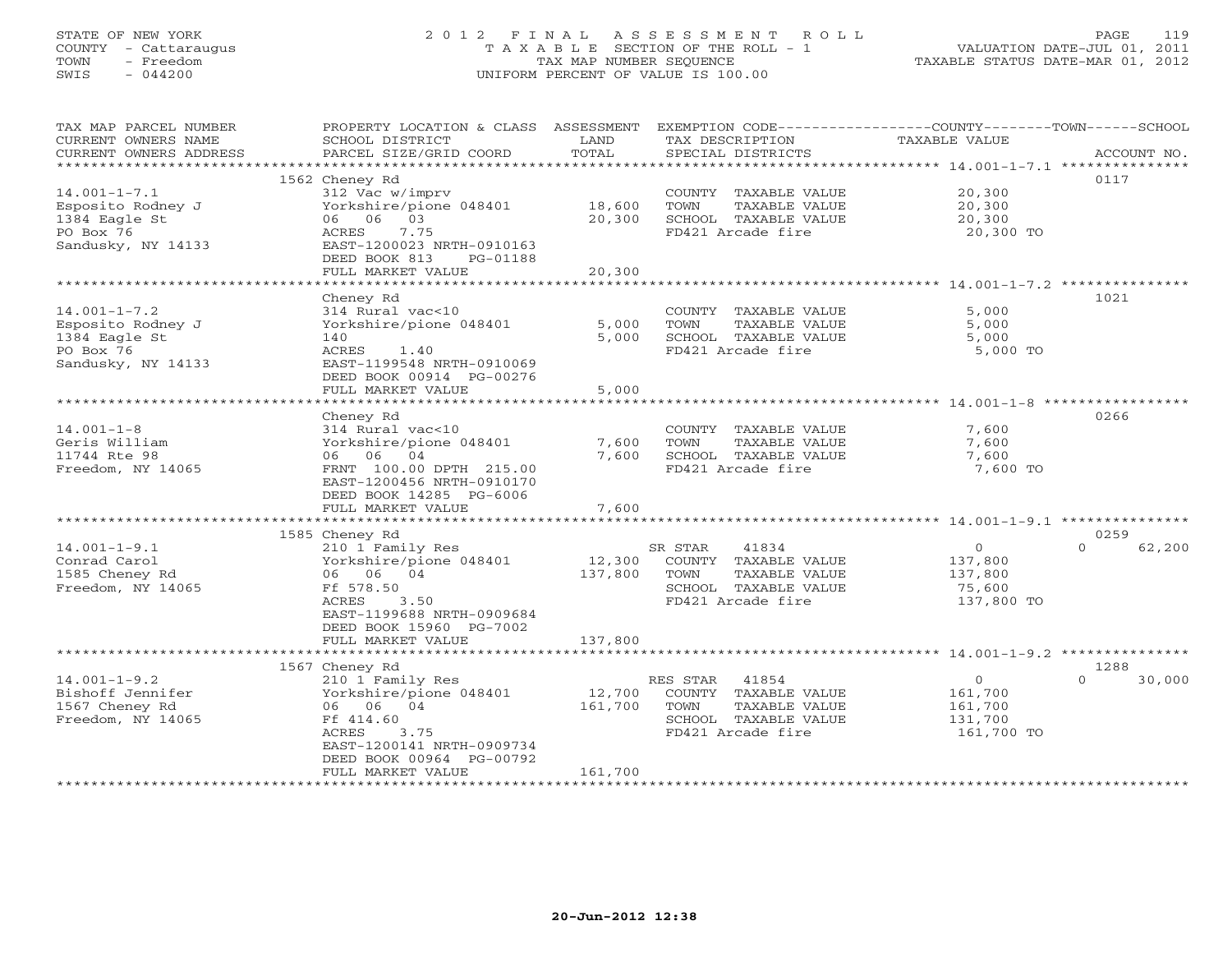## STATE OF NEW YORK 2 0 1 2 F I N A L A S S E S S M E N T R O L L PAGE 120 COUNTY - Cattaraugus T A X A B L E SECTION OF THE ROLL - 1 VALUATION DATE-JUL 01, 2011 TOWN - Freedom TAX MAP NUMBER SEQUENCE TAXABLE STATUS DATE-MAR 01, 2012 SWIS - 044200 UNIFORM PERCENT OF VALUE IS 100.00UNIFORM PERCENT OF VALUE IS 100.00

| TAX DESCRIPTION<br>TAXABLE VALUE<br>CURRENT OWNERS NAME<br>SCHOOL DISTRICT<br>LAND<br>TOTAL<br>CURRENT OWNERS ADDRESS<br>PARCEL SIZE/GRID COORD<br>SPECIAL DISTRICTS<br>ACCOUNT NO.<br>0650<br>1543 Cheney Rd<br>271 Mfg housings<br>RES STAR 41854<br>$\overline{0}$<br>$\Omega$<br>30,000<br>$14.001 - 1 - 10$<br>8,400<br>Yorkshire/pione 048401<br>COUNTY TAXABLE VALUE<br>32,500<br>32,500<br>Barrier Henry<br>06 06 04<br>Box 211<br>32,500<br>TAXABLE VALUE<br>TOWN<br>1543 Cheney Rd<br>ACRES<br>1.21<br>SCHOOL TAXABLE VALUE<br>2,500<br>Freedom, NY 14065<br>EAST-1200593 NRTH-0909857<br>FD421 Arcade fire<br>32,500 TO<br>DEED BOOK 00995 PG-00306<br>32,500<br>FULL MARKET VALUE<br>0392<br>Cheney Rd<br>$14.001 - 1 - 11.1$<br>314 Rural vac<10<br>COUNTY TAXABLE VALUE<br>10,500<br>Yorkshire/pione 048401 10,500<br>Gertis William A<br>TOWN<br>TAXABLE VALUE<br>10,500<br>10,500<br>SCHOOL TAXABLE VALUE<br>Gertis Maria<br>06 06 04<br>10,500<br>ACRES<br>2.45<br>FD421 Arcade fire<br>11744 Nys Rte 98<br>10,500 TO<br>Freedom, NY 14065<br>EAST-1200644 NRTH-0910340<br>DEED BOOK 00947 PG-00727<br>10,500<br>FULL MARKET VALUE<br>1521 Cheney Rd<br>1119<br>$14.001 - 1 - 11.3$<br>RES STAR 41854<br>$\overline{0}$<br>$\Omega$<br>30,000<br>210 1 Family Res<br>19,600<br>152,500<br>Yorkshire/pione 048401<br>COUNTY TAXABLE VALUE<br>Fahy John R<br>06 06 04<br>152,500<br>Fahy Molly P<br>TOWN<br>TAXABLE VALUE<br>152,500<br>1521 Cheney Rd<br>8.60 BANK<br>012<br>122,500<br>ACRES<br>SCHOOL TAXABLE VALUE<br>Freedom, NY 14065<br>FD421 Arcade fire<br>EAST-1200750 NRTH-0909826<br>152,500 TO<br>DEED BOOK 00934 PG-00620<br>152,500<br>FULL MARKET VALUE<br>1232<br>1512 Cheney Rd<br>$\overline{0}$<br>$\cap$<br>$14.001 - 1 - 11.4$<br>270 Mfg housing<br>RES STAR 41854<br>30,000<br>9,200<br>Burns James<br>Yorkshire/pione 048401<br>COUNTY TAXABLE VALUE<br>41,700<br>06 06 04<br>Burns Amy<br>41,700<br>TOWN<br>TAXABLE VALUE<br>41,700<br>1512 Cheney Rd<br>ACRES 1.70<br>SCHOOL TAXABLE VALUE<br>11,700<br>Freedom, NY 14065<br>FD421 Arcade fire<br>EAST-1200929 NRTH-0910394<br>41,700 TO<br>DEED BOOK 00947 PG-00729<br>41,700<br>FULL MARKET VALUE<br>11463 Rte 98<br>0640<br>$14.001 - 1 - 13$<br>$\overline{0}$<br>$\Omega$<br>62,200<br>SR STAR<br>41834<br>240 Rural res<br>22,600<br>Wolfer Lyle A<br>Yorkshire/pione 048401<br>COUNTY TAXABLE VALUE<br>143,900<br>PO Box 25<br>38 06 03<br>143,900<br>TOWN<br>TAXABLE VALUE<br>143,900<br>Sandusky, NY 14133<br>ACRES 11.20<br>SCHOOL TAXABLE VALUE<br>81,700<br>EAST-1201130 NRTH-0909312<br>FD421 Arcade fire<br>143,900 TO<br>DEED BOOK 830<br>PG-00828<br>LD420 Light<br>143,900 TO<br>143,900<br>FULL MARKET VALUE | TAX MAP PARCEL NUMBER | PROPERTY LOCATION & CLASS ASSESSMENT EXEMPTION CODE----------------COUNTY-------TOWN------SCHOOL |  |  |  |
|--------------------------------------------------------------------------------------------------------------------------------------------------------------------------------------------------------------------------------------------------------------------------------------------------------------------------------------------------------------------------------------------------------------------------------------------------------------------------------------------------------------------------------------------------------------------------------------------------------------------------------------------------------------------------------------------------------------------------------------------------------------------------------------------------------------------------------------------------------------------------------------------------------------------------------------------------------------------------------------------------------------------------------------------------------------------------------------------------------------------------------------------------------------------------------------------------------------------------------------------------------------------------------------------------------------------------------------------------------------------------------------------------------------------------------------------------------------------------------------------------------------------------------------------------------------------------------------------------------------------------------------------------------------------------------------------------------------------------------------------------------------------------------------------------------------------------------------------------------------------------------------------------------------------------------------------------------------------------------------------------------------------------------------------------------------------------------------------------------------------------------------------------------------------------------------------------------------------------------------------------------------------------------------------------------------------------------------------------------------------------------------------------------------------------------------------------------------------------------------------------------------------------------------------------------------------------------------------------------------------------------------------------------------------------------------------------------------------------|-----------------------|--------------------------------------------------------------------------------------------------|--|--|--|
|                                                                                                                                                                                                                                                                                                                                                                                                                                                                                                                                                                                                                                                                                                                                                                                                                                                                                                                                                                                                                                                                                                                                                                                                                                                                                                                                                                                                                                                                                                                                                                                                                                                                                                                                                                                                                                                                                                                                                                                                                                                                                                                                                                                                                                                                                                                                                                                                                                                                                                                                                                                                                                                                                                                          |                       |                                                                                                  |  |  |  |
|                                                                                                                                                                                                                                                                                                                                                                                                                                                                                                                                                                                                                                                                                                                                                                                                                                                                                                                                                                                                                                                                                                                                                                                                                                                                                                                                                                                                                                                                                                                                                                                                                                                                                                                                                                                                                                                                                                                                                                                                                                                                                                                                                                                                                                                                                                                                                                                                                                                                                                                                                                                                                                                                                                                          |                       |                                                                                                  |  |  |  |
|                                                                                                                                                                                                                                                                                                                                                                                                                                                                                                                                                                                                                                                                                                                                                                                                                                                                                                                                                                                                                                                                                                                                                                                                                                                                                                                                                                                                                                                                                                                                                                                                                                                                                                                                                                                                                                                                                                                                                                                                                                                                                                                                                                                                                                                                                                                                                                                                                                                                                                                                                                                                                                                                                                                          |                       |                                                                                                  |  |  |  |
|                                                                                                                                                                                                                                                                                                                                                                                                                                                                                                                                                                                                                                                                                                                                                                                                                                                                                                                                                                                                                                                                                                                                                                                                                                                                                                                                                                                                                                                                                                                                                                                                                                                                                                                                                                                                                                                                                                                                                                                                                                                                                                                                                                                                                                                                                                                                                                                                                                                                                                                                                                                                                                                                                                                          |                       |                                                                                                  |  |  |  |
|                                                                                                                                                                                                                                                                                                                                                                                                                                                                                                                                                                                                                                                                                                                                                                                                                                                                                                                                                                                                                                                                                                                                                                                                                                                                                                                                                                                                                                                                                                                                                                                                                                                                                                                                                                                                                                                                                                                                                                                                                                                                                                                                                                                                                                                                                                                                                                                                                                                                                                                                                                                                                                                                                                                          |                       |                                                                                                  |  |  |  |
|                                                                                                                                                                                                                                                                                                                                                                                                                                                                                                                                                                                                                                                                                                                                                                                                                                                                                                                                                                                                                                                                                                                                                                                                                                                                                                                                                                                                                                                                                                                                                                                                                                                                                                                                                                                                                                                                                                                                                                                                                                                                                                                                                                                                                                                                                                                                                                                                                                                                                                                                                                                                                                                                                                                          |                       |                                                                                                  |  |  |  |
|                                                                                                                                                                                                                                                                                                                                                                                                                                                                                                                                                                                                                                                                                                                                                                                                                                                                                                                                                                                                                                                                                                                                                                                                                                                                                                                                                                                                                                                                                                                                                                                                                                                                                                                                                                                                                                                                                                                                                                                                                                                                                                                                                                                                                                                                                                                                                                                                                                                                                                                                                                                                                                                                                                                          |                       |                                                                                                  |  |  |  |
|                                                                                                                                                                                                                                                                                                                                                                                                                                                                                                                                                                                                                                                                                                                                                                                                                                                                                                                                                                                                                                                                                                                                                                                                                                                                                                                                                                                                                                                                                                                                                                                                                                                                                                                                                                                                                                                                                                                                                                                                                                                                                                                                                                                                                                                                                                                                                                                                                                                                                                                                                                                                                                                                                                                          |                       |                                                                                                  |  |  |  |
|                                                                                                                                                                                                                                                                                                                                                                                                                                                                                                                                                                                                                                                                                                                                                                                                                                                                                                                                                                                                                                                                                                                                                                                                                                                                                                                                                                                                                                                                                                                                                                                                                                                                                                                                                                                                                                                                                                                                                                                                                                                                                                                                                                                                                                                                                                                                                                                                                                                                                                                                                                                                                                                                                                                          |                       |                                                                                                  |  |  |  |
|                                                                                                                                                                                                                                                                                                                                                                                                                                                                                                                                                                                                                                                                                                                                                                                                                                                                                                                                                                                                                                                                                                                                                                                                                                                                                                                                                                                                                                                                                                                                                                                                                                                                                                                                                                                                                                                                                                                                                                                                                                                                                                                                                                                                                                                                                                                                                                                                                                                                                                                                                                                                                                                                                                                          |                       |                                                                                                  |  |  |  |
|                                                                                                                                                                                                                                                                                                                                                                                                                                                                                                                                                                                                                                                                                                                                                                                                                                                                                                                                                                                                                                                                                                                                                                                                                                                                                                                                                                                                                                                                                                                                                                                                                                                                                                                                                                                                                                                                                                                                                                                                                                                                                                                                                                                                                                                                                                                                                                                                                                                                                                                                                                                                                                                                                                                          |                       |                                                                                                  |  |  |  |
|                                                                                                                                                                                                                                                                                                                                                                                                                                                                                                                                                                                                                                                                                                                                                                                                                                                                                                                                                                                                                                                                                                                                                                                                                                                                                                                                                                                                                                                                                                                                                                                                                                                                                                                                                                                                                                                                                                                                                                                                                                                                                                                                                                                                                                                                                                                                                                                                                                                                                                                                                                                                                                                                                                                          |                       |                                                                                                  |  |  |  |
|                                                                                                                                                                                                                                                                                                                                                                                                                                                                                                                                                                                                                                                                                                                                                                                                                                                                                                                                                                                                                                                                                                                                                                                                                                                                                                                                                                                                                                                                                                                                                                                                                                                                                                                                                                                                                                                                                                                                                                                                                                                                                                                                                                                                                                                                                                                                                                                                                                                                                                                                                                                                                                                                                                                          |                       |                                                                                                  |  |  |  |
|                                                                                                                                                                                                                                                                                                                                                                                                                                                                                                                                                                                                                                                                                                                                                                                                                                                                                                                                                                                                                                                                                                                                                                                                                                                                                                                                                                                                                                                                                                                                                                                                                                                                                                                                                                                                                                                                                                                                                                                                                                                                                                                                                                                                                                                                                                                                                                                                                                                                                                                                                                                                                                                                                                                          |                       |                                                                                                  |  |  |  |
|                                                                                                                                                                                                                                                                                                                                                                                                                                                                                                                                                                                                                                                                                                                                                                                                                                                                                                                                                                                                                                                                                                                                                                                                                                                                                                                                                                                                                                                                                                                                                                                                                                                                                                                                                                                                                                                                                                                                                                                                                                                                                                                                                                                                                                                                                                                                                                                                                                                                                                                                                                                                                                                                                                                          |                       |                                                                                                  |  |  |  |
|                                                                                                                                                                                                                                                                                                                                                                                                                                                                                                                                                                                                                                                                                                                                                                                                                                                                                                                                                                                                                                                                                                                                                                                                                                                                                                                                                                                                                                                                                                                                                                                                                                                                                                                                                                                                                                                                                                                                                                                                                                                                                                                                                                                                                                                                                                                                                                                                                                                                                                                                                                                                                                                                                                                          |                       |                                                                                                  |  |  |  |
|                                                                                                                                                                                                                                                                                                                                                                                                                                                                                                                                                                                                                                                                                                                                                                                                                                                                                                                                                                                                                                                                                                                                                                                                                                                                                                                                                                                                                                                                                                                                                                                                                                                                                                                                                                                                                                                                                                                                                                                                                                                                                                                                                                                                                                                                                                                                                                                                                                                                                                                                                                                                                                                                                                                          |                       |                                                                                                  |  |  |  |
|                                                                                                                                                                                                                                                                                                                                                                                                                                                                                                                                                                                                                                                                                                                                                                                                                                                                                                                                                                                                                                                                                                                                                                                                                                                                                                                                                                                                                                                                                                                                                                                                                                                                                                                                                                                                                                                                                                                                                                                                                                                                                                                                                                                                                                                                                                                                                                                                                                                                                                                                                                                                                                                                                                                          |                       |                                                                                                  |  |  |  |
|                                                                                                                                                                                                                                                                                                                                                                                                                                                                                                                                                                                                                                                                                                                                                                                                                                                                                                                                                                                                                                                                                                                                                                                                                                                                                                                                                                                                                                                                                                                                                                                                                                                                                                                                                                                                                                                                                                                                                                                                                                                                                                                                                                                                                                                                                                                                                                                                                                                                                                                                                                                                                                                                                                                          |                       |                                                                                                  |  |  |  |
|                                                                                                                                                                                                                                                                                                                                                                                                                                                                                                                                                                                                                                                                                                                                                                                                                                                                                                                                                                                                                                                                                                                                                                                                                                                                                                                                                                                                                                                                                                                                                                                                                                                                                                                                                                                                                                                                                                                                                                                                                                                                                                                                                                                                                                                                                                                                                                                                                                                                                                                                                                                                                                                                                                                          |                       |                                                                                                  |  |  |  |
|                                                                                                                                                                                                                                                                                                                                                                                                                                                                                                                                                                                                                                                                                                                                                                                                                                                                                                                                                                                                                                                                                                                                                                                                                                                                                                                                                                                                                                                                                                                                                                                                                                                                                                                                                                                                                                                                                                                                                                                                                                                                                                                                                                                                                                                                                                                                                                                                                                                                                                                                                                                                                                                                                                                          |                       |                                                                                                  |  |  |  |
|                                                                                                                                                                                                                                                                                                                                                                                                                                                                                                                                                                                                                                                                                                                                                                                                                                                                                                                                                                                                                                                                                                                                                                                                                                                                                                                                                                                                                                                                                                                                                                                                                                                                                                                                                                                                                                                                                                                                                                                                                                                                                                                                                                                                                                                                                                                                                                                                                                                                                                                                                                                                                                                                                                                          |                       |                                                                                                  |  |  |  |
|                                                                                                                                                                                                                                                                                                                                                                                                                                                                                                                                                                                                                                                                                                                                                                                                                                                                                                                                                                                                                                                                                                                                                                                                                                                                                                                                                                                                                                                                                                                                                                                                                                                                                                                                                                                                                                                                                                                                                                                                                                                                                                                                                                                                                                                                                                                                                                                                                                                                                                                                                                                                                                                                                                                          |                       |                                                                                                  |  |  |  |
|                                                                                                                                                                                                                                                                                                                                                                                                                                                                                                                                                                                                                                                                                                                                                                                                                                                                                                                                                                                                                                                                                                                                                                                                                                                                                                                                                                                                                                                                                                                                                                                                                                                                                                                                                                                                                                                                                                                                                                                                                                                                                                                                                                                                                                                                                                                                                                                                                                                                                                                                                                                                                                                                                                                          |                       |                                                                                                  |  |  |  |
|                                                                                                                                                                                                                                                                                                                                                                                                                                                                                                                                                                                                                                                                                                                                                                                                                                                                                                                                                                                                                                                                                                                                                                                                                                                                                                                                                                                                                                                                                                                                                                                                                                                                                                                                                                                                                                                                                                                                                                                                                                                                                                                                                                                                                                                                                                                                                                                                                                                                                                                                                                                                                                                                                                                          |                       |                                                                                                  |  |  |  |
|                                                                                                                                                                                                                                                                                                                                                                                                                                                                                                                                                                                                                                                                                                                                                                                                                                                                                                                                                                                                                                                                                                                                                                                                                                                                                                                                                                                                                                                                                                                                                                                                                                                                                                                                                                                                                                                                                                                                                                                                                                                                                                                                                                                                                                                                                                                                                                                                                                                                                                                                                                                                                                                                                                                          |                       |                                                                                                  |  |  |  |
|                                                                                                                                                                                                                                                                                                                                                                                                                                                                                                                                                                                                                                                                                                                                                                                                                                                                                                                                                                                                                                                                                                                                                                                                                                                                                                                                                                                                                                                                                                                                                                                                                                                                                                                                                                                                                                                                                                                                                                                                                                                                                                                                                                                                                                                                                                                                                                                                                                                                                                                                                                                                                                                                                                                          |                       |                                                                                                  |  |  |  |
|                                                                                                                                                                                                                                                                                                                                                                                                                                                                                                                                                                                                                                                                                                                                                                                                                                                                                                                                                                                                                                                                                                                                                                                                                                                                                                                                                                                                                                                                                                                                                                                                                                                                                                                                                                                                                                                                                                                                                                                                                                                                                                                                                                                                                                                                                                                                                                                                                                                                                                                                                                                                                                                                                                                          |                       |                                                                                                  |  |  |  |
|                                                                                                                                                                                                                                                                                                                                                                                                                                                                                                                                                                                                                                                                                                                                                                                                                                                                                                                                                                                                                                                                                                                                                                                                                                                                                                                                                                                                                                                                                                                                                                                                                                                                                                                                                                                                                                                                                                                                                                                                                                                                                                                                                                                                                                                                                                                                                                                                                                                                                                                                                                                                                                                                                                                          |                       |                                                                                                  |  |  |  |
|                                                                                                                                                                                                                                                                                                                                                                                                                                                                                                                                                                                                                                                                                                                                                                                                                                                                                                                                                                                                                                                                                                                                                                                                                                                                                                                                                                                                                                                                                                                                                                                                                                                                                                                                                                                                                                                                                                                                                                                                                                                                                                                                                                                                                                                                                                                                                                                                                                                                                                                                                                                                                                                                                                                          |                       |                                                                                                  |  |  |  |
|                                                                                                                                                                                                                                                                                                                                                                                                                                                                                                                                                                                                                                                                                                                                                                                                                                                                                                                                                                                                                                                                                                                                                                                                                                                                                                                                                                                                                                                                                                                                                                                                                                                                                                                                                                                                                                                                                                                                                                                                                                                                                                                                                                                                                                                                                                                                                                                                                                                                                                                                                                                                                                                                                                                          |                       |                                                                                                  |  |  |  |
|                                                                                                                                                                                                                                                                                                                                                                                                                                                                                                                                                                                                                                                                                                                                                                                                                                                                                                                                                                                                                                                                                                                                                                                                                                                                                                                                                                                                                                                                                                                                                                                                                                                                                                                                                                                                                                                                                                                                                                                                                                                                                                                                                                                                                                                                                                                                                                                                                                                                                                                                                                                                                                                                                                                          |                       |                                                                                                  |  |  |  |
|                                                                                                                                                                                                                                                                                                                                                                                                                                                                                                                                                                                                                                                                                                                                                                                                                                                                                                                                                                                                                                                                                                                                                                                                                                                                                                                                                                                                                                                                                                                                                                                                                                                                                                                                                                                                                                                                                                                                                                                                                                                                                                                                                                                                                                                                                                                                                                                                                                                                                                                                                                                                                                                                                                                          |                       |                                                                                                  |  |  |  |
|                                                                                                                                                                                                                                                                                                                                                                                                                                                                                                                                                                                                                                                                                                                                                                                                                                                                                                                                                                                                                                                                                                                                                                                                                                                                                                                                                                                                                                                                                                                                                                                                                                                                                                                                                                                                                                                                                                                                                                                                                                                                                                                                                                                                                                                                                                                                                                                                                                                                                                                                                                                                                                                                                                                          |                       |                                                                                                  |  |  |  |
|                                                                                                                                                                                                                                                                                                                                                                                                                                                                                                                                                                                                                                                                                                                                                                                                                                                                                                                                                                                                                                                                                                                                                                                                                                                                                                                                                                                                                                                                                                                                                                                                                                                                                                                                                                                                                                                                                                                                                                                                                                                                                                                                                                                                                                                                                                                                                                                                                                                                                                                                                                                                                                                                                                                          |                       |                                                                                                  |  |  |  |
|                                                                                                                                                                                                                                                                                                                                                                                                                                                                                                                                                                                                                                                                                                                                                                                                                                                                                                                                                                                                                                                                                                                                                                                                                                                                                                                                                                                                                                                                                                                                                                                                                                                                                                                                                                                                                                                                                                                                                                                                                                                                                                                                                                                                                                                                                                                                                                                                                                                                                                                                                                                                                                                                                                                          |                       |                                                                                                  |  |  |  |
|                                                                                                                                                                                                                                                                                                                                                                                                                                                                                                                                                                                                                                                                                                                                                                                                                                                                                                                                                                                                                                                                                                                                                                                                                                                                                                                                                                                                                                                                                                                                                                                                                                                                                                                                                                                                                                                                                                                                                                                                                                                                                                                                                                                                                                                                                                                                                                                                                                                                                                                                                                                                                                                                                                                          |                       |                                                                                                  |  |  |  |
|                                                                                                                                                                                                                                                                                                                                                                                                                                                                                                                                                                                                                                                                                                                                                                                                                                                                                                                                                                                                                                                                                                                                                                                                                                                                                                                                                                                                                                                                                                                                                                                                                                                                                                                                                                                                                                                                                                                                                                                                                                                                                                                                                                                                                                                                                                                                                                                                                                                                                                                                                                                                                                                                                                                          |                       |                                                                                                  |  |  |  |
|                                                                                                                                                                                                                                                                                                                                                                                                                                                                                                                                                                                                                                                                                                                                                                                                                                                                                                                                                                                                                                                                                                                                                                                                                                                                                                                                                                                                                                                                                                                                                                                                                                                                                                                                                                                                                                                                                                                                                                                                                                                                                                                                                                                                                                                                                                                                                                                                                                                                                                                                                                                                                                                                                                                          |                       |                                                                                                  |  |  |  |
|                                                                                                                                                                                                                                                                                                                                                                                                                                                                                                                                                                                                                                                                                                                                                                                                                                                                                                                                                                                                                                                                                                                                                                                                                                                                                                                                                                                                                                                                                                                                                                                                                                                                                                                                                                                                                                                                                                                                                                                                                                                                                                                                                                                                                                                                                                                                                                                                                                                                                                                                                                                                                                                                                                                          |                       |                                                                                                  |  |  |  |
|                                                                                                                                                                                                                                                                                                                                                                                                                                                                                                                                                                                                                                                                                                                                                                                                                                                                                                                                                                                                                                                                                                                                                                                                                                                                                                                                                                                                                                                                                                                                                                                                                                                                                                                                                                                                                                                                                                                                                                                                                                                                                                                                                                                                                                                                                                                                                                                                                                                                                                                                                                                                                                                                                                                          |                       |                                                                                                  |  |  |  |
|                                                                                                                                                                                                                                                                                                                                                                                                                                                                                                                                                                                                                                                                                                                                                                                                                                                                                                                                                                                                                                                                                                                                                                                                                                                                                                                                                                                                                                                                                                                                                                                                                                                                                                                                                                                                                                                                                                                                                                                                                                                                                                                                                                                                                                                                                                                                                                                                                                                                                                                                                                                                                                                                                                                          |                       |                                                                                                  |  |  |  |
|                                                                                                                                                                                                                                                                                                                                                                                                                                                                                                                                                                                                                                                                                                                                                                                                                                                                                                                                                                                                                                                                                                                                                                                                                                                                                                                                                                                                                                                                                                                                                                                                                                                                                                                                                                                                                                                                                                                                                                                                                                                                                                                                                                                                                                                                                                                                                                                                                                                                                                                                                                                                                                                                                                                          |                       |                                                                                                  |  |  |  |
|                                                                                                                                                                                                                                                                                                                                                                                                                                                                                                                                                                                                                                                                                                                                                                                                                                                                                                                                                                                                                                                                                                                                                                                                                                                                                                                                                                                                                                                                                                                                                                                                                                                                                                                                                                                                                                                                                                                                                                                                                                                                                                                                                                                                                                                                                                                                                                                                                                                                                                                                                                                                                                                                                                                          |                       |                                                                                                  |  |  |  |
|                                                                                                                                                                                                                                                                                                                                                                                                                                                                                                                                                                                                                                                                                                                                                                                                                                                                                                                                                                                                                                                                                                                                                                                                                                                                                                                                                                                                                                                                                                                                                                                                                                                                                                                                                                                                                                                                                                                                                                                                                                                                                                                                                                                                                                                                                                                                                                                                                                                                                                                                                                                                                                                                                                                          |                       |                                                                                                  |  |  |  |
|                                                                                                                                                                                                                                                                                                                                                                                                                                                                                                                                                                                                                                                                                                                                                                                                                                                                                                                                                                                                                                                                                                                                                                                                                                                                                                                                                                                                                                                                                                                                                                                                                                                                                                                                                                                                                                                                                                                                                                                                                                                                                                                                                                                                                                                                                                                                                                                                                                                                                                                                                                                                                                                                                                                          |                       |                                                                                                  |  |  |  |
|                                                                                                                                                                                                                                                                                                                                                                                                                                                                                                                                                                                                                                                                                                                                                                                                                                                                                                                                                                                                                                                                                                                                                                                                                                                                                                                                                                                                                                                                                                                                                                                                                                                                                                                                                                                                                                                                                                                                                                                                                                                                                                                                                                                                                                                                                                                                                                                                                                                                                                                                                                                                                                                                                                                          |                       |                                                                                                  |  |  |  |
|                                                                                                                                                                                                                                                                                                                                                                                                                                                                                                                                                                                                                                                                                                                                                                                                                                                                                                                                                                                                                                                                                                                                                                                                                                                                                                                                                                                                                                                                                                                                                                                                                                                                                                                                                                                                                                                                                                                                                                                                                                                                                                                                                                                                                                                                                                                                                                                                                                                                                                                                                                                                                                                                                                                          |                       |                                                                                                  |  |  |  |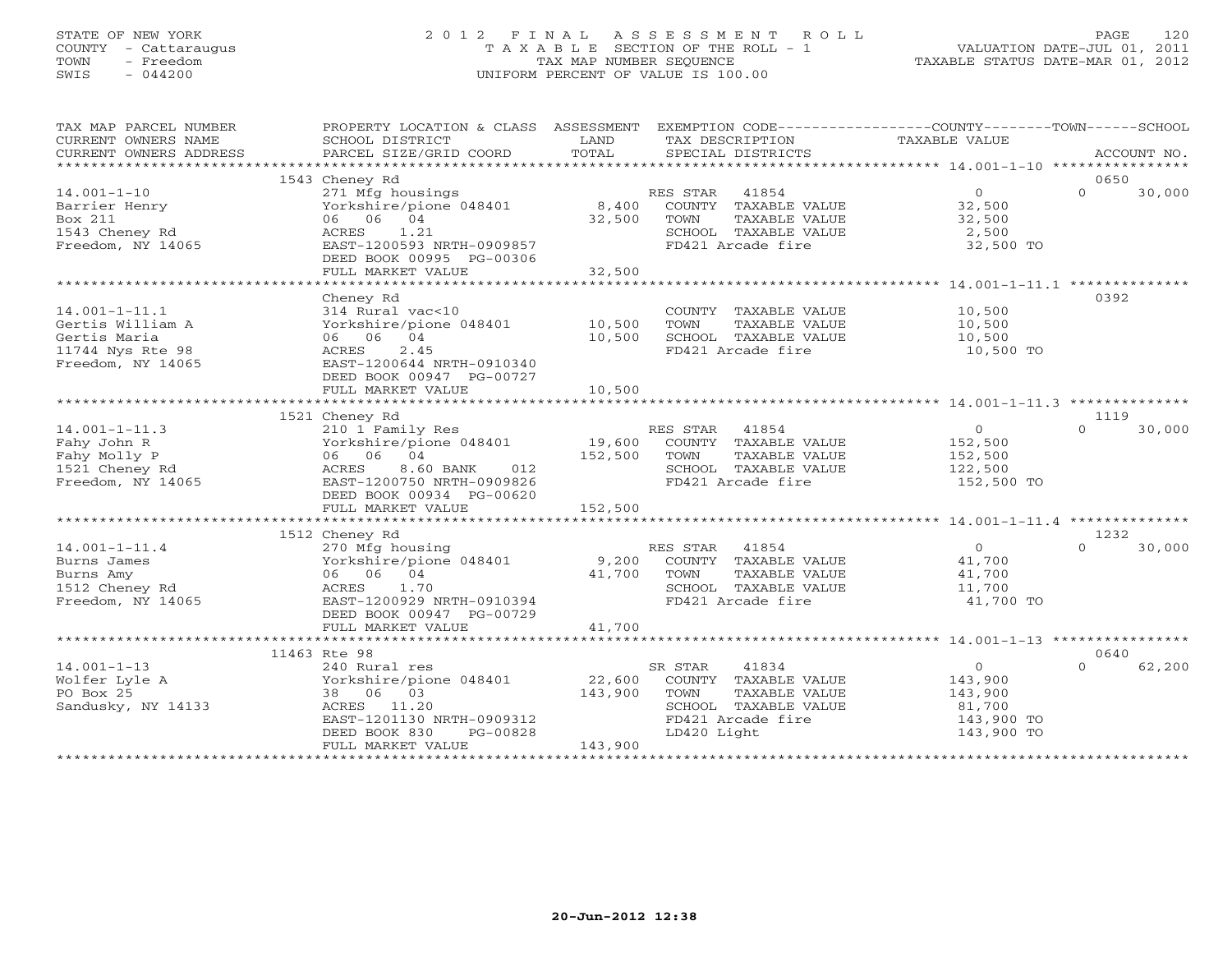## STATE OF NEW YORK 2 0 1 2 F I N A L A S S E S S M E N T R O L L PAGE 121 COUNTY - Cattaraugus T A X A B L E SECTION OF THE ROLL - 1 VALUATION DATE-JUL 01, 2011 TOWN - Freedom TAX MAP NUMBER SEQUENCE TAXABLE STATUS DATE-MAR 01, 2012 SWIS - 044200 UNIFORM PERCENT OF VALUE IS 100.00UNIFORM PERCENT OF VALUE IS 100.00

| TAX MAP PARCEL NUMBER                 | PROPERTY LOCATION & CLASS ASSESSMENT EXEMPTION CODE----------------COUNTY-------TOWN------SCHOOL                                                           |         |                                                  |                     |                      |                |
|---------------------------------------|------------------------------------------------------------------------------------------------------------------------------------------------------------|---------|--------------------------------------------------|---------------------|----------------------|----------------|
| CURRENT OWNERS NAME                   | SCHOOL DISTRICT                                                                                                                                            | LAND    | TAX DESCRIPTION                                  | TAXABLE VALUE       |                      |                |
| CURRENT OWNERS ADDRESS                | PARCEL SIZE/GRID COORD                                                                                                                                     | TOTAL   | SPECIAL DISTRICTS                                |                     |                      | ACCOUNT NO.    |
|                                       |                                                                                                                                                            |         |                                                  |                     |                      |                |
|                                       | 11437 Rte 98                                                                                                                                               |         |                                                  |                     | 0439                 |                |
| $14.001 - 1 - 14$                     | 240 Rural res                                                                                                                                              |         | RES STAR 41854                                   | $\overline{O}$      | $\Omega$             | 30,000         |
| Clark James                           | Yorkshire/pione 048401                                                                                                                                     |         | 42,300 COUNTY TAXABLE VALUE                      | 143,100             |                      |                |
| 11437 Nys Rte 98                      | 06/38<br>06 03                                                                                                                                             | 143,100 | TOWN<br>TAXABLE VALUE                            | 143,100             |                      |                |
| Freedom, NY 14065                     | 40.63 BANK<br>ACRES<br>017                                                                                                                                 |         | SCHOOL TAXABLE VALUE                             | 113,100             |                      |                |
|                                       | EAST-1200432 NRTH-0908964                                                                                                                                  |         | FD421 Arcade fire                                | $143,100$ TO        |                      |                |
|                                       | DEED BOOK 8564 PG-5002                                                                                                                                     |         | LD420 Light                                      | 143,100 TO          |                      |                |
|                                       | FULL MARKET VALUE                                                                                                                                          | 143,100 |                                                  |                     |                      |                |
|                                       |                                                                                                                                                            |         |                                                  |                     |                      |                |
|                                       | Pratt Rd (Off)                                                                                                                                             |         |                                                  |                     | 0465                 |                |
| $14.001 - 1 - 15$                     | 322 Rural vac>10                                                                                                                                           |         | COUNTY TAXABLE VALUE                             | 45,000              |                      |                |
| Phillips Percival                     | Yorkshire/pione 048401 45,000                                                                                                                              |         | TOWN<br>TAXABLE VALUE                            | 45,000              |                      |                |
| Phillips Judith                       | 06 06 04                                                                                                                                                   | 45,000  | SCHOOL TAXABLE VALUE                             | 45,000              |                      |                |
| 1403 Northcrest Dr                    | ACRES 59.00                                                                                                                                                |         | FD421 Arcade fire                                | 45,000 TO           |                      |                |
| Silver Springs, MD 20902              | EAST-1199416 NRTH-0908143                                                                                                                                  |         |                                                  |                     |                      |                |
|                                       | DEED BOOK 1002 PG-1184                                                                                                                                     |         |                                                  |                     |                      |                |
|                                       | FULL MARKET VALUE                                                                                                                                          | 45,000  |                                                  |                     |                      |                |
|                                       |                                                                                                                                                            |         |                                                  |                     |                      |                |
|                                       | 11355 Rte 98                                                                                                                                               |         |                                                  |                     | 0353                 |                |
| $14.001 - 1 - 17$                     | 210 1 Family Res                                                                                                                                           |         | AGED C/T<br>41801                                | 47,900              | 47,900               | $\overline{0}$ |
| Little<br>Linux Jeanne V<br>Little Co | Torkshire/pione 048401 19,900 AGED S<br>37/38 06 03 95,800 SR STAR                                                                                         |         | 41804                                            | $\circ$<br>$\Omega$ | $\Omega$<br>$\Omega$ | 43,110         |
| 11355 Rte 98                          |                                                                                                                                                            |         | 41834                                            |                     |                      | 52,690         |
| Freedom, NY 14065                     | 8.85<br>ACRES                                                                                                                                              |         | COUNTY TAXABLE VALUE                             | 47,900              |                      |                |
|                                       | EAST-1202712 NRTH-0907443                                                                                                                                  |         | TOWN<br>TAXABLE VALUE                            | 47,900              |                      |                |
|                                       | DEED BOOK 12397 PG-9003<br>FULL MARKET VALUE                                                                                                               |         | SCHOOL TAXABLE VALUE<br>95,800 FD421 Arcade fire | 0<br>95,800 TO      |                      |                |
|                                       |                                                                                                                                                            |         | LD420 Light                                      | 95,800 TO           |                      |                |
|                                       |                                                                                                                                                            |         |                                                  |                     |                      |                |
|                                       | 11729 Maple Grove Rd                                                                                                                                       |         |                                                  |                     | 1251                 |                |
| $14.001 - 1 - 18.2$                   | 312 Vac w/imprv                                                                                                                                            |         | 41720<br>AG DIST                                 | 6,522               | 6,522                | 6,522          |
| Bukaty Gordon D                       | Yorkshire/pione 048401 141,600 COUNTY TAXABLE VALUE                                                                                                        |         |                                                  | 158,078             |                      |                |
| 36 Breezewood Dr                      | 05/06/37/38 06 04                                                                                                                                          | 164,600 | TOWN<br>TAXABLE VALUE                            | 158,078             |                      |                |
| Orchard Park, NY 14127                | ACRES 237.20                                                                                                                                               |         | SCHOOL TAXABLE VALUE                             | 158,078             |                      |                |
|                                       | EAST-1199835 NRTH-0906824                                                                                                                                  |         | FD421 Arcade fire                                | 164,600 TO          |                      |                |
| MAY BE SUBJECT TO PAYMENT             |                                                                                                                                                            |         |                                                  |                     |                      |                |
| UNDER AGDIST LAW TIL 2016             | DEED BOOK 1013 PG-263<br>FULL MARKET VALUE                                                                                                                 | 164,600 |                                                  |                     |                      |                |
|                                       |                                                                                                                                                            |         |                                                  |                     |                      |                |
|                                       | 11231 Maple Grove Rd                                                                                                                                       |         |                                                  |                     | 0329                 |                |
| $14.001 - 1 - 19.1$                   | $\begin{tabular}{lllllllllll} 210&1\text{ Family Res} & & & & & & & & & \\ \text{Yorkshire/pione 048401} & & & & 13,000 AGED C/T/S 41800 \\ \end{tabular}$ |         |                                                  | 10,275              | 10,275               | $\sim$ 0       |
| Kraft Robert W                        |                                                                                                                                                            |         |                                                  | 29,113              | 29,113               | 34,250         |
| Kraft Mary V                          | 37 06 03<br>68,500 SR STAR                                                                                                                                 |         | 41834                                            | $\overline{0}$      | $\overline{0}$       | 34,250         |
| 11231 Maple Grove Rd                  | ACRES<br>3.95                                                                                                                                              |         | COUNTY TAXABLE VALUE                             | 29,112              |                      |                |
| Freedom, NY 14065                     | EAST-1202208 NRTH-0906303                                                                                                                                  |         | TOWN<br>TAXABLE VALUE                            | 29,112              |                      |                |
|                                       | DEED BOOK 871<br>PG-00020                                                                                                                                  |         | SCHOOL TAXABLE VALUE                             | $\Omega$            |                      |                |
|                                       | FULL MARKET VALUE                                                                                                                                          |         | 68,500 FD421 Arcade fire                         | 68,500 TO           |                      |                |
|                                       |                                                                                                                                                            |         |                                                  |                     |                      |                |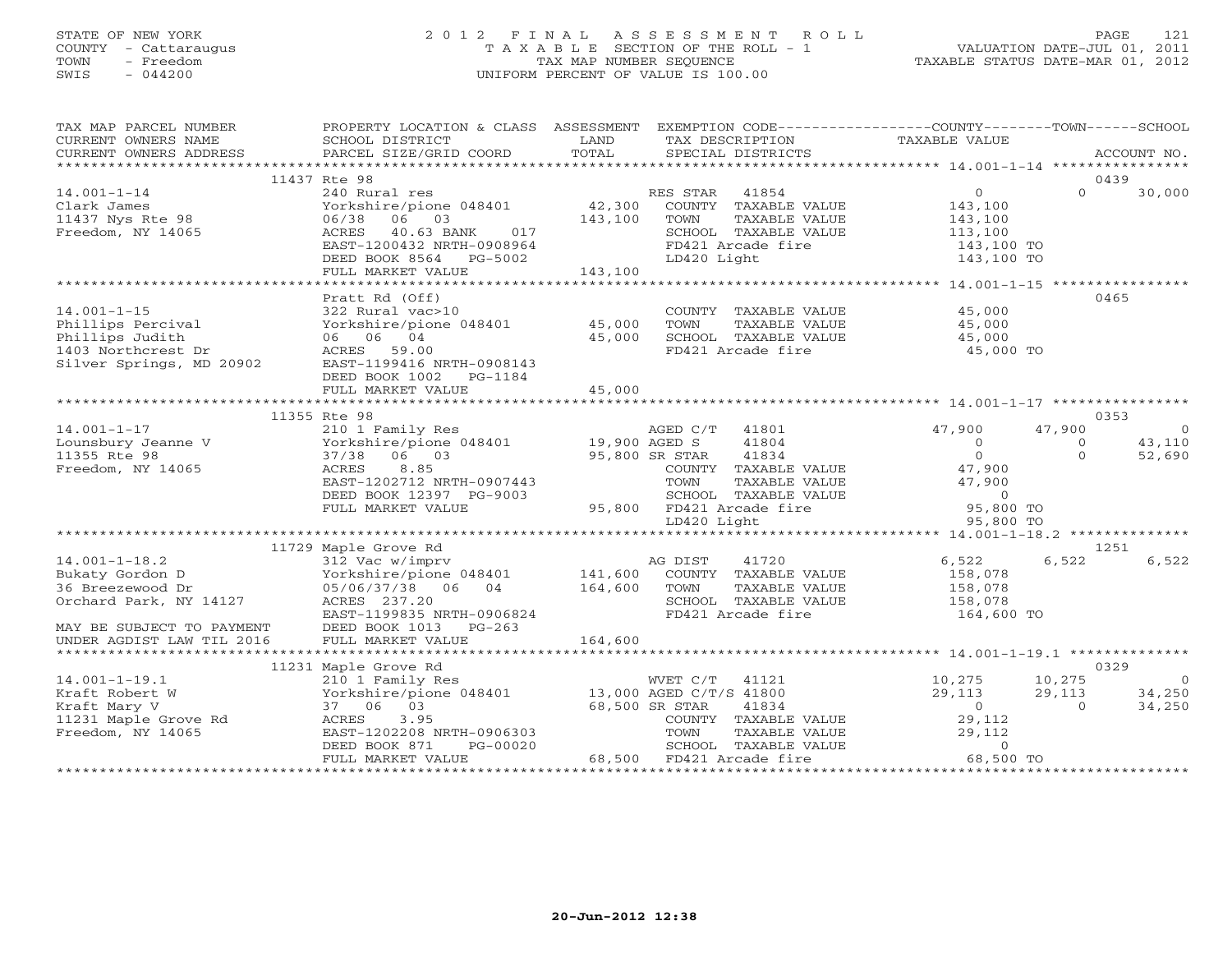## STATE OF NEW YORK 2 0 1 2 F I N A L A S S E S S M E N T R O L L PAGE 122 COUNTY - Cattaraugus T A X A B L E SECTION OF THE ROLL - 1 VALUATION DATE-JUL 01, 2011 TOWN - Freedom TAX MAP NUMBER SEQUENCE TAXABLE STATUS DATE-MAR 01, 2012 SWIS - 044200 UNIFORM PERCENT OF VALUE IS 100.00UNIFORM PERCENT OF VALUE IS 100.00

| TAX MAP PARCEL NUMBER<br>CURRENT OWNERS NAME | PROPERTY LOCATION & CLASS ASSESSMENT EXEMPTION CODE----------------COUNTY-------TOWN------SCHOOL<br>SCHOOL DISTRICT | LAND    | TAX DESCRIPTION                               | TAXABLE VALUE    |          |             |
|----------------------------------------------|---------------------------------------------------------------------------------------------------------------------|---------|-----------------------------------------------|------------------|----------|-------------|
| CURRENT OWNERS ADDRESS                       | PARCEL SIZE/GRID COORD                                                                                              | TOTAL   | SPECIAL DISTRICTS                             |                  |          | ACCOUNT NO. |
|                                              |                                                                                                                     |         |                                               |                  |          |             |
|                                              | Maple Grove Rd                                                                                                      |         |                                               |                  | 1052     |             |
| $14.001 - 1 - 19.2$                          | 720 Mine/quarry                                                                                                     |         | 41720<br>AG DIST                              | 43,616           | 43,616   | 43,616      |
| Gernatt Asphalt Products Inc                 | Yorkshire/pione 048401                                                                                              |         | 65,200 COUNTY TAXABLE VALUE                   | 21,584           |          |             |
| 13870 Taylor Rd                              | 37 06 03                                                                                                            | 65,200  | TOWN<br>TAXABLE VALUE                         | 21,584           |          |             |
| Collins, NY 14034                            | ACRES 25.45                                                                                                         |         | SCHOOL TAXABLE VALUE                          | 21,584           |          |             |
|                                              | EAST-1201714 NRTH-0905896                                                                                           |         | FD421 Arcade fire                             | 65,200 TO        |          |             |
| MAY BE SUBJECT TO PAYMENT                    | DEED BOOK 890<br>PG-00100                                                                                           |         |                                               |                  |          |             |
| UNDER AGDIST LAW TIL 2016                    | FULL MARKET VALUE                                                                                                   | 65,200  |                                               |                  |          |             |
|                                              | 11085 Maple Grove Rd                                                                                                |         |                                               |                  | 0423     |             |
| $14.001 - 1 - 20.1$                          | 112 Dairy farm                                                                                                      |         | COUNTY TAXABLE VALUE                          | 122,500          |          |             |
| Newland Donald C                             | Yorkshire/pione 048401                                                                                              | 69,800  | TOWN<br>TAXABLE VALUE                         | 122,500          |          |             |
| Newland Jeffrey B                            | 36 06 03                                                                                                            | 122,500 | SCHOOL TAXABLE VALUE                          | 122,500          |          |             |
| 1564 Edmunds Rd                              | ACRES 73.00                                                                                                         |         | FD421 Arcade fire                             | 122,500 TO       |          |             |
| Freedom, NY 14065                            | EAST-1201737 NRTH-0904004                                                                                           |         |                                               |                  |          |             |
|                                              | DEED BOOK 17267 PG-8002                                                                                             |         |                                               |                  |          |             |
|                                              | FULL MARKET VALUE                                                                                                   | 122,500 |                                               |                  |          |             |
|                                              |                                                                                                                     |         |                                               |                  |          |             |
|                                              | 11171 Maple Grove Rd                                                                                                |         |                                               |                  | 0742     |             |
| $14.001 - 1 - 20.2$                          | 210 1 Family Res                                                                                                    |         | RES STAR 41854                                | $\overline{0}$   | $\Omega$ | 30,000      |
| Klein Patricia K                             | Yorkshire/pione 048401                                                                                              |         | 7,900 COUNTY TAXABLE VALUE                    | 111,400          |          |             |
| 11171 Maple Grove Rd                         | 37 06 03                                                                                                            | 111,400 | TOWN<br>TAXABLE VALUE                         | 111,400          |          |             |
| Freedom, NY 14065                            | FRNT 190.00 DPTH 175.25                                                                                             |         | SCHOOL TAXABLE VALUE<br>FD421 Arcade fire     | 81,400           |          |             |
|                                              | ACRES<br>0.76<br>EAST-1202301 NRTH-0905329                                                                          |         |                                               | 111,400 TO       |          |             |
|                                              | DEED BOOK 12741 PG-5001                                                                                             |         |                                               |                  |          |             |
|                                              | FULL MARKET VALUE                                                                                                   | 111,400 |                                               |                  |          |             |
|                                              |                                                                                                                     |         |                                               |                  |          |             |
|                                              | 11531 Mutton Hollow Rd                                                                                              |         |                                               |                  | 0359     |             |
| $14.001 - 2 - 1.1$                           | 210 1 Family Res                                                                                                    |         | SR STAR<br>41834                              | 0                | $\Omega$ | 62,200      |
| Kinney Linda                                 | Yorkshire/pione 048401                                                                                              |         | 20,300 COUNTY TAXABLE VALUE                   | 153,900          |          |             |
| PO Box 34                                    | 38 06 03                                                                                                            | 153,900 | TOWN<br>TAXABLE VALUE                         | 153,900          |          |             |
| Sandusky, NY 14133                           | 9.20<br>ACRES                                                                                                       |         | SCHOOL TAXABLE VALUE                          | 91,700           |          |             |
|                                              | EAST-1204317 NRTH-0911083                                                                                           |         | FD421 Arcade fire                             | 153,900 TO       |          |             |
|                                              | DEED BOOK 12370 PG-8002                                                                                             |         |                                               |                  |          |             |
|                                              | FULL MARKET VALUE                                                                                                   | 153,900 |                                               |                  |          |             |
|                                              |                                                                                                                     |         |                                               |                  |          |             |
|                                              | Jones Rd                                                                                                            |         |                                               |                  | 0973     |             |
| $14.001 - 2 - 1.3$<br>Morgan Howard          | 322 Rural vac>10<br>Yorkshire/pione 048401 15,700                                                                   |         | COUNTY TAXABLE VALUE<br>TOWN<br>TAXABLE VALUE | 15,700<br>15,700 |          |             |
| Morgan Ruth                                  | 38 06 03                                                                                                            | 15,700  | SCHOOL TAXABLE VALUE                          | 15,700           |          |             |
| PO Box 92                                    | ACRES 12.25                                                                                                         |         | FD421 Arcade fire                             | 15,700 TO        |          |             |
| Sandusky, NY 14133                           | EAST-1201959 NRTH-0910766                                                                                           |         |                                               |                  |          |             |
|                                              | DEED BOOK 850<br>PG-00574                                                                                           |         |                                               |                  |          |             |
|                                              | FULL MARKET VALUE                                                                                                   | 15,700  |                                               |                  |          |             |
|                                              |                                                                                                                     |         |                                               |                  |          |             |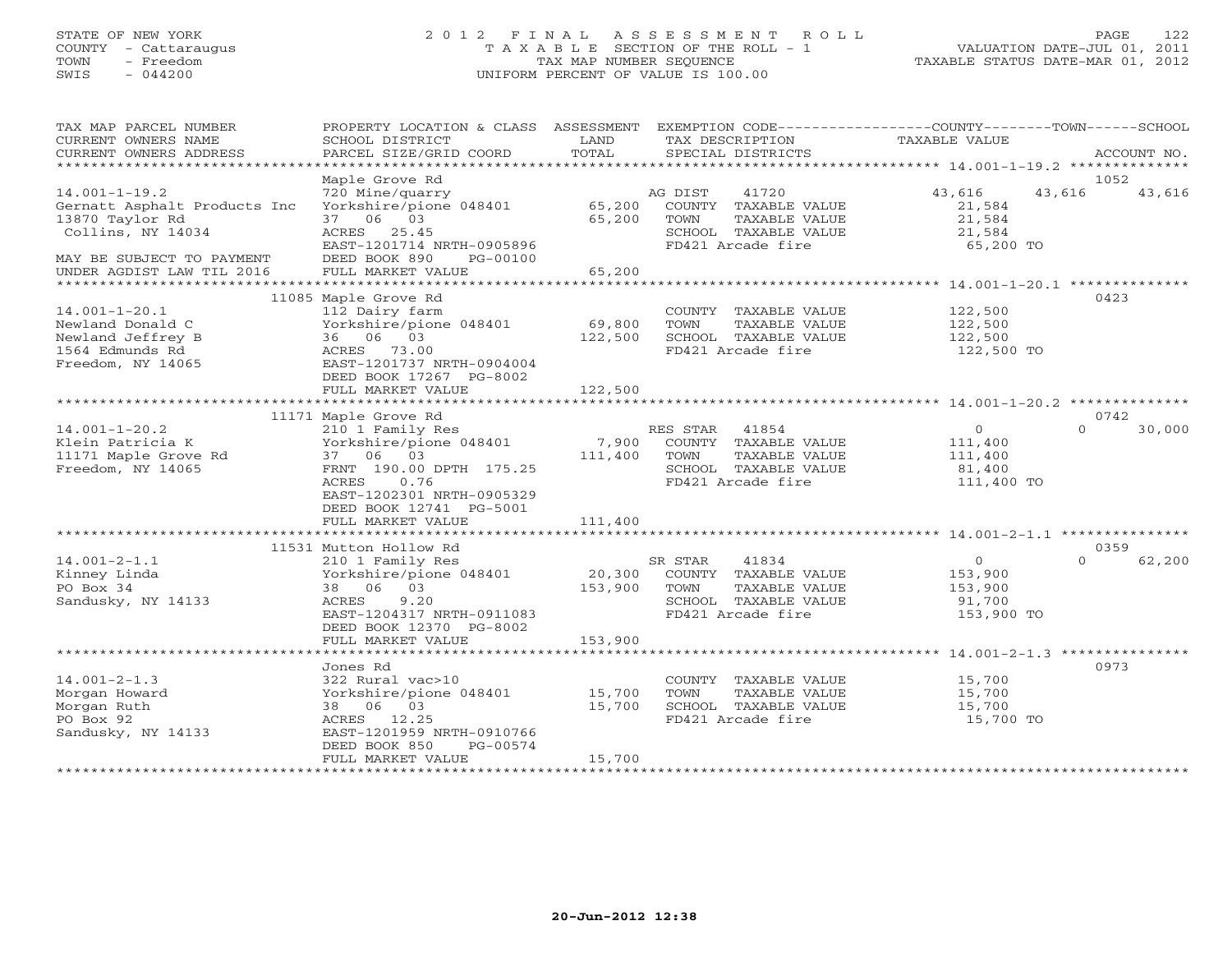# STATE OF NEW YORK 2 0 1 2 F I N A L A S S E S S M E N T R O L L PAGE 123 COUNTY - Cattaraugus T A X A B L E SECTION OF THE ROLL - 1 VALUATION DATE-JUL 01, 2011 TOWN - Freedom TAX MAP NUMBER SEQUENCE TAXABLE STATUS DATE-MAR 01, 2012 SWIS - 044200 UNIFORM PERCENT OF VALUE IS 100.00UNIFORM PERCENT OF VALUE IS 100.00

| TAX MAP PARCEL NUMBER                | PROPERTY LOCATION & CLASS ASSESSMENT |               |                       | EXEMPTION CODE----------------COUNTY-------TOWN------SCHOOL |                    |
|--------------------------------------|--------------------------------------|---------------|-----------------------|-------------------------------------------------------------|--------------------|
| CURRENT OWNERS NAME                  | SCHOOL DISTRICT                      | LAND          | TAX DESCRIPTION       | TAXABLE VALUE                                               |                    |
| CURRENT OWNERS ADDRESS               | PARCEL SIZE/GRID COORD               | TOTAL         | SPECIAL DISTRICTS     |                                                             | ACCOUNT NO.        |
|                                      |                                      |               |                       |                                                             |                    |
|                                      | Rte 98                               |               |                       |                                                             | 1587               |
| $14.001 - 2 - 1.4$                   | 314 Rural vac<10                     |               | COUNTY TAXABLE VALUE  | 7,600                                                       |                    |
| Makowski Estate Chester              | Yorkshire/pione 048401               | 7,600         | TOWN<br>TAXABLE VALUE | 7,600                                                       |                    |
| 26 West St                           | 38 06 03                             | 7,600         | SCHOOL TAXABLE VALUE  | 7,600                                                       |                    |
| Arcade, NY 14009                     | FRNT 45.00 DPTH 470.00               |               | FD421 Arcade fire     | 7,600 TO                                                    |                    |
|                                      | ACRES<br>0.48                        |               | LD420 Light           | 7,600 TO                                                    |                    |
|                                      | EAST-1201019 NRTH-0091145            |               |                       |                                                             |                    |
|                                      | DEED BOOK 15418 PG-3001              |               |                       |                                                             |                    |
|                                      | FULL MARKET VALUE                    | 7,600         |                       |                                                             |                    |
| **********************************   | *******************                  | ************* |                       | **************************** 14.001-2-1.5 ****************  |                    |
|                                      | 11536 Rte 98                         |               |                       |                                                             | 1400               |
| $14.001 - 2 - 1.5$                   | 433 Auto body                        |               | COUNTY TAXABLE VALUE  | 212,500                                                     |                    |
| Blom Eric                            | Yorkshire/pione 048401               | 15,200        | TOWN<br>TAXABLE VALUE | 212,500                                                     |                    |
|                                      | 38 06 03                             | 212,500       | SCHOOL TAXABLE VALUE  | 212,500                                                     |                    |
| Blom Virginia<br>10613 Fairview Rd   | FRNT 118.60 DPTH 183.00              |               | FD421 Arcade fire     | 212,500 TO                                                  |                    |
| Farmersville Station, NY 14060 ACRES | 0.51                                 |               | LD420 Light           | 212,500 TO                                                  |                    |
|                                      | EAST-1201487 NRTH-0910965            |               |                       |                                                             |                    |
|                                      | DEED BOOK 999<br>$PG-709$            |               |                       |                                                             |                    |
|                                      | FULL MARKET VALUE                    | 212,500       |                       |                                                             |                    |
|                                      |                                      |               |                       |                                                             |                    |
|                                      | Mutton Hollow Rd                     |               |                       |                                                             | 1575               |
| $14.001 - 2 - 1.6$                   | 322 Rural vac>10                     |               | COUNTY TAXABLE VALUE  | 90,800                                                      |                    |
| D & H Materials, Inc                 | Yorkshire/pione 048401               | 90,800        | TOWN<br>TAXABLE VALUE | 90,800                                                      |                    |
| 11939 Rte 98                         | 38 06 03                             | 90,800        | SCHOOL TAXABLE VALUE  | 90,800                                                      |                    |
| Arcade, NY 14009                     | ACRES 45.85                          |               | FD421 Arcade fire     | 90,800 TO                                                   |                    |
|                                      | EAST-1203343 NRTH-0910845            |               |                       |                                                             |                    |
|                                      | DEED BOOK 12370 PG-8002              |               |                       |                                                             |                    |
|                                      | FULL MARKET VALUE                    | 90,800        |                       |                                                             |                    |
|                                      | **************************           |               |                       |                                                             |                    |
|                                      | 11546 Rte 98                         |               |                       |                                                             | 0977               |
| $14.001 - 2 - 1.7$                   | 330 Vacant comm                      |               | COUNTY TAXABLE VALUE  | 17,300                                                      |                    |
| Blom Eric                            | Yorkshire/pione $048401$<br>38 06 03 | 17,300        | TOWN<br>TAXABLE VALUE | 17,300                                                      |                    |
| 10613 Fairview Rd                    | 38 06 03                             | 17,300        | SCHOOL TAXABLE VALUE  | 17,300                                                      |                    |
| Farmersville Sta., NY 14060          | ACRES<br>1.35                        |               | FD421 Arcade fire     | 17,300 TO                                                   |                    |
|                                      | EAST-1201430 NRTH-0911147            |               | LD420 Light           | 17,300 TO                                                   |                    |
|                                      | DEED BOOK 15128 PG-2001              |               |                       |                                                             |                    |
|                                      | FULL MARKET VALUE                    | 17,300        |                       |                                                             |                    |
|                                      |                                      |               |                       |                                                             |                    |
|                                      | 11542 Mutton Hollow Rd               |               |                       |                                                             | 0691               |
| $14.001 - 2 - 2$                     | 210 1 Family Res                     |               | RES STAR 41854        | $\Omega$                                                    | $\Omega$<br>30,000 |
| Morgan Lyle P                        | Yorkshire/pione 048401               | 7,900         | COUNTY TAXABLE VALUE  | 121,200                                                     |                    |
| Morgan Donnis I                      | 38 06 03                             | 121,200       | TOWN<br>TAXABLE VALUE | 121,200                                                     |                    |
| 11542 Mutton Hollow Rd               | FRNT 184.00 DPTH 215.00              |               | SCHOOL TAXABLE VALUE  | 91,200                                                      |                    |
| Arcade, NY 14009                     | ACRES<br>0.81                        |               | FD421 Arcade fire     | 121,200 TO                                                  |                    |
|                                      | EAST-1204749 NRTH-0911098            |               |                       |                                                             |                    |
|                                      | DEED BOOK 754<br>PG-00297            |               |                       |                                                             |                    |
|                                      | FULL MARKET VALUE                    | 121,200       |                       |                                                             |                    |
|                                      |                                      |               |                       |                                                             |                    |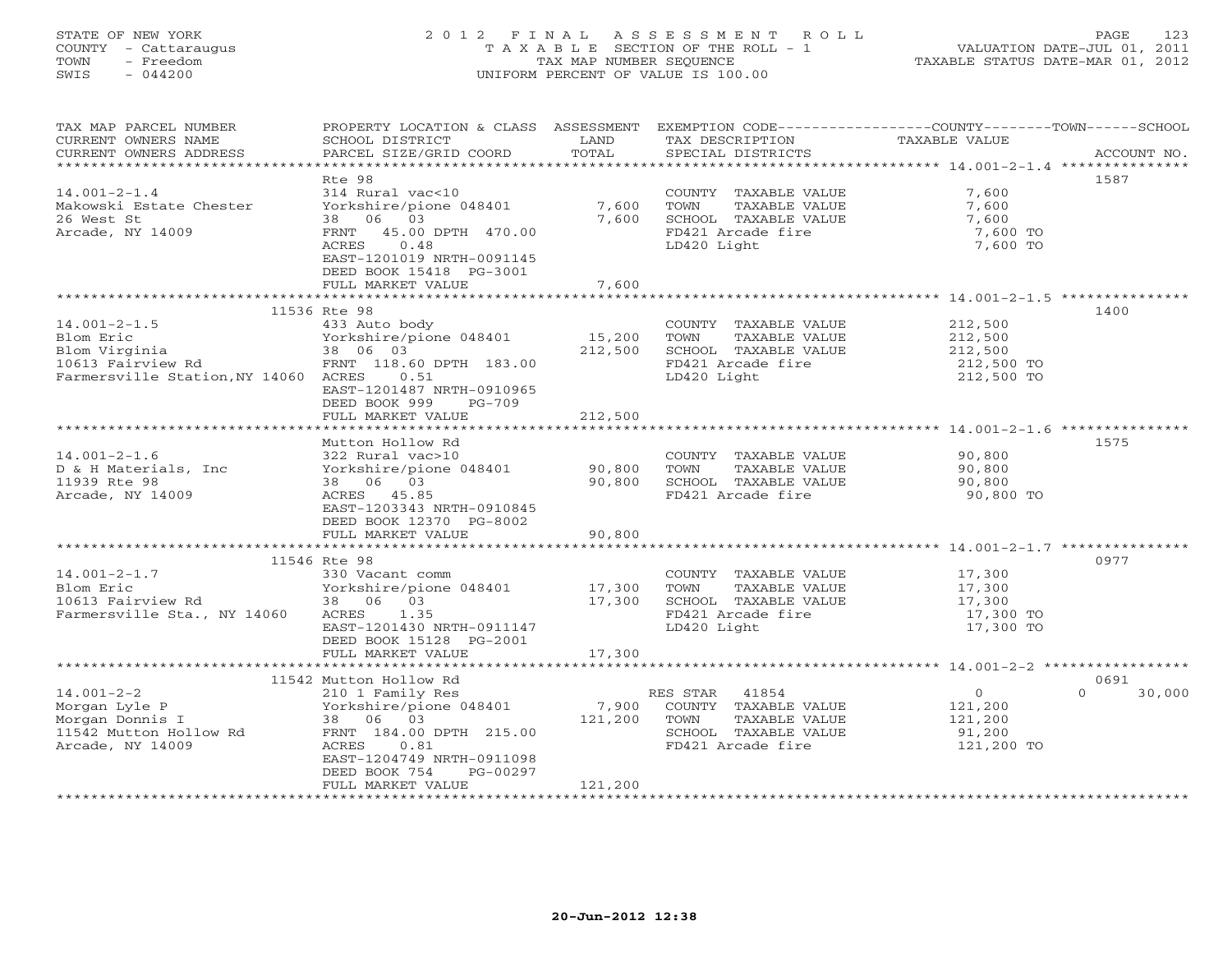# STATE OF NEW YORK 2 0 1 2 F I N A L A S S E S S M E N T R O L L PAGE 124 COUNTY - Cattaraugus T A X A B L E SECTION OF THE ROLL - 1 VALUATION DATE-JUL 01, 2011 TOWN - Freedom TAX MAP NUMBER SEQUENCE TAXABLE STATUS DATE-MAR 01, 2012 SWIS - 044200 UNIFORM PERCENT OF VALUE IS 100.00UNIFORM PERCENT OF VALUE IS 100.00

| TAX MAP PARCEL NUMBER<br>CURRENT OWNERS NAME<br>CURRENT OWNERS ADDRESS                                  | PROPERTY LOCATION & CLASS ASSESSMENT<br>SCHOOL DISTRICT<br>PARCEL SIZE/GRID COORD                                                                                                  | LAND<br>TOTAL                | EXEMPTION CODE-----------------COUNTY-------TOWN------SCHOOL<br>TAX DESCRIPTION<br>SPECIAL DISTRICTS            | TAXABLE VALUE                                                | ACCOUNT NO.                |
|---------------------------------------------------------------------------------------------------------|------------------------------------------------------------------------------------------------------------------------------------------------------------------------------------|------------------------------|-----------------------------------------------------------------------------------------------------------------|--------------------------------------------------------------|----------------------------|
|                                                                                                         |                                                                                                                                                                                    |                              |                                                                                                                 |                                                              |                            |
| $14.001 - 2 - 3$<br>Morgan Helen M<br>11530 Mutton Hollow Rd<br>Arcade, NY 14009                        | 11530 Mutton Hollow Rd<br>210 1 Family Res<br>Yorkshire/pione 048401<br>38 06 03<br>ACRES<br>1.60<br>EAST-1204712 NRTH-0910774<br>DEED BOOK 00935 PG-01032<br>FULL MARKET VALUE    | 9,000<br>117,600<br>117,600  | RES STAR 41854<br>COUNTY TAXABLE VALUE<br>TOWN<br>TAXABLE VALUE<br>SCHOOL TAXABLE VALUE<br>FD421 Arcade fire    | $\overline{0}$<br>117,600<br>117,600<br>87,600<br>117,600 TO | 0689<br>$\Omega$<br>30,000 |
|                                                                                                         |                                                                                                                                                                                    |                              |                                                                                                                 |                                                              |                            |
| $14.001 - 2 - 4$<br>Morgan Howard<br>Morgan Ruth<br>PO Box 92<br>Sandusky, NY 14133                     | Mutton Hollow Rd<br>322 Rural vac>10<br>Yorkshire/pione 048401<br>38 06 03<br>ACRES 20.53<br>EAST-1205564 NRTH-0911124<br>DEED BOOK 750<br>PG-00990                                | 31,200<br>31,200             | COUNTY TAXABLE VALUE<br>TOWN<br>TAXABLE VALUE<br>SCHOOL TAXABLE VALUE<br>FD421 Arcade fire                      | 31,200<br>31,200<br>31,200<br>31,200 TO                      | 0695                       |
|                                                                                                         | FULL MARKET VALUE<br>***********************************                                                                                                                           | 31,200                       |                                                                                                                 |                                                              |                            |
|                                                                                                         | 11486 Mutton Hollow Rd                                                                                                                                                             |                              |                                                                                                                 |                                                              | 0393                       |
| $14.001 - 2 - 6.1$<br>Terwilliger Carson<br>Jackson Penny<br>11486 Mutton Hollow Rd<br>Arcade, NY 14009 | 210 1 Family Res<br>Yorkshire/pione 048401<br>38 06 03<br>ACRES<br>8.65<br>EAST-1205026 NRTH-0910059<br>DEED BOOK 00969 PG-00697                                                   | 19,700<br>79,000             | RES STAR<br>41854<br>COUNTY TAXABLE VALUE<br>TOWN<br>TAXABLE VALUE<br>SCHOOL TAXABLE VALUE<br>FD421 Arcade fire | $\overline{O}$<br>79,000<br>79,000<br>49,000<br>79,000 TO    | $\Omega$<br>30,000         |
|                                                                                                         | FULL MARKET VALUE                                                                                                                                                                  | 79,000                       |                                                                                                                 |                                                              |                            |
|                                                                                                         |                                                                                                                                                                                    |                              |                                                                                                                 |                                                              |                            |
| $14.001 - 2 - 8$<br>Morgan Howard T<br>Morgan Ruth<br>PO Box 92<br>Sandusky, NY 14133                   | 1152 Eagle St<br>210 1 Family Res<br>Yorkshire/pione 048401<br>38 06 03<br>ACRES<br>1.75<br>EAST-1206290 NRTH-0910378<br>DEED BOOK 00973 PG-00241<br>FULL MARKET VALUE             | 9,300<br>92,800<br>92,800    | COUNTY TAXABLE VALUE<br>TOWN<br>TAXABLE VALUE<br>SCHOOL TAXABLE VALUE<br>FD421 Arcade fire                      | 92,800<br>92,800<br>92,800<br>92,800 TO                      | 0183                       |
|                                                                                                         |                                                                                                                                                                                    |                              |                                                                                                                 |                                                              |                            |
| $14.001 - 2 - 10$<br>Skinner Evan A<br>Steffenhagen Laura L<br>1047 Hughes Rd<br>Arcade, NY 14009       | 1047 Hughes Rd<br>210 1 Family Res<br>Yorkshire/pione 048401<br>30 06 03<br>ACRES<br>3.32 BANK<br>065<br>EAST-1207673 NRTH-0911186<br>DEED BOOK 12810 PG-9002<br>FULL MARKET VALUE | 11,900<br>110,400<br>110,400 | RES STAR 41854<br>COUNTY TAXABLE VALUE<br>TOWN<br>TAXABLE VALUE<br>SCHOOL TAXABLE VALUE<br>FD421 Arcade fire    | $\circ$<br>110,400<br>110,400<br>80,400<br>110,400 TO        | 0680<br>$\Omega$<br>30,000 |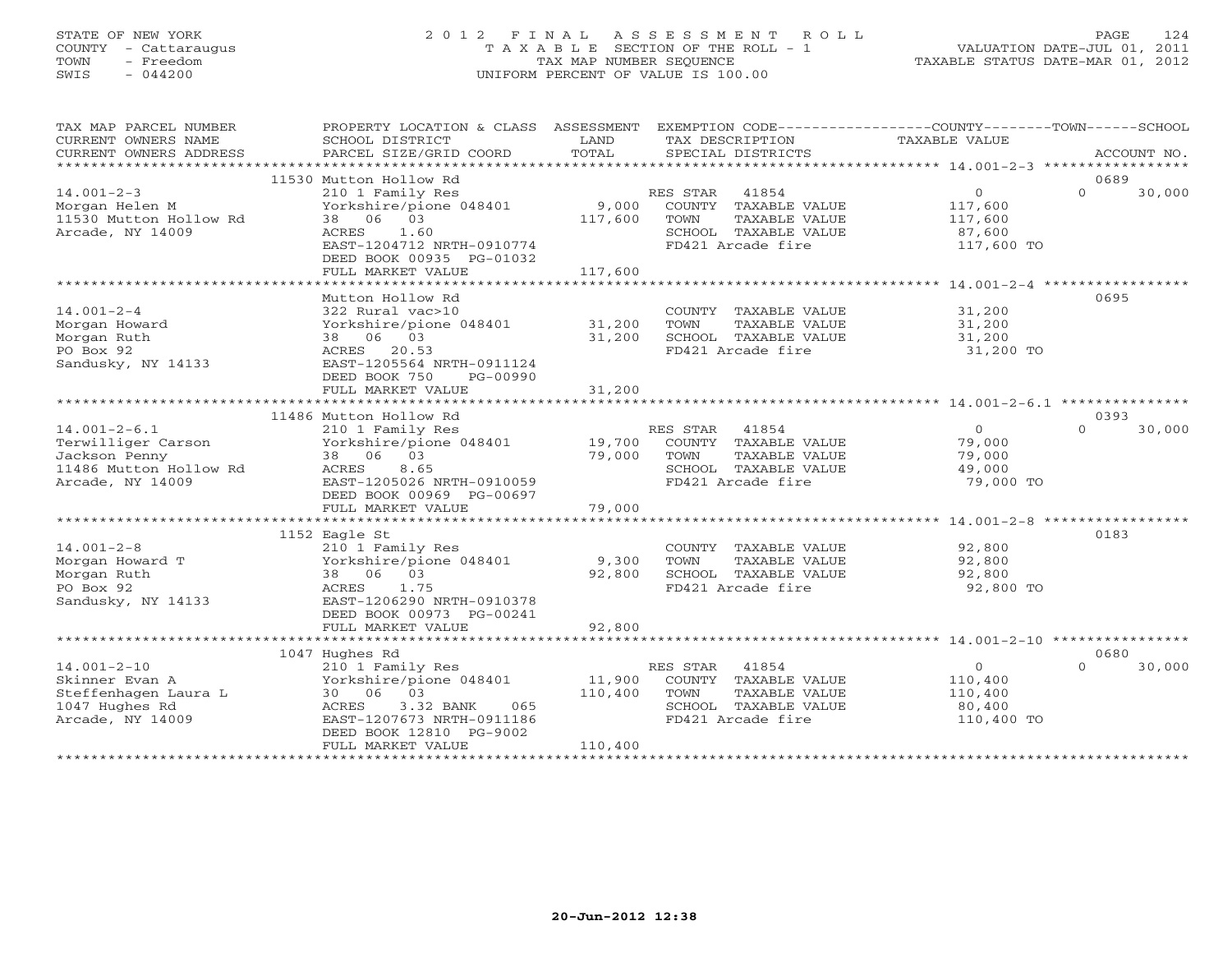## STATE OF NEW YORK 2 0 1 2 F I N A L A S S E S S M E N T R O L L PAGE 125 COUNTY - Cattaraugus T A X A B L E SECTION OF THE ROLL - 1 VALUATION DATE-JUL 01, 2011 TOWN - Freedom TAX MAP NUMBER SEQUENCE TAXABLE STATUS DATE-MAR 01, 2012 SWIS - 044200 UNIFORM PERCENT OF VALUE IS 100.00UNIFORM PERCENT OF VALUE IS 100.00

| TAX MAP PARCEL NUMBER                                | PROPERTY LOCATION & CLASS ASSESSMENT                |               | EXEMPTION CODE-----------------COUNTY-------TOWN------SCHOOL |                |                            |
|------------------------------------------------------|-----------------------------------------------------|---------------|--------------------------------------------------------------|----------------|----------------------------|
| CURRENT OWNERS NAME                                  | SCHOOL DISTRICT                                     | LAND<br>TOTAL | TAX DESCRIPTION                                              | TAXABLE VALUE  | ACCOUNT NO.                |
| CURRENT OWNERS ADDRESS                               | PARCEL SIZE/GRID COORD                              |               | SPECIAL DISTRICTS                                            |                |                            |
|                                                      | 951 Hughes Rd                                       |               |                                                              |                | 0284                       |
| $14.001 - 2 - 12.1$                                  | 113 Cattle farm                                     |               | 41854<br>RES STAR                                            | $\overline{0}$ | $\Omega$<br>30,000         |
| Hughes Gerald D                                      | Yorkshire/pione 048401                              | 37,600        | COUNTY TAXABLE VALUE                                         | 146,200        |                            |
| Hughes Joan A                                        | 30 06 03                                            | 146,200       | TOWN<br>TAXABLE VALUE                                        | 146,200        |                            |
| 951 Hughes Rd                                        | ACRES 32.80                                         |               | SCHOOL TAXABLE VALUE                                         | 116,200        |                            |
| Arcade, NY 14009                                     | EAST-1209416 NRTH-0911076                           |               | FD421 Arcade fire                                            | 146,200 TO     |                            |
|                                                      | DEED BOOK 705<br>PG-01134<br>FULL MARKET VALUE      | 146,200       |                                                              |                |                            |
|                                                      |                                                     |               |                                                              |                |                            |
|                                                      | 875 Hughes Rd                                       |               |                                                              |                | 1056                       |
| $14.001 - 2 - 12.2$                                  | 210 1 Family Res                                    |               | RES STAR<br>41854                                            | $\overline{0}$ | $\Omega$<br>30,000         |
| Gaskill Patrick                                      | Yorkshire/pione 048401 12,500                       |               | COUNTY TAXABLE VALUE                                         | 150,600        |                            |
| Gaskill Patricia                                     | 30 06 03                                            | 150,600       | TOWN<br>TAXABLE VALUE                                        | 150,600        |                            |
| 875 Hughes Rd                                        | 3.65<br>ACRES                                       |               | SCHOOL TAXABLE VALUE                                         | 120,600        |                            |
| Arcade, NY 14009                                     | EAST-1210183 NRTH-0911241                           |               | FD421 Arcade fire                                            | 150,600 TO     |                            |
|                                                      | DEED BOOK 00984 PG-00004                            |               |                                                              |                |                            |
|                                                      | FULL MARKET VALUE                                   | 150,600       |                                                              |                |                            |
|                                                      |                                                     |               |                                                              |                |                            |
| $14.001 - 2 - 12.4$                                  | 1111 Eagle St<br>210 1 Family Res                   |               | RES STAR<br>41854                                            | $\overline{0}$ | 1268<br>$\Omega$<br>30,000 |
| Welch Paul D                                         | Yorkshire/pione 048401                              | 17,200        | COUNTY TAXABLE VALUE                                         | 133,000        |                            |
| Welch Deborah                                        | 30 06 03                                            | 133,000       | TOWN<br>TAXABLE VALUE                                        | 133,000        |                            |
| 1111 Eagle St                                        | 6.60 BANK<br>023<br>ACRES                           |               | SCHOOL TAXABLE VALUE                                         | 103,000        |                            |
| Arcade, NY 14009                                     | EAST-1206779 NRTH-0910175                           |               | FD421 Arcade fire                                            | 133,000 TO     |                            |
|                                                      | DEED BOOK 00955 PG-00253                            |               |                                                              |                |                            |
|                                                      | FULL MARKET VALUE                                   | 133,000       |                                                              |                |                            |
|                                                      |                                                     |               |                                                              |                |                            |
|                                                      | Eagle St (Off)                                      |               |                                                              |                | 1269                       |
| $14.001 - 2 - 12.5$                                  | 314 Rural vac<10                                    |               | COUNTY TAXABLE VALUE                                         | 100            |                            |
| Hughes Gerald D                                      | Yorkshire/pione 048401                              | 100           | TAXABLE VALUE<br>TOWN                                        | 100            |                            |
| Hughes Joan A                                        | 30 06 03                                            | 100           | SCHOOL TAXABLE VALUE<br>FD421 Arcade fire                    | 100            |                            |
| 951 Hughes Rd<br>Arcade, NY 14009                    | FRNT 33.00 DPTH 330.00<br>EAST-1206553 NRTH-0909632 |               |                                                              | 100 TO         |                            |
|                                                      | DEED BOOK 705<br>PG-01134                           |               |                                                              |                |                            |
|                                                      | FULL MARKET VALUE                                   | 100           |                                                              |                |                            |
|                                                      |                                                     |               |                                                              |                |                            |
|                                                      | 951 Hughes Rd                                       |               |                                                              |                | 1503                       |
| $14.001 - 2 - 12.6$                                  | 322 Rural vac>10                                    |               | COUNTY TAXABLE VALUE                                         | 98,500         |                            |
| Gernatt Asphalt Products Inc. Yorkshire/pione 048401 |                                                     | 98,500        | TOWN<br>TAXABLE VALUE                                        | 98,500         |                            |
| 13870 Taylor Rd                                      | ACRES<br>76.45                                      | 98,500        | SCHOOL TAXABLE VALUE                                         | 98,500         |                            |
| Collins, NY 14034                                    | EAST-1208900 NRTH-0910297                           |               | FD421 Arcade fire                                            | 98,500 TO      |                            |
|                                                      | DEED BOOK 4453<br>PG-7001                           |               |                                                              |                |                            |
|                                                      | FULL MARKET VALUE                                   | 98,500        |                                                              |                |                            |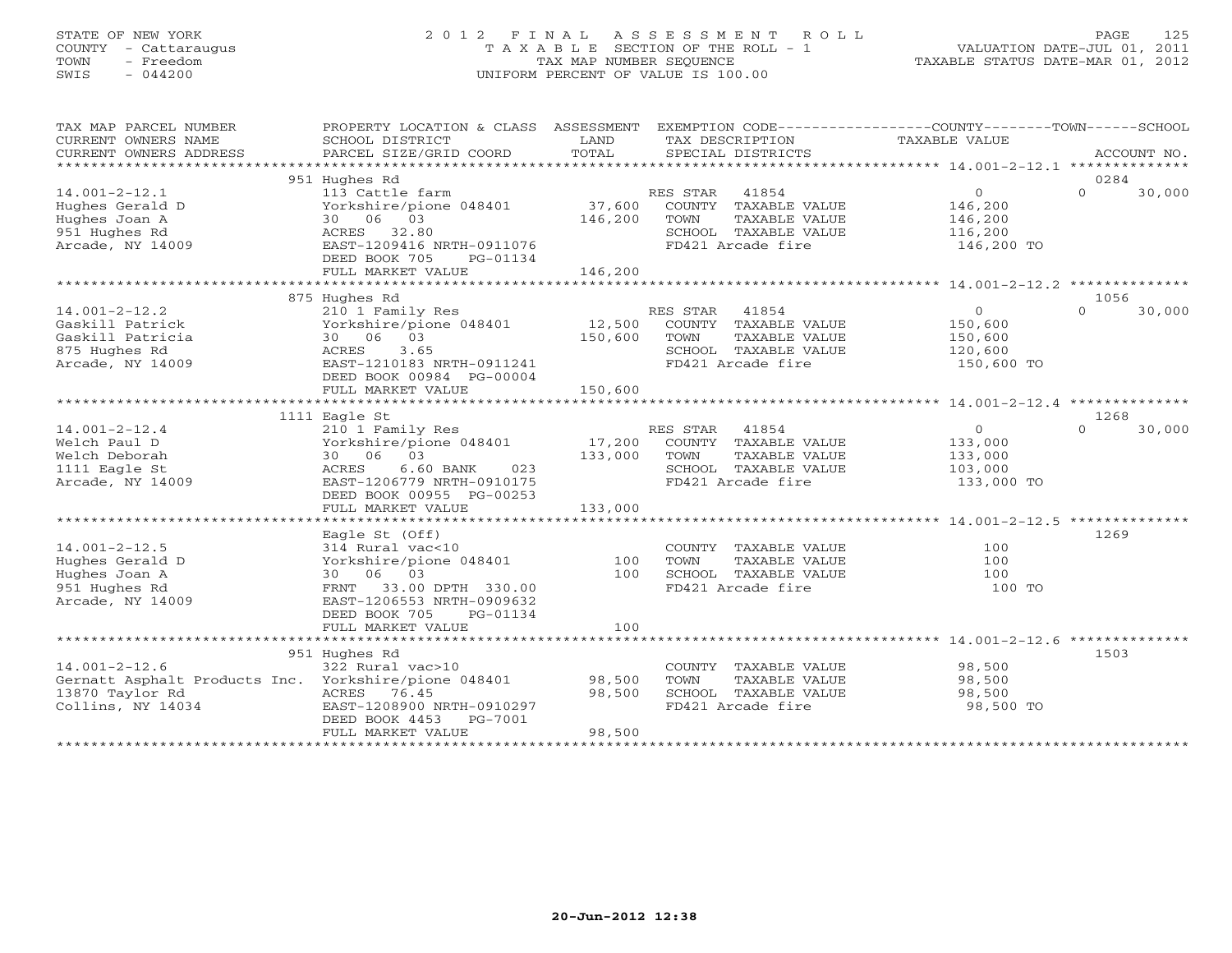## STATE OF NEW YORK 2 0 1 2 F I N A L A S S E S S M E N T R O L L PAGE 126 COUNTY - Cattaraugus T A X A B L E SECTION OF THE ROLL - 1 VALUATION DATE-JUL 01, 2011 TOWN - Freedom TAX MAP NUMBER SEQUENCE TAXABLE STATUS DATE-MAR 01, 2012 SWIS - 044200 UNIFORM PERCENT OF VALUE IS 100.00UNIFORM PERCENT OF VALUE IS 100.00

| TAX MAP PARCEL NUMBER<br>CURRENT OWNERS NAME<br>CURRENT OWNERS ADDRESS                      | PROPERTY LOCATION & CLASS ASSESSMENT<br>SCHOOL DISTRICT<br>PARCEL SIZE/GRID COORD                      | LAND<br>TOTAL      | TAX DESCRIPTION<br>SPECIAL DISTRICTS                                                                           | EXEMPTION CODE-----------------COUNTY-------TOWN------SCHOOL<br>TAXABLE VALUE | ACCOUNT NO. |
|---------------------------------------------------------------------------------------------|--------------------------------------------------------------------------------------------------------|--------------------|----------------------------------------------------------------------------------------------------------------|-------------------------------------------------------------------------------|-------------|
| $14.001 - 2 - 12.7$<br>Hughes Gerald                                                        | Hughes Rd<br>314 Rural vac<10<br>Yorkshire/pione 048401                                                | 16,100             | COUNTY TAXABLE VALUE<br>TAXABLE VALUE<br>TOWN                                                                  | 16,100<br>16,100                                                              | 1504        |
| Hughes Joan<br>951 Hughes Rd                                                                | 5.75<br>ACRES<br>EAST-1207147 NRTH-0910314                                                             | 16,100             | SCHOOL TAXABLE VALUE<br>FD421 Arcade fire                                                                      | 16,100<br>16,100 TO                                                           |             |
| Arcade, NY 14009                                                                            | FULL MARKET VALUE                                                                                      | 16,100             |                                                                                                                |                                                                               |             |
|                                                                                             | Rte 98 (Off)                                                                                           |                    |                                                                                                                |                                                                               | 0009        |
| $14.001 - 2 - 13.1$<br>Gernatt Asphalt Products Inc<br>13870 Taylor Rd<br>Collins, NY 14034 | 105 Vac farmland<br>Yorkshire/pione 048401<br>29/30 06 05<br>ACRES 134.50<br>EAST-1208126 NRTH-0908946 | 158,900<br>158,900 | AG DISTOUT 41730<br>COUNTY TAXABLE VALUE<br>TOWN<br>TAXABLE VALUE<br>SCHOOL TAXABLE VALUE<br>FD421 Arcade fire | 52,726<br>52,726<br>106,174<br>106,174<br>106,174<br>158,900 TO               | 52,726      |
| MAY BE SUBJECT TO PAYMENT<br>UNDER AGDIST LAW TIL 2019                                      | DEED BOOK 00965 PG-00664<br>FULL MARKET VALUE                                                          | 158,900            |                                                                                                                |                                                                               |             |
|                                                                                             | 11216 Rte 98                                                                                           | ****************   |                                                                                                                |                                                                               | 1039        |
| $14.001 - 2 - 13.2$                                                                         | 720 Mine/quarry                                                                                        |                    | COUNTY TAXABLE VALUE                                                                                           | 394,000                                                                       |             |
| Gernatt Asphalt Prod Inc                                                                    | Yorkshire/pione 048401                                                                                 | 82,200             | TOWN<br>TAXABLE VALUE                                                                                          | 394,000                                                                       |             |
| 13870 Taylor Rd                                                                             | 29/30 06 03                                                                                            | 394,000            | SCHOOL TAXABLE VALUE                                                                                           | 394,000                                                                       |             |
| Collins, NY 14034                                                                           | 38.70<br>ACRES<br>EAST-1208113 NRTH-0907176<br>DEED BOOK 881<br>PG-00911                               |                    | FD421 Arcade fire                                                                                              | 394,000 TO                                                                    |             |
|                                                                                             | FULL MARKET VALUE                                                                                      | 394,000            |                                                                                                                |                                                                               |             |
|                                                                                             | 11405 Roberts Rd (Off Eagle St)                                                                        |                    |                                                                                                                |                                                                               | 0740        |
| $14.001 - 2 - 14.1$                                                                         | 240 Rural res                                                                                          |                    | WVET C/T 41121                                                                                                 | 12,000<br>12,000                                                              | $\Omega$    |
| Lawrence Jack                                                                               | Yorkshire/pione 048401                                                                                 | 39,400 SR STAR     | 41834                                                                                                          | $\overline{0}$<br>$\Omega$                                                    | 62,200      |
| PO Box 67                                                                                   | 38 06 03                                                                                               | 145,300            | COUNTY TAXABLE VALUE                                                                                           | 133,300                                                                       |             |
| Yorkshire, NY 14173                                                                         | Ff 1300.00                                                                                             |                    | TAXABLE VALUE<br>TOWN                                                                                          | 133,300                                                                       |             |
|                                                                                             | ACRES 35.75                                                                                            |                    | SCHOOL TAXABLE VALUE                                                                                           | 83,100                                                                        |             |
|                                                                                             | EAST-1205932 NRTH-0909507<br>DEED BOOK 891<br>PG-01097<br>FULL MARKET VALUE                            | 145,300            | FD421 Arcade fire                                                                                              | 145,300 TO                                                                    |             |
|                                                                                             |                                                                                                        |                    |                                                                                                                |                                                                               |             |
|                                                                                             | 1139 Eagle St                                                                                          |                    |                                                                                                                |                                                                               | 1310        |
| $14.001 - 2 - 14.2$                                                                         | 210 1 Family Res                                                                                       |                    | RES STAR<br>41854                                                                                              | $\circ$<br>$\Omega$                                                           | 30,000      |
| Celotto Michael                                                                             | Yorkshire/pione 048401                                                                                 | 8,800              | COUNTY TAXABLE VALUE                                                                                           | 145,500                                                                       |             |
| 1139 Eagle St                                                                               | 38 06<br>03                                                                                            | 145,500            | TOWN<br>TAXABLE VALUE                                                                                          | 145,500                                                                       |             |
| Arcade, NY 14009                                                                            | FRNT 250.00 DPTH                                                                                       |                    | SCHOOL TAXABLE VALUE                                                                                           | 115,500                                                                       |             |
|                                                                                             | 1.45<br>ACRES                                                                                          |                    | FD421 Arcade fire                                                                                              | 145,500 TO                                                                    |             |
|                                                                                             | EAST-1205920 NRTH-0909999                                                                              |                    |                                                                                                                |                                                                               |             |
|                                                                                             | DEED BOOK 00972 PG-00634<br>FULL MARKET VALUE                                                          | 145,500            |                                                                                                                |                                                                               |             |
|                                                                                             | *************************                                                                              |                    | ****************************                                                                                   |                                                                               |             |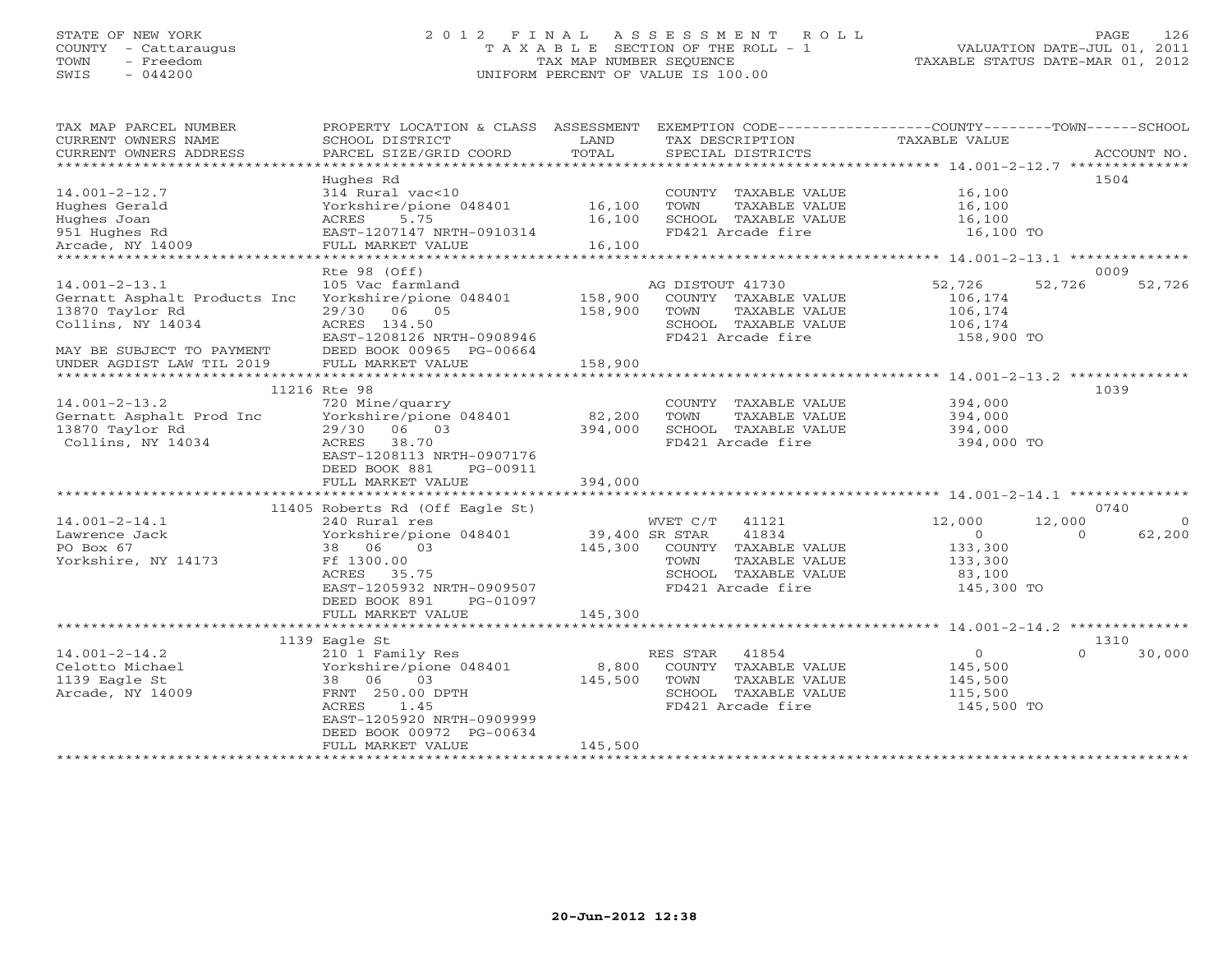## STATE OF NEW YORK 2 0 1 2 F I N A L A S S E S S M E N T R O L L PAGE 127 COUNTY - Cattaraugus T A X A B L E SECTION OF THE ROLL - 1 VALUATION DATE-JUL 01, 2011 TOWN - Freedom TAX MAP NUMBER SEQUENCE TAXABLE STATUS DATE-MAR 01, 2012 SWIS - 044200 UNIFORM PERCENT OF VALUE IS 100.00UNIFORM PERCENT OF VALUE IS 100.00

| TAX MAP PARCEL NUMBER  | PROPERTY LOCATION & CLASS ASSESSMENT EXEMPTION CODE----------------COUNTY-------TOWN------SCHOOL |         |                             |                       |                    |
|------------------------|--------------------------------------------------------------------------------------------------|---------|-----------------------------|-----------------------|--------------------|
| CURRENT OWNERS NAME    | SCHOOL DISTRICT                                                                                  | LAND    | TAX DESCRIPTION             | TAXABLE VALUE         |                    |
| CURRENT OWNERS ADDRESS |                                                                                                  |         |                             |                       |                    |
|                        |                                                                                                  |         |                             |                       |                    |
|                        | Eagle $St$ (Off)                                                                                 |         |                             |                       | 0258               |
| $14.001 - 2 - 15$      | 260 Seasonal res                                                                                 |         | COUNTY TAXABLE VALUE 43,600 |                       |                    |
| Ewell Randolph B       | Yorkshire/pione 048401                                                                           | 8,700   | TOWN TAXABLE VALUE          | 43,600<br>43,600      |                    |
| 362 Taunton Pl         | 38 06 03                                                                                         | 43,600  | SCHOOL TAXABLE VALUE        |                       |                    |
| Buffalo, NY 14216      | ACRES<br>1.43                                                                                    |         | FD421 Arcade fire           | 43,600 TO             |                    |
|                        | EAST-1205664 NRTH-0908869                                                                        |         |                             |                       |                    |
|                        | DEED BOOK 903<br>PG-00056                                                                        |         |                             |                       |                    |
|                        | FULL MARKET VALUE                                                                                | 43,600  |                             |                       |                    |
|                        |                                                                                                  |         |                             |                       |                    |
|                        | 1269 Eagle St $(Off)$                                                                            |         |                             |                       | 0524               |
| $14.001 - 2 - 16$      | 260 Seasonal res                                                                                 |         | COUNTY TAXABLE VALUE        | 69,800                |                    |
| Macri Nicholas D       | zou seasonai res<br>Yorkshire/pione 048401               10,200                                  |         | TOWN<br>TAXABLE VALUE       | 69,800                |                    |
| Lawrence (L/U) Jack    | 38 06 03                                                                                         | 69,800  | SCHOOL TAXABLE VALUE        | 69,800                |                    |
| 5 Dallas Rd            | ACRES<br>2.30                                                                                    |         | FD421 Arcade fire           | 69,800 TO             |                    |
| Buffalo, NY 14220      | EAST-1205311 NRTH-0909011                                                                        |         |                             |                       |                    |
|                        | DEED BOOK 16271 PG-9001                                                                          |         |                             |                       |                    |
|                        | FULL MARKET VALUE                                                                                | 69,800  |                             |                       |                    |
|                        |                                                                                                  |         |                             |                       |                    |
|                        | Eagle St                                                                                         |         |                             |                       | 0957               |
| $14.001 - 2 - 17$      | 322 Rural vac>10                                                                                 |         | COUNTY TAXABLE VALUE        | 51,500                |                    |
| Lawrence Jack          | cOUNT دے د cOUNT<br>Yorkshire/pione 048401 51,500 TOWN                                           |         | TAXABLE VALUE               | 51,500                |                    |
| Macri Nicholas D       | 38 06 03                                                                                         | 51,500  | SCHOOL TAXABLE VALUE        | 51,500                |                    |
| PO Box 67              | ACRES 57.07                                                                                      |         | FD421 Arcade fire           | 51,500 TO             |                    |
| Yorkshire, NY 14173    | EAST-1205599 NRTH-0908262                                                                        |         |                             |                       |                    |
|                        | DEED BOOK 16271 PG-9001                                                                          |         |                             |                       |                    |
|                        | FULL MARKET VALUE                                                                                | 51,500  |                             |                       |                    |
|                        |                                                                                                  |         |                             |                       |                    |
|                        | 1325 Eagle St                                                                                    |         |                             |                       | 0404               |
| $14.001 - 2 - 18$      | 112 Dairy farm                                                                                   |         | COUNTY TAXABLE VALUE        | 149,800               |                    |
| Morgan Howard          | Yorkshire/pione 048401                                                                           | 62,200  | TOWN<br>TAXABLE VALUE       | 149,800               |                    |
| Morgan Ruth            | 38 06 03                                                                                         | 149,800 | SCHOOL TAXABLE VALUE        | 149,800<br>149,800 TO |                    |
| PO Box 92              | ACRES 77.20                                                                                      |         | FD421 Arcade fire           |                       |                    |
| Sandusky, NY 14133     | EAST-1203714 NRTH-0908421                                                                        |         | LD420 Light                 | 149,800 TO            |                    |
|                        | DEED BOOK 00632 PG-00520                                                                         |         |                             |                       |                    |
|                        | FULL MARKET VALUE                                                                                | 149,800 |                             |                       |                    |
|                        |                                                                                                  |         |                             |                       |                    |
|                        | 11318 Rte 98                                                                                     |         |                             |                       | 0422               |
| $14.001 - 3 - 1.1$     | 210 1 Family Res                                                                                 |         | RES STAR 41854              | $\overline{0}$        | $\Omega$<br>30,000 |
| Newland Russ A         | Yorkshire/pione 048401                                                                           | 8,300   | COUNTY TAXABLE VALUE        | 38,100                |                    |
| 11318 Rte 98           | 37 06 03                                                                                         | 38,100  | TOWN<br>TAXABLE VALUE       | 38,100                |                    |
| Freedom, NY 14065      | ACRES 1.20                                                                                       |         | SCHOOL TAXABLE VALUE        | 8,100                 |                    |
|                        | EAST-1204056 NRTH-0907239                                                                        |         | FD421 Arcade fire           | 38,100 TO             |                    |
|                        | DEED BOOK 16033 PG-4001                                                                          |         |                             |                       |                    |
|                        | FULL MARKET VALUE                                                                                | 38,100  |                             |                       |                    |
|                        |                                                                                                  |         |                             |                       |                    |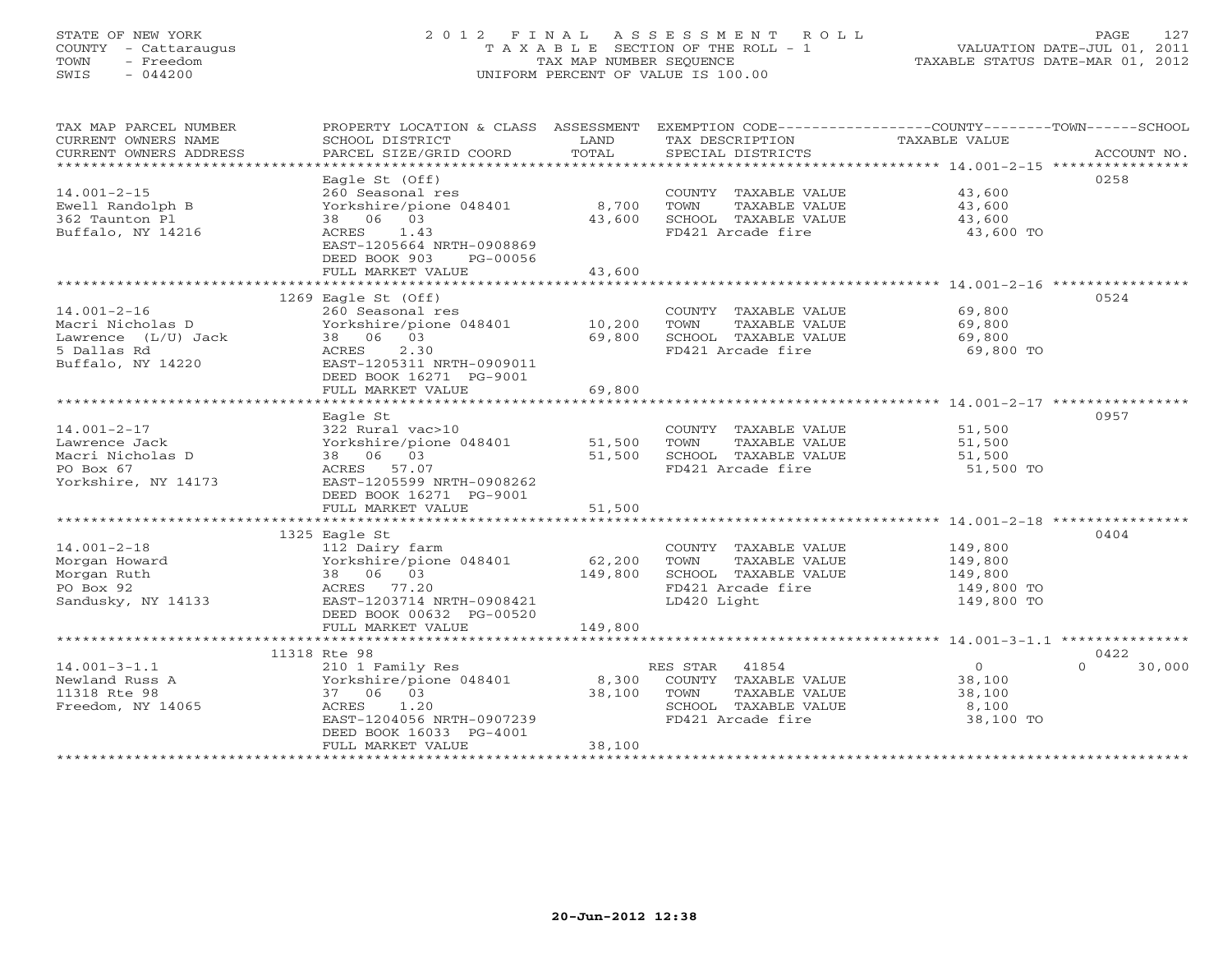# STATE OF NEW YORK 2 0 1 2 F I N A L A S S E S S M E N T R O L L PAGE 128 COUNTY - Cattaraugus T A X A B L E SECTION OF THE ROLL - 1 VALUATION DATE-JUL 01, 2011 TOWN - Freedom TAX MAP NUMBER SEQUENCE TAXABLE STATUS DATE-MAR 01, 2012 SWIS - 044200 UNIFORM PERCENT OF VALUE IS 100.00UNIFORM PERCENT OF VALUE IS 100.00

| TAX MAP PARCEL NUMBER                                                                                                                                          | PROPERTY LOCATION & CLASS ASSESSMENT                              |             |                  |                             | EXEMPTION CODE-----------------COUNTY-------TOWN------SCHOOL |                |             |
|----------------------------------------------------------------------------------------------------------------------------------------------------------------|-------------------------------------------------------------------|-------------|------------------|-----------------------------|--------------------------------------------------------------|----------------|-------------|
| CURRENT OWNERS NAME                                                                                                                                            | SCHOOL DISTRICT                                                   | LAND        |                  | TAX DESCRIPTION             | TAXABLE VALUE                                                |                |             |
| CURRENT OWNERS ADDRESS                                                                                                                                         | PARCEL SIZE/GRID COORD                                            | TOTAL       |                  | SPECIAL DISTRICTS           |                                                              |                | ACCOUNT NO. |
| ***********************                                                                                                                                        |                                                                   |             |                  |                             |                                                              |                |             |
|                                                                                                                                                                | 11314 Rte 98                                                      |             |                  |                             |                                                              |                | 0365        |
| $14.001 - 3 - 1.2$                                                                                                                                             | 210 1 Family Res CVET C/T<br>Yorkshire/pione 048401 8,900 SR STAR |             | CVET $C/T$ 41131 |                             | 20,000                                                       | 20,000         | 0           |
| Newland Wallace F                                                                                                                                              |                                                                   |             |                  | 41834                       | $\overline{0}$                                               | $\overline{0}$ | 62,200      |
| Newland Elsie B                                                                                                                                                | 37 06 03                                                          |             |                  | 90,800 COUNTY TAXABLE VALUE | 70,800                                                       |                |             |
| 11314 Rte 98                                                                                                                                                   | Trailer-Garage                                                    |             | TOWN             | TAXABLE VALUE               | 70,800                                                       |                |             |
| Freedom, NY 14065                                                                                                                                              | ACRES 1.55                                                        |             |                  | SCHOOL TAXABLE VALUE        | 28,600                                                       |                |             |
|                                                                                                                                                                | EAST-1204229 NRTH-0907250                                         |             |                  | FD421 Arcade fire           | 90,800 TO                                                    |                |             |
|                                                                                                                                                                | DEED BOOK 2548 PG-5001                                            |             |                  |                             |                                                              |                |             |
|                                                                                                                                                                | FULL MARKET VALUE                                                 | 90,800      |                  |                             |                                                              |                |             |
|                                                                                                                                                                |                                                                   |             |                  |                             |                                                              |                |             |
|                                                                                                                                                                | 11332 Rte 98                                                      |             |                  |                             | $\frac{0}{82}$                                               |                | 0995        |
| $14.001 - 3 - 1.3$                                                                                                                                             | 210 1 Family Res                                                  |             | RES STAR 41854   |                             |                                                              | $\Omega$       | 30,000      |
|                                                                                                                                                                | Yorkshire/pione 048401 9,100 COUNTY TAXABLE VALUE                 |             |                  |                             | 82,000                                                       |                |             |
|                                                                                                                                                                |                                                                   | 82,000 TOWN |                  | TAXABLE VALUE               | 82,000                                                       |                |             |
|                                                                                                                                                                |                                                                   |             |                  | SCHOOL TAXABLE VALUE        | 52,000                                                       |                |             |
| Crane Frederick Jr<br>Crane Tracy<br>11332 Route 98<br>Freedom, NY 14065<br>Freedom, NY 14065<br>Freedom, NY 14065<br>CRES  21.65<br>EAST-1203882 NRTH-0907289 |                                                                   |             |                  | FD421 Arcade fire           | 82,000 TO                                                    |                |             |
|                                                                                                                                                                | DEED BOOK 11355 PG-5001                                           |             |                  |                             |                                                              |                |             |
|                                                                                                                                                                | FULL MARKET VALUE                                                 | 82,000      |                  |                             |                                                              |                |             |
|                                                                                                                                                                |                                                                   |             |                  |                             |                                                              |                |             |
|                                                                                                                                                                | 11346 Rte 98                                                      |             |                  |                             |                                                              |                | 0619        |
| $14.001 - 3 - 2.1$                                                                                                                                             | 270 Mfg housing                                                   |             |                  |                             | COUNTY TAXABLE VALUE 14,400                                  |                |             |
| Nelson James Sr                                                                                                                                                | Yorkshire/pione 048401 8,000                                      |             | TOWN             | TAXABLE VALUE               | 14,400                                                       |                |             |
| 608 Flagler Ave                                                                                                                                                | 37 06 03                                                          | 14,400      |                  | SCHOOL TAXABLE VALUE        | 14,400                                                       |                |             |
| Edgewater, FL 32132                                                                                                                                            | ACRES 1.00                                                        |             |                  | FD421 Arcade fire           | 14,400 TO                                                    |                |             |
|                                                                                                                                                                | EAST-1203727 NRTH-0907185                                         |             | LD420 Light      |                             | 14,400 TO                                                    |                |             |
|                                                                                                                                                                | DEED BOOK 00997 PG-00670                                          |             |                  |                             |                                                              |                |             |
|                                                                                                                                                                | FULL MARKET VALUE                                                 | 14,400      |                  |                             |                                                              |                |             |
|                                                                                                                                                                |                                                                   |             |                  |                             |                                                              |                |             |
|                                                                                                                                                                | 11322 Rte 98                                                      |             |                  |                             |                                                              |                | 0958        |
| $14.001 - 3 - 2.2$                                                                                                                                             |                                                                   |             |                  |                             |                                                              |                |             |
| Nelson James M Jr                                                                                                                                              | 210 1 Family Res<br>Yorkshire/pione 048401 8,700                  |             |                  |                             | COUNTY TAXABLE VALUE 58,000<br>TOWN TAXABLE VALUE 58,000     |                |             |
| 11322 Rte 98                                                                                                                                                   | 37 06 03                                                          | 58,000      |                  | SCHOOL TAXABLE VALUE        |                                                              |                |             |
| Freedom, NY 14065                                                                                                                                              | ACRES<br>1.40                                                     |             |                  | FD421 Arcade fire           | 58,000<br>58,000 TO                                          |                |             |
|                                                                                                                                                                | EAST-1203460 NRTH-0907284                                         |             | LD420 Light      |                             | 58,000 TO                                                    |                |             |
|                                                                                                                                                                | DEED BOOK 813<br>PG-00961                                         |             |                  |                             |                                                              |                |             |
|                                                                                                                                                                | FULL MARKET VALUE                                                 | 58,000      |                  |                             |                                                              |                |             |
|                                                                                                                                                                |                                                                   |             |                  |                             |                                                              |                |             |
|                                                                                                                                                                | Rte 98                                                            |             |                  |                             |                                                              |                | 0419        |
| $14.001 - 3 - 4$                                                                                                                                               | 314 Rural vac<10                                                  |             |                  |                             | COUNTY TAXABLE VALUE 10,100                                  |                |             |
| Nagel John                                                                                                                                                     | Yorkshire/pione 048401 10,100                                     |             | TOWN             | TAXABLE VALUE               | 10,100                                                       |                |             |
| 705 Jewett-Holmwood Rd                                                                                                                                         | 37 06 03                                                          | 10,100      |                  | SCHOOL TAXABLE VALUE        | 10,100                                                       |                |             |
| East Aurora, NY 14052                                                                                                                                          | ACRES<br>6.22                                                     |             |                  | FD421 Arcade fire           | 10,100 TO                                                    |                |             |
|                                                                                                                                                                | EAST-1205390 NRTH-0907097                                         |             |                  |                             |                                                              |                |             |
|                                                                                                                                                                | DEED BOOK 8900<br>PG-8002                                         |             |                  |                             |                                                              |                |             |
|                                                                                                                                                                | FULL MARKET VALUE                                                 | 10,100      |                  |                             |                                                              |                |             |
|                                                                                                                                                                |                                                                   |             |                  |                             |                                                              |                |             |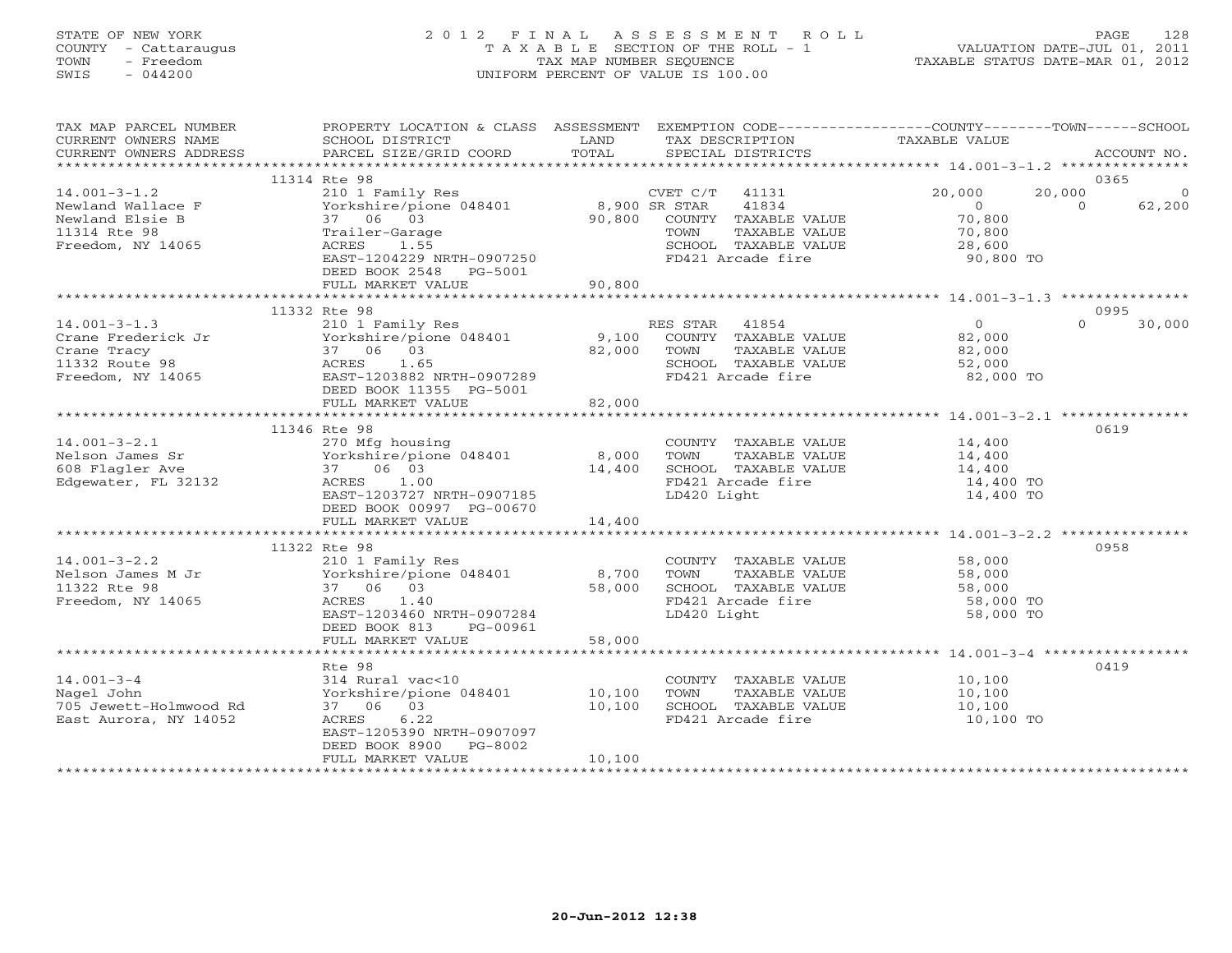# STATE OF NEW YORK 2 0 1 2 F I N A L A S S E S S M E N T R O L L PAGE 129 COUNTY - Cattaraugus T A X A B L E SECTION OF THE ROLL - 1 VALUATION DATE-JUL 01, 2011 TOWN - Freedom TAX MAP NUMBER SEQUENCE TAXABLE STATUS DATE-MAR 01, 2012 SWIS - 044200 UNIFORM PERCENT OF VALUE IS 100.00UNIFORM PERCENT OF VALUE IS 100.00

| 11226 Rte 98<br>0562<br>$14.001 - 3 - 5.1$<br>312 Vac w/imprv<br>68,500<br>COUNTY TAXABLE VALUE<br>30,400<br>Comisarek Donald K<br>Yorkshire/pione 048401<br>TOWN<br>TAXABLE VALUE<br>68,500<br>29/37 06 03<br>68,500<br>SCHOOL TAXABLE VALUE<br>Comisarek Joanne<br>68,500<br>12820 Vaughn St<br>Ff 500<br>FD421 Arcade fire<br>68,500 TO<br>Springville, NY 14141<br>ACRES<br>22.30<br>EAST-1206272 NRTH-0907068<br>DEED BOOK 847<br>PG-00049<br>FULL MARKET VALUE<br>68,500<br>Rte 98<br>0851<br>$14.001 - 3 - 5.2$<br>213,300<br>720 Mine/quarry<br>COUNTY TAXABLE VALUE<br>Yorkshire/pione 048401<br>Gernatt Asphalt Products Inc<br>58,000<br>213,300<br>TOWN<br>TAXABLE VALUE<br>13870 Taylor Rd<br>29 06 03<br>213,300<br>213,300<br>SCHOOL TAXABLE VALUE<br>Collins, NY 14034<br>ACRES 20.34<br>FD421 Arcade fire<br>213,300 TO<br>EAST-1207229 NRTH-0907048<br>DEED BOOK 866<br>PG-00302<br>FULL MARKET VALUE<br>213,300<br>0905<br>11240 Rte 98<br>$14.001 - 3 - 5.3$<br>$\Omega$<br>280 Res Multiple<br>CW_15_VET/ 41162<br>12,000<br>$\Omega$<br>28,000 RES STAR 41854<br>Yorkshire/pione 048401<br>$\Omega$<br>30,000<br>Lawrence Steven<br>$\overline{0}$<br>175,000<br>37 06 03<br>COUNTY TAXABLE VALUE<br>163,000<br>Lawrence Doreen<br>11240 Rte 98<br>3 Trailers<br>TOWN<br>TAXABLE VALUE<br>175,000<br>Freedom, NY 14065<br>$L/p$ 899-272<br>SCHOOL TAXABLE VALUE<br>145,000<br>ACRES<br>4.85 BANK 017<br>FD421 Arcade fire<br>175,000 TO<br>EAST-1205849 NRTH-0906768<br>DEED BOOK 00957 PG-01129<br>175,000<br>FULL MARKET VALUE<br>0499<br>11189 Rte 98<br>$14.001 - 3 - 6$<br>534 Social org.<br>51,200<br>COUNTY TAXABLE VALUE<br>FF&S Gun Club<br>Yorkshire/pione 048401<br>13,200<br>TOWN<br>TAXABLE VALUE<br>51,200<br>51,200<br>29 06 03<br>SCHOOL TAXABLE VALUE<br>51,200<br>Attn: Gary Morgan Treas<br>1409 Eagle St<br>Ff 870.00<br>FD421 Arcade fire<br>51,200 TO<br>PO Box 145<br>ACRES<br>4.05<br>EAST-1207354 NRTH-0906176<br>Sandusky, NY 14133<br>FULL MARKET VALUE<br>51,200<br>0239<br>Rte 98<br>$14.001 - 3 - 7$<br>49,600<br>720 Mine/quarry<br>COUNTY TAXABLE VALUE<br>Gernatt Asphalt Products Inc. Yorkshire/pione 048401 13,000<br>TOWN<br>TAXABLE VALUE<br>49,600<br>13870 Taylor Rd<br>29 06 03<br>49,600<br>SCHOOL TAXABLE VALUE<br>49,600<br>Collins, NY 14034<br>ACRES<br>3.96<br>FD421 Arcade fire<br>49,600 TO<br>EAST-1207216 NRTH-0906485<br>DEED BOOK 866<br>PG-00302<br>FULL MARKET VALUE<br>49,600 | TAX MAP PARCEL NUMBER<br>CURRENT OWNERS NAME<br>CURRENT OWNERS ADDRESS | PROPERTY LOCATION & CLASS ASSESSMENT<br>SCHOOL DISTRICT<br>PARCEL SIZE/GRID COORD | LAND<br>TOTAL | EXEMPTION CODE-----------------COUNTY-------TOWN------SCHOOL<br>TAX DESCRIPTION<br>SPECIAL DISTRICTS | TAXABLE VALUE | ACCOUNT NO. |
|--------------------------------------------------------------------------------------------------------------------------------------------------------------------------------------------------------------------------------------------------------------------------------------------------------------------------------------------------------------------------------------------------------------------------------------------------------------------------------------------------------------------------------------------------------------------------------------------------------------------------------------------------------------------------------------------------------------------------------------------------------------------------------------------------------------------------------------------------------------------------------------------------------------------------------------------------------------------------------------------------------------------------------------------------------------------------------------------------------------------------------------------------------------------------------------------------------------------------------------------------------------------------------------------------------------------------------------------------------------------------------------------------------------------------------------------------------------------------------------------------------------------------------------------------------------------------------------------------------------------------------------------------------------------------------------------------------------------------------------------------------------------------------------------------------------------------------------------------------------------------------------------------------------------------------------------------------------------------------------------------------------------------------------------------------------------------------------------------------------------------------------------------------------------------------------------------------------------------------------------------------------------------------------------------------------------------------------------------------------------------------------------------------------------------------------------------------------|------------------------------------------------------------------------|-----------------------------------------------------------------------------------|---------------|------------------------------------------------------------------------------------------------------|---------------|-------------|
|                                                                                                                                                                                                                                                                                                                                                                                                                                                                                                                                                                                                                                                                                                                                                                                                                                                                                                                                                                                                                                                                                                                                                                                                                                                                                                                                                                                                                                                                                                                                                                                                                                                                                                                                                                                                                                                                                                                                                                                                                                                                                                                                                                                                                                                                                                                                                                                                                                                              |                                                                        |                                                                                   |               |                                                                                                      |               |             |
|                                                                                                                                                                                                                                                                                                                                                                                                                                                                                                                                                                                                                                                                                                                                                                                                                                                                                                                                                                                                                                                                                                                                                                                                                                                                                                                                                                                                                                                                                                                                                                                                                                                                                                                                                                                                                                                                                                                                                                                                                                                                                                                                                                                                                                                                                                                                                                                                                                                              |                                                                        |                                                                                   |               |                                                                                                      |               |             |
|                                                                                                                                                                                                                                                                                                                                                                                                                                                                                                                                                                                                                                                                                                                                                                                                                                                                                                                                                                                                                                                                                                                                                                                                                                                                                                                                                                                                                                                                                                                                                                                                                                                                                                                                                                                                                                                                                                                                                                                                                                                                                                                                                                                                                                                                                                                                                                                                                                                              |                                                                        |                                                                                   |               |                                                                                                      |               |             |
|                                                                                                                                                                                                                                                                                                                                                                                                                                                                                                                                                                                                                                                                                                                                                                                                                                                                                                                                                                                                                                                                                                                                                                                                                                                                                                                                                                                                                                                                                                                                                                                                                                                                                                                                                                                                                                                                                                                                                                                                                                                                                                                                                                                                                                                                                                                                                                                                                                                              |                                                                        |                                                                                   |               |                                                                                                      |               |             |
|                                                                                                                                                                                                                                                                                                                                                                                                                                                                                                                                                                                                                                                                                                                                                                                                                                                                                                                                                                                                                                                                                                                                                                                                                                                                                                                                                                                                                                                                                                                                                                                                                                                                                                                                                                                                                                                                                                                                                                                                                                                                                                                                                                                                                                                                                                                                                                                                                                                              |                                                                        |                                                                                   |               |                                                                                                      |               |             |
|                                                                                                                                                                                                                                                                                                                                                                                                                                                                                                                                                                                                                                                                                                                                                                                                                                                                                                                                                                                                                                                                                                                                                                                                                                                                                                                                                                                                                                                                                                                                                                                                                                                                                                                                                                                                                                                                                                                                                                                                                                                                                                                                                                                                                                                                                                                                                                                                                                                              |                                                                        |                                                                                   |               |                                                                                                      |               |             |
|                                                                                                                                                                                                                                                                                                                                                                                                                                                                                                                                                                                                                                                                                                                                                                                                                                                                                                                                                                                                                                                                                                                                                                                                                                                                                                                                                                                                                                                                                                                                                                                                                                                                                                                                                                                                                                                                                                                                                                                                                                                                                                                                                                                                                                                                                                                                                                                                                                                              |                                                                        |                                                                                   |               |                                                                                                      |               |             |
|                                                                                                                                                                                                                                                                                                                                                                                                                                                                                                                                                                                                                                                                                                                                                                                                                                                                                                                                                                                                                                                                                                                                                                                                                                                                                                                                                                                                                                                                                                                                                                                                                                                                                                                                                                                                                                                                                                                                                                                                                                                                                                                                                                                                                                                                                                                                                                                                                                                              |                                                                        |                                                                                   |               |                                                                                                      |               |             |
|                                                                                                                                                                                                                                                                                                                                                                                                                                                                                                                                                                                                                                                                                                                                                                                                                                                                                                                                                                                                                                                                                                                                                                                                                                                                                                                                                                                                                                                                                                                                                                                                                                                                                                                                                                                                                                                                                                                                                                                                                                                                                                                                                                                                                                                                                                                                                                                                                                                              |                                                                        |                                                                                   |               |                                                                                                      |               |             |
|                                                                                                                                                                                                                                                                                                                                                                                                                                                                                                                                                                                                                                                                                                                                                                                                                                                                                                                                                                                                                                                                                                                                                                                                                                                                                                                                                                                                                                                                                                                                                                                                                                                                                                                                                                                                                                                                                                                                                                                                                                                                                                                                                                                                                                                                                                                                                                                                                                                              |                                                                        |                                                                                   |               |                                                                                                      |               |             |
|                                                                                                                                                                                                                                                                                                                                                                                                                                                                                                                                                                                                                                                                                                                                                                                                                                                                                                                                                                                                                                                                                                                                                                                                                                                                                                                                                                                                                                                                                                                                                                                                                                                                                                                                                                                                                                                                                                                                                                                                                                                                                                                                                                                                                                                                                                                                                                                                                                                              |                                                                        |                                                                                   |               |                                                                                                      |               |             |
|                                                                                                                                                                                                                                                                                                                                                                                                                                                                                                                                                                                                                                                                                                                                                                                                                                                                                                                                                                                                                                                                                                                                                                                                                                                                                                                                                                                                                                                                                                                                                                                                                                                                                                                                                                                                                                                                                                                                                                                                                                                                                                                                                                                                                                                                                                                                                                                                                                                              |                                                                        |                                                                                   |               |                                                                                                      |               |             |
|                                                                                                                                                                                                                                                                                                                                                                                                                                                                                                                                                                                                                                                                                                                                                                                                                                                                                                                                                                                                                                                                                                                                                                                                                                                                                                                                                                                                                                                                                                                                                                                                                                                                                                                                                                                                                                                                                                                                                                                                                                                                                                                                                                                                                                                                                                                                                                                                                                                              |                                                                        |                                                                                   |               |                                                                                                      |               |             |
|                                                                                                                                                                                                                                                                                                                                                                                                                                                                                                                                                                                                                                                                                                                                                                                                                                                                                                                                                                                                                                                                                                                                                                                                                                                                                                                                                                                                                                                                                                                                                                                                                                                                                                                                                                                                                                                                                                                                                                                                                                                                                                                                                                                                                                                                                                                                                                                                                                                              |                                                                        |                                                                                   |               |                                                                                                      |               |             |
|                                                                                                                                                                                                                                                                                                                                                                                                                                                                                                                                                                                                                                                                                                                                                                                                                                                                                                                                                                                                                                                                                                                                                                                                                                                                                                                                                                                                                                                                                                                                                                                                                                                                                                                                                                                                                                                                                                                                                                                                                                                                                                                                                                                                                                                                                                                                                                                                                                                              |                                                                        |                                                                                   |               |                                                                                                      |               |             |
|                                                                                                                                                                                                                                                                                                                                                                                                                                                                                                                                                                                                                                                                                                                                                                                                                                                                                                                                                                                                                                                                                                                                                                                                                                                                                                                                                                                                                                                                                                                                                                                                                                                                                                                                                                                                                                                                                                                                                                                                                                                                                                                                                                                                                                                                                                                                                                                                                                                              |                                                                        |                                                                                   |               |                                                                                                      |               |             |
|                                                                                                                                                                                                                                                                                                                                                                                                                                                                                                                                                                                                                                                                                                                                                                                                                                                                                                                                                                                                                                                                                                                                                                                                                                                                                                                                                                                                                                                                                                                                                                                                                                                                                                                                                                                                                                                                                                                                                                                                                                                                                                                                                                                                                                                                                                                                                                                                                                                              |                                                                        |                                                                                   |               |                                                                                                      |               |             |
|                                                                                                                                                                                                                                                                                                                                                                                                                                                                                                                                                                                                                                                                                                                                                                                                                                                                                                                                                                                                                                                                                                                                                                                                                                                                                                                                                                                                                                                                                                                                                                                                                                                                                                                                                                                                                                                                                                                                                                                                                                                                                                                                                                                                                                                                                                                                                                                                                                                              |                                                                        |                                                                                   |               |                                                                                                      |               |             |
|                                                                                                                                                                                                                                                                                                                                                                                                                                                                                                                                                                                                                                                                                                                                                                                                                                                                                                                                                                                                                                                                                                                                                                                                                                                                                                                                                                                                                                                                                                                                                                                                                                                                                                                                                                                                                                                                                                                                                                                                                                                                                                                                                                                                                                                                                                                                                                                                                                                              |                                                                        |                                                                                   |               |                                                                                                      |               |             |
|                                                                                                                                                                                                                                                                                                                                                                                                                                                                                                                                                                                                                                                                                                                                                                                                                                                                                                                                                                                                                                                                                                                                                                                                                                                                                                                                                                                                                                                                                                                                                                                                                                                                                                                                                                                                                                                                                                                                                                                                                                                                                                                                                                                                                                                                                                                                                                                                                                                              |                                                                        |                                                                                   |               |                                                                                                      |               |             |
|                                                                                                                                                                                                                                                                                                                                                                                                                                                                                                                                                                                                                                                                                                                                                                                                                                                                                                                                                                                                                                                                                                                                                                                                                                                                                                                                                                                                                                                                                                                                                                                                                                                                                                                                                                                                                                                                                                                                                                                                                                                                                                                                                                                                                                                                                                                                                                                                                                                              |                                                                        |                                                                                   |               |                                                                                                      |               |             |
|                                                                                                                                                                                                                                                                                                                                                                                                                                                                                                                                                                                                                                                                                                                                                                                                                                                                                                                                                                                                                                                                                                                                                                                                                                                                                                                                                                                                                                                                                                                                                                                                                                                                                                                                                                                                                                                                                                                                                                                                                                                                                                                                                                                                                                                                                                                                                                                                                                                              |                                                                        |                                                                                   |               |                                                                                                      |               |             |
|                                                                                                                                                                                                                                                                                                                                                                                                                                                                                                                                                                                                                                                                                                                                                                                                                                                                                                                                                                                                                                                                                                                                                                                                                                                                                                                                                                                                                                                                                                                                                                                                                                                                                                                                                                                                                                                                                                                                                                                                                                                                                                                                                                                                                                                                                                                                                                                                                                                              |                                                                        |                                                                                   |               |                                                                                                      |               |             |
|                                                                                                                                                                                                                                                                                                                                                                                                                                                                                                                                                                                                                                                                                                                                                                                                                                                                                                                                                                                                                                                                                                                                                                                                                                                                                                                                                                                                                                                                                                                                                                                                                                                                                                                                                                                                                                                                                                                                                                                                                                                                                                                                                                                                                                                                                                                                                                                                                                                              |                                                                        |                                                                                   |               |                                                                                                      |               |             |
|                                                                                                                                                                                                                                                                                                                                                                                                                                                                                                                                                                                                                                                                                                                                                                                                                                                                                                                                                                                                                                                                                                                                                                                                                                                                                                                                                                                                                                                                                                                                                                                                                                                                                                                                                                                                                                                                                                                                                                                                                                                                                                                                                                                                                                                                                                                                                                                                                                                              |                                                                        |                                                                                   |               |                                                                                                      |               |             |
|                                                                                                                                                                                                                                                                                                                                                                                                                                                                                                                                                                                                                                                                                                                                                                                                                                                                                                                                                                                                                                                                                                                                                                                                                                                                                                                                                                                                                                                                                                                                                                                                                                                                                                                                                                                                                                                                                                                                                                                                                                                                                                                                                                                                                                                                                                                                                                                                                                                              |                                                                        |                                                                                   |               |                                                                                                      |               |             |
|                                                                                                                                                                                                                                                                                                                                                                                                                                                                                                                                                                                                                                                                                                                                                                                                                                                                                                                                                                                                                                                                                                                                                                                                                                                                                                                                                                                                                                                                                                                                                                                                                                                                                                                                                                                                                                                                                                                                                                                                                                                                                                                                                                                                                                                                                                                                                                                                                                                              |                                                                        |                                                                                   |               |                                                                                                      |               |             |
|                                                                                                                                                                                                                                                                                                                                                                                                                                                                                                                                                                                                                                                                                                                                                                                                                                                                                                                                                                                                                                                                                                                                                                                                                                                                                                                                                                                                                                                                                                                                                                                                                                                                                                                                                                                                                                                                                                                                                                                                                                                                                                                                                                                                                                                                                                                                                                                                                                                              |                                                                        |                                                                                   |               |                                                                                                      |               |             |
|                                                                                                                                                                                                                                                                                                                                                                                                                                                                                                                                                                                                                                                                                                                                                                                                                                                                                                                                                                                                                                                                                                                                                                                                                                                                                                                                                                                                                                                                                                                                                                                                                                                                                                                                                                                                                                                                                                                                                                                                                                                                                                                                                                                                                                                                                                                                                                                                                                                              |                                                                        |                                                                                   |               |                                                                                                      |               |             |
|                                                                                                                                                                                                                                                                                                                                                                                                                                                                                                                                                                                                                                                                                                                                                                                                                                                                                                                                                                                                                                                                                                                                                                                                                                                                                                                                                                                                                                                                                                                                                                                                                                                                                                                                                                                                                                                                                                                                                                                                                                                                                                                                                                                                                                                                                                                                                                                                                                                              |                                                                        |                                                                                   |               |                                                                                                      |               |             |
|                                                                                                                                                                                                                                                                                                                                                                                                                                                                                                                                                                                                                                                                                                                                                                                                                                                                                                                                                                                                                                                                                                                                                                                                                                                                                                                                                                                                                                                                                                                                                                                                                                                                                                                                                                                                                                                                                                                                                                                                                                                                                                                                                                                                                                                                                                                                                                                                                                                              |                                                                        |                                                                                   |               |                                                                                                      |               |             |
|                                                                                                                                                                                                                                                                                                                                                                                                                                                                                                                                                                                                                                                                                                                                                                                                                                                                                                                                                                                                                                                                                                                                                                                                                                                                                                                                                                                                                                                                                                                                                                                                                                                                                                                                                                                                                                                                                                                                                                                                                                                                                                                                                                                                                                                                                                                                                                                                                                                              |                                                                        |                                                                                   |               |                                                                                                      |               |             |
|                                                                                                                                                                                                                                                                                                                                                                                                                                                                                                                                                                                                                                                                                                                                                                                                                                                                                                                                                                                                                                                                                                                                                                                                                                                                                                                                                                                                                                                                                                                                                                                                                                                                                                                                                                                                                                                                                                                                                                                                                                                                                                                                                                                                                                                                                                                                                                                                                                                              |                                                                        |                                                                                   |               |                                                                                                      |               |             |
|                                                                                                                                                                                                                                                                                                                                                                                                                                                                                                                                                                                                                                                                                                                                                                                                                                                                                                                                                                                                                                                                                                                                                                                                                                                                                                                                                                                                                                                                                                                                                                                                                                                                                                                                                                                                                                                                                                                                                                                                                                                                                                                                                                                                                                                                                                                                                                                                                                                              |                                                                        |                                                                                   |               |                                                                                                      |               |             |
|                                                                                                                                                                                                                                                                                                                                                                                                                                                                                                                                                                                                                                                                                                                                                                                                                                                                                                                                                                                                                                                                                                                                                                                                                                                                                                                                                                                                                                                                                                                                                                                                                                                                                                                                                                                                                                                                                                                                                                                                                                                                                                                                                                                                                                                                                                                                                                                                                                                              |                                                                        |                                                                                   |               |                                                                                                      |               |             |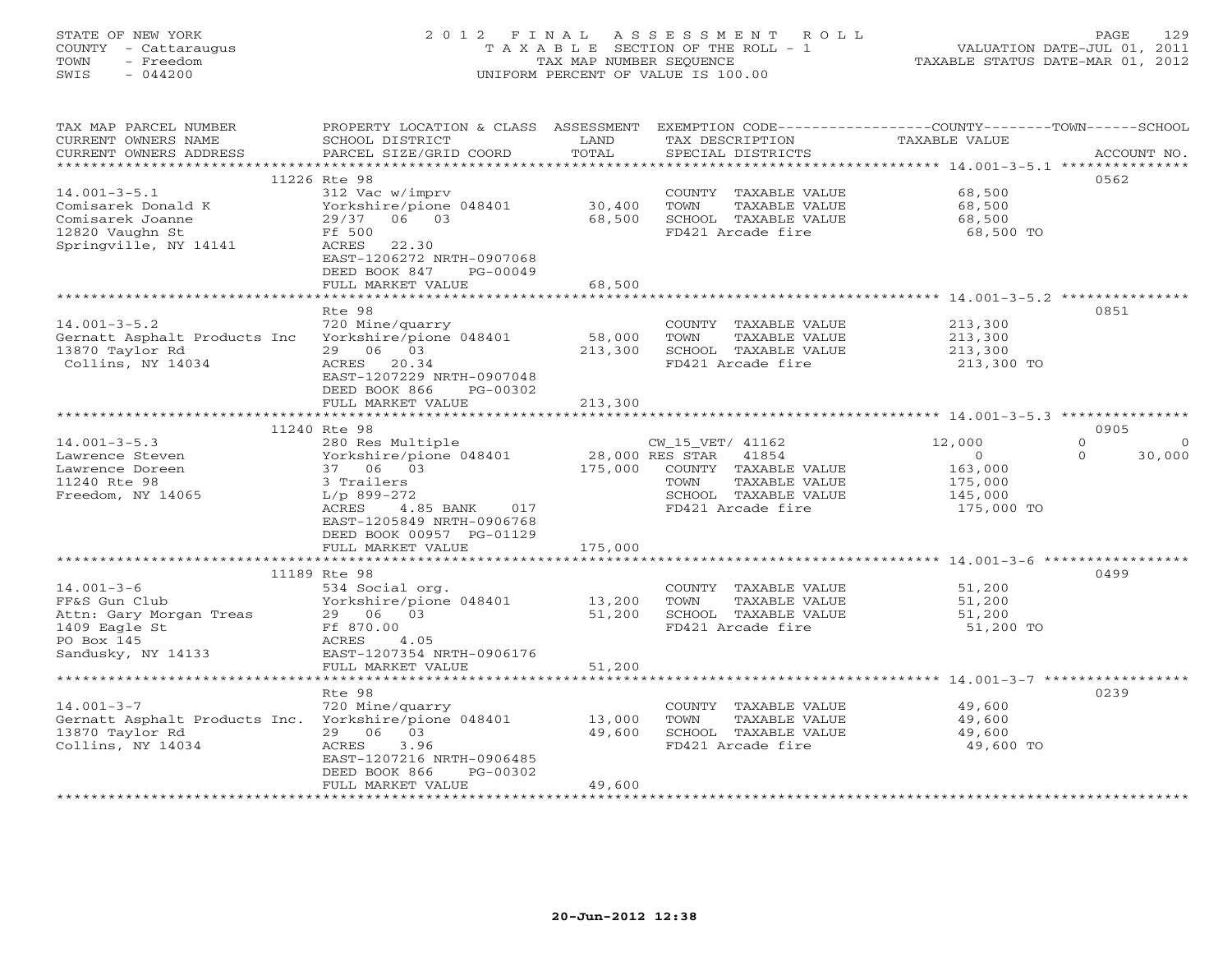# STATE OF NEW YORK 2 0 1 2 F I N A L A S S E S S M E N T R O L L PAGE 130 COUNTY - Cattaraugus T A X A B L E SECTION OF THE ROLL - 1 VALUATION DATE-JUL 01, 2011 TOWN - Freedom TAX MAP NUMBER SEQUENCE TAXABLE STATUS DATE-MAR 01, 2012 SWIS - 044200 UNIFORM PERCENT OF VALUE IS 100.00UNIFORM PERCENT OF VALUE IS 100.00

| TAX MAP PARCEL NUMBER                                 | PROPERTY LOCATION & CLASS ASSESSMENT EXEMPTION CODE----------------COUNTY-------TOWN------SCHOOL |                  |                                               |                  |                            |
|-------------------------------------------------------|--------------------------------------------------------------------------------------------------|------------------|-----------------------------------------------|------------------|----------------------------|
| CURRENT OWNERS NAME<br>CURRENT OWNERS ADDRESS         | SCHOOL DISTRICT<br>PARCEL SIZE/GRID COORD                                                        | LAND<br>TOTAL    | TAX DESCRIPTION<br>SPECIAL DISTRICTS          | TAXABLE VALUE    | ACCOUNT NO.                |
|                                                       |                                                                                                  |                  |                                               |                  |                            |
| $14.001 - 3 - 8.1$                                    | 11156 Rte 98                                                                                     |                  | RES STAR 41854                                | $\overline{0}$   | 0679<br>$\Omega$<br>30,000 |
| Previty Jason J                                       | 210 1 Family Res<br>Yorkshire/pione 048401                                                       | 10,600           | COUNTY TAXABLE VALUE                          | 106,400          |                            |
| 11156 Rte 98                                          | 29 06 03                                                                                         | 106,400          | TOWN<br>TAXABLE VALUE                         | 106,400          |                            |
| Freedom, NY 14065                                     | 017<br>ACRES<br>2.50 BANK                                                                        |                  | SCHOOL TAXABLE VALUE                          | 76,400           |                            |
|                                                       | EAST-1208420 NRTH-0906303                                                                        |                  | FD421 Arcade fire                             | 106,400 TO       |                            |
|                                                       | DEED BOOK 407<br>PG-9001                                                                         |                  |                                               |                  |                            |
|                                                       | FULL MARKET VALUE                                                                                | 106,400          |                                               |                  |                            |
|                                                       |                                                                                                  |                  |                                               |                  |                            |
|                                                       | Rte 98                                                                                           |                  |                                               |                  | 0420                       |
| $14.001 - 3 - 9$                                      | 322 Rural vac>10                                                                                 |                  | COUNTY TAXABLE VALUE                          | 96,800           |                            |
| Gernatt Asphalt Products, Inc. Yorkshire/pione 048401 |                                                                                                  | 96,800           | TOWN<br>TAXABLE VALUE                         | 96,800           |                            |
| 13870 Taylor Rd                                       | 29/30 06 03                                                                                      | 96,800           | SCHOOL TAXABLE VALUE                          | 96,800           |                            |
| Colliins, NY 14034                                    | ACRES<br>50.89<br>EAST-1209032 NRTH-0907567                                                      |                  | FD421 Arcade fire                             | 96,800 TO        |                            |
|                                                       | DEED BOOK 9854 PG-8004                                                                           |                  |                                               |                  |                            |
|                                                       | FULL MARKET VALUE                                                                                | 96,800           |                                               |                  |                            |
|                                                       |                                                                                                  |                  |                                               |                  |                            |
|                                                       | 11124 Rte 98                                                                                     |                  |                                               |                  | 0528                       |
| $14.001 - 3 - 10.1$                                   | 322 Rural vac>10                                                                                 |                  | COUNTY TAXABLE VALUE                          | 39,100           |                            |
| D & H Excavating Inc<br>11939 Rte. 98 Rte             | Yorkshire/pione 048401                                                                           | 39,100           | TOWN<br>TAXABLE VALUE                         | 39,100           |                            |
| 11939 Rte. 98 Rte                                     | 29/30 06 03                                                                                      | 39,100           | SCHOOL TAXABLE VALUE                          | 39,100           |                            |
| Arcade, NY 14009                                      | ACRES<br>35.40                                                                                   |                  | FD421 Arcade fire                             | 39,100 TO        |                            |
|                                                       | EAST-1209903 NRTH-0907892                                                                        |                  |                                               |                  |                            |
|                                                       | DEED BOOK 17033 PG-7003                                                                          |                  |                                               |                  |                            |
|                                                       | FULL MARKET VALUE                                                                                | 39,100           |                                               |                  |                            |
|                                                       | 11181 Fox Rd                                                                                     |                  |                                               |                  | 1222                       |
| $14.001 - 3 - 10.2$                                   | 210 1 Family Res                                                                                 |                  | RES STAR 41854                                | $\Omega$         | 30,000<br>$\cap$           |
| Federico Glen P                                       | Yorkshire/pione 048401                                                                           | 11,400           | COUNTY TAXABLE VALUE                          | 87,000           |                            |
| Federico Ellen C                                      | 29/30 06 03                                                                                      | 87,000           | TAXABLE VALUE<br>TOWN                         | 87,000           |                            |
| PO Box 194                                            | 3.00<br>ACRES                                                                                    |                  | SCHOOL TAXABLE VALUE                          | 57,000           |                            |
| Sandusky, NY 14133                                    | EAST-1209508 NRTH-0906593                                                                        |                  | FD421 Arcade fire                             | 87,000 TO        |                            |
|                                                       | DEED BOOK 00944 PG-00633                                                                         |                  |                                               |                  |                            |
|                                                       | FULL MARKET VALUE                                                                                | 87,000           |                                               |                  |                            |
|                                                       |                                                                                                  |                  |                                               |                  |                            |
|                                                       | 11122 Fox Rd                                                                                     |                  |                                               |                  | 3210                       |
| $14.001 - 3 - 10.3$                                   | 270 Mfg housing                                                                                  |                  | RES STAR 41854                                | $\Omega$         | $\cap$<br>30,000           |
| Wagner Robbie<br>Previty's Auto Wrecking Inc          | Yorkshire/pione 048401<br>29 6 3                                                                 | 10,500<br>46,800 | COUNTY TAXABLE VALUE<br>TAXABLE VALUE<br>TOWN | 46,800<br>46,800 |                            |
| 11075 Galen Hill Rd                                   | ACRES<br>2.45                                                                                    |                  | SCHOOL TAXABLE VALUE                          | 16,800           |                            |
| Freedom, NY 14065                                     | EAST-1209511 NRTH-0906265                                                                        |                  | FD421 Arcade fire                             | 46,800 TO        |                            |
|                                                       | DEED BOOK 1009<br>$PG-395$                                                                       |                  |                                               |                  |                            |
|                                                       | FULL MARKET VALUE                                                                                | 46,800           |                                               |                  |                            |
|                                                       |                                                                                                  |                  |                                               |                  |                            |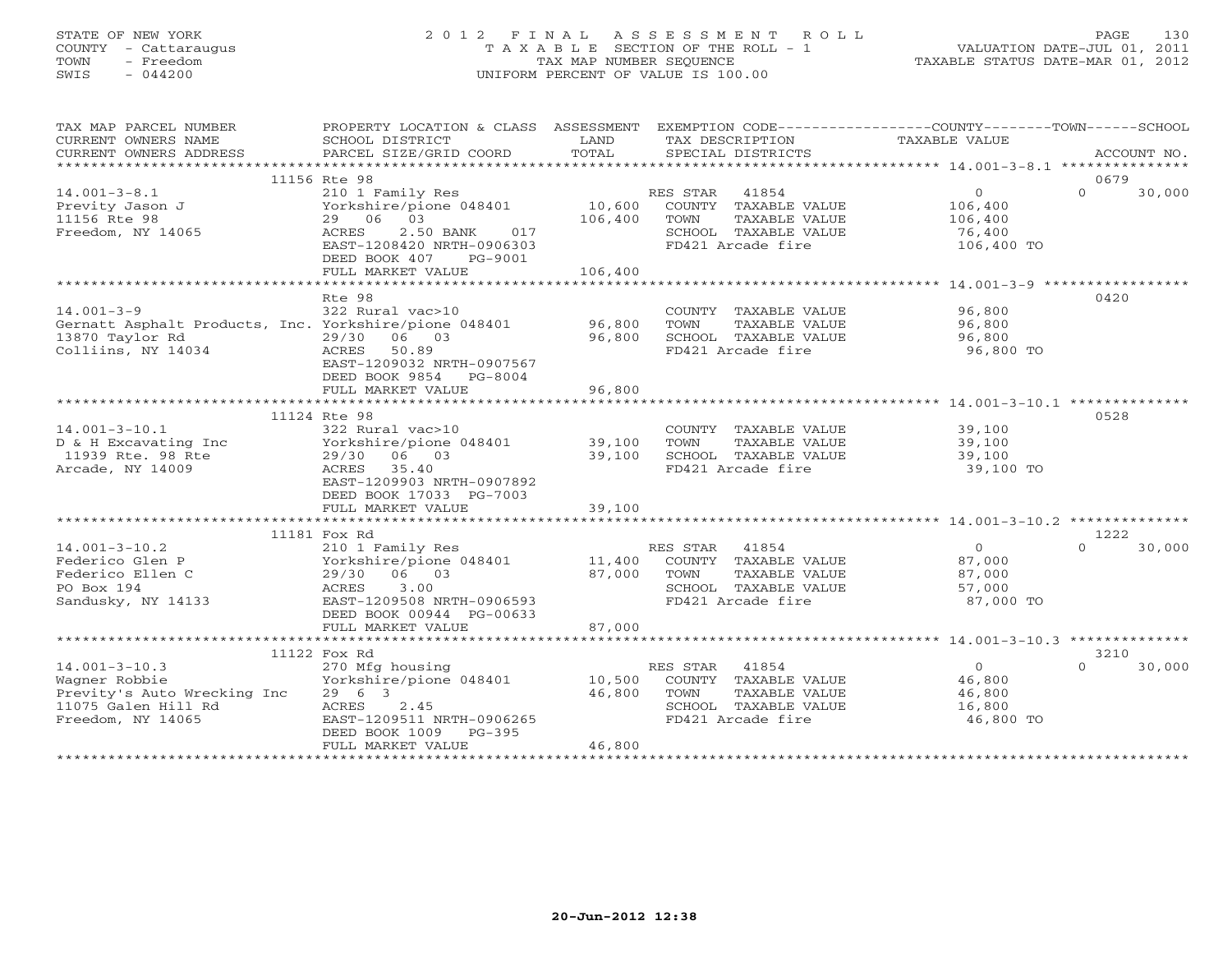## STATE OF NEW YORK 2 0 1 2 F I N A L A S S E S S M E N T R O L L PAGE 131 COUNTY - Cattaraugus T A X A B L E SECTION OF THE ROLL - 1 VALUATION DATE-JUL 01, 2011 TOWN - Freedom TAX MAP NUMBER SEQUENCE TAXABLE STATUS DATE-MAR 01, 2012 SWIS - 044200 UNIFORM PERCENT OF VALUE IS 100.00UNIFORM PERCENT OF VALUE IS 100.00

| TAX MAP PARCEL NUMBER<br>CURRENT OWNERS NAME<br>CURRENT OWNERS ADDRESS                               | PROPERTY LOCATION & CLASS ASSESSMENT EXEMPTION CODE---------------COUNTY-------TOWN------SCHOOL<br>SCHOOL DISTRICT<br>PARCEL SIZE/GRID COORD                                                                                                                    | LAND<br>TOTAL           | TAX DESCRIPTION<br>SPECIAL DISTRICTS                                                                                | TAXABLE VALUE                                                                                              | ACCOUNT NO.                              |
|------------------------------------------------------------------------------------------------------|-----------------------------------------------------------------------------------------------------------------------------------------------------------------------------------------------------------------------------------------------------------------|-------------------------|---------------------------------------------------------------------------------------------------------------------|------------------------------------------------------------------------------------------------------------|------------------------------------------|
|                                                                                                      |                                                                                                                                                                                                                                                                 |                         |                                                                                                                     |                                                                                                            |                                          |
|                                                                                                      | 11125 Rte 98                                                                                                                                                                                                                                                    |                         |                                                                                                                     |                                                                                                            | 0421                                     |
| $14.001 - 3 - 12$<br>Comisarek Keith E<br>Comisarek Mandy J<br>11125 Nys Rte 98<br>Freedom, NY 14065 | 210 1 Family Res<br>Yorkshire/pione 048401<br>29 06 03<br>3.40 BANK 017<br>ACRES<br>EAST-1209487 NRTH-0905868<br>DEED BOOK 3735 PG-2002<br>FULL MARKET VALUE                                                                                                    | 142,600<br>142,600      | RES STAR 41854<br>12,100 COUNTY TAXABLE VALUE<br>TOWN<br>TAXABLE VALUE<br>SCHOOL TAXABLE VALUE<br>FD421 Arcade fire | $\overline{0}$<br>142,600<br>142,600<br>112,600<br>142,600 TO                                              | $\Omega$<br>30,000                       |
|                                                                                                      |                                                                                                                                                                                                                                                                 |                         |                                                                                                                     |                                                                                                            |                                          |
|                                                                                                      | 11139 Rte 98                                                                                                                                                                                                                                                    |                         |                                                                                                                     |                                                                                                            | 0573                                     |
| $14.001 - 3 - 13$<br>Borer John G<br>10826 Osmun Rd<br>Freedom, NY 14065                             | 314 Rural vac<10<br>Yorkshire/pione 048401<br>29 06 03<br>FRNT 268.00 DPTH 140.00<br>ACRES<br>0.86<br>EAST-1209146 NRTH-0905993<br>DEED BOOK 13329 PG-4001<br>FULL MARKET VALUE                                                                                 | 7,900<br>7,900<br>7,900 | COUNTY TAXABLE VALUE<br>TOWN<br>TAXABLE VALUE<br>SCHOOL TAXABLE VALUE<br>FD421 Arcade fire                          | 7,900<br>7,900<br>7,900<br>7,900 TO                                                                        |                                          |
|                                                                                                      |                                                                                                                                                                                                                                                                 |                         |                                                                                                                     |                                                                                                            |                                          |
|                                                                                                      | 11150 Galen Hill Rd                                                                                                                                                                                                                                             |                         |                                                                                                                     |                                                                                                            | 0574                                     |
| $14.001 - 3 - 16$<br>Stumpf Kerry A<br>11150 Galen Hill Rd<br>Freedom, NY 14065                      | 210 1 Family Res<br>Yorkshire/pione 048401<br>29 06 03<br>ACRES 1.34 BANK<br>017<br>EAST-1209115 NRTH-0905852<br>DEED BOOK 5944 PG-7002<br>FULL MARKET VALUE                                                                                                    | 67,300 TOWN<br>67,300   | RES STAR 41854<br>8,600 COUNTY TAXABLE VALUE<br>TAXABLE VALUE<br>SCHOOL TAXABLE VALUE<br>FD423 Famersville fire     | $\overline{0}$<br>67,300<br>67,300<br>37,300<br>$67,300$ TO                                                | $\Omega$<br>30,000                       |
|                                                                                                      |                                                                                                                                                                                                                                                                 |                         |                                                                                                                     |                                                                                                            |                                          |
| $14.001 - 3 - 17$<br>Bialy Terry M<br>Bialy Marie E<br>11124 Galen Hill Rd<br>Freedom, NY 14065      | Galen Hill Rd<br>314 Rural vac<10<br>Yorkshire/pione 048401<br>29 06 03<br>ACRES<br>1.47 BANK<br>032<br>EAST-1209355 NRTH-0905673<br>DEED BOOK 00792 PG-00563<br>FULL MARKET VALUE                                                                              | 4,800<br>4,800<br>4,800 | COUNTY TAXABLE VALUE<br>TOWN<br>TAXABLE VALUE<br>SCHOOL TAXABLE VALUE<br>FD423 Famersville fire 4,800 TO            | 4,800<br>4,800<br>4,800                                                                                    | 0877                                     |
|                                                                                                      | **************************************                                                                                                                                                                                                                          | **************          |                                                                                                                     |                                                                                                            |                                          |
|                                                                                                      | 11124 Galen Hill Rd                                                                                                                                                                                                                                             |                         |                                                                                                                     |                                                                                                            | 0384                                     |
| $14.001 - 3 - 18$<br>Bialy Terry M<br>Bialy Marie E<br>11124 Galen Hill Rd<br>Freedom, NY 14065      | $\begin{tabular}{lllllllllll} 210&1 & Family & Res & & WVET & C/T & 41121\\ Yorkshire/pione & 048401 && 19,900 & RES & STAR & 41854\\ \end{tabular}$<br>29 06 03<br>ACRES<br>8.86<br>EAST-1209357 NRTH-0905394<br>DEED BOOK 00792 PG-00922<br>FULL MARKET VALUE | 99,600<br>99,600        | COUNTY TAXABLE VALUE<br>TOWN<br>TAXABLE VALUE<br>SCHOOL TAXABLE VALUE<br>FD423 Famersville fire                     | 12,000<br>$\overline{0}$<br>87,600<br>87,600<br>69,600<br>99,600 TO<br>*********************************** | 12,000<br>$\Omega$<br>30,000<br>$\Omega$ |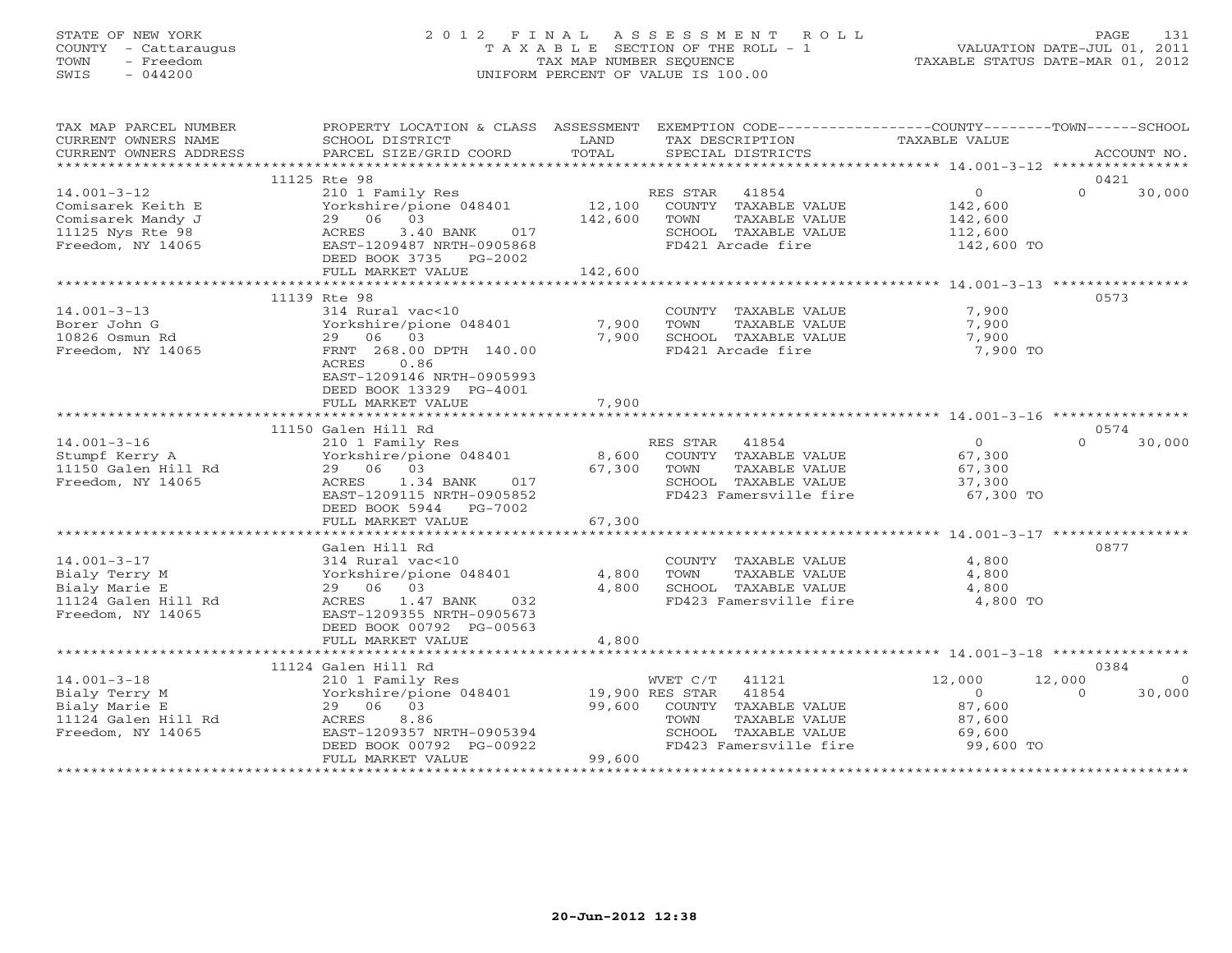## STATE OF NEW YORK 2 0 1 2 F I N A L A S S E S S M E N T R O L L PAGE 132 COUNTY - Cattaraugus T A X A B L E SECTION OF THE ROLL - 1 VALUATION DATE-JUL 01, 2011 TOWN - Freedom TAX MAP NUMBER SEQUENCE TAXABLE STATUS DATE-MAR 01, 2012 SWIS - 044200 UNIFORM PERCENT OF VALUE IS 100.00UNIFORM PERCENT OF VALUE IS 100.00

| TAX MAP PARCEL NUMBER<br>CURRENT OWNERS NAME<br>CURRENT OWNERS ADDRESS | PROPERTY LOCATION & CLASS ASSESSMENT<br>SCHOOL DISTRICT<br>PARCEL SIZE/GRID COORD    | LAND<br>TOTAL | EXEMPTION CODE-----------------COUNTY-------TOWN------SCHOOL<br>TAX DESCRIPTION TAXABLE VALUE<br>SPECIAL DISTRICTS |                           |                     | ACCOUNT NO.    |
|------------------------------------------------------------------------|--------------------------------------------------------------------------------------|---------------|--------------------------------------------------------------------------------------------------------------------|---------------------------|---------------------|----------------|
|                                                                        |                                                                                      |               |                                                                                                                    |                           |                     |                |
|                                                                        | 11114 Galen Hill Rd                                                                  |               |                                                                                                                    |                           |                     | 0225           |
| $14.001 - 3 - 19$                                                      | 210 1 Family Res                                                                     |               | CVET C/T<br>41131                                                                                                  | 19,300                    | 19,300              | $\overline{0}$ |
| Steckmeyer Berth A                                                     | Yorkshire/pione 048401 9,400 RES STAR                                                |               | 41854                                                                                                              | $\overline{0}$            | $\Omega$            | 30,000         |
| 11114 Galen Hill Rd                                                    | 29 06 03                                                                             |               | 77,200 COUNTY TAXABLE VALUE                                                                                        | 57,900                    |                     |                |
| Freedom, NY 14065                                                      | ACRES<br>1.80 BANK<br>012                                                            |               | TAXABLE VALUE<br>TOWN                                                                                              | 57,900                    |                     |                |
|                                                                        | EAST-1209135 NRTH-0905139                                                            |               | SCHOOL TAXABLE VALUE                                                                                               | 47,200<br>77,200 TO       |                     |                |
|                                                                        | DEED BOOK 1007 PG-1171<br>FULL MARKET VALUE                                          | 77,200        | FD423 Famersville fire                                                                                             |                           |                     |                |
|                                                                        |                                                                                      |               |                                                                                                                    |                           |                     |                |
|                                                                        | Galen Hill Rd                                                                        |               |                                                                                                                    |                           |                     | 0455           |
| $14.001 - 3 - 20$                                                      |                                                                                      |               | AG DIST<br>41720                                                                                                   | 19,960                    | 19,960              | 19,960         |
| Borer John                                                             | 105 Vac farmland a A<br>Yorkshire/pione 048401 45,300                                |               | COUNTY TAXABLE VALUE                                                                                               | 25,340                    |                     |                |
| 10826 Osmun Rd                                                         | 29 06 03                                                                             | 45,300        | TOWN<br>TAXABLE VALUE                                                                                              | 25,340                    |                     |                |
| Freedom, NY 14065                                                      | ACRES 30.00                                                                          |               | SCHOOL TAXABLE VALUE                                                                                               | 25,340                    |                     |                |
|                                                                        | EAST-1209381 NRTH-0904336                                                            |               | FD423 Famersville fire 45,300 TO                                                                                   |                           |                     |                |
|                                                                        | DEED BOOK 17007 PG-2001                                                              |               |                                                                                                                    |                           |                     |                |
| MAY BE SUBJECT TO PAYMENT<br>UNDER AGDIST LAW TIL 2016                 | FULL MARKET VALUE                                                                    | 45,300        |                                                                                                                    |                           |                     |                |
|                                                                        |                                                                                      |               |                                                                                                                    |                           |                     |                |
|                                                                        | 11081 Galen Hill Rd                                                                  |               |                                                                                                                    |                           |                     | 0892           |
| $14.001 - 3 - 21.2$                                                    | 210 1 Family Res                                                                     |               | RES STAR 41854                                                                                                     | $\overline{0}$            | $\Omega$            | 30,000         |
| Previty Ronald A                                                       | Yorkshire/pione 048401 7,800                                                         |               | COUNTY TAXABLE VALUE                                                                                               | 140,600                   |                     |                |
| 11081 Galen Hill Rd                                                    | 29 06 03                                                                             | 140,600       | TOWN<br>TAXABLE VALUE                                                                                              | 140,600                   |                     |                |
| Freedom, NY 14065-9761                                                 | FRNT 173.00 DPTH 170.00                                                              |               | SCHOOL TAXABLE VALUE                                                                                               | 110,600                   |                     |                |
|                                                                        | ACRES 0.68                                                                           |               | FD423 Famersville fire                                                                                             | 140,600 TO                |                     |                |
|                                                                        | EAST-1208823 NRTH-9044432                                                            |               |                                                                                                                    |                           |                     |                |
|                                                                        | DEED BOOK 828<br>PG-00435                                                            |               |                                                                                                                    |                           |                     |                |
|                                                                        | FULL MARKET VALUE                                                                    | 140,600       |                                                                                                                    |                           |                     |                |
|                                                                        |                                                                                      |               |                                                                                                                    |                           |                     |                |
|                                                                        | 11075 Galen Hill Rd                                                                  |               |                                                                                                                    |                           |                     | 1550           |
| $14.001 - 3 - 21.3$                                                    | 714 Lite Ind Man                                                                     |               | BUS C/T/S 47610                                                                                                    | 128,640                   | 128,640             | 128,640        |
| Previty Auto Inc.                                                      | Yorkshire/pione 048401 23,300                                                        |               | COUNTY TAXABLE VALUE                                                                                               | 171,360                   |                     |                |
| 11075 Galen Hill Rd                                                    | 29 06 03                                                                             | 300,000       | TOWN<br>TAXABLE VALUE                                                                                              | 171,360                   |                     |                |
| Freedom, NY 14065                                                      | ACRES 12.20                                                                          |               | SCHOOL TAXABLE VALUE                                                                                               | 171,360                   |                     |                |
|                                                                        | EAST-1208618 NRTH-0904084                                                            |               | FD423 Famersville fire                                                                                             | 300,000 TO                |                     |                |
|                                                                        | DEED BOOK 10486 PG-9001                                                              |               |                                                                                                                    |                           |                     |                |
|                                                                        | FULL MARKET VALUE                                                                    | 300,000       |                                                                                                                    |                           |                     |                |
|                                                                        |                                                                                      |               |                                                                                                                    |                           |                     |                |
|                                                                        | 11147 Rte. 98                                                                        |               |                                                                                                                    |                           |                     | 0633           |
| $14.001 - 3 - 22.1$                                                    |                                                                                      |               | 41801                                                                                                              | 44,360                    | 44,360              | $\overline{0}$ |
| Pawlowski Joseph M<br>Pawlowski Barbara J                              | 210 1 Family Res<br>Yorkshire/pione 048401 15,700 AGED S<br>29 06 03 110,900 SR STAR |               | 41804<br>41834                                                                                                     | $\circ$<br>$\overline{0}$ | $\circ$<br>$\Omega$ | 11,090         |
| 11147 Rte 98                                                           | ACRES<br>5.50                                                                        |               |                                                                                                                    | 66,540                    |                     | 62,200         |
| Freedom, NY 14065                                                      | EAST-1208609 NRTH-0905865                                                            |               | COUNTY TAXABLE VALUE<br>TOWN<br>TAXABLE VALUE                                                                      |                           |                     |                |
|                                                                        | PG-00629<br>DEED BOOK 832                                                            |               | SCHOOL TAXABLE VALUE                                                                                               | 66,540<br>37,610          |                     |                |
|                                                                        | FULL MARKET VALUE                                                                    |               | 110,900 FD421 Arcade fire                                                                                          | 110,900 TO                |                     |                |
|                                                                        |                                                                                      |               |                                                                                                                    |                           |                     |                |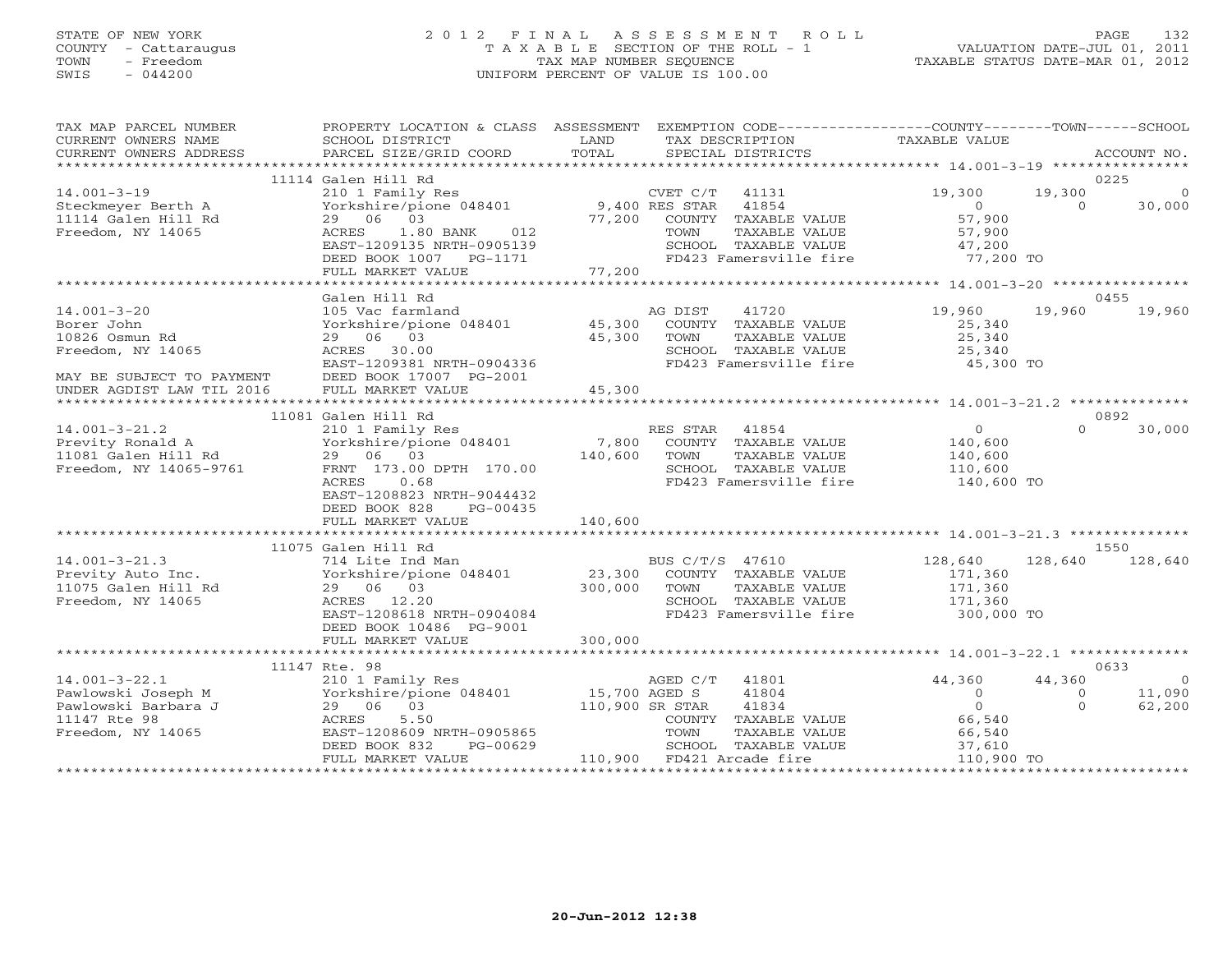## STATE OF NEW YORK 2 0 1 2 F I N A L A S S E S S M E N T R O L L PAGE 133 COUNTY - Cattaraugus T A X A B L E SECTION OF THE ROLL - 1 VALUATION DATE-JUL 01, 2011 TOWN - Freedom TAX MAP NUMBER SEQUENCE TAXABLE STATUS DATE-MAR 01, 2012 SWIS - 044200 UNIFORM PERCENT OF VALUE IS 100.00UNIFORM PERCENT OF VALUE IS 100.00

| TAXABLE VALUE<br>CURRENT OWNERS NAME<br>SCHOOL DISTRICT<br>LAND<br>TAX DESCRIPTION<br>TOTAL<br>CURRENT OWNERS ADDRESS<br>PARCEL SIZE/GRID COORD<br>SPECIAL DISTRICTS<br>ACCOUNT NO.<br>*************************<br>0786<br>Galen Hill Rd<br>433 Auto body<br>214,600<br>$14.001 - 3 - 22.2$<br>COUNTY TAXABLE VALUE<br>Yorkshire/pione 048401<br>26,400<br>Previty Ronald A<br>TOWN<br>TAXABLE VALUE<br>214,600<br>214,600<br>214,600<br>11081 Galen Hill Rd<br>29 06 03<br>214,600<br>SCHOOL TAXABLE VALUE<br>Freedom, NY 14065-9761<br>ACRES 16.63<br>FD423 Famersville fire 214,600 TO<br>EAST-1208567 NRTH-0905085<br>DEED BOOK 873<br>PG-00210<br>FULL MARKET VALUE<br>214,600<br>0719<br>Rte 98<br>$14.001 - 3 - 23$<br>322 Rural vac>10<br>37,500<br>COUNTY TAXABLE VALUE<br>Yorkshire/pione 048401<br>Previty Ronald A<br>37,500<br>TAXABLE VALUE<br>37,500<br>TOWN<br>11081 Galen Hill Rd<br>29 06 03<br>37,500<br>SCHOOL TAXABLE VALUE<br>37,500<br>Freedom, NY 14065-9761<br>37,500 TO<br>ACRES 32.68<br>FD421 Arcade fire<br>EAST-1207996 NRTH-0904802<br>DEED BOOK 873<br>PG-00210<br>37,500<br>FULL MARKET VALUE<br>11110 Sandbank Rd<br>0114<br>$14.001 - 3 - 24$<br>RES STAR<br>$\overline{0}$<br>$\Omega$<br>30,000<br>240 Rural res<br>41854<br>Long Thomas W<br>Yorkshire/pione 048401<br>47,700<br>COUNTY TAXABLE VALUE<br>165,300<br>165,300<br>Long Sandra A<br>29/37 06 03<br>TAXABLE VALUE<br>TOWN<br>165,300<br>11110 Sandbank Rd<br>49.66<br>SCHOOL TAXABLE VALUE<br>ACRES<br>135,300<br>FD423 Famersville fire 165,300 TO<br>EAST-1206899 NRTH-0904399<br>Freedom, NY 14065<br>DEED BOOK 912<br>PG-00641<br>FULL MARKET VALUE<br>165,300<br>11170 Sandbank Rd<br>0364<br>22,334<br>$14.001 - 3 - 25.1$<br>270 Mfg housing<br>AG DIST<br>41720<br>22,334<br>22,334<br>Vorkshire/pione 048401 59,400 RES ST MH 41864<br>29/37 06 03 70,100 COUNTY TAXABLE<br>1 Trailer TOWN TAXABLE<br>$\overline{O}$<br>$\Omega$<br>1,420<br>Zink George E & Mary D<br>70,100 COUNTY TAXABLE VALUE<br>47,766<br>Zink Daniel R & Karen L<br>29/37 06 03<br>1 Trailer<br>ACRES 49.15<br>TAXABLE VALUE<br>10309 Galen Hill Rd<br>47,766<br>Freedom, NY 14065<br>ACRES<br>49.15<br>SCHOOL TAXABLE VALUE<br>46,346<br>FD423 Famersville fire 70,100 TO<br>EAST-1206666 NRTH-0905673<br>MAY BE SUBJECT TO PAYMENT<br>DEED BOOK 00927 PG-00594<br>FULL MARKET VALUE<br>70,100<br>UNDER AGDIST LAW TIL 2016<br>0079<br>11245 Rte 98<br>$\overline{O}$<br>$\Omega$<br>$14.001 - 3 - 26$<br>210 1 Family Res<br>RES STAR<br>30,000<br>41854<br>Nabywaniec Renee A<br>15,300<br>Yorkshire/pione 048401<br>COUNTY TAXABLE VALUE<br>177,700<br>11245 Nys Rte 98<br>37 06 03<br>177,700<br>TAXABLE VALUE<br>TOWN<br>177,700<br>Freedom, NY 14065-9738<br>ACRES<br>5.27<br>SCHOOL TAXABLE VALUE<br>147,700<br>EAST-1205922 NRTH-0906368<br>FD421 Arcade fire<br>177,700 TO<br>DEED BOOK 00937 PG-00270<br>177,700<br>FULL MARKET VALUE | TAX MAP PARCEL NUMBER | PROPERTY LOCATION & CLASS ASSESSMENT | EXEMPTION CODE-----------------COUNTY-------TOWN------SCHOOL |  |
|------------------------------------------------------------------------------------------------------------------------------------------------------------------------------------------------------------------------------------------------------------------------------------------------------------------------------------------------------------------------------------------------------------------------------------------------------------------------------------------------------------------------------------------------------------------------------------------------------------------------------------------------------------------------------------------------------------------------------------------------------------------------------------------------------------------------------------------------------------------------------------------------------------------------------------------------------------------------------------------------------------------------------------------------------------------------------------------------------------------------------------------------------------------------------------------------------------------------------------------------------------------------------------------------------------------------------------------------------------------------------------------------------------------------------------------------------------------------------------------------------------------------------------------------------------------------------------------------------------------------------------------------------------------------------------------------------------------------------------------------------------------------------------------------------------------------------------------------------------------------------------------------------------------------------------------------------------------------------------------------------------------------------------------------------------------------------------------------------------------------------------------------------------------------------------------------------------------------------------------------------------------------------------------------------------------------------------------------------------------------------------------------------------------------------------------------------------------------------------------------------------------------------------------------------------------------------------------------------------------------------------------------------------------------------------------------------------------------------------------------------------------------------------------------------------------------------------------------------------------------------------------------------------------------------------|-----------------------|--------------------------------------|--------------------------------------------------------------|--|
|                                                                                                                                                                                                                                                                                                                                                                                                                                                                                                                                                                                                                                                                                                                                                                                                                                                                                                                                                                                                                                                                                                                                                                                                                                                                                                                                                                                                                                                                                                                                                                                                                                                                                                                                                                                                                                                                                                                                                                                                                                                                                                                                                                                                                                                                                                                                                                                                                                                                                                                                                                                                                                                                                                                                                                                                                                                                                                                                    |                       |                                      |                                                              |  |
|                                                                                                                                                                                                                                                                                                                                                                                                                                                                                                                                                                                                                                                                                                                                                                                                                                                                                                                                                                                                                                                                                                                                                                                                                                                                                                                                                                                                                                                                                                                                                                                                                                                                                                                                                                                                                                                                                                                                                                                                                                                                                                                                                                                                                                                                                                                                                                                                                                                                                                                                                                                                                                                                                                                                                                                                                                                                                                                                    |                       |                                      |                                                              |  |
|                                                                                                                                                                                                                                                                                                                                                                                                                                                                                                                                                                                                                                                                                                                                                                                                                                                                                                                                                                                                                                                                                                                                                                                                                                                                                                                                                                                                                                                                                                                                                                                                                                                                                                                                                                                                                                                                                                                                                                                                                                                                                                                                                                                                                                                                                                                                                                                                                                                                                                                                                                                                                                                                                                                                                                                                                                                                                                                                    |                       |                                      |                                                              |  |
|                                                                                                                                                                                                                                                                                                                                                                                                                                                                                                                                                                                                                                                                                                                                                                                                                                                                                                                                                                                                                                                                                                                                                                                                                                                                                                                                                                                                                                                                                                                                                                                                                                                                                                                                                                                                                                                                                                                                                                                                                                                                                                                                                                                                                                                                                                                                                                                                                                                                                                                                                                                                                                                                                                                                                                                                                                                                                                                                    |                       |                                      |                                                              |  |
|                                                                                                                                                                                                                                                                                                                                                                                                                                                                                                                                                                                                                                                                                                                                                                                                                                                                                                                                                                                                                                                                                                                                                                                                                                                                                                                                                                                                                                                                                                                                                                                                                                                                                                                                                                                                                                                                                                                                                                                                                                                                                                                                                                                                                                                                                                                                                                                                                                                                                                                                                                                                                                                                                                                                                                                                                                                                                                                                    |                       |                                      |                                                              |  |
|                                                                                                                                                                                                                                                                                                                                                                                                                                                                                                                                                                                                                                                                                                                                                                                                                                                                                                                                                                                                                                                                                                                                                                                                                                                                                                                                                                                                                                                                                                                                                                                                                                                                                                                                                                                                                                                                                                                                                                                                                                                                                                                                                                                                                                                                                                                                                                                                                                                                                                                                                                                                                                                                                                                                                                                                                                                                                                                                    |                       |                                      |                                                              |  |
|                                                                                                                                                                                                                                                                                                                                                                                                                                                                                                                                                                                                                                                                                                                                                                                                                                                                                                                                                                                                                                                                                                                                                                                                                                                                                                                                                                                                                                                                                                                                                                                                                                                                                                                                                                                                                                                                                                                                                                                                                                                                                                                                                                                                                                                                                                                                                                                                                                                                                                                                                                                                                                                                                                                                                                                                                                                                                                                                    |                       |                                      |                                                              |  |
|                                                                                                                                                                                                                                                                                                                                                                                                                                                                                                                                                                                                                                                                                                                                                                                                                                                                                                                                                                                                                                                                                                                                                                                                                                                                                                                                                                                                                                                                                                                                                                                                                                                                                                                                                                                                                                                                                                                                                                                                                                                                                                                                                                                                                                                                                                                                                                                                                                                                                                                                                                                                                                                                                                                                                                                                                                                                                                                                    |                       |                                      |                                                              |  |
|                                                                                                                                                                                                                                                                                                                                                                                                                                                                                                                                                                                                                                                                                                                                                                                                                                                                                                                                                                                                                                                                                                                                                                                                                                                                                                                                                                                                                                                                                                                                                                                                                                                                                                                                                                                                                                                                                                                                                                                                                                                                                                                                                                                                                                                                                                                                                                                                                                                                                                                                                                                                                                                                                                                                                                                                                                                                                                                                    |                       |                                      |                                                              |  |
|                                                                                                                                                                                                                                                                                                                                                                                                                                                                                                                                                                                                                                                                                                                                                                                                                                                                                                                                                                                                                                                                                                                                                                                                                                                                                                                                                                                                                                                                                                                                                                                                                                                                                                                                                                                                                                                                                                                                                                                                                                                                                                                                                                                                                                                                                                                                                                                                                                                                                                                                                                                                                                                                                                                                                                                                                                                                                                                                    |                       |                                      |                                                              |  |
|                                                                                                                                                                                                                                                                                                                                                                                                                                                                                                                                                                                                                                                                                                                                                                                                                                                                                                                                                                                                                                                                                                                                                                                                                                                                                                                                                                                                                                                                                                                                                                                                                                                                                                                                                                                                                                                                                                                                                                                                                                                                                                                                                                                                                                                                                                                                                                                                                                                                                                                                                                                                                                                                                                                                                                                                                                                                                                                                    |                       |                                      |                                                              |  |
|                                                                                                                                                                                                                                                                                                                                                                                                                                                                                                                                                                                                                                                                                                                                                                                                                                                                                                                                                                                                                                                                                                                                                                                                                                                                                                                                                                                                                                                                                                                                                                                                                                                                                                                                                                                                                                                                                                                                                                                                                                                                                                                                                                                                                                                                                                                                                                                                                                                                                                                                                                                                                                                                                                                                                                                                                                                                                                                                    |                       |                                      |                                                              |  |
|                                                                                                                                                                                                                                                                                                                                                                                                                                                                                                                                                                                                                                                                                                                                                                                                                                                                                                                                                                                                                                                                                                                                                                                                                                                                                                                                                                                                                                                                                                                                                                                                                                                                                                                                                                                                                                                                                                                                                                                                                                                                                                                                                                                                                                                                                                                                                                                                                                                                                                                                                                                                                                                                                                                                                                                                                                                                                                                                    |                       |                                      |                                                              |  |
|                                                                                                                                                                                                                                                                                                                                                                                                                                                                                                                                                                                                                                                                                                                                                                                                                                                                                                                                                                                                                                                                                                                                                                                                                                                                                                                                                                                                                                                                                                                                                                                                                                                                                                                                                                                                                                                                                                                                                                                                                                                                                                                                                                                                                                                                                                                                                                                                                                                                                                                                                                                                                                                                                                                                                                                                                                                                                                                                    |                       |                                      |                                                              |  |
|                                                                                                                                                                                                                                                                                                                                                                                                                                                                                                                                                                                                                                                                                                                                                                                                                                                                                                                                                                                                                                                                                                                                                                                                                                                                                                                                                                                                                                                                                                                                                                                                                                                                                                                                                                                                                                                                                                                                                                                                                                                                                                                                                                                                                                                                                                                                                                                                                                                                                                                                                                                                                                                                                                                                                                                                                                                                                                                                    |                       |                                      |                                                              |  |
|                                                                                                                                                                                                                                                                                                                                                                                                                                                                                                                                                                                                                                                                                                                                                                                                                                                                                                                                                                                                                                                                                                                                                                                                                                                                                                                                                                                                                                                                                                                                                                                                                                                                                                                                                                                                                                                                                                                                                                                                                                                                                                                                                                                                                                                                                                                                                                                                                                                                                                                                                                                                                                                                                                                                                                                                                                                                                                                                    |                       |                                      |                                                              |  |
|                                                                                                                                                                                                                                                                                                                                                                                                                                                                                                                                                                                                                                                                                                                                                                                                                                                                                                                                                                                                                                                                                                                                                                                                                                                                                                                                                                                                                                                                                                                                                                                                                                                                                                                                                                                                                                                                                                                                                                                                                                                                                                                                                                                                                                                                                                                                                                                                                                                                                                                                                                                                                                                                                                                                                                                                                                                                                                                                    |                       |                                      |                                                              |  |
|                                                                                                                                                                                                                                                                                                                                                                                                                                                                                                                                                                                                                                                                                                                                                                                                                                                                                                                                                                                                                                                                                                                                                                                                                                                                                                                                                                                                                                                                                                                                                                                                                                                                                                                                                                                                                                                                                                                                                                                                                                                                                                                                                                                                                                                                                                                                                                                                                                                                                                                                                                                                                                                                                                                                                                                                                                                                                                                                    |                       |                                      |                                                              |  |
|                                                                                                                                                                                                                                                                                                                                                                                                                                                                                                                                                                                                                                                                                                                                                                                                                                                                                                                                                                                                                                                                                                                                                                                                                                                                                                                                                                                                                                                                                                                                                                                                                                                                                                                                                                                                                                                                                                                                                                                                                                                                                                                                                                                                                                                                                                                                                                                                                                                                                                                                                                                                                                                                                                                                                                                                                                                                                                                                    |                       |                                      |                                                              |  |
|                                                                                                                                                                                                                                                                                                                                                                                                                                                                                                                                                                                                                                                                                                                                                                                                                                                                                                                                                                                                                                                                                                                                                                                                                                                                                                                                                                                                                                                                                                                                                                                                                                                                                                                                                                                                                                                                                                                                                                                                                                                                                                                                                                                                                                                                                                                                                                                                                                                                                                                                                                                                                                                                                                                                                                                                                                                                                                                                    |                       |                                      |                                                              |  |
|                                                                                                                                                                                                                                                                                                                                                                                                                                                                                                                                                                                                                                                                                                                                                                                                                                                                                                                                                                                                                                                                                                                                                                                                                                                                                                                                                                                                                                                                                                                                                                                                                                                                                                                                                                                                                                                                                                                                                                                                                                                                                                                                                                                                                                                                                                                                                                                                                                                                                                                                                                                                                                                                                                                                                                                                                                                                                                                                    |                       |                                      |                                                              |  |
|                                                                                                                                                                                                                                                                                                                                                                                                                                                                                                                                                                                                                                                                                                                                                                                                                                                                                                                                                                                                                                                                                                                                                                                                                                                                                                                                                                                                                                                                                                                                                                                                                                                                                                                                                                                                                                                                                                                                                                                                                                                                                                                                                                                                                                                                                                                                                                                                                                                                                                                                                                                                                                                                                                                                                                                                                                                                                                                                    |                       |                                      |                                                              |  |
|                                                                                                                                                                                                                                                                                                                                                                                                                                                                                                                                                                                                                                                                                                                                                                                                                                                                                                                                                                                                                                                                                                                                                                                                                                                                                                                                                                                                                                                                                                                                                                                                                                                                                                                                                                                                                                                                                                                                                                                                                                                                                                                                                                                                                                                                                                                                                                                                                                                                                                                                                                                                                                                                                                                                                                                                                                                                                                                                    |                       |                                      |                                                              |  |
|                                                                                                                                                                                                                                                                                                                                                                                                                                                                                                                                                                                                                                                                                                                                                                                                                                                                                                                                                                                                                                                                                                                                                                                                                                                                                                                                                                                                                                                                                                                                                                                                                                                                                                                                                                                                                                                                                                                                                                                                                                                                                                                                                                                                                                                                                                                                                                                                                                                                                                                                                                                                                                                                                                                                                                                                                                                                                                                                    |                       |                                      |                                                              |  |
|                                                                                                                                                                                                                                                                                                                                                                                                                                                                                                                                                                                                                                                                                                                                                                                                                                                                                                                                                                                                                                                                                                                                                                                                                                                                                                                                                                                                                                                                                                                                                                                                                                                                                                                                                                                                                                                                                                                                                                                                                                                                                                                                                                                                                                                                                                                                                                                                                                                                                                                                                                                                                                                                                                                                                                                                                                                                                                                                    |                       |                                      |                                                              |  |
|                                                                                                                                                                                                                                                                                                                                                                                                                                                                                                                                                                                                                                                                                                                                                                                                                                                                                                                                                                                                                                                                                                                                                                                                                                                                                                                                                                                                                                                                                                                                                                                                                                                                                                                                                                                                                                                                                                                                                                                                                                                                                                                                                                                                                                                                                                                                                                                                                                                                                                                                                                                                                                                                                                                                                                                                                                                                                                                                    |                       |                                      |                                                              |  |
|                                                                                                                                                                                                                                                                                                                                                                                                                                                                                                                                                                                                                                                                                                                                                                                                                                                                                                                                                                                                                                                                                                                                                                                                                                                                                                                                                                                                                                                                                                                                                                                                                                                                                                                                                                                                                                                                                                                                                                                                                                                                                                                                                                                                                                                                                                                                                                                                                                                                                                                                                                                                                                                                                                                                                                                                                                                                                                                                    |                       |                                      |                                                              |  |
|                                                                                                                                                                                                                                                                                                                                                                                                                                                                                                                                                                                                                                                                                                                                                                                                                                                                                                                                                                                                                                                                                                                                                                                                                                                                                                                                                                                                                                                                                                                                                                                                                                                                                                                                                                                                                                                                                                                                                                                                                                                                                                                                                                                                                                                                                                                                                                                                                                                                                                                                                                                                                                                                                                                                                                                                                                                                                                                                    |                       |                                      |                                                              |  |
|                                                                                                                                                                                                                                                                                                                                                                                                                                                                                                                                                                                                                                                                                                                                                                                                                                                                                                                                                                                                                                                                                                                                                                                                                                                                                                                                                                                                                                                                                                                                                                                                                                                                                                                                                                                                                                                                                                                                                                                                                                                                                                                                                                                                                                                                                                                                                                                                                                                                                                                                                                                                                                                                                                                                                                                                                                                                                                                                    |                       |                                      |                                                              |  |
|                                                                                                                                                                                                                                                                                                                                                                                                                                                                                                                                                                                                                                                                                                                                                                                                                                                                                                                                                                                                                                                                                                                                                                                                                                                                                                                                                                                                                                                                                                                                                                                                                                                                                                                                                                                                                                                                                                                                                                                                                                                                                                                                                                                                                                                                                                                                                                                                                                                                                                                                                                                                                                                                                                                                                                                                                                                                                                                                    |                       |                                      |                                                              |  |
|                                                                                                                                                                                                                                                                                                                                                                                                                                                                                                                                                                                                                                                                                                                                                                                                                                                                                                                                                                                                                                                                                                                                                                                                                                                                                                                                                                                                                                                                                                                                                                                                                                                                                                                                                                                                                                                                                                                                                                                                                                                                                                                                                                                                                                                                                                                                                                                                                                                                                                                                                                                                                                                                                                                                                                                                                                                                                                                                    |                       |                                      |                                                              |  |
|                                                                                                                                                                                                                                                                                                                                                                                                                                                                                                                                                                                                                                                                                                                                                                                                                                                                                                                                                                                                                                                                                                                                                                                                                                                                                                                                                                                                                                                                                                                                                                                                                                                                                                                                                                                                                                                                                                                                                                                                                                                                                                                                                                                                                                                                                                                                                                                                                                                                                                                                                                                                                                                                                                                                                                                                                                                                                                                                    |                       |                                      |                                                              |  |
|                                                                                                                                                                                                                                                                                                                                                                                                                                                                                                                                                                                                                                                                                                                                                                                                                                                                                                                                                                                                                                                                                                                                                                                                                                                                                                                                                                                                                                                                                                                                                                                                                                                                                                                                                                                                                                                                                                                                                                                                                                                                                                                                                                                                                                                                                                                                                                                                                                                                                                                                                                                                                                                                                                                                                                                                                                                                                                                                    |                       |                                      |                                                              |  |
|                                                                                                                                                                                                                                                                                                                                                                                                                                                                                                                                                                                                                                                                                                                                                                                                                                                                                                                                                                                                                                                                                                                                                                                                                                                                                                                                                                                                                                                                                                                                                                                                                                                                                                                                                                                                                                                                                                                                                                                                                                                                                                                                                                                                                                                                                                                                                                                                                                                                                                                                                                                                                                                                                                                                                                                                                                                                                                                                    |                       |                                      |                                                              |  |
|                                                                                                                                                                                                                                                                                                                                                                                                                                                                                                                                                                                                                                                                                                                                                                                                                                                                                                                                                                                                                                                                                                                                                                                                                                                                                                                                                                                                                                                                                                                                                                                                                                                                                                                                                                                                                                                                                                                                                                                                                                                                                                                                                                                                                                                                                                                                                                                                                                                                                                                                                                                                                                                                                                                                                                                                                                                                                                                                    |                       |                                      |                                                              |  |
|                                                                                                                                                                                                                                                                                                                                                                                                                                                                                                                                                                                                                                                                                                                                                                                                                                                                                                                                                                                                                                                                                                                                                                                                                                                                                                                                                                                                                                                                                                                                                                                                                                                                                                                                                                                                                                                                                                                                                                                                                                                                                                                                                                                                                                                                                                                                                                                                                                                                                                                                                                                                                                                                                                                                                                                                                                                                                                                                    |                       |                                      |                                                              |  |
|                                                                                                                                                                                                                                                                                                                                                                                                                                                                                                                                                                                                                                                                                                                                                                                                                                                                                                                                                                                                                                                                                                                                                                                                                                                                                                                                                                                                                                                                                                                                                                                                                                                                                                                                                                                                                                                                                                                                                                                                                                                                                                                                                                                                                                                                                                                                                                                                                                                                                                                                                                                                                                                                                                                                                                                                                                                                                                                                    |                       |                                      |                                                              |  |
|                                                                                                                                                                                                                                                                                                                                                                                                                                                                                                                                                                                                                                                                                                                                                                                                                                                                                                                                                                                                                                                                                                                                                                                                                                                                                                                                                                                                                                                                                                                                                                                                                                                                                                                                                                                                                                                                                                                                                                                                                                                                                                                                                                                                                                                                                                                                                                                                                                                                                                                                                                                                                                                                                                                                                                                                                                                                                                                                    |                       |                                      |                                                              |  |
|                                                                                                                                                                                                                                                                                                                                                                                                                                                                                                                                                                                                                                                                                                                                                                                                                                                                                                                                                                                                                                                                                                                                                                                                                                                                                                                                                                                                                                                                                                                                                                                                                                                                                                                                                                                                                                                                                                                                                                                                                                                                                                                                                                                                                                                                                                                                                                                                                                                                                                                                                                                                                                                                                                                                                                                                                                                                                                                                    |                       |                                      |                                                              |  |
|                                                                                                                                                                                                                                                                                                                                                                                                                                                                                                                                                                                                                                                                                                                                                                                                                                                                                                                                                                                                                                                                                                                                                                                                                                                                                                                                                                                                                                                                                                                                                                                                                                                                                                                                                                                                                                                                                                                                                                                                                                                                                                                                                                                                                                                                                                                                                                                                                                                                                                                                                                                                                                                                                                                                                                                                                                                                                                                                    |                       |                                      |                                                              |  |
|                                                                                                                                                                                                                                                                                                                                                                                                                                                                                                                                                                                                                                                                                                                                                                                                                                                                                                                                                                                                                                                                                                                                                                                                                                                                                                                                                                                                                                                                                                                                                                                                                                                                                                                                                                                                                                                                                                                                                                                                                                                                                                                                                                                                                                                                                                                                                                                                                                                                                                                                                                                                                                                                                                                                                                                                                                                                                                                                    |                       |                                      |                                                              |  |
|                                                                                                                                                                                                                                                                                                                                                                                                                                                                                                                                                                                                                                                                                                                                                                                                                                                                                                                                                                                                                                                                                                                                                                                                                                                                                                                                                                                                                                                                                                                                                                                                                                                                                                                                                                                                                                                                                                                                                                                                                                                                                                                                                                                                                                                                                                                                                                                                                                                                                                                                                                                                                                                                                                                                                                                                                                                                                                                                    |                       |                                      |                                                              |  |
|                                                                                                                                                                                                                                                                                                                                                                                                                                                                                                                                                                                                                                                                                                                                                                                                                                                                                                                                                                                                                                                                                                                                                                                                                                                                                                                                                                                                                                                                                                                                                                                                                                                                                                                                                                                                                                                                                                                                                                                                                                                                                                                                                                                                                                                                                                                                                                                                                                                                                                                                                                                                                                                                                                                                                                                                                                                                                                                                    |                       |                                      |                                                              |  |
|                                                                                                                                                                                                                                                                                                                                                                                                                                                                                                                                                                                                                                                                                                                                                                                                                                                                                                                                                                                                                                                                                                                                                                                                                                                                                                                                                                                                                                                                                                                                                                                                                                                                                                                                                                                                                                                                                                                                                                                                                                                                                                                                                                                                                                                                                                                                                                                                                                                                                                                                                                                                                                                                                                                                                                                                                                                                                                                                    |                       |                                      |                                                              |  |
|                                                                                                                                                                                                                                                                                                                                                                                                                                                                                                                                                                                                                                                                                                                                                                                                                                                                                                                                                                                                                                                                                                                                                                                                                                                                                                                                                                                                                                                                                                                                                                                                                                                                                                                                                                                                                                                                                                                                                                                                                                                                                                                                                                                                                                                                                                                                                                                                                                                                                                                                                                                                                                                                                                                                                                                                                                                                                                                                    |                       |                                      |                                                              |  |
|                                                                                                                                                                                                                                                                                                                                                                                                                                                                                                                                                                                                                                                                                                                                                                                                                                                                                                                                                                                                                                                                                                                                                                                                                                                                                                                                                                                                                                                                                                                                                                                                                                                                                                                                                                                                                                                                                                                                                                                                                                                                                                                                                                                                                                                                                                                                                                                                                                                                                                                                                                                                                                                                                                                                                                                                                                                                                                                                    |                       |                                      |                                                              |  |
|                                                                                                                                                                                                                                                                                                                                                                                                                                                                                                                                                                                                                                                                                                                                                                                                                                                                                                                                                                                                                                                                                                                                                                                                                                                                                                                                                                                                                                                                                                                                                                                                                                                                                                                                                                                                                                                                                                                                                                                                                                                                                                                                                                                                                                                                                                                                                                                                                                                                                                                                                                                                                                                                                                                                                                                                                                                                                                                                    |                       |                                      |                                                              |  |
|                                                                                                                                                                                                                                                                                                                                                                                                                                                                                                                                                                                                                                                                                                                                                                                                                                                                                                                                                                                                                                                                                                                                                                                                                                                                                                                                                                                                                                                                                                                                                                                                                                                                                                                                                                                                                                                                                                                                                                                                                                                                                                                                                                                                                                                                                                                                                                                                                                                                                                                                                                                                                                                                                                                                                                                                                                                                                                                                    |                       |                                      |                                                              |  |
|                                                                                                                                                                                                                                                                                                                                                                                                                                                                                                                                                                                                                                                                                                                                                                                                                                                                                                                                                                                                                                                                                                                                                                                                                                                                                                                                                                                                                                                                                                                                                                                                                                                                                                                                                                                                                                                                                                                                                                                                                                                                                                                                                                                                                                                                                                                                                                                                                                                                                                                                                                                                                                                                                                                                                                                                                                                                                                                                    |                       |                                      |                                                              |  |
|                                                                                                                                                                                                                                                                                                                                                                                                                                                                                                                                                                                                                                                                                                                                                                                                                                                                                                                                                                                                                                                                                                                                                                                                                                                                                                                                                                                                                                                                                                                                                                                                                                                                                                                                                                                                                                                                                                                                                                                                                                                                                                                                                                                                                                                                                                                                                                                                                                                                                                                                                                                                                                                                                                                                                                                                                                                                                                                                    |                       |                                      |                                                              |  |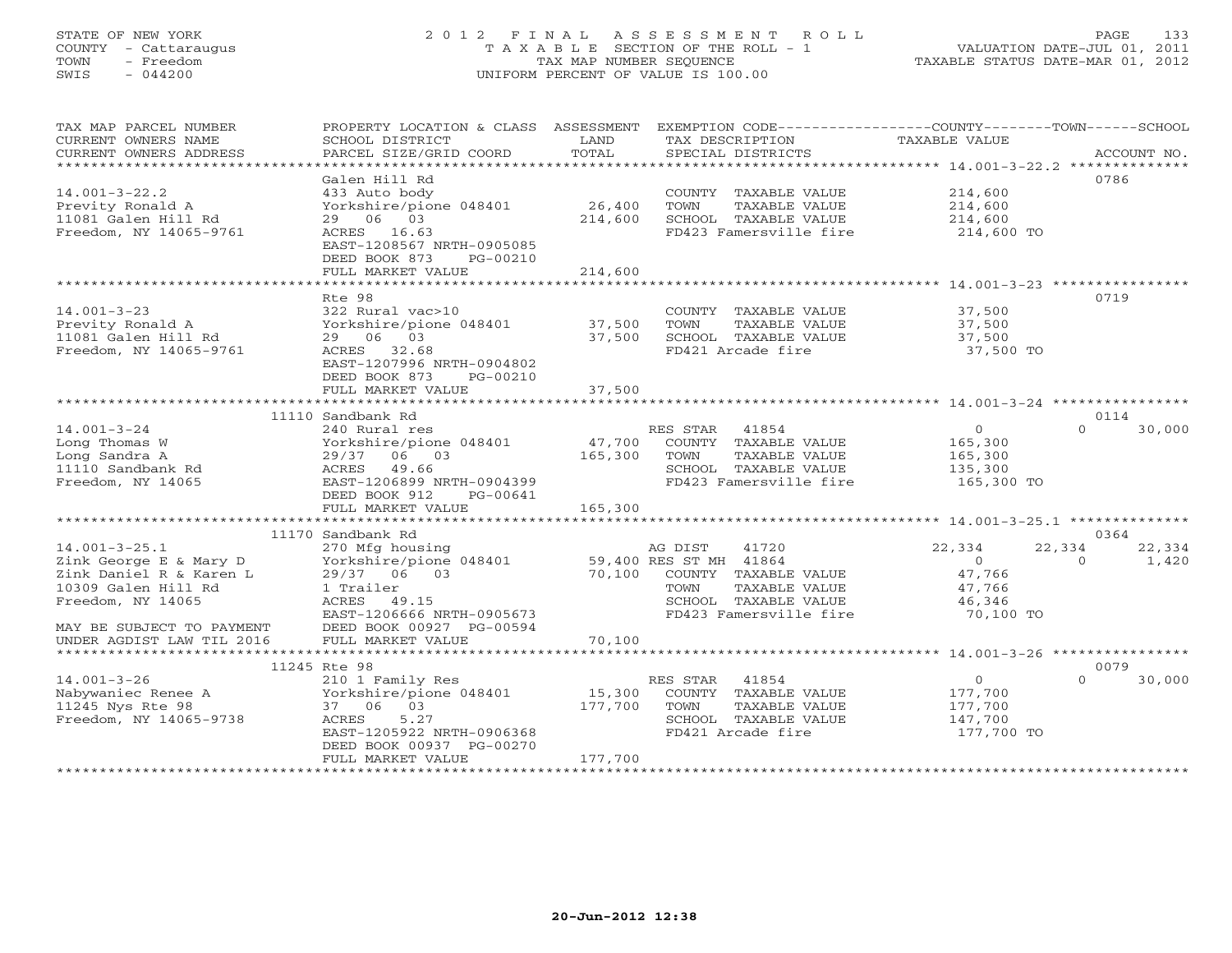# STATE OF NEW YORK 2 0 1 2 F I N A L A S S E S S M E N T R O L L PAGE 134 COUNTY - Cattaraugus T A X A B L E SECTION OF THE ROLL - 1 VALUATION DATE-JUL 01, 2011 TOWN - Freedom TAX MAP NUMBER SEQUENCE TAXABLE STATUS DATE-MAR 01, 2012 SWIS - 044200 UNIFORM PERCENT OF VALUE IS 100.00UNIFORM PERCENT OF VALUE IS 100.00

| TAX MAP PARCEL NUMBER<br>CURRENT OWNERS NAME<br>CURRENT OWNERS ADDRESS                                 | PROPERTY LOCATION & CLASS ASSESSMENT<br>SCHOOL DISTRICT<br>PARCEL SIZE/GRID COORD                                                                                   | LAND<br>TOTAL              | EXEMPTION CODE-----------------COUNTY-------TOWN------SCHOOL<br>TAX DESCRIPTION<br>SPECIAL DISTRICTS                           | TAXABLE VALUE                                                   | ACCOUNT NO.                            |  |
|--------------------------------------------------------------------------------------------------------|---------------------------------------------------------------------------------------------------------------------------------------------------------------------|----------------------------|--------------------------------------------------------------------------------------------------------------------------------|-----------------------------------------------------------------|----------------------------------------|--|
|                                                                                                        |                                                                                                                                                                     |                            |                                                                                                                                |                                                                 |                                        |  |
|                                                                                                        | 11275 Rte 98                                                                                                                                                        |                            |                                                                                                                                |                                                                 | 0470                                   |  |
| $14.001 - 3 - 27$<br>Kutzuba Robert H<br>Kutzuba Deborah<br>11275 Nys Rte 98<br>Freedom, NY 14065      | 210 1 Family Res<br>Yorkshire/pione 048401<br>37 06 03<br>ACRES<br>8.05<br>EAST-1205151 NRTH-0906419<br>DEED BOOK 842<br>PG-01182                                   | 19,000<br>121,600          | RES STAR 41854<br>COUNTY TAXABLE VALUE<br>TAXABLE VALUE<br>TOWN<br>SCHOOL TAXABLE VALUE<br>FD421 Arcade fire                   | $\overline{O}$<br>121,600<br>121,600<br>91,600<br>121,600 TO    | $\Omega$<br>30,000                     |  |
|                                                                                                        | FULL MARKET VALUE                                                                                                                                                   | 121,600                    |                                                                                                                                |                                                                 |                                        |  |
|                                                                                                        | 11281 Rte 98                                                                                                                                                        |                            |                                                                                                                                |                                                                 | 0004                                   |  |
| $14.001 - 3 - 28$<br>Koch Christian D<br>Koch Beth M<br>11281 Nys Rte 98<br>Freedom, NY 14065          | 210 1 Family Res<br>Yorkshire/pione 048401<br>37 06 03<br>FRNT 287.00 DPTH 155.72<br>1.30<br>ACRES<br>EAST-1204834 NRTH-0906702<br>DEED BOOK 884<br>PG-00542        | 8,000<br>77,500            | RES STAR 41854<br>COUNTY TAXABLE VALUE<br>TOWN<br>TAXABLE VALUE<br>SCHOOL TAXABLE VALUE<br>FD421 Arcade fire                   | $\overline{0}$<br>77,500<br>77,500<br>47,500<br>77,500 TO       | $\Omega$<br>30,000                     |  |
|                                                                                                        | FULL MARKET VALUE                                                                                                                                                   | 77,500                     |                                                                                                                                |                                                                 |                                        |  |
|                                                                                                        |                                                                                                                                                                     |                            |                                                                                                                                |                                                                 |                                        |  |
|                                                                                                        | 11331 Rte 98                                                                                                                                                        |                            |                                                                                                                                |                                                                 | 0797                                   |  |
| $14.001 - 3 - 29.2$<br>Marble Martha<br>11331 Rte 98<br>Freedom, NY 14065                              | 270 Mfg housing a AGED C/T<br>Yorkshire/pione 048401 7,900 SR STAR<br>37 06 03<br>FRNT 210.00 DPTH 169.00<br>EAST-1203617 NRTH-0906959<br>DEED BOOK 778<br>PG-00076 |                            | AGED C/T/S 41800<br>41834<br>23,200 COUNTY TAXABLE VALUE<br>TOWN<br>TAXABLE VALUE<br>SCHOOL TAXABLE VALUE<br>FD421 Arcade fire | 11,600<br>$\Omega$<br>11,600<br>11,600<br>$\sim$ 0<br>23,200 TO | 11,600<br>11,600<br>$\Omega$<br>11,600 |  |
|                                                                                                        | FULL MARKET VALUE                                                                                                                                                   | 23,200                     |                                                                                                                                |                                                                 |                                        |  |
|                                                                                                        | 11325 Rte 98                                                                                                                                                        |                            |                                                                                                                                |                                                                 | 1022                                   |  |
| $14.001 - 3 - 29.3$<br>Filarecki Richard<br>Filarecki Debra A<br>11325 Nys Rte 98<br>Freedom, NY 14065 | 210 1 Family Res<br>Yorkshire/pione 048401<br>37 06 03<br>FRNT 190.00 DPTH 169.00<br>$0.74$ BANK<br>ACRES<br>017<br>EAST-1203816 NRTH-0906915                       | 7,900<br>65,000            | RES STAR 41854<br>COUNTY TAXABLE VALUE<br>TAXABLE VALUE<br>TOWN<br>SCHOOL TAXABLE VALUE<br>FD421 Arcade fire                   | $\overline{O}$<br>65,000<br>65,000<br>35,000<br>65,000 TO       | $\Omega$<br>30,000                     |  |
|                                                                                                        | DEED BOOK 871<br>PG-00555<br>FULL MARKET VALUE                                                                                                                      | 65,000                     |                                                                                                                                |                                                                 |                                        |  |
|                                                                                                        | *************************                                                                                                                                           | ***********                |                                                                                                                                |                                                                 |                                        |  |
|                                                                                                        | 11321 Rte 98                                                                                                                                                        |                            |                                                                                                                                |                                                                 | 0577                                   |  |
| $14.001 - 3 - 30$<br>Szczepanski Jerome<br>Szczepanski Sandra<br>210 Grote St<br>Buffalo, NY 14224     | 260 Seasonal res<br>Yorkshire/pione 048401<br>37 06 03<br>7.00<br>ACRES<br>EAST-1203199 NRTH-0906805<br>DEED BOOK 00938 PG-00036<br>FULL MARKET VALUE               | 17,700<br>79,400<br>79,400 | COUNTY TAXABLE VALUE<br>TAXABLE VALUE<br>TOWN<br>SCHOOL TAXABLE VALUE<br>FD421 Arcade fire                                     | 79,400<br>79,400<br>79,400<br>79,400 TO                         |                                        |  |
|                                                                                                        |                                                                                                                                                                     |                            |                                                                                                                                |                                                                 |                                        |  |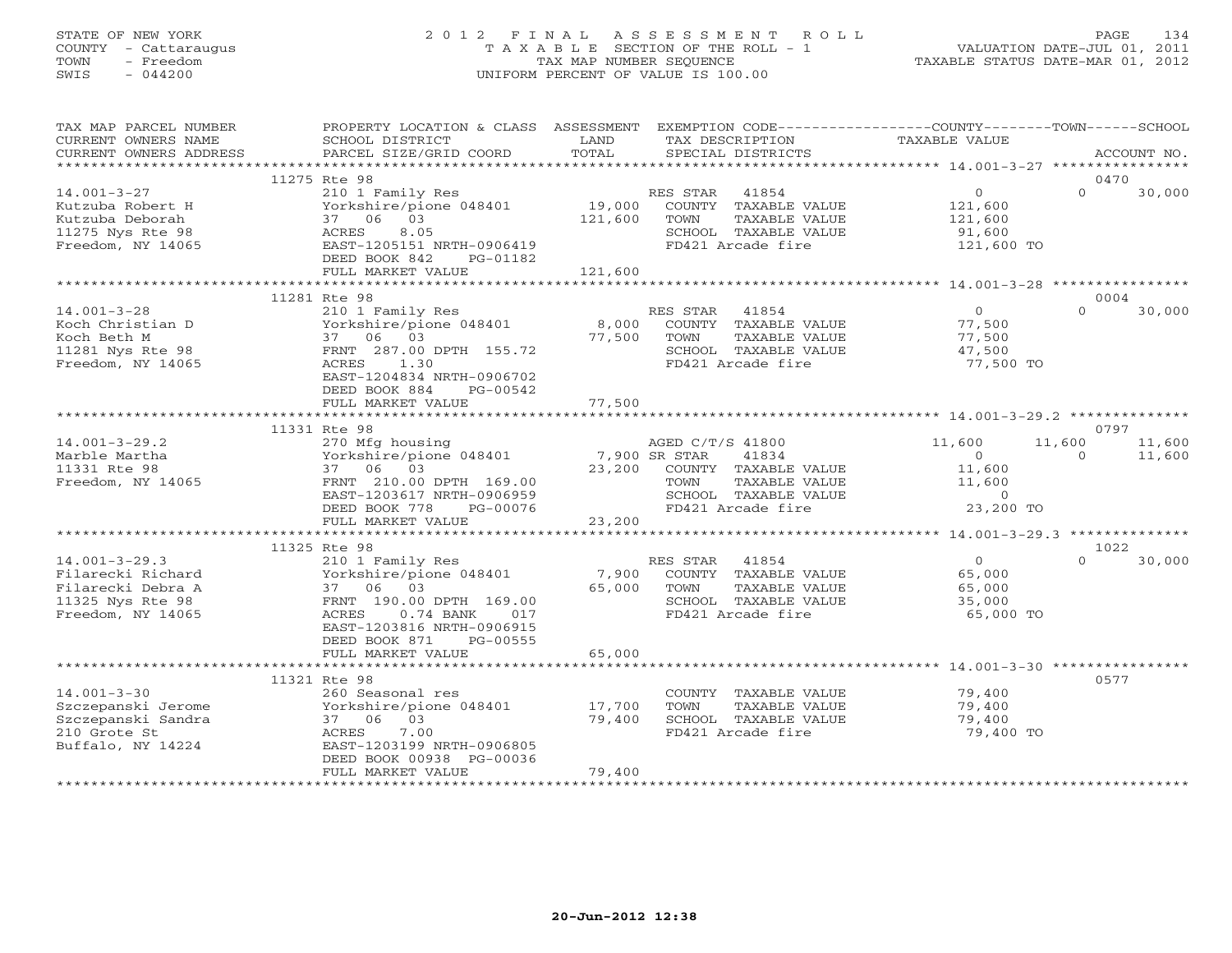## STATE OF NEW YORK 2 0 1 2 F I N A L A S S E S S M E N T R O L L PAGE 135 COUNTY - Cattaraugus T A X A B L E SECTION OF THE ROLL - 1 VALUATION DATE-JUL 01, 2011 TOWN - Freedom TAX MAP NUMBER SEQUENCE TAXABLE STATUS DATE-MAR 01, 2012 SWIS - 044200 UNIFORM PERCENT OF VALUE IS 100.00

| TAX MAP PARCEL NUMBER<br>CURRENT OWNERS NAME<br>CURRENT OWNERS ADDRESS                                 | PROPERTY LOCATION & CLASS ASSESSMENT<br>SCHOOL DISTRICT<br>PARCEL SIZE/GRID COORD                                                                                            | LAND<br>TOTAL      | EXEMPTION CODE-----------------COUNTY-------TOWN------SCHOOL<br>TAX DESCRIPTION<br>SPECIAL DISTRICTS               | TAXABLE VALUE                                                    | ACCOUNT NO.                                        |
|--------------------------------------------------------------------------------------------------------|------------------------------------------------------------------------------------------------------------------------------------------------------------------------------|--------------------|--------------------------------------------------------------------------------------------------------------------|------------------------------------------------------------------|----------------------------------------------------|
|                                                                                                        |                                                                                                                                                                              |                    |                                                                                                                    |                                                                  |                                                    |
|                                                                                                        | 11248 Maple Grove Rd                                                                                                                                                         |                    |                                                                                                                    |                                                                  | 0624                                               |
| $14.001 - 3 - 31.1$<br>Willard Russell J<br>Willard Mary<br>11248 Maple Grove Rd<br>Freedom, NY 14065  | 210 1 Family Res<br>Yorkshire/pione 048401<br>37 06 03<br>2.00<br>ACRES<br>EAST-1202716 NRTH-0906761<br>DEED BOOK 699<br>PG-00852                                            | 9,700<br>115,900   | SR STAR<br>41834<br>COUNTY TAXABLE VALUE<br>TOWN<br>TAXABLE VALUE<br>SCHOOL TAXABLE VALUE<br>FD421 Arcade fire     | $\overline{0}$<br>115,900<br>115,900<br>53,700<br>115,900 TO     | $\Omega$<br>62,200                                 |
|                                                                                                        | FULL MARKET VALUE                                                                                                                                                            | 115,900            |                                                                                                                    |                                                                  |                                                    |
|                                                                                                        | 11300 Maple Grove Rd                                                                                                                                                         |                    |                                                                                                                    |                                                                  | 0762                                               |
| $14.001 - 3 - 31.2$<br>Lingenfelter Millie<br>11300 Maple Grove Rd<br>Freedom, NY 14065                | 210 1 Family Res<br>zio i ramily Res<br>Yorkshire/pione 048401<br>37 06 03<br>FRNT 170.00 DPTH 200.00<br>005<br>BANK<br>EAST-1202877 NRTH-0906951<br>DEED BOOK 12439 PG-2002 | 7,900<br>99,800    | RES STAR<br>41854<br>COUNTY TAXABLE VALUE<br>TOWN<br>TAXABLE VALUE<br>SCHOOL TAXABLE VALUE<br>FD421 Arcade fire    | $\overline{0}$<br>99,800<br>99,800<br>69,800<br>99,800 TO        | $\Omega$<br>30,000                                 |
|                                                                                                        | FULL MARKET VALUE                                                                                                                                                            | 99,800             |                                                                                                                    |                                                                  |                                                    |
|                                                                                                        |                                                                                                                                                                              |                    |                                                                                                                    |                                                                  |                                                    |
| $14.001 - 3 - 31.3$<br>Cavanaugh Martha E<br>PO Box 848936<br>Pembroke Pines, FL 33084                 | 11272 Maple Grove Rd<br>210 1 Family Res<br>Yorkshire/pione 048401<br>37 06 03<br>ACRES 1.50<br>EAST-1202646 NRTH-0906939<br>DEED BOOK 11882 PG-2001                         | 8,900<br>104,000   | COUNTY TAXABLE VALUE<br>TOWN<br>TAXABLE VALUE<br>SCHOOL TAXABLE VALUE<br>FD421 Arcade fire                         | 104,000<br>104,000<br>104,000<br>104,000 TO                      | 0934                                               |
|                                                                                                        | FULL MARKET VALUE                                                                                                                                                            | 104,000            |                                                                                                                    |                                                                  |                                                    |
|                                                                                                        |                                                                                                                                                                              |                    |                                                                                                                    |                                                                  |                                                    |
|                                                                                                        | 11250 Maple Grove Rd                                                                                                                                                         |                    |                                                                                                                    |                                                                  | 1438                                               |
| $14.001 - 3 - 31.4$<br>Willard Wade A<br>Willard Denise L<br>11250 Maple Grove Rd<br>Freedom, NY 14065 | 210 1 Family Res<br>Yorkshire/pione 048401<br>37 6 3<br>ACRES 1.90 BANK<br>017<br>EAST-1202711 NRTH-0906570<br>DEED BOOK 1022 PG-936<br>FULL MARKET VALUE                    | 144,000<br>144,000 | RES STAR 41854<br>9,500 COUNTY TAXABLE VALUE<br>TOWN<br>TAXABLE VALUE<br>SCHOOL TAXABLE VALUE<br>FD421 Arcade fire | $\overline{0}$<br>144,000<br>144,000<br>114,000<br>144,000 TO    | $\Omega$<br>30,000                                 |
|                                                                                                        |                                                                                                                                                                              |                    |                                                                                                                    |                                                                  |                                                    |
|                                                                                                        | 11218 Maple Grove Rd                                                                                                                                                         |                    |                                                                                                                    |                                                                  | 0282                                               |
| $14.001 - 3 - 32$<br>O'Connor Stephen J<br>O'Connor Wendy<br>11218 Maple Grove Rd                      | 240 Rural res<br>Yorkshire/pione 048401 29,400 DVET C/T<br>37 06 03<br>ACRES 20.83                                                                                           | 128,000 RES STAR   | CVET C/T 41131<br>41141<br>41854<br>COUNTY TAXABLE VALUE                                                           | 20,000<br>20,000<br>40,000<br>40,000<br>$\overline{0}$<br>68,000 | $\Omega$<br>$\bigcirc$<br>30,000<br>$\overline{0}$ |
| Freedom, NY 14065                                                                                      | EAST-1202909 NRTH-0905959<br>DEED BOOK 882<br>PG-01060<br>FULL MARKET VALUE                                                                                                  |                    | TOWN<br>TAXABLE VALUE<br>SCHOOL TAXABLE VALUE<br>128,000 FD421 Arcade fire                                         | 68,000<br>68,000<br>98,000<br>128,000 TO                         |                                                    |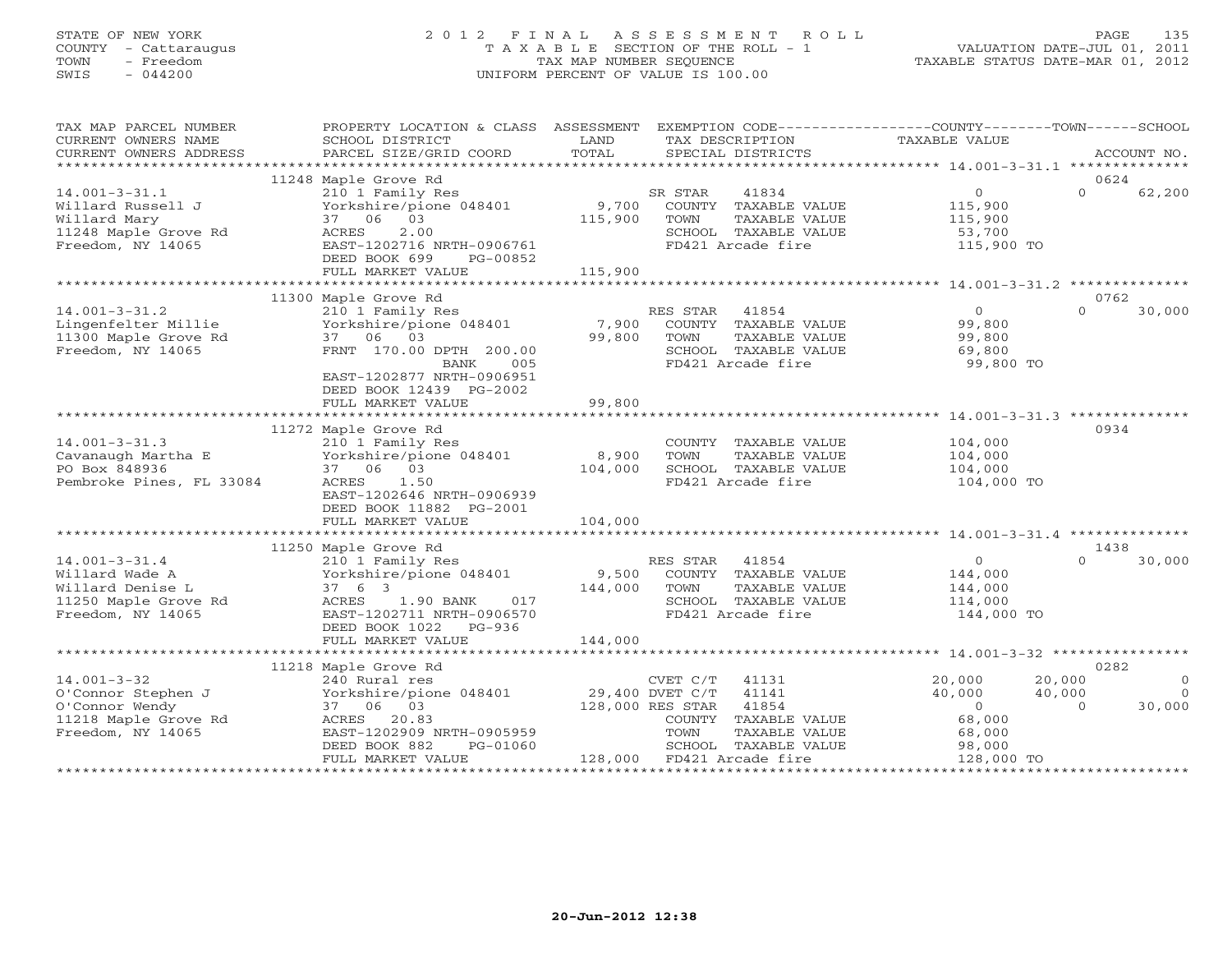## STATE OF NEW YORK 2 0 1 2 F I N A L A S S E S S M E N T R O L L PAGE 136 COUNTY - Cattaraugus T A X A B L E SECTION OF THE ROLL - 1 VALUATION DATE-JUL 01, 2011 TOWN - Freedom TAX MAP NUMBER SEQUENCE TAXABLE STATUS DATE-MAR 01, 2012 SWIS - 044200 UNIFORM PERCENT OF VALUE IS 100.00UNIFORM PERCENT OF VALUE IS 100.00

| TAX MAP PARCEL NUMBER<br>CURRENT OWNERS NAME<br>CURRENT OWNERS ADDRESS            | PROPERTY LOCATION & CLASS ASSESSMENT<br>SCHOOL DISTRICT<br>PARCEL SIZE/GRID COORD                             | LAND<br>TOTAL     |                           | TAX DESCRIPTION<br>SPECIAL DISTRICTS                                               | EXEMPTION CODE-----------------COUNTY-------TOWN------SCHOOL<br>TAXABLE VALUE |                           | ACCOUNT NO.                    |
|-----------------------------------------------------------------------------------|---------------------------------------------------------------------------------------------------------------|-------------------|---------------------------|------------------------------------------------------------------------------------|-------------------------------------------------------------------------------|---------------------------|--------------------------------|
|                                                                                   |                                                                                                               |                   |                           |                                                                                    |                                                                               |                           |                                |
|                                                                                   | 11172 Maple Grove Rd                                                                                          |                   |                           |                                                                                    |                                                                               |                           | 0281                           |
| $14.001 - 3 - 33$<br>Hallock Karen F<br>11172 Maple Grove Rd<br>Freedom, NY 14065 | 210 1 Family Res<br>Yorkshire/pione 048401<br>37 06<br>03<br>ACRES<br>9.45 BANK<br>017                        | 20,500<br>75,000  | RES STAR 41854<br>TOWN    | COUNTY TAXABLE VALUE<br>TAXABLE VALUE<br>SCHOOL TAXABLE VALUE                      | $\overline{0}$<br>75,000<br>75,000<br>45,000                                  | $\Omega$                  | 30,000                         |
|                                                                                   | EAST-1202914 NRTH-0905210<br>DEED BOOK 00969 PG-00909<br>FULL MARKET VALUE                                    | 75,000            |                           | FD421 Arcade fire                                                                  | 75,000 TO                                                                     |                           |                                |
|                                                                                   |                                                                                                               |                   |                           |                                                                                    |                                                                               |                           |                                |
|                                                                                   | 11417 Hughes Rd                                                                                               |                   |                           |                                                                                    |                                                                               |                           | 0408                           |
| $14.002 - 1 - 1$<br>Edelweiss Farms Inc<br>Morgan Leonard H                       | 112 Dairy farm<br>Yorkshire/pione 048401<br>22 06 03                                                          | 177,500 VET C/T   | AGED S<br>216,800 AG DIST | 41804<br>41101<br>41720                                                            | $\Omega$<br>648<br>77,671                                                     | $\Omega$<br>648<br>77,671 | 62,608<br>$\bigcirc$<br>77,671 |
| John Borer<br>10826 Osmun Rd<br>Freedom, NY 14065                                 | Life Use<br>ACRES 192.25<br>EAST-1212552 NRTH-0909711                                                         |                   | AGED C/T<br>SR STAR       | 41801<br>41834<br>COUNTY TAXABLE VALUE                                             | 69,241<br>$\overline{0}$<br>69,240                                            | 69,241<br>$\cap$          | $\overline{0}$<br>62,200       |
| MAY BE SUBJECT TO PAYMENT                                                         | DEED BOOK 00943 PG-00288<br>FULL MARKET VALUE                                                                 |                   | TOWN                      | TAXABLE VALUE<br>216,800 SCHOOL TAXABLE VALUE                                      | 69,240<br>14,321                                                              |                           |                                |
| UNDER AGDIST LAW TIL 2016                                                         |                                                                                                               |                   |                           | FD421 Arcade fire                                                                  | 216,800 TO                                                                    |                           |                                |
|                                                                                   |                                                                                                               |                   |                           | *****************************                                                      | ********** 14.002-1-2.1 ****************                                      |                           |                                |
|                                                                                   | North Rd                                                                                                      |                   |                           |                                                                                    |                                                                               |                           | 0234                           |
| $14.002 - 1 - 2.1$                                                                | 270 Mfg housing                                                                                               |                   |                           | COUNTY TAXABLE VALUE                                                               | 40,000                                                                        |                           |                                |
| Lyon Thomas R                                                                     | Yorkshire/pione 048401                                                                                        | 39,600            | TOWN                      | TAXABLE VALUE                                                                      | 40,000                                                                        |                           |                                |
| 28 Carla Ln                                                                       | 14 06 03                                                                                                      | 40,000            |                           | SCHOOL TAXABLE VALUE                                                               | 40,000                                                                        |                           |                                |
| West Seneca, NY 14224                                                             | ACRES 36.15<br>EAST-1215236 NRTH-0911075<br>DEED BOOK 909<br>PG-00487                                         |                   |                           | FD421 Arcade fire                                                                  | 40,000 TO                                                                     |                           |                                |
|                                                                                   | FULL MARKET VALUE                                                                                             | 40,000            |                           |                                                                                    |                                                                               |                           |                                |
|                                                                                   | North Rd                                                                                                      |                   |                           |                                                                                    | ******************************* 14.002-1-2.2 ***                              |                           | 1034                           |
| $14.002 - 1 - 2.2$<br>Everett Brita M<br>680 Townline Rd<br>Lancaster, NY 14806   | 322 Rural vac>10<br>Yorkshire/pione 048401<br>14/15 06 03<br>ACRES 14.55<br>EAST-1216544 NRTH-0912061         | 25,000<br>25,000  | TOWN                      | COUNTY TAXABLE VALUE<br>TAXABLE VALUE<br>SCHOOL TAXABLE VALUE<br>FD421 Arcade fire | 25,000<br>25,000<br>25,000<br>25,000 TO                                       |                           |                                |
| <b>+++++++++++</b>                                                                | DEED BOOK 883<br>PG-00104<br>FULL MARKET VALUE                                                                | 25,000            |                           |                                                                                    |                                                                               |                           |                                |
|                                                                                   |                                                                                                               |                   |                           |                                                                                    |                                                                               |                           |                                |
| $14.002 - 1 - 2.3$                                                                | 11509 North Rd<br>210 1 Family Res                                                                            |                   | RES STAR                  | 41854                                                                              | $\overline{0}$                                                                | $\Omega$                  | 1064<br>30,000                 |
| Fox Karen Louise<br>11509 North Rd<br>Freedom, NY 14065                           | Yorkshire/pione 048401<br>14 06 03<br>ACRES<br>6.80<br>EAST-1216422 NRTH-0911418<br>DEED BOOK 8609<br>PG-9002 | 17,500<br>126,400 | TOWN                      | COUNTY TAXABLE VALUE<br>TAXABLE VALUE<br>SCHOOL TAXABLE VALUE<br>FD421 Arcade fire | 126,400<br>126,400<br>96,400<br>126,400 TO                                    |                           |                                |
|                                                                                   | FULL MARKET VALUE                                                                                             | 126,400           |                           |                                                                                    |                                                                               |                           |                                |
|                                                                                   |                                                                                                               |                   |                           |                                                                                    |                                                                               |                           |                                |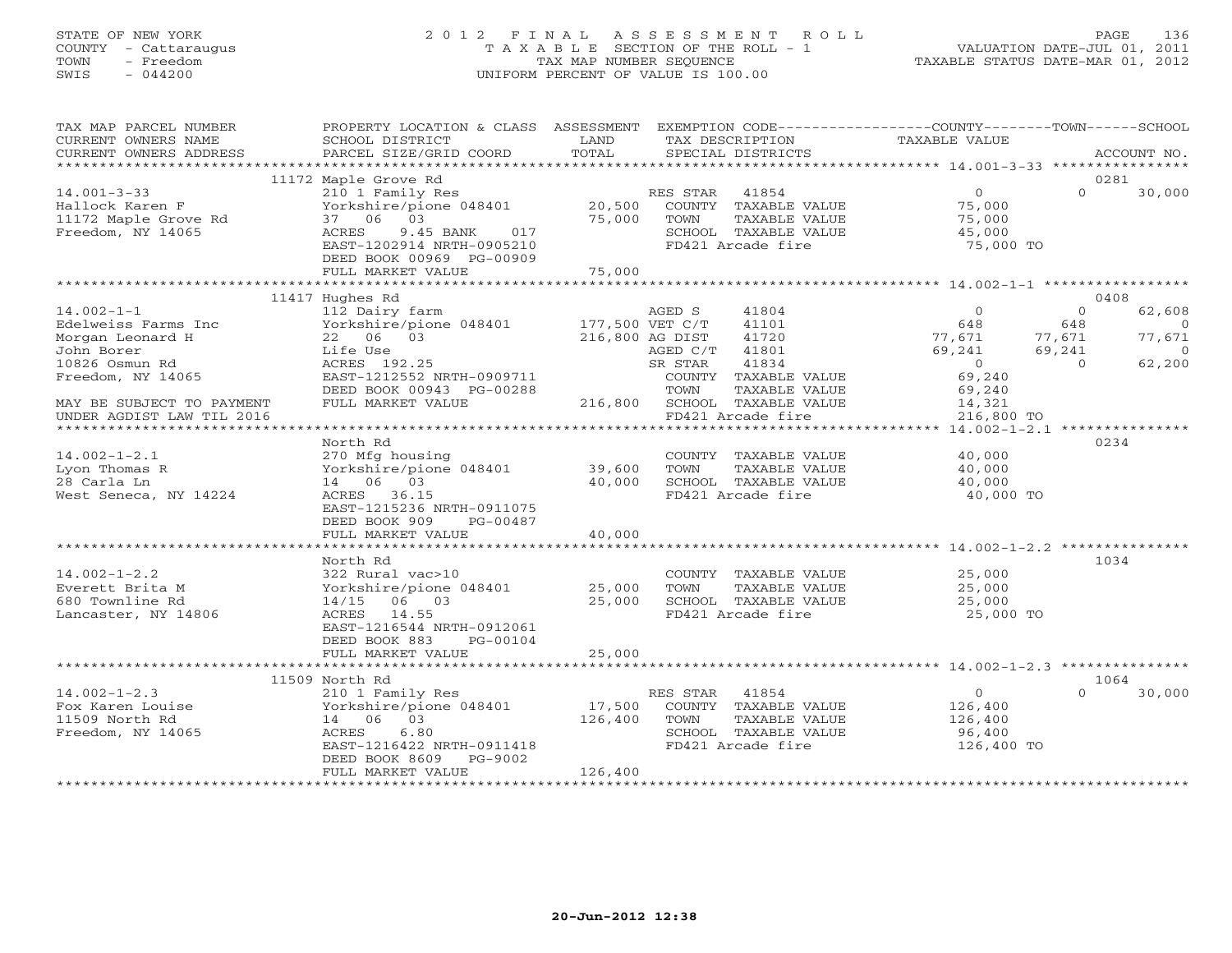## STATE OF NEW YORK 2 0 1 2 F I N A L A S S E S S M E N T R O L L PAGE 137 COUNTY - Cattaraugus T A X A B L E SECTION OF THE ROLL - 1 VALUATION DATE-JUL 01, 2011 TOWN - Freedom TAX MAP NUMBER SEQUENCE TAXABLE STATUS DATE-MAR 01, 2012 SWIS - 044200 UNIFORM PERCENT OF VALUE IS 100.00UNIFORM PERCENT OF VALUE IS 100.00

| TAX MAP PARCEL NUMBER                                 | PROPERTY LOCATION & CLASS ASSESSMENT EXEMPTION CODE---------------COUNTY-------TOWN------SCHOOL |             |                                               |                  |                    |  |
|-------------------------------------------------------|-------------------------------------------------------------------------------------------------|-------------|-----------------------------------------------|------------------|--------------------|--|
| CURRENT OWNERS NAME<br>CURRENT OWNERS ADDRESS         | SCHOOL DISTRICT<br><b>Example 12 TEXT LAND</b><br>PARCEL SIZE/GRID COORD                        | TOTAL       | TAX DESCRIPTION<br>SPECIAL DISTRICTS          | TAXABLE VALUE    | ACCOUNT NO.        |  |
|                                                       |                                                                                                 |             |                                               |                  |                    |  |
|                                                       | 11447 North Rd                                                                                  |             |                                               |                  | 1065               |  |
| $14.002 - 1 - 2.4$                                    | 270 Mfg housing                                                                                 |             | RES STAR 41854                                | $\overline{0}$   | $\Omega$<br>30,000 |  |
| Brown Timothy L<br>11447 North Rd                     | Yorkshire/pione 048401 18,000 COUNTY TAXABLE VALUE 51,100<br>14 06 03                           |             | 51,100 TOWN<br>TAXABLE VALUE                  | 51,100           |                    |  |
| Freedom, NY 14065                                     | 7.28<br>ACRES                                                                                   |             | SCHOOL TAXABLE VALUE 21,100                   |                  |                    |  |
|                                                       | EAST-1216390 NRTH-0910665                                                                       |             | FD421 Arcade fire                             | 51,100 TO        |                    |  |
|                                                       | DEED BOOK 1024 PG-20614                                                                         |             |                                               |                  |                    |  |
|                                                       | FULL MARKET VALUE                                                                               | 51,100      |                                               |                  |                    |  |
|                                                       |                                                                                                 |             |                                               |                  |                    |  |
|                                                       | 11489 North Rd                                                                                  |             |                                               |                  | 1068               |  |
| $14.002 - 1 - 2.5$                                    | 240 Rural res                                                                                   |             | RES STAR 41854                                | $\overline{0}$   | $\Omega$<br>30,000 |  |
| Dreier David A                                        | Yorkshire/pione 048401 23,700 COUNTY TAXABLE VALUE                                              |             |                                               | 81,700<br>81,700 |                    |  |
| Dreier Susan M                                        |                                                                                                 | 81,700 TOWN | TAXABLE VALUE                                 |                  |                    |  |
| 11489 North Rd                                        |                                                                                                 |             | SCHOOL TAXABLE VALUE                          | 51,700           |                    |  |
| Freedom, NY 14065                                     | Yorkshire/pione 048401<br>14 06 03<br>ACRES 12.70 BANK 017<br>EAST-1216410 NRTH-0911043         |             | FD421 Arcade fire                             | 81,700 TO        |                    |  |
|                                                       | DEED BOOK 894<br>PG-00564<br>FULL MARKET VALUE                                                  | 81,700      |                                               |                  |                    |  |
|                                                       |                                                                                                 |             |                                               |                  |                    |  |
|                                                       | North Rd                                                                                        |             |                                               |                  | 1552               |  |
| $14.002 - 1 - 2.6$                                    |                                                                                                 |             | COUNTY TAXABLE VALUE 38,900                   |                  |                    |  |
| Rice Richard J                                        | 322 Rural vac>10<br>Yorkshire/pione 048401            38,900                                    |             | TOWN<br>TAXABLE VALUE                         | 38,900           |                    |  |
| Rice Janet A                                          | $14/15$ 06 03                                                                                   | 38,900      | SCHOOL TAXABLE VALUE                          | 38,900           |                    |  |
| 6304 Genesee St                                       | ACRES 35.00                                                                                     |             | FD421 Arcade fire                             | 38,900 TO        |                    |  |
| Lancaster, NY 14086                                   | EAST-1217678 NRTH-0911057                                                                       |             |                                               |                  |                    |  |
|                                                       | DEED BOOK 9157 PG-6001                                                                          |             |                                               |                  |                    |  |
|                                                       | FULL MARKET VALUE                                                                               | 38,900      |                                               |                  |                    |  |
|                                                       |                                                                                                 |             |                                               |                  |                    |  |
|                                                       | 11585 North Rd                                                                                  |             |                                               |                  | 1566               |  |
|                                                       |                                                                                                 |             | COUNTY TAXABLE VALUE                          | 89,900           |                    |  |
|                                                       |                                                                                                 |             | TOWN<br>TAXABLE VALUE<br>SCHOOL TAXABLE VALUE | 89,900<br>89,900 |                    |  |
|                                                       |                                                                                                 |             | FD421 Arcade fire                             | 89,900 TO        |                    |  |
| Freedom, NY 14065 EAST-1216539 NRTH-0912552           |                                                                                                 |             |                                               |                  |                    |  |
|                                                       | DEED BOOK 13330 PG-8001                                                                         |             |                                               |                  |                    |  |
|                                                       | FULL MARKET VALUE                                                                               | 89,900      |                                               |                  |                    |  |
|                                                       |                                                                                                 |             |                                               |                  |                    |  |
|                                                       | 11381 North Rd                                                                                  |             |                                               |                  | 0007               |  |
| $14.002 - 1 - 3.1$                                    | 240 Rural res                                                                                   |             | COUNTY TAXABLE VALUE                          | 209,700          |                    |  |
| Enviromental Holdings of Freed Yorkshire/pione 048401 |                                                                                                 | 25,100      | TAXABLE VALUE<br>TOWN                         | 209,700          |                    |  |
| M Alexandra<br>$\frac{14}{14}$ 06 03<br>ACRES 14.77   | 14 06 03                                                                                        | 209,700     | SCHOOL TAXABLE VALUE                          | 209,700          |                    |  |
| 11381 North Rd                                        |                                                                                                 |             | FD421 Arcade fire                             | 209,700 TO       |                    |  |
| Freedom, NY 14065                                     | EAST-1216534 NRTH-0909266                                                                       |             |                                               |                  |                    |  |
|                                                       | DEED BOOK 1082<br>$PG-4002$<br>FULL MARKET VALUE                                                | 209,700     |                                               |                  |                    |  |
|                                                       |                                                                                                 |             |                                               |                  |                    |  |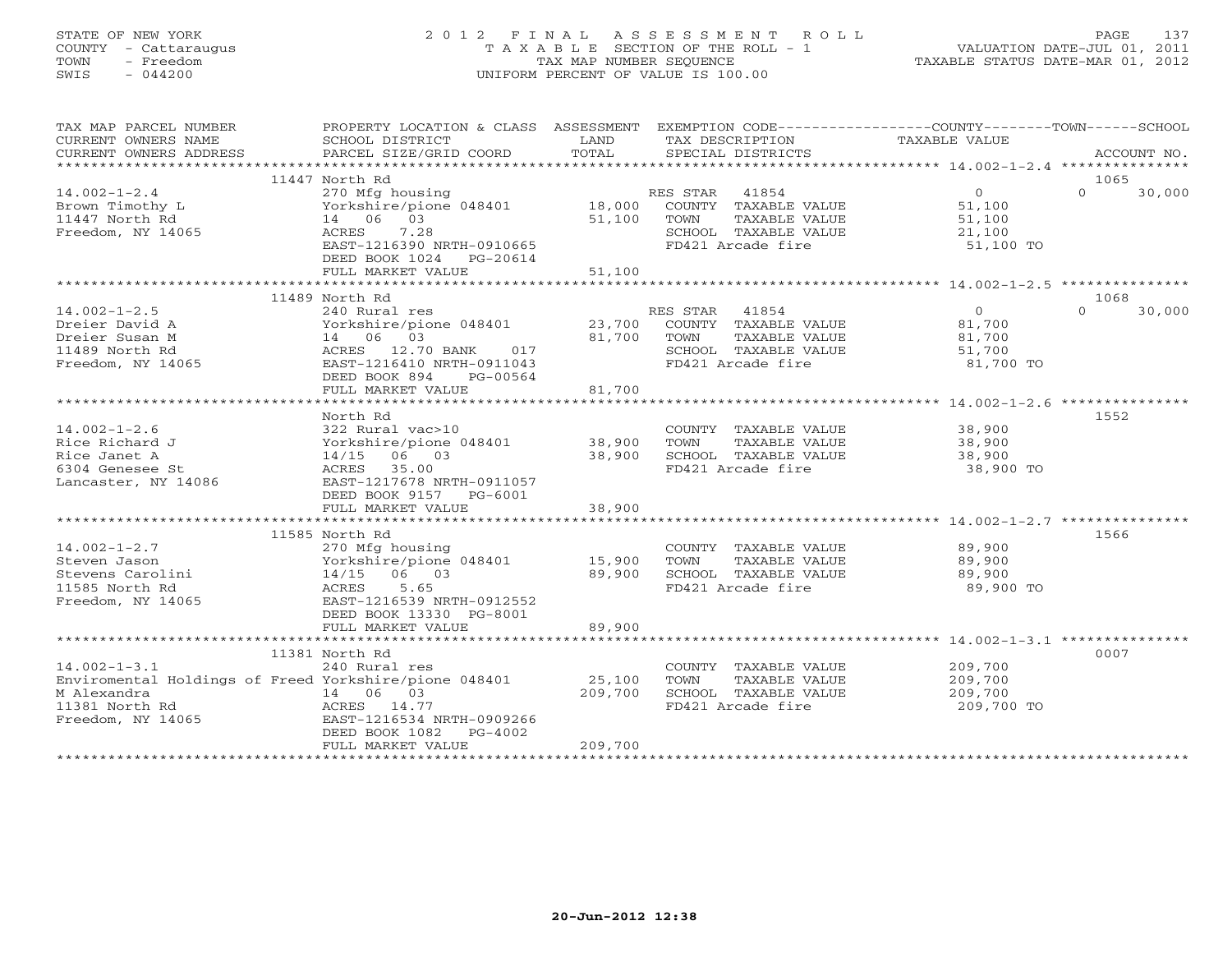## STATE OF NEW YORK 2 0 1 2 F I N A L A S S E S S M E N T R O L L PAGE 138 COUNTY - Cattaraugus T A X A B L E SECTION OF THE ROLL - 1 VALUATION DATE-JUL 01, 2011 TOWN - Freedom TAX MAP NUMBER SEQUENCE TAXABLE STATUS DATE-MAR 01, 2012 SWIS - 044200 UNIFORM PERCENT OF VALUE IS 100.00UNIFORM PERCENT OF VALUE IS 100.00

| TAX MAP PARCEL NUMBER<br>CURRENT OWNERS NAME<br>CURRENT OWNERS ADDRESS                              | PROPERTY LOCATION & CLASS ASSESSMENT<br>SCHOOL DISTRICT<br>PARCEL SIZE/GRID COORD                                                                                  | LAND<br>TOTAL              | EXEMPTION CODE-----------------COUNTY-------TOWN------SCHOOL<br>TAX DESCRIPTION<br>SPECIAL DISTRICTS                     | <b>TAXABLE VALUE</b>                                          |                    | ACCOUNT NO.                |
|-----------------------------------------------------------------------------------------------------|--------------------------------------------------------------------------------------------------------------------------------------------------------------------|----------------------------|--------------------------------------------------------------------------------------------------------------------------|---------------------------------------------------------------|--------------------|----------------------------|
|                                                                                                     |                                                                                                                                                                    |                            |                                                                                                                          |                                                               |                    |                            |
| $14.002 - 1 - 3.2$<br>Little Jonathan S<br>Little Barbara<br>37 Diller Dr<br>Orchard Park, NY 14127 | North Rd<br>322 Rural vac>10<br>Yorkshire/pione 048401<br>06<br>03<br>14<br>ACRES 24.75<br>EAST-1215720 NRTH-0910296<br>DEED BOOK 1016<br>PG-350                   | 32,100<br>32,100           | COUNTY TAXABLE VALUE<br>TOWN<br>TAXABLE VALUE<br>SCHOOL TAXABLE VALUE<br>FD421 Arcade fire                               | 32,100<br>32,100<br>32,100<br>32,100 TO                       |                    | 0750                       |
|                                                                                                     | FULL MARKET VALUE                                                                                                                                                  | 32,100                     |                                                                                                                          |                                                               |                    |                            |
|                                                                                                     |                                                                                                                                                                    |                            |                                                                                                                          |                                                               |                    |                            |
|                                                                                                     | 11399 North Rd                                                                                                                                                     |                            |                                                                                                                          |                                                               |                    | 0853                       |
| $14.002 - 1 - 3.3$<br>Frank Stephen H Jr<br>Frank Stella<br>11399 North Rd<br>Freedom, NY 14065     | 270 Mfg housing<br>Yorkshire/pione 048401<br>14 06 03<br>2.83<br>ACRES<br>EAST-1216679 NRTH-0909842<br>DEED BOOK 00809 PG-00919                                    | 11,100<br>35,000           | SR STAR<br>41834<br>COUNTY TAXABLE VALUE<br>TOWN<br>TAXABLE VALUE<br>SCHOOL TAXABLE VALUE<br>FD421 Arcade fire           | $\Omega$<br>35,000<br>35,000<br>$\circ$<br>35,000 TO          | $\Omega$           | 35,000                     |
|                                                                                                     | FULL MARKET VALUE                                                                                                                                                  | 35,000                     |                                                                                                                          |                                                               |                    |                            |
|                                                                                                     |                                                                                                                                                                    |                            |                                                                                                                          |                                                               |                    |                            |
|                                                                                                     | 11253 North Rd                                                                                                                                                     |                            |                                                                                                                          |                                                               |                    | 0292                       |
| $14.002 - 1 - 4.1$<br>Helmich David<br>Helmich Nancy L<br>11253 North Rd<br>Freedom, NY 14065       | 210 1 Family Res<br>Yorkshire/pione 048401<br>14 06 03<br>Ff 433.80<br>ACRES<br>5.70<br>EAST-1216471 NRTH-0907908<br>DEED BOOK 1022<br>PG-316<br>FULL MARKET VALUE | 16,000<br>91,800<br>91,800 | RES STAR<br>41854<br>COUNTY TAXABLE VALUE<br>TOWN<br>TAXABLE VALUE<br>SCHOOL TAXABLE VALUE<br>FD421 Arcade fire          | $\circ$<br>91,800<br>91,800<br>61,800<br>91,800 TO            | $\Omega$           | 30,000                     |
|                                                                                                     |                                                                                                                                                                    |                            |                                                                                                                          |                                                               |                    |                            |
| $14.002 - 1 - 4.2$<br>Eysaman Douglas D<br>Eysaman Arlene<br>11279 North Rd<br>Freedom, NY 14065    | 11279 North Rd<br>210 1 Family Res<br>Yorkshire/pione 048401<br>14 06 03<br>Ff 240.50<br>ACRES<br>6.10<br>EAST-1216562 NRTH-0908390<br>DEED BOOK 00968 PG-00587    | 19,000 RES STAR<br>112,900 | CVET C/T<br>41131<br>41854<br>COUNTY TAXABLE VALUE<br>TAXABLE VALUE<br>TOWN<br>SCHOOL TAXABLE VALUE<br>FD421 Arcade fire | 20,000<br>$\circ$<br>92,900<br>92,900<br>82,900<br>112,900 TO | 20,000<br>$\Omega$ | 1289<br>$\Omega$<br>30,000 |
|                                                                                                     | FULL MARKET VALUE                                                                                                                                                  | 112,900                    |                                                                                                                          |                                                               |                    |                            |
|                                                                                                     |                                                                                                                                                                    |                            | **************************************54.002-1-5******************                                                       |                                                               |                    | 0116                       |
| $14.002 - 1 - 5$                                                                                    | 388 North Rd<br>240 Rural res                                                                                                                                      |                            | SR STAR<br>41834                                                                                                         | $\circ$                                                       | $\circ$            | 62,200                     |
| Carolus Alan E<br>Carolus Doris E<br>388 Freedom Rd<br>Freedom, NY 14065                            | Yorkshire/pione 048401<br>13 06 03<br>ACRES<br>32.28<br>EAST-1216179 NRTH-0906630<br>DEED BOOK 642<br>PG-00545                                                     | 149,100                    | 41720<br>37,300 AG DIST<br>COUNTY TAXABLE VALUE<br>TOWN<br>TAXABLE VALUE<br>SCHOOL TAXABLE VALUE<br>FD421 Arcade fire    | 6,344<br>142,756<br>142,756<br>80,556<br>149,100 TO           | 6,344              | 6,344                      |
| MAY BE SUBJECT TO PAYMENT<br>UNDER AGDIST LAW TIL 2016<br>*************************                 | FULL MARKET VALUE                                                                                                                                                  | 149,100                    |                                                                                                                          |                                                               |                    |                            |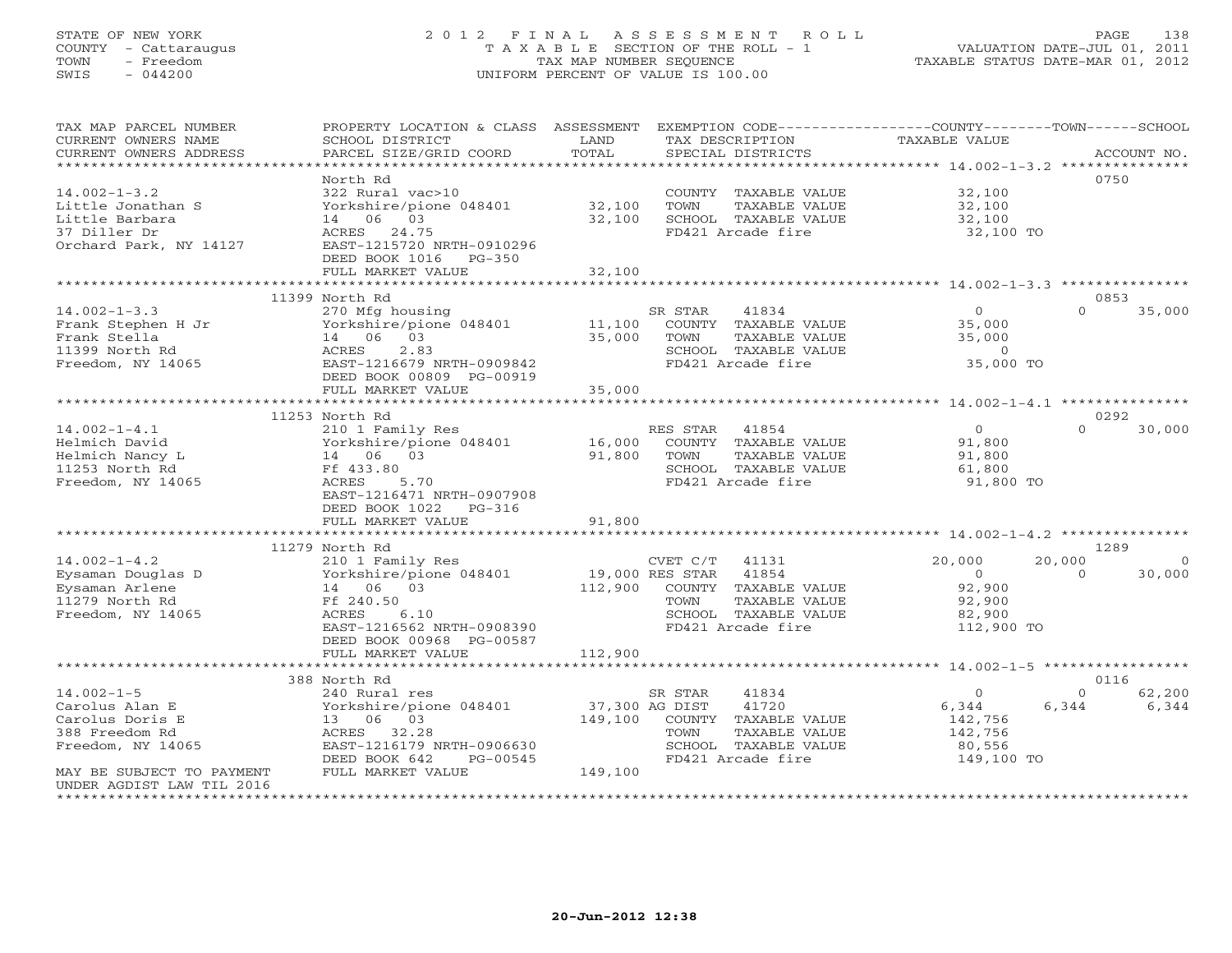## STATE OF NEW YORK 2 0 1 2 F I N A L A S S E S S M E N T R O L L PAGE 139 COUNTY - Cattaraugus T A X A B L E SECTION OF THE ROLL - 1 VALUATION DATE-JUL 01, 2011 TOWN - Freedom TAX MAP NUMBER SEQUENCE TAXABLE STATUS DATE-MAR 01, 2012 SWIS - 044200 UNIFORM PERCENT OF VALUE IS 100.00UNIFORM PERCENT OF VALUE IS 100.00

| TAX MAP PARCEL NUMBER<br>CURRENT OWNERS NAME<br>CURRENT OWNERS ADDRESS                                                              | PROPERTY LOCATION & CLASS ASSESSMENT<br>SCHOOL DISTRICT<br>PARCEL SIZE/GRID COORD                                                                                   | LAND<br>TOTAL             | EXEMPTION CODE-----------------COUNTY-------TOWN------SCHOOL<br>TAX DESCRIPTION<br>SPECIAL DISTRICTS           | TAXABLE VALUE                                            | ACCOUNT NO.                  |
|-------------------------------------------------------------------------------------------------------------------------------------|---------------------------------------------------------------------------------------------------------------------------------------------------------------------|---------------------------|----------------------------------------------------------------------------------------------------------------|----------------------------------------------------------|------------------------------|
|                                                                                                                                     | 416 Freedom Rd                                                                                                                                                      |                           |                                                                                                                |                                                          | 0178                         |
| $14.002 - 1 - 6$<br>Newhand Michael B<br>416 Freedom Rd<br>PO Box 101<br>Freedom, NY 14065                                          | 210 1 Family Res<br>Yorkshire/pione 048401<br>13 06 03<br>FRNT 315.00 DPTH 85.00<br>EAST-1216018 NRTH-0905362<br>DEED BOOK 909<br>PG-00485<br>FULL MARKET VALUE     | 7,700<br>61,900<br>61,900 | RES STAR 41854<br>COUNTY TAXABLE VALUE<br>TOWN<br>TAXABLE VALUE<br>SCHOOL TAXABLE VALUE<br>FD421 Arcade fire   | $\Omega$<br>61,900<br>61,900<br>31,900<br>61,900 TO      | $\Omega$<br>30,000           |
|                                                                                                                                     | 468 Freedom Rd                                                                                                                                                      |                           |                                                                                                                |                                                          | 0294                         |
| $14.002 - 1 - 7.1$<br>Milks Bryan R<br>36 N Main St<br>Delevan, NY 14042                                                            | 210 1 Family Res<br>Yorkshire/pione 048401<br>13 06 03<br>FRNT 300.00 DPTH 166.00<br>EAST-1215030 NRTH-0905289<br>DEED BOOK 00949 PG-00823                          | 8,300<br>72,200           | COUNTY TAXABLE VALUE<br>TOWN<br>TAXABLE VALUE<br>SCHOOL TAXABLE VALUE<br>FD421 Arcade fire                     | 72,200<br>72,200<br>72,200<br>72,200 TO                  |                              |
|                                                                                                                                     | FULL MARKET VALUE                                                                                                                                                   | 72,200                    |                                                                                                                |                                                          |                              |
|                                                                                                                                     | 492 Freedom Rd                                                                                                                                                      |                           |                                                                                                                |                                                          | 0858                         |
| $14.002 - 1 - 7.2$<br>Liddle John<br>492 Freedom Rd<br>Freedom, NY 14065                                                            | 210 1 Family Res<br>Yorkshire/pione 048401<br>13 06 03<br>FRNT 362.00 DPTH 98.00<br>EAST-1214744 NRTH-0905222<br>DEED BOOK 1007 PG-361                              | 7,900<br>31,200           | RES STAR 41854<br>COUNTY TAXABLE VALUE<br>TAXABLE VALUE<br>TOWN<br>SCHOOL TAXABLE VALUE<br>FD421 Arcade fire   | $\overline{0}$<br>31,200<br>31,200<br>1,200<br>31,200 TO | 30,000<br>$\Omega$           |
|                                                                                                                                     | FULL MARKET VALUE                                                                                                                                                   | 31,200                    |                                                                                                                |                                                          |                              |
| $14.002 - 1 - 7.5$<br>Perfetto Douglas<br>1830 State St<br>Anchorage, AK 99504                                                      | 11315 North Rd<br>270 Mfg housing<br>Yorkshire/pione 048401<br>13/14/22 06 03<br>ACRES 140.10<br>EAST-1215147 NRTH-0908668<br>DEED BOOK 00992 PG-00634              | 93,100<br>103,600         | COUNTY TAXABLE VALUE<br>TOWN<br>TAXABLE VALUE<br>SCHOOL TAXABLE VALUE<br>FD421 Arcade fire                     | 103,600<br>103,600<br>103,600<br>103,600 TO              | 1159                         |
|                                                                                                                                     | FULL MARKET VALUE                                                                                                                                                   | 103,600                   |                                                                                                                |                                                          |                              |
|                                                                                                                                     |                                                                                                                                                                     |                           |                                                                                                                |                                                          |                              |
| $14.002 - 1 - 7.6$<br>Borer John G<br>10826 Osmun Rd<br>Freedom, NY 14065<br>MAY BE SUBJECT TO PAYMENT<br>UNDER AGDIST LAW TIL 2016 | Freedom Rd<br>314 Rural vac<10<br>Yorkshire/pione 048401<br>13 06 03<br>ACRES<br>4.80<br>EAST-1214838 NRTH-0905542<br>DEED BOOK 00929 PG-00524<br>FULL MARKET VALUE | 1,900<br>1,900<br>1,900   | 41720<br>AG DIST<br>COUNTY TAXABLE VALUE<br>TOWN<br>TAXABLE VALUE<br>SCHOOL TAXABLE VALUE<br>FD421 Arcade fire | $\overline{O}$<br>1,900<br>1,900<br>1,900<br>1,900 TO    | 1161<br>$\Omega$<br>$\Omega$ |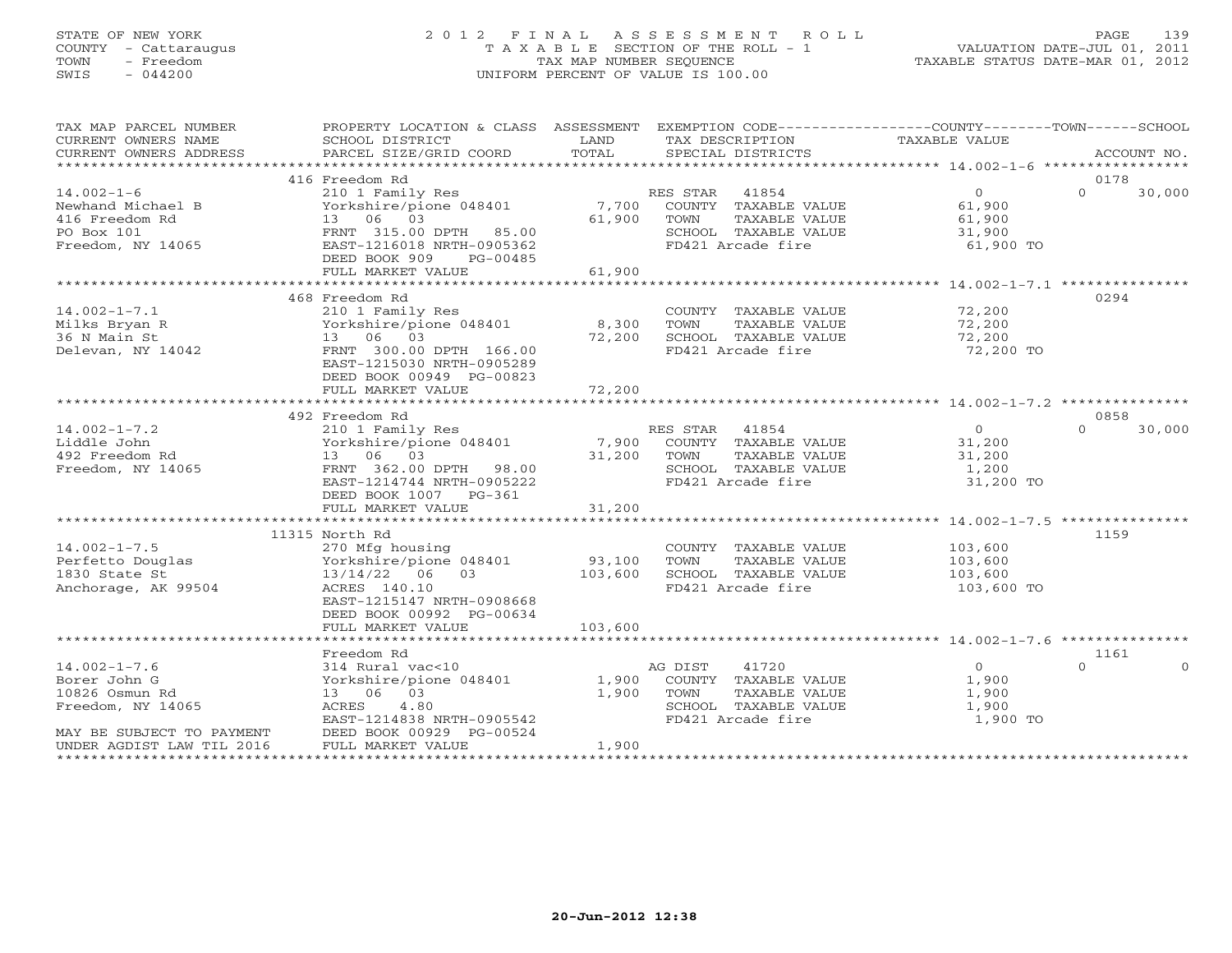## STATE OF NEW YORK 2 0 1 2 F I N A L A S S E S S M E N T R O L L PAGE 140 COUNTY - Cattaraugus T A X A B L E SECTION OF THE ROLL - 1 VALUATION DATE-JUL 01, 2011 TOWN - Freedom **TAX MAP NUMBER SEQUENCE** TAXABLE STATUS DATE-MAR 01, 2012<br>TAXABLE STATUS DATE-MAR 01, 2012 SWIS - 044200 UNIFORM PERCENT OF VALUE IS 100.00

| TAX MAP PARCEL NUMBER<br>CURRENT OWNERS NAME<br>CURRENT OWNERS ADDRESS                                       | PROPERTY LOCATION & CLASS ASSESSMENT EXEMPTION CODE---------------COUNTY-------TOWN------SCHOOL<br>SCHOOL DISTRICT<br>PARCEL SIZE/GRID COORD                     | LAND<br>TOTAL                | TAX DESCRIPTION<br>SPECIAL DISTRICTS<br>SPECIAL DISTRICTS                                                       |                                                               | ACCOUNT NO.                |
|--------------------------------------------------------------------------------------------------------------|------------------------------------------------------------------------------------------------------------------------------------------------------------------|------------------------------|-----------------------------------------------------------------------------------------------------------------|---------------------------------------------------------------|----------------------------|
|                                                                                                              |                                                                                                                                                                  |                              |                                                                                                                 |                                                               |                            |
| $14.002 - 1 - 7.7$<br>Pawlowski Michael J<br>Pawlowski Tami L<br>450 Freedom Rd<br>Freedom, NY 14065         | 450 Freedom Rd<br>240 Rural res<br>Yorkshire/pione 048401<br>13 06 03<br>ACRES 16.70<br>EAST-1215500 NRTH-0905733<br>DEED BOOK 8776 PG-6002<br>FULL MARKET VALUE | 26,500<br>137,400<br>137,400 | RES STAR<br>41854<br>COUNTY TAXABLE VALUE<br>TOWN<br>TAXABLE VALUE<br>SCHOOL TAXABLE VALUE<br>FD421 Arcade fire | $\overline{0}$<br>137,400<br>137,400<br>107,400<br>137,400 TO | 1529<br>$\Omega$<br>30,000 |
|                                                                                                              |                                                                                                                                                                  |                              |                                                                                                                 |                                                               |                            |
| $14.002 - 1 - 10$<br>Edelweiss Farms Inc<br>10826 Osmun Rd<br>Freedom, NY 14065<br>MAY BE SUBJECT TO PAYMENT | Freedom Rd<br>120 Field crops<br>Yorkshire/pione 048401 132,400<br>21 06 03<br>ACRES 118.65<br>EAST-1214275 NRTH-0906396<br>DEED BOOK 718<br>PG-01001            | 132,400                      | AG DIST<br>41720<br>COUNTY TAXABLE VALUE<br>TOWN<br>TAXABLE VALUE<br>SCHOOL TAXABLE VALUE<br>FD421 Arcade fire  | 80,262<br>52,138<br>52,138<br>52,138<br>132,400 TO            | 0199<br>80,262<br>80,262   |
| UNDER AGDIST LAW TIL 2016                                                                                    | FULL MARKET VALUE                                                                                                                                                | 132,400                      |                                                                                                                 |                                                               |                            |
|                                                                                                              |                                                                                                                                                                  |                              |                                                                                                                 |                                                               |                            |
|                                                                                                              | 740 Freedom Rd                                                                                                                                                   |                              |                                                                                                                 |                                                               | 0452                       |
| $14.002 - 1 - 11.1$<br>Karpinski Kathleen<br>Karpinski Stephen<br>740 Freedom Rd<br>Freedom, NY 14065        | 210 1 Family Res<br>Yorkshire/pione 048401<br>21 06 03<br>ACRES<br>3.10<br>EAST-1211921 NRTH-0905131<br>DEED BOOK 4860<br>PG-9001                                | 11,600<br>129,000            | SR STAR<br>41834<br>COUNTY TAXABLE VALUE<br>TOWN<br>TAXABLE VALUE<br>SCHOOL TAXABLE VALUE<br>FD421 Arcade fire  | $\overline{0}$<br>129,000<br>129,000<br>66,800<br>129,000 TO  | 62,200<br>$\Omega$         |
|                                                                                                              | FULL MARKET VALUE                                                                                                                                                | 129,000                      |                                                                                                                 |                                                               |                            |
|                                                                                                              |                                                                                                                                                                  |                              |                                                                                                                 |                                                               |                            |
|                                                                                                              | Freedom Rd                                                                                                                                                       |                              |                                                                                                                 |                                                               | 1467                       |
| $14.002 - 1 - 11.2$<br>Borer John G<br>10826 Osmun Rd<br>Freedom, NY 14065<br>MAY BE SUBJECT TO PAYMENT      | 105 Vac farmland<br>Yorkshire/pione 048401 159,500<br>21 06 03<br>ACRES 127.25<br>EAST-1212470 NRTH-0906789<br>DEED BOOK 17014 PG-5001                           | 159,500                      | 41720<br>AG DIST<br>COUNTY TAXABLE VALUE<br>TOWN<br>TAXABLE VALUE<br>SCHOOL TAXABLE VALUE<br>FD421 Arcade fire  | 45,438<br>114,062<br>114,062<br>114,062<br>159,500 TO         | 45,438<br>45,438           |
| UNDER AGDIST LAW TIL 2016                                                                                    | FULL MARKET VALUE                                                                                                                                                | 159,500                      |                                                                                                                 |                                                               |                            |
|                                                                                                              |                                                                                                                                                                  |                              |                                                                                                                 |                                                               |                            |
|                                                                                                              | 740 Freedom Rd                                                                                                                                                   |                              |                                                                                                                 |                                                               | 1468                       |
| $14.002 - 1 - 11.3$<br>Borer John G<br>10826 Osmun Rd<br>Freedom, NY 14065<br>MAY BE SUBJECT TO PAYMENT      | 105 Vac farmland<br>Yorkshire/pione 048401 22,400<br>21 06 03<br>ACRES 13.00<br>EAST-1211577 NRTH-0904143<br>DEED BOOK 17014 PG-5001                             | 22,400                       | 41720<br>AG DIST<br>COUNTY TAXABLE VALUE<br>TOWN<br>TAXABLE VALUE<br>SCHOOL TAXABLE VALUE<br>FD421 Arcade fire  | 13,651<br>8,749<br>8,749<br>8,749<br>22,400 TO                | 13,651<br>13,651           |
| UNDER AGDIST LAW TIL 2016                                                                                    | FULL MARKET VALUE                                                                                                                                                | 22,400                       |                                                                                                                 |                                                               |                            |
|                                                                                                              |                                                                                                                                                                  |                              |                                                                                                                 |                                                               |                            |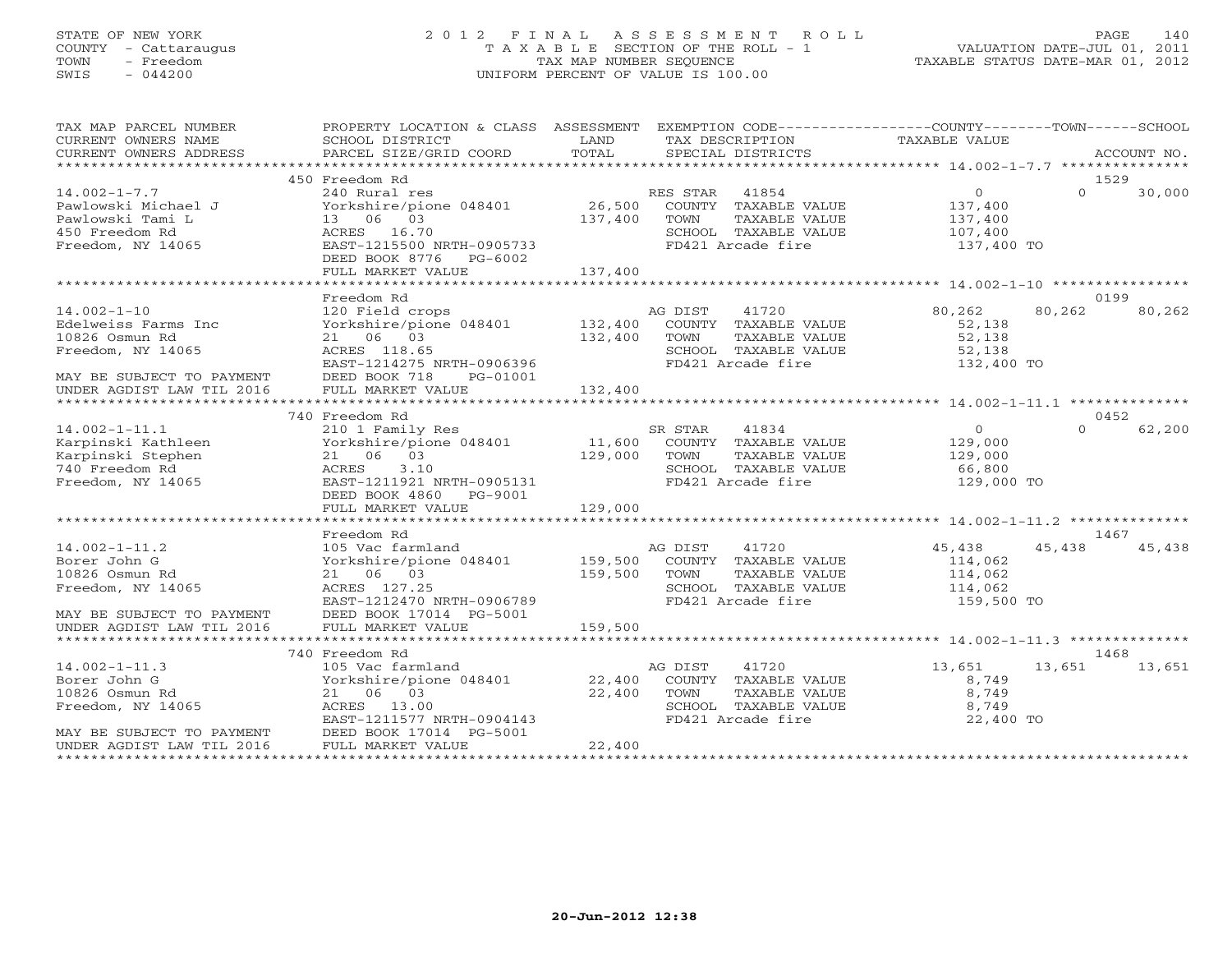# STATE OF NEW YORK 2 0 1 2 F I N A L A S S E S S M E N T R O L L PAGE 141 COUNTY - Cattaraugus T A X A B L E SECTION OF THE ROLL - 1 VALUATION DATE-JUL 01, 2011 TOWN - Freedom TAX MAP NUMBER SEQUENCE TAXABLE STATUS DATE-MAR 01, 2012 SWIS - 044200 UNIFORM PERCENT OF VALUE IS 100.00UNIFORM PERCENT OF VALUE IS 100.00

| TAX MAP PARCEL NUMBER<br>CURRENT OWNERS NAME<br>CURRENT OWNERS ADDRESS                                                                    | PROPERTY LOCATION & CLASS<br>SCHOOL DISTRICT<br>PARCEL SIZE/GRID COORD                                              | ASSESSMENT<br>LAND<br>TOTAL | TAX DESCRIPTION<br>SPECIAL DISTRICTS                                                       | EXEMPTION CODE-----------------COUNTY-------TOWN------SCHOOL<br>TAXABLE VALUE | ACCOUNT NO. |
|-------------------------------------------------------------------------------------------------------------------------------------------|---------------------------------------------------------------------------------------------------------------------|-----------------------------|--------------------------------------------------------------------------------------------|-------------------------------------------------------------------------------|-------------|
| *********************                                                                                                                     |                                                                                                                     |                             |                                                                                            |                                                                               |             |
|                                                                                                                                           | 706 Freedom Rd                                                                                                      |                             |                                                                                            |                                                                               | 0279        |
| $14.002 - 1 - 12$<br>Howlett Michael<br>108 Park St<br>Arcade, NY 14009                                                                   | 210 1 Family Res<br>Yorkshire/pione 048401<br>21<br>06 05<br>FRNT 268.00 DPTH 133.00                                | 7,900<br>78,400             | COUNTY TAXABLE VALUE<br>TOWN<br>TAXABLE VALUE<br>SCHOOL TAXABLE VALUE<br>FD421 Arcade fire | 78,400<br>78,400<br>78,400<br>78,400 TO                                       |             |
|                                                                                                                                           | ACRES<br>0.82<br>EAST-1212130 NRTH-0904987<br>DEED BOOK 00940 PG-00562<br>FULL MARKET VALUE                         | 78,400                      |                                                                                            |                                                                               |             |
|                                                                                                                                           |                                                                                                                     |                             |                                                                                            |                                                                               |             |
|                                                                                                                                           | 724 Freedom Rd                                                                                                      |                             |                                                                                            |                                                                               | 0280        |
| $14.002 - 1 - 13$<br>Vullo Joseph C<br>52 Rebecca Pk<br>Buffalo, NY 14207                                                                 | 210 1 Family Res<br>Yorkshire/pione 048401<br>06 03<br>21<br>FRNT<br>70.00 DPTH 145.00<br>EAST-1211957 NRTH-0904973 | 6,400<br>61,900             | COUNTY TAXABLE VALUE<br>TOWN<br>TAXABLE VALUE<br>SCHOOL TAXABLE VALUE<br>FD421 Arcade fire | 61,900<br>61,900<br>61,900<br>61,900 TO                                       |             |
|                                                                                                                                           | DEED BOOK 14374 PG-4001                                                                                             |                             |                                                                                            |                                                                               |             |
|                                                                                                                                           | FULL MARKET VALUE                                                                                                   | 61,900                      |                                                                                            |                                                                               |             |
|                                                                                                                                           | 11044 Rte 98                                                                                                        |                             |                                                                                            | ************************ 14.002-1-14.1 ***************                        | 0166        |
| $14.002 - 1 - 14.1$<br>Davidson James H<br>Davidson Shirley                                                                               | 210 1 Family Res<br>Yorkshire/pione 048401<br>21 06 03                                                              | 8,100<br>75,000             | 41834<br>SR STAR<br>COUNTY TAXABLE VALUE<br>TOWN<br>TAXABLE VALUE                          | $\cap$<br>$\circ$<br>75,000<br>75,000                                         | 62,200      |
| 11044 Rte 98<br>Freedom, NY 14065-9736                                                                                                    | FRNT 200.00 DPTH 230.00<br>1.05<br>ACRES<br>EAST-1211551 NRTH-0905053<br>DEED BOOK 729<br>PG-00418                  |                             | SCHOOL TAXABLE VALUE<br>FD421 Arcade fire                                                  | 12,800<br>75,000 TO                                                           |             |
|                                                                                                                                           | FULL MARKET VALUE                                                                                                   | 75,000                      |                                                                                            |                                                                               |             |
|                                                                                                                                           | ***********************                                                                                             | ************                |                                                                                            |                                                                               |             |
| $14.002 - 1 - 14.2$<br>Davidson Kenneth R<br>Davidson Linda<br>9732 Church St<br>Farmersville Station, NY 14060 EAST-1211394 NRTH-0905121 | Rte 98<br>314 Rural vac<10<br>Yorkshire/pione 048401<br>21 06 03<br>FRNT 177.00 DPTH 150.00                         | 7,700<br>7,700              | COUNTY TAXABLE VALUE<br>TOWN<br>TAXABLE VALUE<br>SCHOOL TAXABLE VALUE<br>FD421 Arcade fire | 7,700<br>7,700<br>7,700<br>7,700 TO                                           | 1330        |
|                                                                                                                                           | DEED BOOK 00977 PG-00570                                                                                            |                             |                                                                                            |                                                                               |             |
|                                                                                                                                           | FULL MARKET VALUE                                                                                                   | 7,700                       |                                                                                            |                                                                               |             |
|                                                                                                                                           |                                                                                                                     |                             |                                                                                            |                                                                               | 0406        |
| $14.002 - 1 - 15$                                                                                                                         | 11053 Rte 98<br>210 1 Family Res                                                                                    |                             | COUNTY TAXABLE VALUE                                                                       | 74,200                                                                        |             |
| Morgan Howard                                                                                                                             | Yorkshire/pione 048401                                                                                              | 8,100                       | TAXABLE VALUE<br>TOWN                                                                      | 74,200                                                                        |             |
| Morgan Ruth                                                                                                                               | 21 06 03                                                                                                            | 74,200                      | SCHOOL TAXABLE VALUE                                                                       | 74,200                                                                        |             |
| PO Box 92<br>Sandusky, NY 14133                                                                                                           | FRNT 140.00 DPTH 425.00<br>ACRES<br>1.03                                                                            |                             | FD421 Arcade fire                                                                          | 74,200 TO                                                                     |             |
|                                                                                                                                           | EAST-1211247 NRTH-0904867<br>DEED BOOK 470<br>PG-00516<br>FULL MARKET VALUE                                         | 74,200                      |                                                                                            |                                                                               |             |
|                                                                                                                                           |                                                                                                                     |                             |                                                                                            |                                                                               |             |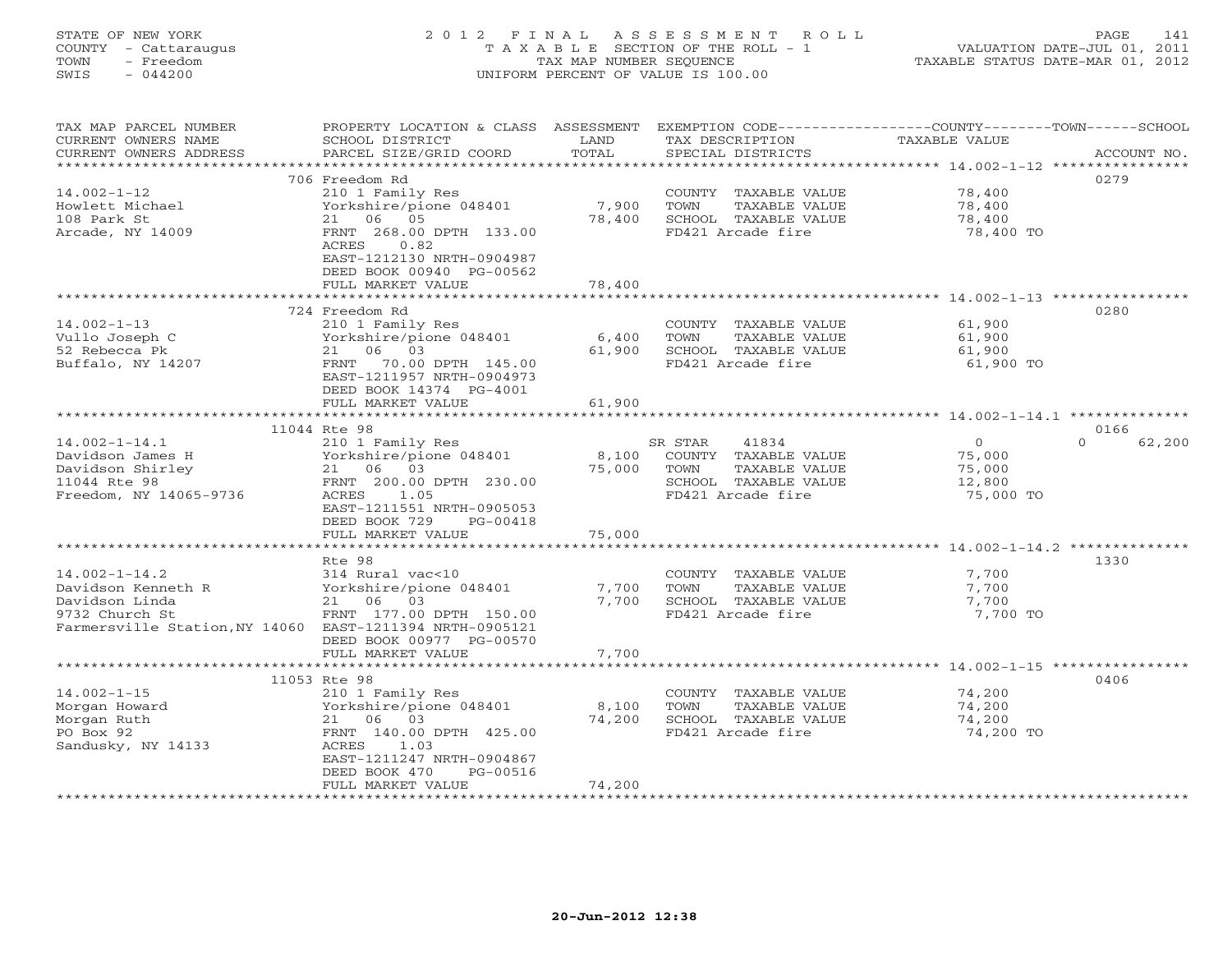## STATE OF NEW YORK 2 0 1 2 F I N A L A S S E S S M E N T R O L L PAGE 142 COUNTY - Cattaraugus T A X A B L E SECTION OF THE ROLL - 1 VALUATION DATE-JUL 01, 2011 TOWN - Freedom TAX MAP NUMBER SEQUENCE TAXABLE STATUS DATE-MAR 01, 2012 SWIS - 044200 UNIFORM PERCENT OF VALUE IS 100.00UNIFORM PERCENT OF VALUE IS 100.00

| TAX MAP PARCEL NUMBER                                  | PROPERTY LOCATION & CLASS ASSESSMENT       |                | EXEMPTION CODE-----------------COUNTY-------TOWN------SCHOOL |                                                            |          |             |
|--------------------------------------------------------|--------------------------------------------|----------------|--------------------------------------------------------------|------------------------------------------------------------|----------|-------------|
| CURRENT OWNERS NAME                                    | SCHOOL DISTRICT                            | LAND           | TAX DESCRIPTION                                              | TAXABLE VALUE                                              |          |             |
| CURRENT OWNERS ADDRESS                                 | PARCEL SIZE/GRID COORD                     | TOTAL          | SPECIAL DISTRICTS                                            |                                                            |          | ACCOUNT NO. |
|                                                        | 11064 Rte 98                               |                |                                                              |                                                            |          | 0454        |
| $14.002 - 1 - 16.1$                                    | 312 Vac w/imprv                            |                | AG DIST<br>41720                                             | 56,233                                                     | 56,233   | 56,233      |
| Borer John                                             | Yorkshire/pione 048401                     | 140,100        | COUNTY TAXABLE VALUE                                         | 117,667                                                    |          |             |
| 10838 Osmun Rd                                         | 21 06 03                                   | 173,900        | TAXABLE VALUE<br>TOWN                                        | 117,667                                                    |          |             |
| Freedom, NY 14065                                      | ACRES 163.85                               |                | SCHOOL TAXABLE VALUE                                         | 117,667                                                    |          |             |
|                                                        | EAST-1210551 NRTH-0905207                  |                | FD421 Arcade fire                                            | 173,900 TO                                                 |          |             |
|                                                        | DEED BOOK 3012 PG-9002                     |                |                                                              |                                                            |          |             |
| MAY BE SUBJECT TO PAYMENT<br>UNDER AGDIST LAW TIL 2016 | FULL MARKET VALUE                          | 173,900        |                                                              |                                                            |          |             |
|                                                        |                                            |                |                                                              |                                                            |          |             |
|                                                        | 11064 Rte 98                               |                |                                                              |                                                            | 1466     |             |
| $14.002 - 1 - 16.2$                                    | 314 Rural vac<10                           |                | COUNTY TAXABLE VALUE                                         | 8,000                                                      |          |             |
| Borer John G                                           | Yorkshire/pione 048401                     | 8,000          | TAXABLE VALUE<br>TOWN                                        | 8,000                                                      |          |             |
| 10826 Osmun Rd                                         | 21 06 03                                   | 8,000          | SCHOOL TAXABLE VALUE                                         | 8,000                                                      |          |             |
| Freedom, NY 14065                                      | 1.00<br>ACRES                              |                | FD421 Arcade fire                                            | 8,000 TO                                                   |          |             |
|                                                        | EAST-1209755 NRTH-0905824                  |                |                                                              |                                                            |          |             |
|                                                        | DEED BOOK 17014 PG-5001                    |                |                                                              |                                                            |          |             |
|                                                        | FULL MARKET VALUE                          | 8,000          |                                                              |                                                            |          |             |
|                                                        |                                            |                |                                                              |                                                            |          |             |
|                                                        | 866 Phillipi Rd                            |                |                                                              |                                                            | $\cap$   | 1590        |
| $14.002 - 1 - 16.3$                                    | 210 1 Family Res                           |                | RES STAR 41854                                               | $\Omega$                                                   |          | 30,000      |
| Perkins Mark E                                         | Yorkshire/pione 048401<br>21 06 03         | 17,000         | COUNTY TAXABLE VALUE<br>TOWN                                 | 221,600                                                    |          |             |
| Perkins Brooke M                                       |                                            | 221,600        | TAXABLE VALUE                                                | 221,600                                                    |          |             |
| 866 Phillippi Rd<br>Freedom, NY 14065                  | 6.40<br>ACRES<br>EAST-1210437 NRTH-0903671 |                | SCHOOL TAXABLE VALUE<br>FD421 Arcade fire                    | 191,600<br>221,600 TO                                      |          |             |
|                                                        | DEED BOOK 15750 PG-9002                    |                |                                                              |                                                            |          |             |
| MAY BE SUBJECT TO PAYMENT                              | FULL MARKET VALUE                          | 221,600        |                                                              |                                                            |          |             |
| UNDER AGDIST LAW TIL 2016                              |                                            |                |                                                              |                                                            |          |             |
| ******************************                         |                                            |                |                                                              |                                                            |          |             |
|                                                        | Hughes Rd                                  |                |                                                              |                                                            |          | 0453        |
| $14.002 - 1 - 17$                                      | 322 Rural vac>10                           |                | AG DIST 41720                                                | 14,869                                                     | 14,869   | 14,869      |
| Borer John G                                           | Yorkshire/pione 048401                     |                | 26,800 COUNTY TAXABLE VALUE                                  | 11,931                                                     |          |             |
| 10826 Osmun Rd                                         | 21 06 03                                   | 26,800         | TAXABLE VALUE<br>TOWN                                        | 11,931                                                     |          |             |
| Freedom, NY 14065                                      | ACRES 16.64                                |                | SCHOOL TAXABLE VALUE                                         | 11,931                                                     |          |             |
|                                                        | EAST-1211444 NRTH-0906341                  |                | FD421 Arcade fire                                            | 26,800 TO                                                  |          |             |
| MAY BE SUBJECT TO PAYMENT                              | DEED BOOK 17014 PG-5001                    |                |                                                              |                                                            |          |             |
| UNDER AGDIST LAW TIL 2016                              | FULL MARKET VALUE                          | 26,800         |                                                              |                                                            |          |             |
|                                                        |                                            | ************** |                                                              | **************************** 14.002-1-18 ***************** |          |             |
|                                                        | 11277 Hughes Rd                            |                |                                                              |                                                            | 0467     |             |
| $14.002 - 1 - 18$                                      | 240 Rural res                              |                | RES STAR<br>41854                                            | $\overline{0}$                                             | $\Omega$ | 30,000      |
| Vince Charles                                          | Yorkshire/pione 048401                     | 24,400         | COUNTY TAXABLE VALUE                                         | 148,900                                                    |          |             |
| Vince Bonnie                                           | 21/22<br>06 03                             | 148,900        | TOWN<br>TAXABLE VALUE                                        | 148,900                                                    |          |             |
| 11277 Hughes Rd                                        | ACRES 13.69                                |                | SCHOOL TAXABLE VALUE                                         | 118,900                                                    |          |             |
| Freedom, NY 14065                                      | EAST-1211064 NRTH-0907854                  |                | FD421 Arcade fire                                            | 148,900 TO                                                 |          |             |
|                                                        | DEED BOOK 8680 PG-8001                     |                |                                                              |                                                            |          |             |
|                                                        | FULL MARKET VALUE                          | 148,900        |                                                              |                                                            |          |             |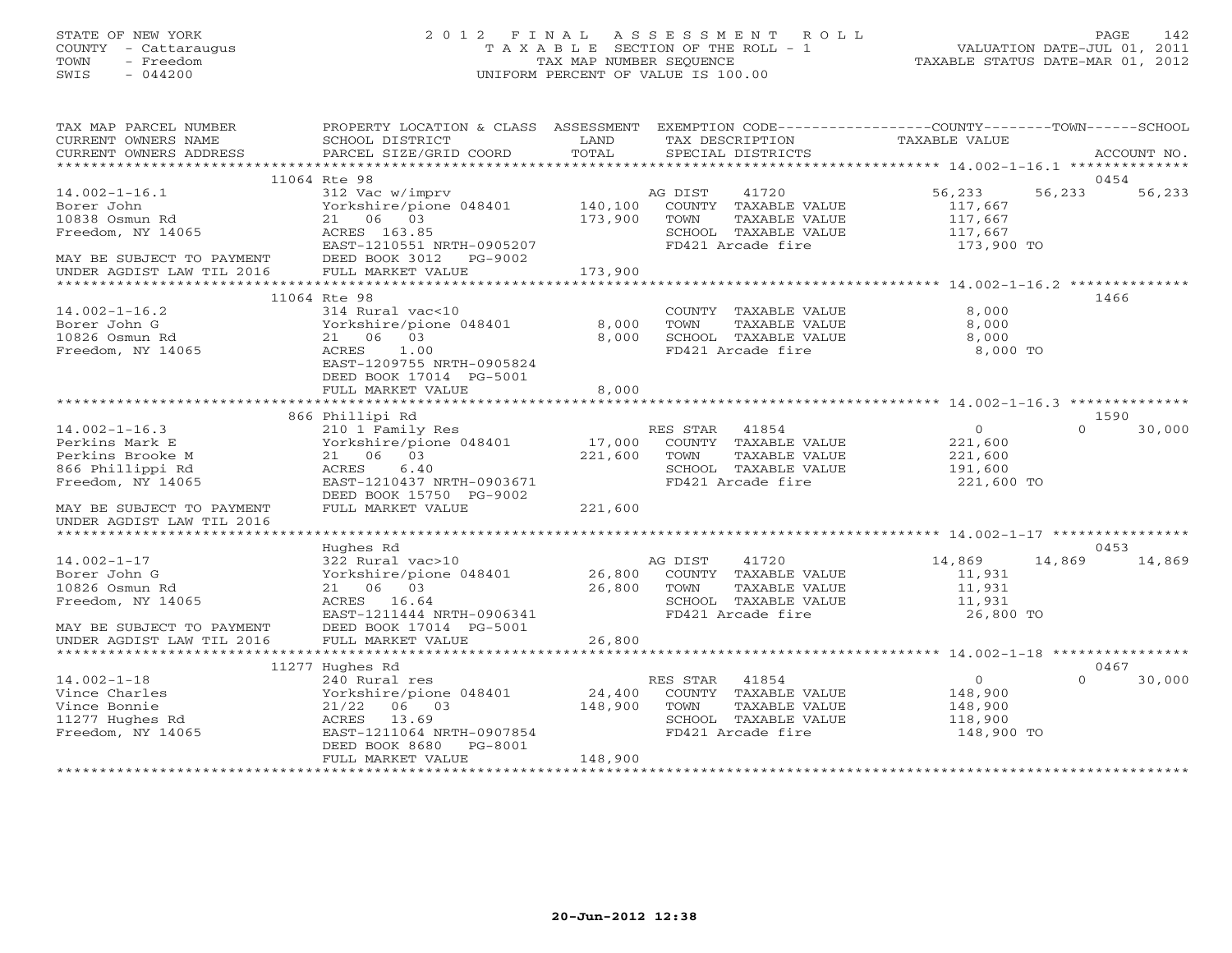# STATE OF NEW YORK 2 0 1 2 F I N A L A S S E S S M E N T R O L L PAGE 143 COUNTY - Cattaraugus T A X A B L E SECTION OF THE ROLL - 1 VALUATION DATE-JUL 01, 2011 TOWN - Freedom TAX MAP NUMBER SEQUENCE TAXABLE STATUS DATE-MAR 01, 2012 SWIS - 044200 UNIFORM PERCENT OF VALUE IS 100.00UNIFORM PERCENT OF VALUE IS 100.00

| TAX MAP PARCEL NUMBER<br>CURRENT OWNERS NAME<br>CURRENT OWNERS ADDRESS<br>************************ | PROPERTY LOCATION & CLASS ASSESSMENT<br>SCHOOL DISTRICT<br>PARCEL SIZE/GRID COORD | LAND<br>TOTAL           | TAX DESCRIPTION<br>SPECIAL DISTRICTS          | EXEMPTION CODE-----------------COUNTY-------TOWN------SCHOOL<br>TAXABLE VALUE | ACCOUNT NO. |
|----------------------------------------------------------------------------------------------------|-----------------------------------------------------------------------------------|-------------------------|-----------------------------------------------|-------------------------------------------------------------------------------|-------------|
|                                                                                                    | Hughes Rd                                                                         |                         |                                               |                                                                               | 0683        |
| $14.002 - 1 - 19$                                                                                  | 314 Rural vac<10                                                                  |                         | COUNTY TAXABLE VALUE                          | 17,200                                                                        |             |
| Vince Charles                                                                                      | Yorkshire/pione 048401                                                            | 17,200                  | TAXABLE VALUE<br>TOWN                         | 17,200                                                                        |             |
| Vince Bonnie                                                                                       | 22 06 03                                                                          | 17,200                  | SCHOOL TAXABLE VALUE                          | 17,200                                                                        |             |
| 11277 Hughes Rd                                                                                    | 6.60<br>ACRES                                                                     |                         | FD421 Arcade fire                             | 17,200 TO                                                                     |             |
| Freedom, NY 14065                                                                                  | EAST-1211056 NRTH-0908244                                                         |                         |                                               |                                                                               |             |
|                                                                                                    | DEED BOOK 8680 PG-8001                                                            |                         |                                               |                                                                               |             |
|                                                                                                    | FULL MARKET VALUE                                                                 | 17,200                  |                                               |                                                                               |             |
|                                                                                                    | ***********************                                                           | * * * * * * * * * * * * |                                               | ********************************** 14.002-1-20.1 ***************              |             |
|                                                                                                    | 11345 Hughes Rd                                                                   |                         |                                               |                                                                               | 0696        |
| $14.002 - 1 - 20.1$                                                                                | 210 1 Family Res                                                                  |                         | SR STAR<br>41834                              | $\circ$<br>$\Omega$                                                           | 62,200      |
| Peters Frank                                                                                       | Yorkshire/pione 048401<br>22 06 03                                                | 11,100<br>116,900       | COUNTY TAXABLE VALUE                          | 116,900                                                                       |             |
| 11345 Hughes Rd<br>Freedom, NY 14065-9734                                                          | 2.80<br>ACRES                                                                     |                         | TOWN<br>TAXABLE VALUE<br>SCHOOL TAXABLE VALUE | 116,900<br>54,700                                                             |             |
|                                                                                                    | EAST-1211002 NRTH-0908557                                                         |                         | FD421 Arcade fire                             | 116,900 TO                                                                    |             |
|                                                                                                    | DEED BOOK 777<br>PG-00577                                                         |                         |                                               |                                                                               |             |
|                                                                                                    | FULL MARKET VALUE                                                                 | 116,900                 |                                               |                                                                               |             |
|                                                                                                    |                                                                                   |                         |                                               |                                                                               |             |
|                                                                                                    | 11339 Hughes Rd                                                                   |                         |                                               |                                                                               | 1029        |
| $14.002 - 1 - 20.2$                                                                                | 210 1 Family Res                                                                  |                         | RES STAR 41854                                | $\overline{0}$<br>$\Omega$                                                    | 30,000      |
| Dryndas David                                                                                      | Yorkshire/pione 048401                                                            | 9,400                   | COUNTY TAXABLE VALUE                          | 91,900                                                                        |             |
| Dryndas Wendy                                                                                      | 22 06 03                                                                          | 91,900                  | TOWN<br>TAXABLE VALUE                         | 91,900                                                                        |             |
| 11339 Hughes Rd                                                                                    | ACRES<br>1.85                                                                     |                         | SCHOOL TAXABLE VALUE                          | 61,900                                                                        |             |
| Freedom, NY 14065                                                                                  | EAST-1211128 NRTH-0908478                                                         |                         | FD421 Arcade fire                             | 91,900 TO                                                                     |             |
|                                                                                                    | DEED BOOK 875<br>PG-01046                                                         |                         |                                               |                                                                               |             |
|                                                                                                    | FULL MARKET VALUE                                                                 | 91,900                  |                                               |                                                                               |             |
|                                                                                                    |                                                                                   |                         |                                               |                                                                               |             |
|                                                                                                    | Hughes Rd                                                                         |                         |                                               |                                                                               | 1028        |
| $14.002 - 1 - 20.3$                                                                                | 312 Vac w/imprv                                                                   |                         | COUNTY TAXABLE VALUE                          | 26,600                                                                        |             |
| Dryndas David                                                                                      | Yorkshire/pione 048401                                                            | 9,400                   | TOWN<br>TAXABLE VALUE                         | 26,600                                                                        |             |
| Dryndas Wendy                                                                                      | 22 06 03                                                                          | 26,600                  | SCHOOL TAXABLE VALUE                          | 26,600                                                                        |             |
| 11339 Hughes Rd                                                                                    | 1.85<br>ACRES                                                                     |                         | FD421 Arcade fire                             | 26,600 TO                                                                     |             |
| Freedom, NY 14065                                                                                  | EAST-1211132 NRTH-0908406<br>DEED BOOK 899<br>PG-00886                            |                         |                                               |                                                                               |             |
|                                                                                                    | FULL MARKET VALUE                                                                 | 26,600                  |                                               |                                                                               |             |
|                                                                                                    |                                                                                   |                         |                                               |                                                                               |             |
|                                                                                                    | 11340 North Rd                                                                    |                         | 64 PCT OF VALUE USED FOR EXEMPTION PURPOSES   |                                                                               | 0058        |
| $14.002 - 2 - 1$                                                                                   | 240 Rural res                                                                     |                         | 41834<br>SR STAR                              | $\Omega$<br>$\Omega$                                                          | 62,200      |
| Bishoff Allen L                                                                                    | Yorkshire/pione 048401                                                            |                         | 41121<br>215,300 WVET C/T                     | 12,000<br>12,000                                                              | $\Omega$    |
| Bishoff Mary L                                                                                     | 14 06 03                                                                          | 353,000 AG DIST         | 41720                                         | 134,178<br>134,178                                                            | 134,178     |
| 11340 North Rd                                                                                     | ACRES 177.90                                                                      |                         | COUNTY TAXABLE VALUE                          | 206,822                                                                       |             |
| Freedom, NY 14065                                                                                  | EAST-1218814 NRTH-0911330                                                         |                         | TOWN<br>TAXABLE VALUE                         | 206,822                                                                       |             |
|                                                                                                    | DEED BOOK 729<br>PG-00366                                                         |                         | SCHOOL TAXABLE VALUE                          | 156,622                                                                       |             |
| MAY BE SUBJECT TO PAYMENT                                                                          | FULL MARKET VALUE                                                                 |                         | 353,000 FD421 Arcade fire                     | 353,000 TO                                                                    |             |
| UNDER AGDIST LAW TIL 2016                                                                          |                                                                                   |                         |                                               |                                                                               |             |
| ********************                                                                               |                                                                                   |                         |                                               |                                                                               |             |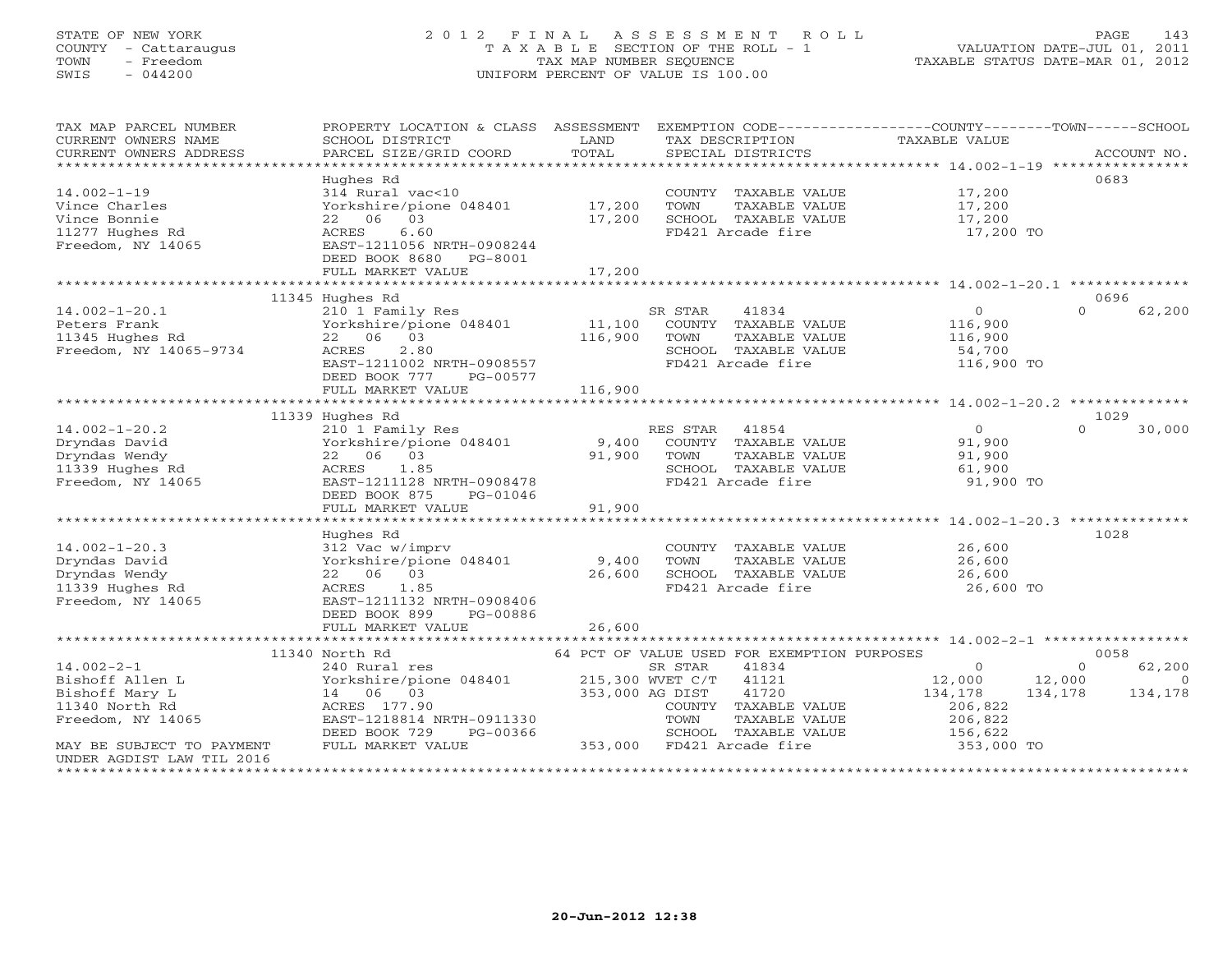### STATE OF NEW YORK 2 0 1 2 F I N A L A S S E S S M E N T R O L L PAGE 144 COUNTY - Cattaraugus T A X A B L E SECTION OF THE ROLL - 1 VALUATION DATE-JUL 01, 2011 TOWN - Freedom **TAX MAP NUMBER SEQUENCE** TAXABLE STATUS DATE-MAR 01, 2012<br>TAXABLE STATUS DATE-MAR 01, 2012 SWIS - 044200 UNIFORM PERCENT OF VALUE IS 100.00

| TAX MAP PARCEL NUMBER<br>CURRENT OWNERS NAME<br>CURRENT OWNERS ADDRESS                         | PROPERTY LOCATION & CLASS ASSESSMENT<br>SCHOOL DISTRICT<br>PARCEL SIZE/GRID COORD                                                                                                      | LAND<br>TOTAL                | TAX DESCRIPTION<br>SPECIAL DISTRICTS                                                                                                       | EXEMPTION CODE-----------------COUNTY-------TOWN------SCHOOL<br><b>TAXABLE VALUE</b> | ACCOUNT NO.                              |
|------------------------------------------------------------------------------------------------|----------------------------------------------------------------------------------------------------------------------------------------------------------------------------------------|------------------------------|--------------------------------------------------------------------------------------------------------------------------------------------|--------------------------------------------------------------------------------------|------------------------------------------|
| **********************                                                                         |                                                                                                                                                                                        |                              |                                                                                                                                            |                                                                                      |                                          |
| $14.002 - 2 - 2.1$<br>Kaiser Robert C<br>11339 Scotch Rd<br>Freedom, NY 14065                  | 11339 Scotch Rd<br>270 Mfg housing<br>Yorkshire/pione 048401<br>06 06 03<br>Ff 150.00<br>ACRES<br>2.25<br>EAST-1218761 NRTH-0908899<br>DEED BOOK 00983 PG-00466<br>FULL MARKET VALUE   | 10,100<br>42,600<br>42,600   | RES STAR<br>41854<br>COUNTY TAXABLE VALUE<br>TAXABLE VALUE<br>TOWN<br>SCHOOL TAXABLE VALUE<br>FD421 Arcade fire                            | $\overline{O}$<br>42,600<br>42,600<br>12,600<br>42,600 TO                            | 0088<br>$\Omega$<br>30,000               |
|                                                                                                |                                                                                                                                                                                        |                              |                                                                                                                                            |                                                                                      |                                          |
| $14.002 - 2 - 2.2$<br>Gominiak Paul<br>11389 Scotch Rd<br>Freedom, NY 14065                    | 11389 Scotch Rd<br>270 Mfg housing<br>Yorkshire/pione 048401<br>06 06 03<br>Inc. Trailer<br>ACRES 14.65<br>EAST-1218762 NRTH-0909463<br>DEED BOOK 841<br>PG-00526<br>FULL MARKET VALUE | 50,900<br>50,900             | VET C/T<br>41101<br>25,100 RES STAR<br>41854<br>COUNTY TAXABLE VALUE<br>TOWN<br>TAXABLE VALUE<br>SCHOOL TAXABLE VALUE<br>FD421 Arcade fire | 2,010<br>$\overline{0}$<br>48,890<br>48,890<br>20,900<br>50,900 TO                   | 0969<br>2,010<br>∩<br>30,000<br>$\Omega$ |
|                                                                                                |                                                                                                                                                                                        |                              |                                                                                                                                            |                                                                                      |                                          |
|                                                                                                | 11370 Scotch Rd                                                                                                                                                                        |                              | 50 PCT OF VALUE USED FOR EXEMPTION PURPOSES                                                                                                |                                                                                      | 1023                                     |
| $14.002 - 2 - 2.3$<br>Hurlburt Franklin E<br>Hurlburt Helen<br>PO Box 105<br>Freedom, NY 14065 | 240 Rural res<br>Yorkshire/pione 048401<br>06 06 03<br>Ff 800.00<br>ACRES 25.00<br>EAST-1219915 NRTH-0909674<br>DEED BOOK 871<br>PG-00155                                              | 32,300 SR STAR<br>195,000    | WVET C/T<br>41121<br>41834<br>COUNTY TAXABLE VALUE<br>TAXABLE VALUE<br>TOWN<br>SCHOOL TAXABLE VALUE<br>FD421 Arcade fire                   | 12,000<br>$\overline{0}$<br>183,000<br>183,000<br>132,800<br>195,000 TO              | 12,000<br>$\circ$<br>62,200<br>$\Omega$  |
|                                                                                                | FULL MARKET VALUE                                                                                                                                                                      | 195,000                      |                                                                                                                                            |                                                                                      |                                          |
| $14.002 - 2 - 2.4$<br>Hurlburt Randall L<br>8137 Old Floyd Rd<br>Rome, NY 13440                | 11338 Scotch Rd<br>270 Mfg housing<br>Yorkshire/pione 048401<br>06 06 03<br>Ff 235.00<br><b>ACRES</b><br>4.85<br>EAST-1219598 NRTH-0908958<br>DEED BOOK 1027 PG-380                    | 14,500<br>43,500             | COUNTY TAXABLE VALUE<br>TOWN<br>TAXABLE VALUE<br>SCHOOL TAXABLE VALUE<br>FD421 Arcade fire                                                 | 43,500<br>43,500<br>43,500<br>43,500 TO                                              | 1388                                     |
|                                                                                                | FULL MARKET VALUE                                                                                                                                                                      | 43,500                       |                                                                                                                                            |                                                                                      |                                          |
|                                                                                                | 11354 Scotch Rd                                                                                                                                                                        |                              |                                                                                                                                            |                                                                                      | 1432                                     |
| $14.002 - 2 - 2.5$<br>Green Jeffery<br>Green Wendy<br>11354 Scotch Rd<br>Freedom, NY 14065     | 210 1 Family Res<br>Yorkshire/pione 048401<br>6 6 3<br>ACRES<br>7.60<br>EAST-1219776 NRTH-0909163<br>DEED BOOK 1015<br>PG-111<br>FULL MARKET VALUE                                     | 18,400<br>271,000<br>271,000 | RES STAR 41854<br>COUNTY TAXABLE VALUE<br>TOWN<br>TAXABLE VALUE<br>SCHOOL TAXABLE VALUE<br>FD421 Arcade fire                               | $\circ$<br>271,000<br>271,000<br>241,000<br>271,000 TO                               | $\Omega$<br>30,000                       |
|                                                                                                |                                                                                                                                                                                        |                              |                                                                                                                                            |                                                                                      |                                          |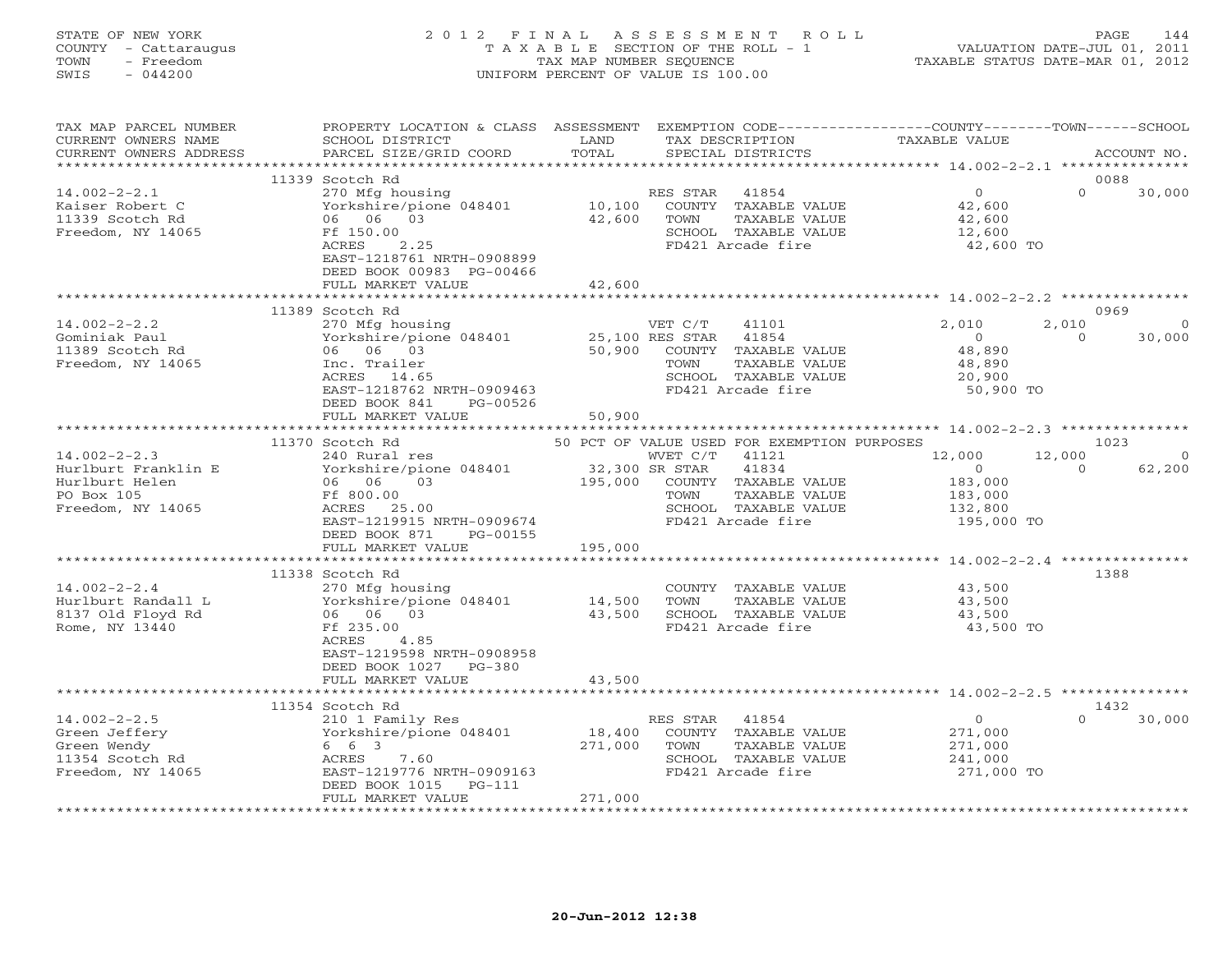## STATE OF NEW YORK 2 0 1 2 F I N A L A S S E S S M E N T R O L L PAGE 145 COUNTY - Cattaraugus T A X A B L E SECTION OF THE ROLL - 1 VALUATION DATE-JUL 01, 2011 TOWN - Freedom TAX MAP NUMBER SEQUENCE TAXABLE STATUS DATE-MAR 01, 2012 SWIS - 044200 UNIFORM PERCENT OF VALUE IS 100.00UNIFORM PERCENT OF VALUE IS 100.00

| TAX MAP PARCEL NUMBER<br>CURRENT OWNERS NAME<br>CURRENT OWNERS ADDRESS | PROPERTY LOCATION & CLASS ASSESSMENT<br>SCHOOL DISTRICT<br>PARCEL SIZE/GRID COORD | LAND<br>TOTAL | TAX DESCRIPTION<br>SPECIAL DISTRICTS          | EXEMPTION CODE-----------------COUNTY-------TOWN------SCHOOL<br>TAXABLE VALUE<br>ACCOUNT NO. |
|------------------------------------------------------------------------|-----------------------------------------------------------------------------------|---------------|-----------------------------------------------|----------------------------------------------------------------------------------------------|
| ******************************                                         |                                                                                   |               |                                               |                                                                                              |
|                                                                        | Scotch Rd                                                                         |               |                                               | 1498                                                                                         |
| $14.002 - 2 - 2.6$                                                     | 314 Rural vac<10                                                                  |               | COUNTY TAXABLE VALUE                          | 9,900                                                                                        |
| Green Wendy                                                            | Yorkshire/pione 048401                                                            | 9,900         | TOWN<br>TAXABLE VALUE                         | 9,900                                                                                        |
| Green Jeffery                                                          | 6.20<br>ACRES                                                                     | 9,900         | SCHOOL TAXABLE VALUE                          | 9,900                                                                                        |
| 11354 Scotch Rd                                                        | EAST-1220538 NRTH-0909112                                                         |               | FD421 Arcade fire                             | 9,900 TO                                                                                     |
| Freedom, NY 14065                                                      | DEED BOOK 3773 PG-4001                                                            |               |                                               |                                                                                              |
|                                                                        | FULL MARKET VALUE                                                                 | 9,900         |                                               |                                                                                              |
|                                                                        |                                                                                   |               |                                               |                                                                                              |
|                                                                        | Scotch Rd                                                                         |               |                                               | 0046                                                                                         |
| $14.002 - 2 - 3.1$                                                     | 322 Rural vac>10                                                                  |               | COUNTY TAXABLE VALUE                          | 20,800                                                                                       |
| McKerrow Robert D                                                      | Yorkshire/pione 048401                                                            | 20,800        | TOWN<br>TAXABLE VALUE                         | 20,800                                                                                       |
| McKerrow Margaret                                                      | 06 06 03                                                                          | 20,800        | SCHOOL TAXABLE VALUE                          | 20,800                                                                                       |
| 7 Dow Rd                                                               | Ff 370.00                                                                         |               | FD421 Arcade fire                             | 20,800 TO                                                                                    |
| Freedom, NY 14065                                                      | ACRES<br>9.60<br>EAST-1219726 NRTH-0908276                                        |               |                                               |                                                                                              |
|                                                                        | DEED BOOK 00982 PG-00748                                                          |               |                                               |                                                                                              |
|                                                                        | FULL MARKET VALUE                                                                 | 20,800        |                                               |                                                                                              |
|                                                                        | *************************                                                         | ************  |                                               |                                                                                              |
|                                                                        | 11326 Scotch Rd                                                                   |               |                                               | 1335                                                                                         |
| $14.002 - 2 - 3.3$                                                     | 210 1 Family Res                                                                  |               | RES STAR<br>41854                             | $\circ$<br>$\Omega$<br>30,000                                                                |
| Harrington Robert                                                      | Yorkshire/pione 048401                                                            | 14,800        | COUNTY TAXABLE VALUE                          | 105,000                                                                                      |
| Harrington Mary                                                        | 06 06 03                                                                          | 105,000       | TAXABLE VALUE<br>TOWN                         | 105,000                                                                                      |
| 11326 Scotch Rd                                                        | Ff 188.60                                                                         |               | SCHOOL TAXABLE VALUE                          | 75,000                                                                                       |
| Freedom, NY 14065                                                      | ACRES<br>5.00                                                                     |               | FD421 Arcade fire                             | 105,000 TO                                                                                   |
|                                                                        | EAST-1219719 NRTH-0908749                                                         |               |                                               |                                                                                              |
|                                                                        | DEED BOOK 00988 PG-00848                                                          |               |                                               |                                                                                              |
|                                                                        | FULL MARKET VALUE                                                                 | 105,000       |                                               |                                                                                              |
|                                                                        |                                                                                   |               |                                               |                                                                                              |
|                                                                        | Scotch Rd                                                                         |               |                                               | 1336                                                                                         |
| $14.002 - 2 - 3.4$                                                     | 314 Rural vac<10                                                                  |               | COUNTY TAXABLE VALUE                          | 14,800                                                                                       |
| McKerrow Robert D                                                      | Yorkshire/pione 048401                                                            | 14,800        | TOWN<br>TAXABLE VALUE                         | 14,800                                                                                       |
| 7 Dow Rd                                                               | 06 06 03                                                                          | 14,800        | SCHOOL TAXABLE VALUE                          | 14,800                                                                                       |
| Freedom, NY 14065                                                      | Ff 195.00                                                                         |               | FD421 Arcade fire                             | 14,800 TO                                                                                    |
|                                                                        | ACRES<br>5.00                                                                     |               |                                               |                                                                                              |
|                                                                        | EAST-1219720 NRTH-0908561                                                         |               |                                               |                                                                                              |
|                                                                        | DEED BOOK 00989 PG-00794                                                          |               |                                               |                                                                                              |
|                                                                        | FULL MARKET VALUE                                                                 | 14,800        |                                               |                                                                                              |
|                                                                        | *****************                                                                 |               |                                               | *********************************** 14.002-2-4 ***********                                   |
|                                                                        | 9956 Dow Rd                                                                       |               |                                               | 0370                                                                                         |
| $14.002 - 2 - 4$                                                       | 312 Vac w/imprv                                                                   |               | AG DIST<br>41720                              | 10,382<br>10,382<br>10,382                                                                   |
| McKerrow Dale R                                                        | Yorkshire/pione 048401                                                            | 134,600       | COUNTY TAXABLE VALUE                          | 230,218                                                                                      |
| McKerrow Susan N<br>9956 Dow Rd                                        | 06 06 03<br>ACRES 154.85                                                          | 240,600       | TOWN<br>TAXABLE VALUE<br>SCHOOL TAXABLE VALUE | 230,218<br>230,218                                                                           |
| Freedom, NY 14065                                                      | EAST-1221572 NRTH-0909546                                                         |               | FD421 Arcade fire                             | 240,600 TO                                                                                   |
|                                                                        | DEED BOOK 908<br>PG-00144                                                         |               |                                               |                                                                                              |
| MAY BE SUBJECT TO PAYMENT                                              | FULL MARKET VALUE                                                                 | 240,600       |                                               |                                                                                              |
| UNDER AGDIST LAW TIL 2016                                              |                                                                                   |               |                                               |                                                                                              |
|                                                                        |                                                                                   |               |                                               |                                                                                              |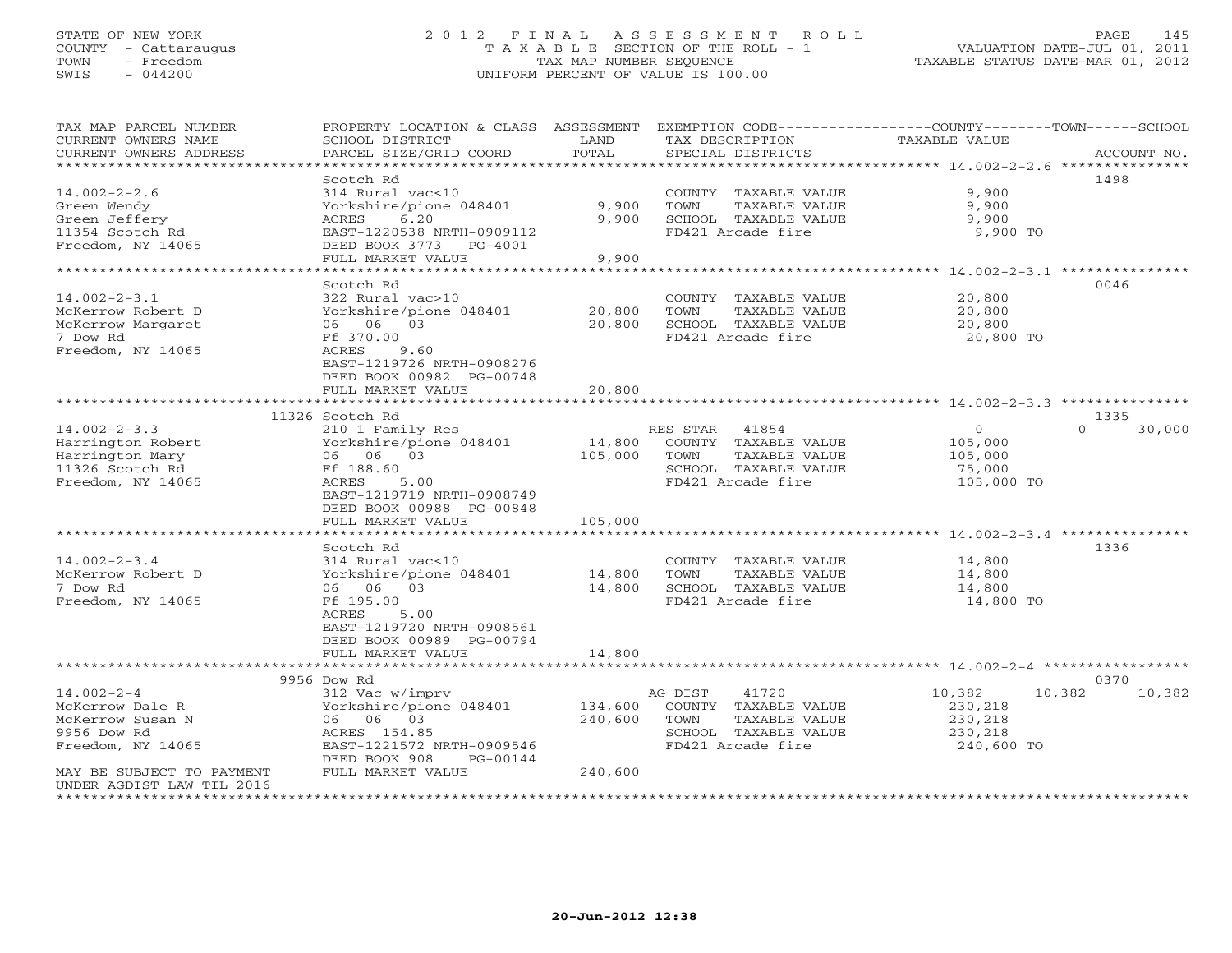# STATE OF NEW YORK 2 0 1 2 F I N A L A S S E S S M E N T R O L L PAGE 146 COUNTY - Cattaraugus T A X A B L E SECTION OF THE ROLL - 1 VALUATION DATE-JUL 01, 2011 TOWN - Freedom TAX MAP NUMBER SEQUENCE TAXABLE STATUS DATE-MAR 01, 2012 SWIS - 044200 UNIFORM PERCENT OF VALUE IS 100.00UNIFORM PERCENT OF VALUE IS 100.00

| TAX MAP PARCEL NUMBER<br>CURRENT OWNERS NAME<br>CURRENT OWNERS ADDRESS                        | PROPERTY LOCATION & CLASS ASSESSMENT EXEMPTION CODE---------------COUNTY-------TOWN-----SCHOOL<br>SCHOOL DISTRICT<br>PARCEL SIZE/GRID COORD                                       | LAND<br>TOTAL           | TAX DESCRIPTION<br>SPECIAL DISTRICTS                                                                               | TAXABLE VALUE                                                 | ACCOUNT NO.                |
|-----------------------------------------------------------------------------------------------|-----------------------------------------------------------------------------------------------------------------------------------------------------------------------------------|-------------------------|--------------------------------------------------------------------------------------------------------------------|---------------------------------------------------------------|----------------------------|
| ***************************                                                                   |                                                                                                                                                                                   |                         |                                                                                                                    |                                                               |                            |
| $14.002 - 2 - 5$<br>Metz Charles L Jr<br>Metz Dawn M<br>29 Dow Rd<br>Freedom, NY 14065        | 29 Dow Rd<br>210 1 Family Res<br>Yorkshire/pione 048401<br>05 06 03<br>FRNT 210.00 DPTH 185.00<br>BANK 017<br>EAST-1221882 NRTH-0907636<br>DEED BOOK 1028 PG-1043                 | 108,800                 | RES STAR 41854<br>8,000 COUNTY TAXABLE VALUE<br>TOWN<br>TAXABLE VALUE<br>SCHOOL TAXABLE VALUE<br>FD421 Arcade fire | $\circ$<br>108,800<br>108,800<br>78,800<br>108,800 TO         | 0233<br>$\Omega$<br>30,000 |
|                                                                                               | FULL MARKET VALUE                                                                                                                                                                 | 108,800                 |                                                                                                                    |                                                               |                            |
| $14.002 - 2 - 6.1$<br>McKerrow Robert D<br>7 Dow Rd<br>Freedom, NY 14065                      | Dow Rd<br>322 Rural vac>10<br>Yorkshire/pione 048401<br>05 06 03<br>Ff 524.47<br>ACRES 23.00<br>EAST-1221270 NRTH-0906984<br>DEED BOOK 718<br>PG-00780                            | 30,900<br>30,900        | COUNTY TAXABLE VALUE<br>TOWN<br>TAXABLE VALUE<br>SCHOOL TAXABLE VALUE<br>FD421 Arcade fire                         | 30,900<br>30,900<br>30,900<br>30,900 TO                       | 0369                       |
|                                                                                               | FULL MARKET VALUE                                                                                                                                                                 | 30,900                  |                                                                                                                    |                                                               |                            |
|                                                                                               | 7 Dow Rd                                                                                                                                                                          |                         |                                                                                                                    |                                                               | 0883                       |
| $14.002 - 2 - 6.2$<br>McKerrow Robert D<br>McKerrow Margaret<br>7 Dow Rd<br>Freedom, NY 14065 | 210 1 Family Res<br>Yorkshire/pione 048401<br>05 06 03<br>FRNT 208.73 DPTH 183.98<br>0.88<br>ACRES<br>EAST-1220998 NRTH-0907620<br>DEED BOOK 908<br>PG-00140<br>FULL MARKET VALUE | 140,000 TOWN<br>140,000 | SR STAR<br>41834<br>7,900 COUNTY TAXABLE VALUE<br>TAXABLE VALUE<br>SCHOOL TAXABLE VALUE<br>FD421 Arcade fire       | $\overline{0}$<br>140,000<br>140,000<br>77,800<br>140,000 TO  | $\Omega$<br>62,200         |
|                                                                                               |                                                                                                                                                                                   |                         |                                                                                                                    |                                                               |                            |
|                                                                                               | 73 Dow Rd                                                                                                                                                                         |                         |                                                                                                                    |                                                               | 1049                       |
| $14.002 - 2 - 6.3$<br>McKerrow Jerry A<br>McKerrow Cheryl<br>73 Dow Rd<br>Freedom, NY 14065   | 210 1 Family Res<br>Yorkshire/pione 048401<br>05 06 03<br>FRNT 207.43 DPTH 185.00<br>EAST-1222177 NRTH-0907642<br>DEED BOOK 888<br>PG-00538<br>FULL MARKET VALUE                  | 132,600<br>132,600      | RES STAR 41854<br>8,000 COUNTY TAXABLE VALUE<br>TAXABLE VALUE<br>TOWN<br>SCHOOL TAXABLE VALUE<br>FD421 Arcade fire | $\overline{0}$<br>132,600<br>132,600<br>102,600<br>132,600 TO | $\Omega$<br>30,000         |
|                                                                                               |                                                                                                                                                                                   |                         |                                                                                                                    |                                                               |                            |
|                                                                                               | 73 Dow Rd                                                                                                                                                                         |                         |                                                                                                                    |                                                               | 1104                       |
| $14.002 - 2 - 6.4$<br>McKerrow Jerry A<br>McKerrow Cheryl<br>73 Dow Rd<br>Freedom, NY 14065   | 322 Rural vac>10<br>Yorkshire/pione 048401<br>05 06 03<br>ACRES 23.10<br>EAST-1222009 NRTH-0906974<br>DEED BOOK 908<br>PG-00142                                                   | 31,000<br>31,000        | COUNTY TAXABLE VALUE<br>TOWN<br>TAXABLE VALUE<br>SCHOOL TAXABLE VALUE<br>FD421 Arcade fire                         | 31,000<br>31,000<br>31,000<br>31,000 TO                       |                            |
|                                                                                               | FULL MARKET VALUE                                                                                                                                                                 | 31,000                  |                                                                                                                    |                                                               |                            |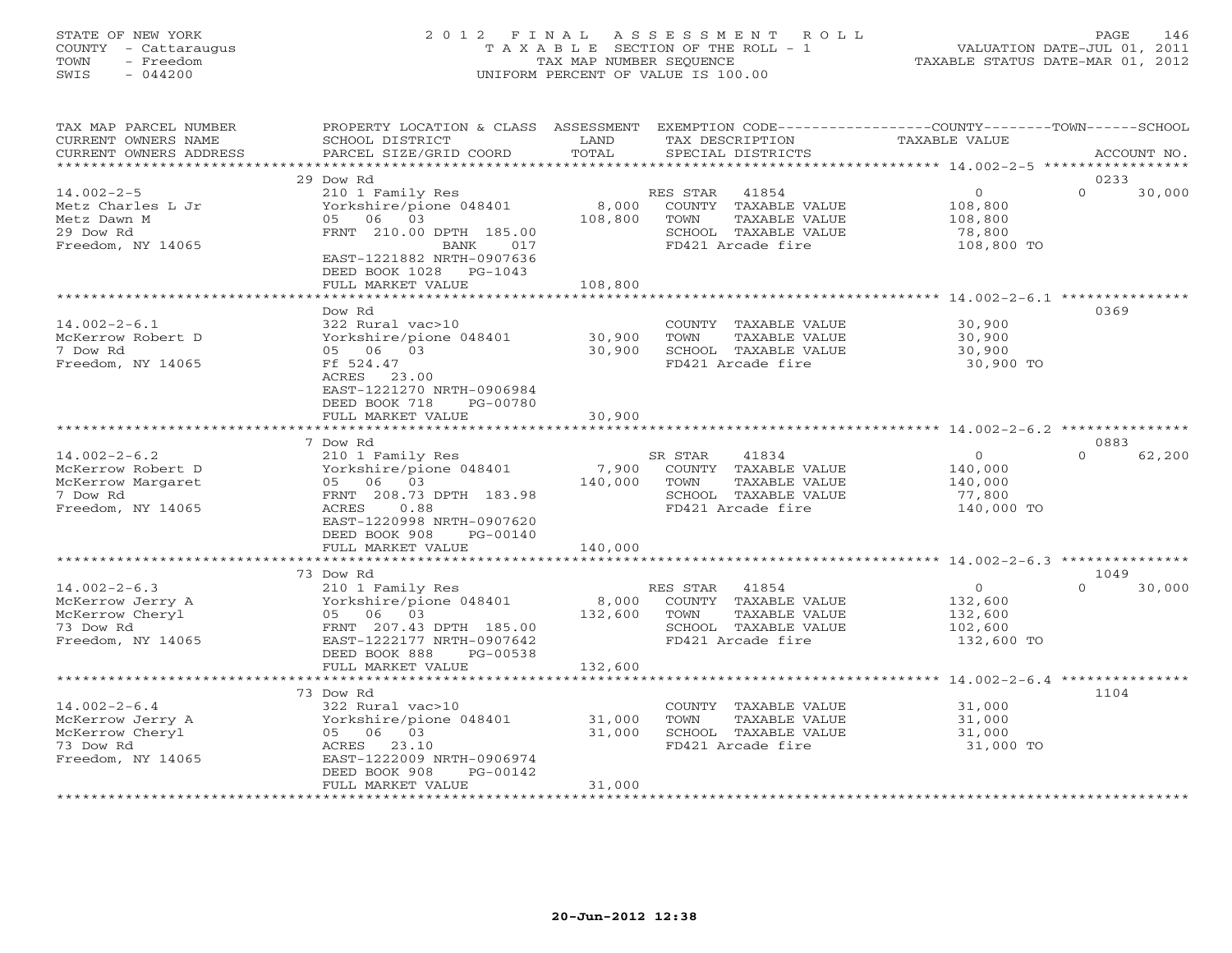# STATE OF NEW YORK 2 0 1 2 F I N A L A S S E S S M E N T R O L L PAGE 147 COUNTY - Cattaraugus T A X A B L E SECTION OF THE ROLL - 1 VALUATION DATE-JUL 01, 2011 TOWN - Freedom TAX MAP NUMBER SEQUENCE TAXABLE STATUS DATE-MAR 01, 2012 SWIS - 044200 UNIFORM PERCENT OF VALUE IS 100.00UNIFORM PERCENT OF VALUE IS 100.00

| ********************<br>6 Freedom Rd<br>0397<br>$14.002 - 2 - 7.1$<br>109,700<br>260 Seasonal res<br>COUNTY TAXABLE VALUE<br>36,800<br>Knople Jeffrey<br>Yorkshire/pione 048401<br>TOWN<br>TAXABLE VALUE<br>109,700<br>05 06 03<br>Knople Phyllis<br>109,700<br>SCHOOL TAXABLE VALUE<br>109,700<br>59 Pierpont Ave<br>ACRES 31.55<br>FD421 Arcade fire<br>109,700 TO<br>Williamsville, NY 14221<br>EAST-1222132 NRTH-0905081<br>DEED BOOK 15530 PG-8002<br>109,700<br>FULL MARKET VALUE<br>59 Freedom Rd<br>1120<br>$14.002 - 2 - 7.2$<br>210 1 Family Res<br>RES STAR<br>41854<br>$\overline{O}$<br>$\Omega$<br>30,000<br>13,800<br>Uplinger Richard E<br>Yorkshire/pione 048401<br>COUNTY TAXABLE VALUE<br>100,200<br>Gursslin Sandra L(ha<br>05 06 03<br>100,200<br>TOWN<br>TAXABLE VALUE<br>100,200<br>59 Freedom Rd<br>4.40<br>SCHOOL TAXABLE VALUE<br>ACRES<br>70,200<br>EAST-1221260 NRTH-0903899<br>Freedom, NY 14065<br>FD421 Arcade fire<br>100,200 TO<br>DEED BOOK 00965 PG-01196<br>100,200<br>FULL MARKET VALUE<br>**********<br>************************ 14.002-2-7.3 ***************<br>1124<br>36 Freedom Rd<br>$14.002 - 2 - 7.3$<br>RES STAR<br>41854<br>$\mathbf{O}$<br>30,000<br>210 1 Family Res<br>$\Omega$<br>25,000<br>Yorkshire/pione 048401<br>COUNTY TAXABLE VALUE<br>101,700<br>Polmanteer David C<br>101,700<br>121 E Lemon St<br>05 06 03<br>TOWN<br>TAXABLE VALUE<br>101,700<br>Lady Lake, FL 32159<br>ACRES 14.55<br>SCHOOL TAXABLE VALUE<br>71,700<br>EAST-1221721 NRTH-0905122<br>FD421 Arcade fire<br>101,700 TO<br>DEED BOOK 1010<br>$PG-409$<br>FULL MARKET VALUE<br>101,700<br>*********************<br>70 Freedom Rd<br>1125<br>$14.002 - 2 - 7.4$<br>280 Res Multiple<br>41834<br>$\mathbf{O}$<br>62,200<br>SR STAR<br>$\cap$<br>32,100<br>Swart Virginia A<br>Yorkshire/pione 048401<br>COUNTY TAXABLE VALUE<br>123,100<br>70 Freedom Rd<br>05 06 03<br>123,100<br>TOWN<br>TAXABLE VALUE<br>123,100<br>Freedom, NY 14065<br>ACRES 14.30<br>SCHOOL TAXABLE VALUE<br>60,900<br>EAST-1221033 NRTH-0905203<br>FD421 Arcade fire<br>123,100 TO<br>DEED BOOK 1016<br>$PG-80$<br>123,100<br>FULL MARKET VALUE<br>58 Freedom Rd<br>1151<br>$14.002 - 2 - 7.5$<br>RES STAR 41854<br>$\overline{O}$<br>$\cap$<br>270 Mfg housing<br>30,000<br>Yorkshire/pione 048401<br>26,800<br>COUNTY TAXABLE VALUE<br>33,500<br>Perrington Scott A<br>05 06 03<br>33,500<br>TOWN<br>TAXABLE VALUE<br>33,500<br>Perrington Ann M<br>SCHOOL TAXABLE VALUE<br>58 Freedom Rd<br>ACRES 17.10<br>3,500<br>Freedom, NY 14065<br>EAST-1221431 NRTH-0905149<br>FD421 Arcade fire<br>33,500 TO<br>DEED BOOK 00973 PG-00758<br>33,500<br>FULL MARKET VALUE | TAX MAP PARCEL NUMBER<br>CURRENT OWNERS NAME<br>CURRENT OWNERS ADDRESS | PROPERTY LOCATION & CLASS<br>SCHOOL DISTRICT<br>PARCEL SIZE/GRID COORD | ASSESSMENT<br>LAND<br>TOTAL | EXEMPTION CODE-----------------COUNTY-------TOWN------SCHOOL<br>TAX DESCRIPTION<br>SPECIAL DISTRICTS | <b>TAXABLE VALUE</b> | ACCOUNT NO. |
|--------------------------------------------------------------------------------------------------------------------------------------------------------------------------------------------------------------------------------------------------------------------------------------------------------------------------------------------------------------------------------------------------------------------------------------------------------------------------------------------------------------------------------------------------------------------------------------------------------------------------------------------------------------------------------------------------------------------------------------------------------------------------------------------------------------------------------------------------------------------------------------------------------------------------------------------------------------------------------------------------------------------------------------------------------------------------------------------------------------------------------------------------------------------------------------------------------------------------------------------------------------------------------------------------------------------------------------------------------------------------------------------------------------------------------------------------------------------------------------------------------------------------------------------------------------------------------------------------------------------------------------------------------------------------------------------------------------------------------------------------------------------------------------------------------------------------------------------------------------------------------------------------------------------------------------------------------------------------------------------------------------------------------------------------------------------------------------------------------------------------------------------------------------------------------------------------------------------------------------------------------------------------------------------------------------------------------------------------------------------------------------------------------------------------------------------------------------------------------------------------------------------------------------------------------------------------------------------------------------------------------------------------------------------|------------------------------------------------------------------------|------------------------------------------------------------------------|-----------------------------|------------------------------------------------------------------------------------------------------|----------------------|-------------|
|                                                                                                                                                                                                                                                                                                                                                                                                                                                                                                                                                                                                                                                                                                                                                                                                                                                                                                                                                                                                                                                                                                                                                                                                                                                                                                                                                                                                                                                                                                                                                                                                                                                                                                                                                                                                                                                                                                                                                                                                                                                                                                                                                                                                                                                                                                                                                                                                                                                                                                                                                                                                                                                                    |                                                                        |                                                                        |                             |                                                                                                      |                      |             |
|                                                                                                                                                                                                                                                                                                                                                                                                                                                                                                                                                                                                                                                                                                                                                                                                                                                                                                                                                                                                                                                                                                                                                                                                                                                                                                                                                                                                                                                                                                                                                                                                                                                                                                                                                                                                                                                                                                                                                                                                                                                                                                                                                                                                                                                                                                                                                                                                                                                                                                                                                                                                                                                                    |                                                                        |                                                                        |                             |                                                                                                      |                      |             |
|                                                                                                                                                                                                                                                                                                                                                                                                                                                                                                                                                                                                                                                                                                                                                                                                                                                                                                                                                                                                                                                                                                                                                                                                                                                                                                                                                                                                                                                                                                                                                                                                                                                                                                                                                                                                                                                                                                                                                                                                                                                                                                                                                                                                                                                                                                                                                                                                                                                                                                                                                                                                                                                                    |                                                                        |                                                                        |                             |                                                                                                      |                      |             |
|                                                                                                                                                                                                                                                                                                                                                                                                                                                                                                                                                                                                                                                                                                                                                                                                                                                                                                                                                                                                                                                                                                                                                                                                                                                                                                                                                                                                                                                                                                                                                                                                                                                                                                                                                                                                                                                                                                                                                                                                                                                                                                                                                                                                                                                                                                                                                                                                                                                                                                                                                                                                                                                                    |                                                                        |                                                                        |                             |                                                                                                      |                      |             |
|                                                                                                                                                                                                                                                                                                                                                                                                                                                                                                                                                                                                                                                                                                                                                                                                                                                                                                                                                                                                                                                                                                                                                                                                                                                                                                                                                                                                                                                                                                                                                                                                                                                                                                                                                                                                                                                                                                                                                                                                                                                                                                                                                                                                                                                                                                                                                                                                                                                                                                                                                                                                                                                                    |                                                                        |                                                                        |                             |                                                                                                      |                      |             |
|                                                                                                                                                                                                                                                                                                                                                                                                                                                                                                                                                                                                                                                                                                                                                                                                                                                                                                                                                                                                                                                                                                                                                                                                                                                                                                                                                                                                                                                                                                                                                                                                                                                                                                                                                                                                                                                                                                                                                                                                                                                                                                                                                                                                                                                                                                                                                                                                                                                                                                                                                                                                                                                                    |                                                                        |                                                                        |                             |                                                                                                      |                      |             |
|                                                                                                                                                                                                                                                                                                                                                                                                                                                                                                                                                                                                                                                                                                                                                                                                                                                                                                                                                                                                                                                                                                                                                                                                                                                                                                                                                                                                                                                                                                                                                                                                                                                                                                                                                                                                                                                                                                                                                                                                                                                                                                                                                                                                                                                                                                                                                                                                                                                                                                                                                                                                                                                                    |                                                                        |                                                                        |                             |                                                                                                      |                      |             |
|                                                                                                                                                                                                                                                                                                                                                                                                                                                                                                                                                                                                                                                                                                                                                                                                                                                                                                                                                                                                                                                                                                                                                                                                                                                                                                                                                                                                                                                                                                                                                                                                                                                                                                                                                                                                                                                                                                                                                                                                                                                                                                                                                                                                                                                                                                                                                                                                                                                                                                                                                                                                                                                                    |                                                                        |                                                                        |                             |                                                                                                      |                      |             |
|                                                                                                                                                                                                                                                                                                                                                                                                                                                                                                                                                                                                                                                                                                                                                                                                                                                                                                                                                                                                                                                                                                                                                                                                                                                                                                                                                                                                                                                                                                                                                                                                                                                                                                                                                                                                                                                                                                                                                                                                                                                                                                                                                                                                                                                                                                                                                                                                                                                                                                                                                                                                                                                                    |                                                                        |                                                                        |                             |                                                                                                      |                      |             |
|                                                                                                                                                                                                                                                                                                                                                                                                                                                                                                                                                                                                                                                                                                                                                                                                                                                                                                                                                                                                                                                                                                                                                                                                                                                                                                                                                                                                                                                                                                                                                                                                                                                                                                                                                                                                                                                                                                                                                                                                                                                                                                                                                                                                                                                                                                                                                                                                                                                                                                                                                                                                                                                                    |                                                                        |                                                                        |                             |                                                                                                      |                      |             |
|                                                                                                                                                                                                                                                                                                                                                                                                                                                                                                                                                                                                                                                                                                                                                                                                                                                                                                                                                                                                                                                                                                                                                                                                                                                                                                                                                                                                                                                                                                                                                                                                                                                                                                                                                                                                                                                                                                                                                                                                                                                                                                                                                                                                                                                                                                                                                                                                                                                                                                                                                                                                                                                                    |                                                                        |                                                                        |                             |                                                                                                      |                      |             |
|                                                                                                                                                                                                                                                                                                                                                                                                                                                                                                                                                                                                                                                                                                                                                                                                                                                                                                                                                                                                                                                                                                                                                                                                                                                                                                                                                                                                                                                                                                                                                                                                                                                                                                                                                                                                                                                                                                                                                                                                                                                                                                                                                                                                                                                                                                                                                                                                                                                                                                                                                                                                                                                                    |                                                                        |                                                                        |                             |                                                                                                      |                      |             |
|                                                                                                                                                                                                                                                                                                                                                                                                                                                                                                                                                                                                                                                                                                                                                                                                                                                                                                                                                                                                                                                                                                                                                                                                                                                                                                                                                                                                                                                                                                                                                                                                                                                                                                                                                                                                                                                                                                                                                                                                                                                                                                                                                                                                                                                                                                                                                                                                                                                                                                                                                                                                                                                                    |                                                                        |                                                                        |                             |                                                                                                      |                      |             |
|                                                                                                                                                                                                                                                                                                                                                                                                                                                                                                                                                                                                                                                                                                                                                                                                                                                                                                                                                                                                                                                                                                                                                                                                                                                                                                                                                                                                                                                                                                                                                                                                                                                                                                                                                                                                                                                                                                                                                                                                                                                                                                                                                                                                                                                                                                                                                                                                                                                                                                                                                                                                                                                                    |                                                                        |                                                                        |                             |                                                                                                      |                      |             |
|                                                                                                                                                                                                                                                                                                                                                                                                                                                                                                                                                                                                                                                                                                                                                                                                                                                                                                                                                                                                                                                                                                                                                                                                                                                                                                                                                                                                                                                                                                                                                                                                                                                                                                                                                                                                                                                                                                                                                                                                                                                                                                                                                                                                                                                                                                                                                                                                                                                                                                                                                                                                                                                                    |                                                                        |                                                                        |                             |                                                                                                      |                      |             |
|                                                                                                                                                                                                                                                                                                                                                                                                                                                                                                                                                                                                                                                                                                                                                                                                                                                                                                                                                                                                                                                                                                                                                                                                                                                                                                                                                                                                                                                                                                                                                                                                                                                                                                                                                                                                                                                                                                                                                                                                                                                                                                                                                                                                                                                                                                                                                                                                                                                                                                                                                                                                                                                                    |                                                                        |                                                                        |                             |                                                                                                      |                      |             |
|                                                                                                                                                                                                                                                                                                                                                                                                                                                                                                                                                                                                                                                                                                                                                                                                                                                                                                                                                                                                                                                                                                                                                                                                                                                                                                                                                                                                                                                                                                                                                                                                                                                                                                                                                                                                                                                                                                                                                                                                                                                                                                                                                                                                                                                                                                                                                                                                                                                                                                                                                                                                                                                                    |                                                                        |                                                                        |                             |                                                                                                      |                      |             |
|                                                                                                                                                                                                                                                                                                                                                                                                                                                                                                                                                                                                                                                                                                                                                                                                                                                                                                                                                                                                                                                                                                                                                                                                                                                                                                                                                                                                                                                                                                                                                                                                                                                                                                                                                                                                                                                                                                                                                                                                                                                                                                                                                                                                                                                                                                                                                                                                                                                                                                                                                                                                                                                                    |                                                                        |                                                                        |                             |                                                                                                      |                      |             |
|                                                                                                                                                                                                                                                                                                                                                                                                                                                                                                                                                                                                                                                                                                                                                                                                                                                                                                                                                                                                                                                                                                                                                                                                                                                                                                                                                                                                                                                                                                                                                                                                                                                                                                                                                                                                                                                                                                                                                                                                                                                                                                                                                                                                                                                                                                                                                                                                                                                                                                                                                                                                                                                                    |                                                                        |                                                                        |                             |                                                                                                      |                      |             |
|                                                                                                                                                                                                                                                                                                                                                                                                                                                                                                                                                                                                                                                                                                                                                                                                                                                                                                                                                                                                                                                                                                                                                                                                                                                                                                                                                                                                                                                                                                                                                                                                                                                                                                                                                                                                                                                                                                                                                                                                                                                                                                                                                                                                                                                                                                                                                                                                                                                                                                                                                                                                                                                                    |                                                                        |                                                                        |                             |                                                                                                      |                      |             |
|                                                                                                                                                                                                                                                                                                                                                                                                                                                                                                                                                                                                                                                                                                                                                                                                                                                                                                                                                                                                                                                                                                                                                                                                                                                                                                                                                                                                                                                                                                                                                                                                                                                                                                                                                                                                                                                                                                                                                                                                                                                                                                                                                                                                                                                                                                                                                                                                                                                                                                                                                                                                                                                                    |                                                                        |                                                                        |                             |                                                                                                      |                      |             |
|                                                                                                                                                                                                                                                                                                                                                                                                                                                                                                                                                                                                                                                                                                                                                                                                                                                                                                                                                                                                                                                                                                                                                                                                                                                                                                                                                                                                                                                                                                                                                                                                                                                                                                                                                                                                                                                                                                                                                                                                                                                                                                                                                                                                                                                                                                                                                                                                                                                                                                                                                                                                                                                                    |                                                                        |                                                                        |                             |                                                                                                      |                      |             |
|                                                                                                                                                                                                                                                                                                                                                                                                                                                                                                                                                                                                                                                                                                                                                                                                                                                                                                                                                                                                                                                                                                                                                                                                                                                                                                                                                                                                                                                                                                                                                                                                                                                                                                                                                                                                                                                                                                                                                                                                                                                                                                                                                                                                                                                                                                                                                                                                                                                                                                                                                                                                                                                                    |                                                                        |                                                                        |                             |                                                                                                      |                      |             |
|                                                                                                                                                                                                                                                                                                                                                                                                                                                                                                                                                                                                                                                                                                                                                                                                                                                                                                                                                                                                                                                                                                                                                                                                                                                                                                                                                                                                                                                                                                                                                                                                                                                                                                                                                                                                                                                                                                                                                                                                                                                                                                                                                                                                                                                                                                                                                                                                                                                                                                                                                                                                                                                                    |                                                                        |                                                                        |                             |                                                                                                      |                      |             |
|                                                                                                                                                                                                                                                                                                                                                                                                                                                                                                                                                                                                                                                                                                                                                                                                                                                                                                                                                                                                                                                                                                                                                                                                                                                                                                                                                                                                                                                                                                                                                                                                                                                                                                                                                                                                                                                                                                                                                                                                                                                                                                                                                                                                                                                                                                                                                                                                                                                                                                                                                                                                                                                                    |                                                                        |                                                                        |                             |                                                                                                      |                      |             |
|                                                                                                                                                                                                                                                                                                                                                                                                                                                                                                                                                                                                                                                                                                                                                                                                                                                                                                                                                                                                                                                                                                                                                                                                                                                                                                                                                                                                                                                                                                                                                                                                                                                                                                                                                                                                                                                                                                                                                                                                                                                                                                                                                                                                                                                                                                                                                                                                                                                                                                                                                                                                                                                                    |                                                                        |                                                                        |                             |                                                                                                      |                      |             |
|                                                                                                                                                                                                                                                                                                                                                                                                                                                                                                                                                                                                                                                                                                                                                                                                                                                                                                                                                                                                                                                                                                                                                                                                                                                                                                                                                                                                                                                                                                                                                                                                                                                                                                                                                                                                                                                                                                                                                                                                                                                                                                                                                                                                                                                                                                                                                                                                                                                                                                                                                                                                                                                                    |                                                                        |                                                                        |                             |                                                                                                      |                      |             |
|                                                                                                                                                                                                                                                                                                                                                                                                                                                                                                                                                                                                                                                                                                                                                                                                                                                                                                                                                                                                                                                                                                                                                                                                                                                                                                                                                                                                                                                                                                                                                                                                                                                                                                                                                                                                                                                                                                                                                                                                                                                                                                                                                                                                                                                                                                                                                                                                                                                                                                                                                                                                                                                                    |                                                                        |                                                                        |                             |                                                                                                      |                      |             |
|                                                                                                                                                                                                                                                                                                                                                                                                                                                                                                                                                                                                                                                                                                                                                                                                                                                                                                                                                                                                                                                                                                                                                                                                                                                                                                                                                                                                                                                                                                                                                                                                                                                                                                                                                                                                                                                                                                                                                                                                                                                                                                                                                                                                                                                                                                                                                                                                                                                                                                                                                                                                                                                                    |                                                                        |                                                                        |                             |                                                                                                      |                      |             |
|                                                                                                                                                                                                                                                                                                                                                                                                                                                                                                                                                                                                                                                                                                                                                                                                                                                                                                                                                                                                                                                                                                                                                                                                                                                                                                                                                                                                                                                                                                                                                                                                                                                                                                                                                                                                                                                                                                                                                                                                                                                                                                                                                                                                                                                                                                                                                                                                                                                                                                                                                                                                                                                                    |                                                                        |                                                                        |                             |                                                                                                      |                      |             |
|                                                                                                                                                                                                                                                                                                                                                                                                                                                                                                                                                                                                                                                                                                                                                                                                                                                                                                                                                                                                                                                                                                                                                                                                                                                                                                                                                                                                                                                                                                                                                                                                                                                                                                                                                                                                                                                                                                                                                                                                                                                                                                                                                                                                                                                                                                                                                                                                                                                                                                                                                                                                                                                                    |                                                                        |                                                                        |                             |                                                                                                      |                      |             |
|                                                                                                                                                                                                                                                                                                                                                                                                                                                                                                                                                                                                                                                                                                                                                                                                                                                                                                                                                                                                                                                                                                                                                                                                                                                                                                                                                                                                                                                                                                                                                                                                                                                                                                                                                                                                                                                                                                                                                                                                                                                                                                                                                                                                                                                                                                                                                                                                                                                                                                                                                                                                                                                                    |                                                                        |                                                                        |                             |                                                                                                      |                      |             |
|                                                                                                                                                                                                                                                                                                                                                                                                                                                                                                                                                                                                                                                                                                                                                                                                                                                                                                                                                                                                                                                                                                                                                                                                                                                                                                                                                                                                                                                                                                                                                                                                                                                                                                                                                                                                                                                                                                                                                                                                                                                                                                                                                                                                                                                                                                                                                                                                                                                                                                                                                                                                                                                                    |                                                                        |                                                                        |                             |                                                                                                      |                      |             |
|                                                                                                                                                                                                                                                                                                                                                                                                                                                                                                                                                                                                                                                                                                                                                                                                                                                                                                                                                                                                                                                                                                                                                                                                                                                                                                                                                                                                                                                                                                                                                                                                                                                                                                                                                                                                                                                                                                                                                                                                                                                                                                                                                                                                                                                                                                                                                                                                                                                                                                                                                                                                                                                                    |                                                                        |                                                                        |                             |                                                                                                      |                      |             |
|                                                                                                                                                                                                                                                                                                                                                                                                                                                                                                                                                                                                                                                                                                                                                                                                                                                                                                                                                                                                                                                                                                                                                                                                                                                                                                                                                                                                                                                                                                                                                                                                                                                                                                                                                                                                                                                                                                                                                                                                                                                                                                                                                                                                                                                                                                                                                                                                                                                                                                                                                                                                                                                                    |                                                                        |                                                                        |                             |                                                                                                      |                      |             |
|                                                                                                                                                                                                                                                                                                                                                                                                                                                                                                                                                                                                                                                                                                                                                                                                                                                                                                                                                                                                                                                                                                                                                                                                                                                                                                                                                                                                                                                                                                                                                                                                                                                                                                                                                                                                                                                                                                                                                                                                                                                                                                                                                                                                                                                                                                                                                                                                                                                                                                                                                                                                                                                                    |                                                                        |                                                                        |                             |                                                                                                      |                      |             |
|                                                                                                                                                                                                                                                                                                                                                                                                                                                                                                                                                                                                                                                                                                                                                                                                                                                                                                                                                                                                                                                                                                                                                                                                                                                                                                                                                                                                                                                                                                                                                                                                                                                                                                                                                                                                                                                                                                                                                                                                                                                                                                                                                                                                                                                                                                                                                                                                                                                                                                                                                                                                                                                                    |                                                                        |                                                                        |                             |                                                                                                      |                      |             |
|                                                                                                                                                                                                                                                                                                                                                                                                                                                                                                                                                                                                                                                                                                                                                                                                                                                                                                                                                                                                                                                                                                                                                                                                                                                                                                                                                                                                                                                                                                                                                                                                                                                                                                                                                                                                                                                                                                                                                                                                                                                                                                                                                                                                                                                                                                                                                                                                                                                                                                                                                                                                                                                                    |                                                                        |                                                                        |                             |                                                                                                      |                      |             |
|                                                                                                                                                                                                                                                                                                                                                                                                                                                                                                                                                                                                                                                                                                                                                                                                                                                                                                                                                                                                                                                                                                                                                                                                                                                                                                                                                                                                                                                                                                                                                                                                                                                                                                                                                                                                                                                                                                                                                                                                                                                                                                                                                                                                                                                                                                                                                                                                                                                                                                                                                                                                                                                                    |                                                                        |                                                                        |                             |                                                                                                      |                      |             |
|                                                                                                                                                                                                                                                                                                                                                                                                                                                                                                                                                                                                                                                                                                                                                                                                                                                                                                                                                                                                                                                                                                                                                                                                                                                                                                                                                                                                                                                                                                                                                                                                                                                                                                                                                                                                                                                                                                                                                                                                                                                                                                                                                                                                                                                                                                                                                                                                                                                                                                                                                                                                                                                                    |                                                                        |                                                                        |                             |                                                                                                      |                      |             |
|                                                                                                                                                                                                                                                                                                                                                                                                                                                                                                                                                                                                                                                                                                                                                                                                                                                                                                                                                                                                                                                                                                                                                                                                                                                                                                                                                                                                                                                                                                                                                                                                                                                                                                                                                                                                                                                                                                                                                                                                                                                                                                                                                                                                                                                                                                                                                                                                                                                                                                                                                                                                                                                                    |                                                                        |                                                                        |                             |                                                                                                      |                      |             |
|                                                                                                                                                                                                                                                                                                                                                                                                                                                                                                                                                                                                                                                                                                                                                                                                                                                                                                                                                                                                                                                                                                                                                                                                                                                                                                                                                                                                                                                                                                                                                                                                                                                                                                                                                                                                                                                                                                                                                                                                                                                                                                                                                                                                                                                                                                                                                                                                                                                                                                                                                                                                                                                                    |                                                                        |                                                                        |                             |                                                                                                      |                      |             |
|                                                                                                                                                                                                                                                                                                                                                                                                                                                                                                                                                                                                                                                                                                                                                                                                                                                                                                                                                                                                                                                                                                                                                                                                                                                                                                                                                                                                                                                                                                                                                                                                                                                                                                                                                                                                                                                                                                                                                                                                                                                                                                                                                                                                                                                                                                                                                                                                                                                                                                                                                                                                                                                                    |                                                                        |                                                                        |                             |                                                                                                      |                      |             |
|                                                                                                                                                                                                                                                                                                                                                                                                                                                                                                                                                                                                                                                                                                                                                                                                                                                                                                                                                                                                                                                                                                                                                                                                                                                                                                                                                                                                                                                                                                                                                                                                                                                                                                                                                                                                                                                                                                                                                                                                                                                                                                                                                                                                                                                                                                                                                                                                                                                                                                                                                                                                                                                                    |                                                                        |                                                                        |                             |                                                                                                      |                      |             |
|                                                                                                                                                                                                                                                                                                                                                                                                                                                                                                                                                                                                                                                                                                                                                                                                                                                                                                                                                                                                                                                                                                                                                                                                                                                                                                                                                                                                                                                                                                                                                                                                                                                                                                                                                                                                                                                                                                                                                                                                                                                                                                                                                                                                                                                                                                                                                                                                                                                                                                                                                                                                                                                                    |                                                                        |                                                                        |                             |                                                                                                      |                      |             |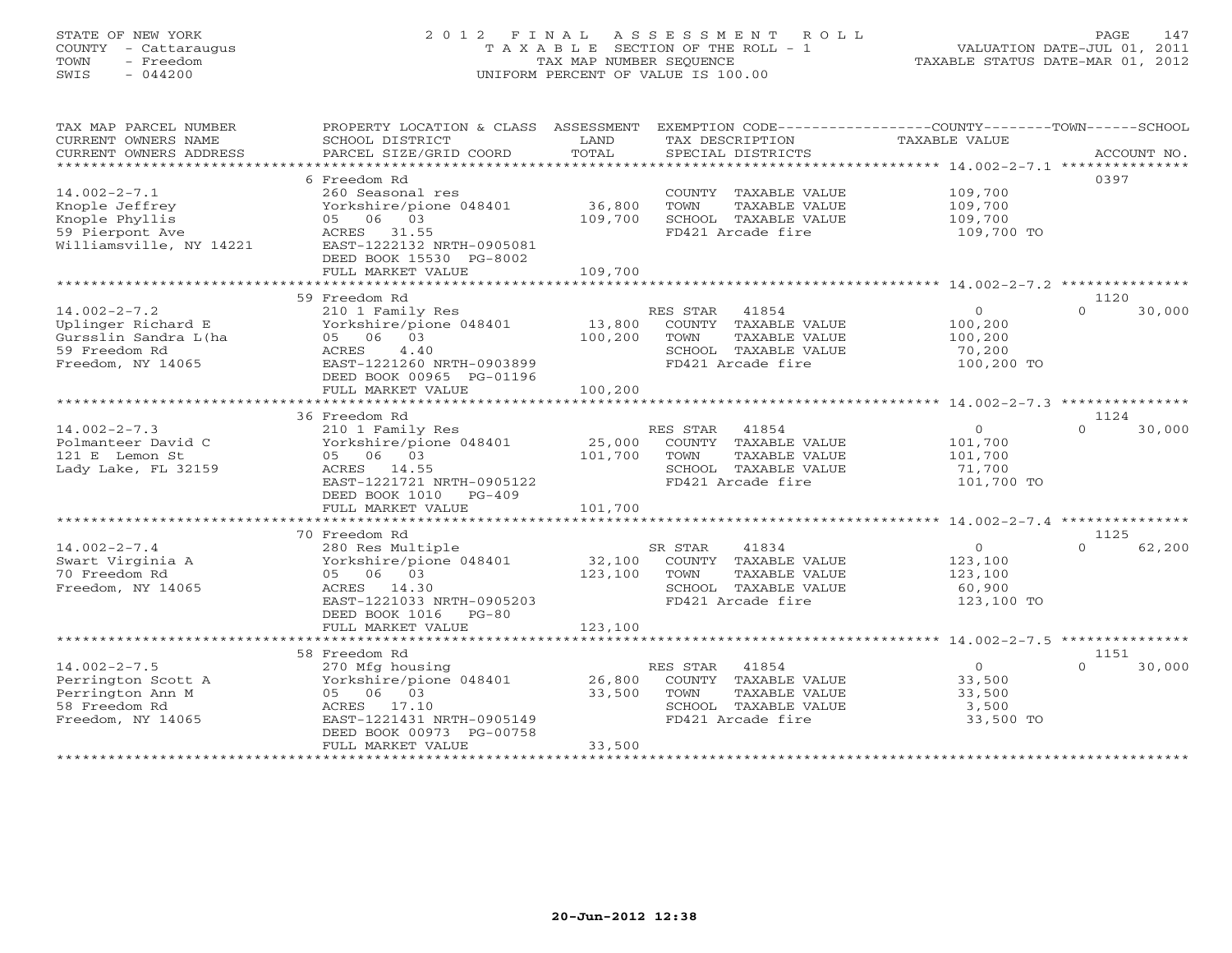# STATE OF NEW YORK 2 0 1 2 F I N A L A S S E S S M E N T R O L L PAGE 148 COUNTY - Cattaraugus T A X A B L E SECTION OF THE ROLL - 1 VALUATION DATE-JUL 01, 2011 TOWN - Freedom TAX MAP NUMBER SEQUENCE TAXABLE STATUS DATE-MAR 01, 2012 SWIS - 044200 UNIFORM PERCENT OF VALUE IS 100.00UNIFORM PERCENT OF VALUE IS 100.00

| 62 Freedom Rd<br>1364<br>25,500<br>$14.002 - 2 - 7.6$<br>270 Mfg housing<br>COUNTY TAXABLE VALUE<br>Yorkshire/pione 048401<br>14,800<br>TOWN<br>25,500<br>Ciraolo Joseph<br>TAXABLE VALUE<br>Ciralol Danielle M<br>05 06 03<br>25,500<br>SCHOOL TAXABLE VALUE<br>25,500<br>62 Freedom Rd<br>5.00<br>FD421 Arcade fire<br>25,500 TO<br>ACRES<br>Freedom, NY 14065<br>EAST-1221221 NRTH-0905181<br>DEED BOOK 15446 PG-3001<br>FULL MARKET VALUE<br>25,500<br>**************************<br>************<br>******************** 14.002-2-8.1 ****************<br>0546<br>Freedom Rd<br>$14.002 - 2 - 8.1$<br>57,600<br>322 Rural vac>10<br>COUNTY TAXABLE VALUE<br>Yorkshire/pione 048401<br>57,600<br>TOWN<br>TAXABLE VALUE<br>57,600<br>Smith Larry D<br>Smith Frances M<br>05 06 03<br>57,600<br>SCHOOL TAXABLE VALUE<br>57,600<br>FD421 Arcade fire<br>56 Potter Rd<br>ACRES 69.10<br>57,600 TO<br>EAST-1220397 NRTH-0906071<br>Machias, NY 14101<br>DEED BOOK 684<br>PG-00030<br>57,600<br>FULL MARKET VALUE<br>***************<br>1328<br>11040 McMurry Rd<br>$14.002 - 2 - 8.2$<br>RES STAR<br>$\overline{O}$<br>240 Rural res<br>41854<br>$\Omega$<br>30,000<br>Smith Lincoln K<br>Yorkshire/pione 048401<br>27,600<br>COUNTY TAXABLE VALUE<br>125,600<br>05 06 03<br>125,600<br>TOWN<br>TAXABLE VALUE<br>125,600<br>Smith Jane M<br>11040 Mc Murray Rd<br>ACRES 18.30<br>SCHOOL TAXABLE VALUE<br>95,600<br>Freedom, NY 14065<br>EAST-1220334 NRTH-0904254<br>FD421 Arcade fire<br>125,600 TO<br>DEED BOOK 00976 PG-00745<br>FULL MARKET VALUE<br>125,600<br>1454<br>11020 Mc Murray Rd<br>$14.002 - 2 - 8.3$<br>12,000<br>$\Omega$<br>210 1 Family Res<br>CW 15 VET/ 41162<br>$\Omega$<br>Yorkshire/pione 048401<br>11,500 RES STAR<br>41854<br>30,000<br>Smith Rusty D<br>$\circ$<br>$\Omega$<br>128,100<br>11020 Mc Murray Rd<br>ACRES<br>3.05<br>COUNTY TAXABLE VALUE<br>116,100<br>Freedom, NY 14065<br>EAST-1219945 NRTH-0904026<br>TOWN<br>TAXABLE VALUE<br>128,100<br>DEED BOOK 1025<br>SCHOOL TAXABLE VALUE<br>98,100<br>PG-729<br>128,100 FD421 Arcade fire<br>FULL MARKET VALUE<br>128,100 TO<br>150 Freedom Rd<br>0301<br>$14.002 - 2 - 9$<br>$\overline{0}$<br>RES STAR<br>41854<br>210 1 Family Res<br>$\Omega$<br>30,000<br>7,900<br>Yorkshire/pione 048401<br>COUNTY TAXABLE VALUE<br>91,500<br>Kubala Barbara<br>91,500<br>150 Freedom Rd<br>05 06 03<br>TOWN<br>TAXABLE VALUE<br>91,500<br>Freedom, NY 14065<br>FRNT 180.00 DPTH 190.00<br>SCHOOL TAXABLE VALUE<br>61,500<br>FD421 Arcade fire<br>ACRES<br>$0.79$ BANK<br>032<br>91,500 TO<br>EAST-1220082 NRTH-0905020<br>DEED BOOK 00970 PG-00888<br>FULL MARKET VALUE<br>91,500 | TAX MAP PARCEL NUMBER<br>CURRENT OWNERS NAME<br>CURRENT OWNERS ADDRESS | PROPERTY LOCATION & CLASS ASSESSMENT<br>SCHOOL DISTRICT<br>PARCEL SIZE/GRID COORD | LAND<br>TOTAL | EXEMPTION CODE-----------------COUNTY-------TOWN------SCHOOL<br>TAX DESCRIPTION<br>SPECIAL DISTRICTS | TAXABLE VALUE | ACCOUNT NO. |
|------------------------------------------------------------------------------------------------------------------------------------------------------------------------------------------------------------------------------------------------------------------------------------------------------------------------------------------------------------------------------------------------------------------------------------------------------------------------------------------------------------------------------------------------------------------------------------------------------------------------------------------------------------------------------------------------------------------------------------------------------------------------------------------------------------------------------------------------------------------------------------------------------------------------------------------------------------------------------------------------------------------------------------------------------------------------------------------------------------------------------------------------------------------------------------------------------------------------------------------------------------------------------------------------------------------------------------------------------------------------------------------------------------------------------------------------------------------------------------------------------------------------------------------------------------------------------------------------------------------------------------------------------------------------------------------------------------------------------------------------------------------------------------------------------------------------------------------------------------------------------------------------------------------------------------------------------------------------------------------------------------------------------------------------------------------------------------------------------------------------------------------------------------------------------------------------------------------------------------------------------------------------------------------------------------------------------------------------------------------------------------------------------------------------------------------------------------------------------------------------------------------------------------------------------------------------------------------------------------------------------------------------------------|------------------------------------------------------------------------|-----------------------------------------------------------------------------------|---------------|------------------------------------------------------------------------------------------------------|---------------|-------------|
|                                                                                                                                                                                                                                                                                                                                                                                                                                                                                                                                                                                                                                                                                                                                                                                                                                                                                                                                                                                                                                                                                                                                                                                                                                                                                                                                                                                                                                                                                                                                                                                                                                                                                                                                                                                                                                                                                                                                                                                                                                                                                                                                                                                                                                                                                                                                                                                                                                                                                                                                                                                                                                                            |                                                                        |                                                                                   |               |                                                                                                      |               |             |
|                                                                                                                                                                                                                                                                                                                                                                                                                                                                                                                                                                                                                                                                                                                                                                                                                                                                                                                                                                                                                                                                                                                                                                                                                                                                                                                                                                                                                                                                                                                                                                                                                                                                                                                                                                                                                                                                                                                                                                                                                                                                                                                                                                                                                                                                                                                                                                                                                                                                                                                                                                                                                                                            |                                                                        |                                                                                   |               |                                                                                                      |               |             |
|                                                                                                                                                                                                                                                                                                                                                                                                                                                                                                                                                                                                                                                                                                                                                                                                                                                                                                                                                                                                                                                                                                                                                                                                                                                                                                                                                                                                                                                                                                                                                                                                                                                                                                                                                                                                                                                                                                                                                                                                                                                                                                                                                                                                                                                                                                                                                                                                                                                                                                                                                                                                                                                            |                                                                        |                                                                                   |               |                                                                                                      |               |             |
|                                                                                                                                                                                                                                                                                                                                                                                                                                                                                                                                                                                                                                                                                                                                                                                                                                                                                                                                                                                                                                                                                                                                                                                                                                                                                                                                                                                                                                                                                                                                                                                                                                                                                                                                                                                                                                                                                                                                                                                                                                                                                                                                                                                                                                                                                                                                                                                                                                                                                                                                                                                                                                                            |                                                                        |                                                                                   |               |                                                                                                      |               |             |
|                                                                                                                                                                                                                                                                                                                                                                                                                                                                                                                                                                                                                                                                                                                                                                                                                                                                                                                                                                                                                                                                                                                                                                                                                                                                                                                                                                                                                                                                                                                                                                                                                                                                                                                                                                                                                                                                                                                                                                                                                                                                                                                                                                                                                                                                                                                                                                                                                                                                                                                                                                                                                                                            |                                                                        |                                                                                   |               |                                                                                                      |               |             |
|                                                                                                                                                                                                                                                                                                                                                                                                                                                                                                                                                                                                                                                                                                                                                                                                                                                                                                                                                                                                                                                                                                                                                                                                                                                                                                                                                                                                                                                                                                                                                                                                                                                                                                                                                                                                                                                                                                                                                                                                                                                                                                                                                                                                                                                                                                                                                                                                                                                                                                                                                                                                                                                            |                                                                        |                                                                                   |               |                                                                                                      |               |             |
|                                                                                                                                                                                                                                                                                                                                                                                                                                                                                                                                                                                                                                                                                                                                                                                                                                                                                                                                                                                                                                                                                                                                                                                                                                                                                                                                                                                                                                                                                                                                                                                                                                                                                                                                                                                                                                                                                                                                                                                                                                                                                                                                                                                                                                                                                                                                                                                                                                                                                                                                                                                                                                                            |                                                                        |                                                                                   |               |                                                                                                      |               |             |
|                                                                                                                                                                                                                                                                                                                                                                                                                                                                                                                                                                                                                                                                                                                                                                                                                                                                                                                                                                                                                                                                                                                                                                                                                                                                                                                                                                                                                                                                                                                                                                                                                                                                                                                                                                                                                                                                                                                                                                                                                                                                                                                                                                                                                                                                                                                                                                                                                                                                                                                                                                                                                                                            |                                                                        |                                                                                   |               |                                                                                                      |               |             |
|                                                                                                                                                                                                                                                                                                                                                                                                                                                                                                                                                                                                                                                                                                                                                                                                                                                                                                                                                                                                                                                                                                                                                                                                                                                                                                                                                                                                                                                                                                                                                                                                                                                                                                                                                                                                                                                                                                                                                                                                                                                                                                                                                                                                                                                                                                                                                                                                                                                                                                                                                                                                                                                            |                                                                        |                                                                                   |               |                                                                                                      |               |             |
|                                                                                                                                                                                                                                                                                                                                                                                                                                                                                                                                                                                                                                                                                                                                                                                                                                                                                                                                                                                                                                                                                                                                                                                                                                                                                                                                                                                                                                                                                                                                                                                                                                                                                                                                                                                                                                                                                                                                                                                                                                                                                                                                                                                                                                                                                                                                                                                                                                                                                                                                                                                                                                                            |                                                                        |                                                                                   |               |                                                                                                      |               |             |
|                                                                                                                                                                                                                                                                                                                                                                                                                                                                                                                                                                                                                                                                                                                                                                                                                                                                                                                                                                                                                                                                                                                                                                                                                                                                                                                                                                                                                                                                                                                                                                                                                                                                                                                                                                                                                                                                                                                                                                                                                                                                                                                                                                                                                                                                                                                                                                                                                                                                                                                                                                                                                                                            |                                                                        |                                                                                   |               |                                                                                                      |               |             |
|                                                                                                                                                                                                                                                                                                                                                                                                                                                                                                                                                                                                                                                                                                                                                                                                                                                                                                                                                                                                                                                                                                                                                                                                                                                                                                                                                                                                                                                                                                                                                                                                                                                                                                                                                                                                                                                                                                                                                                                                                                                                                                                                                                                                                                                                                                                                                                                                                                                                                                                                                                                                                                                            |                                                                        |                                                                                   |               |                                                                                                      |               |             |
|                                                                                                                                                                                                                                                                                                                                                                                                                                                                                                                                                                                                                                                                                                                                                                                                                                                                                                                                                                                                                                                                                                                                                                                                                                                                                                                                                                                                                                                                                                                                                                                                                                                                                                                                                                                                                                                                                                                                                                                                                                                                                                                                                                                                                                                                                                                                                                                                                                                                                                                                                                                                                                                            |                                                                        |                                                                                   |               |                                                                                                      |               |             |
|                                                                                                                                                                                                                                                                                                                                                                                                                                                                                                                                                                                                                                                                                                                                                                                                                                                                                                                                                                                                                                                                                                                                                                                                                                                                                                                                                                                                                                                                                                                                                                                                                                                                                                                                                                                                                                                                                                                                                                                                                                                                                                                                                                                                                                                                                                                                                                                                                                                                                                                                                                                                                                                            |                                                                        |                                                                                   |               |                                                                                                      |               |             |
|                                                                                                                                                                                                                                                                                                                                                                                                                                                                                                                                                                                                                                                                                                                                                                                                                                                                                                                                                                                                                                                                                                                                                                                                                                                                                                                                                                                                                                                                                                                                                                                                                                                                                                                                                                                                                                                                                                                                                                                                                                                                                                                                                                                                                                                                                                                                                                                                                                                                                                                                                                                                                                                            |                                                                        |                                                                                   |               |                                                                                                      |               |             |
|                                                                                                                                                                                                                                                                                                                                                                                                                                                                                                                                                                                                                                                                                                                                                                                                                                                                                                                                                                                                                                                                                                                                                                                                                                                                                                                                                                                                                                                                                                                                                                                                                                                                                                                                                                                                                                                                                                                                                                                                                                                                                                                                                                                                                                                                                                                                                                                                                                                                                                                                                                                                                                                            |                                                                        |                                                                                   |               |                                                                                                      |               |             |
|                                                                                                                                                                                                                                                                                                                                                                                                                                                                                                                                                                                                                                                                                                                                                                                                                                                                                                                                                                                                                                                                                                                                                                                                                                                                                                                                                                                                                                                                                                                                                                                                                                                                                                                                                                                                                                                                                                                                                                                                                                                                                                                                                                                                                                                                                                                                                                                                                                                                                                                                                                                                                                                            |                                                                        |                                                                                   |               |                                                                                                      |               |             |
|                                                                                                                                                                                                                                                                                                                                                                                                                                                                                                                                                                                                                                                                                                                                                                                                                                                                                                                                                                                                                                                                                                                                                                                                                                                                                                                                                                                                                                                                                                                                                                                                                                                                                                                                                                                                                                                                                                                                                                                                                                                                                                                                                                                                                                                                                                                                                                                                                                                                                                                                                                                                                                                            |                                                                        |                                                                                   |               |                                                                                                      |               |             |
|                                                                                                                                                                                                                                                                                                                                                                                                                                                                                                                                                                                                                                                                                                                                                                                                                                                                                                                                                                                                                                                                                                                                                                                                                                                                                                                                                                                                                                                                                                                                                                                                                                                                                                                                                                                                                                                                                                                                                                                                                                                                                                                                                                                                                                                                                                                                                                                                                                                                                                                                                                                                                                                            |                                                                        |                                                                                   |               |                                                                                                      |               |             |
|                                                                                                                                                                                                                                                                                                                                                                                                                                                                                                                                                                                                                                                                                                                                                                                                                                                                                                                                                                                                                                                                                                                                                                                                                                                                                                                                                                                                                                                                                                                                                                                                                                                                                                                                                                                                                                                                                                                                                                                                                                                                                                                                                                                                                                                                                                                                                                                                                                                                                                                                                                                                                                                            |                                                                        |                                                                                   |               |                                                                                                      |               |             |
|                                                                                                                                                                                                                                                                                                                                                                                                                                                                                                                                                                                                                                                                                                                                                                                                                                                                                                                                                                                                                                                                                                                                                                                                                                                                                                                                                                                                                                                                                                                                                                                                                                                                                                                                                                                                                                                                                                                                                                                                                                                                                                                                                                                                                                                                                                                                                                                                                                                                                                                                                                                                                                                            |                                                                        |                                                                                   |               |                                                                                                      |               |             |
|                                                                                                                                                                                                                                                                                                                                                                                                                                                                                                                                                                                                                                                                                                                                                                                                                                                                                                                                                                                                                                                                                                                                                                                                                                                                                                                                                                                                                                                                                                                                                                                                                                                                                                                                                                                                                                                                                                                                                                                                                                                                                                                                                                                                                                                                                                                                                                                                                                                                                                                                                                                                                                                            |                                                                        |                                                                                   |               |                                                                                                      |               |             |
|                                                                                                                                                                                                                                                                                                                                                                                                                                                                                                                                                                                                                                                                                                                                                                                                                                                                                                                                                                                                                                                                                                                                                                                                                                                                                                                                                                                                                                                                                                                                                                                                                                                                                                                                                                                                                                                                                                                                                                                                                                                                                                                                                                                                                                                                                                                                                                                                                                                                                                                                                                                                                                                            |                                                                        |                                                                                   |               |                                                                                                      |               |             |
|                                                                                                                                                                                                                                                                                                                                                                                                                                                                                                                                                                                                                                                                                                                                                                                                                                                                                                                                                                                                                                                                                                                                                                                                                                                                                                                                                                                                                                                                                                                                                                                                                                                                                                                                                                                                                                                                                                                                                                                                                                                                                                                                                                                                                                                                                                                                                                                                                                                                                                                                                                                                                                                            |                                                                        |                                                                                   |               |                                                                                                      |               |             |
|                                                                                                                                                                                                                                                                                                                                                                                                                                                                                                                                                                                                                                                                                                                                                                                                                                                                                                                                                                                                                                                                                                                                                                                                                                                                                                                                                                                                                                                                                                                                                                                                                                                                                                                                                                                                                                                                                                                                                                                                                                                                                                                                                                                                                                                                                                                                                                                                                                                                                                                                                                                                                                                            |                                                                        |                                                                                   |               |                                                                                                      |               |             |
|                                                                                                                                                                                                                                                                                                                                                                                                                                                                                                                                                                                                                                                                                                                                                                                                                                                                                                                                                                                                                                                                                                                                                                                                                                                                                                                                                                                                                                                                                                                                                                                                                                                                                                                                                                                                                                                                                                                                                                                                                                                                                                                                                                                                                                                                                                                                                                                                                                                                                                                                                                                                                                                            |                                                                        |                                                                                   |               |                                                                                                      |               |             |
|                                                                                                                                                                                                                                                                                                                                                                                                                                                                                                                                                                                                                                                                                                                                                                                                                                                                                                                                                                                                                                                                                                                                                                                                                                                                                                                                                                                                                                                                                                                                                                                                                                                                                                                                                                                                                                                                                                                                                                                                                                                                                                                                                                                                                                                                                                                                                                                                                                                                                                                                                                                                                                                            |                                                                        |                                                                                   |               |                                                                                                      |               |             |
|                                                                                                                                                                                                                                                                                                                                                                                                                                                                                                                                                                                                                                                                                                                                                                                                                                                                                                                                                                                                                                                                                                                                                                                                                                                                                                                                                                                                                                                                                                                                                                                                                                                                                                                                                                                                                                                                                                                                                                                                                                                                                                                                                                                                                                                                                                                                                                                                                                                                                                                                                                                                                                                            |                                                                        |                                                                                   |               |                                                                                                      |               |             |
|                                                                                                                                                                                                                                                                                                                                                                                                                                                                                                                                                                                                                                                                                                                                                                                                                                                                                                                                                                                                                                                                                                                                                                                                                                                                                                                                                                                                                                                                                                                                                                                                                                                                                                                                                                                                                                                                                                                                                                                                                                                                                                                                                                                                                                                                                                                                                                                                                                                                                                                                                                                                                                                            |                                                                        |                                                                                   |               |                                                                                                      |               |             |
|                                                                                                                                                                                                                                                                                                                                                                                                                                                                                                                                                                                                                                                                                                                                                                                                                                                                                                                                                                                                                                                                                                                                                                                                                                                                                                                                                                                                                                                                                                                                                                                                                                                                                                                                                                                                                                                                                                                                                                                                                                                                                                                                                                                                                                                                                                                                                                                                                                                                                                                                                                                                                                                            |                                                                        |                                                                                   |               |                                                                                                      |               |             |
|                                                                                                                                                                                                                                                                                                                                                                                                                                                                                                                                                                                                                                                                                                                                                                                                                                                                                                                                                                                                                                                                                                                                                                                                                                                                                                                                                                                                                                                                                                                                                                                                                                                                                                                                                                                                                                                                                                                                                                                                                                                                                                                                                                                                                                                                                                                                                                                                                                                                                                                                                                                                                                                            |                                                                        |                                                                                   |               |                                                                                                      |               |             |
|                                                                                                                                                                                                                                                                                                                                                                                                                                                                                                                                                                                                                                                                                                                                                                                                                                                                                                                                                                                                                                                                                                                                                                                                                                                                                                                                                                                                                                                                                                                                                                                                                                                                                                                                                                                                                                                                                                                                                                                                                                                                                                                                                                                                                                                                                                                                                                                                                                                                                                                                                                                                                                                            |                                                                        |                                                                                   |               |                                                                                                      |               |             |
|                                                                                                                                                                                                                                                                                                                                                                                                                                                                                                                                                                                                                                                                                                                                                                                                                                                                                                                                                                                                                                                                                                                                                                                                                                                                                                                                                                                                                                                                                                                                                                                                                                                                                                                                                                                                                                                                                                                                                                                                                                                                                                                                                                                                                                                                                                                                                                                                                                                                                                                                                                                                                                                            |                                                                        |                                                                                   |               |                                                                                                      |               |             |
|                                                                                                                                                                                                                                                                                                                                                                                                                                                                                                                                                                                                                                                                                                                                                                                                                                                                                                                                                                                                                                                                                                                                                                                                                                                                                                                                                                                                                                                                                                                                                                                                                                                                                                                                                                                                                                                                                                                                                                                                                                                                                                                                                                                                                                                                                                                                                                                                                                                                                                                                                                                                                                                            |                                                                        |                                                                                   |               |                                                                                                      |               |             |
|                                                                                                                                                                                                                                                                                                                                                                                                                                                                                                                                                                                                                                                                                                                                                                                                                                                                                                                                                                                                                                                                                                                                                                                                                                                                                                                                                                                                                                                                                                                                                                                                                                                                                                                                                                                                                                                                                                                                                                                                                                                                                                                                                                                                                                                                                                                                                                                                                                                                                                                                                                                                                                                            |                                                                        |                                                                                   |               |                                                                                                      |               |             |
|                                                                                                                                                                                                                                                                                                                                                                                                                                                                                                                                                                                                                                                                                                                                                                                                                                                                                                                                                                                                                                                                                                                                                                                                                                                                                                                                                                                                                                                                                                                                                                                                                                                                                                                                                                                                                                                                                                                                                                                                                                                                                                                                                                                                                                                                                                                                                                                                                                                                                                                                                                                                                                                            |                                                                        |                                                                                   |               |                                                                                                      |               |             |
|                                                                                                                                                                                                                                                                                                                                                                                                                                                                                                                                                                                                                                                                                                                                                                                                                                                                                                                                                                                                                                                                                                                                                                                                                                                                                                                                                                                                                                                                                                                                                                                                                                                                                                                                                                                                                                                                                                                                                                                                                                                                                                                                                                                                                                                                                                                                                                                                                                                                                                                                                                                                                                                            |                                                                        |                                                                                   |               |                                                                                                      |               |             |
|                                                                                                                                                                                                                                                                                                                                                                                                                                                                                                                                                                                                                                                                                                                                                                                                                                                                                                                                                                                                                                                                                                                                                                                                                                                                                                                                                                                                                                                                                                                                                                                                                                                                                                                                                                                                                                                                                                                                                                                                                                                                                                                                                                                                                                                                                                                                                                                                                                                                                                                                                                                                                                                            |                                                                        |                                                                                   |               |                                                                                                      |               |             |
|                                                                                                                                                                                                                                                                                                                                                                                                                                                                                                                                                                                                                                                                                                                                                                                                                                                                                                                                                                                                                                                                                                                                                                                                                                                                                                                                                                                                                                                                                                                                                                                                                                                                                                                                                                                                                                                                                                                                                                                                                                                                                                                                                                                                                                                                                                                                                                                                                                                                                                                                                                                                                                                            |                                                                        |                                                                                   |               |                                                                                                      |               |             |
|                                                                                                                                                                                                                                                                                                                                                                                                                                                                                                                                                                                                                                                                                                                                                                                                                                                                                                                                                                                                                                                                                                                                                                                                                                                                                                                                                                                                                                                                                                                                                                                                                                                                                                                                                                                                                                                                                                                                                                                                                                                                                                                                                                                                                                                                                                                                                                                                                                                                                                                                                                                                                                                            |                                                                        |                                                                                   |               |                                                                                                      |               |             |
|                                                                                                                                                                                                                                                                                                                                                                                                                                                                                                                                                                                                                                                                                                                                                                                                                                                                                                                                                                                                                                                                                                                                                                                                                                                                                                                                                                                                                                                                                                                                                                                                                                                                                                                                                                                                                                                                                                                                                                                                                                                                                                                                                                                                                                                                                                                                                                                                                                                                                                                                                                                                                                                            |                                                                        |                                                                                   |               |                                                                                                      |               |             |
|                                                                                                                                                                                                                                                                                                                                                                                                                                                                                                                                                                                                                                                                                                                                                                                                                                                                                                                                                                                                                                                                                                                                                                                                                                                                                                                                                                                                                                                                                                                                                                                                                                                                                                                                                                                                                                                                                                                                                                                                                                                                                                                                                                                                                                                                                                                                                                                                                                                                                                                                                                                                                                                            |                                                                        |                                                                                   |               |                                                                                                      |               |             |
|                                                                                                                                                                                                                                                                                                                                                                                                                                                                                                                                                                                                                                                                                                                                                                                                                                                                                                                                                                                                                                                                                                                                                                                                                                                                                                                                                                                                                                                                                                                                                                                                                                                                                                                                                                                                                                                                                                                                                                                                                                                                                                                                                                                                                                                                                                                                                                                                                                                                                                                                                                                                                                                            |                                                                        |                                                                                   |               |                                                                                                      |               |             |
|                                                                                                                                                                                                                                                                                                                                                                                                                                                                                                                                                                                                                                                                                                                                                                                                                                                                                                                                                                                                                                                                                                                                                                                                                                                                                                                                                                                                                                                                                                                                                                                                                                                                                                                                                                                                                                                                                                                                                                                                                                                                                                                                                                                                                                                                                                                                                                                                                                                                                                                                                                                                                                                            |                                                                        |                                                                                   |               |                                                                                                      |               |             |
|                                                                                                                                                                                                                                                                                                                                                                                                                                                                                                                                                                                                                                                                                                                                                                                                                                                                                                                                                                                                                                                                                                                                                                                                                                                                                                                                                                                                                                                                                                                                                                                                                                                                                                                                                                                                                                                                                                                                                                                                                                                                                                                                                                                                                                                                                                                                                                                                                                                                                                                                                                                                                                                            |                                                                        |                                                                                   |               |                                                                                                      |               |             |
|                                                                                                                                                                                                                                                                                                                                                                                                                                                                                                                                                                                                                                                                                                                                                                                                                                                                                                                                                                                                                                                                                                                                                                                                                                                                                                                                                                                                                                                                                                                                                                                                                                                                                                                                                                                                                                                                                                                                                                                                                                                                                                                                                                                                                                                                                                                                                                                                                                                                                                                                                                                                                                                            |                                                                        |                                                                                   |               |                                                                                                      |               |             |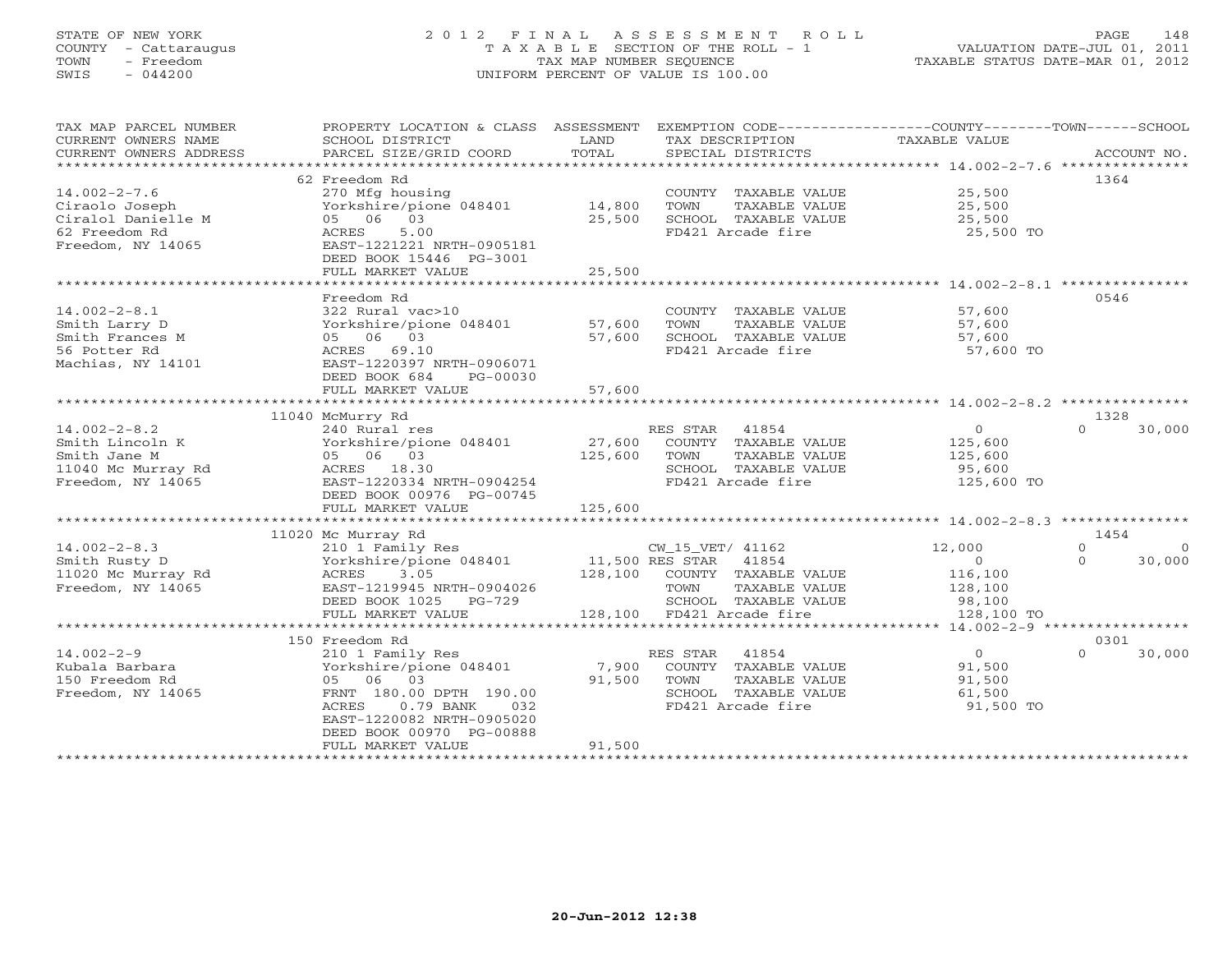# STATE OF NEW YORK 2 0 1 2 F I N A L A S S E S S M E N T R O L L PAGE 149 COUNTY - Cattaraugus T A X A B L E SECTION OF THE ROLL - 1 VALUATION DATE-JUL 01, 2011 TOWN - Freedom TAX MAP NUMBER SEQUENCE TAXABLE STATUS DATE-MAR 01, 2012 SWIS - 044200 UNIFORM PERCENT OF VALUE IS 100.00UNIFORM PERCENT OF VALUE IS 100.00

| TAX MAP PARCEL NUMBER                                                                                                                | PROPERTY LOCATION & CLASS                                                                                                                                           | ASSESSMENT                       | EXEMPTION CODE-----------------COUNTY-------TOWN------SCHOOL                                                          |                                                                                                 |                            |                    |
|--------------------------------------------------------------------------------------------------------------------------------------|---------------------------------------------------------------------------------------------------------------------------------------------------------------------|----------------------------------|-----------------------------------------------------------------------------------------------------------------------|-------------------------------------------------------------------------------------------------|----------------------------|--------------------|
| CURRENT OWNERS NAME<br>CURRENT OWNERS ADDRESS                                                                                        | SCHOOL DISTRICT<br>PARCEL SIZE/GRID COORD                                                                                                                           | LAND<br>TOTAL                    | TAX DESCRIPTION<br>SPECIAL DISTRICTS                                                                                  | TAXABLE VALUE                                                                                   |                            | ACCOUNT NO.        |
| ********************                                                                                                                 |                                                                                                                                                                     |                                  |                                                                                                                       |                                                                                                 |                            |                    |
| $14.002 - 2 - 10$<br>Jaremka Nicholas B<br>11031 Mcmurray Rd<br>Freedom, NY 14065                                                    | 11031 McMurry Rd<br>280 Res Multiple<br>Yorkshire/pione 048401<br>03<br>05 06<br>Lot $12$<br>6.80<br>ACRES<br>EAST-1219529 NRTH-0904208<br>DEED BOOK 00921 PG-00527 | 25,500<br>70,600                 | RES STAR<br>41854<br>COUNTY TAXABLE VALUE<br>TOWN<br>TAXABLE VALUE<br>SCHOOL TAXABLE VALUE<br>FD421 Arcade fire       | $\overline{0}$<br>70,600<br>70,600<br>40,600<br>70,600 TO                                       | 0763<br>$\Omega$           | 30,000             |
|                                                                                                                                      | FULL MARKET VALUE                                                                                                                                                   | 70,600                           |                                                                                                                       |                                                                                                 |                            |                    |
|                                                                                                                                      | Witt Rd                                                                                                                                                             |                                  |                                                                                                                       |                                                                                                 | 1447                       |                    |
| $14.002 - 2 - 12.1$<br>Borer John G<br>10826 Osmun Rd<br>Freedom, NY 14065<br>MAY BE SUBJECT TO PAYMENT<br>UNDER AGDIST LAW TIL 2016 | 322 Rural vac>10<br>Yorkshire/pione 048401<br>05 06 03<br>ACRES<br>27.50<br>EAST-1218880 NRTH-0904541<br>DEED BOOK 1021<br>$PG-81$<br>FULL MARKET VALUE             | 39,800<br>39,800<br>39,800       | 41720<br>AG DIST<br>COUNTY TAXABLE VALUE<br>TOWN<br>TAXABLE VALUE<br>SCHOOL TAXABLE VALUE<br>FD421 Arcade fire        | 23,130<br>16,670<br>16,670<br>16,670<br>39,800 TO                                               | 23,130                     | 23,130             |
|                                                                                                                                      |                                                                                                                                                                     |                                  |                                                                                                                       |                                                                                                 |                            |                    |
| $14.002 - 2 - 12.2$<br>Appleby Loren K<br>189 Freedom Rd<br>Freedom, NY 14065                                                        | 189 Freedom Rd<br>210 1 Family Res<br>Yorkshire/pione 048401<br>05 06 03<br>1.50<br>ACRES<br>EAST-1219584 NRTH-0905183                                              | 95,900                           | WVET C/T<br>41121<br>8,900 RES STAR<br>41854<br>COUNTY TAXABLE VALUE<br>TOWN<br>TAXABLE VALUE<br>SCHOOL TAXABLE VALUE | 12,000<br>$\overline{0}$<br>83,900<br>83,900<br>65,900                                          | 1153<br>12,000<br>$\Omega$ | $\Omega$<br>30,000 |
|                                                                                                                                      | DEED BOOK 12470 PG-4001<br>FULL MARKET VALUE                                                                                                                        | 95,900                           | FD421 Arcade fire                                                                                                     | 95,900 TO                                                                                       |                            |                    |
| $14.002 - 2 - 12.3$<br>Sheehee Joel<br>11041 McMurray Rd<br>Freedom, NY 14065                                                        | ***************************<br>11041 McMurry Rd<br>210 1 Family Res<br>Yorkshire/pione 048401<br>03<br>05 06<br>3.00<br>ACRES<br>EAST-1219487 NRTH-0904754          | ************<br>11,400<br>92,000 | COUNTY TAXABLE VALUE<br>TOWN<br>TAXABLE VALUE<br>SCHOOL TAXABLE VALUE<br>FD421 Arcade fire                            | *********************** 14.002-2-12.3 **************<br>92,000<br>92,000<br>92,000<br>92,000 TO | 1169                       |                    |
|                                                                                                                                      | DEED BOOK 14543 PG-4001<br>FULL MARKET VALUE                                                                                                                        | 92,000                           |                                                                                                                       |                                                                                                 |                            |                    |
|                                                                                                                                      | *************************<br>11043 McMurry Rd                                                                                                                       |                                  |                                                                                                                       |                                                                                                 | 1180                       |                    |
| $14.002 - 2 - 12.4$<br>Wilber Tony J<br>Wilber Susan<br>6121 Nys Rt 16<br>Franklinville, NY 14737                                    | 210 1 Family Res<br>Yorkshire/pione 048401<br>05 06 03<br>2.40<br>ACRES<br>EAST-1219494 NRTH-0904982<br>DEED BOOK 6739<br>PG-5001                                   | 10,400<br>69,100                 | COUNTY TAXABLE VALUE<br>TOWN<br>TAXABLE VALUE<br>SCHOOL TAXABLE VALUE<br>FD421 Arcade fire                            | 69,100<br>69,100<br>69,100<br>69,100 TO                                                         |                            |                    |
|                                                                                                                                      | FULL MARKET VALUE                                                                                                                                                   | 69,100                           |                                                                                                                       |                                                                                                 |                            |                    |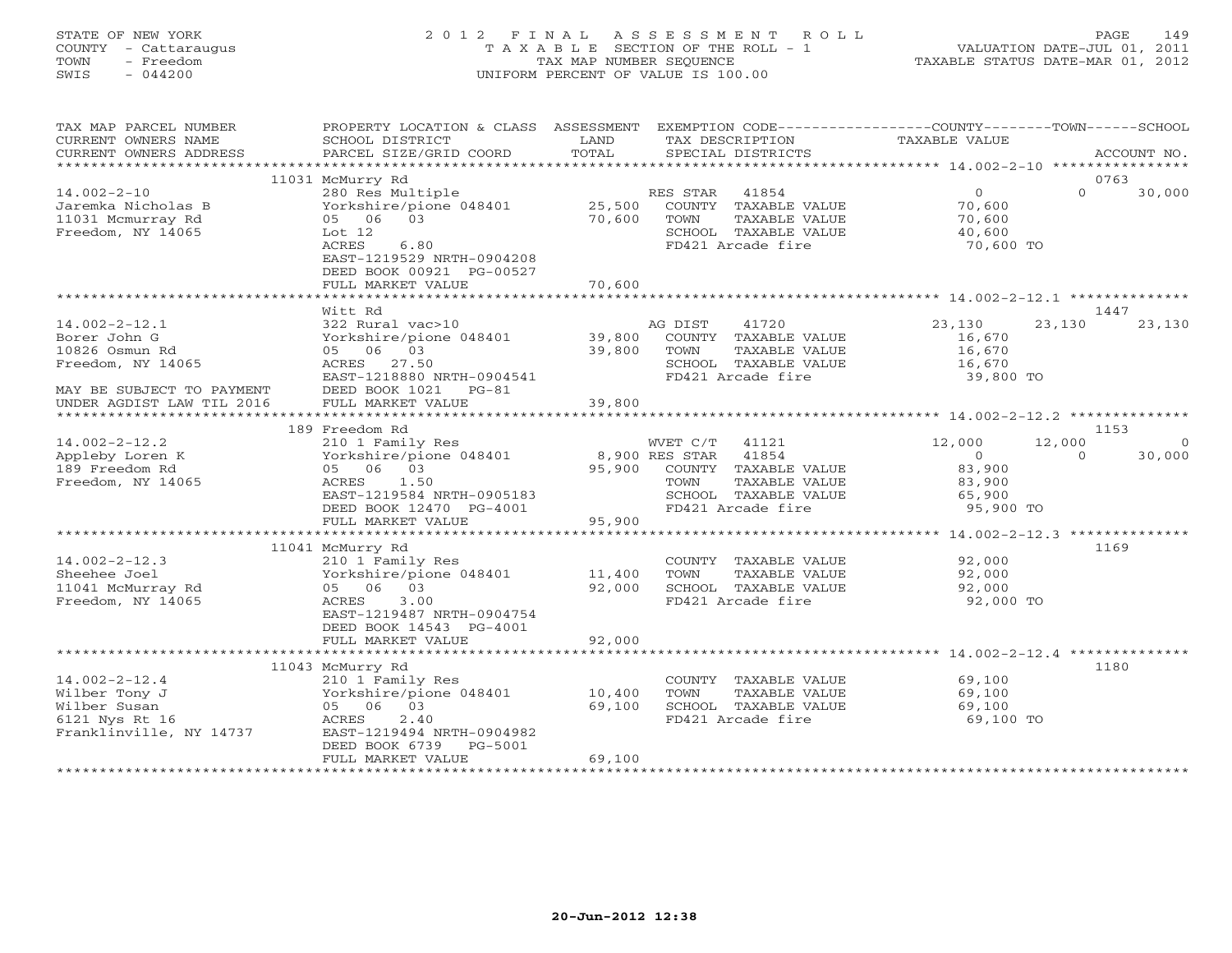# STATE OF NEW YORK 2 0 1 2 F I N A L A S S E S S M E N T R O L L PAGE 150 COUNTY - Cattaraugus T A X A B L E SECTION OF THE ROLL - 1 VALUATION DATE-JUL 01, 2011 TOWN - Freedom TAX MAP NUMBER SEQUENCE TAXABLE STATUS DATE-MAR 01, 2012 SWIS - 044200 UNIFORM PERCENT OF VALUE IS 100.00UNIFORM PERCENT OF VALUE IS 100.00

| TAX MAP PARCEL NUMBER<br>CURRENT OWNERS NAME | PROPERTY LOCATION & CLASS ASSESSMENT EXEMPTION CODE---------------COUNTY-------TOWN------SCHOOL<br>SCHOOL DISTRICT | LAND    | TAX DESCRIPTION                           | TAXABLE VALUE       |                    |
|----------------------------------------------|--------------------------------------------------------------------------------------------------------------------|---------|-------------------------------------------|---------------------|--------------------|
| CURRENT OWNERS ADDRESS                       | PARCEL SIZE/GRID COORD                                                                                             | TOTAL   | SPECIAL DISTRICTS                         |                     | ACCOUNT NO.        |
| *************************                    |                                                                                                                    |         |                                           |                     |                    |
|                                              | 193 Freedom Rd                                                                                                     |         |                                           |                     | 1248               |
| $14.002 - 2 - 12.5$                          | 210 1 Family Res                                                                                                   |         | RES STAR 41854                            | $\overline{0}$      | $\Omega$<br>30,000 |
| May Raymond F                                | Yorkshire/pione 048401                                                                                             | 8,300   | COUNTY TAXABLE VALUE                      | 92,400              |                    |
| May Cynthia J                                | 05 06 03                                                                                                           | 92,400  | TOWN<br>TAXABLE VALUE                     | 92,400              |                    |
| 193 Freedom Rd                               | 1.15<br>ACRES                                                                                                      |         | SCHOOL TAXABLE VALUE                      | 62,400              |                    |
| Freedom, NY 14065                            | EAST-1219402 NRTH-0905267<br>DEED BOOK 00948 PG-00907                                                              |         | FD421 Arcade fire                         | 92,400 TO           |                    |
|                                              | FULL MARKET VALUE                                                                                                  | 92,400  |                                           |                     |                    |
|                                              |                                                                                                                    |         |                                           |                     |                    |
|                                              | 199 Freedom Rd                                                                                                     |         |                                           |                     | 1249               |
| $14.002 - 2 - 12.6$                          | 210 1 Family Res                                                                                                   |         | RES STAR 41854                            | $\Omega$            | $\Omega$<br>30,000 |
| Heim William W                               | Yorkshire/pione 048401                                                                                             |         | 8,300 COUNTY TAXABLE VALUE                | 94,500              |                    |
| 10227 Rte. 219                               | 05 06 03                                                                                                           | 94,500  | TOWN<br>TAXABLE VALUE                     | 94,500              |                    |
| Springville, NY 14141                        | 1.20<br>ACRES                                                                                                      |         | SCHOOL TAXABLE VALUE                      | 64,500              |                    |
|                                              | EAST-1219307 NRTH-0905389                                                                                          |         | FD421 Arcade fire                         | 94,500 TO           |                    |
|                                              | DEED BOOK 10438 PG-6001                                                                                            |         |                                           |                     |                    |
|                                              | FULL MARKET VALUE                                                                                                  | 94,500  |                                           |                     |                    |
|                                              |                                                                                                                    |         |                                           |                     | 0704               |
| $14.002 - 2 - 12.7$                          | 11056 Witt Rd<br>210 1 Family Res                                                                                  |         | COUNTY TAXABLE VALUE                      | 154,900             |                    |
| Hobin Theodore R Jr.                         | Yorkshire/pione 048401                                                                                             | 8,100   | TOWN<br>TAXABLE VALUE                     | 154,900             |                    |
| Hobin Michele A                              | 05 06 03                                                                                                           | 154,900 | SCHOOL TAXABLE VALUE                      | 154,900             |                    |
| 11056 Witt Rd                                | ACRES<br>1.05 BANK<br>017                                                                                          |         | FD421 Arcade fire                         | 154,900 TO          |                    |
| Freedom, NY 14065                            | EAST-1218589 NRTH-0904809                                                                                          |         |                                           |                     |                    |
|                                              | DEED BOOK 12461 PG-5001                                                                                            |         |                                           |                     |                    |
|                                              | FULL MARKET VALUE                                                                                                  | 154,900 |                                           |                     |                    |
|                                              |                                                                                                                    |         |                                           |                     |                    |
|                                              | 209 Freedom Rd                                                                                                     |         |                                           |                     | 0831               |
| $14.002 - 2 - 13.1$                          | 210 1 Family Res                                                                                                   |         | COUNTY TAXABLE VALUE                      | 72,000              |                    |
| White Laverne M                              | Yorkshire/pione 048401                                                                                             | 9,100   | TAXABLE VALUE<br>TOWN                     | 72,000              |                    |
| 29 East St.<br>Gainsville, NY 14066          | 05 06 03<br>FRNT 240.00 DPTH 300.00                                                                                | 72,000  | SCHOOL TAXABLE VALUE<br>FD421 Arcade fire | 72,000<br>72,000 TO |                    |
|                                              | EAST-1219168 NRTH-0905506                                                                                          |         |                                           |                     |                    |
|                                              | DEED BOOK 17304 PG-2001                                                                                            |         |                                           |                     |                    |
|                                              | FULL MARKET VALUE                                                                                                  | 72,000  |                                           |                     |                    |
|                                              |                                                                                                                    |         |                                           |                     |                    |
|                                              | 229 Freedom Rd                                                                                                     |         |                                           |                     | 0739               |
| $14.002 - 2 - 13.2$                          | 210 1 Family Res                                                                                                   |         | COUNTY TAXABLE VALUE                      | 74,700              |                    |
| Hoffman Kathleen A                           | Yorkshire/pione 048401                                                                                             | 8,300   | TOWN<br>TAXABLE VALUE                     | 74,700              |                    |
| 3015 Stony Point Rd                          | 05 06 03                                                                                                           | 74,700  | SCHOOL TAXABLE VALUE                      | 74,700              |                    |
| Grand Island, NY 14072                       | ACRES<br>1.18                                                                                                      |         | FD421 Arcade fire                         | 74,700 TO           |                    |
|                                              | EAST-1218860 NRTH-0905492                                                                                          |         |                                           |                     |                    |
|                                              | DEED BOOK 894<br>PG-00150<br>FULL MARKET VALUE                                                                     | 74,700  |                                           |                     |                    |
|                                              |                                                                                                                    |         |                                           |                     |                    |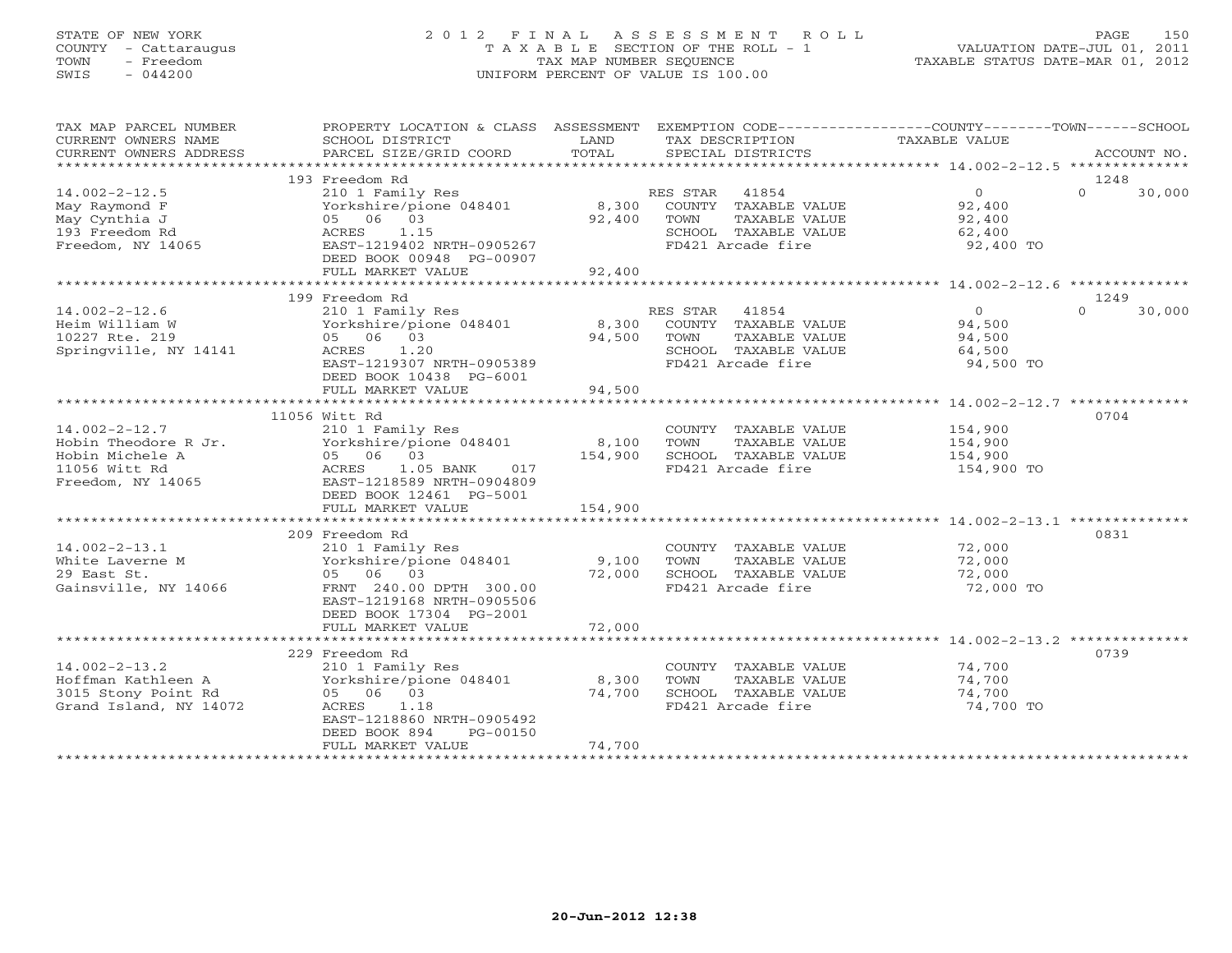# STATE OF NEW YORK 2 0 1 2 F I N A L A S S E S S M E N T R O L L PAGE 151 COUNTY - Cattaraugus T A X A B L E SECTION OF THE ROLL - 1 VALUATION DATE-JUL 01, 2011 TOWN - Freedom TAX MAP NUMBER SEQUENCE TAXABLE STATUS DATE-MAR 01, 2012 SWIS - 044200 UNIFORM PERCENT OF VALUE IS 100.00UNIFORM PERCENT OF VALUE IS 100.00

| *********************<br>237 Freedom Rd<br>0153<br>$14.002 - 2 - 13.3$<br>31,000<br>270 Mfg housing<br>COUNTY TAXABLE VALUE<br>7,900<br>Wainwright David<br>Yorkshire/pione 048401<br>TOWN<br>TAXABLE VALUE<br>31,000<br>Wainwright Donna<br>05 06 03<br>31,000<br>SCHOOL TAXABLE VALUE<br>31,000<br>7471 Seneca St<br>FRNT 150.00 DPTH 250.00<br>FD421 Arcade fire<br>31,000 TO<br>East Aurora, NY 14052<br>EAST-1218704 NRTH-0905499<br>DEED BOOK 8019<br>$PG-6001$<br>FULL MARKET VALUE<br>31,000<br>219 Freedom Rd<br>0868<br>4,065<br>$14.002 - 2 - 13.4$<br>270 Mfg housing<br>WVET C/T<br>41121<br>4,065<br>$\Omega$<br>Setlock William J<br>Yorkshire/pione 048401<br>8,100 SR STAR<br>41834<br>$\overline{0}$<br>27,100<br>$\Omega$<br>Setlock Jean M<br>05 06 03<br>27,100<br>COUNTY TAXABLE VALUE<br>23,035<br>219 Freedom Rd<br>FRNT 150.00 DPTH 300.00<br>TOWN<br>TAXABLE VALUE<br>23,035<br>SCHOOL TAXABLE VALUE<br>Freedom, NY 14065<br>BANK<br>012<br>$\circ$<br>27,100 TO<br>EAST-1219020 NRTH-0905489<br>FD421 Arcade fire<br>DEED BOOK 00975 PG-00789<br>27,100<br>FULL MARKET VALUE<br>**********************<br>243 Freedom Rd<br>0942<br>$14.002 - 2 - 13.5$<br>$\circ$<br>$\cap$<br>210 1 Family Res<br>RES STAR 41854<br>30,000<br>7,600<br>Neamon Allen L<br>Yorkshire/pione 048401<br>115,500<br>COUNTY TAXABLE VALUE<br>Neamon Brandy S<br>05 06 03<br>115,500<br>TOWN<br>TAXABLE VALUE<br>115,500<br>243 Freedom Rd<br>FRNT 150.00 DPTH 144.00<br>SCHOOL TAXABLE VALUE<br>85,500<br>FD421 Arcade fire<br>Freedom, NY 14065<br>BANK<br>023<br>115,500 TO<br>EAST-1218566 NRTH-0905502<br>DEED BOOK 12138 PG-9001<br>115,500<br>FULL MARKET VALUE<br>* * * * * * * *<br>0544<br>186 Freedom Rd<br>$14.002 - 2 - 14$<br>41854<br>$\overline{0}$<br>$\Omega$<br>30,000<br>210 1 Family Res<br>RES STAR<br>13,300<br>COUNTY TAXABLE VALUE<br>Smith Terry C<br>Yorkshire/pione 048401<br>82,500<br>05 06 03<br>82,500<br>TAXABLE VALUE<br>Smith Lori A<br>TOWN<br>82,500<br>4.13<br>SCHOOL TAXABLE VALUE<br>186 Freedom Rd<br>52,500<br>ACRES<br>Freedom, NY 14065<br>EAST-1219637 NRTH-0905629<br>FD421 Arcade fire<br>82,500 TO<br>DEED BOOK 00976 PG-00743<br>FULL MARKET VALUE<br>82,500<br>0086<br>210 Freedom Rd<br>$14.002 - 2 - 15$<br>$\Omega$<br>$\Omega$<br>30,000<br>210 1 Family Res<br>RES STAR<br>41854<br>Morse Thomas J<br>Yorkshire/pione 048401<br>7,900<br>COUNTY TAXABLE VALUE<br>94,500<br>05 06 03<br>Morse Laurie A<br>94,500<br>TOWN<br>TAXABLE VALUE<br>94,500<br>210 Freedom Rd<br>FRNT 200.00 DPTH 160.00<br>SCHOOL TAXABLE VALUE<br>64,500<br>FD421 Arcade fire<br>94,500 TO<br>Freedom, NY 14065<br>BANK<br>017<br>EAST-1219270 NRTH-0905709<br>DEED BOOK 00958 PG-01046<br>94,500<br>FULL MARKET VALUE | TAX MAP PARCEL NUMBER<br>CURRENT OWNERS NAME | PROPERTY LOCATION & CLASS ASSESSMENT<br>SCHOOL DISTRICT | LAND<br>TOTAL | TAX DESCRIPTION   | EXEMPTION CODE-----------------COUNTY-------TOWN------SCHOOL<br><b>TAXABLE VALUE</b> | ACCOUNT NO. |
|-------------------------------------------------------------------------------------------------------------------------------------------------------------------------------------------------------------------------------------------------------------------------------------------------------------------------------------------------------------------------------------------------------------------------------------------------------------------------------------------------------------------------------------------------------------------------------------------------------------------------------------------------------------------------------------------------------------------------------------------------------------------------------------------------------------------------------------------------------------------------------------------------------------------------------------------------------------------------------------------------------------------------------------------------------------------------------------------------------------------------------------------------------------------------------------------------------------------------------------------------------------------------------------------------------------------------------------------------------------------------------------------------------------------------------------------------------------------------------------------------------------------------------------------------------------------------------------------------------------------------------------------------------------------------------------------------------------------------------------------------------------------------------------------------------------------------------------------------------------------------------------------------------------------------------------------------------------------------------------------------------------------------------------------------------------------------------------------------------------------------------------------------------------------------------------------------------------------------------------------------------------------------------------------------------------------------------------------------------------------------------------------------------------------------------------------------------------------------------------------------------------------------------------------------------------------------------------------------------------------------------------------------------------------------------------------------------------------------------------------------------------|----------------------------------------------|---------------------------------------------------------|---------------|-------------------|--------------------------------------------------------------------------------------|-------------|
|                                                                                                                                                                                                                                                                                                                                                                                                                                                                                                                                                                                                                                                                                                                                                                                                                                                                                                                                                                                                                                                                                                                                                                                                                                                                                                                                                                                                                                                                                                                                                                                                                                                                                                                                                                                                                                                                                                                                                                                                                                                                                                                                                                                                                                                                                                                                                                                                                                                                                                                                                                                                                                                                                                                                                             | CURRENT OWNERS ADDRESS                       | PARCEL SIZE/GRID COORD                                  |               | SPECIAL DISTRICTS |                                                                                      |             |
|                                                                                                                                                                                                                                                                                                                                                                                                                                                                                                                                                                                                                                                                                                                                                                                                                                                                                                                                                                                                                                                                                                                                                                                                                                                                                                                                                                                                                                                                                                                                                                                                                                                                                                                                                                                                                                                                                                                                                                                                                                                                                                                                                                                                                                                                                                                                                                                                                                                                                                                                                                                                                                                                                                                                                             |                                              |                                                         |               |                   |                                                                                      |             |
|                                                                                                                                                                                                                                                                                                                                                                                                                                                                                                                                                                                                                                                                                                                                                                                                                                                                                                                                                                                                                                                                                                                                                                                                                                                                                                                                                                                                                                                                                                                                                                                                                                                                                                                                                                                                                                                                                                                                                                                                                                                                                                                                                                                                                                                                                                                                                                                                                                                                                                                                                                                                                                                                                                                                                             |                                              |                                                         |               |                   |                                                                                      |             |
|                                                                                                                                                                                                                                                                                                                                                                                                                                                                                                                                                                                                                                                                                                                                                                                                                                                                                                                                                                                                                                                                                                                                                                                                                                                                                                                                                                                                                                                                                                                                                                                                                                                                                                                                                                                                                                                                                                                                                                                                                                                                                                                                                                                                                                                                                                                                                                                                                                                                                                                                                                                                                                                                                                                                                             |                                              |                                                         |               |                   |                                                                                      |             |
|                                                                                                                                                                                                                                                                                                                                                                                                                                                                                                                                                                                                                                                                                                                                                                                                                                                                                                                                                                                                                                                                                                                                                                                                                                                                                                                                                                                                                                                                                                                                                                                                                                                                                                                                                                                                                                                                                                                                                                                                                                                                                                                                                                                                                                                                                                                                                                                                                                                                                                                                                                                                                                                                                                                                                             |                                              |                                                         |               |                   |                                                                                      |             |
|                                                                                                                                                                                                                                                                                                                                                                                                                                                                                                                                                                                                                                                                                                                                                                                                                                                                                                                                                                                                                                                                                                                                                                                                                                                                                                                                                                                                                                                                                                                                                                                                                                                                                                                                                                                                                                                                                                                                                                                                                                                                                                                                                                                                                                                                                                                                                                                                                                                                                                                                                                                                                                                                                                                                                             |                                              |                                                         |               |                   |                                                                                      |             |
|                                                                                                                                                                                                                                                                                                                                                                                                                                                                                                                                                                                                                                                                                                                                                                                                                                                                                                                                                                                                                                                                                                                                                                                                                                                                                                                                                                                                                                                                                                                                                                                                                                                                                                                                                                                                                                                                                                                                                                                                                                                                                                                                                                                                                                                                                                                                                                                                                                                                                                                                                                                                                                                                                                                                                             |                                              |                                                         |               |                   |                                                                                      |             |
|                                                                                                                                                                                                                                                                                                                                                                                                                                                                                                                                                                                                                                                                                                                                                                                                                                                                                                                                                                                                                                                                                                                                                                                                                                                                                                                                                                                                                                                                                                                                                                                                                                                                                                                                                                                                                                                                                                                                                                                                                                                                                                                                                                                                                                                                                                                                                                                                                                                                                                                                                                                                                                                                                                                                                             |                                              |                                                         |               |                   |                                                                                      |             |
|                                                                                                                                                                                                                                                                                                                                                                                                                                                                                                                                                                                                                                                                                                                                                                                                                                                                                                                                                                                                                                                                                                                                                                                                                                                                                                                                                                                                                                                                                                                                                                                                                                                                                                                                                                                                                                                                                                                                                                                                                                                                                                                                                                                                                                                                                                                                                                                                                                                                                                                                                                                                                                                                                                                                                             |                                              |                                                         |               |                   |                                                                                      |             |
|                                                                                                                                                                                                                                                                                                                                                                                                                                                                                                                                                                                                                                                                                                                                                                                                                                                                                                                                                                                                                                                                                                                                                                                                                                                                                                                                                                                                                                                                                                                                                                                                                                                                                                                                                                                                                                                                                                                                                                                                                                                                                                                                                                                                                                                                                                                                                                                                                                                                                                                                                                                                                                                                                                                                                             |                                              |                                                         |               |                   |                                                                                      |             |
|                                                                                                                                                                                                                                                                                                                                                                                                                                                                                                                                                                                                                                                                                                                                                                                                                                                                                                                                                                                                                                                                                                                                                                                                                                                                                                                                                                                                                                                                                                                                                                                                                                                                                                                                                                                                                                                                                                                                                                                                                                                                                                                                                                                                                                                                                                                                                                                                                                                                                                                                                                                                                                                                                                                                                             |                                              |                                                         |               |                   |                                                                                      |             |
|                                                                                                                                                                                                                                                                                                                                                                                                                                                                                                                                                                                                                                                                                                                                                                                                                                                                                                                                                                                                                                                                                                                                                                                                                                                                                                                                                                                                                                                                                                                                                                                                                                                                                                                                                                                                                                                                                                                                                                                                                                                                                                                                                                                                                                                                                                                                                                                                                                                                                                                                                                                                                                                                                                                                                             |                                              |                                                         |               |                   |                                                                                      |             |
|                                                                                                                                                                                                                                                                                                                                                                                                                                                                                                                                                                                                                                                                                                                                                                                                                                                                                                                                                                                                                                                                                                                                                                                                                                                                                                                                                                                                                                                                                                                                                                                                                                                                                                                                                                                                                                                                                                                                                                                                                                                                                                                                                                                                                                                                                                                                                                                                                                                                                                                                                                                                                                                                                                                                                             |                                              |                                                         |               |                   |                                                                                      |             |
|                                                                                                                                                                                                                                                                                                                                                                                                                                                                                                                                                                                                                                                                                                                                                                                                                                                                                                                                                                                                                                                                                                                                                                                                                                                                                                                                                                                                                                                                                                                                                                                                                                                                                                                                                                                                                                                                                                                                                                                                                                                                                                                                                                                                                                                                                                                                                                                                                                                                                                                                                                                                                                                                                                                                                             |                                              |                                                         |               |                   |                                                                                      |             |
|                                                                                                                                                                                                                                                                                                                                                                                                                                                                                                                                                                                                                                                                                                                                                                                                                                                                                                                                                                                                                                                                                                                                                                                                                                                                                                                                                                                                                                                                                                                                                                                                                                                                                                                                                                                                                                                                                                                                                                                                                                                                                                                                                                                                                                                                                                                                                                                                                                                                                                                                                                                                                                                                                                                                                             |                                              |                                                         |               |                   |                                                                                      |             |
|                                                                                                                                                                                                                                                                                                                                                                                                                                                                                                                                                                                                                                                                                                                                                                                                                                                                                                                                                                                                                                                                                                                                                                                                                                                                                                                                                                                                                                                                                                                                                                                                                                                                                                                                                                                                                                                                                                                                                                                                                                                                                                                                                                                                                                                                                                                                                                                                                                                                                                                                                                                                                                                                                                                                                             |                                              |                                                         |               |                   |                                                                                      |             |
|                                                                                                                                                                                                                                                                                                                                                                                                                                                                                                                                                                                                                                                                                                                                                                                                                                                                                                                                                                                                                                                                                                                                                                                                                                                                                                                                                                                                                                                                                                                                                                                                                                                                                                                                                                                                                                                                                                                                                                                                                                                                                                                                                                                                                                                                                                                                                                                                                                                                                                                                                                                                                                                                                                                                                             |                                              |                                                         |               |                   |                                                                                      |             |
|                                                                                                                                                                                                                                                                                                                                                                                                                                                                                                                                                                                                                                                                                                                                                                                                                                                                                                                                                                                                                                                                                                                                                                                                                                                                                                                                                                                                                                                                                                                                                                                                                                                                                                                                                                                                                                                                                                                                                                                                                                                                                                                                                                                                                                                                                                                                                                                                                                                                                                                                                                                                                                                                                                                                                             |                                              |                                                         |               |                   |                                                                                      |             |
|                                                                                                                                                                                                                                                                                                                                                                                                                                                                                                                                                                                                                                                                                                                                                                                                                                                                                                                                                                                                                                                                                                                                                                                                                                                                                                                                                                                                                                                                                                                                                                                                                                                                                                                                                                                                                                                                                                                                                                                                                                                                                                                                                                                                                                                                                                                                                                                                                                                                                                                                                                                                                                                                                                                                                             |                                              |                                                         |               |                   |                                                                                      |             |
|                                                                                                                                                                                                                                                                                                                                                                                                                                                                                                                                                                                                                                                                                                                                                                                                                                                                                                                                                                                                                                                                                                                                                                                                                                                                                                                                                                                                                                                                                                                                                                                                                                                                                                                                                                                                                                                                                                                                                                                                                                                                                                                                                                                                                                                                                                                                                                                                                                                                                                                                                                                                                                                                                                                                                             |                                              |                                                         |               |                   |                                                                                      |             |
|                                                                                                                                                                                                                                                                                                                                                                                                                                                                                                                                                                                                                                                                                                                                                                                                                                                                                                                                                                                                                                                                                                                                                                                                                                                                                                                                                                                                                                                                                                                                                                                                                                                                                                                                                                                                                                                                                                                                                                                                                                                                                                                                                                                                                                                                                                                                                                                                                                                                                                                                                                                                                                                                                                                                                             |                                              |                                                         |               |                   |                                                                                      |             |
|                                                                                                                                                                                                                                                                                                                                                                                                                                                                                                                                                                                                                                                                                                                                                                                                                                                                                                                                                                                                                                                                                                                                                                                                                                                                                                                                                                                                                                                                                                                                                                                                                                                                                                                                                                                                                                                                                                                                                                                                                                                                                                                                                                                                                                                                                                                                                                                                                                                                                                                                                                                                                                                                                                                                                             |                                              |                                                         |               |                   |                                                                                      |             |
|                                                                                                                                                                                                                                                                                                                                                                                                                                                                                                                                                                                                                                                                                                                                                                                                                                                                                                                                                                                                                                                                                                                                                                                                                                                                                                                                                                                                                                                                                                                                                                                                                                                                                                                                                                                                                                                                                                                                                                                                                                                                                                                                                                                                                                                                                                                                                                                                                                                                                                                                                                                                                                                                                                                                                             |                                              |                                                         |               |                   |                                                                                      |             |
|                                                                                                                                                                                                                                                                                                                                                                                                                                                                                                                                                                                                                                                                                                                                                                                                                                                                                                                                                                                                                                                                                                                                                                                                                                                                                                                                                                                                                                                                                                                                                                                                                                                                                                                                                                                                                                                                                                                                                                                                                                                                                                                                                                                                                                                                                                                                                                                                                                                                                                                                                                                                                                                                                                                                                             |                                              |                                                         |               |                   |                                                                                      |             |
|                                                                                                                                                                                                                                                                                                                                                                                                                                                                                                                                                                                                                                                                                                                                                                                                                                                                                                                                                                                                                                                                                                                                                                                                                                                                                                                                                                                                                                                                                                                                                                                                                                                                                                                                                                                                                                                                                                                                                                                                                                                                                                                                                                                                                                                                                                                                                                                                                                                                                                                                                                                                                                                                                                                                                             |                                              |                                                         |               |                   |                                                                                      |             |
|                                                                                                                                                                                                                                                                                                                                                                                                                                                                                                                                                                                                                                                                                                                                                                                                                                                                                                                                                                                                                                                                                                                                                                                                                                                                                                                                                                                                                                                                                                                                                                                                                                                                                                                                                                                                                                                                                                                                                                                                                                                                                                                                                                                                                                                                                                                                                                                                                                                                                                                                                                                                                                                                                                                                                             |                                              |                                                         |               |                   |                                                                                      |             |
|                                                                                                                                                                                                                                                                                                                                                                                                                                                                                                                                                                                                                                                                                                                                                                                                                                                                                                                                                                                                                                                                                                                                                                                                                                                                                                                                                                                                                                                                                                                                                                                                                                                                                                                                                                                                                                                                                                                                                                                                                                                                                                                                                                                                                                                                                                                                                                                                                                                                                                                                                                                                                                                                                                                                                             |                                              |                                                         |               |                   |                                                                                      |             |
|                                                                                                                                                                                                                                                                                                                                                                                                                                                                                                                                                                                                                                                                                                                                                                                                                                                                                                                                                                                                                                                                                                                                                                                                                                                                                                                                                                                                                                                                                                                                                                                                                                                                                                                                                                                                                                                                                                                                                                                                                                                                                                                                                                                                                                                                                                                                                                                                                                                                                                                                                                                                                                                                                                                                                             |                                              |                                                         |               |                   |                                                                                      |             |
|                                                                                                                                                                                                                                                                                                                                                                                                                                                                                                                                                                                                                                                                                                                                                                                                                                                                                                                                                                                                                                                                                                                                                                                                                                                                                                                                                                                                                                                                                                                                                                                                                                                                                                                                                                                                                                                                                                                                                                                                                                                                                                                                                                                                                                                                                                                                                                                                                                                                                                                                                                                                                                                                                                                                                             |                                              |                                                         |               |                   |                                                                                      |             |
|                                                                                                                                                                                                                                                                                                                                                                                                                                                                                                                                                                                                                                                                                                                                                                                                                                                                                                                                                                                                                                                                                                                                                                                                                                                                                                                                                                                                                                                                                                                                                                                                                                                                                                                                                                                                                                                                                                                                                                                                                                                                                                                                                                                                                                                                                                                                                                                                                                                                                                                                                                                                                                                                                                                                                             |                                              |                                                         |               |                   |                                                                                      |             |
|                                                                                                                                                                                                                                                                                                                                                                                                                                                                                                                                                                                                                                                                                                                                                                                                                                                                                                                                                                                                                                                                                                                                                                                                                                                                                                                                                                                                                                                                                                                                                                                                                                                                                                                                                                                                                                                                                                                                                                                                                                                                                                                                                                                                                                                                                                                                                                                                                                                                                                                                                                                                                                                                                                                                                             |                                              |                                                         |               |                   |                                                                                      |             |
|                                                                                                                                                                                                                                                                                                                                                                                                                                                                                                                                                                                                                                                                                                                                                                                                                                                                                                                                                                                                                                                                                                                                                                                                                                                                                                                                                                                                                                                                                                                                                                                                                                                                                                                                                                                                                                                                                                                                                                                                                                                                                                                                                                                                                                                                                                                                                                                                                                                                                                                                                                                                                                                                                                                                                             |                                              |                                                         |               |                   |                                                                                      |             |
|                                                                                                                                                                                                                                                                                                                                                                                                                                                                                                                                                                                                                                                                                                                                                                                                                                                                                                                                                                                                                                                                                                                                                                                                                                                                                                                                                                                                                                                                                                                                                                                                                                                                                                                                                                                                                                                                                                                                                                                                                                                                                                                                                                                                                                                                                                                                                                                                                                                                                                                                                                                                                                                                                                                                                             |                                              |                                                         |               |                   |                                                                                      |             |
|                                                                                                                                                                                                                                                                                                                                                                                                                                                                                                                                                                                                                                                                                                                                                                                                                                                                                                                                                                                                                                                                                                                                                                                                                                                                                                                                                                                                                                                                                                                                                                                                                                                                                                                                                                                                                                                                                                                                                                                                                                                                                                                                                                                                                                                                                                                                                                                                                                                                                                                                                                                                                                                                                                                                                             |                                              |                                                         |               |                   |                                                                                      |             |
|                                                                                                                                                                                                                                                                                                                                                                                                                                                                                                                                                                                                                                                                                                                                                                                                                                                                                                                                                                                                                                                                                                                                                                                                                                                                                                                                                                                                                                                                                                                                                                                                                                                                                                                                                                                                                                                                                                                                                                                                                                                                                                                                                                                                                                                                                                                                                                                                                                                                                                                                                                                                                                                                                                                                                             |                                              |                                                         |               |                   |                                                                                      |             |
|                                                                                                                                                                                                                                                                                                                                                                                                                                                                                                                                                                                                                                                                                                                                                                                                                                                                                                                                                                                                                                                                                                                                                                                                                                                                                                                                                                                                                                                                                                                                                                                                                                                                                                                                                                                                                                                                                                                                                                                                                                                                                                                                                                                                                                                                                                                                                                                                                                                                                                                                                                                                                                                                                                                                                             |                                              |                                                         |               |                   |                                                                                      |             |
|                                                                                                                                                                                                                                                                                                                                                                                                                                                                                                                                                                                                                                                                                                                                                                                                                                                                                                                                                                                                                                                                                                                                                                                                                                                                                                                                                                                                                                                                                                                                                                                                                                                                                                                                                                                                                                                                                                                                                                                                                                                                                                                                                                                                                                                                                                                                                                                                                                                                                                                                                                                                                                                                                                                                                             |                                              |                                                         |               |                   |                                                                                      |             |
|                                                                                                                                                                                                                                                                                                                                                                                                                                                                                                                                                                                                                                                                                                                                                                                                                                                                                                                                                                                                                                                                                                                                                                                                                                                                                                                                                                                                                                                                                                                                                                                                                                                                                                                                                                                                                                                                                                                                                                                                                                                                                                                                                                                                                                                                                                                                                                                                                                                                                                                                                                                                                                                                                                                                                             |                                              |                                                         |               |                   |                                                                                      |             |
|                                                                                                                                                                                                                                                                                                                                                                                                                                                                                                                                                                                                                                                                                                                                                                                                                                                                                                                                                                                                                                                                                                                                                                                                                                                                                                                                                                                                                                                                                                                                                                                                                                                                                                                                                                                                                                                                                                                                                                                                                                                                                                                                                                                                                                                                                                                                                                                                                                                                                                                                                                                                                                                                                                                                                             |                                              |                                                         |               |                   |                                                                                      |             |
|                                                                                                                                                                                                                                                                                                                                                                                                                                                                                                                                                                                                                                                                                                                                                                                                                                                                                                                                                                                                                                                                                                                                                                                                                                                                                                                                                                                                                                                                                                                                                                                                                                                                                                                                                                                                                                                                                                                                                                                                                                                                                                                                                                                                                                                                                                                                                                                                                                                                                                                                                                                                                                                                                                                                                             |                                              |                                                         |               |                   |                                                                                      |             |
|                                                                                                                                                                                                                                                                                                                                                                                                                                                                                                                                                                                                                                                                                                                                                                                                                                                                                                                                                                                                                                                                                                                                                                                                                                                                                                                                                                                                                                                                                                                                                                                                                                                                                                                                                                                                                                                                                                                                                                                                                                                                                                                                                                                                                                                                                                                                                                                                                                                                                                                                                                                                                                                                                                                                                             |                                              |                                                         |               |                   |                                                                                      |             |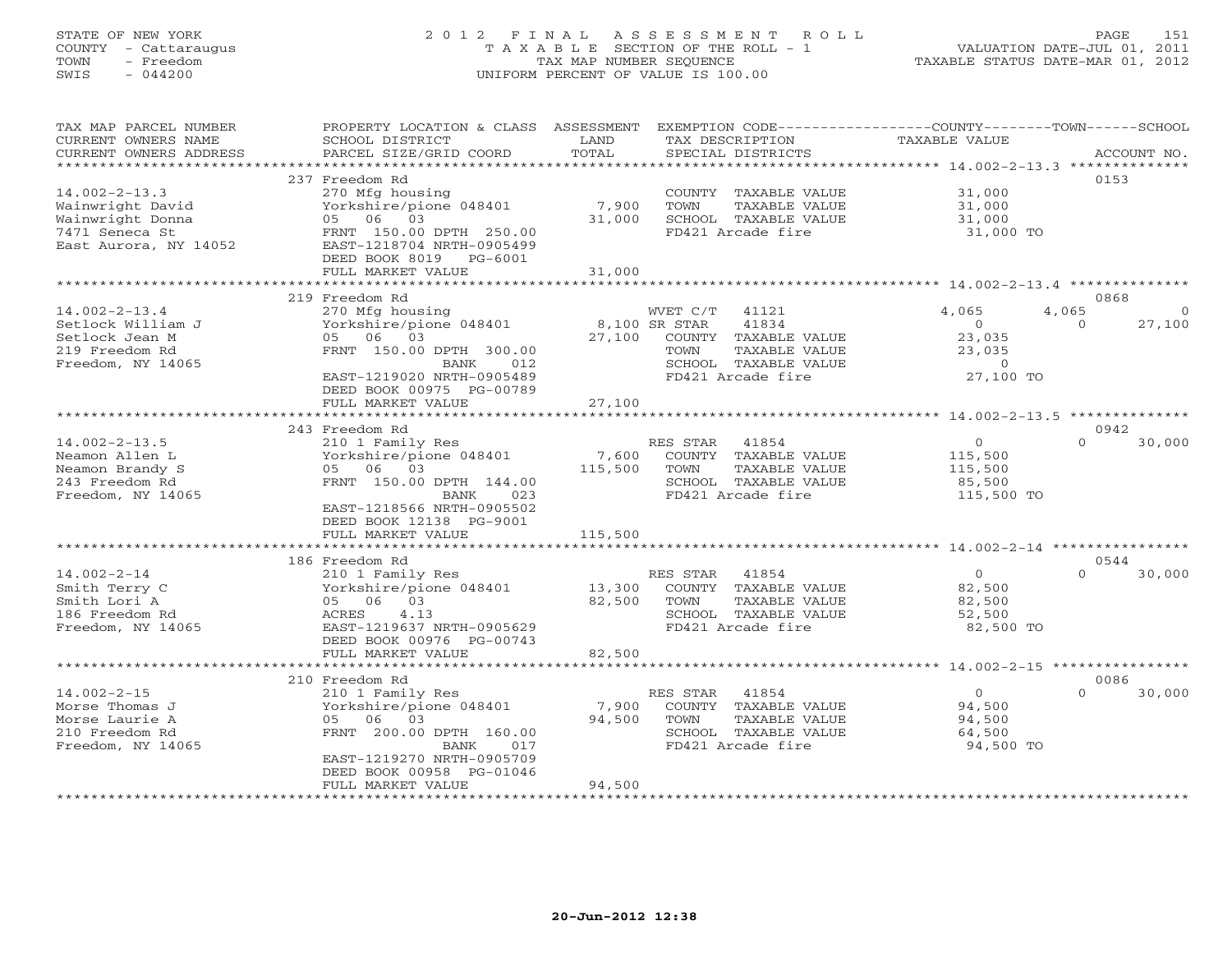### STATE OF NEW YORK 2 0 1 2 F I N A L A S S E S S M E N T R O L L PAGE 152 COUNTY - Cattaraugus T A X A B L E SECTION OF THE ROLL - 1 VALUATION DATE-JUL 01, 2011 TOWN - Freedom TAX MAP NUMBER SEQUENCE TAXABLE STATUS DATE-MAR 01, 2012 SWIS - 044200 UNIFORM PERCENT OF VALUE IS 100.00UNIFORM PERCENT OF VALUE IS 100.00

| TAX MAP PARCEL NUMBER<br>CURRENT OWNERS NAME<br>CURRENT OWNERS ADDRESS                                          | PROPERTY LOCATION & CLASS ASSESSMENT<br>SCHOOL DISTRICT<br>PARCEL SIZE/GRID COORD                                                       | LAND<br>TOTAL                | EXEMPTION CODE-----------------COUNTY-------TOWN------SCHOOL<br>TAX DESCRIPTION<br>SPECIAL DISTRICTS            | <b>TAXABLE VALUE</b>                                    | ACCOUNT NO.              |
|-----------------------------------------------------------------------------------------------------------------|-----------------------------------------------------------------------------------------------------------------------------------------|------------------------------|-----------------------------------------------------------------------------------------------------------------|---------------------------------------------------------|--------------------------|
| *************************                                                                                       |                                                                                                                                         |                              |                                                                                                                 |                                                         |                          |
| $14.002 - 2 - 16$<br>Borer Marianne<br>250 Baird Rd<br>Farmersville Sta, NY 14060                               | Scotch Rd & Dow Rd<br>322 Rural vac>10<br>Yorkshire/pione 048401<br>06 03<br>05<br>ACRES 13.78<br>EAST-1219474 NRTH-0906315             | 23,300<br>23,300             | AG DIST<br>41720<br>COUNTY TAXABLE VALUE<br>TAXABLE VALUE<br>TOWN<br>SCHOOL TAXABLE VALUE<br>FD421 Arcade fire  | 13,420<br>9,880<br>9,880<br>9,880                       | 0830<br>13,420<br>13,420 |
| MAY BE SUBJECT TO PAYMENT<br>UNDER AGDIST LAW TIL 2016                                                          | DEED BOOK 00928 PG-00615<br>FULL MARKET VALUE                                                                                           | 23,300                       |                                                                                                                 | 23,300 TO                                               |                          |
|                                                                                                                 | 11125 Scotch Rd                                                                                                                         |                              |                                                                                                                 |                                                         | 0789                     |
| $14.002 - 2 - 17$<br>Barnetson William<br>Barnetson Tracey<br>11125 Scotch Rd<br>Freedom, NY 14065              | 416 Mfg hsing pk<br>Yorkshire/pione 048401<br>05 06 03<br>12 Trailers<br>Double Wide Home<br>4.39<br>ACRES<br>EAST-1218970 NRTH-0906075 | 17,800<br>214,200            | RES STAR 41854<br>COUNTY TAXABLE VALUE<br>TOWN<br>TAXABLE VALUE<br>SCHOOL TAXABLE VALUE<br>FD421 Arcade fire    | $\circ$<br>214,200<br>214,200<br>106,608<br>214,200 TO  | $\cap$<br>107,592        |
|                                                                                                                 | DEED BOOK 00931 PG-00812<br>FULL MARKET VALUE                                                                                           | 214,200                      |                                                                                                                 |                                                         |                          |
|                                                                                                                 | ************************                                                                                                                |                              |                                                                                                                 |                                                         |                          |
|                                                                                                                 | 11123 Scotch Rd                                                                                                                         |                              |                                                                                                                 |                                                         | 0790                     |
| $14.002 - 2 - 18.1$<br>Williams Clair D<br>Williams Frances M<br>11123 Scotch Rd<br>Freedom, NY 14065           | 210 1 Family Res<br>Yorkshire/pione 048401<br>05 06 03<br>ACRES<br>2.30<br>EAST-1218737 NRTH-0905967<br>DEED BOOK 13577 PG-9003         | 10,200<br>94,600             | 41834<br>SR STAR<br>COUNTY TAXABLE VALUE<br>TOWN<br>TAXABLE VALUE<br>SCHOOL TAXABLE VALUE<br>FD421 Arcade fire  | $\circ$<br>94,600<br>94,600<br>32,400<br>94,600 TO      | $\Omega$<br>62,200       |
|                                                                                                                 | FULL MARKET VALUE<br>**********************                                                                                             | 94,600                       | ******************************* 14.002-2-18.2 **************                                                    |                                                         |                          |
|                                                                                                                 | 244 Freedom Rd                                                                                                                          |                              |                                                                                                                 |                                                         | 0940                     |
| $14.002 - 2 - 18.2$<br>Brown John Michael<br>Brown Kim M<br>244 Freedom Rd<br>Freedom, NY 14065                 | 210 1 Family Res<br>Yorkshire/pione 048401<br>05 06 03<br>2.40<br>ACRES<br>EAST-1218545 NRTH-0905875<br>DEED BOOK 809<br>PG-00784       | 10,400<br>133,300            | RES STAR<br>41854<br>COUNTY TAXABLE VALUE<br>TAXABLE VALUE<br>TOWN<br>SCHOOL TAXABLE VALUE<br>FD421 Arcade fire | $\Omega$<br>133,300<br>133,300<br>103,300<br>133,300 TO | $\Omega$<br>30,000       |
|                                                                                                                 | FULL MARKET VALUE<br>************************                                                                                           | 133,300                      |                                                                                                                 |                                                         |                          |
|                                                                                                                 | Freedom Rd                                                                                                                              |                              |                                                                                                                 |                                                         | 0460                     |
| $14.002 - 2 - 19$<br>Glen Phillippi Lumber Company Yorkshire/pione 048401<br>10968 Rte. 98<br>Freedom, NY 14065 | 444 Lumber yd/ml<br>13 06 03<br>2.61<br>ACRES<br>EAST-1218252 NRTH-0905737<br>DEED BOOK 16353 PG-4002<br>FULL MARKET VALUE              | 10,700<br>240,100<br>240,100 | COUNTY TAXABLE VALUE<br>TOWN<br>TAXABLE VALUE<br>SCHOOL TAXABLE VALUE<br>FD421 Arcade fire                      | 240,100<br>240,100<br>240,100<br>240,100 TO             |                          |
|                                                                                                                 |                                                                                                                                         |                              | ********************************                                                                                |                                                         |                          |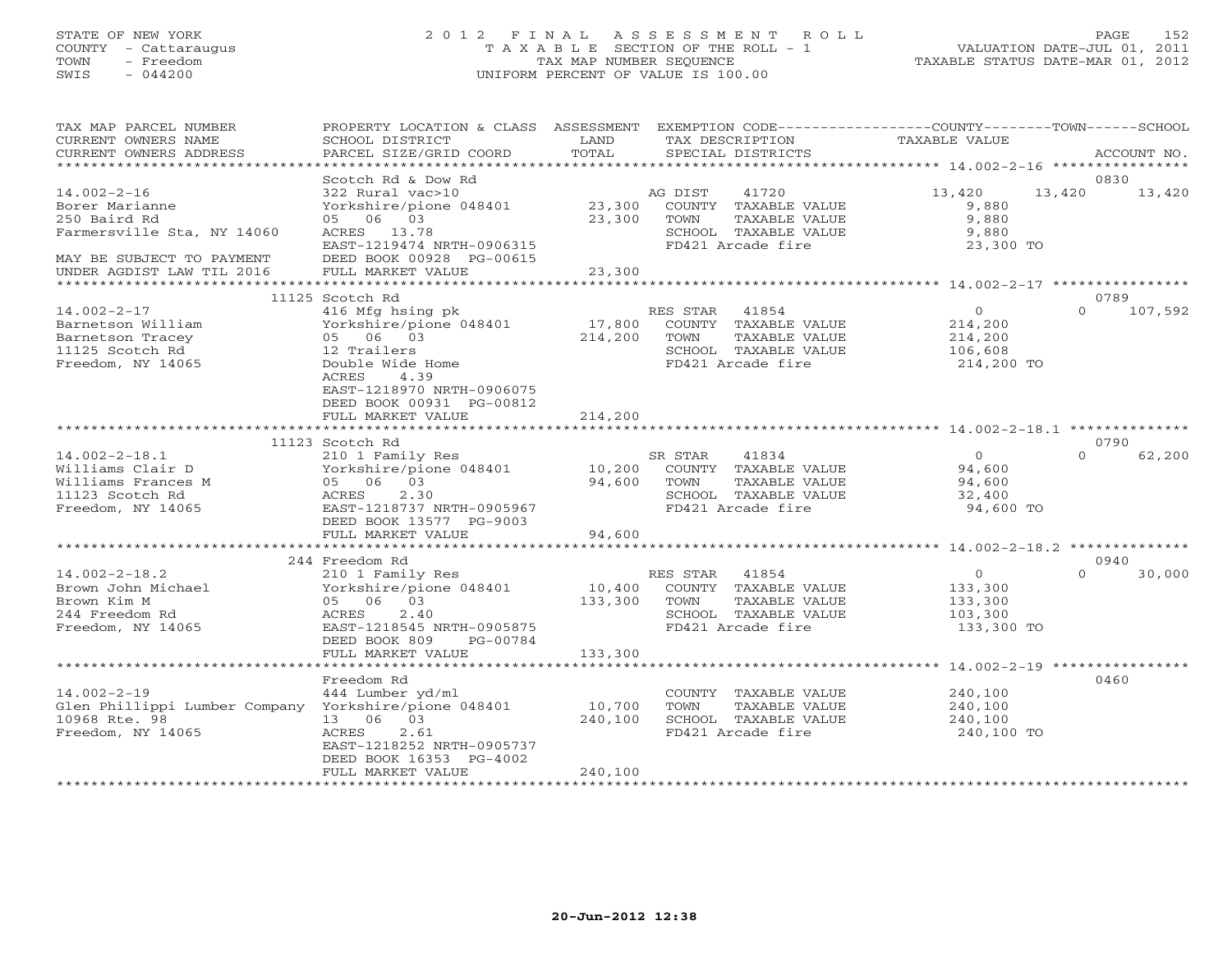## STATE OF NEW YORK 2 0 1 2 F I N A L A S S E S S M E N T R O L L PAGE 153 COUNTY - Cattaraugus T A X A B L E SECTION OF THE ROLL - 1 VALUATION DATE-JUL 01, 2011 TOWN - Freedom TAX MAP NUMBER SEQUENCE TAXABLE STATUS DATE-MAR 01, 2012 SWIS - 044200 UNIFORM PERCENT OF VALUE IS 100.00

| TAX MAP PARCEL NUMBER<br>CURRENT OWNERS NAME<br>CURRENT OWNERS ADDRESS                                                                      | PROPERTY LOCATION & CLASS ASSESSMENT EXEMPTION CODE---------------COUNTY-------TOWN------SCHOOL<br>SCHOOL DISTRICT<br>PARCEL SIZE/GRID COORD                                               | LAND<br>TOTAL                                         | TAX DESCRIPTION TAXABLE VALUE<br>SPECIAL DISTRICTS                                                              |                                                                                                | ACCOUNT NO.                |
|---------------------------------------------------------------------------------------------------------------------------------------------|--------------------------------------------------------------------------------------------------------------------------------------------------------------------------------------------|-------------------------------------------------------|-----------------------------------------------------------------------------------------------------------------|------------------------------------------------------------------------------------------------|----------------------------|
| $14.002 - 2 - 20.1$<br>Edelweiss Farms, Inc<br>10826 Osmun Rd<br>Freedom, NY 14065<br>MAY BE SUBJECT TO PAYMENT                             | Freedom Rd<br>314 Rural vac<10<br>Yorkshire/pione 048401 11,100<br>13  06  03<br>ACRES 4.30<br>EAST-1217930 NRTH-0905362<br>DEED BOOK 11939 PG-9001                                        | 11,100                                                | 41720<br>AG DIST<br>COUNTY TAXABLE VALUE<br>TOWN<br>TAXABLE VALUE<br>SCHOOL TAXABLE VALUE<br>FD421 Arcade fire  | 5,649<br>5,451<br>5,451<br>5,451<br>11,100 TO                                                  | 0289<br>5,649<br>5,649     |
| UNDER AGDIST LAW TIL 2016                                                                                                                   | FULL MARKET VALUE                                                                                                                                                                          | 11,100                                                |                                                                                                                 |                                                                                                |                            |
| $14.002 - 2 - 20.2$<br>Morgan Mark L<br>Morgan Dawn M<br>11041 Witt Rd<br>Freedom, NY 14065                                                 | 11041 Witt Rd<br>210 1 Family Res<br>Yorkshire/pione 048401 9,500 COUNTY TAXABLE VALUE<br>13 06 03<br>1.88<br>ACRES<br>EAST-1218225 NRTH-0904529<br>DEED BOOK 895<br>PG-00736              | 93,100                                                | RES STAR 41854<br>TOWN<br>TAXABLE VALUE<br>SCHOOL TAXABLE VALUE<br>FD421 Arcade fire                            | $\overline{0}$<br>93,100<br>93,100<br>63,100<br>93,100 TO                                      | 0753<br>$\Omega$<br>30,000 |
|                                                                                                                                             | FULL MARKET VALUE                                                                                                                                                                          | 93,100                                                |                                                                                                                 |                                                                                                |                            |
| $14.002 - 2 - 20.3$<br>Edelweiss Farms Inc<br>10826 Osmun Rd<br>Freedom, NY 14065<br>MAY BE SUBJECT TO PAYMENT<br>UNDER AGDIST LAW TIL 2016 | Witt Rd<br>105 Vac farmland<br>Yorkshire/pione 048401 28,200 COUNTY TAXABLE VALUE<br>13 06 03<br>ACRES 17.80<br>EAST-1217857 NRTH-0904875<br>DEED BOOK 00945 PG-00503<br>FULL MARKET VALUE | 28,200<br>28,200                                      | 41720<br>AG DIST<br>TOWN<br>TAXABLE VALUE<br>SCHOOL TAXABLE VALUE<br>FD421 Arcade fire                          | 16,434<br>11,766<br>11,766<br>11,766<br>28,200 TO                                              | 1228<br>16,434<br>16,434   |
| **************************<br>$14.002 - 2 - 20.4$<br>Hurlburt Kenneth<br>Hurlburt Debra A<br>Nys Rte 243<br>Farmersville, NY 14060          | ********************<br>Witt Rd<br>322 Rural vac>10<br>Yorkshire/pione 048401<br>13 06 03<br>ACRES 22.20<br>EAST-1217747 NRTH-0904143<br>DEED BOOK 00986 PG-00652<br>FULL MARKET VALUE     | * * * * * * * * * * * *<br>30,300<br>30,300<br>30,300 | COUNTY TAXABLE VALUE<br>TOWN<br>TAXABLE VALUE<br>SCHOOL TAXABLE VALUE<br>FD421 Arcade fire                      | ********************* 14.002-2-20.4 ***************<br>30,300<br>30,300<br>30,300<br>30,300 TO | 1229                       |
|                                                                                                                                             | 11074 Witt Rd                                                                                                                                                                              |                                                       |                                                                                                                 |                                                                                                | 1423                       |
| $14.002 - 2 - 20.5$<br>Hurlburt Shawn<br>Gayford Carey<br>11074 Witt Rd<br>Freedom, NY 14065                                                | 210 1 Family Res<br>Yorkshire/pione 048401 8,700<br>$13 \t 6 \t 3$<br>FRNT 200.00 DPTH 305.00<br>EAST-1218307 NRTH-0905276<br>DEED BOOK 1009 PG-593<br>FULL MARKET VALUE                   | 91,100<br>91,100                                      | RES STAR<br>41854<br>COUNTY TAXABLE VALUE<br>TAXABLE VALUE<br>TOWN<br>SCHOOL TAXABLE VALUE<br>FD421 Arcade fire | $\overline{0}$<br>91,100<br>91,100<br>61,100<br>91,100 TO                                      | $\Omega$<br>30,000         |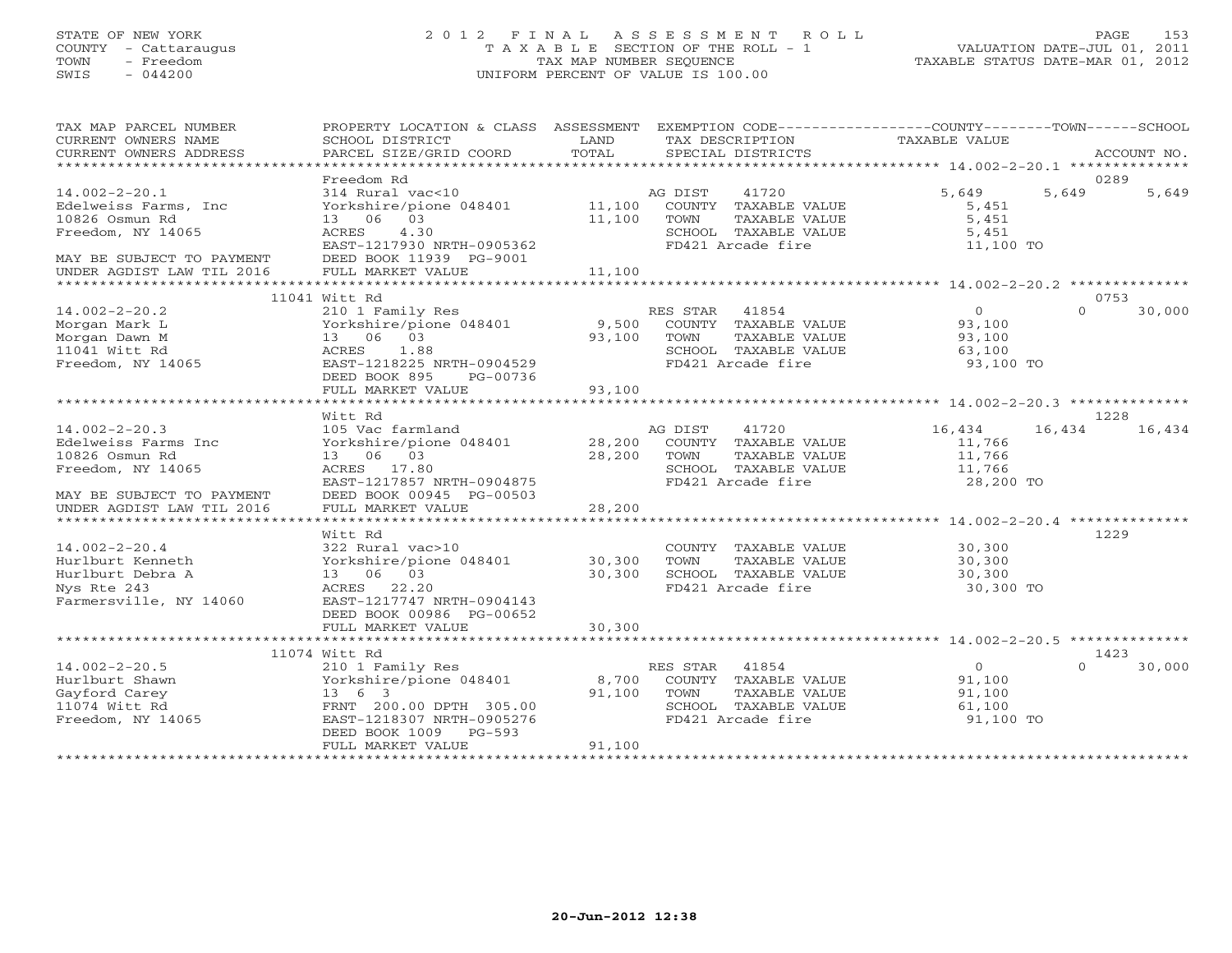# STATE OF NEW YORK 2 0 1 2 F I N A L A S S E S S M E N T R O L L PAGE 154 COUNTY - Cattaraugus T A X A B L E SECTION OF THE ROLL - 1 VALUATION DATE-JUL 01, 2011 TOWN - Freedom TAX MAP NUMBER SEQUENCE TAXABLE STATUS DATE-MAR 01, 2012 SWIS - 044200 UNIFORM PERCENT OF VALUE IS 100.00UNIFORM PERCENT OF VALUE IS 100.00

| TAX MAP PARCEL NUMBER<br>CURRENT OWNERS NAME<br>CURRENT OWNERS ADDRESS                     | PROPERTY LOCATION & CLASS ASSESSMENT<br>SCHOOL DISTRICT<br>PARCEL SIZE/GRID COORD                                                                                        | LAND<br>TOTAL             | TAX DESCRIPTION<br>SPECIAL DISTRICTS                                                                                           | EXEMPTION CODE----------------COUNTY-------TOWN-----SCHOOL<br>TAXABLE VALUE | ACCOUNT NO.                              |
|--------------------------------------------------------------------------------------------|--------------------------------------------------------------------------------------------------------------------------------------------------------------------------|---------------------------|--------------------------------------------------------------------------------------------------------------------------------|-----------------------------------------------------------------------------|------------------------------------------|
| ***********************                                                                    |                                                                                                                                                                          |                           |                                                                                                                                |                                                                             |                                          |
| $14.002 - 2 - 21$<br>Brown Garth A<br>Brown Linda D<br>321 Freedom Rd<br>Freedom, NY 14065 | 321 Freedom Rd<br>210 1 Family Res<br>Yorkshire/pione 048401<br>13 06 03<br>0.50<br>ACRES<br>EAST-1217405 NRTH-0905386<br>DEED BOOK 769<br>PG-00757<br>FULL MARKET VALUE | 7,600<br>93,500<br>93,500 | RES STAR<br>41854<br>COUNTY TAXABLE VALUE<br>TAXABLE VALUE<br>TOWN<br>SCHOOL TAXABLE VALUE<br>FD421 Arcade fire                | $\overline{O}$<br>93,500<br>93,500<br>63,500<br>93,500 TO                   | 0083<br>$\Omega$<br>30,000               |
|                                                                                            | ********************************                                                                                                                                         |                           |                                                                                                                                |                                                                             |                                          |
| $14.002 - 2 - 22$<br>McKerrow Leon<br>McKerrow Sally<br>339 Freedom Rd                     | 339 Freedom Rd<br>210 1 Family Res<br>Yorkshire/pione 048401<br>13 06 03<br>1.17<br>ACRES                                                                                | 8,300<br>105,700          | SR STAR<br>41834<br>COUNTY TAXABLE VALUE<br>TOWN<br>TAXABLE VALUE<br>SCHOOL TAXABLE VALUE                                      | $\Omega$<br>105,700<br>105,700<br>43,500                                    | 0373<br>62,200<br>$\Omega$               |
| Freedom, NY 14065-9730                                                                     | EAST-1217200 NRTH-0905309<br>DEED BOOK 734<br>PG-00853<br>FULL MARKET VALUE                                                                                              | 105,700                   | FD421 Arcade fire                                                                                                              | 105,700 TO                                                                  |                                          |
|                                                                                            | 343 Freedom Rd                                                                                                                                                           |                           |                                                                                                                                |                                                                             | 0637                                     |
| $14.002 - 2 - 23$<br>Henry, Burgen Grace<br>PO Box 111<br>Freedom, NY 14065                | 210 1 Family Res<br>Yorkshire/pione 048401<br>13 06 03<br>ACRES<br>1.67<br>EAST-1216953 NRTH-0905174<br>DEED BOOK 7441<br>PG-4001                                        | 9,100<br>75,400           | RES STAR 41854<br>COUNTY TAXABLE VALUE<br>TOWN<br>TAXABLE VALUE<br>SCHOOL TAXABLE VALUE<br>FD421 Arcade fire                   | $\circ$<br>75,400<br>75,400<br>45,400<br>75,400 TO                          | $\Omega$<br>30,000                       |
|                                                                                            | FULL MARKET VALUE                                                                                                                                                        | 75,400                    |                                                                                                                                |                                                                             |                                          |
| $14.002 - 2 - 24$                                                                          | 353 Freedom Rd<br>210 1 Family Res                                                                                                                                       |                           | AGED C/T<br>41801                                                                                                              | 38,150                                                                      | 0578<br>38,150<br>$\overline{0}$         |
| Smith Sharon<br>353 Freedom Rd<br>Freedom, NY 14065                                        | Yorkshire/pione 048401<br>13 06 03<br>FRNT 140.00 DPTH 197.70<br>ACRES<br>0.63<br>EAST-1216908 NRTH-0905282<br>DEED BOOK 858<br>PG-00245<br>FULL MARKET VALUE            | 7,800 AGED S<br>76,300    | 41804<br>76,300 SR STAR<br>41834<br>COUNTY TAXABLE VALUE<br>TOWN<br>TAXABLE VALUE<br>SCHOOL TAXABLE VALUE<br>FD421 Arcade fire | $\circ$<br>$\Omega$<br>38,150<br>38,150<br>$\Omega$<br>76,300 TO            | 26,705<br>$\Omega$<br>49,595<br>$\Omega$ |
|                                                                                            |                                                                                                                                                                          |                           |                                                                                                                                |                                                                             |                                          |
| $14.002 - 2 - 25$<br>Brown Billy L                                                         | 363 Freedom Rd<br>230 3 Family Res<br>Yorkshire/pione 048401                                                                                                             | 7,000                     | RES STAR<br>41854<br>COUNTY TAXABLE VALUE                                                                                      | $\Omega$<br>68,300                                                          | 0087<br>$\Omega$<br>30,000               |
| 363 Freedom Rd<br>Freedom, NY 14065                                                        | 13 06<br>03<br>FRNT 132.00 DPTH<br>82.00<br>017<br>BANK<br>EAST-1216777 NRTH-0905323<br>DEED BOOK 00989 PG-00720<br>FULL MARKET VALUE                                    | 68,300<br>68,300          | TOWN<br>TAXABLE VALUE<br>SCHOOL TAXABLE VALUE<br>FD421 Arcade fire                                                             | 68,300<br>38,300<br>68,300 TO                                               |                                          |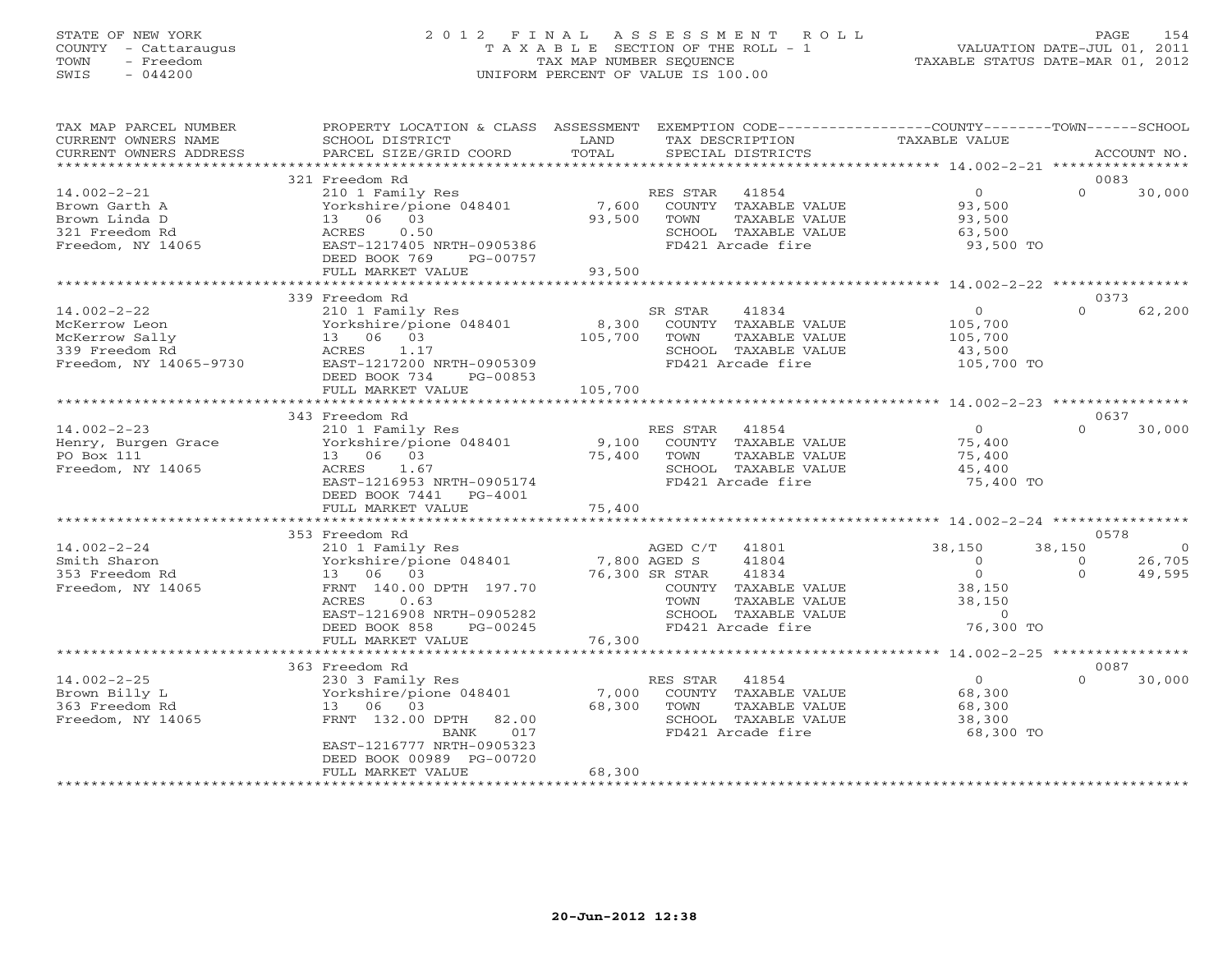# STATE OF NEW YORK 2 0 1 2 F I N A L A S S E S S M E N T R O L L PAGE 155 COUNTY - Cattaraugus T A X A B L E SECTION OF THE ROLL - 1 VALUATION DATE-JUL 01, 2011 TOWN - Freedom TAX MAP NUMBER SEQUENCE TAXABLE STATUS DATE-MAR 01, 2012 SWIS - 044200 UNIFORM PERCENT OF VALUE IS 100.00UNIFORM PERCENT OF VALUE IS 100.00

| TAX MAP PARCEL NUMBER<br>CURRENT OWNERS NAME<br>CURRENT OWNERS ADDRESS | PROPERTY LOCATION & CLASS ASSESSMENT<br>SCHOOL DISTRICT<br>PARCEL SIZE/GRID COORD | LAND<br>TOTAL        |                | TAX DESCRIPTION<br>SPECIAL DISTRICTS  | EXEMPTION CODE-----------------COUNTY-------TOWN------SCHOOL<br>TAXABLE VALUE |          | ACCOUNT NO. |
|------------------------------------------------------------------------|-----------------------------------------------------------------------------------|----------------------|----------------|---------------------------------------|-------------------------------------------------------------------------------|----------|-------------|
|                                                                        |                                                                                   |                      |                |                                       |                                                                               |          |             |
|                                                                        | 11074 Depot St                                                                    |                      |                |                                       |                                                                               |          | 0050        |
| $14.002 - 2 - 26$                                                      | 210 1 Family Res                                                                  |                      | AGED C/T       | 41801                                 | 36,000                                                                        | 36,000   | 0           |
| Bennett Mary                                                           | Yorkshire/pione 048401                                                            | 7,200 AGED S         |                | 41804                                 | $\Omega$                                                                      | $\Omega$ | 32,400      |
| Mary Ferrington                                                        | 03<br>13 06                                                                       |                      | 72,000 SR STAR | 41834                                 | $\circ$                                                                       | $\Omega$ | 39,600      |
| 25 Prospect St                                                         | FRNT 132.00 DPTH 115.00                                                           |                      |                | COUNTY TAXABLE VALUE                  | 36,000                                                                        |          |             |
| Delevan, NY 14042                                                      | ACRES<br>0.35<br>EAST-1216778 NRTH-0905226                                        |                      | TOWN           | TAXABLE VALUE<br>SCHOOL TAXABLE VALUE | 36,000<br>$\Omega$                                                            |          |             |
|                                                                        | DEED BOOK 741<br>PG-00407                                                         |                      |                | FD421 Arcade fire                     | 72,000 TO                                                                     |          |             |
|                                                                        | FULL MARKET VALUE                                                                 | 72,000               |                |                                       |                                                                               |          |             |
|                                                                        |                                                                                   |                      |                |                                       |                                                                               |          |             |
|                                                                        | 11053 Depot St                                                                    |                      |                |                                       |                                                                               |          | 0211        |
| $14.002 - 2 - 28$                                                      | 210 1 Family Res                                                                  |                      | RES STAR       | 41854                                 | $\Omega$                                                                      | $\Omega$ | 30,000      |
| Miller Azalia                                                          | Yorkshire/pione 048401                                                            | 7,700                |                | COUNTY TAXABLE VALUE                  | 86,700                                                                        |          |             |
| Miller Roger                                                           | 13 06 03                                                                          | 86,700               | TOWN           | TAXABLE VALUE                         | 86,700                                                                        |          |             |
| 11053 Depot St                                                         | 82.50 DPTH 296.42<br>FRNT                                                         |                      |                | SCHOOL TAXABLE VALUE                  | 56,700                                                                        |          |             |
| Freedom, NY 14065-9797                                                 | 0.56<br>ACRES                                                                     |                      |                | FD421 Arcade fire                     | 86,700 TO                                                                     |          |             |
|                                                                        | EAST-1216555 NRTH-0904691                                                         |                      |                |                                       |                                                                               |          |             |
|                                                                        | DEED BOOK 8311<br>PG-5001                                                         |                      |                |                                       |                                                                               |          |             |
|                                                                        | FULL MARKET VALUE                                                                 | 86,700               |                |                                       |                                                                               |          |             |
|                                                                        |                                                                                   |                      |                |                                       |                                                                               |          |             |
|                                                                        | 369 Freedom Rd                                                                    |                      |                |                                       |                                                                               |          | 0537        |
| $14.002 - 2 - 29$                                                      | 210 1 Family Res                                                                  |                      | RES STAR       | 41854                                 | $\overline{O}$                                                                | $\Omega$ | 30,000      |
| Burch Steven B                                                         | Yorkshire/pione 048401                                                            | 7,800                |                | COUNTY TAXABLE VALUE                  | 93,900                                                                        |          |             |
| Burch Lorraine P                                                       | 13 06 03                                                                          | 93,900               | TOWN           | TAXABLE VALUE                         | 93,900                                                                        |          |             |
| 369 Freedom Rd                                                         | 99.00 DPTH 302.03<br>FRNT                                                         |                      |                | SCHOOL TAXABLE VALUE                  | 63,900                                                                        |          |             |
| Freedom, NY 14065                                                      | ACRES<br>0.69                                                                     |                      |                | FD421 Arcade fire                     | 93,900 TO                                                                     |          |             |
|                                                                        | EAST-1216612 NRTH-0905198                                                         |                      |                |                                       |                                                                               |          |             |
|                                                                        | DEED BOOK 779<br>PG-00618<br>FULL MARKET VALUE                                    | 93,900               |                |                                       |                                                                               |          |             |
|                                                                        |                                                                                   |                      |                |                                       |                                                                               |          |             |
|                                                                        | 320 Freedom Rd                                                                    |                      |                |                                       |                                                                               |          | 0367        |
| $14.002 - 2 - 31.1$                                                    | 210 1 Family Res                                                                  |                      | RES STAR       | 41854                                 | $\circ$                                                                       | $\cap$   | 30,000      |
| Bernard David P                                                        | Yorkshire/pione 048401                                                            | 17,800               |                | COUNTY TAXABLE VALUE                  | 131,000                                                                       |          |             |
| Bernard Sherry M                                                       | 13 06 03                                                                          | 131,000              | TOWN           | TAXABLE VALUE                         | 131,000                                                                       |          |             |
| 320 Freedom Rd                                                         | ACRES<br>7.05                                                                     |                      |                | SCHOOL TAXABLE VALUE                  | 101,000                                                                       |          |             |
| Freedom, NY 14065                                                      | EAST-1217316 NRTH-0905944                                                         |                      |                | FD421 Arcade fire                     | 131,000 TO                                                                    |          |             |
|                                                                        | DEED BOOK 877<br>PG-00602                                                         |                      |                |                                       |                                                                               |          |             |
|                                                                        | FULL MARKET VALUE                                                                 | 131,000              |                |                                       |                                                                               |          |             |
|                                                                        | ***************************                                                       | ******************** |                |                                       | ***************** 14.002-2-32 ***                                             |          |             |
|                                                                        | 300 Freedom Rd                                                                    |                      |                |                                       |                                                                               |          | 0049        |
| $14.002 - 2 - 32$                                                      | 312 Vac w/imprv                                                                   |                      |                | COUNTY TAXABLE VALUE                  | 68,200                                                                        |          |             |
| Bernard David P                                                        | Yorkshire/pione 048401                                                            | 13,700               | TOWN           | TAXABLE VALUE                         | 68,200                                                                        |          |             |
| Bernard Sherry M                                                       | 13 06 03                                                                          | 68,200               |                | SCHOOL TAXABLE VALUE                  | 68,200                                                                        |          |             |
| 328 Freedom Rd                                                         | 4.35<br>ACRES                                                                     |                      |                | FD421 Arcade fire                     | 68,200 TO                                                                     |          |             |
| Freedom, NY 14065                                                      | EAST-1217593 NRTH-0905981                                                         |                      |                |                                       |                                                                               |          |             |
|                                                                        | DEED BOOK 00983 PG-00943<br>FULL MARKET VALUE                                     | 68,200               |                |                                       |                                                                               |          |             |
|                                                                        |                                                                                   |                      |                |                                       |                                                                               |          |             |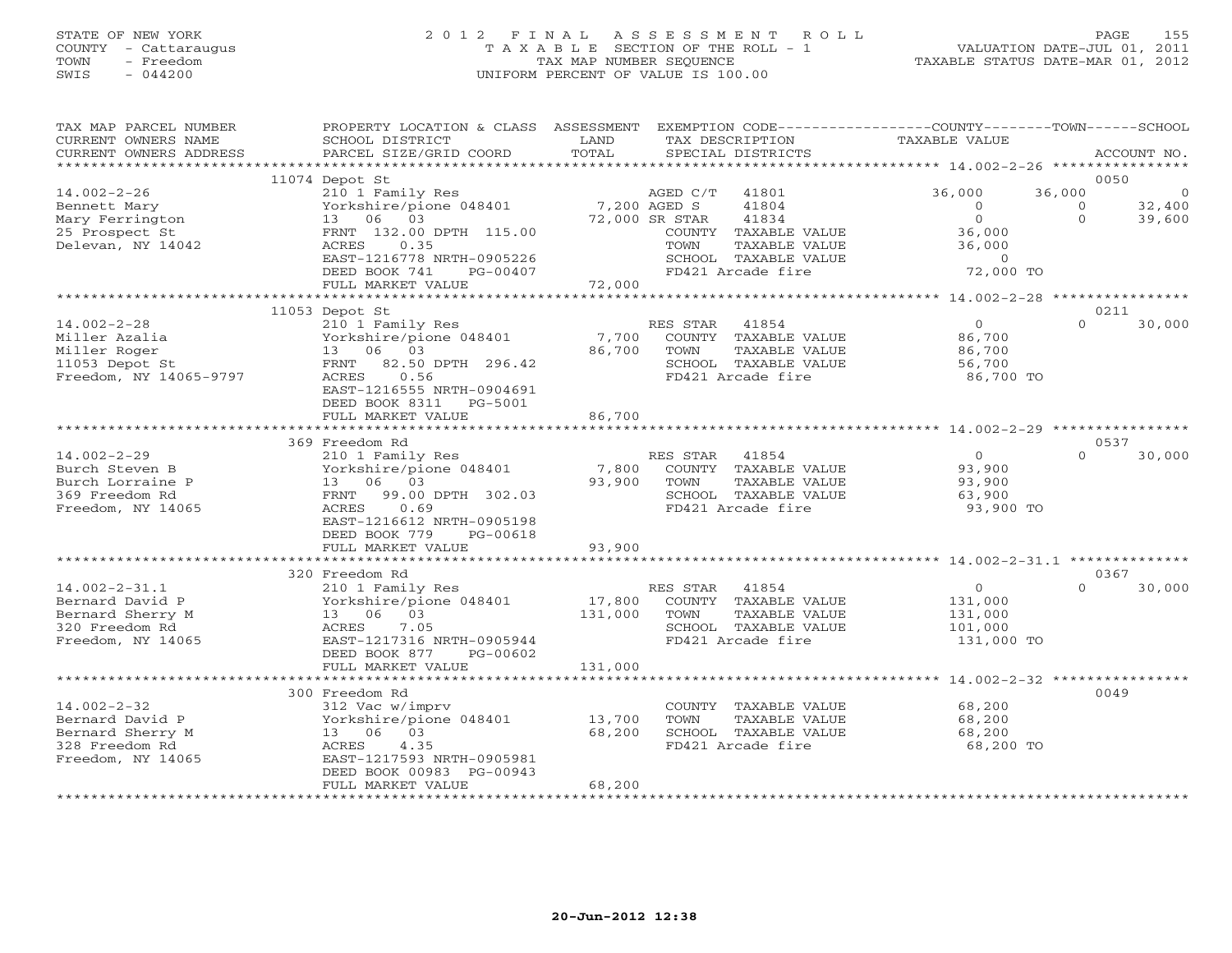# STATE OF NEW YORK 2 0 1 2 F I N A L A S S E S S M E N T R O L L PAGE 156 COUNTY - Cattaraugus T A X A B L E SECTION OF THE ROLL - 1 VALUATION DATE-JUL 01, 2011 TOWN - Freedom TAX MAP NUMBER SEQUENCE TAXABLE STATUS DATE-MAR 01, 2012 SWIS - 044200 UNIFORM PERCENT OF VALUE IS 100.00UNIFORM PERCENT OF VALUE IS 100.00

| TAX MAP PARCEL NUMBER<br>CURRENT OWNERS NAME<br>CURRENT OWNERS ADDRESS                          | PROPERTY LOCATION & CLASS ASSESSMENT EXEMPTION CODE----------------COUNTY-------TOWN------SCHOOL<br>SCHOOL DISTRICT<br>PARCEL SIZE/GRID COORD             | LAND<br>TOTAL                | TAX DESCRIPTION<br>SPECIAL DISTRICTS                                                                           | TAXABLE VALUE                                                |                              | ACCOUNT NO.                |
|-------------------------------------------------------------------------------------------------|-----------------------------------------------------------------------------------------------------------------------------------------------------------|------------------------------|----------------------------------------------------------------------------------------------------------------|--------------------------------------------------------------|------------------------------|----------------------------|
| **********************                                                                          |                                                                                                                                                           |                              |                                                                                                                |                                                              |                              |                            |
|                                                                                                 | 376 Freedom Rd                                                                                                                                            |                              |                                                                                                                |                                                              |                              | 0401                       |
| $14.002 - 2 - 33.1$<br>Rule Donald L<br>Rule Rebecca W<br>376 Freedom Rd                        | 112 Dairy farm<br>Yorkshire/pione 048401<br>06/13/14 06<br>03<br>ACRES 136.80                                                                             | 126,500 AG DIST              | AG BLDG<br>41700<br>41720<br>229,000 SR STAR<br>41834<br>COUNTY TAXABLE VALUE                                  | 22,800<br>59,355<br>$\overline{0}$<br>146,845                | 22,800<br>59,355<br>$\Omega$ | 22,800<br>59,355<br>62,200 |
| Freedom, NY 14065                                                                               | EAST-1217654 NRTH-0907357<br>DEED BOOK 865<br>PG-00221                                                                                                    |                              | TOWN<br>TAXABLE VALUE<br>SCHOOL TAXABLE VALUE                                                                  | 146,845<br>84,645                                            |                              |                            |
| MAY BE SUBJECT TO PAYMENT                                                                       | FULL MARKET VALUE                                                                                                                                         |                              | 229,000 FD421 Arcade fire                                                                                      | 229,000 TO                                                   |                              |                            |
| UNDER AGDIST LAW TIL 2016                                                                       |                                                                                                                                                           |                              |                                                                                                                |                                                              |                              |                            |
|                                                                                                 | 381 Freedom Rd                                                                                                                                            |                              |                                                                                                                |                                                              |                              | 1109                       |
| $14.002 - 2 - 33.2$<br>Dabolt Donald A<br>Dabolt Jane M<br>381 Freedom Rd                       | 210 1 Family Res<br>Yorkshire/pione 048401<br>13  06  03<br>1.10<br>ACRES                                                                                 | 8,200<br>103,100             | RES STAR<br>41854<br>COUNTY TAXABLE VALUE<br>TOWN<br>TAXABLE VALUE<br>SCHOOL TAXABLE VALUE                     | $\circ$<br>103,100<br>103,100<br>73,100                      | $\Omega$                     | 30,000                     |
| Freedom, NY 14065                                                                               | EAST-1216347 NRTH-0905229<br>DEED BOOK 00910 PG-00665<br>FULL MARKET VALUE                                                                                | 103,100                      | FD421 Arcade fire                                                                                              | 103,100 TO                                                   |                              |                            |
|                                                                                                 |                                                                                                                                                           |                              |                                                                                                                |                                                              |                              |                            |
|                                                                                                 | 376 Freedom Rd                                                                                                                                            |                              |                                                                                                                |                                                              |                              | 1110                       |
| $14.002 - 2 - 33.3$<br>Rule Donald L<br>Rule Rebecca W<br>376 Freedom Rd<br>Freedom, NY 14065   | 105 Vac farmland<br>Yorkshire/pione 048401<br>06/13/14 06<br>0.3<br>ACRES 35.15<br>EAST-1216505 NRTH-0904387<br>DEED BOOK 00865 PG-00221                  | 42,000<br>42,000             | 41720<br>AG DIST<br>COUNTY TAXABLE VALUE<br>TOWN<br>TAXABLE VALUE<br>SCHOOL TAXABLE VALUE<br>FD421 Arcade fire | 16,056<br>25,944<br>25,944<br>25,944<br>42,000 TO            | 16,056                       | 16,056                     |
| MAY BE SUBJECT TO PAYMENT<br>UNDER AGDIST LAW TIL 2016                                          | FULL MARKET VALUE                                                                                                                                         | 42,000                       |                                                                                                                |                                                              |                              |                            |
|                                                                                                 | 11060 Depot St                                                                                                                                            |                              |                                                                                                                |                                                              |                              | 1258                       |
| $14.002 - 2 - 33.4$<br>Gilbert Darrell R<br>Gilbert Janet R<br>356 Main Rd<br>Freedom, NY 14065 | 210 1 Family Res<br>Yorkshire/pione 048401<br>13 06 03<br>ACRES<br>1.50 BANK<br>017<br>EAST-1216864 NRTH-0904973<br>DEED BOOK 00950 PG-00521              | 8,900<br>121,100             | RES STAR 41854<br>COUNTY TAXABLE VALUE<br>TOWN<br>TAXABLE VALUE<br>SCHOOL TAXABLE VALUE<br>FD421 Arcade fire   | $\circ$<br>121,100<br>121,100<br>91,100<br>121,100 TO        | $\Omega$                     | 30,000                     |
|                                                                                                 | FULL MARKET VALUE<br>************************                                                                                                             | 121,100<br>************      | **************************************4.002-2-34 *****************                                             |                                                              |                              |                            |
|                                                                                                 | 11181 Scotch Rd                                                                                                                                           |                              |                                                                                                                |                                                              |                              | 0708                       |
| $14.002 - 2 - 34$<br>Lyday Flora<br>Lyday John<br>11181 Scotch Rd<br>Freedom, NY 14065          | 283 Res w/Comuse<br>Yorkshire/pione 048401<br>05 06<br>03<br>4.95<br>ACRES<br>EAST-1218684 NRTH-0906540<br>DEED BOOK 1583<br>PG-3001<br>FULL MARKET VALUE | 18,700<br>113,700<br>113,700 | SR STAR<br>41834<br>COUNTY TAXABLE VALUE<br>TOWN<br>TAXABLE VALUE<br>SCHOOL TAXABLE VALUE<br>FD421 Arcade fire | $\overline{0}$<br>113,700<br>113,700<br>51,500<br>113,700 TO | $\Omega$                     | 62,200                     |
|                                                                                                 |                                                                                                                                                           |                              |                                                                                                                |                                                              |                              |                            |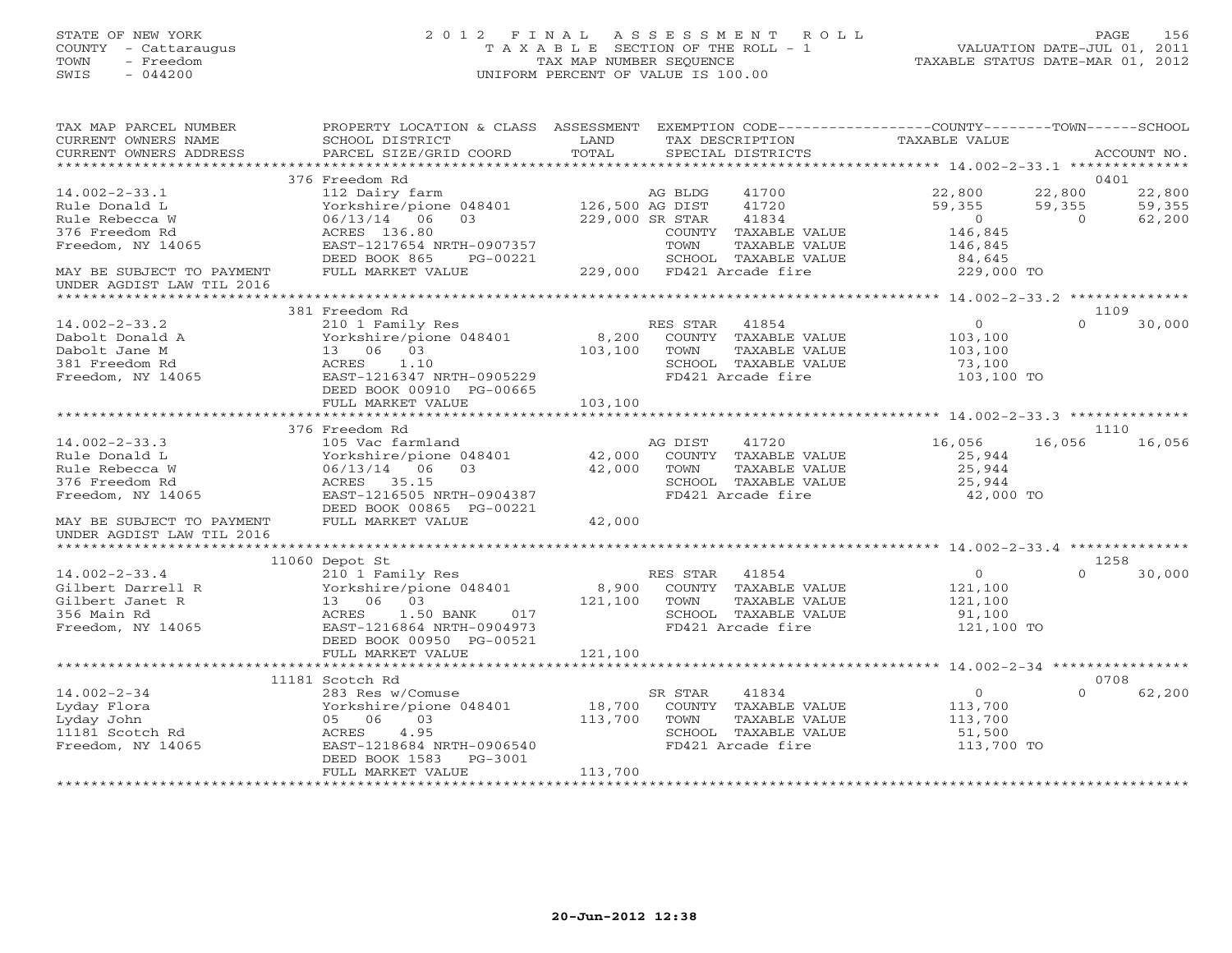# STATE OF NEW YORK 2 0 1 2 F I N A L A S S E S S M E N T R O L L PAGE 157 COUNTY - Cattaraugus T A X A B L E SECTION OF THE ROLL - 1 VALUATION DATE-JUL 01, 2011 TOWN - Freedom TAX MAP NUMBER SEQUENCE TAXABLE STATUS DATE-MAR 01, 2012 SWIS - 044200 UNIFORM PERCENT OF VALUE IS 100.00UNIFORM PERCENT OF VALUE IS 100.00

| TAX MAP PARCEL NUMBER<br>CURRENT OWNERS NAME<br>CURRENT OWNERS ADDRESS<br>********************** | PROPERTY LOCATION & CLASS ASSESSMENT EXEMPTION CODE---------------COUNTY-------TOWN------SCHOOL<br>SCHOOL DISTRICT<br>PARCEL SIZE/GRID COORD | LAND<br>TOTAL         |                 | SPECIAL DISTRICTS    | TAX DESCRIPTION TAXABLE VALUE                |                     | ACCOUNT NO.    |
|--------------------------------------------------------------------------------------------------|----------------------------------------------------------------------------------------------------------------------------------------------|-----------------------|-----------------|----------------------|----------------------------------------------|---------------------|----------------|
|                                                                                                  | 11191 Scotch Rd                                                                                                                              |                       |                 |                      |                                              |                     | 0707           |
| $14.002 - 2 - 35$                                                                                | 210 1 Family Res                                                                                                                             |                       | AGED C/T 41801  |                      | 56,200                                       |                     | $\overline{0}$ |
|                                                                                                  | Yorkshire/pione 048401 14,500 AGED S                                                                                                         |                       |                 |                      |                                              | 56,200              | 22,480         |
| Mingle Leah E                                                                                    | 05 06 03                                                                                                                                     |                       |                 | 41804                | $\Omega$<br>$\Omega$                         | $\circ$<br>$\Omega$ |                |
| 11191 Scotch Rd                                                                                  |                                                                                                                                              |                       | 112,400 SR STAR | 41834                |                                              |                     | 62,200         |
| Freedom, NY 14065                                                                                | Lot 4-Czesak Sub Div                                                                                                                         |                       |                 | COUNTY TAXABLE VALUE | 56,200                                       |                     |                |
|                                                                                                  | ACRES<br>4.85                                                                                                                                |                       | TOWN            | TAXABLE VALUE        | 56,200                                       |                     |                |
|                                                                                                  | EAST-1218756 NRTH-0906891                                                                                                                    |                       |                 | SCHOOL TAXABLE VALUE | 27,720                                       |                     |                |
|                                                                                                  | DEED BOOK 769<br>PG-00631                                                                                                                    |                       |                 | FD421 Arcade fire    | 112,400 TO                                   |                     |                |
|                                                                                                  | FULL MARKET VALUE                                                                                                                            | 112,400               |                 |                      |                                              |                     |                |
|                                                                                                  |                                                                                                                                              |                       |                 |                      | ************** 14.002-2-36 ***************** |                     |                |
|                                                                                                  | 11219 Scotch Rd                                                                                                                              |                       |                 |                      |                                              |                     | 0832           |
| $14.002 - 2 - 36$                                                                                | 270 Mfg housing                                                                                                                              |                       |                 |                      | COUNTY TAXABLE VALUE 45,000                  |                     |                |
| Gominiak Paul                                                                                    | Yorkshire/pione 048401 14,500                                                                                                                |                       | TOWN            | TAXABLE VALUE        | 45,000<br>45,000                             |                     |                |
| 11389 Scotch Rd                                                                                  | 05 06 03                                                                                                                                     | 45,000                |                 | SCHOOL TAXABLE VALUE |                                              |                     |                |
| Freedom, NY 14065                                                                                | Lot 3                                                                                                                                        |                       |                 | FD421 Arcade fire    | 45,000 TO                                    |                     |                |
|                                                                                                  | Ff 326.50                                                                                                                                    |                       |                 |                      |                                              |                     |                |
|                                                                                                  | 4.80<br>ACRES                                                                                                                                |                       |                 |                      |                                              |                     |                |
|                                                                                                  | EAST-1218764 NRTH-0907216                                                                                                                    |                       |                 |                      |                                              |                     |                |
|                                                                                                  | DEED BOOK 14085 PG-8001                                                                                                                      |                       |                 |                      |                                              |                     |                |
|                                                                                                  | FULL MARKET VALUE                                                                                                                            | 45,000                |                 |                      |                                              |                     |                |
|                                                                                                  |                                                                                                                                              | ******************    |                 |                      |                                              |                     |                |
|                                                                                                  | 11233 Scotch Rd                                                                                                                              |                       |                 |                      |                                              |                     | 0722           |
| $14.002 - 2 - 37.1$                                                                              | 270 Mfg housing                                                                                                                              |                       | WVET C/T 41121  |                      | 5,595                                        | 5,595               | $\overline{0}$ |
| Bonds Heidi L                                                                                    | Yorkshire/pione 048401 9,000 DVET C/T                                                                                                        |                       |                 | 41141                | 11,190   11,190                              |                     | $\bigcap$      |
| 11233 Scotch Rd                                                                                  | 05 06 03                                                                                                                                     | 37,300 RES STAR 41854 |                 |                      | $\overline{0}$                               | $\Omega$            | 30,000         |
| Freedom, NY 14065                                                                                | Ff 108.80                                                                                                                                    |                       |                 | COUNTY TAXABLE VALUE | 20,515                                       |                     |                |
|                                                                                                  | 1.60<br>ACRES                                                                                                                                |                       | TOWN            | TAXABLE VALUE        | 20,515                                       |                     |                |
|                                                                                                  | EAST-1218767 NRTH-0907442                                                                                                                    |                       |                 | SCHOOL TAXABLE VALUE | $\frac{7}{2}$ , 300                          |                     |                |
|                                                                                                  | DEED BOOK 12922 PG-8001                                                                                                                      |                       |                 | FD421 Arcade fire    | 37,300 TO                                    |                     |                |
|                                                                                                  | FULL MARKET VALUE                                                                                                                            | 37,300                |                 |                      |                                              |                     |                |
|                                                                                                  |                                                                                                                                              |                       |                 |                      |                                              |                     |                |
|                                                                                                  | 11247 Scotch Rd                                                                                                                              |                       |                 |                      |                                              |                     | 1192           |
| $14.002 - 2 - 37.2$                                                                              | 210 1 Family Res                                                                                                                             |                       | AGED S          | 41804                | $\Omega$                                     | $\Omega$            | 23,000         |
| Lunz Jaqueline R                                                                                 | Yorkshire/pione 048401                                                                                                                       | 11,700 AGED C/T       |                 | 41801                | 46,000                                       | 46,000              | $\bigcirc$     |
| 11247 Scotch Rd                                                                                  | 05 06 03                                                                                                                                     | 92,000 SR STAR        |                 | 41834                | $\overline{0}$                               | $\Omega$            | 62,200         |
| Freedom, NY 14065                                                                                | Ff 217.60                                                                                                                                    |                       |                 | COUNTY TAXABLE VALUE | 46,000                                       |                     |                |
|                                                                                                  | ACRES<br>3.20                                                                                                                                |                       | TOWN            | TAXABLE VALUE        | 46,000                                       |                     |                |
|                                                                                                  | EAST-1218764 NRTH-0907610                                                                                                                    |                       |                 | SCHOOL TAXABLE VALUE | 6,800                                        |                     |                |
|                                                                                                  | DEED BOOK 6198<br>PG-9002                                                                                                                    |                       |                 | FD421 Arcade fire    | $92,000$ TO                                  |                     |                |
|                                                                                                  | FULL MARKET VALUE                                                                                                                            | 92,000                |                 |                      |                                              |                     |                |
|                                                                                                  |                                                                                                                                              |                       |                 |                      |                                              |                     |                |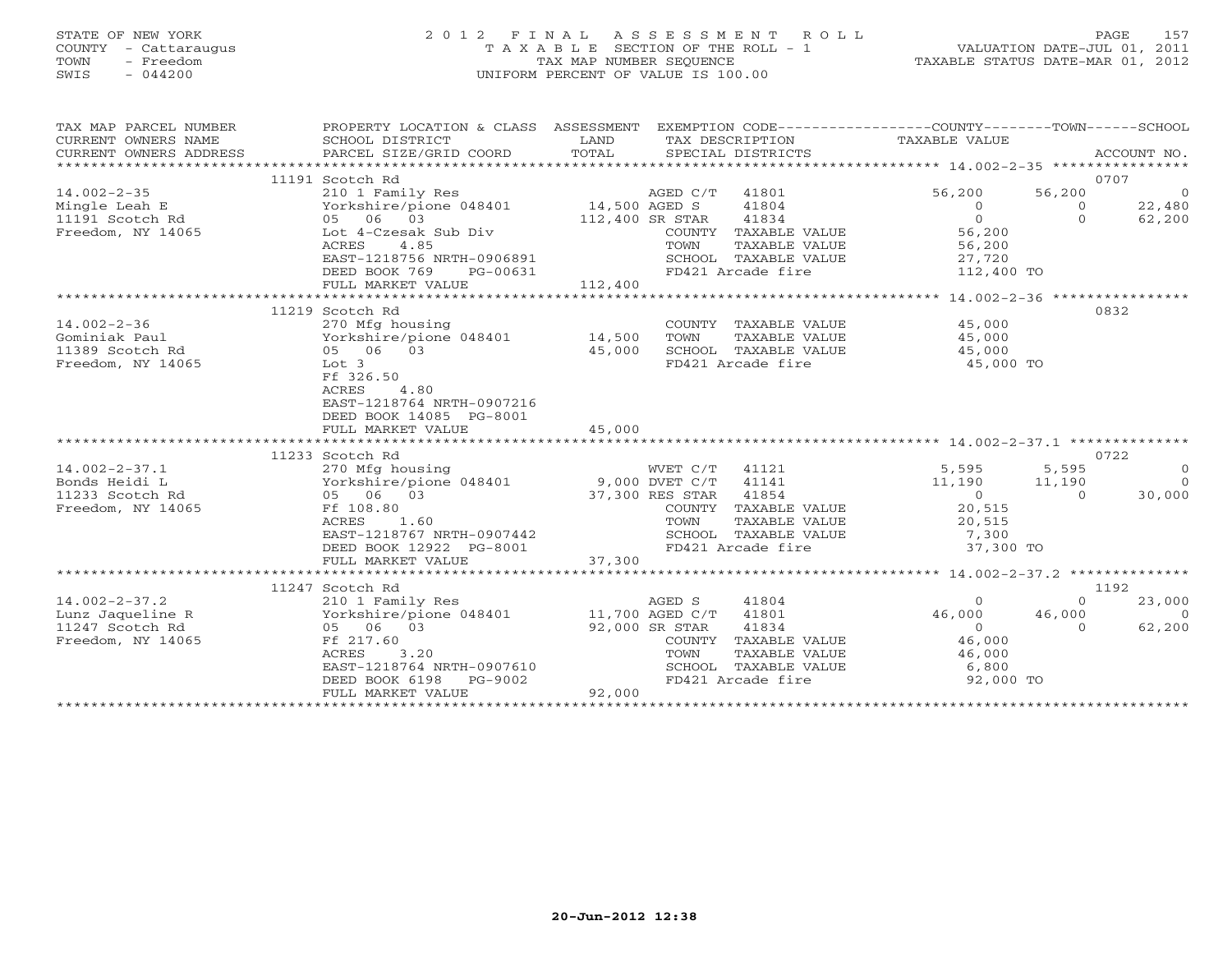#### STATE OF NEW YORK 2 0 1 2 F I N A L A S S E S S M E N T R O L L PAGE 158 COUNTY - Cattaraugus T A X A B L E SECTION OF THE ROLL - 1 VALUATION DATE-JUL 01, 2011 TOWN - Freedom TAX MAP NUMBER SEQUENCE TAXABLE STATUS DATE-MAR 01, 2012 SWIS - 044200 UNIFORM PERCENT OF VALUE IS 100.00UNIFORM PERCENT OF VALUE IS 100.00

| TAX MAP PARCEL NUMBER<br>CURRENT OWNERS NAME<br>CURRENT OWNERS ADDRESS | PROPERTY LOCATION & CLASS ASSESSMENT<br>SCHOOL DISTRICT<br>PARCEL SIZE/GRID COORD          | LAND<br>TOTAL         | EXEMPTION CODE-----------------COUNTY-------TOWN------SCHOOL<br>TAX DESCRIPTION<br>SPECIAL DISTRICTS | TAXABLE VALUE                                 | ACCOUNT NO.        |
|------------------------------------------------------------------------|--------------------------------------------------------------------------------------------|-----------------------|------------------------------------------------------------------------------------------------------|-----------------------------------------------|--------------------|
|                                                                        |                                                                                            |                       |                                                                                                      |                                               |                    |
|                                                                        | 11248 Scotch Rd                                                                            |                       |                                                                                                      |                                               | 0721               |
| $14.002 - 2 - 38$                                                      | 270 Mfg housing                                                                            |                       | CVET C/T<br>41131                                                                                    | 8,975                                         | 8,975<br>$\Omega$  |
| Patterson Barbara                                                      | Yorkshire/pione 048401                                                                     | 22,200 SR STAR        | 41834                                                                                                | $\Omega$                                      | 35,900<br>$\Omega$ |
| Patterson James                                                        | 05 06 03                                                                                   | 35,900                | COUNTY TAXABLE VALUE                                                                                 | 26,925                                        |                    |
| 11248 Scotch Rd                                                        | Lot 2-Czesak Sub Div                                                                       |                       | TAXABLE VALUE<br>TOWN                                                                                | 26,925                                        |                    |
| Freedom, NY 14065                                                      | Ff 990.00                                                                                  |                       | SCHOOL TAXABLE VALUE                                                                                 | $\circ$                                       |                    |
|                                                                        | ACRES 10.78<br>EAST-1219416 NRTH-0907344<br>DEED BOOK 841<br>PG-01026<br>FULL MARKET VALUE | 35,900                | FD421 Arcade fire                                                                                    | 35,900 TO                                     |                    |
|                                                                        |                                                                                            |                       |                                                                                                      |                                               |                    |
|                                                                        | 439 Freedom Rd                                                                             |                       |                                                                                                      |                                               | 0288               |
| $14.002 - 3 - 2$                                                       | 210 1 Family Res                                                                           |                       | CLERGY<br>41400                                                                                      | 1,500                                         | 1,500<br>1,500     |
| Briggs Gary L                                                          | Yorkshire/pione 048401                                                                     |                       | 7,600 AGED C/T 41801                                                                                 | 18,600                                        | 18,600<br>$\Omega$ |
| Briggs Grace A                                                         | 13 06 03                                                                                   |                       | 94,500 SR STAR<br>41834                                                                              | $\Omega$                                      | 62,200<br>$\Omega$ |
| 439 Freedom Rd                                                         | $L/u - Arthur-Lois$                                                                        |                       | COUNTY TAXABLE VALUE                                                                                 | 74,400                                        |                    |
| Freedom, NY 14065-9732                                                 | FRNT 150.00 DPTH 140.00                                                                    |                       | TAXABLE VALUE<br>TOWN                                                                                | 74,400                                        |                    |
|                                                                        | ACRES<br>0.48                                                                              |                       | SCHOOL TAXABLE VALUE                                                                                 | 30,800                                        |                    |
|                                                                        | EAST-1215570 NRTH-0905141                                                                  |                       | FD421 Arcade fire                                                                                    | 94,500 TO                                     |                    |
|                                                                        | DEED BOOK 1018 PG-45                                                                       |                       |                                                                                                      |                                               |                    |
|                                                                        | FULL MARKET VALUE                                                                          | 94,500                |                                                                                                      |                                               |                    |
|                                                                        |                                                                                            | ********************* |                                                                                                      | **************** 14.002-3-3 ***************** |                    |
|                                                                        | 445 Freedom Rd                                                                             |                       |                                                                                                      |                                               | 0262               |
| $14.002 - 3 - 3$                                                       | 210 1 Family Res                                                                           |                       | COUNTY TAXABLE VALUE                                                                                 | 54,200                                        |                    |
| Higgins Rosemary E                                                     | Yorkshire/pione 048401                                                                     | 5,900                 | TOWN<br>TAXABLE VALUE                                                                                | 54,200                                        |                    |
| 770 Higgins Rd                                                         | 13 06 03                                                                                   | 54,200                | SCHOOL TAXABLE VALUE                                                                                 | 54,200                                        |                    |
| Freedom, NY 14065                                                      | FRNT 60.00 DPTH 140.00                                                                     |                       | FD421 Arcade fire                                                                                    | 54,200 TO                                     |                    |
|                                                                        | 0.19<br>ACRES                                                                              |                       |                                                                                                      |                                               |                    |
|                                                                        | EAST-1215465 NRTH-0905129                                                                  |                       |                                                                                                      |                                               |                    |
|                                                                        | DEED BOOK 910<br>PG-00180                                                                  |                       |                                                                                                      |                                               |                    |
|                                                                        | FULL MARKET VALUE                                                                          | 54,200                |                                                                                                      |                                               |                    |
|                                                                        |                                                                                            |                       |                                                                                                      |                                               |                    |
|                                                                        | 453 Freedom Rd                                                                             |                       |                                                                                                      |                                               | 0269               |
| $14.002 - 3 - 4$                                                       | 210 1 Family Res                                                                           |                       | 41854<br>RES STAR                                                                                    | $\circ$                                       | $\Omega$<br>30,000 |
| Brown David M                                                          | Yorkshire/pione 048401                                                                     | 7,400                 | COUNTY TAXABLE VALUE                                                                                 | 77,800                                        |                    |
| Brown Michelle A                                                       | 13 06 03                                                                                   | 77,800                | TOWN<br>TAXABLE VALUE                                                                                | 77,800                                        |                    |
| 453 Freedom Rd                                                         | FRNT 132.00 DPTH 140.00                                                                    |                       | SCHOOL TAXABLE VALUE                                                                                 | 47,800                                        |                    |
| Freedom, NY 14065                                                      | 005<br>BANK                                                                                |                       | FD421 Arcade fire                                                                                    | 77,800 TO                                     |                    |
|                                                                        | EAST-1215368 NRTH-0905118                                                                  |                       |                                                                                                      |                                               |                    |
|                                                                        | DEED BOOK 00930 PG-00136                                                                   |                       |                                                                                                      |                                               |                    |
|                                                                        | FULL MARKET VALUE                                                                          | 77,800                |                                                                                                      |                                               |                    |
|                                                                        |                                                                                            |                       |                                                                                                      |                                               |                    |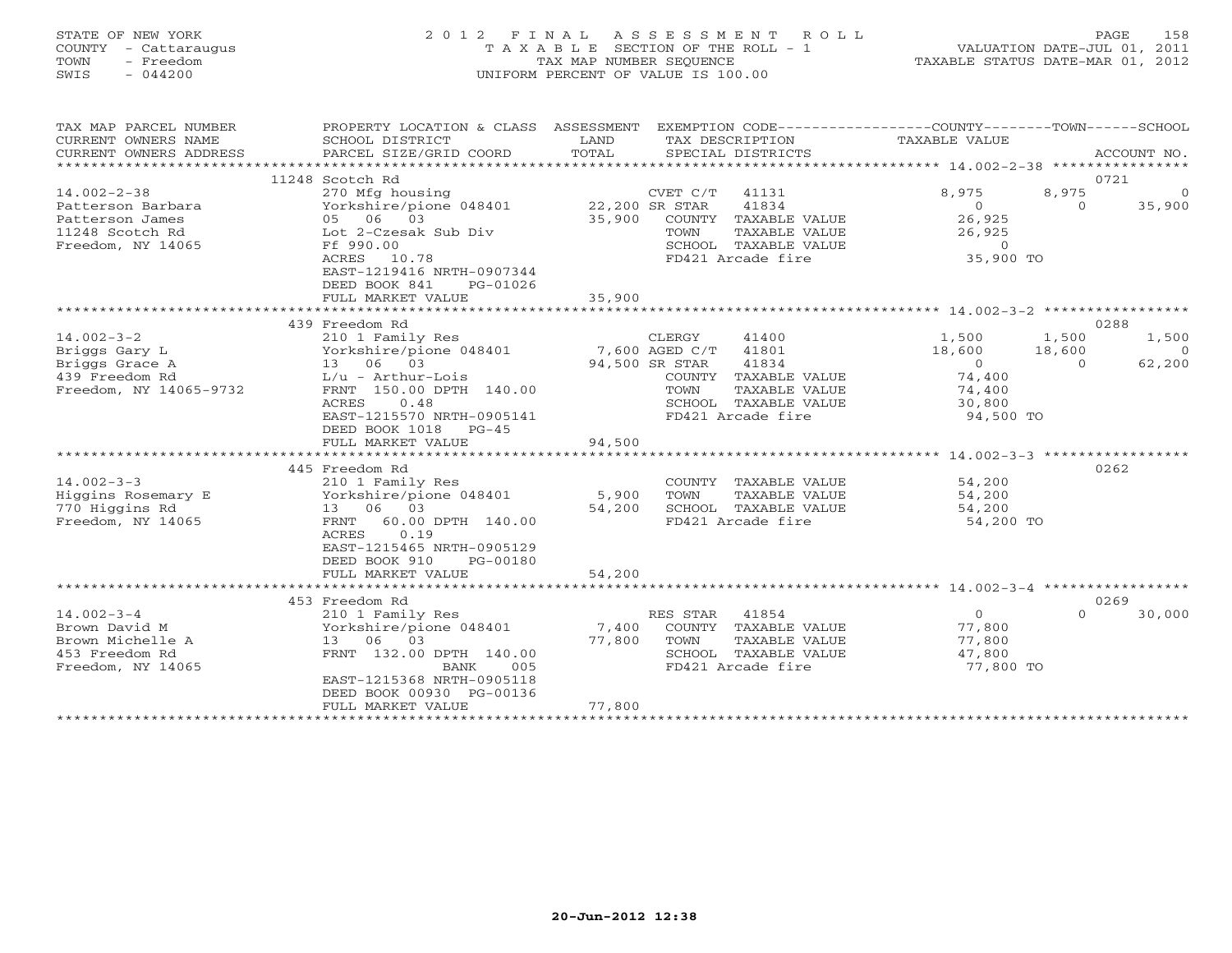## STATE OF NEW YORK 2 0 1 2 F I N A L A S S E S S M E N T R O L L PAGE 159 COUNTY - Cattaraugus T A X A B L E SECTION OF THE ROLL - 1 VALUATION DATE-JUL 01, 2011 TOWN - Freedom TAX MAP NUMBER SEQUENCE TAXABLE STATUS DATE-MAR 01, 2012 SWIS - 044200 UNIFORM PERCENT OF VALUE IS 100.00UNIFORM PERCENT OF VALUE IS 100.00

| TAX MAP PARCEL NUMBER<br>CURRENT OWNERS NAME<br>CURRENT OWNERS ADDRESS                                        | PROPERTY LOCATION & CLASS ASSESSMENT<br>SCHOOL DISTRICT<br>PARCEL SIZE/GRID COORD                                                                                            | LAND<br>TOTAL    | EXEMPTION CODE-----------------COUNTY-------TOWN------SCHOOL<br>TAX DESCRIPTION<br>SPECIAL DISTRICTS            | TAXABLE VALUE                                                | ACCOUNT NO.        |
|---------------------------------------------------------------------------------------------------------------|------------------------------------------------------------------------------------------------------------------------------------------------------------------------------|------------------|-----------------------------------------------------------------------------------------------------------------|--------------------------------------------------------------|--------------------|
|                                                                                                               |                                                                                                                                                                              |                  |                                                                                                                 |                                                              |                    |
|                                                                                                               | 471 Freedom Rd                                                                                                                                                               |                  |                                                                                                                 |                                                              | 0293               |
| $14.002 - 3 - 6.1$<br>Andres Dale P<br>Andres Wendy L<br>471 Freedom Rd<br>Freedom, NY 14065                  | 210 1 Family Res<br>Yorkshire/pione 048401<br>13 06 03<br>FRNT 125.00 DPTH 294.80<br><b>BANK</b><br>045<br>EAST-1215205 NRTH-0905017<br>DEED BOOK 00939 PG-00617             | 7,900<br>103,600 | RES STAR<br>41854<br>COUNTY TAXABLE VALUE<br>TAXABLE VALUE<br>TOWN<br>SCHOOL TAXABLE VALUE<br>FD421 Arcade fire | $\overline{0}$<br>103,600<br>103,600<br>73,600<br>103,600 TO | $\Omega$<br>30,000 |
|                                                                                                               | FULL MARKET VALUE                                                                                                                                                            | 103,600          |                                                                                                                 |                                                              |                    |
|                                                                                                               |                                                                                                                                                                              |                  |                                                                                                                 |                                                              |                    |
|                                                                                                               | Osmun Rd                                                                                                                                                                     |                  |                                                                                                                 |                                                              | 1160               |
| $14.002 - 3 - 6.2$<br>Edelweiss Farms Inc<br>10826 Osmun Rd<br>Freedom, NY 14065<br>MAY BE SUBJECT TO PAYMENT | 120 Field crops<br>Yorkshire/pione 048401<br>13 06 03<br>ACRES 12.95<br>EAST-1215360 NRTH-0904609<br>DEED BOOK 00928 PG-00991                                                | 22,300<br>22,300 | AG DIST<br>41720<br>COUNTY TAXABLE VALUE<br>TOWN<br>TAXABLE VALUE<br>SCHOOL TAXABLE VALUE<br>FD421 Arcade fire  | 12,742<br>9,558<br>9,558<br>9,558<br>22,300 TO               | 12,742<br>12,742   |
| UNDER AGDIST LAW TIL 2016                                                                                     | FULL MARKET VALUE                                                                                                                                                            | 22,300           |                                                                                                                 |                                                              |                    |
| *********************                                                                                         | ******************************                                                                                                                                               |                  |                                                                                                                 |                                                              |                    |
|                                                                                                               | 495 Freedom Rd                                                                                                                                                               |                  |                                                                                                                 |                                                              | 1194               |
| $14.002 - 3 - 6.3$<br>Noel Ronald<br>Noel Penny<br>495 Freedom Rd<br>Freedom, NY 14065                        | 210 1 Family Res<br>Yorkshire/pione 048401<br>13 06 03<br>FRNT 125.00 DPTH 286.00<br>EAST-1215085 NRTH-0905004<br>DEED BOOK 00937 PG-00436                                   | 7,900<br>105,600 | RES STAR<br>41854<br>COUNTY TAXABLE VALUE<br>TOWN<br>TAXABLE VALUE<br>SCHOOL TAXABLE VALUE<br>FD421 Arcade fire | $\overline{O}$<br>105,600<br>105,600<br>75,600<br>105,600 TO | $\Omega$<br>30,000 |
|                                                                                                               | FULL MARKET VALUE                                                                                                                                                            | 105,600          |                                                                                                                 |                                                              |                    |
|                                                                                                               | Freedom Rd                                                                                                                                                                   |                  |                                                                                                                 |                                                              | 1198               |
| $14.002 - 3 - 6.4$<br>Brown David M<br>Brown Michelle A<br>451 Freedom Rd<br>Freedom, NY 14065                | 311 Res vac land<br>Yorkshire/pione 048401<br>13 06 03<br>1.49<br>ACRES<br>EAST-1215437 NRTH-0904988<br>DEED BOOK 00938 PG-01086                                             | 8,800<br>8,800   | COUNTY TAXABLE VALUE<br>TAXABLE VALUE<br>TOWN<br>SCHOOL TAXABLE VALUE<br>FD421 Arcade fire                      | 8,800<br>8,800<br>8,800<br>8,800 TO                          |                    |
|                                                                                                               | FULL MARKET VALUE                                                                                                                                                            | 8,800            |                                                                                                                 |                                                              |                    |
|                                                                                                               |                                                                                                                                                                              |                  |                                                                                                                 |                                                              |                    |
| $14.002 - 3 - 6.5$<br>Brown Billy L<br>433 Freedom Rd<br>Freedom, NY 14065                                    | 433 Freedom Rd<br>210 1 Family Res<br>Yorkshire/pione 048401<br>13 06 03<br>FRNT 120.00 DPTH 305.00<br>BANK<br>017<br>EAST-1215699 NRTH-0905073<br>DEED BOOK 9403<br>PG-7003 | 7,900<br>108,100 | COUNTY TAXABLE VALUE<br>TOWN<br>TAXABLE VALUE<br>SCHOOL TAXABLE VALUE<br>FD421 Arcade fire                      | 108,100<br>108,100<br>108,100<br>108,100 TO                  | 1199               |
|                                                                                                               | FULL MARKET VALUE                                                                                                                                                            | 108,100          |                                                                                                                 |                                                              |                    |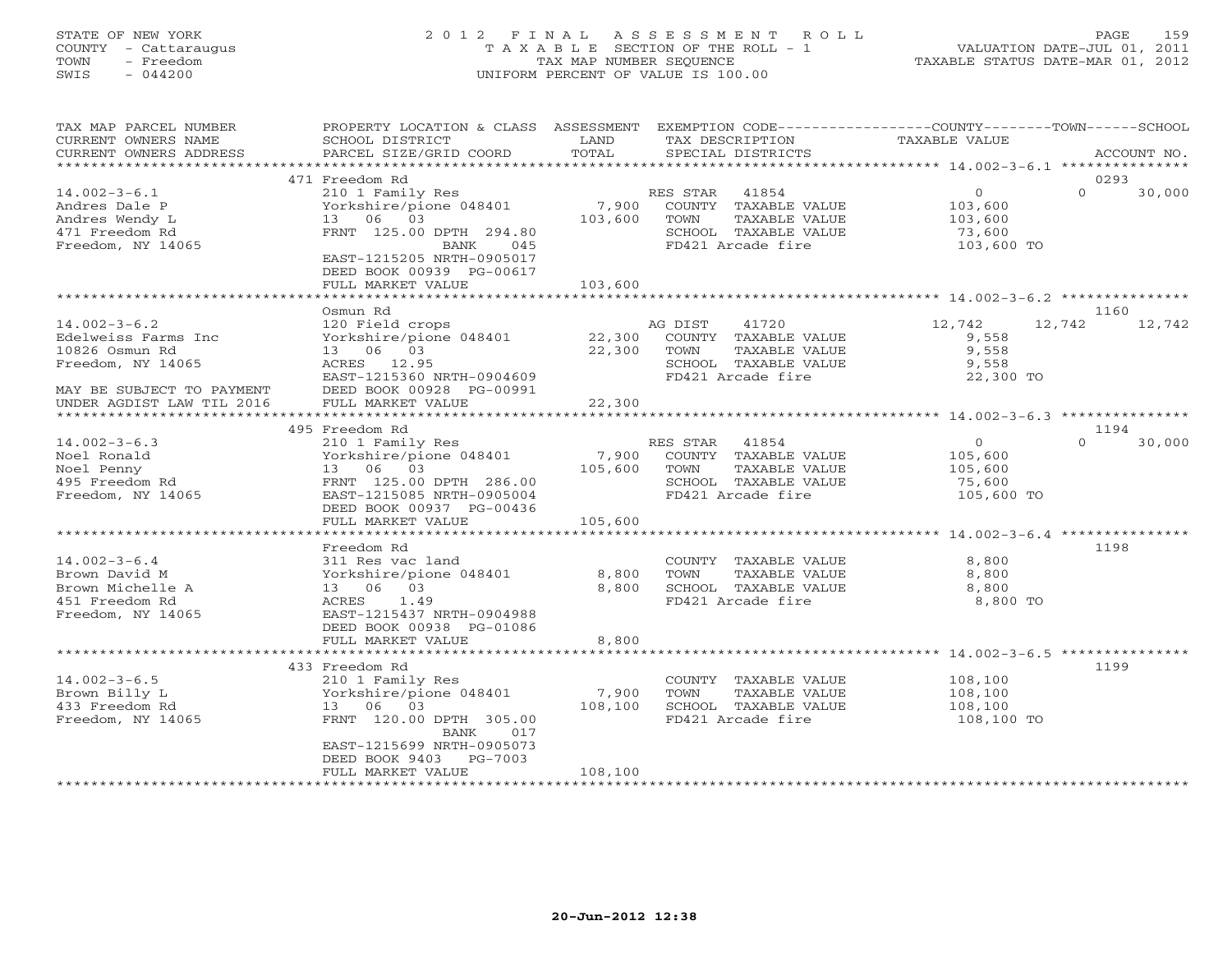# STATE OF NEW YORK 2 0 1 2 F I N A L A S S E S S M E N T R O L L PAGE 160 COUNTY - Cattaraugus T A X A B L E SECTION OF THE ROLL - 1 VALUATION DATE-JUL 01, 2011 TOWN - Freedom TAX MAP NUMBER SEQUENCE TAXABLE STATUS DATE-MAR 01, 2012 SWIS - 044200 UNIFORM PERCENT OF VALUE IS 100.00UNIFORM PERCENT OF VALUE IS 100.00

| TAX MAP PARCEL NUMBER     | PROPERTY LOCATION & CLASS ASSESSMENT                                                    |         |                              |               | EXEMPTION CODE-----------------COUNTY-------TOWN------SCHOOL |          |                |
|---------------------------|-----------------------------------------------------------------------------------------|---------|------------------------------|---------------|--------------------------------------------------------------|----------|----------------|
| CURRENT OWNERS NAME       | SCHOOL DISTRICT                                                                         | LAND    | TAX DESCRIPTION              |               | TAXABLE VALUE                                                |          |                |
| CURRENT OWNERS ADDRESS    | PARCEL SIZE/GRID COORD                                                                  | TOTAL   | SPECIAL DISTRICTS            |               |                                                              |          | ACCOUNT NO.    |
|                           |                                                                                         |         |                              |               |                                                              |          |                |
|                           | 10982 Osmun Rd                                                                          |         |                              |               |                                                              | 0792     |                |
| $14.002 - 3 - 7.2$        | 210 1 Family Res<br>Yorkshire/pione 048401 20,100 AGED S<br>12/13 06 03 147,600 SR STAR |         | AGED C/T 41801               |               | 44,660                                                       | 44,660   | $\overline{0}$ |
| Davies Cynthia, Gerald    |                                                                                         |         | 41804                        |               | $\overline{0}$                                               | $\circ$  | 7,380          |
| Mead Candace              |                                                                                         |         | 41834<br>147,600 SR STAR     |               | $\Omega$                                                     | $\Omega$ | 62,200         |
| Davies Gloria             | 9.00<br>ACRES                                                                           |         | 41131<br>CVET C/T            |               | 20,000                                                       | 20,000   | $\Omega$       |
| 10982 Osmun Rd            | EAST-1214981 NRTH-0903531                                                               |         | COUNTY TAXABLE VALUE         |               | 82,940                                                       |          |                |
| Freedom, NY 14065         | DEED BOOK 7620 PG-5001                                                                  |         | TOWN                         | TAXABLE VALUE | 82,940                                                       |          |                |
|                           | FULL MARKET VALUE                                                                       |         | 147,600 SCHOOL TAXABLE VALUE |               | 78,020                                                       |          |                |
|                           |                                                                                         |         | FD421 Arcade fire            |               | 147,600 TO                                                   |          |                |
|                           |                                                                                         |         |                              |               |                                                              |          |                |
|                           | 10946 Osmun Rd                                                                          |         |                              |               |                                                              | 0980     |                |
| $14.002 - 3 - 7.3$        | 210 1 Family Res                                                                        |         | COUNTY TAXABLE VALUE         |               | 75,700                                                       |          |                |
| Borer John G              | Yorkshire/pione 048401                                                                  | 8,000   | TOWN                         | TAXABLE VALUE | 75,700                                                       |          |                |
| 10826 Osmun Rd            | 12 06 03                                                                                | 75,700  | SCHOOL TAXABLE VALUE         |               | 75,700                                                       |          |                |
| Freedom, NY 14065         | 1.00<br>ACRES                                                                           |         | FD421 Arcade fire            |               | 75,700 TO                                                    |          |                |
|                           | EAST-1214733 NRTH-0902935                                                               |         |                              |               |                                                              |          |                |
|                           | DEED BOOK 1015 PG-601                                                                   |         |                              |               |                                                              |          |                |
|                           |                                                                                         |         |                              |               |                                                              |          |                |
|                           |                                                                                         |         |                              |               |                                                              |          |                |
|                           | 10998 Osmun Rd                                                                          |         |                              |               |                                                              | 0038     |                |
| $14.002 - 3 - 8$          | 210 1 Family Res                                                                        |         | RES STAR<br>41854            |               | $\overline{0}$                                               | $\Omega$ | 30,000         |
| Mcvay Edward T            | Yorkshire/pione 048401 9,100 PHYS DIS                                                   |         | 41902                        |               | 500                                                          | $\Omega$ | $\Omega$       |
| Mcvay Beverly R           | 13 06 03                                                                                |         | 98,300 COUNTY TAXABLE VALUE  |               | 97,800                                                       |          |                |
| 10998 Osmun Rd            | ACRES<br>1.67                                                                           |         | TOWN                         | TAXABLE VALUE | 98,300                                                       |          |                |
| Freedom, NY 14065         | EAST-1214764 NRTH-0903863                                                               |         | SCHOOL TAXABLE VALUE         |               | 68,300                                                       |          |                |
|                           | DEED BOOK 00793 PG-00946                                                                |         | FD421 Arcade fire            |               | 98,300 TO                                                    |          |                |
|                           | FULL MARKET VALUE                                                                       | 98,300  |                              |               |                                                              |          |                |
|                           |                                                                                         |         |                              |               |                                                              |          |                |
|                           | 507 Freedom Rd                                                                          |         |                              |               |                                                              | 0127     |                |
| $14.002 - 3 - 9$          | 210 1 Family Res                                                                        |         | RES STAR 41854               |               | $\overline{0}$                                               | $\Omega$ | 30,000         |
| Borer Marianne            | Yorkshire/pione 048401                                                                  |         | 9,000 COUNTY TAXABLE VALUE   |               | 118,000                                                      |          |                |
| 10838 Osmun Rd            | 21 06 03                                                                                | 118,000 | TOWN                         | TAXABLE VALUE | 118,000                                                      |          |                |
| Freedom, NY 14065         | 1.58<br>ACRES                                                                           |         | SCHOOL TAXABLE VALUE         |               | 88,000                                                       |          |                |
|                           | EAST-1214460 NRTH-0904914                                                               |         | FD421 Arcade fire            |               | 118,000 TO                                                   |          |                |
|                           | DEED BOOK 00929 PG-00649                                                                |         |                              |               |                                                              |          |                |
|                           | FULL MARKET VALUE                                                                       | 118,000 |                              |               |                                                              |          |                |
|                           | *********************                                                                   |         |                              |               |                                                              |          |                |
|                           | Freedom Rd                                                                              |         |                              |               |                                                              | 0032     |                |
| $14.002 - 3 - 10.1$       | 120 Field crops                                                                         |         | 41720<br>AG DIST             |               | 27,284                                                       | 27,284   | 27,284         |
| Borer John G              | Yorkshire/pione 048401 62,500                                                           |         | COUNTY TAXABLE VALUE         |               | 35,216                                                       |          |                |
| 10826 Osmun Rd            | 21 06 03                                                                                | 62,500  | TOWN                         | TAXABLE VALUE | 35,216                                                       |          |                |
| Freedom, NY 14065         | ACRES 46.40                                                                             |         | SCHOOL TAXABLE VALUE         |               | 35,216                                                       |          |                |
|                           | EAST-1214508 NRTH-0904217                                                               |         | FD421 Arcade fire            |               | 62,500 TO                                                    |          |                |
| MAY BE SUBJECT TO PAYMENT | DEED BOOK 00973 PG-00589                                                                |         |                              |               |                                                              |          |                |
| UNDER AGDIST LAW TIL 2016 | FULL MARKET VALUE                                                                       | 62,500  |                              |               |                                                              |          |                |
|                           |                                                                                         |         |                              |               |                                                              |          |                |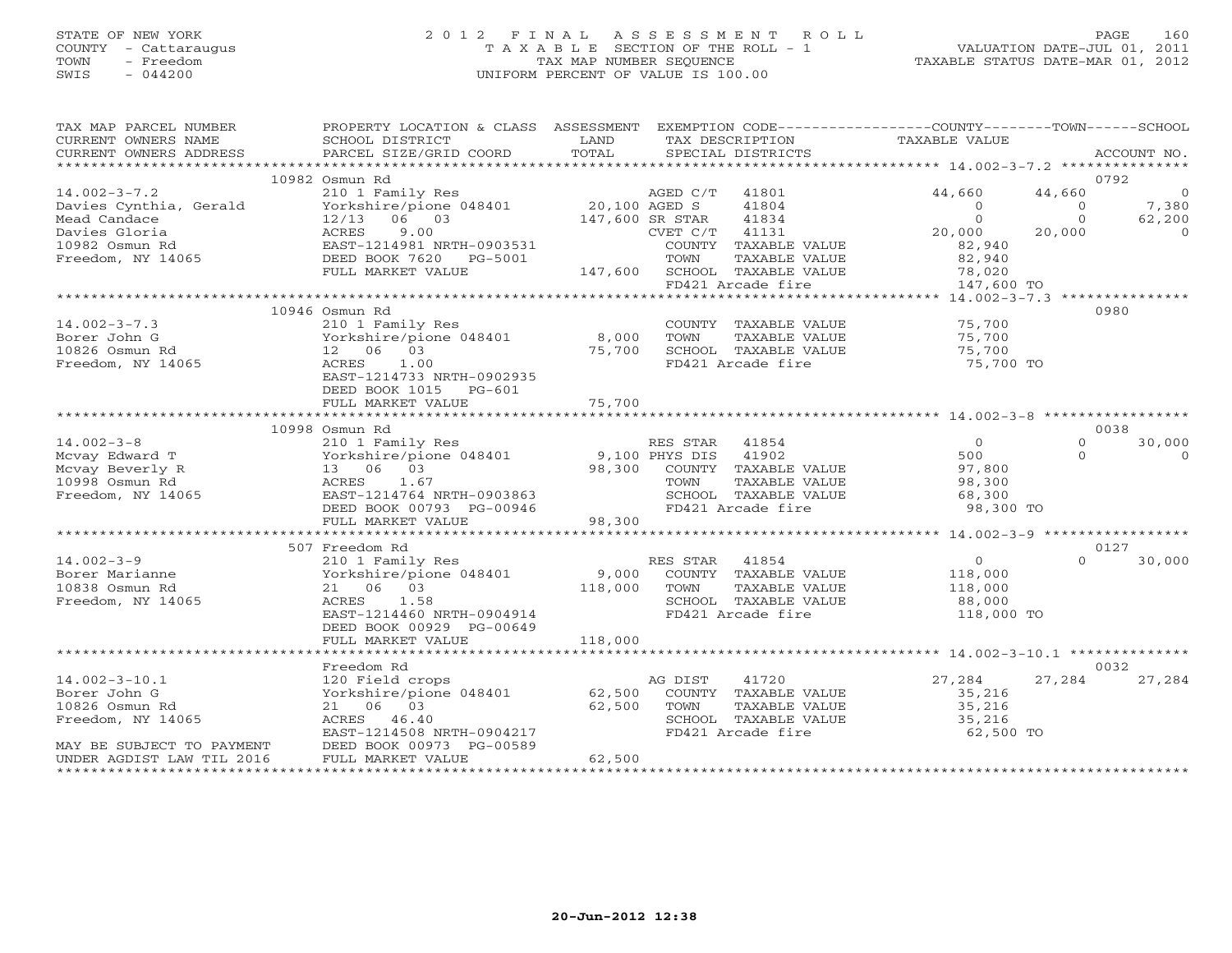# STATE OF NEW YORK 2 0 1 2 F I N A L A S S E S S M E N T R O L L PAGE 161 COUNTY - Cattaraugus T A X A B L E SECTION OF THE ROLL - 1 VALUATION DATE-JUL 01, 2011 TOWN - Freedom TAX MAP NUMBER SEQUENCE TAXABLE STATUS DATE-MAR 01, 2012 SWIS - 044200 UNIFORM PERCENT OF VALUE IS 100.00UNIFORM PERCENT OF VALUE IS 100.00

| TAX MAP PARCEL NUMBER<br>CURRENT OWNERS NAME<br>CURRENT OWNERS ADDRESS | PROPERTY LOCATION & CLASS ASSESSMENT<br>SCHOOL DISTRICT<br>PARCEL SIZE/GRID COORD                                 | LAND<br>TOTAL                     | TAX DESCRIPTION<br>SPECIAL DISTRICTS                               | EXEMPTION CODE-----------------COUNTY-------TOWN------SCHOOL<br>TAXABLE VALUE | ACCOUNT NO.        |
|------------------------------------------------------------------------|-------------------------------------------------------------------------------------------------------------------|-----------------------------------|--------------------------------------------------------------------|-------------------------------------------------------------------------------|--------------------|
|                                                                        |                                                                                                                   |                                   |                                                                    |                                                                               |                    |
|                                                                        | 616 Moore Rd                                                                                                      |                                   |                                                                    |                                                                               | 1074               |
| $14.002 - 3 - 10.2$<br>Davies Donald L<br>Davies Robin D               | 210 1 Family Res<br>Yorkshire/pione 048401 15,000<br>21 06 03                                                     | 123,700                           | RES STAR<br>41854<br>COUNTY TAXABLE VALUE<br>TOWN<br>TAXABLE VALUE | $\overline{0}$<br>123,700<br>123,700                                          | $\Omega$<br>30,000 |
| 616 Moore Rd<br>Freedom, NY 14065                                      | Ff 206.00<br>ACRES<br>5.10 BANK 017<br>EAST-1213354 NRTH-0904229<br>DEED BOOK 00982 PG-00541<br>FULL MARKET VALUE | 123,700                           | SCHOOL TAXABLE VALUE<br>FD421 Arcade fire                          | 93,700<br>123,700 TO                                                          |                    |
|                                                                        |                                                                                                                   |                                   |                                                                    |                                                                               |                    |
|                                                                        | 632 Moore Rd                                                                                                      |                                   |                                                                    |                                                                               | 0164               |
| $14.002 - 3 - 11.1$                                                    | 210 1 Family Res                                                                                                  |                                   | SR STAR<br>41834                                                   | $\Omega$                                                                      | $\cap$<br>62,200   |
| Davies Clifford L                                                      | Yorkshire/pione 048401                                                                                            | 8,000                             | COUNTY TAXABLE VALUE                                               | 98,500                                                                        |                    |
| Davies Marcia                                                          | 21 06 03                                                                                                          | 98,500                            | TOWN<br>TAXABLE VALUE                                              | 98,500                                                                        |                    |
| 632 Moore Rd                                                           | 1.00<br>ACRES                                                                                                     |                                   | SCHOOL TAXABLE VALUE                                               | 36,300                                                                        |                    |
| Freedom, NY 14065                                                      | EAST-1213148 NRTH-0903800                                                                                         |                                   | FD421 Arcade fire                                                  | 98,500 TO                                                                     |                    |
|                                                                        | DEED BOOK 636<br>PG-00561                                                                                         |                                   |                                                                    |                                                                               |                    |
|                                                                        | FULL MARKET VALUE<br>**********************************                                                           | 98,500<br>* * * * * * * * * * * * |                                                                    |                                                                               |                    |
|                                                                        |                                                                                                                   |                                   |                                                                    |                                                                               |                    |
| $14.002 - 3 - 11.2$                                                    | Moore Rd                                                                                                          |                                   | COUNTY TAXABLE VALUE                                               | 28,300                                                                        | 1561               |
| Davies Donald                                                          | 312 Vac w/imprv<br>Yorkshire/pione 048401                                                                         | 19,800                            | TAXABLE VALUE<br>TOWN                                              | 28,300                                                                        |                    |
| Pawela JoAnn                                                           | 21 06 03                                                                                                          | 28,300                            | SCHOOL TAXABLE VALUE                                               | 28,300                                                                        |                    |
| 616 Moore Rd                                                           | 8.75<br>ACRES                                                                                                     |                                   | FD421 Arcade fire                                                  | 28,300 TO                                                                     |                    |
| Freedom, NY 14065                                                      | EAST-1213014 NRTH-0904175                                                                                         |                                   |                                                                    |                                                                               |                    |
|                                                                        | DEED BOOK 12677 PG-5001                                                                                           |                                   |                                                                    |                                                                               |                    |
|                                                                        | FULL MARKET VALUE                                                                                                 | 28,300                            |                                                                    |                                                                               |                    |
|                                                                        |                                                                                                                   |                                   |                                                                    |                                                                               |                    |
|                                                                        | 625 Freedom Rd                                                                                                    |                                   |                                                                    |                                                                               | 0342               |
| $14.002 - 3 - 12.1$                                                    | 210 1 Family Res                                                                                                  |                                   | COUNTY TAXABLE VALUE                                               | 101,100                                                                       |                    |
| Smith Renee A                                                          | Yorkshire/pione 048401                                                                                            | 9,300                             | TAXABLE VALUE<br>TOWN                                              | 101,100                                                                       |                    |
| Johnson Steven                                                         | 21 06 03                                                                                                          | 101,100                           | SCHOOL TAXABLE VALUE                                               | 101,100                                                                       |                    |
| 625 Freedom Rd                                                         | 1.74 BANK<br>082<br>ACRES                                                                                         |                                   | FD421 Arcade fire                                                  | 101,100 TO                                                                    |                    |
| Freedom, NY 14065                                                      | EAST-1213176 NRTH-0904835<br>DEED BOOK 00986 PG-00568                                                             |                                   |                                                                    |                                                                               |                    |
|                                                                        | FULL MARKET VALUE                                                                                                 | 101,100                           |                                                                    |                                                                               |                    |
|                                                                        |                                                                                                                   |                                   |                                                                    |                                                                               | 0872               |
| $14.002 - 3 - 12.2$                                                    | 645 Freedom Rd                                                                                                    |                                   | SR STAR<br>41834                                                   | $\overline{0}$                                                                | 62,200<br>$\Omega$ |
| Lester Gerald R                                                        | 210 1 Family Res<br>Yorkshire/pione 048401                                                                        | 10,200                            | COUNTY TAXABLE VALUE                                               | 107,200                                                                       |                    |
| Lester Patricia                                                        | 21 06 03                                                                                                          | 107,200                           | TOWN<br>TAXABLE VALUE                                              | 107,200                                                                       |                    |
| 645 Freedom Rd                                                         | 2.32<br>ACRES                                                                                                     |                                   | SCHOOL TAXABLE VALUE                                               | 45,000                                                                        |                    |
| Freedom, NY 14065                                                      | EAST-1212904 NRTH-0904749                                                                                         |                                   | FD421 Arcade fire                                                  | 107,200 TO                                                                    |                    |
|                                                                        | DEED BOOK 787<br>PG-00702                                                                                         |                                   |                                                                    |                                                                               |                    |
|                                                                        | FULL MARKET VALUE                                                                                                 | 107,200                           |                                                                    |                                                                               |                    |
|                                                                        |                                                                                                                   |                                   |                                                                    |                                                                               |                    |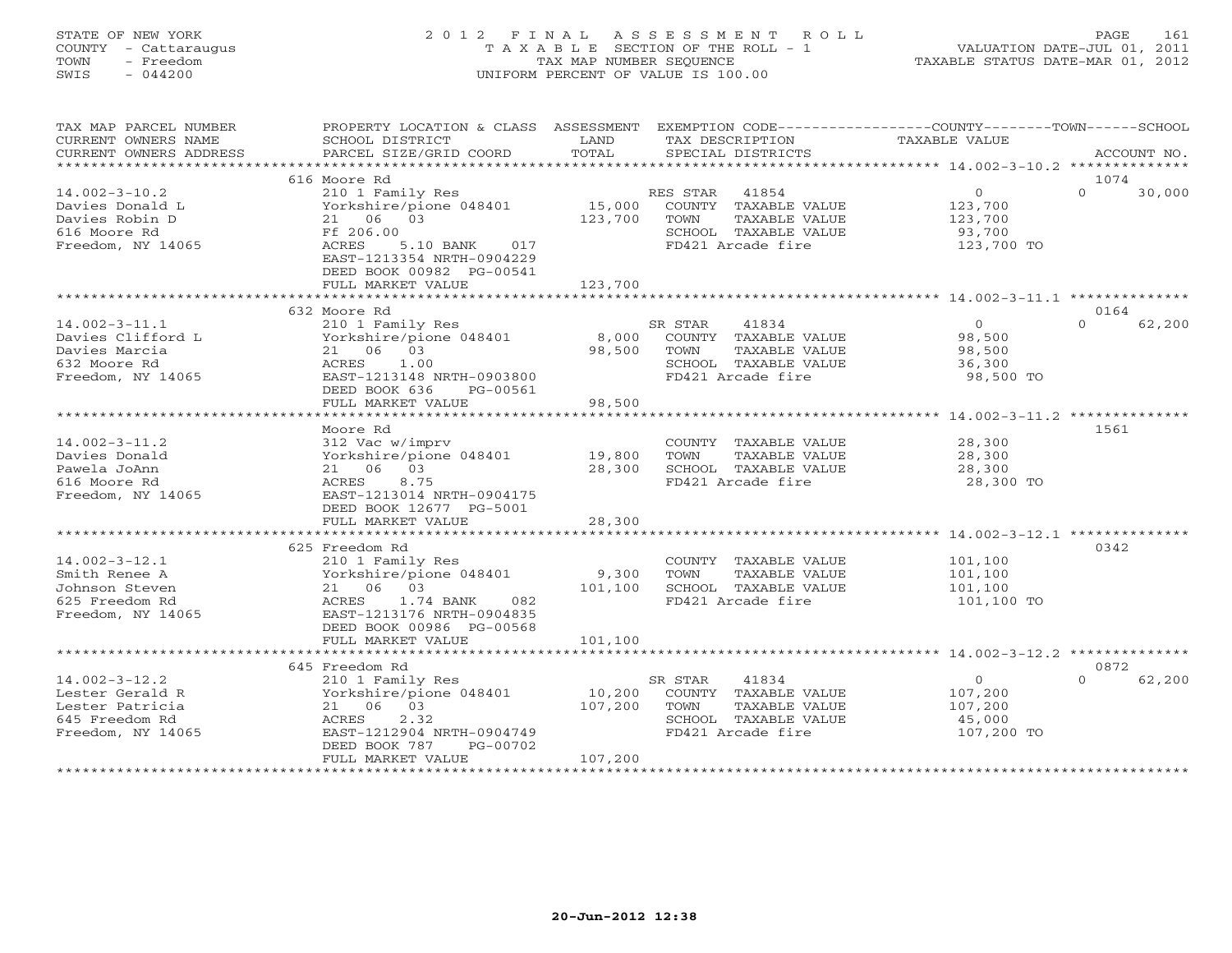# STATE OF NEW YORK 2 0 1 2 F I N A L A S S E S S M E N T R O L L PAGE 162 COUNTY - Cattaraugus T A X A B L E SECTION OF THE ROLL - 1 VALUATION DATE-JUL 01, 2011 TOWN - Freedom TAX MAP NUMBER SEQUENCE TAXABLE STATUS DATE-MAR 01, 2012 SWIS - 044200 UNIFORM PERCENT OF VALUE IS 100.00UNIFORM PERCENT OF VALUE IS 100.00

| TAX MAP PARCEL NUMBER<br>CURRENT OWNERS NAME<br>CURRENT OWNERS ADDRESS                          | PROPERTY LOCATION & CLASS ASSESSMENT<br>SCHOOL DISTRICT<br>PARCEL SIZE/GRID COORD                                                                                                                 | LAND<br>TOTAL               | EXEMPTION CODE-----------------COUNTY-------TOWN------SCHOOL<br>TAX DESCRIPTION<br>SPECIAL DISTRICTS                                                                      | TAXABLE VALUE                                                                           | ACCOUNT NO.                                                                                |
|-------------------------------------------------------------------------------------------------|---------------------------------------------------------------------------------------------------------------------------------------------------------------------------------------------------|-----------------------------|---------------------------------------------------------------------------------------------------------------------------------------------------------------------------|-----------------------------------------------------------------------------------------|--------------------------------------------------------------------------------------------|
|                                                                                                 |                                                                                                                                                                                                   |                             |                                                                                                                                                                           |                                                                                         |                                                                                            |
| $14.002 - 3 - 13$<br>Bray Randy J<br>681 Freedom Rd<br>Freedom, NY 14065                        | 681 Freedom Rd<br>210 1 Family Res<br>Yorkshire/pione 048401<br>21 06 03<br>FRNT 177.00 DPTH 140.00<br>ACRES<br>0.57<br>EAST-1212539 NRTH-0904830<br>DEED BOOK 17303 PG-3001<br>FULL MARKET VALUE | 7,700<br>104,000<br>104,000 | RES STAR<br>41854<br>COUNTY TAXABLE VALUE<br>TOWN<br>TAXABLE VALUE<br>SCHOOL TAXABLE VALUE<br>FD421 Arcade fire                                                           | $\circ$<br>104,000<br>104,000<br>74,000<br>104,000 TO                                   | 0710<br>$\Omega$<br>30,000                                                                 |
|                                                                                                 | 699 Freedom Rd                                                                                                                                                                                    |                             |                                                                                                                                                                           |                                                                                         | 0391                                                                                       |
| $14.002 - 3 - 14$<br>Shuman Dan C<br>699 Freedom Rd<br>Freedom, NY 14065                        | 210 1 Family Res<br>Yorkshire/pione 048401<br>21 06 03<br>FRNT 200.00 DPTH 140.00<br>EAST-1212351 NRTH-0904813<br>DEED BOOK 00996 PG-00659                                                        | 7,800<br>95,800             | RES STAR 41854<br>COUNTY TAXABLE VALUE<br>TAXABLE VALUE<br>TOWN<br>SCHOOL TAXABLE VALUE<br>FD421 Arcade fire                                                              | $\overline{0}$<br>95,800<br>95,800<br>65,800<br>95,800 TO                               | $\Omega$<br>30,000                                                                         |
|                                                                                                 | FULL MARKET VALUE<br>***********************                                                                                                                                                      | 95,800                      |                                                                                                                                                                           |                                                                                         |                                                                                            |
|                                                                                                 | 729 Freedom Rd                                                                                                                                                                                    |                             |                                                                                                                                                                           |                                                                                         | 0564                                                                                       |
| $14.002 - 3 - 15$<br>Fish Larry<br>PO Box 33<br>Freedom, NY 14065                               | 210 1 Family Res<br>Yorkshire/pione 048401<br>21 06 03<br>ACRES<br>1.03<br>EAST-1211937 NRTH-0904775<br>DEED BOOK 10040 PG-9001<br>FULL MARKET VALUE                                              | 8,100 WVET C/T<br>91,500    | DVET C/T<br>41141<br>41121<br>91,500 WVET C/T<br>41121<br>RES STAR<br>41854<br>COUNTY TAXABLE VALUE<br>TOWN<br>TAXABLE VALUE<br>SCHOOL TAXABLE VALUE<br>FD421 Arcade fire | 40,000<br>12,000<br>12,000<br>$\overline{0}$<br>27,500<br>27,500<br>61,500<br>91,500 TO | 40,000<br>$\overline{0}$<br>$\Omega$<br>12,000<br>12,000<br>$\Omega$<br>30,000<br>$\Omega$ |
|                                                                                                 |                                                                                                                                                                                                   |                             |                                                                                                                                                                           |                                                                                         |                                                                                            |
| $14.002 - 3 - 16$<br>Shingler Jean M<br>Shingler Nancy J<br>709 Freedom Rd<br>Freedom, NY 14065 | 709 Freedom Rd<br>210 1 Family Res<br>Yorkshire/pione 048401<br>21 06 03<br>FRNT 150.00 DPTH 140.00<br>EAST-1212177 NRTH-0904799<br>DEED BOOK 16092 PG-8003                                       | 7,600 SR STAR<br>94,100     | WVET C/T<br>41121<br>41834<br>COUNTY TAXABLE VALUE<br>TOWN<br>TAXABLE VALUE<br>SCHOOL TAXABLE VALUE<br>FD421 Arcade fire                                                  | 12,000<br>$\overline{0}$<br>82,100<br>82,100<br>31,900<br>94,100 TO                     | 0536<br>12,000<br>$\Omega$<br>62,200<br>$\Omega$                                           |
|                                                                                                 | FULL MARKET VALUE                                                                                                                                                                                 | 94,100                      |                                                                                                                                                                           |                                                                                         |                                                                                            |
|                                                                                                 | 11026 Rte 98                                                                                                                                                                                      |                             |                                                                                                                                                                           |                                                                                         | 0716                                                                                       |
| $14.002 - 3 - 17$<br>Fuller Charles L<br>Fuller Shelby<br>11032 Nys Rte 98<br>Freedom, NY 14065 | 210 1 Family Res<br>Yorkshire/pione 048401<br>21 06 03<br>Ff 208.00<br>ACRES<br>1.02<br>EAST-1211975 NRTH-0904456<br>DEED BOOK 757<br>PG-00962                                                    | 8,000<br>72,000             | COUNTY TAXABLE VALUE<br>TAXABLE VALUE<br>TOWN<br>SCHOOL TAXABLE VALUE<br>FD421 Arcade fire                                                                                | 72,000<br>72,000<br>72,000<br>72,000 TO                                                 |                                                                                            |
|                                                                                                 | FULL MARKET VALUE                                                                                                                                                                                 | 72,000                      |                                                                                                                                                                           |                                                                                         |                                                                                            |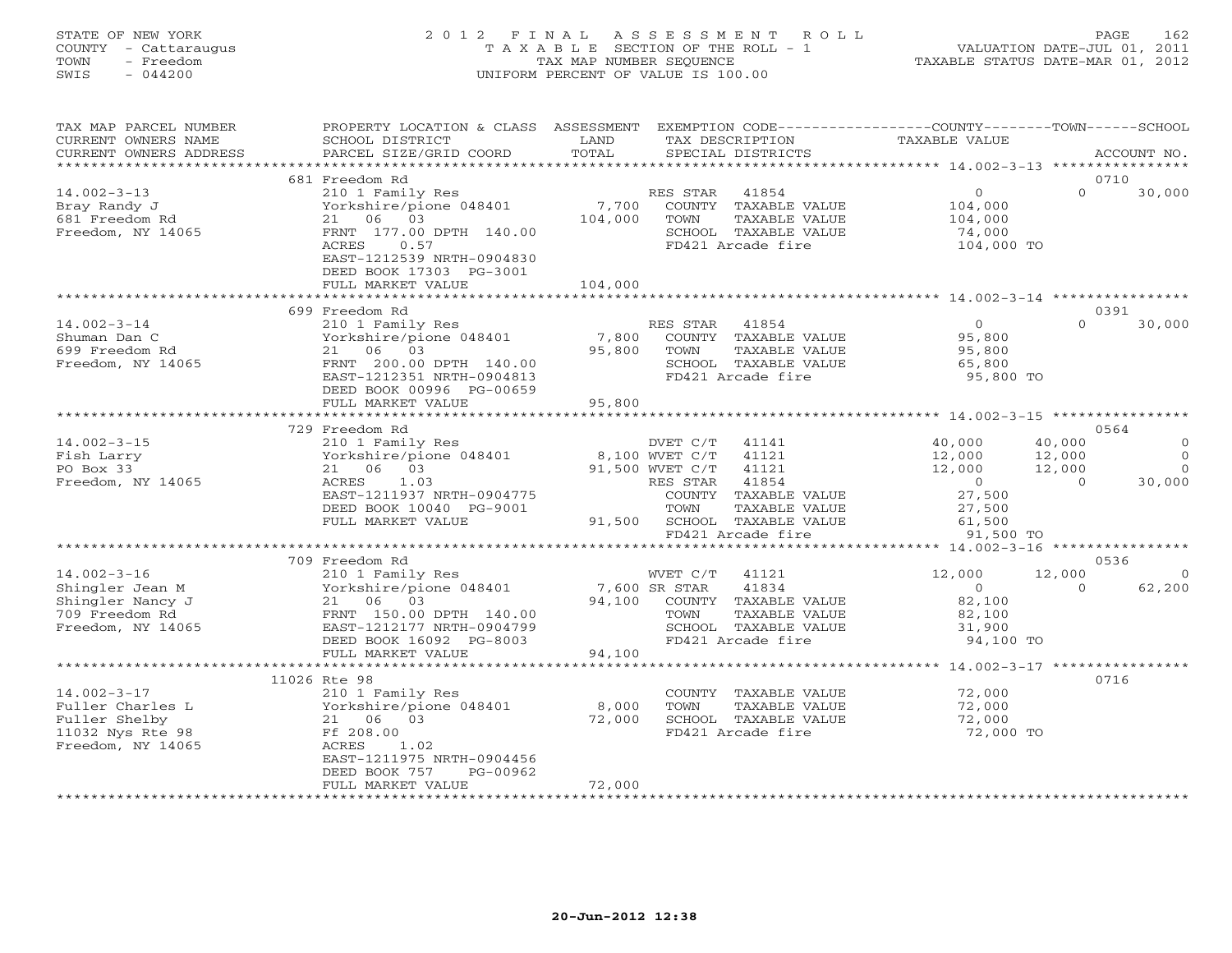## STATE OF NEW YORK 2 0 1 2 F I N A L A S S E S S M E N T R O L L PAGE 163 COUNTY - Cattaraugus T A X A B L E SECTION OF THE ROLL - 1 VALUATION DATE-JUL 01, 2011 TOWN - Freedom TAX MAP NUMBER SEQUENCE TAXABLE STATUS DATE-MAR 01, 2012 SWIS - 044200 UNIFORM PERCENT OF VALUE IS 100.00UNIFORM PERCENT OF VALUE IS 100.00

| TAX MAP PARCEL NUMBER<br>CURRENT OWNERS NAME<br>CURRENT OWNERS ADDRESS                                    | PROPERTY LOCATION & CLASS ASSESSMENT<br>SCHOOL DISTRICT<br>PARCEL SIZE/GRID COORD                                                                                                       | LAND<br>TOTAL                | TAX DESCRIPTION                                                 | SPECIAL DISTRICTS                                                                                    | EXEMPTION CODE----------------COUNTY-------TOWN-----SCHOOL<br>TAXABLE VALUE     |                                             | ACCOUNT NO.                   |
|-----------------------------------------------------------------------------------------------------------|-----------------------------------------------------------------------------------------------------------------------------------------------------------------------------------------|------------------------------|-----------------------------------------------------------------|------------------------------------------------------------------------------------------------------|---------------------------------------------------------------------------------|---------------------------------------------|-------------------------------|
| ************************                                                                                  |                                                                                                                                                                                         |                              |                                                                 |                                                                                                      |                                                                                 |                                             |                               |
| $14.002 - 3 - 18.1$<br>Davies Thomas J<br>David Allan Davies (Lu)<br>11030 Rte 98<br>Freedom, NY 14065    | 11030 Rte 98<br>210 1 Family Res<br>Yorkshire/pione 048401<br>21 06 03<br>Ff 430.00<br>ACRES<br>6.60<br>EAST-1212239 NRTH-0904273<br>DEED BOOK 998<br>$PG-348$<br>FULL MARKET VALUE     | 17,200<br>113,300<br>113,300 | SR STAR<br>TOWN                                                 | 41834<br>COUNTY TAXABLE VALUE<br>TAXABLE VALUE<br>SCHOOL TAXABLE VALUE<br>FD421 Arcade fire          | $\overline{0}$<br>113,300<br>113,300<br>51,100<br>113,300 TO                    | 0165<br>$\Omega$                            | 62,200                        |
|                                                                                                           |                                                                                                                                                                                         |                              |                                                                 |                                                                                                      | ************************************* 14.002-3-18.2 **************              |                                             |                               |
| $14.002 - 3 - 18.2$<br>Bray Gordon R<br>Bray Martha E<br>663 Freedom Rd<br>PO Box 73<br>Freedom, NY 14065 | 663 Freedom Rd<br>280 Res Multiple<br>Yorkshire/pione 048401<br>21 06 03<br>ACRES<br>1.86<br>EAST-1212718 NRTH-0904627<br>DEED BOOK 779<br>PG-00391<br>FULL MARKET VALUE                | 95,300<br>95,300             | WVET CO<br>9,500 SR STAR<br>TOWN<br>FD421 Arcade fire           | 41122<br>41834<br>COUNTY TAXABLE VALUE<br>TAXABLE VALUE<br>SCHOOL TAXABLE VALUE                      | 12,000<br>$\circ$<br>83,300<br>95,300<br>33,100<br>95,300 TO                    | 0776<br>$\mathbf{0}$<br>$\Omega$            | $\Omega$<br>62,200            |
|                                                                                                           |                                                                                                                                                                                         | ************                 |                                                                 |                                                                                                      | **************** 14.002-3-18.3 **************                                   |                                             |                               |
| $14.002 - 3 - 18.3$<br>Bray Randy J<br>681 Freedom Rd<br>Freedom, NY 14065                                | 681 Freedom Rd (Off)<br>314 Rural vac<10<br>Yorkshire/pione 048401<br>03<br>21 06<br>2.30<br>ACRES<br>EAST-1212587 NRTH-0904477<br>DEED BOOK 17303 PG-3001<br>FULL MARKET VALUE         | 3,900<br>3,900<br>3,900      | TOWN                                                            | COUNTY TAXABLE VALUE<br>TAXABLE VALUE<br>SCHOOL TAXABLE VALUE<br>FD421 Arcade fire                   | 3,900<br>3,900<br>3,900<br>3,900 TO                                             | 0777                                        |                               |
|                                                                                                           |                                                                                                                                                                                         |                              |                                                                 |                                                                                                      |                                                                                 |                                             |                               |
| $14.002 - 3 - 18.5$<br>Moritz Larry<br>Moritz Kathleen M<br>688 Moore Rd<br>Freedom, NY 14065             | 688 Moore Rd<br>280 Res Multiple<br>Yorkshire/pione 048401<br>21 06<br>03<br>Ff 468.47<br>5.80<br>ACRES<br>EAST-1212567 NRTH-0903890<br>DEED BOOK 1032<br>$PG-544$<br>FULL MARKET VALUE | 125,600<br>125,600           | SR ST MH<br>22,500 RES STAR<br>TOWN                             | 41844<br>41854<br>COUNTY TAXABLE VALUE<br>TAXABLE VALUE<br>SCHOOL TAXABLE VALUE<br>FD421 Arcade fire | $\mathbf{0}$<br>$\Omega$<br>125,600<br>125,600<br>93,276<br>125,600 TO          | 0881<br>$\Omega$<br>$\Omega$                | 2,324<br>30,000               |
|                                                                                                           |                                                                                                                                                                                         | * * * * * * * * *            |                                                                 |                                                                                                      | ******* 14.002-3-18.6 *************                                             |                                             |                               |
| $14.002 - 3 - 18.6$<br>Fuller Charles L<br>Fuller Shelby J<br>11032 Rte 98<br>Freedom, NY 14065           | 11032 Rte 98<br>283 Res w/Comuse<br>Yorkshire/pione 048401<br>21 06<br>03<br>ACRES<br>$1.00$ BANK<br>081<br>EAST-1211967 NRTH-0904626<br>DEED BOOK 00960 PG-00716<br>FULL MARKET VALUE  | 10,000 DVET CO               | CVET CO<br>128,100 SR STAR<br>TOWN<br>128,100 FD421 Arcade fire | 41132<br>41142<br>41834<br>COUNTY TAXABLE VALUE<br>TAXABLE VALUE<br>SCHOOL TAXABLE VALUE             | 20,000<br>40,000<br>$\overline{0}$<br>68,100<br>128,100<br>65,900<br>128,100 TO | 1280<br>$\mathbf{0}$<br>$\circ$<br>$\Omega$ | $\circ$<br>$\Omega$<br>62,200 |
|                                                                                                           |                                                                                                                                                                                         |                              |                                                                 |                                                                                                      |                                                                                 |                                             |                               |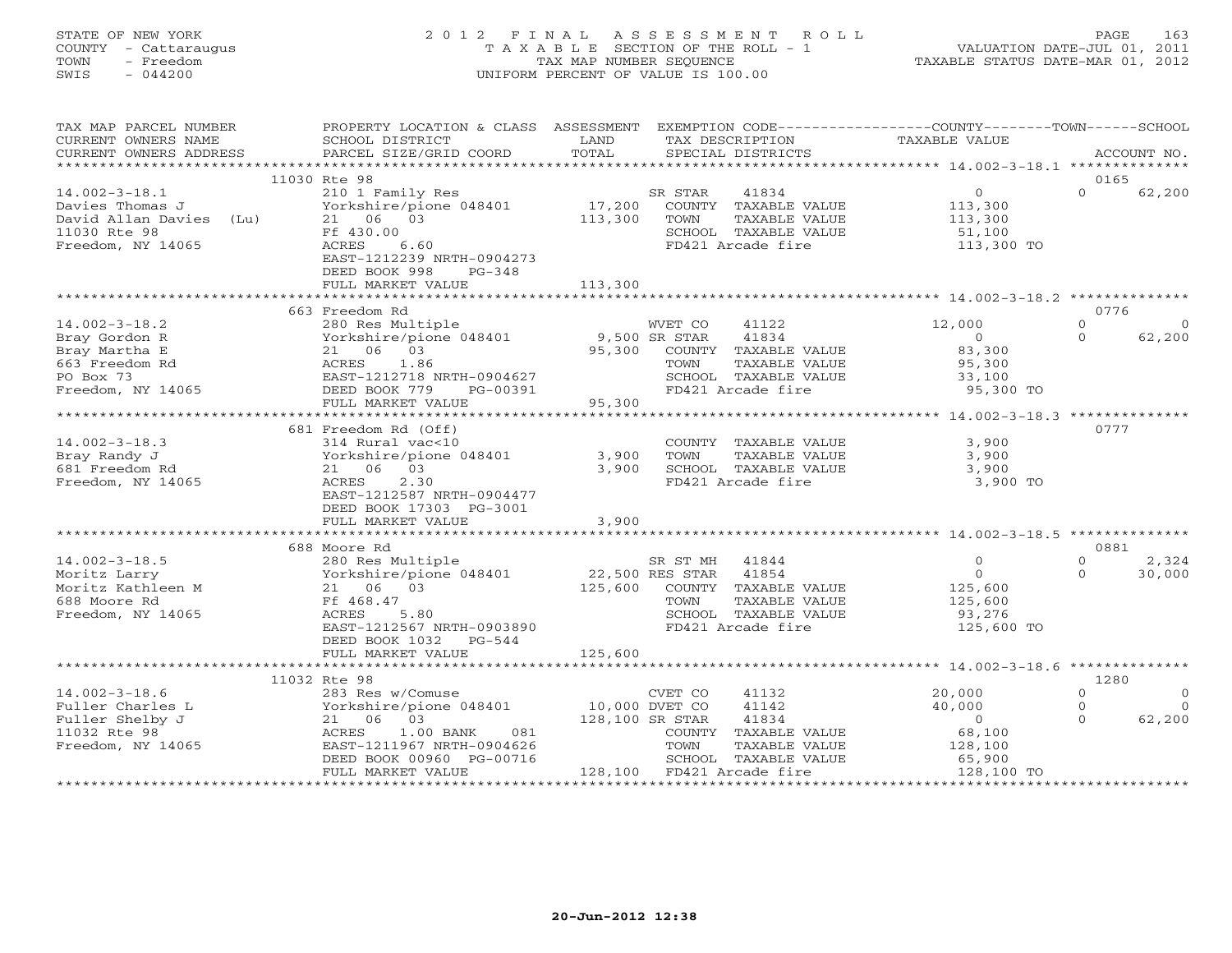## STATE OF NEW YORK 2 0 1 2 F I N A L A S S E S S M E N T R O L L PAGE 164 COUNTY - Cattaraugus T A X A B L E SECTION OF THE ROLL - 1 VALUATION DATE-JUL 01, 2011 TOWN - Freedom **TAX MAP NUMBER SEQUENCE** TAXABLE STATUS DATE-MAR 01, 2012<br>TAXABLE STATUS DATE-MAR 01, 2012 SWIS - 044200 UNIFORM PERCENT OF VALUE IS 100.00

| TAX MAP PARCEL NUMBER<br>CURRENT OWNERS NAME<br>CURRENT OWNERS ADDRESS                                                         | PROPERTY LOCATION & CLASS ASSESSMENT EXEMPTION CODE---------------COUNTY-------TOWN------SCHOOL<br>SCHOOL DISTRICT<br>PARCEL SIZE/GRID COORD                                                                                                                                                                                                                     | LAND<br>TOTAL      | TAX DESCRIPTION<br>SPECIAL DISTRICTS                                                                                    | TAXABLE VALUE                                                                              | ACCOUNT NO.                                         |
|--------------------------------------------------------------------------------------------------------------------------------|------------------------------------------------------------------------------------------------------------------------------------------------------------------------------------------------------------------------------------------------------------------------------------------------------------------------------------------------------------------|--------------------|-------------------------------------------------------------------------------------------------------------------------|--------------------------------------------------------------------------------------------|-----------------------------------------------------|
|                                                                                                                                |                                                                                                                                                                                                                                                                                                                                                                  |                    |                                                                                                                         |                                                                                            |                                                     |
|                                                                                                                                | 11034 Rte 98                                                                                                                                                                                                                                                                                                                                                     |                    |                                                                                                                         |                                                                                            | 1441                                                |
| $14.002 - 3 - 18.7$                                                                                                            | 210 1 Family Res<br>Yorkshire/pione 048401 8,500<br>Thomas Jarrod<br>Thomas Wendy<br>Thomas Wendy<br>11034 Rte 98<br>Freedom, NY 14065<br>Freedom, NY 14065<br>The CRES<br>CRES<br>21 6 3<br>21 6 3<br>21 6 3<br>21 22 BANK<br>21 22 BANK<br>21 22 BANK<br>21 22 BANK<br>21 22 22 NRTH-0904666<br>22 22 NRTH-09046<br>DEED BOOK 1018 PG-610<br>FULL MARKET VALUE | 124,900<br>124,900 | RES STAR 41854<br>COUNTY TAXABLE VALUE<br>TOWN<br>TAXABLE VALUE<br>SCHOOL TAXABLE VALUE<br>FD421 Arcade fire            | $\Omega$<br>124,900<br>124,900<br>94,900<br>124,900 TO                                     | $\Omega$<br>30,000                                  |
|                                                                                                                                |                                                                                                                                                                                                                                                                                                                                                                  |                    |                                                                                                                         |                                                                                            |                                                     |
|                                                                                                                                |                                                                                                                                                                                                                                                                                                                                                                  |                    |                                                                                                                         |                                                                                            | 0725                                                |
|                                                                                                                                | $14.002-3-19$<br>$271$ Mfg housings<br>Cheney Development LLC<br>$10900$ Ate 21<br>$14.002-3-19$<br>$271$ Mfg housings<br>$148,800$ TOWN TAXABLE VALUE<br>$166.8$ Rte. 98<br>$21$ 06 03<br>$21$ 06 03<br>$21$ 06 03<br>$21$ 06 03<br>$21$ 148,800<br>$2$<br>ACRES<br>1.47<br>EAST-1212168 NRTH-0903788<br>DEED BOOK 16353 PG-4004                                |                    | COUNTY TAXABLE VALUE<br>TAXABLE VALUE                                                                                   | 148,800<br>148,800<br>148,800<br>148,800 TO                                                |                                                     |
|                                                                                                                                | FULL MARKET VALUE                                                                                                                                                                                                                                                                                                                                                | 148,800            |                                                                                                                         |                                                                                            |                                                     |
|                                                                                                                                |                                                                                                                                                                                                                                                                                                                                                                  |                    |                                                                                                                         |                                                                                            |                                                     |
| $14.003 - 1 - 1$                                                                                                               | 1983 Edmunds Rd<br>105 Vac farmland<br>Diehl Helmut A<br>Diehl Helmut A<br>Sonja M<br>5285 Vista Ave ACRES 51.69<br>Williamsville, NY 14221<br>ACRES 51.69<br>Williamsville, NY 14221<br>ACRES 51.69<br>Milliamsville, NY 14221<br>ACRES 51.69<br>ACRES 19.905<br>NRTH-0901624<br>DEED BOOK 909<br>PG-01030<br>FULL MARKET VALUE                                 | 63,100             | COUNTY TAXABLE VALUE 63,100<br>TOWN<br>TAXABLE VALUE<br>SCHOOL TAXABLE VALUE<br>FD421 Arcade fire                       | 63,100<br>63,100<br>63,100 TO                                                              | 0375                                                |
|                                                                                                                                |                                                                                                                                                                                                                                                                                                                                                                  |                    |                                                                                                                         |                                                                                            |                                                     |
|                                                                                                                                | 1564 Edmunds Rd                                                                                                                                                                                                                                                                                                                                                  |                    |                                                                                                                         |                                                                                            | 0425                                                |
| $14.003 - 1 - 2$<br>Newland Donald C<br>Newland Jeffrey B<br>1564 Edmunds Rd<br>Freedom, NY 14065<br>MAY BE SUBJECT TO PAYMENT | 112 Dairy farm<br>112 Dairy Tarm<br>Yorkshire/pione 048401 196,700 AG DIST<br>04/05 06 04 288,800 COUNTY<br>ACRES 243.35 TOWN EAST-1199440 NRTH-0904213 SCHOOL<br>DEED BOOK 17267 PG-8002<br>FULL MARKET VALUE                                                                                                                                                   | $G-8002$ 288,800   | 41834<br>SR STAR<br>41720<br>288,800 COUNTY TAXABLE VALUE<br>TAXABLE VALUE<br>SCHOOL TAXABLE VALUE<br>FD421 Arcade fire | $\overline{0}$<br>95,966<br>95,966<br>192,834<br>$192,834$<br>$130,634$<br>288,800 TO      | $\Omega$<br>62,200<br>95,966                        |
| UNDER AGDIST LAW TIL 2016                                                                                                      |                                                                                                                                                                                                                                                                                                                                                                  |                    |                                                                                                                         |                                                                                            |                                                     |
|                                                                                                                                |                                                                                                                                                                                                                                                                                                                                                                  |                    |                                                                                                                         |                                                                                            | 0377                                                |
|                                                                                                                                | 14.003-1-3.1<br>Polcz George M 210 1 Family Res AGED C/T<br>Polcz Susan 04/36 06 03/04 18,200 AGED S<br>10921 Maple Grove Rd Ff 490.00<br>Freedom, NY 14065<br>EAST-1201707 NRTH-0900626<br>DEED BOOK 00971 PG-00534                                                                                                                                             |                    | 41801<br>41804<br>41834<br>COUNTY TAXABLE VALUE<br>TAXABLE VALUE<br>SCHOOL TAXABLE VALUE<br>FD421 Arcade fire           | 46,880<br>46,880<br>$\overline{0}$<br>$\Omega$<br>70,320<br>70,320<br>37,420<br>117,200 TO | $\sim$ 0<br>17,580<br>$\circ$<br>$\Omega$<br>62,200 |
|                                                                                                                                | FULL MARKET VALUE                                                                                                                                                                                                                                                                                                                                                | 117,200            |                                                                                                                         |                                                                                            |                                                     |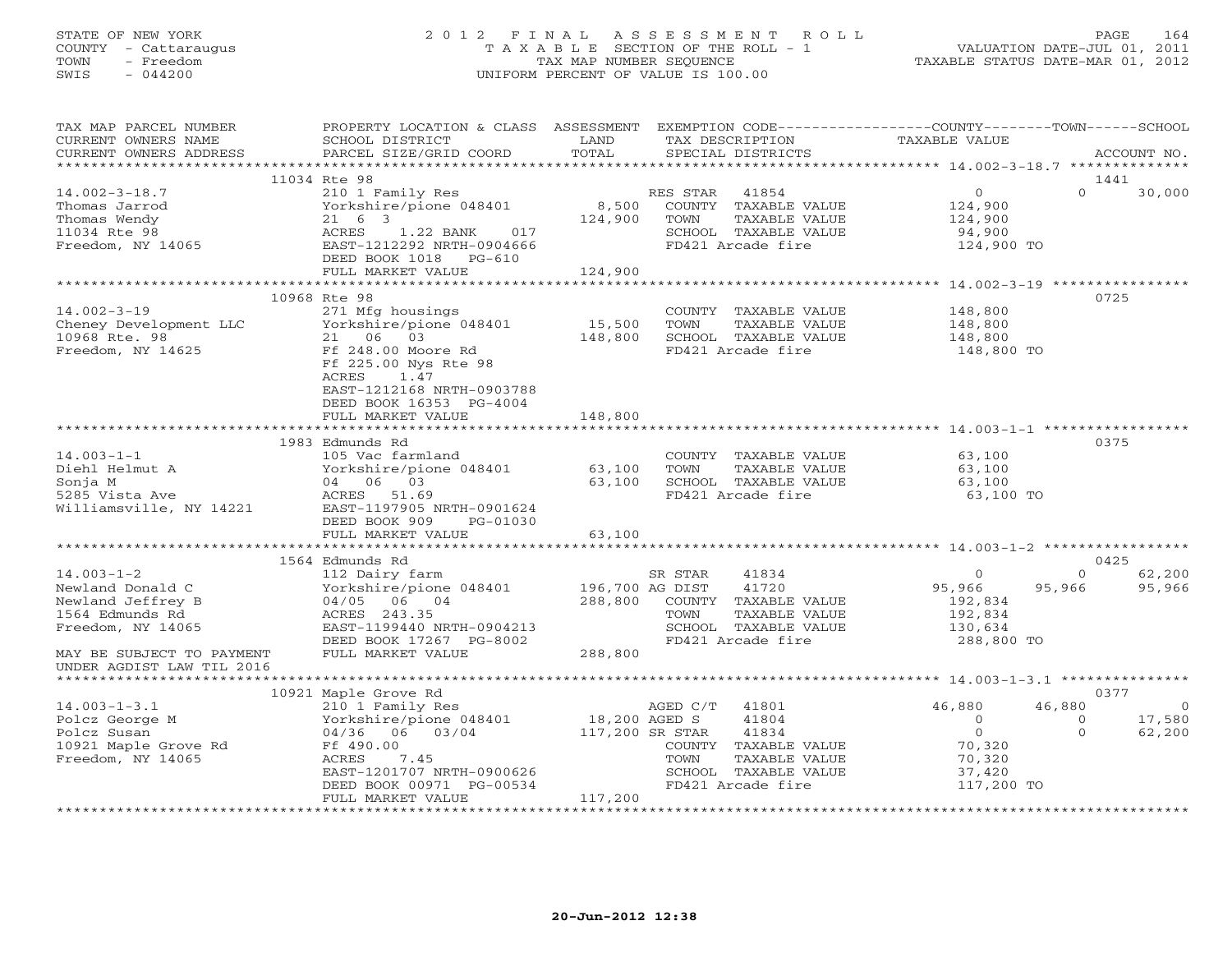## STATE OF NEW YORK 2 0 1 2 F I N A L A S S E S S M E N T R O L L PAGE 165 COUNTY - Cattaraugus T A X A B L E SECTION OF THE ROLL - 1 VALUATION DATE-JUL 01, 2011 TOWN - Freedom TAX MAP NUMBER SEQUENCE TAXABLE STATUS DATE-MAR 01, 2012 SWIS - 044200 UNIFORM PERCENT OF VALUE IS 100.00UNIFORM PERCENT OF VALUE IS 100.00

| TAX MAP PARCEL NUMBER  | PROPERTY LOCATION & CLASS ASSESSMENT   |         | EXEMPTION CODE-----------------COUNTY-------TOWN------SCHOOL |                |          |             |
|------------------------|----------------------------------------|---------|--------------------------------------------------------------|----------------|----------|-------------|
| CURRENT OWNERS NAME    | SCHOOL DISTRICT                        | LAND    | TAX DESCRIPTION                                              | TAXABLE VALUE  |          |             |
| CURRENT OWNERS ADDRESS | PARCEL SIZE/GRID COORD                 | TOTAL   | SPECIAL DISTRICTS                                            |                |          | ACCOUNT NO. |
|                        | 1597 Edmunds Rd                        |         |                                                              |                | 1099     |             |
| $14.003 - 1 - 3.2$     | 240 Rural res                          |         | RES STAR 41854                                               | $\overline{0}$ | $\Omega$ | 30,000      |
| Rozeski Anthony        | Yorkshire/pione 048401                 | 34,200  | COUNTY TAXABLE VALUE                                         | 193,500        |          |             |
| Rozeski Marcia M       | 04 06 04                               | 193,500 | TOWN<br>TAXABLE VALUE                                        | 193,500        |          |             |
| 1597 Edmunds Rd        | ACRES 27.65                            |         | SCHOOL TAXABLE VALUE                                         | 163,500        |          |             |
| Freedom, NY 14065      | EAST-1199764 NRTH-0901673              |         | FD421 Arcade fire                                            | 193,500 TO     |          |             |
|                        | DEED BOOK 911<br>PG-00589              |         |                                                              |                |          |             |
|                        | FULL MARKET VALUE                      | 193,500 |                                                              |                |          |             |
|                        |                                        |         |                                                              |                |          |             |
|                        | Edmunds Rd                             |         |                                                              |                | 1100     |             |
| $14.003 - 1 - 3.3$     | 322 Rural vac>10                       |         | COUNTY TAXABLE VALUE                                         | 38,100         |          |             |
| Opper Ernest           | Yorkshire/pione 048401                 | 38,100  | TOWN<br>TAXABLE VALUE                                        | 38,100         |          |             |
| Opper Barbara A        | 04 06 04                               | 38,100  | SCHOOL TAXABLE VALUE                                         | 38,100         |          |             |
| 6290 Crosswinds Ct     | ACRES 30.45                            |         | FD421 Arcade fire                                            | 38,100 TO      |          |             |
| E Amherst, NY 14705    | EAST-1198989 NRTH-0901661              |         |                                                              |                |          |             |
|                        | DEED BOOK 909<br>PG-01026              |         |                                                              |                |          |             |
|                        | FULL MARKET VALUE                      | 38,100  |                                                              |                |          |             |
|                        |                                        |         |                                                              |                |          |             |
|                        | 1519 Edmunds Rd                        |         |                                                              |                | 1122     |             |
| $14.003 - 1 - 3.4$     | 210 1 Family Res                       |         | RES STAR 41854                                               | $\Omega$       | $\Omega$ | 30,000      |
| Ford Darlene M         | Yorkshire/pione 048401                 | 11,600  | COUNTY TAXABLE VALUE                                         | 73,400         |          |             |
| Lang Danny A Sr        | 04 06<br>04                            | 73,400  | TOWN<br>TAXABLE VALUE                                        | 73,400         |          |             |
| 1519 Edmunds Rd        | Ff 400.00<br>ACRES<br>3.10 BANK<br>032 |         | SCHOOL TAXABLE VALUE                                         | 43,400         |          |             |
| Freedom, NY 14065      | EAST-1200956 NRTH-0902361              |         | FD421 Arcade fire                                            | 73,400 TO      |          |             |
|                        | DEED BOOK 10273 PG-5001                |         |                                                              |                |          |             |
|                        | FULL MARKET VALUE                      | 73,400  |                                                              |                |          |             |
|                        |                                        |         |                                                              |                |          |             |
|                        | 1511 Edmunds Rd                        |         |                                                              |                | 1123     |             |
| $14.003 - 1 - 3.5$     | 210 1 Family Res                       |         | SR STAR<br>41834                                             | $\overline{0}$ | $\Omega$ | 62,200      |
| Hackett Joseph D       | Yorkshire/pione 048401                 |         | 16,700 COUNTY TAXABLE VALUE                                  | 174,800        |          |             |
| Hackett Joyce M        | 04/36 06 03/04                         | 174,800 | TAXABLE VALUE<br>TOWN                                        | 174,800        |          |             |
| 1511 Edmunds Rd        | 6.20<br>ACRES                          |         | SCHOOL TAXABLE VALUE                                         | 112,600        |          |             |
| Freedom, NY 14065      | EAST-1201554 NRTH-0902364              |         | FD421 Arcade fire                                            | 174,800 TO     |          |             |
|                        | DEED BOOK 00956 PG-00674               |         |                                                              |                |          |             |
|                        | FULL MARKET VALUE                      | 174,800 |                                                              |                |          |             |
|                        |                                        |         |                                                              |                |          |             |
|                        | 10943 Maple Grove Rd                   |         |                                                              |                | 1304     |             |
| $14.003 - 1 - 3.6$     | 210 1 Family Res                       |         | RES STAR<br>41854                                            | $\overline{0}$ | $\Omega$ | 30,000      |
| Jones Todd B           | Yorkshire/pione 048401                 | 8,300   | COUNTY TAXABLE VALUE                                         | 108,800        |          |             |
| 10943 Maple Grove Rd   | 04/36<br>06 04                         | 108,800 | TAXABLE VALUE<br>TOWN                                        | 108,800        |          |             |
| Freedom, NY 14065      | 1.20<br>ACRES                          |         | SCHOOL TAXABLE VALUE                                         | 78,800         |          |             |
|                        | EAST-1202177 NRTH-0901863              |         | FD421 Arcade fire                                            | 108,800 TO     |          |             |
|                        | DEED BOOK 7257 PG-6002                 |         |                                                              |                |          |             |
|                        | FULL MARKET VALUE                      | 108,800 |                                                              |                |          |             |
|                        |                                        |         |                                                              |                |          |             |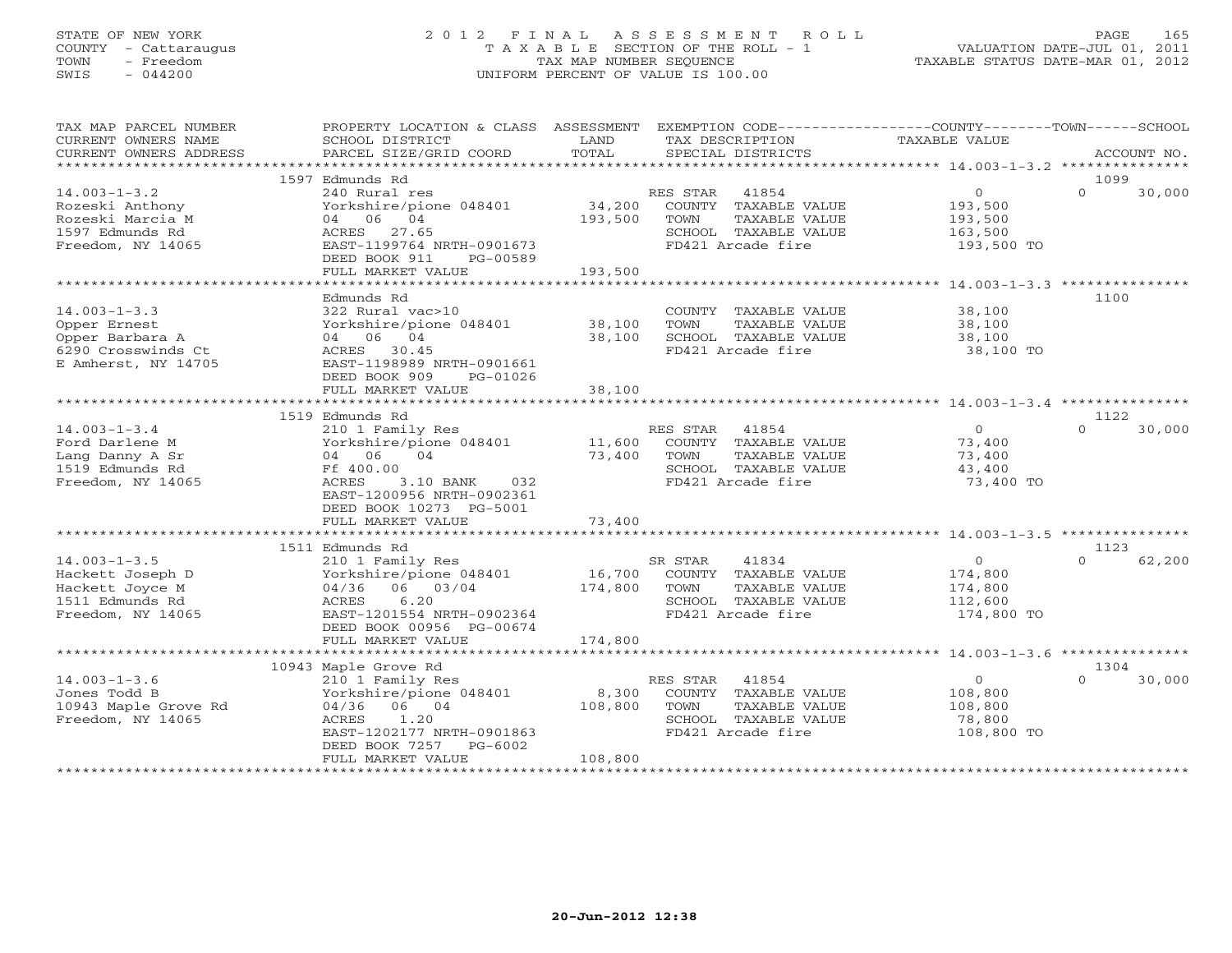# STATE OF NEW YORK 2 0 1 2 F I N A L A S S E S S M E N T R O L L PAGE 166 COUNTY - Cattaraugus T A X A B L E SECTION OF THE ROLL - 1 VALUATION DATE-JUL 01, 2011 TOWN - Freedom TAX MAP NUMBER SEQUENCE TAXABLE STATUS DATE-MAR 01, 2012 SWIS - 044200 UNIFORM PERCENT OF VALUE IS 100.00UNIFORM PERCENT OF VALUE IS 100.00

| TAX MAP PARCEL NUMBER     | PROPERTY LOCATION & CLASS   | ASSESSMENT  | EXEMPTION CODE-----------------COUNTY-------TOWN------SCHOOL |                                                    |                    |
|---------------------------|-----------------------------|-------------|--------------------------------------------------------------|----------------------------------------------------|--------------------|
| CURRENT OWNERS NAME       | SCHOOL DISTRICT             | LAND        | TAX DESCRIPTION                                              | TAXABLE VALUE                                      |                    |
| CURRENT OWNERS ADDRESS    | PARCEL SIZE/GRID COORD      | TOTAL       | SPECIAL DISTRICTS                                            |                                                    | ACCOUNT NO.        |
|                           |                             | *********** |                                                              | ********** 14.003-1-3.7 ********                   |                    |
|                           | 10991 Edmonds Rd & Co Rd 22 |             |                                                              |                                                    | 1305               |
| $14.003 - 1 - 3.7$        | 210 1 Family Res            |             | COUNTY TAXABLE VALUE                                         | 82,600                                             |                    |
| Hitchcock Jeffrey         | Yorkshire/pione 048401      | 12,400      | TOWN<br>TAXABLE VALUE                                        | 82,600                                             |                    |
| Hitchcock Alvina          | 04<br>36 06                 | 82,600      | SCHOOL TAXABLE VALUE                                         | 82,600                                             |                    |
| 1630 Siloam Rd            | 3.60<br>ACRES               |             | FD421 Arcade fire                                            | 82,600 TO                                          |                    |
| Delevan, NY 14042         | EAST-1202159 NRTH-0902391   |             |                                                              |                                                    |                    |
|                           | DEED BOOK 00977 PG-00656    |             |                                                              |                                                    |                    |
|                           | FULL MARKET VALUE           | 82,600      |                                                              |                                                    |                    |
|                           |                             |             |                                                              | ******************** 14.003-1-3.8 **************** |                    |
|                           | 1571 Edmunds Rd             |             |                                                              |                                                    | 1311               |
|                           |                             |             |                                                              |                                                    | $\Omega$           |
| $14.003 - 1 - 3.8$        | 270 Mfg housing             |             | RES STAR<br>41854                                            | $\circ$                                            | 30,000             |
| Fortungbare Rudy          | Yorkshire/pione 048401      | 11,600      | COUNTY TAXABLE VALUE                                         | 52,000                                             |                    |
| Fortungbare Susan         | 04<br>04 06                 | 52,000      | TOWN<br>TAXABLE VALUE                                        | 52,000                                             |                    |
| 1571 Edmunds Rd           | Ff 600.00                   |             | SCHOOL TAXABLE VALUE                                         | 22,000                                             |                    |
| Freedom, NY 14065         | ACRES<br>3.10               |             | FD421 Arcade fire                                            | 52,000 TO                                          |                    |
|                           | EAST-1200426 NRTH-0902391   |             |                                                              |                                                    |                    |
|                           | DEED BOOK 6432<br>$PG-4002$ |             |                                                              |                                                    |                    |
|                           | FULL MARKET VALUE           | 52,000      |                                                              |                                                    |                    |
|                           |                             |             |                                                              |                                                    |                    |
|                           | 10957 Maple Grove Rd        |             |                                                              |                                                    | 1317               |
| $14.003 - 1 - 3.9$        | 210 1 Family Res            |             | 41854<br>RES STAR                                            | $\overline{O}$                                     | $\Omega$<br>30,000 |
| Darnley David J           | Yorkshire/pione 048401      | 7,700       | COUNTY TAXABLE VALUE                                         | 62,100                                             |                    |
| 10957 Maple Grove Rd      | 36 06 04                    | 62,100      | TOWN<br>TAXABLE VALUE                                        | 62,100                                             |                    |
| Freedom, NY               | Ff 263.50                   |             | SCHOOL TAXABLE VALUE                                         | 32,100                                             |                    |
|                           | FRNT 145.00 DPTH 232.00     |             | FD421 Arcade fire                                            | 62,100 TO                                          |                    |
|                           | EAST-1202267 NRTH-0902051   |             |                                                              |                                                    |                    |
|                           | DEED BOOK 4356<br>PG-7001   |             |                                                              |                                                    |                    |
|                           |                             | 62,100      |                                                              |                                                    |                    |
|                           | FULL MARKET VALUE           |             |                                                              |                                                    |                    |
|                           |                             |             |                                                              |                                                    |                    |
|                           | 10935 Maple Grove Rd        |             |                                                              |                                                    | 1318               |
| $14.003 - 1 - 3.10$       | 240 Rural res               |             | 41720<br>AG DIST                                             | 11,520<br>11,520                                   | 11,520             |
| Hitchcock Jeffery L       | Yorkshire/pione 048401      | 24,000      | COUNTY TAXABLE VALUE                                         | 61,180                                             |                    |
| Hitchcock Alvina A        | 04/36 06 03/04              | 72,700      | TOWN<br>TAXABLE VALUE                                        | 61,180                                             |                    |
| 1630 Siloam Rd            | Ff 803.10                   |             | SCHOOL TAXABLE VALUE                                         | 61,180                                             |                    |
| Delevan, NY 14042         | ACRES<br>13.20              |             | FD421 Arcade fire                                            | 72,700 TO                                          |                    |
|                           | EAST-1201181 NRTH-0901028   |             |                                                              |                                                    |                    |
| MAY BE SUBJECT TO PAYMENT | DEED BOOK 1022<br>$PG-1$    |             |                                                              |                                                    |                    |
| UNDER AGDIST LAW TIL 2016 | FULL MARKET VALUE           | 72,700      |                                                              |                                                    |                    |
|                           |                             |             |                                                              |                                                    |                    |
|                           | Maple Grove Rd (Co Rd 22)   |             |                                                              |                                                    | 1404               |
| $14.003 - 1 - 3.11$       | 120 Field crops             |             | AG DIST<br>41720                                             | 15,243<br>15,243                                   | 15,243             |
| Hitchcock Jeffrey         | Yorkshire/pione 048401      | 19,600      | COUNTY TAXABLE VALUE                                         | 4,357                                              |                    |
| Hitchcock Alvina          | 36 06 03                    | 19,600      | TOWN<br>TAXABLE VALUE                                        | 4,357                                              |                    |
| 1630 Siloam Rd            | ACRES<br>10.70              |             | SCHOOL TAXABLE VALUE                                         | 4,357                                              |                    |
| Delevan, NY 14042         | EAST-1201272 NRTH-0901564   |             | FD421 Arcade fire                                            | 19,600 TO                                          |                    |
|                           | DEED BOOK 1002<br>$PG-442$  |             |                                                              |                                                    |                    |
| MAY BE SUBJECT TO PAYMENT | FULL MARKET VALUE           | 19,600      |                                                              |                                                    |                    |
| UNDER AGDIST LAW TIL 2016 |                             |             |                                                              |                                                    |                    |
| ********************      |                             |             |                                                              |                                                    |                    |
|                           |                             |             |                                                              |                                                    |                    |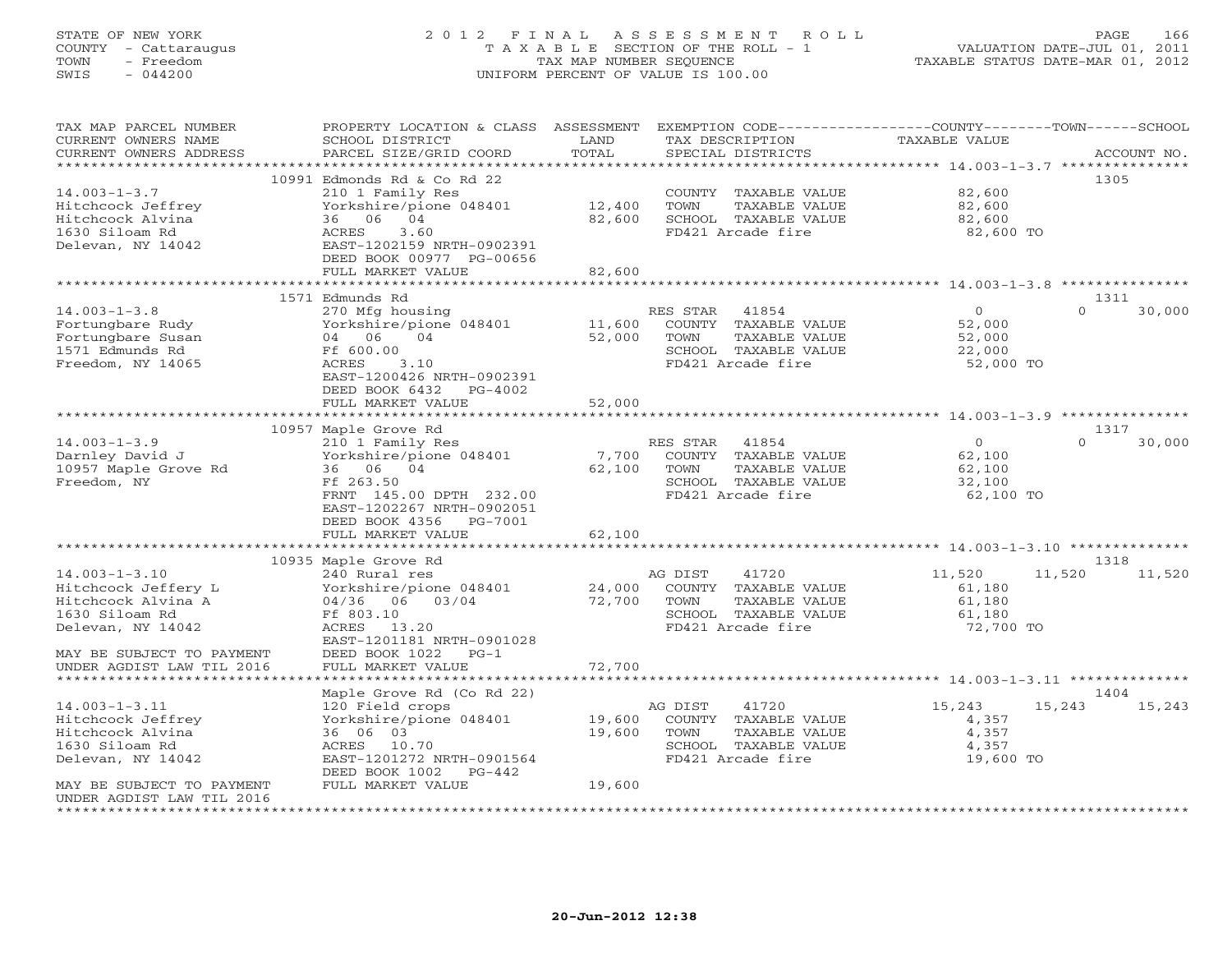# STATE OF NEW YORK 2 0 1 2 F I N A L A S S E S S M E N T R O L L PAGE 167 COUNTY - Cattaraugus T A X A B L E SECTION OF THE ROLL - 1 VALUATION DATE-JUL 01, 2011 TOWN - Freedom TAX MAP NUMBER SEQUENCE TAXABLE STATUS DATE-MAR 01, 2012 SWIS - 044200 UNIFORM PERCENT OF VALUE IS 100.00UNIFORM PERCENT OF VALUE IS 100.00

| TAX MAP PARCEL NUMBER<br>CURRENT OWNERS NAME<br>CURRENT OWNERS ADDRESS                                                           | PROPERTY LOCATION & CLASS ASSESSMENT<br>SCHOOL DISTRICT<br>PARCEL SIZE/GRID COORD                                                                                               | LAND<br>TOTAL                | EXEMPTION CODE-----------------COUNTY-------TOWN-----SCHOOL<br>TAX DESCRIPTION<br>SPECIAL DISTRICTS             | <b>TAXABLE VALUE</b>                                      | ACCOUNT NO.                |  |
|----------------------------------------------------------------------------------------------------------------------------------|---------------------------------------------------------------------------------------------------------------------------------------------------------------------------------|------------------------------|-----------------------------------------------------------------------------------------------------------------|-----------------------------------------------------------|----------------------------|--|
|                                                                                                                                  |                                                                                                                                                                                 |                              |                                                                                                                 |                                                           |                            |  |
| $14.003 - 1 - 3.12$<br>Hitchcock Jeffrey<br>Hitchcock Alvina<br>1630 Siloam Rd<br>Delevan, NY 14042<br>MAY BE SUBJECT TO PAYMENT | Maple Grove Rd (Co Rd Rd)<br>120 Field crops<br>Yorkshire/pione 048401<br>36 06 03<br>ACRES 14.70<br>EAST-1201230 NRTH-0901306<br>DEED BOOK 1002<br>PG-442<br>FULL MARKET VALUE | 24,400<br>24,400<br>24,400   | AG DIST<br>41720<br>COUNTY TAXABLE VALUE<br>TOWN<br>TAXABLE VALUE<br>SCHOOL TAXABLE VALUE<br>FD421 Arcade fire  | 18,318<br>6,082<br>6,082<br>6,082<br>24,400 TO            | 1405<br>18,318<br>18,318   |  |
| UNDER AGDIST LAW TIL 2016                                                                                                        |                                                                                                                                                                                 |                              |                                                                                                                 |                                                           |                            |  |
| **********************                                                                                                           |                                                                                                                                                                                 |                              |                                                                                                                 |                                                           |                            |  |
| $14.003 - 1 - 3.13$<br>Polcz Nicholas D MD<br>10923 Maple Grove Rd<br>Freedom, NY 14065                                          | 10923 Maple Grove Rd<br>210 1 Family Res<br>Yorkshire/pione 048401<br>ACRES<br>2.65<br>EAST-1201827 NRTH-0900850<br>DEED BOOK 1025 PG-273<br>FULL MARKET VALUE                  | 10,800<br>115,100<br>115,100 | RES STAR<br>41854<br>COUNTY TAXABLE VALUE<br>TOWN<br>TAXABLE VALUE<br>SCHOOL TAXABLE VALUE<br>FD421 Arcade fire | $\circ$<br>115,100<br>115,100<br>85,100<br>115,100 TO     | 1453<br>$\Omega$<br>30,000 |  |
|                                                                                                                                  |                                                                                                                                                                                 |                              |                                                                                                                 |                                                           |                            |  |
|                                                                                                                                  | 10965 Maple Grove Rd                                                                                                                                                            |                              |                                                                                                                 |                                                           | 1471                       |  |
| $14.003 - 1 - 3.14$<br>Osborne Scott<br>10965 Maple Grove Rd<br>Freedom, NY 14065                                                | 210 1 Family Res<br>Yorkshire/pione 048401<br>36 06 04<br>Ff 263.50<br>FRNT 130.00 DPTH 232.00<br>EAST-1202262 NRTH-0902171<br>DEED BOOK 8134<br>PG-2001<br>FULL MARKET VALUE   | 7,800<br>64,000<br>64,000    | 41854<br>RES STAR<br>COUNTY TAXABLE VALUE<br>TOWN<br>TAXABLE VALUE<br>SCHOOL TAXABLE VALUE<br>FD421 Arcade fire | $\overline{O}$<br>64,000<br>64,000<br>34,000<br>64,000 TO | $\Omega$<br>30,000         |  |
|                                                                                                                                  | ************************                                                                                                                                                        |                              |                                                                                                                 |                                                           |                            |  |
| $14.003 - 1 - 3.15$<br>Hitchcock Jeffrey<br>Hitchcock Alvina<br>1630 Siloam Rd<br>Delevan, NY 14042                              | 10943 Maple Grove Rd<br>270 Mfg housing<br>Yorkshire/pione 048401<br>04/36 06 04<br>ACRES<br>26.60<br>EAST-1201284 NRTH-0901946<br>DEED BOOK 5871<br>PG-5002                    | 39,900<br>77,600             | 41720<br>AG DIST<br>COUNTY TAXABLE VALUE<br>TOWN<br>TAXABLE VALUE<br>SCHOOL TAXABLE VALUE<br>FD421 Arcade fire  | 20,921<br>56,679<br>56,679<br>56,679<br>77,600 TO         | 1516<br>20,921<br>20,921   |  |
| MAY BE SUBJECT TO PAYMENT<br>UNDER AGDIST LAW TIL 2016<br>***************                                                        | FULL MARKET VALUE                                                                                                                                                               | 77,600                       |                                                                                                                 |                                                           |                            |  |
|                                                                                                                                  | 11016 Maple Grove Rd                                                                                                                                                            |                              |                                                                                                                 |                                                           | 0307                       |  |
| $14.003 - 1 - 4$<br>Ring Revocable Trust<br>Donalene Ring<br>3208 Gulfview Rd<br>Sebring, FL 33875                               | 240 Rural res<br>Yorkshire/pione 048401<br>36 06 03<br>Ff 3335.00<br>ACRES 184.85<br>EAST-1204339 NRTH-0901722<br>DEED BOOK 5952<br>PG-3001                                     | 115,400<br>263,000           | COUNTY<br>TAXABLE VALUE<br>TOWN<br>TAXABLE VALUE<br>SCHOOL TAXABLE VALUE<br>FD421 Arcade fire                   | 263,000<br>263,000<br>263,000<br>263,000 TO               |                            |  |
|                                                                                                                                  | FULL MARKET VALUE                                                                                                                                                               | 263,000                      |                                                                                                                 |                                                           |                            |  |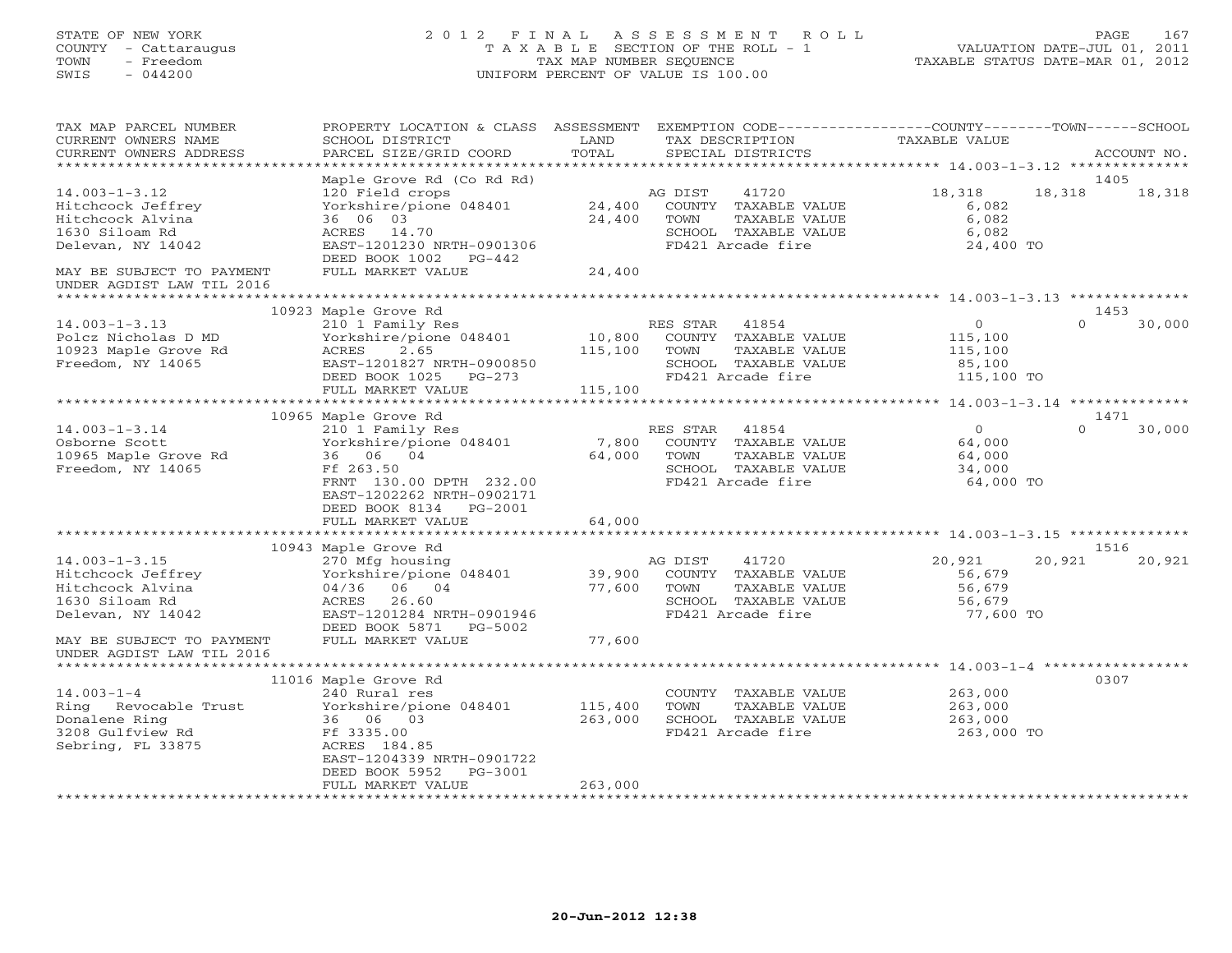# STATE OF NEW YORK 2 0 1 2 F I N A L A S S E S S M E N T R O L L PAGE 168 COUNTY - Cattaraugus T A X A B L E SECTION OF THE ROLL - 1 VALUATION DATE-JUL 01, 2011 TOWN - Freedom TAX MAP NUMBER SEQUENCE TAXABLE STATUS DATE-MAR 01, 2012 SWIS - 044200 UNIFORM PERCENT OF VALUE IS 100.00UNIFORM PERCENT OF VALUE IS 100.00

| TAX MAP PARCEL NUMBER<br>CURRENT OWNERS NAME<br>CURRENT OWNERS ADDRESS                              | PROPERTY LOCATION & CLASS ASSESSMENT<br>SCHOOL DISTRICT<br>PARCEL SIZE/GRID COORD                                                                                | LAND<br>TOTAL              | TAX DESCRIPTION         | SPECIAL DISTRICTS                                                                                | EXEMPTION CODE-----------------COUNTY-------TOWN------SCHOOL<br><b>TAXABLE VALUE</b> |                    | ACCOUNT NO.        |
|-----------------------------------------------------------------------------------------------------|------------------------------------------------------------------------------------------------------------------------------------------------------------------|----------------------------|-------------------------|--------------------------------------------------------------------------------------------------|--------------------------------------------------------------------------------------|--------------------|--------------------|
|                                                                                                     |                                                                                                                                                                  |                            |                         |                                                                                                  |                                                                                      |                    |                    |
|                                                                                                     | 11969 Sandbank Rd                                                                                                                                                |                            |                         |                                                                                                  |                                                                                      |                    | 0340               |
| $14.003 - 1 - 5.1$<br>Howbill Auto Parts<br>PO Box 87<br>Elma, NY 14059                             | 240 Rural res<br>Yorkshire/pione 048401<br>36/37 06 03<br>ACRES<br>53.95<br>EAST-1204783 NRTH-0903135                                                            | 62,600<br>149,300          | AG DIST<br>TOWN         | 41720<br>COUNTY TAXABLE VALUE<br>TAXABLE VALUE<br>SCHOOL TAXABLE VALUE<br>FD423 Famersville fire | 13,800<br>135,500<br>135,500<br>135,500<br>149,300 TO                                | 13,800             | 13,800             |
| MAY BE SUBJECT TO PAYMENT                                                                           | DEED BOOK 00957 PG-00511<br>FULL MARKET VALUE                                                                                                                    | 149,300                    |                         |                                                                                                  |                                                                                      |                    |                    |
|                                                                                                     | 11096 Sandbank Rd                                                                                                                                                |                            |                         |                                                                                                  |                                                                                      |                    | 0994               |
| $14.003 - 1 - 5.2$<br>Kist Raymond H<br>Kist Michael J                                              | 210 1 Family Res<br>Yorkshire/pione 048401<br>36 06 03                                                                                                           | 14,600 RES STAR<br>102,500 | WVET C/T                | 41121<br>41854<br>COUNTY TAXABLE VALUE                                                           | 12,000<br>$\Omega$<br>90,500                                                         | 12,000<br>$\Omega$ | $\Omega$<br>30,000 |
| 11096 Sandbank Rd<br>Freedom, NY 14065                                                              | 4.90<br>ACRES<br>EAST-1206145 NRTH-0904298<br>DEED BOOK 00981 PG-00120                                                                                           |                            | TOWN                    | TAXABLE VALUE<br>SCHOOL TAXABLE VALUE<br>FD423 Famersville fire                                  | 90,500<br>72,500<br>102,500 TO                                                       |                    |                    |
|                                                                                                     | FULL MARKET VALUE                                                                                                                                                | 102,500                    |                         |                                                                                                  |                                                                                      |                    |                    |
|                                                                                                     | 11076 Sandbank Rd                                                                                                                                                |                            |                         |                                                                                                  |                                                                                      |                    | 1060               |
| $14.003 - 1 - 5.3$<br>Belscher Mark J<br>Belscher Tammy L<br>11076 Sandbank Rd<br>Freedom, NY 14065 | 270 Mfg housing<br>Yorkshire/pione 048401<br>37 06 03<br>4.87 BANK<br>ACRES<br>017<br>EAST-1206148 NRTH-0904079<br>DEED BOOK 00977 PG-01114<br>FULL MARKET VALUE | 14,600<br>52,800<br>52,800 | RES STAR 41854<br>TOWN  | COUNTY TAXABLE VALUE<br>TAXABLE VALUE<br>SCHOOL TAXABLE VALUE<br>FD423 Famersville fire          | $\Omega$<br>52,800<br>52,800<br>22,800<br>52,800 TO                                  | $\cap$             | 30,000             |
|                                                                                                     |                                                                                                                                                                  |                            |                         |                                                                                                  |                                                                                      |                    |                    |
| $14.003 - 1 - 5.4$<br>Langley Thomas L Jr<br>Langley William L<br>1379 Eagle St<br>Arcade, NY 14009 | 11060 Sandbank Rd<br>271 Mfg housings<br>Yorkshire/pione 048401<br>37 06 03<br>4.90<br>ACRES<br>EAST-1206150 NRTH-0903856<br>DEED BOOK 5286<br>PG-6001           | 14,600<br>38,000           | TOWN                    | COUNTY TAXABLE VALUE<br>TAXABLE VALUE<br>SCHOOL TAXABLE VALUE<br>FD423 Famersville fire          | 38,000<br>38,000<br>38,000<br>38,000 TO                                              |                    | 1075               |
|                                                                                                     | FULL MARKET VALUE                                                                                                                                                | 38,000                     |                         |                                                                                                  |                                                                                      |                    |                    |
|                                                                                                     |                                                                                                                                                                  |                            |                         |                                                                                                  |                                                                                      |                    |                    |
| $14.003 - 1 - 5.5$                                                                                  | 11978 Sandbank Rd<br>240 Rural res                                                                                                                               |                            | AG DIST                 | 41720                                                                                            | 8,051                                                                                | 8,051              | 1076<br>8,051      |
| Willson Howard J<br>Willson Betty J<br>10978 Sandbank Rd<br>Freedom, NY 14065                       | Yorkshire/pione 048401<br>28/36 06 03<br>ACRES<br>72.25<br>EAST-1206868 NRTH-0902725<br>DEED BOOK 897<br>PG-00473                                                | 204,000                    | 71,700 RES STAR<br>TOWN | 41854<br>COUNTY TAXABLE VALUE<br>TAXABLE VALUE<br>SCHOOL TAXABLE VALUE<br>FD423 Famersville fire | $\Omega$<br>195,949<br>195,949<br>165,949<br>204,000 TO                              | $\Omega$           | 30,000             |
| MAY BE SUBJECT TO PAYMENT<br>UNDER AGDIST LAW TIL 2016                                              | FULL MARKET VALUE                                                                                                                                                | 204,000                    |                         |                                                                                                  |                                                                                      |                    |                    |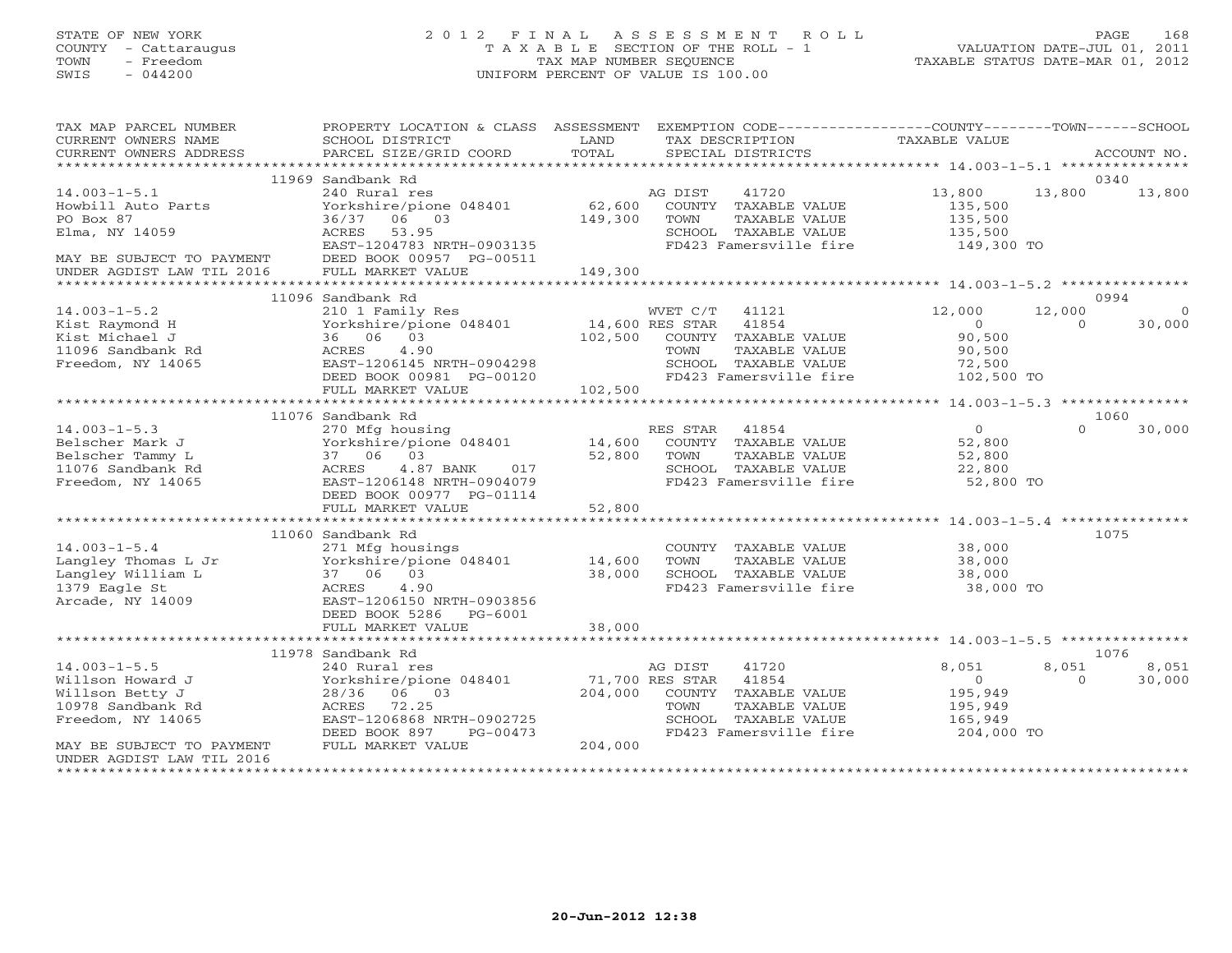# STATE OF NEW YORK 2 0 1 2 F I N A L A S S E S S M E N T R O L L PAGE 169 COUNTY - Cattaraugus T A X A B L E SECTION OF THE ROLL - 1 VALUATION DATE-JUL 01, 2011 TOWN - Freedom TAX MAP NUMBER SEQUENCE TAXABLE STATUS DATE-MAR 01, 2012 SWIS - 044200 UNIFORM PERCENT OF VALUE IS 100.00UNIFORM PERCENT OF VALUE IS 100.00

| TAX MAP PARCEL NUMBER<br>CURRENT OWNERS NAME<br>CURRENT OWNERS ADDRESS                        | PROPERTY LOCATION & CLASS ASSESSMENT EXEMPTION CODE---------------COUNTY-------TOWN------SCHOOL<br>SCHOOL DISTRICT<br>PARCEL SIZE/GRID COORD                             | LAND<br>TOTAL                | TAX DESCRIPTION<br>SPECIAL DISTRICTS                                                                                 | TAXABLE VALUE                                                | ACCOUNT NO.                |
|-----------------------------------------------------------------------------------------------|--------------------------------------------------------------------------------------------------------------------------------------------------------------------------|------------------------------|----------------------------------------------------------------------------------------------------------------------|--------------------------------------------------------------|----------------------------|
|                                                                                               | 11046 Sandbank Rd                                                                                                                                                        |                              |                                                                                                                      |                                                              | 1086                       |
| $14.003 - 1 - 5.6$<br>Hunt Richard D<br>Powers Mary<br>11046 Sandbank Rd<br>Freedom, NY 14065 | 210 1 Family Res<br>Yorkshire/pione 048401<br>36/37 06 03<br>4.90<br>ACRES<br>EAST-1206155 NRTH-0903632<br>DEED BOOK 911<br>PG-01196<br>FULL MARKET VALUE                | 14,600<br>104,600<br>104,600 | RES STAR 41854<br>COUNTY TAXABLE VALUE<br>TOWN<br>TAXABLE VALUE<br>SCHOOL TAXABLE VALUE<br>FD423 Famersville fire    | $\overline{0}$<br>104,600<br>104,600<br>74,600<br>104,600 TO | $\Omega$<br>30,000         |
|                                                                                               |                                                                                                                                                                          |                              |                                                                                                                      |                                                              |                            |
| $14.003 - 1 - 6$<br>Tinque Michael<br>11644 Worden Rd<br>Delevan, NY 14042                    | 10780 Sandbank Rd<br>312 Vac w/imprv<br>Yorkshire/pione 048401<br>36 06 03<br>ACRES 21.49<br>EAST-1206181 NRTH-0900227                                                   | 29,800<br>71,400             | COUNTY TAXABLE VALUE<br>TAXABLE VALUE<br>TOWN<br>SCHOOL TAXABLE VALUE<br>FD423 Famersville fire                      | 71,400<br>71,400<br>71,400<br>71,400 TO                      | 0143                       |
|                                                                                               | DEED BOOK 5808 PG-6010<br>FULL MARKET VALUE                                                                                                                              | 71,400                       |                                                                                                                      |                                                              |                            |
|                                                                                               | 10997 Galen Hill Rd                                                                                                                                                      |                              |                                                                                                                      |                                                              | 0139                       |
| $14.003 - 1 - 7$<br>Cooney Peter B<br>10987 Galen Hill Rd<br>Freedom, NY 14065                | 280 Res Multiple<br>Yorkshire/pione 048401<br>28 06 03<br>ACRES 151.86<br>EAST-1207951 NRTH-0901338<br>DEED BOOK 1018<br>PG-1077                                         | 102,400<br>231,000           | RES STAR<br>41854<br>COUNTY TAXABLE VALUE<br>TOWN<br>TAXABLE VALUE<br>SCHOOL TAXABLE VALUE<br>FD423 Famersville fire | $\circ$<br>231,000<br>231,000<br>201,000<br>231,000 TO       | $\Omega$<br>30,000         |
|                                                                                               | FULL MARKET VALUE                                                                                                                                                        | 231,000                      |                                                                                                                      |                                                              |                            |
|                                                                                               |                                                                                                                                                                          |                              |                                                                                                                      |                                                              |                            |
| $14.003 - 1 - 8.1$<br>Phillippi Keith A<br>PO Box 148<br>Freedom, NY 14065                    | 997 Galen Hill Rd<br>240 Rural res<br>Yorkshire/pione 048401<br>28 06 03<br>ACRES 18.00<br>EAST-1209451 NRTH-0902081<br>DEED BOOK 00931 PG-00669                         | 27,900<br>136,100            | RES STAR 41854<br>COUNTY TAXABLE VALUE<br>TAXABLE VALUE<br>TOWN<br>SCHOOL TAXABLE VALUE<br>FD423 Famersville fire    | $\Omega$<br>136,100<br>136,100<br>106,100<br>136,100 TO      | 0463<br>$\Omega$<br>30,000 |
|                                                                                               | FULL MARKET VALUE                                                                                                                                                        | 136,100                      |                                                                                                                      |                                                              |                            |
|                                                                                               |                                                                                                                                                                          |                              |                                                                                                                      |                                                              |                            |
| $14.003 - 1 - 9.1$<br>Vosburg Julie<br>PO Box 292<br>Yorkshire, NY 14173                      | 869 Phillippi Rd<br>210 1 Family Res<br>Yorkshire/pione 048401<br>28 06 03<br>2.50<br>ACRES<br>EAST-1210519 NRTH-0902747<br>DEED BOOK 15426 PG-4001<br>FULL MARKET VALUE | 10,600<br>66,000<br>66,000   | RES STAR 41854<br>COUNTY TAXABLE VALUE<br>TOWN<br>TAXABLE VALUE<br>SCHOOL TAXABLE VALUE<br>FD423 Famersville fire    | $\Omega$<br>66,000<br>66,000<br>36,000<br>66,000 TO          | 0462<br>$\Omega$<br>30,000 |
|                                                                                               |                                                                                                                                                                          |                              |                                                                                                                      |                                                              |                            |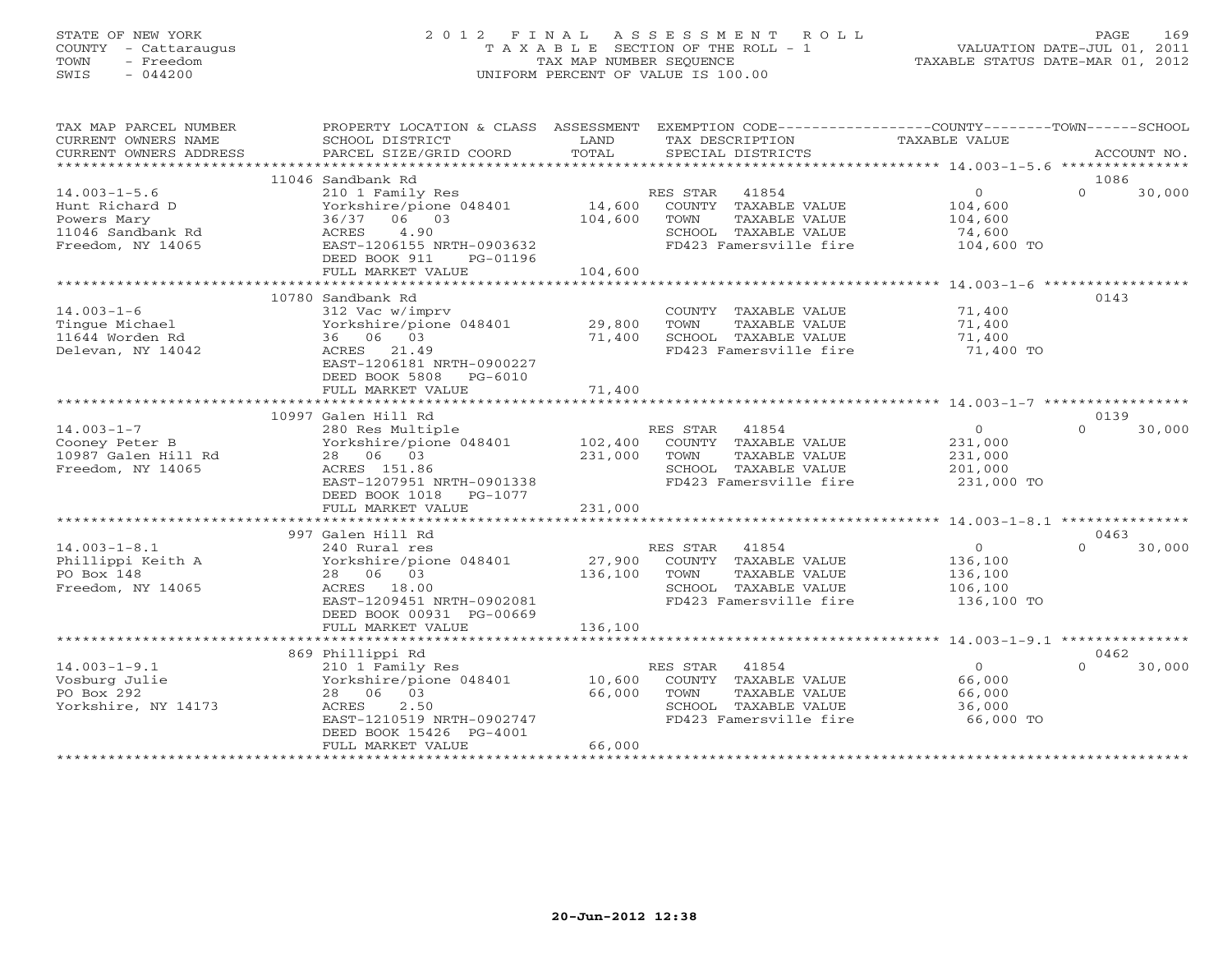## STATE OF NEW YORK 2 0 1 2 F I N A L A S S E S S M E N T R O L L PAGE 170 COUNTY - Cattaraugus T A X A B L E SECTION OF THE ROLL - 1 VALUATION DATE-JUL 01, 2011 TOWN - Freedom TAX MAP NUMBER SEQUENCE TAXABLE STATUS DATE-MAR 01, 2012 SWIS - 044200 UNIFORM PERCENT OF VALUE IS 100.00UNIFORM PERCENT OF VALUE IS 100.00

| TAX MAP PARCEL NUMBER<br>CURRENT OWNERS NAME<br>CURRENT OWNERS ADDRESS                                                            | PROPERTY LOCATION & CLASS ASSESSMENT EXEMPTION CODE----------------COUNTY-------TOWN------SCHOOL<br>SCHOOL DISTRICT<br>PARCEL SIZE/GRID COORD                         | LAND<br>TOTAL              | TAX DESCRIPTION<br>SPECIAL DISTRICTS                                                                                | TAXABLE VALUE                                                | ACCOUNT NO.                |
|-----------------------------------------------------------------------------------------------------------------------------------|-----------------------------------------------------------------------------------------------------------------------------------------------------------------------|----------------------------|---------------------------------------------------------------------------------------------------------------------|--------------------------------------------------------------|----------------------------|
|                                                                                                                                   |                                                                                                                                                                       |                            |                                                                                                                     |                                                              |                            |
| $14.003 - 1 - 9.2$<br>Phillippi Scott<br>879 Phillipi Rd<br>Freedom, NY 14065                                                     | 879 Phillippi Rd<br>270 Mfg housing<br>Yorkshire/pione 048401<br>28 06 03<br>ACRES 17.20<br>EAST-1210220 NRTH-0902162<br>DEED BOOK 14709 PG-5001<br>FULL MARKET VALUE | 26,800<br>40,700<br>40,700 | RES STAR 41854<br>COUNTY TAXABLE VALUE<br>TOWN<br>TAXABLE VALUE<br>SCHOOL TAXABLE VALUE<br>FD423 Famersville fire   | $\overline{0}$<br>40,700<br>40,700<br>10,700<br>40,700 TO    | 1581<br>$\Omega$<br>30,000 |
|                                                                                                                                   |                                                                                                                                                                       |                            |                                                                                                                     |                                                              |                            |
| $14.003 - 1 - 9.3$<br>Phillippi David<br>3105 Greenbrook Dr<br>Arington, TX 76016                                                 | 873 Phillippi Rd<br>271 Mfg housings<br>Yorkshire/pione 048401<br>28 06 03<br>ACRES<br>2.17<br>EAST-1210324 NRTH-0902657                                              | 10,000<br>26,500           | COUNTY TAXABLE VALUE<br>TOWN<br>TAXABLE VALUE<br>SCHOOL TAXABLE VALUE<br>FD423 Famersville fire 26,500 TO           | 26,500<br>26,500<br>26,500                                   |                            |
|                                                                                                                                   | DEED BOOK 15426 PG-5001<br>FULL MARKET VALUE                                                                                                                          | 26,500                     |                                                                                                                     |                                                              |                            |
|                                                                                                                                   | ************************<br>10704 Sandbank Rd                                                                                                                         | ************               |                                                                                                                     |                                                              | 0535                       |
| $14.003 - 1 - 10$                                                                                                                 | 270 Mfg housing                                                                                                                                                       |                            | RES STAR<br>41854                                                                                                   | $0 \qquad$                                                   | 30,000<br>$\Omega$         |
| Czarniak Henry L<br>10704 Sandbank Rd<br>Freedom, NY 14065                                                                        | Yorkshire/pione 048401<br>35 06 03<br>5.72<br>ACRES<br>EAST-1205984 NRTH-0898510<br>DEED BOOK 00932 PG-01120                                                          | 16,000<br>35,300           | COUNTY TAXABLE VALUE<br>TAXABLE VALUE<br>TOWN<br>SCHOOL TAXABLE VALUE<br>FD423 Famersville fire                     | 35,300<br>35,300<br>5,300<br>35,300 TO                       |                            |
|                                                                                                                                   | FULL MARKET VALUE                                                                                                                                                     | 35,300                     |                                                                                                                     |                                                              |                            |
|                                                                                                                                   |                                                                                                                                                                       |                            |                                                                                                                     |                                                              |                            |
| $14.003 - 1 - 11.1$<br>Finch Thomas R<br>930 Elton Rd<br>Farmersville Station, NY 14060 ACRES 130.37<br>MAY BE SUBJECT TO PAYMENT | 10448 Galen Hill Rd<br>105 Vac farmland<br>Yorkshire/pione 048401<br>27/35 06 03<br>EAST-1207624 NRTH-0898801<br>DEED BOOK 14880 PG-6001                              | 110,800<br>110,800         | 41720<br>AG DIST<br>COUNTY TAXABLE VALUE<br>TOWN<br>TAXABLE VALUE<br>SCHOOL TAXABLE VALUE<br>FD423 Famersville fire | 43,940<br>43,940<br>66,860<br>66,860<br>66,860<br>110,800 TO | 0215<br>43,940             |
| UNDER AGDIST LAW TIL 2016                                                                                                         | FULL MARKET VALUE                                                                                                                                                     | 110,800                    |                                                                                                                     |                                                              |                            |
|                                                                                                                                   |                                                                                                                                                                       |                            |                                                                                                                     |                                                              |                            |
| $14.003 - 1 - 11.2$<br>Roblee Jory M<br>Roblee Kevin P<br>10019 Galen Hill Rd<br>Freedom, NY 14065                                | Sandbank Rd<br>105 Vac farmland<br>Yorkshire/pione 048401<br>$27/35$ 06 03<br>ACRES<br>25.00<br>EAST-1206196 NRTH-0898589<br>DEED BOOK 14880 PG-6003                  | 36,800<br>36,800           | COUNTY TAXABLE VALUE<br>TAXABLE VALUE<br>TOWN<br>SCHOOL TAXABLE VALUE<br>FD423 Famersville fire                     | 36,800<br>36,800<br>36,800<br>36,800 TO                      | 1586                       |
|                                                                                                                                   | FULL MARKET VALUE                                                                                                                                                     | 36,800                     |                                                                                                                     |                                                              |                            |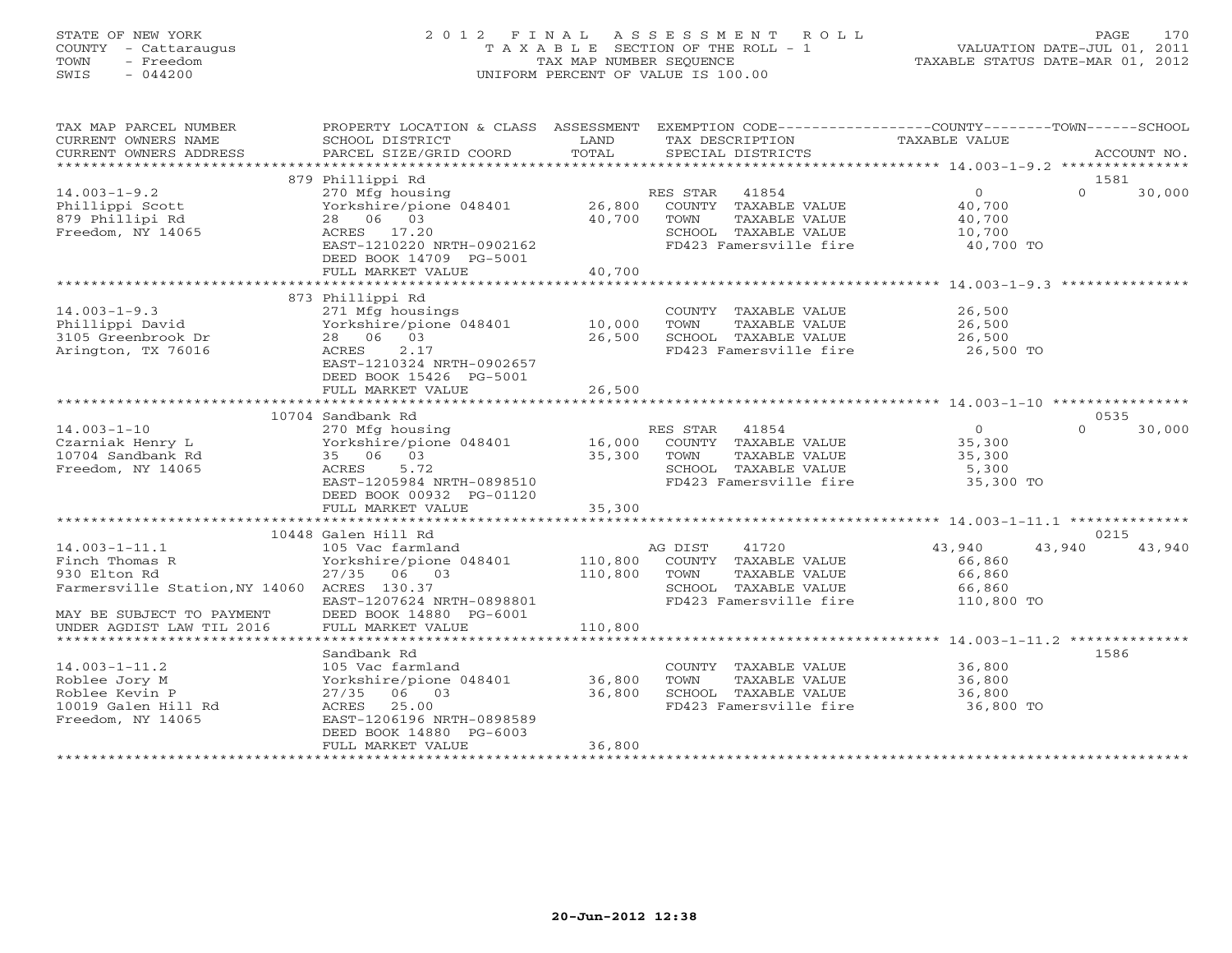# STATE OF NEW YORK 2 0 1 2 F I N A L A S S E S S M E N T R O L L PAGE 171 COUNTY - Cattaraugus T A X A B L E SECTION OF THE ROLL - 1 VALUATION DATE-JUL 01, 2011 TOWN - Freedom TAX MAP NUMBER SEQUENCE TAXABLE STATUS DATE-MAR 01, 2012 SWIS - 044200 UNIFORM PERCENT OF VALUE IS 100.00UNIFORM PERCENT OF VALUE IS 100.00

| TAX MAP PARCEL NUMBER<br>CURRENT OWNERS NAME<br>CURRENT OWNERS ADDRESS | PROPERTY LOCATION & CLASS ASSESSMENT EXEMPTION CODE----------------COUNTY-------TOWN------SCHOOL<br>SCHOOL DISTRICT<br>PARCEL SIZE/GRID COORD | LAND<br>TOTAL   | TAX DESCRIPTION<br>SPECIAL DISTRICTS                             | TAXABLE VALUE    | ACCOUNT NO.      |
|------------------------------------------------------------------------|-----------------------------------------------------------------------------------------------------------------------------------------------|-----------------|------------------------------------------------------------------|------------------|------------------|
| **************************                                             |                                                                                                                                               |                 |                                                                  |                  |                  |
|                                                                        | Galen Hill Rd                                                                                                                                 |                 |                                                                  |                  | 0338             |
| $14.003 - 1 - 12.1$                                                    | 322 Rural vac>10                                                                                                                              |                 | COUNTY TAXABLE VALUE                                             | 52,300           |                  |
| Moore William B                                                        | Yorkshire/pione 048401                                                                                                                        | 52,300          | TOWN<br>TAXABLE VALUE                                            | 52,300           |                  |
| 10550 Galen Hill Rd                                                    | 27 06 03                                                                                                                                      | 52,300          | SCHOOL TAXABLE VALUE                                             | 52,300           |                  |
| Freedom, NY 14065                                                      | ACRES 58.55                                                                                                                                   |                 | FD423 Famersville fire                                           | 52,300 TO        |                  |
|                                                                        | EAST-1207532 NRTH-0897223                                                                                                                     |                 |                                                                  |                  |                  |
|                                                                        | DEED BOOK 5006<br>PG-6002                                                                                                                     |                 |                                                                  |                  |                  |
|                                                                        | FULL MARKET VALUE                                                                                                                             | 52,300          |                                                                  |                  |                  |
| ********************************                                       | *************************************                                                                                                         |                 |                                                                  |                  |                  |
|                                                                        | 10565 Galen Hill Rd                                                                                                                           |                 |                                                                  |                  | 0805             |
| $14.003 - 1 - 12.2$                                                    | 312 Vac w/imprv                                                                                                                               |                 | COUNTY TAXABLE VALUE                                             | 14,000           |                  |
| Muzzy Frank N<br>Muzzy Jennifer L                                      | Yorkshire/pione 048401<br>27 06 03                                                                                                            | 8,900<br>14,000 | TOWN<br>TAXABLE VALUE<br>SCHOOL TAXABLE VALUE                    | 14,000<br>14,000 |                  |
| 10587 Galen Hill Rd                                                    | ACRES<br>1.53                                                                                                                                 |                 | FD423 Famersville fire                                           | 14,000 TO        |                  |
| Freedom, NY 14065                                                      | EAST-1208332 NRTH-0896613                                                                                                                     |                 |                                                                  |                  |                  |
|                                                                        | DEED BOOK 12514 PG-6001                                                                                                                       |                 |                                                                  |                  |                  |
|                                                                        | FULL MARKET VALUE                                                                                                                             | 14,000          |                                                                  |                  |                  |
|                                                                        | ***************************                                                                                                                   | ************    | ***********************************14.003-1-12.3 *************** |                  |                  |
|                                                                        | 10630 Galen Hill Rd                                                                                                                           |                 |                                                                  |                  | 0870             |
| $14.003 - 1 - 12.3$                                                    | 312 Vac w/imprv                                                                                                                               |                 | COUNTY TAXABLE VALUE                                             | 25,400           |                  |
| Lubstorf Diana J                                                       | Yorkshire/pione 048401                                                                                                                        | 19,800          | TOWN<br>TAXABLE VALUE                                            | 25,400           |                  |
| 34 Bittersweet Ln                                                      | 27 06 03                                                                                                                                      | 25,400          | SCHOOL TAXABLE VALUE                                             | 25,400           |                  |
| Orchard Park, NY 14217                                                 | 8.74<br>ACRES                                                                                                                                 |                 | FD423 Famersville fire                                           | 25,400 TO        |                  |
|                                                                        | EAST-1208993 NRTH-0897665                                                                                                                     |                 |                                                                  |                  |                  |
|                                                                        | DEED BOOK 3748<br>PG-5001                                                                                                                     |                 |                                                                  |                  |                  |
|                                                                        | FULL MARKET VALUE                                                                                                                             | 25,400          |                                                                  |                  |                  |
|                                                                        |                                                                                                                                               |                 |                                                                  |                  |                  |
|                                                                        | Galen Hill Rd                                                                                                                                 |                 |                                                                  |                  | 0874             |
| $14.003 - 1 - 12.4$                                                    | 314 Rural vac<10                                                                                                                              |                 | COUNTY TAXABLE VALUE                                             | 11,200           |                  |
| Lubstorf Gary W                                                        | Yorkshire/pione 048401                                                                                                                        | 11,200          | TOWN<br>TAXABLE VALUE                                            | 11,200           |                  |
| Lubstorf Diana J                                                       | 27 06 03                                                                                                                                      | 11,200          | SCHOOL TAXABLE VALUE                                             | 11,200           |                  |
| 34 Bittersweet Ln                                                      | ACRES<br>2.91                                                                                                                                 |                 | FD423 Famersville fire                                           | 11,200 TO        |                  |
| Orchard Park, NY 14127                                                 | EAST-1208972 NRTH-0897363                                                                                                                     |                 |                                                                  |                  |                  |
|                                                                        | DEED BOOK 00789 PG-00720                                                                                                                      |                 |                                                                  |                  |                  |
|                                                                        | FULL MARKET VALUE                                                                                                                             | 11,200          |                                                                  |                  |                  |
|                                                                        | 10630 Galen Hill Rd                                                                                                                           |                 |                                                                  |                  | 0871             |
| $14.003 - 1 - 12.5$                                                    | 210 1 Family Res                                                                                                                              |                 | 41854<br>RES STAR                                                | $\circ$          | $\cap$<br>30,000 |
| Tedesco Michael                                                        | Yorkshire/pione 048401                                                                                                                        | 14,600          | COUNTY TAXABLE VALUE                                             | 149,600          |                  |
| Tedesco Marie                                                          | 27 06 03                                                                                                                                      | 149,600         | TAXABLE VALUE<br>TOWN                                            | 149,600          |                  |
| 10630 Galen Hill Rd                                                    | 4.86<br>ACRES                                                                                                                                 |                 | SCHOOL TAXABLE VALUE                                             | 119,600          |                  |
| Freedom, NY 14065                                                      | EAST-1208960 NRTH-0897162                                                                                                                     |                 | FD423 Famersville fire                                           | 149,600 TO       |                  |
|                                                                        | DEED BOOK 7992<br>PG-9004                                                                                                                     |                 |                                                                  |                  |                  |
|                                                                        | FULL MARKET VALUE                                                                                                                             | 149,600         |                                                                  |                  |                  |
|                                                                        |                                                                                                                                               |                 |                                                                  |                  |                  |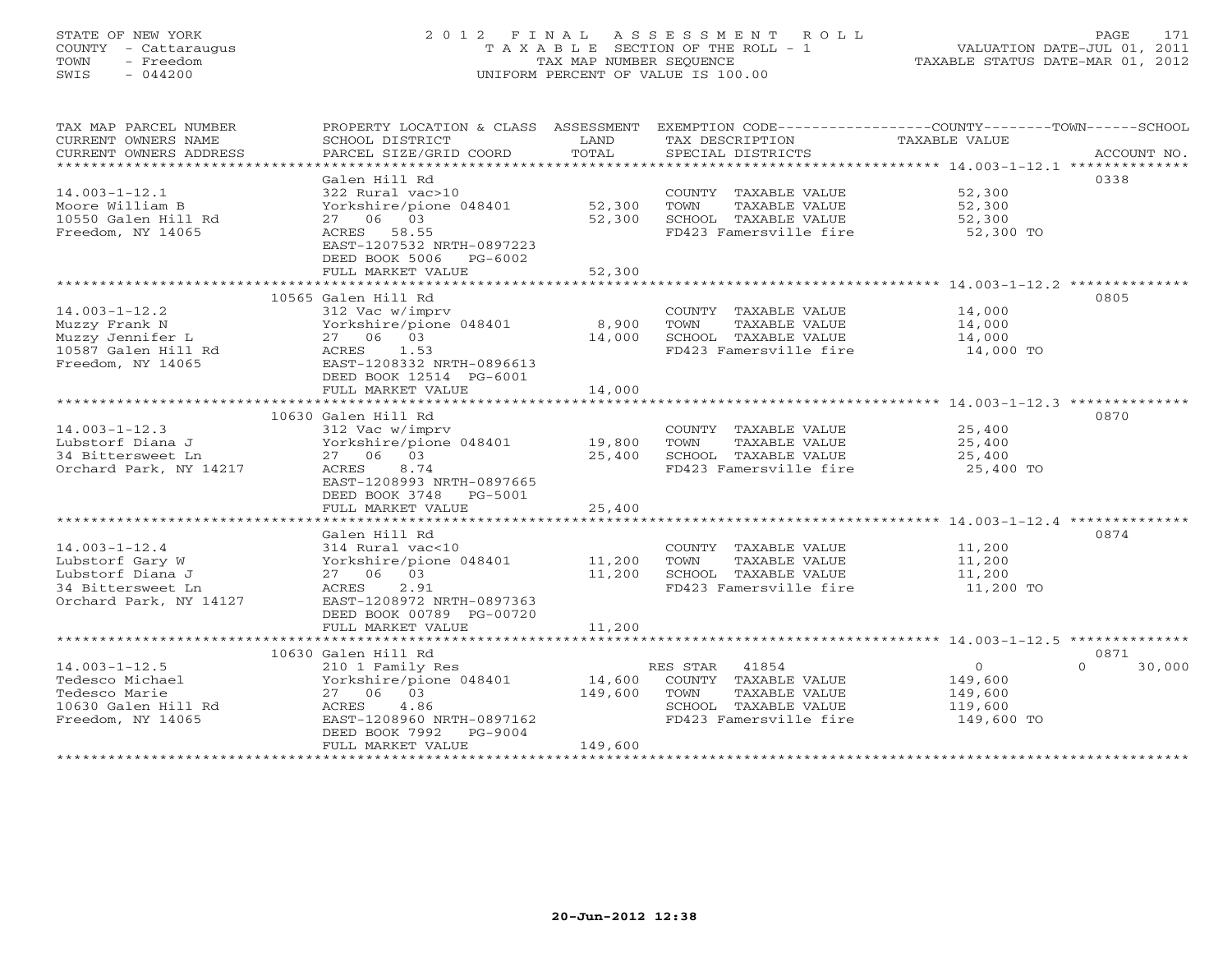## STATE OF NEW YORK 2 0 1 2 F I N A L A S S E S S M E N T R O L L PAGE 172 COUNTY - Cattaraugus T A X A B L E SECTION OF THE ROLL - 1 VALUATION DATE-JUL 01, 2011 TOWN - Freedom TAX MAP NUMBER SEQUENCE TAXABLE STATUS DATE-MAR 01, 2012 SWIS - 044200 UNIFORM PERCENT OF VALUE IS 100.00UNIFORM PERCENT OF VALUE IS 100.00

| TAX MAP PARCEL NUMBER   | PROPERTY LOCATION & CLASS ASSESSMENT EXEMPTION CODE----------------COUNTY-------TOWN------SCHOOL |        |                            |                |          |                |
|-------------------------|--------------------------------------------------------------------------------------------------|--------|----------------------------|----------------|----------|----------------|
| CURRENT OWNERS NAME     | SCHOOL DISTRICT                                                                                  | LAND   | TAX DESCRIPTION            | TAXABLE VALUE  |          |                |
| CURRENT OWNERS ADDRESS  | PARCEL SIZE/GRID COORD                                                                           | TOTAL  | SPECIAL DISTRICTS          |                |          | ACCOUNT NO.    |
|                         |                                                                                                  |        |                            |                |          |                |
|                         | 10587 Galen Hill Rd                                                                              |        |                            |                | 0311     |                |
| $14.003 - 1 - 13$       | 210 1 Family Res                                                                                 |        | RES STAR 41854             | $\overline{0}$ | $\cap$   | 30,000         |
| Muzzy Frank N           | Yorkshire/pione 048401                                                                           |        | 8,200 COUNTY TAXABLE VALUE | 72,200         |          |                |
| 10587 Galen Hill Rd     | 27 06 03                                                                                         | 72,200 | TOWN<br>TAXABLE VALUE      | 72,200         |          |                |
| Freedom, NY 14065       | 1.09<br>ACRES                                                                                    |        | SCHOOL TAXABLE VALUE       | 42,200         |          |                |
|                         | EAST-1208414 NRTH-0896896                                                                        |        | FD423 Famersville fire     | 72,200 TO      |          |                |
|                         | DEED BOOK 17155 PG-8001                                                                          |        |                            |                |          |                |
|                         | FULL MARKET VALUE                                                                                | 72,200 |                            |                |          |                |
|                         |                                                                                                  |        |                            |                |          |                |
|                         | 10527 Galen Hill Rd                                                                              |        |                            |                | 0413     |                |
| $14.003 - 1 - 14.1$     | 210 1 Family Res                                                                                 |        | CVET C/T<br>41131          | 20,000         | 20,000   | $\circ$        |
| Mosher Vivian A         | Yorkshire/pione 048401 10,200 SR STAR                                                            |        | 41834                      | $\overline{0}$ | $\Omega$ | 62,200         |
| 10527 Galen Hill Rd     | 27 06 03                                                                                         | 93,000 | COUNTY TAXABLE VALUE       | 73,000         |          |                |
| Freedom, NY 14065       | 2.30<br>ACRES                                                                                    |        | TOWN<br>TAXABLE VALUE      | 73,000         |          |                |
|                         | EAST-1208265 NRTH-0896089                                                                        |        | SCHOOL TAXABLE VALUE       | 30,800         |          |                |
|                         | DEED BOOK 1023 PG-596                                                                            |        | FD423 Famersville fire     | 93,000 TO      |          |                |
|                         | FULL MARKET VALUE                                                                                | 93,000 |                            |                |          |                |
|                         |                                                                                                  |        |                            |                |          |                |
|                         | Cross Rd                                                                                         |        |                            |                | 1154     |                |
| $14.003 - 1 - 14.2$     | 314 Rural vac<10                                                                                 |        | COUNTY TAXABLE VALUE       | 8,400          |          |                |
| Mapes Rex A             | Yorkshire/pione 048401                                                                           | 8,400  | TOWN<br>TAXABLE VALUE      | 8,400          |          |                |
| Mapes Elaine L          | 27 06 03                                                                                         | 8,400  | SCHOOL TAXABLE VALUE       | 8,400          |          |                |
| PO Box 226              | ACRES<br>1.25                                                                                    |        | FD423 Famersville fire     | 8,400 TO       |          |                |
| Franklinville, NY 14737 | EAST-1208185 NRTH-0895828                                                                        |        |                            |                |          |                |
|                         | DEED BOOK 00928 PG-00156                                                                         |        |                            |                |          |                |
|                         | FULL MARKET VALUE                                                                                | 8,400  |                            |                |          |                |
|                         |                                                                                                  |        |                            |                |          |                |
|                         | 10533 Galen Hill Rd                                                                              |        |                            |                | 1155     |                |
| $14.003 - 1 - 14.3$     | 210 1 Family Res                                                                                 |        | RES STAR 41854             | $\overline{0}$ | $\Omega$ | 30,000         |
| Mosher Kevin L          | Yorkshire/pione 048401                                                                           | 10,200 | COUNTY TAXABLE VALUE       | 85,200         |          |                |
| 10533 Galen Hill Rd     | 27 06 03                                                                                         | 85,200 | TOWN<br>TAXABLE VALUE      | 85,200         |          |                |
| Freedom, NY 14065       | ACRES<br>2.30                                                                                    |        | SCHOOL TAXABLE VALUE       | 55,200         |          |                |
|                         | EAST-1208277 NRTH-0896362                                                                        |        | FD423 Famersville fire     | 85,200 TO      |          |                |
|                         | DEED BOOK 00928 PG-00158                                                                         |        |                            |                |          |                |
|                         | FULL MARKET VALUE                                                                                | 85,200 |                            |                |          |                |
|                         |                                                                                                  |        |                            |                |          |                |
|                         | 10507 Galen Hill Rd                                                                              |        |                            |                | 0237     |                |
| $14.003 - 1 - 15$       | 210 1 Family Res                                                                                 |        | CVET C/T<br>41131          | 16,500         | 16,500   | $\overline{0}$ |
| Gratton John C          | Yorkshire/pione 048401                                                                           |        | 7,900 AGED C/T/S 41800     | 24,750         | 24,750   | 33,000         |
| 10507 Galen Hill Rd     | 27 06 03                                                                                         |        | 66,000 SR STAR<br>41834    | $\Omega$       | $\Omega$ | 33,000         |
| Freedom, NY 14065       | FRNT 231.00 DPTH 140.00                                                                          |        | COUNTY TAXABLE VALUE       | 24,750         |          |                |
|                         | EAST-1208369 NRTH-0895828                                                                        |        | TOWN<br>TAXABLE VALUE      | 24,750         |          |                |
|                         | DEED BOOK 582<br>PG-00179                                                                        |        | SCHOOL TAXABLE VALUE       | $\Omega$       |          |                |
|                         | FULL MARKET VALUE                                                                                | 66,000 | FD423 Famersville fire     | 66,000 TO      |          |                |
|                         | *************************                                                                        |        |                            |                |          |                |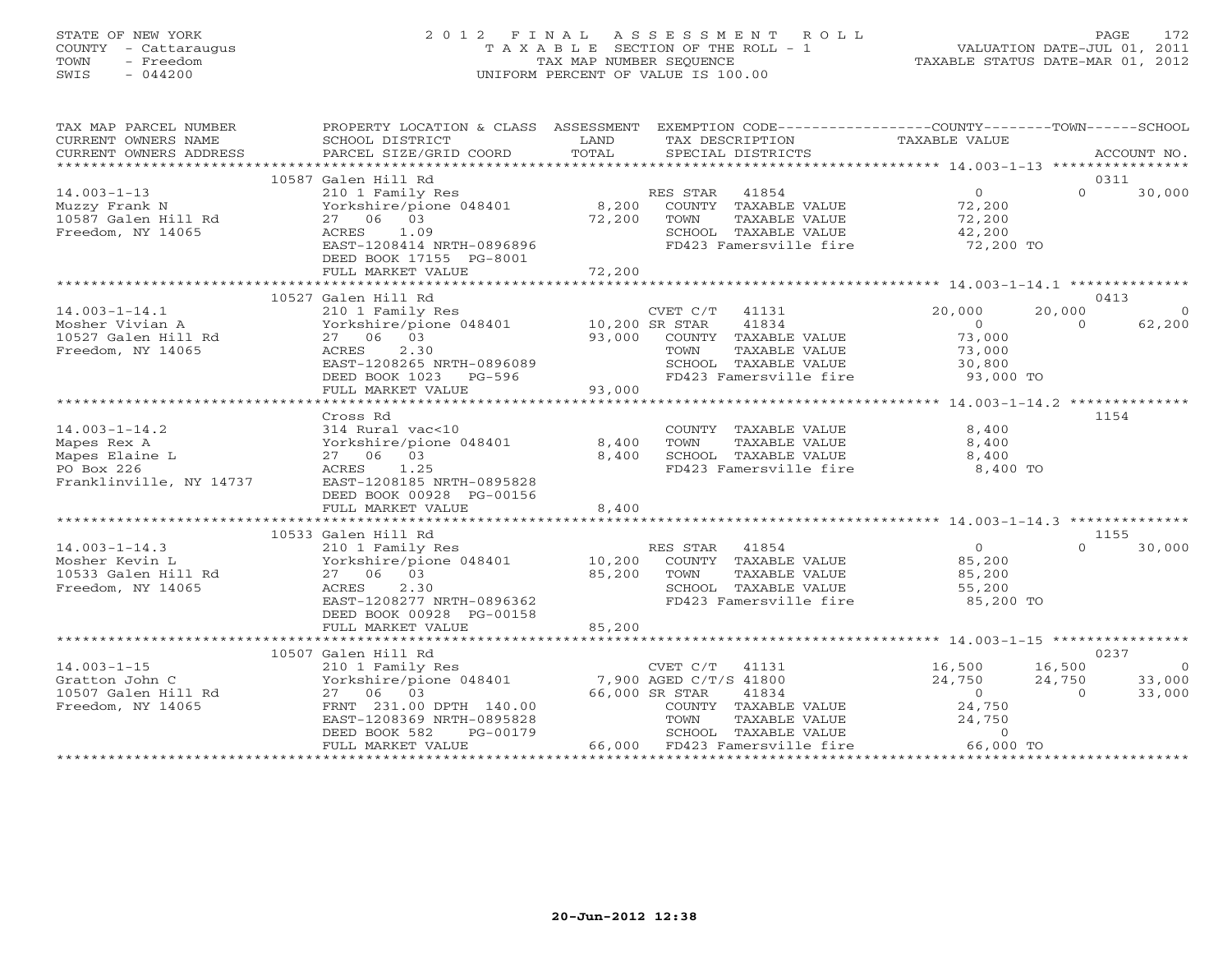#### STATE OF NEW YORK 2 0 1 2 F I N A L A S S E S S M E N T R O L L PAGE 173 COUNTY - Cattaraugus T A X A B L E SECTION OF THE ROLL - 1 VALUATION DATE-JUL 01, 2011 TOWN - Freedom TAX MAP NUMBER SEQUENCE TAXABLE STATUS DATE-MAR 01, 2012 SWIS - 044200 UNIFORM PERCENT OF VALUE IS 100.00UNIFORM PERCENT OF VALUE IS 100.00

| TAX MAP PARCEL NUMBER<br>CURRENT OWNERS NAME<br>CURRENT OWNERS ADDRESS | PROPERTY LOCATION & CLASS ASSESSMENT<br>SCHOOL DISTRICT<br>PARCEL SIZE/GRID COORD | LAND<br>TOTAL         | EXEMPTION CODE-----------------COUNTY-------TOWN------SCHOOL<br>TAX DESCRIPTION<br>SPECIAL DISTRICTS | TAXABLE VALUE                                              | ACCOUNT NO.        |
|------------------------------------------------------------------------|-----------------------------------------------------------------------------------|-----------------------|------------------------------------------------------------------------------------------------------|------------------------------------------------------------|--------------------|
|                                                                        |                                                                                   |                       |                                                                                                      |                                                            |                    |
|                                                                        | 10544 Sandbank Rd                                                                 |                       | 54 PCT OF VALUE USED FOR EXEMPTION PURPOSES                                                          |                                                            | 0072               |
| $14.003 - 1 - 16$                                                      | 240 Rural res                                                                     |                       | WVET C/T<br>41121                                                                                    | 10,522                                                     | 10,522<br>$\circ$  |
| Bowers William S                                                       | Yorkshire/pione 048401                                                            | 55,500 SR STAR        | 41834                                                                                                | $\overline{0}$                                             | $\Omega$<br>62,200 |
| 10544 Sandbank Rd                                                      | 27/35 06 03                                                                       |                       | 129,900 COUNTY TAXABLE VALUE                                                                         | 119,378                                                    |                    |
| Freedom, NY 14065                                                      | ACRES 65.06                                                                       |                       | TAXABLE VALUE<br>TOWN                                                                                | 119,378                                                    |                    |
|                                                                        | EAST-1206461 NRTH-0896203                                                         |                       | SCHOOL TAXABLE VALUE                                                                                 | 67,700                                                     |                    |
|                                                                        | DEED BOOK 747<br>PG-00426                                                         |                       | FD423 Famersville fire                                                                               | 129,900 TO                                                 |                    |
|                                                                        | FULL MARKET VALUE                                                                 | 129,900               |                                                                                                      |                                                            |                    |
|                                                                        |                                                                                   | ********************* |                                                                                                      | ************ 14.003-1-17.1 ***************                 |                    |
|                                                                        | 1306 Cross Rd                                                                     |                       |                                                                                                      |                                                            | 0197               |
| $14.003 - 1 - 17.1$                                                    | 240 Rural res                                                                     | RE<br>24,100          | RES STAR<br>41854                                                                                    | $\overline{0}$                                             | $\Omega$<br>30,000 |
| North David R                                                          | Yorkshire/pione 048401                                                            |                       | COUNTY TAXABLE VALUE                                                                                 | 150,100                                                    |                    |
| North Marsha A                                                         | 35 06 03                                                                          | 150,100               | TAXABLE VALUE<br>TOWN                                                                                | 150,100                                                    |                    |
| 1306 Cross Rd                                                          | Ff 750.00                                                                         |                       | SCHOOL TAXABLE VALUE                                                                                 | 120,100                                                    |                    |
| Freedom, NY 14065                                                      | ACRES 13.35                                                                       |                       | FD423 Famersville fire                                                                               | 150,100 TO                                                 |                    |
|                                                                        | EAST-1204558 NRTH-0896291                                                         |                       |                                                                                                      |                                                            |                    |
|                                                                        | DEED BOOK 3869 PG-2001                                                            |                       |                                                                                                      |                                                            |                    |
|                                                                        | FULL MARKET VALUE                                                                 | 150,100               |                                                                                                      |                                                            |                    |
|                                                                        |                                                                                   |                       |                                                                                                      |                                                            |                    |
|                                                                        | 1316 Cross Rd                                                                     |                       |                                                                                                      |                                                            | 1377               |
| $14.003 - 1 - 17.2$                                                    | 210 1 Family Res                                                                  |                       | RES STAR<br>41854                                                                                    | $\overline{0}$                                             | $\Omega$<br>30,000 |
| Gross Donald D                                                         | Yorkshire/pione 048401                                                            | 20,500                | COUNTY TAXABLE VALUE                                                                                 | 165,900                                                    |                    |
| Gross Lynn Y                                                           | 35 06 03                                                                          | 165,900               | TOWN<br>TAXABLE VALUE                                                                                | 165,900                                                    |                    |
| 1316 Cross Rd                                                          | Ff 350.00                                                                         |                       | SCHOOL TAXABLE VALUE                                                                                 | 135,900                                                    |                    |
| Freedom, NY 14065                                                      | ACRES<br>9.30                                                                     |                       | FD423 Famersville fire                                                                               | 165,900 TO                                                 |                    |
|                                                                        | EAST-1204154 NRTH-0896253                                                         |                       |                                                                                                      |                                                            |                    |
|                                                                        | DEED BOOK 6682<br>PG-5001                                                         |                       |                                                                                                      |                                                            |                    |
|                                                                        | FULL MARKET VALUE                                                                 | 165,900               |                                                                                                      |                                                            |                    |
|                                                                        | ************************                                                          | * * * * * * * * * * * |                                                                                                      | **************************** 14.003-1-17.3 *************** |                    |
|                                                                        | 1296 Cross Rd                                                                     |                       |                                                                                                      |                                                            | 1455               |
| $14.003 - 1 - 17.3$                                                    | 210 1 Family Res                                                                  |                       | COUNTY TAXABLE VALUE                                                                                 | 103,400                                                    |                    |
| Ross William                                                           | Yorkshire/pione 048401                                                            | 17,400                | TOWN<br>TAXABLE VALUE                                                                                | 103,400                                                    |                    |
| Ross Jane                                                              | ACRES<br>6.75                                                                     | 103,400               | SCHOOL TAXABLE VALUE                                                                                 | 103,400                                                    |                    |
| 276 Mill Rd                                                            | EAST-1204958 NRTH-0896294                                                         |                       | FD423 Famersville fire                                                                               | 103,400 TO                                                 |                    |
| West Seneca, NY 14224                                                  | DEED BOOK 1029 PG-31                                                              |                       |                                                                                                      |                                                            |                    |
|                                                                        | FULL MARKET VALUE                                                                 | 103,400               |                                                                                                      |                                                            |                    |
|                                                                        |                                                                                   |                       |                                                                                                      |                                                            |                    |
|                                                                        | Sandbank Rd                                                                       |                       |                                                                                                      |                                                            | 0203               |
| $14.003 - 1 - 18.1$                                                    | 322 Rural vac>10                                                                  |                       | COUNTY TAXABLE VALUE                                                                                 | 38,600                                                     |                    |
| Buncy John D                                                           | Yorkshire/pione 048401 38,600                                                     |                       | TOWN<br>TAXABLE VALUE                                                                                | 38,600                                                     |                    |
| 22 Mill St                                                             | 35 06 03                                                                          | 38,600                | SCHOOL TAXABLE VALUE                                                                                 | 38,600                                                     |                    |
| Arcade, NY 14065                                                       | ACRES 34.42                                                                       |                       | FD423 Famersville fire                                                                               | 38,600 TO                                                  |                    |
|                                                                        | EAST-1204934 NRTH-0897254                                                         |                       |                                                                                                      |                                                            |                    |
|                                                                        | DEED BOOK 1791<br>PG-50011                                                        |                       |                                                                                                      |                                                            |                    |
|                                                                        | FULL MARKET VALUE                                                                 | 38,600                |                                                                                                      |                                                            |                    |
|                                                                        |                                                                                   |                       |                                                                                                      |                                                            |                    |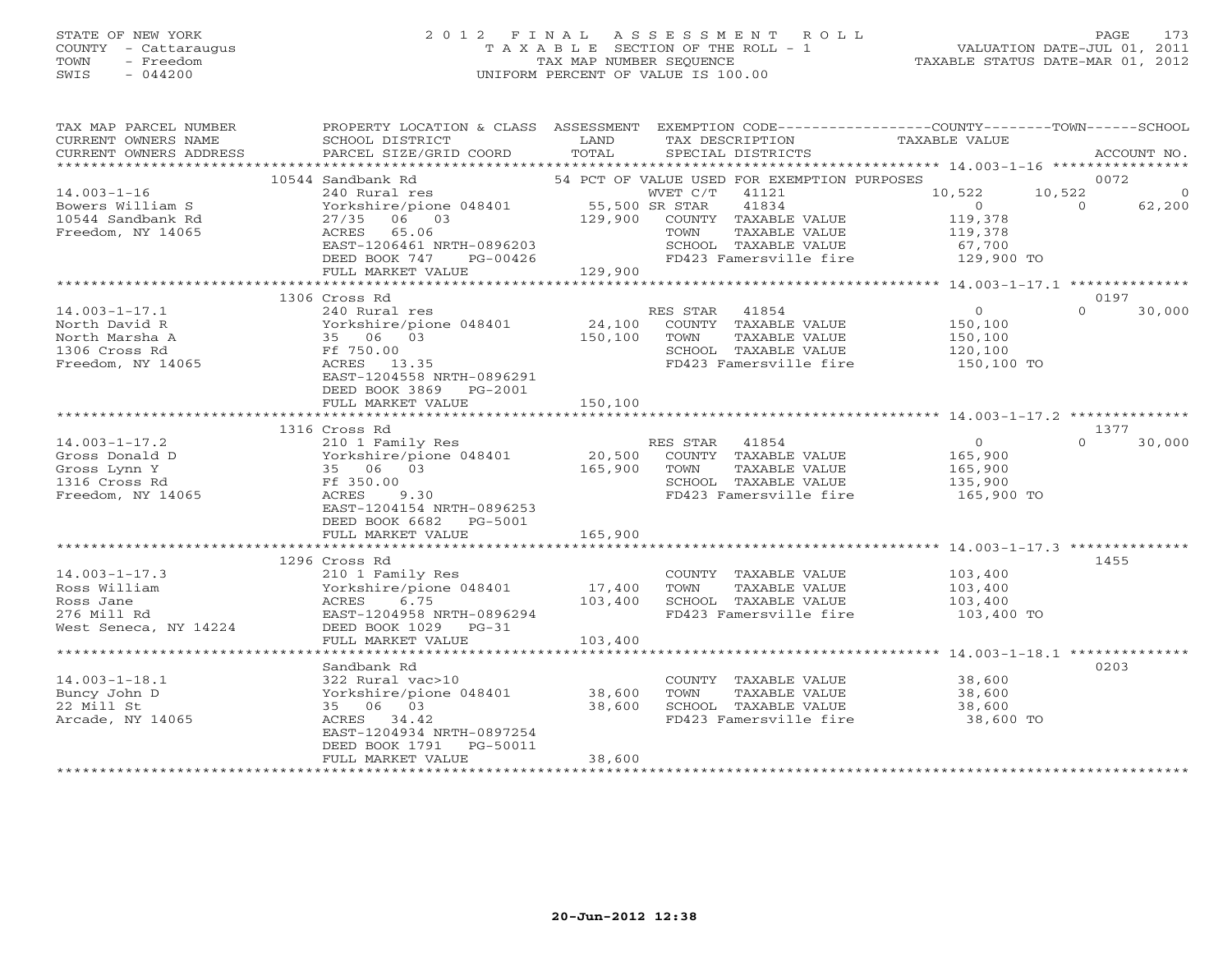#### STATE OF NEW YORK 2 0 1 2 F I N A L A S S E S S M E N T R O L L PAGE 174 COUNTY - Cattaraugus T A X A B L E SECTION OF THE ROLL - 1 VALUATION DATE-JUL 01, 2011 TOWN - Freedom TAX MAP NUMBER SEQUENCE TAXABLE STATUS DATE-MAR 01, 2012 SWIS - 044200 UNIFORM PERCENT OF VALUE IS 100.00UNIFORM PERCENT OF VALUE IS 100.00

| TAX MAP PARCEL NUMBER<br>CURRENT OWNERS NAME<br>CURRENT OWNERS ADDRESS                                                                | PROPERTY LOCATION & CLASS ASSESSMENT<br>SCHOOL DISTRICT<br>PARCEL SIZE/GRID COORD                                                                            | LAND<br>TOTAL                | EXEMPTION CODE----------------COUNTY-------TOWN------SCHOOL<br>TAX DESCRIPTION<br>SPECIAL DISTRICTS                                          | TAXABLE VALUE                                                           |                    | ACCOUNT NO.       |
|---------------------------------------------------------------------------------------------------------------------------------------|--------------------------------------------------------------------------------------------------------------------------------------------------------------|------------------------------|----------------------------------------------------------------------------------------------------------------------------------------------|-------------------------------------------------------------------------|--------------------|-------------------|
|                                                                                                                                       |                                                                                                                                                              |                              |                                                                                                                                              |                                                                         |                    |                   |
| $14.003 - 1 - 18.2$<br>Bly Alan L<br>10781 Sandbank Rd<br>Freedom, NY 14065<br>MAY BE SUBJECT TO PAYMENT                              | Sandbank Rd<br>314 Rural vac<10<br>Yorkshire/pione 048401<br>35 06 03<br>ACRES 131.30<br>EAST-1203878 NRTH-0098661<br>DEED BOOK 14536 PG-3002                | 144,700<br>144,700           | AG DIST<br>41720<br>COUNTY TAXABLE VALUE<br>TOWN<br>TAXABLE VALUE<br>SCHOOL TAXABLE VALUE<br>FD423 Famersville fire                          | 45,408<br>99,292<br>99,292<br>99,292<br>144,700 TO                      | 45,408             | 1563<br>45,408    |
| UNDER AGDIST LAW TIL 2016                                                                                                             | FULL MARKET VALUE                                                                                                                                            | 144,700                      |                                                                                                                                              |                                                                         |                    |                   |
|                                                                                                                                       | 10777 Sandbank Rd                                                                                                                                            |                              |                                                                                                                                              |                                                                         |                    | 0145              |
| $14.003 - 1 - 19$<br>Wright Joseph A<br>Dobosz Holly<br>10777 Sandbank Rd<br>Freedom, NY 14065-9757                                   | 240 Rural res<br>Yorkshire/pione 048401<br>35 06 03<br>ACRES 17.40<br>EAST-1205110 NRTH-0899358<br>DEED BOOK 00997 PG-00817                                  | 142,000                      | CW_15_VET/ 41161<br>27,000 RES STAR 41854<br>COUNTY TAXABLE VALUE<br>TOWN<br>TAXABLE VALUE<br>SCHOOL TAXABLE VALUE<br>FD423 Famersville fire | 12,000<br>$\overline{0}$<br>130,000<br>130,000<br>112,000<br>142,000 TO | 12,000<br>$\Omega$ | $\circ$<br>30,000 |
|                                                                                                                                       | FULL MARKET VALUE                                                                                                                                            | 142,000                      |                                                                                                                                              |                                                                         |                    |                   |
|                                                                                                                                       | Maple Grove Rd                                                                                                                                               |                              |                                                                                                                                              |                                                                         |                    | 0144              |
| $14.003 - 1 - 20.1$<br>George Carl J Jr<br>George Barbara D<br>10365 Maple Grove Rd<br>Delevan, NY 14042<br>MAY BE SUBJECT TO PAYMENT | 322 Rural vac>10<br>Yorkshire/pione 048401<br>36 06 03<br>Ff 50.0<br>ACRES 53.20<br>EAST-1203407 NRTH-0900194<br>DEED BOOK 8352 PG-2003                      | 70,600<br>70,600             | 41720<br>AG DIST<br>COUNTY TAXABLE VALUE<br>TOWN<br>TAXABLE VALUE<br>SCHOOL TAXABLE VALUE<br>FD421 Arcade fire                               | 38,463<br>32,137<br>32,137<br>32,137<br>70,600 TO                       | 38,463             | 38,463            |
| UNDER AGDIST LAW TIL 2016                                                                                                             | FULL MARKET VALUE                                                                                                                                            | 70,600                       |                                                                                                                                              |                                                                         |                    |                   |
|                                                                                                                                       | 10823 Sandbank Rd                                                                                                                                            |                              |                                                                                                                                              |                                                                         |                    | 0952              |
| $14.003 - 1 - 20.2$<br>Waldron Ronald M<br>Waldron Virginia<br>10823 Sandbank Rd<br>Freedom, NY 14065                                 | 210 1 Family Res<br>Yorkshire/pione 048401<br>36 06 03<br>1.85<br>ACRES<br>EAST-1205516 NRTH-0900380<br>DEED BOOK 887<br>PG-01051                            | 9,400<br>190,000             | RES STAR 41854<br>COUNTY TAXABLE VALUE<br>TAXABLE VALUE<br>TOWN<br>SCHOOL TAXABLE VALUE<br>FD423 Famersville fire                            | $\overline{O}$<br>190,000<br>190,000<br>160,000<br>190,000 TO           | $\Omega$           | 30,000            |
|                                                                                                                                       | FULL MARKET VALUE                                                                                                                                            | 190,000                      |                                                                                                                                              |                                                                         |                    |                   |
|                                                                                                                                       | 10781 Sandbank Rd                                                                                                                                            |                              |                                                                                                                                              |                                                                         |                    | 0986              |
| $14.003 - 1 - 20.3$<br>Bly Alan L<br>10781 Sandbank Rd<br>Freedom, NY 14065                                                           | 240 Rural res<br>Yorkshire/pione 048401<br>36 06 03<br>Ff 835.00<br>ACRES 24.00<br>EAST-1205111 NRTH-0900197<br>DEED BOOK 14536 PG-3001<br>FULL MARKET VALUE | 31,600<br>210,000<br>210,000 | RES STAR<br>41854<br>COUNTY TAXABLE VALUE<br>TOWN<br>TAXABLE VALUE<br>SCHOOL TAXABLE VALUE<br>FD423 Famersville fire                         | $\circ$<br>210,000<br>210,000<br>180,000<br>210,000 TO                  | $\Omega$           | 30,000            |
|                                                                                                                                       |                                                                                                                                                              |                              |                                                                                                                                              |                                                                         |                    |                   |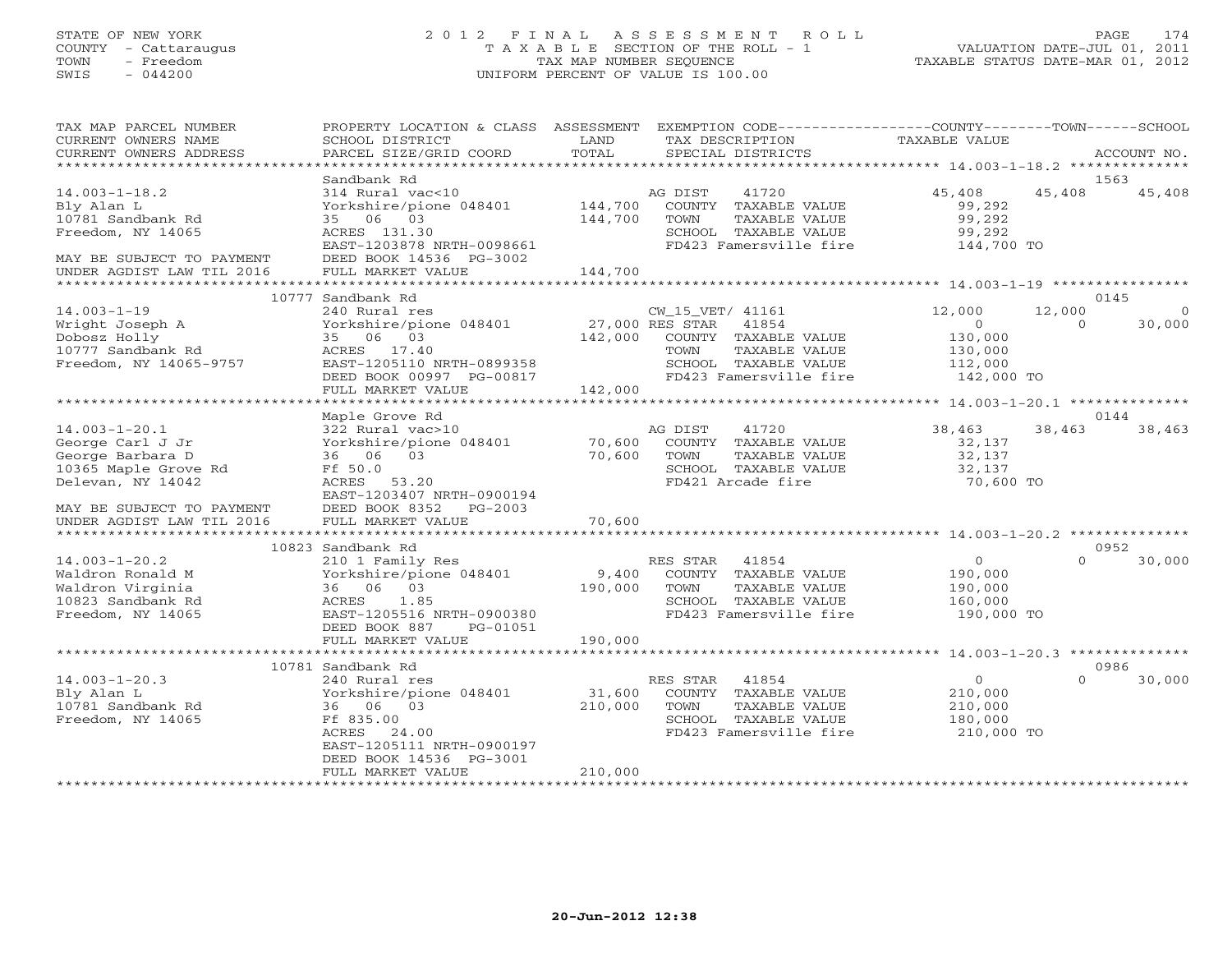# STATE OF NEW YORK 2 0 1 2 F I N A L A S S E S S M E N T R O L L PAGE 175 COUNTY - Cattaraugus T A X A B L E SECTION OF THE ROLL - 1 VALUATION DATE-JUL 01, 2011 TOWN - Freedom TAX MAP NUMBER SEQUENCE TAXABLE STATUS DATE-MAR 01, 2012 SWIS - 044200 UNIFORM PERCENT OF VALUE IS 100.00UNIFORM PERCENT OF VALUE IS 100.00

| TAX MAP PARCEL NUMBER<br>CURRENT OWNERS NAME<br>CURRENT OWNERS ADDRESS                                                          | PROPERTY LOCATION & CLASS ASSESSMENT<br>SCHOOL DISTRICT<br>PARCEL SIZE/GRID COORD                                                                                              | LAND<br>TOTAL              | TAX DESCRIPTION<br>SPECIAL DISTRICTS                                                                            | EXEMPTION CODE-----------------COUNTY-------TOWN------SCHOOL<br><b>TAXABLE VALUE</b> | ACCOUNT NO.                |
|---------------------------------------------------------------------------------------------------------------------------------|--------------------------------------------------------------------------------------------------------------------------------------------------------------------------------|----------------------------|-----------------------------------------------------------------------------------------------------------------|--------------------------------------------------------------------------------------|----------------------------|
| ***********************                                                                                                         |                                                                                                                                                                                |                            |                                                                                                                 |                                                                                      |                            |
| $14.003 - 1 - 20.4$<br>Miller Robert J<br>Nye Lindsey M<br>10784 Maple Grove Rd<br>Freedom, NY 14065                            | 10784 Maple Grove Rd<br>210 1 Family Res<br>Yorkshire/pione 048401<br>36 06 03<br>Ff 1080.00<br>ACRES<br>6.35<br>EAST-1202342 NRTH-0900167<br>DEED BOOK 7778<br>PG-3003        | 16,900<br>120,000          | RES STAR<br>41854<br>COUNTY TAXABLE VALUE<br>TAXABLE VALUE<br>TOWN<br>SCHOOL TAXABLE VALUE<br>FD421 Arcade fire | $\circ$<br>120,000<br>120,000<br>90,000<br>120,000 TO                                | 1549<br>$\Omega$<br>30,000 |
|                                                                                                                                 | FULL MARKET VALUE                                                                                                                                                              | 120,000                    |                                                                                                                 |                                                                                      |                            |
| $14.003 - 1 - 21.2$<br>Allard Elmer R<br>Allard Betty G<br>10766 Maple Grove Rd<br>Freedom, NY 14065                            | 10766 Maple Grove Rd<br>270 Mfg housing<br>Yorkshire/pione 048401<br>35 06 03<br>FRNT 119.70 DPTH 130.80<br>EAST-1202175 NRTH-0899593<br>DEED BOOK 00923 PG-01092              | 7,300<br>28,200            | SR STAR<br>41834<br>COUNTY TAXABLE VALUE<br>TOWN<br>TAXABLE VALUE<br>SCHOOL TAXABLE VALUE<br>FD421 Arcade fire  | $\Omega$<br>28,200<br>28,200<br>$\circ$<br>28,200 TO                                 | 1143<br>28,200<br>$\Omega$ |
|                                                                                                                                 | FULL MARKET VALUE                                                                                                                                                              | 28,200                     |                                                                                                                 |                                                                                      |                            |
| $14.003 - 1 - 21.3$<br>Gutchess Freedom Inc<br>880 McLean Est<br>PO Box 5478<br>Cortland, NY 13045<br>MAY BE SUBJECT TO PAYMENT | Maple Grove Rd<br>330 Vacant comm<br>Yorkshire/pione 048401<br>35 06 03<br>ACRES 22.30<br>EAST-1202341 NRTH-0898499<br>DEED BOOK 16804 PG-9001<br>FULL MARKET VALUE            | 38,400<br>38,400<br>38,400 | COUNTY TAXABLE VALUE<br>TOWN<br>TAXABLE VALUE<br>SCHOOL TAXABLE VALUE<br>FD421 Arcade fire                      | 38,400<br>38,400<br>38,400<br>38,400 TO                                              | 5038                       |
| UNDER AGDIST LAW TIL 2016                                                                                                       |                                                                                                                                                                                |                            |                                                                                                                 |                                                                                      |                            |
| $14.003 - 1 - 22.1$<br>Gutchess Freedom Inc<br>150 McLean Rd<br>Cortland, NY 13045                                              | 10668 Maple Grove Rd<br>331 Com vac w/im<br>Yorkshire/pione 048401<br>35 06 03<br>1.91<br>ACRES<br>EAST-1201945 NRTH-0898289<br>DEED BOOK 7835<br>PG-2001<br>FULL MARKET VALUE | 9,500<br>11,000<br>11,000  | COUNTY TAXABLE VALUE<br>TAXABLE VALUE<br>TOWN<br>SCHOOL TAXABLE VALUE<br>FD421 Arcade fire                      | 11,000<br>11,000<br>11,000<br>11,000 TO                                              | 0596                       |
|                                                                                                                                 |                                                                                                                                                                                |                            |                                                                                                                 |                                                                                      |                            |
| $14.003 - 1 - 22.2$<br>Carpenter Marjorie<br>Carpenter John W<br>10638 Maple Grove Rd<br>Freedom, NY 14065                      | 10638 Maple Grove Rd<br>210 1 Family Res<br>Yorkshire/pione 048401<br>35 06 03<br>1.34<br>ACRES<br>EAST-1201738 NRTH-0897948<br>DEED BOOK 774<br>PG-00552<br>FULL MARKET VALUE | 8,600<br>68,100<br>68,100  | 41834<br>SR STAR<br>COUNTY TAXABLE VALUE<br>TOWN<br>TAXABLE VALUE<br>SCHOOL TAXABLE VALUE<br>FD421 Arcade fire  | $\overline{O}$<br>68,100<br>68,100<br>5,900<br>68,100 TO                             | 0779<br>62,200<br>$\Omega$ |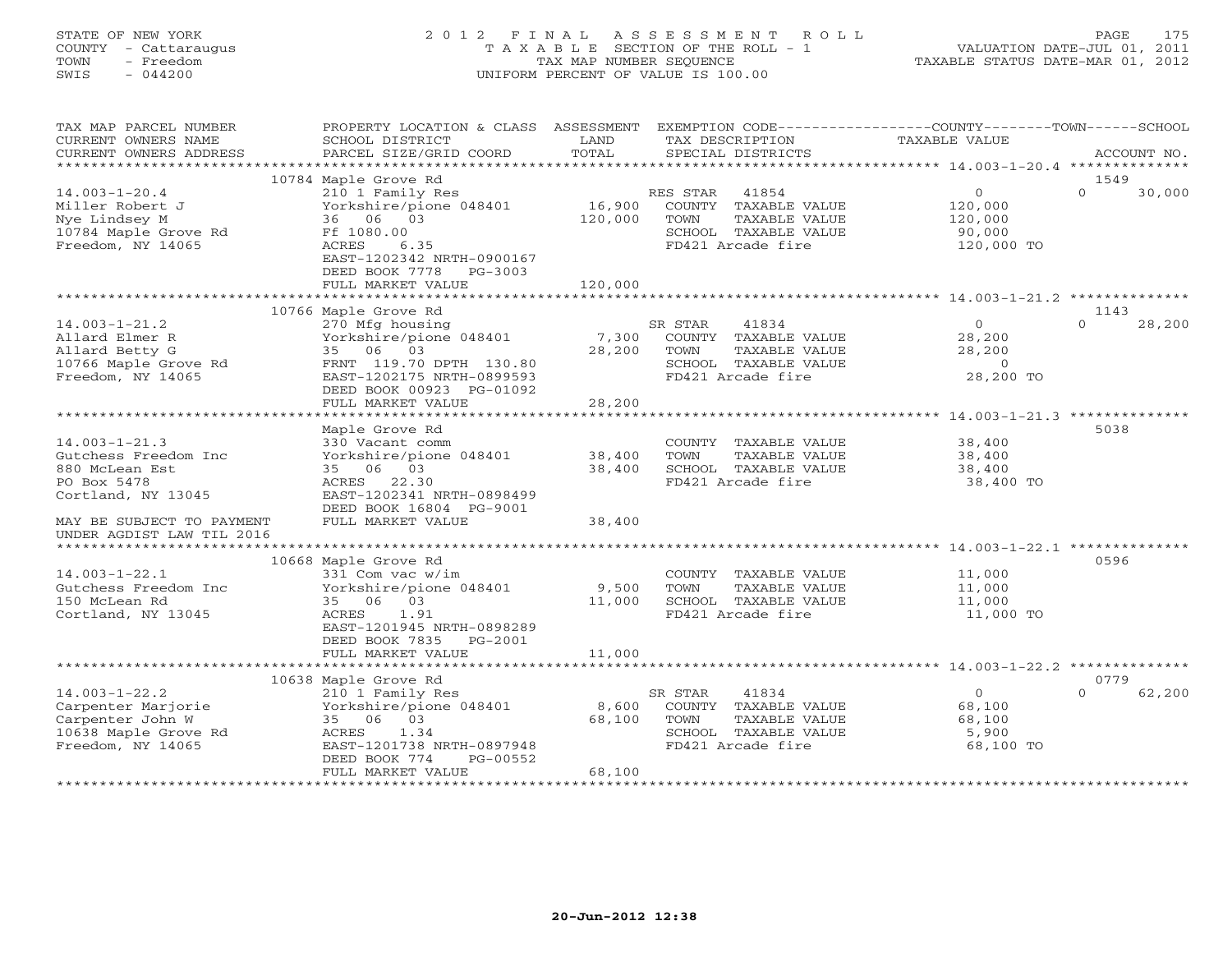# STATE OF NEW YORK 2 0 1 2 F I N A L A S S E S S M E N T R O L L PAGE 176 COUNTY - Cattaraugus T A X A B L E SECTION OF THE ROLL - 1 VALUATION DATE-JUL 01, 2011 TOWN - Freedom TAX MAP NUMBER SEQUENCE TAXABLE STATUS DATE-MAR 01, 2012 SWIS - 044200 UNIFORM PERCENT OF VALUE IS 100.00UNIFORM PERCENT OF VALUE IS 100.00

| TAX MAP PARCEL NUMBER  | PROPERTY LOCATION & CLASS ASSESSMENT EXEMPTION CODE----------------COUNTY-------TOWN------SCHOOL |                       |                        |                  |                    |
|------------------------|--------------------------------------------------------------------------------------------------|-----------------------|------------------------|------------------|--------------------|
| CURRENT OWNERS NAME    | SCHOOL DISTRICT                                                                                  | LAND                  | TAX DESCRIPTION        | TAXABLE VALUE    |                    |
| CURRENT OWNERS ADDRESS | PARCEL SIZE/GRID COORD                                                                           | TOTAL                 | SPECIAL DISTRICTS      |                  | ACCOUNT NO.        |
|                        |                                                                                                  |                       |                        |                  |                    |
|                        | 10643 Maple Grove Rd                                                                             |                       |                        |                  | 0869               |
| $14.003 - 1 - 22.3$    | 330 Vacant comm                                                                                  |                       | COUNTY TAXABLE VALUE   | 16,600           |                    |
| Gutchess Freedom Inc   | Yorkshire/pione 048401                                                                           | 8,600                 | TAXABLE VALUE<br>TOWN  | 16,600           |                    |
| 150 McLean Rd          | 35 06 03                                                                                         | 16,600                | SCHOOL TAXABLE VALUE   | 16,600           |                    |
| Cortland, NY 13045     | ACRES 1.38                                                                                       |                       | FD421 Arcade fire      | 16,600 TO        |                    |
|                        | EAST-1201832 NRTH-0898100                                                                        |                       |                        |                  |                    |
|                        | DEED BOOK 7835 PG-2001                                                                           |                       |                        |                  |                    |
|                        | FULL MARKET VALUE                                                                                | 16,600                |                        |                  |                    |
|                        |                                                                                                  |                       |                        |                  |                    |
|                        | 10626 Maple Grove Rd                                                                             |                       |                        |                  | 0655               |
| $14.003 - 1 - 23$      | 210 1 Family Res                                                                                 |                       | RES STAR 41854         | $\overline{O}$   | $\Omega$<br>30,000 |
| Zimmer Philip W        | Yorkshire/pione 048401                                                                           | 9,100                 | COUNTY TAXABLE VALUE   | 148,000          |                    |
| 10626 Maple Grove Rd   | 35 06 03                                                                                         | 148,000               | TOWN<br>TAXABLE VALUE  | 148,000          |                    |
| Freedom, NY 14065      | ACRES 1.63                                                                                       |                       | SCHOOL TAXABLE VALUE   | 118,000          |                    |
|                        | EAST-1201638 NRTH-0897773                                                                        |                       | FD421 Arcade fire      | 148,000 TO       |                    |
|                        | DEED BOOK 00958 PG-00297                                                                         |                       |                        |                  |                    |
|                        | FULL MARKET VALUE                                                                                | 148,000               |                        |                  |                    |
|                        | ********************                                                                             |                       |                        |                  |                    |
|                        | 10590 Blue St                                                                                    |                       |                        |                  | 0097               |
|                        |                                                                                                  |                       |                        |                  |                    |
| $14.003 - 1 - 25$      | 280 Res Multiple                                                                                 |                       | WVET C/T 41121         | 12,000<br>12,000 | $\overline{0}$     |
| Burgess Bertha A       | Yorkshire/pione 048401                                                                           | 21,500 SR STAR        | 41834                  | $\overline{0}$   | 62,200<br>$\Omega$ |
| 10590 Blue St          | 35 06 03                                                                                         | 114,400               | COUNTY TAXABLE VALUE   | 102,400          |                    |
| Delevan, NY 14042      | ACRES 10.18                                                                                      |                       | TOWN<br>TAXABLE VALUE  | 102,400          |                    |
|                        | EAST-1201880 NRTH-0897429                                                                        |                       | SCHOOL TAXABLE VALUE   | 52,200           |                    |
|                        | DEED BOOK 681<br>PG-00519                                                                        |                       | FD423 Famersville fire | 114,400 TO       |                    |
|                        | FULL MARKET VALUE                                                                                | 114,400               |                        |                  |                    |
|                        |                                                                                                  |                       |                        |                  |                    |
|                        | 10572 Blue St                                                                                    |                       |                        |                  | 0677               |
| $14.003 - 1 - 26$      | 240 Rural res                                                                                    |                       | RES STAR 41854         | $\overline{0}$   | 30,000<br>$\Omega$ |
| Baker Robert S         | Yorkshire/pione 048401                                                                           | 47,000                | COUNTY TAXABLE VALUE   | 213,900          |                    |
| Baker Sandra K         | 35 06 03                                                                                         | 213,900               | TOWN<br>TAXABLE VALUE  | 213,900          |                    |
| PO Box 53              | ACRES 48.42                                                                                      |                       | SCHOOL TAXABLE VALUE   | 183,900          |                    |
| Arcade, NY 14009       | EAST-1202748 NRTH-0897046                                                                        |                       | FD423 Famersville fire | 213,900 TO       |                    |
|                        | DEED BOOK 00752 PG-00857                                                                         |                       |                        |                  |                    |
|                        | FULL MARKET VALUE                                                                                | 213,900               |                        |                  |                    |
|                        |                                                                                                  |                       |                        |                  |                    |
|                        | 10534 Blue St                                                                                    |                       |                        |                  | 0220               |
| $14.003 - 1 - 27.1$    | 314 Rural vac<10                                                                                 |                       | COUNTY TAXABLE VALUE   | 29,400           |                    |
| Snyder Rebecca Toy J   | Yorkshire/pione 048401                                                                           | 29,400                | TOWN<br>TAXABLE VALUE  | 29,400           |                    |
| 10534 Blue St          | 35 06 03                                                                                         | 29,400                | SCHOOL TAXABLE VALUE   | 29,400           |                    |
| Delevan, NY 14042      | Ff 1085.00                                                                                       |                       | FD423 Famersville fire | 29,400 TO        |                    |
|                        | ACRES 20.90                                                                                      |                       |                        |                  |                    |
|                        | EAST-1203572 NRTH-0896249                                                                        |                       |                        |                  |                    |
|                        | DEED BOOK 00921 PG-00742                                                                         |                       |                        |                  |                    |
|                        | FULL MARKET VALUE                                                                                | 29,400                |                        |                  |                    |
|                        | ******************************                                                                   | ********************* |                        |                  |                    |
|                        |                                                                                                  |                       |                        |                  |                    |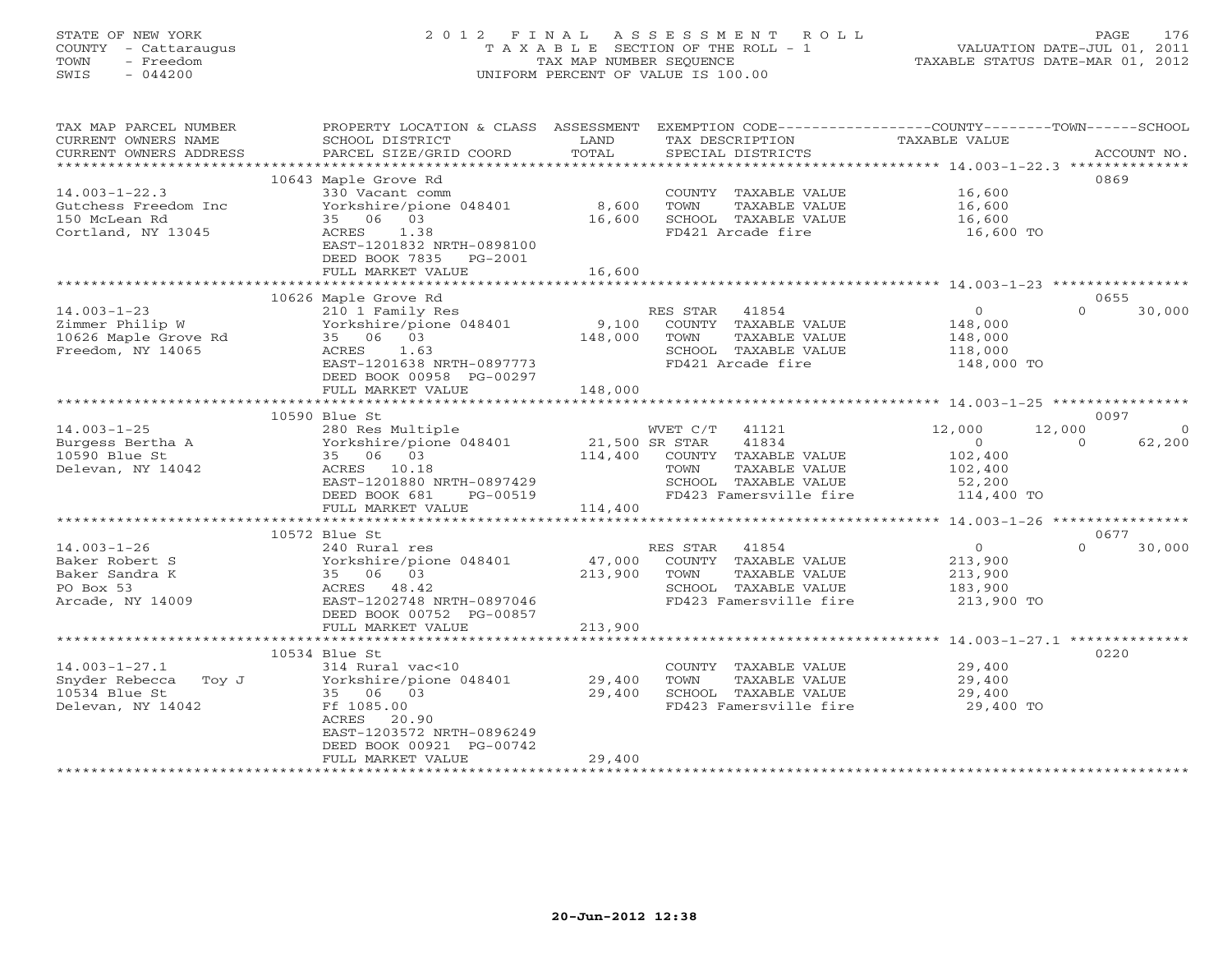## STATE OF NEW YORK 2 0 1 2 F I N A L A S S E S S M E N T R O L L PAGE 177 COUNTY - Cattaraugus T A X A B L E SECTION OF THE ROLL - 1 VALUATION DATE-JUL 01, 2011 TOWN - Freedom TAX MAP NUMBER SEQUENCE TAXABLE STATUS DATE-MAR 01, 2012 SWIS - 044200 UNIFORM PERCENT OF VALUE IS 100.00UNIFORM PERCENT OF VALUE IS 100.00

| TAX MAP PARCEL NUMBER<br>CURRENT OWNERS NAME                                                     | PROPERTY LOCATION & CLASS ASSESSMENT<br>SCHOOL DISTRICT                                                                                                                 | LAND                       | EXEMPTION CODE----------------COUNTY-------TOWN-----SCHOOL<br>TAX DESCRIPTION                                        | TAXABLE VALUE                                             |                    |
|--------------------------------------------------------------------------------------------------|-------------------------------------------------------------------------------------------------------------------------------------------------------------------------|----------------------------|----------------------------------------------------------------------------------------------------------------------|-----------------------------------------------------------|--------------------|
| CURRENT OWNERS ADDRESS<br>***********************                                                | PARCEL SIZE/GRID COORD                                                                                                                                                  | TOTAL                      | SPECIAL DISTRICTS                                                                                                    |                                                           | ACCOUNT NO.        |
|                                                                                                  | 10518 Blue St                                                                                                                                                           |                            |                                                                                                                      |                                                           | 1036               |
| $14.003 - 1 - 27.2$<br>Talley James C<br>Talley Beth C<br>10518 Blue St<br>Delevan, NY 14042     | 240 Rural res<br>Yorkshire/pione 048401<br>35 06 03<br>ACRES 13.50<br>EAST-1201908 NRTH-0895948<br>DEED BOOK 00925 PG-00275                                             | 24,300<br>74,000           | 41854<br>RES STAR<br>COUNTY TAXABLE VALUE<br>TOWN<br>TAXABLE VALUE<br>SCHOOL TAXABLE VALUE<br>FD423 Famersville fire | $\overline{0}$<br>74,000<br>74,000<br>44,000<br>74,000 TO | $\Omega$<br>30,000 |
|                                                                                                  | FULL MARKET VALUE<br>**********************************                                                                                                                 | 74,000                     |                                                                                                                      |                                                           |                    |
|                                                                                                  | 1402 Cross Rd                                                                                                                                                           |                            |                                                                                                                      |                                                           | 1038               |
| $14.003 - 1 - 27.3$<br>Morgan Donald<br>Morgan Dalinda<br>1402 Cross Rd<br>Freedom, NY 14065     | 270 Mfg housing<br>Yorkshire/pione 048401<br>35 06 03<br>2.90<br>ACRES<br>EAST-1203086 NRTH-0895968<br>DEED BOOK 00940 PG-00552                                         | 11,200<br>40,200           | RES STAR 41854<br>COUNTY TAXABLE VALUE<br>TOWN<br>TAXABLE VALUE<br>SCHOOL TAXABLE VALUE<br>FD423 Famersville fire    | $\Omega$<br>40,200<br>40,200<br>10,200<br>40,200 TO       | $\cap$<br>30,000   |
|                                                                                                  | FULL MARKET VALUE                                                                                                                                                       | 40,200                     |                                                                                                                      |                                                           |                    |
|                                                                                                  | 10534 Blue St                                                                                                                                                           |                            |                                                                                                                      |                                                           | 1286               |
| $14.003 - 1 - 27.6$<br>Snyder Robert J<br>Snyder Rebecca J<br>10534 Blue St<br>Delevan, NY 14042 | 283 Res w/Comuse<br>Yorkshire/pione 048401<br>35 06 03<br>FRNT 589.30 DPTH<br>ACRES 12.15<br>EAST-1201792 NRTH-0896515<br>DEED BOOK 00963 PG-01071<br>FULL MARKET VALUE | 23,300<br>54,800<br>54,800 | RES STAR 41854<br>COUNTY TAXABLE VALUE<br>TOWN<br>TAXABLE VALUE<br>SCHOOL TAXABLE VALUE<br>FD423 Famersville fire    | $\Omega$<br>54,800<br>54,800<br>24,800<br>54,800 TO       | $\cap$<br>30,000   |
|                                                                                                  |                                                                                                                                                                         |                            |                                                                                                                      |                                                           |                    |
|                                                                                                  | 1418 Cross Rd                                                                                                                                                           |                            |                                                                                                                      |                                                           | 1379               |
| $14.003 - 1 - 27.7$<br>Muraco David L<br>PO Box 214<br>Delevan, NY 14042-0214                    | 210 1 Family Res<br>Yorkshire/pione 048401<br>35 06 03<br>Ff 265.00<br><b>ACRES</b><br>4.70 BANK<br>017<br>EAST-1202583 NRTH-0896052<br>DEED BOOK 00996 PG-62           | 14,300<br>121,800          | RES STAR 41854<br>COUNTY TAXABLE VALUE<br>TAXABLE VALUE<br>TOWN<br>SCHOOL TAXABLE VALUE<br>FD423 Famersville fire    | $\circ$<br>121,800<br>121,800<br>91,800<br>121,800 TO     | $\Omega$<br>30,000 |
|                                                                                                  | FULL MARKET VALUE                                                                                                                                                       | 121,800                    |                                                                                                                      |                                                           |                    |
| $14.003 - 1 - 27.8$<br>Snyder Rebecca<br>Toy J<br>10534 Blue St<br>Delevan, NY 14042             | Cross Rd (Off)<br>314 Rural vac<10<br>Yorkshire/pione 048401<br>35 06 03<br>FRNT 203.00 DPTH 195.00<br>EAST-1202345 NRTH-0896329<br>$PG-742$<br>DEED BOOK 921           | 1,500<br>1,500             | COUNTY TAXABLE VALUE<br>TOWN<br>TAXABLE VALUE<br>SCHOOL TAXABLE VALUE<br>FD423 Famersville fire                      | 1,500<br>1,500<br>1,500<br>1,500 TO                       | 1380               |
|                                                                                                  | FULL MARKET VALUE                                                                                                                                                       | 1,500                      |                                                                                                                      |                                                           |                    |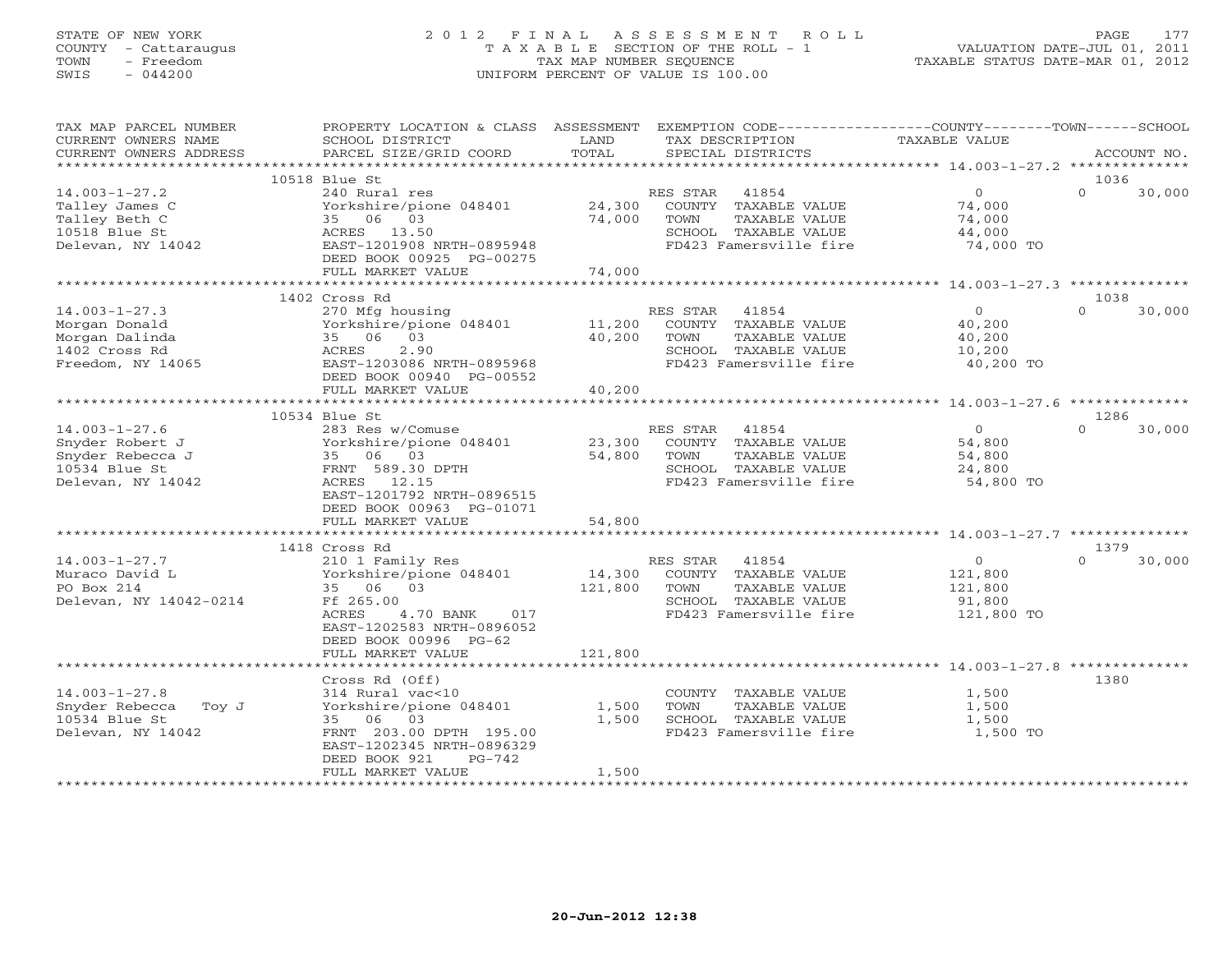## STATE OF NEW YORK 2 0 1 2 F I N A L A S S E S S M E N T R O L L PAGE 178 COUNTY - Cattaraugus T A X A B L E SECTION OF THE ROLL - 1 VALUATION DATE-JUL 01, 2011 TOWN - Freedom TAX MAP NUMBER SEQUENCE TAXABLE STATUS DATE-MAR 01, 2012 SWIS - 044200 UNIFORM PERCENT OF VALUE IS 100.00UNIFORM PERCENT OF VALUE IS 100.00

| TAX MAP PARCEL NUMBER<br>CURRENT OWNERS NAME<br>CURRENT OWNERS ADDRESS                          | PROPERTY LOCATION & CLASS ASSESSMENT<br>SCHOOL DISTRICT<br>PARCEL SIZE/GRID COORD                                                                                                         | LAND<br>TAX DESCRIPTION<br>TOTAL<br>SPECIAL DISTRICTS                                                                                                                            | EXEMPTION CODE----------------COUNTY-------TOWN------SCHOOL<br>TAXABLE VALUE<br>ACCOUNT NO.                         |
|-------------------------------------------------------------------------------------------------|-------------------------------------------------------------------------------------------------------------------------------------------------------------------------------------------|----------------------------------------------------------------------------------------------------------------------------------------------------------------------------------|---------------------------------------------------------------------------------------------------------------------|
|                                                                                                 |                                                                                                                                                                                           |                                                                                                                                                                                  |                                                                                                                     |
| $14.003 - 1 - 27.9$<br>Marrs Ryan R<br>1410 Cross Rd<br>Freedom, NY 14065                       | 1410 Cross Rd<br>210 1 Family Res<br>210 1 Family Res<br>Yorkshire/pione 048401 14,300<br>35 06 03<br>ACRES<br>4.70 BANK 017<br>EAST-1202847 NRTH-0896055                                 | RES STAR<br>41854<br>COUNTY TAXABLE VALUE<br>103,700<br>TAXABLE VALUE<br>TOWN<br>SCHOOL TAXABLE VALUE<br>FD423 Famersville fire 103,700 TO                                       | 1420<br>$0 \qquad \qquad$<br>$\Omega$<br>30,000<br>103,700<br>103,700<br>73,700                                     |
|                                                                                                 | DEED BOOK 11996 PG-5001<br>FULL MARKET VALUE                                                                                                                                              | 103,700                                                                                                                                                                          |                                                                                                                     |
|                                                                                                 |                                                                                                                                                                                           |                                                                                                                                                                                  |                                                                                                                     |
| $14.003 - 1 - 28$<br>Reese Chad A<br>Reese Aryn R<br>10551 Blue St<br>Delevan, NY 14042         | 10551 Blue St<br>210 1 Family Res<br>Yorkshire/pione 048401<br>03 06 04<br>FRNT 200.00 DPTH 217.80<br>ACRES<br>$1.00$ BANK<br>081<br>EAST-1201213 NRTH-0895896<br>DEED BOOK 15329 PG-7001 | RES STAR 41854<br>8,000<br>COUNTY TAXABLE VALUE<br>149,900<br>TOWN<br>TAXABLE VALUE<br>SCHOOL TAXABLE VALUE 119,900<br>FD423 Famersville fire 149,900 TO                         | 0443<br>$\overline{0}$<br>$\cap$<br>30,000<br>149,900<br>149,900                                                    |
|                                                                                                 | FULL MARKET VALUE                                                                                                                                                                         | 149,900                                                                                                                                                                          |                                                                                                                     |
|                                                                                                 | 10491 Maple Grove Rd                                                                                                                                                                      |                                                                                                                                                                                  | 0314                                                                                                                |
| $14.003 - 1 - 29$<br>Kelly Donald J<br>10491 Maple Grove Rd<br>Delevan, NY 14042                | 03 06 04<br>ACRES<br>2.61<br>EAST-1200340 NRTH-0896183<br>DEED BOOK 1209 PG-2001<br>FULL MARKET VALUE                                                                                     | 210 1 Family Res<br>Yorkshire/pione 048401 10,700 SR STAR 41834<br>148,300 COUNTY TAXABLE VALUE<br>TOWN<br>TAXABLE VALUE<br>SCHOOL TAXABLE VALUE<br>FD421 Arcade fire<br>148,300 | 74,150<br>74,150<br>74,150<br>62,200<br>$\overline{0}$<br>$\Omega$<br>74,150<br>74,150<br>11,950<br>148,300 TO      |
|                                                                                                 |                                                                                                                                                                                           |                                                                                                                                                                                  |                                                                                                                     |
|                                                                                                 | 10541 Maple Grove Rd<br>210 1 Family Res<br>Yorkshire/pione 048401<br>ACRES 1.79<br>EAST-1200739 NRTH-0896855<br>DEED BOOK 00700 PG-00995                                                 | SR STAR<br>41834<br>9,300 COUNTY TAXABLE VALUE<br>164,900<br>TOWN<br>TAXABLE VALUE<br>SCHOOL TAXABLE VALUE<br>FD421 Arcade fire                                                  | 0001<br>62,200<br>$\overline{0}$<br>$\Omega$<br>164,900<br>164,900<br>102,700<br>164,900 TO                         |
|                                                                                                 | FULL MARKET VALUE                                                                                                                                                                         | 164,900                                                                                                                                                                          |                                                                                                                     |
|                                                                                                 | 10561 Maple Grove Rd                                                                                                                                                                      |                                                                                                                                                                                  | 0138                                                                                                                |
| $14.003 - 1 - 32$<br>Cook Howard<br>Cook Christine<br>10561 Maple Grove Rd<br>Delevan, NY 14042 | 112 Dairy farm<br>Yorkshire/pione 048401 133,400 SR STAR<br>03 06 04<br>Dblwide Home<br>ACRES 146.82<br>EAST-1199304 NRTH-0897841<br>DEED BOOK 13583 PG-6001<br>FULL MARKET VALUE         | AGED C/T/S 41800<br>41834<br>316,300<br>COUNTY TAXABLE VALUE<br>TAXABLE VALUE<br>TOWN<br>SCHOOL TAXABLE VALUE<br>FD421 Arcade fire<br>316,300                                    | 158,150<br>158,150<br>158,150<br>62,200<br>$\overline{0}$<br>$\Omega$<br>158,150<br>158,150<br>95,950<br>316,300 TO |
|                                                                                                 |                                                                                                                                                                                           |                                                                                                                                                                                  |                                                                                                                     |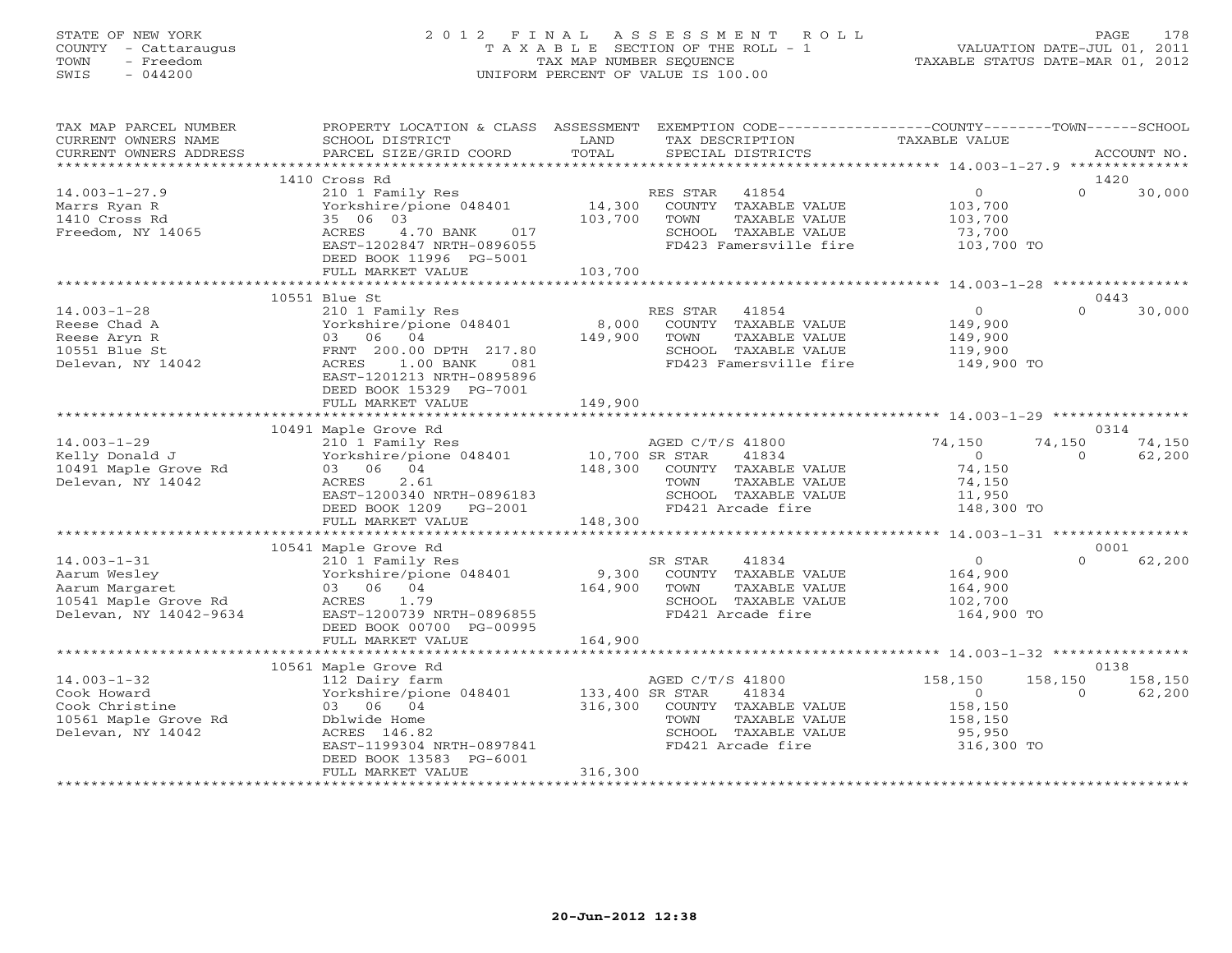# STATE OF NEW YORK 2 0 1 2 F I N A L A S S E S S M E N T R O L L PAGE 179 COUNTY - Cattaraugus T A X A B L E SECTION OF THE ROLL - 1 VALUATION DATE-JUL 01, 2011 TOWN - Freedom TAX MAP NUMBER SEQUENCE TAXABLE STATUS DATE-MAR 01, 2012 SWIS - 044200 UNIFORM PERCENT OF VALUE IS 100.00UNIFORM PERCENT OF VALUE IS 100.00

| TAX MAP PARCEL NUMBER<br>CURRENT OWNERS NAME<br>CURRENT OWNERS ADDRESS | PROPERTY LOCATION & CLASS ASSESSMENT<br>SCHOOL DISTRICT<br>PARCEL SIZE/GRID COORD | LAND<br>TOTAL | TAX DESCRIPTION<br>SPECIAL DISTRICTS | EXEMPTION CODE-----------------COUNTY-------TOWN------SCHOOL<br>TAXABLE VALUE | ACCOUNT NO. |
|------------------------------------------------------------------------|-----------------------------------------------------------------------------------|---------------|--------------------------------------|-------------------------------------------------------------------------------|-------------|
|                                                                        |                                                                                   |               |                                      |                                                                               |             |
|                                                                        | 10699 Maple Grove Rd                                                              |               |                                      |                                                                               | 0321        |
| $14.003 - 1 - 33.1$                                                    | 444 Lumber yd/ml                                                                  |               | COUNTY TAXABLE VALUE                 | 691,000                                                                       |             |
| Gutchess Freedom Inc                                                   | Yorkshire/pione 048401                                                            | 20,900        | TAXABLE VALUE<br>TOWN                | 691,000                                                                       |             |
| 150 McLean Rd                                                          | 03/35 06 03                                                                       | 691,000       | SCHOOL TAXABLE VALUE                 | 691,000                                                                       |             |
| Cortland, NY 13045                                                     | ACRES<br>9.70                                                                     |               | FD421 Arcade fire                    | 691,000 TO                                                                    |             |
|                                                                        | EAST-1201677 NRTH-0898768                                                         |               |                                      |                                                                               |             |
|                                                                        | DEED BOOK 7835 PG-2001                                                            |               |                                      |                                                                               |             |
|                                                                        | FULL MARKET VALUE                                                                 | 691,000       |                                      |                                                                               |             |
|                                                                        |                                                                                   |               |                                      |                                                                               |             |
|                                                                        | 10643 Maple Grove                                                                 |               |                                      |                                                                               | 1402        |
| $14.003 - 1 - 33.4$                                                    | 240 Rural res                                                                     |               | COUNTY TAXABLE VALUE                 | 237,700                                                                       |             |
| Boston Hills Enerprises, LLC Yorkshire/pione 048401                    |                                                                                   | 61,200        | TOWN<br>TAXABLE VALUE                | 237,700                                                                       |             |
| PO Box 204                                                             | 35 06 03 & 03 06 04                                                               | 237,700       | SCHOOL TAXABLE VALUE                 | 237,700                                                                       |             |
| Boston, NY 14025                                                       | ACRES 76.40                                                                       |               | FD421 Arcade fire                    | 237,700 TO                                                                    |             |
|                                                                        | EAST-1199462 NRTH-0898998                                                         |               |                                      |                                                                               |             |
|                                                                        | DEED BOOK 15211 PG-8001                                                           |               |                                      |                                                                               |             |
|                                                                        | FULL MARKET VALUE                                                                 | 237,700       |                                      |                                                                               |             |
|                                                                        |                                                                                   |               |                                      |                                                                               |             |
|                                                                        | 62 Co Rd. 22                                                                      |               |                                      |                                                                               | 0678        |
| $14.003 - 1 - 34$                                                      | 314 Rural vac<10                                                                  |               | COUNTY TAXABLE VALUE                 | 8,800                                                                         |             |
| Gutchess Freedom Inc                                                   | Yorkshire/pione 048401                                                            | 8,800         | TOWN<br>TAXABLE VALUE                | 8,800                                                                         |             |
| 150 Mc Lean Rd                                                         | 35 06 03                                                                          | 8,800         | SCHOOL TAXABLE VALUE                 | 8,800                                                                         |             |
| Cortland, NY 13045                                                     | ACRES<br>1.48                                                                     |               | FD421 Arcade fire                    | 8,800 TO                                                                      |             |
|                                                                        | EAST-1201797 NRTH-0899356                                                         |               |                                      |                                                                               |             |
|                                                                        | DEED BOOK 8390 PG-2001                                                            |               |                                      |                                                                               |             |
|                                                                        |                                                                                   | 8,800         |                                      |                                                                               |             |
|                                                                        | FULL MARKET VALUE                                                                 | ************* |                                      |                                                                               |             |
|                                                                        |                                                                                   |               |                                      |                                                                               |             |
|                                                                        | 10765 Maple Grove Rd                                                              |               |                                      |                                                                               | 0591        |
| $14.003 - 1 - 35$                                                      | 210 1 Family Res                                                                  |               | RES STAR<br>41854                    | $\circ$<br>$\Omega$                                                           | 30,000      |
| Whitacre Daren James                                                   | Yorkshire/pione 048401                                                            | 12,000        | COUNTY TAXABLE VALUE                 | 126,100                                                                       |             |
| Kosmerl Patricia                                                       | 35 06 03                                                                          | 126,100       | TOWN<br>TAXABLE VALUE                | 126,100                                                                       |             |
| 10765 Maple Grove Rd                                                   | ACRES<br>3.36                                                                     |               | SCHOOL TAXABLE VALUE                 | 96,100                                                                        |             |
| Freedom, NY 14065                                                      | EAST-1201650 NRTH-0899520                                                         |               | FD421 Arcade fire                    | 126,100 TO                                                                    |             |
|                                                                        | DEED BOOK 887<br>PG-00194                                                         |               |                                      |                                                                               |             |
|                                                                        | FULL MARKET VALUE                                                                 | 126,100       |                                      |                                                                               |             |
|                                                                        |                                                                                   |               |                                      |                                                                               |             |
|                                                                        | 1499 Roblee Rd                                                                    |               |                                      |                                                                               | 0320        |
| $14.003 - 1 - 36$                                                      | 240 Rural res                                                                     |               | RES STAR<br>41854                    | $\circ$<br>$\Omega$                                                           | 30,000      |
| Parry Edward H Jr                                                      | Yorkshire/pione 048401                                                            | 56,400        | COUNTY TAXABLE VALUE                 | 135,000                                                                       |             |
| Parry Cynthia                                                          | 03/11 06 04                                                                       | 135,000       | TAXABLE VALUE<br>TOWN                | 135,000                                                                       |             |
| 1499 Roblee Rd                                                         | ACRES 55.50                                                                       |               | SCHOOL TAXABLE VALUE                 | 105,000                                                                       |             |
| Freedom, NY 14065                                                      | EAST-1197817 NRTH-0899314                                                         |               | FD421 Arcade fire                    | 135,000 TO                                                                    |             |
|                                                                        | DEED BOOK 795<br>PG-00470                                                         |               |                                      |                                                                               |             |
|                                                                        | FULL MARKET VALUE                                                                 | 135,000       |                                      |                                                                               |             |
|                                                                        |                                                                                   |               |                                      |                                                                               |             |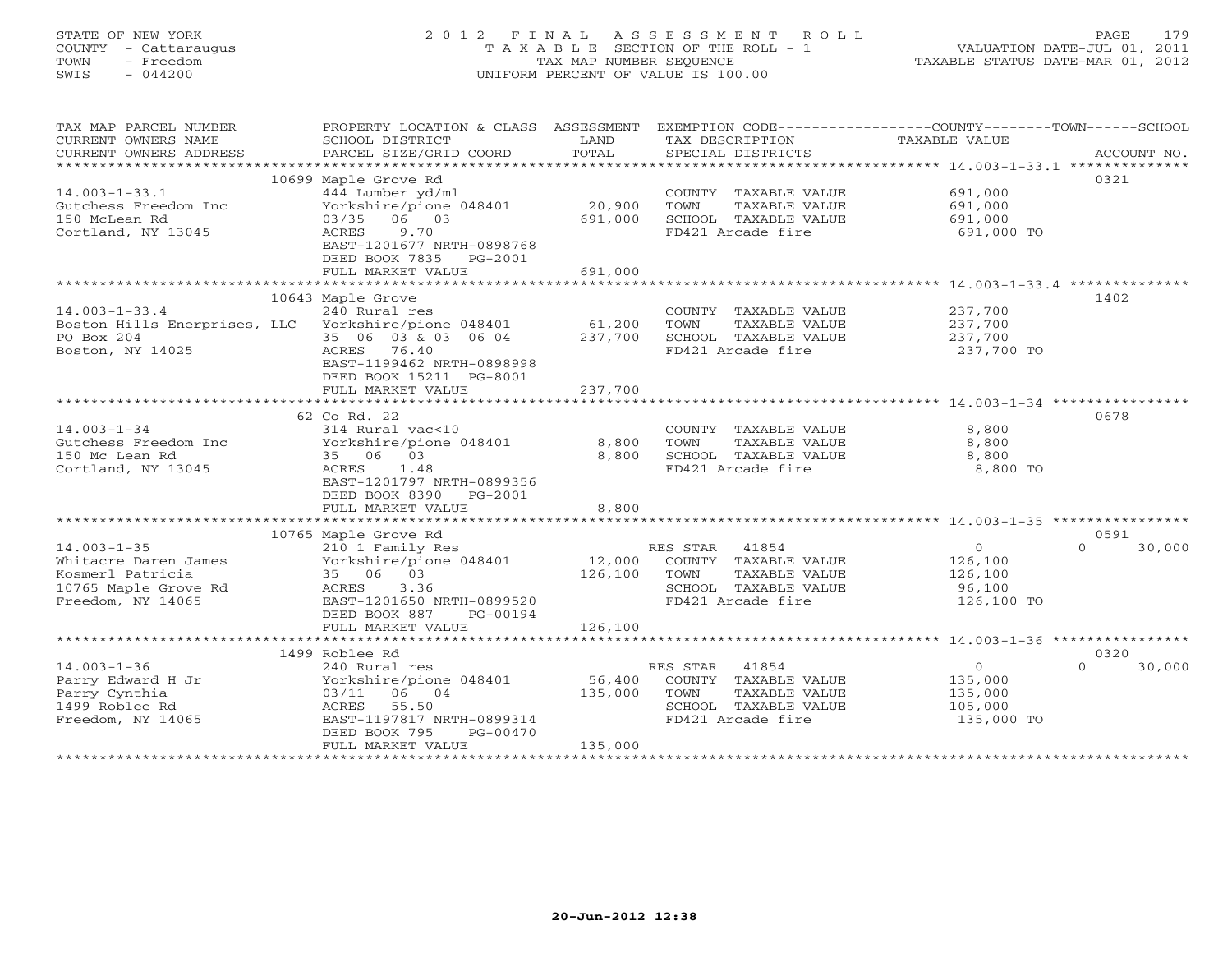# STATE OF NEW YORK 2 0 1 2 F I N A L A S S E S S M E N T R O L L PAGE 180 COUNTY - Cattaraugus T A X A B L E SECTION OF THE ROLL - 1 VALUATION DATE-JUL 01, 2011 TOWN - Freedom TAX MAP NUMBER SEQUENCE TAXABLE STATUS DATE-MAR 01, 2012 SWIS - 044200 UNIFORM PERCENT OF VALUE IS 100.00UNIFORM PERCENT OF VALUE IS 100.00

| TAX MAP PARCEL NUMBER<br>CURRENT OWNERS NAME<br>CURRENT OWNERS ADDRESS<br>***********************              | PROPERTY LOCATION & CLASS ASSESSMENT<br>SCHOOL DISTRICT<br>PARCEL SIZE/GRID COORD                                                                                       | LAND<br>TOTAL                        | EXEMPTION CODE-----------------COUNTY-------TOWN------SCHOOL<br>TAX DESCRIPTION<br>SPECIAL DISTRICTS                    | TAXABLE VALUE                                                | ACCOUNT NO.                           |
|----------------------------------------------------------------------------------------------------------------|-------------------------------------------------------------------------------------------------------------------------------------------------------------------------|--------------------------------------|-------------------------------------------------------------------------------------------------------------------------|--------------------------------------------------------------|---------------------------------------|
| $14.003 - 1 - 37.1$<br>Lewis Living Trust, Mary T<br>Sanio Paul H<br>10777 Maple Grove Rd<br>Freedom, NY 14065 | Maple Grove Rd<br>322 Rural vac>10<br>Yorkshire/pione 048401<br>04/36 06 04<br>ACRES 97.30<br>EAST-1199354 NRTH-0900345<br>DEED BOOK 10198 PG-6001<br>FULL MARKET VALUE | 71,700<br>71,700<br>71,700           | COUNTY TAXABLE VALUE<br>TOWN<br>TAXABLE VALUE<br>SCHOOL TAXABLE VALUE<br>FD421 Arcade fire                              | 71,700<br>71,700<br>71,700<br>71,700 TO                      | 0396                                  |
|                                                                                                                | 10777 Maple Grove Rd                                                                                                                                                    |                                      |                                                                                                                         |                                                              | 0931                                  |
| $14.003 - 1 - 37.2$<br>Sanio Paul H<br>10777 Maple Grove Rd<br>Freedom, NY 14065                               | 240 Rural res<br>Yorkshire/pione 048401<br>04/36 06 04<br>26.85<br>ACRES<br>EAST-1200286 NRTH-0899834<br>DEED BOOK 824<br>PG-01002<br>FULL MARKET VALUE                 | 33,600 SR STAR<br>103,100<br>103,100 | VET C/T<br>41101<br>41834<br>COUNTY TAXABLE VALUE<br>TAXABLE VALUE<br>TOWN<br>SCHOOL TAXABLE VALUE<br>FD421 Arcade fire | 900<br>$\circ$<br>102,200<br>102,200<br>40,900<br>103,100 TO | 900<br>$\Omega$<br>62,200<br>$\Omega$ |
|                                                                                                                |                                                                                                                                                                         |                                      |                                                                                                                         |                                                              | 1089                                  |
| $14.003 - 1 - 38.1$<br>Stromecki Daniel<br>Kanner Nichole<br>1758 Edmunds Rd<br>Freedom, NY 14065              | 1758 Edmunds Rd<br>210 1 Family Res<br>Yorkshire/pione 048401<br>04/05 06 04<br>4.80<br>ACRES<br>EAST-1198085 NRTH-0902847<br>DEED BOOK 8914 PG-9002                    | 123,500                              | RES STAR<br>41854<br>14,500 COUNTY TAXABLE VALUE<br>TAXABLE VALUE<br>TOWN<br>SCHOOL TAXABLE VALUE<br>FD421 Arcade fire  | $\overline{0}$<br>123,500<br>123,500<br>93,500<br>123,500 TO | $\Omega$<br>30,000                    |
|                                                                                                                | FULL MARKET VALUE                                                                                                                                                       | 123,500                              |                                                                                                                         |                                                              |                                       |
| $14.003 - 1 - 38.2$<br>Holmes Scott A<br>Holmes Louisa M<br>2 50b Edmunds Rd<br>Freedom, NY 14065              | Edmunds Rd<br>322 Rural vac>10<br>Yorkshire/pione 048401<br>04/05 06 04<br>17.20 BANK<br>ACRES<br>017<br>EAST-1197926 NRTH-0903597<br>DEED BOOK 00930 PG-00128          | 27,400<br>27,400                     | COUNTY TAXABLE VALUE<br>TAXABLE VALUE<br>TOWN<br>SCHOOL TAXABLE VALUE<br>FD421 Arcade fire                              | 27,400<br>27,400<br>27,400<br>27,400 TO                      | 1162                                  |
|                                                                                                                | FULL MARKET VALUE                                                                                                                                                       | 27,400                               |                                                                                                                         |                                                              |                                       |
|                                                                                                                | 1796 Edmunds Rd                                                                                                                                                         |                                      |                                                                                                                         |                                                              | 1094                                  |
| $14.003 - 1 - 39$<br>Holmes Scott A<br>Holmes Louisa M<br>1796 Edmunds Rd 250B<br>Freedom, NY 14065            | 240 Rural res<br>Yorkshire/pione 048401<br>04/05 06 04<br>22.00 BANK<br>ACRES<br>017<br>EAST-1197443 NRTH-0903417<br>DEED BOOK 906<br>PG-00316<br>FULL MARKET VALUE     | 30,200<br>185,000<br>185,000         | RES STAR 41854<br>COUNTY TAXABLE VALUE<br>TOWN<br>TAXABLE VALUE<br>SCHOOL TAXABLE VALUE<br>FD421 Arcade fire            | $\circ$<br>185,000<br>185,000<br>155,000<br>185,000 TO       | $\cap$<br>30,000                      |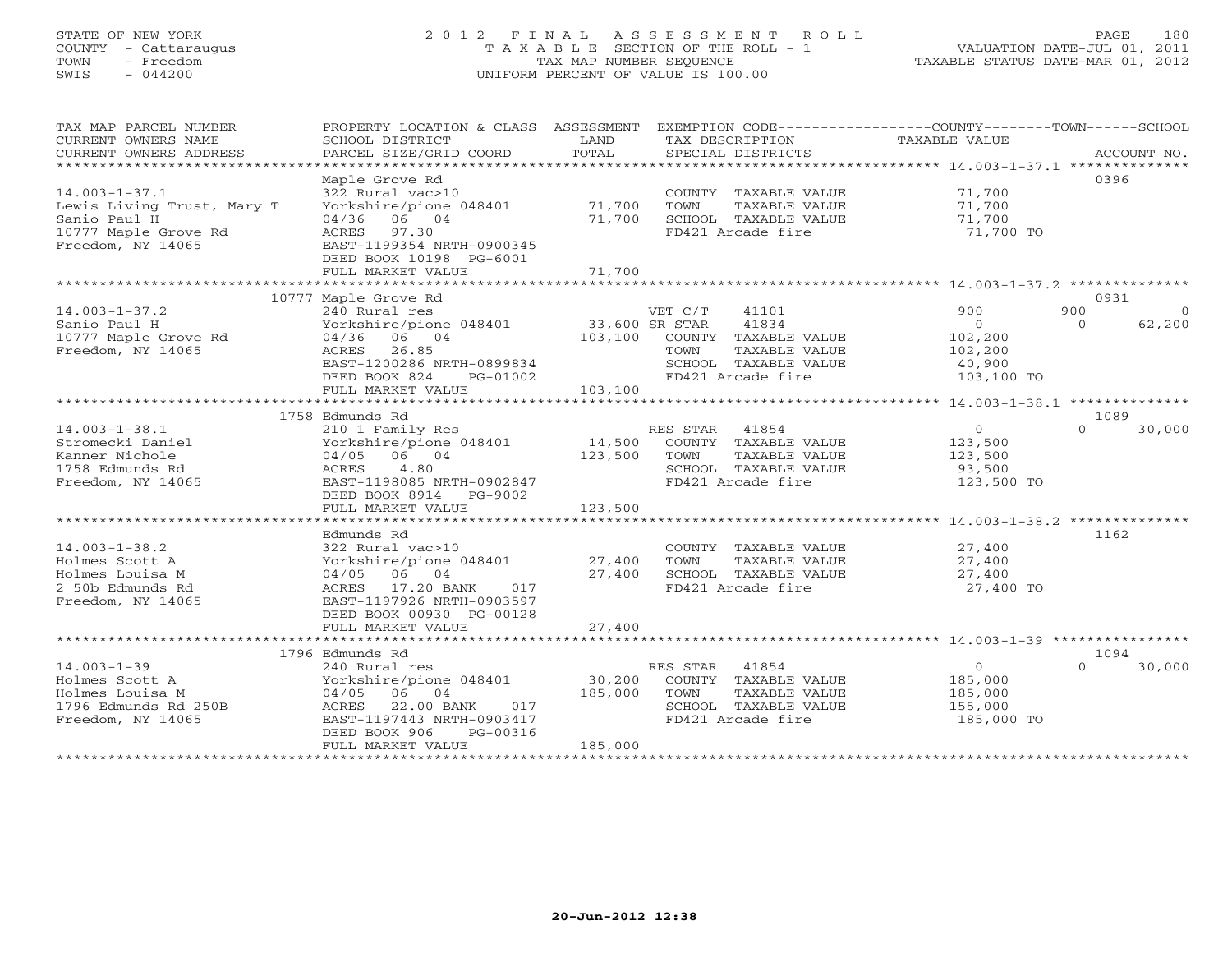# STATE OF NEW YORK 2 0 1 2 F I N A L A S S E S S M E N T R O L L PAGE 181 COUNTY - Cattaraugus T A X A B L E SECTION OF THE ROLL - 1 VALUATION DATE-JUL 01, 2011 TOWN - Freedom TAX MAP NUMBER SEQUENCE TAXABLE STATUS DATE-MAR 01, 2012 SWIS - 044200 UNIFORM PERCENT OF VALUE IS 100.00UNIFORM PERCENT OF VALUE IS 100.00

| TAX MAP PARCEL NUMBER                                | PROPERTY LOCATION & CLASS ASSESSMENT |         |                             |                        | EXEMPTION CODE-----------------COUNTY-------TOWN------SCHOOL |                |                |
|------------------------------------------------------|--------------------------------------|---------|-----------------------------|------------------------|--------------------------------------------------------------|----------------|----------------|
| CURRENT OWNERS NAME                                  | SCHOOL DISTRICT                      | LAND    | TAX DESCRIPTION             |                        | TAXABLE VALUE                                                |                |                |
| CURRENT OWNERS ADDRESS                               | PARCEL SIZE/GRID COORD               | TOTAL   | SPECIAL DISTRICTS           |                        |                                                              |                | ACCOUNT NO.    |
| ********************                                 |                                      |         |                             |                        |                                                              |                |                |
|                                                      | 775 Phillipi Rd                      |         |                             |                        |                                                              |                | 0464           |
| $14.004 - 1 - 1.1$                                   | 240 Rural res                        |         | COUNTY TAXABLE VALUE        |                        | 153,200                                                      |                |                |
| Phillippi Keith A                                    | Yorkshire/pione 048401               | 43,500  | TOWN                        | TAXABLE VALUE          | 153,200                                                      |                |                |
| PO Box 148                                           | 20  06  03                           | 153,200 | SCHOOL TAXABLE VALUE        |                        | 153,200                                                      |                |                |
| Freedom, NY 14065                                    | ACRES 42.70                          |         | FD423 Famersville fire      |                        | 153,200 TO                                                   |                |                |
|                                                      | EAST-1211548 NRTH-0902603            |         |                             |                        |                                                              |                |                |
|                                                      | DEED BOOK 00931 PG-00667             |         |                             |                        |                                                              |                |                |
|                                                      | FULL MARKET VALUE                    | 153,200 |                             |                        |                                                              |                |                |
|                                                      |                                      |         |                             |                        |                                                              |                |                |
|                                                      | 851 Phillipi Rd                      |         |                             |                        |                                                              |                | 1265           |
| $14.004 - 1 - 1.2$                                   | 210 1 Family Res                     |         | RES STAR 41854              |                        | $\circ$                                                      | $\Omega$       | 30,000         |
| Pataye Timothy M                                     | Yorkshire/pione 048401               | 12,000  | COUNTY TAXABLE VALUE        |                        | 165,000                                                      |                |                |
| Pataye Crystal L                                     | 20  06  03                           | 165,000 | TOWN                        | TAXABLE VALUE          | 165,000                                                      |                |                |
| 851 Phillipi Rd                                      | ACRES<br>3.35                        |         | SCHOOL TAXABLE VALUE        |                        | 135,000<br>165,000 TO                                        |                |                |
| Freedom, NY 14065                                    | EAST-1210776 NRTH-0902778            |         | FD423 Famersville fire      |                        |                                                              |                |                |
|                                                      | DEED BOOK 5839 PG-9001               |         |                             |                        |                                                              |                |                |
|                                                      | FULL MARKET VALUE                    | 165,000 |                             |                        |                                                              |                |                |
|                                                      |                                      |         |                             |                        |                                                              |                |                |
|                                                      | 839 Phillipi Rd                      |         |                             |                        |                                                              |                | 1270           |
| $14.004 - 1 - 1.3$                                   | 270 Mfg housing                      |         | COUNTY TAXABLE VALUE        |                        | 24,400                                                       |                |                |
| Wolfer Brian A                                       | Yorkshire/pione 048401 11,100        |         | TOWN                        | TAXABLE VALUE          | 24,400                                                       |                |                |
| Wolfer Diane M                                       | 20  06  03                           | 24,400  | SCHOOL TAXABLE VALUE        |                        | 24,400                                                       |                |                |
| 1599 Green Rd                                        | ACRES<br>2.85                        |         |                             | FD423 Famersville fire | 24,400 TO                                                    |                |                |
| Freedom, NY 14065                                    | EAST-1211014 NRTH-0902883            |         |                             |                        |                                                              |                |                |
|                                                      | DEED BOOK 00955 PG-00778             |         |                             |                        |                                                              |                |                |
|                                                      | FULL MARKET VALUE                    | 24,400  |                             |                        |                                                              |                |                |
|                                                      | 701 Moore Rd                         |         |                             |                        |                                                              |                | 0645           |
| $14.004 - 1 - 2$                                     | 210 1 Family Res                     |         | CVET C/T 41131              |                        | 18,875                                                       | 18,875         | $\overline{0}$ |
| Ward Ronald J                                        | Yorkshire/pione 048401               |         | 9,200 AGED $C/T$ 41801      |                        | 28,313                                                       | 28,313         | $\overline{0}$ |
| Ward Jean N                                          | 20 06 03                             |         | 75,500 AGED S<br>41804      |                        | $\overline{0}$                                               | $\overline{0}$ | 30,200         |
| 701 Moore Rd                                         | ACRES<br>1.73                        |         | 41834<br>SR STAR            |                        | $\circ$                                                      | $\Omega$       | 45,300         |
| Freedom, NY 14065                                    | EAST-1212370 NRTH-0903538            |         | COUNTY TAXABLE VALUE        |                        | 28,312                                                       |                |                |
|                                                      | DEED BOOK 00771 PG-00082             |         | TOWN                        | TAXABLE VALUE          | 28,312                                                       |                |                |
|                                                      | FULL MARKET VALUE                    |         | 75,500 SCHOOL TAXABLE VALUE |                        | $\overline{0}$                                               |                |                |
|                                                      |                                      |         | FD421 Arcade fire           |                        | 75,500 TO                                                    |                |                |
|                                                      |                                      |         |                             |                        |                                                              |                |                |
|                                                      | 10968 Rte 98                         |         |                             |                        |                                                              |                | 0461           |
| $14.004 - 1 - 4.1$                                   | 210 1 Family Res                     |         | COUNTY TAXABLE VALUE        |                        | 115,800                                                      |                |                |
| Glen Phillippi Trustee of the Yorkshire/pione 048401 |                                      | 8,300   | TOWN                        | TAXABLE VALUE          | 115,800                                                      |                |                |
| Revocalbe Trust                                      | 20 06 03                             | 115,800 | SCHOOL TAXABLE VALUE        |                        | 115,800                                                      |                |                |
| 10968 Rte. 98                                        | ACRES<br>1.15                        |         | FD423 Famersville fire      |                        | 115,800 TO                                                   |                |                |
| Freedom, NY 14065                                    | EAST-1212310 NRTH-0903021            |         |                             |                        |                                                              |                |                |
|                                                      | DEED BOOK 16353 PG-4001              |         |                             |                        |                                                              |                |                |
|                                                      | FULL MARKET VALUE                    | 115,800 |                             |                        |                                                              |                |                |
|                                                      |                                      |         |                             |                        |                                                              |                |                |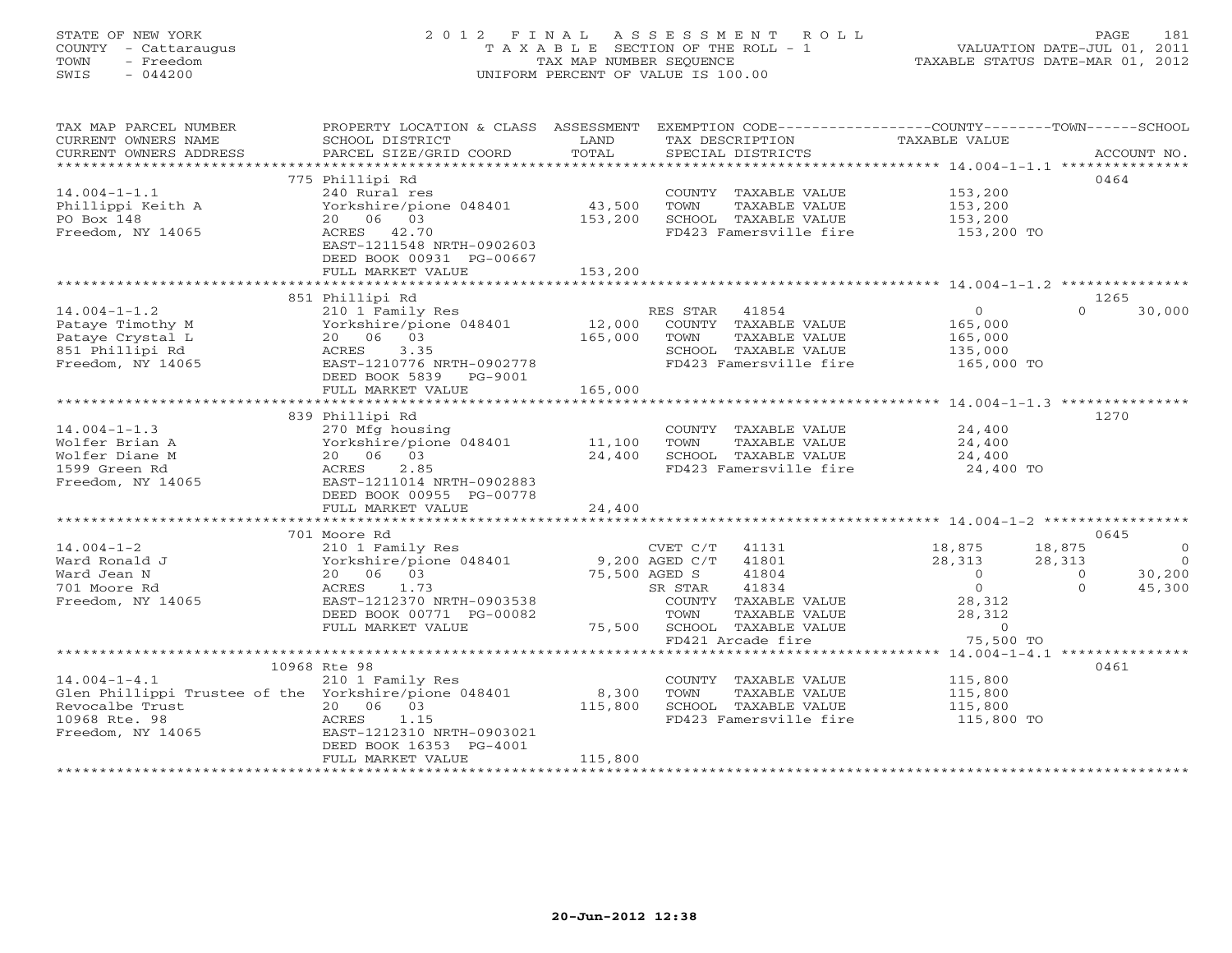#### STATE OF NEW YORK 2012 FINAL ASSESSMENT ROLL PAGE 182 COUNTY - Cattaraugus T A X A B L E SECTION OF THE ROLL - 1 VALUATION DATE-JUL 01, 2011 TOWN - Freedom **TAX MAP NUMBER SEQUENCE** TAXABLE STATUS DATE-MAR 01, 2012<br>TAXABLE STATUS DATE-MAR 01, 2012 SWIS - 044200 UNIFORM PERCENT OF VALUE IS 100.00

| TAXABLE VALUE<br>CURRENT OWNERS NAME<br>SCHOOL DISTRICT<br>LAND<br>TAX DESCRIPTION<br>TOTAL<br>CURRENT OWNERS ADDRESS<br>PARCEL SIZE/GRID COORD<br>SPECIAL DISTRICTS<br>ACCOUNT NO.<br>10952 Rte 98<br>1217<br>92,500<br>$14.004 - 1 - 4.2$<br>210 1 Family Res<br>COUNTY TAXABLE VALUE<br>8,000<br>Yorkshire/pione 048401<br>TOWN<br>92,500<br>Stangl Robert J<br>TAXABLE VALUE<br>20 06 03<br>92,500<br>10952 Route 98<br>SCHOOL TAXABLE VALUE<br>92,500<br>FD423 Famersville fire 92,500 TO<br>Freedom, NY 14065<br>FRNT 340.00 DPTH 125.00<br>EAST-1212366 NRTH-0902714<br>DEED BOOK 1017 PG-35<br>FULL MARKET VALUE<br>92,500<br>770 Higgins Rd<br>0261<br>$14.004 - 1 - 5$<br>210 1 Family Res<br>RES STAR 41854<br>$\overline{0}$<br>$\cap$<br>30,000<br>12,400<br>Higgins James P<br>Yorkshire/pione 048401<br>COUNTY TAXABLE VALUE<br>166,300<br>Higgins Rosemary<br>20 06 03<br>166,300<br>TAXABLE VALUE<br>166,300<br>TOWN<br>770 Higgins Rd<br>3.60<br>SCHOOL TAXABLE VALUE<br>136,300<br>ACRES<br>Freedom, NY 14065<br>EAST-1211951 NRTH-0901828<br>FD423 Famersville fire<br>166,300 TO<br>DEED BOOK 901<br>PG-00296<br>166,300<br>FULL MARKET VALUE<br>0647<br>Moore Rd<br>$14.004 - 1 - 6$<br>COUNTY TAXABLE VALUE<br>176,200<br>312 Vac w/imprv<br>Yorkshire/pione 048401 174,900<br>Jay Timberlands, LLC<br>TOWN<br>TAXABLE VALUE<br>176,200<br>245 North St<br>20 06 03<br>176,200<br>SCHOOL TAXABLE VALUE<br>176,200<br>Arcade, NY 14009<br>FD421 Arcade fire<br>ACRES 180.78<br>176,200 TO<br>EAST-1213531 NRTH-0901752<br>DEED BOOK 521<br>PG-7001<br>176,200<br>FULL MARKET VALUE<br>0198<br>10826 Osmun Rd<br>$14.004 - 1 - 7.1$<br>AG DIST<br>41720<br>147,663<br>147,663<br>147,663<br>112 Dairy farm<br>Yorkshire/pione 048401 242,000 RES STAR 41854<br>30,000<br>Edelweiss Farms Inc<br>$\overline{0}$<br>$\overline{0}$<br>10826 Osmun Rd<br>12  06  03<br>1138,200 SILO T/C/S 42100<br>333,400<br>333,400<br>333,400<br>Freedom, NY 14065<br>ACRES 196.00<br>COUNTY TAXABLE VALUE<br>657,137<br>EAST-1216040 NRTH-0902323<br>TOWN<br>657,137<br>TAXABLE VALUE<br>EAST-1216040 NRTH-<br>MAY BE SUBJECT TO PAYMENT DEED BOOK 718 I<br>UNDER AGDIST LAW TIL 2016 FULL MARKET VALUE<br>PG-01001<br>SCHOOL TAXABLE VALUE<br>627,137<br>1138,200 FD421 Arcade fire<br>1138,200 TO<br>1473<br>250 Baird Rd<br>$14.004 - 1 - 7.2$<br>73,640<br>73,640<br>240 Rural res<br>AG DIST<br>41720<br>73,640<br>131,100 RES STAR 41854<br>$\overline{0}$<br>$\Omega$<br>30,000<br>414,500<br>COUNTY TAXABLE VALUE<br>340,860<br>Farmersville Sta, NY 14065<br>EAST-1217533 NRTH-0901315<br>TOWN<br>TAXABLE VALUE<br>340,860<br>DEED BOOK 670<br>PG-7006<br>SCHOOL TAXABLE VALUE<br>310,860<br>FD421 Arcade fire<br>FULL MARKET VALUE<br>414,500<br>414,500 TO<br>MAY BE SUBJECT TO PAYMENT<br>UNDER AGDIST LAW TIL 2016 | TAX MAP PARCEL NUMBER | PROPERTY LOCATION & CLASS ASSESSMENT |  | EXEMPTION CODE-----------------COUNTY-------TOWN------SCHOOL |  |
|----------------------------------------------------------------------------------------------------------------------------------------------------------------------------------------------------------------------------------------------------------------------------------------------------------------------------------------------------------------------------------------------------------------------------------------------------------------------------------------------------------------------------------------------------------------------------------------------------------------------------------------------------------------------------------------------------------------------------------------------------------------------------------------------------------------------------------------------------------------------------------------------------------------------------------------------------------------------------------------------------------------------------------------------------------------------------------------------------------------------------------------------------------------------------------------------------------------------------------------------------------------------------------------------------------------------------------------------------------------------------------------------------------------------------------------------------------------------------------------------------------------------------------------------------------------------------------------------------------------------------------------------------------------------------------------------------------------------------------------------------------------------------------------------------------------------------------------------------------------------------------------------------------------------------------------------------------------------------------------------------------------------------------------------------------------------------------------------------------------------------------------------------------------------------------------------------------------------------------------------------------------------------------------------------------------------------------------------------------------------------------------------------------------------------------------------------------------------------------------------------------------------------------------------------------------------------------------------------------------------------------------------------------------------------------------------------------------------------------------------------------------------------------------------------------------------------------------|-----------------------|--------------------------------------|--|--------------------------------------------------------------|--|
|                                                                                                                                                                                                                                                                                                                                                                                                                                                                                                                                                                                                                                                                                                                                                                                                                                                                                                                                                                                                                                                                                                                                                                                                                                                                                                                                                                                                                                                                                                                                                                                                                                                                                                                                                                                                                                                                                                                                                                                                                                                                                                                                                                                                                                                                                                                                                                                                                                                                                                                                                                                                                                                                                                                                                                                                                                        |                       |                                      |  |                                                              |  |
|                                                                                                                                                                                                                                                                                                                                                                                                                                                                                                                                                                                                                                                                                                                                                                                                                                                                                                                                                                                                                                                                                                                                                                                                                                                                                                                                                                                                                                                                                                                                                                                                                                                                                                                                                                                                                                                                                                                                                                                                                                                                                                                                                                                                                                                                                                                                                                                                                                                                                                                                                                                                                                                                                                                                                                                                                                        |                       |                                      |  |                                                              |  |
|                                                                                                                                                                                                                                                                                                                                                                                                                                                                                                                                                                                                                                                                                                                                                                                                                                                                                                                                                                                                                                                                                                                                                                                                                                                                                                                                                                                                                                                                                                                                                                                                                                                                                                                                                                                                                                                                                                                                                                                                                                                                                                                                                                                                                                                                                                                                                                                                                                                                                                                                                                                                                                                                                                                                                                                                                                        |                       |                                      |  |                                                              |  |
|                                                                                                                                                                                                                                                                                                                                                                                                                                                                                                                                                                                                                                                                                                                                                                                                                                                                                                                                                                                                                                                                                                                                                                                                                                                                                                                                                                                                                                                                                                                                                                                                                                                                                                                                                                                                                                                                                                                                                                                                                                                                                                                                                                                                                                                                                                                                                                                                                                                                                                                                                                                                                                                                                                                                                                                                                                        |                       |                                      |  |                                                              |  |
|                                                                                                                                                                                                                                                                                                                                                                                                                                                                                                                                                                                                                                                                                                                                                                                                                                                                                                                                                                                                                                                                                                                                                                                                                                                                                                                                                                                                                                                                                                                                                                                                                                                                                                                                                                                                                                                                                                                                                                                                                                                                                                                                                                                                                                                                                                                                                                                                                                                                                                                                                                                                                                                                                                                                                                                                                                        |                       |                                      |  |                                                              |  |
|                                                                                                                                                                                                                                                                                                                                                                                                                                                                                                                                                                                                                                                                                                                                                                                                                                                                                                                                                                                                                                                                                                                                                                                                                                                                                                                                                                                                                                                                                                                                                                                                                                                                                                                                                                                                                                                                                                                                                                                                                                                                                                                                                                                                                                                                                                                                                                                                                                                                                                                                                                                                                                                                                                                                                                                                                                        |                       |                                      |  |                                                              |  |
|                                                                                                                                                                                                                                                                                                                                                                                                                                                                                                                                                                                                                                                                                                                                                                                                                                                                                                                                                                                                                                                                                                                                                                                                                                                                                                                                                                                                                                                                                                                                                                                                                                                                                                                                                                                                                                                                                                                                                                                                                                                                                                                                                                                                                                                                                                                                                                                                                                                                                                                                                                                                                                                                                                                                                                                                                                        |                       |                                      |  |                                                              |  |
|                                                                                                                                                                                                                                                                                                                                                                                                                                                                                                                                                                                                                                                                                                                                                                                                                                                                                                                                                                                                                                                                                                                                                                                                                                                                                                                                                                                                                                                                                                                                                                                                                                                                                                                                                                                                                                                                                                                                                                                                                                                                                                                                                                                                                                                                                                                                                                                                                                                                                                                                                                                                                                                                                                                                                                                                                                        |                       |                                      |  |                                                              |  |
|                                                                                                                                                                                                                                                                                                                                                                                                                                                                                                                                                                                                                                                                                                                                                                                                                                                                                                                                                                                                                                                                                                                                                                                                                                                                                                                                                                                                                                                                                                                                                                                                                                                                                                                                                                                                                                                                                                                                                                                                                                                                                                                                                                                                                                                                                                                                                                                                                                                                                                                                                                                                                                                                                                                                                                                                                                        |                       |                                      |  |                                                              |  |
|                                                                                                                                                                                                                                                                                                                                                                                                                                                                                                                                                                                                                                                                                                                                                                                                                                                                                                                                                                                                                                                                                                                                                                                                                                                                                                                                                                                                                                                                                                                                                                                                                                                                                                                                                                                                                                                                                                                                                                                                                                                                                                                                                                                                                                                                                                                                                                                                                                                                                                                                                                                                                                                                                                                                                                                                                                        |                       |                                      |  |                                                              |  |
|                                                                                                                                                                                                                                                                                                                                                                                                                                                                                                                                                                                                                                                                                                                                                                                                                                                                                                                                                                                                                                                                                                                                                                                                                                                                                                                                                                                                                                                                                                                                                                                                                                                                                                                                                                                                                                                                                                                                                                                                                                                                                                                                                                                                                                                                                                                                                                                                                                                                                                                                                                                                                                                                                                                                                                                                                                        |                       |                                      |  |                                                              |  |
|                                                                                                                                                                                                                                                                                                                                                                                                                                                                                                                                                                                                                                                                                                                                                                                                                                                                                                                                                                                                                                                                                                                                                                                                                                                                                                                                                                                                                                                                                                                                                                                                                                                                                                                                                                                                                                                                                                                                                                                                                                                                                                                                                                                                                                                                                                                                                                                                                                                                                                                                                                                                                                                                                                                                                                                                                                        |                       |                                      |  |                                                              |  |
|                                                                                                                                                                                                                                                                                                                                                                                                                                                                                                                                                                                                                                                                                                                                                                                                                                                                                                                                                                                                                                                                                                                                                                                                                                                                                                                                                                                                                                                                                                                                                                                                                                                                                                                                                                                                                                                                                                                                                                                                                                                                                                                                                                                                                                                                                                                                                                                                                                                                                                                                                                                                                                                                                                                                                                                                                                        |                       |                                      |  |                                                              |  |
|                                                                                                                                                                                                                                                                                                                                                                                                                                                                                                                                                                                                                                                                                                                                                                                                                                                                                                                                                                                                                                                                                                                                                                                                                                                                                                                                                                                                                                                                                                                                                                                                                                                                                                                                                                                                                                                                                                                                                                                                                                                                                                                                                                                                                                                                                                                                                                                                                                                                                                                                                                                                                                                                                                                                                                                                                                        |                       |                                      |  |                                                              |  |
|                                                                                                                                                                                                                                                                                                                                                                                                                                                                                                                                                                                                                                                                                                                                                                                                                                                                                                                                                                                                                                                                                                                                                                                                                                                                                                                                                                                                                                                                                                                                                                                                                                                                                                                                                                                                                                                                                                                                                                                                                                                                                                                                                                                                                                                                                                                                                                                                                                                                                                                                                                                                                                                                                                                                                                                                                                        |                       |                                      |  |                                                              |  |
|                                                                                                                                                                                                                                                                                                                                                                                                                                                                                                                                                                                                                                                                                                                                                                                                                                                                                                                                                                                                                                                                                                                                                                                                                                                                                                                                                                                                                                                                                                                                                                                                                                                                                                                                                                                                                                                                                                                                                                                                                                                                                                                                                                                                                                                                                                                                                                                                                                                                                                                                                                                                                                                                                                                                                                                                                                        |                       |                                      |  |                                                              |  |
|                                                                                                                                                                                                                                                                                                                                                                                                                                                                                                                                                                                                                                                                                                                                                                                                                                                                                                                                                                                                                                                                                                                                                                                                                                                                                                                                                                                                                                                                                                                                                                                                                                                                                                                                                                                                                                                                                                                                                                                                                                                                                                                                                                                                                                                                                                                                                                                                                                                                                                                                                                                                                                                                                                                                                                                                                                        |                       |                                      |  |                                                              |  |
|                                                                                                                                                                                                                                                                                                                                                                                                                                                                                                                                                                                                                                                                                                                                                                                                                                                                                                                                                                                                                                                                                                                                                                                                                                                                                                                                                                                                                                                                                                                                                                                                                                                                                                                                                                                                                                                                                                                                                                                                                                                                                                                                                                                                                                                                                                                                                                                                                                                                                                                                                                                                                                                                                                                                                                                                                                        |                       |                                      |  |                                                              |  |
|                                                                                                                                                                                                                                                                                                                                                                                                                                                                                                                                                                                                                                                                                                                                                                                                                                                                                                                                                                                                                                                                                                                                                                                                                                                                                                                                                                                                                                                                                                                                                                                                                                                                                                                                                                                                                                                                                                                                                                                                                                                                                                                                                                                                                                                                                                                                                                                                                                                                                                                                                                                                                                                                                                                                                                                                                                        |                       |                                      |  |                                                              |  |
|                                                                                                                                                                                                                                                                                                                                                                                                                                                                                                                                                                                                                                                                                                                                                                                                                                                                                                                                                                                                                                                                                                                                                                                                                                                                                                                                                                                                                                                                                                                                                                                                                                                                                                                                                                                                                                                                                                                                                                                                                                                                                                                                                                                                                                                                                                                                                                                                                                                                                                                                                                                                                                                                                                                                                                                                                                        |                       |                                      |  |                                                              |  |
|                                                                                                                                                                                                                                                                                                                                                                                                                                                                                                                                                                                                                                                                                                                                                                                                                                                                                                                                                                                                                                                                                                                                                                                                                                                                                                                                                                                                                                                                                                                                                                                                                                                                                                                                                                                                                                                                                                                                                                                                                                                                                                                                                                                                                                                                                                                                                                                                                                                                                                                                                                                                                                                                                                                                                                                                                                        |                       |                                      |  |                                                              |  |
|                                                                                                                                                                                                                                                                                                                                                                                                                                                                                                                                                                                                                                                                                                                                                                                                                                                                                                                                                                                                                                                                                                                                                                                                                                                                                                                                                                                                                                                                                                                                                                                                                                                                                                                                                                                                                                                                                                                                                                                                                                                                                                                                                                                                                                                                                                                                                                                                                                                                                                                                                                                                                                                                                                                                                                                                                                        |                       |                                      |  |                                                              |  |
|                                                                                                                                                                                                                                                                                                                                                                                                                                                                                                                                                                                                                                                                                                                                                                                                                                                                                                                                                                                                                                                                                                                                                                                                                                                                                                                                                                                                                                                                                                                                                                                                                                                                                                                                                                                                                                                                                                                                                                                                                                                                                                                                                                                                                                                                                                                                                                                                                                                                                                                                                                                                                                                                                                                                                                                                                                        |                       |                                      |  |                                                              |  |
|                                                                                                                                                                                                                                                                                                                                                                                                                                                                                                                                                                                                                                                                                                                                                                                                                                                                                                                                                                                                                                                                                                                                                                                                                                                                                                                                                                                                                                                                                                                                                                                                                                                                                                                                                                                                                                                                                                                                                                                                                                                                                                                                                                                                                                                                                                                                                                                                                                                                                                                                                                                                                                                                                                                                                                                                                                        |                       |                                      |  |                                                              |  |
|                                                                                                                                                                                                                                                                                                                                                                                                                                                                                                                                                                                                                                                                                                                                                                                                                                                                                                                                                                                                                                                                                                                                                                                                                                                                                                                                                                                                                                                                                                                                                                                                                                                                                                                                                                                                                                                                                                                                                                                                                                                                                                                                                                                                                                                                                                                                                                                                                                                                                                                                                                                                                                                                                                                                                                                                                                        |                       |                                      |  |                                                              |  |
|                                                                                                                                                                                                                                                                                                                                                                                                                                                                                                                                                                                                                                                                                                                                                                                                                                                                                                                                                                                                                                                                                                                                                                                                                                                                                                                                                                                                                                                                                                                                                                                                                                                                                                                                                                                                                                                                                                                                                                                                                                                                                                                                                                                                                                                                                                                                                                                                                                                                                                                                                                                                                                                                                                                                                                                                                                        |                       |                                      |  |                                                              |  |
|                                                                                                                                                                                                                                                                                                                                                                                                                                                                                                                                                                                                                                                                                                                                                                                                                                                                                                                                                                                                                                                                                                                                                                                                                                                                                                                                                                                                                                                                                                                                                                                                                                                                                                                                                                                                                                                                                                                                                                                                                                                                                                                                                                                                                                                                                                                                                                                                                                                                                                                                                                                                                                                                                                                                                                                                                                        |                       |                                      |  |                                                              |  |
|                                                                                                                                                                                                                                                                                                                                                                                                                                                                                                                                                                                                                                                                                                                                                                                                                                                                                                                                                                                                                                                                                                                                                                                                                                                                                                                                                                                                                                                                                                                                                                                                                                                                                                                                                                                                                                                                                                                                                                                                                                                                                                                                                                                                                                                                                                                                                                                                                                                                                                                                                                                                                                                                                                                                                                                                                                        |                       |                                      |  |                                                              |  |
|                                                                                                                                                                                                                                                                                                                                                                                                                                                                                                                                                                                                                                                                                                                                                                                                                                                                                                                                                                                                                                                                                                                                                                                                                                                                                                                                                                                                                                                                                                                                                                                                                                                                                                                                                                                                                                                                                                                                                                                                                                                                                                                                                                                                                                                                                                                                                                                                                                                                                                                                                                                                                                                                                                                                                                                                                                        |                       |                                      |  |                                                              |  |
|                                                                                                                                                                                                                                                                                                                                                                                                                                                                                                                                                                                                                                                                                                                                                                                                                                                                                                                                                                                                                                                                                                                                                                                                                                                                                                                                                                                                                                                                                                                                                                                                                                                                                                                                                                                                                                                                                                                                                                                                                                                                                                                                                                                                                                                                                                                                                                                                                                                                                                                                                                                                                                                                                                                                                                                                                                        |                       |                                      |  |                                                              |  |
|                                                                                                                                                                                                                                                                                                                                                                                                                                                                                                                                                                                                                                                                                                                                                                                                                                                                                                                                                                                                                                                                                                                                                                                                                                                                                                                                                                                                                                                                                                                                                                                                                                                                                                                                                                                                                                                                                                                                                                                                                                                                                                                                                                                                                                                                                                                                                                                                                                                                                                                                                                                                                                                                                                                                                                                                                                        |                       |                                      |  |                                                              |  |
|                                                                                                                                                                                                                                                                                                                                                                                                                                                                                                                                                                                                                                                                                                                                                                                                                                                                                                                                                                                                                                                                                                                                                                                                                                                                                                                                                                                                                                                                                                                                                                                                                                                                                                                                                                                                                                                                                                                                                                                                                                                                                                                                                                                                                                                                                                                                                                                                                                                                                                                                                                                                                                                                                                                                                                                                                                        |                       |                                      |  |                                                              |  |
|                                                                                                                                                                                                                                                                                                                                                                                                                                                                                                                                                                                                                                                                                                                                                                                                                                                                                                                                                                                                                                                                                                                                                                                                                                                                                                                                                                                                                                                                                                                                                                                                                                                                                                                                                                                                                                                                                                                                                                                                                                                                                                                                                                                                                                                                                                                                                                                                                                                                                                                                                                                                                                                                                                                                                                                                                                        |                       |                                      |  |                                                              |  |
|                                                                                                                                                                                                                                                                                                                                                                                                                                                                                                                                                                                                                                                                                                                                                                                                                                                                                                                                                                                                                                                                                                                                                                                                                                                                                                                                                                                                                                                                                                                                                                                                                                                                                                                                                                                                                                                                                                                                                                                                                                                                                                                                                                                                                                                                                                                                                                                                                                                                                                                                                                                                                                                                                                                                                                                                                                        |                       |                                      |  |                                                              |  |
|                                                                                                                                                                                                                                                                                                                                                                                                                                                                                                                                                                                                                                                                                                                                                                                                                                                                                                                                                                                                                                                                                                                                                                                                                                                                                                                                                                                                                                                                                                                                                                                                                                                                                                                                                                                                                                                                                                                                                                                                                                                                                                                                                                                                                                                                                                                                                                                                                                                                                                                                                                                                                                                                                                                                                                                                                                        |                       |                                      |  |                                                              |  |
|                                                                                                                                                                                                                                                                                                                                                                                                                                                                                                                                                                                                                                                                                                                                                                                                                                                                                                                                                                                                                                                                                                                                                                                                                                                                                                                                                                                                                                                                                                                                                                                                                                                                                                                                                                                                                                                                                                                                                                                                                                                                                                                                                                                                                                                                                                                                                                                                                                                                                                                                                                                                                                                                                                                                                                                                                                        |                       |                                      |  |                                                              |  |
|                                                                                                                                                                                                                                                                                                                                                                                                                                                                                                                                                                                                                                                                                                                                                                                                                                                                                                                                                                                                                                                                                                                                                                                                                                                                                                                                                                                                                                                                                                                                                                                                                                                                                                                                                                                                                                                                                                                                                                                                                                                                                                                                                                                                                                                                                                                                                                                                                                                                                                                                                                                                                                                                                                                                                                                                                                        |                       |                                      |  |                                                              |  |
|                                                                                                                                                                                                                                                                                                                                                                                                                                                                                                                                                                                                                                                                                                                                                                                                                                                                                                                                                                                                                                                                                                                                                                                                                                                                                                                                                                                                                                                                                                                                                                                                                                                                                                                                                                                                                                                                                                                                                                                                                                                                                                                                                                                                                                                                                                                                                                                                                                                                                                                                                                                                                                                                                                                                                                                                                                        |                       |                                      |  |                                                              |  |
|                                                                                                                                                                                                                                                                                                                                                                                                                                                                                                                                                                                                                                                                                                                                                                                                                                                                                                                                                                                                                                                                                                                                                                                                                                                                                                                                                                                                                                                                                                                                                                                                                                                                                                                                                                                                                                                                                                                                                                                                                                                                                                                                                                                                                                                                                                                                                                                                                                                                                                                                                                                                                                                                                                                                                                                                                                        |                       |                                      |  |                                                              |  |
|                                                                                                                                                                                                                                                                                                                                                                                                                                                                                                                                                                                                                                                                                                                                                                                                                                                                                                                                                                                                                                                                                                                                                                                                                                                                                                                                                                                                                                                                                                                                                                                                                                                                                                                                                                                                                                                                                                                                                                                                                                                                                                                                                                                                                                                                                                                                                                                                                                                                                                                                                                                                                                                                                                                                                                                                                                        |                       |                                      |  |                                                              |  |
|                                                                                                                                                                                                                                                                                                                                                                                                                                                                                                                                                                                                                                                                                                                                                                                                                                                                                                                                                                                                                                                                                                                                                                                                                                                                                                                                                                                                                                                                                                                                                                                                                                                                                                                                                                                                                                                                                                                                                                                                                                                                                                                                                                                                                                                                                                                                                                                                                                                                                                                                                                                                                                                                                                                                                                                                                                        |                       |                                      |  |                                                              |  |
|                                                                                                                                                                                                                                                                                                                                                                                                                                                                                                                                                                                                                                                                                                                                                                                                                                                                                                                                                                                                                                                                                                                                                                                                                                                                                                                                                                                                                                                                                                                                                                                                                                                                                                                                                                                                                                                                                                                                                                                                                                                                                                                                                                                                                                                                                                                                                                                                                                                                                                                                                                                                                                                                                                                                                                                                                                        |                       |                                      |  |                                                              |  |
|                                                                                                                                                                                                                                                                                                                                                                                                                                                                                                                                                                                                                                                                                                                                                                                                                                                                                                                                                                                                                                                                                                                                                                                                                                                                                                                                                                                                                                                                                                                                                                                                                                                                                                                                                                                                                                                                                                                                                                                                                                                                                                                                                                                                                                                                                                                                                                                                                                                                                                                                                                                                                                                                                                                                                                                                                                        |                       |                                      |  |                                                              |  |
|                                                                                                                                                                                                                                                                                                                                                                                                                                                                                                                                                                                                                                                                                                                                                                                                                                                                                                                                                                                                                                                                                                                                                                                                                                                                                                                                                                                                                                                                                                                                                                                                                                                                                                                                                                                                                                                                                                                                                                                                                                                                                                                                                                                                                                                                                                                                                                                                                                                                                                                                                                                                                                                                                                                                                                                                                                        |                       |                                      |  |                                                              |  |
|                                                                                                                                                                                                                                                                                                                                                                                                                                                                                                                                                                                                                                                                                                                                                                                                                                                                                                                                                                                                                                                                                                                                                                                                                                                                                                                                                                                                                                                                                                                                                                                                                                                                                                                                                                                                                                                                                                                                                                                                                                                                                                                                                                                                                                                                                                                                                                                                                                                                                                                                                                                                                                                                                                                                                                                                                                        |                       |                                      |  |                                                              |  |
|                                                                                                                                                                                                                                                                                                                                                                                                                                                                                                                                                                                                                                                                                                                                                                                                                                                                                                                                                                                                                                                                                                                                                                                                                                                                                                                                                                                                                                                                                                                                                                                                                                                                                                                                                                                                                                                                                                                                                                                                                                                                                                                                                                                                                                                                                                                                                                                                                                                                                                                                                                                                                                                                                                                                                                                                                                        |                       |                                      |  |                                                              |  |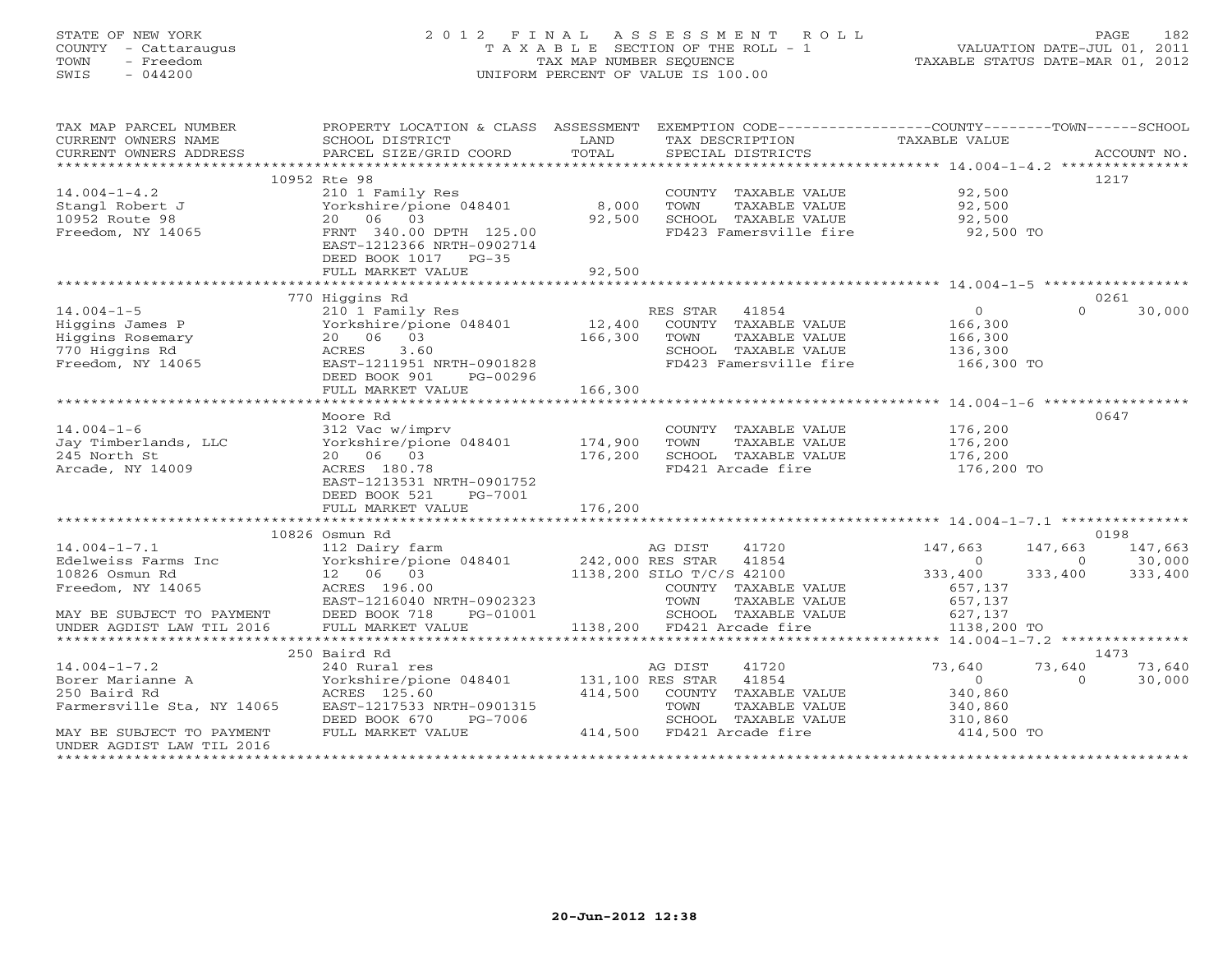# STATE OF NEW YORK 2 0 1 2 F I N A L A S S E S S M E N T R O L L PAGE 183 COUNTY - Cattaraugus T A X A B L E SECTION OF THE ROLL - 1 VALUATION DATE-JUL 01, 2011 TOWN - Freedom TAX MAP NUMBER SEQUENCE TAXABLE STATUS DATE-MAR 01, 2012 SWIS - 044200 UNIFORM PERCENT OF VALUE IS 100.00UNIFORM PERCENT OF VALUE IS 100.00

| TAX MAP PARCEL NUMBER<br>CURRENT OWNERS NAME<br>CURRENT OWNERS ADDRESS                                   | PROPERTY LOCATION & CLASS ASSESSMENT<br>SCHOOL DISTRICT<br>PARCEL SIZE/GRID COORD                                                                | LAND<br>TOTAL                         | EXEMPTION CODE-----------------COUNTY-------TOWN-----SCHOOL<br>TAX DESCRIPTION<br>SPECIAL DISTRICTS             | <b>TAXABLE VALUE</b>                                          | ACCOUNT NO.        |
|----------------------------------------------------------------------------------------------------------|--------------------------------------------------------------------------------------------------------------------------------------------------|---------------------------------------|-----------------------------------------------------------------------------------------------------------------|---------------------------------------------------------------|--------------------|
| ***********************                                                                                  |                                                                                                                                                  |                                       |                                                                                                                 |                                                               |                    |
|                                                                                                          | 10988 Witt Rd                                                                                                                                    |                                       |                                                                                                                 |                                                               | 0635               |
| $14.004 - 1 - 8$<br>Anderson Gregory<br>Anderson Lisa<br>10988 Witt Rd<br>Freedom, NY 14065              | 210 1 Family Res<br>Yorkshire/pione 048401<br>06<br>03<br>04<br>FRNT 200.00 DPTH 200.00<br>EAST-1218581 NRTH-0903639<br>DEED BOOK 00954 PG-00331 | 8,000<br>75,300                       | RES STAR<br>41854<br>COUNTY TAXABLE VALUE<br>TOWN<br>TAXABLE VALUE<br>SCHOOL TAXABLE VALUE<br>FD421 Arcade fire | $\circ$<br>75,300<br>75,300<br>45,300<br>75,300 TO            | $\Omega$<br>30,000 |
|                                                                                                          | FULL MARKET VALUE<br>************************                                                                                                    | 75,300<br>* * * * * * * * * * * * * * |                                                                                                                 | ********************** 14.004-1-9.1 ***                       |                    |
|                                                                                                          | 10900 Witt Rd                                                                                                                                    |                                       |                                                                                                                 |                                                               | 0343               |
| $14.004 - 1 - 9.1$<br>Bray Gordon R<br>Bray Martha E<br>663 Freedom Rd<br>PO Box 73<br>Freedom, NY 14065 | 322 Rural vac>10<br>Yorkshire/pione 048401<br>04 06 03<br>Ff 370.00<br>ACRES<br>13.80<br>EAST-1219067 NRTH-0903443<br>DEED BOOK 00973 PG-00205   | 24,500<br>24,500                      | COUNTY TAXABLE VALUE<br>TAXABLE VALUE<br>TOWN<br>SCHOOL TAXABLE VALUE<br>FD421 Arcade fire                      | 24,500<br>24,500<br>24,500<br>24,500 TO                       |                    |
|                                                                                                          | FULL MARKET VALUE                                                                                                                                | 24,500                                |                                                                                                                 |                                                               |                    |
|                                                                                                          |                                                                                                                                                  |                                       |                                                                                                                 |                                                               |                    |
|                                                                                                          | 10920 Witt Rd (Off)                                                                                                                              |                                       |                                                                                                                 |                                                               | 1200               |
| $14.004 - 1 - 9.2$<br>Hope Damon D<br>Hope Amy L<br>10920 Witt Rd<br>Freedom, NY 14065                   | 210 1 Family Res<br>Yorkshire/pione 048401<br>04 06 03<br>ACRES<br>5.15 BANK<br>017<br>EAST-1219025 NRTH-0902846<br>DEED BOOK 00938 PG-01157     | 15,100<br>168,400                     | RES STAR<br>41854<br>COUNTY TAXABLE VALUE<br>TAXABLE VALUE<br>TOWN<br>SCHOOL TAXABLE VALUE<br>FD421 Arcade fire | $\overline{0}$<br>168,400<br>168,400<br>138,400<br>168,400 TO | 30,000<br>$\Omega$ |
|                                                                                                          | FULL MARKET VALUE<br>***********************                                                                                                     | 168,400                               |                                                                                                                 |                                                               |                    |
|                                                                                                          | 10900 Witt Rd                                                                                                                                    |                                       |                                                                                                                 |                                                               | 1201               |
| $14.004 - 1 - 9.3$<br>Dryden Christine A<br>10900 Witt Rd<br>Freedom, NY 14065                           | 240 Rural res<br>Yorkshire/pione 048401<br>04 06 03<br>ACRES 25.35<br>EAST-1219016 NRTH-0902264<br>DEED BOOK 00936 PG-00361                      | 32,500<br>75,500                      | RES STAR<br>41854<br>COUNTY TAXABLE VALUE<br>TAXABLE VALUE<br>TOWN<br>SCHOOL TAXABLE VALUE<br>FD421 Arcade fire | $\circ$<br>75,500<br>75,500<br>45,500<br>75,500 TO            | $\Omega$<br>30,000 |
|                                                                                                          | FULL MARKET VALUE                                                                                                                                | 75,500                                |                                                                                                                 |                                                               |                    |
|                                                                                                          | *****************************                                                                                                                    |                                       |                                                                                                                 |                                                               |                    |
|                                                                                                          | 10940 Witt Rd                                                                                                                                    |                                       |                                                                                                                 |                                                               | 1367               |
| $14.004 - 1 - 9.4$<br>Bray Brian M<br>Bray Meg A<br>10940 Witt Rd<br>Freedom, NY 14065                   | 210 1 Family Res<br>Yorkshire/pione 048401<br>04<br>06 03<br>Ff 90.00<br>ACRES<br>5.10<br>EAST-1219028 NRTH-0903050<br>DEED BOOK 00982 PG-00172  | 15,000<br>152,600                     | RES STAR<br>41854<br>COUNTY TAXABLE VALUE<br>TAXABLE VALUE<br>TOWN<br>SCHOOL TAXABLE VALUE<br>FD421 Arcade fire | $\Omega$<br>152,600<br>152,600<br>122,600<br>152,600 TO       | $\Omega$<br>30,000 |
|                                                                                                          | FULL MARKET VALUE                                                                                                                                | 152,600<br>********************       |                                                                                                                 |                                                               |                    |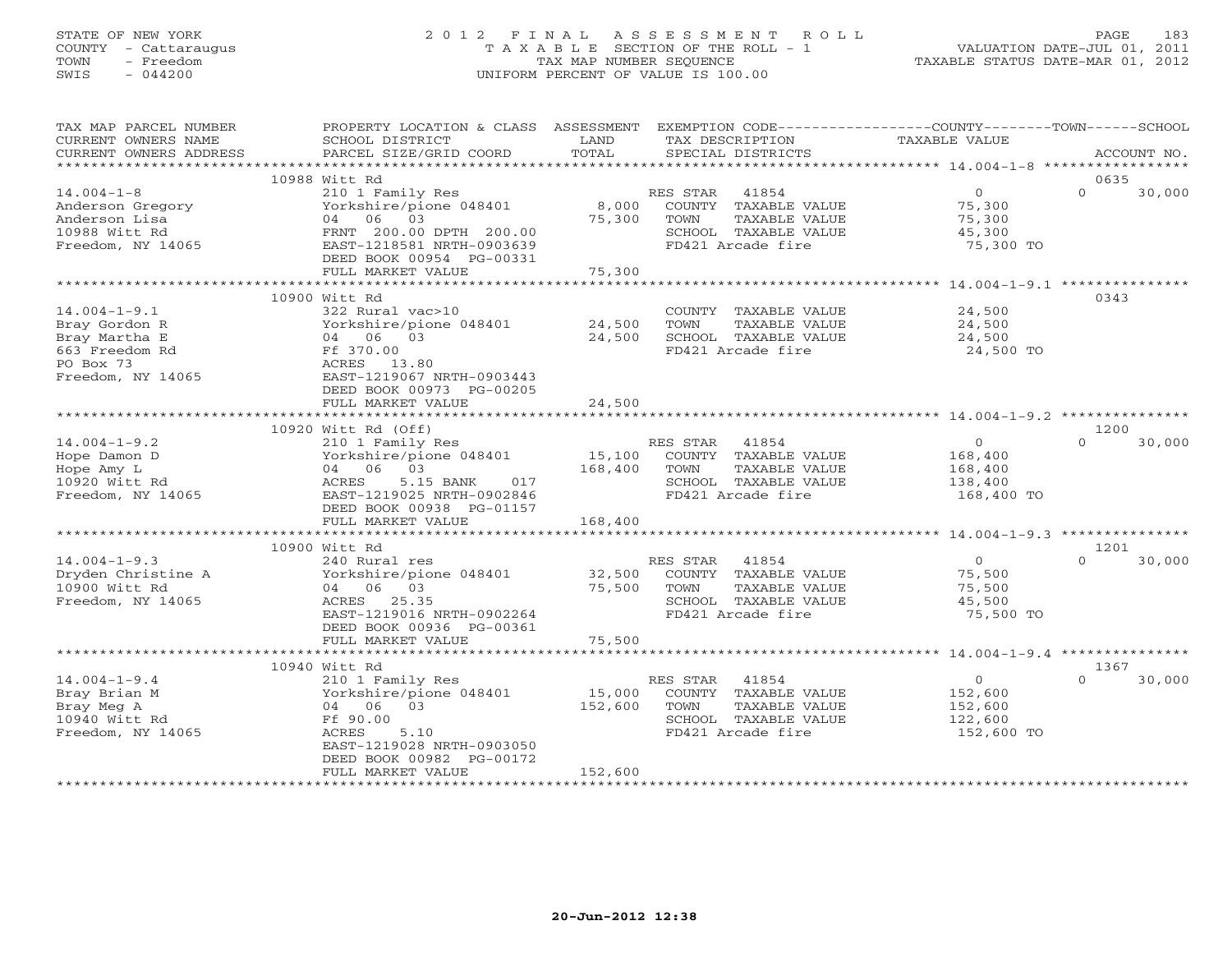# STATE OF NEW YORK 2 0 1 2 F I N A L A S S E S S M E N T R O L L PAGE 184 COUNTY - Cattaraugus T A X A B L E SECTION OF THE ROLL - 1 VALUATION DATE-JUL 01, 2011 TOWN - Freedom TAX MAP NUMBER SEQUENCE TAXABLE STATUS DATE-MAR 01, 2012 SWIS - 044200 UNIFORM PERCENT OF VALUE IS 100.00UNIFORM PERCENT OF VALUE IS 100.00

| TAX MAP PARCEL NUMBER<br>CURRENT OWNERS NAME<br>CURRENT OWNERS ADDRESS<br>*************************          | PROPERTY LOCATION & CLASS ASSESSMENT<br>SCHOOL DISTRICT<br>PARCEL SIZE/GRID COORD                                                                                                                            | LAND<br>TOTAL                        | EXEMPTION CODE-----------------COUNTY-------TOWN------SCHOOL<br>TAX DESCRIPTION<br>SPECIAL DISTRICTS                                                                   | TAXABLE VALUE                                                         | ACCOUNT NO.                                    |
|--------------------------------------------------------------------------------------------------------------|--------------------------------------------------------------------------------------------------------------------------------------------------------------------------------------------------------------|--------------------------------------|------------------------------------------------------------------------------------------------------------------------------------------------------------------------|-----------------------------------------------------------------------|------------------------------------------------|
|                                                                                                              | Baird Rd                                                                                                                                                                                                     |                                      |                                                                                                                                                                        |                                                                       | 0102                                           |
| $14.004 - 1 - 10$<br>Edelweiss Farms Inc<br>10826 Osmun Rd<br>Freedom, NY 14065<br>MAY BE SUBJECT TO PAYMENT | 105 Vac farmland<br>Yorkshire/pione 048401<br>04 06 03<br>ACRES 50.26<br>EAST-1219035 NRTH-0900835<br>DEED BOOK 855<br>PG-00045                                                                              | 63,100<br>63,100                     | AG DIST<br>41720<br>COUNTY TAXABLE VALUE<br>TOWN<br>TAXABLE VALUE<br>SCHOOL TAXABLE VALUE<br>FD421 Arcade fire                                                         | 45,680<br>17,420<br>17,420<br>17,420<br>63,100 TO                     | 45,680<br>45,680                               |
| UNDER AGDIST LAW TIL 2016                                                                                    | FULL MARKET VALUE                                                                                                                                                                                            | 63,100                               |                                                                                                                                                                        |                                                                       |                                                |
|                                                                                                              |                                                                                                                                                                                                              | * * * * * * * * * * * * * *          |                                                                                                                                                                        |                                                                       |                                                |
| $14.004 - 1 - 11$<br>Wicks Douglas<br>405 Story Rd<br>Lancaster, NY 14086                                    | 11001 Mcmurry Rd<br>260 Seasonal res<br>Yorkshire/pione 048401<br>04 06 03<br>ACRES 98.23<br>EAST-1220151 NRTH-0901828<br>DEED BOOK 00927 PG-00564<br>FULL MARKET VALUE                                      | 50,800<br>73,700<br>73,700           | COUNTY TAXABLE VALUE<br>TOWN<br>TAXABLE VALUE<br>SCHOOL TAXABLE VALUE<br>FD421 Arcade fire                                                                             | 73,700<br>73,700<br>73,700<br>73,700 TO                               | 0481                                           |
|                                                                                                              |                                                                                                                                                                                                              |                                      |                                                                                                                                                                        |                                                                       |                                                |
| $14.004 - 1 - 12.1$<br>Holmes Carl E<br>5 Freedom-Centerville Rd<br>Freedom, NY 14065                        | 5 Freedom-Centerville Rd<br>240 Rural res<br>Yorkshire/pione 048401<br>04 06 03<br>ACRES 51.17<br>EAST-1221543 NRTH-0903123<br>DEED BOOK 834<br>PG-00663<br>FULL MARKET VALUE<br>*************************** | 48,600 SR STAR<br>100,700<br>100,700 | 77 PCT OF VALUE USED FOR EXEMPTION PURPOSES<br>AGED C/T/S 41800<br>41834<br>COUNTY TAXABLE VALUE<br>TOWN<br>TAXABLE VALUE<br>SCHOOL TAXABLE VALUE<br>FD421 Arcade fire | 38,770<br>$\overline{0}$<br>61,930<br>61,930<br>$\circ$<br>100,700 TO | 0271<br>38,770<br>38,770<br>$\Omega$<br>61,930 |
|                                                                                                              | 10903 East Co. Line/Tower Rd                                                                                                                                                                                 |                                      |                                                                                                                                                                        |                                                                       | 0974                                           |
| $14.004 - 1 - 12.2$<br>Taton Lou<br>Taton John<br>4951 Klawitter Rd<br>Great Valley, NY 14741                | 260 Seasonal res<br>Yorkshire/pione 048401<br>04 06 03<br>Life Use<br>ACRES 25.00<br>EAST-1221551 NRTH-0902130<br>DEED BOOK 8213 PG-9001                                                                     | 32,300<br>93,000                     | COUNTY TAXABLE VALUE<br>TAXABLE VALUE<br>TOWN<br>SCHOOL TAXABLE VALUE<br>FD421 Arcade fire                                                                             | 93,000<br>93,000<br>93,000<br>93,000 TO                               |                                                |
|                                                                                                              | FULL MARKET VALUE                                                                                                                                                                                            | 93,000                               |                                                                                                                                                                        |                                                                       |                                                |
| **********************                                                                                       |                                                                                                                                                                                                              |                                      |                                                                                                                                                                        |                                                                       |                                                |
| $14.004 - 1 - 14.1$<br>Limburg Scott L<br>Limburg Sue A<br>43 Sadie Lane<br>Hendersonville, NC 28792         | 10843 East County Line Rd<br>270 Mfg housing<br>Yorkshire/pione 048401 15,300<br>04 06 03<br>ACRES<br>5.30<br>EAST-1221841 NRTH-0901708<br>DEED BOOK 00989 PG-00732<br>FULL MARKET VALUE                     | 24,500<br>24,500                     | COUNTY TAXABLE VALUE<br>TOWN<br>TAXABLE VALUE<br>SCHOOL TAXABLE VALUE<br>FD421 Arcade fire                                                                             | 24,500<br>24,500<br>24,500<br>24,500 TO                               | 0441                                           |
|                                                                                                              |                                                                                                                                                                                                              |                                      |                                                                                                                                                                        |                                                                       |                                                |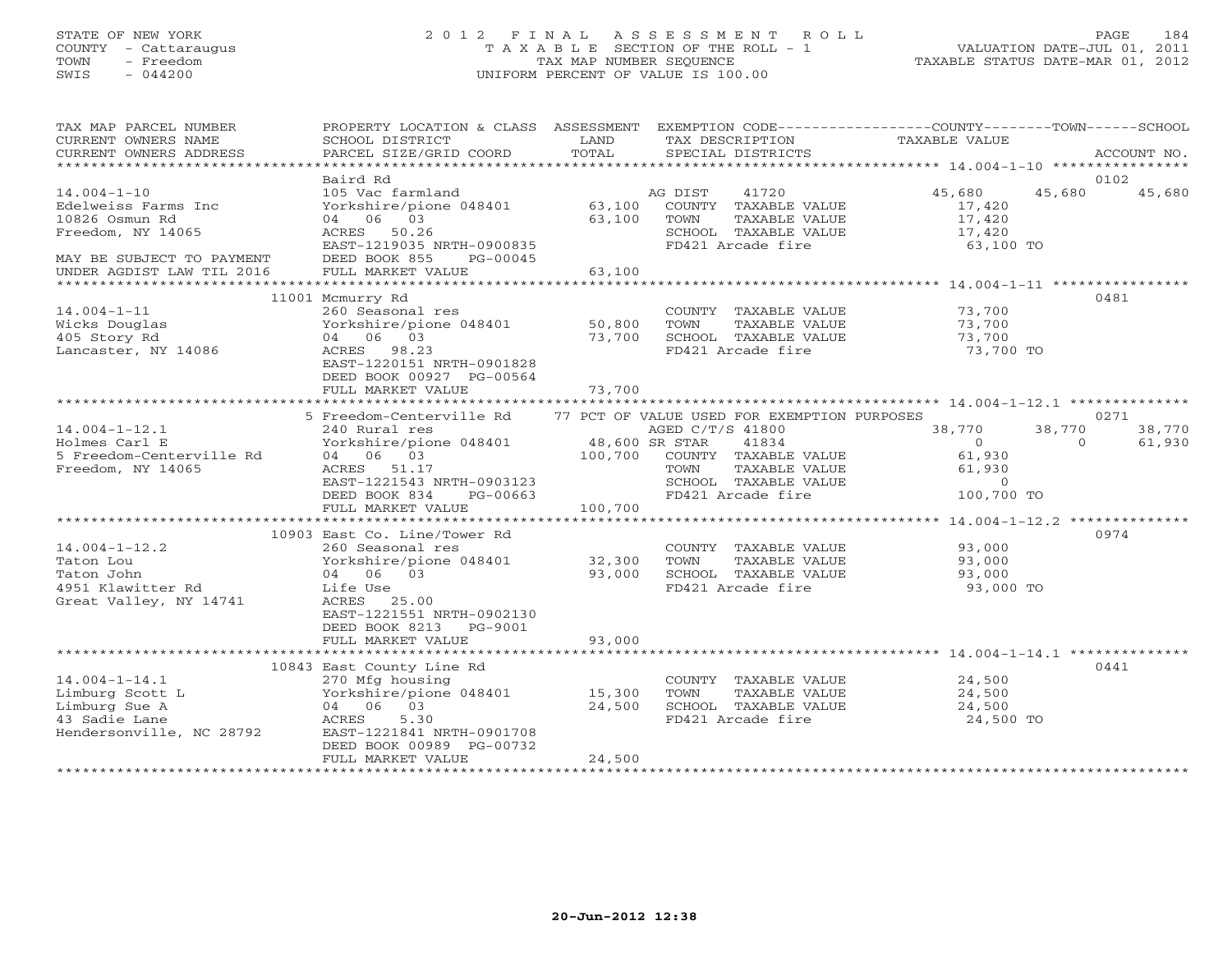# STATE OF NEW YORK 2 0 1 2 F I N A L A S S E S S M E N T R O L L PAGE 185 COUNTY - Cattaraugus T A X A B L E SECTION OF THE ROLL - 1 VALUATION DATE-JUL 01, 2011 TOWN - Freedom TAX MAP NUMBER SEQUENCE TAXABLE STATUS DATE-MAR 01, 2012 SWIS - 044200 UNIFORM PERCENT OF VALUE IS 100.00UNIFORM PERCENT OF VALUE IS 100.00

| TAX MAP PARCEL NUMBER<br>CURRENT OWNERS NAME<br>CURRENT OWNERS ADDRESS | PROPERTY LOCATION & CLASS<br>SCHOOL DISTRICT<br>PARCEL SIZE/GRID COORD | ASSESSMENT<br>LAND<br>TOTAL | EXEMPTION CODE-----------------COUNTY-------TOWN------SCHOOL<br>TAX DESCRIPTION<br>SPECIAL DISTRICTS | <b>TAXABLE VALUE</b> | ACCOUNT NO.        |
|------------------------------------------------------------------------|------------------------------------------------------------------------|-----------------------------|------------------------------------------------------------------------------------------------------|----------------------|--------------------|
| ***********************                                                |                                                                        |                             |                                                                                                      |                      |                    |
|                                                                        | 10837 East Co Line/Tower Rd                                            |                             |                                                                                                      |                      | 1337               |
| $14.004 - 1 - 14.2$                                                    | 210 1 Family Res                                                       |                             | COUNTY TAXABLE VALUE                                                                                 | 95,800               |                    |
| Martin Gerald T                                                        | Yorkshire/pione 048401                                                 | 14,700                      | TOWN<br>TAXABLE VALUE                                                                                | 95,800               |                    |
| Martin Carol A                                                         | 04 06 03                                                               | 95,800                      | SCHOOL TAXABLE VALUE                                                                                 | 95,800               |                    |
| 15296 Mulberry Ct                                                      | 4.95<br>ACRES                                                          |                             | FD421 Arcade fire                                                                                    | 95,800 TO            |                    |
| Stephens City, VA 22655                                                | EAST-1221840 NRTH-0901508                                              |                             |                                                                                                      |                      |                    |
|                                                                        | DEED BOOK 00979 PG-00288                                               |                             |                                                                                                      |                      |                    |
|                                                                        | FULL MARKET VALUE                                                      | 95,800                      |                                                                                                      |                      |                    |
|                                                                        | **************************                                             |                             |                                                                                                      |                      |                    |
|                                                                        | 10833 East Co. Line/ Tower Rd                                          |                             |                                                                                                      |                      | 1338               |
| $14.004 - 1 - 14.3$                                                    | 210 1 Family Res                                                       |                             | RES STAR 41854                                                                                       | $\overline{0}$       | 30,000<br>$\Omega$ |
| Klink Dale                                                             | Yorkshire/pione 048401                                                 | 25,200                      | COUNTY TAXABLE VALUE                                                                                 | 93,100               |                    |
| Klink Kimberly                                                         | 04 06 03                                                               | 93,100                      | TOWN<br>TAXABLE VALUE                                                                                | 93,100               |                    |
| 10833 Tower Rd                                                         | Ff 240.00                                                              |                             | SCHOOL TAXABLE VALUE                                                                                 | 63,100               |                    |
| Freedom, NY 14065                                                      | ACRES 14.85<br>EAST-1221357 NRTH-0901400                               |                             | FD421 Arcade fire                                                                                    | 93,100 TO            |                    |
|                                                                        | DEED BOOK 00979 PG-00060                                               |                             |                                                                                                      |                      |                    |
|                                                                        | FULL MARKET VALUE                                                      | 93,100                      |                                                                                                      |                      |                    |
|                                                                        | ************************                                               |                             |                                                                                                      |                      |                    |
|                                                                        | 10797 East Co. Line Rd                                                 |                             |                                                                                                      |                      | 0251               |
| $14.004 - 1 - 15.1$                                                    | 210 1 Family Res                                                       |                             | RES STAR 41854                                                                                       | $\circ$              | $\Omega$<br>30,000 |
| Wolf Joseph A Jr                                                       | Yorkshire/pione 048401                                                 | 14,300                      | COUNTY TAXABLE VALUE                                                                                 | 87,100               |                    |
| 10797 Tower Rd                                                         | 04 06 03                                                               | 87,100                      | TOWN<br>TAXABLE VALUE                                                                                | 87,100               |                    |
| Freedom, NY 14065                                                      | 4.70<br>ACRES                                                          |                             | SCHOOL TAXABLE VALUE                                                                                 | 57,100               |                    |
|                                                                        | EAST-1221272 NRTH-0900838                                              |                             | FD421 Arcade fire                                                                                    | 87,100 TO            |                    |
|                                                                        | DEED BOOK 913<br>PG-01028                                              |                             |                                                                                                      |                      |                    |
|                                                                        | FULL MARKET VALUE                                                      | 87,100                      |                                                                                                      |                      |                    |
|                                                                        |                                                                        |                             |                                                                                                      |                      |                    |
|                                                                        | 10815 Tower / East Co. Line Rd                                         |                             |                                                                                                      |                      | 1209               |
| $14.004 - 1 - 15.2$                                                    | 270 Mfg housing                                                        |                             | SR STAR<br>41834                                                                                     | $\circ$              | $\cap$<br>21,900   |
| Zimpfer Elmer E                                                        | Yorkshire/pione 048401                                                 | 14,500                      | COUNTY TAXABLE VALUE                                                                                 | 21,900               |                    |
| Zimpfer Gail J                                                         | 04 06 03                                                               | 21,900                      | TOWN<br>TAXABLE VALUE                                                                                | 21,900               |                    |
| 10815 E County Line Rd                                                 | ACRES<br>4.85                                                          |                             | SCHOOL TAXABLE VALUE                                                                                 | $\circ$              |                    |
| Freedom, NY 14065-9754                                                 | EAST-1222056 NRTH-0901031                                              |                             | FD421 Arcade fire                                                                                    | 21,900 TO            |                    |
|                                                                        | DEED BOOK 00940 PG-00556                                               |                             |                                                                                                      |                      |                    |
|                                                                        | FULL MARKET VALUE                                                      | 21,900                      |                                                                                                      |                      |                    |
|                                                                        |                                                                        |                             |                                                                                                      |                      |                    |
|                                                                        | 10797 Tower Rd                                                         |                             |                                                                                                      |                      | 1452               |
| $14.004 - 1 - 15.3$                                                    | 322 Rural vac>10                                                       |                             | COUNTY TAXABLE VALUE                                                                                 | 18,000               |                    |
| Morgan Roy A                                                           | Yorkshire/pione 048401                                                 | 18,000                      | TOWN<br>TAXABLE VALUE<br>SCHOOL TAXABLE VALUE                                                        | 18,000               |                    |
| Morgan Donna L<br>105 Cutman Dr                                        | ACRES 15.00<br>EAST-1222101 NRTH-0900727                               | 18,000                      | FD421 Arcade fire                                                                                    | 18,000<br>18,000 TO  |                    |
| McVeytown, PA 17051                                                    | DEED BOOK 1025<br>$PG-378$                                             |                             |                                                                                                      |                      |                    |
|                                                                        | FULL MARKET VALUE                                                      | 18,000                      |                                                                                                      |                      |                    |
|                                                                        |                                                                        |                             |                                                                                                      |                      |                    |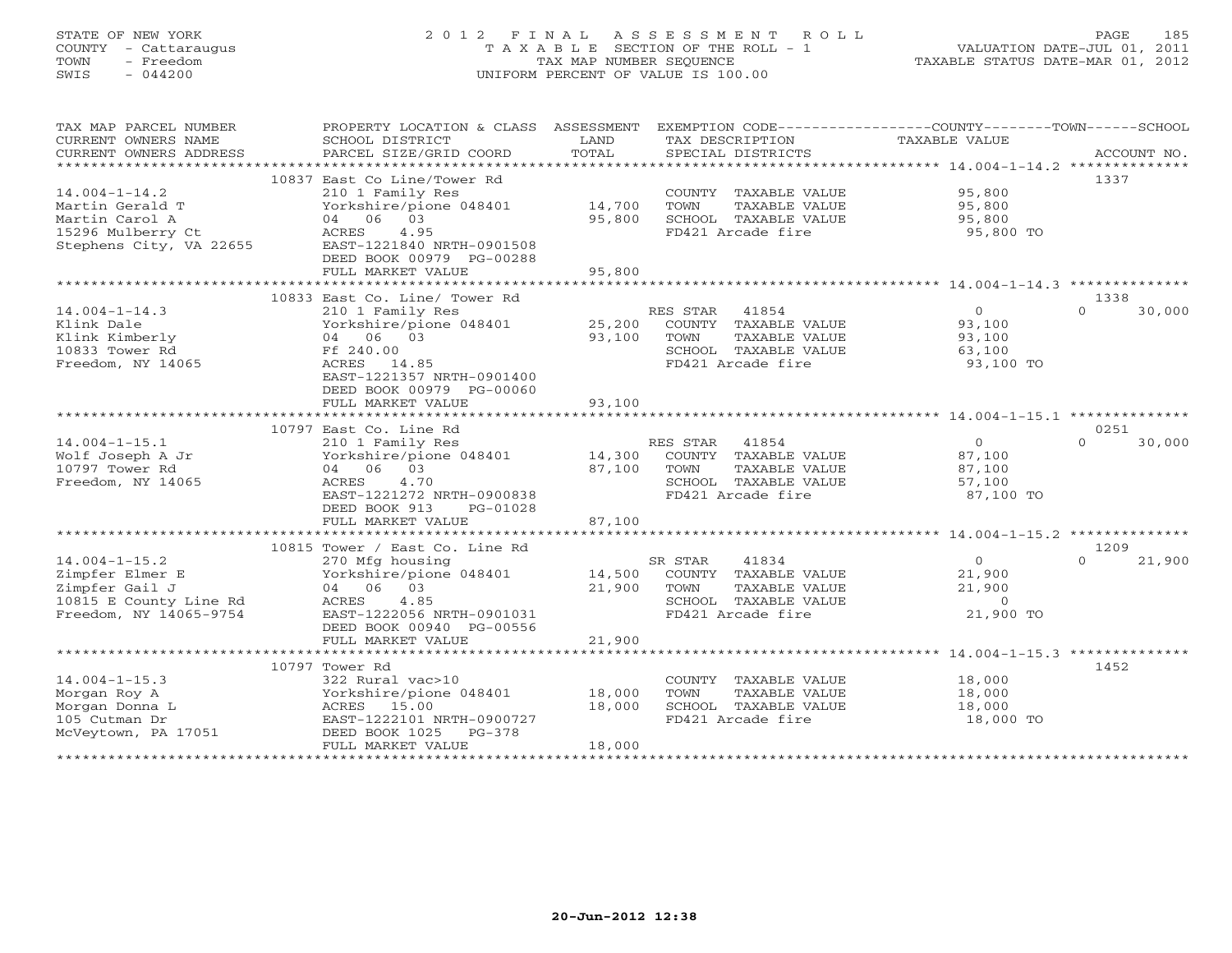# STATE OF NEW YORK 2 0 1 2 F I N A L A S S E S S M E N T R O L L PAGE 186 COUNTY - Cattaraugus T A X A B L E SECTION OF THE ROLL - 1 VALUATION DATE-JUL 01, 2011 TOWN - Freedom TAX MAP NUMBER SEQUENCE TAXABLE STATUS DATE-MAR 01, 2012 SWIS - 044200 UNIFORM PERCENT OF VALUE IS 100.00UNIFORM PERCENT OF VALUE IS 100.00

| TAX MAP PARCEL NUMBER<br>CURRENT OWNERS NAME<br>CURRENT OWNERS ADDRESS                                                              | PROPERTY LOCATION & CLASS ASSESSMENT<br>SCHOOL DISTRICT<br>PARCEL SIZE/GRID COORD                                                                                  | LAND<br>TOTAL              | EXEMPTION CODE-----------------COUNTY-------TOWN------SCHOOL<br>TAX DESCRIPTION<br>SPECIAL DISTRICTS            | TAXABLE VALUE                                                 | ACCOUNT NO.        |
|-------------------------------------------------------------------------------------------------------------------------------------|--------------------------------------------------------------------------------------------------------------------------------------------------------------------|----------------------------|-----------------------------------------------------------------------------------------------------------------|---------------------------------------------------------------|--------------------|
|                                                                                                                                     |                                                                                                                                                                    |                            |                                                                                                                 |                                                               |                    |
|                                                                                                                                     | 86 Baird Rd                                                                                                                                                        |                            |                                                                                                                 |                                                               | 0532               |
| $14.004 - 1 - 16.1$<br>Parker Kevin H<br>Parker Judith A<br>86 Baird Rd<br>Farmersville Station, NY 14060 EAST-1221647 NRTH-0900226 | 240 Rural res<br>Yorkshire/pione 048401<br>04 06 03<br>ACRES 10.00<br>DEED BOOK 00926 PG-00563                                                                     | 21,300<br>182,200          | RES STAR<br>41854<br>COUNTY TAXABLE VALUE<br>TOWN<br>TAXABLE VALUE<br>SCHOOL TAXABLE VALUE<br>FD421 Arcade fire | $\overline{O}$<br>182,200<br>182,200<br>152,200<br>182,200 TO | $\Omega$<br>30,000 |
|                                                                                                                                     | FULL MARKET VALUE                                                                                                                                                  | 182,200                    |                                                                                                                 |                                                               |                    |
|                                                                                                                                     | 10775 Baird Rd & Town Line Rd                                                                                                                                      |                            |                                                                                                                 |                                                               | 1170               |
| $14.004 - 1 - 16.2$<br>Morgan Roy A<br>Morgan Donna L<br>10775 Town Line Rd<br>Freedom, NY 14065                                    | 210 1 Family Res<br>Yorkshire/pione 048401<br>04 06 03<br>5.45<br>ACRES<br>EAST-1222219 NRTH-0900225<br>DEED BOOK 1000 PG-571                                      | 15,600<br>163,800          | RES STAR<br>41854<br>COUNTY TAXABLE VALUE<br>TAXABLE VALUE<br>TOWN<br>SCHOOL TAXABLE VALUE<br>FD421 Arcade fire | $\circ$<br>163,800<br>163,800<br>133,800<br>163,800 TO        | $\Omega$<br>30,000 |
|                                                                                                                                     | FULL MARKET VALUE                                                                                                                                                  | 163,800                    |                                                                                                                 |                                                               |                    |
|                                                                                                                                     | Baird Rd                                                                                                                                                           |                            |                                                                                                                 |                                                               | 1430               |
| $14.004 - 1 - 16.3$<br>Morgan Roy<br>Morgan Donna<br>105 Cutman Dr<br>McVeytown, PA 17051                                           | 314 Rural vac<10<br>Yorkshire/pione 048401<br>$4\quad 6\quad 3$<br>ACRES<br>7.70<br>EAST-1220997 NRTH-0900216<br>DEED BOOK 1013<br>PG-1195<br>FULL MARKET VALUE    | 18,500<br>18,500<br>18,500 | COUNTY TAXABLE VALUE<br>TAXABLE VALUE<br>TOWN<br>SCHOOL TAXABLE VALUE<br>FD421 Arcade fire                      | 18,500<br>18,500<br>18,500<br>18,500 TO                       |                    |
|                                                                                                                                     |                                                                                                                                                                    |                            |                                                                                                                 |                                                               |                    |
| $14.004 - 1 - 18.1$<br>Cielencki Kevin<br>116 Cunard Rd<br>Buffalo, NY 14216                                                        | East County Line Rd<br>322 Rural vac>10<br>Cuba-Rush Cent 024801<br>03 06 03<br>Ff 390.00<br>ACRES 19.78<br>EAST-1218924 NRTH-0896085<br>DEED BOOK 7509<br>PG-7001 | 21,300<br>21,300           | COUNTY TAXABLE VALUE<br>TAXABLE VALUE<br>TOWN<br>SCHOOL TAXABLE VALUE<br>FD421 Arcade fire                      | 21,300<br>21,300<br>21,300<br>21,300 TO                       | 0513               |
|                                                                                                                                     | FULL MARKET VALUE                                                                                                                                                  | 21,300                     |                                                                                                                 |                                                               |                    |
|                                                                                                                                     | Baird & County Line Rd                                                                                                                                             |                            |                                                                                                                 |                                                               | 1461               |
| $14.004 - 1 - 18.2$<br>Stromecki Robert<br>10681 E County Line Rd<br>Freedom, NY 14065                                              | 322 Rural vac>10<br>Cuba-Rush Cent 024801<br>03 06 03<br>ACRES 61.50<br>EAST-1221440 NRTH-0898967<br>DEED BOOK 2113<br>$PG-2003$                                   | 53,800<br>53,800           | COUNTY TAXABLE VALUE<br>TOWN<br>TAXABLE VALUE<br>SCHOOL TAXABLE VALUE<br>FD421 Arcade fire                      | 53,800<br>53,800<br>53,800<br>53,800 TO                       |                    |
|                                                                                                                                     | FULL MARKET VALUE                                                                                                                                                  | 53,800                     |                                                                                                                 |                                                               |                    |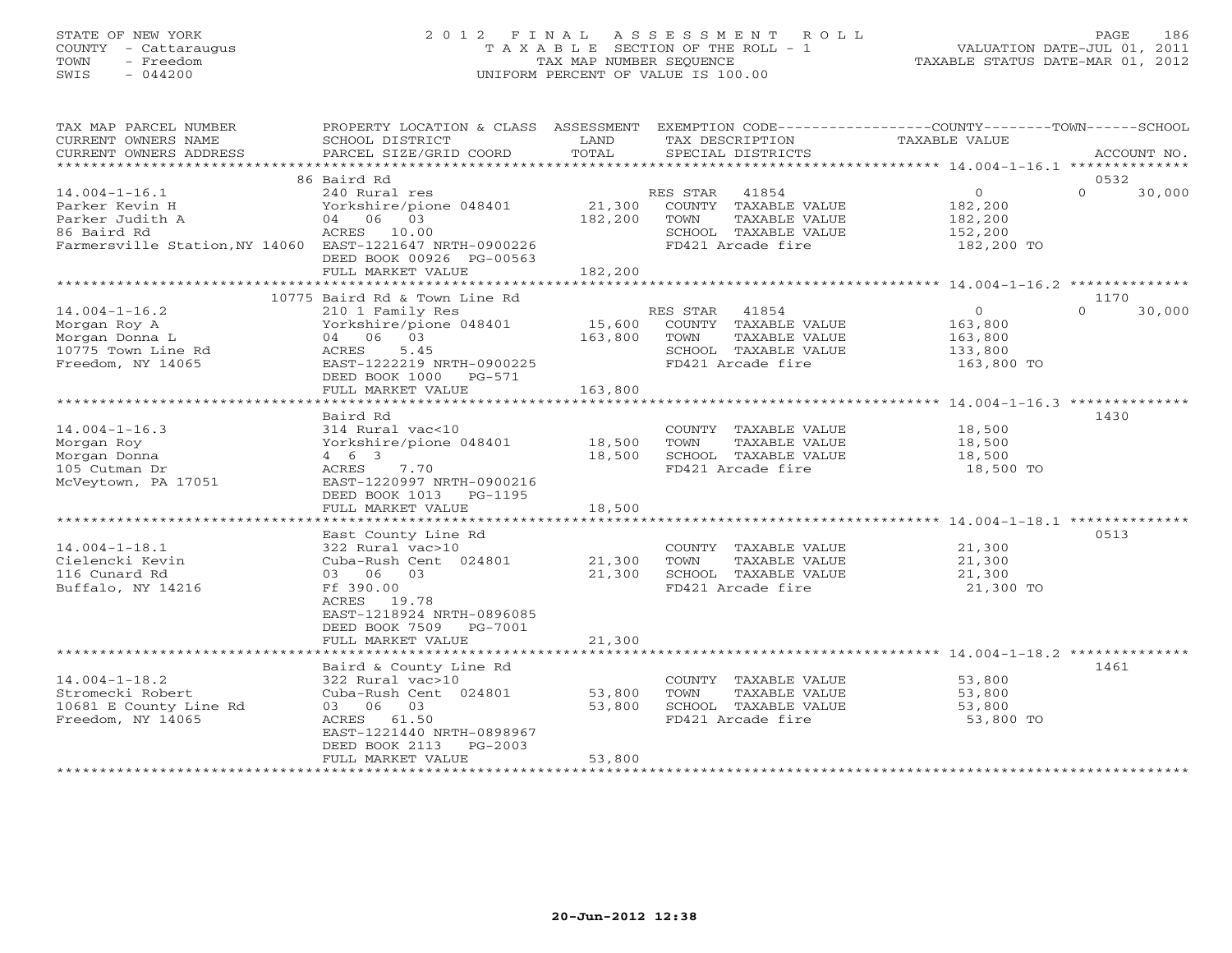# STATE OF NEW YORK 2 0 1 2 F I N A L A S S E S S M E N T R O L L PAGE 187 COUNTY - Cattaraugus T A X A B L E SECTION OF THE ROLL - 1 VALUATION DATE-JUL 01, 2011 TOWN - Freedom TAX MAP NUMBER SEQUENCE TAXABLE STATUS DATE-MAR 01, 2012 SWIS - 044200 UNIFORM PERCENT OF VALUE IS 100.00UNIFORM PERCENT OF VALUE IS 100.00

| TAX MAP PARCEL NUMBER<br>CURRENT OWNERS NAME<br>CURRENT OWNERS ADDRESS                               | PROPERTY LOCATION & CLASS ASSESSMENT<br>SCHOOL DISTRICT<br>PARCEL SIZE/GRID COORD                                                                                    | LAND<br>TOTAL                | EXEMPTION CODE-----------------COUNTY-------TOWN------SCHOOL<br>TAX DESCRIPTION<br>SPECIAL DISTRICTS            | TAXABLE VALUE                                                  | ACCOUNT NO.        |
|------------------------------------------------------------------------------------------------------|----------------------------------------------------------------------------------------------------------------------------------------------------------------------|------------------------------|-----------------------------------------------------------------------------------------------------------------|----------------------------------------------------------------|--------------------|
| * * * * * * * * * * * * * * * * * * *                                                                | ******************************                                                                                                                                       | ****************             |                                                                                                                 | ************ 14.004-1-18.6 ***************                     |                    |
| $14.004 - 1 - 18.6$<br>Williams Donald D                                                             | 10575 East County Line/Tower Rd<br>312 Vac w/imprv<br>Cuba-Rush Cent 024801                                                                                          | 66,300                       | COUNTY TAXABLE VALUE<br>TAXABLE VALUE<br>TOWN                                                                   | 76,900<br>76,900                                               | 1384               |
| 1040 85th St<br>Niagara Falls, NY 14304                                                              | 03 06 03<br>Ff 1137.00<br>ACRES 86.50<br>EAST-1220682 NRTH-0896854<br>DEED BOOK 00991 PG-00904<br>FULL MARKET VALUE                                                  | 76,900<br>76,900             | SCHOOL TAXABLE VALUE<br>FD421 Arcade fire                                                                       | 76,900<br>76,900 TO                                            |                    |
|                                                                                                      |                                                                                                                                                                      |                              |                                                                                                                 |                                                                |                    |
|                                                                                                      | East County Line Rd                                                                                                                                                  |                              |                                                                                                                 |                                                                | 1385               |
| $14.004 - 1 - 18.7$<br>Evrard Richard C<br>Evrard Tina M<br>294 Ward Rd<br>North Tonawanda, NY 14120 | 260 Seasonal res<br>Cuba-Rush Cent 024801<br>$02/03$ 06 03<br>L/p 704-557<br>Ff 660.00<br>ACRES<br>29.53<br>EAST-1219731 NRTH-0897765<br>DEED BOOK 5723<br>$PG-6001$ | 35,500<br>73,500             | COUNTY TAXABLE VALUE<br>TOWN<br>TAXABLE VALUE<br>SCHOOL TAXABLE VALUE<br>FD421 Arcade fire                      | 73,500<br>73,500<br>73,500<br>73,500 TO                        |                    |
|                                                                                                      | FULL MARKET VALUE                                                                                                                                                    | 73,500                       |                                                                                                                 |                                                                |                    |
|                                                                                                      |                                                                                                                                                                      |                              |                                                                                                                 |                                                                |                    |
|                                                                                                      | 93 Baird Rd                                                                                                                                                          |                              |                                                                                                                 |                                                                | 1181               |
| $14.004 - 1 - 18.8$<br>Scarantino John J<br>Scarantino Francis G<br>PO Box 25<br>Freedom, NY 14065   | 240 Rural res<br>Cuba-Rush Cent 024801<br>03 06<br>03<br>ACRES 16.05<br>EAST-1221441 NRTH-0898967<br>DEED BOOK 1025<br>PG-359                                        | 26,000<br>145,400            | 41834<br>SR STAR<br>COUNTY TAXABLE VALUE<br>TOWN<br>TAXABLE VALUE<br>SCHOOL TAXABLE VALUE<br>FD421 Arcade fire  | $\overline{0}$<br>145,400<br>145,400<br>83,200<br>145,400 TO   | 62,200<br>$\Omega$ |
|                                                                                                      | FULL MARKET VALUE                                                                                                                                                    | 145,400                      |                                                                                                                 |                                                                |                    |
|                                                                                                      | 10681 E County Line Rd                                                                                                                                               |                              |                                                                                                                 |                                                                | 1474               |
| $14.004 - 1 - 18.9$<br>Stromecki Robert<br>10681 E County Line Rd<br>Freedom, NY 14065               | 210 1 Family Res<br>Cuba-Rush Cent 024801<br>03 06 03<br>5.35<br>ACRES<br>EAST-1222176 NRTH-0898850<br>DEED BOOK 2113<br>PG-2003<br>FULL MARKET VALUE                | 15,400<br>227,300<br>227,300 | RES STAR<br>41854<br>COUNTY TAXABLE VALUE<br>TOWN<br>TAXABLE VALUE<br>SCHOOL TAXABLE VALUE<br>FD421 Arcade fire | $\circ$<br>227,300<br>227,300<br>197,300<br>227,300 TO         | $\Omega$<br>30,000 |
|                                                                                                      |                                                                                                                                                                      |                              |                                                                                                                 | ********************************* 14.004-1-18.10 ************* |                    |
| $14.004 - 1 - 18.10$                                                                                 | East County Line/ Tower R<br>322 Rural vac>10                                                                                                                        |                              | COUNTY TAXABLE VALUE                                                                                            | 18,700                                                         | 1479               |
| Froebel Rodd<br>13298 Rail Road St<br>Alden, NY 14004                                                | Cuba-Rush Cent 024801<br>02/03 06 03<br>$L/p$ 704-557<br>Ff 660.00<br>ACRES 11.30<br>EAST-1220519 NRTH-0897526<br>DEED BOOK 2576<br>PG-5001                          | 18,700<br>18,700             | TAXABLE VALUE<br>TOWN<br>SCHOOL TAXABLE VALUE<br>FD421 Arcade fire                                              | 18,700<br>18,700<br>18,700 TO                                  |                    |
|                                                                                                      | FULL MARKET VALUE                                                                                                                                                    | 18,700                       |                                                                                                                 |                                                                |                    |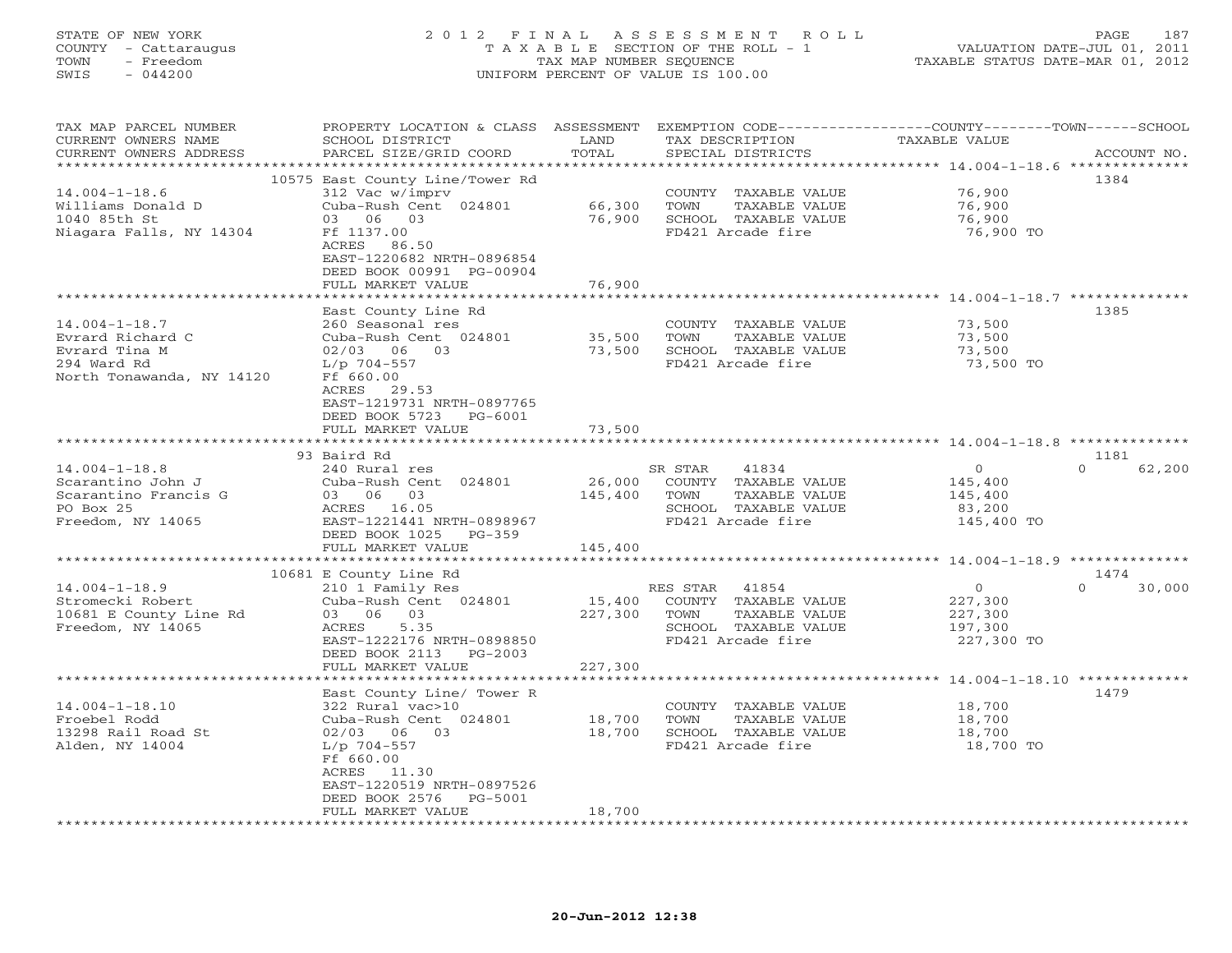## STATE OF NEW YORK 2 0 1 2 F I N A L A S S E S S M E N T R O L L PAGE 188 COUNTY - Cattaraugus T A X A B L E SECTION OF THE ROLL - 1 VALUATION DATE-JUL 01, 2011 TOWN - Freedom TAX MAP NUMBER SEQUENCE TAXABLE STATUS DATE-MAR 01, 2012 SWIS - 044200 UNIFORM PERCENT OF VALUE IS 100.00UNIFORM PERCENT OF VALUE IS 100.00

| TAX MAP PARCEL NUMBER<br>CURRENT OWNERS NAME<br>CURRENT OWNERS ADDRESS                                  | PROPERTY LOCATION & CLASS ASSESSMENT<br>SCHOOL DISTRICT<br>PARCEL SIZE/GRID COORD                                                                                                                                   | LAND<br>TOTAL              | TAX DESCRIPTION<br>SPECIAL DISTRICTS                                                       | EXEMPTION CODE----------------COUNTY-------TOWN------SCHOOL<br>TAXABLE VALUE<br>ACCOUNT NO. |
|---------------------------------------------------------------------------------------------------------|---------------------------------------------------------------------------------------------------------------------------------------------------------------------------------------------------------------------|----------------------------|--------------------------------------------------------------------------------------------|---------------------------------------------------------------------------------------------|
| $14.004 - 1 - 18.11$<br>Yasich Stephan<br>Yasich Mary Jo<br>25 Bronson Rd<br>Grand Island, NY 14072     | East County Line /Tower R<br>314 Rural vac<10<br>Cuba-Rush Cent 024801<br>$02/03$ 06 03<br>L/p 704-557<br>Ff 660.00<br>ACRES<br>5.40<br>EAST-1222020 NRTH-0897914<br>DEED BOOK 2576<br>PG-9001<br>FULL MARKET VALUE | 15,500<br>15,500<br>15,500 | COUNTY TAXABLE VALUE<br>TOWN<br>TAXABLE VALUE<br>SCHOOL TAXABLE VALUE<br>FD421 Arcade fire | 1478<br>15,500<br>15,500<br>15,500<br>15,500 TO                                             |
|                                                                                                         |                                                                                                                                                                                                                     |                            |                                                                                            |                                                                                             |
| $14.004 - 1 - 18.12$<br>Light Gary E<br>Light Nancy G<br>10525 Clarence Center Rd<br>Clarence, NY 14031 | East County Line Rd<br>322 Rural vac>10<br>Cuba-Rush Cent 024801<br>ACRES 20.62<br>EAST-1220060 NRTH-0865771<br>DEED BOOK 2702 PG-9001<br>FULL MARKET VALUE                                                         | 21,900<br>21,900<br>21,900 | COUNTY TAXABLE VALUE<br>TOWN<br>TAXABLE VALUE<br>SCHOOL TAXABLE VALUE<br>FD421 Arcade fire | 1485<br>21,900<br>21,900<br>21,900<br>21,900 TO                                             |
|                                                                                                         |                                                                                                                                                                                                                     |                            |                                                                                            |                                                                                             |
| $14.004 - 1 - 18.13$<br>Leiffer Ronald C<br>164 Edison St<br>Lackawanna, NY 14218                       | East County Line Rd<br>322 Rural vac>10<br>Cuba-Rush Cent 024801<br>ACRES 13.90<br>EAST-1222028 NRTH-0895824<br>DEED BOOK 4884 PG-2001<br>FULL MARKET VALUE                                                         | 20,500<br>20,500<br>20,500 | COUNTY TAXABLE VALUE<br>TAXABLE VALUE<br>TOWN<br>SCHOOL TAXABLE VALUE<br>FD421 Arcade fire | 1486<br>20,500<br>20,500<br>20,500<br>20,500 TO                                             |
|                                                                                                         | East County Line Rd                                                                                                                                                                                                 |                            |                                                                                            | 1489                                                                                        |
| $14.004 - 1 - 18.14$<br>King Donald Jr.<br>30 Pearl Ter<br>Elma, NY 14059                               | 322 Rural vac>10<br>Cuba-Rush Cent 024801<br>ACRES<br>21.51<br>EAST-1219531 NRTH-0895776<br>DEED BOOK 2792<br>PG-5003<br>FULL MARKET VALUE                                                                          | 37,200<br>37,200<br>37,200 | COUNTY TAXABLE VALUE<br>TOWN<br>TAXABLE VALUE<br>SCHOOL TAXABLE VALUE<br>FD421 Arcade fire | 37,200<br>37,200<br>37,200<br>37,200 TO                                                     |
|                                                                                                         |                                                                                                                                                                                                                     |                            |                                                                                            |                                                                                             |
|                                                                                                         | 49 Ruff Rd                                                                                                                                                                                                          |                            |                                                                                            | 1491                                                                                        |
| $14.004 - 1 - 18.15$<br>Wittenrich Curtis J<br>11770 Brown School House Rd<br>Freedom, NY 14065         | 210 1 Family Res<br>Cuba-Rush Cent 024801<br>9.67<br>ACRES<br>EAST-1221514 NRTH-0897584<br>DEED BOOK 2692<br>PG-3001<br>FULL MARKET VALUE                                                                           | 20,900<br>76,100<br>76,100 | COUNTY TAXABLE VALUE<br>TOWN<br>TAXABLE VALUE<br>SCHOOL TAXABLE VALUE<br>FD421 Arcade fire | 76,100<br>76,100<br>76,100<br>76,100 TO                                                     |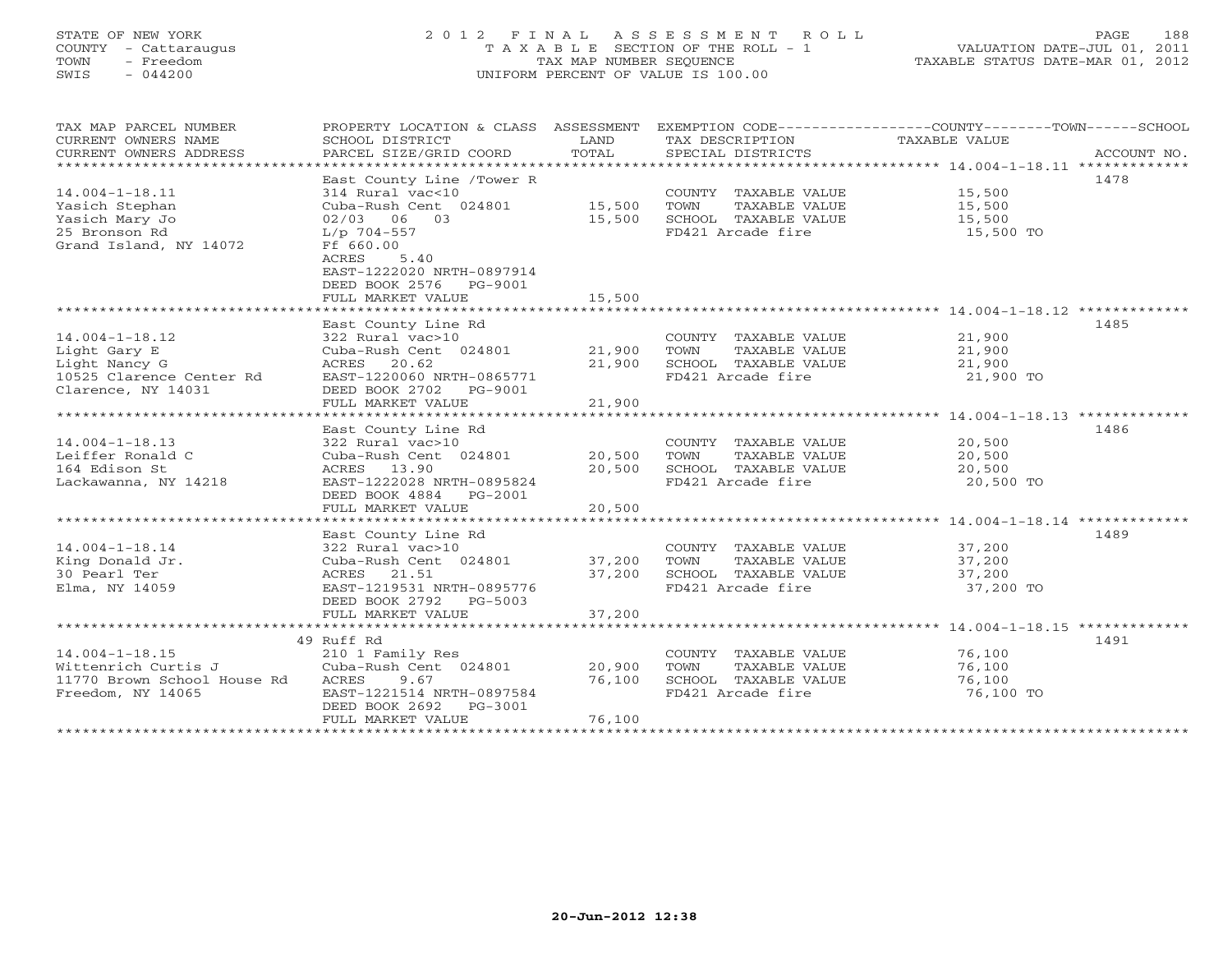# STATE OF NEW YORK 2 0 1 2 F I N A L A S S E S S M E N T R O L L PAGE 189 COUNTY - Cattaraugus T A X A B L E SECTION OF THE ROLL - 1 VALUATION DATE-JUL 01, 2011 TOWN - Freedom TAX MAP NUMBER SEQUENCE TAXABLE STATUS DATE-MAR 01, 2012 SWIS - 044200 UNIFORM PERCENT OF VALUE IS 100.00UNIFORM PERCENT OF VALUE IS 100.00

| TAX MAP PARCEL NUMBER<br>CURRENT OWNERS NAME<br>CURRENT OWNERS ADDRESS | PROPERTY LOCATION & CLASS ASSESSMENT<br>SCHOOL DISTRICT<br>PARCEL SIZE/GRID COORD | LAND<br>TOTAL | TAX DESCRIPTION<br>SPECIAL DISTRICTS      | EXEMPTION CODE-----------------COUNTY-------TOWN------SCHOOL<br><b>TAXABLE VALUE</b> | ACCOUNT NO.        |
|------------------------------------------------------------------------|-----------------------------------------------------------------------------------|---------------|-------------------------------------------|--------------------------------------------------------------------------------------|--------------------|
| *************************                                              |                                                                                   |               |                                           |                                                                                      |                    |
|                                                                        | East County Line Rd                                                               |               |                                           |                                                                                      | 1505               |
| $14.004 - 1 - 18.16$                                                   | 312 Vac w/imprv                                                                   |               | COUNTY TAXABLE VALUE                      | 44,700                                                                               |                    |
| Cielencki Kevin                                                        | Yorkshire/pione 048401                                                            | 34,300        | TOWN<br>TAXABLE VALUE                     | 44,700                                                                               |                    |
| 116 Cunard Rd                                                          | ACRES 37.40                                                                       | 44,700        | SCHOOL TAXABLE VALUE                      | 44,700                                                                               |                    |
| Buffalo, NY 14216                                                      | EAST-1220995 NRTH-0895716<br>DEED BOOK 9642<br>PG-6003                            |               | FD421 Arcade fire                         | 44,700 TO                                                                            |                    |
|                                                                        | FULL MARKET VALUE                                                                 | 44,700        |                                           |                                                                                      |                    |
|                                                                        |                                                                                   |               |                                           |                                                                                      | 1580               |
| $14.004 - 1 - 18.17$                                                   | East County Line Rd<br>314 Rural vac<10                                           |               | COUNTY TAXABLE VALUE                      | 9,300                                                                                |                    |
| Wittenrich Curtis J                                                    | Cuba-Rush Cent 024801                                                             | 9,300         | TOWN<br>TAXABLE VALUE                     | 9,300                                                                                |                    |
| PO Box 55                                                              | $02/03$ 06 03                                                                     | 9,300         | SCHOOL TAXABLE VALUE                      | 9,300                                                                                |                    |
| Freedom, NY 14065                                                      | L/p 704-557                                                                       |               | FD421 Arcade fire                         | 9,300 TO                                                                             |                    |
|                                                                        | Ff 660.00                                                                         |               |                                           |                                                                                      |                    |
|                                                                        | ACRES<br>4.10                                                                     |               |                                           |                                                                                      |                    |
|                                                                        | EAST-1222182 NRTH-0897583                                                         |               |                                           |                                                                                      |                    |
|                                                                        | DEED BOOK 14557 PG-7003                                                           |               |                                           |                                                                                      |                    |
|                                                                        | FULL MARKET VALUE                                                                 | 9,300         |                                           |                                                                                      |                    |
|                                                                        |                                                                                   |               |                                           |                                                                                      |                    |
|                                                                        | 253 Baird Rd                                                                      |               |                                           |                                                                                      | 0103               |
| $14.004 - 1 - 19.1$                                                    | 270 Mfg housing                                                                   |               | RES STAR<br>41854                         | $\circ$                                                                              | $\Omega$<br>30,000 |
| Burrows William Earl                                                   | Yorkshire/pione 048401                                                            | 38,200        | COUNTY TAXABLE VALUE                      | 42,200                                                                               |                    |
| 253 Baird Rd                                                           | 03 06 03                                                                          | 42,200        | TOWN<br>TAXABLE VALUE                     | 42,200                                                                               |                    |
| Farmersville Sta, NY 14060                                             | ACRES<br>33.82                                                                    |               | SCHOOL TAXABLE VALUE                      | 12,200                                                                               |                    |
|                                                                        | EAST-1218873 NRTH-0898897                                                         |               | FD421 Arcade fire                         | 42,200 TO                                                                            |                    |
| MAY BE SUBJECT TO PAYMENT                                              | DEED BOOK 869<br>PG-00627                                                         |               |                                           |                                                                                      |                    |
| UNDER AGDIST LAW TIL 2016                                              | FULL MARKET VALUE                                                                 | 42,200        |                                           |                                                                                      |                    |
|                                                                        | ***********************                                                           | ************  |                                           | $14.004 - 1 - 19.2$ *************                                                    |                    |
|                                                                        | 187 Baird Rd                                                                      |               |                                           |                                                                                      | 0893               |
| $14.004 - 1 - 19.2$                                                    | 260 Seasonal res                                                                  |               | COUNTY TAXABLE VALUE                      | 57,700                                                                               |                    |
| Burrows William E                                                      | Yorkshire/pione 048401                                                            | 47,600        | TOWN<br>TAXABLE VALUE                     | 57,700                                                                               |                    |
| Tomasik Grace<br>253 Baird Rd                                          | 03 06 03                                                                          | 57,700        | SCHOOL TAXABLE VALUE<br>FD421 Arcade fire | 57,700                                                                               |                    |
|                                                                        | ACRES<br>49.56<br>EAST-1219866 NRTH-0898918                                       |               |                                           | 57,700 TO                                                                            |                    |
| Farmersville Sta, NY 14060                                             | DEED BOOK 1017 PG-962                                                             |               |                                           |                                                                                      |                    |
|                                                                        | FULL MARKET VALUE                                                                 | 57,700        |                                           |                                                                                      |                    |
|                                                                        | **********************                                                            | ********      |                                           | ********************* 14.004-1-20.1 **************                                   |                    |
|                                                                        | 379 Baird Rd                                                                      |               |                                           |                                                                                      | 0030               |
| $14.004 - 1 - 20.1$                                                    | 210 1 Family Res                                                                  |               | RES STAR<br>41854                         | $\Omega$                                                                             | 30,000<br>$\Omega$ |
| Klimeck Barney S                                                       | Yorkshire/pione 048401                                                            | 8,300         | COUNTY TAXABLE VALUE                      | 65,000                                                                               |                    |
| Klimeck Janet K                                                        | 11 06 03                                                                          | 65,000        | TOWN<br>TAXABLE VALUE                     | 65,000                                                                               |                    |
| 379 Baird Rd                                                           | ACRES<br>1.15                                                                     |               | SCHOOL TAXABLE VALUE                      | 35,000                                                                               |                    |
| Farmersville Sta, NY 14060                                             | EAST-1216596 NRTH-0899677                                                         |               | FD421 Arcade fire                         | 65,000 TO                                                                            |                    |
|                                                                        | DEED BOOK 00976 PG-00155                                                          |               |                                           |                                                                                      |                    |
|                                                                        | FULL MARKET VALUE                                                                 | 65,000        |                                           |                                                                                      |                    |
|                                                                        |                                                                                   |               |                                           |                                                                                      |                    |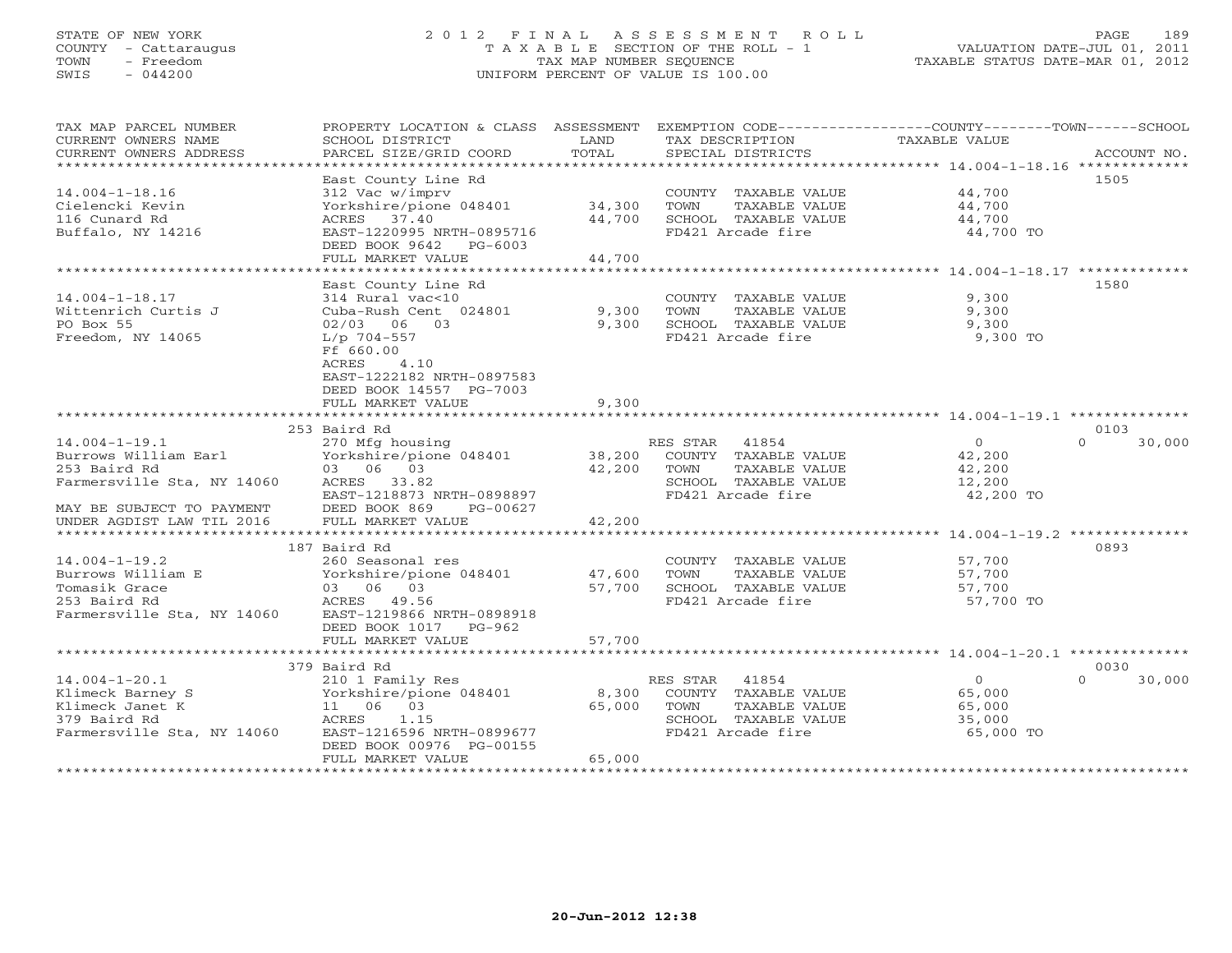# STATE OF NEW YORK 2 0 1 2 F I N A L A S S E S S M E N T R O L L PAGE 190 COUNTY - Cattaraugus T A X A B L E SECTION OF THE ROLL - 1 VALUATION DATE-JUL 01, 2011 TOWN - Freedom TAX MAP NUMBER SEQUENCE TAXABLE STATUS DATE-MAR 01, 2012 SWIS - 044200 UNIFORM PERCENT OF VALUE IS 100.00UNIFORM PERCENT OF VALUE IS 100.00

| TAX MAP PARCEL NUMBER<br>CURRENT OWNERS NAME<br>CURRENT OWNERS ADDRESS                                       | PROPERTY LOCATION & CLASS ASSESSMENT<br>SCHOOL DISTRICT<br>PARCEL SIZE/GRID COORD                                                                                                                                     | LAND<br>TOTAL                | EXEMPTION CODE-----------------COUNTY-------TOWN------SCHOOL<br>TAX DESCRIPTION<br>SPECIAL DISTRICTS                                    | TAXABLE VALUE                                             | ACCOUNT NO.                                      |
|--------------------------------------------------------------------------------------------------------------|-----------------------------------------------------------------------------------------------------------------------------------------------------------------------------------------------------------------------|------------------------------|-----------------------------------------------------------------------------------------------------------------------------------------|-----------------------------------------------------------|--------------------------------------------------|
|                                                                                                              |                                                                                                                                                                                                                       |                              |                                                                                                                                         |                                                           |                                                  |
| $14.004 - 1 - 20.2$<br>Borer John G<br>10826 Osmun Rd<br>Freedom, NY 14065                                   | Baird Rd<br>312 Vac w/imprv<br>Yorkshire/pione 048401<br>11 06 03<br>ACRES 236.55                                                                                                                                     | 203,900<br>223,200           | 41720<br>AG DIST<br>COUNTY TAXABLE VALUE<br>TOWN<br>TAXABLE VALUE<br>SCHOOL TAXABLE VALUE                                               | 122,884<br>100,316<br>100,316<br>100,316                  | 1316<br>122,884<br>122,884                       |
| MAY BE SUBJECT TO PAYMENT<br>UNDER AGDIST LAW TIL 2016                                                       | EAST-1217173 NRTH-0897825<br>DEED BOOK 00973 PG-00589<br>FULL MARKET VALUE                                                                                                                                            | 223,200                      | FD421 Arcade fire                                                                                                                       | 223,200 TO                                                |                                                  |
|                                                                                                              | 10700 Osmun Rd                                                                                                                                                                                                        |                              |                                                                                                                                         |                                                           | 0417                                             |
| $14.004 - 1 - 21.1$<br>St John Gerald E<br>St John Gwendolyn<br>10700 Osmun Rd<br>Farmersville Sta, NY 14060 | 210 1 Family Res<br>Yorkshire/pione 048401<br>11 06 03<br>ACRES<br>2.00<br>EAST-1214792 NRTH-0899266<br>DEED BOOK 6639 PG-3001                                                                                        | 9,700 SR STAR<br>108,000     | VET C/T<br>41101<br>41834<br>COUNTY TAXABLE VALUE<br>TOWN<br>TAXABLE VALUE<br>SCHOOL TAXABLE VALUE<br>FD423 Famersville fire 108,000 TO | 1,972<br>$\overline{0}$<br>106,028<br>106,028<br>45,800   | 1,972<br>$\circ$<br>$\circ$<br>62,200            |
|                                                                                                              | FULL MARKET VALUE                                                                                                                                                                                                     | 108,000                      |                                                                                                                                         |                                                           |                                                  |
|                                                                                                              | 437 Baird Rd                                                                                                                                                                                                          |                              |                                                                                                                                         |                                                           | 1026                                             |
| $14.004 - 1 - 21.5$<br>St. John Kris E<br>437 Baird Rd<br>Farmersville Station, NY 14060 ACRES 49.30         | 240 Rural res<br>Yorkshire/pione 048401<br>11 06 03<br>EAST-1215340 NRTH-0898657<br>DEED BOOK 15679 PG-7001<br>FULL MARKET VALUE                                                                                      | 59,300<br>245,400<br>245,400 | RES STAR 41854<br>COUNTY TAXABLE VALUE<br>TOWN<br>TAXABLE VALUE<br>SCHOOL TAXABLE VALUE<br>FD421 Arcade fire                            | $\Omega$<br>245,400<br>245,400<br>215,400<br>245,400 TO   | $\Omega$<br>30,000                               |
|                                                                                                              | **************************                                                                                                                                                                                            | *************                |                                                                                                                                         | ***************** 14.004-1-21.6 ***************           |                                                  |
| $14.004 - 1 - 21.6$<br>Hitchcock Jeffery L<br>1630 Siloam Rd<br>Delevan, NY 14042                            | 10736 Osmun Rd<br>210 1 Family Res<br>Yorkshire/pione 048401<br>11 06 03<br>Land Contract<br>FRNT 108.90 DPTH 175.00<br>0.44<br>ACRES<br>EAST-1214792 NRTH-0899562<br>DEED BOOK 1032<br>$PG-336$<br>FULL MARKET VALUE | 7,500<br>48,300<br>48,300    | COUNTY TAXABLE VALUE<br>TOWN<br>TAXABLE VALUE<br>SCHOOL TAXABLE VALUE<br>FD423 Famersville fire                                         | 48,300<br>48,300<br>48,300<br>48,300 TO                   | 1080                                             |
|                                                                                                              |                                                                                                                                                                                                                       |                              |                                                                                                                                         |                                                           |                                                  |
| $14.004 - 1 - 21.7$<br>Fiske Gary P                                                                          | 10674 Osmun Rd<br>270 Mfg housing<br>Yorkshire/pione 048401                                                                                                                                                           |                              | CVET $C/T$ 41131<br>8,000 DVET C/T 41141                                                                                                | 4,975<br>9,950                                            | 1195<br>4,975<br>$\Omega$<br>9,950<br>$\bigcirc$ |
| Fiske Cindy L<br>10674 Osmun Rd<br>Farmersville, NY 14060                                                    | 11 06 03<br>FRNT 165.00 DPTH 240.00<br>EAST-1214835 NRTH-0898335<br>DEED BOOK 00937 PG-00453<br>FULL MARKET VALUE                                                                                                     |                              | 19,900 RES STAR<br>41854<br>COUNTY TAXABLE VALUE<br>TOWN<br>TAXABLE VALUE<br>SCHOOL TAXABLE VALUE<br>19,900 FD423 Famersville fire      | $\overline{0}$<br>4,975<br>4,975<br>$\Omega$<br>19,900 TO | 19,900<br>$\Omega$                               |
|                                                                                                              |                                                                                                                                                                                                                       |                              |                                                                                                                                         |                                                           |                                                  |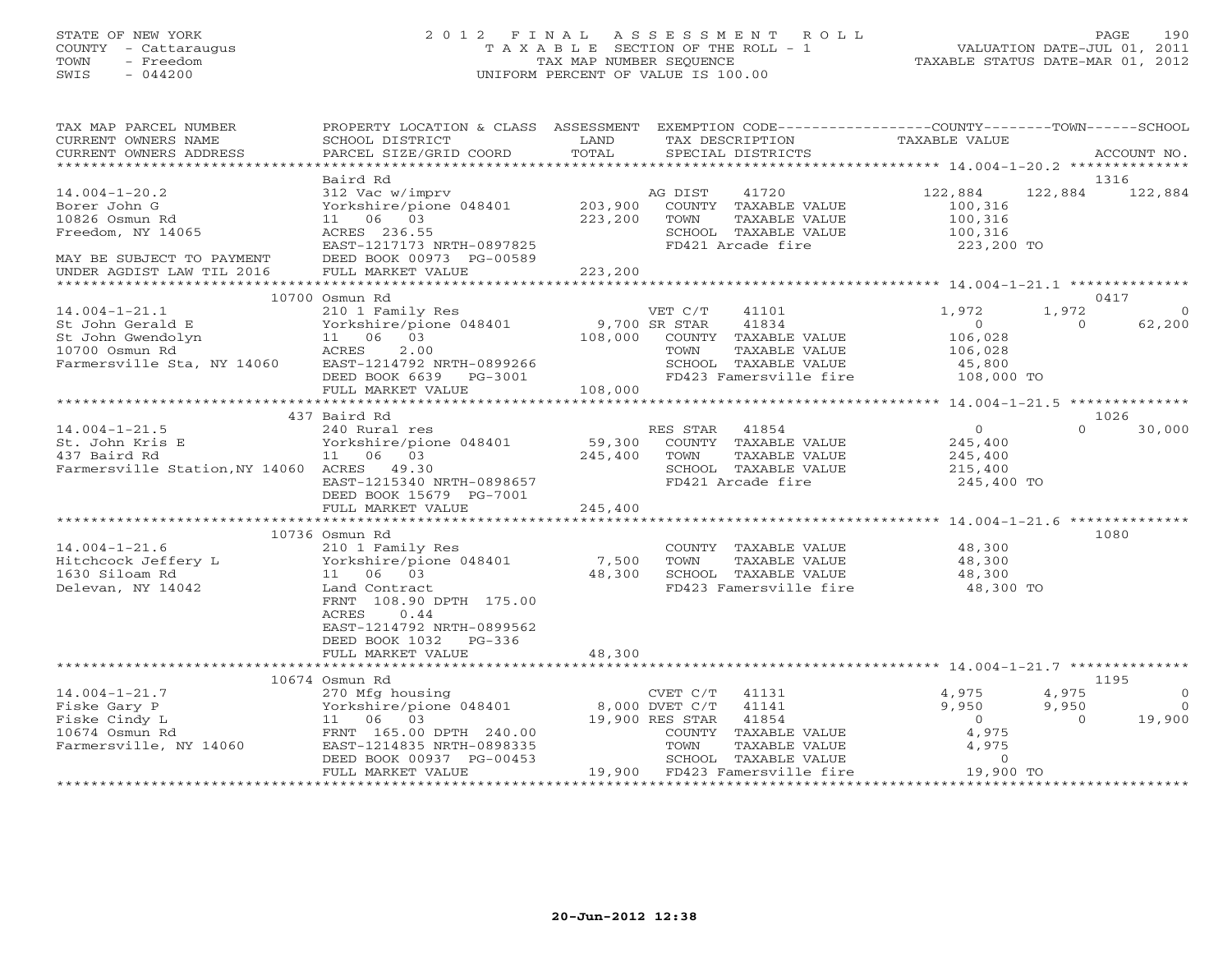# STATE OF NEW YORK 2 0 1 2 F I N A L A S S E S S M E N T R O L L PAGE 191 COUNTY - Cattaraugus T A X A B L E SECTION OF THE ROLL - 1 VALUATION DATE-JUL 01, 2011 TOWN - Freedom TAX MAP NUMBER SEQUENCE TAXABLE STATUS DATE-MAR 01, 2012 SWIS - 044200 UNIFORM PERCENT OF VALUE IS 100.00UNIFORM PERCENT OF VALUE IS 100.00

| 10602 Osmun Rd<br>0442<br>$14.004 - 1 - 22$<br>3,000<br>210 1 Family Res<br>VET C/T<br>41101<br>3,000<br>$\Omega$<br>15,700 COUNTY TAXABLE VALUE<br>Felser Douglas W<br>Yorkshire/pione 048401<br>46,800<br>Felser Donna M<br>11 06 03<br>49,800<br>46,800<br>TOWN<br>TAXABLE VALUE<br>10602 Osmun Rd<br>ACRES<br>5.50<br>SCHOOL TAXABLE VALUE<br>49,800<br>49,800 TO<br>Farmersville Station, NY 14060 EAST-1214954 NRTH-0897522<br>FD423 Famersville fire<br>DEED BOOK 768<br>PG-00264<br>FULL MARKET VALUE<br>49,800<br>0193<br>10569 Osmun Rd<br>0<br>$14.004 - 1 - 25$<br>RES STAR<br>41854<br>$\Omega$<br>30,000<br>240 Rural res<br>Format 100<br>Yorkshire/pion<br>11 06 03<br>ACRES 44.30<br>44,500<br>COUNTY TAXABLE VALUE<br>231,200<br>Siddle Justin L<br>Yorkshire/pione 048401<br>231,200<br>Siddle Tanya M<br>TOWN<br>TAXABLE VALUE<br>231,200<br>201,200<br>10569 Osmun Rd<br>SCHOOL TAXABLE VALUE<br>Farmersville Sta., NY 14060<br>FD423 Famersville fire 231,200 TO<br>EAST-1215389 NRTH-0896698<br>DEED BOOK 16463 PG-2003<br>231,200<br>FULL MARKET VALUE<br>Osmun Rd<br>0193<br>$14.004 - 1 - 25.1$<br>322 Rural vac>10<br>COUNTY TAXABLE VALUE 39,200<br>322 Rufai vac<br>Yorkshire/pic<br>11 06 03<br>ACRES 35.45<br>Yorkshire/pione 048401<br>39,200<br>39,200<br>St John Gerald<br>TOWN<br>TAXABLE VALUE<br>39,200<br>39,200<br>St John Gwendolyn<br>SCHOOL TAXABLE VALUE<br>10700 Osmun Rd<br>FD423 Famersville fire<br>ACRES 35.45<br>$39,200$ TO<br>Farmersville Sta., NY 14060 EAST-1215389 NRTH-0896698<br>DEED BOOK 791<br>PG-00731 | TAX MAP PARCEL NUMBER<br>CURRENT OWNERS NAME<br>CURRENT OWNERS ADDRESS | PROPERTY LOCATION & CLASS ASSESSMENT<br>SCHOOL DISTRICT<br>PARCEL SIZE/GRID COORD | LAND<br>TOTAL | EXEMPTION CODE-----------------COUNTY-------TOWN------SCHOOL<br>TAX DESCRIPTION<br>SPECIAL DISTRICTS | TAXABLE VALUE | ACCOUNT NO. |
|---------------------------------------------------------------------------------------------------------------------------------------------------------------------------------------------------------------------------------------------------------------------------------------------------------------------------------------------------------------------------------------------------------------------------------------------------------------------------------------------------------------------------------------------------------------------------------------------------------------------------------------------------------------------------------------------------------------------------------------------------------------------------------------------------------------------------------------------------------------------------------------------------------------------------------------------------------------------------------------------------------------------------------------------------------------------------------------------------------------------------------------------------------------------------------------------------------------------------------------------------------------------------------------------------------------------------------------------------------------------------------------------------------------------------------------------------------------------------------------------------------------------------------------------------------------------|------------------------------------------------------------------------|-----------------------------------------------------------------------------------|---------------|------------------------------------------------------------------------------------------------------|---------------|-------------|
|                                                                                                                                                                                                                                                                                                                                                                                                                                                                                                                                                                                                                                                                                                                                                                                                                                                                                                                                                                                                                                                                                                                                                                                                                                                                                                                                                                                                                                                                                                                                                                     |                                                                        |                                                                                   |               |                                                                                                      |               |             |
|                                                                                                                                                                                                                                                                                                                                                                                                                                                                                                                                                                                                                                                                                                                                                                                                                                                                                                                                                                                                                                                                                                                                                                                                                                                                                                                                                                                                                                                                                                                                                                     |                                                                        |                                                                                   |               |                                                                                                      |               |             |
|                                                                                                                                                                                                                                                                                                                                                                                                                                                                                                                                                                                                                                                                                                                                                                                                                                                                                                                                                                                                                                                                                                                                                                                                                                                                                                                                                                                                                                                                                                                                                                     |                                                                        |                                                                                   |               |                                                                                                      |               |             |
|                                                                                                                                                                                                                                                                                                                                                                                                                                                                                                                                                                                                                                                                                                                                                                                                                                                                                                                                                                                                                                                                                                                                                                                                                                                                                                                                                                                                                                                                                                                                                                     |                                                                        |                                                                                   |               |                                                                                                      |               |             |
|                                                                                                                                                                                                                                                                                                                                                                                                                                                                                                                                                                                                                                                                                                                                                                                                                                                                                                                                                                                                                                                                                                                                                                                                                                                                                                                                                                                                                                                                                                                                                                     |                                                                        |                                                                                   |               |                                                                                                      |               |             |
|                                                                                                                                                                                                                                                                                                                                                                                                                                                                                                                                                                                                                                                                                                                                                                                                                                                                                                                                                                                                                                                                                                                                                                                                                                                                                                                                                                                                                                                                                                                                                                     |                                                                        |                                                                                   |               |                                                                                                      |               |             |
|                                                                                                                                                                                                                                                                                                                                                                                                                                                                                                                                                                                                                                                                                                                                                                                                                                                                                                                                                                                                                                                                                                                                                                                                                                                                                                                                                                                                                                                                                                                                                                     |                                                                        |                                                                                   |               |                                                                                                      |               |             |
|                                                                                                                                                                                                                                                                                                                                                                                                                                                                                                                                                                                                                                                                                                                                                                                                                                                                                                                                                                                                                                                                                                                                                                                                                                                                                                                                                                                                                                                                                                                                                                     |                                                                        |                                                                                   |               |                                                                                                      |               |             |
|                                                                                                                                                                                                                                                                                                                                                                                                                                                                                                                                                                                                                                                                                                                                                                                                                                                                                                                                                                                                                                                                                                                                                                                                                                                                                                                                                                                                                                                                                                                                                                     |                                                                        |                                                                                   |               |                                                                                                      |               |             |
|                                                                                                                                                                                                                                                                                                                                                                                                                                                                                                                                                                                                                                                                                                                                                                                                                                                                                                                                                                                                                                                                                                                                                                                                                                                                                                                                                                                                                                                                                                                                                                     |                                                                        |                                                                                   |               |                                                                                                      |               |             |
|                                                                                                                                                                                                                                                                                                                                                                                                                                                                                                                                                                                                                                                                                                                                                                                                                                                                                                                                                                                                                                                                                                                                                                                                                                                                                                                                                                                                                                                                                                                                                                     |                                                                        |                                                                                   |               |                                                                                                      |               |             |
|                                                                                                                                                                                                                                                                                                                                                                                                                                                                                                                                                                                                                                                                                                                                                                                                                                                                                                                                                                                                                                                                                                                                                                                                                                                                                                                                                                                                                                                                                                                                                                     |                                                                        |                                                                                   |               |                                                                                                      |               |             |
|                                                                                                                                                                                                                                                                                                                                                                                                                                                                                                                                                                                                                                                                                                                                                                                                                                                                                                                                                                                                                                                                                                                                                                                                                                                                                                                                                                                                                                                                                                                                                                     |                                                                        |                                                                                   |               |                                                                                                      |               |             |
|                                                                                                                                                                                                                                                                                                                                                                                                                                                                                                                                                                                                                                                                                                                                                                                                                                                                                                                                                                                                                                                                                                                                                                                                                                                                                                                                                                                                                                                                                                                                                                     |                                                                        |                                                                                   |               |                                                                                                      |               |             |
|                                                                                                                                                                                                                                                                                                                                                                                                                                                                                                                                                                                                                                                                                                                                                                                                                                                                                                                                                                                                                                                                                                                                                                                                                                                                                                                                                                                                                                                                                                                                                                     |                                                                        |                                                                                   |               |                                                                                                      |               |             |
|                                                                                                                                                                                                                                                                                                                                                                                                                                                                                                                                                                                                                                                                                                                                                                                                                                                                                                                                                                                                                                                                                                                                                                                                                                                                                                                                                                                                                                                                                                                                                                     |                                                                        |                                                                                   |               |                                                                                                      |               |             |
|                                                                                                                                                                                                                                                                                                                                                                                                                                                                                                                                                                                                                                                                                                                                                                                                                                                                                                                                                                                                                                                                                                                                                                                                                                                                                                                                                                                                                                                                                                                                                                     |                                                                        | FULL MARKET VALUE                                                                 | 39,200        |                                                                                                      |               |             |
|                                                                                                                                                                                                                                                                                                                                                                                                                                                                                                                                                                                                                                                                                                                                                                                                                                                                                                                                                                                                                                                                                                                                                                                                                                                                                                                                                                                                                                                                                                                                                                     |                                                                        |                                                                                   |               |                                                                                                      |               |             |
| 10569 Osmun Rd<br>5039                                                                                                                                                                                                                                                                                                                                                                                                                                                                                                                                                                                                                                                                                                                                                                                                                                                                                                                                                                                                                                                                                                                                                                                                                                                                                                                                                                                                                                                                                                                                              |                                                                        |                                                                                   |               |                                                                                                      |               |             |
| $14.004 - 1 - 25.2$<br>RES STAR 41854<br>$\Omega$<br>$\Omega$<br>30,000<br>210 1 Family Res                                                                                                                                                                                                                                                                                                                                                                                                                                                                                                                                                                                                                                                                                                                                                                                                                                                                                                                                                                                                                                                                                                                                                                                                                                                                                                                                                                                                                                                                         |                                                                        |                                                                                   |               |                                                                                                      |               |             |
| 210 1 Family New<br>Yorkshire/pione 048401<br>11 06 03<br>ACRES 8.85<br>19,900<br>COUNTY TAXABLE VALUE<br>Siddle Justin L<br>206,600                                                                                                                                                                                                                                                                                                                                                                                                                                                                                                                                                                                                                                                                                                                                                                                                                                                                                                                                                                                                                                                                                                                                                                                                                                                                                                                                                                                                                                |                                                                        |                                                                                   |               |                                                                                                      |               |             |
| Siddle Tanya M<br>206,600<br>TOWN<br>TAXABLE VALUE<br>206,600                                                                                                                                                                                                                                                                                                                                                                                                                                                                                                                                                                                                                                                                                                                                                                                                                                                                                                                                                                                                                                                                                                                                                                                                                                                                                                                                                                                                                                                                                                       |                                                                        |                                                                                   |               |                                                                                                      |               |             |
| 176,600<br>10569 Osmun Rd<br>SCHOOL TAXABLE VALUE                                                                                                                                                                                                                                                                                                                                                                                                                                                                                                                                                                                                                                                                                                                                                                                                                                                                                                                                                                                                                                                                                                                                                                                                                                                                                                                                                                                                                                                                                                                   |                                                                        |                                                                                   |               |                                                                                                      |               |             |
| Farmersville Sta., NY 14060<br>EAST-1215043 NRTH-8961535<br>FD423 Famersville fire<br>206,600 TO<br>DEED BOOK 16463 PG-2003                                                                                                                                                                                                                                                                                                                                                                                                                                                                                                                                                                                                                                                                                                                                                                                                                                                                                                                                                                                                                                                                                                                                                                                                                                                                                                                                                                                                                                         |                                                                        |                                                                                   |               |                                                                                                      |               |             |
| 206,600<br>FULL MARKET VALUE                                                                                                                                                                                                                                                                                                                                                                                                                                                                                                                                                                                                                                                                                                                                                                                                                                                                                                                                                                                                                                                                                                                                                                                                                                                                                                                                                                                                                                                                                                                                        |                                                                        |                                                                                   |               |                                                                                                      |               |             |
| 10571 Osmun Rd<br>0265                                                                                                                                                                                                                                                                                                                                                                                                                                                                                                                                                                                                                                                                                                                                                                                                                                                                                                                                                                                                                                                                                                                                                                                                                                                                                                                                                                                                                                                                                                                                              |                                                                        |                                                                                   |               |                                                                                                      |               |             |
| 312 Vac w/imprv<br>$14.004 - 1 - 27.2$<br>COUNTY TAXABLE VALUE 42,500                                                                                                                                                                                                                                                                                                                                                                                                                                                                                                                                                                                                                                                                                                                                                                                                                                                                                                                                                                                                                                                                                                                                                                                                                                                                                                                                                                                                                                                                                               |                                                                        |                                                                                   |               |                                                                                                      |               |             |
| Yorkshire/pione 048401<br>Siddle Shawn K<br>33,700<br>TOWN<br>TAXABLE VALUE<br>42,500                                                                                                                                                                                                                                                                                                                                                                                                                                                                                                                                                                                                                                                                                                                                                                                                                                                                                                                                                                                                                                                                                                                                                                                                                                                                                                                                                                                                                                                                               |                                                                        |                                                                                   |               |                                                                                                      |               |             |
| 42,500<br>Siddle Julie A<br>19 06 03<br>42,500<br>SCHOOL TAXABLE VALUE                                                                                                                                                                                                                                                                                                                                                                                                                                                                                                                                                                                                                                                                                                                                                                                                                                                                                                                                                                                                                                                                                                                                                                                                                                                                                                                                                                                                                                                                                              |                                                                        |                                                                                   |               |                                                                                                      |               |             |
| 10571 Osmun Rd<br>L/p 937-231<br>FD423 Famersville fire<br>$42,500$ TO                                                                                                                                                                                                                                                                                                                                                                                                                                                                                                                                                                                                                                                                                                                                                                                                                                                                                                                                                                                                                                                                                                                                                                                                                                                                                                                                                                                                                                                                                              |                                                                        |                                                                                   |               |                                                                                                      |               |             |
| Farmersville Sta, NY 14060<br>ACRES 27.00 BANK<br>014<br>EAST-1214374 NRTH-0896790<br>DEED BOOK 00937 PG-00231                                                                                                                                                                                                                                                                                                                                                                                                                                                                                                                                                                                                                                                                                                                                                                                                                                                                                                                                                                                                                                                                                                                                                                                                                                                                                                                                                                                                                                                      |                                                                        |                                                                                   |               |                                                                                                      |               |             |
| 42,500<br>FULL MARKET VALUE<br>*********************                                                                                                                                                                                                                                                                                                                                                                                                                                                                                                                                                                                                                                                                                                                                                                                                                                                                                                                                                                                                                                                                                                                                                                                                                                                                                                                                                                                                                                                                                                                |                                                                        |                                                                                   |               |                                                                                                      |               |             |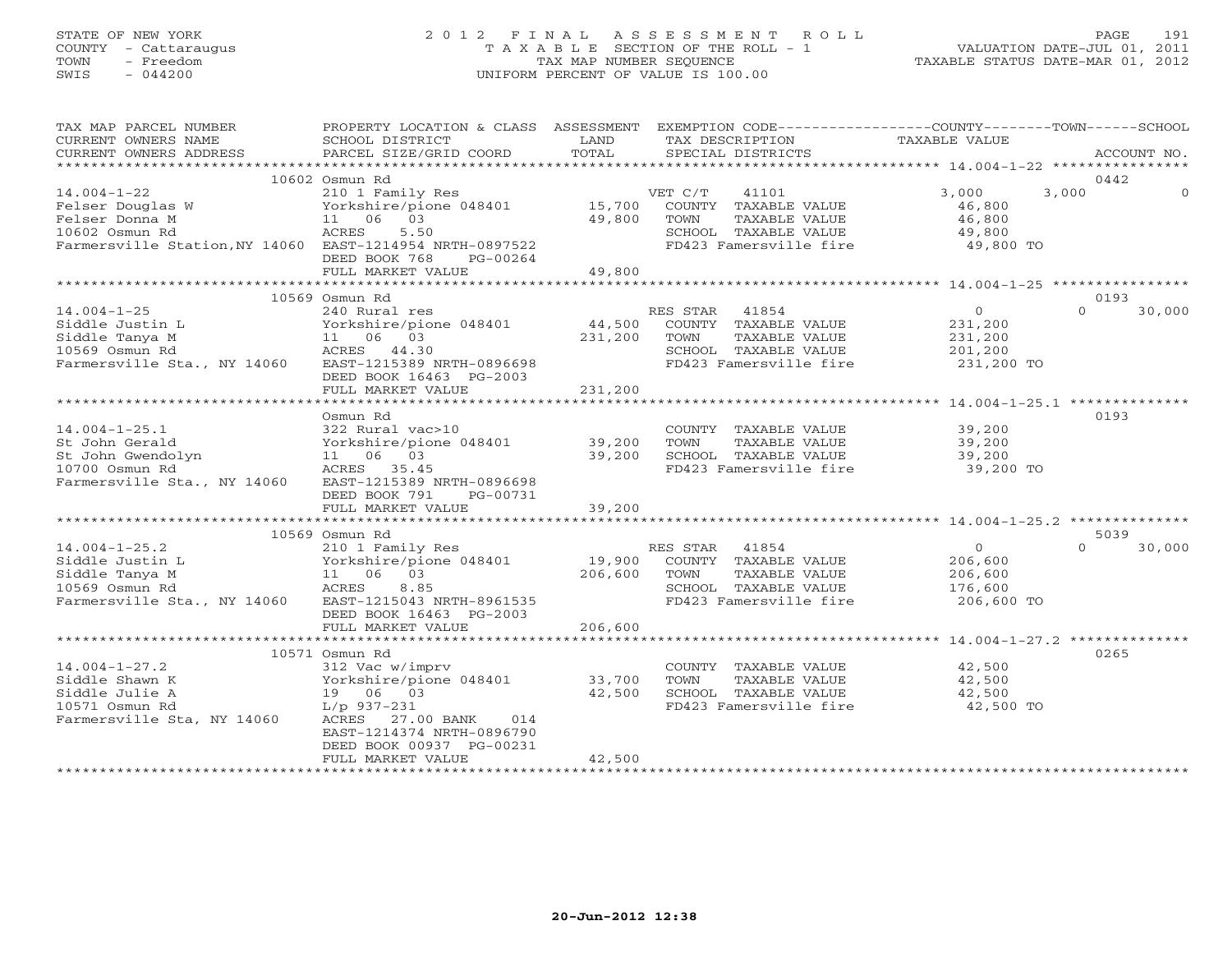# STATE OF NEW YORK 2 0 1 2 F I N A L A S S E S S M E N T R O L L PAGE 192 COUNTY - Cattaraugus T A X A B L E SECTION OF THE ROLL - 1 VALUATION DATE-JUL 01, 2011 TOWN - Freedom TAX MAP NUMBER SEQUENCE TAXABLE STATUS DATE-MAR 01, 2012 SWIS - 044200 UNIFORM PERCENT OF VALUE IS 100.00UNIFORM PERCENT OF VALUE IS 100.00

| TAX MAP PARCEL NUMBER                                    | PROPERTY LOCATION & CLASS ASSESSMENT         |               | EXEMPTION CODE-----------------COUNTY-------TOWN------SCHOOL |                       |                    |
|----------------------------------------------------------|----------------------------------------------|---------------|--------------------------------------------------------------|-----------------------|--------------------|
| CURRENT OWNERS NAME<br>CURRENT OWNERS ADDRESS            | SCHOOL DISTRICT<br>PARCEL SIZE/GRID COORD    | LAND<br>TOTAL | TAX DESCRIPTION<br>SPECIAL DISTRICTS                         | TAXABLE VALUE         | ACCOUNT NO.        |
| *******************                                      |                                              |               |                                                              |                       |                    |
|                                                          | 10571 Osmun Rd                               |               |                                                              |                       | 1113               |
| $14.004 - 1 - 27.3$                                      | 210 1 Family Res                             |               | RES STAR<br>41854                                            | $\overline{0}$        | $\Omega$<br>30,000 |
| Siddle Shawn K                                           | Yorkshire/pione 048401                       | 8,000         | COUNTY TAXABLE VALUE                                         | 121,900               |                    |
| Siddle Julie A                                           | 19 06 03                                     | 121,900       | TOWN<br>TAXABLE VALUE                                        | 121,900               |                    |
| 10571 Osmun Rd                                           | FRNT 211.46 DPTH 181.00                      |               | SCHOOL TAXABLE VALUE                                         | 91,900                |                    |
| Farmersville, NY 14060                                   | 023<br>BANK                                  |               | FD423 Famersville fire                                       | 121,900 TO            |                    |
|                                                          | EAST-1214585 NRTH-0896913                    |               |                                                              |                       |                    |
|                                                          | DEED BOOK 00911 PG-00259                     |               |                                                              |                       |                    |
|                                                          | FULL MARKET VALUE                            | 121,900       |                                                              |                       |                    |
|                                                          | Osmun Rd                                     |               |                                                              |                       | 0519               |
| $14.004 - 1 - 28.1$                                      | 322 Rural vac>10                             |               | COUNTY TAXABLE VALUE                                         | 25,400                |                    |
| Borer John                                               | Yorkshire/pione 048401 25,400                |               | TAXABLE VALUE<br>TOWN                                        | 25,400                |                    |
| 10826 Osmun Rd                                           | 19 06 03                                     | 25,400        | SCHOOL TAXABLE VALUE                                         | 25,400                |                    |
| Freedom, NY 14060                                        | ACRES 15.50                                  |               | FD423 Famersville fire                                       | 25,400 TO             |                    |
|                                                          | EAST-1214446 NRTH-0898686                    |               |                                                              |                       |                    |
|                                                          | DEED BOOK 16424 PG-9001                      |               |                                                              |                       |                    |
|                                                          | FULL MARKET VALUE                            | 25,400        |                                                              |                       |                    |
|                                                          |                                              |               |                                                              |                       |                    |
|                                                          | 10745 Osmun Rd                               |               |                                                              |                       | 1128               |
| $14.004 - 1 - 28.2$<br>Baird Ralph J                     | 210 1 Family Res<br>Yorkshire/pione 048401   | 8,800         | RES STAR<br>41854<br>COUNTY TAXABLE VALUE                    | $\overline{0}$        | $\Omega$<br>30,000 |
| Baird Barbara M                                          | 19 06 03                                     | 110,000       | TOWN<br>TAXABLE VALUE                                        | 110,000<br>110,000    |                    |
| 10745 Osmun Rd                                           | ACRES<br>1.45                                |               | SCHOOL TAXABLE VALUE                                         | 80,000                |                    |
| Farmersville Station, NY 14060 EAST-1214486 NRTH-0899691 |                                              |               | FD423 Famersville fire                                       | 110,000 TO            |                    |
|                                                          | DEED BOOK 00915 PG-00730                     |               |                                                              |                       |                    |
|                                                          | FULL MARKET VALUE                            | 110,000       |                                                              |                       |                    |
|                                                          |                                              |               |                                                              |                       |                    |
|                                                          | 10617 Rte 98                                 |               |                                                              |                       | 0179               |
| $14.004 - 1 - 29$                                        | 210 1 Family Res                             |               | RES STAR<br>41854                                            | $\circ$               | $\Omega$<br>30,000 |
| Snyder John A                                            | Yorkshire/pione 048401                       | 18,600        | COUNTY TAXABLE VALUE                                         | 160,000               |                    |
| Snyder Joanne                                            | 19 06 03                                     | 160,000       | TOWN<br>TAXABLE VALUE                                        | 160,000               |                    |
| 10617 Rte 98<br>Farmersville Sta, NY 14060               | 7.72<br>ACRES<br>EAST-1212376 NRTH-0896931   |               | SCHOOL TAXABLE VALUE<br>FD423 Famersville fire               | 130,000<br>160,000 TO |                    |
|                                                          | DEED BOOK 00750 PG-00371                     |               |                                                              |                       |                    |
|                                                          | FULL MARKET VALUE                            | 160,000       |                                                              |                       |                    |
|                                                          |                                              |               |                                                              |                       |                    |
|                                                          | 10633 Rte 98                                 |               |                                                              |                       | 0651               |
| $14.004 - 1 - 30$                                        | 270 Mfg housing                              |               | COUNTY TAXABLE VALUE                                         | 18,700                |                    |
| Crystal Lake Trust Dated 11/20 Yorkshire/pione 048401    |                                              | 7,200         | TOWN<br>TAXABLE VALUE                                        | 18,700                |                    |
| William Cottrill P                                       | 19 06 03                                     | 18,700        | SCHOOL TAXABLE VALUE                                         | 18,700                |                    |
| 615 Weber Ave                                            | FRNT<br>59.70 DPTH 240.00                    |               | FD423 Famersville fire                                       | 18,700 TO             |                    |
| Daytona Beach, FL 32114                                  | 0.33<br>ACRES                                |               |                                                              |                       |                    |
|                                                          | EAST-1212411 NRTH-0897262                    |               |                                                              |                       |                    |
|                                                          | DEED BOOK 16206 PG-6001<br>FULL MARKET VALUE | 18,700        |                                                              |                       |                    |
|                                                          |                                              |               |                                                              |                       |                    |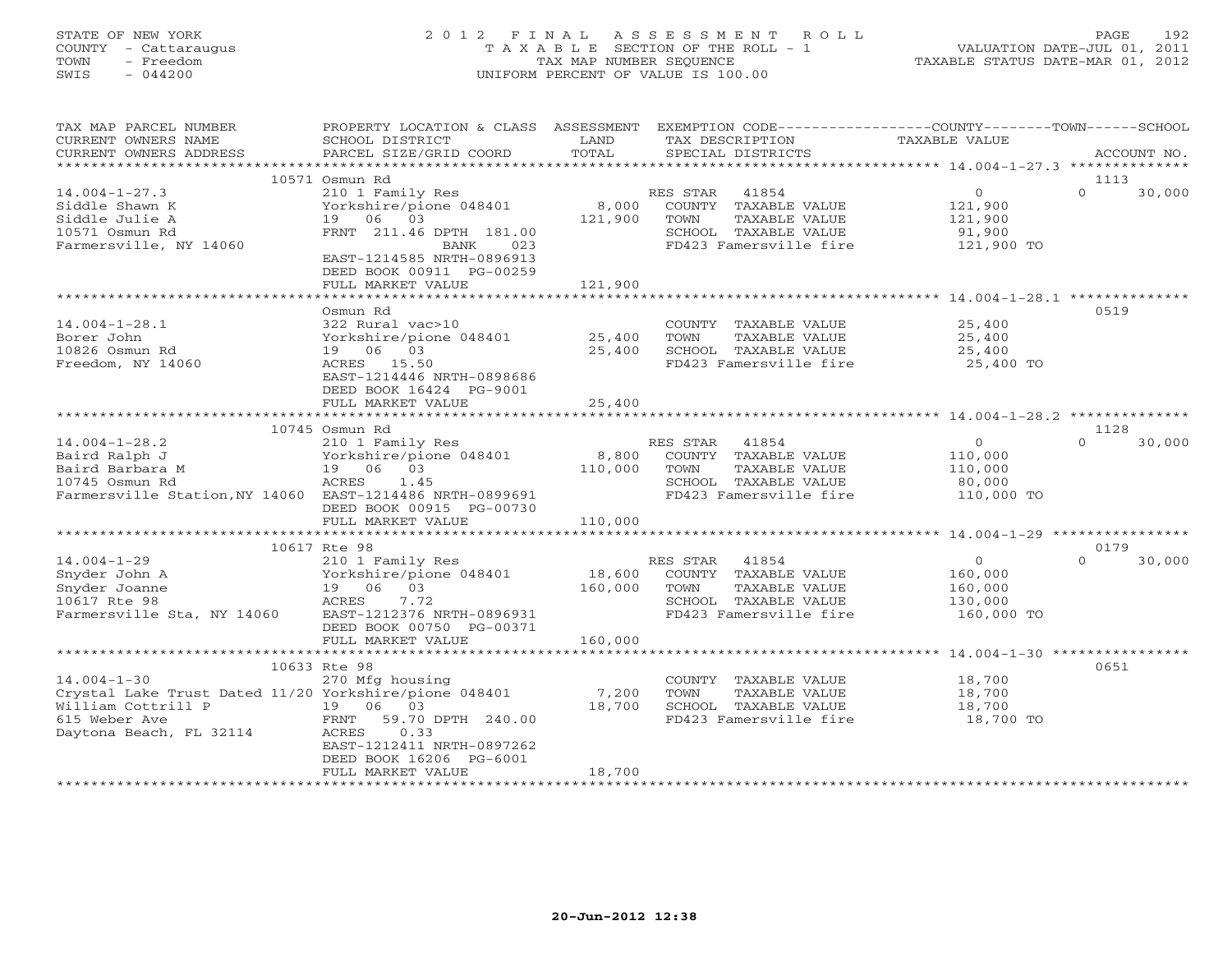# STATE OF NEW YORK 2 0 1 2 F I N A L A S S E S S M E N T R O L L PAGE 193 COUNTY - Cattaraugus T A X A B L E SECTION OF THE ROLL - 1 VALUATION DATE-JUL 01, 2011 TOWN - Freedom TAX MAP NUMBER SEQUENCE TAXABLE STATUS DATE-MAR 01, 2012 SWIS - 044200 UNIFORM PERCENT OF VALUE IS 100.00UNIFORM PERCENT OF VALUE IS 100.00

| TAX MAP PARCEL NUMBER                                                                 | PROPERTY LOCATION & CLASS ASSESSMENT EXEMPTION CODE----------------COUNTY-------TOWN------SCHOOL<br>CURRENT OWNERS NOME CONSUMERT ACCOUNT NO AND THE TAXING THE TAXING THE TAXING THE TAXING THE TAXING THE TAXING THE TAXING THE TAXING TAXABLE VALUE CURRENT OWNERS ADDRESS PARCEL SIZE/GRID COORD TOTAL SPECIAL DISTRICTS ACCOU |                                |                                                                                                                                                            |                                                                        |                    |
|---------------------------------------------------------------------------------------|------------------------------------------------------------------------------------------------------------------------------------------------------------------------------------------------------------------------------------------------------------------------------------------------------------------------------------|--------------------------------|------------------------------------------------------------------------------------------------------------------------------------------------------------|------------------------------------------------------------------------|--------------------|
|                                                                                       |                                                                                                                                                                                                                                                                                                                                    |                                |                                                                                                                                                            |                                                                        |                    |
|                                                                                       | 1519 Green Rd                                                                                                                                                                                                                                                                                                                      |                                |                                                                                                                                                            |                                                                        | 0449               |
| $14.005 - 1 - 1.1$<br>Dick Jack F<br>Dick Ann M<br>1519 Green Rd<br>Freedom, NY 14065 | EXAMPLE 210 1 Family Res<br>210 1 Family Res<br>Yorkshire/pione 048401 8,000 COUNTY TAXABLE VALUE 77,900<br>06/39 06 03<br>FRNT 163.00 DPTH 240.00                                                                                                                                                                                 | 77,900 TOWN<br>SCHOOL<br>ST.10 | TOWN TAXABLE VALUE<br>SCHOOL TAXABLE VALUE 47,900 TO<br>77,900 TO                                                                                          |                                                                        | $\Omega$<br>30,000 |
|                                                                                       | EAST-1200758 NRTH-0911438<br>DEED BOOK 00981 PG-00476<br>FULL MARKET VALUE 77,900                                                                                                                                                                                                                                                  |                                | LD420 Light                                                                                                                                                | 77,900 TO                                                              |                    |
|                                                                                       |                                                                                                                                                                                                                                                                                                                                    |                                |                                                                                                                                                            |                                                                        |                    |
| $14.005 - 1 - 1.2$                                                                    | 11565 Rte 98<br>210 1 Family Res<br>Pick Marjorie<br>2018 Marjorie – Marjorie Porkshire/pione 048401 8,400<br>4504 Ogeechee Rd Lot 20 39& 6 6 3 & 4 62,100<br>Savannah, GA 31405 – ACRES 1.20<br>EAST-1200950 NRTH-0911468<br>DEED BOOK 994<br>PG-774<br>FULL MARKET VALUE                                                         | 62,100                         | COUNTY TAXABLE VALUE 62,100<br>TOWN<br>SCHOOL TAXABLE VALUE<br>FD421 Arcade fire<br>LD420 Light                                                            | TAXABLE VALUE 62,100<br>TAXABLE VALUE 62,100<br>62,100 TO<br>62,100 TO | 1397               |
|                                                                                       |                                                                                                                                                                                                                                                                                                                                    |                                |                                                                                                                                                            |                                                                        |                    |
|                                                                                       | 11561 Rte 98                                                                                                                                                                                                                                                                                                                       |                                |                                                                                                                                                            |                                                                        | 0273               |
|                                                                                       |                                                                                                                                                                                                                                                                                                                                    |                                | WVET C/T 41121 12,000                                                                                                                                      |                                                                        | 12,000<br>$\Omega$ |
|                                                                                       |                                                                                                                                                                                                                                                                                                                                    |                                | TOWN TAXABLE VALUE $72,200$<br>SCHOOL TAXABLE VALUE 22,000<br>FD421 Arcade fire 84,200 TO<br>LD420 Light 84,200 TO                                         | $\overline{0}$<br>72,200                                               | 62,200<br>$\Omega$ |
|                                                                                       |                                                                                                                                                                                                                                                                                                                                    |                                |                                                                                                                                                            |                                                                        |                    |
|                                                                                       |                                                                                                                                                                                                                                                                                                                                    |                                |                                                                                                                                                            |                                                                        |                    |
| Freedom, NY 14065                                                                     | 11553 Rte 98<br>Norton Donald<br>11513 Nys Rte 98 (106/38 06 07)<br>Freedom, NY 14065<br>Freedom, NY 14065<br>ACRES 1.03<br>EAST-1200976 NRTH-0911105<br>DEED BOOK 5304 PG-6002                                                                                                                                                    |                                | COUNTY TAXABLE VALUE<br>TOWN TAXABLE VALUE 20,500<br>TOWN TAXABLE VALUE<br>SCHOOL TAXABLE VALUE 20,500 TO<br>20,500 TO<br>FD421 Arcade fire<br>LD420 Light | 20,500 TO                                                              | 0690               |
|                                                                                       |                                                                                                                                                                                                                                                                                                                                    |                                |                                                                                                                                                            |                                                                        |                    |
|                                                                                       |                                                                                                                                                                                                                                                                                                                                    |                                |                                                                                                                                                            |                                                                        |                    |
| $14.005 - 1 - 4$<br>Brasky Joseph<br>Brasky Joyce<br>283 Rt 39<br>Bliss, NY 14024     | 11545 Rte 98<br>270 Mfg housing<br>Yorkshire/pione 048401 8,400<br>06/38 06 04<br>1.24<br>ACRES<br>EAST-1201021 NRTH-0910960<br>DEED BOOK 728<br>PG-00420<br>FULL MARKET VALUE                                                                                                                                                     | 8,600<br>8,600                 | COUNTY TAXABLE VALUE<br>TOWN      TAXABLE VALUE<br>SCHOOL TAXABLE VALUE<br>FD421 Arcade fire<br>LD420 Light                                                | 8,600<br>8,600<br>8,600<br>8,600 TO<br>8,600 TO                        | 0082               |
|                                                                                       |                                                                                                                                                                                                                                                                                                                                    |                                |                                                                                                                                                            |                                                                        |                    |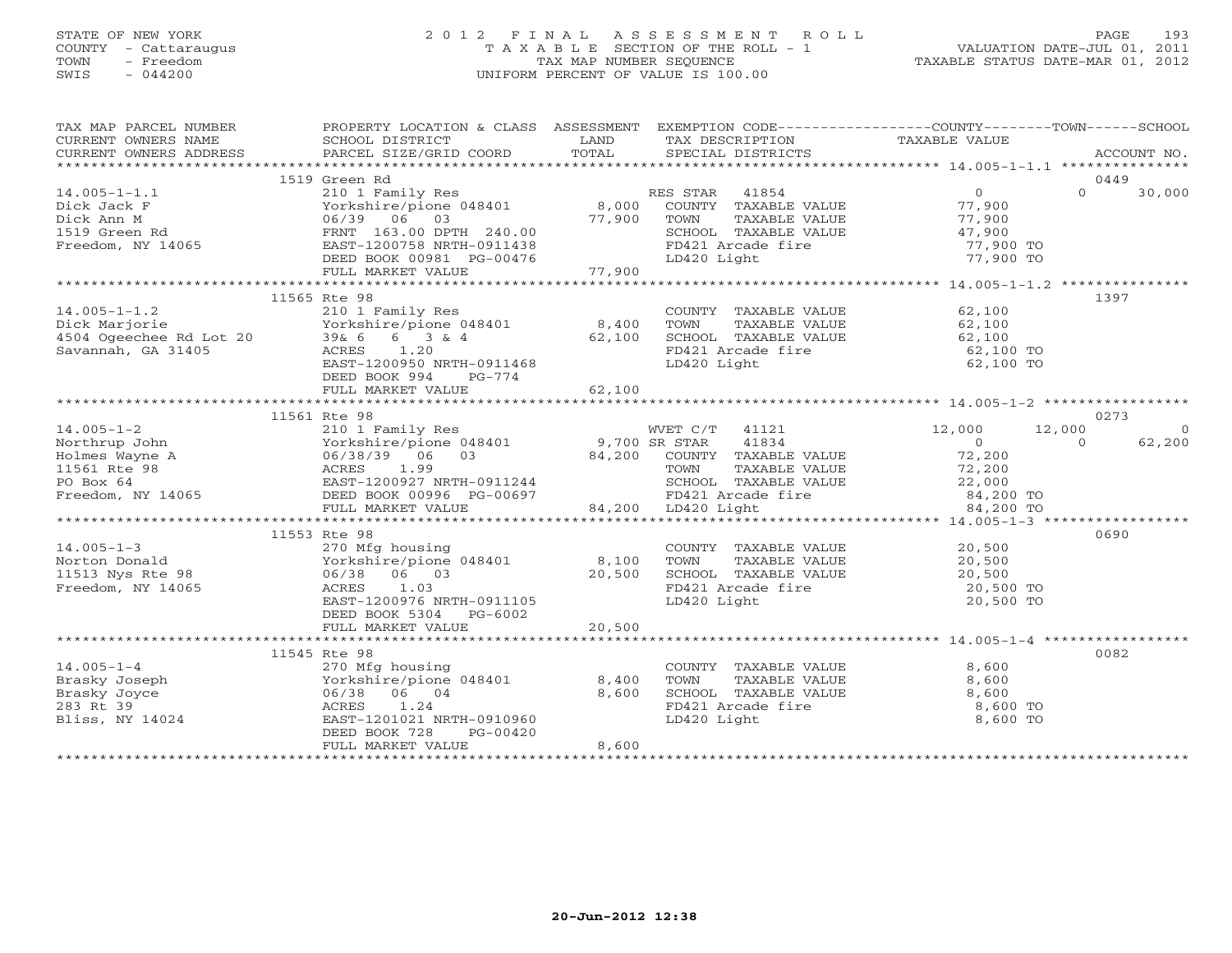# STATE OF NEW YORK 2 0 1 2 F I N A L A S S E S S M E N T R O L L PAGE 194 COUNTY - Cattaraugus T A X A B L E SECTION OF THE ROLL - 1 VALUATION DATE-JUL 01, 2011 TOWN - Freedom TAX MAP NUMBER SEQUENCE TAXABLE STATUS DATE-MAR 01, 2012 SWIS - 044200 UNIFORM PERCENT OF VALUE IS 100.00UNIFORM PERCENT OF VALUE IS 100.00

| TAX MAP PARCEL NUMBER                                                                                                          | PROPERTY LOCATION & CLASS ASSESSMENT EXEMPTION CODE---------------COUNTY-------TOWN------SCHOOL                                                                                                         |         |                                                                                                                                                                                                                                                        |                                                      |                            |
|--------------------------------------------------------------------------------------------------------------------------------|---------------------------------------------------------------------------------------------------------------------------------------------------------------------------------------------------------|---------|--------------------------------------------------------------------------------------------------------------------------------------------------------------------------------------------------------------------------------------------------------|------------------------------------------------------|----------------------------|
| CURRENT OWNERS NAME                                                                                                            | SCHOOL DISTRICT                                                                                                                                                                                         | LAND    | TAX DESCRIPTION                                                                                                                                                                                                                                        | TAXABLE VALUE                                        |                            |
| . OURRENT OWNERS ADDRESS PARCEL SIZE/GRID COORD TOTAL SPECIAL DISTRICTS ACCOUNT NO ACCOUNT NO ACCOUNT NO ARRENT OWNERS ADDRESS |                                                                                                                                                                                                         |         |                                                                                                                                                                                                                                                        |                                                      |                            |
|                                                                                                                                |                                                                                                                                                                                                         |         |                                                                                                                                                                                                                                                        |                                                      |                            |
|                                                                                                                                | 11537 Rte 98                                                                                                                                                                                            |         |                                                                                                                                                                                                                                                        |                                                      | 0427                       |
| $14.005 - 1 - 5$                                                                                                               | 220 2 Family Res<br>Yorkshire/pione 048401 13,000<br>06/38 06 03 89,900<br>ACRES 3.95<br>EAST-1201072 NRTH-0910764<br>NERD ROOK 1018 DC 113                                                             |         | COUNTY TAXABLE VALUE                                                                                                                                                                                                                                   | 89,900                                               |                            |
| Guenther Robert L                                                                                                              |                                                                                                                                                                                                         |         | TOWN<br>TAXABLE VALUE                                                                                                                                                                                                                                  | 89,900                                               |                            |
| Guenther Roberta                                                                                                               |                                                                                                                                                                                                         |         | SCHOOL TAXABLE VALUE                                                                                                                                                                                                                                   | 89,900<br>89,900 TO                                  |                            |
| 11713 Sparks Rd                                                                                                                |                                                                                                                                                                                                         |         | FD421 Arcade fire                                                                                                                                                                                                                                      |                                                      |                            |
| Freedom, NY 14065                                                                                                              |                                                                                                                                                                                                         |         | LD420 Light                                                                                                                                                                                                                                            | 89,900 TO                                            |                            |
|                                                                                                                                | DEED BOOK 1018    PG-113                                                                                                                                                                                | 89,900  |                                                                                                                                                                                                                                                        |                                                      |                            |
|                                                                                                                                | FULL MARKET VALUE                                                                                                                                                                                       |         |                                                                                                                                                                                                                                                        |                                                      |                            |
|                                                                                                                                | 1496 Cheney Rd                                                                                                                                                                                          |         |                                                                                                                                                                                                                                                        |                                                      | 0037                       |
| $14.005 - 1 - 6$                                                                                                               |                                                                                                                                                                                                         |         |                                                                                                                                                                                                                                                        | $\begin{array}{c} 0 \ 106,000 \ 106,000 \end{array}$ | $\Omega$<br>30,000         |
| Green Edwin                                                                                                                    | 210 1 Family Res<br>Yorkshire/pione 048401 9,200 COUNTY TAXABLE VALUE<br>38 06 03 106,000 TOWN TAXABLE VALUE<br>ACRES 1.72 BANK 017 SCHOOL TAXABLE VALUE<br>EAST-1201174 NRTH-0910469 FD421 Arcade fire |         |                                                                                                                                                                                                                                                        |                                                      |                            |
| 1496 Cheney Rd                                                                                                                 | 38 06 03                                                                                                                                                                                                |         | TAXABLE VALUE                                                                                                                                                                                                                                          |                                                      |                            |
| Freedom, NY 14065                                                                                                              |                                                                                                                                                                                                         |         |                                                                                                                                                                                                                                                        |                                                      |                            |
|                                                                                                                                |                                                                                                                                                                                                         |         | SCHOOL TAXABLE VALUE 76,000<br>FD421 Arcade fire 106,000 TO                                                                                                                                                                                            |                                                      |                            |
|                                                                                                                                | DEED BOOK 640 PG-3002                                                                                                                                                                                   |         |                                                                                                                                                                                                                                                        |                                                      |                            |
|                                                                                                                                | FULL MARKET VALUE                                                                                                                                                                                       | 106,000 |                                                                                                                                                                                                                                                        |                                                      |                            |
|                                                                                                                                |                                                                                                                                                                                                         |         |                                                                                                                                                                                                                                                        |                                                      |                            |
|                                                                                                                                | 1502 Cheney Rd                                                                                                                                                                                          |         |                                                                                                                                                                                                                                                        |                                                      | 0565                       |
| $14.005 - 1 - 7$                                                                                                               |                                                                                                                                                                                                         |         | AGED C/T 41801                                                                                                                                                                                                                                         | 7,900                                                | 7,900<br>$\overline{0}$    |
| Young Patricia D                                                                                                               |                                                                                                                                                                                                         |         |                                                                                                                                                                                                                                                        |                                                      | 6,320<br>$\overline{0}$    |
| PO Box 124                                                                                                                     | 270 Mfg housing<br>Yorkshire/pione 048401 6,400 AGED C/T<br>38 06 03 15,800 SR STAR<br>FRNT 75.00 DPTH 120.80 COUNTY TOWN                                                                               |         |                                                                                                                                                                                                                                                        |                                                      | $\Omega$<br>9,480          |
| Sandusky, NY 14133                                                                                                             |                                                                                                                                                                                                         |         |                                                                                                                                                                                                                                                        |                                                      |                            |
|                                                                                                                                | 0.21<br>ACRES                                                                                                                                                                                           |         |                                                                                                                                                                                                                                                        |                                                      |                            |
|                                                                                                                                |                                                                                                                                                                                                         |         |                                                                                                                                                                                                                                                        |                                                      |                            |
|                                                                                                                                |                                                                                                                                                                                                         |         |                                                                                                                                                                                                                                                        |                                                      |                            |
|                                                                                                                                |                                                                                                                                                                                                         |         | AGED S<br>AGED S<br>$41804$<br>COUNTY TAXABLE VALUE<br>TOWN TAXABLE VALUE<br>TOWN TAXABLE VALUE<br>TOWN TAXABLE VALUE<br>TOWN TAXABLE VALUE<br>TOP SCHOOL TAXABLE VALUE<br>TOP SCHOOL TAXABLE VALUE<br>TOP SCHOOL TAXABLE VALUE<br>TOP 15,800 TO<br>LD |                                                      |                            |
|                                                                                                                                |                                                                                                                                                                                                         |         |                                                                                                                                                                                                                                                        |                                                      |                            |
| $14.005 - 1 - 8$                                                                                                               | 11523 Rte 98<br>210 1 Family Res<br>Yorkshire/pione 048401 7,900 COUNTY TAXABLE VALUE<br>38 06 03 126,900 TOWN TAXABLE VALUE<br>PRNT 170 00 RPMT 105 00                                                 |         |                                                                                                                                                                                                                                                        |                                                      | 0610<br>$\Omega$<br>30,000 |
|                                                                                                                                |                                                                                                                                                                                                         |         |                                                                                                                                                                                                                                                        | $\begin{array}{c} 0 \\ 126,900 \end{array}$          |                            |
|                                                                                                                                |                                                                                                                                                                                                         |         | TAXABLE VALUE                                                                                                                                                                                                                                          | 126,900                                              |                            |
| Freedom, NY 14065                                                                                                              |                                                                                                                                                                                                         |         |                                                                                                                                                                                                                                                        |                                                      |                            |
|                                                                                                                                |                                                                                                                                                                                                         |         |                                                                                                                                                                                                                                                        |                                                      |                            |
|                                                                                                                                | FRNT 170.00 DPTH 195.00<br>EAST-1201342 NRTH-0910638<br>DEED BOOK 1008 PG-655<br>DEED BOOK 1008 PG-655                                                                                                  |         | TOWN 18881201<br>SCHOOL TAXABLE VALUE 96,900 TO<br>FD421 Arcade fire 126,900 TO<br>126,900 TO                                                                                                                                                          |                                                      |                            |
|                                                                                                                                | FULL MARKET VALUE                                                                                                                                                                                       | 126,900 |                                                                                                                                                                                                                                                        |                                                      |                            |
|                                                                                                                                |                                                                                                                                                                                                         |         |                                                                                                                                                                                                                                                        |                                                      |                            |
|                                                                                                                                | 11515 Rte 98                                                                                                                                                                                            |         |                                                                                                                                                                                                                                                        |                                                      | 0120                       |
| $14.005 - 1 - 9$                                                                                                               | 210 1 Family Res                                                                                                                                                                                        |         | RES STAR 41854                                                                                                                                                                                                                                         | $0$<br>94,000<br>94,000                              | $\Omega$<br>30,000         |
| O'Donnell Brenda A<br>11515 BL: 00                                                                                             | Yorkshire/pione 048401                                                                                                                                                                                  |         | 7,800 COUNTY TAXABLE VALUE<br>94,000 TOWN TAXABLE VALUE                                                                                                                                                                                                |                                                      |                            |
| 11515 Rte 98                                                                                                                   | 38 06 03                                                                                                                                                                                                |         |                                                                                                                                                                                                                                                        |                                                      |                            |
| Freedom, NY 14065                                                                                                              | FRNT 145.80 DPTH 195.00                                                                                                                                                                                 |         | SCHOOL TAXABLE VALUE                                                                                                                                                                                                                                   | UE 64,000<br>94,000 TO                               |                            |
|                                                                                                                                | $0.65$ BANK<br>017<br>ACRES                                                                                                                                                                             |         | FD421 Arcade fire                                                                                                                                                                                                                                      |                                                      |                            |
|                                                                                                                                | EAST-1201403 NRTH-0910492                                                                                                                                                                               |         | LD420 Light                                                                                                                                                                                                                                            | 94,000 TO                                            |                            |
|                                                                                                                                | DEED BOOK 12468 PG-2001                                                                                                                                                                                 |         |                                                                                                                                                                                                                                                        |                                                      |                            |
|                                                                                                                                | FULL MARKET VALUE                                                                                                                                                                                       | 94,000  |                                                                                                                                                                                                                                                        |                                                      |                            |
|                                                                                                                                |                                                                                                                                                                                                         |         |                                                                                                                                                                                                                                                        |                                                      |                            |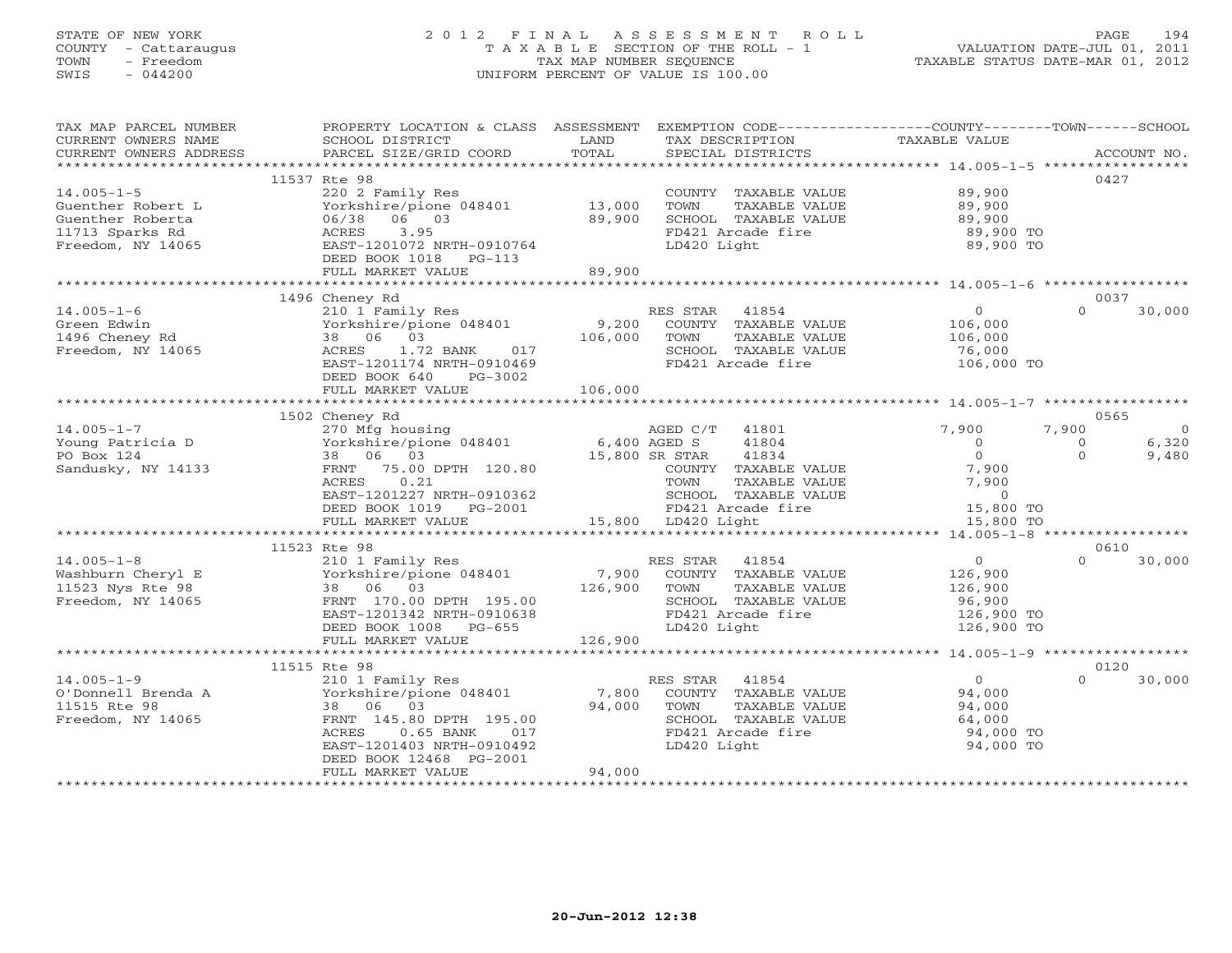# STATE OF NEW YORK 2 0 1 2 F I N A L A S S E S S M E N T R O L L PAGE 195 COUNTY - Cattaraugus T A X A B L E SECTION OF THE ROLL - 1 VALUATION DATE-JUL 01, 2011 TOWN - Freedom TAX MAP NUMBER SEQUENCE TAXABLE STATUS DATE-MAR 01, 2012 SWIS - 044200 UNIFORM PERCENT OF VALUE IS 100.00UNIFORM PERCENT OF VALUE IS 100.00

| TAX MAP PARCEL NUMBER<br>CURRENT OWNERS NAME<br>CURRENT OWNERS ADDRESS                          | PROPERTY LOCATION & CLASS ASSESSMENT<br>SCHOOL DISTRICT<br>PARCEL SIZE/GRID COORD                                                                                                                     | LAND<br>TOTAL             | EXEMPTION CODE-----------------COUNTY-------TOWN------SCHOOL<br>TAX DESCRIPTION<br>SPECIAL DISTRICTS                           | <b>TAXABLE VALUE</b>                                                   | ACCOUNT NO.                |
|-------------------------------------------------------------------------------------------------|-------------------------------------------------------------------------------------------------------------------------------------------------------------------------------------------------------|---------------------------|--------------------------------------------------------------------------------------------------------------------------------|------------------------------------------------------------------------|----------------------------|
|                                                                                                 |                                                                                                                                                                                                       |                           |                                                                                                                                |                                                                        |                            |
| $14.005 - 1 - 10$<br>Laroche Germain J<br>Laroche Mary J<br>PO Box 65<br>Freedom, NY 14065-0065 | 11509 Rte 98<br>210 1 Family Res<br>Yorkshire/pione 048401<br>38 06 03<br>FRNT<br>56.60 DPTH 190.00<br>0.25<br>ACRES<br>EAST-1201443 NRTH-0910399<br>DEED BOOK 00939 PG-00815                         | 6,200<br>81,400<br>81,400 | RES STAR<br>41854<br>COUNTY TAXABLE VALUE<br>TOWN<br>TAXABLE VALUE<br>SCHOOL TAXABLE VALUE<br>FD421 Arcade fire<br>LD420 Light | $\overline{0}$<br>81,400<br>81,400<br>51,400<br>81,400 TO<br>81,400 TO | 0118<br>$\Omega$<br>30,000 |
|                                                                                                 | FULL MARKET VALUE                                                                                                                                                                                     |                           |                                                                                                                                |                                                                        |                            |
| $14.005 - 1 - 11$<br>Virga David<br>11505 Nys Rte 98<br>Freedom, NY 14133                       | 11505 Rte 98<br>210 1 Family Res<br>Yorkshire/pione 048401<br>06 03<br>38<br>98.00 DPTH 200.00<br>FRNT<br>0.45<br>ACRES<br>EAST-1201482 NRTH-0910348<br>DEED BOOK 1026<br>$PG-141$                    | 7,500<br>64,100           | RES STAR 41854<br>COUNTY TAXABLE VALUE<br>TOWN<br>TAXABLE VALUE<br>SCHOOL TAXABLE VALUE<br>FD421 Arcade fire<br>LD420 Light    | $\Omega$<br>64,100<br>64,100<br>34,100<br>64,100 TO<br>64,100 TO       | 0348<br>$\Omega$<br>30,000 |
|                                                                                                 | FULL MARKET VALUE                                                                                                                                                                                     | 64,100                    |                                                                                                                                |                                                                        |                            |
|                                                                                                 |                                                                                                                                                                                                       |                           |                                                                                                                                |                                                                        |                            |
| $14.005 - 1 - 12$<br>Eaton Carl D Jr<br>Eaton Deborah<br>1509 Cheney Rd<br>Sandusky, NY 14133   | 1509 Cheney Rd<br>210 1 Family Res<br>Yorkshire/pione 048401<br>38/06 06 03/04<br>FRNT 182.00 DPTH 140.00<br>EAST-1201108 NRTH-0910181<br>DEED BOOK 786<br>PG-00457                                   | 7,700<br>97,100           | RES STAR<br>41854<br>COUNTY TAXABLE VALUE<br>TOWN<br>TAXABLE VALUE<br>SCHOOL TAXABLE VALUE<br>FD421 Arcade fire<br>LD420 Light | $\overline{O}$<br>97,100<br>97,100<br>67,100<br>97,100 TO<br>97,100 TO | 0601<br>$\Omega$<br>30,000 |
|                                                                                                 | FULL MARKET VALUE                                                                                                                                                                                     | 97,100                    |                                                                                                                                |                                                                        |                            |
| $14.005 - 1 - 14$<br>Bray John Paul<br>Bray Lillian<br>PO Box 206<br>Sandusky, NY 14133         | 11497 Rte 98<br>210 1 Family Res<br>Yorkshire/pione 048401<br>06 03<br>38<br>$L/u - Lillian$<br>FRNT 102.00 DPTH 200.00<br>EAST-1201512 NRTH-0910203<br>DEED BOOK 00979 PG-00728<br>FULL MARKET VALUE | 7,500<br>57,800<br>57,800 | RES STAR<br>41854<br>COUNTY TAXABLE VALUE<br>TOWN<br>TAXABLE VALUE<br>SCHOOL TAXABLE VALUE<br>FD421 Arcade fire<br>LD420 Light | $\overline{0}$<br>57,800<br>57,800<br>27,800<br>57,800 TO<br>57,800 TO | 0076<br>30,000<br>$\Omega$ |
|                                                                                                 |                                                                                                                                                                                                       |                           |                                                                                                                                |                                                                        |                            |
|                                                                                                 | 14193 Rte 98                                                                                                                                                                                          |                           |                                                                                                                                |                                                                        | 0437                       |
| $14.005 - 1 - 15$<br>Buncy John D<br>PO Box 234<br>Sandusky, NY 14133                           | 230 3 Family Res<br>Yorkshire/pione 048401<br>38<br>06<br>03<br>FRNT 105.00 DPTH 190.00<br>EAST-1201560 NRTH-0910091<br>DEED BOOK 00958 PG-00211<br>FULL MARKET VALUE                                 | 7,500<br>92,800<br>92,800 | RES STAR 41854<br>COUNTY TAXABLE VALUE<br>TOWN<br>TAXABLE VALUE<br>SCHOOL TAXABLE VALUE<br>FD421 Arcade fire<br>LD420 Light    | $\circ$<br>92,800<br>92,800<br>62,800<br>92,800 TO<br>92,800 TO        | $\Omega$<br>30,000         |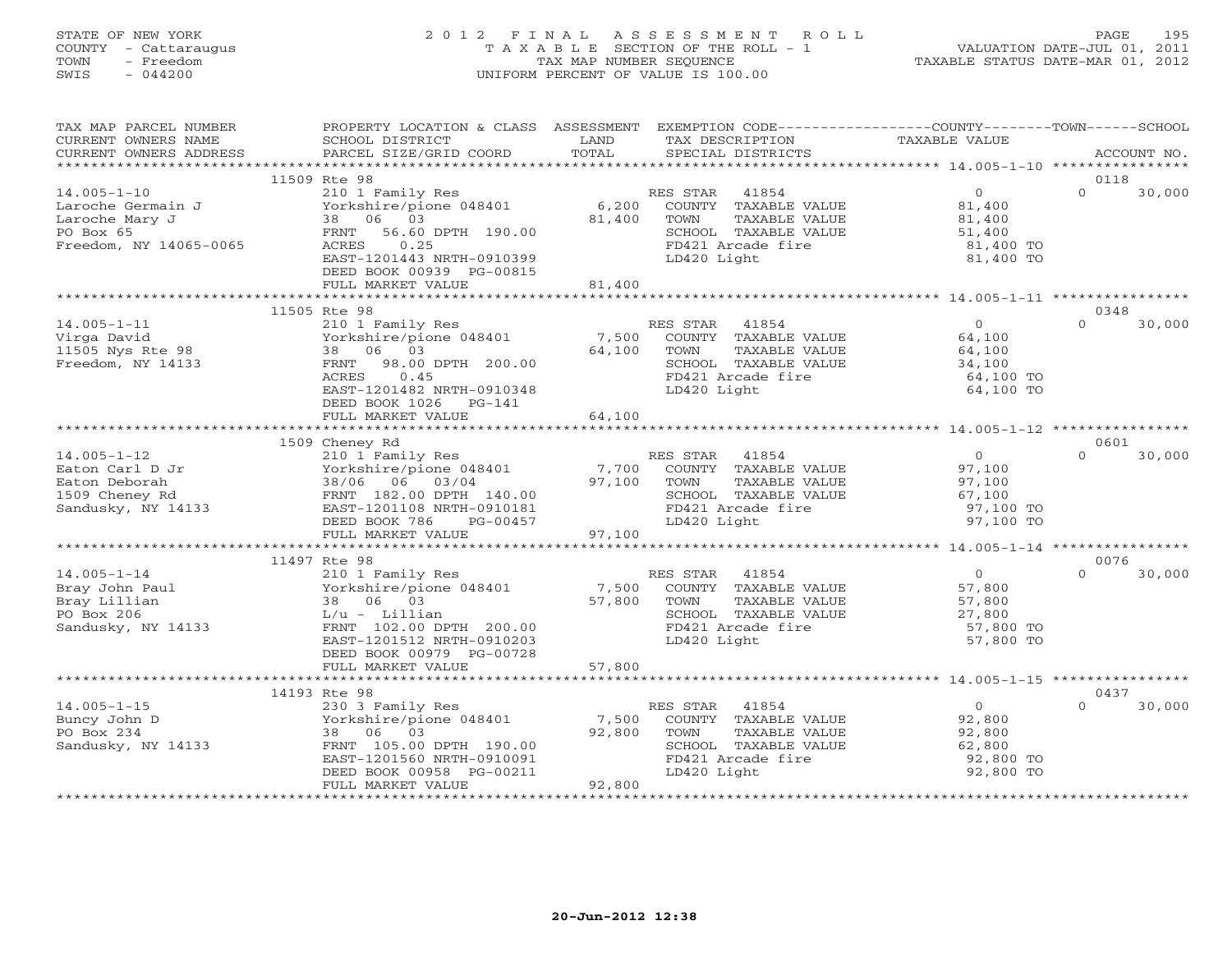# STATE OF NEW YORK 2 0 1 2 F I N A L A S S E S S M E N T R O L L PAGE 196 COUNTY - Cattaraugus T A X A B L E SECTION OF THE ROLL - 1 VALUATION DATE-JUL 01, 2011 TOWN - Freedom TAX MAP NUMBER SEQUENCE TAXABLE STATUS DATE-MAR 01, 2012 SWIS - 044200 UNIFORM PERCENT OF VALUE IS 100.00UNIFORM PERCENT OF VALUE IS 100.00

| TAX MAP PARCEL NUMBER<br>CURRENT OWNERS NAME<br>CURRENT OWNERS ADDRESS                                                                                                                                                                                                        | PROPERTY LOCATION & CLASS ASSESSMENT EXEMPTION CODE---------------COUNTY-------TOWN------SCHOOL<br>SCHOOL DISTRICT<br>PARCEL SIZE/GRID COORD                                                                                                                                                | LAND<br>TOTAL             | TAX DESCRIPTION<br>SPECIAL DISTRICTS                                                                                                                                                          | TAXABLE VALUE                                                                                 |                                | ACCOUNT NO.                        |
|-------------------------------------------------------------------------------------------------------------------------------------------------------------------------------------------------------------------------------------------------------------------------------|---------------------------------------------------------------------------------------------------------------------------------------------------------------------------------------------------------------------------------------------------------------------------------------------|---------------------------|-----------------------------------------------------------------------------------------------------------------------------------------------------------------------------------------------|-----------------------------------------------------------------------------------------------|--------------------------------|------------------------------------|
|                                                                                                                                                                                                                                                                               |                                                                                                                                                                                                                                                                                             |                           |                                                                                                                                                                                               |                                                                                               |                                |                                    |
| 14.005-1-20 280 Res Multi<br>Sargent Joseph P Jr. (280 Res Multi<br>Sargent Susan Merrill 38 06 03<br>540 Norton Ln<br>Arnold, MD 21012                                                                                                                                       | 11473 Rte 98<br>280 Res Multiple SR STAR 41834<br>Yorkshire/pione 048401 16,000 COUNTY TAXABLE VALUE<br>180,400<br>Ff 170.00<br>ACRES 1.90<br>EAST-1201648 NRTH-0909551<br>DEED BOOK 1026 PG-1146                                                                                           |                           | TOWN<br>TAXABLE VALUE<br>SCHOOL TAXABLE VALUE<br>FD421 Arcade fire<br>LD420 Light                                                                                                             | $\overline{0}$<br>180,400<br>180,400<br>118,200<br>180,400 TO<br>180,400 TO                   | 0380<br>$\Omega$               | 62,200                             |
|                                                                                                                                                                                                                                                                               | FULL MARKET VALUE                                                                                                                                                                                                                                                                           | 180,400                   |                                                                                                                                                                                               |                                                                                               |                                |                                    |
|                                                                                                                                                                                                                                                                               | 11566 Rte 98                                                                                                                                                                                                                                                                                |                           |                                                                                                                                                                                               |                                                                                               | 0160                           |                                    |
| $14.005 - 1 - 23$<br>Davidson George H<br>Davidson Susan K<br>Po Box 76<br>Preedom, NY 14065<br>Preedom, NY 14065<br>PEED BOOK 824<br>PG-00936                                                                                                                                | Rte 98<br>280 Res Multiple (12,000 SR STAR 41854)<br>Yorkshire/pione 048401 12,000 COUNTY TAXABLE VALUE<br>39 06 03 146,200 TOWN TAXABLE VALUE<br>SCHOOL TAXABLE VALUE<br>DEED BOOK 824 PG-00936                                                                                            |                           | FD421 Arcade fire<br>LD420 Light                                                                                                                                                              | $\overline{0}$<br>146,200<br>146,200<br>84,000<br>146,200 TO<br>146,200 TO                    | $\Omega$                       | 62,200                             |
|                                                                                                                                                                                                                                                                               |                                                                                                                                                                                                                                                                                             |                           |                                                                                                                                                                                               |                                                                                               |                                |                                    |
|                                                                                                                                                                                                                                                                               | 11524 Rte 98                                                                                                                                                                                                                                                                                |                           |                                                                                                                                                                                               |                                                                                               | 0010                           |                                    |
| $14.005 - 1 - 24$<br>Capron Glenn<br>Capron Mandi (1998)<br>Capron Mandi (1998)<br>Capron Mandi (1998)<br>Capron Mandi (1998)<br>Capron (1998)<br>Capron (1998)<br>Capron (1998)<br>Capron (1998)<br>Capron (1998)<br>Capron (1998)<br>Capron (1998)<br>Capron (1998)<br>Capr | 210 1 Family Res<br>EXERES STAR 41854<br>Yorkshire/pione 048401 8,300 COUNTY TAXABLE VALUE<br>38 06 03 94,800 TOWN TAXABLE VALUE<br>FRNT 245.00 DPTH SCHOOL TAXABLE VALUE<br>ACRES 1.20 BANK 017 FD421 Arcade fire<br>EAST-1201564 NRTH-0910799 LD420 Light<br><br>DEED BOOK 00983 PG-00537 |                           | RES STAR 41854<br>SCHOOL TAXABLE VALUE<br>FD421 Arcade fire                                                                                                                                   | $\overline{0}$<br>94,800<br>94,800<br>64,800<br>94,800 TO<br>94,800 TO                        | $\cap$                         | 30,000                             |
|                                                                                                                                                                                                                                                                               | FULL MARKET VALUE<br>***************************                                                                                                                                                                                                                                            | 94,800                    |                                                                                                                                                                                               |                                                                                               |                                |                                    |
|                                                                                                                                                                                                                                                                               | 11516 Rte 98                                                                                                                                                                                                                                                                                |                           |                                                                                                                                                                                               |                                                                                               | 0613                           |                                    |
| $14.005 - 1 - 25$<br>Lons Martha<br>11516 Rte 98<br>Freedom, NY 14065                                                                                                                                                                                                         | AGED C/T<br>210 1 Family Res<br>Yorkshire/pione 048401<br>24 Fee CP SPREE CALLO CP CTAR<br>38 06 03<br>FRNT 100.00 DPTH 205.00<br>EAST-1201625 NRTH-0910637<br>DEED BOOK 869<br>PG-00410<br>FULL MARKET VALUE                                                                               |                           | AGED C/T 41801<br>41804<br>84,500 SR STAR<br>41834<br>COUNTY TAXABLE VALUE<br>TOWN<br>TAXABLE VALUE<br>TAXABLE VALUE<br>SCHOOL TAXABLE VA<br>84,500 FD421 Arcade fire<br>SCHOOL TAXABLE VALUE | 42,250<br>$\overline{0}$<br>$\overline{0}$<br>42,250<br>42,250<br>$\overline{0}$<br>84,500 TO | 42,250<br>$\Omega$<br>$\Omega$ | $\overline{0}$<br>38,025<br>46,475 |
|                                                                                                                                                                                                                                                                               |                                                                                                                                                                                                                                                                                             |                           | LD420 Light                                                                                                                                                                                   | 84,500 TO                                                                                     |                                |                                    |
|                                                                                                                                                                                                                                                                               | 11512 Rte 98                                                                                                                                                                                                                                                                                |                           |                                                                                                                                                                                               |                                                                                               | 0296                           |                                    |
| $14.005 - 1 - 26$<br>Morgan Howard<br>PO Box 92<br>Sandusky, NY 14133                                                                                                                                                                                                         | 210 1 Family Res<br>Yorkshire/pione 048401<br>38 06 03<br>FRNT 171.00 DPTH 205.00<br>EAST-1201674 NRTH-0910512<br>DEED BOOK 754<br>PG-3001<br>FULL MARKET VALUE                                                                                                                             | 7,900<br>73,000<br>73,000 | COUNTY TAXABLE VALUE 73,000<br>TOWN<br>TAXABLE VALUE<br>SCHOOL TAXABLE VALUE<br>FD421 Arcade fire<br>LD420 Light                                                                              | 73,000<br>73,000<br>73,000 TO<br>73,000 TO                                                    |                                |                                    |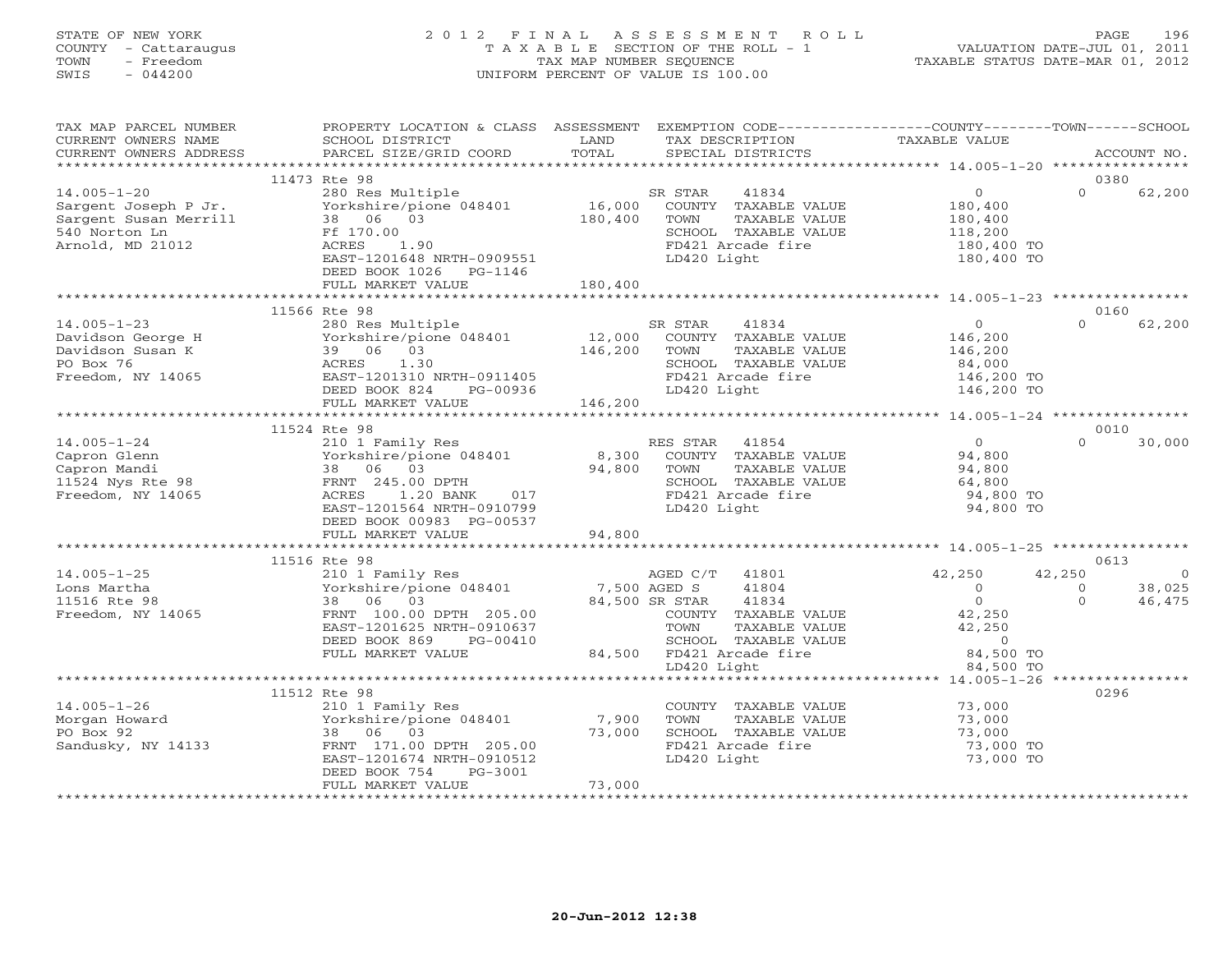# STATE OF NEW YORK 2 0 1 2 F I N A L A S S E S S M E N T R O L L PAGE 197 COUNTY - Cattaraugus T A X A B L E SECTION OF THE ROLL - 1 VALUATION DATE-JUL 01, 2011 TOWN - Freedom TAX MAP NUMBER SEQUENCE TAXABLE STATUS DATE-MAR 01, 2012 SWIS - 044200 UNIFORM PERCENT OF VALUE IS 100.00UNIFORM PERCENT OF VALUE IS 100.00

| TAX MAP PARCEL NUMBER<br>CURRENT OWNERS NAME                                                                                                                 | SCHOOL DISTRICT                                     | PROPERTY LOCATION & CLASS ASSESSMENT EXEMPTION CODE---------------COUNTY-------TOWN------SCHOOL<br>LAND<br>TAX DESCRIPTION<br>TOTAL                                                                                               | TAXABLE VALUE                                                          |
|--------------------------------------------------------------------------------------------------------------------------------------------------------------|-----------------------------------------------------|-----------------------------------------------------------------------------------------------------------------------------------------------------------------------------------------------------------------------------------|------------------------------------------------------------------------|
| CURRENT OWNERS ADDRESS                                                                                                                                       | PARCEL SIZE/GRID COORD                              | SPECIAL DISTRICTS                                                                                                                                                                                                                 | ACCOUNT NO.                                                            |
|                                                                                                                                                              | 11500 Rte 98                                        |                                                                                                                                                                                                                                   | 0593                                                                   |
| $14.005 - 1 - 27$                                                                                                                                            | 210 1 Family Res                                    | WVET C/T 41121                                                                                                                                                                                                                    | 9,165<br>9,165<br>$\Omega$                                             |
| Unger Christopher                                                                                                                                            | Yorkshire/pione 048401 8,900 RES STAR               | 41854                                                                                                                                                                                                                             | $\overline{0}$<br>$\Omega$<br>30,000                                   |
| Unger Nancy L                                                                                                                                                | 38 06 03                                            | 61,100 COUNTY TAXABLE VALUE                                                                                                                                                                                                       | 51,935                                                                 |
|                                                                                                                                                              |                                                     | TAXABLE VALUE                                                                                                                                                                                                                     | 51,935                                                                 |
|                                                                                                                                                              |                                                     | SCHOOL TAXABLE VALUE                                                                                                                                                                                                              | 31,100                                                                 |
|                                                                                                                                                              |                                                     | COMOUNT AND THE CONTROL CONTROL CONTROL CONTROL CONTROL CONTROL CONTROL CONTROL CONTROL CONTROL CONTROL CONTRO<br>CONTROL CONTROL CONTROL CONTROL CONTROL CONTROL CONTROL CONTROL CONTROL CONTROL CONTROL CONTROL CONTROL CONTROL |                                                                        |
|                                                                                                                                                              |                                                     |                                                                                                                                                                                                                                   |                                                                        |
|                                                                                                                                                              |                                                     |                                                                                                                                                                                                                                   |                                                                        |
|                                                                                                                                                              | 11492 Rte 98                                        |                                                                                                                                                                                                                                   | 0548                                                                   |
| $14.005 - 1 - 28$                                                                                                                                            | 210 1 Family Res                                    | SR STAR<br>41834<br>210 1 Family Res<br>Yorkshire/pione 048401 7,600 COUNTY TAXABLE VALUE                                                                                                                                         | $\overline{0}$<br>$\Omega$<br>62,200                                   |
| Smith Richard E                                                                                                                                              |                                                     |                                                                                                                                                                                                                                   | 66,000                                                                 |
| PO Box 64                                                                                                                                                    | 38 06 03                                            | 66,000<br>TOWN<br>TAXABLE VALUE                                                                                                                                                                                                   | 66,000<br>3,800                                                        |
| Sandusky, NY 14133                                                                                                                                           | FRNT 84.00 DPTH 269.00<br>EAST-1201833 NRTH-0910194 |                                                                                                                                                                                                                                   |                                                                        |
|                                                                                                                                                              | DEED BOOK 819 PG-00230                              | - THE SCHOOL TAXABLE VALUE<br>FD421 Arcade fire 66,000 TO<br>66,000 TO<br>LD420 Light                                                                                                                                             | 66,000 TO                                                              |
|                                                                                                                                                              | FULL MARKET VALUE                                   | 66,000                                                                                                                                                                                                                            |                                                                        |
|                                                                                                                                                              |                                                     |                                                                                                                                                                                                                                   |                                                                        |
|                                                                                                                                                              | 11486 Rte 98                                        |                                                                                                                                                                                                                                   | 0549                                                                   |
| $14.005 - 1 - 29$                                                                                                                                            | 210 1 Family Res                                    | AGED C/T/S 41800                                                                                                                                                                                                                  | 39,750<br>39,750<br>39,750                                             |
|                                                                                                                                                              | $Yorkshire/pione 048401$ 20,300 SR STAR             | 41834                                                                                                                                                                                                                             | 39,750<br>$\Omega$<br>$\overline{0}$                                   |
| Wolfer Alice M<br>Joslin Jodi I (1997)<br>Sample Joslin Jodi I (1998)<br>Sample Joslin Jodi I (1998)<br>Strykersville, NY 14145<br>EAST-1202467 NRTH-0910083 |                                                     | 79,500 COUNTY TAXABLE VALUE                                                                                                                                                                                                       | 39,750                                                                 |
|                                                                                                                                                              |                                                     | TOWN<br>TAXABLE VALUE                                                                                                                                                                                                             | 39,750                                                                 |
|                                                                                                                                                              |                                                     |                                                                                                                                                                                                                                   |                                                                        |
|                                                                                                                                                              |                                                     |                                                                                                                                                                                                                                   |                                                                        |
|                                                                                                                                                              |                                                     | SCHOOL TAXABLE VALUE 0<br>FD421 Arcade fire 79,500 TO<br>LD420 Light 79,500 TO                                                                                                                                                    |                                                                        |
|                                                                                                                                                              |                                                     |                                                                                                                                                                                                                                   |                                                                        |
|                                                                                                                                                              | 11482 Rte 98                                        |                                                                                                                                                                                                                                   | 0180                                                                   |
| $14.005 - 1 - 30$                                                                                                                                            | 210 1 Family Res                                    | RES STAR<br>41854                                                                                                                                                                                                                 | $\overline{0}$<br>$\Omega$<br>30,000                                   |
| Bain William E                                                                                                                                               | Yorkshire/pione 048401                              | 7,100 COUNTY TAXABLE VALUE                                                                                                                                                                                                        | 91,300                                                                 |
| 11482 98 Rte                                                                                                                                                 | 38 06 03                                            | 91,300 TOWN<br>TAXABLE VALUE                                                                                                                                                                                                      | 91,300                                                                 |
| Freedom, NY 14065                                                                                                                                            | FRNT 64.88 DPTH 182.76                              | SCHOOL TAXABLE VALUE                                                                                                                                                                                                              | 61,300                                                                 |
|                                                                                                                                                              | ACRES<br>0.27                                       | FD421 Arcade fire                                                                                                                                                                                                                 | 91,300 TO                                                              |
|                                                                                                                                                              | EAST-1201894 NRTH-0909938                           | LD420 Light                                                                                                                                                                                                                       | 91,300 TO                                                              |
|                                                                                                                                                              | DEED BOOK 16293 PG-8003                             |                                                                                                                                                                                                                                   |                                                                        |
|                                                                                                                                                              | FULL MARKET VALUE                                   | 91,300                                                                                                                                                                                                                            |                                                                        |
|                                                                                                                                                              |                                                     |                                                                                                                                                                                                                                   | 0347                                                                   |
|                                                                                                                                                              | 11478 Rte 98                                        |                                                                                                                                                                                                                                   |                                                                        |
| $14.005 - 1 - 31.1$<br>--nowerg Richard C<br>Lindberg Patricia<br>11478 Rte 98<br>PO Box 133<br>Sandusky, NY 14133                                           |                                                     | 210 1 Family Res<br>Yorkshire/pione 048401 12,500 SR STAR 41834<br>38 06 03 137,300 COUNTY TAXABLE VALUE                                                                                                                          | 20,000<br>20,000<br>$\bigcirc$<br>62,200<br>$\overline{0}$<br>$\Omega$ |
|                                                                                                                                                              |                                                     |                                                                                                                                                                                                                                   |                                                                        |
|                                                                                                                                                              | ACRES<br>3.64                                       | TOWN<br>TAXABLE VALUE                                                                                                                                                                                                             | 117,300<br>117,300                                                     |
|                                                                                                                                                              | EAST-1202161 NRTH-0909846                           | SCHOOL TAXABLE VALUE                                                                                                                                                                                                              |                                                                        |
|                                                                                                                                                              | DEED BOOK 00694 PG-00873                            | FD421 Arcade fire                                                                                                                                                                                                                 | 75,100<br>137,300 TO                                                   |
|                                                                                                                                                              | FULL MARKET VALUE                                   | 137,300 LD420 Light                                                                                                                                                                                                               | 137,300 TO                                                             |
|                                                                                                                                                              |                                                     |                                                                                                                                                                                                                                   |                                                                        |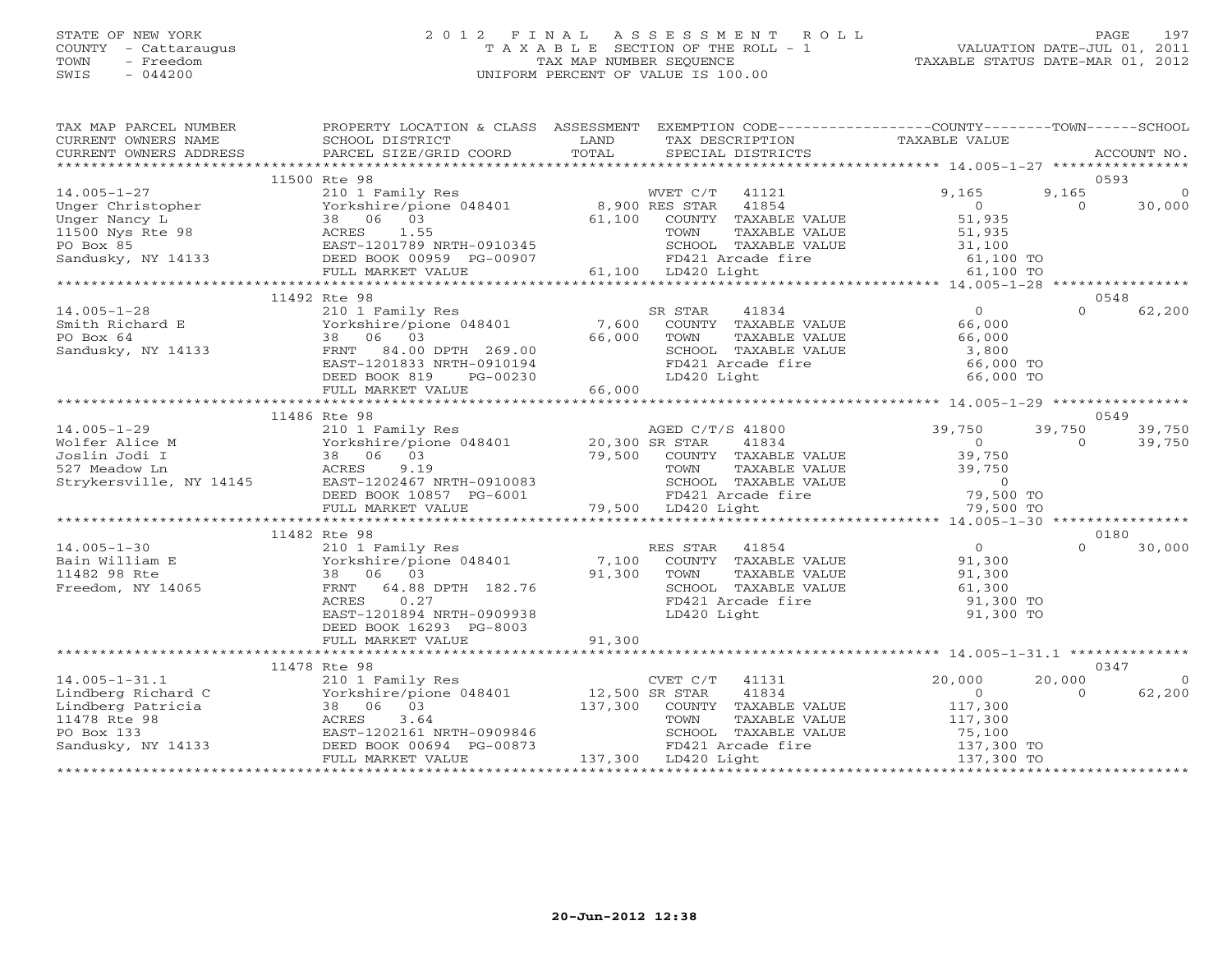## STATE OF NEW YORK 2 0 1 2 F I N A L A S S E S S M E N T R O L L PAGE 198 COUNTY - Cattaraugus T A X A B L E SECTION OF THE ROLL - 1 VALUATION DATE-JUL 01, 2011 TOWN - Freedom TAX MAP NUMBER SEQUENCE TAXABLE STATUS DATE-MAR 01, 2012 SWIS - 044200 UNIFORM PERCENT OF VALUE IS 100.00UNIFORM PERCENT OF VALUE IS 100.00

| TAX MAP PARCEL NUMBER<br>CURRENT OWNERS NAME                          | PROPERTY LOCATION & CLASS ASSESSMENT EXEMPTION CODE----------------COUNTY-------TOWN------SCHOOL<br>SCHOOL DISTRICT | LAND       | TAX DESCRIPTION                                                                         | TAXABLE VALUE    |                            |
|-----------------------------------------------------------------------|---------------------------------------------------------------------------------------------------------------------|------------|-----------------------------------------------------------------------------------------|------------------|----------------------------|
| CURRENT OWNERS ADDRESS                                                | PARCEL SIZE/GRID COORD                                                                                              | TOTAL      | SPECIAL DISTRICTS                                                                       |                  | ACCOUNT NO.                |
|                                                                       | Eagle St                                                                                                            |            |                                                                                         |                  | 0382                       |
| $14.005 - 1 - 31.2$                                                   |                                                                                                                     |            | COUNTY TAXABLE VALUE                                                                    | 100              |                            |
| Bob Mckerrow & Sons Inc                                               |                                                                                                                     |            |                                                                                         | 100              |                            |
| PO Box 125                                                            | 314 Rural vac<10<br>Yorkshire/pione 048401 100 TOWN TAXABLE VALUE<br>100 SCHOOL TAXABLE VALUE                       |            |                                                                                         | 100              |                            |
| Sandusky, NY 14133                                                    | FRNT 23.00 DPTH 35.00                                                                                               |            | FD421 Arcade fire                                                                       | 100 TO           |                            |
|                                                                       | EAST-1202129 NRTH-0909518                                                                                           |            | LD420 Light                                                                             | 100 TO           |                            |
|                                                                       | DEED BOOK 910<br>PG-00200                                                                                           |            |                                                                                         |                  |                            |
|                                                                       | FULL MARKET VALUE                                                                                                   | 100        |                                                                                         |                  |                            |
|                                                                       |                                                                                                                     |            |                                                                                         |                  |                            |
| $14.005 - 1 - 33$                                                     | 11472 Rte 98<br>210 1 Family Res                                                                                    |            | 41834<br>SR STAR                                                                        | $\overline{0}$   | 0105<br>$\Omega$<br>62,200 |
|                                                                       |                                                                                                                     |            | COUNTY TAXABLE VALUE                                                                    | 88,500           |                            |
|                                                                       |                                                                                                                     |            | TAXABLE VALUE<br>TOWN                                                                   |                  |                            |
|                                                                       |                                                                                                                     |            |                                                                                         | 88,500<br>26,300 |                            |
|                                                                       |                                                                                                                     |            |                                                                                         |                  |                            |
|                                                                       | DEED BOOK 813                                                                                                       | $PG-00594$ | TOWN TAARLE<br>SCHOOL TAXABLE VALUE 20, 300<br>FD421 Arcade fire 88,500 TO<br>88,500 TO |                  |                            |
|                                                                       | FULL MARKET VALUE                                                                                                   | 88,500     |                                                                                         |                  |                            |
|                                                                       |                                                                                                                     |            |                                                                                         |                  |                            |
|                                                                       | 11460 Rte 98                                                                                                        |            |                                                                                         |                  | 0173                       |
| $14.005 - 1 - 34$                                                     | 314 Rural vac<10                                                                                                    |            | COUNTY TAXABLE VALUE                                                                    | 500              |                            |
| Bob Mckerrow & Sons Inc Yorkshire/pione 048401<br>Nys Rte 98 18 06 03 |                                                                                                                     | 500<br>500 | TOWN<br>TAXABLE VALUE<br>SCHOOL TAXABLE VALUE                                           | 500<br>500       |                            |
| Sandusky, NY 14133                                                    | FRNT 122.64 DPTH 69.96                                                                                              |            | FD421 Arcade fire                                                                       | 500 TO           |                            |
|                                                                       | EAST-1202027 NRTH-0909702                                                                                           |            | LD420 Light                                                                             | 500 TO           |                            |
|                                                                       | DEED BOOK 870<br>PG-01135                                                                                           |            |                                                                                         |                  |                            |
|                                                                       | FULL MARKET VALUE                                                                                                   | 500        |                                                                                         |                  |                            |
|                                                                       |                                                                                                                     |            |                                                                                         |                  |                            |
|                                                                       | Rte 98                                                                                                              |            |                                                                                         |                  | 0056                       |
| $14.005 - 1 - 35$                                                     | 411 Apartment                                                                                                       |            | COUNTY TAXABLE VALUE                                                                    | 68,800           |                            |
| McKerrow Robert D                                                     | Yorkshire/pione 048401 36,800                                                                                       |            | TAXABLE VALUE<br>TOWN                                                                   | 68,800           |                            |
| McKerrow Margaret                                                     | 38 06 03                                                                                                            | 68,800     | SCHOOL TAXABLE VALUE<br>FD421 Arcade fire                                               | 68,800           |                            |
| 7 Dow St                                                              | FRNT 125.00 DPTH 140.00                                                                                             |            |                                                                                         | 68,800 TO        |                            |
| Freedom, NY 14065                                                     | EAST-1202029 NRTH-0909568<br>DEED BOOK 784<br>PG-00688                                                              |            | LD420 Light                                                                             | 68,800 TO        |                            |
|                                                                       | FULL MARKET VALUE                                                                                                   | 68,800     |                                                                                         |                  |                            |
|                                                                       |                                                                                                                     |            |                                                                                         |                  |                            |
|                                                                       | 1422 Eagle St                                                                                                       |            |                                                                                         |                  | 0098                       |
| $14.005 - 1 - 36$                                                     | 210 1 Family Res                                                                                                    |            | RES STAR 41854                                                                          | $\overline{0}$   | $\Omega$<br>30,000         |
| Gaines Virginia                                                       | Yorkshire/pione 048401                                                                                              |            | 7,700 COUNTY TAXABLE VALUE                                                              | 55,700           |                            |
| 1422 Eagle St                                                         | 38 06 03                                                                                                            | 55,700     | TOWN<br>TAXABLE VALUE                                                                   | 55,700           |                            |
| Sandusky, NY 14133                                                    | FRNT 100.00 DPTH 270.00                                                                                             |            | SCHOOL TAXABLE VALUE                                                                    | 25,700           |                            |
|                                                                       | BANK<br>032                                                                                                         |            | FD421 Arcade fire                                                                       | 55,700 TO        |                            |
|                                                                       | EAST-1202295 NRTH-0909642<br>DEED BOOK 00994 PG-00374                                                               |            | LD420 Light                                                                             | 55,700 TO        |                            |
|                                                                       | FULL MARKET VALUE                                                                                                   | 55,700     |                                                                                         |                  |                            |
|                                                                       | **********************                                                                                              |            |                                                                                         |                  |                            |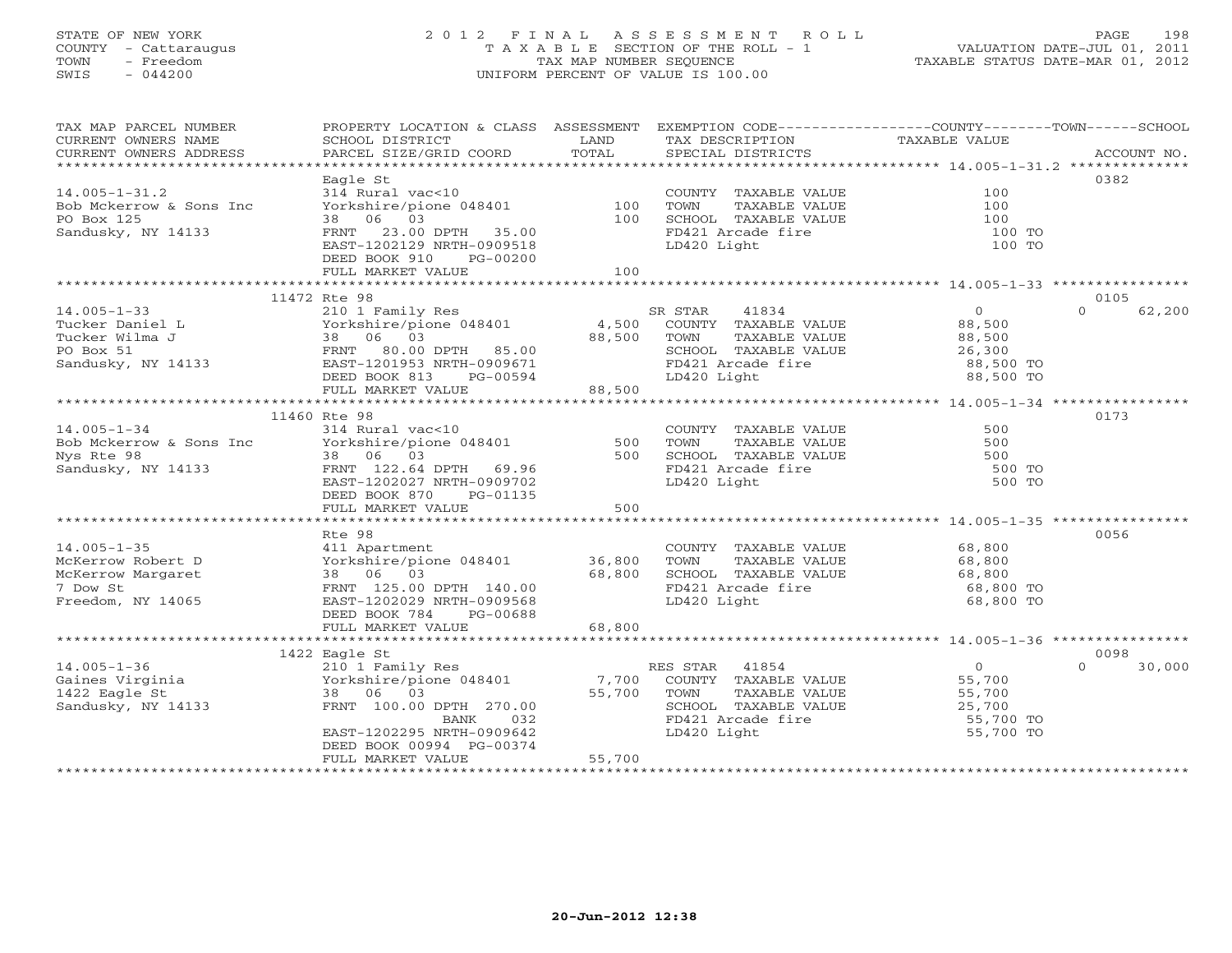# STATE OF NEW YORK 2 0 1 2 F I N A L A S S E S S M E N T R O L L PAGE 199 COUNTY - Cattaraugus T A X A B L E SECTION OF THE ROLL - 1 VALUATION DATE-JUL 01, 2011 TOWN - Freedom TAX MAP NUMBER SEQUENCE TAXABLE STATUS DATE-MAR 01, 2012 SWIS - 044200 UNIFORM PERCENT OF VALUE IS 100.00

| TAX MAP PARCEL NUMBER<br>CURRENT OWNERS NAME  | PROPERTY LOCATION & CLASS ASSESSMENT EXEMPTION CODE---------------COUNTY-------TOWN------SCHOOL<br>SCHOOL DISTRICT                                                                                                               | LAND                 | TAX DESCRIPTION                                   | TAXABLE VALUE                                        |                          |
|-----------------------------------------------|----------------------------------------------------------------------------------------------------------------------------------------------------------------------------------------------------------------------------------|----------------------|---------------------------------------------------|------------------------------------------------------|--------------------------|
| CURRENT OWNERS ADDRESS                        | PARCEL SIZE/GRID COORD                                                                                                                                                                                                           | TOTAL                | SPECIAL DISTRICTS                                 |                                                      | ACCOUNT NO.              |
|                                               |                                                                                                                                                                                                                                  |                      |                                                   |                                                      |                          |
|                                               | 1418 Eagle St                                                                                                                                                                                                                    |                      |                                                   |                                                      | 0337                     |
| $14.005 - 1 - 37$                             | 210 1 Family Res                                                                                                                                                                                                                 |                      | RES STAR 41854<br>7,600 COUNTY TAXABLE VALUE      | $\overline{0}$                                       | $\Omega$<br>30,000       |
| Kraft Roger                                   | Yorkshire/pione 048401<br>38 06 03                                                                                                                                                                                               |                      |                                                   | 79,200                                               |                          |
| 1418 Eagle St<br>Arcade, NY 14009             |                                                                                                                                                                                                                                  | 79,200               | TAXABLE VALUE<br>TOWN                             | 79,200                                               |                          |
| Arcade, NY 14009                              |                                                                                                                                                                                                                                  |                      |                                                   | 19,200<br>49,200                                     |                          |
|                                               |                                                                                                                                                                                                                                  |                      |                                                   |                                                      |                          |
|                                               |                                                                                                                                                                                                                                  |                      |                                                   |                                                      |                          |
|                                               | FRNT 80.20 DPTH 265.00<br>EAST-1202387 NRTH-0909646<br>DEED BOOK 7774 PG-5001 79,200<br>FULL MARKET VALUE 79,200<br>FULL MARKET VALUE 79,200<br>FULL MARKET VALUE 79,200<br>FULL MARKET VALUE 79,200<br>FULL MARKET VALUE 79,200 |                      |                                                   |                                                      |                          |
|                                               |                                                                                                                                                                                                                                  |                      |                                                   |                                                      |                          |
|                                               | 1412 Eagle St                                                                                                                                                                                                                    |                      |                                                   |                                                      | 0652                     |
| $14.005 - 1 - 38$                             | 210 1 Family Res                                                                                                                                                                                                                 |                      | RES STAR 41854                                    | $\overline{0}$                                       | $\Omega$<br>30,000       |
| ------<br>Lounsbury Russell<br>Lounsbury Lisa |                                                                                                                                                                                                                                  |                      | 7,100 COUNTY TAXABLE VALUE                        | 81,300                                               |                          |
|                                               | Torkshire/pione 048401<br>38 06 03<br>FRNT 52.00 DPTH 260.00<br>$\begin{array}{lllll} \texttt{DPTH} & 260.00 & 81,300 & \texttt{TOWN} \ \texttt{DPTH} & 260.00 & & & \texttt{SCHOC} \ \texttt{FD421} & & & \end{array}$          |                      | TAXABLE VALUE                                     | $81,300$<br>51,300                                   |                          |
| 1412 Eagle St                                 | FRNT 52.00 DPTH 260.00                                                                                                                                                                                                           |                      | SCHOOL TAXABLE VALUE                              |                                                      |                          |
| Arcade, NY 14009                              | ACRES<br>0.31                                                                                                                                                                                                                    |                      | FD421 Arcade fire                                 | 81,300 TO                                            |                          |
|                                               | EAST-1202455 NRTH-0909643                                                                                                                                                                                                        |                      | LD420 Light                                       | 81,300 TO                                            |                          |
|                                               | DEED BOOK 7994 PG-4001                                                                                                                                                                                                           |                      |                                                   |                                                      |                          |
|                                               | FULL MARKET VALUE                                                                                                                                                                                                                | 81,300               |                                                   |                                                      |                          |
|                                               |                                                                                                                                                                                                                                  |                      |                                                   |                                                      |                          |
|                                               | 1404 Eagle St                                                                                                                                                                                                                    |                      |                                                   |                                                      | 0172                     |
| $14.005 - 1 - 39$                             | 210 1 Family Res                                                                                                                                                                                                                 |                      | $CVET C/T$ 41131                                  | 19,525                                               | 19,525<br>$\overline{0}$ |
| Doyle James P                                 |                                                                                                                                                                                                                                  |                      |                                                   | $\overline{0}$                                       | 30,000<br>$\overline{0}$ |
| Bence Colleen                                 | 38 06 03                                                                                                                                                                                                                         |                      | COUNTY TAXABLE VALUE                              | 58,575                                               |                          |
| PO Box 81                                     |                                                                                                                                                                                                                                  |                      | TAXABLE VALUE                                     | 58,575                                               |                          |
| Sandusky, NY 14133                            |                                                                                                                                                                                                                                  |                      | SCHOOL TAXABLE VALUE                              | 48,100                                               |                          |
|                                               | EAST-1202549 NRTH-0909645                                                                                                                                                                                                        |                      | FD421 Arcade fire                                 | 78,100 TO                                            |                          |
|                                               | DEED BOOK 00950 PG-01112                                                                                                                                                                                                         |                      | LD420 Light                                       | 78,100 TO                                            |                          |
|                                               | FULL MARKET VALUE                                                                                                                                                                                                                | 78,100               |                                                   |                                                      |                          |
|                                               |                                                                                                                                                                                                                                  | ******************** |                                                   | ********************** 14.005-1-40 ***************** |                          |
|                                               | 1396 Eagle St                                                                                                                                                                                                                    |                      |                                                   |                                                      | 0210                     |
| $14.005 - 1 - 40$                             |                                                                                                                                                                                                                                  |                      | RES STAR<br>ES STAR 41854<br>COUNTY TAXABLE VALUE | $\overline{0}$                                       | 30,000<br>$\Omega$       |
| $14.003 - 1.$<br>Brunner Robert A             | 210 1 Family Res<br>Yorkshire/pione 048401<br>38 06 02                                                                                                                                                                           | 7,800                |                                                   | 99,500                                               |                          |
| 1396 Eagle St                                 | 38 06 03                                                                                                                                                                                                                         | 99,500               | TAXABLE VALUE<br>TOWN                             | 99,500<br>69,500                                     |                          |
| Sandusky, NY 14133                            | FRNT 113.00 DPTH 259.00                                                                                                                                                                                                          |                      | SCHOOL TAXABLE VALUE                              |                                                      |                          |
|                                               | ACRES<br>0.67 BANK 017                                                                                                                                                                                                           |                      | FD421 Arcade fire                                 | 99,500 TO                                            |                          |
|                                               | EAST-1202677 NRTH-0909646                                                                                                                                                                                                        |                      | LD420 Light                                       | 99,500 TO                                            |                          |
|                                               | DEED BOOK 00965 PG-00267                                                                                                                                                                                                         |                      |                                                   |                                                      |                          |
|                                               | FULL MARKET VALUE                                                                                                                                                                                                                | 99,500               |                                                   |                                                      |                          |
|                                               |                                                                                                                                                                                                                                  |                      |                                                   |                                                      |                          |
|                                               | 1388 Eagle St                                                                                                                                                                                                                    |                      |                                                   |                                                      | 0328                     |
| $14.005 - 1 - 41$                             | 210 1 Family Res                                                                                                                                                                                                                 |                      | RES STAR 41854                                    | $\overline{0}$                                       | 30,000<br>$\Omega$       |
| Harrington Barbara L                          |                                                                                                                                                                                                                                  |                      |                                                   | 93,200                                               |                          |
| 1388 Eagle St                                 |                                                                                                                                                                                                                                  |                      |                                                   | 93,200                                               |                          |
| Arcade, NY 14009                              |                                                                                                                                                                                                                                  |                      |                                                   | 63,200                                               |                          |
|                                               | EAST-1202829 NRTH-0909707                                                                                                                                                                                                        |                      | FD421 Arcade fire                                 | 93,200 TO                                            |                          |
|                                               | DEED BOOK 1010<br>PG-578                                                                                                                                                                                                         | 93,200               | LD420 Light                                       | 93,200 TO                                            |                          |
|                                               | FULL MARKET VALUE                                                                                                                                                                                                                |                      |                                                   |                                                      |                          |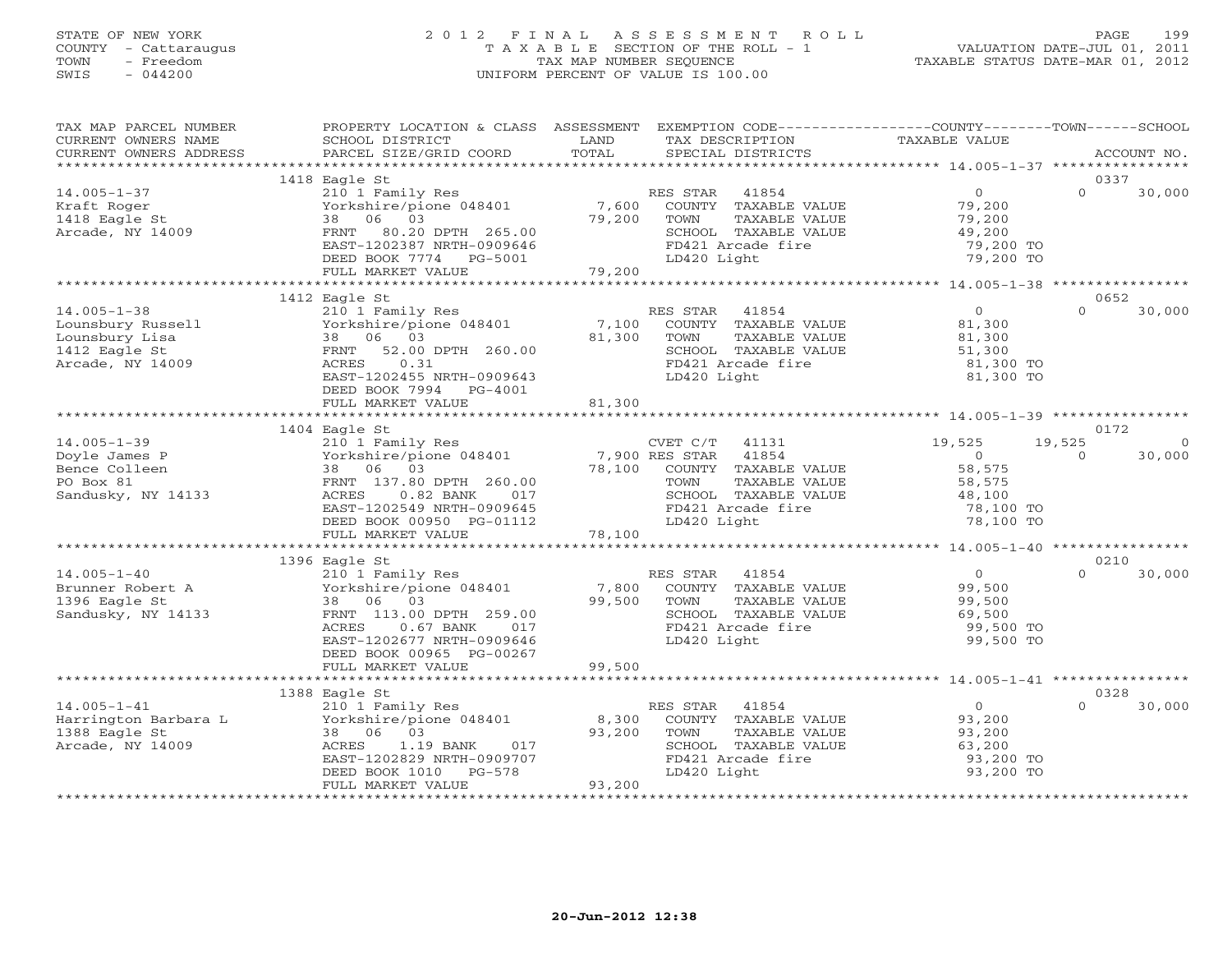## STATE OF NEW YORK 2 0 1 2 F I N A L A S S E S S M E N T R O L L PAGE 200 COUNTY - Cattaraugus T A X A B L E SECTION OF THE ROLL - 1 VALUATION DATE-JUL 01, 2011 TOWN - Freedom TAX MAP NUMBER SEQUENCE TAXABLE STATUS DATE-MAR 01, 2012 SWIS - 044200 UNIFORM PERCENT OF VALUE IS 100.00UNIFORM PERCENT OF VALUE IS 100.00

| TAX MAP PARCEL NUMBER<br>CURRENT OWNERS NAME<br>CURRENT OWNERS ADDRESS | SCHOOL DISTRICT<br>PARCEL SIZE/GRID COORD                                                                                                                                                                                         | PROPERTY LOCATION & CLASS ASSESSMENT EXEMPTION CODE---------------COUNTY-------TOWN------SCHOOL<br>LAND<br>TAX DESCRIPTION<br>TOTAL<br>SPECIAL DISTRICTS | TAXABLE VALUE<br>ACCOUNT NO.                                       |          |
|------------------------------------------------------------------------|-----------------------------------------------------------------------------------------------------------------------------------------------------------------------------------------------------------------------------------|----------------------------------------------------------------------------------------------------------------------------------------------------------|--------------------------------------------------------------------|----------|
|                                                                        |                                                                                                                                                                                                                                   |                                                                                                                                                          |                                                                    |          |
|                                                                        | 1380 Eagle St                                                                                                                                                                                                                     |                                                                                                                                                          | 0208                                                               |          |
| $14.005 - 1 - 42$                                                      | 280 Res Multiple                                                                                                                                                                                                                  | CVET $C/T$ 41131                                                                                                                                         | 18,750<br>18,750                                                   |          |
| Stiles Sharon A                                                        |                                                                                                                                                                                                                                   | Yorkshire/pione 048401 7,200 RES STAR 41854<br>38 06 03 75,000 COUNTY TAXABLE VALUE                                                                      | $\Omega$<br>30,000<br>$\overline{O}$                               |          |
| Esposito Rodney                                                        |                                                                                                                                                                                                                                   |                                                                                                                                                          | 56,250                                                             |          |
| PO Box 197                                                             | FRNT 165.00 DPTH 90.00                                                                                                                                                                                                            | TAXABLE VALUE<br>TOWN                                                                                                                                    | 56,250                                                             |          |
| Sandusky, NY 14133-0197                                                | EAST-1202893 NRTH-0909582                                                                                                                                                                                                         | SCHOOL TAXABLE VALUE                                                                                                                                     | 45,000                                                             |          |
|                                                                        | DEED BOOK 00918 PG-00516                                                                                                                                                                                                          | FD421 Arcade fire                                                                                                                                        | 75,000 TO                                                          |          |
|                                                                        | FULL MARKET VALUE                                                                                                                                                                                                                 | 75,000 LD420 Light                                                                                                                                       | 75,000 TO                                                          |          |
|                                                                        |                                                                                                                                                                                                                                   |                                                                                                                                                          |                                                                    |          |
|                                                                        | 1370 Eagle St                                                                                                                                                                                                                     |                                                                                                                                                          | 0195                                                               |          |
| $14.005 - 1 - 43$                                                      | 210 1 Family Res                                                                                                                                                                                                                  | RES STAR 41854<br>$\frac{7}{69}$ , 700                                                                                                                   | $\Omega$<br>$\Omega$<br>30,000                                     |          |
| Cass Daniel M Sr                                                       | Yorkshire/pione 048401                                                                                                                                                                                                            | COUNTY TAXABLE VALUE                                                                                                                                     | 69,000                                                             |          |
| Cass Peggy A                                                           | 38 06 03                                                                                                                                                                                                                          | TOWN<br>TAXABLE VALUE                                                                                                                                    | 69,000                                                             |          |
| 1370 Eagle St                                                          | L/p 962-726                                                                                                                                                                                                                       | SCHOOL TAXABLE VALUE                                                                                                                                     | 39,000                                                             |          |
| PO Box 164                                                             | FRNT 140.00 DPTH 179.00                                                                                                                                                                                                           | FD421 Arcade fire                                                                                                                                        | 69,000 TO                                                          |          |
| Sandusky, NY 14133                                                     | 0.57<br>ACRES                                                                                                                                                                                                                     | LD420 Light                                                                                                                                              | 69,000 TO                                                          |          |
|                                                                        | EAST-1203032 NRTH-0909610                                                                                                                                                                                                         |                                                                                                                                                          |                                                                    |          |
|                                                                        | DEED BOOK 14061 PG-8005                                                                                                                                                                                                           |                                                                                                                                                          |                                                                    |          |
|                                                                        | FULL MARKET VALUE                                                                                                                                                                                                                 | 69,000                                                                                                                                                   |                                                                    |          |
|                                                                        |                                                                                                                                                                                                                                   |                                                                                                                                                          |                                                                    |          |
| $14.005 - 1 - 45.1$                                                    | 1354 Eagle St                                                                                                                                                                                                                     |                                                                                                                                                          | 0366<br>$\overline{0}$<br>$\Omega$<br>30,000                       |          |
|                                                                        | 210 1 Family Res                                                                                                                                                                                                                  | RES STAR 41854                                                                                                                                           |                                                                    |          |
| Bliss Bradley M<br>Bliss Jaclyn A                                      |                                                                                                                                                                                                                                   | Yorkshire/pione 048401 17,800 COUNTY TAXABLE VALUE<br>72,600<br>TOWN<br>TAXABLE VALUE                                                                    | 72,600<br>72,600                                                   |          |
| 1354 Eagle St                                                          |                                                                                                                                                                                                                                   | SCHOOL TAXABLE VALUE                                                                                                                                     | 42,600                                                             |          |
| Arcade, NY 14009                                                       | ACRES 7.08 BANK 017<br>EAST-1203209 NRTH-0909983                                                                                                                                                                                  | FD421 Arcade fire                                                                                                                                        | 72,600 TO                                                          |          |
|                                                                        |                                                                                                                                                                                                                                   |                                                                                                                                                          |                                                                    |          |
|                                                                        |                                                                                                                                                                                                                                   |                                                                                                                                                          |                                                                    |          |
|                                                                        |                                                                                                                                                                                                                                   |                                                                                                                                                          |                                                                    |          |
|                                                                        | 1358 Eagle St                                                                                                                                                                                                                     |                                                                                                                                                          | 0907                                                               |          |
| $14.005 - 1 - 45.2$                                                    | 210 1 Family Res                                                                                                                                                                                                                  | AGED C/T 41801                                                                                                                                           | 12,300<br>12,300                                                   | $\Omega$ |
|                                                                        | $241.000 + 401.00$<br>$2400$ evaluation of the contract of the contract of the contract of the contract of the contract of the contract of the contract of the contract of the contract of the contract of the contract of the co | 7,300 SR STAR<br>41834                                                                                                                                   | $\overline{0}$<br>$\Omega$<br>61,500                               |          |
| PO Box 104                                                             | 38 06 03                                                                                                                                                                                                                          | 61,500 COUNTY TAXABLE VALUE                                                                                                                              | 49,200                                                             |          |
| Sandusky, NY 14133                                                     | FRNT 112.00 DPTH 142.00                                                                                                                                                                                                           | TOWN                                                                                                                                                     |                                                                    |          |
|                                                                        | EAST-1203163 NRTH-0909599                                                                                                                                                                                                         | SCHOOL TAXABLE VALUE                                                                                                                                     |                                                                    |          |
|                                                                        | DEED BOOK 15930 PG-3002                                                                                                                                                                                                           | FD421 Arcade fire                                                                                                                                        | TAXABLE VALUE $49,200$<br>TAXABLE VALUE $0$<br>cade fire 61,500 TO |          |
|                                                                        | FULL MARKET VALUE                                                                                                                                                                                                                 | 61,500 LD420 Light                                                                                                                                       | 61,500 TO                                                          |          |
|                                                                        |                                                                                                                                                                                                                                   |                                                                                                                                                          |                                                                    |          |
|                                                                        | 1348 Eagle St                                                                                                                                                                                                                     |                                                                                                                                                          | 0073                                                               |          |
| $14.005 - 1 - 46$                                                      | 210 1 Family Res                                                                                                                                                                                                                  | RES STAR 41854                                                                                                                                           | $0 \qquad \qquad$<br>30,000<br>$\Omega$                            |          |
| Frazier Norman E                                                       | ELU I FallLIY<br>Yorkshire/pio<br>38 06 03<br>Yorkshire/pione 048401                                                                                                                                                              | 7,300 COUNTY TAXABLE VALUE                                                                                                                               | 112,000                                                            |          |
| Offers Kelly Lynn                                                      |                                                                                                                                                                                                                                   | 112,000<br>TOWN<br>TAXABLE VALUE                                                                                                                         | 112,000                                                            |          |
| 1348 Eagle St                                                          | FRNT 120.00 DPTH 140.00                                                                                                                                                                                                           | SCHOOL TAXABLE VALUE                                                                                                                                     | 82,000                                                             |          |
| Arcade, NY 14009                                                       | EAST-1203332 NRTH-0909603                                                                                                                                                                                                         | FD421 Arcade fire                                                                                                                                        | 112,000 TO<br>112,000 TO                                           |          |
|                                                                        | DEED BOOK 00984 PG-00700                                                                                                                                                                                                          | LD420 Light                                                                                                                                              |                                                                    |          |
|                                                                        | FULL MARKET VALUE                                                                                                                                                                                                                 | 112,000                                                                                                                                                  |                                                                    |          |
|                                                                        |                                                                                                                                                                                                                                   |                                                                                                                                                          |                                                                    |          |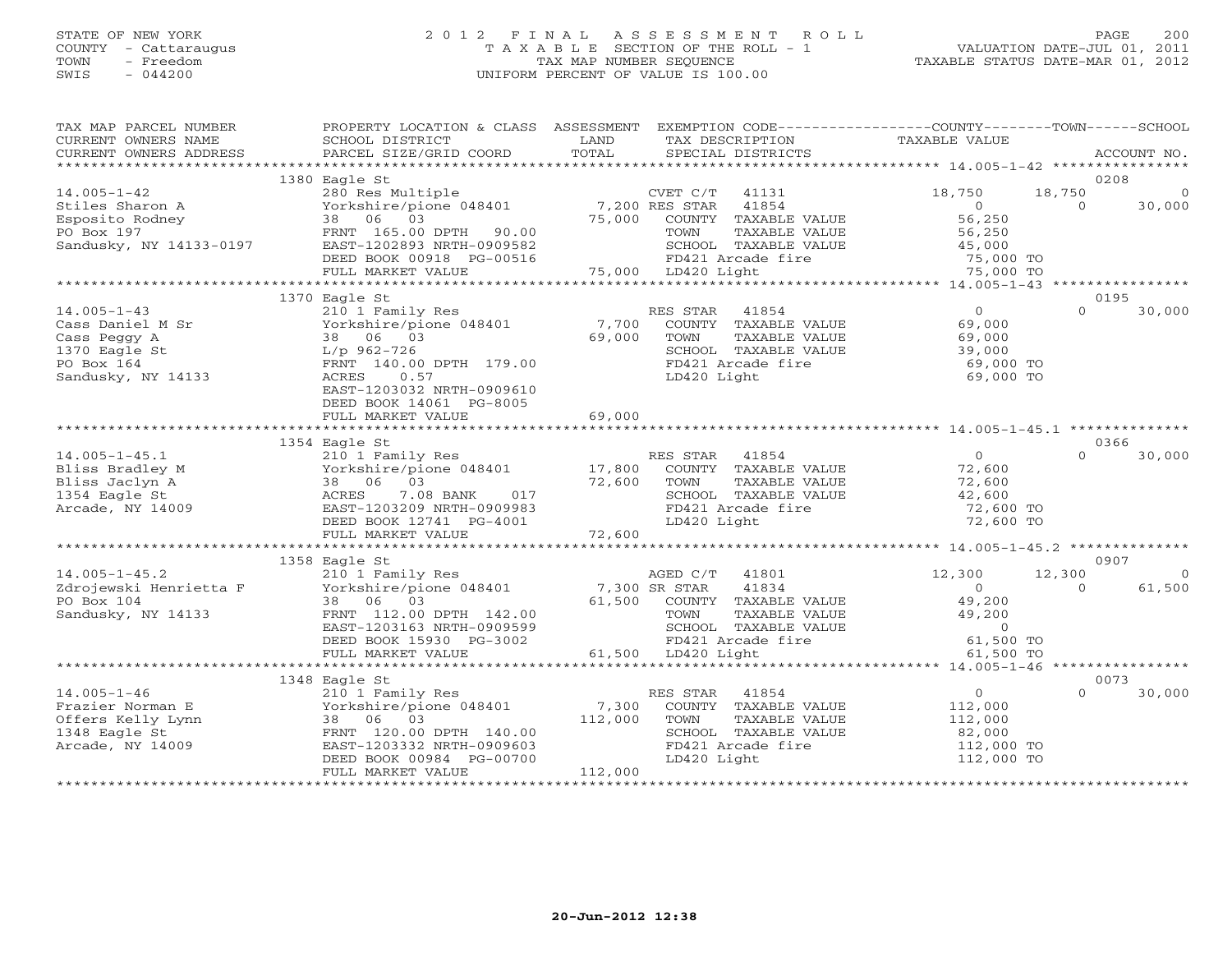# STATE OF NEW YORK 2 0 1 2 F I N A L A S S E S S M E N T R O L L PAGE 201 COUNTY - Cattaraugus T A X A B L E SECTION OF THE ROLL - 1 VALUATION DATE-JUL 01, 2011 TOWN - Freedom TAX MAP NUMBER SEQUENCE TAXABLE STATUS DATE-MAR 01, 2012 SWIS - 044200 UNIFORM PERCENT OF VALUE IS 100.00UNIFORM PERCENT OF VALUE IS 100.00

| TAX MAP PARCEL NUMBER  | PROPERTY LOCATION & CLASS ASSESSMENT EXEMPTION CODE----------------COUNTY-------TOWN------SCHOOL |             |                            |                |          |             |
|------------------------|--------------------------------------------------------------------------------------------------|-------------|----------------------------|----------------|----------|-------------|
| CURRENT OWNERS NAME    | SCHOOL DISTRICT                                                                                  | LAND        | TAX DESCRIPTION            | TAXABLE VALUE  |          |             |
| CURRENT OWNERS ADDRESS | PARCEL SIZE/GRID COORD                                                                           | TOTAL       | SPECIAL DISTRICTS          |                |          | ACCOUNT NO. |
|                        |                                                                                                  |             |                            |                |          |             |
|                        | 1342 Eagle St                                                                                    |             |                            |                | 0407     |             |
| $14.005 - 1 - 47$      | 210 1 Family Res                                                                                 |             | COUNTY TAXABLE VALUE       | 53,500         |          |             |
| Prutsman James Jr      | Yorkshire/pione 048401 5,900                                                                     |             | TAXABLE VALUE<br>TOWN      | 53,500         |          |             |
| 5498 Java Lake Rd      | 38 06 03                                                                                         | 53,500      | SCHOOL TAXABLE VALUE       | 53,500         |          |             |
| Arcade, NY 14009       | FRNT 66.00 DPTH 140.00                                                                           |             | FD421 Arcade fire          | 53,500 TO      |          |             |
|                        | EAST-1203426 NRTH-0909606                                                                        |             | LD420 Light                | 53,500 TO      |          |             |
|                        | DEED BOOK 11908 PG-8001                                                                          |             |                            |                |          |             |
|                        | FULL MARKET VALUE                                                                                | 53,500      |                            |                |          |             |
|                        |                                                                                                  |             |                            |                |          |             |
|                        | 1332 Eagle St                                                                                    |             |                            |                | 0415     |             |
| $14.005 - 1 - 48$      | 210 1 Family Res                                                                                 |             | 41834<br>SR STAR           | $\Omega$       | $\Omega$ | 61,600      |
| Morgan Howard          | Yorkshire/pione 048401 10,700                                                                    |             | COUNTY TAXABLE VALUE       | 61,600         |          |             |
| Morgan Ruth            | 38 06 03                                                                                         | 61,600      | TOWN<br>TAXABLE VALUE      | 61,600         |          |             |
| PO Box 92              | Life Use                                                                                         |             | SCHOOL TAXABLE VALUE       | $\overline{0}$ |          |             |
| Sandusky, NY 14133     | ACRES 2.60                                                                                       |             | FD421 Arcade fire          | 61,600 TO      |          |             |
|                        | EAST-1203633 NRTH-0909755                                                                        |             | LD420 Light                | 61,600 TO      |          |             |
|                        | DEED BOOK 12980 PG-9001                                                                          |             |                            |                |          |             |
|                        | FULL MARKET VALUE                                                                                | 61,600      |                            |                |          |             |
|                        |                                                                                                  |             |                            |                |          |             |
|                        | 1316 Eagle St                                                                                    |             |                            |                | 0093     |             |
| $14.005 - 1 - 49$      |                                                                                                  |             | RES STAR 41854             | $\overline{0}$ | $\Omega$ | 30,000      |
| Stief Janet            | 210 1 Family Res<br>Yorkshire/pione 048401<br>38 06 03                                           |             | 7,700 COUNTY TAXABLE VALUE | 55,500         |          |             |
| 1316 Eagle St          | 38 06 03                                                                                         | 55,500 TOWN | TAXABLE VALUE              | 55,500         |          |             |
| Arcade, NY 14009       | FRNT 202.70 DPTH 126.00                                                                          |             | SCHOOL TAXABLE VALUE       | 25,500         |          |             |
|                        | $0.59$ BANK<br>ACRES<br>017                                                                      |             | FD421 Arcade fire          | 55,500 TO      |          |             |
|                        | EAST-1203715 NRTH-0909612                                                                        |             | LD420 Light                | 55,500 TO      |          |             |
|                        | DEED BOOK 7286 PG-8001                                                                           |             |                            |                |          |             |
|                        | FULL MARKET VALUE                                                                                | 55,500      |                            |                |          |             |
|                        |                                                                                                  |             |                            |                |          |             |
|                        | 1306 Eagle St                                                                                    |             |                            |                | 0112     |             |
| $14.005 - 1 - 51$      | 210 1 Family Res<br>Yorkshire/pione 048401 7,000                                                 |             | RES STAR 41854             | $\overline{0}$ | $\cap$   | 30,000      |
| Hill Susan L           |                                                                                                  |             | COUNTY TAXABLE VALUE       | 72,200         |          |             |
| 1306 Eagle St          | 38 06 03                                                                                         | 72,200      | TOWN<br>TAXABLE VALUE      | 72,200         |          |             |
| Arcade, NY 14009       | FRNT 100.00 DPTH 125.00                                                                          |             | SCHOOL TAXABLE VALUE       | 42,200         |          |             |
|                        | ACRES<br>0.29 BANK 017                                                                           |             | FD421 Arcade fire          | 72,200 TO      |          |             |
|                        | EAST-1203894 NRTH-0909605                                                                        |             | LD420 Light                | 72,200 TO      |          |             |
|                        | DEED BOOK 1005 PG-695                                                                            |             |                            |                |          |             |
|                        | FULL MARKET VALUE                                                                                | 72,200      |                            |                |          |             |
|                        |                                                                                                  |             |                            |                |          |             |
|                        | 1288 Eagle St                                                                                    |             |                            |                | 0045     |             |
| $14.005 - 1 - 53$      | 210 1 Family Res                                                                                 |             | RES STAR 41854             | $\overline{0}$ | $\Omega$ | 30,000      |
| Morgan James H         | Yorkshire/pione 048401 8,000 COUNTY TAXABLE VALUE                                                |             |                            | 72,200         |          |             |
| Morgan Sharon C        | 38 06 03                                                                                         | 72,200      | TAXABLE VALUE<br>TOWN      | 72,200         |          |             |
| 1288 Eagle St          | ACRES<br>1.00                                                                                    |             | SCHOOL TAXABLE VALUE       | 42,200         |          |             |
| Sandusky, NY 14133     | EAST-1204086 NRTH-0909629                                                                        |             | FD421 Arcade fire          | 72,200 TO      |          |             |
|                        | DEED BOOK 00942 PG-00361                                                                         |             | LD420 Light                | 72,200 TO      |          |             |
|                        | FULL MARKET VALUE                                                                                | 72,200      |                            |                |          |             |
|                        |                                                                                                  |             |                            |                |          |             |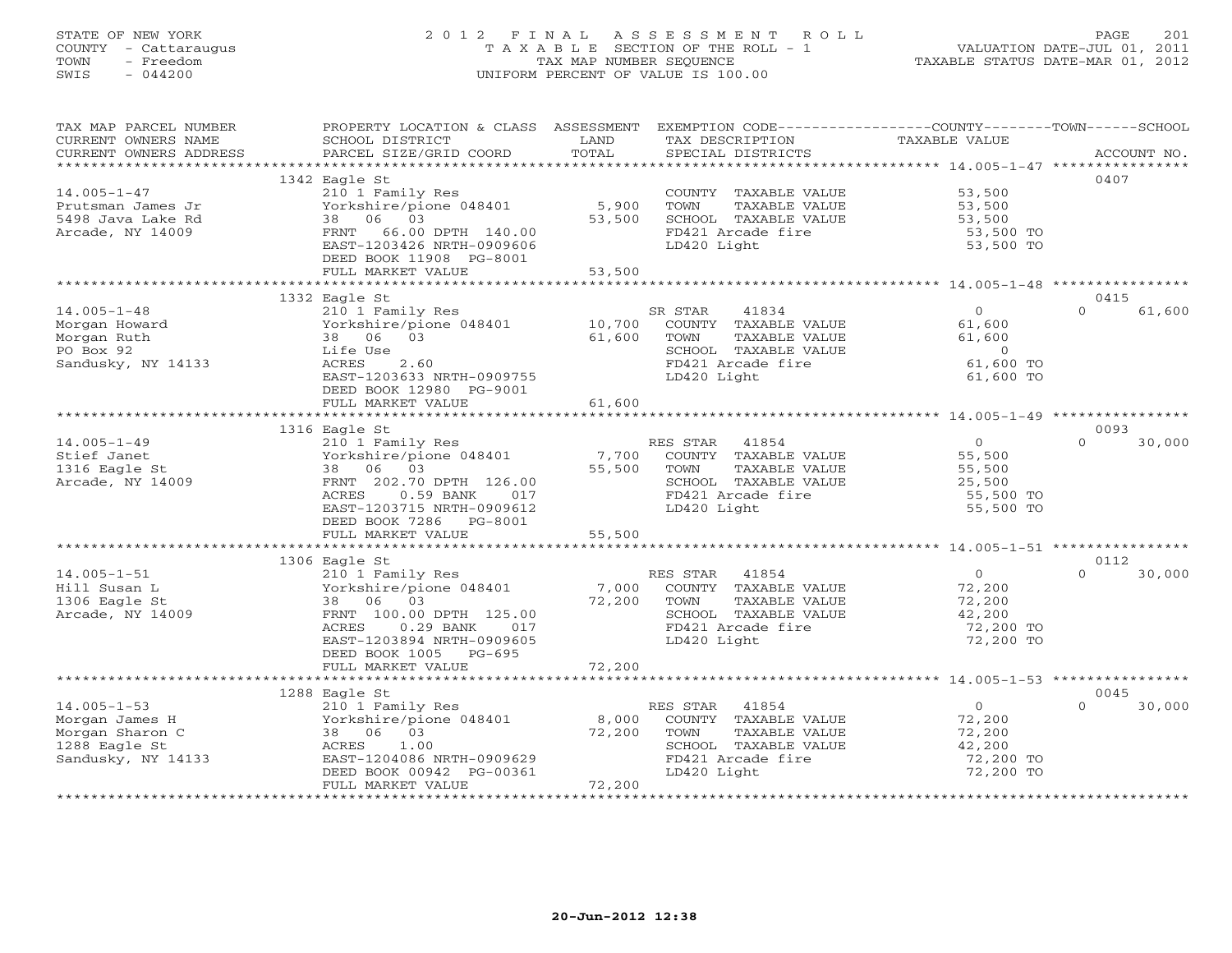# STATE OF NEW YORK 2 0 1 2 F I N A L A S S E S S M E N T R O L L PAGE 202 COUNTY - Cattaraugus T A X A B L E SECTION OF THE ROLL - 1 VALUATION DATE-JUL 01, 2011 TOWN - Freedom TAX MAP NUMBER SEQUENCE TAXABLE STATUS DATE-MAR 01, 2012 SWIS - 044200 UNIFORM PERCENT OF VALUE IS 100.00UNIFORM PERCENT OF VALUE IS 100.00

| TAX MAP PARCEL NUMBER  | PROPERTY LOCATION & CLASS ASSESSMENT |               | EXEMPTION CODE----------------COUNTY-------TOWN------SCHOOL         |                      |                          |
|------------------------|--------------------------------------|---------------|---------------------------------------------------------------------|----------------------|--------------------------|
| CURRENT OWNERS NAME    | SCHOOL DISTRICT                      | LAND          | TAX DESCRIPTION                                                     | <b>TAXABLE VALUE</b> |                          |
| CURRENT OWNERS ADDRESS | PARCEL SIZE/GRID COORD               | TOTAL         | SPECIAL DISTRICTS                                                   |                      | ACCOUNT NO.              |
|                        |                                      |               |                                                                     |                      |                          |
|                        | 1278 Eagle St                        |               |                                                                     |                      | 0354                     |
| $14.005 - 1 - 54$      | 220 2 Family Res                     |               | RES STAR<br>41854                                                   | $\Omega$             | $\Omega$<br>30,000       |
| Houck Mark A           | Yorkshire/pione 048401               | 7,900         | COUNTY TAXABLE VALUE                                                | 100,700              |                          |
| PO Box 203             | 38 06 03                             | 100,700       | TOWN<br>TAXABLE VALUE                                               | 100,700              |                          |
| Sandusky, NY 14133     | FRNT 125.00 DPTH 270.00              |               | SCHOOL TAXABLE VALUE                                                | 70,700               |                          |
|                        | BANK<br>005                          |               | FD421 Arcade fire                                                   | 100,700 TO           |                          |
|                        | EAST-1204275 NRTH-0909684            |               | LD420 Light                                                         | 100,700 TO           |                          |
|                        | DEED BOOK 00923 PG-00132             |               |                                                                     |                      |                          |
|                        | FULL MARKET VALUE                    | 100,700       |                                                                     |                      |                          |
|                        |                                      |               |                                                                     |                      |                          |
|                        | 11461 Mutton Hollow Rd               |               |                                                                     |                      | 0355                     |
| $14.005 - 1 - 55$      | 210 1 Family Res                     |               | RES STAR<br>41854                                                   | $\overline{0}$       | $\Omega$<br>30,000       |
| Lund Clifford D        | Yorkshire/pione 048401               | 8,000         | COUNTY TAXABLE VALUE                                                | 103,100              |                          |
| Lund Stacey R          | 38 06 03                             | 103,100       | TOWN<br>TAXABLE VALUE                                               | 103,100              |                          |
| PO Box 162             | FRNT 155.00 DPTH 270.00              |               | SCHOOL TAXABLE VALUE                                                | 73,100               |                          |
| Sandusky, NY 14133     | BANK<br>017                          |               | FD421 Arcade fire                                                   | 103,100 TO           |                          |
|                        | EAST-1204424 NRTH-0909728            |               |                                                                     |                      |                          |
|                        | DEED BOOK 00929 PG-00540             |               |                                                                     |                      |                          |
|                        | FULL MARKET VALUE                    | 103,100       |                                                                     |                      |                          |
|                        |                                      |               |                                                                     |                      |                          |
|                        | 11471 Mutton Hollow Rd               |               |                                                                     |                      | 0483                     |
| $14.005 - 1 - 56$      | 270 Mfg housing                      |               | COUNTY TAXABLE VALUE                                                | 21,300               |                          |
| King Paul              | Yorkshire/pione 048401               | 7,500         | TOWN<br>TAXABLE VALUE                                               | 21,300               |                          |
| King Michelle          | 38 06 03                             | 21,300        | SCHOOL TAXABLE VALUE                                                | 21,300               |                          |
| 3707 Roszyk Hill Rd    | FRNT 100.00 DPTH 200.00              |               | FD421 Arcade fire                                                   | 21,300 TO            |                          |
| Machias, NY 14101      | EAST-1204403 NRTH-0909873            |               |                                                                     |                      |                          |
|                        | DEED BOOK 5808<br>PG-6011            |               |                                                                     |                      |                          |
|                        | FULL MARKET VALUE                    | 21,300        |                                                                     |                      |                          |
|                        | *************************            |               |                                                                     |                      |                          |
|                        | 11475 Mutton Hollow Rd               |               |                                                                     |                      | 0277                     |
| $14.005 - 1 - 57$      | 270 Mfg housing                      |               | AGED C/T 41801                                                      | 18,850               | 18,850<br>$\overline{0}$ |
| Hope Anna C            | Yorkshire/pione 048401               | 21,200 AGED S | 41804                                                               | $\circ$              | 11,310<br>$\circ$        |
| Hope Damon             | 38 06 03                             |               | 37,700 SR STAR<br>41834                                             | $\Omega$             | $\Omega$<br>26,390       |
| 11475 Mutton Hollow Rd | ACRES<br>9.93                        |               | COUNTY TAXABLE VALUE                                                | 18,850               |                          |
| Arcade, NY 14009       | EAST-1203921 NRTH-0910053            |               | TOWN<br>TAXABLE VALUE                                               | 18,850               |                          |
|                        | DEED BOOK 6411<br>PG-6001            |               | SCHOOL TAXABLE VALUE                                                | $\overline{0}$       |                          |
|                        | FULL MARKET VALUE                    | 37,700        | FD421 Arcade fire                                                   | 37,700 TO            |                          |
|                        | *********************                |               | ************************************** 14.005-1-58 **************** |                      |                          |
|                        | 11481 Mutton Hollow Rd               |               |                                                                     |                      | 0029                     |
| $14.005 - 1 - 58$      | 270 Mfg housing                      |               | COUNTY TAXABLE VALUE                                                | 15,700               |                          |
| Tomasik Koegel Helen   | Yorkshire/pione 048401               | 7,900         | TOWN<br>TAXABLE VALUE                                               | 15,700               |                          |
| 9803 Cattaraugus St    | 38 06 03                             | 15,700        | SCHOOL TAXABLE VALUE                                                | 15,700               |                          |
| Springville, NY 14141  | FRNT 160.60 DPTH 200.00              |               | FD421 Arcade fire                                                   | 15,700 TO            |                          |
|                        | ACRES<br>0.74                        |               | LD420 Light                                                         | 15,700 TO            |                          |
|                        | EAST-1204409 NRTH-0910045            |               |                                                                     |                      |                          |
|                        | DEED BOOK 9935<br>PG-7001            |               |                                                                     |                      |                          |
|                        | FULL MARKET VALUE                    | 15,700        |                                                                     |                      |                          |
|                        |                                      |               |                                                                     |                      |                          |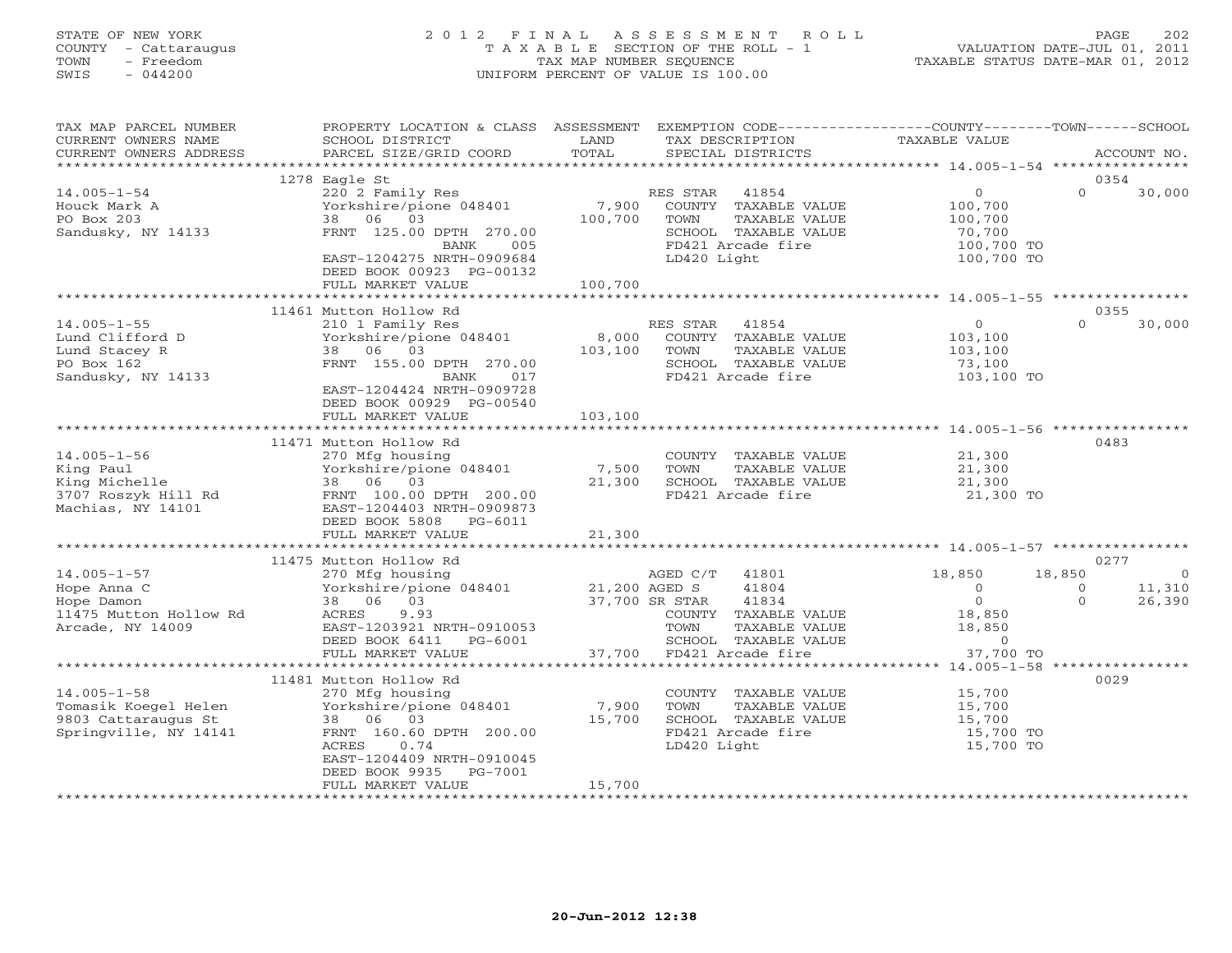# STATE OF NEW YORK 2 0 1 2 F I N A L A S S E S S M E N T R O L L PAGE 203 COUNTY - Cattaraugus T A X A B L E SECTION OF THE ROLL - 1 VALUATION DATE-JUL 01, 2011 TOWN - Freedom TAX MAP NUMBER SEQUENCE TAXABLE STATUS DATE-MAR 01, 2012 SWIS - 044200 UNIFORM PERCENT OF VALUE IS 100.00UNIFORM PERCENT OF VALUE IS 100.00

| TAX MAP PARCEL NUMBER<br>CURRENT OWNERS NAME<br>CURRENT OWNERS ADDRESS                           | PROPERTY LOCATION & CLASS ASSESSMENT<br>SCHOOL DISTRICT<br>PARCEL SIZE/GRID COORD                                                                                                                         | LAND<br>TOTAL             | EXEMPTION CODE-----------------COUNTY-------TOWN------SCHOOL<br>TAX DESCRIPTION<br>SPECIAL DISTRICTS                        | TAXABLE VALUE                                                   | ACCOUNT NO.                |
|--------------------------------------------------------------------------------------------------|-----------------------------------------------------------------------------------------------------------------------------------------------------------------------------------------------------------|---------------------------|-----------------------------------------------------------------------------------------------------------------------------|-----------------------------------------------------------------|----------------------------|
| ***********************                                                                          |                                                                                                                                                                                                           |                           |                                                                                                                             |                                                                 |                            |
| $14.005 - 1 - 59$<br>Bechdel William R<br>11489 Mutton Hollow Rd<br>Arcade, NY 14009             | 11489 Mutton Hollow Rd<br>210 1 Family Res<br>Yorkshire/pione 048401<br>38 06 03<br>FRNT 200.00 DPTH 200.00<br>ACRES<br>0.92<br>EAST-1204415 NRTH-0910226<br>DEED BOOK 13227 PG-9001<br>FULL MARKET VALUE | 8,000<br>84,900<br>84,900 | RES STAR 41854<br>COUNTY TAXABLE VALUE<br>TOWN<br>TAXABLE VALUE<br>SCHOOL TAXABLE VALUE<br>FD421 Arcade fire<br>LD420 Light | $\circ$<br>84,900<br>84,900<br>54,900<br>84,900 TO<br>84,900 TO | 0468<br>$\Omega$<br>30,000 |
|                                                                                                  | ***************************                                                                                                                                                                               |                           |                                                                                                                             |                                                                 |                            |
| $14.005 - 1 - 60$<br>Mitchell Vanessa<br>PO Box 94<br>Sandusky, NY 14133                         | 11458 Mutton Hollow Rd<br>210 1 Family Res<br>Yorkshire/pione 048401<br>38 06 03<br>FRNT 200.00 DPTH 170.00<br>EAST-1204619 NRTH-0909727<br>DEED BOOK 5882 PG-6001                                        | 85,000                    | RES STAR<br>41854<br>7,900 COUNTY TAXABLE VALUE<br>TOWN<br>TAXABLE VALUE<br>SCHOOL TAXABLE VALUE<br>FD421 Arcade fire       | $\overline{0}$<br>85,000<br>85,000<br>55,000<br>85,000 TO       | 0500<br>$\Omega$<br>30,000 |
|                                                                                                  | FULL MARKET VALUE<br>**********************                                                                                                                                                               | 85,000                    |                                                                                                                             |                                                                 |                            |
|                                                                                                  | 1244 Eagle St                                                                                                                                                                                             |                           |                                                                                                                             |                                                                 | 0218                       |
| $14.005 - 1 - 61$<br>Schmidt Warren G<br>Schmidt Brenda R<br>1244 Eagle St<br>Arcade, NY 14009   | 210 1 Family Res<br>Yorkshire/pione 048401<br>38 06 03<br>FRNT 120.00 DPTH 230.00<br>ACRES<br>$0.54$ BANK<br>017<br>EAST-1204741 NRTH-0909815<br>DEED BOOK 15508 PG-6001<br>FULL MARKET VALUE             | 7,600<br>92,800<br>92,800 | RES STAR<br>41854<br>COUNTY TAXABLE VALUE<br>TOWN<br>TAXABLE VALUE<br>SCHOOL TAXABLE VALUE<br>FD421 Arcade fire             | $\overline{0}$<br>92,800<br>92,800<br>62,800<br>92,800 TO       | $\Omega$<br>30,000         |
|                                                                                                  |                                                                                                                                                                                                           |                           |                                                                                                                             |                                                                 |                            |
| $14.005 - 2 - 1$<br>Miller Samuel J Jr<br>Miller Bonnie<br>11457 Nys Rte 98<br>Freedom, NY 14065 | 11457 Rte 98<br>210 1 Family Res<br>Yorkshire/pione 048401<br>38 06 03<br>FRNT 119.00 DPTH 202.00<br>ACRES<br>$0.55$ BANK<br>017<br>EAST-1201837 NRTH-0909266<br>DEED BOOK 892<br>PG-00938                | 7,600<br>74,200           | COUNTY TAXABLE VALUE<br>TAXABLE VALUE<br>TOWN<br>SCHOOL TAXABLE VALUE<br>FD421 Arcade fire<br>LD420 Light                   | 74,200<br>74,200<br>74,200<br>74,200 TO<br>74,200 TO            | 0490                       |
|                                                                                                  | FULL MARKET VALUE                                                                                                                                                                                         | 74,200                    |                                                                                                                             |                                                                 |                            |
|                                                                                                  | **************************                                                                                                                                                                                |                           |                                                                                                                             |                                                                 |                            |
| $14.005 - 2 - 2$<br>O'Connell John<br>Rd<br>PO Box 161<br>Yorkshire, NY 14137                    | 11453 Rte 98<br>210 1 Family Res<br>Yorkshire/pione 048401<br>38 06 03<br>FRNT 83.00 DPTH 148.00<br>0.28<br>ACRES<br>EAST-1201932 NRTH-0909224<br>DEED BOOK 11475 PG-9001<br>FULL MARKET VALUE            | 6,200<br>85,600<br>85,600 | COUNTY TAXABLE VALUE<br>TAXABLE VALUE<br>TOWN<br>SCHOOL TAXABLE VALUE<br>FD421 Arcade fire<br>LD420 Light                   | 85,600<br>85,600<br>85,600<br>85,600 TO<br>85,600 TO            | 0206                       |
|                                                                                                  |                                                                                                                                                                                                           |                           |                                                                                                                             |                                                                 |                            |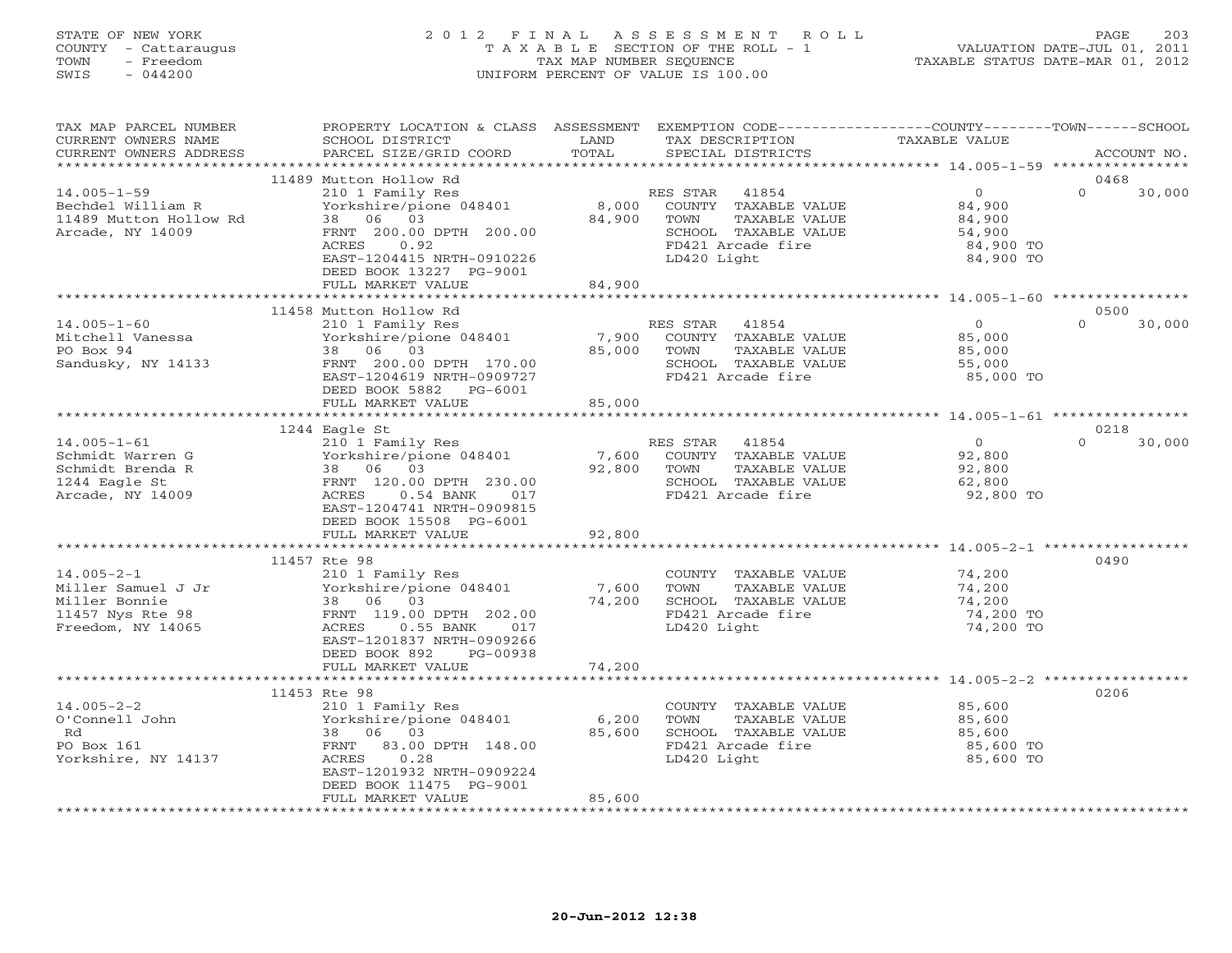# STATE OF NEW YORK 2 0 1 2 F I N A L A S S E S S M E N T R O L L PAGE 204 COUNTY - Cattaraugus T A X A B L E SECTION OF THE ROLL - 1 VALUATION DATE-JUL 01, 2011 TOWN - Freedom TAX MAP NUMBER SEQUENCE TAXABLE STATUS DATE-MAR 01, 2012 SWIS - 044200 UNIFORM PERCENT OF VALUE IS 100.00UNIFORM PERCENT OF VALUE IS 100.00

| TAX MAP PARCEL NUMBER<br>CURRENT OWNERS NAME<br>CURRENT OWNERS ADDRESS                       | PROPERTY LOCATION & CLASS ASSESSMENT<br>SCHOOL DISTRICT<br>PARCEL SIZE/GRID COORD                                                                                            | LAND<br>TOTAL             | TAX DESCRIPTION<br>SPECIAL DISTRICTS                                                                                                   | EXEMPTION CODE-----------------COUNTY-------TOWN------SCHOOL<br>TAXABLE VALUE    |                    | ACCOUNT NO.       |
|----------------------------------------------------------------------------------------------|------------------------------------------------------------------------------------------------------------------------------------------------------------------------------|---------------------------|----------------------------------------------------------------------------------------------------------------------------------------|----------------------------------------------------------------------------------|--------------------|-------------------|
|                                                                                              |                                                                                                                                                                              |                           |                                                                                                                                        |                                                                                  |                    |                   |
|                                                                                              | 11449 Rte 98                                                                                                                                                                 |                           |                                                                                                                                        |                                                                                  |                    | 0547              |
| $14.005 - 2 - 3$<br>Niclo Victor J<br>Niclo Debra J<br>11449 Nys Rte 98<br>Freedom, NY 14065 | 210 1 Family Res<br>Yorkshire/pione 048401<br>38 06 03<br>93.90 DPTH 160.30<br>FRNT<br>ACRES<br>$0.34$ BANK<br>017<br>EAST-1201896 NRTH-0909117<br>DEED BOOK 5633<br>PG-9002 | 7,200<br>89,200           | RES STAR<br>41854<br>COUNTY TAXABLE VALUE<br>TOWN<br>TAXABLE VALUE<br>SCHOOL TAXABLE VALUE<br>FD421 Arcade fire<br>LD420 Light         | $\overline{O}$<br>89,200<br>89,200<br>59,200<br>89,200 TO<br>89,200 TO           | $\Omega$           | 30,000            |
|                                                                                              | FULL MARKET VALUE                                                                                                                                                            | 89,200                    |                                                                                                                                        |                                                                                  |                    |                   |
|                                                                                              | 11447 Rte 98                                                                                                                                                                 |                           |                                                                                                                                        |                                                                                  |                    | 0059              |
| $14.005 - 2 - 4$<br>Andrews Curtis R<br>Andrews Sara L<br>11447 Rte 98<br>Freedom, NY 14065  | 210 1 Family Res<br>Yorkshire/pione 048401<br>38 06 03<br>FRNT<br>72.00 DPTH 160.30<br>0.26<br>ACRES<br>EAST-1201920 NRTH-0909033<br>DEED BOOK 14478 PG-7002                 | 7,000 RES STAR<br>83,300  | $CVET C/T$ 41131<br>41854<br>COUNTY TAXABLE VALUE<br>TOWN<br>TAXABLE VALUE<br>SCHOOL TAXABLE VALUE<br>FD421 Arcade fire<br>LD420 Light | 20,000<br>$\overline{0}$<br>63,300<br>63,300<br>53,300<br>83,300 TO<br>83,300 TO | 20,000<br>$\Omega$ | $\circ$<br>30,000 |
|                                                                                              | FULL MARKET VALUE                                                                                                                                                            | 83,300                    |                                                                                                                                        |                                                                                  |                    |                   |
|                                                                                              |                                                                                                                                                                              |                           |                                                                                                                                        |                                                                                  |                    |                   |
| $14.005 - 2 - 5$                                                                             | 11441 Rte 98<br>210 1 Family Res                                                                                                                                             |                           | RES STAR<br>41854                                                                                                                      | $\overline{0}$                                                                   | $\Omega$           | 0429<br>30,000    |
| Becker Kathleen M<br>11441 Nys Rte 98<br>Freedom, NY 14065                                   | Yorkshire/pione 048401<br>38 06 03<br>FRNT 86.00 DPTH 295.00<br>BANK<br>017<br>EAST-1201956 NRTH-0908950<br>DEED BOOK 00957 PG-01060<br>FULL MARKET VALUE                    | 7,700<br>85,000<br>85,000 | COUNTY TAXABLE VALUE<br>TOWN<br>TAXABLE VALUE<br>SCHOOL TAXABLE VALUE<br>FD421 Arcade fire<br>LD420 Light                              | 85,000<br>85,000<br>55,000<br>85,000 TO<br>85,000 TO                             |                    |                   |
|                                                                                              |                                                                                                                                                                              |                           |                                                                                                                                        |                                                                                  |                    |                   |
|                                                                                              | 11439 Rte 98                                                                                                                                                                 |                           |                                                                                                                                        |                                                                                  |                    | 0092              |
| $14.005 - 2 - 6$<br>Wright Grant<br>Wright Sally<br>11439 Route 98<br>Freedom, NY 14065      | 210 1 Family Res<br>Yorkshire/pione 048401<br>38 06 03<br>FRNT 66.00 DPTH 300.00<br>EAST-1201983 NRTH-0908880<br>DEED BOOK 11228 PG-3001<br>FULL MARKET VALUE                | 7,500<br>81,900<br>81,900 | RES STAR 41854<br>COUNTY TAXABLE VALUE<br>TOWN<br>TAXABLE VALUE<br>SCHOOL TAXABLE VALUE<br>FD421 Arcade fire<br>LD420 Light            | $\overline{O}$<br>81,900<br>81,900<br>51,900<br>81,900 TO<br>81,900 TO           | $\Omega$           | 30,000            |
|                                                                                              |                                                                                                                                                                              |                           |                                                                                                                                        |                                                                                  |                    |                   |
|                                                                                              | 11431 Rte 98                                                                                                                                                                 |                           |                                                                                                                                        |                                                                                  |                    | 0620              |
| $14.005 - 2 - 7$<br>Polek Thomas<br>Polek Margaret<br>11431 Rte 98<br>Freedom, NY 14065      | 210 1 Family Res<br>Yorkshire/pione 048401<br>38 06 03<br>FRNT 125.00 DPTH 200.00<br>EAST-1202148 NRTH-0908674<br>DEED BOOK 820<br>PG-01103<br>FULL MARKET VALUE             | 7,700<br>77,800<br>77,800 | SR STAR<br>41834<br>COUNTY TAXABLE VALUE<br>TOWN<br>TAXABLE VALUE<br>SCHOOL TAXABLE VALUE<br>FD421 Arcade fire<br>LD420 Light          | $\overline{0}$<br>77,800<br>77,800<br>15,600<br>77,800 TO<br>77,800 TO           | $\Omega$           | 62,200            |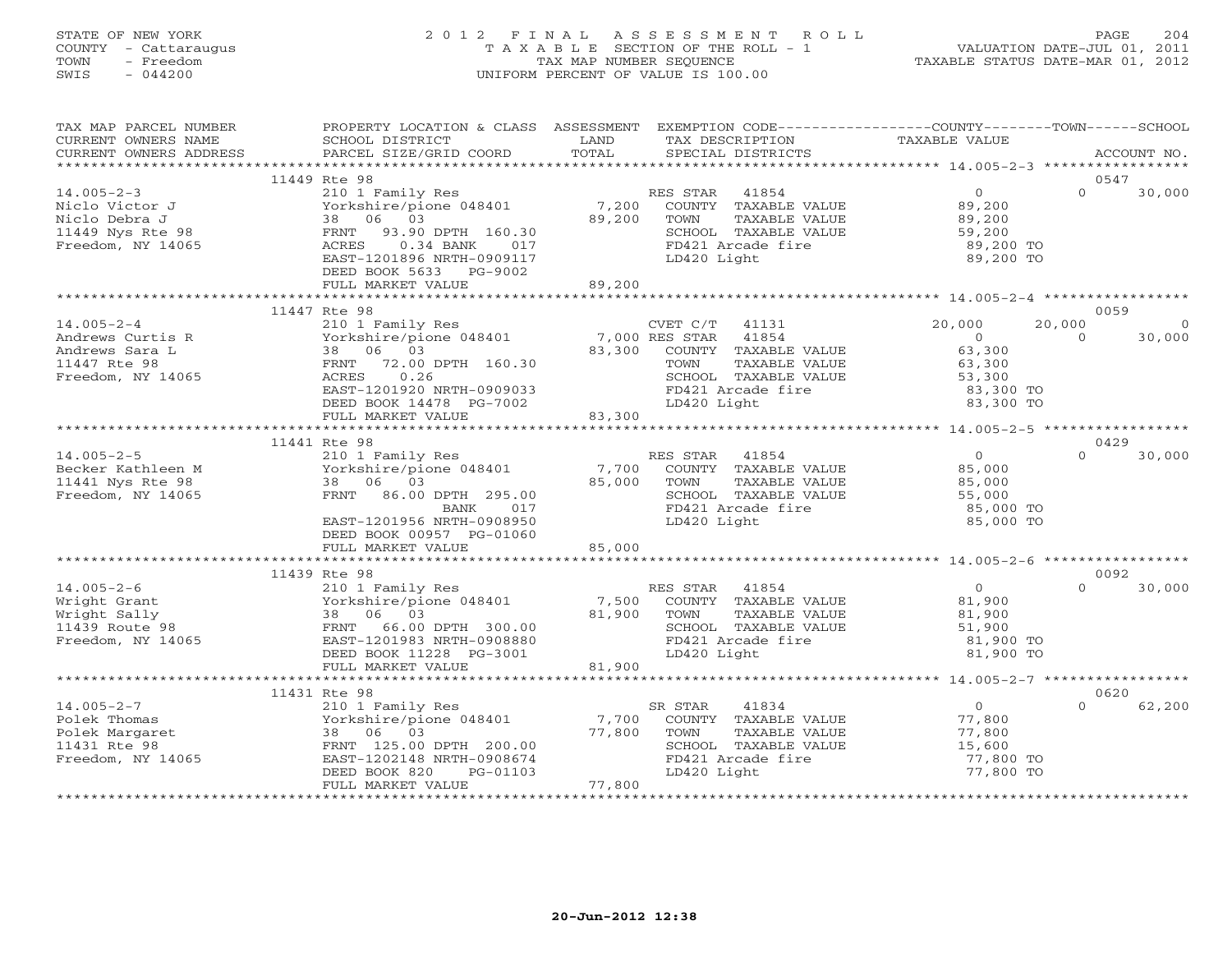# STATE OF NEW YORK 2 0 1 2 F I N A L A S S E S S M E N T R O L L PAGE 205 COUNTY - Cattaraugus T A X A B L E SECTION OF THE ROLL - 1 VALUATION DATE-JUL 01, 2011 TOWN - Freedom TAX MAP NUMBER SEQUENCE TAXABLE STATUS DATE-MAR 01, 2012 SWIS - 044200 UNIFORM PERCENT OF VALUE IS 100.00UNIFORM PERCENT OF VALUE IS 100.00

| TAX MAP PARCEL NUMBER<br>CURRENT OWNERS NAME<br>CURRENT OWNERS ADDRESS                            | PROPERTY LOCATION & CLASS ASSESSMENT<br>SCHOOL DISTRICT<br>PARCEL SIZE/GRID COORD                                                                                                                               | LAND<br>TOTAL              | EXEMPTION CODE-----------------COUNTY-------TOWN------SCHOOL<br>TAX DESCRIPTION<br>SPECIAL DISTRICTS                           | TAXABLE VALUE                                                          | ACCOUNT NO.                |
|---------------------------------------------------------------------------------------------------|-----------------------------------------------------------------------------------------------------------------------------------------------------------------------------------------------------------------|----------------------------|--------------------------------------------------------------------------------------------------------------------------------|------------------------------------------------------------------------|----------------------------|
|                                                                                                   |                                                                                                                                                                                                                 |                            |                                                                                                                                |                                                                        |                            |
| $14.005 - 2 - 8$<br>Green Shirley<br>Green Marie<br>1454 Pratt Rd<br>Freedom, NY 14065            | 1454 Pratt Rd<br>210 1 Family Res<br>Yorkshire/pione 048401<br>38 06 03<br>FRNT<br>99.00 DPTH 118.00<br>0.26<br>ACRES<br>EAST-1202209 NRTH-0908585<br>DEED BOOK 771<br>PG-00588<br>FULL MARKET VALUE            | 7,000<br>60,900<br>60,900  | RES STAR 41854<br>COUNTY TAXABLE VALUE<br>TAXABLE VALUE<br>TOWN<br>SCHOOL TAXABLE VALUE<br>FD421 Arcade fire<br>LD420 Light    | $\overline{0}$<br>60,900<br>60,900<br>30,900<br>60,900 TO<br>60,900 TO | 0484<br>$\Omega$<br>30,000 |
|                                                                                                   |                                                                                                                                                                                                                 |                            |                                                                                                                                |                                                                        |                            |
| $14.005 - 2 - 9$<br>Pfetsch John<br>1469 Pratt Rd<br>Freedom, NY 14065                            | 1469 Pratt Rd<br>210 1 Family Res<br>Yorkshire/pione 048401<br>38 06 03<br>FRNT 60.00 DPTH 153.76<br>017<br>BANK<br>EAST-1202226 NRTH-0908397<br>DEED BOOK 00996 PG-00343                                       | 5,900<br>66,000            | RES STAR 41854<br>COUNTY TAXABLE VALUE<br>TOWN<br>TAXABLE VALUE<br>SCHOOL TAXABLE VALUE<br>FD421 Arcade fire<br>LD420 Light    | $\Omega$<br>66,000<br>66,000<br>36,000<br>66,000 TO<br>66,000 TO       | 0412<br>$\Omega$<br>30,000 |
|                                                                                                   | FULL MARKET VALUE                                                                                                                                                                                               | 66,000                     |                                                                                                                                |                                                                        |                            |
|                                                                                                   |                                                                                                                                                                                                                 |                            |                                                                                                                                |                                                                        |                            |
| $14.005 - 2 - 10$<br>Blesy Daniel<br>10150 Trevett Rd<br>Springville, NY 14141                    | 11423 Rte 98<br>210 1 Family Res<br>Yorkshire/pione 048401<br>38 06 03<br>ACRES<br>2.35<br>EAST-1202546 NRTH-0908232<br>DEED BOOK 950<br>PG-9001<br>FULL MARKET VALUE                                           | 10,300<br>82,500<br>82,500 | COUNTY TAXABLE VALUE<br>TOWN<br>TAXABLE VALUE<br>SCHOOL TAXABLE VALUE<br>FD421 Arcade fire<br>LD420 Light                      | 82,500<br>82,500<br>82,500<br>82,500 TO<br>82,500 TO                   | 0600                       |
|                                                                                                   | ************************                                                                                                                                                                                        | ************               |                                                                                                                                |                                                                        |                            |
| $14.005 - 2 - 11.1$<br>Sherwood Mark A<br>Sherwood Wendy<br>11385 Nys Rte 98<br>Freedom, NY 14065 | Rte 98<br>312 Vac w/imprv<br>Yorkshire/pione 048401<br>38 06 03<br>FRNT 27.00 DPTH 185.00<br>EAST-1202845 NRTH-0907716<br>DEED BOOK 1015 PG-209                                                                 | 3,200<br>11,400            | COUNTY TAXABLE VALUE<br>TOWN<br>TAXABLE VALUE<br>SCHOOL TAXABLE VALUE<br>FD421 Arcade fire<br>LD420 Light                      | 11,400<br>11,400<br>11,400<br>11,400 TO<br>11,400 TO                   | 0257                       |
|                                                                                                   | FULL MARKET VALUE                                                                                                                                                                                               | 11,400                     |                                                                                                                                |                                                                        |                            |
|                                                                                                   |                                                                                                                                                                                                                 |                            |                                                                                                                                | *********************************** 14.005-2-11.2 ****                 |                            |
| $14.005 - 2 - 11.2$<br>Wilmot Denise M<br>PO Box 102<br>Freedom, NY 14065                         | 11389 Rte 98<br>210 1 Family Res<br>Yorkshire/pione 048401<br>38 6 3<br>FRNT<br>27.00 DPTH 185.00<br>ACRES<br>$0.11$ BANK<br>017<br>EAST-1202798 NRTH-0907864<br>DEED BOOK 1014<br>PG-1185<br>FULL MARKET VALUE | 3,100<br>80,000<br>80,000  | 41854<br>RES STAR<br>COUNTY TAXABLE VALUE<br>TOWN<br>TAXABLE VALUE<br>SCHOOL TAXABLE VALUE<br>FD421 Arcade fire<br>LD420 Light | $\Omega$<br>80,000<br>80,000<br>50,000<br>80,000 TO<br>80,000 TO       | 1433<br>$\Omega$<br>30,000 |
|                                                                                                   |                                                                                                                                                                                                                 |                            |                                                                                                                                |                                                                        |                            |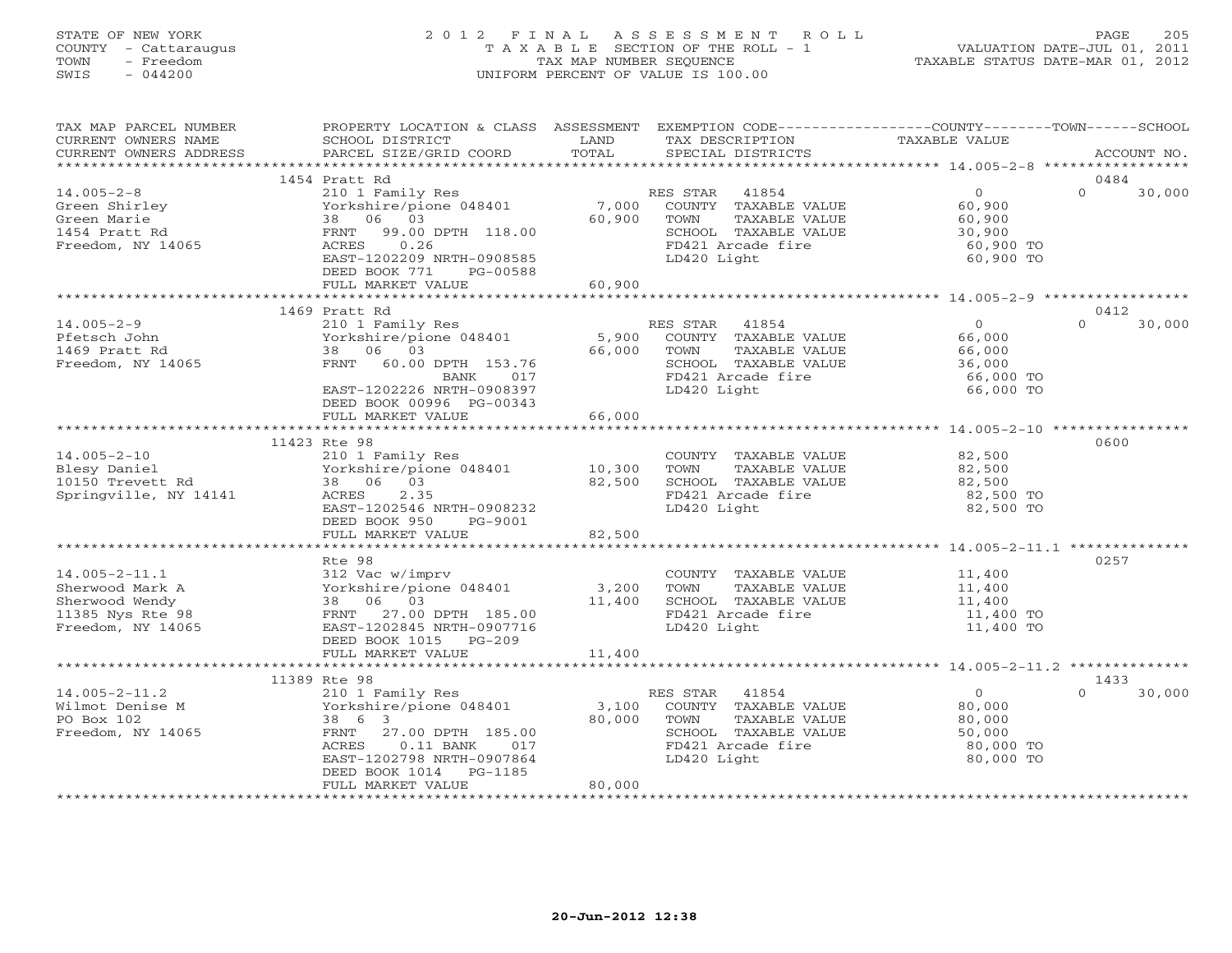# STATE OF NEW YORK 2 0 1 2 F I N A L A S S E S S M E N T R O L L PAGE 206 COUNTY - Cattaraugus T A X A B L E SECTION OF THE ROLL - 1 VALUATION DATE-JUL 01, 2011 TOWN - Freedom TAX MAP NUMBER SEQUENCE TAXABLE STATUS DATE-MAR 01, 2012 SWIS - 044200 UNIFORM PERCENT OF VALUE IS 100.00UNIFORM PERCENT OF VALUE IS 100.00

| TAX MAP PARCEL NUMBER<br>CURRENT OWNERS NAME<br>CURRENT OWNERS ADDRESS                            | PROPERTY LOCATION & CLASS ASSESSMENT<br>SCHOOL DISTRICT<br>PARCEL SIZE/GRID COORD                                                                                                                      | LAND<br>TOTAL                | EXEMPTION CODE-----------------COUNTY-------TOWN------SCHOOL<br>TAX DESCRIPTION<br>SPECIAL DISTRICTS                           | TAXABLE VALUE                                                    | ACCOUNT NO.                |
|---------------------------------------------------------------------------------------------------|--------------------------------------------------------------------------------------------------------------------------------------------------------------------------------------------------------|------------------------------|--------------------------------------------------------------------------------------------------------------------------------|------------------------------------------------------------------|----------------------------|
|                                                                                                   |                                                                                                                                                                                                        |                              |                                                                                                                                |                                                                  |                            |
| $14.005 - 2 - 12$<br>Sherwood Mark A<br>11385 Nys Rte 98<br>Freedom, NY 14065                     | 11385 Rte 98<br>210 1 Family Res<br>Yorkshire/pione 048401<br>06 03<br>38<br>70.00 DPTH<br>FRNT<br>90.00<br>017<br>BANK<br>EAST-1202913 NRTH-0907731<br>DEED BOOK 00928 PG-00505<br>FULL MARKET VALUE  | 3,900<br>61,900<br>61,900    | RES STAR<br>41854<br>COUNTY TAXABLE VALUE<br>TOWN<br>TAXABLE VALUE<br>SCHOOL TAXABLE VALUE<br>FD421 Arcade fire<br>LD420 Light | $\circ$<br>61,900<br>61,900<br>31,900<br>61,900 TO<br>61,900 TO  | 0290<br>$\Omega$<br>30,000 |
|                                                                                                   |                                                                                                                                                                                                        |                              |                                                                                                                                |                                                                  |                            |
| $14.005 - 2 - 13$<br>Chassin John N<br>11381 Nys Rte 98<br>Freedom, NY 14065                      | 11381 Rte 98<br>210 1 Family Res<br>Yorkshire/pione 048401<br>38 06 03<br>FRNT 175.55 DPTH 179.80<br>BANK<br>017<br>EAST-1202923 NRTH-0907589<br>DEED BOOK 00923 PG-00417                              | 7,900<br>94,800              | RES STAR<br>41854<br>COUNTY TAXABLE VALUE<br>TAXABLE VALUE<br>TOWN<br>SCHOOL TAXABLE VALUE<br>FD421 Arcade fire<br>LD420 Light | $\Omega$<br>94,800<br>94,800<br>64,800<br>94,800 TO<br>94,800 TO | 0213<br>$\Omega$<br>30,000 |
|                                                                                                   | FULL MARKET VALUE                                                                                                                                                                                      | 94,800                       |                                                                                                                                |                                                                  |                            |
|                                                                                                   |                                                                                                                                                                                                        |                              |                                                                                                                                |                                                                  |                            |
| $14.005 - 2 - 14.1$<br>Morgan Roy A<br>Morgan Donna L<br>105 Cutman Dr<br>McVeytown, PA 14051     | 11371 Rte 98<br>210 1 Family Res<br>Yorkshire/pione 048401<br>37/38<br>06 03<br>FRNT 151.05 DPTH 175.00<br>ACRES<br>0.61<br>EAST-1202996 NRTH-0907445<br>DEED BOOK 6084 PG-4002<br>FULL MARKET VALUE   | 7,700<br>61,100<br>61,100    | COUNTY TAXABLE VALUE<br>TOWN<br>TAXABLE VALUE<br>SCHOOL TAXABLE VALUE<br>FD421 Arcade fire<br>LD420 Light                      | 61,100<br>61,100<br>61,100<br>61,100 TO<br>61,100 TO             | 0579                       |
|                                                                                                   | *************************                                                                                                                                                                              |                              |                                                                                                                                |                                                                  |                            |
| $14.005 - 2 - 15$<br>Lounsbury Jeanne V<br>Lounsbury James B<br>11355 Rte 98<br>Freedom, NY 14065 | Rte 98<br>314 Rural vac<10<br>Yorkshire/pione 048401<br>37 06 03<br>FRNT<br>47.00 DPTH 82.00<br>EAST-1203068 NRTH-0907377<br>DEED BOOK 6084 PG-4003<br>FULL MARKET VALUE                               | 200<br>200<br>200            | COUNTY TAXABLE VALUE<br>TOWN<br>TAXABLE VALUE<br>SCHOOL TAXABLE VALUE<br>FD421 Arcade fire<br>LD420 Light                      | 200<br>200<br>200<br>200 TO<br>200 TO                            | 0649                       |
|                                                                                                   |                                                                                                                                                                                                        |                              |                                                                                                                                |                                                                  |                            |
| $14.005 - 2 - 16$<br>McKerrow Robert D<br>PO Box 125<br>Sandusky, NY 14133                        | Eagle St<br>431 Auto dealer<br>Yorkshire/pione 048401<br>38 06<br>03<br>L/p 768-588, 793-554<br>FRNT 227.30 DPTH 188.00<br>EAST-1202110 NRTH-0909374<br>DEED BOOK 702<br>PG-00738<br>FULL MARKET VALUE | 40,000<br>217,300<br>217,300 | COUNTY TAXABLE VALUE<br>TAXABLE VALUE<br>TOWN<br>SCHOOL TAXABLE VALUE<br>FD421 Arcade fire<br>LD420 Light                      | 217,300<br>217,300<br>217,300<br>217,300 TO<br>217,300 TO        | 0372                       |
|                                                                                                   | ************************                                                                                                                                                                               |                              |                                                                                                                                |                                                                  |                            |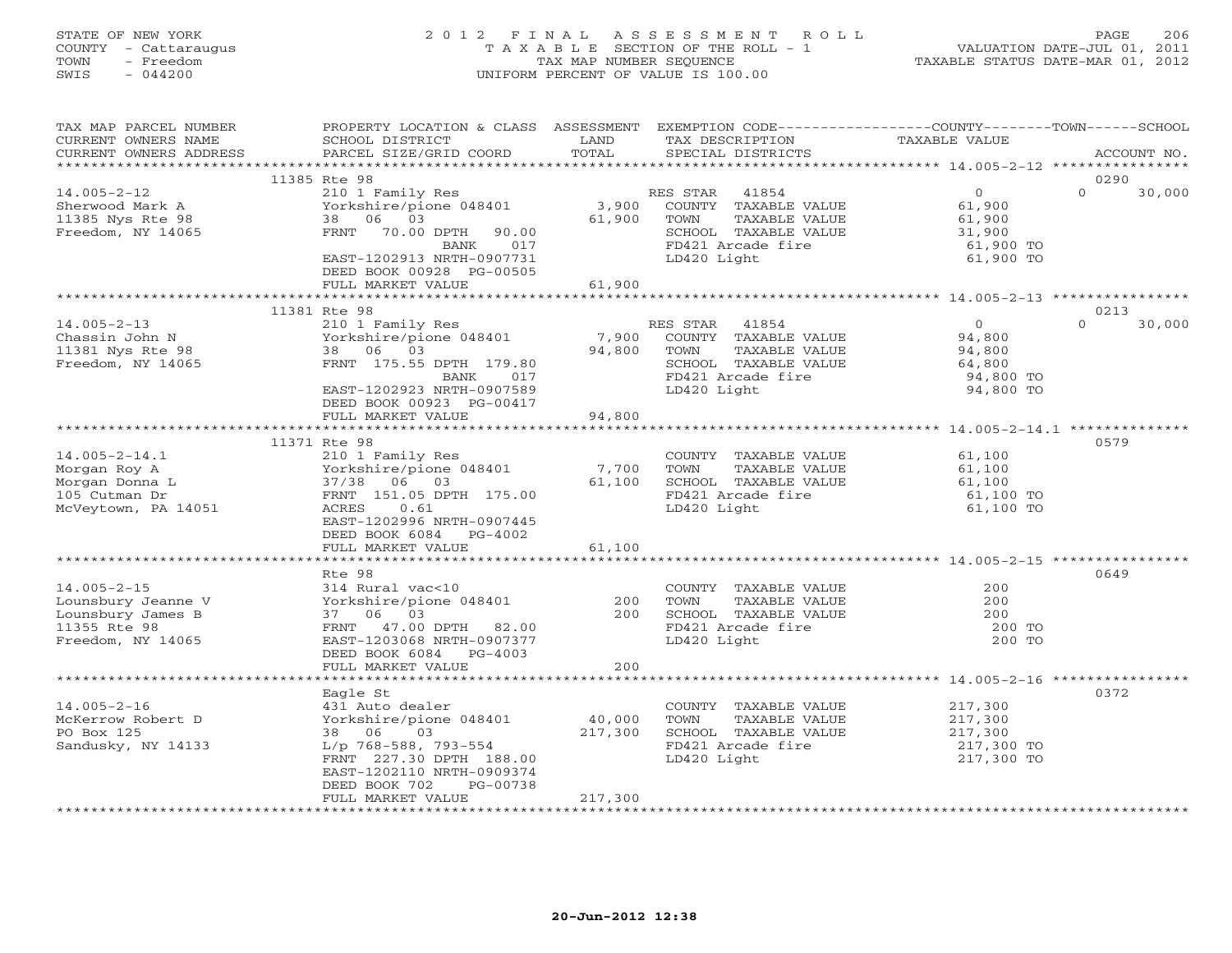# STATE OF NEW YORK 2 0 1 2 F I N A L A S S E S S M E N T R O L L PAGE 207 COUNTY - Cattaraugus T A X A B L E SECTION OF THE ROLL - 1 VALUATION DATE-JUL 01, 2011 TOWN - Freedom TAX MAP NUMBER SEQUENCE TAXABLE STATUS DATE-MAR 01, 2012 SWIS - 044200 UNIFORM PERCENT OF VALUE IS 100.00UNIFORM PERCENT OF VALUE IS 100.00

| TAX MAP PARCEL NUMBER   | PROPERTY LOCATION & CLASS ASSESSMENT EXEMPTION CODE---------------COUNTY-------TOWN------SCHOOL |            |                                               |                  |                    |
|-------------------------|-------------------------------------------------------------------------------------------------|------------|-----------------------------------------------|------------------|--------------------|
| CURRENT OWNERS NAME     | SCHOOL DISTRICT                                                                                 | LAND       | TAX DESCRIPTION                               | TAXABLE VALUE    |                    |
| CURRENT OWNERS ADDRESS  | PARCEL SIZE/GRID COORD                                                                          | TOTAL      | SPECIAL DISTRICTS                             |                  | ACCOUNT NO.        |
|                         |                                                                                                 |            |                                               |                  |                    |
|                         | 11450 Rte 98                                                                                    |            |                                               |                  | 0163               |
| $14.005 - 2 - 19$       | 483 Converted Re                                                                                |            | COUNTY TAXABLE VALUE                          | 50,900           |                    |
| McKerrow Bob & Sons Inc | Yorkshire/pione 048401                                                                          | 5,900      | TOWN<br>TAXABLE VALUE                         | 50,900           |                    |
| PO Box 125              | 38 06 03                                                                                        | 50,900     | SCHOOL TAXABLE VALUE                          | 50,900           |                    |
| Sandusky, NY 14133      | FRNT 51.80 DPTH 177.00                                                                          |            | FD421 Arcade fire                             | 50,900 TO        |                    |
|                         | 0.21<br>ACRES                                                                                   |            | LD420 Light                                   | 50,900 TO        |                    |
|                         | EAST-1202162 NRTH-0909257                                                                       |            |                                               |                  |                    |
|                         | DEED BOOK 00915 PG-00038                                                                        |            |                                               |                  |                    |
|                         | FULL MARKET VALUE                                                                               | 50,900     |                                               |                  |                    |
|                         |                                                                                                 |            |                                               |                  | 0270               |
| $14.005 - 2 - 21$       | 11432 Rte 98                                                                                    |            |                                               |                  |                    |
| Holland Glenn D         | 210 1 Family Res<br>Yorkshire/pione 048401                                                      | 7,200      | COUNTY TAXABLE VALUE<br>TOWN<br>TAXABLE VALUE | 90,800<br>90,800 |                    |
| Holland Molly M         | 38 06 03                                                                                        | 90,800     | SCHOOL TAXABLE VALUE                          | 90,800           |                    |
| PO Box 126              | FRNT 85.30 DPTH 176.00                                                                          |            | FD421 Arcade fire                             | 90,800 TO        |                    |
| Arcade, NY 14009        | EAST-1202189 NRTH-0909181                                                                       |            | LD420 Light                                   | 90,800 TO        |                    |
|                         | DEED BOOK 15255 PG-7001                                                                         |            |                                               |                  |                    |
|                         | FULL MARKET VALUE                                                                               | 90,800     |                                               |                  |                    |
|                         |                                                                                                 |            |                                               |                  |                    |
|                         | 11428 Main St                                                                                   |            |                                               |                  | 0451               |
| $14.005 - 2 - 22$       | 210 1 Family Res                                                                                |            | COUNTY TAXABLE VALUE                          | 66,000           |                    |
| Previty John Sr         | Yorkshire/pione 048401                                                                          | 7,100      | TOWN<br>TAXABLE VALUE                         | 66,000           |                    |
| Coons Kathy             | 38 06 03                                                                                        | 66,000     | SCHOOL TAXABLE VALUE                          | 66,000           |                    |
| Previty's Auto Wrecking | FRNT 71.80 DPTH 164.00                                                                          |            | FD421 Arcade fire                             | 66,000 TO        |                    |
| 11075 Galen Hill Rd     | 0.27<br>ACRES                                                                                   |            | LD420 Light                                   | 66,000 TO        |                    |
| Freedom, NY 14065       | EAST-1202214 NRTH-0909106                                                                       |            |                                               |                  |                    |
|                         | DEED BOOK 16915 PG-3001                                                                         |            |                                               |                  |                    |
|                         | FULL MARKET VALUE                                                                               | 66,000     |                                               |                  |                    |
|                         | *************************                                                                       | ********** |                                               |                  |                    |
|                         | 11440 Rte 98                                                                                    |            |                                               |                  | 0502               |
| $14.005 - 2 - 23$       | 210 1 Family Res                                                                                |            | 41854<br>RES STAR                             | $\overline{0}$   | $\Omega$<br>30,000 |
| Peterson Crystal L      | Yorkshire/pione 048401                                                                          | 7,300      | COUNTY TAXABLE VALUE                          | 54,600           |                    |
| 11440 Rte 98            | 38 06 03                                                                                        | 54,600     | TAXABLE VALUE<br>TOWN                         | 54,600           |                    |
| Freedom, NY 14065       | 95.50 DPTH 167.00<br>FRNT                                                                       |            | SCHOOL TAXABLE VALUE                          | 24,600           |                    |
|                         | 0.36<br>ACRES                                                                                   |            | FD421 Arcade fire                             | 54,600 TO        |                    |
|                         | EAST-1202253 NRTH-0909026                                                                       |            | LD420 Light                                   | 54,600 TO        |                    |
|                         | DEED BOOK 14483 PG-9001                                                                         |            |                                               |                  |                    |
|                         | FULL MARKET VALUE                                                                               | 54,600     |                                               |                  |                    |
|                         | ****************************                                                                    |            |                                               |                  |                    |
|                         | 11436 Rte 98                                                                                    |            |                                               |                  | 0324               |
| $14.005 - 2 - 24$       | 210 1 Family Res                                                                                |            | 41854<br>RES STAR                             | $\overline{0}$   | $\Omega$<br>30,000 |
| Keesler Warren          | Yorkshire/pione 048401                                                                          | 7,800      | COUNTY TAXABLE VALUE                          | 86,500           |                    |
| 11436 Route 98          | 38 06 03                                                                                        | 86,500     | TOWN<br>TAXABLE VALUE                         | 86,500           |                    |
| Freedom, NY 14065       | FRNT 155.30 DPTH 188.00                                                                         |            | SCHOOL TAXABLE VALUE<br>FD421 Arcade fire     | 56,500           |                    |
|                         | EAST-1202314 NRTH-0908907                                                                       |            |                                               | 86,500 TO        |                    |
|                         | DEED BOOK 2533<br>PG-3002<br>FULL MARKET VALUE                                                  | 86,500     | LD420 Light                                   | 86,500 TO        |                    |
|                         |                                                                                                 |            |                                               |                  |                    |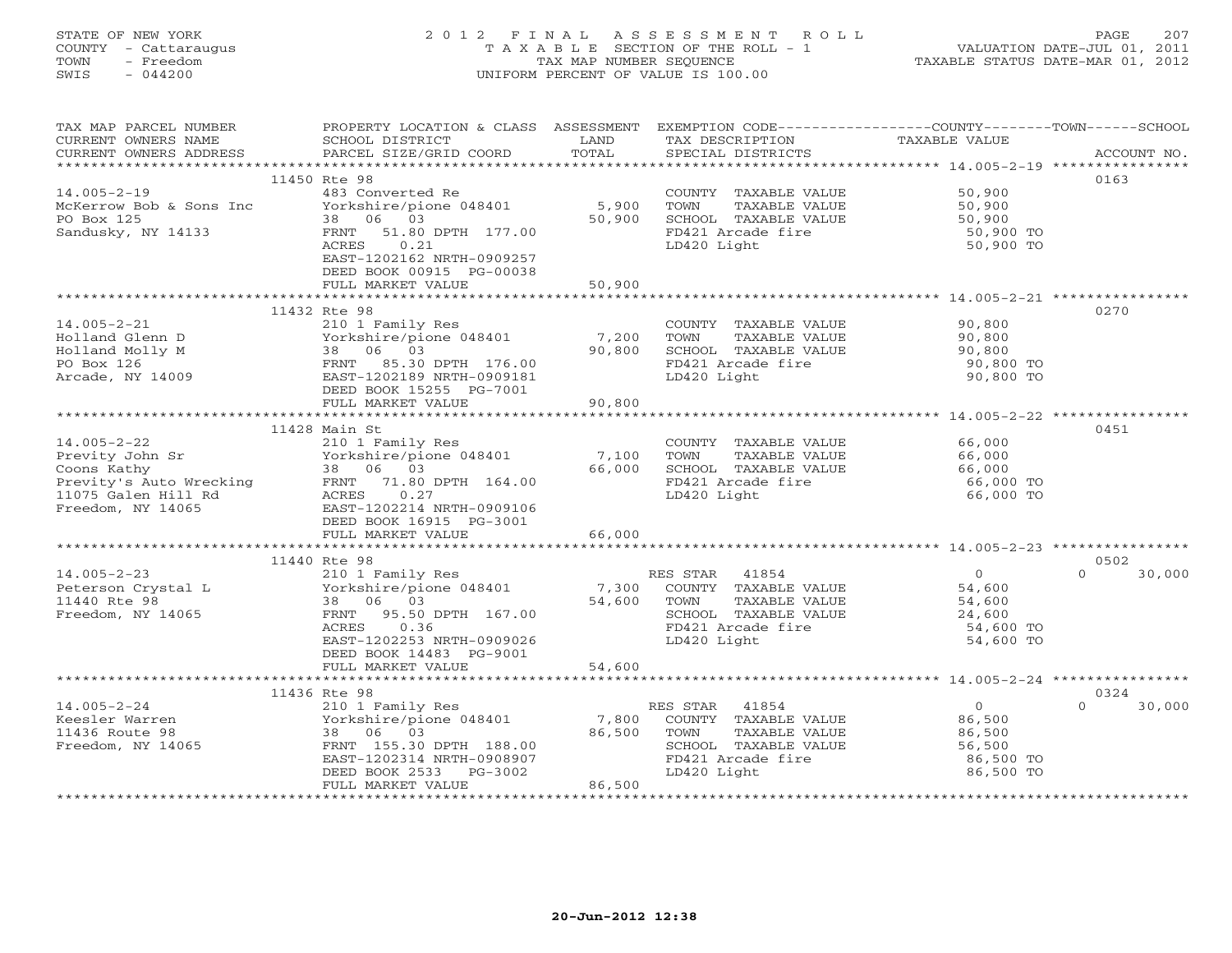# STATE OF NEW YORK 2 0 1 2 F I N A L A S S E S S M E N T R O L L PAGE 208 COUNTY - Cattaraugus T A X A B L E SECTION OF THE ROLL - 1 VALUATION DATE-JUL 01, 2011 TOWN - Freedom TAX MAP NUMBER SEQUENCE TAXABLE STATUS DATE-MAR 01, 2012 SWIS - 044200 UNIFORM PERCENT OF VALUE IS 100.00UNIFORM PERCENT OF VALUE IS 100.00

| TAX MAP PARCEL NUMBER<br>CURRENT OWNERS NAME<br>CURRENT OWNERS ADDRESS                                                                                                                                                                                                                                                                                                                                                                                                                                                 | PROPERTY LOCATION & CLASS ASSESSMENT<br>SCHOOL DISTRICT | LAND    | EXEMPTION CODE-----------------COUNTY-------TOWN------SCHOOL<br>TAX DESCRIPTION      | TAXABLE VALUE            |                    |          |
|------------------------------------------------------------------------------------------------------------------------------------------------------------------------------------------------------------------------------------------------------------------------------------------------------------------------------------------------------------------------------------------------------------------------------------------------------------------------------------------------------------------------|---------------------------------------------------------|---------|--------------------------------------------------------------------------------------|--------------------------|--------------------|----------|
| $\begin{minipage}{.45\textwidth} \begin{minipage}{.45\textwidth} \begin{minipage}{.45\textwidth} \begin{minipage}{.45\textwidth} \begin{minipage}{.45\textwidth} \begin{minipage}{.45\textwidth} \begin{minipage}{.45\textwidth} \begin{minipage}{.45\textwidth} \begin{minipage}{.45\textwidth} \begin{minipage}{.45\textwidth} \begin{minipage}{.45\textwidth} \begin{minipage}{.45\textwidth} \begin{minipage}{.45\textwidth} \begin{minipage}{.45\textwidth} \begin{minipage}{.45\textwidth} \begin{minipage}{.45$ |                                                         |         |                                                                                      |                          |                    |          |
|                                                                                                                                                                                                                                                                                                                                                                                                                                                                                                                        | 11430 Rte 98                                            |         |                                                                                      |                          | 0186               |          |
| $14.005 - 2 - 25$                                                                                                                                                                                                                                                                                                                                                                                                                                                                                                      | 210 1 Family Res<br>Yorkshire/pione 048401 7,100        |         | COUNTY TAXABLE VALUE                                                                 | 61,500                   |                    |          |
| Fassbinder Emilie                                                                                                                                                                                                                                                                                                                                                                                                                                                                                                      |                                                         |         | TOWN<br>TAXABLE VALUE                                                                | 61,500                   |                    |          |
| 191 Royal Ave                                                                                                                                                                                                                                                                                                                                                                                                                                                                                                          | 38 06 03                                                | 61,500  | SCHOOL TAXABLE VALUE                                                                 | 61,500                   |                    |          |
| Buffalo, NY 14207                                                                                                                                                                                                                                                                                                                                                                                                                                                                                                      | FRNT 66.00 DPTH 188.00                                  |         | FD421 Arcade fire                                                                    | 61,500 TO                |                    |          |
|                                                                                                                                                                                                                                                                                                                                                                                                                                                                                                                        | ACRES<br>0.28                                           |         | LD420 Light                                                                          | 61,500 TO                |                    |          |
|                                                                                                                                                                                                                                                                                                                                                                                                                                                                                                                        | EAST-1202365 NRTH-0908810                               |         |                                                                                      |                          |                    |          |
|                                                                                                                                                                                                                                                                                                                                                                                                                                                                                                                        | DEED BOOK 10341 PG-8002                                 |         |                                                                                      |                          |                    |          |
|                                                                                                                                                                                                                                                                                                                                                                                                                                                                                                                        | FULL MARKET VALUE                                       | 61,500  |                                                                                      |                          |                    |          |
|                                                                                                                                                                                                                                                                                                                                                                                                                                                                                                                        | 11426 Rte 98                                            |         |                                                                                      |                          | 5000               |          |
| $14.005 - 2 - 26$                                                                                                                                                                                                                                                                                                                                                                                                                                                                                                      | 449 Other Storag                                        |         | COUNTY TAXABLE VALUE 144,000                                                         |                          |                    |          |
| Faley Lawrence E II Forkshire/pione 048401 8,300                                                                                                                                                                                                                                                                                                                                                                                                                                                                       |                                                         |         | TOWN<br>TAXABLE VALUE                                                                | 144,000                  |                    |          |
| Haley Susan                                                                                                                                                                                                                                                                                                                                                                                                                                                                                                            | 38 06 03                                                | 144,000 | SCHOOL TAXABLE VALUE                                                                 | 144,000                  |                    |          |
| 10413 Delevan-Elton Rd<br>Roleim My 14040                                                                                                                                                                                                                                                                                                                                                                                                                                                                              |                                                         |         | FD421 Arcade fire                                                                    | 144,000 TO               |                    |          |
| Delevan, NY 14042                                                                                                                                                                                                                                                                                                                                                                                                                                                                                                      | EAST-1202460 NRTH-0908705                               |         | LD420 Light                                                                          | 144,000 TO               |                    |          |
|                                                                                                                                                                                                                                                                                                                                                                                                                                                                                                                        | DEED BOOK 819 PG-00920                                  |         |                                                                                      |                          |                    |          |
|                                                                                                                                                                                                                                                                                                                                                                                                                                                                                                                        | FULL MARKET VALUE                                       | 144,000 |                                                                                      |                          |                    |          |
|                                                                                                                                                                                                                                                                                                                                                                                                                                                                                                                        |                                                         |         |                                                                                      |                          |                    |          |
|                                                                                                                                                                                                                                                                                                                                                                                                                                                                                                                        | 1419 Eagle St                                           |         |                                                                                      |                          | 0113               |          |
|                                                                                                                                                                                                                                                                                                                                                                                                                                                                                                                        |                                                         |         |                                                                                      |                          | $\Omega$<br>30,000 |          |
|                                                                                                                                                                                                                                                                                                                                                                                                                                                                                                                        |                                                         |         |                                                                                      |                          |                    |          |
|                                                                                                                                                                                                                                                                                                                                                                                                                                                                                                                        |                                                         |         |                                                                                      |                          |                    |          |
|                                                                                                                                                                                                                                                                                                                                                                                                                                                                                                                        |                                                         |         |                                                                                      |                          |                    |          |
| 14.005-2-27<br>Chamberlain Gary 210 1 Family Res RES STAR 41854 0<br>Chamberlain Jacklyn 38 06 03 92,800 TOWN TAXABLE VALUE 92,800<br>1419 Eagle St FRNT 156.00 DPTH 142.00 92,800 TOWN TAXABLE VALUE 92,800<br>Sandusky, NY 14133 EA                                                                                                                                                                                                                                                                                  |                                                         |         |                                                                                      | 92,800 TO                |                    |          |
|                                                                                                                                                                                                                                                                                                                                                                                                                                                                                                                        | DEED BOOK 751 PG-00914<br>FULL MARKET VALUE 92,800      |         | LD420 Light                                                                          | 92,800 TO                |                    |          |
|                                                                                                                                                                                                                                                                                                                                                                                                                                                                                                                        |                                                         |         |                                                                                      |                          |                    |          |
|                                                                                                                                                                                                                                                                                                                                                                                                                                                                                                                        | 1409 Eagle St                                           |         |                                                                                      |                          | 0403               |          |
| $[14.005-2-28$ Morgan Gary L<br>Morgan Gary L<br>1409 Eagle St<br>210 1 Family Res<br>Yorkshire/pione 048401<br>210 1 Family Res<br>Yorkshire/pione 048401<br>7,200 SR STAR<br>7,200 SR STAR<br>200 SR STAR<br>200 SR STAR<br>200 SR STAR<br>200 SR S                                                                                                                                                                                                                                                                  |                                                         |         |                                                                                      | 9,585                    | 9,585              | $\Omega$ |
|                                                                                                                                                                                                                                                                                                                                                                                                                                                                                                                        |                                                         |         |                                                                                      | $\sim$ 0                 | 62,200<br>$\Omega$ |          |
|                                                                                                                                                                                                                                                                                                                                                                                                                                                                                                                        |                                                         |         |                                                                                      | 54,315                   |                    |          |
|                                                                                                                                                                                                                                                                                                                                                                                                                                                                                                                        |                                                         |         | TAXABLE VALUE                                                                        | 54,315                   |                    |          |
|                                                                                                                                                                                                                                                                                                                                                                                                                                                                                                                        |                                                         |         |                                                                                      |                          |                    |          |
|                                                                                                                                                                                                                                                                                                                                                                                                                                                                                                                        | PG-00802<br>DEED BOOK 848                               |         | SCHOOL TAXABLE VALUE $1,700$<br>FD421 Arcade fire 63,900 TO<br>LD420 Light 63,900 TO |                          |                    |          |
|                                                                                                                                                                                                                                                                                                                                                                                                                                                                                                                        | FULL MARKET VALUE                                       |         | 63,900 LD420 Light                                                                   |                          |                    |          |
|                                                                                                                                                                                                                                                                                                                                                                                                                                                                                                                        |                                                         |         |                                                                                      |                          |                    |          |
|                                                                                                                                                                                                                                                                                                                                                                                                                                                                                                                        | 1403 Eagle St                                           |         |                                                                                      |                          | 0171               |          |
| $14.005 - 2 - 29$                                                                                                                                                                                                                                                                                                                                                                                                                                                                                                      |                                                         |         |                                                                                      | $\overline{O}$<br>65,400 | 62,200<br>$\Omega$ |          |
| Weber Lois J                                                                                                                                                                                                                                                                                                                                                                                                                                                                                                           | 38 06 03                                                |         |                                                                                      |                          |                    |          |
| PO Box 83<br>Sandusky, NY 14133                                                                                                                                                                                                                                                                                                                                                                                                                                                                                        | FRNT 66.00 DPTH 142.00                                  | 65,400  | TOWN<br>TAXABLE VALUE<br>SCHOOL TAXABLE VALUE                                        | 65,400<br>3,200          |                    |          |
|                                                                                                                                                                                                                                                                                                                                                                                                                                                                                                                        | BANK<br>017                                             |         | FD421 Arcade fire                                                                    | 65,400 TO                |                    |          |
|                                                                                                                                                                                                                                                                                                                                                                                                                                                                                                                        | EAST-1202575 NRTH-0909396                               |         | LD420 Light                                                                          | 65,400 TO                |                    |          |
|                                                                                                                                                                                                                                                                                                                                                                                                                                                                                                                        | DEED BOOK 1902 PG-8002                                  |         |                                                                                      |                          |                    |          |
|                                                                                                                                                                                                                                                                                                                                                                                                                                                                                                                        | FULL MARKET VALUE                                       | 65,400  |                                                                                      |                          |                    |          |
|                                                                                                                                                                                                                                                                                                                                                                                                                                                                                                                        |                                                         |         |                                                                                      |                          |                    |          |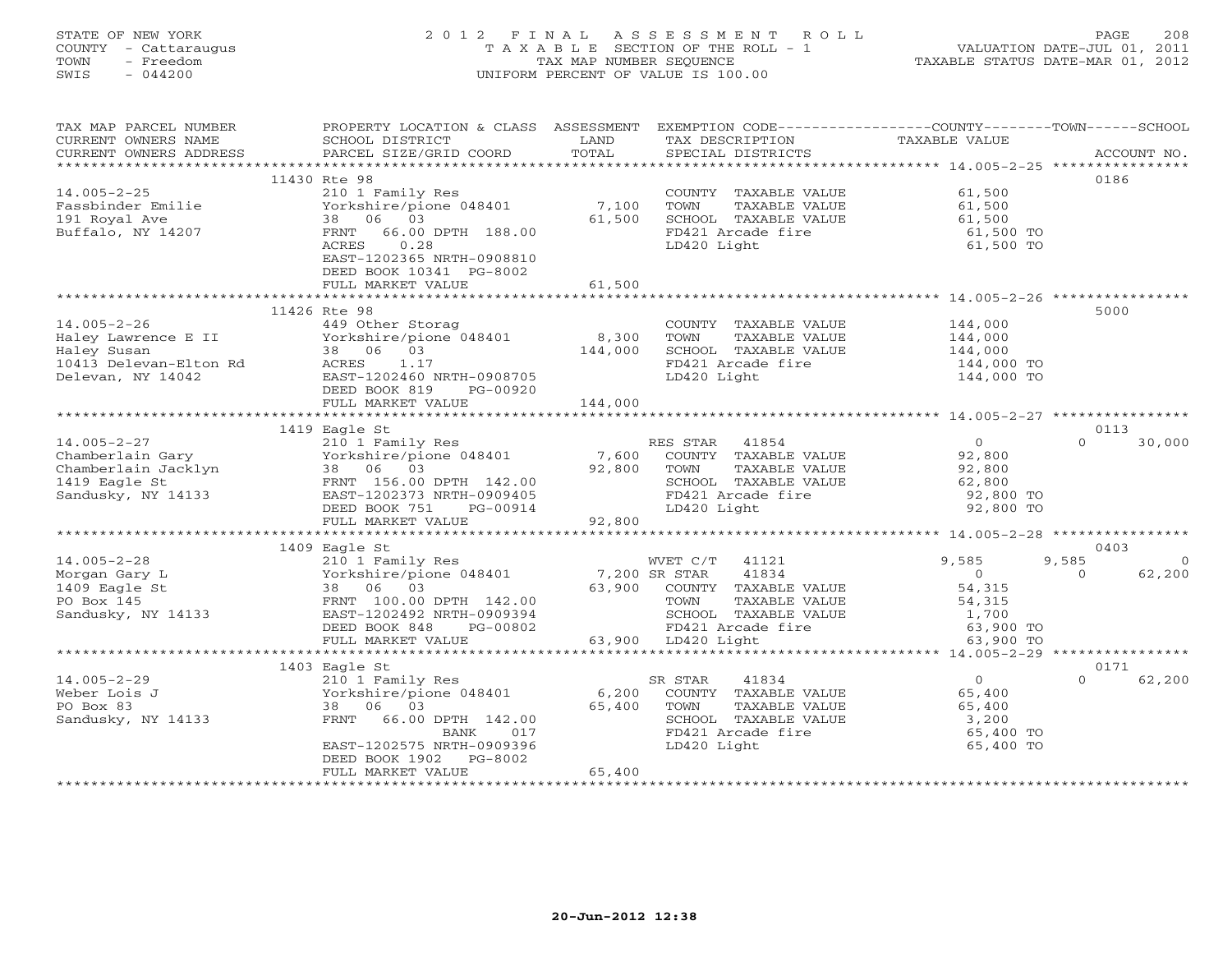# STATE OF NEW YORK 2 0 1 2 F I N A L A S S E S S M E N T R O L L PAGE 209 COUNTY - Cattaraugus T A X A B L E SECTION OF THE ROLL - 1 VALUATION DATE-JUL 01, 2011 TOWN - Freedom TAX MAP NUMBER SEQUENCE TAXABLE STATUS DATE-MAR 01, 2012 SWIS - 044200 UNIFORM PERCENT OF VALUE IS 100.00UNIFORM PERCENT OF VALUE IS 100.00

| TAX MAP PARCEL NUMBER<br>CURRENT OWNERS NAME                                                                                                                                                                                                                               | PROPERTY LOCATION & CLASS ASSESSMENT EXEMPTION CODE---------------COUNTY-------TOWN------SCHOOL<br>SCHOOL DISTRICT                                                                                                                                                          | LAND<br>TOTAL | TAX DESCRIPTION                                                                                              | TAXABLE VALUE       |          |                |
|----------------------------------------------------------------------------------------------------------------------------------------------------------------------------------------------------------------------------------------------------------------------------|-----------------------------------------------------------------------------------------------------------------------------------------------------------------------------------------------------------------------------------------------------------------------------|---------------|--------------------------------------------------------------------------------------------------------------|---------------------|----------|----------------|
| CURRENT OWNERS ADDRESS                                                                                                                                                                                                                                                     | PARCEL SIZE/GRID COORD                                                                                                                                                                                                                                                      |               | SPECIAL DISTRICTS                                                                                            |                     |          | ACCOUNT NO.    |
|                                                                                                                                                                                                                                                                            | 1381 Eagle St                                                                                                                                                                                                                                                               |               |                                                                                                              |                     |          | 0315           |
| $14.005 - 2 - 30$                                                                                                                                                                                                                                                          |                                                                                                                                                                                                                                                                             |               |                                                                                                              |                     |          |                |
|                                                                                                                                                                                                                                                                            |                                                                                                                                                                                                                                                                             |               |                                                                                                              |                     |          |                |
|                                                                                                                                                                                                                                                                            |                                                                                                                                                                                                                                                                             |               |                                                                                                              |                     |          |                |
| Andres David Jr<br>Bakowski Kathleen<br>PO Box 3212<br>Sandusky, NY 14133                                                                                                                                                                                                  |                                                                                                                                                                                                                                                                             |               |                                                                                                              |                     |          |                |
|                                                                                                                                                                                                                                                                            |                                                                                                                                                                                                                                                                             |               |                                                                                                              |                     |          |                |
|                                                                                                                                                                                                                                                                            |                                                                                                                                                                                                                                                                             |               |                                                                                                              |                     |          |                |
|                                                                                                                                                                                                                                                                            |                                                                                                                                                                                                                                                                             |               |                                                                                                              |                     |          |                |
|                                                                                                                                                                                                                                                                            | 1393 Eagle St                                                                                                                                                                                                                                                               |               |                                                                                                              |                     |          | 0071           |
| 14.005-2-31<br>Waldron Douglas G<br>Waldron Catherine A<br>1393 Eagle St<br>210 1 Family Res<br>Yorkshire/pione 048401<br>239 G<br>239 G<br>239 G<br>239 G<br>239 G<br>239 G<br>239 G<br>239 G<br>239 G<br>239 G<br>239 G<br>239 G<br>239 G<br>239 G<br>239 G<br>239 G<br> |                                                                                                                                                                                                                                                                             |               |                                                                                                              | 11,400              | 11,400   | $\overline{0}$ |
|                                                                                                                                                                                                                                                                            |                                                                                                                                                                                                                                                                             |               |                                                                                                              | $\Omega$            | $\Omega$ | 57,000         |
|                                                                                                                                                                                                                                                                            |                                                                                                                                                                                                                                                                             |               |                                                                                                              | 45,600              |          |                |
|                                                                                                                                                                                                                                                                            |                                                                                                                                                                                                                                                                             |               |                                                                                                              |                     |          |                |
|                                                                                                                                                                                                                                                                            |                                                                                                                                                                                                                                                                             |               |                                                                                                              |                     |          |                |
| Sandusky, NY 14133                                                                                                                                                                                                                                                         | EAST-1202745 NRTH-090373<br>DEED BOOK 14015 PG-9001 57,000<br>FULL MARKET VALUE 57,000                                                                                                                                                                                      |               | TOWN TAXABLE VALUE 45,600<br>SCHOOL TAXABLE VALUE 45,600<br>FD421 Arcade fire 57,000 TO<br>FD421 Arcade fire |                     |          |                |
|                                                                                                                                                                                                                                                                            |                                                                                                                                                                                                                                                                             |               | LD420 Light                                                                                                  | 57,000 TO           |          |                |
|                                                                                                                                                                                                                                                                            |                                                                                                                                                                                                                                                                             |               |                                                                                                              |                     |          |                |
|                                                                                                                                                                                                                                                                            |                                                                                                                                                                                                                                                                             |               |                                                                                                              |                     |          |                |
|                                                                                                                                                                                                                                                                            | 1383 Eagle St                                                                                                                                                                                                                                                               |               |                                                                                                              | $\overline{0}$      | $\Omega$ | 0627           |
| $14.005 - 2 - 32$                                                                                                                                                                                                                                                          |                                                                                                                                                                                                                                                                             |               |                                                                                                              | 82,500              |          | 30,000         |
|                                                                                                                                                                                                                                                                            |                                                                                                                                                                                                                                                                             |               |                                                                                                              | 82,500              |          |                |
| Williams Elbert L<br>1383 Eagle St<br>Sandusky, NY 14133<br>Sandusky, NY 14133                                                                                                                                                                                             |                                                                                                                                                                                                                                                                             |               |                                                                                                              | 52,500              |          |                |
|                                                                                                                                                                                                                                                                            |                                                                                                                                                                                                                                                                             |               | TOWN IBARDUR<br>SCHOOL TAXABLE VALUE<br>ED121 Arcade fire                                                    | 82,500 TO           |          |                |
|                                                                                                                                                                                                                                                                            |                                                                                                                                                                                                                                                                             |               |                                                                                                              | 82,500 TO           |          |                |
|                                                                                                                                                                                                                                                                            | Eagle St<br>220 2 Family Res<br>Yorkshire/pione 048401<br>38 06 03<br>FRNT 75.50 DPTH 173.00<br>EAST-1202842 NRTH-0909384<br>PERIT 75.00<br>EAST-1202842 NRTH-0909384<br>PERIT ROOK 874<br>PERIT ROOK 874<br>PERIT ROOK 874<br>PERIT ROOK 874<br>PERIT<br>FULL MARKET VALUE | 82,500        |                                                                                                              |                     |          |                |
|                                                                                                                                                                                                                                                                            |                                                                                                                                                                                                                                                                             |               |                                                                                                              |                     |          |                |
|                                                                                                                                                                                                                                                                            | 1379 Eagle St                                                                                                                                                                                                                                                               |               |                                                                                                              |                     |          | 0249           |
| $14.005 - 2 - 33$                                                                                                                                                                                                                                                          | 220 2 Family Res<br>Yorkshire/pione 048401 7,100 COUNTY TAXABLE VALUE<br>38 06 03 88,900 TOWN TAXABLE VALUE                                                                                                                                                                 |               |                                                                                                              | $\overline{0}$      | $\cap$   | 30,000         |
| Langley Thomas L Jr<br>1379 Eagle St                                                                                                                                                                                                                                       |                                                                                                                                                                                                                                                                             |               |                                                                                                              | 88,900              |          |                |
|                                                                                                                                                                                                                                                                            | 38 06 03                                                                                                                                                                                                                                                                    | 88,900 TOWN   | TAXABLE VALUE                                                                                                | 88,900              |          |                |
| Arcade, NY 14009                                                                                                                                                                                                                                                           | FRNT 71.50 DPTH 173.00<br>017<br>BANK                                                                                                                                                                                                                                       |               | SCHOOL TAXABLE VALUE<br>FD421 Arcade fire                                                                    | 58,900<br>88,900 TO |          |                |
|                                                                                                                                                                                                                                                                            | EAST-1202916 NRTH-0909385                                                                                                                                                                                                                                                   |               | LD420 Light                                                                                                  | 88,900 TO           |          |                |
|                                                                                                                                                                                                                                                                            | DEED BOOK 00993 PG-00992                                                                                                                                                                                                                                                    |               |                                                                                                              |                     |          |                |
|                                                                                                                                                                                                                                                                            | FULL MARKET VALUE                                                                                                                                                                                                                                                           | 88,900        |                                                                                                              |                     |          |                |
|                                                                                                                                                                                                                                                                            |                                                                                                                                                                                                                                                                             |               |                                                                                                              |                     |          |                |
|                                                                                                                                                                                                                                                                            | 1363 Eagle St                                                                                                                                                                                                                                                               |               |                                                                                                              |                     |          | 0253           |
| $14.005 - 2 - 34.1$                                                                                                                                                                                                                                                        | 210 1 Family Res                                                                                                                                                                                                                                                            |               | RES STAR 41854                                                                                               | $\overline{0}$      | $\Omega$ | 30,000         |
| Shutt Cynthia A                                                                                                                                                                                                                                                            |                                                                                                                                                                                                                                                                             |               |                                                                                                              | 59,200<br>59,200    |          |                |
| 1363 Eagle St                                                                                                                                                                                                                                                              | 38 06 03                                                                                                                                                                                                                                                                    |               |                                                                                                              |                     |          |                |
| PO Box 21                                                                                                                                                                                                                                                                  | FRNT 108.16 DPTH 173.00                                                                                                                                                                                                                                                     |               | SCHOOL TAXABLE VALUE                                                                                         | 29,200              |          |                |
| Sandusky, NY 14133                                                                                                                                                                                                                                                         | ACRES<br>0.43                                                                                                                                                                                                                                                               |               | FD421 Arcade fire                                                                                            | 59,200 TO           |          |                |
|                                                                                                                                                                                                                                                                            | EAST-1203094 NRTH-0909391<br>DEED BOOK 891<br>PG-00065                                                                                                                                                                                                                      |               | LD420 Light                                                                                                  | 59,200 TO           |          |                |
|                                                                                                                                                                                                                                                                            | FULL MARKET VALUE                                                                                                                                                                                                                                                           | 59,200        |                                                                                                              |                     |          |                |
|                                                                                                                                                                                                                                                                            |                                                                                                                                                                                                                                                                             |               |                                                                                                              |                     |          |                |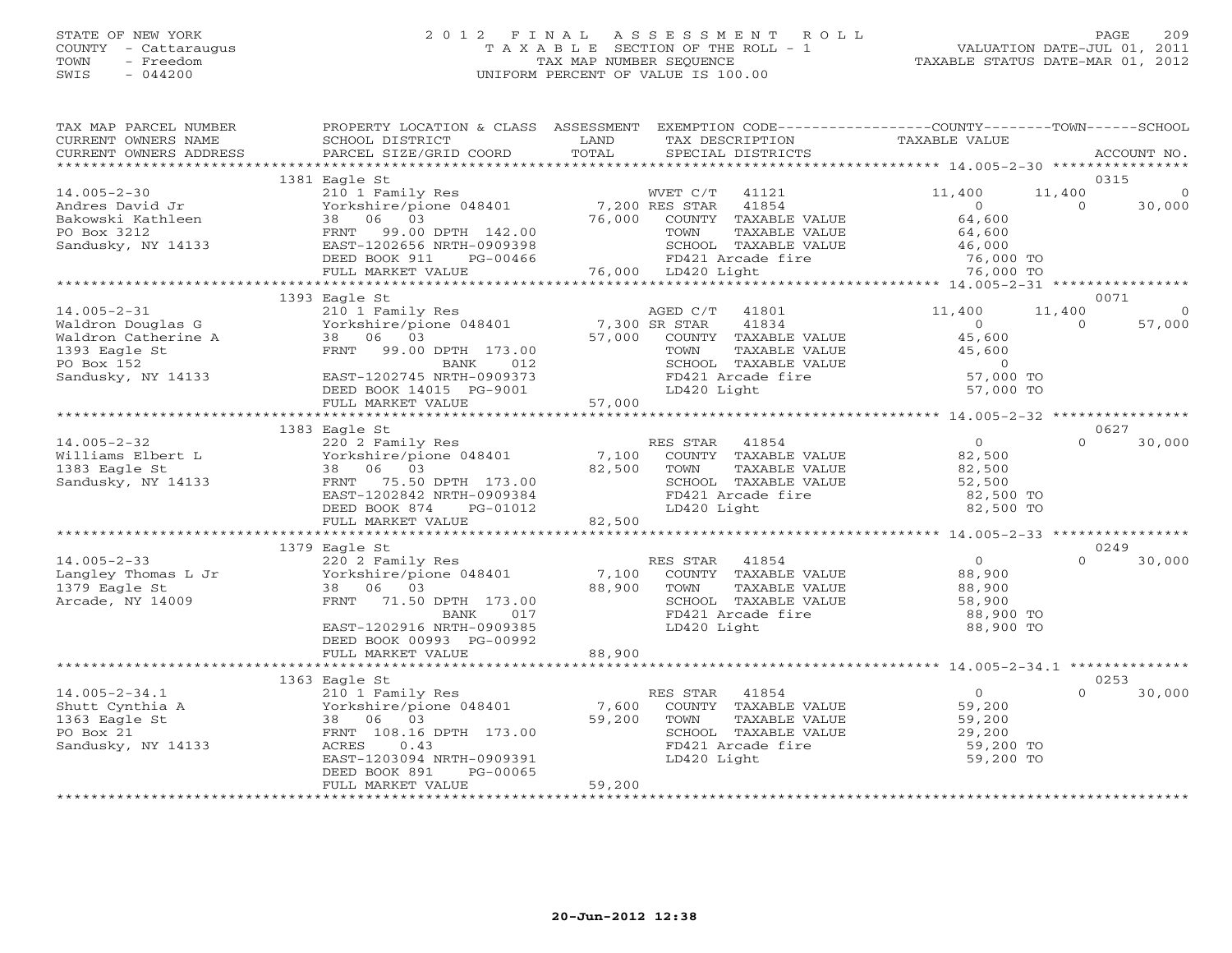# STATE OF NEW YORK 2 0 1 2 F I N A L A S S E S S M E N T R O L L PAGE 210 COUNTY - Cattaraugus T A X A B L E SECTION OF THE ROLL - 1 VALUATION DATE-JUL 01, 2011 TOWN - Freedom TAX MAP NUMBER SEQUENCE TAXABLE STATUS DATE-MAR 01, 2012 SWIS - 044200 UNIFORM PERCENT OF VALUE IS 100.00UNIFORM PERCENT OF VALUE IS 100.00

| TAX MAP PARCEL NUMBER<br>CURRENT OWNERS NAME                                                                                                                                                                                                                                                                                                                                                                                                                                    | PROPERTY LOCATION & CLASS ASSESSMENT EXEMPTION CODE---------------COUNTY-------TOWN------SCHOOL<br>SCHOOL DISTRICT | LAND           | TAX DESCRIPTION                                            | TAXABLE VALUE                                                                |                            |         |
|---------------------------------------------------------------------------------------------------------------------------------------------------------------------------------------------------------------------------------------------------------------------------------------------------------------------------------------------------------------------------------------------------------------------------------------------------------------------------------|--------------------------------------------------------------------------------------------------------------------|----------------|------------------------------------------------------------|------------------------------------------------------------------------------|----------------------------|---------|
| CURRENT OWNERS ADDRESS                                                                                                                                                                                                                                                                                                                                                                                                                                                          | PARCEL SIZE/GRID COORD                                                                                             | TOTAL          | SPECIAL DISTRICTS                                          |                                                                              | ACCOUNT NO.                |         |
|                                                                                                                                                                                                                                                                                                                                                                                                                                                                                 |                                                                                                                    |                |                                                            |                                                                              |                            |         |
| $14.005 - 2 - 34.2$                                                                                                                                                                                                                                                                                                                                                                                                                                                             | 1373 Eagle St<br>270 Mfg housing                                                                                   |                | SR STAR<br>41834                                           | $\overline{0}$                                                               | 0648<br>$\Omega$<br>20,700 |         |
| Hurlburt Howard A Sr                                                                                                                                                                                                                                                                                                                                                                                                                                                            | Yorkshire/pione 048401                                                                                             |                | 7,200 COUNTY TAXABLE VALUE                                 | 20,700                                                                       |                            |         |
| Box 187                                                                                                                                                                                                                                                                                                                                                                                                                                                                         | 38 06 03                                                                                                           | 20,700         | TOWN<br>TAXABLE VALUE                                      | 20,700                                                                       |                            |         |
| Sandusky, NY 14133                                                                                                                                                                                                                                                                                                                                                                                                                                                              | FRNT 87.00 DPTH 173.00                                                                                             |                | SCHOOL TAXABLE VALUE                                       |                                                                              |                            |         |
|                                                                                                                                                                                                                                                                                                                                                                                                                                                                                 | EAST-1202998 NRTH-0909385                                                                                          |                | FD421 Arcade fire                                          | $\begin{array}{ccccc}\n\text{UE} & & & 0 \\ 20,700 & \text{TO}\n\end{array}$ |                            |         |
|                                                                                                                                                                                                                                                                                                                                                                                                                                                                                 | DEED BOOK 802<br>PG-00893                                                                                          | 0893<br>20,700 | LD420 Light                                                | 20,700 TO                                                                    |                            |         |
|                                                                                                                                                                                                                                                                                                                                                                                                                                                                                 | FULL MARKET VALUE                                                                                                  |                |                                                            |                                                                              |                            |         |
|                                                                                                                                                                                                                                                                                                                                                                                                                                                                                 |                                                                                                                    |                |                                                            |                                                                              |                            |         |
|                                                                                                                                                                                                                                                                                                                                                                                                                                                                                 | 1357 Eagle St                                                                                                      |                |                                                            |                                                                              | 0496                       |         |
| $14.005 - 2 - 35$                                                                                                                                                                                                                                                                                                                                                                                                                                                               | 280 Res Multiple<br>Yorkshire/pione 048401 10,900 RES STAR 41854                                                   |                | WVET C/T 41121                                             | 11,595                                                                       | 11,595                     | $\circ$ |
| Wojtaszczyk Scott                                                                                                                                                                                                                                                                                                                                                                                                                                                               | 38 06 03                                                                                                           | 77,300         | COUNTY TAXABLE VALUE                                       | $\sim$ 0<br>65,705                                                           | 30,000<br>$\Omega$         |         |
| Wojtaszczyk Jennifer<br>1353 Berle Sk<br>1357 Eagle St                                                                                                                                                                                                                                                                                                                                                                                                                          | FRNT 99.00 DPTH 173.00                                                                                             |                | TOWN<br>TAXABLE VALUE                                      | 65,705                                                                       |                            |         |
| Arcade, NY 14009                                                                                                                                                                                                                                                                                                                                                                                                                                                                | EAST-1203191 NRTH-0909392                                                                                          |                |                                                            |                                                                              |                            |         |
|                                                                                                                                                                                                                                                                                                                                                                                                                                                                                 |                                                                                                                    |                | SCHOOL TAXABLE VALUE 47,300<br>FD421 Arcade fire 77,300 TO |                                                                              |                            |         |
|                                                                                                                                                                                                                                                                                                                                                                                                                                                                                 | EADITIZOUR NAIH-0909392<br>DEED BOOK 1032 PG-592 FD421 Arcade<br>FULL MARKET VALUE 77,300 LD420 Light              |                |                                                            | 77,300 TO                                                                    |                            |         |
|                                                                                                                                                                                                                                                                                                                                                                                                                                                                                 |                                                                                                                    |                |                                                            |                                                                              |                            |         |
|                                                                                                                                                                                                                                                                                                                                                                                                                                                                                 | 1351 Eagle St                                                                                                      |                |                                                            |                                                                              | 0252                       |         |
|                                                                                                                                                                                                                                                                                                                                                                                                                                                                                 |                                                                                                                    |                | COUNTY TAXABLE VALUE                                       | 85,000                                                                       |                            |         |
|                                                                                                                                                                                                                                                                                                                                                                                                                                                                                 | 13,600<br>Yorkshire/pione 048401 13,600<br>38 06 03 85,000                                                         |                | TOWN<br>TAXABLE VALUE                                      | 85,000                                                                       |                            |         |
|                                                                                                                                                                                                                                                                                                                                                                                                                                                                                 |                                                                                                                    |                | SCHOOL TAXABLE VALUE                                       | 85,000                                                                       |                            |         |
|                                                                                                                                                                                                                                                                                                                                                                                                                                                                                 |                                                                                                                    |                | FD421 Arcade fire                                          | 85,000 TO                                                                    |                            |         |
|                                                                                                                                                                                                                                                                                                                                                                                                                                                                                 |                                                                                                                    |                | LD420 Light                                                | 85,000 TO                                                                    |                            |         |
|                                                                                                                                                                                                                                                                                                                                                                                                                                                                                 |                                                                                                                    | 85,000         |                                                            |                                                                              |                            |         |
| $\begin{tabular}{lllllllllll} & $\mathbb{Z}$ & $210$ & Family Res \\ & $\mathbb{Z}$ & Yorkshire/pione 048401 \\ \hline 1288\text{ Eagle St} & $\mathbb{ACRES}$ & $4.30 \\ \text{PO Box 174} & $\mathbb{R} \times \mathbb{C} \times \mathbb{C}^2$ & $\mathbb{R} \times \mathbb{C} \times \mathbb{C}^2$ \\ & $\mathbb{R} \times \mathbb{C} \times \mathbb{C} \times \mathbb{C}^2$ & $4.30$ \\ & $\mathbb{R} \times \mathbb{C} \times \mathbb{C} \times \mathbb{C} \times \mathbb$ |                                                                                                                    |                |                                                            |                                                                              |                            |         |
|                                                                                                                                                                                                                                                                                                                                                                                                                                                                                 | 1341 Eagle St                                                                                                      |                |                                                            |                                                                              | 0493                       |         |
| $14.005 - 2 - 37$                                                                                                                                                                                                                                                                                                                                                                                                                                                               | 312 Vac w/imprv                                                                                                    |                | COUNTY TAXABLE VALUE                                       |                                                                              |                            |         |
| Morgan Howard                                                                                                                                                                                                                                                                                                                                                                                                                                                                   | Yorkshire/pione 048401 7,700                                                                                       |                | TAXABLE VALUE<br>TOWN                                      | 30,900<br>30,900                                                             |                            |         |
| Morgan Ruth                                                                                                                                                                                                                                                                                                                                                                                                                                                                     |                                                                                                                    | 30,900         | SCHOOL TAXABLE VALUE                                       | 30,900                                                                       |                            |         |
| PO Box 92                                                                                                                                                                                                                                                                                                                                                                                                                                                                       |                                                                                                                    |                | FD421 Arcade fire                                          | 30,900 TO                                                                    |                            |         |
| Sandusky, NY 14133                                                                                                                                                                                                                                                                                                                                                                                                                                                              | EAST-1203444 NRTH-0909390                                                                                          |                | LD420 Light                                                | 30,900 TO                                                                    |                            |         |
|                                                                                                                                                                                                                                                                                                                                                                                                                                                                                 | DEED BOOK 00938 PG-00793                                                                                           |                |                                                            |                                                                              |                            |         |
|                                                                                                                                                                                                                                                                                                                                                                                                                                                                                 | FULL MARKET VALUE                                                                                                  | 30,900         |                                                            |                                                                              |                            |         |
|                                                                                                                                                                                                                                                                                                                                                                                                                                                                                 | 1281 Eagle St                                                                                                      |                |                                                            |                                                                              | 0157                       |         |
| $14.005 - 2 - 39$                                                                                                                                                                                                                                                                                                                                                                                                                                                               | 210 1 Family Res                                                                                                   |                | RES STAR 41854                                             | $\overline{0}$                                                               | $\Omega$<br>30,000         |         |
| Weichmann Edwin J                                                                                                                                                                                                                                                                                                                                                                                                                                                               | Yorkshire/pione 048401                                                                                             |                | 7,300 COUNTY TAXABLE VALUE                                 | 56,000                                                                       |                            |         |
| Weichmann Ruth A                                                                                                                                                                                                                                                                                                                                                                                                                                                                | 38 06 03                                                                                                           | 56,000         | TAXABLE VALUE<br>TOWN                                      | 56,000                                                                       |                            |         |
| 1281 Eagle St                                                                                                                                                                                                                                                                                                                                                                                                                                                                   | FRNT 99.00 DPTH 173.00                                                                                             |                | SCHOOL TAXABLE VALUE                                       | 26,000<br>56,000 TO<br>- ^^^ TO                                              |                            |         |
| Arcade, NY 14009                                                                                                                                                                                                                                                                                                                                                                                                                                                                | BANK<br>017                                                                                                        |                | FD421 Arcade fire                                          |                                                                              |                            |         |
|                                                                                                                                                                                                                                                                                                                                                                                                                                                                                 | EAST-1204240 NRTH-0909409                                                                                          |                | LD420 Light                                                | 56,000 TO                                                                    |                            |         |
|                                                                                                                                                                                                                                                                                                                                                                                                                                                                                 | DEED BOOK 00945 PG-00272                                                                                           |                |                                                            |                                                                              |                            |         |
|                                                                                                                                                                                                                                                                                                                                                                                                                                                                                 | FULL MARKET VALUE                                                                                                  | 56,000         |                                                            |                                                                              |                            |         |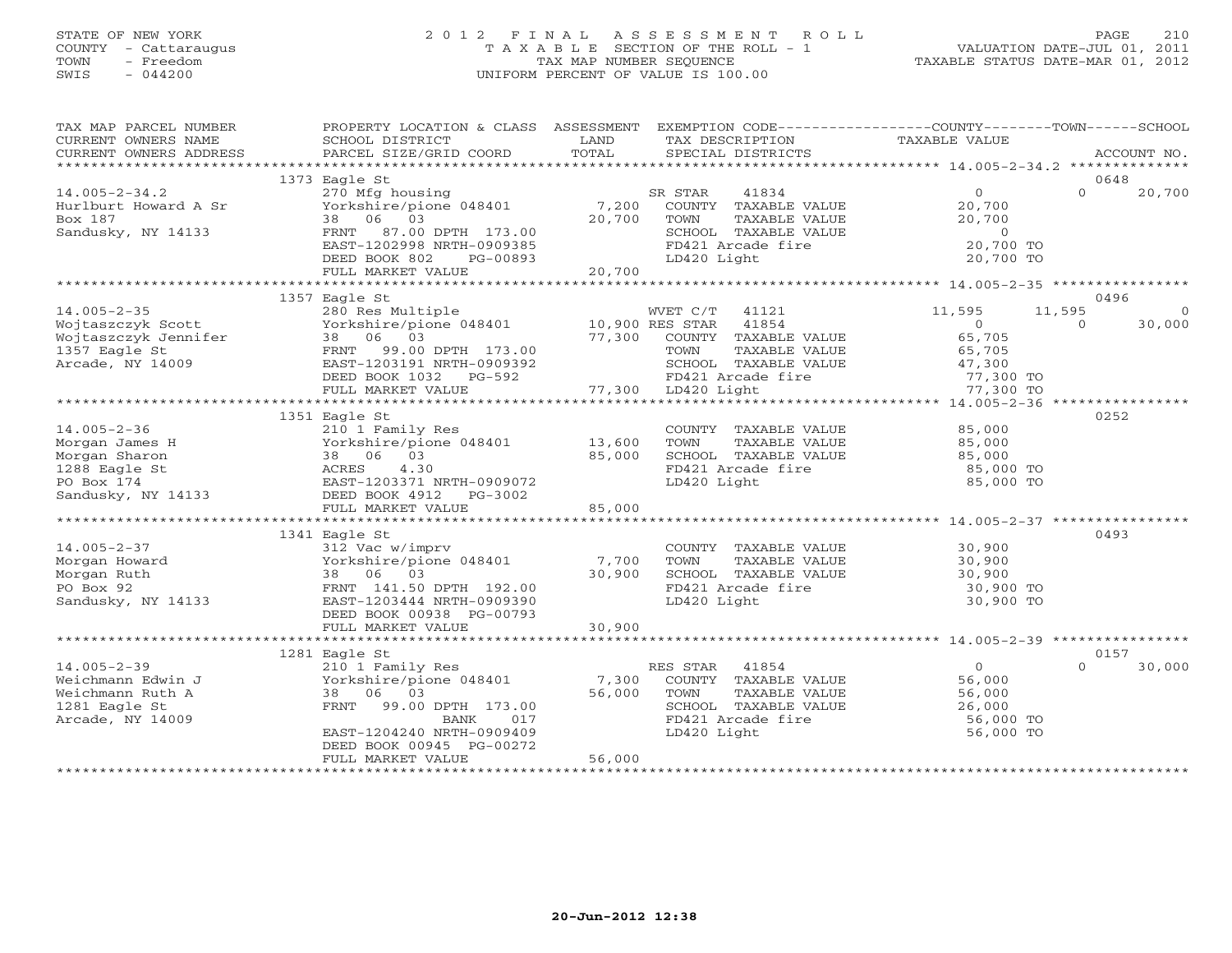# STATE OF NEW YORK 2 0 1 2 F I N A L A S S E S S M E N T R O L L PAGE 211 COUNTY - Cattaraugus T A X A B L E SECTION OF THE ROLL - 1 VALUATION DATE-JUL 01, 2011 TOWN - Freedom TAX MAP NUMBER SEQUENCE TAXABLE STATUS DATE-MAR 01, 2012 SWIS - 044200 UNIFORM PERCENT OF VALUE IS 100.00UNIFORM PERCENT OF VALUE IS 100.00

| TAX MAP PARCEL NUMBER                                                                           | PROPERTY LOCATION & CLASS ASSESSMENT EXEMPTION CODE----------------COUNTY-------TOWN------SCHOOL                                                                                                                                                                        | LAND                    |                                                                                                                                     |                                                                      |                    |                    |
|-------------------------------------------------------------------------------------------------|-------------------------------------------------------------------------------------------------------------------------------------------------------------------------------------------------------------------------------------------------------------------------|-------------------------|-------------------------------------------------------------------------------------------------------------------------------------|----------------------------------------------------------------------|--------------------|--------------------|
| CURRENT OWNERS NAME<br>CURRENT OWNERS ADDRESS                                                   | SCHOOL DISTRICT<br>PARCEL SIZE/GRID COORD                                                                                                                                                                                                                               | TOTAL                   | TAX DESCRIPTION<br>SPECIAL DISTRICTS                                                                                                | TAXABLE VALUE                                                        |                    | ACCOUNT NO.        |
|                                                                                                 |                                                                                                                                                                                                                                                                         |                         |                                                                                                                                     |                                                                      | 0503               |                    |
| $14.005 - 2 - 40$<br>Roll Harvey<br>PO Box 73<br>Sandusky, NY 14133                             | 1271 Eagle St<br>210 1 Family Res<br>Yorkshire/pione 048401<br>38 06 03<br>FRNT 110.00 DPTH 180.00<br>EAST-1204350 NRTH-0909410<br>DEED BOOK 00559 PG-00405                                                                                                             | 51,900<br>51,900        | SR STAR<br>41834<br>7,500 COUNTY TAXABLE VALUE<br>TAXABLE VALUE<br>TOWN<br>SCHOOL TAXABLE VALUE<br>FD421 Arcade fire<br>LD420 Light | $\overline{0}$<br>51,900<br>51,900<br>$0$<br>51,900 TO<br>51,900 TO  | $\Omega$           | 51,900             |
|                                                                                                 | FULL MARKET VALUE                                                                                                                                                                                                                                                       |                         |                                                                                                                                     |                                                                      |                    |                    |
|                                                                                                 |                                                                                                                                                                                                                                                                         |                         |                                                                                                                                     |                                                                      |                    |                    |
| $14.005 - 2 - 41$<br>Rasmusson Dorothy A<br>HSBC<br>1253 Eagle St<br>Sandusky, NY 14133         | 1253 Eagle St<br>210 1 Family Res<br>210 1 1 umily Nes<br>Yorkshire/pione 048401 7,900 COUNTY TAXABLE VALUE<br>38 06 03<br>FRNT 230.00 DPTH 150.00<br>BANK 017<br>EAST-1204643 NRTH-0909499<br>DEED BOOK 00915 PG-00848                                                 | 86,600                  | SR STAR<br>41834<br>TOWN<br>TAXABLE VALUE<br>SCHOOL TAXABLE VALUE<br>FD421 Arcade fire                                              | $\overline{0}$<br>86,600<br>86,600<br>24,400<br>86,600 TO            | 0286<br>$\cap$     | 62,200             |
|                                                                                                 | FULL MARKET VALUE                                                                                                                                                                                                                                                       | 86,600                  |                                                                                                                                     |                                                                      |                    |                    |
|                                                                                                 |                                                                                                                                                                                                                                                                         |                         |                                                                                                                                     |                                                                      |                    |                    |
| $14.005 - 2 - 42.1$<br>Ashworth Brennan R<br>PO Box 123<br>Sandusky, NY 14131                   | 1229 Eagle St<br>210 1 Family Res<br>210 1 ramily Res<br>Yorkshire/pione 048401 16,000 COUNTY TAXABLE VALUE<br>38 06 03 145,300 TOWN TAXABLE VALUE<br>ACRES 5.70 145,300 SCHOOL TAXABLE VALUE<br>5.70<br>ACRES<br>EAST-1205000 NRTH-0909602<br>DEED BOOK 241<br>PG-6001 |                         | RES STAR 41854<br>SCHOOL TAXABLE VALUE<br>FD421 Arcade fire                                                                         | $\overline{0}$<br>145,300<br>145,300<br>115,300<br>145,300 TO        | 0168<br>$\Omega$   | 30,000             |
|                                                                                                 | FULL MARKET VALUE                                                                                                                                                                                                                                                       | 145,300                 |                                                                                                                                     |                                                                      |                    |                    |
|                                                                                                 |                                                                                                                                                                                                                                                                         |                         |                                                                                                                                     |                                                                      |                    |                    |
| $14.005 - 2 - 42.2$<br>Ashworth Brennan R<br>PO Box 123<br>Sandusky, NY 14131                   | 1239 Eagle St<br>433 Auto body<br>Yorkshire/pione 048401<br>38 06 03<br>FRNT 176.80 DPTH 120.00<br>EAST-1204827 NRTH-0909624<br>DEED BOOK 241<br>PG-6001<br>FULL MARKET VALUE                                                                                           | 127,000 TOWN<br>127,000 | BUS C/T/S 47610<br>7,600 COUNTY TAXABLE VALUE<br>TAXABLE VALUE<br>SCHOOL TAXABLE VALUE<br>FD421 Arcade fire                         | 944<br>126,056<br>126,056<br>126,056<br>127,000 TO                   | 1510<br>944        | 944                |
|                                                                                                 | ********************************                                                                                                                                                                                                                                        |                         |                                                                                                                                     |                                                                      |                    |                    |
|                                                                                                 | 1235 Eagle St                                                                                                                                                                                                                                                           |                         |                                                                                                                                     |                                                                      | 0012               |                    |
| $14.005 - 2 - 43$<br>Ashworth Ronald H<br>Ashworth Sandra K<br>PO Box 123<br>Sandusky, NY 14133 | 210 1 Family Res<br>Yorkshire/pione 048401 7,600 SR STAR 41834<br>38 06 03 101,000 COUNTY TAXABLE VALUE<br>38 06 03<br>FRNT 166.67 DPTH 125.00<br>EAST-1204976 NRTH-0909710<br>DEED BOOK 8172 PG-4002<br>FULL MARKET VALUE                                              | 101,000                 | TOWN<br>TAXABLE VALUE<br>SCHOOL TAXABLE VALUE<br>FD421 Arcade fire                                                                  | 20,000<br>$\overline{O}$<br>81,000<br>81,000<br>38,800<br>101,000 TO | 20,000<br>$\Omega$ | $\Omega$<br>62,200 |
|                                                                                                 |                                                                                                                                                                                                                                                                         |                         |                                                                                                                                     |                                                                      |                    |                    |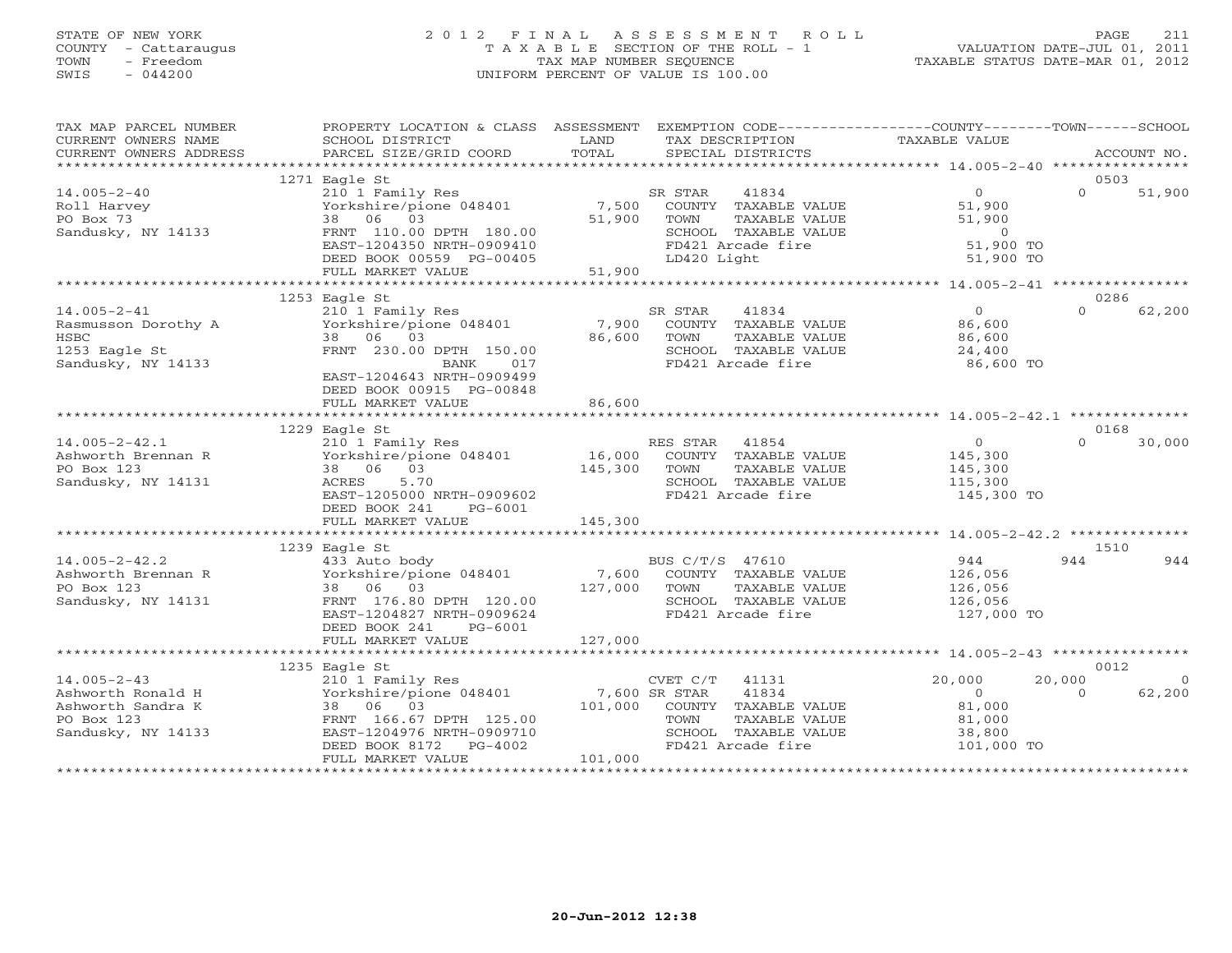# STATE OF NEW YORK 2 0 1 2 F I N A L A S S E S S M E N T R O L L PAGE 212 COUNTY - Cattaraugus T A X A B L E SECTION OF THE ROLL - 1 VALUATION DATE-JUL 01, 2011 TOWN - Freedom TAX MAP NUMBER SEQUENCE TAXABLE STATUS DATE-MAR 01, 2012 SWIS - 044200 UNIFORM PERCENT OF VALUE IS 100.00UNIFORM PERCENT OF VALUE IS 100.00

| TAX MAP PARCEL NUMBER  | PROPERTY LOCATION & CLASS ASSESSMENT |                   | EXEMPTION CODE-----------------COUNTY-------TOWN------SCHOOL |                            |                    |
|------------------------|--------------------------------------|-------------------|--------------------------------------------------------------|----------------------------|--------------------|
| CURRENT OWNERS NAME    | SCHOOL DISTRICT                      | LAND              | TAX DESCRIPTION                                              | TAXABLE VALUE              |                    |
| CURRENT OWNERS ADDRESS | PARCEL SIZE/GRID COORD               | TOTAL             | SPECIAL DISTRICTS                                            |                            | ACCOUNT NO.        |
|                        |                                      |                   |                                                              |                            |                    |
|                        | 1484 Pratt Rd                        |                   |                                                              |                            | 0746               |
| $14.005 - 2 - 45$      | 210 1 Family Res                     |                   | COUNTY TAXABLE VALUE                                         | 100,700                    |                    |
| Virga David            | Yorkshire/pione 048401               | 21,200            | TOWN<br>TAXABLE VALUE                                        | 100,700                    |                    |
| Virga Joelle           | 38 06 03                             | 100,700           | SCHOOL TAXABLE VALUE                                         |                            |                    |
| 1484 Pratt Rd          | 9.90 BANK 065<br>ACRES               |                   | FD421 Arcade fire                                            | 100,700<br>100,700 TO      |                    |
| Freedom, NY 14065      | EAST-1201653 NRTH-0908357            |                   | LD420 Light                                                  | 100,700 TO                 |                    |
|                        | DEED BOOK 14280 PG-3002              |                   |                                                              |                            |                    |
|                        | FULL MARKET VALUE                    | 100,700           |                                                              |                            |                    |
|                        |                                      |                   |                                                              |                            |                    |
|                        | 1538 Pratt Rd                        |                   |                                                              |                            | 0766               |
|                        |                                      |                   |                                                              |                            | $\Omega$           |
| $14.005 - 2 - 46$      | 210 1 Family Res                     |                   | RES STAR 41854                                               | $\overline{0}$             | 30,000             |
| Fahy Alex S            | Yorkshire/pione 048401               | 13,000<br>123,900 | COUNTY TAXABLE VALUE                                         | 123,900<br>123,900         |                    |
| 11081 Galen Hill Rd    | $38$ 06 03                           |                   | TOWN<br>TAXABLE VALUE                                        |                            |                    |
| Freedom, NY 14065      | 3.95<br>ACRES                        |                   | SCHOOL TAXABLE VALUE                                         | 93,900                     |                    |
|                        | EAST-1201714 NRTH-0908064            |                   | FD421 Arcade fire                                            | 123,900 TO                 |                    |
|                        | DEED BOOK 12372 PG-6001              |                   |                                                              |                            |                    |
|                        | FULL MARKET VALUE                    | 123,900           |                                                              |                            |                    |
|                        |                                      |                   |                                                              |                            |                    |
|                        | 1511 Pratt Rd                        |                   |                                                              |                            | 0747               |
| $14.005 - 2 - 47$      | 210 1 Family Res                     |                   | RES STAR 41854                                               | $\overline{0}$             | $\Omega$<br>30,000 |
| Heckathorn James       | Yorkshire/pione 048401               |                   | 8,700 COUNTY TAXABLE VALUE                                   | 99,600                     |                    |
| Heckathorn Brenda S    | 38 06 03<br>ACRES 1.40               | 99,600 TOWN       | TAXABLE VALUE                                                | 99,600                     |                    |
| 1511 Pratt Rd          |                                      |                   | SCHOOL TAXABLE VALUE                                         | 69,600                     |                    |
| Freedom, NY 14065      | EAST-1202377 NRTH-0908191            |                   | FD421 Arcade fire                                            | 99,600 TO                  |                    |
|                        | DEED BOOK 766<br>PG-01012            |                   |                                                              |                            |                    |
|                        | FULL MARKET VALUE                    | 99,600            |                                                              |                            |                    |
|                        |                                      |                   |                                                              |                            |                    |
|                        | 1461 Pratt Rd                        |                   |                                                              |                            | 0575               |
| $14.005 - 2 - 48$      | 210 1 Family Res                     |                   | RES STAR 41854                                               | $\sim$ 0                   | $\Omega$<br>30,000 |
| Jednat Mark            | Yorkshire/pione 048401               |                   | 7,400 COUNTY TAXABLE VALUE                                   |                            |                    |
| 1461 Pratt Rd          | 38 06 03                             | 97,600            | TOWN<br>TAXABLE VALUE                                        | 97,600<br>97,600<br>97,600 |                    |
| Freedom, NY 14065      | FRNT 115.00 DPTH 161.71              |                   | SCHOOL TAXABLE VALUE                                         |                            |                    |
|                        | 0.42 BANK 012<br>ACRES               |                   | FD421 Arcade fire                                            | 67,600<br>97,600 TO        |                    |
|                        | EAST-1202315 NRTH-0908434            |                   | LD420 Light                                                  | 97,600 TO                  |                    |
|                        | DEED BOOK 00986 PG-01010             |                   |                                                              |                            |                    |
|                        |                                      |                   |                                                              |                            |                    |
|                        | FULL MARKET VALUE                    | 97,600            |                                                              |                            |                    |
|                        |                                      |                   |                                                              |                            |                    |
|                        | Rte 98                               |                   |                                                              |                            | 1296               |
| $14.005 - 2 - 49$      | 314 Rural vac<10                     |                   | COUNTY TAXABLE VALUE                                         | 3,800                      |                    |
| Haley Lawrence E       | Yorkshire/pione 048401               | 3,800             | TOWN<br>TAXABLE VALUE                                        | 3,800                      |                    |
| 10413 Delevan Elton Rd | 38 06 03                             | 3,800             | SCHOOL TAXABLE VALUE                                         | 3,800                      |                    |
| Delevan, NY 14042      | FRNT 269.50 DPTH 94.20               |                   | FD421 Arcade fire                                            | 3,800 TO                   |                    |
|                        | EAST-1202568 NRTH-0908532            |                   | LD420 Light                                                  | 3,800 TO                   |                    |
|                        | DEED BOOK 00968 PG-00653             |                   |                                                              |                            |                    |
|                        | FULL MARKET VALUE                    | 3,800             |                                                              |                            |                    |
|                        |                                      |                   |                                                              |                            |                    |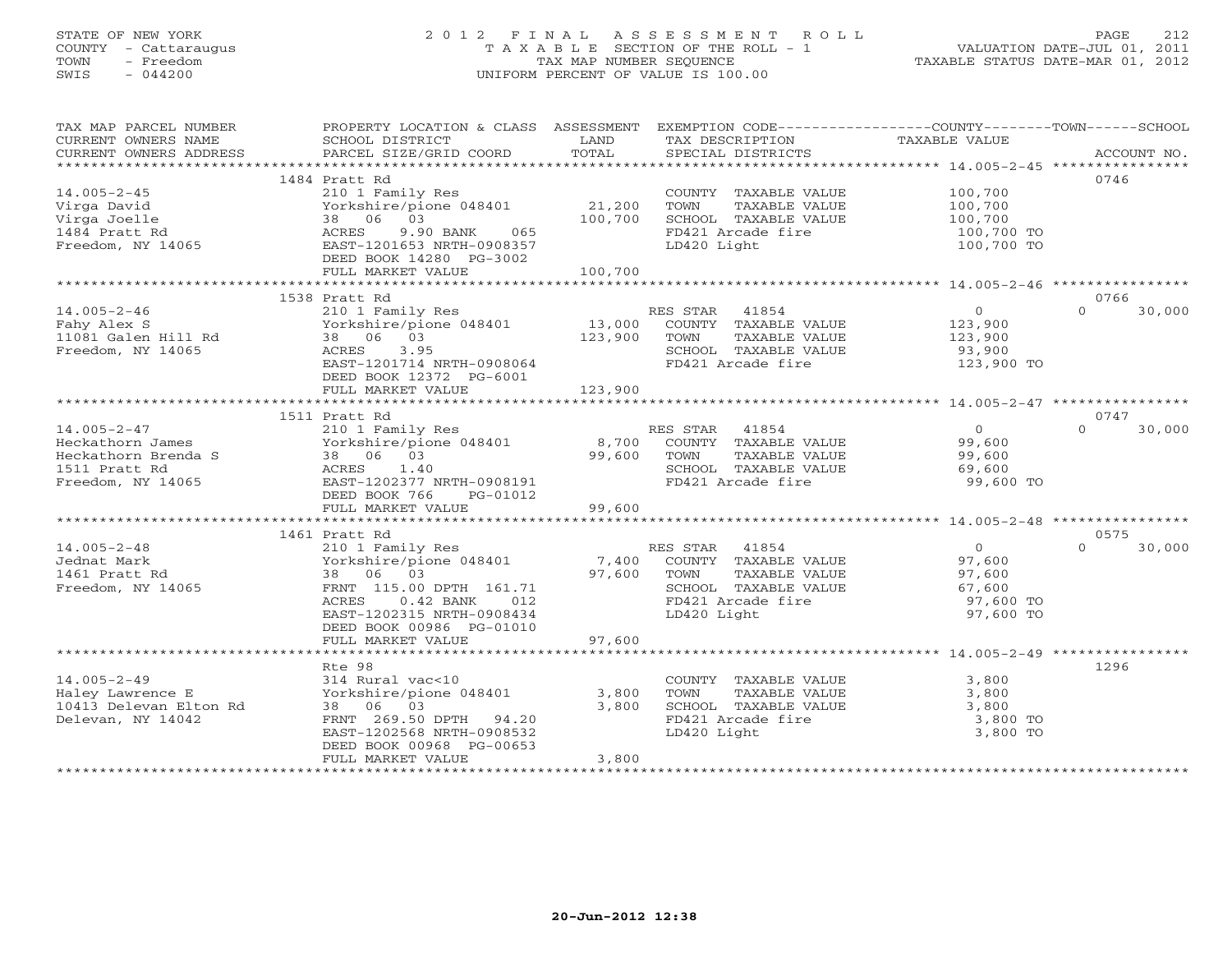# STATE OF NEW YORK 2 0 1 2 F I N A L A S S E S S M E N T R O L L PAGE 213 COUNTY - Cattaraugus T A X A B L E SECTION OF THE ROLL - 1 VALUATION DATE-JUL 01, 2011 TOWN - Freedom TAX MAP NUMBER SEQUENCE TAXABLE STATUS DATE-MAR 01, 2012 SWIS - 044200 UNIFORM PERCENT OF VALUE IS 100.00UNIFORM PERCENT OF VALUE IS 100.00

| TAX MAP PARCEL NUMBER<br>CURRENT OWNERS NAME<br>CURRENT OWNERS ADDRESS | PROPERTY LOCATION & CLASS ASSESSMENT<br>SCHOOL DISTRICT<br>PARCEL SIZE/GRID COORD | LAND<br>TOTAL | TAX DESCRIPTION<br>SPECIAL DISTRICTS | EXEMPTION CODE-----------------COUNTY-------TOWN------SCHOOL<br>TAXABLE VALUE | ACCOUNT NO. |
|------------------------------------------------------------------------|-----------------------------------------------------------------------------------|---------------|--------------------------------------|-------------------------------------------------------------------------------|-------------|
| ***********************                                                |                                                                                   |               |                                      |                                                                               |             |
|                                                                        | 10678 Crystal Lake Rd                                                             |               |                                      | 0278                                                                          |             |
| $14.019 - 1 - 1$                                                       | 260 Seasonal res - WTRFNT                                                         |               | COUNTY TAXABLE VALUE                 | 78,400                                                                        |             |
| Howlett Fay                                                            | Yorkshire/pione 048401                                                            | 6,500         | TOWN<br>TAXABLE VALUE                | 78,400                                                                        |             |
| Farrell Diane                                                          | 06<br>03<br>19                                                                    | 78,400        | SCHOOL TAXABLE VALUE                 | 78,400                                                                        |             |
| 383 W Main St                                                          | FRNT 83.00 DPTH 98.00                                                             |               | FD423 Famersville fire               | 78,400 TO                                                                     |             |
| Arcade, NY 14009                                                       | EAST-1212691 NRTH-0897287                                                         |               |                                      |                                                                               |             |
|                                                                        | DEED BOOK 00994 PG-00083                                                          |               |                                      |                                                                               |             |
|                                                                        | FULL MARKET VALUE                                                                 | 78,400        |                                      |                                                                               |             |
|                                                                        |                                                                                   |               |                                      |                                                                               |             |
|                                                                        | 10668 Crystal Lake Rd                                                             |               |                                      | 0129                                                                          |             |
| $14.019 - 1 - 2$                                                       | 312 Vac w/imprv - WTRFNT                                                          |               | COUNTY TAXABLE VALUE                 | 8,200                                                                         |             |
| Farrell Thomas J                                                       | Yorkshire/pione 048401                                                            | 8,000         | TOWN<br>TAXABLE VALUE                | 8,200                                                                         |             |
| Farrell Diane D                                                        | 19 06 03                                                                          | 8,200         | SCHOOL TAXABLE VALUE                 | 8,200                                                                         |             |
| 10 Dorita Dr                                                           | FRNT 50.00 DPTH 200.00                                                            |               | FD423 Famersville fire               | 8,200 TO                                                                      |             |
| Delevan, NY 14042                                                      | EAST-1212750 NRTH-0897264                                                         |               |                                      |                                                                               |             |
|                                                                        | DEED BOOK 11021 PG-6002                                                           |               |                                      |                                                                               |             |
|                                                                        | FULL MARKET VALUE                                                                 | 8,200         |                                      |                                                                               |             |
|                                                                        |                                                                                   |               |                                      |                                                                               |             |
|                                                                        | 10664 Crystal Lake Rd                                                             |               |                                      | 0184                                                                          |             |
| $14.019 - 1 - 3$                                                       | 210 1 Family Res - WTRFNT                                                         |               | COUNTY TAXABLE VALUE                 | 78,800                                                                        |             |
| Wypij Michael F                                                        | Yorkshire/pione 048401                                                            | 9,000         | TAXABLE VALUE<br>TOWN                | 78,800                                                                        |             |
| Wypij Anthony                                                          | 19 06 03                                                                          | 78,800        | SCHOOL TAXABLE VALUE                 | 78,800                                                                        |             |
| Patti Wostaszczyk                                                      | FRNT 75.00 DPTH 220.00                                                            |               | FD423 Famersville fire               | 78,800 TO                                                                     |             |
| PO Box 68                                                              | ACRES<br>0.38                                                                     |               |                                      |                                                                               |             |
| Yorkshire, NY 14173                                                    | EAST-1212762 NRTH-0897191                                                         |               |                                      |                                                                               |             |
|                                                                        | DEED BOOK 7018 PG-3001                                                            |               |                                      |                                                                               |             |
|                                                                        | FULL MARKET VALUE                                                                 | 78,800        |                                      |                                                                               |             |
|                                                                        |                                                                                   |               |                                      |                                                                               |             |
|                                                                        | 10662 Crystal Lake Rd                                                             |               |                                      | 0482                                                                          |             |
| $14.019 - 1 - 4$                                                       | 210 1 Family Res - WTRFNT                                                         |               | RES STAR 41854                       | $\circ$<br>$\Omega$                                                           | 30,000      |
| Lyon Mark W                                                            | Yorkshire/pione 048401                                                            | 8,800         | COUNTY TAXABLE VALUE                 | 78,400                                                                        |             |
| Lyon Donna M                                                           | 19 06 03                                                                          | 78,400        | TOWN<br>TAXABLE VALUE                | 78,400                                                                        |             |
| 10662 Crystal Lake Rd                                                  | FRNT 33.00 DPTH 220.00                                                            |               | SCHOOL TAXABLE VALUE                 | 48,400                                                                        |             |
| Farmersville Sta, NY 14060                                             | ACRES<br>0.17<br>EAST-1212753 NRTH-0897121                                        |               | FD423 Famersville fire               | 78,400 TO                                                                     |             |
|                                                                        |                                                                                   |               |                                      |                                                                               |             |
|                                                                        | DEED BOOK 00939 PG-00421                                                          |               |                                      |                                                                               |             |
|                                                                        | FULL MARKET VALUE                                                                 | 78,400        |                                      |                                                                               |             |
|                                                                        |                                                                                   |               |                                      | 0141                                                                          |             |
| $14.019 - 1 - 5$                                                       | 10658 Crystal Lake Rd<br>260 Seasonal res - WTRFNT                                |               | COUNTY TAXABLE VALUE                 | 43,400                                                                        |             |
| Crystal Lake Trust Dated11/20/ Yorkshire/pione 048401                  |                                                                                   | 8,800         | TAXABLE VALUE<br>TOWN                | 43,400                                                                        |             |
| Cottrill William P                                                     | 19 06 03                                                                          | 43,400        | SCHOOL TAXABLE VALUE                 | 43,400                                                                        |             |
| 615 Weber Ave                                                          | FRNT<br>50.00 DPTH 221.00                                                         |               | FD423 Famersville fire               | 43,400 TO                                                                     |             |
| Daytona Beach, FL 32114                                                | EAST-1212761 NRTH-0897071                                                         |               |                                      |                                                                               |             |
|                                                                        | DEED BOOK 16206 PG-6003                                                           |               |                                      |                                                                               |             |
|                                                                        | FULL MARKET VALUE                                                                 | 43,400        |                                      |                                                                               |             |
|                                                                        |                                                                                   |               |                                      |                                                                               |             |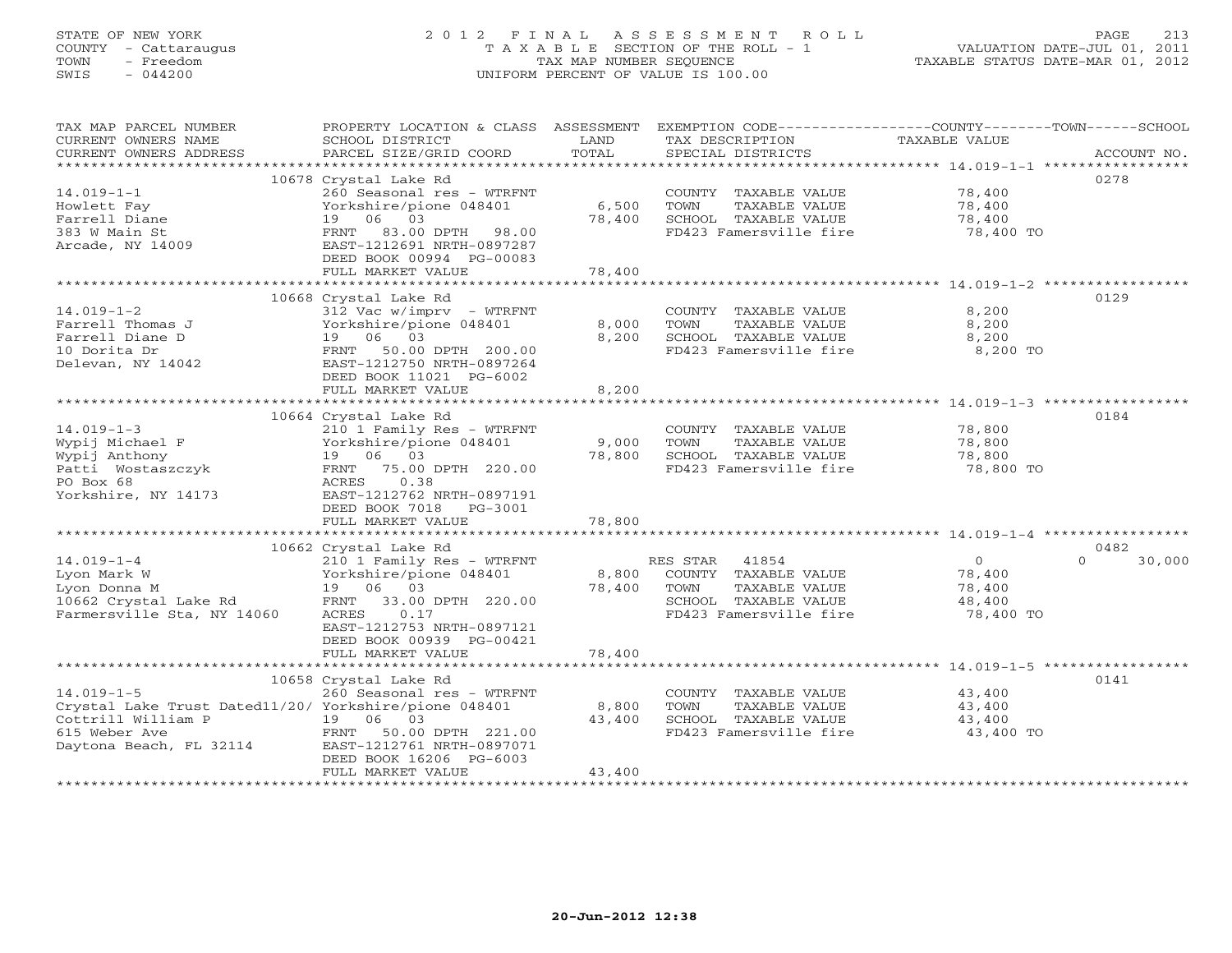# STATE OF NEW YORK 2 0 1 2 F I N A L A S S E S S M E N T R O L L PAGE 214 COUNTY - Cattaraugus T A X A B L E SECTION OF THE ROLL - 1 VALUATION DATE-JUL 01, 2011 TOWN - Freedom TAX MAP NUMBER SEQUENCE TAXABLE STATUS DATE-MAR 01, 2012 SWIS - 044200 UNIFORM PERCENT OF VALUE IS 100.00UNIFORM PERCENT OF VALUE IS 100.00

| TAX MAP PARCEL NUMBER<br>CURRENT OWNERS NAME<br>CURRENT OWNERS ADDRESS | PROPERTY LOCATION & CLASS ASSESSMENT<br>SCHOOL DISTRICT<br>PARCEL SIZE/GRID COORD | LAND<br>TOTAL | TAX DESCRIPTION<br>SPECIAL DISTRICTS | EXEMPTION CODE-----------------COUNTY-------TOWN------SCHOOL<br>TAXABLE VALUE<br>ACCOUNT NO. |
|------------------------------------------------------------------------|-----------------------------------------------------------------------------------|---------------|--------------------------------------|----------------------------------------------------------------------------------------------|
|                                                                        |                                                                                   |               |                                      | 0221                                                                                         |
|                                                                        | 10652 Crystal Lake Rd                                                             |               |                                      |                                                                                              |
| $14.019 - 1 - 6$                                                       | 260 Seasonal res - WTRFNT                                                         |               | COUNTY TAXABLE VALUE                 | 71,700                                                                                       |
| Cottrill William P                                                     | Yorkshire/pione 048401                                                            | 9,500         | TOWN<br>TAXABLE VALUE                | 71,700                                                                                       |
| Cottrill Roy M                                                         | 18 06 03                                                                          | 71,700        | SCHOOL TAXABLE VALUE                 | 71,700                                                                                       |
| 615 Weber Ave                                                          | FRNT 116.00 DPTH 185.00                                                           |               | FD423 Famersville fire               | 71,700 TO                                                                                    |
| Daytona Beach, FL 32114                                                | EAST-1212860 NRTH-0897045                                                         |               |                                      |                                                                                              |
|                                                                        | DEED BOOK 4612<br>PG-6001                                                         |               |                                      |                                                                                              |
|                                                                        | FULL MARKET VALUE                                                                 | 71,700        |                                      |                                                                                              |
|                                                                        |                                                                                   |               |                                      | 0256                                                                                         |
|                                                                        | 10636 Crystal Lake Rd                                                             |               |                                      |                                                                                              |
| $14.019 - 1 - 8$                                                       | 260 Seasonal res                                                                  |               | COUNTY TAXABLE VALUE                 | 74,300                                                                                       |
| Heidenburg Donald C                                                    | Yorkshire/pione 048401                                                            | 5,500         | TOWN<br>TAXABLE VALUE                | 74,300                                                                                       |
| Heidenburg Charles P                                                   | 19 06 03                                                                          | 74,300        | SCHOOL TAXABLE VALUE                 | 74,300                                                                                       |
| 3922 N Hampton Brook Rd                                                | Life Use                                                                          |               | FD421 Arcade fire                    | 74,300 TO                                                                                    |
| Hamburg, NY 14075                                                      | FRNT 23.00 DPTH 150.00                                                            |               |                                      |                                                                                              |
|                                                                        | EAST-1212851 NRTH-0896959                                                         |               |                                      |                                                                                              |
|                                                                        | DEED BOOK 10499 PG-4001                                                           |               |                                      |                                                                                              |
|                                                                        | FULL MARKET VALUE                                                                 | 74,300        |                                      |                                                                                              |
|                                                                        |                                                                                   |               |                                      |                                                                                              |
|                                                                        | 10630 Crystal Lake Rd                                                             |               |                                      | 0698                                                                                         |
| $14.019 - 1 - 9$                                                       | 311 Res vac land - WTRFNT                                                         |               | COUNTY TAXABLE VALUE                 | 4,000                                                                                        |
| Snyder John A                                                          | Yorkshire/pione 048401                                                            | 4,000         | TOWN<br>TAXABLE VALUE                | 4,000                                                                                        |
| Snyder Joanne                                                          | 19 06 03                                                                          | 4,000         | SCHOOL TAXABLE VALUE                 | 4,000                                                                                        |
| 10617 Rte 98 Crystal Lk                                                | FRNT 31.00 DPTH 60.00                                                             |               | FD423 Famersville fire               | 4,000 TO                                                                                     |
| Farmersville Sta, NY 14060                                             | EAST-1212875 NRTH-0896929                                                         |               |                                      |                                                                                              |
|                                                                        | DEED BOOK 00750 PG-00375                                                          |               |                                      |                                                                                              |
|                                                                        | FULL MARKET VALUE                                                                 | 4,000         |                                      |                                                                                              |
|                                                                        | 10616 Crystal Lake Rd                                                             |               |                                      | 0331                                                                                         |
| $14.019 - 1 - 10$                                                      | 210 1 Family Res - WTRFNT                                                         |               | CVET C/T<br>41131                    | 13,900<br>13,900<br>$\circ$                                                                  |
| Nelson Michael C                                                       | Yorkshire/pione 048401                                                            |               | 7,100 RES STAR<br>41854              | $\circ$<br>30,000<br>$\Omega$                                                                |
| PO Box 69                                                              | 19 06 03                                                                          | 55,600        | COUNTY TAXABLE VALUE                 | 41,700                                                                                       |
| Freedom, NY 14065                                                      | FRNT 63.00 DPTH<br>82.00                                                          |               | TOWN<br>TAXABLE VALUE                | 41,700                                                                                       |
|                                                                        | ACRES<br>0.12                                                                     |               | SCHOOL TAXABLE VALUE                 | 25,600                                                                                       |
|                                                                        | EAST-1212902 NRTH-0896893                                                         |               | FD423 Famersville fire               | 55,600 TO                                                                                    |
|                                                                        | DEED BOOK 776<br>PG-00207                                                         |               |                                      |                                                                                              |
|                                                                        | FULL MARKET VALUE                                                                 | 55,600        |                                      |                                                                                              |
|                                                                        |                                                                                   |               |                                      |                                                                                              |
|                                                                        | 10600 Crystal Lake Rd                                                             |               |                                      | 0053                                                                                         |
| $14.019 - 1 - 11$                                                      | $312$ Vac w/imprv - WTRFNT                                                        |               | COUNTY TAXABLE VALUE                 | 22,700                                                                                       |
| Nelson Michael C                                                       | Yorkshire/pione 048401                                                            | 5,000         | TAXABLE VALUE<br>TOWN                | 22,700                                                                                       |
| PO Box 69                                                              | 19 06 03                                                                          | 22,700        | SCHOOL TAXABLE VALUE                 | 22,700                                                                                       |
| Freedom, NY 14065-0069                                                 | 73.80 DPTH 85.00<br>FRNT                                                          |               | FD423 Famersville fire               | 22,700 TO                                                                                    |
|                                                                        | EAST-1212944 NRTH-0896852                                                         |               |                                      |                                                                                              |
|                                                                        | DEED BOOK 00976 PG-01094                                                          |               |                                      |                                                                                              |
|                                                                        | FULL MARKET VALUE                                                                 | 22,700        |                                      |                                                                                              |
|                                                                        |                                                                                   |               |                                      |                                                                                              |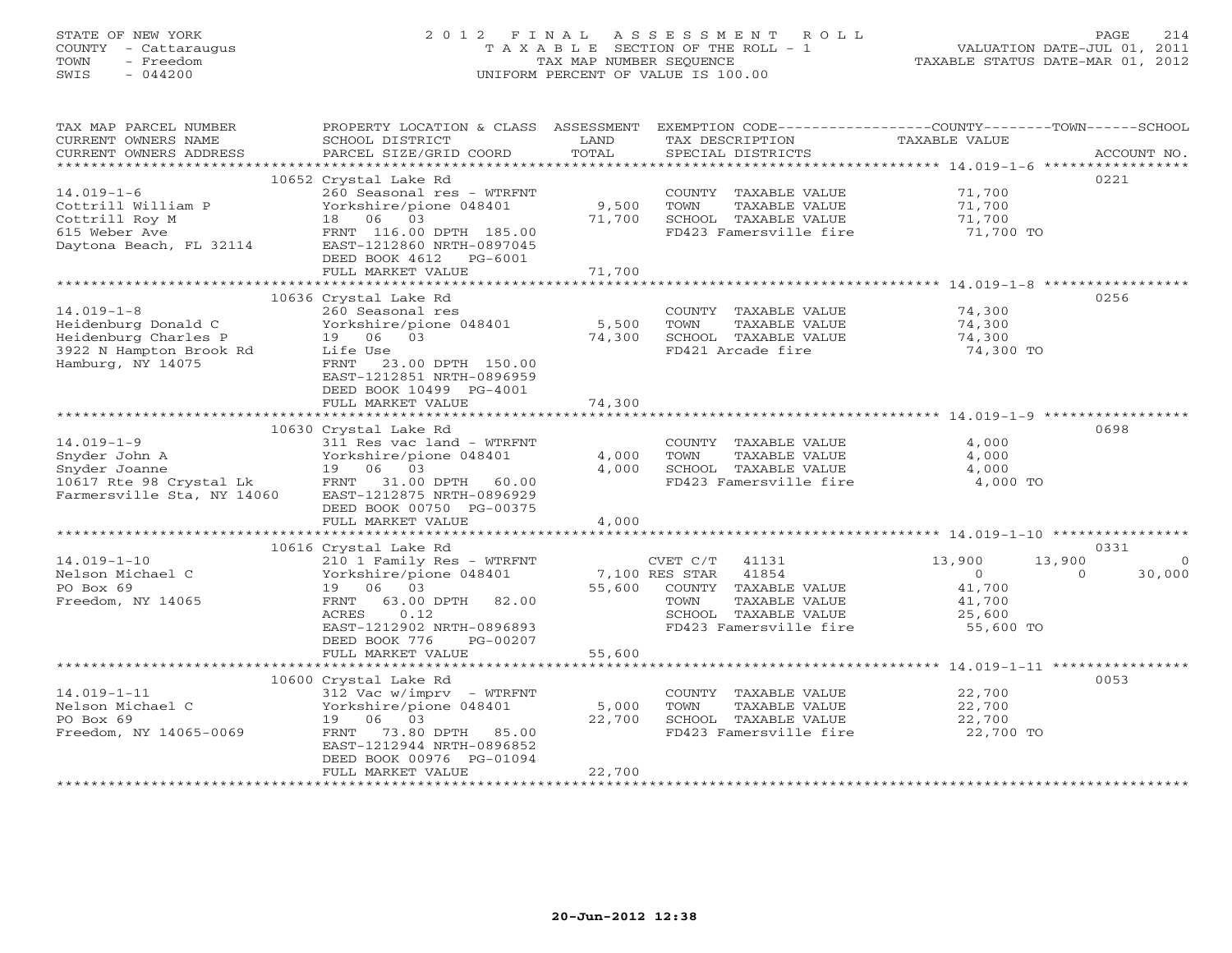# STATE OF NEW YORK 2 0 1 2 F I N A L A S S E S S M E N T R O L L PAGE 215 COUNTY - Cattaraugus T A X A B L E SECTION OF THE ROLL - 1 VALUATION DATE-JUL 01, 2011 TOWN - Freedom TAX MAP NUMBER SEQUENCE TAXABLE STATUS DATE-MAR 01, 2012 SWIS - 044200 UNIFORM PERCENT OF VALUE IS 100.00UNIFORM PERCENT OF VALUE IS 100.00

| TAX MAP PARCEL NUMBER                         | PROPERTY LOCATION & CLASS ASSESSMENT       |                | EXEMPTION CODE-----------------COUNTY-------TOWN------SCHOOL |                      |                    |
|-----------------------------------------------|--------------------------------------------|----------------|--------------------------------------------------------------|----------------------|--------------------|
| CURRENT OWNERS NAME<br>CURRENT OWNERS ADDRESS | SCHOOL DISTRICT<br>PARCEL SIZE/GRID COORD  | LAND<br>TOTAL  | TAX DESCRIPTION<br>SPECIAL DISTRICTS                         | <b>TAXABLE VALUE</b> | ACCOUNT NO.        |
| ********************                          | ***********************                    |                |                                                              |                      | ************       |
|                                               | 10598 Crystal Lake Rd                      |                |                                                              |                      | 0140               |
| $14.019 - 1 - 12$                             | 260 Seasonal res                           |                | COUNTY TAXABLE VALUE                                         | 76,300               |                    |
| Hens-Zuppa Katherine                          | Yorkshire/pione 048401                     | 7,700          | TAXABLE VALUE<br>TOWN                                        | 76,300               |                    |
| Mahaney William                               | 19 06 03                                   | 76,300         | SCHOOL TAXABLE VALUE                                         | 76,300               |                    |
| 174 Margaret Dr                               | 46.30 DPTH 190.00<br>FRNT                  |                | FD423 Famersville fire                                       | 76,300 TO            |                    |
| Buffalo, NY 14226                             | EAST-1212992 NRTH-0896821                  |                |                                                              |                      |                    |
|                                               | DEED BOOK 10354 PG-5001                    |                |                                                              |                      |                    |
|                                               | FULL MARKET VALUE                          | 76,300         |                                                              |                      |                    |
|                                               |                                            | ************   | *********************************** 14.019-1-13 **********   |                      |                    |
|                                               | 10594 Crystal Lake Rd                      |                |                                                              |                      | 0013               |
| $14.019 - 1 - 13$                             | 210 1 Family Res - WTRFNT                  |                | COUNTY TAXABLE VALUE                                         | 72,200               |                    |
| Nelson Michael C                              | Yorkshire/pione 048401                     | 7,400          | TOWN<br>TAXABLE VALUE                                        | 72,200               |                    |
| PO Box 69                                     | 19 06 03                                   | 72,200         | SCHOOL TAXABLE VALUE                                         | 72,200               |                    |
| Freedom, NY 14065                             | 49.50 DPTH 185.00<br>FRNT                  |                | FD423 Famersville fire                                       | 72,200 TO            |                    |
|                                               | EAST-1213030 NRTH-0896788                  |                |                                                              |                      |                    |
|                                               | DEED BOOK 2578 PG-5001                     |                |                                                              |                      |                    |
|                                               | FULL MARKET VALUE                          | 72,200         |                                                              |                      |                    |
|                                               | ********************************           | ************** |                                                              |                      |                    |
|                                               | 10582 Crystal Lake Rd                      |                |                                                              |                      | 0623               |
| $14.019 - 1 - 14$                             | 260 Seasonal res - WTRFNT                  |                | COUNTY TAXABLE VALUE                                         | 79,700               |                    |
| Heron Katherine                               | Yorkshire/pione 048401                     | 8,800          | TOWN<br>TAXABLE VALUE                                        | 79,700               |                    |
| 174 Margaret Rd                               | 19 06 03                                   | 79,700         | SCHOOL TAXABLE VALUE<br>FD423 Famersville fire               | 79,700<br>79,700 TO  |                    |
| Amherst, NY 14226                             | 72.50 DPTH 185.00<br>FRNT<br>0.31<br>ACRES |                |                                                              |                      |                    |
|                                               | EAST-1213059 NRTH-0896739                  |                |                                                              |                      |                    |
|                                               | DEED BOOK 1003 PG-1063                     |                |                                                              |                      |                    |
|                                               | FULL MARKET VALUE                          | 79,700         |                                                              |                      |                    |
|                                               |                                            |                |                                                              |                      |                    |
|                                               | 10574 Crystal Lake Rd                      |                |                                                              |                      | 0622               |
| $14.019 - 1 - 15$                             | 210 1 Family Res - WTRFNT                  |                | COUNTY TAXABLE VALUE                                         | 58,000               |                    |
| Evans Albert                                  | Yorkshire/pione 048401                     | 7,400          | TOWN<br>TAXABLE VALUE                                        | 58,000               |                    |
| Evans Karen                                   | 19 06 03                                   | 58,000         | SCHOOL TAXABLE VALUE                                         | 58,000               |                    |
| 7781 Ridge Rd                                 | FRNT<br>86.00 DPTH 110.00                  |                | FD423 Famersville fire                                       | 58,000 TO            |                    |
| Gasport, NY 14067                             | ACRES<br>0.21                              |                |                                                              |                      |                    |
|                                               | EAST-1213096 NRTH-0896684                  |                |                                                              |                      |                    |
|                                               | DEED BOOK 10423 PG-4003                    |                |                                                              |                      |                    |
|                                               | FULL MARKET VALUE                          | 58,000         |                                                              |                      |                    |
|                                               |                                            |                |                                                              |                      |                    |
|                                               | 10488 Delevan-Elton Rd                     |                |                                                              |                      | 0653               |
| $22.002 - 1 - 1$                              | 210 1 Family Res                           |                | RES STAR 41854                                               | $\overline{0}$       | $\Omega$<br>30,000 |
| Hoffmann Daniel P                             | Yorkshire/pione 048401                     | 7,900          | COUNTY TAXABLE VALUE                                         | 94,000               |                    |
| Hoffman Karen A                               | 26 06 04                                   | 94,000         | TOWN<br>TAXABLE VALUE                                        | 94,000               |                    |
| 10488 Delevan-Elton Rd                        | FRNT 200.00 DPTH 180.00                    |                | SCHOOL TAXABLE VALUE                                         | 64,000               |                    |
| Delevan, NY 14042                             | ACRES<br>0.83<br>EAST-1186941 NRTH-0895258 |                | FD422 Delevan fire                                           | 94,000 TO            |                    |
|                                               | DEED BOOK 908<br>$PG-00473$                |                |                                                              |                      |                    |
|                                               | FULL MARKET VALUE                          | 94,000         |                                                              |                      |                    |
|                                               |                                            |                | ********************************                             |                      |                    |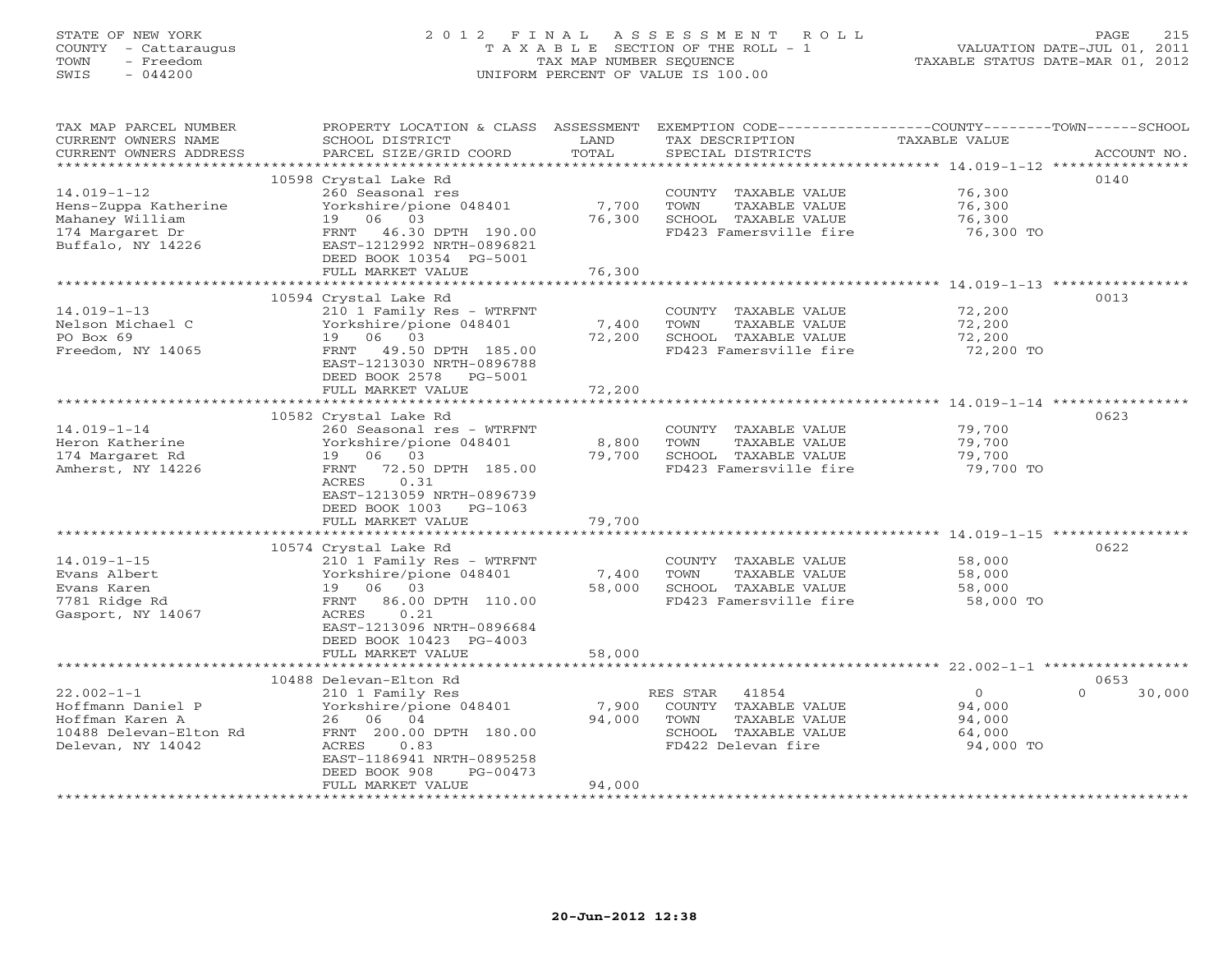# STATE OF NEW YORK 2 0 1 2 F I N A L A S S E S S M E N T R O L L PAGE 216 COUNTY - Cattaraugus T A X A B L E SECTION OF THE ROLL - 1 VALUATION DATE-JUL 01, 2011 TOWN - Freedom TAX MAP NUMBER SEQUENCE TAXABLE STATUS DATE-MAR 01, 2012 SWIS - 044200 UNIFORM PERCENT OF VALUE IS 100.00UNIFORM PERCENT OF VALUE IS 100.00

| TAX MAP PARCEL NUMBER<br>CURRENT OWNERS NAME<br>CURRENT OWNERS ADDRESS | PROPERTY LOCATION & CLASS ASSESSMENT<br>SCHOOL DISTRICT<br>PARCEL SIZE/GRID COORD | LAND<br>TOTAL   | EXEMPTION CODE----------------COUNTY-------TOWN-----SCHOOL<br>TAX DESCRIPTION<br>SPECIAL DISTRICTS | <b>TAXABLE VALUE</b>                                              | ACCOUNT NO.        |
|------------------------------------------------------------------------|-----------------------------------------------------------------------------------|-----------------|----------------------------------------------------------------------------------------------------|-------------------------------------------------------------------|--------------------|
| *******************                                                    |                                                                                   |                 |                                                                                                    |                                                                   |                    |
|                                                                        | 10468 Delevan-Elton Rd                                                            |                 |                                                                                                    |                                                                   | 0433               |
| $22.002 - 1 - 2$                                                       | 210 1 Family Res                                                                  |                 | COUNTY TAXABLE VALUE                                                                               | 61,900                                                            |                    |
| Lemke Robert W                                                         | Yorkshire/pione 048401                                                            | 7,900           | TAXABLE VALUE<br>TOWN                                                                              | 61,900                                                            |                    |
| Lemke Michelle                                                         | 06<br>04<br>26                                                                    | 61,900          | SCHOOL TAXABLE VALUE                                                                               | 61,900                                                            |                    |
| 93 Church St                                                           | FRNT 200.00 DPTH 180.00                                                           |                 | FD422 Delevan fire                                                                                 | 61,900 TO                                                         |                    |
| Dickinson Cntr, NY 12930                                               | 0.83<br>ACRES                                                                     |                 |                                                                                                    |                                                                   |                    |
|                                                                        | EAST-1187139 NRTH-0894886                                                         |                 |                                                                                                    |                                                                   |                    |
|                                                                        | DEED BOOK 1004<br>PG-737                                                          |                 |                                                                                                    |                                                                   |                    |
|                                                                        | FULL MARKET VALUE                                                                 | 61,900          |                                                                                                    |                                                                   |                    |
|                                                                        |                                                                                   |                 |                                                                                                    | ******************************** 22.002-1-3.1 ***                 |                    |
|                                                                        | Delevan-Elton Rd                                                                  |                 |                                                                                                    |                                                                   | 0559               |
| $22.002 - 1 - 3.1$                                                     | 720 Mine/quarry                                                                   |                 | COUNTY TAXABLE VALUE                                                                               | 68,800                                                            |                    |
| Lafarge North America Inc                                              | Yorkshire/pione 048401                                                            | 68,800          | TOWN<br>TAXABLE VALUE                                                                              | 68,800                                                            |                    |
| Land Deparatment                                                       | 26 06 04                                                                          | 68,800          | SCHOOL TAXABLE VALUE                                                                               | 68,800                                                            |                    |
| 12735 Morris Rd Ste 300                                                | ACRES 28.00                                                                       |                 | FD422 Delevan fire                                                                                 | 68,800 TO                                                         |                    |
| Alpharetta, GA 30004                                                   | EAST-1187732 NRTH-0894742                                                         |                 |                                                                                                    |                                                                   |                    |
|                                                                        | DEED BOOK 4174<br>PG-9003                                                         |                 |                                                                                                    |                                                                   |                    |
|                                                                        | FULL MARKET VALUE<br>*************************                                    | 68,800          |                                                                                                    | ************************************22.002-1-3.2 **************** |                    |
|                                                                        |                                                                                   |                 |                                                                                                    |                                                                   |                    |
|                                                                        | 10480 Delevan-Elton Rd                                                            |                 |                                                                                                    |                                                                   | 0760               |
| $22.002 - 1 - 3.2$<br>Hoffmann Daniel P                                | 270 Mfg housing                                                                   |                 | COUNTY TAXABLE VALUE<br>TOWN                                                                       | 18,400                                                            |                    |
| Hoffmann Karen A                                                       | Yorkshire/pione 048401<br>04<br>26 06                                             | 7,900<br>18,400 | TAXABLE VALUE<br>SCHOOL TAXABLE VALUE                                                              | 18,400                                                            |                    |
| 10448 Delevan-Elton Rd                                                 | FRNT 200.00 DPTH 180.00                                                           |                 | FD422 Delevan fire                                                                                 | 18,400<br>18,400 TO                                               |                    |
| Delevan, NY 14042                                                      | <b>ACRES</b><br>0.83                                                              |                 |                                                                                                    |                                                                   |                    |
|                                                                        | EAST-1187042 NRTH-0895070                                                         |                 |                                                                                                    |                                                                   |                    |
|                                                                        | DEED BOOK 2059 PG-9002                                                            |                 |                                                                                                    |                                                                   |                    |
|                                                                        | FULL MARKET VALUE                                                                 | 18,400          |                                                                                                    |                                                                   |                    |
|                                                                        |                                                                                   |                 |                                                                                                    | *********************************** 22.002-1-3.3 ********         |                    |
|                                                                        | 10452 Delevan-Elton Rd                                                            |                 |                                                                                                    |                                                                   | 0971               |
| $22.002 - 1 - 3.3$                                                     | 210 1 Family Res                                                                  |                 | RES STAR<br>41854                                                                                  | $\circ$                                                           | 30,000<br>$\Omega$ |
| Ely Jeffrey S                                                          | Yorkshire/pione 048401                                                            | 9,400           | COUNTY TAXABLE VALUE                                                                               | 129,500                                                           |                    |
| Ely Joanne M                                                           | 26 06 04                                                                          | 129,500         | TOWN<br>TAXABLE VALUE                                                                              | 129,500                                                           |                    |
| 10368 Elton Rd                                                         | 1.80 BANK<br>017<br>ACRES                                                         |                 | SCHOOL TAXABLE VALUE                                                                               | 99,500                                                            |                    |
| Delevan, NY 14042                                                      | EAST-1187290 NRTH-0894613                                                         |                 | FD422 Delevan fire                                                                                 | 129,500 TO                                                        |                    |
|                                                                        | DEED BOOK 00928 PG-00554                                                          |                 |                                                                                                    |                                                                   |                    |
|                                                                        | FULL MARKET VALUE                                                                 | 129,500         |                                                                                                    |                                                                   |                    |
|                                                                        | *********************                                                             | **************  |                                                                                                    | $22.002 - 1 - 4$ ******************                               |                    |
|                                                                        | Delevan-Elton Rd                                                                  |                 |                                                                                                    |                                                                   | 0558               |
| $22.002 - 1 - 4$                                                       | 720 Mine/quarry                                                                   |                 | COUNTY TAXABLE VALUE                                                                               | 184,900                                                           |                    |
| Lafarge North America                                                  | Yorkshire/pione 048401                                                            | 59,800          | TOWN<br>TAXABLE VALUE                                                                              | 184,900                                                           |                    |
| Land Department                                                        | 26 06 04                                                                          | 184,900         | SCHOOL TAXABLE VALUE                                                                               | 184,900                                                           |                    |
| 12735 Morris Rd Ste 300                                                | ACRES<br>57.60                                                                    |                 | FD422 Delevan fire                                                                                 | 184,900 TO                                                        |                    |
| Alpharetta, GA 30004                                                   | EAST-1188560 NRTH-0893816                                                         |                 |                                                                                                    |                                                                   |                    |
|                                                                        | DEED BOOK 6608<br>PG-5001                                                         |                 |                                                                                                    |                                                                   |                    |
|                                                                        | FULL MARKET VALUE                                                                 | 184,900         |                                                                                                    |                                                                   |                    |
| *******************                                                    |                                                                                   |                 |                                                                                                    |                                                                   |                    |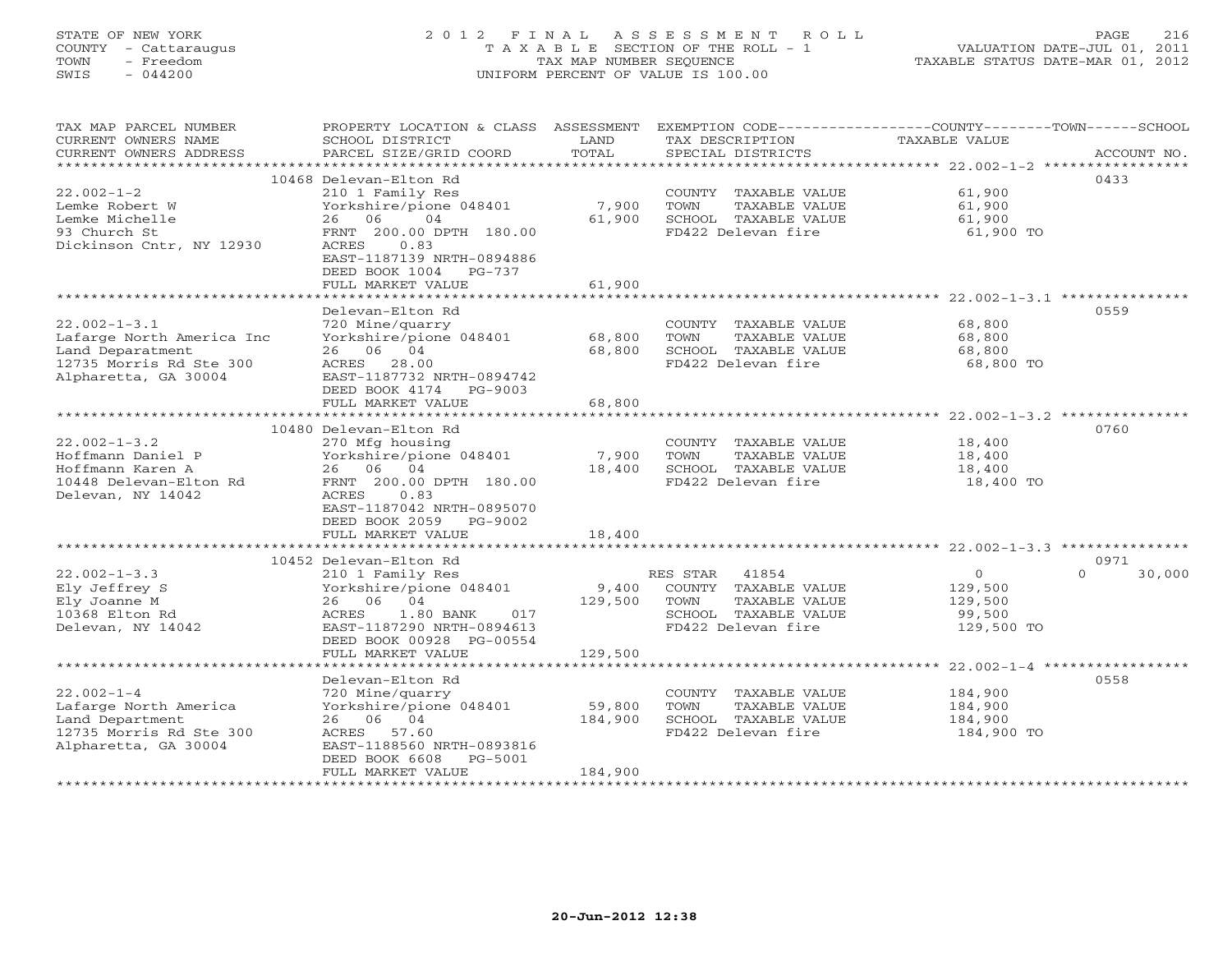# STATE OF NEW YORK 2 0 1 2 F I N A L A S S E S S M E N T R O L L PAGE 217 COUNTY - Cattaraugus T A X A B L E SECTION OF THE ROLL - 1 VALUATION DATE-JUL 01, 2011 TOWN - Freedom TAX MAP NUMBER SEQUENCE TAXABLE STATUS DATE-MAR 01, 2012 SWIS - 044200 UNIFORM PERCENT OF VALUE IS 100.00UNIFORM PERCENT OF VALUE IS 100.00

| TAX MAP PARCEL NUMBER            | PROPERTY LOCATION & CLASS ASSESSMENT EXEMPTION CODE---------------COUNTY-------TOWN-----SCHOOL |         |                             |                            |                    |
|----------------------------------|------------------------------------------------------------------------------------------------|---------|-----------------------------|----------------------------|--------------------|
| CURRENT OWNERS NAME              | SCHOOL DISTRICT                                                                                | LAND    | TAX DESCRIPTION             | TAXABLE VALUE              |                    |
|                                  |                                                                                                |         |                             |                            |                    |
|                                  |                                                                                                |         |                             |                            |                    |
|                                  | 10549 Marble Springs Rd                                                                        |         |                             |                            | 0316               |
| $22.002 - 1 - 5$                 | 210 1 Family Res                                                                               |         | COUNTY TAXABLE VALUE        | 102,100                    |                    |
| Demmin Christopher               | 210 1 Family Res<br>Yorkshire/pione 048401                                                     | 9,600   | TOWN<br>TAXABLE VALUE       | 102,100                    |                    |
|                                  |                                                                                                | 102,100 | SCHOOL TAXABLE VALUE        | 102,100                    |                    |
| Delevan, NY 14042                | ACRES 1.94 BANK<br>032                                                                         |         | FD422 Delevan fire          | 102,100 TO                 |                    |
|                                  | EAST-1189522 NRTH-0896394                                                                      |         |                             |                            |                    |
|                                  | DEED BOOK 8968 PG-4001                                                                         |         |                             |                            |                    |
|                                  | FULL MARKET VALUE                                                                              | 102,100 |                             |                            |                    |
|                                  |                                                                                                |         |                             |                            |                    |
|                                  | 10507 Marble Springs Rd                                                                        |         |                             |                            | 0694               |
| $22.002 - 1 - 6.1$               |                                                                                                |         |                             |                            |                    |
|                                  | 270 Mfg housing                                                                                |         | COUNTY TAXABLE VALUE        | 19,800<br>19,800           |                    |
| Mason Steven A                   | 15,800<br>Yorkshire/pione 048401 15,800<br>19 06 04 19,800                                     |         | TAXABLE VALUE<br>TOWN       |                            |                    |
| 1832 Edmonds Rd                  |                                                                                                |         | SCHOOL TAXABLE VALUE        | 19,800                     |                    |
| Freedom, NY 14065                | 5.60<br>ACRES                                                                                  |         | FD422 Delevan fire          | 19,800 TO                  |                    |
|                                  | EAST-1189534 NRTH-0896077                                                                      |         |                             |                            |                    |
|                                  | DEED BOOK 11884 PG-7001                                                                        |         |                             |                            |                    |
|                                  | FULL MARKET VALUE                                                                              | 19,800  |                             |                            |                    |
|                                  |                                                                                                |         |                             |                            |                    |
|                                  | 10459 Marble Springs Rd                                                                        |         |                             |                            | 0916               |
| $22.002 - 1 - 6.2$               | 210 1 Family Res                                                                               |         | $CVET C/T$ 41131            | 20,000<br>20,000           | $\overline{0}$     |
| Keller Katherine                 | Yorkshire/pione 048401 9,500 SR STAR 41834                                                     |         |                             | $\overline{0}$<br>$\Omega$ | 62,200             |
| 10459 Marble Springs Rd 18 06 04 |                                                                                                |         | 95,300 COUNTY TAXABLE VALUE | 75,300                     |                    |
| Delevan, NY 14042                | ACRES 1.90                                                                                     |         | TAXABLE VALUE<br>TOWN       | 75,300                     |                    |
|                                  | EAST-1189853 NRTH-0895157                                                                      |         | SCHOOL TAXABLE VALUE        | 33,100                     |                    |
|                                  | $PG-00380$<br>DEED BOOK 836                                                                    |         | FD422 Delevan fire          | 95,300 TO                  |                    |
|                                  | FULL MARKET VALUE                                                                              | 95,300  |                             |                            |                    |
|                                  |                                                                                                |         |                             |                            |                    |
|                                  | 10469 Marble Springs Rd                                                                        |         |                             |                            | 1157               |
| $22.002 - 1 - 6.3$               | 210 1 Family Res                                                                               |         | RES STAR 41854              | $\overline{0}$             | $\Omega$<br>30,000 |
| Redden Jennifer                  | Yorkshire/pione 048401                                                                         | 16,000  | COUNTY TAXABLE VALUE        | 74,600                     |                    |
| 10469 Marble Springs Rd          | 19 06 04                                                                                       | 74,600  | TOWN<br>TAXABLE VALUE       | 74,600                     |                    |
| Delevan, NY 14042                | ACRES<br>5.70                                                                                  |         | SCHOOL TAXABLE VALUE        | 44,600                     |                    |
|                                  | EAST-1189584 NRTH-0895629                                                                      |         | FD422 Delevan fire          | 74,600 TO                  |                    |
|                                  | DEED BOOK 15812 PG-6001                                                                        |         |                             |                            |                    |
|                                  | FULL MARKET VALUE                                                                              | 74,600  |                             |                            |                    |
|                                  |                                                                                                |         |                             |                            |                    |
|                                  | Co Rd 73                                                                                       |         |                             |                            | 0042               |
| $22.002 - 1 - 7$                 | 720 Mine/quarry                                                                                |         | COUNTY TAXABLE VALUE        | 91,400                     |                    |
| Lafarge North America            | Yorkshire/pione 048401                                                                         | 91,400  | TOWN<br>TAXABLE VALUE       |                            |                    |
|                                  |                                                                                                |         |                             | 91,400                     |                    |
| Land Department                  | 18/26 06 04                                                                                    | 91,400  | SCHOOL TAXABLE VALUE        | 91,400                     |                    |
| 12735 Morris Rd Ste 300          | ACRES 46.25                                                                                    |         | FD422 Delevan fire          | 91,400 TO                  |                    |
| Alpharetta, GA 30004             | EAST-1189338 NRTH-0894539                                                                      |         |                             |                            |                    |
|                                  | DEED BOOK 4174 PG-9001                                                                         |         |                             |                            |                    |
|                                  | FULL MARKET VALUE                                                                              | 91,400  |                             |                            |                    |
|                                  |                                                                                                |         |                             |                            |                    |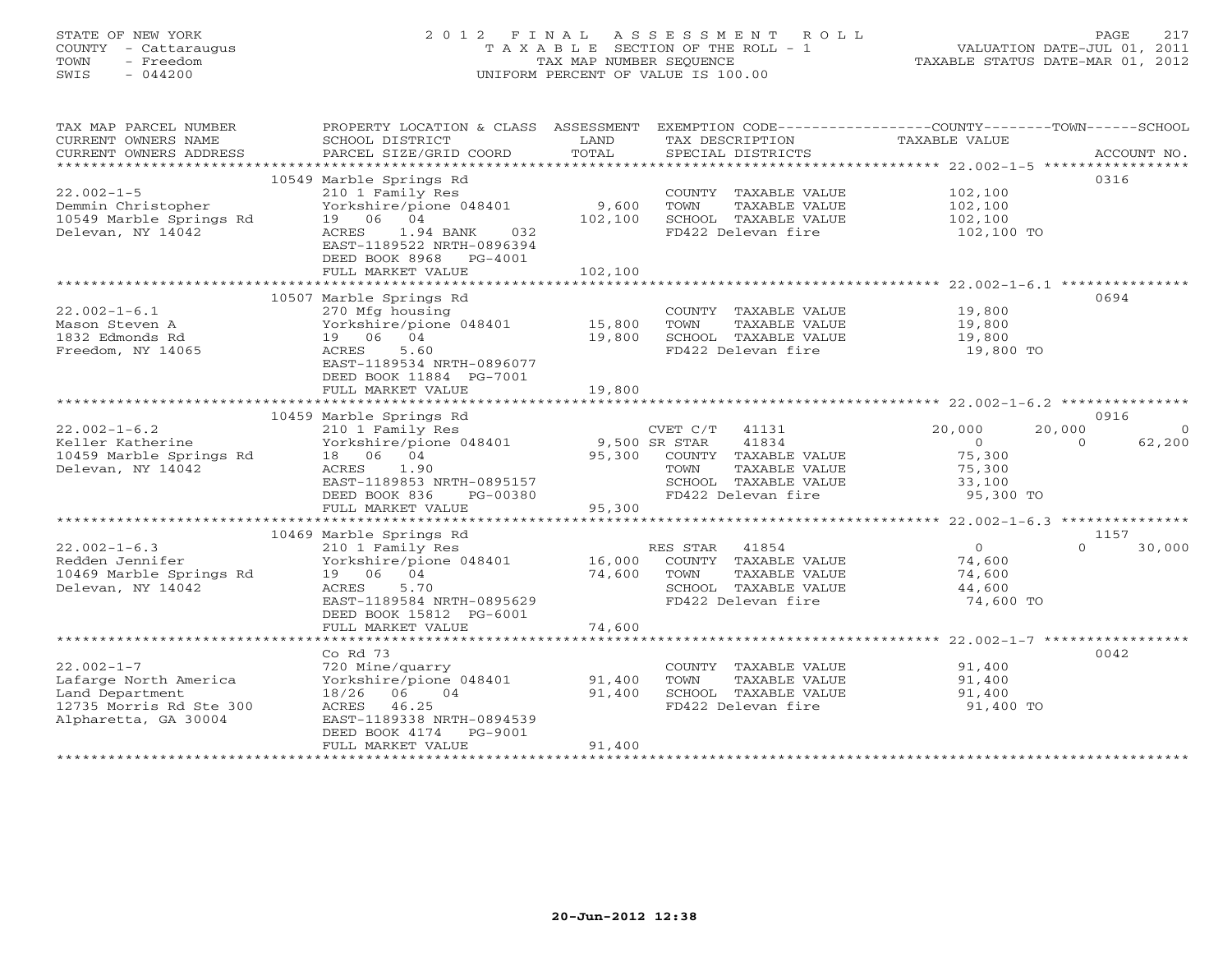# STATE OF NEW YORK 2 0 1 2 F I N A L A S S E S S M E N T R O L L PAGE 218 COUNTY - Cattaraugus T A X A B L E SECTION OF THE ROLL - 1 VALUATION DATE-JUL 01, 2011 TOWN - Freedom TAX MAP NUMBER SEQUENCE TAXABLE STATUS DATE-MAR 01, 2012 SWIS - 044200 UNIFORM PERCENT OF VALUE IS 100.00

| TAX MAP PARCEL NUMBER<br>CURRENT OWNERS NAME                                                                   | PROPERTY LOCATION & CLASS ASSESSMENT<br>SCHOOL DISTRICT                                                                                                                                        | LAND<br>TAX DESCRIPTION                                                                                                                       | EXEMPTION CODE----------------COUNTY-------TOWN------SCHOOL<br>TAXABLE VALUE<br>COUNING THE SERVICE SERVICES CORD TOTAL SERVICES SERVICES ACCOUNT NO.<br>CURRENT OWNERS ADDRESS PARCEL SIZE/GRID COORD TOTAL SERCIAL DISTRICTS ACCOUNT NO. |
|----------------------------------------------------------------------------------------------------------------|------------------------------------------------------------------------------------------------------------------------------------------------------------------------------------------------|-----------------------------------------------------------------------------------------------------------------------------------------------|--------------------------------------------------------------------------------------------------------------------------------------------------------------------------------------------------------------------------------------------|
|                                                                                                                |                                                                                                                                                                                                |                                                                                                                                               | 0041                                                                                                                                                                                                                                       |
| $22.002 - 1 - 8$<br>Giambrone Nino<br>Giambrone Jeannette<br>10361 Marble Springs Rd<br>Delevan, NY 14042      | 10361 Marble Springs Rd<br>210 1 Family Res<br>Yorkshire/pione 048401<br>18  06  04<br>3.60 BANK<br>017<br>ACRES<br>EAST-1189723 NRTH-0893412<br>DEED BOOK 00932 PG-00860<br>FULL MARKET VALUE | RES STAR 41854<br>12,500<br>COUNTY TAXABLE VALUE<br>136,900<br>TOWN<br>TAXABLE VALUE<br>SCHOOL TAXABLE VALUE<br>FD422 Delevan fire<br>136,900 | $\Omega$<br>$\Omega$<br>30,000<br>136,900<br>136,900<br>106,900<br>136,900 TO                                                                                                                                                              |
|                                                                                                                | 10345 Marble Springs Rd                                                                                                                                                                        |                                                                                                                                               | 0224                                                                                                                                                                                                                                       |
| $22.002 - 1 - 9$<br>Bedell Shawn<br>10345 Marble Springs Rd<br>18 06 04<br>Delevan, NY 14042                   | 210 1 Family Res<br>Yorkshire/pione 048401<br>FRNT 122.40 DPTH 195.00<br>EAST-1189914 NRTH-0893311<br>DEED BOOK 1013 PG-626                                                                    | RES STAR 41854<br>7,700 COUNTY TAXABLE VALUE<br>78,100<br>TOWN<br>TAXABLE VALUE<br>SCHOOL TAXABLE VALUE<br>FD422 Delevan fire                 | 30,000<br>$\overline{0}$<br>$\Omega$<br>78,100<br>78,100<br>48,100<br>78,100 TO                                                                                                                                                            |
|                                                                                                                | FULL MARKET VALUE                                                                                                                                                                              | 78,100                                                                                                                                        |                                                                                                                                                                                                                                            |
|                                                                                                                | 10309 Marble Springs Rd                                                                                                                                                                        |                                                                                                                                               | 0119                                                                                                                                                                                                                                       |
| $22.002 - 1 - 10$<br>Deptula Paul T<br>10309 Marble Spring Rd<br>Delevan, NY 14042                             | 210 1 Family Res<br>Yorkshire/pione 048401<br>18 06 04<br>$1.04$ BANK<br>ACRES<br>017<br>EAST-1189839 NRTH-0893153<br>DEED BOOK 00789 PG-00912                                                 | 41834<br>SR STAR<br>8,100 COUNTY TAXABLE VALUE<br>61,900<br>TAXABLE VALUE<br>TOWN<br>SCHOOL TAXABLE VALUE<br>FD422 Delevan fire               | 61,900<br>0<br>$\Omega$<br>61,900<br>61,900<br>$\overline{0}$<br>61,900 TO                                                                                                                                                                 |
|                                                                                                                | FULL MARKET VALUE                                                                                                                                                                              | 61,900                                                                                                                                        |                                                                                                                                                                                                                                            |
| $22.002 - 1 - 12.1$<br>Sunny Mills Inc<br>36 N Main St<br>Delevan, NY 14042                                    | Bixby Hill Rd<br>312 Vac w/imprv<br>Yorkshire/pione 048401<br>18  06  04<br>FRNT 76.00 DPTH 253.00<br>EAST-1189866 NRTH-0892801                                                                | COUNTY TAXABLE VALUE<br>7,500<br>TOWN<br>TAXABLE VALUE<br>10,700<br>SCHOOL TAXABLE VALUE<br>FD422 Delevan fire                                | 0492<br>10,700<br>10,700<br>10,700<br>10,700 TO                                                                                                                                                                                            |
|                                                                                                                | DEED BOOK 00926 PG-00440<br>FULL MARKET VALUE                                                                                                                                                  | 10,700                                                                                                                                        |                                                                                                                                                                                                                                            |
|                                                                                                                |                                                                                                                                                                                                |                                                                                                                                               |                                                                                                                                                                                                                                            |
|                                                                                                                | 10321 Marble Springs Rd                                                                                                                                                                        |                                                                                                                                               | 1111                                                                                                                                                                                                                                       |
| $22.002 - 1 - 12.2$<br>Palmisano Gregory<br>Palmisano Patricia<br>10321 Marble Springs Rd<br>Delevan, NY 14042 | 210 1 Family Res<br>Yorkshire/pione 048401<br>18 06 04<br>FRNT 94.20 DPTH 163.20<br>EAST-1189934 NRTH-0892891<br>DEED BOOK 6993 PG-6001<br>FULL MARKET VALUE                                   | RES STAR<br>41854<br>7,200<br>COUNTY TAXABLE VALUE<br>70,100<br>TOWN<br>TAXABLE VALUE<br>SCHOOL TAXABLE VALUE<br>FD422 Delevan fire<br>70,100 | $\overline{0}$<br>$\Omega$<br>30,000<br>70,100<br>70,100<br>40,100<br>70,100 TO                                                                                                                                                            |
|                                                                                                                |                                                                                                                                                                                                |                                                                                                                                               |                                                                                                                                                                                                                                            |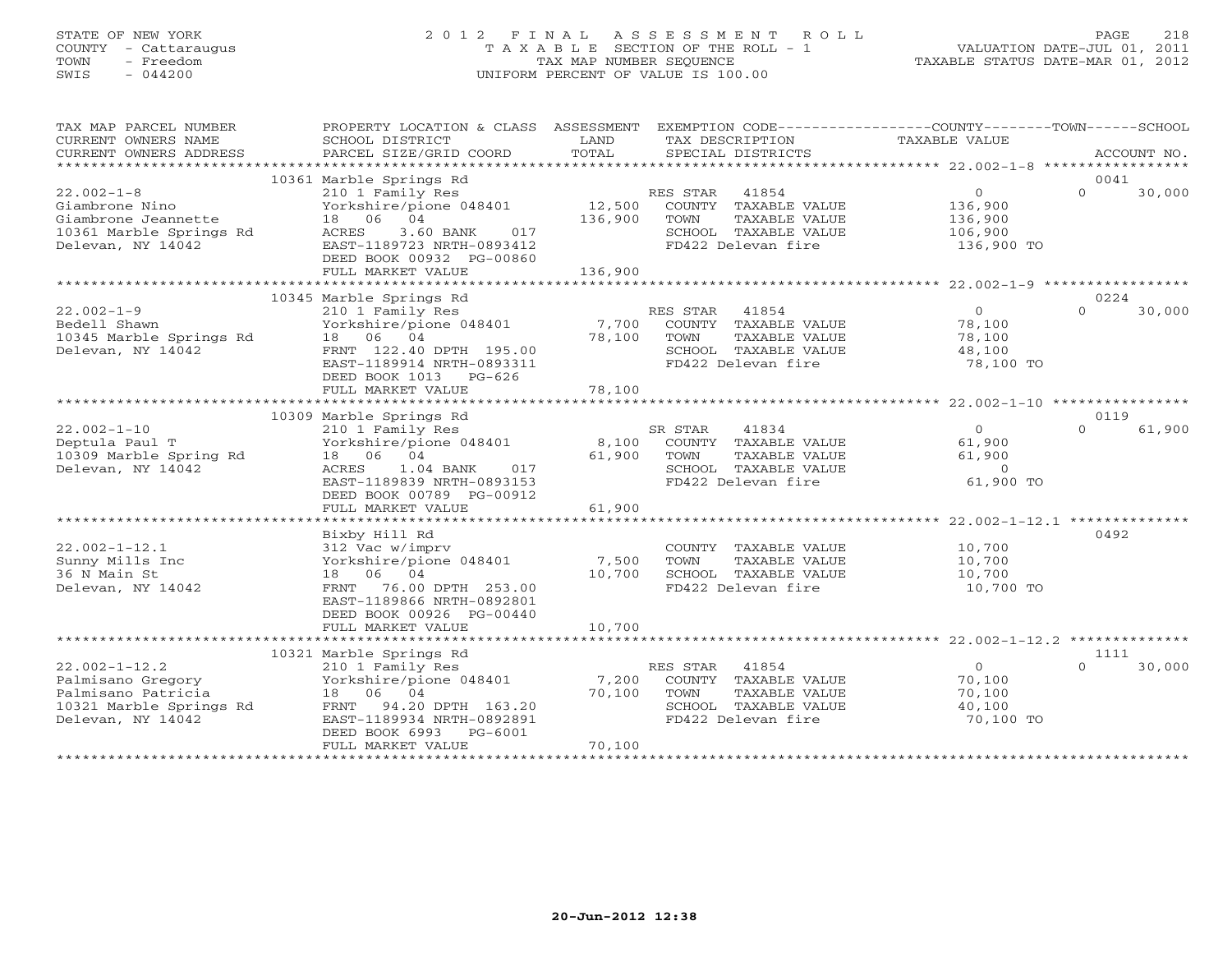# STATE OF NEW YORK 2 0 1 2 F I N A L A S S E S S M E N T R O L L PAGE 219 COUNTY - Cattaraugus T A X A B L E SECTION OF THE ROLL - 1 VALUATION DATE-JUL 01, 2011 TOWN - Freedom TAX MAP NUMBER SEQUENCE TAXABLE STATUS DATE-MAR 01, 2012 SWIS - 044200 UNIFORM PERCENT OF VALUE IS 100.00UNIFORM PERCENT OF VALUE IS 100.00

| TAX MAP PARCEL NUMBER<br>CURRENT OWNERS NAME<br>CURRENT OWNERS ADDRESS<br>***********************                                                                                               | PROPERTY LOCATION & CLASS<br>SCHOOL DISTRICT<br>PARCEL SIZE/GRID COORD                                                                                                                                                                                                                                                                                              | ASSESSMENT<br>LAND<br>TOTAL                                             | EXEMPTION CODE-----------------COUNTY-------TOWN------SCHOOL<br>TAX DESCRIPTION<br>SPECIAL DISTRICTS                                                                                                                                 | TAXABLE VALUE                                                                                                                                                | ACCOUNT NO.                                              |
|-------------------------------------------------------------------------------------------------------------------------------------------------------------------------------------------------|---------------------------------------------------------------------------------------------------------------------------------------------------------------------------------------------------------------------------------------------------------------------------------------------------------------------------------------------------------------------|-------------------------------------------------------------------------|--------------------------------------------------------------------------------------------------------------------------------------------------------------------------------------------------------------------------------------|--------------------------------------------------------------------------------------------------------------------------------------------------------------|----------------------------------------------------------|
| $22.002 - 1 - 13.1$<br>Lafarge North America<br>Land Department<br>12735 Morris Rd Ste 300<br>Alpharetta, GA 30004                                                                              | Lime Lake-Elton Rd<br>312 Vac w/imprv<br>Yorkshire/pione 048401<br>04<br>18 06<br>1.85<br>ACRES<br>EAST-1189412 NRTH-0893065<br>DEED BOOK 89<br>PG-4001<br>FULL MARKET VALUE                                                                                                                                                                                        | 9,400<br>20,300<br>20,300                                               | COUNTY TAXABLE VALUE<br>TOWN<br>TAXABLE VALUE<br>SCHOOL TAXABLE VALUE<br>FD422 Delevan fire                                                                                                                                          | 20,300<br>20,300<br>20,300<br>20,300 TO                                                                                                                      | 0555                                                     |
|                                                                                                                                                                                                 |                                                                                                                                                                                                                                                                                                                                                                     |                                                                         |                                                                                                                                                                                                                                      |                                                                                                                                                              |                                                          |
| $22.002 - 1 - 13.2$<br>Emerling Robert<br>Emerling Dolleen<br>10294 Delevan-Elton Rd<br>Delevan, NY 14042                                                                                       | Elton Rd<br>210 1 Family Res<br>Yorkshire/pione 048401<br>18  06  04<br>2.30<br>ACRES<br>EAST-1189521 NRTH-0892973<br>DEED BOOK 788<br>PG-5007                                                                                                                                                                                                                      | 10,200<br>97,900                                                        | RES STAR<br>41854<br>COUNTY TAXABLE VALUE<br>TOWN<br>TAXABLE VALUE<br>SCHOOL TAXABLE VALUE<br>FD422 Delevan fire                                                                                                                     | $\Omega$<br>97,900<br>97,900<br>67,900<br>97,900 TO                                                                                                          | 1223<br>$\Omega$<br>30,000                               |
|                                                                                                                                                                                                 | FULL MARKET VALUE<br>******************************                                                                                                                                                                                                                                                                                                                 | 97,900                                                                  |                                                                                                                                                                                                                                      |                                                                                                                                                              |                                                          |
| $22.002 - 1 - 14$<br>Perez Lisa M<br>10290 Delavan Elton Rd<br>Delevan, NY 14042-9643<br>$22.002 - 1 - 16$<br>McKune William G<br>McKune Linda S<br>10307 Marble Spring Rd<br>Delevan, NY 14042 | 10290 Delevan - Elton Rd<br>210 1 Family Res<br>Yorkshire/pione 048401<br>18  06  04<br>FRNT 185.70 DPTH 170.00<br>EAST-1189718 NRTH-0892733<br>DEED BOOK 00942 PG-01114<br>FULL MARKET VALUE<br>10307 Marble Springs Rd<br>210 1 Family Res<br>Yorkshire/pione 048401<br>18<br>06<br>03<br>FRNT 275.00 DPTH<br>55.00<br>ACRES<br>0.35<br>EAST-1189922 NRTH-0892665 | 7,900<br>30,600<br>30,600<br>* * * * * * * * * * * *<br>7,200<br>60,800 | RES STAR<br>41854<br>COUNTY TAXABLE VALUE<br>TOWN<br>TAXABLE VALUE<br>SCHOOL TAXABLE VALUE<br>FD422 Delevan fire<br>RES STAR<br>41854<br>COUNTY TAXABLE VALUE<br>TAXABLE VALUE<br>TOWN<br>SCHOOL TAXABLE VALUE<br>FD422 Delevan fire | $\circ$<br>30,600<br>30,600<br>600<br>30,600 TO<br>********************* 22.002-1-16 *****************<br>$\circ$<br>60,800<br>60,800<br>30,800<br>60,800 TO | 0333<br>$\Omega$<br>30,000<br>0033<br>$\Omega$<br>30,000 |
|                                                                                                                                                                                                 | DEED BOOK 832<br>PG-01015<br>FULL MARKET VALUE<br>10265 Marble Springs Rd                                                                                                                                                                                                                                                                                           | 60,800                                                                  |                                                                                                                                                                                                                                      |                                                                                                                                                              | 0070                                                     |
| $22.002 - 1 - 17$<br>Milks Bryan R<br>36 N Main St<br>Delevan, NY 14042                                                                                                                         | 220 2 Family Res<br>Yorkshire/pione 048401<br>18<br>06 04<br>FRNT 124.80 DPTH 129.37<br>ACRES<br>0.37<br>EAST-1189953 NRTH-0892481<br>DEED BOOK 00946 PG-00624<br>FULL MARKET VALUE                                                                                                                                                                                 | 7,400<br>103,400<br>103,400                                             | COUNTY TAXABLE VALUE<br>TOWN<br>TAXABLE VALUE<br>SCHOOL TAXABLE VALUE<br>FD422 Delevan fire                                                                                                                                          | 103,400<br>103,400<br>103,400<br>103,400 TO                                                                                                                  |                                                          |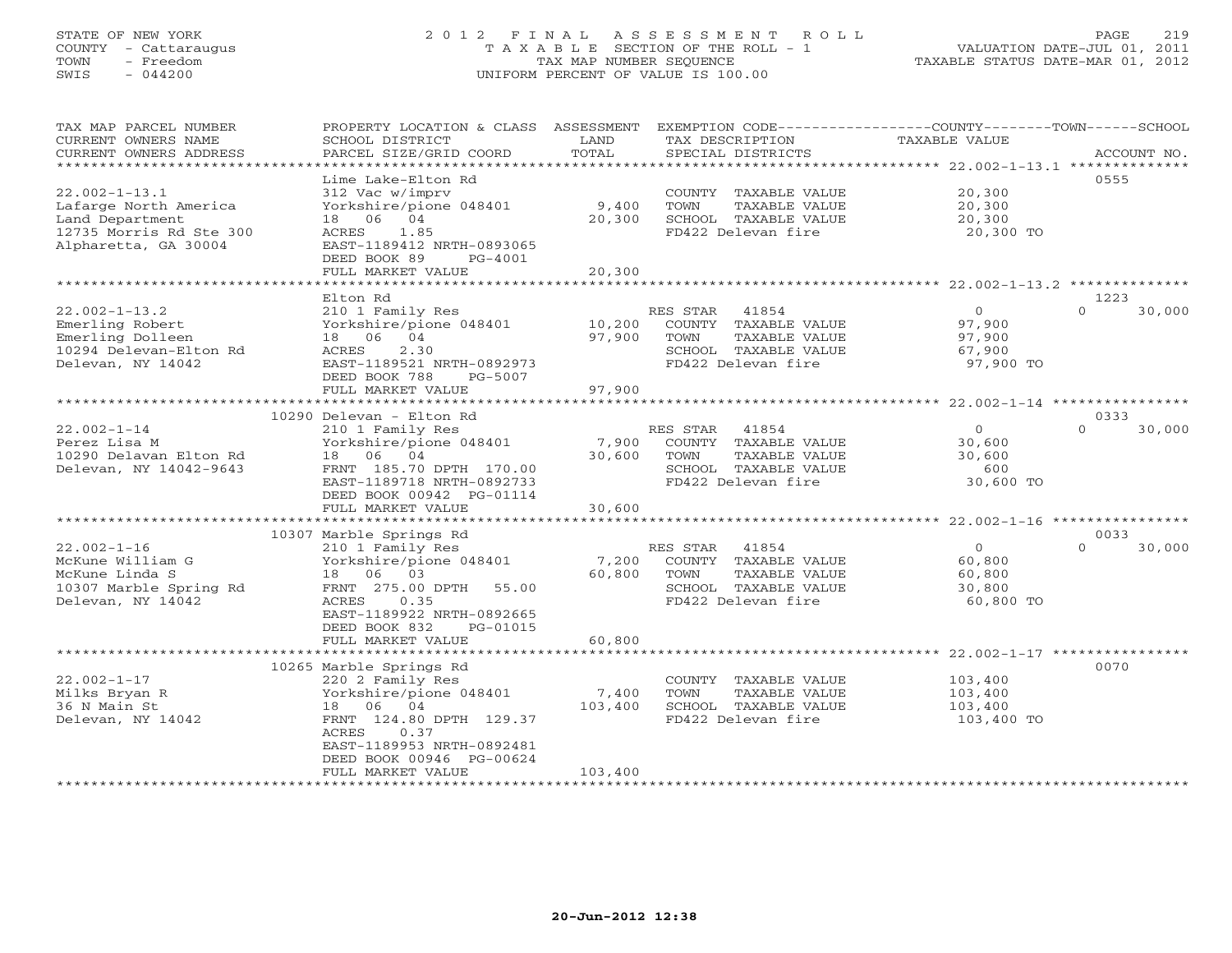# STATE OF NEW YORK 2 0 1 2 F I N A L A S S E S S M E N T R O L L PAGE 220 COUNTY - Cattaraugus T A X A B L E SECTION OF THE ROLL - 1 VALUATION DATE-JUL 01, 2011 TOWN - Freedom TAX MAP NUMBER SEQUENCE TAXABLE STATUS DATE-MAR 01, 2012 SWIS - 044200 UNIFORM PERCENT OF VALUE IS 100.00UNIFORM PERCENT OF VALUE IS 100.00

| TAX MAP PARCEL NUMBER                                                                                                                                                                                                                                    | PROPERTY LOCATION & CLASS ASSESSMENT EXEMPTION CODE----------------COUNTY-------TOWN------SCHOOL                                          |        |                                                                                 |                                                                                                                                          |                    |
|----------------------------------------------------------------------------------------------------------------------------------------------------------------------------------------------------------------------------------------------------------|-------------------------------------------------------------------------------------------------------------------------------------------|--------|---------------------------------------------------------------------------------|------------------------------------------------------------------------------------------------------------------------------------------|--------------------|
| CURRENT OWNERS NAME                                                                                                                                                                                                                                      | SCHOOL DISTRICT                                                                                                                           | LAND   | TAX DESCRIPTION                                                                 | TAXABLE VALUE                                                                                                                            |                    |
|                                                                                                                                                                                                                                                          | SCHOOL DISTRICT<br>PARCEL SIZE/GRID COORD                                                                                                 |        |                                                                                 |                                                                                                                                          |                    |
|                                                                                                                                                                                                                                                          |                                                                                                                                           |        |                                                                                 |                                                                                                                                          |                    |
|                                                                                                                                                                                                                                                          | 10307 Marble Springs Rd                                                                                                                   |        |                                                                                 |                                                                                                                                          | 0034               |
| $22.002 - 1 - 18$                                                                                                                                                                                                                                        | 312 Vac w/imprv                                                                                                                           |        | COUNTY TAXABLE VALUE 7,500                                                      |                                                                                                                                          |                    |
|                                                                                                                                                                                                                                                          |                                                                                                                                           |        |                                                                                 |                                                                                                                                          |                    |
|                                                                                                                                                                                                                                                          |                                                                                                                                           |        |                                                                                 |                                                                                                                                          |                    |
|                                                                                                                                                                                                                                                          |                                                                                                                                           |        |                                                                                 |                                                                                                                                          |                    |
|                                                                                                                                                                                                                                                          |                                                                                                                                           |        |                                                                                 |                                                                                                                                          |                    |
|                                                                                                                                                                                                                                                          |                                                                                                                                           |        |                                                                                 |                                                                                                                                          |                    |
|                                                                                                                                                                                                                                                          |                                                                                                                                           |        |                                                                                 |                                                                                                                                          |                    |
| Norman Controller Controller Controller Controller Controller Controller Controller Controller Controller Controller Controller Controller Controller Controller Controller Controller Controller Controller Controller Contro                           |                                                                                                                                           |        |                                                                                 |                                                                                                                                          |                    |
|                                                                                                                                                                                                                                                          | Lime Lake-Elton Rd                                                                                                                        |        |                                                                                 |                                                                                                                                          | 0267               |
| $22.002 - 1 - 19$                                                                                                                                                                                                                                        |                                                                                                                                           | 7,100  | COUNTY TAXABLE VALUE 7,100                                                      |                                                                                                                                          |                    |
| Milks Bryan                                                                                                                                                                                                                                              | 314 Rural vac<10<br>Yorkshire/pione 048401<br>18 06 04                                                                                    |        | TOWN<br>TAXABLE VALUE                                                           | 7,100                                                                                                                                    |                    |
| PO Box 249                                                                                                                                                                                                                                               | 18 06 04                                                                                                                                  | 7,100  |                                                                                 |                                                                                                                                          |                    |
| Delevan, NY 14042                                                                                                                                                                                                                                        | FRNT 106.00 DPTH 126.25                                                                                                                   |        | TUWN TAAADDE VADUD<br>SCHOOL TAXABLE VALUE 7,100<br>FD422 Delevan fire 7,100 TO |                                                                                                                                          |                    |
|                                                                                                                                                                                                                                                          | EAST-1189710 NRTH-0892563                                                                                                                 |        |                                                                                 |                                                                                                                                          |                    |
|                                                                                                                                                                                                                                                          | DEED BOOK 00947 PG-00263                                                                                                                  |        |                                                                                 |                                                                                                                                          |                    |
|                                                                                                                                                                                                                                                          | FULL MARKET VALUE                                                                                                                         | 7,100  |                                                                                 |                                                                                                                                          |                    |
|                                                                                                                                                                                                                                                          |                                                                                                                                           |        |                                                                                 |                                                                                                                                          |                    |
|                                                                                                                                                                                                                                                          | 10219 Pigeon Hill Rd                                                                                                                      |        |                                                                                 |                                                                                                                                          | 0106               |
|                                                                                                                                                                                                                                                          |                                                                                                                                           |        | CVET $C/T$ 41131                                                                |                                                                                                                                          | $\overline{0}$     |
|                                                                                                                                                                                                                                                          |                                                                                                                                           |        |                                                                                 |                                                                                                                                          | $\overline{0}$     |
| 22.002-1-20.1 ----- 270 Mfg housing<br>Ekroth Robert C Yorkshire/pione 048401 20,700 DVET C/T 41141<br>10219 Pigeon Hill Rd 18 06 04 42,400 RES STAR 41854<br>Delevan, NY 14742 ACRES 9.50 COUNTY TAXABLE VA                                             |                                                                                                                                           |        |                                                                                 | $\begin{array}{ccc} 10\, , 600 & \quad & 10\, , 600 \\ 6\, , 360 & \quad & 6\, , 360 \\ 0 & \quad & 0 \\ 25\, , 440 & \quad \end{array}$ | $0 \t 30,000$      |
|                                                                                                                                                                                                                                                          |                                                                                                                                           |        | COUNTY TAXABLE VALUE                                                            |                                                                                                                                          |                    |
|                                                                                                                                                                                                                                                          |                                                                                                                                           |        |                                                                                 |                                                                                                                                          |                    |
|                                                                                                                                                                                                                                                          |                                                                                                                                           |        |                                                                                 |                                                                                                                                          |                    |
|                                                                                                                                                                                                                                                          | EAST-1189662 NRTH-0891863<br>DEED BOOK 10831 PG-8003 (CHOOL TAXABLE VALUE 12,400<br>FULL MARKET VALUE 42,400 FD422 Delevan fire 42,400 TO |        |                                                                                 |                                                                                                                                          |                    |
|                                                                                                                                                                                                                                                          |                                                                                                                                           |        |                                                                                 |                                                                                                                                          |                    |
| 10301 Delevan-E1ton ku<br>22.002-1-20.2<br>Wolfe Stanley D<br>Wolfe Rose M<br>13,000 SR STAR<br>13,000 SR STAR<br>13,000 SR STAR<br>13,000 SR STAR<br>13,000 SR STAR<br>13,000 SR STAR<br>13,000 SR STAR<br>13,000 SR STAR<br>13,000 SR STAR<br>13,000 S |                                                                                                                                           |        |                                                                                 |                                                                                                                                          | 1043               |
|                                                                                                                                                                                                                                                          |                                                                                                                                           |        | CVET $C/T$ 41131                                                                | 20,000<br>20,000                                                                                                                         | $\overline{0}$     |
|                                                                                                                                                                                                                                                          |                                                                                                                                           |        | 41834                                                                           | $\overline{0}$                                                                                                                           | $\Omega$<br>62,200 |
|                                                                                                                                                                                                                                                          |                                                                                                                                           |        |                                                                                 | 70,400<br>70,400                                                                                                                         |                    |
|                                                                                                                                                                                                                                                          |                                                                                                                                           |        | 90,400 COUNTY TAXABLE VALUE<br>TOWN TAXABLE VALUE                               |                                                                                                                                          |                    |
|                                                                                                                                                                                                                                                          |                                                                                                                                           |        |                                                                                 |                                                                                                                                          |                    |
|                                                                                                                                                                                                                                                          |                                                                                                                                           |        | SCHOOL TAXABLE VALUE $28,200$<br>FD422 Delevan fire 90,400                      | 90,400 TO                                                                                                                                |                    |
|                                                                                                                                                                                                                                                          |                                                                                                                                           |        |                                                                                 |                                                                                                                                          |                    |
|                                                                                                                                                                                                                                                          |                                                                                                                                           |        |                                                                                 |                                                                                                                                          |                    |
|                                                                                                                                                                                                                                                          | 10239 Pigeon Hill Rd                                                                                                                      |        |                                                                                 |                                                                                                                                          | 0507               |
|                                                                                                                                                                                                                                                          |                                                                                                                                           |        | RES STAR 41854                                                                  | $\overline{0}$                                                                                                                           | $\Omega$<br>30,000 |
|                                                                                                                                                                                                                                                          |                                                                                                                                           |        | COUNTY TAXABLE VALUE 68,500                                                     |                                                                                                                                          |                    |
|                                                                                                                                                                                                                                                          |                                                                                                                                           |        | TOWN<br>TAXABLE VALUE                                                           | 68,500                                                                                                                                   |                    |
|                                                                                                                                                                                                                                                          |                                                                                                                                           |        | SCHOOL TAXABLE VALUE 38,500                                                     |                                                                                                                                          |                    |
|                                                                                                                                                                                                                                                          |                                                                                                                                           |        | FD422 Delevan fire                                                              | 68,500 TO                                                                                                                                |                    |
|                                                                                                                                                                                                                                                          | DEED BOOK 9753 PG-2001                                                                                                                    |        |                                                                                 |                                                                                                                                          |                    |
|                                                                                                                                                                                                                                                          | FULL MARKET VALUE                                                                                                                         | 68,500 |                                                                                 |                                                                                                                                          |                    |
|                                                                                                                                                                                                                                                          |                                                                                                                                           |        |                                                                                 |                                                                                                                                          |                    |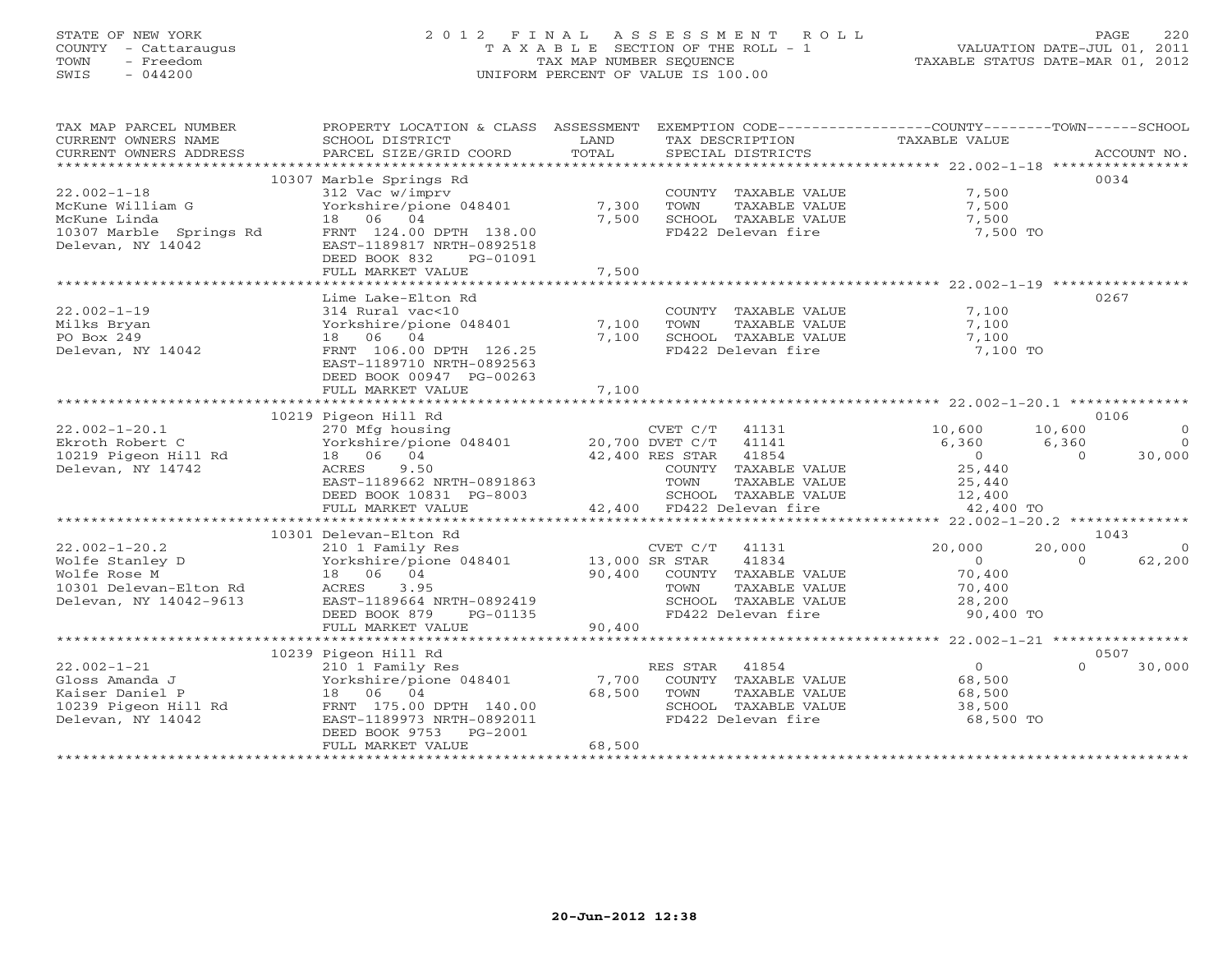# STATE OF NEW YORK 2 0 1 2 F I N A L A S S E S S M E N T R O L L PAGE 221 COUNTY - Cattaraugus T A X A B L E SECTION OF THE ROLL - 1 VALUATION DATE-JUL 01, 2011 TOWN - Freedom TAX MAP NUMBER SEQUENCE TAXABLE STATUS DATE-MAR 01, 2012 SWIS - 044200 UNIFORM PERCENT OF VALUE IS 100.00UNIFORM PERCENT OF VALUE IS 100.00

| TAX MAP PARCEL NUMBER<br>CURRENT OWNERS NAME<br>CURRENT OWNERS ADDRESS                           | PROPERTY LOCATION & CLASS ASSESSMENT<br>SCHOOL DISTRICT<br>PARCEL SIZE/GRID COORD | LAND<br>TOTAL | EXEMPTION CODE----------------COUNTY-------TOWN------SCHOOL<br>TAX DESCRIPTION<br>SPECIAL DISTRICTS | TAXABLE VALUE      | ACCOUNT NO.        |
|--------------------------------------------------------------------------------------------------|-----------------------------------------------------------------------------------|---------------|-----------------------------------------------------------------------------------------------------|--------------------|--------------------|
|                                                                                                  |                                                                                   |               |                                                                                                     |                    |                    |
|                                                                                                  | 10229 Co Rd 73                                                                    |               |                                                                                                     |                    | 0332               |
| $22.002 - 1 - 22$                                                                                | 210 1 Family Res                                                                  |               | COUNTY TAXABLE VALUE                                                                                | 79,450             |                    |
|                                                                                                  | Yorkshire/pione 048401                                                            | 7,900         | TOWN<br>TAXABLE VALUE                                                                               | 79,450             |                    |
| 10229 Pigeon Hill Rd<br>Delevan, NY 14042                                                        | 18 06 04                                                                          | 79,450        | SCHOOL TAXABLE VALUE                                                                                | 79,450             |                    |
|                                                                                                  | FRNT 246.00 DPTH 140.00<br>BANK<br>017                                            |               | FD422 Delevan fire                                                                                  | 79,450 TO          |                    |
|                                                                                                  | EAST-1189986 NRTH-0891770<br>DEED BOOK 13399 PG-5001                              |               |                                                                                                     |                    |                    |
|                                                                                                  | FULL MARKET VALUE                                                                 | 79,450        |                                                                                                     |                    |                    |
|                                                                                                  | 10209 Pigeon Hill Rd                                                              |               |                                                                                                     |                    | 0084               |
| $22.002 - 1 - 23$                                                                                | 210 1 Family Res                                                                  |               | RES STAR 41854                                                                                      | $\overline{0}$     | $\Omega$<br>30,000 |
| Hewitt Mary Lyn                                                                                  | Yorkshire/pione 048401                                                            | 9,400         | COUNTY TAXABLE VALUE                                                                                | 70,500             |                    |
| Hewitt Philip W                                                                                  | 17 06 04                                                                          | 70,500        | TOWN<br>TAXABLE VALUE                                                                               | 70,500             |                    |
| PO Box 145                                                                                       | ACRES<br>1.85                                                                     |               | SCHOOL TAXABLE VALUE                                                                                | 40,500             |                    |
| Delevan, NY 14042                                                                                | EAST-1189829 NRTH-0891406                                                         |               | FD422 Delevan fire                                                                                  | 70,500 TO          |                    |
|                                                                                                  | DEED BOOK 00963 PG-00894                                                          |               |                                                                                                     |                    |                    |
|                                                                                                  | FULL MARKET VALUE                                                                 | 70,500        |                                                                                                     |                    |                    |
|                                                                                                  |                                                                                   |               |                                                                                                     |                    |                    |
|                                                                                                  | Co Rd 73                                                                          |               |                                                                                                     |                    | 0302               |
| $22.002 - 1 - 24$                                                                                | 105 Vac farmland                                                                  |               | 41720<br>AG DIST                                                                                    | 25,965<br>25,965   | 25,965             |
| C J Dairy Farms Inc                                                                              | Yorkshire/pione 048401 65,600                                                     |               | COUNTY TAXABLE VALUE                                                                                | 39,635             |                    |
| 2679 Hooper Rd                                                                                   | 17/25 06 04                                                                       | 65,600        | TOWN<br>TAXABLE VALUE                                                                               | 39,635             |                    |
| Delevan, NY 14042                                                                                | ACRES 46.90                                                                       |               | SCHOOL TAXABLE VALUE                                                                                | 39,635             |                    |
|                                                                                                  | EAST-1189199 NRTH-0890779                                                         |               | FD422 Delevan fire                                                                                  | 65,600 TO          |                    |
| MAY BE SUBJECT TO PAYMENT                                                                        | DEED BOOK 905<br>PG-00359                                                         |               |                                                                                                     |                    |                    |
| UNDER AGDIST LAW TIL 2016                                                                        | FULL MARKET VALUE                                                                 | 65,600        |                                                                                                     |                    |                    |
|                                                                                                  | 10131 Pigeon Hill Rd                                                              |               |                                                                                                     |                    | 0303               |
| $22.002 - 1 - 25$                                                                                | 210 1 Family Res                                                                  |               | COUNTY TAXABLE VALUE 137,100                                                                        |                    |                    |
| C J Dairy Farms Inc                                                                              | Yorkshire/pione 048401 8,600                                                      |               | TOWN<br>TAXABLE VALUE                                                                               | 137,100            |                    |
| 2679 Hooper Rd                                                                                   | 17 06 04                                                                          | 137,100       | SCHOOL TAXABLE VALUE                                                                                | 137,100            |                    |
| Delevan, NY 14042                                                                                | 1.38<br>ACRES                                                                     |               | FD422 Delevan fire                                                                                  | 137,100 TO         |                    |
|                                                                                                  | EAST-1190011 NRTH-0889996                                                         |               |                                                                                                     |                    |                    |
|                                                                                                  | DEED BOOK 905<br>PG-00359                                                         |               |                                                                                                     |                    |                    |
|                                                                                                  | FULL MARKET VALUE                                                                 | 137,100       |                                                                                                     |                    |                    |
|                                                                                                  |                                                                                   |               |                                                                                                     |                    |                    |
|                                                                                                  | 2421 Strong Rd                                                                    |               |                                                                                                     |                    | 0295               |
| $22.002 - 1 - 26$                                                                                | 312 Vac w/imprv                                                                   |               | AG DIST<br>41720                                                                                    | 36,606<br>36,606   | 36,606             |
| Schwab Jason E                                                                                   | Yorkshire/pione 048401                                                            | 101,100       | COUNTY TAXABLE VALUE                                                                                | 163,794            |                    |
| 10089 Pidgeon Hill Rd<br>Delevan, NY 14042                                                       | 25 06 04<br>ACRES 102.40                                                          | 200,400       | TOWN<br>TAXABLE VALUE<br>SCHOOL TAXABLE VALUE                                                       | 163,794<br>163,794 |                    |
|                                                                                                  | EAST-1188374 NRTH-0889244                                                         |               | FD422 Delevan fire                                                                                  | 200,400 TO         |                    |
|                                                                                                  |                                                                                   |               |                                                                                                     |                    |                    |
| MAY BE SUBJECT TO PAYMENT DEED BOOK 17609 PG-3001<br>UNDER AGDIST LAW TIL 2016 FULL MARKET VALUE |                                                                                   | 200,400       |                                                                                                     |                    |                    |
|                                                                                                  |                                                                                   |               |                                                                                                     |                    |                    |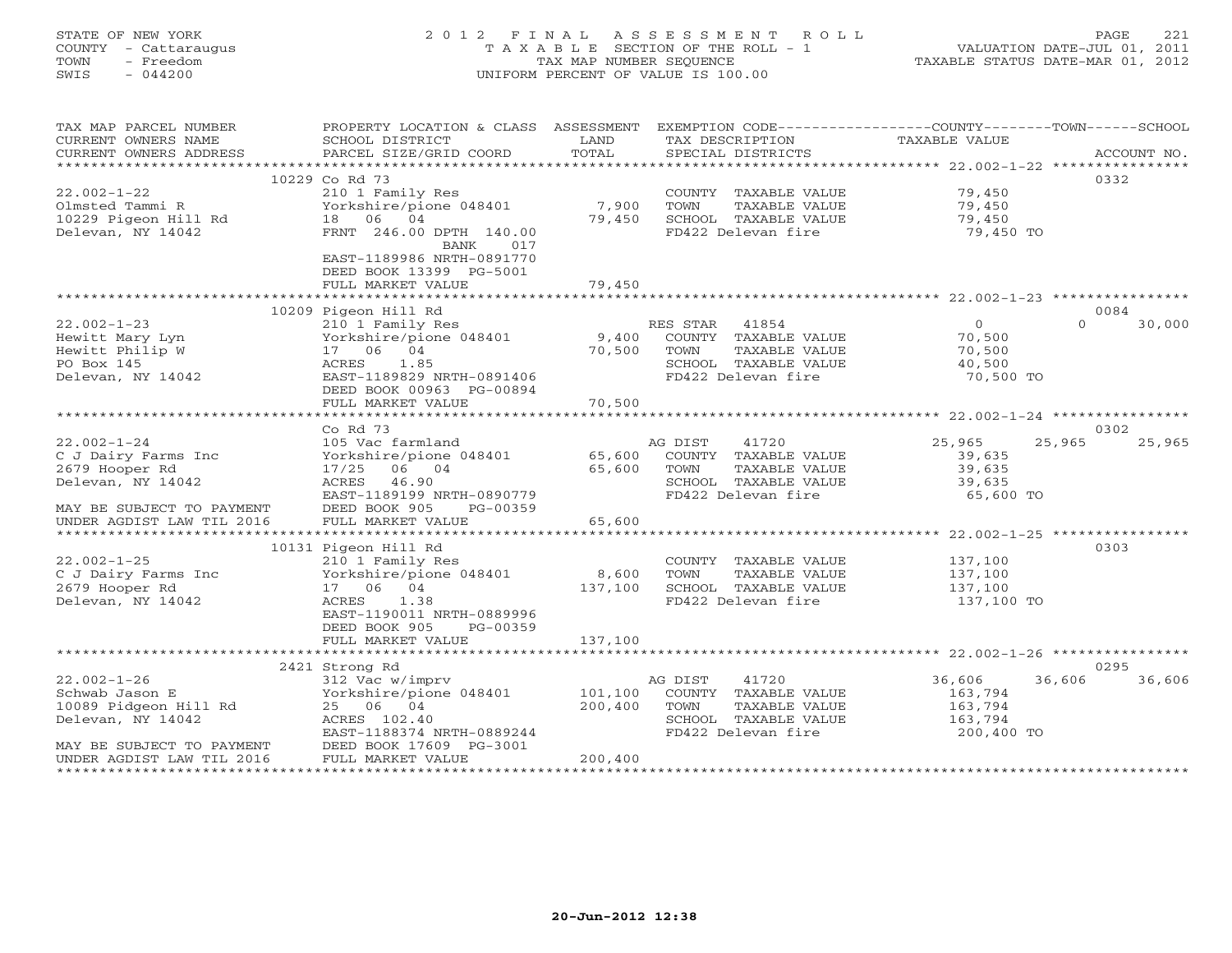# STATE OF NEW YORK 2 0 1 2 F I N A L A S S E S S M E N T R O L L PAGE 222 COUNTY - Cattaraugus T A X A B L E SECTION OF THE ROLL - 1 VALUATION DATE-JUL 01, 2011 TOWN - Freedom TAX MAP NUMBER SEQUENCE TAXABLE STATUS DATE-MAR 01, 2012 SWIS - 044200 UNIFORM PERCENT OF VALUE IS 100.00UNIFORM PERCENT OF VALUE IS 100.00

| TAX MAP PARCEL NUMBER<br>CURRENT OWNERS NAME<br>CURRENT OWNERS ADDRESS | PROPERTY LOCATION & CLASS ASSESSMENT<br>SCHOOL DISTRICT<br>PARCEL SIZE/GRID COORD | LAND<br>TOTAL                 | EXEMPTION CODE-----------------COUNTY-------TOWN------SCHOOL<br>TAX DESCRIPTION<br>SPECIAL DISTRICTS | TAXABLE VALUE  | ACCOUNT NO.              |
|------------------------------------------------------------------------|-----------------------------------------------------------------------------------|-------------------------------|------------------------------------------------------------------------------------------------------|----------------|--------------------------|
|                                                                        |                                                                                   |                               |                                                                                                      |                |                          |
|                                                                        | Railroad St                                                                       |                               |                                                                                                      |                | 0584                     |
| $22.002 - 1 - 27$                                                      | 105 Vac farmland                                                                  |                               | 41720<br>AG DIST                                                                                     | 41,650         | 41,650<br>41,650         |
| C J Dairy Farms Inc                                                    | Yorkshire/pione 048401 61,700 COUNTY TAXABLE VALUE                                |                               |                                                                                                      | 20,050         |                          |
| 2679 Hooper Rd                                                         | 25 06 04                                                                          | 61,700                        | TOWN<br>TAXABLE VALUE                                                                                | 20,050         |                          |
| Delevan, NY 14042                                                      | ACRES 50.36                                                                       |                               | SCHOOL TAXABLE VALUE                                                                                 | 20,050         |                          |
|                                                                        | EAST-1186259 NRTH-0888407                                                         |                               | FD422 Delevan fire                                                                                   | 61,700 TO      |                          |
| MAY BE SUBJECT TO PAYMENT                                              | DEED BOOK 811<br>PG-00512                                                         |                               |                                                                                                      |                |                          |
| UNDER AGDIST LAW TIL 2016                                              | FULL MARKET VALUE                                                                 | 61,700                        |                                                                                                      |                |                          |
|                                                                        |                                                                                   |                               |                                                                                                      |                |                          |
|                                                                        | 2568 Lime Lake-Elton Rd                                                           |                               | 46 PCT OF VALUE USED FOR EXEMPTION PURPOSES                                                          |                | 0187                     |
| $22.002 - 1 - 28$                                                      | 240 Rural res                                                                     |                               | SR STAR<br>41834                                                                                     | $\overline{0}$ | $\Omega$<br>62,200       |
| Dombrowski Bernard                                                     |                                                                                   |                               | 41121                                                                                                | 12,000         | 12,000<br>$\overline{0}$ |
| Dombrowski Mary                                                        | 06 04<br>25/26                                                                    |                               | 41720                                                                                                | 11,360         | 11,360<br>11,360         |
| PO Box 2568                                                            | ACRES 99.51                                                                       | $178,000$ AG DIST<br>AGED C/T |                                                                                                      | 34,940         | 34,940<br>40,940         |
| Delevan, NY 14042                                                      | ACRES 99.51<br>EAST-1186006 NRTH-0891785<br>DEED BOOK 605 PG-00569                |                               | AGED C/T/S 41800                                                                                     |                |                          |
|                                                                        |                                                                                   |                               | COUNTY TAXABLE VALUE                                                                                 | 119,700        |                          |
|                                                                        | DEED BOOK 605<br>PG-00569                                                         |                               | TOWN<br>TAXABLE VALUE                                                                                | 119,700        |                          |
| MAY BE SUBJECT TO PAYMENT                                              | FULL MARKET VALUE                                                                 |                               | -G-00505<br>178,000 SCHOOL TAXABLE VALUE<br>FD422 Delevan fire                                       | 63,500         |                          |
| UNDER AGDIST LAW TIL 2016                                              |                                                                                   |                               |                                                                                                      | 178,000 TO     |                          |
|                                                                        |                                                                                   |                               |                                                                                                      |                |                          |
|                                                                        | Lime Lake-Elton Rd                                                                |                               |                                                                                                      |                | 0299                     |
| $22.002 - 1 - 29.1$                                                    | 720 Mine/quarry                                                                   |                               | COUNTY TAXABLE VALUE                                                                                 | 218,000        |                          |
| Lafarge North America                                                  | Yorkshire/pione 048401 218,000                                                    |                               | TAXABLE VALUE<br>TOWN                                                                                | 218,000        |                          |
| Land Department                                                        | 26/27 06 04                                                                       | 218,000                       | SCHOOL TAXABLE VALUE                                                                                 | 218,000        |                          |
| 12735 Morris Rd Ste 300                                                | ACRES 103.40                                                                      |                               | FD422 Delevan fire                                                                                   | 218,000 TO     |                          |
| Alpharetta, GA 30004                                                   | EAST-1186516 NRTH-0894093                                                         |                               |                                                                                                      |                |                          |
|                                                                        | DEED BOOK 6608<br>PG-5001                                                         |                               |                                                                                                      |                |                          |
|                                                                        | FULL MARKET VALUE                                                                 | 218,000                       |                                                                                                      |                |                          |
|                                                                        |                                                                                   |                               |                                                                                                      |                |                          |
|                                                                        | 10453 Elton-Delevan Rd                                                            |                               |                                                                                                      |                | 0852                     |
| $22.002 - 1 - 29.2$                                                    | 210 1 Family Res                                                                  |                               | RES STAR 41854                                                                                       | $\overline{0}$ | $\cap$<br>30,000         |
| Iglesias Angelo                                                        | Yorkshire/pione 048401                                                            |                               | 10,900 COUNTY TAXABLE VALUE                                                                          | 133,000        |                          |
| Iglesias Carole                                                        | 26 06 04                                                                          | 133,000                       | TAXABLE VALUE<br>TOWN                                                                                | 133,000        |                          |
| 10453 Delevan Elton Rd                                                 | ACRES<br>2.70 BANK<br>017                                                         |                               | SCHOOL TAXABLE VALUE                                                                                 | 103,000        |                          |
| Delevan, NY 14042                                                      | EAST-1187094 NRTH-0894447                                                         |                               | FD422 Delevan fire                                                                                   | 133,000 TO     |                          |
|                                                                        | DEED BOOK 00982 PG-00945                                                          |                               |                                                                                                      |                |                          |
|                                                                        | FULL MARKET VALUE                                                                 | 133,000                       |                                                                                                      |                |                          |
|                                                                        |                                                                                   |                               |                                                                                                      |                |                          |
|                                                                        | Elton-Delevan Rd                                                                  |                               |                                                                                                      |                | 0917                     |
| $22.002 - 1 - 29.3$                                                    | 314 Rural vac<10                                                                  |                               |                                                                                                      | 9,500          |                          |
| Klink William H                                                        | Yorkshire/pione 048401 9,500                                                      |                               | COUNTY TAXABLE VALUE<br>TOWN TAXARLE VALUE<br>TOWN<br>TAXABLE VALUE                                  | 9,500          |                          |
| Klink Nancy L                                                          | 26/27 06 04                                                                       | 9,500                         | SCHOOL TAXABLE VALUE                                                                                 | 9,500          |                          |
| 10479 Elton-Delevan Rd                                                 | 1.90                                                                              |                               | FD422 Delevan fire                                                                                   | 9,500 TO       |                          |
|                                                                        | ACRES                                                                             |                               |                                                                                                      |                |                          |
| Delevan, NY 14042                                                      | EAST-1186688 NRTH-0895281                                                         |                               |                                                                                                      |                |                          |
|                                                                        | DEED BOOK 815<br>PG-00810                                                         |                               |                                                                                                      |                |                          |
|                                                                        | FULL MARKET VALUE                                                                 | 9,500                         |                                                                                                      |                |                          |
|                                                                        |                                                                                   |                               |                                                                                                      |                |                          |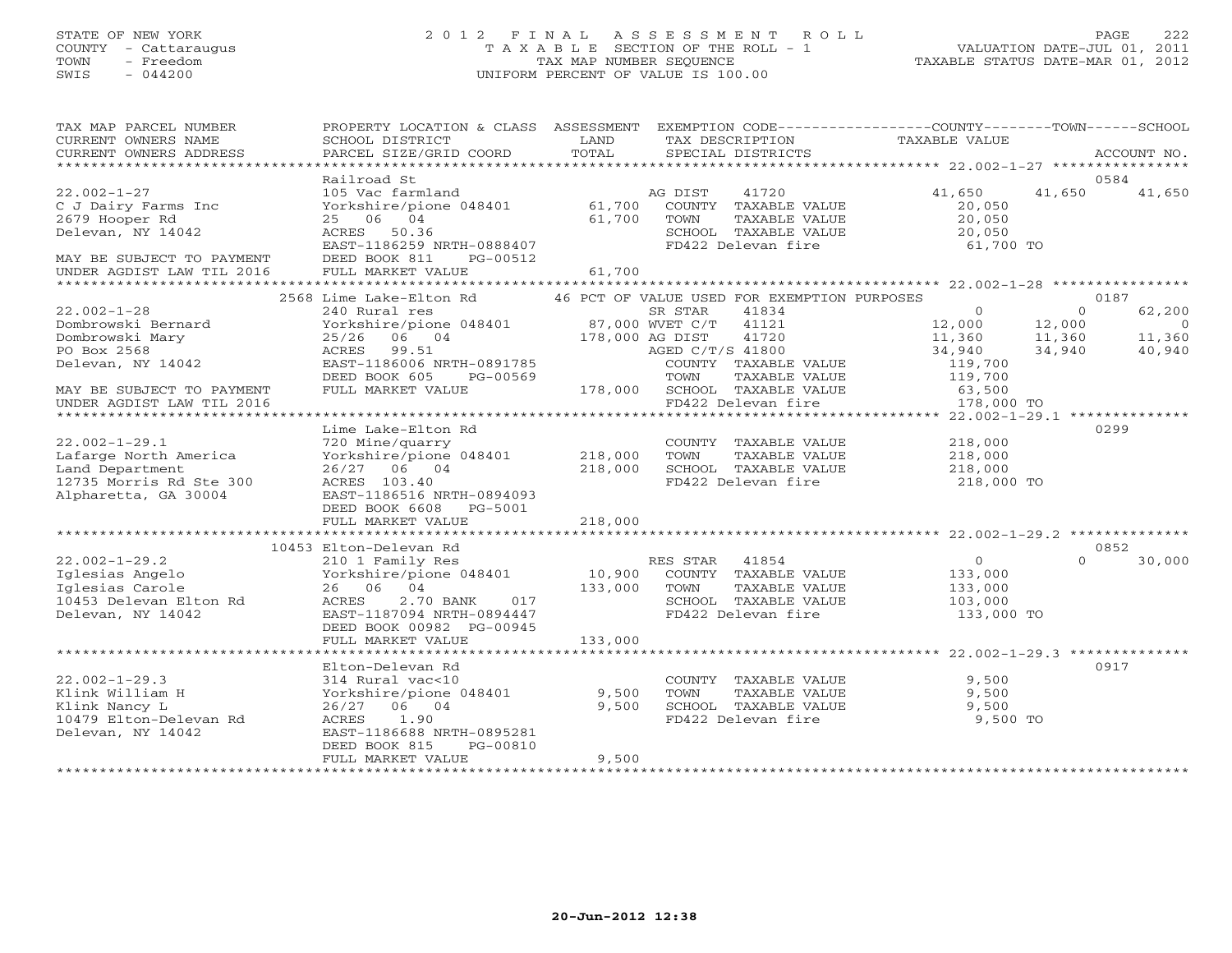# STATE OF NEW YORK 2 0 1 2 F I N A L A S S E S S M E N T R O L L PAGE 223 COUNTY - Cattaraugus T A X A B L E SECTION OF THE ROLL - 1 VALUATION DATE-JUL 01, 2011 TOWN - Freedom TAX MAP NUMBER SEQUENCE TAXABLE STATUS DATE-MAR 01, 2012 SWIS - 044200 UNIFORM PERCENT OF VALUE IS 100.00UNIFORM PERCENT OF VALUE IS 100.00

| TAX MAP PARCEL NUMBER<br>CURRENT OWNERS NAME | PROPERTY LOCATION & CLASS ASSESSMENT<br>SCHOOL DISTRICT | LAND    | EXEMPTION CODE-----------------COUNTY-------TOWN------SCHOOL<br>TAX DESCRIPTION | <b>TAXABLE VALUE</b>                         |             |
|----------------------------------------------|---------------------------------------------------------|---------|---------------------------------------------------------------------------------|----------------------------------------------|-------------|
| CURRENT OWNERS ADDRESS                       | PARCEL SIZE/GRID COORD                                  | TOTAL   | SPECIAL DISTRICTS                                                               |                                              | ACCOUNT NO. |
| **********************                       |                                                         |         |                                                                                 |                                              |             |
|                                              | 11652 Lime Lake-Elton Rd                                |         |                                                                                 |                                              | 1045        |
| $22.002 - 1 - 29.4$                          | 240 Rural res                                           |         | COUNTY TAXABLE VALUE                                                            | 191,200                                      |             |
| La Farge North America                       | Yorkshire/pione 048401                                  | 130,800 | TOWN<br>TAXABLE VALUE                                                           | 191,200                                      |             |
| Land Department                              | 25/26 06 04                                             | 191,200 | SCHOOL TAXABLE VALUE                                                            | 191,200                                      |             |
| 12735 Morris Rd Ste 300                      | Ff 1985.00                                              |         | FD422 Delevan fire                                                              | 191,200 TO                                   |             |
| Alpharetta, GA 30004                         | ACRES 140.70                                            |         |                                                                                 |                                              |             |
|                                              | EAST-1187264 NRTH-0890513<br>DEED BOOK 6608<br>PG-5001  |         |                                                                                 |                                              |             |
|                                              |                                                         | 191,200 |                                                                                 |                                              |             |
|                                              | FULL MARKET VALUE                                       |         |                                                                                 |                                              |             |
|                                              | Delevan-Elton Rd                                        |         |                                                                                 |                                              | 1047        |
| $22.002 - 1 - 29.5$                          | 314 Rural vac<10                                        |         | COUNTY TAXABLE VALUE                                                            | 9,500                                        |             |
| Haley Lawrence E II                          | Yorkshire/pione 048401                                  | 9,500   | TOWN<br>TAXABLE VALUE                                                           | 9,500                                        |             |
| 10413 Delevan-Elton Rd                       | 26 06 04                                                | 9,500   | SCHOOL TAXABLE VALUE                                                            | 9,500                                        |             |
| Delevan, NY 14042                            | 1.90<br>ACRES                                           |         | FD422 Delevan fire                                                              | 9,500 TO                                     |             |
|                                              | EAST-1187291 NRTH-0894067                               |         |                                                                                 |                                              |             |
|                                              | DEED BOOK 886<br>PG-00543                               |         |                                                                                 |                                              |             |
|                                              | FULL MARKET VALUE                                       | 9,500   |                                                                                 |                                              |             |
|                                              | * * * * * * * * * * * * * * * * * *                     |         |                                                                                 | ******************* 22.002-1-30 ************ |             |
|                                              | Lime Lake-Elton Rd                                      |         |                                                                                 |                                              | 0512        |
| $22.002 - 1 - 30$                            | 240 Rural res                                           |         | COUNTY TAXABLE VALUE                                                            | 79,000                                       |             |
| Heist John P                                 | Yorkshire/pione 048401                                  | 34,200  | TOWN<br>TAXABLE VALUE                                                           | 79,000                                       |             |
| Heist Patricia D                             | 26 06 04                                                | 79,000  | SCHOOL TAXABLE VALUE                                                            | 79,000                                       |             |
| 257 Lake Ave                                 | 27.71<br>ACRES                                          |         | FD422 Delevan fire                                                              | 79,000 TO                                    |             |
| Lancaster, NY 14086                          | EAST-1188823 NRTH-0891990                               |         |                                                                                 |                                              |             |
|                                              | DEED BOOK 893<br>PG-00598                               |         |                                                                                 |                                              |             |
|                                              | FULL MARKET VALUE                                       | 79,000  |                                                                                 |                                              |             |
|                                              |                                                         |         |                                                                                 |                                              |             |
|                                              | Delevan-Elton Rd                                        |         |                                                                                 |                                              | 0457        |
| $22.002 - 1 - 31.1$                          | 720 Mine/quarry                                         |         | COUNTY TAXABLE VALUE                                                            | 46,800                                       |             |
| Lafarge North America                        | Yorkshire/pione 048401                                  | 46,800  | TOWN<br>TAXABLE VALUE                                                           | 46,800                                       |             |
| Land Department                              | 26 06 04                                                | 46,800  | SCHOOL TAXABLE VALUE                                                            | 46,800                                       |             |
| 12735 Morris Rd Ste 300                      | ACRES 12.35                                             |         | FD422 Delevan fire                                                              | 46,800 TO                                    |             |
| Alpharetta, GA 30004                         | EAST-1187987 NRTH-0892901                               |         |                                                                                 |                                              |             |
|                                              | DEED BOOK 6608<br>PG-5001                               |         |                                                                                 |                                              |             |
|                                              | FULL MARKET VALUE                                       | 46,800  |                                                                                 |                                              |             |
|                                              |                                                         |         |                                                                                 |                                              |             |
|                                              | 10413 Delevan-Elton Rd                                  |         |                                                                                 |                                              | 1001        |
| $22.002 - 1 - 31.2$                          | 710 Manufacture                                         |         | COUNTY TAXABLE VALUE                                                            | 109,300                                      |             |
| Haley Lawrence E Ii                          | Yorkshire/pione 048401                                  | 9,100   | TAXABLE VALUE<br>TOWN                                                           | 109,300                                      |             |
| 10413 Delevan Elton Rd                       | 26 06 04                                                | 109,300 | SCHOOL TAXABLE VALUE                                                            | 109,300                                      |             |
| Delevan, NY 14042                            | Ff 460.00<br>1.65<br>ACRES                              |         | FD422 Delevan fire                                                              | 109,300 TO                                   |             |
|                                              | EAST-1187476 NRTH-0893767                               |         |                                                                                 |                                              |             |
|                                              | DEED BOOK 00930 PG-00769                                |         |                                                                                 |                                              |             |
|                                              | FULL MARKET VALUE                                       | 109,300 |                                                                                 |                                              |             |
|                                              |                                                         |         |                                                                                 |                                              |             |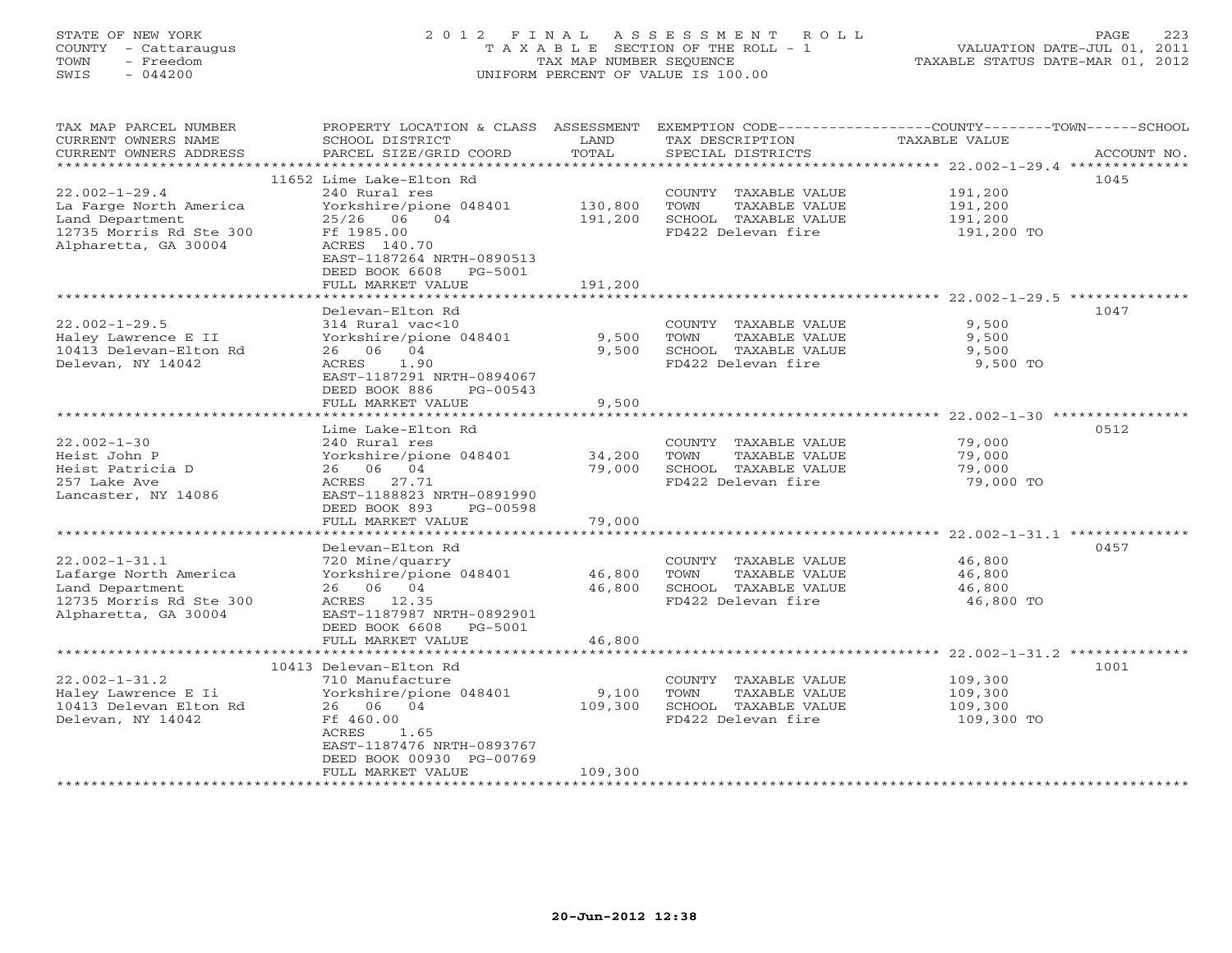# STATE OF NEW YORK 2 0 1 2 F I N A L A S S E S S M E N T R O L L PAGE 224 COUNTY - Cattaraugus T A X A B L E SECTION OF THE ROLL - 1 VALUATION DATE-JUL 01, 2011 TOWN - Freedom TAX MAP NUMBER SEQUENCE TAXABLE STATUS DATE-MAR 01, 2012 SWIS - 044200 UNIFORM PERCENT OF VALUE IS 100.00UNIFORM PERCENT OF VALUE IS 100.00

| TAX MAP PARCEL NUMBER<br>CURRENT OWNERS NAME<br>CURRENT OWNERS ADDRESS                                                           | PROPERTY LOCATION & CLASS ASSESSMENT EXEMPTION CODE---------------COUNTY-------TOWN------SCHOOL<br>SCHOOL DISTRICT<br>PARCEL SIZE/GRID COORD                                | LAND<br>TOTAL   | TAX DESCRIPTION<br>SPECIAL DISTRICTS                                                                                             | TAXABLE VALUE                                                           |                    | ACCOUNT NO.       |
|----------------------------------------------------------------------------------------------------------------------------------|-----------------------------------------------------------------------------------------------------------------------------------------------------------------------------|-----------------|----------------------------------------------------------------------------------------------------------------------------------|-------------------------------------------------------------------------|--------------------|-------------------|
|                                                                                                                                  |                                                                                                                                                                             |                 |                                                                                                                                  |                                                                         |                    |                   |
| $22.002 - 1 - 33$<br>Morey Larry H<br>Morey Joellen D<br>10471 Delevan-Elton Rd<br>Delevan, NY 14042<br>Delevan, NY 14042        | 10471 Delevan-Elton Rd<br>210 1 Family Res<br>Yorkshire/pione 048401<br>26 06 04<br>ACRES<br>1.82 BANK 017<br>EAST-1186882 NRTH-0894776<br>DEED BOOK 00919 PG-00306         | 67,400          | RES STAR 41854<br>9,400 COUNTY TAXABLE VALUE<br>TAXABLE VALUE<br>TOWN<br>SCHOOL TAXABLE VALUE<br>FD422 Delevan fire              | $\overline{0}$<br>67,400<br>67,400<br>37,400<br>67,400 TO               | $\Omega$           | 0322<br>30,000    |
|                                                                                                                                  | FULL MARKET VALUE                                                                                                                                                           | 67,400          |                                                                                                                                  |                                                                         |                    |                   |
|                                                                                                                                  | 10479 Elton-Delevan Rd                                                                                                                                                      |                 |                                                                                                                                  |                                                                         |                    | 0323              |
| $22.002 - 1 - 34$<br>Klink William H<br>Klink Nancy<br>10479 Elton-Delevan Rd<br>Delevan, NY 14042                               | 210 1 Family Res<br>Yorkshire/pione 048401 8,000 RES STAR<br>26 06 04<br>FRNT 134.00 DPTH 327.00<br>ACRES<br>0.89<br>EAST-1186792 NRTH-0894952<br>DEED BOOK 729<br>PG-00682 | 68,000          | CVET C/T 41131<br>41854<br>COUNTY TAXABLE VALUE<br>TOWN<br>TAXABLE VALUE<br>SCHOOL TAXABLE VALUE<br>FD422 Delevan fire           | 17,000<br>$\overline{0}$<br>51,000<br>51,000<br>38,000<br>68,000 TO     | 17,000<br>$\Omega$ | $\circ$<br>30,000 |
|                                                                                                                                  | FULL MARKET VALUE                                                                                                                                                           | 68,000          |                                                                                                                                  |                                                                         |                    |                   |
|                                                                                                                                  |                                                                                                                                                                             |                 |                                                                                                                                  |                                                                         |                    |                   |
| $22.002 - 1 - 35$<br>Marble Darin L<br>May Bonnie<br>2382 Strong Rd<br>Delevan, NY 14042                                         | 2382 Strong Rd<br>210 1 Family Res<br>Yorkshire/pione 048401<br>25 06 04<br>ACRES<br>1.85<br>EAST-1189379 NRTH-0889814<br>DEED BOOK 00942 PG-00017                          | 84,100          | RES STAR<br>41854<br>9,400 COUNTY TAXABLE VALUE<br>TOWN<br>TAXABLE VALUE<br>SCHOOL TAXABLE VALUE<br>FD422 Delevan fire           | $\overline{0}$<br>84,100<br>84,100<br>54,100<br>84,100 TO               | $\cap$             | 0570<br>30,000    |
|                                                                                                                                  | FULL MARKET VALUE                                                                                                                                                           | 84,100          |                                                                                                                                  |                                                                         |                    |                   |
|                                                                                                                                  |                                                                                                                                                                             |                 |                                                                                                                                  |                                                                         |                    |                   |
| $22.002 - 1 - 36$<br>Klink David<br>Klink Laura<br>2179 Elton Rd<br>Delevan, NY 14042                                            | 2179 Elton Rd<br>210 1 Family Res<br>Yorkshire/pione 048401<br>26 06 04<br>Mortgage Deed 921-741<br>FRNT 91.50 DPTH 94.00<br>EAST-1186219 NRTH-0892355                      | 5,600<br>88,900 | RES STAR 41854<br>COUNTY TAXABLE VALUE<br>TOWN<br>TAXABLE VALUE<br>SCHOOL TAXABLE VALUE<br>FD422 Delevan fire                    | $\overline{0}$<br>88,900<br>88,900<br>58,900<br>88,900 TO               | $\cap$             | 1386<br>30,000    |
|                                                                                                                                  | FULL MARKET VALUE                                                                                                                                                           | 88,900          |                                                                                                                                  |                                                                         |                    |                   |
|                                                                                                                                  | 2242 Cheeseman Hill Rd                                                                                                                                                      |                 |                                                                                                                                  |                                                                         |                    | 0040              |
| $22.002 - 2 - 1.1$<br>Barber Charles<br>Barber Betty<br>2242 Cheeseman Hill Rd<br>Delevan, NY 14042<br>MAY BE SUBJECT TO PAYMENT | 112 Dairy farm<br>Yorkshire/pione 048401 129,200 SR STAR<br>18/19 06 04<br>ACRES 134.45<br>EAST-1191363 NRTH-0893447<br>DEED BOOK 707<br>PG-00098<br>FULL MARKET VALUE      | 263,700         | 41720<br>AG DIST<br>41834<br>263,700 COUNTY TAXABLE VALUE<br>TOWN<br>TAXABLE VALUE<br>SCHOOL TAXABLE VALUE<br>FD422 Delevan fire | 34,133<br>$\overline{0}$<br>229,567<br>229,567<br>167,367<br>263,700 TO | 34,133<br>$\Omega$ | 34,133<br>62,200  |
| UNDER AGDIST LAW TIL 2016                                                                                                        |                                                                                                                                                                             |                 |                                                                                                                                  |                                                                         |                    |                   |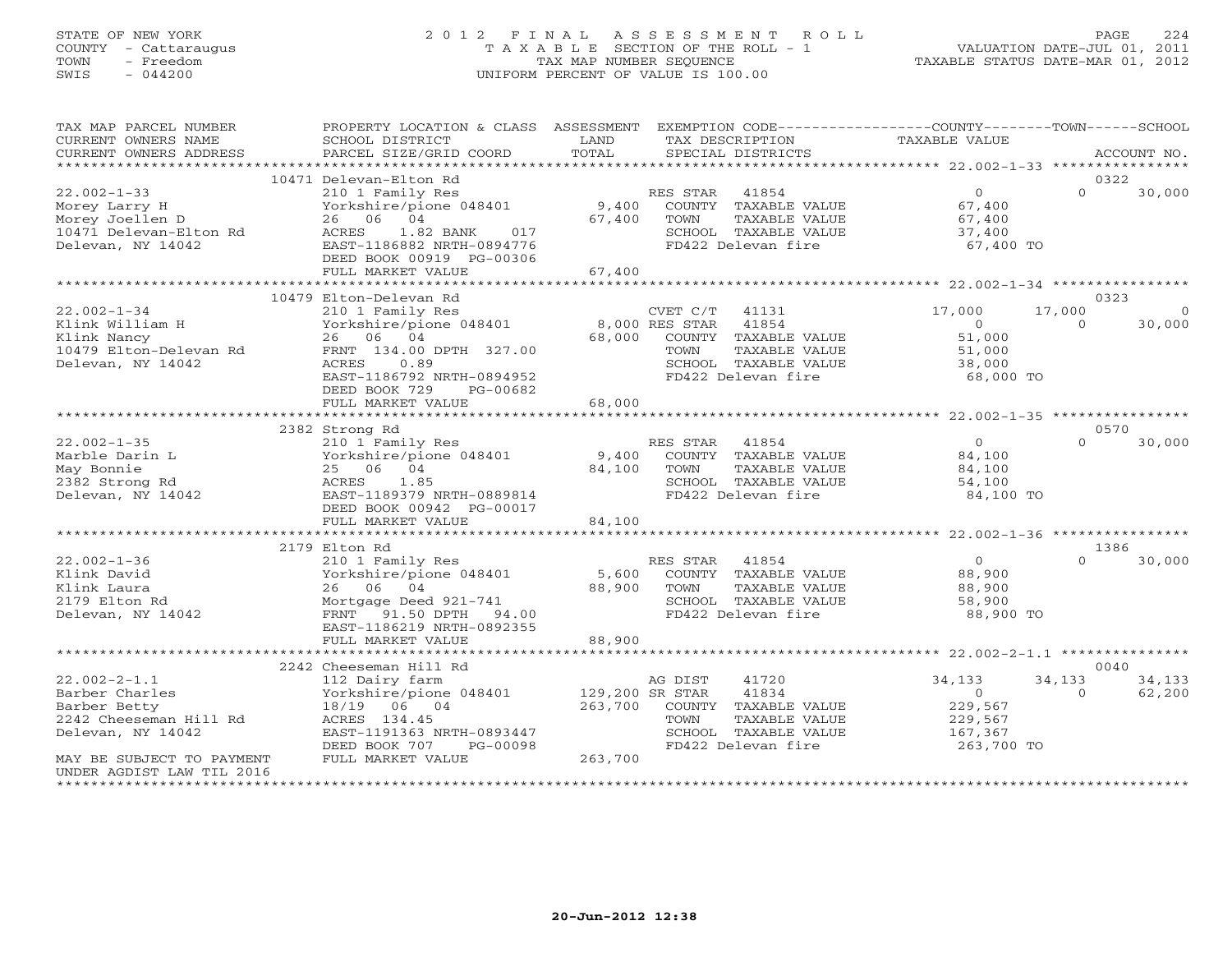#### STATE OF NEW YORK 2 0 1 2 F I N A L A S S E S S M E N T R O L L PAGE 225COUNTY - Cattaraugus T A X A B L E SECTION OF THE ROLL - 1 VALUATION DATE-JUL 01, 2011 TOWN - Freedom **TAX MAP NUMBER SEQUENCE** TAXABLE STATUS DATE-MAR 01, 2012<br>TAXABLE STATUS DATE-MAR 01, 2012 SWIS - 044200 UNIFORM PERCENT OF VALUE IS 100.00

| TAX MAP PARCEL NUMBER     | PROPERTY LOCATION & CLASS ASSESSMENT EXEMPTION CODE---------------COUNTY-------TOWN------SCHOOL |             |                                              |                      |          |                |
|---------------------------|-------------------------------------------------------------------------------------------------|-------------|----------------------------------------------|----------------------|----------|----------------|
| CURRENT OWNERS NAME       | SCHOOL DISTRICT                                                                                 | LAND        | TAX DESCRIPTION                              | <b>TAXABLE VALUE</b> |          |                |
| CURRENT OWNERS ADDRESS    | PARCEL SIZE/GRID COORD                                                                          | TOTAL       | SPECIAL DISTRICTS                            |                      |          | ACCOUNT NO.    |
|                           | 10365 Ashcraft Rd                                                                               |             |                                              |                      | 0975     |                |
| $22.002 - 2 - 1.2$        | 210 1 Family Res                                                                                |             | AG DIST<br>41720                             | $\circ$              | $\circ$  | $\overline{0}$ |
| Barber William L          | Yorkshire/pione 048401 45,800 RES STAR 41854                                                    |             |                                              | $\circ$              | $\Omega$ | 30,000         |
| 10365 Ashcraft Rd         | 11/19 06 04                                                                                     |             | 184,000 COUNTY TAXABLE VALUE                 | 184,000              |          |                |
| Delevan, NY 14042-9664    | ACRES 46.50                                                                                     |             | TAXABLE VALUE<br>TOWN                        | 184,000              |          |                |
|                           | EAST-1193670 NRTH-0895796                                                                       |             | SCHOOL TAXABLE VALUE                         | 154,000              |          |                |
| MAY BE SUBJECT TO PAYMENT | DEED BOOK 850<br>PG-00678                                                                       |             | FD422 Delevan fire                           | 184,000 TO           |          |                |
| UNDER AGDIST LAW TIL 2016 | FULL MARKET VALUE                                                                               | 184,000     |                                              |                      |          |                |
|                           |                                                                                                 |             |                                              |                      |          |                |
|                           | Cheeseman Hill Rd                                                                               |             |                                              |                      | 0979     |                |
| $22.002 - 2 - 1.3$        | 314 Rural vac<10                                                                                |             | COUNTY TAXABLE VALUE                         | 13,500               |          |                |
| Barber Randolph C         | Yorkshire/pione 048401 13,500                                                                   |             | TOWN<br>TAXABLE VALUE                        | 13,500               |          |                |
| 12430 Savage Rd           | 18  06  04                                                                                      | 13,500      | SCHOOL TAXABLE VALUE                         | 13,500               |          |                |
| Sardinia, NY 14134        | 4.25<br>ACRES                                                                                   |             | FD422 Delevan fire                           | 13,500 TO            |          |                |
|                           | EAST-1190333 NRTH-0895059                                                                       |             |                                              |                      |          |                |
|                           | DEED BOOK 850<br>PG-00676                                                                       |             |                                              |                      |          |                |
|                           | FULL MARKET VALUE                                                                               | 13,500      |                                              |                      |          |                |
|                           |                                                                                                 |             |                                              |                      |          |                |
|                           | Marble Springs Rd                                                                               |             |                                              |                      | 1442     |                |
| $22.002 - 2 - 1.4$        | 322 Rural vac>10                                                                                |             | COUNTY TAXABLE VALUE                         | 73,800               |          |                |
| Shannon James V           | Yorkshire/pione 048401 73,800                                                                   |             | TOWN<br>TAXABLE VALUE                        | 73,800               |          |                |
| Shannon Mary M            | $18, 19$ 6 4                                                                                    | 73,800      | SCHOOL TAXABLE VALUE                         | 73,800               |          |                |
| Lyon Alice Lyon Jon G     | ACRES 81.00                                                                                     |             | FD422 Delevan fire                           | 73,800 TO            |          |                |
| 10717 Marble Springs Rd   | EAST-1191155 NRTH-0895780                                                                       |             |                                              |                      |          |                |
| Delevan, NY 14042         | DEED BOOK 1018 PG-22                                                                            |             |                                              |                      |          |                |
|                           | FULL MARKET VALUE                                                                               | 73,800      |                                              |                      |          |                |
|                           |                                                                                                 |             |                                              |                      | 0022     |                |
| $22.002 - 2 - 2.1$        | Cheeseman Hill Rd<br>322 Rural vac>10                                                           |             |                                              | 24,635               | 24,635   | 24,635         |
| Schwab Jason E            | Yorkshire/pione 048401                                                                          |             | AG DIST 41720<br>38,100 COUNTY TAXABLE VALUE | 13,465               |          |                |
| 10089 Pidgeon Hill Rd     | 18 06 04                                                                                        | 38,100 TOWN | TAXABLE VALUE                                | 13,465               |          |                |
| Delevan, NY 14042         | ACRES 26.10                                                                                     |             | SCHOOL TAXABLE VALUE                         | 13,465               |          |                |
|                           | EAST-1193101 NRTH-0894216                                                                       |             | FD422 Delevan fire                           | 38,100 TO            |          |                |
| MAY BE SUBJECT TO PAYMENT | DEED BOOK 17609 PG-3001                                                                         |             |                                              |                      |          |                |
| UNDER AGDIST LAW TIL 2016 | FULL MARKET VALUE                                                                               | 38,100      |                                              |                      |          |                |
|                           |                                                                                                 |             |                                              |                      |          |                |
|                           | 10348 Ashcraft Rd                                                                               |             |                                              |                      | 5035     |                |
| $22.002 - 2 - 2.2$        | 210 1 Family Res                                                                                |             | COUNTY TAXABLE VALUE                         | 80,100               |          |                |
| Miller Alice A            | Yorkshire/pione 048401                                                                          | 8,000       | TOWN<br>TAXABLE VALUE                        | 80,100               |          |                |
| Miller Frank A Sr         | 10 06 04                                                                                        | 80,100      | SCHOOL TAXABLE VALUE                         | 80,100               |          |                |
| PO Box 174                | ACRES<br>1.00                                                                                   |             | FD422 Delevan fire                           | 80,100 TO            |          |                |
| Delevan, NY 14042         | EAST-1194103 NRTH-0894709                                                                       |             |                                              |                      |          |                |
|                           | DEED BOOK 868<br>PG-01067                                                                       |             |                                              |                      |          |                |
|                           | FULL MARKET VALUE                                                                               | 80,100      |                                              |                      |          |                |
|                           |                                                                                                 |             |                                              |                      |          |                |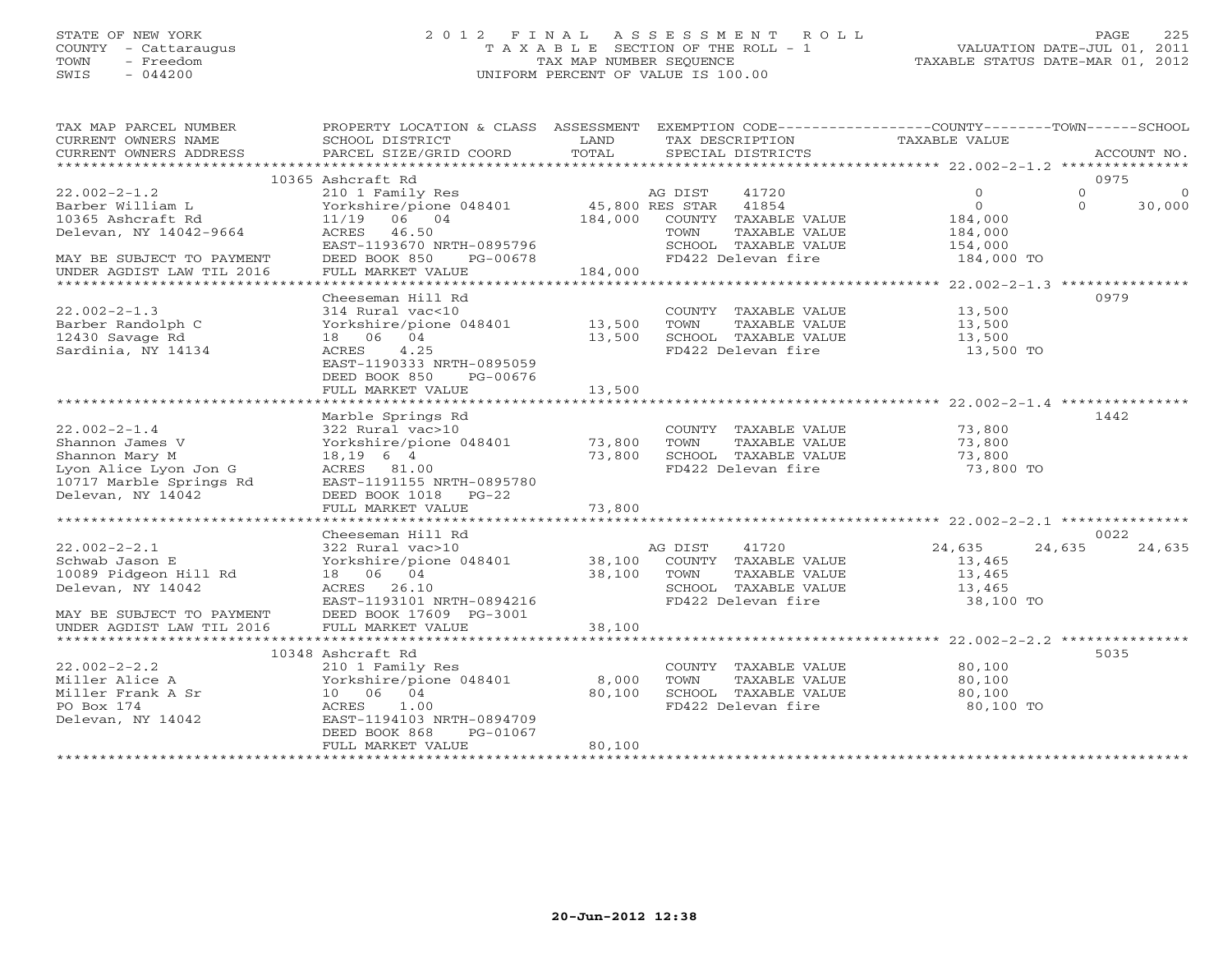#### STATE OF NEW YORK 2 0 1 2 F I N A L A S S E S S M E N T R O L L PAGE 226 COUNTY - Cattaraugus T A X A B L E SECTION OF THE ROLL - 1 VALUATION DATE-JUL 01, 2011 TOWN - Freedom TAX MAP NUMBER SEQUENCE TAXABLE STATUS DATE-MAR 01, 2012 SWIS - 044200 UNIFORM PERCENT OF VALUE IS 100.00UNIFORM PERCENT OF VALUE IS 100.00

| TAX MAP PARCEL NUMBER<br>CURRENT OWNERS NAME<br>CURRENT OWNERS ADDRESS                                                                               | PROPERTY LOCATION & CLASS ASSESSMENT EXEMPTION CODE---------------COUNTY-------TOWN------SCHOOL<br><b>Example 12</b> LAND<br>SCHOOL DISTRICT<br>PARCEL SIZE/GRID COORD                                                                                                                                                                                                                                             | TOTAL            | TAX DESCRIPTION<br>SPECIAL DISTRICTS                                                                                                    | TAXABLE VALUE                                                           |                    | ACCOUNT NO.      |
|------------------------------------------------------------------------------------------------------------------------------------------------------|--------------------------------------------------------------------------------------------------------------------------------------------------------------------------------------------------------------------------------------------------------------------------------------------------------------------------------------------------------------------------------------------------------------------|------------------|-----------------------------------------------------------------------------------------------------------------------------------------|-------------------------------------------------------------------------|--------------------|------------------|
|                                                                                                                                                      |                                                                                                                                                                                                                                                                                                                                                                                                                    |                  |                                                                                                                                         |                                                                         |                    |                  |
|                                                                                                                                                      | 10348 Ashcraft Rd                                                                                                                                                                                                                                                                                                                                                                                                  |                  |                                                                                                                                         |                                                                         |                    | 5036             |
| $22.002 - 2 - 2.2/1$<br>Miller Alice A<br>Miller Frank A Sr<br>PO Box 174<br>Delevan, NY 14042                                                       | AGED C/T<br>270 Mfg housing<br>Yorkshire/pione 048401 48,600 SR STAR<br>10 06 04<br>ACRES 51.12<br>EAST-1194103 NRTH-0894709<br>DEED BOOK 868<br>PG-01067<br>erritoria de la construcción de la construcción de la construcción de la construcción de la construcción de la<br>Entre de la construcción de la construcción de la construcción de la construcción de la construcción de la con<br>FULL MARKET VALUE | 60,700           | AGED C/T/S 41800<br>41834<br>60,700 COUNTY TAXABLE VALUE<br>TOWN TAXABLE VALUE<br>SCHOOL TAXABLE VALUE<br>FD422 Delevan fire            | 30,350<br>$\bigcirc$<br>30,350<br>30,350<br>$\overline{0}$<br>60,700 TO | 30,350<br>$\Omega$ | 30,350<br>30,350 |
|                                                                                                                                                      |                                                                                                                                                                                                                                                                                                                                                                                                                    |                  |                                                                                                                                         |                                                                         |                    |                  |
|                                                                                                                                                      | 2180 Cheeseman Hill Rd                                                                                                                                                                                                                                                                                                                                                                                             |                  |                                                                                                                                         |                                                                         |                    | 0023             |
| $22.002 - 2 - 2.3$<br><sub>-</sub> ,-Yorksnii<br>18 06 04 ברייי<br>260.89 חתמידי<br>Loncki John M<br>2180 Cheeseman Hill Rd<br>Delevan, NY 14042     | 210 1 Family Res<br>Yorkshire/pione 048401 8,200<br>FRNT 260.89 DPTH 183.96<br>ACRES 1.10<br>EAST-1192897 NRTH-0893245<br>DEED BOOK 1618 PG-7002                                                                                                                                                                                                                                                                   | 74,300           | RES STAR 41854<br>COUNTY TAXABLE VALUE<br>TOWN<br>TAXABLE VALUE<br>SCHOOL TAXABLE VALUE<br>FD422 Delevan fire                           | $\overline{0}$<br>74,300<br>74,300<br>44,300<br>74,300 TO               | $\cap$             | 30,000           |
|                                                                                                                                                      | FULL MARKET VALUE                                                                                                                                                                                                                                                                                                                                                                                                  | 74,300           |                                                                                                                                         |                                                                         |                    |                  |
|                                                                                                                                                      |                                                                                                                                                                                                                                                                                                                                                                                                                    |                  |                                                                                                                                         |                                                                         |                    |                  |
| $22.002 - 2 - 2.4$<br>Reidel Sheryl<br>9416 Genesee Rd<br>East Concord, NY 14055                                                                     | Ashcraft Rd<br>314 Rural vac<10<br>Yorkshire/pione 048401 21,100<br>18 06 04<br>ACRES<br>9.80<br>EAST-1192894 NRTH-0894223<br>DEED BOOK 1097 PG-9001                                                                                                                                                                                                                                                               | 21,100           | COUNTY TAXABLE VALUE 21,100<br>TOWN TAXABLE VALUE<br>SCHOOL TAXABLE VALUE<br>FD422 Delevan fire                                         | 21,100<br>$21,100$<br>21,100<br>21,100 TO                               | 1463               |                  |
|                                                                                                                                                      | FULL MARKET VALUE                                                                                                                                                                                                                                                                                                                                                                                                  | 21,100           |                                                                                                                                         |                                                                         |                    |                  |
|                                                                                                                                                      |                                                                                                                                                                                                                                                                                                                                                                                                                    |                  |                                                                                                                                         |                                                                         |                    |                  |
| $22.002 - 2 - 2.5$                                                                                                                                   | 2220 Cheeseman Hill Rd<br>240 Rural res                                                                                                                                                                                                                                                                                                                                                                            |                  | AG DIST<br>41720                                                                                                                        | 4,500                                                                   | 4,500              | 1520<br>4,500    |
| Conrad Mathew S<br>Conrad Tabitha L<br>2220 Cheeseman hill Rd<br>Delevan, NY 14042                                                                   | Yorkshire/pione 048401<br>18  06  04<br>ACRES 22.80<br>EAST-1192593 NRTH-0894199<br>DEED BOOK 6209 PG-7001                                                                                                                                                                                                                                                                                                         |                  | 34,200 RES STAR 41854<br>124,000 COUNTY TAXABLE VALUE<br>TOWN<br>TAXABLE VALUE<br>SCHOOL TAXABLE VALUE<br>FD422 Delevan fire 124,000 TO | $\overline{0}$<br>119,500<br>119,500<br>89,500                          | $\Omega$           | 30,000           |
| MAY BE SUBJECT TO PAYMENT<br>UNDER AGDIST LAW TIL 2016                                                                                               | FULL MARKET VALUE                                                                                                                                                                                                                                                                                                                                                                                                  | 124,000          |                                                                                                                                         |                                                                         |                    |                  |
|                                                                                                                                                      | Delevan-Elton Rd                                                                                                                                                                                                                                                                                                                                                                                                   |                  |                                                                                                                                         |                                                                         |                    | 0435             |
| $22.002 - 2 - 4$<br>Schwab Dairy Farm Propert<br>10090 Pigeon Hill Rd<br>Delevan, NY 14042<br>MAY BE SUBJECT TO PAYMENT<br>UNDER AGDIST LAW TIL 2016 | 105 Vac farmland<br>Yorkshire/pione 048401 48,600<br>09 06 04<br>ACRES 41.32<br>EAST-1195052 NRTH-0890503<br>DEED BOOK 1002 PG-1012<br>FULL MARKET VALUE                                                                                                                                                                                                                                                           | 48,600<br>48,600 | 41720<br>AG DIST<br>COUNTY TAXABLE VALUE<br>TOWN<br>TAXABLE VALUE<br>SCHOOL TAXABLE VALUE<br>FD422 Delevan fire                         | 20,595<br>28,005<br>28,005<br>28,005<br>48,600 TO                       | 20,595             | 20,595           |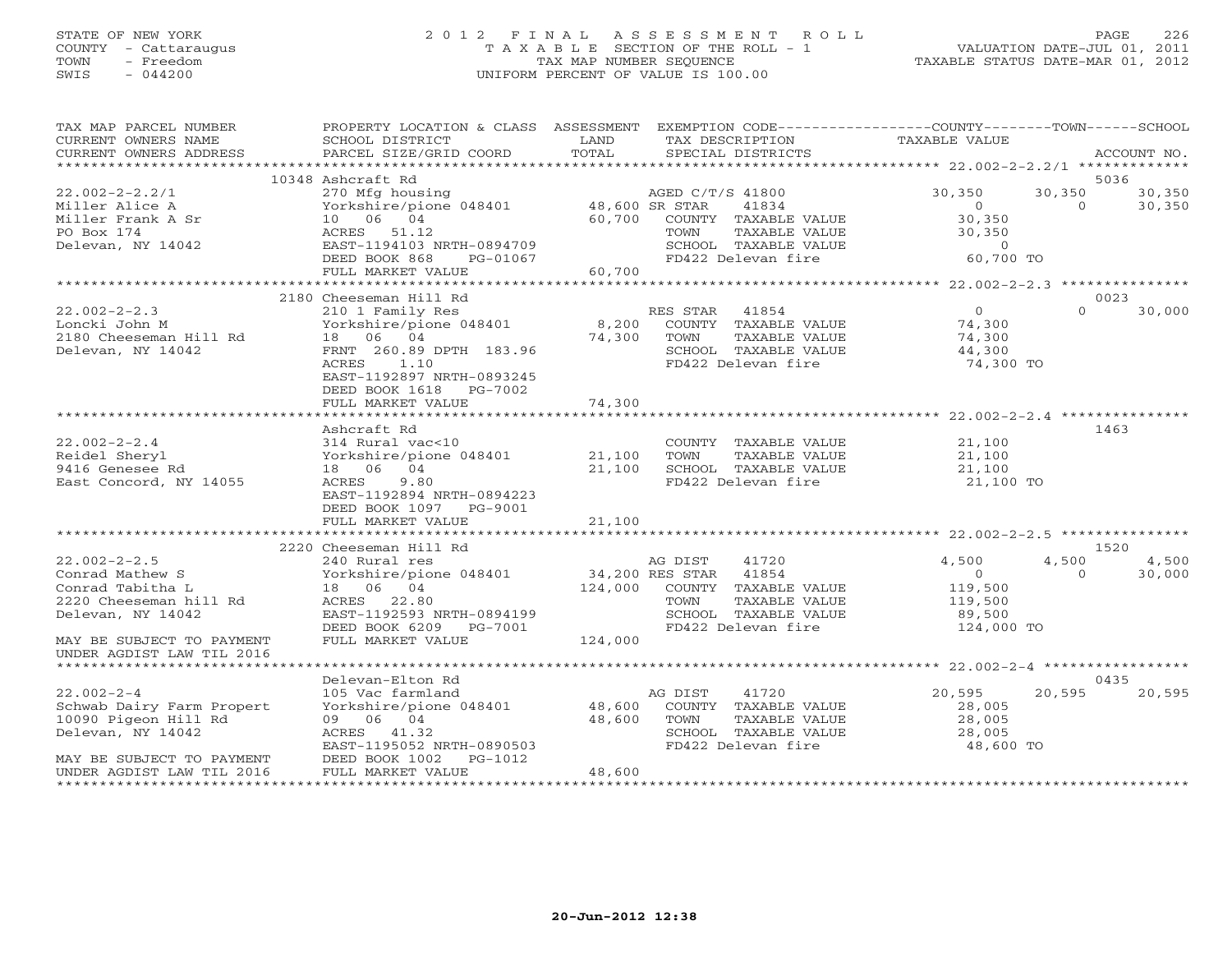# STATE OF NEW YORK 2 0 1 2 F I N A L A S S E S S M E N T R O L L PAGE 227 COUNTY - Cattaraugus T A X A B L E SECTION OF THE ROLL - 1 VALUATION DATE-JUL 01, 2011 TOWN - Freedom TAX MAP NUMBER SEQUENCE TAXABLE STATUS DATE-MAR 01, 2012 SWIS - 044200 UNIFORM PERCENT OF VALUE IS 100.00UNIFORM PERCENT OF VALUE IS 100.00

| TAX MAP PARCEL NUMBER<br>CURRENT OWNERS NAME<br>CURRENT OWNERS ADDRESS                                 | PROPERTY LOCATION & CLASS ASSESSMENT EXEMPTION CODE---------------COUNTY-------TOWN------SCHOOL<br>SCHOOL DISTRICT<br>PARCEL SIZE/GRID COORD                                             | LAND<br>TOTAL                | TAX DESCRIPTION<br>SPECIAL DISTRICTS                                                                                                       | <b>TAXABLE VALUE</b>                                          | ACCOUNT NO.                            |
|--------------------------------------------------------------------------------------------------------|------------------------------------------------------------------------------------------------------------------------------------------------------------------------------------------|------------------------------|--------------------------------------------------------------------------------------------------------------------------------------------|---------------------------------------------------------------|----------------------------------------|
| *************************                                                                              |                                                                                                                                                                                          |                              |                                                                                                                                            |                                                               |                                        |
| $22.002 - 2 - 5$<br>Cady Michael P<br>Cady Patricia<br>PO Box 307<br>Delevan, NY 14042                 | 2140 Elton Rd<br>210 1 Family Res<br>Yorkshire/pione 048401<br>09 06 04<br>4.60<br>ACRES<br>EAST-1194616 NRTH-0889586<br>DEED BOOK 00703 PG-01127<br>FULL MARKET VALUE                   | 14,100<br>105,500<br>105,500 | SR STAR<br>41834<br>COUNTY TAXABLE VALUE<br>TOWN<br>TAXABLE VALUE<br>SCHOOL TAXABLE VALUE<br>FD422 Delevan fire                            | $\circ$<br>105,500<br>105,500<br>43,300<br>105,500 TO         | 0108<br>$\Omega$<br>62,200             |
|                                                                                                        |                                                                                                                                                                                          |                              |                                                                                                                                            |                                                               |                                        |
| $22.002 - 2 - 6$<br>Theriault Joey<br>Theriault Sarina<br>2152 Delevan-Elton Rd<br>Delevan, NY 14042   | 2152 Delevan-Elton Rd<br>210 1 Family Res<br>Yorkshire/pione 048401<br>09 06 04<br>1.00<br>ACRES<br>EAST-1194198 NRTH-0889583<br>DEED BOOK 488<br>PG-7001                                | 8,000<br>59,000              | RES STAR<br>41854<br>COUNTY TAXABLE VALUE<br>TOWN<br>TAXABLE VALUE<br>SCHOOL TAXABLE VALUE<br>FD422 Delevan fire                           | $\overline{0}$<br>59,000<br>59,000<br>29,000<br>59,000 TO     | 0686<br>30,000<br>$\Omega$             |
|                                                                                                        | FULL MARKET VALUE                                                                                                                                                                        | 59,000                       |                                                                                                                                            |                                                               |                                        |
|                                                                                                        | Elton Rd                                                                                                                                                                                 |                              |                                                                                                                                            |                                                               | 0611                                   |
| $22.002 - 2 - 7.1$<br>McKay Susan E<br>2119 Elton Rd<br>Delevan, NY 14042                              | 170 Nursery<br>Yorkshire/pione 048401<br>09 06 04<br>Ff 1740.00<br>ACRES 32.40                                                                                                           | 252,600                      | AG DIST<br>41720<br>48,200 TMP GHOUSE 42120<br>COUNTY TAXABLE VALUE<br>TOWN<br>TAXABLE VALUE<br>SCHOOL TAXABLE VALUE<br>FD422 Delevan fire | 14,169<br>153,000<br>85,431<br>85,431<br>85,431               | 14,169<br>14,169<br>153,000<br>153,000 |
| MAY BE SUBJECT TO PAYMENT<br>UNDER AGDIST LAW TIL 2016                                                 | EAST-1194508 NRTH-0888486<br>DEED BOOK 00989 PG-00846<br>FULL MARKET VALUE                                                                                                               | 252,600                      |                                                                                                                                            | 252,600 TO                                                    |                                        |
|                                                                                                        |                                                                                                                                                                                          |                              |                                                                                                                                            |                                                               |                                        |
| $22.002 - 2 - 7.2$<br>Weber (L/U) Barbara<br>Weber Michael R<br>2095 Elton Rd<br>Delevan, NY 14042     | 2095 Elton Rd & Swanson Hl<br>210 1 Family Res<br>Yorkshire/pione 048401<br>09 06 04<br>FRNT 185.00 DPTH 185.00<br>0.78<br>ACRES<br>EAST-1195339 NRTH-0889118<br>DEED BOOK 15679 PG-9001 | 100,000                      | SR STAR<br>41834<br>7,900 COUNTY TAXABLE VALUE<br>TOWN<br>TAXABLE VALUE<br>SCHOOL TAXABLE VALUE<br>FD422 Delevan fire                      | $\overline{0}$<br>100,000<br>100,000<br>37,800<br>100,000 TO  | 1282<br>$\Omega$<br>62,200             |
|                                                                                                        | FULL MARKET VALUE<br>*********************                                                                                                                                               | 100,000                      |                                                                                                                                            |                                                               |                                        |
|                                                                                                        | 2119 Elton Rd                                                                                                                                                                            |                              | ************************************ 22.002-2-7.3 ****************                                                                         |                                                               | 1577                                   |
| $22.002 - 2 - 7.3$<br>McKay Susan E<br>2119 Elton Rd<br>Delevan, NY 14042<br>MAY BE SUBJECT TO PAYMENT | 210 1 Family Res<br>Yorkshire/pione 048401<br>09 06 04<br>Ff 1740.00<br>ACRES<br>4.65<br>EAST-1194615 NRTH-0889176                                                                       | 14,200<br>140,000            | RES STAR<br>41854<br>COUNTY TAXABLE VALUE<br>TOWN<br>TAXABLE VALUE<br>SCHOOL TAXABLE VALUE<br>FD422 Delevan fire                           | $\overline{0}$<br>140,000<br>140,000<br>110,000<br>140,000 TO | $\Omega$<br>30,000                     |
| UNDER AGDIST LAW TIL 2014                                                                              | DEED BOOK 12796 PG-6001<br>FULL MARKET VALUE                                                                                                                                             | 140,000                      |                                                                                                                                            |                                                               |                                        |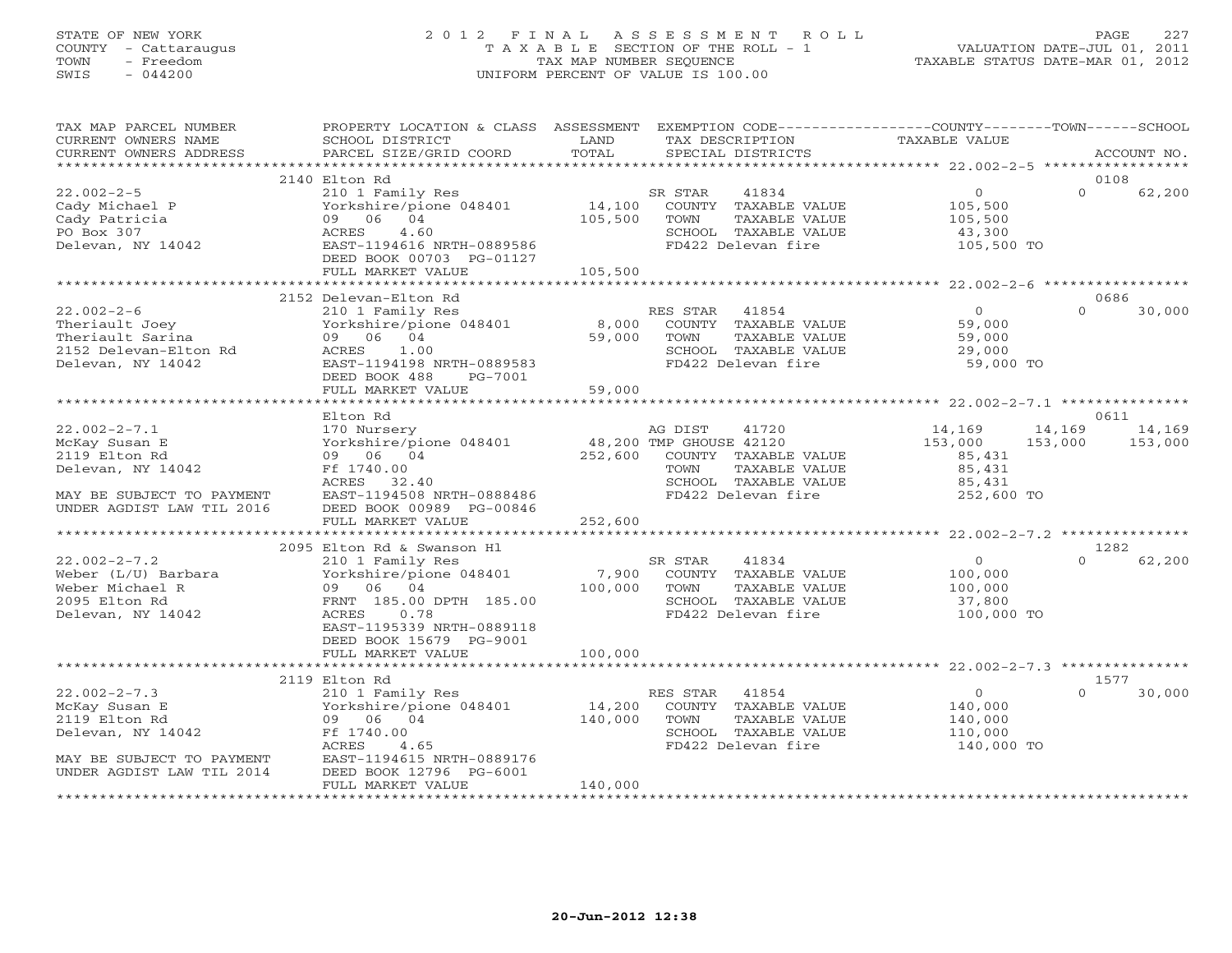#### STATE OF NEW YORK 2 0 1 2 F I N A L A S S E S S M E N T R O L L PAGE 228 COUNTY - Cattaraugus T A X A B L E SECTION OF THE ROLL - 1 VALUATION DATE-JUL 01, 2011 TOWN - Freedom TAX MAP NUMBER SEQUENCE TAXABLE STATUS DATE-MAR 01, 2012 SWIS - 044200 UNIFORM PERCENT OF VALUE IS 100.00UNIFORM PERCENT OF VALUE IS 100.00

| TAX MAP PARCEL NUMBER     | PROPERTY LOCATION & CLASS ASSESSMENT   |         | EXEMPTION CODE-----------------COUNTY-------TOWN------SCHOOL |                |             |          |
|---------------------------|----------------------------------------|---------|--------------------------------------------------------------|----------------|-------------|----------|
| CURRENT OWNERS NAME       | SCHOOL DISTRICT                        | LAND    | TAX DESCRIPTION                                              | TAXABLE VALUE  |             |          |
| CURRENT OWNERS ADDRESS    | PARCEL SIZE/GRID COORD                 | TOTAL   | SPECIAL DISTRICTS                                            |                | ACCOUNT NO. |          |
|                           |                                        |         |                                                              |                |             |          |
|                           | Swanson Hill Rd                        |         |                                                              |                | 1576        |          |
| $22.002 - 2 - 7.4$        | 105 Vac farmland                       |         | AG DIST<br>41720                                             | 23,230         | 23,230      | 23,230   |
| Hitchock Jeffrey L        | Yorkshire/pione 048401                 | 45,200  | COUNTY TAXABLE VALUE                                         | 21,970         |             |          |
| Hitchcock Alvina A        | 09 06 04                               | 45,200  | TOWN<br>TAXABLE VALUE                                        | 21,970         |             |          |
| 1630 Siloam Rd            | Ff 1740.00                             |         | SCHOOL TAXABLE VALUE                                         | 21,970         |             |          |
| Delevan, NY 14042         | ACRES 31.95                            |         | FD422 Delevan fire                                           | 45,200 TO      |             |          |
|                           | EAST-1194488 NRTH-0888123              |         |                                                              |                |             |          |
| MAY BE SUBJECT TO PAYMENT | DEED BOOK 12814 PG-7003                |         |                                                              |                |             |          |
|                           |                                        |         |                                                              |                |             |          |
|                           |                                        |         |                                                              |                |             |          |
|                           | 2240 Delevan-Elton Rd                  |         |                                                              |                | 0410        |          |
| $22.002 - 2 - 8.1$        | 112 Dairy farm                         |         | AG DIST<br>41720                                             | 146,562        | 146,562     | 146,562  |
| C J Dairy Farms Inc       | Yorkshire/pione 048401                 | 277,500 | COUNTY TAXABLE VALUE                                         | 232,738        |             |          |
| 2679 Hooper Rd            | 09/17 06 04                            | 379,300 | TAXABLE VALUE<br>TOWN                                        | 232,738        |             |          |
| Delevan, NY 14042         | ACRES 243.55                           |         | SCHOOL TAXABLE VALUE                                         | 232,738        |             |          |
|                           | EAST-1192940 NRTH-0890346              |         | FD422 Delevan fire                                           | 379,300 TO     |             |          |
| MAY BE SUBJECT TO PAYMENT | DEED BOOK 00973 PG-00057               |         |                                                              |                |             |          |
| UNDER AGDIST LAW TIL 2016 | FULL MARKET VALUE                      | 379,300 |                                                              |                |             |          |
|                           | *************************              |         |                                                              |                |             |          |
|                           | 2054 Cheeseman Hill Rd                 |         |                                                              |                | 0876        |          |
| $22.002 - 2 - 8.2$        | 210 1 Family Res                       |         | 41854<br>RES STAR                                            | $\overline{0}$ | $\Omega$    | 30,000   |
| Boquard Gregg             | Yorkshire/pione 048401                 | 20,600  | COUNTY TAXABLE VALUE                                         | 194,000        |             |          |
| 2054 Cheeseman Hill Rd    | 10 06 04                               | 194,000 | TOWN<br>TAXABLE VALUE                                        | 194,000        |             |          |
| Delevan, NY 14042         | ACRES<br>9.45                          |         | SCHOOL TAXABLE VALUE                                         | 164,000        |             |          |
|                           | EAST-1194296 NRTH-0893571              |         | FD422 Delevan fire                                           | 194,000 TO     |             |          |
|                           | DEED BOOK 1864<br>PG-4001              |         |                                                              |                |             |          |
|                           | FULL MARKET VALUE                      | 194,000 |                                                              |                |             |          |
|                           |                                        |         |                                                              |                |             |          |
|                           | 2126 Cheeseman Hill Rd                 |         |                                                              |                | 0918        |          |
| $22.002 - 2 - 8.3$        | 280 Res Multiple                       |         | WVET C/T<br>41121                                            | 12,000         | 12,000      | $\Omega$ |
| McCarthy Edward M Sr      | Yorkshire/pione 048401 24,900 RES STAR |         | 41854                                                        | $\Omega$       | $\Omega$    | 30,000   |
| McCarthy Beverly          | 10 06 04                               | 153,200 | COUNTY<br>TAXABLE VALUE                                      | 141,200        |             |          |
| 2126 Cheeseman Hill Rd    | ACRES<br>7.35                          |         | TOWN<br>TAXABLE VALUE                                        | 141,200        |             |          |
| Delevan, NY 14042         | EAST-1193706 NRTH-0893525              |         | SCHOOL TAXABLE VALUE                                         | 123,200        |             |          |
|                           | PG-01072<br>DEED BOOK 874              |         | FD422 Delevan fire                                           | 153,200 TO     |             |          |
|                           | FULL MARKET VALUE                      | 153,200 |                                                              |                |             |          |
|                           |                                        |         |                                                              |                |             |          |
|                           | 2084 Cheeseman Hill Rd                 |         |                                                              |                | 0976        |          |
| $22.002 - 2 - 8.4$        | 210 1 Family Res                       |         | RES STAR<br>41854                                            | $\overline{0}$ | $\Omega$    | 30,000   |
| Emerling Mark R           | Yorkshire/pione 048401                 | 7,900   | COUNTY TAXABLE VALUE                                         | 82,800         |             |          |
| Osborne Jessica L         | 10 06 04                               | 82,800  | TOWN<br>TAXABLE VALUE                                        | 82,800         |             |          |
| 2084 Cheeseman Hill Rd    | FRNT 248.00 DPTH 150.00                |         | SCHOOL TAXABLE VALUE                                         | 52,800         |             |          |
| Delevan, NY 14042         | EAST-1194082 NRTH-0893274              |         | FD422 Delevan fire                                           | 82,800 TO      |             |          |
|                           | DEED BOOK 7228<br>PG-2001              |         |                                                              |                |             |          |
|                           | FULL MARKET VALUE                      | 82,800  |                                                              |                |             |          |
|                           |                                        |         |                                                              |                |             |          |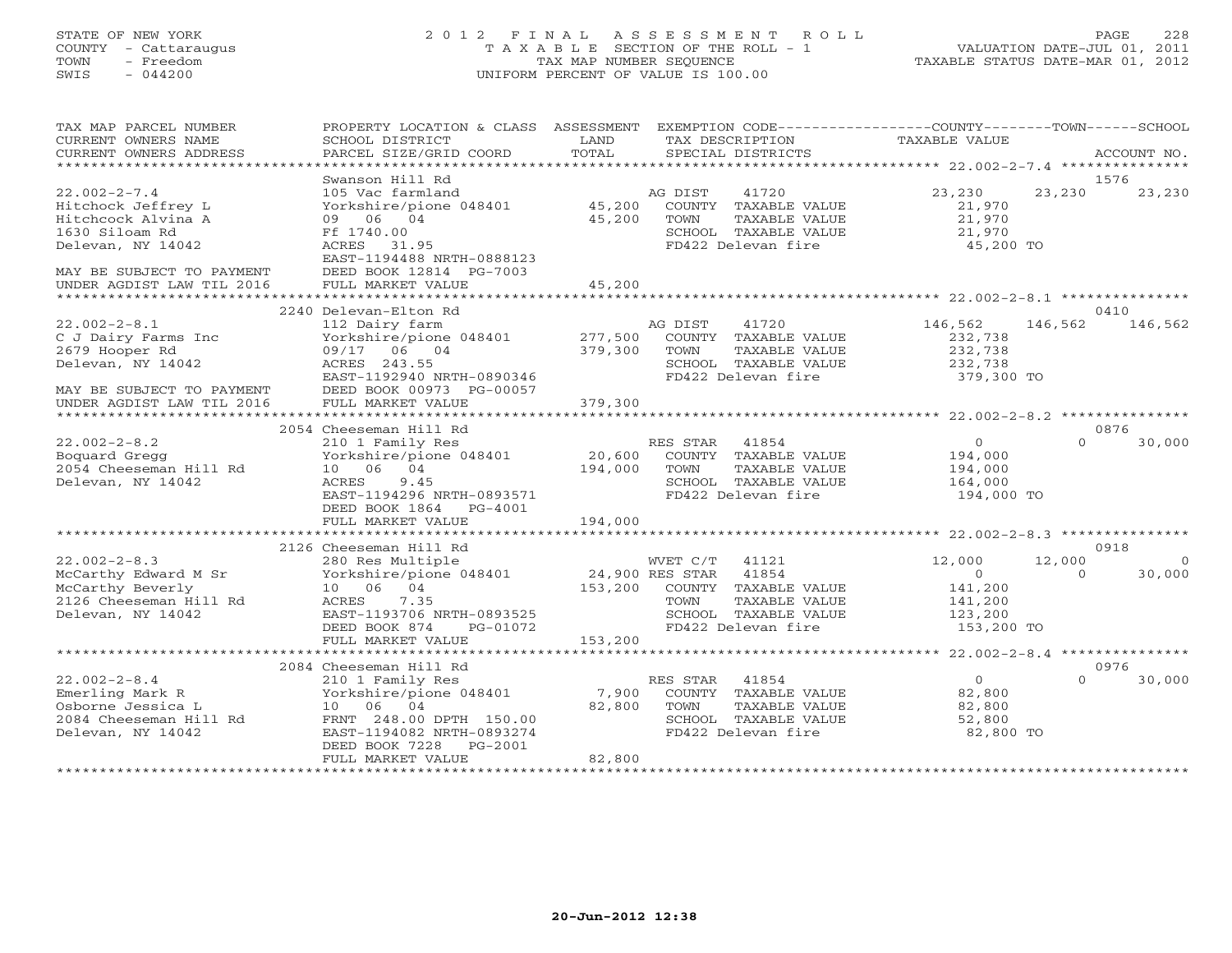## STATE OF NEW YORK 2 0 1 2 F I N A L A S S E S S M E N T R O L L PAGE 229 COUNTY - Cattaraugus T A X A B L E SECTION OF THE ROLL - 1 VALUATION DATE-JUL 01, 2011 TOWN - Freedom TAX MAP NUMBER SEQUENCE TAXABLE STATUS DATE-MAR 01, 2012 SWIS - 044200 UNIFORM PERCENT OF VALUE IS 100.00UNIFORM PERCENT OF VALUE IS 100.00

| TAX MAP PARCEL NUMBER<br>CURRENT OWNERS NAME<br>CURRENT OWNERS ADDRESS                          | PROPERTY LOCATION & CLASS<br>SCHOOL DISTRICT<br>PARCEL SIZE/GRID COORD                                                                                                                       | ASSESSMENT<br>LAND<br>TOTAL  | EXEMPTION CODE----------------COUNTY-------TOWN------SCHOOL<br>TAX DESCRIPTION<br>SPECIAL DISTRICTS                                                                                       | TAXABLE VALUE                                                                            | ACCOUNT NO.                                                                                       |
|-------------------------------------------------------------------------------------------------|----------------------------------------------------------------------------------------------------------------------------------------------------------------------------------------------|------------------------------|-------------------------------------------------------------------------------------------------------------------------------------------------------------------------------------------|------------------------------------------------------------------------------------------|---------------------------------------------------------------------------------------------------|
| **********************                                                                          |                                                                                                                                                                                              |                              |                                                                                                                                                                                           |                                                                                          |                                                                                                   |
| $22.002 - 2 - 8.5$<br>Smith Gary L<br>1953 Cheesman Hill Rd<br>Delevan, NY 14042                | 1953 Cheeseman Hill Rd<br>210 1 Family Res<br>Yorkshire/pione 048401<br>10 06 04<br>Ff 332.00<br>2.80<br>ACRES<br>EAST-1195250 NRTH-0893007<br>DEED BOOK 00987 PG-00111<br>FULL MARKET VALUE | 11,100<br>159,900<br>159,900 | 41854<br>RES STAR<br>COUNTY TAXABLE VALUE<br>TOWN<br>TAXABLE VALUE<br>SCHOOL TAXABLE VALUE<br>FD422 Delevan fire                                                                          | $\overline{0}$<br>159,900<br>159,900<br>129,900<br>159,900 TO                            | 1378<br>$\Omega$<br>30,000                                                                        |
|                                                                                                 |                                                                                                                                                                                              |                              |                                                                                                                                                                                           |                                                                                          |                                                                                                   |
|                                                                                                 | 2014 Cheeseman Hill Rd                                                                                                                                                                       |                              |                                                                                                                                                                                           |                                                                                          | 1437                                                                                              |
| $22.002 - 2 - 8.6$<br>Laird Donald<br>Laird Mary<br>2014 Cheeseman Hill Rd<br>Delevan, NY 14042 | 240 Rural res<br>Yorkshire/pione 048401<br>10 6 4<br>ACRES 35.00<br>EAST-1195042 NRTH-0894313<br>DEED BOOK 1016<br>PG-742                                                                    | 38,900<br>325,500            | RES STAR<br>41854<br>COUNTY TAXABLE VALUE<br>TOWN<br>TAXABLE VALUE<br>SCHOOL TAXABLE VALUE<br>FD422 Delevan fire                                                                          | $\circ$<br>325,500<br>325,500<br>295,500<br>325,500 TO                                   | $\Omega$<br>30,000                                                                                |
|                                                                                                 | FULL MARKET VALUE                                                                                                                                                                            | 325,500                      |                                                                                                                                                                                           |                                                                                          |                                                                                                   |
|                                                                                                 | 2228 Elton Rd                                                                                                                                                                                |                              |                                                                                                                                                                                           |                                                                                          | 1476                                                                                              |
| $22.002 - 2 - 8.7$<br>Murphy Darrell<br>Murphy Kelly<br>2228 Elton Rd<br>Delevan, NY 14042      | 210 1 Family Res<br>Yorkshire/pione 048401<br>06 04<br>09/17<br>1.05<br>ACRES<br>EAST-1192463 NRTH-0889698<br>DEED BOOK 2306<br>PG-2001<br>FULL MARKET VALUE                                 | 8,100<br>109,700<br>109,700  | RES STAR<br>41854<br>COUNTY TAXABLE VALUE<br>TOWN<br>TAXABLE VALUE<br>SCHOOL TAXABLE VALUE<br>FD422 Delevan fire                                                                          | $\Omega$<br>109,700<br>109,700<br>79,700<br>109,700 TO                                   | 30,000<br>$\cap$                                                                                  |
|                                                                                                 |                                                                                                                                                                                              |                              |                                                                                                                                                                                           |                                                                                          |                                                                                                   |
|                                                                                                 | 2292 Elton Rd                                                                                                                                                                                |                              |                                                                                                                                                                                           |                                                                                          | 1477                                                                                              |
| $22.002 - 2 - 8.8$<br>Kessler Jason<br>Kessler Nicole<br>2292 Elton Rd<br>Delevan, NY 14042     | 210 1 Family Res<br>Yorkshire/pione 048401<br>06 04<br>09/17<br>4.25<br>ACRES<br>EAST-1191394 NRTH-0890030<br>DEED BOOK 6640 PG-3001                                                         | 13,500<br>175,900            | RES STAR<br>41854<br>COUNTY TAXABLE VALUE<br>TOWN<br>TAXABLE VALUE<br>SCHOOL TAXABLE VALUE<br>FD422 Delevan fire                                                                          | $\circ$<br>175,900<br>175,900<br>145,900<br>175,900 TO                                   | $\Omega$<br>30,000                                                                                |
|                                                                                                 | FULL MARKET VALUE                                                                                                                                                                            | 175,900                      |                                                                                                                                                                                           |                                                                                          |                                                                                                   |
|                                                                                                 |                                                                                                                                                                                              |                              |                                                                                                                                                                                           |                                                                                          |                                                                                                   |
| $22.002 - 2 - 8.9$<br>Kessler Ruth<br>2175 Elton Rd<br>Delevan, NY 14042                        | 2175 Elton Rd<br>270 Mfg housing<br>Yorkshire/pione 048401<br>1.85<br>ACRES<br>EAST-1193383 NRTH-0889407<br>DEED BOOK 3362<br>$PG-4001$<br>FULL MARKET VALUE                                 | 55,300                       | AGED S<br>41804<br>9,400 WVET C/T<br>41121<br>55,300 AGED C/T<br>41801<br>SR STAR<br>41834<br>COUNTY TAXABLE VALUE<br>TOWN<br>TAXABLE VALUE<br>SCHOOL TAXABLE VALUE<br>FD422 Delevan fire | $\circ$<br>8,295<br>23,503<br>$\overline{0}$<br>23,502<br>23,502<br>$\circ$<br>55,300 TO | 1490<br>22,120<br>$\Omega$<br>8,295<br>$\overline{0}$<br>$\Omega$<br>23,503<br>33,180<br>$\Omega$ |
|                                                                                                 |                                                                                                                                                                                              |                              |                                                                                                                                                                                           |                                                                                          |                                                                                                   |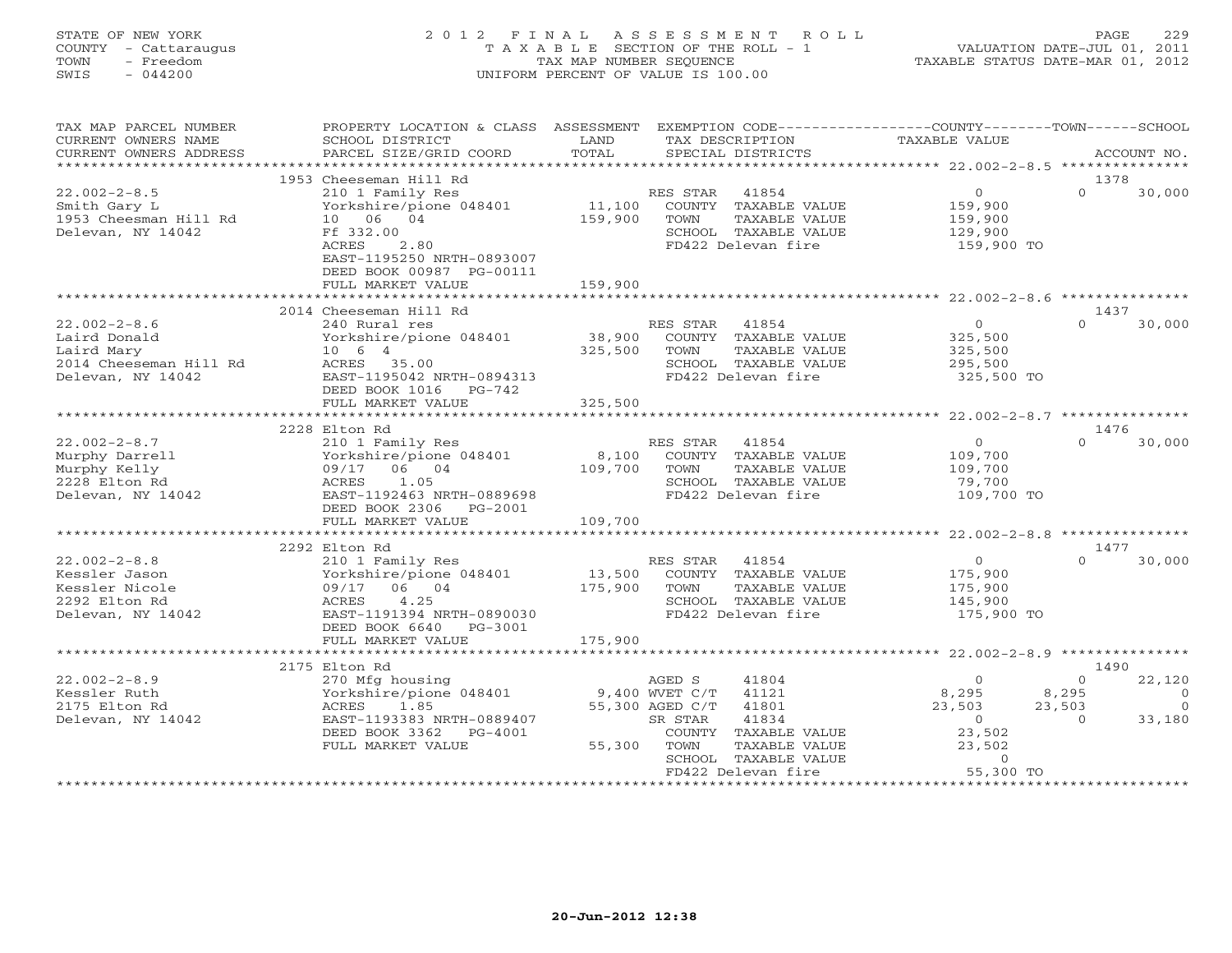# STATE OF NEW YORK 2 0 1 2 F I N A L A S S E S S M E N T R O L L PAGE 230 COUNTY - Cattaraugus T A X A B L E SECTION OF THE ROLL - 1 VALUATION DATE-JUL 01, 2011 TOWN - Freedom TAX MAP NUMBER SEQUENCE TAXABLE STATUS DATE-MAR 01, 2012 SWIS - 044200 UNIFORM PERCENT OF VALUE IS 100.00UNIFORM PERCENT OF VALUE IS 100.00

| TAX MAP PARCEL NUMBER<br>CURRENT OWNERS NAME<br>CURRENT OWNERS ADDRESS                                                                                                                                                                                                                                                                                                                                                                                                                                      | PROPERTY LOCATION & CLASS ASSESSMENT<br>SCHOOL DISTRICT<br>PARCEL SIZE/GRID COORD                                                                                                                                                                                                                                                                                                                                         | LAND<br>TOTAL            | EXEMPTION CODE-----------------COUNTY-------TOWN------SCHOOL<br>TAX DESCRIPTION TAXABLE VALUE<br>SPECIAL DISTRICTS<br>SPECIAL DISTRICTS                                            |                                                                                                                                                                   | ACCOUNT NO.                                                                                                                                                    |
|-------------------------------------------------------------------------------------------------------------------------------------------------------------------------------------------------------------------------------------------------------------------------------------------------------------------------------------------------------------------------------------------------------------------------------------------------------------------------------------------------------------|---------------------------------------------------------------------------------------------------------------------------------------------------------------------------------------------------------------------------------------------------------------------------------------------------------------------------------------------------------------------------------------------------------------------------|--------------------------|------------------------------------------------------------------------------------------------------------------------------------------------------------------------------------|-------------------------------------------------------------------------------------------------------------------------------------------------------------------|----------------------------------------------------------------------------------------------------------------------------------------------------------------|
|                                                                                                                                                                                                                                                                                                                                                                                                                                                                                                             |                                                                                                                                                                                                                                                                                                                                                                                                                           |                          |                                                                                                                                                                                    |                                                                                                                                                                   |                                                                                                                                                                |
| $22.002 - 2 - 9.1$<br>Schwab Dairy Farm Propert<br>10090 Pigeon Hill Rd<br>Delevan, NY 14042<br>MAY BE SUBJECT TO PAYMENT<br>UNDER AGDIST LAW TIL 2016                                                                                                                                                                                                                                                                                                                                                      | Pigeon Hill Rd<br>105 Vac farmland<br>Yorkshire/pione 048401 17,300<br>17 06 04<br>8.79<br>ACRES 8.79<br>EAST-1191694 NRTH-0889159<br>DEED BOOK 1002    PG-1014                                                                                                                                                                                                                                                           | 17,300                   | 41720<br>AG DIST<br>COUNTY TAXABLE VALUE<br>TOWN<br>TAXABLE VALUE<br>SCHOOL TAXABLE VALUE<br>FD422 Delevan fire 17,300 TO                                                          | 10,998<br>6,302<br>6,302<br>6,302                                                                                                                                 | 0409<br>10,998<br>10,998                                                                                                                                       |
|                                                                                                                                                                                                                                                                                                                                                                                                                                                                                                             | FULL MARKET VALUE                                                                                                                                                                                                                                                                                                                                                                                                         | 17,300                   |                                                                                                                                                                                    |                                                                                                                                                                   |                                                                                                                                                                |
|                                                                                                                                                                                                                                                                                                                                                                                                                                                                                                             | 2261 Elton Rd                                                                                                                                                                                                                                                                                                                                                                                                             |                          |                                                                                                                                                                                    |                                                                                                                                                                   | 0993                                                                                                                                                           |
| $22.002 - 2 - 9.2$<br>Waters Thomas R<br>2261 Elton Rd<br>Delevan, NY 14042                                                                                                                                                                                                                                                                                                                                                                                                                                 | 210 1 Family Res<br>Yorkshire/pione 048401 8,900 SR STAR 41834<br>17 06 04 78,200 COUNTY TAXABLE VALUE<br>ACRES 1.1.1.55 TOWN TAXABLE TRIMENT<br>EAST-1191883 NRTH-0889400<br>DEED BOOK 13591 PG-8001 FD422 Delevan fire                                                                                                                                                                                                  |                          | SCHOOL TAXABLE VALUE 16,000<br>FD422 Delevan fire 78,200 TO                                                                                                                        | 19,550<br>$\Omega$<br>58,650<br>58,650                                                                                                                            | 19,550<br>$\Omega$<br>$\Omega$<br>62,200                                                                                                                       |
|                                                                                                                                                                                                                                                                                                                                                                                                                                                                                                             | FULL MARKET VALUE                                                                                                                                                                                                                                                                                                                                                                                                         | 78,200                   |                                                                                                                                                                                    |                                                                                                                                                                   |                                                                                                                                                                |
|                                                                                                                                                                                                                                                                                                                                                                                                                                                                                                             |                                                                                                                                                                                                                                                                                                                                                                                                                           |                          |                                                                                                                                                                                    |                                                                                                                                                                   |                                                                                                                                                                |
| $22.002 - 2 - 10.1$<br>Schwab Dairy Farm Propert<br>10090 Pigeon Hill Rd<br>Delevan, NY 14042<br>MAY BE SUBJECT TO PAYMENT<br>UNDER AGDIST LAW TIL 2020<br>$\begin{array}{llllll} 22.002-2-10.2 & 27\text{I} \text{ Mfg} \text{ housings} \\ \text{Howard Danny} & Yorkshire/pione 048401 & 7,800 \\ \text{Howard Bomic} & 17 & 06 & 04 & 62,500 \\ 10022 \text{ Pigeon Hill Rd} & \text{FRNT} & 200.00 \text{ DPTH} & 150.00 \\ \text{Delevan, NY} & 14042 & \text{EAST-1190321 NRTH-0887965} \end{array}$ | 2226 Pigeon Hill Rd<br>112 Dairy farm<br>112 Dairy farm<br>112 Dairy farm<br>1247,400 AG DIST<br>17/18/25 06 04 1496,600 SILO T/C/S 42100<br>1 Trailer<br>ACRES 240.80<br>EAST-1190970 NRTH-0889340<br>DEED BOOK 1002    PG-1014<br>FULL MARKET VALUE<br>10022 Pigeon Hill Rd<br>271 Mfg housings<br>Yorkshire/pione 048401 7,800 COUNTY TAXABLE VALUE<br>17 06 04 62,500 TOWN TAXABLE VALUE<br>DEED BOOK 854<br>PG-00927 | AG BLDG<br>1496,600 TOWN | SILO T/C/S 42100<br>41700<br>AG BLDG<br>41700<br>COUNTY TAXABLE VALUE<br>TAXABLE VALUE<br>SCHOOL TAXABLE VALUE<br>FD422 Delevan fire<br>SCHOOL TAXABLE VALUE<br>FD422 Delevan fire | 22,400<br>85,136<br>600,000<br>35,500<br>49,300<br>139,800<br>564,464<br>564,464<br>564,464<br>1496,600 TO<br>$\Omega$<br>62,500<br>62,500<br>32,500<br>62,500 TO | 0526<br>22,400<br>22,400<br>85,136<br>85,136<br>600,000<br>600,000<br>35,500<br>35,500<br>49,300<br>49,300<br>139,800<br>139,800<br>0983<br>$\Omega$<br>30,000 |
|                                                                                                                                                                                                                                                                                                                                                                                                                                                                                                             | FULL MARKET VALUE                                                                                                                                                                                                                                                                                                                                                                                                         | 62,500                   |                                                                                                                                                                                    |                                                                                                                                                                   |                                                                                                                                                                |
| 2308 Delevan-Elton kd<br>21.002-2-10.3 210 1 Family Res<br>Schwab Dairy Farm Property LLC Yorkshire/pione 048401 7,800<br>36.600<br>10090 Pigeon Hill Rd <sup>17</sup> 06 04<br>Delevan, NY 14042 FRNT 140.00                                                                                                                                                                                                                                                                                               | FRNT 140.00 DPTH 205.00<br>EAST-1191025 NRTH-0889646<br>DEED BOOK 3592 PG-5001<br>FULL MARKET VALUE                                                                                                                                                                                                                                                                                                                       | 86,600<br>86,600         | COUNTY TAXABLE VALUE 86,600<br>TAXABLE VALUE<br>TOWN<br>SCHOOL TAXABLE VALUE 86,600<br>FD422 Delevan fire                                                                          | 86,600<br>86,600 TO                                                                                                                                               | 1027                                                                                                                                                           |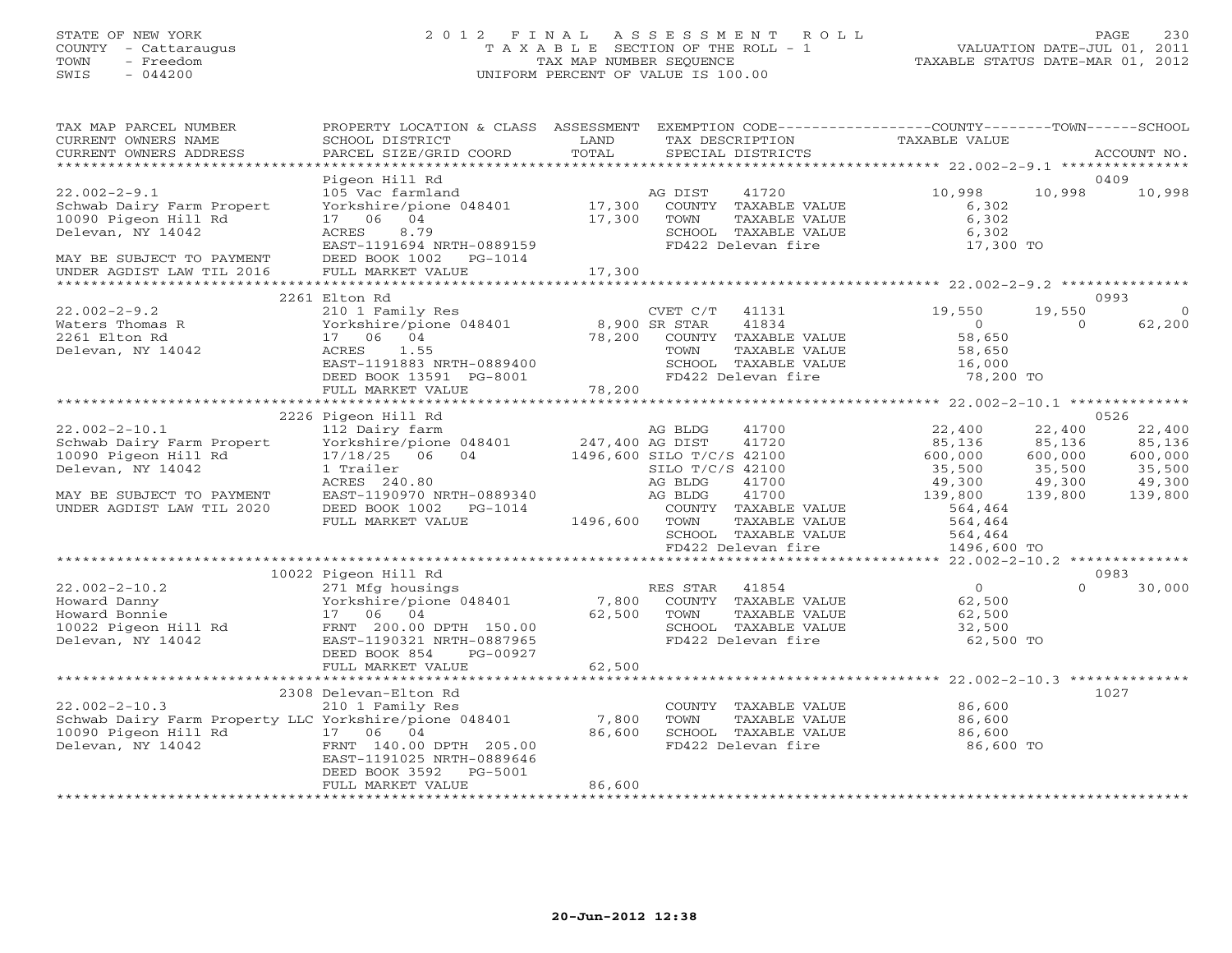# STATE OF NEW YORK 2 0 1 2 F I N A L A S S E S S M E N T R O L L PAGE 231 COUNTY - Cattaraugus T A X A B L E SECTION OF THE ROLL - 1 VALUATION DATE-JUL 01, 2011 TOWN - Freedom TAX MAP NUMBER SEQUENCE TAXABLE STATUS DATE-MAR 01, 2012 SWIS - 044200 UNIFORM PERCENT OF VALUE IS 100.00UNIFORM PERCENT OF VALUE IS 100.00

| TAX MAP PARCEL NUMBER<br>CURRENT OWNERS NAME<br>CURRENT OWNERS ADDRESS                                                 | PROPERTY LOCATION & CLASS<br>SCHOOL DISTRICT<br>PARCEL SIZE/GRID COORD                                                                                                                | ASSESSMENT<br>LAND<br>TOTAL | EXEMPTION CODE-----------------COUNTY-------TOWN------SCHOOL<br>TAX DESCRIPTION<br>SPECIAL DISTRICTS                                        | TAXABLE VALUE                                                     | ACCOUNT NO.                              |
|------------------------------------------------------------------------------------------------------------------------|---------------------------------------------------------------------------------------------------------------------------------------------------------------------------------------|-----------------------------|---------------------------------------------------------------------------------------------------------------------------------------------|-------------------------------------------------------------------|------------------------------------------|
|                                                                                                                        |                                                                                                                                                                                       | *********                   |                                                                                                                                             |                                                                   |                                          |
| $22.002 - 2 - 11$<br>Kirkby Gerald<br>8122 Olean Rd<br>Holland, NY 14080                                               | 10064 Pigeon Hill Rd<br>331 Com vac w/im<br>Yorkshire/pione 048401<br>17 06 04<br>FRNT 145.00 DPTH 195.00<br>ACRES<br>0.70<br>EAST-1190309 NRTH-0888741<br>DEED BOOK 00711 PG-00705   | 7,800<br>10,300             | COUNTY TAXABLE VALUE<br>TOWN<br>TAXABLE VALUE<br>SCHOOL TAXABLE VALUE<br>FD422 Delevan fire                                                 | 10,300<br>10,300<br>10,300<br>10,300 TO                           | 0319                                     |
|                                                                                                                        | FULL MARKET VALUE                                                                                                                                                                     | 10,300                      |                                                                                                                                             |                                                                   |                                          |
|                                                                                                                        | *************************                                                                                                                                                             | **************              |                                                                                                                                             |                                                                   |                                          |
| $22.002 - 2 - 13$<br>Schwab Gary E<br>Schwab Darla J<br>Schwab Dairy Farms<br>2226 Pigeon Hill Rd<br>Delevan, NY 14042 | 10089 Pigeon Hill Rd<br>210 1 Family Res<br>Yorkshire/pione 048401<br>17 06 04<br>1.65<br>ACRES<br>EAST-1190344 NRTH-0889358<br>DEED BOOK 814<br>PG-00424                             | 9,100<br>97,200             | RES STAR<br>41854<br>COUNTY TAXABLE VALUE<br>TOWN<br>TAXABLE VALUE<br>SCHOOL TAXABLE VALUE<br>FD422 Delevan fire                            | $\overline{0}$<br>97,200<br>97,200<br>67,200<br>97,200 TO         | 0494<br>$\Omega$<br>30,000               |
|                                                                                                                        | FULL MARKET VALUE                                                                                                                                                                     | 97,200                      |                                                                                                                                             |                                                                   |                                          |
|                                                                                                                        |                                                                                                                                                                                       |                             |                                                                                                                                             |                                                                   |                                          |
|                                                                                                                        | 2314 Elton Rd                                                                                                                                                                         |                             |                                                                                                                                             |                                                                   | 0107                                     |
| $22.002 - 2 - 14$<br>Redden Richard<br>Redden Amy<br>2314 Elton Rd<br>Delevan, NY 14042                                | 210 1 Family Res<br>Yorkshire/pione 048401<br>17 06 04<br>FRNT 140.00 DPTH 195.00<br>032<br>BANK<br>EAST-1190879 NRTH-0889630<br>DEED BOOK 9016<br>PG-9004<br>FULL MARKET VALUE       | 133,300<br>133,300          | WVET C/T<br>41121<br>7,800 RES STAR<br>41854<br>COUNTY TAXABLE VALUE<br>TOWN<br>TAXABLE VALUE<br>SCHOOL TAXABLE VALUE<br>FD422 Delevan fire | 12,000<br>$\Omega$<br>121,300<br>121,300<br>103,300<br>133,300 TO | 12,000<br>$\Omega$<br>30,000<br>$\Omega$ |
|                                                                                                                        | 2302 Elton-Farmersville Rd                                                                                                                                                            |                             |                                                                                                                                             |                                                                   | 0235                                     |
| $22.002 - 2 - 15$<br>Pastorius Walter D<br>Pastorius Nancy<br>2302 Elton-Farmersville<br>Delevan, NY 14042             | 210 1 Family Res<br>Yorkshire/pione 048401<br>17 06 04<br>92.50 DPTH 256.00<br>FRNT<br>0.54<br>ACRES<br>EAST-1191143 NRTH-0889669<br>$PG-00003$<br>DEED BOOK 779<br>FULL MARKET VALUE | 7,500<br>100,700<br>100,700 | RES STAR<br>41854<br>COUNTY TAXABLE VALUE<br>TOWN<br>TAXABLE VALUE<br>SCHOOL TAXABLE VALUE<br>FD422 Delevan fire                            | $\circ$<br>100,700<br>100,700<br>70,700<br>100,700 TO             | $\Omega$<br>30,000                       |
|                                                                                                                        |                                                                                                                                                                                       |                             |                                                                                                                                             |                                                                   |                                          |
| $22.002 - 2 - 16$<br>Pastorius Curtis L<br>Pastorious Walter D<br>2302 Elton Rd<br>Delevan, NY 14042                   | 2302 Delevan-Elton Rd<br>312 Vac w/imprv<br>Yorkshire/pione 048401<br>17 06 04<br>FRNT 115.50 DPTH 256.00<br>0.68<br>ACRES<br>EAST-1191246 NRTH-0889671<br>DEED BOOK 00977 PG-00010   | 3,900<br>7,800              | COUNTY TAXABLE VALUE<br>TOWN<br>TAXABLE VALUE<br>SCHOOL TAXABLE VALUE<br>FD422 Delevan fire                                                 | 7,800<br>7,800<br>7,800<br>7,800 TO                               | 0135                                     |
|                                                                                                                        | FULL MARKET VALUE                                                                                                                                                                     | 7,800                       |                                                                                                                                             |                                                                   |                                          |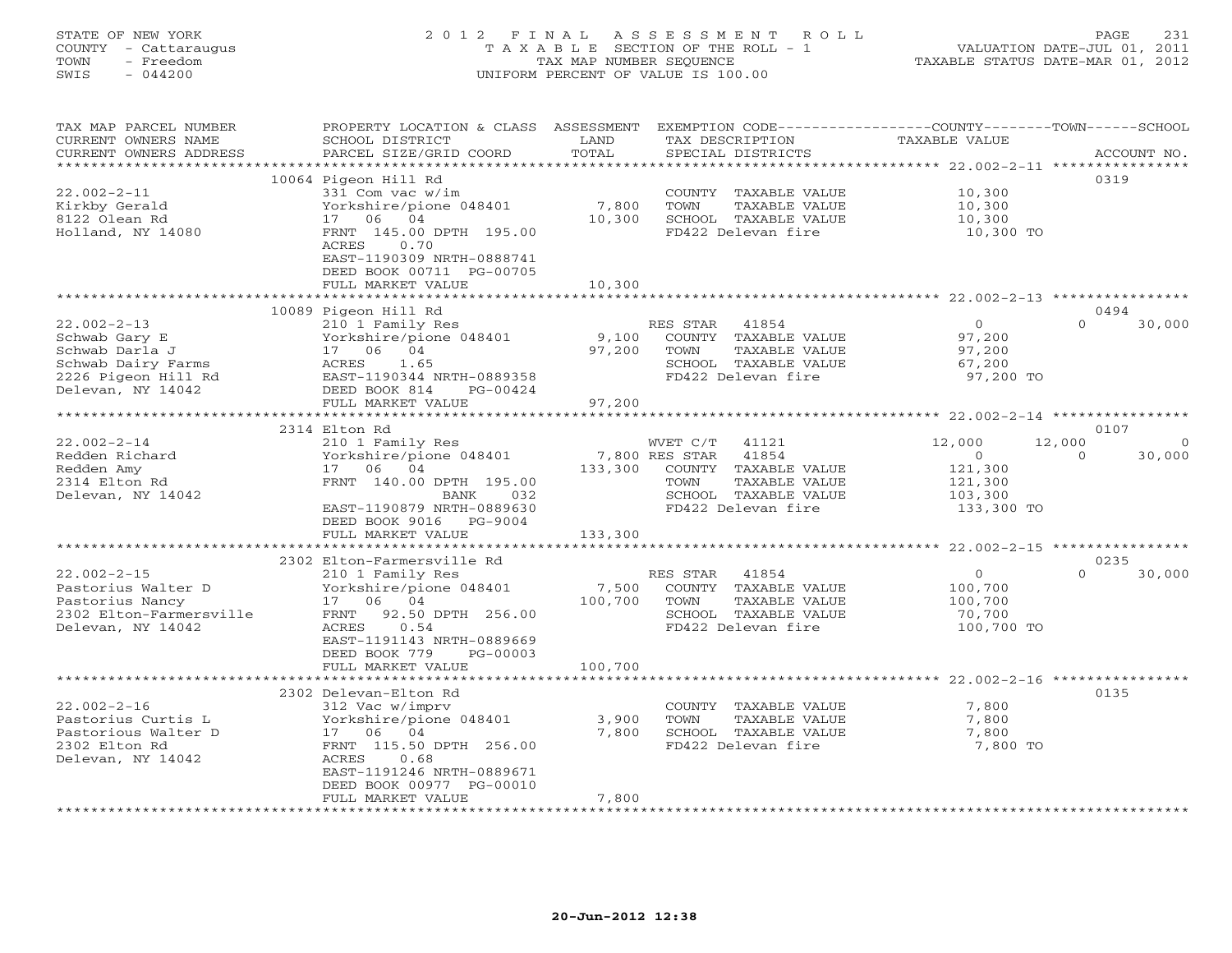# STATE OF NEW YORK 2 0 1 2 F I N A L A S S E S S M E N T R O L L PAGE 232 COUNTY - Cattaraugus T A X A B L E SECTION OF THE ROLL - 1 VALUATION DATE-JUL 01, 2011 TOWN - Freedom TAX MAP NUMBER SEQUENCE TAXABLE STATUS DATE-MAR 01, 2012 SWIS - 044200 UNIFORM PERCENT OF VALUE IS 100.00UNIFORM PERCENT OF VALUE IS 100.00

| TAX MAP PARCEL NUMBER                         | PROPERTY LOCATION & CLASS ASSESSMENT                   |                  | EXEMPTION CODE----------------COUNTY-------TOWN------SCHOOL |                  |                            |
|-----------------------------------------------|--------------------------------------------------------|------------------|-------------------------------------------------------------|------------------|----------------------------|
| CURRENT OWNERS NAME<br>CURRENT OWNERS ADDRESS | SCHOOL DISTRICT<br>PARCEL SIZE/GRID COORD              | LAND<br>TOTAL    | TAX DESCRIPTION<br>SPECIAL DISTRICTS                        | TAXABLE VALUE    | ACCOUNT NO.                |
| *************************                     |                                                        |                  |                                                             |                  |                            |
|                                               | Delevan-Elton Rd                                       |                  |                                                             |                  | 0932                       |
| $22.002 - 2 - 17.2$                           | 314 Rural vac<10                                       |                  | COUNTY TAXABLE VALUE                                        | 5,900            |                            |
| Baker Phyllis J                               | Yorkshire/pione 048401                                 | 5,900            | TOWN<br>TAXABLE VALUE                                       | 5,900            |                            |
| 30 Bigelow Rd                                 | 18  06  04                                             | 5,900            | SCHOOL TAXABLE VALUE                                        | 5,900            |                            |
| Cheektowaga, NY 14225                         | FRNT 65.00 DPTH 144.00                                 |                  | FD422 Delevan fire                                          | 5,900 TO         |                            |
|                                               | EAST-1190185 NRTH-0891729                              |                  |                                                             |                  |                            |
|                                               | DEED BOOK 836<br>PG-00289                              |                  |                                                             |                  |                            |
|                                               | FULL MARKET VALUE<br>********************************* | 5,900            |                                                             |                  |                            |
|                                               |                                                        |                  |                                                             |                  |                            |
| $22.002 - 2 - 18$                             | 10226 Delevan-Elton Rd                                 |                  |                                                             |                  | 0036                       |
|                                               | 210 1 Family Res                                       |                  | COUNTY TAXABLE VALUE<br>TAXABLE VALUE<br>TOWN               | 63,300           |                            |
| Baker Elisabeth J<br>Baker Phyllis J          | Yorkshire/pione 048401<br>18 06 04                     | 13,000<br>63,300 | SCHOOL TAXABLE VALUE                                        | 63,300<br>63,300 |                            |
| Russell Patricia A                            | ACRES<br>3.95                                          |                  | FD422 Delevan fire                                          | 63,300 TO        |                            |
| 30 Bigelow Rd                                 | EAST-1190248 NRTH-0892127                              |                  |                                                             |                  |                            |
| Cheektowaga, NY 14225                         | DEED BOOK 907<br>PG-00525                              |                  |                                                             |                  |                            |
|                                               | FULL MARKET VALUE                                      | 63,300           |                                                             |                  |                            |
|                                               |                                                        |                  |                                                             |                  |                            |
|                                               | 10324 Co Rd 73                                         |                  |                                                             |                  | 0126                       |
| $22.002 - 2 - 19$                             | 312 Vac w/imprv                                        |                  | COUNTY TAXABLE VALUE                                        | 15,900           |                            |
| Cleveland Paul A                              | Yorkshire/pione 048401                                 | 9,400            | TOWN<br>TAXABLE VALUE                                       | 15,900           |                            |
| 9412 Peavy Rd                                 | 18 06 04                                               | 15,900           | SCHOOL TAXABLE VALUE                                        | 15,900           |                            |
| Fillmore, NY 14735                            | 1.81<br>ACRES                                          |                  | FD422 Delevan fire                                          | 15,900 TO        |                            |
|                                               | EAST-1190158 NRTH-0892745                              |                  |                                                             |                  |                            |
|                                               | DEED BOOK 00992 PG-01171                               |                  |                                                             |                  |                            |
|                                               | FULL MARKET VALUE                                      | 15,900           |                                                             |                  |                            |
|                                               |                                                        |                  |                                                             |                  |                            |
| $22.002 - 2 - 20$                             | 10326 Marble Springs Rd                                |                  | RES STAR 41854                                              | $\Omega$         | 0357<br>$\Omega$<br>30,000 |
| Isaacs Bradley D                              | 210 1 Family Res<br>Yorkshire/pione 048401             | 2,800            | COUNTY TAXABLE VALUE                                        | 61,700           |                            |
| Isaacs Tika R                                 | 18 06 04                                               | 61,700           | TOWN<br>TAXABLE VALUE                                       | 61,700           |                            |
| 10326 Marble Springs Rd                       | FRNT 60.00 DPTH<br>70.00                               |                  | SCHOOL TAXABLE VALUE                                        | 31,700           |                            |
| Delevan, NY 14042                             | 017<br>BANK                                            |                  | FD422 Delevan fire                                          | 61,700 TO        |                            |
|                                               | EAST-1190105 NRTH-0892980                              |                  |                                                             |                  |                            |
|                                               | DEED BOOK 00960 PG-00581                               |                  |                                                             |                  |                            |
|                                               | FULL MARKET VALUE                                      | 61,700           |                                                             |                  |                            |
|                                               |                                                        |                  |                                                             |                  |                            |
|                                               | 2319 Cheeseman Hill Rd                                 |                  |                                                             |                  | 0556                       |
| $22.002 - 2 - 21$                             | 210 1 Family Res                                       |                  | WVET C/T<br>41121                                           | 12,000           | 12,000<br>$\overline{0}$   |
| Andera Jerome R                               | Yorkshire/pione 048401                                 | 10,800 SR STAR   | 41834                                                       | $\overline{0}$   | 62,200<br>$\Omega$         |
| Rhoads Pamela                                 | 18 06 04                                               | 111,600          | COUNTY TAXABLE VALUE                                        | 99,600           |                            |
| 2319 Cheeseman Hill Rd                        | 2.64<br>ACRES                                          |                  | TOWN<br>TAXABLE VALUE                                       | 99,600           |                            |
| Delevan, NY 14042                             | EAST-1190739 NRTH-0892900                              |                  | SCHOOL TAXABLE VALUE                                        | 49,400           |                            |
|                                               | DEED BOOK 847<br>PG-01160                              | 111,600          | FD422 Delevan fire                                          | 111,600 TO       |                            |
|                                               | FULL MARKET VALUE                                      |                  |                                                             |                  |                            |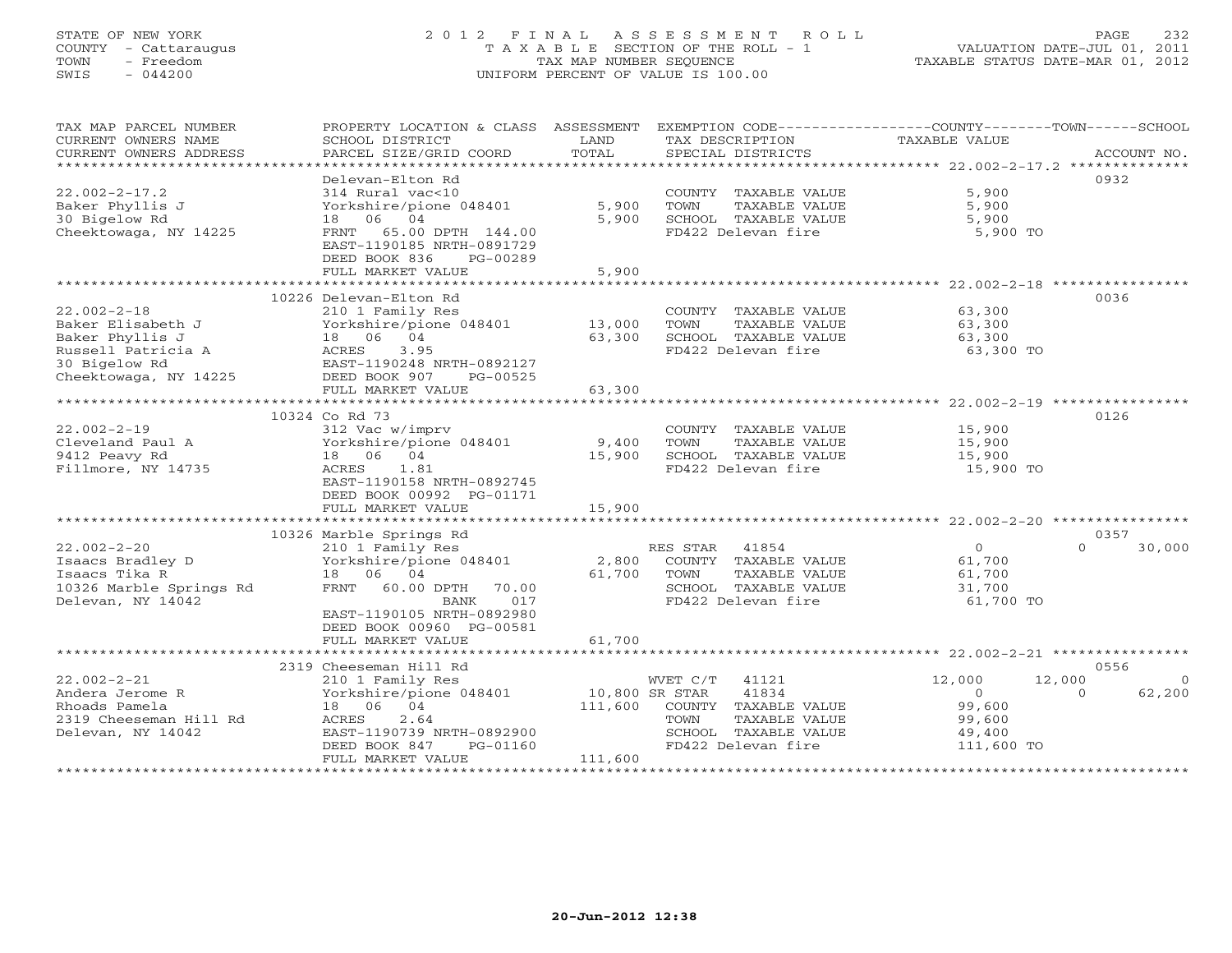# STATE OF NEW YORK 2 0 1 2 F I N A L A S S E S S M E N T R O L L PAGE 233 COUNTY - Cattaraugus T A X A B L E SECTION OF THE ROLL - 1 VALUATION DATE-JUL 01, 2011 TOWN - Freedom TAX MAP NUMBER SEQUENCE TAXABLE STATUS DATE-MAR 01, 2012 SWIS - 044200 UNIFORM PERCENT OF VALUE IS 100.00UNIFORM PERCENT OF VALUE IS 100.00

| TAX MAP PARCEL NUMBER<br>CURRENT OWNERS NAME<br>CURRENT OWNERS ADDRESS                                  | PROPERTY LOCATION & CLASS ASSESSMENT<br>SCHOOL DISTRICT<br>PARCEL SIZE/GRID COORD                                                                                           | LAND<br>TOTAL      | EXEMPTION CODE-----------------COUNTY-------TOWN------SCHOOL<br>TAX DESCRIPTION                                  | TAXABLE VALUE                                             |                                        |
|---------------------------------------------------------------------------------------------------------|-----------------------------------------------------------------------------------------------------------------------------------------------------------------------------|--------------------|------------------------------------------------------------------------------------------------------------------|-----------------------------------------------------------|----------------------------------------|
| **********************                                                                                  |                                                                                                                                                                             |                    | SPECIAL DISTRICTS                                                                                                |                                                           | ACCOUNT NO.                            |
|                                                                                                         | 10336 Marble Springs Rd                                                                                                                                                     |                    |                                                                                                                  |                                                           | 0327                                   |
| $22.002 - 2 - 22$<br>Holmes Wade<br>10336 Marble Springs Rd<br>Delevan, NY 14042                        | 210 1 Family Res<br>Yorkshire/pione 048401<br>18 06 04<br>FRNT 160.00 DPTH 264.00<br>ACRES<br>$0.97$ BANK<br>017<br>EAST-1190154 NRTH-0893181<br>DEED BOOK 1014<br>$PG-575$ | 8,000<br>98,500    | RES STAR<br>41854<br>COUNTY TAXABLE VALUE<br>TOWN<br>TAXABLE VALUE<br>SCHOOL TAXABLE VALUE<br>FD422 Delevan fire | $\overline{0}$<br>98,500<br>98,500<br>68,500<br>98,500 TO | $\Omega$<br>30,000                     |
|                                                                                                         | FULL MARKET VALUE                                                                                                                                                           | 98,500             |                                                                                                                  |                                                           |                                        |
|                                                                                                         |                                                                                                                                                                             |                    |                                                                                                                  |                                                           |                                        |
|                                                                                                         | 10354 Marble Springs Rd                                                                                                                                                     |                    |                                                                                                                  |                                                           | 0156                                   |
| $22.002 - 2 - 23$<br>Hanson Beverly<br>10354 Marble Springs Rd<br>Delevan, NY 14042                     | 210 1 Family Res<br>Yorkshire/pione 048401<br>18 06 04<br>FRNT 94.00 DPTH 105.00<br>0.23<br>ACRES<br>EAST-1190133 NRTH-0893380<br>DEED BOOK 3307<br>PG-3001                 | 7,100<br>91,600    | RES STAR<br>41854<br>COUNTY TAXABLE VALUE<br>TOWN<br>TAXABLE VALUE<br>SCHOOL TAXABLE VALUE<br>FD422 Delevan fire | $\Omega$<br>91,600<br>91,600<br>61,600<br>91,600 TO       | $\cap$<br>30,000                       |
|                                                                                                         | FULL MARKET VALUE                                                                                                                                                           | 91,600             |                                                                                                                  |                                                           |                                        |
|                                                                                                         | 10453 Maple Grove Rd                                                                                                                                                        |                    |                                                                                                                  |                                                           | 0615                                   |
| $22.002 - 3 - 1$<br>George Carl J<br>George Barbara D<br>10365 Maple Grove Rd<br>Delevan, NY 14042-9634 | 112 Dairy farm<br>Yorkshire/pione 048401<br>02 06 04<br>ACRES 139.57<br>EAST-1199337 NRTH-0895013                                                                           | 138,400<br>189,000 | AG DIST<br>41720<br>COUNTY TAXABLE VALUE<br>TOWN<br>TAXABLE VALUE<br>SCHOOL TAXABLE VALUE<br>FD421 Arcade fire   | 76,942<br>112,058<br>112,058<br>112,058<br>189,000 TO     | 76,942<br>76,942                       |
| MAY BE SUBJECT TO PAYMENT                                                                               | DEED BOOK 00915 PG-00612<br>FULL MARKET VALUE                                                                                                                               | 189,000            |                                                                                                                  |                                                           |                                        |
| UNDER AGDIST LAW TIL 2016                                                                               |                                                                                                                                                                             |                    |                                                                                                                  |                                                           |                                        |
| *********************                                                                                   |                                                                                                                                                                             |                    |                                                                                                                  |                                                           |                                        |
| $22.002 - 3 - 2$                                                                                        | 10365 Maple Grove Rd<br>112 Dairy farm                                                                                                                                      |                    | 41720<br>AG DIST                                                                                                 | 64,498                                                    | 0226<br>64,498<br>64,498               |
| George Carl J Jr<br>George Barbara<br>10365 Maple Grove Rd<br>Delevan, NY 14042-9634                    | Yorkshire/pione 048401<br>02/10 06 04<br>ACRES 175.00<br>EAST-1198035 NRTH-0894175<br>DEED BOOK 820<br>PG-00308                                                             | 150,400 SR STAR    | 41834<br>724,700 SILO T/C/S 42100<br>COUNTY TAXABLE VALUE<br>TOWN<br>TAXABLE VALUE<br>SCHOOL TAXABLE VALUE       | $\Omega$<br>58,000<br>602,202<br>602,202<br>540,002       | 62,200<br>$\Omega$<br>58,000<br>58,000 |
| MAY BE SUBJECT TO PAYMENT<br>UNDER AGDIST LAW TIL 2016                                                  | FULL MARKET VALUE                                                                                                                                                           |                    | 724,700 FD421 Arcade fire                                                                                        | 724,700 TO                                                |                                        |
|                                                                                                         |                                                                                                                                                                             |                    |                                                                                                                  |                                                           |                                        |
| $22.002 - 3 - 3.1$<br>Warner Michael R<br>10231 Maple Grove Rd<br>Delevan, NY 14042                     | Cheeseman Hill Rd<br>312 Vac w/imprv<br>Yorkshire/pione 048401<br>10 06 04<br>74.00 DPTH 350.00<br>FRNT<br>0.59<br>ACRES<br>EAST-1196477 NRTH-0892962                       | 1,000<br>7,100     | COUNTY TAXABLE VALUE<br>TOWN<br>TAXABLE VALUE<br>SCHOOL TAXABLE VALUE<br>FD422 Delevan fire                      | 7,100<br>7,100<br>7,100<br>7,100 TO                       | 0657                                   |
|                                                                                                         | DEED BOOK 751<br>PG-2001<br>FULL MARKET VALUE                                                                                                                               | 7,100              |                                                                                                                  |                                                           |                                        |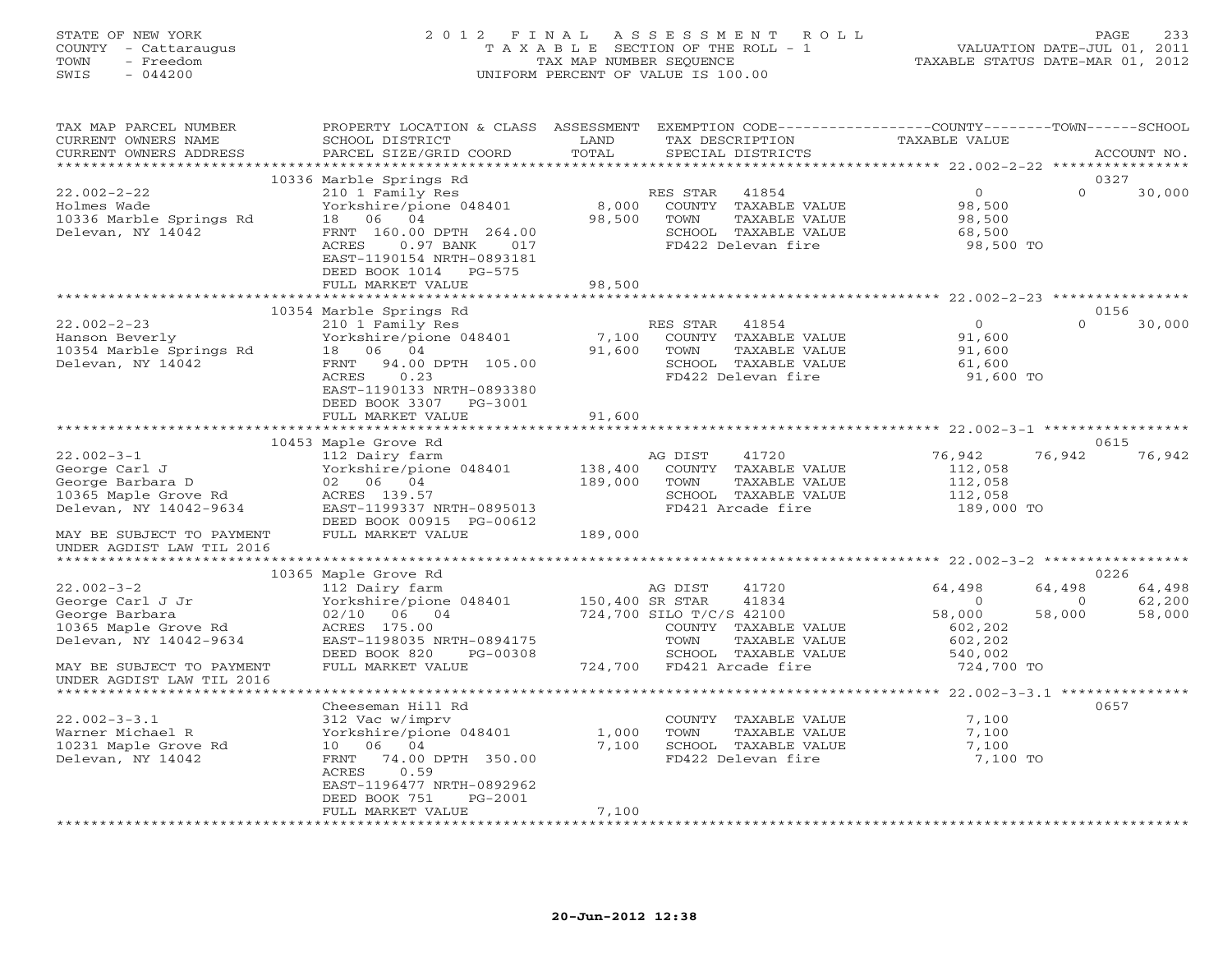# STATE OF NEW YORK 2 0 1 2 F I N A L A S S E S S M E N T R O L L PAGE 234 COUNTY - Cattaraugus T A X A B L E SECTION OF THE ROLL - 1 VALUATION DATE-JUL 01, 2011 TOWN - Freedom TAX MAP NUMBER SEQUENCE TAXABLE STATUS DATE-MAR 01, 2012 SWIS - 044200 UNIFORM PERCENT OF VALUE IS 100.00UNIFORM PERCENT OF VALUE IS 100.00

| TAX MAP PARCEL NUMBER           | PROPERTY LOCATION & CLASS ASSESSMENT EXEMPTION CODE----------------COUNTY-------TOWN------SCHOOL |                        |                                                                     |                       |                          |
|---------------------------------|--------------------------------------------------------------------------------------------------|------------------------|---------------------------------------------------------------------|-----------------------|--------------------------|
| CURRENT OWNERS NAME             | SCHOOL DISTRICT                                                                                  | <b>Example 12</b> LAND | TAX DESCRIPTION                                                     | TAXABLE VALUE         |                          |
| CURRENT OWNERS ADDRESS          | PARCEL SIZE/GRID COORD                                                                           | TOTAL                  | SPECIAL DISTRICTS                                                   |                       | ACCOUNT NO.              |
|                                 |                                                                                                  |                        |                                                                     |                       |                          |
|                                 | 1861 Cheeseman Hill Rd                                                                           |                        |                                                                     |                       | 1465                     |
| $22.002 - 3 - 3.2$              | 210 1 Family Res                                                                                 |                        | COUNTY TAXABLE VALUE 55,900                                         |                       |                          |
| Warner Michael R                | Yorkshire/pione 048401                                                                           | 8,000                  | TAXABLE VALUE<br>TOWN                                               | 55,900                |                          |
| 10231 Maple Grove Rd            | 10 06 04                                                                                         | 55,900                 | SCHOOL TAXABLE VALUE                                                | 55,900                |                          |
| Delevan, NY 14042               | FRNT 121.00 DPTH 372.00                                                                          |                        | FD422 Delevan fire                                                  | 55,900 TO             |                          |
|                                 | EAST-1196572 NRTH-0892981                                                                        |                        |                                                                     |                       |                          |
|                                 | DEED BOOK 15761 PG-3001                                                                          |                        |                                                                     |                       |                          |
|                                 | FULL MARKET VALUE                                                                                | 55,900                 |                                                                     |                       |                          |
|                                 |                                                                                                  |                        |                                                                     |                       |                          |
|                                 | Maple Grove Rd                                                                                   |                        |                                                                     |                       | 0605                     |
| $22.002 - 3 - 4.1$              |                                                                                                  |                        | COUNTY TAXABLE VALUE 27,600                                         |                       |                          |
| Warner Robert                   | 322 Rural vac>10<br>Yorkshire/pione 048401 27,600                                                |                        | TAXABLE VALUE<br>TOWN                                               | 27,600                |                          |
| Warner Anastasia                | $2/10$ 06 04                                                                                     | 27,600                 |                                                                     |                       |                          |
| 9278 Coachhouse Ln              | ACRES 18.95                                                                                      |                        | SCHOOL TAXABLE VALUE $27,600$<br>FD423 Famersville fire $27,600$ TO |                       |                          |
| Estero, FL 33928                | EAST-1198581 NRTH-0892228                                                                        |                        |                                                                     |                       |                          |
|                                 | DEED BOOK 00959 PG-00731                                                                         |                        |                                                                     |                       |                          |
|                                 | FULL MARKET VALUE                                                                                | 27,600                 |                                                                     |                       |                          |
|                                 |                                                                                                  |                        |                                                                     |                       |                          |
|                                 | 1931 Cheeseman Hill Rd                                                                           |                        |                                                                     |                       | 1053                     |
| $22.002 - 3 - 4.2$              |                                                                                                  |                        |                                                                     | $\overline{0}$        | $\Omega$<br>62,200       |
| Spencer Lorna J                 |                                                                                                  |                        |                                                                     | 245,100               |                          |
| 1931 Cheeseman Hill Rd 10 06 04 | 245,100 TOWN                                                                                     |                        | TAXABLE VALUE                                                       |                       |                          |
| Delevan, NY 14042               | ACRES<br>5.74                                                                                    |                        | SCHOOL TAXABLE VALUE                                                | 245,100<br>182,900    |                          |
|                                 | EAST-1195665 NRTH-0892951                                                                        |                        | FD422 Delevan fire                                                  | 245,100 TO            |                          |
|                                 | DEED BOOK 889<br>PG-01101                                                                        |                        |                                                                     |                       |                          |
|                                 |                                                                                                  |                        |                                                                     |                       |                          |
|                                 |                                                                                                  |                        |                                                                     |                       |                          |
|                                 | 1791 Cheeseman Hill Rd                                                                           |                        |                                                                     |                       | 1171                     |
| $22.002 - 3 - 4.3$              | 240 Rural res                                                                                    |                        | $CVET C/T$ 41131                                                    | 20,000                | 20,000<br>$\overline{0}$ |
| Biggs Edmund L                  | Yorkshire/pione 048401 21,300 RES STAR 41854                                                     |                        |                                                                     | $\overline{0}$        | $\Omega$<br>30,000       |
| Biggs Helen                     | 02/10 06 04                                                                                      |                        |                                                                     |                       |                          |
| 1791 Cheeseman Hill Rd          | 6.70<br>ACRES                                                                                    |                        | 161,900 COUNTY TAXABLE VALUE<br>TAXABLE VALUE<br>TOWN               | 141,900<br>141,900    |                          |
| Delevan, NY 14042-9637          |                                                                                                  |                        | SCHOOL TAXABLE VALUE                                                | 131,900               |                          |
|                                 | EAST-1197209 NRTH-0892848<br>DEED BOOK 1012 PG-543                                               |                        | FD422 Delevan fire                                                  | 161,900 TO            |                          |
|                                 | FULL MARKET VALUE                                                                                | 161,900                |                                                                     |                       |                          |
|                                 |                                                                                                  |                        |                                                                     |                       |                          |
|                                 | 1831 Cheeseman Hill Rd                                                                           |                        |                                                                     |                       | 1175                     |
| $22.002 - 3 - 4.4$              | 210 1 Family Res                                                                                 |                        | CVET C/T 41131                                                      | 20,000                | 20,000<br>$\overline{0}$ |
| Barber Gary W                   | Yorkshire/pione 048401 15,300 RES STAR 41854                                                     |                        |                                                                     | $\overline{0}$        | $\Omega$<br>30,000       |
| Barber Carol M                  | 10 06 04                                                                                         |                        | 134,000 COUNTY TAXABLE VALUE                                        | 114,000               |                          |
| 1831 Cheeseman Hill Rd          | 2.95<br>ACRES                                                                                    |                        | TAXABLE VALUE<br>TOWN                                               | 114,000               |                          |
| Delevan, NY 14042               | EAST-1196798 NRTH-0892942                                                                        |                        | SCHOOL TAXABLE VALUE                                                |                       |                          |
|                                 | DEED BOOK 00932 PG-00533                                                                         |                        | FD422 Delevan fire                                                  | 104,000<br>134,000 TO |                          |
|                                 | FULL MARKET VALUE                                                                                | 134,000                |                                                                     |                       |                          |
|                                 |                                                                                                  |                        |                                                                     |                       |                          |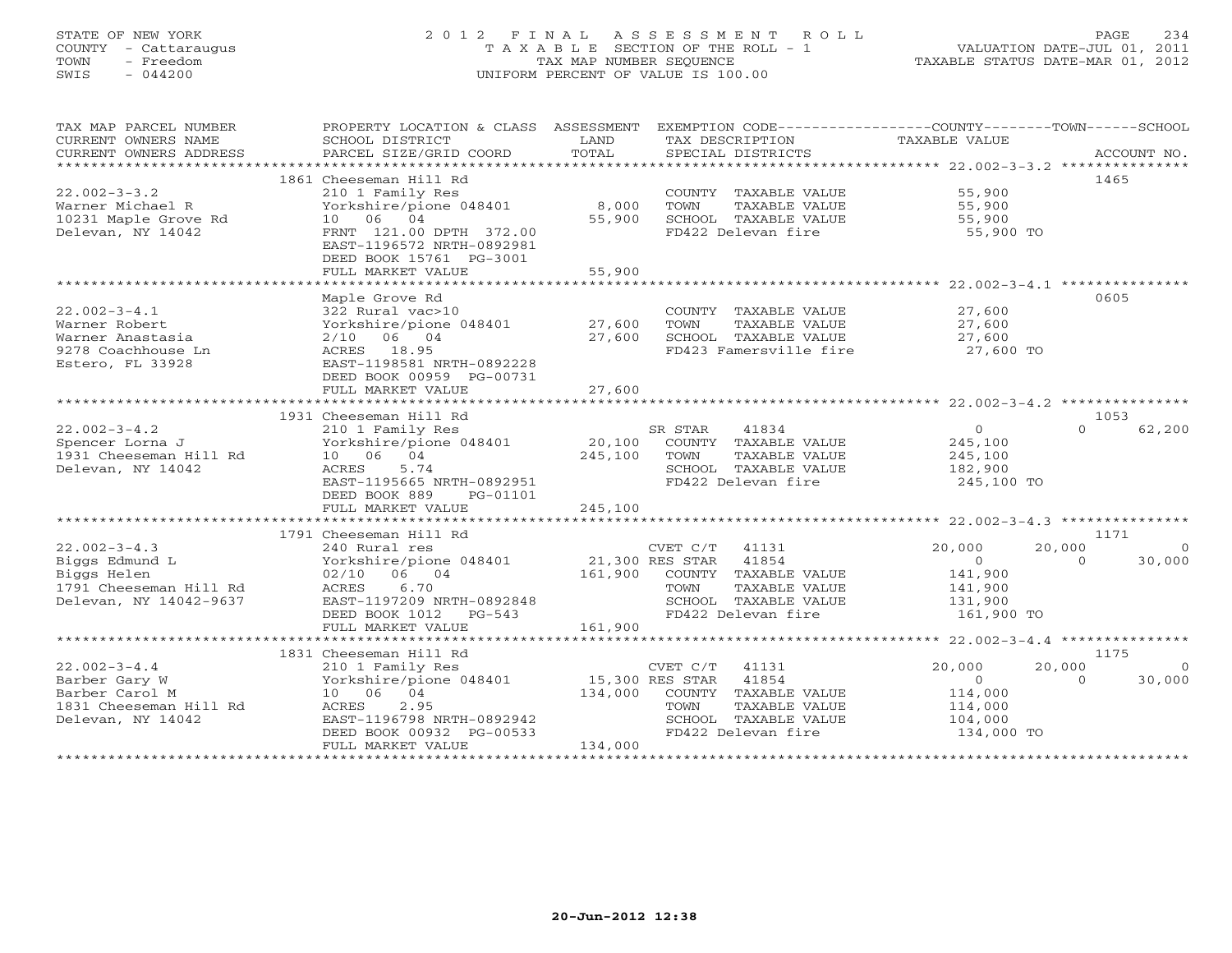# STATE OF NEW YORK 2 0 1 2 F I N A L A S S E S S M E N T R O L L PAGE 235 COUNTY - Cattaraugus T A X A B L E SECTION OF THE ROLL - 1 VALUATION DATE-JUL 01, 2011 TOWN - Freedom TAX MAP NUMBER SEQUENCE TAXABLE STATUS DATE-MAR 01, 2012 SWIS - 044200 UNIFORM PERCENT OF VALUE IS 100.00UNIFORM PERCENT OF VALUE IS 100.00

| TAX MAP PARCEL NUMBER         |                                             |         | PROPERTY LOCATION & CLASS ASSESSMENT EXEMPTION CODE----------------COUNTY-------TOWN------SCHOOL |                |          |             |
|-------------------------------|---------------------------------------------|---------|--------------------------------------------------------------------------------------------------|----------------|----------|-------------|
| CURRENT OWNERS NAME           | SCHOOL DISTRICT                             | LAND    | TAX DESCRIPTION                                                                                  | TAXABLE VALUE  |          |             |
| CURRENT OWNERS ADDRESS        | PARCEL SIZE/GRID COORD                      | TOTAL   | SPECIAL DISTRICTS                                                                                |                |          | ACCOUNT NO. |
| ***********************       |                                             |         |                                                                                                  |                |          |             |
|                               | 10231 Maple Grove Rd                        |         |                                                                                                  |                | 1252     |             |
| $22.002 - 3 - 4.5$            | 240 Rural res                               |         | 41854<br>RES STAR                                                                                | $\overline{O}$ | $\Omega$ | 30,000      |
| Warner Michael Robert         | Yorkshire/pione 048401                      | 72,100  | COUNTY TAXABLE VALUE                                                                             | 217,900        |          |             |
| 10231 Maple Grove Rd          | 02/10 06 04                                 | 217,900 | TAXABLE VALUE<br>TOWN                                                                            | 217,900        |          |             |
| Delevan, NY 14042             | ACRES 58.50                                 |         | SCHOOL TAXABLE VALUE                                                                             | 187,900        |          |             |
|                               | EAST-1196619 NRTH-0892118                   |         | FD422 Delevan fire                                                                               | 217,900 TO     |          |             |
|                               | DEED BOOK 00953 PG-00605                    |         |                                                                                                  |                |          |             |
|                               | FULL MARKET VALUE                           | 217,900 |                                                                                                  |                |          |             |
|                               |                                             |         |                                                                                                  |                |          |             |
|                               | 1766 Cheeseman Hill Rd<br>240 Rural res     |         |                                                                                                  |                | 1253     |             |
| $22.002 - 3 - 4.6$            |                                             |         | COUNTY TAXABLE VALUE                                                                             | 200,300        |          |             |
| Corbett Sonya L<br>PO Box 912 | Yorkshire/pione 048401<br>10 06 04          | 25,800  | TOWN<br>TAXABLE VALUE<br>SCHOOL TAXABLE VALUE                                                    | 200,300        |          |             |
|                               |                                             | 200,300 |                                                                                                  | 200,300        |          |             |
| Arcade, NY 14009              | ACRES 10.45 BANK<br>045                     |         | FD422 Delevan fire                                                                               | 200,300 TO     |          |             |
|                               | EAST-1197052 NRTH-0893583                   |         |                                                                                                  |                |          |             |
|                               | DEED BOOK 6473 PG-5001<br>FULL MARKET VALUE | 200,300 |                                                                                                  |                |          |             |
|                               |                                             |         |                                                                                                  |                |          |             |
|                               | 1929 Cheeseman Hill Rd                      |         |                                                                                                  |                | 1281     |             |
| $22.002 - 3 - 4.7$            | 314 Rural vac<10                            |         | COUNTY TAXABLE VALUE                                                                             | 14,300         |          |             |
| Jump Kenneth                  | Yorkshire/pione 048401                      | 14,300  | TAXABLE VALUE<br>TOWN                                                                            | 14,300         |          |             |
| Jump Carolyn A                | 10 06 04                                    | 14,300  | SCHOOL TAXABLE VALUE                                                                             | 14,300         |          |             |
| 7999 Hayes Hollow Rd          | FRNT 500.00 DPTH                            |         | FD422 Delevan fire                                                                               | 14,300 TO      |          |             |
| Colden, NY 14033              | ACRES<br>4.70                               |         |                                                                                                  |                |          |             |
|                               | EAST-1196196 NRTH-0892969                   |         |                                                                                                  |                |          |             |
|                               | DEED BOOK 00960 PG-00914                    |         |                                                                                                  |                |          |             |
|                               | FULL MARKET VALUE                           | 14,300  |                                                                                                  |                |          |             |
|                               |                                             |         |                                                                                                  |                |          |             |
|                               | Maple Grove Rd                              |         |                                                                                                  |                | 1294     |             |
| $22.002 - 3 - 4.8$            | 322 Rural vac>10                            |         | COUNTY TAXABLE VALUE                                                                             | 38,400         |          |             |
| Beaver Lake Assoc Inc         | Yorkshire/pione 048401                      | 37,900  | TOWN<br>TAXABLE VALUE                                                                            | 38,400         |          |             |
| 153 East Ave                  | $01/02$ 06 04                               | 38,400  | SCHOOL TAXABLE VALUE                                                                             | 38,400         |          |             |
| West Seneca, NY 14224         | ACRES 27.24                                 |         | FD423 Famersville fire                                                                           | 38,400 TO      |          |             |
|                               | EAST-1199257 NRTH-0892703                   |         |                                                                                                  |                |          |             |
|                               | DEED BOOK 00986 PG-00238                    |         |                                                                                                  |                |          |             |
|                               | FULL MARKET VALUE                           | 38,400  |                                                                                                  |                |          |             |
|                               |                                             |         |                                                                                                  |                |          |             |
|                               | Maple Grove Rd                              |         |                                                                                                  |                | 1339     |             |
| $22.002 - 3 - 4.9$            | 260 Seasonal res                            |         | COUNTY TAXABLE VALUE                                                                             | 47,900         |          |             |
| Warner Michael                | Yorkshire/pione 048401                      | 12,000  | TOWN<br>TAXABLE VALUE                                                                            | 47,900         |          |             |
| 10231 Maple Grove Rd          | $01/02$ 06 04                               | 47,900  | SCHOOL TAXABLE VALUE                                                                             | 47,900         |          |             |
| Delevan, NY 14042             | 1.00<br>ACRES                               |         | FD423 Famersville fire                                                                           | 47,900 TO      |          |             |
|                               | EAST-1199772 NRTH-0892453                   |         |                                                                                                  |                |          |             |
|                               | DEED BOOK 00990 PG-00172                    |         |                                                                                                  |                |          |             |
|                               | FULL MARKET VALUE                           | 47,900  |                                                                                                  |                |          |             |
| ***********************       |                                             |         |                                                                                                  |                |          |             |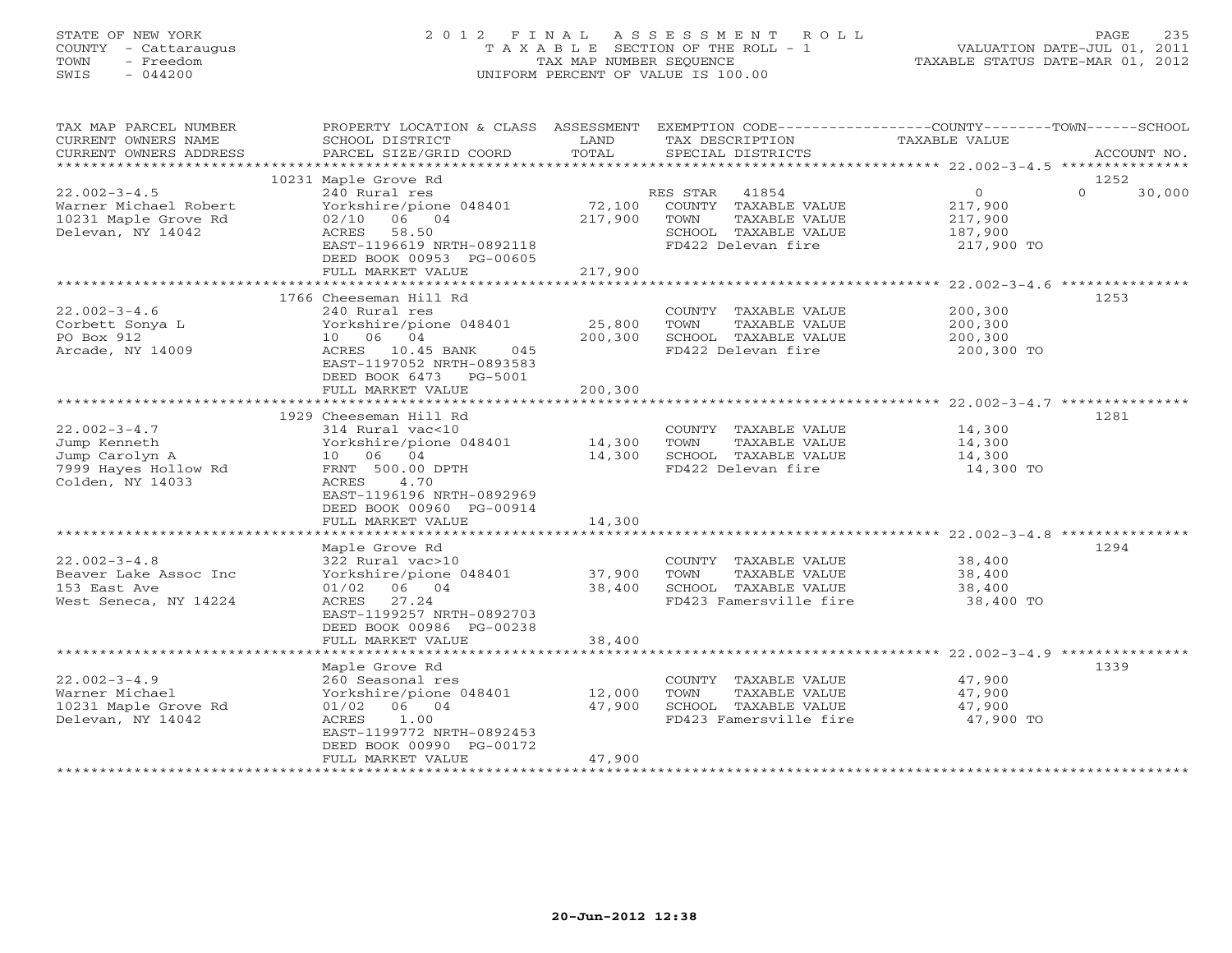# STATE OF NEW YORK 2 0 1 2 F I N A L A S S E S S M E N T R O L L PAGE 236 COUNTY - Cattaraugus T A X A B L E SECTION OF THE ROLL - 1 VALUATION DATE-JUL 01, 2011 TOWN - Freedom TAX MAP NUMBER SEQUENCE TAXABLE STATUS DATE-MAR 01, 2012 SWIS - 044200 UNIFORM PERCENT OF VALUE IS 100.00UNIFORM PERCENT OF VALUE IS 100.00

| TAX MAP PARCEL NUMBER<br>CURRENT OWNERS NAME<br>CURRENT OWNERS ADDRESS | PROPERTY LOCATION & CLASS ASSESSMENT<br>SCHOOL DISTRICT<br>PARCEL SIZE/GRID COORD        | LAND<br>TOTAL | TAX DESCRIPTION<br>SPECIAL DISTRICTS           | EXEMPTION CODE-----------------COUNTY-------TOWN------SCHOOL<br>TAXABLE VALUE<br>ACCOUNT NO. |
|------------------------------------------------------------------------|------------------------------------------------------------------------------------------|---------------|------------------------------------------------|----------------------------------------------------------------------------------------------|
| ***********************                                                |                                                                                          |               |                                                |                                                                                              |
| $22.002 - 3 - 4.10$<br>Wentland Marlene A                              | Maple Grove Rd<br>260 Seasonal res<br>Yorkshire/pione 048401                             | 12,600        | COUNTY TAXABLE VALUE<br>TOWN<br>TAXABLE VALUE  | 1340<br>44,200<br>44,200                                                                     |
| 5357 Abbot Rd<br>Hamburg, NY 14075                                     | $01/02$ 06 04<br>1.33<br>ACRES<br>EAST-1199756 NRTH-0892247<br>DEED BOOK 6904<br>PG-8001 | 44,200        | SCHOOL TAXABLE VALUE<br>FD423 Famersville fire | 44,200<br>44,200 TO                                                                          |
|                                                                        | FULL MARKET VALUE                                                                        | 44,200        |                                                | ******************** 22.002-3-4.11 **************                                            |
|                                                                        | Maple Grove Rd                                                                           |               |                                                | 1341                                                                                         |
| $22.002 - 3 - 4.11$                                                    | 260 Seasonal res                                                                         |               | COUNTY TAXABLE VALUE                           | 54,700                                                                                       |
| Sowyrda Gregory P                                                      | Yorkshire/pione 048401                                                                   | 11,900        | TOWN<br>TAXABLE VALUE                          | 54,700                                                                                       |
| Sowyrda Candace                                                        | $01/02$ 06 04                                                                            | 54,700        | SCHOOL TAXABLE VALUE                           | 54,700                                                                                       |
| 153 East Ave                                                           | FRNT 225.50 DPTH 154.40                                                                  |               | FD423 Famersville fire                         | 54,700 TO                                                                                    |
| West Seneca, NY 14224                                                  | EAST-1199592 NRTH-0892218<br>DEED BOOK 00987 PG-00124                                    |               |                                                |                                                                                              |
|                                                                        | FULL MARKET VALUE                                                                        | 54,700        |                                                |                                                                                              |
|                                                                        | Maple Grove Rd                                                                           |               |                                                | 1342                                                                                         |
| $22.002 - 3 - 4.12$                                                    | 260 Seasonal res                                                                         |               | COUNTY TAXABLE VALUE                           | 65,000                                                                                       |
| Jaworski David A                                                       | Yorkshire/pione 048401                                                                   | 11,500        | TOWN<br>TAXABLE VALUE                          | 65,000                                                                                       |
| Jaworski Karen J                                                       | 01/02 06 04                                                                              | 65,000        | SCHOOL TAXABLE VALUE                           | 65,000                                                                                       |
| 6 Lake Forest Pkwy<br>Lancaster, NY 14086                              | 87.90 DPTH 288.80<br>FRNT<br>EAST-1199571 NRTH-0892102<br>DEED BOOK 3652<br>PG-3001      |               | FD423 Famersville fire                         | 65,000 TO                                                                                    |
|                                                                        | FULL MARKET VALUE                                                                        | 65,000        |                                                |                                                                                              |
|                                                                        |                                                                                          |               |                                                |                                                                                              |
|                                                                        | Maple Grove Rd                                                                           |               |                                                | 1343                                                                                         |
| $22.002 - 3 - 4.13$                                                    | 210 1 Family Res                                                                         |               | 41834<br>SR STAR                               | $\overline{0}$<br>$\Omega$<br>62,200                                                         |
| Hooker Glenda C                                                        | Yorkshire/pione 048401                                                                   | 11,500        | COUNTY TAXABLE VALUE                           | 71,300                                                                                       |
| 1547 War Moose Dr                                                      | $01/02$ 06 04                                                                            | 71,300        | TOWN<br>TAXABLE VALUE                          | 71,300                                                                                       |
| Delevan, NY 14042                                                      | 81.20 DPTH 296.60<br>FRNT                                                                |               | SCHOOL TAXABLE VALUE                           | 9,100                                                                                        |
|                                                                        | EAST-1199557 NRTH-0892014<br>DEED BOOK 1028 PG-810                                       |               | FD423 Famersville fire                         | 71,300 TO                                                                                    |
|                                                                        | FULL MARKET VALUE                                                                        | 71,300        |                                                |                                                                                              |
|                                                                        |                                                                                          |               |                                                | 1344                                                                                         |
| $22.002 - 3 - 4.14$                                                    | Maple Grove Rd<br>260 Seasonal res                                                       |               | COUNTY TAXABLE VALUE                           | 65,000                                                                                       |
| Starkey Peter                                                          | Yorkshire/pione 048401                                                                   | 7,700         | TOWN<br>TAXABLE VALUE                          | 65,000                                                                                       |
| Starkey Mary Ann                                                       | 01/02 06 04                                                                              | 65,000        | SCHOOL TAXABLE VALUE                           | 65,000                                                                                       |
| 115 Kenton Pl                                                          | FRNT<br>84.70 DPTH 296.50                                                                |               | FD423 Famersville fire                         | 65,000 TO                                                                                    |
| Hamburg, NY 14075                                                      | EAST-1199536 NRTH-0891932                                                                |               |                                                |                                                                                              |
|                                                                        | DEED BOOK 16239 PG-8001                                                                  |               |                                                |                                                                                              |
|                                                                        | FULL MARKET VALUE                                                                        | 65,000        |                                                |                                                                                              |
|                                                                        | *********************************                                                        |               |                                                |                                                                                              |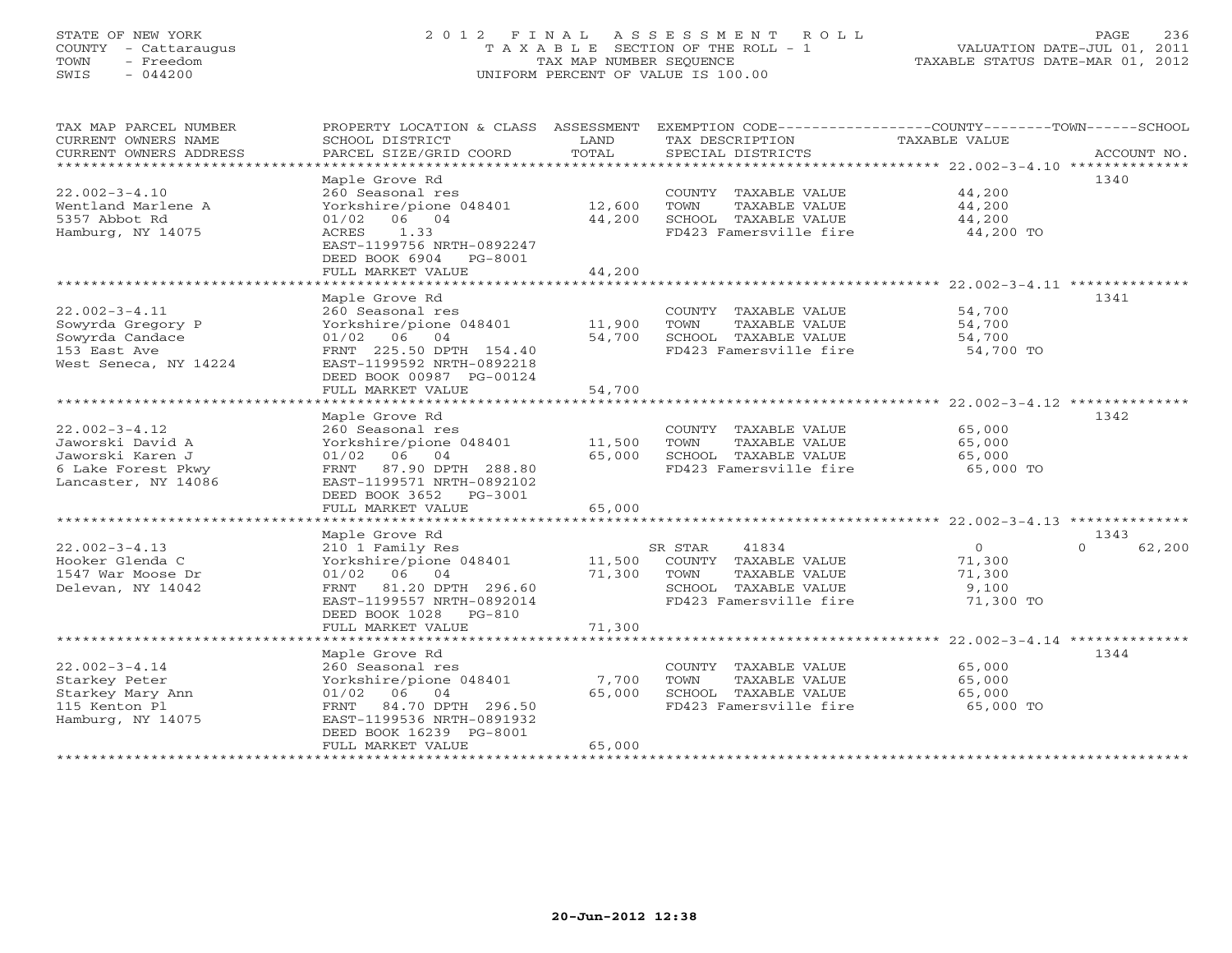# STATE OF NEW YORK 2 0 1 2 F I N A L A S S E S S M E N T R O L L PAGE 237 COUNTY - Cattaraugus T A X A B L E SECTION OF THE ROLL - 1 VALUATION DATE-JUL 01, 2011 TOWN - Freedom TAX MAP NUMBER SEQUENCE TAXABLE STATUS DATE-MAR 01, 2012 SWIS - 044200 UNIFORM PERCENT OF VALUE IS 100.00UNIFORM PERCENT OF VALUE IS 100.00

| TAX MAP PARCEL NUMBER     | PROPERTY LOCATION & CLASS               | ASSESSMENT      |                              | EXEMPTION CODE-----------------COUNTY-------TOWN------SCHOOL |             |
|---------------------------|-----------------------------------------|-----------------|------------------------------|--------------------------------------------------------------|-------------|
| CURRENT OWNERS NAME       | SCHOOL DISTRICT                         | LAND            | TAX DESCRIPTION              | TAXABLE VALUE                                                |             |
| CURRENT OWNERS ADDRESS    | PARCEL SIZE/GRID COORD                  | TOTAL           | SPECIAL DISTRICTS            |                                                              | ACCOUNT NO. |
|                           | * * * * * * * * * * * * * * * * * * *   | *************** |                              |                                                              |             |
|                           | Maple Grove Rd                          |                 |                              |                                                              | 1345        |
| $22.002 - 3 - 4.15$       | 312 Vac w/imprv                         |                 | COUNTY TAXABLE VALUE         | 12,700                                                       |             |
| Carroll Bogusia           | Yorkshire/pione 048401                  | 11,500          | TOWN<br>TAXABLE VALUE        | 12,700                                                       |             |
| 63 Admiral Rd             | 06 04<br>01/02                          | 12,700          | SCHOOL TAXABLE VALUE         | 12,700                                                       |             |
| Buffalo, NY 14216         | 73.60 DPTH 316.50<br>FRNT               |                 | FD423 Famersville fire       | 12,700 TO                                                    |             |
|                           | EAST-1199503 NRTH-0891852               |                 |                              |                                                              |             |
|                           | DEED BOOK 3818<br>PG-7001               |                 |                              |                                                              |             |
|                           |                                         |                 |                              |                                                              |             |
|                           | FULL MARKET VALUE<br>****************** | 12,700          |                              |                                                              |             |
|                           |                                         |                 |                              |                                                              |             |
|                           | Maple Grove Rd                          |                 |                              |                                                              | 1346        |
| $22.002 - 3 - 4.16$       | 314 Rural vac<10                        |                 | COUNTY TAXABLE VALUE         | 19,000                                                       |             |
| Beaver Lake Assoc Inc     | Yorkshire/pione 048401                  | 19,000          | TAXABLE VALUE<br>TOWN        | 19,000                                                       |             |
| 153 East Ave              | 06 04<br>01/02                          | 19,000          | SCHOOL TAXABLE VALUE         | 19,000                                                       |             |
| West Seneca, NY 14224     | 5.10<br>ACRES                           |                 | FD423 Famersville fire       | 19,000 TO                                                    |             |
|                           | EAST-1199742 NRTH-0891633               |                 |                              |                                                              |             |
|                           | DEED BOOK 00986 PG-00238                |                 |                              |                                                              |             |
|                           | FULL MARKET VALUE                       | 19,000          |                              |                                                              |             |
|                           |                                         |                 |                              |                                                              |             |
|                           | Maple Grove Rd                          |                 |                              |                                                              | 1347        |
| $22.002 - 3 - 4.17$       | 260 Seasonal res                        |                 | COUNTY TAXABLE VALUE         | 52,700                                                       |             |
| Pijanowski Michael P      | Yorkshire/pione 048401                  | 11,400          | TOWN<br>TAXABLE VALUE        | 52,700                                                       |             |
| Pijanowski Elizabeth      | $01/02$ 06<br>04                        | 52,700          | SCHOOL TAXABLE VALUE         | 52,700                                                       |             |
| 1793 Grover Rd            | 61.70 DPTH 350.10<br>FRNT               |                 | FD423 Famersville fire       | 52,700 TO                                                    |             |
| West Falls, NY 14170      | EAST-1199482 NRTH-0891779               |                 |                              |                                                              |             |
|                           | DEED BOOK 1021<br>PG-1098               |                 |                              |                                                              |             |
|                           | FULL MARKET VALUE                       | 52,700          |                              |                                                              |             |
|                           |                                         |                 |                              |                                                              |             |
|                           | Maple Grove Rd                          |                 |                              |                                                              | 1348        |
| $22.002 - 3 - 4.18$       | 260 Seasonal res                        |                 | COUNTY TAXABLE VALUE         | 50,900                                                       |             |
|                           |                                         | 11,600          | TAXABLE VALUE                |                                                              |             |
| Jorgensen Timothy         | Yorkshire/pione 048401                  |                 | TOWN<br>SCHOOL TAXABLE VALUE | 50,900                                                       |             |
| Jorgensen Patricia        | 01/02<br>06 04                          | 50,900          |                              | 50,900                                                       |             |
| 76 Remington Pl           | 64.70 DPTH 406.90<br>FRNT               |                 | FD423 Famersville fire       | 50,900 TO                                                    |             |
| Buffalo, NY 14210         | EAST-1199451 NRTH-0891718               |                 |                              |                                                              |             |
|                           | DEED BOOK 1009 PG-230                   |                 |                              |                                                              |             |
|                           | FULL MARKET VALUE                       | 50,900          |                              |                                                              |             |
|                           |                                         |                 |                              |                                                              |             |
|                           | Maple Grove Rd                          |                 |                              |                                                              | 1349        |
| $22.002 - 3 - 4.19$       | 260 Seasonal res                        |                 | COUNTY TAXABLE VALUE         | 50,400                                                       |             |
| Block Gary C              | Yorkshire/pione 048401                  | 11,600          | TOWN<br>TAXABLE VALUE        | 50,400                                                       |             |
| Block Carl H              | $01/02$ 06<br>04                        | 50,400          | SCHOOL TAXABLE VALUE         | 50,400                                                       |             |
| 222 Stenzel St            | 78.10 DPTH 342.90<br>FRNT               |                 | FD423 Famersville fire       | 50,400 TO                                                    |             |
| North Tonawanda, NY 14120 | EAST-1199437 NRTH-0891659               |                 |                              |                                                              |             |
|                           | DEED BOOK 609<br>PG-9001                |                 |                              |                                                              |             |
|                           | FULL MARKET VALUE                       | 50,400          |                              |                                                              |             |
|                           |                                         |                 |                              |                                                              |             |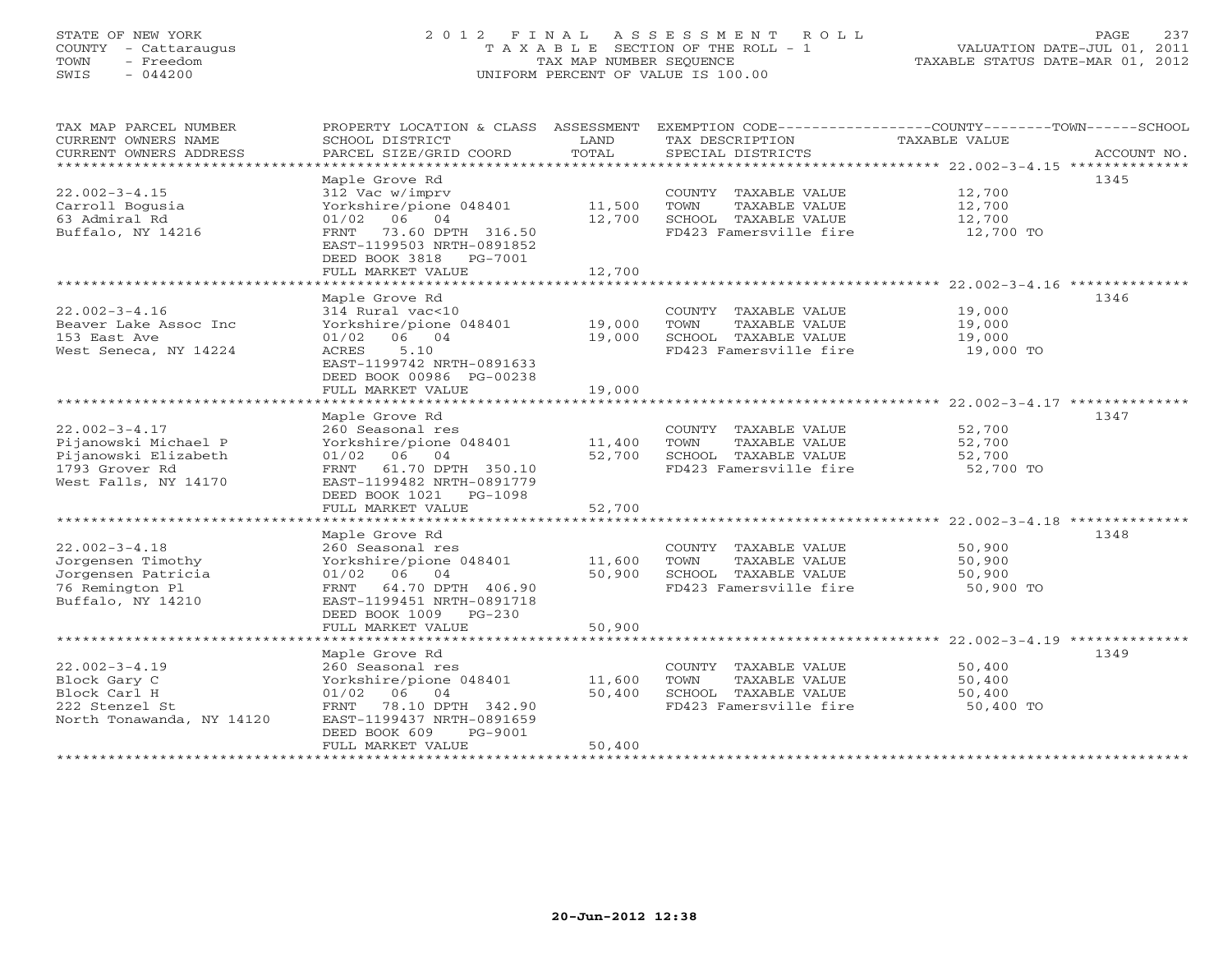# STATE OF NEW YORK 2 0 1 2 F I N A L A S S E S S M E N T R O L L PAGE 238 COUNTY - Cattaraugus T A X A B L E SECTION OF THE ROLL - 1 VALUATION DATE-JUL 01, 2011 TOWN - Freedom TAX MAP NUMBER SEQUENCE TAXABLE STATUS DATE-MAR 01, 2012 SWIS - 044200 UNIFORM PERCENT OF VALUE IS 100.00UNIFORM PERCENT OF VALUE IS 100.00

| TAX MAP PARCEL NUMBER<br>CURRENT OWNERS NAME | PROPERTY LOCATION & CLASS ASSESSMENT<br>SCHOOL DISTRICT | LAND                      | EXEMPTION CODE-----------------COUNTY-------TOWN------SCHOOL<br>TAX DESCRIPTION | TAXABLE VALUE    |             |
|----------------------------------------------|---------------------------------------------------------|---------------------------|---------------------------------------------------------------------------------|------------------|-------------|
| CURRENT OWNERS ADDRESS                       | PARCEL SIZE/GRID COORD                                  | TOTAL                     | SPECIAL DISTRICTS                                                               |                  | ACCOUNT NO. |
| ********************                         |                                                         |                           |                                                                                 |                  |             |
|                                              | Maple Grove Rd                                          |                           |                                                                                 |                  | 1350        |
| $22.002 - 3 - 4.20$                          | 314 Rural vac<10                                        |                           | COUNTY TAXABLE VALUE                                                            | 7,700            |             |
| Wentland Marlene A                           | Yorkshire/pione 048401                                  | 7,700                     | TOWN<br>TAXABLE VALUE                                                           | 7,700            |             |
| 5357 Abbott Rd                               | 06 04<br>01/02                                          | 7,700                     | SCHOOL TAXABLE VALUE                                                            | 7,700            |             |
| Hamburg, NY 14075                            | FRNT 71.50 DPTH 348.70                                  |                           | FD423 Famersville fire                                                          | 7,700 TO         |             |
|                                              | EAST-1199362 NRTH-0891592                               |                           |                                                                                 |                  |             |
|                                              | DEED BOOK 9055 PG-6001<br>FULL MARKET VALUE             | 7,700                     |                                                                                 |                  |             |
|                                              |                                                         |                           |                                                                                 |                  |             |
|                                              | Maple Grove Rd                                          |                           |                                                                                 |                  | 1351        |
| $22.002 - 3 - 4.21$                          | 314 Rural vac<10                                        |                           | COUNTY TAXABLE VALUE                                                            | 11,500           |             |
| Wentland Richard A                           | Yorkshire/pione 048401                                  | 11,500                    | TOWN<br>TAXABLE VALUE                                                           | 11,500           |             |
| 25404 Geddy Dr                               | 01/02<br>06 04                                          | 11,500                    | SCHOOL TAXABLE VALUE                                                            | 11,500           |             |
| Land O Lakes, FL 34639                       | 60.60 DPTH 387.70<br>FRNT                               |                           | FD423 Famersville fire                                                          | 11,500 TO        |             |
|                                              | 0.53<br>ACRES                                           |                           |                                                                                 |                  |             |
|                                              | EAST-1199353 NRTH-0891535                               |                           |                                                                                 |                  |             |
|                                              | DEED BOOK 13335 PG-2001                                 |                           |                                                                                 |                  |             |
|                                              | FULL MARKET VALUE                                       | 11,500                    |                                                                                 |                  |             |
|                                              |                                                         | * * * * * * * * * * * * * |                                                                                 |                  |             |
|                                              | Maple Grove Rd                                          |                           |                                                                                 |                  | 1352        |
| $22.002 - 3 - 4.22$                          | 314 Rural vac<10                                        |                           | COUNTY TAXABLE VALUE                                                            | 11,700           |             |
| Backus James                                 | Yorkshire/pione 048401                                  | 11,700                    | TOWN<br>TAXABLE VALUE<br>SCHOOL TAXABLE VALUE                                   | 11,700<br>11,700 |             |
| 3171 Center St<br>Piffard, NY 14533          | 01/02 06 04<br>70.00 DPTH 418.70<br>FRNT                | 11,700                    | FD423 Famersville fire                                                          | 11,700 TO        |             |
|                                              | ACRES<br>0.67                                           |                           |                                                                                 |                  |             |
|                                              | EAST-1199336 NRTH-0891471                               |                           |                                                                                 |                  |             |
|                                              | DEED BOOK 16349 PG-9001                                 |                           |                                                                                 |                  |             |
|                                              | FULL MARKET VALUE                                       | 11,700                    |                                                                                 |                  |             |
|                                              |                                                         |                           |                                                                                 |                  |             |
|                                              | Maple Grove Rd                                          |                           |                                                                                 |                  | 1353        |
| $22.002 - 3 - 4.23$                          | 312 Vac w/imprv                                         |                           | COUNTY TAXABLE VALUE                                                            | 14,500           |             |
| Westfall Ann                                 | Yorkshire/pione 048401                                  | 11,900                    | TOWN<br>TAXABLE VALUE                                                           | 14,500           |             |
| Mahiques Bonnie L                            | $01/02$ 06 04                                           | 14,500                    | SCHOOL TAXABLE VALUE                                                            | 14,500           |             |
| 1823 Route 78                                | FRNT 76.70 DPTH 434.40                                  |                           | FD423 Famersville fire                                                          | 14,500 TO        |             |
| Java Center, NY 14082                        | EAST-1199341 NRTH-0891398                               |                           |                                                                                 |                  |             |
|                                              | DEED BOOK 6766 PG-5001                                  |                           |                                                                                 |                  |             |
|                                              | FULL MARKET VALUE                                       | 14,500                    |                                                                                 |                  |             |
|                                              | Maple Grove Rd                                          |                           |                                                                                 |                  | 1354        |
| $22.002 - 3 - 4.24$                          | 314 Rural vac<10                                        |                           | COUNTY TAXABLE VALUE                                                            | 11,800           |             |
| Warner Michael R                             | Yorkshire/pione 048401                                  | 11,800                    | TOWN<br>TAXABLE VALUE                                                           | 11,800           |             |
| 10231 Maple Grove Rd                         | 01/02 06 04                                             | 11,800                    | SCHOOL TAXABLE VALUE                                                            | 11,800           |             |
| Delevan, NY 14042                            | FRNT<br>74.00 DPTH 434.40                               |                           | FD423 Famersville fire                                                          | 11,800 TO        |             |
|                                              | EAST-1199324 NRTH-0891321                               |                           |                                                                                 |                  |             |
|                                              | DEED BOOK 6781<br>PG-7001                               |                           |                                                                                 |                  |             |
|                                              | FULL MARKET VALUE                                       | 11,800                    |                                                                                 |                  |             |
|                                              |                                                         |                           |                                                                                 |                  |             |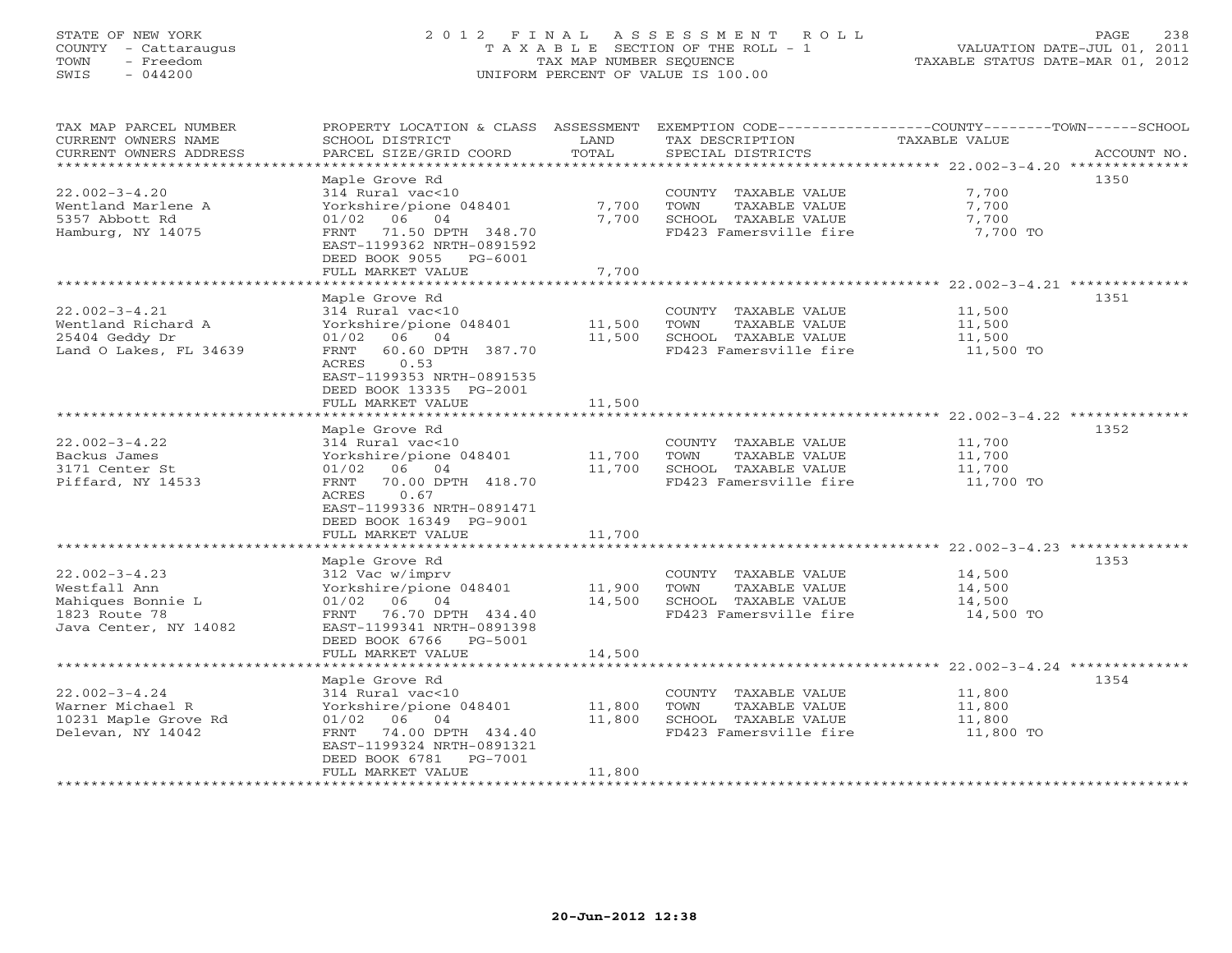# STATE OF NEW YORK 2 0 1 2 F I N A L A S S E S S M E N T R O L L PAGE 239 COUNTY - Cattaraugus T A X A B L E SECTION OF THE ROLL - 1 VALUATION DATE-JUL 01, 2011 TOWN - Freedom TAX MAP NUMBER SEQUENCE TAXABLE STATUS DATE-MAR 01, 2012 SWIS - 044200 UNIFORM PERCENT OF VALUE IS 100.00UNIFORM PERCENT OF VALUE IS 100.00

| TAX MAP PARCEL NUMBER                          |                                       |                |                                               | PROPERTY LOCATION & CLASS ASSESSMENT EXEMPTION CODE---------------COUNTY-------TOWN------SCHOOL |
|------------------------------------------------|---------------------------------------|----------------|-----------------------------------------------|-------------------------------------------------------------------------------------------------|
| CURRENT OWNERS NAME                            | SCHOOL DISTRICT                       | LAND           | TAX DESCRIPTION                               | TAXABLE VALUE                                                                                   |
| CURRENT OWNERS ADDRESS                         | PARCEL SIZE/GRID COORD                | TOTAL          | SPECIAL DISTRICTS                             | ACCOUNT NO.                                                                                     |
| *************************                      |                                       |                |                                               |                                                                                                 |
|                                                | Maple Grove Rd                        |                |                                               | 1355                                                                                            |
| $22.002 - 3 - 4.25$                            | 314 Rural vac<10                      |                | COUNTY TAXABLE VALUE 17,300                   |                                                                                                 |
| Beaver Lake Assoc Inc                          | Yorkshire/pione 048401                | 17,300         | TOWN<br>TAXABLE VALUE                         | 17,300                                                                                          |
| 153 East Ave                                   | 01/02<br>06 04                        | 17,300         | SCHOOL TAXABLE VALUE                          | 17,300                                                                                          |
| West Seneca, NY 14224                          | 4.10<br>ACRES                         |                | FD423 Famersville fire 17,300 TO              |                                                                                                 |
|                                                | EAST-1199314 NRTH-0890989             |                |                                               |                                                                                                 |
|                                                | DEED BOOK 00986 PG-00238              |                |                                               |                                                                                                 |
|                                                | FULL MARKET VALUE                     | 17,300         |                                               |                                                                                                 |
|                                                |                                       |                |                                               |                                                                                                 |
|                                                | Maple Grove Rd                        |                |                                               | 1356                                                                                            |
| $22.002 - 3 - 4.26$                            | 314 Rural vac<10                      |                | COUNTY TAXABLE VALUE                          | 9,300                                                                                           |
| Southern Tier Property Mang.                   | Yorkshire/pione 048401                | 8,700          | TAXABLE VALUE<br>TOWN                         | 9,300                                                                                           |
| Beike Wendy                                    | 01/02 06 04                           |                | 9,300 SCHOOL TAXABLE VALUE                    | 9,300                                                                                           |
| Scott & Wendy Beicke                           | ACRES 1.41                            |                | FD423 Famersville fire                        | 9,300 TO                                                                                        |
| 11493 Broadway                                 | EAST-1199706 NRTH-0891196             |                |                                               |                                                                                                 |
| Alden, NY 14004                                | DEED BOOK 7478 PG-4001                |                |                                               |                                                                                                 |
|                                                | FULL MARKET VALUE                     | 9,300          |                                               |                                                                                                 |
|                                                |                                       |                |                                               |                                                                                                 |
|                                                | Maple Grove Rd                        |                |                                               | 1357                                                                                            |
| $22.002 - 3 - 4.27$                            | 314 Rural vac<10                      |                | COUNTY TAXABLE VALUE                          | 8,500                                                                                           |
| Beicke Edward                                  | Yorkshire/pione 048401                | 8,500          | TOWN<br>TAXABLE VALUE                         | 8,500                                                                                           |
| Beicke Mark                                    | 01/02 06 04                           | 8,500          | SCHOOL TAXABLE VALUE                          | 8,500                                                                                           |
| Southern Tier Property Mang                    | ACRES 1.32                            |                | FD423 Famersville fire                        | 8,500 TO                                                                                        |
| 11493 Broadway                                 | EAST-1199696 NRTH-0891045             |                |                                               |                                                                                                 |
| Alden, NY 14004                                | DEED BOOK 7478 PG-4002                |                |                                               |                                                                                                 |
|                                                | FULL MARKET VALUE                     | 8,500          |                                               |                                                                                                 |
|                                                |                                       |                |                                               |                                                                                                 |
|                                                | Maple Grove Rd                        |                |                                               | 1358                                                                                            |
| $22.002 - 3 - 4.28$                            | 314 Rural vac<10                      |                | COUNTY TAXABLE VALUE                          | 8,400                                                                                           |
| Southern Tier Property Mang.<br>Beicke Wendy S | Yorkshire/pione 048401<br>01/02 06 04 | 8,400<br>8,400 | TAXABLE VALUE<br>TOWN<br>SCHOOL TAXABLE VALUE | 8,400<br>8,400                                                                                  |
| Scott & Wendy Beicke                           | ACRES 1.24                            |                |                                               | 8,400 TO                                                                                        |
| 11493 Broadway                                 | EAST-1199666 NRTH-0890921             |                | FD423 Famersville fire                        |                                                                                                 |
| Alden, NY 14004                                | DEED BOOK 9188 PG-7003                |                |                                               |                                                                                                 |
|                                                | FULL MARKET VALUE                     | 8,400          |                                               |                                                                                                 |
|                                                |                                       |                |                                               |                                                                                                 |
|                                                | Maple Grove Rd                        |                |                                               | 1359                                                                                            |
| $22.002 - 3 - 4.29$                            | 314 Rural vac<10                      |                | COUNTY TAXABLE VALUE                          | 8,300                                                                                           |
| Warner Michael R                               | Yorkshire/pione 048401                | 8,300          | TAXABLE VALUE<br>TOWN                         | 8,300                                                                                           |
| 10231 Maple Grove Rd                           | $01/02$ 06 04                         | 8,300          | SCHOOL TAXABLE VALUE                          | 8,300                                                                                           |
| Delevan, NY 14042                              | 1.18<br>ACRES                         |                | FD423 Famersville fire                        | 8,300 TO                                                                                        |
|                                                | EAST-1199659 NRTH-0890810             |                |                                               |                                                                                                 |
|                                                | DEED BOOK 9091 PG-3001                |                |                                               |                                                                                                 |
|                                                | FULL MARKET VALUE                     | 8,300          |                                               |                                                                                                 |
|                                                |                                       |                |                                               |                                                                                                 |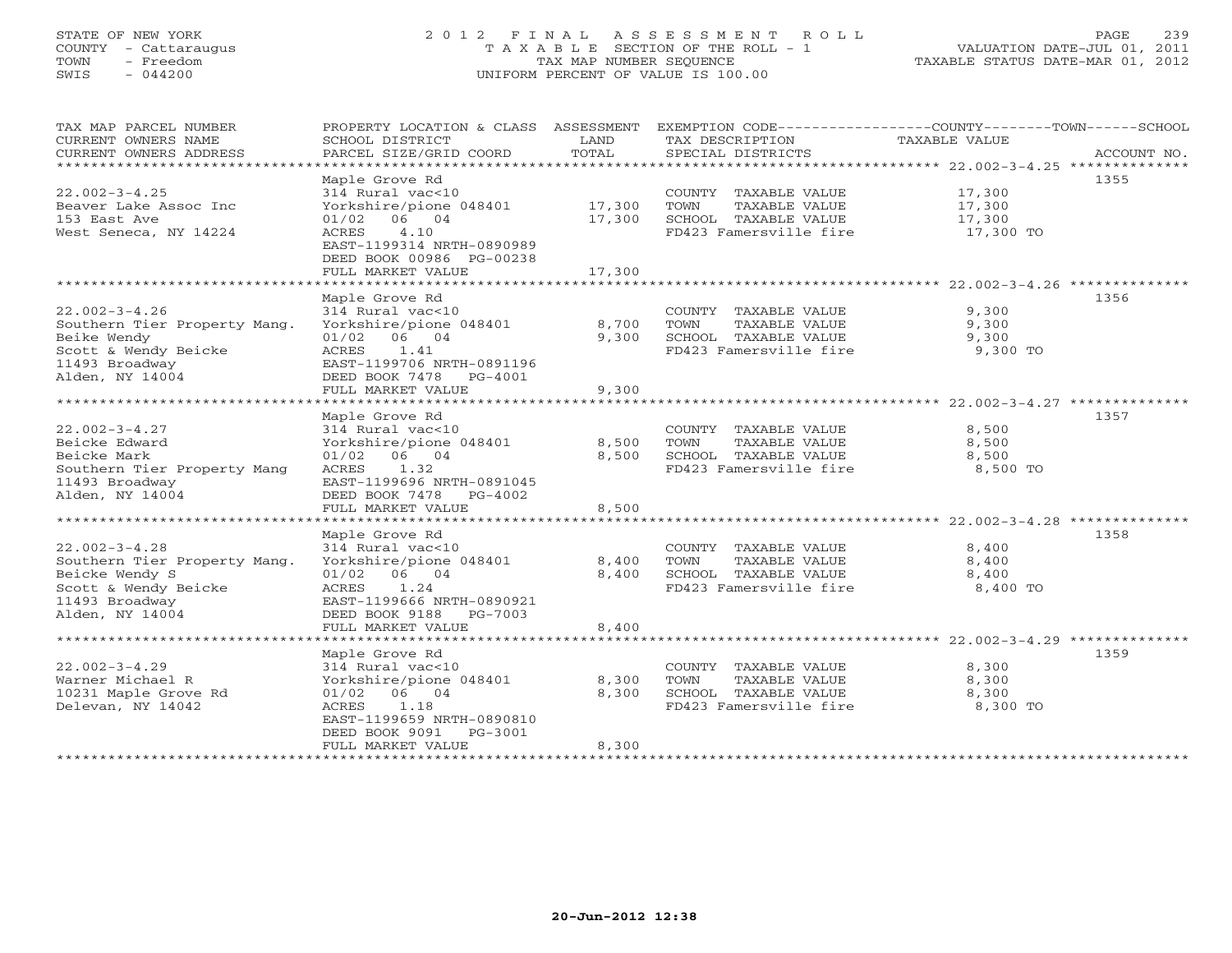# STATE OF NEW YORK 2 0 1 2 F I N A L A S S E S S M E N T R O L L PAGE 240 COUNTY - Cattaraugus T A X A B L E SECTION OF THE ROLL - 1 VALUATION DATE-JUL 01, 2011 TOWN - Freedom TAX MAP NUMBER SEQUENCE TAXABLE STATUS DATE-MAR 01, 2012 SWIS - 044200 UNIFORM PERCENT OF VALUE IS 100.00UNIFORM PERCENT OF VALUE IS 100.00

| TAX MAP PARCEL NUMBER<br>CURRENT OWNERS NAME<br>CURRENT OWNERS ADDRESS | PROPERTY LOCATION & CLASS ASSESSMENT<br>SCHOOL DISTRICT<br>PARCEL SIZE/GRID COORD | LAND<br>TOTAL          | TAX DESCRIPTION<br>SPECIAL DISTRICTS          | EXEMPTION CODE-----------------COUNTY-------TOWN------SCHOOL<br>TAXABLE VALUE<br>ACCOUNT NO. |
|------------------------------------------------------------------------|-----------------------------------------------------------------------------------|------------------------|-----------------------------------------------|----------------------------------------------------------------------------------------------|
| ********************                                                   |                                                                                   |                        |                                               |                                                                                              |
|                                                                        | Maple Grove Rd                                                                    |                        |                                               | 1360                                                                                         |
| $22.002 - 3 - 4.30$                                                    | 314 Rural vac<10                                                                  |                        | COUNTY TAXABLE VALUE                          | 8,400                                                                                        |
| Warner Michael R                                                       | Yorkshire/pione 048401                                                            | 8,400                  | <b>TOWN</b><br>TAXABLE VALUE                  | 8,400                                                                                        |
| 10231 Maple Grove Rd                                                   | $01/02$ 06 04                                                                     | 8,400                  | SCHOOL TAXABLE VALUE                          | 8,400                                                                                        |
| Delevan, NY 14042                                                      | ACRES<br>1.25<br>EAST-1199646 NRTH-0890702                                        |                        | FD423 Famersville fire                        | 8,400 TO                                                                                     |
|                                                                        | DEED BOOK 6781<br>PG-7001                                                         |                        |                                               |                                                                                              |
|                                                                        | FULL MARKET VALUE                                                                 | 8,400                  |                                               |                                                                                              |
|                                                                        |                                                                                   |                        |                                               | ********************* 22.002-3-4.31 **************                                           |
|                                                                        | Cheeseman Hill Rd                                                                 |                        |                                               | 1470                                                                                         |
| $22.002 - 3 - 4.31$                                                    | 314 Rural vac<10                                                                  |                        | COUNTY TAXABLE VALUE                          | 18,900                                                                                       |
| Blesy Dawn                                                             | Yorkshire/pione 048401                                                            | 18,900                 | TOWN<br>TAXABLE VALUE                         | 18,900                                                                                       |
| 44 Delevan Ave                                                         | 04<br>10 06                                                                       | 18,900                 | SCHOOL TAXABLE VALUE                          | 18,900                                                                                       |
| Delevan, NY 14042                                                      | ACRES<br>5.05                                                                     |                        | FD422 Delevan fire                            | 18,900 TO                                                                                    |
|                                                                        | EAST-1195950 NRTH-0893574                                                         |                        |                                               |                                                                                              |
|                                                                        | DEED BOOK 1715<br>PG-7001                                                         |                        |                                               |                                                                                              |
|                                                                        | FULL MARKET VALUE<br>**********************                                       | 18,900<br>************ |                                               |                                                                                              |
|                                                                        | Cheeseman Hill Rd                                                                 |                        |                                               | 1469                                                                                         |
| $22.002 - 3 - 4.32$                                                    | 314 Rural vac<10                                                                  |                        | COUNTY TAXABLE VALUE                          | 19,800                                                                                       |
| Wagner Daniel                                                          | Yorkshire/pione 048401                                                            | 19,800                 | TOWN<br>TAXABLE VALUE                         | 19,800                                                                                       |
| 10203 Hooper Rd                                                        | 10 06 04                                                                          | 19,800                 | SCHOOL TAXABLE VALUE                          | 19,800                                                                                       |
| Delevan, NY 14042                                                      | ACRES<br>5.60                                                                     |                        | FD422 Delevan fire                            | 19,800 TO                                                                                    |
|                                                                        | EAST-1195579 NRTH-0893593                                                         |                        |                                               |                                                                                              |
|                                                                        | DEED BOOK 6415<br>PG-2001                                                         |                        |                                               |                                                                                              |
|                                                                        | FULL MARKET VALUE                                                                 | 19,800                 |                                               |                                                                                              |
|                                                                        |                                                                                   |                        |                                               |                                                                                              |
|                                                                        | Cheeseman Hill Rd                                                                 |                        |                                               | 1481                                                                                         |
| $22.002 - 3 - 4.33$                                                    | 314 Rural vac<10                                                                  |                        | COUNTY TAXABLE VALUE                          | 19,000                                                                                       |
| Beaudoin Scott J<br>PO Box 204                                         | Yorkshire/pione 048401<br>10 06 04                                                | 19,000<br>19,000       | TOWN<br>TAXABLE VALUE<br>SCHOOL TAXABLE VALUE | 19,000<br>19,000                                                                             |
| Arcade, NY 14009                                                       | ACRES<br>5.10                                                                     |                        | FD422 Delevan fire                            | 19,000 TO                                                                                    |
|                                                                        | EAST-1196599 NRTH-0893564                                                         |                        |                                               |                                                                                              |
|                                                                        | DEED BOOK 11015 PG-4001                                                           |                        |                                               |                                                                                              |
|                                                                        | FULL MARKET VALUE                                                                 | 19,000                 |                                               |                                                                                              |
|                                                                        |                                                                                   |                        |                                               |                                                                                              |
|                                                                        | Cheeseman Hill Rd                                                                 |                        |                                               | 1480                                                                                         |
| $22.002 - 3 - 4.34$                                                    | 314 Rural vac<10                                                                  |                        | COUNTY TAXABLE VALUE                          | 19,000                                                                                       |
| Haley Lawrence E III                                                   | Yorkshire/pione 048401                                                            | 19,000                 | <b>TOWN</b><br>TAXABLE VALUE                  | 19,000                                                                                       |
| Haley Monica L                                                         | 10 06 04                                                                          | 19,000                 | SCHOOL TAXABLE VALUE                          | 19,000                                                                                       |
| 31 East Main St                                                        | ACRES<br>5.10                                                                     |                        | FD422 Delevan fire                            | 19,000 TO                                                                                    |
| Arcade, NY 14009                                                       | EAST-1196284 NRTH-0893574                                                         |                        |                                               |                                                                                              |
|                                                                        | DEED BOOK 3297<br>$PG-2001$<br>FULL MARKET VALUE                                  | 19,000                 |                                               |                                                                                              |
|                                                                        | * * * * * * * * * * * * * * * * * * *                                             |                        |                                               |                                                                                              |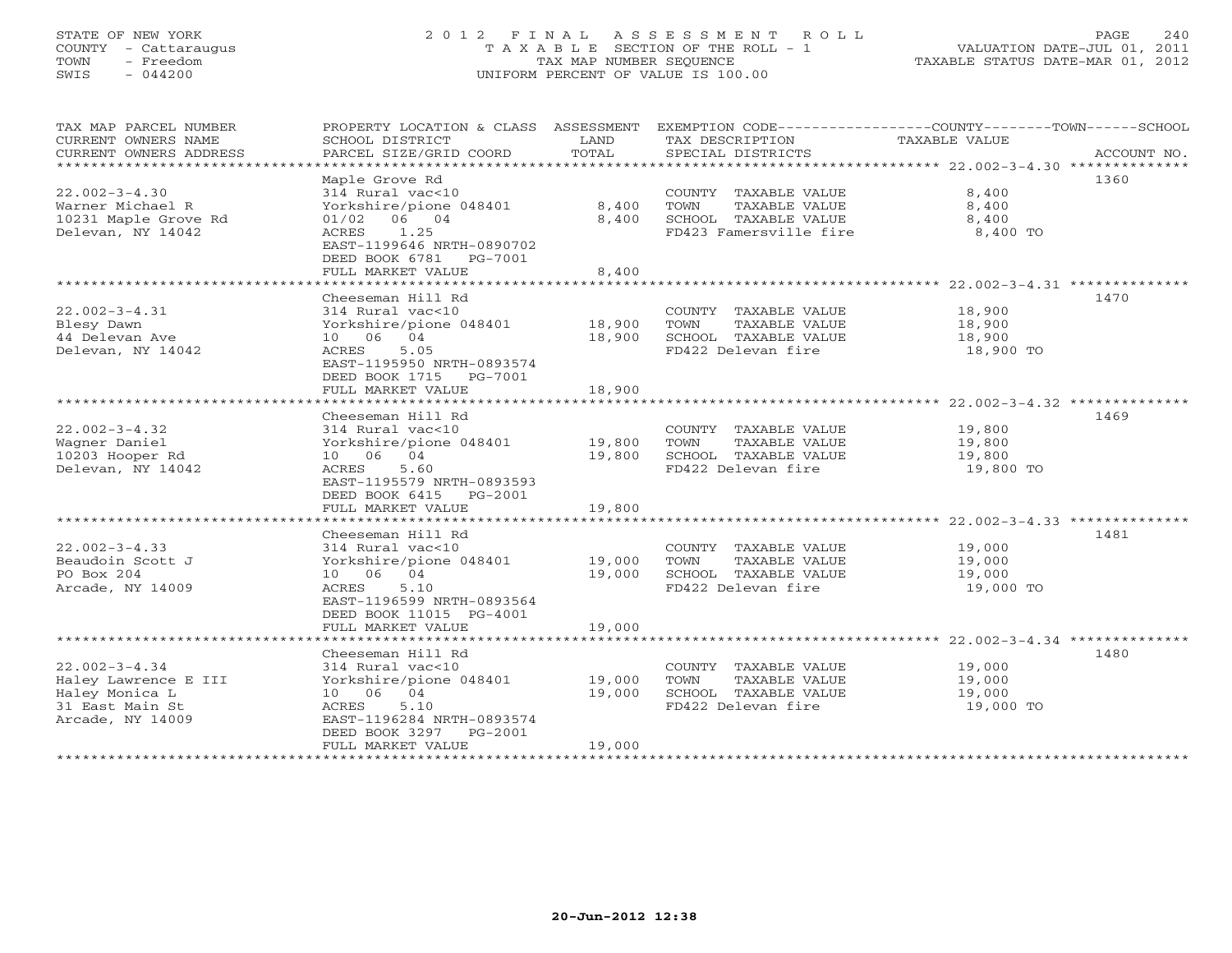# STATE OF NEW YORK 2 0 1 2 F I N A L A S S E S S M E N T R O L L PAGE 241 COUNTY - Cattaraugus T A X A B L E SECTION OF THE ROLL - 1 VALUATION DATE-JUL 01, 2011 TOWN - Freedom TAX MAP NUMBER SEQUENCE TAXABLE STATUS DATE-MAR 01, 2012 SWIS - 044200 UNIFORM PERCENT OF VALUE IS 100.00

| TAX MAP PARCEL NUMBER<br>CURRENT OWNERS NAME<br>CURRENT OWNERS ADDRESS                                     | PROPERTY LOCATION & CLASS ASSESSMENT EXEMPTION CODE---------------COUNTY-------TOWN-----SCHOOL<br>SCHOOL DISTRICT<br>PARCEL SIZE/GRID COORD                                             | LAND<br>TOTAL                | TAX DESCRIPTION<br>SPECIAL DISTRICTS                                                                          | TAXABLE VALUE                                                 | ACCOUNT NO.                |
|------------------------------------------------------------------------------------------------------------|-----------------------------------------------------------------------------------------------------------------------------------------------------------------------------------------|------------------------------|---------------------------------------------------------------------------------------------------------------|---------------------------------------------------------------|----------------------------|
|                                                                                                            |                                                                                                                                                                                         |                              |                                                                                                               |                                                               |                            |
| $22.002 - 3 - 4.35$<br>Rosier Timothy G<br>Rosier Beth M<br>10251 Maple Grove Rd<br>Delevan, NY 14042      | 10251 Maple Grove Rd<br>240 Rural res<br>Yorkshire/pione 048401<br>$2/10$ 06 04<br>ACRES 15.35 BANK<br>017<br>EAST-1197831 NRTH-0892706<br>DEED BOOK 13393 PG-7001<br>FULL MARKET VALUE | 29,500<br>193,700<br>193,700 | RES STAR 41854<br>COUNTY TAXABLE VALUE<br>TOWN<br>TAXABLE VALUE<br>SCHOOL TAXABLE VALUE<br>FD422 Delevan fire | $\Omega$<br>193,700<br>193,700<br>163,700<br>193,700 TO       | 1532<br>$\Omega$<br>30,000 |
|                                                                                                            |                                                                                                                                                                                         |                              |                                                                                                               |                                                               | 1548                       |
| $22.002 - 3 - 4.36$<br>Wylie Raymond C<br>Scott Christina M<br>10297 Maple Grove Rd<br>Delevan, NY 14042   | 10297 Maple Grove Rd<br>210 1 Family Res<br>Yorkshire/pione 048401 10,100<br>$2/10$ 06 04<br>ACRES<br>2.25<br>EAST-1198286 NRTH-0893025<br>DEED BOOK 10238 PG-7001                      | 147,300<br>147,300           | RES STAR 41854<br>COUNTY TAXABLE VALUE<br>TOWN<br>TAXABLE VALUE<br>SCHOOL TAXABLE VALUE<br>FD422 Delevan fire | $\overline{0}$<br>147,300<br>147,300<br>117,300<br>147,300 TO | $\Omega$<br>30,000         |
|                                                                                                            | FULL MARKET VALUE                                                                                                                                                                       |                              |                                                                                                               |                                                               |                            |
|                                                                                                            | 1700 Siloam Rd & Blue St                                                                                                                                                                |                              |                                                                                                               |                                                               | 0227                       |
| $22.002 - 3 - 6.1$<br>George Carl J Jr<br>George Barbara<br>10365 Maple Grove Rd<br>Delevan, NY 14042-9634 | 105 Vac farmland<br>Yorkshire/pione 048401 124,100 COUNTY TAXABLE VALUE<br>01 06 04<br>ACRES 105.60<br>EAST-1198970 NRTH-0889646<br>DEED BOOK 00930 PG-00280                            | 124,100                      | AG DIST<br>41720<br>TOWN<br>TAXABLE VALUE<br>SCHOOL TAXABLE VALUE<br>FD423 Famersville fire                   | 45,008<br>45,008<br>79,092<br>79,092<br>79,092<br>124,100 TO  | 45,008                     |
| MAY BE SUBJECT TO PAYMENT<br>UNDER AGDIST LAW TIL 2016                                                     | FULL MARKET VALUE                                                                                                                                                                       | 124,100                      |                                                                                                               |                                                               |                            |
|                                                                                                            |                                                                                                                                                                                         |                              |                                                                                                               |                                                               |                            |
| $22.002 - 3 - 6.2$<br>Covert Phillip L Sr.<br>Covert Barbara<br>1700 Siloam Rd<br>Delevan, NY 14042        | 1700 Siloam Rd<br>210 1 Family Res<br>Yorkshire/pione 048401<br>01 06 04<br>8.05<br>ACRES<br>EAST-1198051 NRTH-0889341<br>DEED BOOK 1022 PG-904                                         | 19,000<br>110,600            | COUNTY TAXABLE VALUE<br>TOWN<br>TAXABLE VALUE<br>SCHOOL TAXABLE VALUE<br>FD423 Famersville fire               | 110,600<br>110,600<br>110,600<br>110,600 TO                   | 1163                       |
|                                                                                                            | FULL MARKET VALUE                                                                                                                                                                       | 110,600                      |                                                                                                               |                                                               |                            |
|                                                                                                            | Blue St                                                                                                                                                                                 |                              |                                                                                                               |                                                               | 1457                       |
| $22.002 - 3 - 6.4$<br>Urbanski John D<br>Urbanski Sandra J<br>15 Eastwood Dr<br>West Seneca, NY 14224      | 312 Vac w/imprv<br>Yorkshire/pione 048401<br>ACRES 59.60<br>EAST-1200663 NRTH-0889791<br>DEED BOOK 1031<br>PG-150                                                                       | 52,800<br>52,800             | COUNTY TAXABLE VALUE<br>TOWN<br>TAXABLE VALUE<br>SCHOOL TAXABLE VALUE<br>FD423 Famersville fire               | 52,800<br>52,800<br>52,800<br>52,800 TO                       |                            |
|                                                                                                            | FULL MARKET VALUE                                                                                                                                                                       | 52,800                       |                                                                                                               |                                                               |                            |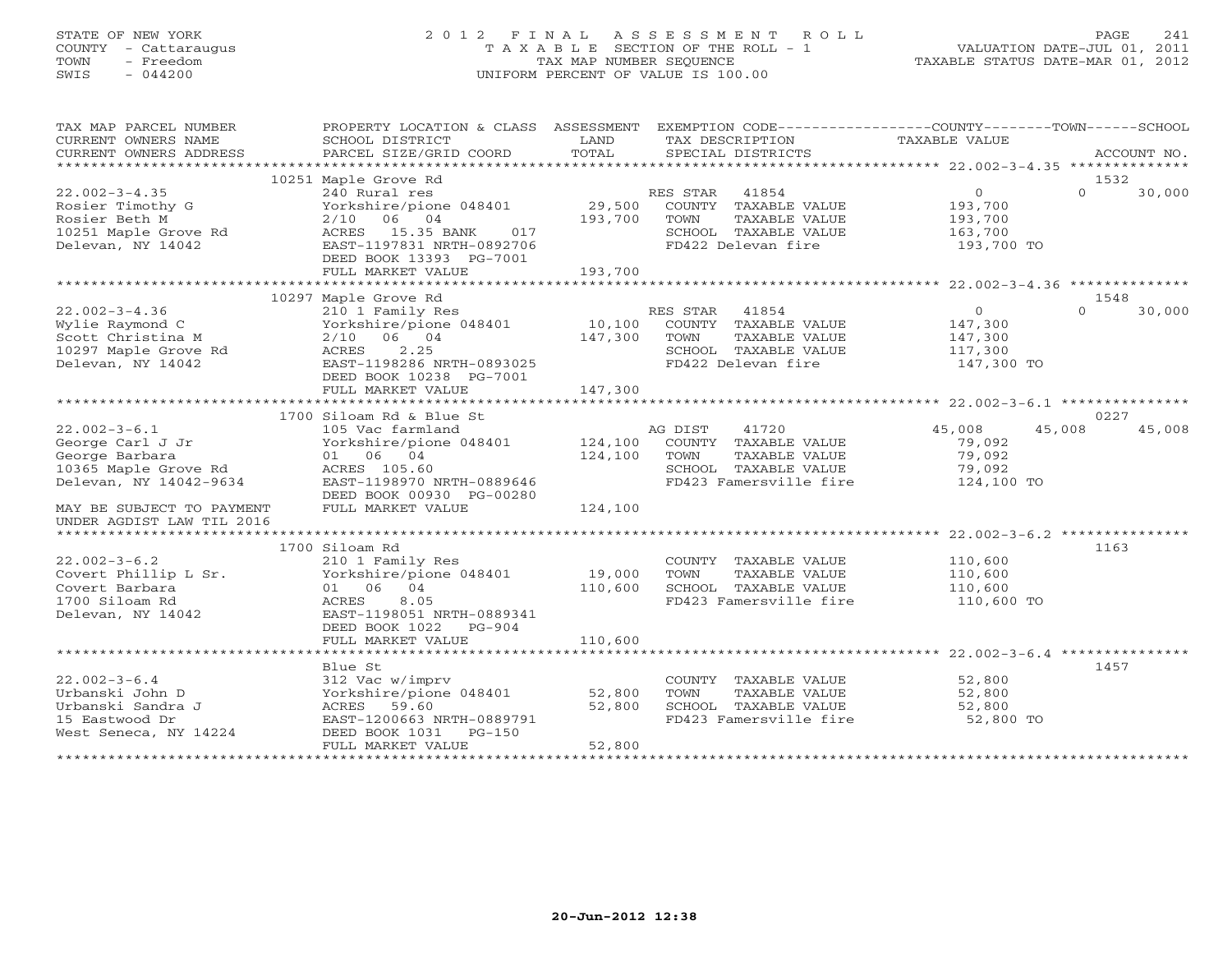# STATE OF NEW YORK 2 0 1 2 F I N A L A S S E S S M E N T R O L L PAGE 242 COUNTY - Cattaraugus T A X A B L E SECTION OF THE ROLL - 1 VALUATION DATE-JUL 01, 2011 TOWN - Freedom TAX MAP NUMBER SEQUENCE TAXABLE STATUS DATE-MAR 01, 2012 SWIS - 044200 UNIFORM PERCENT OF VALUE IS 100.00UNIFORM PERCENT OF VALUE IS 100.00

| TAX MAP PARCEL NUMBER<br>CURRENT OWNERS NAME | PROPERTY LOCATION & CLASS ASSESSMENT<br>SCHOOL DISTRICT | LAND     | EXEMPTION CODE-----------------COUNTY-------TOWN-----SCHOOL<br>TAX DESCRIPTION | TAXABLE VALUE                                   |                      |
|----------------------------------------------|---------------------------------------------------------|----------|--------------------------------------------------------------------------------|-------------------------------------------------|----------------------|
| CURRENT OWNERS ADDRESS                       | PARCEL SIZE/GRID COORD                                  | TOTAL    | SPECIAL DISTRICTS                                                              |                                                 | ACCOUNT NO.          |
| ***********************                      |                                                         |          |                                                                                |                                                 |                      |
|                                              | 1630 Siloam Rd                                          |          |                                                                                |                                                 | 0447                 |
| $22.002 - 3 - 7.1$                           | 210 1 Family Res                                        |          | 41720<br>AG DIST                                                               | $\mathbf{0}$                                    | $\Omega$<br>$\Omega$ |
| Hitchcock Jeffery                            | Yorkshire/pione 048401                                  |          | 18,700 RES STAR<br>41854                                                       | $\circ$                                         | $\Omega$<br>30,000   |
| Hitchcock Alvina                             | 01 06 04                                                | 136,800  | COUNTY<br>TAXABLE VALUE                                                        | 136,800                                         |                      |
| 1630 Siloam Rd                               | 7.85<br>ACRES                                           |          | TOWN<br>TAXABLE VALUE                                                          | 136,800                                         |                      |
| Delevan, NY 14042                            | EAST-1199603 NRTH-0888495                               |          | SCHOOL TAXABLE VALUE                                                           | 106,800                                         |                      |
|                                              | DEED BOOK 869<br>PG-01163                               |          | FD423 Famersville fire                                                         | 136,800 TO                                      |                      |
| MAY BE SUBJECT TO PAYMENT                    | FULL MARKET VALUE                                       | 136,800  |                                                                                |                                                 |                      |
| UNDER AGDIST LAW TIL 2016                    |                                                         |          |                                                                                |                                                 |                      |
|                                              | 1648 Siloam Rd                                          |          |                                                                                |                                                 | 1332                 |
| $22.002 - 3 - 7.2$                           | 210 1 Family Res                                        |          | COUNTY TAXABLE VALUE                                                           | 72,800                                          |                      |
| Horrigan David C                             | Yorkshire/pione 048401                                  | 8,800    | TAXABLE VALUE<br>TOWN                                                          | 72,800                                          |                      |
| Horrigan Diane L                             | 01 06 04                                                | 72,800   | SCHOOL TAXABLE VALUE                                                           | 72,800                                          |                      |
| 1765 Reed Rd                                 | 1.45<br>ACRES                                           |          | FD423 Famersville fire                                                         | 72,800 TO                                       |                      |
| Arcade, NY 14009                             | EAST-1199160 NRTH-0888590                               |          |                                                                                |                                                 |                      |
|                                              | DEED BOOK 2473<br>PG-4002                               |          |                                                                                |                                                 |                      |
|                                              | FULL MARKET VALUE                                       | 72,800   |                                                                                |                                                 |                      |
|                                              |                                                         | ******** |                                                                                | *********************** 22.002-3-8 ************ |                      |
|                                              | 10053 Blue St                                           |          |                                                                                |                                                 | 0450                 |
| $22.002 - 3 - 8$                             | 270 Mfg housing                                         |          | RES STAR<br>41854                                                              | $\overline{0}$                                  | $\Omega$<br>30,000   |
| Hitchcock Ronald                             | Yorkshire/pione 048401                                  | 22,900   | COUNTY TAXABLE VALUE                                                           | 38,800                                          |                      |
| Hitchcock Pauline                            | 01 06 04                                                | 38,800   | TOWN<br>TAXABLE VALUE                                                          | 38,800                                          |                      |
| 10053 Blue St Rd                             | ACRES<br>11.57                                          |          | SCHOOL TAXABLE VALUE                                                           | 8,800                                           |                      |
| Delevan, NY 14042                            | EAST-1200789 NRTH-0888552                               |          | FD423 Famersville fire                                                         | 38,800 TO                                       |                      |
|                                              | DEED BOOK 00948 PG-01164                                |          |                                                                                |                                                 |                      |
|                                              | FULL MARKET VALUE                                       | 38,800   |                                                                                |                                                 |                      |
|                                              |                                                         |          |                                                                                |                                                 |                      |
|                                              | 10023 Blue St                                           |          |                                                                                |                                                 | 0074                 |
| $22.002 - 3 - 9.1$                           | 210 1 Family Res                                        |          | 41854<br>RES STAR                                                              | $\circ$                                         | $\Omega$<br>30,000   |
| Wheeler William J                            | Yorkshire/pione 048401                                  | 11,200   | COUNTY TAXABLE VALUE                                                           | 73,500                                          |                      |
| 10023 Blue St Box 2275A                      | 04<br>01 06                                             | 73,500   | TAXABLE VALUE<br>TOWN                                                          | 73,500                                          |                      |
| Delevan, NY 14042                            | 2.90<br>ACRES                                           |          | SCHOOL TAXABLE VALUE                                                           | 43,500                                          |                      |
|                                              | EAST-1201181 NRTH-0888145                               |          | FD423 Famersville fire                                                         | 73,500 TO                                       |                      |
|                                              | DEED BOOK 00980 PG-00175                                |          |                                                                                |                                                 |                      |
|                                              | FULL MARKET VALUE                                       | 73,500   |                                                                                |                                                 |                      |
|                                              |                                                         |          |                                                                                |                                                 |                      |
|                                              | 10007 Blue St                                           |          |                                                                                |                                                 | 1322                 |
| $22.002 - 3 - 9.2$                           | 210 1 Family Res                                        |          | RES STAR<br>41854                                                              | $\overline{0}$                                  | $\Omega$<br>30,000   |
| Heppner Joseph J                             | Yorkshire/pione 048401                                  | 10,900   | COUNTY TAXABLE VALUE                                                           | 103,200                                         |                      |
| Heppner Kathleen                             | 01 06 04                                                | 103,200  | TOWN<br>TAXABLE VALUE                                                          | 103,200                                         |                      |
| 257 Pioneer Ln                               | Ff 186.70                                               |          | SCHOOL TAXABLE VALUE                                                           | 73,200                                          |                      |
| Delevan, NY 14042                            | <b>ACRES</b><br>2.70                                    |          | FD423 Famersville fire                                                         | 103,200 TO                                      |                      |
|                                              | EAST-1201037 NRTH-0887874                               |          |                                                                                |                                                 |                      |
|                                              | DEED BOOK 00974 PG-00701                                |          |                                                                                |                                                 |                      |
|                                              | FULL MARKET VALUE                                       | 103,200  |                                                                                |                                                 |                      |
|                                              |                                                         |          |                                                                                |                                                 |                      |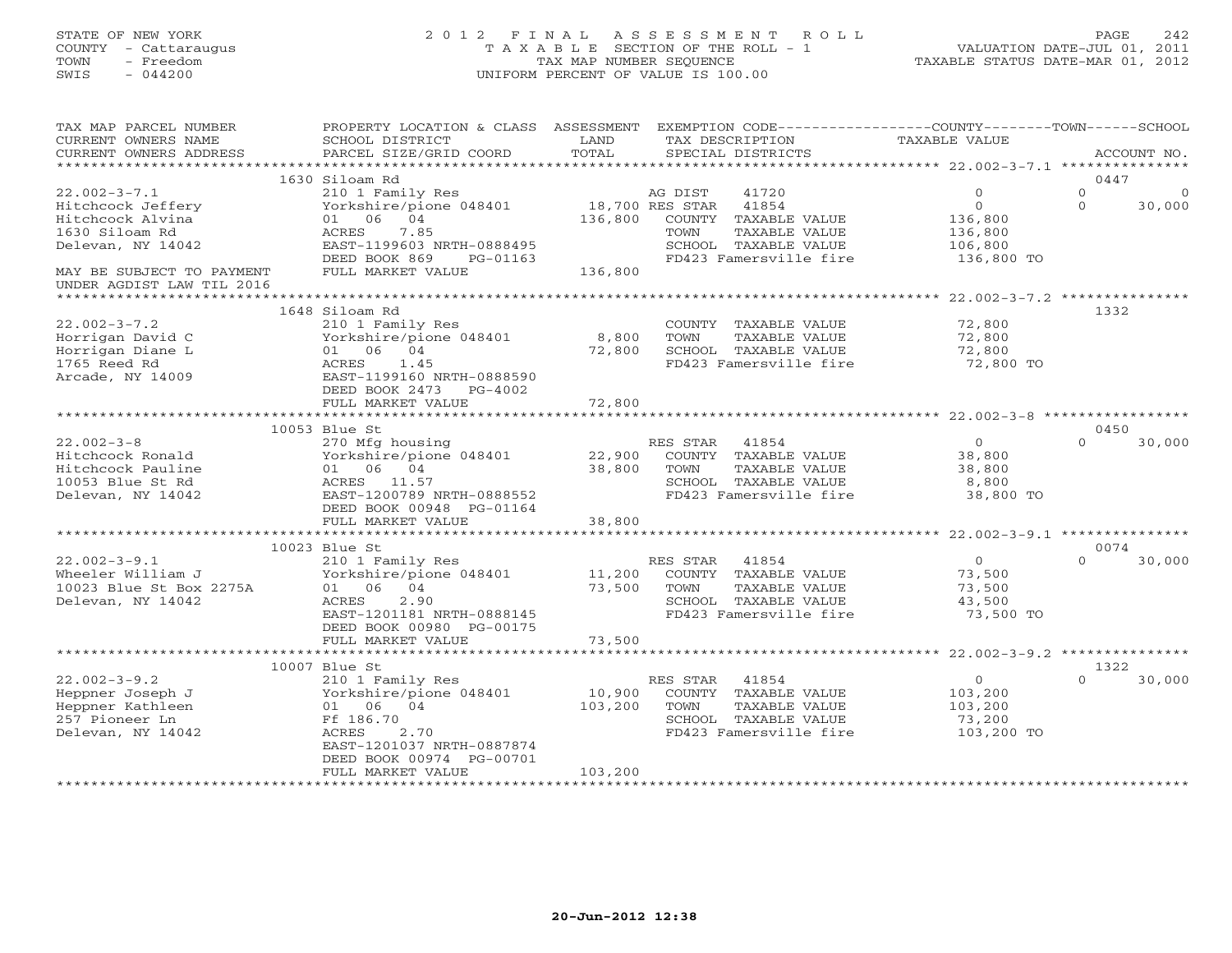| STATE OF NEW YORK<br>COUNTY - Cattaraugus<br>TOWN<br>- Freedom<br>SWIS<br>$-044200$ | 2 0 1 2                                                 | FINAL ASSESSMENT<br>T A X A B L E SECTION OF THE ROLL - 1<br>TAX MAP NUMBER SEOUENCE<br>UNIFORM PERCENT OF VALUE IS 100.00 |          | ROLL                   | TAXABLE STATUS DATE-MAR 01, 2012                                                    | 243<br>PAGE<br>VALUATION DATE-JUL 01, 2011 |
|-------------------------------------------------------------------------------------|---------------------------------------------------------|----------------------------------------------------------------------------------------------------------------------------|----------|------------------------|-------------------------------------------------------------------------------------|--------------------------------------------|
| TAX MAP PARCEL NUMBER<br>CURRENT OWNERS NAME                                        | PROPERTY LOCATION & CLASS ASSESSMENT<br>SCHOOL DISTRICT | LAND                                                                                                                       |          | TAX DESCRIPTION        | EXEMPTION CODE----------------COUNTY-------TOWN------SCHOOL<br><b>TAXABLE VALUE</b> |                                            |
| CURRENT OWNERS ADDRESS                                                              | PARCEL SIZE/GRID COORD                                  | TOTAL                                                                                                                      |          | SPECIAL DISTRICTS      |                                                                                     | ACCOUNT NO.                                |
|                                                                                     | 1590 Siloam Rd                                          |                                                                                                                            |          |                        |                                                                                     | 1419                                       |
| $22.002 - 3 - 9.3$                                                                  | 270 Mfg housing                                         |                                                                                                                            | AG DIST  | 41720                  | 5,533                                                                               | 5,533<br>5,533                             |
| Hitchcock Jeffrey                                                                   | Yorkshire/pione 048401                                  | 23,000                                                                                                                     |          | COUNTY TAXABLE VALUE   | 45,167                                                                              |                                            |
| Hitchcock Alvina                                                                    | 01 06 03                                                | 50,700                                                                                                                     | TOWN     | TAXABLE VALUE          | 45,167                                                                              |                                            |
| 1630 Siloam Rd                                                                      | ACRES 13.50                                             |                                                                                                                            |          | SCHOOL TAXABLE VALUE   | 45,167                                                                              |                                            |
| Delevan, NY 14042                                                                   | EAST-1200380 NRTH-0888211                               |                                                                                                                            |          | FD423 Famersville fire | 50,700 TO                                                                           |                                            |
|                                                                                     | DEED BOOK 01008 PG-00425                                |                                                                                                                            |          |                        |                                                                                     |                                            |
| MAY BE SUBJECT TO PAYMENT                                                           | FULL MARKET VALUE                                       | 50,700                                                                                                                     |          |                        |                                                                                     |                                            |
| UNDER AGDIST LAW TIL 2016                                                           |                                                         |                                                                                                                            |          |                        |                                                                                     |                                            |
|                                                                                     | 10001 Blue St                                           |                                                                                                                            |          |                        |                                                                                     | 0111                                       |
| $22.002 - 3 - 10.1$                                                                 | 270 Mfg housing                                         |                                                                                                                            |          | COUNTY TAXABLE VALUE   | 38,400                                                                              |                                            |
| Wixson Michael                                                                      | Yorkshire/pione 048401                                  | 7,400                                                                                                                      | TOWN     | TAXABLE VALUE          | 38,400                                                                              |                                            |
| Relyea Rebecca                                                                      | 01 06<br>04                                             | 38,400                                                                                                                     |          | SCHOOL TAXABLE VALUE   | 38,400                                                                              |                                            |
| 10001 Blue Street Rd                                                                | FRNT 100.00 DPTH 175.00                                 |                                                                                                                            |          | FD423 Famersville fire | 38,400 TO                                                                           |                                            |
| PO Box 11                                                                           | EAST-1201270 NRTH-0887733                               |                                                                                                                            |          |                        |                                                                                     |                                            |
| Delevan, NY 14042                                                                   | DEED BOOK 16799 PG-2001                                 |                                                                                                                            |          |                        |                                                                                     |                                            |
|                                                                                     | FULL MARKET VALUE                                       | 38,400                                                                                                                     |          |                        |                                                                                     |                                            |
|                                                                                     | 1524 Siloam Rd                                          |                                                                                                                            |          |                        |                                                                                     | 1297                                       |
| $22.002 - 3 - 10.2$                                                                 | 210 1 Family Res                                        |                                                                                                                            |          | COUNTY TAXABLE VALUE   | 75,600                                                                              |                                            |
| Hitchcock Jeffrey L                                                                 | Yorkshire/pione 048401                                  | 8,100                                                                                                                      | TOWN     | TAXABLE VALUE          | 75,600                                                                              |                                            |
| 1630 Siloam Rd                                                                      | 01 06 04                                                | 75,600                                                                                                                     |          | SCHOOL TAXABLE VALUE   | 75,600                                                                              |                                            |
| Delevan, NY 14042                                                                   | ACRES<br>1.05                                           |                                                                                                                            |          | FD423 Famersville fire | 75,600 TO                                                                           |                                            |
|                                                                                     | EAST-1200970 NRTH-0887730                               |                                                                                                                            |          |                        |                                                                                     |                                            |
|                                                                                     | DEED BOOK 3935<br>PG-7001                               |                                                                                                                            |          |                        |                                                                                     |                                            |
|                                                                                     | FULL MARKET VALUE                                       | 75,600                                                                                                                     |          |                        |                                                                                     |                                            |
|                                                                                     | 1675 Siloam Rd                                          |                                                                                                                            |          |                        |                                                                                     | 0390                                       |
| $22.002 - 3 - 11.1$                                                                 | 280 Res Multiple                                        |                                                                                                                            | RES STAR | 41854                  | $\overline{0}$                                                                      | $\Omega$<br>30,000                         |
| Stifter Lorenz-Caroline                                                             | Yorkshire/pione 048401                                  | 54,900                                                                                                                     |          | COUNTY TAXABLE VALUE   | 206,800                                                                             |                                            |
| 1675 Siloam Rd                                                                      | 01 06 04                                                | 206,800                                                                                                                    | TOWN     | TAXABLE VALUE          | 206,800                                                                             |                                            |
| Delevan, NY 14042                                                                   | 2 Trailers                                              |                                                                                                                            |          | SCHOOL TAXABLE VALUE   | 176,800                                                                             |                                            |
|                                                                                     | ACRES<br>52.00                                          |                                                                                                                            |          | FD423 Famersville fire | 206,800 TO                                                                          |                                            |
|                                                                                     | EAST-1198590 NRTH-0888136                               |                                                                                                                            |          |                        |                                                                                     |                                            |
|                                                                                     | DEED BOOK 786<br>PG-00572                               |                                                                                                                            |          |                        |                                                                                     |                                            |
|                                                                                     | FULL MARKET VALUE                                       | 206,800<br>**************                                                                                                  |          |                        | ******************************** 22.002-3-11.2 **************                       |                                            |
|                                                                                     | Maple Grove Rd                                          |                                                                                                                            |          |                        |                                                                                     | 1210                                       |

|                     | napic diove na            |        |                                | <b>+4+</b> |  |
|---------------------|---------------------------|--------|--------------------------------|------------|--|
| $22.002 - 3 - 11.2$ | 270 Mfg housing           |        | TAXABLE VALUE<br><b>COUNTY</b> | 13,600     |  |
| Stifer Lorenz       | Yorkshire/pione 048401    | 7,200  | TAXABLE VALUE<br>TOWN          | 13,600     |  |
| Stifter Caroline    | 06<br>- 04<br>01          | 13,600 | TAXABLE VALUE<br>SCHOOL        | 13,600     |  |
| 1675 Siloam Rd      | FRNT 100.00 DPTH 145.00   |        | FD423 Famersville fire         | 13,600 TO  |  |
| Delevan, NY 14042   | EAST-1197503 NRTH-0888409 |        |                                |            |  |
|                     | DEED BOOK 15362 PG-8003   |        |                                |            |  |
|                     | FULL MARKET VALUE         | 13,600 |                                |            |  |
|                     |                           |        |                                |            |  |
|                     |                           |        |                                |            |  |
|                     |                           |        |                                |            |  |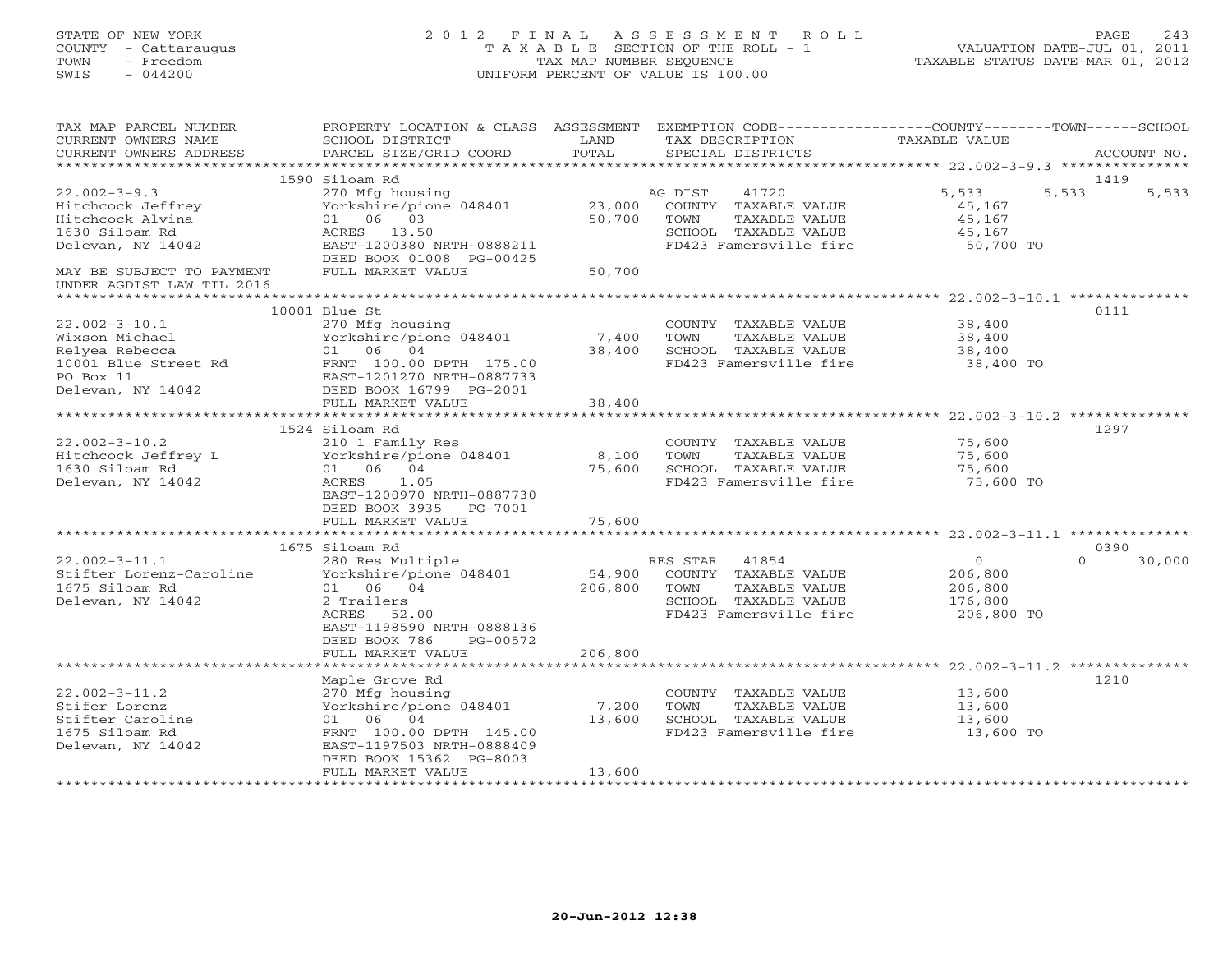# STATE OF NEW YORK 2 0 1 2 F I N A L A S S E S S M E N T R O L L PAGE 244 COUNTY - Cattaraugus T A X A B L E SECTION OF THE ROLL - 1 VALUATION DATE-JUL 01, 2011 TOWN - Freedom TAX MAP NUMBER SEQUENCE TAXABLE STATUS DATE-MAR 01, 2012 SWIS - 044200 UNIFORM PERCENT OF VALUE IS 100.00UNIFORM PERCENT OF VALUE IS 100.00

| ********************<br>Maple Grove Rd<br>1211<br>$22.002 - 3 - 11.3$<br>270 Mfg housing<br>COUNTY TAXABLE VALUE<br>13,200<br>Yorkshire/pione 048401<br>Stifter Lorenz<br>7,200<br>TOWN<br>TAXABLE VALUE<br>13,200<br>1675 Siloam Rd<br>01 06 04<br>13,200<br>SCHOOL TAXABLE VALUE<br>13,200<br>FD423 Famersville fire<br>Delevan, NY 14042<br>FRNT 100.00 DPTH 145.00<br>13,200 TO<br>EAST-1197505 NRTH-0888307<br>DEED BOOK 15362 PG-8002<br>FULL MARKET VALUE<br>13,200<br>***********************<br>*************<br>10032 Maple Grove Rd<br>1212<br>$22.002 - 3 - 11.4$<br>14,300<br>270 Mfg housing<br>COUNTY TAXABLE VALUE<br>Yorkshire/pione 048401<br>Stifter Lorenz<br>7,200<br>TOWN<br>TAXABLE VALUE<br>14,300<br>1675 Siloam Rd<br>01 06<br>04<br>14,300<br>SCHOOL TAXABLE VALUE<br>14,300<br>Delevan, NY 14042<br>FD423 Famersville fire<br>FRNT 100.00 DPTH 145.00<br>14,300 TO<br>EAST-1197507 NRTH-0888210<br>DEED BOOK 15362 PG-8001<br>FULL MARKET VALUE<br>14,300<br>1585 Siloam Rd<br>1519<br>$22.002 - 3 - 11.5$<br>270 Mfg housing<br>28,000<br>COUNTY TAXABLE VALUE<br>Blasdell Joy B<br>Yorkshire/pione 048401<br>9,000<br>TAXABLE VALUE<br>28,000<br>TOWN<br>1317 Elton Rd<br>FRNT 400.00 DPTH 172.00<br>SCHOOL TAXABLE VALUE<br>28,000<br>28,000<br>PO Box 95<br>FD423 Famersville fire<br>28,000 TO<br>ACRES<br>1.57<br>Farmersville Sta., NY 14060<br>EAST-1200427 NRTH-0887728<br>DEED BOOK 6212<br>PG-4001<br>28,000<br>FULL MARKET VALUE<br>0028<br>Delevan-Elton Rd<br>$22.002 - 3 - 12.1$<br>41700<br>48,000<br>48,000<br>48,000<br>312 Vac w/imprv<br>AG BLDG<br>8,000<br>8,000<br>8,000<br>Hitchcock Jeffrey<br>Yorkshire/pione 048401<br>56,100 AG BLDG<br>41700<br>Hitchcock Alvina<br>09 06 04<br>148,300 AG BLDG<br>41700<br>12,300<br>12,300<br>12,300<br>1630 Siloam Rd<br>41720<br>21,167<br>ACRES 51.74<br>AG DIST<br>21,167<br>21,167<br>EAST-1196525 NRTH-0888243<br>Delevan, NY 14042<br>COUNTY TAXABLE VALUE<br>58,833<br>DEED BOOK 00959 PG-00899<br>TAXABLE VALUE<br>58,833<br>TOWN<br>FULL MARKET VALUE<br>148,300<br>MAY BE SUBJECT TO PAYMENT<br>SCHOOL TAXABLE VALUE<br>58,833<br>UNDER AGDIST LAW TIL 2017<br>FD422 Delevan fire<br>148,300 TO<br>$22.002 - 3 - 12.2$ **************<br>0772<br>10067 Delevan Elton Rd<br>$22.002 - 3 - 12.2$<br>210 1 Family Res<br>75,600<br>COUNTY TAXABLE VALUE<br>7,600<br>Hitchcock Jeffrey<br>Yorkshire/pione 048401<br>TOWN<br>TAXABLE VALUE<br>75,600<br>Hitchcock Alvina<br>09 06 04<br>75,600<br>SCHOOL TAXABLE VALUE<br>75,600<br>FRNT 170.00 DPTH 125.00<br>FD422 Delevan fire<br>75,600 TO<br>1630 Siloam Rd<br>EAST-1197287 NRTH-0888817<br>Delevan, NY 14042<br>DEED BOOK 791<br>PG-00833<br>FULL MARKET VALUE<br>75,600 | TAX MAP PARCEL NUMBER<br>CURRENT OWNERS NAME<br>CURRENT OWNERS ADDRESS | PROPERTY LOCATION & CLASS ASSESSMENT<br>SCHOOL DISTRICT<br>PARCEL SIZE/GRID COORD | LAND<br>TOTAL | EXEMPTION CODE-----------------COUNTY-------TOWN------SCHOOL<br>TAX DESCRIPTION<br>SPECIAL DISTRICTS | TAXABLE VALUE | ACCOUNT NO. |
|---------------------------------------------------------------------------------------------------------------------------------------------------------------------------------------------------------------------------------------------------------------------------------------------------------------------------------------------------------------------------------------------------------------------------------------------------------------------------------------------------------------------------------------------------------------------------------------------------------------------------------------------------------------------------------------------------------------------------------------------------------------------------------------------------------------------------------------------------------------------------------------------------------------------------------------------------------------------------------------------------------------------------------------------------------------------------------------------------------------------------------------------------------------------------------------------------------------------------------------------------------------------------------------------------------------------------------------------------------------------------------------------------------------------------------------------------------------------------------------------------------------------------------------------------------------------------------------------------------------------------------------------------------------------------------------------------------------------------------------------------------------------------------------------------------------------------------------------------------------------------------------------------------------------------------------------------------------------------------------------------------------------------------------------------------------------------------------------------------------------------------------------------------------------------------------------------------------------------------------------------------------------------------------------------------------------------------------------------------------------------------------------------------------------------------------------------------------------------------------------------------------------------------------------------------------------------------------------------------------------------------------------------------------------------------------------------------------------------------|------------------------------------------------------------------------|-----------------------------------------------------------------------------------|---------------|------------------------------------------------------------------------------------------------------|---------------|-------------|
|                                                                                                                                                                                                                                                                                                                                                                                                                                                                                                                                                                                                                                                                                                                                                                                                                                                                                                                                                                                                                                                                                                                                                                                                                                                                                                                                                                                                                                                                                                                                                                                                                                                                                                                                                                                                                                                                                                                                                                                                                                                                                                                                                                                                                                                                                                                                                                                                                                                                                                                                                                                                                                                                                                                                 |                                                                        |                                                                                   |               |                                                                                                      |               |             |
|                                                                                                                                                                                                                                                                                                                                                                                                                                                                                                                                                                                                                                                                                                                                                                                                                                                                                                                                                                                                                                                                                                                                                                                                                                                                                                                                                                                                                                                                                                                                                                                                                                                                                                                                                                                                                                                                                                                                                                                                                                                                                                                                                                                                                                                                                                                                                                                                                                                                                                                                                                                                                                                                                                                                 |                                                                        |                                                                                   |               |                                                                                                      |               |             |
|                                                                                                                                                                                                                                                                                                                                                                                                                                                                                                                                                                                                                                                                                                                                                                                                                                                                                                                                                                                                                                                                                                                                                                                                                                                                                                                                                                                                                                                                                                                                                                                                                                                                                                                                                                                                                                                                                                                                                                                                                                                                                                                                                                                                                                                                                                                                                                                                                                                                                                                                                                                                                                                                                                                                 |                                                                        |                                                                                   |               |                                                                                                      |               |             |
|                                                                                                                                                                                                                                                                                                                                                                                                                                                                                                                                                                                                                                                                                                                                                                                                                                                                                                                                                                                                                                                                                                                                                                                                                                                                                                                                                                                                                                                                                                                                                                                                                                                                                                                                                                                                                                                                                                                                                                                                                                                                                                                                                                                                                                                                                                                                                                                                                                                                                                                                                                                                                                                                                                                                 |                                                                        |                                                                                   |               |                                                                                                      |               |             |
|                                                                                                                                                                                                                                                                                                                                                                                                                                                                                                                                                                                                                                                                                                                                                                                                                                                                                                                                                                                                                                                                                                                                                                                                                                                                                                                                                                                                                                                                                                                                                                                                                                                                                                                                                                                                                                                                                                                                                                                                                                                                                                                                                                                                                                                                                                                                                                                                                                                                                                                                                                                                                                                                                                                                 |                                                                        |                                                                                   |               |                                                                                                      |               |             |
|                                                                                                                                                                                                                                                                                                                                                                                                                                                                                                                                                                                                                                                                                                                                                                                                                                                                                                                                                                                                                                                                                                                                                                                                                                                                                                                                                                                                                                                                                                                                                                                                                                                                                                                                                                                                                                                                                                                                                                                                                                                                                                                                                                                                                                                                                                                                                                                                                                                                                                                                                                                                                                                                                                                                 |                                                                        |                                                                                   |               |                                                                                                      |               |             |
|                                                                                                                                                                                                                                                                                                                                                                                                                                                                                                                                                                                                                                                                                                                                                                                                                                                                                                                                                                                                                                                                                                                                                                                                                                                                                                                                                                                                                                                                                                                                                                                                                                                                                                                                                                                                                                                                                                                                                                                                                                                                                                                                                                                                                                                                                                                                                                                                                                                                                                                                                                                                                                                                                                                                 |                                                                        |                                                                                   |               |                                                                                                      |               |             |
|                                                                                                                                                                                                                                                                                                                                                                                                                                                                                                                                                                                                                                                                                                                                                                                                                                                                                                                                                                                                                                                                                                                                                                                                                                                                                                                                                                                                                                                                                                                                                                                                                                                                                                                                                                                                                                                                                                                                                                                                                                                                                                                                                                                                                                                                                                                                                                                                                                                                                                                                                                                                                                                                                                                                 |                                                                        |                                                                                   |               |                                                                                                      |               |             |
|                                                                                                                                                                                                                                                                                                                                                                                                                                                                                                                                                                                                                                                                                                                                                                                                                                                                                                                                                                                                                                                                                                                                                                                                                                                                                                                                                                                                                                                                                                                                                                                                                                                                                                                                                                                                                                                                                                                                                                                                                                                                                                                                                                                                                                                                                                                                                                                                                                                                                                                                                                                                                                                                                                                                 |                                                                        |                                                                                   |               |                                                                                                      |               |             |
|                                                                                                                                                                                                                                                                                                                                                                                                                                                                                                                                                                                                                                                                                                                                                                                                                                                                                                                                                                                                                                                                                                                                                                                                                                                                                                                                                                                                                                                                                                                                                                                                                                                                                                                                                                                                                                                                                                                                                                                                                                                                                                                                                                                                                                                                                                                                                                                                                                                                                                                                                                                                                                                                                                                                 |                                                                        |                                                                                   |               |                                                                                                      |               |             |
|                                                                                                                                                                                                                                                                                                                                                                                                                                                                                                                                                                                                                                                                                                                                                                                                                                                                                                                                                                                                                                                                                                                                                                                                                                                                                                                                                                                                                                                                                                                                                                                                                                                                                                                                                                                                                                                                                                                                                                                                                                                                                                                                                                                                                                                                                                                                                                                                                                                                                                                                                                                                                                                                                                                                 |                                                                        |                                                                                   |               |                                                                                                      |               |             |
|                                                                                                                                                                                                                                                                                                                                                                                                                                                                                                                                                                                                                                                                                                                                                                                                                                                                                                                                                                                                                                                                                                                                                                                                                                                                                                                                                                                                                                                                                                                                                                                                                                                                                                                                                                                                                                                                                                                                                                                                                                                                                                                                                                                                                                                                                                                                                                                                                                                                                                                                                                                                                                                                                                                                 |                                                                        |                                                                                   |               |                                                                                                      |               |             |
|                                                                                                                                                                                                                                                                                                                                                                                                                                                                                                                                                                                                                                                                                                                                                                                                                                                                                                                                                                                                                                                                                                                                                                                                                                                                                                                                                                                                                                                                                                                                                                                                                                                                                                                                                                                                                                                                                                                                                                                                                                                                                                                                                                                                                                                                                                                                                                                                                                                                                                                                                                                                                                                                                                                                 |                                                                        |                                                                                   |               |                                                                                                      |               |             |
|                                                                                                                                                                                                                                                                                                                                                                                                                                                                                                                                                                                                                                                                                                                                                                                                                                                                                                                                                                                                                                                                                                                                                                                                                                                                                                                                                                                                                                                                                                                                                                                                                                                                                                                                                                                                                                                                                                                                                                                                                                                                                                                                                                                                                                                                                                                                                                                                                                                                                                                                                                                                                                                                                                                                 |                                                                        |                                                                                   |               |                                                                                                      |               |             |
|                                                                                                                                                                                                                                                                                                                                                                                                                                                                                                                                                                                                                                                                                                                                                                                                                                                                                                                                                                                                                                                                                                                                                                                                                                                                                                                                                                                                                                                                                                                                                                                                                                                                                                                                                                                                                                                                                                                                                                                                                                                                                                                                                                                                                                                                                                                                                                                                                                                                                                                                                                                                                                                                                                                                 |                                                                        |                                                                                   |               |                                                                                                      |               |             |
|                                                                                                                                                                                                                                                                                                                                                                                                                                                                                                                                                                                                                                                                                                                                                                                                                                                                                                                                                                                                                                                                                                                                                                                                                                                                                                                                                                                                                                                                                                                                                                                                                                                                                                                                                                                                                                                                                                                                                                                                                                                                                                                                                                                                                                                                                                                                                                                                                                                                                                                                                                                                                                                                                                                                 |                                                                        |                                                                                   |               |                                                                                                      |               |             |
|                                                                                                                                                                                                                                                                                                                                                                                                                                                                                                                                                                                                                                                                                                                                                                                                                                                                                                                                                                                                                                                                                                                                                                                                                                                                                                                                                                                                                                                                                                                                                                                                                                                                                                                                                                                                                                                                                                                                                                                                                                                                                                                                                                                                                                                                                                                                                                                                                                                                                                                                                                                                                                                                                                                                 |                                                                        |                                                                                   |               |                                                                                                      |               |             |
|                                                                                                                                                                                                                                                                                                                                                                                                                                                                                                                                                                                                                                                                                                                                                                                                                                                                                                                                                                                                                                                                                                                                                                                                                                                                                                                                                                                                                                                                                                                                                                                                                                                                                                                                                                                                                                                                                                                                                                                                                                                                                                                                                                                                                                                                                                                                                                                                                                                                                                                                                                                                                                                                                                                                 |                                                                        |                                                                                   |               |                                                                                                      |               |             |
|                                                                                                                                                                                                                                                                                                                                                                                                                                                                                                                                                                                                                                                                                                                                                                                                                                                                                                                                                                                                                                                                                                                                                                                                                                                                                                                                                                                                                                                                                                                                                                                                                                                                                                                                                                                                                                                                                                                                                                                                                                                                                                                                                                                                                                                                                                                                                                                                                                                                                                                                                                                                                                                                                                                                 |                                                                        |                                                                                   |               |                                                                                                      |               |             |
|                                                                                                                                                                                                                                                                                                                                                                                                                                                                                                                                                                                                                                                                                                                                                                                                                                                                                                                                                                                                                                                                                                                                                                                                                                                                                                                                                                                                                                                                                                                                                                                                                                                                                                                                                                                                                                                                                                                                                                                                                                                                                                                                                                                                                                                                                                                                                                                                                                                                                                                                                                                                                                                                                                                                 |                                                                        |                                                                                   |               |                                                                                                      |               |             |
|                                                                                                                                                                                                                                                                                                                                                                                                                                                                                                                                                                                                                                                                                                                                                                                                                                                                                                                                                                                                                                                                                                                                                                                                                                                                                                                                                                                                                                                                                                                                                                                                                                                                                                                                                                                                                                                                                                                                                                                                                                                                                                                                                                                                                                                                                                                                                                                                                                                                                                                                                                                                                                                                                                                                 |                                                                        |                                                                                   |               |                                                                                                      |               |             |
|                                                                                                                                                                                                                                                                                                                                                                                                                                                                                                                                                                                                                                                                                                                                                                                                                                                                                                                                                                                                                                                                                                                                                                                                                                                                                                                                                                                                                                                                                                                                                                                                                                                                                                                                                                                                                                                                                                                                                                                                                                                                                                                                                                                                                                                                                                                                                                                                                                                                                                                                                                                                                                                                                                                                 |                                                                        |                                                                                   |               |                                                                                                      |               |             |
|                                                                                                                                                                                                                                                                                                                                                                                                                                                                                                                                                                                                                                                                                                                                                                                                                                                                                                                                                                                                                                                                                                                                                                                                                                                                                                                                                                                                                                                                                                                                                                                                                                                                                                                                                                                                                                                                                                                                                                                                                                                                                                                                                                                                                                                                                                                                                                                                                                                                                                                                                                                                                                                                                                                                 |                                                                        |                                                                                   |               |                                                                                                      |               |             |
|                                                                                                                                                                                                                                                                                                                                                                                                                                                                                                                                                                                                                                                                                                                                                                                                                                                                                                                                                                                                                                                                                                                                                                                                                                                                                                                                                                                                                                                                                                                                                                                                                                                                                                                                                                                                                                                                                                                                                                                                                                                                                                                                                                                                                                                                                                                                                                                                                                                                                                                                                                                                                                                                                                                                 |                                                                        |                                                                                   |               |                                                                                                      |               |             |
|                                                                                                                                                                                                                                                                                                                                                                                                                                                                                                                                                                                                                                                                                                                                                                                                                                                                                                                                                                                                                                                                                                                                                                                                                                                                                                                                                                                                                                                                                                                                                                                                                                                                                                                                                                                                                                                                                                                                                                                                                                                                                                                                                                                                                                                                                                                                                                                                                                                                                                                                                                                                                                                                                                                                 |                                                                        |                                                                                   |               |                                                                                                      |               |             |
|                                                                                                                                                                                                                                                                                                                                                                                                                                                                                                                                                                                                                                                                                                                                                                                                                                                                                                                                                                                                                                                                                                                                                                                                                                                                                                                                                                                                                                                                                                                                                                                                                                                                                                                                                                                                                                                                                                                                                                                                                                                                                                                                                                                                                                                                                                                                                                                                                                                                                                                                                                                                                                                                                                                                 |                                                                        |                                                                                   |               |                                                                                                      |               |             |
|                                                                                                                                                                                                                                                                                                                                                                                                                                                                                                                                                                                                                                                                                                                                                                                                                                                                                                                                                                                                                                                                                                                                                                                                                                                                                                                                                                                                                                                                                                                                                                                                                                                                                                                                                                                                                                                                                                                                                                                                                                                                                                                                                                                                                                                                                                                                                                                                                                                                                                                                                                                                                                                                                                                                 |                                                                        |                                                                                   |               |                                                                                                      |               |             |
|                                                                                                                                                                                                                                                                                                                                                                                                                                                                                                                                                                                                                                                                                                                                                                                                                                                                                                                                                                                                                                                                                                                                                                                                                                                                                                                                                                                                                                                                                                                                                                                                                                                                                                                                                                                                                                                                                                                                                                                                                                                                                                                                                                                                                                                                                                                                                                                                                                                                                                                                                                                                                                                                                                                                 |                                                                        |                                                                                   |               |                                                                                                      |               |             |
|                                                                                                                                                                                                                                                                                                                                                                                                                                                                                                                                                                                                                                                                                                                                                                                                                                                                                                                                                                                                                                                                                                                                                                                                                                                                                                                                                                                                                                                                                                                                                                                                                                                                                                                                                                                                                                                                                                                                                                                                                                                                                                                                                                                                                                                                                                                                                                                                                                                                                                                                                                                                                                                                                                                                 |                                                                        |                                                                                   |               |                                                                                                      |               |             |
|                                                                                                                                                                                                                                                                                                                                                                                                                                                                                                                                                                                                                                                                                                                                                                                                                                                                                                                                                                                                                                                                                                                                                                                                                                                                                                                                                                                                                                                                                                                                                                                                                                                                                                                                                                                                                                                                                                                                                                                                                                                                                                                                                                                                                                                                                                                                                                                                                                                                                                                                                                                                                                                                                                                                 |                                                                        |                                                                                   |               |                                                                                                      |               |             |
|                                                                                                                                                                                                                                                                                                                                                                                                                                                                                                                                                                                                                                                                                                                                                                                                                                                                                                                                                                                                                                                                                                                                                                                                                                                                                                                                                                                                                                                                                                                                                                                                                                                                                                                                                                                                                                                                                                                                                                                                                                                                                                                                                                                                                                                                                                                                                                                                                                                                                                                                                                                                                                                                                                                                 |                                                                        |                                                                                   |               |                                                                                                      |               |             |
|                                                                                                                                                                                                                                                                                                                                                                                                                                                                                                                                                                                                                                                                                                                                                                                                                                                                                                                                                                                                                                                                                                                                                                                                                                                                                                                                                                                                                                                                                                                                                                                                                                                                                                                                                                                                                                                                                                                                                                                                                                                                                                                                                                                                                                                                                                                                                                                                                                                                                                                                                                                                                                                                                                                                 |                                                                        |                                                                                   |               |                                                                                                      |               |             |
|                                                                                                                                                                                                                                                                                                                                                                                                                                                                                                                                                                                                                                                                                                                                                                                                                                                                                                                                                                                                                                                                                                                                                                                                                                                                                                                                                                                                                                                                                                                                                                                                                                                                                                                                                                                                                                                                                                                                                                                                                                                                                                                                                                                                                                                                                                                                                                                                                                                                                                                                                                                                                                                                                                                                 |                                                                        |                                                                                   |               |                                                                                                      |               |             |
|                                                                                                                                                                                                                                                                                                                                                                                                                                                                                                                                                                                                                                                                                                                                                                                                                                                                                                                                                                                                                                                                                                                                                                                                                                                                                                                                                                                                                                                                                                                                                                                                                                                                                                                                                                                                                                                                                                                                                                                                                                                                                                                                                                                                                                                                                                                                                                                                                                                                                                                                                                                                                                                                                                                                 |                                                                        |                                                                                   |               |                                                                                                      |               |             |
|                                                                                                                                                                                                                                                                                                                                                                                                                                                                                                                                                                                                                                                                                                                                                                                                                                                                                                                                                                                                                                                                                                                                                                                                                                                                                                                                                                                                                                                                                                                                                                                                                                                                                                                                                                                                                                                                                                                                                                                                                                                                                                                                                                                                                                                                                                                                                                                                                                                                                                                                                                                                                                                                                                                                 |                                                                        |                                                                                   |               |                                                                                                      |               |             |
|                                                                                                                                                                                                                                                                                                                                                                                                                                                                                                                                                                                                                                                                                                                                                                                                                                                                                                                                                                                                                                                                                                                                                                                                                                                                                                                                                                                                                                                                                                                                                                                                                                                                                                                                                                                                                                                                                                                                                                                                                                                                                                                                                                                                                                                                                                                                                                                                                                                                                                                                                                                                                                                                                                                                 |                                                                        |                                                                                   |               |                                                                                                      |               |             |
|                                                                                                                                                                                                                                                                                                                                                                                                                                                                                                                                                                                                                                                                                                                                                                                                                                                                                                                                                                                                                                                                                                                                                                                                                                                                                                                                                                                                                                                                                                                                                                                                                                                                                                                                                                                                                                                                                                                                                                                                                                                                                                                                                                                                                                                                                                                                                                                                                                                                                                                                                                                                                                                                                                                                 |                                                                        |                                                                                   |               |                                                                                                      |               |             |
|                                                                                                                                                                                                                                                                                                                                                                                                                                                                                                                                                                                                                                                                                                                                                                                                                                                                                                                                                                                                                                                                                                                                                                                                                                                                                                                                                                                                                                                                                                                                                                                                                                                                                                                                                                                                                                                                                                                                                                                                                                                                                                                                                                                                                                                                                                                                                                                                                                                                                                                                                                                                                                                                                                                                 |                                                                        |                                                                                   |               |                                                                                                      |               |             |
|                                                                                                                                                                                                                                                                                                                                                                                                                                                                                                                                                                                                                                                                                                                                                                                                                                                                                                                                                                                                                                                                                                                                                                                                                                                                                                                                                                                                                                                                                                                                                                                                                                                                                                                                                                                                                                                                                                                                                                                                                                                                                                                                                                                                                                                                                                                                                                                                                                                                                                                                                                                                                                                                                                                                 |                                                                        |                                                                                   |               |                                                                                                      |               |             |
|                                                                                                                                                                                                                                                                                                                                                                                                                                                                                                                                                                                                                                                                                                                                                                                                                                                                                                                                                                                                                                                                                                                                                                                                                                                                                                                                                                                                                                                                                                                                                                                                                                                                                                                                                                                                                                                                                                                                                                                                                                                                                                                                                                                                                                                                                                                                                                                                                                                                                                                                                                                                                                                                                                                                 |                                                                        |                                                                                   |               |                                                                                                      |               |             |
|                                                                                                                                                                                                                                                                                                                                                                                                                                                                                                                                                                                                                                                                                                                                                                                                                                                                                                                                                                                                                                                                                                                                                                                                                                                                                                                                                                                                                                                                                                                                                                                                                                                                                                                                                                                                                                                                                                                                                                                                                                                                                                                                                                                                                                                                                                                                                                                                                                                                                                                                                                                                                                                                                                                                 |                                                                        |                                                                                   |               |                                                                                                      |               |             |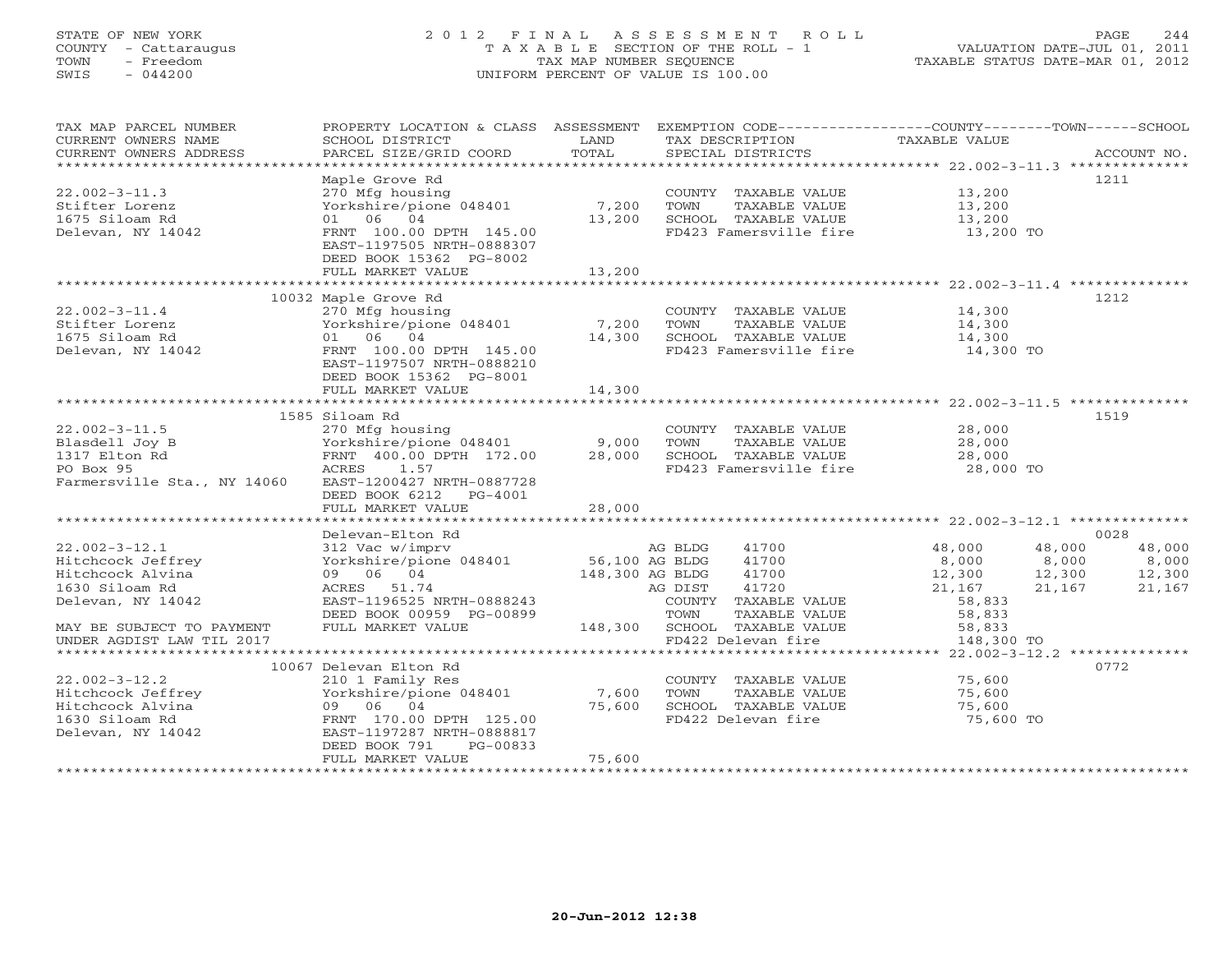# STATE OF NEW YORK 2 0 1 2 F I N A L A S S E S S M E N T R O L L PAGE 245 COUNTY - Cattaraugus T A X A B L E SECTION OF THE ROLL - 1 VALUATION DATE-JUL 01, 2011 TOWN - Freedom TAX MAP NUMBER SEQUENCE TAXABLE STATUS DATE-MAR 01, 2012 SWIS - 044200 UNIFORM PERCENT OF VALUE IS 100.00UNIFORM PERCENT OF VALUE IS 100.00

| TAX MAP PARCEL NUMBER<br>CURRENT OWNERS NAME<br>CURRENT OWNERS ADDRESS | PROPERTY LOCATION & CLASS ASSESSMENT<br>SCHOOL DISTRICT<br>PARCEL SIZE/GRID COORD | LAND<br>TOTAL   | TAX DESCRIPTION<br>SPECIAL DISTRICTS       | EXEMPTION CODE-----------------COUNTY-------TOWN------SCHOOL<br>TAXABLE VALUE | ACCOUNT NO. |
|------------------------------------------------------------------------|-----------------------------------------------------------------------------------|-----------------|--------------------------------------------|-------------------------------------------------------------------------------|-------------|
|                                                                        |                                                                                   |                 |                                            |                                                                               |             |
| $22.002 - 3 - 12.3$                                                    | Swanson Hill Rd<br>314 Rural vac<10                                               |                 | COUNTY TAXABLE VALUE                       | 15,700                                                                        | 1044        |
| Weber Barbara                                                          | Yorkshire/pione 048401                                                            | 15,700          | TOWN<br>TAXABLE VALUE                      | 15,700                                                                        |             |
| Weber Michael R<br>2095 Elton Rd                                       | 09 06 04<br>ACRES<br>5.53                                                         | 15,700          | SCHOOL TAXABLE VALUE<br>FD422 Delevan fire | 15,700                                                                        |             |
| Delevan, NY 14042                                                      | EAST-1195746 NRTH-0888562<br>DEED BOOK 15679 PG-9002                              |                 |                                            | 15,700 TO                                                                     |             |
|                                                                        | FULL MARKET VALUE                                                                 | 15,700          |                                            |                                                                               |             |
|                                                                        |                                                                                   |                 |                                            |                                                                               |             |
|                                                                        | 2013 Delevan-Elton Rd                                                             |                 |                                            |                                                                               | 0027        |
| $22.002 - 3 - 13$                                                      | 210 1 Family Res                                                                  |                 | WVET C/T 41121                             | 12,000<br>12,000                                                              | $\circ$     |
| Gamble Jeree                                                           | Yorkshire/pione 048401                                                            | 14,200 RES STAR | 41854                                      | $\Omega$<br>$\Omega$                                                          | 30,000      |
| 2013 Delevan-Elton Rd                                                  | 09 06 04                                                                          | 133,000         | COUNTY TAXABLE VALUE                       | 121,000                                                                       |             |
| Delevan, NY 14042                                                      | ACRES<br>4.66                                                                     |                 | TOWN<br>TAXABLE VALUE                      | 121,000                                                                       |             |
|                                                                        | EAST-1195780 NRTH-0888968                                                         |                 | SCHOOL TAXABLE VALUE                       | 103,000                                                                       |             |
|                                                                        | DEED BOOK 1542 PG-8001                                                            |                 | FD422 Delevan fire                         | 133,000 TO                                                                    |             |
|                                                                        | FULL MARKET VALUE                                                                 | 133,000         |                                            |                                                                               |             |
|                                                                        | 11890 Delevan-Elton Rd                                                            |                 |                                            |                                                                               | 0434        |
| $22.002 - 3 - 14.1$                                                    | 112 Dairy farm                                                                    |                 | AG DIST<br>41720                           | 59,087<br>59,087                                                              | 59,087      |
| Schwab Dairy Farm Property                                             | Yorkshire/pione 048401                                                            | 152,700         | COUNTY TAXABLE VALUE                       | 102,613                                                                       |             |
| 10090 Pigeon Hill Rd                                                   | 09 06 03                                                                          | 161,700         | TOWN<br>TAXABLE VALUE                      | 102,613                                                                       |             |
| Delevan, NY 14042                                                      | ACRES 142.15                                                                      |                 | SCHOOL TAXABLE VALUE                       | 102,613                                                                       |             |
|                                                                        | EAST-1196745 NRTH-0890384                                                         |                 | FD422 Delevan fire                         | 161,700 TO                                                                    |             |
| MAY BE SUBJECT TO PAYMENT                                              | DEED BOOK 1002 PG-1012                                                            |                 |                                            |                                                                               |             |
| UNDER RPTL483 UNTIL 2019                                               | FULL MARKET VALUE                                                                 | 161,700         |                                            |                                                                               |             |
|                                                                        |                                                                                   |                 |                                            |                                                                               |             |
|                                                                        | 10075 Maple Grove Rd                                                              |                 |                                            |                                                                               | 1333        |
| $22.002 - 3 - 14.2$                                                    | 210 1 Family Res                                                                  |                 | COUNTY TAXABLE VALUE                       | 59,000                                                                        |             |
| Adams Kenneth A                                                        | Yorkshire/pione 048401                                                            | 7,900           | TOWN<br>TAXABLE VALUE                      | 59,000                                                                        |             |
| Adams Kathleen                                                         | 09 06 04                                                                          | 59,000          | SCHOOL TAXABLE VALUE                       | 59,000                                                                        |             |
| 10075 Maple Grove Rd                                                   | FRNT 195.40 DPTH 166.20                                                           |                 | FD422 Delevan fire                         | 59,000 TO                                                                     |             |
| Delevan, NY 14042                                                      | 0.74<br>ACRES                                                                     |                 |                                            |                                                                               |             |
|                                                                        | EAST-1197295 NRTH-0889030                                                         |                 |                                            |                                                                               |             |
|                                                                        | DEED BOOK 00977 PG-00682                                                          |                 |                                            |                                                                               |             |
|                                                                        | FULL MARKET VALUE                                                                 | 59,000          |                                            |                                                                               |             |
|                                                                        |                                                                                   |                 |                                            |                                                                               |             |
|                                                                        | 10261 Blue St                                                                     |                 |                                            |                                                                               | 0063        |
| $23.001 - 1 - 1.1$                                                     | 270 Mfg housing                                                                   |                 | RES STAR 41854                             | $\circ$<br>$\Omega$                                                           | 30,000      |
| Skretny Elaine S                                                       | Yorkshire/pione 048401                                                            |                 | 41,600 AG DISTOUT 41730                    | 10,355<br>10,355                                                              | 10,355      |
| 10261 Blue St                                                          | 01/02 06 04                                                                       | 56,500          | COUNTY TAXABLE VALUE                       | 46,145                                                                        |             |
| Delevan, NY 14042                                                      | ACRES 34.05                                                                       |                 | TOWN<br>TAXABLE VALUE                      | 46,145                                                                        |             |
|                                                                        | EAST-1200604 NRTH-0892653                                                         |                 | SCHOOL TAXABLE VALUE                       | 16,145                                                                        |             |
| MAY BE SUBJECT TO PAYMENT                                              | DEED BOOK 1011<br>FULL MARKET VA<br>PG-945                                        |                 | FD423 Famersville fire                     | 56,500 TO                                                                     |             |
| UNDER AGDIST LAW TIL 2019                                              | FULL MARKET VALUE                                                                 | 56,500          |                                            |                                                                               |             |
|                                                                        |                                                                                   |                 |                                            |                                                                               |             |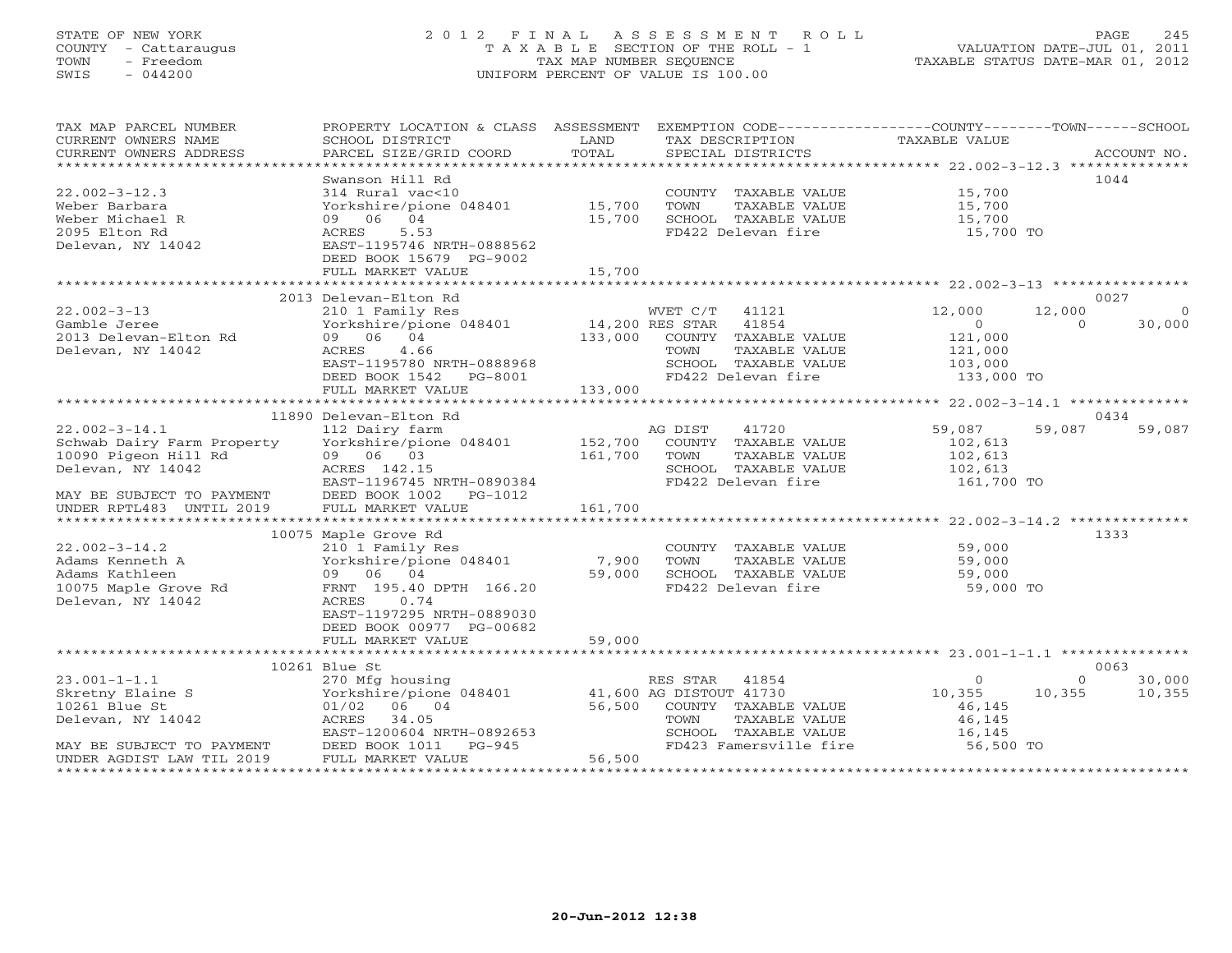# STATE OF NEW YORK 2 0 1 2 F I N A L A S S E S S M E N T R O L L PAGE 246 COUNTY - Cattaraugus T A X A B L E SECTION OF THE ROLL - 1 VALUATION DATE-JUL 01, 2011 TOWN - Freedom TAX MAP NUMBER SEQUENCE TAXABLE STATUS DATE-MAR 01, 2012 SWIS - 044200 UNIFORM PERCENT OF VALUE IS 100.00UNIFORM PERCENT OF VALUE IS 100.00

| TAX MAP PARCEL NUMBER<br>CURRENT OWNERS NAME<br>CURRENT OWNERS ADDRESS    | PROPERTY LOCATION & CLASS ASSESSMENT<br>SCHOOL DISTRICT<br>PARCEL SIZE/GRID COORD                                | LAND<br>TOTAL     |                 | TAX DESCRIPTION<br>SPECIAL DISTRICTS                                                             | EXEMPTION CODE-----------------COUNTY-------TOWN------SCHOOL<br>TAXABLE VALUE |          | ACCOUNT NO. |
|---------------------------------------------------------------------------|------------------------------------------------------------------------------------------------------------------|-------------------|-----------------|--------------------------------------------------------------------------------------------------|-------------------------------------------------------------------------------|----------|-------------|
|                                                                           | 10183 Blue St                                                                                                    |                   |                 |                                                                                                  |                                                                               |          | 1375        |
| $23.001 - 1 - 1.3$<br>Urbanski John D<br>Urbanski Sandra J                | 240 Rural res<br>Yorkshire/pione 048401<br>01 06 04                                                              | 46,600<br>138,900 | TOWN            | COUNTY TAXABLE VALUE<br>TAXABLE VALUE<br>SCHOOL TAXABLE VALUE                                    | 138,900<br>138,900<br>138,900                                                 |          |             |
| 15 Eastwood Dr<br>West Seneca, NY 14224                                   | Ff 480.70<br>ACRES 47.80<br>EAST-1200647 NRTH-0891532<br>DEED BOOK 00985 PG-00201<br>FULL MARKET VALUE           | 138,900           |                 | FD423 Famersville fire                                                                           | 138,900 TO                                                                    |          |             |
|                                                                           |                                                                                                                  |                   |                 |                                                                                                  |                                                                               |          |             |
|                                                                           | 10474 Blue St                                                                                                    |                   |                 |                                                                                                  |                                                                               |          | 0048        |
| $23.001 - 1 - 2$<br>Valvo Anthony J<br>10474 Blue St<br>Delevan, NY 14042 | 210 1 Family Res<br>Yorkshire/pione 048401<br>34 06 03<br>4.45 BANK<br>ACRES<br>065<br>EAST-1201766 NRTH-0895246 | 13,900<br>79,300  | SR STAR<br>TOWN | 41834<br>COUNTY TAXABLE VALUE<br>TAXABLE VALUE<br>SCHOOL TAXABLE VALUE<br>FD423 Famersville fire | $\Omega$<br>79,300<br>79,300<br>17,100<br>79,300 TO                           | $\Omega$ | 62,200      |
|                                                                           | DEED BOOK 6364 PG-6002                                                                                           |                   |                 |                                                                                                  |                                                                               |          |             |
|                                                                           | FULL MARKET VALUE                                                                                                | 79,300            |                 |                                                                                                  |                                                                               |          |             |
|                                                                           | 10448 Blue St                                                                                                    |                   |                 |                                                                                                  |                                                                               |          | 0052        |
| $23.001 - 1 - 3.1$                                                        | 112 Dairy farm                                                                                                   |                   | AG DIST         | 41720                                                                                            | 32,450                                                                        | 32,450   | 32,450      |
| Haggerty Darrell K                                                        | Yorkshire/pione 048401                                                                                           | 92,700            |                 | COUNTY TAXABLE VALUE                                                                             | 95,250                                                                        |          |             |
| Haggerty Anna G                                                           | 34 06 03                                                                                                         | 127,700           | TOWN            | TAXABLE VALUE                                                                                    | 95,250                                                                        |          |             |
| 1305 Cross Rds                                                            | Ff 1878.10                                                                                                       |                   |                 | SCHOOL TAXABLE VALUE                                                                             | 95,250                                                                        |          |             |
| Freedom, NY 14065                                                         | ACRES 82.20<br>EAST-1202300 NRTH-0894326                                                                         |                   |                 | FD423 Famersville fire                                                                           | 127,700 TO                                                                    |          |             |
| MAY BE SUBJECT TO PAYMENT                                                 | DEED BOOK 758<br>PG-01002                                                                                        |                   |                 |                                                                                                  |                                                                               |          |             |
| UNDER AGDIST LAW TIL 2016                                                 | FULL MARKET VALUE                                                                                                | 127,700           |                 |                                                                                                  |                                                                               |          |             |
|                                                                           | 10362 Blue St                                                                                                    |                   |                 |                                                                                                  |                                                                               |          | 1088        |
| $23.001 - 1 - 3.2$                                                        | 210 1 Family Res                                                                                                 |                   | RES STAR        | 41854                                                                                            | $\circ$                                                                       | $\Omega$ | 30,000      |
| Becker Randy A                                                            | Yorkshire/pione 048401                                                                                           | 8,500             |                 | COUNTY TAXABLE VALUE                                                                             | 141,600                                                                       |          |             |
| Becker Donna E                                                            | 34 06 03                                                                                                         | 141,600           | TOWN            | TAXABLE VALUE                                                                                    | 141,600                                                                       |          |             |
| 10362 Blue St                                                             | ACRES<br>1.30                                                                                                    |                   |                 | SCHOOL TAXABLE VALUE                                                                             | 111,600                                                                       |          |             |
| Delevn, NY 14042                                                          | EAST-1201484 NRTH-0893483                                                                                        |                   |                 | FD423 Famersville fire                                                                           | 141,600 TO                                                                    |          |             |
|                                                                           | DEED BOOK 00960 PG-01197                                                                                         |                   |                 |                                                                                                  |                                                                               |          |             |
|                                                                           | FULL MARKET VALUE                                                                                                | 141,600           |                 |                                                                                                  |                                                                               |          |             |
|                                                                           | 1417 Cross Rd                                                                                                    |                   |                 |                                                                                                  |                                                                               |          | 1299        |
| $23.001 - 1 - 3.3$                                                        | 210 1 Family Res                                                                                                 |                   | RES STAR        | 41854                                                                                            | $\circ$                                                                       | $\Omega$ | 30,000      |
| Hartman Richard J                                                         | Yorkshire/pione 048401                                                                                           | 9,500             |                 | COUNTY TAXABLE VALUE                                                                             | 88,600                                                                        |          |             |
| 1417 Cross Rd                                                             | 34 06 03                                                                                                         | 88,600            | TOWN            | TAXABLE VALUE                                                                                    | 88,600                                                                        |          |             |
| Freedom, NY 14065                                                         | Ff 270.00                                                                                                        |                   |                 | SCHOOL TAXABLE VALUE                                                                             | 58,600                                                                        |          |             |
|                                                                           | ACRES<br>1.85                                                                                                    |                   |                 | FD423 Famersville fire                                                                           | 88,600 TO                                                                     |          |             |
|                                                                           | EAST-1202858 NRTH-0895473                                                                                        |                   |                 |                                                                                                  |                                                                               |          |             |
|                                                                           | DEED BOOK 00969 PG-00443                                                                                         |                   |                 |                                                                                                  |                                                                               |          |             |
|                                                                           | FULL MARKET VALUE                                                                                                | 88,600            |                 |                                                                                                  |                                                                               |          |             |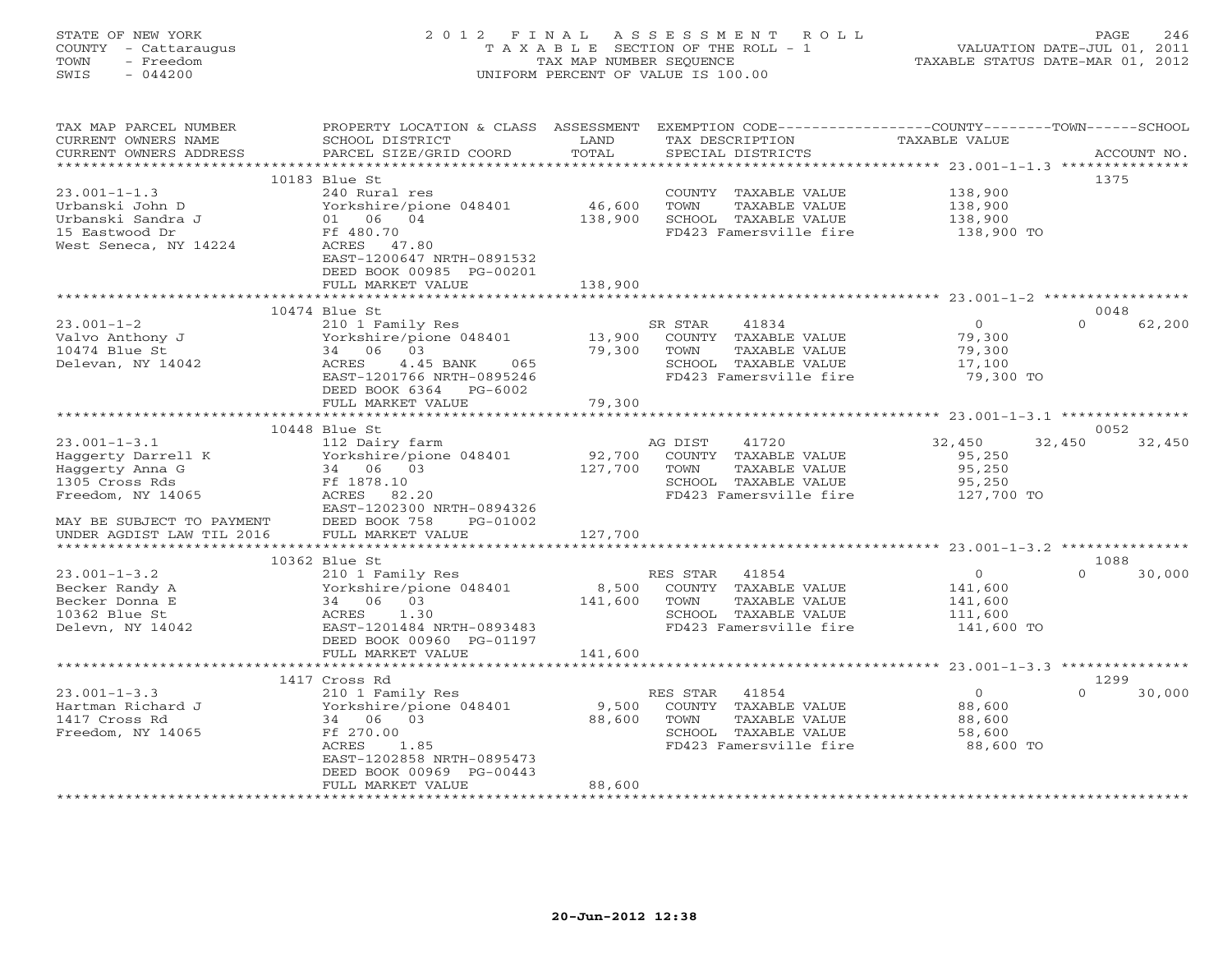# STATE OF NEW YORK 2 0 1 2 F I N A L A S S E S S M E N T R O L L PAGE 247 COUNTY - Cattaraugus T A X A B L E SECTION OF THE ROLL - 1 VALUATION DATE-JUL 01, 2011 TOWN - Freedom TAX MAP NUMBER SEQUENCE TAXABLE STATUS DATE-MAR 01, 2012 SWIS - 044200 UNIFORM PERCENT OF VALUE IS 100.00UNIFORM PERCENT OF VALUE IS 100.00

| TAX MAP PARCEL NUMBER<br>CURRENT OWNERS NAME<br>CURRENT OWNERS ADDRESS           | PROPERTY LOCATION & CLASS ASSESSMENT<br>SCHOOL DISTRICT<br>PARCEL SIZE/GRID COORD                                               | LAND<br>TOTAL    | EXEMPTION CODE-----------------COUNTY--------TOWN------SCHOOL<br>TAX DESCRIPTION<br>SPECIAL DISTRICTS | TAXABLE VALUE                           |          | ACCOUNT NO. |
|----------------------------------------------------------------------------------|---------------------------------------------------------------------------------------------------------------------------------|------------------|-------------------------------------------------------------------------------------------------------|-----------------------------------------|----------|-------------|
| ***********************                                                          |                                                                                                                                 |                  |                                                                                                       |                                         |          |             |
|                                                                                  | 1456 Cross Rd                                                                                                                   |                  |                                                                                                       |                                         | 1306     |             |
| $23.001 - 1 - 3.4$<br>Krotje John<br>1456 Cross Rd                               | 210 1 Family Res<br>Yorkshire/pione 048401<br>34 06 03                                                                          | 12,500<br>93,100 | RES STAR<br>41854<br>COUNTY TAXABLE VALUE<br>TOWN<br>TAXABLE VALUE                                    | $0 \qquad \qquad$<br>93,100<br>93,100   | $\Omega$ | 30,000      |
| Freedom, NY 14065                                                                | 3.65<br>ACRES<br>EAST-1202036 NRTH-0895482<br>DEED BOOK 00970 PG-01126<br>FULL MARKET VALUE                                     | 93,100           | SCHOOL TAXABLE VALUE<br>FD423 Famersville fire                                                        | 63,100<br>93,100 TO                     |          |             |
|                                                                                  | ***********************                                                                                                         |                  |                                                                                                       |                                         |          |             |
|                                                                                  | 1429 Cross Rd                                                                                                                   |                  |                                                                                                       |                                         | 1361     |             |
| $23.001 - 1 - 3.5$<br>Hitchcock Jeffrey L<br>1630 Siloam Rd<br>Delevan, NY 14042 | 270 Mfg housing<br>Yorkshire/pione 048401<br>34 06 03<br>ACRES<br>1.75<br>EAST-1202523 NRTH-0895526<br>DEED BOOK 00978 PG-01167 | 9,300<br>28,700  | COUNTY TAXABLE VALUE<br>TAXABLE VALUE<br>TOWN<br>SCHOOL TAXABLE VALUE<br>FD423 Famersville fire       | 28,700<br>28,700<br>28,700<br>28,700 TO |          |             |
|                                                                                  | FULL MARKET VALUE                                                                                                               | 28,700           |                                                                                                       |                                         |          |             |
|                                                                                  |                                                                                                                                 |                  |                                                                                                       |                                         |          |             |
|                                                                                  | 1491 Cross Rd                                                                                                                   |                  |                                                                                                       |                                         | 1374     |             |
| $23.001 - 1 - 3.6$                                                               | 210 1 Family Res                                                                                                                |                  | RES STAR 41854                                                                                        | $\Omega$                                | $\cap$   | 30,000      |
| Haggerty Connee A                                                                | Yorkshire/pione 048401                                                                                                          | 10,200           | COUNTY TAXABLE VALUE                                                                                  | 77,200                                  |          |             |
| 1491 Cross Rd                                                                    | 34 06 03                                                                                                                        | 77,200           | TOWN<br>TAXABLE VALUE                                                                                 | 77,200                                  |          |             |
| Freedom, NY 14065                                                                | Ff 380.00                                                                                                                       |                  | SCHOOL TAXABLE VALUE                                                                                  | 47,200                                  |          |             |
|                                                                                  | ACRES<br>2.30<br>EAST-1201557 NRTH-0895481                                                                                      |                  | FD423 Famersville fire                                                                                | 77,200 TO                               |          |             |
|                                                                                  | DEED BOOK 00984 PG-00746                                                                                                        |                  |                                                                                                       |                                         |          |             |
|                                                                                  | FULL MARKET VALUE<br>***************************                                                                                | 77,200           |                                                                                                       |                                         |          |             |
|                                                                                  | 1305 Cross Rd                                                                                                                   |                  |                                                                                                       |                                         | 0090     |             |
| $23.001 - 1 - 4.1$                                                               | 240 Rural res                                                                                                                   |                  | AG DIST<br>41720                                                                                      | 20,584                                  | 20,584   | 20,584      |
| Haggerty Darrell K                                                               | Yorkshire/pione 048401                                                                                                          | 39,000 SR STAR   | 41834                                                                                                 | $\Omega$                                | $\Omega$ | 62,200      |
| Haggerty Anna                                                                    | 34 06 03                                                                                                                        | 129,100          | COUNTY TAXABLE VALUE                                                                                  | 108,516                                 |          |             |
| 1305 Cross Rd                                                                    | ACRES 31.75                                                                                                                     |                  | TAXABLE VALUE<br>TOWN                                                                                 | 108,516                                 |          |             |
| Freedom, NY 14065                                                                | EAST-1204679 NRTH-0894866                                                                                                       |                  | SCHOOL TAXABLE VALUE                                                                                  | 46,316                                  |          |             |
|                                                                                  | DEED BOOK 00969 PG-00528                                                                                                        |                  | FD423 Famersville fire                                                                                | 129,100 TO                              |          |             |
| MAY BE SUBJECT TO PAYMENT<br>UNDER AGDIST LAW TIL 2016                           | FULL MARKET VALUE                                                                                                               | 129,100          |                                                                                                       |                                         |          |             |
| *****************************                                                    |                                                                                                                                 |                  |                                                                                                       |                                         |          |             |
|                                                                                  | Sandbank Rd & Cross Rd                                                                                                          |                  |                                                                                                       |                                         | 0941     |             |
| $23.001 - 1 - 4.2$                                                               | 105 Vac farmland                                                                                                                |                  | COUNTY TAXABLE VALUE                                                                                  | 37,000                                  |          |             |
| Leonard Dora A<br>3116 W Linco Rd                                                | Yorkshire/pione 048401 37,000<br>34 06 03                                                                                       | 37,000           | TOWN<br>TAXABLE VALUE<br>SCHOOL TAXABLE VALUE                                                         | 37,000<br>37,000                        |          |             |
| Stevensville, MI 49127                                                           | ACRES 36.30                                                                                                                     |                  | FD423 Famersville fire                                                                                | 37,000 TO                               |          |             |
|                                                                                  | EAST-1206233 NRTH-0894625<br>DEED BOOK 799<br>$PG-222$                                                                          |                  |                                                                                                       |                                         |          |             |
|                                                                                  | FULL MARKET VALUE                                                                                                               | 37,000           |                                                                                                       |                                         |          |             |
|                                                                                  |                                                                                                                                 |                  |                                                                                                       |                                         |          |             |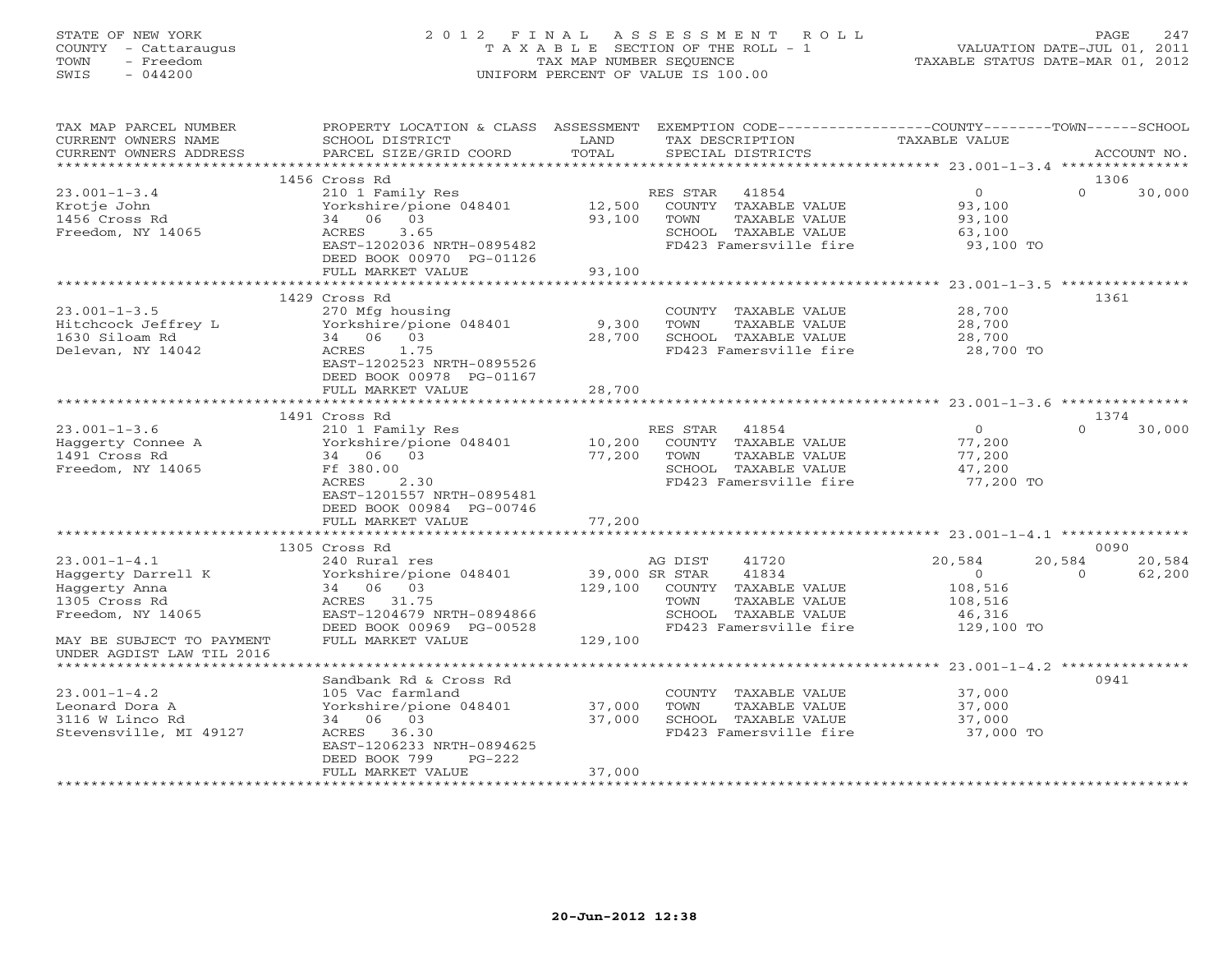## STATE OF NEW YORK 2 0 1 2 F I N A L A S S E S S M E N T R O L L PAGE 248 COUNTY - Cattaraugus T A X A B L E SECTION OF THE ROLL - 1 VALUATION DATE-JUL 01, 2011 TOWN - Freedom TAX MAP NUMBER SEQUENCE TAXABLE STATUS DATE-MAR 01, 2012 SWIS - 044200 UNIFORM PERCENT OF VALUE IS 100.00UNIFORM PERCENT OF VALUE IS 100.00

| TAX MAP PARCEL NUMBER<br>CURRENT OWNERS NAME | SCHOOL DISTRICT                                      | LAND                  | PROPERTY LOCATION & CLASS ASSESSMENT EXEMPTION CODE---------------COUNTY-------TOWN------SCHOOL<br>TAX DESCRIPTION | TAXABLE VALUE  |                    |                |
|----------------------------------------------|------------------------------------------------------|-----------------------|--------------------------------------------------------------------------------------------------------------------|----------------|--------------------|----------------|
| CURRENT OWNERS ADDRESS                       | PARCEL SIZE/GRID COORD                               | TOTAL                 | SPECIAL DISTRICTS                                                                                                  |                |                    | ACCOUNT NO.    |
| ***********************                      |                                                      |                       |                                                                                                                    |                |                    |                |
|                                              | 1175 Cross Rd                                        |                       |                                                                                                                    |                |                    | 0954           |
| $23.001 - 1 - 4.3$                           | 210 1 Family Res                                     |                       | RES STAR<br>41854                                                                                                  | $\circ$        | $\Omega$           | 30,000         |
| Davis Rachel L                               | Yorkshire/pione 048401                               | 8,100                 | COUNTY TAXABLE VALUE                                                                                               | 100,000        |                    |                |
| 1175 Cross Rd                                | 34 06 03                                             | 100,000               | TAXABLE VALUE<br>TOWN                                                                                              | 100,000        |                    |                |
| Freedom, NY 14065                            | FRNT 190.00 DPTH 237.00                              |                       | SCHOOL TAXABLE VALUE                                                                                               | 70,000         |                    |                |
|                                              | BANK 017                                             |                       | FD423 Famersville fire                                                                                             | 100,000 TO     |                    |                |
|                                              | EAST-1206194 NRTH-0895549                            |                       |                                                                                                                    |                |                    |                |
|                                              | DEED BOOK 13110 PG-7003                              |                       |                                                                                                                    |                |                    |                |
|                                              | FULL MARKET VALUE                                    | 100,000<br>********** |                                                                                                                    |                |                    |                |
|                                              |                                                      |                       |                                                                                                                    |                |                    |                |
|                                              | 1359 Cross Rd                                        |                       |                                                                                                                    |                |                    | 1224           |
| $23.001 - 1 - 4.4$                           | 240 Rural res                                        |                       | AG BLDG<br>41700                                                                                                   | 46,100         | 46,100<br>$\Omega$ | 46,100         |
| Haggerty James B                             | Yorkshire/pione 048401                               |                       | 29,300 RES STAR 41854                                                                                              | $\overline{0}$ |                    | 30,000         |
| Haggerty Tina M                              | 34 06 03                                             | 230,900               | COUNTY TAXABLE VALUE                                                                                               | 184,800        |                    |                |
| 1359 Cross Rd                                | ACRES 54.35                                          |                       | TOWN<br>TAXABLE VALUE                                                                                              | 184,800        |                    |                |
| Freedom, NY 14065                            | EAST-1203619 NRTH-0894655                            |                       | SCHOOL TAXABLE VALUE                                                                                               | 154,800        |                    |                |
|                                              | DEED BOOK 00944 PG-00453                             |                       | FD423 Famersville fire                                                                                             | 230,900 TO     |                    |                |
| MAY BE SUBJECT TO PAYMENT                    | FULL MARKET VALUE                                    | 230,900               |                                                                                                                    |                |                    |                |
| UNDER AGDIST LAW TIL 2015                    |                                                      |                       |                                                                                                                    |                |                    |                |
|                                              |                                                      |                       |                                                                                                                    |                |                    |                |
| $23.001 - 1 - 4.6$                           | 1245 Cross Rd<br>210 1 Family Res                    |                       | RES STAR 41854                                                                                                     | $\circ$        | $\cap$             | 1298<br>30,000 |
|                                              |                                                      | 10,000                |                                                                                                                    |                |                    |                |
| Marble David M<br>Marble Bonnie A            | Yorkshire/pione 048401<br>34 06 03                   | 111,600               | COUNTY TAXABLE VALUE<br>TOWN<br>TAXABLE VALUE                                                                      | 111,600        |                    |                |
|                                              |                                                      |                       |                                                                                                                    | 111,600        |                    |                |
| 1245 Cross Rd                                | Ff 325 Ft                                            |                       | SCHOOL TAXABLE VALUE                                                                                               | 81,600         |                    |                |
| Freedom, NY 14065                            | ACRES<br>2.15 BANK 032                               |                       | FD423 Famersville fire                                                                                             | 111,600 TO     |                    |                |
|                                              | EAST-1204958 NRTH-0895474<br>DEED BOOK 12925 PG-9001 |                       |                                                                                                                    |                |                    |                |
|                                              | FULL MARKET VALUE                                    | 111,600               |                                                                                                                    |                |                    |                |
|                                              |                                                      |                       |                                                                                                                    |                |                    |                |
|                                              | 1349 Cross Rd                                        |                       |                                                                                                                    |                |                    | 1369           |
| $23.001 - 1 - 4.7$                           | 210 1 Family Res                                     |                       | RES STAR<br>41854                                                                                                  | $\overline{0}$ | $\Omega$           | 30,000         |
| Cutler Joshua                                | Yorkshire/pione 048401                               |                       | 9,600 COUNTY TAXABLE VALUE                                                                                         | 87,500         |                    |                |
| 1349 Cross Rd                                | 34 06 03                                             | 87,500                | TAXABLE VALUE<br>TOWN                                                                                              | 87,500         |                    |                |
| Freedom, NY 14065                            | Ff 195.30                                            |                       | SCHOOL TAXABLE VALUE                                                                                               | 57,500         |                    |                |
|                                              | ACRES<br>1.90                                        |                       | FD423 Famersville fire                                                                                             | 87,500 TO      |                    |                |
|                                              | EAST-1204307 NRTH-0895428                            |                       |                                                                                                                    |                |                    |                |
|                                              | DEED BOOK 8104 PG-3002                               |                       |                                                                                                                    |                |                    |                |
|                                              | FULL MARKET VALUE                                    | 87,500                |                                                                                                                    |                |                    |                |
|                                              |                                                      |                       |                                                                                                                    |                |                    |                |
|                                              | 10423 Sandbank Rd                                    |                       |                                                                                                                    |                |                    | 1389           |
| $23.001 - 1 - 4.8$                           | 210 1 Family Res                                     |                       | 41834<br>SR STAR                                                                                                   | $\circ$        | $\Omega$           | 62,200         |
| Morgan Richard T                             | Yorkshire/pione 048401                               | 9,500                 | COUNTY TAXABLE VALUE                                                                                               | 117,500        |                    |                |
| Morgan Beatrice                              | 34 06 03                                             | 117,500               | TOWN<br>TAXABLE VALUE                                                                                              | 117,500        |                    |                |
| 14023 Sandbank                               | Ff 178.80                                            |                       | SCHOOL TAXABLE VALUE                                                                                               | 55,300         |                    |                |
| Freedom, NY 14065                            | ACRES<br>1.90 BANK 017                               |                       | FD423 Famersville fire                                                                                             | 117,500 TO     |                    |                |
|                                              | EAST-1205701 NRTH-0894150                            |                       |                                                                                                                    |                |                    |                |
|                                              | DEED BOOK 00994 PG-00189                             |                       |                                                                                                                    |                |                    |                |
|                                              | FULL MARKET VALUE                                    | 117,500               |                                                                                                                    |                |                    |                |
|                                              |                                                      |                       |                                                                                                                    |                |                    |                |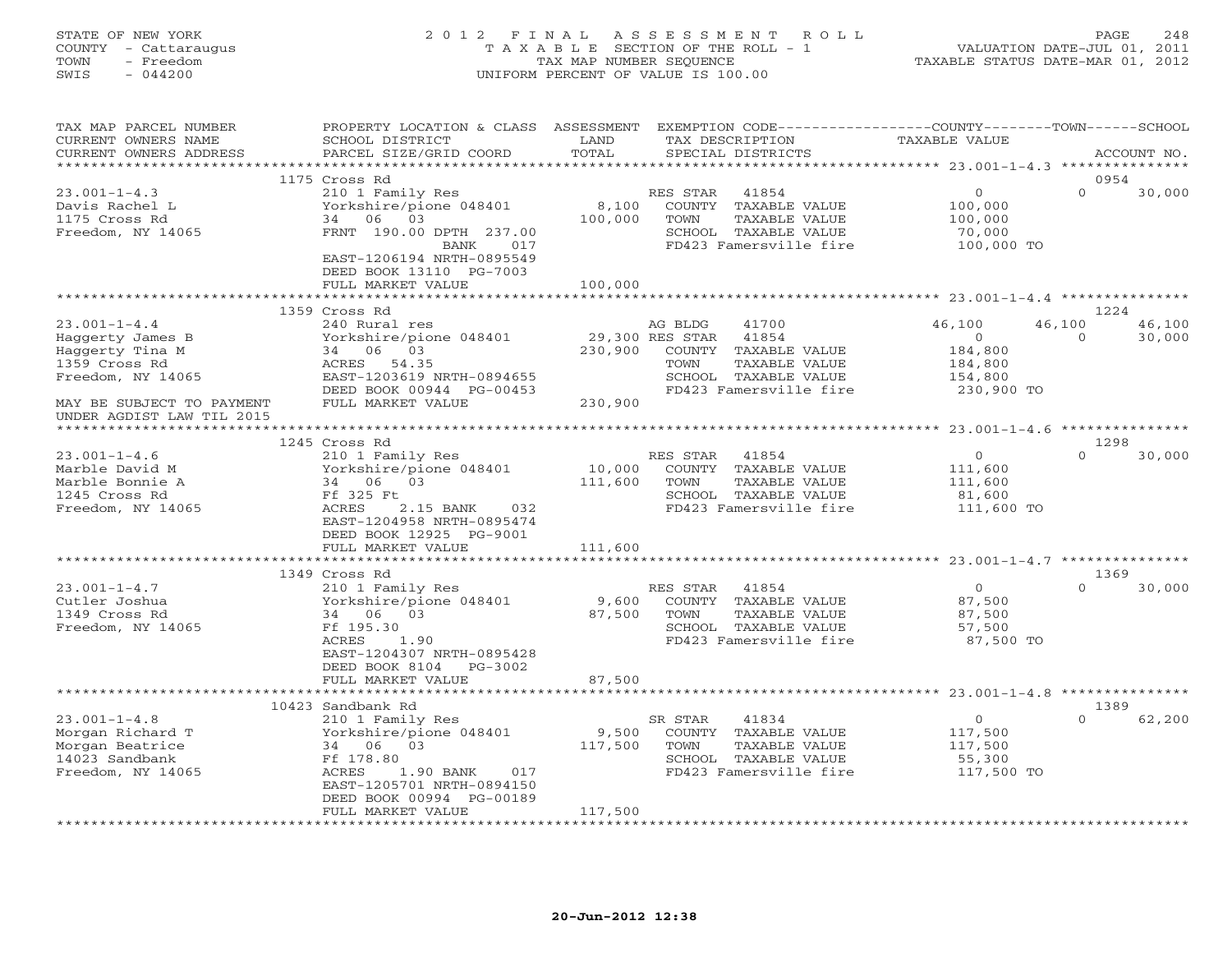# STATE OF NEW YORK 2 0 1 2 F I N A L A S S E S S M E N T R O L L PAGE 249 COUNTY - Cattaraugus T A X A B L E SECTION OF THE ROLL - 1 VALUATION DATE-JUL 01, 2011 TOWN - Freedom TAX MAP NUMBER SEQUENCE TAXABLE STATUS DATE-MAR 01, 2012 SWIS - 044200 UNIFORM PERCENT OF VALUE IS 100.00UNIFORM PERCENT OF VALUE IS 100.00

| TAX MAP PARCEL NUMBER<br>CURRENT OWNERS NAME<br>CURRENT OWNERS ADDRESS | PROPERTY LOCATION & CLASS ASSESSMENT<br>SCHOOL DISTRICT<br>PARCEL SIZE/GRID COORD | LAND<br>TOTAL | EXEMPTION CODE-----------------COUNTY-------TOWN------SCHOOL<br>TAX DESCRIPTION<br>SPECIAL DISTRICTS | TAXABLE VALUE                                    | ACCOUNT NO.      |
|------------------------------------------------------------------------|-----------------------------------------------------------------------------------|---------------|------------------------------------------------------------------------------------------------------|--------------------------------------------------|------------------|
| **************************                                             |                                                                                   |               |                                                                                                      |                                                  |                  |
|                                                                        | Sandbank Rd                                                                       |               |                                                                                                      |                                                  | 1417             |
| $23.001 - 1 - 4.9$                                                     | 312 Vac w/imprv                                                                   |               | COUNTY TAXABLE VALUE                                                                                 | 8,400                                            |                  |
| Morgan Richard T                                                       | Yorkshire/pione 048401                                                            | 8,300         | TOWN<br>TAXABLE VALUE                                                                                | 8,400                                            |                  |
| Morgan Beatrice                                                        | 34 06 03                                                                          | 8,400         | SCHOOL TAXABLE VALUE                                                                                 | 8,400                                            |                  |
| 14023 Sandbank Rd                                                      | ACRES<br>5.45                                                                     |               | FD423 Famersville fire                                                                               | 8,400 TO                                         |                  |
| Freedom, NY 14065                                                      | EAST-1205458 NRTH-0893935                                                         |               |                                                                                                      |                                                  |                  |
|                                                                        | DEED BOOK 1007 PG-649                                                             |               |                                                                                                      |                                                  |                  |
|                                                                        | FULL MARKET VALUE                                                                 | 8,400         |                                                                                                      |                                                  |                  |
|                                                                        |                                                                                   |               |                                                                                                      |                                                  |                  |
|                                                                        | 10441 Sandbank Rd                                                                 |               |                                                                                                      |                                                  | 1418<br>$\Omega$ |
| $23.001 - 1 - 4.10$                                                    | 210 1 Family Res<br>Yorkshire/pione 048401                                        | 8,000         | 41854<br>RES STAR                                                                                    | $\overline{0}$<br>82,500                         | 30,000           |
| Morgan Richard T Jr                                                    |                                                                                   |               | COUNTY TAXABLE VALUE<br>TOWN                                                                         |                                                  |                  |
| 10441 Sandbank Rd                                                      | 34 06 03<br>1.00                                                                  | 82,500        | TAXABLE VALUE                                                                                        | 82,500<br>52,500                                 |                  |
| Freedom, NY 14065                                                      | ACRES<br>EAST-1205708 NRTH-0893761                                                |               | SCHOOL TAXABLE VALUE<br>FD423 Famersville fire                                                       | 82,500 TO                                        |                  |
|                                                                        | DEED BOOK 1007 PG-647                                                             |               |                                                                                                      |                                                  |                  |
|                                                                        | FULL MARKET VALUE                                                                 | 82,500        |                                                                                                      |                                                  |                  |
|                                                                        | *************************                                                         | **********    |                                                                                                      | ********************** 23.001-1-4.11 *********** |                  |
|                                                                        | 10447 Sandbank Rd                                                                 |               |                                                                                                      |                                                  | 1517             |
| $23.001 - 1 - 4.11$                                                    | 312 Vac w/imprv                                                                   |               | COUNTY TAXABLE VALUE                                                                                 | 34,600                                           |                  |
| Haug Jessie M                                                          | Yorkshire/pione 048401                                                            | 29,400        | TOWN<br>TAXABLE VALUE                                                                                | 34,600                                           |                  |
| 356 Athens Blyd                                                        | 34 06 03                                                                          | 34,600        | SCHOOL TAXABLE VALUE                                                                                 | 34,600                                           |                  |
| Buffalo, NY 14223                                                      | ACRES 20.85                                                                       |               | FD423 Famersville fire                                                                               | 34,600 TO                                        |                  |
|                                                                        | EAST-1205123 NRTH-0894118                                                         |               |                                                                                                      |                                                  |                  |
|                                                                        | DEED BOOK 5684<br>PG-3003                                                         |               |                                                                                                      |                                                  |                  |
|                                                                        | FULL MARKET VALUE                                                                 | 34,600        |                                                                                                      |                                                  |                  |
|                                                                        | ***************************                                                       |               |                                                                                                      |                                                  |                  |
|                                                                        | 10455 Sandbank Rd                                                                 |               |                                                                                                      |                                                  | 0495             |
| $23.001 - 1 - 5.1$                                                     | 314 Rural vac<10                                                                  |               | COUNTY TAXABLE VALUE                                                                                 | 14,900                                           |                  |
| Roblee Dale                                                            | Yorkshire/pione 048401                                                            | 14,900        | TOWN<br>TAXABLE VALUE                                                                                | 14,900                                           |                  |
| Roblee Donald C                                                        | 34 06 03                                                                          | 14,900        | SCHOOL TAXABLE VALUE                                                                                 | 14,900                                           |                  |
| 10485 Sandbank Rd                                                      | 5.05<br>ACRES                                                                     |               | FD423 Famersville fire                                                                               | 14,900 TO                                        |                  |
| Freedom, NY 14065                                                      | EAST-1205475 NRTH-0895110                                                         |               |                                                                                                      |                                                  |                  |
|                                                                        | DEED BOOK 2611 PG-8001                                                            |               |                                                                                                      |                                                  |                  |
|                                                                        | FULL MARKET VALUE                                                                 | 14,900        |                                                                                                      |                                                  |                  |
|                                                                        |                                                                                   |               |                                                                                                      |                                                  |                  |
|                                                                        | 10485 Sandbank Rd                                                                 |               |                                                                                                      | $\circ$                                          | 1205<br>$\cap$   |
| $23.001 - 1 - 5.2$                                                     | 210 1 Family Res                                                                  |               | RES STAR 41854                                                                                       |                                                  | 30,000           |
| Roblee Dale R                                                          | Yorkshire/pione 048401                                                            | 14,000        | COUNTY TAXABLE VALUE                                                                                 | 153,600                                          |                  |
| Roblee Kimberly A<br>10485 Sandbank Rd                                 | 34 06 03<br>ACRES<br>4.55 BANK<br>017                                             | 153,600       | TOWN<br>TAXABLE VALUE<br>SCHOOL TAXABLE VALUE                                                        | 153,600<br>123,600                               |                  |
| Freedom, NY 14065                                                      | EAST-1205449 NRTH-0895469                                                         |               | FD423 Famersville fire                                                                               | 153,600 TO                                       |                  |
|                                                                        | DEED BOOK 00939 PG-00780                                                          |               |                                                                                                      |                                                  |                  |
|                                                                        | FULL MARKET VALUE                                                                 | 153,600       |                                                                                                      |                                                  |                  |
|                                                                        |                                                                                   |               |                                                                                                      |                                                  |                  |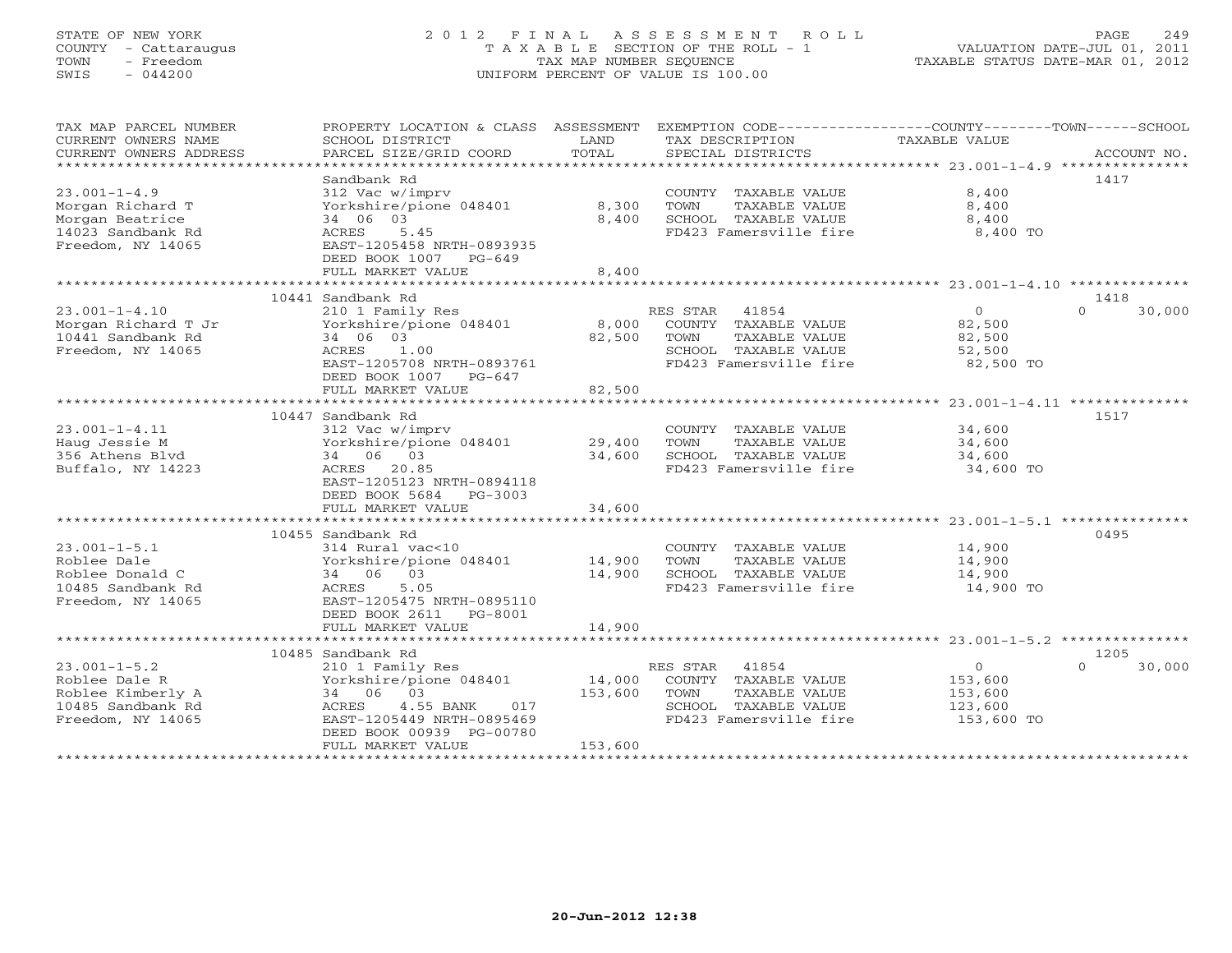# STATE OF NEW YORK 2 0 1 2 F I N A L A S S E S S M E N T R O L L PAGE 250 COUNTY - Cattaraugus T A X A B L E SECTION OF THE ROLL - 1 VALUATION DATE-JUL 01, 2011 TOWN - Freedom TAX MAP NUMBER SEQUENCE TAXABLE STATUS DATE-MAR 01, 2012 SWIS - 044200 UNIFORM PERCENT OF VALUE IS 100.00UNIFORM PERCENT OF VALUE IS 100.00

| TAX MAP PARCEL NUMBER             |                                           |         | PROPERTY LOCATION & CLASS ASSESSMENT EXEMPTION CODE----------------COUNTY-------TOWN------SCHOOL |                      |                    |
|-----------------------------------|-------------------------------------------|---------|--------------------------------------------------------------------------------------------------|----------------------|--------------------|
| CURRENT OWNERS NAME               | SCHOOL DISTRICT                           | LAND    | TAX DESCRIPTION                                                                                  | <b>TAXABLE VALUE</b> |                    |
| CURRENT OWNERS ADDRESS            | PARCEL SIZE/GRID COORD                    | TOTAL   | SPECIAL DISTRICTS                                                                                |                      | ACCOUNT NO.        |
| ***********************           |                                           |         |                                                                                                  |                      |                    |
|                                   | 10368 Sandbank Rd                         |         |                                                                                                  |                      | 0389               |
| $23.001 - 1 - 6$                  | 210 1 Family Res                          |         | RES STAR<br>41854                                                                                | $\overline{0}$       | $\Omega$<br>30,000 |
| Souder Matthew T                  | Yorkshire/pione 048401                    |         | 8,000 COUNTY TAXABLE VALUE                                                                       | 72,800               |                    |
| 10368 Sandbank Rd                 | 34 06 03                                  | 72,800  | TOWN<br>TAXABLE VALUE                                                                            | 72,800               |                    |
| Freedom, NY 14065                 | FRNT 153.00 DPTH 260.00                   |         | SCHOOL TAXABLE VALUE                                                                             | 42,800               |                    |
|                                   | ACRES<br>$0.91$ BANK<br>017               |         | FD423 Famersville fire                                                                           | 72,800 TO            |                    |
|                                   | EAST-1205966 NRTH-0893541                 |         |                                                                                                  |                      |                    |
|                                   | DEED BOOK 10896 PG-7001                   |         |                                                                                                  |                      |                    |
|                                   | FULL MARKET VALUE                         | 72,800  |                                                                                                  |                      |                    |
|                                   |                                           |         |                                                                                                  |                      |                    |
| $23.001 - 1 - 7.1$                | 10444 Galen Hill Rd                       |         |                                                                                                  |                      | 0394               |
| Moore William B                   | 422 Diner/lunch<br>Yorkshire/pione 048401 | 77,100  | COUNTY TAXABLE VALUE<br>TOWN<br>TAXABLE VALUE                                                    | 169,700<br>169,700   |                    |
| 10550 Galen Hill Rd               | 26 06 03                                  | 169,700 | SCHOOL TAXABLE VALUE                                                                             | 169,700              |                    |
| Freedom, NY 14065                 | ACRES 92.20                               |         | FD423 Famersville fire                                                                           | 169,700 TO           |                    |
|                                   | EAST-1209574 NRTH-0895553                 |         |                                                                                                  |                      |                    |
|                                   | DEED BOOK 5006<br>PG-6002                 |         |                                                                                                  |                      |                    |
|                                   | FULL MARKET VALUE                         | 169,700 |                                                                                                  |                      |                    |
|                                   |                                           |         |                                                                                                  |                      |                    |
|                                   | 10550 Galen Hill Rd                       |         |                                                                                                  |                      | 0972               |
| $23.001 - 1 - 7.2$                | 210 1 Family Res                          |         | RES STAR<br>41854                                                                                | $\overline{0}$       | $\Omega$<br>30,000 |
| Moore William B                   | Yorkshire/pione 048401                    |         | 8,000 COUNTY TAXABLE VALUE                                                                       | 116,800              |                    |
| 10550 Galen Hill Rd               | 26 06 03                                  | 116,800 | TAXABLE VALUE<br>TOWN                                                                            | 116,800              |                    |
| Freedom, NY 14065                 | FRNT 150.00 DPTH 265.00                   |         | SCHOOL TAXABLE VALUE                                                                             | 86,800               |                    |
|                                   | EAST-1208652 NRTH-0896418                 |         | FD423 Famersville fire                                                                           | 116,800 TO           |                    |
|                                   | DEED BOOK 845<br>PG-00835                 |         |                                                                                                  |                      |                    |
|                                   | FULL MARKET VALUE                         | 116,800 |                                                                                                  |                      |                    |
|                                   |                                           |         |                                                                                                  |                      |                    |
|                                   | 10437 Galen Hill Road                     |         |                                                                                                  |                      | 1511               |
| $23.001 - 1 - 7.3$                | 240 Rural res                             |         | RES STAR<br>41854                                                                                | $\overline{0}$       | $\Omega$<br>30,000 |
| Bevilacqua Suzanne L              | Yorkshire/pione 048401                    |         | 43,400 COUNTY TAXABLE VALUE                                                                      | 141,300              |                    |
| 79 Kelsey Dr                      | ACRES 42.45                               | 141,300 | TOWN<br>TAXABLE VALUE                                                                            | 141,300              |                    |
| West Seneca, NY 14224             | EAST-1207503 NRTH-0895189                 |         | SCHOOL TAXABLE VALUE                                                                             | 111,300              |                    |
|                                   | DEED BOOK 5006 PG-6001                    |         | FD423 Famersville fire                                                                           | 141,300 TO           |                    |
|                                   | FULL MARKET VALUE                         | 141,300 |                                                                                                  |                      |                    |
|                                   |                                           |         |                                                                                                  |                      |                    |
|                                   | 10393 Galen Hill Rd                       |         |                                                                                                  |                      | 0478<br>$\Omega$   |
| $23.001 - 1 - 8.1$                | 210 1 Family Res                          |         | RES STAR<br>41854                                                                                | $\overline{0}$       | 30,000             |
| Pryor George                      | Yorkshire/pione 048401                    | 14,100  | COUNTY TAXABLE VALUE                                                                             | 119,500              |                    |
| Martha Ann<br>10393 Galen Hill Rd | 26 06 03<br>4.60<br>ACRES                 | 119,500 | TOWN<br>TAXABLE VALUE<br>SCHOOL TAXABLE VALUE                                                    | 119,500<br>89,500    |                    |
| Freedom, NY 14065                 | EAST-1208267 NRTH-0894184                 |         | FD423 Famersville fire                                                                           | 119,500 TO           |                    |
|                                   | DEED BOOK 909<br>PG-00440                 |         |                                                                                                  |                      |                    |
|                                   | FULL MARKET VALUE                         | 119,500 |                                                                                                  |                      |                    |
|                                   |                                           |         |                                                                                                  |                      |                    |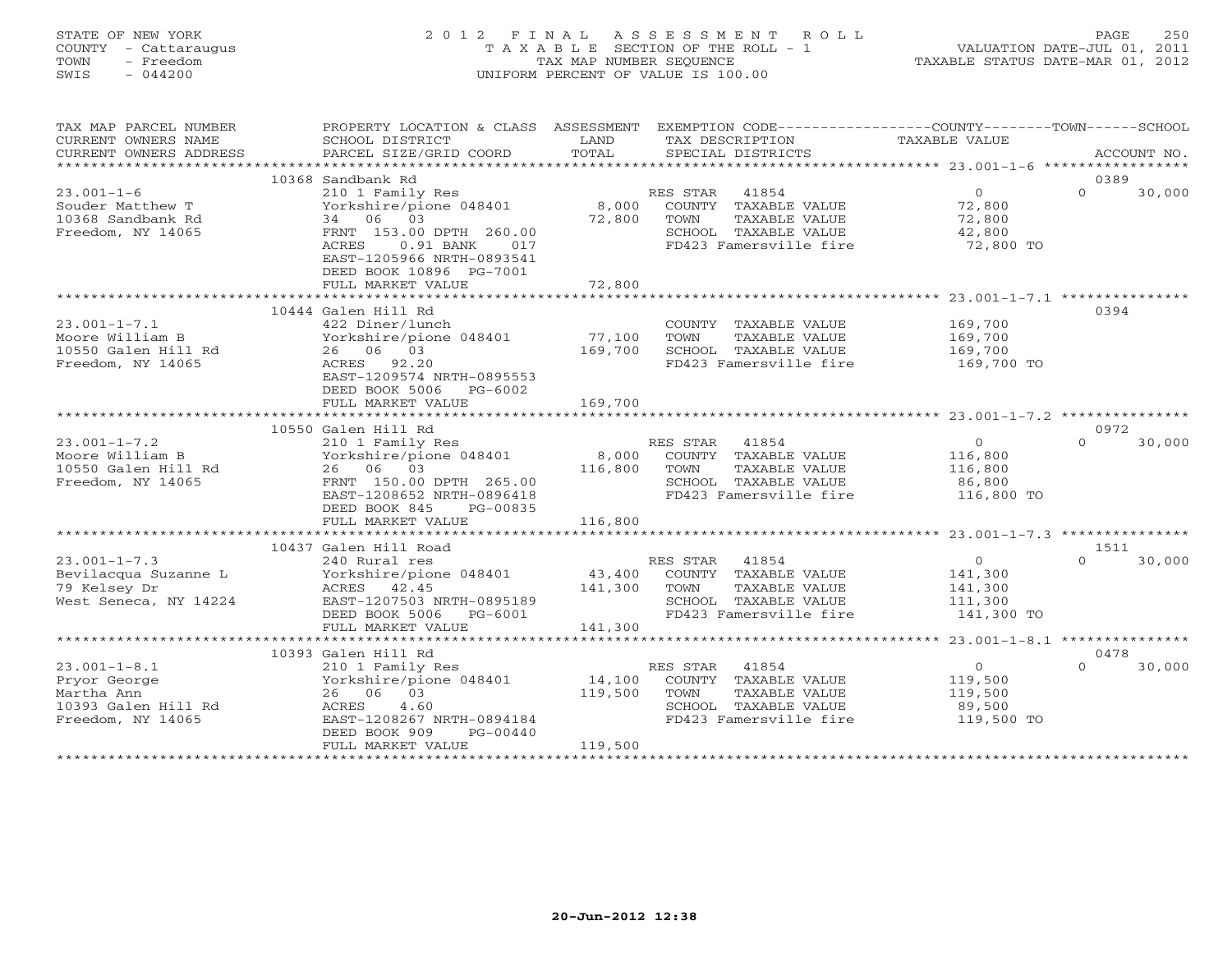#### STATE OF NEW YORK 2 0 1 2 F I N A L A S S E S S M E N T R O L L PAGE 251 COUNTY - Cattaraugus T A X A B L E SECTION OF THE ROLL - 1 VALUATION DATE-JUL 01, 2011 TOWN - Freedom TAX MAP NUMBER SEQUENCE TAXABLE STATUS DATE-MAR 01, 2012 SWIS - 044200 UNIFORM PERCENT OF VALUE IS 100.00UNIFORM PERCENT OF VALUE IS 100.00

| TAX MAP PARCEL NUMBER<br>CURRENT OWNERS NAME           | PROPERTY LOCATION & CLASS ASSESSMENT<br>SCHOOL DISTRICT | LAND            | EXEMPTION CODE-----------------COUNTY-------TOWN------SCHOOL<br>TAX DESCRIPTION | TAXABLE VALUE       |             |
|--------------------------------------------------------|---------------------------------------------------------|-----------------|---------------------------------------------------------------------------------|---------------------|-------------|
| CURRENT OWNERS ADDRESS<br>**********************       | PARCEL SIZE/GRID COORD                                  | TOTAL           | SPECIAL DISTRICTS                                                               |                     | ACCOUNT NO. |
|                                                        | Galen Hill Rd                                           |                 |                                                                                 |                     | 1572        |
| $23.001 - 1 - 8.2$                                     | 105 Vac farmland                                        |                 | AG DIST<br>41720                                                                | 36,654<br>36,654    | 36,654      |
| Zink George E                                          | Yorkshire/pione 048401                                  | 48,600          | COUNTY TAXABLE VALUE                                                            | 11,946              |             |
| Zink Mary D                                            | 06 03<br>26                                             | 48,600          | TAXABLE VALUE<br>TOWN                                                           | 11,946              |             |
| 10309 Galen Hill                                       | ACRES 36.15                                             |                 | SCHOOL TAXABLE VALUE                                                            | 11,946              |             |
| Freedom, NY 14065                                      | EAST-1209540 NRTH-0893519                               |                 | FD423 Famersville fire                                                          | 48,600 TO           |             |
|                                                        | DEED BOOK 15532 PG-2003                                 |                 |                                                                                 |                     |             |
| MAY BE SUBJECT TO PAYMENT<br>UNDER AGDIST LAW TIL 2016 | FULL MARKET VALUE                                       | 48,600          |                                                                                 |                     |             |
| ****************************                           |                                                         |                 |                                                                                 |                     |             |
|                                                        | Galen Hill Rd                                           |                 |                                                                                 |                     | 1573        |
| $23.001 - 1 - 8.3$                                     | 105 Vac farmland                                        |                 | AG DIST<br>41720                                                                | 32,008<br>32,008    | 32,008      |
| Zink George & Mary                                     | Yorkshire/pione 048401                                  | 49,600          | COUNTY TAXABLE VALUE                                                            | 17,592              |             |
| Zink Daniel & Karen                                    | 26 06 03                                                | 49,600          | TAXABLE VALUE<br>TOWN                                                           | 17,592              |             |
| 10309 Galen Hill Rd                                    | ACRES 53.25                                             |                 | SCHOOL TAXABLE VALUE                                                            | 17,592              |             |
| Freedom, NY 14065                                      | EAST-1207515 NRTH-0893874                               |                 | FD423 Famersville fire                                                          | 49,600 TO           |             |
|                                                        | DEED BOOK 14208 PG-8002                                 |                 |                                                                                 |                     |             |
| MAY BE SUBJECT TO PAYMENT                              | FULL MARKET VALUE                                       | 49,600          |                                                                                 |                     |             |
| UNDER AGDIST LAW TIL 2016                              |                                                         |                 |                                                                                 |                     |             |
| ************************                               |                                                         |                 |                                                                                 |                     |             |
|                                                        | Galen Hill Rd                                           |                 |                                                                                 |                     | 1589        |
| $23.001 - 1 - 8.4$                                     | 322 Rural vac>10                                        |                 | COUNTY TAXABLE VALUE                                                            | 35,800              |             |
| Moore William B                                        | Yorkshire/pione 048401                                  | 35,800          | TOWN<br>TAXABLE VALUE                                                           | 35,800              |             |
| Moore Joan D                                           | 26 06 03                                                | 35,800          | SCHOOL TAXABLE VALUE                                                            | 35,800              |             |
| 10550 Galen Hill Rd                                    | ACRES 37.85                                             |                 | FD423 Famersville fire                                                          | 35,800 TO           |             |
| Freedom, NY 14065                                      | EAST-1209548 NRTH-0894235                               |                 |                                                                                 |                     |             |
|                                                        | DEED BOOK 15532 PG-2002<br>FULL MARKET VALUE            |                 |                                                                                 |                     |             |
| MAY BE SUBJECT TO PAYMENT<br>UNDER AGDIST LAW TIL 2015 |                                                         | 35,800          |                                                                                 |                     |             |
|                                                        |                                                         |                 |                                                                                 |                     |             |
|                                                        | 10309 Galen Hill Rd                                     |                 |                                                                                 |                     | 0019        |
| $23.001 - 1 - 9.1$                                     | 112 Dairy farm                                          |                 | AG DIST<br>41720                                                                | 139,784<br>139,784  | 139,784     |
| Zink George E                                          | Yorkshire/pione 048401                                  | 218,800 SR STAR | 41834                                                                           | $\circ$<br>$\Omega$ | 62,200      |
| Zink Mary D                                            | 26 06 03                                                | 331,700         | COUNTY TAXABLE VALUE                                                            | 191,916             |             |
| 10309 Galen Hill Rd                                    | ACRES 221.65                                            |                 | TOWN<br>TAXABLE VALUE                                                           | 191,916             |             |
| Freedom, NY 14065                                      | EAST-1209016 NRTH-0891759                               |                 | SCHOOL TAXABLE VALUE                                                            | 129,716             |             |
|                                                        | DEED BOOK 762<br>PG-01000                               |                 | FD423 Famersville fire                                                          | 331,700 TO          |             |
| MAY BE SUBJECT TO PAYMENT                              | FULL MARKET VALUE                                       | 331,700         |                                                                                 |                     |             |
| UNDER AGDIST LAW TIL 2016                              |                                                         |                 |                                                                                 |                     |             |
|                                                        |                                                         |                 |                                                                                 |                     |             |
|                                                        | 10258 Galen Hill Rd                                     |                 |                                                                                 |                     | 1588        |
| $23.001 - 1 - 9.2$                                     | 210 1 Family Res                                        |                 | 41854<br>RES STAR                                                               | $\circ$<br>$\Omega$ | 16,000      |
| Zink Daniel R                                          | Yorkshire/pione 048401                                  | 9,300           | COUNTY TAXABLE VALUE                                                            | 16,000              |             |
| Zink Karen L                                           | 26 06<br>03                                             | 16,000          | TAXABLE VALUE<br>TOWN                                                           | 16,000              |             |
| 10258 Galen Hill Rd                                    | ACRES<br>1.75                                           |                 | SCHOOL TAXABLE VALUE                                                            | $\circ$             |             |
| Freedom, NY 14065                                      | EAST-1208777 NRTH-0891537                               |                 | FD423 Famersville fire                                                          | 16,000 TO           |             |
|                                                        | DEED BOOK 15532 PG-2001                                 |                 |                                                                                 |                     |             |
| MAY BE SUBJECT TO PAYMENT                              | FULL MARKET VALUE                                       | 16,000          |                                                                                 |                     |             |
| UNDER AGDIST LAW TIL 2015                              |                                                         |                 |                                                                                 |                     |             |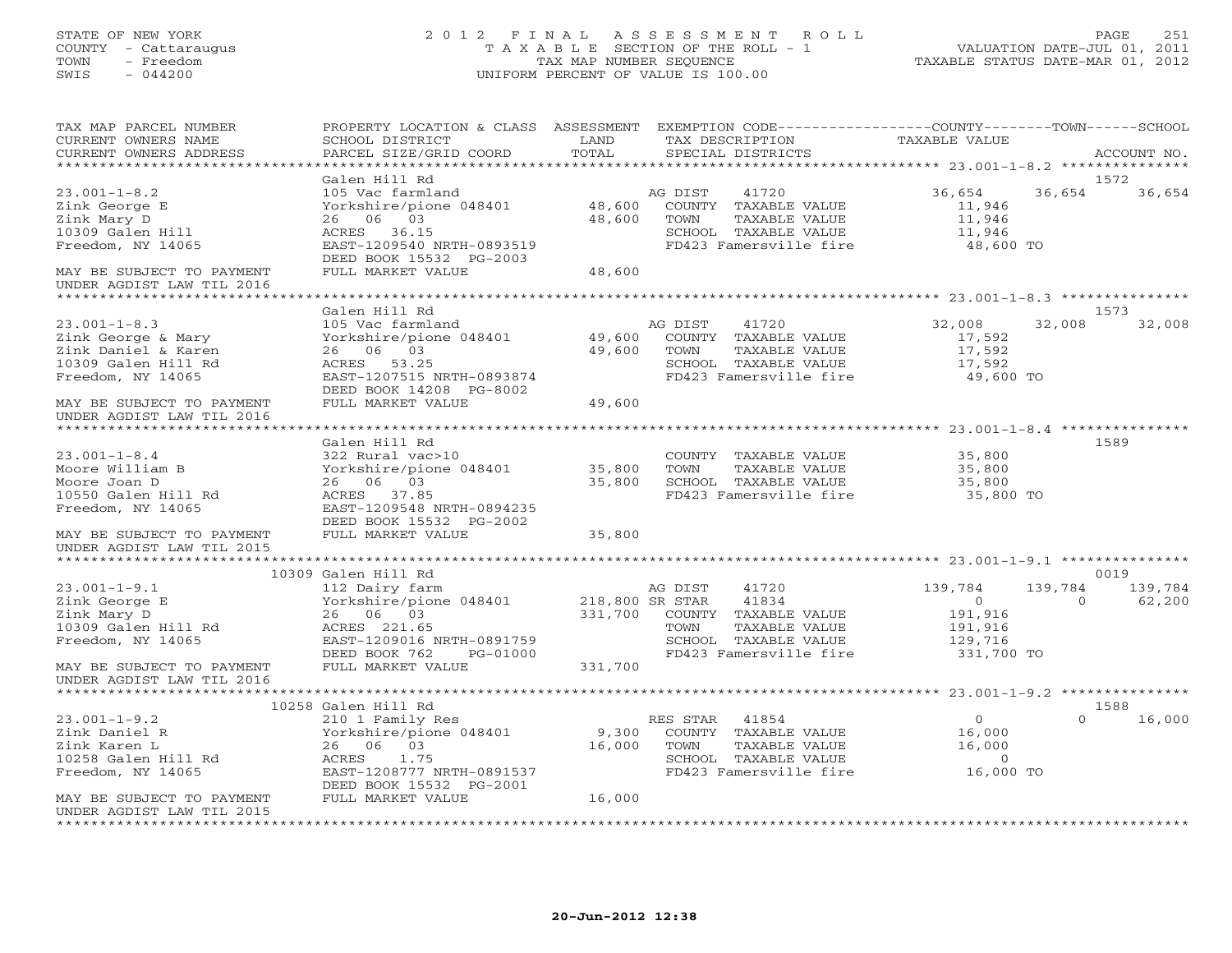# STATE OF NEW YORK 2 0 1 2 F I N A L A S S E S S M E N T R O L L PAGE 252 COUNTY - Cattaraugus T A X A B L E SECTION OF THE ROLL - 1 VALUATION DATE-JUL 01, 2011 TOWN - Freedom TAX MAP NUMBER SEQUENCE TAXABLE STATUS DATE-MAR 01, 2012 SWIS - 044200 UNIFORM PERCENT OF VALUE IS 100.00UNIFORM PERCENT OF VALUE IS 100.00

| TAX MAP PARCEL NUMBER<br>CURRENT OWNERS NAME<br>CURRENT OWNERS ADDRESS                                                                                                                                                                                                                       | PROPERTY LOCATION & CLASS ASSESSMENT<br>SCHOOL DISTRICT<br>PARCEL SIZE/GRID COORD                                                          | LAND<br>TOTAL  | EXEMPTION CODE-----------------COUNTY-------TOWN------SCHOOL<br>TAX DESCRIPTION TAXABLE VALUE<br>SPECIAL DISTRICTS |                       |          | ACCOUNT NO. |
|----------------------------------------------------------------------------------------------------------------------------------------------------------------------------------------------------------------------------------------------------------------------------------------------|--------------------------------------------------------------------------------------------------------------------------------------------|----------------|--------------------------------------------------------------------------------------------------------------------|-----------------------|----------|-------------|
|                                                                                                                                                                                                                                                                                              | Galen Hill Rd                                                                                                                              |                |                                                                                                                    |                       |          | 0697        |
| $23.001 - 1 - 10$                                                                                                                                                                                                                                                                            | 314 Rural vac<10                                                                                                                           |                | COUNTY TAXABLE VALUE                                                                                               | 9,500                 |          |             |
| Roblee Kevin P                                                                                                                                                                                                                                                                               | Cuba-Rush Cent 024801                                                                                                                      | 9,500          | TOWN<br>TAXABLE VALUE                                                                                              | 9,500                 |          |             |
| Roblee Frances M                                                                                                                                                                                                                                                                             | 25 06 03                                                                                                                                   | 9,500          | SCHOOL TAXABLE VALUE                                                                                               | 9,500                 |          |             |
| 10019 Galen Hill Rd                                                                                                                                                                                                                                                                          |                                                                                                                                            |                | FD423 Famersville fire 9,500 TO                                                                                    |                       |          |             |
| Freedom, NY 14065                                                                                                                                                                                                                                                                            |                                                                                                                                            |                |                                                                                                                    |                       |          |             |
|                                                                                                                                                                                                                                                                                              | ACRES 1.87<br>EAST-1208152 NRTH-0890141<br>DEED BOOK 748<br>PG-01042                                                                       |                |                                                                                                                    |                       |          |             |
|                                                                                                                                                                                                                                                                                              | FULL MARKET VALUE                                                                                                                          | 9,500          |                                                                                                                    |                       |          |             |
| * * * * * * * * * * * * *<br>*************************                                                                                                                                                                                                                                       |                                                                                                                                            |                |                                                                                                                    |                       |          |             |
| 0214<br>10048 Galen Hill Rd                                                                                                                                                                                                                                                                  |                                                                                                                                            |                |                                                                                                                    |                       |          |             |
| $23.001 - 1 - 11$                                                                                                                                                                                                                                                                            |                                                                                                                                            |                | 41720                                                                                                              | 67,107                | 67,107   | 67,107      |
| Finch Thomas R                                                                                                                                                                                                                                                                               | 112 Dairy farm $\begin{array}{cc} \text{AG DIST} & 41720 \\ \text{Cuba-Rush Cent} & 024801 & 112,900 \text{ AGED C/T} & 41801 \end{array}$ |                |                                                                                                                    | 42,747                |          | $\sim$ 0    |
| 930 Elton Rd                                                                                                                                                                                                                                                                                 | 25 06 03                                                                                                                                   | 162,100 AGED S | 41804                                                                                                              | 2, 747 $42, 747$      |          | 37,997      |
| Farmersville Station, NY 14060 ACRES 109.65                                                                                                                                                                                                                                                  |                                                                                                                                            | SR STAR        | 41834                                                                                                              | $\overline{0}$        | $\Omega$ | 56,996      |
|                                                                                                                                                                                                                                                                                              | EAST-1209524 NRTH-0888831                                                                                                                  |                | COUNTY TAXABLE VALUE                                                                                               |                       |          |             |
|                                                                                                                                                                                                                                                                                              |                                                                                                                                            |                | TOWN                                                                                                               |                       |          |             |
| MAY BE SUBJECT TO PAYMENT DEED BOOK 14880 PG-6001<br>UNDER AGDIST LAW TIL 2016 FULL MARKET VALUE                                                                                                                                                                                             |                                                                                                                                            |                | 162,100 SCHOOL TAXABLE VALUE                                                                                       |                       |          |             |
|                                                                                                                                                                                                                                                                                              |                                                                                                                                            |                | FD423 Famersville fire                                                                                             |                       |          |             |
| $\begin{tabular}{ll} 4\texttt{{\small 1}} & \texttt{{\small 2}} & \texttt{{\small 3}} & \texttt{{\small 4}} & \texttt{{\small 5}} \\ \texttt{TXABLE} & \texttt{VALUE} & & & & & \\ \texttt{TXABLE} & \texttt{VALUE} & & & & \\ \texttt{TAXABLE} & & \texttt{23.001-1-12} & \\ \end{tabular}$ |                                                                                                                                            |                |                                                                                                                    |                       |          |             |
|                                                                                                                                                                                                                                                                                              | 10019 Galen Hill Rd                                                                                                                        |                |                                                                                                                    |                       |          | 0497        |
| $23.001 - 1 - 12$                                                                                                                                                                                                                                                                            | 210 1 Family Res                                                                                                                           |                |                                                                                                                    | $\overline{O}$        | $\Omega$ | 30,000      |
| Roblee Kevin P                                                                                                                                                                                                                                                                               | Cuba-Rush Cent 024801                                                                                                                      |                | RES STAR 41854<br>8,000 COUNTY TAXABLE VALUE                                                                       | 129,900               |          |             |
| Roblee Frances M<br>10019 Galen Hill Rd<br>Freedom, NY 14065<br>Freedom, NY 14065<br>NET 1208283 NRTH-0887919                                                                                                                                                                                |                                                                                                                                            | 129,900 TOWN   | TAXABLE VALUE                                                                                                      | 129,900               |          |             |
|                                                                                                                                                                                                                                                                                              |                                                                                                                                            |                | SCHOOL TAXABLE VALUE                                                                                               | 99,900                |          |             |
|                                                                                                                                                                                                                                                                                              |                                                                                                                                            |                | FD423 Famersville fire                                                                                             | 129,900 TO            |          |             |
|                                                                                                                                                                                                                                                                                              | DEED BOOK 871<br>PG-00465                                                                                                                  |                |                                                                                                                    |                       |          |             |
|                                                                                                                                                                                                                                                                                              | FULL MARKET VALUE                                                                                                                          | 129,900        |                                                                                                                    |                       |          |             |
|                                                                                                                                                                                                                                                                                              |                                                                                                                                            |                |                                                                                                                    |                       |          |             |
|                                                                                                                                                                                                                                                                                              | 10075 Galen Hill Rd                                                                                                                        |                |                                                                                                                    |                       |          | 0231        |
| $23.001 - 1 - 13$                                                                                                                                                                                                                                                                            | 113 Cattle farm                                                                                                                            |                |                                                                                                                    | $\overline{0}$        | $\Omega$ | 30,000      |
| Roblee Kenneth J<br>Pehlee Slevie                                                                                                                                                                                                                                                            | Cuba-Rush Cent 024801                                                                                                                      |                |                                                                                                                    |                       |          |             |
|                                                                                                                                                                                                                                                                                              |                                                                                                                                            |                | KES STAR 41854<br>69,900 COUNTY TAXABLE VALUE<br>146,600 TOWN TAYABLE VALUE                                        | 146,600<br>146,600    |          |             |
|                                                                                                                                                                                                                                                                                              |                                                                                                                                            |                | SCHOOL TAXABLE VALUE                                                                                               |                       |          |             |
| Roblee Gloria<br>10075 Galen Hill Rd<br>20075 Galen Hill Rd<br>2007472 NRTH-0888974<br>200745                                                                                                                                                                                                |                                                                                                                                            |                | FD423 Famersville fire                                                                                             | 116,600<br>146,600 TO |          |             |
|                                                                                                                                                                                                                                                                                              |                                                                                                                                            |                |                                                                                                                    |                       |          |             |
|                                                                                                                                                                                                                                                                                              | FULL MARKET VALUE                                                                                                                          | 146,600        |                                                                                                                    |                       |          |             |
|                                                                                                                                                                                                                                                                                              |                                                                                                                                            |                |                                                                                                                    |                       |          |             |
| 10054 Sandbank Rd<br>0339                                                                                                                                                                                                                                                                    |                                                                                                                                            |                |                                                                                                                    |                       |          |             |
| $23.001 - 1 - 14.1$                                                                                                                                                                                                                                                                          |                                                                                                                                            |                |                                                                                                                    | $\overline{0}$        | $\Omega$ | 62,200      |
| Lamoy Earl P                                                                                                                                                                                                                                                                                 |                                                                                                                                            |                |                                                                                                                    | 87,400                |          |             |
| 10054 Sandbank Rd                                                                                                                                                                                                                                                                            | 33 06 03                                                                                                                                   | 87,400         | TOWN<br>TAXABLE VALUE                                                                                              | 87,400                |          |             |
| PO Box 37                                                                                                                                                                                                                                                                                    | ACRES 11.30                                                                                                                                |                | SCHOOL TAXABLE VALUE                                                                                               | 25,200                |          |             |
| Freedom, NY 14065                                                                                                                                                                                                                                                                            | EAST-1206326 NRTH-0888158                                                                                                                  |                | FD423 Famersville fire                                                                                             | 87,400 TO             |          |             |
|                                                                                                                                                                                                                                                                                              | DEED BOOK 873<br>PG-00756                                                                                                                  |                |                                                                                                                    |                       |          |             |
|                                                                                                                                                                                                                                                                                              | FULL MARKET VALUE                                                                                                                          | 87,400         |                                                                                                                    |                       |          |             |
|                                                                                                                                                                                                                                                                                              |                                                                                                                                            |                |                                                                                                                    |                       |          |             |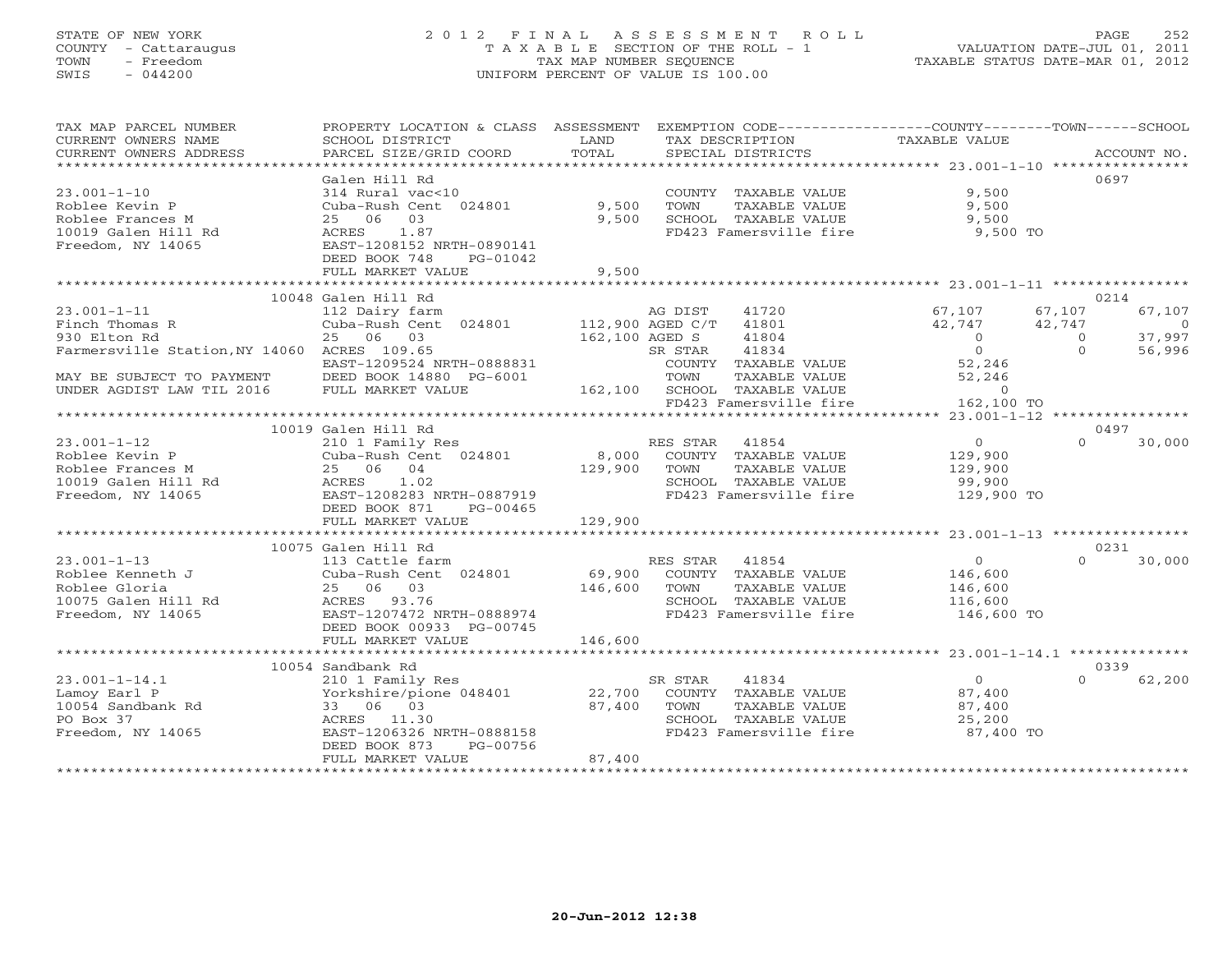STATE OF NEW YORK 2 0 1 2 F I N A L A S S E S S M E N T R O L L PAGE 253 COUNTY - Cattaraugus T A X A B L E SECTION OF THE ROLL - 1 VALUATION DATE-JUL 01, 2011 TOWN - Freedom TAX MAP NUMBER SEQUENCE TAXABLE STATUS DATE-MAR 01, 2012 SWIS - 044200 UNIFORM PERCENT OF VALUE IS 100.00

| TAX MAP PARCEL NUMBER  | PROPERTY LOCATION & CLASS ASSESSMENT |        | EXEMPTION CODE-----------------COUNTY-------TOWN------SCHOOL |               |             |
|------------------------|--------------------------------------|--------|--------------------------------------------------------------|---------------|-------------|
| CURRENT OWNERS NAME    | SCHOOL DISTRICT                      | LAND   | TAX DESCRIPTION                                              | TAXABLE VALUE |             |
| CURRENT OWNERS ADDRESS | PARCEL SIZE/GRID COORD               | TOTAL  | SPECIAL DISTRICTS                                            |               | ACCOUNT NO. |
|                        |                                      |        |                                                              |               |             |
|                        | 10157 Sandbank Rd                    |        |                                                              |               | 0992        |
| $23.001 - 1 - 14.2$    | 270 Mfg housing                      |        | COUNTY TAXABLE VALUE                                         | 61,800        |             |
| Juran John M           | Yorkshire/pione 048401               | 26,400 | TOWN<br>TAXABLE VALUE                                        | 61,800        |             |
| PO Box 75              | 33 06 03                             | 61,800 | SCHOOL TAXABLE VALUE                                         | 61,800        |             |
| Java Village, NY 14083 | ACRES 16.60                          |        | FD423 Famersville fire                                       | 61,800 TO     |             |
|                        | EAST-1205417 NRTH-0888668            |        |                                                              |               |             |
|                        | DEED BOOK 00974 PG-00353             |        |                                                              |               |             |
|                        | FULL MARKET VALUE                    | 61,800 |                                                              |               |             |
|                        |                                      |        |                                                              |               |             |
|                        | 10029 Sandbank Rd                    |        |                                                              |               | 1105        |
| $23.001 - 1 - 14.3$    | 312 Vac w/imprv                      |        | COUNTY TAXABLE VALUE                                         | 17,700        |             |
| Hummer Albert C        | Yorkshire/pione 048401               | 17,700 | TOWN<br>TAXABLE VALUE                                        | 17,700        |             |
| Hummer Evelyn J        | 33 06 03                             | 17,700 | SCHOOL TAXABLE VALUE                                         | 17,700        |             |
| 4750 N Bailey Ave      | ACRES<br>7.00                        |        | FD423 Famersville fire                                       | 17,700 TO     |             |
| Amherst, NY 14226      | EAST-1206316 NRTH-0888831            |        |                                                              |               |             |
|                        | DEED BOOK 00988 PG-00098             |        |                                                              |               |             |
|                        | FULL MARKET VALUE                    | 17,700 |                                                              |               |             |
|                        |                                      |        |                                                              |               |             |
|                        | 10029 Sandbank Rd                    |        |                                                              |               | 1114        |
| $23.001 - 1 - 14.4$    | 312 Vac w/imprv                      |        | COUNTY TAXABLE VALUE                                         | 46,900        |             |
| Hummer Albert C        | Yorkshire/pione 048401               | 27,000 | TOWN<br>TAXABLE VALUE                                        | 46,900        |             |
| Hummer Evelyn J        | 33 06 03                             | 46,900 | SCHOOL TAXABLE VALUE                                         | 46,900        |             |
| 4750 N Bailey Ave      | ACRES 17.40                          |        | FD423 Famersville fire                                       | 46,900 TO     |             |
| Amherst, NY 14226      | EAST-1205385 NRTH-0887997            |        |                                                              |               |             |
|                        | DEED BOOK 00931 PG-00886             |        |                                                              |               |             |
|                        | FULL MARKET VALUE                    | 46,900 |                                                              |               |             |
|                        |                                      |        |                                                              |               |             |
|                        | Sandbank Rd (Off)                    |        |                                                              |               | 1115        |
| $23.001 - 1 - 14.5$    | 260 Seasonal res                     |        | COUNTY TAXABLE VALUE                                         | 91,000        |             |
| Petrinec Michael       | Yorkshire/pione 048401               | 19,100 | TOWN<br>TAXABLE VALUE                                        | 91,000        |             |
| Petrinec Cynthia       | 33 06 03                             | 91,000 | SCHOOL TAXABLE VALUE                                         | 91,000        |             |
| $2060$ Fawn Dr         | ACRES 8.13                           |        | FD423 Famersville fire                                       | 91,000 TO     |             |
| Marilla, NY 14102      | EAST-1204419 NRTH-0887948            |        |                                                              |               |             |
|                        | DEED BOOK 00970 PG-00184             |        |                                                              |               |             |
|                        | FULL MARKET VALUE                    | 91,000 |                                                              |               |             |
|                        |                                      |        |                                                              |               |             |
|                        | Sandbank Rd (Off)                    |        |                                                              |               | 1116        |
| $23.001 - 1 - 14.6$    | 322 Rural vac>10                     |        | COUNTY TAXABLE VALUE                                         | 27,200        |             |
| Hoctor William M       | Yorkshire/pione 048401               | 27,200 | TOWN<br>TAXABLE VALUE                                        | 27,200        |             |
| 4267 Mundy St          | 33 06 03                             | 27,200 | SCHOOL TAXABLE VALUE                                         | 27,200        |             |
| Blasdell, NY 14219     | ACRES 17.67                          |        | FD423 Famersville fire                                       | 27,200 TO     |             |
|                        | EAST-1204456 NRTH-0888625            |        |                                                              |               |             |
|                        | DEED BOOK 00911 PG-00549             |        |                                                              |               |             |
|                        | FULL MARKET VALUE                    | 27,200 |                                                              |               |             |
|                        |                                      |        |                                                              |               |             |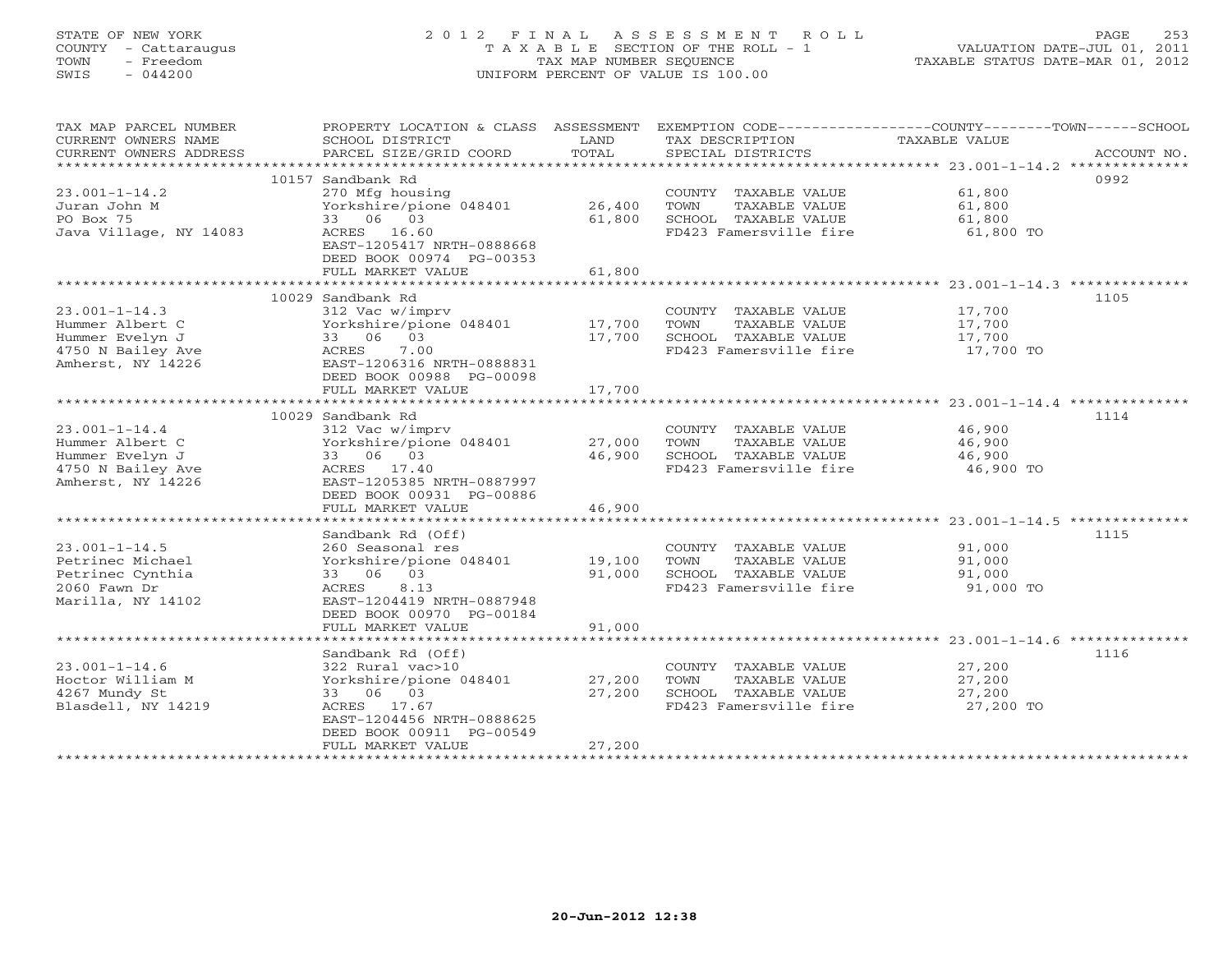# STATE OF NEW YORK 2 0 1 2 F I N A L A S S E S S M E N T R O L L PAGE 254 COUNTY - Cattaraugus T A X A B L E SECTION OF THE ROLL - 1 VALUATION DATE-JUL 01, 2011 TOWN - Freedom TAX MAP NUMBER SEQUENCE TAXABLE STATUS DATE-MAR 01, 2012 SWIS - 044200 UNIFORM PERCENT OF VALUE IS 100.00UNIFORM PERCENT OF VALUE IS 100.00

| TAX MAP PARCEL NUMBER                             | PROPERTY LOCATION & CLASS ASSESSMENT EXEMPTION CODE---------------COUNTY-------TOWN------SCHOOL |                                    |                                |                      |                |             |
|---------------------------------------------------|-------------------------------------------------------------------------------------------------|------------------------------------|--------------------------------|----------------------|----------------|-------------|
| CURRENT OWNERS NAME                               | SCHOOL DISTRICT                                                                                 | LAND                               | TAX DESCRIPTION                | <b>TAXABLE VALUE</b> |                |             |
| CURRENT OWNERS ADDRESS                            | PARCEL SIZE/GRID COORD                                                                          | TOTAL                              | SPECIAL DISTRICTS              |                      |                | ACCOUNT NO. |
|                                                   |                                                                                                 |                                    |                                |                      |                |             |
|                                                   | 10030 Blue St                                                                                   |                                    |                                |                      |                | 0446        |
| $23.001 - 1 - 15$                                 | 240 Rural res                                                                                   |                                    | WVET C/T<br>41121              | 12,000               | 12,000         | - 0         |
| Rebman Jeffrey T                                  | Yorkshire/pione 048401                                                                          | 56,100 AG DIST                     | 41720                          | 16,888               | 16,888         | 16,888      |
| Rebman Kimberly                                   | 33 06 03                                                                                        |                                    | 162,200 RES STAR<br>41854      | $\overline{0}$       | $\overline{0}$ | 30,000      |
| 10030 Blue St                                     | ACRES<br>66.28 BANK<br>032                                                                      |                                    | TAXABLE VALUE<br>COUNTY        | 133,312              |                |             |
| Delevan, NY 14042                                 | EAST-1202718 NRTH-0888253                                                                       |                                    | TOWN<br>TAXABLE VALUE          | 133,312              |                |             |
|                                                   | DEED BOOK 00995 PG-00601<br>FULL MARKET VALUE                                                   |                                    | SCHOOL TAXABLE VALUE           | 115,312              |                |             |
| MAY BE SUBJECT TO PAYMENT                         |                                                                                                 |                                    | 162,200 FD423 Famersville fire | 162,200 TO           |                |             |
| UNDER AGDIST LAW TIL 2016<br>******************** |                                                                                                 |                                    |                                |                      |                |             |
|                                                   | 10084 Blue St                                                                                   |                                    |                                |                      |                | 0264        |
| $23.001 - 1 - 16$                                 | 210 1 Family Res                                                                                |                                    | RES STAR<br>41854              | $\overline{0}$       | $\Omega$       | 30,000      |
| Buncy Jeffery                                     | Yorkshire/pione 048401                                                                          | 7,600                              | COUNTY TAXABLE VALUE           | 102,600              |                |             |
| Buncy Bonnie                                      | 33 06 04                                                                                        | 102,600                            | TOWN<br>TAXABLE VALUE          | 102,600              |                |             |
| 10086 Blue St                                     | FRNT 125.00 DPTH 175.00                                                                         |                                    | SCHOOL TAXABLE VALUE           | 72,600               |                |             |
| Delevan, NY 14042                                 | EAST-1201486 NRTH-0889069                                                                       |                                    | FD423 Famersville fire         | 102,600 TO           |                |             |
|                                                   | DEED BOOK 10781 PG-9001                                                                         |                                    |                                |                      |                |             |
|                                                   | FULL MARKET VALUE                                                                               | 102,600                            |                                |                      |                |             |
|                                                   |                                                                                                 |                                    |                                |                      |                |             |
|                                                   | Blue St                                                                                         |                                    |                                |                      |                | 0051        |
| $23.001 - 1 - 17.1$                               | 105 Vac farmland                                                                                |                                    | AG DIST<br>41720               | 19,984               | 19,984         | 19,984      |
| Haggerty Darrell K                                | Yorkshire/pione 048401                                                                          | 71,800                             | COUNTY TAXABLE VALUE           | 51,816               |                |             |
| Haggerty Anna G                                   | 33 06 02                                                                                        | 71,800                             | TOWN<br>TAXABLE VALUE          | 51,816               |                |             |
| 1305 Cross Rd                                     | ACRES 66.95                                                                                     |                                    | SCHOOL TAXABLE VALUE           | 51,816               |                |             |
| Freedom, NY 14065                                 | EAST-1202547 NRTH-0889441                                                                       |                                    | FD423 Famersville fire         | 71,800 TO            |                |             |
|                                                   | DEED BOOK 00975 PG-00783                                                                        |                                    |                                |                      |                |             |
| MAY BE SUBJECT TO PAYMENT                         | FULL MARKET VALUE                                                                               | 71,800                             |                                |                      |                |             |
| UNDER AGDIST LAW TIL 2016                         |                                                                                                 |                                    |                                |                      |                |             |
|                                                   |                                                                                                 |                                    |                                |                      |                |             |
|                                                   | Blue St                                                                                         |                                    |                                |                      |                | 1326        |
| $23.001 - 1 - 17.2$                               | 105 Vac farmland                                                                                |                                    | COUNTY TAXABLE VALUE           | 36,500               |                |             |
| Urbanski John D                                   | Yorkshire/pione 048401                                                                          | 36,500                             | TAXABLE VALUE<br>TOWN          | 36,500               |                |             |
| Urbanski Sandra J                                 | 33 06 03                                                                                        | 36,500                             | SCHOOL TAXABLE VALUE           | 36,500               |                |             |
| 15 Eastwood Dr                                    | Ff 444.00                                                                                       |                                    | FD423 Famersville fire         | 36,500 TO            |                |             |
| West Seneca, NY 14224                             | ACRES 30.95                                                                                     |                                    |                                |                      |                |             |
|                                                   | EAST-1202726 NRTH-0890344                                                                       |                                    |                                |                      |                |             |
|                                                   | DEED BOOK 00978 PG-00943                                                                        |                                    |                                |                      |                |             |
|                                                   | FULL MARKET VALUE                                                                               | 36,500                             |                                |                      |                |             |
|                                                   |                                                                                                 |                                    |                                |                      |                |             |
|                                                   | 10220 Sandbank Rd                                                                               |                                    |                                |                      |                | 0341        |
| $23.001 - 1 - 18$                                 | 112 Dairy farm                                                                                  |                                    | AG BLDG<br>41700               | 60,500               | 60,500         | 60,500      |
| Whitehead Nathan                                  | Yorkshire/pione 048401                                                                          |                                    | 211,800 AG DISTOUT 41730       | 130,318              | 130,318        | 130,318     |
| 10220 Sandbank Rd                                 | 33 06 03                                                                                        |                                    | 357,900 RES STAR<br>41854      | $\Omega$             | $\Omega$       | 30,000      |
| Freedom, NY 14065                                 | Lot 25                                                                                          |                                    | COUNTY TAXABLE VALUE           | 167,082              |                |             |
|                                                   | ACRES 211.72                                                                                    |                                    | TOWN<br>TAXABLE VALUE          | 167,082              |                |             |
| MAY BE SUBJECT TO PAYMENT                         | EAST-1205912 NRTH-0890538                                                                       |                                    | SCHOOL TAXABLE VALUE           | 137,082              |                |             |
| UNDER AGDIST LAW TIL 2022                         | DEED BOOK 14238 PG-9002                                                                         |                                    | FD423 Famersville fire         | 357,900 TO           |                |             |
|                                                   | FULL MARKET VALUE<br>**********************                                                     | 357,900<br>*********************** |                                |                      |                |             |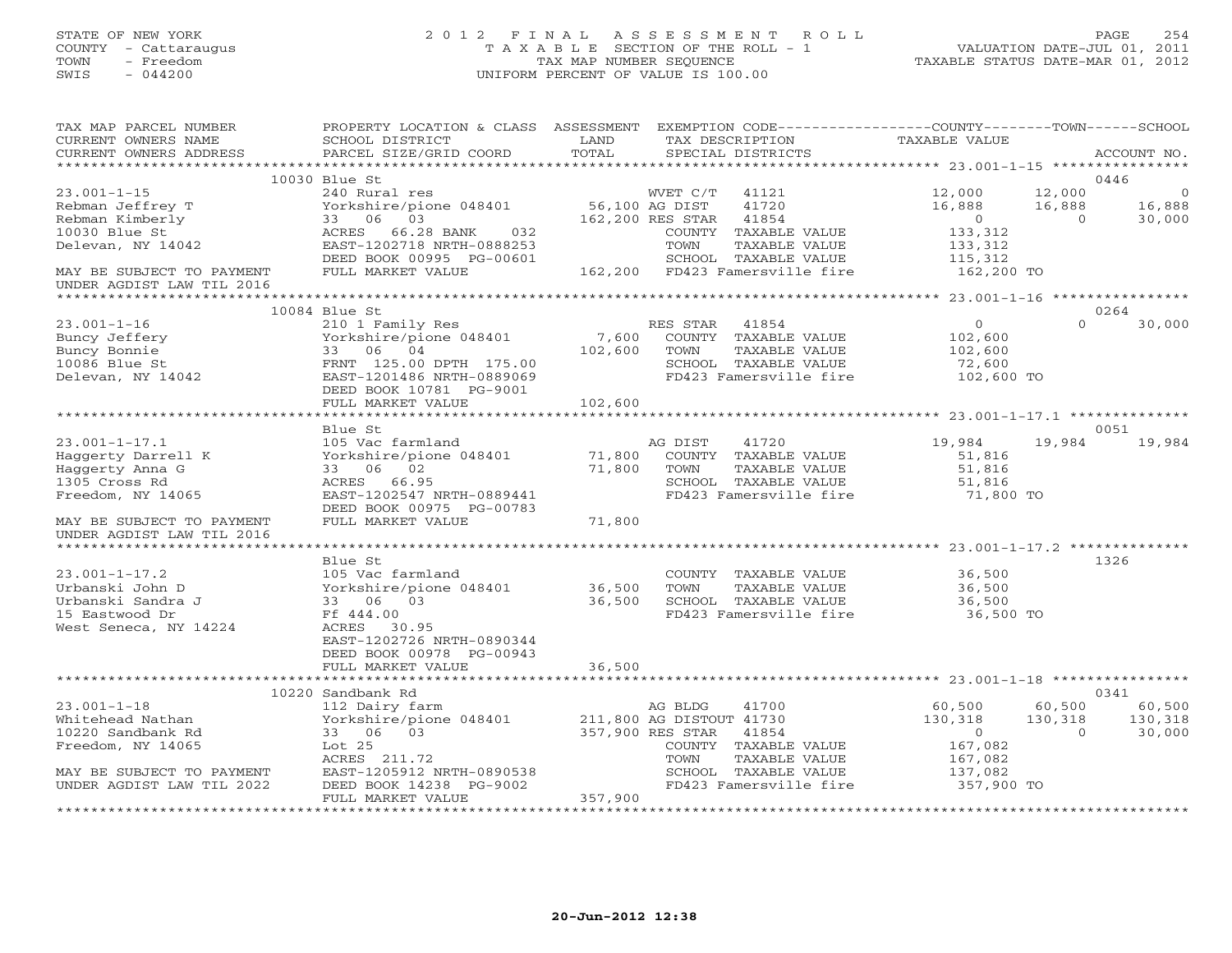# STATE OF NEW YORK 2 0 1 2 F I N A L A S S E S S M E N T R O L L PAGE 255 COUNTY - Cattaraugus T A X A B L E SECTION OF THE ROLL - 1 VALUATION DATE-JUL 01, 2011 TOWN - Freedom TAX MAP NUMBER SEQUENCE TAXABLE STATUS DATE-MAR 01, 2012 SWIS - 044200 UNIFORM PERCENT OF VALUE IS 100.00UNIFORM PERCENT OF VALUE IS 100.00

| CURRENT OWNERS NAME<br>SCHOOL DISTRICT<br>TAX DESCRIPTION<br><b>TAXABLE VALUE</b><br>LAND<br>TOTAL<br>PARCEL SIZE/GRID COORD<br>CURRENT OWNERS ADDRESS<br>SPECIAL DISTRICTS<br>ACCOUNT NO.<br>*********<br>********** 23.001-1-19.1 ***************<br>Sandbank Rd<br>0196<br>$23.001 - 1 - 19.1$<br>322 Rural vac>10<br>47,600<br>COUNTY TAXABLE VALUE<br>47,600<br>Yorkshire/pione 048401<br>47,600<br>Derkovitz Norman J<br>TOWN<br>TAXABLE VALUE<br>Derkovitz Jeffrey N<br>34 06 03<br>47,600<br>SCHOOL TAXABLE VALUE<br>47,600<br>24 Kennedy St<br>Ff 440.30<br>FD423 Famersville fire<br>47,600 TO<br>Lancaster, NY 14086<br>ACRES 49.55<br>EAST-1204460 NRTH-0892100<br>DEED BOOK 13004 PG-4001<br>47,600<br>FULL MARKET VALUE<br>10238 Sandbank Rd<br>1062<br>$\overline{0}$<br>$\Omega$<br>30,000<br>$23.001 - 1 - 19.3$<br>RES STAR<br>41854<br>210 1 Family Res<br>Yorkshire/pione 048401<br>18,600<br>COUNTY TAXABLE VALUE<br>215,000<br>Neudeck Jeffrey A<br>10238 Sandbank Rd<br>34 06 03<br>215,000<br>TOWN<br>TAXABLE VALUE<br>215,000<br>Freedom, NY 14065<br>7.75 BANK<br>SCHOOL TAXABLE VALUE<br>185,000<br>ACRES<br>044<br>EAST-1206263 NRTH-0891923<br>FD423 Famersville fire<br>215,000 TO<br>DEED BOOK 00972 PG-00672<br>FULL MARKET VALUE<br>215,000<br>1066<br>Sandbank Rd<br>$23.001 - 1 - 19.4$<br>11,700<br>314 Rural vac<10<br>COUNTY TAXABLE VALUE<br>11,700<br>Connelly Lawrence T<br>Yorkshire/pione 048401<br>TOWN<br>TAXABLE VALUE<br>11,700<br>227 North Ave<br>34 06 03<br>11,700<br>SCHOOL TAXABLE VALUE<br>11,700<br>11,700 TO<br>West Seneca, NY 14224<br>ACRES<br>3.20<br>FD423 Famersville fire<br>EAST-1206259 NRTH-0892242<br>DEED BOOK 893<br>PG-00865<br>11,700<br>FULL MARKET VALUE<br>10300 Sandbank Rd<br>1091<br>$23.001 - 1 - 19.5$<br>210 1 Family Res<br>RES STAR<br>41854<br>$\circ$<br>$\Omega$<br>30,000<br>Yorkshire/pione 048401<br>13,500<br>COUNTY TAXABLE VALUE<br>62,600<br>Newland Douglas<br>Newland Jennifer<br>34 06 03<br>62,600<br>TOWN<br>TAXABLE VALUE<br>62,600<br>10300 Sandbank Rd<br>ACRES<br>4.25<br>SCHOOL TAXABLE VALUE<br>32,600<br>Freedom, NY 14065<br>EAST-1206045 NRTH-0892588<br>FD423 Famersville fire<br>62,600 TO<br>DEED BOOK 00966 PG-00422<br>62,600<br>FULL MARKET VALUE<br>10320 Sandbank Rd<br>1334<br>41854<br>30,000<br>$23.001 - 1 - 19.6$<br>210 1 Family Res<br>RES STAR<br>$\circ$<br>$\cap$<br>9,600<br>Brzezicki Brian H<br>Yorkshire/pione 048401<br>COUNTY TAXABLE VALUE<br>144,800<br>TAXABLE VALUE<br>Bentson Brian<br>34 06 03<br>144,800<br>TOWN<br>144,800<br>10320 Sandbank Rd<br>FRNT 203.30 DPTH<br>SCHOOL TAXABLE VALUE<br>114,800<br>1.95<br>FD423 Famersville fire<br>144,800 TO<br>Freedom, NY 14065<br>ACRES<br>EAST-1206060 NRTH-0892938<br>DEED BOOK 10625 PG-8001<br>144,800<br>FULL MARKET VALUE | TAX MAP PARCEL NUMBER | PROPERTY LOCATION & CLASS ASSESSMENT | EXEMPTION CODE-----------------COUNTY-------TOWN------SCHOOL |  |
|------------------------------------------------------------------------------------------------------------------------------------------------------------------------------------------------------------------------------------------------------------------------------------------------------------------------------------------------------------------------------------------------------------------------------------------------------------------------------------------------------------------------------------------------------------------------------------------------------------------------------------------------------------------------------------------------------------------------------------------------------------------------------------------------------------------------------------------------------------------------------------------------------------------------------------------------------------------------------------------------------------------------------------------------------------------------------------------------------------------------------------------------------------------------------------------------------------------------------------------------------------------------------------------------------------------------------------------------------------------------------------------------------------------------------------------------------------------------------------------------------------------------------------------------------------------------------------------------------------------------------------------------------------------------------------------------------------------------------------------------------------------------------------------------------------------------------------------------------------------------------------------------------------------------------------------------------------------------------------------------------------------------------------------------------------------------------------------------------------------------------------------------------------------------------------------------------------------------------------------------------------------------------------------------------------------------------------------------------------------------------------------------------------------------------------------------------------------------------------------------------------------------------------------------------------------------------------------------------------------------------------------------------------------------------------------------------------------------------------------------------------------------------------------------------------------------|-----------------------|--------------------------------------|--------------------------------------------------------------|--|
|                                                                                                                                                                                                                                                                                                                                                                                                                                                                                                                                                                                                                                                                                                                                                                                                                                                                                                                                                                                                                                                                                                                                                                                                                                                                                                                                                                                                                                                                                                                                                                                                                                                                                                                                                                                                                                                                                                                                                                                                                                                                                                                                                                                                                                                                                                                                                                                                                                                                                                                                                                                                                                                                                                                                                                                                                        |                       |                                      |                                                              |  |
|                                                                                                                                                                                                                                                                                                                                                                                                                                                                                                                                                                                                                                                                                                                                                                                                                                                                                                                                                                                                                                                                                                                                                                                                                                                                                                                                                                                                                                                                                                                                                                                                                                                                                                                                                                                                                                                                                                                                                                                                                                                                                                                                                                                                                                                                                                                                                                                                                                                                                                                                                                                                                                                                                                                                                                                                                        |                       |                                      |                                                              |  |
|                                                                                                                                                                                                                                                                                                                                                                                                                                                                                                                                                                                                                                                                                                                                                                                                                                                                                                                                                                                                                                                                                                                                                                                                                                                                                                                                                                                                                                                                                                                                                                                                                                                                                                                                                                                                                                                                                                                                                                                                                                                                                                                                                                                                                                                                                                                                                                                                                                                                                                                                                                                                                                                                                                                                                                                                                        |                       |                                      |                                                              |  |
|                                                                                                                                                                                                                                                                                                                                                                                                                                                                                                                                                                                                                                                                                                                                                                                                                                                                                                                                                                                                                                                                                                                                                                                                                                                                                                                                                                                                                                                                                                                                                                                                                                                                                                                                                                                                                                                                                                                                                                                                                                                                                                                                                                                                                                                                                                                                                                                                                                                                                                                                                                                                                                                                                                                                                                                                                        |                       |                                      |                                                              |  |
|                                                                                                                                                                                                                                                                                                                                                                                                                                                                                                                                                                                                                                                                                                                                                                                                                                                                                                                                                                                                                                                                                                                                                                                                                                                                                                                                                                                                                                                                                                                                                                                                                                                                                                                                                                                                                                                                                                                                                                                                                                                                                                                                                                                                                                                                                                                                                                                                                                                                                                                                                                                                                                                                                                                                                                                                                        |                       |                                      |                                                              |  |
|                                                                                                                                                                                                                                                                                                                                                                                                                                                                                                                                                                                                                                                                                                                                                                                                                                                                                                                                                                                                                                                                                                                                                                                                                                                                                                                                                                                                                                                                                                                                                                                                                                                                                                                                                                                                                                                                                                                                                                                                                                                                                                                                                                                                                                                                                                                                                                                                                                                                                                                                                                                                                                                                                                                                                                                                                        |                       |                                      |                                                              |  |
|                                                                                                                                                                                                                                                                                                                                                                                                                                                                                                                                                                                                                                                                                                                                                                                                                                                                                                                                                                                                                                                                                                                                                                                                                                                                                                                                                                                                                                                                                                                                                                                                                                                                                                                                                                                                                                                                                                                                                                                                                                                                                                                                                                                                                                                                                                                                                                                                                                                                                                                                                                                                                                                                                                                                                                                                                        |                       |                                      |                                                              |  |
|                                                                                                                                                                                                                                                                                                                                                                                                                                                                                                                                                                                                                                                                                                                                                                                                                                                                                                                                                                                                                                                                                                                                                                                                                                                                                                                                                                                                                                                                                                                                                                                                                                                                                                                                                                                                                                                                                                                                                                                                                                                                                                                                                                                                                                                                                                                                                                                                                                                                                                                                                                                                                                                                                                                                                                                                                        |                       |                                      |                                                              |  |
|                                                                                                                                                                                                                                                                                                                                                                                                                                                                                                                                                                                                                                                                                                                                                                                                                                                                                                                                                                                                                                                                                                                                                                                                                                                                                                                                                                                                                                                                                                                                                                                                                                                                                                                                                                                                                                                                                                                                                                                                                                                                                                                                                                                                                                                                                                                                                                                                                                                                                                                                                                                                                                                                                                                                                                                                                        |                       |                                      |                                                              |  |
|                                                                                                                                                                                                                                                                                                                                                                                                                                                                                                                                                                                                                                                                                                                                                                                                                                                                                                                                                                                                                                                                                                                                                                                                                                                                                                                                                                                                                                                                                                                                                                                                                                                                                                                                                                                                                                                                                                                                                                                                                                                                                                                                                                                                                                                                                                                                                                                                                                                                                                                                                                                                                                                                                                                                                                                                                        |                       |                                      |                                                              |  |
|                                                                                                                                                                                                                                                                                                                                                                                                                                                                                                                                                                                                                                                                                                                                                                                                                                                                                                                                                                                                                                                                                                                                                                                                                                                                                                                                                                                                                                                                                                                                                                                                                                                                                                                                                                                                                                                                                                                                                                                                                                                                                                                                                                                                                                                                                                                                                                                                                                                                                                                                                                                                                                                                                                                                                                                                                        |                       |                                      |                                                              |  |
|                                                                                                                                                                                                                                                                                                                                                                                                                                                                                                                                                                                                                                                                                                                                                                                                                                                                                                                                                                                                                                                                                                                                                                                                                                                                                                                                                                                                                                                                                                                                                                                                                                                                                                                                                                                                                                                                                                                                                                                                                                                                                                                                                                                                                                                                                                                                                                                                                                                                                                                                                                                                                                                                                                                                                                                                                        |                       |                                      |                                                              |  |
|                                                                                                                                                                                                                                                                                                                                                                                                                                                                                                                                                                                                                                                                                                                                                                                                                                                                                                                                                                                                                                                                                                                                                                                                                                                                                                                                                                                                                                                                                                                                                                                                                                                                                                                                                                                                                                                                                                                                                                                                                                                                                                                                                                                                                                                                                                                                                                                                                                                                                                                                                                                                                                                                                                                                                                                                                        |                       |                                      |                                                              |  |
|                                                                                                                                                                                                                                                                                                                                                                                                                                                                                                                                                                                                                                                                                                                                                                                                                                                                                                                                                                                                                                                                                                                                                                                                                                                                                                                                                                                                                                                                                                                                                                                                                                                                                                                                                                                                                                                                                                                                                                                                                                                                                                                                                                                                                                                                                                                                                                                                                                                                                                                                                                                                                                                                                                                                                                                                                        |                       |                                      |                                                              |  |
|                                                                                                                                                                                                                                                                                                                                                                                                                                                                                                                                                                                                                                                                                                                                                                                                                                                                                                                                                                                                                                                                                                                                                                                                                                                                                                                                                                                                                                                                                                                                                                                                                                                                                                                                                                                                                                                                                                                                                                                                                                                                                                                                                                                                                                                                                                                                                                                                                                                                                                                                                                                                                                                                                                                                                                                                                        |                       |                                      |                                                              |  |
|                                                                                                                                                                                                                                                                                                                                                                                                                                                                                                                                                                                                                                                                                                                                                                                                                                                                                                                                                                                                                                                                                                                                                                                                                                                                                                                                                                                                                                                                                                                                                                                                                                                                                                                                                                                                                                                                                                                                                                                                                                                                                                                                                                                                                                                                                                                                                                                                                                                                                                                                                                                                                                                                                                                                                                                                                        |                       |                                      |                                                              |  |
|                                                                                                                                                                                                                                                                                                                                                                                                                                                                                                                                                                                                                                                                                                                                                                                                                                                                                                                                                                                                                                                                                                                                                                                                                                                                                                                                                                                                                                                                                                                                                                                                                                                                                                                                                                                                                                                                                                                                                                                                                                                                                                                                                                                                                                                                                                                                                                                                                                                                                                                                                                                                                                                                                                                                                                                                                        |                       |                                      |                                                              |  |
|                                                                                                                                                                                                                                                                                                                                                                                                                                                                                                                                                                                                                                                                                                                                                                                                                                                                                                                                                                                                                                                                                                                                                                                                                                                                                                                                                                                                                                                                                                                                                                                                                                                                                                                                                                                                                                                                                                                                                                                                                                                                                                                                                                                                                                                                                                                                                                                                                                                                                                                                                                                                                                                                                                                                                                                                                        |                       |                                      |                                                              |  |
|                                                                                                                                                                                                                                                                                                                                                                                                                                                                                                                                                                                                                                                                                                                                                                                                                                                                                                                                                                                                                                                                                                                                                                                                                                                                                                                                                                                                                                                                                                                                                                                                                                                                                                                                                                                                                                                                                                                                                                                                                                                                                                                                                                                                                                                                                                                                                                                                                                                                                                                                                                                                                                                                                                                                                                                                                        |                       |                                      |                                                              |  |
|                                                                                                                                                                                                                                                                                                                                                                                                                                                                                                                                                                                                                                                                                                                                                                                                                                                                                                                                                                                                                                                                                                                                                                                                                                                                                                                                                                                                                                                                                                                                                                                                                                                                                                                                                                                                                                                                                                                                                                                                                                                                                                                                                                                                                                                                                                                                                                                                                                                                                                                                                                                                                                                                                                                                                                                                                        |                       |                                      |                                                              |  |
|                                                                                                                                                                                                                                                                                                                                                                                                                                                                                                                                                                                                                                                                                                                                                                                                                                                                                                                                                                                                                                                                                                                                                                                                                                                                                                                                                                                                                                                                                                                                                                                                                                                                                                                                                                                                                                                                                                                                                                                                                                                                                                                                                                                                                                                                                                                                                                                                                                                                                                                                                                                                                                                                                                                                                                                                                        |                       |                                      |                                                              |  |
|                                                                                                                                                                                                                                                                                                                                                                                                                                                                                                                                                                                                                                                                                                                                                                                                                                                                                                                                                                                                                                                                                                                                                                                                                                                                                                                                                                                                                                                                                                                                                                                                                                                                                                                                                                                                                                                                                                                                                                                                                                                                                                                                                                                                                                                                                                                                                                                                                                                                                                                                                                                                                                                                                                                                                                                                                        |                       |                                      |                                                              |  |
|                                                                                                                                                                                                                                                                                                                                                                                                                                                                                                                                                                                                                                                                                                                                                                                                                                                                                                                                                                                                                                                                                                                                                                                                                                                                                                                                                                                                                                                                                                                                                                                                                                                                                                                                                                                                                                                                                                                                                                                                                                                                                                                                                                                                                                                                                                                                                                                                                                                                                                                                                                                                                                                                                                                                                                                                                        |                       |                                      |                                                              |  |
|                                                                                                                                                                                                                                                                                                                                                                                                                                                                                                                                                                                                                                                                                                                                                                                                                                                                                                                                                                                                                                                                                                                                                                                                                                                                                                                                                                                                                                                                                                                                                                                                                                                                                                                                                                                                                                                                                                                                                                                                                                                                                                                                                                                                                                                                                                                                                                                                                                                                                                                                                                                                                                                                                                                                                                                                                        |                       |                                      |                                                              |  |
|                                                                                                                                                                                                                                                                                                                                                                                                                                                                                                                                                                                                                                                                                                                                                                                                                                                                                                                                                                                                                                                                                                                                                                                                                                                                                                                                                                                                                                                                                                                                                                                                                                                                                                                                                                                                                                                                                                                                                                                                                                                                                                                                                                                                                                                                                                                                                                                                                                                                                                                                                                                                                                                                                                                                                                                                                        |                       |                                      |                                                              |  |
|                                                                                                                                                                                                                                                                                                                                                                                                                                                                                                                                                                                                                                                                                                                                                                                                                                                                                                                                                                                                                                                                                                                                                                                                                                                                                                                                                                                                                                                                                                                                                                                                                                                                                                                                                                                                                                                                                                                                                                                                                                                                                                                                                                                                                                                                                                                                                                                                                                                                                                                                                                                                                                                                                                                                                                                                                        |                       |                                      |                                                              |  |
|                                                                                                                                                                                                                                                                                                                                                                                                                                                                                                                                                                                                                                                                                                                                                                                                                                                                                                                                                                                                                                                                                                                                                                                                                                                                                                                                                                                                                                                                                                                                                                                                                                                                                                                                                                                                                                                                                                                                                                                                                                                                                                                                                                                                                                                                                                                                                                                                                                                                                                                                                                                                                                                                                                                                                                                                                        |                       |                                      |                                                              |  |
|                                                                                                                                                                                                                                                                                                                                                                                                                                                                                                                                                                                                                                                                                                                                                                                                                                                                                                                                                                                                                                                                                                                                                                                                                                                                                                                                                                                                                                                                                                                                                                                                                                                                                                                                                                                                                                                                                                                                                                                                                                                                                                                                                                                                                                                                                                                                                                                                                                                                                                                                                                                                                                                                                                                                                                                                                        |                       |                                      |                                                              |  |
|                                                                                                                                                                                                                                                                                                                                                                                                                                                                                                                                                                                                                                                                                                                                                                                                                                                                                                                                                                                                                                                                                                                                                                                                                                                                                                                                                                                                                                                                                                                                                                                                                                                                                                                                                                                                                                                                                                                                                                                                                                                                                                                                                                                                                                                                                                                                                                                                                                                                                                                                                                                                                                                                                                                                                                                                                        |                       |                                      |                                                              |  |
|                                                                                                                                                                                                                                                                                                                                                                                                                                                                                                                                                                                                                                                                                                                                                                                                                                                                                                                                                                                                                                                                                                                                                                                                                                                                                                                                                                                                                                                                                                                                                                                                                                                                                                                                                                                                                                                                                                                                                                                                                                                                                                                                                                                                                                                                                                                                                                                                                                                                                                                                                                                                                                                                                                                                                                                                                        |                       |                                      |                                                              |  |
|                                                                                                                                                                                                                                                                                                                                                                                                                                                                                                                                                                                                                                                                                                                                                                                                                                                                                                                                                                                                                                                                                                                                                                                                                                                                                                                                                                                                                                                                                                                                                                                                                                                                                                                                                                                                                                                                                                                                                                                                                                                                                                                                                                                                                                                                                                                                                                                                                                                                                                                                                                                                                                                                                                                                                                                                                        |                       |                                      |                                                              |  |
|                                                                                                                                                                                                                                                                                                                                                                                                                                                                                                                                                                                                                                                                                                                                                                                                                                                                                                                                                                                                                                                                                                                                                                                                                                                                                                                                                                                                                                                                                                                                                                                                                                                                                                                                                                                                                                                                                                                                                                                                                                                                                                                                                                                                                                                                                                                                                                                                                                                                                                                                                                                                                                                                                                                                                                                                                        |                       |                                      |                                                              |  |
|                                                                                                                                                                                                                                                                                                                                                                                                                                                                                                                                                                                                                                                                                                                                                                                                                                                                                                                                                                                                                                                                                                                                                                                                                                                                                                                                                                                                                                                                                                                                                                                                                                                                                                                                                                                                                                                                                                                                                                                                                                                                                                                                                                                                                                                                                                                                                                                                                                                                                                                                                                                                                                                                                                                                                                                                                        |                       |                                      |                                                              |  |
|                                                                                                                                                                                                                                                                                                                                                                                                                                                                                                                                                                                                                                                                                                                                                                                                                                                                                                                                                                                                                                                                                                                                                                                                                                                                                                                                                                                                                                                                                                                                                                                                                                                                                                                                                                                                                                                                                                                                                                                                                                                                                                                                                                                                                                                                                                                                                                                                                                                                                                                                                                                                                                                                                                                                                                                                                        |                       |                                      |                                                              |  |
|                                                                                                                                                                                                                                                                                                                                                                                                                                                                                                                                                                                                                                                                                                                                                                                                                                                                                                                                                                                                                                                                                                                                                                                                                                                                                                                                                                                                                                                                                                                                                                                                                                                                                                                                                                                                                                                                                                                                                                                                                                                                                                                                                                                                                                                                                                                                                                                                                                                                                                                                                                                                                                                                                                                                                                                                                        |                       |                                      |                                                              |  |
|                                                                                                                                                                                                                                                                                                                                                                                                                                                                                                                                                                                                                                                                                                                                                                                                                                                                                                                                                                                                                                                                                                                                                                                                                                                                                                                                                                                                                                                                                                                                                                                                                                                                                                                                                                                                                                                                                                                                                                                                                                                                                                                                                                                                                                                                                                                                                                                                                                                                                                                                                                                                                                                                                                                                                                                                                        |                       |                                      |                                                              |  |
|                                                                                                                                                                                                                                                                                                                                                                                                                                                                                                                                                                                                                                                                                                                                                                                                                                                                                                                                                                                                                                                                                                                                                                                                                                                                                                                                                                                                                                                                                                                                                                                                                                                                                                                                                                                                                                                                                                                                                                                                                                                                                                                                                                                                                                                                                                                                                                                                                                                                                                                                                                                                                                                                                                                                                                                                                        |                       |                                      |                                                              |  |
|                                                                                                                                                                                                                                                                                                                                                                                                                                                                                                                                                                                                                                                                                                                                                                                                                                                                                                                                                                                                                                                                                                                                                                                                                                                                                                                                                                                                                                                                                                                                                                                                                                                                                                                                                                                                                                                                                                                                                                                                                                                                                                                                                                                                                                                                                                                                                                                                                                                                                                                                                                                                                                                                                                                                                                                                                        |                       |                                      |                                                              |  |
|                                                                                                                                                                                                                                                                                                                                                                                                                                                                                                                                                                                                                                                                                                                                                                                                                                                                                                                                                                                                                                                                                                                                                                                                                                                                                                                                                                                                                                                                                                                                                                                                                                                                                                                                                                                                                                                                                                                                                                                                                                                                                                                                                                                                                                                                                                                                                                                                                                                                                                                                                                                                                                                                                                                                                                                                                        |                       |                                      |                                                              |  |
|                                                                                                                                                                                                                                                                                                                                                                                                                                                                                                                                                                                                                                                                                                                                                                                                                                                                                                                                                                                                                                                                                                                                                                                                                                                                                                                                                                                                                                                                                                                                                                                                                                                                                                                                                                                                                                                                                                                                                                                                                                                                                                                                                                                                                                                                                                                                                                                                                                                                                                                                                                                                                                                                                                                                                                                                                        |                       |                                      |                                                              |  |
|                                                                                                                                                                                                                                                                                                                                                                                                                                                                                                                                                                                                                                                                                                                                                                                                                                                                                                                                                                                                                                                                                                                                                                                                                                                                                                                                                                                                                                                                                                                                                                                                                                                                                                                                                                                                                                                                                                                                                                                                                                                                                                                                                                                                                                                                                                                                                                                                                                                                                                                                                                                                                                                                                                                                                                                                                        |                       |                                      |                                                              |  |
|                                                                                                                                                                                                                                                                                                                                                                                                                                                                                                                                                                                                                                                                                                                                                                                                                                                                                                                                                                                                                                                                                                                                                                                                                                                                                                                                                                                                                                                                                                                                                                                                                                                                                                                                                                                                                                                                                                                                                                                                                                                                                                                                                                                                                                                                                                                                                                                                                                                                                                                                                                                                                                                                                                                                                                                                                        |                       |                                      |                                                              |  |
|                                                                                                                                                                                                                                                                                                                                                                                                                                                                                                                                                                                                                                                                                                                                                                                                                                                                                                                                                                                                                                                                                                                                                                                                                                                                                                                                                                                                                                                                                                                                                                                                                                                                                                                                                                                                                                                                                                                                                                                                                                                                                                                                                                                                                                                                                                                                                                                                                                                                                                                                                                                                                                                                                                                                                                                                                        |                       |                                      |                                                              |  |
|                                                                                                                                                                                                                                                                                                                                                                                                                                                                                                                                                                                                                                                                                                                                                                                                                                                                                                                                                                                                                                                                                                                                                                                                                                                                                                                                                                                                                                                                                                                                                                                                                                                                                                                                                                                                                                                                                                                                                                                                                                                                                                                                                                                                                                                                                                                                                                                                                                                                                                                                                                                                                                                                                                                                                                                                                        |                       |                                      |                                                              |  |
|                                                                                                                                                                                                                                                                                                                                                                                                                                                                                                                                                                                                                                                                                                                                                                                                                                                                                                                                                                                                                                                                                                                                                                                                                                                                                                                                                                                                                                                                                                                                                                                                                                                                                                                                                                                                                                                                                                                                                                                                                                                                                                                                                                                                                                                                                                                                                                                                                                                                                                                                                                                                                                                                                                                                                                                                                        |                       |                                      |                                                              |  |
|                                                                                                                                                                                                                                                                                                                                                                                                                                                                                                                                                                                                                                                                                                                                                                                                                                                                                                                                                                                                                                                                                                                                                                                                                                                                                                                                                                                                                                                                                                                                                                                                                                                                                                                                                                                                                                                                                                                                                                                                                                                                                                                                                                                                                                                                                                                                                                                                                                                                                                                                                                                                                                                                                                                                                                                                                        |                       |                                      |                                                              |  |
|                                                                                                                                                                                                                                                                                                                                                                                                                                                                                                                                                                                                                                                                                                                                                                                                                                                                                                                                                                                                                                                                                                                                                                                                                                                                                                                                                                                                                                                                                                                                                                                                                                                                                                                                                                                                                                                                                                                                                                                                                                                                                                                                                                                                                                                                                                                                                                                                                                                                                                                                                                                                                                                                                                                                                                                                                        |                       |                                      |                                                              |  |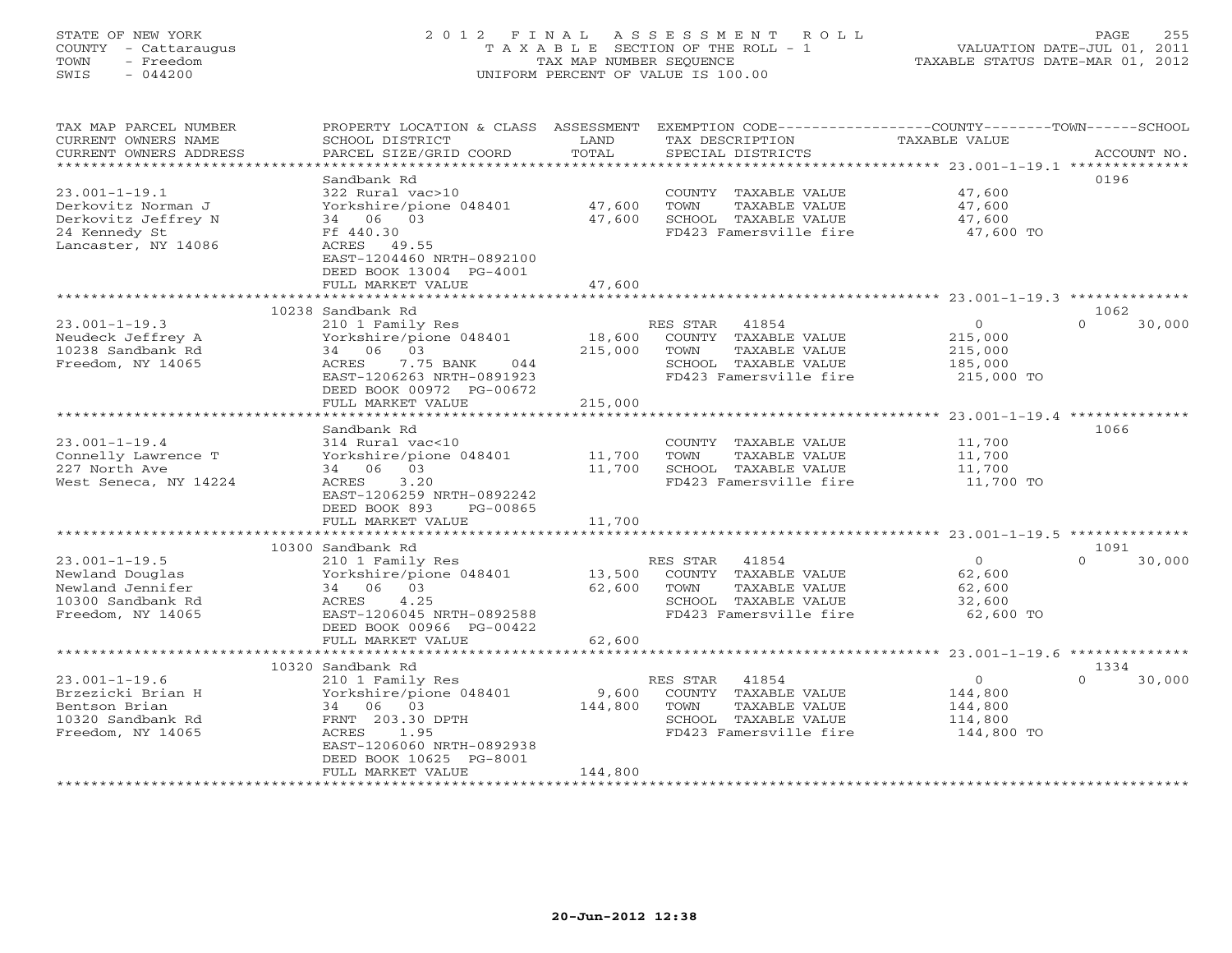# STATE OF NEW YORK 2 0 1 2 F I N A L A S S E S S M E N T R O L L PAGE 256 COUNTY - Cattaraugus T A X A B L E SECTION OF THE ROLL - 1 VALUATION DATE-JUL 01, 2011 TOWN - Freedom TAX MAP NUMBER SEQUENCE TAXABLE STATUS DATE-MAR 01, 2012 SWIS - 044200 UNIFORM PERCENT OF VALUE IS 100.00UNIFORM PERCENT OF VALUE IS 100.00

| TAX MAP PARCEL NUMBER<br>CURRENT OWNERS NAME<br>CURRENT OWNERS ADDRESS                                   | PROPERTY LOCATION & CLASS ASSESSMENT<br>SCHOOL DISTRICT<br>PARCEL SIZE/GRID COORD                                 | LAND<br>TOTAL     | TAX DESCRIPTION<br>SPECIAL DISTRICTS                                                            | EXEMPTION CODE-----------------COUNTY-------TOWN------SCHOOL<br>TAXABLE VALUE | ACCOUNT NO. |
|----------------------------------------------------------------------------------------------------------|-------------------------------------------------------------------------------------------------------------------|-------------------|-------------------------------------------------------------------------------------------------|-------------------------------------------------------------------------------|-------------|
|                                                                                                          |                                                                                                                   |                   |                                                                                                 |                                                                               |             |
|                                                                                                          | 10317 Sandbank Rd                                                                                                 |                   |                                                                                                 |                                                                               | 1460        |
| $23.001 - 1 - 19.7$<br>Domblewski Raymond<br>Domblewski Patricia<br>10317 Sandbank Rd                    | 240 Rural res<br>Yorkshire/pione 048401<br>34 06 03<br>Ff 440.30                                                  | 60,200<br>266,300 | RES STAR<br>41854<br>COUNTY TAXABLE VALUE<br>TOWN<br>TAXABLE VALUE<br>SCHOOL TAXABLE VALUE      | $\Omega$<br>$\overline{0}$<br>266,300<br>266,300<br>236,300                   | 30,000      |
| Freedom, NY 14065                                                                                        | ACRES 74.45<br>EAST-1204465 NRTH-0893005<br>DEED BOOK 323<br>PG-9001<br>FULL MARKET VALUE                         | 266,300           | FD423 Famersville fire                                                                          | 266,300 TO                                                                    |             |
|                                                                                                          |                                                                                                                   |                   |                                                                                                 |                                                                               |             |
|                                                                                                          | Sandbank Rd                                                                                                       |                   |                                                                                                 |                                                                               | 1459        |
| $23.001 - 1 - 19.8$<br>Newland Douglas T<br>Newland Jennifer L<br>10300 Sandbank Rd<br>Freedom, NY 14065 | 314 Rural vac<10<br>Yorkshire/pione 048401<br>34 06 03<br>Ff 440.30<br>ACRES<br>6.80<br>EAST-1206427 NRTH-0892692 | 9,100<br>9,100    | COUNTY TAXABLE VALUE<br>TOWN<br>TAXABLE VALUE<br>SCHOOL TAXABLE VALUE<br>FD423 Famersville fire | 9,100<br>9,100<br>9,100<br>9,100 TO                                           |             |
|                                                                                                          | DEED BOOK 17190 PG-7001<br>FULL MARKET VALUE                                                                      | 9,100             |                                                                                                 |                                                                               |             |
|                                                                                                          |                                                                                                                   |                   |                                                                                                 |                                                                               |             |
|                                                                                                          | Sandbank Rd                                                                                                       |                   |                                                                                                 |                                                                               | 1521        |
| $23.001 - 1 - 19.9$<br>Roth David E                                                                      | 314 Rural vac<10<br>Yorkshire/pione 048401                                                                        | 20,600            | COUNTY TAXABLE VALUE<br>TOWN<br>TAXABLE VALUE                                                   | 20,600<br>20,600                                                              |             |
| Roth Susan R<br>2741 Old New York Rd<br>Deland, FL 32720                                                 | 9.45<br>ACRES<br>EAST-1206233 NRTH-0893328<br>DEED BOOK 6433 PG-8001                                              | 20,600            | SCHOOL TAXABLE VALUE<br>FD423 Famersville fire                                                  | 20,600<br>20,600 TO                                                           |             |
|                                                                                                          | FULL MARKET VALUE<br>***************************                                                                  | 20,600            |                                                                                                 |                                                                               |             |
|                                                                                                          | 10232 Blue St                                                                                                     |                   |                                                                                                 |                                                                               | 0062        |
| $23.001 - 1 - 20.1$                                                                                      | 112 Dairy farm                                                                                                    |                   | 41720<br>AG DIST                                                                                | 85,728<br>85,728                                                              | 85,728      |
| Swartzentruber Samuel J                                                                                  | Yorkshire/pione 048401                                                                                            |                   | 41854<br>131,400 RES STAR                                                                       | $\Omega$<br>$\Omega$                                                          | 30,000      |
| Swartzentruber Naomi                                                                                     | 33/34 06 03                                                                                                       | 332,500 AG BLDG   | 41700                                                                                           | 165,200<br>165,200                                                            | 165,200     |
| 10232 Blue St                                                                                            | ACRES 106.10                                                                                                      |                   | COUNTY TAXABLE VALUE                                                                            | 81,572                                                                        |             |
| Delevan, NY 14042                                                                                        | EAST-1202572 NRTH-0891643                                                                                         |                   | TOWN<br>TAXABLE VALUE                                                                           | 81,572                                                                        |             |
|                                                                                                          | DEED BOOK 17131 PG-5001                                                                                           |                   | SCHOOL TAXABLE VALUE                                                                            | 51,572                                                                        |             |
| MAY BE SUBJECT TO PAYMENT<br>UNDER RPTL483 UNTIL 2017                                                    | FULL MARKET VALUE                                                                                                 |                   | 332,500 FD423 Famersville fire                                                                  | 332,500 TO                                                                    |             |
|                                                                                                          | 10338 Blue St                                                                                                     |                   |                                                                                                 |                                                                               | 1387        |
| $23.001 - 1 - 20.3$                                                                                      | 210 1 Family Res                                                                                                  |                   | COUNTY TAXABLE VALUE                                                                            | 162,100                                                                       |             |
| Burton Russell L                                                                                         | Yorkshire/pione 048401                                                                                            | 14,600            | TOWN<br>TAXABLE VALUE                                                                           | 162,100                                                                       |             |
| 10338 Blue St                                                                                            | 34 06 03                                                                                                          | 162,100           | SCHOOL TAXABLE VALUE                                                                            | 162,100                                                                       |             |
| Delevan, NY 14042                                                                                        | Ff 658.50<br>ACRES<br>4.90 BANK<br>032<br>EAST-1201736 NRTH-0892845<br>DEED BOOK 4167<br>PG-9001                  |                   | FD423 Famersville fire                                                                          | 162,100 TO                                                                    |             |
|                                                                                                          | FULL MARKET VALUE                                                                                                 | 162,100           |                                                                                                 |                                                                               |             |
|                                                                                                          |                                                                                                                   |                   |                                                                                                 |                                                                               |             |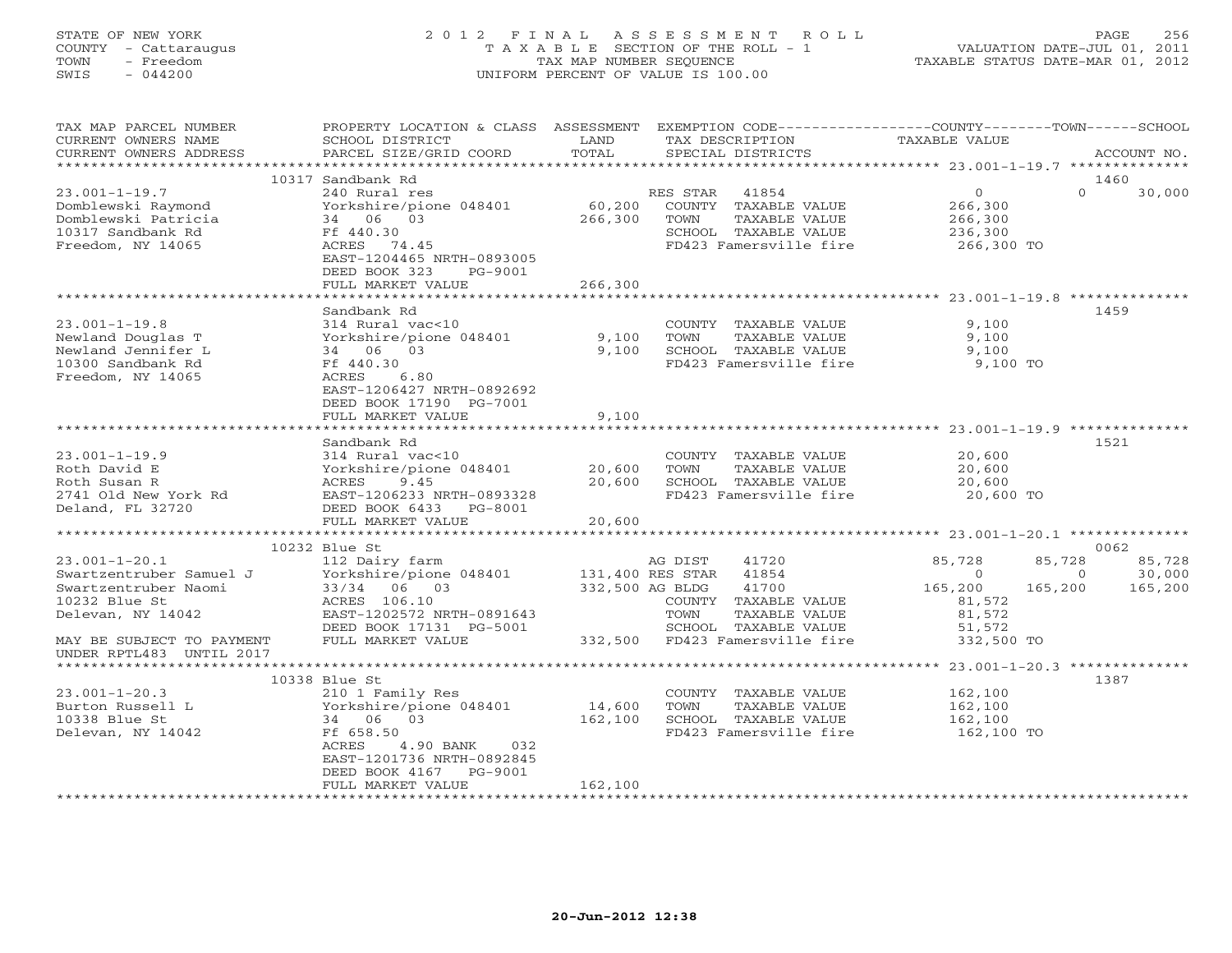# STATE OF NEW YORK 2 0 1 2 F I N A L A S S E S S M E N T R O L L PAGE 257 COUNTY - Cattaraugus T A X A B L E SECTION OF THE ROLL - 1 VALUATION DATE-JUL 01, 2011 TOWN - Freedom TAX MAP NUMBER SEQUENCE TAXABLE STATUS DATE-MAR 01, 2012 SWIS - 044200 UNIFORM PERCENT OF VALUE IS 100.00UNIFORM PERCENT OF VALUE IS 100.00

| TAX MAP PARCEL NUMBER<br>CURRENT OWNERS NAME<br>CURRENT OWNERS ADDRESS               | PROPERTY LOCATION & CLASS ASSESSMENT EXEMPTION CODE----------------COUNTY-------TOWN------SCHOOL<br>SCHOOL DISTRICT<br>PARCEL SIZE/GRID COORD | LAND<br>TOTAL | TAX DESCRIPTION<br>SPECIAL DISTRICTS                  | TAXABLE VALUE    | ACCOUNT NO.        |
|--------------------------------------------------------------------------------------|-----------------------------------------------------------------------------------------------------------------------------------------------|---------------|-------------------------------------------------------|------------------|--------------------|
|                                                                                      |                                                                                                                                               |               |                                                       |                  |                    |
|                                                                                      | 10326 Blue St                                                                                                                                 |               |                                                       |                  | 1464               |
| $23.001 - 1 - 20.5$                                                                  | 210 1 Family Res                               RES STAR     41854<br>Yorkshire/pione 048401             14,500   COUNTY  TAXABLE VALUE        |               |                                                       | $\overline{0}$   | $\Omega$<br>30,000 |
| 23.001-1-20.00<br>Mc Cue Terrence M                                                  |                                                                                                                                               |               |                                                       | 133,200          |                    |
| 10326 Blue St                                                                        | 34 6 3<br>ACRES                                                                                                                               | 133,200 TOWN  | TAXABLE VALUE                                         | 133,200          |                    |
| Delevan, NY 14042                                                                    | ACRES 4.85                                                                                                                                    |               | SCHOOL TAXABLE VALUE                                  | 103,200          |                    |
|                                                                                      | EAST-1201725 NRTH-0892560                                                                                                                     |               | FD423 Famersville fire 133,200 TO                     |                  |                    |
|                                                                                      | DEED BOOK 5681 PG-6003                                                                                                                        |               |                                                       |                  |                    |
|                                                                                      | FULL MARKET VALUE                                                                                                                             | 133,200       |                                                       |                  |                    |
|                                                                                      |                                                                                                                                               |               |                                                       |                  |                    |
|                                                                                      | Blue St                                                                                                                                       |               |                                                       |                  | 1497               |
| $23.001 - 1 - 20.6$                                                                  | 314 Rural vac<10                                                                                                                              |               | COUNTY TAXABLE VALUE 15,700                           |                  |                    |
| Davies Deanna                                                                        | Yorkshire/pione 048401 15,700                                                                                                                 |               |                                                       |                  |                    |
| Will Michael                                                                         | ACRES<br>5.55                                                                                                                                 | 15,700        | TOWN       TAXABLE  VALUE<br>SCHOOL    TAXABLE  VALUE | 15,700<br>15,700 |                    |
| 116 Forest Ln                                                                        | EAST-0120179 NRTH-0892169                                                                                                                     |               | FD423 Famersville fire 15,700 TO                      |                  |                    |
| Delevan, NY 14042                                                                    | DEED BOOK 3686 PG-9002                                                                                                                        |               |                                                       |                  |                    |
|                                                                                      |                                                                                                                                               |               |                                                       |                  |                    |
|                                                                                      |                                                                                                                                               |               |                                                       |                  |                    |
|                                                                                      | Blue St                                                                                                                                       |               |                                                       |                  | 1500               |
| $23.001 - 1 - 20.7$                                                                  |                                                                                                                                               |               | COUNTY TAXABLE VALUE 14,900                           |                  |                    |
|                                                                                      | 312 Vac w/imprv<br>Yorkshire/pione 048401 8,000                                                                                               |               | TOWN<br>TAXABLE VALUE                                 | 14,900           |                    |
|                                                                                      | FRNT 58.00 DPTH 708.00                                                                                                                        | 14,900        | SCHOOL TAXABLE VALUE 14,900                           |                  |                    |
|                                                                                      | EAST-1201719 NRTH-0892351                                                                                                                     |               | FD423 Famersville fire 14,900 TO                      |                  |                    |
| 23.001-1-20.7<br>Davies Deanna<br>Will Michael<br>116 Forest Ln<br>Delevan, NY 14042 | DEED BOOK 3686 PG-9002                                                                                                                        |               |                                                       |                  |                    |
|                                                                                      | FULL MARKET VALUE                                                                                                                             | 14,900        |                                                       |                  |                    |
|                                                                                      |                                                                                                                                               |               |                                                       |                  |                    |
|                                                                                      | 10379 Osmun Rd                                                                                                                                |               |                                                       |                  | 0312               |
| $23.002 - 1 - 1.1$                                                                   | 240 Rural res                                                                                                                                 |               | COUNTY TAXABLE VALUE                                  | 190,800          |                    |
| Clement Guy                                                                          | 240 Nutu 100<br>Yorkshire/pione 048401 53,300                                                                                                 |               | TAXABLE VALUE<br>TOWN                                 | 190,800          |                    |
| 50 Mapleview Dr                                                                      | 18  06  03                                                                                                                                    | 190,800       | SCHOOL TAXABLE VALUE 190,800                          |                  |                    |
| Cheektowaga, NY 14225                                                                | ACRES 60.50                                                                                                                                   |               | FD423 Famersville fire                                | 190,800 TO       |                    |
|                                                                                      | EAST-1214197 NRTH-0894381                                                                                                                     |               |                                                       |                  |                    |
|                                                                                      | DEED BOOK 12871 PG-8001                                                                                                                       |               |                                                       |                  |                    |
|                                                                                      | FULL MARKET VALUE                                                                                                                             | 190,800       |                                                       |                  |                    |
|                                                                                      |                                                                                                                                               |               |                                                       |                  |                    |
|                                                                                      | 10301 Osmun Rd                                                                                                                                |               |                                                       |                  | 0720               |
| $23.002 - 1 - 1.2$                                                                   | 270 Mfg housing<br>Yorkshire/pione 048401<br>18 06 03                                                                                         |               | COUNTY TAXABLE VALUE 14,400                           |                  |                    |
| Mattox Connie                                                                        |                                                                                                                                               | 5,600         | TAXABLE VALUE<br>TOWN                                 | 14,400           |                    |
| 10302 Osmun Rd                                                                       |                                                                                                                                               | 14,400        | SCHOOL TAXABLE VALUE                                  | 14,400           |                    |
| Farmersville, NY 14060                                                               | FRNT 82.00 DPTH 107.00                                                                                                                        |               | FD423 Famersville fire 14,400 TO                      |                  |                    |
|                                                                                      | EAST-1214651 NRTH-0892928                                                                                                                     |               |                                                       |                  |                    |
|                                                                                      | DEED BOOK 4216<br>PG-8001                                                                                                                     |               |                                                       |                  |                    |
|                                                                                      | FULL MARKET VALUE                                                                                                                             | 14,400        |                                                       |                  |                    |
|                                                                                      |                                                                                                                                               |               |                                                       |                  |                    |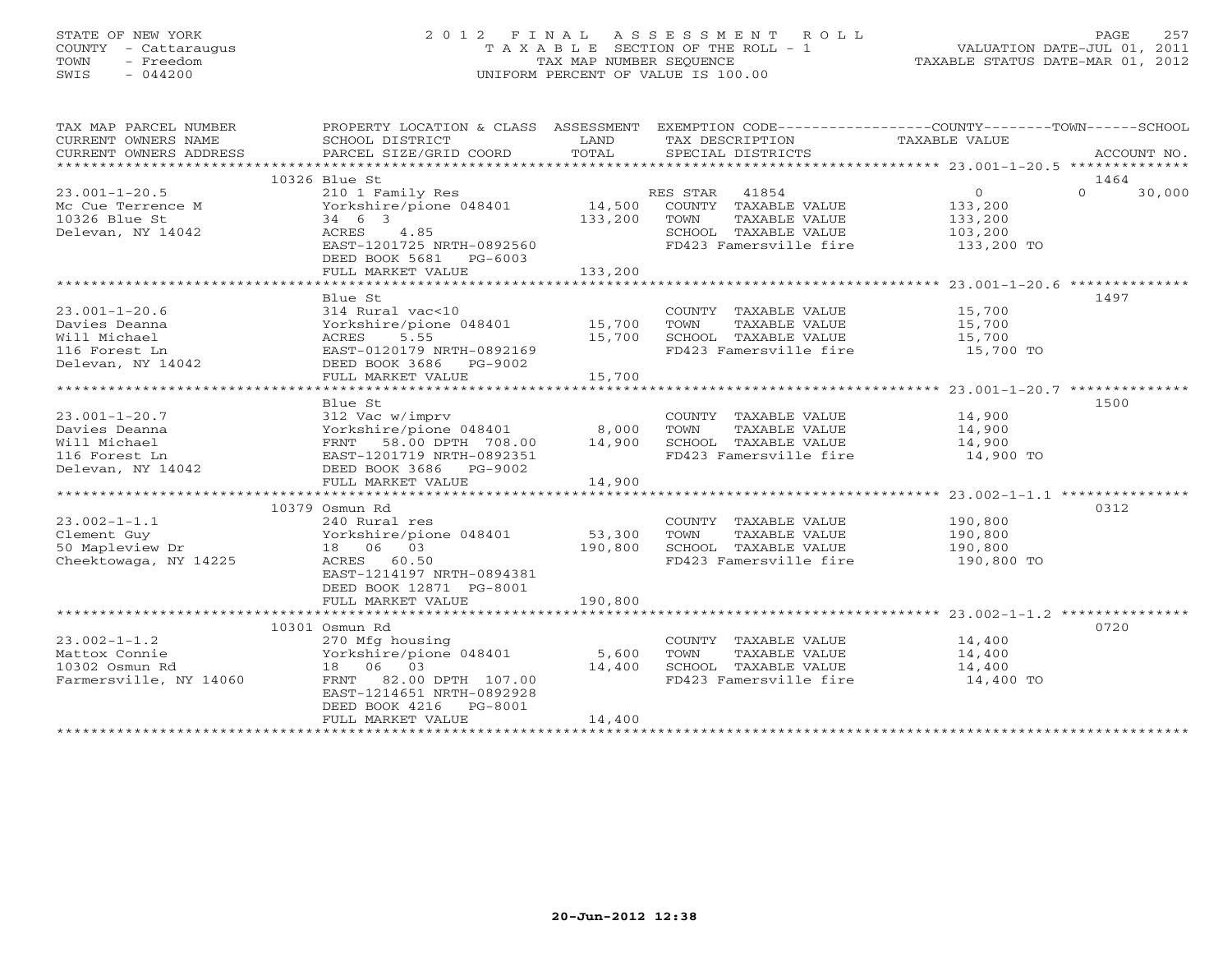# STATE OF NEW YORK 2 0 1 2 F I N A L A S S E S S M E N T R O L L PAGE 258 COUNTY - Cattaraugus T A X A B L E SECTION OF THE ROLL - 1 VALUATION DATE-JUL 01, 2011 TOWN - Freedom TAX MAP NUMBER SEQUENCE TAXABLE STATUS DATE-MAR 01, 2012 SWIS - 044200 UNIFORM PERCENT OF VALUE IS 100.00UNIFORM PERCENT OF VALUE IS 100.00

| TAX MAP PARCEL NUMBER                                    | PROPERTY LOCATION & CLASS ASSESSMENT EXEMPTION CODE---------------COUNTY-------TOWN------SCHOOL |                 |                                                |                     |          |             |
|----------------------------------------------------------|-------------------------------------------------------------------------------------------------|-----------------|------------------------------------------------|---------------------|----------|-------------|
| CURRENT OWNERS NAME                                      | SCHOOL DISTRICT                                                                                 | LAND            | TAX DESCRIPTION                                | TAXABLE VALUE       |          |             |
| CURRENT OWNERS ADDRESS                                   | PARCEL SIZE/GRID COORD                                                                          | TOTAL           | SPECIAL DISTRICTS                              |                     |          | ACCOUNT NO. |
|                                                          |                                                                                                 |                 |                                                |                     |          |             |
|                                                          | 10380 Osmun Rd                                                                                  |                 |                                                |                     |          | 1436        |
| $23.002 - 1 - 1.3$                                       | 210 1 Family Res                                                                                |                 | CVET C/T<br>41131                              | 20,000              | 20,000   | $\Omega$    |
| Smith Marolyn                                            | Yorkshire/pione 048401                                                                          | 14,500 RES STAR | 41854                                          | $\overline{0}$      | $\Omega$ | 30,000      |
| 10380 Osmun Rd                                           | $10 \t 6 \t 3$                                                                                  | 85,000          | COUNTY TAXABLE VALUE                           | 65,000              |          |             |
| Freedom, NY 14065                                        | ACRES<br>032<br>4.85 BANK                                                                       |                 | TAXABLE VALUE<br>TOWN                          | 65,000              |          |             |
|                                                          | EAST-1215131 NRTH-0894211<br>DEED BOOK 6013 PG-7001                                             |                 | SCHOOL TAXABLE VALUE<br>FD423 Famersville fire | 55,000<br>85,000 TO |          |             |
|                                                          | FULL MARKET VALUE                                                                               | 85,000          |                                                |                     |          |             |
|                                                          |                                                                                                 |                 |                                                |                     |          |             |
|                                                          | 10396 Osmun Rd                                                                                  |                 |                                                |                     |          | 0448        |
| $23.002 - 1 - 2$                                         | 210 1 Family Res                                                                                |                 | COUNTY TAXABLE VALUE                           | 77,200              |          |             |
| Close Diane M                                            | Yorkshire/pione 048401                                                                          | 14,500          | TOWN<br>TAXABLE VALUE                          | 77,200              |          |             |
| 10396 Osmun Rd                                           | 03<br>10 06                                                                                     | 77,200          | SCHOOL TAXABLE VALUE                           | 77,200              |          |             |
| Farmersville Station, NY 14060 ACRES                     | 4.85 BANK<br>017                                                                                |                 | FD423 Famersville fire                         | 77,200 TO           |          |             |
|                                                          | EAST-1215127 NRTH-0894479                                                                       |                 |                                                |                     |          |             |
|                                                          | DEED BOOK 00938 PG-01155                                                                        |                 |                                                |                     |          |             |
|                                                          | FULL MARKET VALUE                                                                               | 77,200          |                                                |                     |          |             |
|                                                          |                                                                                                 |                 |                                                |                     |          |             |
|                                                          | Osmun Rd                                                                                        |                 |                                                |                     |          | 0099        |
| $23.002 - 1 - 3.1$                                       | 105 Vac farmland                                                                                |                 | AG DIST<br>41720                               | 98,910              | 98,910   | 98,910      |
| Borer John G                                             | Yorkshire/pione 048401                                                                          | 167,800         | COUNTY TAXABLE VALUE                           | 68,890              |          |             |
| 10826 Osmun Rd                                           | 10 06 03                                                                                        | 167,800         | TOWN<br>TAXABLE VALUE                          | 68,890              |          |             |
| Freedom, NY 14065                                        | ACRES 176.00                                                                                    |                 | SCHOOL TAXABLE VALUE                           | 68,890              |          |             |
|                                                          | EAST-1217416 NRTH-0894626                                                                       |                 | FD423 Famersville fire                         | 167,800 TO          |          |             |
| MAY BE SUBJECT TO PAYMENT                                | DEED BOOK 11269 PG-8001                                                                         |                 |                                                |                     |          |             |
| UNDER AGDIST LAW TIL 2016                                | FULL MARKET VALUE                                                                               | 167,800         |                                                |                     |          |             |
|                                                          |                                                                                                 |                 |                                                |                     |          |             |
|                                                          | 10410 Osmun Rd                                                                                  |                 |                                                |                     |          | 1190        |
| $23.002 - 1 - 3.2$                                       | 210 1 Family Res                                                                                |                 | RES STAR 41854                                 | 0                   | $\Omega$ | 30,000      |
| Poorman Jerry K                                          | Yorkshire/pione 048401                                                                          | 17,800          | COUNTY TAXABLE VALUE                           | 75,000              |          |             |
| Poorman Rosita M                                         | 10 06 03                                                                                        | 75,000          | TAXABLE VALUE<br>TOWN                          | 75,000              |          |             |
| 10410 Osmun Rd                                           | ACRES<br>7.10                                                                                   |                 | SCHOOL TAXABLE VALUE                           | 45,000              |          |             |
| Farmersville Station, NY 14060 EAST-1214956 NRTH-0894965 |                                                                                                 |                 | FD423 Famersville fire                         | 75,000 TO           |          |             |
|                                                          | DEED BOOK 00955 PG-00546                                                                        |                 |                                                |                     |          |             |
|                                                          | FULL MARKET VALUE                                                                               | 75,000          |                                                |                     |          |             |
|                                                          |                                                                                                 |                 |                                                |                     |          |             |
|                                                          | 10476 Osmun Rd                                                                                  |                 |                                                |                     |          | 1206        |
| $23.002 - 1 - 3.3$                                       | 312 Vac w/imprv                                                                                 |                 | COUNTY TAXABLE VALUE                           | 16,400              |          |             |
| Fura Michael J                                           | Yorkshire/pione 048401                                                                          | 10,300          | TAXABLE VALUE<br>TOWN                          | 16,400              |          |             |
| Fura Cecelia K                                           | 10/11 06 03                                                                                     | 16,400          | SCHOOL TAXABLE VALUE                           | 16,400              |          |             |
| 201 Corinthia St                                         | 2.35<br>ACRES                                                                                   |                 | FD423 Famersville fire                         | 16,400 TO           |          |             |
| Lockport, NY 14094-2042                                  | EAST-1214940 NRTH-0895674                                                                       |                 |                                                |                     |          |             |
|                                                          | DEED BOOK 00939 PG-00189                                                                        |                 |                                                |                     |          |             |
|                                                          | FULL MARKET VALUE                                                                               | 16,400          |                                                |                     |          |             |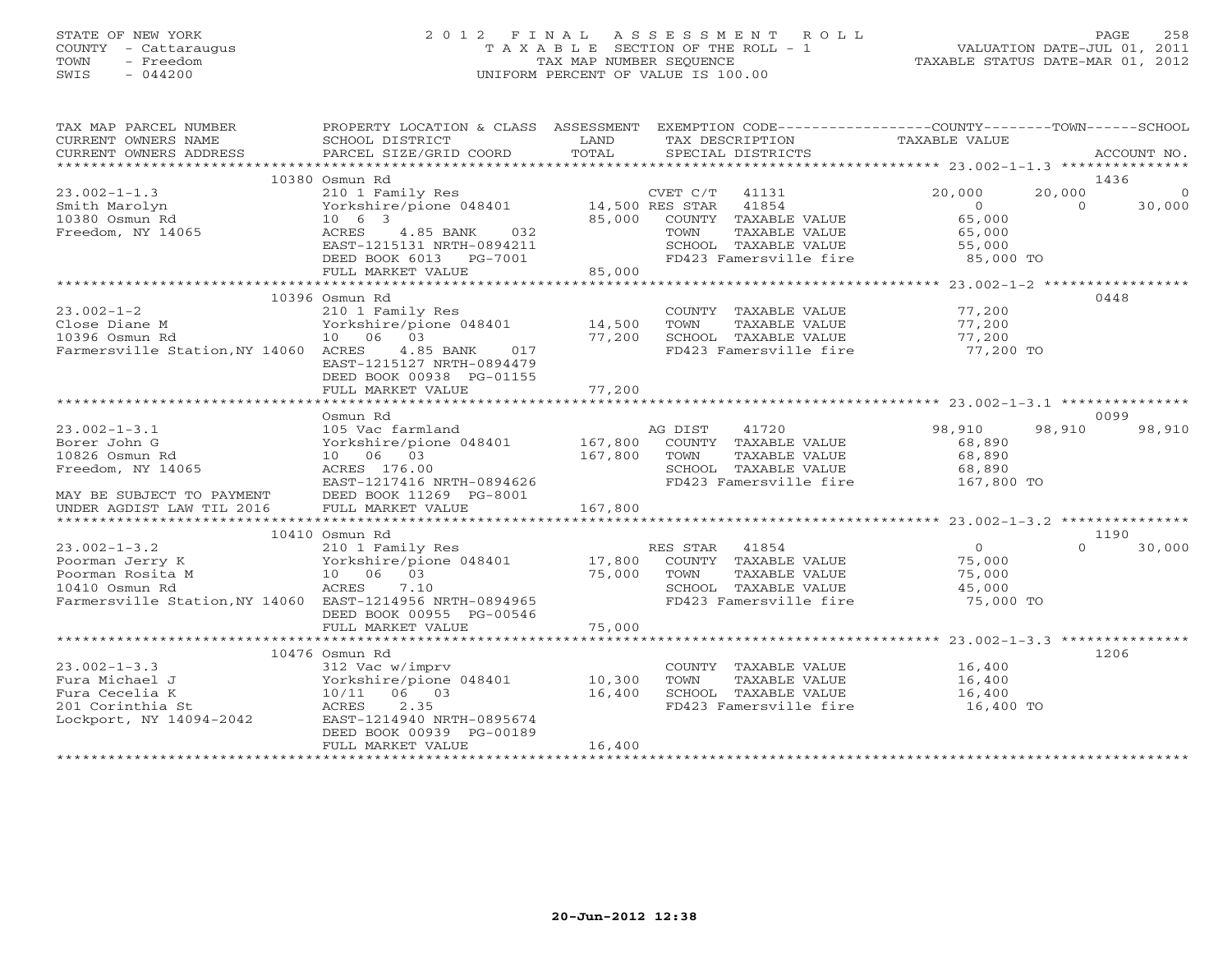# STATE OF NEW YORK 2 0 1 2 F I N A L A S S E S S M E N T R O L L PAGE 259 COUNTY - Cattaraugus T A X A B L E SECTION OF THE ROLL - 1 VALUATION DATE-JUL 01, 2011 TOWN - Freedom TAX MAP NUMBER SEQUENCE TAXABLE STATUS DATE-MAR 01, 2012 SWIS - 044200 UNIFORM PERCENT OF VALUE IS 100.00UNIFORM PERCENT OF VALUE IS 100.00

| TAX MAP PARCEL NUMBER<br>CURRENT OWNERS NAME                                                                             | PROPERTY LOCATION & CLASS ASSESSMENT EXEMPTION CODE----------------COUNTY-------TOWN------SCHOOL<br>SCHOOL DISTRICT | LAND                                 | TAX DESCRIPTION                                          | TAXABLE VALUE              |                                    |
|--------------------------------------------------------------------------------------------------------------------------|---------------------------------------------------------------------------------------------------------------------|--------------------------------------|----------------------------------------------------------|----------------------------|------------------------------------|
| CURRENT OWNERS ADDRESS                                                                                                   | PARCEL SIZE/GRID COORD                                                                                              | TOTAL                                | SPECIAL DISTRICTS                                        |                            | ACCOUNT NO.                        |
|                                                                                                                          |                                                                                                                     |                                      |                                                          |                            |                                    |
|                                                                                                                          | 10450 Osmun Rd                                                                                                      |                                      |                                                          |                            | 1264                               |
| $23.002 - 1 - 3.4$                                                                                                       | 270 Mfg housing<br>Yorkshire/pione 048401 10,300                                                                    |                                      | RES STAR 41854<br>COUNTY TAXABLE VALUE                   | $\overline{0}$             | $\Omega$<br>26,000                 |
| Hudzinski Mark<br>PO Box 371                                                                                             | 10 06 03                                                                                                            | 26,000 TOWN                          | TAXABLE VALUE                                            | 26,000                     |                                    |
| Yorkshire, NY 14173                                                                                                      | 2.35<br>ACRES                                                                                                       |                                      | SCHOOL TAXABLE VALUE                                     |                            |                                    |
|                                                                                                                          | EAST-1214953 NRTH-0895437                                                                                           |                                      | FD423 Famersville fire 26,000 TO                         | $26, 60$<br>$-6, 00$       |                                    |
|                                                                                                                          | DEED BOOK 14543 PG-2004                                                                                             |                                      |                                                          |                            |                                    |
|                                                                                                                          | FULL MARKET VALUE                                                                                                   | 26,000                               |                                                          |                            |                                    |
|                                                                                                                          |                                                                                                                     |                                      |                                                          |                            |                                    |
|                                                                                                                          | Osmum Rd                                                                                                            |                                      |                                                          |                            | 0151                               |
| $23.002 - 1 - 4$                                                                                                         | 322 Rural vac>10                                                                                                    |                                      | COUNTY TAXABLE VALUE 31,900                              |                            |                                    |
| Richart Robert                                                                                                           | Cuba-Rush Cent 024801 31,900                                                                                        |                                      | TOWN                                                     | TAXABLE VALUE 31,900       |                                    |
| Maggione Wendy<br>5021 Kraus Rd                                                                                          | 02 06 03<br>ACRES 24.45                                                                                             | 31,900                               | SCHOOL TAXABLE VALUE<br>FD423 Famersville fire           | 31,900<br>31,900 TO        |                                    |
| Clarence, NY 14031                                                                                                       | EAST-1221897 NRTH-0894329                                                                                           |                                      |                                                          |                            |                                    |
|                                                                                                                          | DEED BOOK 1024 PG-485                                                                                               |                                      |                                                          |                            |                                    |
|                                                                                                                          | FULL MARKET VALUE                                                                                                   | 31,900                               |                                                          |                            |                                    |
|                                                                                                                          |                                                                                                                     |                                      |                                                          |                            |                                    |
|                                                                                                                          | B & S Rd                                                                                                            |                                      |                                                          |                            | 0094                               |
| $23.002 - 1 - 5.1$                                                                                                       | 322 Rural vac>10                                                                                                    |                                      | COUNTY TAXABLE VALUE                                     | 64,000                     |                                    |
| Murray Kevin                                                                                                             | Cuba-Rush Cent 024801 64,000                                                                                        |                                      | TAXABLE VALUE<br>TOWN                                    | 64,000                     |                                    |
| 521 Willardshire St                                                                                                      | 02 06 03                                                                                                            |                                      | 54,000 SCHOOL TAXABLE VALUE                              |                            |                                    |
| Orchard Park, NY 14127                                                                                                   | ACRES 116.09                                                                                                        |                                      | FD423 Famersville fire                                   | $64,000$ TO<br>$64,000$ TO |                                    |
|                                                                                                                          | EAST-1220525 NRTH-0893091                                                                                           |                                      |                                                          |                            |                                    |
|                                                                                                                          | DEED BOOK 10352 PG-4001                                                                                             |                                      |                                                          |                            |                                    |
|                                                                                                                          | FULL MARKET VALUE                                                                                                   | 64,000                               |                                                          |                            |                                    |
|                                                                                                                          | B&S Rd                                                                                                              |                                      |                                                          |                            | 1506                               |
| $23.002 - 1 - 5.2$                                                                                                       | 322 Rural vac>10                                                                                                    |                                      |                                                          |                            |                                    |
| Cook Ronald H                                                                                                            | Cuba-Rush Cent 024801 36,700                                                                                        |                                      | COUNTY TAXABLE VALUE 36,700<br>TOWN TAXABLE VALUE 36,700 |                            |                                    |
|                                                                                                                          |                                                                                                                     | 36,700                               | SCHOOL TAXABLE VALUE 36,700                              |                            |                                    |
|                                                                                                                          |                                                                                                                     |                                      | FD423 Famersville fire                                   | 36,700 TO                  |                                    |
| COOK ROMALD H<br>Cook Margaret M<br>77 Montebleu Dr<br>Getzville, NY 14068<br>EED BOOK 4885<br>DEED BOOK 4885<br>PG-8002 |                                                                                                                     |                                      |                                                          |                            |                                    |
|                                                                                                                          |                                                                                                                     |                                      |                                                          |                            |                                    |
|                                                                                                                          |                                                                                                                     |                                      |                                                          |                            |                                    |
|                                                                                                                          | 10330 Osmun Rd                                                                                                      |                                      |                                                          |                            | 0399                               |
| $23.002 - 1 - 6.1$                                                                                                       | 280 Res Multiple<br>Yorkshire/pione 048401                                                                          |                                      | AG DIST<br>41720<br>41801                                | 24,878<br>24,878<br>51,187 | 24,878<br>51,187<br>$\overline{0}$ |
| Mc Kuhn Jack M<br>10330 Osmun Rd                                                                                         | 10 06 03                                                                                                            | $91,000$ AGED C/T<br>195,500 SR STAR | 41834                                                    | $\overline{0}$             | $\overline{0}$<br>62,200           |
| Farmersville, NY 14060                                                                                                   | ACRES 129.00                                                                                                        |                                      | COUNTY TAXABLE VALUE                                     | 119,435                    |                                    |
|                                                                                                                          | EAST-1216637 NRTH-0893331                                                                                           |                                      | TOWN<br>TAXABLE VALUE                                    | 119,435                    |                                    |
| MAY BE SUBJECT TO PAYMENT                                                                                                | DEED BOOK 885<br>PG-01147                                                                                           |                                      | SCHOOL TAXABLE VALUE                                     | 108,422                    |                                    |
| UNDER AGDIST LAW TIL 2016                                                                                                | FULL MARKET VALUE                                                                                                   |                                      | 195,500 FD423 Famersville fire                           | 195,500 TO                 |                                    |
|                                                                                                                          |                                                                                                                     |                                      |                                                          |                            |                                    |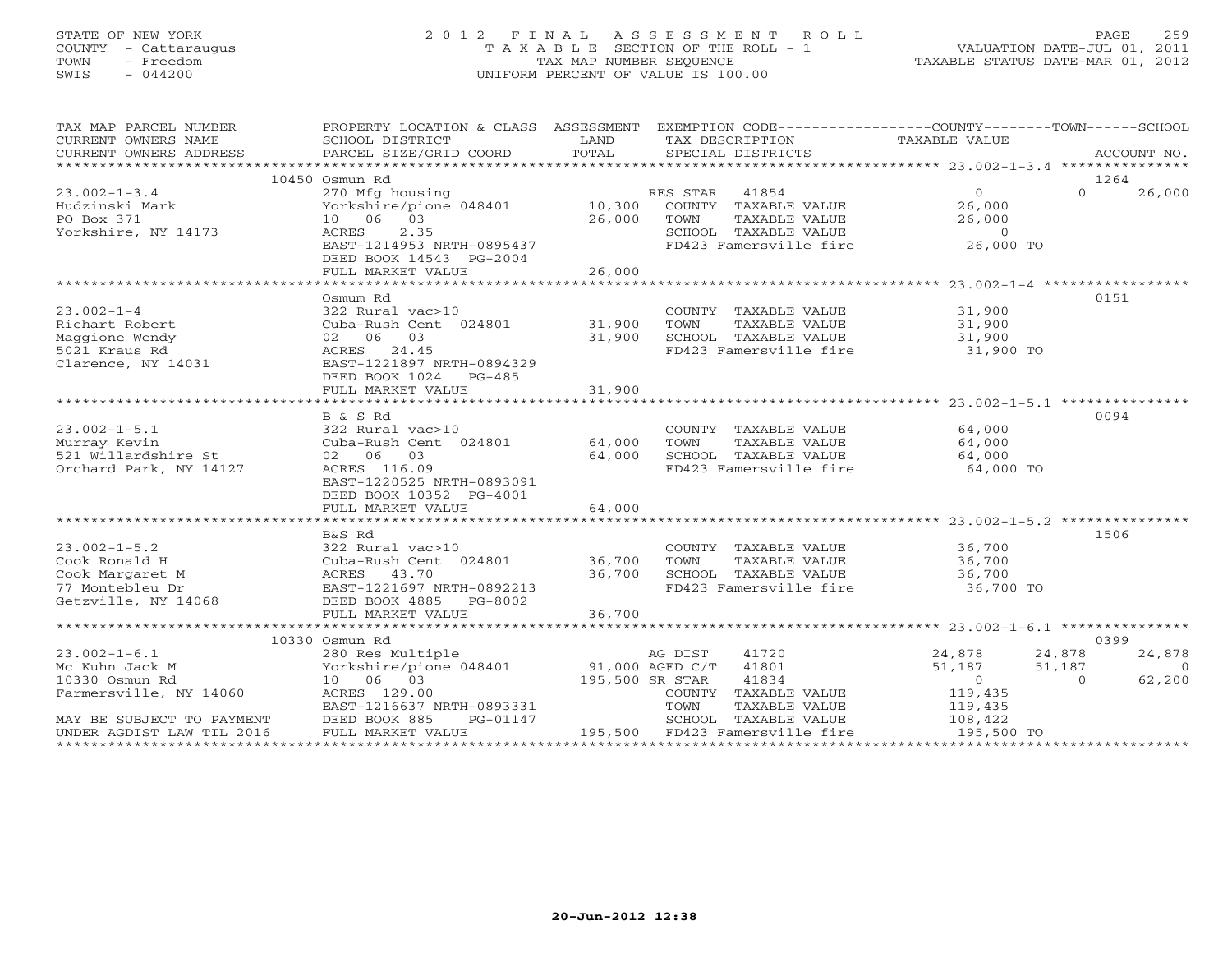# STATE OF NEW YORK 2 0 1 2 F I N A L A S S E S S M E N T R O L L PAGE 260 COUNTY - Cattaraugus T A X A B L E SECTION OF THE ROLL - 1 VALUATION DATE-JUL 01, 2011 TOWN - Freedom TAX MAP NUMBER SEQUENCE TAXABLE STATUS DATE-MAR 01, 2012 SWIS - 044200 UNIFORM PERCENT OF VALUE IS 100.00UNIFORM PERCENT OF VALUE IS 100.00

| TAX MAP PARCEL NUMBER                         | PROPERTY LOCATION & CLASS ASSESSMENT EXEMPTION CODE---------------COUNTY-------TOWN------SCHOOL |               |                                      |                     |             |
|-----------------------------------------------|-------------------------------------------------------------------------------------------------|---------------|--------------------------------------|---------------------|-------------|
| CURRENT OWNERS NAME<br>CURRENT OWNERS ADDRESS | SCHOOL DISTRICT<br>PARCEL SIZE/GRID COORD                                                       | LAND<br>TOTAL | TAX DESCRIPTION<br>SPECIAL DISTRICTS | TAXABLE VALUE       | ACCOUNT NO. |
|                                               |                                                                                                 |               |                                      |                     |             |
|                                               | 10318 Osmun Rd                                                                                  |               |                                      |                     | 1409        |
| $23.002 - 1 - 6.2$                            | 270 Mfg housing                                                                                 |               | COUNTY TAXABLE VALUE 33,300          |                     |             |
| Mc Kuhn Jack M                                | Yorkshire/pione 048401                                                                          | 7,700         | TOWN                                 |                     |             |
| 10330 Osmun Rd                                | 10 06 03                                                                                        | 33,300        | SCHOOL TAXABLE VALUE                 |                     |             |
| Farmersville, NY 14060                        | FRNT 100.00 DPTH 250.00                                                                         |               | FD423 Famersville fire 33,300 TO     |                     |             |
|                                               | EAST-1214880 NRTH-0893118                                                                       |               |                                      |                     |             |
|                                               | DEED BOOK 1005 PG-145                                                                           |               |                                      |                     |             |
|                                               | FULL MARKET VALUE                                                                               | 33,300        |                                      |                     |             |
|                                               |                                                                                                 |               |                                      |                     |             |
|                                               | Osmun Rd                                                                                        |               |                                      |                     | 1410        |
| $23.002 - 1 - 6.3$                            | 314 Rural vac<10                                                                                |               | COUNTY TAXABLE VALUE                 | 7,700               |             |
| Mc Kuhn Jack                                  | Yorkshire/pione 048401                                                                          | 7,700         | TOWN<br>TAXABLE VALUE                | 7,700               |             |
| 10330 Osmun Rd                                | 10 06 03                                                                                        | 7,700         | SCHOOL TAXABLE VALUE                 | 7,700               |             |
| Farmersville, NY 14060                        | FRNT 100.00 DPTH 250.00<br>EAST-1214880 NRTH-0893018                                            |               | FD423 Famersville fire 7,700 TO      |                     |             |
|                                               | DEED BOOK 1005 PG-747                                                                           |               |                                      |                     |             |
|                                               | FULL MARKET VALUE                                                                               | 7,700         |                                      |                     |             |
|                                               |                                                                                                 |               |                                      |                     |             |
|                                               | Osmun Rd                                                                                        |               |                                      |                     | 0631        |
| $23.002 - 1 - 7$                              | 322 Rural vac>10                                                                                |               | COUNTY TAXABLE VALUE                 | 25,400              |             |
| Howbill Auto Parts                            | Yorkshire/pione 048401 25,400                                                                   |               | TOWN<br>TAXABLE VALUE                | 25,400              |             |
| 550 Pound Rd                                  | 10 06 03                                                                                        | 25,400        | SCHOOL TAXABLE VALUE                 | 25,400              |             |
| PO Box 87                                     | ACRES 15.12                                                                                     |               | FD423 Famersville fire               | 25,400 TO           |             |
| Elma, NY 14059                                | EAST-1216646 NRTH-0892467                                                                       |               |                                      |                     |             |
|                                               | DEED BOOK 855<br>PG-00172                                                                       |               |                                      |                     |             |
|                                               | FULL MARKET VALUE                                                                               | 25,400        |                                      |                     |             |
|                                               |                                                                                                 |               |                                      |                     |             |
|                                               | 10268 Osmun Rd                                                                                  |               |                                      |                     | 0629        |
| $23.002 - 1 - 8$                              | 260 Seasonal res                                                                                |               | COUNTY TAXABLE VALUE                 | 57,800              |             |
| Howbill Auto Parts Inc                        | Yorkshire/pione 048401 26,800                                                                   |               | TOWN<br>TAXABLE VALUE                | 57,800              |             |
| 550 Pound Rd                                  | 10 06 03                                                                                        | 57,800        | SCHOOL TAXABLE VALUE                 | 57,800<br>57,800 TO |             |
| PO Box 87<br>Elma, NY 14059                   | ACRES 17.10<br>EAST-1216630 NRTH-0892265                                                        |               | FD423 Famersville fire               |                     |             |
|                                               | DEED BOOK 855<br>PG-00172                                                                       |               |                                      |                     |             |
|                                               | FULL MARKET VALUE                                                                               | 57,800        |                                      |                     |             |
|                                               |                                                                                                 |               |                                      |                     |             |
|                                               | Osmun Rd                                                                                        |               |                                      |                     | 0632        |
| $23.002 - 1 - 9$                              | 322 Rural vac>10                                                                                |               | COUNTY TAXABLE VALUE                 | 26,900              |             |
| Howbill Auto Parts, Inc.                      | Yorkshire/pione 048401 26,900                                                                   |               | TAXABLE VALUE<br>TOWN                | 26,900              |             |
| 550 Pound Rd                                  | 10 06 03                                                                                        | 26,900        | SCHOOL TAXABLE VALUE                 | 26,900              |             |
| Elma, NY 14059                                | ACRES 17.29                                                                                     |               | FD423 Famersville fire               | 26,900 TO           |             |
|                                               | EAST-1216631 NRTH-0892063                                                                       |               |                                      |                     |             |
|                                               | DEED BOOK 13393 PG-8001                                                                         |               |                                      |                     |             |
|                                               | FULL MARKET VALUE                                                                               | 26,900        |                                      |                     |             |
|                                               |                                                                                                 |               |                                      |                     |             |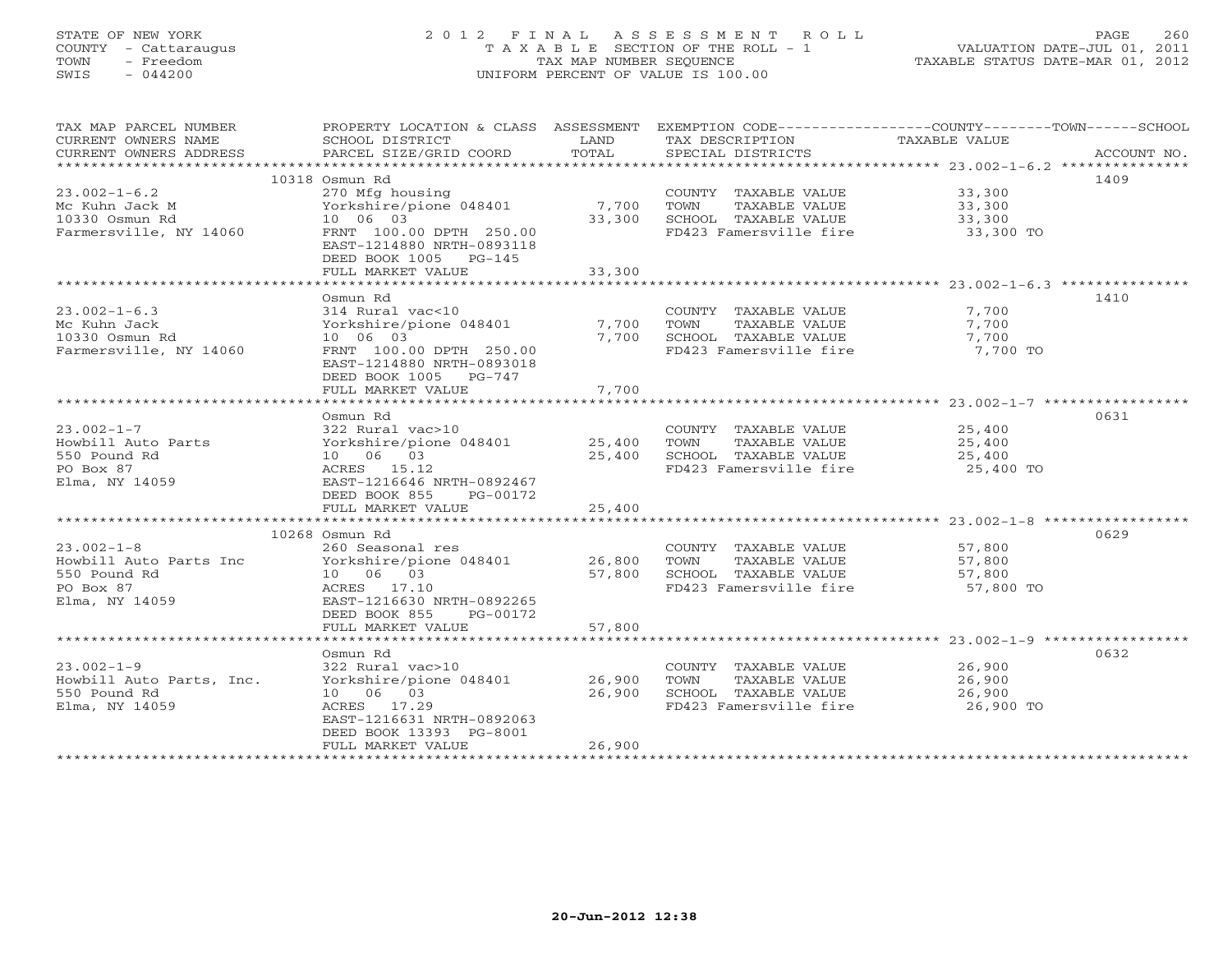# STATE OF NEW YORK 2 0 1 2 F I N A L A S S E S S M E N T R O L L PAGE 261 COUNTY - Cattaraugus T A X A B L E SECTION OF THE ROLL - 1 VALUATION DATE-JUL 01, 2011 TOWN - Freedom TAX MAP NUMBER SEQUENCE TAXABLE STATUS DATE-MAR 01, 2012 SWIS - 044200 UNIFORM PERCENT OF VALUE IS 100.00UNIFORM PERCENT OF VALUE IS 100.00

| *************************<br>0630<br>Osmun Rd<br>$23.002 - 1 - 10$<br>322 Rural vac>10<br>COUNTY TAXABLE VALUE<br>27,000<br>Yorkshire/pione 048401<br>27,000<br>TOWN<br>TAXABLE VALUE<br>27,000<br>Howbill Auto Parts Inc<br>10 06 03<br>550 Pound Rd<br>27,000<br>SCHOOL TAXABLE VALUE<br>27,000<br>PO Box 87<br>FD423 Famersville fire<br>ACRES 17.39<br>27,000 TO<br>Elma, NY 14059<br>EAST-1216660 NRTH-0891861<br>DEED BOOK 855<br>PG-00172<br>27,000<br>FULL MARKET VALUE<br>0485<br>10273 Osmun Rd<br>$23.002 - 1 - 11$<br>312 Vac w/imprv<br>24,400<br>COUNTY TAXABLE VALUE<br>21,400<br>Dominesey Lawrence<br>Yorkshire/pione 048401<br>TAXABLE VALUE<br>24,400<br>TOWN<br>18  06  03<br>3008 Route 39 W<br>24,400<br>SCHOOL TAXABLE VALUE<br>24,400 |
|---------------------------------------------------------------------------------------------------------------------------------------------------------------------------------------------------------------------------------------------------------------------------------------------------------------------------------------------------------------------------------------------------------------------------------------------------------------------------------------------------------------------------------------------------------------------------------------------------------------------------------------------------------------------------------------------------------------------------------------------------------------|
|                                                                                                                                                                                                                                                                                                                                                                                                                                                                                                                                                                                                                                                                                                                                                               |
|                                                                                                                                                                                                                                                                                                                                                                                                                                                                                                                                                                                                                                                                                                                                                               |
|                                                                                                                                                                                                                                                                                                                                                                                                                                                                                                                                                                                                                                                                                                                                                               |
|                                                                                                                                                                                                                                                                                                                                                                                                                                                                                                                                                                                                                                                                                                                                                               |
|                                                                                                                                                                                                                                                                                                                                                                                                                                                                                                                                                                                                                                                                                                                                                               |
|                                                                                                                                                                                                                                                                                                                                                                                                                                                                                                                                                                                                                                                                                                                                                               |
|                                                                                                                                                                                                                                                                                                                                                                                                                                                                                                                                                                                                                                                                                                                                                               |
|                                                                                                                                                                                                                                                                                                                                                                                                                                                                                                                                                                                                                                                                                                                                                               |
|                                                                                                                                                                                                                                                                                                                                                                                                                                                                                                                                                                                                                                                                                                                                                               |
|                                                                                                                                                                                                                                                                                                                                                                                                                                                                                                                                                                                                                                                                                                                                                               |
|                                                                                                                                                                                                                                                                                                                                                                                                                                                                                                                                                                                                                                                                                                                                                               |
|                                                                                                                                                                                                                                                                                                                                                                                                                                                                                                                                                                                                                                                                                                                                                               |
|                                                                                                                                                                                                                                                                                                                                                                                                                                                                                                                                                                                                                                                                                                                                                               |
| Arcade, NY 14009<br>ACRES 10.10<br>FD423 Famersville fire<br>24,400 TO                                                                                                                                                                                                                                                                                                                                                                                                                                                                                                                                                                                                                                                                                        |
| EAST-1214496 NRTH-0892332                                                                                                                                                                                                                                                                                                                                                                                                                                                                                                                                                                                                                                                                                                                                     |
| DEED BOOK 10979 PG-4003                                                                                                                                                                                                                                                                                                                                                                                                                                                                                                                                                                                                                                                                                                                                       |
| FULL MARKET VALUE<br>24,400                                                                                                                                                                                                                                                                                                                                                                                                                                                                                                                                                                                                                                                                                                                                   |
|                                                                                                                                                                                                                                                                                                                                                                                                                                                                                                                                                                                                                                                                                                                                                               |
| 10328 Rte 98<br>0646                                                                                                                                                                                                                                                                                                                                                                                                                                                                                                                                                                                                                                                                                                                                          |
| $23.002 - 1 - 12$<br>41854<br>$\Omega$<br>$\Omega$<br>30,000<br>280 Res Multiple<br>RES STAR                                                                                                                                                                                                                                                                                                                                                                                                                                                                                                                                                                                                                                                                  |
| 12,000<br>55,000<br>Ellis Matthew D<br>Yorkshire/pione 048401<br>COUNTY TAXABLE VALUE                                                                                                                                                                                                                                                                                                                                                                                                                                                                                                                                                                                                                                                                         |
| Ellis Zan P<br>18 06<br>03<br>55,000<br>TOWN<br>TAXABLE VALUE<br>55,000                                                                                                                                                                                                                                                                                                                                                                                                                                                                                                                                                                                                                                                                                       |
| 10328 Rte 98 S<br>ACRES<br>1.50<br>SCHOOL TAXABLE VALUE<br>25,000                                                                                                                                                                                                                                                                                                                                                                                                                                                                                                                                                                                                                                                                                             |
| Farmersville Station, NY 14060 EAST-1214098 NRTH-0892129<br>FD423 Famersville fire<br>55,000 TO                                                                                                                                                                                                                                                                                                                                                                                                                                                                                                                                                                                                                                                               |
| DEED BOOK 00978 PG-00089                                                                                                                                                                                                                                                                                                                                                                                                                                                                                                                                                                                                                                                                                                                                      |
| FULL MARKET VALUE<br>55,000                                                                                                                                                                                                                                                                                                                                                                                                                                                                                                                                                                                                                                                                                                                                   |
|                                                                                                                                                                                                                                                                                                                                                                                                                                                                                                                                                                                                                                                                                                                                                               |
| 10339 Rte 98<br>0713                                                                                                                                                                                                                                                                                                                                                                                                                                                                                                                                                                                                                                                                                                                                          |
| $23.002 - 1 - 13$<br>$\circ$<br>$\Omega$<br>210 1 Family Res<br>RES STAR<br>41854<br>30,000                                                                                                                                                                                                                                                                                                                                                                                                                                                                                                                                                                                                                                                                   |
| Moore Timothy L<br>Yorkshire/pione 048401<br>9,100<br>COUNTY TAXABLE VALUE<br>79,600                                                                                                                                                                                                                                                                                                                                                                                                                                                                                                                                                                                                                                                                          |
| Moore Thomas, Linda<br>79,600<br>TAXABLE VALUE<br>18 06 03<br>TOWN<br>79,600                                                                                                                                                                                                                                                                                                                                                                                                                                                                                                                                                                                                                                                                                  |
| 10339 Nys Rte 98<br>Life Use - Ruby Golley<br>SCHOOL TAXABLE VALUE<br>49,600                                                                                                                                                                                                                                                                                                                                                                                                                                                                                                                                                                                                                                                                                  |
| Farmersville Station, NY 14060 ACRES<br>1.64<br>FD423 Famersville fire<br>79,600 TO                                                                                                                                                                                                                                                                                                                                                                                                                                                                                                                                                                                                                                                                           |
| EAST-1213846 NRTH-0892193                                                                                                                                                                                                                                                                                                                                                                                                                                                                                                                                                                                                                                                                                                                                     |
| DEED BOOK 1032<br>PG-837                                                                                                                                                                                                                                                                                                                                                                                                                                                                                                                                                                                                                                                                                                                                      |
| FULL MARKET VALUE<br>79,600                                                                                                                                                                                                                                                                                                                                                                                                                                                                                                                                                                                                                                                                                                                                   |
|                                                                                                                                                                                                                                                                                                                                                                                                                                                                                                                                                                                                                                                                                                                                                               |
| 0581<br>Rte 98                                                                                                                                                                                                                                                                                                                                                                                                                                                                                                                                                                                                                                                                                                                                                |
| $23.002 - 1 - 14$<br>46,500<br>260 Seasonal res<br>COUNTY TAXABLE VALUE                                                                                                                                                                                                                                                                                                                                                                                                                                                                                                                                                                                                                                                                                       |
| Campanella Brett<br>Yorkshire/pione 048401<br>47,700<br>TOWN<br>TAXABLE VALUE<br>46,500                                                                                                                                                                                                                                                                                                                                                                                                                                                                                                                                                                                                                                                                       |
| Campanella Dean<br>17/18 06 03<br>46,500<br>SCHOOL TAXABLE VALUE<br>46,500                                                                                                                                                                                                                                                                                                                                                                                                                                                                                                                                                                                                                                                                                    |
| FD423 Famersville fire<br>46,500 TO<br>345 MacAruther<br>ACRES<br>49.62                                                                                                                                                                                                                                                                                                                                                                                                                                                                                                                                                                                                                                                                                       |
| Williamsville, NY 14221<br>EAST-1212228 NRTH-0892024                                                                                                                                                                                                                                                                                                                                                                                                                                                                                                                                                                                                                                                                                                          |
| DEED BOOK 10749 PG-6002                                                                                                                                                                                                                                                                                                                                                                                                                                                                                                                                                                                                                                                                                                                                       |
| FULL MARKET VALUE<br>46,500                                                                                                                                                                                                                                                                                                                                                                                                                                                                                                                                                                                                                                                                                                                                   |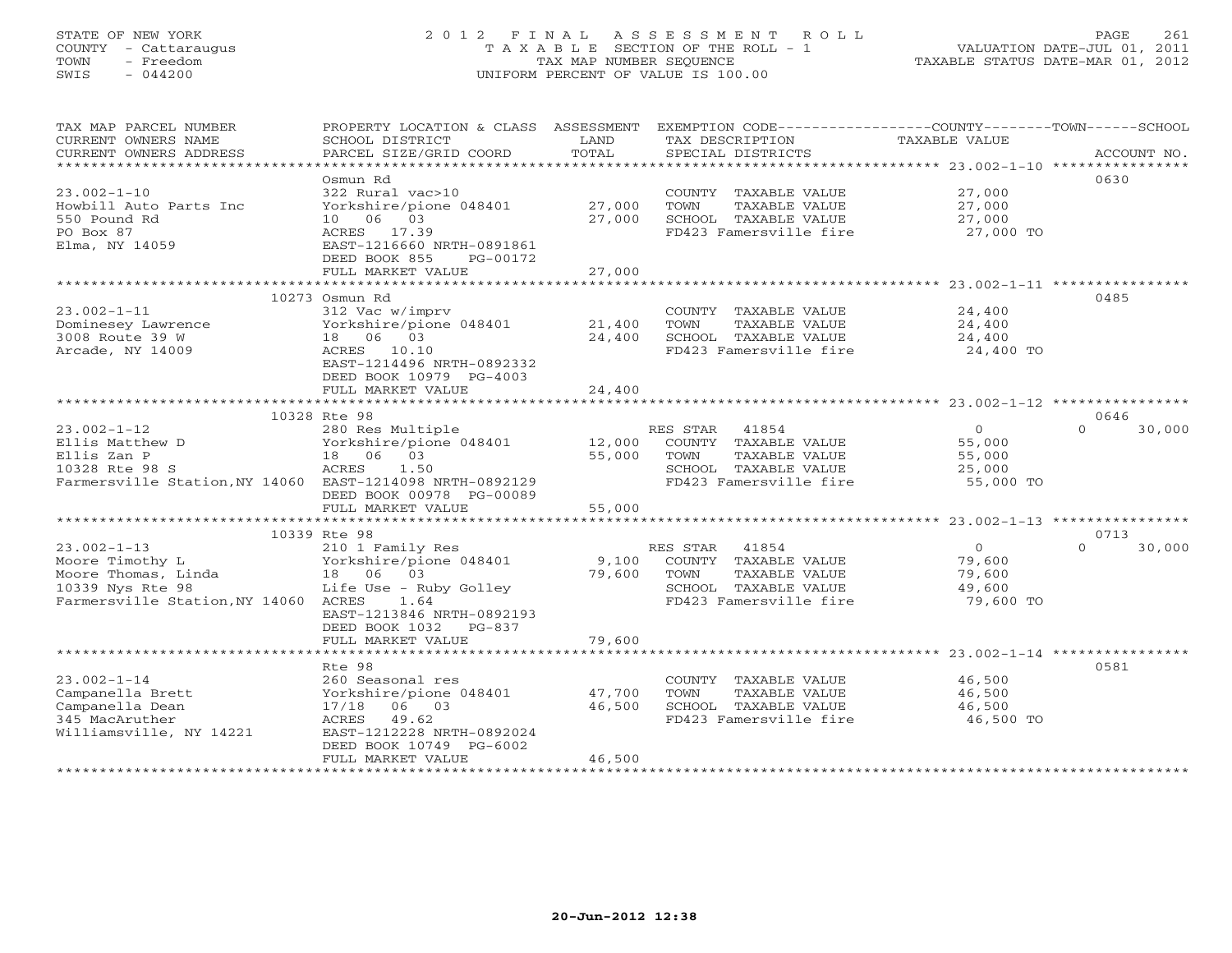# STATE OF NEW YORK 2 0 1 2 F I N A L A S S E S S M E N T R O L L PAGE 262 COUNTY - Cattaraugus T A X A B L E SECTION OF THE ROLL - 1 VALUATION DATE-JUL 01, 2011 TOWN - Freedom TAX MAP NUMBER SEQUENCE TAXABLE STATUS DATE-MAR 01, 2012 SWIS - 044200 UNIFORM PERCENT OF VALUE IS 100.00UNIFORM PERCENT OF VALUE IS 100.00

| TAX MAP PARCEL NUMBER<br>CURRENT OWNERS NAME<br>CURRENT OWNERS ADDRESS | PROPERTY LOCATION & CLASS ASSESSMENT<br>SCHOOL DISTRICT<br>PARCEL SIZE/GRID COORD | LAND<br>TOTAL | EXEMPTION CODE----------------COUNTY-------TOWN------SCHOOL<br>TAX DESCRIPTION<br>SPECIAL DISTRICTS | TAXABLE VALUE | ACCOUNT NO.        |
|------------------------------------------------------------------------|-----------------------------------------------------------------------------------|---------------|-----------------------------------------------------------------------------------------------------|---------------|--------------------|
|                                                                        | East County Line Rd                                                               |               |                                                                                                     |               | 1487               |
| $23.002 - 1 - 16$                                                      | 322 Rural vac>10                                                                  |               | COUNTY TAXABLE VALUE                                                                                | 16,800        |                    |
| Buchner Bruce R                                                        | Cuba-Rush Cent 024801                                                             | 16,800        | TOWN<br>TAXABLE VALUE                                                                               | 16,800        |                    |
| Buchner Mary K                                                         | 13.30<br>ACRES                                                                    | 16,800        | SCHOOL TAXABLE VALUE                                                                                | 16,800        |                    |
| 6235 Country Walk Ct                                                   | EAST-1221934 NRTH-0895045                                                         |               | FD421 Arcade fire                                                                                   | 16,800 TO     |                    |
| Clarence Center, NY 14032                                              | DEED BOOK 2752<br>PG-8001                                                         |               |                                                                                                     |               |                    |
|                                                                        | FULL MARKET VALUE                                                                 | 16,800        |                                                                                                     |               |                    |
|                                                                        |                                                                                   |               |                                                                                                     |               |                    |
|                                                                        | Town Line Rd                                                                      |               |                                                                                                     |               | 1488               |
| $23.002 - 1 - 17$                                                      | 322 Rural vac>10                                                                  |               | COUNTY TAXABLE VALUE                                                                                | 43,000        |                    |
| Cielencki Kevin J                                                      | Cuba-Rush Cent 024801                                                             | 43,000        | TOWN<br>TAXABLE VALUE                                                                               | 43,000        |                    |
| 116 Cunard Rd                                                          | 52.08<br>ACRES                                                                    | 43,000        | SCHOOL TAXABLE VALUE                                                                                | 43,000        |                    |
| Buffalo, NY 14216                                                      | EAST-1220198 NRTH-0894450                                                         |               | FD421 Arcade fire                                                                                   | 43,000 TO     |                    |
|                                                                        | DEED BOOK 2792<br>PG-5001                                                         |               |                                                                                                     |               |                    |
|                                                                        | FULL MARKET VALUE                                                                 | 43,000        |                                                                                                     |               |                    |
|                                                                        |                                                                                   |               |                                                                                                     |               |                    |
|                                                                        | 10233 Rte 98                                                                      |               |                                                                                                     |               | 0091               |
| $23.002 - 2 - 1$                                                       | 210 1 Family Res                                                                  |               | COUNTY TAXABLE VALUE                                                                                | 164,000       |                    |
| Campanella Charles                                                     | Yorkshire/pione 048401                                                            | 67,800        | TOWN<br>TAXABLE VALUE                                                                               | 164,000       |                    |
| Campanella Sharon                                                      | 17 06 03                                                                          | 164,000       | SCHOOL TAXABLE VALUE                                                                                | 164,000       |                    |
| 22 Canterbury Ln                                                       | ACRES 89.58                                                                       |               | FD423 Famersville fire                                                                              | 164,000 TO    |                    |
| Kenmore, NY 14217                                                      | EAST-1212312 NRTH-0891040                                                         |               |                                                                                                     |               |                    |
|                                                                        | DEED BOOK 825<br>PG-01055                                                         |               |                                                                                                     |               |                    |
|                                                                        | FULL MARKET VALUE                                                                 | 164,000       |                                                                                                     |               |                    |
|                                                                        |                                                                                   |               |                                                                                                     |               |                    |
|                                                                        | 10288 Rte 98                                                                      |               |                                                                                                     |               | 0545               |
| $23.002 - 2 - 2$                                                       | 210 1 Family Res                                                                  |               | COUNTY TAXABLE VALUE                                                                                | 95,100        |                    |
| Smith Larry D                                                          | Yorkshire/pione 048401                                                            | 15,400        | TOWN<br>TAXABLE VALUE                                                                               | 95,100        |                    |
| 56 Potter Rd                                                           | 17 06 03                                                                          | 95,100        | SCHOOL TAXABLE VALUE                                                                                | 95,100        |                    |
| Machias, NY 14101                                                      | 5.37<br>ACRES                                                                     |               | FD423 Famersville fire                                                                              | 95,100 TO     |                    |
|                                                                        | EAST-1214212 NRTH-0891151                                                         |               |                                                                                                     |               |                    |
|                                                                        | DEED BOOK 676<br>PG-00393                                                         |               |                                                                                                     |               |                    |
|                                                                        | FULL MARKET VALUE                                                                 | 95,100        |                                                                                                     |               |                    |
|                                                                        |                                                                                   |               |                                                                                                     |               |                    |
|                                                                        | 10310 Rte 98                                                                      |               |                                                                                                     |               | 0310               |
| $23.002 - 2 - 3.1$                                                     | 210 1 Family Res                                                                  |               | 41854<br>RES STAR                                                                                   | $\circ$       | 30,000<br>$\Omega$ |
| Kuczynski Robert P                                                     | Yorkshire/pione 048401                                                            | 19,300        | COUNTY TAXABLE VALUE                                                                                | 88,000        |                    |
| Kuczynski Linda                                                        | 17/18 06 03                                                                       | 88,000        | TOWN<br>TAXABLE VALUE                                                                               | 88,000        |                    |
| PO Box 53                                                              | 8.35 BANK<br>ACRES<br>014                                                         |               | SCHOOL TAXABLE VALUE                                                                                | 58,000        |                    |
| Sandusky, NY 14133                                                     | EAST-1214436 NRTH-0891430                                                         |               | FD423 Famersville fire                                                                              | 88,000 TO     |                    |
|                                                                        | DEED BOOK 780<br>PG-00083                                                         |               |                                                                                                     |               |                    |
|                                                                        | FULL MARKET VALUE                                                                 | 88,000        |                                                                                                     |               |                    |
|                                                                        |                                                                                   |               |                                                                                                     |               |                    |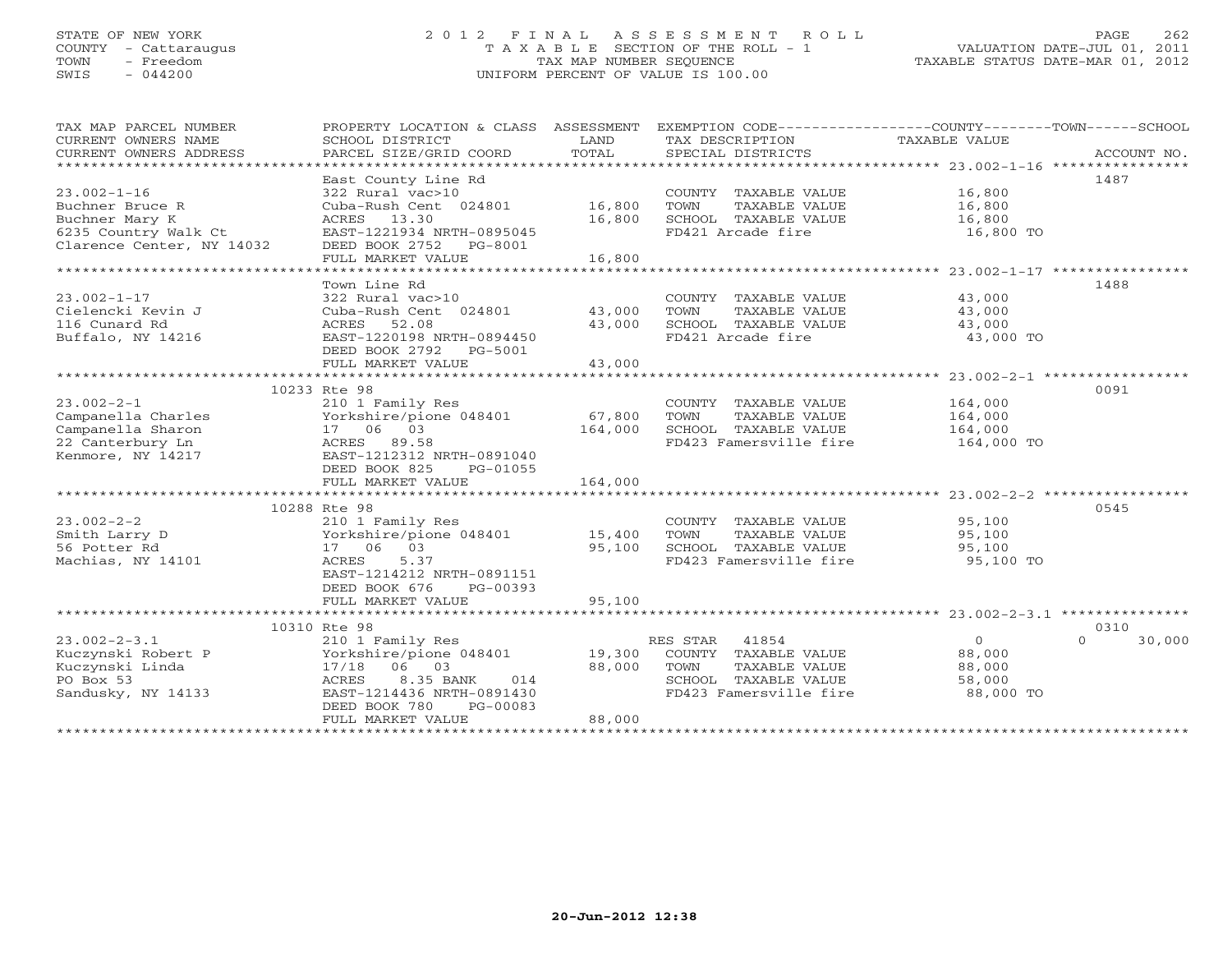# STATE OF NEW YORK 2 0 1 2 F I N A L A S S E S S M E N T R O L L PAGE 263 COUNTY - Cattaraugus T A X A B L E SECTION OF THE ROLL - 1 VALUATION DATE-JUL 01, 2011 TOWN - Freedom TAX MAP NUMBER SEQUENCE TAXABLE STATUS DATE-MAR 01, 2012 SWIS - 044200 UNIFORM PERCENT OF VALUE IS 100.00UNIFORM PERCENT OF VALUE IS 100.00

| TAX MAP PARCEL NUMBER<br>CURRENT OWNERS NAME      | PROPERTY LOCATION & CLASS ASSESSMENT<br>SCHOOL DISTRICT | LAND    | EXEMPTION CODE----------------COUNTY-------TOWN-----SCHOOL<br>TAX DESCRIPTION | TAXABLE VALUE    |                    |
|---------------------------------------------------|---------------------------------------------------------|---------|-------------------------------------------------------------------------------|------------------|--------------------|
| CURRENT OWNERS ADDRESS<br>*********************** | PARCEL SIZE/GRID COORD                                  | TOTAL   | SPECIAL DISTRICTS                                                             |                  | ACCOUNT NO.        |
|                                                   | 10220 Osmun Rd                                          |         |                                                                               |                  | 1130               |
| $23.002 - 2 - 3.2$                                | 271 Mfg housings                                        |         |                                                                               | 47,900           |                    |
|                                                   | Cuba-Rush Cent 024801                                   | 15,000  | COUNTY TAXABLE VALUE<br>TOWN                                                  |                  |                    |
| Savage Paul Sr<br>Savage Dolores                  | 17 06<br>03                                             | 47,900  | TAXABLE VALUE<br>SCHOOL TAXABLE VALUE                                         | 47,900<br>47,900 |                    |
| PO Box 135                                        |                                                         |         | FD423 Famersville fire                                                        | 47,900 TO        |                    |
| Freedom, NY 14065                                 | $L/p$ 915-1197<br>FRNT 360.00 DPTH 163.00               |         |                                                                               |                  |                    |
|                                                   | EAST-1214725 NRTH-0890951                               |         |                                                                               |                  |                    |
|                                                   | DEED BOOK 3333<br>PG-2001                               |         |                                                                               |                  |                    |
|                                                   | FULL MARKET VALUE                                       | 47,900  |                                                                               |                  |                    |
|                                                   |                                                         |         |                                                                               |                  |                    |
|                                                   | 10200 Osmun Rd                                          |         |                                                                               |                  | 1263               |
| $23.002 - 2 - 3.3$                                | 270 Mfg housing                                         |         | SR STAR<br>41834                                                              | $\circ$          | $\Omega$<br>39,100 |
| Savage Paul Sr                                    | Yorkshire/pione 048401                                  | 8,400   | COUNTY TAXABLE VALUE                                                          | 39,100           |                    |
| Savage Dolores                                    | 09/17 06 03                                             | 39,100  | TAXABLE VALUE<br>TOWN                                                         | 39,100           |                    |
| 10200 Osmun Rd                                    | 1.25<br>ACRES                                           |         | SCHOOL TAXABLE VALUE                                                          | $\overline{0}$   |                    |
| PO Box 135                                        | EAST-1214687 NRTH-0890649                               |         | FD423 Famersville fire                                                        | 39,100 TO        |                    |
| Freedom, NY 14065                                 | DEED BOOK 00972 PG-00363                                |         |                                                                               |                  |                    |
|                                                   | FULL MARKET VALUE                                       | 39,100  |                                                                               |                  |                    |
|                                                   |                                                         |         |                                                                               |                  |                    |
|                                                   | Osmun Rd                                                |         |                                                                               |                  | 0656               |
| $23.002 - 2 - 4$                                  | 322 Rural vac>10                                        |         | COUNTY TAXABLE VALUE                                                          | 30,700           |                    |
| Zupanchich Mary                                   | Yorkshire/pione 048401                                  | 30,700  | TAXABLE VALUE<br>TOWN                                                         | 30,700           |                    |
| 169 Woodwand Ave                                  | 09/17 06 03                                             | 30,700  | SCHOOL TAXABLE VALUE                                                          | 30,700           |                    |
| Buffalo, NY 14214                                 | 22.75<br>ACRES                                          |         | FD423 Famersville fire                                                        | 30,700 TO        |                    |
|                                                   | EAST-1215098 NRTH-0891142                               |         |                                                                               |                  |                    |
|                                                   | DEED BOOK 00952 PG-00064                                |         |                                                                               |                  |                    |
|                                                   | FULL MARKET VALUE                                       | 30,700  |                                                                               |                  |                    |
|                                                   |                                                         |         |                                                                               |                  |                    |
|                                                   | 408 Osmun Rd                                            |         |                                                                               |                  | 0368               |
| $23.002 - 2 - 5$                                  | 280 Res Multiple                                        |         | 41854<br>RES STAR                                                             | $\circ$          | $\Omega$<br>30,000 |
| Martin Roger A                                    | Yorkshire/pione 048401                                  | 16,300  | COUNTY TAXABLE VALUE                                                          | 141,000          |                    |
| Martin Marie                                      | 09/17 06 03                                             | 141,000 | TAXABLE VALUE<br>TOWN                                                         | 141,000          |                    |
| 408 Osmun Rd                                      | ACRES<br>2.16                                           |         | SCHOOL TAXABLE VALUE                                                          | 111,000          |                    |
| Farmersville, NY 14060                            | EAST-1214950 NRTH-0890204                               |         | FD423 Famersville fire                                                        | 141,000 TO       |                    |
|                                                   | DEED BOOK 700<br>PG-00723                               |         |                                                                               |                  |                    |
|                                                   | FULL MARKET VALUE                                       | 141,000 |                                                                               |                  |                    |
|                                                   | Rte 98 & B&S Rd                                         |         |                                                                               |                  | 0587               |
| $23.002 - 2 - 6$                                  | 322 Rural vac>10                                        |         |                                                                               | 48,400           |                    |
| Zupanchich Mary                                   | Yorkshire/pione 048401                                  | 48,400  | COUNTY TAXABLE VALUE<br>TAXABLE VALUE<br>TOWN                                 | 48,400           |                    |
| 169 Woodwand Ave                                  | 09 06 03                                                | 48,400  | SCHOOL TAXABLE VALUE                                                          | 48,400           |                    |
| Buffalo, NY 14214                                 | ACRES 50.87                                             |         | FD423 Famersville fire                                                        | 48,400 TO        |                    |
|                                                   | EAST-1215809 NRTH-0890693                               |         |                                                                               |                  |                    |
|                                                   | DEED BOOK 00762 PG-00560                                |         |                                                                               |                  |                    |
|                                                   | FULL MARKET VALUE                                       | 48,400  |                                                                               |                  |                    |
|                                                   |                                                         |         |                                                                               |                  |                    |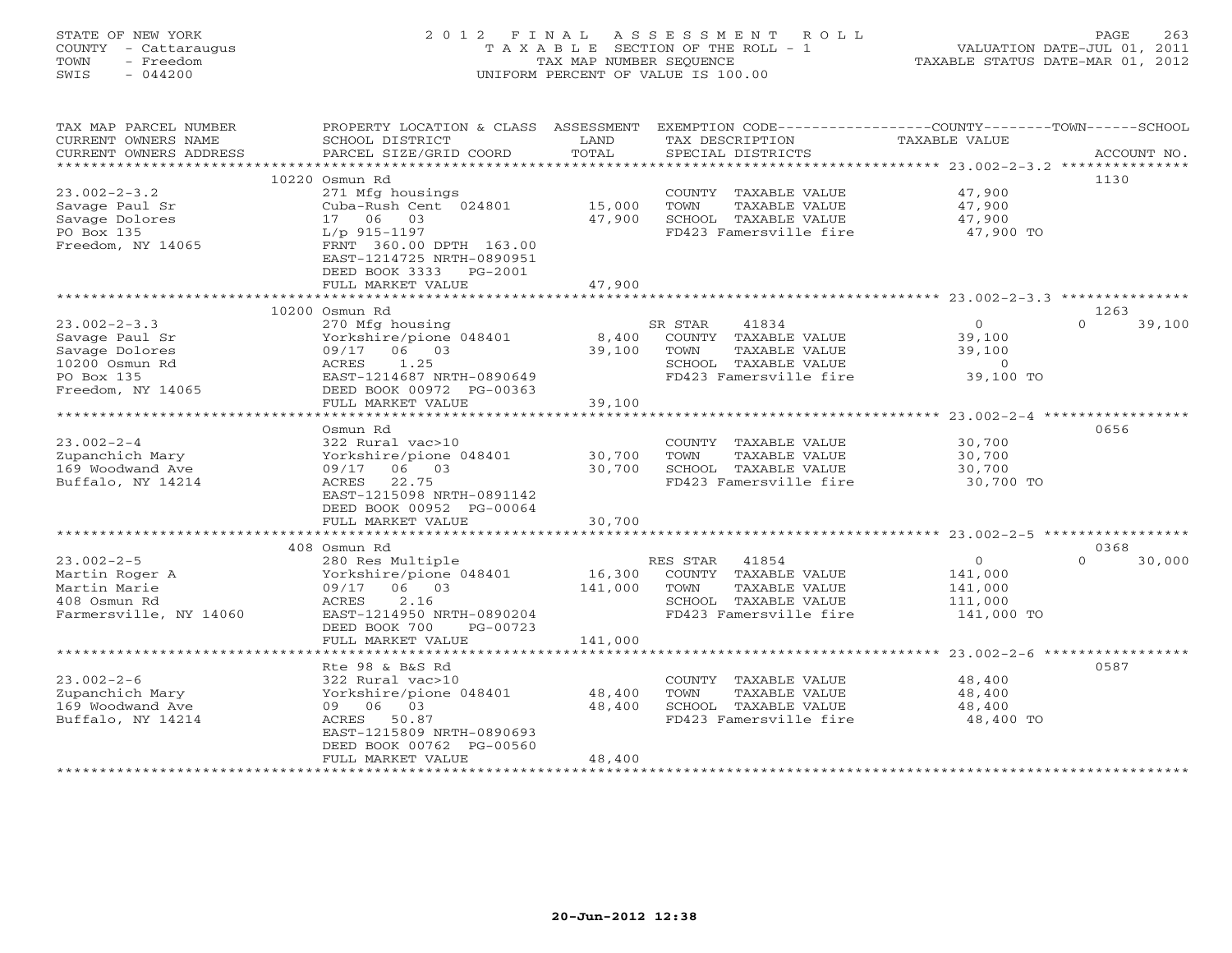# STATE OF NEW YORK 2 0 1 2 F I N A L A S S E S S M E N T R O L L PAGE 264 COUNTY - Cattaraugus T A X A B L E SECTION OF THE ROLL - 1 VALUATION DATE-JUL 01, 2011 TOWN - Freedom TAX MAP NUMBER SEQUENCE TAXABLE STATUS DATE-MAR 01, 2012 SWIS - 044200 UNIFORM PERCENT OF VALUE IS 100.00UNIFORM PERCENT OF VALUE IS 100.00

| TAX MAP PARCEL NUMBER<br>CURRENT OWNERS NAME<br>CURRENT OWNERS ADDRESS                                                                                                                                                                                                                                                                                                                                                                                                 | SCHOOL DISTRICT<br>PARCEL SIZE/GRID COORD                                                                                                       | LAND<br>TOTAL     | TAX DESCRIPTION<br>SPECIAL DISTRICTS                                                                                        | PROPERTY LOCATION & CLASS ASSESSMENT EXEMPTION CODE---------------COUNTY-------TOWN------SCHOOL<br>TAXABLE VALUE | ACCOUNT NO.                 |
|------------------------------------------------------------------------------------------------------------------------------------------------------------------------------------------------------------------------------------------------------------------------------------------------------------------------------------------------------------------------------------------------------------------------------------------------------------------------|-------------------------------------------------------------------------------------------------------------------------------------------------|-------------------|-----------------------------------------------------------------------------------------------------------------------------|------------------------------------------------------------------------------------------------------------------|-----------------------------|
|                                                                                                                                                                                                                                                                                                                                                                                                                                                                        |                                                                                                                                                 |                   |                                                                                                                             |                                                                                                                  |                             |
|                                                                                                                                                                                                                                                                                                                                                                                                                                                                        | 414 B & S Rd                                                                                                                                    |                   |                                                                                                                             |                                                                                                                  | 1048                        |
| $23.002 - 2 - 7.1$<br>Hermann John M<br>Hermann Linda L<br>414 B & S Rd<br>Farmersville Station, NY 14060 EAST-1217030 NRTH-0890617                                                                                                                                                                                                                                                                                                                                    | 240 Rural res<br>Cuba-Rush Cent 024801<br>03<br>09 06<br>DEED BOOK 00927 PG-00708                                                               | 172,900           | RES STAR<br>41854<br>56,600 COUNTY TAXABLE VALUE<br>TAXABLE VALUE<br>TOWN<br>SCHOOL TAXABLE VALUE<br>FD423 Famersville fire | $\Omega$<br>$\overline{0}$<br>172,900<br>172,900<br>142,900<br>172,900 TO                                        | 30,000                      |
|                                                                                                                                                                                                                                                                                                                                                                                                                                                                        | FULL MARKET VALUE                                                                                                                               | 172,900           |                                                                                                                             |                                                                                                                  |                             |
|                                                                                                                                                                                                                                                                                                                                                                                                                                                                        |                                                                                                                                                 |                   |                                                                                                                             |                                                                                                                  |                             |
|                                                                                                                                                                                                                                                                                                                                                                                                                                                                        | 332 B & S Rd                                                                                                                                    |                   |                                                                                                                             |                                                                                                                  | 1449                        |
| $23.002 - 2 - 7.2$<br>$Myers Scott R$<br>$332 B & S R$<br>$332 B & S R$<br>$Myers South R$<br>$332 B & S R$<br>$Myers South R$<br>$Myers Jennifer M$<br>$Myers Jennifer M$<br>$Myers Jennifer M$<br>$Myers Jennifer M$<br>$Myers Jennifer M$<br>$Myers Jennifer M$<br>$Myers Jennifer M$<br>$Myers Jennifer M$<br>$Myers Jennifer M$<br>$Myers Jennifer M$<br>$Myers Jennifer M$<br>$Myers Jennifer M$<br>$Myers Jennifer M$<br>$Myers Jennifer M$<br>$Myers Jennifer$ | 240 Rural res<br>DEED BOOK 1026    PG-771                                                                                                       | 25,700<br>109,300 | RES STAR<br>41854<br>COUNTY TAXABLE VALUE<br>TAXABLE VALUE<br>TOWN<br>SCHOOL TAXABLE VALUE<br>FD423 Famersville fire        | $\Omega$<br>$\Omega$<br>109,300<br>109,300<br>79,300<br>109,300 TO                                               | 30,000                      |
|                                                                                                                                                                                                                                                                                                                                                                                                                                                                        | FULL MARKET VALUE                                                                                                                               | 109,300           |                                                                                                                             |                                                                                                                  |                             |
|                                                                                                                                                                                                                                                                                                                                                                                                                                                                        |                                                                                                                                                 |                   |                                                                                                                             |                                                                                                                  |                             |
|                                                                                                                                                                                                                                                                                                                                                                                                                                                                        | 220 Rte 243                                                                                                                                     |                   |                                                                                                                             |                                                                                                                  | 0431                        |
| $23.002 - 2 - 9.1$<br>Nichols Douglas A<br>Nichols Leland<br>144 Route 243                                                                                                                                                                                                                                                                                                                                                                                             | 112 Dairy farm $\begin{array}{cc}\n\text{SILO T/C} \\ \text{Cuba-Rush Cent} & 024801 & 236,600 \text{ AG DIST}\n\end{array}$<br>01 06 03        | 882,800 SR STAR   | SILO T/C/S 42100<br>41720<br>41834                                                                                          | 43,700<br>43,700<br>108,188<br>108,188<br>$\overline{0}$<br>$\sim$ 0<br>50,700                                   | 43,700<br>108,188<br>62,200 |
| Farmersville Station, NY 14061 EAST-1219904 NRTH-0889844                                                                                                                                                                                                                                                                                                                                                                                                               | ACRES 244.30<br>DEED BOOK 1023 PG-515                                                                                                           |                   | AG BLDG<br>41700<br>41700<br>AG BLDG<br>41700<br>AG BLDG                                                                    | 50,700<br>42,100<br>42,100<br>190,300<br>190,300                                                                 | 50,700<br>42,100<br>190,300 |
| MAY BE SUBJECT TO PAYMENT<br>UNDER RPTL483 UNTIL 2019                                                                                                                                                                                                                                                                                                                                                                                                                  | FULL MARKET VALUE                                                                                                                               |                   | 882,800 COUNTY TAXABLE VALUE<br>TOWN<br>TAXABLE VALUE<br>SCHOOL TAXABLE VALUE<br>FD423 Famersville fire                     | 447,812<br>447,812<br>385,612<br>882,800 TO                                                                      |                             |
|                                                                                                                                                                                                                                                                                                                                                                                                                                                                        |                                                                                                                                                 |                   |                                                                                                                             |                                                                                                                  |                             |
|                                                                                                                                                                                                                                                                                                                                                                                                                                                                        | 144 NYS Rte. 243                                                                                                                                |                   |                                                                                                                             |                                                                                                                  | 1148                        |
| $23.002 - 2 - 9.2$<br>Nichols Douglas A<br>Nichols Betty<br>PO Box 3021<br>Farmersville, NY 14060                                                                                                                                                                                                                                                                                                                                                                      | 210 1 Family Res<br>Cuba-Rush Cent 024801 10,600<br>01 06 03<br>2.55<br>ACRES<br>EAST-1220831 NRTH-0888050<br>DEED BOOK 00926 PG-00803          | 75,300            | RES STAR<br>41854<br>COUNTY TAXABLE VALUE<br>TOWN<br>TAXABLE VALUE<br>SCHOOL TAXABLE VALUE<br>FD423 Famersville fire        | $\cap$<br>$\overline{O}$<br>75,300<br>75,300<br>45,300<br>75,300 TO                                              | 30,000                      |
|                                                                                                                                                                                                                                                                                                                                                                                                                                                                        | FULL MARKET VALUE                                                                                                                               | 75,300            |                                                                                                                             |                                                                                                                  |                             |
|                                                                                                                                                                                                                                                                                                                                                                                                                                                                        |                                                                                                                                                 |                   |                                                                                                                             |                                                                                                                  |                             |
| $23.002 - 2 - 10.1$<br>Franco Christopher<br>Franco Tameeka<br>1098 Woodstock Ave<br>Tonawanda, NY 14150                                                                                                                                                                                                                                                                                                                                                               | Rte 243<br>312 Vac w/imprv<br>Cuba-Rush Cent 024801 47,900<br>01 06 03<br>ACRES 50.00<br>EAST-1221576 NRTH-0889946<br>DEED BOOK 5300<br>PG-2002 | 48,900            | COUNTY TAXABLE VALUE<br>TOWN<br>TAXABLE VALUE<br>SCHOOL TAXABLE VALUE<br>FD423 Famersville fire 48,900 TO                   | 48,900<br>48,900<br>48,900                                                                                       | 2                           |
|                                                                                                                                                                                                                                                                                                                                                                                                                                                                        | FULL MARKET VALUE                                                                                                                               | 48,900            |                                                                                                                             |                                                                                                                  |                             |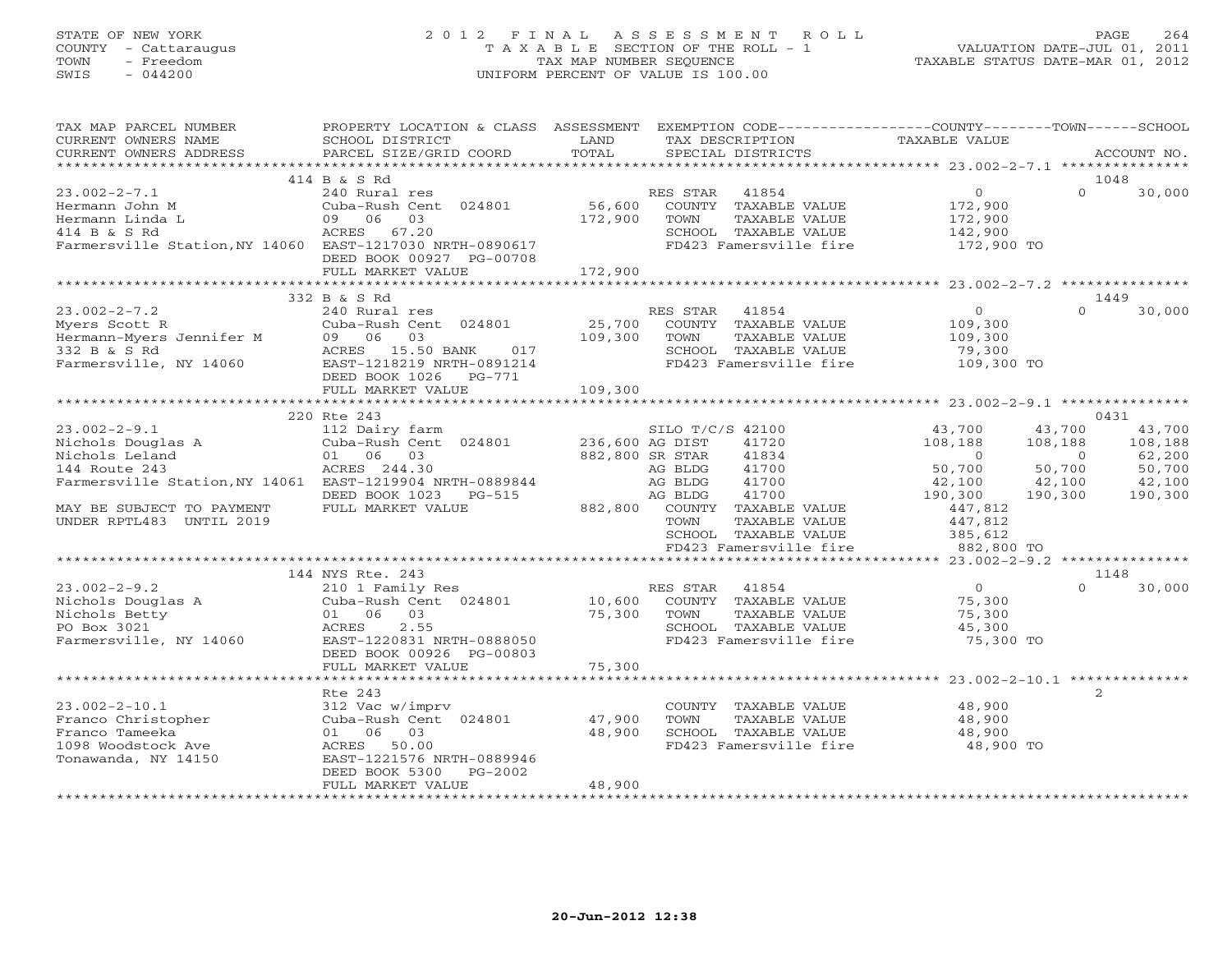# STATE OF NEW YORK 2 0 1 2 F I N A L A S S E S S M E N T R O L L PAGE 265 COUNTY - Cattaraugus T A X A B L E SECTION OF THE ROLL - 1 VALUATION DATE-JUL 01, 2011 TOWN - Freedom TAX MAP NUMBER SEQUENCE TAXABLE STATUS DATE-MAR 01, 2012 SWIS - 044200 UNIFORM PERCENT OF VALUE IS 100.00UNIFORM PERCENT OF VALUE IS 100.00

| TAX MAP PARCEL NUMBER<br>CURRENT OWNERS NAME | PROPERTY LOCATION & CLASS ASSESSMENT<br>SCHOOL DISTRICT | <b>LAND</b> | EXEMPTION CODE-----------------COUNTY-------TOWN-----SCHOOL<br>TAX DESCRIPTION | TAXABLE VALUE              |             |
|----------------------------------------------|---------------------------------------------------------|-------------|--------------------------------------------------------------------------------|----------------------------|-------------|
| CURRENT OWNERS ADDRESS                       | PARCEL SIZE/GRID COORD                                  | TOTAL       | SPECIAL DISTRICTS                                                              |                            | ACCOUNT NO. |
|                                              |                                                         |             |                                                                                |                            |             |
|                                              | 88 NYS Rte. 243                                         |             |                                                                                |                            | 1512        |
| $23.002 - 2 - 10.2$                          | 260 Seasonal res                                        |             | COUNTY TAXABLE VALUE                                                           | 113,400                    |             |
| Schmidt Eric                                 | Cuba-Rush Cent 024801                                   | 35,800      | TOWN<br>TAXABLE VALUE                                                          | 113,400                    |             |
| Schmidt Bruce                                | ACRES 30.00                                             | 113,400     | SCHOOL TAXABLE VALUE                                                           | 113,400                    |             |
| 181 Clark St                                 | EAST-1222226 NRTH-0889463                               |             | FD423 Famersville fire                                                         | 113,400 TO                 |             |
| Kenmore, NY 14223                            | DEED BOOK 5150 PG-5002                                  |             |                                                                                |                            |             |
|                                              | FULL MARKET VALUE                                       | 113,400     |                                                                                |                            |             |
|                                              | NYS Rte. 243 Rd                                         |             |                                                                                |                            |             |
| $23.002 - 2 - 10.3$                          | 322 Rural vac>10                                        |             |                                                                                | 29,000                     | 1513        |
|                                              |                                                         |             | COUNTY TAXABLE VALUE                                                           |                            |             |
| Schmidt Eric                                 | Cuba-Rush Cent 024801 29,000                            |             | TAXABLE VALUE<br>TOWN                                                          | 29,000                     |             |
| Schmidt Bruce                                | ACRES 20.33                                             | 29,000      | SCHOOL TAXABLE VALUE                                                           | 29,000                     |             |
| 181 Clark St                                 | EAST-1221576 NRTH-0889946                               |             | FD423 Famersville fire                                                         | $29,000$ TO                |             |
| Kenmore, NY 14223                            | DEED BOOK 5150 PG-5003                                  |             |                                                                                |                            |             |
|                                              | FULL MARKET VALUE                                       | 29,000      |                                                                                |                            |             |
|                                              | 24 Rte 243                                              |             |                                                                                |                            | 0617        |
| $23.002 - 2 - 11$                            | 210 1 Family Res                                        |             | RES STAR 41854                                                                 | $\overline{0}$<br>$\Omega$ | 30,000      |
| Barker Phillip                               | 210 1 Family Res<br>Cuba-Rush Cent 024801 11,700        |             | COUNTY TAXABLE VALUE                                                           | 77,900                     |             |
| 24 Rte 243                                   | 01 06 03                                                | 77,900      | TOWN<br>TAXABLE VALUE                                                          | 77,900                     |             |
| Farmersville Sta., NY 14060                  | ACRES 3.20                                              |             | SCHOOL TAXABLE VALUE                                                           | 47,900                     |             |
|                                              | EAST-1222275 NRTH-0888101                               |             | FD423 Famersville fire                                                         | — <b>77,900 то</b>         |             |
|                                              | DEED BOOK 14938 PG-4001                                 |             |                                                                                |                            |             |
|                                              | FULL MARKET VALUE                                       | 77,900      |                                                                                |                            |             |
|                                              |                                                         |             |                                                                                |                            |             |
|                                              | Rte 243                                                 |             |                                                                                |                            | 0152        |
| $23.002 - 2 - 12.1$                          | 105 Vac farmland                                        |             | AG DIST<br>41720                                                               | 37,539<br>37,539           | 37,539      |
| Czelusta Paul                                | Cuba-Rush Cent 024801                                   | 154,400     | COUNTY TAXABLE VALUE                                                           | 116,861                    |             |
| Czelusta Daniel P                            | 09 06 03                                                | 154,400     | TOWN<br>TAXABLE VALUE                                                          | 116,861                    |             |
| 11686 Cary Rd                                | $L/p$ 678-392                                           |             | SCHOOL TAXABLE VALUE                                                           | 116,861                    |             |
| Alden, NY 14004                              | ACRES 164.39                                            |             | FD423 Famersville fire                                                         | 154,400 TO                 |             |
|                                              | EAST-1216880 NRTH-0888881                               |             |                                                                                |                            |             |
| MAY BE SUBJECT TO PAYMENT                    | DEED BOOK 14359 PG-2002                                 |             |                                                                                |                            |             |
| UNDER AGDIST LAW TIL 2016                    | FULL MARKET VALUE                                       | 154,400     |                                                                                |                            |             |
|                                              |                                                         |             |                                                                                |                            |             |
|                                              | 414 Rte 243                                             |             |                                                                                |                            | 0861        |
| $23.002 - 2 - 12.2$                          | 210 1 Family Res                                        |             | RES STAR 41854                                                                 | $\overline{0}$<br>$\Omega$ | 30,000      |
| Hurlburt Kenneth D                           | Cuba-Rush Cent 024801                                   | 8,600       | COUNTY TAXABLE VALUE                                                           | 73,100                     |             |
| 414 NYS Rte 243                              | 09 06 03                                                | 73,100      | TOWN<br>TAXABLE VALUE                                                          | 73,100                     |             |
| Farmersville, NY 14060                       | 1.35<br>ACRES                                           |             | SCHOOL TAXABLE VALUE                                                           | 43,100                     |             |
|                                              | EAST-1217858 NRTH-0887993                               |             | FD423 Famersville fire                                                         | 73,100 TO                  |             |
|                                              | DEED BOOK 788<br>PG-00383                               |             |                                                                                |                            |             |
|                                              | FULL MARKET VALUE                                       | 73,100      |                                                                                |                            |             |
|                                              |                                                         |             |                                                                                |                            |             |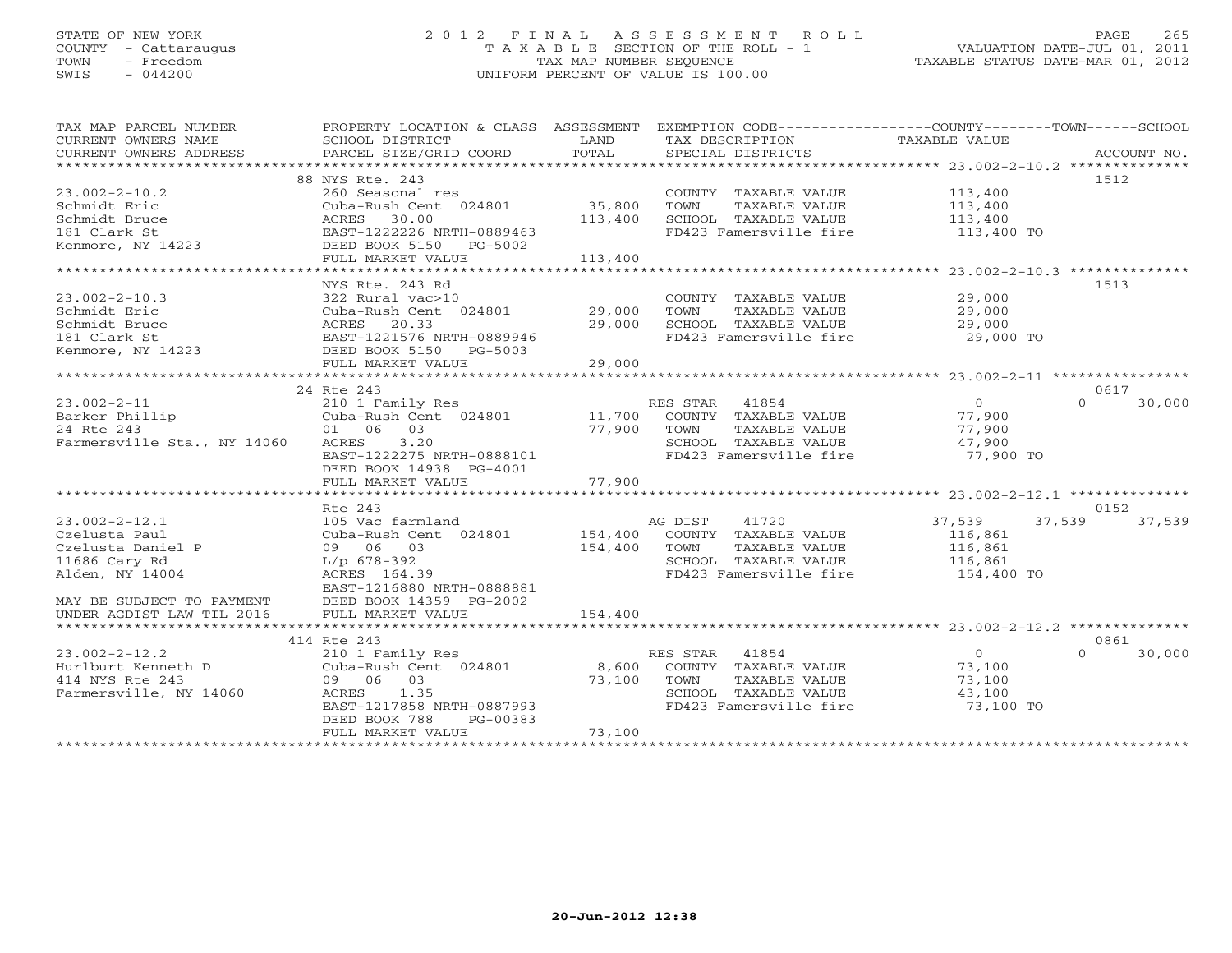# STATE OF NEW YORK 2 0 1 2 F I N A L A S S E S S M E N T R O L L PAGE 266 COUNTY - Cattaraugus T A X A B L E SECTION OF THE ROLL - 1 VALUATION DATE-JUL 01, 2011 TOWN - Freedom TAX MAP NUMBER SEQUENCE TAXABLE STATUS DATE-MAR 01, 2012 SWIS - 044200 UNIFORM PERCENT OF VALUE IS 100.00UNIFORM PERCENT OF VALUE IS 100.00

| TAX MAP PARCEL NUMBER<br>PROPERTY LOCATION & CLASS ASSESSMENT EXEMPTION CODE----------------COUNTY-------TOWN------SCHOOL<br>SCHOOL DISTRICT<br>CURRENT OWNERS NAME |                                                                     | LAND               | TAX DESCRIPTION |                                                | <b>TAXABLE VALUE</b>         |                   |                    |
|---------------------------------------------------------------------------------------------------------------------------------------------------------------------|---------------------------------------------------------------------|--------------------|-----------------|------------------------------------------------|------------------------------|-------------------|--------------------|
| CURRENT OWNERS ADDRESS                                                                                                                                              | PARCEL SIZE/GRID COORD                                              | TOTAL              |                 | SPECIAL DISTRICTS                              |                              |                   | ACCOUNT NO.        |
|                                                                                                                                                                     |                                                                     |                    |                 | 0586                                           |                              |                   |                    |
| $23.002 - 2 - 13.1$<br>Slocum David W<br>PO Box 157                                                                                                                 | Gilmor Rd<br>105 Vac farmland<br>Yorkshire/pione 048401<br>17 06 03 | 160,000<br>160,000 | AG DIST<br>TOWN | 41720<br>COUNTY TAXABLE VALUE<br>TAXABLE VALUE | 35,015<br>124,985<br>124,985 | 35,015            | 35,015             |
| Farmersville Station, NY 14060 ACRES 145.90                                                                                                                         | EAST-1212191 NRTH-0889470                                           |                    |                 | SCHOOL TAXABLE VALUE<br>FD423 Famersville fire | 124,985<br>160,000 TO        |                   |                    |
| MAY BE SUBJECT TO PAYMENT<br>UNDER AGDIST LAW TIL 2016                                                                                                              | DEED BOOK 70<br>PG-5001<br>FULL MARKET VALUE                        | 160,000            |                 |                                                |                              |                   |                    |
|                                                                                                                                                                     | 10125 Osmum Rd                                                      |                    |                 |                                                |                              |                   | 0735               |
| $23.002 - 2 - 13.2$<br>Donnelly Patrick                                                                                                                             | 210 1 Family Res<br>Yorkshire/pione 048401                          | 8,500 SR STAR      | AGED C/T        | 41801<br>41834                                 | 8,400<br>$\bigcirc$          | 8,400<br>$\Omega$ | $\Omega$<br>42,000 |
| 10125 Osmun Rd                                                                                                                                                      | 17 06 03                                                            | 42,000             |                 | COUNTY TAXABLE VALUE                           | 33,600                       |                   |                    |
| Farmersville Station, NY 14060 ACRES                                                                                                                                | 1.61                                                                |                    | TOWN            | TAXABLE VALUE                                  | 33,600                       |                   |                    |
|                                                                                                                                                                     | EAST-1214552 NRTH-0890241                                           |                    |                 | SCHOOL TAXABLE VALUE                           | $\overline{0}$               |                   |                    |
|                                                                                                                                                                     | DEED BOOK 763<br>PG-00318                                           | 42,000             |                 | FD423 Famersville fire                         | 42,000 TO                    |                   |                    |
|                                                                                                                                                                     | FULL MARKET VALUE                                                   |                    |                 |                                                |                              |                   |                    |
|                                                                                                                                                                     | Gilmor Rd                                                           |                    |                 |                                                |                              |                   | 0908               |
| $23.002 - 2 - 13.3$                                                                                                                                                 | 105 Vac farmland                                                    |                    | AG DIST         | 41720                                          | 27,271                       | 27,271            | 27,271             |
| Borer John G                                                                                                                                                        | Yorkshire/pione 048401                                              | 66,500             |                 | COUNTY TAXABLE VALUE                           | 39,229                       |                   |                    |
| 10826 Osmun Rd                                                                                                                                                      | 17 06 03                                                            | 66,500             | TOWN            | TAXABLE VALUE                                  | 39,229                       |                   |                    |
| Freedom, NY 14065                                                                                                                                                   | ACRES 55.25<br>EAST-1214047 NRTH-0888690                            |                    |                 | SCHOOL TAXABLE VALUE<br>FD423 Famersville fire | 39,229<br>66,500 TO          |                   |                    |
| MAY BE SUBJECT TO PAYMENT                                                                                                                                           | DEED BOOK 10043 PG-8005                                             |                    |                 |                                                |                              |                   |                    |
| UNDER AGDIST LAW TIL 2016                                                                                                                                           | FULL MARKET VALUE                                                   | 66,500             |                 |                                                |                              |                   |                    |
|                                                                                                                                                                     |                                                                     |                    |                 |                                                |                              |                   |                    |
|                                                                                                                                                                     | 529 Gilmore Rd                                                      |                    |                 |                                                |                              |                   | 0946               |
| $23.002 - 2 - 13.4$                                                                                                                                                 | 210 1 Family Res                                                    |                    | AGED C/T        | 41801                                          | 36,000                       | 36,000            | $\Omega$           |
| Townsend Elwood                                                                                                                                                     | Yorkshire/pione 048401                                              | 8,500 AGED S       |                 | 41804                                          | $\Omega$                     | $\circ$           | 28,800             |
| Townsend Leona                                                                                                                                                      | 17 06 03<br>1.29                                                    | 72,000 SR STAR     |                 | 41834                                          | $\Omega$<br>36,000           | $\Omega$          | 43,200             |
| 529 Gilmore Rd<br>Farmersville Station, NY 14060 EAST-1214211 NRTH-0888592                                                                                          | ACRES                                                               |                    | TOWN            | COUNTY TAXABLE VALUE<br>TAXABLE VALUE          | 36,000                       |                   |                    |
|                                                                                                                                                                     | DEED BOOK 3569<br>PG-2001                                           |                    |                 | SCHOOL TAXABLE VALUE                           | $\overline{0}$               |                   |                    |
|                                                                                                                                                                     | FULL MARKET VALUE                                                   |                    |                 | 72,000 FD423 Famersville fire                  | 72,000 TO                    |                   |                    |
|                                                                                                                                                                     |                                                                     |                    |                 |                                                |                              |                   |                    |
|                                                                                                                                                                     | 260 Rte 98                                                          |                    |                 |                                                |                              |                   | 0947               |
| $23.002 - 2 - 13.5$                                                                                                                                                 | 210 1 Family Res                                                    |                    |                 | COUNTY TAXABLE VALUE                           | 78,800                       |                   |                    |
| Nelson James M                                                                                                                                                      | Yorkshire/pione 048401<br>17<br>06 03                               | 7,500              | TOWN            | TAXABLE VALUE                                  | 78,800<br>78,800             |                   |                    |
| 608 Flagler Ave<br>Edgewater, FL 32132                                                                                                                              | FRNT<br>89.10 DPTH 229.20                                           | 78,800             |                 | SCHOOL TAXABLE VALUE<br>FD423 Famersville fire | — <b>78,800 то</b>           |                   |                    |
|                                                                                                                                                                     | BANK<br>017<br>EAST-1214872 NRTH-0889462                            |                    |                 |                                                |                              |                   |                    |
|                                                                                                                                                                     | DEED BOOK 00967 PG-00406                                            |                    |                 |                                                |                              |                   |                    |
|                                                                                                                                                                     | FULL MARKET VALUE                                                   | 78,800             |                 |                                                |                              |                   |                    |
| ***********************                                                                                                                                             |                                                                     |                    |                 |                                                |                              |                   |                    |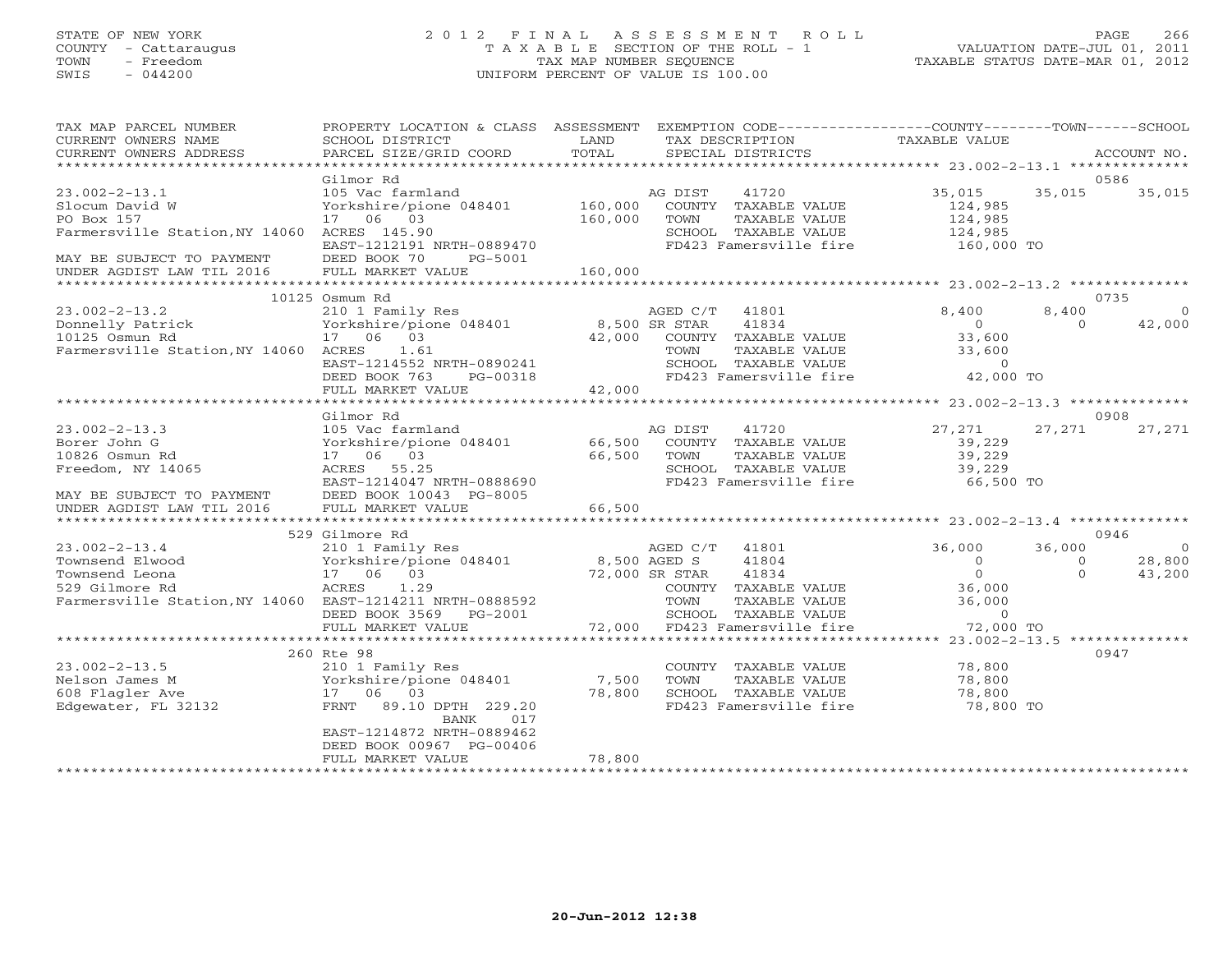| STATE OF NEW YORK<br>COUNTY<br>- Cattaraugus<br>- Freedom<br>TOWN<br>$-044200$<br>SWIS | 2012 FINAL<br>T A X A B L E SECTION OF THE ROLL - 1<br>TAX MAP NUMBER SEQUENCE<br>UNIFORM PERCENT OF VALUE IS 100.00 | PAGE<br>VALUATION DATE-JUL 01,<br>TAXABLE STATUS DATE-MAR 01, 2012 | 267<br>2011             |                                                               |  |
|----------------------------------------------------------------------------------------|----------------------------------------------------------------------------------------------------------------------|--------------------------------------------------------------------|-------------------------|---------------------------------------------------------------|--|
| TAX MAP PARCEL NUMBER                                                                  | PROPERTY LOCATION & CLASS                                                                                            | ASSESSMENT                                                         |                         | EXEMPTION CODE-----------------COUNTY--------TOWN------SCHOOL |  |
| CURRENT OWNERS NAME                                                                    | SCHOOL DISTRICT                                                                                                      | LAND                                                               | TAX DESCRIPTION         | TAXABLE VALUE                                                 |  |
| CURRENT OWNERS ADDRESS                                                                 | PARCEL SIZE/GRID COORD                                                                                               | TOTAL                                                              | SPECIAL DISTRICTS       | ACCOUNT NO.                                                   |  |
|                                                                                        |                                                                                                                      |                                                                    |                         | ****************                                              |  |
|                                                                                        | Gilmor Rd (Off)                                                                                                      |                                                                    |                         | 0520                                                          |  |
| $23.002 - 2 - 14$                                                                      | 322 Rural vac>10                                                                                                     |                                                                    | COUNTY<br>TAXABLE VALUE | 11,600                                                        |  |
| Sampson Phillip                                                                        | Yorkshire/pione 048401                                                                                               | 11,600                                                             | TAXABLE VALUE<br>TOWN   | 11,600                                                        |  |
| Sampson Patricia                                                                       | 17 06 03                                                                                                             | 11,600                                                             | TAXABLE VALUE<br>SCHOOL | 11,600                                                        |  |
| 9864 Rte 98                                                                            | 28.94<br>ACRES                                                                                                       |                                                                    | FD423 Famersville fire  | 11,600 TO                                                     |  |
| Farmersville, NY 14060                                                                 | EAST-1211937 NRTH-0888038                                                                                            |                                                                    |                         |                                                               |  |
|                                                                                        | DEED BOOK 614<br>PG-00494                                                                                            |                                                                    |                         |                                                               |  |
|                                                                                        | FULL MARKET VALUE                                                                                                    | 11,600                                                             |                         |                                                               |  |
|                                                                                        |                                                                                                                      |                                                                    |                         |                                                               |  |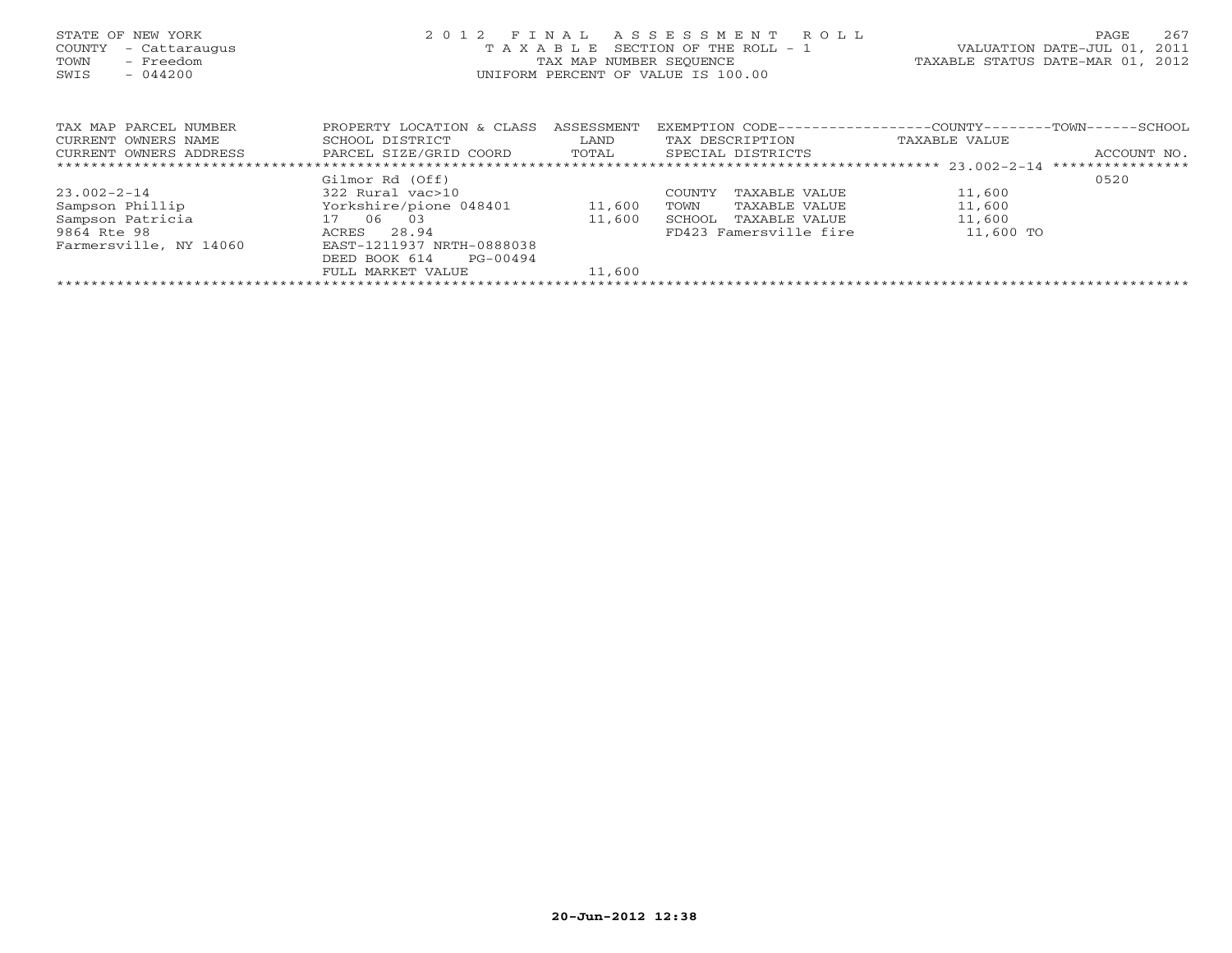| STATE OF NEW YORK    | 2012 FINAL ASSESSMENT ROLL            | 2.68<br><b>PAGE</b>              |
|----------------------|---------------------------------------|----------------------------------|
| COUNTY - Cattaraugus | T A X A B L E SECTION OF THE ROLL - 1 | VALUATION DATE-JUL 01, 2011      |
| TOWN<br>- Freedom    |                                       | TAXABLE STATUS DATE-MAR 01, 2012 |
| SWIS<br>$-044200$    |                                       | RPS150/V04/L015                  |
|                      | UNIFORM PERCENT OF VALUE IS 100.00    | CURRENT DATE 6/20/2012           |
|                      |                                       |                                  |

# R O L L S U B S E C T I O N - - T O T A L S

### \*\*\* S P E C I A L D I S T R I C T S U M M A R Y \*\*\*

| CODE | DISTRICT NAME        | TOTAL<br>PARCELS | EXTENSION<br>TYPE | EXTENSION<br>VALUE | AD VALOREM<br><b>VALUE</b> | <b>EXEMPT</b><br>AMOUNT | TAXABLF<br>VALUE |
|------|----------------------|------------------|-------------------|--------------------|----------------------------|-------------------------|------------------|
|      | FD421 Arcade fire    |                  | 900 TOTAL         |                    | 81273,500                  |                         | 81273,500        |
|      | FD422 Delevan fire   |                  | 195 TOTAL         |                    | 21752,250                  |                         | 21752,250        |
|      | FD423 Famersville fi |                  | 231 TOTAL         |                    | 20017,200                  |                         | 20017,200        |
|      | LD420 Light          |                  | 128 TOTAL         |                    | 10167,900                  |                         | 10167,900        |

# \*\*\* S C H O O L D I S T R I C T S U M M A R Y \*\*\*

| CODE             | DISTRICT NAME                       | TOTAL<br>PARCELS | ASSESSED<br>LAND      | ASSESSED<br>TOTAL      | EXEMPT<br>AMOUNT    | TOTAL<br>TAXABLE       | STAR<br>AMOUNT       | STAR<br>TAXABLE       |
|------------------|-------------------------------------|------------------|-----------------------|------------------------|---------------------|------------------------|----------------------|-----------------------|
| 024801<br>048401 | Cuba-Rush Cent<br>Yorkshire/pioneer | 33<br>1,293      | 1386,900<br>31800,300 | 3222,800<br>119820,150 | 577,631<br>7966,599 | 2645,169<br>111853,551 | 421,396<br>25070,865 | 2223,773<br>86782,686 |
|                  | $S \cup B - T \cup T A$             | 1,326            | 33187,200             | 123042,950             | 8544,230            | 114498,720             | 25492,261            | 89006,459             |
|                  | TOTAL                               | 1,326            | 33187,200             | 123042,950             | 8544,230            | 114498,720             | 25492,261            | 89006,459             |

# \*\*\* S Y S T E M C O D E S S U M M A R Y \*\*\*

### NO SYSTEM EXEMPTIONS AT THIS LEVEL

# \*\*\* E X E M P T I O N S U M M A R Y \*\*\*

| CODE  | DESCRIPTION | TOTAL<br>PARCELS | <b>COUNTY</b> | TOWN    | SCHOOL |
|-------|-------------|------------------|---------------|---------|--------|
|       |             |                  |               |         |        |
| 41101 | VET C/T     | $\overline{ }$   | 14,910        | 14,910  |        |
| 41121 | WVET C/T    | 48               | 536,527       | 536,527 |        |
| 41122 | WVET CO     |                  | 12,000        |         |        |
| 41131 | CVET C/T    | 45               | 800,175       | 800,175 |        |
| 41132 | CVET CO     |                  | 20,000        |         |        |
| 41141 | DVET C/T    | 9                | 182,610       | 182,610 |        |
| 41142 | DVET CO     |                  | 40,000        |         |        |
| 41161 | CW 15 VET/  |                  | 12,000        | 12,000  |        |
| 41162 | CW 15 VET/  | 6                | 72,000        |         |        |
| 41400 | CLERGY      | ◠<br>∠           | 3,000         | 3,000   | 3,000  |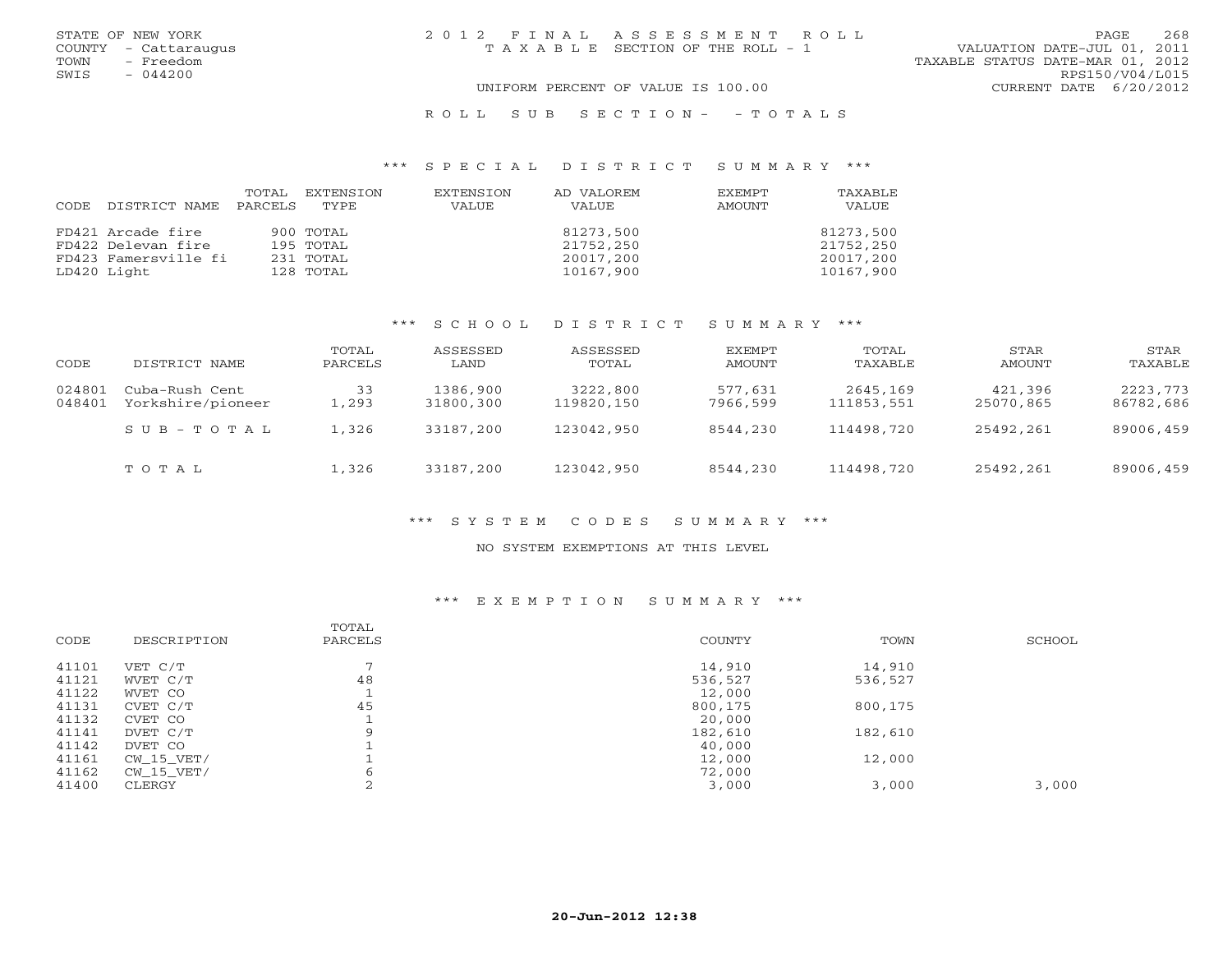| STATE OF NEW YORK    | 2012 FINAL ASSESSMENT ROLL         | 269<br><b>PAGE</b>               |
|----------------------|------------------------------------|----------------------------------|
| COUNTY - Cattaraugus | TAXABLE SECTION OF THE ROLL - 1    | VALUATION DATE-JUL 01, 2011      |
| - Freedom<br>TOWN    |                                    | TAXABLE STATUS DATE-MAR 01, 2012 |
| $-044200$<br>SWIS    |                                    | RPS150/V04/L015                  |
|                      | UNIFORM PERCENT OF VALUE IS 100.00 | CURRENT DATE 6/20/2012           |
|                      |                                    |                                  |

R O L L S U B S E C T I O N - - T O T A L S

### \*\*\* E X E M P T I O N S U M M A R Y \*\*\*

|       |              | TOTAL          |           |           |           |
|-------|--------------|----------------|-----------|-----------|-----------|
| CODE  | DESCRIPTION  | PARCELS        | COUNTY    | TOWN      | SCHOOL    |
| 41700 | AG BLDG      | 10             | 926,000   | 926,000   | 926,000   |
| 41720 | AG DIST      | 99             | 4297,380  | 4297,380  | 4297,380  |
| 41730 | AG DISTOUT   | $\overline{7}$ | 395,372   | 395,372   | 395,372   |
| 41800 | AGED $C/T/S$ | 13             | 629,873   | 629,873   | 649,260   |
| 41801 | AGED C/T     | 41             | 1539,579  | 1544,979  |           |
| 41804 | AGED S       | 31             |           |           | 799,134   |
| 41834 | SR STAR      | 168            |           |           | 9388,169  |
| 41844 | SR ST MH     | 2              |           |           | 5,164     |
| 41854 | RES STAR     | 530            |           |           | 16097,508 |
| 41864 | RES ST MH    |                |           |           | 1,420     |
| 41902 | PHYS DIS     |                | 500       |           |           |
| 42100 | SILO T/C/S   | 4              | 1070,600  | 1070,600  | 1070,600  |
| 42120 | TMP GHOUSE   | 2              | 231,900   | 231,900   | 231,900   |
| 47610 | BUS $C/T/S$  |                | 171,584   | 171,584   | 171,584   |
|       | TOTAL        | 1,033          | 10956,010 | 10816,910 | 34036,491 |

| <b>ROLL</b><br><b>SEC</b> | DESCRIPTION | TOTAL<br>PARCELS | <i><b>SSESSED</b></i><br>LAND | ASSESSED<br>TOTAL | TAXABLE<br>COUNTY | TAXABLE<br>TOWN | TAXABLE<br>SCHOOI | STAR<br>TAXABLE |
|---------------------------|-------------|------------------|-------------------------------|-------------------|-------------------|-----------------|-------------------|-----------------|
|                           | TAXABLE     | .326             | 33187,200                     | 123042,950        | 112086,940        | 112226,040      | 114498,720        | 89006,459       |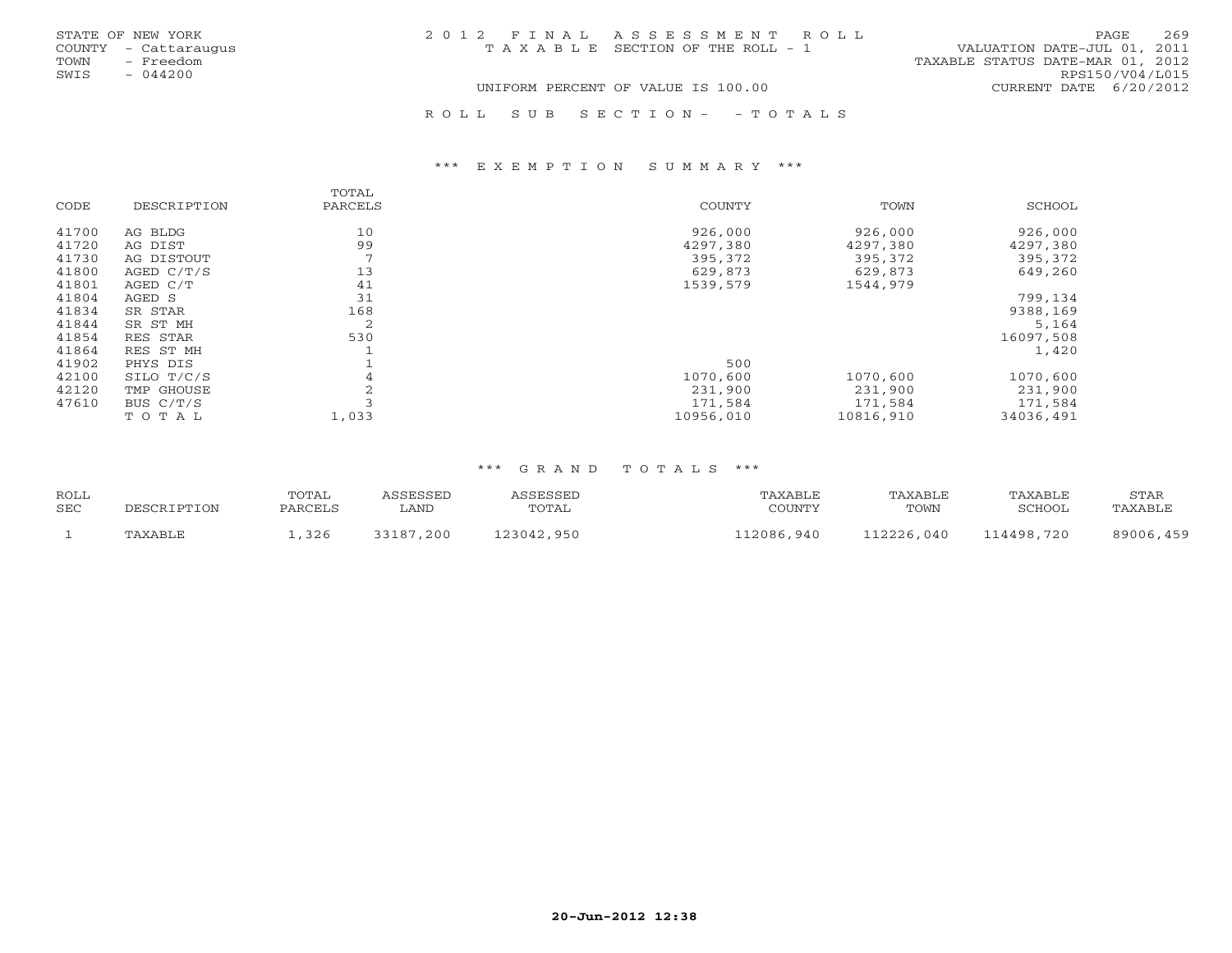STATE OF NEW YORK 200 2012 FINAL ASSESSMENT ROLL PAGE 270 COUNTY - Cattaraugus T A X A B L E SECTION OF THE ROLL - 1 SUB-SECT - 1 VALUATION DATE-JUL 01, 2011 TOWN - Freedom (2012) TAX MAP NUMBER SEQUENCE (2012) TAXABLE STATUS DATE-MAR 101, 2012<br>SWIS - 044200 SWIS - 044200 UNIFORM PERCENT OF VALUE IS 100.00

| TAX MAP PARCEL NUMBER  | PROPERTY LOCATION & CLASS ASSESSMENT |          | EXEMPTION CODE-----------------COUNTY-------TOWN------SCHOOL |                      |             |
|------------------------|--------------------------------------|----------|--------------------------------------------------------------|----------------------|-------------|
| CURRENT OWNERS NAME    | SCHOOL DISTRICT                      | LAND     | TAX DESCRIPTION                                              | TAXABLE VALUE        |             |
| CURRENT OWNERS ADDRESS | PARCEL SIZE/GRID COORD               | TOTAL    | SPECIAL DISTRICTS                                            |                      | ACCOUNT NO. |
| ********************** |                                      |          |                                                              |                      |             |
|                        | 18278 Magdane-Elliott                |          |                                                              |                      | 1004        |
| $5.004 - 1 - 2.71$     | 733 Gas well                         |          | COUNTY TAXABLE VALUE                                         | $\circ$              |             |
| Fault Line Oil Corp    | Yorkshire/pione 048401               |          | 0 TOWN<br>TAXABLE VALUE                                      | $\circ$              |             |
| 652 Derrick Rd         | 0 Mcf                                |          | 0 SCHOOL TAXABLE VALUE                                       | $\Omega$             |             |
| Bradford, PA 16701     | $31 - 009$                           |          | FD421 Arcade fire                                            | $0$ TO               |             |
|                        | 0.01<br>ACRES                        |          |                                                              |                      |             |
|                        | EAST-1186250 NRTH-0916047            |          |                                                              |                      |             |
|                        | FULL MARKET VALUE                    | $\Omega$ |                                                              |                      |             |
|                        |                                      |          |                                                              |                      |             |
|                        | 19293 Drake Inc Et Al $#1$           |          |                                                              |                      | 1006        |
| $5.004 - 1 - 3.71$     | 733 Gas well                         |          | COUNTY TAXABLE VALUE                                         | $\Omega$             |             |
| A J Lease Account      | Yorkshire/pione 048401               | 0 TOWN   | TAXABLE VALUE                                                | $\circ$              |             |
| 652 Derrick Rd         | Mcf 755                              |          | 0 SCHOOL TAXABLE VALUE                                       | $\Omega$             |             |
| Bradford, PA 16701     | $31 - 009$                           |          | FD421 Arcade fire                                            | $0$ TO               |             |
|                        | 0.01<br>ACRES                        |          |                                                              |                      |             |
|                        | EAST-1188020 NRTH-0916947            |          |                                                              |                      |             |
|                        | FULL MARKET VALUE                    | $\Omega$ |                                                              |                      |             |
|                        |                                      |          |                                                              |                      |             |
|                        |                                      |          |                                                              |                      | 1031        |
|                        | 20361 Mayer # 1                      |          |                                                              |                      |             |
| $5.004 - 1 - 9.71$     | 733 Gas well                         |          | COUNTY TAXABLE VALUE                                         | $\Omega$             |             |
| Fault Line Oil Corp    | Yorkshire/pione 048401               |          | 0 TOWN<br>TAXABLE VALUE                                      | $\Omega$<br>$\Omega$ |             |
| 652 Derrick Rd         | 0 Mcf                                |          | 0 SCHOOL TAXABLE VALUE                                       |                      |             |
| Bradford, PA 16701     | $31 - 009$                           |          | FD421 Arcade fire                                            | $0$ TO               |             |
|                        | ACRES<br>0.01                        |          |                                                              |                      |             |
|                        | EAST-1190190 NRTH-0916937            |          |                                                              |                      |             |
|                        | FULL MARKET VALUE                    | $\circ$  |                                                              |                      |             |
|                        |                                      |          |                                                              |                      |             |
|                        | Bixby Hill Rd                        |          |                                                              |                      | 1482        |
| $5.004 - 1 - 29.72$    | 733 Gas well                         |          | COUNTY TAXABLE VALUE                                         | $\Omega$             |             |
| Stedman Energy Inc.    | Yorkshire/pione 048401               |          | 0 TOWN<br>TAXABLE VALUE                                      | $\Omega$             |             |
| PO Box 1006            | 1823 MCF -2009                       |          | 0 SCHOOL TAXABLE VALUE                                       | $\Omega$             |             |
| Chautaqua, NY 14722    | $31 - 009 - 23534$                   |          |                                                              |                      |             |
|                        | ACRES<br>0.01                        |          |                                                              |                      |             |
|                        | FULL MARKET VALUE                    | $\circ$  |                                                              |                      |             |
|                        |                                      |          |                                                              |                      |             |
|                        | 19730 M C Drake #1                   |          |                                                              |                      | 1008        |
| $5.004 - 1 - 33.71$    | 733 Gas well                         |          | COUNTY TAXABLE VALUE                                         | 5,198                |             |
| Fault Line Oil Corp    | Yorkshire/pione 048401               | $\Omega$ | TOWN<br>TAXABLE VALUE                                        | 5,198                |             |
| 652 Derrick Rd         | 570 Mcf                              | 5,198    | SCHOOL TAXABLE VALUE                                         | 5,198                |             |
| Bradford, PA 16701     | 31-009-19730                         |          | FD422 Delevan fire                                           | 5,198 TO             |             |
|                        | ACRES<br>0.01                        |          |                                                              |                      |             |
|                        | EAST-1186860 NRTH-0912067            |          |                                                              |                      |             |
|                        | FULL MARKET VALUE                    | 5,198    |                                                              |                      |             |
|                        |                                      |          |                                                              |                      |             |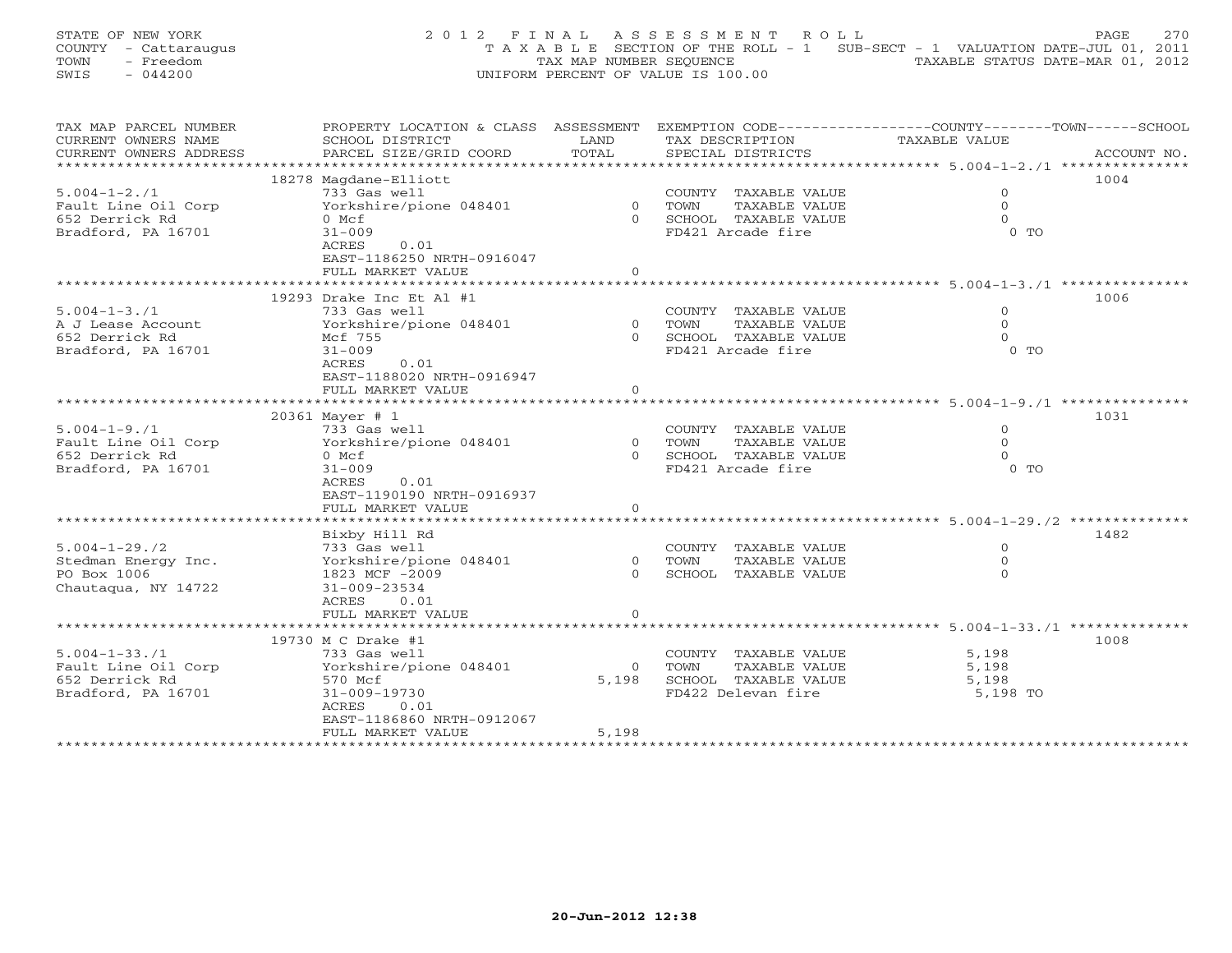|      | STATE OF NEW YORK    | 2012 FINAL ASSESSMENT ROLL         |                         |  |                                                                                | PAGE. | 2.71 |
|------|----------------------|------------------------------------|-------------------------|--|--------------------------------------------------------------------------------|-------|------|
|      | COUNTY - Cattaraugus |                                    |                         |  | T A X A B L E SECTION OF THE ROLL - 1 SUB-SECT - 1 VALUATION DATE-JUL 01, 2011 |       |      |
| TOWN | - Freedom            |                                    | TAX MAP NUMBER SEOUENCE |  | TAXABLE STATUS DATE-MAR 01, 2012                                               |       |      |
| SWIS | $-044200$            | UNIFORM PERCENT OF VALUE IS 100.00 |                         |  |                                                                                |       |      |

| TAX MAP PARCEL NUMBER  | PROPERTY LOCATION & CLASS ASSESSMENT EXEMPTION CODE---------------COUNTY-------TOWN------SCHOOL |                |                             |                |             |
|------------------------|-------------------------------------------------------------------------------------------------|----------------|-----------------------------|----------------|-------------|
| CURRENT OWNERS NAME    | SCHOOL DISTRICT                                                                                 | LAND           | TAX DESCRIPTION             | TAXABLE VALUE  |             |
| CURRENT OWNERS ADDRESS | PARCEL SIZE/GRID COORD                                                                          | TOTAL          | SPECIAL DISTRICTS           |                | ACCOUNT NO. |
|                        |                                                                                                 |                |                             |                |             |
|                        | $20282$ Drake Inc #2                                                                            |                |                             |                | 1032        |
| $5.004 - 1 - 33.72$    | 733 Gas well                                                                                    |                | COUNTY TAXABLE VALUE        | 7,688          |             |
| Fault Line Oil Corp    | Yorkshire/pione 048401                                                                          | $\overline{0}$ | TOWN<br>TAXABLE VALUE       | 7,688          |             |
| 652 Derrick Rd         | 843 MCF Gas                                                                                     |                | 7,688 SCHOOL TAXABLE VALUE  | 7,688          |             |
| Bradford, PA 16701     | 31-009-20282                                                                                    |                | FD422 Delevan fire          | 7,688 TO       |             |
|                        | ACRES<br>0.01                                                                                   |                |                             |                |             |
|                        |                                                                                                 |                |                             |                |             |
|                        | EAST-1186860 NRTH-0912067                                                                       |                |                             |                |             |
|                        | FULL MARKET VALUE                                                                               | 7,688          |                             |                |             |
|                        |                                                                                                 |                |                             |                |             |
|                        | 19936 Powell-Kester #1                                                                          |                |                             |                | 1010        |
| $5.004 - 1 - 34.1/1$   | 733 Gas well                                                                                    |                | COUNTY TAXABLE VALUE        | 5,700          |             |
| Fault Line Oil Corp    | Yorkshire/pione 048401                                                                          | $\overline{0}$ | TAXABLE VALUE<br>TOWN       | 5,700          |             |
| 652 Derrick Rd         | 619 Mcf                                                                                         |                | 5,700 SCHOOL TAXABLE VALUE  | 5,700          |             |
| Bradford, PA 16701     | 31-009-19936                                                                                    |                | FD421 Arcade fire           | 5,700 TO       |             |
|                        | ACRES<br>0.01                                                                                   |                |                             |                |             |
|                        | EAST-1186950 NRTH-0914127                                                                       |                |                             |                |             |
|                        | FULL MARKET VALUE                                                                               | 5,700          |                             |                |             |
|                        |                                                                                                 |                |                             |                |             |
|                        | 22657 K C Powell Et Al #1                                                                       |                |                             |                | 1365        |
| $5.004 - 1 - 34.1/2$   | 731 Oil-natural                                                                                 |                | COUNTY TAXABLE VALUE        | 54,844         |             |
|                        |                                                                                                 | $\overline{0}$ |                             |                |             |
| A J Lease Account      | Yorkshire/pione 048401                                                                          |                | TAXABLE VALUE<br>TOWN       | 54,844         |             |
| 652 Derrick Rd         | $31 - 009 - 22657$                                                                              |                | 54,844 SCHOOL TAXABLE VALUE | 54,844         |             |
| Bradford, PA 16701     | $2470$ MCF gas                                                                                  |                | FD421 Arcade fire           | 54,844 TO      |             |
|                        | 668 oil                                                                                         |                |                             |                |             |
|                        | EAST-1186950 NRTH-0914127                                                                       |                |                             |                |             |
|                        | FULL MARKET VALUE                                                                               | 54,844         |                             |                |             |
|                        |                                                                                                 |                |                             |                |             |
|                        | 15603 Boberg #1                                                                                 |                |                             |                | 1012        |
| $13.002 - 1 - 21.1/1$  | 733 Gas well                                                                                    |                | COUNTY TAXABLE VALUE        | $\Omega$       |             |
| Oxford Exploration Co  | Yorkshire/pione 048401                                                                          | $\Omega$       | TAXABLE VALUE<br>TOWN       | $\Omega$       |             |
| 1000 Denver Club Bldg  | 0 Mcf                                                                                           |                | 0 SCHOOL TAXABLE VALUE      | $\Omega$       |             |
| Denver, CO 80202       | $31 - 009$                                                                                      |                | FD421 Arcade fire           | $0$ TO         |             |
|                        | ACRES<br>0.01                                                                                   |                |                             |                |             |
|                        | EAST-1194940 NRTH-0905657                                                                       |                |                             |                |             |
|                        | FULL MARKET VALUE                                                                               | $\circ$        |                             |                |             |
|                        |                                                                                                 |                |                             |                |             |
|                        |                                                                                                 |                |                             |                | 0899        |
|                        | 11478 Rj Edmund #1                                                                              |                |                             |                |             |
| $13.004 - 1 - 2.71$    | 733 Gas well                                                                                    |                | COUNTY TAXABLE VALUE        | $\circ$        |             |
| Boberg Frederick       | Yorkshire/pione 048401                                                                          | $\Omega$       | TAXABLE VALUE<br>TOWN       | $\overline{0}$ |             |
| Boberg Agnes           | 0 Mcf                                                                                           | $\cap$         | SCHOOL TAXABLE VALUE        | $\Omega$       |             |
| 2298 Edmunds Rd        | $31 - 009$                                                                                      |                | FD421 Arcade fire           | $0$ TO         |             |
| Delevan, NY 14042      | ACRES<br>0.01                                                                                   |                | FD422 Delevan fire          | $0$ TO         |             |
|                        | EAST-1190870 NRTH-0901657                                                                       |                |                             |                |             |
|                        | FULL MARKET VALUE                                                                               | $\circ$        |                             |                |             |
|                        |                                                                                                 |                |                             |                |             |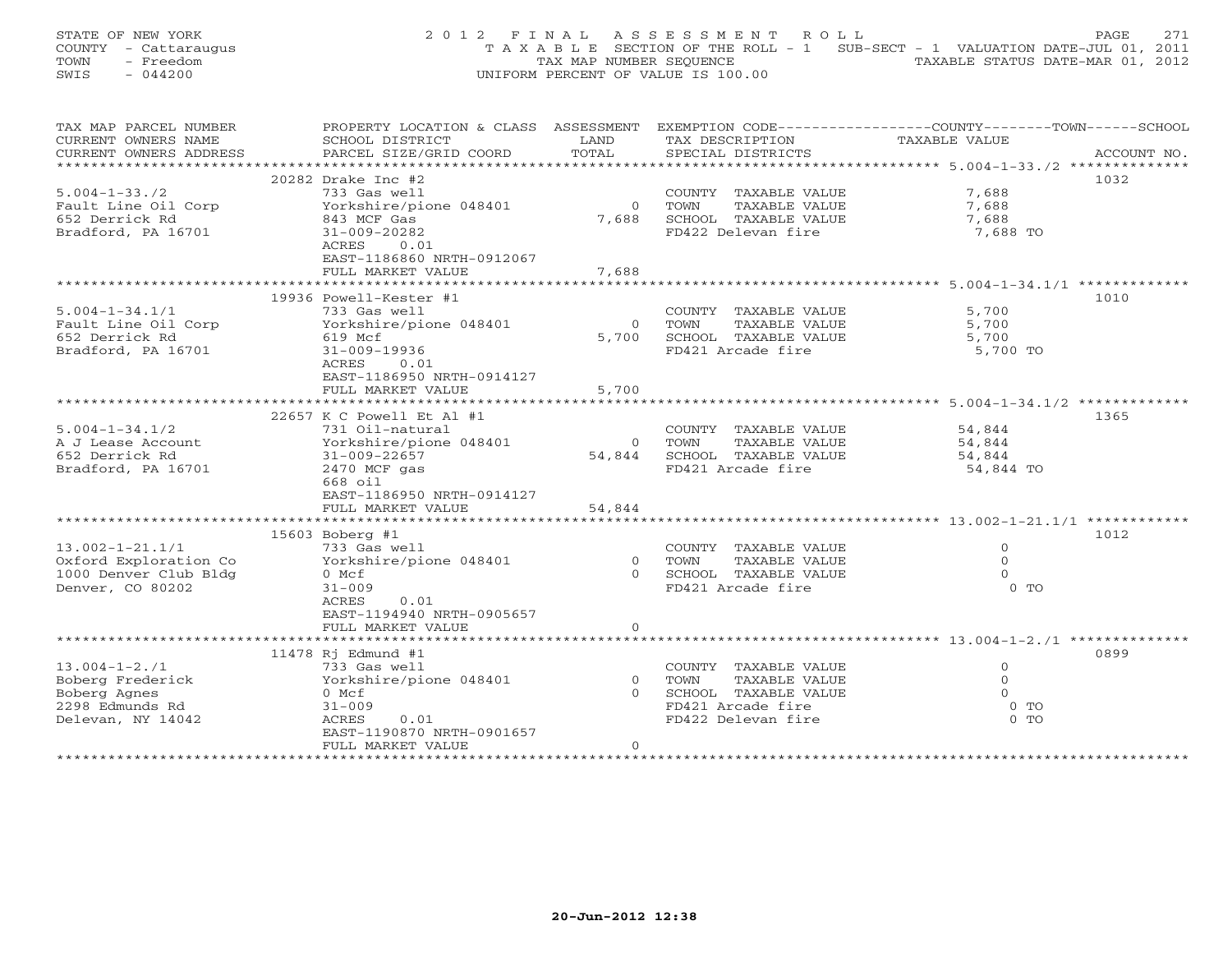STATE OF NEW YORK 22 0 1 2 F I N A L A S S E S S M E N T R O L L PAGE 272 COUNTY - Cattaraugus T A X A B L E SECTION OF THE ROLL - 1 SUB-SECT - 1 VALUATION DATE-JUL 01, 2011 TOWN - Freedom (2012) TAX MAP NUMBER SEQUENCE (2012) TAXABLE STATUS DATE-MAR 101, 2012<br>SWIS - 044200 SWIS - 044200 UNIFORM PERCENT OF VALUE IS 100.00

| TAX MAP PARCEL NUMBER | PROPERTY LOCATION & CLASS ASSESSMENT EXEMPTION CODE---------------COUNTY-------TOWN-----SCHOOL |          |                         |                |      |
|-----------------------|------------------------------------------------------------------------------------------------|----------|-------------------------|----------------|------|
| CURRENT OWNERS NAME   | SCHOOL DISTRICT                                                                                | LAND     | TAX DESCRIPTION         | TAXABLE VALUE  |      |
|                       |                                                                                                |          |                         |                |      |
|                       |                                                                                                |          |                         |                |      |
|                       | 15761 Sitek #1                                                                                 |          |                         |                | 1013 |
| $13.004 - 1 - 7.71$   | 733 Gas well                                                                                   |          | COUNTY TAXABLE VALUE    | $\Omega$       |      |
| Oxford Exploration Co | Yorkshire/pione 048401 0 TOWN                                                                  |          | TAXABLE VALUE           | $\Omega$       |      |
| 1000 Denver Club Bldg | 0 Mcf                                                                                          |          | 0 SCHOOL TAXABLE VALUE  | $\Omega$       |      |
|                       |                                                                                                |          |                         | $0$ TO         |      |
| Denver, CO 80202      | $31 - 009$                                                                                     |          | FD421 Arcade fire       |                |      |
|                       | EAST-1196110 NRTH-0900687                                                                      |          |                         |                |      |
|                       | FULL MARKET VALUE                                                                              | $\Omega$ |                         |                |      |
|                       |                                                                                                |          |                         |                |      |
|                       | 15669 Newland #1                                                                               |          |                         |                | 1016 |
| $14.001 - 1 - 20.1/1$ | 733 Gas well                                                                                   |          | COUNTY TAXABLE VALUE    | $\Omega$       |      |
| Oxford Exploration Co | Yorkshire/pione 048401                                                                         |          | 0 TOWN<br>TAXABLE VALUE | $\circ$        |      |
| 1000 Denver Club Bldg | $0$ Mcf                                                                                        |          | 0 SCHOOL TAXABLE VALUE  | $\Omega$       |      |
| Denver, CO 80202      | $31 - 009$                                                                                     |          | FD421 Arcade fire       | $0$ TO         |      |
|                       | EAST-1201730 NRTH-0904137                                                                      |          |                         |                |      |
|                       | FULL MARKET VALUE                                                                              | $\circ$  |                         |                |      |
|                       |                                                                                                |          |                         |                |      |
|                       | 15668 Meides #1                                                                                |          |                         |                | 1014 |
| $14.003 - 1 - 3.71$   | 733 Gas well                                                                                   |          | COUNTY TAXABLE VALUE    | $\overline{O}$ |      |
|                       | Yorkshire/pione 048401                                                                         | 0 TOWN   |                         | $\Omega$       |      |
| Oxford Exploration Co |                                                                                                |          | TAXABLE VALUE           |                |      |
| 1000 Denver Club Bldg | 0 Mcf                                                                                          |          | 0 SCHOOL TAXABLE VALUE  | $\Omega$       |      |
| Denver, CO 80202      | $31 - 009$                                                                                     |          | FD421 Arcade fire       | $0$ TO         |      |
|                       | 0.01<br>ACRES                                                                                  |          |                         |                |      |
|                       | EAST-1200440 NRTH-0901777                                                                      |          |                         |                |      |
|                       | FULL MARKET VALUE                                                                              | $\Omega$ |                         |                |      |
|                       |                                                                                                |          |                         |                |      |
|                       | 15602 Jones #1                                                                                 |          |                         |                | 1015 |
| $14.003 - 1 - 4.71$   | 733 Gas well                                                                                   |          | COUNTY TAXABLE VALUE    | $\Omega$       |      |
| Oxford Exploration Co | Yorkshire/pione 048401                                                                         |          | 0 TOWN<br>TAXABLE VALUE | $\Omega$       |      |
| 1000 Denver Club Bldg | 0 Mcf                                                                                          |          | 0 SCHOOL TAXABLE VALUE  | $\Omega$       |      |
| Denver, CO 80202      | $31 - 009$                                                                                     |          | FD421 Arcade fire       | $0$ TO         |      |
|                       | EAST-1203910 NRTH-0901587                                                                      |          |                         |                |      |
|                       | FULL MARKET VALUE                                                                              | $\Omega$ |                         |                |      |
|                       |                                                                                                |          |                         |                |      |
|                       |                                                                                                |          |                         |                |      |
|                       | 10311 Marble Springs Rd                                                                        |          |                         |                | 0189 |
| $22.002 - 1 - 15$     | 210 1 Family Res                                                                               |          | COUNTY TAXABLE VALUE    | 64,000         |      |
| King Paul             | Yorkshire/pione 048401                                                                         | 7,200    | TAXABLE VALUE<br>TOWN   | 64,000         |      |
| King Michelle         | 18  06  04                                                                                     | 64,000   | SCHOOL TAXABLE VALUE    | 64,000         |      |
| 3707 Roszyk Rd        | FRNT 72.60 DPTH 203.00                                                                         |          | FD422 Delevan fire      | 64,000 TO      |      |
| Machias, NY 14101     | 0.34<br>ACRES                                                                                  |          |                         |                |      |
|                       | EAST-1189922 NRTH-0892738                                                                      |          |                         |                |      |
|                       | DEED BOOK 10414 PG-6006                                                                        |          |                         |                |      |
|                       | FULL MARKET VALUE                                                                              | 64,000   |                         |                |      |
|                       |                                                                                                |          |                         |                |      |
|                       |                                                                                                |          |                         |                |      |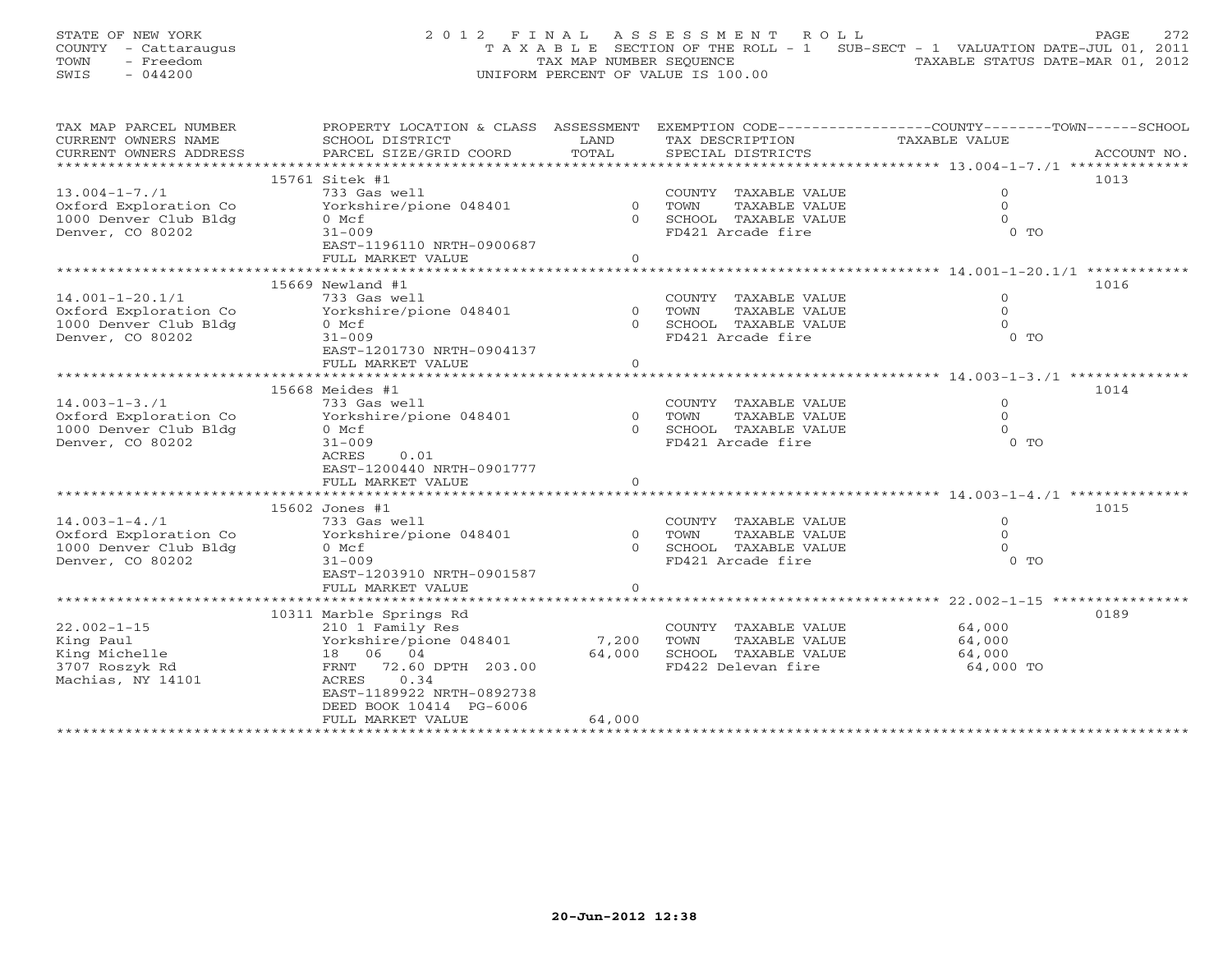|      | STATE OF NEW YORK    | 2012 FINAL ASSESSMENT ROLL |                                                                                |                                  |                        | <b>PAGE</b> | 2.73 |
|------|----------------------|----------------------------|--------------------------------------------------------------------------------|----------------------------------|------------------------|-------------|------|
|      | COUNTY - Cattaraugus |                            | T A X A B L E SECTION OF THE ROLL - 1 SUB-SECT - 1 VALUATION DATE-JUL 01, 2011 |                                  |                        |             |      |
| TOWN | - Freedom            |                            |                                                                                | TAXABLE STATUS DATE-MAR 01, 2012 |                        |             |      |
| SWIS | $-044200$            |                            |                                                                                |                                  | RPS150/V04/L015        |             |      |
|      |                      |                            | UNIFORM PERCENT OF VALUE IS 100.00                                             |                                  | CURRENT DATE 6/20/2012 |             |      |
|      |                      |                            |                                                                                |                                  |                        |             |      |

### R O L L S U B S E C T I O N - 1 - T O T A L S

### \*\*\* S P E C I A L D I S T R I C T S U M M A R Y \*\*\*

| CODE DISTRICT NAME PARCELS              | TOTAL | EXTENSTON<br>TYPE   | <b>EXTENSION</b><br>VALUE | AD VALOREM<br>VALUE | <b>EXEMPT</b><br>AMOUNT | TAXABLE<br>VALUE |
|-----------------------------------------|-------|---------------------|---------------------------|---------------------|-------------------------|------------------|
| FD421 Arcade fire<br>FD422 Delevan fire |       | 11 TOTAL<br>4 TOTAL |                           | 60,544<br>76,886    |                         | 60,544<br>76,886 |

### \*\*\* S C H O O L D I S T R I C T S U M M A R Y \*\*\*

| CODE   | DISTRICT NAME     | TOTAL<br>PARCELS | ASSESSED<br>LAND | ASSESSED<br>TOTAL | <b>EXEMPT</b><br><b>AMOUNT</b> | TOTAL<br>TAXABLE | STAR<br><b>AMOUNT</b> | STAR<br>TAXABLE |
|--------|-------------------|------------------|------------------|-------------------|--------------------------------|------------------|-----------------------|-----------------|
| 048401 | Yorkshire/pioneer | 15               | 7,200            | 137,430           |                                | 137,430          |                       | 137,430         |
|        | SUB-TOTAL         | 15               | 7,200            | 137,430           |                                | 137,430          |                       | 137,430         |
|        | TOTAL             | 15               | 7,200            | 137,430           |                                | 137,430          |                       | 137,430         |

\*\*\* S Y S T E M C O D E S S U M M A R Y \*\*\*

NO SYSTEM EXEMPTIONS AT THIS LEVEL

\*\*\* E X E M P T I O N S U M M A R Y \*\*\*

NO EXEMPTIONS AT THIS LEVEL

| ROLL | TOTAL     |      | <b>ACCECCET</b> |                                   |      | <b>TAXABLF</b> | STAR                 |
|------|-----------|------|-----------------|-----------------------------------|------|----------------|----------------------|
| SEC  | DA DO TIT | LAND | TOTAL           | $\gamma$ $\cap$ the true $\gamma$ | TOWN | SCHOOL         | . AXABL <sub>L</sub> |
|      |           | ,200 | $-430$          | 430                               | 430  | 430            | 430                  |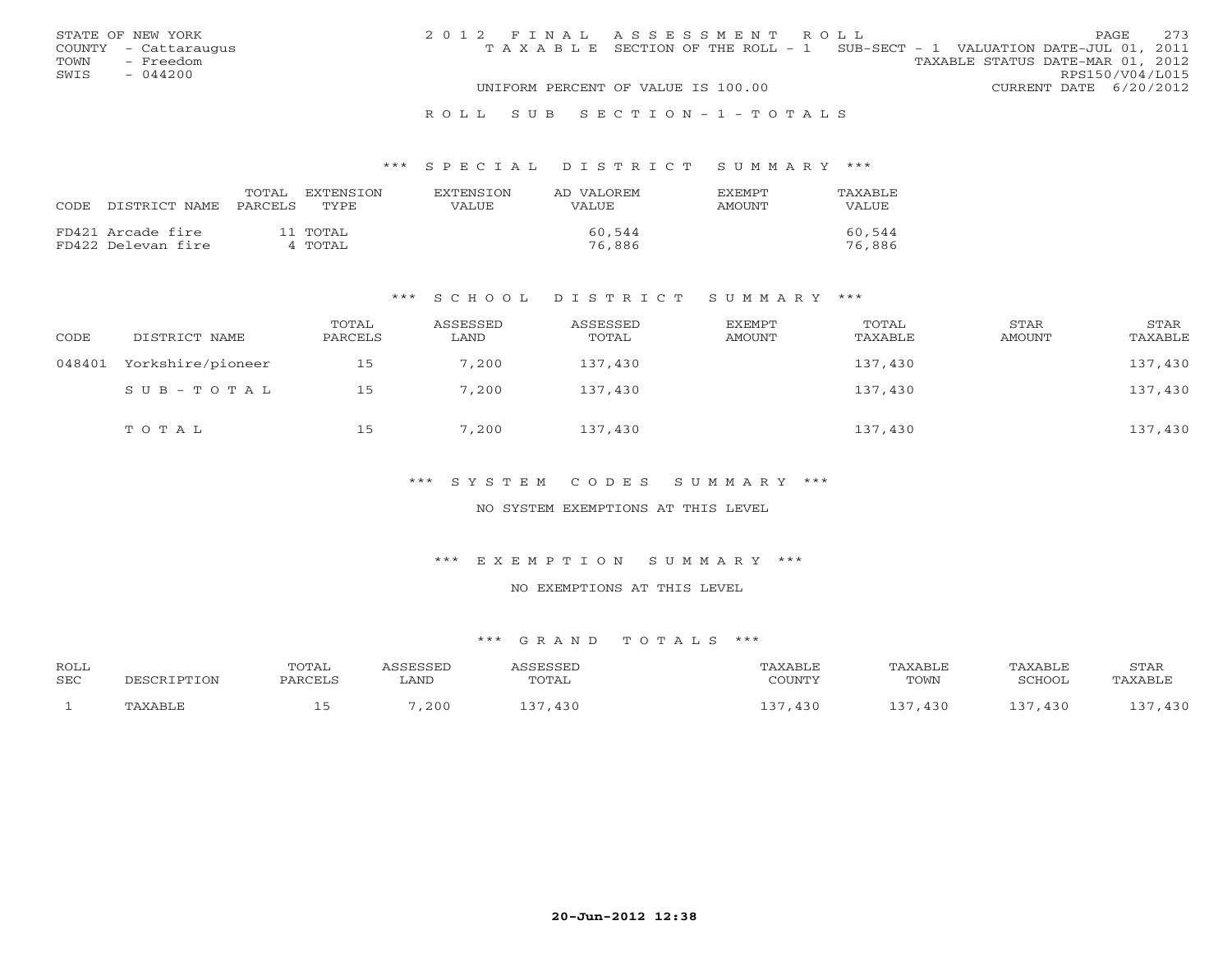| STATE OF NEW YORK<br>COUNTY<br>- Cattaraugus<br>- Freedom<br>TOWN<br>$-044200$<br>SWIS | 2012 FINAL<br>TAXABLE                                                                                                                                                                      | TAX MAP NUMBER SEQUENCE | A S S E S S M E N T R O L L<br>SECTION OF THE ROLL - $1$ SUB-SECT - A VALUATION DATE-JUL 01,<br>UNIFORM PERCENT OF VALUE IS 100.00 | TAXABLE STATUS DATE-MAR 01, | 274<br>PAGE<br>2011<br>2012 |
|----------------------------------------------------------------------------------------|--------------------------------------------------------------------------------------------------------------------------------------------------------------------------------------------|-------------------------|------------------------------------------------------------------------------------------------------------------------------------|-----------------------------|-----------------------------|
| TAX MAP PARCEL NUMBER<br>CURRENT OWNERS NAME<br>CURRENT OWNERS ADDRESS                 | PROPERTY LOCATION & CLASS ASSESSMENT<br>SCHOOL DISTRICT<br>PARCEL SIZE/GRID COORD TOTAL SPECIAL DISTRICTS                                                                                  | <b>Example 12</b> LAND  | EXEMPTION CODE-----------------COUNTY-------TOWN------SCHOOL<br>TAX DESCRIPTION                                                    | TAXABLE VALUE               | ACCOUNT NO.                 |
|                                                                                        | Bray Rd                                                                                                                                                                                    |                         |                                                                                                                                    |                             | 0889                        |
| $6.003 - 4 - 41$<br>Robinson Melvin J<br>6204 Sm 307<br>Midland, TX 79706              | 322 Rural vac>10<br>Yorkshire/pione 048401<br>31/32 06 03<br>Roadways<br>Roger Abell Sub Div<br>ACRES 15.50<br>EAST-1208411 NRTH-0916417<br>DEED BOOK 880<br>PG-00401<br>FULL MARKET VALUE | 6,200<br>6,200<br>6,200 | Withdrawal 29700<br>COUNTY<br>TAXABLE VALUE<br>TOWN<br>TAXABLE VALUE<br>SCHOOL<br>TAXABLE VALUE<br>FD421 Arcade fire<br>6,200 EX   | 6,200<br>6,200<br>$0$ TO    | 6,200                       |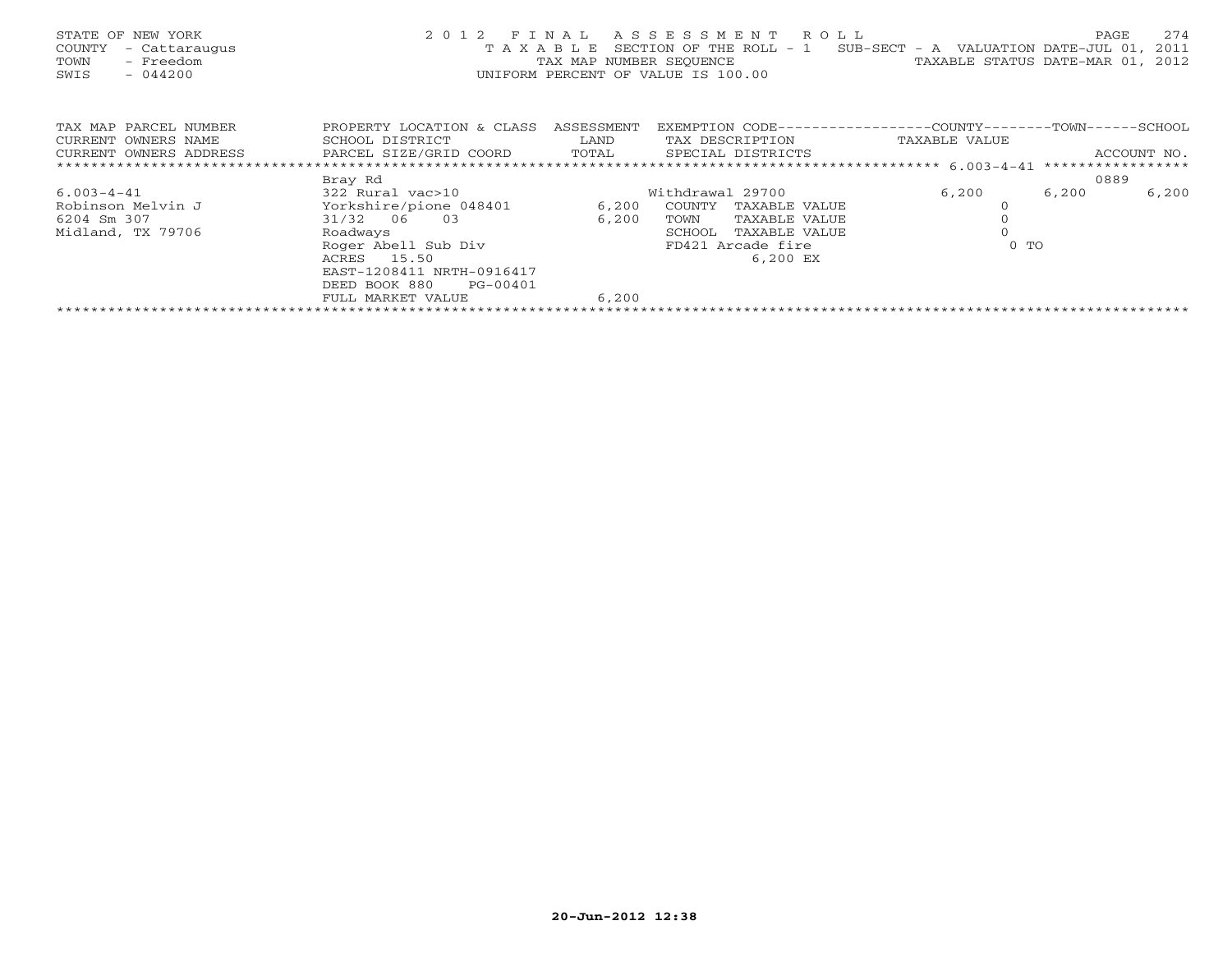|      | STATE OF NEW YORK    | 2012 FINAL ASSESSMENT ROLL |                                                                                |                                  |                        | PAGE. | 275 |
|------|----------------------|----------------------------|--------------------------------------------------------------------------------|----------------------------------|------------------------|-------|-----|
|      | COUNTY - Cattaraugus |                            | T A X A B L E SECTION OF THE ROLL - 1 SUB-SECT - A VALUATION DATE-JUL 01, 2011 |                                  |                        |       |     |
| TOWN | - Freedom            |                            |                                                                                | TAXABLE STATUS DATE-MAR 01, 2012 |                        |       |     |
| SWIS | $-044200$            |                            |                                                                                |                                  | RPS150/V04/L015        |       |     |
|      |                      |                            | UNIFORM PERCENT OF VALUE IS 100.00                                             |                                  | CURRENT DATE 6/20/2012 |       |     |
|      |                      |                            |                                                                                |                                  |                        |       |     |

### R O L L S U B S E C T I O N - A - T O T A L S

### \*\*\* S P E C I A L D I S T R I C T S U M M A R Y \*\*\*

|      |                   | TOTAL   | EXTENSTON | <b>EXTENSION</b> | AD VALOREM | <b>FXFMPT</b> | <b>TAXABLE</b> |
|------|-------------------|---------|-----------|------------------|------------|---------------|----------------|
| CODE | DISTRICT NAME     | PARCELS | TYPE      | VALUE            | VALUE      | AMOUNT        | VALUE          |
|      | FD421 Arcade fire |         | TOTAL     |                  | 5.200      | 6,200         |                |
|      |                   |         |           |                  |            |               |                |

# \*\*\* S C H O O L D I S T R I C T S U M M A R Y \*\*\*

| CODE   | DISTRICT NAME     | TOTAL<br>PARCELS | ASSESSED<br>LAND | ASSESSED<br>TOTAL | <b>EXEMPT</b><br><b>AMOUNT</b> | TOTAL<br>TAXABLE | STAR<br><b>AMOUNT</b> | STAR<br>TAXABLE |
|--------|-------------------|------------------|------------------|-------------------|--------------------------------|------------------|-----------------------|-----------------|
| 048401 | Yorkshire/pioneer |                  | 6,200            | 6,200             | 6,200                          |                  |                       |                 |
|        | SUB-TOTAL         |                  | 6,200            | 6,200             | 6,200                          |                  |                       |                 |
|        | TOTAL             |                  | 6,200            | 6,200             | 6,200                          |                  |                       |                 |

# \*\*\* S Y S T E M C O D E S S U M M A R Y \*\*\*

## NO SYSTEM EXEMPTIONS AT THIS LEVEL

### \*\*\* E X E M P T I O N S U M M A R Y \*\*\*

| CODE  | DESCRIPTION         | TOTAL<br>PARCELS | COUNTY         | TOWN           | SCHOOL         |
|-------|---------------------|------------------|----------------|----------------|----------------|
| 29700 | Withdrawal<br>TOTAL |                  | 6,200<br>6,200 | 6,200<br>6,200 | 6,200<br>6,200 |

| ROLL<br>SEC | DESCRIPTION | TOTAL<br>PARCELS | LAND | <i>\SSESSED</i><br>TOTAL | TAXABLE<br>COUNTY | TAXABLE<br>TOWN | TAXABLE<br>SCHOOL | STAR<br>'AXABLE |
|-------------|-------------|------------------|------|--------------------------|-------------------|-----------------|-------------------|-----------------|
|             |             |                  | ,200 | , 200                    |                   |                 |                   |                 |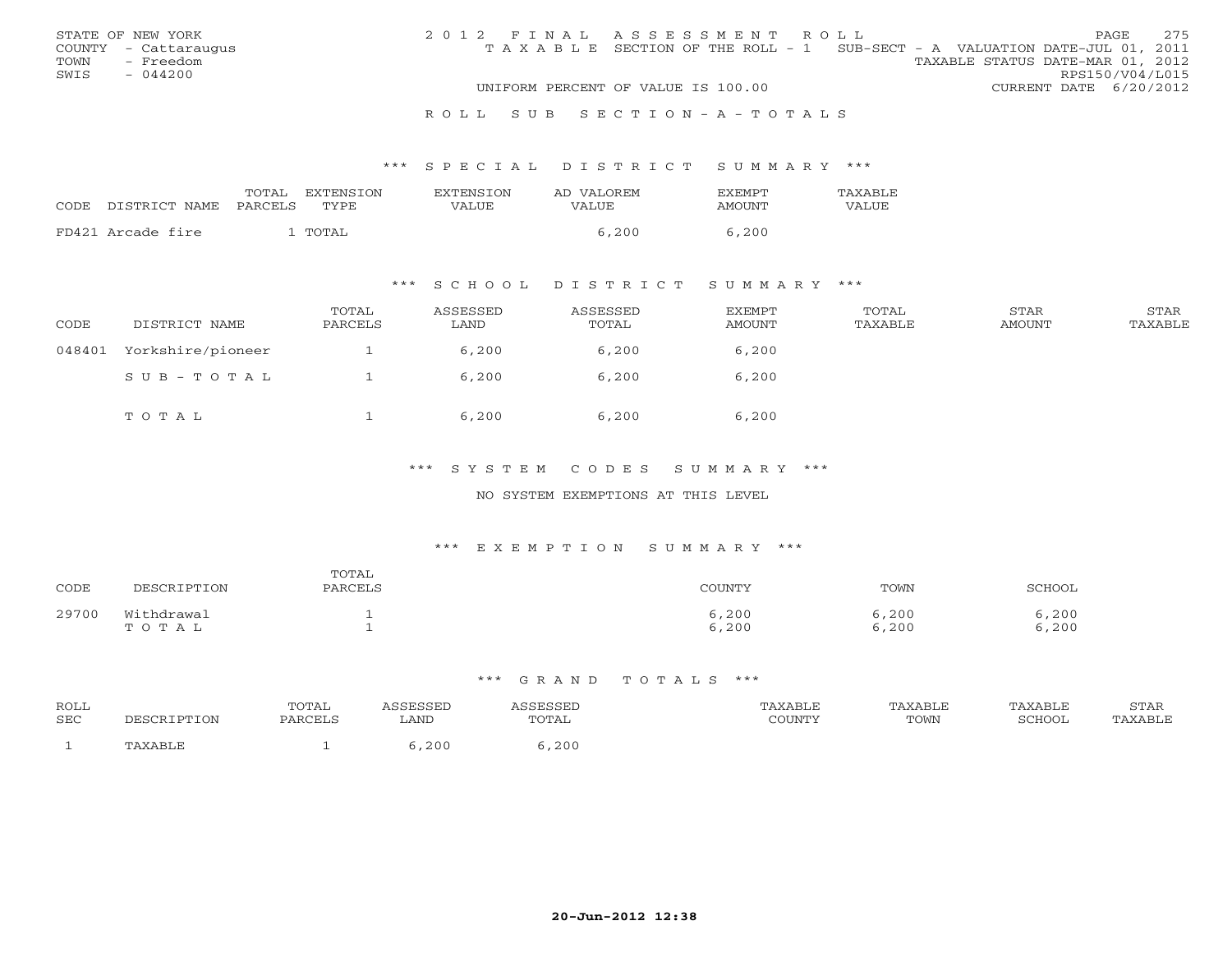|      | STATE OF NEW YORK    | 2012 FINAL ASSESSMENT ROLL |                                    |                                  | PAGE            | 2.76 |
|------|----------------------|----------------------------|------------------------------------|----------------------------------|-----------------|------|
|      | COUNTY - Cattaraugus |                            | TAXABLE SECTION OF THE ROLL - 1    | VALUATION DATE-JUL 01, 2011      |                 |      |
| TOWN | - Freedom            |                            |                                    | TAXABLE STATUS DATE-MAR 01, 2012 |                 |      |
| SWIS | $-044200$            |                            | UNIFORM PERCENT OF VALUE IS 100.00 |                                  | RPS150/V04/L015 |      |
|      |                      |                            |                                    | CURRENT DATE 6/20/2012           |                 |      |
|      |                      |                            |                                    |                                  |                 |      |

#### R O L L S E C T I O N T O T A L S

### \*\*\* S P E C I A L D I S T R I C T S U M M A R Y \*\*\*

| CODE | DISTRICT NAME        | TOTAL<br>PARCELS | EXTENSION<br>TYPE | EXTENSION<br>VALUE | AD VALOREM<br><b>VALUE</b> | <b>EXEMPT</b><br>AMOUNT | TAXABLE<br>VALUE |
|------|----------------------|------------------|-------------------|--------------------|----------------------------|-------------------------|------------------|
|      | FD421 Arcade fire    |                  | 912 TOTAL         |                    | 81340,244                  | 6,200                   | 81334,044        |
|      | FD422 Delevan fire   |                  | 199 TOTAL         |                    | 21829,136                  |                         | 21829,136        |
|      | FD423 Famersville fi |                  | 231 TOTAL         |                    | 20017,200                  |                         | 20017,200        |
|      | LD420 Light          |                  | 128 TOTAL         |                    | 10167,900                  |                         | 10167,900        |

# \*\*\* S C H O O L D I S T R I C T S U M M A R Y \*\*\*

| CODE             | DISTRICT NAME                       | TOTAL<br>PARCELS | ASSESSED<br>LAND      | ASSESSED<br>TOTAL      | <b>EXEMPT</b><br>AMOUNT | TOTAL<br>TAXABLE       | STAR<br>AMOUNT       | <b>STAR</b><br>TAXABLE |
|------------------|-------------------------------------|------------------|-----------------------|------------------------|-------------------------|------------------------|----------------------|------------------------|
| 024801<br>048401 | Cuba-Rush Cent<br>Yorkshire/pioneer | 33<br>1,309      | 1386,900<br>31813,700 | 3222,800<br>119963,780 | 577,631<br>7972,799     | 2645,169<br>111990,981 | 421,396<br>25070,865 | 2223,773<br>86920,116  |
|                  | SUB-TOTAL                           | 1,342            | 33200,600             | 123186,580             | 8550,430                | 114636,150             | 25492,261            | 89143,889              |
|                  | TOTAL                               | 1,342            | 33200,600             | 123186,580             | 8550,430                | 114636,150             | 25492,261            | 89143,889              |

# \*\*\* S Y S T E M C O D E S S U M M A R Y \*\*\*

### NO SYSTEM EXEMPTIONS AT THIS LEVEL

# \*\*\* E X E M P T I O N S U M M A R Y \*\*\*

| CODE  | DESCRIPTION  | TOTAL<br>PARCELS | COUNTY  | TOWN    | SCHOOL |
|-------|--------------|------------------|---------|---------|--------|
| 29700 | Withdrawal   |                  | 6,200   | 6,200   | 6,200  |
| 41101 | VET C/T      |                  | 14,910  | 14,910  |        |
| 41121 | WVET C/T     | 48               | 536,527 | 536,527 |        |
| 41122 | WVET CO      |                  | 12,000  |         |        |
| 41131 | CVET C/T     | 45               | 800,175 | 800,175 |        |
| 41132 | CVET CO      |                  | 20,000  |         |        |
| 41141 | DVET C/T     | $\Omega$         | 182,610 | 182,610 |        |
| 41142 | DVET CO      |                  | 40,000  |         |        |
| 41161 | CW 15 VET/   |                  | 12,000  | 12,000  |        |
| 41162 | $CW_15_VET/$ |                  | 72,000  |         |        |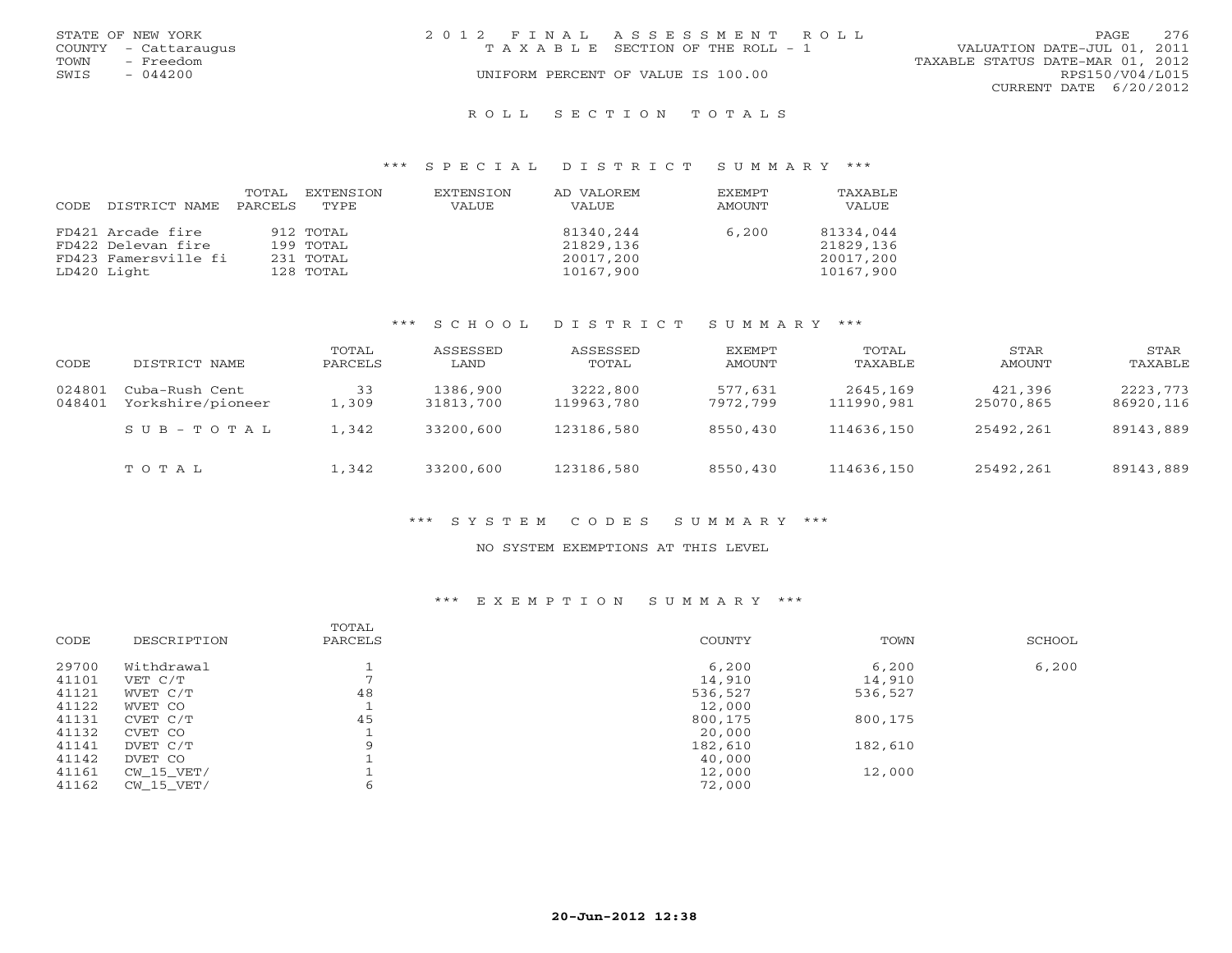|      | STATE OF NEW YORK    | 2012 FINAL ASSESSMENT ROLL |                                       |                                  | <b>PAGE</b>     | 2.77 |
|------|----------------------|----------------------------|---------------------------------------|----------------------------------|-----------------|------|
|      | COUNTY - Cattaraugus |                            | T A X A B L E SECTION OF THE ROLL - 1 | VALUATION DATE-JUL 01, 2011      |                 |      |
| TOWN | - Freedom            |                            |                                       | TAXABLE STATUS DATE-MAR 01, 2012 |                 |      |
| SWIS | $-044200$            |                            | UNIFORM PERCENT OF VALUE IS 100.00    |                                  | RPS150/V04/L015 |      |
|      |                      |                            |                                       | CURRENT DATE 6/20/2012           |                 |      |
|      |                      |                            |                                       |                                  |                 |      |

#### R O L L S E C T I O N T O T A L S

### \*\*\* E X E M P T I O N S U M M A R Y \*\*\*

|       |             | TOTAL   |           |           |           |
|-------|-------------|---------|-----------|-----------|-----------|
| CODE  | DESCRIPTION | PARCELS | COUNTY    | TOWN      | SCHOOL    |
| 41400 | CLERGY      | 2       | 3,000     | 3,000     | 3,000     |
| 41700 | AG BLDG     | 10      | 926,000   | 926,000   | 926,000   |
| 41720 | AG DIST     | 99      | 4297,380  | 4297,380  | 4297,380  |
| 41730 | AG DISTOUT  |         | 395,372   | 395,372   | 395,372   |
| 41800 | AGED C/T/S  | 13      | 629,873   | 629,873   | 649,260   |
| 41801 | AGED C/T    | 41      | 1539,579  | 1544,979  |           |
| 41804 | AGED S      | 31      |           |           | 799,134   |
| 41834 | SR STAR     | 168     |           |           | 9388,169  |
| 41844 | SR ST MH    | 2       |           |           | 5,164     |
| 41854 | RES STAR    | 530     |           |           | 16097,508 |
| 41864 | RES ST MH   |         |           |           | 1,420     |
| 41902 | PHYS DIS    |         | 500       |           |           |
| 42100 | SILO T/C/S  | 4       | 1070,600  | 1070,600  | 1070,600  |
| 42120 | TMP GHOUSE  | 2       | 231,900   | 231,900   | 231,900   |
| 47610 | BUS C/T/S   |         | 171,584   | 171,584   | 171,584   |
|       | TOTAL       | 1,034   | 10962,210 | 10823,110 | 34042,691 |

| <b>ROLL</b> | DESCRIPTION | TOTAL   | ASSESSED  | ASSESSED   | TAXABLE    | TAXABLE    | TAXABLE    | STAR      |
|-------------|-------------|---------|-----------|------------|------------|------------|------------|-----------|
| SEC         |             | PARCELS | . AND     | TOTAL      | COUNTY     | TOWN       | SCHOOL     | TAXABLE   |
|             | TAXABLE     | ,342    | 33200,600 | 123186,580 | 112224,370 | 112363,470 | 114636,150 | 89143,889 |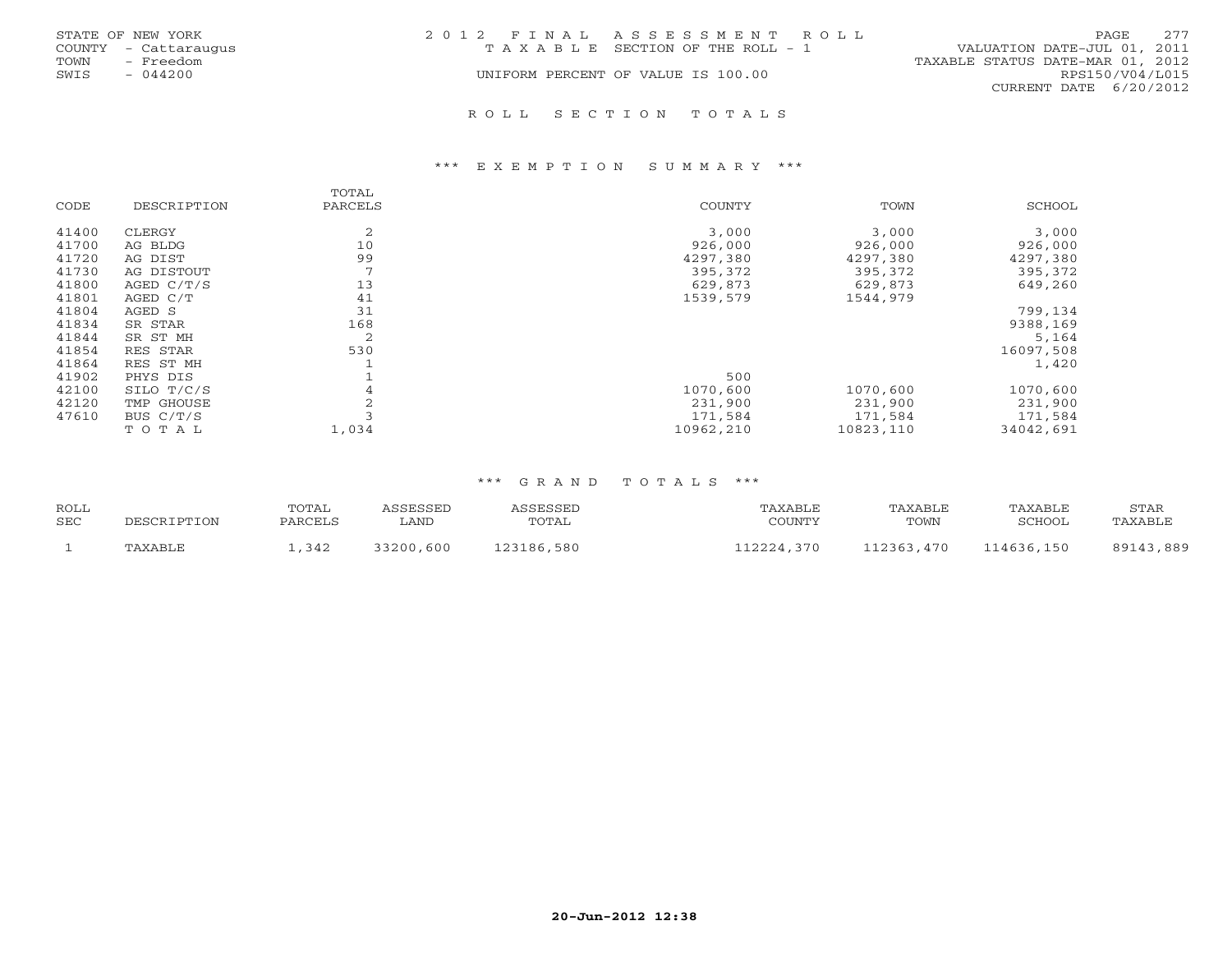# STATE OF NEW YORK 2 0 1 2 F I N A L A S S E S S M E N T R O L L PAGE 278 COUNTY - Cattaraugus SPECIAL FRANCHISE SECTION OF THE ROLL - 5 VALUATION DATE-JUL 01, 2011 TOWN - Freedom TAX MAP NUMBER SEQUENCE TAXABLE STATUS DATE-MAR 01, 2012 SWIS - 044200 UNIFORM PERCENT OF VALUE IS 100.00UNIFORM PERCENT OF VALUE IS 100.00

| TAX MAP PARCEL NUMBER<br>CURRENT OWNERS NAME<br>CURRENT OWNERS ADDRESS | PROPERTY LOCATION & CLASS ASSESSMENT<br>SCHOOL DISTRICT<br>PARCEL SIZE/GRID COORD | LAND<br>TOTAL | TAX DESCRIPTION<br>SPECIAL DISTRICTS      | EXEMPTION CODE-----------------COUNTY-------TOWN------SCHOOL<br>TAXABLE VALUE | ACCOUNT NO. |
|------------------------------------------------------------------------|-----------------------------------------------------------------------------------|---------------|-------------------------------------------|-------------------------------------------------------------------------------|-------------|
| ***********************                                                |                                                                                   |               |                                           |                                                                               |             |
|                                                                        | Special Franchise                                                                 |               |                                           |                                                                               | 0890        |
| 542.000-9901-631.900/188                                               | 866 Telephone                                                                     |               | COUNTY TAXABLE VALUE                      | 2,509                                                                         |             |
| Verizon New York Inc                                                   | Cuba-Rush Cent 024801                                                             | $\Omega$      | TOWN<br>TAXABLE VALUE                     | 2,509                                                                         |             |
| PO Box 152206                                                          | Town Of Freedom                                                                   | 2,509         | SCHOOL TAXABLE VALUE                      | 2,509                                                                         |             |
| Irving, TX 75015-2206                                                  | 0.0100 Cuba/rushford                                                              |               | FD421 Arcade fire                         | 1,255 TO                                                                      |             |
|                                                                        | 0.01<br>ACRES                                                                     |               | FD422 Delevan fire                        | 1,129 TO                                                                      |             |
|                                                                        | FULL MARKET VALUE                                                                 | 2,509         | FD423 Famersville fire                    | $1$ TO                                                                        |             |
|                                                                        |                                                                                   |               |                                           | ********************************** 542.000-9914-123.700/288 ***               |             |
|                                                                        | Special Franchise                                                                 |               |                                           |                                                                               | 0675        |
| 542.000-9914-123.700/288                                               | 861 Elec & gas                                                                    |               | COUNTY TAXABLE VALUE                      | 194,706                                                                       |             |
| National Fuel                                                          | Yorkshire/pione 048401                                                            | $\Omega$      | TOWN<br>TAXABLE VALUE                     | 194,706                                                                       |             |
| Attn: Real Property Tax Servic Town Of Freedom                         |                                                                                   | 194,706       | SCHOOL TAXABLE VALUE                      | 194,706                                                                       |             |
| 6363 Main St                                                           | 1.0000 Pioneer                                                                    |               | FD421 Arcade fire                         | 194,706 TO                                                                    |             |
| Williamsville, NY 14221-5887                                           | <b>ACRES</b><br>0.01                                                              |               |                                           |                                                                               |             |
|                                                                        | FULL MARKET VALUE                                                                 | 194,706       |                                           |                                                                               |             |
|                                                                        |                                                                                   |               |                                           |                                                                               |             |
|                                                                        | Special Franchise                                                                 |               |                                           |                                                                               | 0674        |
| 542.000-9914-132.350/188                                               | 861 Elec & gas                                                                    |               | COUNTY TAXABLE VALUE                      | 362,128<br>362,128                                                            |             |
| Niagara Mohawk Power Corp                                              | Yorkshire/pione 048401                                                            | $\circ$       | TOWN<br>TAXABLE VALUE                     |                                                                               |             |
| Real Estate Tax Dept<br>300 Erie Blyd West                             | Town Of Freedom                                                                   | 362,128       | SCHOOL TAXABLE VALUE<br>FD421 Arcade fire | 362,128<br>181,064 TO                                                         |             |
| Syracuse, NY 13202                                                     | 1.0000 Pioneer<br>0.01<br>ACRES                                                   |               | FD422 Delevan fire                        | 9,669 TO                                                                      |             |
|                                                                        | FULL MARKET VALUE                                                                 | 362,128       |                                           |                                                                               |             |
|                                                                        |                                                                                   |               |                                           |                                                                               |             |
|                                                                        | Special Franchise                                                                 |               |                                           |                                                                               | 0673        |
| 542.000-9914-631.900/188                                               | 866 Telephone                                                                     |               | COUNTY TAXABLE VALUE                      | 248,362                                                                       |             |
| Verizon New York Inc                                                   | Yorkshire/pione 048401                                                            | $\Omega$      | TAXABLE VALUE<br>TOWN                     | 248,362                                                                       |             |
| PO Box 152206                                                          | Town Of Freedom                                                                   | 248,362       | SCHOOL TAXABLE VALUE                      | 248,362                                                                       |             |
| Irving, TX 75015-2206                                                  | 0.9900 Pioneer                                                                    |               | FD421 Arcade fire                         | 124,181 TO                                                                    |             |
|                                                                        | 0.01<br>ACRES                                                                     |               | FD422 Delevan fire                        | 111,763 TO                                                                    |             |
|                                                                        | FULL MARKET VALUE                                                                 | 248,362       | FD423 Famersville fire                    | 124 TO                                                                        |             |
|                                                                        | * * * * * * * * * * * * * * * * * * *                                             |               |                                           | ********************************* 542.000-9914-999.984/188 ***                |             |
|                                                                        | Special Franchise                                                                 |               |                                           |                                                                               | 0959        |
| 542.000-9914-999.984/188                                               | 869 Television                                                                    |               | COUNTY TAXABLE VALUE                      | 56,081                                                                        |             |
| Time Warner                                                            | Yorkshire/pione 048401                                                            | $\Omega$      | TOWN<br>TAXABLE VALUE                     | 56,081                                                                        |             |
| Tax Dept                                                               | Town Of Freedom                                                                   | 56,081        | SCHOOL TAXABLE VALUE                      | 56,081                                                                        |             |
| PO Box 7467                                                            | 1.0000 Pioneer                                                                    |               | FD421 Arcade fire                         | 56,081 TO                                                                     |             |
| Charlotte, NC 28241-7467                                               | ACRES<br>0.01                                                                     |               |                                           |                                                                               |             |
|                                                                        | FULL MARKET VALUE                                                                 | 56,081        |                                           |                                                                               |             |
| ******************                                                     |                                                                                   |               |                                           |                                                                               |             |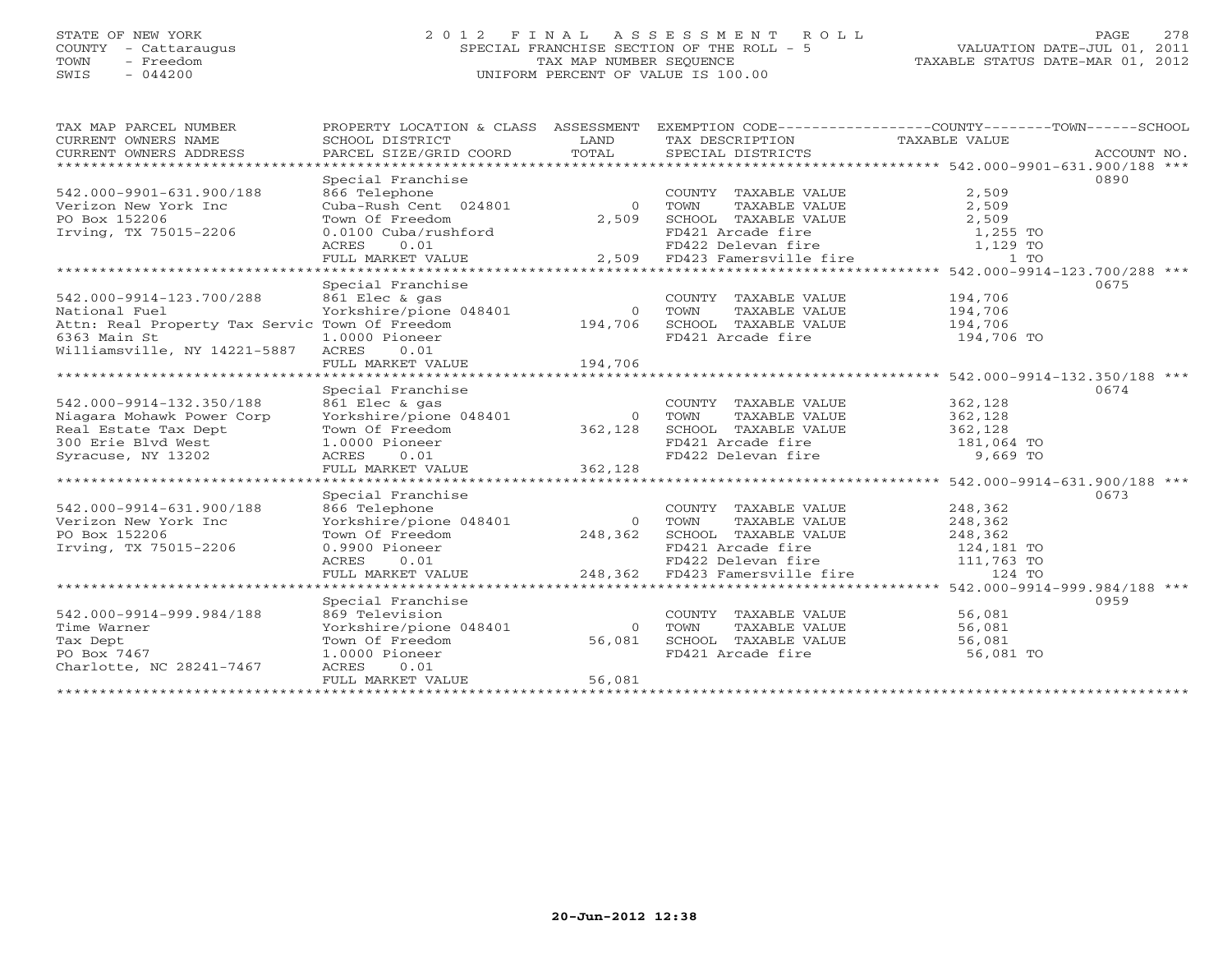| STATE OF NEW YORK    | 2012 FINAL ASSESSMENT ROLL                | 2.79<br>PAGE.                    |
|----------------------|-------------------------------------------|----------------------------------|
| COUNTY - Cattaraugus | SPECIAL FRANCHISE SECTION OF THE ROLL - 5 | VALUATION DATE-JUL 01, 2011      |
| TOWN<br>- Freedom    |                                           | TAXABLE STATUS DATE-MAR 01, 2012 |
| SWIS<br>$-044200$    |                                           | RPS150/V04/L015                  |
|                      | UNIFORM PERCENT OF VALUE IS 100.00        | CURRENT DATE 6/20/2012           |
|                      | ROLL SUB SECTION- - TOTALS                |                                  |

# \*\*\* S P E C I A L D I S T R I C T S U M M A R Y \*\*\*

| CODE | DISTRICT NAME        | TOTAL<br>PARCELS | EXTENSTON<br>TYPE | <b>EXTENSION</b><br>VALUE | AD VALOREM<br>VALUE | <b>EXEMPT</b><br>AMOUNT | TAXABLE<br>VALUE |
|------|----------------------|------------------|-------------------|---------------------------|---------------------|-------------------------|------------------|
|      | FD421 Arcade fire    |                  | 5 TOTAL           |                           | 557,287             |                         | 557,287          |
|      | FD422 Delevan fire   |                  | 3 TOTAL           |                           | 122,561             |                         | 122,561          |
|      | FD423 Famersville fi |                  | 2 TOTAL           |                           | 125                 |                         | 125              |

### \*\*\* S C H O O L D I S T R I C T S U M M A R Y \*\*\*

| CODE             | DISTRICT NAME                       | TOTAL<br>PARCELS | ASSESSED<br>LAND | ASSESSED<br>TOTAL | EXEMPT<br>AMOUNT | TOTAL<br>TAXABLE | STAR<br>AMOUNT | STAR<br>TAXABLE  |
|------------------|-------------------------------------|------------------|------------------|-------------------|------------------|------------------|----------------|------------------|
| 024801<br>048401 | Cuba-Rush Cent<br>Yorkshire/pioneer | 4                |                  | 2,509<br>861,277  |                  | 2,509<br>861,277 |                | 2,509<br>861,277 |
|                  | SUB-TOTAL                           |                  |                  | 863,786           |                  | 863,786          |                | 863,786          |
|                  | TOTAL                               |                  |                  | 863,786           |                  | 863,786          |                | 863,786          |

# \*\*\* S Y S T E M C O D E S S U M M A R Y \*\*\*

#### NO SYSTEM EXEMPTIONS AT THIS LEVEL

### \*\*\* E X E M P T I O N S U M M A R Y \*\*\*

# NO EXEMPTIONS AT THIS LEVEL

| <b>ROLI</b><br><b>SEC</b> | TON                       | TOTAL<br>$PARCF+$ | LAND | <b>CECCET</b><br>TOTAL | AXABLF<br>COUNTY | AXABLF<br>TOWN | ם זם גיע איז<br>∩מח¤ר  | STAF<br>. DY ∆RT |
|---------------------------|---------------------------|-------------------|------|------------------------|------------------|----------------|------------------------|------------------|
|                           | <b>PDAMCUTCP</b><br>ים חי |                   |      | 86.<br>786             | 786<br>863       | 786<br>ឧ ៩     | 86 <sup>-</sup><br>786 | . 786<br>$R$ $F$ |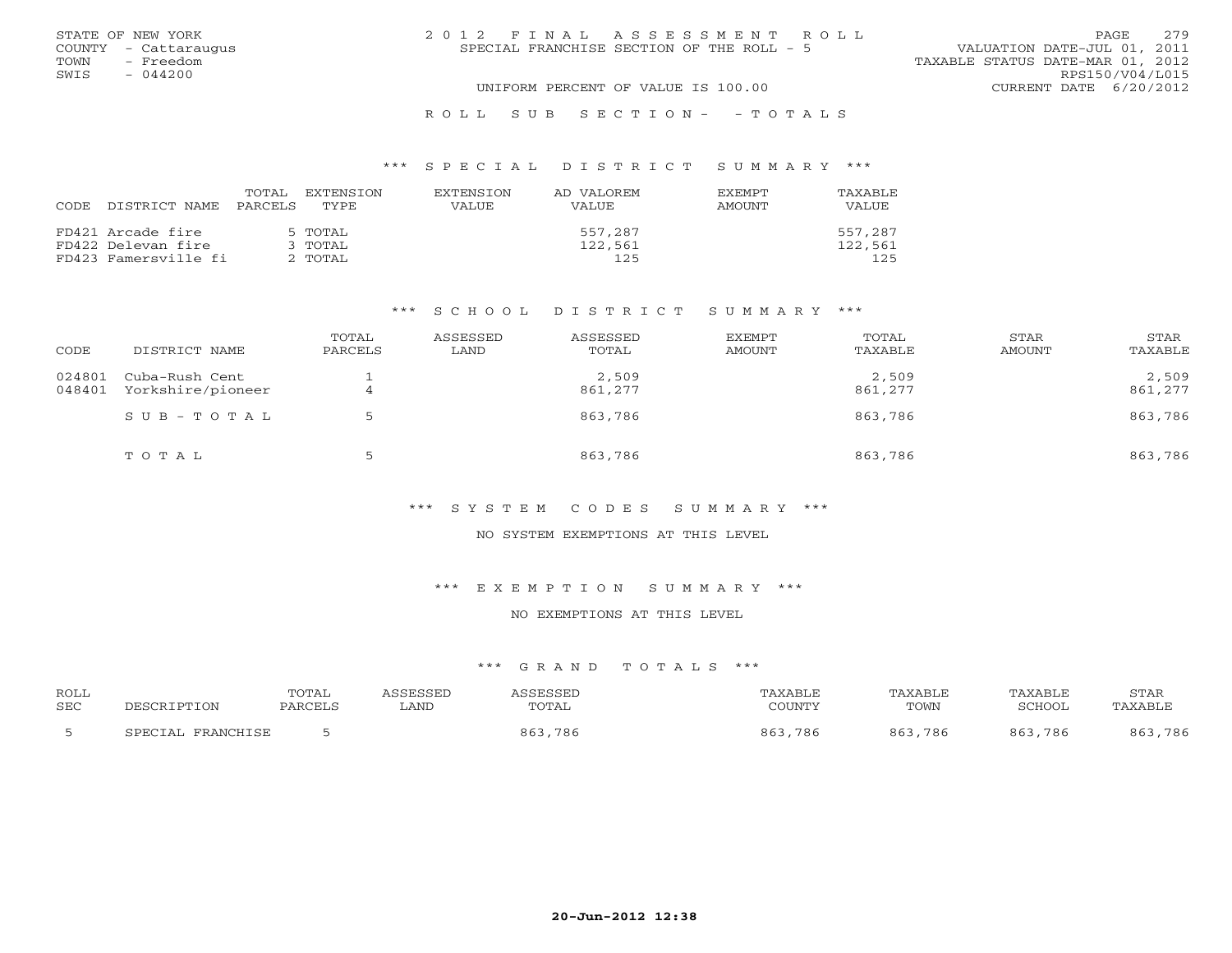|      | STATE OF NEW YORK    | 2012 FINAL ASSESSMENT ROLL                                               | PAGE.                  | 280 |
|------|----------------------|--------------------------------------------------------------------------|------------------------|-----|
|      | COUNTY - Cattaraugus | VALUATION DATE-JUL 01, 2011<br>SPECIAL FRANCHISE SECTION OF THE ROLL - 5 |                        |     |
| TOWN | - Freedom            | TAXABLE STATUS DATE-MAR 01, 2012                                         |                        |     |
| SWIS | $-044200$            | UNIFORM PERCENT OF VALUE IS 100.00                                       | RPS150/V04/L015        |     |
|      |                      |                                                                          | CURRENT DATE 6/20/2012 |     |
|      |                      |                                                                          |                        |     |

### R O L L S E C T I O N T O T A L S

### \*\*\* S P E C I A L D I S T R I C T S U M M A R Y \*\*\*

| CODE. | DISTRICT NAME        | TOTAL<br>PARCELS | EXTENSION<br>TYPE. | <b>EXTENSION</b><br><b>VALUE</b> | AD VALOREM<br><b>VALUE</b> | <b>EXEMPT</b><br>AMOUNT | TAXABLE<br>VALUE |
|-------|----------------------|------------------|--------------------|----------------------------------|----------------------------|-------------------------|------------------|
|       | FD421 Arcade fire    |                  | 5 TOTAL            |                                  | 557,287                    |                         | 557,287          |
|       | FD422 Delevan fire   |                  | 3 TOTAL            |                                  | 122,561                    |                         | 122,561          |
|       | FD423 Famersville fi |                  | 2 TOTAL            |                                  | 125                        |                         | 125              |

### \*\*\* S C H O O L D I S T R I C T S U M M A R Y \*\*\*

| CODE             | DISTRICT NAME                       | TOTAL<br>PARCELS | ASSESSED<br>LAND | ASSESSED<br>TOTAL | EXEMPT<br>AMOUNT | TOTAL<br>TAXABLE | STAR<br>AMOUNT | STAR<br>TAXABLE  |
|------------------|-------------------------------------|------------------|------------------|-------------------|------------------|------------------|----------------|------------------|
| 024801<br>048401 | Cuba-Rush Cent<br>Yorkshire/pioneer |                  |                  | 2,509<br>861,277  |                  | 2,509<br>861,277 |                | 2,509<br>861,277 |
|                  | SUB-TOTAL                           |                  |                  | 863,786           |                  | 863,786          |                | 863,786          |
|                  | TOTAL                               |                  |                  | 863,786           |                  | 863,786          |                | 863,786          |

# \*\*\* S Y S T E M C O D E S S U M M A R Y \*\*\*

#### NO SYSTEM EXEMPTIONS AT THIS LEVEL

### \*\*\* E X E M P T I O N S U M M A R Y \*\*\*

# NO EXEMPTIONS AT THIS LEVEL

| <b>ROLL</b> |                                  | TOTAL                |      |            | XABLF             | <b><i>PAXABLF</i></b> | TAXABLE                | STAF        |
|-------------|----------------------------------|----------------------|------|------------|-------------------|-----------------------|------------------------|-------------|
| <b>SEC</b>  |                                  | $DA$ $D$ $C$ $F$ $T$ | LAND | TOTAL      | COLINTA           | TOWN                  | ∩מח¤ר                  | .'∆ Y ∆ R T |
|             | <b>PDAMCUTCP</b><br>ΤΔ.<br>ש הדר |                      |      | 867<br>786 | 786<br>$86^\circ$ | 786                   | 86 <sup>-</sup><br>786 | . 786       |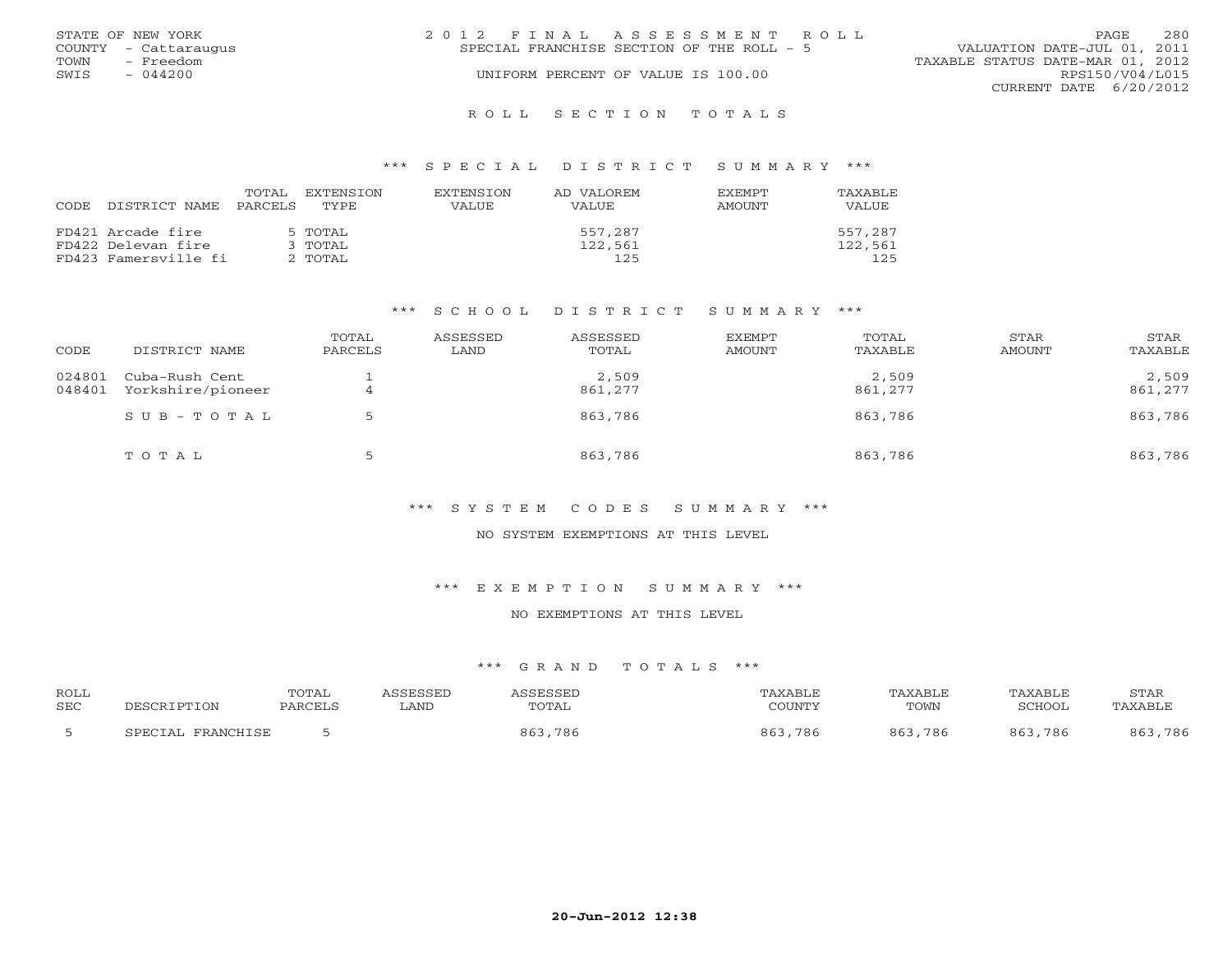# STATE OF NEW YORK 2 0 1 2 F I N A L A S S E S S M E N T R O L L PAGE 281 COUNTY - Cattaraugus UTILITY & R.R. SECTION OF THE ROLL - 6 VALUATION DATE-JUL 01, 2011 TOWN - Freedom TAX MAP NUMBER SEQUENCE TAXABLE STATUS DATE-MAR 01, 2012 SWIS - 044200 UNIFORM PERCENT OF VALUE IS 100.00UNIFORM PERCENT OF VALUE IS 100.00

| TAX MAP PARCEL NUMBER<br>CURRENT OWNERS NAME<br>CURRENT OWNERS ADDRESS<br>*************************                                | PROPERTY LOCATION & CLASS ASSESSMENT<br>SCHOOL DISTRICT<br>PARCEL SIZE/GRID COORD                                                                                                                                                        | LAND<br>TOTAL                | TAX DESCRIPTION<br>SPECIAL DISTRICTS                                                        | EXEMPTION CODE-----------------COUNTY-------TOWN------SCHOOL<br><b>TAXABLE VALUE</b><br>ACCOUNT NO. |
|------------------------------------------------------------------------------------------------------------------------------------|------------------------------------------------------------------------------------------------------------------------------------------------------------------------------------------------------------------------------------------|------------------------------|---------------------------------------------------------------------------------------------|-----------------------------------------------------------------------------------------------------|
| $5.004 - 1 - 12$<br>Village Of Arcade<br>17 Church St<br>Arcade, NY 14009                                                          | Bixby Hill Rd (Off)<br>822 Water supply<br>Yorkshire/pione 048401<br>Loc #Unknown<br>1.0000 Pioneer<br>Water Tower<br>ACRES<br>1.62<br>EAST-1191363 NRTH-0917404<br>DEED BOOK 00752 PG-00333<br>FULL MARKET VALUE<br>******************* | 9,100<br>117,350<br>117,350  | COUNTY TAXABLE VALUE<br>TOWN<br>TAXABLE VALUE<br>SCHOOL TAXABLE VALUE<br>FD421 Arcade fire  | 0671<br>117,350<br>117,350<br>117,350<br>117,350 TO                                                 |
|                                                                                                                                    |                                                                                                                                                                                                                                          |                              |                                                                                             | 0659                                                                                                |
| $5.004 - 1 - 31$<br>National Fuel<br>Attn: Real Property Tax Servic Land Only<br>6363 Main St<br>Williamsville, NY 14221-5887 FRNT | Bixby Hill Rd<br>380 Pub Util Vac<br>Yorkshire/pione 048401<br>$1.0000$ Pioneer<br>50.00 DPTH 75.00<br>0.86<br>ACRES<br>EAST-1188993 NRTH-0912149<br>DEED BOOK 512<br>PG-00158<br>FULL MARKET VALUE                                      | 2,200<br>2,200<br>2,200      | COUNTY TAXABLE VALUE<br>TOWN<br>TAXABLE VALUE<br>SCHOOL TAXABLE VALUE<br>FD422 Delevan fire | 2,200<br>2,200<br>2,200<br>2,200 TO                                                                 |
|                                                                                                                                    |                                                                                                                                                                                                                                          |                              |                                                                                             |                                                                                                     |
|                                                                                                                                    |                                                                                                                                                                                                                                          |                              |                                                                                             | 0672                                                                                                |
| $6.003 - 5 - 6$<br>Village Of Arcade<br>17 Church St<br>Arcade, NY 14009                                                           | 822 Water supply<br>Yorkshire/pione 048401<br>Loc #Unknown<br>$1.0000$ Pioneer<br>Elec Sub & Water Dist Pl<br>2.95<br>ACRES<br>EAST-1210388 NRTH-0914517<br>DEED BOOK 00323 PG-00424                                                     | 11,500<br>30,400             | COUNTY TAXABLE VALUE<br>TAXABLE VALUE<br>TOWN<br>SCHOOL TAXABLE VALUE<br>FD421 Arcade fire  | 30,400<br>30,400<br>30,400<br>30,400 TO                                                             |
|                                                                                                                                    | FULL MARKET VALUE                                                                                                                                                                                                                        | 30,400                       |                                                                                             |                                                                                                     |
|                                                                                                                                    | 11504 Mutton Hollow Rd                                                                                                                                                                                                                   | ************                 |                                                                                             | 1002                                                                                                |
| $14.001 - 2 - 5$<br>Village Of Arcade<br>17 Church St<br>Arcade, NY 14009                                                          | 822 Water supply<br>Yorkshire/pione 048401<br>Loc #Unknown<br>1.0000 Pioneer<br>Power Plant & Water Dist<br>ACRES 20.75<br>EAST-1205658 NRTH-0910638<br>DEED BOOK 326<br>PG-00461<br>FULL MARKET VALUE                                   | 29,300<br>302,600<br>302,600 | COUNTY TAXABLE VALUE<br>TOWN<br>TAXABLE VALUE<br>SCHOOL TAXABLE VALUE<br>FD421 Arcade fire  | 302,600<br>302,600<br>302,600<br>302,600 TO                                                         |
|                                                                                                                                    |                                                                                                                                                                                                                                          |                              |                                                                                             |                                                                                                     |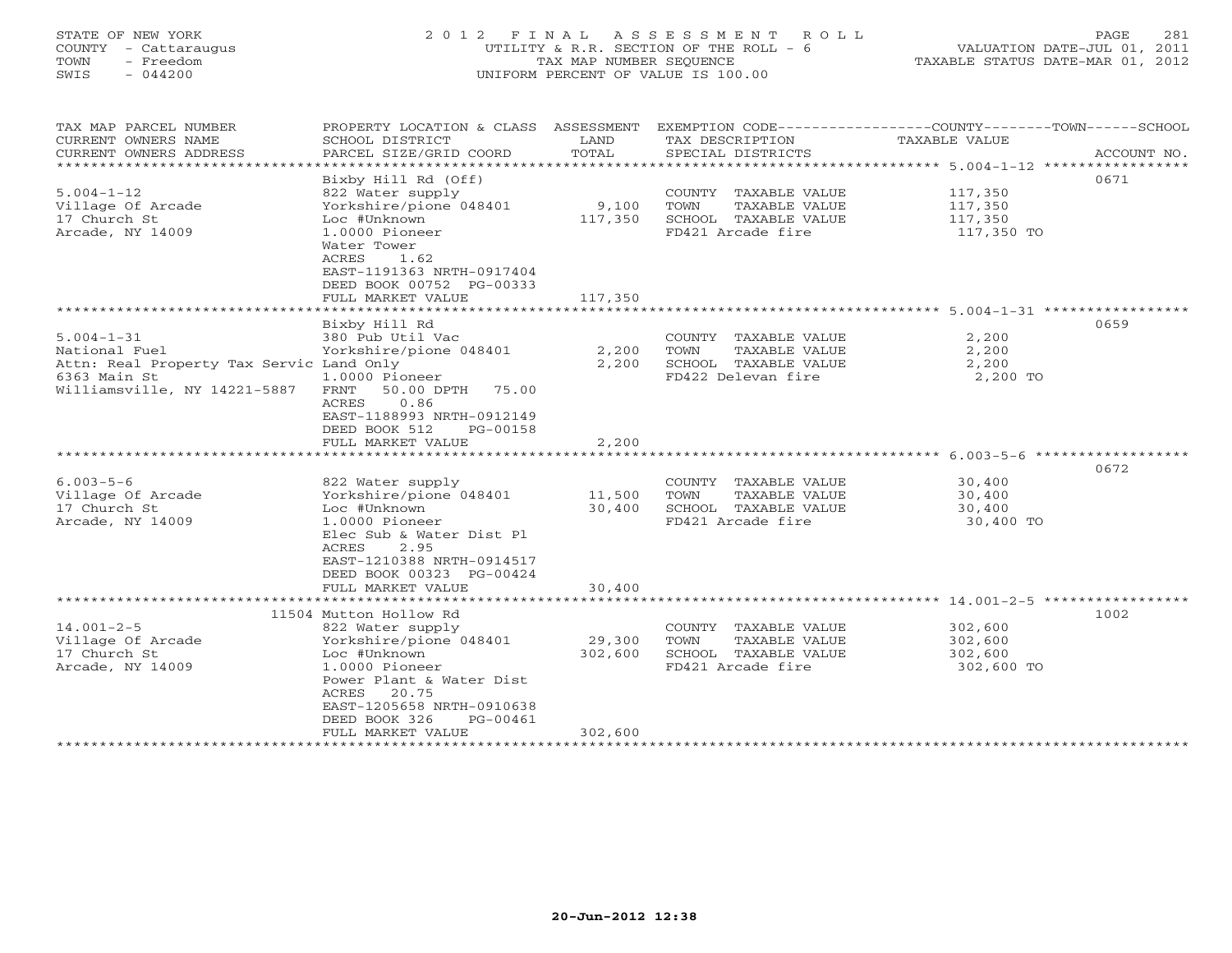# STATE OF NEW YORK 2 0 1 2 F I N A L A S S E S S M E N T R O L L PAGE 282 COUNTY - Cattaraugus UTILITY & R.R. SECTION OF THE ROLL - 6 VALUATION DATE-JUL 01, 2011 TOWN - Freedom TAX MAP NUMBER SEQUENCE TAXABLE STATUS DATE-MAR 01, 2012 SWIS - 044200 UNIFORM PERCENT OF VALUE IS 100.00UNIFORM PERCENT OF VALUE IS 100.00

| TAX MAP PARCEL NUMBER<br>CURRENT OWNERS NAME<br>CURRENT OWNERS ADDRESS | PROPERTY LOCATION & CLASS ASSESSMENT<br>SCHOOL DISTRICT<br>PARCEL SIZE/GRID COORD | LAND<br>TOTAL | EXEMPTION CODE-----------------COUNTY-------TOWN------SCHOOL<br>TAX DESCRIPTION<br>SPECIAL DISTRICTS | <b>TAXABLE VALUE</b>                               | ACCOUNT NO. |
|------------------------------------------------------------------------|-----------------------------------------------------------------------------------|---------------|------------------------------------------------------------------------------------------------------|----------------------------------------------------|-------------|
| *******************                                                    |                                                                                   |               |                                                                                                      |                                                    |             |
|                                                                        | Eagle St (Off)                                                                    |               |                                                                                                      |                                                    | 1003        |
| $14.001 - 2 - 9$                                                       | 822 Water supply                                                                  |               | COUNTY TAXABLE VALUE                                                                                 | 95,500                                             |             |
| Village Of Arcade                                                      | Yorkshire/pione 048401                                                            | 25,800        | TOWN<br>TAXABLE VALUE                                                                                | 95,500                                             |             |
| 17 Church St                                                           | Loc #Unknown                                                                      | 95,500        | SCHOOL TAXABLE VALUE                                                                                 | 95,500                                             |             |
| Arcade, NY 14009                                                       | 1.0000 Pioneer                                                                    |               | FD421 Arcade fire                                                                                    | 95,500 TO                                          |             |
|                                                                        | Filter Bed For Water Dept                                                         |               |                                                                                                      |                                                    |             |
|                                                                        | ACRES 15.65<br>EAST-1206962 NRTH-0911098                                          |               |                                                                                                      |                                                    |             |
|                                                                        | DEED BOOK 433<br>$PG-00455$                                                       |               |                                                                                                      |                                                    |             |
|                                                                        | FULL MARKET VALUE                                                                 | 95,500        |                                                                                                      |                                                    |             |
|                                                                        | ******************                                                                | ***********   |                                                                                                      | ********************* 14.003-1-8.1/1 ************* |             |
|                                                                        | Galen Hill Rd                                                                     |               |                                                                                                      |                                                    | 5037        |
| $14.003 - 1 - 8.1/1$                                                   | 837 Cell Tower                                                                    |               | COUNTY TAXABLE VALUE                                                                                 | 342,000                                            |             |
| Verizon Wireless                                                       | Yorkshire/pione 048401                                                            | 8,000         | TOWN<br>TAXABLE VALUE                                                                                | 342,000                                            |             |
| Phillippi Keith                                                        | 0.10<br>ACRES                                                                     | 342,000       | SCHOOL TAXABLE VALUE                                                                                 | 342,000                                            |             |
| PO Box 148<br>Freedom, NY 14065                                        | EAST-1209452 NRTH-0902082<br>FULL MARKET VALUE                                    | 342,000       | FD423 Famersville fire                                                                               | 342,000 TO                                         |             |
| ******************                                                     | *********************************                                                 |               |                                                                                                      | ********* 14.004-1-32 ****************             |             |
|                                                                        | Rte 98                                                                            |               |                                                                                                      |                                                    | 0665        |
| $14.004 - 1 - 32$                                                      | 843 Non-ceil. rr                                                                  |               | COUNTY TAXABLE VALUE                                                                                 | 46,400                                             |             |
| Rochester & Southern Rr                                                | Yorkshire/pione 048401                                                            | 46,400        | <b>TAXABLE VALUE</b><br>TOWN                                                                         | 46,400                                             |             |
| Genesee & Wyoming, Inc.                                                | Land Only                                                                         | 46,400        | SCHOOL TAXABLE VALUE                                                                                 | 46,400                                             |             |
| 200 Meridian Center Ste 3                                              | 1.0000 Pioneer                                                                    |               | FD421 Arcade fire                                                                                    | 15,312 TO                                          |             |
| Rochester, NY 14618                                                    | Eiling Railroad                                                                   |               | FD422 Delevan fire                                                                                   | 15,312 TO                                          |             |
|                                                                        | ACRES<br>61.77<br>EAST-1215864 NRTH-0899565                                       |               | FD423 Famersville fire                                                                               | 15,776 TO                                          |             |
|                                                                        | DEED BOOK 862<br>$PG-NON-C$                                                       |               |                                                                                                      |                                                    |             |
|                                                                        | FULL MARKET VALUE                                                                 | 46,400        |                                                                                                      |                                                    |             |
|                                                                        |                                                                                   |               |                                                                                                      | ************ 22.002-2-25 *********                 |             |
|                                                                        | Rte 98                                                                            |               |                                                                                                      |                                                    | 1220        |
| $22.002 - 2 - 25$                                                      | 842 Ceiling rr                                                                    |               | COUNTY TAXABLE VALUE                                                                                 | 21,600                                             |             |
| Rochester & Southern Rr                                                | Yorkshire/pione 048401                                                            | 21,600        | <b>TAXABLE VALUE</b><br>TOWN                                                                         | 21,600                                             |             |
| Genesee & Wyoming, Inc.                                                | Land Only                                                                         | 21,600        | SCHOOL TAXABLE VALUE                                                                                 | 21,600                                             |             |
| 200 Meridian Ctr Ste 3<br>Rochester, NY 14618                          | 1.0000 Pioneer<br>Non-Ceiling Railroad                                            |               | FD422 Delevan fire                                                                                   | 21,600 TO                                          |             |
|                                                                        | ACRES 20.20                                                                       |               |                                                                                                      |                                                    |             |
|                                                                        | EAST-1191115 NRTH-0888424                                                         |               |                                                                                                      |                                                    |             |
|                                                                        | DEED BOOK 862<br>$PG-974$                                                         |               |                                                                                                      |                                                    |             |
|                                                                        | FULL MARKET VALUE                                                                 | 21,600        |                                                                                                      |                                                    |             |
|                                                                        |                                                                                   |               |                                                                                                      | 642.000-9901-132.350/101 ***                       |             |
|                                                                        | Elec Trans Line                                                                   |               |                                                                                                      |                                                    | 0895        |
| 642.000-9901-132.350/101                                               | 882 Elec Trans Imp                                                                |               | COUNTY TAXABLE VALUE                                                                                 | 32,856                                             |             |
| Niagara Mohawk Power Corp                                              | Cuba-Rush Cent 024801                                                             | $\Omega$      | TOWN<br><b>TAXABLE VALUE</b>                                                                         | 32,856                                             |             |
| Real Estate Tax Dept<br>300 Erie Blvd West                             | Loc #712401<br>1.0000 Cuba/rushford                                               | 32,856        | SCHOOL TAXABLE VALUE<br>FD423 Famersville fire                                                       | 32,856<br>32,856 TO                                |             |
| Syracuse, NY 13202                                                     | Rsville Tap #801                                                                  |               |                                                                                                      |                                                    |             |
|                                                                        | ACRES<br>0.01                                                                     |               |                                                                                                      |                                                    |             |
|                                                                        | FULL MARKET VALUE                                                                 | 32,856        |                                                                                                      |                                                    |             |
|                                                                        |                                                                                   |               |                                                                                                      |                                                    |             |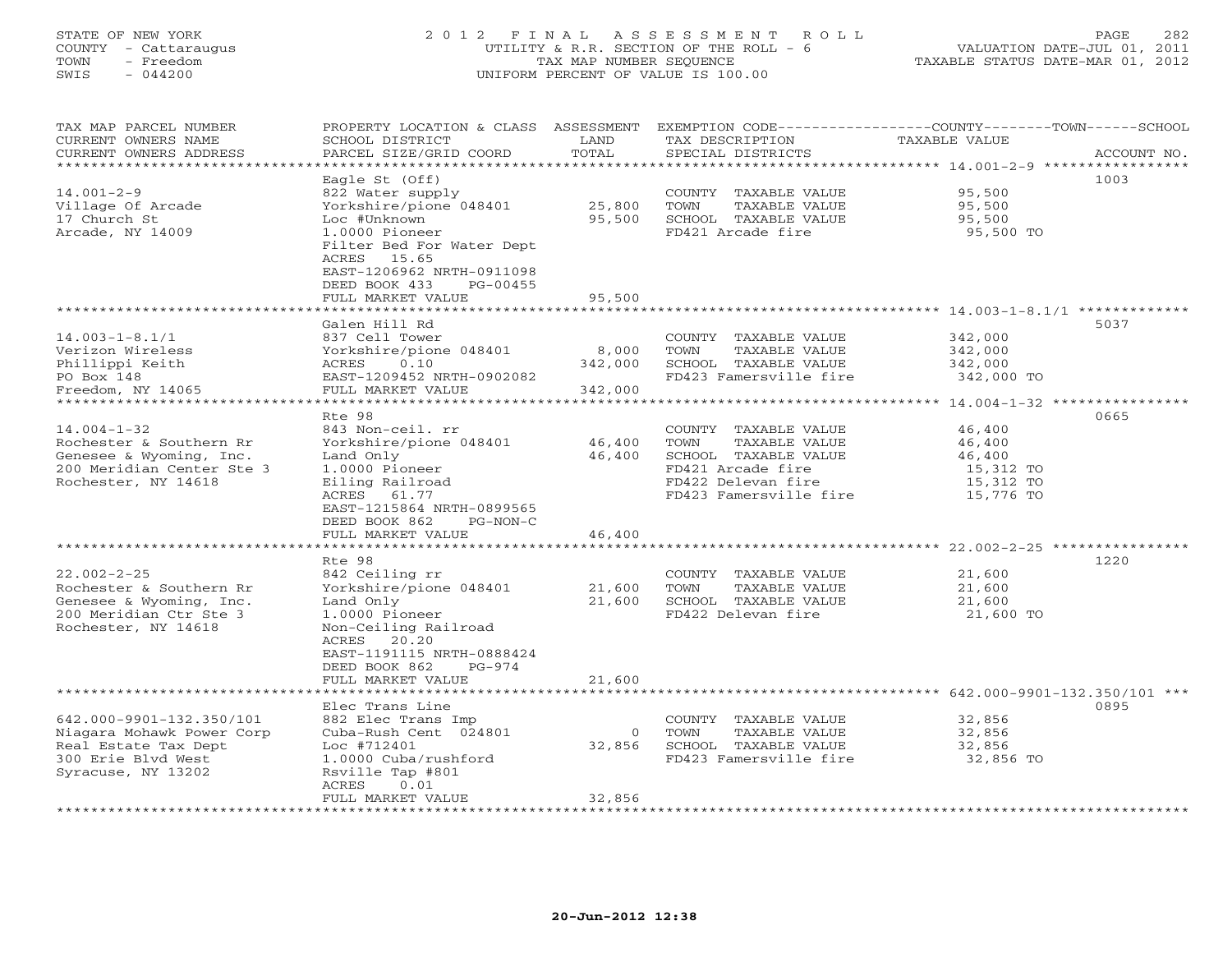# STATE OF NEW YORK 2 0 1 2 F I N A L A S S E S S M E N T R O L L PAGE 283 COUNTY - Cattaraugus UTILITY & R.R. SECTION OF THE ROLL - 6 VALUATION DATE-JUL 01, 2011 TOWN - Freedom TAX MAP NUMBER SEQUENCE TAXABLE STATUS DATE-MAR 01, 2012 SWIS - 044200 UNIFORM PERCENT OF VALUE IS 100.00UNIFORM PERCENT OF VALUE IS 100.00

| TAX MAP PARCEL NUMBER<br>CURRENT OWNERS NAME         | PROPERTY LOCATION & CLASS ASSESSMENT<br>SCHOOL DISTRICT | LAND<br>TOTAL  | TAX DESCRIPTION                                             | EXEMPTION CODE-----------------COUNTY-------TOWN------SCHOOL<br>TAXABLE VALUE |             |
|------------------------------------------------------|---------------------------------------------------------|----------------|-------------------------------------------------------------|-------------------------------------------------------------------------------|-------------|
| CURRENT OWNERS ADDRESS                               | PARCEL SIZE/GRID COORD                                  |                | SPECIAL DISTRICTS                                           |                                                                               | ACCOUNT NO. |
|                                                      | Outside Plant                                           |                |                                                             |                                                                               | 0662        |
| 642.000-9901-132.350/188                             | 882 Elec Trans Imp                                      |                | COUNTY TAXABLE VALUE                                        | 15,148                                                                        |             |
| Niagara Mohawk Power Corp                            | 882 Elec Trans Imp<br>Cuba-Rush Cent 024801             | $0$ TOWN       | TAXABLE VALUE                                               | 15,148                                                                        |             |
| Real Estate Tax Dept                                 | Loc #888888                                             |                | 15,148 SCHOOL TAXABLE VALUE                                 | 15,148                                                                        |             |
| 300 Erie Blyd West                                   | 0.0329 Cuba/rushford                                    |                | FD423 Famersville fire                                      | 15,148 TO                                                                     |             |
| Syracuse, NY 13202                                   | Elec Dist                                               |                |                                                             |                                                                               |             |
|                                                      | ACRES<br>0.01                                           |                |                                                             |                                                                               |             |
|                                                      | FULL MARKET VALUE                                       | 15, 148        |                                                             |                                                                               |             |
|                                                      |                                                         |                |                                                             |                                                                               |             |
|                                                      | Rt. 98                                                  |                |                                                             |                                                                               | 5040        |
| 642.000-9914-101.000/188                             | 884 Elec Dist Out                                       |                | COUNTY TAXABLE VALUE                                        | 1984,306                                                                      |             |
| Village of Arcade Electric                           | Yorkshire/pione 048401                                  | $\overline{0}$ | TAXABLE VALUE<br>TOWN                                       | 1984,306                                                                      |             |
| Rt. 98                                               | Location888888                                          | 1984,306       | SCHOOL TAXABLE VALUE                                        | 1984,306                                                                      |             |
| Freedom, NY                                          | ACRES<br>0.01                                           |                | FD421 Arcade fire                                           | 1984,306 TO                                                                   |             |
|                                                      | FULL MARKET VALUE                                       | 1984,306       |                                                             |                                                                               |             |
| *****************************                        |                                                         |                |                                                             |                                                                               |             |
|                                                      | Outside Plant                                           |                |                                                             |                                                                               | 0661        |
| 642.000-9914-123.700/288                             | 875 Elec-fossil                                         |                | COUNTY TAXABLE VALUE 53,566                                 |                                                                               |             |
| Natonal Fuel Gas Dist. Corp.                         | Yorkshire/pione 048401<br>Loc #888888 & 60903           |                | 0 TOWN<br>TOWN      TAXABLE VALUE<br>SCHOOL   TAXABLE VALUE | 53,566<br>53,500<br>53,566                                                    |             |
| Real Property Tax Dept.                              |                                                         | 53,566         |                                                             |                                                                               |             |
| 6363 Main St                                         | $1.0000$ Pioneer                                        |                | FD421 Arcade fire 53,566 TO                                 |                                                                               |             |
| Williamsville, NY 14221-5887                         | Gas Dist                                                |                |                                                             |                                                                               |             |
|                                                      | 0.01<br>ACRES                                           |                |                                                             |                                                                               |             |
|                                                      | FULL MARKET VALUE                                       | 53,566         |                                                             |                                                                               |             |
|                                                      | Outside Plant                                           |                |                                                             |                                                                               | 0660        |
| 642.000-9914-123.710/288                             | 883 Gas Trans Impr                                      |                | COUNTY TAXABLE VALUE                                        | 120,128                                                                       |             |
| National Fuel Gas Supply Corp Yorkshire/pione 048401 |                                                         |                | 0 TOWN<br>TAXABLE VALUE                                     | 120,128                                                                       |             |
| Attn: Real Property Tax Servic Loc #888888           |                                                         |                | 120,128 SCHOOL TAXABLE VALUE                                | 120,128                                                                       |             |
| 6363 Main St                                         | 1.0000 Pioneer                                          |                | FD421 Arcade fire                                           | 120,128 TO                                                                    |             |
| Williamsville, NY 14221-5887                         | Gas Trans                                               |                |                                                             |                                                                               |             |
|                                                      | ACRES<br>0.01                                           |                |                                                             |                                                                               |             |
|                                                      | FULL MARKET VALUE                                       | 120,128        |                                                             |                                                                               |             |
|                                                      |                                                         |                |                                                             |                                                                               |             |
|                                                      | Elec Trans Line                                         |                |                                                             |                                                                               | 0664        |
| 642.000-9914-132.350/100                             | 874 Elec-hydro                                          |                | COUNTY TAXABLE VALUE                                        | 198,354                                                                       |             |
| Niagara Mohawk Power Corp                            | Yorkshire/pione 048401                                  |                | TAXABLE VALUE<br>0 TOWN                                     | 198,354                                                                       |             |
| Real Estate Tax Dept                                 | Loc #712390                                             | 198,354        | SCHOOL TAXABLE VALUE                                        | 198,354                                                                       |             |
| 300 Erie Blvd West                                   | 1.0000 Pioneer                                          |                | FD422 Delevan fire                                          | 198,354 TO                                                                    |             |
| Syracuse, NY 13202                                   | Delevan-Machias #801                                    |                |                                                             |                                                                               |             |
|                                                      | 0.01<br>ACRES                                           |                |                                                             |                                                                               |             |
|                                                      | FULL MARKET VALUE                                       | 198,354        |                                                             |                                                                               |             |
|                                                      |                                                         |                |                                                             |                                                                               |             |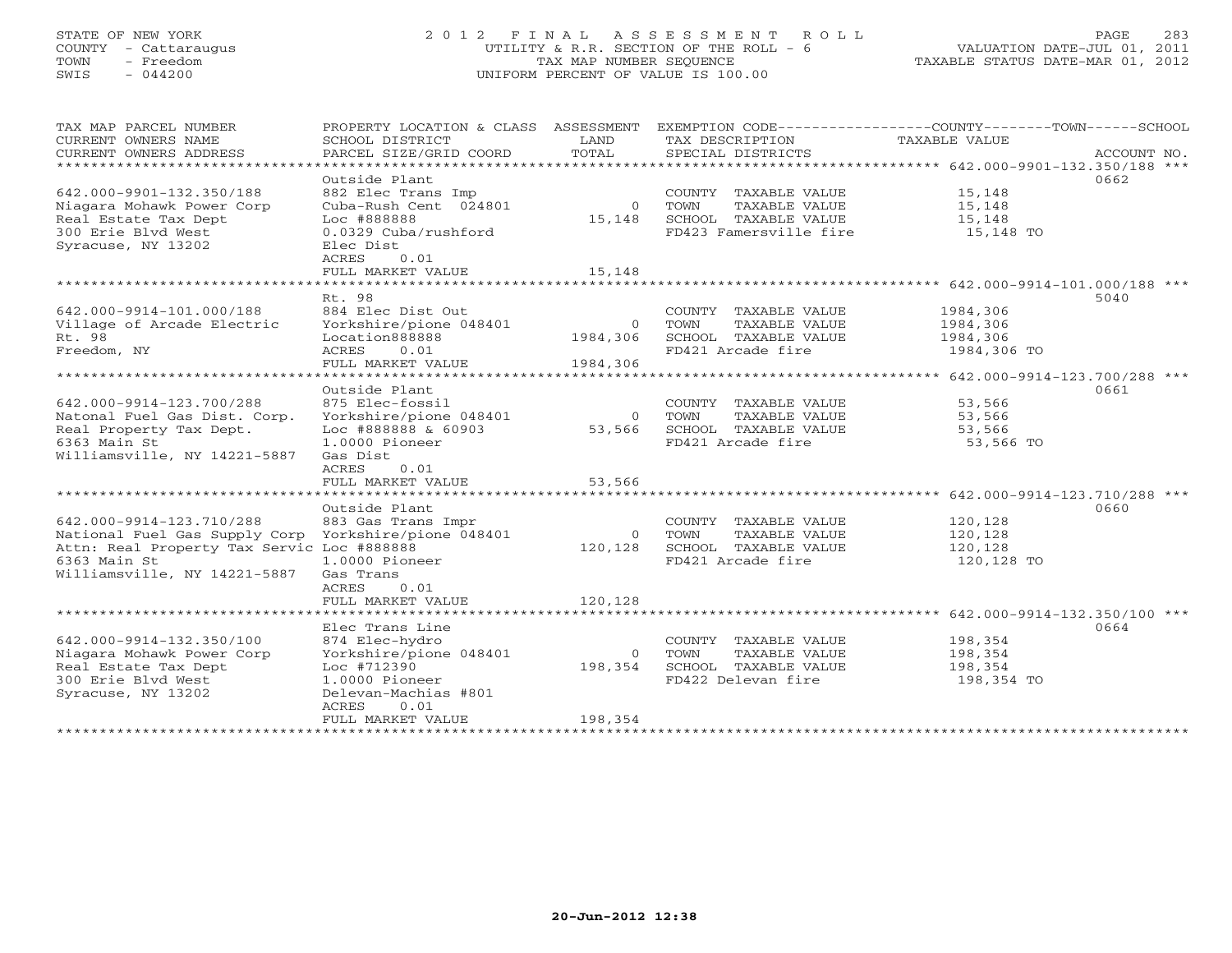# STATE OF NEW YORK 2 0 1 2 F I N A L A S S E S S M E N T R O L L PAGE 284 COUNTY - Cattaraugus UTILITY & R.R. SECTION OF THE ROLL - 6 VALUATION DATE-JUL 01, 2011 TOWN - Freedom TAX MAP NUMBER SEQUENCE TAXABLE STATUS DATE-MAR 01, 2012 SWIS - 044200 UNIFORM PERCENT OF VALUE IS 100.00UNIFORM PERCENT OF VALUE IS 100.00

| TAX MAP PARCEL NUMBER                                      | PROPERTY LOCATION & CLASS       | ASSESSMENT     | EXEMPTION CODE----------------COUNTY-------TOWN------SCHOOL |               |             |
|------------------------------------------------------------|---------------------------------|----------------|-------------------------------------------------------------|---------------|-------------|
| CURRENT OWNERS NAME                                        | SCHOOL DISTRICT                 | LAND           | TAX DESCRIPTION                                             | TAXABLE VALUE |             |
| CURRENT OWNERS ADDRESS PARCEL SIZE/GRID COORD              |                                 |                | TOTAL SPECIAL DISTRICTS                                     |               | ACCOUNT NO. |
|                                                            |                                 |                |                                                             |               |             |
|                                                            | Op & Transformers               |                |                                                             |               | 0663        |
| 642.000-9914-132.350/188                                   | 882 Elec Trans Imp              |                | TAXABLE VALUE<br>COUNTY                                     | 445,272       |             |
| Niagara Mohawk Power Corp                                  | Yorkshire/pione 048401        0 |                | TAXABLE VALUE<br>TOWN                                       | 445,272       |             |
| Real Estate Tax Dept                                       | Loc #888888 & 714276            | 445,272        | SCHOOL TAXABLE VALUE                                        | 445,272       |             |
| 300 Erie Blvd West                                         | 0.9671 Pioneer                  |                | FD421 Arcade fire                                           | 59,266 TO     |             |
| Syracuse, NY 13202                                         | Elec Dist & Spen-Hal Subs       |                | FD422 Delevan fire 337,249 TO                               |               |             |
|                                                            | 0.01<br>ACRES                   |                | FD423 Famersville fire                                      | 48,757 TO     |             |
|                                                            | FULL MARKET VALUE               | 445,272        |                                                             |               |             |
|                                                            |                                 |                |                                                             |               |             |
|                                                            | 11642 Bixby Hill Rd             |                |                                                             |               | 0669        |
| 642.000-9914-631.900/188                                   | 836 Telecom. eq.                |                | COUNTY<br>TAXABLE VALUE                                     | 191,309       |             |
| Verizon New York Inc                Yorkshire/pione 048401 |                                 | $\overline{0}$ | TOWN<br>TAXABLE VALUE                                       | 191,309       |             |
| PO Box 152206<br>Loc #888888                               |                                 | 191,309        | SCHOOL<br>TAXABLE VALUE                                     | 191,309       |             |
| Irving, TX 75015-2206                                      | 1.0000 Pioneer                  |                | FD421 Arcade fire                                           | 95,655 TO     |             |
|                                                            | Poles, Wire, Cable, Etc         |                | FD422 Delevan fire                                          | 95,655 TO     |             |
|                                                            | 0.01<br>ACRES                   |                |                                                             |               |             |
|                                                            | FULL MARKET VALUE               | 191,309        |                                                             |               |             |
|                                                            |                                 |                |                                                             |               |             |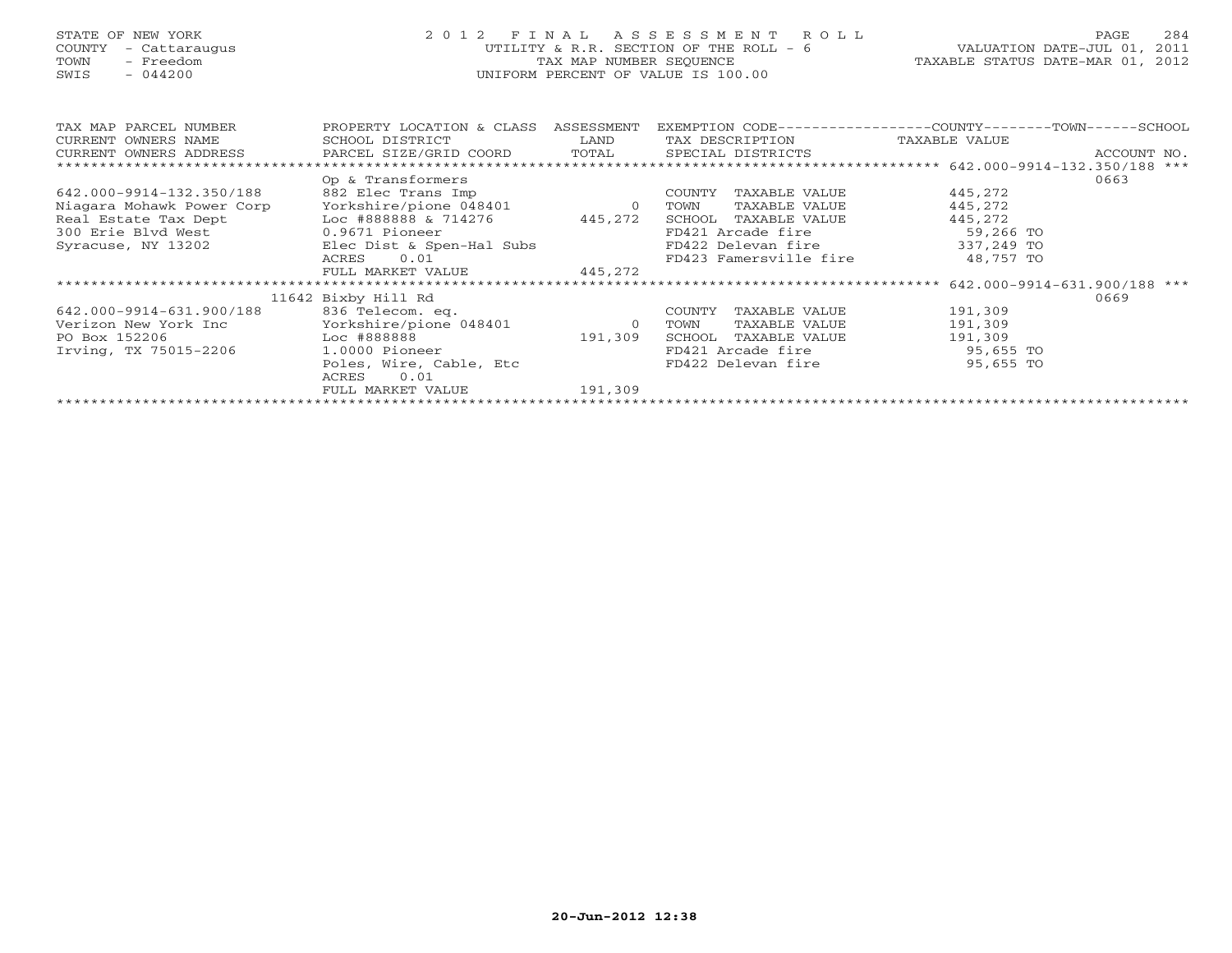|      | STATE OF NEW YORK    | 2012 FINAL ASSESSMENT ROLL             | 285<br>PAGE.                     |
|------|----------------------|----------------------------------------|----------------------------------|
|      | COUNTY - Cattaraugus | UTILITY & R.R. SECTION OF THE ROLL - 6 | VALUATION DATE-JUL 01, 2011      |
| TOWN | - Freedom            |                                        | TAXABLE STATUS DATE-MAR 01, 2012 |
| SWIS | $-044200$            |                                        | RPS150/V04/L015                  |
|      |                      | UNIFORM PERCENT OF VALUE IS 100.00     | CURRENT DATE 6/20/2012           |
|      |                      |                                        |                                  |

#### R O L L S U B S E C T I O N - - T O T A L S

#### \*\*\* S P E C I A L D I S T R I C T S U M M A R Y \*\*\*

| CODE. | DISTRICT NAME        | TOTAL<br>PARCELS | EXTENSTON<br>TYPE | EXTENSION<br><b>VALUE</b> | AD VALOREM<br><b>VALUE</b> | <b>EXEMPT</b><br>AMOUNT | TAXABLE<br>VALUE |
|-------|----------------------|------------------|-------------------|---------------------------|----------------------------|-------------------------|------------------|
|       | FD421 Arcade fire    |                  | 10 TOTAL          |                           | 2874,083                   |                         | 2874,083         |
|       | FD422 Delevan fire   |                  | 6 TOTAL           |                           | 670.370                    |                         | 670,370          |
|       | FD423 Famersville fi |                  | 5 TOTAL           |                           | 454.537                    |                         | 454.537          |

### \*\*\* S C H O O L D I S T R I C T S U M M A R Y \*\*\*

| CODE             | DISTRICT NAME                       | TOTAL<br>PARCELS      | ASSESSED<br>LAND | ASSESSED<br>TOTAL  | <b>EXEMPT</b><br>AMOUNT | TOTAL<br>TAXABLE   | STAR<br>AMOUNT | STAR<br>TAXABLE    |
|------------------|-------------------------------------|-----------------------|------------------|--------------------|-------------------------|--------------------|----------------|--------------------|
| 024801<br>048401 | Cuba-Rush Cent<br>Yorkshire/pioneer | $\bigcirc$<br>∠<br>14 | 153,900          | 48,004<br>3950,985 |                         | 48,004<br>3950,985 |                | 48,004<br>3950,985 |
|                  | $SUB - TO T AL$                     | 16                    | 153,900          | 3998,989           |                         | 3998,989           |                | 3998,989           |
|                  | TOTAL                               | 16                    | 153,900          | 3998,989           |                         | 3998,989           |                | 3998,989           |

# \*\*\* S Y S T E M C O D E S S U M M A R Y \*\*\*

#### NO SYSTEM EXEMPTIONS AT THIS LEVEL

# \*\*\* E X E M P T I O N S U M M A R Y \*\*\*

# NO EXEMPTIONS AT THIS LEVEL

| ROLL<br><b>SEC</b> | $\cap$             | TOTAL<br>PARCEL. | ∟AND        | CCFCCFT<br>TOTAL | 'AXABLE<br>COUNTY | TAXABI F<br>TOWN | TAXABLE<br><b>RCHOOL</b> | STAF<br>TAXABI . |
|--------------------|--------------------|------------------|-------------|------------------|-------------------|------------------|--------------------------|------------------|
|                    | ILTITITITIES & N C | 16               | ,900<br>イロン | 3998.989         | 3002<br>, 989     | 3998,989         | 3998,989                 | 3998,989         |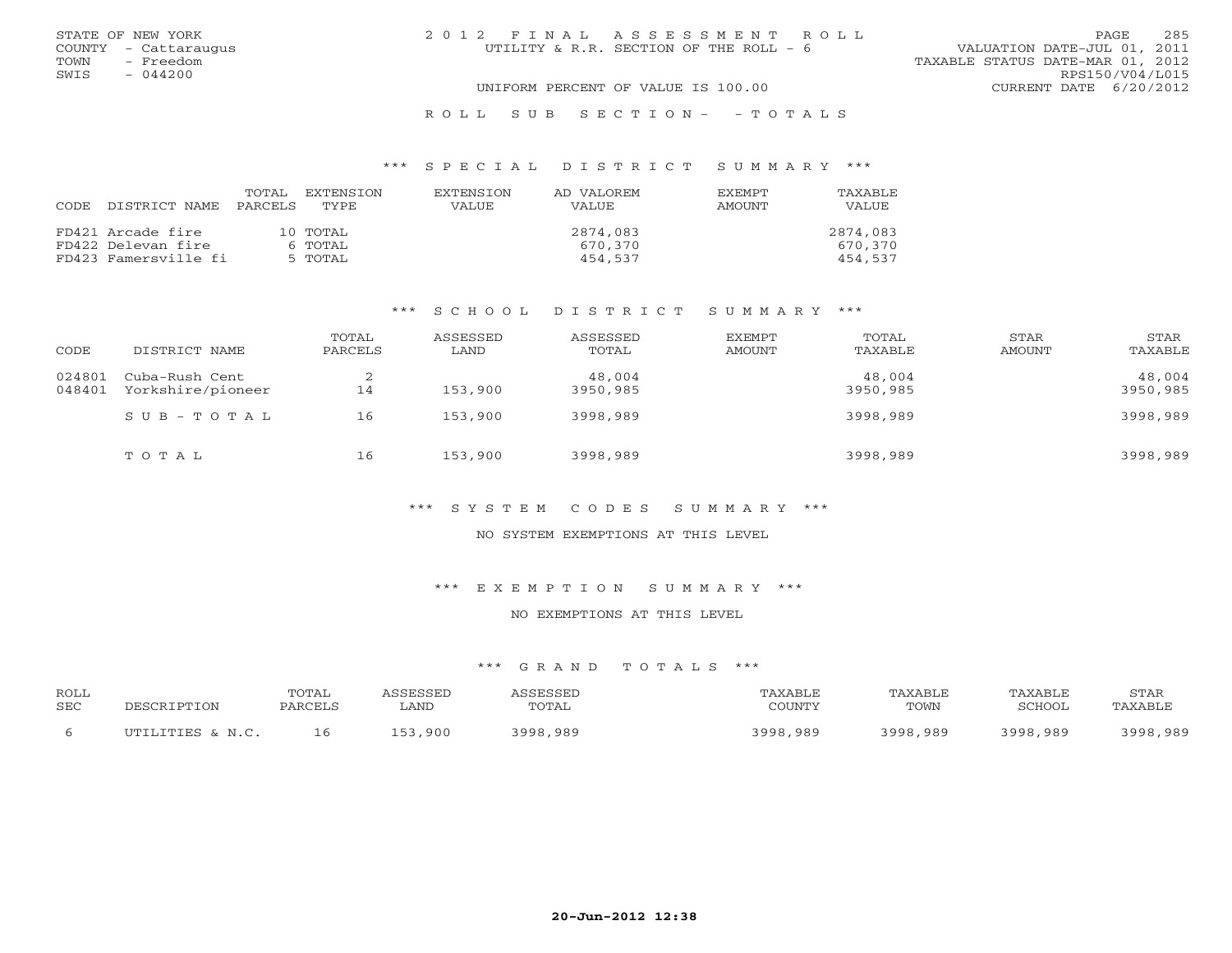|      | STATE OF NEW YORK    | 2012 FINAL ASSESSMENT ROLL                                            | PAGE            | 286 |
|------|----------------------|-----------------------------------------------------------------------|-----------------|-----|
|      | COUNTY - Cattaraugus | VALUATION DATE-JUL 01, 2011<br>UTILITY & R.R. SECTION OF THE ROLL - 6 |                 |     |
| TOWN | - Freedom            | TAXABLE STATUS DATE-MAR 01, 2012                                      |                 |     |
| SWIS | $-044200$            | UNIFORM PERCENT OF VALUE IS 100.00                                    | RPS150/V04/L015 |     |
|      |                      | CURRENT DATE 6/20/2012                                                |                 |     |
|      |                      |                                                                       |                 |     |

#### R O L L S E C T I O N T O T A L S

### \*\*\* S P E C I A L D I S T R I C T S U M M A R Y \*\*\*

| CODE | DISTRICT NAME        | TOTAL<br>PARCELS | EXTENSTON<br>TYPE | <b>EXTENSION</b><br>VALUE. | AD VALOREM<br><b>VALUE</b> | <b>EXEMPT</b><br>AMOUNT | TAXABLE<br>VALUE |
|------|----------------------|------------------|-------------------|----------------------------|----------------------------|-------------------------|------------------|
|      | FD421 Arcade fire    |                  | $10$ TOTAL        |                            | 2874,083                   |                         | 2874,083         |
|      | FD422 Delevan fire   |                  | 6 TOTAL           |                            | 670,370                    |                         | 670,370          |
|      | FD423 Famersville fi |                  | 5 TOTAL           |                            | 454,537                    |                         | 454.537          |

### \*\*\* S C H O O L D I S T R I C T S U M M A R Y \*\*\*

| CODE             | DISTRICT NAME                       | TOTAL<br>PARCELS | ASSESSED<br>LAND | ASSESSED<br>TOTAL  | <b>EXEMPT</b><br>AMOUNT | TOTAL<br>TAXABLE   | STAR<br>AMOUNT | STAR<br>TAXABLE    |
|------------------|-------------------------------------|------------------|------------------|--------------------|-------------------------|--------------------|----------------|--------------------|
| 024801<br>048401 | Cuba-Rush Cent<br>Yorkshire/pioneer | ∠<br>14          | 153,900          | 48,004<br>3950,985 |                         | 48,004<br>3950,985 |                | 48,004<br>3950,985 |
|                  | $S$ U B - T O T A L                 | 16               | 153,900          | 3998,989           |                         | 3998,989           |                | 3998,989           |
|                  | TOTAL                               | 16               | 153,900          | 3998,989           |                         | 3998,989           |                | 3998,989           |

# \*\*\* S Y S T E M C O D E S S U M M A R Y \*\*\*

#### NO SYSTEM EXEMPTIONS AT THIS LEVEL

### \*\*\* E X E M P T I O N S U M M A R Y \*\*\*

# NO EXEMPTIONS AT THIS LEVEL

| ROLL       | DESCRIPTION      | <b>TOTAL</b> | ASSESSED | ASSESSED | TAXABLE  | <b>TAXABLE</b> | TAXABLE  | STAR     |
|------------|------------------|--------------|----------|----------|----------|----------------|----------|----------|
| <b>SEC</b> |                  | PARCELS      | ∟AND     | TOTAL    | COUNTY   | TOWN           | SCHOOL   | TAXABLE  |
|            | UTILITIES & N.C. | 16           | 153,900  | 3998,989 | 3998,989 | 3998,989       | 3998,989 | 3998,989 |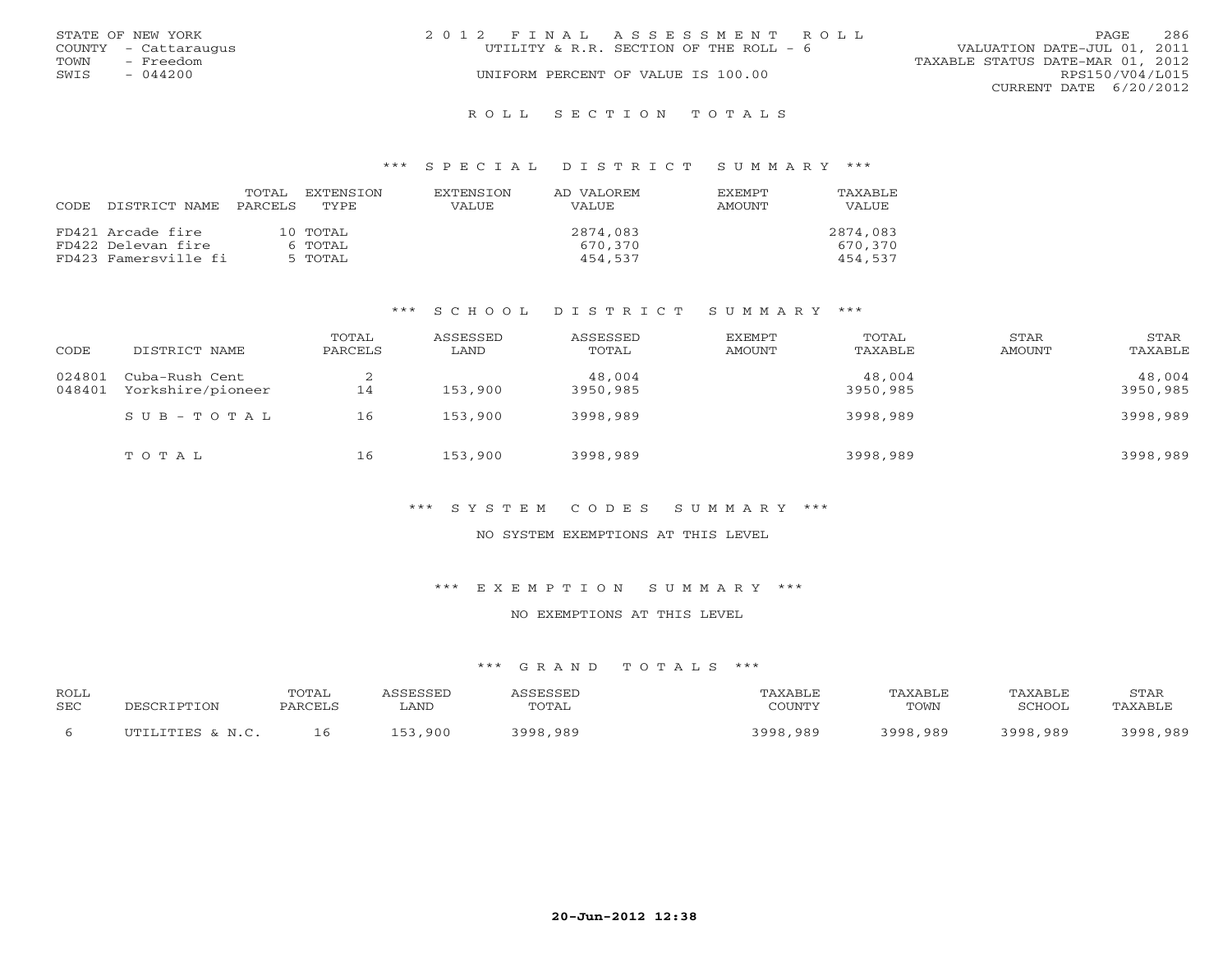# STATE OF NEW YORK 2 0 1 2 F I N A L A S S E S S M E N T R O L L PAGE 287 COUNTY - Cattaraugus WHOLLY EXEMPT SECTION OF THE ROLL - 8 VALUATION DATE-JUL 01, 2011 TOWN - Freedom TAX MAP NUMBER SEQUENCE TAXABLE STATUS DATE-MAR 01, 2012 SWIS - 044200 UNIFORM PERCENT OF VALUE IS 100.00

| TAX MAP PARCEL NUMBER<br>CURRENT OWNERS NAME<br>CURRENT OWNERS ADDRESS | PROPERTY LOCATION & CLASS ASSESSMENT<br>SCHOOL DISTRICT<br>PARCEL SIZE/GRID COORD | LAND<br>TOTAL  | TAX DESCRIPTION<br>SPECIAL DISTRICTS      | EXEMPTION CODE-----------------COUNTY-------TOWN------SCHOOL<br>TAXABLE VALUE | ACCOUNT NO. |
|------------------------------------------------------------------------|-----------------------------------------------------------------------------------|----------------|-------------------------------------------|-------------------------------------------------------------------------------|-------------|
|                                                                        |                                                                                   |                |                                           |                                                                               |             |
|                                                                        | Powell Property/ Bixby Hi                                                         |                |                                           |                                                                               | 1226        |
| $5.004 - 1 - 29.71$                                                    | 835 Cable tv                                                                      |                | NON-PROFIT 25300                          | 177,200<br>177,200                                                            | 177,200     |
| Western New York PBS                                                   | Yorkshire/pione 048401                                                            | 8,000          | COUNTY TAXABLE VALUE                      | $\circ$                                                                       |             |
| PO Box 1263                                                            | 23 06 04                                                                          | 177,200        | TAXABLE VALUE<br>TOWN                     | $\Omega$                                                                      |             |
| Buffalo, NY 14240                                                      | 2 Cell Sites Towers<br>2 Cell Sites Towers<br>EAST-1190370 NRTH-0912127           |                | SCHOOL TAXABLE VALUE                      | $\Omega$                                                                      |             |
|                                                                        |                                                                                   |                | FD422 Delevan fire                        | 0 <sub>0</sub>                                                                |             |
|                                                                        |                                                                                   |                |                                           |                                                                               |             |
|                                                                        | Elton Rd                                                                          |                |                                           |                                                                               | 5023        |
| $13.004 - 1 - 10$                                                      | 581 Chd/adt camp                                                                  |                | RELIGIOUS 25110                           | 2162,100<br>2162,100                                                          | 2162,100    |
| Christian Ranch                                                        | Yorkshire/pione 048401                                                            | 262,600        | COUNTY TAXABLE VALUE                      | $\Omega$                                                                      |             |
| Living Waters Circle C                                                 | 11 06 03                                                                          | 2162,100       | TOWN<br>TAXABLE VALUE                     | $\Omega$                                                                      |             |
| Delevan, NY 14042                                                      | ACRES 306.71                                                                      |                | SCHOOL TAXABLE VALUE                      | $\Omega$                                                                      |             |
|                                                                        | EAST-1197099 NRTH-0897018                                                         |                | FD422 Delevan fire                        | 0 <sub>T</sub>                                                                |             |
|                                                                        | DEED BOOK 704<br>PG-00733                                                         |                | 2162,100 EX                               |                                                                               |             |
|                                                                        | FULL MARKET VALUE                                                                 | 2162,100       |                                           |                                                                               |             |
|                                                                        |                                                                                   |                |                                           |                                                                               |             |
|                                                                        | 1188 Eagle St                                                                     |                |                                           |                                                                               | 5031        |
| $14.001 - 2 - 7$                                                       | 651 Highway gar                                                                   |                | TOWN-PROP 13500                           | 483,900<br>483,900                                                            | 483,900     |
| Town Of Freedom                                                        | Yorkshire/pione 048401                                                            | 39,500         | COUNTY TAXABLE VALUE                      | $\circ$                                                                       |             |
| Eagle St                                                               | 38 06 03                                                                          | 483,900        | TOWN<br>TAXABLE VALUE                     | $\Omega$<br>$\cap$                                                            |             |
| Sandusky, NY 14133                                                     | New Town Hall<br>ACRES<br>4.04                                                    |                | SCHOOL TAXABLE VALUE<br>FD421 Arcade fire | $0$ TO                                                                        |             |
|                                                                        | EAST-1205703 NRTH-0910231                                                         |                | 483,900 EX                                |                                                                               |             |
|                                                                        | DEED BOOK 00737 PG-01188                                                          |                |                                           |                                                                               |             |
|                                                                        | FULL MARKET VALUE                                                                 | 483,900        |                                           |                                                                               |             |
|                                                                        | ******************                                                                | ************** |                                           | ************************************** 14.001-2-12.3 ***************          |             |
|                                                                        | Hughes Rd                                                                         |                |                                           |                                                                               | 1083        |
| $14.001 - 2 - 12.3$                                                    | 720 Mine/quarry                                                                   |                | TOWN-PROP 13500                           | 20,700<br>20,700                                                              | 20,700      |
| Town Of Freedom                                                        | Yorkshire/pione 048401                                                            | 20,700         | COUNTY TAXABLE VALUE                      | $\circ$                                                                       |             |
| PO Box 89                                                              | 30 06 03                                                                          | 20,700         | TOWN<br>TAXABLE VALUE                     | $\Omega$                                                                      |             |
| Sandusky, NY 14133                                                     | ACRES<br>9.50                                                                     |                | SCHOOL TAXABLE VALUE                      | $\Omega$                                                                      |             |
|                                                                        | EAST-1208345 NRTH-0910958                                                         |                | FD421 Arcade fire                         | 0 <sub>T</sub>                                                                |             |
|                                                                        | DEED BOOK 901<br>PG-00459                                                         |                | 20,700 EX                                 |                                                                               |             |
|                                                                        | FULL MARKET VALUE<br>***************************                                  | 20,700         |                                           |                                                                               |             |
|                                                                        | 11141 Rte 98                                                                      |                |                                           |                                                                               | 5026        |
| $14.001 - 3 - 15$                                                      | 620 Religious                                                                     |                | CEMETERY<br>27350                         | 57,100<br>57,100                                                              | 57,100      |
| Salem Cemetery Society                                                 | Yorkshire/pione 048401                                                            | 7,200          | COUNTY TAXABLE VALUE                      | $\overline{0}$                                                                |             |
| Freedom, NY 14065                                                      | 29 06<br>03                                                                       | 57,100         | TAXABLE VALUE<br>TOWN                     | $\circ$                                                                       |             |
|                                                                        | FRNT 100.00 DPTH 140.00                                                           |                | SCHOOL TAXABLE VALUE                      |                                                                               |             |
|                                                                        | EAST-1208960 NRTH-0905996                                                         |                | FD421 Arcade fire                         | $0$ TO                                                                        |             |
|                                                                        | PG-00995<br>DEED BOOK 758                                                         |                | 57,100 EX                                 |                                                                               |             |
|                                                                        | FULL MARKET VALUE                                                                 | 57,100         |                                           |                                                                               |             |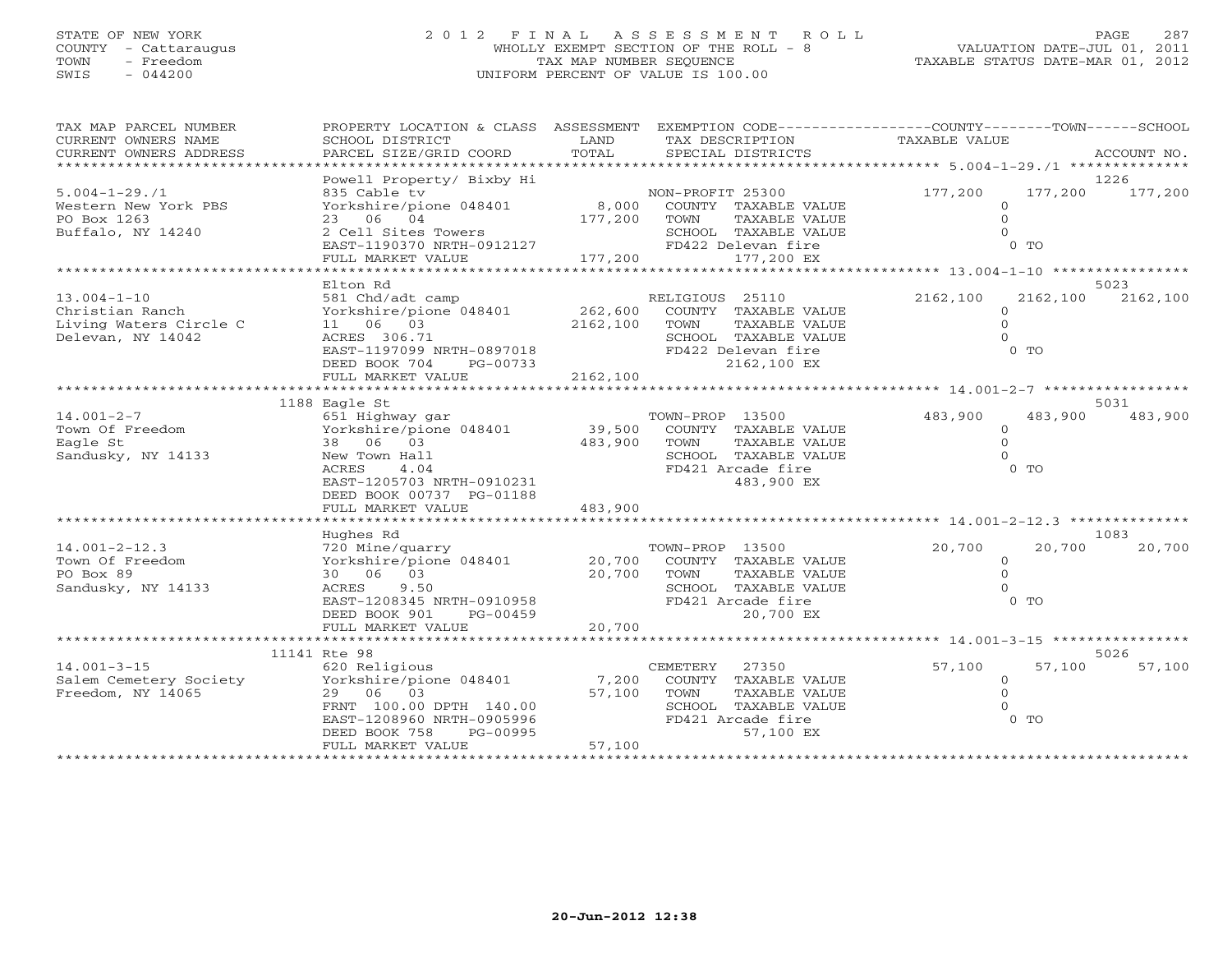# STATE OF NEW YORK 2 0 1 2 F I N A L A S S E S S M E N T R O L L PAGE 288 COUNTY - Cattaraugus WHOLLY EXEMPT SECTION OF THE ROLL - 8 VALUATION DATE-JUL 01, 2011 TOWN - Freedom TAX MAP NUMBER SEQUENCE TAXABLE STATUS DATE-MAR 01, 2012 SWIS - 044200 UNIFORM PERCENT OF VALUE IS 100.00

| TAX MAP PARCEL NUMBER<br>CURRENT OWNERS NAME<br>CURRENT OWNERS ADDRESS                                              | PROPERTY LOCATION & CLASS ASSESSMENT<br>SCHOOL DISTRICT<br>PARCEL SIZE/GRID COORD                                                                                                                     | LAND<br>TOTAL                 | TAX DESCRIPTION<br>SPECIAL DISTRICTS                                                                                             | EXEMPTION CODE-----------------COUNTY-------TOWN-----SCHOOL<br><b>TAXABLE VALUE</b> | ACCOUNT NO.     |
|---------------------------------------------------------------------------------------------------------------------|-------------------------------------------------------------------------------------------------------------------------------------------------------------------------------------------------------|-------------------------------|----------------------------------------------------------------------------------------------------------------------------------|-------------------------------------------------------------------------------------|-----------------|
| **********************                                                                                              |                                                                                                                                                                                                       |                               |                                                                                                                                  |                                                                                     |                 |
| $14.001 - 3 - 29.1$<br>American Baptist Churches<br>Of Ny State<br>5842 Heritage Landing<br>East Syracuse, NY 13057 | 11165 Sand Bank Rd<br>581 Chd/adt camp<br>Yorkshire/pione 048401<br>37 06 03<br>Camp Vick, Sandusky Ny<br>ACRES 207.00<br>EAST-1204142 NRTH-0905098<br>DEED BOOK 694<br>PG-00491<br>FULL MARKET VALUE | 293,000<br>798,400<br>798,400 | RELIGIOUS 25110<br>COUNTY TAXABLE VALUE<br>TAXABLE VALUE<br>TOWN<br>SCHOOL TAXABLE VALUE<br>FD423 Famersville fire<br>798,400 EX | 798,400<br>798,400<br>$\Omega$<br>$\mathbf{0}$<br>$\Omega$<br>$0$ TO                | 5010<br>798,400 |
|                                                                                                                     |                                                                                                                                                                                                       |                               |                                                                                                                                  |                                                                                     |                 |
| $14.002 - 1 - 7.3$<br>Freedom Baptist Church<br>438 Freedom Rd<br>Freedom, NY 14065                                 | Freedom Rd<br>331 Com vac w/im<br>Yorkshire/pione 048401<br>13 06 03<br>1.55<br>ACRES<br>EAST-1215685 NRTH-0905370<br>DEED BOOK 788<br>PG-00451<br>FULL MARKET VALUE                                  | 8,900<br>9,900<br>9,900       | RELIGIOUS 25110<br>COUNTY TAXABLE VALUE<br>TAXABLE VALUE<br>TOWN<br>SCHOOL TAXABLE VALUE<br>FD421 Arcade fire<br>9,900 EX        | 9,900<br>9,900<br>0<br>$\circ$<br>$\Omega$<br>$0$ TO                                | 5034<br>9,900   |
|                                                                                                                     |                                                                                                                                                                                                       |                               |                                                                                                                                  | ************************ 14.002-1-8                                                 |                 |
| $14.002 - 1 - 8$<br>Freedom Baptist Church<br>438 Freedom Rd<br>Freedom, NY 14065                                   | 438 Freedom Rd<br>620 Religious<br>Yorkshire/pione 048401<br>06 03<br>13<br>89.99 DPTH 115.58<br>FRNT<br>0.24<br>ACRES<br>EAST-1215502 NRTH-0905323<br>DEED BOOK 870<br>PG-00640<br>FULL MARKET VALUE | 6,700<br>199,500<br>199,500   | RELIGIOUS 25110<br>COUNTY TAXABLE VALUE<br>TAXABLE VALUE<br>TOWN<br>SCHOOL TAXABLE VALUE<br>FD421 Arcade fire<br>199,500 EX      | 199,500<br>199,500<br>$\mathbf{0}$<br>$\Omega$<br>$\Omega$<br>$0$ TO                | 5018<br>199,500 |
|                                                                                                                     | ********************                                                                                                                                                                                  |                               |                                                                                                                                  |                                                                                     | 1035            |
| $14.002 - 2 - 39$<br>Freedom Baptist Church<br>438 Freedom Rd<br>Freedom, NY 14065                                  | 375 Freedom Rd<br>210 1 Family Res<br>Yorkshire/pione 048401<br>13 06 03<br>Parsonage<br>FRNT 82.50 DPTH 239.00<br>EAST-1216522 NRTH-0905213<br>DEED BOOK 165<br>PG-00354                             | 7,500<br>96,200               | PARSONAGE 21600<br>COUNTY TAXABLE VALUE<br>TAXABLE VALUE<br>TOWN<br>SCHOOL TAXABLE VALUE<br>FD421 Arcade fire                    | 96,200<br>96,200<br>$\circ$<br>$\mathbf{0}$<br>$\Omega$<br>96,200 TO                | 96,200          |
|                                                                                                                     | FULL MARKET VALUE                                                                                                                                                                                     | 96,200                        |                                                                                                                                  |                                                                                     |                 |
| $14.002 - 3 - 1$<br>Town Of Freedom<br>Freedom, NY 14065                                                            | Freedom Rd<br>963 Municpl park<br>Yorkshire/pione 048401<br>13 06 03<br>FRNT 132.00 DPTH 305.00<br>0.92<br>ACRES<br>EAST-1215820 NRTH-0905090<br>DEED BOOK 847<br>PG-00325<br>FULL MARKET VALUE       | 8,000<br>11,700<br>11,700     | TOWN-PROP 13500<br>COUNTY TAXABLE VALUE<br>TOWN<br>TAXABLE VALUE<br>SCHOOL TAXABLE VALUE<br>FD421 Arcade fire<br>11,700 EX       | 11,700<br>11,700<br>$\mathbf{0}$<br>$\circ$<br>$\Omega$<br>$0$ TO                   | 0219<br>11,700  |
|                                                                                                                     |                                                                                                                                                                                                       |                               |                                                                                                                                  |                                                                                     |                 |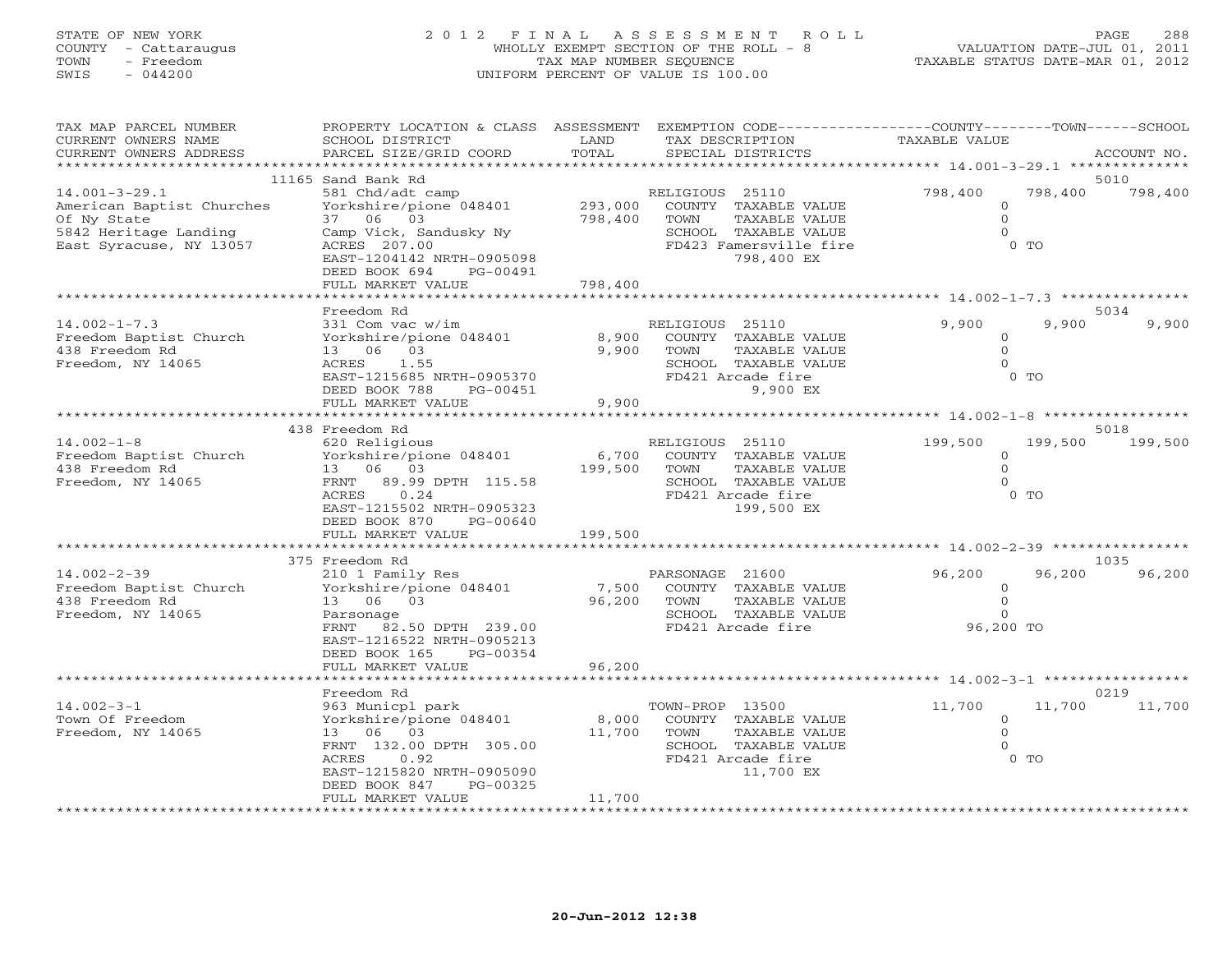# STATE OF NEW YORK 2 0 1 2 F I N A L A S S E S S M E N T R O L L PAGE 289 COUNTY - Cattaraugus WHOLLY EXEMPT SECTION OF THE ROLL - 8 VALUATION DATE-JUL 01, 2011 TOWN - Freedom TAX MAP NUMBER SEQUENCE TAXABLE STATUS DATE-MAR 01, 2012 SWIS - 044200 UNIFORM PERCENT OF VALUE IS 100.00

| TAX MAP PARCEL NUMBER<br>CURRENT OWNERS NAME<br>CURRENT OWNERS ADDRESS                          | PROPERTY LOCATION & CLASS ASSESSMENT<br>SCHOOL DISTRICT<br>PARCEL SIZE/GRID COORD                                                                                                                               | LAND<br>TOTAL               | EXEMPTION CODE-----------------COUNTY-------TOWN------SCHOOL<br>TAX DESCRIPTION<br>SPECIAL DISTRICTS                               | <b>TAXABLE VALUE</b>                                | ACCOUNT NO.   |         |
|-------------------------------------------------------------------------------------------------|-----------------------------------------------------------------------------------------------------------------------------------------------------------------------------------------------------------------|-----------------------------|------------------------------------------------------------------------------------------------------------------------------------|-----------------------------------------------------|---------------|---------|
| *************************                                                                       |                                                                                                                                                                                                                 |                             |                                                                                                                                    |                                                     |               | ******  |
| $14.002 - 3 - 5.1$<br>Freedom Cemetery Soc & Church Yorkshire/pione 048401<br>Freedom, NY 14065 | Osmun Rd<br>695 Cemetery<br>13 06 03<br>Ff 189.00<br>3.20<br>ACRES<br>EAST-1214861 NRTH-0904903                                                                                                                 | 4,000<br>4,000              | CEMETERY<br>27350<br>COUNTY TAXABLE VALUE<br>TOWN<br>TAXABLE VALUE<br>SCHOOL TAXABLE VALUE<br>FD421 Arcade fire<br>4,000 EX        | 4,000<br>$\circ$<br>$\Omega$<br>$\Omega$<br>$0$ TO  | 5029<br>4,000 | 4,000   |
|                                                                                                 | DEED BOOK 00937 PG-00774<br>FULL MARKET VALUE                                                                                                                                                                   | 4,000                       |                                                                                                                                    |                                                     |               |         |
|                                                                                                 | Osmun Rd                                                                                                                                                                                                        |                             |                                                                                                                                    |                                                     | 5033          |         |
| $14.002 - 3 - 5.2$<br>English Cemetery<br>Freedom, NY 14065                                     | 695 Cemetery<br>Yorkshire/pione 048401<br>13 06 03<br>Ff 278.00<br>1.10<br>ACRES<br>EAST-1214705 NRTH-0904759<br>FULL MARKET VALUE                                                                              | 8,200<br>8,200<br>8,200     | CEMETERY<br>27350<br>COUNTY TAXABLE VALUE<br>TOWN<br>TAXABLE VALUE<br>SCHOOL TAXABLE VALUE<br>FD421 Arcade fire<br>8,200 EX        | 8,200<br>$\Omega$<br>$\Omega$<br>$\Omega$<br>$0$ TO | 8,200         | 8,200   |
|                                                                                                 |                                                                                                                                                                                                                 |                             |                                                                                                                                    |                                                     |               |         |
| $14.003 - 1 - 8.2$<br>Town Of Freedom<br>1188 Eagle St<br>Sandusky, NY 14133                    | Galen Hill Rd & Phillippi<br>682 Rec facility<br>Yorkshire/pione 048401<br>28 06 03<br>FRNT 202.90 DPTH<br>23.00<br>ACRES<br>0.11<br>EAST-1209024 NRTH-0902400<br>DEED BOOK 00948 PG-00695<br>FULL MARKET VALUE | 3,100<br>3,100<br>3,100     | TOWN-PROP 13500<br>COUNTY TAXABLE VALUE<br>TAXABLE VALUE<br>TOWN<br>SCHOOL TAXABLE VALUE<br>FD423 Famersville fire<br>3,100 EX     | 3,100<br>$\Omega$<br>$\Omega$<br>$\Omega$<br>$0$ TO | 1259<br>3,100 | 3,100   |
|                                                                                                 | *******************                                                                                                                                                                                             |                             |                                                                                                                                    |                                                     |               |         |
| $14.003 - 1 - 24$<br>Maple Grove Cemetery<br>Freedom, NY 14065                                  | Maple Grove Rd<br>695 Cemetery<br>Yorkshire/pione 048401<br>35 06 03<br>FRNT 200.00 DPTH 140.00<br>EAST-1201467 NRTH-0897700<br>FULL MARKET VALUE                                                               | 7,800<br>7,800<br>7,800     | <b>CEMETERY</b><br>27350<br>COUNTY TAXABLE VALUE<br>TOWN<br>TAXABLE VALUE<br>SCHOOL TAXABLE VALUE<br>FD421 Arcade fire<br>7,800 EX | 7,800<br>$\circ$<br>$\circ$<br>$\Omega$<br>$0$ TO   | 5025<br>7,800 | 7,800   |
|                                                                                                 | ******************                                                                                                                                                                                              | *********                   | ***********                                                                                                                        | $******** 14.003 - 1 - 30$ ****************         |               |         |
|                                                                                                 | 10523 Maple Grove Rd                                                                                                                                                                                            |                             |                                                                                                                                    |                                                     | 0350          |         |
| $14.003 - 1 - 30$<br>Living Waters Ministries<br>Inc<br>Maple Grove Rd<br>Delevan, NY 14042     | 210 1 Family Res<br>Yorkshire/pione 048401<br>03 06 04<br>FRNT 242.00 DPTH 160.00<br>0.89<br>ACRES<br>EAST-1200563 NRTH-0896562<br>FULL MARKET VALUE                                                            | 8,000<br>108,900<br>108,900 | RELIGIOUS 25110<br>COUNTY TAXABLE VALUE<br>TOWN<br>TAXABLE VALUE<br>SCHOOL TAXABLE VALUE<br>FD421 Arcade fire<br>108,900 EX        | 108,900<br>$\circ$<br>$\circ$<br>$\Omega$<br>$0$ TO | 108,900       | 108,900 |
|                                                                                                 |                                                                                                                                                                                                                 |                             |                                                                                                                                    |                                                     |               |         |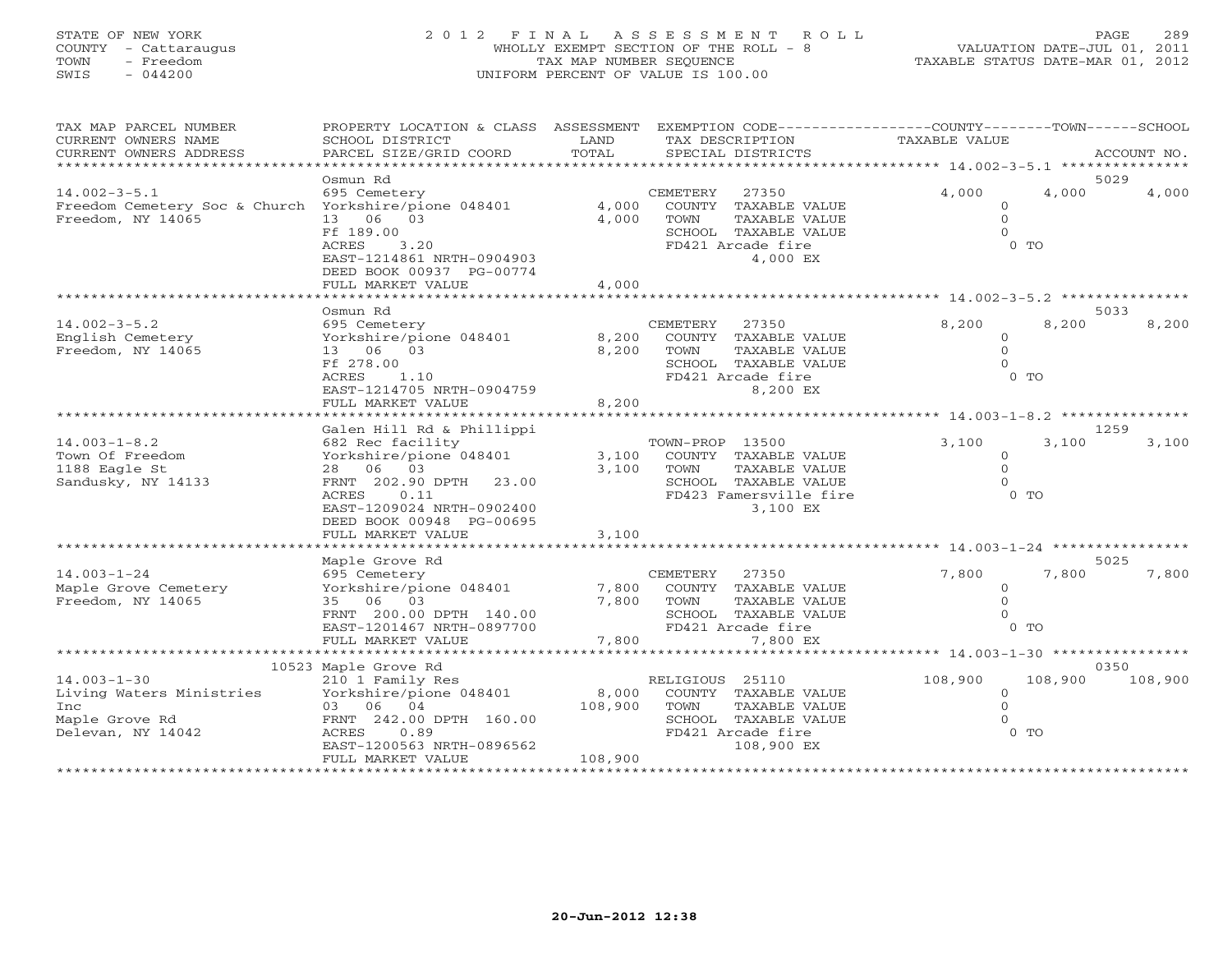# STATE OF NEW YORK 2 0 1 2 F I N A L A S S E S S M E N T R O L L PAGE 290 COUNTY - Cattaraugus WHOLLY EXEMPT SECTION OF THE ROLL - 8 VALUATION DATE-JUL 01, 2011 TOWN - Freedom TAX MAP NUMBER SEQUENCE TAXABLE STATUS DATE-MAR 01, 2012 SWIS - 044200 UNIFORM PERCENT OF VALUE IS 100.00

| TAX MAP PARCEL NUMBER<br>CURRENT OWNERS NAME<br>CURRENT OWNERS ADDRESS                                            | PROPERTY LOCATION & CLASS ASSESSMENT<br>SCHOOL DISTRICT<br>PARCEL SIZE/GRID COORD                                                                                                               | LAND<br>TOTAL                   | EXEMPTION CODE-----------------COUNTY-------TOWN------SCHOOL<br>TAX DESCRIPTION<br>SPECIAL DISTRICTS                               | TAXABLE VALUE                                    |                    | ACCOUNT NO.      |
|-------------------------------------------------------------------------------------------------------------------|-------------------------------------------------------------------------------------------------------------------------------------------------------------------------------------------------|---------------------------------|------------------------------------------------------------------------------------------------------------------------------------|--------------------------------------------------|--------------------|------------------|
|                                                                                                                   |                                                                                                                                                                                                 |                                 |                                                                                                                                    |                                                  |                    |                  |
| $14.004 - 1 - 31$<br>Boy Scouts Of America<br>Attn: Counsel Executive<br>2860 Genesee Rd<br>Cheektowaga, NY 14225 | 10778 Rte 98<br>581 Chd/adt camp<br>Yorkshire/pione 048401<br>19/20/27/28 06 03<br>Camp Property<br>ACRES 780.65<br>EAST-1211567 NRTH-0897328<br>DEED BOOK 704<br>PG-01178<br>FULL MARKET VALUE | 857,000<br>1675,600<br>1675,600 | NON-PROFIT 25300<br>COUNTY TAXABLE VALUE<br>TAXABLE VALUE<br>TOWN<br>SCHOOL TAXABLE VALUE<br>FD423 Famersville fire<br>1675,600 EX | 1675,600<br>$\Omega$<br>$\mathbf{O}$<br>$\Omega$ | 1675,600<br>$0$ TO | 5004<br>1675,600 |
|                                                                                                                   | 1496 Cheney Rd                                                                                                                                                                                  |                                 |                                                                                                                                    |                                                  |                    | 5012             |
| $14.005 - 1 - 13$<br>Town Of Freedom<br>Freedom, NY 14065                                                         | 963 Municpl park<br>Yorkshire/pione 048401<br>38 06 03<br>Play Ground<br>ACRES<br>7.26<br>EAST-1201286 NRTH-0909837<br>DEED BOOK 845<br>PG-00498                                                | 36,000<br>93,800                | TOWN-PROP 13500<br>COUNTY TAXABLE VALUE<br>TOWN<br>TAXABLE VALUE<br>SCHOOL TAXABLE VALUE<br>FD421 Arcade fire<br>93,800 EX         | 93,800<br>$\circ$<br>$\circ$<br>$\Omega$         | 93,800<br>$0$ TO   | 93,800           |
|                                                                                                                   | FULL MARKET VALUE                                                                                                                                                                               | 93,800                          |                                                                                                                                    |                                                  |                    |                  |
|                                                                                                                   | 11487 Rte 98                                                                                                                                                                                    |                                 |                                                                                                                                    |                                                  |                    | 5015             |
| $14.005 - 1 - 16$<br>Sandusky Baptist Church<br>Freedom, NY 14065                                                 | 620 Religious<br>Yorkshire/pione 048401<br>38 06 03<br>FRNT 145.00 DPTH 188.00<br>EAST-1201611 NRTH-0909971<br>FULL MARKET VALUE                                                                | 21,500<br>288,000<br>288,000    | RELIGIOUS 25110<br>COUNTY TAXABLE VALUE<br>TOWN<br>TAXABLE VALUE<br>SCHOOL TAXABLE VALUE<br>FD421 Arcade fire<br>288,000 EX        | 288,000<br>$\circ$<br>$\Omega$<br>$\cap$         | 288,000<br>$0$ TO  | 288,000          |
|                                                                                                                   | 11483 Rte 98                                                                                                                                                                                    |                                 |                                                                                                                                    |                                                  |                    | 5021             |
| $14.005 - 1 - 17$<br>Sandusky Baptist Church<br>Freedom, NY 14065                                                 | 312 Vac w/imprv<br>Yorkshire/pione 048401<br>06 03<br>38<br>FRNT<br>69.00 DPTH 188.00<br>ACRES<br>0.30<br>EAST-1201651 NRTH-0909869<br>DEED BOOK 802<br>PG-00774                                | 7,100<br>23,300                 | RELIGIOUS 25110<br>COUNTY TAXABLE VALUE<br>TOWN<br>TAXABLE VALUE<br>SCHOOL TAXABLE VALUE<br>FD421 Arcade fire<br>23,300 EX         | 23,300<br>$\circ$<br>$\Omega$<br>$\Omega$        | 23,300<br>$0$ TO   | 23,300           |
|                                                                                                                   | FULL MARKET VALUE                                                                                                                                                                               | 23,300                          |                                                                                                                                    |                                                  |                    |                  |
|                                                                                                                   | 11481 Rte 98                                                                                                                                                                                    |                                 | ********************************** 14.005-1-18 *******                                                                             |                                                  |                    | 0634             |
| $14.005 - 1 - 18$<br>Town Of Freedom<br>Freedom, NY 14065                                                         | 650 Government<br>Yorkshire/pione 048401<br>38 06 03<br>Post Office<br>FRNT<br>37.00 DPTH 188.00<br>EAST-1201671 NRTH-0909817<br>DEED BOOK 00778 PG-00260<br>FULL MARKET VALUE                  | 22,400<br>150,700<br>150,700    | TOWN-PROP 13500<br>COUNTY TAXABLE VALUE<br>TOWN<br>TAXABLE VALUE<br>SCHOOL TAXABLE VALUE<br>FD421 Arcade fire<br>150,700 EX        | 150,700<br>$\circ$<br>$\Omega$                   | 150,700<br>$0$ TO  | 150,700          |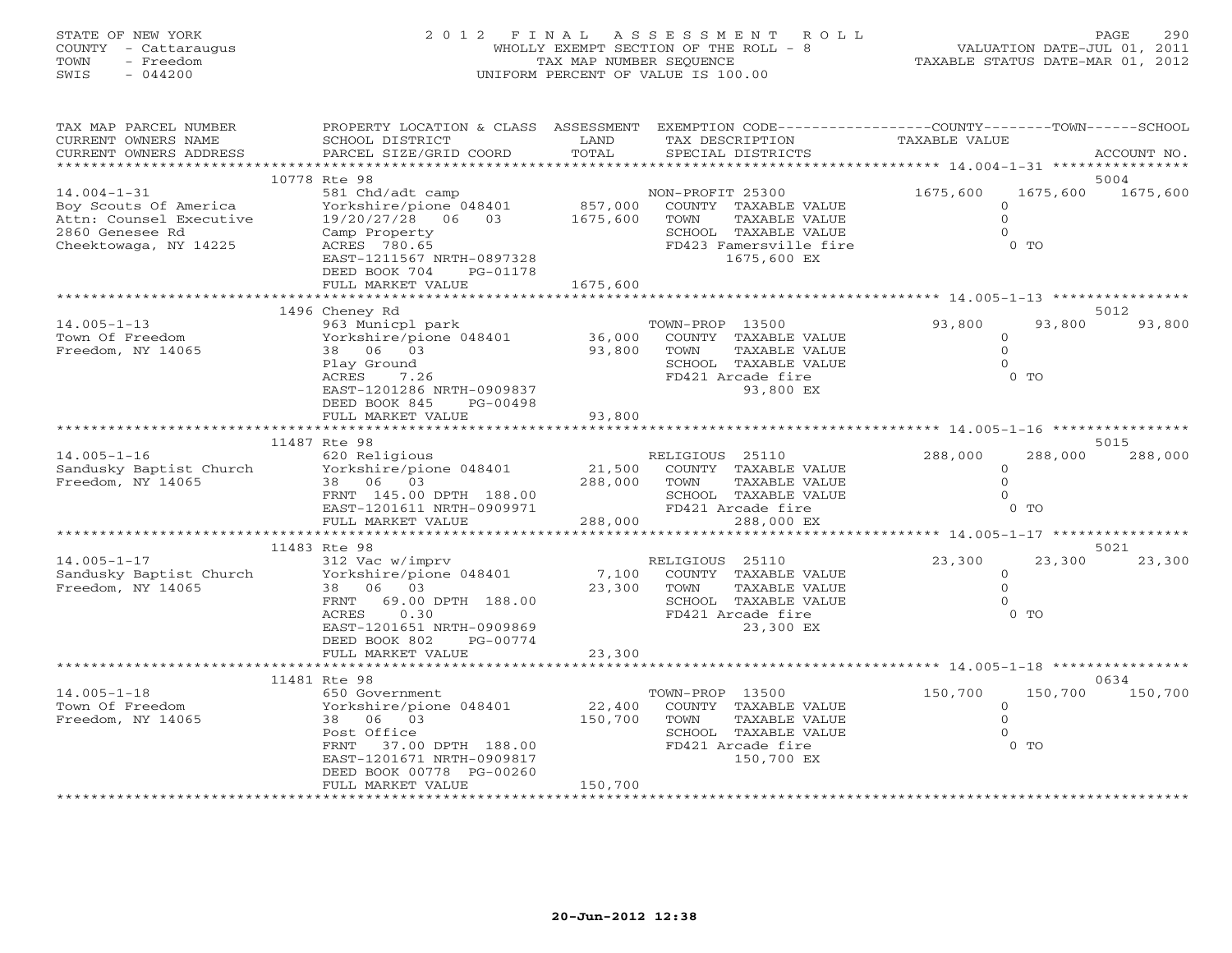# STATE OF NEW YORK 2 0 1 2 F I N A L A S S E S S M E N T R O L L PAGE 291 COUNTY - Cattaraugus WHOLLY EXEMPT SECTION OF THE ROLL - 8 VALUATION DATE-JUL 01, 2011 TOWN - Freedom TAX MAP NUMBER SEQUENCE TAXABLE STATUS DATE-MAR 01, 2012 SWIS - 044200 UNIFORM PERCENT OF VALUE IS 100.00

| TAX MAP PARCEL NUMBER   | PROPERTY LOCATION & CLASS ASSESSMENT EXEMPTION CODE---------------COUNTY-------TOWN------SCHOOL |         |                                 |               |         |             |
|-------------------------|-------------------------------------------------------------------------------------------------|---------|---------------------------------|---------------|---------|-------------|
| CURRENT OWNERS NAME     | SCHOOL DISTRICT                                                                                 | LAND    | TAX DESCRIPTION                 | TAXABLE VALUE |         |             |
| CURRENT OWNERS ADDRESS  | PARCEL SIZE/GRID COORD                                                                          | TOTAL   | SPECIAL DISTRICTS               |               |         | ACCOUNT NO. |
|                         |                                                                                                 |         |                                 |               |         |             |
|                         | 11475 Rte 98                                                                                    |         |                                 |               |         | 0590        |
| $14.005 - 1 - 19$       | 314 Rural vac<10                                                                                |         | TOWN-PROP 13500                 | 40,000        | 40,000  | 40,000      |
| Town of Freedom         | Yorkshire/pione 048401                                                                          | 40,000  | COUNTY TAXABLE VALUE            | $\circ$       |         |             |
| 1188 Eagle St           | 38 06 03                                                                                        | 40,000  | TOWN<br>TAXABLE VALUE           | $\circ$       |         |             |
| PO Box 89               | FRNT 140.00 DPTH 318.00                                                                         |         | SCHOOL TAXABLE VALUE            | $\Omega$      |         |             |
| Sandusky, NY 14133      | EAST-1201656 NRTH-0909724                                                                       |         | FD421 Arcade fire               |               | $0$ TO  |             |
|                         | DEED BOOK 6238 PG-8002                                                                          |         | 40,000 EX<br>40,000 LD420 Light |               | $0$ TO  |             |
|                         | FULL MARKET VALUE                                                                               |         | 40,000 EX                       |               |         |             |
|                         |                                                                                                 |         |                                 |               |         |             |
|                         | Rte 98                                                                                          |         |                                 |               |         | 5030        |
| $14.005 - 1 - 32$       | 314 Rural vac<10                                                                                |         | TOWN-PROP 13500                 | 5,000         | 5,000   | 5,000       |
| Town Green              | Yorkshire/pione 048401                                                                          |         | 5,000 COUNTY TAXABLE VALUE      | $\circ$       |         |             |
| Town Of Freedom         | 38 06 03                                                                                        | 5,000   | TOWN<br>TAXABLE VALUE           | $\Omega$      |         |             |
| Nys Rte 98              | FRNT 70.00 DPTH 110.00                                                                          |         | SCHOOL TAXABLE VALUE            | $\Omega$      |         |             |
| Sandusky, NY 14133      | EAST-1201922 NRTH-0909753                                                                       |         | FD421 Arcade fire               |               | $0$ TO  |             |
|                         | FULL MARKET VALUE                                                                               | 5,000   | 5,000 EX                        |               |         |             |
|                         |                                                                                                 |         |                                 |               |         |             |
|                         | Eagle St (Off)                                                                                  |         |                                 |               |         | 5024        |
| $14.005 - 2 - 38$       | 695 Cemetery                                                                                    |         | CEMETERY<br>27350               | 11,900        | 11,900  | 11,900      |
| Sandusky Cemetery       | Yorkshire/pione 048401                                                                          | 11,000  | COUNTY TAXABLE VALUE            | $\Omega$      |         |             |
| Freedom, NY 14065       | 38 06 03                                                                                        | 11,900  | TOWN<br>TAXABLE VALUE           | $\circ$       |         |             |
|                         | 7.05<br>ACRES                                                                                   |         | SCHOOL TAXABLE VALUE            | $\cap$        |         |             |
|                         | EAST-1203911 NRTH-0908616                                                                       |         | FD421 Arcade fire               |               | $0$ TO  |             |
|                         | DEED BOOK 00051 PG-00388                                                                        | 11,900  | 11,900 EX                       |               |         |             |
|                         | FULL MARKET VALUE                                                                               |         |                                 |               |         |             |
|                         | 10331 Marble Springs Rd                                                                         |         |                                 |               |         | 5016        |
| $22.002 - 1 - 11$       | 620 Religious                                                                                   |         | RELIGIOUS 25110                 | 318,600       | 318,600 | 318,600     |
| Elton Baptist Church    | Yorkshire/pione 048401                                                                          | 8,400   | COUNTY TAXABLE VALUE            | $\circ$       |         |             |
| 10331 Marble Springs Rd | 18 06 04                                                                                        | 318,600 | TOWN<br>TAXABLE VALUE           | $\circ$       |         |             |
| Delevan, NY 14042       | ACRES 1.25                                                                                      |         | SCHOOL TAXABLE VALUE            | $\Omega$      |         |             |
|                         | EAST-1189773 NRTH-0892975                                                                       |         | FD422 Delevan fire              |               | $0$ TO  |             |
|                         | DEED BOOK 00927 PG-00304                                                                        |         | 318,600 EX                      |               |         |             |
|                         | FULL MARKET VALUE                                                                               | 318,600 |                                 |               |         |             |
|                         |                                                                                                 |         |                                 |               |         |             |
|                         | 10327 Marble Springs Rd                                                                         |         |                                 |               |         | 5020        |
| $22.002 - 1 - 11.71$    | 210 1 Family Res                                                                                |         | PARSONAGE 21600                 | 110,200       | 110,200 | 110,200     |
| Elton Baptist Church    | Yorkshire/pione 048401 7,900                                                                    |         | COUNTY TAXABLE VALUE            | $\Omega$      |         |             |
| 10327 Marble Springs Rd | Parsonage                                                                                       | 110,200 | TOWN<br>TAXABLE VALUE           | $\Omega$      |         |             |
| Delevan, NY 14042       | ACRES 0.80                                                                                      |         | SCHOOL TAXABLE VALUE            | $\Omega$      |         |             |
|                         | EAST-1189840 NRTH-0893017                                                                       |         | FD422 Delevan fire 110,200 TO   |               |         |             |
|                         | FULL MARKET VALUE                                                                               | 110,200 |                                 |               |         |             |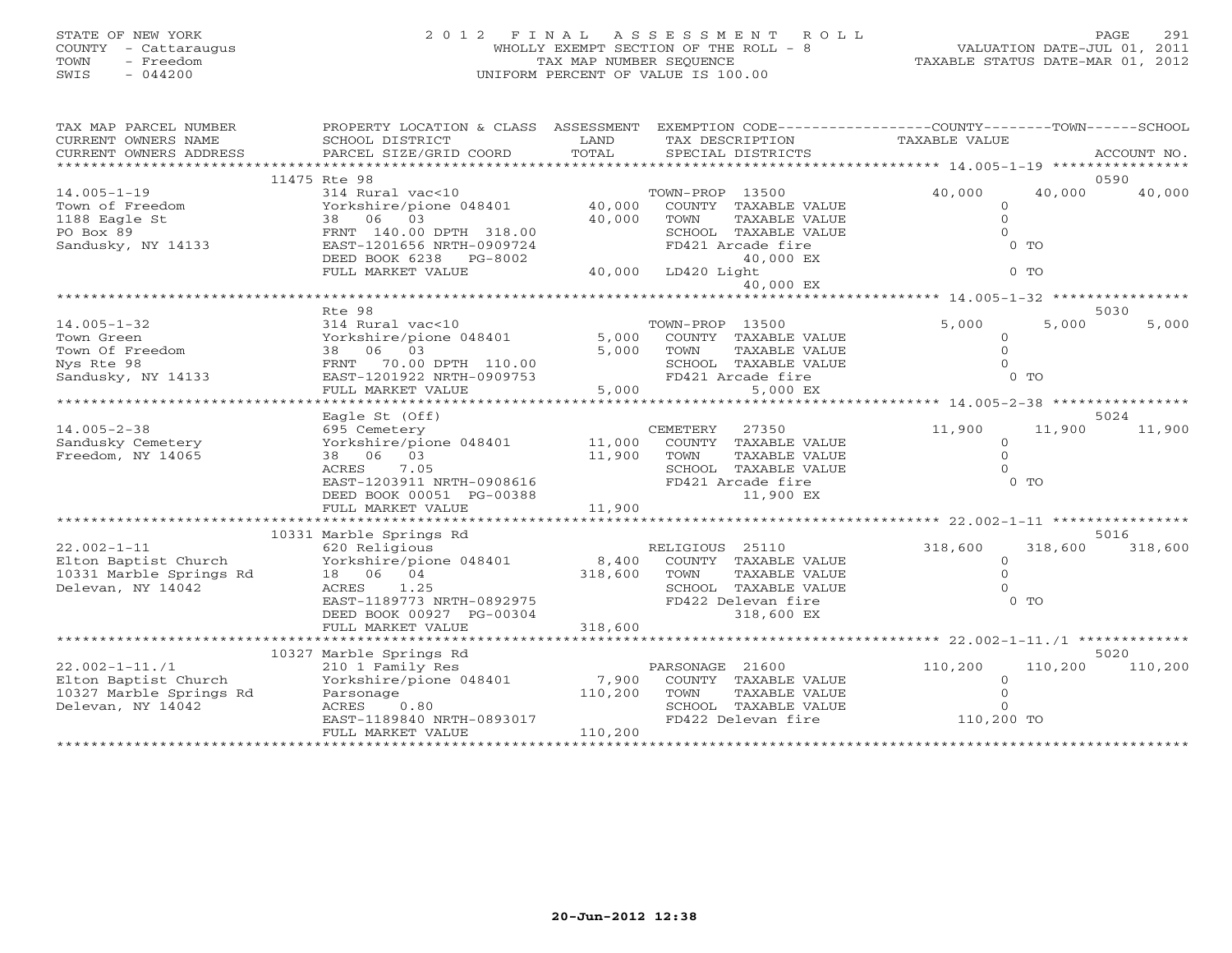| STATE OF NEW YORK<br>COUNTY<br>- Cattaraugus<br>TOWN<br>- Freedom<br>$-044200$<br>SWIS          | 2 0 1 2<br>FINAL ASSESSMENT ROLL<br>WHOLLY EXEMPT SECTION OF THE ROLL - 8<br>TAX MAP NUMBER SEQUENCE<br>UNIFORM PERCENT OF VALUE IS 100.00                  | TAXABLE STATUS DATE-MAR 01, 2012 | PAGE<br>VALUATION DATE-JUL 01, 2011                                                            | 292                                             |                                                                               |                         |             |
|-------------------------------------------------------------------------------------------------|-------------------------------------------------------------------------------------------------------------------------------------------------------------|----------------------------------|------------------------------------------------------------------------------------------------|-------------------------------------------------|-------------------------------------------------------------------------------|-------------------------|-------------|
| TAX MAP PARCEL NUMBER<br>CURRENT OWNERS NAME<br>CURRENT OWNERS ADDRESS                          | PROPERTY LOCATION & CLASS ASSESSMENT<br>SCHOOL DISTRICT<br>PARCEL SIZE/GRID COORD                                                                           | <b>T.AND</b><br>TOTAL            | TAX DESCRIPTION<br>SPECIAL DISTRICTS                                                           |                                                 | EXEMPTION CODE-----------------COUNTY-------TOWN------SCHOOL<br>TAXABLE VALUE |                         | ACCOUNT NO. |
|                                                                                                 | Delevan-Elton Rd                                                                                                                                            |                                  |                                                                                                |                                                 |                                                                               | 5028                    |             |
| $22.002 - 2 - 17.1$<br>Elton Cemetery Assoc<br>Freedom, NY 14065                                | 695 Cemetery<br>Yorkshire/pione 048401<br>18 06 04<br>FRNT 195.00 DPTH 210.00<br>EAST-1190220 NRTH-0891598<br>DEED BOOK 00053 PG-00550<br>FULL MARKET VALUE | 8,000<br>8,000<br>8,000          | CEMETERY<br>27350<br>COUNTY TAXABLE VALUE<br>TOWN<br>SCHOOL<br>FD422 Delevan fire              | TAXABLE VALUE<br>TAXABLE VALUE<br>8,000 EX      | 8,000<br>$\Omega$<br>$\Omega$<br>$\Omega$                                     | 8,000<br>0 <sub>T</sub> | 8,000       |
|                                                                                                 | Maple Grove Rd                                                                                                                                              |                                  |                                                                                                |                                                 |                                                                               | 5027                    |             |
| $22.002 - 3 - 14.71$<br>Hooper Corner<br>Freedom, NY 14065                                      | 695 Cemetery<br>Yorkshire/pione 048401<br>09 06 04<br>ACRES<br>0.01<br>EAST-1196750 NRTH-0890277<br>FULL MARKET VALUE                                       | 300<br>300<br>300                | NON-PROFIT 25300<br>COUNTY TAXABLE VALUE<br>TOWN<br>SCHOOL TAXABLE VALUE<br>FD422 Delevan fire | TAXABLE VALUE<br>300 EX                         | 300<br>$\Omega$<br>$\Omega$<br>$\Omega$<br>0 <sub>T</sub>                     | 300                     | 300         |
|                                                                                                 | 11890 Maple Grove Rd                                                                                                                                        |                                  |                                                                                                |                                                 |                                                                               | 1472                    |             |
| $22.002 - 3 - 14.3$<br>The Siloam Cemetery Assoc.<br>9362 Laidlaw Rd<br>Franklinville, NY 14737 | 695 Cemetery<br>Yorkshire/pione 048401<br>20.00 DPTH 240.00<br>FRNT<br>EAST-1197186 NRTH-0890033<br>DEED BOOK 1768<br>$PG-3001$<br>סוו וגזו חסשם את דווס    | 4,600<br>4,600<br>1.600          | CEMETERY<br>27350<br>COUNTY<br>TOWN<br>SCHOOL<br>FD422 Delevan fire                            | TAXABLE VALUE<br>TAXABLE VALUE<br>TAXABLE VALUE | 4,600<br>$\Omega$<br>$\Omega$<br>$\Omega$                                     | 4,600<br>0 <sub>0</sub> | 4,600       |

FULL MARKET VALUE 4,600 4,600 EX \*\*\*\*\*\*\*\*\*\*\*\*\*\*\*\*\*\*\*\*\*\*\*\*\*\*\*\*\*\*\*\*\*\*\*\*\*\*\*\*\*\*\*\*\*\*\*\*\*\*\*\*\*\*\*\*\*\*\*\*\*\*\*\*\*\*\*\*\*\*\*\*\*\*\*\*\*\*\*\*\*\*\*\*\*\*\*\*\*\*\*\*\*\*\*\*\*\*\*\*\*\*\*\*\*\*\*\*\*\*\*\*\*\*\*\*\*\*\*\*\*\*\*\*\*\*\*\*\*\*\*\*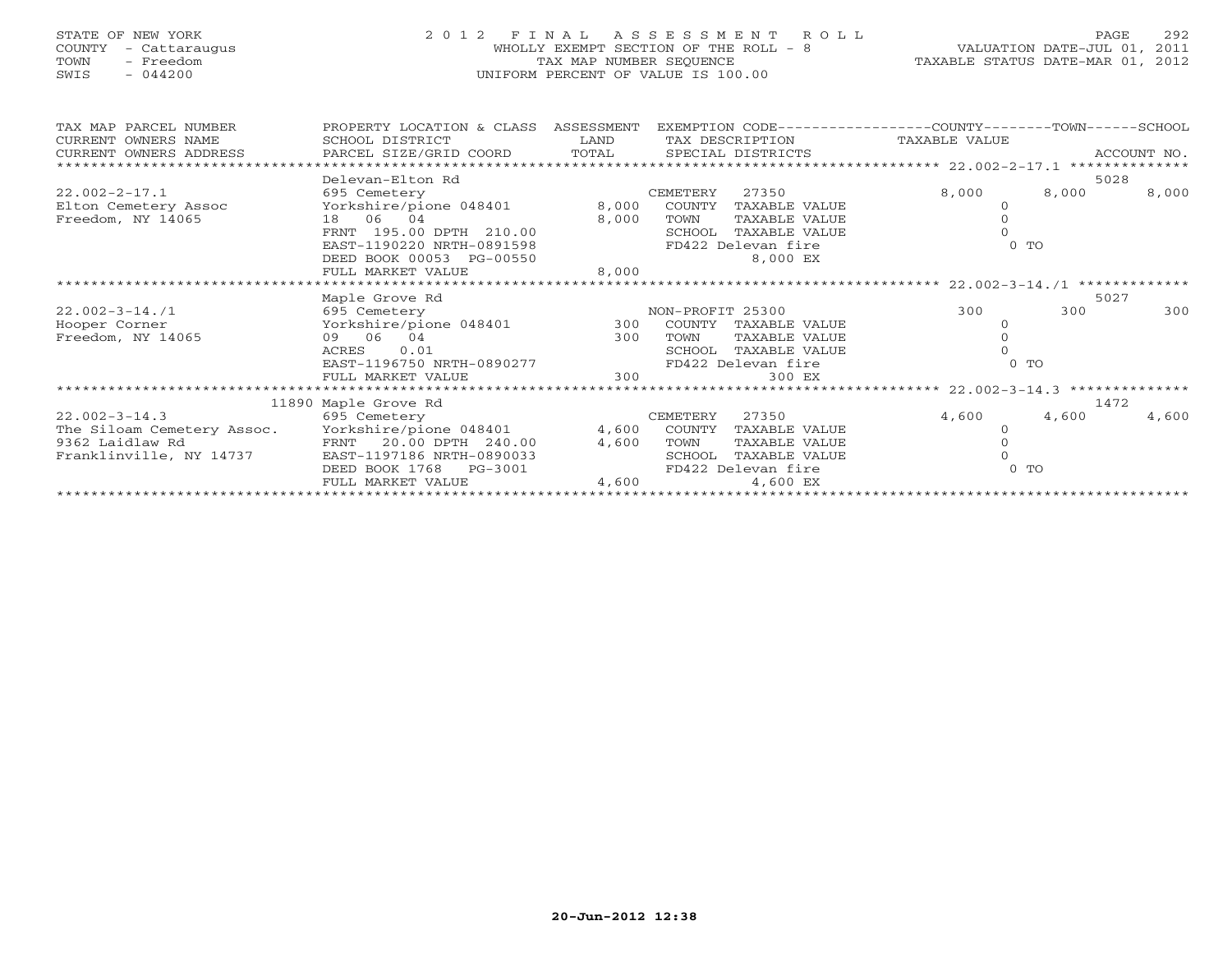|      | STATE OF NEW YORK    | 2012 FINAL ASSESSMENT ROLL                                           | PAGE                   | 293 |
|------|----------------------|----------------------------------------------------------------------|------------------------|-----|
|      | COUNTY - Cattaraugus | VALUATION DATE-JUL 01, 2011<br>WHOLLY EXEMPT SECTION OF THE ROLL - 8 |                        |     |
| TOWN | - Freedom            | TAXABLE STATUS DATE-MAR 01, 2012                                     |                        |     |
| SWIS | $-044200$            |                                                                      | RPS150/V04/L015        |     |
|      |                      | UNIFORM PERCENT OF VALUE IS 100.00                                   | CURRENT DATE 6/20/2012 |     |
|      |                      | ROLL SUB SECTION- - TOTALS                                           |                        |     |

## \*\*\* S P E C I A L D I S T R I C T S U M M A R Y \*\*\*

| CODE | DISTRICT NAME        | TOTAL<br>PARCELS | EXTENSION<br>TYPE | EXTENSION<br>VALUE | AD VALOREM<br>VALUE | <b>EXEMPT</b><br>AMOUNT | <b>TAXABLF</b><br>VALUE |
|------|----------------------|------------------|-------------------|--------------------|---------------------|-------------------------|-------------------------|
|      | FD421 Arcade fire    |                  | 18 TOTAL          |                    | 1620,600            | 1524,400                | 96,200                  |
|      | FD422 Delevan fire   |                  | 7 TOTAL           |                    | 2781,000            | 2670,800                | 110,200                 |
|      | FD423 Famersville fi |                  | 3 TOTAL           |                    | 2477,100            | 2477,100                |                         |
|      | LD420 Light          |                  | 1 TOTAL           |                    | 40,000              | 40,000                  |                         |

# \*\*\* S C H O O L D I S T R I C T S U M M A R Y \*\*\*

| CODE   | DISTRICT NAME     | TOTAL<br>PARCELS | ASSESSED<br>LAND | ASSESSED<br>TOTAL | EXEMPT<br>AMOUNT | TOTAL<br>TAXABLE | STAR<br>AMOUNT | STAR<br>TAXABLE |
|--------|-------------------|------------------|------------------|-------------------|------------------|------------------|----------------|-----------------|
| 048401 | Yorkshire/pioneer | 28               | 1722,400         | 6878,700          | 6878,700         |                  |                |                 |
|        | SUB-TOTAL         | 28               | 1722,400         | 6878,700          | 6878,700         |                  |                |                 |
|        | TOTAL             | 28               | 1722,400         | 6878,700          | 6878,700         |                  |                |                 |

## \*\*\* S Y S T E M C O D E S S U M M A R Y \*\*\*

#### NO SYSTEM EXEMPTIONS AT THIS LEVEL

| CODE  | DESCRIPTION | TOTAL<br>PARCELS | COUNTY   | TOWN     | SCHOOL   |
|-------|-------------|------------------|----------|----------|----------|
| 13500 | TOWN-PROP   |                  | 808,900  | 808,900  | 808,900  |
| 21600 | PARSONAGE   |                  | 206,400  | 206,400  | 206,400  |
| 25110 | RELIGIOUS   |                  | 3908,700 | 3908,700 | 3908,700 |
| 25300 | NON-PROFIT  |                  | 1853,100 | 1853,100 | 1853,100 |
| 27350 | CEMETERY    |                  | 101,600  | 101,600  | 101,600  |
|       | TOTAL       | 28               | 6878,700 | 6878,700 | 6878,700 |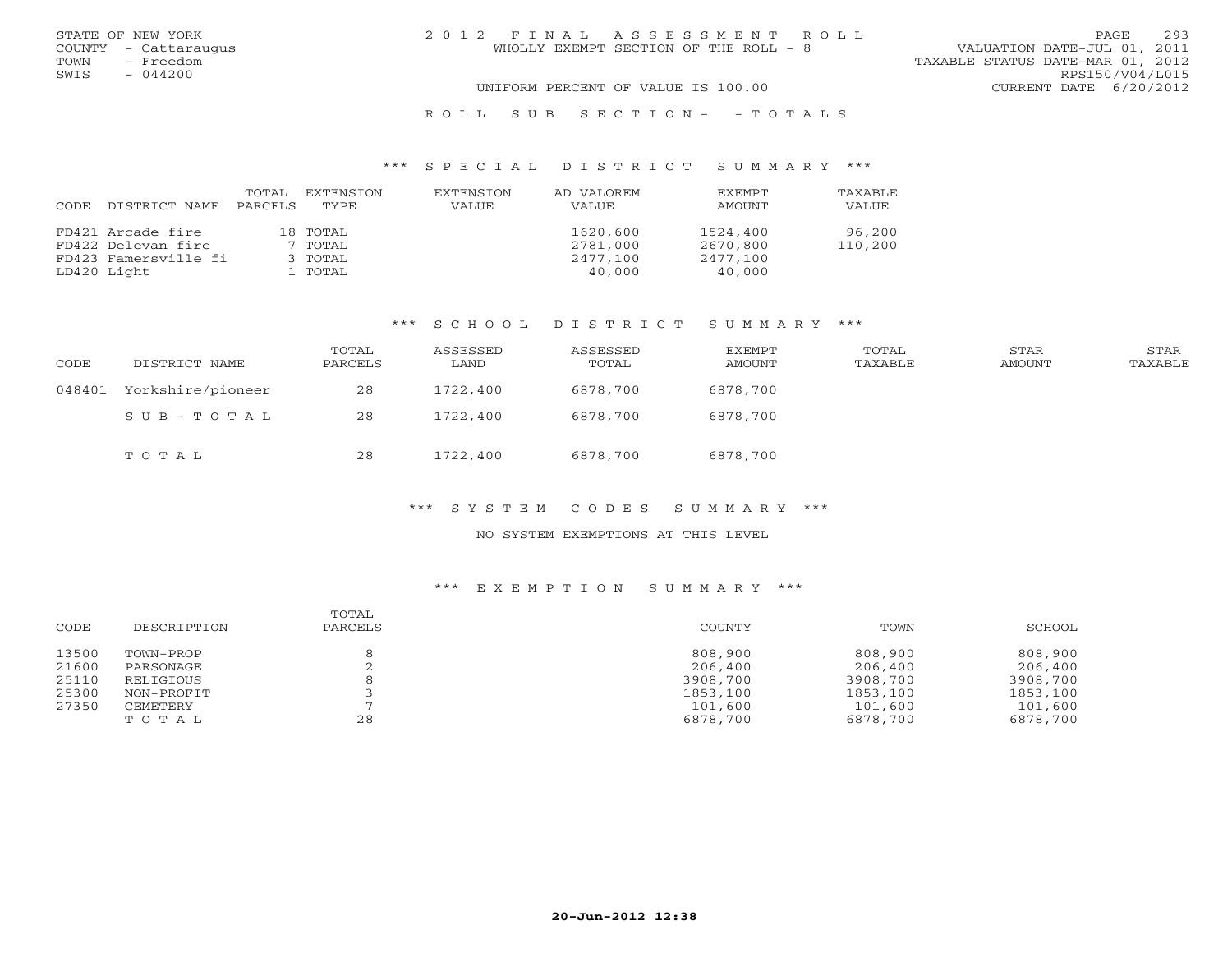| STATE OF NEW YORK    | 2012 FINAL ASSESSMENT ROLL            | 294<br><b>PAGE</b>               |
|----------------------|---------------------------------------|----------------------------------|
| COUNTY - Cattaraugus | WHOLLY EXEMPT SECTION OF THE ROLL - 8 | VALUATION DATE-JUL 01, 2011      |
| TOWN - Freedom       |                                       | TAXABLE STATUS DATE-MAR 01, 2012 |
| SWIS<br>$-044200$    |                                       | RPS150/V04/L015                  |
|                      | UNIFORM PERCENT OF VALUE IS 100.00    | CURRENT DATE 6/20/2012           |
|                      | ROLL SUB SECTION- - TOTALS            |                                  |

### \*\*\* G R A N D T O T A L S \*\*\*

| <b>ROLL</b> |                 | ጥ∩ጥ Δ΄     |                         | .                              | ∖XABI F |      | AXABLE | rma:<br>بمدعدت |
|-------------|-----------------|------------|-------------------------|--------------------------------|---------|------|--------|----------------|
| <b>SEC</b>  | $\tau_{\rm ON}$ | PARCELS    | LAND                    | TOTAL                          | COUNTY  | TOWN | SCHOOT |                |
|             |                 | າ ໐<br>ے د | $\neg \neg \neg$<br>400 | 700<br>$\circ$ $\circ$ $\circ$ |         |      |        |                |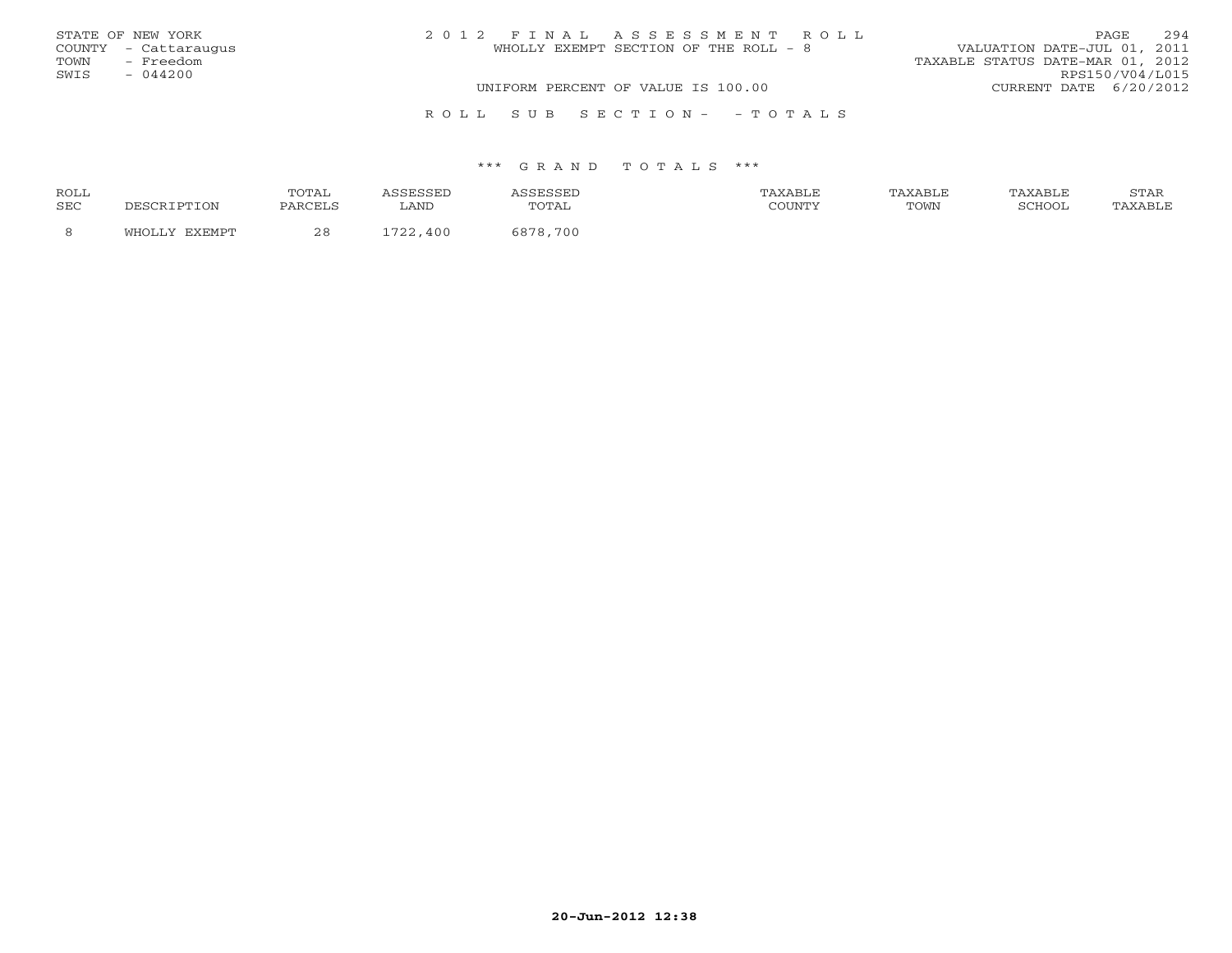|      | STATE OF NEW YORK    | 2012 FINAL ASSESSMENT ROLL            | PAGE                             | 295 |
|------|----------------------|---------------------------------------|----------------------------------|-----|
|      | COUNTY - Cattaraugus | WHOLLY EXEMPT SECTION OF THE ROLL - 8 | VALUATION DATE-JUL 01, 2011      |     |
| TOWN | - Freedom            |                                       | TAXABLE STATUS DATE-MAR 01, 2012 |     |
| SWIS | $-044200$            | UNIFORM PERCENT OF VALUE IS 100.00    | RPS150/V04/L015                  |     |
|      |                      |                                       | CURRENT DATE 6/20/2012           |     |
|      |                      | ROLL SECTION TOTALS                   |                                  |     |

## \*\*\* S P E C I A L D I S T R I C T S U M M A R Y \*\*\*

| CODE | DISTRICT NAME        | TOTAL<br>PARCELS | EXTENSION<br>TYPE | EXTENSION<br>VALUE | AD VALOREM<br>VALUE | <b>EXEMPT</b><br>AMOUNT | TAXABLE<br>VALUE |
|------|----------------------|------------------|-------------------|--------------------|---------------------|-------------------------|------------------|
|      | FD421 Arcade fire    |                  | 18 TOTAL          |                    | 1620,600            | 1524,400                | 96,200           |
|      | FD422 Delevan fire   |                  | 7 TOTAL           |                    | 2781,000            | 2670,800                | 110,200          |
|      | FD423 Famersville fi |                  | 3 TOTAL           |                    | 2477,100            | 2477,100                |                  |
|      | LD420 Light          |                  | 1 TOTAL           |                    | 40,000              | 40,000                  |                  |

# \*\*\* S C H O O L D I S T R I C T S U M M A R Y \*\*\*

| CODE   | DISTRICT NAME     | TOTAL<br>PARCELS | ASSESSED<br>LAND | ASSESSED<br>TOTAL | EXEMPT<br>AMOUNT | TOTAL<br>TAXABLE | STAR<br>AMOUNT | STAR<br>TAXABLE |
|--------|-------------------|------------------|------------------|-------------------|------------------|------------------|----------------|-----------------|
| 048401 | Yorkshire/pioneer | 28               | 1722,400         | 6878,700          | 6878,700         |                  |                |                 |
|        | SUB-TOTAL         | 28               | 1722,400         | 6878,700          | 6878,700         |                  |                |                 |
|        | TOTAL             | 28               | 1722,400         | 6878,700          | 6878,700         |                  |                |                 |

## \*\*\* S Y S T E M C O D E S S U M M A R Y \*\*\*

#### NO SYSTEM EXEMPTIONS AT THIS LEVEL

| CODE  | DESCRIPTION | TOTAL<br>PARCELS | COUNTY   | TOWN     | SCHOOL   |
|-------|-------------|------------------|----------|----------|----------|
| 13500 | TOWN-PROP   |                  | 808,900  | 808,900  | 808,900  |
| 21600 | PARSONAGE   |                  | 206,400  | 206,400  | 206,400  |
| 25110 | RELIGIOUS   |                  | 3908,700 | 3908,700 | 3908,700 |
| 25300 | NON-PROFIT  |                  | 1853,100 | 1853,100 | 1853,100 |
| 27350 | CEMETERY    |                  | 101,600  | 101,600  | 101,600  |
|       | TOTAL       | 28               | 6878,700 | 6878,700 | 6878,700 |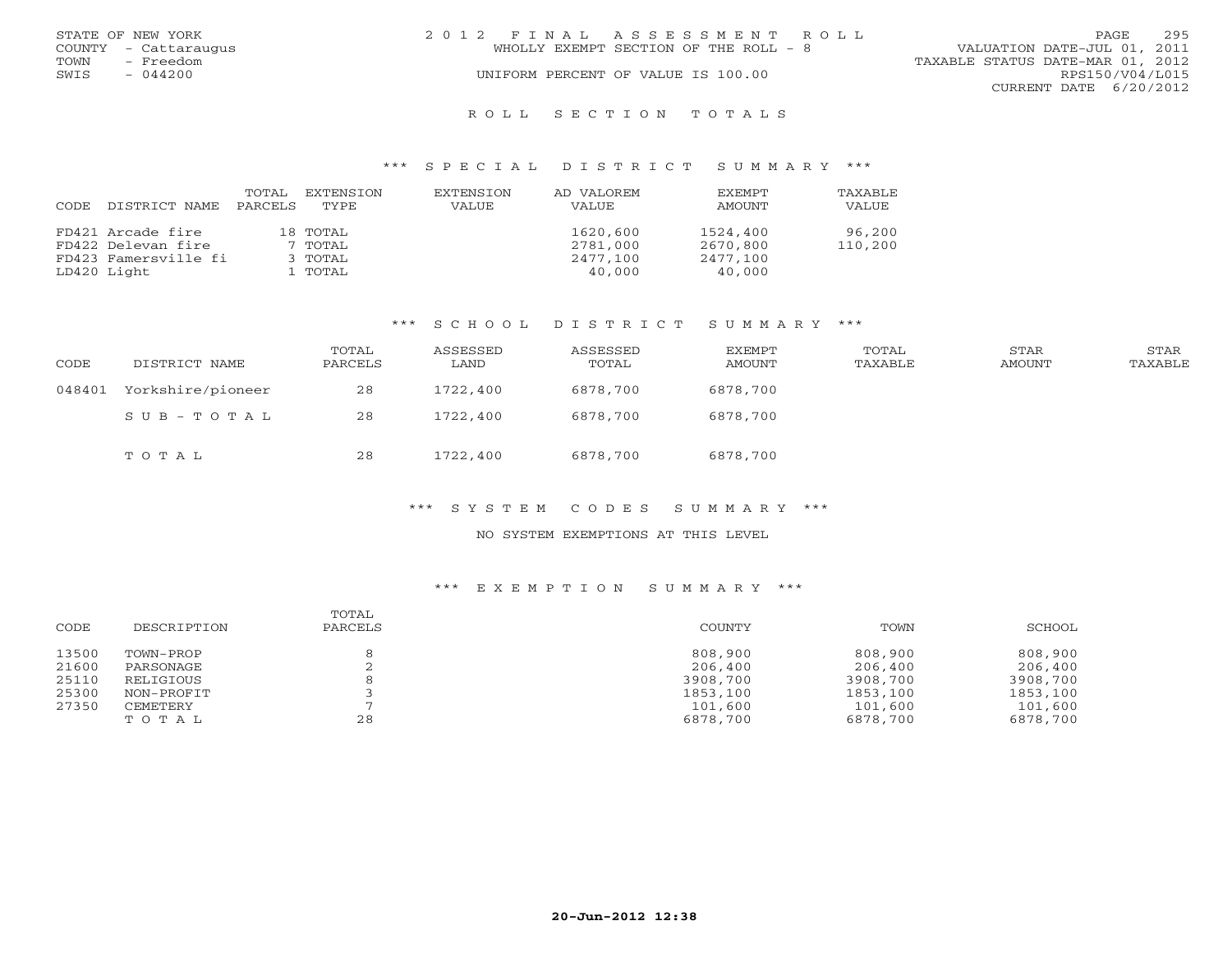|      | STATE OF NEW YORK    | 2012 FINAL ASSESSMENT ROLL            | 296<br><b>PAGE</b>               |
|------|----------------------|---------------------------------------|----------------------------------|
|      | COUNTY - Cattaraugus | WHOLLY EXEMPT SECTION OF THE ROLL - 8 | VALUATION DATE-JUL 01, 2011      |
| TOWN | - Freedom            |                                       | TAXABLE STATUS DATE-MAR 01, 2012 |
| SWIS | $-044200$            | UNIFORM PERCENT OF VALUE IS 100.00    | RPS150/V04/L015                  |
|      |                      |                                       | CURRENT DATE 6/20/2012           |
|      |                      |                                       |                                  |
|      |                      | ROLL SECTION TOTALS                   |                                  |

### \*\*\* G R A N D T O T A L S \*\*\*

| ROLL       |        | <b>TOTA1</b> |                         |               | <b>XABLF</b> | AXABLE | TAXABLF | <b>CERT</b><br>י בתיכו |
|------------|--------|--------------|-------------------------|---------------|--------------|--------|---------|------------------------|
| <b>SEC</b> | DTION  | PARCELS      | LAND                    | utal          | COUNTY       | TOWN   | COHOOT  |                        |
|            | "חרד - | າ ຂ<br>ے د   | $\Box \cap \Box$<br>400 | 700<br>$\cap$ |              |        |         |                        |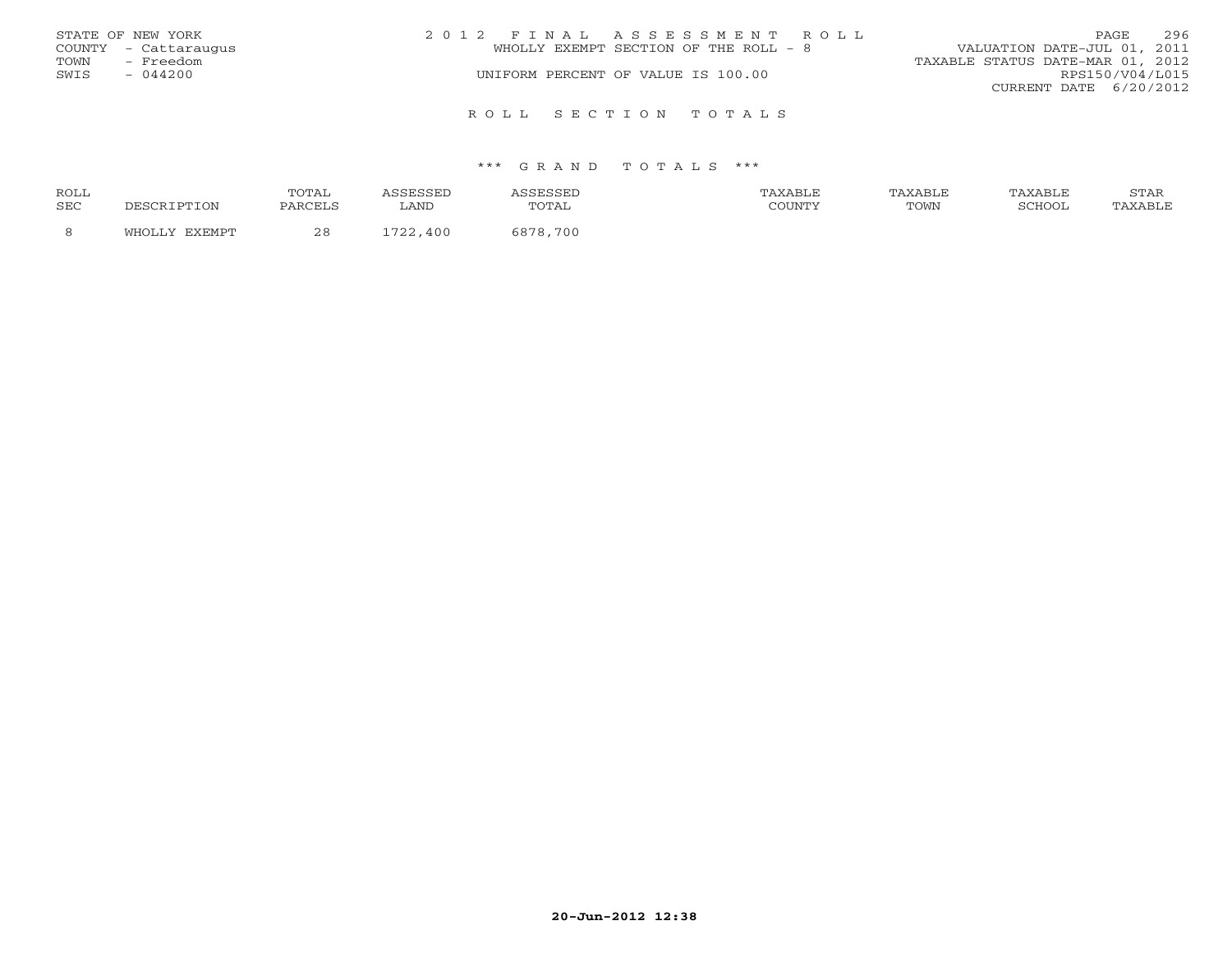SWIS - 044200 UNIFORM PERCENT OF VALUE IS 100.00 RPS150/V04/L015 CURRENT DATE 6/20/2012

## \*\*\* S P E C I A L D I S T R I C T S U M M A R Y \*\*\*

| CODE | DISTRICT NAME        | TOTAL<br>PARCELS | EXTENSION<br>TYPE | EXTENSION<br>VALUE | AD VALOREM<br>VALUE | <b>FXEMPT</b><br>AMOUNT | TAXABLE<br>VALUE |
|------|----------------------|------------------|-------------------|--------------------|---------------------|-------------------------|------------------|
|      | FD421 Arcade fire    |                  | 945 TOTAL         |                    | 86392,214           | 1530,600                | 84861,614        |
|      | FD422 Delevan fire   |                  | 215 TOTAL         |                    | 25403,067           | 2670,800                | 22732,267        |
|      | FD423 Famersville fi |                  | 241 TOTAL         |                    | 22948,962           | 2477,100                | 20471,862        |
|      | LD420 Light          |                  | 129 TOTAL         |                    | 10207,900           | 40,000                  | 10167,900        |

## \*\*\* S C H O O L D I S T R I C T S U M M A R Y \*\*\*

| CODE             | DISTRICT NAME                       | TOTAL<br>PARCELS  | ASSESSED<br>LAND      | ASSESSED<br>TOTAL      | EXEMPT<br>AMOUNT     | TOTAL<br>TAXABLE       | STAR<br>AMOUNT       | STAR<br>TAXABLE       |
|------------------|-------------------------------------|-------------------|-----------------------|------------------------|----------------------|------------------------|----------------------|-----------------------|
| 024801<br>048401 | Cuba-Rush Cent<br>Yorkshire/pioneer | 36<br>$\pm$ , 355 | 1386,900<br>33690,000 | 3273,313<br>131654,742 | 577,631<br>14851,499 | 2695,682<br>116803,243 | 421,396<br>25070,865 | 2274,286<br>91732,378 |
|                  | SUB-TOTAL                           | 1,391             | 35076,900             | 134928,055             | 15429,130            | 119498,925             | 25492,261            | 94006,664             |
|                  | TOTAL                               | 1,391             | 35076,900             | 134928,055             | 15429,130            | 119498,925             | 25492,261            | 94006,664             |

## \*\*\* S Y S T E M C O D E S S U M M A R Y \*\*\*

### NO SYSTEM EXEMPTIONS AT THIS LEVEL

|       |             | TOTAL   |          |          |          |
|-------|-------------|---------|----------|----------|----------|
| CODE  | DESCRIPTION | PARCELS | COUNTY   | TOWN     | SCHOOL   |
| 13500 | TOWN-PROP   | 8       | 808,900  | 808,900  | 808,900  |
| 21600 | PARSONAGE   |         | 206,400  | 206,400  | 206,400  |
| 25110 | RELIGIOUS   | 8       | 3908,700 | 3908,700 | 3908,700 |
| 25300 | NON-PROFIT  |         | 1853,100 | 1853,100 | 1853,100 |
| 27350 | CEMETERY    |         | 101,600  | 101,600  | 101,600  |
| 29700 | Withdrawal  |         | 6,200    | 6,200    | 6,200    |
| 41101 | VET C/T     |         | 14,910   | 14,910   |          |
| 41121 | WVET C/T    | 48      | 536,527  | 536,527  |          |
| 41122 | WVET CO     |         | 12,000   |          |          |
| 41131 | CVET C/T    | 45      | 800,175  | 800,175  |          |
|       |             |         |          |          |          |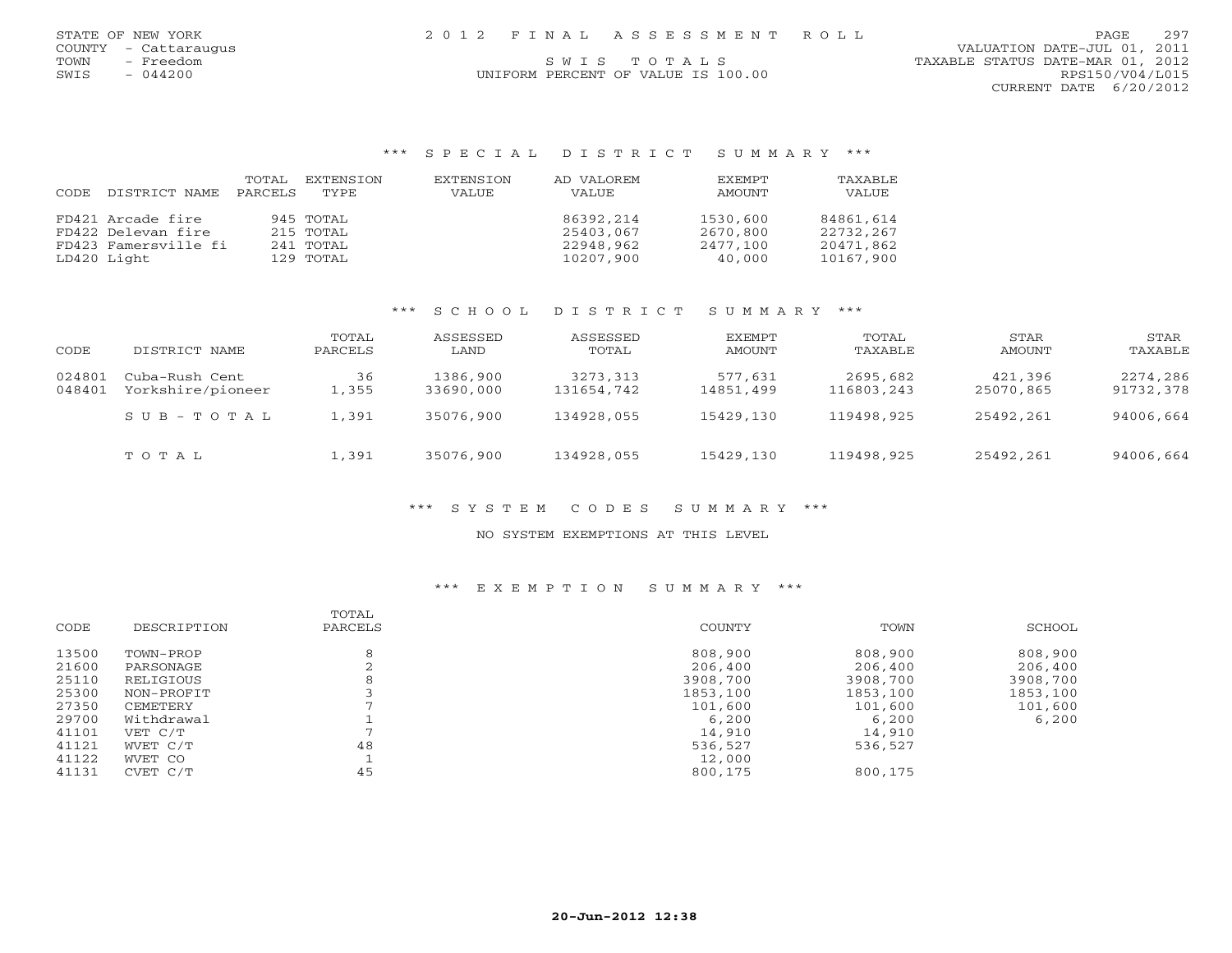TOWN - Freedom S W I S T O T A L S TAXABLE STATUS DATE-MAR 01, 2012 UNIFORM PERCENT OF VALUE IS 100.00 RPS150/V04/L015

## \*\*\* E X E M P T I O N S U M M A R Y \*\*\*

|       |              | TOTAL   |           |           |           |
|-------|--------------|---------|-----------|-----------|-----------|
| CODE  | DESCRIPTION  | PARCELS | COUNTY    | TOWN      | SCHOOL    |
| 41132 | CVET CO      |         | 20,000    |           |           |
| 41141 | DVET C/T     | 9       | 182,610   | 182,610   |           |
| 41142 | DVET CO      |         | 40,000    |           |           |
| 41161 | $CW_15_VET/$ |         | 12,000    | 12,000    |           |
| 41162 | $CW_15_VET/$ | 6       | 72,000    |           |           |
| 41400 | CLERGY       | 2       | 3,000     | 3,000     | 3,000     |
| 41700 | AG BLDG      | 10      | 926,000   | 926,000   | 926,000   |
| 41720 | AG DIST      | 99      | 4297,380  | 4297,380  | 4297,380  |
| 41730 | AG DISTOUT   |         | 395,372   | 395,372   | 395,372   |
| 41800 | AGED $C/T/S$ | 13      | 629,873   | 629,873   | 649,260   |
| 41801 | AGED C/T     | 41      | 1539,579  | 1544,979  |           |
| 41804 | AGED S       | 31      |           |           | 799,134   |
| 41834 | SR STAR      | 168     |           |           | 9388,169  |
| 41844 | SR ST MH     | 2       |           |           | 5,164     |
| 41854 | RES STAR     | 530     |           |           | 16097,508 |
| 41864 | RES ST MH    |         |           |           | 1,420     |
| 41902 | PHYS DIS     |         | 500       |           |           |
| 42100 | SILO T/C/S   | 4       | 1070,600  | 1070,600  | 1070,600  |
| 42120 | TMP GHOUSE   | 2       | 231,900   | 231,900   | 231,900   |
| 47610 | BUS C/T/S    |         | 171,584   | 171,584   | 171,584   |
|       | TOTAL        | 1,062   | 17840,910 | 17701,810 | 40921,391 |

#### \*\*\* G R A N D T O T A L S \*\*\*

| ROLL<br><b>SEC</b> | DESCRIPTION         | TOTAL<br>PARCELS | ASSESSED<br>LAND | ASSESSED<br>TOTAL | TAXABLE<br>COUNTY | TAXABLE<br>TOWN | TAXABLE<br>SCHOOL | STAR<br>TAXABLE |
|--------------------|---------------------|------------------|------------------|-------------------|-------------------|-----------------|-------------------|-----------------|
| $\mathbf{1}$       | TAXABLE             | 1,342            | 33200,600        | 123186,580        | 112224,370        | 112363,470      | 114636,150        | 89143,889       |
| 5                  | SPECIAL FRANCHISE   | 5                |                  | 863,786           | 863,786           | 863,786         | 863,786           | 863,786         |
| 6                  | UTILITIES & N.C.    | 16               | 153,900          | 3998,989          | 3998,989          | 3998,989        | 3998,989          | 3998,989        |
| 8                  | WHOLLY EXEMPT       | 28               | 1722,400         | 6878,700          |                   |                 |                   |                 |
| $\star$            | TOTAL<br><b>SUB</b> | 1,391            | 35076,900        | 134928,055        | 117087,145        | 117226,245      | 119498,925        | 94006,664       |
| $***$              | GRAND TOTAL         | 1,391            | 35076,900        | 134928,055        | 117087,145        | 117226,245      | 119498,925        | 94006,664       |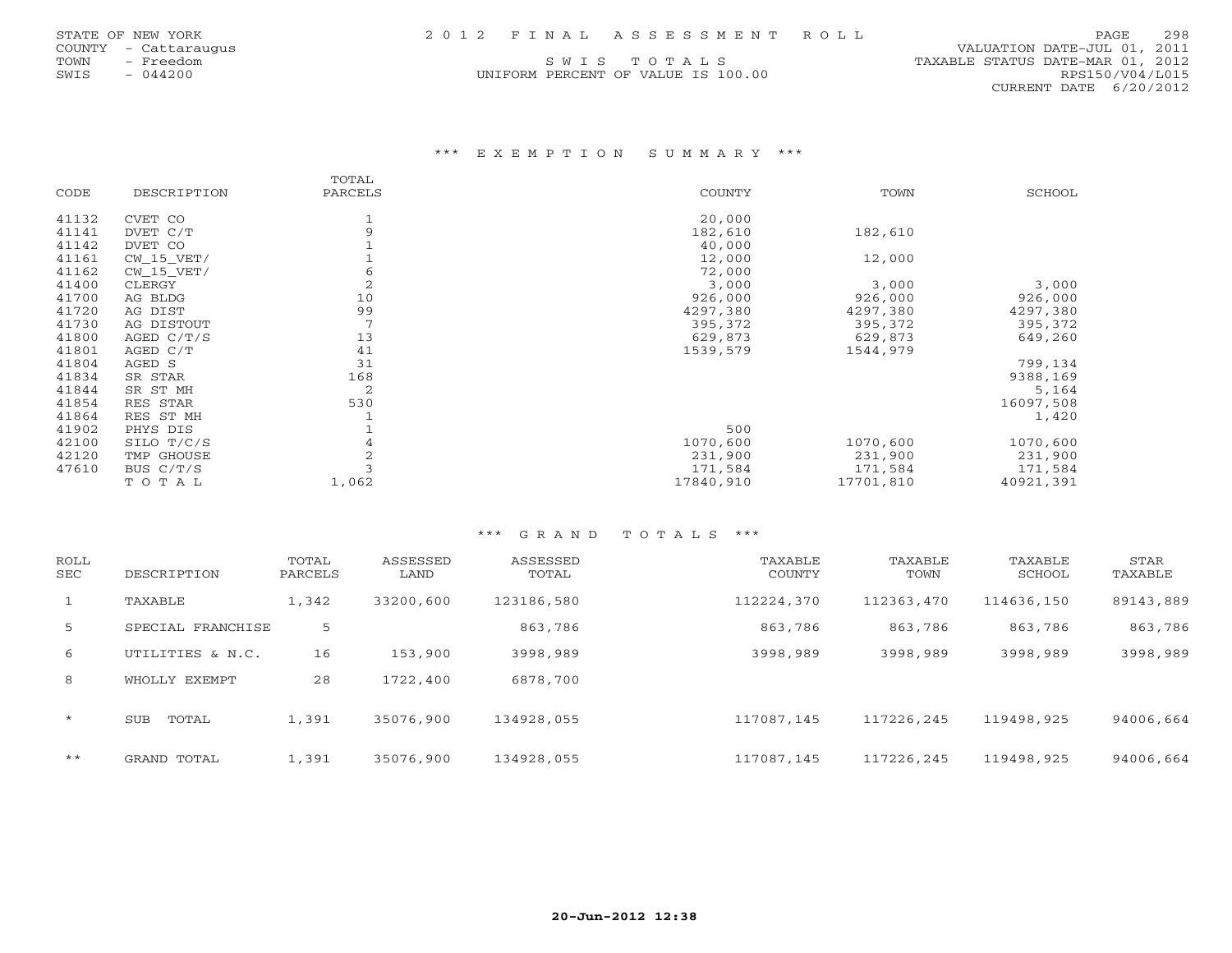|      | STATE OF NEW YORK    | 2012 FINAL ASSESSMENT ROLL         | 299<br>PAGE                      |
|------|----------------------|------------------------------------|----------------------------------|
|      | COUNTY - Cattaraugus | TOWN TOTALS                        | VALUATION DATE-JUL 01, 2011      |
| TOWN | - Freedom            |                                    | TAXABLE STATUS DATE-MAR 01, 2012 |
| SWIS | $-0442$              | UNIFORM PERCENT OF VALUE IS 100.00 | RPS150/V04/L015                  |
|      |                      |                                    | CURRENT DATE 6/20/2012           |

### \*\*\* S P E C I A L D I S T R I C T S U M M A R Y \*\*\*

|       |                      | TOTAL   | EXTENSION | EXTENSION | AD VALOREM | EXEMPT   | TAXABLE   |
|-------|----------------------|---------|-----------|-----------|------------|----------|-----------|
| CODE. | DISTRICT NAME        | PARCELS | TYPE      | VALUE     | VALUE      | AMOUNT   | VALUE     |
|       | FD421 Arcade fire    |         | 945 TOTAL |           | 86392,214  | 1530,600 | 84861,614 |
|       | FD422 Delevan fire   |         | 215 TOTAL |           | 25403,067  | 2670,800 | 22732,267 |
|       | FD423 Famersville fi |         | 241 TOTAL |           | 22948,962  | 2477,100 | 20471,862 |
|       | LD420 Light          |         | 129 TOTAL |           | 10207,900  | 40,000   | 10167,900 |

## \*\*\* S C H O O L D I S T R I C T S U M M A R Y \*\*\*

| CODE             | DISTRICT NAME                       | TOTAL<br>PARCELS | ASSESSED<br>LAND      | ASSESSED<br>TOTAL      | EXEMPT<br>AMOUNT     | TOTAL<br>TAXABLE       | STAR<br>AMOUNT       | STAR<br>TAXABLE       |
|------------------|-------------------------------------|------------------|-----------------------|------------------------|----------------------|------------------------|----------------------|-----------------------|
| 024801<br>048401 | Cuba-Rush Cent<br>Yorkshire/pioneer | 36<br>1,355      | 1386,900<br>33690,000 | 3273,313<br>131654,742 | 577,631<br>14851,499 | 2695,682<br>116803,243 | 421,396<br>25070,865 | 2274,286<br>91732,378 |
|                  | SUB-TOTAL                           | 1,391            | 35076,900             | 134928,055             | 15429,130            | 119498,925             | 25492,261            | 94006,664             |
|                  | TOTAL                               | 1,391            | 35076,900             | 134928,055             | 15429,130            | 119498,925             | 25492,261            | 94006,664             |

## \*\*\* S Y S T E M C O D E S S U M M A R Y \*\*\*

#### NO SYSTEM EXEMPTIONS AT THIS LEVEL

|       |             | TOTAL   |          |          |          |
|-------|-------------|---------|----------|----------|----------|
| CODE  | DESCRIPTION | PARCELS | COUNTY   | TOWN     | SCHOOL   |
| 13500 | TOWN-PROP   |         | 808,900  | 808,900  | 808,900  |
| 21600 | PARSONAGE   |         | 206,400  | 206,400  | 206,400  |
| 25110 | RELIGIOUS   |         | 3908,700 | 3908,700 | 3908,700 |
| 25300 | NON-PROFIT  |         | 1853,100 | 1853,100 | 1853,100 |
| 27350 | CEMETERY    |         | 101,600  | 101,600  | 101,600  |
| 29700 | Withdrawal  |         | 6,200    | 6,200    | 6,200    |
| 41101 | VET C/T     |         | 14,910   | 14,910   |          |
| 41121 | WVET C/T    | 48      | 536,527  | 536,527  |          |
| 41122 | WVET CO     |         | 12,000   |          |          |
| 41131 | CVET C/T    | 45      | 800,175  | 800,175  |          |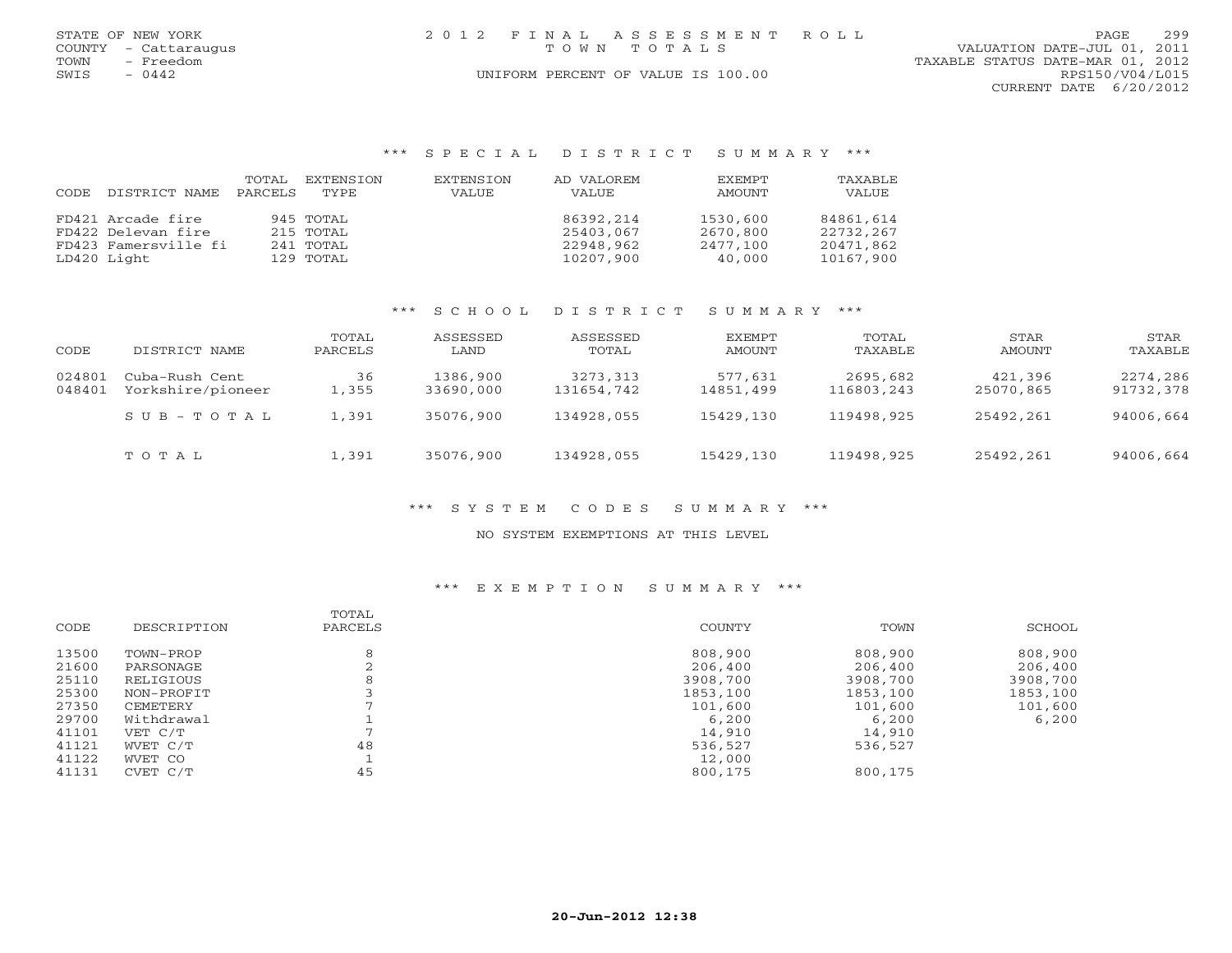|      | STATE OF NEW YORK    | 2012 FINAL ASSESSMENT ROLL         |                                  | PAGE            | 300 |
|------|----------------------|------------------------------------|----------------------------------|-----------------|-----|
|      | COUNTY - Cattaraugus | TOWN TOTALS                        | VALUATION DATE-JUL 01, 2011      |                 |     |
| TOWN | - Freedom            |                                    | TAXABLE STATUS DATE-MAR 01, 2012 |                 |     |
| SWIS | $-0442$              | UNIFORM PERCENT OF VALUE IS 100.00 |                                  | RPS150/V04/L015 |     |
|      |                      |                                    | CURRENT DATE 6/20/2012           |                 |     |

#### \*\*\* E X E M P T I O N S U M M A R Y \*\*\*

|       |              | TOTAL          |               |           |           |
|-------|--------------|----------------|---------------|-----------|-----------|
| CODE  | DESCRIPTION  | PARCELS        | <b>COUNTY</b> | TOWN      | SCHOOL    |
| 41132 | CVET CO      |                | 20,000        |           |           |
| 41141 | DVET C/T     | 9              | 182,610       | 182,610   |           |
| 41142 | DVET CO      |                | 40,000        |           |           |
| 41161 | $CW_15_VET/$ |                | 12,000        | 12,000    |           |
| 41162 | $CW_15_VET/$ | 6              | 72,000        |           |           |
| 41400 | CLERGY       | $\overline{2}$ | 3,000         | 3,000     | 3,000     |
| 41700 | AG BLDG      | 10             | 926,000       | 926,000   | 926,000   |
| 41720 | AG DIST      | 99             | 4297,380      | 4297,380  | 4297,380  |
| 41730 | AG DISTOUT   |                | 395,372       | 395,372   | 395,372   |
| 41800 | AGED C/T/S   | 13             | 629,873       | 629,873   | 649,260   |
| 41801 | AGED C/T     | 41             | 1539,579      | 1544,979  |           |
| 41804 | AGED S       | 31             |               |           | 799,134   |
| 41834 | SR STAR      | 168            |               |           | 9388,169  |
| 41844 | SR ST MH     | 2              |               |           | 5,164     |
| 41854 | RES STAR     | 530            |               |           | 16097,508 |
| 41864 | RES ST MH    |                |               |           | 1,420     |
| 41902 | PHYS DIS     |                | 500           |           |           |
| 42100 | SILO T/C/S   | 4              | 1070,600      | 1070,600  | 1070,600  |
| 42120 | TMP GHOUSE   | $\overline{2}$ | 231,900       | 231,900   | 231,900   |
| 47610 | BUS C/T/S    |                | 171,584       | 171,584   | 171,584   |
|       | TOTAL        | 1,062          | 17840,910     | 17701,810 | 40921,391 |

#### \*\*\* G R A N D T O T A L S \*\*\*

| ROLL<br>SEC    | DESCRIPTION         | TOTAL<br>PARCELS | ASSESSED<br>LAND | ASSESSED<br>TOTAL | TAXABLE<br>COUNTY | TAXABLE<br>TOWN | TAXABLE<br>SCHOOL | STAR<br>TAXABLE |
|----------------|---------------------|------------------|------------------|-------------------|-------------------|-----------------|-------------------|-----------------|
| $\mathbf{1}$   | TAXABLE             | 1,342            | 33200,600        | 123186,580        | 112224,370        | 112363,470      | 114636,150        | 89143,889       |
| 5 <sup>1</sup> | SPECIAL FRANCHISE   | 5                |                  | 863,786           | 863,786           | 863,786         | 863,786           | 863,786         |
| 6              | UTILITIES & N.C.    | 16               | 153,900          | 3998,989          | 3998,989          | 3998,989        | 3998,989          | 3998,989        |
| 8              | WHOLLY EXEMPT       | 28               | 1722,400         | 6878,700          |                   |                 |                   |                 |
| $\star$        | TOTAL<br><b>SUB</b> | 1,391            | 35076,900        | 134928,055        | 117087,145        | 117226,245      | 119498,925        | 94006,664       |
| $***$          | GRAND TOTAL         | 1,391            | 35076,900        | 134928,055        | 117087,145        | 117226,245      | 119498,925        | 94006,664       |

|  |  |  |  |  |  |  |  | PROPRIETARY PROGRAM MATERIAL                                                                 |  |  |  |  |  |  |  |  |         |
|--|--|--|--|--|--|--|--|----------------------------------------------------------------------------------------------|--|--|--|--|--|--|--|--|---------|
|  |  |  |  |  |  |  |  |                                                                                              |  |  |  |  |  |  |  |  |         |
|  |  |  |  |  |  |  |  | THIS MATERIAL IS PROPRIETARY TO THE NEW YORK STATE OFFICE OF REAL PROPERTY SERVICES (OFFICE) |  |  |  |  |  |  |  |  | $\star$ |
|  |  |  |  |  |  |  |  | AND IS NOT TO BE REPRODUCED, USED OR DISCLOSED EXCEPT IN ACCORDANCE WITH PROGRAM LICENSE OR  |  |  |  |  |  |  |  |  |         |

# **20-Jun-2012 12:38**